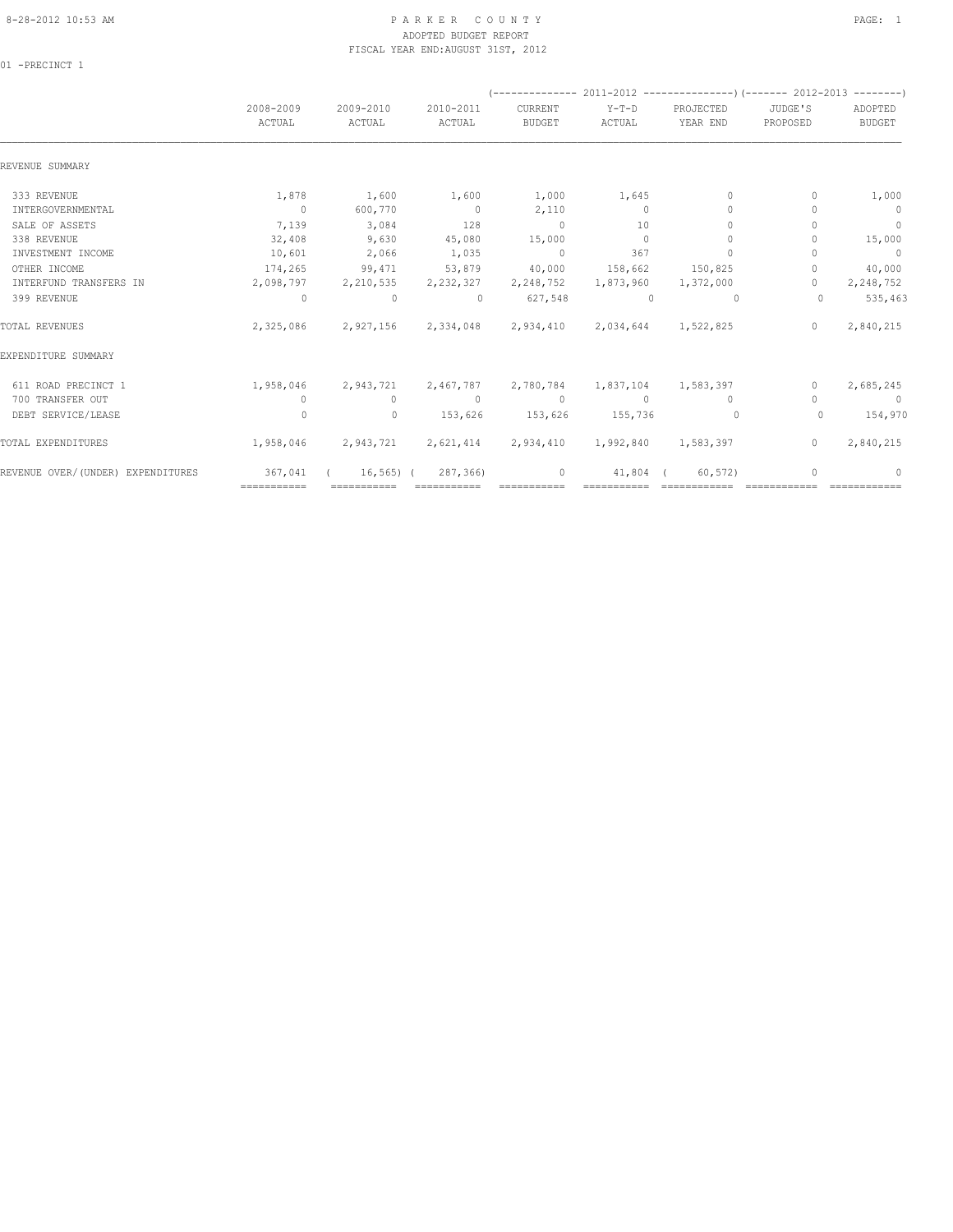01 -PRECINCT 1

# 8-28-2012 10:53 AM PAGE: 2 ADOPTED BUDGET REPORT FISCAL YEAR END:AUGUST 31ST, 2012

| <b>REVENUES</b>                          | 2008-2009<br>ACTUAL | 2009-2010<br>ACTUAL | 2010-2011<br>ACTUAL | <b>CURRENT</b><br><b>BUDGET</b> | $Y-T-D$<br>ACTUAL | PROJECTED<br>YEAR END | JUDGE'S<br>PROPOSED              | ADOPTED<br><b>BUDGET</b>         |
|------------------------------------------|---------------------|---------------------|---------------------|---------------------------------|-------------------|-----------------------|----------------------------------|----------------------------------|
|                                          |                     |                     |                     |                                 |                   |                       |                                  |                                  |
| 333 REVENUE                              |                     |                     |                     |                                 |                   |                       |                                  |                                  |
| 3-333-000-375 PLAT FEES                  | 1,878               | 1,600               | 1,600               | 1,000                           | 1,645             | $\circ$               | $\circ$                          | 1,000                            |
| TOTAL 333 REVENUE                        | 1,878               | 1,600               | 1,600               | 1,000                           | 1,645             | $\Omega$              | $\circ$                          | 1,000                            |
| INTERGOVERNMENTAL                        |                     |                     |                     |                                 |                   |                       |                                  |                                  |
| 3-334-000-350 CAPITAL LEASE PROCEEDS     | $\circ$             | 600,770             | $\mathbf{0}$        | 2,110                           | $\mathbf{0}$      | $\circ$               | $\circ$                          |                                  |
| TOTAL INTERGOVERNMENTAL                  | $\Omega$            | 600,770             | $\circ$             | 2,110                           | $\circ$           | $\Omega$              | $\circ$                          | $\begin{array}{c} \n\end{array}$ |
| SALE OF ASSETS                           |                     |                     |                     |                                 |                   |                       |                                  |                                  |
| 3-337-000-611 REVENUE-SALE OF EQUIPMENT  | 7,139               | 3,084               | 128                 | $\circ$                         | 10                | $\circ$               | $\circ$                          |                                  |
| TOTAL SALE OF ASSETS                     | 7,139               | 3,084               | 128                 | $\mathbf{0}$                    | 10                | $\Omega$              | $\Omega$                         |                                  |
| 338 REVENUE                              |                     |                     |                     |                                 |                   |                       |                                  |                                  |
| 3-338-000-001 REVENUE-CONTRACT SERVICES  | 32,408              | 9,630               | 45,080              | 15,000                          | $\Omega$          | $\circ$               | $\circ$                          | 15,000                           |
| TOTAL 338 REVENUE                        | 32,408              | 9,630               | 45,080              | 15,000                          | $\Omega$          | $\Omega$              | $\Omega$                         | 15,000                           |
| INVESTMENT INCOME                        |                     |                     |                     |                                 |                   |                       |                                  |                                  |
| 3-361-000-001 INTEREST INCOME            | 10,601              | 2,066               | 1,035               | $\circ$                         | 367               | $\circ$               | $\circ$                          | 0                                |
| TOTAL INVESTMENT INCOME                  | 10,601              | 2,066               | 1,035               | $\circ$                         | 367               | $\circ$               | $\circ$                          | $\Omega$                         |
| OTHER INCOME                             |                     |                     |                     |                                 |                   |                       |                                  |                                  |
| 3-370-000-370 MISCELLANEOUS              | 351                 | 120                 | 8,389               | $\mathbf{0}$                    | 13,832            | 150,825               | $\begin{array}{c} \n\end{array}$ | $\circ$                          |
| 3-370-000-372 VEHICLE/EQUIP REPAIR REVEN | 33,984              | 27,487              | 31,592              | 30,000                          | 21,473            | $\Omega$              | $\begin{array}{c} \n\end{array}$ | 30,000                           |
| 3-370-000-374 ROAD/BRIDGE MAINTENANCE (R | 139,930             | 71,864              | 13,898              | 10,000                          | 123,357           | $\Omega$              | $\begin{array}{c} \n\end{array}$ | 10,000                           |
| 3-370-000-394 TIME WARRANT PROCEEDS      | $\Omega$            | $\Omega$            | $\Omega$            | $\Omega$                        | $\Omega$          | $\Omega$              | $\Omega$                         | $\circ$                          |
| TOTAL OTHER INCOME                       | 174,265             | 99,471              | 53,879              | 40,000                          | 158,662           | 150,825               | $\Omega$                         | 40,000                           |
| INTERFUND TRANSFERS IN                   |                     |                     |                     |                                 |                   |                       |                                  |                                  |
| 3-371-000-050 TRANSFER FROM FUND 50      | 2,098,797           | 2,210,535           | 2,232,327           | 2,248,752                       | 1,873,960         | 1,372,000             | 0                                | 2,248,752                        |
| 3-371-000-399 TRANSFER FROM PRIOR FUND B | $\circ$             | $\mathbf{0}$        | $\circ$             | $\circ$                         | $\overline{0}$    | 0                     | $\Omega$                         | 0                                |
| TOTAL INTERFUND TRANSFERS IN             | 2,098,797           | 2,210,535           | 2,232,327           | 2,248,752                       | 1,873,960         | 1,372,000             | $\Omega$                         | 2,248,752                        |
| 399 REVENUE                              |                     |                     |                     |                                 |                   |                       |                                  |                                  |
| 3-399-000-001 UNEXPENDED FUND BALANCE    | $\Omega$            | $\Omega$            | $\mathbf{0}$        | 627,548                         | $\Omega$          | $\circ$               | $\Omega$                         | 535,463                          |
| TOTAL 399 REVENUE                        | $\circ$             | 0                   | 0                   | 627,548                         | $\circ$           | $\circ$               | $\circ$                          | 535,463                          |
|                                          |                     |                     |                     |                                 |                   |                       |                                  |                                  |
| TOTAL REVENUES                           | 2,325,086           | 2,927,156           | 2,334,048           | 2,934,410                       | 2,034,644         | 1,522,825             | $\mathbf{0}$                     | 2,840,215                        |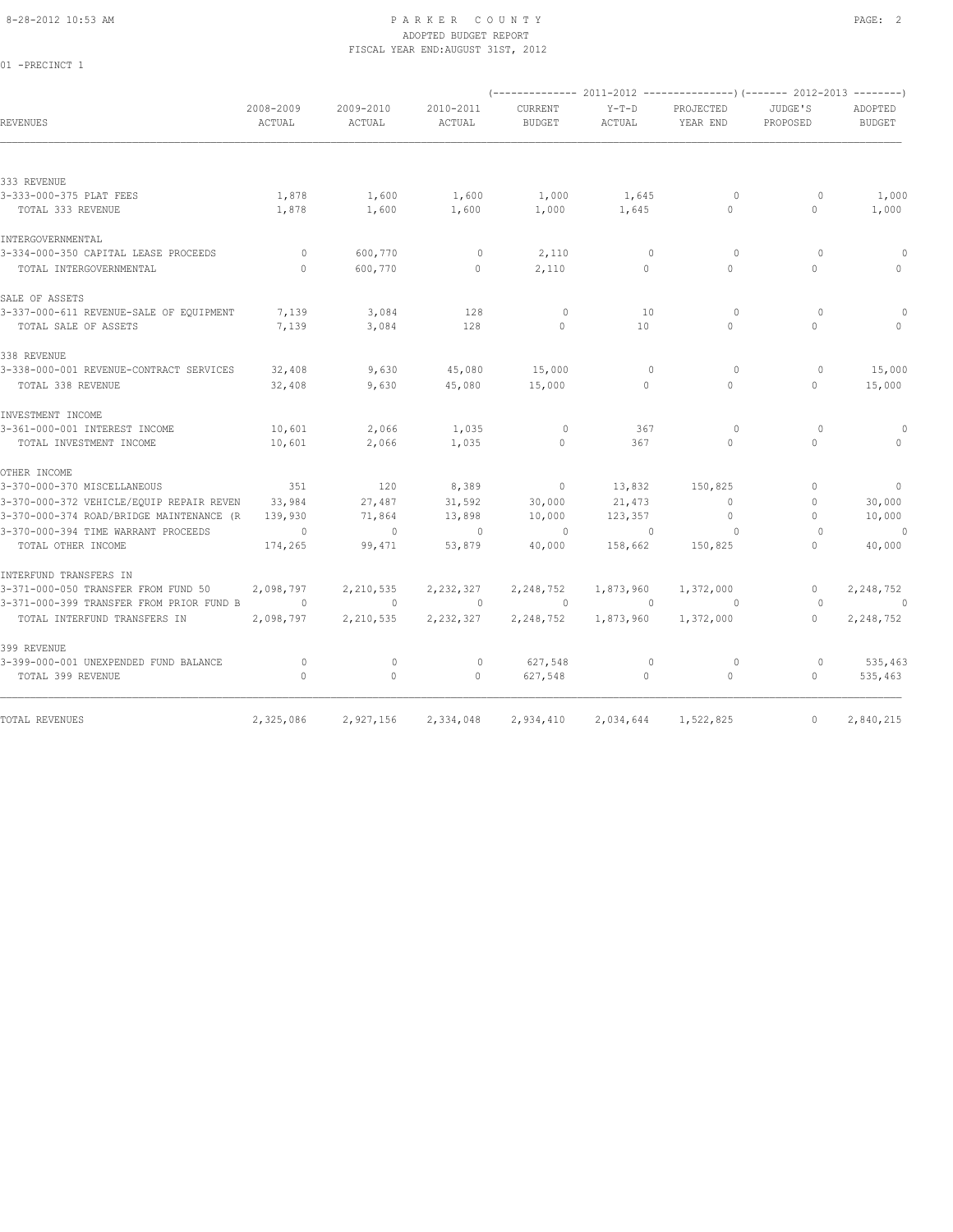# ADOPTED BUDGET REPORT FISCAL YEAR END:AUGUST 31ST, 2012

01 -PRECINCT 1 611 ROAD PRECINCT 1

| EXPENDITURES                             | 2008-2009<br>$\verb ACTUAL $ | 2009-2010<br>ACTUAL | 2010-2011<br>ACTUAL | CURRENT<br><b>BUDGET</b> | $Y-T-D$<br>ACTUAL | PROJECTED<br>YEAR END | JUDGE'S<br>PROPOSED | ADOPTED<br><b>BUDGET</b> |
|------------------------------------------|------------------------------|---------------------|---------------------|--------------------------|-------------------|-----------------------|---------------------|--------------------------|
| SALARIES & BENEFITS                      |                              |                     |                     |                          |                   |                       |                     |                          |
| SALARIES & WAGES                         |                              |                     |                     |                          |                   |                       |                     |                          |
| 5-611-100-101 ELECTED OFFICIALS-COMMISS  | $\sim$ 0                     | $\mathbb O$         | $\mathbb O$         | 84,000                   | 74,307            | $\mathbb O$           | 0                   | 84,000                   |
| 5-611-100-103 FOREMAN                    | 56,273                       | 56,273              | 54,330              | 56,540                   | 48,693            | 44,856                | $\mathbf{0}$        | 59,537                   |
| 5-611-100-104 LEAD OPERATOR              | 46,839                       | 46,839              | 46,839              | 47,062                   | 40,531            | 34,879                | $\mathbf{0}$        | 49,556                   |
| 5-611-100-106 ADMINISTRATIVE ASSISTANT   | $\sim$ 0                     | $\mathbf{0}$        | $\overline{0}$      | $\mathbf{0}$             | $\circ$           | $\mathbf{0}$          | $\mathbf{0}$        | $\overline{\phantom{0}}$ |
| 5-611-100-107 EQUIPMENT OPERATOR II      | 263,622                      | 270,601             | 297,785             | 301,996                  | 257,362           | 198,035               | $\mathbf{0}$        | 315,959                  |
| 5-611-100-108 OPERATOR I                 | 221,658                      | 223,512             | 197,679             | 191,502                  | 145,737           | 166,739               | $\mathbf{0}$        | 166,448                  |
| 5-611-100-110 MECHANIC I                 | 51,418                       | 43,105              | 49,616              | 43,310                   | 37,300            | 32,887                | $\Omega$            | 45,605                   |
| 5-611-100-111 MECHANIC II                | 22,235                       | 27,946              | 36,098              | 39,803                   | 18,180            | 30,673                | $\mathbf{0}$        | 31,421                   |
| 5-611-100-120 PART-TIME                  | 16,557                       | 31,107              | 36,776              | 40,000                   | 35,489            | $\circ$               | $\mathbf{0}$        | 35,000                   |
| 5-611-100-125 RESEARCH COORDINATOR       | $\circ$                      | $\mathbf{0}$        | $\Omega$            | $\mathbf{0}$             | $\circ$           | 1,299                 | $\Omega$            | $\overline{0}$           |
| 5-611-100-156 OFFICE MANAGER             | 34,517                       | 39,447              | 39,447              | 39,680                   | 34,134            | 27,218                | $\circ$             | 41,736                   |
| 5-611-100-157 SECRETARY                  | $\circ$                      | 16,235              | 27,969              | 29,476                   | 25,385            | $\circ$               | $\Omega$            | 31,038                   |
| TOTAL SALARIES & WAGES                   | 713,118                      | 755,066             | 786,539             | 873,370                  | 717,117           | 536,586               | $\mathbf{0}$        | 860,300                  |
| <b>BENEFITS</b>                          |                              |                     |                     |                          |                   |                       |                     |                          |
| 5-611-100-201 FICA MATCH                 | 54,848                       | 56,768              | 58,940              | 59,182                   | 53,082            | 40,185                | $\mathbf{0}$        | 65,813                   |
| 5-611-100-202 EMPLOYEE HOSPITALIZATION   | 154,263                      | 218,408             | 230,684             | 248,606                  | 204,965           | 99,905                | $\mathbf{0}$        | 254,772                  |
| 5-611-100-203 RETIREMENT PLAN CONTRIBUT  | 74,534                       | 84,157              | 91,939              | 100,200                  | 69,270            | 40,282                | $\mathbf{0}$        | 95,000                   |
| 5-611-100-204 WORKERS COMPENSATION INSU  | 28,043                       | 28,383              | 27,481              | 30,501                   | 21,161            | 38,880                | $\mathbf{0}$        | 30,060                   |
| 5-611-100-205 CLOTHING ALLOWANCE         | $\mathbb O$                  | $\mathbf{0}$        | $\mathbf{0}$        | $\mathbb O$              | $\circ$           | 4,811                 | $\mathbf{0}$        | $\sim$ 0                 |
| 5-611-100-206 LONGEVITY PAY              | 9,900                        | 9,240               | 9,060               | 9,000                    | 9,000             | $\circ$               | $\Omega$            | 9,300                    |
| 5-611-100-209 CELL PHONE ALLOWANCE       | 2,344                        | 2,407               | 2,407               | 3,000                    | 2,077             | $\circ$               | $\Omega$            | 3,000                    |
| TOTAL BENEFITS                           | 323,933                      | 399,362             | 420,510             | 450,489                  | 359,555           | 224,063               | $\Omega$            | 457,945                  |
| TOTAL SALARIES & BENEFITS                | 1,037,051                    | 1,154,428           | 1,207,050           | 1,323,859                | 1,076,672         | 760,649               | $\mathbf{0}$        | 1,318,245                |
| OPERATING EXPENSES                       |                              |                     |                     |                          |                   |                       |                     |                          |
| 5-611-300-310 POSTAGE                    | 266                          | 71                  | 237                 | 1,000                    | 428               | 566                   | $\mathbf{0}$        | 2,000                    |
| 5-611-300-325 UNIFORMS                   | 9,742                        | 10,018              | 9,701               | 12,000                   | 6,652             | $\circ$               | $\mathbf{0}$        | 12,000                   |
| 5-611-300-330 SUPPLIES                   | 39,528                       | 39,995              | 21,528              | 49,815                   | 18,206            | 45,186                | $\mathbf{0}$        | 50,000                   |
| 5-611-300-331 GASOLINE, OIL & DIESEL     | 65,963                       | 98,857              | 142,685             | 200,000                  | 114,799           | 57,007                | $\mathbf{0}$        | 200,000                  |
| 5-611-300-332 SMALL TOOLS                | 148                          | 1,364               | 5,785               | 10,000                   | 5,810             | 230                   | $\mathbf{0}$        | 10,000                   |
| 5-611-300-337 TIRES                      | 8,536                        | 14,277              | 20,035              | 22,000                   | 9,496             | 3,987                 | $\mathbf{0}$        | 25,000                   |
| 5-611-300-350 EQUIPMENT REPAIR           | 74,104                       | 99,372              | 89,160              | 140,000                  | 53,593            | 66,560                | $\mathbf 0$         | 150,000                  |
| 5-611-300-351 BUILDING MAINTENANCE       | 2,025                        | 1,456               | 863                 | 15,000                   | 5,280             | 8,175                 | $\mathbf{0}$        | 15,000                   |
| 5-611-300-352 BRIDGE MAINTENANCE         | 424                          | 1,320               | 1,040               | 7,000                    | $\circ$           | 9,929                 | $\mathbf{0}$        | 2,000                    |
| 5-611-300-354 ROAD CONST. & REPAIR MATER | 529,952                      | 363,461             | 752,756             | 687,440                  | 423,327           | 190,547               | $\circ$             | 550,000                  |
| 5-611-300-355 CULVERTS                   | 3,774                        | 10,778              | 9,395               | 20,000                   | 3,614             | $\mathbf{0}$          | $\mathbf{0}$        | 20,000                   |
| 5-611-300-356 FENCING                    | $\mathbf{0}$                 | 24,052              | 1,113               | 15,000                   | 2,621             | $\circ$               | $\mathbf{0}$        | 15,000                   |
| 5-611-300-357 RIGHT OF WAY               | $\circ$                      | $\circ$             | $\circ$             | $\mathbf 0$              | 0                 | 1,171                 | $\mathbf 0$         | $\overline{0}$           |
| 5-611-300-359 ROAD SIGNS                 | 2,271                        | 3,972               | 33,762              | 40,000                   | 36,502            | 5,437                 | $\mathbf{0}$        | 35,000                   |
| 5-611-300-367 GROUNDS EQUIPMENT-NON CAP  | $\mathbf{0}$                 | $\mathbf{0}$        | $\mathbf{0}$        | $\circ$                  | $\circ$           | $\circ$               | $\theta$            | $\mathbf{0}$             |
| 5-611-300-368 SAFETY EQUIPMENT-NON CAP   | $\Omega$                     | $\Omega$            | $\Omega$            | $\Omega$                 | $\Omega$          | $\theta$              | $\theta$            | $\mathbf{0}$             |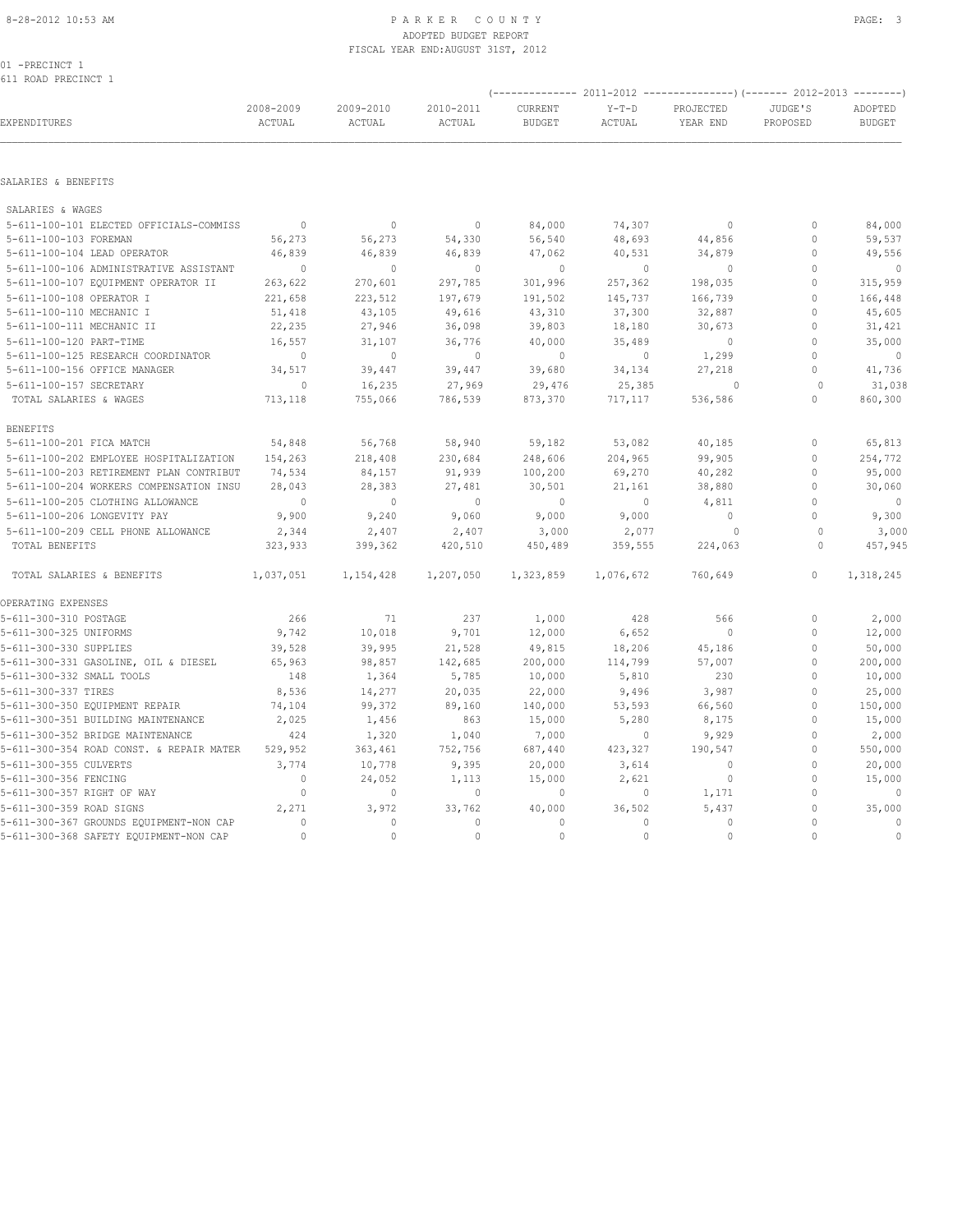#### 8-28-2012 10:53 AM P A R K E R C O U N T Y PAGE: 4 ADOPTED BUDGET REPORT FISCAL YEAR END:AUGUST 31ST, 2012

01 -PRECINCT 1

|                                          | 2008-2009    | 2009-2010    | 2010-2011    | CURRENT       | $Y-T-D$      | PROJECTED            | JUDGE'S      | ADOPTED       |
|------------------------------------------|--------------|--------------|--------------|---------------|--------------|----------------------|--------------|---------------|
| EXPENDITURES                             | ACTUAL       | ACTUAL       | ACTUAL       | <b>BUDGET</b> | ACTUAL       | YEAR END             | PROPOSED     | <b>BUDGET</b> |
| 5-611-300-369 RADIO EQUIPMENT-NON CAP    | $\circ$      | $\mathbf{0}$ | $\circ$      | $\circ$       | $\circ$      | $\circ$              | $\mathbf{0}$ | $\mathbb O$   |
| 5-611-300-370 OFFICE EQUIPMENT-NON CAP   | $\mathbf{0}$ | $\mathbf 0$  | $\mathbf{0}$ | $\circ$       | $\mathbf 0$  | 0                    | $\mathbf 0$  | $\mathbf{0}$  |
| 5-611-300-371 ELECTRONIC EQUIPMENT-NON C | $\Omega$     | $\Omega$     | $\Omega$     | $\Omega$      | $\mathbf 0$  | $\Omega$             | $\Omega$     | $\mathbf{0}$  |
| 5-611-300-373 AUTOMOBILE EQUIPMENT-NON C |              | $\Omega$     | $\cap$       | $\Omega$      | $\Omega$     | $\Omega$             | $\cap$       | $\mathbf{0}$  |
| 5-611-300-374 OFFICE FURNITURE-NON CAP   | $\cap$       | $\Omega$     | $\Omega$     | $\Omega$      | $\Omega$     | $\Omega$             | $\Omega$     | $\Omega$      |
| 5-611-300-393 RETIRE TIME WARRANTS       | $\Omega$     | $\Omega$     | $\Omega$     | $\Omega$      | $\Omega$     | $\cap$               | $\Omega$     |               |
| TOTAL OPERATING EXPENSES                 | 736,732      | 668,995      | 1,088,059    | 1,219,255     | 680,327      | 388,795              | $\Omega$     | 1,086,000     |
| PROFESSIONAL AND SERVICE                 |              |              |              |               |              |                      |              |               |
| 5-611-400-408 CONTRACT SERVICES          | 5,725        | 11,884       | 9,275        | 15,000        | 6,446        | 0                    | 0            | 15,000        |
| 5-611-400-415 TRAINING SCHOOLS & SEMINAR | 2,482        | 1,080        | 1,158        | 4,000         | 175          | 275                  | $\mathbf 0$  | 4,000         |
| 5-611-400-418 SURVEYING                  | $\mathbf{0}$ | 1,200        | $\mathbf 0$  | $\mathbf{0}$  | $\circ$      | $\circ$              | $\Omega$     | $\mathbf{0}$  |
| 5-611-400-420 TELEPHONE                  | 6,148        | 4,855        | 4,816        | 10,000        | 4,718        | 6,879                | $\Omega$     | 6,000         |
| 5-611-400-425 TRAVEL                     | $\circ$      | $\circ$      | $\mathbf{0}$ | 1,000         | $\mathbf 0$  | 10                   | $\Omega$     | 1,000         |
| 5-611-400-430 ADVERTISING                | 374          | 81           | 38           | 2,500         | $\circ$      | 2,850)<br>$\sqrt{ }$ | $\Omega$     | 2,500         |
| 5-611-400-440 UTILITIES                  | 17,336       | 24,602       | 21,963       | 25,000        | 17,660       | 9,044                | $\mathbf 0$  | 25,000        |
| 5-611-400-441 WASTE DISPOSAL-CLEAN UP    | 72,370       | 80,379       | 61,757       | 47,561        | 42,561       | 38,349               | $\Omega$     | 85,000        |
| 5-611-400-442 TIRE DISPOSAL              | 12,787       | 13,940       | 6,503        | 20,000        | 6,568        | 1,538                | 0            | 20,000        |
| 5-611-400-443 RECYCLE DISPOSAL           | 131          | 793          | 217          | 15,000        | 118          | $\mathbf{0}$         | $\Omega$     | 15,000        |
| 5-611-400-450 OFFICE EQUIPMENT REPAIR    | $\Omega$     | $\circ$      | $\mathbf{0}$ | 500           | 117          | $\Omega$             | $\Omega$     | 500           |
| 5-611-400-451 RADIO & PAGER              | $\Omega$     | $\circ$      | $\mathbf{0}$ | 1,000         | $\circ$      | 1,174                | $\Omega$     | 1,000         |
| 5-611-400-460 OFFICE & EQUIPMENT RENTAL  | 3,490        | 758          | $\mathbf{0}$ | 3,000         | $\circ$      | 1,121                | $\Omega$     | 2,000         |
| 5-611-400-466 DRUG TESTING               | $\Omega$     | 1,015        | 1,275        | 2,500         | 400          | 858                  | $\Omega$     | 2,500         |
| 5-611-400-480 DUES & SUBSCRIPTIONS       | 1,020        | 617          | 337          | 1,000         | 306          | 392                  | $\mathbf 0$  | 1,000         |
| 5-611-400-481 BOOKS & PUBLICATIONS       | 68           | 32           | $\mathbf{0}$ | 500           | 128          | 165                  | $\Omega$     | 500           |
| 5-611-400-499 MISCELLANEOUS              | $\circ$      | $\mathbf{0}$ | $\circ$      | $\Omega$      | $\mathbf{0}$ | $\circ$              | $\Omega$     |               |
| TOTAL PROFESSIONAL AND SERVICE           | 121,931      | 141,236      | 107,339      | 148,561       | 79,196       | 56,955               | $\circ$      | 181,000       |
| CAPITAL EXPENDITURES                     |              |              |              |               |              |                      |              |               |
| 5-611-500-559 BUILDING IMPROVEMENTS      | 42,787       | 16,533       | 10,196       | $\mathbf{0}$  | $\circ$      | 0                    | $\mathbf 0$  | $\mathbf{0}$  |
| 5-611-500-560 RECYCLE CENTER             | $\Omega$     | $\mathbf 0$  | $\Omega$     | $\mathbf{0}$  | $\circ$      | 0                    | $\Omega$     | $\Omega$      |
| 5-611-500-561 LAND ACQUISITION           | $\mathbf{0}$ | 112,181      | $\mathbf{0}$ | $\Omega$      | $\Omega$     | $\Omega$             | $\Omega$     | $\mathbf{0}$  |
| 5-611-500-566 TOOLS                      | $\bigcap$    | $\mathbf{0}$ | 1,096        | $\Omega$      | $\Omega$     | $\Omega$             | $\cap$       | $\Omega$      |
| 5-611-500-567 GROUNDS EQUIPMENT          | $\Omega$     | $\mathbf{0}$ | $\mathbf{0}$ | $\Omega$      | $\Omega$     | $\Omega$             | $\cap$       | $\Omega$      |
| 5-611-500-569 RADIO EQUIPMENT            | $\Omega$     | $\Omega$     | $\Omega$     | $\Omega$      | $\Omega$     | $\Omega$             | $\cap$       | $\mathbf{0}$  |
| 5-611-500-570 OFFICE EQUIPMENT           | $\Omega$     | 4,868        | $\mathbf{0}$ | $\mathbf{0}$  | $\Omega$     | $\Omega$             | $\cap$       | $\Omega$      |
| 5-611-500-571 ELECTRONIC EQUIPMENT       | 75           | 7,912        | 975          | 4,110         | 908          | $\Omega$             | $\Omega$     | $\Omega$      |
| 5-611-500-573 TRUCKS AND TRAILERS        | $\Omega$     | 172,562      | 35,357       | $\Omega$      | $\Omega$     | 125,000              | $\Omega$     | $\Omega$      |
| 5-611-500-578 HEAVY EQUIPMENT            | 8,995        | 648,574      | 17,716       | $\mathbf{0}$  | $\circ$      | 50,000               | $\mathbf 0$  | $\mathbf{0}$  |
| 5-611-500-579 BRIDGE CONSTRUCTION        | 10,475       | $\mathbb O$  | $\mathbf{0}$ | $\Omega$      | $\Omega$     | $\circ$              | $\Omega$     | $\mathbb O$   |
| 5-611-500-590 OFFICE FURNITURE           | $\mathbf{0}$ | 16,433       | $\circ$      | $\Omega$      | $\Omega$     | $\Omega$             |              | $\Omega$      |
| 5-611-500-599 MISC. CAPITAL OUTLAY       | $\Omega$     | $\Omega$     | $\Omega$     | $\Omega$      | $\mathbf{0}$ | 201,998              | $\cap$       | $\Omega$      |

TOTAL CAPITAL EXPENDITURES 62,331 979,063 65,340 4,110 908 376,998 0 0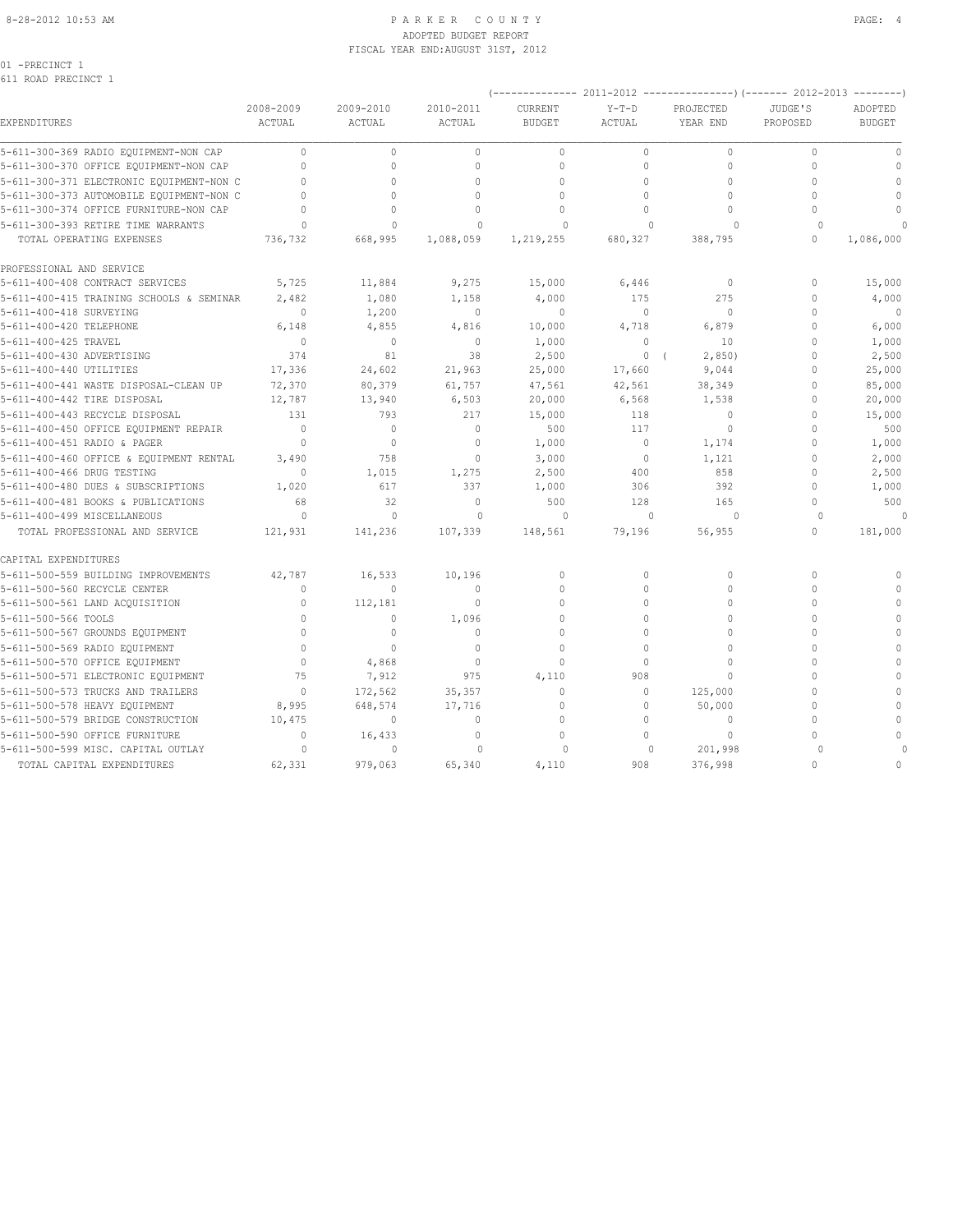# 8-28-2012 10:53 AM P A R K E R C O U N T Y PAGE: 5 ADOPTED BUDGET REPORT FISCAL YEAR END:AUGUST 31ST, 2012

| TOTAL 611 ROAD PRECINCT 1                             | 1,958,046<br>=========== | 2,943,721<br>=========== | 2,467,787<br>_________ | 2,780,784<br>__________<br>=========== | 1,837,104<br>------- | 1,583,397             |                                                 | 2,685,245<br>___________ |
|-------------------------------------------------------|--------------------------|--------------------------|------------------------|----------------------------------------|----------------------|-----------------------|-------------------------------------------------|--------------------------|
| TOTAL OTHER SERVICES                                  |                          | $\circ$                  | 0                      | 85,000                                 | 0                    | $\Omega$              |                                                 | 100,000                  |
| OTHER SERVICES<br>5-611-600-699 PROGRAM CONTINGENCIES |                          | 0                        |                        | 85,000                                 |                      | $\Omega$              |                                                 | 100,000                  |
| EXPENDITURES                                          | 2008-2009<br>ACTUAL      | 2009-2010<br>ACTUAL      | 2010-2011<br>ACTUAL    | CURRENT<br><b>BUDGET</b>               | Y-T-D<br>ACTUAL      | PROJECTED<br>YEAR END | JUDGE'S<br>PROPOSED                             | ADOPTED<br><b>BUDGET</b> |
| 01 -PRECINCT 1<br>611 ROAD PRECINCT 1                 |                          |                          |                        | / ______________                       |                      |                       | 2011-2012 -----------------) (------- 2012-2013 |                          |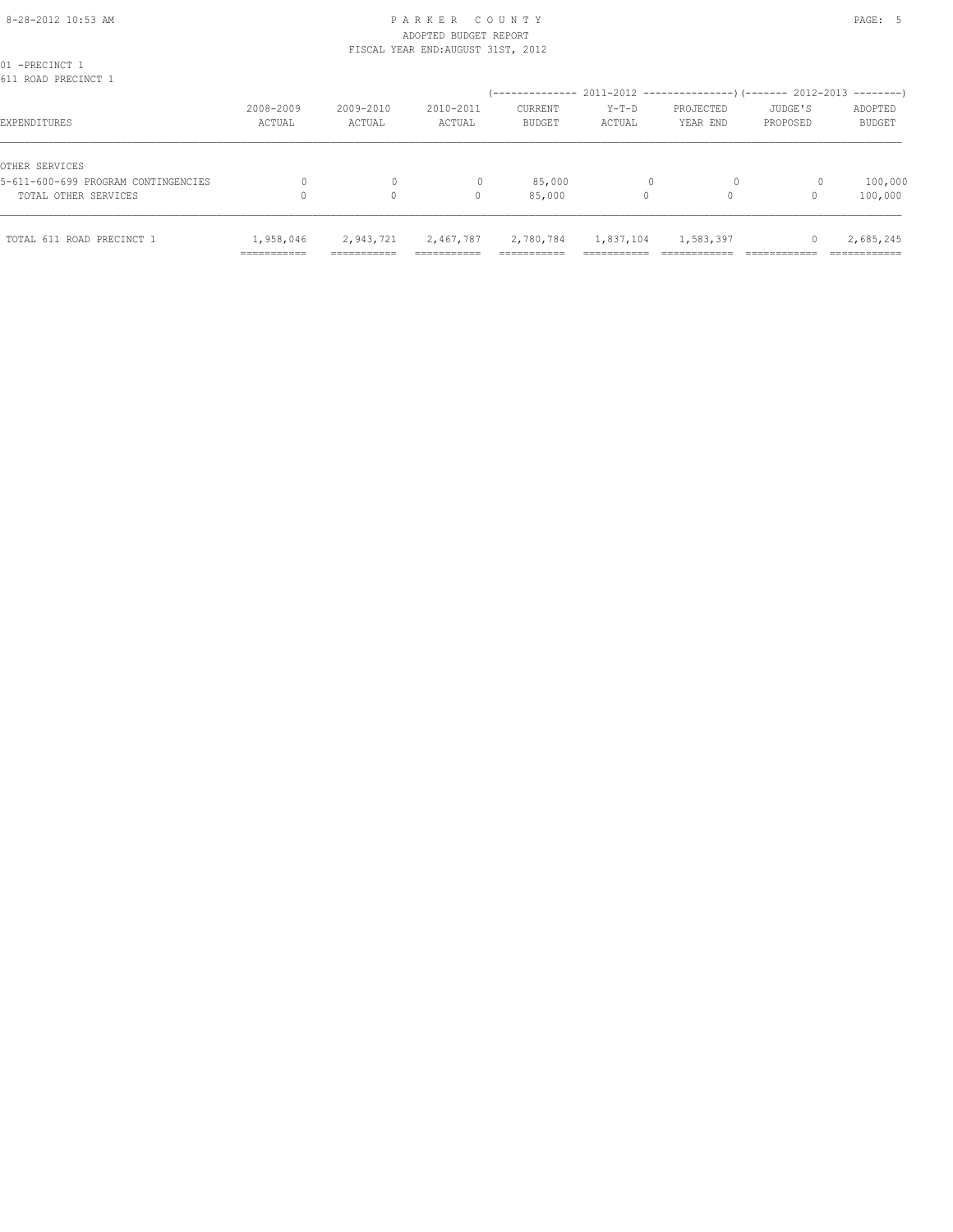# 8-28-2012 10:53 AM PAGE: 6 ADOPTED BUDGET REPORT FISCAL YEAR END:AUGUST 31ST, 2012

| TOTAL 700 TRANSFER OUT                                                                      |                     | $\Omega$            | $\begin{array}{c} \n\end{array}$ | $\mathbf{0}$             | $\Omega$          |                       |                     | $\Omega$          |
|---------------------------------------------------------------------------------------------|---------------------|---------------------|----------------------------------|--------------------------|-------------------|-----------------------|---------------------|-------------------|
| TRANSFERS/DEBT SERVICE<br>5-700-700-002 TRANSFER TO FUND 02<br>TOTAL TRANSFERS/DEBT SERVICE |                     |                     | $\bigcap$                        |                          |                   |                       |                     | $\Omega$          |
|                                                                                             |                     |                     |                                  |                          |                   |                       |                     |                   |
| EXPENDITURES                                                                                | 2008-2009<br>ACTUAL | 2009-2010<br>ACTUAL | 2010-2011<br>ACTUAL              | CURRENT<br><b>BUDGET</b> | $Y-T-D$<br>ACTUAL | PROJECTED<br>YEAR END | JUDGE'S<br>PROPOSED | ADOPTED<br>BUDGET |
| 01 -PRECINCT 1<br>700 TRANSFER OUT                                                          |                     |                     |                                  |                          |                   |                       |                     |                   |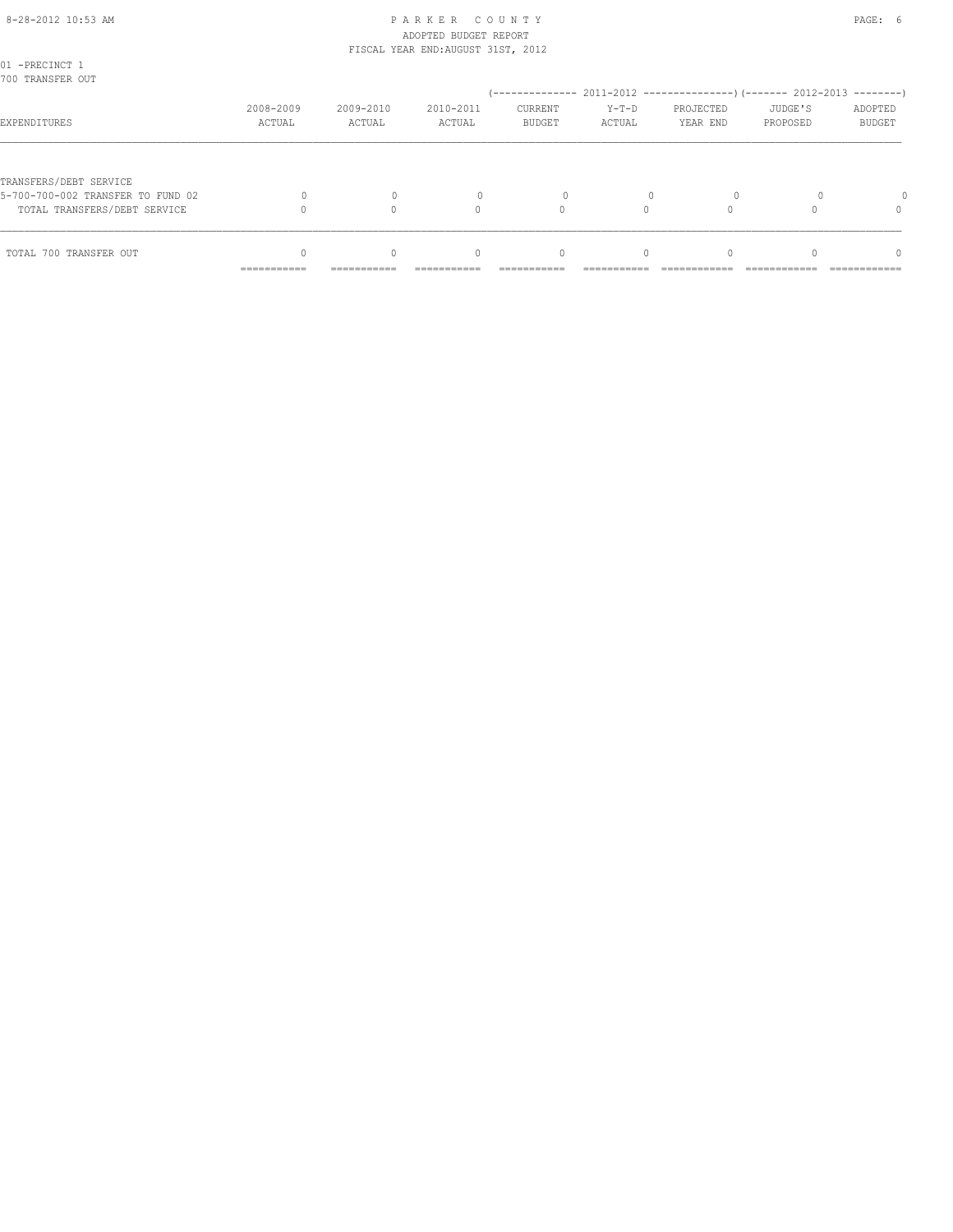# 8-28-2012 10:53 AM PAGE: 7 ADOPTED BUDGET REPORT FISCAL YEAR END:AUGUST 31ST, 2012

| 01 -PRECINCT 1<br>DEBT SERVICE/LEASE |                     |                     |                     |                               |                   |                       |                     |                          |  |  |
|--------------------------------------|---------------------|---------------------|---------------------|-------------------------------|-------------------|-----------------------|---------------------|--------------------------|--|--|
| EXPENDITURES                         | 2008-2009<br>ACTUAL | 2009-2010<br>ACTUAL | 2010-2011<br>ACTUAL | CURRENT<br><b>BUDGET</b>      | $Y-T-D$<br>ACTUAL | PROJECTED<br>YEAR END | JUDGE'S<br>PROPOSED | ADOPTED<br><b>BUDGET</b> |  |  |
| TRANSFERS/DEBT SERVICE               |                     |                     |                     |                               |                   |                       |                     |                          |  |  |
| 5-960-751-691 LEASE PAYMENT          | 0                   | $\circ$             | 128,023             | 123,545                       | 125,499           | $\circ$               | $\mathbf{0}$        | 132,015                  |  |  |
| 5-960-751-692 LEASE INTEREST         | $\Omega$            | $\mathbf{0}$        | 25,603              | 30,081                        | 30, 238           | $\circ$               |                     | 22,955                   |  |  |
| TOTAL TRANSFERS/DEBT SERVICE         |                     | $\circ$             | 153,626             | 153,626                       | 155,736           | $\mathbf{0}$          | $\mathbf{0}$        | 154,970                  |  |  |
| TOTAL DEBT SERVICE/LEASE             | $\mathbf{0}$        | $\circ$             | 153,626             | 153,626                       | 155,736           | $\circ$               | $\mathbf{0}$        | 154,970                  |  |  |
|                                      | ===========         | ===========         | ===========         | ===========                   |                   |                       |                     | =============            |  |  |
| TOTAL EXPENDITURES                   | 1,958,046           | 2,943,721           |                     | 2,621,414 2,934,410 1,992,840 |                   | 1,583,397             | $\mathbf{0}$        | 2,840,215                |  |  |
|                                      | ===========         |                     | ===========         |                               |                   |                       |                     |                          |  |  |

\*\*\* END OF REPORT \*\*\*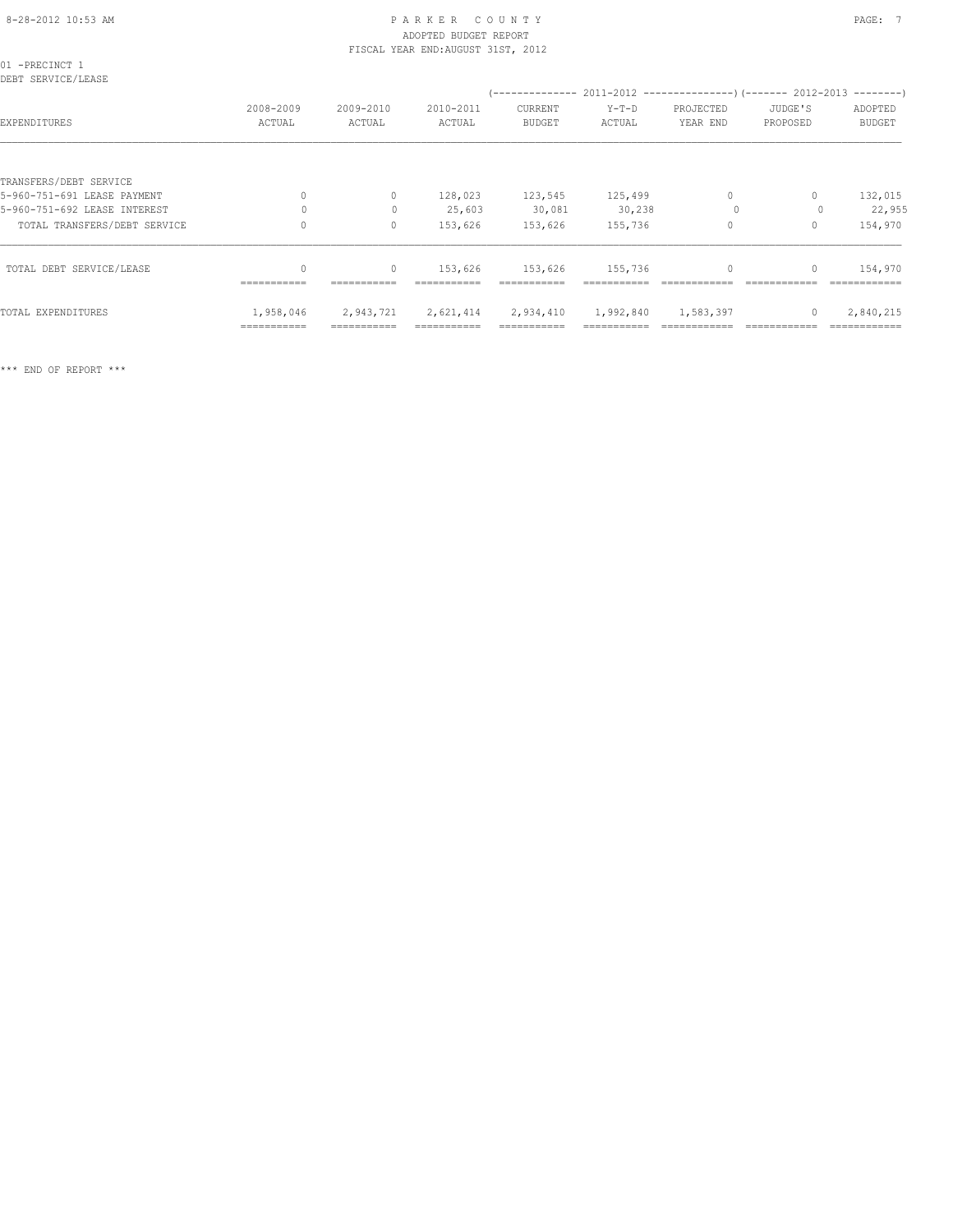# 8-28-2012 10:53 AM P A R K E R C O U N T Y PAGE: 1 ADOPTED BUDGET REPORT FISCAL YEAR END:AUGUST 31ST, 2012

02 -PRECINCT 2

|                                   | 2008-2009<br>ACTUAL | 2009-2010<br>ACTUAL | 2010-2011<br>ACTUAL                               | CURRENT<br><b>BUDGET</b> | $Y-T-D$<br>ACTUAL | PROJECTED<br>YEAR END            | JUDGE'S<br>PROPOSED              | ADOPTED<br><b>BUDGET</b> |  |
|-----------------------------------|---------------------|---------------------|---------------------------------------------------|--------------------------|-------------------|----------------------------------|----------------------------------|--------------------------|--|
| REVENUE SUMMARY                   |                     |                     |                                                   |                          |                   |                                  |                                  |                          |  |
| 333 REVENUE                       | 2,312               | 2,500               | 1,800                                             | 2,000                    | 1,748             | $\mathbf{0}$                     | $\Omega$                         | 650                      |  |
| INTERGOVERNMENTAL                 | $\bigcirc$          | $\sim$ 0            | $\sim$ 0                                          | 2,110                    | $\overline{0}$    | $\Omega$                         | n                                | $\overline{0}$           |  |
| SALE OF ASSETS                    | 30,371              | 5,044               | 13,852                                            | 100,000                  | 110,634           | $\cap$                           | n                                | 25,000                   |  |
| 338 REVENUE                       | $\overline{0}$      | 1,016               | 2,736                                             | $\sim$ 0                 | 1,000             | $\mathbf{0}$                     |                                  | 1,000                    |  |
| FEES OF OFFICE                    | 2,812               | 2,722               | 2,561                                             | 2,000                    | 2,368             | $\begin{array}{c} \n\end{array}$ |                                  | 1,500                    |  |
| INVESTMENT INCOME                 | 11,759              | 1,604               | 976                                               | 700                      | 342               | $\begin{array}{c} \n\end{array}$ | n                                | 250                      |  |
| OTHER INCOME                      | 77,489              | 29,174              | 23,340                                            | 19,000                   | 17,799            | 1,433                            | $\begin{array}{c} \n\end{array}$ | 13,000                   |  |
| INTERFUND TRANSFERS IN            | 2,764,714           | 2,914,343           | 2,730,043                                         | 2,847,178                | 2,372,648         | 1,842,000                        | $\Omega$                         | 2,848,167                |  |
| 399 REVENUE                       | $\circ$             | $\circ$             | $\overline{0}$                                    | 92,754                   | $\Omega$          | $\Omega$                         | $\Omega$                         | 246,374                  |  |
| TOTAL REVENUES                    | 2,889,457           | 2,956,403           | 2,775,308                                         | 3,065,742                | 2,506,539         | 1,843,433                        | $\Omega$                         | 3,135,941                |  |
| EXPENDITURE SUMMARY               |                     |                     |                                                   |                          |                   |                                  |                                  |                          |  |
| 612 ROAD PRECINCT 2               | 2,740,236           |                     | 2,717,703 3,155,374 2,983,143 1,909,813 1,847,780 |                          |                   |                                  | $\circ$                          | 3,054,554                |  |
| DEBT SERVICE/LEASE                | $\circ$             | 113,523             | 80,400                                            | 82,599                   | 82,510            | $\circ$                          | $\circ$                          | 81,387                   |  |
| TOTAL EXPENDITURES                | 2,740,236           | 2,831,227           | 3, 235, 773                                       | 3,065,742                | 1,992,323         | 1,847,780                        | $\circ$                          | 3, 135, 941              |  |
| REVENUE OVER/(UNDER) EXPENDITURES | 149,222             | $125, 177$ (        | 460, 465                                          | $\mathbf{0}$             | $514, 216$ (      | 4,347)                           |                                  | 0                        |  |
|                                   | ============        | ===========         | ===========                                       | ===========              |                   |                                  |                                  |                          |  |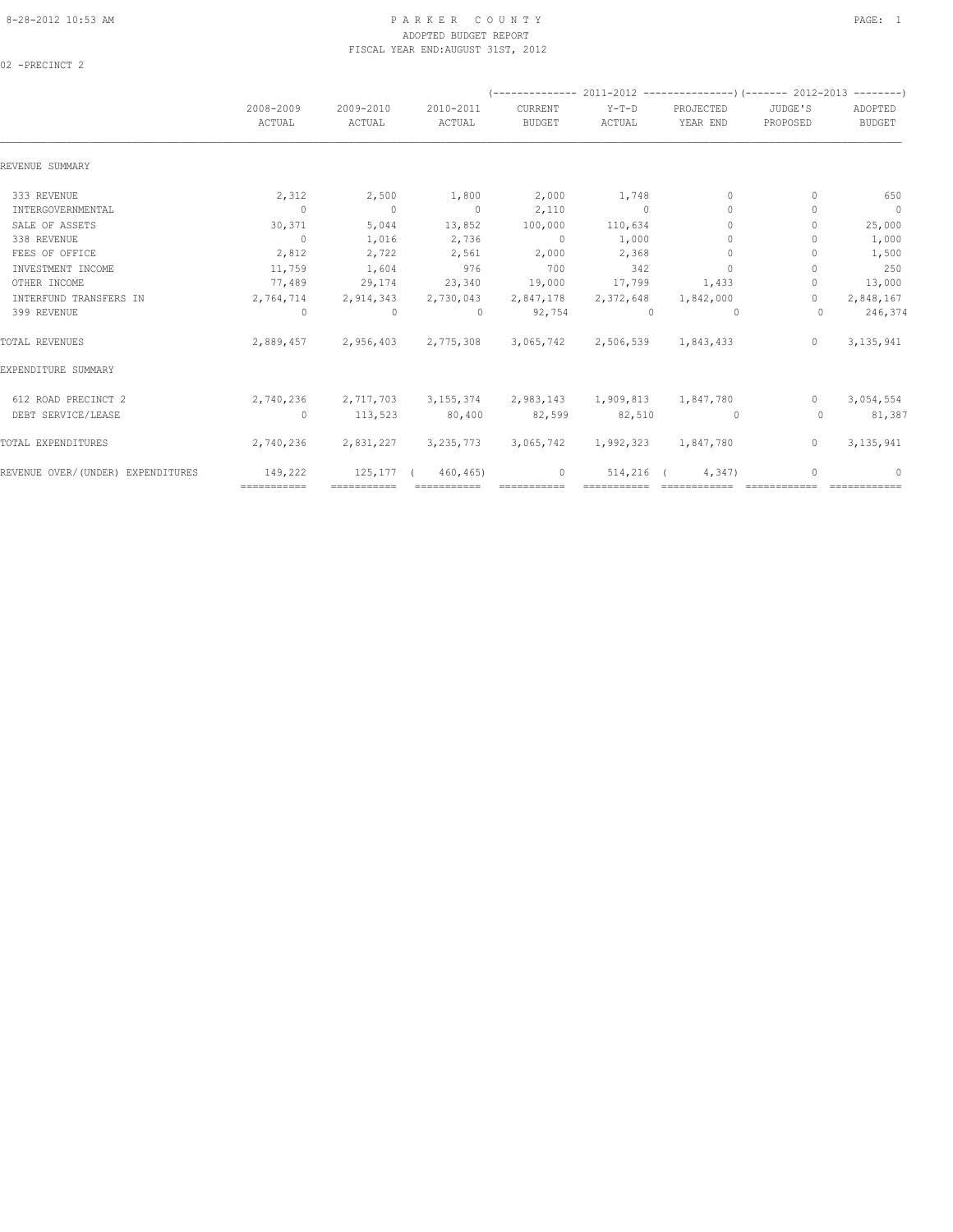02 -PRECINCT 2

#### 8-28-2012 10:53 AM PAGE: 2 ADOPTED BUDGET REPORT FISCAL YEAR END:AUGUST 31ST, 2012

|                                          |                     |                     |                     |                          |                   | (------------- 2011-2012 ---------------) (------- 2012-2013 --------) |                     |                          |
|------------------------------------------|---------------------|---------------------|---------------------|--------------------------|-------------------|------------------------------------------------------------------------|---------------------|--------------------------|
| REVENUES                                 | 2008-2009<br>ACTUAL | 2009-2010<br>ACTUAL | 2010-2011<br>ACTUAL | CURRENT<br><b>BUDGET</b> | $Y-T-D$<br>ACTUAL | PROJECTED<br>YEAR END                                                  | JUDGE'S<br>PROPOSED | ADOPTED<br><b>BUDGET</b> |
|                                          |                     |                     |                     |                          |                   |                                                                        |                     |                          |
| 333 REVENUE                              |                     |                     |                     |                          |                   |                                                                        |                     |                          |
| 3-333-000-375 PLAT FEES                  | 2,312               | 2,500               | 1,800               | 2,000                    | 1,748             | $\circ$                                                                | $\circ$             | 650                      |
| TOTAL 333 REVENUE                        | 2,312               | 2,500               | 1,800               | 2,000                    | 1,748             | $\Omega$                                                               | $\Omega$            | 650                      |
| INTERGOVERNMENTAL                        |                     |                     |                     |                          |                   |                                                                        |                     |                          |
| 3-334-000-350 CAPITAL LEASE PROCEEDS     | 0                   | $\mathbf 0$         | 0                   | 2,110                    | $\mathbf 0$       | $\circ$                                                                | $\circ$             | 0                        |
| TOTAL INTERGOVERNMENTAL                  | $\circ$             | $\circ$             | $\circ$             | 2,110                    | $\circ$           | $\Omega$                                                               | $\circ$             | $\mathbf{0}$             |
| SALE OF ASSETS                           |                     |                     |                     |                          |                   |                                                                        |                     |                          |
| 3-337-000-612 REVENUE-SALE OF EQUIPMENT  | 30,371              | 5,044               | 13,852              | 100,000                  | 110,634           | $\circ$                                                                | $\circ$             | 25,000                   |
| TOTAL SALE OF ASSETS                     | 30,371              | 5,044               | 13,852              | 100,000                  | 110,634           | $\circ$                                                                | $\mathbf{0}$        | 25,000                   |
| 338 REVENUE                              |                     |                     |                     |                          |                   |                                                                        |                     |                          |
| 3-338-000-002 REVENUE-CONTRACT SERVICES  | 0                   | 1,016               | 2,736               | 0                        | 1,000             | 0                                                                      | 0                   | 1,000                    |
| TOTAL 338 REVENUE                        | $\mathbf{0}$        | 1,016               | 2,736               | $\circ$                  | 1,000             | $\circ$                                                                | 0                   | 1,000                    |
| FEES OF OFFICE                           |                     |                     |                     |                          |                   |                                                                        |                     |                          |
| 3-340-000-612 VEHICLE INSPECTION FEES    | 2,812               | 2,722               | 2,561               | 2,000                    | 2,368             | $\circ$                                                                | $\circ$             | 1,500                    |
| TOTAL FEES OF OFFICE                     | 2,812               | 2,722               | 2,561               | 2,000                    | 2,368             | $\circ$                                                                | $\circ$             | 1,500                    |
| INVESTMENT INCOME                        |                     |                     |                     |                          |                   |                                                                        |                     |                          |
| 3-361-000-002 INTEREST INCOME            | 11,759              | 1,604               | 976                 | 700                      | 342               | $\circ$                                                                | $\circ$             | 250                      |
| TOTAL INVESTMENT INCOME                  | 11,759              | 1,604               | 976                 | 700                      | 342               | $\circ$                                                                | $\mathbf{0}$        | 250                      |
| OTHER INCOME                             |                     |                     |                     |                          |                   |                                                                        |                     |                          |
| 3-370-000-370 MISCELLANEOUS              | 7,283               | 2,826               | 9,616               | 7,000                    | 9,574             | 1,433                                                                  | 0                   | 6,500                    |
| 3-370-000-372 VEHICLE/EQUIP REPAIR REVEN | 15,891              | 14,229              | 13,724              | 12,000                   | 7,725             | $\mathbf{0}$                                                           | $\mathbf{0}$        | 6,500                    |
| 3-370-000-374 ROAD/BRIDGE MAINTENANCE (R | 54,316              | 12,120              | $\circ$             | $\circ$                  | 500               | $\mathbf{0}$                                                           | $\Omega$            | $\overline{0}$           |
| 3-370-000-394 TIME WARRANT PROCEEDS      | $\circ$             | $\mathbf{0}$        | $\mathbf{0}$        | $\circ$                  | $\mathbf{0}$      | $\circ$                                                                | $\Omega$            | $\overline{0}$           |
| TOTAL OTHER INCOME                       | 77,489              | 29,174              | 23,340              | 19,000                   | 17,799            | 1,433                                                                  | $\Omega$            | 13,000                   |
| INTERFUND TRANSFERS IN                   |                     |                     |                     |                          |                   |                                                                        |                     |                          |
| 3-371-000-050 TRANSFER FROM FUND 50      | 2,764,714           | 2,914,343           | 2,730,043           | 2,847,178                | 2,372,648         | 1,842,000                                                              | $\circ$             | 2,848,167                |
| 3-371-000-399 TRANSFER FROM PRIOR FUND B | $\circ$             | $\mathbf{0}$        | $\circ$             | $\circ$                  | $\overline{0}$    | $\circ$                                                                | $\circ$             | $\circ$                  |
| TOTAL INTERFUND TRANSFERS IN             | 2,764,714           | 2,914,343           | 2,730,043           | 2,847,178                | 2,372,648         | 1,842,000                                                              | $\mathbf{0}$        | 2,848,167                |
| 399 REVENUE                              |                     |                     |                     |                          |                   |                                                                        |                     |                          |
| 3-399-000-001 UNEXPENDED FUND BALANCE    | 0                   | $\mathbf 0$         | $\circ$             | 92,754                   | $\mathbf 0$       | $\circ$                                                                | $\circ$             | 246,374                  |
| TOTAL 399 REVENUE                        | $\Omega$            | $\circ$             | $\circ$             | 92,754                   | $\circ$           | $\mathbb O$                                                            | $\mathbf{0}$        | 246,374                  |
|                                          |                     |                     |                     |                          |                   |                                                                        |                     |                          |
| TOTAL REVENUES                           | 2,889,457           | 2,956,403           | 2,775,308           | 3,065,742                | 2,506,539         | 1,843,433                                                              | $\circ$             | 3, 135, 941              |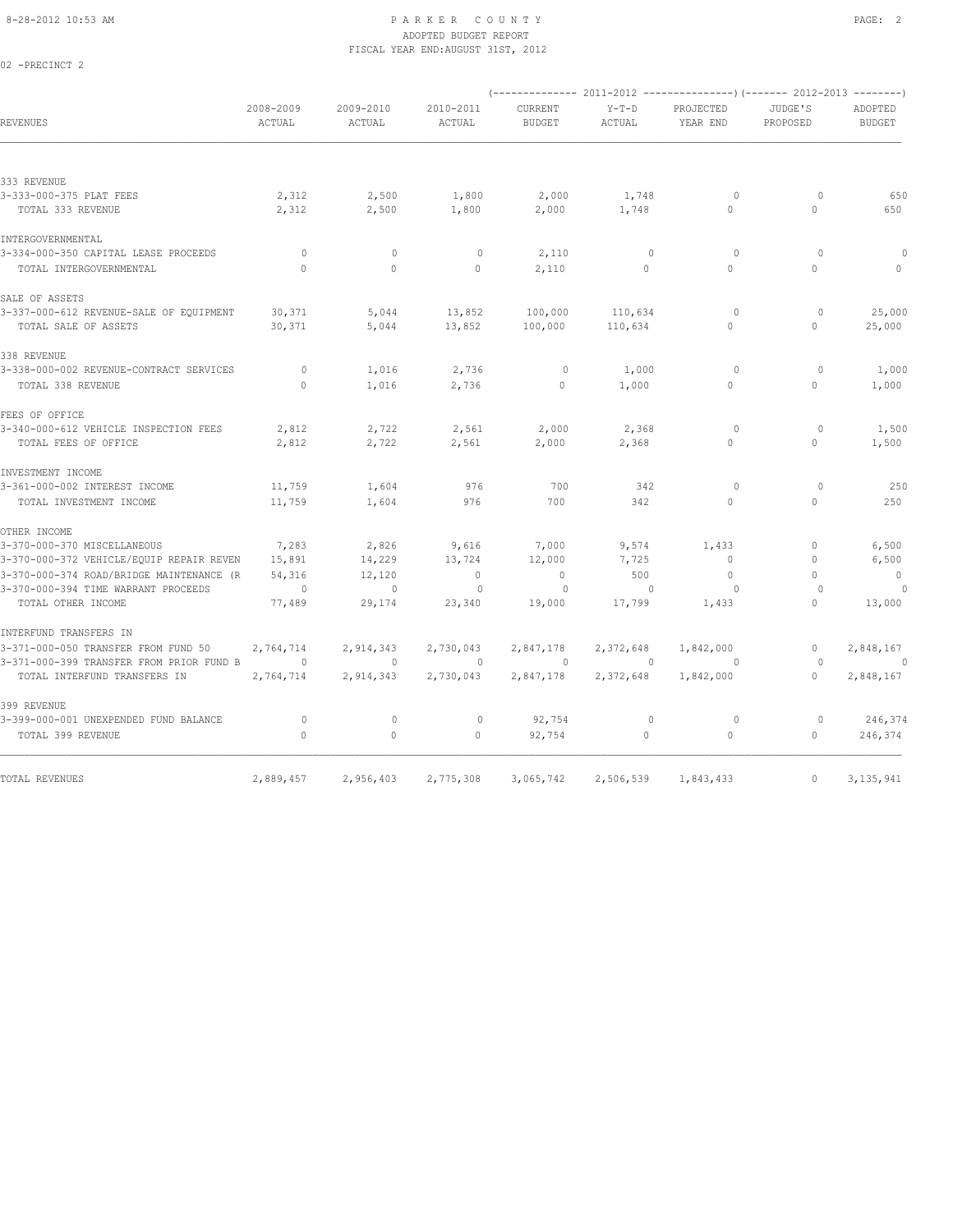# ADOPTED BUDGET REPORT FISCAL YEAR END:AUGUST 31ST, 2012

02 -PRECINCT 2 612 ROAD PRECINCT 2

|                                                                       |                                    |                     |                                                                                                                                                                                                                                                  |                          |                   |                       | ADOPTED<br><b>BUDGET</b>    |                        |  |  |  |  |
|-----------------------------------------------------------------------|------------------------------------|---------------------|--------------------------------------------------------------------------------------------------------------------------------------------------------------------------------------------------------------------------------------------------|--------------------------|-------------------|-----------------------|-----------------------------|------------------------|--|--|--|--|
| EXPENDITURES                                                          | 2008-2009<br>ACTUAL                | 2009-2010<br>ACTUAL | 2010-2011<br><b>ACTUAL</b>                                                                                                                                                                                                                       | CURRENT<br><b>BUDGET</b> | $Y-T-D$<br>ACTUAL | PROJECTED<br>YEAR END | JUDGE'S<br>PROPOSED         |                        |  |  |  |  |
| SALARIES & BENEFITS                                                   |                                    |                     |                                                                                                                                                                                                                                                  |                          |                   |                       |                             |                        |  |  |  |  |
|                                                                       |                                    |                     |                                                                                                                                                                                                                                                  |                          |                   |                       |                             |                        |  |  |  |  |
| SALARIES & WAGES                                                      |                                    |                     |                                                                                                                                                                                                                                                  |                          |                   |                       |                             |                        |  |  |  |  |
| 5-612-100-101 ELECTED OFFICIAL-COMMISSI                               | $\mathbf{0}$                       | $\mathbf{0}$        | $\mathbf{0}$                                                                                                                                                                                                                                     | 84,000                   | 74,307            | $\circ$               | $\mathbf{0}$                | 84,000                 |  |  |  |  |
| 5-612-100-103 FOREMAN                                                 | 56,273<br>47,041                   | 56,273              | 57,487                                                                                                                                                                                                                                           | 57,069                   | 49,276            | 45,474                | $\mathbf{0}$<br>$\mathbf 0$ | 59,537                 |  |  |  |  |
| 5-612-100-104 LEAD OPERATOR<br>5-612-100-106 ADMINISTRATIVE ASSISTANT | 31,878                             | 46,839<br>786       | 47,917<br>$\mathbf{0}$                                                                                                                                                                                                                           | 47,512<br>$\mathbf{0}$   | 41,016<br>$\circ$ | 36,276                | $\mathbf{0}$                | 49,557<br>$\mathbf{0}$ |  |  |  |  |
| 5-612-100-107 EQUIPMENT OPERATOR II                                   | 330,052                            | 330,256             | 288,573                                                                                                                                                                                                                                          | 260,210                  | 157,225           | 24,191<br>208,149     | $\mathbf{0}$                | 277,912                |  |  |  |  |
| 5-612-100-108 OPERATOR I                                              | 332,824                            |                     |                                                                                                                                                                                                                                                  |                          |                   |                       | $\mathbf{0}$                |                        |  |  |  |  |
| 5-612-100-110 MECHANIC I                                              | 43,105                             | 330,010<br>43,106   | 358,914<br>50,205                                                                                                                                                                                                                                | 398,137<br>42,988        | 303,054<br>37,201 | 257,171<br>34,519     | $\mathbf{0}$                | 419,006<br>44,277      |  |  |  |  |
| 5-612-100-120 PART-TIME                                               | 50,056                             | 38,075              | 36,828                                                                                                                                                                                                                                           | 30,134                   | 21,242            | 11,523                | $\mathbb O$                 | 31,038                 |  |  |  |  |
| 5-612-100-125 RESEARCH COORDINATOR                                    | $\mathbf{0}$                       | 34,587              | 36,502                                                                                                                                                                                                                                           | 36,426                   | 31,522            | $\mathbf{0}$          | $\Omega$                    | 37,518                 |  |  |  |  |
| 5-612-100-156 OFFICE MANAGER                                          | 39,447                             | 39,447              | 39,447                                                                                                                                                                                                                                           | 39,340                   | 29,539            | 32,023                | $\Omega$                    | 40,520                 |  |  |  |  |
| 5-612-100-157 SECRETARY                                               | $\circ$                            | $\mathbf{0}$        | $\mathbf{0}$                                                                                                                                                                                                                                     | $\circ$                  | $\mathbf{0}$      | 1,395                 | $\circ$                     | O                      |  |  |  |  |
| TOTAL SALARIES & WAGES                                                | 930,676                            | 919,377             | 915,872                                                                                                                                                                                                                                          | 995,816                  | 744,381           | 650,721               | $\mathbf{0}$                | 1,043,365              |  |  |  |  |
| 5-612-100-104LEAD OPERATOR                                            | CURRENT YEAR NOTES:<br>annually.DP |                     | In March 2012 Foreman was given (1) step increase in salary.<br>This will make his gross salary be \$57,803 annually.DP<br>In March 2012 the Lead Operator was given (1) step increase<br>in salary. This will make his gross salary be \$48,113 |                          |                   |                       |                             |                        |  |  |  |  |
| <b>BENEFITS</b>                                                       |                                    |                     |                                                                                                                                                                                                                                                  |                          |                   |                       |                             |                        |  |  |  |  |
| 5-612-100-201 FICA MATCH                                              | 70,168                             | 67,447              | 67,082                                                                                                                                                                                                                                           | 76,521                   | 54,791            | 48,565                | $\mathbf{0}$                | 79,818                 |  |  |  |  |
| 5-612-100-202 EMPLOYEE HOSPITALIZATION                                | 256,618                            | 331,792             | 315,300                                                                                                                                                                                                                                          | 317,748                  | 256,668           | 130,329               | $\mathbf{0}$                | 317,013                |  |  |  |  |
| 5-612-100-203 RETIREMENT PLAN CONTRIBUT                               | 95,113                             | 102,590             | 110,054                                                                                                                                                                                                                                          | 114,106                  | 76,242            | 48,371                | $\mathbf{0}$                | 114,666                |  |  |  |  |
| 5-612-100-204 WORKERS COMPENSATION INSU                               | 35,163                             | 35,737              | 34,618                                                                                                                                                                                                                                           | 38,252                   | 23,310            | 45,374                | $\Omega$                    | 38,252                 |  |  |  |  |
| 5-612-100-205 CLOTHING ALLOWANCE                                      | $\mathbf{0}$                       | $\mathbf{0}$        | $\Omega$                                                                                                                                                                                                                                         | $\mathbf{0}$             | $\circ$           | 7,460                 | $\Omega$                    | $\mathbf{0}$           |  |  |  |  |
| 5-612-100-206 LONGEVITY PAY                                           | 9,360                              | 10,560              | 12,480                                                                                                                                                                                                                                           | 13,800                   | 12,660            | $\circ$               | $\mathbf{0}$                | 13,340                 |  |  |  |  |
| 5-612-100-208 AUTO ALLOWANCE                                          | $\mathbf 0$                        | $\circ$             | $\Omega$                                                                                                                                                                                                                                         | 12,000                   | 10,615            | $\circ$               | $\Omega$                    | $\circ$                |  |  |  |  |
| 5-612-100-209 CELL PHONE ALLOWANCE                                    | 3,009                              | 3,009               | 2,536                                                                                                                                                                                                                                            | 3,000                    | 2,077             | $\Omega$              | $\circ$                     | 3,000                  |  |  |  |  |
| TOTAL BENEFITS                                                        | 469,431                            | 551,135             | 542,071                                                                                                                                                                                                                                          | 575,427                  | 436,363           | 280,099               | $\Omega$                    | 566,089                |  |  |  |  |
| 5-612-100-201FICA MATCH                                               | CURRENT YEAR NOTES:                |                     |                                                                                                                                                                                                                                                  |                          |                   |                       |                             |                        |  |  |  |  |
|                                                                       |                                    |                     | (1) step increase was given to the Foreman, Lead Operator,                                                                                                                                                                                       |                          |                   |                       |                             |                        |  |  |  |  |
|                                                                       |                                    |                     | all Operator I and Operator II in March 2012.DP                                                                                                                                                                                                  |                          |                   |                       |                             |                        |  |  |  |  |
| 5-612-100-203RETIREMENT PLAN CONTRIBUTICURRENT YEAR NOTES:            |                                    |                     |                                                                                                                                                                                                                                                  |                          |                   |                       |                             |                        |  |  |  |  |
|                                                                       |                                    |                     | (1) step increase was given to the Foreman, Lead Operator                                                                                                                                                                                        |                          |                   |                       |                             |                        |  |  |  |  |
|                                                                       |                                    |                     | and all Operator I & Operator II in March 2012.DP                                                                                                                                                                                                |                          |                   |                       |                             |                        |  |  |  |  |

5-612-100-206LONGEVITY PAY CURRENT YEAR NOTES:

Additional employees eligible for longevity pay.DP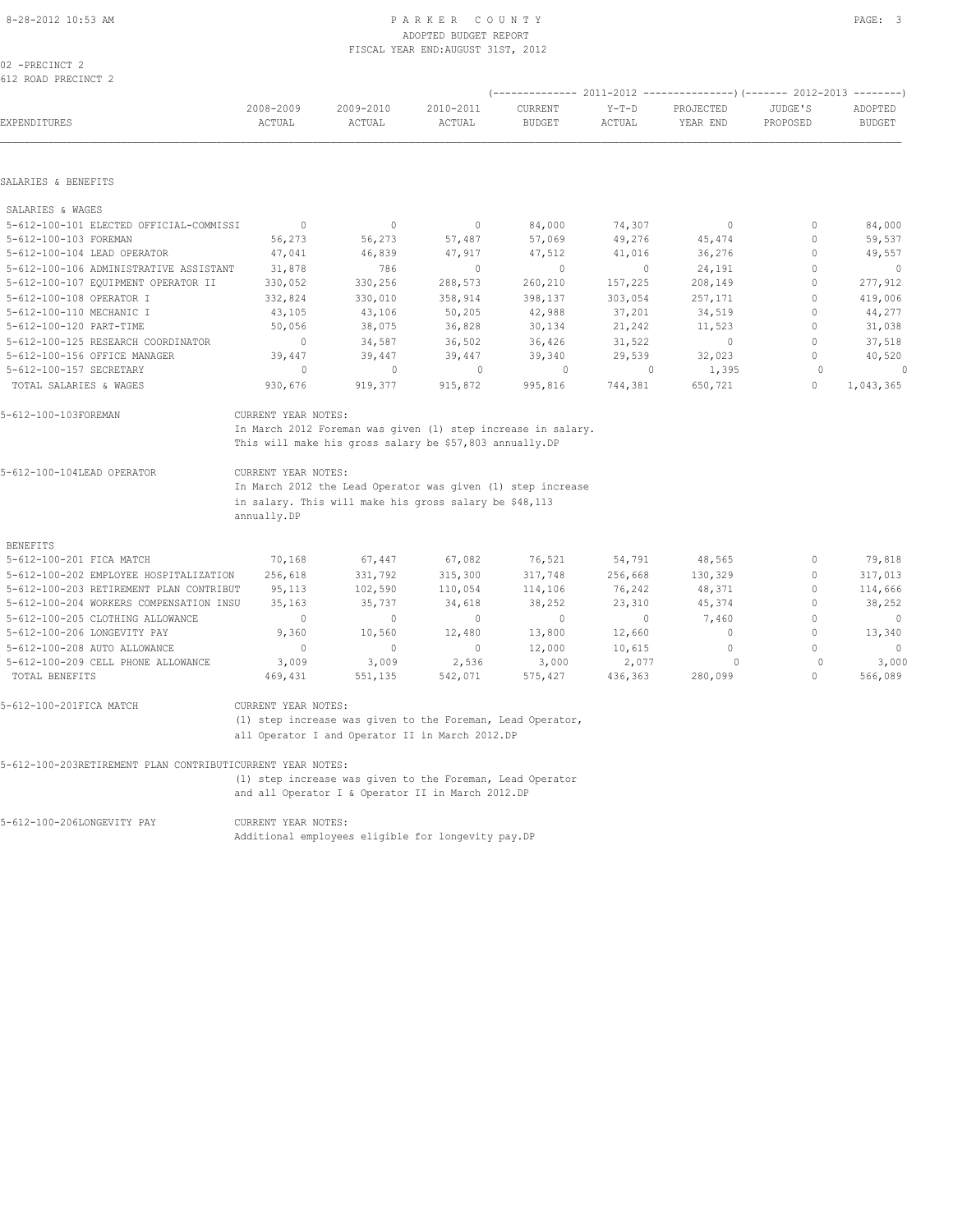#### 8-28-2012 10:53 AM PAGE: 4 ADOPTED BUDGET REPORT FISCAL YEAR END:AUGUST 31ST, 2012

02 -PRECINCT 2 612 ROAD PRECINCT 2

|                                          | 2008-2009           | 2009-2010                                            | 2010-2011    | CURRENT       | $Y-T-D$   | PROJECTED    | JUDGE'S      | ADOPTED       |
|------------------------------------------|---------------------|------------------------------------------------------|--------------|---------------|-----------|--------------|--------------|---------------|
| EXPENDITURES                             | ACTUAL              | ACTUAL                                               | ACTUAL       | <b>BUDGET</b> | ACTUAL    | YEAR END     | PROPOSED     | <b>BUDGET</b> |
| 5-612-100-208AUTO ALLOWANCE              | CURRENT YEAR NOTES: |                                                      |              |               |           |              |              |               |
|                                          | vehicle.            | We will eliminate the Commissioner's use of personal |              |               |           |              |              |               |
| TOTAL SALARIES & BENEFITS                | 1,400,107           | 1,470,512                                            | 1,457,943    | 1,571,243     | 1,180,744 | 930,820      | $\Omega$     | 1,609,454     |
| OPERATING EXPENSES                       |                     |                                                      |              |               |           |              |              |               |
| 5-612-300-310 POSTAGE                    | 401                 | 118                                                  | 65           | 1,400         | $324$ (   | 354)         | $\Omega$     | 1,400         |
| 5-612-300-325 UNIFORMS                   | 14,643              | 15,005                                               | 14,486       | 20,000        | 9,205     | $\mathbb O$  | $\mathbf{0}$ | 20,000        |
| 5-612-300-330 SUPPLIES                   | 21,740              | 25,652                                               | 28,392       | 34,000        | 26,922    | 17,661       | $\mathbb O$  | 30,000        |
| 5-612-300-331 GASOLINE, OIL & DIESEL     | 132,336             | 162,275                                              | 188,199      | 250,000       | 156,069   | 86,302       | $\mathbf{0}$ | 250,000       |
| 5-612-300-332 SMALL TOOLS                | 5,158               | 4,686                                                | 3,685        | 7,500         | 2,763     | 2,407        | $\mathbf{0}$ | 7,500         |
| 5-612-300-337 TIRES                      | 14,957              | 23,895                                               | 6,640        | 15,000        | 13,331    | 16,658       | $\mathbf{0}$ | 20,000        |
| 5-612-300-350 EQUIPMENT REPAIR           | 56,544              | 66,606                                               | 55,262       | 75,000        | 31,425    | 22,510       | $\mathbf{0}$ | 85,000        |
| 5-612-300-351 BUILDING MAINTENANCE       | 1,161               | 5,406                                                | 1,396        | 9,000         | 4,121     | 9,156        | $\mathbf{0}$ | 9,000         |
| 5-612-300-352 BRIDGE MAINTENANCE         | 4,082               | 2,540                                                | 251          | 6,000         | 1,327     | 15,089       | $\mathbf{0}$ | 6,000         |
| 5-612-300-354 ROAD CONST. & REPAIR MATER | 629,243             | 689,157                                              | 764,355      | 700,000       | 405,797   | 359,590      | $\mathbf{0}$ | 700,000       |
| 5-612-300-355 CULVERTS                   | 22,538              | 10,641                                               | 18,251       | 20,000        | 4,212     | 10,846       | $\mathbf{0}$ | 20,000        |
| 5-612-300-356 FENCING                    | 5,909               | 10,037                                               | 23,618       | 20,000        | 7,372     | 6,957        | $\mathbf{0}$ | 20,000        |
| 5-612-300-357 RIGHT OF WAY               | $\mathbf{0}$        | 6,000                                                | 2,170        | 15,000        | $\circ$   | $\circ$      | $\mathbf{0}$ | 15,000        |
| 5-612-300-359 ROAD SIGNS                 | 11,372              | 12,901                                               | 14,305       | 16,000        | 11,170    | 9,670        | $\Omega$     | 16,000        |
| 5-612-300-365 VEHICLE INSPECTION STICKER | 2,189               | 2,142                                                | 2,020        | 2,500         | 818       | $\mathbb O$  | $\mathbf{0}$ | 2,500         |
| 5-612-300-367 GROUNDS EQUIPMENT-NON CAP  | $\Omega$            | $\circ$                                              | $\mathbb O$  | $\mathbb O$   | $\circ$   | $\Omega$     | $\Omega$     | $\mathbb O$   |
| 5-612-300-368 SAFETY EQUIPMENT-NON CAP   | $\mathbb O$         | $\mathbb O$                                          | $\mathbb O$  | $\mathbb O$   | $\circ$   | $\mathbb O$  | $\theta$     | $\mathbb O$   |
| 5-612-300-369 RADIO EQUIPMENT-NON CAP    | $\mathbf 0$         | 0                                                    | $\mathbf 0$  | $\Omega$      | $\circ$   | $\mathbf 0$  | $\mathbf{0}$ | $\mathbf{0}$  |
| 5-612-300-370 OFFICE EQUIPMENT-NON CAP   | $\mathbf{0}$        | 0                                                    | $\mathbf{0}$ | $\Omega$      | 0         | $\Omega$     | $\Omega$     | $\mathbb O$   |
| 5-612-300-371 ELECTRONIC EQUIPMENT-NON C | $\Omega$            | 0                                                    | $\mathbf{0}$ | $\Omega$      | $\Omega$  | $\mathbf{0}$ | $\Omega$     | $\mathbf{0}$  |
| 5-612-300-373 AUTOMOBILE EQUIPMENT-NON C | $\mathbf{0}$        | 0                                                    | $\mathbf{0}$ | $\Omega$      | 0         | 0            | $\mathbf{0}$ | $\mathbb O$   |
| 5-612-300-374 OFFICE FURNITURE-NON CAP   | $\Omega$            | 0                                                    | $\mathbf{0}$ | $\circ$       | $\Omega$  | $\Omega$     | $\Omega$     | $\Omega$      |
| 5-612-300-393 RETIRE TIME WARRANTS       | 57,893              | $\mathbf{0}$                                         | $\mathbf{0}$ | 78,800        | $\bigcap$ | $\Omega$     | $\Omega$     |               |
| TOTAL OPERATING EXPENSES                 | 980,163             | 1,037,060                                            | 1,123,095    | 1,270,200     | 674,855   | 556,492      | $\mathbf{0}$ | 1,202,400     |
| PROFESSIONAL AND SERVICE                 |                     |                                                      |              |               |           |              |              |               |
| 5-612-400-408 CONTRACT SERVICES          | 2,863               | 3,613                                                | 3,351        | 4,000         | 3,051     | 1,908        | $\mathbf{0}$ | 4,000         |
| 5-612-400-415 TRAINING SCHOOLS & SEMINAR | 1,736               | $\mathbf{0}$                                         | 3,019        | 5,000         | 1,516     | 769          | $\mathbf{0}$ | 5,000         |
| 5-612-400-418 SURVEYING                  | 3,288               | 6,663                                                | 2,085        | 8,000         | 1,590     | $\mathbf{0}$ | $\mathbf{0}$ | 8,000         |
| 5-612-400-420 TELEPHONE                  | 417                 | 445                                                  | 404          | 2,000         | 406       | 3,716        | $\mathbf{0}$ | 2,000         |
| 5-612-400-425 TRAVEL                     | 142                 | $\circ$                                              | $\mathbf{0}$ | 500           | $\circ$   | 1,706        | $\mathbf{0}$ | 500           |
| 5-612-400-430 ADVERTISING                | 382                 | 43                                                   | 924          | 1,000         | 100       | 2,304)       | $\mathbb O$  | 1,000         |
| 5-612-400-440 UTILITIES                  | 17,232              | 20,564                                               | 19,792       | 20,000        | 15,720    | 6,120        | $\mathbb O$  | 25,000        |
| 5-612-400-441 WASTE DISPOSAL-CLEAN UP    | 34,340              | 25,328                                               | 37,761       | 45,000        | 23,548    | 28,983       | $\mathbf{0}$ | 45,000        |
| 5-612-400-442 TIRE DISPOSAL              | 5,127               | 5,140                                                | 3,596        | 10,000        | 2,832     | 1,538        | $\mathbf{0}$ | 10,000        |
| 5-612-400-443 RECYCLE DISPOSAL           | 282                 | 653                                                  | 453          | 4,000         | 182       | $\mathbf{0}$ | $\mathbf{0}$ | 4,000         |
| 5-612-400-450 OFFICE EQUIPMENT REPAIR    | $\overline{0}$      | 70                                                   | $\circ$      | 200           | $\circ$   | $\circ$      | $\mathbf{0}$ | 200           |
| 5-612-400-451 RADIOS AND PAGERS          | 78                  | $\circ$                                              | $\mathbf 0$  | 200           | $\circ$   | 171          | $\mathbf{0}$ | 200           |
| 5-612-400-460 OFFICE & EQUIPMENT RENTAL  | 1,464               | 1,511                                                | 1,735        | 8,000         | 1,542     | 1,861        | $\mathbf{0}$ | 3,000         |
| 5-612-400-466 DRUG TESTING               | $\mathbf{0}$        | $\mathbf{0}$                                         | $\mathbf{0}$ | $\circ$       | $\circ$   | $\circ$      | $\mathbf{0}$ | 2,000         |
| 5-612-400-480 DUES & SUBSCRIPTIONS       | 71                  | $\Omega$                                             | 94           | 350           | 167       | $\Omega$     | $\Omega$     | 350           |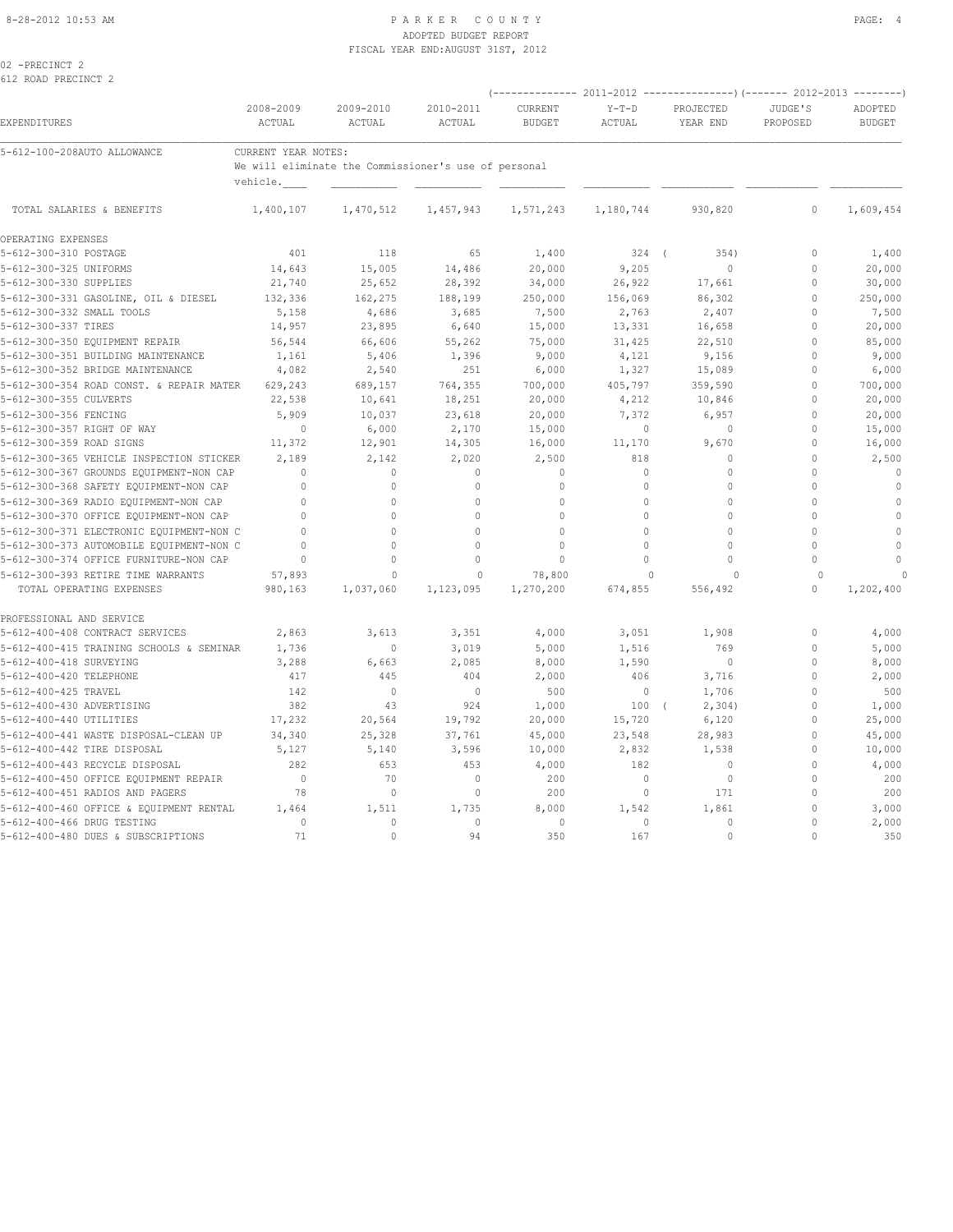### 8-28-2012 10:53 AM PAGE: 5 PARKER COUNTY ADOPTED BUDGET REPORT FISCAL YEAR END:AUGUST 31ST, 2012

02 -PRECINCT 2 612 ROAD PRECINCT 2

| 2008-2009<br>ACTUAL              | 2009-2010<br>ACTUAL | 2010-2011<br>ACTUAL                       | CURRENT<br><b>BUDGET</b> | $Y-T-D$<br>ACTUAL | PROJECTED<br>YEAR END | JUDGE'S<br>PROPOSED | ADOPTED<br><b>BUDGET</b> |
|----------------------------------|---------------------|-------------------------------------------|--------------------------|-------------------|-----------------------|---------------------|--------------------------|
| $\begin{array}{c} \n\end{array}$ | 90                  | 59                                        | 150                      | $\Omega$          | $\Omega$              | $\cup$              | 150                      |
| 100                              | 100                 | 100                                       | 2,050                    | 256               | $\mathbf 0$           | 0                   | 2,050                    |
| 95                               | 107                 | 175                                       | 250                      | $\Omega$          | 8,000                 | $\Omega$            | 250                      |
| 67,617                           | 64,325              | 73,548                                    | 110,700                  | 50,909            | 52,468                | $\Omega$            | 112,700                  |
|                                  |                     |                                           |                          |                   |                       |                     |                          |
| 5,594                            | $\circ$             | 9,411                                     | 15,000                   | $\circ$           | $\Omega$              | $\Omega$            | 20,000                   |
| 1,718                            | 5,137               | 2,256                                     | 6,000                    | 1,573             | $\Omega$              |                     | 6,000                    |
| 535                              | 1,228               | 5,855                                     | 4,000                    | $\Omega$          | $\mathbf{0}$          |                     | 8,000                    |
| 1,258                            | 736                 | $\circ$                                   | 2,000                    | 277               | $\circ$               |                     | 2,000                    |
| 1,295                            | 12,675              | 347                                       | 2,000                    | 1,456             | 5,000                 | 0                   | 2,000                    |
| $\Omega$                         | 89,245              | 243,150                                   | $\Omega$                 | $\Omega$          | 182,000               |                     | 50,000                   |
| 273,836                          | 34,324              | 238,905                                   | 0                        | $\Omega$          | 90,000                |                     | $\circ$                  |
| 8,113                            | 2,461               | 0                                         | $\Omega$                 | $\bigcap$         | $\circ$               |                     | $\overline{0}$           |
| $\Omega$                         | 0                   | 862                                       | 2,000                    | $\Omega$          | 1,000                 |                     | 2,000                    |
| $\bigcap$                        | $\Omega$            | $\bigcap$                                 | $\Omega$                 | $\cap$            | 30,000                |                     | $\circ$                  |
| 292,348                          | 145,806             | 500,787                                   | 31,000                   | 3,306             | 308,000               | $\Omega$            | 90,000                   |
|                                  |                     |                                           |                          |                   |                       |                     |                          |
| $\Omega$                         | $\Omega$            | $\begin{array}{c} \n 0 \\ \n \end{array}$ | $\Omega$                 | $\bigcap$         | $\Omega$              | $\Omega$            | 40,000                   |
| 0                                | $\circ$             | $\mathbf{0}$                              | $\mathbf{0}$             | 0                 | 0                     | $\mathbf{0}$        | 40,000                   |
| 2,740,236                        | 2,717,703           | 3, 155, 374                               | 2,983,143                |                   | 1,847,780             | $\Omega$            | 3,054,554                |
|                                  |                     |                                           |                          |                   | 1,909,813             |                     |                          |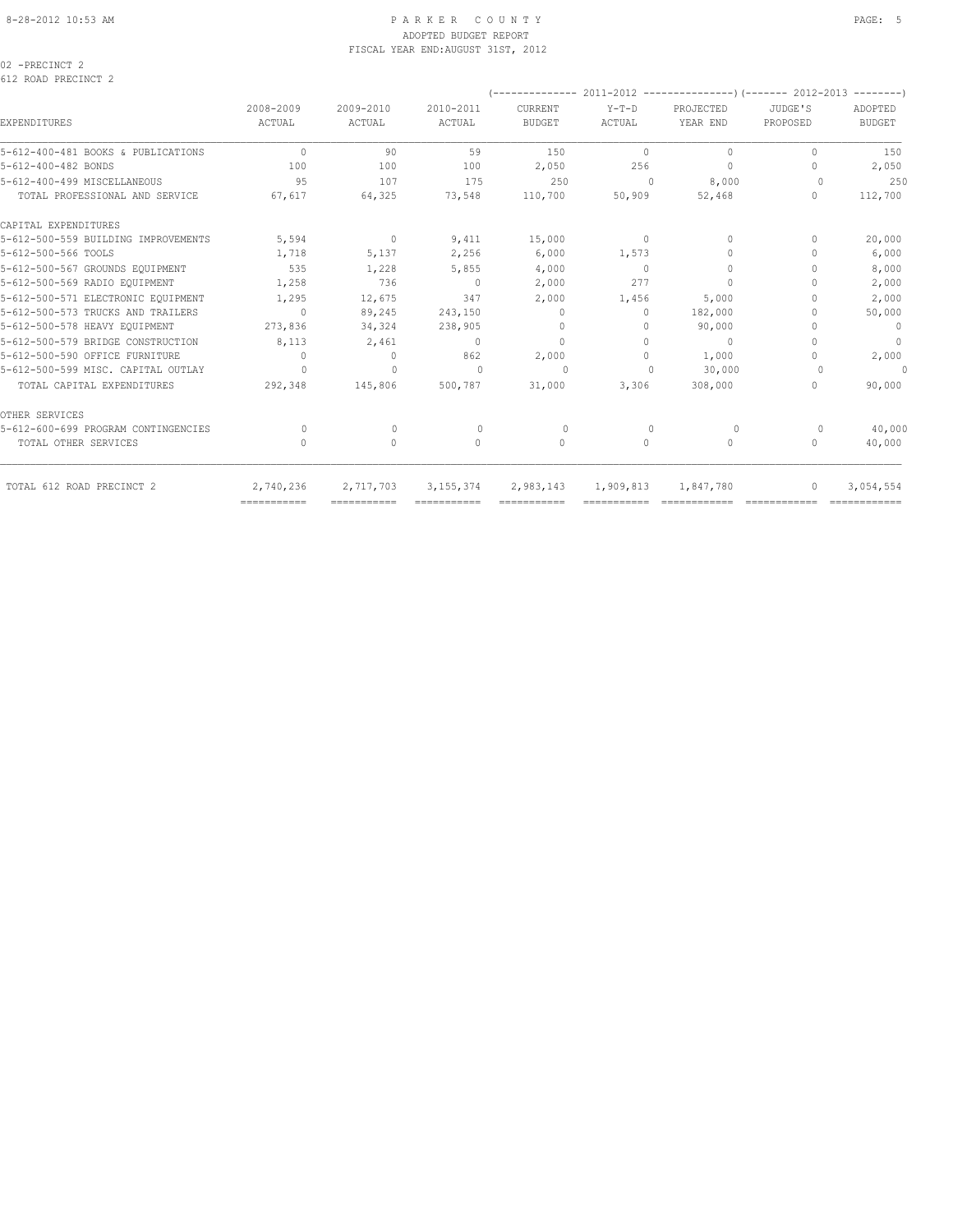# 8-28-2012 10:53 AM PAGE: 6 ADOPTED BUDGET REPORT FISCAL YEAR END:AUGUST 31ST, 2012

| 02 -PRECINCT 2<br>DEBT SERVICE/LEASE |                     |                     |                     |                          |                   |                       |                     |                          |  |  |  |
|--------------------------------------|---------------------|---------------------|---------------------|--------------------------|-------------------|-----------------------|---------------------|--------------------------|--|--|--|
| EXPENDITURES                         | 2008-2009<br>ACTUAL | 2009-2010<br>ACTUAL | 2010-2011<br>ACTUAL | CURRENT<br><b>BUDGET</b> | $Y-T-D$<br>ACTUAL | PROJECTED<br>YEAR END | JUDGE'S<br>PROPOSED | ADOPTED<br><b>BUDGET</b> |  |  |  |
|                                      |                     |                     |                     |                          |                   |                       |                     |                          |  |  |  |
| TRANSFERS/DEBT SERVICE               |                     |                     |                     |                          |                   |                       |                     |                          |  |  |  |
| 5-960-751-691 CAPITAL LEASE PAYMENT  | $\mathbf{0}$        | 95,318              | 67,972              | 71,205                   | 71,160            | $\circ$               | $\Omega$            | 76,694                   |  |  |  |
| 5-960-751-692 CAPITAL LEASE INTEREST | $\Omega$            | 18,205              | 12,428              | 11,394                   | 11,350            | $\circ$               |                     | 4,693                    |  |  |  |
| TOTAL TRANSFERS/DEBT SERVICE         | $\Omega$            | 113,523             | 80,400              | 82,599                   | 82,510            | $\mathbf{0}$          | $\Omega$            | 81,387                   |  |  |  |
| TOTAL DEBT SERVICE/LEASE             | $\mathbf{0}$        | 113,523             | 80,400              | 82,599                   | 82,510            | $\mathbf{0}$          | $\mathbf{0}$        | 81,387                   |  |  |  |
|                                      | ===========         | ===========         |                     | ===========              |                   |                       |                     | =============            |  |  |  |
| TOTAL EXPENDITURES                   | 2,740,236           | 2,831,227           | 3, 235, 773         | 3,065,742                | 1,992,323         | 1,847,780             | $\mathbf{0}$        | 3, 135, 941              |  |  |  |
|                                      | ===========         |                     |                     |                          |                   |                       |                     |                          |  |  |  |

\*\*\* END OF REPORT \*\*\*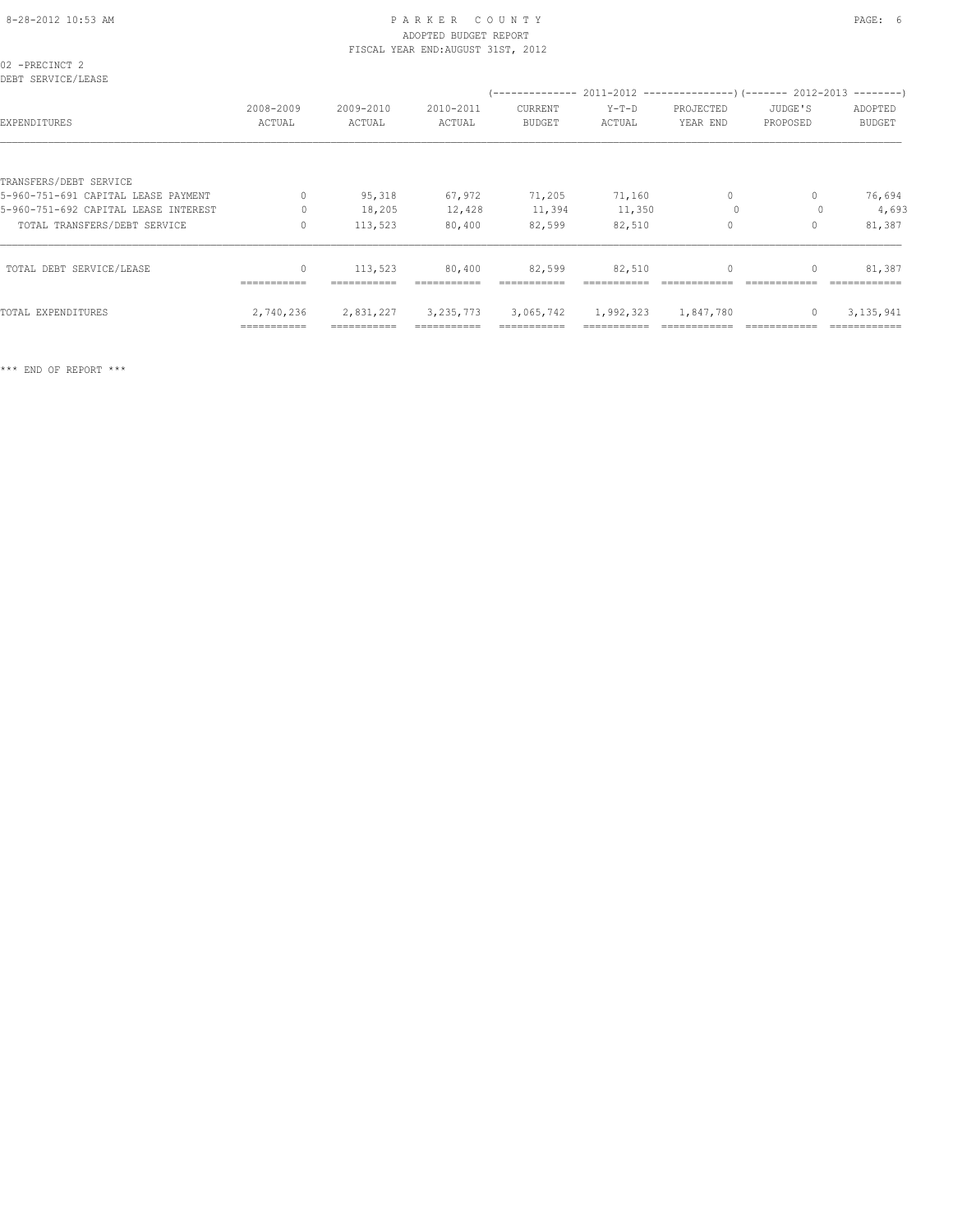# 8-28-2012 10:53 AM PAGE: 1 PAR K E R C O U N T Y ADOPTED BUDGET REPORT FISCAL YEAR END:AUGUST 31ST, 2012

023-LEOSE EDUCATION

|                                   | 2008-2009    | 2009-2010    | 2010-2011                        | CURRENT       | $Y-T-D$  | PROJECTED                        | JUDGE'S      | ADOPTED       |
|-----------------------------------|--------------|--------------|----------------------------------|---------------|----------|----------------------------------|--------------|---------------|
|                                   | ACTUAL       | ACTUAL       | ACTUAL                           | <b>BUDGET</b> | ACTUAL   | YEAR END                         | PROPOSED     | <b>BUDGET</b> |
| REVENUE SUMMARY                   |              |              |                                  |               |          |                                  |              |               |
| INTEREST INCOME                   | $\mathbf{0}$ | $\mathbf{0}$ | $\mathbf{0}$                     | $\circ$       | 0        | $\mathbf{0}$                     | 0            | $\mathbf{0}$  |
| INVESTMENT INCOME                 | $\Omega$     | $\mathbf{0}$ | $\begin{array}{c} \n\end{array}$ | $\mathbf{0}$  | $\Omega$ | $\begin{array}{c} \n\end{array}$ |              | $\mathbb O$   |
| OTHER INCOME                      | 2,993        | 2,961        | 3,689                            | 3,080         | $\Omega$ | $\begin{array}{c} \n\end{array}$ | ∩            | $\mathbb O$   |
| 399 REVENUE                       | 0            | $\circ$      | 0                                | 1,500         | 0        | 0                                | 0            | 1,978         |
| TOTAL REVENUES                    | 2,993        | 2,961        | 3,689                            | 4,580         | 0        | $\circ$                          | $\mathbf{0}$ | 1,978         |
| EXPENDITURE SUMMARY               |              |              |                                  |               |          |                                  |              |               |
| 475 COUNTY ATTORNEY               | $\mathbf{0}$ | 128          | 0                                | 1,640         | 150      | $\Omega$                         |              | 0             |
| 476 DISTRICT ATTORNEY             | 1,290        | $\mathbf{0}$ | $\mathbf{0}$                     | $\mathbf{0}$  | $\circ$  | 0                                | 0            | 1,978         |
| 543 FIRE MARSHAL                  | 0            | $\Omega$     | 0                                | $\mathbf{0}$  | $\Omega$ | $\Omega$                         |              | $\mathbf 0$   |
| 551 CONSTABLE PCT 1               | $\circ$      | $\circ$      | $\mathbf{0}$                     | $\mathbf{0}$  | $\circ$  | $\Omega$                         |              | $\circ$       |
| 552 CONSTABLE PCT 2               | $\Omega$     | $\Omega$     | $\mathbf{0}$                     | $\mathbf{0}$  | $\Omega$ | $\Omega$                         |              | $\circ$       |
| 553 CONSTABLE PCT 3               | 1,389        | $\mathbf{0}$ | 852                              | 1,440         | $\Omega$ | $\Omega$                         |              | $\mathbb O$   |
| 554 CONSTABLE PCT 4               | 1,394        | 437          | 145                              | 1,500         | 883      | $\Omega$                         |              | $\circ$       |
| 560 SHERIFF ADMIN                 | 0            | 0            | 907                              | $\circ$       | $\cup$   | $\circ$                          | $\Omega$     | $\mathbf 0$   |
| TOTAL EXPENDITURES                | 4,073        | 565          | 1,904                            | 4,580         | 1,033    | $\circ$                          | 0            | 1,978         |
| REVENUE OVER/(UNDER) EXPENDITURES | 1,080        | 2,396        | 1,785                            | 0(            | 1,033)   | $\mathbf 0$                      | $\circ$      | 0)            |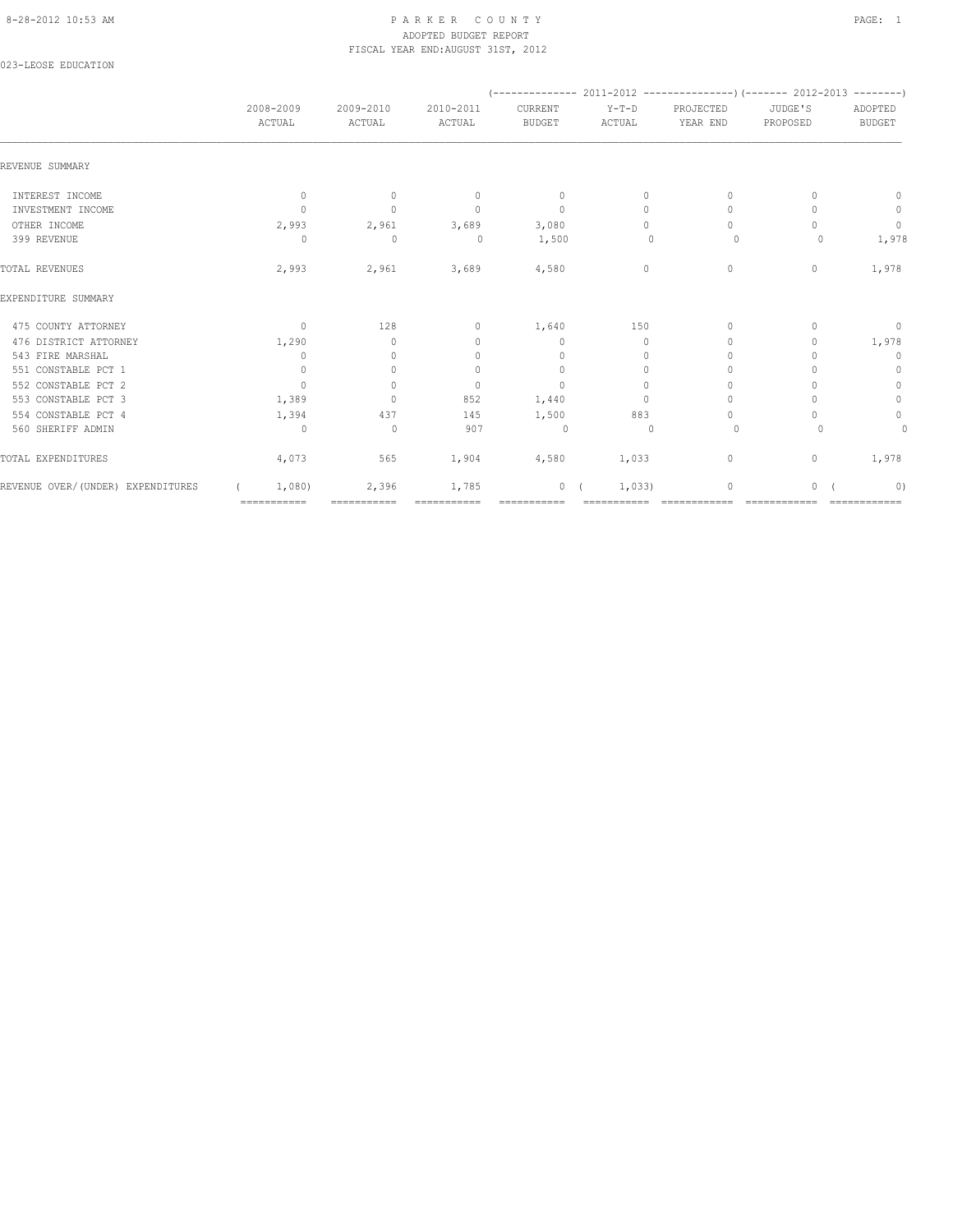#### 8-28-2012 10:53 AM PAGE: 2 ADOPTED BUDGET REPORT FISCAL YEAR END:AUGUST 31ST, 2012

# 023-LEOSE EDUCATION

| <b>REVENUES</b>                       | 2008-2009<br>ACTUAL              | 2009-2010<br>ACTUAL              | 2010-2011<br>ACTUAL | CURRENT<br><b>BUDGET</b> | $Y-T-D$<br>ACTUAL                | PROJECTED<br>YEAR END | JUDGE'S<br>PROPOSED | ADOPTED<br><b>BUDGET</b> |
|---------------------------------------|----------------------------------|----------------------------------|---------------------|--------------------------|----------------------------------|-----------------------|---------------------|--------------------------|
|                                       |                                  |                                  |                     |                          |                                  |                       |                     |                          |
| INTEREST INCOME                       |                                  |                                  |                     |                          |                                  |                       |                     |                          |
| 3-359-000-023 NOW ACCOUNT INTEREST    | $\Omega$                         | $\begin{array}{c} \n\end{array}$ | $\Omega$            | $\Omega$                 | $\Omega$                         | $\Omega$              | $\Omega$            |                          |
| TOTAL INTEREST INCOME                 | $\cap$                           | $\bigcap$                        | $\Omega$            | $\Omega$                 | $\Omega$                         | $\Omega$              | $\Omega$            | $\cap$                   |
| INVESTMENT INCOME                     |                                  |                                  |                     |                          |                                  |                       |                     |                          |
| 3-361-000-023 INTEREST INCOME         | $\Omega$                         | $\circ$                          | $\circ$             | $\circ$                  | $\mathbf{0}$                     | $\circ$               | $\circ$             |                          |
| TOTAL INVESTMENT INCOME               | $\bigcap$                        | $\Omega$                         | $\Omega$            | $\Omega$                 | $\Omega$                         | $\Omega$              | $\Omega$            |                          |
| OTHER INCOME                          |                                  |                                  |                     |                          |                                  |                       |                     |                          |
| 3-370-000-475 LEOSE ANNUAL ALLOCATION | 801                              | 774                              | 857                 | 850                      | $\Omega$                         | $\Omega$              | $\Omega$            | $\Omega$                 |
| 3-370-000-476 LEOSE ANNUAL ALLOCATION | 731                              | 775                              | 801                 | 790                      | 0                                | 0                     | $\Omega$            | $\Omega$                 |
| 3-370-000-543 LEOSE ANNUAL ALLOCATION | $\bigcap$                        | $\mathbf{0}$                     | $\Omega$            | $\mathbf{0}$             | $\Omega$                         | $\bigcap$             | $\cap$              | 0                        |
| 3-370-000-551 LEOSE ANNUAL ALLOCATION | $\Omega$                         | $\mathbf{0}$                     | $\Omega$            | $\Omega$                 | $\cap$                           | n                     | ∩                   | 0                        |
| 3-370-000-552 LEOSE ANNUAL ALLOCATION | $\Omega$                         | $\mathbf{0}$                     | 577                 | $\Omega$                 | $\Omega$                         | $\Omega$              | $\cap$              | $\Omega$                 |
| 3-370-000-553 LEOSE ANNUAL ALLOCATION | 731                              | 706                              | 727                 | 720                      | $\cap$                           | $\cap$                | n                   | 0                        |
| 3-370-000-554 LEOSE ANNUAL ALLOCATION | 731                              | 706                              | 727                 | 720                      | $\Omega$                         | $\Omega$              | $\Omega$            | $\Omega$                 |
| 3-370-000-560 LEOSE ANNUAL ALLOCATION | $\Omega$                         | $\Omega$                         | $\bigcap$           | $\Omega$                 | $\Omega$                         | $\Omega$              | $\Omega$            | 0                        |
| TOTAL OTHER INCOME                    | 2,993                            | 2,961                            | 3,689               | 3,080                    | $\bigcap$                        | $\Omega$              | $\cap$              | $\cap$                   |
| 399 REVENUE                           |                                  |                                  |                     |                          |                                  |                       |                     |                          |
| 3-399-000-001 UNEXPENDED FUND BALANCE | $\Omega$                         | $\mathbf{0}$                     | $\circ$             | 1,500                    | $\begin{array}{c} \n\end{array}$ | $\Omega$              | 0                   | 1,978                    |
| TOTAL 399 REVENUE                     | $\begin{array}{c} \n\end{array}$ | $\mathbf{0}$                     | 0                   | 1,500                    | $\circ$                          | $\circ$               | 0                   | 1,978                    |
| TOTAL REVENUES                        | 2,993                            | 2,961                            | 3,689               | 4,580                    | $\circ$                          | 0                     | $\mathbf{0}$        | 1,978                    |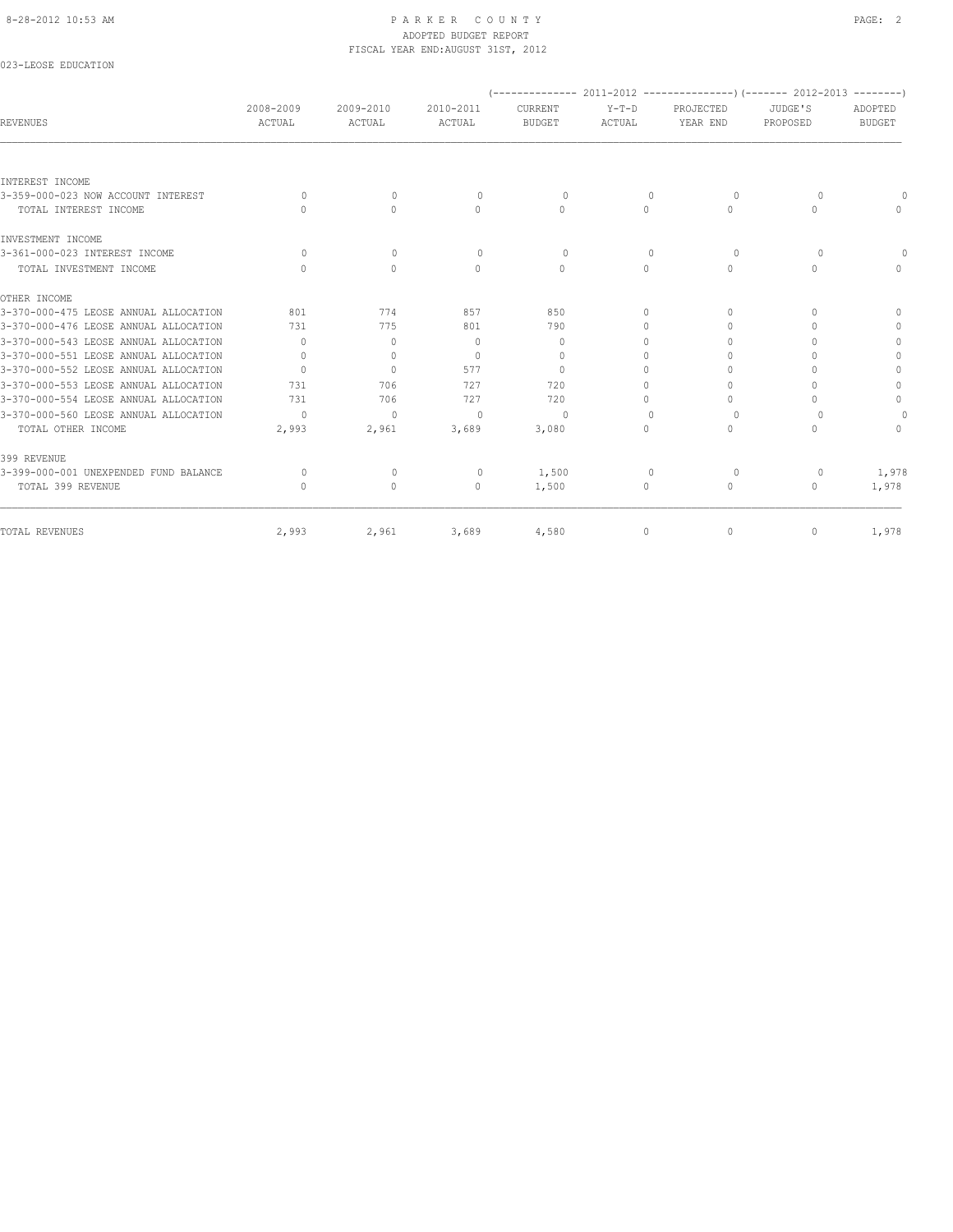### 8-28-2012 10:53 AM PAGE: 3 ADOPTED BUDGET REPORT FISCAL YEAR END:AUGUST 31ST, 2012

| 023-LEOSE EDUCATION<br>475 COUNTY ATTORNEY |                     |                     |                     |                          |                   |                       |                     |                          |
|--------------------------------------------|---------------------|---------------------|---------------------|--------------------------|-------------------|-----------------------|---------------------|--------------------------|
| EXPENDITURES                               | 2008-2009<br>ACTUAL | 2009-2010<br>ACTUAL | 2010-2011<br>ACTUAL | CURRENT<br><b>BUDGET</b> | $Y-T-D$<br>ACTUAL | PROJECTED<br>YEAR END | JUDGE'S<br>PROPOSED | ADOPTED<br><b>BUDGET</b> |
| PROFESSIONAL AND SERVICE                   |                     |                     |                     |                          |                   |                       |                     |                          |
| 5-475-400-415 TRAINING SCHOOLS & SEMINAR   |                     | 128                 | 0                   | 850                      | 150               |                       |                     | $\Omega$                 |
| 5-475-400-425 TRAVEL                       |                     |                     |                     | 790                      |                   |                       |                     |                          |
| TOTAL PROFESSIONAL AND SERVICE             |                     | 128                 | 0                   | 1,640                    | 150               |                       |                     | 0                        |
| TOTAL 475 COUNTY ATTORNEY                  |                     | 128                 | $\mathbf{0}$        | 1,640                    | 150               |                       |                     | $\cap$                   |
|                                            | ===========         | ===========         |                     |                          |                   |                       |                     |                          |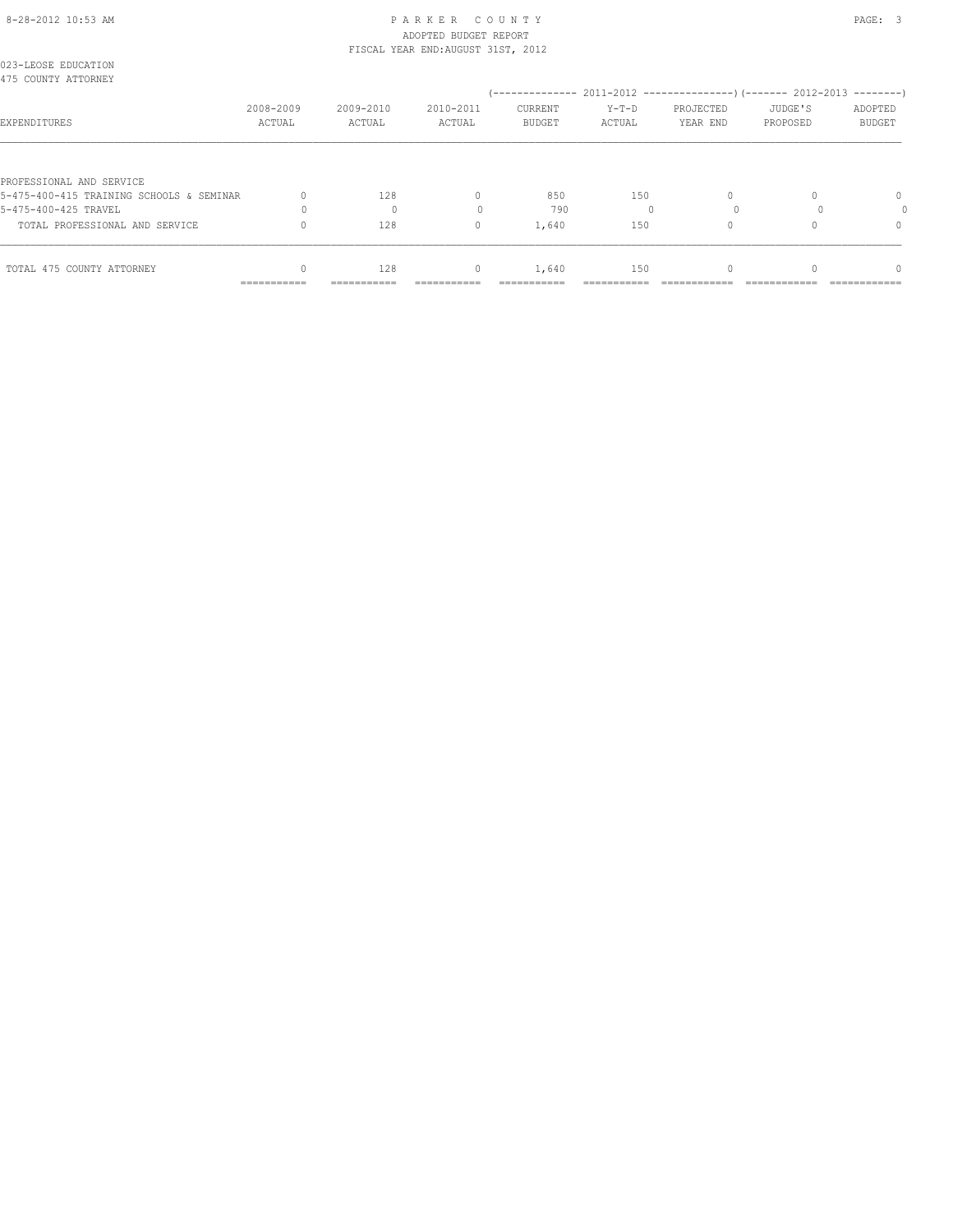# 8-28-2012 10:53 AM PAGE: 4 ADOPTED BUDGET REPORT FISCAL YEAR END:AUGUST 31ST, 2012

|                                                                      | ===========         | :==========         |                     |                          |                 |                       |                     |                          |
|----------------------------------------------------------------------|---------------------|---------------------|---------------------|--------------------------|-----------------|-----------------------|---------------------|--------------------------|
| TOTAL 476 DISTRICT ATTORNEY                                          | 1,290               |                     | $\Omega$            | $\Omega$                 |                 |                       |                     | 1,978                    |
| TOTAL PROFESSIONAL AND SERVICE                                       | 1,290               |                     | 0                   | 0                        | 0               |                       |                     | 1,978                    |
| 5-476-400-425 TRAVEL                                                 |                     |                     |                     |                          |                 |                       |                     |                          |
| PROFESSIONAL AND SERVICE<br>5-476-400-415 TRAINING SCHOOLS & SEMINAR | 1,290               |                     | 0                   | $\Omega$                 | $\Omega$        |                       |                     | 1,978                    |
| EXPENDITURES                                                         | 2008-2009<br>ACTUAL | 2009-2010<br>ACTUAL | 2010-2011<br>ACTUAL | CURRENT<br><b>BUDGET</b> | Y-T-D<br>ACTUAL | PROJECTED<br>YEAR END | JUDGE'S<br>PROPOSED | ADOPTED<br><b>BUDGET</b> |
| 476 DISTRICT ATTORNEY                                                |                     |                     |                     |                          |                 |                       |                     |                          |
| 023-LEOSE EDUCATION                                                  |                     |                     |                     |                          |                 |                       |                     |                          |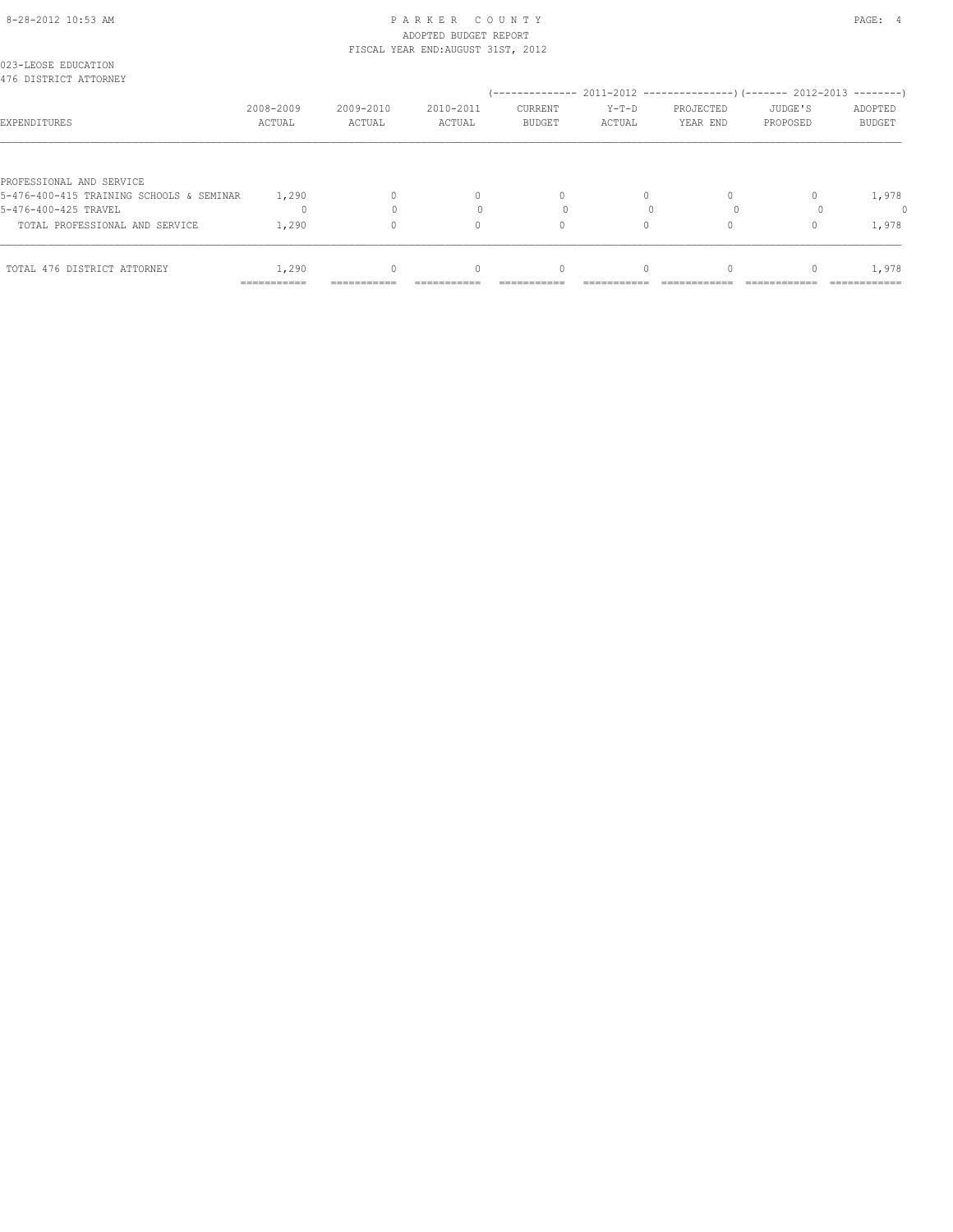#### 8-28-2012 10:53 AM PAGE: 5 ADOPTED BUDGET REPORT FISCAL YEAR END:AUGUST 31ST, 2012

| TOTAL 543 FIRE MARSHAL                                               |                     |                     | $\Omega$            |                          |                 |                       |                     | ∩                        |
|----------------------------------------------------------------------|---------------------|---------------------|---------------------|--------------------------|-----------------|-----------------------|---------------------|--------------------------|
| TOTAL PROFESSIONAL AND SERVICE                                       |                     |                     |                     |                          |                 |                       |                     |                          |
| 5-543-400-425 TRAVEL                                                 |                     |                     | $\Omega$            | $\Omega$                 |                 |                       |                     |                          |
| PROFESSIONAL AND SERVICE<br>5-543-400-415 TRAINING SCHOOLS & SEMINAR |                     |                     | $\cap$              |                          |                 |                       |                     | $\Omega$                 |
| EXPENDITURES                                                         | 2008-2009<br>ACTUAL | 2009-2010<br>ACTUAL | 2010-2011<br>ACTUAL | CURRENT<br><b>BUDGET</b> | Y-T-D<br>ACTUAL | PROJECTED<br>YEAR END | JUDGE'S<br>PROPOSED | ADOPTED<br><b>BUDGET</b> |
| 023-LEOSE EDUCATION<br>543 FIRE MARSHAL                              |                     |                     |                     |                          |                 |                       |                     |                          |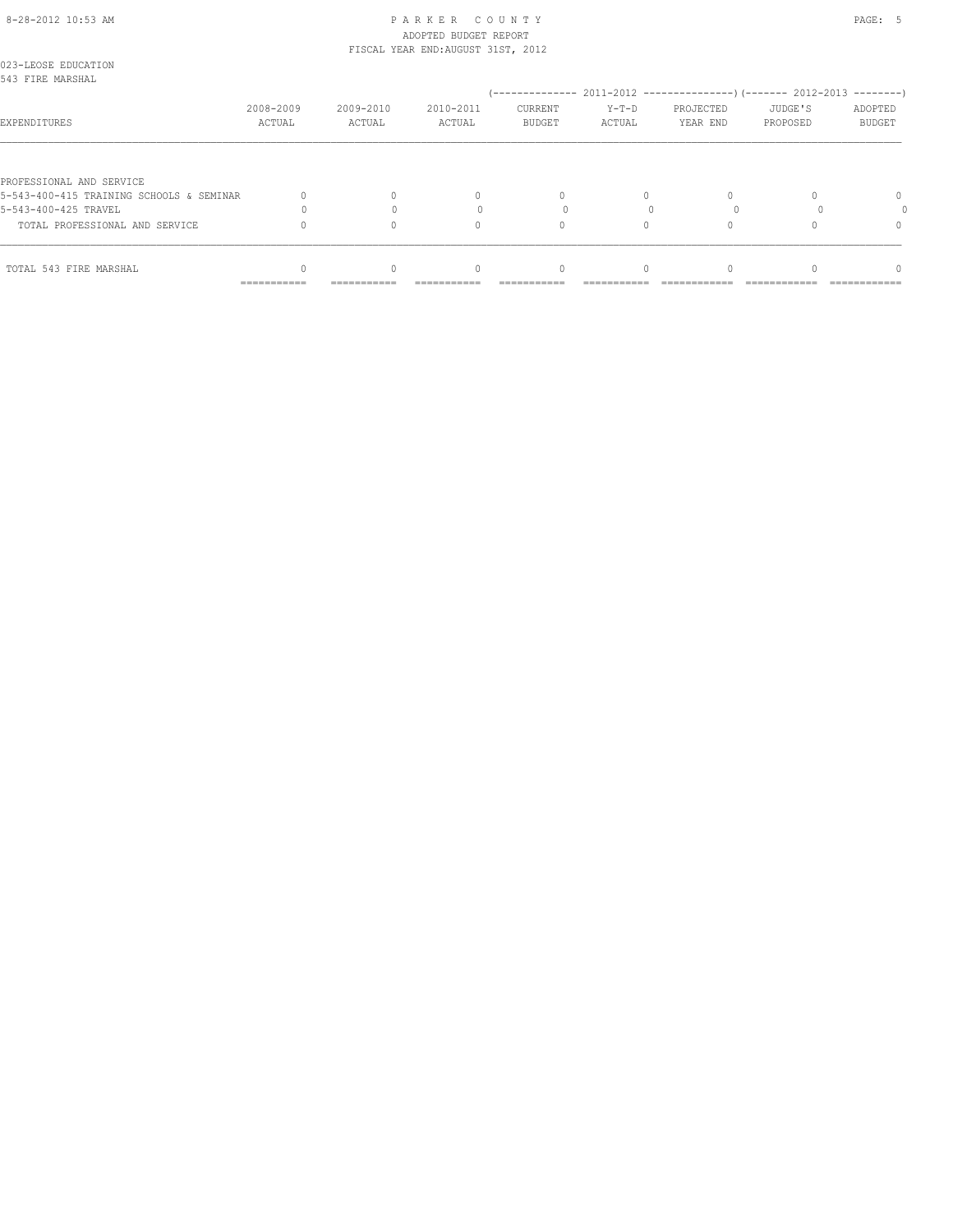### 8-28-2012 10:53 AM PAGE: 6 ADOPTED BUDGET REPORT FISCAL YEAR END:AUGUST 31ST, 2012

| 023-LEOSE EDUCATION<br>551 CONSTABLE PCT 1                           |                     |                     |                     |                          |                   |                       |                     |                          |
|----------------------------------------------------------------------|---------------------|---------------------|---------------------|--------------------------|-------------------|-----------------------|---------------------|--------------------------|
| EXPENDITURES                                                         | 2008-2009<br>ACTUAL | 2009-2010<br>ACTUAL | 2010-2011<br>ACTUAL | CURRENT<br><b>BUDGET</b> | $Y-T-D$<br>ACTUAL | PROJECTED<br>YEAR END | JUDGE'S<br>PROPOSED | ADOPTED<br><b>BUDGET</b> |
| PROFESSIONAL AND SERVICE<br>5-551-400-415 TRAINING SCHOOLS & SEMINAR |                     |                     | $\cap$              |                          |                   |                       |                     | $\Omega$                 |
| 5-551-400-425 TRAVEL<br>TOTAL PROFESSIONAL AND SERVICE               |                     |                     | $\Omega$            | $\Omega$                 |                   |                       |                     |                          |
| TOTAL 551 CONSTABLE PCT 1                                            | ===========         | ===========         | $\Omega$            | ----------               |                   |                       |                     |                          |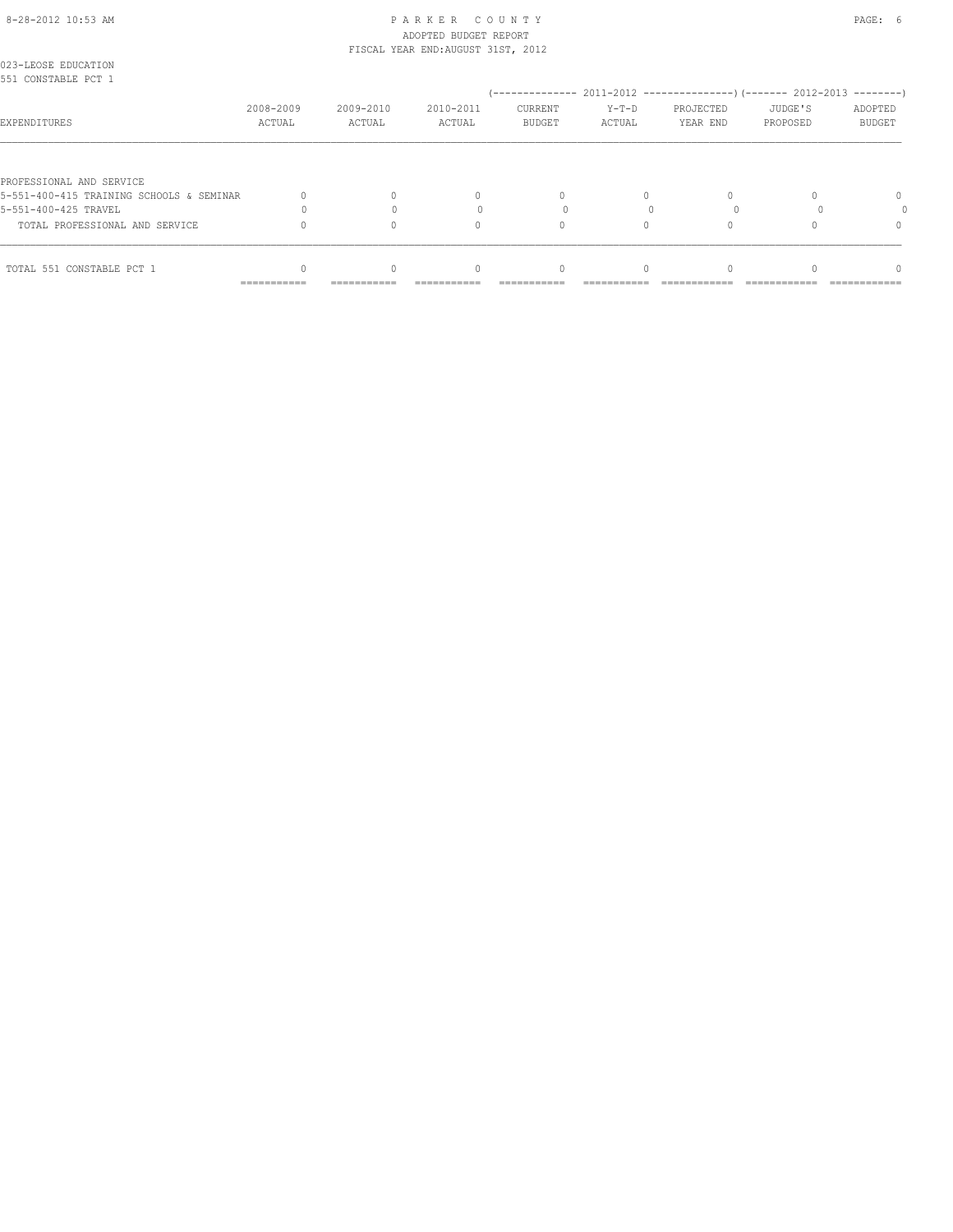#### 8-28-2012 10:53 AM PAGE: 7 ADOPTED BUDGET REPORT FISCAL YEAR END:AUGUST 31ST, 2012

| PROFESSIONAL AND SERVICE<br>5-552-400-415 TRAINING SCHOOLS & SEMINAR |             |             | $\cap$   |          |  | $\Omega$ |
|----------------------------------------------------------------------|-------------|-------------|----------|----------|--|----------|
| 5-552-400-425 TRAVEL                                                 |             |             |          |          |  |          |
| TOTAL PROFESSIONAL AND SERVICE                                       |             |             | $\Omega$ | $\Omega$ |  |          |
| TOTAL 552 CONSTABLE PCT 2                                            |             |             | $\Omega$ |          |  |          |
|                                                                      | =========== | =========== |          |          |  |          |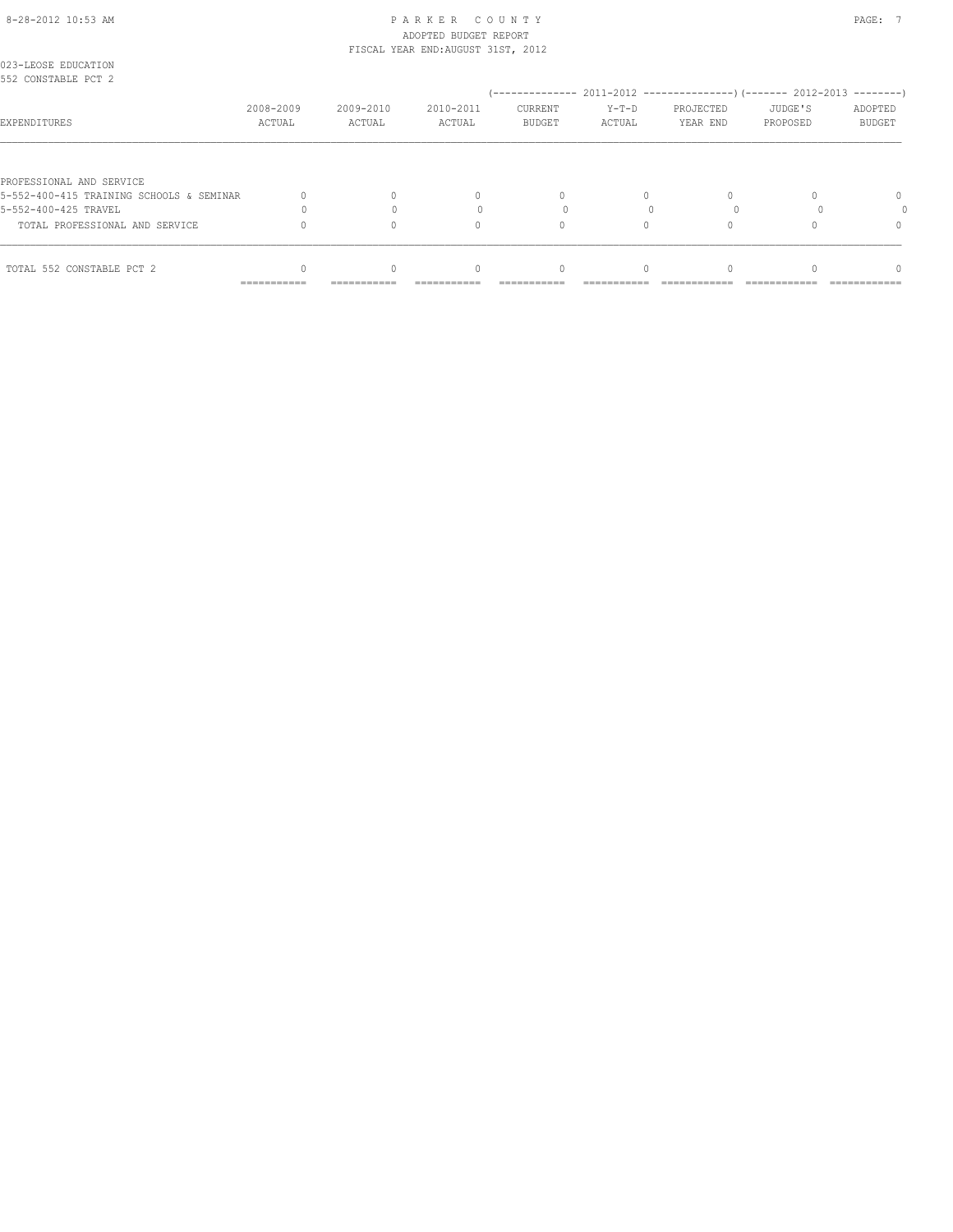# 8-28-2012 10:53 AM P A R K E R C O U N T Y PAGE: 8 ADOPTED BUDGET REPORT

|                                            |                     |                     | FISCAL YEAR END: AUGUST 31ST, 2012 |                   |                   |                       |                     |                          |
|--------------------------------------------|---------------------|---------------------|------------------------------------|-------------------|-------------------|-----------------------|---------------------|--------------------------|
| 023-LEOSE EDUCATION<br>553 CONSTABLE PCT 3 |                     |                     |                                    |                   |                   |                       |                     |                          |
| EXPENDITURES                               | 2008-2009<br>ACTUAL | 2009-2010<br>ACTUAL | 2010-2011<br>ACTUAL                | CURRENT<br>BUDGET | $Y-T-D$<br>ACTUAL | PROJECTED<br>YEAR END | JUDGE'S<br>PROPOSED | ADOPTED<br><b>BUDGET</b> |
|                                            |                     |                     |                                    |                   |                   |                       |                     |                          |
| OPERATING EXPENSES                         |                     |                     |                                    |                   |                   |                       |                     |                          |
| 5-553-300-320 AMMUNITION                   | $\Omega$            | $\mathbf{0}$        | 852                                |                   |                   |                       |                     |                          |
| TOTAL OPERATING EXPENSES                   |                     | $\Omega$            | 852                                | $\circ$           | $\bigcap$         | $\Omega$              |                     | $\mathbf{0}$             |
| PROFESSIONAL AND SERVICE                   |                     |                     |                                    |                   |                   |                       |                     |                          |
| 5-553-400-415 TRAINING SCHOOLS & SEMINAR   | 1,389               | $\Omega$            | $\circ$                            | 720               | $\Omega$          | $\Omega$              |                     | $\mathbf{0}$             |
| 5-553-400-425 TRAVEL                       | $\Omega$            | $\cap$              | $\bigcap$                          | 720               |                   |                       |                     | $\circ$                  |
| TOTAL PROFESSIONAL AND SERVICE             | 1,389               | $\circ$             | $\mathbf{0}$                       | 1,440             | $\circ$           | $\mathbf{0}$          |                     | $\mathbf{0}$             |
| TOTAL 553 CONSTABLE PCT 3                  | 1,389               | 0                   | 852                                | 1,440             | $\circ$           | 0                     |                     | $\Omega$                 |
|                                            | ===========         |                     | ===========                        |                   |                   |                       |                     |                          |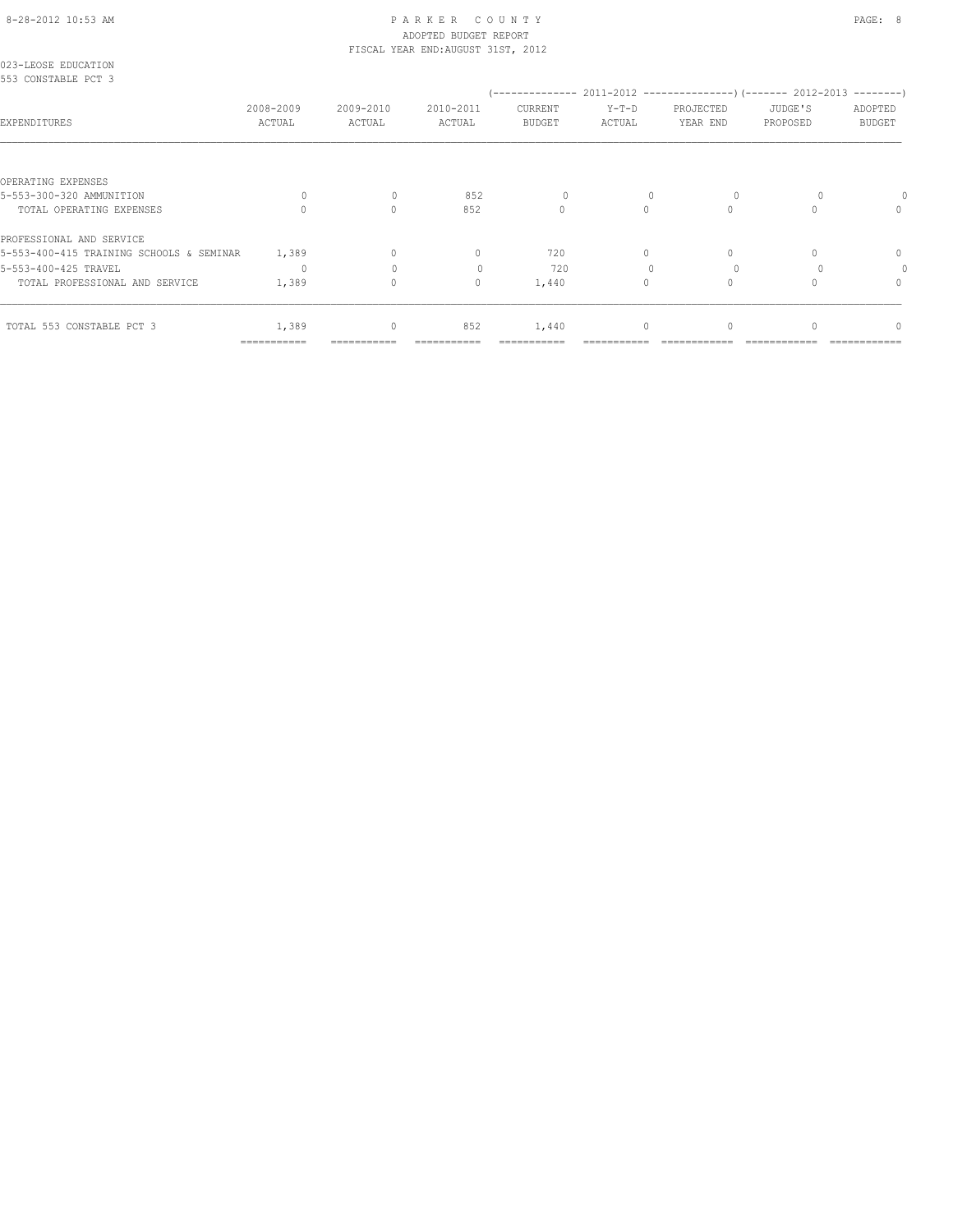#### 8-28-2012 10:53 AM PAGE: 9 PARKER COUNTY ADOPTED BUDGET REPORT FISCAL YEAR END:AUGUST 31ST, 2012

| 023-LEOSE EDUCATION<br>554 CONSTABLE PCT 4 |                     |                     |                     |                          |                   |                       |                     |                   |
|--------------------------------------------|---------------------|---------------------|---------------------|--------------------------|-------------------|-----------------------|---------------------|-------------------|
| EXPENDITURES                               | 2008-2009<br>ACTUAL | 2009-2010<br>ACTUAL | 2010-2011<br>ACTUAL | CURRENT<br><b>BUDGET</b> | $Y-T-D$<br>ACTUAL | PROJECTED<br>YEAR END | JUDGE'S<br>PROPOSED | ADOPTED<br>BUDGET |
| PROFESSIONAL AND SERVICE                   |                     |                     |                     |                          |                   |                       |                     |                   |
| 5-554-400-415 TRAINING SCHOOLS & SEMINAR   | 1,394               | 437                 | 145                 | 1,500                    | 883               |                       |                     | $\mathbf{0}$      |
| 5-554-400-425 TRAVEL                       | $\Omega$            | $\mathbf{0}$        |                     | 0                        |                   |                       |                     |                   |
| TOTAL PROFESSIONAL AND SERVICE             | 1,394               | 437                 | 145                 | 1,500                    | 883               |                       |                     | 0                 |
| TOTAL 554 CONSTABLE PCT 4                  | 1,394               | 437                 | 145                 | 1,500                    | 883               |                       |                     | $\Omega$          |
|                                            | ===========         | ===========         |                     |                          |                   |                       |                     |                   |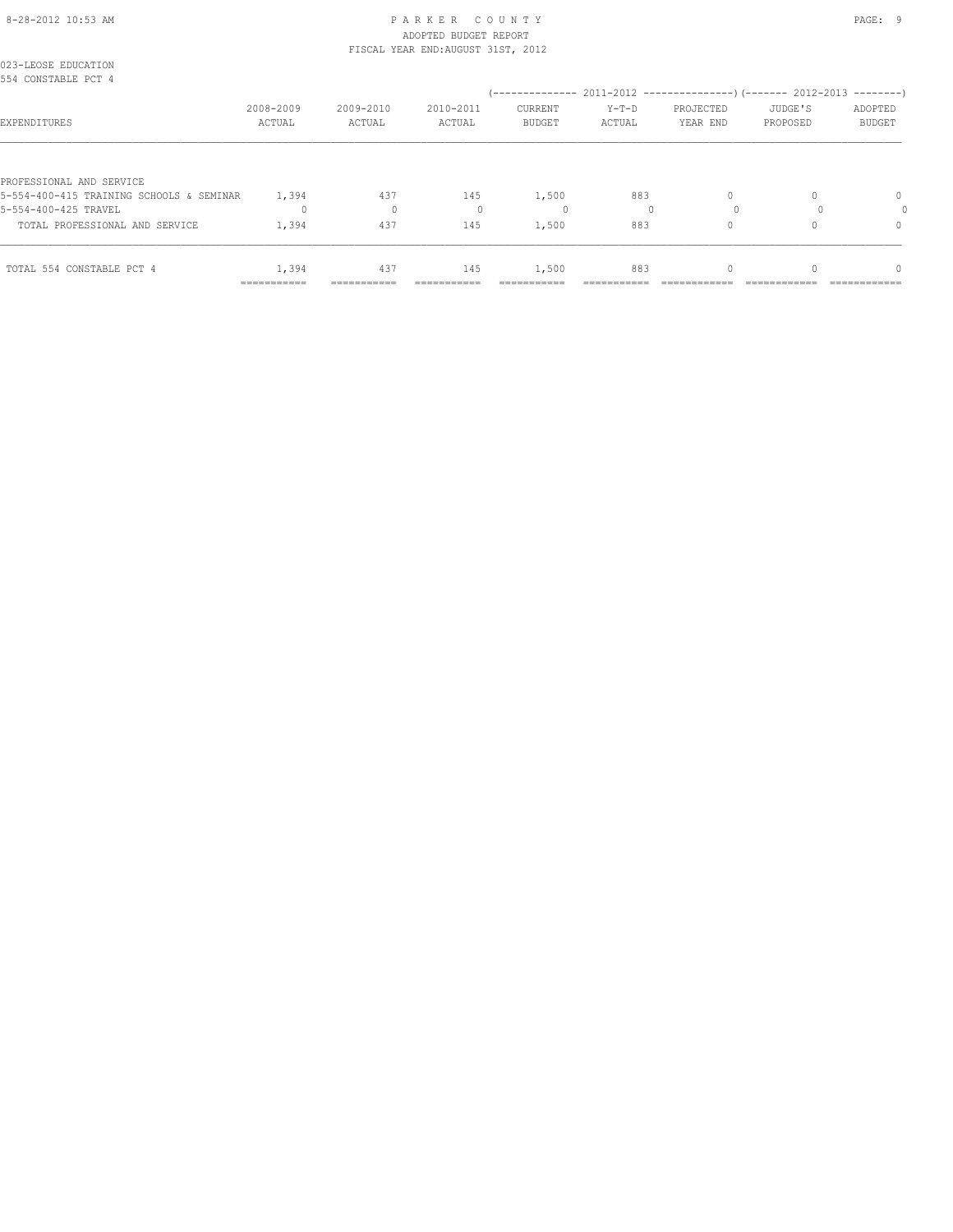# 8-28-2012 10:53 AM P A R K E R C O U N T Y PAGE: 10 ADOPTED BUDGET REPORT FISCAL YEAR END:AUGUST 31ST, 2012

| 023-LEOSE EDUCATION<br>560 SHERIFF ADMIN |                     |                     |                     |                          |                   |                       |                     |                          |
|------------------------------------------|---------------------|---------------------|---------------------|--------------------------|-------------------|-----------------------|---------------------|--------------------------|
| EXPENDITURES                             | 2008-2009<br>ACTUAL | 2009-2010<br>ACTUAL | 2010-2011<br>ACTUAL | CURRENT<br><b>BUDGET</b> | $Y-T-D$<br>ACTUAL | PROJECTED<br>YEAR END | JUDGE'S<br>PROPOSED | ADOPTED<br><b>BUDGET</b> |
|                                          |                     |                     |                     |                          |                   |                       |                     |                          |
| PROFESSIONAL AND SERVICE                 |                     |                     |                     |                          |                   |                       |                     |                          |
| 5-560-400-415 TRAINING SCHOOLS & SEMINAR |                     |                     | 907                 | $\Omega$                 | 0                 |                       |                     | 0                        |
| 5-560-400-425 TRAVEL                     |                     |                     |                     |                          |                   |                       |                     |                          |
| TOTAL PROFESSIONAL AND SERVICE           |                     |                     | 907                 | $\Omega$                 | $\Omega$          |                       |                     | 0                        |
| TOTAL 560 SHERIFF ADMIN                  |                     | $\Omega$            | 907                 | $\mathbf{0}$             |                   |                       |                     |                          |
|                                          | ===========         |                     |                     |                          |                   |                       |                     |                          |
| TOTAL EXPENDITURES                       | 4,073               | 565                 | 1,904               | 4,580                    | 1,033             | 0                     |                     | 1,978                    |
|                                          | ===========         |                     |                     |                          |                   |                       |                     |                          |

\*\*\* END OF REPORT \*\*\*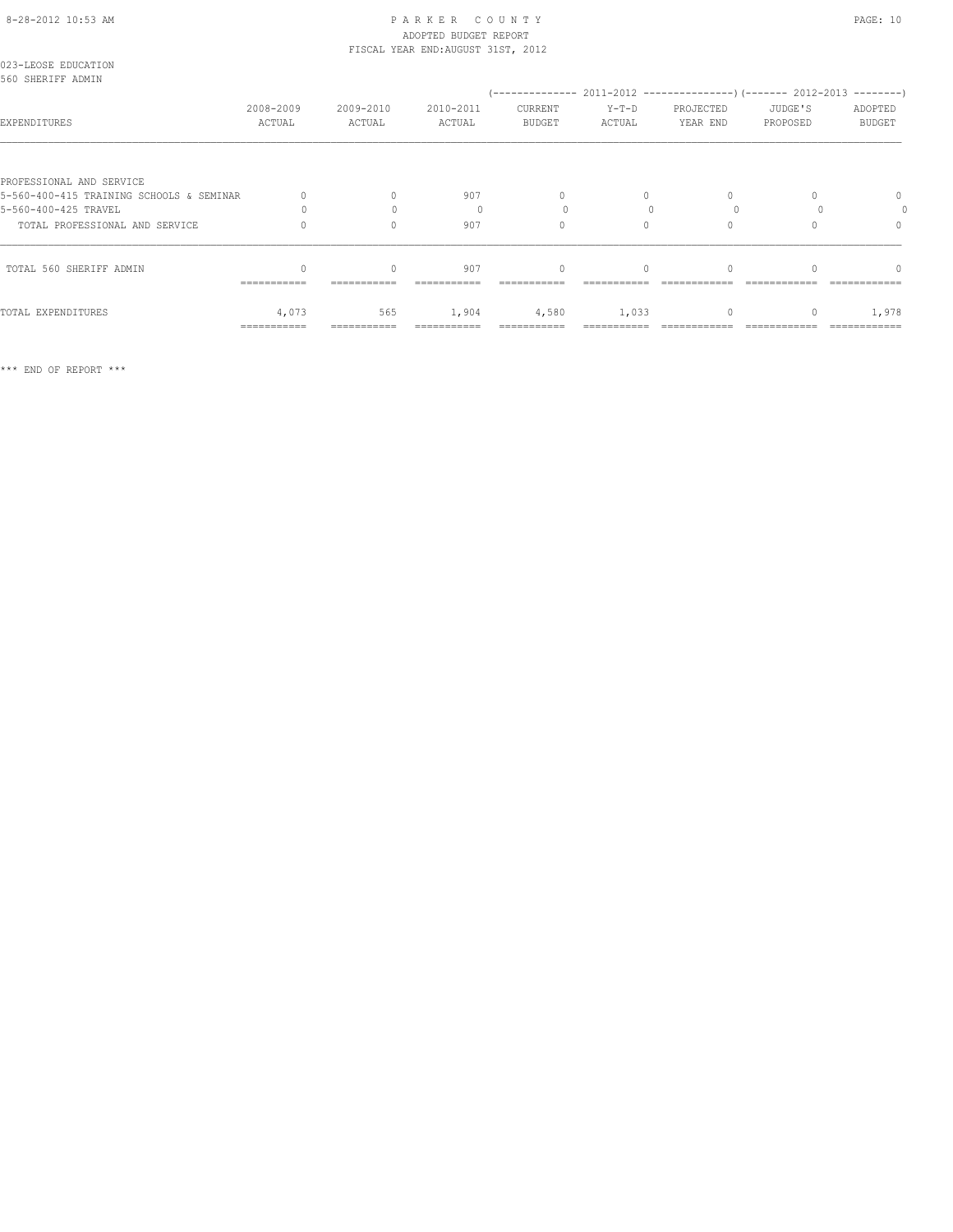### 8-28-2012 10:53 AM PAGE: 1 PAR K E R C O U N T Y ADOPTED BUDGET REPORT FISCAL YEAR END:AUGUST 31ST, 2012

024-EMERGENCY MGMT GRANTS

|                                   | 2008-2009<br>ACTUAL | 2009-2010<br>ACTUAL | 2010-2011<br>ACTUAL | CURRENT<br><b>BUDGET</b> | $Y-T-D$<br>ACTUAL | PROJECTED<br>YEAR END            | JUDGE'S<br>PROPOSED | ADOPTED<br><b>BUDGET</b> |
|-----------------------------------|---------------------|---------------------|---------------------|--------------------------|-------------------|----------------------------------|---------------------|--------------------------|
| REVENUE SUMMARY                   |                     |                     |                     |                          |                   |                                  |                     |                          |
| INVESTMENT INCOME                 | $\mathbf{0}$        | $\circ$             | $\mathbf{0}$        | $\mathbf{0}$             | $\Omega$          | $\circ$                          | $\mathbf{0}$        | $\circ$                  |
| OTHER INCOME                      | $\mathbf{0}$        | 130,231             | 559,096             | 441,897                  | 309,614           | $\circ$                          | $\Omega$            | 316,000                  |
| 399 REVENUE                       | 0                   | $\mathbf{0}$        | $\mathbf{0}$        | 0                        | $\mathbf{0}$      | $\circ$                          | 0                   | 0                        |
| TOTAL REVENUES                    | $\circ$             | 130,231             | 559,096             | 441,897                  | 309,614           | $\circ$                          | $\mathbf{0}$        | 316,000                  |
| EXPENDITURE SUMMARY               |                     |                     |                     |                          |                   |                                  |                     |                          |
| 409 NON DEPARTMENT                | $\Omega$            | $\circ$             | $\overline{0}$      | $\overline{0}$           | $\Omega$          | $\circ$                          |                     | $\overline{0}$           |
| 412 HOMELAND SECURITY (S          | $\Omega$            | 83,753              | 474,314             | 363,653                  | 262,963           | $\circ$                          | $\Omega$            | 246,800                  |
| 413 CITIES READINESS (CR          | $\Omega$            | 32,105              | 65,999              | 42,489                   | 6, 363            | $\begin{array}{c} \n\end{array}$ |                     | 42,100                   |
| 414 CCP (CERT) GRANT              | $\Omega$            | 16,832              | 17,977              | 35,755                   | 21,435            | $\circ$                          | $\Omega$            | 27,100                   |
| TOTAL EXPENDITURES                | $\circ$             | 132,690             | 558,290             | 441,897                  | 290,761           | 0                                | $\mathbf{0}$        | 316,000                  |
| REVENUE OVER/(UNDER) EXPENDITURES | $\Omega$            | 2,458               | 806                 | $\mathbf{0}$             | 18,853            | $\circ$                          | $\cap$              | $\bigcap$                |
|                                   | ===========         | ===========         |                     |                          |                   |                                  |                     |                          |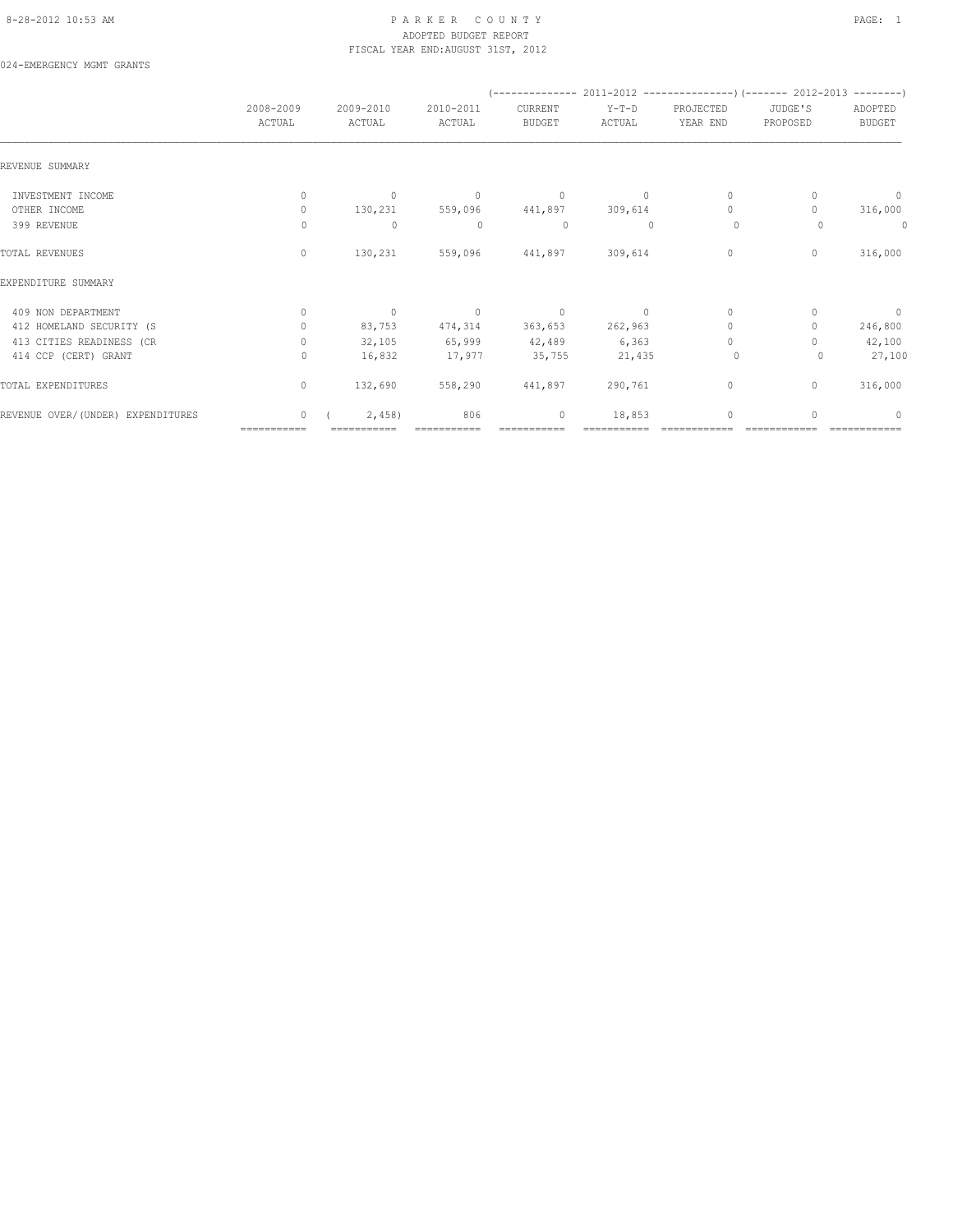# 8-28-2012 10:53 AM PAGE: 2 ADOPTED BUDGET REPORT FISCAL YEAR END:AUGUST 31ST, 2012

024-EMERGENCY MGMT GRANTS

| <b>REVENUES</b>                          | 2008-2009<br>ACTUAL | 2009-2010<br>ACTUAL | 2010-2011<br>ACTUAL              | --------------<br>CURRENT<br><b>BUDGET</b> | $Y-T-D$<br>ACTUAL | PROJECTED<br>YEAR END            | $2011 - 2012$ -----------------) (-------- 2012-2013 ---------<br>JUDGE'S<br>PROPOSED | ADOPTED<br><b>BUDGET</b>         |
|------------------------------------------|---------------------|---------------------|----------------------------------|--------------------------------------------|-------------------|----------------------------------|---------------------------------------------------------------------------------------|----------------------------------|
| INVESTMENT INCOME                        |                     |                     |                                  |                                            |                   |                                  |                                                                                       |                                  |
| 3-361-000-024 INTEREST INCOME            | $\Omega$            | $\mathbf 0$         | $\begin{array}{c} \n\end{array}$ | 0                                          |                   | $\circ$                          |                                                                                       |                                  |
| TOTAL INVESTMENT INCOME                  |                     | $\circ$             | $\mathbf{0}$                     | $\circ$                                    | $\circ$           | $\mathbf{0}$                     |                                                                                       | $\begin{array}{c} \n\end{array}$ |
| OTHER INCOME                             |                     |                     |                                  |                                            |                   |                                  |                                                                                       |                                  |
| 3-370-000-412 HOMELAND SECURITY GRANT RE | $\Omega$            | 98,625              | 492,620                          | 363,653                                    | 269,461           | $\begin{array}{c} \n\end{array}$ |                                                                                       | 246,800                          |
| 3-370-000-413 CITIES READINESS GRANT REV | 0                   | 31,607              | 66,475                           | 42,489                                     | 26,789            | $\Omega$                         |                                                                                       | 42,100                           |
| 3-370-000-414 CCP (CERT) GRANT REV       | 0                   | $\mathbf 0$         | $\circ$                          | 35,755                                     | 13,365            | $\Omega$                         |                                                                                       | 27,100                           |
| TOTAL OTHER INCOME                       | 0                   | 130,231             | 559,096                          | 441,897                                    | 309,614           | $\mathbf{0}$                     | 0                                                                                     | 316,000                          |
| 399 REVENUE                              |                     |                     |                                  |                                            |                   |                                  |                                                                                       |                                  |
| 3-399-000-001 UNEXPENDED FUND BALANCE    | 0                   | $\mathbf{0}$        | $\begin{array}{c} \n\end{array}$ | 0                                          |                   | 0                                |                                                                                       |                                  |
| TOTAL 399 REVENUE                        | $\mathbf{0}$        | $\mathbb O$         | $\mathbf{0}$                     | $\circ$                                    | $\circ$           | $\circ$                          |                                                                                       | $\mathbf{0}$                     |
| TOTAL REVENUES                           | $\mathbf{0}$        | 130,231             | 559,096                          | 441,897                                    | 309,614           | 0                                | 0                                                                                     | 316,000                          |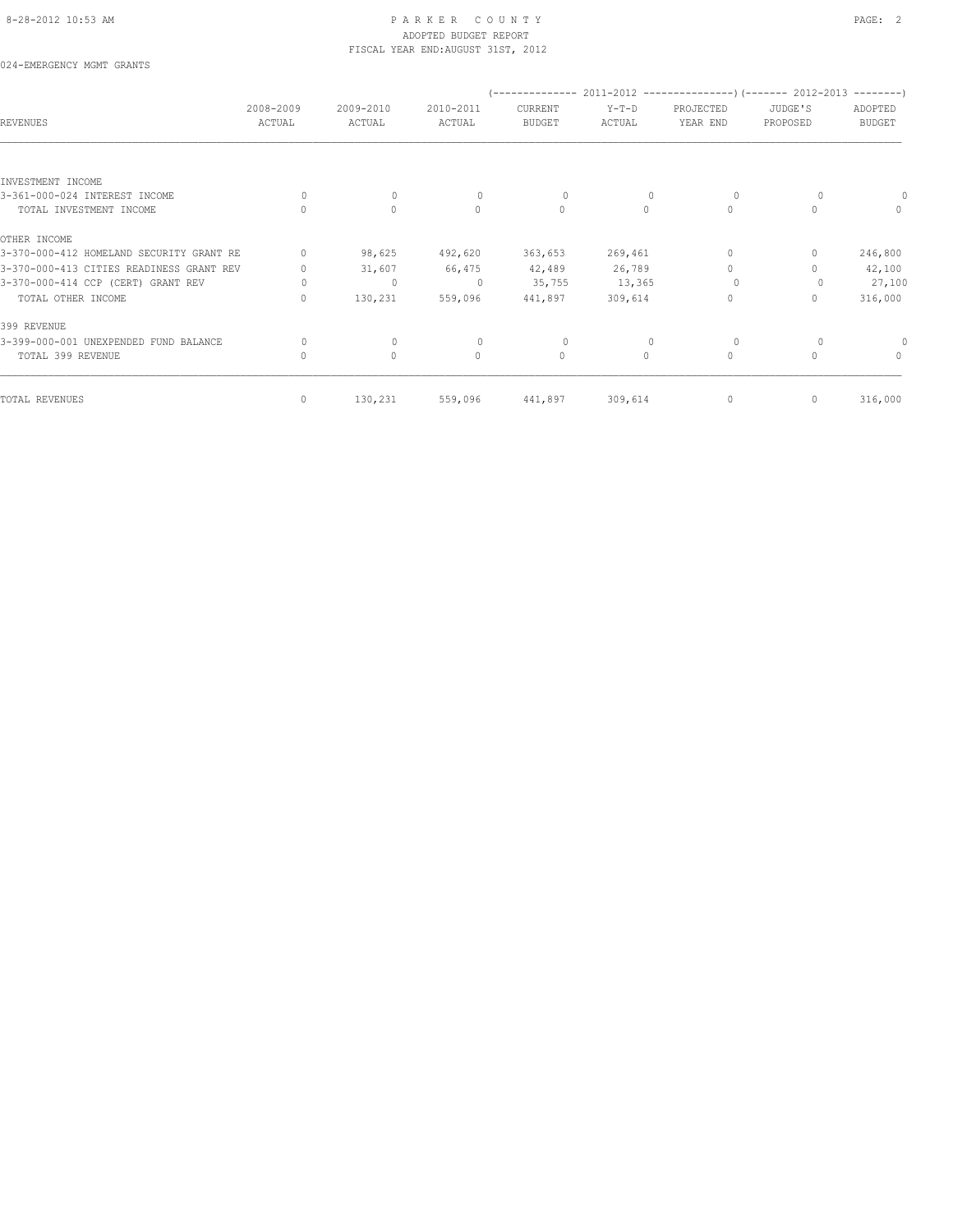# 8-28-2012 10:53 AM P A R K E R C O U N T Y PAGE: 3 ADOPTED BUDGET REPORT

|                                                 |           |           | FISCAL YEAR END: AUGUST 31ST, 2012 |                                  |          |           |          |                                  |
|-------------------------------------------------|-----------|-----------|------------------------------------|----------------------------------|----------|-----------|----------|----------------------------------|
| 024-EMERGENCY MGMT GRANTS<br>409 NON DEPARTMENT |           |           |                                    |                                  |          |           |          |                                  |
|                                                 |           |           |                                    |                                  |          |           |          |                                  |
|                                                 | 2008-2009 | 2009-2010 | 2010-2011                          | CURRENT                          | $Y-T-D$  | PROJECTED | JUDGE'S  | ADOPTED                          |
| EXPENDITURES                                    | ACTUAL    | ACTUAL    | ACTUAL                             | <b>BUDGET</b>                    | ACTUAL   | YEAR END  | PROPOSED | <b>BUDGET</b>                    |
|                                                 |           |           |                                    |                                  |          |           |          |                                  |
| OTHER SERVICES                                  |           |           |                                    |                                  |          |           |          |                                  |
| 5-409-600-699 PROGRAM CONTINGENCIES             |           |           |                                    |                                  |          |           |          |                                  |
| TOTAL OTHER SERVICES                            |           |           | $\cap$                             |                                  |          |           |          | 0                                |
|                                                 |           |           |                                    |                                  |          |           |          |                                  |
| TOTAL 409 NON DEPARTMENT                        |           | $\Omega$  | $\Omega$                           | $\begin{array}{c} \n\end{array}$ | $\Omega$ |           |          | $\begin{array}{c} \n\end{array}$ |
|                                                 |           |           |                                    |                                  |          |           |          |                                  |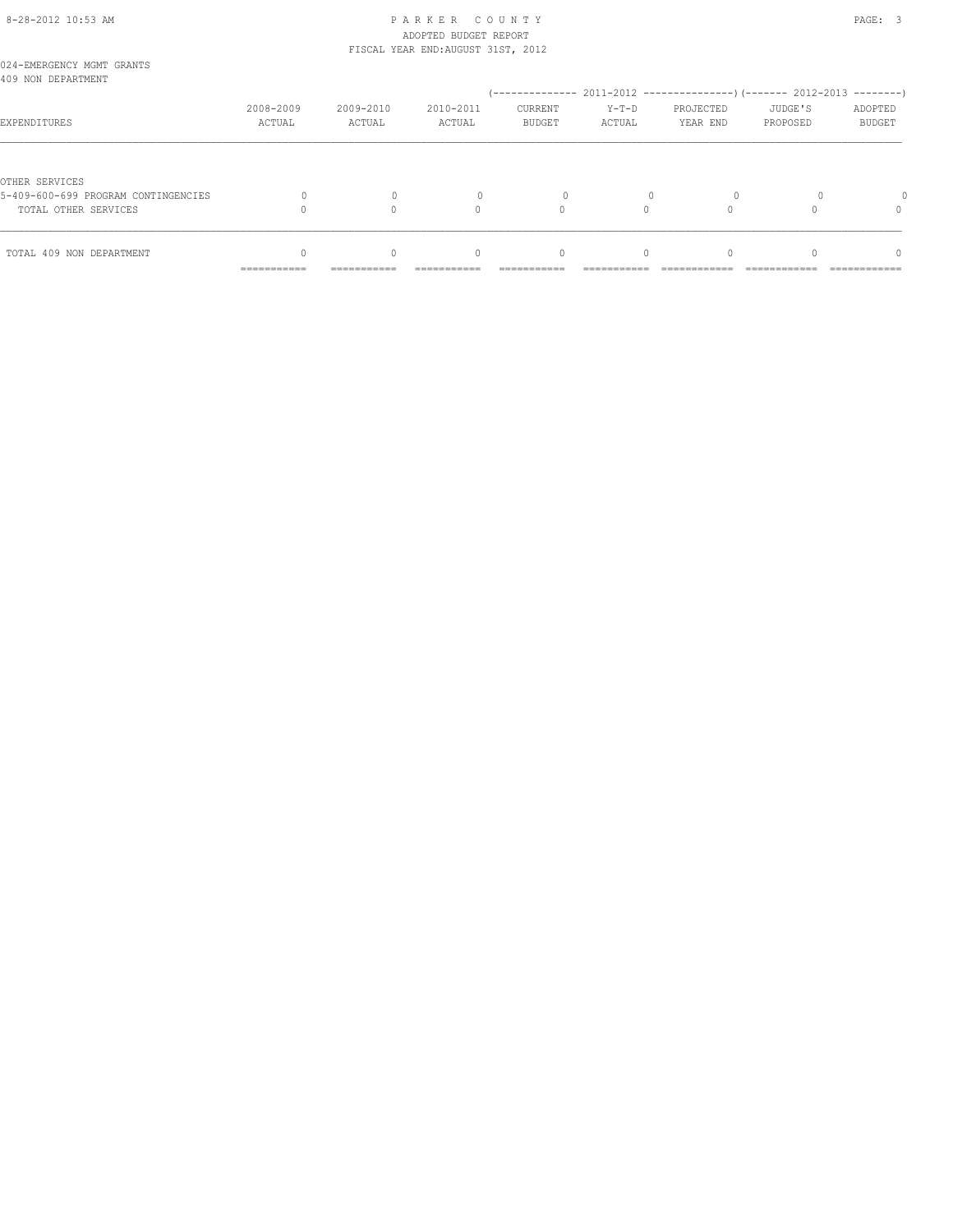#### 8-28-2012 10:53 AM P A R K E R C O U N T Y PAGE: 4 ADOPTED BUDGET REPORT FISCAL YEAR END:AUGUST 31ST, 2012

| 024-EMERGENCY MGMT GRANTS |  |  |
|---------------------------|--|--|
| 412 HOMELAND SECURITY (S  |  |  |

| 412 HOMELAND SECURITY (S                              |                     |                     |                     |                          |                   |                       |                     |                          |
|-------------------------------------------------------|---------------------|---------------------|---------------------|--------------------------|-------------------|-----------------------|---------------------|--------------------------|
| EXPENDITURES                                          | 2008-2009<br>ACTUAL | 2009-2010<br>ACTUAL | 2010-2011<br>ACTUAL | CURRENT<br><b>BUDGET</b> | $Y-T-D$<br>ACTUAL | PROJECTED<br>YEAR END | JUDGE'S<br>PROPOSED | ADOPTED<br><b>BUDGET</b> |
|                                                       |                     |                     |                     |                          |                   |                       |                     |                          |
| OPERATING EXPENSES<br>5-412-300-335 OPERATING EXPENSE |                     |                     |                     | $\bigcap$                |                   |                       |                     |                          |
|                                                       |                     |                     |                     | $\cup$                   |                   | 0<br>$\Omega$         |                     | 50,000                   |
| 5-412-300-368 SAFETY EQUIPMENT-NON CAP                |                     |                     |                     |                          |                   |                       |                     | $\Omega$                 |
| 5-412-300-369 RADIO EQUIPMENT-NON CAP                 |                     |                     |                     |                          |                   | 0                     |                     | $\cap$                   |
| 5-412-300-371 ELECTRONIC EQUIPMENT-NON C              |                     |                     |                     |                          |                   |                       |                     | $\circ$                  |
| 5-412-300-377 PROTECTIVE CLOTHING/EQUIP-              |                     |                     |                     |                          |                   |                       |                     | 0                        |
| TOTAL OPERATING EXPENSES                              |                     |                     |                     |                          | $\Omega$          | 0                     |                     | 50,000                   |
| CAPITAL EXPENDITURES                                  |                     |                     |                     |                          |                   |                       |                     |                          |
| 5-412-500-569 RADIO EQUIPMENT                         | $\Omega$            | $\circ$             | 139,903             | 49,333                   | 24,002            | $\Omega$              |                     | 200                      |
| 5-412-500-577 PROTECTIVE CLOTHING/EQUIPM              |                     | 37,083              | $\overline{0}$      | $\mathbf{0}$             | $\Omega$          | $\bigcap$             |                     | $\mathbf{0}$             |
| 5-412-500-595 HOMELAND SECURITY EQUIPMEN              |                     | 46,669              | 334,411             | 314,320                  | 238,961           |                       |                     | 196,600                  |
| TOTAL CAPITAL EXPENDITURES                            |                     | 83,753              | 474,314             | 363,653                  | 262,963           | $\mathbf{0}$          | $\Omega$            | 196,800                  |
| TOTAL 412 HOMELAND SECURITY (S                        | 0                   | 83,753              | 474,314             | 363,653                  | 262,963           | 0                     | $\Omega$            | 246,800                  |
|                                                       | ===========         |                     | ===========         |                          |                   |                       |                     |                          |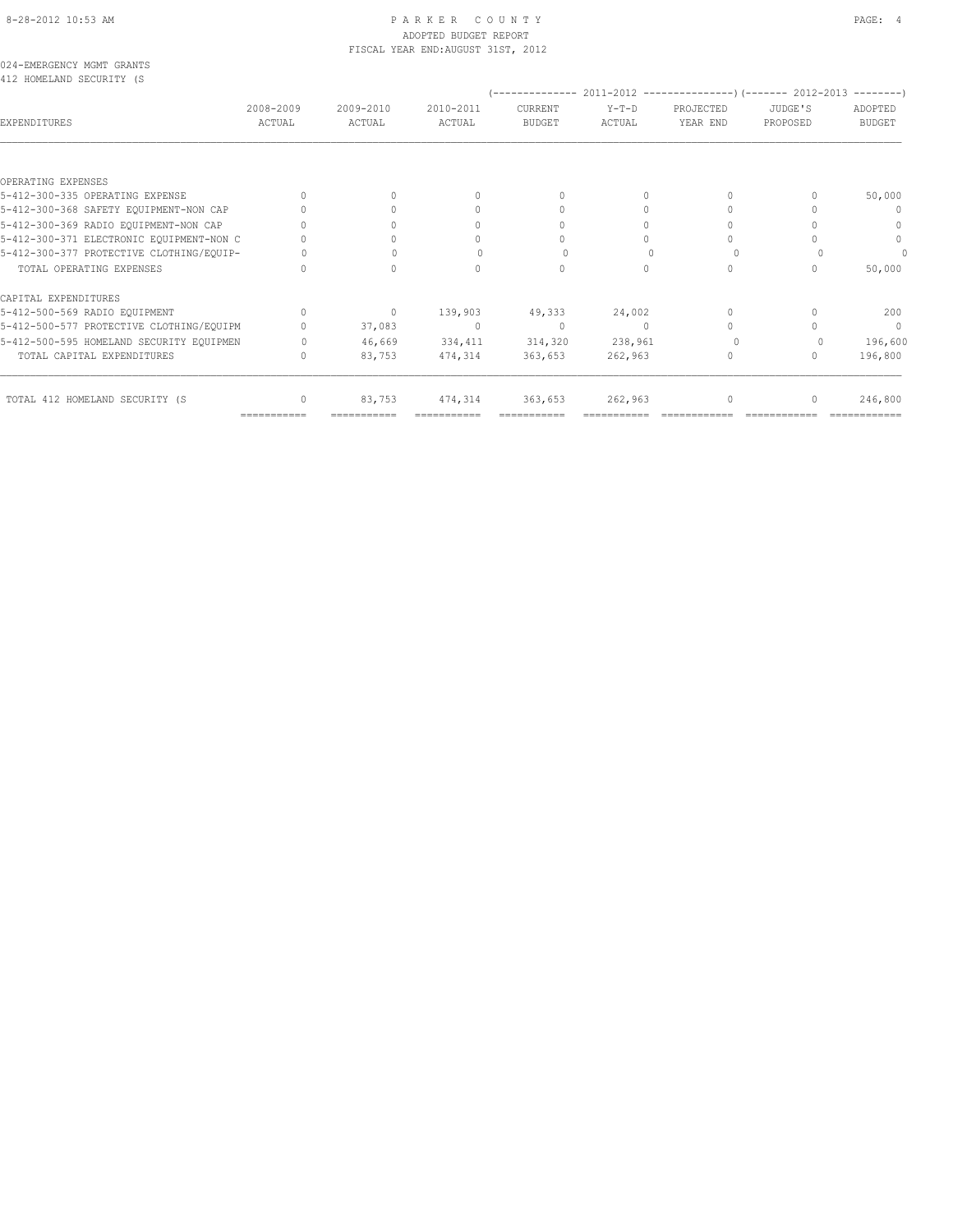# 8-28-2012 10:53 AM PAGE: 5 ADOPTED BUDGET REPORT FISCAL YEAR END:AUGUST 31ST, 2012

024-EMERGENCY MGMT GRANTS 413 CITIES READINESS (CR

| EXPENDITURES                             | 2008-2009<br><b>ACTUAL</b>       | 2009-2010<br>ACTUAL | 2010-2011<br>ACTUAL | CURRENT<br><b>BUDGET</b> | $Y-T-D$<br>ACTUAL | PROJECTED<br>YEAR END | JUDGE'S<br>PROPOSED | ADOPTED<br><b>BUDGET</b> |
|------------------------------------------|----------------------------------|---------------------|---------------------|--------------------------|-------------------|-----------------------|---------------------|--------------------------|
|                                          |                                  |                     |                     |                          |                   |                       |                     |                          |
| SALARIES & BENEFITS                      |                                  |                     |                     |                          |                   |                       |                     |                          |
| SALARIES & WAGES                         |                                  |                     |                     |                          |                   |                       |                     |                          |
| 5-413-100-112 VOLUNTEER COORDINATOR      | $\Omega$                         | 24,000              | 26,939              | 25,600                   | $\mathbf{0}$      | $\circ$               | $\circ$             | 25,000                   |
| TOTAL SALARIES & WAGES                   | $\Omega$                         | 24,000              | 26,939              | 25,600                   | $\circ$           | $\Omega$              | $\Omega$            | 25,000                   |
| <b>BENEFITS</b>                          |                                  |                     |                     |                          |                   |                       |                     |                          |
| 5-413-100-209 CELL PHONE ALLOWANCE       | $\circ$                          | 900                 | 831                 | 1,287                    | $\mathbf{0}$      | $\Omega$              | $\circ$             | 1,300                    |
| TOTAL BENEFITS                           | $\Omega$                         | 900                 | 831                 | 1,287                    | $\mathbf{0}$      | $\Omega$              | $\circ$             | 1,300                    |
| TOTAL SALARIES & BENEFITS                | $\mathbf{0}$                     | 24,900              | 27,770              | 26,887                   | $\circ$           | $\circ$               | $\circ$             | 26,300                   |
| OPERATING EXPENSES                       |                                  |                     |                     |                          |                   |                       |                     |                          |
| 5-413-300-327 PRINTING                   | $\Omega$                         | $\mathbf{0}$        | $\mathbf{0}$        | $\mathbf{0}$             | $\circ$           | $\Omega$              | $\Omega$            | $\circ$                  |
| 5-413-300-330 SUPPLIES                   | $\Omega$                         | 1,610               | 747                 | 1,802                    | 815               | $\Omega$              | $\mathbf 0$         | 2,000                    |
| 5-413-300-335 OPERATING EXPENSE          | $\Omega$                         | $\Omega$            | $\Omega$            | $\circ$                  | $\Omega$          | $\Omega$              | $\Omega$            | $\Omega$                 |
| 5-413-300-368 SAFETY EQUIPMENT-NON CAP   | $\Omega$                         | $\mathbf{0}$        | $\Omega$            | $\circ$                  | $\Omega$          | $\Omega$              | $\Omega$            | $\overline{0}$           |
| 5-413-300-371 ELECTRONIC EQUIPMENT-NON C | $\Omega$                         | $\circ$             | $\mathbf{0}$        | $\mathbf{0}$             | $\Omega$          | $\Omega$              | $\Omega$            | $\mathbb O$              |
| 5-413-300-377 PROTECTIVE CLOTHING/EQUIP- | $\Omega$                         | $\mathbf{0}$        | $\Omega$            | $\Omega$                 | $\Omega$          | $\Omega$              | $\Omega$            | $\circ$                  |
| TOTAL OPERATING EXPENSES                 | $\begin{array}{c} \n\end{array}$ | 1,610               | 747                 | 1,802                    | 815               | $\circ$               | $\Omega$            | 2,000                    |
| PROFESSIONAL AND SERVICE                 |                                  |                     |                     |                          |                   |                       |                     |                          |
| 5-413-400-408 CONTRACT SERVICES          | $\circ$                          | 1,911               | 3,699               | 5,000                    | 678               | $\Omega$              | $\Omega$            | 5,000                    |
| 5-413-400-415 TRAINING SCHOOLS & SEMINAR | $\Omega$                         | 1,338               | 1,356               | 3,000                    | 940               | $\Omega$              | $\Omega$            | 3,000                    |
| 5-413-400-425 LOCAL TRAVEL (MILEAGE)     | $\Omega$                         | 2,346               | 3,408               | 3,500                    | 1,712             | $\Omega$              | $\Omega$            | 3,500                    |
| 5-413-400-430 ADVERTISING                | $\circ$                          | $\mathbf{0}$        | $\mathbf{0}$        | 300                      | 130               | $\circ$               | 0                   | 300                      |
| TOTAL PROFESSIONAL AND SERVICE           | $\Omega$                         | 5,594               | 8,463               | 11,800                   | 3,459             | $\mathbf{0}$          | $\Omega$            | 11,800                   |
| CAPITAL EXPENDITURES                     |                                  |                     |                     |                          |                   |                       |                     |                          |
| 5-413-500-568 SAFETY EQUIPMENT           | $\mathbf{0}$                     | $\circ$             | 20,614              | 2,000                    | 2,089             | $\circ$               | 0                   | 2,000                    |
| 5-413-500-571 ELECTRONIC EQUIPMENT       | $\circ$                          | $\mathbf{0}$        | 8,405               | $\Omega$                 | $\mathbf{0}$      | $\circ$               | $\circ$             | $\Omega$                 |
| TOTAL CAPITAL EXPENDITURES               | $\Omega$                         | $\mathbf{0}$        | 29,019              | 2,000                    | 2,089             | $\circ$               | $\Omega$            | 2,000                    |
| TOTAL 413 CITIES READINESS (CR           | $\mathbf{0}$                     | 32,105              | 65,999              | 42,489                   | 6,363             | $\circ$               | $\Omega$            | 42,100                   |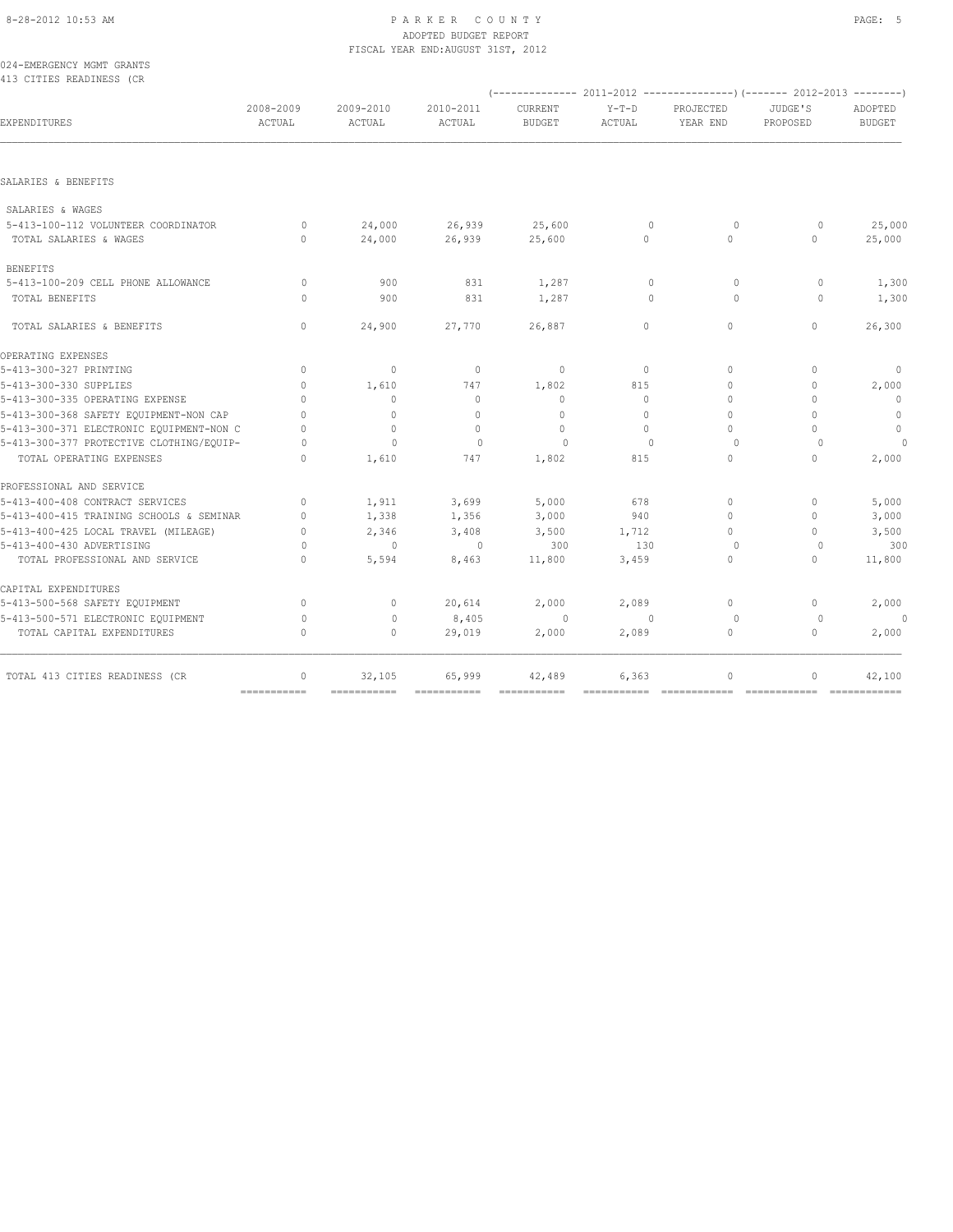#### 8-28-2012 10:53 AM PAGE: 6 PARKER COUNTY ADOPTED BUDGET REPORT FISCAL YEAR END:AUGUST 31ST, 2012

024-EMERGENCY MGMT GRANTS 414 CCP (CERT) GRANT

| <b>EXPENDITURES</b>                      | 2008-2009<br>ACTUAL              | 2009-2010<br>ACTUAL | 2010-2011<br>ACTUAL              | CURRENT<br><b>BUDGET</b>         | $Y-T-D$<br>ACTUAL | PROJECTED<br>YEAR END            | JUDGE'S<br>PROPOSED              | ADOPTED<br><b>BUDGET</b> |
|------------------------------------------|----------------------------------|---------------------|----------------------------------|----------------------------------|-------------------|----------------------------------|----------------------------------|--------------------------|
|                                          |                                  |                     |                                  |                                  |                   |                                  |                                  |                          |
| OPERATING EXPENSES                       |                                  |                     |                                  |                                  |                   |                                  |                                  |                          |
| 5-414-300-327 PRINTING                   | $\Omega$                         | 265                 | $\begin{array}{c} \n\end{array}$ | $\Omega$                         | $\Omega$          | $\begin{array}{c} \n\end{array}$ | $\Omega$                         | $\Omega$                 |
| 5-414-300-330 SUPPLIES                   | $\cap$                           | $\Omega$            | $\begin{array}{c} \n\end{array}$ | 300                              | 557               | $\begin{array}{c} \n\end{array}$ | $\bigcap$                        | 500                      |
| 5-414-300-335 OPERATING EXPENSE          | $\Omega$                         | $\Omega$            | $\begin{array}{c} \n\end{array}$ | $\begin{array}{c} \n\end{array}$ | $\Omega$          | $\begin{array}{c} \n\end{array}$ | $\cap$                           | $\mathbf{0}$             |
| 5-414-300-368 SAFETY EQUIPMENT-NON CAP   | $\cap$                           | $\bigcap$           | $\Omega$                         | $\begin{array}{c} \n\end{array}$ | $\Omega$          | $\Omega$                         | $\cap$                           | $\Omega$                 |
| 5-414-300-371 ELECTRONIC EQUIPMENT-NON C |                                  | $\Omega$            | $\Omega$                         | $\Omega$                         | $\bigcap$         | $\Omega$                         | $\bigcap$                        | $\circ$                  |
| 5-414-300-377 PROTECTIVE CLOTHING/EOUIP- | $\cap$                           | $\bigcap$           | $\Omega$                         | $\Omega$                         | $\Omega$          | $\Omega$                         | $\Omega$                         | $\Omega$                 |
| TOTAL OPERATING EXPENSES                 | $\cap$                           | 265                 | $\Omega$                         | 300                              | 557               | $\Omega$                         | $\Omega$                         | 500                      |
| PROFESSIONAL AND SERVICE                 |                                  |                     |                                  |                                  |                   |                                  |                                  |                          |
| 5-414-400-408 CONTRACT SERVICES          | $\begin{array}{c} \n\end{array}$ | 50                  | 181                              | 300                              | $\Omega$          | $\begin{array}{c} \n\end{array}$ | $\begin{array}{c} \n\end{array}$ | 300                      |
| 5-414-400-415 TRAINING SCHOOLS & SEMINAR | $\Omega$                         | 1,776               | 3,225                            | 7,000                            | 3,107             | $\Omega$                         | $\Omega$                         | 7,000                    |
| 5-414-400-425 LOCAL TRAVEL (MILEAGE)     | $\cap$                           | $\circ$             | $\Omega$                         | $\circ$                          | $\Omega$          | $\begin{array}{c} \n\end{array}$ | $\bigcap$                        | $\mathbf 0$              |
| 5-414-400-430 ADVERTISING                | $\bigcap$                        | $\Omega$            | $\bigcap$                        | $\Omega$                         | $\bigcap$         | $\Omega$                         | $\cap$                           | $\Omega$                 |
| TOTAL PROFESSIONAL AND SERVICE           | $\Omega$                         | 1,826               | 3,406                            | 7,300                            | 3,107             | $\circ$                          | $\Omega$                         | 7,300                    |
| CAPITAL EXPENDITURES                     |                                  |                     |                                  |                                  |                   |                                  |                                  |                          |
| 5-414-500-568 SAFETY EQUIPMENT           | $\Omega$                         | 11,096              | 14,571                           | 26, 155                          | 17,531            | $\Omega$                         | $\mathbf{0}$                     | 17,300                   |
| 5-414-500-571 ELECTRONIC EQUIPMENT       | $\Omega$                         | 3,645               | $\overline{0}$                   | 2,000                            | 240               | $\Omega$                         | $\Omega$                         | 2,000                    |
| TOTAL CAPITAL EXPENDITURES               | $\Omega$                         | 14,741              | 14,571                           | 28,155                           | 17,771            | 0                                | $\mathbf{0}$                     | 19,300                   |
| TOTAL 414 CCP (CERT) GRANT               | 0                                | 16,832              | 17,977                           | 35,755                           | 21,435            | $\circ$                          | 0                                | 27,100                   |
|                                          | -----------                      | ===========         | ------------                     |                                  |                   |                                  |                                  |                          |
| TOTAL EXPENDITURES                       | 0                                | 132,690             | 558,290                          | 441,897                          | 290,761           | $\circ$                          | $\mathbf{0}$                     | 316,000                  |
|                                          | ============                     | ===========         | ============                     |                                  |                   |                                  | =============                    |                          |

\*\*\* END OF REPORT \*\*\*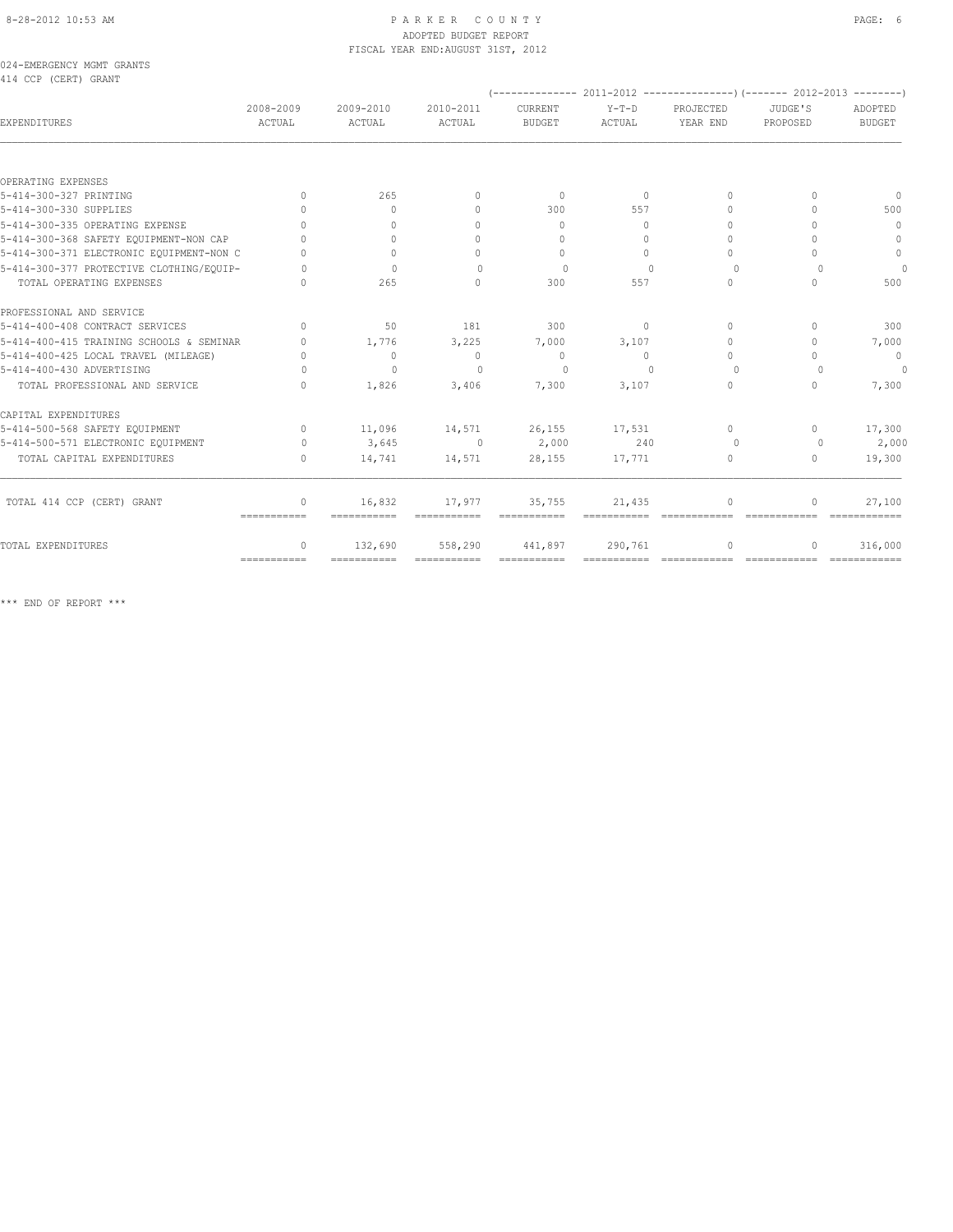## 8-28-2012 10:53 AM P A R K E R C O U N T Y PAGE: 1 ADOPTED BUDGET REPORT FISCAL YEAR END:AUGUST 31ST, 2012

028-TAX A/C MOTOR VEHICLE TAX

|                                   | 2008-2009<br>ACTUAL | 2009-2010<br>ACTUAL | 2010-2011<br>ACTUAL              | CURRENT<br><b>BUDGET</b> | $Y-T-D$<br>ACTUAL | PROJECTED<br>YEAR END | JUDGE'S<br>PROPOSED | ADOPTED<br><b>BUDGET</b> |
|-----------------------------------|---------------------|---------------------|----------------------------------|--------------------------|-------------------|-----------------------|---------------------|--------------------------|
| REVENUE SUMMARY                   |                     |                     |                                  |                          |                   |                       |                     |                          |
| INTEREST INCOME                   |                     |                     | $\mathbf{0}$                     | $\mathbf{0}$             | 0                 |                       |                     |                          |
| INVESTMENT INCOME                 |                     |                     | 0                                | $\Omega$                 |                   |                       |                     | 0                        |
| OTHER REVENUE                     |                     |                     | $\cap$                           | $\bigcap$                |                   |                       |                     | $\circ$                  |
| 399 REVENUE                       |                     | $\cap$              | $\Omega$                         | $\Omega$                 |                   | $\Omega$              |                     | 0                        |
| TOTAL REVENUES                    | $\Omega$            | $\Omega$            | $\mathbf{0}$                     | $\mathbf{0}$             | 0                 | $\mathbf{0}$          |                     | $\mathbf{0}$             |
| EXPENDITURE SUMMARY               |                     |                     |                                  |                          |                   |                       |                     |                          |
| 499 TAX ASSESS/COLLECTOR          | $\Omega$            | 3,973               | $\circ$                          | 0                        | $\Omega$          | $\Omega$              | $\Omega$            |                          |
| TOTAL EXPENDITURES                | $\mathbf{0}$        | 3,973               | $\circ$                          | $\mathbf{0}$             | $\circ$           | $\mathbf{0}$          |                     | $\mathbf{0}$             |
| REVENUE OVER/(UNDER) EXPENDITURES | $\Omega$            | 3,973               | $\begin{array}{c} \n\end{array}$ | $\Omega$                 | $\Omega$          |                       |                     | ∩                        |
|                                   | ===========         |                     |                                  |                          |                   |                       |                     |                          |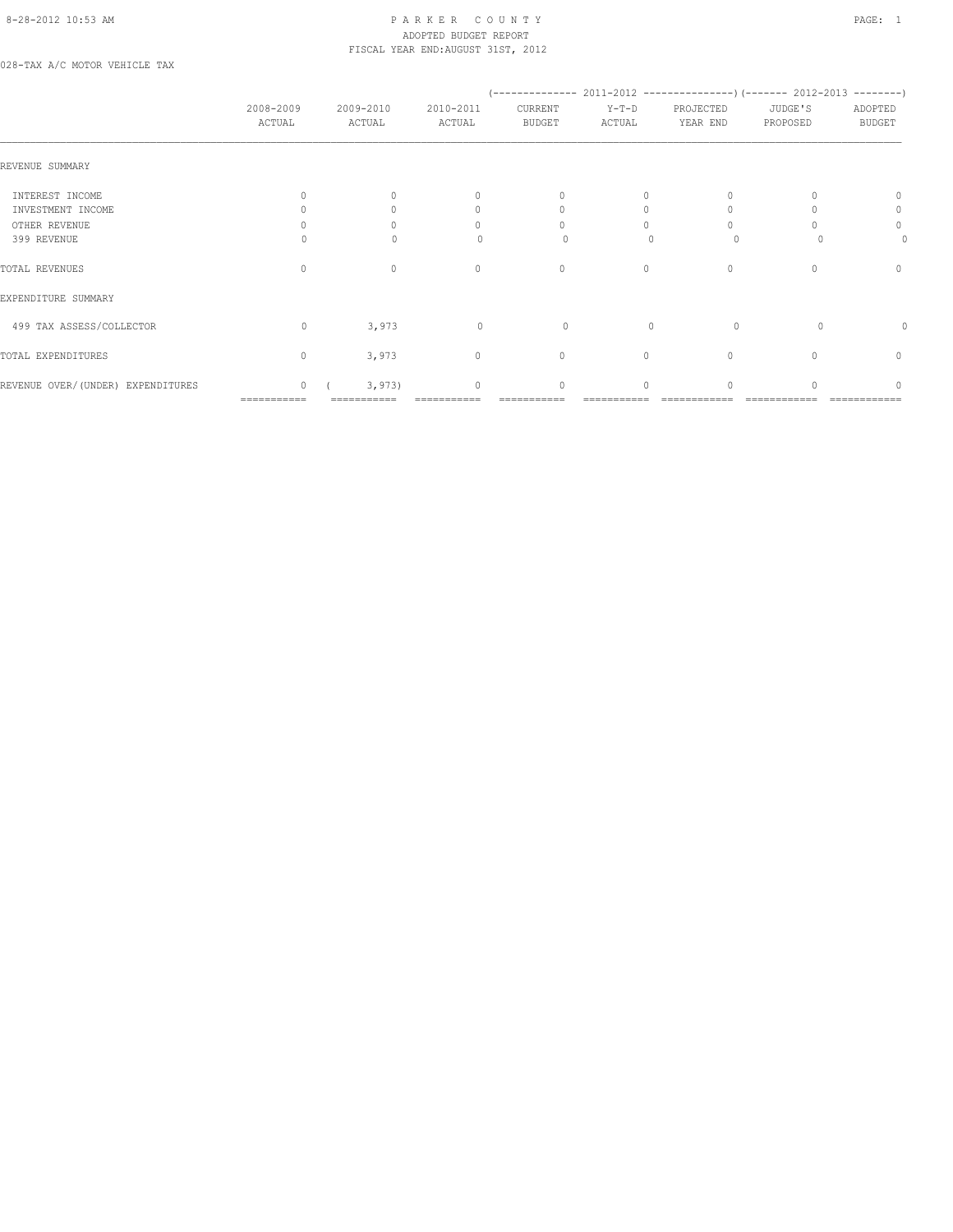#### 8-28-2012 10:53 AM PAGE: 2 ADOPTED BUDGET REPORT FISCAL YEAR END:AUGUST 31ST, 2012

028-TAX A/C MOTOR VEHICLE TAX

| <b>REVENUES</b>                         | 2008-2009<br>ACTUAL              | 2009-2010<br>ACTUAL              | 2010-2011<br>ACTUAL              | CURRENT<br><b>BUDGET</b>         | Y-T-D<br>ACTUAL                  | PROJECTED<br>YEAR END | JUDGE'S<br>PROPOSED | ADOPTED<br><b>BUDGET</b>         |
|-----------------------------------------|----------------------------------|----------------------------------|----------------------------------|----------------------------------|----------------------------------|-----------------------|---------------------|----------------------------------|
| INTEREST INCOME                         |                                  |                                  |                                  |                                  |                                  |                       |                     |                                  |
| 3-359-000-028 NOW ACCOUNT INTEREST      |                                  | $\begin{array}{c} \n\end{array}$ |                                  | $\Omega$                         |                                  | $\Omega$              |                     |                                  |
| TOTAL INTEREST INCOME                   |                                  | $\cap$                           | $\begin{array}{c} \n\end{array}$ | $\begin{array}{c} \n\end{array}$ | $\bigcap$                        | $\bigcap$             |                     | $\cap$                           |
| INVESTMENT INCOME                       |                                  |                                  |                                  |                                  |                                  |                       |                     |                                  |
| 3-361-000-028 INTEREST INCOME           |                                  | $\Omega$                         | $\Omega$                         | $\Omega$                         |                                  | $\Omega$              |                     |                                  |
| TOTAL INVESTMENT INCOME                 |                                  | $\begin{array}{c} \n\end{array}$ | $\circ$                          | $\begin{array}{c} \n\end{array}$ | $\Omega$                         | $\Omega$              |                     | $\begin{array}{c} \n\end{array}$ |
| OTHER REVENUE                           |                                  |                                  |                                  |                                  |                                  |                       |                     |                                  |
| 3-381-000-028 TAX A/C MOTOR VEHICLE TAX |                                  | $\Omega$                         | $\Omega$                         | $\Omega$                         | $\begin{array}{c} \n\end{array}$ | $\Omega$              |                     |                                  |
| TOTAL OTHER REVENUE                     |                                  | $\begin{array}{c} \n\end{array}$ | $\begin{array}{c} \n\end{array}$ | $\begin{array}{c} \n\end{array}$ | $\Omega$                         | $\Omega$              |                     | $\Omega$                         |
| 399 REVENUE                             |                                  |                                  |                                  |                                  |                                  |                       |                     |                                  |
| 3-399-000-001 UNEXPENDED FUND BALANCE   | 0                                | $\Omega$                         | $\Omega$                         | $\Omega$                         | $\begin{array}{c} \n\end{array}$ | $\Omega$              |                     |                                  |
| TOTAL 399 REVENUE                       | $\begin{array}{c} \n\end{array}$ | 0                                | $\circ$                          | $\begin{array}{c} \n\end{array}$ | $\Omega$                         | $\Omega$              |                     | $\begin{array}{c} \n\end{array}$ |
| TOTAL REVENUES                          | $\circ$                          | 0                                | $\mathbf{0}$                     | $\circ$                          | 0                                | $\mathbf{0}$          | $\mathbf{0}$        | $\mathbf 0$                      |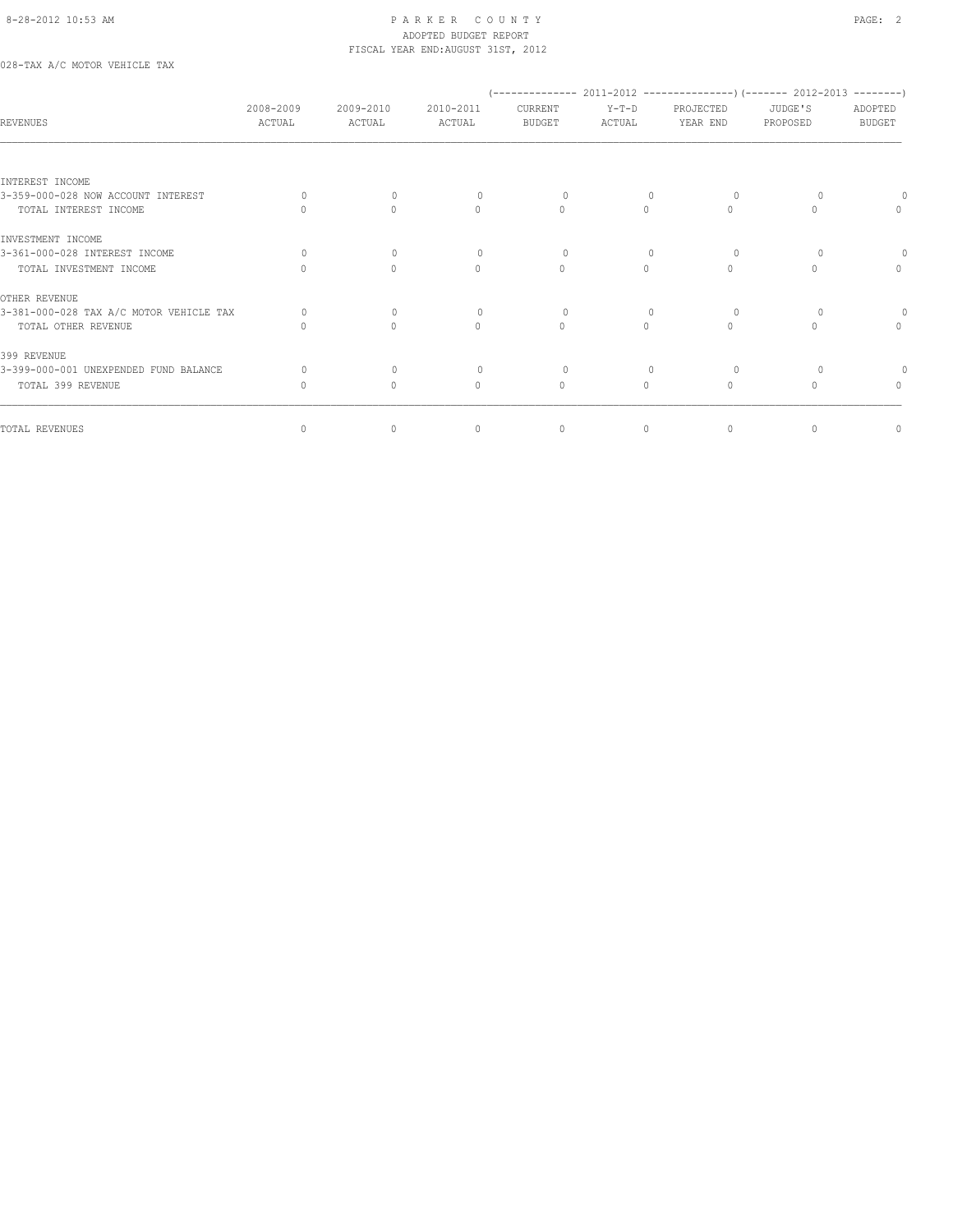# 8-28-2012 10:53 AM P A R K E R C O U N T Y PAGE: 3 ADOPTED BUDGET REPORT FISCAL YEAR END:AUGUST 31ST, 2012

|  |  | 028-TAX A/C MOTOR VEHICLE TAX |  |
|--|--|-------------------------------|--|
|  |  | 499 TAX ASSESS/COLLECTOR      |  |

| 499 TAX ASSESS/COLLECTOR                                                 |                     |                      |                                  |                          |                   |                       |                     |                          |
|--------------------------------------------------------------------------|---------------------|----------------------|----------------------------------|--------------------------|-------------------|-----------------------|---------------------|--------------------------|
| EXPENDITURES                                                             | 2008-2009<br>ACTUAL | 2009-2010<br>ACTUAL  | 2010-2011<br>ACTUAL              | CURRENT<br><b>BUDGET</b> | $Y-T-D$<br>ACTUAL | PROJECTED<br>YEAR END | JUDGE'S<br>PROPOSED | ADOPTED<br><b>BUDGET</b> |
| OPERATING EXPENSES<br>5-499-300-330 SUPPLIES<br>TOTAL OPERATING EXPENSES | 0                   | 3,973<br>3,973       | 0<br>$\cap$                      | $\cap$                   |                   |                       |                     | 0                        |
| TOTAL 499 TAX ASSESS/COLLECTOR                                           | $=$ ===========     | 3,973<br>=========== | $\begin{array}{c} \n\end{array}$ | 0                        |                   |                       |                     |                          |
| TOTAL EXPENDITURES                                                       | ==========          | 3,973                | $\cap$                           |                          |                   |                       |                     |                          |

\*\*\* END OF REPORT \*\*\*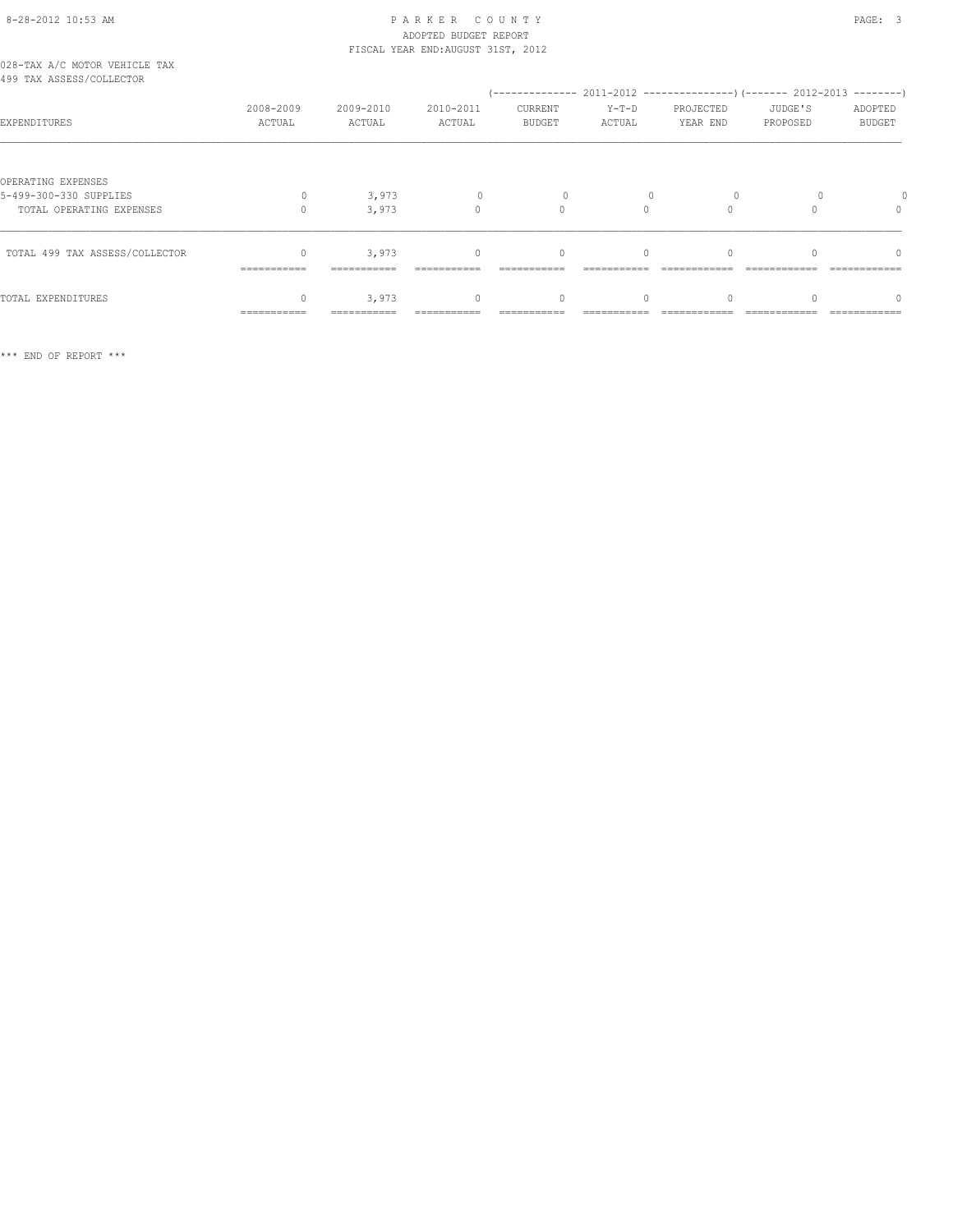# ADOPTED BUDGET REPORT FISCAL YEAR END:AUGUST 31ST, 2012

03 -PRECINCT 3

|                                   | 2008-2009<br>ACTUAL | 2009-2010<br>ACTUAL | 2010-2011<br>ACTUAL     | CURRENT<br><b>BUDGET</b> | Y-T-D<br>ACTUAL                     | PROJECTED<br>YEAR END            | JUDGE'S<br>PROPOSED | ADOPTED<br><b>BUDGET</b> |
|-----------------------------------|---------------------|---------------------|-------------------------|--------------------------|-------------------------------------|----------------------------------|---------------------|--------------------------|
|                                   |                     |                     |                         |                          |                                     |                                  |                     |                          |
| REVENUE SUMMARY                   |                     |                     |                         |                          |                                     |                                  |                     |                          |
| 333 REVENUE                       | 1,400               | 2,000               | 1,800                   | $\sim$ 0                 | 1,800                               | $\mathbf{0}$                     | 0                   | 1,400                    |
| INTERGOVERNMENTAL                 | $\sim$ 0            | 89,538              | $\sim$ 0                | 2,110                    | $\circ$                             | $\Omega$                         |                     | $\mathbf{0}$             |
| SALE OF ASSETS                    | 24,348              | 125                 | $\Omega$                | 10,000                   | 55                                  | $\Omega$                         |                     | $\mathbf{0}$             |
| 338 REVENUE                       | 1,058               | 257,395             | 24,030                  | $\sim$ 0                 | $\circ$                             | 0                                |                     | $\mathbf{0}$             |
| INVESTMENT INCOME                 | 11,965              | 1,571               | 840                     | 500                      | 309                                 | 0                                |                     | 250                      |
| OTHER INCOME                      | 373,702             | 296,100             | 202,704                 | 160,000                  | 2,562                               | $\begin{array}{c} \n\end{array}$ | 0                   | 475                      |
| INTERFUND TRANSFERS IN            | 2,809,878           | 2,967,898           | 2,842,770               | 3,194,740                | 2,468,383                           | 1,706,000                        | $\Omega$            | 2,962,059                |
| 399 REVENUE                       | $\Omega$            | $\circ$             | $\Omega$                | $\Omega$                 | $\Omega$                            | $\Omega$                         | $\Omega$            | 349,511                  |
| TOTAL REVENUES                    | 3, 222, 351         |                     | 3,614,627 3,072,144     |                          | 3,367,350 2,473,109 1,706,000       |                                  | $\Omega$            | 3, 313, 695              |
| EXPENDITURE SUMMARY               |                     |                     |                         |                          |                                     |                                  |                     |                          |
| 613 ROAD PRECINCT 3               | 3,001,583           |                     | 3, 334, 228 2, 933, 419 |                          | 3,086,964 2,281,043 1,813,323       |                                  | $\Omega$            | 3,234,743                |
| DEBT SERVICE/LEASE                | $\circ$             | 295,324             | 285,947                 | 280,386                  | 284,274                             | $\circ$                          | $\Omega$            | 78,952                   |
| TOTAL EXPENDITURES                | 3,001,583           |                     | 3,629,553 3,219,367     |                          | 3, 367, 350 2, 565, 317 1, 813, 323 |                                  | $\circ$             | 3, 313, 695              |
| REVENUE OVER/(UNDER) EXPENDITURES | 220,768             | $14,925$ ) (        | 147,223)                | 0(                       | $92, 208$ ) (                       | 107,323)                         |                     | 0                        |
|                                   | ============        |                     |                         |                          |                                     |                                  |                     |                          |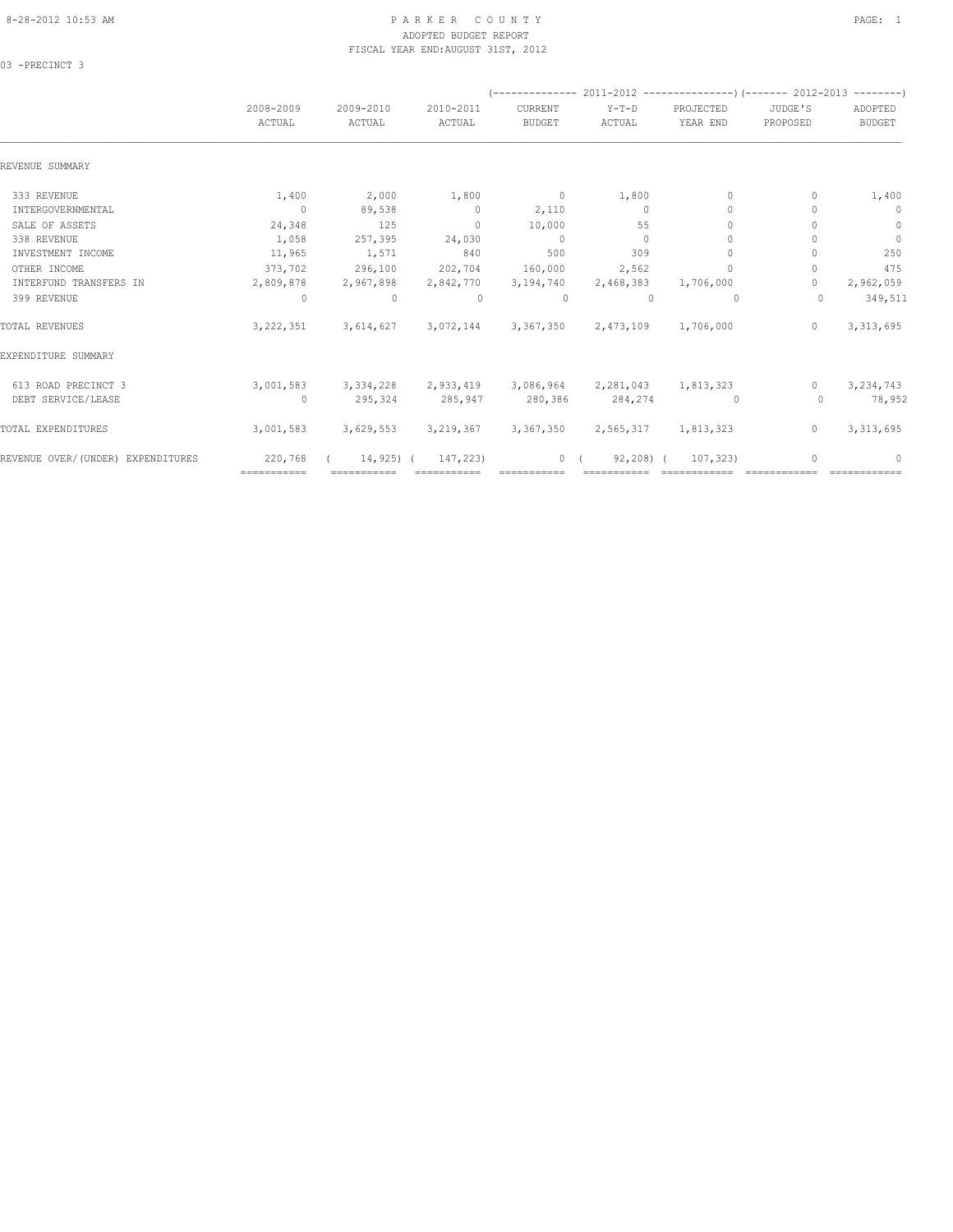03 -PRECINCT 3

# 8-28-2012 10:53 AM PAGE: 2 ADOPTED BUDGET REPORT FISCAL YEAR END:AUGUST 31ST, 2012

| REVENUES                                 | 2008-2009<br>ACTUAL | 2009-2010<br>ACTUAL | 2010-2011<br>ACTUAL | <b>CURRENT</b><br><b>BUDGET</b> | $Y-T-D$<br>ACTUAL | PROJECTED<br>YEAR END | JUDGE'S<br>PROPOSED              | ADOPTED<br><b>BUDGET</b>         |
|------------------------------------------|---------------------|---------------------|---------------------|---------------------------------|-------------------|-----------------------|----------------------------------|----------------------------------|
|                                          |                     |                     |                     |                                 |                   |                       |                                  |                                  |
| 333 REVENUE                              |                     |                     |                     |                                 |                   |                       |                                  |                                  |
| 3-333-000-375 PLAT FEES                  | 1,400               | 2,000               | 1,800               | $\circ$                         | 1,800             | $\Omega$              | $\Omega$                         | 1,400                            |
| TOTAL 333 REVENUE                        | 1,400               | 2,000               | 1,800               | $\mathbf 0$                     | 1,800             | $\Omega$              | $\circ$                          | 1,400                            |
| INTERGOVERNMENTAL                        |                     |                     |                     |                                 |                   |                       |                                  |                                  |
| 3-334-000-350 CAPITAL LEASE PROCEEDS     | $\circ$             | 89,538              | 0                   | 2,110                           | $\mathbf{0}$      | $\circ$               | $\circ$                          | 0                                |
| TOTAL INTERGOVERNMENTAL                  | $\mathbf{0}$        | 89,538              | $\circ$             | 2,110                           | $\circ$           | $\circ$               | $\circ$                          | $\begin{array}{c} \n\end{array}$ |
| SALE OF ASSETS                           |                     |                     |                     |                                 |                   |                       |                                  |                                  |
| 3-337-000-613 REVENUE-SALE OF EQUIPMENT  | 24,348              | 125                 | $\circ$             | 10,000                          | 55                | $\circ$               | $\Omega$                         |                                  |
| TOTAL SALE OF ASSETS                     | 24,348              | 125                 | $\Omega$            | 10,000                          | 55                | $\bigcap$             | $\cap$                           |                                  |
| 338 REVENUE                              |                     |                     |                     |                                 |                   |                       |                                  |                                  |
| 3-338-000-003 REVENUE-CONTRACT SERVICES  | 1,058               | $\circ$             | $\circ$             | $\mathbf{0}$                    | $\bigcap$         | $\Omega$              | $\begin{array}{c} \n\end{array}$ | 0                                |
| 3-338-000-010 FED SURPLUS PROP DONATION  | $\sim$ 0            | 257,395             | 24,030              | $\Omega$                        | $\Omega$          | $\Omega$              | $\Omega$                         |                                  |
| TOTAL 338 REVENUE                        | 1,058               | 257,395             | 24,030              | $\Omega$                        | $\Omega$          | $\Omega$              | $\Omega$                         | $\mathbf{0}$                     |
| INVESTMENT INCOME                        |                     |                     |                     |                                 |                   |                       |                                  |                                  |
| 3-361-000-003 INTEREST INCOME            | 11,965              | 1,571               | 840                 | 500                             | 309               | $\Omega$              | $\Omega$                         | 250                              |
| TOTAL INVESTMENT INCOME                  | 11,965              | 1,571               | 840                 | 500                             | 309               | $\circ$               | $\circ$                          | 250                              |
| OTHER INCOME                             |                     |                     |                     |                                 |                   |                       |                                  |                                  |
| 3-370-000-370 MISCELLANEOUS              | 1,011               | 112,028             | 41,908              | 10,000                          | 474               | $\Omega$              | $\Omega$                         | 475                              |
| 3-370-000-374 ROAD/BRIDGE MAINTENANCE (R | 372,691             | 184,073             | 160,796             | 150,000                         | 2,088             | $\Omega$              | $\begin{array}{c} \n\end{array}$ | $\overline{0}$                   |
| 3-370-000-394 TIME WARRANT PROCEEDS      | $\circ$             | $\mathbf{0}$        | $\sim$ 0            | $\circ$                         | $\circ$           | $\circ$               | $\circ$                          |                                  |
| TOTAL OTHER INCOME                       | 373,702             | 296,100             | 202,704             | 160,000                         | 2,562             | $\circ$               | $\mathbf{0}$                     | 475                              |
| INTERFUND TRANSFERS IN                   |                     |                     |                     |                                 |                   |                       |                                  |                                  |
| 3-371-000-050 TRANSFER FROM FUND 50      | 2,809,878           | 2,967,898           | 2,842,770           | 2,962,059                       | 2,468,383         | 1,706,000             | $\mathbf{0}$                     | 2,962,059                        |
| 3-371-000-399 TRANSFER FROM PRIOR FUND B | $\circ$             | $\mathbf{0}$        | $\circ$             | 232,681                         | $\overline{0}$    | $\circ$               | $\Omega$                         | $\theta$                         |
| TOTAL INTERFUND TRANSFERS IN             | 2,809,878           | 2,967,898           | 2,842,770           | 3,194,740                       | 2,468,383         | 1,706,000             | $\Omega$                         | 2,962,059                        |
| 399 REVENUE                              |                     |                     |                     |                                 |                   |                       |                                  |                                  |
| 3-399-000-001 UNEXPENDED FUND BALANCE    | $\circ$             | $\mathbf{0}$        | $\mathbf{0}$        | $\circ$                         | $\mathbf{0}$      | $\circ$               | $\circ$                          | 349,511                          |
| TOTAL 399 REVENUE                        | $\circ$             | $\circ$             | $\circ$             | $\mathbf{0}$                    | $\circ$           | $\mathbf{0}$          | $\circ$                          | 349,511                          |
|                                          |                     |                     |                     |                                 |                   |                       |                                  |                                  |
| TOTAL REVENUES                           | 3, 222, 351         | 3,614,627           | 3,072,144           | 3,367,350                       | 2,473,109         | 1,706,000             | $\mathbf{0}$                     | 3, 313, 695                      |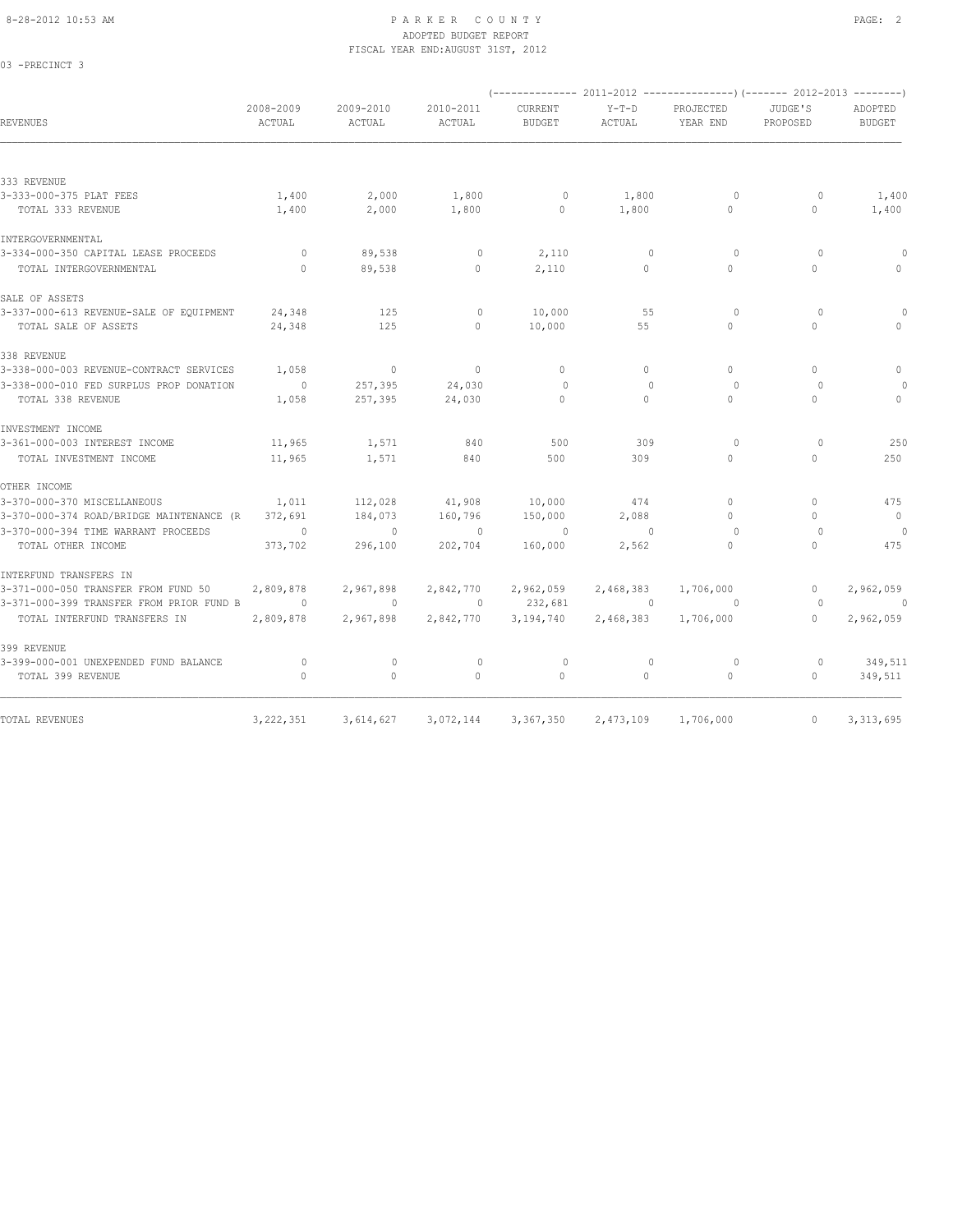#### 8-28-2012 10:53 AM PAGE: 3 ADOPTED BUDGET REPORT FISCAL YEAR END:AUGUST 31ST, 2012

03 -PRECINCT 3 613 ROAD PRECINCT 3

|                                          |                     |                     |                     | (-------------- 2011-2012<br>----------------) (------- 2012-2013 |                   |                       |                     |                          |  |
|------------------------------------------|---------------------|---------------------|---------------------|-------------------------------------------------------------------|-------------------|-----------------------|---------------------|--------------------------|--|
| EXPENDITURES                             | 2008-2009<br>ACTUAL | 2009-2010<br>ACTUAL | 2010-2011<br>ACTUAL | CURRENT<br><b>BUDGET</b>                                          | $Y-T-D$<br>ACTUAL | PROJECTED<br>YEAR END | JUDGE'S<br>PROPOSED | ADOPTED<br><b>BUDGET</b> |  |
|                                          |                     |                     |                     |                                                                   |                   |                       |                     |                          |  |
| SALARIES & BENEFITS                      |                     |                     |                     |                                                                   |                   |                       |                     |                          |  |
| SALARIES & WAGES                         |                     |                     |                     |                                                                   |                   |                       |                     |                          |  |
| 5-613-100-101 ELECTED OFFICIAL-COMMISSI  | $\sim$ 0            | $\circ$             | $\mathbf{0}$        | 84,000                                                            | 74,307            | $\circ$               | $\mathbf{0}$        | 84,000                   |  |
| 5-613-100-103 FOREMAN                    | 56,768              | 56,475              | 58,478              | 59,119                                                            | 49,600            | 42,436                | $\mathbf{0}$        | 59,537                   |  |
| 5-613-100-104 LEAD OPERATOR              | 91,356              | 92,413              | 92,448              | 97,424                                                            | 81,368            | 80,000                | $\mathbf{0}$        | 99,114                   |  |
| 5-613-100-106 ADMINISTRATIVE ASSISTANT   | $\circ$             | $\mathbf{0}$        | $\mathbf{0}$        | $\circ$                                                           | $\circ$           | 24,473                | $\mathbf{0}$        | $\overline{0}$           |  |
| 5-613-100-107 EQUIPMENT OPERATOR II      | 272,426             | 294,230             | 318,678             | 250,500                                                           | 196,394           | 228,536               | $\mathbf{0}$        | 257,985                  |  |
| 5-613-100-108 OPERATOR I                 | 390,234             | 416,136             | 412,992             | 465,000                                                           | 358,087           | 157,590               | $\mathbf{0}$        | 478,434                  |  |
| 5-613-100-110 MECHANIC I                 | 38,298              | 38,325              | 38,298              | 39,340                                                            | 33,757            | 0                     | $\mathbf{0}$        | 40,520                   |  |
| 5-613-100-120 PART-TIME                  | 11,629              | 20,164              | 21,221              | 35,000                                                            | 23,805            | 22,037                | $\Omega$            | 25,000                   |  |
| 5-613-100-125 RESEARCH COORDINATOR       | 33,256              | 36,330              | 27,419              | $\mathbf{0}$                                                      | $\circ$           | $\circ$               | $\mathbf{0}$        | 36,365                   |  |
| 5-613-100-156 OFFICE MANAGER             | 39,447              | 39,447              | 38,629              | 40,521                                                            | 34,769            | 30,889                | $\circ$             | 41,735                   |  |
| 5-613-100-157 SECRETARY                  | $\circ$             | $\circ$             | $\mathbf{0}$        | 0                                                                 | $\mathbf{0}$      | $\circ$               | $\circ$             | $\Omega$                 |  |
| TOTAL SALARIES & WAGES                   | 933, 415            | 993,521             | 1,008,163           | 1,070,904                                                         | 852,086           | 585,961               | $\circ$             | 1,122,690                |  |
| <b>BENEFITS</b>                          |                     |                     |                     |                                                                   |                   |                       |                     |                          |  |
| 5-613-100-201 FICA MATCH                 | 70,652              | 73,645              | 73,791              | 74,025                                                            | 61,734            | 42,463                | $\circ$             | 79,383                   |  |
| 5-613-100-202 EMPLOYEE HOSPITALIZATION   | 235,110             | 327,717             | 347,836             | 335,950                                                           | 297,952           | 106,110               | $\mathbf 0$         | 385,300                  |  |
| 5-613-100-203 RETIREMENT PLAN CONTRIBUT  | 99,641              | 112,544             | 120,492             | 115,525                                                           | 86,077            | 45,460                | $\mathbf{0}$        | 111,300                  |  |
| 5-613-100-204 WORKERS COMPENSATION INSU  | 36,454              | 39,028              | 39,236              | 50,000                                                            | 29,205            | 44,380                | $\mathbf{0}$        | 50,000                   |  |
| 5-613-100-205 CLOTHING ALLOWANCE         | $\mathbf{0}$        | $\circ$             | $\mathbf{0}$        | 3,150                                                             | 3,150             | 4,200                 | $\Omega$            | 3,150                    |  |
| 5-613-100-206 LONGEVITY PAY              | 3,840               | 4,200               | 5,160               | 5,460                                                             | 5,640             | $\circ$               | $\circ$             | 7,320                    |  |
| 5-613-100-208 AUTO ALLOWANCE             | 12,000              | 12,000              | 12,462              | 12,000                                                            | 10,615            | $\mathbf{0}$          | $\mathbf{0}$        | 12,000                   |  |
| 5-613-100-209 CELL PHONE ALLOWANCE       | 3,849               | 3,911               | 3,582               | 5,700                                                             | 3,012             | $\circ$               | $\circ$             | 5,700                    |  |
| TOTAL BENEFITS                           | 461,545             | 573,046             | 602,558             | 601,810                                                           | 497,386           | 242,613               | $\Omega$            | 654,153                  |  |
| TOTAL SALARIES & BENEFITS                | 1,394,960           | 1,566,567           | 1,610,721           | 1,672,714                                                         | 1,349,472         | 828,574               | $\mathbf{0}$        | 1,776,843                |  |
| OPERATING EXPENSES                       |                     |                     |                     |                                                                   |                   |                       |                     |                          |  |
| 5-613-300-310 POSTAGE                    | 114                 | 18                  | 54                  | 250                                                               | 7                 | 400                   | $\circ$             | 250                      |  |
| 5-613-300-325 UNIFORMS                   | 13,172              | 13,841              | 13,987              | 11,850                                                            | 9,437             | $\circ$               | $\mathbf{0}$        | 16,500                   |  |
| 5-613-300-330 SUPPLIES                   | 33,565              | 101,589             | 27,423              | 30,000                                                            | 16,314            | 18,200                | $\mathbf{0}$        | 30,000                   |  |
| 5-613-300-331 GASOLINE, OIL & DIESEL     | 98,561              | 150,622             | 192,804             | 218,000                                                           | 137,066           | 47,400                | $\mathbf{0}$        | 250,000                  |  |
| 5-613-300-332 SMALL TOOLS                | 8,361               | 3,993               | 7,849               | 5,000                                                             | 4,084             | $\mathbb O$           | $\Omega$            | 7,000                    |  |
| 5-613-300-337 TIRES                      | 24,099              | 18,423              | 21,742              | 24,955                                                            | 19,463            | 9,750                 | $\mathbf{0}$        | 25,000                   |  |
| 5-613-300-350 EQUIPMENT REPAIR           | 129,062             | 138,567             | 154,059             | 138,000                                                           | 117,106           | 36,500                | $\mathbf{0}$        | 125,000                  |  |
| 5-613-300-351 BUILDING MAINTENANCE       | 2,636               | 4,274               | 2,179               | 11,500                                                            | 7,696             | 6,400                 | $\mathbf{0}$        | 18,500                   |  |
| 5-613-300-352 BRIDGE MAINTENANCE         | 7,099               | 3,094               | 2,360               | $\mathbf{0}$                                                      | 0                 | 78,500                | $\mathbf{0}$        | 3,000                    |  |
| 5-613-300-353 EQUIPMENT RENTAL           | 7,000               | 62                  | 3,013               | 2,000                                                             | 553               | 2,600                 | $\mathbf{0}$        | 5,000                    |  |
| 5-613-300-354 ROAD CONST. & REPAIR MATER | 636,708             | 803,237             | 736,556             | 793,000                                                           | 505,278           | 600,000               | $\mathbf{0}$        | 800,000                  |  |
| 5-613-300-355 CULVERTS                   | 43,294              | 19,948              | 18,497              | 20,000                                                            | 11,626            | 6,800                 | $\mathbf{0}$        | 25,000                   |  |
| 5-613-300-356 FENCING                    | 60                  | 240                 | $\mathbf{0}$        | $\circ$                                                           | $\circ$           | 17,150                | $\mathbf{0}$        | 10,000                   |  |
| 5-613-300-357 RIGHT OF WAY               | $\mathbf{0}$        | 500                 | $\mathbf{0}$        | 13,095                                                            | 13,095            | 8,150                 | $\mathbf{0}$        | 5,000                    |  |
| 5-613-300-359 ROAD SIGNS                 | 69,306              | 40,150              | 24,086              | 15,000                                                            | 3,498             | 6,600                 | $\Omega$            | 30,000                   |  |
| 5-613-300-367 GROUNDS EQUIPMENT-NON CAP  | $\Omega$            | $\Omega$            | $\Omega$            | $\Omega$                                                          | $\Omega$          | $\Omega$              | $\Omega$            | $\mathbf{0}$             |  |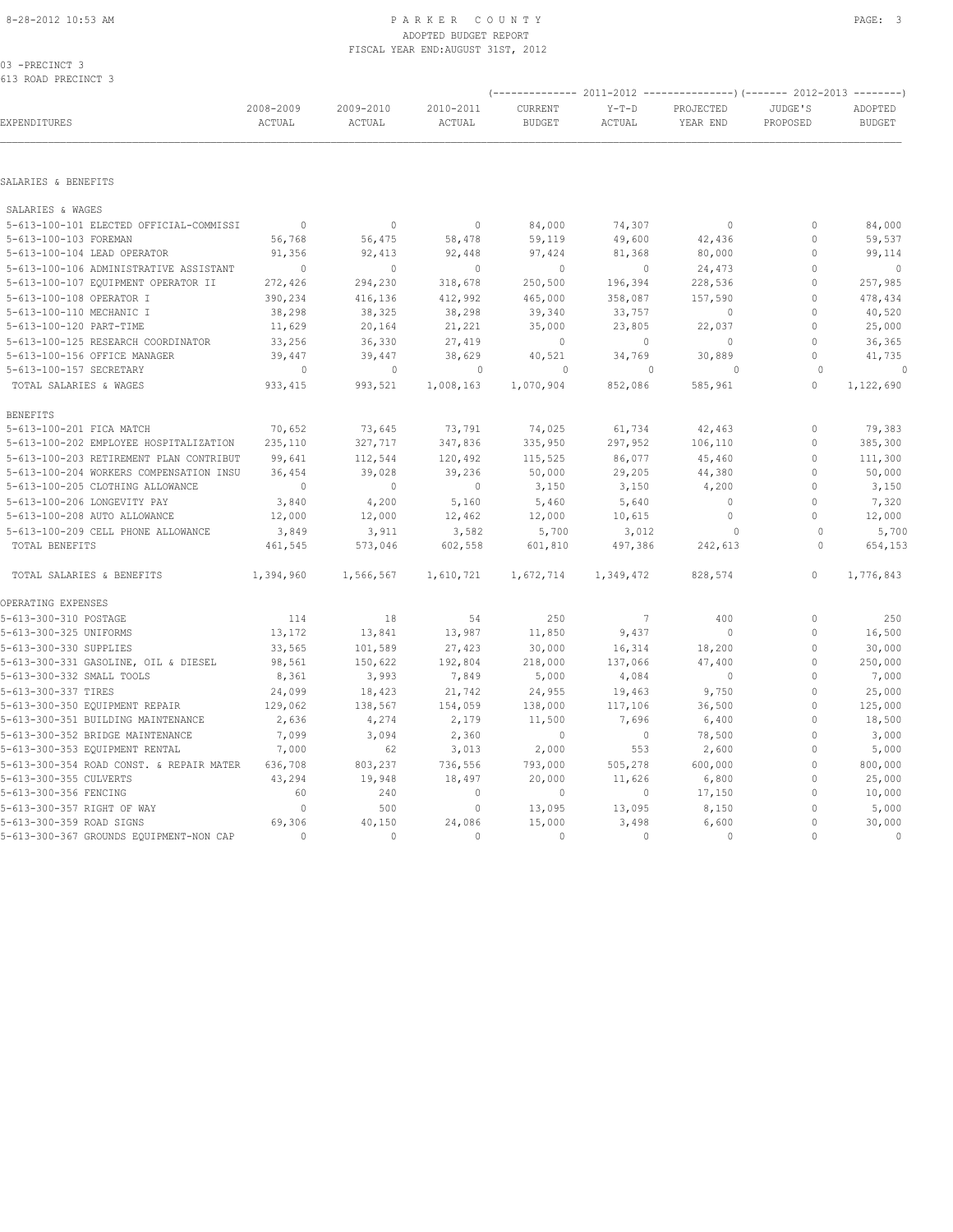#### 8-28-2012 10:53 AM PAGE: 4 ADOPTED BUDGET REPORT FISCAL YEAR END:AUGUST 31ST, 2012

03 -PRECINCT 3

| 0TG KARD RKECIMCI G                      |                                  |              |                                  |                |              |              |              |               |
|------------------------------------------|----------------------------------|--------------|----------------------------------|----------------|--------------|--------------|--------------|---------------|
|                                          | 2008-2009                        | 2009-2010    | 2010-2011                        | <b>CURRENT</b> | $Y-T-D$      | PROJECTED    | JUDGE'S      | ADOPTED       |
| EXPENDITURES                             | ACTUAL                           | ACTUAL       | ACTUAL                           | <b>BUDGET</b>  | ACTUAL       | YEAR END     | PROPOSED     | <b>BUDGET</b> |
| 5-613-300-368 SAFETY EQUIPMENT-NON CAP   | $\circ$                          | $\mathbb O$  | $\circ$                          | $\mathbb O$    | $\circ$      | $\circ$      | $\mathbf 0$  | 500           |
| 5-613-300-369 RADIO EQUIPMENT-NON CAP    | $\Omega$                         | $\Omega$     | $\circ$                          | $\mathbf{0}$   | $\circ$      | $\Omega$     | $\mathbf{0}$ | 1,000         |
| 5-613-300-370 OFFICE EQUIPMENT-NON CAP   | $\cap$                           | $\Omega$     | $\Omega$                         | $\Omega$       | $\Omega$     | $\Omega$     | $\Omega$     | $\Omega$      |
| 5-613-300-371 ELECTRONIC EQUIPMENT-NON C |                                  | $\Omega$     | $\Omega$                         | $\Omega$       | $\Omega$     | $\Omega$     | $\cap$       | $\mathbf{0}$  |
| 5-613-300-373 AUTOMOBILE EQUIPMENT-NON C |                                  | $\Omega$     | O                                | $\Omega$       | $\Omega$     | $\Omega$     | $\Omega$     | $\mathbf{0}$  |
| 5-613-300-374 OFFICE FURNITURE-NON CAP   | O                                | $\Omega$     | $\Omega$                         | $\Omega$       | $\Omega$     | $\Omega$     | $\Omega$     | $\mathbf{0}$  |
| 5-613-300-393 RETIRE TIME WARRANTS       | $\Omega$                         | $\Omega$     | $\Omega$                         | $\Omega$       | $\Omega$     | $\cap$       | $\Omega$     | $\Omega$      |
| TOTAL OPERATING EXPENSES                 | 1,073,036                        | 1,298,559    | 1,204,609                        | 1,282,650      | 845,222      | 838,450      | $\mathbf{0}$ | 1,351,750     |
| PROFESSIONAL AND SERVICE                 |                                  |              |                                  |                |              |              |              |               |
| 5-613-400-408 CONTRACT SERVICES          | 10,244                           | 5,748        | 4,128                            | 4,000          | 3,654        | 2,750        | $\mathbf{0}$ | 4,000         |
| 5-613-400-415 TRAINING SCHOOLS & SEMINAR | 2,740                            | 2,086        | 1,005                            | 2,500          | 475          | 1,900        | $\Omega$     | 2,500         |
| 5-613-400-418 SURVEYING                  | 5,966                            | 150          | $\mathbf{0}$                     | 2,000          | 1,475        | $\Omega$     | $\Omega$     | 2,000         |
| 5-613-400-420 TELEPHONE                  | $\mathbf{0}$                     | $\mathbf{0}$ | $\mathbf{0}$                     | $\mathbf 0$    | 0            | 1,900        | $\Omega$     | $\mathbf{0}$  |
| 5-613-400-425 TRAVEL                     | 5,926                            | 5,766        | 5,461                            | 5,000          | 1,659        | 3,400        | $\Omega$     | 5,000         |
| 5-613-400-430 ADVERTISING                | 95                               | 201          | $\mathbf{0}$                     | 300            | $\circ$      | $\circ$      | $\Omega$     | 300           |
| 5-613-400-440 UTILITIES                  | 22,692                           | 30,483       | 26,661                           | 25,000         | 24,835       | 5,250        | $\Omega$     | 30,000        |
| 5-613-400-441 WASTE DISPOSAL-CLEAN UP    | 26,737                           | 28,025       | 33,021                           | 20,000         | 19,511       | 47,000       | $\cap$       | 25,000        |
| 5-613-400-442 TIRE DISPOSAL              | $\begin{array}{c} \n\end{array}$ | $\mathbf 0$  | $\begin{array}{c} \n\end{array}$ | $\Omega$       | $\Omega$     | 6,400        | $\Omega$     | $\mathbf{0}$  |
| 5-613-400-443 RECYCLE DISPOSAL           | $\mathbf{0}$                     | $\mathbb O$  | $\mathbb O$                      | $\mathbb O$    | $\mathbf{0}$ | $\circ$      | $\Omega$     | $\mathbf 0$   |
| 5-613-400-450 OFFICE EQUIPMENT REPAIR    | $\Omega$                         | 96           | $\circ$                          | 250            | $\mathbf{0}$ | $\Omega$     | $\Omega$     | 250           |
| 5-613-400-451 RADIOS AND PAGERS          | $\Omega$                         | $\mathbf{0}$ | 600                              | 1,000          | 931          | $\circ$      | $\Omega$     | 1,000         |
| 5-613-400-460 OFFICE & EQUIPMENT RENTAL  | 1,984                            | 1,852        | 1,636                            | 2,000          | 1,517        | 650          | $\mathbf 0$  | 2,000         |
| 5-613-400-466 DRUG TESTING               | 810                              | 1,620        | 855                              | 1,500          | 870          | $\mathbf{0}$ | $\Omega$     | 1,500         |
| 5-613-400-480 DUES & SUBSCRIPTIONS       | 305                              | 286          | 186                              | 300            | 122          | 800          | $\Omega$     | 300           |
| 5-613-400-481 BOOKS & PUBLICATIONS       | 336                              | 264          | $\Omega$                         | 300            | $\Omega$     | $\Omega$     | $\Omega$     | 300           |
| 5-613-400-491 CONTRACT LABOR             | $\bigcap$                        | $\mathbf 0$  | $\mathbf{0}$                     | $\mathbf{0}$   | $\circ$      | $\Omega$     | $\Omega$     | $\mathbf{0}$  |
| 5-613-400-499 MISCELLANEOUS              | $\Omega$                         | $\Omega$     | $\Omega$                         | $\Omega$       | $\Omega$     | $\Omega$     | $\Omega$     |               |
| TOTAL PROFESSIONAL AND SERVICE           | 77,834                           | 76,576       | 73,553                           | 64,150         | 55,049       | 70,050       | $\Omega$     | 74,150        |
| CAPITAL EXPENDITURES                     |                                  |              |                                  |                |              |              |              |               |
| 5-613-500-559 BUILDING IMPROVEMENTS      | 14,877                           | 3,495        | $\mathbf{0}$                     | 1,000          | 0            | $\Omega$     | $\mathbf{0}$ | 2,500         |
| 5-613-500-560 RECYCLE CENTER             | $\Omega$                         | $\mathbf 0$  | $\Omega$                         | $\Omega$       | $\Omega$     | $\Omega$     | $\Omega$     | $\mathbf{0}$  |
| 5-613-500-566 TOOLS                      | 4,547                            | 60,844       | 6,691                            | $\mathbf 0$    | $\circ$      | $\Omega$     | $\Omega$     | $\mathbf{0}$  |
| 5-613-500-567 GROUNDS EQUIPMENT          | 7,500                            | 21,395       | $\mathbf{0}$                     | $\mathbf{0}$   | $\circ$      | $\Omega$     | $\Omega$     | $\mathbf{0}$  |
| 5-613-500-569 RADIO EQUIPMENT            | $\mathbf{0}$                     | 558          | $\mathbf{0}$                     | 2,000          | $\circ$      | $\Omega$     | $\mathbf{0}$ | 2,000         |
| 5-613-500-571 ELECTRONIC EQUIPMENT       | 1,056                            | 1,497        | $\circ$                          | $\theta$       | $\Omega$     | $\Omega$     | $\Omega$     | 2,500         |
| 5-613-500-573 TRUCKS AND TRAILERS        | 130,885                          | 81,291       | $\mathbf{0}$                     | 64,450         | 31,300       | 72,951       | $\Omega$     | $\mathbf{0}$  |
| 5-613-500-578 HEAVY EQUIPMENT            | 235,723                          | 218,765      | 37,845                           | $\mathbf{0}$   | $\Omega$     | 3,298        | $\Omega$     | $\Omega$      |
| 5-613-500-579 BRIDGE CONSTRUCTION        | 61,163                           | 3,908        | $\mathbf{0}$                     | $\mathbf{0}$   | $\Omega$     | 0            | $\Omega$     | 25,000        |
| 5-613-500-590 OFFICE FURNITURE           | $\Omega$                         | 773          | $\Omega$                         | $\Omega$       | $\Omega$     | $\Omega$     | $\Omega$     | $\Omega$      |
| TOTAL CAPITAL EXPENDITURES               | 455,752                          | 392,526      | 44,536                           | 67,450         | 31,300       | 76,249       | $\cap$       | 32,000        |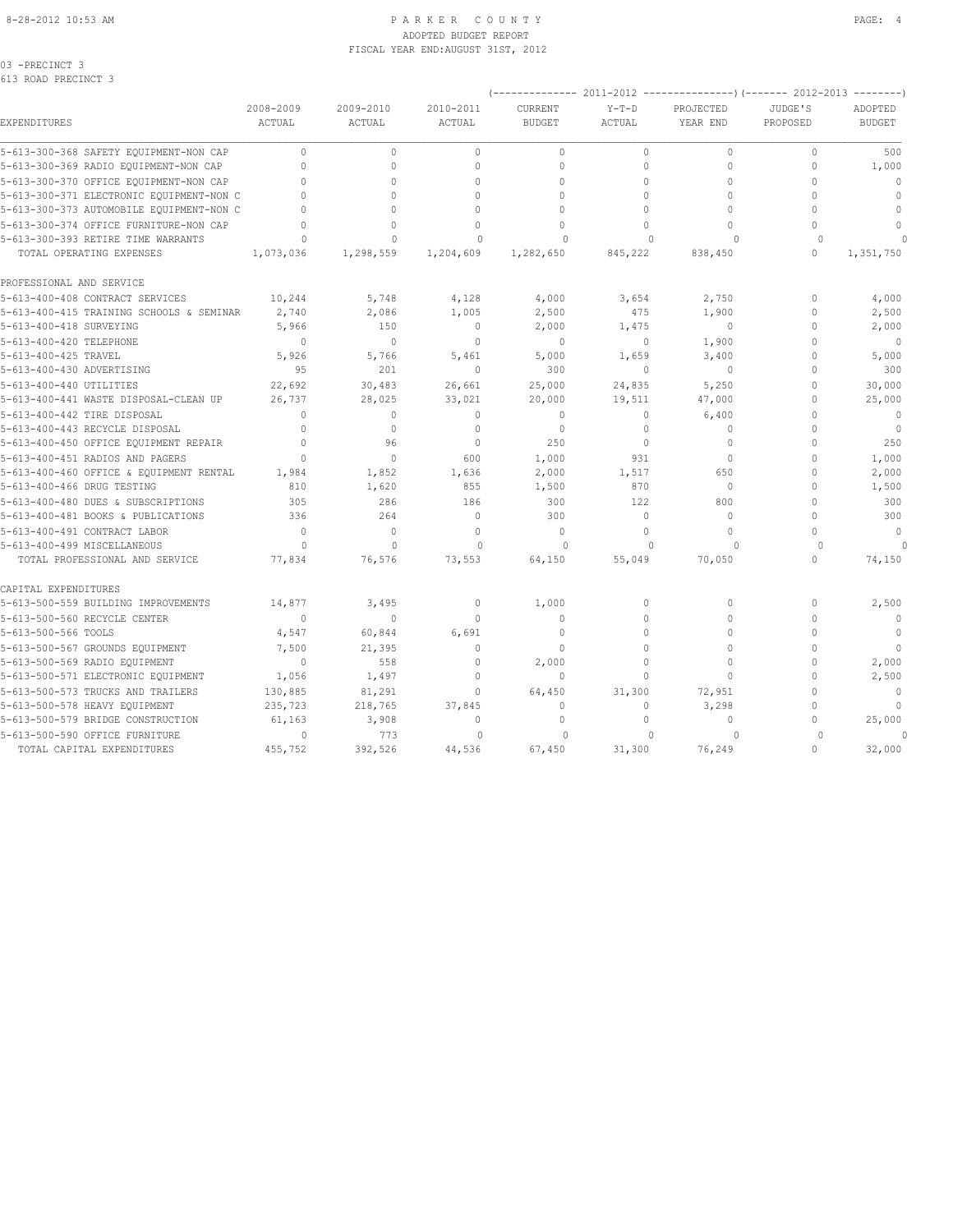| 03 -PRECINCT 3<br>613 ROAD PRECINCT 3                 |                          |                                          |                         |                                       |                                      |                       |                     |                          |
|-------------------------------------------------------|--------------------------|------------------------------------------|-------------------------|---------------------------------------|--------------------------------------|-----------------------|---------------------|--------------------------|
| EXPENDITURES                                          | 2008-2009<br>ACTUAL      | 2009-2010<br>ACTUAL                      | 2010-2011<br>ACTUAL     | <b>CURRENT</b><br><b>BUDGET</b>       | $Y-T-D$<br>ACTUAL                    | PROJECTED<br>YEAR END | JUDGE'S<br>PROPOSED | ADOPTED<br><b>BUDGET</b> |
| OTHER SERVICES<br>5-613-600-699 PROGRAM CONTINGENCIES |                          |                                          |                         | 0                                     |                                      |                       |                     |                          |
| TOTAL OTHER SERVICES                                  |                          |                                          | 0                       | 0                                     |                                      |                       |                     | 0                        |
| TOTAL 613 ROAD PRECINCT 3                             | 3,001,583<br>=========== | 3, 334, 228<br>----------<br>----------- | 2,933,419<br>__________ | 3,086,964<br>_________<br>----------- | 2,281,043<br>----------<br>--------- | 1,813,323             |                     | 3,234,743<br>___________ |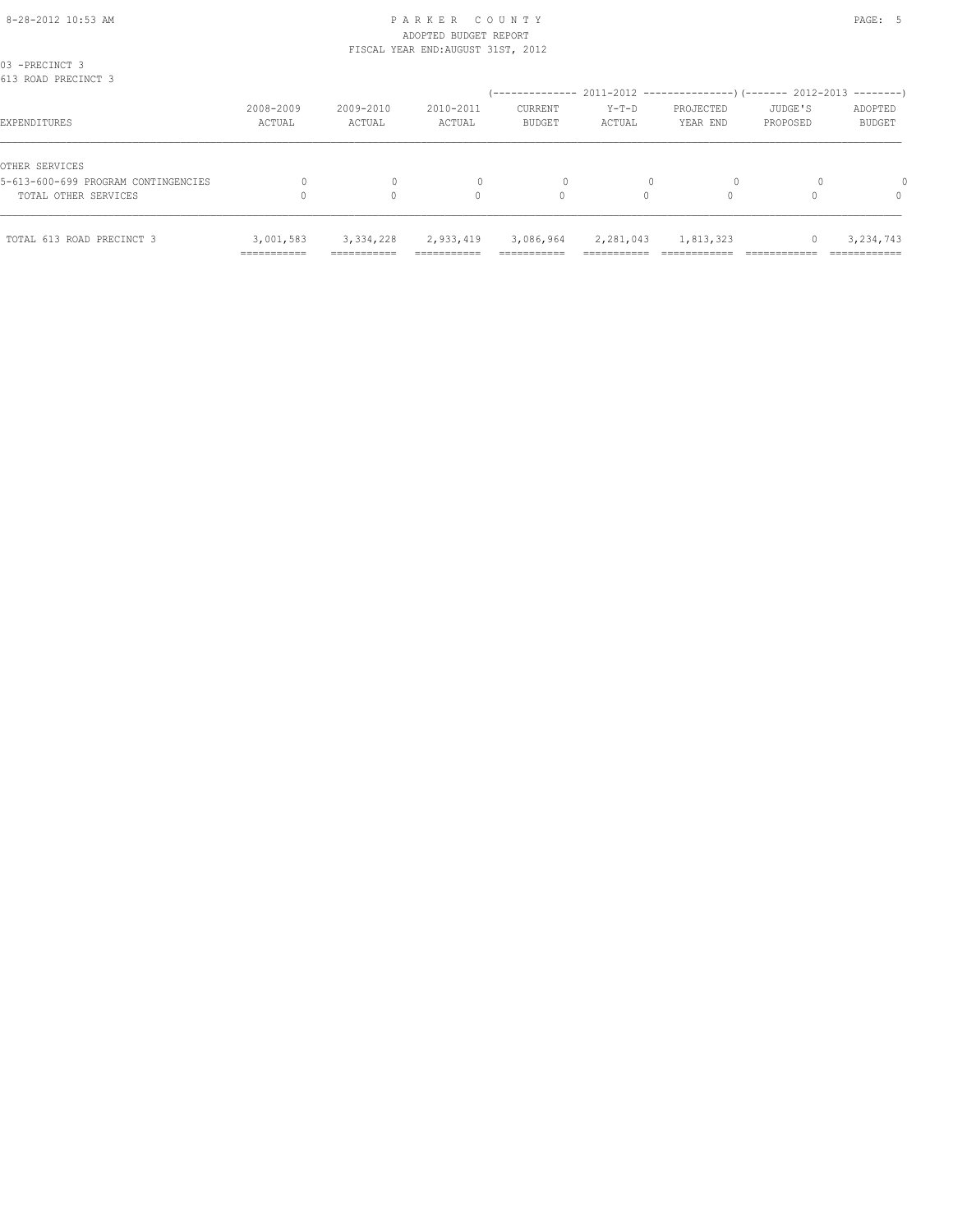| 03 -PRECINCT 3<br>DEBT SERVICE/LEASE |                     |                     |                     |                          |                   |                       |                     |                          |
|--------------------------------------|---------------------|---------------------|---------------------|--------------------------|-------------------|-----------------------|---------------------|--------------------------|
| EXPENDITURES                         | 2008-2009<br>ACTUAL | 2009-2010<br>ACTUAL | 2010-2011<br>ACTUAL | CURRENT<br><b>BUDGET</b> | $Y-T-D$<br>ACTUAL | PROJECTED<br>YEAR END | JUDGE'S<br>PROPOSED | ADOPTED<br><b>BUDGET</b> |
| TRANSFERS/DEBT SERVICE               |                     |                     |                     |                          |                   |                       |                     |                          |
| 5-960-751-691 CAPITAL LEASE PAYMENT  | $\Omega$            | 256,189             | 251,746             | 228,866                  | 263,731           | $\circ$               | 0                   | 74,642                   |
| 5-960-751-692 CAPITAL LEASE INTEREST | $\Omega$            | 39,135              | 34,202              | 51,520                   | 20,543            | $\circ$               | 0                   | 4,310                    |
| TOTAL TRANSFERS/DEBT SERVICE         | $\Omega$            | 295,324             | 285,947             | 280,386                  | 284,274           | $\Omega$              | $\Omega$            | 78,952                   |
| TOTAL DEBT SERVICE/LEASE             | $\mathbf{0}$        | 295,324             | 285,947             | 280,386                  | 284,274           | $\mathbf{0}$          | $\mathbf{0}$        | 78,952                   |
|                                      | ===========         | ===========         | ===========         | ===========              |                   |                       |                     |                          |
| TOTAL EXPENDITURES                   | 3,001,583           | 3,629,553           | 3, 219, 367         | 3,367,350                | 2,565,317         | 1,813,323             | $\mathbf{0}$        | 3, 313, 695              |
|                                      | ===========         |                     |                     |                          |                   |                       |                     |                          |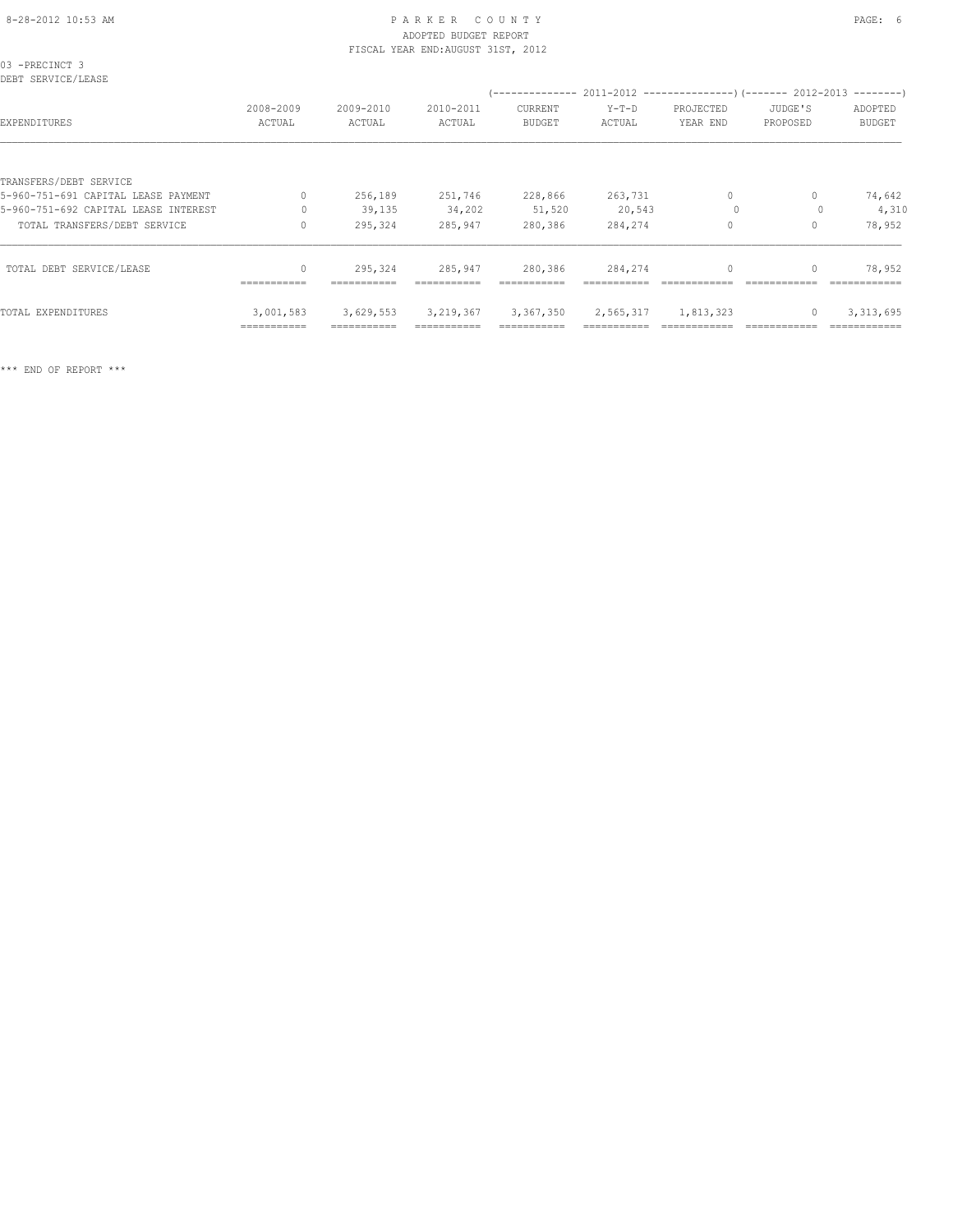#### 8-28-2012 10:53 AM PAGE: 1 PARKER COUNTY PAGE: 1 ADOPTED BUDGET REPORT FISCAL YEAR END:AUGUST 31ST, 2012

035-TYC DIVERSION-JUV GRANT C

|                                   | 2008-2009<br>ACTUAL         | 2009-2010<br>ACTUAL | 2010-2011<br>ACTUAL | CURRENT<br><b>BUDGET</b> | $Y-T-D$<br>ACTUAL        | PROJECTED<br>YEAR END   | JUDGE'S<br>PROPOSED | ADOPTED<br><b>BUDGET</b> |
|-----------------------------------|-----------------------------|---------------------|---------------------|--------------------------|--------------------------|-------------------------|---------------------|--------------------------|
| REVENUE SUMMARY                   |                             |                     |                     |                          |                          |                         |                     |                          |
| 330 REVENUE<br>INVESTMENT INCOME  | $\mathbf{0}$<br>$\Omega$    | 51,100<br>0         | 51,100<br>$\Omega$  | 59,178<br>0              | 59,178<br>$\mathfrak{D}$ | $\mathbf{0}$<br>$\circ$ | $\Omega$            | 0<br>0                   |
| TOTAL REVENUES                    | $\mathbf{0}$                | 51,100              | 51,100              | 59,178                   | 59,180                   | $\mathbf{0}$            | $\mathbf{0}$        | 0                        |
| EXPENDITURE SUMMARY               |                             |                     |                     |                          |                          |                         |                     |                          |
| 570 JUVENILE PROBATION            | 0                           | 51,100              | 51,100              | 59,178                   | 51,638                   | $\circ$                 | 0                   | 0                        |
| TOTAL EXPENDITURES                | $\mathbf{0}$                | 51,100              | 51,100              | 59,178                   | 51,638                   | $\mathbf{0}$            | 0                   | $\mathbf{0}$             |
| REVENUE OVER/(UNDER) EXPENDITURES | $\mathbf{0}$<br>=========== | $\circ$             | $\mathbf 0$         | $\circ$                  | 7,542                    | $\mathbf 0$             | $\Omega$            | $\mathbf{0}$             |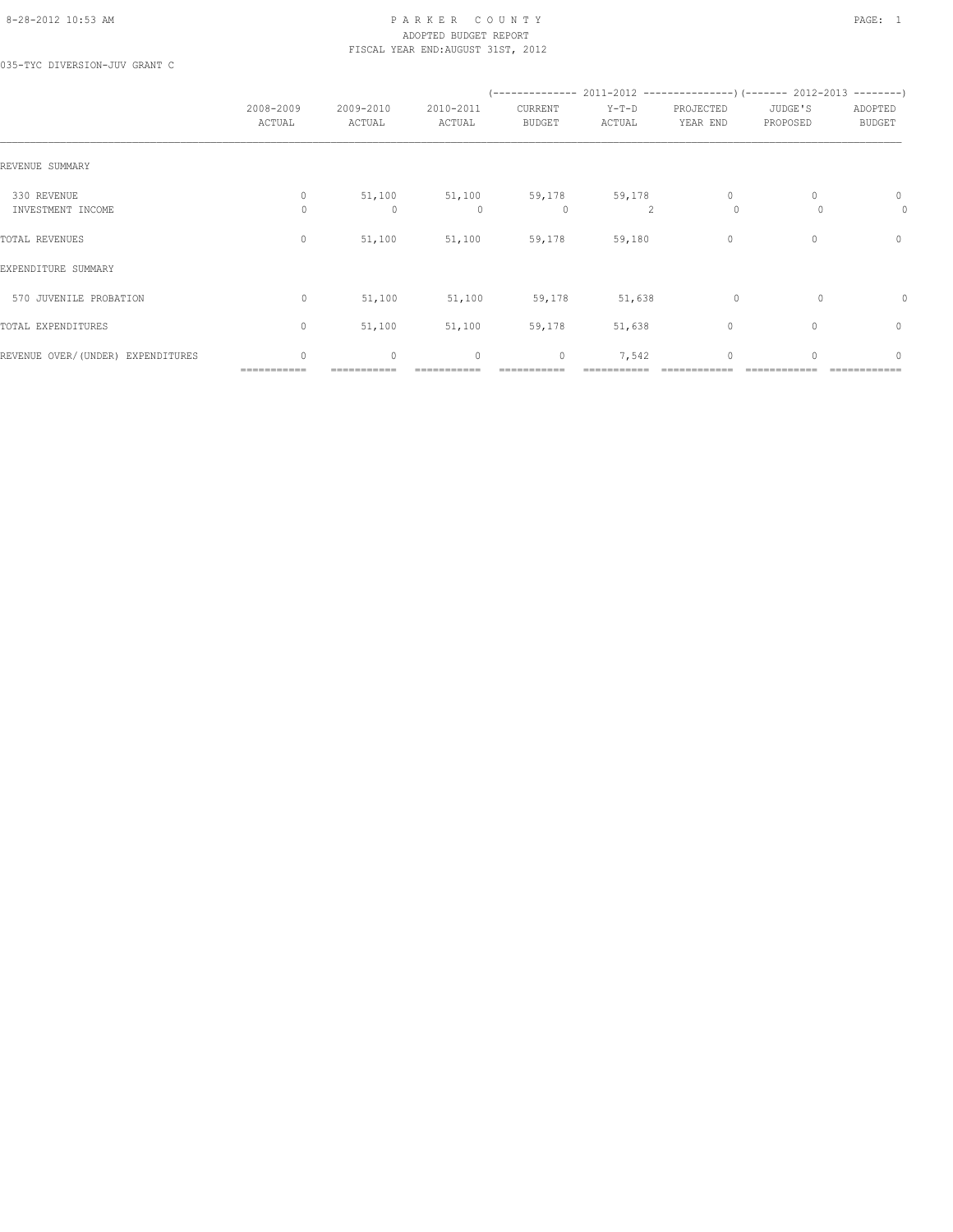035-TYC DIVERSION-JUV GRANT C

| REVENUES                                | 2008-2009<br>ACTUAL | 2009-2010<br>ACTUAL | 2010-2011<br>ACTUAL              | --------------<br>CURRENT<br><b>BUDGET</b> | $Y-T-D$<br>ACTUAL | PROJECTED<br>YEAR END | 2011-2012 -----------------) (------- 2012-2013<br>JUDGE'S<br>PROPOSED | $------$<br>ADOPTED<br><b>BUDGET</b> |
|-----------------------------------------|---------------------|---------------------|----------------------------------|--------------------------------------------|-------------------|-----------------------|------------------------------------------------------------------------|--------------------------------------|
|                                         |                     |                     |                                  |                                            |                   |                       |                                                                        |                                      |
| 330 REVENUE                             |                     |                     |                                  |                                            |                   |                       |                                                                        |                                      |
| 3-330-000-370 STATE GRANT-TYC DIVERSION | 0                   | 51,100              | 51,100                           | 59,178                                     | 59,178            | $\circ$               |                                                                        |                                      |
| TOTAL 330 REVENUE                       | 0                   | 51,100              | 51,100                           | 59,178                                     | 59,178            | $\mathbf 0$           |                                                                        | $\mathbf{0}$                         |
| INVESTMENT INCOME                       |                     |                     |                                  |                                            |                   |                       |                                                                        |                                      |
| 3-361-000-035 INTEREST INCOME           | $\Omega$            | $\mathbf{0}$        | $\begin{array}{c} \n\end{array}$ | 0                                          |                   | $\circ$               |                                                                        |                                      |
| TOTAL INVESTMENT INCOME                 | $\Omega$            | $\circ$             | $\mathbf{0}$                     | $\circ$                                    | $\overline{2}$    | $\circ$               | $\Omega$                                                               | $\mathbf{0}$                         |
| TOTAL REVENUES                          | $\Omega$            | 51,100              | 51,100                           | 59,178                                     | 59,180            | 0                     |                                                                        | $\mathbf{0}$                         |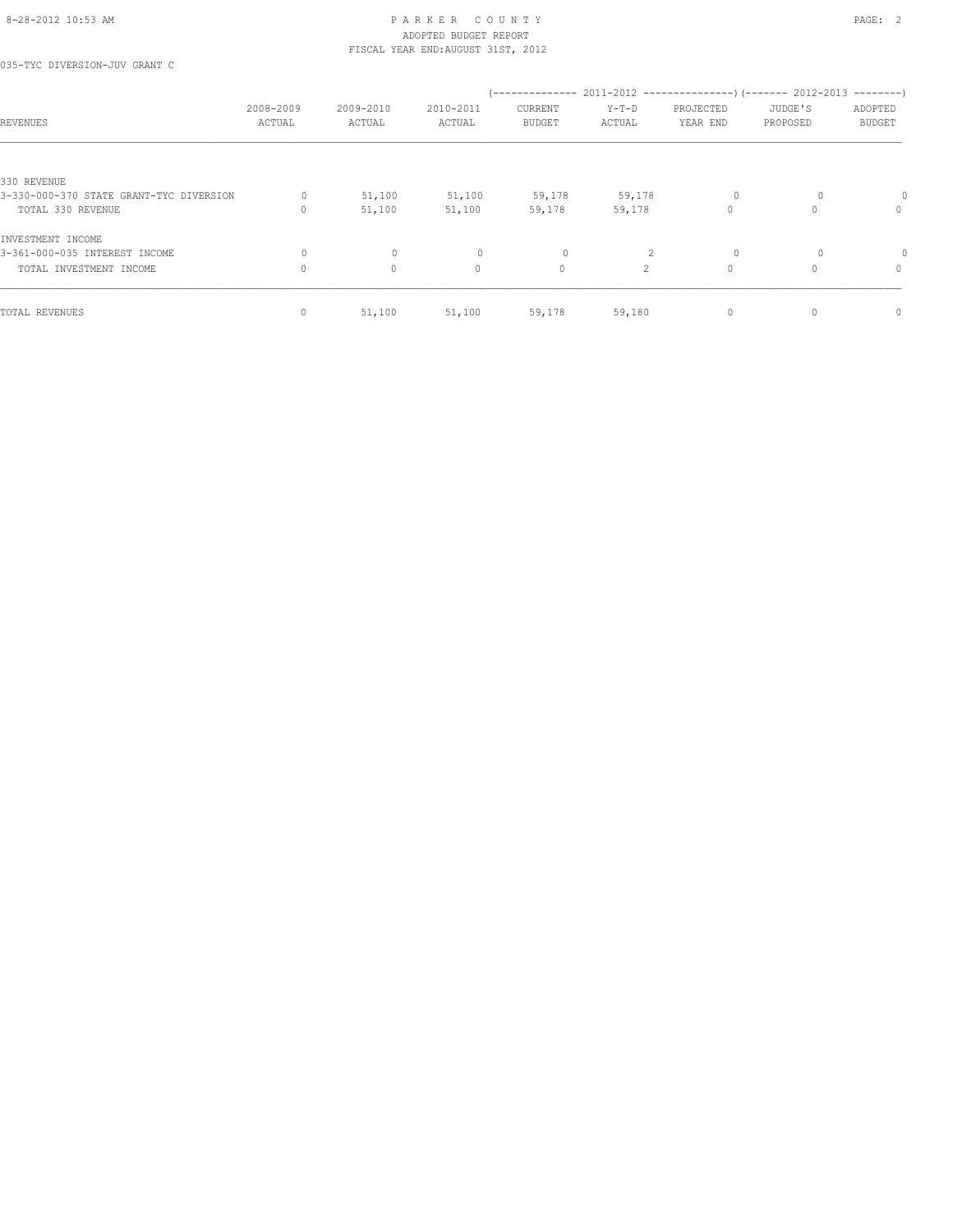## 8-28-2012 10:53 AM P A R K E R C O U N T Y PAGE: 3 ADOPTED BUDGET REPORT

|                               |  | FISCAL YEAR END: AUGUST 31ST, 2012 |  |
|-------------------------------|--|------------------------------------|--|
| 035-TYC DIVERSION-JUV GRANT C |  |                                    |  |
| 570 JUVENILE PROBATION        |  |                                    |  |

| D/U JUVENILE PROBATION                                                               |                                |                       |                       |                                 |                       |                       |                     |                          |
|--------------------------------------------------------------------------------------|--------------------------------|-----------------------|-----------------------|---------------------------------|-----------------------|-----------------------|---------------------|--------------------------|
| EXPENDITURES                                                                         | 2008-2009<br>ACTUAL            | 2009-2010<br>ACTUAL   | 2010-2011<br>ACTUAL   | <b>CURRENT</b><br><b>BUDGET</b> | $Y-T-D$<br>ACTUAL     | PROJECTED<br>YEAR END | JUDGE'S<br>PROPOSED | ADOPTED<br><b>BUDGET</b> |
| OPERATING EXPENSES<br>5-570-300-323 RESIDENTIAL SERVICES<br>TOTAL OPERATING EXPENSES | 0                              | 51,100<br>51,100      | 51,100<br>51,100      | 59,178<br>59,178                | 51,638<br>51,638      | $\Omega$              |                     | 0                        |
| TOTAL 570 JUVENILE PROBATION                                                         | 0<br>$=$ = = = = = = = = = = = | 51,100<br>=========== | 51,100<br>=========== | 59,178<br>===========           | 51,638<br>=========== |                       |                     |                          |
| TOTAL EXPENDITURES                                                                   | 0<br>----------                | 51,100                | 51,100                | 59,178                          | 51,638                |                       |                     |                          |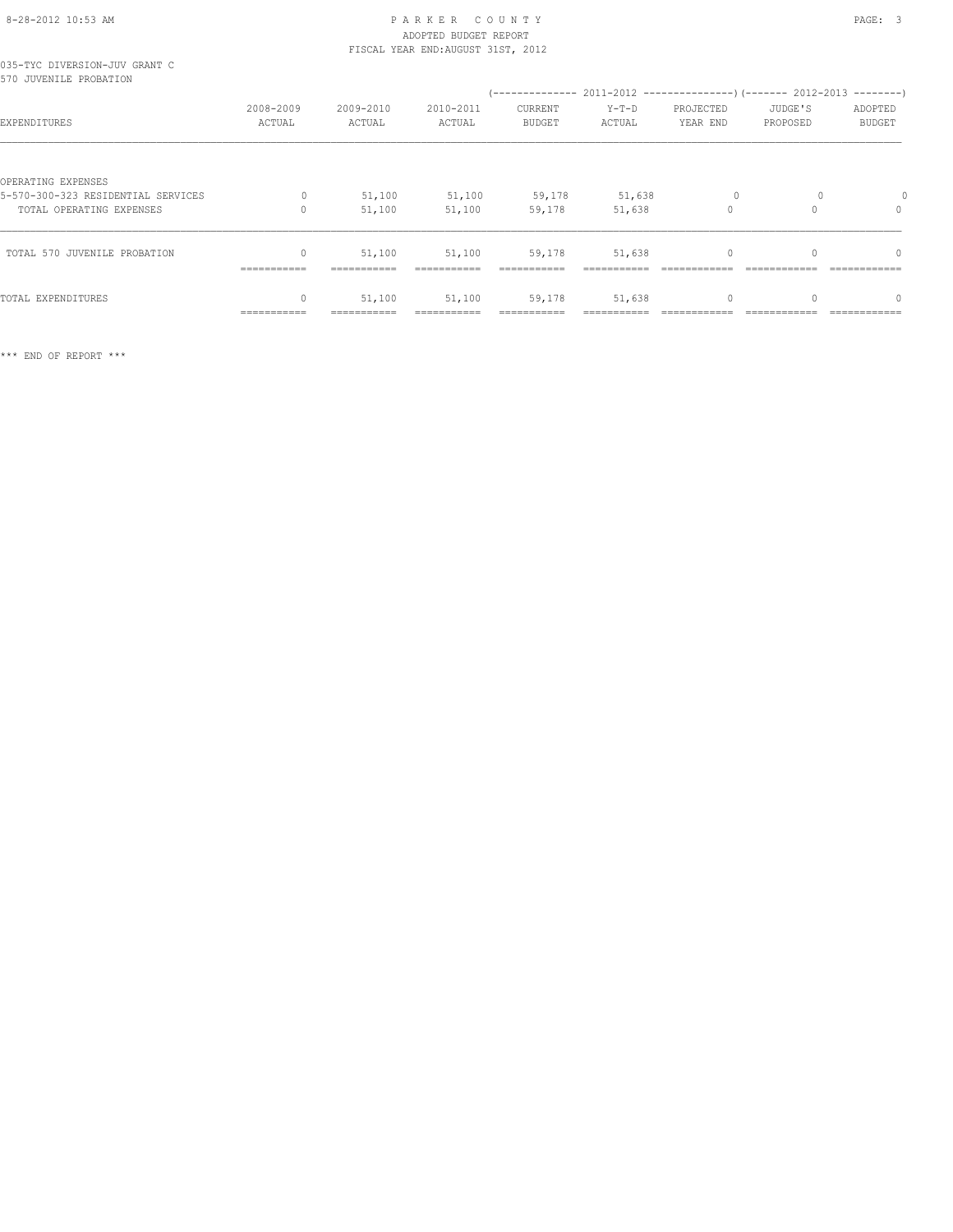#### 8-28-2012 10:53 AM PAGE: 1 PAR K E R C O U N T Y ADOPTED BUDGET REPORT FISCAL YEAR END:AUGUST 31ST, 2012

036-TITLE IV-E REIMBURSEMENT

|                                   | 2008-2009<br>ACTUAL | 2009-2010<br>ACTUAL | 2010-2011<br>ACTUAL | CURRENT<br><b>BUDGET</b> | $Y-T-D$<br>ACTUAL | PROJECTED<br>YEAR END | JUDGE'S<br>PROPOSED | ADOPTED<br><b>BUDGET</b> |
|-----------------------------------|---------------------|---------------------|---------------------|--------------------------|-------------------|-----------------------|---------------------|--------------------------|
| REVENUE SUMMARY                   |                     |                     |                     |                          |                   |                       |                     |                          |
| 330 REVENUE                       | $\Omega$            | $\Omega$            | $\mathbf{0}$        | $\circ$                  | $\circ$           | $\Omega$              |                     | 0                        |
| INVESTMENT INCOME                 | 260                 |                     | 0                   | $\mathbf{0}$             | 33                |                       |                     | 0                        |
| INTERFUND TRANSFERS IN            | $\mathbf{0}$        | U                   | $\cap$              | $\mathbf{0}$             | $\bigcap$         | $\bigcap$             |                     | $\circ$                  |
| 399 REVENUE                       | 0                   | $\mathbf{0}$        | 0                   | 75,000                   | 0                 | $\circ$               |                     | 0                        |
| TOTAL REVENUES                    | 260                 | $\mathbf{0}$        | $\mathbf{0}$        | 75,000                   | 33                | $\mathbf{0}$          | 0                   | $\mathbf{0}$             |
| EXPENDITURE SUMMARY               |                     |                     |                     |                          |                   |                       |                     |                          |
| 570 JUVENILE PROBATION            | 29,228              | 14,783              | 21,543              | 75,000                   | 481               | $\circ$               | $\Omega$            |                          |
| TOTAL EXPENDITURES                | 29,228              | 14,783              | 21,543              | 75,000                   | 481               | $\circ$               | 0                   | $\mathbf{0}$             |
| REVENUE OVER/(UNDER) EXPENDITURES | 28,968)             | 14,783) (           | 21,543              | $\overline{0}$           | 448)              | $\Omega$              |                     | $\cap$                   |
|                                   | ===========         |                     |                     |                          |                   |                       |                     |                          |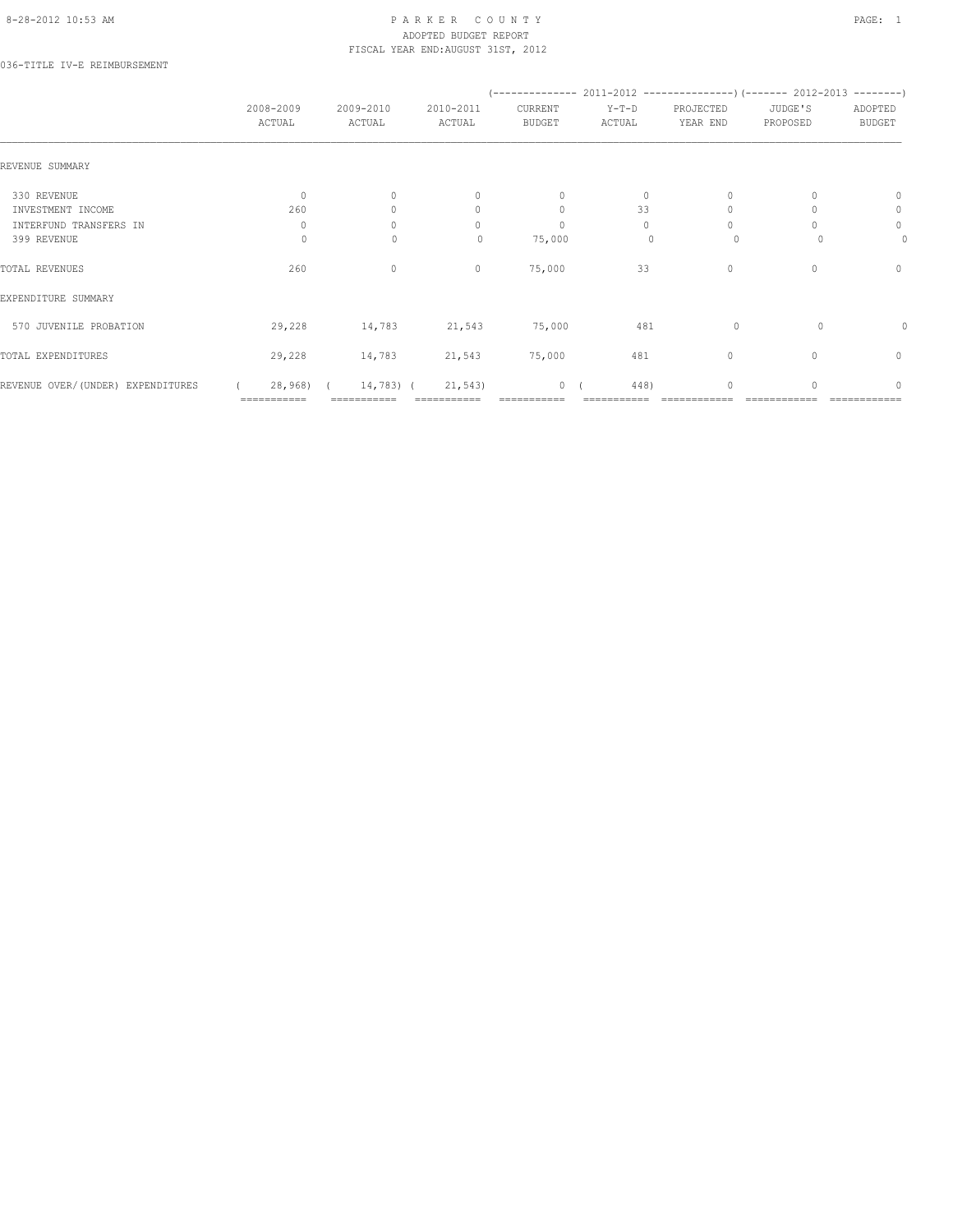### 036-TITLE IV-E REIMBURSEMENT

| <b>REVENUES</b>                               | 2008-2009<br>ACTUAL | 2009-2010<br>ACTUAL              | 2010-2011<br>ACTUAL              | CURRENT<br><b>BUDGET</b> | $Y-T-D$<br>ACTUAL | PROJECTED<br>YEAR END | JUDGE'S<br>PROPOSED | ADOPTED<br><b>BUDGET</b>         |
|-----------------------------------------------|---------------------|----------------------------------|----------------------------------|--------------------------|-------------------|-----------------------|---------------------|----------------------------------|
|                                               |                     |                                  |                                  |                          |                   |                       |                     |                                  |
| 330 REVENUE<br>3-330-000-370 STATE IV-E FUNDS | $\Omega$            | $\mathbf{0}$                     |                                  | $\circ$                  |                   | 0                     |                     |                                  |
| TOTAL 330 REVENUE                             | $\bigcap$           | $\Omega$                         | $\begin{array}{c} \n\end{array}$ | $\Omega$                 | $\Omega$          | $\Omega$              | $\Omega$            | $\Omega$                         |
| INVESTMENT INCOME                             |                     |                                  |                                  |                          |                   |                       |                     |                                  |
| 3-361-000-036 INTEREST INCOME                 | 260                 | $\Omega$                         | $\Omega$                         | $\Omega$                 | 33                | $\Omega$              |                     |                                  |
| TOTAL INVESTMENT INCOME                       | 260                 | $\begin{array}{c} \n\end{array}$ | $\circ$                          | $\circ$                  | 33                | $\mathbf{0}$          | 0                   | $\mathbf{0}$                     |
| INTERFUND TRANSFERS IN                        |                     |                                  |                                  |                          |                   |                       |                     |                                  |
| 3-371-000-074 TRANSFER FROM FUND 74           | $\circ$             | $\mathbf{0}$                     | $\mathbf{0}$                     | $\circ$                  | $\mathbf{0}$      | 0                     | $\Omega$            |                                  |
| TOTAL INTERFUND TRANSFERS IN                  | $\Omega$            | $\Omega$                         | $\mathbf{0}$                     | $\mathbf{0}$             | $\circ$           | $\mathbf{0}$          | $\Omega$            | $\begin{array}{c} \n\end{array}$ |
| 399 REVENUE                                   |                     |                                  |                                  |                          |                   |                       |                     |                                  |
| 3-399-000-001 UNEXPENDED FUND BALANCE         | $\Omega$            | $\mathbf{0}$                     | $\mathbf{0}$                     | 75,000                   |                   | $\Omega$              |                     |                                  |
| TOTAL 399 REVENUE                             | 0                   | $\circ$                          | $\circ$                          | 75,000                   | $\circ$           | $\mathbf{0}$          |                     | $\mathbf{0}$                     |
| TOTAL REVENUES                                | 260                 | $\circ$                          | $\mathbf 0$                      | 75,000                   | 33                | 0                     | $\mathbf{0}$        | $\circ$                          |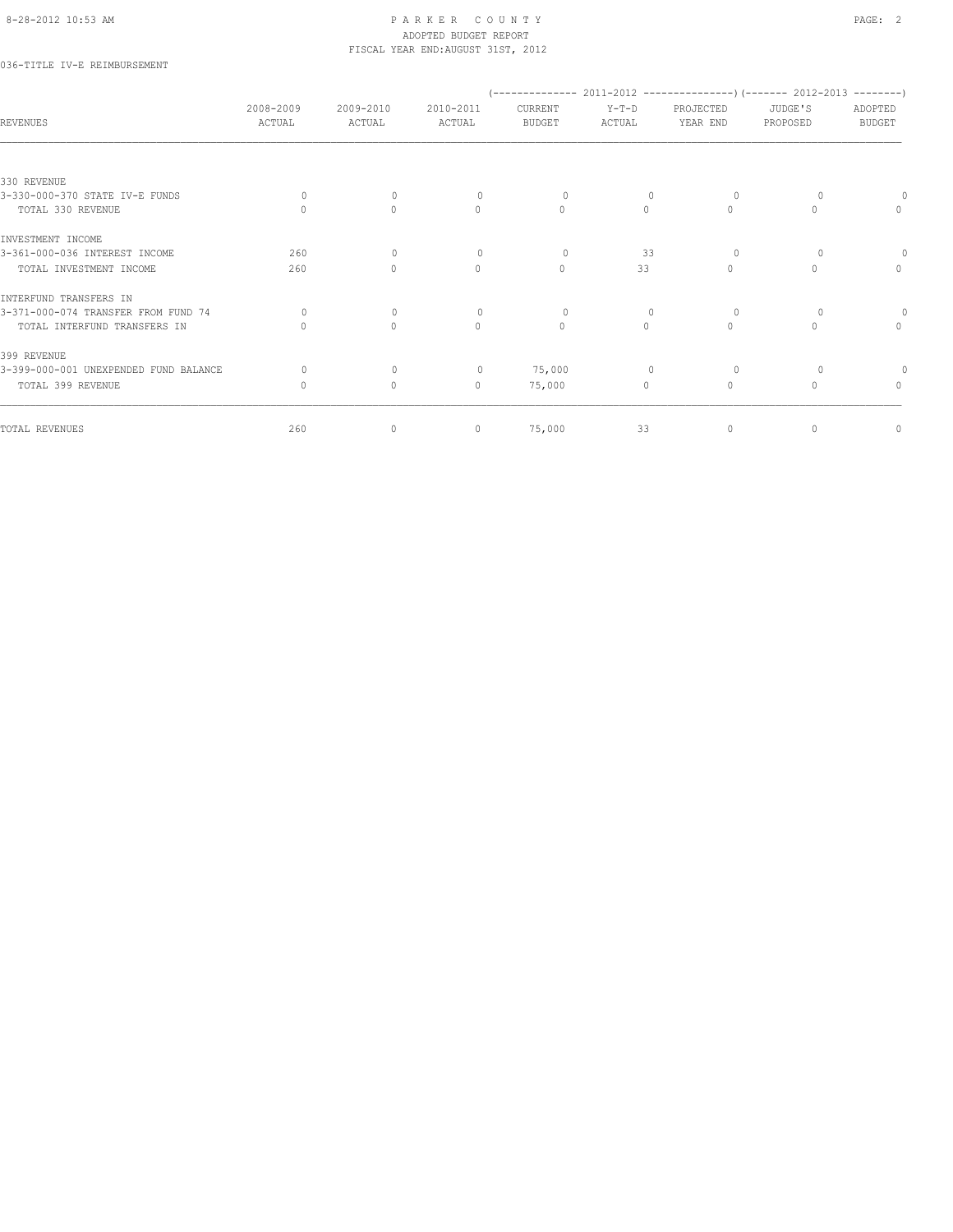#### 8-28-2012 10:53 AM P A R K E R C O U N T Y PAGE: 3 ADOPTED BUDGET REPORT FISCAL YEAR END:AUGUST 31ST, 2012

|  | 036-TITLE IV-E REIMBURSEMENT |
|--|------------------------------|
|  | 570 JUVENILE PROBATION       |

| 310 JUVENILE FRUBATION                  |                                     |                       |                       |                           |                                  |                          |                                  |                               |
|-----------------------------------------|-------------------------------------|-----------------------|-----------------------|---------------------------|----------------------------------|--------------------------|----------------------------------|-------------------------------|
| EXPENDITURES                            | 2008-2009<br>ACTUAL                 | 2009-2010<br>ACTUAL   | 2010-2011<br>ACTUAL   | CURRENT<br><b>BUDGET</b>  | $Y-T-D$<br>ACTUAL                | PROJECTED<br>YEAR END    | JUDGE'S<br>PROPOSED              | ADOPTED<br><b>BUDGET</b>      |
| SALARIES & BENEFITS                     |                                     |                       |                       |                           |                                  |                          |                                  |                               |
|                                         |                                     |                       |                       |                           |                                  |                          |                                  |                               |
| SALARIES & WAGES                        |                                     |                       |                       |                           |                                  |                          |                                  |                               |
| 5-570-100-102 APPOINTED OFFICIAL-JUVENI | $\Omega$                            | $\mathbf{0}$          | $\circ$               | $\circ$                   | $\mathbf{0}$                     | $\circ$                  | $\circ$                          |                               |
| TOTAL SALARIES & WAGES                  | $\begin{array}{c} \n\end{array}$    | $\bigcap$             | $\Omega$              | $\Omega$                  | $\Omega$                         | $\Omega$                 | $\Omega$                         | $\bigcap$                     |
| <b>BENEFITS</b>                         |                                     |                       |                       |                           |                                  |                          |                                  |                               |
| 5-570-100-201 FICA MATCH                | $\Omega$                            | $\circ$               | $\mathbf{0}$          | $\mathbf{0}$              | 0                                | $\circ$                  | $\begin{array}{c} \n\end{array}$ | $\mathbf{0}$                  |
| 5-570-100-202 EMPLOYEE HOSPITALIZATION  | $\Omega$                            | $\Omega$              | $\Omega$              | $\Omega$                  | $\Omega$                         | $\Omega$                 | $\Omega$                         | $\Omega$                      |
| 5-570-100-203 RETIREMENT PLAN CONTRIBUT | $\Omega$                            | $\Omega$              | $\mathbf{0}$          | $\Omega$                  | $\Omega$                         | $\Omega$                 | $\Omega$                         | $\mathbf{0}$                  |
| 5-570-100-204 WORKERS COMPENSATION INSU | $\Omega$                            | $\Omega$              | $\Omega$              | $\Omega$                  | $\mathbf{0}$                     | $\circ$                  | $\circ$                          | $\circ$                       |
| TOTAL BENEFITS                          | $\Omega$                            | $\cap$                | $\Omega$              | $\cap$                    | $\Omega$                         | $\Omega$                 | $\Omega$                         | $\Omega$                      |
| TOTAL SALARIES & BENEFITS               | $\Omega$                            | $\Omega$              | $\Omega$              | $\Omega$                  | $\Omega$                         | $\Omega$                 | $\Omega$                         | $\Omega$                      |
| OPERATING EXPENSES                      |                                     |                       |                       |                           |                                  |                          |                                  |                               |
| 5-570-300-323 RESIDENTIAL SERVICES      | $\Omega$                            | $\Omega$              | $\mathbf{0}$          | 40,000                    | 481                              | $\Omega$                 | $\Omega$                         | $\Omega$                      |
| 5-570-300-324 NON-RESIDENTIAL SERVICES  | 26,970                              | 14,783                | 19,711                | 35,000                    | $\Omega$                         | $\Omega$                 | $\cap$                           | $\Omega$                      |
| TOTAL OPERATING EXPENSES                | 26,970                              | 14,783                | 19,711                | 75,000                    | 481                              | $\Omega$                 | $\Omega$                         | $\Omega$                      |
| PROFESSIONAL AND SERVICE                |                                     |                       |                       |                           |                                  |                          |                                  |                               |
| 5-570-400-408 CONTRACT SERVICES         | $\mathbf{0}$                        | $\circ$               | $\mathbf{0}$          | $\mathbf{0}$              | $\Omega$                         | $\Omega$                 | $\Omega$                         | $\Omega$                      |
| 5-570-400-425 TRAVEL                    | $\Omega$                            | $\Omega$              | $\mathbf{0}$          | $\Omega$                  | $\Omega$                         | $\Omega$                 | $\bigcap$                        | $\mathbf{0}$                  |
| 5-570-400-452 VOC AND ED TRAIN COST     | $\Omega$                            | $\cap$                | $\Omega$              | $\Omega$                  | $\Omega$                         | $\Omega$                 | $\Omega$                         | $\mathbf{0}$                  |
| 5-570-400-498 CHILD SUPPORT PAYMENTS    | $\Omega$                            | $\Omega$              | $\Omega$              | $\Omega$                  | $\cap$                           | $\Omega$                 | $\cap$                           | $\Omega$                      |
| 5-570-400-499 MISCELLANEOUS             | 2,258                               | $\Omega$              | 1,832                 | $\Omega$                  | $\Omega$                         | $\Omega$                 | $\bigcap$                        | $\Omega$                      |
| TOTAL PROFESSIONAL AND SERVICE          | 2,258                               | $\Omega$              | 1,832                 | $\Omega$                  | $\Omega$                         | $\Omega$                 | $\Omega$                         | $\Omega$                      |
| CAPITAL EXPENDITURES                    |                                     |                       |                       |                           |                                  |                          |                                  |                               |
| 5-570-500-572 AUTOMOBILES               | $\circ$                             | $\mathbf{0}$          | $\mathbf{0}$          | $\circ$                   | $\mathbf{0}$                     | $\circ$                  | $\Omega$                         | $\bigcap$                     |
| TOTAL CAPITAL EXPENDITURES              | $\Omega$                            | $\Omega$              | $\Omega$              | $\Omega$                  | $\Omega$                         | $\bigcap$                | $\bigcap$                        | $\bigcap$                     |
| TOTAL 570 JUVENILE PROBATION            | 29,228                              | 14,783                | 21,543                | 75,000                    | 481                              | $\mathbf{0}$             | $\cap$                           | $\bigcap$                     |
|                                         | ===========                         | ===========           | ===========           | $=$ = = = = = = = = = = = | ===========                      |                          |                                  |                               |
| TOTAL EXPENDITURES                      | 29,228<br>$=$ = = = = = = = = = = = | 14,783<br>=========== | 21,543<br>=========== | 75,000<br>$=$ =========== | 481<br>$=$ = = = = = = = = = = = | $\circ$<br>============= | $\mathbf{0}$<br>=============    | $\mathbf{0}$<br>============= |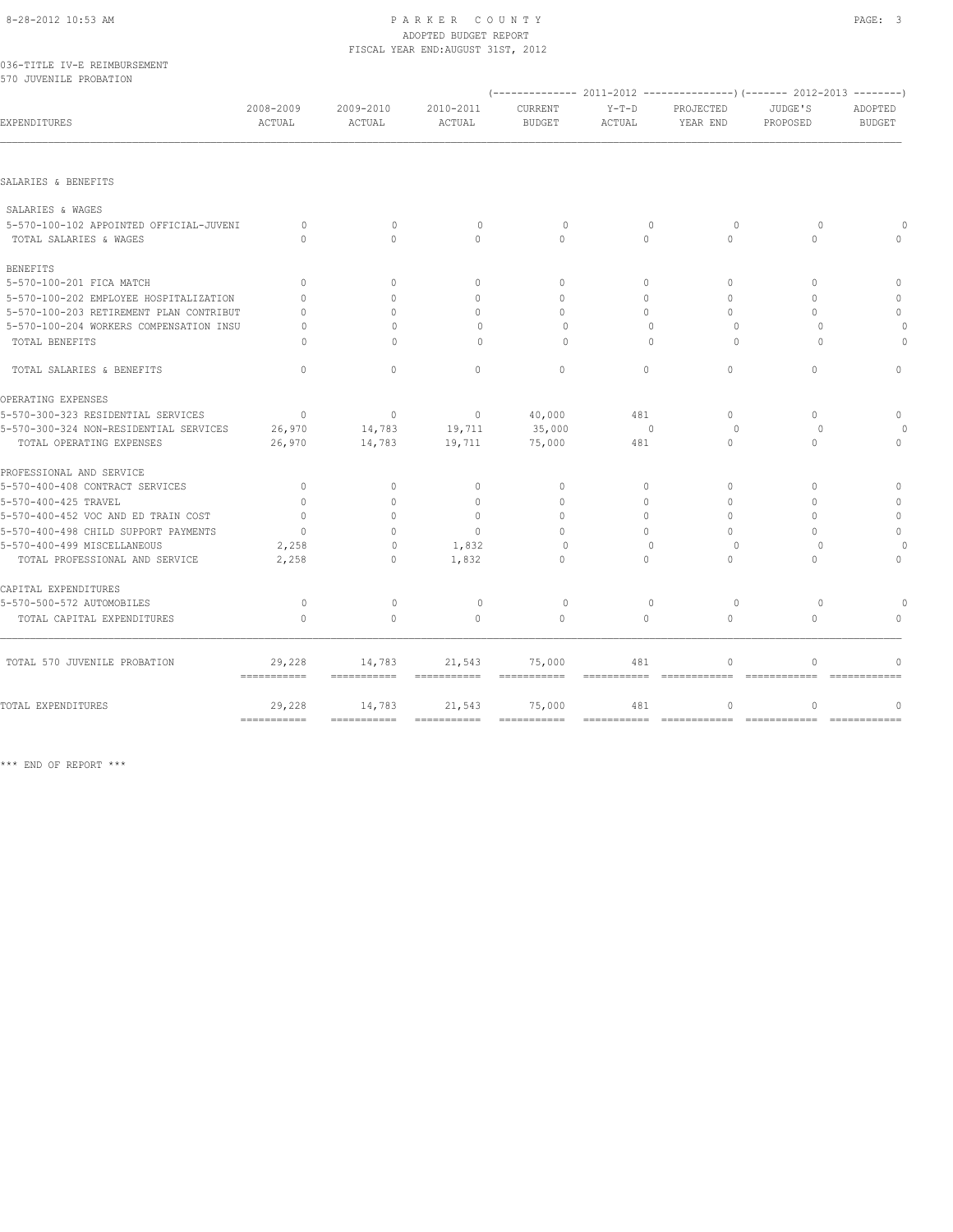#### 8-28-2012 10:53 AM PAGE: 1 PARKER COUNTY PAGE: 1 ADOPTED BUDGET REPORT FISCAL YEAR END:AUGUST 31ST, 2012

037-JUV PROBATION ICBF

|                                    | 2008-2009<br>ACTUAL         | 2009-2010<br>ACTUAL    | 2010-2011<br>ACTUAL | CURRENT<br><b>BUDGET</b> | $Y-T-D$<br>ACTUAL | PROJECTED<br>YEAR END   | JUDGE'S<br>PROPOSED              | ADOPTED<br><b>BUDGET</b> |
|------------------------------------|-----------------------------|------------------------|---------------------|--------------------------|-------------------|-------------------------|----------------------------------|--------------------------|
| REVENUE SUMMARY                    |                             |                        |                     |                          |                   |                         |                                  |                          |
| 330 REVENUE<br>INVESTMENT INCOME   | 15,764<br>$\Omega$          | 16,686<br>$\mathbf{0}$ | 16,686<br>$\Omega$  | $\mathbf{0}$<br>$\circ$  | 0<br>$\Omega$     | $\mathbf{0}$<br>$\circ$ |                                  | 0<br>0                   |
| TOTAL REVENUES                     | 15,764                      | 16,686                 | 16,686              | $\circ$                  | $\circ$           | $\mathbf{0}$            | $\mathbf{0}$                     | $\circ$                  |
| EXPENDITURE SUMMARY                |                             |                        |                     |                          |                   |                         |                                  |                          |
| 570 JUVENILE PROBATION             | 15,764                      | 16,686                 | 16,686              | 0                        | $\Omega$          | $\circ$                 | $\Omega$                         | 0                        |
| TOTAL EXPENDITURES                 | 15,764                      | 16,686                 | 16,686              | $\circ$                  | $\circ$           | $\mathbf{0}$            | $\begin{array}{c} \n\end{array}$ | 0                        |
| REVENUE OVER/ (UNDER) EXPENDITURES | $\mathbf{0}$<br>=========== | $\mathbf{0}$           | $\mathbf{0}$        | $\circ$                  | $\circ$           | $\mathbf{0}$            | O                                | $\mathbf{0}$             |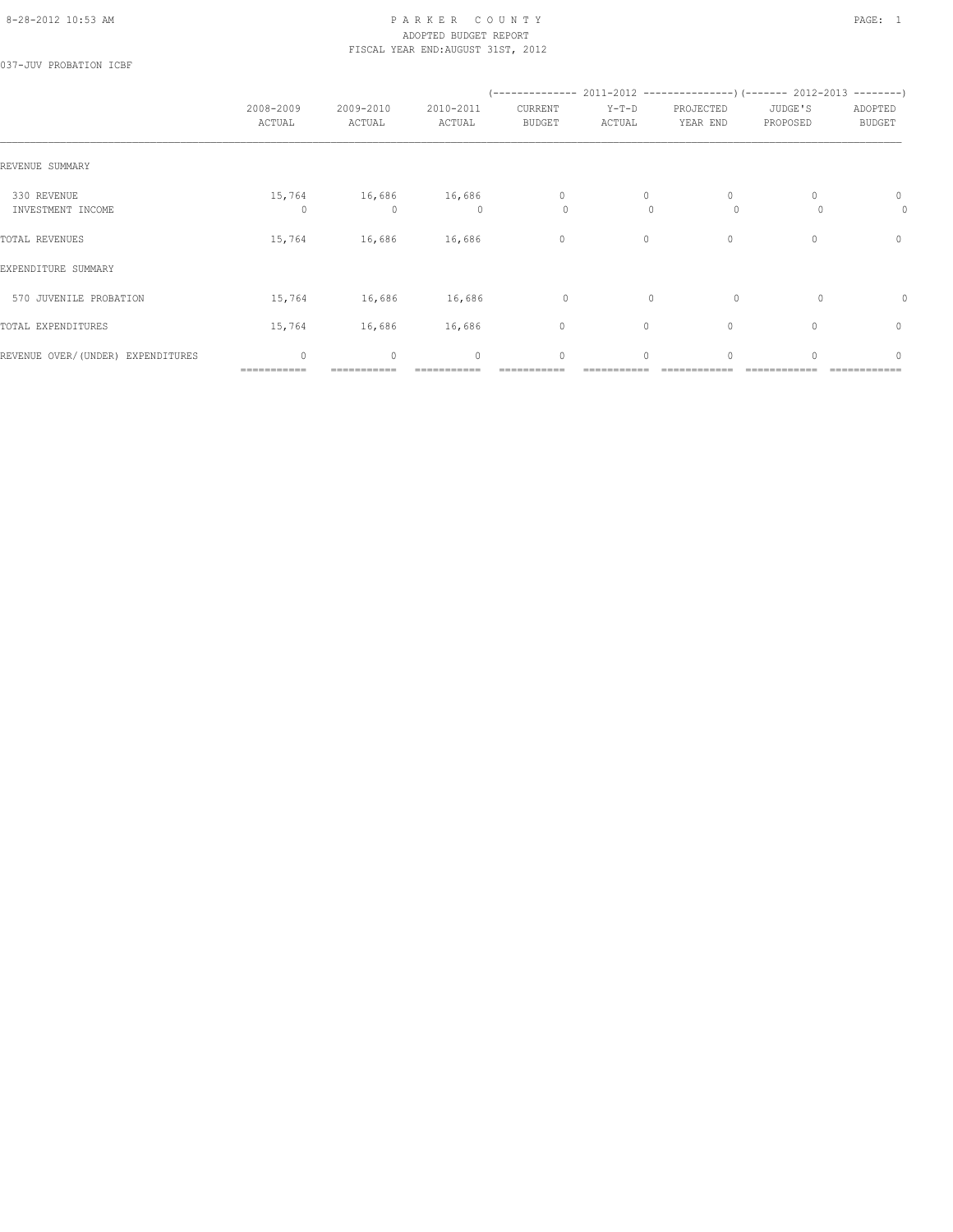037-JUV PROBATION ICBF

| REVENUES                         | 2008-2009<br>ACTUAL | 2009-2010<br>ACTUAL | 2010-2011<br>ACTUAL | (--------------<br>CURRENT<br><b>BUDGET</b> | $Y-T-D$<br>ACTUAL | PROJECTED<br>YEAR END | $2011-2012$ ----------------) (------- 2012-2013 --------)<br>JUDGE'S<br>PROPOSED | ADOPTED<br><b>BUDGET</b> |
|----------------------------------|---------------------|---------------------|---------------------|---------------------------------------------|-------------------|-----------------------|-----------------------------------------------------------------------------------|--------------------------|
|                                  |                     |                     |                     |                                             |                   |                       |                                                                                   |                          |
| 330 REVENUE                      |                     |                     |                     |                                             |                   |                       |                                                                                   |                          |
| 3-330-000-370 STATE GRANT - ICBF | 15,764              | 16,686              | 16,686              | 0                                           | $\mathbf{0}$      | $\circ$               |                                                                                   |                          |
| TOTAL 330 REVENUE                | 15,764              | 16,686              | 16,686              | $\circ$                                     | $\circ$           | $\circ$               | $\Omega$                                                                          | $\mathbf{0}$             |
| INVESTMENT INCOME                |                     |                     |                     |                                             |                   |                       |                                                                                   |                          |
| 3-361-000-037 INTEREST INCOME    | $\circ$             | $\mathbf{0}$        | 0                   | 0                                           | $\mathbf{0}$      | $\circ$               |                                                                                   |                          |
| TOTAL INVESTMENT INCOME          | $\Omega$            | $\circ$             | $\mathbf{0}$        | $\circ$                                     | $\circ$           | $\circ$               | 0                                                                                 | 0                        |
| TOTAL REVENUES                   | 15,764              | 16,686              | 16,686              | 0                                           | 0                 | $\mathbf{0}$          | 0                                                                                 | $\mathbf{0}$             |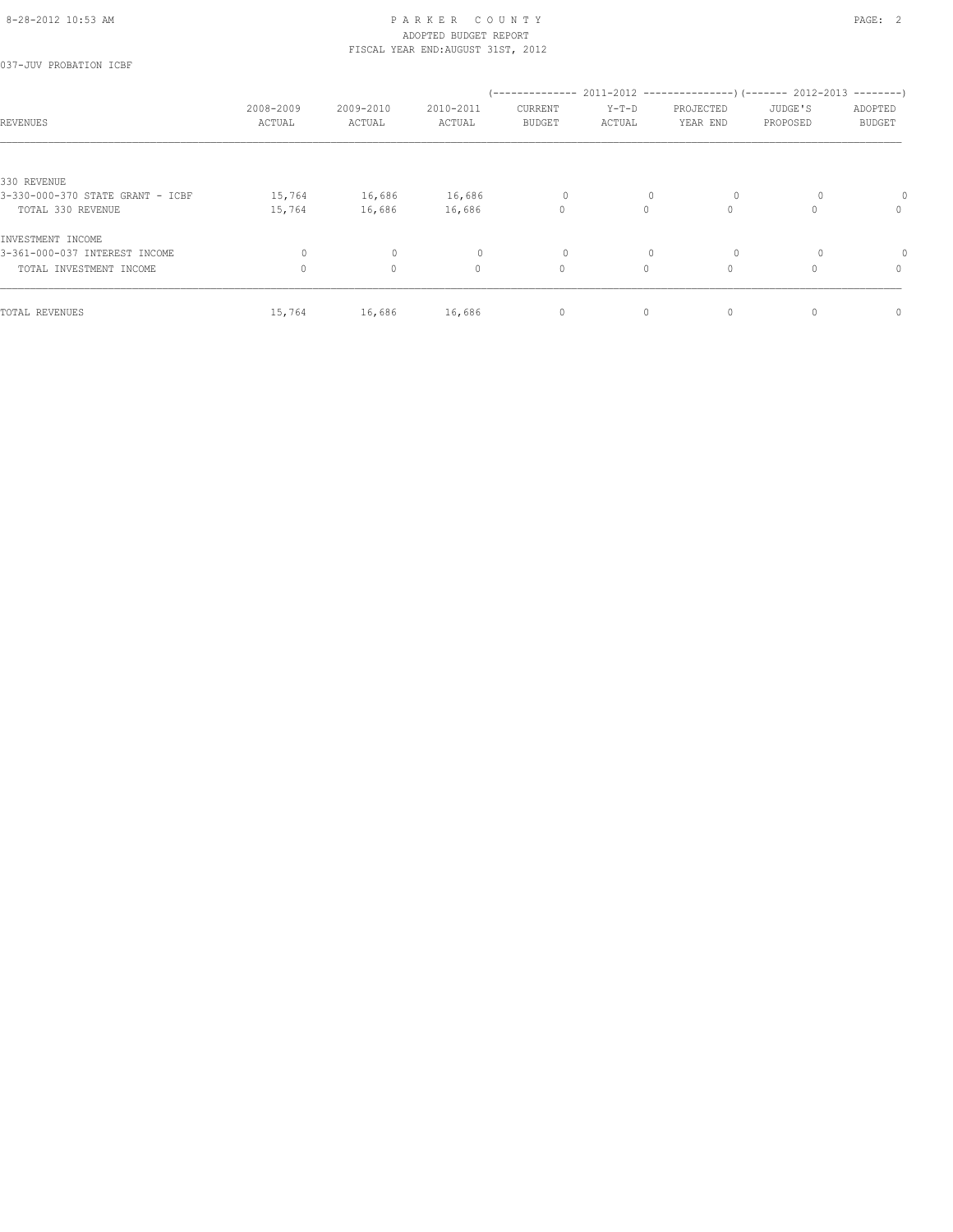## 8-28-2012 10:53 AM PAGE: 3 ADOPTED BUDGET REPORT

|                                                                    |                       |                       | FISCAL YEAR END: AUGUST 31ST, 2012 |                    |                   |                       |                     |                          |
|--------------------------------------------------------------------|-----------------------|-----------------------|------------------------------------|--------------------|-------------------|-----------------------|---------------------|--------------------------|
| 037-JUV PROBATION ICBF<br>570 JUVENILE PROBATION                   |                       |                       |                                    |                    |                   |                       |                     |                          |
| EXPENDITURES                                                       | 2008-2009<br>ACTUAL   | 2009-2010<br>ACTUAL   | 2010-2011<br>ACTUAL                | CURRENT<br>BUDGET  | $Y-T-D$<br>ACTUAL | PROJECTED<br>YEAR END | JUDGE'S<br>PROPOSED | ADOPTED<br><b>BUDGET</b> |
| OPERATING EXPENSES                                                 |                       |                       |                                    |                    |                   |                       |                     |                          |
| 5-570-300-324 NON-RESIDENTIAL SERVICES<br>TOTAL OPERATING EXPENSES | 15,764<br>15,764      | 16,686<br>16,686      | 16,686<br>16,686                   | $\circ$<br>$\circ$ | $\Omega$          | $\circ$<br>$\Omega$   |                     | $\Omega$                 |
| TOTAL 570 JUVENILE PROBATION                                       | 15,764<br>=========== | 16,686<br>=========== | 16,686<br>------------             | $\circ$            | $\circ$           | $\mathbf{0}$          | 0                   | 0                        |
| TOTAL EXPENDITURES                                                 | 15,764<br>=========== | 16,686                | 16,686                             | $\mathbf 0$        | $\circ$           | $\mathbf{0}$          |                     | $\Omega$                 |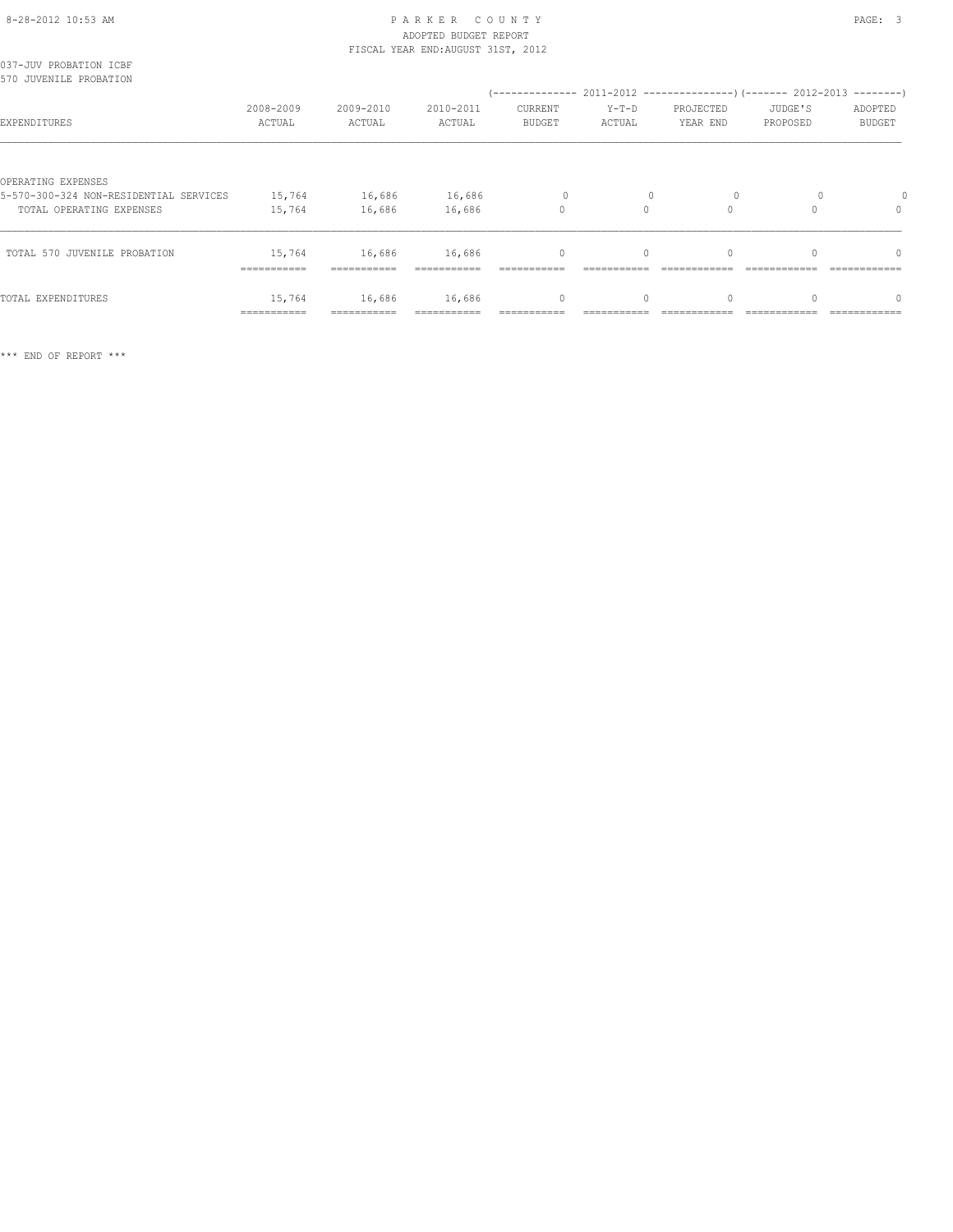#### 8-28-2012 10:53 AM PAGE: 1 PARKER COUNTY PAGE: 1 ADOPTED BUDGET REPORT FISCAL YEAR END:AUGUST 31ST, 2012

038-JUV SALARY SUPPLEMENT

|                                   | 2008-2009<br>ACTUAL         | 2009-2010<br>ACTUAL    | 2010-2011<br>ACTUAL | CURRENT<br><b>BUDGET</b> | $Y-T-D$<br>ACTUAL | PROJECTED<br>YEAR END | JUDGE'S<br>PROPOSED              | ADOPTED<br><b>BUDGET</b> |
|-----------------------------------|-----------------------------|------------------------|---------------------|--------------------------|-------------------|-----------------------|----------------------------------|--------------------------|
| REVENUE SUMMARY                   |                             |                        |                     |                          |                   |                       |                                  |                          |
| 330 REVENUE<br>INVESTMENT INCOME  | 20,999<br>$\Omega$          | 20,999<br>$\mathbf{0}$ | 20,999<br>$\Omega$  | $\mathbf{0}$<br>0        | 0<br>$\Omega$     | $\Omega$<br>$\circ$   |                                  | 0<br>0                   |
| TOTAL REVENUES                    | 20,999                      | 20,999                 | 20,999              | $\circ$                  | $\circ$           | $\mathbf{0}$          | $\mathbf{0}$                     | $\circ$                  |
| EXPENDITURE SUMMARY               |                             |                        |                     |                          |                   |                       |                                  |                          |
| 570 JUVENILE PROBATION            | 20,999                      | 20,999                 | 20,999              | 0                        | $\Omega$          | $\Omega$              | $\Omega$                         | 0                        |
| TOTAL EXPENDITURES                | 20,999                      | 20,999                 | 20,999              | $\circ$                  | $\circ$           | $\mathbf{0}$          | $\begin{array}{c} \n\end{array}$ | 0                        |
| REVENUE OVER/(UNDER) EXPENDITURES | $\mathbf{0}$<br>=========== | $\circ$                | $\mathbf{0}$        | $\circ$                  | $\circ$           | $\circ$               |                                  | $\mathbf{0}$             |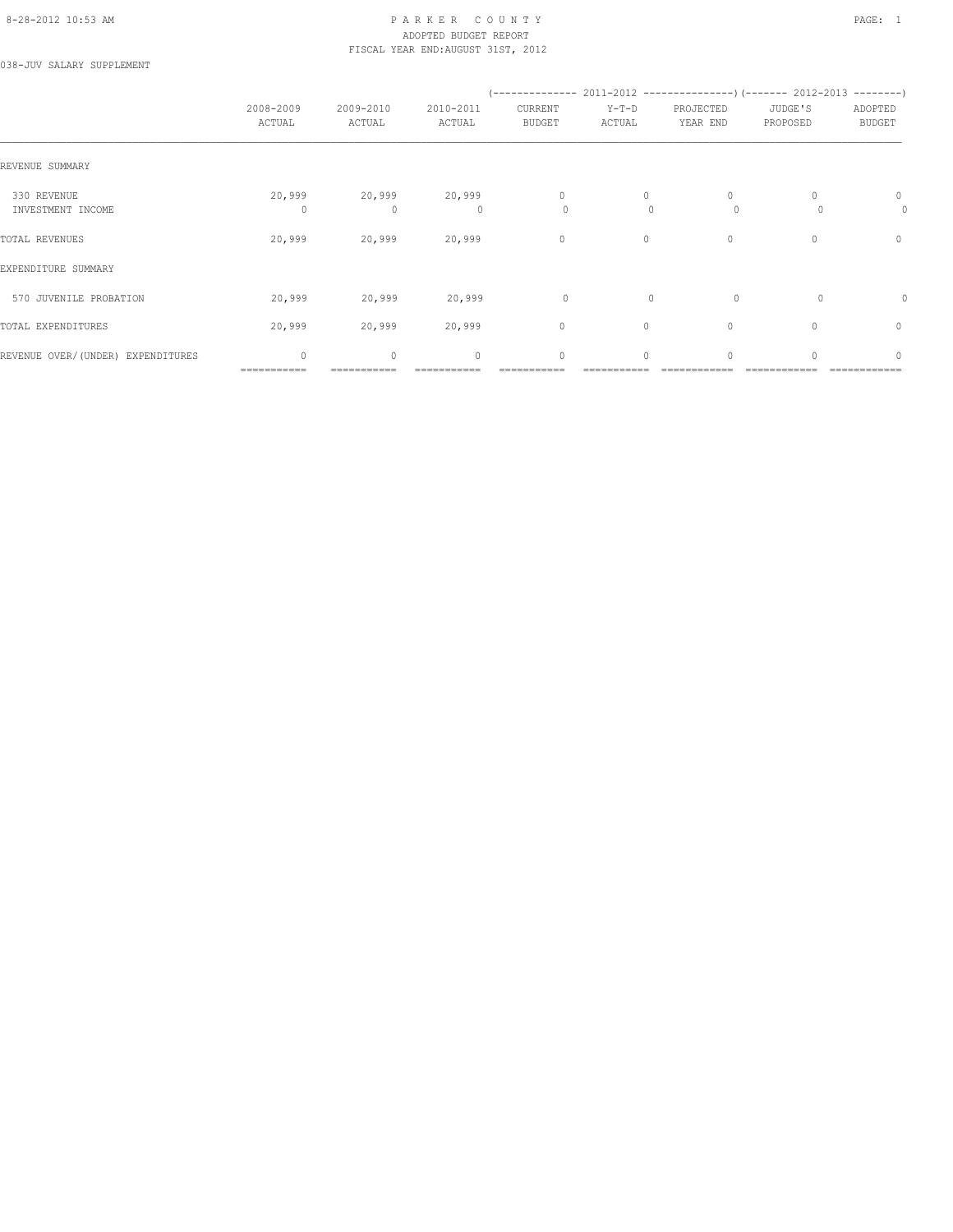038-JUV SALARY SUPPLEMENT

| REVENUES                                 | 2008-2009<br>ACTUAL | 2009-2010<br>ACTUAL | 2010-2011<br>ACTUAL | '--------------<br>CURRENT<br><b>BUDGET</b> | $Y-T-D$<br>ACTUAL | PROJECTED<br>YEAR END | $2011-2012$ ---------------) (------- 2012-2013 --------)<br>JUDGE'S<br>PROPOSED | ADOPTED<br><b>BUDGET</b> |
|------------------------------------------|---------------------|---------------------|---------------------|---------------------------------------------|-------------------|-----------------------|----------------------------------------------------------------------------------|--------------------------|
|                                          |                     |                     |                     |                                             |                   |                       |                                                                                  |                          |
| 330 REVENUE                              |                     |                     |                     |                                             |                   |                       |                                                                                  |                          |
| 3-330-000-370 STATE GRANT SALARY SUPPLEM | 20,999              | 20,999              | 20,999              | 0                                           | $\mathbf{0}$      | $\circ$               |                                                                                  |                          |
| TOTAL 330 REVENUE                        | 20,999              | 20,999              | 20,999              | $\circ$                                     | 0                 | $\Omega$              |                                                                                  | $\mathbf{0}$             |
| INVESTMENT INCOME                        |                     |                     |                     |                                             |                   |                       |                                                                                  |                          |
| 3-361-000-038 INTEREST INCOME            | 0                   | $\mathbf{0}$        | $\Omega$            | 0                                           |                   | $\circ$               |                                                                                  |                          |
| TOTAL INVESTMENT INCOME                  |                     | $\circ$             | $\mathbf{0}$        | $\circ$                                     | $\circ$           | $\Omega$              |                                                                                  | $\mathbf{0}$             |
| TOTAL REVENUES                           | 20,999              | 20,999              | 20,999              | $\circ$                                     | $\circ$           | $\mathbf 0$           |                                                                                  | $\mathbf{0}$             |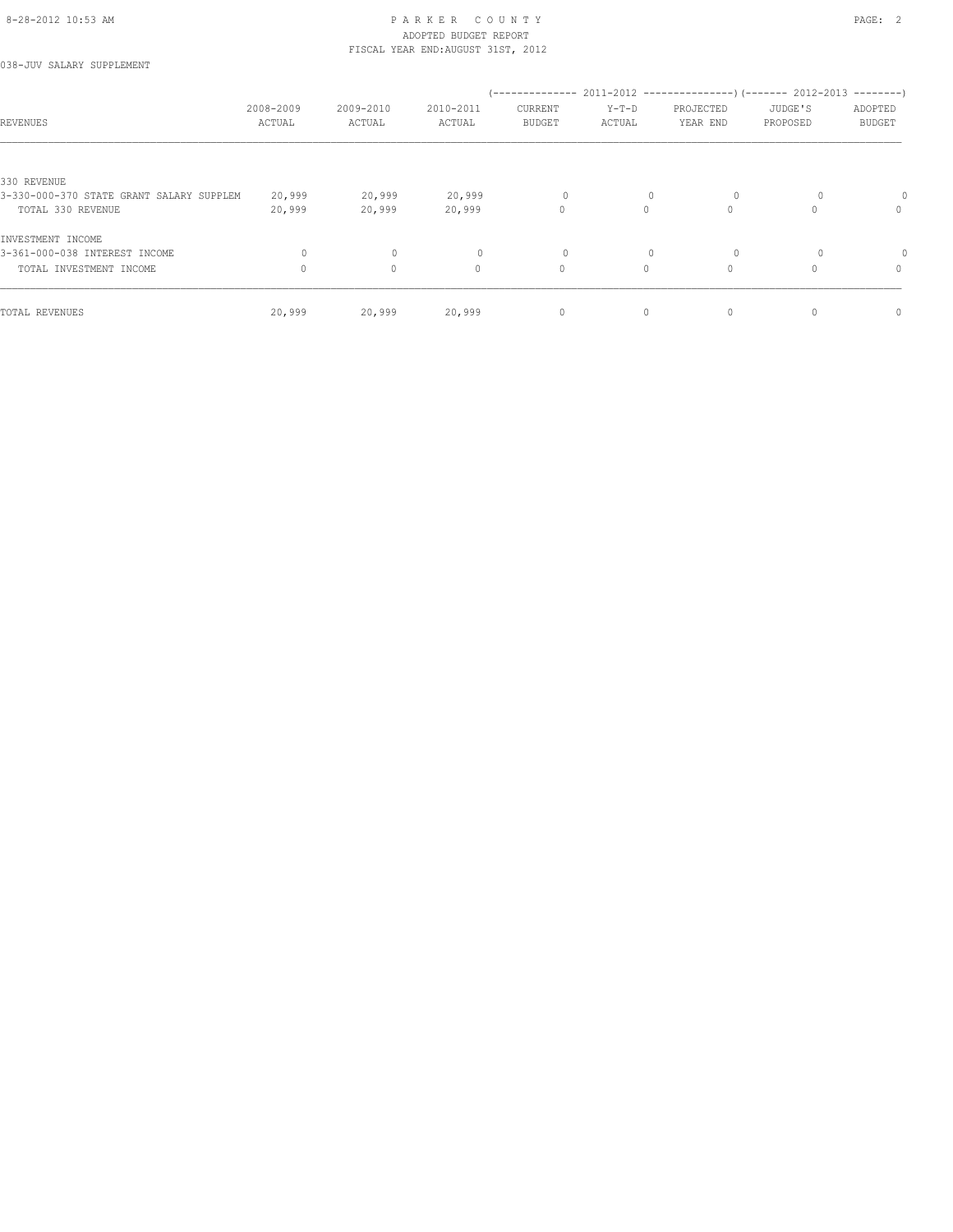## 8-28-2012 10:53 AM P A R K E R C O U N T Y PAGE: 3 ADOPTED BUDGET REPORT

|                                                                 |                                                                                                                                                                                    |                       | FISCAL YEAR END: AUGUST 31ST, 2012 |                          |                            |                       |                         |                          |
|-----------------------------------------------------------------|------------------------------------------------------------------------------------------------------------------------------------------------------------------------------------|-----------------------|------------------------------------|--------------------------|----------------------------|-----------------------|-------------------------|--------------------------|
| 038-JUV SALARY SUPPLEMENT<br>570 JUVENILE PROBATION             |                                                                                                                                                                                    |                       |                                    |                          |                            |                       |                         |                          |
|                                                                 |                                                                                                                                                                                    |                       |                                    |                          |                            |                       |                         |                          |
| EXPENDITURES                                                    | 2008-2009<br>ACTUAL                                                                                                                                                                | 2009-2010<br>ACTUAL   | 2010-2011<br>ACTUAL                | CURRENT<br><b>BUDGET</b> | $Y-T-D$<br>ACTUAL          | PROJECTED<br>YEAR END | JUDGE'S<br>PROPOSED     | ADOPTED<br><b>BUDGET</b> |
|                                                                 |                                                                                                                                                                                    |                       |                                    |                          |                            |                       |                         |                          |
| SALARIES & BENEFITS                                             |                                                                                                                                                                                    |                       |                                    |                          |                            |                       |                         |                          |
| SALARIES & WAGES                                                |                                                                                                                                                                                    |                       |                                    |                          |                            |                       |                         |                          |
| 5-570-100-198 STATE SALARY SUPPLEMENT<br>TOTAL SALARIES & WAGES | 20,999<br>20,999                                                                                                                                                                   | 20,999<br>20,999      | 20,999<br>20,999                   | $\circ$<br>$\mathbf{0}$  | $\overline{0}$<br>$\Omega$ | $\circ$<br>$\Omega$   | $\circ$<br>$\mathbf{0}$ | $\Omega$                 |
| 5-570-100-198STATE SALARY SUPPLEMENT                            | PERMANENT NOTES:<br>T.K. 3,000<br>S.G. 3,000<br>C.N. 3,000<br>R.L. 3,000<br>R.B. 3,000<br>C.H. 3,000<br>E.G. 3,000<br>ONLY 21,000 IN SALARY SUPPLEMENTS WILL RETURN 1,800 TO STATE |                       |                                    |                          |                            |                       |                         |                          |
| <b>BENEFITS</b>                                                 |                                                                                                                                                                                    |                       |                                    |                          |                            |                       |                         |                          |
| 5-570-100-201 FICA MATCH                                        | $\circ$                                                                                                                                                                            | $\mathbf{0}$          | $\mathbf 0$                        | $\mathbf{0}$             | $\circ$                    | $\circ$               | $\mathbf{0}$            | 0                        |
| 5-570-100-202 EMPLOYEE HOSPITALIZATION                          | $\Omega$                                                                                                                                                                           | $\Omega$              | $\mathbf{0}$                       | $\Omega$                 | $\circ$                    | $\Omega$              | $\Omega$                | $\mathbb O$              |
| 5-570-100-203 RETIREMENT PLAN CONTRIBUT<br>TOTAL BENEFITS       | $\Omega$<br>$\cap$                                                                                                                                                                 | $\Omega$<br>$\bigcap$ | $\circ$<br>$\Omega$                | $\Omega$<br>$\Omega$     | $\mathbf{0}$<br>$\bigcap$  | $\circ$<br>$\Omega$   | $\Omega$<br>$\Omega$    | $\circ$<br>$\mathbf{0}$  |
| TOTAL SALARIES & BENEFITS                                       | 20,999                                                                                                                                                                             | 20,999                | 20,999                             | $\circ$                  | $\circ$                    | $\circ$               | $\mathbf{0}$            | $\Omega$                 |
| TOTAL 570 JUVENILE PROBATION                                    | 20,999<br>$=$ = = = = = = = = = = =                                                                                                                                                | 20,999<br>=========== | 20,999<br>===========              | 0<br>===========         | $\circ$                    | $\mathbf 0$           | $\mathbf{0}$            | $\cap$                   |
| TOTAL EXPENDITURES                                              | 20,999                                                                                                                                                                             | 20,999                | 20,999                             | $\mathbf{0}$             | $\circ$                    | $\mathbf{0}$          | $\mathbf{0}$            | 0                        |

=========== =========== =========== =========== =========== ============ ============ ============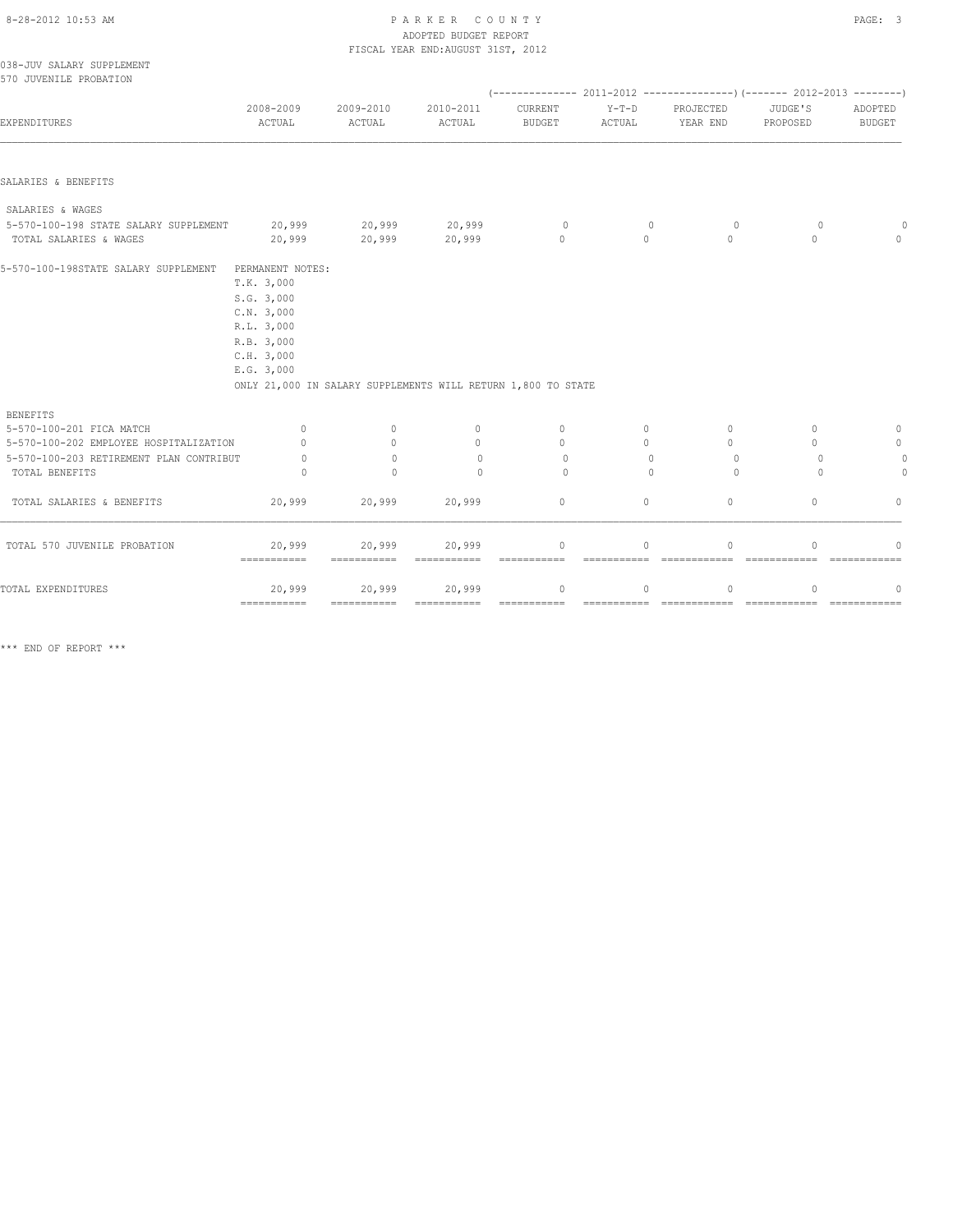#### 8-28-2012 10:53 AM PAGE: 1 PARKER COUNTY PAGE: 1 ADOPTED BUDGET REPORT FISCAL YEAR END:AUGUST 31ST, 2012

039-JUV DIVERSIONARY PLACEMEN

|                                   | 2008-2009<br>ACTUAL         | 2009-2010<br>ACTUAL | 2010-2011<br>ACTUAL | CURRENT<br><b>BUDGET</b> | $Y-T-D$<br>ACTUAL | PROJECTED<br>YEAR END | JUDGE'S<br>PROPOSED              | ADOPTED<br><b>BUDGET</b> |
|-----------------------------------|-----------------------------|---------------------|---------------------|--------------------------|-------------------|-----------------------|----------------------------------|--------------------------|
| REVENUE SUMMARY                   |                             |                     |                     |                          |                   |                       |                                  |                          |
| 330 REVENUE<br>INVESTMENT INCOME  | 113,400<br>0                | 60,244<br>0         | 60,244<br>0         | $\mathbf{0}$<br>0        | 0<br>$\mathbf{0}$ | 0<br>$\circ$          |                                  | 0<br>0                   |
| TOTAL REVENUES                    | 113,400                     | 60,244              | 60,244              | $\circ$                  | 0                 | $\mathbf{0}$          | $\begin{array}{c} \n\end{array}$ | 0                        |
| EXPENDITURE SUMMARY               |                             |                     |                     |                          |                   |                       |                                  |                          |
| 570 JUVENILE PROBATION            | 113,400                     | 60,244              | 60,244              | $\circ$                  | $\mathbf{0}$      | $\circ$               | $\circ$                          | 0                        |
| TOTAL EXPENDITURES                | 113,400                     | 60,244              | 60,244              | $\circ$                  | $\circ$           | $\mathbf{0}$          | $\Omega$                         | $\mathbf{0}$             |
| REVENUE OVER/(UNDER) EXPENDITURES | $\mathbf{0}$<br>=========== | $\circ$             | $\mathbf{0}$        | $\circ$                  | $\circ$           | $\mathbf{0}$          | O                                | $\mathbf{0}$             |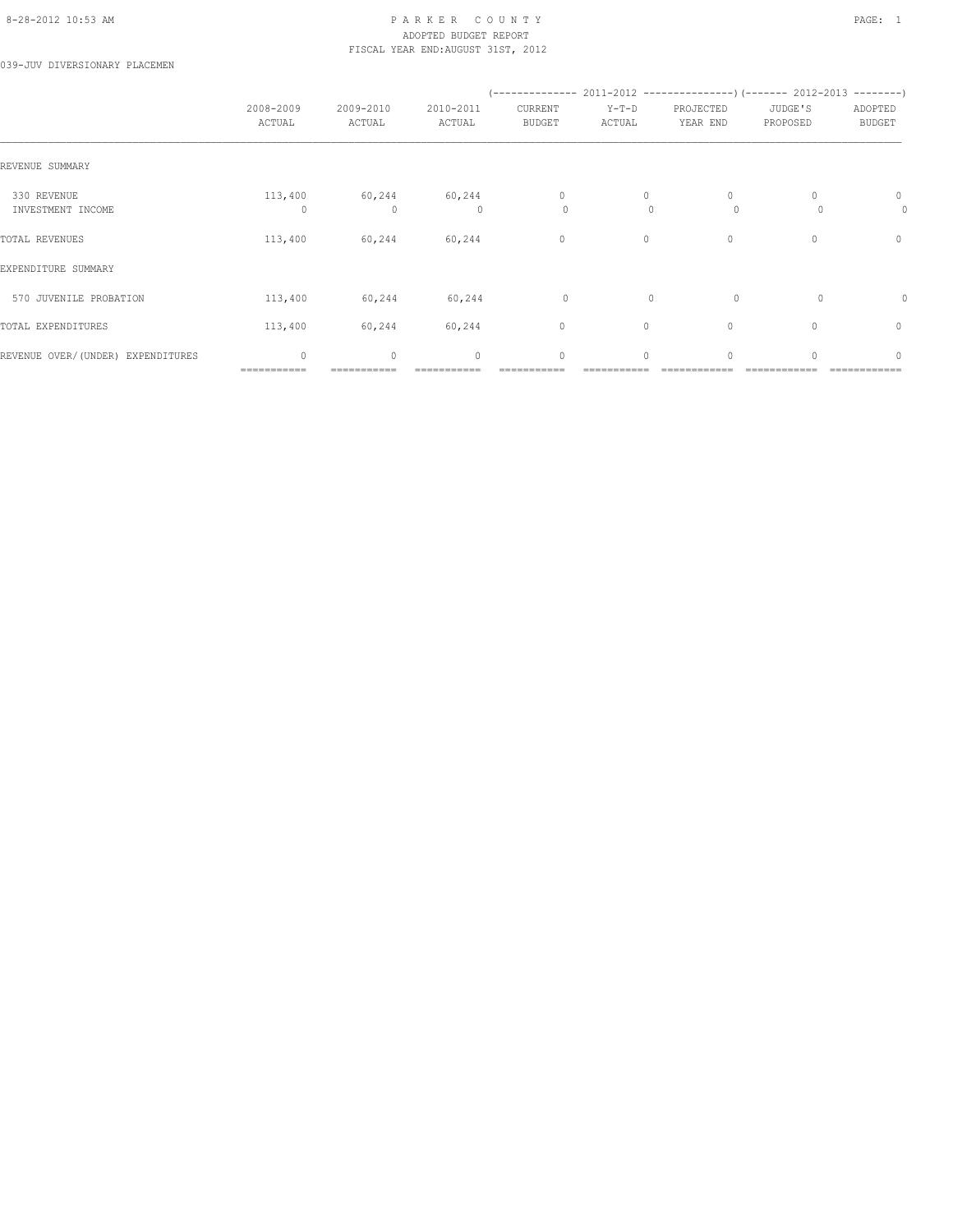039-JUV DIVERSIONARY PLACEMEN

| REVENUES                      | 2008-2009<br>ACTUAL | 2009-2010<br>ACTUAL | 2010-2011<br>ACTUAL | (--------------<br>CURRENT<br><b>BUDGET</b> | $Y-T-D$<br>ACTUAL | PROJECTED<br>YEAR END | $2011-2012$ ----------------) (------- 2012-2013 --------)<br>JUDGE'S<br>PROPOSED | ADOPTED<br><b>BUDGET</b> |
|-------------------------------|---------------------|---------------------|---------------------|---------------------------------------------|-------------------|-----------------------|-----------------------------------------------------------------------------------|--------------------------|
|                               |                     |                     |                     |                                             |                   |                       |                                                                                   |                          |
| 330 REVENUE                   |                     |                     |                     |                                             |                   |                       |                                                                                   |                          |
| 3-330-000-370 STATE GRANT     | 113,400             | 60,244              | 60,244              | 0                                           | $\mathbf{0}$      | $\circ$               |                                                                                   |                          |
| TOTAL 330 REVENUE             | 113,400             | 60,244              | 60,244              | $\circ$                                     | $\Omega$          | $\Omega$              | $\cap$                                                                            | $\mathbf{0}$             |
| INVESTMENT INCOME             |                     |                     |                     |                                             |                   |                       |                                                                                   |                          |
| 3-361-000-039 INTEREST INCOME | 0                   | $\mathbf{0}$        |                     | $\circ$                                     | $\mathbf{0}$      | $\circ$               | $\Omega$                                                                          |                          |
| TOTAL INVESTMENT INCOME       | $\Omega$            | $\circ$             | $\mathbf{0}$        | $\circ$                                     | $\Omega$          | $\circ$               | O                                                                                 | $\mathbf{0}$             |
| TOTAL REVENUES                | 113,400             | 60,244              | 60,244              | 0                                           | $\circ$           | $\mathbf{0}$          | 0                                                                                 | $\mathbf{0}$             |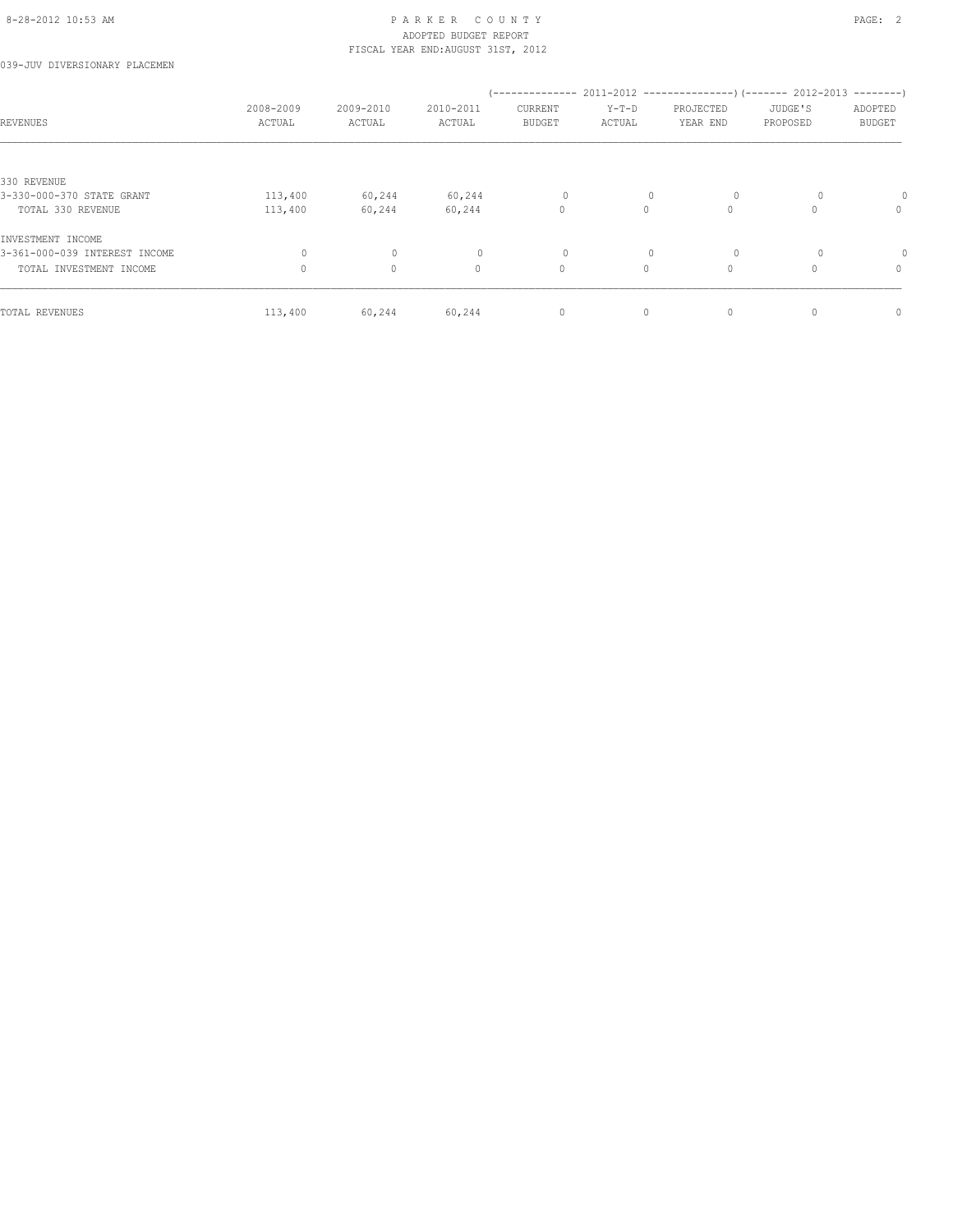#### 8-28-2012 10:53 AM P A R K E R C O U N T Y PAGE: 3 ADOPTED BUDGET REPORT FISCAL YEAR END:AUGUST 31ST, 2012

|  |                        | 039-JUV DIVERSIONARY PLACEMEN |
|--|------------------------|-------------------------------|
|  | 570 JUVENILE PROBATION |                               |

| JIV JUVENILE PRUDAIIUN                                                               |                                        |                                     |                     | '--------------                 |                   |                       | 2011-2012 -----------------) (------- 2012-2013 | $------$                 |
|--------------------------------------------------------------------------------------|----------------------------------------|-------------------------------------|---------------------|---------------------------------|-------------------|-----------------------|-------------------------------------------------|--------------------------|
| EXPENDITURES                                                                         | 2008-2009<br>ACTUAL                    | 2009-2010<br>ACTUAL                 | 2010-2011<br>ACTUAL | <b>CURRENT</b><br><b>BUDGET</b> | $Y-T-D$<br>ACTUAL | PROJECTED<br>YEAR END | JUDGE'S<br>PROPOSED                             | ADOPTED<br><b>BUDGET</b> |
| OPERATING EXPENSES<br>5-570-300-323 RESIDENTIAL SERVICES<br>TOTAL OPERATING EXPENSES | 113,400<br>113,400                     | 60,244<br>60,244                    | 60,244<br>60,244    | $\Omega$<br>0                   | $\Omega$          | $\Omega$<br>0         | $\Omega$                                        | 0                        |
| TOTAL 570 JUVENILE PROBATION                                                         | 113,400<br>------------<br>----------- | 60,244<br>-----------<br>---------- | 60,244              | $\mathbf{0}$                    |                   | 0                     |                                                 | $\Omega$                 |
| TOTAL EXPENDITURES                                                                   | 113,400                                | 60,244                              | 60,244              | 0                               |                   | 0                     |                                                 | 0                        |

=========== =========== =========== =========== =========== ============ ============ ============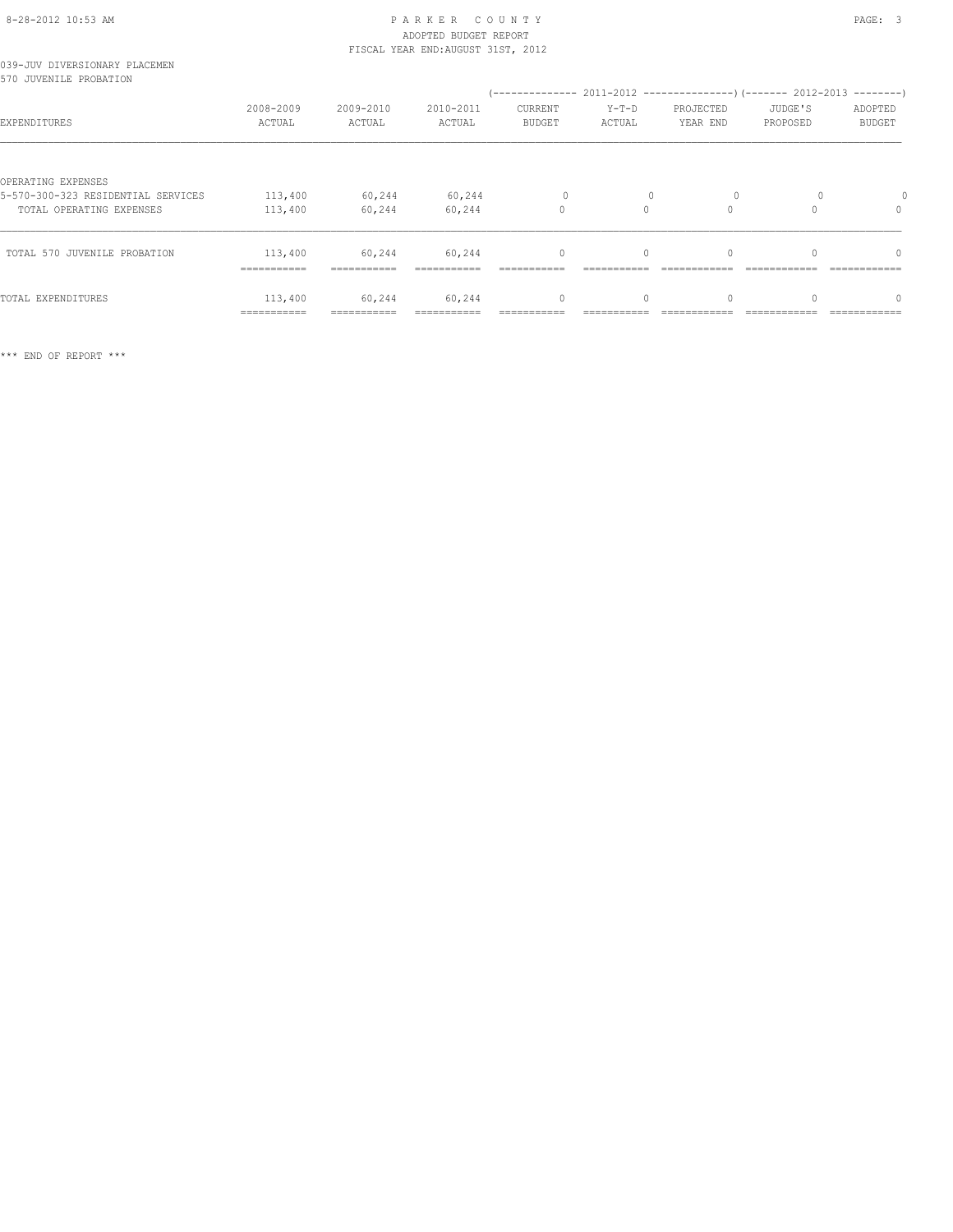#### 8-28-2012 10:53 AM PAGE: 1 PARKER COUNTY PAGE: 1 ADOPTED BUDGET REPORT FISCAL YEAR END:AUGUST 31ST, 2012

04 -PRECINCT 4

|                                   | 2008-2009<br>ACTUAL | 2009-2010<br>ACTUAL                                         | 2010-2011<br>ACTUAL | CURRENT<br><b>BUDGET</b> | $Y-T-D$<br>ACTUAL   | PROJECTED<br>YEAR END                   | JUDGE'S<br>PROPOSED | ADOPTED<br><b>BUDGET</b> |
|-----------------------------------|---------------------|-------------------------------------------------------------|---------------------|--------------------------|---------------------|-----------------------------------------|---------------------|--------------------------|
| REVENUE SUMMARY                   |                     |                                                             |                     |                          |                     |                                         |                     |                          |
| 333 REVENUE                       | 2,165               | 1,400                                                       | 1,200               | 1,000                    | 2,458               | $\mathbf{0}$                            | $\mathbf{0}$        | 1,000                    |
| INTERGOVERNMENTAL                 | $\overline{0}$      | $\overline{0}$                                              | $\sim$ 0            | 2,110                    | $\sim$ 0            | $\Omega$                                | n                   | $\overline{0}$           |
| SALE OF ASSETS                    | 9,520               | 76,746                                                      | 262,548             | 66,000                   | 56,100              | 15,623                                  |                     | 20,000                   |
| 338 REVENUE                       | 2,031               | $\sim$ 0                                                    | 1,873               | $\sim$ 0                 | $\bigcirc$          | 1,600                                   |                     | $\overline{0}$           |
| INVESTMENT INCOME                 | 10,909              | 1,613                                                       | 805                 | $\Omega$                 | 415                 | $\Omega$                                |                     | 300                      |
| OTHER INCOME                      | 54,949              | 58,299                                                      | 51,000              | 11,000                   | 8,264               | 2,489                                   | $\Omega$            | 4,800                    |
| INTERFUND TRANSFERS IN            | 2,326,611           | 2,357,225                                                   | 2,530,691           | 2,475,772                | 1,988,143           | 1,652,000                               | $\mathbf{0}$        | 2,385,772                |
| 399 REVENUE                       | $\overline{0}$      | $\circ$                                                     | $\Omega$            | 191,843                  | $\Omega$            | $\Omega$                                | $\Omega$            | 472,433                  |
| TOTAL REVENUES                    | 2,406,185           |                                                             | 2,495,283 2,848,116 |                          | 2,747,725 2,055,380 | 1,671,712                               | $\Omega$            | 2,884,305                |
| EXPENDITURE SUMMARY               |                     |                                                             |                     |                          |                     |                                         |                     |                          |
| 614 ROAD PRECINCT 4               |                     | 2,365,760 2,508,474 2,720,236 2,745,615 1,942,852 1,750,346 |                     |                          |                     |                                         | $\Omega$            | 2,883,317                |
| DEBT SERVICE/LEASE                | $\overline{0}$      | 70,515                                                      | $\sim$ 0            | 2,110                    | 2,110               | $\sim$ 000 $\sim$ 000 $\sim$ 000 $\sim$ | $\Omega$            | 988                      |
| TOTAL EXPENDITURES                | 2,365,760           | 2,578,989                                                   | 2,720,236           | 2,747,725                | 1,944,962 1,750,346 |                                         | $\Omega$            | 2,884,305                |
| REVENUE OVER/(UNDER) EXPENDITURES | 40,426              | 83,706)                                                     | 127,880             | $\circ$                  | 110,418             | 78,634)                                 | 0                   | $\Omega$                 |
|                                   | ===========         | ===========                                                 |                     |                          |                     |                                         |                     |                          |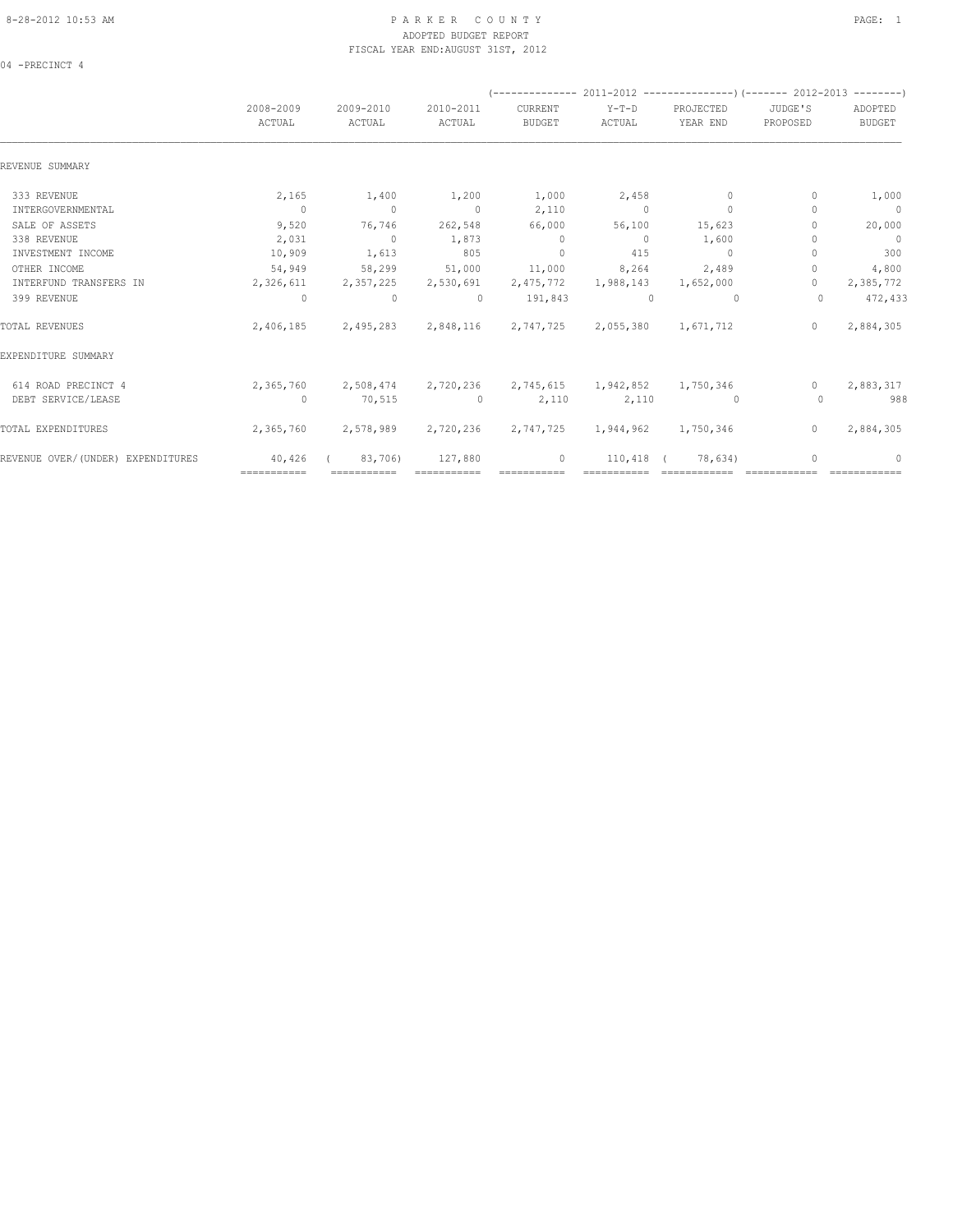04 -PRECINCT 4

#### 8-28-2012 10:53 AM P A R K E R C O U N T Y PAGE: 2 ADOPTED BUDGET REPORT FISCAL YEAR END:AUGUST 31ST, 2012

|                                          | 2008-2009 | 2009-2010    | 2010-2011 | CURRENT       | $Y-T-D$      | PROJECTED    | JUDGE'S      | ADOPTED        |
|------------------------------------------|-----------|--------------|-----------|---------------|--------------|--------------|--------------|----------------|
| REVENUES                                 | ACTUAL    | ACTUAL       | ACTUAL    | <b>BUDGET</b> | ACTUAL       | YEAR END     | PROPOSED     | <b>BUDGET</b>  |
| 333 REVENUE                              |           |              |           |               |              |              |              |                |
| 3-333-000-375 PLAT FEES                  | 2,165     | 1,400        | 1,200     | 1,000         | 2,458        | $\circ$      | $\circ$      | 1,000          |
| TOTAL 333 REVENUE                        | 2,165     | 1,400        | 1,200     | 1,000         | 2,458        | $\circ$      | $\circ$      | 1,000          |
| INTERGOVERNMENTAL                        |           |              |           |               |              |              |              |                |
| 3-334-000-350 CAPITAL LEASE PROCEEDS     | $\circ$   | $\mathbf{0}$ | $\circ$   | 2,110         | $\mathbf{0}$ | $\Omega$     | $\Omega$     | 0              |
| TOTAL INTERGOVERNMENTAL                  | $\Omega$  | $\circ$      | $\circ$   | 2,110         | $\circ$      | $\Omega$     | $\Omega$     | $\Omega$       |
| SALE OF ASSETS                           |           |              |           |               |              |              |              |                |
| 3-337-000-614 REVENUE-SALE OF EQUIPMENT  | 9,520     | 76,746       | 262,548   | 66,000        | 56,100       | 15,623       | $\circ$      | 20,000         |
| TOTAL SALE OF ASSETS                     | 9,520     | 76,746       | 262,548   | 66,000        | 56,100       | 15,623       | $\mathbf{0}$ | 20,000         |
| 338 REVENUE                              |           |              |           |               |              |              |              |                |
| 3-338-000-004 REVENUE-CONTRACT SERVICES  | 2,031     | $\mathbf{0}$ | 1,873     | $\circ$       | $\mathbf{0}$ | 1,600        | $\Omega$     | 0              |
| TOTAL 338 REVENUE                        | 2,031     | $\Omega$     | 1,873     | $\Omega$      | $\Omega$     | 1,600        | $\Omega$     |                |
| INVESTMENT INCOME                        |           |              |           |               |              |              |              |                |
| 3-361-000-004 INTEREST INCOME            | 10,909    | 1,613        | 805       | $\circ$       | 415          | $\circ$      | $\circ$      | 300            |
| TOTAL INVESTMENT INCOME                  | 10,909    | 1,613        | 805       | $\circ$       | 415          | $\circ$      | $\Omega$     | 300            |
| OTHER INCOME                             |           |              |           |               |              |              |              |                |
| 3-370-000-370 MISCELLANEOUS              | 5,506     | 5,028        | 24,959    | 10,000        | 7,365        | 2,489        | $\mathbf{0}$ | 4,000          |
| 3-370-000-372 VEHICLE/EQUIP REPAIR REVEN | 105       | $\mathbf{0}$ | 501       | $\mathbf{0}$  | 100          | $\mathbf{0}$ | $\Omega$     | $\overline{0}$ |
| 3-370-000-374 ROAD/BRIDGE MAINTENANCE (R | 49,339    | 53,271       | 25,540    | 1,000         | 799          | $\circ$      | $\mathbf{0}$ | 800            |
| 3-370-000-394 TIME WARRANT PROCEEDS      | $\circ$   | $\circ$      | $\circ$   | $\mathbf 0$   | $\mathbf{0}$ | $\circ$      | $\Omega$     | $\theta$       |
| TOTAL OTHER INCOME                       | 54,949    | 58,299       | 51,000    | 11,000        | 8,264        | 2,489        | $\bigcap$    | 4,800          |
| INTERFUND TRANSFERS IN                   |           |              |           |               |              |              |              |                |
| 3-371-000-010 TRANSFER FROM FUND 10      | $\Omega$  | $\circ$      | 265,009   | 90,000        | $\circ$      | $\mathbf{0}$ | $\mathbf{0}$ | $\mathbf{0}$   |
| 3-371-000-050 TRANSFER FROM FUND 50      | 2,326,611 | 2,357,225    | 2,265,682 | 2,385,772     | 1,988,143    | 1,652,000    | $\mathbf{0}$ | 2,385,772      |
| 3-371-000-399 TRANSFER FROM PRIOR FUND B | $\Omega$  | $\Omega$     | $\Omega$  | $\Omega$      | $\Omega$     | $\Omega$     | $\Omega$     | $\Omega$       |
| TOTAL INTERFUND TRANSFERS IN             | 2,326,611 | 2,357,225    | 2,530,691 | 2,475,772     | 1,988,143    | 1,652,000    | $\bigcap$    | 2,385,772      |
| 399 REVENUE                              |           |              |           |               |              |              |              |                |
| 3-399-000-001 UNEXPENDED FUND BALANCE    | $\circ$   | $\mathbf 0$  | $\circ$   | 191,843       | $\mathbf{0}$ | $\circ$      | $\circ$      | 472,433        |
| TOTAL 399 REVENUE                        | $\circ$   | $\mathbb O$  | $\circ$   | 191,843       | $\circ$      | $\circ$      | $\circ$      | 472,433        |
|                                          |           |              |           |               |              |              |              |                |
| TOTAL REVENUES                           | 2,406,185 | 2,495,283    | 2,848,116 | 2,747,725     | 2,055,380    | 1,671,712    | $\mathbf{0}$ | 2,884,305      |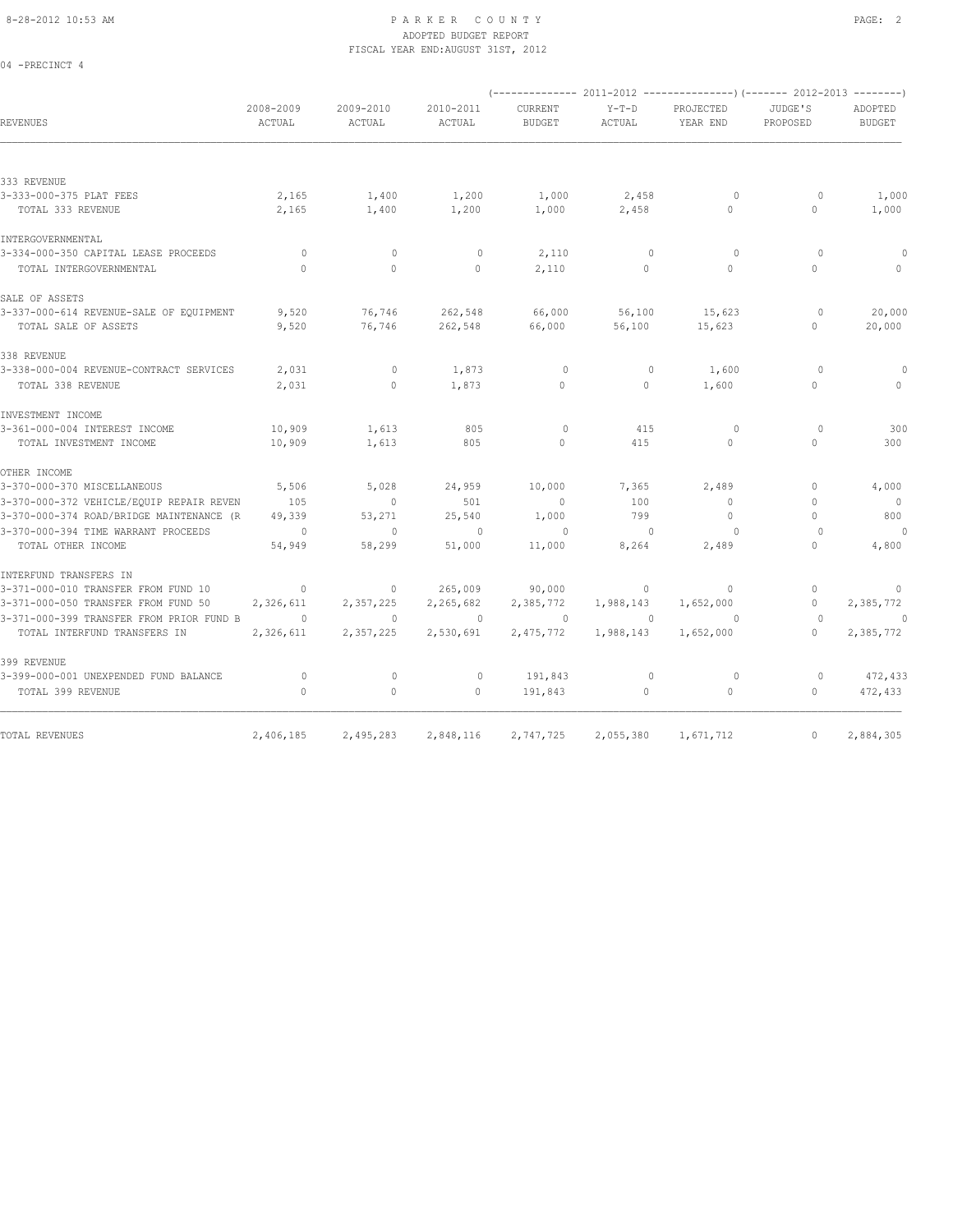04 -PRECINCT 4 614 ROAD PRECINCT 4

| EXPENDITURES                                                     | 2008-2009<br>ACTUAL                            | 2009-2010<br>ACTUAL | 2010-2011<br>ACTUAL                           | CURRENT<br><b>BUDGET</b> | $Y-T-D$<br>ACTUAL | PROJECTED<br>YEAR END | JUDGE'S<br>PROPOSED    | ADOPTED<br><b>BUDGET</b> |
|------------------------------------------------------------------|------------------------------------------------|---------------------|-----------------------------------------------|--------------------------|-------------------|-----------------------|------------------------|--------------------------|
| SALARIES & BENEFITS                                              |                                                |                     |                                               |                          |                   |                       |                        |                          |
|                                                                  |                                                |                     |                                               |                          |                   |                       |                        |                          |
| SALARIES & WAGES                                                 |                                                |                     |                                               |                          |                   |                       |                        |                          |
| 5-614-100-101 ELECTED OFFICIAL-COMMISSI<br>5-614-100-103 FOREMAN | $\overline{0}$                                 | $\circ$             | $\circ$                                       | 84,000<br>57,803         | 74,307            | $\mathbf{0}$          | $\circ$<br>$\mathbf 0$ | 84,000                   |
| 5-614-100-104 LEAD OPERATOR                                      | 56,273<br>46,839                               | 56,273<br>46,839    | 56,273<br>46,839                              | 48,113                   | 49,988<br>41,609  | 44,856<br>35,368      | $\circ$                | 59,537<br>49,557         |
| 5-614-100-106 ADMINISTRATIVE ASSSISTANT                          | $\overline{0}$                                 | $\circ$             | $\circ$                                       | $\circ$                  | $\circ$           | $\circ$               | $\mathbf{0}$           | $\overline{0}$           |
| 5-614-100-107 EQUIPMENT OPERATOR II                              | 164,485                                        | 163,003             | 147,420                                       | $\circ$                  | $\circ$           | 190,896               | $\mathbf 0$            | $\mathbb O$              |
| 5-614-100-108 OPERATOR I                                         | 316,770                                        | 317,474             | 325,269                                       | 499,724                  | 422,663           | 124,540               | $\mathbf 0$            | 474,716                  |
| 5-614-100-110 MECHANIC I                                         | 43,105                                         | 43,106              | 43,106                                        | 44,277                   | 38,292            | $\mathbf 0$           | 0                      | 45,606                   |
| 5-614-100-111 MECHANIC II                                        | $\mathbb O$                                    | $\mathbb O$         | $\circ$                                       | 0                        | $\circ$           | 0                     | 0                      | $\overline{0}$           |
| 5-614-100-120 PART-TIME                                          | 13,954                                         | 15,443              | 15,414                                        | 20,000                   | 9,014             | $\circ$               | $\mathbb O$            | 30,000                   |
| 5-614-100-125 RESEARCH COORDINATOR                               | 36,525                                         | 38,954              | 36,525                                        | 37,518                   | 27,395            | 1,619                 | $\mathbf{0}$           | 38,644                   |
| 5-614-100-156 OFFICE MANAGER                                     | 39,447                                         | 41,543              | 39,447                                        | 40,520                   | 34,769            | 28,567                | $\circ$                | 41,735                   |
| 5-614-100-157 SECRETARY                                          | $\mathbf{0}$                                   | $\circ$             | $\circ$                                       | $\circ$                  | $\circ$           | $\mathbf{0}$          | $\mathbf{0}$           | $\mathbf{0}$             |
| 5-614-100-158 OFFICE COORDINATOR                                 | $\circ$                                        | $\mathbf{0}$        | $\circ$                                       | $\circ$                  | $\circ$           | 26,948                | $\circ$                | $\mathbf{0}$             |
| TOTAL SALARIES & WAGES                                           | 717,398                                        | 722,634             | 710,293                                       | 831,955                  | 698,037           | 452,794               | $\mathbf{0}$           | 823,795                  |
| 5-614-100-103FOREMAN                                             | PERMANENT NOTES:<br>as proposed last year      |                     |                                               |                          |                   |                       |                        |                          |
| 5-614-100-104LEAD OPERATOR                                       | PERMANENT NOTES:<br>as proposed last year      |                     |                                               |                          |                   |                       |                        |                          |
| 5-614-100-106ADMINISTRATIVE ASSSISTANT PERMANENT NOTES:          |                                                |                     | this employment line not used in our precinct |                          |                   |                       |                        |                          |
| 5-614-100-107EQUIPMENT OPERATOR II                               | PERMANENT NOTES:<br>To add 3 more Operator IIs |                     |                                               |                          |                   |                       |                        |                          |
| 5-614-100-1080PERATOR I                                          | PERMANENT NOTES:                               |                     | Requesting 3 additional Operator I positions  |                          |                   |                       |                        |                          |
| 5-614-100-110MECHANIC I                                          | PERMANENT NOTES:<br>as proposed last year      |                     |                                               |                          |                   |                       |                        |                          |
| 5-614-100-111MECHANIC II                                         | PERMANENT NOTES:<br>as proposed last year      |                     |                                               |                          |                   |                       |                        |                          |
| 5-614-100-120PART-TIME                                           | PERMANENT NOTES:<br>as proposed last year      |                     |                                               |                          |                   |                       |                        |                          |
| 5-614-100-125RESEARCH COORDINATOR                                | PERMANENT NOTES:<br>as proposed last year      |                     |                                               |                          |                   |                       |                        |                          |
| 5-614-100-156OFFICE MANAGER                                      | PERMANENT NOTES:                               |                     |                                               |                          |                   |                       |                        |                          |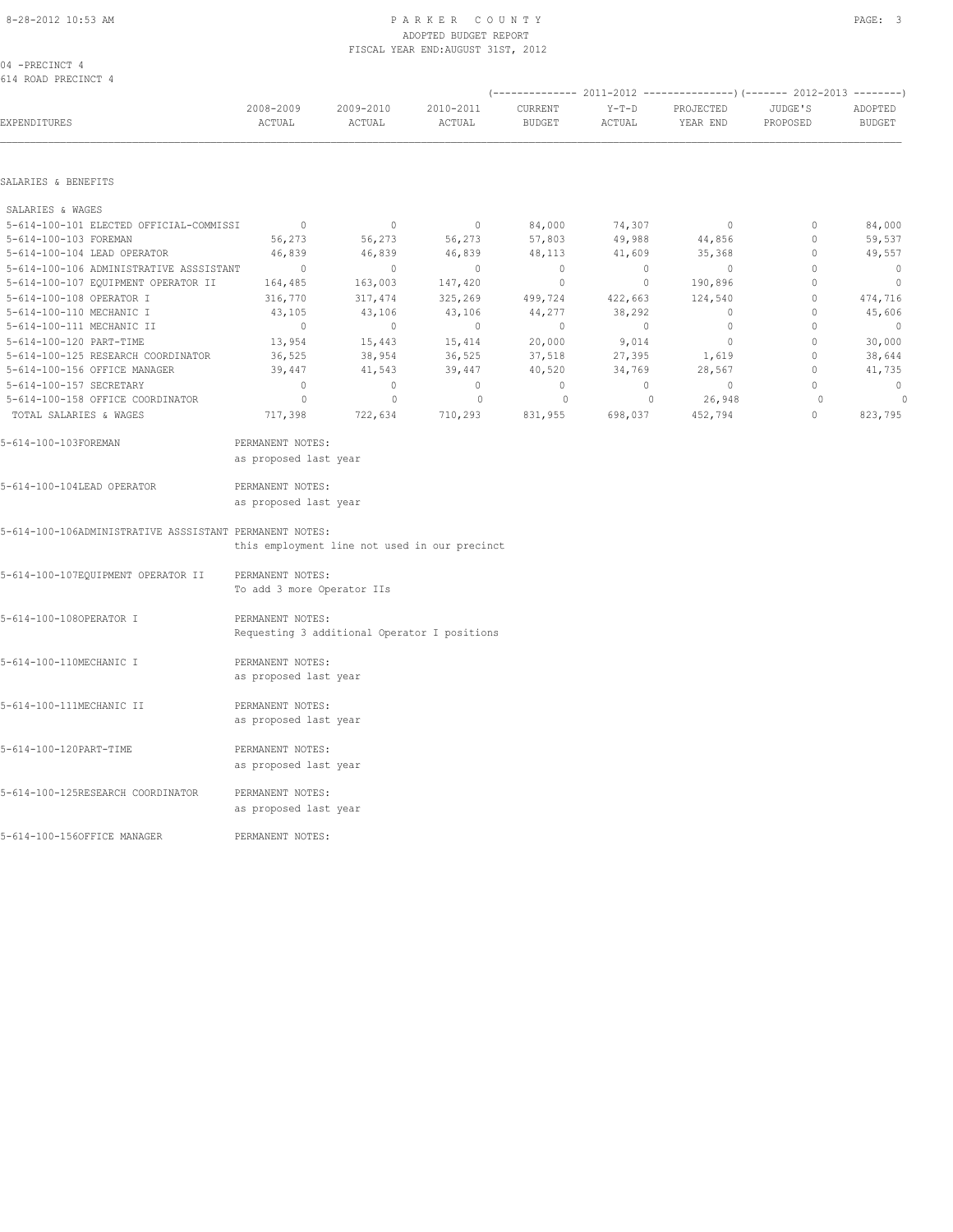|  | 04 -PRECINCT 4      |  |
|--|---------------------|--|
|  | 614 ROAD PRECINCT 4 |  |

|                                          |                       |                                                             |                            |                          | <b>SOTT</b>       |                       | 2012-2013           |                          |
|------------------------------------------|-----------------------|-------------------------------------------------------------|----------------------------|--------------------------|-------------------|-----------------------|---------------------|--------------------------|
| EXPENDITURES                             | 2008-2009<br>ACTUAL   | 2009-2010<br>ACTUAL                                         | 2010-2011<br><b>ACTUAL</b> | CURRENT<br><b>BUDGET</b> | $Y-T-D$<br>ACTUAL | PROJECTED<br>YEAR END | JUDGE'S<br>PROPOSED | ADOPTED<br><b>BUDGET</b> |
|                                          | as proposed last year |                                                             |                            |                          |                   |                       |                     |                          |
| 5-614-100-157SECRETARY                   | PERMANENT NOTES:      | this line not used in precinct 4                            |                            |                          |                   |                       |                     |                          |
| 5-614-100-158OFFICE COORDINATOR          | PERMANENT NOTES:      | this line not used in precinct 4                            |                            |                          |                   |                       |                     |                          |
| <b>BENEFITS</b>                          |                       |                                                             |                            |                          |                   |                       |                     |                          |
| 5-614-100-201 FICA MATCH                 | 54,716                | 53,607                                                      | 52,537                     | 63,645                   | 51,065            | 35,286                | $\Omega$            | 63,020                   |
| 5-614-100-202 EMPLOYEE HOSPITALIZATION   | 199,764               | 248,986                                                     | 251,537                    | 318,603                  | 236,260           | 111,601               | $\Omega$            | 284,768                  |
| 5-614-100-203 RETIREMENT PLAN CONTRIBUT  | 77,037                | 81,970                                                      | 85,827                     | 85,858                   | 70,488            | 35,836                | $\Omega$            | 87,238                   |
| 5-614-100-204 WORKERS COMPENSATION INSU  | 26,427                | 26,204                                                      | 25,615                     | 26,000                   | 20,661            | 36,421                | $\mathbf{0}$        | 26,000                   |
| 5-614-100-205 CLOTHING ALLOWANCE         | $\mathbb O$           | $\circ$                                                     | $\mathbf{0}$               | $\circ$                  | $\circ$           | 3,631                 | $\mathbf 0$         | $\circ$                  |
| 5-614-100-206 LONGEVITY PAY              | 7,920                 | 8,640                                                       | 7,440                      | 7,920                    | 7,920             | $\mathbf{0}$          | $\mathbf{0}$        | 7,500                    |
| 5-614-100-208 AUTO ALLOWANCE             | 12,000                | 12,000                                                      | 12,462                     | 12,000                   | 10,615            | $\circ$               | $\mathbf{0}$        | 12,000                   |
| 5-614-100-209 CELL PHONE ALLOWANCE       | 1,203                 | 1,203                                                       | 1,203                      | 1,200                    | 1,039             | $\circ$               | $\Omega$            | 1,200                    |
| TOTAL BENEFITS                           | 379,068               | 432,611                                                     | 436,621                    | 515,226                  | 398,048           | 222,775               | $\Omega$            | 481,726                  |
| 5-614-100-206LONGEVITY PAY               | PERMANENT NOTES:      | Updated information based on report from Treasurer's Office |                            |                          |                   |                       |                     |                          |
| TOTAL SALARIES & BENEFITS                | 1,096,466             | 1,155,245                                                   | 1,146,914                  | 1,347,181                | 1,096,085         | 675,569               | 0                   | 1,305,521                |
| OPERATING EXPENSES                       |                       |                                                             |                            |                          |                   |                       |                     |                          |
| 5-614-300-310 POSTAGE                    | 48                    | 106                                                         | $7\phantom{.0}$            | 400                      | 41                | 613                   | $\mathbf{0}$        | 400                      |
| 5-614-300-325 UNIFORMS                   | 6,353                 | 6,205                                                       | 8,285                      | 8,000                    | 5,484             | $\mathbf{0}$          | $\mathbf 0$         | 12,000                   |
| 5-614-300-330 SUPPLIES                   | 29,384                | 20,378                                                      | 21,480                     | 30,000                   | 18,200            | 10,481                | $\Omega$            | 30,000                   |
| 5-614-300-331 GASOLINE, OIL & DIESEL     | 109,993               | 119,593                                                     | 151,531                    | 197,751                  | 130,979           | 54,808                | $\Omega$            | 197,751                  |
| 5-614-300-332 SMALL TOOLS                | 360                   | 1,501                                                       | 2,360                      | 8,000                    | 4,525             | 1,990                 | $\Omega$            | 3,000                    |
| 5-614-300-337 TIRES                      | 14,382                | 12,826                                                      | 14,814                     | 15,000                   | 13,417            | 14,184                | $\Omega$            | 15,000                   |
| 5-614-300-350 EQUIPMENT REPAIR           | 63,421                | 111,454                                                     | 82,577                     | 87,500                   | 53,797            | 58,488                | $\Omega$            | 87,000                   |
| 5-614-300-351 BUILDING MAINTENANCE       | 292                   | $\mathbb O$                                                 | 1,433                      | 3,890                    | 2,005             | 4,755                 | $\Omega$            | 3,000                    |
| 5-614-300-352 BRIDGE MAINTENANCE         | 460                   | $\circ$                                                     | $\mathbf{0}$               | 5,000                    | $\circ$           | 146,009               | $\mathbf 0$         | 3,000                    |
| 5-614-300-354 ROAD CONST. & REPAIR MATER | 479,931               | 588,697                                                     | 507,818                    | 476,672                  | 373,983           | 392,582               | $\Omega$            | 580,000                  |
| 5-614-300-355 CULVERTS                   | 7,057                 | 12,833                                                      | 5,871                      | 17,630                   | 17,630            | $\mathbf{0}$          | $\Omega$            | 20,000                   |
| 5-614-300-356 FENCING                    | $\circ$               | 710                                                         | 4,432                      | 15,000                   | 10,464            | $\mathbf{0}$          | $\Omega$            | 10,000                   |
| 5-614-300-357 RIGHT OF WAY               | $\circ$               | $\mathbf{0}$                                                | 710                        | 1,000                    | $\circ$           | $\mathbf{0}$          | $\Omega$            | 1,000                    |
| 5-614-300-359 ROAD SIGNS                 | 5,858                 | 3,466                                                       | 6,389                      | 12,000                   | 3,826             | 7,585                 | $\Omega$            | 12,000                   |
| 5-614-300-360 ROAD SIGN INSTALLATION     | $\circ$               | $\mathbb O$                                                 | 0                          | 2,000                    | 333               | $\mathbf 0$           | $\mathbf{0}$        | 2,000                    |
| 5-614-300-367 GROUNDS EQUIPMENT-NON CAP  | 0                     | $\Omega$                                                    | $\mathbf 0$                | $\mathbf{0}$             | $\circ$           | $\mathbf{0}$          | $\Omega$            | 500                      |
| 5-614-300-368 SAFETY EQUIPMENT-NON CAP   | $\circ$               | 0                                                           | $\mathbf{0}$               | $\mathbf 0$              | $\circ$           | $\mathbf{0}$          | $\Omega$            | 500                      |
| 5-614-300-369 RADIO EQUIPMENT-NON CAP    | $\Omega$              | $\Omega$                                                    | $\mathbf{0}$               | $\Omega$                 | $\Omega$          | $\theta$              | $\Omega$            | 500                      |
| 5-614-300-370 OFFICE EQUIPMENT-NON CAP   | $\circ$               | 0                                                           | $\mathbf{0}$               | $\mathbf 0$              | $\circ$           | $\mathbf{0}$          | $\Omega$            | $\mathbf{0}$             |
| 5-614-300-371 ELECTRONIC EQUIPMENT-NON C | $\Omega$              | $\Omega$                                                    | $\Omega$                   | $\Omega$                 | $\circ$           | $\Omega$              | $\mathbf{0}$        | 1,000                    |
| 5-614-300-373 AUTOMOBILE EQUIPMENT-NON C | $\Omega$              | $\Omega$                                                    | $\mathbf{0}$               | $\Omega$                 | $\circ$           | $\Omega$              | $\Omega$            | $\mathbf{0}$             |
| 5-614-300-374 OFFICE FURNITURE-NON CAP   | 0                     | $\Omega$                                                    | $\mathbf{0}$               | 4,000                    | 1,673             | $\Omega$              | $\Omega$            | 7,500                    |
| 5-614-300-391 DISASTER RECOVERY EXPENSE  | 0                     | 0                                                           | 10,016                     | 67                       | 67                | $\mathbf{0}$          | $\Omega$            | $\mathbf 0$              |

(-------------- 2011-2012 ---------------)(------- 2012-2013 --------)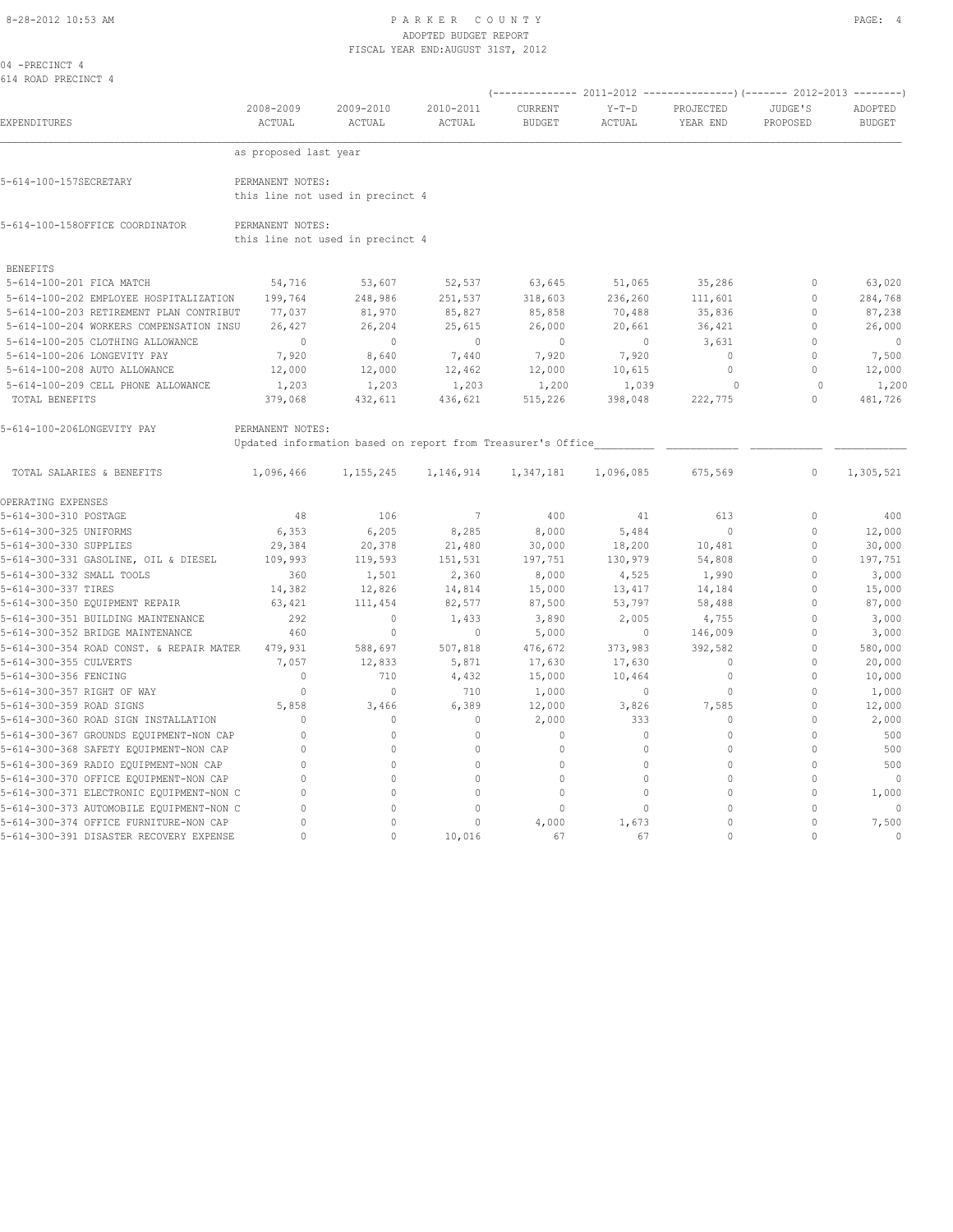04 -PRECINCT 4 614 ROAD PRECINCT 4

| EXPENDITURES                                                   | 2008-2009<br>ACTUAL | 2009-2010<br>ACTUAL     | 2010-2011<br>ACTUAL | CURRENT<br><b>BUDGET</b> | <b>CULL</b><br>$Y-T-D$<br>ACTUAL | PROJECTED<br>YEAR END | JUDGE'S<br>PROPOSED | ADOPTED<br><b>BUDGET</b> |
|----------------------------------------------------------------|---------------------|-------------------------|---------------------|--------------------------|----------------------------------|-----------------------|---------------------|--------------------------|
| 5-614-300-393 RETIRE TIME WARRANTS<br>TOTAL OPERATING EXPENSES | 8,532<br>726,072    | $\mathbf{0}$<br>877,769 | $\Omega$<br>817,723 | $\Omega$<br>883,910      | $\Omega$<br>636,424              | $\Omega$<br>691,495   | $\Omega$<br>$\circ$ | 986,151                  |
|                                                                |                     |                         |                     |                          |                                  |                       |                     |                          |
| PROFESSIONAL AND SERVICE                                       |                     |                         |                     |                          |                                  |                       |                     |                          |
| 5-614-400-408 CONTRACT SERVICES                                | 3,732               | 2,166                   | 3,225               | 3,027                    | 1,559                            | 6,422                 | 0                   | 3,000                    |
| 5-614-400-409 CONSULTING SERVICE                               | $\Omega$            | $\mathbf{0}$            | $\mathbf 0$         | $\mathbf{0}$             | 0                                | $\mathbf 0$           | 0                   | 2,000                    |
| 5-614-400-415 TRAINING SCHOOLS & SEMINAR                       | 774                 | 400                     | 405                 | 3,000                    | 1,511                            | 1,263                 | 0                   | 2,500                    |
| 5-614-400-418 SURVEYING                                        | $\Omega$            | 1,463                   | $\mathbf{0}$        | 2,500                    | $\circ$                          | $\Omega$              | $\Omega$            | 2,000                    |
| 5-614-400-420 TELEPHONE                                        | $\Omega$            | $\mathbf{0}$            | $\mathbf{0}$        | $\mathbf{0}$             | 0                                | 3,562                 | 0                   | 500                      |
| 5-614-400-425 TRAVEL                                           | 1,180               | 1,445                   | 2,108               | 2,500                    | 1,099                            | 3,050                 | O                   | 3,000                    |
| 5-614-400-430 ADVERTISING                                      | $\circ$             | 260                     | 222                 | 1,000                    | 485                              | 1,798                 | $\Omega$            | 2,000                    |
| 5-614-400-440 UTILITIES                                        | 21,070              | 25,828                  | 33,829              | 37,000                   | 25,138                           | 2,777                 | O                   | 37,000                   |
| 5-614-400-441 WASTE DISPOSAL-CLEAN UP                          | 36,606              | 23,280                  | 46,784              | 20,000                   | 19,900                           | 31,662                | $\Omega$            | 40,000                   |
| 5-614-400-442 TIRE DISPOSAL                                    | 4,860               | 3,792                   | 3,621               | 4,000                    | 1,848                            | 1,441                 | 0                   | 6,000                    |
| 5-614-400-443 RECYCLE DISPOSAL                                 | $\mathbf{0}$        | $\circ$                 | $\mathbf{0}$        | $\mathbf{0}$             | $\circ$                          | $\mathbf{0}$          | $\Omega$            | $\overline{0}$           |
| 5-614-400-450 OFFICE EOUIPMENT REPAIR                          | 385                 | $\Omega$                | $\Omega$            | $\Omega$                 | $\Omega$                         | $\Omega$              | O                   | $\overline{0}$           |
| 5-614-400-451 RADIO AND PAGER                                  | $\Omega$            | $\mathbf{0}$            | $\mathbf{0}$        | 1,000                    | 160                              | 4,762                 | O                   | 500                      |
| 5-614-400-460 OFFICE & EQUIPMENT RENTAL                        | 1,333               | 1,389                   | 1,907               | 2,500                    | 1,620                            | 820                   | 0                   | 2,500                    |
| 5-614-400-462 DISASTER RECOVERY PRO & SE                       | $\Omega$            | $\circ$                 | 32,806              | 1,575                    | 1,575                            | $\Omega$              | 0                   | $\Omega$                 |
| 5-614-400-466 DRUG TESTING                                     | 315                 | 955                     | 670                 | 1,600                    | 725                              | $\Omega$              | $\Omega$            | 1,800                    |
| 5-614-400-480 DUES & SUBSCRIPTIONS                             | 444                 | 449                     | 1,124               | 1,300                    | 777                              | 379                   | O                   | 1,000                    |
| 5-614-400-481 BOOKS & PUBLICATIONS                             | 92                  | 120                     | 130                 | 1,200                    | 334                              | 97                    | $\Omega$            | 500                      |
| 5-614-400-482 BONDS                                            | $\Omega$            | $\Omega$                | $\Omega$            | 100                      | 100                              | $\Omega$              | O                   | 100                      |
| 5-614-400-499 MISCELLANEOUS                                    | $\Omega$            | $\Omega$                | $\Omega$            | $\Omega$                 | $\Omega$                         | $\Omega$              | $\Omega$            | $\Omega$                 |
| TOTAL PROFESSIONAL AND SERVICE                                 | 70,790              | 61,547                  | 126,833             | 82,302                   | 56,831                           | 58,033                | $\Omega$            | 104,400                  |
| CAPITAL EXPENDITURES                                           |                     |                         |                     |                          |                                  |                       |                     |                          |
| 5-614-500-559 BUILDING IMPROVEMENTS                            | 26,645              | 14,080                  | 464                 | 423                      | 423                              | $\circ$               | 0                   | 10,000                   |
| 5-614-500-560 RECYCLE CENTER                                   | $\Omega$            | $\mathbf{0}$            | $\Omega$            | $\mathbf{0}$             | $\Omega$                         | 500                   | $\Omega$            | 6,000                    |
| 5-614-500-566 TOOLS                                            | 2,859               | 1,444                   | $\Omega$            | $\Omega$                 | $\Omega$                         | $\Omega$              | $\Omega$            | $\mathbf{0}$             |
| 5-614-500-567 GROUNDS EQUIPMENT                                | 410                 | 20                      | 7,520               | 3,249                    | 3,249                            | $\Omega$              | $\Omega$            | $\mathbf{0}$             |
| 5-614-500-571 ELECTRONIC EQUIPMENT                             | $\overline{0}$      | 110                     | 302                 | $\mathbf{0}$             | $\Omega$                         | 2,500                 | $\Omega$            | $\mathbf{0}$             |
| 5-614-500-573 TRUCKS AND TRAILERS                              | 285,979             | 219,908                 | 29,621              | 65,192                   | $\circ$                          | 100,000               | $\Omega$            | 150,000                  |
| 5-614-500-578 HEAVY EQUIPMENT                                  | 137,576             | 178,351                 | 485,593             | 45,000                   | 45,000                           | 138,000               | $\Omega$            | $\Omega$                 |
| 5-614-500-579 BRIDGE CONSTRUCTION                              | 14,164              | $\circ$                 | $\mathbf{0}$        | $\mathbf{0}$             | $\Omega$                         | $\mathbf 0$           | 0                   | 50,000                   |
| 5-614-500-590 OFFICE FURNITURE                                 | 4,798               | $\mathbb O$             | $\mathbf{0}$        | $\mathbf{0}$             | $\mathbf 0$                      | $\mathbf 0$           | $\Omega$            | $\mathbf{0}$             |
| 5-614-500-592 DISASTER RECOVERY CAPITAL                        | $\mathbf{0}$        | $\mathbb O$             | 105,267             | 106,912                  | 104,840                          | $\mathbf{0}$          | $\cap$              | $\circ$                  |
| 5-614-500-599 MISC. CAPITAL OUTLAY                             | $\Omega$            | $\Omega$                | $\Omega$            | $\Omega$                 | 0                                | 84,249                | $\cap$              |                          |
| TOTAL CAPITAL EXPENDITURES                                     | 472,432             | 413,913                 | 628,766             | 220,776                  | 153,512                          | 325,249               | $\cap$              | 216,000                  |

(-------------- 2011-2012 ---------------)(------- 2012-2013 --------)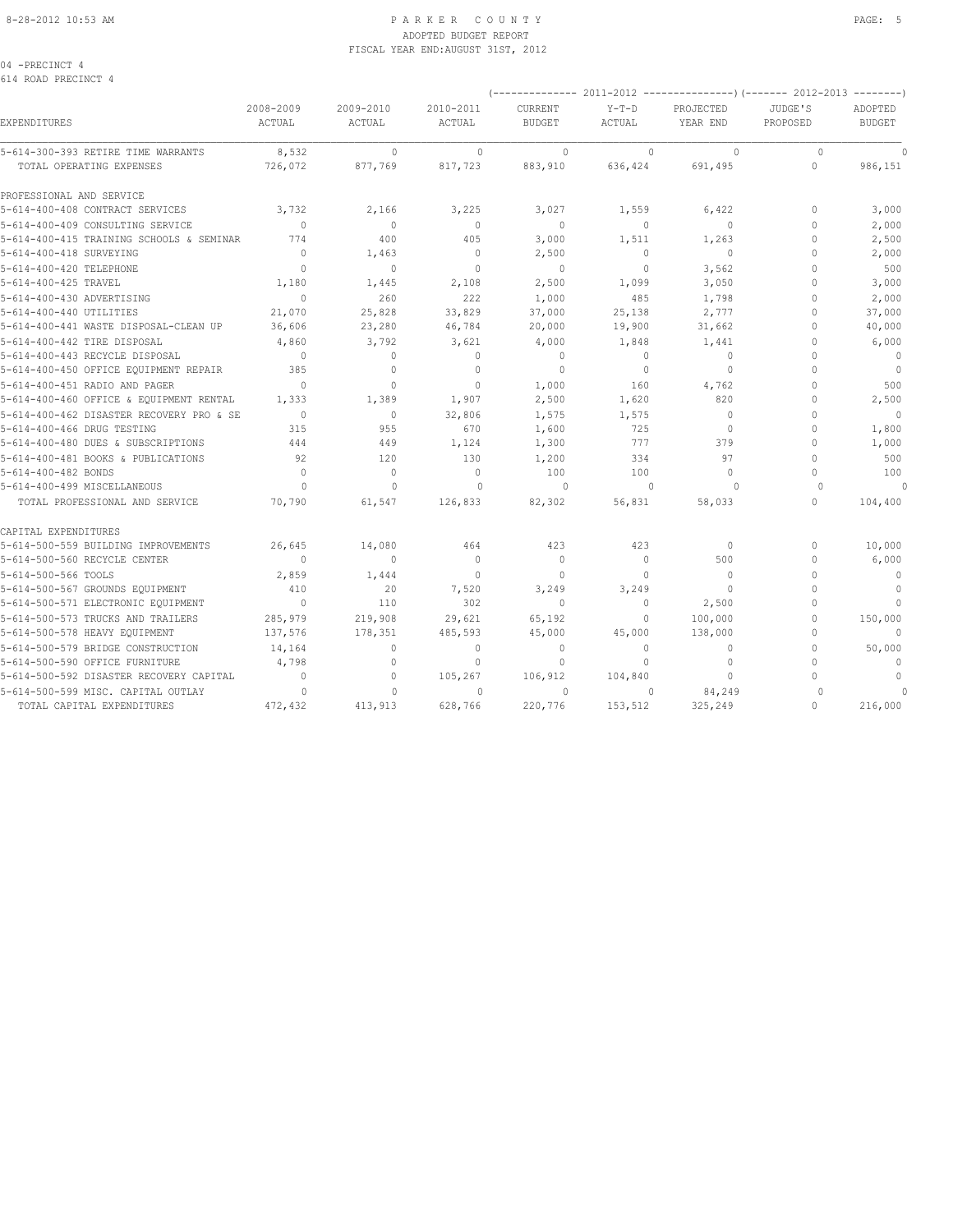#### 8-28-2012 10:53 AM P A R K E R C O U N T Y PAGE: 6 ADOPTED BUDGET REPORT FISCAL YEAR END:AUGUST 31ST, 2012

|                     | $\circ$             | 0                   | 211,447                  | 0               | 0                     |                     | 271,245                  |
|---------------------|---------------------|---------------------|--------------------------|-----------------|-----------------------|---------------------|--------------------------|
|                     | 0                   |                     | 211,447                  |                 | $\Omega$              |                     | 271,245                  |
| 2008-2009<br>ACTUAL | 2009-2010<br>ACTUAL | 2010-2011<br>ACTUAL | CURRENT<br><b>BUDGET</b> | Y-T-D<br>ACTUAL | PROJECTED<br>YEAR END | JUDGE'S<br>PROPOSED | ADOPTED<br><b>BUDGET</b> |
|                     |                     |                     |                          |                 |                       |                     |                          |
|                     |                     |                     |                          |                 |                       |                     |                          |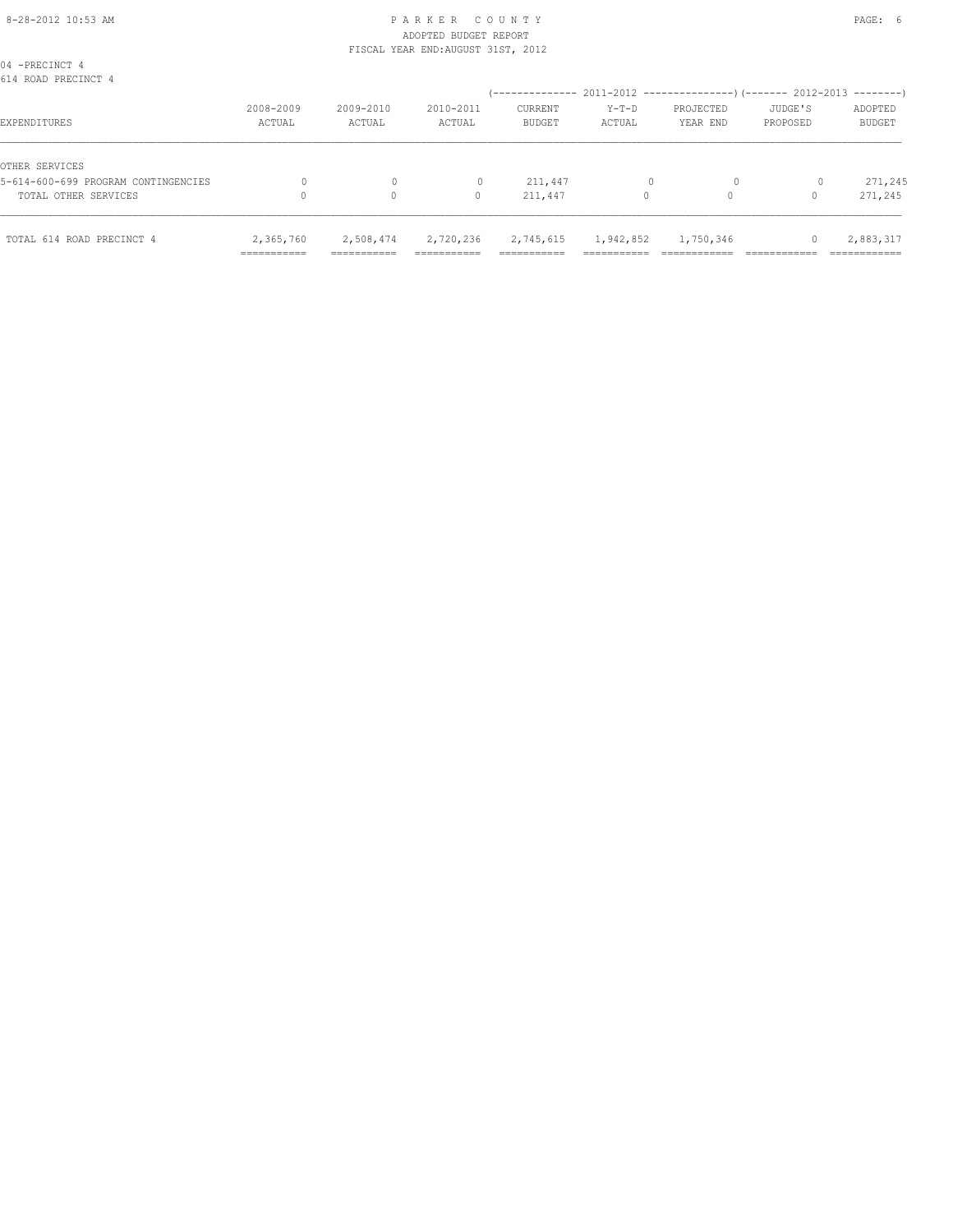| 04 -PRECINCT 4<br>DEBT SERVICE/LEASE |                     |                     |                     |                          |                   |                       |                     |                          |
|--------------------------------------|---------------------|---------------------|---------------------|--------------------------|-------------------|-----------------------|---------------------|--------------------------|
| EXPENDITURES                         | 2008-2009<br>ACTUAL | 2009-2010<br>ACTUAL | 2010-2011<br>ACTUAL | CURRENT<br><b>BUDGET</b> | $Y-T-D$<br>ACTUAL | PROJECTED<br>YEAR END | JUDGE'S<br>PROPOSED | ADOPTED<br><b>BUDGET</b> |
|                                      |                     |                     |                     |                          |                   |                       |                     |                          |
| TRANSFERS/DEBT SERVICE               |                     |                     |                     |                          |                   |                       |                     |                          |
| 5-960-751-691 CAPITAL LEASE PAYMENT  | $\Omega$            | 66,415              | $\circ$             | 1,954                    | 1,954             | $\circ$               | 0                   | 672                      |
| 5-960-751-692 CAPITAL LEASE INTEREST | $\Omega$            | 4,100               | $\Omega$            | 156                      | 156               | $\Omega$              |                     | 316                      |
| TOTAL TRANSFERS/DEBT SERVICE         | $\Omega$            | 70,515              | $\mathbf{0}$        | 2,110                    | 2,110             | $\Omega$              |                     | 988                      |
| TOTAL DEBT SERVICE/LEASE             | $\Omega$            | 70,515              | $\circ$             | 2,110                    | 2,110             | $\Omega$              |                     | 988                      |
|                                      |                     |                     |                     |                          |                   |                       |                     |                          |
| TOTAL EXPENDITURES                   | 2,365,760           | 2,578,989           | 2,720,236           | 2,747,725                | 1,944,962         | 1,750,346             | $\Omega$            | 2,884,305                |
|                                      | ===========         | ===========         |                     |                          |                   |                       |                     |                          |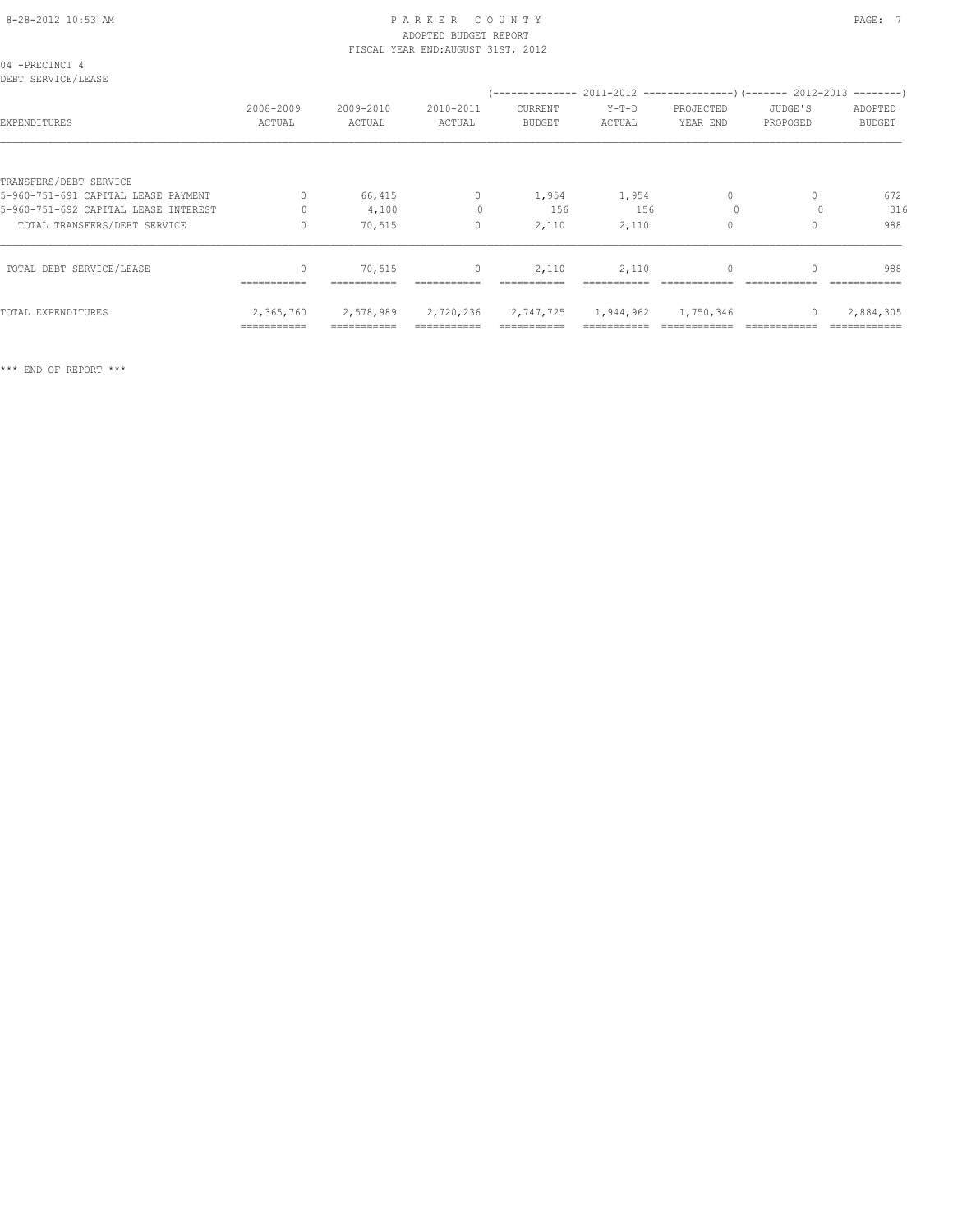#### 8-28-2012 10:53 AM P A R K E R C O U N T Y PAGE: 1 ADOPTED BUDGET REPORT FISCAL YEAR END:AUGUST 31ST, 2012

069-CO/DIST COURT REC PRESERV

|                                        | 2008-2009<br>ACTUAL         | 2009-2010<br>ACTUAL     | 2010-2011<br>ACTUAL | CURRENT<br><b>BUDGET</b> | $Y-T-D$<br>ACTUAL       | PROJECTED<br>YEAR END   | JUDGE'S<br>PROPOSED | ADOPTED<br><b>BUDGET</b> |
|----------------------------------------|-----------------------------|-------------------------|---------------------|--------------------------|-------------------------|-------------------------|---------------------|--------------------------|
| REVENUE SUMMARY                        |                             |                         |                     |                          |                         |                         |                     |                          |
| FEES OF OFFICE<br>INVESTMENT INCOME    | $\circ$<br>$\Omega$         | 10,632<br>$\mathbf{0}$  | $\Omega$            | 23,216 21,200<br>$\circ$ | 19,568<br>$\Omega$      | $\mathbf{0}$<br>$\circ$ | 0                   | 21,600<br>0              |
| TOTAL REVENUES                         | $\circ$                     | 10,632                  | 23,216              | 21,200                   | 19,568                  | $\circ$                 | $\mathbf{0}$        | 21,600                   |
| EXPENDITURE SUMMARY                    |                             |                         |                     |                          |                         |                         |                     |                          |
| 403 COUNTY CLERK<br>450 DISTRICT CLERK | $\mathbf{0}$<br>$\Omega$    | $\circ$<br>$\mathbf{0}$ | $\circ$<br>$\circ$  | 10,600<br>10,600         | $\circ$<br>$\mathbf{0}$ | $\circ$<br>$\circ$      | $\mathbf{0}$<br>0   | 13,300<br>8,300          |
| TOTAL EXPENDITURES                     | $\circ$                     | $\circ$                 | $\circ$             | 21,200                   | $\circ$                 | $\circ$                 | $\circ$             | 21,600                   |
| REVENUE OVER/(UNDER) EXPENDITURES      | $\mathbf{0}$<br>=========== | 10,632<br>========      | 23,216              | $\circ$                  | 19,568                  | $\mathbf{0}$            | $\Omega$            | $\mathbf{0}$             |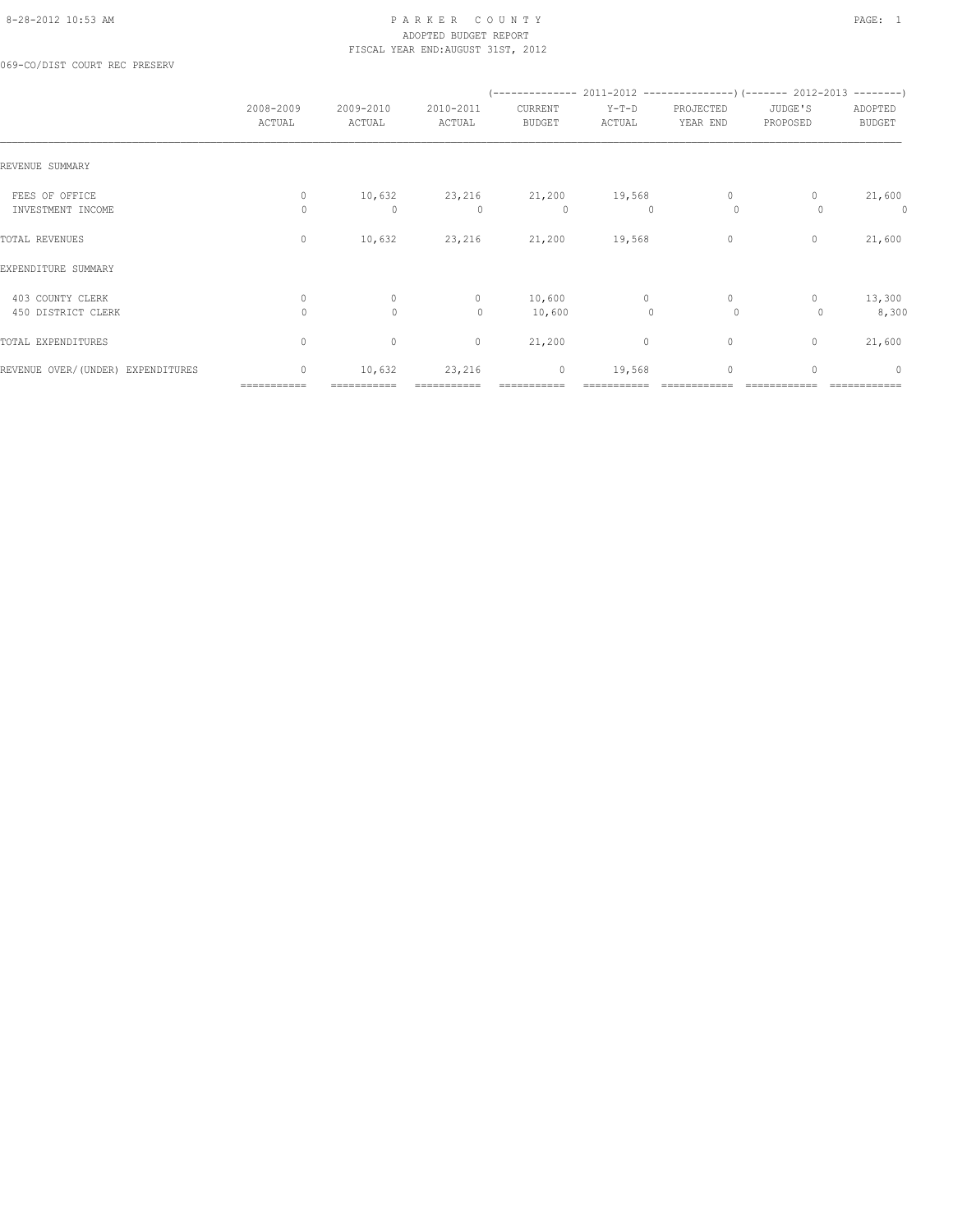069-CO/DIST COURT REC PRESERV

| <b>REVENUES</b>                          | 2008-2009<br>ACTUAL | 2009-2010<br>ACTUAL | 2010-2011<br>ACTUAL | --------------<br>CURRENT<br><b>BUDGET</b> | $Y-T-D$<br>ACTUAL | PROJECTED<br>YEAR END | 2011-2012 ----------------------- 2012-2013<br>JUDGE'S<br>PROPOSED | $------$<br>ADOPTED<br><b>BUDGET</b> |
|------------------------------------------|---------------------|---------------------|---------------------|--------------------------------------------|-------------------|-----------------------|--------------------------------------------------------------------|--------------------------------------|
|                                          |                     |                     |                     |                                            |                   |                       |                                                                    |                                      |
| FEES OF OFFICE                           |                     |                     |                     |                                            |                   |                       |                                                                    |                                      |
| 3-340-000-404 CO CLK REC PRESERVATION FE | $\mathbf{0}$        | $\circ$             | 8,920               | 8,200                                      | 8,410             | $\circ$               | $\Omega$                                                           | 8,300                                |
| 3-340-000-450 DIST CLK REC PRESERVATION  | 0                   | 10,632              | 14,296              | 13,000                                     | 11,158            | $\circ$               | 0                                                                  | 13,300                               |
| TOTAL FEES OF OFFICE                     | 0                   | 10,632              | 23,216              | 21,200                                     | 19,568            | 0                     | 0                                                                  | 21,600                               |
| INVESTMENT INCOME                        |                     |                     |                     |                                            |                   |                       |                                                                    |                                      |
| 3-361-000-069 INTEREST INCOME            |                     | $\mathbf{0}$        | 0                   | 0                                          |                   | $\circ$               |                                                                    |                                      |
| TOTAL INVESTMENT INCOME                  | 0                   | 0                   | $\mathbf{0}$        | 0                                          | $\circ$           | $\circ$               | 0                                                                  | $\mathbf{0}$                         |
| TOTAL REVENUES                           | $\mathbf{0}$        | 10,632              | 23,216              | 21,200                                     | 19,568            | $\mathbf{0}$          | 0                                                                  | 21,600                               |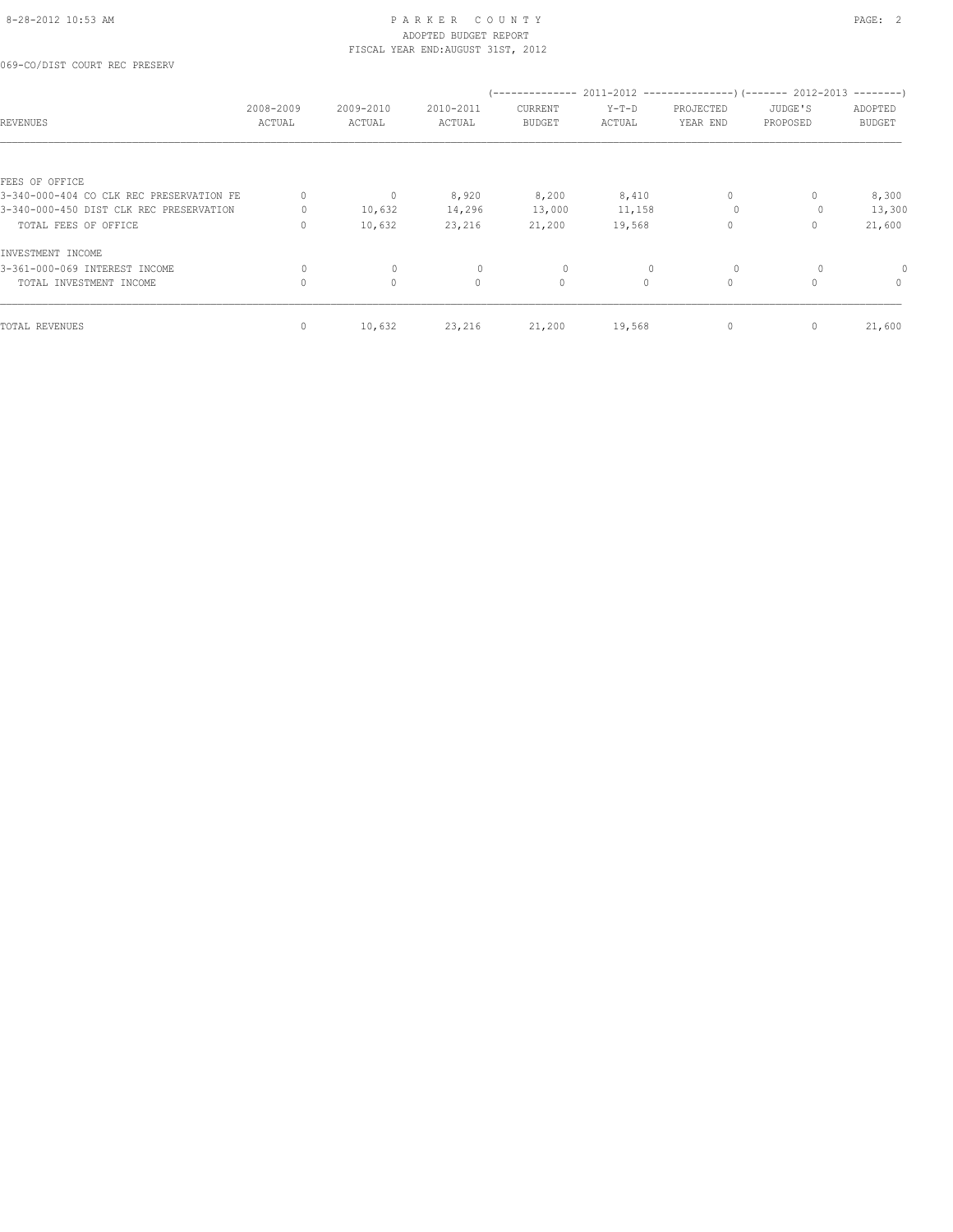|                                                   | ------------        |                     |                     |                          |                   |                       |                     |                          |
|---------------------------------------------------|---------------------|---------------------|---------------------|--------------------------|-------------------|-----------------------|---------------------|--------------------------|
| TOTAL 403 COUNTY CLERK                            | $\Omega$            | $\mathbf{0}$        | $\circ$             | 10,600                   | $\circ$           | $\mathbf{0}$          | $\mathbf{0}$        | 13,300                   |
| TOTAL OPERATING EXPENSES                          |                     | $\Omega$            | 0                   | 10,600                   | $\Omega$          |                       |                     | 13,300                   |
| OPERATING EXPENSES<br>5-403-300-330 SUPPLIES      | $\Omega$            | $\mathbf{0}$        | $\mathbf{0}$        | 10,600                   | $\mathbf{0}$      | $\circ$               | $\circ$             | 13,300                   |
| EXPENDITURES                                      | 2008-2009<br>ACTUAL | 2009-2010<br>ACTUAL | 2010-2011<br>ACTUAL | CURRENT<br><b>BUDGET</b> | $Y-T-D$<br>ACTUAL | PROJECTED<br>YEAR END | JUDGE'S<br>PROPOSED | ADOPTED<br><b>BUDGET</b> |
| 069-CO/DIST COURT REC PRESERV<br>403 COUNTY CLERK |                     |                     |                     |                          |                   |                       |                     |                          |
|                                                   |                     |                     |                     |                          |                   |                       |                     |                          |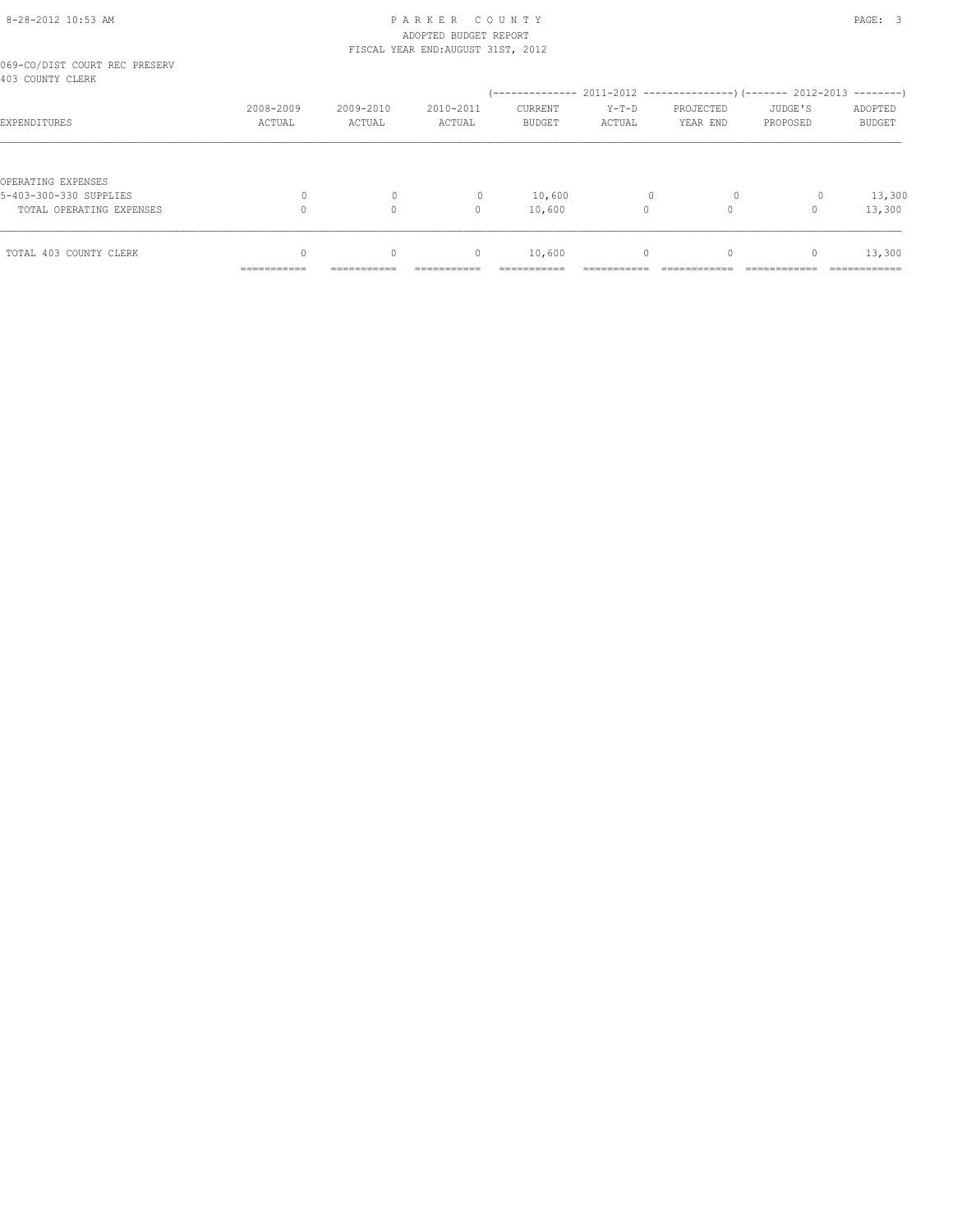# ADOPTED BUDGET REPORT

|                                                     |                     |                      | FISCAL YEAR END: AUGUST 31ST, 2012 |                          |                 |                       |                     |                          |
|-----------------------------------------------------|---------------------|----------------------|------------------------------------|--------------------------|-----------------|-----------------------|---------------------|--------------------------|
| 069-CO/DIST COURT REC PRESERV<br>450 DISTRICT CLERK |                     |                      |                                    |                          |                 |                       |                     |                          |
| EXPENDITURES                                        | 2008-2009<br>ACTUAL | 2009-2010<br>ACTUAL  | 2010-2011<br>ACTUAL                | CURRENT<br><b>BUDGET</b> | Y-T-D<br>ACTUAL | PROJECTED<br>YEAR END | JUDGE'S<br>PROPOSED | ADOPTED<br><b>BUDGET</b> |
| OPERATING EXPENSES                                  |                     |                      |                                    |                          |                 |                       |                     |                          |
| 5-450-300-330 SUPPLIES<br>TOTAL OPERATING EXPENSES  | 0                   | $\Omega$<br>$\Omega$ | $\mathbf{0}$<br>$\Omega$           | 10,600<br>10,600         | $\Omega$        | $\Omega$              |                     | 8,300<br>8,300           |
| TOTAL 450 DISTRICT CLERK                            | ===========         | $\circ$              | $\mathbf{0}$                       | 10,600                   | $\circ$         |                       |                     | 8,300                    |
| TOTAL EXPENDITURES                                  | ===========         | $\circ$              | $\mathbf{0}$                       | 21,200                   | $\circ$         |                       |                     | 21,600                   |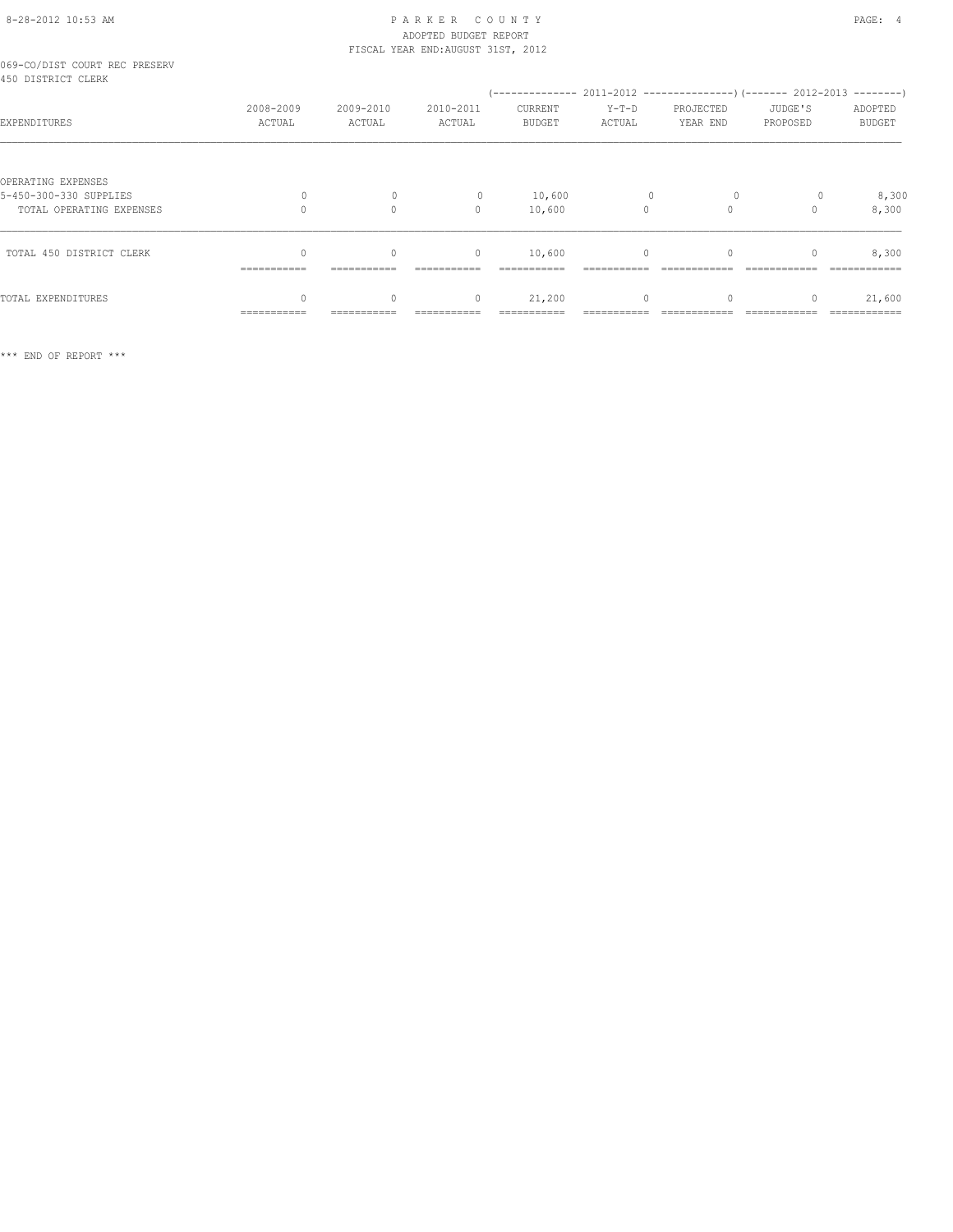#### 8-28-2012 10:53 AM PAGE: 1 PAR K E R C O U N T Y ADOPTED BUDGET REPORT FISCAL YEAR END:AUGUST 31ST, 2012

071-DOCUMENT PRESERVATION

|                                   | 2008-2009    | 2009-2010    | 2010-2011    | CURRENT       | $Y-T-D$      | PROJECTED    | JUDGE'S      | ADOPTED                          |
|-----------------------------------|--------------|--------------|--------------|---------------|--------------|--------------|--------------|----------------------------------|
|                                   | ACTUAL       | ACTUAL       | ACTUAL       | <b>BUDGET</b> | ACTUAL       | YEAR END     | PROPOSED     | <b>BUDGET</b>                    |
| REVENUE SUMMARY                   |              |              |              |               |              |              |              |                                  |
| INVESTMENT INCOME                 | $\mathbf{0}$ | $\mathbf{0}$ | 102          | $\mathbf 0$   | 239          | $\mathbf{0}$ | 0            | $\overline{0}$                   |
| OTHER INCOME                      | 157,350      | 141,625      | 137,671      | 130,000       | 131,567      | $\mathbf{0}$ |              | 137,000                          |
| 399 REVENUE                       | 0            | $\mathbf{0}$ | $\circ$      | 30,467        | $\mathbf{0}$ | 0            | 0            | 304,275                          |
| TOTAL REVENUES                    | 157,350      | 141,625      | 137,773      | 160,467       | 131,806      | $\circ$      | 0            | 441,275                          |
| EXPENDITURE SUMMARY               |              |              |              |               |              |              |              |                                  |
| 403 COUNTY CLERK                  | $\mathbf{0}$ | $\circ$      | 52,362       | 59,809        | 46,497       | $\circ$      | 0            | 441,275                          |
| 409 NON DEPARTMENT                | $\Omega$     | $\mathbf{0}$ | $\mathbf{0}$ | 100,658       | 201,761      | $\circ$      | 0            | 0                                |
| TOTAL EXPENDITURES                | 0            | $\circ$      | 52,362       | 160,467       | 248,258      | $\circ$      | $\mathbf{0}$ | 441,275                          |
| REVENUE OVER/(UNDER) EXPENDITURES | 157,350      | 141,625      | 85,412       | 0(            | 116, 452)    | $\mathbf{0}$ | $\Omega$     | $\begin{array}{c} \n\end{array}$ |
|                                   | ===========  |              |              |               |              |              |              |                                  |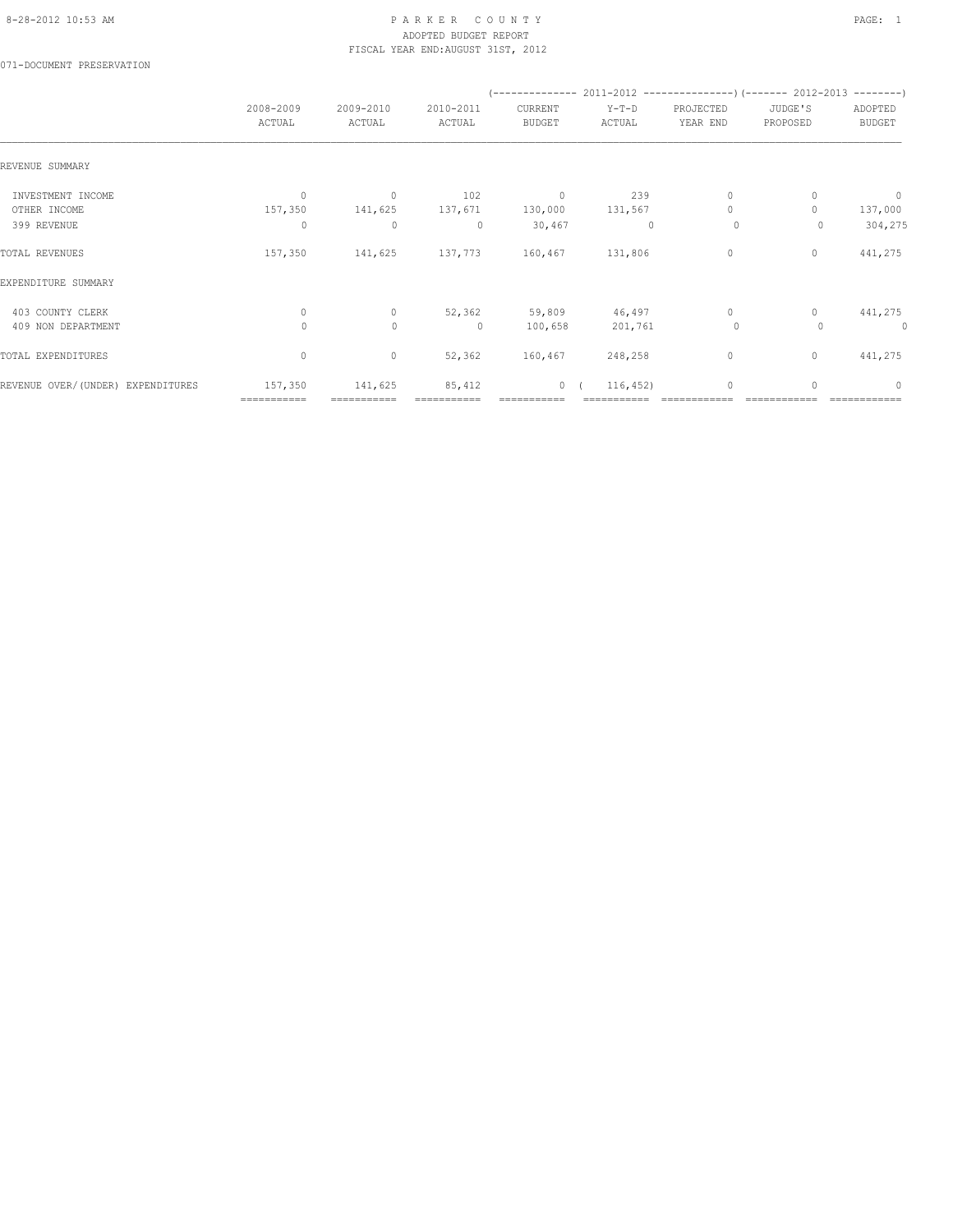071-DOCUMENT PRESERVATION

| REVENUES                                 | 2008-2009<br>ACTUAL | 2009-2010<br>ACTUAL | 2010-2011<br>ACTUAL | CURRENT<br><b>BUDGET</b> | $Y-T-D$<br>ACTUAL | PROJECTED<br>YEAR END | JUDGE'S<br>PROPOSED | ADOPTED<br><b>BUDGET</b>         |
|------------------------------------------|---------------------|---------------------|---------------------|--------------------------|-------------------|-----------------------|---------------------|----------------------------------|
| INVESTMENT INCOME                        |                     |                     |                     |                          |                   |                       |                     |                                  |
| 3-361-000-071 INTEREST INCOME            | 0                   | $\circ$             | 102                 | 0                        | 239               | $\circ$               |                     |                                  |
| TOTAL INVESTMENT INCOME                  |                     | $\circ$             | 102                 | $\circ$                  | 239               | $\mathbf{0}$          |                     | $\begin{array}{c} \n\end{array}$ |
| OTHER INCOME                             |                     |                     |                     |                          |                   |                       |                     |                                  |
| 3-370-000-398 RECORD ARCHIVE FEE         | 157,350             | 132,610             | 125,236             | 118,000                  | 120,400           | $\mathbf{0}$          |                     | 125,000                          |
| 3-370-000-403 CC RECORD PRESERVATION FEE | $\circ$             | 9,015               | 12,435              | 12,000                   | 11,167            | $\Omega$              |                     | 12,000                           |
| TOTAL OTHER INCOME                       | 157,350             | 141,625             | 137,671             | 130,000                  | 131,567           | $\mathbf{0}$          | 0                   | 137,000                          |
| 399 REVENUE                              |                     |                     |                     |                          |                   |                       |                     |                                  |
| 3-399-000-001 UNEXPENDED FUND BALANCE    | $\Omega$            | $\mathbf{0}$        | $\mathbf{0}$        | 30,467                   | $\mathbf{0}$      | $\Omega$              | 0                   | 304,275                          |
| TOTAL 399 REVENUE                        | $\circ$             | $\circ$             | $\mathbf{0}$        | 30,467                   | $\circ$           | $\mathbf{0}$          | 0                   | 304,275                          |
| TOTAL REVENUES                           | 157,350             | 141,625             | 137,773             | 160,467                  | 131,806           | 0                     | 0                   | 441,275                          |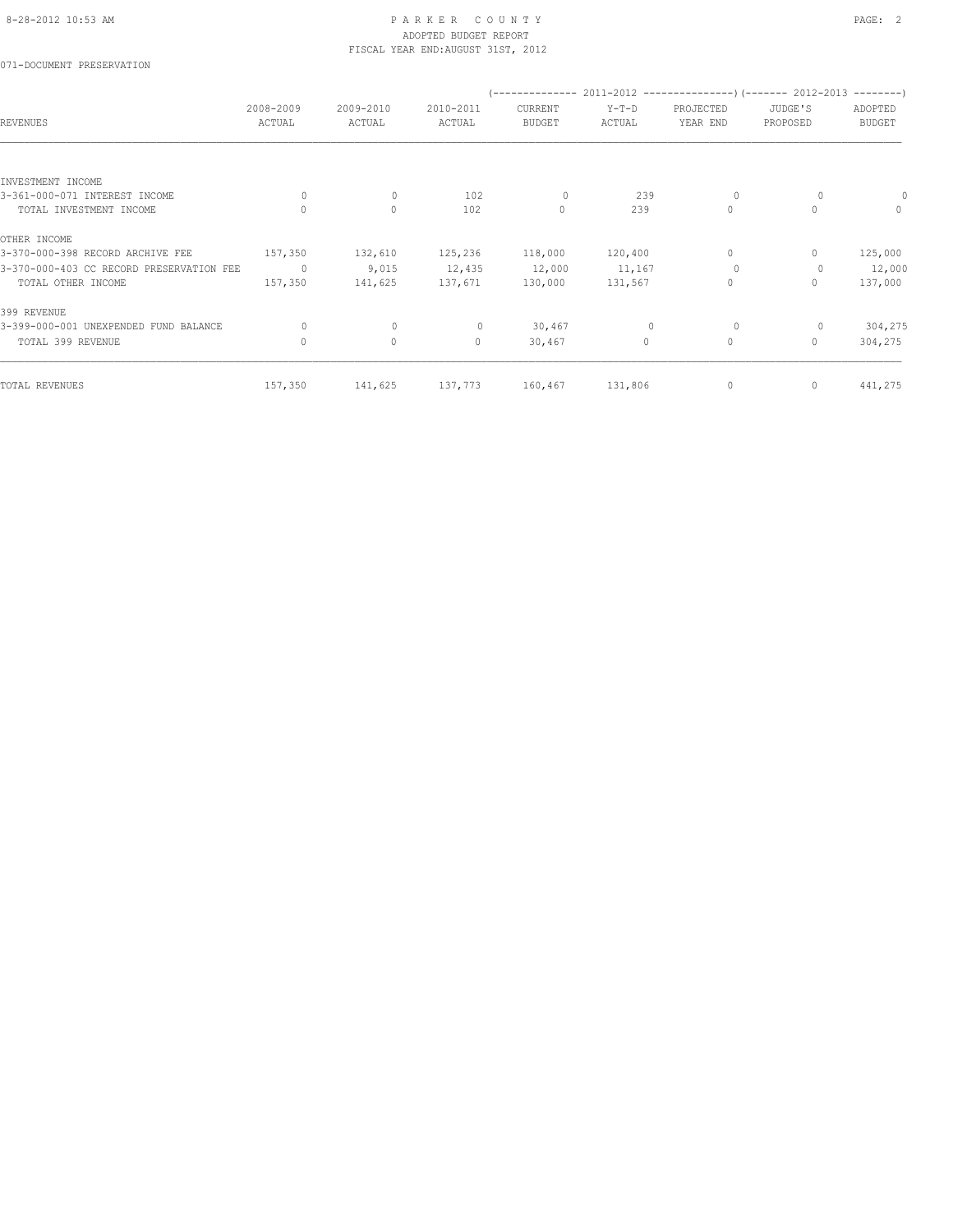#### 8-28-2012 10:53 AM P A R K E R C O U N T Y PAGE: 3 ADOPTED BUDGET REPORT YEAR END: AUGUST 31ST, 2012

|                                               |           |           | FISCAL YEAR END:AUGUST 31ST, 2012 |               |         |           |          |               |
|-----------------------------------------------|-----------|-----------|-----------------------------------|---------------|---------|-----------|----------|---------------|
| 071-DOCUMENT PRESERVATION<br>403 COUNTY CLERK |           |           |                                   |               |         |           |          |               |
|                                               |           |           |                                   |               |         |           |          |               |
|                                               | 2008-2009 | 2009-2010 | 2010-2011                         | CURRENT       | $Y-T-D$ | PROJECTED | JUDGE'S  | ADOPTED       |
| EXPENDITURES                                  | ACTUAL    | ACTUAL    | ACTUAL                            | <b>BUDGET</b> | ACTUAL  | YEAR END  | PROPOSED | <b>BUDGET</b> |

|  | SALARIES & BENEFITS |
|--|---------------------|
|  |                     |

| SALARIES & WAGES        |   |        |        |        |          |        |
|-------------------------|---|--------|--------|--------|----------|--------|
| 5-403-100-106 DEPUTIES  | 0 | 33,857 | 33,727 | 28,863 | <b>U</b> | 34,739 |
| 5-403-100-120 PART-TIME |   |        |        | $\Box$ |          | 28,955 |
| TOTAL SALARIES & WAGES  |   | 33,857 | 33,727 | 28,863 |          | 63,694 |
|                         |   |        |        |        |          |        |

|  | 5-403-100-120PART-TIME |
|--|------------------------|
|  |                        |

 (New) Full-time employee for preservation project of all Court records as required by law.

PERMANENT NOTES:

5-403-100-120PART-TIME CURRENT YEAR NOTES:

 Part-time employee to assist with archiving all old court records and case files-scanning and other responsibilities related only to archival purposes

| <b>BENEFITS</b>                          |                  |              |                                  |         |          |              |          |         |
|------------------------------------------|------------------|--------------|----------------------------------|---------|----------|--------------|----------|---------|
| 5-403-100-201 FICA MATCH                 | $\Omega$         | $\circ$      | 2,547                            | 2,580   | 2,164    | $\Omega$     |          | 5,103   |
| 5-403-100-202 EMPLOYEE HOSPITALIZATION   |                  | $\Omega$     | 8,318                            | 9,200   | 8,025    | $\Omega$     |          | 9,301   |
| 5-403-100-203 RETIREMENT PLAN CONTRIBUT  |                  | $\cap$       | 3,785                            | 3,170   | 2,857    | $\Omega$     |          | 7,277   |
| 5-403-100-204 WORKERS COMPENSATION INSU  |                  | $\mathbf{0}$ | $\begin{array}{c} \n\end{array}$ | 132     |          | $\Omega$     |          | 0       |
| TOTAL BENEFITS                           |                  | $\mathbf{0}$ | 14,649                           | 15,082  | 13,047   | 0            |          | 21,681  |
| 5-403-100-201FICA MATCH                  | PERMANENT NOTES: |              |                                  |         |          |              |          |         |
|                                          | As instructed    |              |                                  |         |          |              |          |         |
| TOTAL SALARIES & BENEFITS                | $\Omega$         | $\circ$      | 48,506                           | 48,809  | 41,910   | $\mathbf{0}$ | $\Omega$ | 85,375  |
| OPERATING EXPENSES                       |                  |              |                                  |         |          |              |          |         |
| 5-403-300-330 SUPPLIES                   | $\bigcap$        | $\Omega$     | $\mathbf{0}$                     | 3,000   | $\Omega$ | $\Omega$     |          | 3,000   |
| 5-403-300-415 TRAINING SCHOOLS & SEMINAR |                  | $\mathbf{0}$ | 3,855                            | 8,000   | 4,588    | $\Omega$     |          | 8,000   |
| TOTAL OPERATING EXPENSES                 |                  | $\circ$      | 3,855                            | 11,000  | 4,588    | $\Omega$     |          | 11,000  |
| PROFESSIONAL AND SERVICE                 |                  |              |                                  |         |          |              |          |         |
| 5-403-400-408 CONTRACT SERVICES          | $\cap$           | $\mathbf{0}$ | $\Omega$                         | $\circ$ |          | $\Omega$     |          | 344,900 |
| TOTAL PROFESSIONAL AND SERVICE           | $\bigcap$        | $\circ$      | $\Omega$                         | $\circ$ | $\circ$  | $\mathbf{0}$ | 0        | 344,900 |
| TOTAL 403 COUNTY CLERK                   | $\cap$           | $\Omega$     | 52,362                           | 59,809  | 46,497   | $\Omega$     | n        | 441,275 |
|                                          | ===========      |              |                                  |         |          |              |          |         |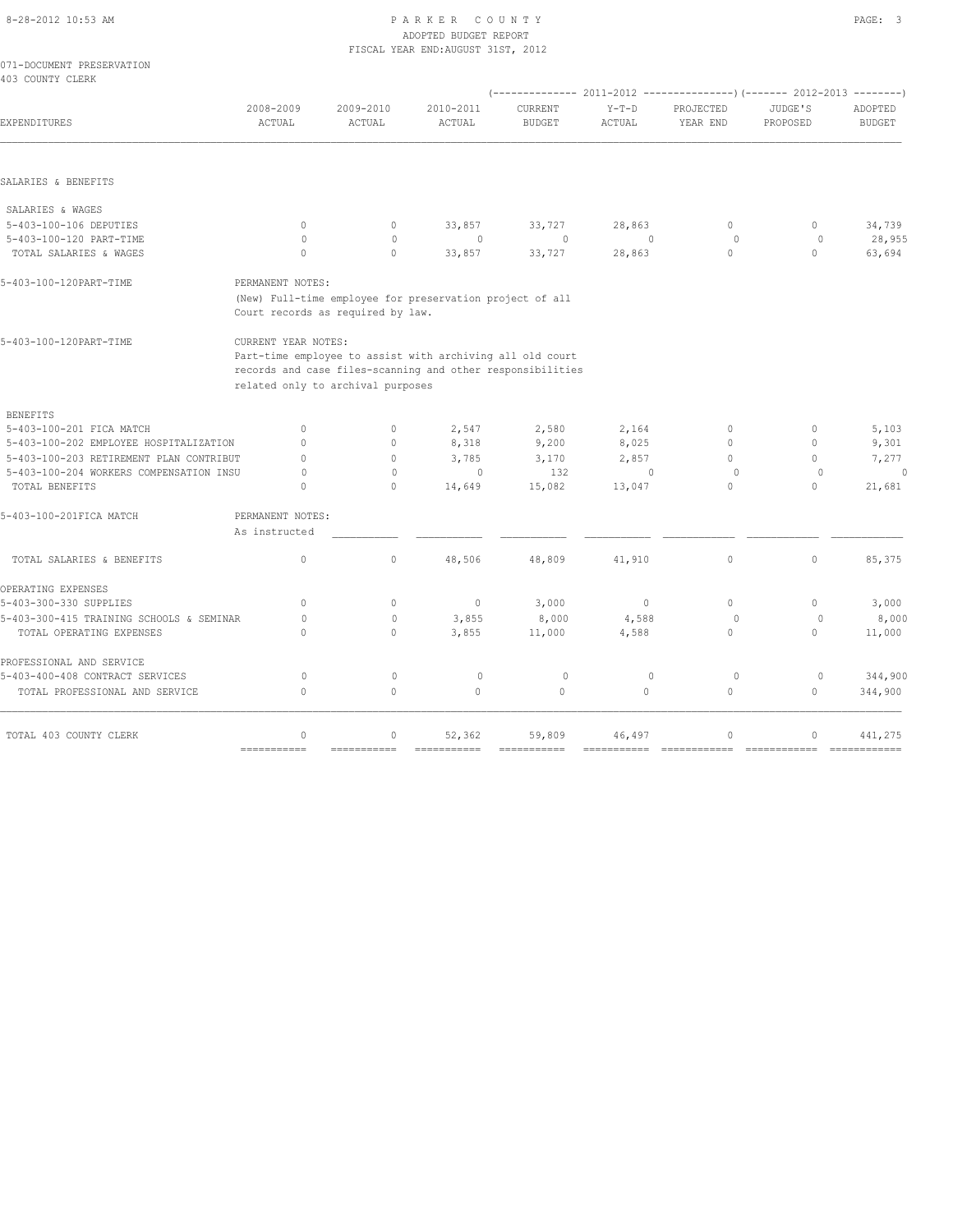## 8-28-2012 10:53 AM P A R K E R C O U N T Y PAGE: 4 ADOPTED BUDGET REPORT

|                                                 |                     |                     | FISCAL YEAR END: AUGUST 31ST, 2012 |                          |                   |                       |                     |                                  |
|-------------------------------------------------|---------------------|---------------------|------------------------------------|--------------------------|-------------------|-----------------------|---------------------|----------------------------------|
| 071-DOCUMENT PRESERVATION<br>409 NON DEPARTMENT |                     |                     |                                    |                          |                   |                       |                     |                                  |
| EXPENDITURES                                    | 2008-2009<br>ACTUAL | 2009-2010<br>ACTUAL | 2010-2011<br>ACTUAL                | CURRENT<br><b>BUDGET</b> | $Y-T-D$<br>ACTUAL | PROJECTED<br>YEAR END | JUDGE'S<br>PROPOSED | ADOPTED<br><b>BUDGET</b>         |
|                                                 |                     |                     |                                    |                          |                   |                       |                     |                                  |
| OPERATING EXPENSES                              |                     |                     |                                    |                          |                   |                       |                     |                                  |
| 5-409-300-371 ELECTRONIC EQUIPMENT-NON C        | $\Omega$            | $\mathbf{0}$        | $\circ$                            | 6,000                    | $\mathbf{0}$      | $\circ$               |                     |                                  |
| TOTAL OPERATING EXPENSES                        |                     | $\Omega$            | $\Omega$                           | 6,000                    | $\Omega$          | $\Omega$              | $\cap$              | $\mathbf{0}$                     |
| PROFESSIONAL AND SERVICE                        |                     |                     |                                    |                          |                   |                       |                     |                                  |
| 5-409-400-408 CONTRACT SERVICES                 | $\Omega$            | $\mathbf{0}$        | $\circ$                            | 94,658                   | 201,761           | $\Omega$              |                     |                                  |
| TOTAL PROFESSIONAL AND SERVICE                  | $\Omega$            | $\Omega$            | $\mathbf{0}$                       | 94,658                   | 201,761           | $\mathbf{0}$          | $\Omega$            | $\begin{array}{c} \n\end{array}$ |
| TOTAL 409 NON DEPARTMENT                        | ------------        | $\Omega$            | $\circ$                            | 100,658                  | 201,761           | $\Omega$              |                     | ∩                                |
|                                                 |                     |                     |                                    |                          |                   |                       |                     |                                  |
| TOTAL EXPENDITURES                              | ===========         | $\circ$             | 52,362                             | 160,467                  | 248,258           | $\Omega$              |                     | 441,275                          |
|                                                 |                     |                     |                                    |                          |                   |                       |                     |                                  |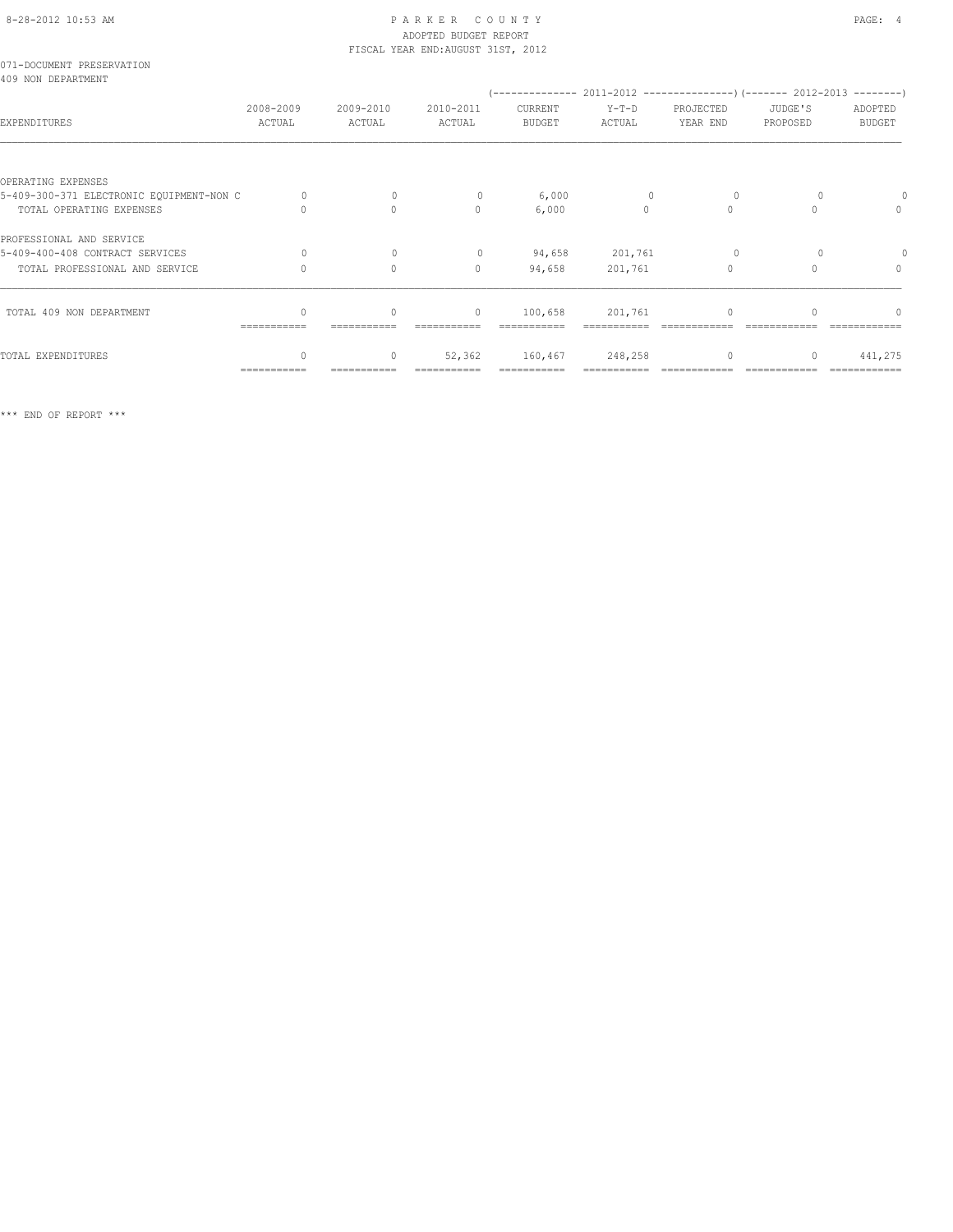#### 8-28-2012 10:53 AM PAGE: 1 PAR K E R C O U N T Y ADOPTED BUDGET REPORT FISCAL YEAR END:AUGUST 31ST, 2012

072-CO CLK VITALS TRAINING

|                                                    | 2008-2009<br>ACTUAL     | 2009-2010<br>ACTUAL                  | 2010-2011<br>ACTUAL              | CURRENT<br><b>BUDGET</b>         | $Y-T-D$<br>ACTUAL              | PROJECTED<br>YEAR END          | JUDGE'S<br>PROPOSED | ADOPTED<br><b>BUDGET</b> |
|----------------------------------------------------|-------------------------|--------------------------------------|----------------------------------|----------------------------------|--------------------------------|--------------------------------|---------------------|--------------------------|
| REVENUE SUMMARY                                    |                         |                                      |                                  |                                  |                                |                                |                     |                          |
| FEES OF OFFICE<br>INVESTMENT INCOME<br>399 REVENUE | 4,286<br>45<br>$\Omega$ | 3,605<br>$\mathbf{0}$<br>$\mathbf 0$ | 3,621<br>$\mathbf{0}$<br>$\circ$ | 3,400<br>$\mathbf{0}$<br>$\circ$ | 3,488<br>$\bigcap$<br>$\Omega$ | $\circ$<br>$\Omega$<br>$\circ$ | 0<br>$\Omega$       | 3,300<br>$\circ$<br>0    |
| TOTAL REVENUES                                     | 4,331                   | 3,605                                | 3,621                            | 3,400                            | 3,488                          | 0                              | 0                   | 3,300                    |
| EXPENDITURE SUMMARY                                |                         |                                      |                                  |                                  |                                |                                |                     |                          |
| 403 COUNTY CLERK                                   | $\circ$                 | 1,461                                | 1,683                            | 3,400                            | 1,812                          | $\circ$                        | $\circ$             | 3,300                    |
| TOTAL EXPENDITURES                                 | $\mathbf{0}$            | 1,461                                | 1,683                            | 3,400                            | 1,812                          | $\circ$                        | $\mathbf{0}$        | 3,300                    |
| REVENUE OVER/(UNDER) EXPENDITURES                  | 4,331<br>===========    | 2,144<br>===========                 | 1,938                            | 0                                | 1,676                          | $\circ$                        | $\mathbf{0}$        | $\circ$                  |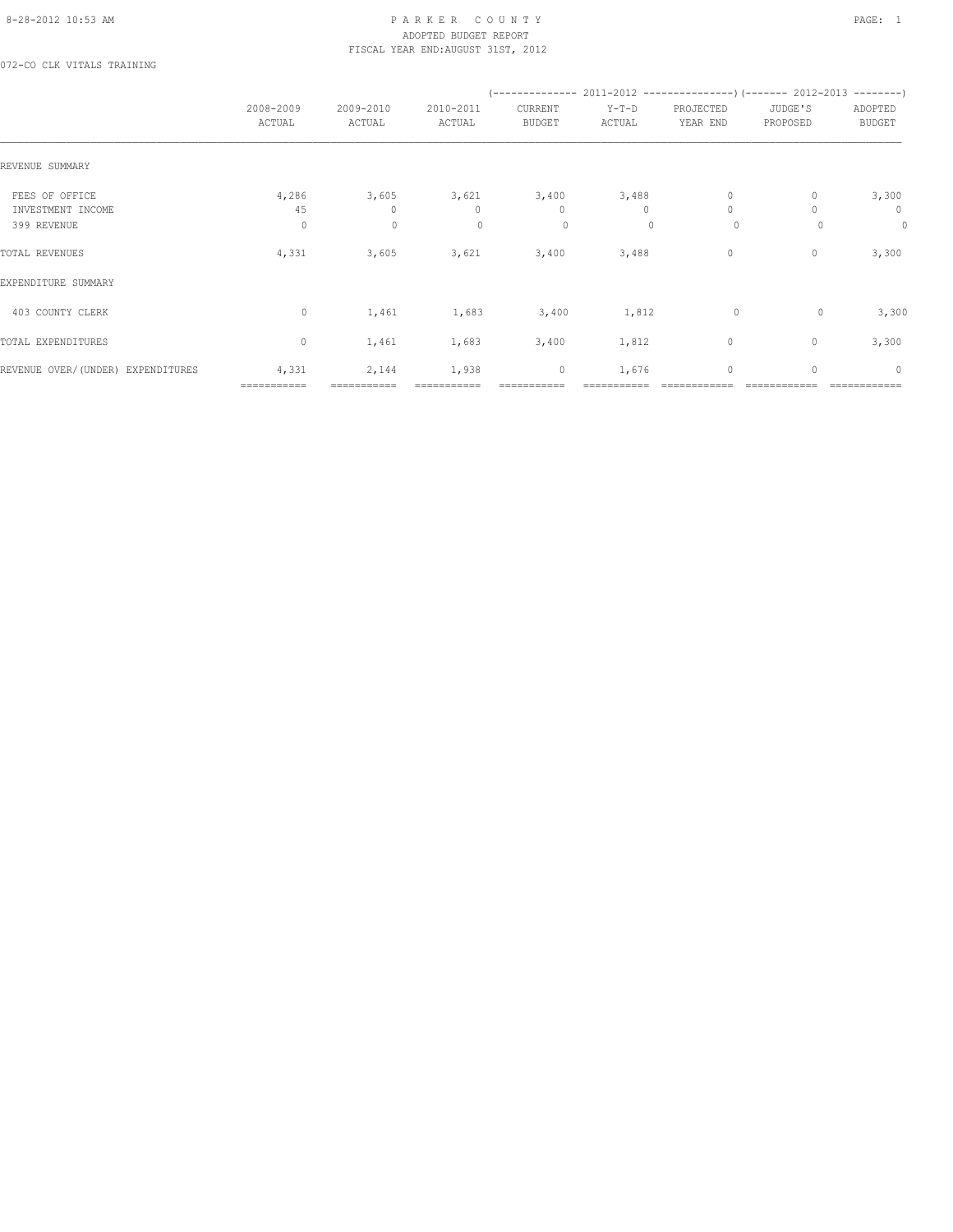072-CO CLK VITALS TRAINING

| <b>REVENUES</b>                       | 2008-2009<br>ACTUAL | 2009-2010<br>ACTUAL | 2010-2011<br>ACTUAL | CURRENT<br><b>BUDGET</b> | $Y-T-D$<br>ACTUAL | PROJECTED<br>YEAR END | JUDGE'S<br>PROPOSED | ADOPTED<br><b>BUDGET</b> |
|---------------------------------------|---------------------|---------------------|---------------------|--------------------------|-------------------|-----------------------|---------------------|--------------------------|
| FEES OF OFFICE                        |                     |                     |                     |                          |                   |                       |                     |                          |
| 3-340-000-403 VITALS TRAINING FEE     | 4,286               | 3,605               | 3,621               | 3,400                    | 3,488             | $\circ$               |                     | 3,300                    |
| TOTAL FEES OF OFFICE                  | 4,286               | 3,605               | 3,621               | 3,400                    | 3,488             | $\circ$               | 0                   | 3,300                    |
| INVESTMENT INCOME                     |                     |                     |                     |                          |                   |                       |                     |                          |
| 3-361-000-072 INTEREST INCOME         | 45                  | 0                   | 0                   | 0                        | $\mathbf{0}$      | 0                     |                     |                          |
| TOTAL INVESTMENT INCOME               | 45                  | $\circ$             | $\circ$             | $\circ$                  | $\circ$           | $\circ$               | $\Omega$            | $\circ$                  |
| 399 REVENUE                           |                     |                     |                     |                          |                   |                       |                     |                          |
| 3-399-000-001 UNEXPENDED FUND BALANCE | $\Omega$            | $\circ$             | $\circ$             | 0                        | $\mathbf{0}$      | 0                     |                     |                          |
| TOTAL 399 REVENUE                     | $\mathbf{0}$        | $\mathbf{0}$        | $\mathbf{0}$        | $\mathbf{0}$             | $\circ$           | $\circ$               | $\circ$             | $\mathbf{0}$             |
| TOTAL REVENUES                        | 4,331               | 3,605               | 3,621               | 3,400                    | 3,488             | 0                     | 0                   | 3,300                    |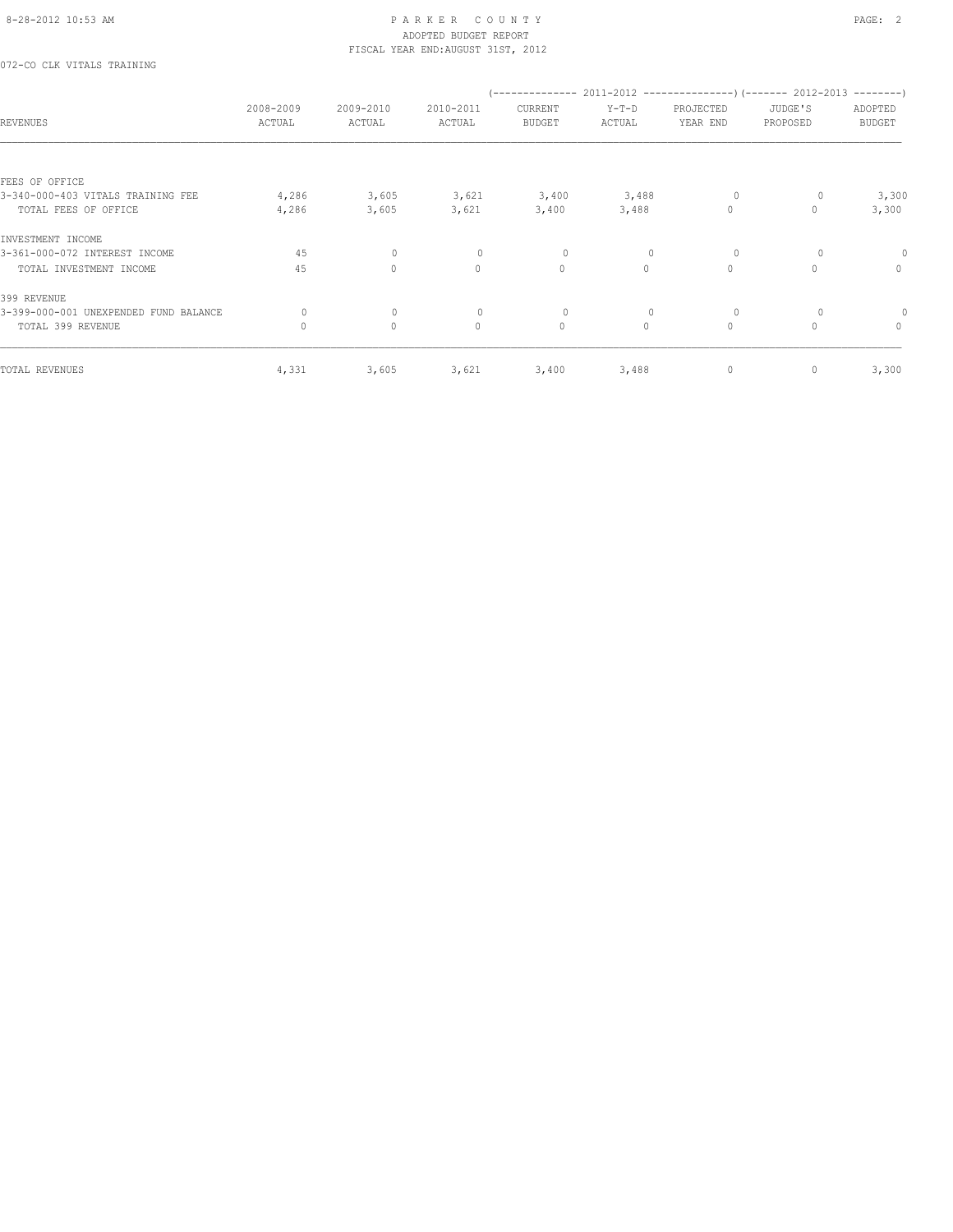## 8-28-2012 10:53 AM P A R K E R C O U N T Y PAGE: 3 ADOPTED BUDGET REPORT

| 072-CO CLK VITALS TRAINING<br>403 COUNTY CLERK |                     |                     |                     |                          |                   |                       |                     |                          |
|------------------------------------------------|---------------------|---------------------|---------------------|--------------------------|-------------------|-----------------------|---------------------|--------------------------|
| EXPENDITURES                                   | 2008-2009<br>ACTUAL | 2009-2010<br>ACTUAL | 2010-2011<br>ACTUAL | CURRENT<br><b>BUDGET</b> | $Y-T-D$<br>ACTUAL | PROJECTED<br>YEAR END | JUDGE'S<br>PROPOSED | ADOPTED<br><b>BUDGET</b> |
|                                                |                     |                     |                     |                          |                   |                       |                     |                          |
| OPERATING EXPENSES                             |                     |                     |                     |                          |                   |                       |                     |                          |
| 5-403-300-330 SUPPLIES                         | 0                   | $\mathbf 0$         | 0                   | 1,000                    | $\mathbf 0$       | 0                     |                     | 500                      |
| TOTAL OPERATING EXPENSES                       |                     | $\circ$             | $\Omega$            | 1,000                    | $\Omega$          | $\Omega$              |                     | 500                      |
| PROFESSIONAL AND SERVICE                       |                     |                     |                     |                          |                   |                       |                     |                          |
| 5-403-400-415 TRAINING SCHOOLS & SEMINAR       | $\circ$             | 1,461               | 1,683               | 2,400                    | 1,812             | $\circ$               | 0                   | 2,800                    |
| TOTAL PROFESSIONAL AND SERVICE                 | $\Omega$            | 1,461               | 1,683               | 2,400                    | 1,812             | $\Omega$              | $\Omega$            | 2,800                    |
| TOTAL 403 COUNTY CLERK                         | $\mathbf{0}$        | 1,461               | 1,683               | 3,400                    | 1,812             | $\mathbf{0}$          | 0                   | 3,300                    |
|                                                |                     |                     |                     |                          |                   |                       |                     |                          |

TOTAL EXPENDITURES 0 1,461 1,683 3,400 1,812 0 0 3,300 =========== =========== =========== =========== =========== ============ ============ ============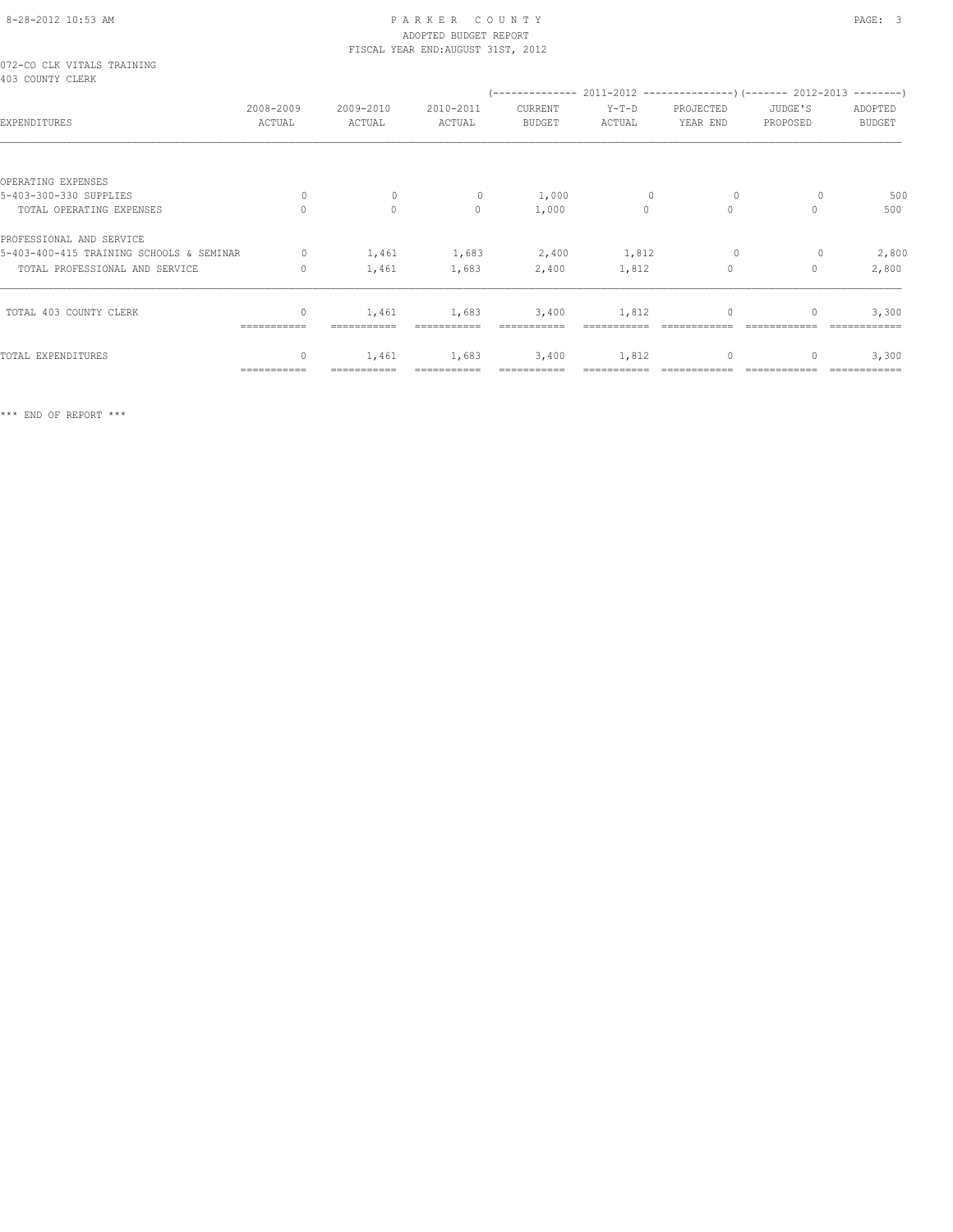#### 8-28-2012 10:53 AM P A R K E R C O U N T Y PAGE: 1 ADOPTED BUDGET REPORT FISCAL YEAR END:AUGUST 31ST, 2012

074-DIST COURT RECORDS TECHNO

|                                                  | 2008-2009<br>ACTUAL           | 2009-2010<br>ACTUAL                   | 2010-2011<br>ACTUAL          | CURRENT<br><b>BUDGET</b>        | $Y-T-D$<br>ACTUAL                | PROJECTED<br>YEAR END               | JUDGE'S<br>PROPOSED | ADOPTED<br><b>BUDGET</b> |
|--------------------------------------------------|-------------------------------|---------------------------------------|------------------------------|---------------------------------|----------------------------------|-------------------------------------|---------------------|--------------------------|
| REVENUE SUMMARY                                  |                               |                                       |                              |                                 |                                  |                                     |                     |                          |
| INVESTMENT INCOME<br>OTHER INCOME<br>399 REVENUE | $\mathbf{0}$<br>$\Omega$<br>0 | $\mathbf{0}$<br>6,639<br>$\mathbf{0}$ | $\overline{0}$<br>8,017<br>0 | $\mathbf 0$<br>6,900<br>$\circ$ | $\circ$<br>6,494<br>$\mathbf{0}$ | $\mathbf{0}$<br>$\Omega$<br>$\circ$ | $\Omega$            | $\circ$<br>7,000<br>0    |
| TOTAL REVENUES                                   | $\mathbf{0}$                  | 6,639                                 | 8,017                        | 6,900                           | 6,494                            | $\circ$                             | 0                   | 7,000                    |
| EXPENDITURE SUMMARY                              |                               |                                       |                              |                                 |                                  |                                     |                     |                          |
| 450 DISTRICT CLERK                               | $\circ$                       | $\circ$                               | $\circ$                      | 6,900                           | $\mathbf{0}$                     | $\circ$                             | 0                   | 7,000                    |
| TOTAL EXPENDITURES                               | $\circ$                       | $\circ$                               | $\circ$                      | 6,900                           | 0                                | $\mathbf{0}$                        | $\circ$             | 7,000                    |
| REVENUE OVER/(UNDER) EXPENDITURES                | $\mathbf{0}$                  | 6,639                                 | 8,017                        | 0                               | 6,494                            | $\mathbf{0}$                        | 0                   | $\mathbf{0}$             |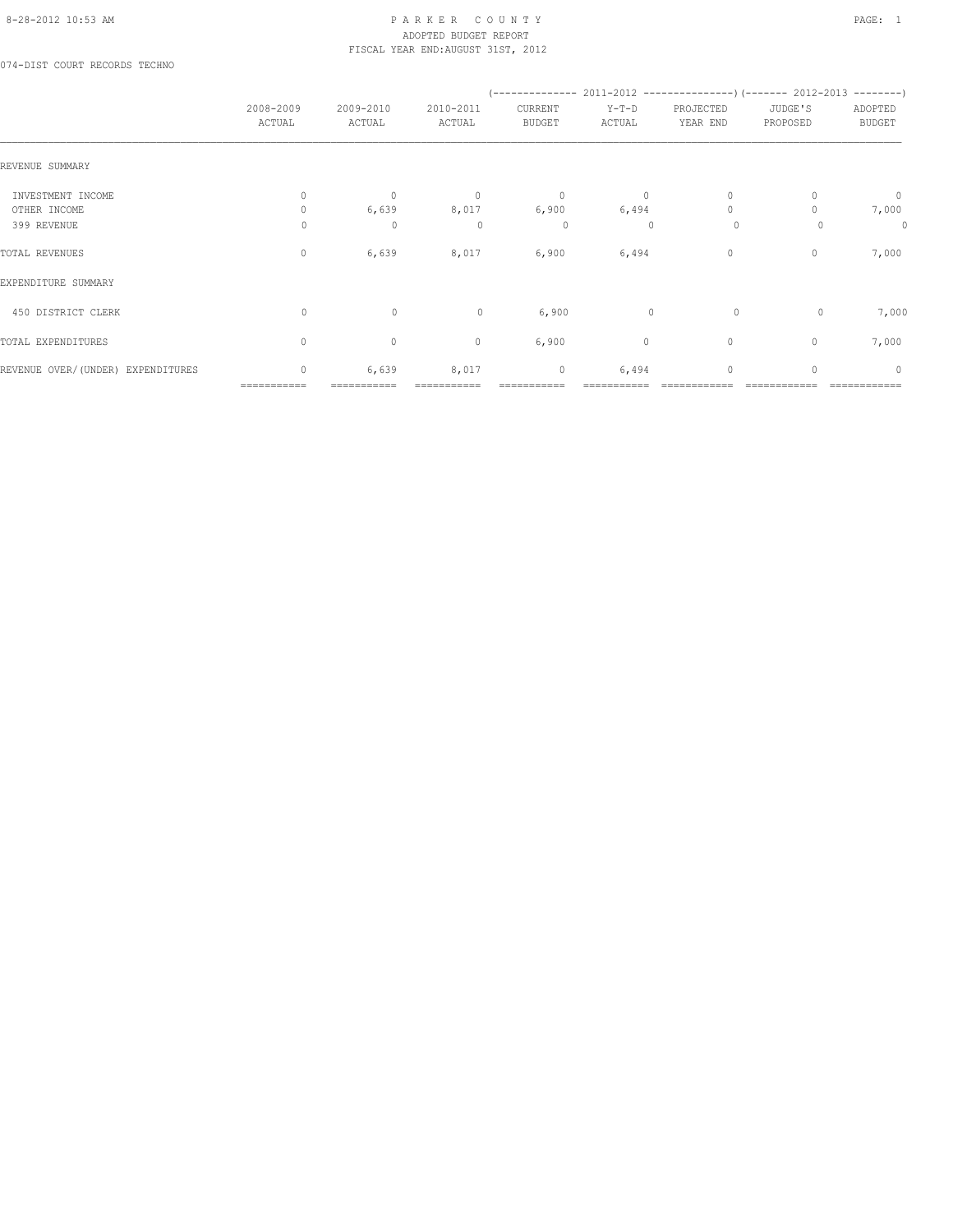#### 8-28-2012 10:53 AM PAGE: 2 ADOPTED BUDGET REPORT FISCAL YEAR END:AUGUST 31ST, 2012

074-DIST COURT RECORDS TECHNO

| <b>REVENUES</b>                       | 2008-2009<br>ACTUAL | 2009-2010<br>ACTUAL | 2010-2011<br>ACTUAL | '--------------<br>CURRENT<br><b>BUDGET</b> | $Y-T-D$<br>ACTUAL | PROJECTED<br>YEAR END | $2011-2012$ ----------------) (------- 2012-2013 --------)<br>JUDGE'S<br>PROPOSED | ADOPTED<br><b>BUDGET</b> |
|---------------------------------------|---------------------|---------------------|---------------------|---------------------------------------------|-------------------|-----------------------|-----------------------------------------------------------------------------------|--------------------------|
| INVESTMENT INCOME                     |                     |                     |                     |                                             |                   |                       |                                                                                   |                          |
| 3-361-000-074 INTEREST INCOME         | $\Omega$            | $\mathbf 0$         | $\Omega$            | $\circ$                                     |                   | $\circ$               |                                                                                   |                          |
| TOTAL INVESTMENT INCOME               | $\Omega$            | $\mathbf{0}$        | $\mathbf{0}$        | $\circ$                                     | $\Omega$          | $\circ$               | $\Omega$                                                                          | $\mathbf{0}$             |
| OTHER INCOME                          |                     |                     |                     |                                             |                   |                       |                                                                                   |                          |
| 3-370-000-398 DC RECORDS ARCHIVE FEE  | $\Omega$            | 6,639               | 8,017               | 6,900                                       | 6,494             | $\circ$               |                                                                                   | 7,000                    |
| TOTAL OTHER INCOME                    | $\Omega$            | 6,639               | 8,017               | 6,900                                       | 6,494             | $\Omega$              | 0                                                                                 | 7,000                    |
| 399 REVENUE                           |                     |                     |                     |                                             |                   |                       |                                                                                   |                          |
| 3-399-000-001 UNEXPENDED FUND BALANCE | 0                   | $\mathbf 0$         | $\mathbf{0}$        | 0                                           |                   | $\circ$               |                                                                                   |                          |
| TOTAL 399 REVENUE                     | $\mathbf{0}$        | $\circ$             | $\circ$             | $\circ$                                     | $\circ$           | $\circ$               | $\Omega$                                                                          | $\mathbf{0}$             |
| TOTAL REVENUES                        | 0                   | 6,639               | 8,017               | 6,900                                       | 6,494             | 0                     | $\mathbf{0}$                                                                      | 7,000                    |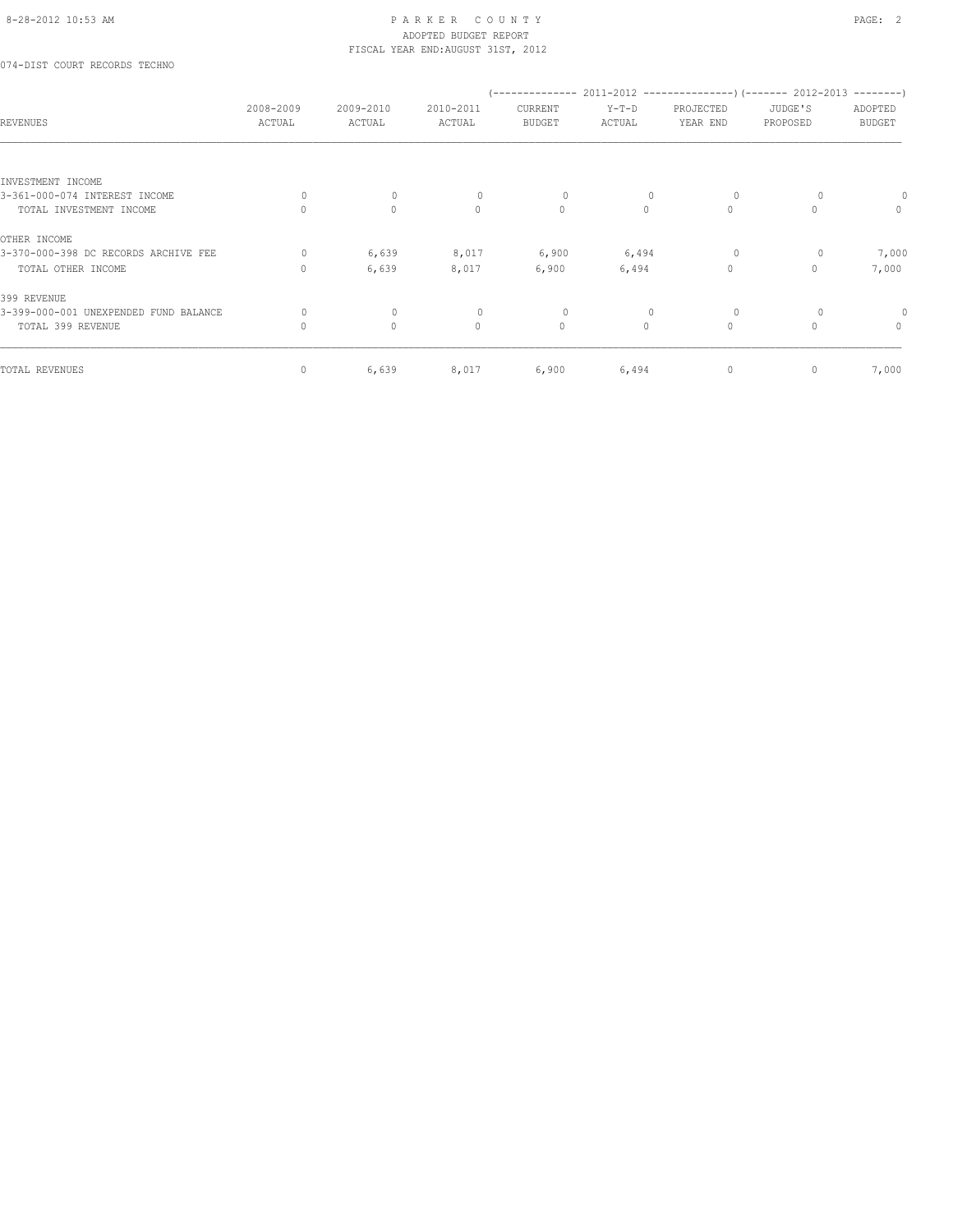#### 8-28-2012 10:53 AM PAGE: 3 ADOPTED BUDGET REPORT FISCAL YEAR END:AUGUST 31ST, 2012

#### 074-DIST COURT RECORDS TECHNO 450 DISTRICT CLERK

| EXPENDITURES                             | 2008-2009<br>ACTUAL | 2009-2010<br>ACTUAL | 2010-2011<br>ACTUAL | CURRENT<br><b>BUDGET</b> | $Y-T-D$<br>ACTUAL | PROJECTED<br>YEAR END | JUDGE'S<br>PROPOSED | ADOPTED<br><b>BUDGET</b> |
|------------------------------------------|---------------------|---------------------|---------------------|--------------------------|-------------------|-----------------------|---------------------|--------------------------|
|                                          |                     |                     |                     |                          |                   |                       |                     |                          |
| SALARIES & BENEFITS                      |                     |                     |                     |                          |                   |                       |                     |                          |
|                                          |                     |                     |                     |                          |                   |                       |                     |                          |
| SALARIES & WAGES                         |                     |                     |                     |                          |                   |                       |                     |                          |
| 5-450-100-106 DEPUTIES                   | $\mathbf{0}$        | $\circ$             | $\circ$             | $\mathbf{0}$             | $\circ$           | $\circ$               | $\circ$             | $\mathbf{0}$             |
| 5-450-100-120 PART TIME                  | $\circ$             | $\mathbf{0}$        | $\circ$             | $\circ$                  | $\mathbf{0}$      | $\circ$               | $\circ$             |                          |
| TOTAL SALARIES & WAGES                   | $\Omega$            | $\Omega$            | $\Omega$            | $\Omega$                 | $\Omega$          | $\Omega$              | $\Omega$            | $\mathbf{0}$             |
| <b>BENEFITS</b>                          |                     |                     |                     |                          |                   |                       |                     |                          |
| 5-450-100-201 FICA MATCH                 | $\mathbf{0}$        | 0                   | $\mathbf{0}$        | $\mathbf{0}$             | 0                 | 0                     | $\circ$             | $\mathbf{0}$             |
| 5-450-100-202 EMPLOYEE HOSPITALIZATION   | $\Omega$            | $\Omega$            | $\mathbf{0}$        | $\mathbf{0}$             | 0                 | 0                     | $\mathbf{0}$        | $\mathbf 0$              |
| 5-450-100-203 RETIREMENT PLAN CONTRIBUT  | $\cap$              | $\Omega$            | $\Omega$            | $\Omega$                 | $\Omega$          | $\Omega$              | 0                   | $\Omega$                 |
| 5-450-100-204 WORKERS COMPENSATION       | $\Omega$            | $\Omega$            | $\mathbf{0}$        | $\circ$                  | $\mathbf{0}$      | 0                     | $\circ$             | $\Omega$                 |
| TOTAL BENEFITS                           | $\Omega$            | $\Omega$            | $\Omega$            | $\Omega$                 | $\Omega$          | $\Omega$              | $\Omega$            | $\Omega$                 |
| TOTAL SALARIES & BENEFITS                | $\mathbf{0}$        | $\circ$             | $\circ$             | $\circ$                  | $\circ$           | $\circ$               | $\circ$             | $\mathbf{0}$             |
| OPERATING EXPENSES                       |                     |                     |                     |                          |                   |                       |                     |                          |
| 5-450-300-310 POSTAGE                    | $\mathbf{0}$        | $\mathbf{0}$        | $\mathbf{0}$        | $\mathbf{0}$             | $\circ$           | 0                     | $\circ$             | $\mathbf{0}$             |
| 5-450-300-330 SUPPLIES                   | $\Omega$            | $\Omega$            | $\mathbf{0}$        | 2,000                    | $\Omega$          | 0                     | O                   | $\mathbf{0}$             |
| 5-450-300-336 MICROFILM SUPPLIES         | $\Omega$            | 0                   | $\mathbf 0$         | $\mathbf{0}$             | 0                 | 0                     | $\circ$             | $\mathbf 0$              |
| 5-450-300-370 OFFICE EQUIPMENT-NON CAP   | $\Omega$            | $\Omega$            | $\Omega$            | $\Omega$                 | $\Omega$          | $\Omega$              | $\cap$              | $\mathbb O$              |
| 5-450-300-371 ELECTRONIC EQUIPMENT-NON C | $\cap$              | 0                   | $\mathbf{0}$        | $\Omega$                 | $\Omega$          | $\Omega$              | O                   | $\mathbf{0}$             |
| 5-450-300-374 OFFICE FURNITURE-NON CAP   | $\circ$             | $\Omega$            | $\mathbf{0}$        | $\Omega$                 | $\mathbf{0}$      | $\circ$               | $\circ$             |                          |
| TOTAL OPERATING EXPENSES                 | $\cap$              | $\Omega$            | $\Omega$            | 2,000                    | $\Omega$          | $\Omega$              | $\Omega$            | $\mathbf{0}$             |
| PROFESSIONAL AND SERVICE                 |                     |                     |                     |                          |                   |                       |                     |                          |
| 5-450-400-408 CONTRACT SERVICES          | $\Omega$            | $\mathbf{0}$        | $\circ$             | $\mathbf{0}$             | $\circ$           | 0                     | $\circ$             | $\mathbf{0}$             |
| 5-450-400-415 TRAINING SCHOOLS & SEMINAR | $\mathbf 0$         | 0                   | $\mathbb O$         | $\mathbf{0}$             | $\Omega$          | 0                     | $\Omega$            | $\mathbf 0$              |
| 5-450-400-450 OFFICE EQUIPMENT REPAIR    | $\cap$              | $\Omega$            | $\mathbf{0}$        | 4,900                    | $\Omega$          | $\Omega$              | O                   | $\mathbb O$              |
| 5-450-400-480 DUES & SUBSCRIPTIONS       | n                   | 0                   | $\Omega$            | $\Omega$                 | $\Omega$          | 0                     | Λ                   | $\mathbf 0$              |
| 5-450-400-481 BOOKS & PUBLICATIONS       | $\Omega$            | $\Omega$            | $\mathbf 0$         | $\Omega$                 | 0                 | 0                     | $\Omega$            | $\circ$                  |
| 5-450-400-482 BONDS                      | $\Omega$            | $\cap$              | $\mathbf{0}$        | $\circ$                  | $\Omega$          | $\circ$               | $\Omega$            | $\Omega$                 |
| TOTAL PROFESSIONAL AND SERVICE           | $\Omega$            | 0                   | $\circ$             | 4,900                    | 0                 | $\circ$               | $\circ$             | $\circ$                  |
| CAPITAL EXPENDITURES                     |                     |                     |                     |                          |                   |                       |                     |                          |
| 5-450-500-570 OFFICE EQUIPMENT           | $\mathbf{0}$        | 0                   | $\circ$             | $\mathbf{0}$             | $\circ$           | 0                     | $\circ$             | $\mathbf{0}$             |
| 5-450-500-571 ELECTRONIC EQUIPMENT       | $\Omega$            | 0                   | $\circ$             | $\Omega$                 | $\circ$           | 0                     | $\circ$             | 0                        |
| 5-450-500-590 OFFICE FURNITURE           | 0                   | $\Omega$            | $\circ$             | 0                        | $\mathbf{0}$      | $\circ$               | 0                   | $\Omega$                 |
| TOTAL CAPITAL EXPENDITURES               | $\Omega$            | $\Omega$            | $\Omega$            | $\Omega$                 | $\Omega$          | $\Omega$              | $\Omega$            | $\mathbf{0}$             |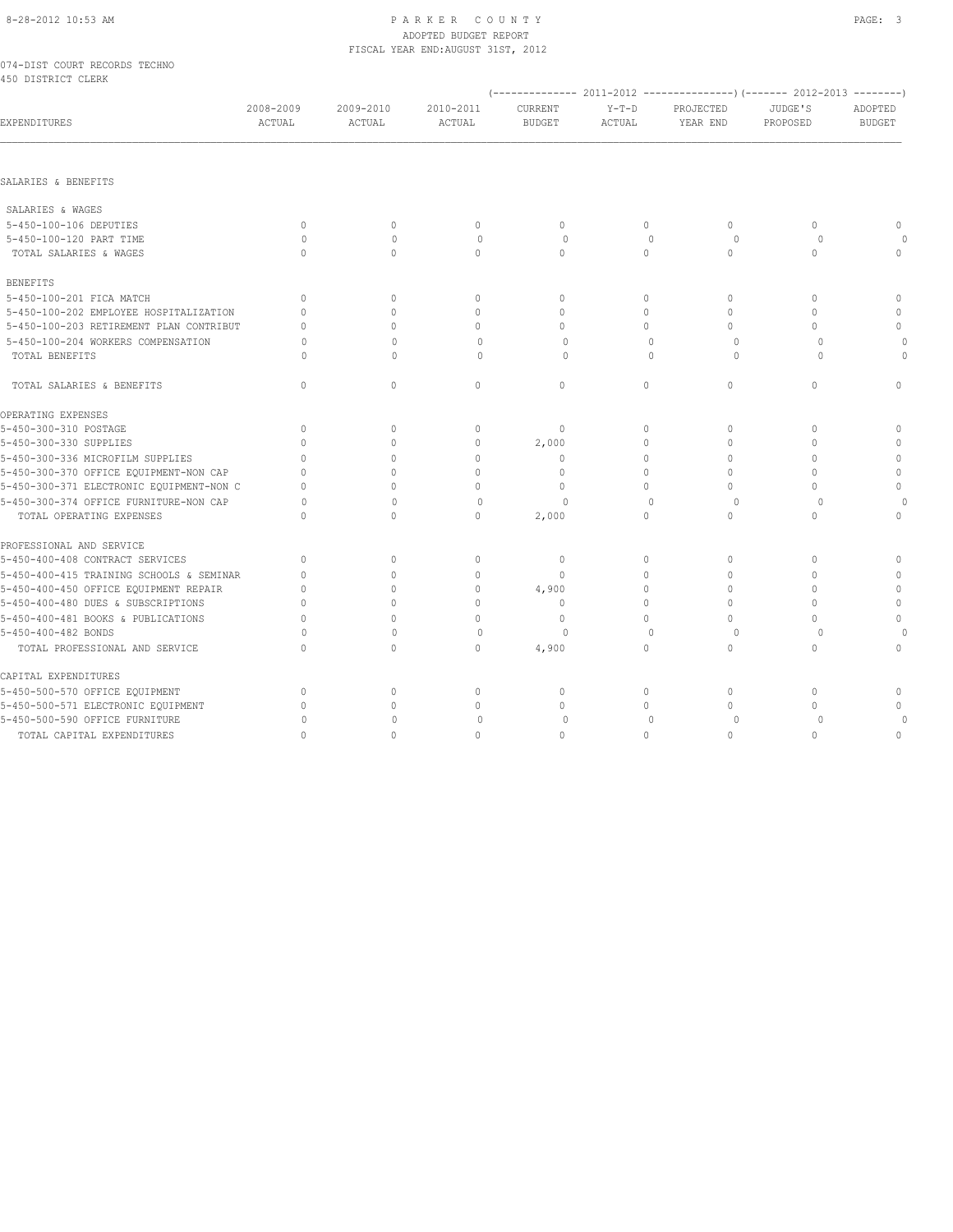# 8-28-2012 10:53 AM P A R K E R C O U N T Y PAGE: 4 ADOPTED BUDGET REPORT

|                                                     |             |           | FISCAL YEAR END: AUGUST 31ST, 2012 |         |          |           |          |               |
|-----------------------------------------------------|-------------|-----------|------------------------------------|---------|----------|-----------|----------|---------------|
| 074-DIST COURT RECORDS TECHNO<br>450 DISTRICT CLERK |             |           |                                    |         |          |           |          |               |
|                                                     |             |           |                                    |         |          |           |          |               |
|                                                     | 2008-2009   | 2009-2010 | 2010-2011                          | CURRENT | $Y-T-D$  | PROJECTED | JUDGE'S  | ADOPTED       |
| EXPENDITURES                                        | ACTUAL      | ACTUAL    | ACTUAL                             | BUDGET  | ACTUAL   | YEAR END  | PROPOSED | <b>BUDGET</b> |
| OTHER SERVICES                                      |             |           |                                    |         |          |           |          |               |
| 5-450-600-699 PROGRAM CONTINGENCIES                 |             |           |                                    |         |          |           |          | 7,000         |
| TOTAL OTHER SERVICES                                |             | $\Omega$  | $\Omega$                           | $\circ$ | $\Omega$ | $\Omega$  |          | 7,000         |
| TOTAL 450 DISTRICT CLERK                            |             |           | $\begin{array}{c} \n\end{array}$   | 6,900   | $\Omega$ |           |          | 7,000         |
|                                                     |             |           |                                    |         |          |           |          |               |
| TOTAL EXPENDITURES                                  |             |           | $\mathbf{0}$                       | 6,900   | $\circ$  |           |          | 7,000         |
|                                                     | =========== |           |                                    |         |          |           |          | ============  |

\*\*\* END OF REPORT \*\*\*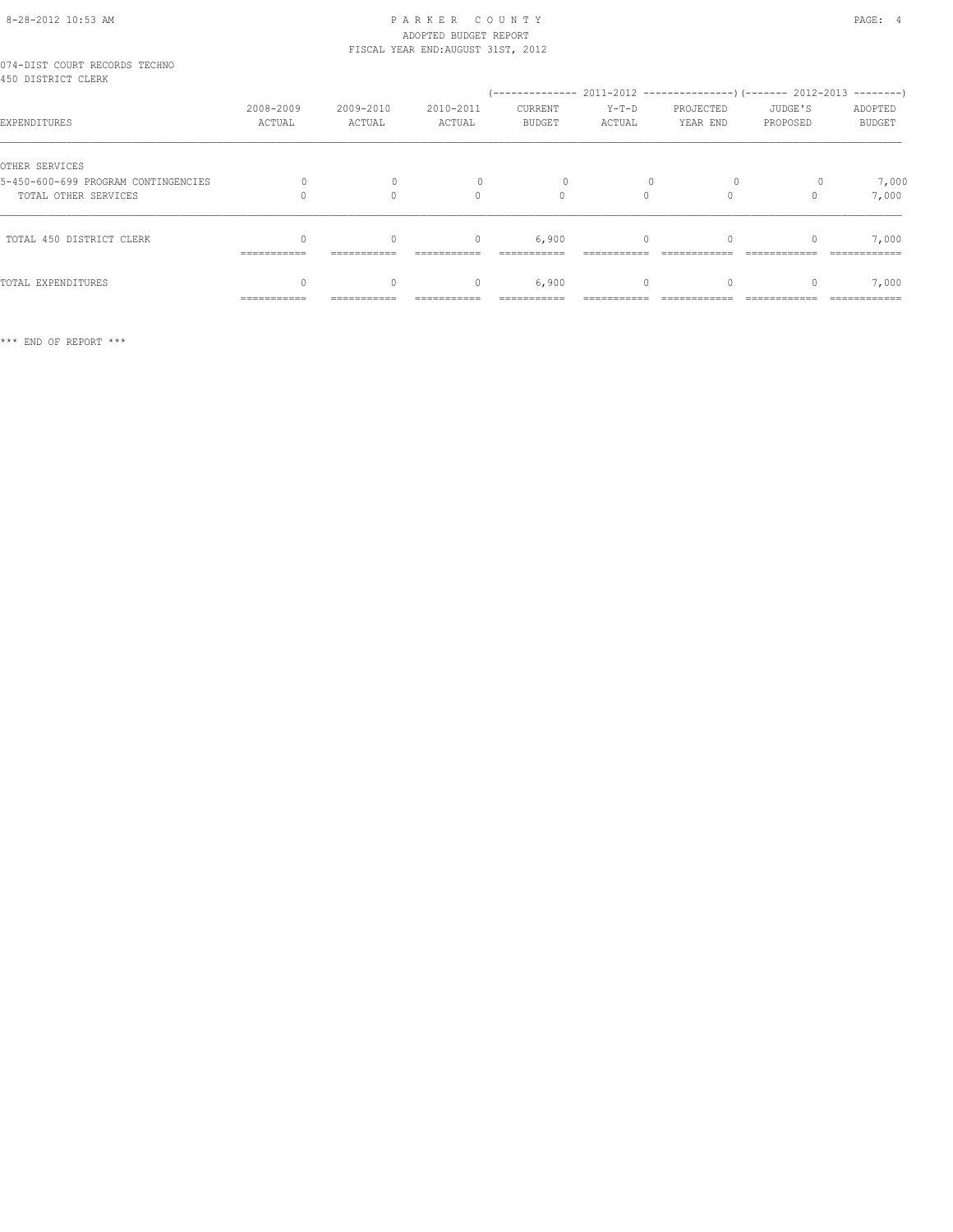#### 8-28-2012 10:53 AM P A R K E R C O U N T Y PAGE: 1 ADOPTED BUDGET REPORT FISCAL YEAR END:AUGUST 31ST, 2012

075-CO/DIST TECHNOLOGY FUND

|                                   | 2008-2009<br>ACTUAL              | 2009-2010<br>ACTUAL | 2010-2011<br>ACTUAL | CURRENT<br><b>BUDGET</b> | $Y-T-D$<br>ACTUAL | PROJECTED<br>YEAR END | JUDGE'S<br>PROPOSED | ADOPTED<br><b>BUDGET</b>         |
|-----------------------------------|----------------------------------|---------------------|---------------------|--------------------------|-------------------|-----------------------|---------------------|----------------------------------|
| REVENUE SUMMARY                   |                                  |                     |                     |                          |                   |                       |                     |                                  |
| FEES OF OFFICE                    | $\mathbf{0}$                     | 2,221               | 2,420               | 2,260                    | 2,628             | $\mathbf{0}$          | $\mathbf{0}$        | 3,000                            |
| INVESTMENT INCOME                 | $\Omega$                         | $\Omega$            | $\mathbf{0}$        | $\mathbf{0}$             | $\Omega$          | $\Omega$              |                     | 0                                |
| 399 REVENUE                       | $\Omega$                         | $\mathbf 0$         | $\Omega$            | 0                        | $\Omega$          | $\circ$               | $\Omega$            | $\theta$                         |
| TOTAL REVENUES                    | $\mathbf{0}$                     | 2,221               | 2,420               | 2,260                    | 2,628             | $\mathbf{0}$          | $\mathbf{0}$        | 3,000                            |
| EXPENDITURE SUMMARY               |                                  |                     |                     |                          |                   |                       |                     |                                  |
| 404 COUNTY CLERK CT DIV           | $\begin{array}{c} \n\end{array}$ | $\Omega$            | $\mathbf{0}$        | $\mathbf{0}$             | $\Omega$          | $\mathbf{0}$          |                     | $\circ$                          |
| 409 NON DEPARTMENT                | $\Omega$                         | $\Omega$            | $\circ$             | $\mathbf{0}$             | 540               | $\Omega$              |                     | $\mathbb O$                      |
| 450 DISTRICT CLERK                | 0                                | 0                   | 0                   | 2,260                    | $\mathbf 0$       | $\circ$               | 0                   | 3,000                            |
| TOTAL EXPENDITURES                | $\mathbf{0}$                     | $\circ$             | $\circ$             | 2,260                    | 540               | 0                     | $\mathbf{0}$        | 3,000                            |
| REVENUE OVER/(UNDER) EXPENDITURES | $\mathbf{0}$                     | 2,221               | 2,420               | $\mathbf 0$              | 2,088             | $\mathbf{0}$          | $\Omega$            | $\begin{array}{c} \n\end{array}$ |
|                                   | ===========                      | ===========         |                     |                          |                   |                       |                     |                                  |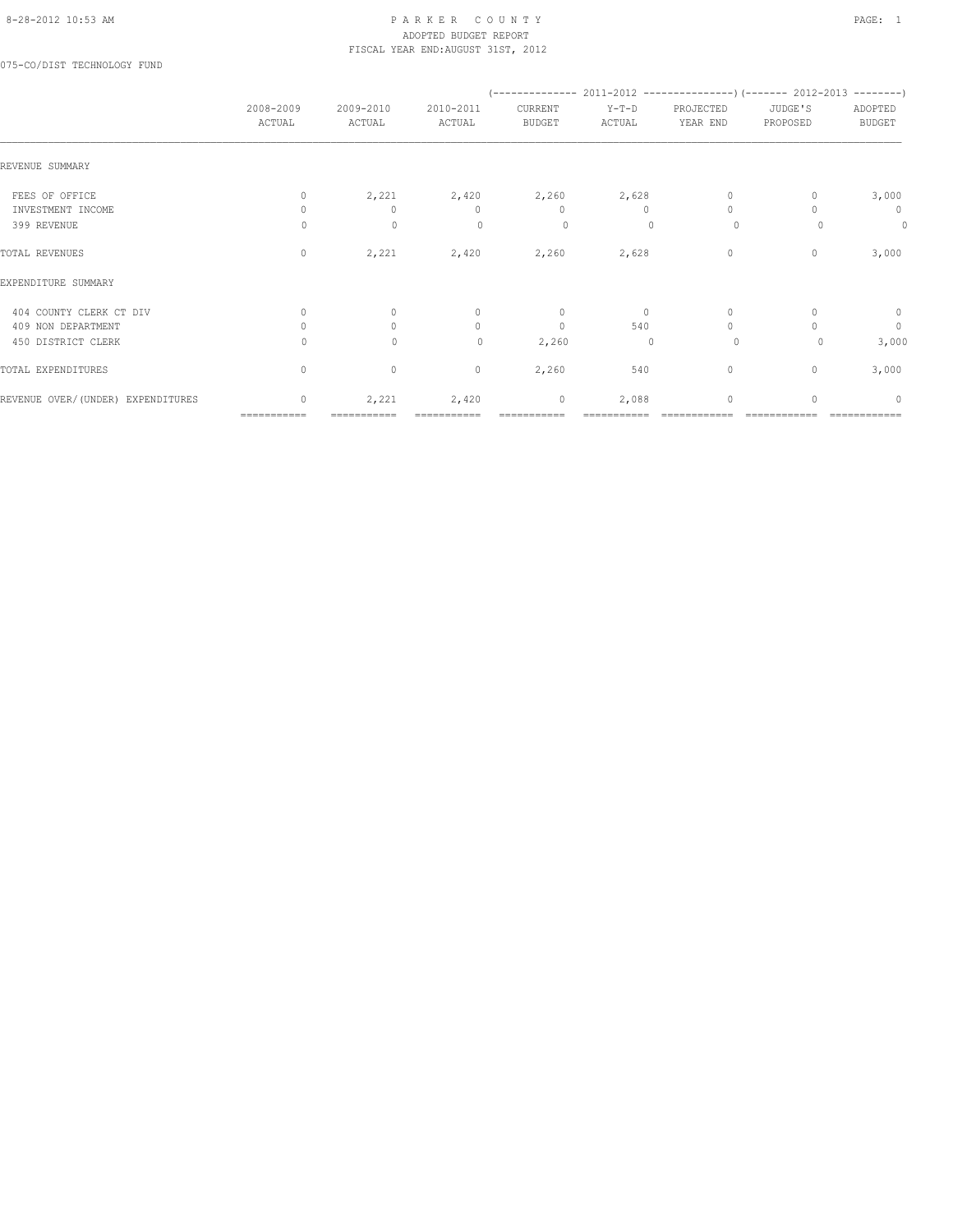#### 8-28-2012 10:53 AM PAGE: 2 ADOPTED BUDGET REPORT FISCAL YEAR END:AUGUST 31ST, 2012

075-CO/DIST TECHNOLOGY FUND

| <b>REVENUES</b>                       | 2008-2009<br>ACTUAL | 2009-2010<br>ACTUAL | 2010-2011<br>ACTUAL | CURRENT<br><b>BUDGET</b> | $Y-T-D$<br>ACTUAL | PROJECTED<br>YEAR END | JUDGE'S<br>PROPOSED | ADOPTED<br><b>BUDGET</b> |
|---------------------------------------|---------------------|---------------------|---------------------|--------------------------|-------------------|-----------------------|---------------------|--------------------------|
| FEES OF OFFICE                        |                     |                     |                     |                          |                   |                       |                     |                          |
| 3-340-000-404 CO CLK TECHNOLOGY FEE   | $\Omega$            | 417                 | 1,809               | 1,650                    | 1,998             | 0                     |                     | 2,200                    |
| 3-340-000-450 DIST CLK TECHNOLOGY FEE |                     | 1,804               | 610                 | 610                      | 631               | $\Omega$              |                     | 800                      |
| TOTAL FEES OF OFFICE                  | 0                   | 2,221               | 2,420               | 2,260                    | 2,628             | $\Omega$              | 0                   | 3,000                    |
| INVESTMENT INCOME                     |                     |                     |                     |                          |                   |                       |                     |                          |
| 3-361-000-075 INTEREST INCOME         | $\Omega$            | $\mathbf{0}$        | $\Omega$            | $\Omega$                 | $\Omega$          | $\Omega$              |                     |                          |
| TOTAL INVESTMENT INCOME               | $\bigcap$           | $\circ$             | $\Omega$            | $\circ$                  | $\Omega$          | $\circ$               | $\bigcap$           | $\mathbf{0}$             |
| 399 REVENUE                           |                     |                     |                     |                          |                   |                       |                     |                          |
| 3-399-000-001 UNEXPENDED FUND BALANCE |                     | $\mathbf{0}$        | $\circ$             | $\circ$                  | $\mathbf{0}$      | $\circ$               |                     |                          |
| TOTAL 399 REVENUE                     | $\mathbf{0}$        | $\circ$             | $\circ$             | $\circ$                  | $\Omega$          | $\circ$               | $\Omega$            | $\Omega$                 |
| TOTAL REVENUES                        | $\mathbf{0}$        | 2,221               | 2,420               | 2,260                    | 2,628             | 0                     | 0                   | 3,000                    |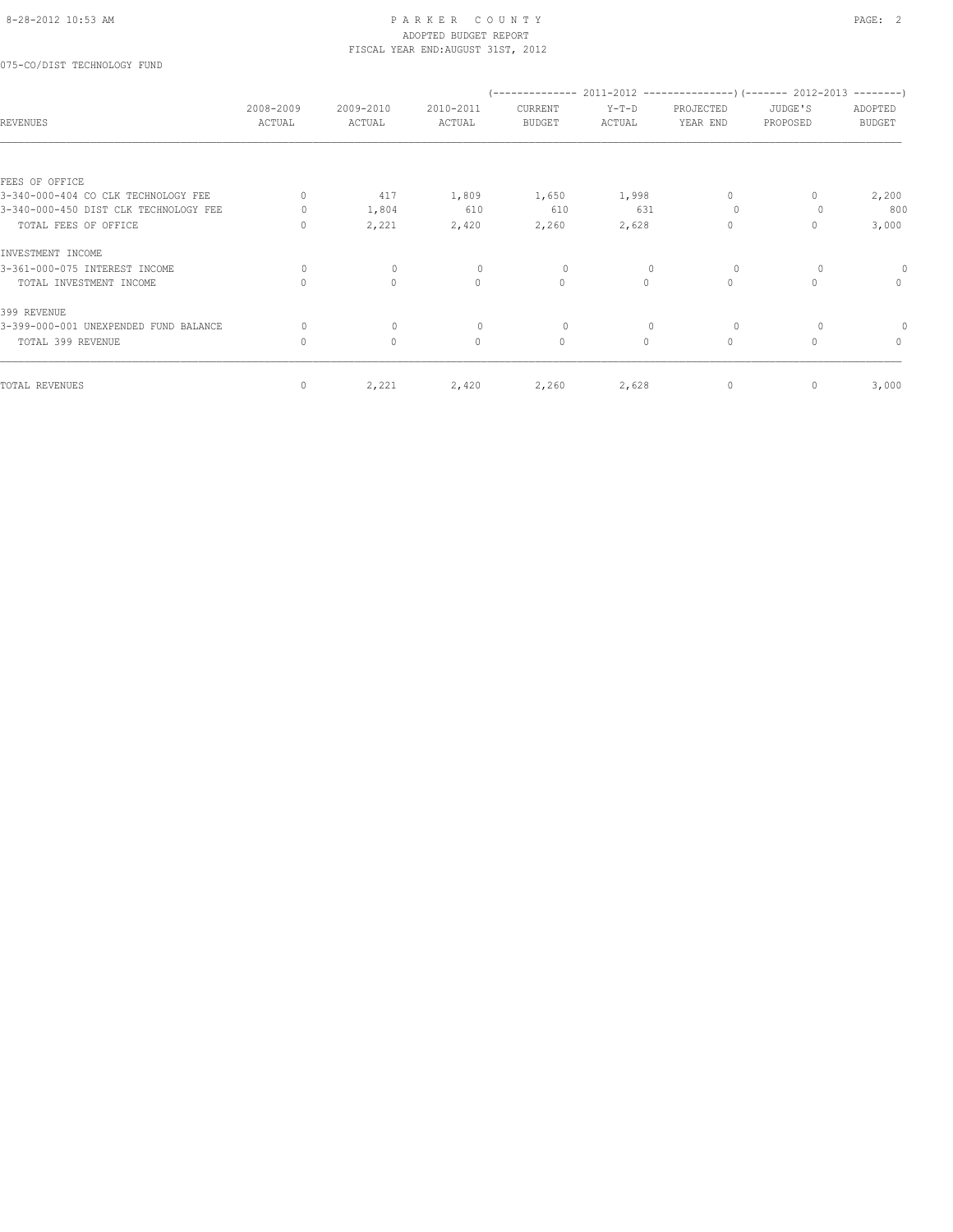#### 8-28-2012 10:53 AM P A R K E R C O U N T Y PAGE: 3 ADOPTED BUDGET REPORT FISCAL YEAR END:AUGUST 31ST, 2012

075-CO/DIST TECHNOLOGY FUND 404 COUNTY CLERK CT DIV

| RUS COUNII CHERR CI DIV                  |                           |                     |                     |                          |                   |                       |                     |                          |
|------------------------------------------|---------------------------|---------------------|---------------------|--------------------------|-------------------|-----------------------|---------------------|--------------------------|
| EXPENDITURES                             | 2008-2009<br>ACTUAL       | 2009-2010<br>ACTUAL | 2010-2011<br>ACTUAL | CURRENT<br><b>BUDGET</b> | $Y-T-D$<br>ACTUAL | PROJECTED<br>YEAR END | JUDGE'S<br>PROPOSED | ADOPTED<br><b>BUDGET</b> |
|                                          |                           |                     |                     |                          |                   |                       |                     |                          |
| OPERATING EXPENSES                       |                           |                     |                     |                          |                   |                       |                     |                          |
| 5-404-300-330 SUPPLIES                   |                           |                     |                     |                          |                   | 0                     |                     |                          |
| 5-404-300-371 ELECTRONIC EQUIPMENT-NON C |                           |                     |                     |                          |                   |                       |                     |                          |
| TOTAL OPERATING EXPENSES                 |                           |                     |                     |                          |                   | $\cap$                |                     |                          |
| PROFESSIONAL AND SERVICE                 |                           |                     |                     |                          |                   |                       |                     |                          |
| 5-404-400-415 TRAINING SCHOOLS & SEMINAR |                           |                     |                     |                          |                   | $\Omega$              |                     |                          |
| TOTAL PROFESSIONAL AND SERVICE           |                           |                     |                     |                          |                   | $\cap$                |                     |                          |
| CAPITAL EXPENDITURES                     |                           |                     |                     |                          |                   |                       |                     |                          |
| 5-404-500-571 ELECTRONIC EQUIPMENT       |                           |                     |                     |                          | $\Omega$          | $\cup$                |                     |                          |
| TOTAL CAPITAL EXPENDITURES               |                           | $\bigcap$           | $\cap$              | $\cap$                   |                   | $\bigcap$             |                     |                          |
| TOTAL 404 COUNTY CLERK CT DIV            |                           | $\Omega$            |                     |                          |                   | $\cap$                |                     |                          |
|                                          | $=$ = = = = = = = = = = = | ==========          |                     |                          |                   |                       |                     |                          |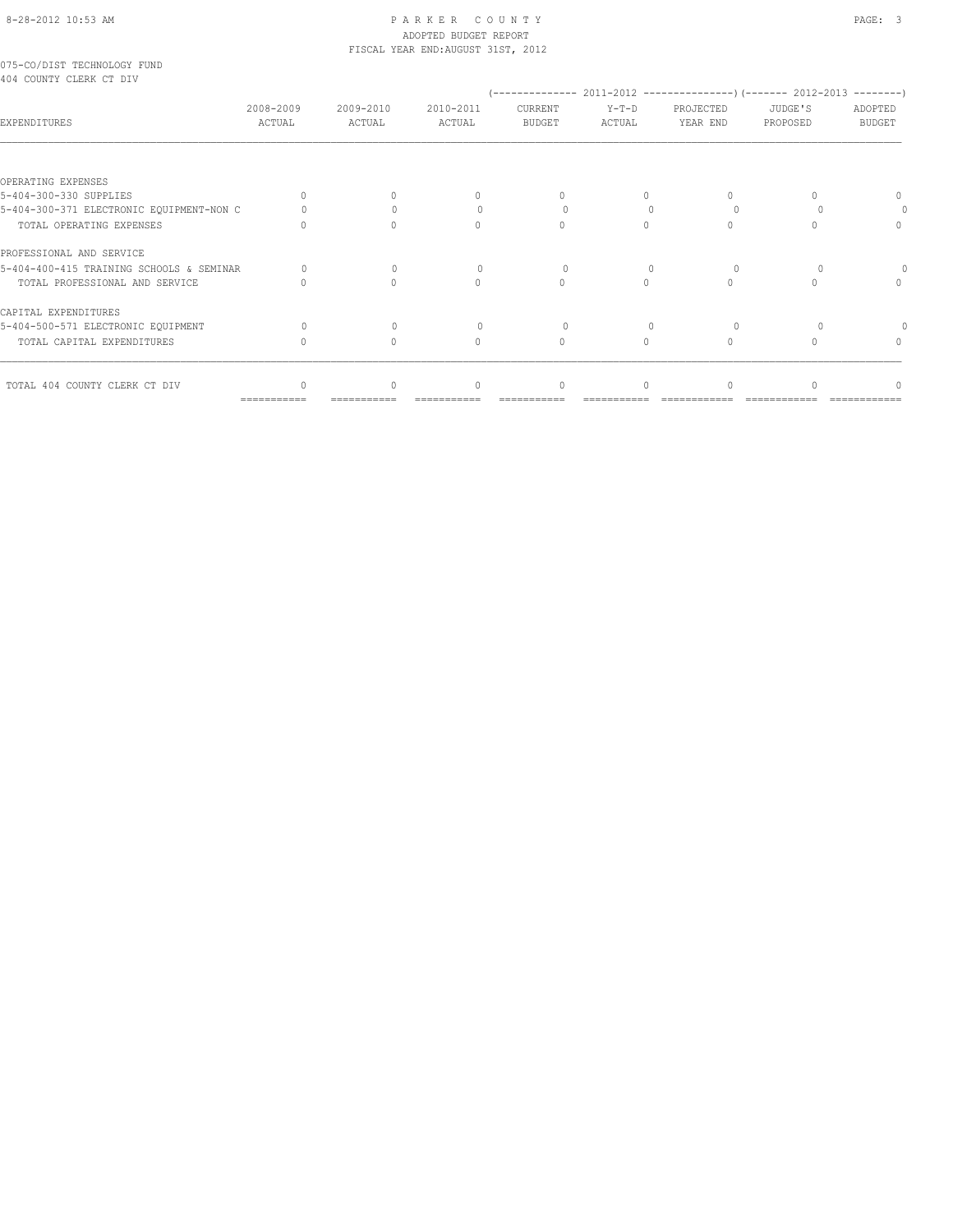# 8-28-2012 10:53 AM P A R K E R C O U N T Y PAGE: 4 ADOPTED BUDGET REPORT

|                                                   |             |             | FISCAL YEAR END: AUGUST 31ST, 2012 |               |         |           |          |               |
|---------------------------------------------------|-------------|-------------|------------------------------------|---------------|---------|-----------|----------|---------------|
| 075-CO/DIST TECHNOLOGY FUND<br>409 NON DEPARTMENT |             |             |                                    |               |         |           |          |               |
|                                                   |             |             |                                    |               |         |           |          |               |
|                                                   | 2008-2009   | 2009-2010   | 2010-2011                          | CURRENT       | $Y-T-D$ | PROJECTED | JUDGE'S  | ADOPTED       |
| EXPENDITURES                                      | ACTUAL      | ACTUAL      | ACTUAL                             | <b>BUDGET</b> | ACTUAL  | YEAR END  | PROPOSED | <b>BUDGET</b> |
|                                                   |             |             |                                    |               |         |           |          |               |
| PROFESSIONAL AND SERVICE                          |             |             |                                    |               |         |           |          |               |
| 5-409-400-408 CONTRACT SERVICES                   |             |             |                                    | 0             | 540     | $\circ$   |          |               |
| TOTAL PROFESSIONAL AND SERVICE                    |             |             | $\cap$                             | $\Omega$      | 540     |           |          | $\Omega$      |
|                                                   |             |             |                                    |               |         |           |          |               |
| TOTAL 409 NON DEPARTMENT                          | $\Omega$    | $\Omega$    | $\begin{array}{c} \n\end{array}$   | 0             | 540     | $\Omega$  |          | $\Omega$      |
|                                                   | =========== | =========== |                                    |               |         |           |          |               |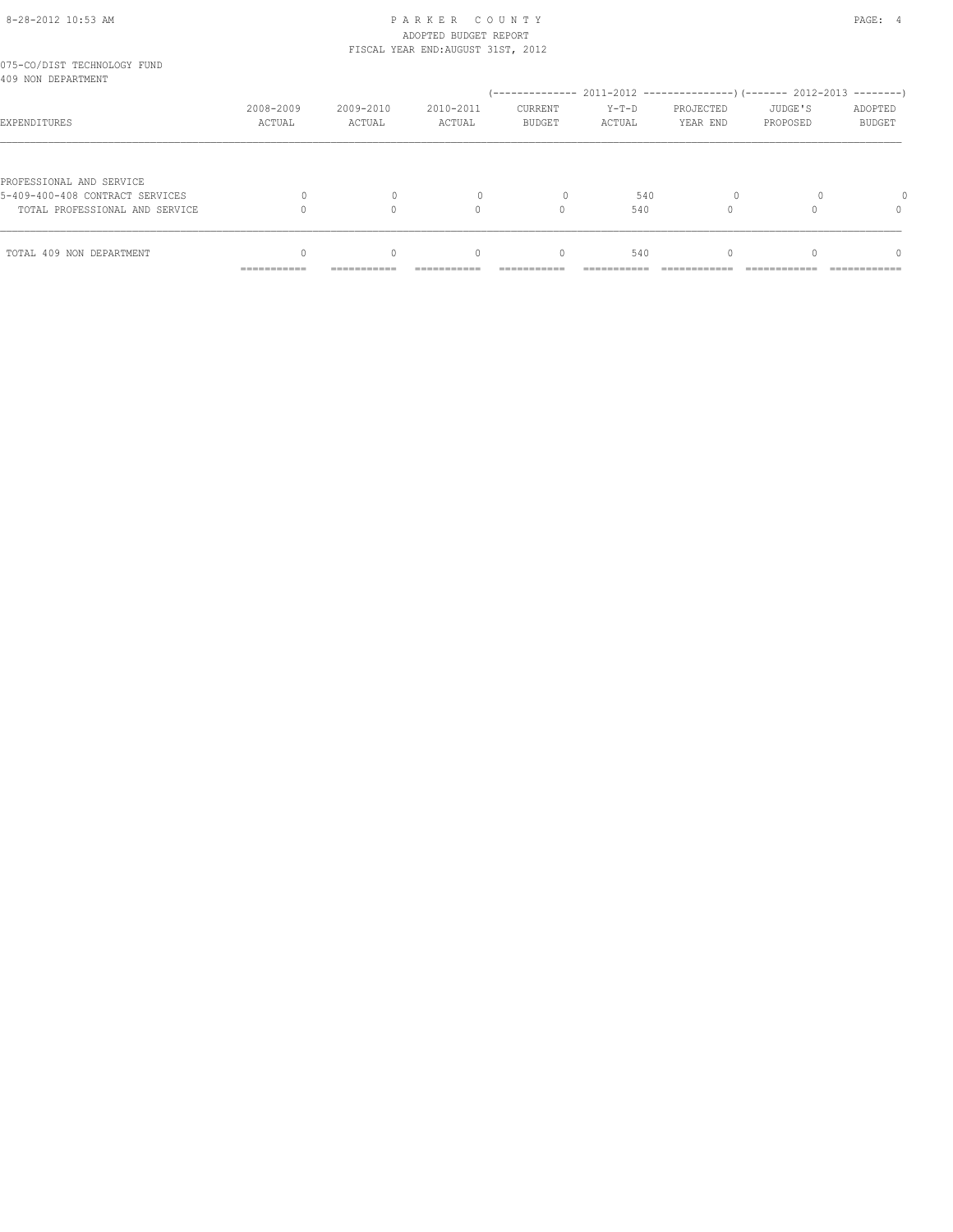#### 8-28-2012 10:53 AM PAGE: 5 ADOPTED BUDGET REPORT FISCAL YEAR END:AUGUST 31ST, 2012

#### 075-CO/DIST TECHNOLOGY FUND 450 DISTRICT CLERK

| EXPENDITURES                             | 2008-2009<br>ACTUAL       | 2009-2010<br>ACTUAL              | 2010-2011<br>ACTUAL              | CURRENT<br><b>BUDGET</b> | $Y-T-D$<br>ACTUAL                | PROJECTED<br>YEAR END            | JUDGE'S<br>PROPOSED | ADOPTED<br><b>BUDGET</b> |
|------------------------------------------|---------------------------|----------------------------------|----------------------------------|--------------------------|----------------------------------|----------------------------------|---------------------|--------------------------|
|                                          |                           |                                  |                                  |                          |                                  |                                  |                     |                          |
| OPERATING EXPENSES                       |                           |                                  |                                  |                          |                                  |                                  |                     |                          |
| 5-450-300-330 OFFICE SUPPLIES            | $\bigcap$                 |                                  | $\Omega$                         | $\cup$                   | $\bigcap$                        | $\cap$                           |                     |                          |
| 5-450-300-371 ELECTRONIC EQUIPMENT-NON C |                           |                                  | $\cap$                           | $\Omega$                 |                                  | $\Omega$                         |                     |                          |
| TOTAL OPERATING EXPENSES                 |                           | $\cap$                           | $\bigcap$                        | $\bigcap$                | $\cap$                           | $\bigcap$                        |                     | $\bigcap$                |
| PROFESSIONAL AND SERVICE                 |                           |                                  |                                  |                          |                                  |                                  |                     |                          |
| 5-450-400-415 TRAINING SCHOOLS & SEMINAR |                           | $\Omega$                         | $\Omega$                         | $\Omega$                 | $\mathbf{0}$                     | $\circ$                          | $\Omega$            |                          |
| TOTAL PROFESSIONAL AND SERVICE           |                           | $\bigcap$                        | $\bigcap$                        | $\bigcap$                | $\cap$                           | $\bigcap$                        | ∩                   |                          |
| CAPITAL EXPENDITURES                     |                           |                                  |                                  |                          |                                  |                                  |                     |                          |
| 5-450-500-571 ELECTRONIC EQUIPMENT       | $\cap$                    | $\Omega$                         | $\Omega$                         | $\Omega$                 | $\begin{array}{c} \n\end{array}$ | $\Omega$                         | $\Omega$            |                          |
| TOTAL CAPITAL EXPENDITURES               |                           | $\bigcap$                        | $\begin{array}{c} \n\end{array}$ | $\Omega$                 | $\bigcap$                        | $\begin{array}{c} \n\end{array}$ | $\cap$              | $\cap$                   |
| OTHER SERVICES                           |                           |                                  |                                  |                          |                                  |                                  |                     |                          |
| 5-450-600-699 PROGRAM CONTINGENCIES      |                           | $\cup$                           | $\Omega$                         | 2,260                    | $\Omega$                         | $\Omega$                         | $\Omega$            | 3,000                    |
| TOTAL OTHER SERVICES                     | $\cup$                    | $\Omega$                         | $\mathbf{0}$                     | 2,260                    | 0                                | $\begin{array}{c} \n\end{array}$ | 0                   | 3,000                    |
|                                          |                           |                                  |                                  |                          |                                  |                                  |                     |                          |
| TOTAL 450 DISTRICT CLERK                 | $\cup$<br>------------    | $\circ$                          | $\mathbf{0}$                     | 2,260                    | ∩                                | $\Omega$                         | 0                   | 3,000                    |
|                                          |                           |                                  |                                  |                          |                                  |                                  |                     |                          |
| TOTAL EXPENDITURES                       | $\cap$                    | $\begin{array}{c} \n\end{array}$ | $\Omega$                         | 2,260                    | 540                              | $\cap$                           | 0                   | 3,000                    |
|                                          | $=$ = = = = = = = = = = = |                                  | ===========                      | ===========              | ===========                      | =============                    | =============       | =============            |

\*\*\* END OF REPORT \*\*\*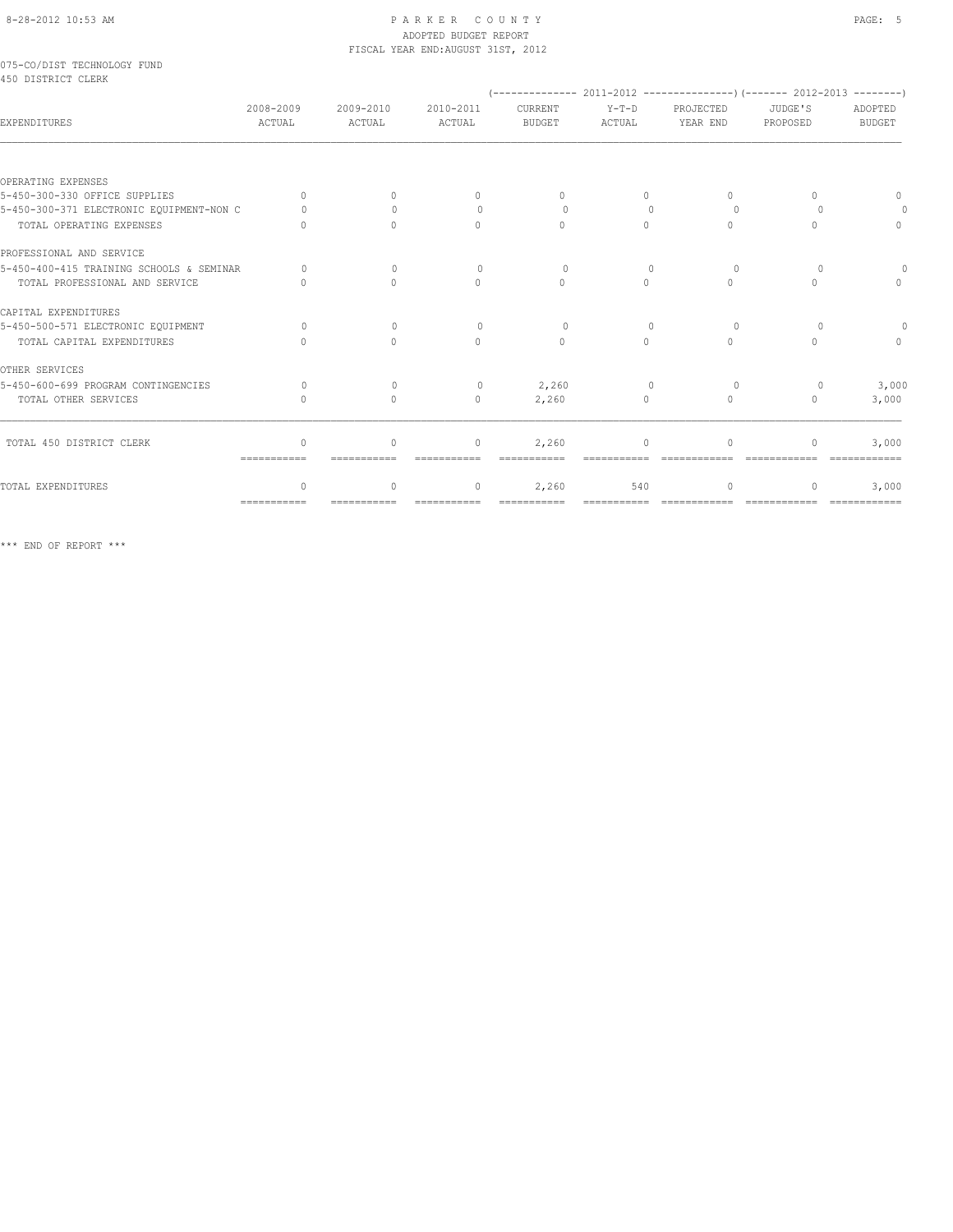### 8-28-2012 10:54 AM PAGE: 1 ADOPTED BUDGET REPORT FISCAL YEAR END:AUGUST 31ST, 2012

076-JUSTICE COURT SECURITY

|                                   | 2008-2009<br>ACTUAL              | 2009-2010<br>ACTUAL | 2010-2011<br>ACTUAL              | CURRENT<br><b>BUDGET</b>         | $Y-T-D$<br>ACTUAL | PROJECTED<br>YEAR END            | JUDGE'S<br>PROPOSED | ADOPTED<br><b>BUDGET</b> |
|-----------------------------------|----------------------------------|---------------------|----------------------------------|----------------------------------|-------------------|----------------------------------|---------------------|--------------------------|
| REVENUE SUMMARY                   |                                  |                     |                                  |                                  |                   |                                  |                     |                          |
| FEES OF OFFICE                    | 11,231                           | 11,630              |                                  | 11,766 11,040                    | 12,583            | $\mathbf{0}$                     | 0                   | 13,800                   |
| INVESTMENT INCOME                 | 0                                | $\Omega$            | $\mathbf{0}$                     | $\mathbf{0}$                     | $\circ$           | $\mathbf{0}$                     |                     | 0                        |
| OTHER INCOME                      | $\mathbf{0}$                     | $\Omega$            | $\mathbf{0}$                     | $\mathbf{0}$                     | $\bigcap$         | $\begin{array}{c} \n\end{array}$ |                     | 0                        |
| 399 REVENUE                       | $\Omega$                         | $\mathbf{0}$        | $\Omega$                         | 0                                | $\Omega$          | $\circ$                          | $\Omega$            | 0                        |
| TOTAL REVENUES                    | 11,231                           | 11,630              | 11,766                           | 11,040                           | 12,583            | $\circ$                          | $\circ$             | 13,800                   |
| EXPENDITURE SUMMARY               |                                  |                     |                                  |                                  |                   |                                  |                     |                          |
| 409 NON DEPARTMENT                | $\Omega$                         | $\Omega$            | $\circ$                          | 11,040                           | $\circ$           | $\Omega$                         | 0                   | 13,800                   |
| 461 JUSTICE COURT PCT 1           | $\begin{array}{c} \n\end{array}$ | $\Omega$            | $\Omega$                         | $\mathbf{0}$                     | 0                 | $\Omega$                         |                     | $\mathbf{0}$             |
| 462 JUSTICE COURT PCT 2           | 0                                | $\Omega$            | $\mathbf{0}$                     | $\mathbf{0}$                     | $\circ$           | $\Omega$                         |                     | $\mathbf 0$              |
| 463 JUSTICE COURT PCT 3           |                                  | $\Omega$            | $\begin{array}{c} \n\end{array}$ | $\begin{array}{c} \n\end{array}$ | $\Omega$          | $\Omega$                         |                     | $\circ$                  |
| 464 JUSTICE COURT PCT 4           | $\Omega$                         | $\mathbf{0}$        | 4,995                            | $\circ$                          | $\mathbf{0}$      | $\circ$                          | 0                   | 0                        |
| TOTAL EXPENDITURES                | $\mathbf{0}$                     | $\circ$             | 4,995                            | 11,040                           | 0                 | $\circ$                          | 0                   | 13,800                   |
| REVENUE OVER/(UNDER) EXPENDITURES | 11,231                           | 11,630              | 6,771                            | $\mathbf 0$                      | 12,583            | $\mathbf{0}$                     | $\Omega$            | $\Omega$                 |
|                                   | ===========                      |                     |                                  |                                  |                   |                                  |                     |                          |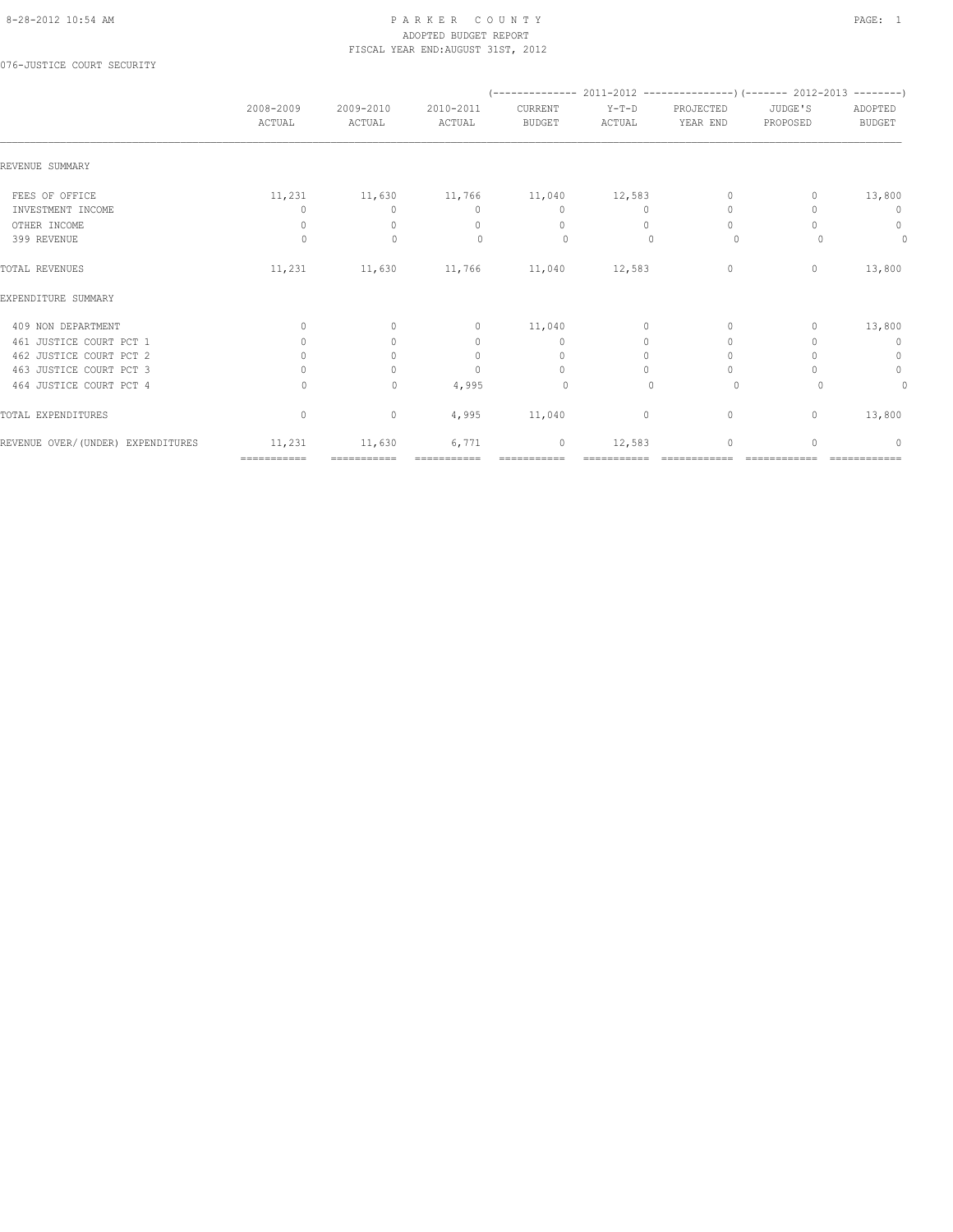### 8-28-2012 10:54 AM PAGE: 2 ADOPTED BUDGET REPORT FISCAL YEAR END:AUGUST 31ST, 2012

076-JUSTICE COURT SECURITY

| <b>REVENUES</b>                        | 2008-2009<br>ACTUAL              | 2009-2010<br>ACTUAL | 2010-2011<br>ACTUAL | CURRENT<br><b>BUDGET</b> | $Y-T-D$<br>ACTUAL | PROJECTED<br>YEAR END            | JUDGE'S<br>PROPOSED | ADOPTED<br><b>BUDGET</b>         |
|----------------------------------------|----------------------------------|---------------------|---------------------|--------------------------|-------------------|----------------------------------|---------------------|----------------------------------|
|                                        |                                  |                     |                     |                          |                   |                                  |                     |                                  |
| FEES OF OFFICE                         |                                  |                     |                     |                          |                   |                                  |                     |                                  |
| 3-340-000-461 JP PCT. 1 FEES OF OFFICE | 1,657                            | 1,660               | 2,254               | 2,100                    | 2,062             | $\mathbf{0}$                     |                     | 2,400                            |
| 3-340-000-462 JP PCT. 2 FEES OF OFFICE | 3,384                            | 2,817               | 2,556               | 2,380                    | 2,567             | $\begin{array}{c} \n\end{array}$ |                     | 2,700                            |
| 3-340-000-463 JP PCT. 3 FEES OF OFFICE | 4,070                            | 4,569               | 4,229               | 4,060                    | 4,285             | $\begin{array}{c} \n\end{array}$ |                     | 4,700                            |
| 3-340-000-464 JP PCT. 4 FEES OF OFFICE | 2,121                            | 2,583               | 2,727               | 2,500                    | 3,670             | 0                                |                     | 4,000                            |
| TOTAL FEES OF OFFICE                   | 11,231                           | 11,630              | 11,766              | 11,040                   | 12,583            | $\mathbf{0}$                     | 0                   | 13,800                           |
| INVESTMENT INCOME                      |                                  |                     |                     |                          |                   |                                  |                     |                                  |
| 3-361-000-076 INTEREST INCOME          | 0                                | $\mathbf{0}$        | $\circ$             | $\circ$                  | 0                 | 0                                | 0                   |                                  |
| TOTAL INVESTMENT INCOME                | $\Omega$                         | $\circ$             | $\circ$             | $\mathbf{0}$             | $\circ$           | $\circ$                          | $\mathbf{0}$        | $\mathbf{0}$                     |
| OTHER INCOME                           |                                  |                     |                     |                          |                   |                                  |                     |                                  |
| 3-370-000-370 MISCELLANEOUS            | 0                                | $\mathbf{0}$        | $\mathbf{0}$        | $\circ$                  | $\mathbf{0}$      | 0                                | $\circ$             |                                  |
| TOTAL OTHER INCOME                     | $\bigcap$                        | $\circ$             | $\Omega$            | $\mathbf{0}$             | $\circ$           | $\circ$                          | $\bigcap$           | $\begin{array}{c} \n\end{array}$ |
| 399 REVENUE                            |                                  |                     |                     |                          |                   |                                  |                     |                                  |
| 3-399-000-001 UNEXPENDED FUND BALANCE  | 0                                | $\mathbf{0}$        | $\mathbf{0}$        | $\circ$                  | 0                 | 0                                | 0                   |                                  |
| TOTAL 399 REVENUE                      | $\begin{array}{c} \n\end{array}$ | $\circ$             | $\Omega$            | $\mathbf{0}$             | $\circ$           | $\mathbf{0}$                     | $\Omega$            | $\begin{array}{c} \n\end{array}$ |
| TOTAL REVENUES                         | 11,231                           | 11,630              | 11,766              | 11,040                   | 12,583            | 0                                | 0                   | 13,800                           |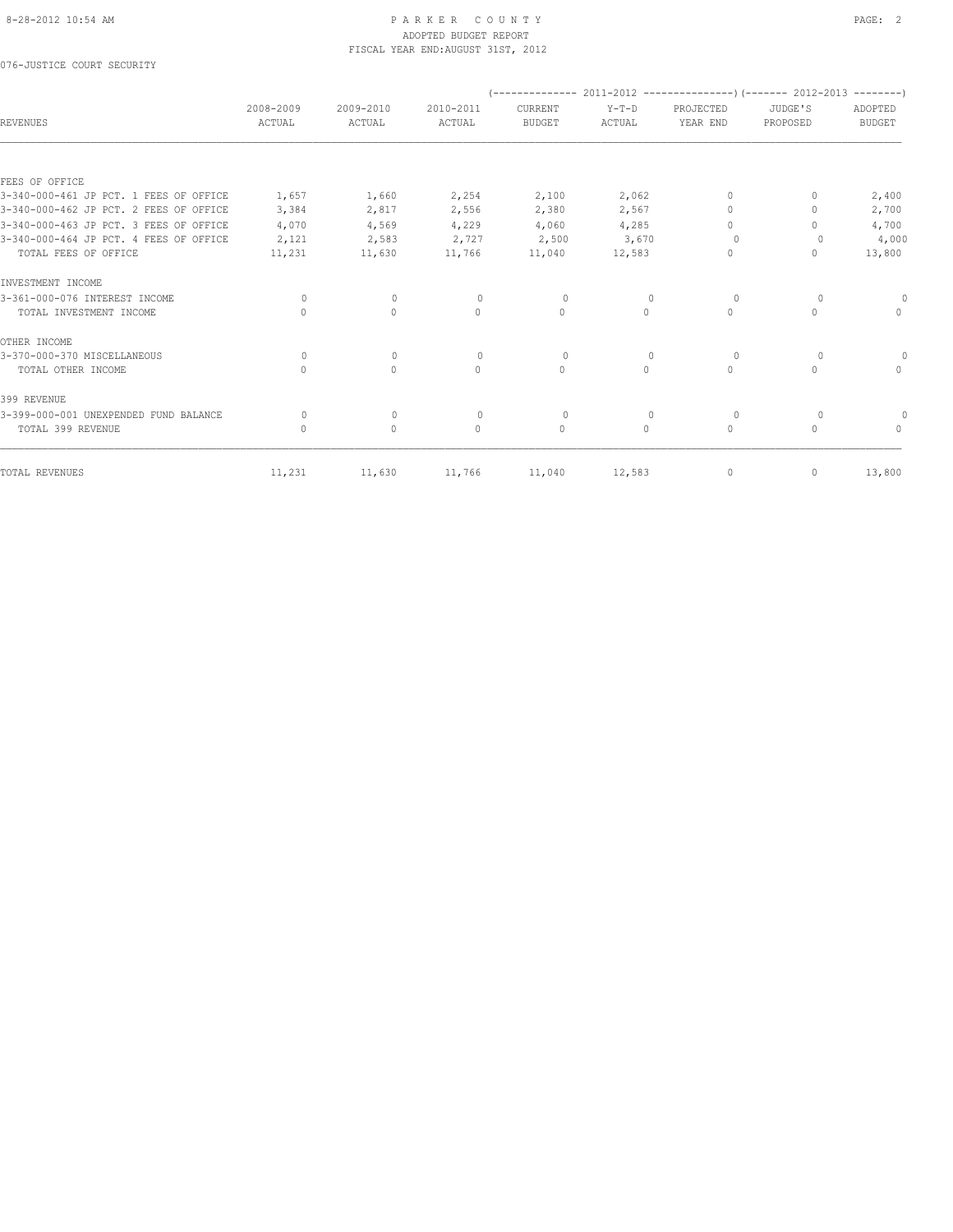### 8-28-2012 10:54 AM PAGE: 3 ADOPTED BUDGET REPORT FISCAL YEAR END:AUGUST 31ST, 2012

| 076-JUSTICE COURT SECURITY<br>409 NON DEPARTMENT |                           |                                  |              |                |           |           |          |               |
|--------------------------------------------------|---------------------------|----------------------------------|--------------|----------------|-----------|-----------|----------|---------------|
|                                                  |                           |                                  |              |                |           |           |          |               |
|                                                  | 2008-2009                 | 2009-2010                        | 2010-2011    | <b>CURRENT</b> | $Y-T-D$   | PROJECTED | JUDGE'S  | ADOPTED       |
| EXPENDITURES                                     | ACTUAL                    | ACTUAL                           | ACTUAL       | <b>BUDGET</b>  | ACTUAL    | YEAR END  | PROPOSED | <b>BUDGET</b> |
|                                                  |                           |                                  |              |                |           |           |          |               |
| OTHER SERVICES                                   |                           |                                  |              |                |           |           |          |               |
| 5-409-600-699 PROGRAM CONTINGENCIES              |                           |                                  | $\mathbf{0}$ | 11,040         |           | $\circ$   | 0        | 13,800        |
| TOTAL OTHER SERVICES                             |                           | $\Omega$                         | 0            | 11,040         | $\Omega$  |           |          | 13,800        |
|                                                  |                           |                                  |              |                |           |           |          |               |
| TOTAL 409 NON DEPARTMENT                         | $\Omega$                  | $\begin{array}{c} \n\end{array}$ | $\mathbf{0}$ | 11,040         | $\bigcap$ | $\Omega$  | 0        | 13,800        |
|                                                  | ----------<br>----------- | -----------                      |              |                |           |           |          | ------------  |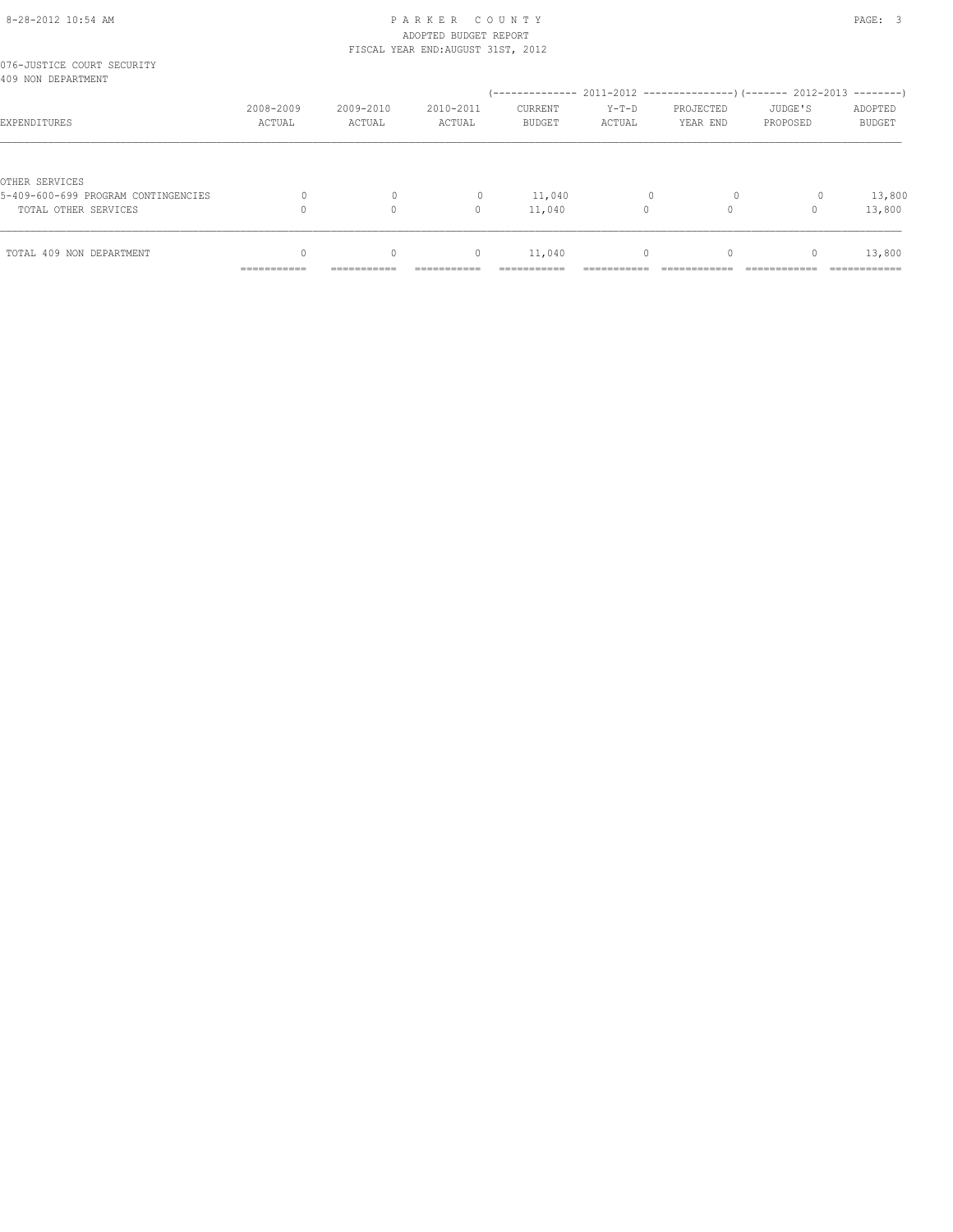# 8-28-2012 10:54 AM PAGE: 4 ADOPTED BUDGET REPORT

|                                                       |             |             | FISCAL YEAR END: AUGUST 31ST, 2012 |               |           |           |          |               |
|-------------------------------------------------------|-------------|-------------|------------------------------------|---------------|-----------|-----------|----------|---------------|
| 076-JUSTICE COURT SECURITY<br>461 JUSTICE COURT PCT 1 |             |             |                                    |               |           |           |          |               |
|                                                       |             |             |                                    |               |           |           |          |               |
|                                                       | 2008-2009   | 2009-2010   | 2010-2011                          | CURRENT       | $Y-T-D$   | PROJECTED | JUDGE'S  | ADOPTED       |
| EXPENDITURES                                          | ACTUAL      | ACTUAL      | ACTUAL                             | <b>BUDGET</b> | ACTUAL    | YEAR END  | PROPOSED | <b>BUDGET</b> |
|                                                       |             |             |                                    |               |           |           |          |               |
| OPERATING EXPENSES                                    |             |             |                                    |               |           |           |          |               |
| 5-461-300-375 SECURITY EQUIPMENT-NON CAP              |             |             |                                    | 0             |           |           |          |               |
| TOTAL OPERATING EXPENSES                              |             |             | $\cap$                             |               | $\bigcap$ |           |          | $\Omega$      |
|                                                       |             |             |                                    |               |           |           |          |               |
| TOTAL 461 JUSTICE COURT PCT 1                         |             | U           | $\bigcap$                          | $\Omega$      | $\cap$    | $\Omega$  |          | $\Omega$      |
|                                                       | =========== | =========== |                                    |               |           |           |          |               |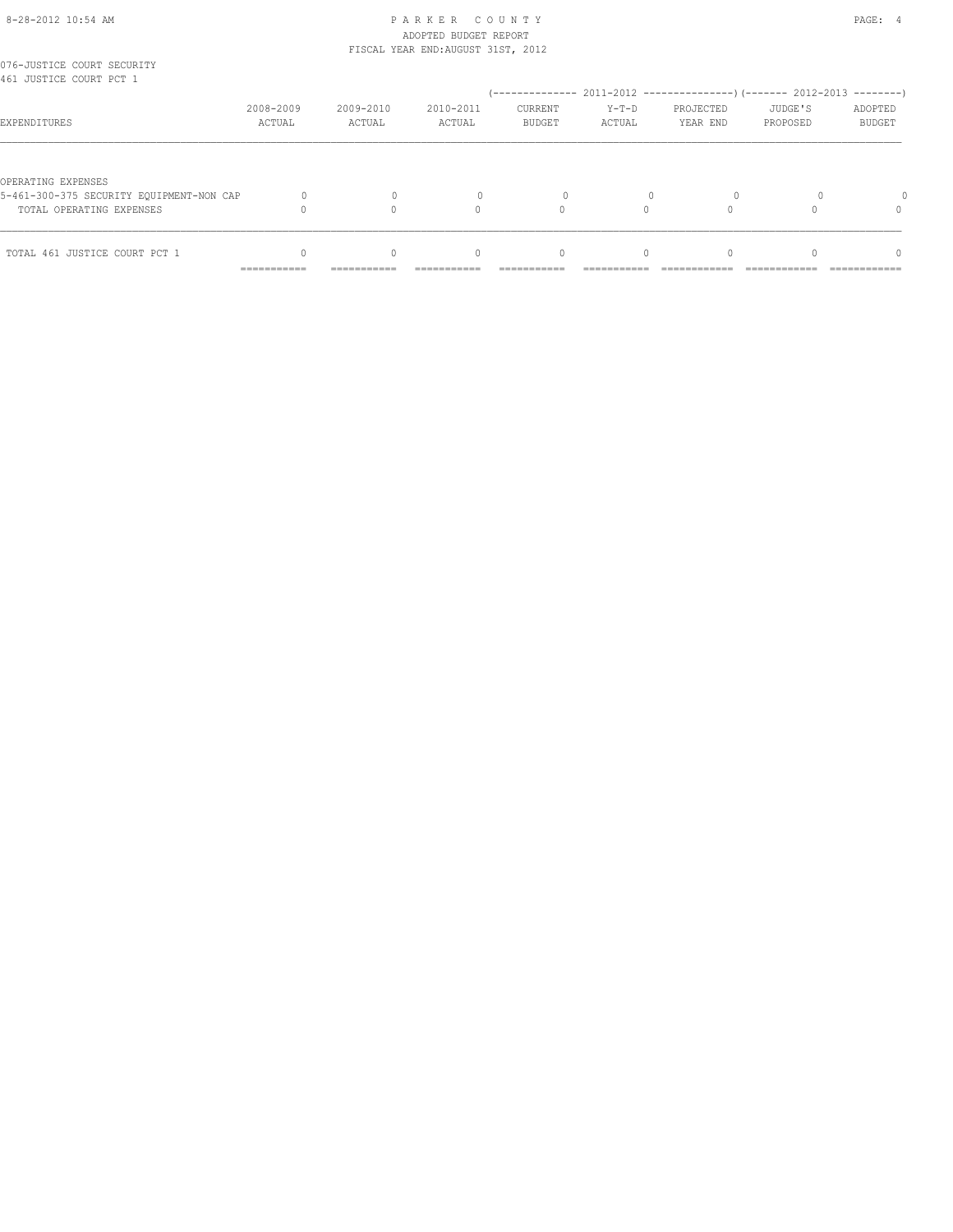# 8-28-2012 10:54 AM PAGE: 5 ADOPTED BUDGET REPORT

|                                                       |                     |                     | FISCAL YEAR END: AUGUST 31ST, 2012 |                                  |                   |                       |                     |                          |
|-------------------------------------------------------|---------------------|---------------------|------------------------------------|----------------------------------|-------------------|-----------------------|---------------------|--------------------------|
| 076-JUSTICE COURT SECURITY<br>462 JUSTICE COURT PCT 2 |                     |                     |                                    |                                  |                   |                       |                     |                          |
|                                                       |                     |                     |                                    |                                  |                   |                       |                     |                          |
| EXPENDITURES                                          | 2008-2009<br>ACTUAL | 2009-2010<br>ACTUAL | 2010-2011<br>ACTUAL                | CURRENT<br>BUDGET                | $Y-T-D$<br>ACTUAL | PROJECTED<br>YEAR END | JUDGE'S<br>PROPOSED | ADOPTED<br><b>BUDGET</b> |
|                                                       |                     |                     |                                    |                                  |                   |                       |                     |                          |
| OPERATING EXPENSES                                    |                     |                     |                                    |                                  |                   |                       |                     |                          |
| 5-462-300-375 SECURITY EQUIPMENT-NON CAP              |                     |                     |                                    |                                  |                   |                       |                     |                          |
| TOTAL OPERATING EXPENSES                              |                     |                     | $\cap$                             |                                  |                   |                       |                     | 0                        |
| TOTAL 462 JUSTICE COURT PCT 2                         |                     | $\Omega$            | $\begin{array}{c} \n\end{array}$   | $\begin{array}{c} \n\end{array}$ | $\bigcap$         |                       |                     | $\Omega$                 |
|                                                       |                     |                     |                                    |                                  |                   |                       |                     |                          |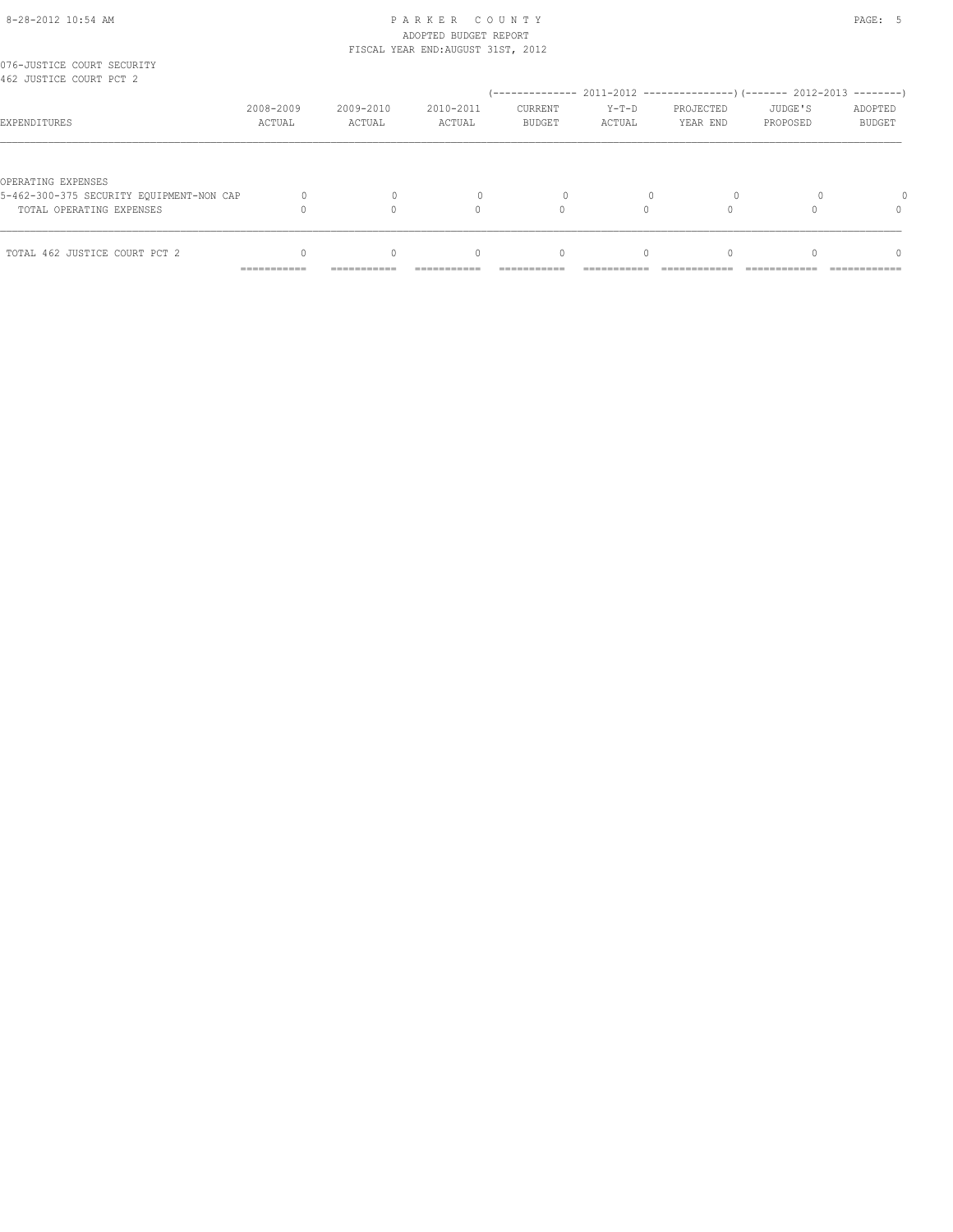# 8-28-2012 10:54 AM PAGE: 6 ADOPTED BUDGET REPORT

|                                                       |             |             | FISCAL YEAR END: AUGUST 31ST, 2012 |               |           |           |          |               |
|-------------------------------------------------------|-------------|-------------|------------------------------------|---------------|-----------|-----------|----------|---------------|
| 076-JUSTICE COURT SECURITY<br>463 JUSTICE COURT PCT 3 |             |             |                                    |               |           |           |          |               |
|                                                       |             |             |                                    |               |           |           |          |               |
|                                                       | 2008-2009   | 2009-2010   | 2010-2011                          | CURRENT       | $Y-T-D$   | PROJECTED | JUDGE'S  | ADOPTED       |
| EXPENDITURES                                          | ACTUAL      | ACTUAL      | ACTUAL                             | <b>BUDGET</b> | ACTUAL    | YEAR END  | PROPOSED | <b>BUDGET</b> |
|                                                       |             |             |                                    |               |           |           |          |               |
| OPERATING EXPENSES                                    |             |             |                                    |               |           |           |          |               |
| 5-463-300-375 SECURITY EQUIPMENT-NON CAP              |             |             |                                    | 0             |           |           |          |               |
| TOTAL OPERATING EXPENSES                              |             |             | $\cap$                             |               | $\bigcap$ |           |          | $\Omega$      |
|                                                       |             |             |                                    |               |           |           |          |               |
| TOTAL 463 JUSTICE COURT PCT 3                         |             | U           | $\bigcap$                          | $\Omega$      | $\cap$    | $\Omega$  |          | $\Omega$      |
|                                                       | =========== | =========== |                                    |               |           |           |          |               |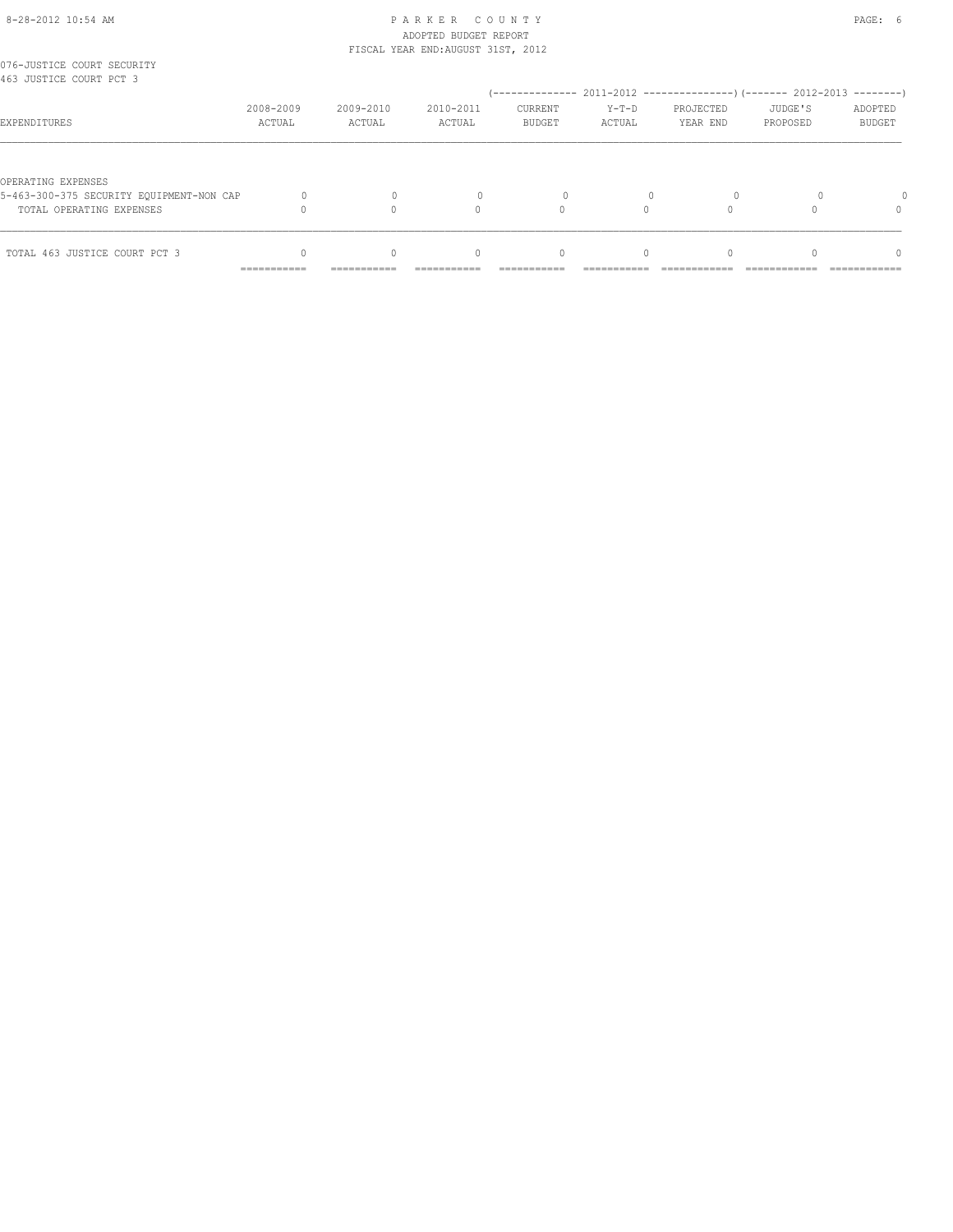# 8-28-2012 10:54 AM PAGE: 7 PAGE: 7 ADOPTED BUDGET REPORT

|                                                       |                     |                     | FISCAL YEAR END: AUGUST 31ST, 2012 |                          |                   |                       |                     |                                  |
|-------------------------------------------------------|---------------------|---------------------|------------------------------------|--------------------------|-------------------|-----------------------|---------------------|----------------------------------|
| 076-JUSTICE COURT SECURITY<br>464 JUSTICE COURT PCT 4 |                     |                     |                                    |                          |                   |                       |                     |                                  |
| EXPENDITURES                                          | 2008-2009<br>ACTUAL | 2009-2010<br>ACTUAL | 2010-2011<br>ACTUAL                | CURRENT<br><b>BUDGET</b> | $Y-T-D$<br>ACTUAL | PROJECTED<br>YEAR END | JUDGE'S<br>PROPOSED | ADOPTED<br><b>BUDGET</b>         |
|                                                       |                     |                     |                                    |                          |                   |                       |                     |                                  |
| OPERATING EXPENSES                                    |                     |                     |                                    |                          |                   |                       |                     |                                  |
| 5-464-300-375 SECURITY EQUIPMENT-NON CAP              |                     | $\Omega$            |                                    | 0                        |                   | $\Omega$              |                     |                                  |
| TOTAL OPERATING EXPENSES                              |                     | $\bigcap$           | $\bigcap$                          | $\Omega$                 | $\bigcap$         | $\bigcap$             |                     | $\Omega$                         |
| CAPITAL EXPENDITURES                                  |                     |                     |                                    |                          |                   |                       |                     |                                  |
| 5-464-500-575 COURTHOUSE SECURITY EQUIPM              | $\cap$              | $\Omega$            | 4,995                              | $\Omega$                 |                   | $\Omega$              |                     |                                  |
| TOTAL CAPITAL EXPENDITURES                            |                     | $\circ$             | 4,995                              | $\mathbf{0}$             | $\Omega$          | $\Omega$              |                     | $\begin{array}{c} \n\end{array}$ |
| TOTAL 464 JUSTICE COURT PCT 4                         |                     | $\Omega$            | 4,995                              | $\Omega$                 | $\Omega$          |                       |                     |                                  |
|                                                       | ------------        |                     |                                    |                          |                   |                       |                     |                                  |
| TOTAL EXPENDITURES                                    |                     | $\Omega$            | 4,995                              | 11,040                   | $\Omega$          |                       |                     | 13,800                           |
|                                                       | ===========         |                     |                                    |                          |                   |                       |                     |                                  |

\*\*\* END OF REPORT \*\*\*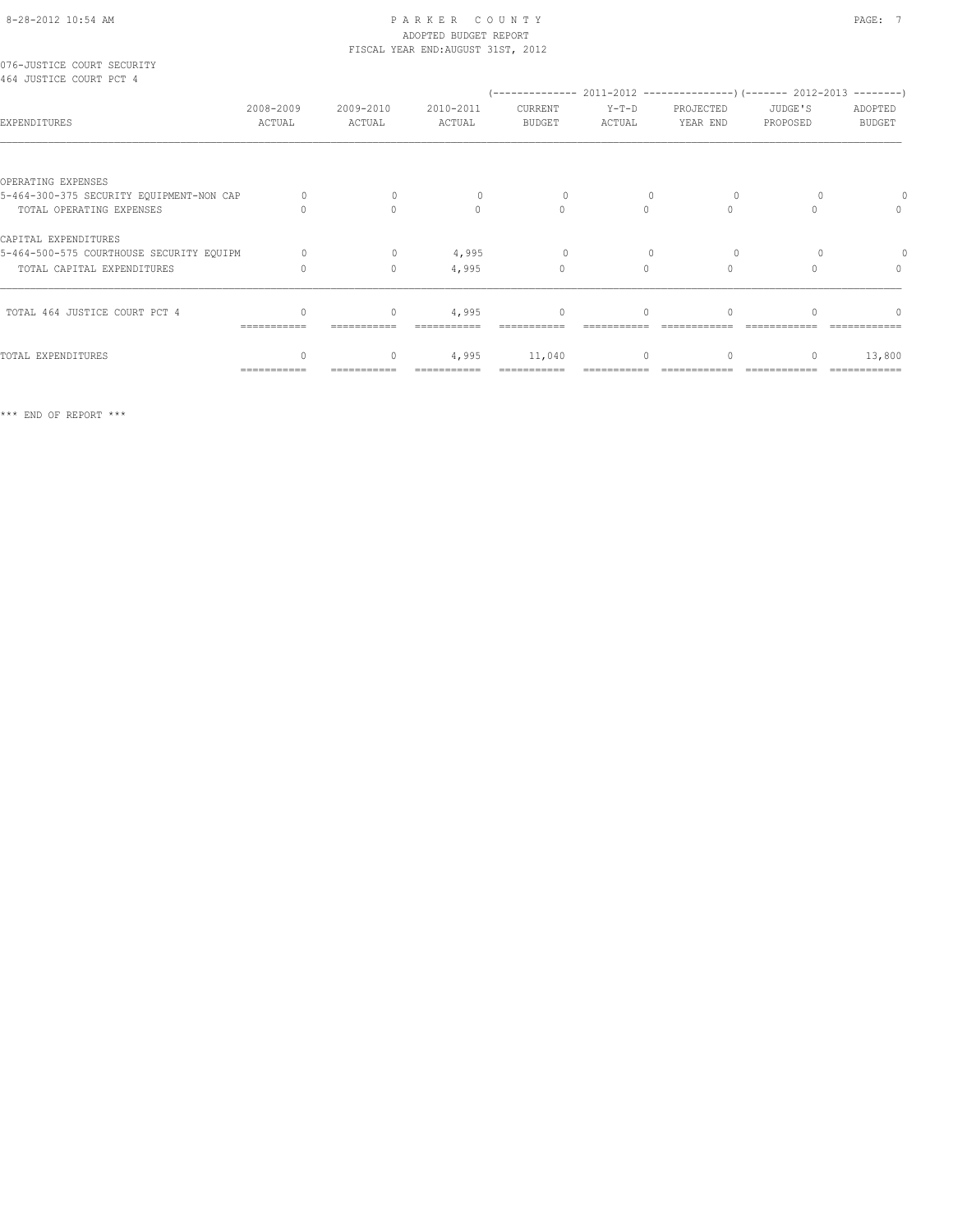#### 8-28-2012 10:54 AM PAGE: 1 PAR K E R C O U N T Y ADOPTED BUDGET REPORT FISCAL YEAR END:AUGUST 31ST, 2012

091-911 ADDRESSING GRANT FUND

|                                                       | 2008-2009<br>ACTUAL    | 2009-2010<br>ACTUAL               | 2010-2011<br>ACTUAL                                   | CURRENT<br><b>BUDGET</b>         | $Y-T-D$<br>ACTUAL                   | PROJECTED<br>YEAR END               | JUDGE'S<br>PROPOSED | ADOPTED<br><b>BUDGET</b>     |
|-------------------------------------------------------|------------------------|-----------------------------------|-------------------------------------------------------|----------------------------------|-------------------------------------|-------------------------------------|---------------------|------------------------------|
| REVENUE SUMMARY                                       |                        |                                   |                                                       |                                  |                                     |                                     |                     |                              |
| INTERGOVERNMENTAL<br>INVESTMENT INCOME<br>399 REVENUE | 22,485<br>0<br>$\circ$ | 25,646<br>$\Omega$<br>$\mathbf 0$ | 25,646<br>$\begin{array}{c} \n\end{array}$<br>$\circ$ | 19,000<br>$\mathbf{0}$<br>25,859 | 20,257<br>$\bigcap$<br>$\mathbf{0}$ | $\mathbf{0}$<br>$\Omega$<br>$\circ$ | $\Omega$            | 22,000<br>$\mathbf{0}$<br>0  |
| TOTAL REVENUES                                        | 22,485                 | 25,646                            | 25,646                                                | 44,859                           | 20,257                              | $\circ$                             | 0                   | 22,000                       |
| EXPENDITURE SUMMARY                                   |                        |                                   |                                                       |                                  |                                     |                                     |                     |                              |
| 601 911 ADDRESSING                                    | $\circ$                | 22,901                            | 39,589                                                | 44,859                           | 39,390                              | $\circ$                             | $\circ$             | 22,000                       |
| TOTAL EXPENDITURES                                    | $\circ$                | 22,901                            | 39,589                                                | 44,859                           | 39,390                              | $\circ$                             | $\mathbf{0}$        | 22,000                       |
| REVENUE OVER/(UNDER) EXPENDITURES                     | 22,485<br>===========  | $2,745$ (<br>===========          | 13,943                                                | 0(                               | 19, 133)                            | $\mathbf 0$                         | 0                   | $\mathbf{0}$<br>============ |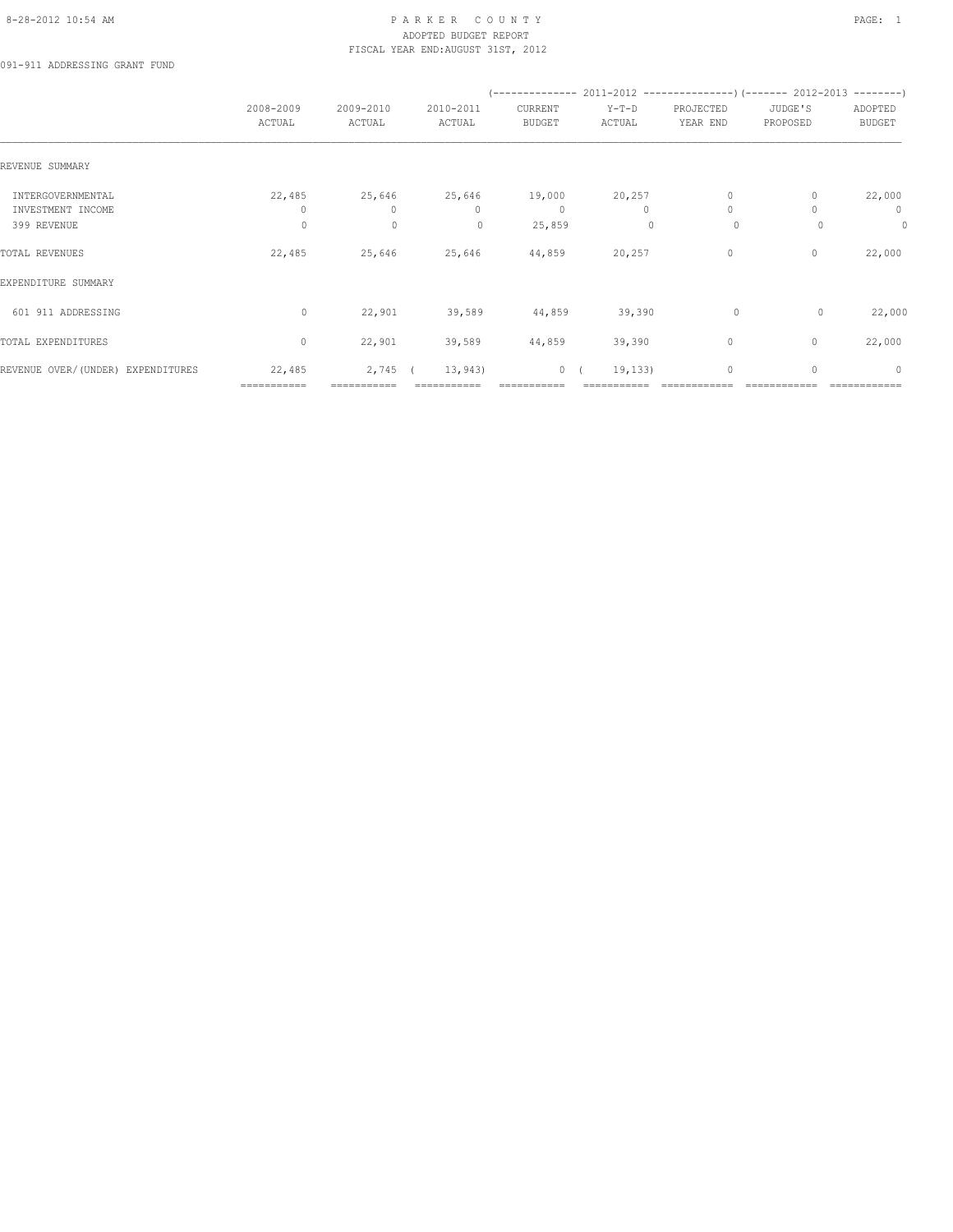#### 8-28-2012 10:54 AM PAGE: 2 ADOPTED BUDGET REPORT FISCAL YEAR END:AUGUST 31ST, 2012

091-911 ADDRESSING GRANT FUND

| <b>REVENUES</b>                       | 2008-2009<br>ACTUAL | 2009-2010<br>ACTUAL | 2010-2011<br>ACTUAL | CURRENT<br><b>BUDGET</b> | $Y-T-D$<br>ACTUAL | PROJECTED<br>YEAR END | JUDGE'S<br>PROPOSED | ADOPTED<br><b>BUDGET</b> |
|---------------------------------------|---------------------|---------------------|---------------------|--------------------------|-------------------|-----------------------|---------------------|--------------------------|
| INTERGOVERNMENTAL                     |                     |                     |                     |                          |                   |                       |                     |                          |
| 3-334-000-091 911 GRANT REVENUE       | 22,485              | 25,646              | 25,646              | 19,000                   | 20,257            | $\circ$               | 0                   | 22,000                   |
| TOTAL INTERGOVERNMENTAL               | 22,485              | 25,646              | 25,646              | 19,000                   | 20,257            | $\circ$               | $\Omega$            | 22,000                   |
| INVESTMENT INCOME                     |                     |                     |                     |                          |                   |                       |                     |                          |
| 3-361-000-091 INTEREST INCOME         | 0                   | $\circ$             | 0                   | 0                        | $\mathbf 0$       | 0                     | 0                   | 0                        |
| TOTAL INVESTMENT INCOME               | $\Omega$            | $\circ$             | $\circ$             | $\circ$                  | $\Omega$          | $\circ$               | $\Omega$            | $\mathbf{0}$             |
| 399 REVENUE                           |                     |                     |                     |                          |                   |                       |                     |                          |
| 3-399-000-091 UNEXPENDED FUND BALANCE | 0                   | $\circ$             | $\mathbf 0$         | 25,859                   | $\mathbf 0$       | $\circ$               |                     |                          |
| TOTAL 399 REVENUE                     | 0                   | 0                   | $\circ$             | 25,859                   | $\circ$           | $\circ$               | $\circ$             | $\mathbf{0}$             |
| TOTAL REVENUES                        | 22,485              | 25,646              | 25,646              | 44,859                   | 20,257            | $\circ$               | $\mathbf{0}$        | 22,000                   |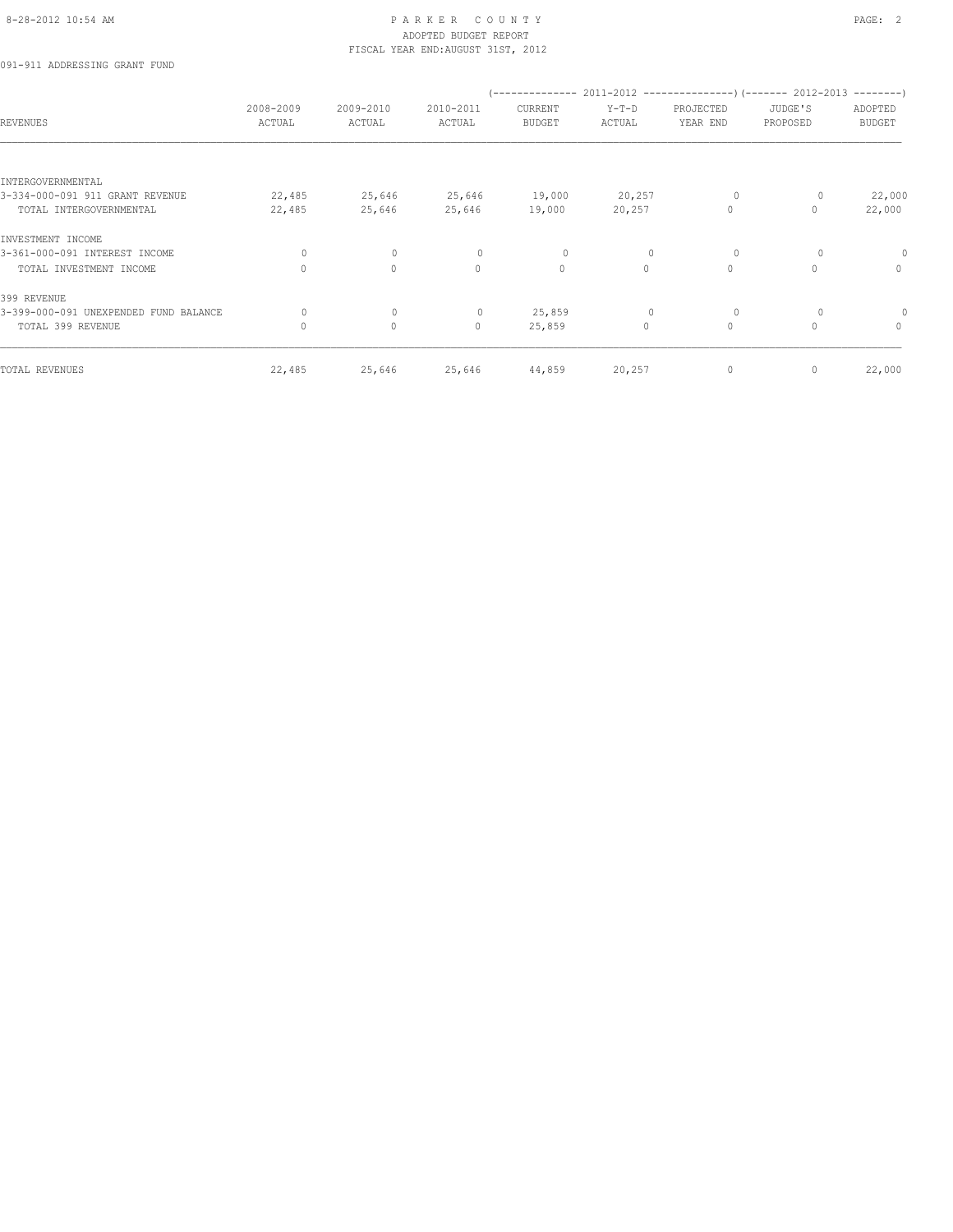#### 8-28-2012 10:54 AM PAGE: 3 ADOPTED BUDGET REPORT FISCAL YEAR END:AUGUST 31ST, 2012

091-911 ADDRESSING GRANT FUND 601 911 ADDRESSING

| <b>EXPENDITURES</b>                      | 2008-2009<br>ACTUAL         | 2009-2010<br>ACTUAL | 2010-2011<br>ACTUAL | CURRENT<br><b>BUDGET</b>  | $Y-T-D$<br>ACTUAL                | PROJECTED<br>YEAR END | JUDGE'S<br>PROPOSED | ADOPTED<br><b>BUDGET</b> |  |
|------------------------------------------|-----------------------------|---------------------|---------------------|---------------------------|----------------------------------|-----------------------|---------------------|--------------------------|--|
|                                          |                             |                     |                     |                           |                                  |                       |                     |                          |  |
| SALARIES & BENEFITS                      |                             |                     |                     |                           |                                  |                       |                     |                          |  |
| SALARIES & WAGES                         |                             |                     |                     |                           |                                  |                       |                     |                          |  |
| 5-601-100-106 DEPUTIES                   | $\circ$                     | 15,442              | 25,761 25,681       |                           | 22, 232                          | 0                     | $\circ$             |                          |  |
| TOTAL SALARIES & WAGES                   | $\circ$                     | 15,442              | 25,761              | 25,681                    | 22,232                           | $\circ$               | $\Omega$            |                          |  |
| <b>BENEFITS</b>                          |                             |                     |                     |                           |                                  |                       |                     |                          |  |
| 5-601-100-201 FICA MATCH                 | $\mathbf{0}$                | 1,134               | 1,869               | 1,925                     | 1,574                            | $\Omega$              | $\Omega$            | $\Omega$                 |  |
| 5-601-100-202 EMPLOYEE HOSPITALIZATION   | $\mathbf{0}$                | 4,280               | 8,759               | 9,175                     | 8,006                            | 0                     | $\Omega$            | $\mathbf{0}$             |  |
| 5-601-100-203 RETIREMENT PLAN            | $\Omega$                    | 1,573               | 2,699               | 2,950                     | 2,542                            | $\Omega$              | $\Omega$            | $\mathbf{0}$             |  |
| 5-601-100-204 WORKERS COMPENSATION INSU  | $\Omega$                    | 471                 | 502                 | 105                       | 52                               | $\Omega$              | $\Omega$            | $\circ$                  |  |
| 5-601-100-206 LONGEVITY PAY              | $\bigcap$                   | $\circ$             | $\overline{0}$      | $\mathbf{0}$              | $\Omega$                         | $\Omega$              | $\bigcap$           | $\Omega$                 |  |
| 5-601-100-209 CELL PHONE ALLOWANCE       | $\Omega$                    | $\mathbf{0}$        | $\circ$             | $\circ$                   | $\Omega$                         | $\Omega$              | $\Omega$            |                          |  |
| TOTAL BENEFITS                           | $\Omega$                    | 7,458               | 13,829              | 14,155                    | 12,174                           | $\Omega$              | $\Omega$            |                          |  |
| TOTAL SALARIES & BENEFITS                | $\circ$                     | 22,901              | 39,589              | 39,836                    | 34,406                           | $\Omega$              | $\Omega$            | $\Omega$                 |  |
| OPERATING EXPENSES                       |                             |                     |                     |                           |                                  |                       |                     |                          |  |
| 5-601-300-371 ELECTRONIC EQUIPMENT-NON C | $\circ$                     | $\Omega$            | $\circ$             | 5,023                     | 4,984                            | $\Omega$              | $\Omega$            | $\cap$                   |  |
| TOTAL OPERATING EXPENSES                 | $\Omega$                    | $\Omega$            | $\Omega$            | 5,023                     | 4,984                            | $\Omega$              | $\Omega$            | $\Omega$                 |  |
| PROFESSIONAL AND SERVICE                 |                             |                     |                     |                           |                                  |                       |                     |                          |  |
| 5-601-400-444 MAPS & CHARTS              | $\mathbf{0}$                | $\Omega$            | $\mathbf{0}$        | $\mathbf{0}$              | $\circ$                          | $\Omega$              | $\Omega$            | $\Omega$                 |  |
| 5-601-400-499 MISCELLANEOUS              | $\Omega$                    | $\bigcap$           | $\Omega$            | $\Omega$                  | $\begin{array}{c} \n\end{array}$ | $\Omega$              | $\Omega$            | 22,000                   |  |
| TOTAL PROFESSIONAL AND SERVICE           | $\bigcap$                   | $\Omega$            | $\cap$              | $\Omega$                  | $\Omega$                         | $\Omega$              | $\Omega$            | 22,000                   |  |
| CAPITAL EXPENDITURES                     |                             |                     |                     |                           |                                  |                       |                     |                          |  |
| 5-601-500-571 ELECTRONIC EQUIPMENT       | $\circ$                     | $\mathbf{0}$        | $\circ$             | $\circ$                   | $\mathbf{0}$                     | $\circ$               | $\circ$             |                          |  |
| TOTAL CAPITAL EXPENDITURES               | $\Omega$                    | $\Omega$            | $\Omega$            | $\Omega$                  | $\Omega$                         | $\Omega$              | $\Omega$            | $\Omega$                 |  |
| TOTAL 601 911 ADDRESSING                 | $\mathbf{0}$<br>=========== | 22,901              | 39,589              | 44,859<br>$=$ =========== | 39,390                           | $\circ$               | 0                   | 22,000                   |  |
| TOTAL EXPENDITURES                       | $\mathbf{0}$                | 22,901              | 39,589              | 44,859                    | 39,390                           | $\mathbb O$           | 0                   | 22,000                   |  |
|                                          |                             | $=$ ===========     | $=$ ===========     | $=$ = = = = = = = = = = = |                                  |                       |                     | =============            |  |

\*\*\* END OF REPORT \*\*\*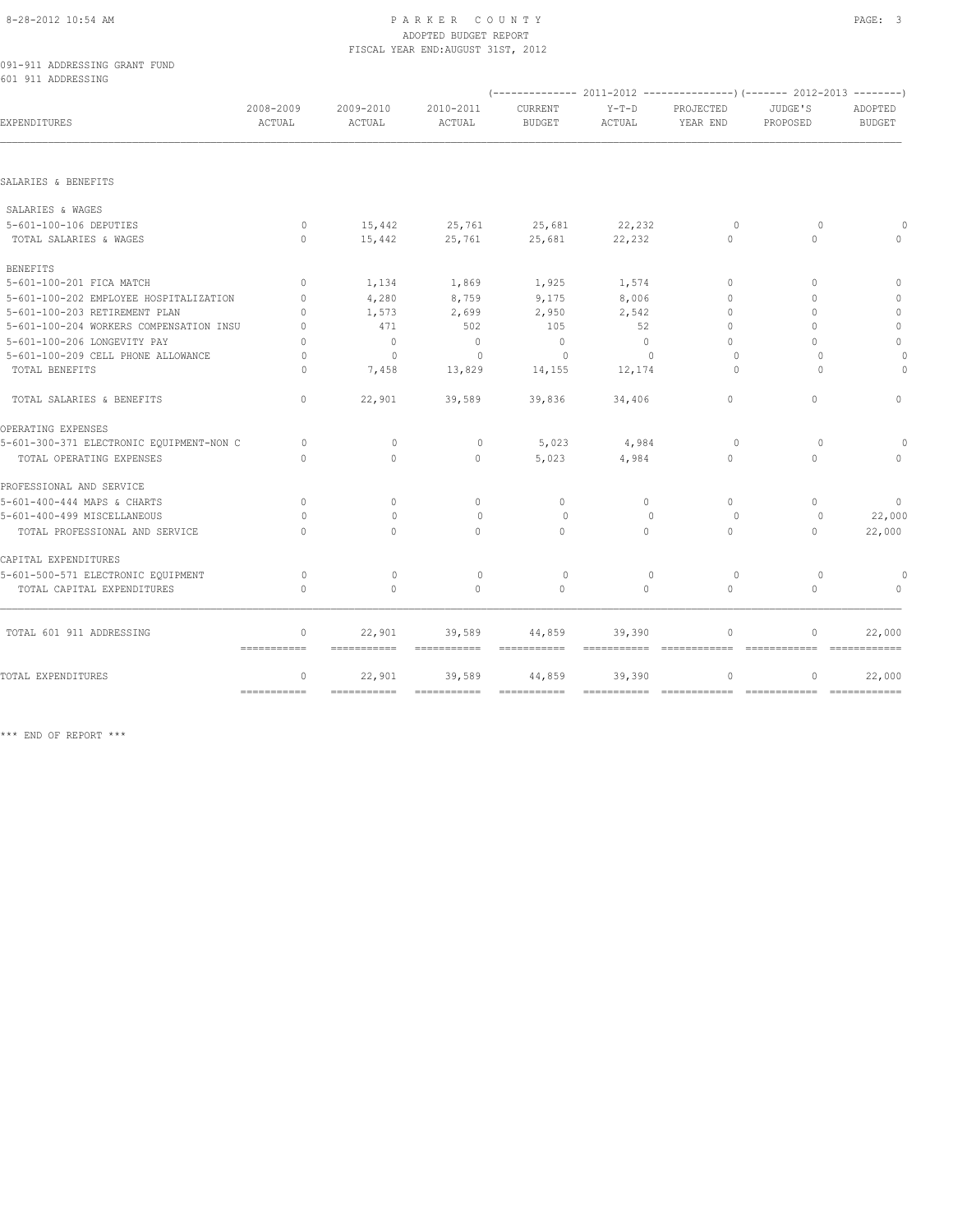#### 8-28-2012 10:54 AM P A R K E R C O U N T Y PAGE: 1 ADOPTED BUDGET REPORT FISCAL YEAR END:AUGUST 31ST, 2012

095-TCEQ-LIRAP FUNDS

|                                   | 2008-2009<br>ACTUAL | 2009-2010<br>ACTUAL | 2010-2011<br>ACTUAL | (--------------<br>CURRENT<br><b>BUDGET</b> | $Y-T-D$<br>ACTUAL | PROJECTED<br>YEAR END | $2011-2012$ ----------------) (------- 2012-2013 --------)<br>JUDGE'S<br>PROPOSED | ADOPTED<br><b>BUDGET</b> |
|-----------------------------------|---------------------|---------------------|---------------------|---------------------------------------------|-------------------|-----------------------|-----------------------------------------------------------------------------------|--------------------------|
| REVENUE SUMMARY                   |                     |                     |                     |                                             |                   |                       |                                                                                   |                          |
| OTHER INCOME                      | $\circ$             | $\circ$             | $\circ$             | $\circ$                                     | 44,310            | 0                     | $\circ$                                                                           | 44,000                   |
| TOTAL REVENUES                    | 0                   | $\mathbb O$         | $\circ$             | $\circ$                                     | 44,310            | 0                     | $\circ$                                                                           | 44,000                   |
| EXPENDITURE SUMMARY               |                     |                     |                     |                                             |                   |                       |                                                                                   |                          |
| 409 NON DEPARTMENT                | $\circ$             | $\mathbb O$         | $\circ$             | $\circ$                                     | 44,310            | $\circ$               | $\circ$                                                                           | 44,000                   |
| TOTAL EXPENDITURES                | $\mathbf{0}$        | $\circ$             | $\mathbf{0}$        | $\circ$                                     | 44,310            | 0                     | $\circ$                                                                           | 44,000                   |
| REVENUE OVER/(UNDER) EXPENDITURES | $\circ$             | $\circ$             | $\mathbf 0$         | $\mathbf 0$                                 | $\circ$           | $\circ$               | 0                                                                                 | 0                        |

=========== =========== =========== =========== =========== ============ ============ ============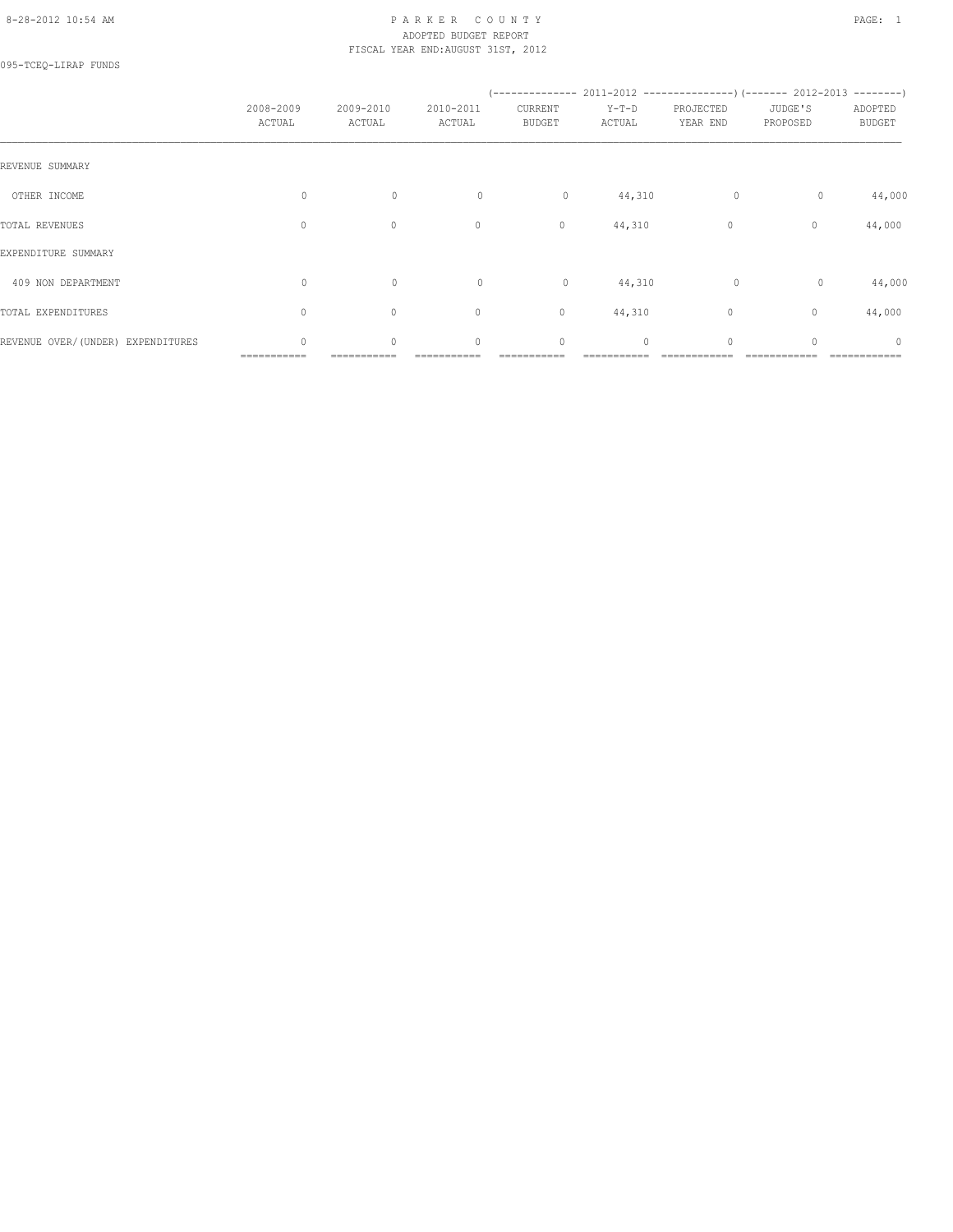#### 8-28-2012 10:54 AM PAGE: 2 ADOPTED BUDGET REPORT FISCAL YEAR END:AUGUST 31ST, 2012

| REVENUES                               | 2008-2009<br>ACTUAL | 2009-2010<br>ACTUAL | 2010-2011<br>ACTUAL | CURRENT<br><b>BUDGET</b> | $Y-T-D$<br>ACTUAL | PROJECTED<br>YEAR END | JUDGE'S<br>PROPOSED | ADOPTED<br><b>BUDGET</b> |
|----------------------------------------|---------------------|---------------------|---------------------|--------------------------|-------------------|-----------------------|---------------------|--------------------------|
|                                        |                     |                     |                     |                          |                   |                       |                     |                          |
| OTHER INCOME                           |                     |                     |                     |                          |                   |                       |                     |                          |
| 3-370-000-527 AIR CHECK TEXAS PROCEEDS |                     | $\Omega$            | $\mathbf{0}$        | $\circ$                  | 44,310            | $\Omega$              |                     | 44,000                   |
| 3-370-000-540 LIP PROCEEDS             |                     |                     |                     | 0                        |                   | $\circ$               |                     | 0                        |
| TOTAL OTHER INCOME                     |                     | $\circ$             | $\mathbf{0}$        | 0                        | 44,310            |                       |                     | 44,000                   |
| TOTAL REVENUES                         |                     | $\Omega$            | $\mathbf{0}$        | $\circ$                  | 44,310            |                       |                     | 44,000                   |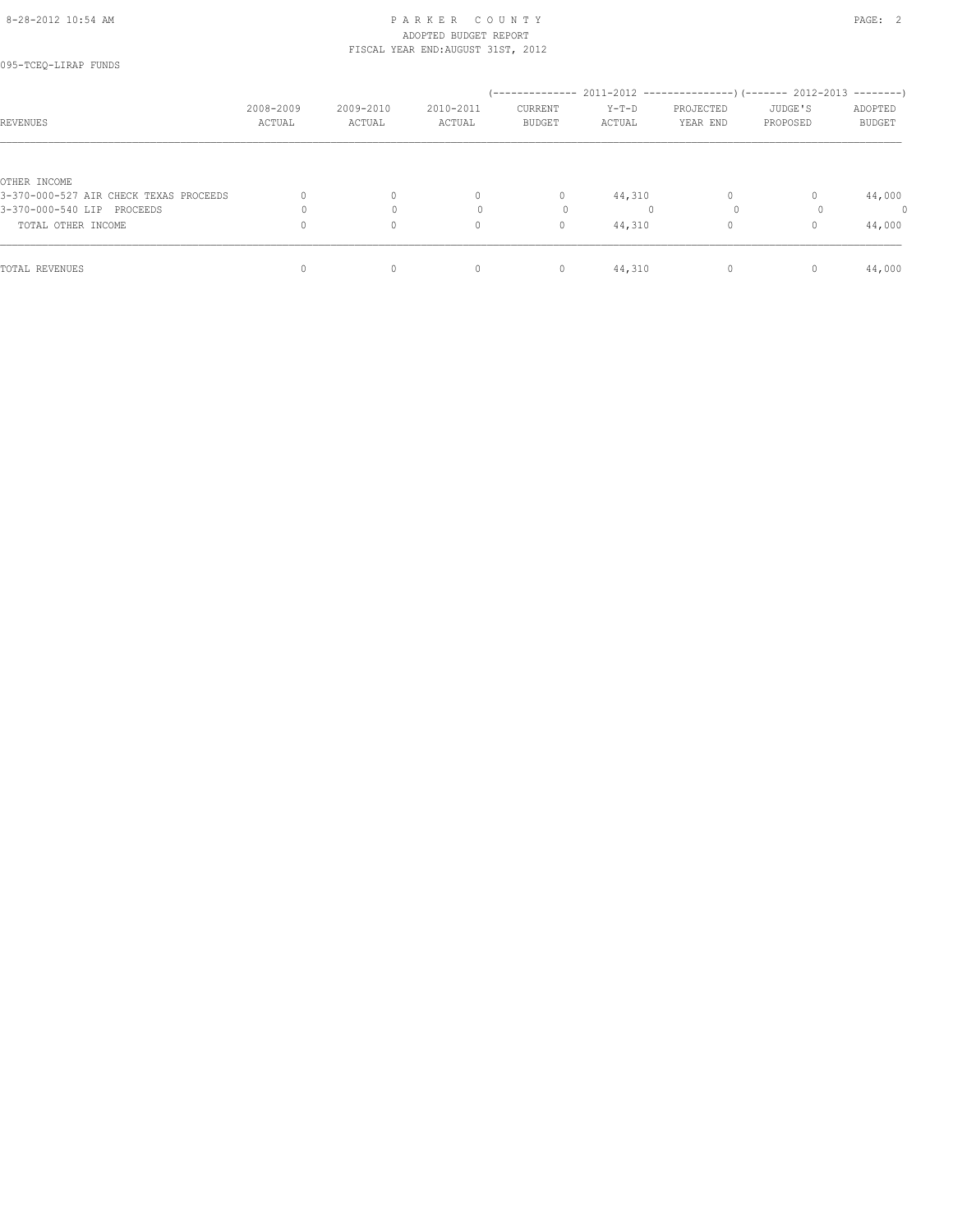### 8-28-2012 10:54 AM PAGE: 3 ADOPTED BUDGET REPORT FISCAL YEAR END:AUGUST 31ST, 2012

| 095-TCEQ-LIRAP FUNDS<br>409 NON DEPARTMENT |                     |                     |                     |                          |                   |                       |                     |                          |
|--------------------------------------------|---------------------|---------------------|---------------------|--------------------------|-------------------|-----------------------|---------------------|--------------------------|
| EXPENDITURES                               | 2008-2009<br>ACTUAL | 2009-2010<br>ACTUAL | 2010-2011<br>ACTUAL | CURRENT<br><b>BUDGET</b> | $Y-T-D$<br>ACTUAL | PROJECTED<br>YEAR END | JUDGE'S<br>PROPOSED | ADOPTED<br><b>BUDGET</b> |
| PROFESSIONAL AND SERVICE                   |                     |                     |                     |                          |                   |                       |                     |                          |
| 5-409-400-417 AIR CHECK TEXAS (LIRAP) EX   |                     |                     | $\mathbf{0}$        | $\circ$                  | 44,310            |                       |                     | 44,000                   |
| 5-409-400-418 LIP EXPENSE                  |                     |                     |                     |                          |                   |                       |                     | $\theta$                 |
| TOTAL PROFESSIONAL AND SERVICE             |                     |                     | $\mathbf{0}$        | $\mathbf{0}$             | 44,310            |                       | $\mathbf{0}$        | 44,000                   |
| TOTAL 409 NON DEPARTMENT                   |                     | $\mathbf{0}$        | $\mathbf{0}$        | $\circ$                  | 44,310            | 0                     |                     | 44,000                   |
|                                            | ===========         | ===========         |                     |                          |                   |                       |                     |                          |
| TOTAL EXPENDITURES                         |                     | $\mathbf{0}$        | $\mathbf{0}$        | $\mathbf{0}$             | 44,310            | $\mathbf{0}$          | $\mathbf{0}$        | 44,000                   |
|                                            | ===========         |                     |                     |                          |                   |                       |                     |                          |

\*\*\* END OF REPORT \*\*\*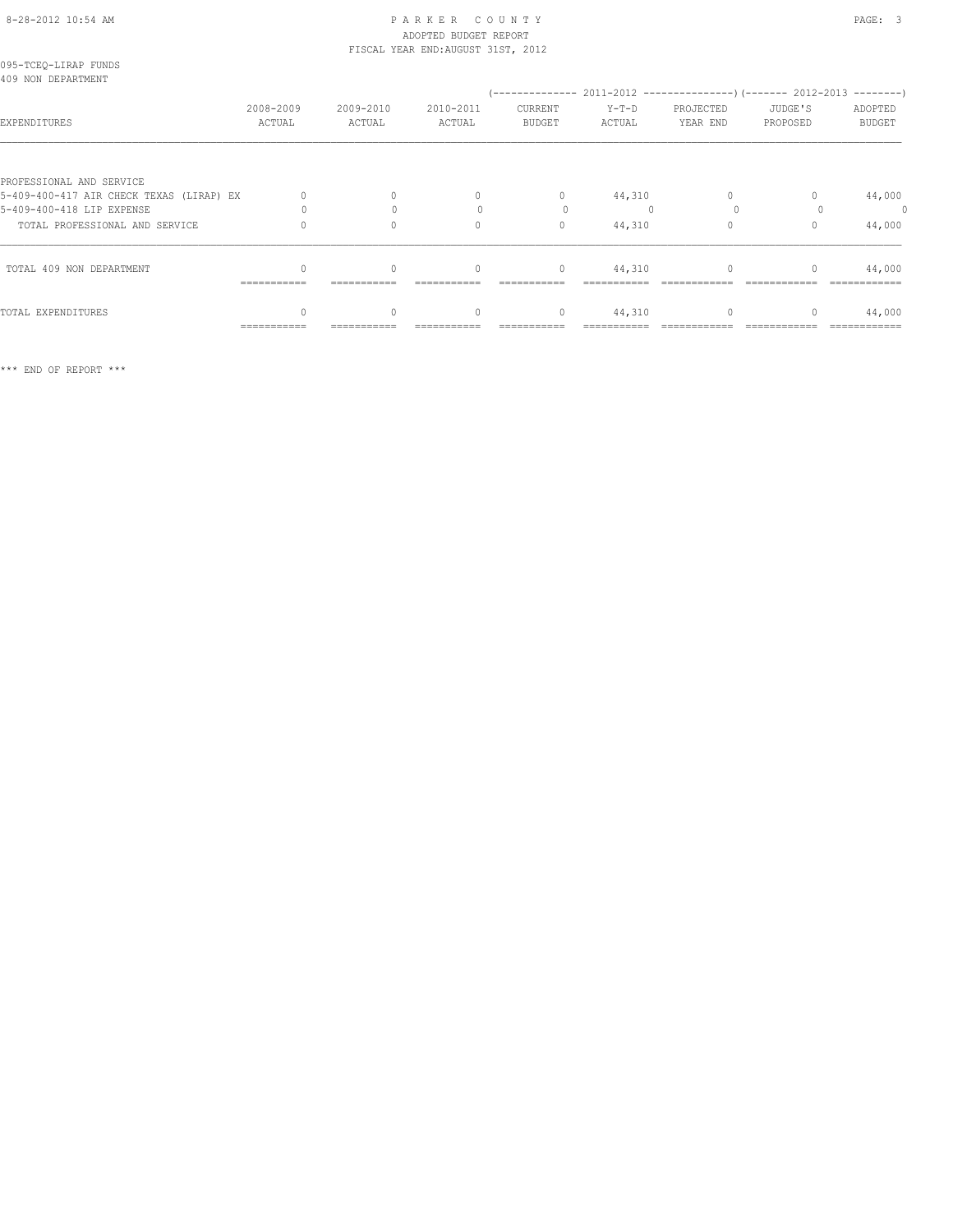#### 8-28-2012 10:54 AM PAGE: 1 PAR K E R C O U N T Y ADOPTED BUDGET REPORT FISCAL YEAR END:AUGUST 31ST, 2012

10 -GENERAL FUND

|                                                    | 2008-2009<br>ACTUAL  | 2009-2010<br>ACTUAL  | 2010-2011<br>ACTUAL  | CURRENT<br><b>BUDGET</b> | $Y-T-D$<br><b>ACTUAL</b> | PROJECTED<br>YEAR END | JUDGE'S<br>PROPOSED          | ADOPTED<br><b>BUDGET</b> |
|----------------------------------------------------|----------------------|----------------------|----------------------|--------------------------|--------------------------|-----------------------|------------------------------|--------------------------|
| REVENUE SUMMARY                                    |                      |                      |                      |                          |                          |                       |                              |                          |
| AD VALOREM TAXES                                   | 20,836,570           | 21,634,314           | 22,706,358           | 24,694,519               | 23,518,867               | 9,951,654             | $\circ$                      | 24, 575, 582             |
| INTERGOVERNMENTAL                                  | 1,732,325            | 1,969,699            | 1,168,739            | 916,009                  | 1,611,808                | 1,154,969             | $\circ$                      | 1,480,084                |
| SALE OF ASSETS                                     | $\circ$              | 4,995                | 3,666                | 3,000                    | 13,588                   | $\mathbf{0}$          | $\mathbf{0}$                 | 3,500                    |
| FEES OF OFFICE                                     | 4, 271, 105          | 4,183,880            | 4,273,709            | 4,207,834                | 4,397,702                | 3,288,008             | $\mathbf{0}$                 | 4,717,011                |
| 343 REVENUE                                        | 8,504                | 2,181                | 693                  | 3,500                    | 2,236                    | $\mathbf{0}$          | $\mathbf{0}$                 | 3,200                    |
| INTEREST INCOME                                    | $\Omega$             | $\mathbf{0}$         | 863                  | 800                      | 432                      | 1,100                 | $\mathbf{0}$                 | 500                      |
| 360 REVENUE                                        | $\mathbf 0$          | $\mathbb O$          | $\mathbb O$          | $\mathbf 0$              | $\circ$                  | $\mathbf{0}$          | $\mathbf{0}$                 | $\overline{0}$           |
| INVESTMENT INCOME                                  | 41,128               | 12,260               | 7,691                | 5,000                    | 5,237                    | 59,900                | $\mathbf{0}$                 | 5,000                    |
| OTHER INCOME                                       | 7,293,442            | 6,620,077            | 6,818,021            | 5,870,562                | 5,521,254                | 3,043,195             | $\mathbb O$                  | 6,583,085                |
| INTERFUND TRANSFERS IN                             | $\circ$              | 351,828              | $\mathbf{0}$         | $\mathbf{0}$             | $\circ$                  | 210,000               | $\circ$                      | 423,492                  |
| 399 REVENUE                                        | $\circ$              | $\circ$              | $\circ$              | $\circ$                  | $\mathbf{0}$             | $\circ$               | $\Omega$                     | $\Omega$                 |
| TOTAL REVENUES                                     | 34, 183, 073         | 34,779,236           | 34,979,740           | 35,701,224               | 35,071,124               | 17,708,826            | $\mathbf{0}$                 | 37,791,454               |
| EXPENDITURE SUMMARY                                |                      |                      |                      |                          |                          |                       |                              |                          |
| 401 COMMISSIONERS COURT                            | 92,035               | 88,874               | 108,559              | 463,205                  | 114,167                  | 57,778                | $\mathbf{0}$                 | 429,545                  |
| 402 COUNTY JUDGE                                   | 473,870              | 441,850              | 411,357              | 408,977                  | 348,638                  | 268,768               | $\mathbf{0}$                 | 337,009                  |
| 403 COUNTY CLERK                                   | 434,440              | 444,265              | 449,529              | 449,621                  | 389,878                  | 552,554               | $\mathbf{0}$                 | 472,547                  |
| 404 COUNTY CLERK CT DIV                            | 743,363              | 761,850              | 746,901              | 739,779                  | 608,693                  | $\mathbf{0}$          | $\mathbf{0}$                 | 755,001                  |
| 405 VETERANS AFFAIRS                               | 58,485               | 58,491               | 58,957               | 59,488                   | 51,600                   | 32,623                | $\mathbf{0}$                 | 62,253                   |
| 406 EMERGENCY MANAGEMENT                           | 914,568              | 728,341              | 651,009              | 286,378                  | 217,693                  | 623,094               | $\mathbf{0}$                 | 316,307                  |
| 409 NON DEPARTMENT                                 | 1,725,410            | 956,177              | 1,081,182            | 2,345,332                | 1,787,639                | 1,265,130             | $\mathbf{0}$                 | 1,953,878                |
| 411 EMPLOYEE BENEFITS CO                           | 129,429              | 138,691              | 134,679              | 118,401                  | 104,463                  | $\circ$               | $\mathbf{0}$                 | 123,111                  |
| 415 PROBATE DEPARTMENT                             | $\mathbf 0$          | $\mathbf{0}$         | $\mathbf 0$          | $\mathbf 0$              | 0                        | $\mathbb O$           | $\mathbf{0}$                 | 87,389                   |
| 435 43RD DISTRICT COURT                            | 658,285              | 667,391              | 724,385              | 741,228                  | 626,945                  | 421,618               | $\mathbf{0}$                 | 803,546                  |
| 436 415th DISTRICT COURT                           | 647,693              | 763,063              | 677,213              | 649,228                  | 547,128                  | 57,289                | $\mathbf{0}$                 | 775,583                  |
| 438 COUNTY-COURT-AT-LAW                            | 553,343              | 573,618              | 614,915              | 606,529                  | 500,745                  | 282,064               | $\mathbf{0}$                 | 606,225                  |
| 439 COUNTY CRT AT LAW 2                            | 576,376              | 594,687              | 625,366              | 606,007                  | 515,544                  | 2,518                 | $\mathbf{0}$                 | 599,659                  |
| 450 DISTRICT CLERK                                 | 834,209              | 869,261              | 857,071              | 865,831                  | 712,936                  | 374,201               | $\mathbf{0}$                 | 897,485                  |
| 461 JUSTICE COURT PCT 1                            | 326,458              | 343,215              | 342,377              | 340,525                  | 297,518                  | 178,367               | $\mathbf{0}$                 | 363,286                  |
| 462 JUSTICE COURT PCT 2                            | 348,086              | 352,982              | 364,697              | 359,155                  | 314,222                  | 175,857               | $\mathbf{0}$                 | 369,415                  |
| 463 JUSTICE COURT PCT 3                            | 439,511              | 457,210              | 460,458              | 454,862                  | 335,721                  | 218,879               | $\mathbf{0}$                 | 407,655                  |
| 464 JUSTICE COURT PCT 4                            | 333,990              | 341,494              | 316,291              | 327,526                  | 283,810                  | 172,618               | $\mathbf{0}$                 | 400,127                  |
| 474 MEDICAL EXAMINER                               | 235,778              | 239,398              | 256,582              | 250,972                  | 228,226                  | 164,848               | $\mathbf{0}$                 | 272,942                  |
| 475 COUNTY ATTORNEY                                | 1,688,272            | 1,774,211            | 1,746,367            | 1,728,498                | 1,472,719                | 795,690               | $\mathbf 0$                  | 1,836,795                |
| 476 DISTRICT ATTORNEY                              | 1,073,000            | 1,231,016            | 1,260,361            | 1,274,529                | 1,096,963                | 499,642               | $\mathbf{0}$                 | 1,316,576                |
| 490 ELECTION<br>495 COUNTY AUDITOR                 | 512,200              | 559,434              | 419,729              | 456,041                  | 419,452                  | 145,803               | $\mathbf{0}$<br>$\mathbf{0}$ | 489,194                  |
|                                                    | 424,082              | 446,734              | 453,526              | 469,115                  | 391,954                  | 290,432               |                              | 484,677                  |
| 497 TREASURER                                      | 311,628              | 297,334              | 303,868              | 301,126                  | 260,880                  | 147,700               | $\mathbf{0}$<br>$\mathbf{0}$ | 319,480                  |
| 499 TAX ASSESS/COLLECTOR<br>510 BUILDING & GROUNDS | 759,662<br>1,422,152 | 823,742<br>1,355,387 | 771,338<br>1,379,037 | 761,880<br>1,460,288     | 666,543<br>1,087,341     | 537,214<br>722,626    | $\mathbf 0$                  | 802,681<br>1,467,126     |
| 512 JAIL                                           | 6,109,750            | 6,446,674            | 6,104,640            | 6,387,593                | 5, 172, 992              | 3,081,716             | $\mathbf{0}$                 | 6,484,665                |
| 543 FIRE MARSHAL                                   | 1,002,899            | 1,151,587            | 1,062,639            | 1,150,543                | 949,757                  | 699,828               | $\mathbf{0}$                 | 1,246,962                |
| 544 ENVIRONMENTAL OFFICE                           | 292,414              | $\mathbf{0}$         | $\mathbf{0}$         | $\mathbf{0}$             | $\circ$                  | 36,859                | $\Omega$                     | $\mathbf{0}$             |
|                                                    |                      |                      |                      |                          |                          |                       |                              |                          |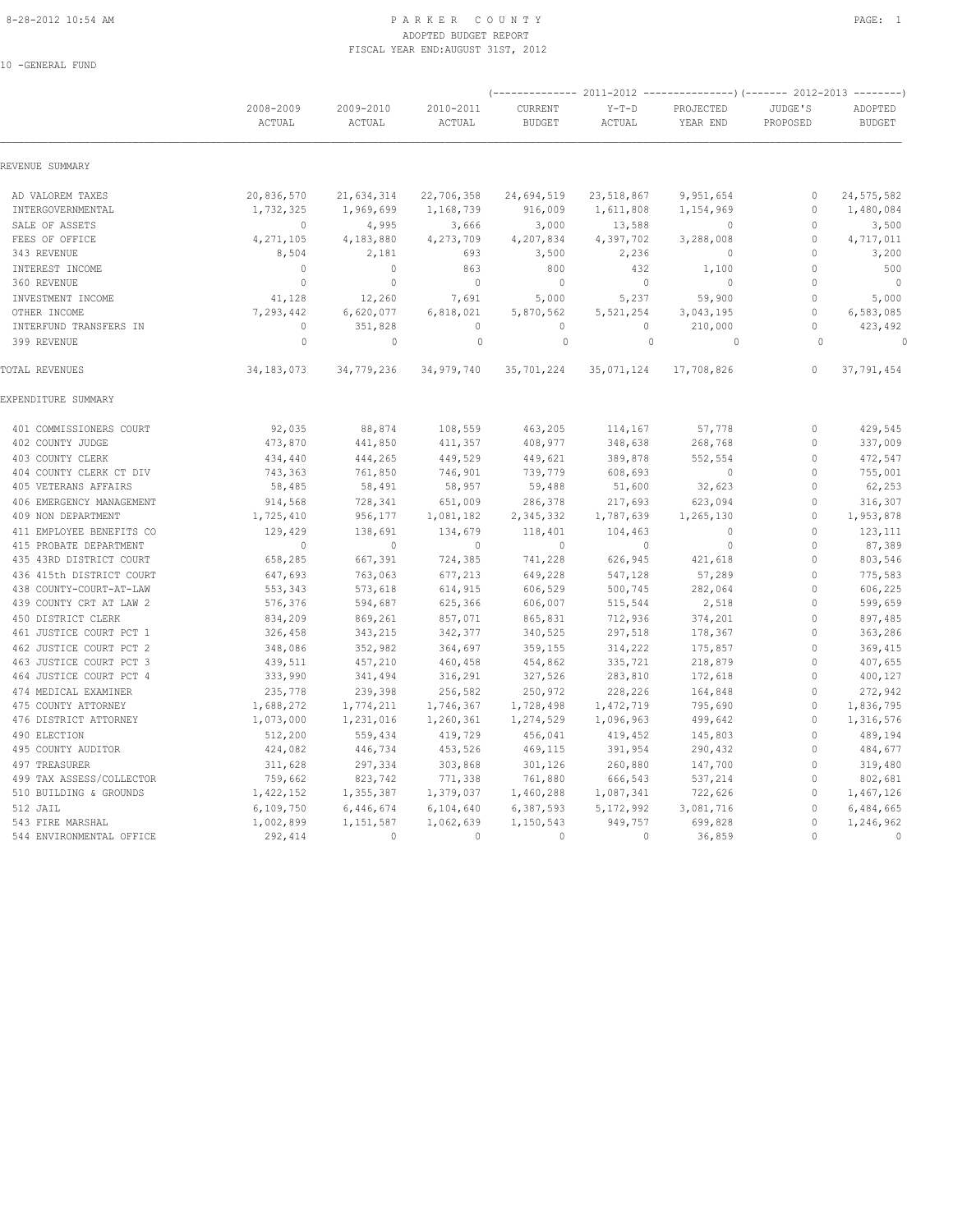#### 8-28-2012 10:54 AM PAGE: 2 PARKER COUNTY ADOPTED BUDGET REPORT FISCAL YEAR END:AUGUST 31ST, 2012

10 -GENERAL FUND

|                          | 2008-2009<br>ACTUAL | 2009-2010<br>ACTUAL | 2010-2011<br>ACTUAL | CURRENT<br><b>BUDGET</b> | $Y-T-D$<br>ACTUAL | PROJECTED<br>YEAR END | JUDGE'S<br>PROPOSED | ADOPTED<br><b>BUDGET</b> |
|--------------------------|---------------------|---------------------|---------------------|--------------------------|-------------------|-----------------------|---------------------|--------------------------|
| 545 SHERIFF DISPATCH     | 783,894             | 1,028,166           | 827,438             | 9,200                    | 8,898             | 579,811               | $\mathbf{0}$        | 16,130                   |
| 551 CONSTABLE PCT 1      | 150,472             | 149,782             | 154,935             | 162,021                  | 128,656           | 46,070                | $\mathbf{0}$        | 186,191                  |
| 552 CONSTABLE PCT 2      | 159,536             | 166,143             | 169,789             | 165,541                  | 144,964           | 49,241                | $\Omega$            | 174,914                  |
| 553 CONSTABLE PCT 3      | 154,698             | 163,380             | 166,307             | 161,521                  | 132,717           | 46,544                | $\Omega$            | 157,415                  |
| 554 CONSTABLE PCT 4      | 159,844             | 165,579             | 169,987             | 167,186                  | 145,299           | 68,423                | $\circ$             | 173,838                  |
| 560 SHERIFF ADMIN        | 688,265             | 725,817             | 509,442             | 7,188,814                | 6,259,812         | 480,941               | $\Omega$            | 8,145,739                |
| 561 SPECIAL CRIMES DIV   | 643,975             | 665,082             | 677,712             | 88,530                   | 47,437            | 156,814               | $\Omega$            | 88,530                   |
| 562 INVESTIGATION        | 1,005,424           | 1,116,386           | 1,235,370           | 100,064                  | 72,876            | 676,819               | $\circ$             | 116,409                  |
| 563 PATROL               | 2,136,959           | 2,686,439           | 2,664,192           | 287,936                  | 277,939           | 1,449,043             | $\Omega$            | 369,688                  |
| 564 TRAINING DIVISION    | 171,850             | 177,530             | 175,480             | 23,956                   | 15,009            | $\sim$ 0              | $\Omega$            | 42,624                   |
| 566 ANIMAL CONTROL       | 593,901             | 643,243             | 719,358             | 467,912                  | 394,092           | 313,274               | $\Omega$            | 470,802                  |
| 567 COURTHOUSE SECURITY  | 561,498             | 577,082             | 451,103             | 500                      | $\sim$ 0          | $\Omega$              | $\Omega$            | 1,187                    |
| 568 FUG/EXT/MEN TRANSPOR | 757,126             | 879,329             | 991,938             | 86,125                   | 78,968            | $\Omega$              | $\Omega$            | 97,448                   |
| 579 DPS - NORTH          | 39,939              | 42,194              | 42,888              | 41,888                   | 36,251            | 41,810                | $\Omega$            | 45,716                   |
| 580 DPS - SOUTH          | 54,137              | 56,091              | 52,566              | 51,580                   | 44,883            | 48,892                | $\circ$             | 58,915                   |
| 581 PURCHASING           | 296,831             | 312,119             | 309,938             | 304,581                  | 245,471           | 141,203               | $\Omega$            | 309,445                  |
| 582 INFORMATION TECH     | 510,609             | 561,576             | 590,632             | 721,239                  | 583,856           | 241,197               | $\Omega$            | 678,516                  |
| 584 HUMAN RESOURCES      | $\sim$ 0            | $\sim$ 0            | $\sim$ 0            | $\sim$ 0                 | $\sim$ 0          | 48,131                | $\Omega$            | $\sim$ 0                 |
| 601 911 ADDRESSING       | 109,145             | 97,800              | 72,905              | 23,996                   | 21,750            | 88,199                | $\Omega$            | 43,247                   |
| 602 GAME WARDEN          | 626                 | 1,114               | 648                 | 750                      | 1,167             | 3,377                 | $\Omega$            | 1,399                    |
| 603 WEIGHTS AND MEASURES | $\sim$ 0            | $\sim$ 0            | $\sim$ 0            | $\sim$ 0                 | $\sim$ 0          | $\sim$ 0              | $\Omega$            | $\sim$ 0                 |
| 630 HEALTH               | 274,033             | 275,303             | 280,094             | 270,090                  | 235,450           | 229,210               | $\Omega$            | 281,682                  |
| 640 SOCIAL SERVICES      | 201,440             | 205,574             | 178,228             | 208,940                  | 134,673           | 212,391               | $\Omega$            | 208,940                  |
| 665 COUNTY EXTENSION     | 246,853             | 270,491             | 273,234             | 284,703                  | 230,023           | 202,153               | $\Omega$            | 294,606                  |
| 700 TRANSFER OUT         | 667,598             | 670,431             | 865,455             | 821,495                  | $\sim$ 0          | 282,733               | $\circ$             | 778,686                  |
| DEBT SERVICE/LEASE       | $\sim$ 0            | 580,830             | 470,878             | $\overline{0}$           | $\circ$           | $\circ$               | $\Omega$            | 568,268                  |
| TOTAL EXPENDITURES       | 33,490,044          | 35, 124, 458        | 34,433,550          | 35,701,225               |                   | 28,744,357 17,211,992 | $\circ$             | 37,791,454               |
|                          |                     |                     |                     |                          |                   |                       |                     |                          |

REVENUE OVER/(UNDER) EXPENDITURES 693,029 ( 345,222) 546,191 ( 1) 6,326,767 496,834 0 0 =========== =========== =========== =========== =========== ============ ============ ============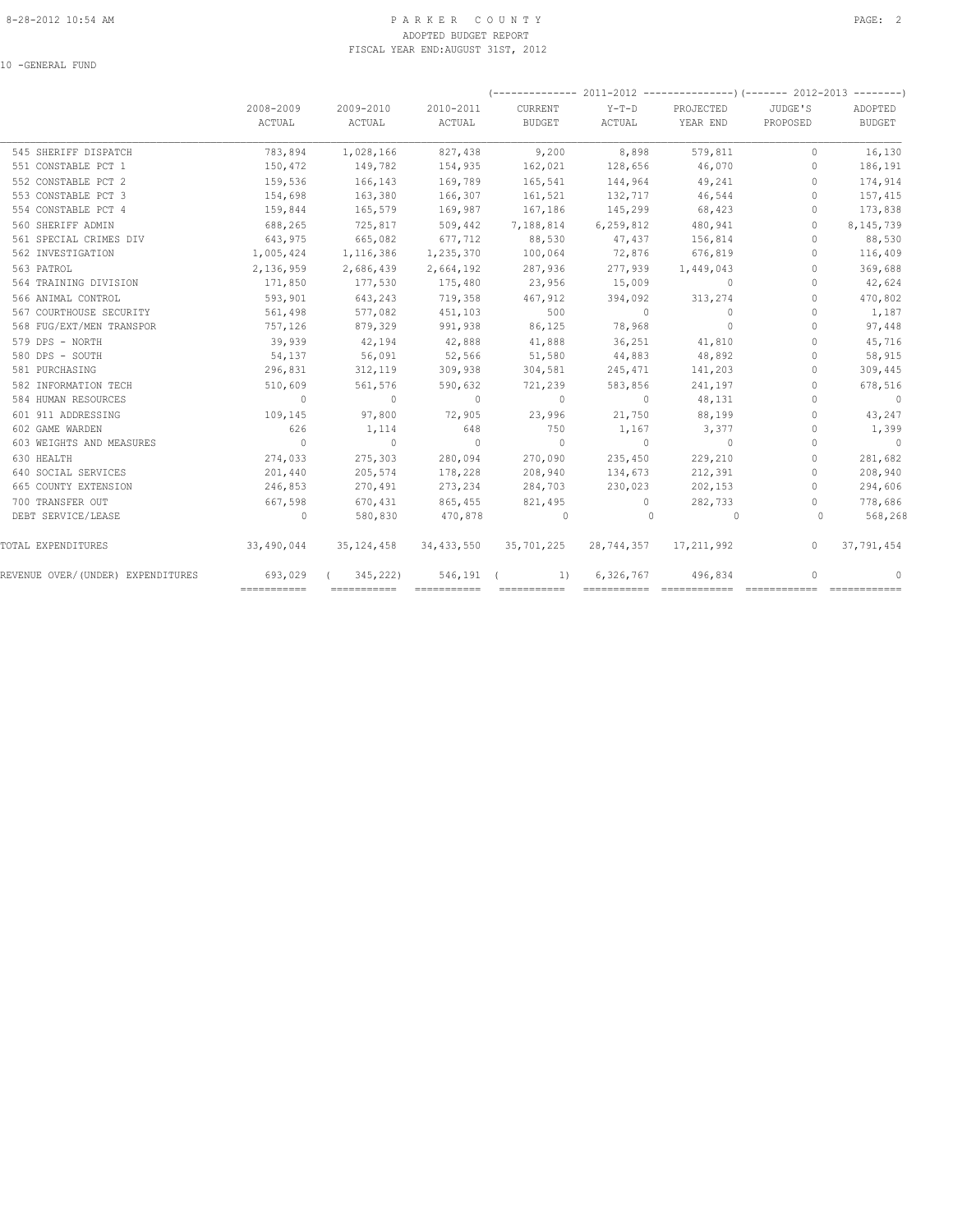10 -GENERAL FUND

#### 8-28-2012 10:54 AM PAGE: 3 ADOPTED BUDGET REPORT FISCAL YEAR END:AUGUST 31ST, 2012

| <b>REVENUES</b>                          | 2008-2009<br>ACTUAL | 2009-2010<br>ACTUAL | 2010-2011<br>ACTUAL | CURRENT<br><b>BUDGET</b> | $Y-T-D$<br>ACTUAL | PROJECTED<br>YEAR END | JUDGE'S<br>PROPOSED | ADOPTED<br><b>BUDGET</b> |
|------------------------------------------|---------------------|---------------------|---------------------|--------------------------|-------------------|-----------------------|---------------------|--------------------------|
|                                          |                     |                     |                     |                          |                   |                       |                     |                          |
| AD VALOREM TAXES                         |                     |                     |                     |                          |                   |                       |                     |                          |
| 3-310-000-110 CURRENT PROPERTY TAXES     | 20,381,274          | 21, 168, 632        | 22, 250, 430        | 24, 269, 519             | 23, 143, 154      | 9,416,654             | $\mathbf{0}$        | 24, 195, 582             |
| 3-310-000-120 DELINQUENT PROPERTY TAXES  | 455,296             | 465,682             | 455,928             | 425,000                  | 375,713           | 535,000               | $\circ$             | 380,000                  |
| TOTAL AD VALOREM TAXES                   | 20,836,570          | 21,634,314          | 22,706,358          | 24,694,519               | 23,518,867        | 9,951,654             | $\circ$             | 24, 575, 582             |
| INTERGOVERNMENTAL                        |                     |                     |                     |                          |                   |                       |                     |                          |
| 3-334-000-350 CAPITAL LEASE PROCEEDS     | $\mathbf{0}$        | 411,915             | $\mathbf{0}$        | $\mathbf{0}$             | $\circ$           | $\circ$               | $\mathbf{0}$        | $\cap$                   |
| 3-334-000-360 DONATED ASSET              | $\mathbf 0$         | $\mathbf{0}$        | $\mathbf 0$         | $\circ$                  | $\circ$           | $\circ$               | $\Omega$            | $\Omega$                 |
| 3-334-000-370 BEVERAGE AND BINGO FEES    | 91,476              | 99,506              | 92,751              | 71,000                   | 40,940            | 26,618                | $\Omega$            | 38,000                   |
| 3-334-000-395 INDIGENT DEFENSE GRANT     | 146,110             | 125,957             | 157,190             | 120,000                  | 82,694            | 46,382                | $\mathbf{0}$        | 120,000                  |
| 3-334-000-396 NCTCOG-ENVIRONMENTAL       | 54,000              | $\Omega$            | $\Omega$            | $\Omega$                 | $\Omega$          | $\Omega$              | $\Omega$            |                          |
| 3-334-000-397 NCTCOG REIMBURSEMENT       | $\Omega$            | $\mathbf 0$         | $\Omega$            | $\Omega$                 | $\Omega$          | $\Omega$              | $\Omega$            | $\Omega$                 |
| 3-334-000-398 NCTCOG-TRANSPORTATION BOND | 200,000             | $\Omega$            | $\Omega$            | $\Omega$                 | $\Omega$          | $\Omega$              | $\Omega$            | $\Omega$                 |
| 3-334-000-403 MISCELLANEOUS - COUNTY CLE | $\Omega$            | $\Omega$            | $\Omega$            | $\cap$                   | $\Omega$          | $\Omega$              | $\cap$              | $\Omega$                 |
| 3-334-000-406 CIVIL DEFENSE REIMBURSEMEN | $\Omega$            | $\Omega$            | $\Omega$            | O                        | $\Omega$          | 11,000                | $\Omega$            | $\Omega$                 |
| 3-334-000-407 HOMELAND SECURITY GRANT    | 418,170             | $\Omega$            | $\Omega$            | $\Omega$                 | $\Omega$          | 523,804               | $\Omega$            | $\Omega$                 |
| 3-334-000-408 CERT GRANT                 | $\Omega$            | $\Omega$            | $\cap$              | $\cap$                   | $\Omega$          | $\mathbf{0}$          | $\cap$              | $\cap$                   |
| 3-334-000-409 LETPP GRANT                | $\Omega$            | $\Omega$            | $\Omega$            | $\Omega$                 | $\Omega$          | $\Omega$              | $\Omega$            | $\Omega$                 |
| 3-334-000-410 EMPG/FEMA GRANT            | 35,841              | 35,841              | 23,655              | O                        | $\Omega$          | $\Omega$              | $\Omega$            |                          |
| 3-334-000-411 DPS GRANT                  | $\Omega$            | $\Omega$            | $\Omega$            | $\Omega$                 | $\Omega$          | $\Omega$              | $\Omega$            |                          |
| 3-334-000-412 VOLUNTEER COORDINATOR GRAN | $\Omega$            | $\mathbf{0}$        | $\mathbf 0$         | $\mathbf 0$              | $\Omega$          | $\mathbf{0}$          | $\Omega$            | $\Omega$                 |
| 3-334-000-413 EMG MGMT REIMB (TEEX)      | $\Omega$            | $\Omega$            | 2,044               | 2,000                    | $\Omega$          | $\Omega$              | $\Omega$            | $\Omega$                 |
| 3-334-000-436 GOVERNOR'S DIST COURT GRAN | $\Omega$            | $\Omega$            | $\mathbf{0}$        | $\mathbf{0}$             | $\Omega$          | 275,747               | $\cap$              | $\Omega$                 |
| 3-334-000-475 VICTIMS ASSISTANCE GRANT   | $\Omega$            | $\Omega$            | $\Omega$            | $\Omega$                 | $\Omega$          | $\Omega$              | $\Omega$            | $\cap$                   |
| 3-334-000-512 INMATE HOUSING             | 84,567              | 70,802              | 51,755              | 40,000                   | 36,111            | 25,518                | $\Omega$            | 40,000                   |
| 3-334-000-519 LOCAL SCHOOLS-DARE OFFICER | 20,000              | 20,000              | 20,000              | 20,000                   | 20,000            | 25,000                | $\mathbf{0}$        | 20,000                   |
| 3-334-000-520 USDA LEASE                 | 56,452              | 61,584              | 61,584              | 61,584                   | 51,320            | 42,000                | $\Omega$            | 61,584                   |
| 3-334-000-521 FEDERAL SCAAP GRANT        | 48,848              | 50,741              | 46,883              | 52,000                   | 24,607            | 16,000                | $\Omega$            | 52,000                   |
| 3-334-000-523 VIOLENCE AGAINST WOMEN GRA | $\Omega$            | $\mathbf 0$         | $\mathbf{0}$        | $\mathbf{0}$             | $\circ$           | 50,000                | $\Omega$            | $\mathbf{0}$             |
| 3-334-000-526 TOBACCO COMPLIANCE GRANT   | $\Omega$            | 56,741              | 7,657               | 3,500                    | 3,262             | 14,000                | $\Omega$            | 3,500                    |
| 3-334-000-527 CPS TITLE IV REIMBURSEMENT | $\Omega$            | $\mathbf 0$         | $\Omega$            | $\Omega$                 | $\circ$           | 2,500                 | $\Omega$            | $\mathbf 0$              |
| 3-334-000-544 CITIES READINESS REIMB - C | 48,576              | $\mathbf{0}$        | $\Omega$            | $\Omega$                 | $\circ$           | $\Omega$              | $\Omega$            | $\Omega$                 |
| 3-334-000-560 VINE GRANT REVENUE         | 17,925              | 17,925              | 18,283              | 17,925                   | 18,283            | $\Omega$              | $\Omega$            | 18,000                   |
| 3-334-000-561 CROSS TIMBERS TASK FORCE   | $\mathbf 0$         | $\mathbf{0}$        | $\mathbf 0$         | 0                        | 0                 | 89,000                | $\Omega$            | $\mathbf{0}$             |
| 3-334-000-562 FAMILY VIOLENCE UNIT GRANT | 47,609              | 54,405              | 49,579              | $\Omega$                 | 0                 | $\Omega$              | $\Omega$            | $\Omega$                 |
| 3-334-000-563 HAVA GRANT                 | $\Omega$            | 7,459               | $\Omega$            | $\Omega$                 | $\Omega$          | $\mathbf{0}$          | $\Omega$            | $\Omega$                 |
| 3-334-000-568 MHMR REIMBURSEMENT GRANT   | $\Omega$            | $\Omega$            | $\Omega$            | $\cap$                   | $\Omega$          | $\Omega$              | $\cap$              |                          |
| 3-334-000-601 911-NCTCOG GRANT REIMBURSE | $\Omega$            | $\mathbf{0}$        | $\Omega$            | O                        | $\circ$           | 7,400                 | $\Omega$            | $\Omega$                 |
| 3-334-000-602 FEMA FIRE REIMBURSEMENT    | $\Omega$            | $\Omega$            | $\Omega$            | $\Omega$                 | $\Omega$          | $\Omega$              | $\Omega$            | $\Omega$                 |
| 3-334-000-603 US MARSHAL REIMB OVERTIME  | 32,001              | 111,381             | 80,782              | 55,000                   | 53,494            | $\Omega$              | $\mathbf{0}$        | 55,000                   |
| 3-334-000-604 US MARSHAL INMATE HOUSING  | 366,786             | 845,441             | 541,943             | 470,000                  | 1,265,746         | $\Omega$              | $\mathbf{0}$        | 1,055,000                |
| 3-334-000-605 SHERIFF OFFICE O/T REIMB   | $\Omega$            | $\mathbf 0$         | 14,634              | 3,000                    | 15,353            | $\Omega$              | $\mathbf{0}$        | 17,000                   |
| 3-334-000-610 PEASTER GRANT              | $\Omega$            | $\Omega$            | $\Omega$            | $\Omega$                 | $\Omega$          | $\Omega$              | $\Omega$            | $\Omega$                 |
| 3-334-000-615 COPS GRANT                 | $\Omega$            | $\Omega$            | $\Omega$            | $\Omega$                 | $\Omega$          | $\Omega$              | $\Omega$            | $\Omega$                 |
| 3-334-000-620 RIGHT OF WAY REIMBURSEMENT | $\Omega$            | $\mathbb O$         | $\Omega$            | $\Omega$                 | $\Omega$          | $\cap$                | $\cap$              | $\cap$                   |
| 3-334-000-900 FEMA-REIMBURSEMENT         | 63,964              | 0                   | 0                   | $\Omega$                 | $\Omega$          |                       |                     |                          |
| TOTAL INTERGOVERNMENTAL                  | 1,732,325           | 1,969,699           | 1,168,739           | 916,009                  | 1,611,808         | 1,154,969             | $\circ$             | 1,480,084                |
|                                          |                     |                     |                     |                          |                   |                       |                     |                          |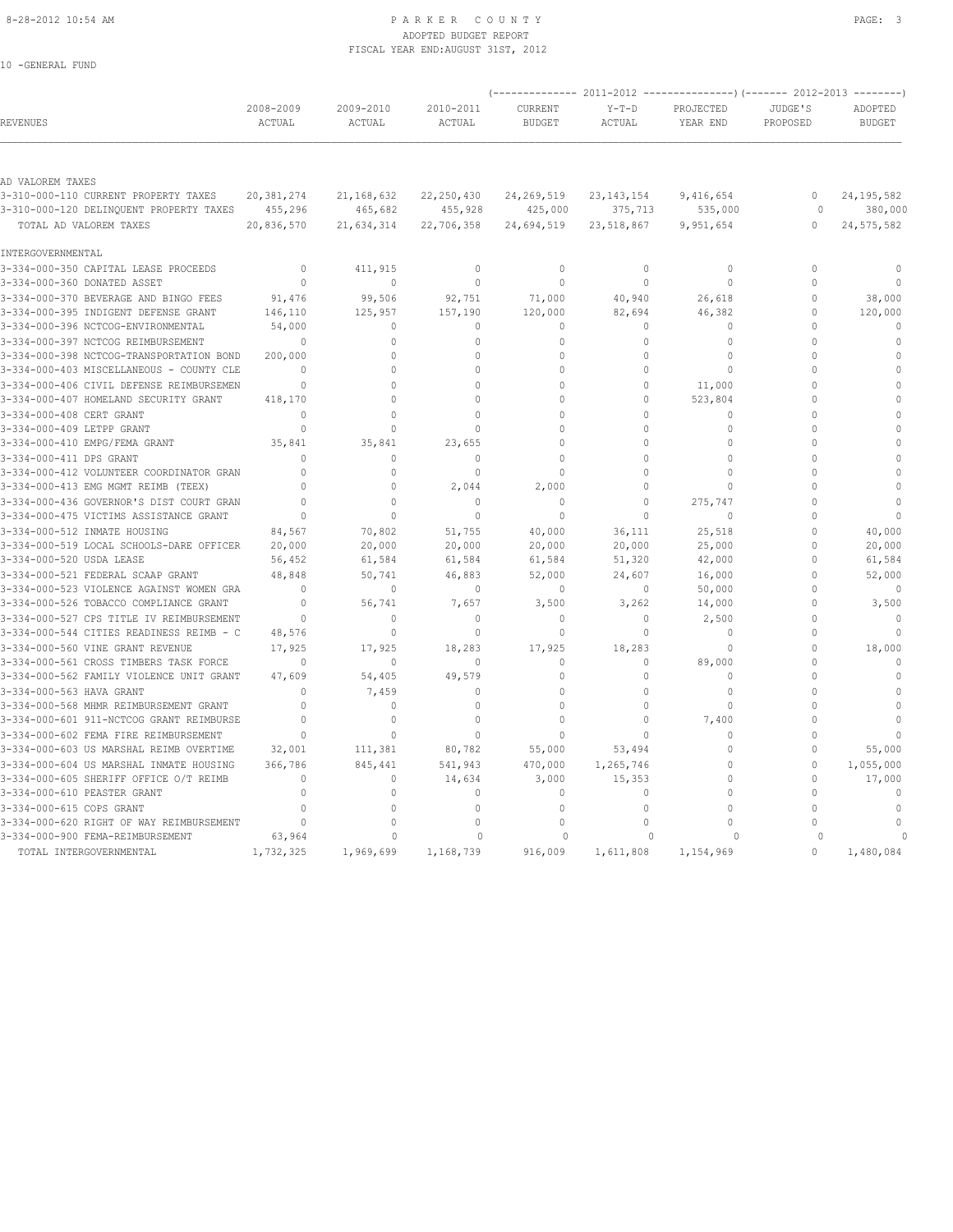#### 8-28-2012 10:54 AM PAGE: 4 ADOPTED BUDGET REPORT FISCAL YEAR END:AUGUST 31ST, 2012

10 -GENERAL FUND

|                                          | 2008-2009    | 2009-2010      | 2010-2011    | CURRENT       | $Y-T-D$   | PROJECTED    | JUDGE'S      | ADOPTED        |
|------------------------------------------|--------------|----------------|--------------|---------------|-----------|--------------|--------------|----------------|
| <b>REVENUES</b>                          | ACTUAL       | ACTUAL         | ACTUAL       | <b>BUDGET</b> | ACTUAL    | YEAR END     | PROPOSED     | <b>BUDGET</b>  |
| SALE OF ASSETS                           |              |                |              |               |           |              |              |                |
| 3-337-000-409 SALE OF EQUIPMENT          | $\mathbf{0}$ | 4,995          | $\circ$      | $\circ$       | 13,588    | $\circ$      | $\Omega$     | 3,500          |
| 3-337-000-410 SALE OF ASSETS-SHERIIF OFC | $\Omega$     | $\mathbf{0}$   | 3,666        | 3,000         | $\Omega$  | $\Omega$     | $\Omega$     |                |
| TOTAL SALE OF ASSETS                     | $\Omega$     | 4,995          | 3,666        | 3,000         | 13,588    | $\circ$      | $\Omega$     | 3,500          |
| FEES OF OFFICE                           |              |                |              |               |           |              |              |                |
| 3-340-000-402 COUNTY JUDGE FEES OF OFFIC | 2,877        | 2,397          | 3,281        | 2,000         | 2,829     | $\circ$      | $\mathbf{0}$ | 2,000          |
| 3-340-000-403 COUNTY CLERK FEES OF OFFIC | 1,011,709    | 809,874        | 811,237      | 775,074       | 787,888   | 640,575      | $\mathbf{0}$ | 875,000        |
| 3-340-000-404 COUNTY CLERK-GUARDIANSHIP  | $\Omega$     | $\Omega$       | $\mathbf{0}$ | $\Omega$      | 560       | $\Omega$     | $\cap$       | 300            |
| 3-340-000-405 STATE SUPPLEMENT SALARY    | 335,621      | 259,757        | 197,401      | 175,000       | 201,887   | 64,000       | $\mathbf{0}$ | 175,000        |
| 3-340-000-438 COUNTY CLERK-COUNTY COURT  | 127,005      | 112,898        | 103,397      | 95,000        | 113,948   | 90,244       | $\Omega$     | 115,000        |
| 3-340-000-439 COUNTY COURT AT LAW JUDGE  | $\Omega$     | $\mathbf{0}$   | $\mathbf{0}$ | $\mathbf{0}$  | $\circ$   | 33,204       | $\Omega$     | $\mathbf{0}$   |
| 3-340-000-440 CONSTITUTIONAL CCL FEES    | $\mathbf{0}$ | $\mathbf{0}$   | $\mathbf{0}$ | $\mathbf{0}$  | $\circ$   | $\circ$      | $\mathbf{0}$ | $\overline{0}$ |
| 3-340-000-450 DISTRICT CLERK FEES OF OFF | 480,811      | 460,954        | 434,404      | 415,000       | 384,022   | 404,787      | $\Omega$     | 415,000        |
| 3-340-000-461 JUSTICE OF THE PEACE #1    | 202,280      | 198,176        | 247,253      | 234,228       | 253,492   | 216,866      | $\Omega$     | 250,000        |
| 3-340-000-462 JUSTICE OF THE PEACE #2    | 313,192      | 314,172        | 268,580      | 269,228       | 272,941   | 181,980      | $\Omega$     | 275,000        |
| 3-340-000-463 JUSTICE OF THE PEACE #3    | 422,820      | 450,511        | 443,535      | 454,227       | 439,183   | 442,372      | $\Omega$     | 500,000        |
| 3-340-000-464 JUSTICE OF THE PEACE #4    | 204,225      | 242,873        | 261,379      | 234,227       | 336,141   | 229,361      | $\Omega$     | 350,000        |
| 3-340-000-475 COUNTY ATTORNEY            | 28,587       | 26,578         | 21,138       | 22,000        | 18,576    | 31,268       | $\Omega$     | 22,000         |
| 3-340-000-476 DISTRICT ATTY FEES OF OFFI | 9,564        | 542            | 10,205       | 750           | 583       | 339          | $\Omega$     | 750            |
| 3-340-000-490 ELECTION FEES OF OFFICE    | 264          | 1,559          | 94           | 100,000       | 427       | $\circ$      | $\Omega$     | $\overline{0}$ |
| 3-340-000-495 AUDITOR FEES OF OFFICE     | 4,166        | 4,104          | 4,158        | 3,500         | $\circ$   | 6            | $\Omega$     | 3,500          |
| 3-340-000-497 TREASURER FEES OF OFFICE   | 92,074       | 92,574         | 89,486       | 65,000        | 73,698    | 71,661       | $\mathbf{0}$ | 65,000         |
| 3-340-000-499 TAX ASSESSOR FEES OF OFFIC | 493,242      | 704,282        | 904,768      | 900,000       | 1,110,150 | 384,022      | $\mathbf{0}$ | 1,220,000      |
| 3-340-000-543 EM/FIRE FEES OF OFFICE     | $\Omega$     | $\circ$        | $\mathbf{0}$ | $\mathbf{0}$  | 10        | $\Omega$     | $\Omega$     | $\bigcirc$     |
| 3-340-000-544 WASTE DISPOSAL FEES        | 36           | 54             | 66           | 100           | 72        | $\circ$      | $\Omega$     | 100            |
| 3-340-000-551 CONSTABLE PCT #1 FEES OF O | 57,693       | 53,195         | 45,057       | 40,000        | 41,793    | 22,559       | $\Omega$     | 42,000         |
| 3-340-000-552 CONSTABLE PCT #2 FEES OF O | 46,772       | 42,042         | 48,059       | 45,000        | 43,117    | 12,610       | $\mathbf{0}$ | 46,646         |
| 3-340-000-553 CONSTABLE PCT #3 FEES OF O | 62,638       | 47,006         | 46,581       | 47,500        | 46,084    | 24,349       | $\Omega$     | 49,500         |
| 3-340-000-554 CONSTABLE PCT #4 FEES OF O | 43,251       | 45,569         | 46,471       | 45,000        | 33,188    | 14,501       | $\Omega$     | 35,000         |
| 3-340-000-560 SHERIFF                    | 156,813      | 160,276        | 142,038      | 130,000       | 113,156   | 153,059      | $\mathbf{0}$ | 120,000        |
| 3-340-000-561 PRE-TRIAL INVESTIGATION    | $\Omega$     | $\circ$        | $\mathbf{0}$ | $\mathbf{0}$  | $\circ$   | $\circ$      | $\Omega$     | $\mathbf{0}$   |
| 3-340-000-562 PRE-TRIAL INTERVENTION REV | $\Omega$     | $\overline{4}$ | $\mathbf{0}$ | $\Omega$      | $\Omega$  | $\Omega$     | $\Omega$     | $\mathbf{0}$   |
| 3-340-000-564 SO TRAINING DIV FEES OF OF | $\Omega$     | $\circ$        | 1,405        | 1,000         | 935       | $\mathbf{0}$ | $\mathbf{0}$ | 1,000          |
| 3-340-000-566 IMPOUNDMENT FEES           | $\Omega$     | $\Omega$       | $\Omega$     | $\Omega$      | $\Omega$  | $\Omega$     | $\Omega$     | $\overline{0}$ |
| 3-340-000-567 ADOPTION FEES              | $\Omega$     | $\Omega$       | $\mathbf{0}$ | $\mathbf{0}$  | $\circ$   | $\mathbf{0}$ | $\Omega$     | $\circ$        |
| 3-340-000-568 ANIMAL CONTROL-10% OF FEES | $\Omega$     | $\mathbf{0}$   | $\mathbf{0}$ | $\mathbf{0}$  | $\circ$   | $\Omega$     | $\Omega$     | $\overline{0}$ |
| 3-340-000-601 911 ADDRESSING             | 1,639        | 309            | 317          | $\Omega$      | 292       | 2,705        | $\Omega$     | 215            |
| 3-340-000-630 HEALTH DEPARTMENT FEES OF  | 173,824      | 154,175        | 143,401      | 154,000       | 122,728   | 267,540      | $\circ$      | 154,000        |
| TOTAL FEES OF OFFICE                     | 4,271,105    | 4,183,880      | 4,273,709    | 4,207,834     | 4,397,702 | 3,288,008    | $\mathbf{0}$ | 4,717,011      |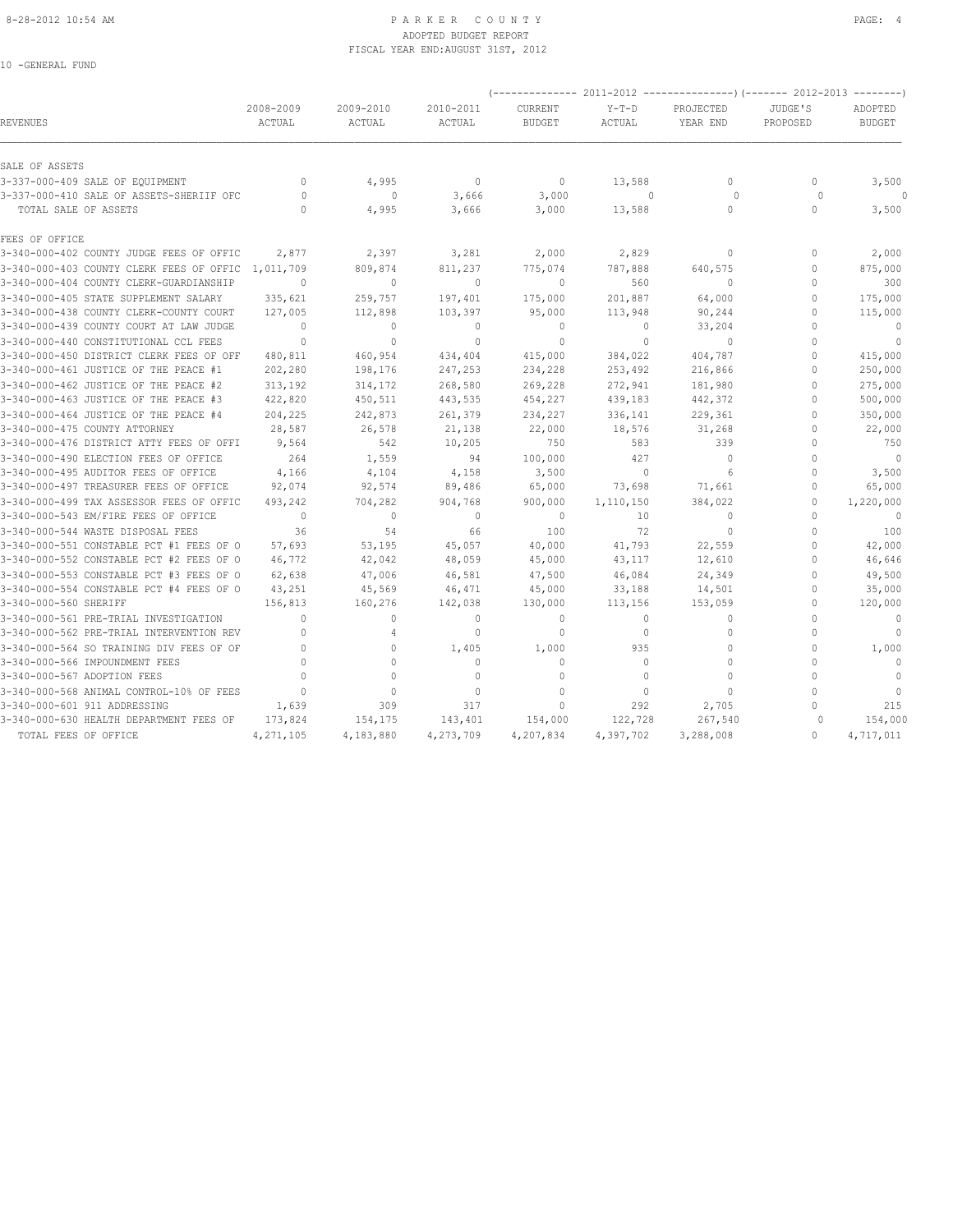#### 8-28-2012 10:54 AM PAGE: 5 ADOPTED BUDGET REPORT FISCAL YEAR END:AUGUST 31ST, 2012

10 -GENERAL FUND

| REVENUES                                                                    | 2008-2009<br>ACTUAL | 2009-2010<br>ACTUAL     | 2010-2011<br>ACTUAL          | CURRENT<br><b>BUDGET</b> | $Y-T-D$<br>ACTUAL      | PROJECTED<br>YEAR END        | JUDGE'S<br>PROPOSED  | ADOPTED<br><b>BUDGET</b> |
|-----------------------------------------------------------------------------|---------------------|-------------------------|------------------------------|--------------------------|------------------------|------------------------------|----------------------|--------------------------|
| 343 REVENUE                                                                 |                     |                         |                              |                          |                        |                              |                      |                          |
| 3-343-000-011 BAIL BOND APPL./AGENT FEE                                     | $\mathbf{0}$        | $\mathbf{0}$            | $\mathbf{0}$                 | $\mathbf{0}$             | $\circ$                | $\mathbf{0}$                 | $\mathbf{0}$         | $\circ$                  |
| 3-343-000-015 INSURANCE ADMINISTRATION F                                    | $\Omega$            | $\Omega$                | $\theta$                     | $\Omega$                 | $\circ$                | $\theta$                     | $\Omega$             | $\circ$                  |
| 3-343-000-016 CREDIT CARD TRANSACTION FE                                    | $\Omega$            | 0(                      | 1,647)                       | 1,500                    | 369                    | $\Omega$                     | $\Omega$             | 700                      |
| 3-343-000-017 CREDIT CARD PROCESSING FEE                                    | 8,504               | 2,181                   | 2,341                        | 2,000                    | 1,867                  | $\circ$                      | $\Omega$             | 2,500                    |
| TOTAL 343 REVENUE                                                           | 8,504               | 2,181                   | 693                          | 3,500                    | 2,236                  | $\Omega$                     | $\Omega$             | 3,200                    |
| INTEREST INCOME                                                             |                     |                         |                              |                          |                        |                              |                      |                          |
| 3-359-000-010 NOW ACCOUNT INTEREST                                          | $\circ$             | $\circ$                 | 863                          | 800                      | 432                    | 1,100                        | $\Omega$             | 500                      |
| TOTAL INTEREST INCOME                                                       | $\Omega$            | $\Omega$                | 863                          | 800                      | 432                    | 1,100                        | $\Omega$             | 500                      |
| 360 REVENUE                                                                 |                     |                         |                              |                          |                        |                              |                      |                          |
| 3-360-000-010 TEXPOOL INTEREST                                              | $\circ$             | $\mathbf{0}$            | $\circ$                      | $\circ$                  | $\mathbf{0}$           | $\circ$                      | $\circ$              |                          |
| TOTAL 360 REVENUE                                                           | $\Omega$            | $\Omega$                | $\cap$                       | $\Omega$                 | $\Omega$               | $\Omega$                     | $\Omega$             | $\Omega$                 |
| INVESTMENT INCOME                                                           |                     |                         |                              |                          |                        |                              |                      |                          |
| 3-361-000-010 INTEREST INCOME                                               | 41,128              | 12,260                  | 7,691                        | 5,000                    | 5,237                  | 59,900                       | $\Omega$             | 5,000                    |
| TOTAL INVESTMENT INCOME                                                     | 41,128              | 12,260                  | 7,691                        | 5,000                    | 5,237                  | 59,900                       | $\mathbf{0}$         | 5,000                    |
| OTHER INCOME                                                                |                     |                         |                              |                          |                        |                              |                      |                          |
| 3-370-000-100 INSURANCE SETTLEMENT                                          | 61,755              | 17,793                  | 273,717                      | 10,000                   | 1,885                  | 950                          | $\Omega$             | $\mathbf{0}$             |
| 3-370-000-101 RESTITUTION                                                   | $\mathbf{0}$        | $\mathbf{0}$            | $\mathbf{0}$                 | $\mathbf{0}$             | 360                    | $\mathbf{0}$                 | $\mathbf{0}$         | $\mathbf{0}$             |
| 3-370-000-370 MISCELLANEOUS                                                 | 470,316             | 74,499                  | 28,578                       | $\mathbf 0$              | 27,716                 | 36,106                       | $\mathbf{0}$         | $\mathbf{0}$             |
| 3-370-000-371 SALES TAX                                                     | 5,894,213           | 5,608,069               | 5,865,381                    | 5,400,000                | 5,057,300              | 2,959,989                    | 0                    | 6,100,000                |
| 3-370-000-372 RACE TRACK REVENUE-COUNTY                                     | $\Omega$            | $\Omega$                | $\Omega$                     | $\Omega$                 | $\circ$                | $\mathbf{0}$                 | $\Omega$             | $\Omega$                 |
| 3-370-000-373 SALE OF SURPLUS                                               | 29,296              | 922                     | 6,776                        | 2,500                    | 1,831                  | $\Omega$                     | $\Omega$             | 2,500                    |
| 3-370-000-374 SHERIFF OFFICE DONATIONS                                      | 1,550               | 241,295                 | 300                          | $\mathbf{0}$             | 50                     | $\mathbf{0}$                 | $\Omega$             | $\Omega$                 |
| 3-370-000-375 VENDING MACHINE REVENUE                                       | 572                 | 654                     | 651                          | 550                      | 458                    | 2,435                        | $\Omega$             | 550                      |
| 3-370-000-376 FRANCHISE TAX                                                 | $\mathbf{0}$        | $\Omega$                | $\mathbf{0}$                 | $\Omega$                 | $\circ$                | $\mathbf{0}$                 | $\Omega$             | $\mathbf{0}$             |
| 3-370-000-377 TELEPHONE REVENUE-JAIL                                        | 146,909<br>$\Omega$ | 141,897                 | 142,699                      | 112,500<br>$\Omega$      | 135,341                | 33,455                       | $\Omega$<br>$\Omega$ | 250,000<br>$\mathbf{0}$  |
| 3-370-000-378 INMATE MEDICAL REIMBURSEME                                    | $\Omega$            | $\circ$<br>$\mathbf{0}$ | $\mathbf{0}$<br>$\mathbf{0}$ | $\mathbf{0}$             | $\circ$<br>$\mathbf 0$ | $\mathbf{0}$<br>$\mathbf{0}$ | $\Omega$             | $\mathbb O$              |
| 3-370-000-379 DONATIONS TO EM MGMNT<br>3-370-000-380 FIRE MARSHAL DONATIONS | $\mathbf{0}$        | $\circ$                 | 100                          | $\mathbf{0}$             | $\circ$                | $\mathbf{0}$                 | $\Omega$             | $\mathbf{0}$             |
| 3-370-000-394 PROCEEDS FROM TIME WARRANT                                    | $\mathbf{0}$        | $\circ$                 | $\mathbf{0}$                 | $\circ$                  | $\circ$                | $\mathbf{0}$                 | $\Omega$             | $\mathbf{0}$             |
| 3-370-000-397 LOCAL OPTION ELECTIONS                                        | 9,055               | 126                     | $\cap$                       | $\cap$                   | $\Omega$               | $\Omega$                     | $\cap$               | $\theta$                 |
| 3-370-000-398 FUNDS HELD-DUE TO OTHERS                                      | $\Omega$            | $\mathbf{0}$            | $\Omega$                     | $\Omega$                 | $\Omega$               | $\Omega$                     | $\Omega$             | $\mathbf{0}$             |
| 3-370-000-401 REPLAT REIMBURSEMENT                                          | $\Omega$            | $\Omega$                | $\Omega$                     | $\Omega$                 | $\Omega$               | $\Omega$                     | $\Omega$             | $\Omega$                 |
| 3-370-000-402 DISPUTE RESOLUTION FEES                                       | $\Omega$            | $\Omega$                | $\mathbf{0}$                 | $\mathbf{0}$             | $\mathbf 0$            | $\mathbf{0}$                 | $\Omega$             | $\mathbf{0}$             |
| 3-370-000-403 ADD'L SPECIAL FEE SECT. 11                                    | $\mathbf{0}$        | $\Omega$                | $\Omega$                     | $\mathbf{0}$             | $\circ$                | $\Omega$                     | $\Omega$             | $\mathbb O$              |
| 3-370-000-465 OVERSIZE/OVERWEIGHT REVENU                                    | 111,596             | 108,256                 | 72,426                       | 6,000                    | 61,668                 | $\mathbf{0}$                 | $\bigcap$            | $\mathbf{0}$             |
| 3-370-000-501 INMATE TRANSPORTATION REIM                                    | 17,537              | 18,155                  | 22,133                       | 8,977                    | 22,024                 | $\Omega$                     | $\Omega$             | 16,000                   |
| 3-370-000-502 INMATE MEDICAL REIMBSMNT                                      | 22,471              | 24,032                  | 31,518                       | $\Omega$                 | 13,291                 | $\Omega$                     | $\Omega$             | 10,000                   |
| 3-370-000-516 COUNTY FARM LEASE                                             | $\mathbf{0}$        | $\circ$                 | $\mathbf{0}$                 | $\mathbf{0}$             | $\circ$                | $\mathbf{0}$                 | $\Omega$             | $\mathbf{0}$             |
| 3-370-000-517 FIRE STATION LEASE                                            | $\mathbf{0}$        | $\circ$                 | $\mathbf{0}$                 | $\mathbf{0}$             | $\circ$                | $\Omega$                     | $\Omega$             | $\mathbf{0}$             |
| 3-370-000-518 COUNTRY CLUB LEASE                                            | $\cap$              | $\Omega$                | $\Omega$                     | $\Omega$                 | $\Omega$               | $\Omega$                     | $\cap$               | $\mathbf{0}$             |
| 3-370-000-519 OIL & GAS LEASE - COUNTY F                                    | 377,510             | 252,560                 | 228,137                      | 200,000                  | 39,962                 | $\Omega$                     | $\Omega$             | 20,000                   |
| 3-370-000-522 TOWER LEASE                                                   | 17,209              | 11,109                  | 11,109                       | 11,110                   | 10,091                 | 9,126                        | $\Omega$             | 11,110                   |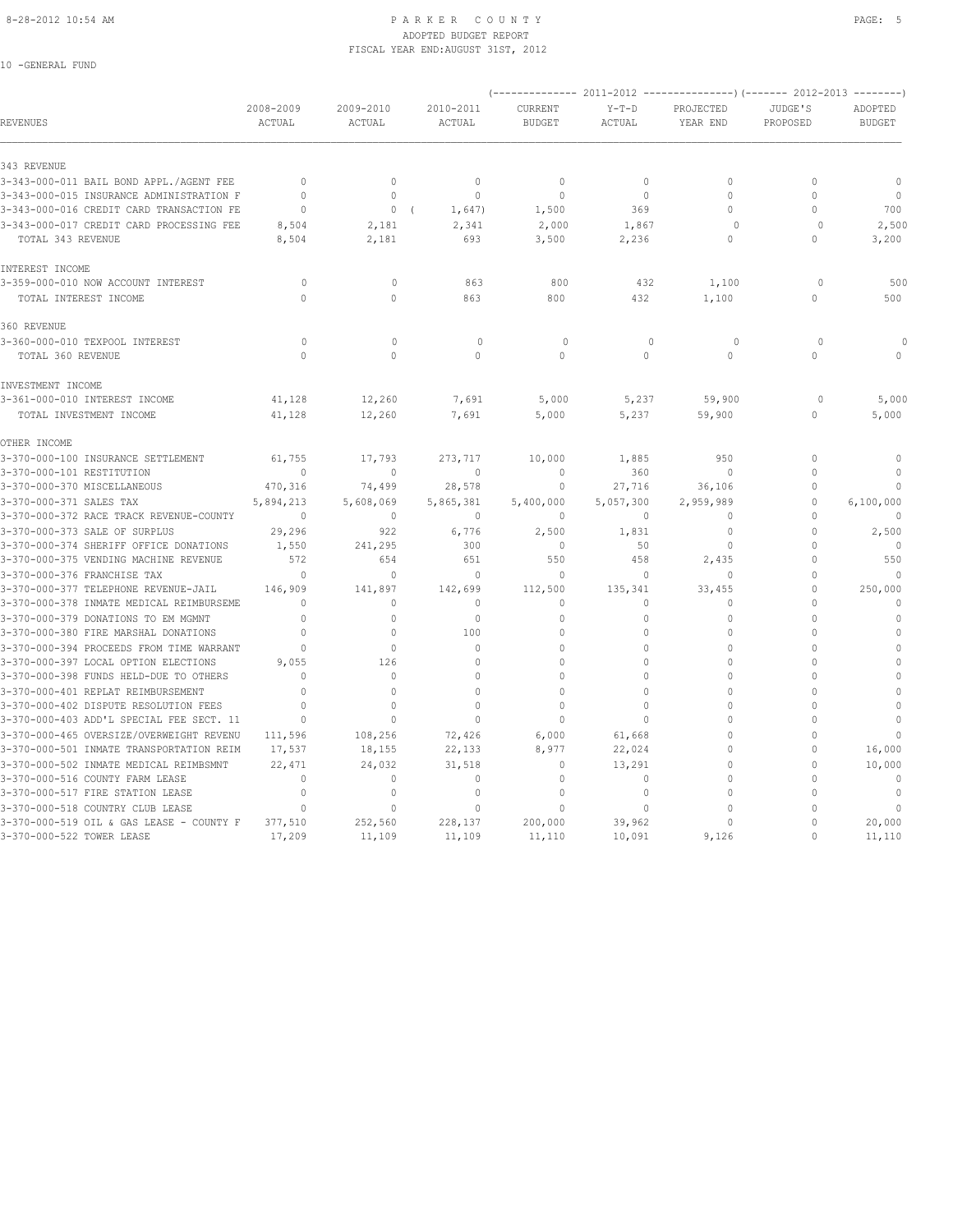10 -GENERAL FUND

#### 8-28-2012 10:54 AM PAGE: 6 PARKER COUNTY PAGE: 6 ADOPTED BUDGET REPORT FISCAL YEAR END:AUGUST 31ST, 2012

| REVENUES                                 | 2008-2009<br>ACTUAL              | 2009-2010<br>ACTUAL              | 2010-2011<br>ACTUAL | <b>CURRENT</b><br><b>BUDGET</b>  | $Y-T-D$<br>ACTUAL | PROJECTED<br>YEAR END | JUDGE'S<br>PROPOSED              | ADOPTED<br><b>BUDGET</b> |
|------------------------------------------|----------------------------------|----------------------------------|---------------------|----------------------------------|-------------------|-----------------------|----------------------------------|--------------------------|
| 3-370-000-524 ENVIRNMENTAL OFFICER GRANT | $\bigcap$                        | $\Omega$                         | $\Omega$            | $\circ$                          | $\Omega$          | $\circ$               | $\Omega$                         | $\Omega$                 |
| 3-370-000-525 MEDICAL BUILDING PARKING L | $\cap$                           | $\cap$                           | $\cap$              | $\Omega$                         | $\Omega$          | $\Omega$              | $\cap$                           | $\Omega$                 |
| 3-370-000-527 AIR CHECK TEXAS PROCEEDS   |                                  | $\Omega$                         | $\Omega$            | $\cap$                           | $\Omega$          | $\Omega$              |                                  | $\cap$                   |
| 3-370-000-528 BAIL BOND APPLICATION FEE  | $\Omega$                         | $\Omega$                         | $\Omega$            | $\begin{array}{c} \n\end{array}$ | $\circ$           | 1,134                 |                                  | $\Omega$                 |
| 3-370-000-529 PURCHASING COOP DISTR.     | $\Omega$                         | $\Omega$                         | 2,521               | $\Omega$                         | $\Omega$          | $\Omega$              |                                  | $\Omega$                 |
| 3-370-000-530 DISPATCH REIMBURSEMENT     | 52,532                           | 44,091                           | 55,052              | 52,500                           | 46,785            | 0                     | $\cap$                           | 52,500                   |
| 3-370-000-531 DISPATCH REIMB-HUDSON OAKS | $\begin{array}{c} \n\end{array}$ | $\mathbf{0}$                     | $\mathbf{0}$        | $\mathbf{0}$                     | $\circ$           | $\Omega$              | $\cap$                           | $\mathbf{0}$             |
| 3-370-000-532 DISPATCH REIMB-WILLOW PARK | $\Omega$                         | $\Omega$                         | $\Omega$            | $\Omega$                         | $\Omega$          | $\Omega$              | $\cap$                           | $\mathbf{0}$             |
| 3-370-000-560 ALEDO PATROL CONTRACT      | 67,884                           | 64,241                           | 65,424              | 54,425                           | 49,068            | $\Omega$              | $\Omega$                         | 54,425                   |
| 3-370-000-561 CONTRACTED SECURITY        | $\mathbf{0}$                     | $\begin{array}{c} \n\end{array}$ | $\Omega$            | $\mathbf{0}$                     | $\Omega$          | $\cap$                | n                                | $\Omega$                 |
| 3-370-000-562 CRIME VICTIMS COMPENSATION | 13,038                           | 12,378                           | 11,500              | 12,000                           | 11,314            | $\cap$                | $\Omega$                         | 12,000                   |
| 3-370-000-566 SPRINGTOWN ANIMAL CONTROL- | $\circ$                          | $\mathbf{0}$                     | $\circ$             | 0                                | 42,110            |                       | $\Omega$                         | 54,000                   |
| TOTAL OTHER INCOME                       | 7,293,442                        | 6,620,077                        | 6,818,021           | 5,870,562                        | 5,521,254         | 3,043,195             | $\begin{array}{c} \n\end{array}$ | 6,583,085                |
| INTERFUND TRANSFERS IN                   |                                  |                                  |                     |                                  |                   |                       |                                  |                          |
| 3-371-000-049 TRANSFER FROM FUND 49      | $\mathbf{0}$                     | $\mathbf{0}$                     | $\mathbf{0}$        | $\mathbf{0}$                     | $\circ$           | $\Omega$              | $\Omega$                         | $\cap$                   |
| 3-371-000-050 TRANSFER FROM FUND 50      | $\Omega$                         | 312,336                          | $\Omega$            | $\Omega$                         | $\Omega$          | 210,000               | $\cap$                           | $\cap$                   |
| 3-371-000-051 TRANSFER FROM FUND 51      |                                  | $\Omega$                         | $\Omega$            | $\Omega$                         | $\Omega$          | $\Omega$              |                                  |                          |
| 3-371-000-059 TRANSFER FROM FUND 59      |                                  | $\cap$                           | $\cap$              | $\cap$                           | $\cap$            | $\Omega$              |                                  |                          |
| 3-371-000-063 TRANSFER FROM FUND 63      | $\bigcap$                        | 39,492                           | $\cap$              | $\bigcap$                        | $\Omega$          | $\Omega$              |                                  | $\Omega$                 |
| 3-371-000-076 TRANSFER FROM FUND 76      |                                  | $\Omega$                         | $\Omega$            | $\cap$                           | $\Omega$          | $\Omega$              |                                  |                          |
| 3-371-000-080 TRANSFER FROM FUND 80      |                                  | $\Omega$                         | $\cap$              | $\cap$                           | $\Omega$          | $\Omega$              |                                  |                          |
| 3-371-000-092 TRANSFER FROM FUND 92      |                                  | $\bigcap$                        | $\cap$              | $\cap$                           | $\Omega$          | $\cap$                |                                  | $\Omega$                 |
| 3-371-000-093 TRANSFER FROM FUND 93      |                                  | $\cap$                           | $\cap$              | $\cap$                           | $\Omega$          | $\Omega$              |                                  |                          |
| 3-371-000-094 TRANSFER FROM FUND 94      | $\cap$                           | $\Omega$                         | $\cap$              | $\Omega$                         | $\Omega$          | $\Omega$              |                                  |                          |
| 3-371-000-097 TRANSFER FROM FUND 97      |                                  | $\Omega$                         | 0                   | $\Omega$                         | 0                 | $\Omega$              | $\cap$                           | $\mathbf{0}$             |
| 3-371-000-399 TRANSFER FROM PRIOR FUND B |                                  | $\Omega$                         | $\cap$              | $\Omega$                         | 0                 | $\Omega$              | $\cap$                           | $\bigcap$                |
| 3-371-000-408 TRANSFER FROM 408          | $\Omega$                         | $\cap$                           | $\Omega$            | $\bigcap$                        | $\cap$            | C                     | ∩                                | 423,492                  |
| TOTAL INTERFUND TRANSFERS IN             |                                  | 351,828                          | $\cap$              | $\Omega$                         | $\Omega$          | 210,000               | $\bigcap$                        | 423,492                  |
| 399 REVENUE                              |                                  |                                  |                     |                                  |                   |                       |                                  |                          |
| 3-399-000-001 UNEXPENDED FUND BALANCE    | $\begin{array}{c} \n\end{array}$ | $\Omega$                         | $\Omega$            | $\Omega$                         | $\Omega$          | $\Omega$              | $\Omega$                         | $\cap$                   |
| 3-399-000-002 UNXPND FND BAL INDIGENT EX | $\circ$                          | $\mathbf{0}$                     | $\circ$             | $\circ$                          | $\bigcap$         | $\circ$               | $\Omega$                         |                          |
| TOTAL 399 REVENUE                        | ∩                                | $\Omega$                         | $\Omega$            | $\Omega$                         | $\Omega$          | $\Omega$              | $\Omega$                         | $\Omega$                 |
|                                          |                                  |                                  |                     |                                  |                   |                       |                                  |                          |
| TOTAL REVENUES                           | 34, 183, 073                     | 34,779,236                       | 34,979,740          | 35,701,224                       | 35,071,124        | 17,708,826            | $\mathbf{0}$                     | 37,791,454               |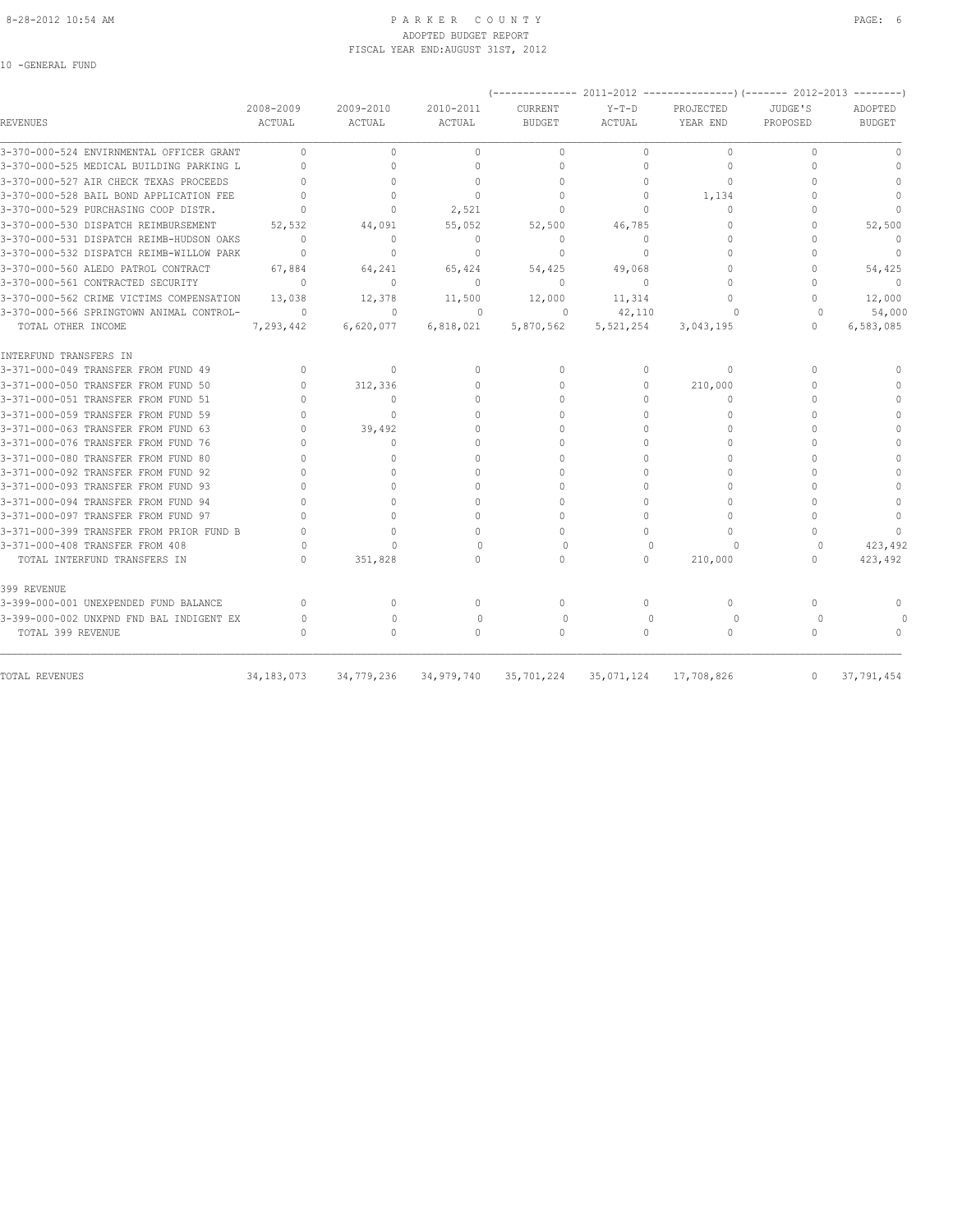## 8-28-2012 10:54 AM PAGE: 7 ADOPTED BUDGET REPORT FISCAL YEAR END:AUGUST 31ST, 2012

| 10 - GENERAL FUND       |  |  |
|-------------------------|--|--|
| 401 COMMISSIONERS COURT |  |  |

|                                          | (------------- 2011-2012 ---------------) (------- 2012-2013 --------) |                     |                     |                          |                                  |                       |                     |                          |  |  |  |
|------------------------------------------|------------------------------------------------------------------------|---------------------|---------------------|--------------------------|----------------------------------|-----------------------|---------------------|--------------------------|--|--|--|
| EXPENDITURES                             | 2008-2009<br>ACTUAL                                                    | 2009-2010<br>ACTUAL | 2010-2011<br>ACTUAL | CURRENT<br><b>BUDGET</b> | $Y-T-D$<br>ACTUAL                | PROJECTED<br>YEAR END | JUDGE'S<br>PROPOSED | ADOPTED<br><b>BUDGET</b> |  |  |  |
|                                          |                                                                        |                     |                     |                          |                                  |                       |                     |                          |  |  |  |
| SALARIES & BENEFITS                      |                                                                        |                     |                     |                          |                                  |                       |                     |                          |  |  |  |
| SALARIES & WAGES                         |                                                                        |                     |                     |                          |                                  |                       |                     |                          |  |  |  |
| 5-401-100-101 ELECTED OFFICIAL-COMMISSI  | $\Omega$                                                               | $\mathbf{0}$        | $\mathbf 0$         | 0                        | $\mathbf{0}$                     | $\circ$               | $\Omega$            | $\Omega$                 |  |  |  |
| TOTAL SALARIES & WAGES                   | $\Omega$                                                               | $\Omega$            | $\Omega$            | $\Omega$                 | $\Omega$                         | $\Omega$              | $\Omega$            | $\circ$                  |  |  |  |
| <b>BENEFITS</b>                          |                                                                        |                     |                     |                          |                                  |                       |                     |                          |  |  |  |
| 5-401-100-201 FICA MATCH                 | $\Omega$                                                               | $\Omega$            | $\Omega$            | $\circ$                  | $\Omega$                         | $\Omega$              | $\Omega$            | $\mathbf{0}$             |  |  |  |
| 5-401-100-202 EMPLOYEE HOSPITALIZATION   | $\Omega$                                                               | $\Omega$            | $\Omega$            | $\Omega$                 | $\Omega$                         | $\mathbf{0}$          | $\mathbf{0}$        | 0                        |  |  |  |
| 5-401-100-203 RETIREMENT PLAN CONTRIBUT  | $\Omega$                                                               | $\Omega$            | $\Omega$            | $\Omega$                 | $\Omega$                         | $\Omega$              | $\Omega$            | $\circ$                  |  |  |  |
| 5-401-100-204 WORKERS COMPENSATION INSU  | $\cap$                                                                 | $\mathbf{0}$        | $\circ$             | $\circ$                  | $\mathbf{0}$                     | 622                   | $\Omega$            | 0                        |  |  |  |
| TOTAL BENEFITS                           | $\Omega$                                                               | $\Omega$            | $\Omega$            | $\Omega$                 | $\begin{array}{c} \n\end{array}$ | 622                   | $\Omega$            | $\Omega$                 |  |  |  |
| TOTAL SALARIES & BENEFITS                | $\mathbf{0}$                                                           | $\mathbf{0}$        | $\mathbf{0}$        | $\circ$                  | $\Omega$                         | 622                   | $\mathbf{0}$        | $\mathbb O$              |  |  |  |
| OPERATING EXPENSES                       |                                                                        |                     |                     |                          |                                  |                       |                     |                          |  |  |  |
| 5-401-300-310 POSTAGE                    | $\mathbf{0}$                                                           | $\circ$             | $\mathbf 0$         | $\mathbf 0$              | $\circ$                          | 449                   | $\mathbf{0}$        | $\mathbf{0}$             |  |  |  |
| 5-401-300-330 SUPPLIES                   | 893                                                                    | 1,087               | 407                 | 1,200                    | 241                              | 932                   | $\mathbf{0}$        | 1,200                    |  |  |  |
| 5-401-300-331 GASOLINE, OIL & DIESEL     | $\mathbf{0}$                                                           | 0                   | $\mathbf 0$         | $\Omega$                 | $\circ$                          | $\mathbf{0}$          | $\mathbf{0}$        | $\mathbf{0}$             |  |  |  |
| 5-401-300-350 EQUIPMENT REPAIR           | $\mathbf{0}$                                                           | 383                 | $\mathbf{0}$        | 2,500                    | 646                              | $\circ$               | $\mathbf{0}$        | 2,500                    |  |  |  |
| 5-401-300-370 OFFICE EQUIPMENT-NON CAP   | $\Omega$                                                               | $\Omega$            | $\Omega$            | $\Omega$                 | $\circ$                          | $\circ$               | $\mathbf{0}$        | $\mathbf{0}$             |  |  |  |
| 5-401-300-371 ELECTRONIC EQUIPMENT-NON C | $\Omega$                                                               | $\Omega$            | $\mathbf{0}$        | $\circ$                  | $\mathbf{0}$                     | $\Omega$              | $\Omega$            |                          |  |  |  |
| TOTAL OPERATING EXPENSES                 | 893                                                                    | 1,469               | 407                 | 3,700                    | 887                              | 1,381                 | $\mathbf{0}$        | 3,700                    |  |  |  |
| PROFESSIONAL AND SERVICE                 |                                                                        |                     |                     |                          |                                  |                       |                     |                          |  |  |  |
| 5-401-400-414 OUTSIDE AUDIT              | 77,000                                                                 | 75,925              | 96,500              | 107,100                  | 103,550                          | 42,000                | $\mathbf{0}$        | 100,000                  |  |  |  |
| 5-401-400-415 TRAINING SCHOOLS & SEMINAR | $\overline{0}$                                                         | $\Omega$            | $\mathbf{0}$        | $\mathbf{0}$             | $\circ$                          | $\Omega$              | $\Omega$            | $\mathbf{0}$             |  |  |  |
| 5-401-400-425 TRAVEL                     | $\overline{0}$                                                         | $\mathbf{0}$        | $\mathbf{0}$        | $\mathbf{0}$             | $\overline{0}$                   | $\mathbf{0}$          | $\mathbf{0}$        | $\overline{0}$           |  |  |  |
| 5-401-400-430 ADVERTISING                | 7,149                                                                  | 4,468               | 3,810               | 5,000                    | 2,463                            | 10,544                | $\mathbf{0}$        | 5,000                    |  |  |  |
| 5-401-400-480 DUES & SUBSCRIPTIONS       | 6,893                                                                  | 6,912               | 7,742               | 8,000                    | 7,167                            | 3,231                 | $\Omega$            | 8,000                    |  |  |  |
| 5-401-400-482 BONDS                      | 100                                                                    | 100                 | 100                 | 300                      | 100                              | $\Omega$              | $\Omega$            | 300                      |  |  |  |
| 5-401-400-499 TAX ON PER USE             | $\bigcirc$                                                             | $\mathbf{0}$        | $\circ$             | $\Omega$                 | $\Omega$                         | $\Omega$              | $\Omega$            | - 0                      |  |  |  |
| TOTAL PROFESSIONAL AND SERVICE           | 91,142                                                                 | 87,405              | 108,152             | 120,400                  | 113,280                          | 55,775                | $\mathbf{0}$        | 113,300                  |  |  |  |
| CAPITAL EXPENDITURES                     |                                                                        |                     |                     |                          |                                  |                       |                     |                          |  |  |  |
| 5-401-500-571 ELECTRONIC EQUIPMENT       | 0                                                                      | $\mathbf 0$         | $\mathbf 0$         | 0                        | $\mathbf 0$                      | $\circ$               | 0                   | 0                        |  |  |  |
| TOTAL CAPITAL EXPENDITURES               | $\circ$                                                                | $\mathbf 0$         | $\mathbf 0$         | $\circ$                  | $\circ$                          | $\circ$               | $\mathbf{0}$        | $\mathbf 0$              |  |  |  |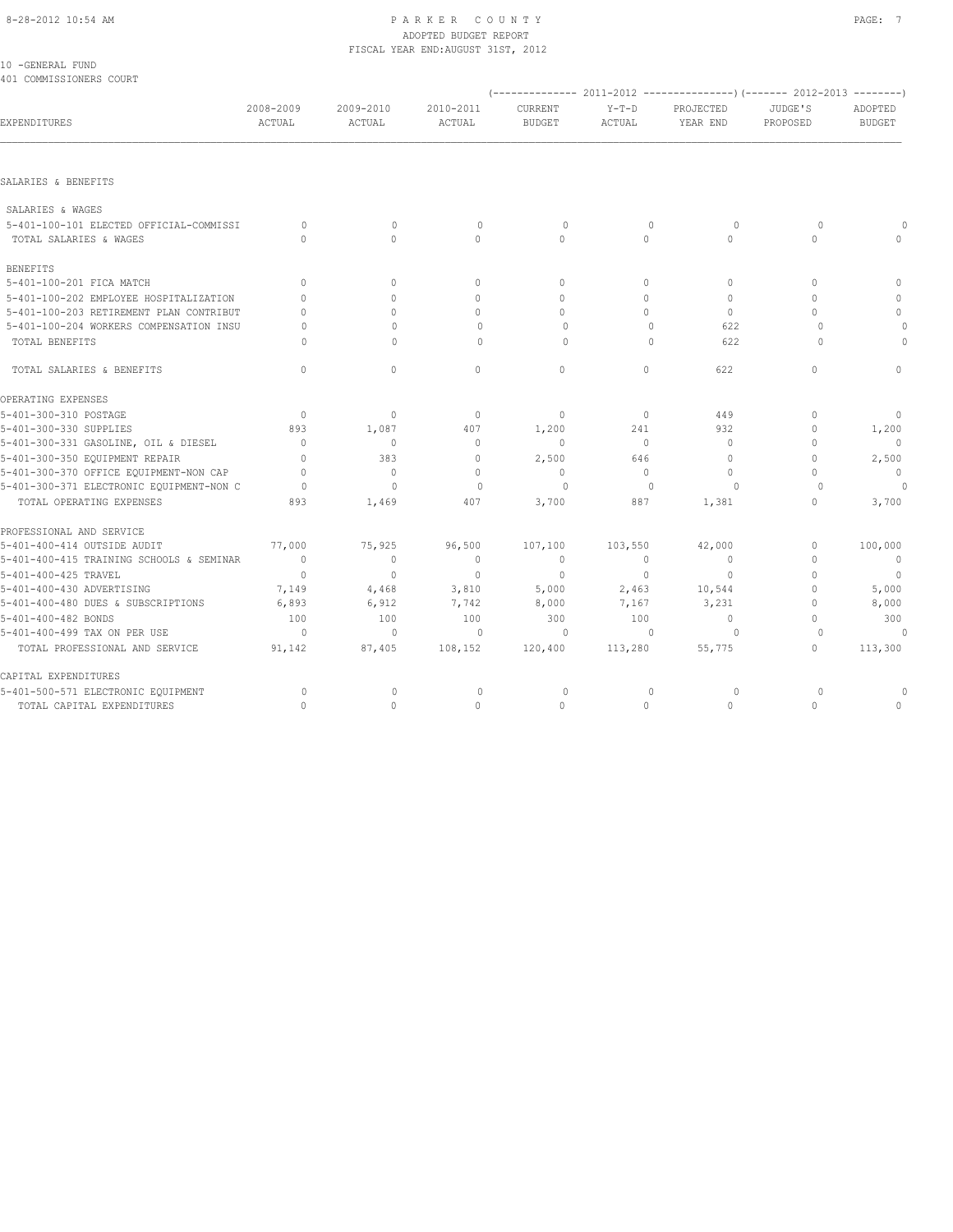### 8-28-2012 10:54 AM PAGE: 8 ADOPTED BUDGET REPORT FISCAL YEAR END:AUGUST 31ST, 2012

| TOTAL 401 COMMISSIONERS COURT               | 92,035<br>=========== | 88,874<br>--------<br>-------- | 108,559<br>_________ | 463,205<br>________<br>----------- | 114,167<br>------- | 57,778                |                     | 429,545<br>:==========   |
|---------------------------------------------|-----------------------|--------------------------------|----------------------|------------------------------------|--------------------|-----------------------|---------------------|--------------------------|
| TOTAL OTHER SERVICES                        |                       | $\circ$                        | 0                    | 339,105                            | 0                  |                       |                     | 312,545                  |
| OTHER SERVICES<br>5-401-600-600 RESERVE     |                       | 0                              | 0                    | 339,105                            |                    | $\circ$               | 0                   | 312,545                  |
| EXPENDITURES                                | 2008-2009<br>ACTUAL   | 2009-2010<br>ACTUAL            | 2010-2011<br>ACTUAL  | CURRENT<br><b>BUDGET</b>           | $Y-T-D$<br>ACTUAL  | PROJECTED<br>YEAR END | JUDGE'S<br>PROPOSED | ADOPTED<br><b>BUDGET</b> |
| 10 -GENERAL FUND<br>401 COMMISSIONERS COURT |                       |                                |                      |                                    |                    |                       |                     |                          |
|                                             |                       |                                |                      |                                    |                    |                       |                     |                          |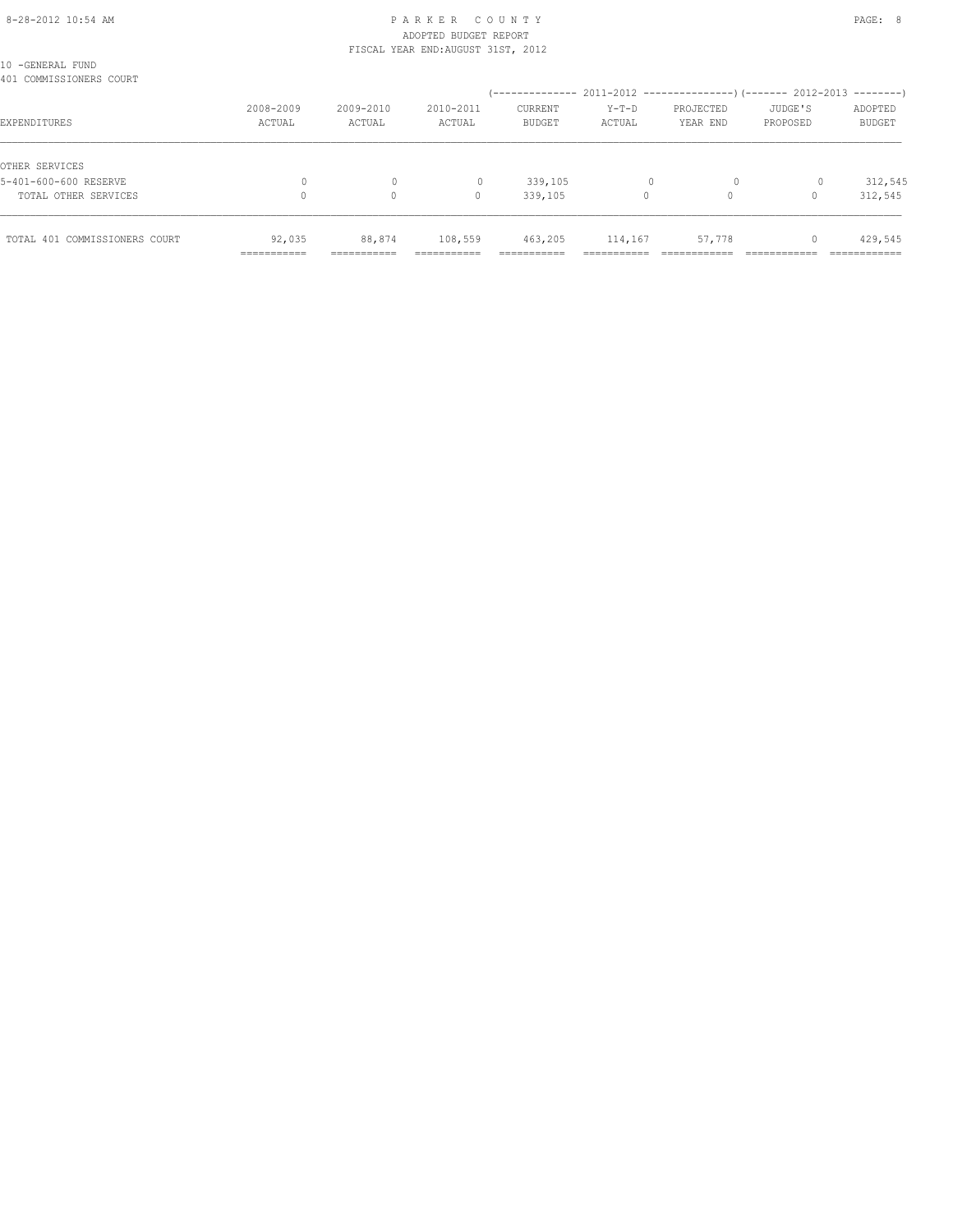#### 8-28-2012 10:54 AM PAGE: 9 ADOPTED BUDGET REPORT FISCAL YEAR END:AUGUST 31ST, 2012

| 10 | -GENERAL FUND    |  |
|----|------------------|--|
|    | 402 COUNTY JUDGE |  |

| EXPENDITURES                             | 2008-2009<br>ACTUAL              | 2009-2010<br>ACTUAL | 2010-2011<br>ACTUAL | CURRENT<br><b>BUDGET</b> | $Y-T-D$<br>ACTUAL | PROJECTED<br>YEAR END | JUDGE'S<br>PROPOSED | ADOPTED<br><b>BUDGET</b> |
|------------------------------------------|----------------------------------|---------------------|---------------------|--------------------------|-------------------|-----------------------|---------------------|--------------------------|
|                                          |                                  |                     |                     |                          |                   |                       |                     |                          |
| SALARIES & BENEFITS                      |                                  |                     |                     |                          |                   |                       |                     |                          |
| SALARIES & WAGES                         |                                  |                     |                     |                          |                   |                       |                     |                          |
| 5-402-100-101 ELECTED OFFICIAL-CO JUDGE  | 115,499                          | 115,499             | 119,941             | 115,499                  | 102,172           | 66,198                | 0                   | 115,499                  |
| 5-402-100-108 PROBATE AUDITOR            | 43,105                           | 39,285              | 39,447              | 39,340                   | 34,043            | $\circ$               | $\mathbf{0}$        | $\circ$                  |
| 5-402-100-115 SECRETARY                  | 25,481                           | 26,847              | 26,847              | $\mathbf{0}$             | 7,208             | $\mathbf 0$           | $\Omega$            | $\mathbf{0}$             |
| 5-402-100-118 COURIER                    | 22,086                           | 23,353              | $\circ$             | 26,774                   | 15,961            | 19,576                | 0                   | 27,577                   |
| 5-402-100-120 PART-TIME                  | $\Omega$                         | $\circ$             | $\mathbf{0}$        | $\mathbf{0}$             | $\circ$           | 442                   | $\cap$              | $\Omega$                 |
| 5-402-100-124 ADMINISTRATIVE ASSISTANT   | $\overline{0}$                   | $\mathbf{0}$        | $\mathbf{0}$        | $\mathbf{0}$             | $\circ$           | 29,678                | $\Omega$            | $\mathbf{0}$             |
| 5-402-100-130 PROJECT COORDINATOR        | 43,881                           | 43,881              | 43,881              | 43,761                   | 37,786            | 34,902                | $\Omega$            | 45,074                   |
| 5-402-100-156 OFFICE MANAGER             | 39,180                           | 39,447              | 39,447              | 39,340                   | 34,043            | 27,465                | $\Omega$            | 40,520                   |
| TOTAL SALARIES & WAGES                   | 289,232                          | 288,313             | 269,564             | 264,714                  | 231,214           | 178,261               | $\Omega$            | 228,670                  |
| <b>BENEFITS</b>                          |                                  |                     |                     |                          |                   |                       |                     |                          |
| 5-402-100-201 FICA MATCH                 | 21,932                           | 20,676              | 19,740              | 19,800                   | 16,878            | 15,135                | $\mathbf{0}$        | 17,647                   |
| 5-402-100-202 EMPLOYEE HOSPITALIZATION   | 48,140                           | 57,309              | 51,516              | 53,500                   | 46,708            | 34,672                | $\circ$             | 44,808                   |
| 5-402-100-203 RETIREMENT PLAN CONTRIBUT  | 30,709                           | 31,790              | 31,918              | 26,262                   | 23,063            | 15,256                | $\Omega$            | 25,166                   |
| 5-402-100-204 WORKERS COMPENSATION INSU  | 1,501                            | 1,451               | 731                 | 951                      | 540               | 1,345                 | 0                   | 818                      |
| 5-402-100-206 LONGEVITY PAY              | 1,680                            | 2,100               | 720                 | 2,400                    | 1,680             | $\circ$               | $\Omega$            | 1,500                    |
| 5-402-100-208 AUTO ALLOWANCE             | $\mathbf{0}$                     | $\circ$             | $\circ$             | $\circ$                  | $\circ$           | 3,812                 | $\Omega$            | $\mathbf{0}$             |
| 5-402-100-209 CELL PHONE ALLOWANCE       | 2,687                            | 725                 | 602                 | 500                      | 519               | $\Omega$              | $\Omega$            | 500                      |
| TOTAL BENEFITS                           | 106,649                          | 114,052             | 105,226             | 103,413                  | 89,387            | 70,220                | $\Omega$            | 90,439                   |
| TOTAL SALARIES & BENEFITS                | 395,881                          | 402,365             | 374,790             | 368,127                  | 320,601           | 248,481               | 0                   | 319,109                  |
| OPERATING EXPENSES                       |                                  |                     |                     |                          |                   |                       |                     |                          |
| 5-402-300-310 POSTAGE                    | 547                              | 289                 | 141                 | 600                      | 116               | 305                   | 0                   | 600                      |
| 5-402-300-330 SUPPLIES                   | 2,219                            | 1,274               | 839                 | 1,000                    | 870               | 1,715                 | 0                   | 800                      |
| 5-402-300-331 GASOLINE, OIL & DIESEL     | 5,384                            | 5,583               | 5,642               | 6,500                    | 6,850             | 985                   | 0                   | 6,500                    |
| 5-402-300-337 TIRES                      | 438                              | 102                 | 442                 | 500                      | 356               | 181                   | $\Omega$            | 500                      |
| 5-402-300-350 EQUIPMENT REPAIR           | 136                              | 215                 | $\mathbf{0}$        | 550                      | $\circ$           | 428                   | 0                   | 550                      |
| 5-402-300-352 AUTO REPAIR                | 99                               | 2,420               | $\mathbf{0}$        | 1,500                    | 28                | $\mathbf 0$           | $\Omega$            | 1,500                    |
| 5-402-300-353 FEMA REIMBURSEMENT         | $\Omega$                         | $\circ$             | $\mathbf{0}$        | $\mathbf{0}$             | $\Omega$          | $\mathbf 0$           | $\Omega$            | $\mathbf{0}$             |
| 5-402-300-369 RADIO EQUIPMENT-NON CAP    | $\Omega$                         | $\Omega$            | $\Omega$            | $\Omega$                 | $\Omega$          | $\Omega$              | $\Omega$            | $\mathbf{0}$             |
| 5-402-300-370 OFFICE EQUIPMENT-NON CAP   | $\Omega$                         | 0                   | $\Omega$            | $\circ$                  | $\Omega$          | $\Omega$              | $\Omega$            | $\mathbf{0}$             |
| 5-402-300-371 ELECTRONIC EQUIPMENT-NON C | $\cap$                           | $\Omega$            | $\Omega$            | $\Omega$                 | $\cap$            | $\Omega$              | $\Omega$            | $\Omega$                 |
| 5-402-300-373 AUTOMOBILE EQUIPMENT-NON C | $\begin{array}{c} \n\end{array}$ | 0                   | $\Omega$            | $\mathbf{0}$             | $\Omega$          | $\circ$               | $\cap$              | $\mathbf{0}$             |
| 5-402-300-374 OFFICE FURNITURE-NON CAP   | $\circ$                          | $\mathbf{0}$        | $\circ$             | $\circ$                  | 0                 | $\circ$               | $\Omega$            |                          |
| TOTAL OPERATING EXPENSES                 | 8,823                            | 9,884               | 7,064               | 10,650                   | 8,220             | 3,614                 | $\Omega$            | 10,450                   |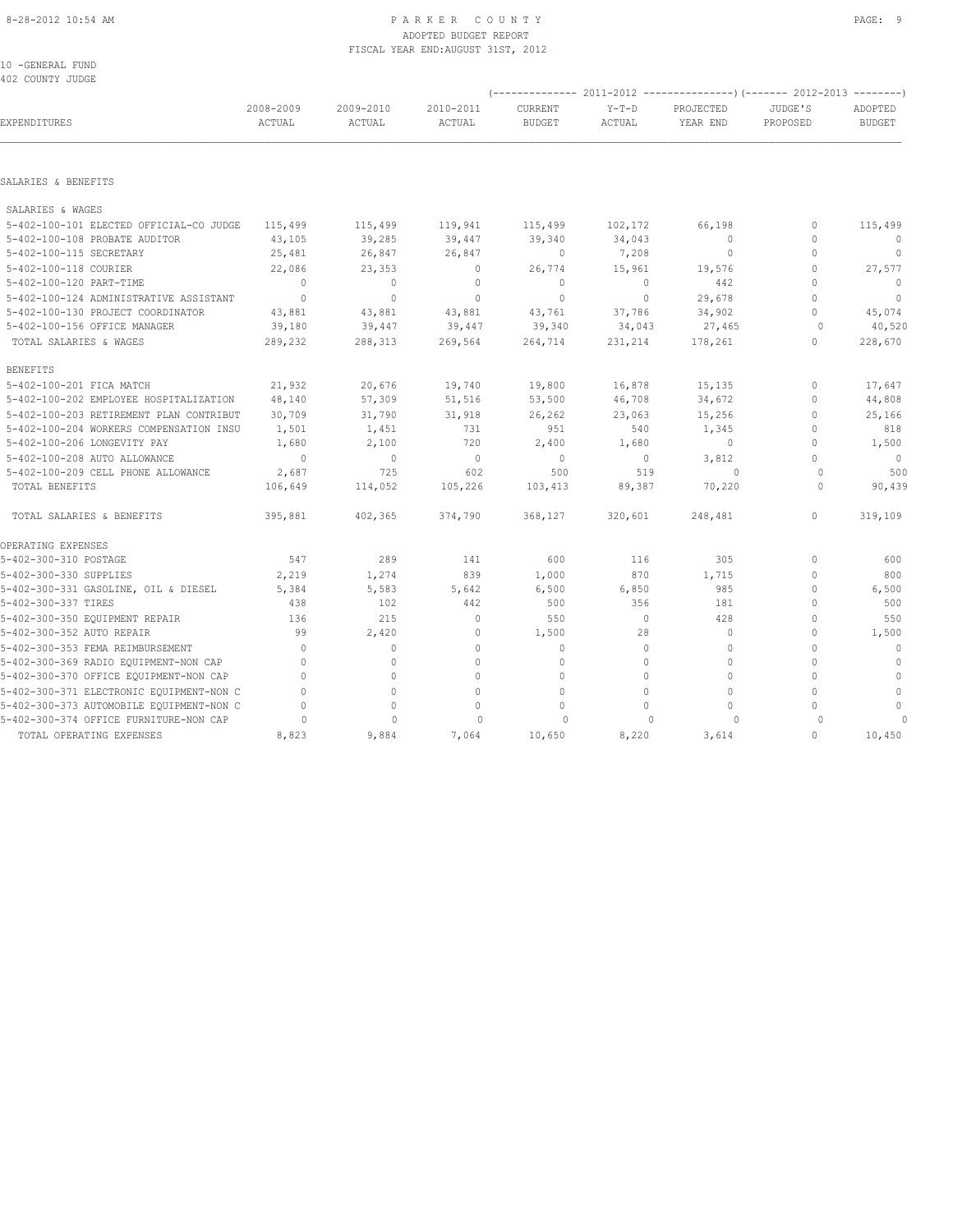#### 8-28-2012 10:54 AM PAGE: 10 ADOPTED BUDGET REPORT FISCAL YEAR END:AUGUST 31ST, 2012

10 -GENERAL FUND 402 COUNTY JUDGE

| <b>EXPENDITURES</b>                      | 2008-2009<br><b>ACTUAL</b>       | 2009-2010<br>ACTUAL | 2010-2011<br><b>ACTUAL</b>       | CURRENT<br><b>BUDGET</b> | $Y-T-D$<br><b>ACTUAL</b> | PROJECTED<br>YEAR END | JUDGE'S<br>PROPOSED | ADOPTED<br><b>BUDGET</b> |
|------------------------------------------|----------------------------------|---------------------|----------------------------------|--------------------------|--------------------------|-----------------------|---------------------|--------------------------|
| PROFESSIONAL AND SERVICE                 |                                  |                     |                                  |                          |                          |                       |                     |                          |
| 5-402-400-400 ATTORNEY FEES              | 8,947                            | 13,386              | 8,697                            | 12,000                   | 8,680                    | 2,215                 | $\mathbf{0}$        | 1,000                    |
| 5-402-400-401 OUTSIDE COURT REPORTER     | 2,128                            | 1,736               | 1,736                            | 2,500                    | 1,305                    | 1,279                 | $\Omega$            | $\mathbf{0}$             |
| 5-402-400-405 MEDICAL SERVICE            | $\begin{array}{c} \n\end{array}$ | $\mathbf{0}$        | $\mathbf{0}$                     | $\mathbf{0}$             | $\circ$                  | $\mathbf{0}$          | $\cap$              | $\mathbf{0}$             |
| 5-402-400-415 TRAINING SCHOOLS & SEMINAR | 7,941                            | 4,790               | 5,317                            | 6,000                    | 3,931                    | 1,401                 | n                   | 3,500                    |
| 5-402-400-420 TELEPHONE                  | 1,640                            | 2,161               | 2,811                            | 500                      | 549                      | 2,455                 | n                   | 500                      |
| 5-402-400-425 TRAVEL                     | 0                                | $\mathbf{0}$        | $\mathbf{0}$                     | $\mathbf{0}$             | 0                        | 3,690                 | n                   | $\Omega$                 |
| 5-402-400-430 ADVERTISING                | 0                                | $\Omega$            | $\Omega$                         | 500                      | $\Omega$                 | $\Omega$              | $\cap$              | 500                      |
| 5-402-400-450 OFFICE EQUIPMENT REPAIR    | $\Omega$                         | $\Omega$            | $\Omega$                         | $\Omega$                 | $\Omega$                 | $\Omega$              | $\cap$              | $\Omega$                 |
| 5-402-400-451 RADIO MAINTENANCE          | 86                               | 69                  | 62                               | 200                      | 56                       | 185                   | $\cap$              | 200                      |
| 5-402-400-460 OFFICE & EQUIPMENT RENTAL  | $\Omega$                         | $\Omega$            | $\Omega$                         | $\Omega$                 | $\Omega$                 | $\Omega$              | $\cap$              | $\Omega$                 |
| 5-402-400-480 DUES & SUBSCRIPTIONS       | 1,339                            | 1,563               | 1,652                            | 1,500                    | 2,253                    | 768                   | $\cap$              | 1,500                    |
| 5-402-400-481 BOOKS & PUBLICATIONS       | 42                               | $\Omega$            | $\Omega$                         | 2.50                     | 75                       | 422                   | $\cap$              | $\Omega$                 |
| 5-402-400-482 BONDS                      | 0                                | $\Omega$            | 178                              | 250                      | $\Omega$                 | $\mathbf{0}$          | $\cap$              | 250                      |
| 5-402-400-491 MENTAL COMMITTMENT COSTS   | 9,650                            | 5,896               | 9,051                            | 6,500                    | 2,966                    | 858                   | $\cap$              | $\mathbf{0}$             |
| 5-402-400-495 INSURANCE                  | 0                                | $\mathbb O$         | $\mathbf{0}$                     | $\mathbf{0}$             | $\circ$                  | $\circ$               | $\cap$              | $\mathbf{0}$             |
| 5-402-400-499 MISCELLANEOUS              | $\Omega$                         | $\Omega$            | $\Omega$                         | $\Omega$                 | $\cap$                   | $\Omega$              | $\Omega$            | $\Omega$                 |
| TOTAL PROFESSIONAL AND SERVICE           | 31,774                           | 29,601              | 29,504                           | 30,200                   | 19,816                   | 13,273                | $\Omega$            | 7,450                    |
| CAPITAL EXPENDITURES                     |                                  |                     |                                  |                          |                          |                       |                     |                          |
| 5-402-500-569 RADIO EQUIPMENT            | $\begin{array}{c} \n\end{array}$ | $\Omega$            | $\begin{array}{c} \n\end{array}$ | $\Omega$                 | $\Omega$                 | $\mathbf{0}$          | $\bigcap$           |                          |
| 5-402-500-570 OFFICE EQUIPMENT           | $\cap$                           |                     | $\bigcap$                        | $\Omega$                 | $\cap$                   | 200                   | ∩                   |                          |
| 5-402-500-571 ELECTRONIC EQUIPMENT       | 37,392                           |                     | $\cap$                           | $\cap$                   | 0                        | 200                   | ∩                   |                          |
| 5-402-500-572 AUTOMOBILES                | 0                                |                     | $\bigcap$                        | $\cap$                   | 0                        | 500                   | $\cap$              | $\cap$                   |
| 5-402-500-573 AUTOMOBILE EQUIPMENT       | 0                                | $\bigcap$           | $\Omega$                         | 0                        | 0                        | $\circ$               | $\cap$              | $\Omega$                 |
| 5-402-500-590 OFFICE FURNITURE           | $\bigcap$                        | $\bigcap$           | $\bigcap$                        | $\Omega$                 | $\mathbf{0}$             | 2,500                 | $\cap$              |                          |
| TOTAL CAPITAL EXPENDITURES               | 37,392                           | $\circ$             | $\mathbf{0}$                     | $\mathbf{0}$             | 0                        | 3,400                 | $\mathbf{0}$        | $\cap$                   |
| TOTAL 402 COUNTY JUDGE                   | 473,870                          | 441,850             | 411,357                          | 408,977                  | 348,638                  | 268,768               | $\mathbf{0}$        | 337,009                  |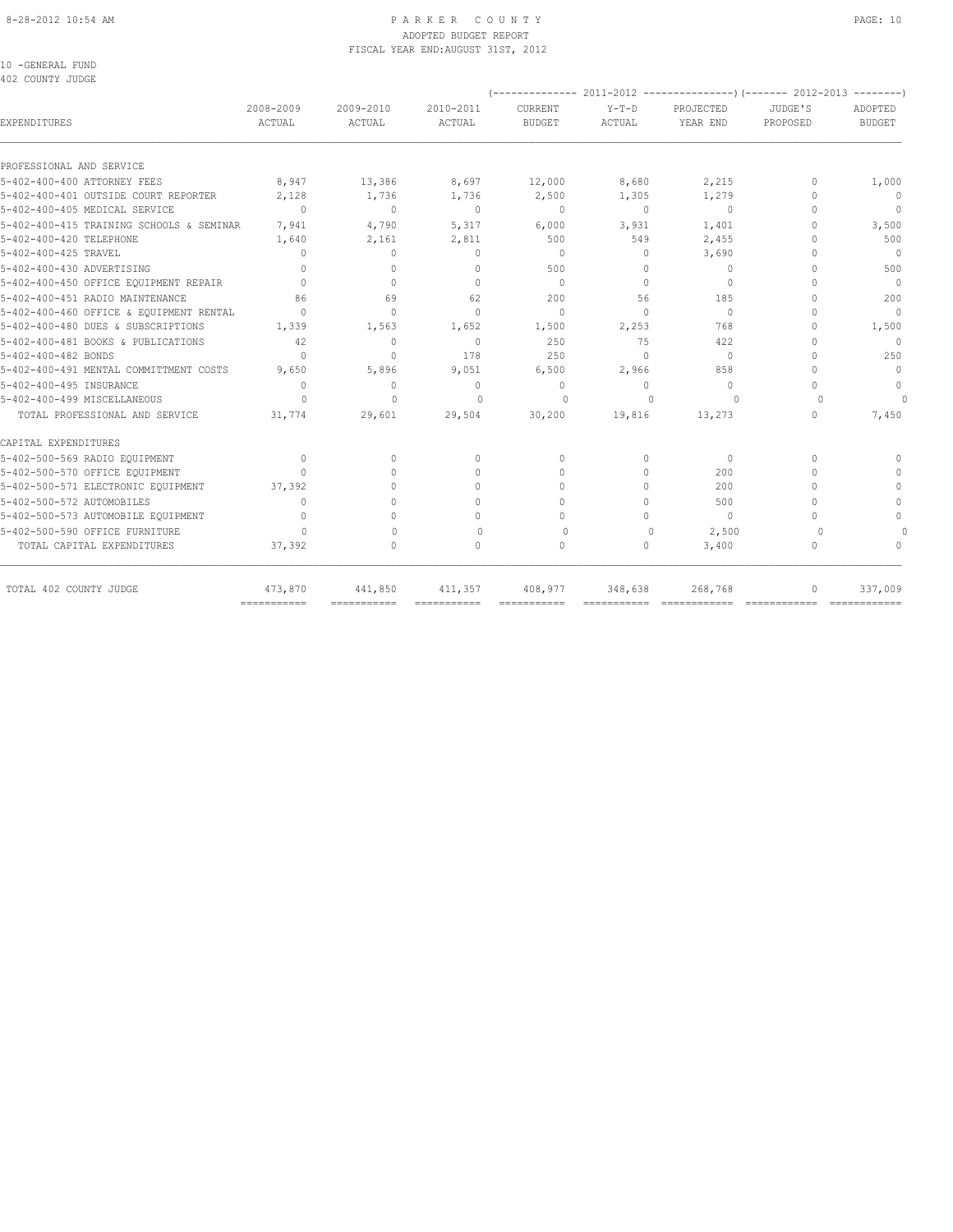| 8-28-2012 10:54 AM                             |                                                                  |                                                                                                                       | PARKER COUNTY<br>ADOPTED BUDGET REPORT<br>FISCAL YEAR END: AUGUST 31ST, 2012 |                          |                   |                       |                     | PAGE: 11                 |
|------------------------------------------------|------------------------------------------------------------------|-----------------------------------------------------------------------------------------------------------------------|------------------------------------------------------------------------------|--------------------------|-------------------|-----------------------|---------------------|--------------------------|
| 10 -GENERAL FUND<br>403 COUNTY CLERK           |                                                                  |                                                                                                                       |                                                                              |                          |                   |                       |                     |                          |
| <b>EXPENDITURES</b>                            | 2008-2009<br>ACTUAL                                              | 2009-2010<br>ACTUAL                                                                                                   | 2010-2011<br>ACTUAL                                                          | CURRENT<br><b>BUDGET</b> | $Y-T-D$<br>ACTUAL | PROJECTED<br>YEAR END | JUDGE'S<br>PROPOSED | ADOPTED<br><b>BUDGET</b> |
| SALARIES & BENEFITS                            |                                                                  |                                                                                                                       |                                                                              |                          |                   |                       |                     |                          |
| SALARIES & WAGES                               |                                                                  |                                                                                                                       |                                                                              |                          |                   |                       |                     |                          |
| 5-403-100-101 ELECTED OFFICIAL-CO CLERK 73,499 |                                                                  |                                                                                                                       | 73,499 76,326 71,511                                                         |                          | 65,018            | 46,730                | $\circ$             | 73,500                   |
| 5-403-100-103 CHIEF DEPUTIES, 1ST ASSIS 43,105 |                                                                  | 43,106                                                                                                                | 43,106 42,409                                                                |                          | 36,710 61,766     |                       | $\Omega$            | 44,400                   |
| 5-403-100-106 DEPUTIES                         | 131,797                                                          | 134,506                                                                                                               | 135, 271                                                                     | 133,092                  | 114,998           | 188,139               | $\Omega$            | 139,330                  |
| 5-403-100-120 PART-TIME                        | $\circ$                                                          | $\Omega$                                                                                                              | $\overline{0}$                                                               | $\Omega$                 | $\overline{0}$    | 14,945                | $\Omega$            | $\overline{0}$           |
| 5-403-100-156 OFFICE MANAGER                   | 42,725                                                           | 43,106                                                                                                                | 43,106                                                                       | 42,988                   | 36,705            | $\circ$               | $\circ$             | 44,278                   |
| 5-403-100-161 DEPUTY COUNTY CLERK-APPEA        | $\circ$                                                          | $\circ$                                                                                                               | $\mathbf{0}$                                                                 | $\circ$                  | $\circ$           | 26,899                | $\circ$             | $\circ$                  |
| 5-403-100-162 DEPUTY COUNTY CLERK-CIVIL        | $\circ$                                                          | $\Omega$                                                                                                              | $\Omega$                                                                     | $\Omega$                 | $\overline{0}$    | 53,712                | $\circ$             | $\circ$                  |
| TOTAL SALARIES & WAGES                         | 291,127                                                          | 294,216                                                                                                               | 297,808                                                                      | 290,000                  | 253,430           | 392,191               | $\mathbf{0}$        | 301,508                  |
| 5-403-100-106DEPUTIES                          | PERMANENT NOTES:<br>From Grade 5, Step 10<br>to Grade 5, Step 11 |                                                                                                                       |                                                                              |                          |                   |                       |                     |                          |
|                                                |                                                                  | This increase is based on step/grade system. I request all                                                            |                                                                              |                          |                   |                       |                     |                          |
|                                                |                                                                  | positions in Department 403 receive the same compensation,<br>if any, as other depart's. currently at same grade/step |                                                                              |                          |                   |                       |                     |                          |
| 5-403-100-120PART-TIME                         | PERMANENT NOTES:                                                 |                                                                                                                       |                                                                              |                          |                   |                       |                     |                          |
|                                                |                                                                  | Currently have slots for 2 part time employees in Records<br>and Deeds office - Grade 5, Step II                      |                                                                              |                          |                   |                       |                     |                          |
| 5-403-100-1560FFICE MANAGER                    | PERMANENT NOTES:                                                 |                                                                                                                       |                                                                              |                          |                   |                       |                     |                          |
|                                                |                                                                  | Reflects current salary Increase to bring to same step and                                                            |                                                                              |                          |                   |                       |                     |                          |

| 3-403-100-136055105 MANAGER | FERMANENT NOTES:                                            |  |  |  |  |  |  |
|-----------------------------|-------------------------------------------------------------|--|--|--|--|--|--|
|                             | Reflects current salary Increase to bring to same step and  |  |  |  |  |  |  |
|                             | grade as other like positions will be requested.            |  |  |  |  |  |  |
|                             | Currently Grade 7, Step 13                                  |  |  |  |  |  |  |
|                             | Changed to Grade 7, Step 15                                 |  |  |  |  |  |  |
|                             | 2 step increase requested to keep in line with Chief Deputy |  |  |  |  |  |  |
|                             | salaries. Same level job duties.                            |  |  |  |  |  |  |
|                             |                                                             |  |  |  |  |  |  |

5-403-100-161DEPUTY COUNTY CLERK-APPEALPERMANENT NOTES:

PLEASE DELETE THIS LINE. DEPUTY LINE ALREADY EXISTS

5-403-100-162DEPUTY COUNTY CLERK-CIVIL,PERMANENT NOTES:

PLEASE DELETE THIS LINE - DEPUTY LINE ALREADY EXIST

| <b>BENEFITS</b>                         |         |         |          |          |         |         |          |
|-----------------------------------------|---------|---------|----------|----------|---------|---------|----------|
| 5-403-100-201 FICA MATCH                | 22,319  | 21,804  | 21,829   | 25,225   | 18,183  | 29,295  | 23,222   |
| 5-403-100-202 EMPLOYEE HOSPITALIZATION  | 47,332  | 60,075  | 66,062   | 78,925   | 74,397  | 64,673  | 87,460   |
| 5-403-100-203 RETIREMENT PLAN CONTRIBUT | 30,666  | 32,684  | 34,967   | 29,261   | 25,129  | 28,901  | 33,117   |
| 5-403-100-204 WORKERS COMPENSATION INSU | 755     | 710     | 719      | 1,150    | 636     | 1,360   | 1,150    |
| 5-403-100-206 LONGEVITY PAY             | 1,440   | 1,560   | 1,380    | 1,560    | 1,560   |         | 2,040    |
| 5-403-100-208 AUTO ALLOWANCE            |         |         | $\Omega$ | $\Omega$ |         |         | $\Omega$ |
| 5-403-100-209 CELL PHONE ALLOWANCE      | 1,000   | 1,000   |          |          |         |         |          |
| TOTAL BENEFITS                          | 103,513 | 117,833 | 124,958  | 136,121  | 119,905 | 124,229 | 146,989  |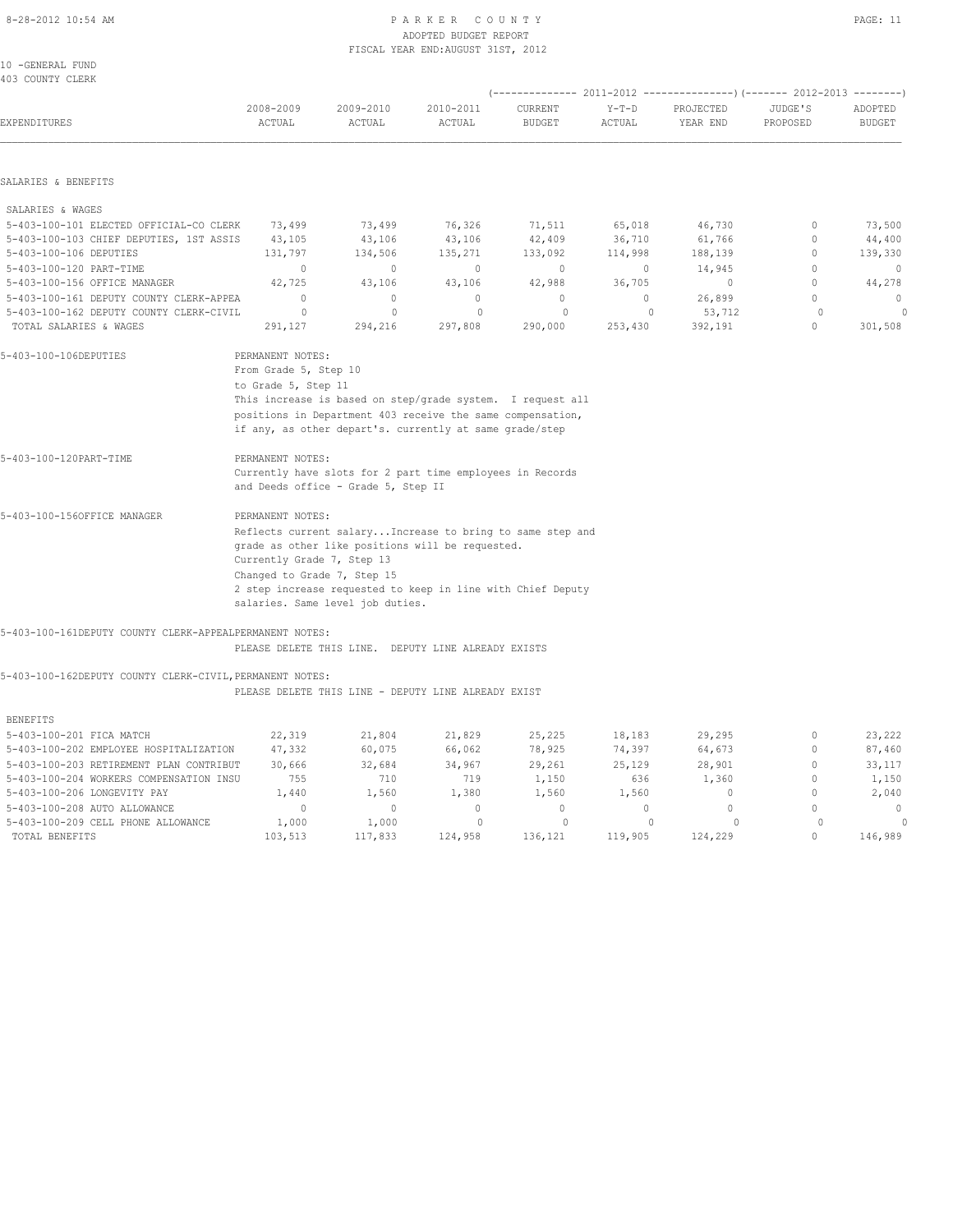#### 8-28-2012 10:54 AM P A R K E R C O U N T Y ADOPTED BUDGET REPORT FISCAL YEAR END:AUGUST 31ST, 2012

| 10 -GENERAL FUND<br>403 COUNTY CLERK                                               |                            |                                                                                                                                        |                              |                          |                   |                       |                          |                          |
|------------------------------------------------------------------------------------|----------------------------|----------------------------------------------------------------------------------------------------------------------------------------|------------------------------|--------------------------|-------------------|-----------------------|--------------------------|--------------------------|
| EXPENDITURES                                                                       | 2008-2009<br>ACTUAL        | 2009-2010<br>ACTUAL                                                                                                                    | 2010-2011<br><b>ACTUAL</b>   | CURRENT<br><b>BUDGET</b> | $Y-T-D$<br>ACTUAL | PROJECTED<br>YEAR END | JUDGE'S<br>PROPOSED      | ADOPTED<br><b>BUDGET</b> |
| 5-403-100-201FICA MATCH                                                            | PERMANENT NOTES:           | 7.65% x's gross employees salary (\$25,357)                                                                                            |                              |                          |                   |                       |                          |                          |
| 5-403-100-202EMPLOYEE HOSPITALIZATION PERMANENT NOTES:                             |                            | Same as '08-09 Budget per instructions.                                                                                                |                              |                          |                   |                       |                          |                          |
| 5-403-100-203RETIREMENT PLAN CONTRIBUTIPERMANENT NOTES:                            |                            | 10.37% x's gross salary of all employees                                                                                               |                              |                          |                   |                       |                          |                          |
| 5-403-100-204WORKERS COMPENSATION INSURPERMANENT NOTES:                            | SAME AS 08-09 BUDGET       |                                                                                                                                        |                              |                          |                   |                       |                          |                          |
| 5-403-100-206LONGEVITY PAY                                                         | PERMANENT NOTES:<br>amount | Monica Castro 7 years - \$420.00<br>Jeane Brunson 19 years- \$1,140.00<br>Leslie Coufal transferred to Plat Office thus reducing total |                              |                          |                   |                       |                          |                          |
| 5-403-100-208AUTO ALLOWANCE                                                        | PERMANENT NOTES:           | Leslie Coufal - 7 years - \$420.00<br>Monica Castro - 7 years - \$420.00<br>Jeane Brunson - 18 years - \$1,080.00                      |                              |                          |                   |                       |                          |                          |
| TOTAL SALARIES & BENEFITS                                                          | 394,640                    | 412,050                                                                                                                                | 422,765                      | 426,121                  | 373, 335          | 516,420               | $\Omega$                 | 448,497                  |
| OPERATING EXPENSES                                                                 |                            |                                                                                                                                        |                              |                          |                   |                       |                          |                          |
| 5-403-300-310 POSTAGE                                                              | 10,405                     | 9,248                                                                                                                                  | 8,731                        | 7,800                    | 6,652             | 21,132                | $\Omega$                 | 7,800                    |
| 5-403-300-330 SUPPLIES                                                             | 12,960                     | 14,130                                                                                                                                 | 11,815                       | 8,510                    | 4,947             | 9,103                 | $\Omega$                 | 9,000                    |
| 5-403-300-331 GASOLINE, OIL & DIESEL                                               | $\mathbf{0}$               | $\mathbf{0}$                                                                                                                           | $\mathbf{0}$                 | $\mathbf{0}$             | $\circ$           | $\mathbf 0$           | $\Omega$                 | $\mathbb O$              |
| 5-403-300-336 MICROFILM SUPPLIES                                                   | $\mathbb O$                | $\mathbb O$                                                                                                                            | $\mathbb O$                  | $\mathbb O$              | $\circ$           | $\Omega$              | $\Omega$                 | $\circ$                  |
| 5-403-300-350 EQUIPMENT REPAIR                                                     | 378<br>$\Omega$            | 70<br>$\Omega$                                                                                                                         | $\mathbf{0}$<br>$\mathbf{0}$ | 490                      | 485<br>$\Omega$   | $\Omega$<br>$\Omega$  | $\Omega$<br>$\Omega$     | 200<br>$\circ$           |
| 5-403-300-352 AUTO REPAIR                                                          | $\Omega$                   | $\Omega$                                                                                                                               | $\mathbf{0}$                 | $\mathbf{0}$<br>$\Omega$ | $\Omega$          | $\Omega$              | $\Omega$                 | $\mathbf{0}$             |
| 5-403-300-370 OFFICE EQUIPMENT-NON CAP<br>5-403-300-371 ELECTRONIC EQUIPMENT-NON C | $\Omega$                   | $\Omega$                                                                                                                               | $\Omega$                     | $\Omega$                 | $\Omega$          | $\Omega$              | $\Omega$                 | $\circ$                  |
| 5-403-300-374 OFFICE FURNITURE-NON CAP                                             | $\mathbf{0}$               | $\mathbf{0}$                                                                                                                           | $\mathbf{0}$                 | $\mathbf{0}$             | $\circ$           | $\mathbf 0$           | $\cap$                   | 500                      |
| 5-403-300-390 VITAL STATISTICS                                                     | 4,422                      | 3,894                                                                                                                                  | 3,159                        | 4,000                    | 2,304             | 2,341                 | $\Omega$                 | 4,000                    |
| TOTAL OPERATING EXPENSES                                                           | 28,165                     | 27,343                                                                                                                                 | 23,705                       | 20,800                   | 14,388            | 32,576                | $\Omega$                 | 21,500                   |
| PROFESSIONAL AND SERVICE                                                           |                            |                                                                                                                                        |                              |                          |                   |                       |                          |                          |
| 5-403-400-408 CONTRACT SERVICES                                                    | 6,029                      | $\circ$                                                                                                                                | $\circ$                      | $\mathbb O$              | $\circ$           | $\circ$               | $\Omega$                 | $\circ$                  |
| 5-403-400-415 TRAINING SCHOOLS & SEMINAR                                           | 2,797                      | 2,879                                                                                                                                  | 1,852                        | 1,400                    | 1,266             | 219                   | $\mathbf 0$              | 1,000                    |
| 5-403-400-420 TELEPHONE                                                            | $\bigcirc$                 | $\Omega$                                                                                                                               | $\Omega$                     | $\Omega$                 | $\Omega$          | $\Omega$              | $\Omega$                 | $\circ$                  |
| 5-403-400-425 TRAVEL                                                               | 227                        | 272                                                                                                                                    | 265                          | 290                      | 79                | 766                   | $\Omega$                 | 300                      |
| 5-403-400-430 ADVERTISING                                                          | $\mathbb O$                | $\circ$                                                                                                                                | $\mathbb O$                  | 200                      | $\circ$           | $\mathbf{0}$          | $\cap$                   | 200                      |
| 5-403-400-450 OFFICE EQUIPMENT REPAIR                                              | $\mathbb O$                | $\circ$                                                                                                                                | $\mathbf{0}$                 | $\mathbb O$              | $\circ$           | $\mathbb O$           | $\cap$                   | $\overline{0}$           |
| 5-403-400-480 DUES & SUBSCRIPTIONS<br>5-403-400-481 BOOKS & PUBLICATIONS           | 256<br>476                 | 250<br>198                                                                                                                             | 242<br>$\mathbb O$           | 110<br>$\circ$           | 110<br>0          | $\Omega$<br>1,439     | $\Omega$<br>$\mathbf{0}$ | 150<br>200               |
| 5-403-400-482 BONDS                                                                | 700                        | 700                                                                                                                                    | 700                          | 700                      | 700               | 1,134                 | $\mathbf{0}$             | 700                      |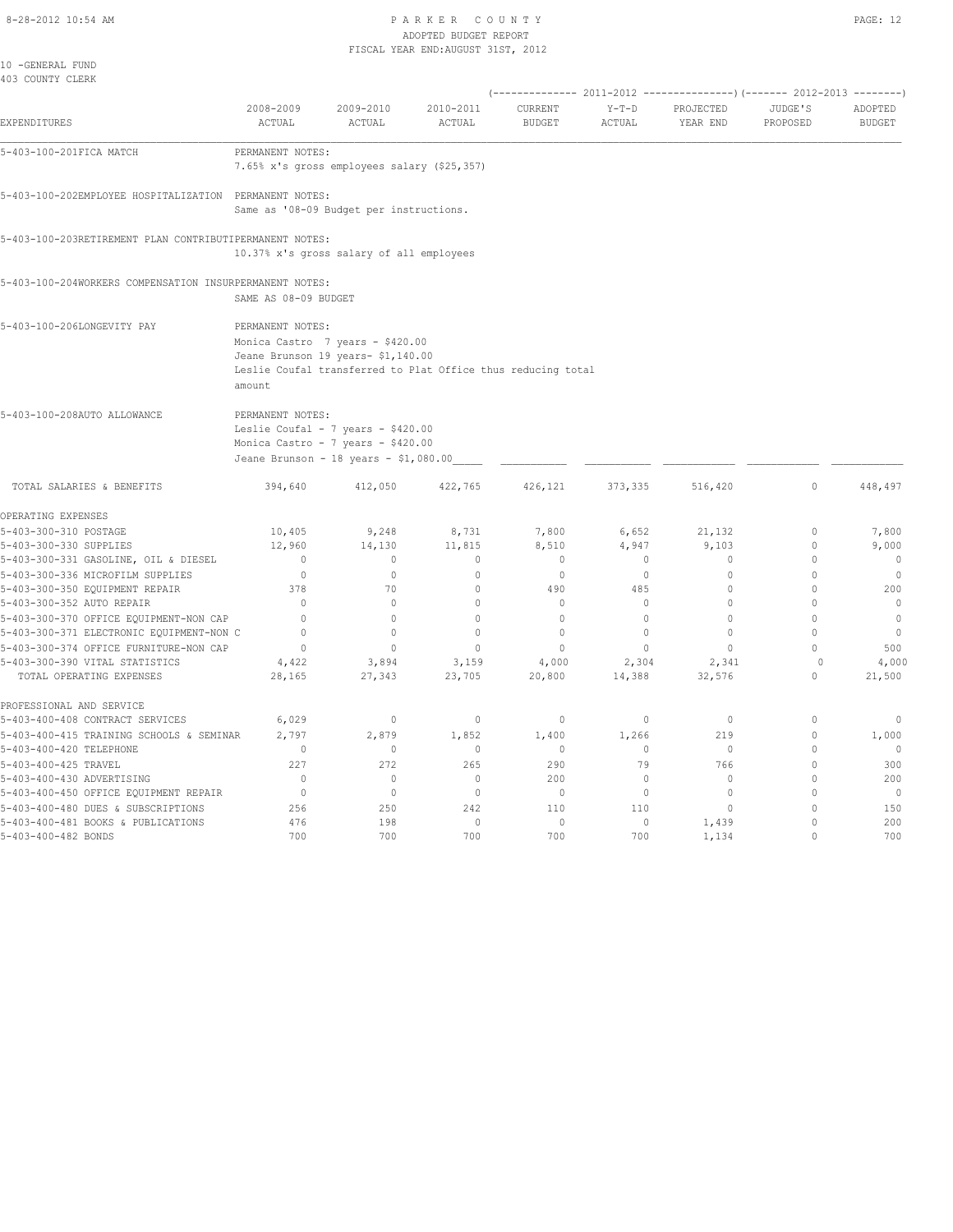#### 8-28-2012 10:54 AM P A R K E R C O U N T Y PAGE: 13 ADOPTED BUDGET REPORT FISCAL YEAR END:AUGUST 31ST, 2012

10 -GENERAL FUND 403 COUNTY CLERK

|                                    |                     |                     |                     | -------------                   |                   | $2011 - 2012$ ----------------)(------- 2012-2013 |                     | ---------                |
|------------------------------------|---------------------|---------------------|---------------------|---------------------------------|-------------------|---------------------------------------------------|---------------------|--------------------------|
| <b>EXPENDITURES</b>                | 2008-2009<br>ACTUAL | 2009-2010<br>ACTUAL | 2010-2011<br>ACTUAL | <b>CURRENT</b><br><b>BUDGET</b> | $Y-T-D$<br>ACTUAL | PROJECTED<br>YEAR END                             | JUDGE'S<br>PROPOSED | ADOPTED<br><b>BUDGET</b> |
| 5-403-400-499 MISCELLANEOUS        |                     |                     |                     |                                 |                   | $\Omega$                                          |                     |                          |
| TOTAL PROFESSIONAL AND SERVICE     | 10,484              | 4,300               | 3,059               | 2,700                           | 2,155             | 3,558                                             |                     | 2,550                    |
| CAPITAL EXPENDITURES               |                     |                     |                     |                                 |                   |                                                   |                     |                          |
| 5-403-500-570 OFFICE EQUIPMENT     |                     | $\Omega$            |                     | 0                               | 0                 | $\Omega$                                          |                     | $\Omega$                 |
| 5-403-500-571 ELECTRONIC EQUIPMENT | 1,151               |                     |                     |                                 |                   |                                                   |                     | 0                        |
| 5-403-500-590 OFFICE FURNITURE     |                     | 573                 |                     |                                 |                   |                                                   |                     |                          |
| TOTAL CAPITAL EXPENDITURES         | 1,151               | 573                 |                     | 0                               |                   | $\Omega$                                          |                     | $\Omega$                 |
| TOTAL 403 COUNTY CLERK             | 434,440             | 444,265             | 449,529             | 449,621                         | 389,878           | 552,554                                           |                     | 472,547                  |
|                                    | ------------        |                     |                     |                                 |                   |                                                   |                     |                          |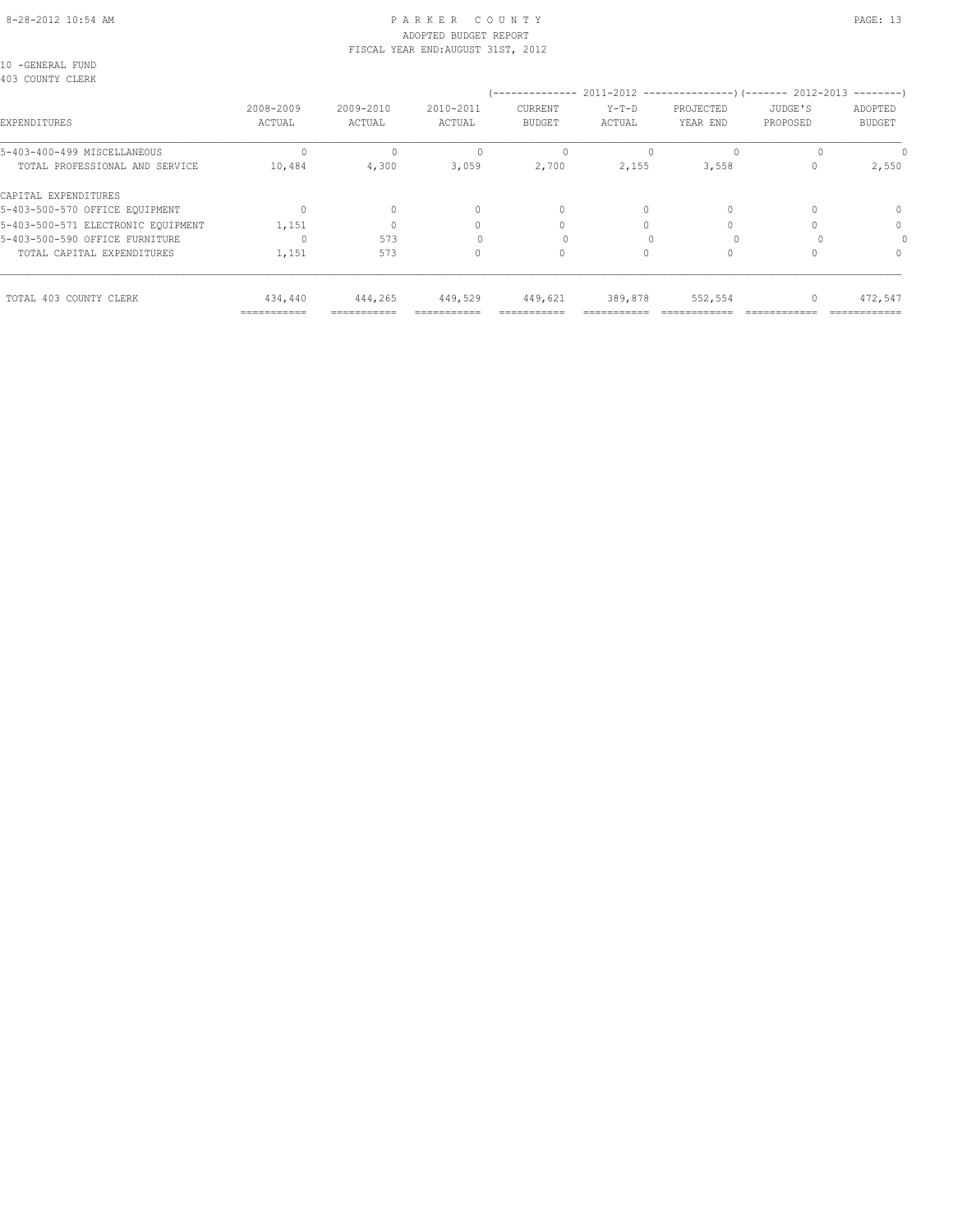#### 8-28-2012 10:54 AM PAGE: 14 ADOPTED BUDGET REPORT FISCAL YEAR END:AUGUST 31ST, 2012

| 10 -GENERAL FUND        |  |  |  |
|-------------------------|--|--|--|
| 404 COUNTY CLERK CT DIV |  |  |  |

| EXPENDITURES                                            | 2008-2009<br>ACTUAL                                                                                                                                                                                                         | 2009-2010<br>ACTUAL                       | 2010-2011<br>ACTUAL                                                                                                                                                                                                                                                                            | CURRENT<br><b>BUDGET</b> | $Y-T-D$<br>ACTUAL | PROJECTED<br>YEAR END      | JUDGE'S<br>PROPOSED      | ADOPTED<br><b>BUDGET</b> |  |
|---------------------------------------------------------|-----------------------------------------------------------------------------------------------------------------------------------------------------------------------------------------------------------------------------|-------------------------------------------|------------------------------------------------------------------------------------------------------------------------------------------------------------------------------------------------------------------------------------------------------------------------------------------------|--------------------------|-------------------|----------------------------|--------------------------|--------------------------|--|
| SALARIES & BENEFITS                                     |                                                                                                                                                                                                                             |                                           |                                                                                                                                                                                                                                                                                                |                          |                   |                            |                          |                          |  |
|                                                         |                                                                                                                                                                                                                             |                                           |                                                                                                                                                                                                                                                                                                |                          |                   |                            |                          |                          |  |
| SALARIES & WAGES                                        |                                                                                                                                                                                                                             |                                           |                                                                                                                                                                                                                                                                                                |                          |                   |                            |                          |                          |  |
| 5-404-100-103 CHIEF DEPUTIES, 1ST ASSIS                 | 43,142                                                                                                                                                                                                                      | 43,106                                    | 43,106                                                                                                                                                                                                                                                                                         | 42,409                   | 36,622            | $\circ$                    | $\circ$                  | 44,400                   |  |
| 5-404-100-106 DEPUTIES                                  | 425,899                                                                                                                                                                                                                     | 413,228                                   | 403,459                                                                                                                                                                                                                                                                                        | 399,276                  | 334,194           | $\circ$                    | $\mathbf 0$              | 416,866                  |  |
| 5-404-100-120 PART-TIME                                 | 7,632                                                                                                                                                                                                                       | $\circ$                                   | $\circ$                                                                                                                                                                                                                                                                                        | $\mathbf{0}$             | $\circ$           | $\Omega$                   | $\Omega$                 | $\mathbf{0}$             |  |
| 5-404-100-156 OFFICE MANAGER<br>TOTAL SALARIES & WAGES  | 39,452<br>516,125                                                                                                                                                                                                           | 43,196<br>499,530                         | 42,300<br>488,865                                                                                                                                                                                                                                                                              | 42,409<br>484,094        | 36,606<br>407,422 | $\bigcirc$<br>$\mathbf{0}$ | $\Omega$<br>$\mathbf{0}$ | 44,278<br>505,544        |  |
| 5-404-100-103CHIEF DEPUTIES, 1ST ASSISTPERMANENT NOTES: |                                                                                                                                                                                                                             |                                           | Reflects Current Salary Increase to bring to same step                                                                                                                                                                                                                                         |                          |                   |                            |                          |                          |  |
|                                                         | Currently Grade 7, Step 11<br>Change to Grade 7, Step 13                                                                                                                                                                    |                                           | and grade as other like position will be requested<br>2 step increase requested to allign this position with other<br>like positions in the county. This department did not get<br>the 2 step increase others did last budget year.                                                            |                          |                   |                            |                          |                          |  |
| 5-404-100-106DEPUTIES                                   | PERMANENT NOTES:<br>Change to Grade 5, Step 11<br>department.                                                                                                                                                               | Currently 13 employees @ Grade 5, Step 10 | Reflects current salary Increase to bring to same step<br>and grade as other like positions will be requested.<br>Department 404 includes deputy county clerks in the main<br>courthouse and in the annex, including probate and intake                                                        |                          |                   |                            |                          |                          |  |
| 5-404-100-120PART-TIME                                  | PERMANENT NOTES:<br>Reflects current salary Increase to \$13.36 will be<br>requested<br>2 part-time positions have been approved for Department 404.<br>This amount is figured at 32 hours, 52 weeks @ \$12.97 per<br>hour. |                                           |                                                                                                                                                                                                                                                                                                |                          |                   |                            |                          |                          |  |
| 5-404-100-156OFFICE MANAGER                             | PERMANENT NOTES:<br>Currently Grade 7, Step 13<br>Change to Grade 7, Step 15                                                                                                                                                |                                           | Reflects current salary Increase to bring to same step and<br>grade as other like positions will be requested.<br>2 step increase requested to keep position alligned with<br>other like positions in the county. This department did not<br>get the 2 step increase as other depts last year. |                          |                   |                            |                          |                          |  |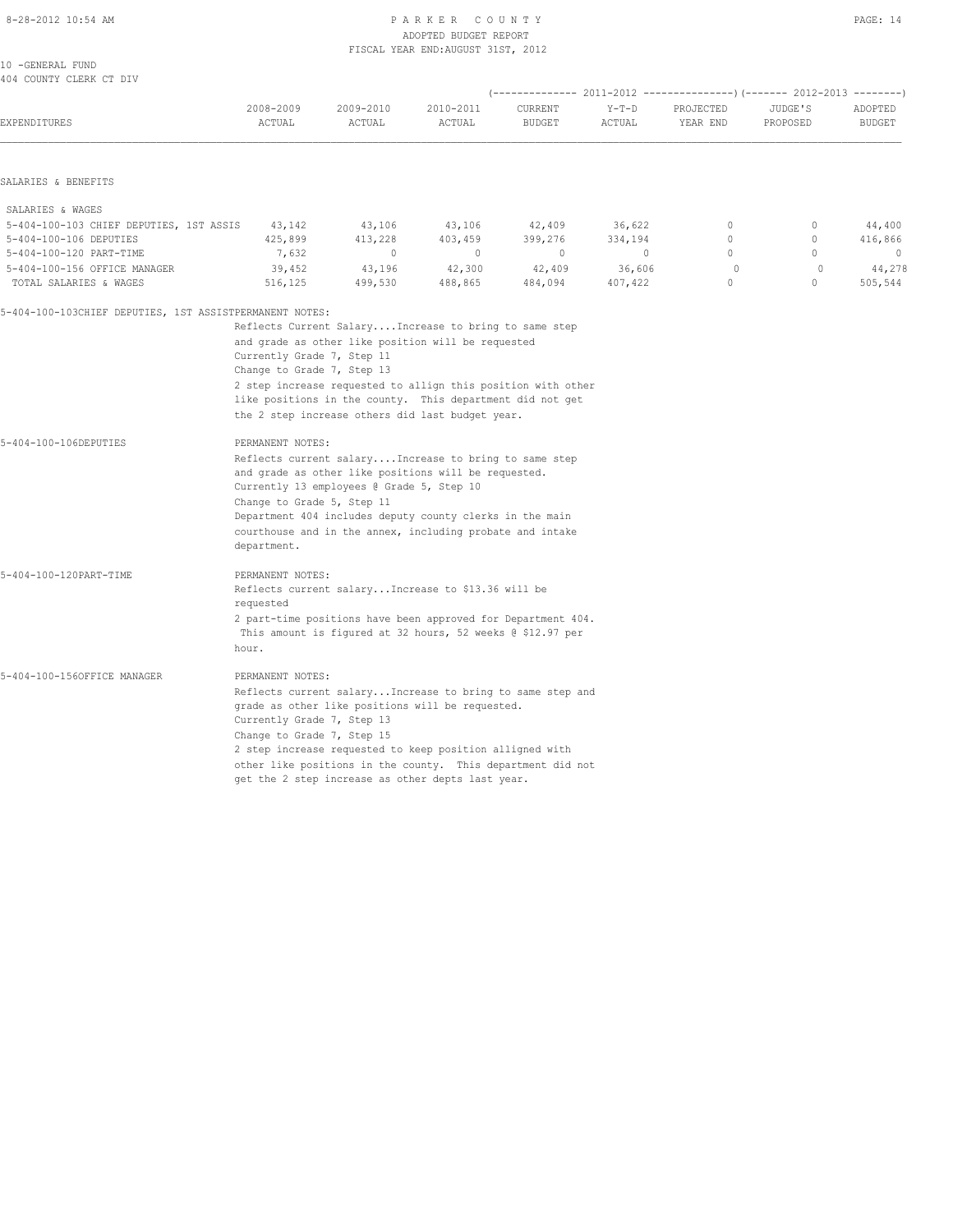#### 8-28-2012 10:54 AM P A R K E R C O U N T Y PAGE: 15 ADOPTED BUDGET REPORT FISCAL YEAR END:AUGUST 31ST, 2012

10 -GENERAL FUND 404 COUNTY CLERK CT DIV

| <b>EXPENDITURES</b>                                     | 2008-2009<br>ACTUAL                          | 2009-2010<br>ACTUAL                                          | 2010-2011<br>ACTUAL | CURRENT<br><b>BUDGET</b> | $Y-T-D$<br>ACTUAL | PROJECTED<br>YEAR END | JUDGE'S<br>PROPOSED | ADOPTED<br><b>BUDGET</b> |
|---------------------------------------------------------|----------------------------------------------|--------------------------------------------------------------|---------------------|--------------------------|-------------------|-----------------------|---------------------|--------------------------|
| <b>BENEFITS</b>                                         |                                              |                                                              |                     |                          |                   |                       |                     |                          |
| 5-404-100-201 FICA MATCH                                | 38,886                                       | 36,743                                                       | 35,588              | 35,875                   | 29,756            | $\Omega$              | $\Omega$            | 38,840                   |
| 5-404-100-202 EMPLOYEE HOSPITALIZATION                  | 99,326                                       | 142,020                                                      | 147,140             | 154,200                  | 116,111           | $\Omega$              | $\mathbf{0}$        | 130,041                  |
| 5-404-100-203 RETIREMENT PLAN CONTRIBUT                 | 53,552                                       | 55,162                                                       | 57,899              | 48,775                   | 40,348            | $\Omega$              | $\mathbf{0}$        | 55,391                   |
| 5-404-100-204 WORKERS COMPENSATION INSU                 | 1,360                                        | 1,436                                                        | 1,409               | 1,925                    | 960               | $\cap$                | $\Omega$            | 1,925                    |
| 5-404-100-206 LONGEVITY PAY                             | 1,020                                        | 1,140                                                        | 780                 | 1,140                    | 1,140             | $\Omega$              | $\Omega$            | 2,160                    |
| TOTAL BENEFITS                                          | 194,144                                      | 236,500                                                      | 242,815             | 241,915                  | 188,316           | $\Omega$              | $\Omega$            | 228,357                  |
| 5-404-100-201FICA MATCH                                 | PERMANENT NOTES:                             |                                                              |                     |                          |                   |                       |                     |                          |
|                                                         | employees                                    | As per instructions 7.65 x's gross salary of Dept. 403       |                     |                          |                   |                       |                     |                          |
| 5-404-100-202EMPLOYEE HOSPITALIZATION PERMANENT NOTES:  |                                              | As per instructions no change                                |                     |                          |                   |                       |                     |                          |
| 5-404-100-203RETIREMENT PLAN CONTRIBUTIPERMANENT NOTES: |                                              | As per instructions (10.37% x's gross amount)                |                     |                          |                   |                       |                     |                          |
| 5-404-100-204WORKERS COMPENSATION INSURPERMANENT NOTES: |                                              | Per instructions (2 x's amount expended up to June 30, 2008) |                     |                          |                   |                       |                     |                          |
| 5-404-100-206LONGEVITY PAY                              | PERMANENT NOTES:<br>Rachel Bridges, 13 years |                                                              |                     |                          |                   |                       |                     |                          |
| TOTAL SALARIES & BENEFITS                               | 710,269                                      | 736,031                                                      | 731,679             | 726,009                  | 595,738           | $\circ$               | $\circ$             | 733,901                  |
| OPERATING EXPENSES                                      |                                              |                                                              |                     |                          |                   |                       |                     |                          |
| 5-404-300-310 POSTAGE                                   | $\mathbf{0}$                                 | $\mathbf{0}$                                                 | $\mathbf{0}$        | $\circ$                  | $\circ$           | $\Omega$              | $\mathbf{0}$        | $\mathbf 0$              |
| 5-404-300-330 SUPPLIES                                  | 21,682                                       | 15,826                                                       | 10,609              | 8,500                    | 8,315             | $\Omega$              | $\circ$             | 10,500                   |
| 5-404-300-350 EQUIPMENT REPAIR                          | $\Omega$                                     | $\circ$                                                      | 85                  | 262                      | 262               | $\circ$               | $\mathbf{0}$        | 500                      |
| 5-404-300-370 OFFICE EQUIPMENT-NON CAP                  | $\mathbf{0}$                                 | $\mathbf{0}$                                                 | $\mathbf{0}$        | $\mathbf{0}$             | $\circ$           | $\Omega$              | $\mathbf{0}$        | $\circ$                  |
| 5-404-300-371 ELECTRONIC EQUIPMENT-NON C                | $\mathbf{0}$                                 | $\circ$                                                      | $\circ$             | $\circ$                  | $\circ$           | $\cap$                | $\Omega$            | $\mathbf{0}$             |
| 5-404-300-374 OFFICE FURNITURE-NON CAP                  | $\circ$                                      | $\mathbf{0}$                                                 | $\Omega$            | $\circ$                  | $\Omega$          | $\Omega$              | $\circ$             | 1,400                    |
| TOTAL OPERATING EXPENSES                                | 21,682                                       | 15,826                                                       | 10,694              | 8,762                    | 8,577             | $\circ$               | $\circ$             | 12,400                   |
| PROFESSIONAL AND SERVICE                                |                                              |                                                              |                     |                          |                   |                       |                     |                          |
| 5-404-400-408 CONTRACT SERVICES                         | 325                                          | 1,890                                                        | 755                 | 838                      | 765               | $\circ$               | $\mathbf{0}$        | 500                      |
| 5-404-400-415 TRAINING SCHOOLS & SEMINAR                | 4,927                                        | 5,083                                                        | 2,862               | 925                      | 734               | $\circ$               | $\mathbf{0}$        | 2,000                    |
| 5-404-400-420 TELEPHONE                                 | $\mathbf{0}$                                 | $\mathbf{0}$                                                 | $\mathbf{0}$        | $\circ$                  | $\circ$           | $\circ$               | $\circ$             | $\overline{0}$           |
| 5-404-400-425 TRAVEL                                    | 88                                           | 765                                                          | 210                 | 150                      | 102               | $\Omega$              | $\mathbf{0}$        | 200                      |
| 5-404-400-430 ADVERTISING                               | $\Omega$                                     | $\mathbf{0}$                                                 | $\Omega$            | $\circ$                  | $\Omega$          | $\Omega$              | $\circ$             | $\mathbf{0}$             |

5-404-400-450 OFFICE EQUIPMENT REPAIR 0 547 0 0 0 0 0 0 5-404-400-480 DUES & SUBSCRIPTIONS 0 0 0 0 0 0 0 0 5-404-400-481 BOOKS & PUBLICATIONS 931 689 700 0 0 0 0 0 TOTAL PROFESSIONAL AND SERVICE 6,271 8,974 4,527 1,913 1,601 0 0 2,700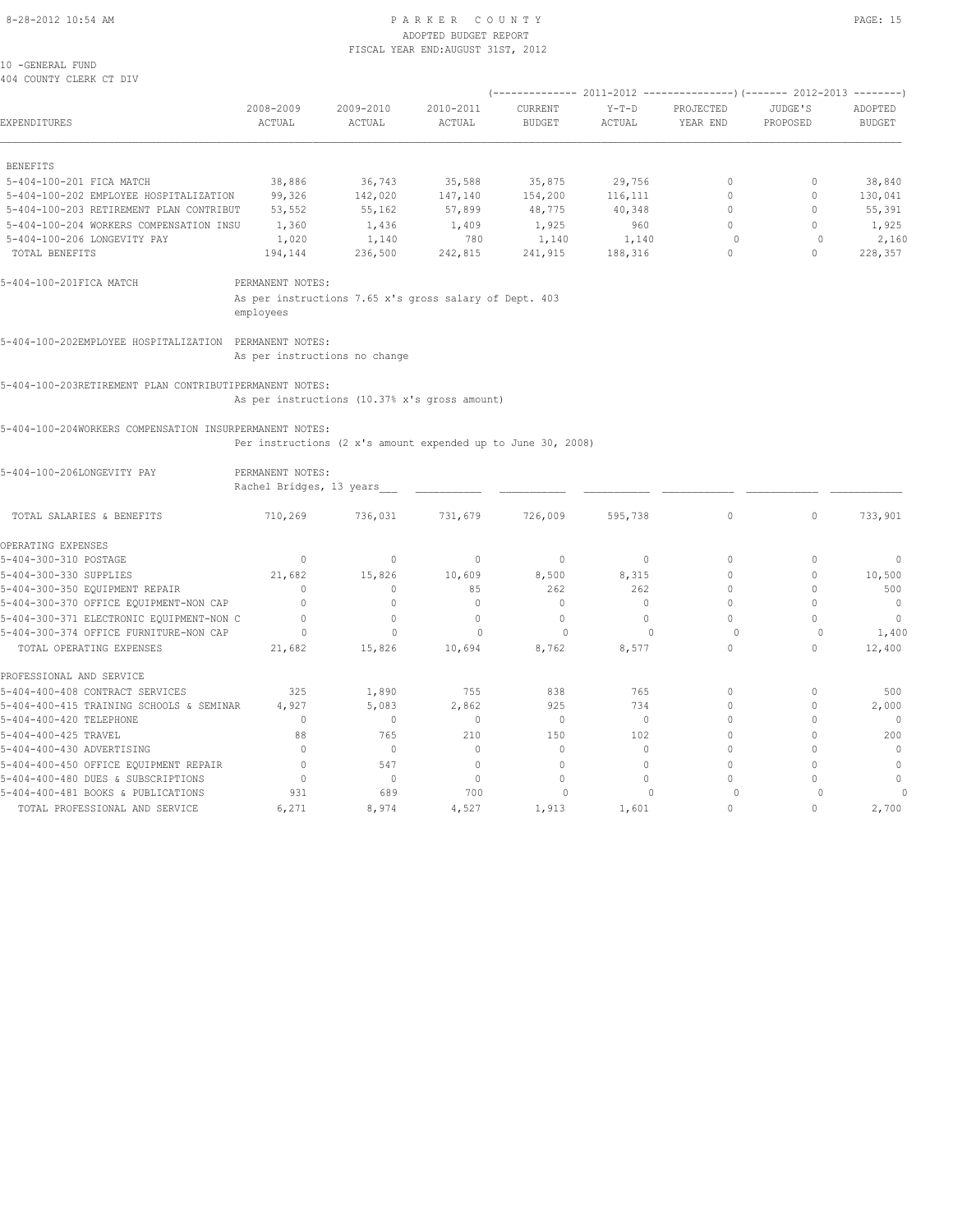#### 8-28-2012 10:54 AM PAGE: 16 ADOPTED BUDGET REPORT FISCAL YEAR END:AUGUST 31ST, 2012

10 -GENERAL FUND 404 COUNTY CLERK CT DIV

| 404 Counii Clerr Ci <i>D</i> iv    |                            |                           |                     | --------------                  |                   | 2011-2012 -----------------) (------- 2012-2013 |                     | ---------                |
|------------------------------------|----------------------------|---------------------------|---------------------|---------------------------------|-------------------|-------------------------------------------------|---------------------|--------------------------|
| EXPENDITURES                       | 2008-2009<br>ACTUAL        | 2009-2010<br>ACTUAL       | 2010-2011<br>ACTUAL | <b>CURRENT</b><br><b>BUDGET</b> | $Y-T-D$<br>ACTUAL | PROJECTED<br>YEAR END                           | JUDGE'S<br>PROPOSED | ADOPTED<br><b>BUDGET</b> |
| CAPITAL EXPENDITURES               |                            |                           |                     |                                 |                   |                                                 |                     |                          |
| 5-404-500-570 OFFICE EQUIPMENT     |                            |                           |                     | $\Omega$                        |                   | $\Omega$                                        |                     | $\Omega$                 |
| 5-404-500-571 ELECTRONIC EQUIPMENT | 4,500                      |                           |                     | 3,095                           | 2,778             |                                                 |                     | 6,000                    |
| 5-404-500-590 OFFICE FURNITURE     | 642                        | 1,020                     |                     |                                 |                   |                                                 |                     |                          |
| TOTAL CAPITAL EXPENDITURES         | 5,142                      | 1,020                     |                     | 3,095                           | 2,778             | $\Omega$                                        |                     | 6,000                    |
| TOTAL 404 COUNTY CLERK CT DIV      | 743,363                    | 761,850                   | 746,901             | 739,779                         | 608,693           | $\Omega$                                        |                     | 755,001                  |
|                                    | -----------<br>----------- | ----------<br>----------- | ----------------    | ---------                       |                   |                                                 |                     | __________               |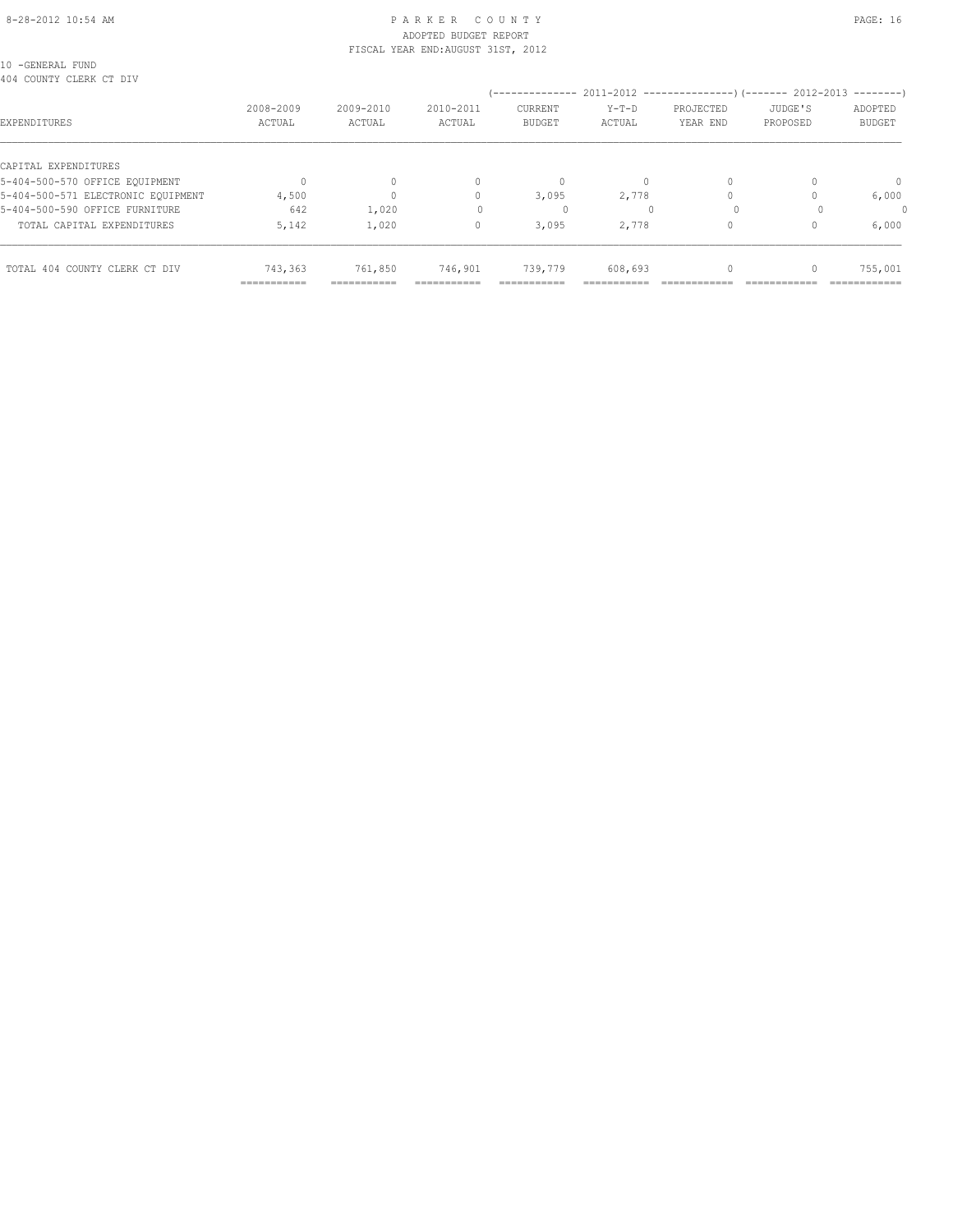# 8-28-2012 10:54 AM P A R K E R C O U N T Y PAGE: 17 ADOPTED BUDGET REPORT

|                                                         |                                      |                     | FISCAL YEAR END: AUGUST 31ST, 2012 |                          |                   |                       |                     |                          |
|---------------------------------------------------------|--------------------------------------|---------------------|------------------------------------|--------------------------|-------------------|-----------------------|---------------------|--------------------------|
| 10 -GENERAL FUND                                        |                                      |                     |                                    |                          |                   |                       |                     |                          |
| 405 VETERANS AFFAIRS                                    |                                      |                     |                                    |                          |                   |                       |                     |                          |
| EXPENDITURES                                            | 2008-2009<br>ACTUAL                  | 2009-2010<br>ACTUAL | 2010-2011<br>ACTUAL                | CURRENT<br><b>BUDGET</b> | $Y-T-D$<br>ACTUAL | PROJECTED<br>YEAR END | JUDGE'S<br>PROPOSED | ADOPTED<br><b>BUDGET</b> |
|                                                         |                                      |                     |                                    |                          |                   |                       |                     |                          |
| SALARIES & BENEFITS                                     |                                      |                     |                                    |                          |                   |                       |                     |                          |
| SALARIES & WAGES                                        |                                      |                     |                                    |                          |                   |                       |                     |                          |
| 5-405-100-102 APPOINTED OFFICIAL-VETERA                 | 36,097                               | 36,098              | 36,098                             | 36,000                   | 31,153            | 21,459                | $\circ$             | 37,080                   |
| TOTAL SALARIES & WAGES                                  | 36,097                               | 36,098              | 36,098                             | 36,000                   | 31,153            | 21,459                | $\mathbb O$         | 37,080                   |
| 5-405-100-102APPOINTED OFFICIAL-VETERANPERMANENT NOTES: | $102 - 36,000.00$                    |                     |                                    |                          |                   |                       |                     |                          |
| <b>BENEFITS</b>                                         |                                      |                     |                                    |                          |                   |                       |                     |                          |
| 5-405-100-201 FICA MATCH                                | 2,508                                | 2,493               | 2,470                              | 2,525                    | 2,136             | 1,642                 | $\mathbf{0}$        | 2,866                    |
| 5-405-100-202 EMPLOYEE HOSPITALIZATION                  | 14,978                               | 14,822              | 15,600                             | 16,575                   | 14,496            | 4,895                 | 0                   | 16,851                   |
| 5-405-100-203 RETIREMENT PLAN CONTRIBUT                 | 3,760                                | 3,973               | 4,257                              | 3,578                    | 3,120             | 1,609                 | $\mathbf{0}$        | 4,086                    |
| 5-405-100-204 WORKERS COMPENSATION INSU                 | 107                                  | 97                  | 95                                 | 110                      | 73                | 74                    | $\mathbf{0}$        | 110                      |
| 5-405-100-206 LONGEVITY PAY                             | $\mathbf{0}$                         | $\mathbf{0}$        | $\circ$                            | $\mathbf{0}$             | 300               | $\mathbf{0}$          | $\Omega$            | 360                      |
| 5-405-100-209 CELL PHONE ALLOWANCE                      | $\circ$                              | $\mathbf 0$         | $\mathbf{0}$                       | $\circ$                  | $\mathbf{0}$      | $\circ$               | $\circ$             | $\circ$                  |
| TOTAL BENEFITS                                          | 21,353                               | 21,386              | 22,421                             | 22,788                   | 20,125            | 8,220                 | $\mathbf{0}$        | 24,273                   |
| 5-405-100-201FICA MATCH                                 | PERMANENT NOTES:<br>$201 - 2,730.00$ |                     |                                    |                          |                   |                       |                     |                          |
| 5-405-100-202EMPLOYEE HOSPITALIZATION PERMANENT NOTES:  | $202 - 6,000.00$                     |                     |                                    |                          |                   |                       |                     |                          |
| 5-405-100-203RETIREMENT PLAN CONTRIBUTIPERMANENT NOTES: | $203 - 3,730.00$                     |                     |                                    |                          |                   |                       |                     |                          |
| 5-405-100-204WORKERS COMPENSATION INSURPERMANENT NOTES: | $204 - 200.00$                       |                     |                                    |                          |                   |                       |                     |                          |
| TOTAL SALARIES & BENEFITS                               | 57,451                               | 57,484              | 58,519                             | 58,788                   | 51,278            | 29,679                | $\circ$             | 61,353                   |
| OPERATING EXPENSES                                      |                                      |                     |                                    |                          |                   |                       |                     |                          |
| 5-405-300-310 POSTAGE                                   | 292                                  | 370                 | 438                                | 400                      | 323               | 294                   | $\mathbf{0}$        | 400                      |
| 5-405-300-330 SUPPLIES                                  | 742                                  | 637                 | $\circ$                            | 300                      | 0                 | 1,224                 | $\mathbf{0}$        | 500                      |
| 5-405-300-331 GASOLINE, OIL & DIESEL                    | $\circ$                              | $\mathbf{0}$        | $\circ$                            | $\circ$                  | $\circ$           | $\mathbf{0}$          | $\mathbf{0}$        | $\mathbb O$              |
| 5-405-300-370 OFFICE EQUIPMENT-NON CAP                  | $\mathbf{0}$                         | $\mathbf{0}$        | $\mathbf{0}$                       | $\mathbf{0}$             | $\circ$           | $\mathbf{0}$          | $\mathbf{0}$        | $\mathbf 0$              |
| 5-405-300-371 ELECTRONIC EQUIPMENT-NON C                | $\mathbf{0}$                         | $\Omega$            | $\Omega$                           | $\mathbf{0}$             | $\circ$           | $\Omega$              | $\Omega$            | $\mathbf{0}$             |
| 5-405-300-374 OFFICE FURNITURE-NON CAP                  | $\circ$                              | $\mathbf{0}$        | $\mathbf{0}$                       | $\circ$                  | $\Omega$          | 0                     | $\Omega$            | 0                        |
| TOTAL OPERATING EXPENSES                                | 1,034                                | 1,007               | 438                                | 700                      | 323               | 1,518                 | $\Omega$            | 900                      |
|                                                         |                                      |                     |                                    |                          |                   |                       |                     |                          |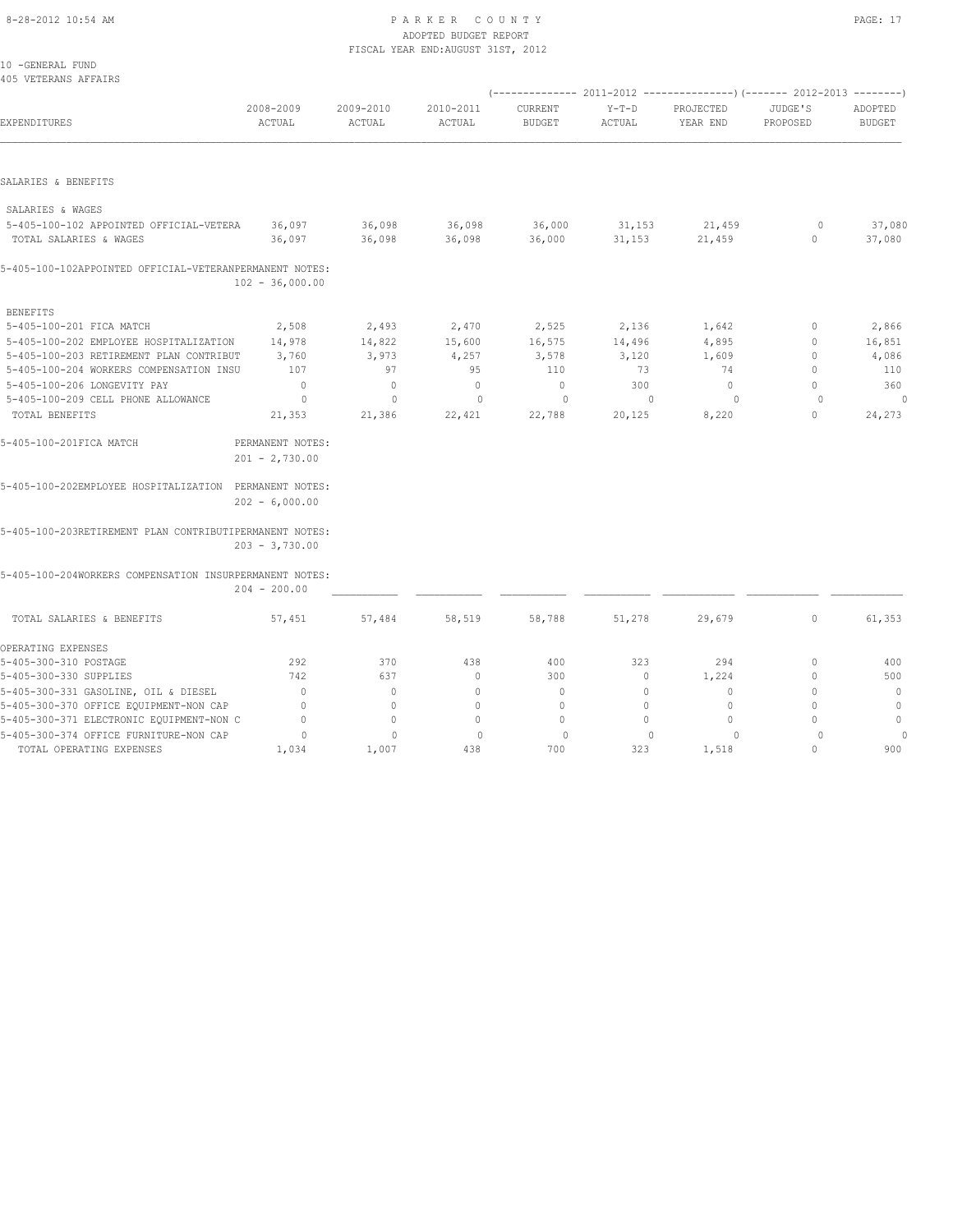# ADOPTED BUDGET REPORT FISCAL YEAR END:AUGUST 31ST, 2012

10 -GENERAL FUND 405 VETERANS AFFAIRS

| EXPENDITURES                             | 2008-2009<br>ACTUAL       | 2009-2010<br>ACTUAL | 2010-2011<br>ACTUAL | CURRENT<br><b>BUDGET</b> | $Y-T-D$<br>ACTUAL | PROJECTED<br>YEAR END | JUDGE'S<br>PROPOSED | ADOPTED<br><b>BUDGET</b> |
|------------------------------------------|---------------------------|---------------------|---------------------|--------------------------|-------------------|-----------------------|---------------------|--------------------------|
| PROFESSIONAL AND SERVICE                 |                           |                     |                     |                          |                   |                       |                     |                          |
| 5-405-400-415 TRAINING SCHOOLS & SEMINAR |                           |                     |                     | $\bigcap$                |                   | $\Omega$              |                     |                          |
| 5-405-400-420 TELEPHONE                  |                           |                     |                     |                          |                   | 735                   |                     |                          |
| 5-405-400-425 TRAVEL                     |                           |                     |                     |                          |                   | 659                   |                     |                          |
| 5-405-400-450 OFFICE EQUIPMENT REPAIR    |                           |                     |                     | U                        |                   | 0                     |                     | $\bigcap$                |
| 5-405-400-480 DUES & SUBSCRIPTIONS       |                           |                     |                     |                          |                   | 32                    |                     |                          |
| TOTAL PROFESSIONAL AND SERVICE           |                           |                     |                     | 0                        | 0                 | 1,426                 |                     |                          |
| CAPITAL EXPENDITURES                     |                           |                     |                     |                          |                   |                       |                     |                          |
| 5-405-500-570 OFFICE EQUIPMENT           |                           |                     |                     | $\cap$                   | 0                 | $\bigcap$             |                     | $\cap$                   |
| 5-405-500-571 ELECTRONIC EQUIPMENT       |                           |                     |                     |                          |                   |                       |                     |                          |
| TOTAL CAPITAL EXPENDITURES               |                           | $\Omega$            |                     | $\Omega$                 |                   | $\Omega$              |                     |                          |
| TOTAL 405 VETERANS AFFAIRS               | 58,485                    | 58,491              | 58,957              | 59,488                   | 51,600            | 32,623                | 0                   | 62,253                   |
|                                          | $=$ = = = = = = = = = = = | ===========         |                     |                          |                   |                       |                     |                          |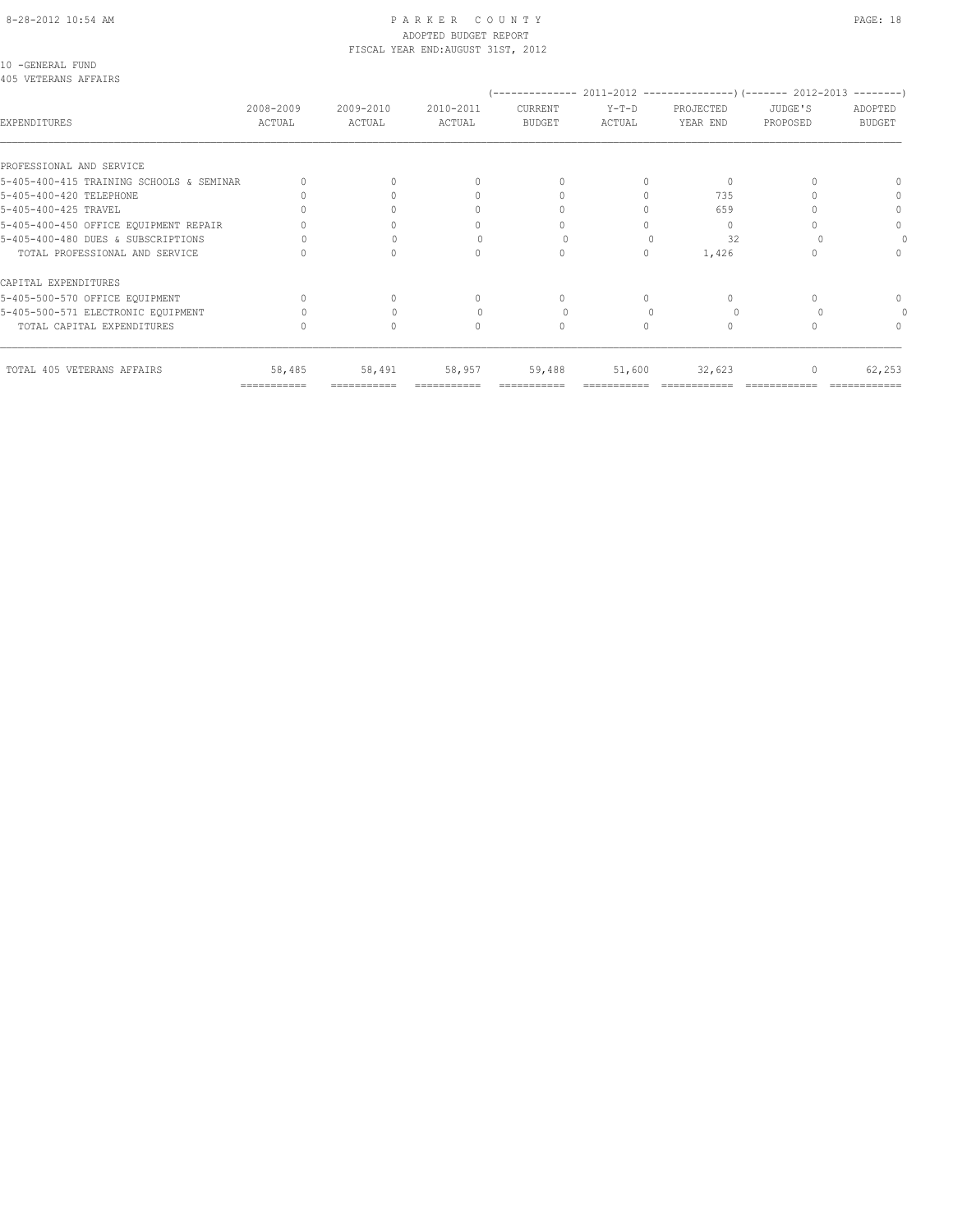# 8-28-2012 10:54 AM PAGE: 19 PARKER COUNTY

|                                         |                         |                                                               | ADOPTED BUDGET REPORT              |               |          |                                  |              |                |
|-----------------------------------------|-------------------------|---------------------------------------------------------------|------------------------------------|---------------|----------|----------------------------------|--------------|----------------|
| 10 -GENERAL FUND                        |                         |                                                               | FISCAL YEAR END: AUGUST 31ST, 2012 |               |          |                                  |              |                |
| 406 EMERGENCY MANAGEMENT                |                         |                                                               |                                    |               |          |                                  |              |                |
|                                         |                         |                                                               |                                    |               |          |                                  |              |                |
|                                         | 2008-2009               | 2009-2010                                                     | 2010-2011                          | CURRENT       | $Y-T-D$  | PROJECTED                        | JUDGE'S      | ADOPTED        |
| EXPENDITURES                            | ACTUAL                  | ACTUAL                                                        | ACTUAL                             | <b>BUDGET</b> | ACTUAL   | YEAR END                         | PROPOSED     | <b>BUDGET</b>  |
|                                         |                         |                                                               |                                    |               |          |                                  |              |                |
| SALARIES & BENEFITS                     |                         |                                                               |                                    |               |          |                                  |              |                |
| SALARIES & WAGES                        |                         |                                                               |                                    |               |          |                                  |              |                |
| 5-406-100-102 APPOINTED OFFICIAL-EMERG  | 61,856                  | 62,646                                                        | 63,087                             | 61,323        | 52,876   | 46,620                           | $\mathbf{0}$ | 63,163         |
| 5-406-100-112 VOLUNTEER COORDINATOR     | 50,871                  | 26,999                                                        | 23,017                             | 50,732        | 44,026   | $\mathbf{0}$                     | $\mathbf{0}$ | 52,254         |
| 5-406-100-120 PART TIME                 | 2,841                   | $\circ$                                                       | $\mathbf{0}$                       | $\circ$       | $\circ$  | 17,111                           | $\Omega$     | $\overline{0}$ |
| 5-406-100-124 ADMINISTRATIVE ASSISTANT  | 25,759                  | 19,485                                                        | $\mathbf{0}$                       | 0             | $\circ$  | $\mathbf{0}$                     | $\Omega$     | $\mathbf{0}$   |
| 5-406-100-137 ASSISTANT E.M.C           | 50,871                  | 51,286                                                        | 50,871                             | 50,732        | 43,902   | $\mathbf{0}$                     | $\mathbf{0}$ | 52,254         |
| 5-406-100-156 OFFICE MANAGER            | $\mathbf{0}$            | $\mathbf{0}$                                                  | $\mathbf{0}$                       | $\mathbf{0}$  | $\circ$  | $\circ$                          | $\mathbf{0}$ | $\mathbf{0}$   |
| 5-406-100-197 SPECIAL OVERTIME          | 7,528                   | $\circ$                                                       | $\circ$                            | $\circ$       | $\Omega$ | $\Omega$                         | $\Omega$     | $\circ$        |
| TOTAL SALARIES & WAGES                  | 199,725                 | 160,416                                                       | 136,975                            | 162,787       | 140,804  | 63,731                           | $\Omega$     | 167,671        |
| 5-406-100-112VOLUNTEER COORDINATOR      | PERMANENT NOTES:        |                                                               |                                    |               |          |                                  |              |                |
|                                         |                         | This includes \$20,000.00 that is applied to salary line from |                                    |               |          |                                  |              |                |
|                                         | CRI grant (400-100-112) |                                                               |                                    |               |          |                                  |              |                |
| <b>BENEFITS</b>                         |                         |                                                               |                                    |               |          |                                  |              |                |
| 5-406-100-201 FICA MATCH                | 14,904                  | 14,084                                                        | 12,421                             | 13,100        | 10,845   | 4,634                            | $\mathbf{0}$ | 13,162         |
| 5-406-100-202 EMPLOYEE HOSPITALIZATION  | 33,615                  | 37,394                                                        | 32,232                             | 35,150        | 24,616   | 8,769                            | $\Omega$     | 28,013         |
| 5-406-100-203 RETIREMENT PLAN CONTRIBUT | 20,350                  | 20,920                                                        | 19,764                             | 16,181        | 14,318   | 4,668                            | $\Omega$     | 18,771         |
| 5-406-100-204 WORKERS COMPENSATION INSU | 1,708                   | 1,614                                                         | 1,522                              | 4,460         | 1,195    | 549                              | $\mathbf{0}$ | 4,460          |
| 5-406-100-206 LONGEVITY PAY             | 420                     | 480                                                           | 540                                | 1,200         | 1,200    | $\begin{array}{c} \n\end{array}$ | $\bigcap$    | 1,380          |
| 5-406-100-209 CELL PHONE ALLOWANCE      | 3,131                   | 2,112                                                         | 1,753                              | 3,000         | 2,225    | $\circ$                          | $\Omega$     | 3,000          |
| TOTAL BENEFITS                          | 74,128                  | 76,605                                                        | 68,232                             | 73,091        | 54,400   | 18,620                           | $\Omega$     | 68,786         |
| 5-406-100-206LONGEVITY PAY              | CURRENT YEAR NOTES:     |                                                               |                                    |               |          |                                  |              |                |
|                                         |                         | Increased to include Kit and Shawn                            |                                    |               |          |                                  |              |                |
| TOTAL SALARIES & BENEFITS               | 273,853                 | 237,021                                                       | 205,207                            | 235,878       | 195,204  | 82,351                           | $\mathbf{0}$ | 236,457        |
| OPERATING EXPENSES                      |                         |                                                               |                                    |               |          |                                  |              |                |
| 5-406-300-310 POSTAGE                   | 687                     | 148                                                           | 87                                 | 300           | 20       | 218                              | $\mathbf{0}$ | 300            |
| 5-406-300-325 UNIFORMS                  | 800                     | 800                                                           | 500                                | 600           | 500      | $\bigcap$                        | $\Omega$     | 600            |

5-406-300-330 SUPPLIES 9,959 9,971 2,810 7,000 1,450 1,627 0 7,000 5-406-300-331 GASOLINE, OIL & DIESEL 3,266 2,446 4,078 6,000 3,448 2,807 0 10,000 5-406-300-333 SMALL EQUIPMENT 616 455 255 400 0 0 0 400 5-406-300-337 TIRES 400 11 0 2,400 55 440 0 5,000 5-406-300-348 HAZARDOUS WASTE DISPOSAL 0 0 0 0 0 1,457 0 0 5-406-300-349 COPIER EXPENSE 0 0 0 0 0 0 0 0 5-406-300-350 EQUIPMENT REPAIR 0 0 2,937 3,500 613 2,712 0 4,000 5-406-300-352 AUTO REPAIR 2,000 524 991 2,000 1,396 0 0 2,500 5-406-300-367 GROUNDS EQUIPMENT-NON CAP 0 0 0 0 0 0 0 0 5-406-300-369 RADIO EQUIPMENT-NON CAP 0 0 0 0 0 0 0 0 5-406-300-370 OFFICE EQUIPMENT-NON CAP 0 0 0 0 0 0 0 0 5-406-300-371 ELECTRONIC EQUIPMENT-NON C 0 0 0 0 0 0 0 1,200 5-406-300-373 AUTOMOBILE EQUIPMENT-NON C 0 0 0 0 0 0 0 0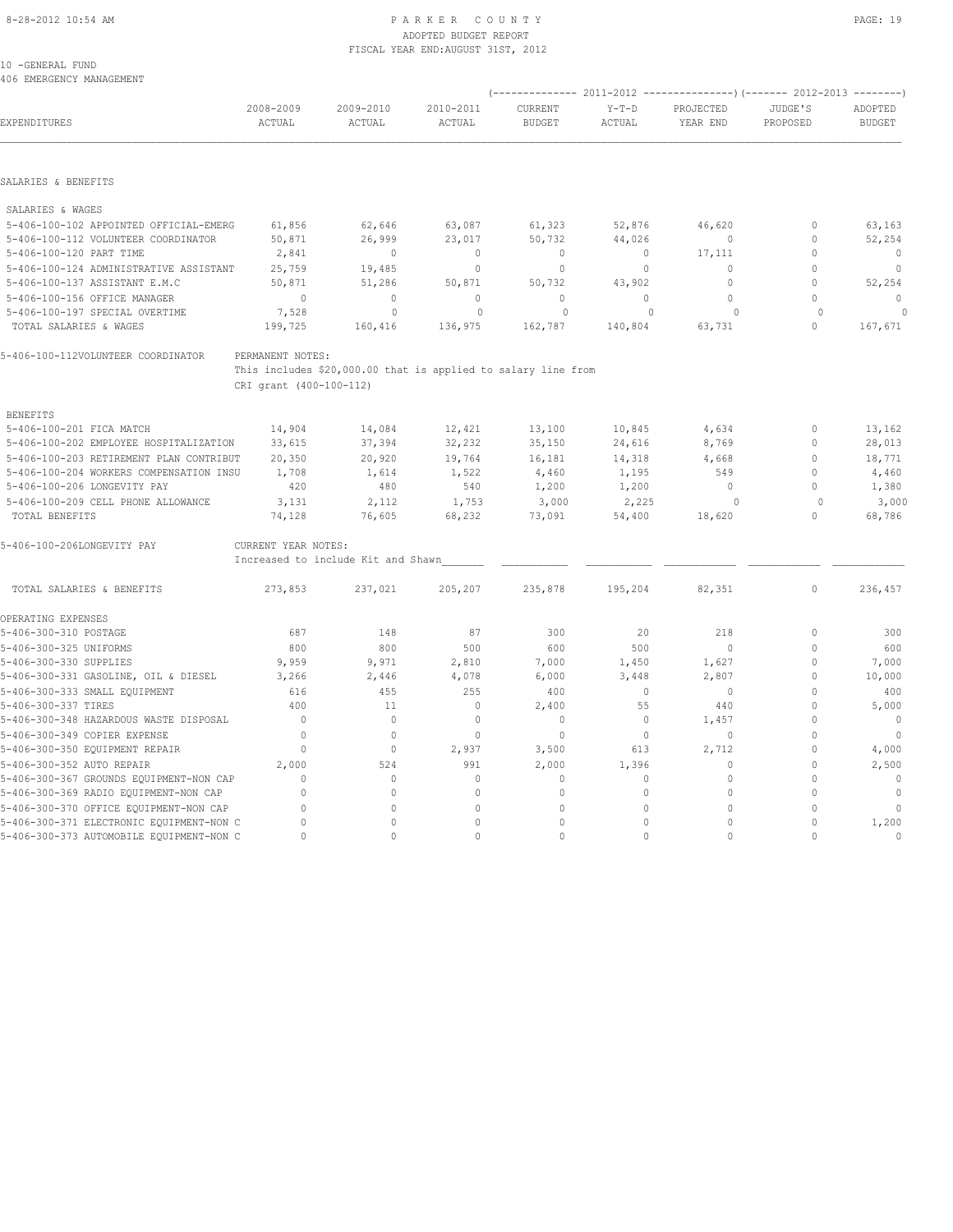#### 8-28-2012 10:54 AM PAGE: 20 PARKER COUNTY PAGE: 20 ADOPTED BUDGET REPORT FISCAL YEAR END:AUGUST 31ST, 2012

### 10 -GENERAL FUND

406 EMERGENCY MANAGEMENT

| ANO FWERGEMOI MANAGEMENI                 |                           |                            |                         |                           |                   |                       |                     |                                  |
|------------------------------------------|---------------------------|----------------------------|-------------------------|---------------------------|-------------------|-----------------------|---------------------|----------------------------------|
| <b>EXPENDITURES</b>                      | 2008-2009<br>ACTUAL       | 2009-2010<br><b>ACTUAL</b> | 2010-2011<br>ACTUAL     | CURRENT<br><b>BUDGET</b>  | $Y-T-D$<br>ACTUAL | PROJECTED<br>YEAR END | JUDGE'S<br>PROPOSED | ADOPTED<br><b>BUDGET</b>         |
| 5-406-300-374 OFFICE FURNITURE-NON CAP   | $\Omega$                  | $\mathbf{0}$               | $\mathbf{0}$            | $\mathbf{0}$              | $\Omega$          | $\Omega$              | $\Omega$            | $\mathbf{0}$                     |
| 5-406-300-377 PROTECTIVE CLOTHING/EQUIP- | $\Omega$                  | $\mathbf{0}$               | $\mathbf{0}$            | $\mathbf{0}$              | $\Omega$          | 0                     | O                   | $\Omega$                         |
| 5-406-300-398 LOCAL EMERGENCY PLANNING   | 120                       | 700                        | 84                      | 500                       | $\Omega$          | 2,208                 | $\Omega$            | 750                              |
| TOTAL OPERATING EXPENSES                 | 17,848                    | 15,055                     | 11,742                  | 22,700                    | 7,481             | 11,469                | 0                   | 31,750                           |
| PROFESSIONAL AND SERVICE                 |                           |                            |                         |                           |                   |                       |                     |                                  |
| 5-406-400-408 CONTRACT SERVICES          | 132,327                   | 459,325                    | 422,532                 | 6,500                     | 6,337             | 355                   | $\Omega$            | 7,000                            |
| 5-406-400-415 TRAINING SCHOOLS & SEMINAR | 13,995                    | 5,652                      | 184                     | 6,000                     | 1,741             | 666                   | $\Omega$            | 10,000                           |
| 5-406-400-419 DISASTER RELIEF PAYMENTS   | $\Omega$                  | $\bigcap$                  | $\mathbf{0}$            | $\Omega$                  | $\Omega$          | $\Omega$              | Λ                   | $\mathbf{0}$                     |
| 5-406-400-420 TELEPHONE                  | 7,295                     | 4,464                      | 4,622                   | 5,000                     | 1,196             | 786                   | O                   | 5,000                            |
| 5-406-400-425 TRAVEL                     | 4,085                     | $\Omega$                   | $\Omega$                | $\Omega$                  | $\Omega$          | 1,691                 | O                   | 1,000                            |
| 5-406-400-430 ADVERTISING                | 8,407                     | 500                        | $\Omega$                | 1,000                     | $\Omega$          | 0                     | U                   | 1,500                            |
| 5-406-400-440 UTILITIES                  | 4,414                     | 5,679                      | 5,489                   | 6,200                     | 4,210             | 0                     | 0                   | 6,200                            |
| 5-406-400-445 FILM & PHOTOGRAPHY SUPPLIE | $\Omega$                  | $\mathbf{0}$               | $\mathbf{0}$            | 300                       | $\circ$           | 451                   | O                   | 300                              |
| 5-406-400-450 OFFICE EOUIPMENT REPAIR    | $\Omega$                  | $\Omega$                   | $\Omega$                | $\Omega$                  | $\Omega$          | $\Omega$              | Λ                   | $\Omega$                         |
| 5-406-400-451 RADIO MAINTENANCE          | 181                       | $\mathbf{0}$               | 247                     | 500                       | 385               | 72                    | $\cap$              | 500                              |
| 5-406-400-480 DUES & SUBSCRIPTIONS       | 1,008                     | 220                        | 584                     | 600                       | 802               | 683                   | U                   | 600                              |
| 5-406-400-481 BOOKS & PUBLICATIONS       | 382                       | $\mathbf{0}$               | $\Omega$                | $\mathbf{0}$              | $\Omega$          | 60                    | $\cap$              | $\Omega$                         |
| 5-406-400-482 BONDS                      | $\Omega$                  | 86                         | $\Omega$                | $\Omega$                  | $\Omega$          | $\Omega$              | $\cap$              | $\Omega$                         |
| 5-406-400-499 MISCELLANEOUS              | $\Omega$                  | $\Omega$                   | $\Omega$                | $\Omega$                  | $\Omega$          | 405                   | $\Omega$            |                                  |
| TOTAL PROFESSIONAL AND SERVICE           | 172,093                   | 475,925                    | 433,658                 | 26,100                    | 14,672            | 5,169                 | 0                   | 32,100                           |
| CAPITAL EXPENDITURES                     |                           |                            |                         |                           |                   |                       |                     |                                  |
| 5-406-500-550 REMODELING                 | $\mathbf{0}$              | 0                          | $\mathbf{0}$            | $\mathbf{0}$              | $\circ$           | 0                     | $\circ$             | 16,000                           |
| 5-406-500-567 GROUNDS EQUIPMENT          | 402                       | $\Omega$                   | $\Omega$                | $\Omega$                  | $\Omega$          | $\Omega$              | O                   | $\mathbf{0}$                     |
| 5-406-500-569 RADIO EQUIPMENT            | 3,925                     | $\Omega$                   | $\Omega$                | $\Omega$                  | $\cap$            | $\Omega$              | $\cap$              | $\Omega$                         |
| 5-406-500-571 ELECTRONIC EOUIPMENT       | $\Omega$                  | $\Omega$                   | $\Omega$                | 1,700                     | 335               | $\Omega$              | $\cap$              | $\Omega$                         |
| 5-406-500-572 AUTOMOBILES                | $\Omega$                  | 0                          | $\mathbf{0}$            | $\mathbf{0}$              | $\Omega$          | 0                     | $\cap$              | $\Omega$                         |
| 5-406-500-573 AUTOMOBILE EQUIPMENT       | 19,000                    | 341                        | 402                     | $\Omega$                  | $\Omega$          | $\Omega$              | Λ                   | $\Omega$                         |
| 5-406-500-577 UNIFORMS & PROTECTIVE CLOT | $\Omega$                  | 0                          | $\Omega$                | $\Omega$                  | $\cap$            | 301                   |                     | $\Omega$                         |
| 5-406-500-580 SEARCH/RESCUE TRAILER      | $\Omega$                  | 0                          | $\cap$                  | $\Omega$                  | $\Omega$          | 0                     | Λ                   | $\Omega$                         |
| 5-406-500-590 OFFICE FURNITURE           | $\Omega$                  | $\Omega$                   | $\Omega$                | $\Omega$                  | $\Omega$          | $\Omega$              | $\cap$              | $\Omega$                         |
| 5-406-500-595 HOMELAND SECURITY EXPENDIT | 427.448                   | $\Omega$                   | $\Omega$                | $\Omega$                  | $\Omega$          | 523,804               | O                   | $\begin{array}{c} \n\end{array}$ |
| 5-406-500-599 MISC. CAPITAL OUTLAY       | $\cap$                    | $\Omega$                   | $\Omega$                | $\Omega$                  | $\Omega$          | $\Omega$              | $\Omega$            |                                  |
| TOTAL CAPITAL EXPENDITURES               | 450,774                   | 341                        | 402                     | 1,700                     | 335               | 524,105               | $\circ$             | 16,000                           |
| TOTAL 406 EMERGENCY MANAGEMENT           | 914,568                   | 728,341                    | 651,009                 | 286,378                   | 217,693           | 623,094               | 0                   | 316,307                          |
|                                          | $=$ = = = = = = = = = = = | ===========                | $=$ = = = = = = = = = = | $=$ = = = = = = = = = = = | $=$ ===========   | ============          |                     | ============                     |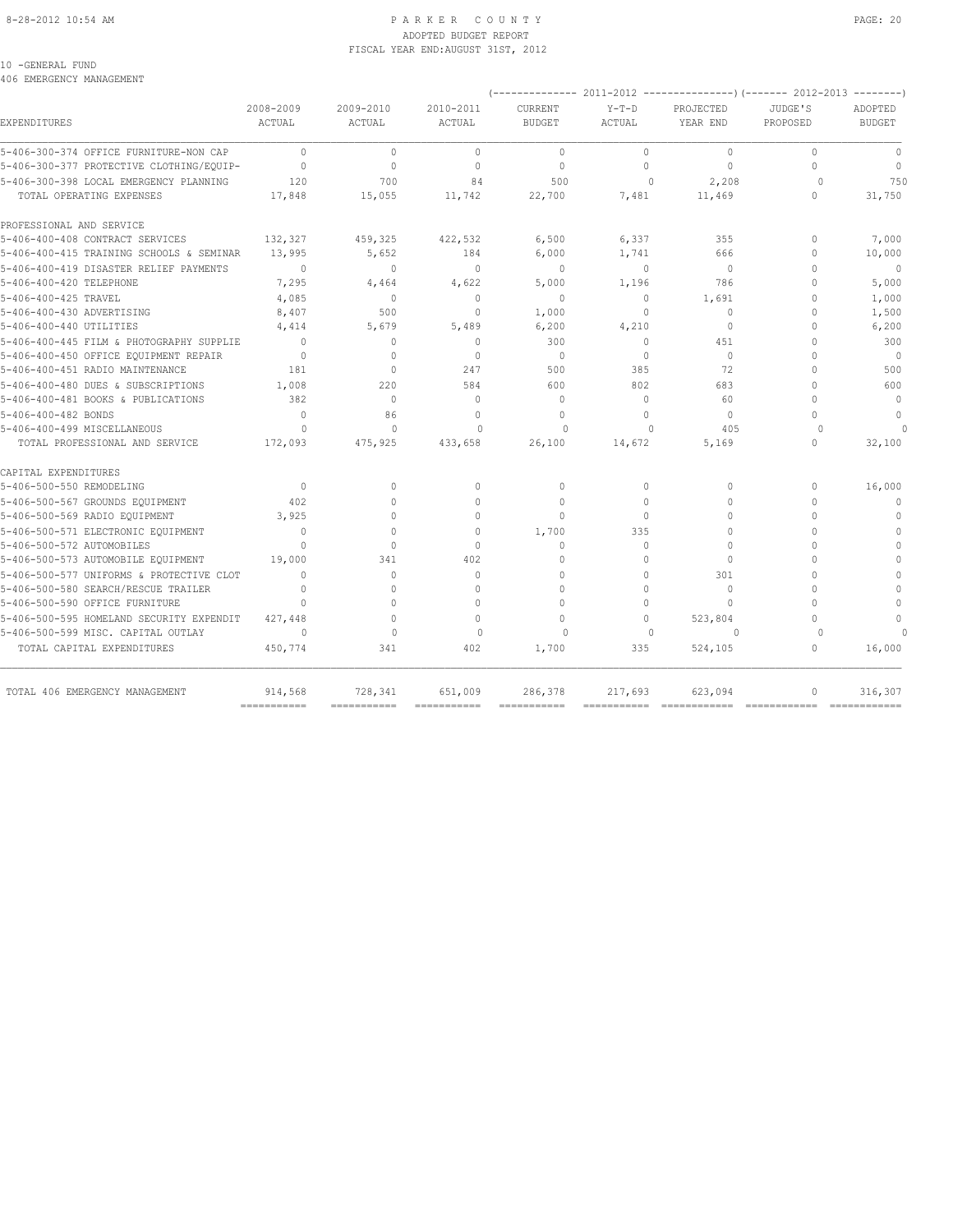## ADOPTED BUDGET REPORT FISCAL YEAR END:AUGUST 31ST, 2012

| 10 -GENERAL FUND<br>409 NON DEPARTMENT   |                     |                     |                     |                          |                   |                       |                     |                          |
|------------------------------------------|---------------------|---------------------|---------------------|--------------------------|-------------------|-----------------------|---------------------|--------------------------|
|                                          |                     |                     |                     |                          |                   |                       |                     |                          |
| EXPENDITURES                             | 2008-2009<br>ACTUAL | 2009-2010<br>ACTUAL | 2010-2011<br>ACTUAL | CURRENT<br><b>BUDGET</b> | $Y-T-D$<br>ACTUAL | PROJECTED<br>YEAR END | JUDGE'S<br>PROPOSED | ADOPTED<br><b>BUDGET</b> |
| SALARIES & BENEFITS                      |                     |                     |                     |                          |                   |                       |                     |                          |
| SALARIES & WAGES                         |                     |                     |                     |                          |                   |                       |                     |                          |
| 5-409-100-101 STRAIGHT TIME EARNED       | $\circ$             | $\circ$             | $\mathbf{0}$        | $\mathbf{0}$             | $\circ$           | $\circ$               | $\mathbf{0}$        | $\Omega$                 |
| 5-409-100-102 WORKERS COMP UNPAID        | $\Omega$            | $\Omega$            | $\Omega$            | $\Omega$                 | $\Omega$          | $\Omega$              | $\Omega$            | $\mathbf{0}$             |
| 5-409-100-103 FMLA UNPAID                | $\cap$              | $\Omega$            | $\Omega$            | $\circ$                  | $\Omega$          | $\circ$               | $\Omega$            |                          |
| TOTAL SALARIES & WAGES                   | $\Omega$            | $\Omega$            | $\Omega$            | $\mathbf{0}$             | $\circ$           | $\circ$               | $\mathbf{0}$        | 0                        |
| <b>BENEFITS</b>                          |                     |                     |                     |                          |                   |                       |                     |                          |
| 5-409-100-200 COST OF HEALTH INSURANCE   | $\mathbf{0}$        | $\circ$             | $\mathbf{0}$        | $\mathbf{0}$             | $\circ$           | $\mathbf{0}$          | $\mathbf{0}$        | $\Omega$                 |
| 5-409-100-201 FICA MATCH                 | $\cap$              | $\Omega$            | $\Omega$            | $\mathbf{0}$             | $\circ$           | $\mathbf{0}$          | $\Omega$            | $\mathbf{0}$             |
| 5-409-100-202 EMPLOYEE HOSPITALIZATION   | $\Omega$            | $\Omega$            | $\Omega$            | $\Omega$                 | $\Omega$          | $\Omega$              | $\bigcap$           | $\circ$                  |
| 5-409-100-203 RETIREMENT PLAN CONTRIBUT  | $\Omega$            | $\Omega$            | $\Omega$            | $\Omega$                 | $\Omega$          | $\Omega$              | $\bigcap$           | $\mathbf{0}$             |
| 5-409-100-204 WORKERS COMPENSATION INSU  | $\mathbf{0}$        | $\Omega$            | $\Omega$            | $\Omega$                 | $\Omega$          | $\Omega$              | $\cap$              | $\Omega$                 |
| 5-409-100-207 UNEMPLOYMENT BENEFITS      | 49,238              | 47,224              | 69,573              | 52,000                   | 53,425            | 39,900                | $\Omega$            | 52,000                   |
| 5-409-100-210 FLEX SPENDING              | $\Omega$            | $\mathbf{0}$        | $\mathbf{0}$        | $\circ$                  | $\Omega$          | $\Omega$              | $\cap$              | 0                        |
| TOTAL BENEFITS                           | 49,238              | 47,224              | 69,573              | 52,000                   | 53,425            | 39,900                | 0                   | 52,000                   |
| TOTAL SALARIES & BENEFITS                | 49,238              | 47,224              | 69,573              | 52,000                   | 53,425            | 39,900                | $\mathbf{0}$        | 52,000                   |
| OPERATING EXPENSES                       |                     |                     |                     |                          |                   |                       |                     |                          |
| 5-409-300-310 POSTAGE                    | 426                 | 54                  | $\mathbf{0}$        | $\mathbf{0}$             | 48                | $\mathbf{0}$          | $\Omega$            | $\mathbf{0}$             |
| 5-409-300-311 POSTAGE METER RENTAL       | 2,230               | 4,913               | 5,325               | 5,500                    | 1,998             | 6,829                 | $\Omega$            | 2,100                    |
| 5-409-300-312 POSTAGE INV. PURCH         | 11,183              | $12, 186$ ) (       | 28)                 | $\mathbf{0}$             | 2,644             | $\mathbf{0}$          | $\Omega$            | 28,000                   |
| 5-409-300-326 COPY PAPER                 | 27,793              | 25,222              | 24,605              | 25,000                   | 12,786            | 15,000                | $\Omega$            | 25,000                   |
| 5-409-300-330 SUPPLIES                   | 1,950               | 0                   | 0                   | 0                        | 0                 | 0                     | $\Omega$            | $\mathbf{0}$             |
| 5-409-300-348 CONTRACT COMPUTER SUPPLIES | $\mathbf{0}$        | $\mathbf{0}$        | $\circ$             | $\mathbf{0}$             | $\circ$           | $\mathbf{0}$          | $\Omega$            | $\mathbf{0}$             |
| 5-409-300-349 COPIER EXPENSE             | 66,319              | 71,577              | 68,805              | 73,000                   | 66,215            | 27,800                | $\bigcap$           | 75,000                   |
| 5-409-300-350 EQUIPMENT REPAIR           | 255                 | $\circ$             | $\mathbf{0}$        | 0                        | $\circ$           | 0                     | $\Omega$            | $\mathbf{0}$             |
| 5-409-300-362 EMPLOYEE RECOGNITION       | $\Omega$            | $\Omega$            | $\mathbf{0}$        | 0                        | 0                 | 5,000                 | $\bigcap$           | $\mathbf{0}$             |
| 5-409-300-368 SAFETY EQUIPMENT-NON CAP   | $\Omega$            | $\Omega$            | $\Omega$            | $\Omega$                 | $\Omega$          | $\Omega$              | $\Omega$            | $\Omega$                 |
| 5-409-300-370 OFFICE EQUIPMENT-NON CAP   | $\Omega$            | $\Omega$            | $\Omega$            | $\Omega$                 | $\Omega$          | $\Omega$              | $\Omega$            | $\Omega$                 |
| 5-409-300-374 OFFICE FURNITURE-NON CAP   | $\Omega$            | $\Omega$            | $\Omega$            | $\Omega$                 | $\Omega$          | $\Omega$              | O                   | $\Omega$                 |
| 5-409-300-375 SECURITY EQUIPMENT-NON CAP | $\Omega$            | $\cap$              | $\Omega$            | $\Omega$                 | $\Omega$          | $\Omega$              | $\cap$              | $\mathbf{0}$             |
| 5-409-300-377 PROTECTIVE CLOTHING/EQUIP- |                     |                     | $\cap$              | Λ                        | $\Omega$          | $\cap$                |                     | $\Omega$                 |
| 5-409-300-399 MISC GRANT EXPENSES        | $\cap$              | $\cap$              | $\cap$              | $\cap$                   | $\cap$            |                       |                     |                          |

TOTAL OPERATING EXPENSES 110,157 89,580 98,708 103,500 83,691 54,629 0 130,100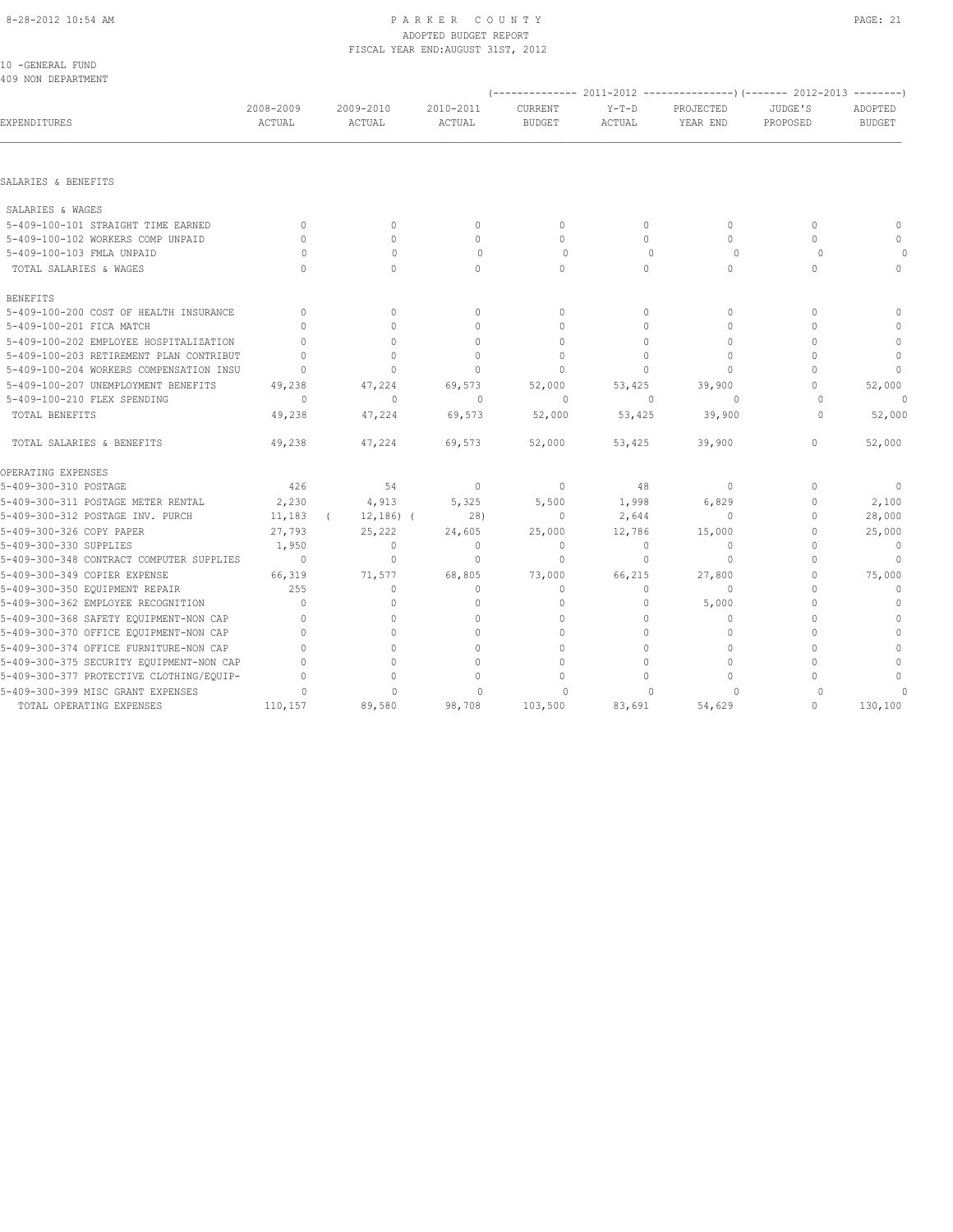#### 8-28-2012 10:54 AM PAGE: 22 ADOPTED BUDGET REPORT FISCAL YEAR END:AUGUST 31ST, 2012

10 -GENERAL FUND 409 NON DEPARTMENT

|                                                             | 2008-2009                        | 2009-2010                    |                              |                          |                         |                       |                      |                          |
|-------------------------------------------------------------|----------------------------------|------------------------------|------------------------------|--------------------------|-------------------------|-----------------------|----------------------|--------------------------|
| EXPENDITURES                                                | ACTUAL                           | ACTUAL                       | 2010-2011<br>ACTUAL          | CURRENT<br><b>BUDGET</b> | $Y-T-D$<br>ACTUAL       | PROJECTED<br>YEAR END | JUDGE'S<br>PROPOSED  | ADOPTED<br><b>BUDGET</b> |
| PROFESSIONAL AND SERVICE                                    |                                  |                              |                              |                          |                         |                       |                      |                          |
| 5-409-400-400 ATTORNEY FEES                                 | 14,500                           | 10,644                       | 4,587                        | 17,000                   | 934                     | 15,000                | $\Omega$             | 10,000                   |
| 5-409-400-404 LITIGATION                                    | 20,000                           | $\bigcap$                    | $\Omega$                     | 20,000                   | $\Omega$                | 15,639                | $\Omega$             | 15,000                   |
| 5-409-400-408 CONTRACT SERVICES                             | 665,475                          | 11,934                       | 32,400                       | 1,064,950                | 931,167                 | $\circ$               | $\Omega$             | 503,035                  |
| 5-409-400-410 APPRAISAL FEES                                | 305,079                          | 360,460                      | 346,463                      | 348,000                  | 269,857                 | 325,000               | $\Omega$             | 396,000                  |
| 5-409-400-417 ECONOMIC DEVELOPMENT                          | $\mathbf{0}$                     | $\Omega$                     | $\mathbf{0}$                 | $\mathbf{0}$             | $\circ$                 | $\Omega$              | $\Omega$             | $\overline{0}$           |
| 5-409-400-420 TELEPHONE                                     | 203,211                          | 120,138                      | 139,248                      | 150,000                  | 109,009                 | 136,300               | $\Omega$             | 130,000                  |
| 5-409-400-421 TELEPHONE EQUIPMENT                           | $\Omega$                         | $\Omega$                     | $\Omega$                     | $\mathbf{0}$             | $\Omega$                | 11,848                | $\Omega$             | $\mathbf{0}$             |
| 5-409-400-422 TELEPHONE LABOR                               | $\Omega$                         | $\Omega$                     | $\Omega$                     | $\Omega$                 | $\Omega$                | 9,408                 | $\cap$               | $\Omega$                 |
| 5-409-400-423 TELEPHONE EQUIPMENT REPAIR                    | $\Omega$                         | $\Omega$                     | $\Omega$                     | $\mathbf{0}$             | $\Omega$                | $\mathbf 0$           | $\Omega$             | $\circ$                  |
| 5-409-400-425 TRAVEL                                        | $\Omega$                         | $\cap$                       | $\cap$                       | $\theta$                 | $\Omega$                | $\Omega$              | $\cap$               | $\circ$                  |
| 5-409-400-427 TDC-PUBLIC HEALTH SERVICES                    | $\Omega$                         | $\Omega$                     | $\mathbf{0}$                 | $\circ$                  | $\Omega$                | $\Omega$              | $\Omega$             | $\mathbf{0}$             |
| 5-409-400-430 ADVERTISING                                   | 33                               | $\cap$                       | 296                          | 1,000                    | 1,046                   | $\cap$                | $\Omega$             | 1,200                    |
| 5-409-400-440 UTILITIES                                     | $\Omega$                         | $\Omega$                     | $\mathbf{0}$                 | $\Omega$                 | $\Omega$                | $\Omega$              | $\Omega$             | $\Omega$                 |
| 5-409-400-460 OFFICE & EQUIPMENT RENTAL                     | 49,539                           | 52,113                       | 53,596                       | 55,000                   | 53,291                  | 35,000                | $\Omega$             | 54,000                   |
| 5-409-400-480 DUES & SUBSCRIPTIONS                          | $\Omega$                         | $\Omega$                     | 9,524                        | $\Omega$                 | 641                     | $\Omega$              | $\cap$               | $\Omega$                 |
| 5-409-400-491 HOSPITAL SETTLEMENT                           | $\Omega$                         | $\Omega$                     | $\Omega$                     | $\Omega$                 | $\Omega$                | $\Omega$              | $\cap$               | $\Omega$                 |
| 5-409-400-493 SENATE BILL 7 INDIGENT COS                    |                                  | $\cap$                       | $\Omega$                     | $\bigcap$                | $\cap$                  | $\cap$                | $\cap$               | $\Omega$                 |
| 5-409-400-494 INSTALLMENT PAYMENTS-POST                     | $\Omega$                         | $\Omega$                     | $\Omega$                     | $\cap$                   | $\Omega$                | $\Omega$              | $\cap$               | $\cap$                   |
| 5-409-400-495 INSURANCE                                     | 67,942                           | 62,657                       | 273,564                      | 345,000                  | 284,578                 | 127,292               | $\Omega$             | 300,000                  |
| 5-409-400-496 INMATE HOUSING EXPENSE                        | $\Omega$                         | $\Omega$                     | $\Omega$                     | $\Omega$                 | $\Omega$                | 132,905               | $\Omega$             | $\circ$                  |
| 5-409-400-497 TRIAL COSTS                                   | $\begin{array}{c} \n\end{array}$ | $\Omega$                     | $\Omega$                     | $\Omega$                 | $\Omega$                | $\Omega$              | $\cap$               | $\Omega$                 |
| 5-409-400-498 LIABILITY INSURANCE                           | 227,999                          | 201,427                      | 53,223                       | $\circ$                  | $\circ$                 | 209,258               | $\Omega$             | $\mathbf{0}$             |
| 5-409-400-499 MISCELLANEOUS                                 | $\cap$                           | $\Omega$                     | $\Omega$                     | $\Omega$                 | $\bigcap$               | 152,951               | $\Omega$             |                          |
| TOTAL PROFESSIONAL AND SERVICE                              | 1,553,777                        | 819,373                      | 912,901                      | 2,000,950                | 1,650,523               | 1,170,601             | $\Omega$             | 1,409,235                |
| CAPITAL EXPENDITURES                                        |                                  |                              |                              |                          |                         |                       |                      |                          |
| 5-409-500-555 O. C. A. COLLECTIONS                          | $\Omega$                         | $\Omega$                     | $\circ$                      | $\Omega$                 | $\Omega$                | $\Omega$              | $\Omega$             | $\Omega$                 |
| 5-409-500-570 OFFICE EQUIPMENT                              | $\Omega$                         | $\Omega$                     | $\Omega$                     | $\Omega$                 | $\Omega$                | $\Omega$              | $\Omega$             | $\Omega$                 |
| 5-409-500-572 AUTOMOBILES                                   | $\Omega$                         | $\Omega$                     | $\Omega$                     | 28,000                   | $\Omega$                | $\Omega$              | $\Omega$             | $\mathbf{0}$             |
| 5-409-500-575 COURTHOUSE SECURITY EQPT                      | $\Omega$                         | $\Omega$                     | $\Omega$                     | $\Omega$                 | $\Omega$                | $\Omega$              | $\Omega$             | $\Omega$                 |
| 5-409-500-578 TELEPHONE EQUIPMENT                           | 12,237                           | $\cap$                       | $\Omega$                     | $\Omega$                 | $\bigcap$               | $\Omega$              | $\cap$               | $\bigcap$                |
| 5-409-500-590 OFFICE FURNITURE                              | $\bigcap$                        | $\cap$                       | $\Omega$                     | $\bigcap$                | $\bigcap$               | $\Omega$              | $\cap$               |                          |
| TOTAL CAPITAL EXPENDITURES                                  | 12,237                           | $\cap$                       | $\cap$                       | 28,000                   | $\Omega$                | $\Omega$              | $\cap$               | $\Omega$                 |
| OTHER SERVICES                                              |                                  |                              |                              |                          |                         |                       |                      |                          |
| 5-409-600-699 PROGRAM CONTINGENCIES<br>TOTAL OTHER SERVICES | $\Omega$<br>$\Omega$             | $\mathbf{0}$<br>$\mathbf{0}$ | $\mathbf{0}$<br>$\mathbf{0}$ | 160,882<br>160,882       | $\mathbf{0}$<br>$\circ$ | $\circ$<br>$\circ$    | $\Omega$<br>$\Omega$ | 362,543<br>362,543       |
| TOTAL 409 NON DEPARTMENT                                    | 1,725,410<br>===========         | 956,177<br>$=$ ============  | 1,081,182<br>$=$ =========== | 2,345,332<br>=========== | 1,787,639               | 1,265,130             | $\mathbf{0}$         | 1,953,878                |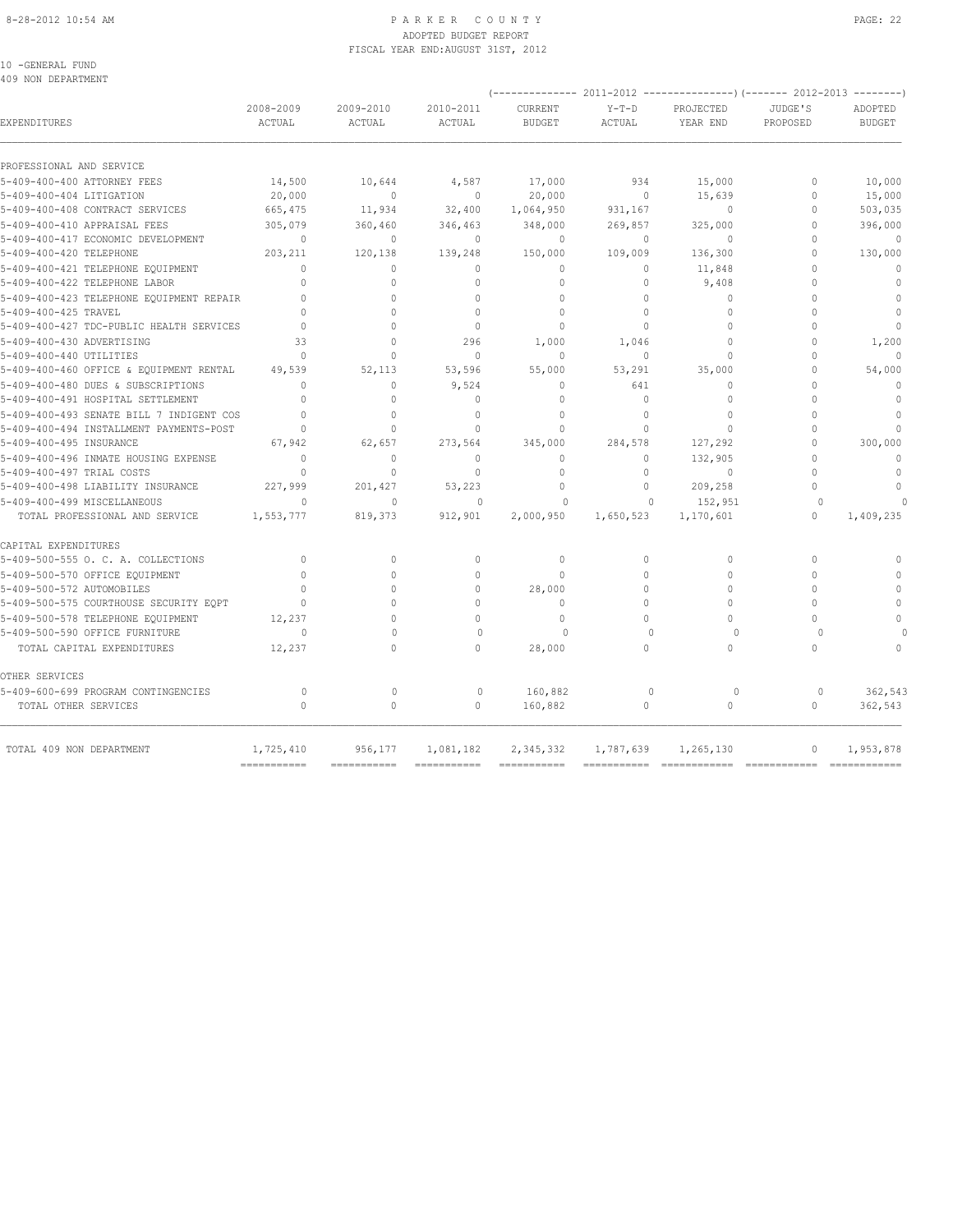#### 8-28-2012 10:54 AM PAGE: 23 ADOPTED BUDGET REPORT FISCAL YEAR END:AUGUST 31ST, 2012

10 -GENERAL FUND 411 EMPLOYEE BENEFITS CO

| EXPENDITURES                             | 2008-2009<br>ACTUAL          | 2009-2010<br>ACTUAL | 2010-2011<br>ACTUAL | <b>CURRENT</b><br><b>BUDGET</b> | $Y-T-D$<br>ACTUAL | PROJECTED<br>YEAR END            | JUDGE'S<br>PROPOSED              | ADOPTED<br><b>BUDGET</b> |
|------------------------------------------|------------------------------|---------------------|---------------------|---------------------------------|-------------------|----------------------------------|----------------------------------|--------------------------|
|                                          |                              |                     |                     |                                 |                   |                                  |                                  |                          |
| SALARIES & BENEFITS                      |                              |                     |                     |                                 |                   |                                  |                                  |                          |
| SALARIES & WAGES                         |                              |                     |                     |                                 |                   |                                  |                                  |                          |
| 5-411-100-102 APPOINTED OFFICIAL         | 46,171                       | 46,553              | 46,553              | 46,427                          | 40,176            | $\circ$                          | 0                                | 47,820                   |
| 5-411-100-103 ASSISTANT                  | 29,224                       | 30,047              | 30,047              | 29,966                          | 25,931            | $\circ$                          | $\mathbf{0}$                     | 30,865                   |
| 5-411-100-120 PART-TIME                  | $\overline{0}$               | $\mathbf{0}$        | $\circ$             | $\circ$                         | $\mathbf{0}$      | $\circ$                          | $\Omega$                         | $\mathbf{0}$             |
| TOTAL SALARIES & WAGES                   | 75,394                       | 76,600              | 76,600              | 76,393                          | 66,107            | $\circ$                          | $\circ$                          | 78,685                   |
| <b>BENEFITS</b>                          |                              |                     |                     |                                 |                   |                                  |                                  |                          |
| 5-411-100-201 FICA MATCH                 | 5,254                        | 5,228               | 5,195               | 5,175                           | 4,608             | $\mathbf{0}$                     | $\mathbf{0}$                     | 6,041                    |
| 5-411-100-202 EMPLOYEE HOSPITALIZATION   | 30,388                       | 42,281              | 40,458              | 22,315                          | 20,782            | $\Omega$                         | $\mathbf{0}$                     | 24,134                   |
| 5-411-100-203 RERTIREMENT PLAN CONTRIBU  | 7,511                        | 8,476               | 9,088               | 7,593                           | 6,611             | $\circ$                          | $\Omega$                         | 8,616                    |
| 5-411-100-204 WORKERS COMPENSATION INSU  | 197                          | 207                 | 203                 | 275                             | 155               | $\begin{array}{c} \n\end{array}$ | $\begin{array}{c} \n\end{array}$ | 275                      |
| 5-411-100-206 LONGEVITY PAY              | 360                          | 420                 | 480                 | 540                             | 540               | $\Omega$                         | $\Omega$                         | 600                      |
| 5-411-100-209 CELL PHONE ALLOWANCE       | $\overline{0}$               | $\sim$ 0            | $\overline{0}$      | $\overline{0}$                  | $\Omega$          | $\Omega$                         | $\Omega$                         | $\theta$                 |
| TOTAL BENEFITS                           | 43,711                       | 56,612              | 55,424              | 35,898                          | 32,695            | $\Omega$                         | $\Omega$                         | 39,666                   |
| 5-411-100-206LONGEVITY PAY               | CURRENT YEAR NOTES:          |                     |                     |                                 |                   |                                  |                                  |                          |
|                                          | 10 years service = $$600.00$ |                     |                     |                                 |                   |                                  |                                  |                          |
| TOTAL SALARIES & BENEFITS                | 119,105                      | 133,212             | 132,024             | 112,291                         | 98,802            | $\circ$                          | $\circ$                          | 118,351                  |
| OPERATING EXPENSES                       |                              |                     |                     |                                 |                   |                                  |                                  |                          |
| 5-411-300-310 POSTAGE                    | 159                          | 530                 | 390                 | 500                             | 386               | $\mathbf{0}$                     | $\mathbf{0}$                     | 650                      |
| 5-411-300-330 SUPPLIES                   | 4,899                        | 1,905               | 1,504               | 1,120                           | 862               | $\Omega$                         | $\Omega$                         | 1,000                    |
| 5-411-300-370 OFFICE EQUIPMENT-NON CAP   | $\circ$                      | $\circ$             | $\mathbf 0$         | $\circ$                         | $\circ$           | $\mathbf{0}$                     | $\mathbf{0}$                     | $\circ$                  |
| 5-411-300-371 ELECTRONIC EQUIPMENT-NON C | $\overline{0}$               | $\circ$             | $\mathbf{0}$        | 2,568                           | 2,568             | $\Omega$                         | $\Omega$                         | $\circ$                  |
| 5-411-300-374 OFFICE FURNITURE-NON CAP   | $\circ$                      | $\mathbf{0}$        | $\mathbf{0}$        | $\circ$                         | $\Omega$          | $\circ$                          | $\circ$                          | $\theta$                 |
| TOTAL OPERATING EXPENSES                 | 5,057                        | 2,435               | 1,894               | 4,188                           | 3,816             | $\circ$                          | $\circ$                          | 1,650                    |
| PROFESSIONAL AND SERVICE                 |                              |                     |                     |                                 |                   |                                  |                                  |                          |
| 5-411-400-415 TRAINING SCHOOLS & SEMINAR | 5,050                        | 1,168               | $\circ$             | 1,102                           | 1,106             | $\mathbf{0}$                     | $\mathbf{0}$                     | 2,000                    |
| 5-411-400-420 TELEPHONE                  | $\mathbf{0}$                 | 288                 | 421                 | 460                             | 380               | $\mathbf{0}$                     | $\mathbf{0}$                     | 460                      |
| 5-411-400-430 ADVERTISING                | $\mathbf{0}$                 | $\mathbf{0}$        | $\circ$             | $\circ$                         | $\circ$           | $\mathbf{0}$                     | $\Omega$                         | $\overline{0}$           |
| 5-411-400-480 DUES & SUBSCRIPTIONS       | 217                          | $\mathbf{0}$        | 340                 | 360                             | 360               | $\Omega$                         | $\begin{array}{c} \n\end{array}$ | 650                      |
| 5-411-400-482 BONDS                      | $\Omega$                     | $\mathbf{0}$        | $\circ$             | $\circ$                         | $\Omega$          | $\circ$                          | $\Omega$                         | $\mathbf{0}$             |
| TOTAL PROFESSIONAL AND SERVICE           | 5,267                        | 1,456               | 761                 | 1,922                           | 1,845             | $\Omega$                         | $\Omega$                         | 3,110                    |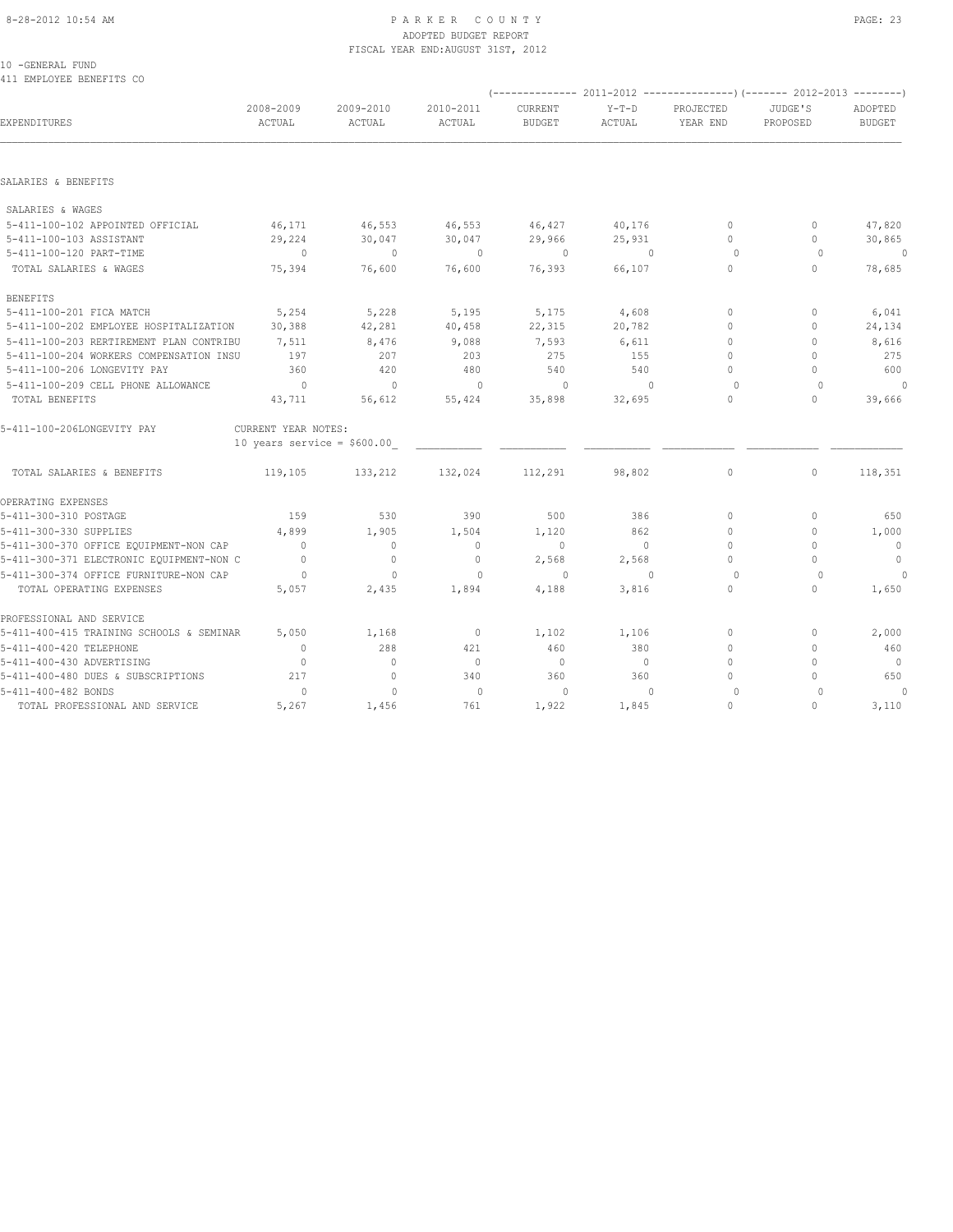# 8-28-2012 10:54 AM P A R K E R C O U N T Y PAGE: 24 ADOPTED BUDGET REPORT

|                                              |           | FISCAL YEAR END: AUGUST 31ST, 2012 |           |               |          |           |          |               |  |
|----------------------------------------------|-----------|------------------------------------|-----------|---------------|----------|-----------|----------|---------------|--|
| 10 -GENERAL FUND<br>411 EMPLOYEE BENEFITS CO |           |                                    |           |               |          |           |          |               |  |
|                                              |           |                                    |           |               |          |           |          |               |  |
|                                              | 2008-2009 | 2009-2010                          | 2010-2011 | CURRENT       | Y-T-D    | PROJECTED | JUDGE'S  | ADOPTED       |  |
| EXPENDITURES                                 | ACTUAL    | ACTUAL                             | ACTUAL    | <b>BUDGET</b> | ACTUAL   | YEAR END  | PROPOSED | <b>BUDGET</b> |  |
| CAPITAL EXPENDITURES                         |           |                                    |           |               |          |           |          |               |  |
| 5-411-500-590 OFFICE FURNITURE               |           | 1,588                              |           |               |          |           |          |               |  |
| TOTAL CAPITAL EXPENDITURES                   |           | 1,588                              | 0         | 0             | $\Omega$ |           |          | $\Omega$      |  |
| TOTAL 411 EMPLOYEE BENEFITS CO               | 129,429   | 138,691                            | 134,679   | 118,401       | 104,463  |           |          | 123,111       |  |

=========== =========== =========== =========== =========== ============ ============ ============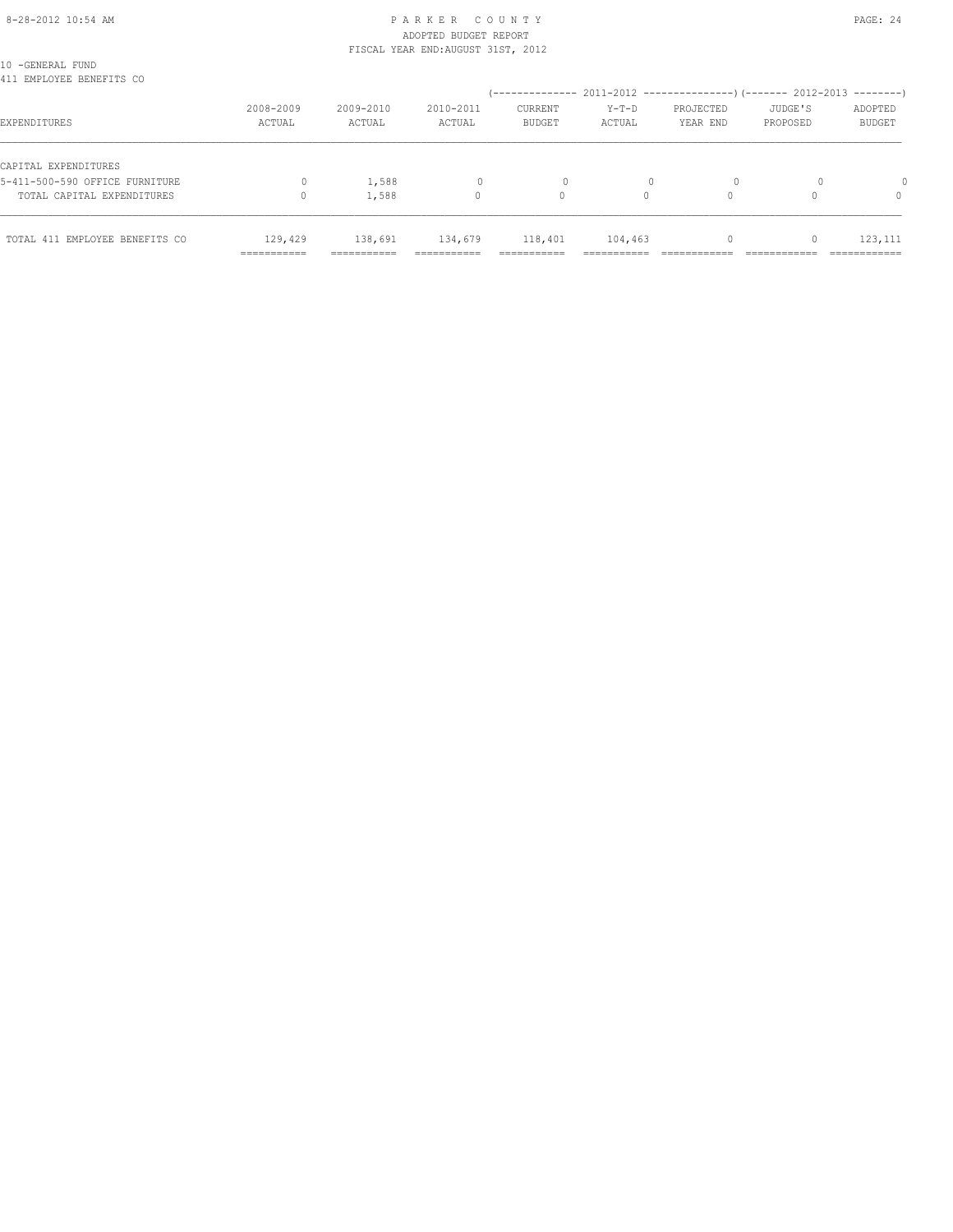# ADOPTED BUDGET REPORT

| 10 -GENERAL FUND                         |                     |                     | FISCAL YEAR END: AUGUST 31ST, 2012 |                                  |                   |                       |                                  |                          |  |  |  |  |
|------------------------------------------|---------------------|---------------------|------------------------------------|----------------------------------|-------------------|-----------------------|----------------------------------|--------------------------|--|--|--|--|
| 415 PROBATE DEPARTMENT                   |                     |                     |                                    |                                  |                   |                       |                                  |                          |  |  |  |  |
|                                          |                     |                     |                                    |                                  |                   |                       |                                  |                          |  |  |  |  |
| EXPENDITURES                             | 2008-2009<br>ACTUAL | 2009-2010<br>ACTUAL | 2010-2011<br>ACTUAL                | <b>CURRENT</b><br><b>BUDGET</b>  | $Y-T-D$<br>ACTUAL | PROJECTED<br>YEAR END | JUDGE'S<br>PROPOSED              | ADOPTED<br><b>BUDGET</b> |  |  |  |  |
|                                          |                     |                     |                                    |                                  |                   |                       |                                  |                          |  |  |  |  |
| SALARIES & BENEFITS                      |                     |                     |                                    |                                  |                   |                       |                                  |                          |  |  |  |  |
| SALARIES & WAGES                         |                     |                     |                                    |                                  |                   |                       |                                  |                          |  |  |  |  |
| 5-415-100-108 PROBATE AUDITOR            | $\circ$             | $\mathbf{0}$        | $\circ$                            | $\circ$                          | $\mathbf{0}$      | $\circ$               | $\circ$                          | 40,520                   |  |  |  |  |
| TOTAL SALARIES & WAGES                   | $\Omega$            | $\Omega$            | $\Omega$                           | $\Omega$                         | $\Omega$          | $\Omega$              | $\circ$                          | 40,520                   |  |  |  |  |
| <b>BENEFITS</b>                          |                     |                     |                                    |                                  |                   |                       |                                  |                          |  |  |  |  |
| 5-415-100-201 FICA MATCH                 | $\Omega$            | $\Omega$            | $\Omega$                           | $\Omega$                         | $\Omega$          | $\Omega$              | $\begin{array}{c} \n\end{array}$ | 3,132                    |  |  |  |  |
| 5-415-100-202 EMPLOYEE HOSPITALIZATION   | $\cap$              | $\cap$              | $\Omega$                           | $\Omega$                         | $\Omega$          | $\Omega$              | $\Omega$                         | 9,316                    |  |  |  |  |
| 5-415-100-203 RETIREMENT PLAN CONTRIBUT  | $\cap$              | $\cap$              | $\Omega$                           | $\cap$                           | $\Omega$          | $\Omega$              | $\Omega$                         | 4,467                    |  |  |  |  |
| 5-415-100-204 WORKERS COMPENSATION       | $\cap$              | $\cap$              | $\Omega$                           | $\Omega$                         | $\Omega$          | $\Omega$              | $\Omega$                         | 134                      |  |  |  |  |
| 5-415-100-206 LONGEVITY PAY              | U                   | $\bigcap$           | $\begin{array}{c} \n\end{array}$   | $\Omega$                         | $\Omega$          | $\Omega$              | $\Omega$                         | 420                      |  |  |  |  |
| TOTAL BENEFITS                           | U                   | $\bigcap$           | $\begin{array}{c} \n\end{array}$   | $\Omega$                         | $\bigcap$         | $\Omega$              | $\bigcap$                        | 17,469                   |  |  |  |  |
| TOTAL SALARIES & BENEFITS                | $\circ$             | $\circ$             | $\circ$                            | $\circ$                          | $\circ$           | $\circ$               | $\circ$                          | 57,989                   |  |  |  |  |
| OPERATING EXPENSES                       |                     |                     |                                    |                                  |                   |                       |                                  |                          |  |  |  |  |
| 5-415-300-330 SUPPLIES                   | $\Omega$            | $\mathbf{0}$        | $\Omega$                           | $\Omega$                         | $\Omega$          | $\Omega$              | $\Omega$                         | 200                      |  |  |  |  |
| TOTAL OPERATING EXPENSES                 | $\bigcap$           | $\Omega$            | $\cap$                             | $\Omega$                         | $\Omega$          | $\Omega$              | $\bigcap$                        | 200                      |  |  |  |  |
| PROFESSIONAL AND SERVICE                 |                     |                     |                                    |                                  |                   |                       |                                  |                          |  |  |  |  |
| 5-415-400-400 ATTORNEY FEES              | $\Omega$            | $\Omega$            | $\Omega$                           | $\Omega$                         | $\Omega$          | $\Omega$              | $\begin{array}{c} \n\end{array}$ | 12,000                   |  |  |  |  |
| 5-415-400-401 OUTSIDE COURT REPORTER     | $\Omega$            | $\Omega$            | $\begin{array}{c} \n\end{array}$   | $\begin{array}{c} \n\end{array}$ | $\circ$           | $\Omega$              | $\mathbf{0}$                     | 3,000                    |  |  |  |  |
| 5-415-400-415 TRAINING SCHOOLS & SEMINAR | $\cap$              | $\bigcap$           | $\Omega$                           | $\cap$                           | $\Omega$          | $\bigcap$             | $\Omega$                         | 2,500                    |  |  |  |  |
| 5-415-400-481 BOOKS & PUBLICATIONS       | $\Omega$            | $\Omega$            | $\Omega$                           | $\Omega$                         | $\Omega$          | $\Omega$              | $\Omega$                         | 200                      |  |  |  |  |
| 5-415-400-491 MENTAL COMMITTMENT COSTS   | $\Omega$            | $\Omega$            | $\begin{array}{c} \n\end{array}$   | $\Omega$                         | $\Omega$          | $\Omega$              | $\Omega$                         | 11,500                   |  |  |  |  |
| TOTAL PROFESSIONAL AND SERVICE           | $\cap$              | $\Omega$            | $\Omega$                           | $\Omega$                         | $\Omega$          | $\Omega$              | $\begin{array}{c} \n\end{array}$ | 29,200                   |  |  |  |  |
| TOTAL 415 PROBATE DEPARTMENT             | $\circ$             | $\mathbf{0}$        | $\circ$                            | $\mathbf{0}$                     | $\circ$           | $\mathbf{0}$          | $\mathbf{0}$                     | 87,389                   |  |  |  |  |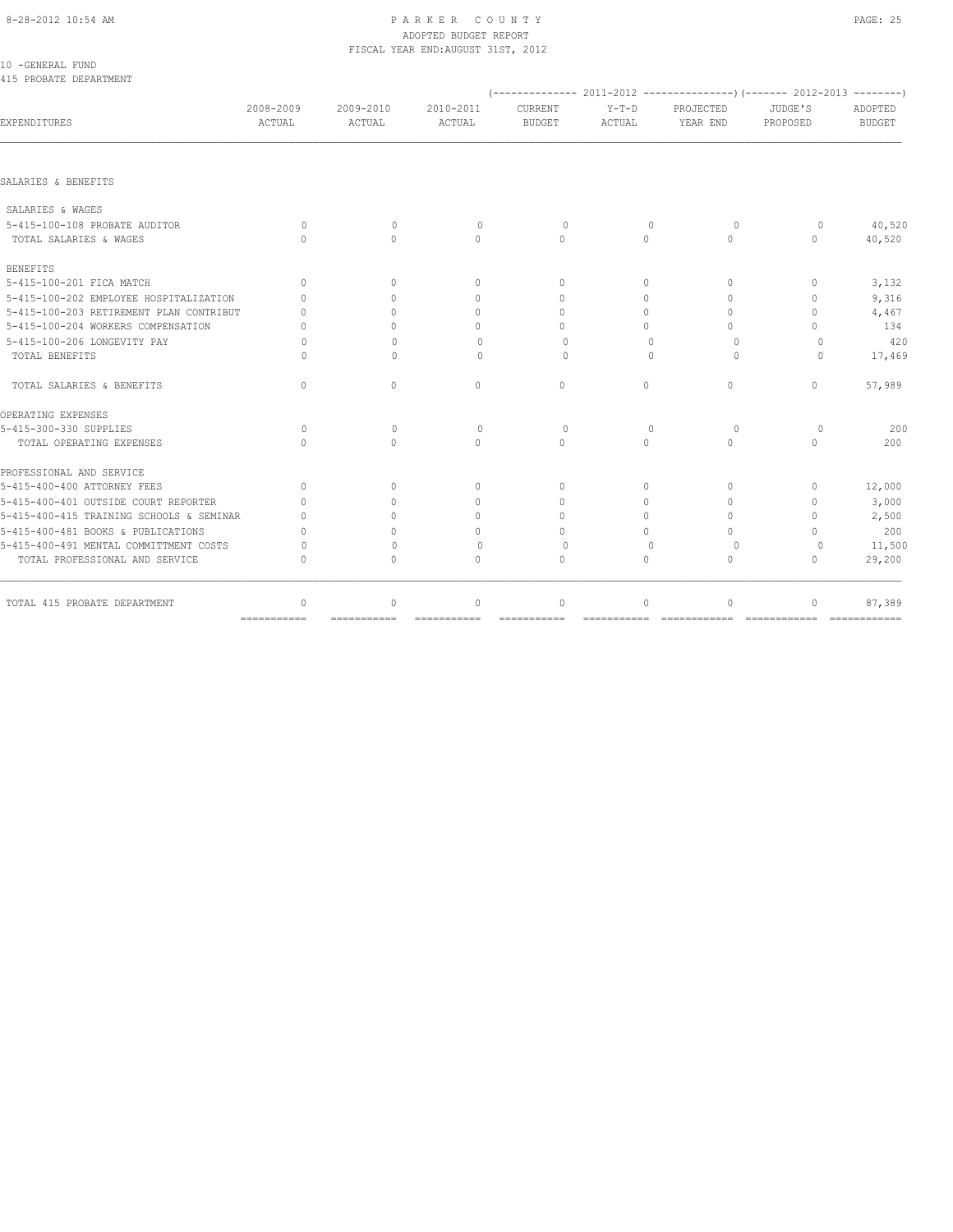#### 8-28-2012 10:54 AM P A R K E R C O U N T Y PAGE: 26 ADOPTED BUDGET REPORT FISCAL YEAR END:AUGUST 31ST, 2012

10 -GENERAL FUND 435 43RD DISTRICT COURT

| 435 43RD DISTRICT COURT                                    |                              |                                                  |                     |                   |                   |                       |                     |                          |
|------------------------------------------------------------|------------------------------|--------------------------------------------------|---------------------|-------------------|-------------------|-----------------------|---------------------|--------------------------|
| EXPENDITURES                                               | 2008-2009<br>ACTUAL          | 2009-2010<br>ACTUAL                              | 2010-2011<br>ACTUAL | CURRENT<br>BUDGET | $Y-T-D$<br>ACTUAL | PROJECTED<br>YEAR END | JUDGE'S<br>PROPOSED | ADOPTED<br><b>BUDGET</b> |
|                                                            |                              |                                                  |                     |                   |                   |                       |                     |                          |
| SALARIES & BENEFITS                                        |                              |                                                  |                     |                   |                   |                       |                     |                          |
| SALARIES & WAGES                                           |                              |                                                  |                     |                   |                   |                       |                     |                          |
| 5-435-100-101 ELECTED OFFICIAL-DIST JUD                    | 14,999                       | 14,999                                           | 13,845              | 15,000            | 13,268            | 3,493                 | $\circ$             | 15,000                   |
| 5-435-100-110 COURT REPORTER                               | 68,078                       | 68,078                                           | 68,078              | 72,000            | 58,752            | 57,907                | $\mathbb O$         | 70,609                   |
| 5-435-100-111 BAILIFF                                      | 36,955                       | 36,955                                           | 36,955              | 36,855            | 31,892            | $\mathbf{0}$          | $\mathbf{0}$        | 37,961                   |
| 5-435-100-120 PART-TIME                                    | 161                          | 907                                              | 156                 | $\circ$           | 14                | $\circ$               | $\circ$             | $\circ$                  |
| 5-435-100-122 COURT COORDINATOR                            | 46,194                       | 46,194                                           | 46,194              | 46,068            | 39,866            | 53,767                | $\circ$             | 47,911                   |
| 5-435-100-123 ASST. COORDINATOR                            | 36,617                       | 36,617                                           | 36,617              | 36,517            | 31,601            | $\circ$               | $\circ$             | 37,613                   |
| 5-435-100-199 CERTIFICATION PAY                            | $\circ$                      | $\overline{0}$                                   | $\sim$ 0            | $\circ$           | $\mathbb O$       | $\circ$               | $\circ$             | $\circ$                  |
| TOTAL SALARIES & WAGES                                     | 203,004                      | 203,749                                          | 201,844             | 206,440           | 175,394           | 115,167               | $\mathbf{0}$        | 209,094                  |
| 5-435-100-101ELECTED OFFICIAL-DIST JUDGPERMANENT NOTES:    |                              |                                                  |                     |                   |                   |                       |                     |                          |
|                                                            | NO CHANGE.                   |                                                  |                     |                   |                   |                       |                     |                          |
| 5-435-100-101ELECTED OFFICIAL-DIST JUDGCURRENT YEAR NOTES: |                              |                                                  |                     |                   |                   |                       |                     |                          |
|                                                            | INSTRUCTED NOT TO ENTER YET. |                                                  |                     |                   |                   |                       |                     |                          |
| 5-435-100-110COURT REPORTER                                | PERMANENT NOTES:             |                                                  |                     |                   |                   |                       |                     |                          |
|                                                            | 8% RAISE REQUESTED ON FORMS. |                                                  |                     |                   |                   |                       |                     |                          |
|                                                            |                              |                                                  |                     |                   |                   |                       |                     |                          |
| 5-435-100-110COURT REPORTER                                | CURRENT YEAR NOTES:          |                                                  |                     |                   |                   |                       |                     |                          |
|                                                            | INSTRUCTED NOT TO ENTER YET. |                                                  |                     |                   |                   |                       |                     |                          |
| 5-435-100-111BAILIFF                                       | PERMANENT NOTES:             |                                                  |                     |                   |                   |                       |                     |                          |
|                                                            | 8% RAISE REQUESTED ON FORMS. |                                                  |                     |                   |                   |                       |                     |                          |
| 5-435-100-111BAILIFF                                       | CURRENT YEAR NOTES:          |                                                  |                     |                   |                   |                       |                     |                          |
|                                                            |                              | INSTRUCTED NOT TO ENTER ANYTHING YET.            |                     |                   |                   |                       |                     |                          |
|                                                            |                              |                                                  |                     |                   |                   |                       |                     |                          |
| 5-435-100-120PART-TIME                                     | PERMANENT NOTES:             | PARTTIME EMPLOYEE FOR LEGAL RESEARCH & BRIEFING. |                     |                   |                   |                       |                     |                          |
|                                                            |                              |                                                  |                     |                   |                   |                       |                     |                          |
| 5-435-100-120PART-TIME                                     | CURRENT YEAR NOTES:          |                                                  |                     |                   |                   |                       |                     |                          |
|                                                            |                              | INSTRUCTED NOT TO ENTER ANYTHING YET.            |                     |                   |                   |                       |                     |                          |
| 5-435-100-122COURT COORDINATOR                             | PERMANENT NOTES:             |                                                  |                     |                   |                   |                       |                     |                          |
|                                                            | 8% RAISE REQUESTED ON FORMS. |                                                  |                     |                   |                   |                       |                     |                          |
|                                                            |                              |                                                  |                     |                   |                   |                       |                     |                          |
| 5-435-100-122COURT COORDINATOR                             | CURRENT YEAR NOTES:          |                                                  |                     |                   |                   |                       |                     |                          |

INSTRUCTED NOT TO ENTER ANYTHING YET.

8% RAISE REQUESTED ON FORMS.

5-435-100-123ASST. COORDINATOR PERMANENT NOTES:

5-435-100-123ASST. COORDINATOR CURRENT YEAR NOTES: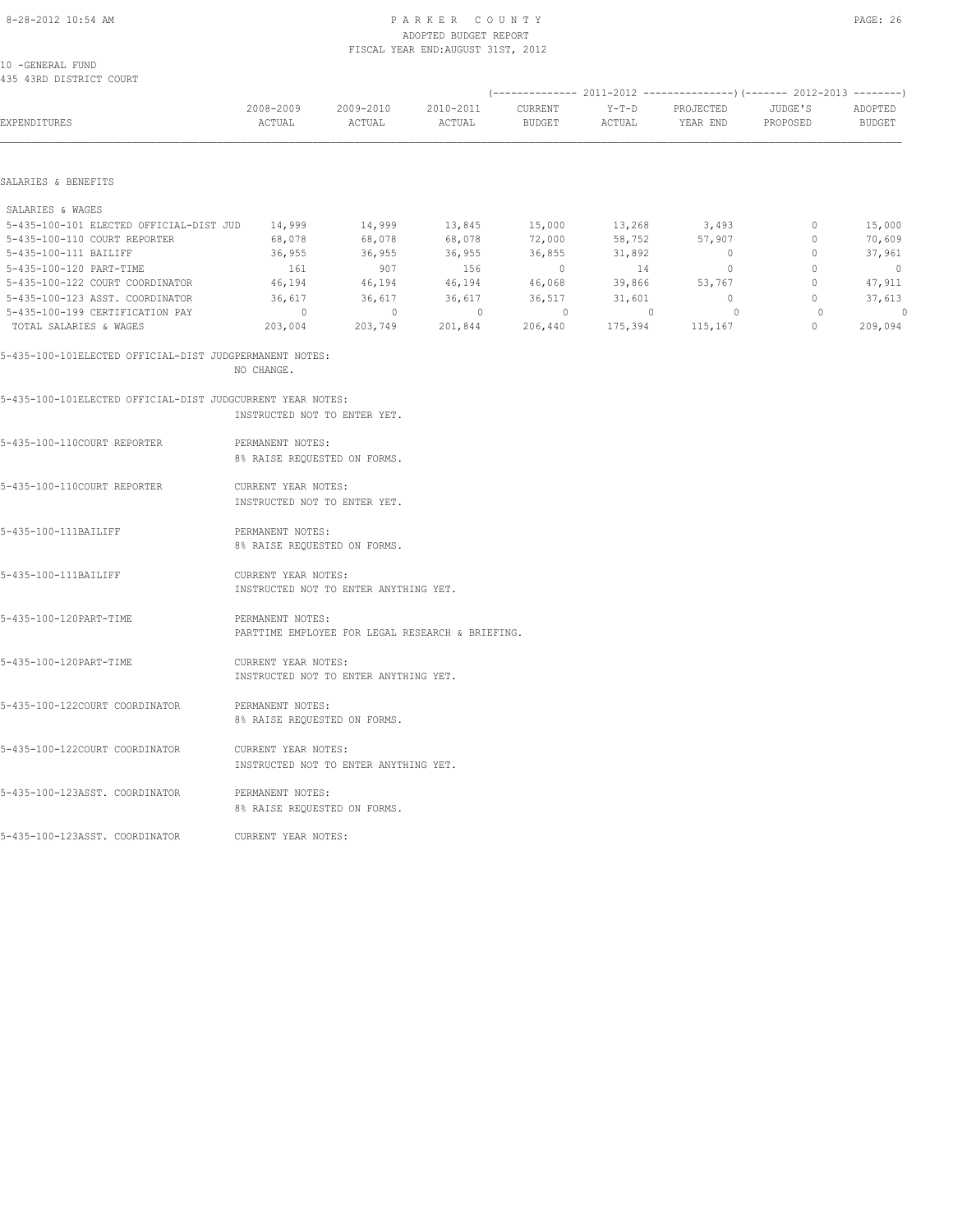#### 8-28-2012 10:54 AM PAGE: 27 ADOPTED BUDGET REPORT FISCAL YEAR END:AUGUST 31ST, 2012

10 -GENERAL FUND 435 43RD DISTRICT COURT

| <b>EXPENDITURES</b>                                        | ACTUAL                                                       | ACTUAL | 2008-2009 2009-2010 2010-2011 CURRENT<br>ACTUAL      | BUDGET ACTUAL                                                     |     | Y-T-D PROJECTED JUDGE'S<br>YEAR END | PROPOSED       | ADOPTED<br>BUDGET |  |  |  |  |  |
|------------------------------------------------------------|--------------------------------------------------------------|--------|------------------------------------------------------|-------------------------------------------------------------------|-----|-------------------------------------|----------------|-------------------|--|--|--|--|--|
|                                                            | INSTRUCTED NOT TO ENTER ANYTHING YET.                        |        |                                                      |                                                                   |     |                                     |                |                   |  |  |  |  |  |
| 5-435-100-199CERTIFICATION PAY                             | CURRENT YEAR NOTES:<br>INSTRUCTED NOT TO ENTER ANYTHING YET. |        |                                                      |                                                                   |     |                                     |                |                   |  |  |  |  |  |
| BENEFITS                                                   |                                                              |        |                                                      |                                                                   |     |                                     |                |                   |  |  |  |  |  |
| 5-435-100-201 FICA MATCH                                   | 15,244                                                       | 15,085 |                                                      |                                                                   |     | 8,482                               | $\circ$        | 16,190            |  |  |  |  |  |
| 5-435-100-202 EMPLOYEE HOSPITALIZATION                     | 35,531                                                       | 46,817 |                                                      | $14,645$ $15,150$ $12,336$ $8,482$<br>60,313 74,825 65,190 20,392 |     |                                     | $\circ$        | 75,988            |  |  |  |  |  |
| 5-435-100-203 RETIREMENT PLAN CONTRIBUT 21,252             |                                                              | 22,516 |                                                      | 23,942 20,111 17,613 8,632                                        |     |                                     | $\mathbf 0$    | 23,080            |  |  |  |  |  |
| 5-435-100-204 WORKERS COMPENSATION INSU 507                |                                                              | 517    | 506                                                  | 510                                                               | 387 | 411                                 | $\overline{0}$ | 510               |  |  |  |  |  |
| 5-435-100-206 LONGEVITY PAY                                | 1,620                                                        |        |                                                      | $1,740$ $1,860$ $2,040$ $2,280$                                   |     | $\sim$ 0                            | $\overline{0}$ | 2,460             |  |  |  |  |  |
| TOTAL BENEFITS                                             | 74,154                                                       | 86,675 |                                                      | $101, 267$ $112, 636$ $97, 806$ $37, 917$                         |     |                                     | $\overline{0}$ | 118,228           |  |  |  |  |  |
| 5-435-100-201FICA MATCH                                    | PERMANENT NOTES:<br>NOT CHANGED.                             |        |                                                      |                                                                   |     |                                     |                |                   |  |  |  |  |  |
| 5-435-100-201FICA MATCH                                    | CURRENT YEAR NOTES:<br>INSTRUCTED NOT TO ENTER ANYTHING YET. |        |                                                      |                                                                   |     |                                     |                |                   |  |  |  |  |  |
| 5-435-100-202EMPLOYEE HOSPITALIZATION PERMANENT NOTES:     |                                                              |        | PER SOPHIE, TOLD NOT TO ENTER ANYTHING ON THIS LINE. |                                                                   |     |                                     |                |                   |  |  |  |  |  |
| 5-435-100-202EMPLOYEE HOSPITALIZATION CURRENT YEAR NOTES:  | INSTRUCTED NOT TO ENTER ANYTHING YET.                        |        |                                                      |                                                                   |     |                                     |                |                   |  |  |  |  |  |
| 5-435-100-203RETIREMENT PLAN CONTRIBUTIPERMANENT NOTES:    |                                                              |        |                                                      |                                                                   |     |                                     |                |                   |  |  |  |  |  |
|                                                            | NOT CHANGED.                                                 |        |                                                      |                                                                   |     |                                     |                |                   |  |  |  |  |  |
| 5-435-100-203RETIREMENT PLAN CONTRIBUTICURRENT YEAR NOTES: | INSTRUCTED NOT TO ENTER ANYTHING YET.                        |        |                                                      |                                                                   |     |                                     |                |                   |  |  |  |  |  |
|                                                            |                                                              |        |                                                      |                                                                   |     |                                     |                |                   |  |  |  |  |  |
| 5-435-100-204WORKERS COMPENSATION INSURPERMANENT NOTES:    | NOT CHANGED.                                                 |        |                                                      |                                                                   |     |                                     |                |                   |  |  |  |  |  |
| 5-435-100-204WORKERS COMPENSATION INSURCURRENT YEAR NOTES: | INSTRUCTED NOT TO ENTER ANYTHING YET.                        |        |                                                      |                                                                   |     |                                     |                |                   |  |  |  |  |  |
| 5-435-100-206LONGEVITY PAY                                 | PERMANENT NOTES:<br>THE BUDGET FORMS.                        |        |                                                      | PER SOPHIE, TOLD NOT TO INPUT ANYTHING IN THIS LINE, JUST ON      |     |                                     |                |                   |  |  |  |  |  |
| TOTAL SALARIES & BENEFITS                                  |                                                              |        |                                                      | 277,157 290,424 303,112 319,076 273,200 153,084                   |     |                                     | $\sim$ 0       | 327,322           |  |  |  |  |  |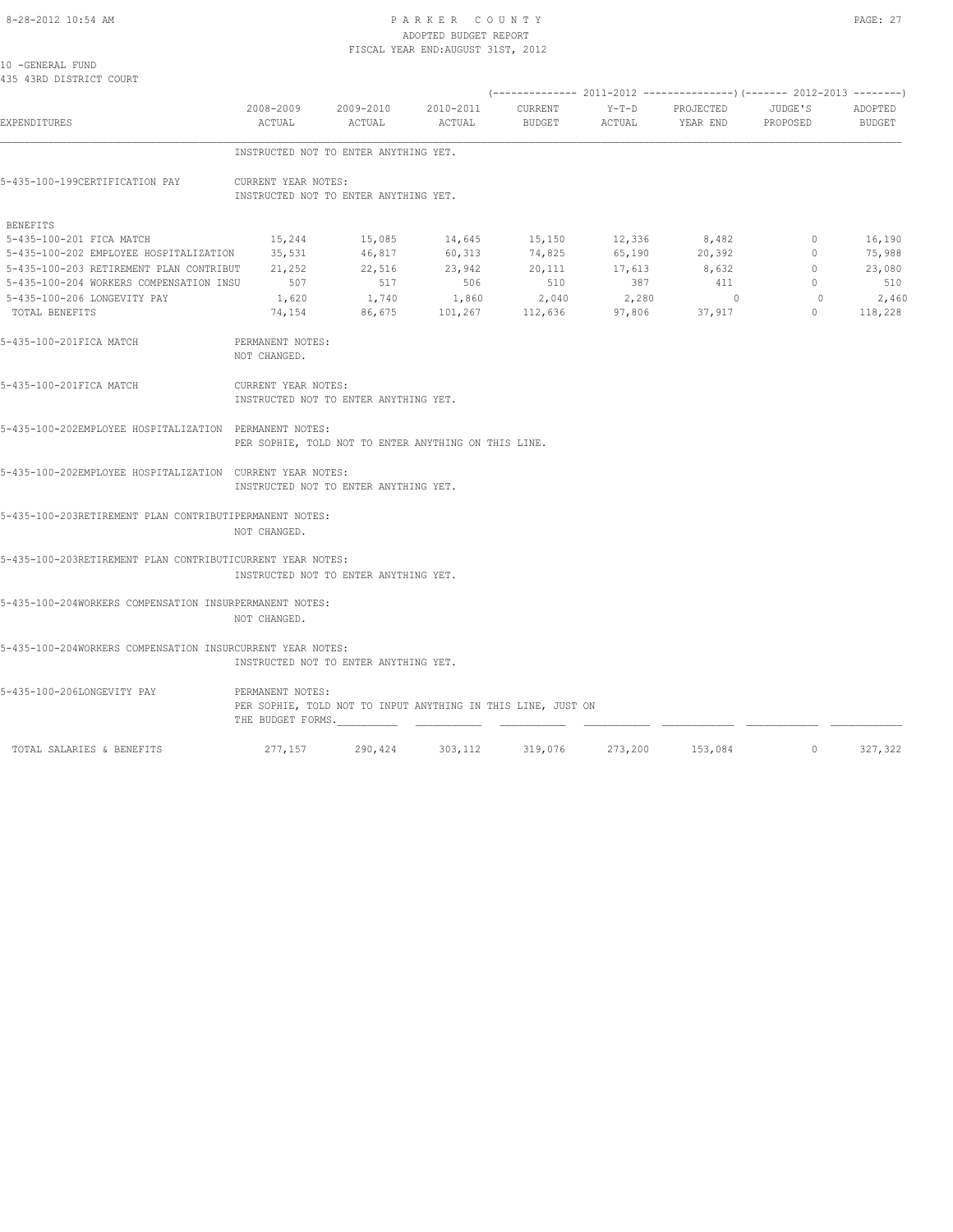#### 8-28-2012 10:54 AM PAGE: 28 ADOPTED BUDGET REPORT FISCAL YEAR END:AUGUST 31ST, 2012

### 10 -GENERAL FUND

435 43RD DISTRICT COURT

|                                          |                     |                     |                     | (-------------- 2011-2012 |                          | ----------------) (------- 2012-2013 |                     | --------                 |
|------------------------------------------|---------------------|---------------------|---------------------|---------------------------|--------------------------|--------------------------------------|---------------------|--------------------------|
| EXPENDITURES                             | 2008-2009<br>ACTUAL | 2009-2010<br>ACTUAL | 2010-2011<br>ACTUAL | CURRENT<br><b>BUDGET</b>  | $Y-T-D$<br><b>ACTUAL</b> | PROJECTED<br>YEAR END                | JUDGE'S<br>PROPOSED | ADOPTED<br><b>BUDGET</b> |
| OPERATING EXPENSES                       |                     |                     |                     |                           |                          |                                      |                     |                          |
| 5-435-300-310 POSTAGE                    | 1,040               | 985                 | 1,092               | 1,000                     | 921                      | 1,178                                | $\Omega$            | 1,500                    |
| 5-435-300-330 SUPPLIES                   | 1,914               | 1,838               | 2,193               | 2,000                     | 759                      | 179                                  | $\Omega$            | 3,800                    |
| 5-435-300-370 OFFICE EQUIPMENT-NON CAP   | $\Omega$            | $\Omega$            | $\Omega$            | $\Omega$                  | $\Omega$                 | $\Omega$                             | $\Omega$            | 1,927                    |
| 5-435-300-371 ELECTRONIC EQUIPMENT-NON C | $\Omega$            | $\circ$             | $\Omega$            | $\mathbf{0}$              | $\Omega$                 | $\Omega$                             | $\Omega$            | 3,600                    |
| 5-435-300-374 OFFICE FURNITURE-NON CAP   | $\Omega$            | $\circ$             | $\mathbf{0}$        | $\mathbf{0}$              | $\Omega$                 | $\Omega$                             | $\bigcap$           | $\mathbf{0}$             |
| 5-435-300-377 PROTECTIVE CLOTHING/EQUIP- | $\Omega$            | $\Omega$            | $\Omega$            | $\Omega$                  | $\Omega$                 | $\cap$                               | $\Omega$            |                          |
| TOTAL OPERATING EXPENSES                 | 2,954               | 2,823               | 3,284               | 3,000                     | 1,680                    | 1,357                                | $\circ$             | 10,827                   |
| PROFESSIONAL AND SERVICE                 |                     |                     |                     |                           |                          |                                      |                     |                          |
| 5-435-400-400 ATTORNEY FEES              | 349,770             | 334,932             | 375,108             | 350,000                   | 300,851                  | 240,127                              | $\Omega$            | 375,000                  |
| 5-435-400-401 OUTSIDE COURT REPORTER     | 3,047               | 2,349               | 2,349               | 3,000                     | 1,697                    | $\mathbf{0}$                         | $\Omega$            | 6,000                    |
| 5-435-400-402 VISITING JUDGE TRAVEL      | 588                 | 766                 | 2,828               | 1,000                     | 109                      | 182                                  | $\Omega$            | 1,500                    |
| 5-435-400-403 COMPETENCY EVALUATION      | 5,416               | 5,073               | 12,317              | 11,000                    | 7,716                    | 11,282                               | $\Omega$            | 20,000                   |
| 5-435-400-405 MEDICAL SERVICE            | $\Omega$            | $\mathbf{0}$        | $\mathbf{0}$        | $\mathbf{0}$              | $\circ$                  | $\mathbf{0}$                         | $\cap$              | $\mathbf{0}$             |
| 5-435-400-408 CONTRACT SERVICES          | $\Omega$            | $\Omega$            | 500                 | 1,000                     | $\circ$                  | $\mathbf{0}$                         | $\Omega$            | 3,300                    |
| 5-435-400-415 TRAINING SCHOOLS & SEMINAR | 3,178               | 6,490               | 1,390               | 4,000                     | 1,844                    | 2,413                                | $\Omega$            | 8,000                    |
| 5-435-400-425 TRAVEL                     | $\Omega$            | $\Omega$            | $\Omega$            | $\mathbf{0}$              | $\Omega$                 | 2,983                                | $\Omega$            | 500                      |
| 5-435-400-430 ADVERTISING                | $\mathbf{0}$        | $\mathbf{0}$        | $\mathbf{0}$        | $\mathbf{0}$              | $\circ$                  | $\mathbf{0}$                         | $\mathbf{0}$        | $\overline{0}$           |
| 5-435-400-435 INTERPRETER                | 1,117               | 753                 | 683                 | 4,000                     | 1,155                    | $\mathbf{0}$                         | $\mathbf{0}$        | 4,000                    |
| 5-435-400-450 OFFICE EQUIPMENT REPAIR    | $\cap$              | $\Omega$            | 465                 | 500                       | $\Omega$                 | $\Omega$                             | $\Omega$            | 500                      |
| 5-435-400-480 DUES & SUBSCRIPTIONS       | 430                 | 480                 | 534                 | 800                       | 969                      | $\mathbf{0}$                         | $\cap$              | 1,700                    |
| 5-435-400-481 BOOKS & PUBLICATIONS       | 2,392               | 545                 | 577                 | 1,000                     | $\circ$                  | 442                                  | $\Omega$            | 2,000                    |
| 5-435-400-482 BONDS                      | 142                 | $\circ$             | $\circ$             | 200                       | $\circ$                  | $\mathbf{0}$                         | $\Omega$            | 200                      |
| 5-435-400-486 ADMINISTRATIVE EXPENSE     | 2,779               | 3,013               | 2,806               | 3,152                     | 3,151                    | 9,248                                | $\mathbf{0}$        | 3,197                    |
| 5-435-400-491 MENTAL COMMITTMENT COSTS   | $\Omega$            | $\Omega$            | $\Omega$            | 2,000                     | $\Omega$                 | $\Omega$                             | $\Omega$            | 2,000                    |
| 5-435-400-497 TRIAL COSTS                | 3,824               | 5,785               | 7,664               | 11,000                    | 8,212                    | $\Omega$                             | $\Omega$            | 15,000                   |
| 5-435-400-498 REPORTERS RECORDS          | 2,608               | 12,166              | 10,770              | 26,500                    | 26,360                   | $\Omega$                             | $\bigcap$           | 20,000                   |
| 5-435-400-499 MISCELLANEOUS              | $\Omega$            | $\Omega$            | $\Omega$            | $\Omega$                  | $\Omega$                 | 500                                  | $\cap$              | 2,500                    |
| TOTAL PROFESSIONAL AND SERVICE           | 375,291             | 372,350             | 417,989             | 419,152                   | 352,064                  | 267,177                              | $\circ$             | 465,397                  |
| CAPITAL EXPENDITURES                     |                     |                     |                     |                           |                          |                                      |                     |                          |
| 5-435-500-570 OFFICE EQUIPMENT           | $\Omega$            | $\Omega$            | $\Omega$            | $\Omega$                  | $\Omega$                 | $\circ$                              | $\Omega$            | $\Omega$                 |
| 5-435-500-571 ELECTRONIC EQUIPMENT       | 2,882               | 623                 | $\Omega$            | $\Omega$                  | $\Omega$                 | $\Omega$                             | $\Omega$            | $\mathbf{0}$             |
| 5-435-500-577 UNIFORMS & PROTECTIVE CLOT | $\Omega$            | $\mathbf{0}$        | $\Omega$            | $\Omega$                  | $\Omega$                 | $\Omega$                             | $\bigcap$           | $\Omega$                 |
| 5-435-500-590 OFFICE FURNITURE           | $\circ$             | 1,170               | $\mathbf{0}$        | $\mathbf 0$               | $\Omega$                 | $\circ$                              | $\Omega$            |                          |
| TOTAL CAPITAL EXPENDITURES               | 2,882               | 1,793               | $\Omega$            | $\mathbf{0}$              | $\Omega$                 | $\circ$                              | $\Omega$            | $\Omega$                 |
| TOTAL 435 43RD DISTRICT COURT            | 658,285             | 667,391             | 724,385             | 741,228                   | 626,945                  | 421,618                              | $\mathbf{0}$        | 803,546                  |
|                                          | ===========         | ===========         | ===========         | ===========               |                          |                                      | =============       | =============            |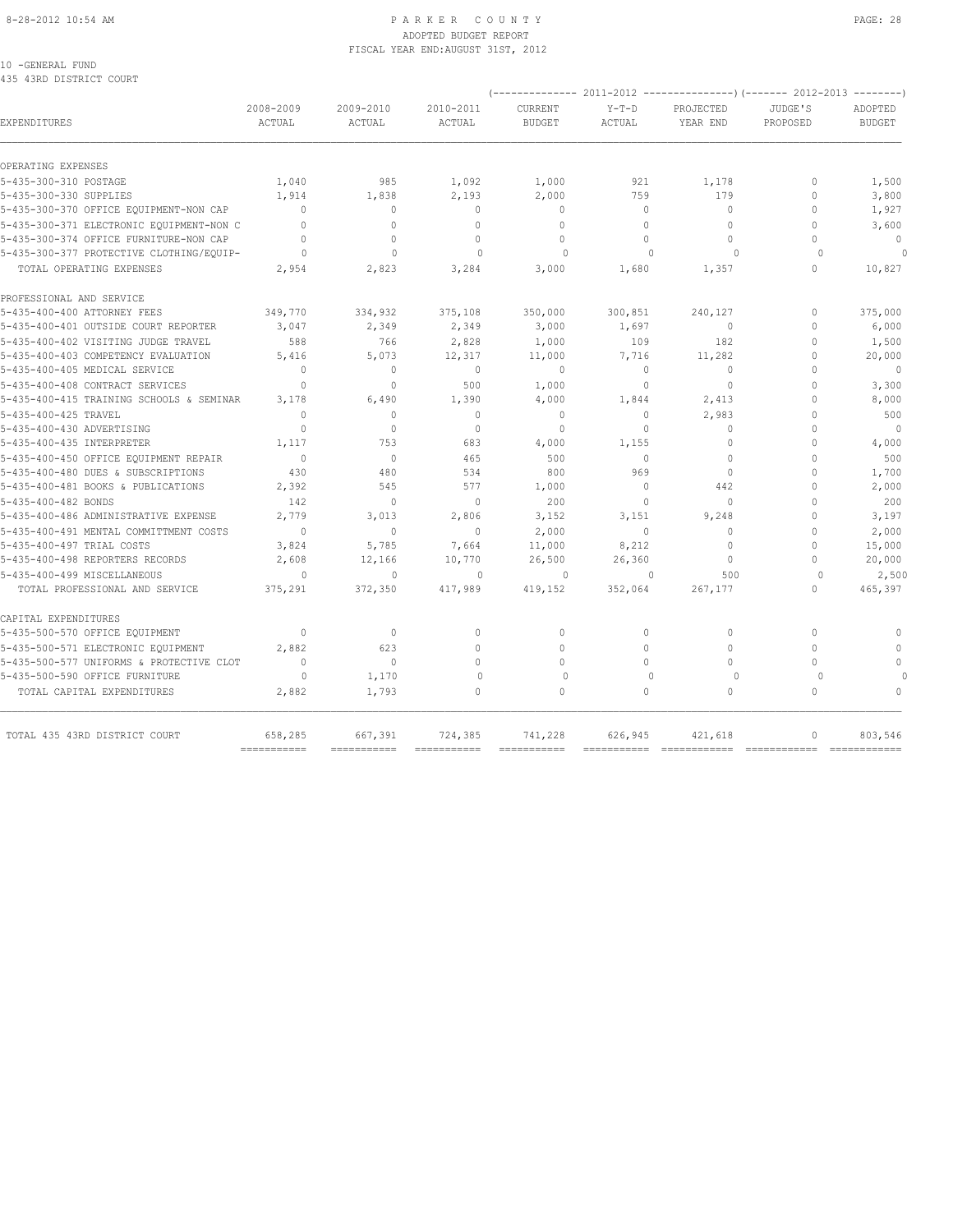#### 8-28-2012 10:54 AM PAGE: 29 PARKER COUNTY ADOPTED BUDGET REPORT FISCAL YEAR END:AUGUST 31ST, 2012

10 -GENERAL FUND 436 415th DISTRICT COURT

| EXPENDITURES                             | 2008-2009<br>ACTUAL   | 2009-2010<br>ACTUAL | 2010-2011<br>ACTUAL | CURRENT<br><b>BUDGET</b> | $Y-T-D$<br>ACTUAL | PROJECTED<br>YEAR END | JUDGE'S<br>PROPOSED | ADOPTED<br><b>BUDGET</b> |
|------------------------------------------|-----------------------|---------------------|---------------------|--------------------------|-------------------|-----------------------|---------------------|--------------------------|
|                                          |                       |                     |                     |                          |                   |                       |                     |                          |
| SALARIES & BENEFITS                      |                       |                     |                     |                          |                   |                       |                     |                          |
| SALARIES & WAGES                         |                       |                     |                     |                          |                   |                       |                     |                          |
| 5-436-100-101 ELECTED OFFICIAL-DIST JUD  | 14,999                | 14,999              | 15,576              | 15,000                   | 13,268            | 2,238                 | $\circ$             | 15,000                   |
| 5-436-100-110 COURT REPORTER             | 68,078                | 68,078              | 67,947              | 67,893                   | 58,752            | $\Omega$              | $\circ$             | 70,609                   |
| 5-436-100-111 BAILIFF                    | 36,955                | 36,955              | 28,357              | 36,855                   | 30,964            | $\circ$               | $\circ$             | 37,961                   |
| 5-436-100-120 PART-TIME                  | 1,464                 | 1,173               | 3,547               | $\circ$                  | 1,049             | 7,966                 | $\mathbf{0}$        | 3,000                    |
| 5-436-100-122 COURT COORDINATOR          | 46,194                | 46,194              | 46,194              | 46,068                   | 39,866            | 11,420                | $\Omega$            | 47,451                   |
| 5-436-100-123 ASST. COORDINATOR          | 36,111                | 35,688              | 34,992              | 36,517                   | 29,371            | $\Omega$              | $\circ$             | 37,613                   |
| 5-436-100-199 CERTIFICATION PAY          | $\circ$               | $\mathbf{0}$        | $\mathbf{0}$        | $\mathbf{0}$             | $\mathbf{0}$      | $\circ$               | $\Omega$            | $\Omega$                 |
| TOTAL SALARIES & WAGES                   | 203,801               | 203,086             | 196,613             | 202,333                  | 173,270           | 21,624                | $\circ$             | 211,634                  |
| 5-436-100-120PART-TIME                   | CURRENT YEAR NOTES:   |                     |                     |                          |                   |                       |                     |                          |
|                                          | Law Clerk = $$20,000$ |                     |                     |                          |                   |                       |                     |                          |
|                                          | Part time = $$3,000$  |                     |                     |                          |                   |                       |                     |                          |
| <b>BENEFITS</b>                          |                       |                     |                     |                          |                   |                       |                     |                          |
| 5-436-100-201 FICA MATCH                 | 14,484                | 14,317              | 13,785              | 14,650                   | 12,108            | 1,574                 | $\mathbf{0}$        | 16,329                   |
| 5-436-100-202 EMPLOYEE HOSPITALIZATION   | 58,626                | 63,348              | 49,140              | 66,775                   | 42,215            | 4,048                 | $\mathbf{0}$        | 49,320                   |
| 5-436-100-203 RETIREMENT PLAN CONTRIBUT  | 21,218                | 22,550              | 23,065              | 20,111                   | 17,210            | 1,146                 | $\circ$             | 22,959                   |
| 5-436-100-204 WORKERS COMPENSATION INSU  | 509                   | 509                 | 477                 | 520                      | 375               | $\circ$               | $\circ$             | 520                      |
| 5-436-100-206 LONGEVITY PAY              | 1,320                 | 1,740               | 1,920               | 1,680                    | 1,680             | $\circ$               | $\Omega$            | 1,800                    |
| TOTAL BENEFITS                           | 96,157                | 102,464             | 88,387              | 103,736                  | 73,589            | 6,768                 | $\Omega$            | 90,928                   |
| TOTAL SALARIES & BENEFITS                | 299,958               | 305,550             | 285,000             | 306,069                  | 246,859           | 28,392                | $\circ$             | 302,562                  |
| OPERATING EXPENSES                       |                       |                     |                     |                          |                   |                       |                     |                          |
| 5-436-300-310 POSTAGE                    | 1,256                 | 1,287               | 1,308               | 1,300                    | 1,020             | 110                   | $\mathbf{0}$        | 1,500                    |
| 5-436-300-330 SUPPLIES                   | 1,927                 | 2,610               | 1,436               | 2,000                    | 1,516             | 1,141                 | $\circ$             | 3,800                    |
| 5-436-300-370 OFFICE EQUIPMENT-NON CAP   | $\overline{0}$        | $\circ$             | $\circ$             | $\mathbf 0$              | $\circ$           | $\circ$               | $\mathbf{0}$        | 2,620                    |
| 5-436-300-371 ELECTRONIC EQUIPMENT-NON C | $\circ$               | $\mathbf{0}$        | $\circ$             | $\mathbf{0}$             | $\circ$           | $\circ$               | $\circ$             | 2,100                    |
| 5-436-300-374 OFFICE FURNITURE-NON CAP   | $\mathbf{0}$          | 0                   | $\mathbf 0$         | $\mathbf 0$              | $\circ$           | $\circ$               | $\mathbf{0}$        | $\overline{0}$           |
| 5-436-300-377 PROTECTIVE CLOTHING/EQUIP- | $\overline{0}$        | $\circ$             | $\mathbf{0}$        | $\circ$                  | $\mathbf{0}$      | $\circ$               | $\circ$             | $\overline{0}$           |
| TOTAL OPERATING EXPENSES                 | 3,183                 | 3,897               | 2,744               | 3,300                    | 2,536             | 1,251                 | $\Omega$            | 10,020                   |
| PROFESSIONAL AND SERVICE                 |                       |                     |                     |                          |                   |                       |                     |                          |
| 5-436-400-400 ATTORNEY FEES              | 292,084               | 406,538             | 342,427             | 275,000                  | 247,628           | 22,369                | $\circ$             | 375,000                  |
| 5-436-400-401 OUTSIDE COURT REPORTER     | 5,369                 | 6,530               | 6,656               | 6,000                    | 3,242             | $\mathbf{0}$          | $\circ$             | 6,000                    |
| 5-436-400-402 VISITING JUDGE TRAVEL      | 118                   | 233                 | 478                 | 700                      | 214               | $\mathbf{0}$          | $\circ$             | 1,500                    |
| 5-436-400-403 COMPETENCY EVALUATION      | 6,365                 | 5,470               | 16,302              | 16,759                   | 13,911            | $\mathbf{0}$          | $\mathbf{0}$        | 20,000                   |
| 5-436-400-408 CONTRACT SERVICES          | 144                   | $\mathbf{0}$        | 555                 | $\overline{0}$           | $\circ$           | $\mathbf{0}$          | $\Omega$            | 904                      |
| 5-436-400-415 TRAINING SCHOOLS & SEMINAR | 4,147                 | 1,863               | 3,506               | 4,000                    | 3,392             | $\mathbf{0}$          | $\mathbf{0}$        | 8,000                    |
| 5-436-400-425 TRAVEL                     | 54                    | 332                 | $\mathbb O$         | $\mathbb O$              | $\Omega$          | $\Omega$              | $\Omega$            | 500                      |
| 5-436-400-430 ADVERTISING                | $\mathbf{0}$          | $\circ$             | $\mathbf{0}$        | $\mathbf{0}$             | $\circ$           | $\mathbf{0}$          | $\bigcap$           | $\sim$ 0                 |
| 5-436-400-435 INTERPRETER                | 1,437                 | 224                 | 740                 | 4,000                    | 500               | $\Omega$              | $\Omega$            | 4,000                    |
| 5-436-400-450 OFFICE EQUIPMENT REPAIR    | 744                   | 63                  | $\Omega$            | 340                      | 190               | $\Omega$              | $\Omega$            | 500                      |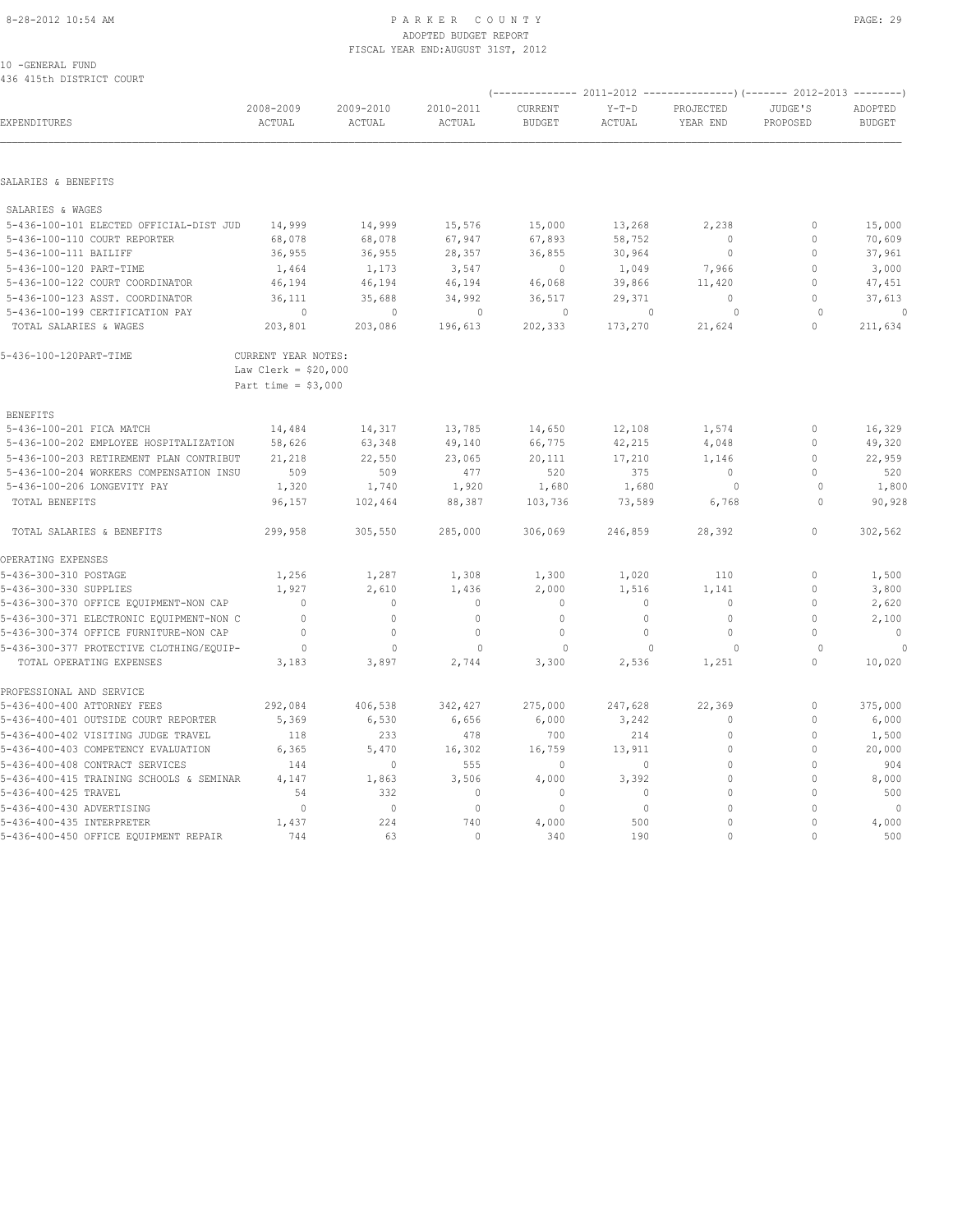#### 8-28-2012 10:54 AM P A R K E R C O U N T Y PAGE: 30 ADOPTED BUDGET REPORT FISCAL YEAR END:AUGUST 31ST, 2012

#### 10 -GENERAL FUND 436 415th DISTRICT COURT

|                                        |                     |                     |                                           | --------------                   |                   |                                  |                     |                          |
|----------------------------------------|---------------------|---------------------|-------------------------------------------|----------------------------------|-------------------|----------------------------------|---------------------|--------------------------|
| <b>EXPENDITURES</b>                    | 2008-2009<br>ACTUAL | 2009-2010<br>ACTUAL | 2010-2011<br>ACTUAL                       | CURRENT<br><b>BUDGET</b>         | $Y-T-D$<br>ACTUAL | PROJECTED<br>YEAR END            | JUDGE'S<br>PROPOSED | ADOPTED<br><b>BUDGET</b> |
|                                        |                     |                     |                                           |                                  |                   |                                  |                     |                          |
| 5-436-400-480 DUES & SUBSCRIPTIONS     | 2,168               | 940                 | 2,515                                     | 1,700                            | 1,342             | $\mathbf{0}$                     | 0                   | 1,700                    |
| 5-436-400-481 BOOKS & PUBLICATIONS     | 1,075               | 989                 | 910                                       | 1,000                            | 880               | 212                              |                     | 2,000                    |
| 5-436-400-482 BONDS                    | 145                 | $\mathbf{0}$        | 153                                       | $\mathbf{0}$                     | $\Omega$          | $\circ$                          |                     | 200                      |
| 5-436-400-486 ADMINISTRATIVE EXPENSE   | 2,779               | 3,013               | 2,806                                     | 3,152                            | 3,151             | 0                                |                     | 3,197                    |
| 5-436-400-491 MENTAL COMMITTMENT COSTS | 1,028               | $\mathbf{0}$        | 0                                         | $\mathbf{0}$                     | $\Omega$          | $\begin{array}{c} \n\end{array}$ |                     | 2,000                    |
| 5-436-400-497 TRIAL COSTS              | 6,129               | 14,780              | 9,313                                     | 15,607                           | 14,607            | 0                                |                     | 15,000                   |
| 5-436-400-498 REPORTERS RECORDS        | 9,562               | 11,365              | 3,110                                     | 11,200                           | 8,274             | 0                                |                     | 20,000                   |
| 5-436-400-499 MISCELLANEOUS            | $\Omega$            | 653                 | $\begin{array}{c} \n 0 \\ \n \end{array}$ | 401                              | 401               |                                  |                     | 2,500                    |
| TOTAL PROFESSIONAL AND SERVICE         | 333,349             | 452,994             | 389,469                                   | 339,859                          | 297,733           | 22,581                           | 0                   | 463,001                  |
| CAPITAL EXPENDITURES                   |                     |                     |                                           |                                  |                   |                                  |                     |                          |
| 5-436-500-570 OFFICE EOUIPMENT         | $\cup$              | $\bigcap$           | $\Omega$                                  | $\begin{array}{c} \n\end{array}$ | $\Omega$          | $\Omega$                         |                     |                          |
| 5-436-500-571 ELECTRONIC EQUIPMENT     | 11,203              | 623                 |                                           | 0                                | 0                 | 4,762                            |                     | n                        |
| 5-436-500-590 OFFICE FURNITURE         |                     | $\mathbf{0}$        |                                           | 0                                | 0                 | 303                              |                     |                          |
| 5-436-500-599 MISC. CAPITAL OUTLAY     |                     | $\cap$              |                                           |                                  |                   | $\Omega$                         |                     |                          |
| TOTAL CAPITAL EXPENDITURES             | 11,203              | 623                 |                                           | 0                                | 0                 | 5,065                            |                     |                          |
| TOTAL 436 415th DISTRICT COURT         | 647,693             | 763,063             | 677,213                                   | 649,228                          | 547,128           | 57,289                           |                     | 775,583                  |
|                                        | ===========         |                     |                                           |                                  |                   |                                  |                     |                          |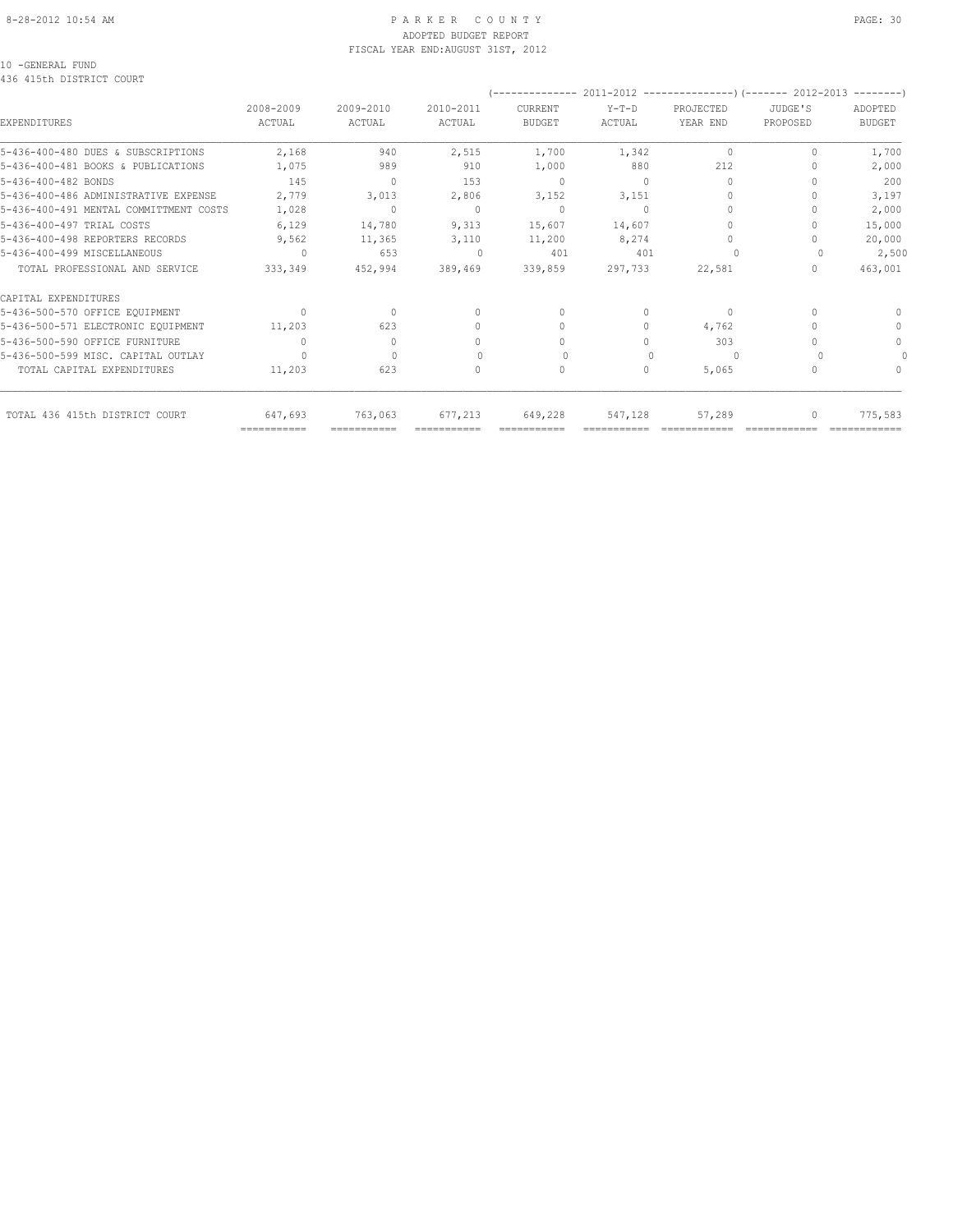#### 8-28-2012 10:54 AM PAGE: 31 ADOPTED BUDGET REPORT FISCAL YEAR END:AUGUST 31ST, 2012

10 -GENERAL FUND 438 COUNTY-COURT-AT-LAW

| EXPENDITURES                             | 2008-2009<br>ACTUAL | 2009-2010<br>ACTUAL                                       | 2010-2011<br>ACTUAL | CURRENT<br><b>BUDGET</b> | $Y-T-D$<br>ACTUAL | PROJECTED<br>YEAR END    | JUDGE'S<br>PROPOSED              | ADOPTED<br><b>BUDGET</b> |
|------------------------------------------|---------------------|-----------------------------------------------------------|---------------------|--------------------------|-------------------|--------------------------|----------------------------------|--------------------------|
|                                          |                     |                                                           |                     |                          |                   |                          |                                  |                          |
| SALARIES & BENEFITS                      |                     |                                                           |                     |                          |                   |                          |                                  |                          |
| SALARIES & WAGES                         |                     |                                                           |                     |                          |                   |                          |                                  |                          |
| 5-438-100-101 ELECTED OFFICIAL-CCL 1     | 138,998             | 138,998                                                   | 144,344             | 139,000                  | 122,960           | 68,018                   | $\mathbf{0}$                     | 139,000                  |
| 5-438-100-110 COURT REPORTER             | 68,078              | 68,078                                                    | 68,078              | 72,000                   | 58,752            | 31,604                   | 0                                | 70,609                   |
| 5-438-100-111 BAILIFF                    | 35,784              | 36,045                                                    | 35,574              | 37,639                   | 30,351            | $\overline{\phantom{0}}$ | $\mathbb O$                      | 38,768                   |
| 5-438-100-115 SECRETARY                  | $\overline{0}$      | $\sim$ 0                                                  | $\sim$ 0            | $\sim$ 0                 | $\sim$ 0          | $\overline{\phantom{0}}$ | $\Omega$                         | $\overline{0}$           |
| 5-438-100-120 PART-TIME                  | 557                 | 709                                                       | 1,190               | $\overline{0}$           | 368               | 10,639                   | $\Omega$                         | $\overline{0}$           |
| 5-438-100-122 COURT COORDINATOR          | 46,192              | 46,192                                                    | 46,192              | 46,068                   | 39,865            | 28,323                   | $\mathbf{0}$                     | 47,450                   |
| 5-438-100-123 ASST. COORDINATOR          | 36,617              | 36,617                                                    | 36,617              | 36,517                   | 31,601            | $\overline{0}$           | $\circ$                          | 37,613                   |
| TOTAL SALARIES & WAGES                   | 326,227             | 326,638                                                   | 331,996             | 331,224                  | 283,897           | 138,584                  | $\mathbf{0}$                     | 333,440                  |
| <b>BENEFITS</b>                          |                     |                                                           |                     |                          |                   |                          |                                  |                          |
| 5-438-100-201 FICA MATCH                 | 21,880              | 21,473                                                    | 22,242              | 24,350                   | 18,691            | 8,189                    | $\circ$                          | 25,678                   |
| 5-438-100-202 EMPLOYEE HOSPITALIZATION   | 54,627              | 62,599                                                    | 62,537              | 74,350                   | 56,700            | 15,604                   | $\mathbf{0}$                     | 66,165                   |
| 5-438-100-203 RETIREMENT PLAN CONTRIBUT  | 33,974              | 36,014                                                    | 38,590              | 32,515                   | 28,005            | 11,441                   | $\mathbf{0}$                     | 36,621                   |
| 5-438-100-204 WORKERS COMPENSATION INSU  | 900                 | 926                                                       | 893                 | 900                      | 656               | 499                      | $\mathbf{0}$                     | 900                      |
| 5-438-100-205 CLOTHING ALLOWANCE         | $\overline{0}$      | 300                                                       | $\overline{0}$      | 300                      | 70                | $\sim$ 0                 | $\circ$                          | 300                      |
| 5-438-100-206 LONGEVITY PAY              | 660                 | 720                                                       | 780                 | 1,440                    | 1,440             | $\overline{0}$           | $\overline{0}$                   | 1,920                    |
| TOTAL BENEFITS                           | 112,041             | 122,031                                                   | 125,042             | 133,855                  | 105,563           | 35,733                   | $\Omega$                         | 131,584                  |
| 5-438-100-205CLOTHING ALLOWANCE          | PERMANENT NOTES:    |                                                           |                     |                          |                   |                          |                                  |                          |
|                                          |                     | This is for Bailiff's uniforms for 2009-2010.             |                     |                          |                   |                          |                                  |                          |
| 5-438-100-206LONGEVITY PAY               | PERMANENT NOTES:    |                                                           |                     |                          |                   |                          |                                  |                          |
|                                          |                     | BEVERLY O'BOYLE WITH THE COUNTY FOR 14 YEARS. JANA THOMAS |                     |                          |                   |                          |                                  |                          |
|                                          |                     | AND LAURA C. LAINE WITH THE COUNTY FOR 5 YEARS.           |                     |                          |                   |                          |                                  |                          |
| TOTAL SALARIES & BENEFITS                | 438,268             | 448,669                                                   | 457,038             | 465,079                  | 389,459           | 174,317                  | $\mathbf{0}$                     | 465,024                  |
| OPERATING EXPENSES                       |                     |                                                           |                     |                          |                   |                          |                                  |                          |
| 5-438-300-310 POSTAGE                    | 708                 | 631                                                       | 561                 | 1,000                    | 530               | 407                      | $\mathbf{0}$                     | 1,000                    |
| 5-438-300-330 SUPPLIES                   | 2,862               | 1,604                                                     | 1,316               | 2,300                    | 1,500             | 1,620                    | $\mathbf{0}$                     | 1,500                    |
| 5-438-300-370 OFFICE EQUIPMENT-NON CAP   | $\sim$ 0            | $\circ$                                                   | $\overline{0}$      | 750                      | $\circ$           | $\mathbf{0}$             | $\begin{array}{c} \n\end{array}$ | $\overline{0}$           |
| 5-438-300-371 ELECTRONIC EQUIPMENT-NON C | $\overline{0}$      | $\circ$                                                   | $\circ$             | $\overline{\phantom{0}}$ | $\circ$           | 0                        | $\mathbf{0}$                     | $\mathbb{O}$             |
| 5-438-300-374 OFFICE FURNITURE-NON CAP   | $\circ$             | $\circ$                                                   | $\mathbb O$         | $\mathbb O$              | $\circ$           | $\circ$                  | $\Omega$                         | $\circ$                  |
| 5-438-300-377 PROTECTIVE CLOTHING/EQUIP- | $\overline{0}$      | $\circ$                                                   | $\circ$             | $\circ$                  | $\overline{0}$    | 0                        | $\circ$                          | $\circ$                  |
| TOTAL OPERATING EXPENSES                 | 3,570               | 2,235                                                     | 1,877               | 4,050                    | 2,029             | 2,027                    | $\Omega$                         | 2,500                    |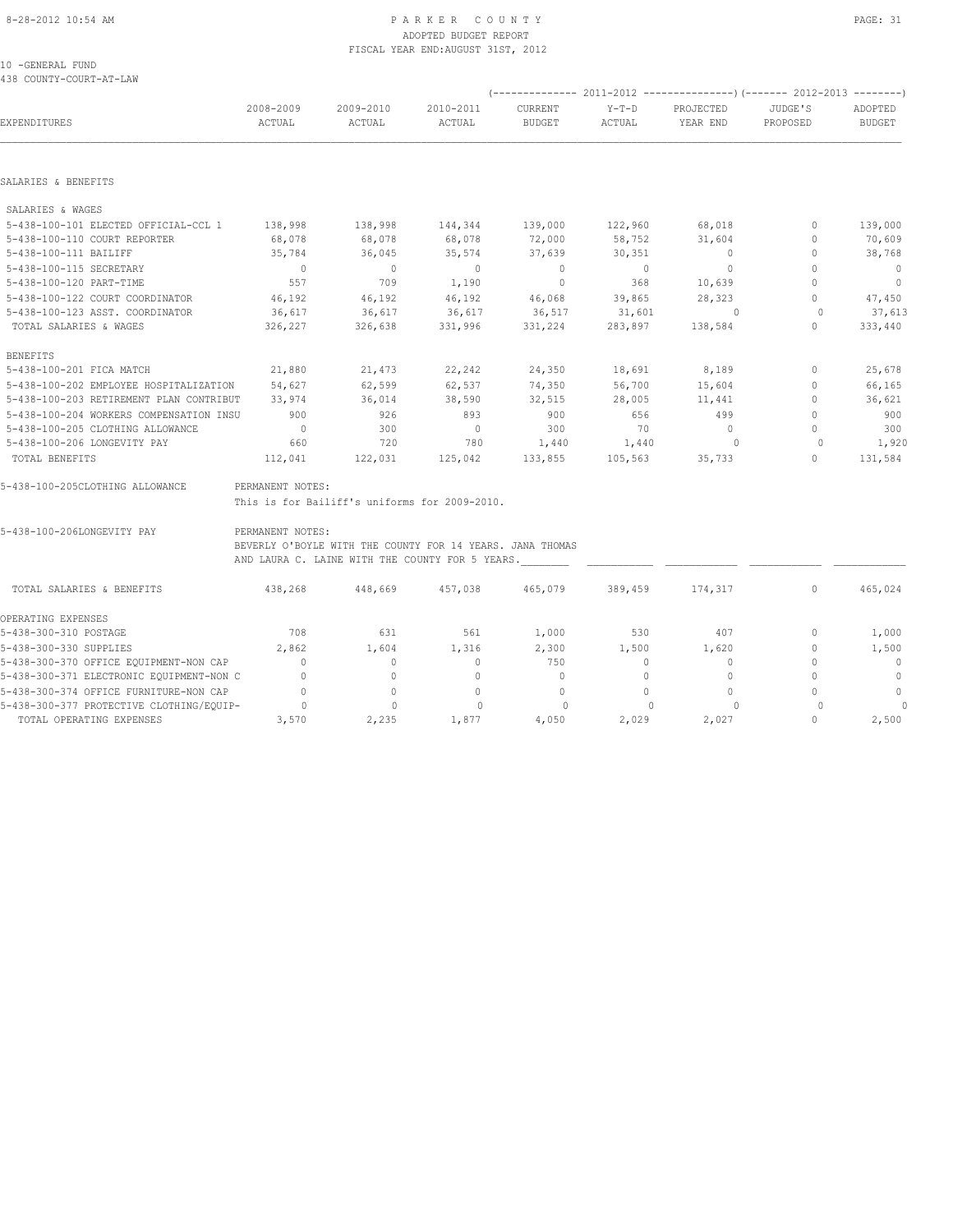#### 8-28-2012 10:54 AM P A R K E R C O U N T Y PAGE: 32 ADOPTED BUDGET REPORT FISCAL YEAR END:AUGUST 31ST, 2012

#### 10 -GENERAL FUND 438 COUNTY-COURT-AT-LAW

| EXPENDITURES                             | 2008-2009<br>ACTUAL              | 2009-2010<br>ACTUAL | 2010-2011<br>ACTUAL              | CURRENT<br><b>BUDGET</b> | $Y-T-D$<br>ACTUAL | PROJECTED<br>YEAR END | JUDGE'S<br>PROPOSED              | ADOPTED<br><b>BUDGET</b> |
|------------------------------------------|----------------------------------|---------------------|----------------------------------|--------------------------|-------------------|-----------------------|----------------------------------|--------------------------|
| PROFESSIONAL AND SERVICE                 |                                  |                     |                                  |                          |                   |                       |                                  |                          |
| 5-438-400-400 ATTORNEY FEES              | 99,181                           | 110,856             | 139,294                          | 99,639                   | 94,265            | 67,775                | $\Omega$                         | 102,750                  |
| 5-438-400-401 OUTSIDE COURT REPORTER     | 1,436                            | 1,310               | 3,639                            | 4,000                    | 653               | $\Omega$              | $\cap$                           | 4,000                    |
| 5-438-400-402 VISITING JUDGE TRAVEL      | 2,838                            | 2,580               | 3,175                            | $\circ$                  | $\circ$           | 36,263                | $\cap$                           | $\overline{0}$           |
| 5-438-400-403 COMPETENCY EVALUATION      | 1,000                            | $\circ$             | 950                              | 3,500                    | $\Omega$          | $\Omega$              | $\Omega$                         | 3,500                    |
| 5-438-400-408 CONTRACT SERVICES          | $\Omega$                         | $\Omega$            | 350                              | 545                      | 545               | $\bigcap$             | $\cap$                           | 500                      |
| 5-438-400-415 TRAINING SCHOOLS & SEMINAR | 2,563                            | 2,258               | 2,349                            | 3,000                    | 475               | $\Omega$              |                                  | 3,000                    |
| 5-438-400-420 TELEPHONE                  | $\Omega$                         | $\mathbf{0}$        | $\mathbf{0}$                     | $\circ$                  | $\circ$           | $\bigcap$             | $\cap$                           | $\overline{0}$           |
| 5-438-400-425 TRAVEL                     | $\Omega$                         | 0                   | $\mathbf{0}$                     | 1,636                    | 150               | $\Omega$              | $\cap$                           | 500                      |
| 5-438-400-435 INTERPRETER                | 425                              | 865                 | 1,719                            | 3,365                    | 525               | $\Omega$              | $\cap$                           | 3,365                    |
| 5-438-400-450 OFFICE EQUIPMENT REPAIR    | $\Omega$                         | $\Omega$            | $\mathbf{0}$                     | 500                      | $\Omega$          | $\Omega$              |                                  | 500                      |
| 5-438-400-480 DUES & SUBSCRIPTIONS       | 1,803                            | 2,279               | 2,280                            | 1,500                    | 1,474             | 40                    |                                  | 1,500                    |
| 5-438-400-481 BOOKS & PUBLICATIONS       | 601                              | 1,062               | 553                              | 1,000                    | 655               | 347                   | $\cap$                           | 1,500                    |
| 5-438-400-482 BONDS                      | $\begin{array}{c} \n\end{array}$ | $\circ$             | 178                              | 200                      | $\Omega$          | $\mathbf{0}$          | $\cap$                           | 200                      |
| 5-438-400-491 MENTAL COMMITTMENT COSTS   | $\Omega$                         | $\circ$             | $\Omega$                         | 2,000                    | $\Omega$          | $\Omega$              | n                                | 2,000                    |
| 5-438-400-497 TRIAL COSTS                | $\bigcap$                        | $\Omega$            | $\Omega$                         | 6,000                    | $\Omega$          | $\Omega$              | n                                | 6,000                    |
| 5-438-400-498 STATEMENT OF FACTS         | 1,660                            | $\Omega$            | 1,515                            | 8,380                    | 8,380             | $\Omega$              | $\Omega$                         | 7,250                    |
| 5-438-400-499 MISCELLANEOUS              | $\Omega$                         | 40                  | $\circ$                          | $\Omega$                 | $\circ$           | $\Omega$              | $\Omega$                         | $\Omega$                 |
| TOTAL PROFESSIONAL AND SERVICE           | 111,506                          | 121,249             | 156,000                          | 135,265                  | 107,121           | 104,425               | $\begin{array}{c} \n\end{array}$ | 136,565                  |
| CAPITAL EXPENDITURES                     |                                  |                     |                                  |                          |                   |                       |                                  |                          |
| 5-438-500-570 OFFICE EQUIPMENT           | $\Omega$                         | $\Omega$            | $\mathbf{0}$                     | $\circ$                  | $\Omega$          | $\Omega$              | $\Omega$                         | $\Omega$                 |
| 5-438-500-571 ELECTRONIC EQUIPMENT       | $\begin{array}{c} \n\end{array}$ | 1,465               | $\mathbf{0}$                     | 2,135                    | 2,135             | 1,295                 | $\begin{array}{c} \n\end{array}$ | 2,136                    |
| 5-438-500-590 OFFICE FURNITURE           | 0                                | $\Omega$            | $\Omega$                         | $\Omega$                 | $\Omega$          | $\Omega$              | 0                                | $\cap$                   |
| TOTAL CAPITAL EXPENDITURES               | $\begin{array}{c} \n\end{array}$ | 1,465               | $\begin{array}{c} \n\end{array}$ | 2,135                    | 2,135             | 1,295                 | $\begin{array}{c} \n\end{array}$ | 2,136                    |
| TOTAL 438 COUNTY-COURT-AT-LAW            | 553,343                          | 573,618             | 614,915                          | 606,529                  | 500,745           | 282,064               | $\Omega$                         | 606,225                  |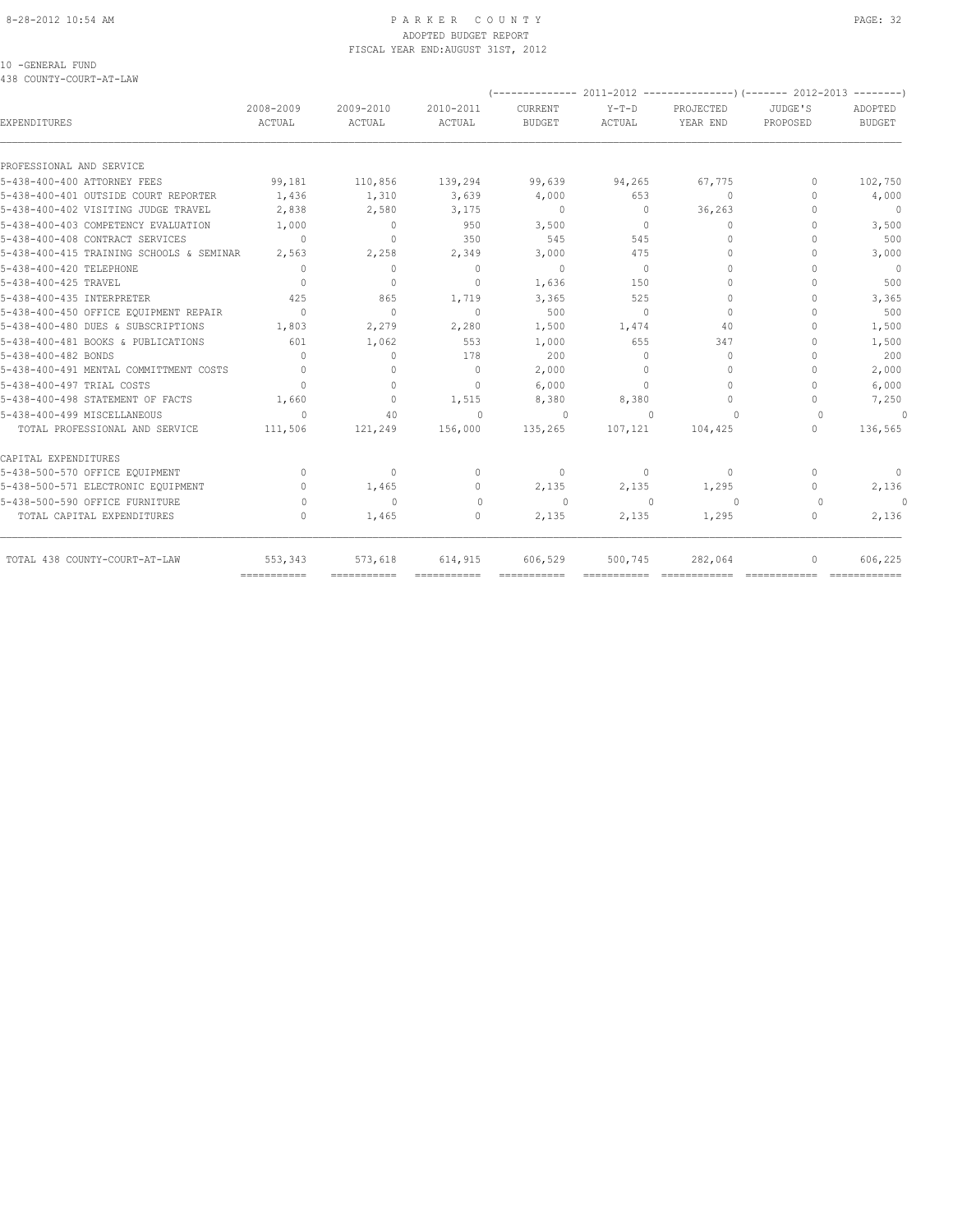#### 8-28-2012 10:54 AM P A R K E R C O U N T Y PAGE: 33 ADOPTED BUDGET REPORT FISCAL YEAR END:AUGUST 31ST, 2012

10 -GENERAL FUND 439 COUNTY CRT AT LAW 2

| EXPENDITURES                             | 2008-2009<br>ACTUAL | 2009-2010<br>ACTUAL                                       | 2010-2011<br>ACTUAL | CURRENT<br><b>BUDGET</b> | $Y-T-D$<br>ACTUAL | PROJECTED<br>YEAR END | JUDGE'S<br>PROPOSED | ADOPTED<br><b>BUDGET</b> |
|------------------------------------------|---------------------|-----------------------------------------------------------|---------------------|--------------------------|-------------------|-----------------------|---------------------|--------------------------|
|                                          |                     |                                                           |                     |                          |                   |                       |                     |                          |
| SALARIES & BENEFITS                      |                     |                                                           |                     |                          |                   |                       |                     |                          |
| SALARIES & WAGES                         |                     |                                                           |                     |                          |                   |                       |                     |                          |
| 5-439-100-101 ELECTED OFFICIAL-CCL 2     | 138,998             | 138,998                                                   | 144,344             | 139,000                  | 122,960           | $\mathbf{0}$          | 0                   | 139,000                  |
| 5-439-100-102 CELL PHONE ALLOWANCE       | $\mathbf{0}$        | $\mathbf{0}$                                              | $\mathbf{0}$        | $\mathbf{0}$             | $\circ$           | $\mathbf{0}$          | $\mathbf{0}$        |                          |
| 5-439-100-110 COURT REPORTER             | 68,078              | 68,078                                                    | 68,078              | 72,000                   | 58,752            | $\Omega$              | $\Omega$            | 70,609                   |
| 5-439-100-111 BAILIFF                    | 36,955              | 36,955                                                    | 36,955              | 37,638                   | 31,892            | $\mathbf{0}$          | $\Omega$            | 38,767                   |
| 5-439-100-115 SECRETARY                  | $\Omega$            | $\mathbf{0}$                                              | $\mathbf{0}$        | $\mathbf{0}$             | $\Omega$          | $\mathbf{0}$          | $\Omega$            | $\mathbf{0}$             |
| 5-439-100-120 PART-TIME                  | 1,273               | 607                                                       | 243                 | $\mathbf{0}$             | 2,040             | $\Omega$              | $\Omega$            | $\circ$                  |
| 5-439-100-122 COURT COORDINATOR          | 46,194              | 46,194                                                    | 46,194              | 46,068                   | 39,866            | $\Omega$              | $\Omega$            | 47,450                   |
| 5-439-100-123 ASST. COORDINATOR          | 32,044              | 36,617                                                    | 36,617              | 36,517                   | 31,601            | $\mathbf{0}$          | $\mathbf{0}$        | 37,613                   |
| 5-439-100-199 CERTIFICATION PAY          | $\circ$             | $\mathbf{0}$                                              | 1,177               | 1,200                    | 1,038             | $\circ$               | $\Omega$            | 1,200                    |
| TOTAL SALARIES & WAGES                   | 323,542             | 327,449                                                   | 333,607             | 332,423                  | 288,150           | $\circ$               | $\mathbf{0}$        | 334,639                  |
| 5-439-100-199CERTIFICATION PAY           | PERMANENT NOTES:    |                                                           |                     |                          |                   |                       |                     |                          |
|                                          |                     | Lorinda Ayer, Bailiff Advanced                            |                     |                          |                   |                       |                     |                          |
| <b>BENEFITS</b>                          |                     |                                                           |                     |                          |                   |                       |                     |                          |
| 5-439-100-201 FICA MATCH                 | 22,179              | 21,682                                                    | 22,668              | 24,250                   | 19,466            | $\mathbf{0}$          | $\mathbf{0}$        | 25,738                   |
| 5-439-100-202 EMPLOYEE HOSPITALIZATION   | 63,826              | 75,366                                                    | 82,127              | 80,675                   | 59,591            | $\mathbf{0}$          | $\mathbf{0}$        | 66,166                   |
| 5-439-100-203 RETIREMENT PLAN CONTRIBUT  | 33,669              | 36,130                                                    | 38,914              | 32,634                   | 28,309            | $\circ$               | $\mathbf{0}$        | 36,706                   |
| 5-439-100-204 WORKERS COMPENSATION INSU  | 905                 | 891                                                       | 870                 | 910                      | 666               | $\mathbf{0}$          | $\mathbf{0}$        | 910                      |
| 5-439-100-205 CLOTHING ALLOWANCE         | $\circ$             | 300                                                       | 300                 | 300                      | 300               | $\circ$               | $\Omega$            | 300                      |
| 5-439-100-206 LONGEVITY PAY              | 360                 | 420                                                       | 1,080               | 1,800                    | 1,560             | $\mathbf{0}$          | $\mathbf{0}$        | 1,800                    |
| 5-439-100-209 CELL PHONE ALLOWANCE       | 602                 | 602                                                       | 602                 | $\circ$                  | 519               | $\Omega$              | $\circ$             | 0                        |
| TOTAL BENEFITS                           | 121,541             | 135,390                                                   | 146,561             | 140,569                  | 110,411           | $\Omega$              | $\mathbf{0}$        | 131,620                  |
| 5-439-100-209CELL PHONE ALLOWANCE        | PERMANENT NOTES:    |                                                           |                     |                          |                   |                       |                     |                          |
|                                          |                     | Bailiff cell phone allowance 12 months at \$25 per month. |                     |                          |                   |                       |                     |                          |
| TOTAL SALARIES & BENEFITS                | 445,082             | 462,839                                                   | 480,169             | 472,992                  | 398,561           | $\mathbb O$           | $\circ$             | 466,259                  |
| OPERATING EXPENSES                       |                     |                                                           |                     |                          |                   |                       |                     |                          |
| 5-439-300-310 POSTAGE                    | 964                 | 751                                                       | 607                 | 1,000                    | 481               | $\mathbf{0}$          | $\mathbf{0}$        | 1,000                    |
| 5-439-300-330 SUPPLIES                   | 1,436               | 2,001                                                     | 954                 | 1,500                    | 724               | $\mathbf{0}$          | $\mathbf{0}$        | 1,500                    |
| 5-439-300-370 OFFICE EQUIPMENT-NON CAP   | $\Omega$            | $\Omega$                                                  | $\Omega$            | $\mathbf{0}$             | $\circ$           | $\Omega$              | $\Omega$            | $\mathbf{0}$             |
| 5-439-300-371 ELECTRONIC EQUIPMENT-NON C | $\mathbf{0}$        | 0                                                         | $\mathbf 0$         | $\mathbf 0$              | $\circ$           | $\mathbf{0}$          | $\mathbf{0}$        | $\mathbb O$              |
| 5-439-300-374 OFFICE FURNITURE-NON CAP   | $\mathbf{0}$        | $\circ$                                                   | $\mathbf{0}$        | $\mathbf 0$              | $\circ$           | $\Omega$              | $\Omega$            | $\circ$                  |
| 5-439-300-377 PROTECTIVE CLOTHING/EQUIP- | $\circ$             | $\mathbf{0}$                                              | $\circ$             | $\circ$                  | $\bigcap$         | $\circ$               | $\Omega$            |                          |
| TOTAL OPERATING EXPENSES                 | 2,400               | 2,752                                                     | 1,561               | 2,500                    | 1,204             | $\circ$               | $\circ$             | 2,500                    |
|                                          |                     |                                                           |                     |                          |                   |                       |                     |                          |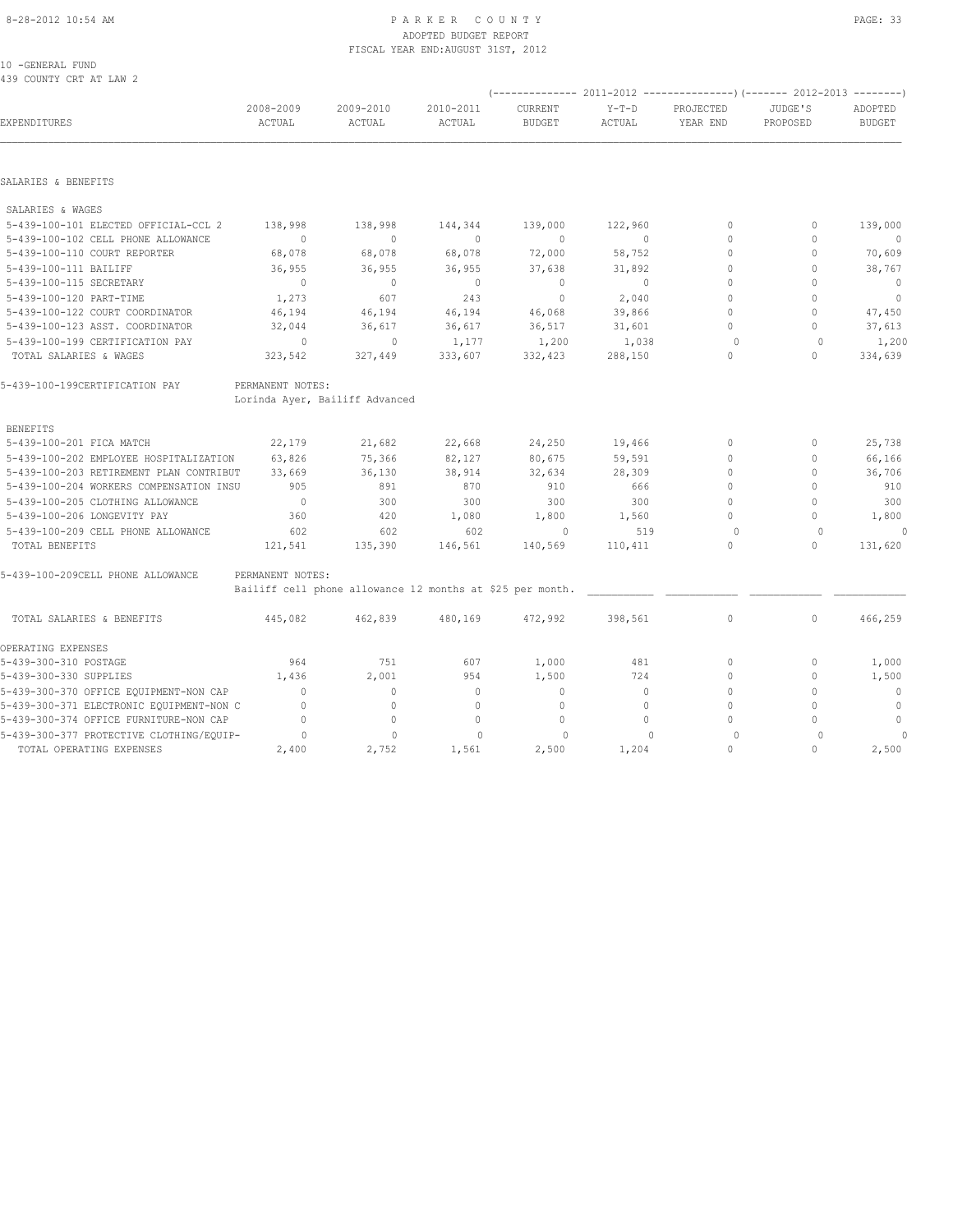#### 8-28-2012 10:54 AM P A R K E R C O U N T Y PAGE: 34 ADOPTED BUDGET REPORT FISCAL YEAR END:AUGUST 31ST, 2012

10 -GENERAL FUND 439 COUNTY CRT AT LAW 2

|                                          |                     |                                  |                                  |                                  |                   | ------------ 2011-2012 ----------------)(------- 2012-2013 --------) |                                  |                          |
|------------------------------------------|---------------------|----------------------------------|----------------------------------|----------------------------------|-------------------|----------------------------------------------------------------------|----------------------------------|--------------------------|
| <b>EXPENDITURES</b>                      | 2008-2009<br>ACTUAL | 2009-2010<br>ACTUAL              | 2010-2011<br>ACTUAL              | CURRENT<br><b>BUDGET</b>         | $Y-T-D$<br>ACTUAL | PROJECTED<br>YEAR END                                                | JUDGE'S<br>PROPOSED              | ADOPTED<br><b>BUDGET</b> |
|                                          |                     |                                  |                                  |                                  |                   |                                                                      |                                  |                          |
| PROFESSIONAL AND SERVICE                 |                     |                                  |                                  |                                  |                   |                                                                      |                                  |                          |
| 5-439-400-400 ATTORNEY FEES              | 111,408             | 114,191                          | 131,927                          | 110,000                          | 107,710           | $\begin{array}{c} \n\end{array}$                                     | $\Omega$                         | 110,000                  |
| 5-439-400-401 OUTSIDE COURT REPORTER     | 1,854               | 2,610                            | 2,349                            | 3,000                            | 2,610             | $\bigcap$                                                            | n                                | 3,000                    |
| 5-439-400-402 VISITING JUDGE TRAVEL      | $\mathbf{0}$        | 3,612                            | 516                              | 2,000                            | $\circ$           | $\circ$                                                              | 0                                | 2,000                    |
| 5-439-400-403 COMPETENCY EVALUATION      | $\Omega$            | $\Omega$                         | $\begin{array}{c} \n\end{array}$ | $\Omega$                         | $\Omega$          | $\Omega$                                                             |                                  | $\mathbf{0}$             |
| 5-439-400-415 TRAINING SCHOOLS & SEMINAR | 4,224               | 2,897                            | 2,552                            | 3,000                            | 537               | $\Omega$                                                             | n                                | 3,000                    |
| 5-439-400-420 TELEPHONE                  | $\Omega$            | $\mathbf{0}$                     | $\mathbf{0}$                     | $\mathbf{0}$                     | $\circ$           | $\circ$                                                              | n                                | $\mathbf{0}$             |
| 5-439-400-425 TRAVEL                     | $\bigcap$           | $\circ$                          | 21                               | $\begin{array}{c} \n\end{array}$ | $\Omega$          | $\Omega$                                                             |                                  | $\overline{0}$           |
| 5-439-400-435 INTERPRETER                | 900                 | 949                              | 579                              | 2,500                            | $\Omega$          | $\Omega$                                                             |                                  | 2,500                    |
| 5-439-400-450 OFFICE EQUIPMENT REPAIR    | $\Omega$            | 514                              | $\begin{array}{c} \n\end{array}$ | 415                              | 415               | $\Omega$                                                             | n                                | $\Omega$                 |
| 5-439-400-480 DUES & SUBSCRIPTIONS       | 1,840               | 2,037                            | 2,728                            | 2,500                            | 2,261             | $\Omega$                                                             |                                  | 2,500                    |
| 5-439-400-481 BOOKS & PUBLICATIONS       | 968                 | 540                              | 328                              | 1,000                            | 407               | $\Omega$                                                             | ∩                                | 1,000                    |
| 5-439-400-482 BONDS                      | $\bigcap$           | $\begin{array}{c} \n\end{array}$ | 50                               | 100                              | 50                | $\Omega$                                                             | $\cap$                           | 100                      |
| 5-439-400-497 TRIAL COSTS                | 5,704               | 202                              | 1,589                            | 3,000                            | 839               | $\bigcap$                                                            |                                  | 3,000                    |
| 5-439-400-498 STATEMENT OF FACTS         | $\Omega$            | $\mathbf{0}$                     | $\mathbf{0}$                     | 2,800                            | 829               | $\Omega$                                                             | $\bigcap$                        | 3,000                    |
| 5-439-400-499 MISCELLANEOUS              | 124                 | 241                              | $\Omega$                         | $\Omega$                         | $\cap$            | $\Omega$                                                             | $\Omega$                         | 500                      |
| TOTAL PROFESSIONAL AND SERVICE           | 127,022             | 127,793                          | 142,639                          | 130,315                          | 115,658           | $\Omega$                                                             | $\begin{array}{c} \n\end{array}$ | 130,600                  |
| CAPITAL EXPENDITURES                     |                     |                                  |                                  |                                  |                   |                                                                      |                                  |                          |
| 5-439-500-570 OFFICE EQUIPMENT           | $\circ$             | $\mathbf{0}$                     | $\begin{array}{c} \n\end{array}$ | $\mathbf{0}$                     | $\Omega$          | $\mathbf{0}$                                                         | $\bigcap$                        | $\mathbf{0}$             |
| 5-439-500-571 ELECTRONIC EQUIPMENT       | 1,872               | 1,128                            | 998                              | 200                              | 121               | 2,518                                                                | $\Omega$                         | 300                      |
| 5-439-500-590 OFFICE FURNITURE           | $\Omega$            | 175                              | $\Omega$                         | $\Omega$                         | $\Omega$          | $\Omega$                                                             | $\cap$                           | $\Omega$                 |
| TOTAL CAPITAL EXPENDITURES               | 1,872               | 1,303                            | 998                              | 200                              | 121               | 2,518                                                                | $\cap$                           | 300                      |
| TOTAL 439 COUNTY CRT AT LAW 2            | 576,376             | 594,687                          | 625,366                          | 606,007                          | 515,544           | 2,518                                                                | $\Omega$                         | 599,659                  |
|                                          | ===========         | ===========                      | ===========                      |                                  | ===========       | =============                                                        |                                  |                          |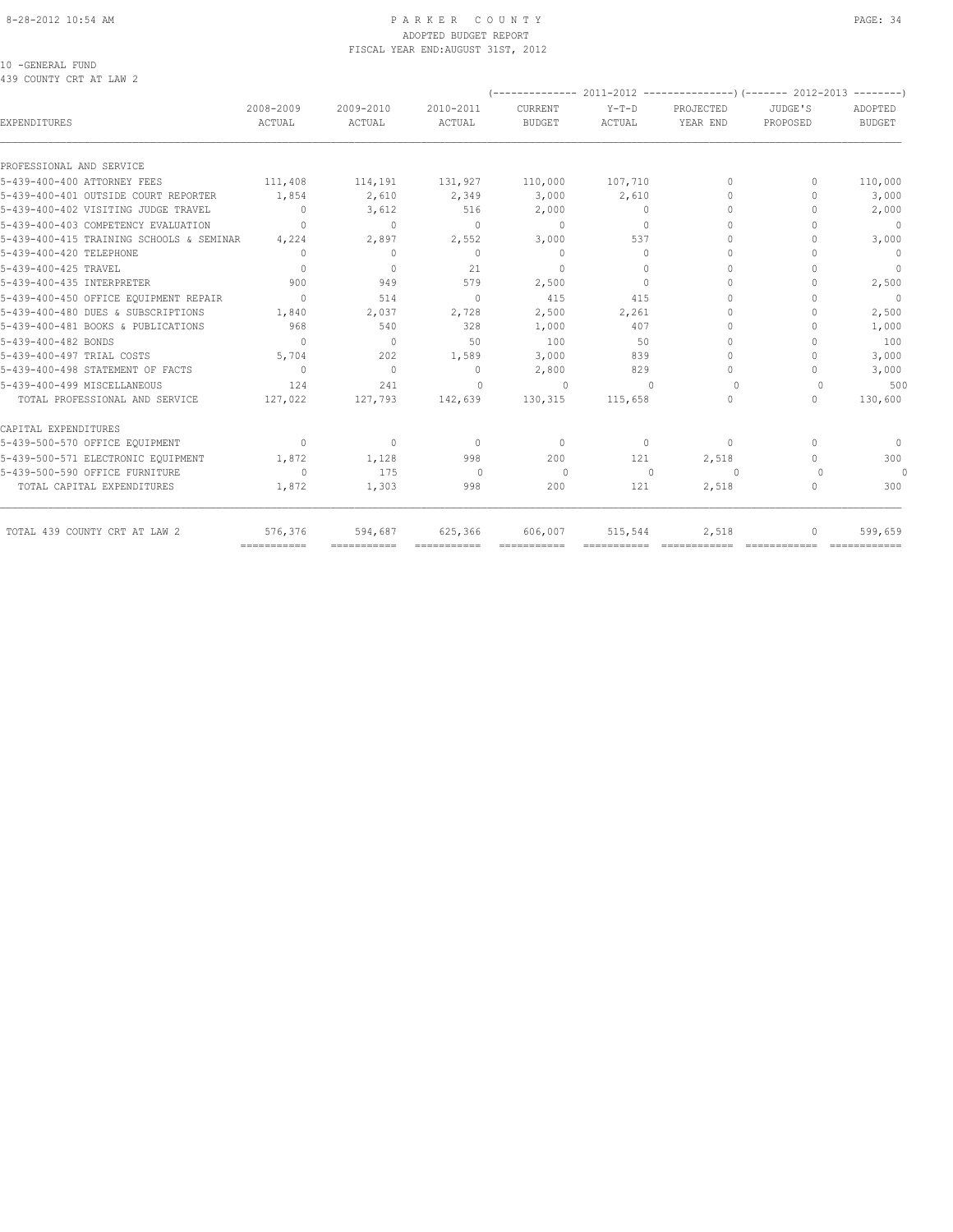#### 8-28-2012 10:54 AM P A R K E R C O U N T Y PAGE: 35 ADOPTED BUDGET REPORT FISCAL YEAR END:AUGUST 31ST, 2012

| 10 -GENERAL FUND<br>450 DISTRICT CLERK                     |                     |                                                       |                     |                          |                   |                       |                     |                          |
|------------------------------------------------------------|---------------------|-------------------------------------------------------|---------------------|--------------------------|-------------------|-----------------------|---------------------|--------------------------|
|                                                            |                     |                                                       |                     |                          |                   |                       |                     |                          |
| EXPENDITURES                                               | 2008-2009<br>ACTUAL | 2009-2010<br>ACTUAL                                   | 2010-2011<br>ACTUAL | CURRENT<br><b>BUDGET</b> | $Y-T-D$<br>ACTUAL | PROJECTED<br>YEAR END | JUDGE'S<br>PROPOSED | ADOPTED<br><b>BUDGET</b> |
|                                                            |                     |                                                       |                     |                          |                   |                       |                     |                          |
| SALARIES & BENEFITS                                        |                     |                                                       |                     |                          |                   |                       |                     |                          |
| SALARIES & WAGES                                           |                     |                                                       |                     |                          |                   |                       |                     |                          |
| 5-450-100-101 ELECTED OFFICIAL-DIST CLE                    | 73,499              | 73,499                                                | 76,326              | 73,500                   | 65,018            | 46,730                | $\mathbf{0}$        | 73,500                   |
| 5-450-100-103 CHIEF DEPUTIES, 1ST ASSIS                    | 88,388              | 87,821                                                | 75,364              | 124,285                  | 104,053           | 41,341                | $\circ$             | 128,014                  |
| 5-450-100-106 DEPUTIES                                     | 394,061             | 395,174                                               | 384,174             | 332,679                  | 278,354           | 178,589               | $\Omega$            | 342,660                  |
| 5-450-100-120 PART-TIME                                    | $\Omega$            | $\Omega$                                              | $\Omega$            | $\circ$                  | $\Omega$          | $\Omega$              | $\Omega$            | $\theta$                 |
| TOTAL SALARIES & WAGES                                     | 555,948             | 556,493                                               | 535,864             | 530,464                  | 447,425           | 266,660               | $\Omega$            | 544,174                  |
| 5-450-100-103CHIEF DEPUTIES, 1ST ASSISTCURRENT YEAR NOTES: |                     |                                                       |                     |                          |                   |                       |                     |                          |
|                                                            |                     | 1 at grade/step FT7-15; 2 at grade/step FT7-10        |                     |                          |                   |                       |                     |                          |
| 5-450-100-106DEPUTIES                                      | CURRENT YEAR NOTES: |                                                       |                     |                          |                   |                       |                     |                          |
|                                                            |                     | 10 Deputy Clerks: 2 at FT5-7; 3 at FT5-9; 5 at FT5-11 |                     |                          |                   |                       |                     |                          |
| <b>BENEFITS</b>                                            |                     |                                                       |                     |                          |                   |                       |                     |                          |
| 5-450-100-201 FICA MATCH                                   | 41,419              | 40,248                                                | 38,203              | 40,525                   | 31,410            | 20,178                | $\circ$             | 42,693                   |
| 5-450-100-202 EMPLOYEE HOSPITALIZATION                     | 144,258             | 184,115                                               | 189,549             | 202,225                  | 162,050           | 46,516                | $\mathbf{0}$        | 187,772                  |
| 5-450-100-203 RETIREMENT PLAN CONTRIBUT                    | 58,412              | 61,959                                                | 63,590              | 56,337                   | 44,968            | 19,870                | $\mathbf{0}$        | 60,886                   |
| 5-450-100-204 WORKERS COMPENSATION INSU                    | 1,485               | 1,516                                                 | 1,421               | 1,500                    | 1,056             | 1,294                 | $\mathbf{0}$        | 1,500                    |
| 5-450-100-206 LONGEVITY PAY                                | 4,560               | 5,460                                                 | 5,280               | 3,480                    | 3,480             | $\circ$               | $\Omega$            | 3,900                    |
| 5-450-100-209 CELL PHONE ALLOWANCE                         | 1,000               | 1,000                                                 | $\mathbf{0}$        | $\circ$                  | $\mathbf{0}$      | $\circ$               | $\Omega$            | 0                        |
| TOTAL BENEFITS                                             | 251,133             | 294,298                                               | 298,043             | 304,067                  | 242,963           | 87,858                | $\Omega$            | 296,751                  |
| TOTAL SALARIES & BENEFITS                                  | 807,081             | 850,791                                               | 833,907             | 834,531                  | 690,387           | 354,518               | $\Omega$            | 840,925                  |
| OPERATING EXPENSES                                         |                     |                                                       |                     |                          |                   |                       |                     |                          |
| 5-450-300-310 POSTAGE                                      | 8,298               | 8,088                                                 | 10,304              | 9,293                    | 8,013             | 5,154                 | $\mathbf{0}$        | 12,000                   |
| 5-450-300-330 SUPPLIES                                     | 14,840              | 6,772                                                 | 8,761               | 11,262                   | 9,195             | 8,844                 | $\mathbf{0}$        | 17,500                   |
| 5-450-300-336 MICROFILM SUPPLIES                           | $\mathbf 0$         | $\circ$                                               | $\mathbf{0}$        | $\mathbf 0$              | $\circ$           | $\circ$               | $\mathbf{0}$        | $\overline{0}$           |
| 5-450-300-370 OFFICE EQUIPMENT-NON CAP                     | $\Omega$            | $\circ$                                               | $\Omega$            | $\circ$                  | $\circ$           | $\Omega$              | $\theta$            | 1,500                    |
| 5-450-300-371 ELECTRONIC EQUIPMENT-NON C                   | $\mathbf{0}$        | $\circ$                                               | $\mathbf 0$         | 730                      | $\circ$           | $\circ$               | $\mathbf{0}$        | 12,900                   |
| 5-450-300-374 OFFICE FURNITURE-NON CAP                     | $\circ$             | $\Omega$                                              | $\Omega$            | 5,710                    | 1,264             | $\Omega$              | $\Omega$            | 2,160                    |
| TOTAL OPERATING EXPENSES                                   | 23,138              | 14,860                                                | 19,065              | 26,995                   | 18,471            | 13,998                | $\circ$             | 46,060                   |
| PROFESSIONAL AND SERVICE                                   |                     |                                                       |                     |                          |                   |                       |                     |                          |
| 5-450-400-408 CONTRACT SERVICES                            | 0                   | $\circ$                                               | $\Omega$            | $\circ$                  | $\circ$           | $\mathbf{0}$          | $\mathbf{0}$        | 2,000                    |
| 5-450-400-415 TRAINING SCHOOLS & SEMINAR                   | 1,883               | 1,290                                                 | 2,002               | 884                      | 884               | 599                   | $\mathbf{0}$        | 3,000                    |
| 5-450-400-425 TRAVEL                                       | $\Omega$            | $\mathbf{0}$                                          | $\Omega$            | 52                       | 52                | 753                   | $\Omega$            | 500                      |
| 5-450-400-450 OFFICE EQUIPMENT REPAIR                      | $\circ$             | 88                                                    | 208                 | 500                      | 500               | 40                    | $\mathbf{0}$        | 1,000                    |
| 5-450-400-480 DUES & SUBSCRIPTIONS                         | 145                 | 160                                                   | 544                 | 1,170                    | 1,054             | 204                   | $\Omega$            | 1,500                    |
| 5-450-400-481 BOOKS & PUBLICATIONS                         | 684                 | 745                                                   | 39                  | 354                      | 242               | 588                   | $\mathbf{0}$        | 500                      |
| 5-450-400-482 BONDS                                        | 1,278               | 1,327                                                 | 1,307               | 1,346                    | 1,346             | 3,501                 | $\Omega$            | 1,500                    |

5-450-400-499 MISCELLANEOUS 0 0 0 0 0 0 0 500 TOTAL PROFESSIONAL AND SERVICE 3,990 3,610 4,100 4,305 4,078 5,685 0 10,500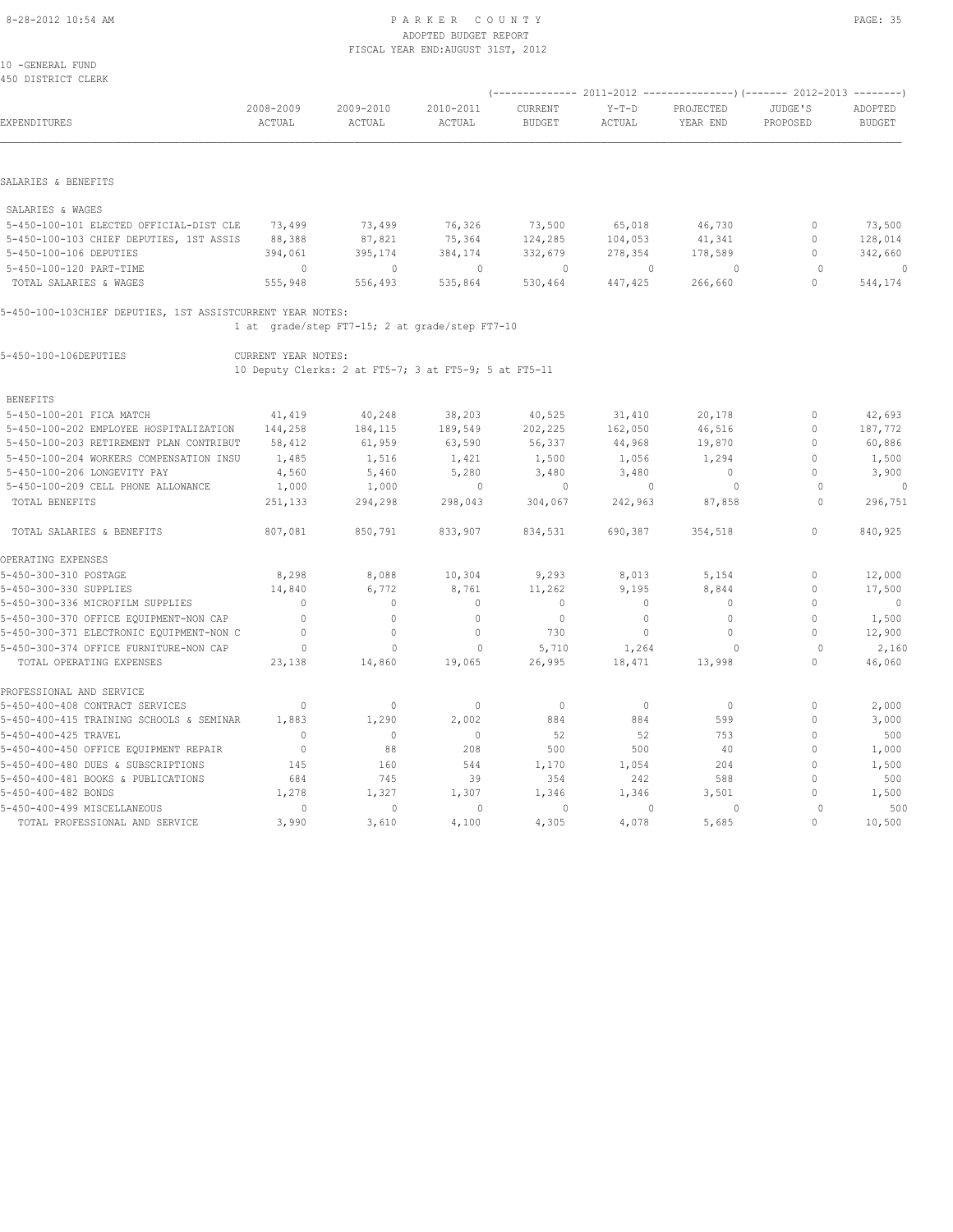# 8-28-2012 10:54 AM P A R K E R C O U N T Y PAGE: 36 ADOPTED BUDGET REPORT

| TOTAL 450 DISTRICT CLERK                                   | 834,209<br>=========== | 869,261             | 857,071                            | 865,831                  | 712,936           | 374,201               |                     | 897,485                  |
|------------------------------------------------------------|------------------------|---------------------|------------------------------------|--------------------------|-------------------|-----------------------|---------------------|--------------------------|
| TOTAL CAPITAL EXPENDITURES                                 |                        |                     | 0                                  |                          |                   |                       |                     | $\Omega$                 |
| 5-450-500-599 MISC. CAPITAL OUTLAY                         |                        |                     |                                    |                          |                   |                       |                     |                          |
| 5-450-500-590 OFFICE FURNITURE                             |                        |                     | $\Omega$                           |                          |                   |                       |                     | 0                        |
| CAPITAL EXPENDITURES<br>5-450-500-571 ELECTRONIC EOUIPMENT |                        |                     | $\mathbf{0}$                       | $\Omega$                 | $\Omega$          |                       |                     | 0                        |
| EXPENDITURES                                               | 2008-2009<br>ACTUAL    | 2009-2010<br>ACTUAL | 2010-2011<br>ACTUAL                | CURRENT<br><b>BUDGET</b> | $Y-T-D$<br>ACTUAL | PROJECTED<br>YEAR END | JUDGE'S<br>PROPOSED | ADOPTED<br><b>BUDGET</b> |
| 10 -GENERAL FUND<br>450 DISTRICT CLERK                     |                        |                     |                                    |                          |                   |                       |                     |                          |
|                                                            |                        |                     | FISCAL YEAR END: AUGUST 31ST, 2012 |                          |                   |                       |                     |                          |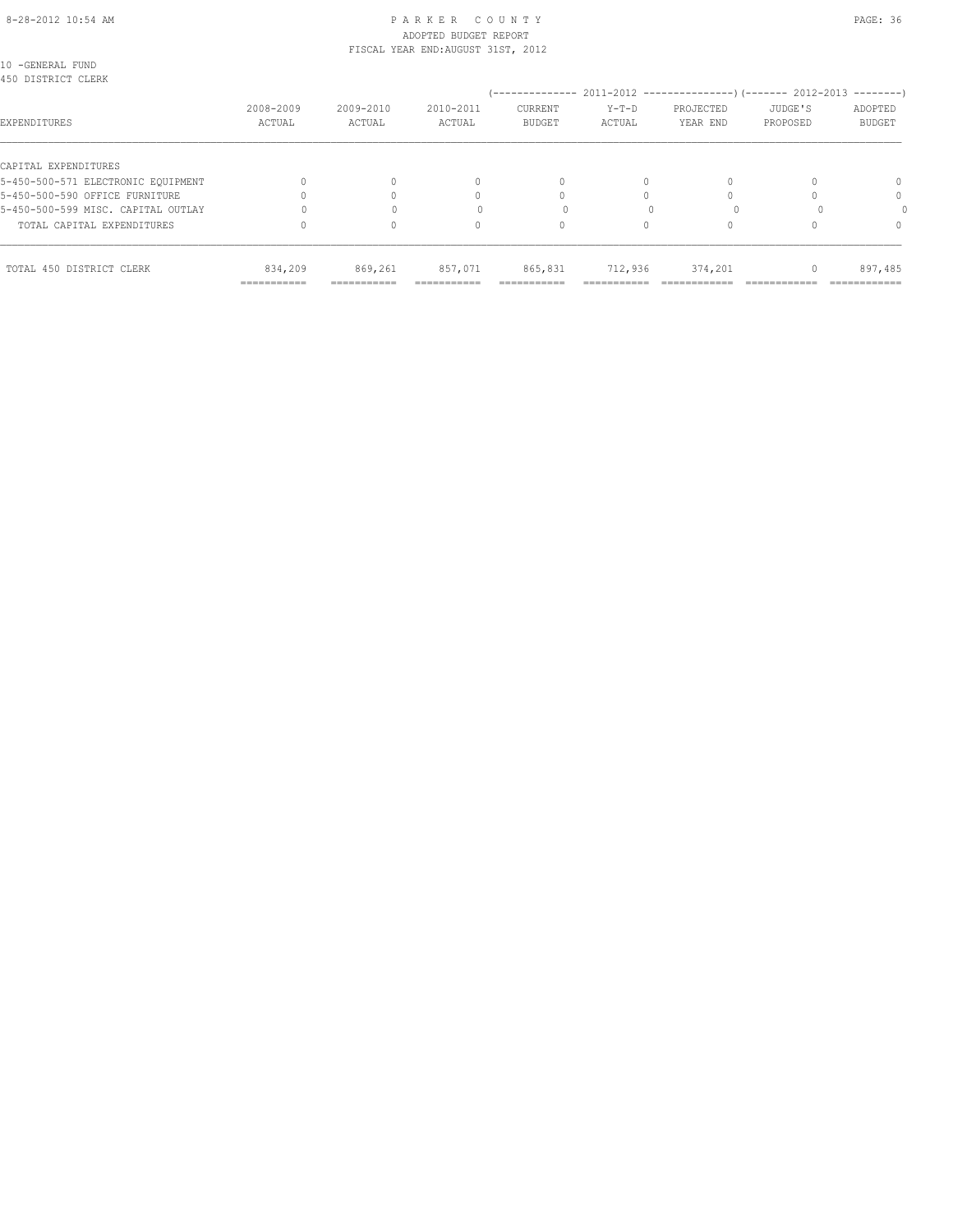#### 8-28-2012 10:54 AM PAGE: 37 ADOPTED BUDGET REPORT FISCAL YEAR END:AUGUST 31ST, 2012

| 10 -GENERAL FUND        |  |  |
|-------------------------|--|--|
| 461 JUSTICE COURT PCT 1 |  |  |

| EXPENDITURES                             | 2008-2009<br>ACTUAL                           | 2009-2010<br>ACTUAL                                                                       | 2010-2011<br>ACTUAL | CURRENT<br><b>BUDGET</b> | $Y-T-D$<br><b>ACTUAL</b> | PROJECTED<br>YEAR END | JUDGE'S<br>PROPOSED | ADOPTED<br><b>BUDGET</b> |
|------------------------------------------|-----------------------------------------------|-------------------------------------------------------------------------------------------|---------------------|--------------------------|--------------------------|-----------------------|---------------------|--------------------------|
|                                          |                                               |                                                                                           |                     |                          |                          |                       |                     |                          |
| SALARIES & BENEFITS                      |                                               |                                                                                           |                     |                          |                          |                       |                     |                          |
| SALARIES & WAGES                         |                                               |                                                                                           |                     |                          |                          |                       |                     |                          |
| 5-461-100-101 ELECTED OFFICIAL-JP #1     | 73,499                                        | 73,499                                                                                    | 76,326              | 73,500                   | 65,018                   | 42,922                | $\mathbf 0$         | 73,500                   |
| 5-461-100-103 CHIEF DEPUTIES, 1ST ASSIS  | $\Omega$                                      | $\Omega$                                                                                  | $\mathbf{0}$        | $\mathbf{0}$             | $\circ$                  | 30,883                | $\mathbf{0}$        | $\overline{0}$           |
| 5-461-100-106 DEPUTIES                   | 64,960                                        | 62,972                                                                                    | 66,643              | 67,454                   | 58,370                   | 52,133                | $\circ$             | 69,478                   |
| 5-461-100-109 DEPUTY/COLLECTIONS         | 37,961                                        | 35,879                                                                                    | 35,879              | 35,781                   | 30,964                   | $\mathbf{0}$          | $\mathbf{0}$        | 36,855                   |
| 5-461-100-120 PART-TIME                  | 5,026                                         | 2,151                                                                                     | $\circ$             | $\circ$                  | $\circ$                  | 4,924                 | $\mathbf{0}$        | $\mathbf{0}$             |
| 5-461-100-122 COURT COORDINATOR          | 44,399                                        | 44,399                                                                                    | 44,399              | 44,277                   | 38,317                   | $\circ$               | $\mathbf{0}$        | 45,605                   |
| TOTAL SALARIES & WAGES                   | 225,845                                       | 218,900                                                                                   | 223,246             | 221,012                  | 192,669                  | 130,862               | $\mathbf 0$         | 225,438                  |
| 5-461-100-106DEPUTIES                    | CURRENT YEAR NOTES:<br>4 years without raise. | Requesting 3 step raise since employees have gone more than                               |                     |                          |                          |                       |                     |                          |
| 5-461-100-109DEPUTY/COLLECTIONS          | CURRENT YEAR NOTES:<br>4 years without raise. | Requesting 3 step raise since employees have gone more than                               |                     |                          |                          |                       |                     |                          |
| 5-461-100-122COURT COORDINATOR           | CURRENT YEAR NOTES:                           |                                                                                           |                     |                          |                          |                       |                     |                          |
|                                          |                                               | Requesting a 3 step raise since employees have gone more<br>than 4 years without a raise. |                     |                          |                          |                       |                     |                          |
|                                          |                                               |                                                                                           |                     |                          |                          |                       |                     |                          |
| <b>BENEFITS</b>                          |                                               |                                                                                           |                     |                          |                          |                       |                     |                          |
| 5-461-100-201 FICA MATCH                 | 17,723                                        | 16,026                                                                                    | 16,346              | 16,200                   | 13,845                   | 9,956                 | $\mathbf{0}$        | 17,415                   |
| 5-461-100-202 EMPLOYEE HOSPITALIZATION   | 38,438                                        | 60,674                                                                                    | 64,547              | 73,500                   | 63,989                   | 18,360                | 0                   | 74,636                   |
| 5-461-100-203 RETIREMENT PLAN CONTRIBUT  | 23,676                                        | 24,627                                                                                    | 26,047              | 21,968                   | 19,180                   | 9,452                 | $\mathbf{0}$        | 24,832                   |
| 5-461-100-204 WORKERS COMPENSATION INSU  | 601                                           | 602                                                                                       | 583                 | 605                      | 449                      | 452                   | $\Omega$            | 605                      |
| 5-461-100-206 LONGEVITY PAY              | 3,180                                         | 2,160                                                                                     | 1,920               | 2,520                    | 2,040                    | $\circ$               | $\Omega$            | 2,160                    |
| 5-461-100-209 CELL PHONE ALLOWANCE       | 1,000                                         | 1,000                                                                                     | $\mathbf{0}$        | $\circ$                  | $\Omega$                 | $\Omega$              | $\Omega$            | 0                        |
| TOTAL BENEFITS                           | 84,618                                        | 105,089                                                                                   | 109,443             | 114,793                  | 99,503                   | 38,220                | $\circ$             | 119,648                  |
| TOTAL SALARIES & BENEFITS                | 310,463                                       | 323,989                                                                                   | 332,689             | 335,805                  | 292,172                  | 169,082               | $\mathbf{0}$        | 345,086                  |
| OPERATING EXPENSES                       |                                               |                                                                                           |                     |                          |                          |                       |                     |                          |
| 5-461-300-310 POSTAGE                    | 1,189                                         | 2,698                                                                                     | 2,057               | 1,149                    | 1,254                    | 1,474                 | $\mathbf{0}$        | 3,000                    |
| 5-461-300-330 SUPPLIES                   | 3,498                                         | 4,264                                                                                     | 1,989               | 1,700                    | 1,626                    | 2,885                 | $\mathbf{0}$        | 3,500                    |
| 5-461-300-370 OFFICE EQUIPMENT-NON CAP   | $\Omega$                                      | $\mathbf{0}$                                                                              | $\mathbf{0}$        | $\circ$                  | $\circ$                  | $\circ$               | $\circ$             | $\overline{0}$           |
| 5-461-300-371 ELECTRONIC EQUIPMENT-NON C | $\mathbf{0}$                                  | $\circ$                                                                                   | $\mathbf{0}$        | $\mathbf{0}$             | $\circ$                  | $\circ$               | $\Omega$            | $\mathbb O$              |
| 5-461-300-374 OFFICE FURNITURE-NON CAP   | $\circ$                                       | $\mathbf{0}$                                                                              | $\circ$             | $\circ$                  | $\Omega$                 | $\Omega$              | $\Omega$            | 0                        |
| TOTAL OPERATING EXPENSES                 | 4,687                                         | 6,962                                                                                     | 4,046               | 2,849                    | 2,881                    | 4,359                 | $\mathbf 0$         | 6,500                    |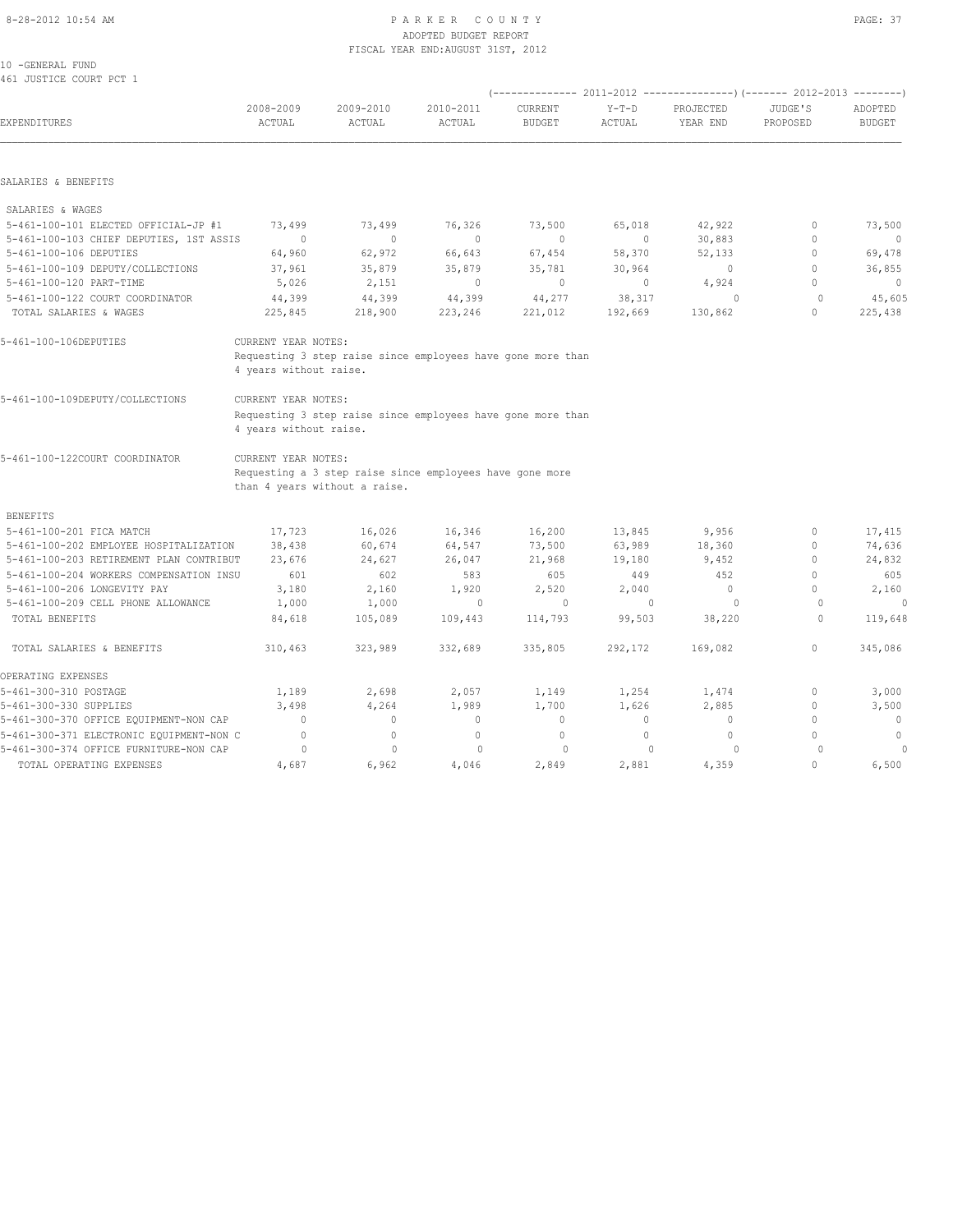#### 8-28-2012 10:54 AM P A R K E R C O U N T Y PAGE: 38 ADOPTED BUDGET REPORT FISCAL YEAR END:AUGUST 31ST, 2012

10 -GENERAL FUND 461 JUSTICE COURT PCT 1

| 2008-2009<br>ACTUAL       | 2009-2010<br>ACTUAL                                                                        | 2010-2011<br>ACTUAL                                                | <b>CURRENT</b><br><b>BUDGET</b>  | $Y-T-D$<br>ACTUAL                                                         | PROJECTED<br>YEAR END                | JUDGE'S<br>PROPOSED                 | ADOPTED<br><b>BUDGET</b> |
|---------------------------|--------------------------------------------------------------------------------------------|--------------------------------------------------------------------|----------------------------------|---------------------------------------------------------------------------|--------------------------------------|-------------------------------------|--------------------------|
|                           |                                                                                            |                                                                    |                                  |                                                                           |                                      |                                     |                          |
|                           |                                                                                            |                                                                    |                                  |                                                                           |                                      |                                     | 4,200                    |
|                           |                                                                                            |                                                                    |                                  |                                                                           |                                      |                                     | $\Omega$                 |
|                           |                                                                                            |                                                                    |                                  |                                                                           |                                      |                                     | $\Omega$                 |
|                           |                                                                                            |                                                                    |                                  |                                                                           |                                      |                                     | $\mathbf{0}$             |
| $\bigcap$                 | $\Omega$                                                                                   |                                                                    | $\Omega$                         | $\Omega$                                                                  | $\bigcap$                            |                                     | 500                      |
| 615                       | 730                                                                                        | 1,117                                                              | $\Omega$                         | 894                                                                       | 387                                  |                                     | 2,000                    |
|                           |                                                                                            | 44                                                                 | 560                              | 560                                                                       | $\bigcap$                            |                                     | 4,500                    |
| 175                       | 261                                                                                        | 409                                                                | 136                              | 136                                                                       | 170                                  |                                     | 500                      |
| $\Omega$                  | $\Omega$                                                                                   | $\Omega$                                                           | $\Omega$                         | $\Omega$                                                                  | $\Omega$                             |                                     | 0                        |
| 11,309                    | 12,264                                                                                     | 5,643                                                              | 1,871                            | 2,465                                                                     | 4,926                                |                                     | 11,700                   |
|                           |                                                                                            |                                                                    |                                  |                                                                           |                                      |                                     |                          |
| $\bigcap$                 | $\bigcap$                                                                                  | 0                                                                  | $\begin{array}{c} \n\end{array}$ | $\Omega$                                                                  | $\begin{array}{c} \n\end{array}$     |                                     |                          |
|                           |                                                                                            | $\cap$                                                             | $\Omega$                         | 0                                                                         | $\begin{array}{c} \n\end{array}$     |                                     | $\Omega$                 |
|                           |                                                                                            | $\bigcap$                                                          | $\Omega$                         | $\bigcap$                                                                 | $\Omega$                             |                                     |                          |
|                           | 0                                                                                          | 0                                                                  | $\mathbf{0}$                     | $\Omega$                                                                  | $\circ$                              | $\Omega$                            |                          |
| 326,458                   | 343,215                                                                                    | 342,377                                                            |                                  | 297,518                                                                   | 178,367                              | 0                                   | 363,286                  |
| $=$ = = = = = = = = = = = | 5-461-400-415 TRAINING SCHOOLS & SEMINAR<br>6,070<br>$\bigcap$<br>963<br>$\Omega$<br>3,486 | 7,061<br>$\begin{array}{c} \n\end{array}$<br>$\mathbf{0}$<br>4,212 | 4,072<br>0<br>$\Omega$           | 1,175<br>$\begin{array}{c} \n\end{array}$<br>$\mathbf{0}$<br>$\mathbf{0}$ | 875<br>$\Omega$<br>0<br>0<br>340,525 | 243<br>$\Omega$<br>4,126<br>$\circ$ |                          |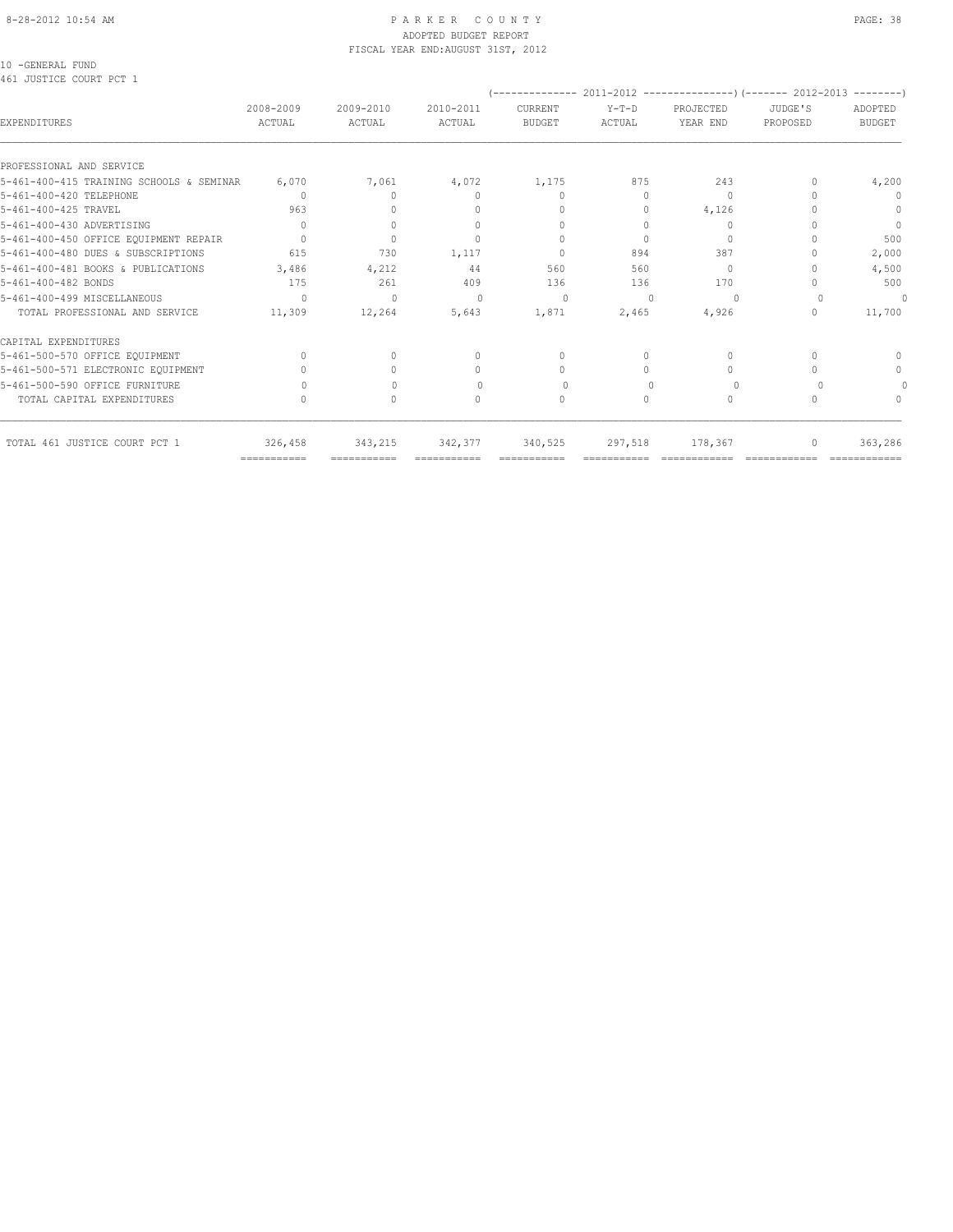# ADOPTED BUDGET REPORT FISCAL YEAR END:AUGUST 31ST, 2012

| 10 -GENERAL FUND                        |                     |                                                              |            |                |          |                |                                  |               |
|-----------------------------------------|---------------------|--------------------------------------------------------------|------------|----------------|----------|----------------|----------------------------------|---------------|
| 462 JUSTICE COURT PCT 2                 |                     |                                                              |            |                |          |                |                                  |               |
|                                         | 2008-2009           | 2009-2010                                                    | 2010-2011  | <b>CURRENT</b> | $Y-T-D$  | PROJECTED      | JUDGE'S                          | ADOPTED       |
| EXPENDITURES                            | ACTUAL              | ACTUAL                                                       | ACTUAL     | <b>BUDGET</b>  | ACTUAL   | YEAR END       | PROPOSED                         | <b>BUDGET</b> |
|                                         |                     |                                                              |            |                |          |                |                                  |               |
| SALARIES & BENEFITS                     |                     |                                                              |            |                |          |                |                                  |               |
| SALARIES & WAGES                        |                     |                                                              |            |                |          |                |                                  |               |
| 5-462-100-101 ELECTED OFFICIAL-JP #2    | 73,499              | 73,499                                                       | 76,326     | 73,500         | 65,018   | 44,827         | 0                                | 73,500        |
| 5-462-100-103 CHIEF DEPUTIES, 1ST ASSIS | $\sim$ 0            | $\Omega$                                                     | $\bigcirc$ | $\Omega$       | $\sim$ 0 | 30,883         | 0                                | $\sim$ 0      |
| 5-462-100-106 DEPUTIES                  | 67,636              | 67,635                                                       | 67,635     | 67,454         | 57,469   | 48,116         | $\mathbf{0}$                     | 69,478        |
| 5-462-100-109 DEPUTY/COLLECTIONS        | 35,879              | 35,879                                                       | 35,879     | 35,781         | 30,964   | $\overline{0}$ | $\begin{array}{c} \n\end{array}$ | 36,855        |
| 5-462-100-120 PART-TIME                 | $\mathbf{0}$        | $\circ$                                                      | 3,214      | $\circ$        | 4,336    | 907            | $\bigcap$                        | $\circ$       |
| 5-462-100-122 COURT COORDINATOR         | 44,399              | 44,399                                                       | 44,399     | 44,277         | 38,317   | $\circ$        | $\circ$                          | 45,605        |
| TOTAL SALARIES & WAGES                  | 221,412             | 221,412                                                      | 227,452    | 221,012        | 196,104  | 124,733        | $\begin{array}{c} \n\end{array}$ | 225,438       |
| 5-462-100-101ELECTED OFFICIAL-JP #2     | CURRENT YEAR NOTES: |                                                              |            |                |          |                |                                  |               |
|                                         |                     | Recommend at least a 3 step increase for all employees as no |            |                |          |                |                                  |               |
|                                         |                     | increase not even cost of liveing in more than 4 years.      |            |                |          |                |                                  |               |
| 5-462-100-106DEPUTIES                   | CURRENT YEAR NOTES: |                                                              |            |                |          |                |                                  |               |
|                                         |                     | 2 clerks recommend at least a 3 step encrease. since no      |            |                |          |                |                                  |               |
|                                         |                     | increase has been received in m ore than 4 years             |            |                |          |                |                                  |               |
| 5-462-100-109DEPUTY/COLLECTIONS         | CURRENT YEAR NOTES: |                                                              |            |                |          |                |                                  |               |
|                                         |                     | Add this position "collections clerk" to the grade matrix in |            |                |          |                |                                  |               |
|                                         |                     | grade 6. This position carries more responsibilities than    |            |                |          |                |                                  |               |
|                                         |                     | any of the positions listed in grade 5 but less than those   |            |                |          |                |                                  |               |
|                                         |                     | listed in grade 7. I propose this position at grade 6 step   |            |                |          |                |                                  |               |
|                                         |                     | 16. I will have stats ready to present in budget hearings. I |            |                |          |                |                                  |               |
|                                         |                     | realize this is a significant increase over the 9% for all   |            |                |          |                |                                  |               |

 other positions, but this is a state mandated position from the previous legislature and was never properly added to the step and grade matrix. This position carries significant responsibilities as previously stated and should be compensated as such. Increase is reflected on the " salary

3 step increase recommended due to no increase in salary in

increase request for existing employees"

more that 4 years.

5-462-100-122COURT COORDINATOR CURRENT YEAR NOTES:

| <b>BENEFITS</b>                         |         |         |         |         |         |         |   |         |
|-----------------------------------------|---------|---------|---------|---------|---------|---------|---|---------|
| 5-462-100-201 FICA MATCH                | 16,179  | 15,526  | 15,691  | 16,910  | 13,346  | 9,280   |   | 17,453  |
| 5-462-100-202 EMPLOYEE HOSPITALIZATION  | 63,072  | 70,233  | 80,474  | 88,575  | 75,719  | 21,066  |   | 81,818  |
| 5-462-100-203 RETIREMENT PLAN CONTRIBUT | 23,495  | 24,923  | 26,432  | 21,968  | 19,184  | 9,304   |   | 24,890  |
| 5-462-100-204 WORKERS COMPENSATION INSU | 598     | 609     | 633     | 600     | 452     | 443     |   | 600     |
| 5-462-100-206 LONGEVITY PAY             | 3,480   | 3,960   | 2,640   | 2,880   | 2,880   | U       |   | 2,700   |
| 5-462-100-209 CELL PHONE ALLOWANCE      | 1,000   | 1,000   |         | 0       |         |         |   |         |
| TOTAL BENEFITS                          | 107,823 | 116,251 | 125,869 | 130,933 | 111,581 | 40,093  | 0 | 127,461 |
| TOTAL SALARIES & BENEFITS               | 329,235 | 337,663 | 353,321 | 351,945 | 307,685 | 164,826 |   | 352,899 |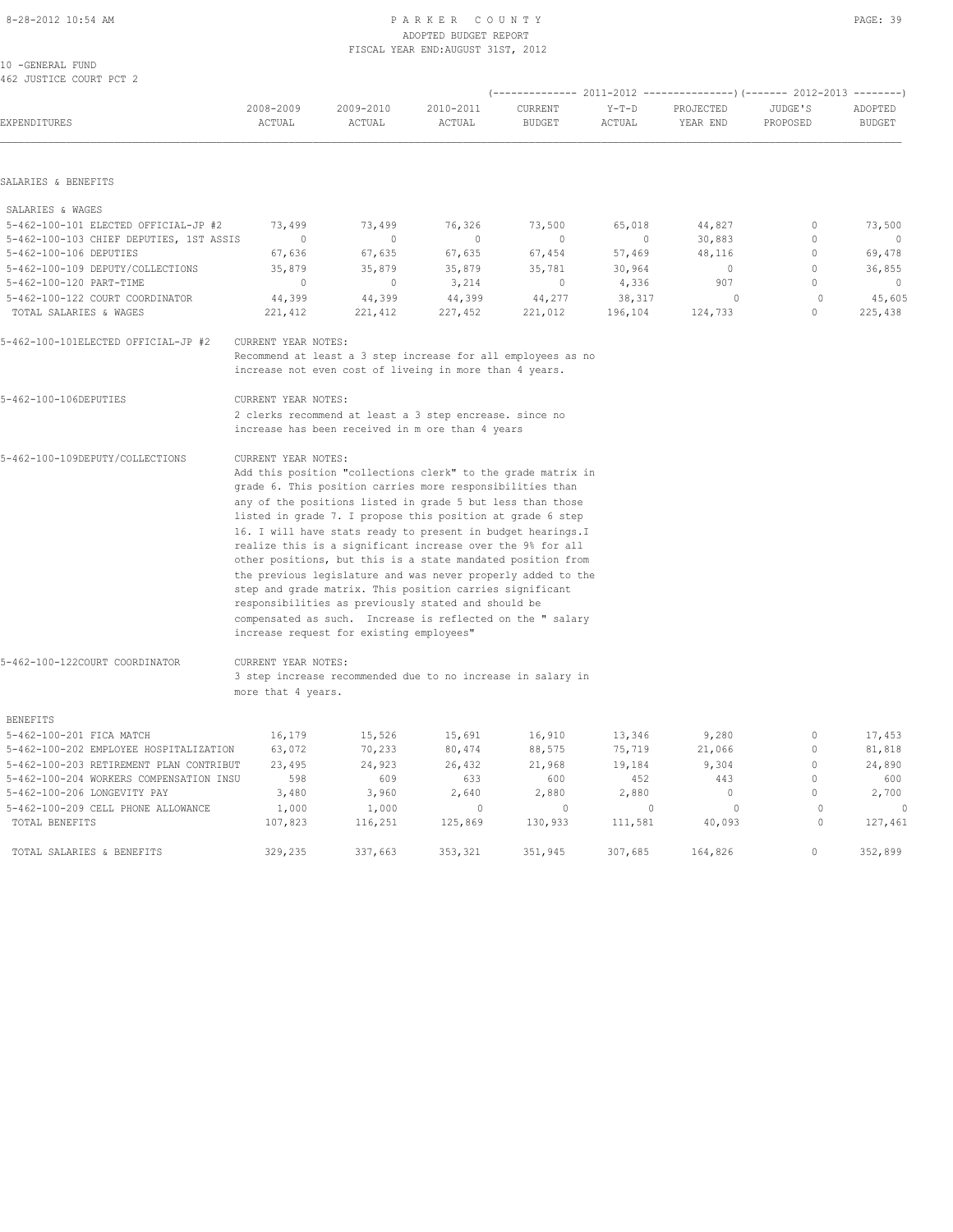#### 8-28-2012 10:54 AM P A R K E R C O U N T Y PAGE: 40 ADOPTED BUDGET REPORT FISCAL YEAR END:AUGUST 31ST, 2012

10 -GENERAL FUND 462 JUSTICE COURT PCT 2

| <b>EXPENDITURES</b>                      | 2008-2009<br>ACTUAL              | 2009-2010<br>ACTUAL              | 2010-2011<br>ACTUAL | CURRENT<br><b>BUDGET</b> | $Y-T-D$<br>ACTUAL | PROJECTED<br>YEAR END | JUDGE'S<br>PROPOSED              | ADOPTED<br><b>BUDGET</b>         |
|------------------------------------------|----------------------------------|----------------------------------|---------------------|--------------------------|-------------------|-----------------------|----------------------------------|----------------------------------|
| OPERATING EXPENSES                       |                                  |                                  |                     |                          |                   |                       |                                  |                                  |
| 5-462-300-310 POSTAGE                    | 2,428                            | 2,890                            | 2,992               | 3,000                    | 2,075             | 1,068                 | 0                                | 3,150                            |
| 5-462-300-330 SUPPLIES                   | 4,269                            | 3,279                            | 3,453               | 4,024                    | 2,587             | 3,808                 | $\mathbf{0}$                     | 3,500                            |
| 5-462-300-370 OFFICE EQUIPMENT-NON CAP   | $\begin{array}{c} \n\end{array}$ | $\mathbf{0}$                     | $\mathbf{0}$        | $\mathbf{0}$             | $\circ$           | $\mathbf{0}$          | $\Omega$                         | $\overline{0}$                   |
| 5-462-300-371 ELECTRONIC EQUIPMENT-NON C | $\Omega$                         | $\mathbf 0$                      | $\mathbf{0}$        | $\mathbf{0}$             | $\Omega$          | $\circ$               | $\begin{array}{c} \n\end{array}$ | $\circ$                          |
| 5-462-300-374 OFFICE FURNITURE-NON CAP   | $\Omega$                         | $\mathbf{0}$                     | $\Omega$            | 0                        | $\Omega$          | $\Omega$              | $\cup$                           | $\Omega$                         |
| TOTAL OPERATING EXPENSES                 | 6,697                            | 6,169                            | 6,445               | 7,024                    | 4,662             | 4,876                 | $\mathbf{0}$                     | 6,650                            |
| PROFESSIONAL AND SERVICE                 |                                  |                                  |                     |                          |                   |                       |                                  |                                  |
| 5-462-400-415 TRAINING SCHOOLS & SEMINAR | 4,964                            | 5,602                            | 3,340               | $\Omega$                 | $\Omega$          | 834                   | $\Omega$                         | 5,750                            |
| 5-462-400-420 TELEPHONE                  | <sup>0</sup>                     | $\begin{array}{c} \n\end{array}$ | $\Omega$            | $\bigcap$                | $\Omega$          | 883                   | $\cap$                           | $\overline{0}$                   |
| 5-462-400-425 TRAVEL                     | $\Omega$                         | $\Omega$                         | $\Omega$            | $\Omega$                 | $\Omega$          | 3,795                 | $\cap$                           | $\overline{0}$                   |
| 5-462-400-430 ADVERTISING                | $\begin{array}{c} \n\end{array}$ | $\Omega$                         | $\Omega$            | $\cap$                   | $\Omega$          | $\Omega$              | $\cap$                           | $\overline{0}$                   |
| 5-462-400-435 INTERPRETER                | $\begin{array}{c} \n\end{array}$ | 159                              | $\Omega$            | $\Omega$                 | $\Omega$          | $\Omega$              | $\cap$                           | 500                              |
| 5-462-400-450 OFFICE EQUIPMENT REPAIR    | $\bigcap$                        | $\Omega$                         | $\Omega$            | $\Omega$                 | $\Omega$          | $\Omega$              | $\cap$                           | 500                              |
| 5-462-400-460 OFFICE & EQUIPMENT RENTAL  | $\Omega$                         | $\circ$                          | $\cap$              | $\mathbf{0}$             | $\Omega$          | $\circ$               | $\cap$                           | $\Omega$                         |
| 5-462-400-480 DUES & SUBSCRIPTIONS       | 500                              | 519                              | 1,137               | $\mathbf{0}$             | 1,789             | 314                   | $\cap$                           | 2,471                            |
| 5-462-400-481 BOOKS & PUBLICATIONS       | 4,239                            | 2,769                            | 161                 | $\mathbf{0}$             | $\Omega$          | 79                    | $\Omega$                         | 645                              |
| 5-462-400-482 BONDS                      | $\mathbf{0}$                     | 100                              | 293                 | 186                      | 86                | 250                   | $\cap$                           | $\mathbf{0}$                     |
| 5-462-400-499 MISCELLANEOUS              | $\Omega$                         | $\Omega$                         | $\Omega$            | $\Omega$                 | $\Omega$          | $\Omega$              | $\Omega$                         | $\Omega$                         |
| TOTAL PROFESSIONAL AND SERVICE           | 9,703                            | 9,150                            | 4,931               | 186                      | 1,874             | 6,155                 | $\begin{array}{c} \n\end{array}$ | 9,866                            |
| CAPITAL EXPENDITURES                     |                                  |                                  |                     |                          |                   |                       |                                  |                                  |
| 5-462-500-570 OFFICE EQUIPMENT           | $\Omega$                         | $\Omega$                         | $\Omega$            | $\Omega$                 | $\Omega$          | $\Omega$              | $\Omega$                         | $\begin{array}{c} \n\end{array}$ |
| 5-462-500-571 ELECTRONIC EQUIPMENT       | $\Omega$                         | $\bigcap$                        | $\Omega$            | $\Omega$                 | $\bigcap$         | $\Omega$              | $\bigcap$                        | $\mathbf{0}$                     |
| 5-462-500-590 OFFICE FURNITURE           | 2,451                            | $\bigcap$                        | $\bigcap$           | $\Omega$                 | $\cap$            | $\Omega$              | $\cup$                           | $\Omega$                         |
| TOTAL CAPITAL EXPENDITURES               | 2,451                            | $\circ$                          | $\Omega$            | $\Omega$                 | $\Omega$          | $\circ$               | $\Omega$                         | $\begin{array}{c} \n\end{array}$ |
| TOTAL 462 JUSTICE COURT PCT 2            | 348,086                          | 352,982                          | 364,697             | 359,155                  | 314,222           | 175,857               | $\mathbf{0}$                     | 369,415                          |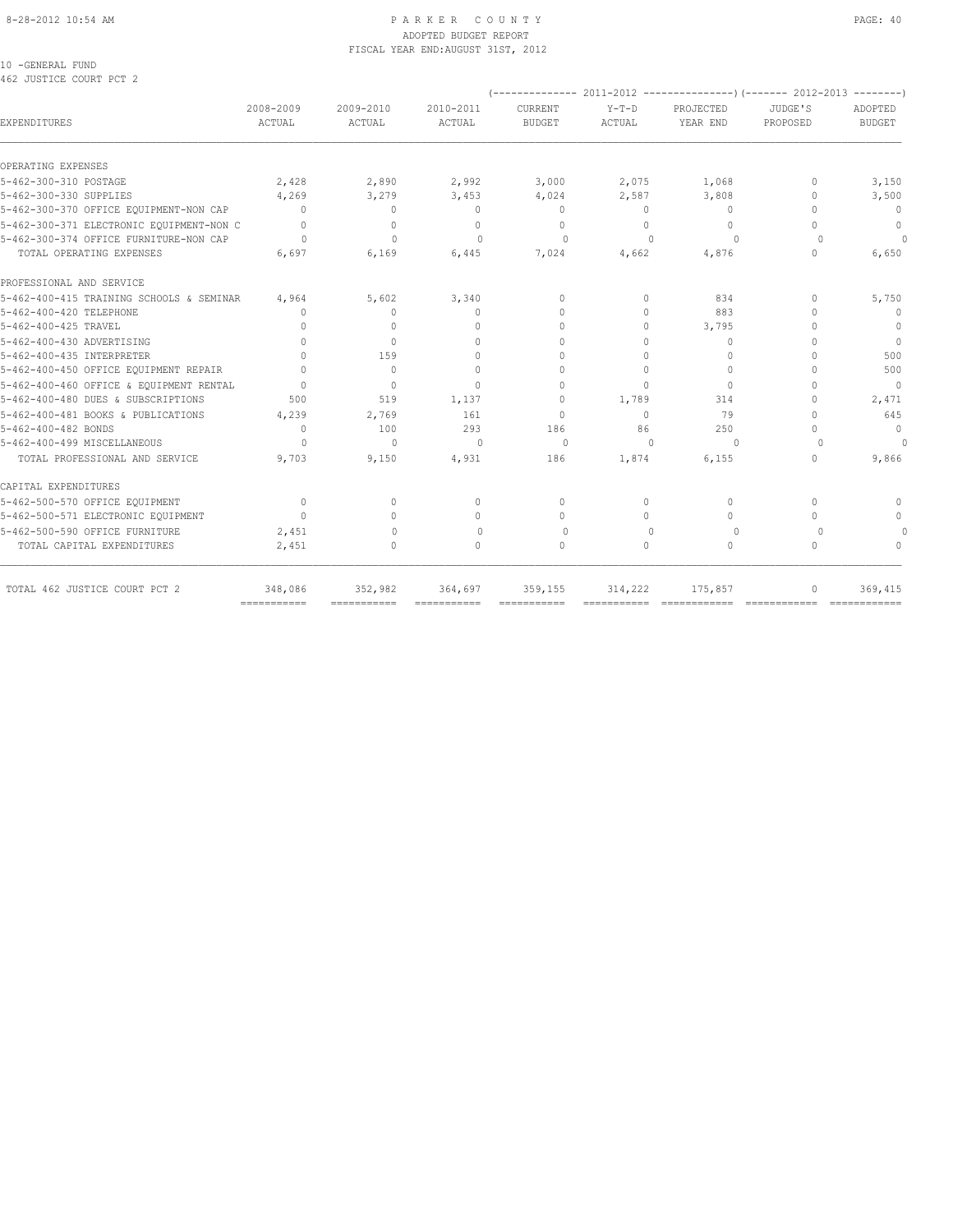#### 8-28-2012 10:54 AM PAGE: 41 ADOPTED BUDGET REPORT FISCAL YEAR END:AUGUST 31ST, 2012

10 -GENERAL FUND 463 JUSTICE COURT PCT 3

| EXPENDITURES                             | 2008-2009<br>ACTUAL | 2009-2010<br>ACTUAL | 2010-2011<br>ACTUAL | CURRENT<br><b>BUDGET</b> | $Y-T-D$<br>ACTUAL | PROJECTED<br>YEAR END | JUDGE'S<br>PROPOSED | ADOPTED<br><b>BUDGET</b> |
|------------------------------------------|---------------------|---------------------|---------------------|--------------------------|-------------------|-----------------------|---------------------|--------------------------|
|                                          |                     |                     |                     |                          |                   |                       |                     |                          |
| SALARIES & BENEFITS                      |                     |                     |                     |                          |                   |                       |                     |                          |
| SALARIES & WAGES                         |                     |                     |                     |                          |                   |                       |                     |                          |
| 5-463-100-101 ELECTED OFFICIAL-JP #3     | 73,499              | 73,499              | 76,326              | 73,500                   | 65,018            | 44,827                | 0                   | 73,500                   |
| 5-463-100-103 CHIEF DEPUTIES, 1ST ASSIS  | $\Omega$            | $\circ$             | $\circ$             | $\mathbf{0}$             | $\circ$           | 30,883                | $\mathbf 0$         | $\overline{0}$           |
| 5-463-100-106 DEPUTIES                   | 134,675             | 135,271             | 133,869             | 134,908                  | 96,402            | 79,236                | $\mathbf 0$         | 105,227                  |
| 5-463-100-109 DEPUTY/COLLECTIONS         | 35,878              | 35,879              | 35,879              | 35,781                   | 22,442            | $\mathbf{0}$          | $\mathbf{0}$        | 36,855                   |
| 5-463-100-120 PART-TIME                  | $\circ$             | $\circ$             | $\mathbf{0}$        | $\mathbf{0}$             | $\circ$           | $\circ$               | $\mathbf 0$         | $\mathbf{0}$             |
| 5-463-100-122 COURT COORDINATOR          | 43,106              | 43,106              | 43,106              | 44,277                   | 37,201            | $\Omega$              | $\mathbf{0}$        | 45,605                   |
| TOTAL SALARIES & WAGES                   | 287,158             | 287,754             | 289,179             | 288,466                  | 221,064           | 154,946               | $\circ$             | 261,187                  |
| <b>BENEFITS</b>                          |                     |                     |                     |                          |                   |                       |                     |                          |
| 5-463-100-201 FICA MATCH                 | 21,225              | 20,299              | 20,320              | 19,557                   | 15,850            | 11,619                | $\mathbf{0}$        | 20,210                   |
| 5-463-100-202 EMPLOYEE HOSPITALIZATION   | 79,215              | 97,809              | 101,774             | 99,950                   | 62,910            | 30,961                | $\mathbf{0}$        | 79,199                   |
| 5-463-100-203 RETIREMENT PLAN CONTRIBUT  | 30,382              | 32,251              | 34,217              | 28,673                   | 22,184            | 11,603                | $\mathbf 0$         | 28,823                   |
| 5-463-100-204 WORKERS COMPENSATION INSU  | 755                 | 783                 | 765                 | 936                      | 531               | 535                   | $\mathbf{0}$        | 936                      |
| 5-463-100-206 LONGEVITY PAY              | 3,960               | 4,200               | 3,060               | 5,280                    | 3,540             | $\circ$               | $\mathbf 0$         | 3,000                    |
| 5-463-100-209 CELL PHONE ALLOWANCE       | 1,000               | 1,000               | $\mathbf{0}$        | $\circ$                  | $\mathbf{0}$      | $\circ$               | $\circ$             | 0                        |
| TOTAL BENEFITS                           | 136,537             | 156,342             | 160,136             | 154,396                  | 105,016           | 54,718                | $\mathbf{0}$        | 132,168                  |
| TOTAL SALARIES & BENEFITS                | 423,695             | 444,096             | 449,315             | 442,862                  | 326,079           | 209,664               | $\mathsf{O}\xspace$ | 393,355                  |
| OPERATING EXPENSES                       |                     |                     |                     |                          |                   |                       |                     |                          |
| 5-463-300-310 POSTAGE                    | 3,514               | 3,799               | 3,603               | 3,500                    | 2,762             | 2,755                 | 0                   | 3,500                    |
| 5-463-300-330 SUPPLIES                   | 3,393               | 2,607               | 2,292               | 3,000                    | 2,427             | 3,895                 | $\mathbf 0$         | 3,500                    |
| 5-463-300-370 OFFICE EQUIPMENT-NON CAP   | $\mathbf{0}$        | $\circ$             | $\mathbf{0}$        | $\mathbf 0$              | 0                 | 0                     | $\mathbf{0}$        | $\mathbf 0$              |
| 5-463-300-371 ELECTRONIC EQUIPMENT-NON C | $\mathbf{0}$        | $\mathbb O$         | $\circ$             | $\mathbb O$              | $\circ$           | $\mathbb O$           | $\mathbf 0$         | $\mathbf 0$              |
| 5-463-300-374 OFFICE FURNITURE-NON CAP   | $\circ$             | $\mathbf{0}$        | $\mathbf{0}$        | $\circ$                  | $\mathbf{0}$      | $\Omega$              | $\circ$             |                          |
| TOTAL OPERATING EXPENSES                 | 6,907               | 6,406               | 5,896               | 6,500                    | 5,190             | 6,650                 | $\mathbb O$         | 7,000                    |
| PROFESSIONAL AND SERVICE                 |                     |                     |                     |                          |                   |                       |                     |                          |
| 5-463-400-400 ATTORNEY FEES              | $\mathbf{0}$        | $\mathbf{0}$        | 100                 | 200                      | $\circ$           | 0                     | $\mathbf{0}$        | 200                      |
| 5-463-400-402 VISITING JUDGE             | 489                 | $\Omega$            | $\Omega$            | $\mathbf 0$              | $\Omega$          | $\Omega$              | $\Omega$            | $\mathbf 0$              |
| 5-463-400-408 CONTRACT SERVICES          | $\Omega$            | $\mathbf{0}$        | $\Omega$            | $\mathbf{0}$             | $\Omega$          | $\Omega$              | $\Omega$            | $\mathbf{0}$             |
| 5-463-400-415 TRAINING SCHOOLS & SEMINAR | 4,427               | 2,717               | 1,514               | 2,500                    | 1,566             | 194                   | $\Omega$            | 3,000                    |
| 5-463-400-420 TELEPHONE                  | $\Omega$            | $\Omega$            | $\Omega$            | $\Omega$                 | $\Omega$          | $\Omega$              | $\Omega$            | $\mathbf{0}$             |
| 5-463-400-425 TRAVEL                     | $\mathbf{0}$        | $\Omega$            | $\Omega$            | $\mathbf{0}$             | $\circ$           | 1,723                 | $\Omega$            | $\mathbf{0}$             |
| 5-463-400-430 ADVERTISING                | $\Omega$            | $\mathbf{0}$        | $\Omega$            | $\mathbf{0}$             | $\circ$           | $\Omega$              | $\Omega$            | $\mathbf{0}$             |
| 5-463-400-450 OFFICE EQUIPMENT REPAIR    | $\mathbf{0}$        | $\circ$             | $\Omega$            | 200                      | $\circ$           | $\circ$               | $\Omega$            | $\mathbf{0}$             |
| 5-463-400-480 DUES & SUBSCRIPTIONS       | 640                 | 459                 | 654                 | 500                      | 837               | 300                   | $\Omega$            | 500                      |
| 5-463-400-481 BOOKS & PUBLICATIONS       | 3,252               | 3,432               | 2,702               | 2,000                    | 1,948             | 186                   | $\Omega$            | 3,500                    |
| 5-463-400-482 BONDS                      | 100                 | 100                 | 278                 | 100                      | 100               | 162                   | $\mathbf{0}$        | 100                      |
| 5-463-400-499 MISCELLANEOUS              | $\circ$             | $\mathbf{0}$        | $\mathbf{0}$        | $\circ$                  | $\mathbf{0}$      | 0                     | 0                   | 0                        |
| TOTAL PROFESSIONAL AND SERVICE           | 8,909               | 6,708               | 5,247               | 5,500                    | 4,452             | 2,565                 | $\Omega$            | 7,300                    |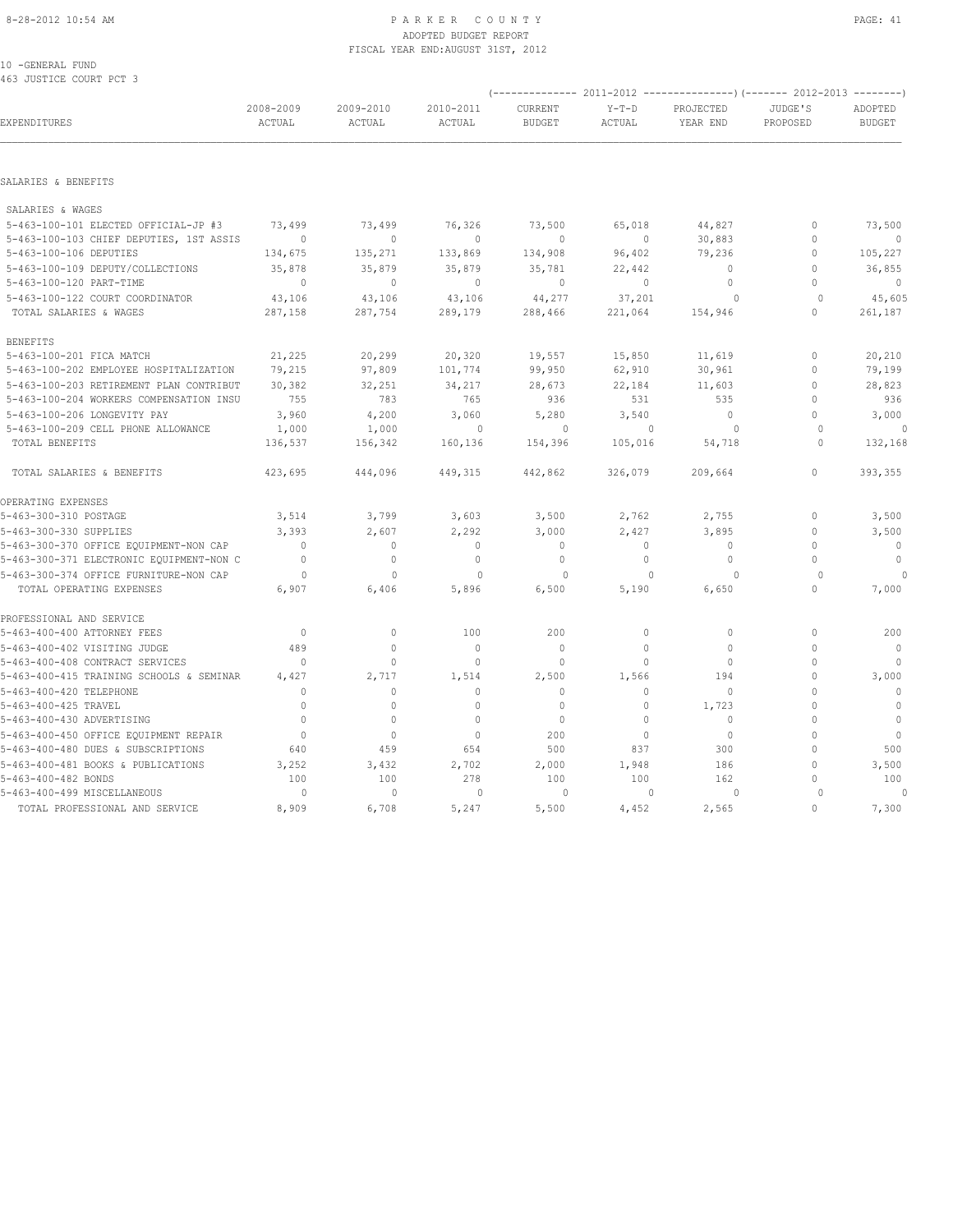#### 8-28-2012 10:54 AM PAGE: 42 ADOPTED BUDGET REPORT FISCAL YEAR END:AUGUST 31ST, 2012

10 -GENERAL FUND 463 JUSTICE COURT PCT 3

| RAG AASIILE CAART EAT S            |                            |                           |                     | --------------                  |                        | 2011-2012 -----------------) (------- 2012-2013 |                     | $------$                 |
|------------------------------------|----------------------------|---------------------------|---------------------|---------------------------------|------------------------|-------------------------------------------------|---------------------|--------------------------|
| EXPENDITURES                       | 2008-2009<br>ACTUAL        | 2009-2010<br>ACTUAL       | 2010-2011<br>ACTUAL | <b>CURRENT</b><br><b>BUDGET</b> | $Y-T-D$<br>ACTUAL      | PROJECTED<br>YEAR END                           | JUDGE'S<br>PROPOSED | ADOPTED<br><b>BUDGET</b> |
| CAPITAL EXPENDITURES               |                            |                           |                     |                                 |                        |                                                 |                     |                          |
| 5-463-500-570 OFFICE EQUIPMENT     |                            | 0                         |                     | 0                               |                        |                                                 |                     | $\Omega$                 |
| 5-463-500-571 ELECTRONIC EOUIPMENT |                            |                           |                     |                                 |                        |                                                 |                     | $\Omega$                 |
| 5-463-500-590 OFFICE FURNITURE     |                            |                           |                     |                                 |                        |                                                 |                     |                          |
| TOTAL CAPITAL EXPENDITURES         |                            | 0                         |                     | 0                               |                        |                                                 |                     | $\Omega$                 |
| TOTAL 463 JUSTICE COURT PCT 3      | 439,511                    | 457,210                   | 460,458             | 454,862                         | 335,721                | 218,879                                         |                     | 407,655                  |
|                                    | -----------<br>----------- | ----------<br>----------- | ----------          | ----------<br>----------        | ---------------------- |                                                 |                     | ------------             |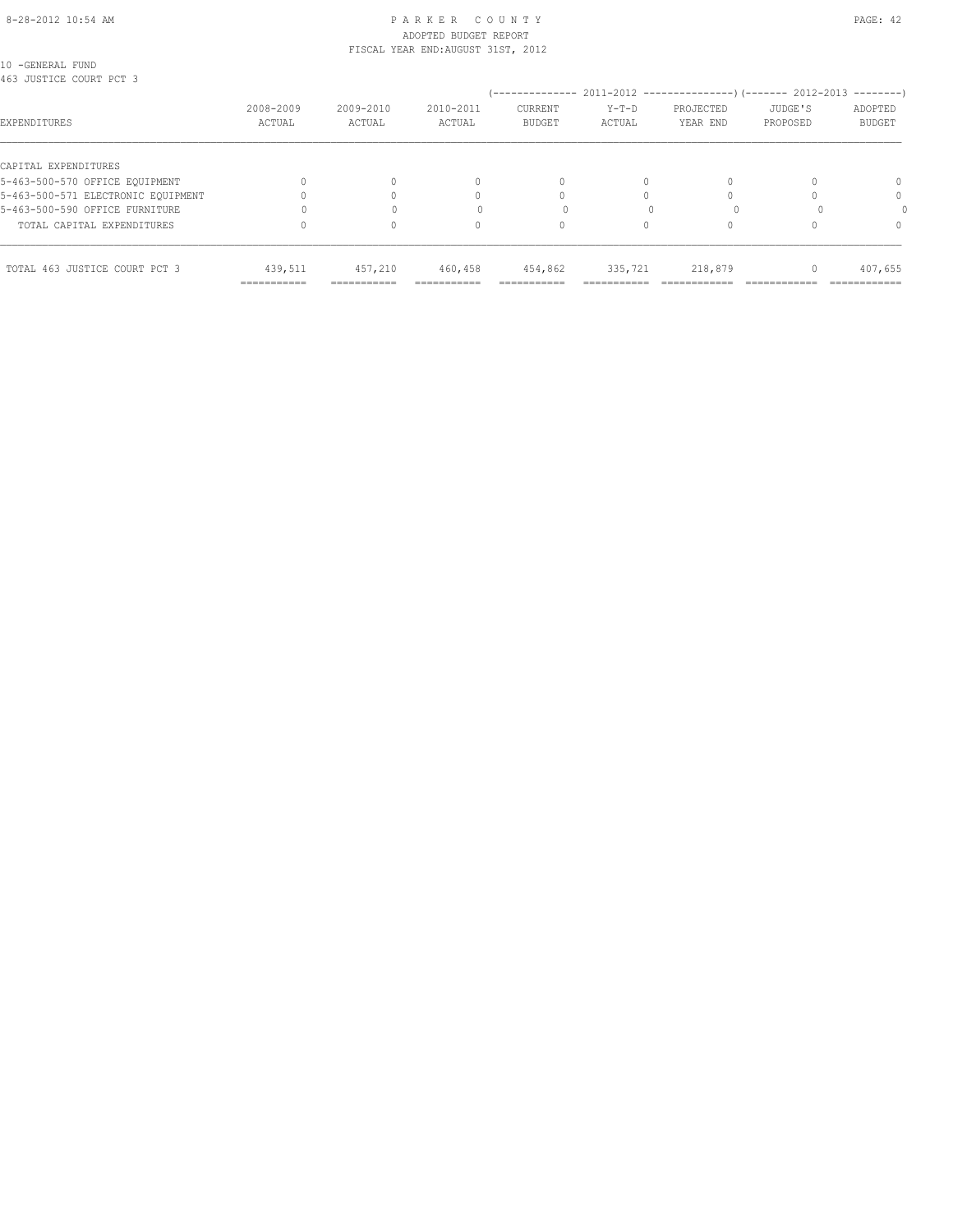#### 8-28-2012 10:54 AM PAGE: 43 ADOPTED BUDGET REPORT FISCAL YEAR END:AUGUST 31ST, 2012

| 10 -GENERAL FUND        |  |  |
|-------------------------|--|--|
| AGA THOTTOR CONDT DOT A |  |  |

| 464 JUSTICE COURT PCT 4                                    |                                     |                                                                                                                      |                     |                          |                   |                       |                         |                   |
|------------------------------------------------------------|-------------------------------------|----------------------------------------------------------------------------------------------------------------------|---------------------|--------------------------|-------------------|-----------------------|-------------------------|-------------------|
| EXPENDITURES                                               | 2008-2009<br>ACTUAL                 | 2009-2010<br>ACTUAL                                                                                                  | 2010-2011<br>ACTUAL | CURRENT<br><b>BUDGET</b> | $Y-T-D$<br>ACTUAL | PROJECTED<br>YEAR END | JUDGE'S<br>PROPOSED     | ADOPTED<br>BUDGET |
| SALARIES & BENEFITS                                        |                                     |                                                                                                                      |                     |                          |                   |                       |                         |                   |
| SALARIES & WAGES                                           |                                     |                                                                                                                      |                     |                          |                   |                       |                         |                   |
| 5-464-100-101 ELECTED OFFICIAL-JP #4                       | 73,499                              | 73,499                                                                                                               | 76,326              | 73,500                   | 65,018            | 42,922                | $\circ$                 | 73,500            |
| 5-464-100-103 CHIEF DEPUTIES, 1ST ASSIS                    | $\sim$ 0                            | $\circ$                                                                                                              | $\circ$             | $\circ$                  | $\sim$ 0          | 30,877                | $\mathbf{0}$<br>$\circ$ | $\overline{0}$    |
| 5-464-100-106 DEPUTIES<br>5-464-100-109 DEPUTY/COLLECTIONS | 67,636<br>35,878                    | 67,635<br>35,879                                                                                                     | 56,310<br>35,879    | 61,617<br>35,505         | 51,732<br>30,766  | 49,933<br>$\circ$     | $\circ$                 | 99,247<br>36,570  |
| 5-464-100-120 PART-TIME                                    | $\Omega$                            | $\overline{0}$                                                                                                       | $\Omega$            | 3,125                    | $\bigcirc$        | $\Omega$              | $\bigcap$               | $\Omega$          |
| 5-464-100-122 COURT COORDINATOR                            | 44,399                              | 44,399                                                                                                               | 44,399              | 43,936                   | 38, 317           | $\overline{0}$        | $\circ$                 | 45,254            |
| TOTAL SALARIES & WAGES                                     | 221,412                             | 221,412                                                                                                              | 212,913             | 217,683                  | 185,832           | 123,732               | $\mathbf{0}$            | 254,571           |
| 5-464-100-101ELECTED OFFICIAL-JP #4                        | PERMANENT NOTES:<br>9% INCREASE.    |                                                                                                                      |                     |                          |                   |                       |                         |                   |
| 5-464-100-101ELECTED OFFICIAL-JP #4                        | CURRENT YEAR NOTES:<br>9% INCREASE. |                                                                                                                      |                     |                          |                   |                       |                         |                   |
| 5-464-100-106DEPUTIES                                      | PERMANENT NOTES:<br>\$36,855.00.    | 2 CLERKS @ 9% INCREASE EACH; GRADE 5 STEP 13= \$36,855.00<br>EACH; ALSO REQUESTED ADDITIONAL EMPLOYEE W/9% INCREASE= |                     |                          |                   |                       |                         |                   |
| 5-464-100-106DEPUTIES                                      | CURRENT YEAR NOTES:<br>\$36,855.00. | 2 CLERKS @ 9% INCREASE EACH; GRADE 5 STEP 13= \$36,855.00<br>EACH. ALSO REQUESTED ADDITIONAL EMPLOYEE W/9% INCREASE= |                     |                          |                   |                       |                         |                   |
| 5-464-100-109DEPUTY/COLLECTIONS                            | PERMANENT NOTES:                    | 9% INCREASE; GRADE 5 STEP 15= \$39,099.00.                                                                           |                     |                          |                   |                       |                         |                   |
| 5-464-100-109DEPUTY/COLLECTIONS                            | CURRENT YEAR NOTES:                 | 9% INCREASE; GRADE 5 STEP 15= \$39,099.00.                                                                           |                     |                          |                   |                       |                         |                   |
| 5-464-100-122COURT COORDINATOR                             | PERMANENT NOTES:                    | 9% INCREASE; GRADE 7 STEP 17= \$48,383.00.                                                                           |                     |                          |                   |                       |                         |                   |

5-464-100-122COURT COORDINATOR CURRENT YEAR NOTES: 9% INCREASE; GRADE 7 STEP 17= \$48,383.00.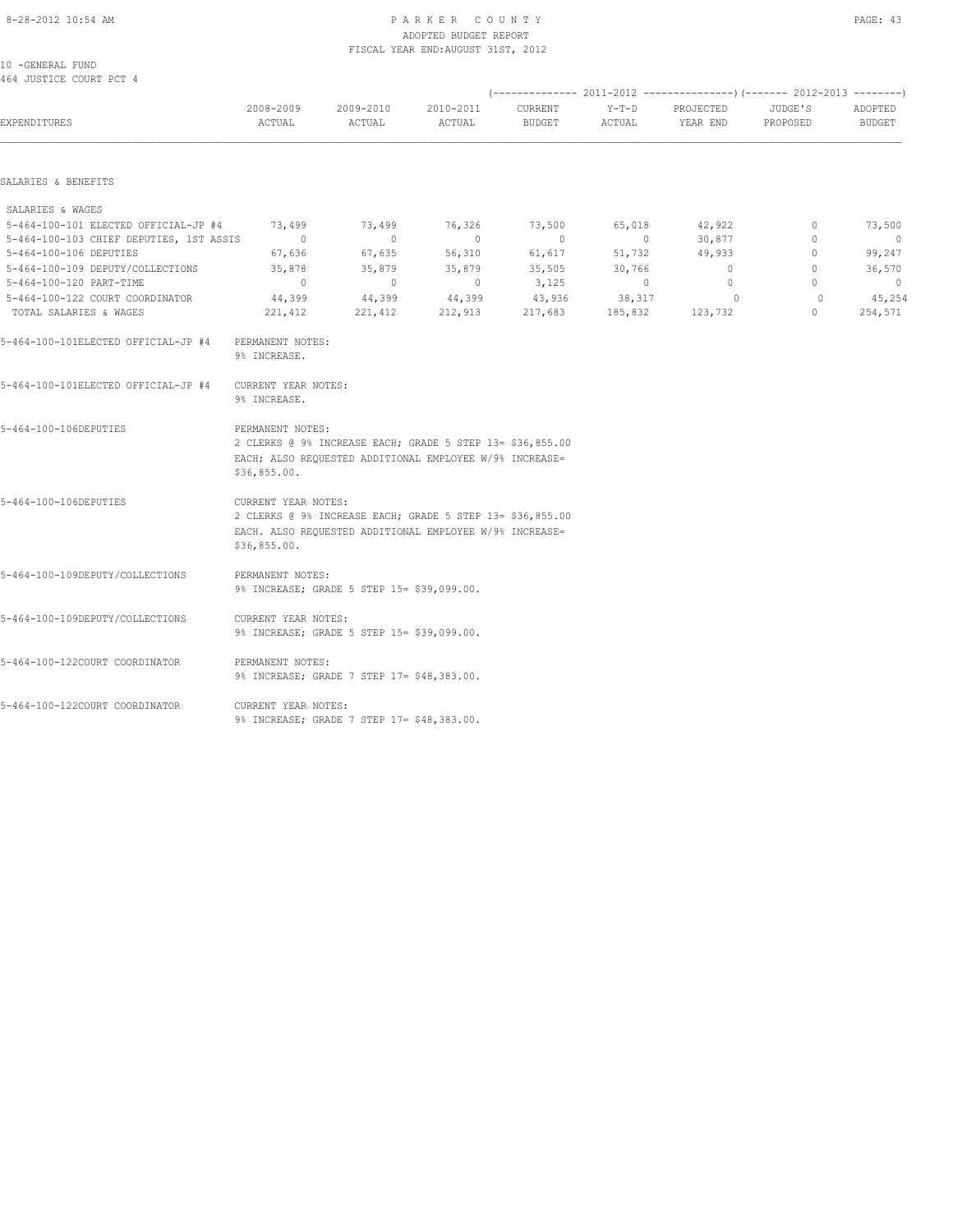#### 8-28-2012 10:54 AM PAGE: 44 ADOPTED BUDGET REPORT FISCAL YEAR END:AUGUST 31ST, 2012

10 -GENERAL FUND 464 JUSTICE COURT PCT 4

| 404 JUSIILA LUUKI PUI 4                  |                           |                                  |                           |                          |                                  |                       |                     |                                  |
|------------------------------------------|---------------------------|----------------------------------|---------------------------|--------------------------|----------------------------------|-----------------------|---------------------|----------------------------------|
| EXPENDITURES                             | 2008-2009<br>ACTUAL       | 2009-2010<br>ACTUAL              | 2010-2011<br>ACTUAL       | CURRENT<br><b>BUDGET</b> | $Y-T-D$<br>ACTUAL                | PROJECTED<br>YEAR END | JUDGE'S<br>PROPOSED | ADOPTED<br><b>BUDGET</b>         |
| <b>BENEFITS</b>                          |                           |                                  |                           |                          |                                  |                       |                     |                                  |
| 5-464-100-201 FICA MATCH                 | 16,946                    | 16,137                           | 15,795                    | 16,250                   | 13,180                           | 9,395                 | $\circ$             | 19,567                           |
| 5-464-100-202 EMPLOYEE HOSPITALIZATION   | 52,743                    | 62,013                           | 47,234                    | 58,800                   | 55,215                           | 22,647                | $\Omega$            | 79,784                           |
| 5-464-100-203 RETIREMENT PLAN CONTRIBUT  | 23,386                    | 24,783                           | 25,088                    | 21,968                   | 18,417                           | 9,272                 | $\Omega$            | 27,905                           |
| 5-464-100-204 WORKERS COMPENSATION INSU  | 594                       | 606                              | 538                       | $\Omega$                 | 433                              | 437                   | $\Omega$            | 400                              |
| 5-464-100-206 LONGEVITY PAY              | 2,400                     | 2,640                            | 2,220                     | 2,200                    | 1,320                            | 0                     | 0                   | 1,200                            |
| 5-464-100-209 CELL PHONE ALLOWANCE       | 1,000                     | 1,000                            | $\mathbf{0}$              | $\circ$                  | $\Omega$                         | $\Omega$              | $\Omega$            | $\cap$                           |
| TOTAL BENEFITS                           | 97,068                    | 107,180                          | 90,874                    | 99,218                   | 88,565                           | 41,751                | $\circ$             | 128,856                          |
| TOTAL SALARIES & BENEFITS                | 318,480                   | 328,592                          | 303,787                   | 316,901                  | 274,397                          | 165,483               | $\Omega$            | 383,427                          |
| OPERATING EXPENSES                       |                           |                                  |                           |                          |                                  |                       |                     |                                  |
| 5-464-300-310 POSTAGE                    | 1,836                     | 1,882                            | 2,043                     | 2,500                    | 1,983                            | 964                   | $\circ$             | 3,000                            |
| 5-464-300-330 SUPPLIES                   | 4,212                     | 3,958                            | 4,273                     | 4,091                    | 2,566                            | 3,189                 | O                   | 4,950                            |
| 5-464-300-370 OFFICE EQUIPMENT-NON CAP   | $\Omega$                  | $\begin{array}{c} \n\end{array}$ | $\Omega$                  | $\Omega$                 | $\Omega$                         | $\Omega$              | O                   | $\Omega$                         |
| 5-464-300-371 ELECTRONIC EQUIPMENT-NON C | $\mathbf{0}$              | $\circ$                          | $\mathbf{0}$              | $\mathbf{0}$             | $\circ$                          | 0                     | O                   | $\mathbf{0}$                     |
| 5-464-300-374 OFFICE FURNITURE-NON CAP   | $\Omega$                  | $\Omega$                         | $\Omega$                  | $\Omega$                 | $\begin{array}{c} \n\end{array}$ | $\Omega$              | $\Omega$            |                                  |
| TOTAL OPERATING EXPENSES                 | 6,047                     | 5,841                            | 6,316                     | 6,591                    | 4,549                            | 4,153                 | 0                   | 7,950                            |
| PROFESSIONAL AND SERVICE                 |                           |                                  |                           |                          |                                  |                       |                     |                                  |
| 5-464-400-408 CONTRACT SERVICES          | $\Omega$                  | $\mathbf{0}$                     | $\mathbf{0}$              | $\mathbf{0}$             | 0                                | $\circ$               | $\mathbf{0}$        | 0                                |
| 5-464-400-415 TRAINING SCHOOLS & SEMINAR | 4,704                     | 3,093                            | 3,750                     | 2,826                    | 2,626                            | 534                   | $\Omega$            | 3,850                            |
| 5-464-400-420 TELEPHONE                  | $\cap$                    | $\mathbf{0}$                     | $\Omega$                  | $\mathbf{0}$             | $\circ$                          | 98                    | O                   | $\mathbf{0}$                     |
| 5-464-400-425 TRAVEL                     | $\Omega$                  | 0                                | $\Omega$                  | $\Omega$                 | $\Omega$                         | 1,754                 | O                   | $\circ$                          |
| 5-464-400-430 ADVERTISING                | $\Omega$                  | $\Omega$                         | $\Omega$                  | $\Omega$                 | $\Omega$                         | $\Omega$              | $\cap$              | $\Omega$                         |
| 5-464-400-450 OFFICE EQUIPMENT REPAIR    | 130                       | 195                              | 190                       | 200                      | 200                              | 0                     | O                   | 650                              |
| 5-464-400-480 DUES & SUBSCRIPTIONS       | 611                       | 786                              | 1,387                     | 750                      | 1,825                            | 405                   | O                   | 825                              |
| 5-464-400-481 BOOKS & PUBLICATIONS       | 3,834                     | 2,916                            | 427                       | 44                       | $\circ$                          | 191                   | O                   | 2,750                            |
| 5-464-400-482 BONDS                      | 184                       | 71                               | 433                       | 213                      | 213                              | $\Omega$              | $\cap$              | 675                              |
| 5-464-400-499 MISCELLANEOUS              | $\Omega$                  | $\Omega$                         | $\bigcap$                 | $\cap$                   | $\cap$                           | $\Omega$              | $\cap$              |                                  |
| TOTAL PROFESSIONAL AND SERVICE           | 9,463                     | 7,062                            | 6,187                     | 4,033                    | 4,864                            | 2,982                 | O                   | 8,750                            |
| CAPITAL EXPENDITURES                     |                           |                                  |                           |                          |                                  |                       |                     |                                  |
| 5-464-500-570 OFFICE EQUIPMENT           | $\Omega$                  | 0                                | $\mathbf{0}$              | $\mathbf{0}$             | $\Omega$                         | $\Omega$              | $\Omega$            | $\Omega$                         |
| 5-464-500-571 ELECTRONIC EQUIPMENT       | $\Omega$                  | $\Omega$                         | $\Omega$                  | $\Omega$                 | $\Omega$                         | $\Omega$              | $\cap$              | $\begin{array}{c} \n\end{array}$ |
| 5-464-500-590 OFFICE FURNITURE           | $\Omega$                  | $\Omega$                         | $\mathbf 0$               | $\Omega$                 | $\mathbf{0}$                     | $\circ$               | $\Omega$            |                                  |
| TOTAL CAPITAL EXPENDITURES               | $\cap$                    | $\Omega$                         | $\Omega$                  | $\Omega$                 | $\Omega$                         | $\Omega$              | $\Omega$            | $\begin{array}{c} \n\end{array}$ |
| TOTAL 464 JUSTICE COURT PCT 4            | 333,990                   | 341,494                          | 316,291                   | 327,526                  | 283,810                          | 172,618               | 0                   | 400,127                          |
|                                          | $=$ = = = = = = = = = = = | ===========                      | $=$ = = = = = = = = = = = |                          | ===========                      | ============          |                     | $=$ ============                 |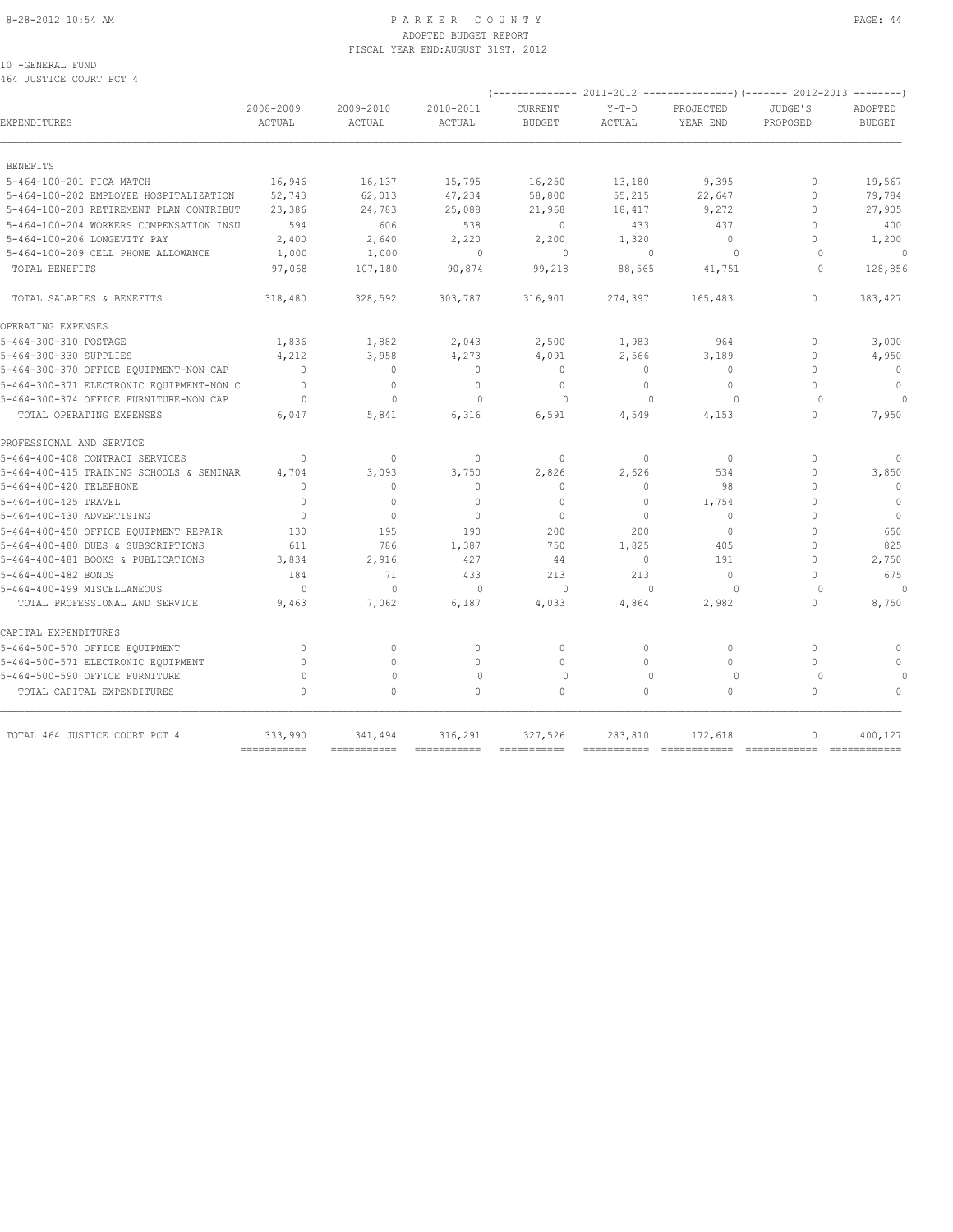#### 8-28-2012 10:54 AM PAGE: 45 ADOPTED BUDGET REPORT FISCAL YEAR END:AUGUST 31ST, 2012

| 10 -GENERAL FUND |                      |
|------------------|----------------------|
|                  | 474 MEDICAL EXAMINER |

|                                          |                                  |                     |                     |                          |                          |                       |                     | (------------- 2011-2012 ---------------) (------- 2012-2013 --------) |  |
|------------------------------------------|----------------------------------|---------------------|---------------------|--------------------------|--------------------------|-----------------------|---------------------|------------------------------------------------------------------------|--|
| EXPENDITURES                             | 2008-2009<br>ACTUAL              | 2009-2010<br>ACTUAL | 2010-2011<br>ACTUAL | CURRENT<br><b>BUDGET</b> | $Y-T-D$<br><b>ACTUAL</b> | PROJECTED<br>YEAR END | JUDGE'S<br>PROPOSED | ADOPTED<br><b>BUDGET</b>                                               |  |
|                                          |                                  |                     |                     |                          |                          |                       |                     |                                                                        |  |
| SALARIES & BENEFITS                      |                                  |                     |                     |                          |                          |                       |                     |                                                                        |  |
| SALARIES & WAGES                         |                                  |                     |                     |                          |                          |                       |                     |                                                                        |  |
| 5-474-100-105 MEDICAL EXAMINER - INVEST  | 51,496                           | 49,205              | 51,918              | 46,168                   | 39,953                   | 39,598                | 0                   | 47,553                                                                 |  |
| 5-474-100-106 MEDICAL EXAMINER           | $\begin{array}{c} \n\end{array}$ | $\circ$             | $\mathbf{0}$        | $\mathbf{0}$             | $\Omega$                 | $\Omega$              | $\Omega$            | $\circ$                                                                |  |
| 5-474-100-120 PART TIME                  | $\mathbf{0}$                     | $\mathbf 0$         | $\mathbf{0}$        | $\mathbf{0}$             | $\circ$                  | $\Omega$              | $\Omega$            | 36,000                                                                 |  |
| 5-474-100-199 CERTIFICATION PAY          | $\circ$                          | $\mathbf{0}$        | $\circ$             | 0                        | $\mathbf 0$              | 0                     | $\circ$             | $\circ$                                                                |  |
| TOTAL SALARIES & WAGES                   | 51,496                           | 49,205              | 51,918              | 46,168                   | 39,953                   | 39,598                | $\Omega$            | 83,553                                                                 |  |
| <b>BENEFITS</b>                          |                                  |                     |                     |                          |                          |                       |                     |                                                                        |  |
| 5-474-100-201 FICA MATCH                 | 5,269                            | 5,355               | 5,457               | 3,500                    | 4,068                    | 3,029                 | 0                   | 6,447                                                                  |  |
| 5-474-100-202 EMPLOYEE HOSPITALIZATION   | 20,301                           | 26,369              | 22,460              | 21,900                   | 21,795                   | 6,086                 | $\mathbf{0}$        | 24,058                                                                 |  |
| 5-474-100-203 RETIREMENT PLAN CONTRIBUT  | 7,620                            | 8,423               | 9,113               | 4,589                    | 5,815                    | 2,968                 | $\mathbf{0}$        | 9,194                                                                  |  |
| 5-474-100-204 WORKERS COMPENSATION INSU  | 1,048                            | 1,034               | 967                 | 1,600                    | 862                      | 1,371                 | $\mathbf{0}$        | 1,600                                                                  |  |
| 5-474-100-206 LONGEVITY PAY              | 900                              | 960                 | 1,020               | $\mathbf{0}$             | $\circ$                  | $\circ$               | $\Omega$            | $\mathbf{0}$                                                           |  |
| 5-474-100-209 CELL PHONE ALLOWANCE       | 652                              | 903                 | 833                 | 720                      | 779                      | 0                     | $\Omega$            | 720                                                                    |  |
| TOTAL BENEFITS                           | 35,791                           | 43,043              | 39,850              | 32,309                   | 33,319                   | 13,454                | $\Omega$            | 42,019                                                                 |  |
| TOTAL SALARIES & BENEFITS                | 87,287                           | 92,248              | 91,768              | 78,477                   | 73,272                   | 53,052                | $\circ$             | 125,572                                                                |  |
| OPERATING EXPENSES                       |                                  |                     |                     |                          |                          |                       |                     |                                                                        |  |
| 5-474-300-310 POSTAGE                    | 10                               | $\mathbf{1}$        | 274                 | 350                      | 3                        | $\circ$               | $\mathbf 0$         | 350                                                                    |  |
| 5-474-300-325 UNIFORMS                   | 506                              | 571                 | $\mathbf{0}$        | $\mathbf{0}$             | $\circ$                  | $\circ$               | $\mathbf{0}$        | 500                                                                    |  |
| 5-474-300-330 SUPPLIES                   | 4,105                            | 325                 | 1,636               | 2,000                    | 1,359                    | 2,397                 | $\mathbf{0}$        | 4,000                                                                  |  |
| 5-474-300-331 GASOLINE, OIL & DIESEL     | 3,287                            | 3,456               | 4,849               | 8,000                    | 6,001                    | 1,884                 | $\Omega$            | 7,500                                                                  |  |
| 5-474-300-337 TIRES                      | 402                              | $\mathbf 0$         | $\mathbf{0}$        | 500                      | 176                      | 636                   | $\Omega$            | 800                                                                    |  |
| 5-474-300-350 EQUIPMENT REPAIR           | 3,045                            | 934                 | $\mathbf{0}$        | $\mathbf{0}$             | $\circ$                  | 730                   | $\Omega$            | 750                                                                    |  |
| 5-474-300-370 OFFICE EQUIPMENT-NON CAP   | $\Omega$                         | $\mathbf 0$         | $\circ$             | $\theta$                 | $\circ$                  | $\circ$               | $\Omega$            | 1,250                                                                  |  |
| 5-474-300-371 ELECTRONIC EQUIPMENT-NON C | $\mathbf{0}$                     | $\mathbf{0}$        | $\mathbf{0}$        | $\mathbf{0}$             | $\circ$                  | $\circ$               | $\mathbf{0}$        | $\mathbf 0$                                                            |  |
| 5-474-300-373 AUTOMOBILE EQUIPMENT-NON C | $\mathbf{0}$                     | $\mathbb O$         | $\circ$             | 2,500                    | 2,500                    | $\circ$               | $\Omega$            | $\mathbf 0$                                                            |  |
| 5-474-300-374 OFFICE FURNITURE-NON CAP   | $\circ$                          | $\mathbf{0}$        | $\Omega$            | $\Omega$                 | $\mathbf{0}$             | $\Omega$              | $\Omega$            |                                                                        |  |
| TOTAL OPERATING EXPENSES                 | 11,355                           | 5,287               | 6,759               | 13,350                   | 10,039                   | 5,647                 | $\mathbf{0}$        | 15,150                                                                 |  |
| PROFESSIONAL AND SERVICE                 |                                  |                     |                     |                          |                          |                       |                     |                                                                        |  |
| 5-474-400-408 CONTRACT SERVICES          | 15,400                           | 13,200              | 24,400              | 28,525                   | 22,875                   | 15,161                | 0                   | 25,000                                                                 |  |
| 5-474-400-411 MEDICAL EXAMINER CONTRACT  | 63,530                           | 65,436              | 75,734              | 66,745                   | 66,745                   | 53,282                | $\mathbf{0}$        | 66,745                                                                 |  |
| 5-474-400-412 MEDICAL EXAMINER PROFESSIO | 34,223                           | 35,250              | 26,966              | 35,955                   | 35,955                   | 28,690                | $\Omega$            | 35,955                                                                 |  |
| 5-474-400-413 CONTRACT INVESTIGATORS     | 19,294                           | 25,620              | 24,780              | 26,100                   | 18,540                   | 8,263                 | $\Omega$            | $\Omega$                                                               |  |
| 5-474-400-415 TRAINING SCHOOLS & SEMINAR | 2,538                            | 1,566               | 3,112               | 500                      | $\circ$                  | $\circ$               | $\mathbf{0}$        | 3,500                                                                  |  |
| 5-474-400-420 TELEPHONE                  | 780                              | 645                 | 542                 | 720                      | 379                      | 625                   | $\Omega$            | 720                                                                    |  |
| 5-474-400-425 TRAVEL                     | 69                               | 55                  | $\mathbb O$         | 500                      | 334                      | $\mathbf{0}$          | $\mathbf 0$         | $\mathbf{0}$                                                           |  |
| 5-474-400-451 RADIO MAINTENANCE          | 94                               | 51                  | $\circ$             | 100                      | 87                       | 63                    | $\Omega$            | 100                                                                    |  |
| 5-474-400-480 DUES & SUBSCRIPTIONS       | $\circ$                          | 40                  | $\Omega$            | $\Omega$                 | $\mathbf{0}$             | 65                    | $\Omega$            | 200                                                                    |  |
| TOTAL PROFESSIONAL AND SERVICE           | 135,928                          | 141,863             | 155,534             | 159,145                  | 144,915                  | 106,149               | $\Omega$            | 132,220                                                                |  |
|                                          |                                  |                     |                     |                          |                          |                       |                     |                                                                        |  |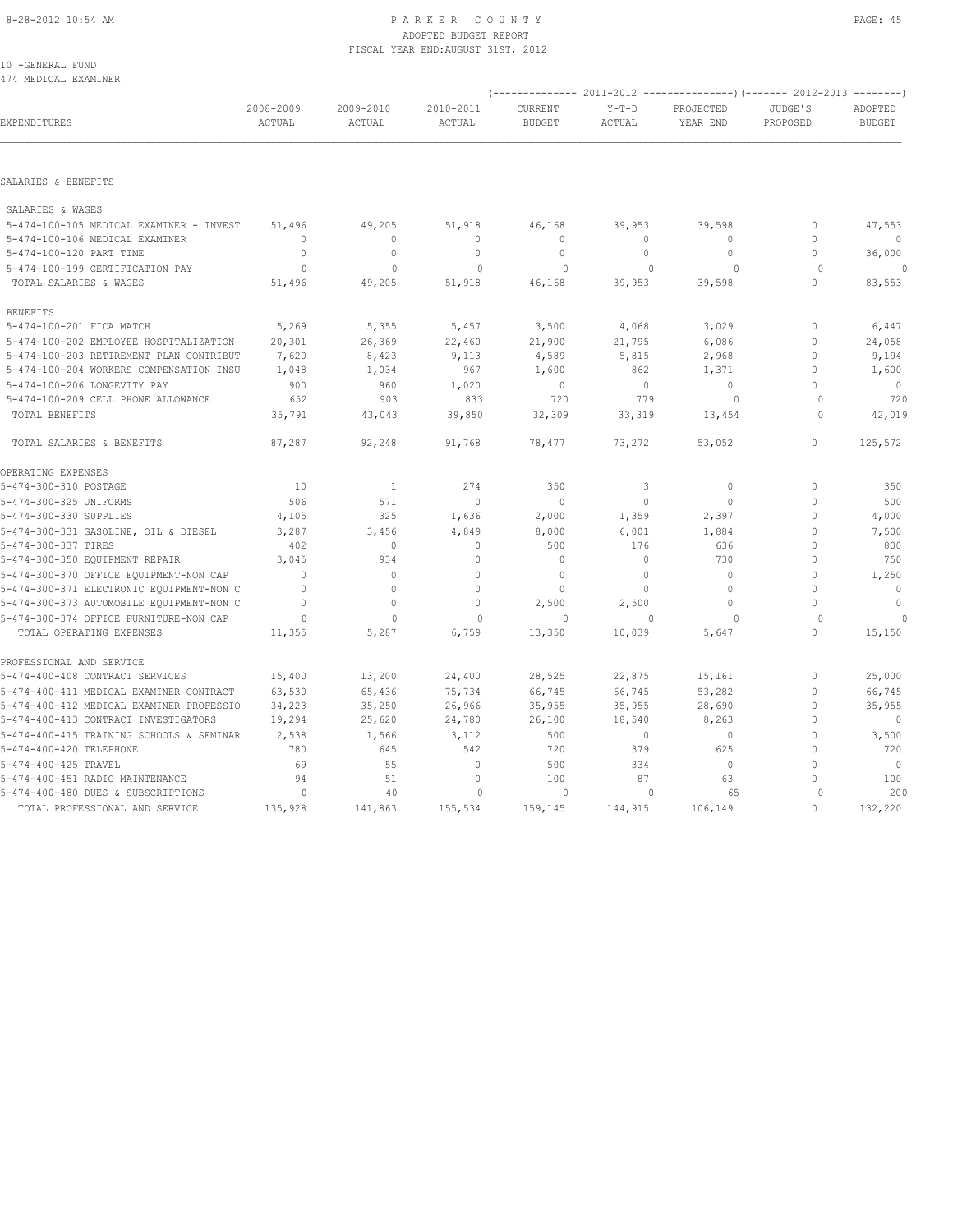#### 8-28-2012 10:54 AM PAGE: 46 PARKER COUNTY PAGE: 46 ADOPTED BUDGET REPORT FISCAL YEAR END:AUGUST 31ST, 2012

| 10 -GENERAL FUND<br>474 MEDICAL EXAMINER |                        |                        |                                  |                                 |                        |                       |                     |                          |
|------------------------------------------|------------------------|------------------------|----------------------------------|---------------------------------|------------------------|-----------------------|---------------------|--------------------------|
| EXPENDITURES                             | 2008-2009<br>ACTUAL    | 2009-2010<br>ACTUAL    | 2010-2011<br>ACTUAL              | <b>CURRENT</b><br><b>BUDGET</b> | $Y-T-D$<br>ACTUAL      | PROJECTED<br>YEAR END | JUDGE'S<br>PROPOSED | ADOPTED<br><b>BUDGET</b> |
| CAPITAL EXPENDITURES                     |                        |                        |                                  |                                 |                        |                       |                     |                          |
| 5-474-500-571 ELECTRONIC EOUIPMENT       | 1,209                  | $\circ$                | $\begin{array}{c} \n\end{array}$ | $\mathbf{0}$                    | 0                      | $\Omega$              |                     | 0                        |
| 5-474-500-572 AUTOMOBILES                |                        | $\mathbf{0}$           | 2,521                            |                                 |                        |                       |                     |                          |
| TOTAL CAPITAL EXPENDITURES               | 1,209                  | $\Omega$               | 2,521                            | $\circ$                         | $\Omega$               |                       |                     | $\Omega$                 |
| TOTAL 474 MEDICAL EXAMINER               | 235,778<br>=========== | 239,398<br>=========== | 256,582<br>===========           | 250,972<br>===========          | 228,226<br>=========== | 164,848               |                     | 272,942<br>============  |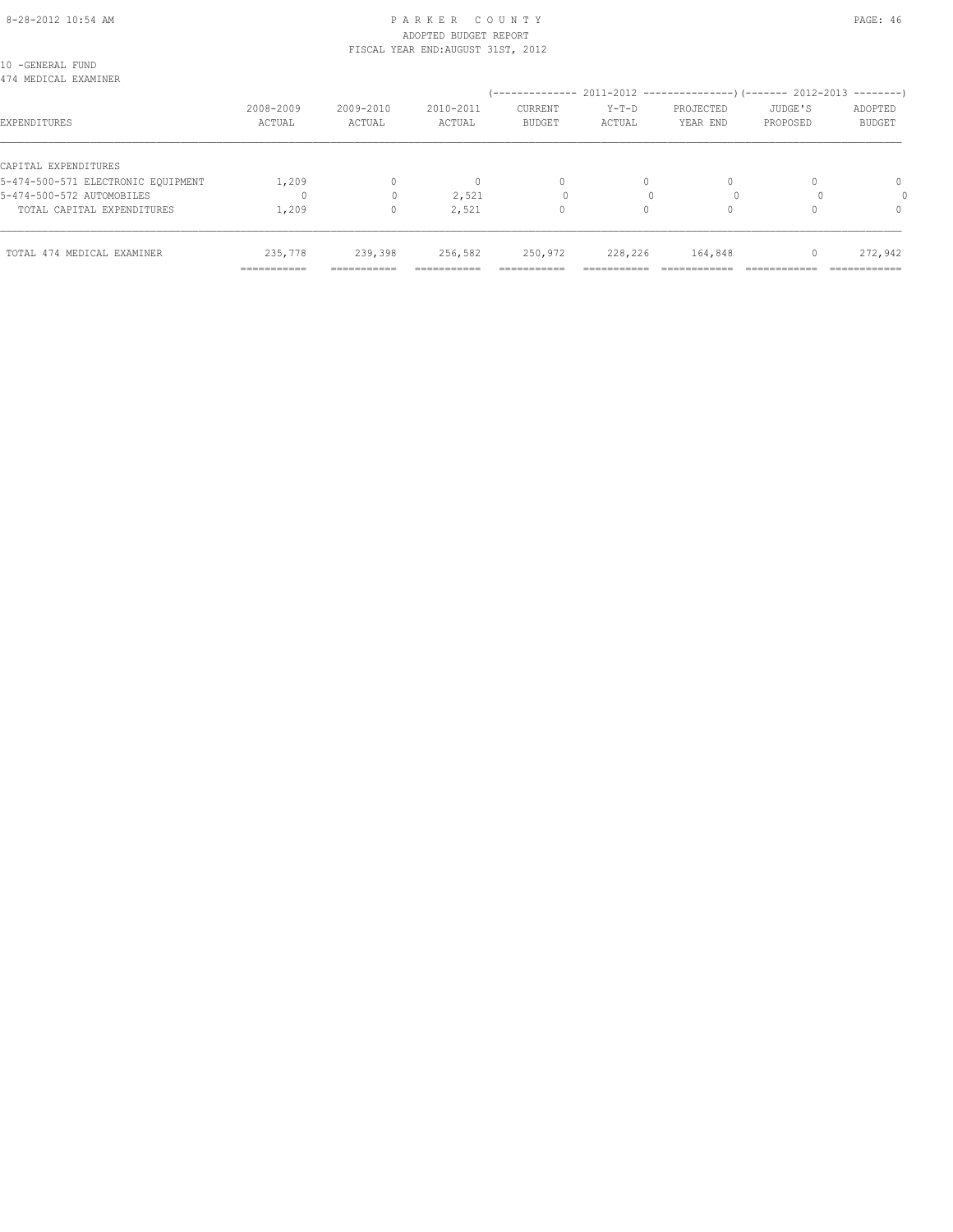# ADOPTED BUDGET REPORT FISCAL YEAR END:AUGUST 31ST, 2012

10 -GENERAL FUND 475 COUNTY ATTORNEY

| EXPENDITURES                                               | 2008-2009<br>ACTUAL | 2009-2010<br>ACTUAL                                         | 2010-2011<br>ACTUAL | <b>CURRENT</b><br><b>BUDGET</b> | $Y-T-D$<br>ACTUAL | PROJECTED<br>YEAR END | JUDGE'S<br>PROPOSED              | ADOPTED<br><b>BUDGET</b> |
|------------------------------------------------------------|---------------------|-------------------------------------------------------------|---------------------|---------------------------------|-------------------|-----------------------|----------------------------------|--------------------------|
| SALARIES & BENEFITS                                        |                     |                                                             |                     |                                 |                   |                       |                                  |                          |
| SALARIES & WAGES                                           |                     |                                                             |                     |                                 |                   |                       |                                  |                          |
| 5-475-100-101 ELECTED OFFICIAL-CO ATTOR                    | 120,644             | 120,644                                                     | 124,076             | 120,645                         | 106,723           | 85,373                | $\mathbf{0}$                     | 120,645                  |
| 5-475-100-103 ASSISTANT COUNTY ATTORNEY                    | 519,683             | 522,795                                                     | 519,515             | 496,059                         | 453,191           | 252,248               | $\Omega$                         | 510,941                  |
| 5-475-100-105 INVESTIGATOR                                 | 127,890             | 127,085                                                     | 127,118             | 126,817                         | 109,742           | 82,864                | $\Omega$                         | 130,622                  |
| 5-475-100-106 INVESTIGATOR CA                              | 31,299              | 38,004                                                      | 35,624              | 38,882                          | 33,273            | $\Omega$              | $\Omega$                         | 40,049                   |
| 5-475-100-114 LEGAL SECRETARY                              | 36,955              | 36,955                                                      | 91,310              | 190,144                         | 156,789           | 61,792                | $\Omega$                         | 210,597                  |
| 5-475-100-115 SECRETARY                                    | 165,137             | 166,585                                                     | 105,593             | 14,319                          | 14,319            | 65,770                | $\Omega$                         | $\mathbf{0}$             |
| 5-475-100-116 OFFICE MANAGER                               | 38,298              | 37,899                                                      | 38,298              | 31,787                          | 21,114            | $\mathbf{0}$          | $\Omega$                         | 32,742                   |
| 5-475-100-120 PART-TIME                                    | 5,957               | 9,440                                                       | 573                 | $\mathbf{0}$                    | $\circ$           | 10,094                | $\bigcap$                        | $\overline{0}$           |
| 5-475-100-125 RESEARCH COORDINATOR                         | $\circ$             | $\mathbf{0}$                                                | $\Omega$            | $\Omega$                        | $\Omega$          | $\Omega$              | $\bigcap$                        | $\overline{0}$           |
| 5-475-100-156 VICTIMS ASSISTANCE COORD                     | 31,942              | 32,074                                                      | 32,074              | 31,987                          | 27,680            | $\Omega$              | $\Omega$                         | 32,947                   |
| 5-475-100-185 PARALEGAL                                    | 46,553              | 46,553                                                      | 46,553              | 46,427                          | 40,176            | $\Omega$              | $\Omega$                         | 47,820                   |
| 5-475-100-197 SPECIAL OVERTIME                             | $\mathbf{0}$        | $\mathbf{0}$                                                | $\mathbf{0}$        | $\mathbf{0}$                    | $\circ$           | $\mathbf{0}$          | $\mathbf{0}$                     | 62,500                   |
| 5-475-100-199 CERTIFICATION PAY                            | 1,419               | 3,173                                                       | 3,610               | 6,900                           | 3,577             | $\Omega$              | $\Omega$                         | 6,900                    |
| TOTAL SALARIES & WAGES                                     | 1, 125, 775         | 1,141,206                                                   | 1,124,343           | 1,103,967                       | 966,585           | 558,141               | $\mathbf{0}$                     | 1,195,763                |
| 5-475-100-103ASSISTANT COUNTY ATTORNEY CURRENT YEAR NOTES: |                     |                                                             |                     |                                 |                   |                       |                                  |                          |
|                                                            |                     | This line will show a deficit of \$62,500.00 for fy 11-12   |                     |                                 |                   |                       |                                  |                          |
|                                                            | which represents    |                                                             |                     |                                 |                   |                       |                                  |                          |
|                                                            |                     | the state supplement that the attorneys recieve on a yearly |                     |                                 |                   |                       |                                  |                          |
|                                                            | basis.              |                                                             |                     |                                 |                   |                       |                                  |                          |
| <b>BENEFITS</b>                                            |                     |                                                             |                     |                                 |                   |                       |                                  |                          |
| 5-475-100-201 FICA MATCH                                   | 85,288              | 83,487                                                      | 82,688              | 86,625                          | 71,058            | 44,682                | $\begin{array}{c} \n\end{array}$ | 94,229                   |
| 5-475-100-202 EMPLOYEE HOSPITALIZATION                     | 223,353             | 289,196                                                     | 287,191             | 314,475                         | 239,905           | 77,910                | $\mathbf{0}$                     | 280,284                  |
| 5-475-100-203 RETIREMENT PLAN CONTRIBUT                    | 119,753             | 128,629                                                     | 135,775             | 109,740                         | 98,634            | 47,256                | $\begin{array}{c} \n\end{array}$ | 134,384                  |
| 5-475-100-204 WORKERS COMPENSATION INSU                    | 3,146               | 3,742                                                       | 3,999               | $\mathbf{0}$                    | 3,720             | 4,935                 | $\mathbf{0}$                     | 3,800                    |
| 5-475-100-206 LONGEVITY PAY                                | 6,720               | 7,380                                                       | 7,800               | 8,160                           | 7,560             | $\mathbf{0}$          | $\begin{array}{c} \n\end{array}$ | 6,900                    |
| 5-475-100-208 AUTO ALLOWANCE                               | $\mathbf{0}$        | $\mathbf{0}$                                                | $\Omega$            | $\circ$                         | $\circ$           | $\Omega$              | $\Omega$                         | $\mathbf{0}$             |
| 5-475-100-209 CELL PHONE ALLOWANCE                         | 8,659               | 8,438                                                       | 7,776               | 8,000                           | 6,751             | $\Omega$              | $\Omega$                         | 8,000                    |
| 5-475-100-211 STATE LONGEVITY                              | 12,231              | 13,114                                                      | 14,893              | 17,280                          | 14,465            | $\Omega$              | $\Omega$                         | 17,280                   |
| TOTAL BENEFITS                                             | 459,149             | 533,987                                                     | 540,122             | 544,280                         | 442,093           | 174,783               | $\mathbf{0}$                     | 544,877                  |
|                                                            |                     |                                                             |                     |                                 |                   |                       |                                  |                          |

| 5-475-100-206LONGEVITY PAY | PERMANENT NOTES:<br>Barker, D 600.00; Barker, F 660.00; Bradford, K 600.00;<br>Cox, J 300.00;                                                 |
|----------------------------|-----------------------------------------------------------------------------------------------------------------------------------------------|
|                            | Hansen, K 800; Josey, J 540.00; Lane, B<br>720.00; Mutzig, S 420.00; Swaim, S 360.00; Tierce, J<br>960.00; Wilson, B 360.00; Wilson, G 900.00 |
| 5-475-100-206LONGEVITY PAY | CURRENT YEAR NOTES:<br>The correct amount for this years longevity pay is \$7,220.00                                                          |

5-475-100-209CELL PHONE ALLOWANCE PERMANENT NOTES: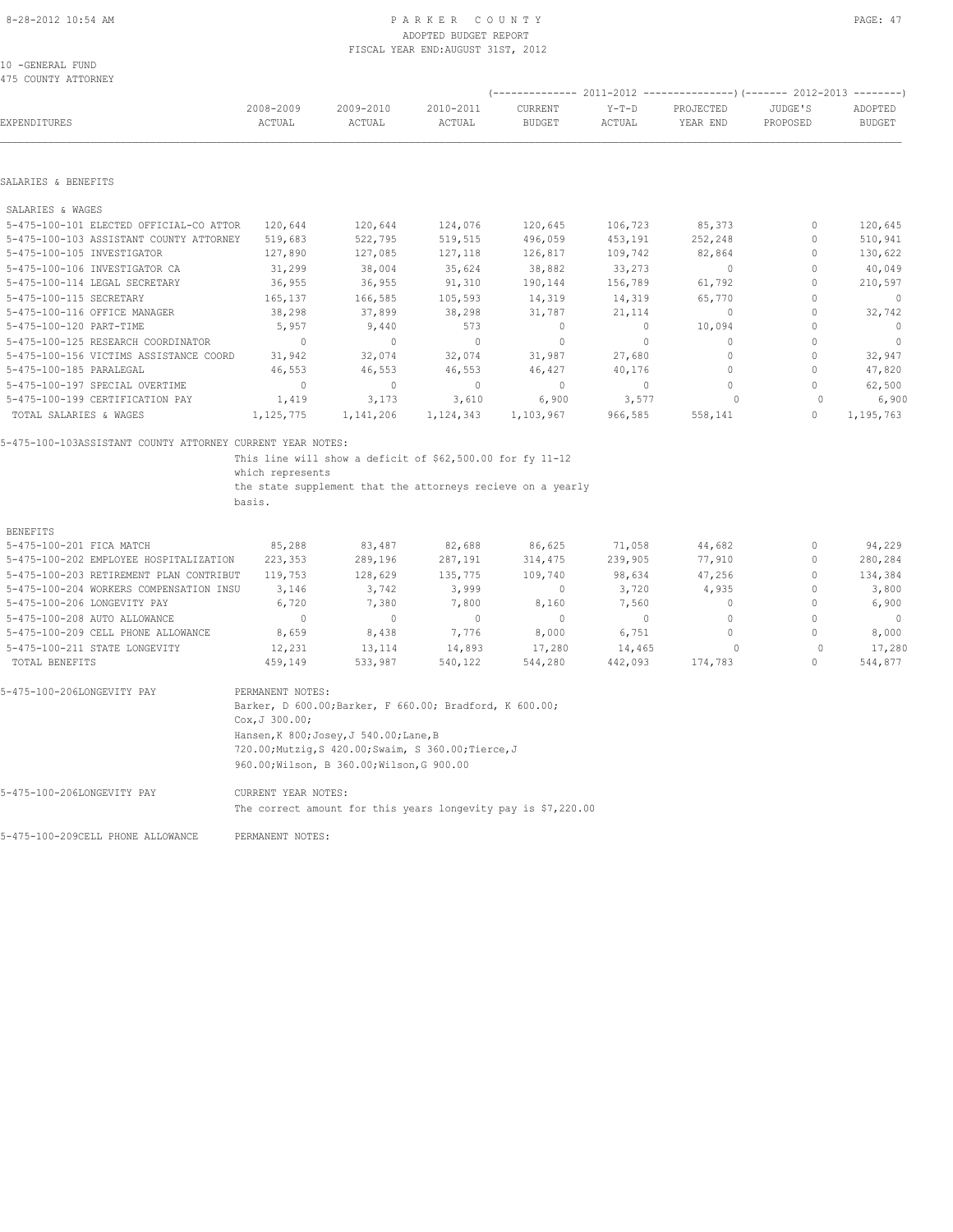#### 8-28-2012 10:54 AM PAGE: 48 ADOPTED BUDGET REPORT FISCAL YEAR END:AUGUST 31ST, 2012

10 -GENERAL FUND 475 COUNTY ATTORNEY

|                                                               |                             |                                                                                                           |                           | $--------- 2011-2012$    |                          | $---------(---2012-2013)$ | $-----$              |                          |  |
|---------------------------------------------------------------|-----------------------------|-----------------------------------------------------------------------------------------------------------|---------------------------|--------------------------|--------------------------|---------------------------|----------------------|--------------------------|--|
| EXPENDITURES                                                  | 2008-2009<br>ACTUAL         | 2009-2010<br>ACTUAL                                                                                       | 2010-2011<br>ACTUAL       | CURRENT<br><b>BUDGET</b> | $Y-T-D$<br>ACTUAL        | PROJECTED<br>YEAR END     | JUDGE'S<br>PROPOSED  | ADOPTED<br><b>BUDGET</b> |  |
|                                                               | 600.08*13 employees=7801.04 |                                                                                                           |                           |                          |                          |                           |                      |                          |  |
|                                                               |                             | Wilson, B;Edwards, F,Barker, F; Wilson,                                                                   |                           |                          |                          |                           |                      |                          |  |
|                                                               |                             | G; Bradford, K; Lane, B; Gabber, J; Tierce, J; Merhohoff, L;<br>Hanson, K; Hall, M; Barnett, N; Bosser, S |                           |                          |                          |                           |                      |                          |  |
| TOTAL SALARIES & BENEFITS                                     | 1,584,925                   | 1,675,193                                                                                                 | 1,664,466                 | 1,648,247                | 1,408,677                | 732,924                   | $\Omega$             | 1,740,640                |  |
| OPERATING EXPENSES                                            |                             |                                                                                                           |                           |                          |                          |                           |                      |                          |  |
| 5-475-300-310 POSTAGE                                         | 2,595                       | 2,407                                                                                                     | 2,222                     | 2,011                    | 2,011                    | 3,942                     | $\Omega$             | 2,575                    |  |
| 5-475-300-330 SUPPLIES                                        | 18,980                      | 16,177                                                                                                    | 13,114                    | 12,000                   | 10,861                   | 12,238                    | $\mathbf{0}$         | 12,360                   |  |
| 5-475-300-331 GASOLINE, OIL & DIESEL                          | 9,032                       | 10,876                                                                                                    | 13,483                    | 12,087                   | 12,086                   | 2,784                     | $\Omega$             | 12,800                   |  |
| 5-475-300-350 EQUIPMENT REPAIR                                | $\mathbf{0}$                | $\mathbf{0}$                                                                                              | $\mathbf{0}$              | $\mathbf{0}$             | $\circ$                  | 958                       | $\mathbf{0}$         | $\mathbf{0}$             |  |
| 5-475-300-352 AUTO REPAIR                                     | 4,856                       | 4,845                                                                                                     | 1,852                     | 5,000                    | 3,386                    | $\mathbf{0}$              | $\Omega$             | 5,150                    |  |
| 5-475-300-370 OFFICE EQUIPMENT-NON CAP                        | $\Omega$                    | $\circ$                                                                                                   | $\mathbf{0}$              | $\mathbf{0}$             | $\Omega$                 | $\mathbf{0}$              | $\Omega$             | $\mathbf{0}$             |  |
| 5-475-300-371 ELECTRONIC EQUIPMENT-NON C                      | $\Omega$                    | $\Omega$                                                                                                  | $\Omega$                  | $\mathbf{0}$             | $\Omega$                 | $\Omega$                  | $\Omega$             | $\mathbf{0}$             |  |
| 5-475-300-373 AUTOMOBILE EQUIPMENT-NON C                      | $\Omega$                    | $\Omega$                                                                                                  | $\Omega$                  | $\Omega$                 | $\Omega$                 | $\Omega$                  | $\theta$             | $\theta$                 |  |
| 5-475-300-374 OFFICE FURNITURE-NON CAP                        | $\Omega$                    | $\Omega$                                                                                                  | $\Omega$                  | $\Omega$                 | $\Omega$                 | $\Omega$                  | $\Omega$             | $\cap$                   |  |
| TOTAL OPERATING EXPENSES                                      | 35,463                      | 34,304                                                                                                    | 30,671                    | 31,098                   | 28,344                   | 19,922                    | $\cap$               | 32,885                   |  |
| PROFESSIONAL AND SERVICE                                      |                             |                                                                                                           |                           |                          |                          |                           |                      |                          |  |
| 5-475-400-407 CONTINUING LEGAL EDUCATION                      | $\mathbf{0}$                | $\mathbf{0}$                                                                                              | $\mathbf{0}$              | $\circ$                  | $\circ$                  | 2,162                     | $\mathbf{0}$         | $\mathbf{0}$             |  |
| 5-475-400-408 CONTRACT SERVICES                               | 9,487                       | 8,691                                                                                                     | 10,017                    | 11,000                   | 9,687                    | 7,500                     | $\mathbf{0}$         | 11,330                   |  |
| 5-475-400-415 TRAINING SCHOOLS & SEMINAR                      | 27,095                      | 21,642                                                                                                    | 10,912                    | 9,800                    | 5,852                    | 421                       | $\Omega$             | 10,300                   |  |
| 5-475-400-420 TELEPHONE                                       | 4,966                       | 5,465                                                                                                     | 3,757                     | 2,710                    | 2,280                    | 8,820                     | $\mathbf{0}$         | 7,417                    |  |
| 5-475-400-425 TRAVEL                                          | $\mathbf{0}$                | $\mathbf{0}$                                                                                              | $\mathbf{0}$              | $\mathbf{0}$             | $\circ$                  | 7,274                     | $\Omega$             | $\circ$                  |  |
| 5-475-400-430 ADVERTISING                                     | $\Omega$                    | $\circ$                                                                                                   | $\Omega$                  | $\circ$                  | $\circ$                  | $\circ$                   | $\Omega$             | 260                      |  |
| 5-475-400-450 OFFICE EQUIPMENT REPAIR                         | $\mathbf{0}$                | $\Omega$                                                                                                  | $\Omega$                  | $\theta$                 | $\Omega$                 | $\Omega$                  | $\theta$             | $\overline{0}$           |  |
| 5-475-400-451 RADIO MAINTENANCE                               | 154                         | 135                                                                                                       | 117                       | 290                      | 112                      | 624                       | $\Omega$             | 300                      |  |
| 5-475-400-480 DUES & SUBSCRIPTIONS                            | 4,058                       | 3,799                                                                                                     | 8,931                     | 12,168                   | 10,942                   | 1,712                     | $\mathbf{0}$         | 4,120                    |  |
| 5-475-400-481 BOOKS & PUBLICATIONS                            | 19,837                      | 22,822                                                                                                    | 16,614                    | 12,603                   | 6,243                    | 14,047                    | $\Omega$             | 15,450                   |  |
| 5-475-400-482 BONDS                                           | 313                         | 192                                                                                                       | 142                       | 71                       | 71                       | 284                       | $\Omega$             | 361                      |  |
| 5-475-400-490 WITNESS EXPENSE                                 | 5                           | 670                                                                                                       | $\Omega$                  | 125                      | 125                      | $\circ$                   | $\Omega$             | 1,030                    |  |
| 5-475-400-495 INSURANCE                                       | $\Omega$                    | $\mathbf{0}$                                                                                              | $\Omega$                  | $\circ$                  | $\circ$                  | $\circ$                   | $\Omega$             | $\mathbf{0}$             |  |
| 5-475-400-497 TRIAL COSTS                                     | 802                         | 1,299                                                                                                     | 719                       | 386                      | 386                      | $\Omega$                  | $\theta$             | 1,442                    |  |
| 5-475-400-498 STATEMENT OF FACTS                              | $\mathbf 0$                 | $\mathbf{0}$                                                                                              | 22                        | $\mathbf{0}$             | 0                        | $\Omega$                  | $\Omega$             | 260                      |  |
| 5-475-400-499 MISCELLANEOUS<br>TOTAL PROFESSIONAL AND SERVICE | $\Omega$<br>66,715          | $\Omega$<br>64,714                                                                                        | $\theta$<br>51,230        | $\Omega$<br>49,153       | $\Omega$<br>35,698       | $\Omega$<br>42,844        | $\Omega$<br>$\Omega$ | $\Omega$<br>52,270       |  |
|                                                               |                             |                                                                                                           |                           |                          |                          |                           |                      |                          |  |
| CAPITAL EXPENDITURES                                          |                             |                                                                                                           |                           |                          |                          |                           |                      |                          |  |
| 5-475-500-570 OFFICE EOUIPMENT                                | 1,170                       | $\circ$                                                                                                   | $\circ$                   | $\circ$                  | $\circ$                  | $\circ$                   | $\mathbf{0}$         | $\mathbf{0}$             |  |
| 5-475-500-571 ELECTRONIC EQUIPMENT                            | $\Omega$                    | $\Omega$                                                                                                  | $\Omega$                  | $\Omega$                 | $\Omega$                 | $\Omega$                  | $\Omega$             | 11,000                   |  |
| 5-475-500-572 AUTOMOBILES                                     | $\mathbf 0$                 | 0                                                                                                         | $\mathbf 0$               | $\Omega$                 | $\Omega$                 | $\Omega$                  | $\mathbf{0}$         | $\mathbf{0}$             |  |
| 5-475-500-590 OFFICE FURNITURE<br>TOTAL CAPITAL EXPENDITURES  | $\Omega$<br>1,170           | $\mathbf 0$<br>$\Omega$                                                                                   | $\mathbf{0}$<br>$\Omega$  | $\circ$<br>$\Omega$      | $\mathbf{0}$<br>$\Omega$ | $\circ$<br>$\Omega$       | $\Omega$<br>$\Omega$ | $\cap$<br>11,000         |  |
| TOTAL 475 COUNTY ATTORNEY                                     | 1,688,272                   | 1,774,211                                                                                                 | 1,746,367                 | 1,728,498                | 1,472,719                | 795,690                   | $\circ$              | 1,836,795                |  |
|                                                               | ===========                 |                                                                                                           | $=$ = = = = = = = = = = = | ===========              |                          | ============              | $\texttt{-----}$     | =============            |  |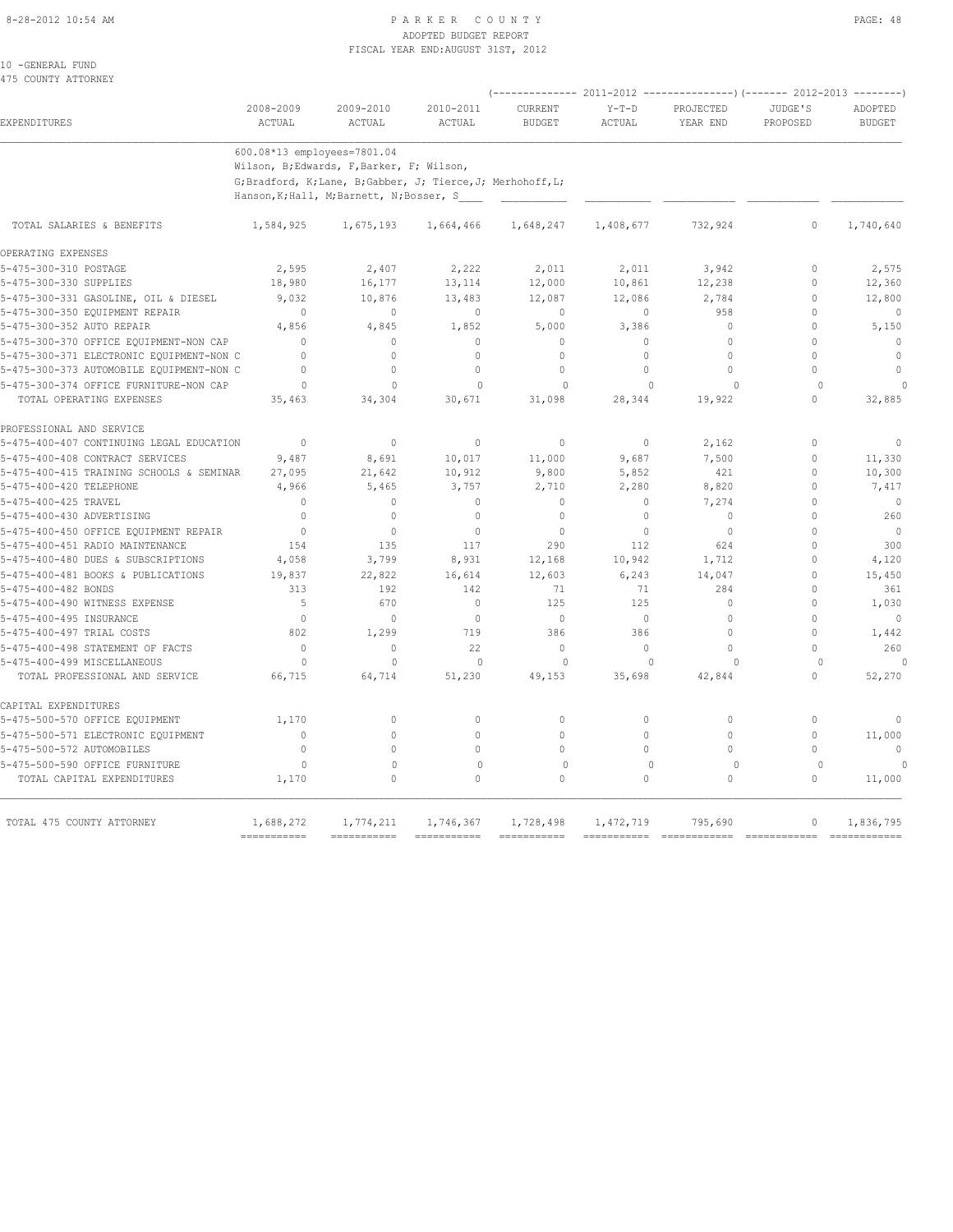## ADOPTED BUDGET REPORT FISCAL YEAR END:AUGUST 31ST, 2012

10 -GENERAL FUND 476 DISTRICT ATTORNEY

| ITU DIUINIUI AIIUNNUI                   |                                  |           |                                  | -------------- |          |                                  | 2011-2012 ----------------------- 2012-2013 | $------$      |
|-----------------------------------------|----------------------------------|-----------|----------------------------------|----------------|----------|----------------------------------|---------------------------------------------|---------------|
|                                         | 2008-2009                        | 2009-2010 | 2010-2011                        | CURRENT        | $Y-T-D$  | PROJECTED                        | JUDGE'S                                     | ADOPTED       |
| EXPENDITURES                            | ACTUAL                           | ACTUAL    | ACTUAL                           | <b>BUDGET</b>  | ACTUAL   | YEAR END                         | PROPOSED                                    | <b>BUDGET</b> |
|                                         |                                  |           |                                  |                |          |                                  |                                             |               |
| SALARIES & BENEFITS                     |                                  |           |                                  |                |          |                                  |                                             |               |
| SALARIES & WAGES                        |                                  |           |                                  |                |          |                                  |                                             |               |
| 5-476-100-101 ELECTED OFFICIAL-DIST ATT | $\begin{array}{c} \n\end{array}$ | 0         | $\Omega$                         | $\mathbf{0}$   | $\Omega$ | $\Omega$                         |                                             | $\Omega$      |
| 5-476-100-103 ASSISTANT DISTRICT ATTORN | 449,990                          | 471,902   | 527,784                          | 507,636        | 456,385  | 214,987                          |                                             | 522,866       |
| 5-476-100-105 INVESTIGATOR              | 164,866                          | 174,543   | 150,923                          | 175,752        | 151,819  | 70,788                           |                                             | 181,025       |
| 5-476-100-114 LEGAL SECRETARY           | 31,878                           | 63,234    | 63,752                           | 62,967         | 54,503   | 24,855                           |                                             | 64,028        |
| 5-476-100-115 SECRETARY                 | 23,158                           | 23,158    | 23,105                           | 19,541         | 11,547   | 21,256                           |                                             | 22,424        |
| 5-476-100-116 OFFICE MANAGER            | 39,915                           | 39,729    | 39,447                           | 43,537         | 37,410   | $\begin{array}{c} \n\end{array}$ |                                             | 44,278        |
| 5-476-100-119 GRAND JURY BAILIFF        | 550                              | 286       | 939                              | 1,200          | 1,025    |                                  |                                             | 1,200         |
| 5-476-100-120 PART-TIME                 | $\Omega$                         | 0         | $\begin{array}{c} \n\end{array}$ | $\mathbf{0}$   | $\Omega$ | $\circ$                          |                                             | $\circ$       |
| 5-476-100-156 VICTIMS ASSISTANCE COORD. | 32,633                           | 32,633    | 32,633                           | 32,545         | 28,163   | 23,894                           |                                             | 33,522        |
| TOTAL SALARIES & WAGES                  | 742,991                          | 805,485   | 838,583                          | 843,178        | 740,852  | 355,780                          |                                             | 869,343       |

#### 5-476-100-103ASSISTANT DISTRICT ATTORNEPERMANENT NOTES:

 add grant position for ADA to full time county employee and set salary at same as most recent ADA added

#### 5-476-100-103ASSISTANT DISTRICT ATTORNENEXT YEAR NOTES:

 As we discussed in our budget meeting, the legislature was discussing reducing our State Prosecutor's supplement by \$11,950. The legislature has since made the cut. The money cut was used to supplement two ADA positions. Therefore, we are asking that the Court add the same amount so that the employees will not have to take a pay cut.

| 5-476-100-105INVESTIGATOR    | NEXT YEAR NOTES:                                                                                                                                                                                                                                                                                              |
|------------------------------|---------------------------------------------------------------------------------------------------------------------------------------------------------------------------------------------------------------------------------------------------------------------------------------------------------------|
|                              | After James Rutledge retired we were requested to leave the<br>position vacant for 3 months. We complied with the request<br>and our budget was accordingly reduced. We were also told<br>to remind the Court to adjust the line item back to the<br>reqular amount for this year, which our number reflects. |
| 5-476-100-114LEGAL SECRETARY | PERMANENT NOTES:<br>Made grant position a full time county position with a<br>salary comparable to what she was getting from the grant and<br>a supplement.                                                                                                                                                   |
| 5-476-100-115SECRETARY       | NEXT YEAR NOTES:<br>I am requesting that the receptionist position be moved up a<br>step and grade to a legal secretary position. With the<br>growth in the office, the person in that position not only<br>answers the phone but also performs many secretarial<br>responsibilities.                         |

5-476-100-116OFFICE MANAGER NEXT YEAR NOTES: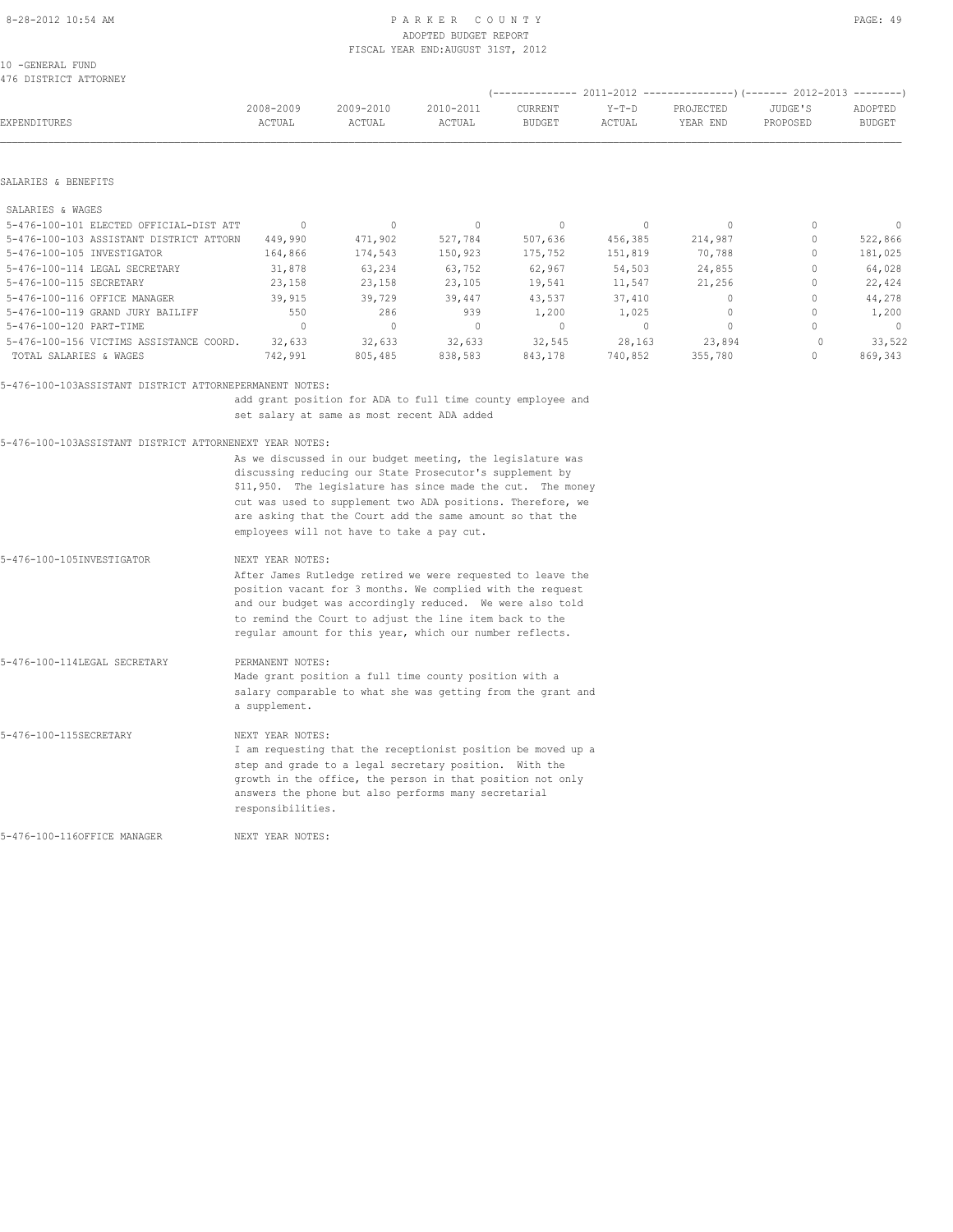#### 8-28-2012 10:54 AM PAGE: 50 ADOPTED BUDGET REPORT FISCAL YEAR END:AUGUST 31ST, 2012

| 10 -GENERAL FUND |                       |
|------------------|-----------------------|
|                  | 476 DISTRICT ATTORNEY |

| EXPENDITURES                             | 2008-2009<br>ACTUAL                                         | 2009-2010<br>ACTUAL | 2010-2011<br><b>ACTUAL</b> | (-------------- 2011-2012<br>CURRENT<br><b>BUDGET</b> | $Y-T-D$<br>ACTUAL | ----------------) (------- 2012-2013<br>PROJECTED<br>YEAR END | JUDGE'S<br>PROPOSED | ---------<br>ADOPTED<br><b>BUDGET</b> |  |  |
|------------------------------------------|-------------------------------------------------------------|---------------------|----------------------------|-------------------------------------------------------|-------------------|---------------------------------------------------------------|---------------------|---------------------------------------|--|--|
|                                          | As we discussed in our budget meeting, the legislature was  |                     |                            |                                                       |                   |                                                               |                     |                                       |  |  |
|                                          | discussing reducing our State Prosecutor's supplement by    |                     |                            |                                                       |                   |                                                               |                     |                                       |  |  |
|                                          | \$11,950. The legislature has since made the cut. The money |                     |                            |                                                       |                   |                                                               |                     |                                       |  |  |
|                                          | out was used to supplement two ADA positions and the Office |                     |                            |                                                       |                   |                                                               |                     |                                       |  |  |
|                                          | Manager position. Therefore, we are asking that the Court   |                     |                            |                                                       |                   |                                                               |                     |                                       |  |  |
|                                          | add the same amount so that the employees will not have to  |                     |                            |                                                       |                   |                                                               |                     |                                       |  |  |
|                                          | take a pay cut.                                             |                     |                            |                                                       |                   |                                                               |                     |                                       |  |  |
| <b>BENEFITS</b>                          |                                                             |                     |                            |                                                       |                   |                                                               |                     |                                       |  |  |
| 5-476-100-201 FICA MATCH                 | 55,598                                                      | 60,142              | 62,871                     | 66,050                                                | 54,201            | 27,218                                                        | 0                   | 67,465                                |  |  |
| 5-476-100-202 EMPLOYEE HOSPITALIZATION   | 134,405                                                     | 198,240             | 200,832                    | 213,325                                               | 172,042           | 50,085                                                        | $\mathbf{0}$        | 192,434                               |  |  |
| 5-476-100-203 RETIREMENT PLAN CONTRIBUT  | 78,474                                                      | 90,855              | 102,585                    | 82,336                                                | 74,812            | 29,140                                                        | $\mathbf{0}$        | 96,214                                |  |  |
| 5-476-100-204 WORKERS COMPENSATION INSU  | 1,825                                                       | 1,800               | 2,398                      | 1,830                                                 | 3,053             | 3,351                                                         | $\mathbf{0}$        | 1,830                                 |  |  |
| 5-476-100-206 LONGEVITY PAY              | 7,680                                                       | 8,220               | 8,760                      | 7,260                                                 | 7,260             | $\mathbf{0}$                                                  | $\circ$             | 6,240                                 |  |  |
| 5-476-100-208 AUTO ALLOWANCE             | 5,615                                                       | 5,615               | 123                        | 0                                                     | 0                 | 2,800                                                         | $\circ$             | $\mathbf{0}$                          |  |  |
| 5-476-100-209 CELL PHONE ALLOWANCE       | 3,017                                                       | 3,835               | 3,110                      | 6,300                                                 | 5,453             | $\circ$                                                       | $\circ$             | 6,300                                 |  |  |
| TOTAL BENEFITS                           | 286,615                                                     | 368,707             | 380,679                    | 377,101                                               | 316,821           | 112,594                                                       | $\circ$             | 370,483                               |  |  |
| 5-476-100-206LONGEVITY PAY               | NEXT YEAR NOTES:                                            |                     |                            |                                                       |                   |                                                               |                     |                                       |  |  |
|                                          | After confusion last year about the longevity amount, the   |                     |                            |                                                       |                   |                                                               |                     |                                       |  |  |
|                                          | number this year reflects the correct amount the employees  |                     |                            |                                                       |                   |                                                               |                     |                                       |  |  |
|                                          | should be compensated.                                      |                     |                            |                                                       |                   |                                                               |                     |                                       |  |  |
| 5-476-100-209CELL PHONE ALLOWANCE        | PERMANENT NOTES:                                            |                     |                            |                                                       |                   |                                                               |                     |                                       |  |  |
|                                          | Addition to cover investigator's cell phone, Stephen Jones  |                     |                            |                                                       |                   |                                                               |                     |                                       |  |  |
| 5-476-100-209CELL PHONE ALLOWANCE        | NEXT YEAR NOTES:                                            |                     |                            |                                                       |                   |                                                               |                     |                                       |  |  |
|                                          | After confusion last year about the cell phone allowance,   |                     |                            |                                                       |                   |                                                               |                     |                                       |  |  |
|                                          | the number this year reflects the correct amount the        |                     |                            |                                                       |                   |                                                               |                     |                                       |  |  |
|                                          | employees should be compensated.                            |                     |                            |                                                       |                   |                                                               |                     |                                       |  |  |
| TOTAL SALARIES & BENEFITS                | 1,029,605                                                   | 1,174,192           | 1,219,262                  | 1,220,279                                             | 1,057,673         | 468,374                                                       | $\mathbf 0$         | 1,239,826                             |  |  |
| OPERATING EXPENSES                       |                                                             |                     |                            |                                                       |                   |                                                               |                     |                                       |  |  |
| 5-476-300-310 POSTAGE                    | 3,006                                                       | 2,283               | 1,947                      | 2,500                                                 | 1,730             | 1,888                                                         | $\mathbf 0$         | 2,500                                 |  |  |
| 5-476-300-330 SUPPLIES                   | 7,711                                                       | 9,068               | 8,022                      | 8,500                                                 | 6,576             | 3,935                                                         | 0                   | 8,500                                 |  |  |
| 5-476-300-331 GASOLINE, OIL & DIESEL     | 5,180                                                       | 5,067               | 6,742                      | 7,000                                                 | 6,530             | 1,650                                                         | $\mathbf 0$         | 7,000                                 |  |  |
| 5-476-300-337 TIRES                      | 0                                                           | $\mathbf{0}$        | $\mathbf{0}$               | $\mathbf{0}$                                          | 0                 | 0                                                             | $\mathbf{0}$        | $\mathbf 0$                           |  |  |
| 5-476-300-350 EQUIPMENT REPAIR           | $\mathbf{0}$                                                | $\circ$             | $\mathbf{0}$               | $\mathbf{0}$                                          | $\circ$           | $\mathbf{0}$                                                  | $\mathbf{0}$        | $\mathbf{0}$                          |  |  |
| 5-476-300-352 AUTO REPAIR                | 227                                                         | 137                 | 40                         | 1,000                                                 | 239               | 110                                                           | $\mathbf{0}$        | 1,000                                 |  |  |
| 5-476-300-370 OFFICE EQUIPMENT-NON CAP   | $\mathbf{0}$                                                | $\circ$             | 0                          | $\mathbf{0}$                                          | $\circ$           | $\circ$                                                       | $\mathbf{0}$        | 0                                     |  |  |
| 5-476-300-371 ELECTRONIC EQUIPMENT-NON C | $\mathbf{0}$                                                | $\circ$             | $\circ$                    | $\mathbf{0}$                                          | $\circ$           | $\circ$                                                       | $\mathbf{0}$        | 2,500                                 |  |  |
| 5-476-300-373 AUTOMOBILE EQUIPMENT-NON C | $\mathbf{0}$                                                | $\circ$             | $\mathbf{0}$               | $\mathbf{0}$                                          | $\circ$           | $\mathbf{0}$                                                  | $\mathbf{0}$        | $\mathbf{0}$                          |  |  |
| 5-476-300-374 OFFICE FURNITURE-NON CAP   | $\circ$                                                     | $\Omega$            | $\Omega$                   | $\Omega$                                              | $\circ$           | $\Omega$                                                      | 0                   | $\Omega$                              |  |  |
| TOTAL OPERATING EXPENSES                 | 16,125                                                      | 16,554              | 16,750                     | 19,000                                                | 15,075            | 7,583                                                         | $\Omega$            | 21,500                                |  |  |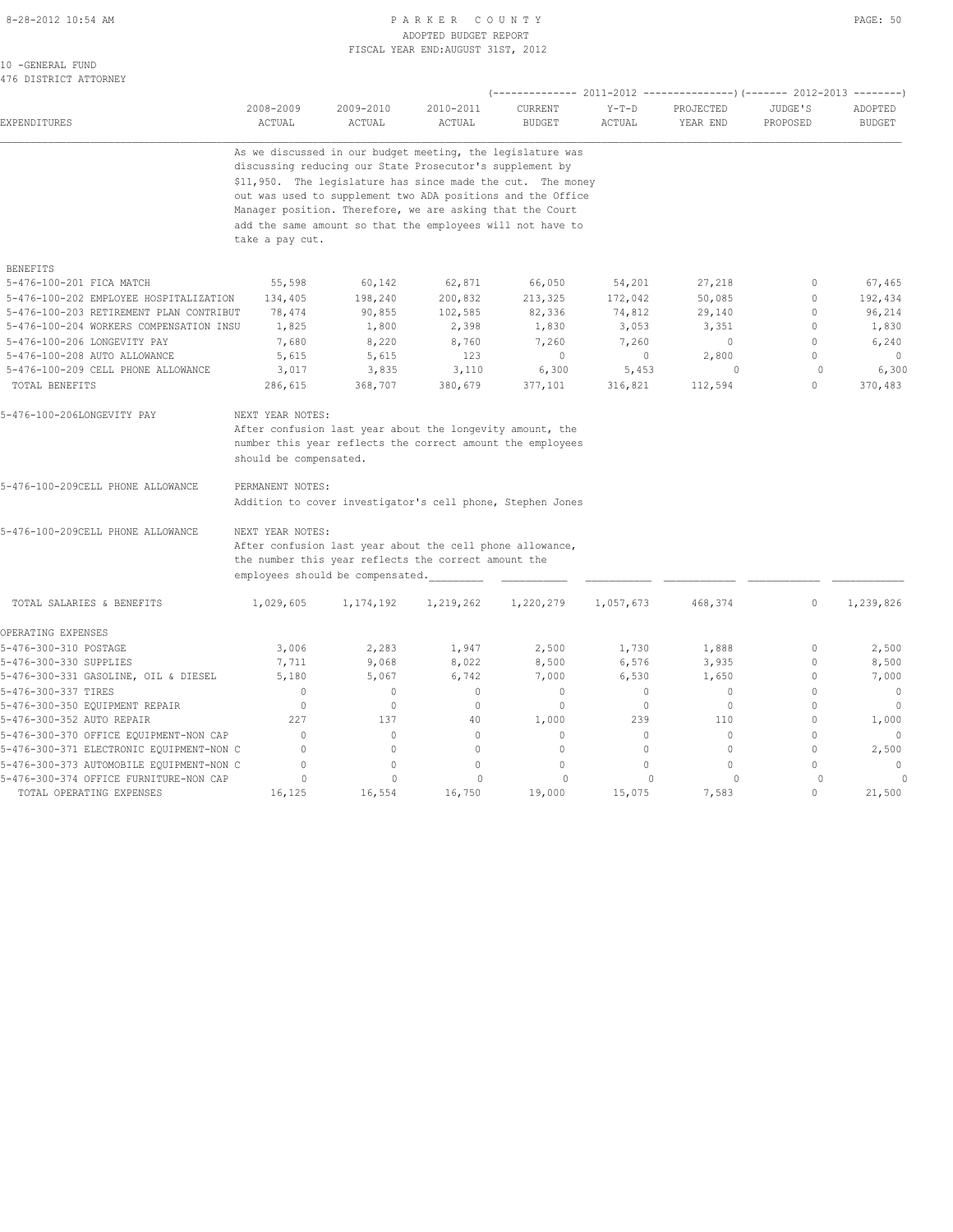# ADOPTED BUDGET REPORT FISCAL YEAR END:AUGUST 31ST, 2012

10 -GENERAL FUND 476 DISTRICT ATTORNEY

| 2008-2009<br>ACTUAL | 2009-2010<br>ACTUAL                                     | 2010-2011<br>ACTUAL              | CURRENT<br><b>BUDGET</b>         | $Y-T-D$<br>ACTUAL                | PROJECTED<br>YEAR END | JUDGE'S<br>PROPOSED | ADOPTED<br><b>BUDGET</b>         |
|---------------------|---------------------------------------------------------|----------------------------------|----------------------------------|----------------------------------|-----------------------|---------------------|----------------------------------|
|                     |                                                         |                                  |                                  |                                  |                       |                     |                                  |
| $\mathbf{0}$        | $\mathbf{0}$                                            | $\mathbf{0}$                     | $\mathbf{0}$                     | $\circ$                          | 181                   | $\Omega$            | $\mathbf{0}$                     |
| $\Omega$            | 653                                                     | $\mathbf{0}$                     | 1,500                            | 1,350                            | 450                   | $\Omega$            | 1,500                            |
| 8,342               | 12,041                                                  | 2,897                            | 7,482                            | 545                              | 6,500                 | $\Omega$            | 27,482                           |
| 9,781               | 11,689                                                  | 7,511                            | 9,000                            | 6,164                            | 3,133                 | $\cap$              | 9,000                            |
| $\Omega$            | $\mathbf{0}$                                            | 763                              | $\mathbf{0}$                     | $\circ$                          | $\Omega$              | $\cap$              | $\overline{0}$                   |
|                     | $\mathbf{0}$                                            | $\Omega$                         | $\mathbf{0}$                     | $\circ$                          | 4,749                 |                     | $\mathbf{0}$                     |
| 1,272               | 763                                                     | 209                              | 1,000                            | 12                               | 922                   | $\cap$              | 1,000                            |
| $\Omega$            | $\mathbf{0}$                                            | $\begin{array}{c} \n\end{array}$ | $\mathbf{0}$                     | $\Omega$                         | $\Omega$              | $\cap$              | $\begin{array}{c} \n\end{array}$ |
| $\Omega$            | $\Omega$                                                | $\begin{array}{c} \n\end{array}$ | $\Omega$                         | $\Omega$                         | $\Omega$              | n                   | $\circ$                          |
| $\Omega$            | $\begin{array}{c} \n\end{array}$                        | $\begin{array}{c} \n\end{array}$ | $\Omega$                         | $\Omega$                         | $\Omega$              | $\cap$              | $\Omega$                         |
| 1,880               | 1,880                                                   | 4,949                            | 6,518                            | 9,322                            | 2,500                 | $\cap$              | 6,518                            |
| 5,714               | 6,799                                                   | 6,356                            | 8,000                            | 6,579                            | 5,000                 | $\cap$              | 8,000                            |
| 95                  | $\mathbf{0}$                                            | $\begin{array}{c} \n\end{array}$ | 250                              | 183                              | 250                   | $\cap$              | 250                              |
| $\Omega$            | $\begin{array}{c} \n\end{array}$                        | $\begin{array}{c} \n\end{array}$ | $\begin{array}{c} \n\end{array}$ | $\Omega$                         | $\Omega$              | $\cap$              | $\overline{0}$                   |
| 187                 | 643                                                     | 881                              | 1,500                            | 60                               | 0                     | 0                   | 1,500                            |
| $\Omega$            | $\Omega$                                                | $\Omega$                         | $\Omega$                         | $\begin{array}{c} \n\end{array}$ | $\Omega$              | $\Omega$            | $\Omega$                         |
| 27,271              | 34,468                                                  | 23,565                           | 35,250                           | 24,216                           | 23,685                | $\Omega$            | 55,250                           |
|                     |                                                         |                                  |                                  |                                  |                       |                     |                                  |
| $\mathbf{0}$        | $\mathbf{0}$                                            | $\mathbf{0}$                     | $\Omega$                         | $\Omega$                         | $\Omega$              | $\Omega$            |                                  |
| $\Omega$            | 5,802                                                   | $\Omega$                         | $\Omega$                         | $\Omega$                         | $\Omega$              | $\Omega$            | $\Omega$                         |
| $\Omega$            | $\begin{array}{c} \n\end{array}$                        | $\begin{array}{c} \n\end{array}$ | $\Omega$                         | $\Omega$                         | $\Omega$              | $\Omega$            | $\Omega$                         |
| $\bigcap$           | $\begin{array}{c} \n\end{array}$                        | 784                              | $\Omega$                         | $\Omega$                         | $\Omega$              | $\Omega$            | $\bigcap$                        |
| 0                   | $\Omega$                                                | $\bigcap$                        | $\Omega$                         | $\bigcap$                        | $\Omega$              | $\Omega$            |                                  |
| $\Omega$            | 5,802                                                   | 784                              | 0                                | $\Omega$                         | $\circ$               | $\Omega$            | $\Omega$                         |
| 1,073,000           | 1,231,016                                               | 1,260,361                        | 1,274,529                        |                                  | 499,642               | $\Omega$            | 1,316,576                        |
|                     | 5-476-400-415 TRAINING SCHOOLS & SEMINAR<br>=========== | ===========                      | ============                     | ===========                      | 1,096,963             |                     |                                  |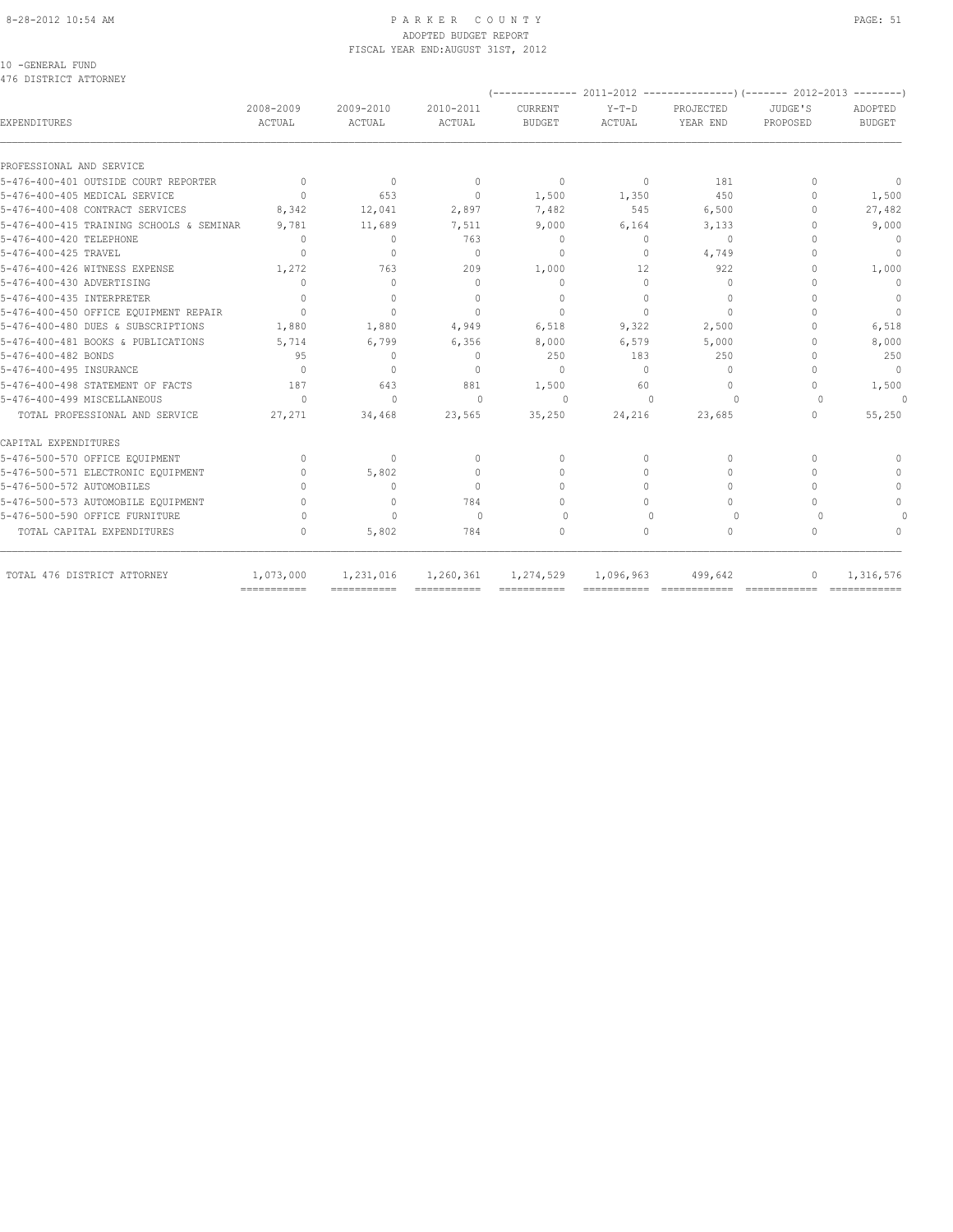#### 8-28-2012 10:54 AM PAGE: 52 ADOPTED BUDGET REPORT FISCAL YEAR END:AUGUST 31ST, 2012

10 -GENERAL FUND 490 ELECTION

| EXPENDITURES                             | 2008-2009<br>ACTUAL | 2009-2010<br>ACTUAL | 2010-2011<br>ACTUAL | CURRENT<br><b>BUDGET</b> | $Y-T-D$<br>ACTUAL | PROJECTED<br>YEAR END | JUDGE'S<br>PROPOSED | ADOPTED<br><b>BUDGET</b> |
|------------------------------------------|---------------------|---------------------|---------------------|--------------------------|-------------------|-----------------------|---------------------|--------------------------|
|                                          |                     |                     |                     |                          |                   |                       |                     |                          |
| SALARIES & BENEFITS                      |                     |                     |                     |                          |                   |                       |                     |                          |
| SALARIES & WAGES                         |                     |                     |                     |                          |                   |                       |                     |                          |
| 5-490-100-102 APPOINTED OFFICIAL-ELECTI  | $\overline{0}$      | $\mathbf{0}$        | $\circ$             | $\mathbf{0}$             | $\circ$           | $\mathbf{0}$          | $\mathbf{0}$        | $\mathbf{0}$             |
| 5-490-100-103 CHIEF DEPUTIES, 1ST ASSIS  | 74,124              | 65,883              | 36,099              | 36,001                   | 31,154            | $\mathbf{0}$          | $\mathbf{0}$        | 37,082                   |
| 5-490-100-106 DEPUTIES                   | 60,817              | 59,951              | 59,916              | 59,756                   | 51,709            | 57,875                | $\mathbf{0}$        | 61,549                   |
| 5-490-100-120 PART-TIME                  | 65,620              | 83,218              | 74,114              | 65,000                   | 76,258            | 48,762                | $\mathbf{0}$        | 65,000                   |
| 5-490-100-130 ELECTION JUDGES AND CLERK  | 100,183             | 121,128             | 75,866              | 135,000                  | 112,116           | $\Omega$              | $\Omega$            | 135,000                  |
| TOTAL SALARIES & WAGES                   | 300,743             | 330,179             | 245,995             | 295,757                  | 271,237           | 106,637               | $\mathbf{0}$        | 298,631                  |
| <b>BENEFITS</b>                          |                     |                     |                     |                          |                   |                       |                     |                          |
| 5-490-100-201 FICA MATCH                 | 18,903              | 19,815              | 15,994              | 14,750                   | 18,576            | 4,228                 | $\mathbf 0$         | 22,892                   |
| 5-490-100-202 EMPLOYEE HOSPITALIZATION   | 48,821              | 47,165              | 45,382              | 49,225                   | 41,328            | 14,389                | $\mathbf{0}$        | 41,924                   |
| 5-490-100-203 RETIREMENT PLAN CONTRIBUT  | 13,941              | 14,614              | 11,324              | 10,975                   | 8,209             | 4,036                 | $\mathbf{0}$        | 32,647                   |
| 5-490-100-204 WORKERS COMPENSATION INSU  | 546                 | 573                 | 450                 | 550                      | 374               | 184                   | $\Omega$            | 550                      |
| 5-490-100-206 LONGEVITY PAY              | 1,440               | 1,500               | $\mathbf{0}$        | $\mathbf{0}$             | $\circ$           | $\mathbf{0}$          | $\mathbf{0}$        | 600                      |
| 5-490-100-208 AUTO ALLOWANCE             | $\circ$             | $\mathbf{0}$        | $\circ$             | $\mathbf{0}$             | $\Omega$          | $\Omega$              | $\Omega$            | $\mathbf{0}$             |
| 5-490-100-209 CELL PHONE ALLOWANCE       | 0                   | $\mathbf{0}$        | $\circ$             | $\circ$                  | $\Omega$          | $\circ$               | $\cap$              | $\circ$                  |
| TOTAL BENEFITS                           | 83,652              | 83,666              | 73,150              | 75,500                   | 68,487            | 22,837                | $\Omega$            | 98,613                   |
| TOTAL SALARIES & BENEFITS                | 384,394             | 413,846             | 319,145             | 371,257                  | 339,723           | 129,474               | $\circ$             | 397,244                  |
| OPERATING EXPENSES                       |                     |                     |                     |                          |                   |                       |                     |                          |
| 5-490-300-310 POSTAGE                    | 25,824              | 24,611              | 21,417              | 22,600                   | 22,847            | 215                   | $\mathbf{0}$        | 20,000                   |
| 5-490-300-330 SUPPLIES                   | 31,982              | 29,316              | 18,139              | 8,800                    | 7,938             | 15,824                | $\Omega$            | 10,000                   |
| 5-490-300-370 OFFICE EQUIPMENT-NON CAP   | $\Omega$            | $\mathbf{0}$        | $\mathbf 0$         | $\circ$                  | 0                 | $\mathbf{0}$          | $\mathbf{0}$        | $\circ$                  |
| 5-490-300-371 ELECTRONIC EQUIPMENT-NON C | $\mathbf{0}$        | $\mathbf{0}$        | $\mathbf{0}$        | $\mathbf{0}$             | $\circ$           | $\mathbf{0}$          | $\Omega$            | $\mathbf{0}$             |
| 5-490-300-374 OFFICE FURNITURE-NON CAP   | $\circ$             | $\mathbf{0}$        | $\circ$             | $\circ$                  | $\mathbf{0}$      | $\circ$               | $\Omega$            | $\Omega$                 |
| TOTAL OPERATING EXPENSES                 | 57,805              | 53,927              | 39,555              | 31,400                   | 30,785            | 16,039                | $\Omega$            | 30,000                   |
| PROFESSIONAL AND SERVICE                 |                     |                     |                     |                          |                   |                       |                     |                          |
| 5-490-400-408 CONTRACT SERVICES          | 39,379              | 79,372              | 56,473              | 41,934                   | 41,859            | $\circ$               | $\mathbf{0}$        | 47,000                   |
| 5-490-400-415 TRAINING SCHOOLS & SEMINAR | 2,734               | 810                 | 285                 | 1,500                    | 658               | $\mathbf{0}$          | $\mathbf{0}$        | 1,500                    |
| 5-490-400-420 TELEPHONE                  | $\mathbf{0}$        | $\mathbf{0}$        | $\circ$             | 3,672                    | 3,080             | $\mathbf{0}$          | $\Omega$            | 3,000                    |
| 5-490-400-425 TRAVEL                     | 8,776               | 755                 | 775                 | 1,000                    | 975               | $\overline{c}$        | $\mathbf{0}$        | 1,000                    |
| 5-490-400-430 ADVERTISING                | 147                 | 693                 | 2,527               | 3,000                    | 2,051             | 207                   | $\Omega$            | 3,500                    |
| 5-490-400-450 OFFICE EQUIPMENT REPAIR    | $\sim$ 0            | 63                  | $\mathbf{0}$        | $\circ$                  | $\circ$           | $\mathbf{0}$          | $\Omega$            | $\overline{0}$           |
| 5-490-400-460 OFFICE & EQUIPMENT RENTAL  | 933                 | 1,510               | $\mathbf{0}$        | 828                      | $\circ$           | 81                    | $\Omega$            | 4,500                    |
| 5-490-400-480 DUES & SUBSCRIPTIONS       | 275                 | 455                 | 321                 | 500                      | 321               | $\mathbf{0}$          | $\Omega$            | 500                      |
| 5-490-400-481 BOOKS & PUBLICATIONS       | 665                 | $\circ$             | 648                 | 750                      | $\circ$           | $\mathbf 0$           | $\Omega$            | 750                      |
| 5-490-400-482 BONDS                      | $\Omega$            | $\circ$             | $\mathbf{0}$        | 200                      | $\Omega$          | $\mathbf{0}$          | $\Omega$            | 200                      |
| 5-490-400-499 MISCELLANEOUS              | $\circ$             | $\Omega$            | $\circ$             | $\circ$                  |                   | $\Omega$              |                     | $\Omega$                 |
| TOTAL PROFESSIONAL AND SERVICE           | 52,908              | 83,659              | 61,029              | 53,384                   | 48,943            | 290                   | $\circ$             | 61,950                   |
|                                          |                     |                     |                     |                          |                   |                       |                     |                          |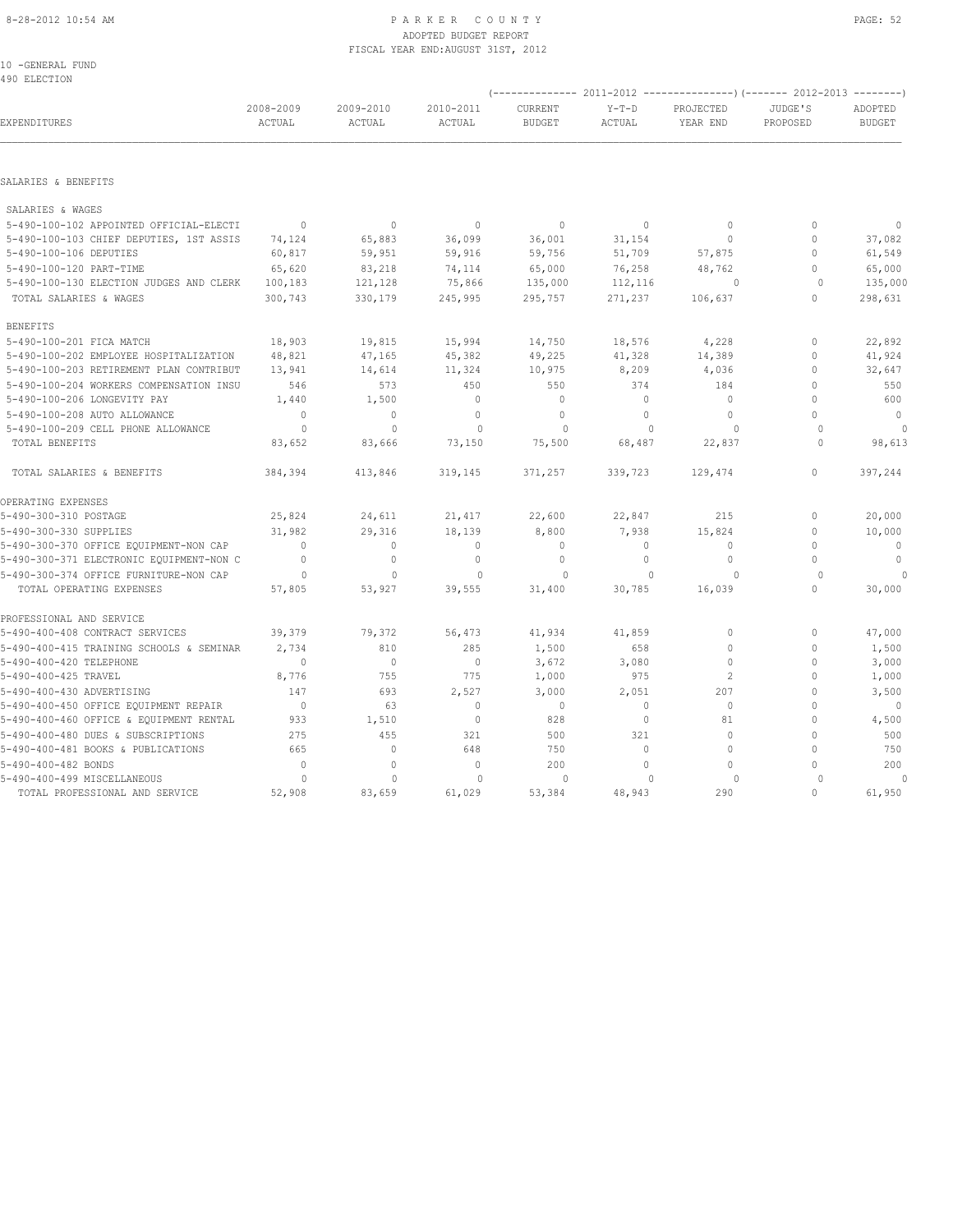#### 8-28-2012 10:54 AM PAGE: 53 ADOPTED BUDGET REPORT FISCAL YEAR END:AUGUST 31ST, 2012

| 10 -GENERAL FUND |  |
|------------------|--|
| 100 BIBOBION     |  |

| 490 ELECTION                       |                     |                     |                     |                                 |                   |                       |                     |                                        |
|------------------------------------|---------------------|---------------------|---------------------|---------------------------------|-------------------|-----------------------|---------------------|----------------------------------------|
| EXPENDITURES                       | 2008-2009<br>ACTUAL | 2009-2010<br>ACTUAL | 2010-2011<br>ACTUAL | <b>CURRENT</b><br><b>BUDGET</b> | $Y-T-D$<br>ACTUAL | PROJECTED<br>YEAR END | JUDGE'S<br>PROPOSED | $--------$<br>ADOPTED<br><b>BUDGET</b> |
| CAPITAL EXPENDITURES               |                     |                     |                     |                                 |                   |                       |                     |                                        |
| 5-490-500-570 OFFICE EQUIPMENT     |                     |                     | 0                   | $\Omega$                        | $\bigcap$         |                       |                     |                                        |
| 5-490-500-571 ELECTRONIC EOUIPMENT | 15,617              |                     |                     |                                 |                   |                       |                     | $\Omega$                               |
| 5-490-500-590 OFFICE FURNITURE     | 1,474               | 2,957               | n                   |                                 | Ω                 |                       |                     | $\Omega$                               |
| 5-490-500-593 ELECTION EQUIPMENT   |                     | 5,045               |                     |                                 |                   |                       |                     |                                        |
| TOTAL CAPITAL EXPENDITURES         | 17,091              | 8,002               | 0                   | $\Omega$                        | 0                 |                       |                     |                                        |
| TOTAL 490 ELECTION                 | 512,200             | 559,434             | 419,729             | 456,041                         | 419,452           | 145,803               | 0                   | 489,194                                |
|                                    | ===========         | ===========         | ===========         | -----------                     |                   |                       |                     | ============                           |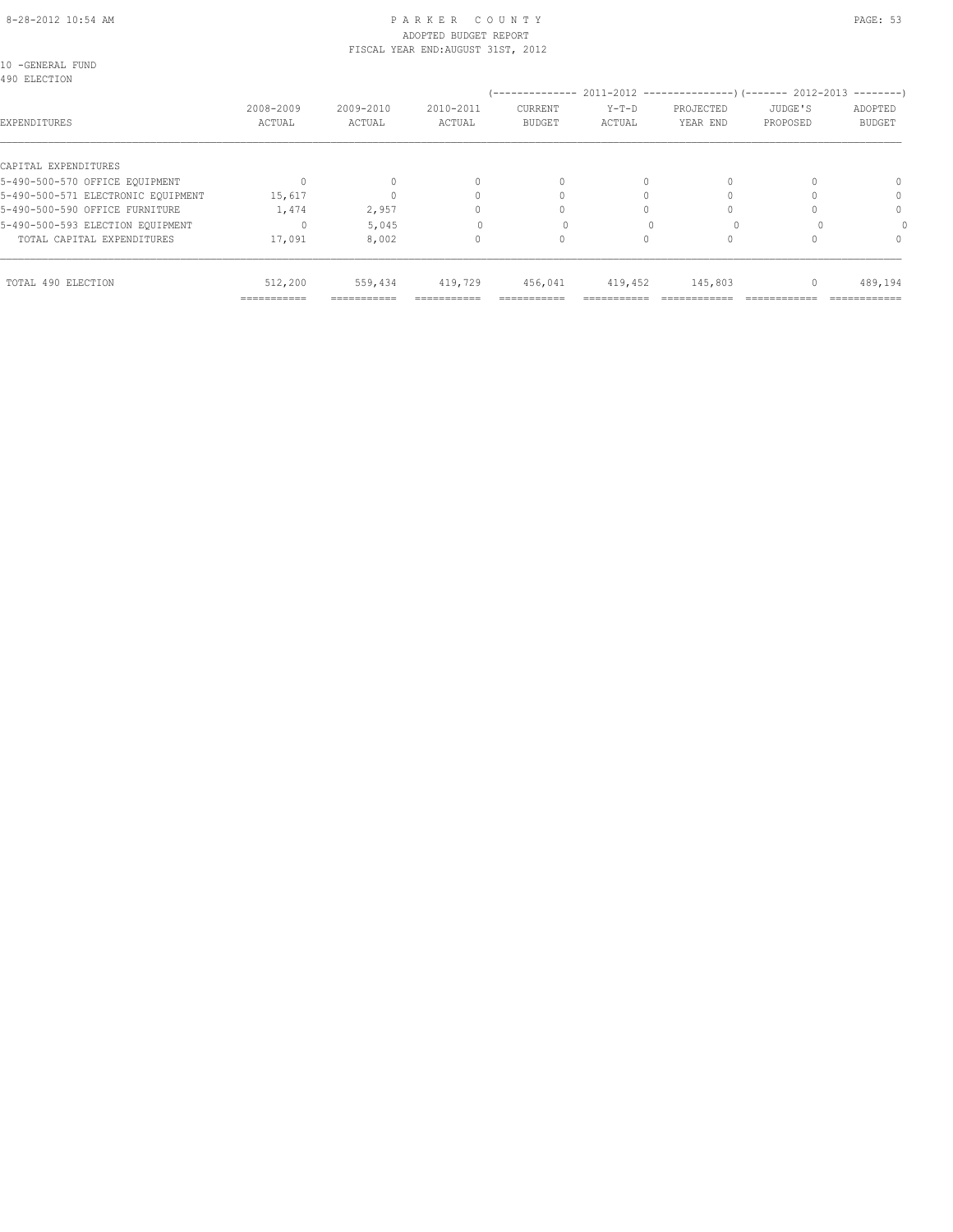#### 8-28-2012 10:54 AM PAGE: 54 ADOPTED BUDGET REPORT FISCAL YEAR END:AUGUST 31ST, 2012

10 -GENERAL FUND 495 COUNTY AUDITOR

| EXPENDITURES                             | 2008-2009<br>ACTUAL | 2009-2010<br>ACTUAL | 2010-2011<br>ACTUAL | CURRENT<br><b>BUDGET</b> | $Y-T-D$<br>ACTUAL | PROJECTED<br>YEAR END | JUDGE'S<br>PROPOSED | ADOPTED<br><b>BUDGET</b> |
|------------------------------------------|---------------------|---------------------|---------------------|--------------------------|-------------------|-----------------------|---------------------|--------------------------|
|                                          |                     |                     |                     |                          |                   |                       |                     |                          |
| SALARIES & BENEFITS                      |                     |                     |                     |                          |                   |                       |                     |                          |
| SALARIES & WAGES                         |                     |                     |                     |                          |                   |                       |                     |                          |
| 5-495-100-102 APPOINTED OFFICIAL-AUDITO  | 86,737              | 86,737              | 86,737              | 86,500                   | 74,855            | 79,739                | 0                   | 89,095                   |
| 5-495-100-103 FIRST ASST. COUNTY AUDITO  | 51,181              | 51,181              | 51,181              | 53,530                   | 46,275            | 114,754               | $\mathbf{0}$        | 55,136                   |
| 5-495-100-104 GL ACCOUNTS AUDITOR        | 43,370              | 43,370              | 43,370              | 45,359                   | 39,212            | 0                     | $\mathbf{0}$        | 46,720                   |
| 5-495-100-106 ASST AUDITOR - PAYABLES    | 33,574              | 35,461              | 34,403              | 37,088                   | 30,536            | 25,622                | $\Omega$            | 38,201                   |
| 5-495-100-107 ACCOUNTING CLERK           | 34,429              | 34,429              | 34,429              | 36,008                   | 31,128            | $\mathbf{0}$          | $\mathbf{0}$        | 37,088                   |
| 5-495-100-116 ASST- INTERNAL AUDITOR     | 41,362              | 41,362              | 41,362              | 43,259                   | 37,396            | $\Omega$              | $\Omega$            | 44,557                   |
| 5-495-100-120 PART-TIME                  | 11,589              | 15,084              | 10,936              | 10,000                   | 8,217             | $\circ$               | $\Omega$            | 10,000                   |
| TOTAL SALARIES & WAGES                   | 302,242             | 307,625             | 302,418             | 311,744                  | 267,619           | 220,115               | $\circ$             | 320,797                  |
| <b>BENEFITS</b>                          |                     |                     |                     |                          |                   |                       |                     |                          |
| 5-495-100-201 FICA MATCH                 | 22,252              | 22,506              | 21,799              | 23,848                   | 19,026            | 16,308                | $\mathbf{0}$        | 24,734                   |
| 5-495-100-202 EMPLOYEE HOSPITALIZATION   | 57,084              | 71,189              | 80,723              | 84,525                   | 72,846            | 31,775                | $\mathbf{0}$        | 85,761                   |
| 5-495-100-203 RETIREMENT PLAN CONTRIBUT  | 31,416              | 33,925              | 35,792              | 30,987                   | 26,565            | 16,508                | $\Omega$            | 35,274                   |
| 5-495-100-204 WORKERS COMPENSATION INSU  | 799                 | 830                 | 801                 | 750                      | 623               | 758                   | $\mathbf{0}$        | 750                      |
| 5-495-100-206 LONGEVITY PAY              | 420                 | 480                 | 1,140               | 1,920                    | 1,920             | $\bigcirc$            | $\Omega$            | 2,520                    |
| 5-495-100-208 AUTO ALLOWANCE             | $\circ$             | $\mathbf{0}$        | $\circ$             | $\circ$                  | $\Omega$          | $\circ$               | $\Omega$            | $\circ$                  |
| TOTAL BENEFITS                           | 111,971             | 128,930             | 140,255             | 142,030                  | 120,979           | 65,349                | $\cap$              | 149,039                  |
| TOTAL SALARIES & BENEFITS                | 414,213             | 436,555             | 442,673             | 453,774                  | 388,598           | 285,464               | $\mathbf{0}$        | 469,836                  |
| OPERATING EXPENSES                       |                     |                     |                     |                          |                   |                       |                     |                          |
| 5-495-300-309 SPECIAL DELIVERY SERVICE   | $\overline{0}$      | $\circ$             | $\mathbb O$         | 150                      | $\circ$           | $\circ$               | $\mathbf{0}$        | 150                      |
| 5-495-300-310 POSTAGE                    | 222                 | 166                 | 164                 | 250                      | 207               | 291                   | $\mathbf{0}$        | 250                      |
| 5-495-300-330 SUPPLIES                   | 1,340               | 1,810               | 1,863               | 1,300                    | 745               | 2,035                 | $\mathbf{0}$        | 1,300                    |
| 5-495-300-370 OFFICE EQUIPMENT-NON CAP   | $\Omega$            | $\mathbf{0}$        | $\mathbf{0}$        | $\mathbf 0$              | $\circ$           | $\mathbf{0}$          | $\Omega$            | $\mathbf{0}$             |
| 5-495-300-371 ELECTRONIC EQUIPMENT-NON C | $\mathbf{0}$        | $\circ$             | $\mathbf{0}$        | 2,000                    | 207               | $\mathbf{0}$          | $\mathbf{0}$        | 1,500                    |
| 5-495-300-374 OFFICE FURNITURE-NON CAP   | $\circ$             | $\mathbf{0}$        | 0                   | $\circ$                  | $\bigcap$         | $\circ$               | $\Omega$            |                          |
| TOTAL OPERATING EXPENSES                 | 1,562               | 1,976               | 2,027               | 3,700                    | 1,159             | 2,326                 | $\Omega$            | 3,200                    |
| PROFESSIONAL AND SERVICE                 |                     |                     |                     |                          |                   |                       |                     |                          |
| 5-495-400-408 CONTRACT SERVICES          | $\mathbf{0}$        | $\mathbf{0}$        | 1,218               | 1,280                    | $\circ$           | $\circ$               | $\mathbf{0}$        | 1,280                    |
| 5-495-400-415 TRAINING SCHOOLS & SEMINAR | 7,460               | 6,499               | 6,116               | 7,575                    | 1,107             | 308                   | $\mathbf 0$         | 7,575                    |
| 5-495-400-420 TELEPHONE                  | $\mathbf{0}$        | 306                 | 456                 | 480                      | 343               | $\mathbf{0}$          | $\Omega$            | 480                      |
| 5-495-400-425 TRAVEL                     | $\mathbf{0}$        | $\circ$             | $\mathbb O$         | $\mathbf 0$              | $\circ$           | 1,094                 | $\Omega$            | $\circ$                  |
| 5-495-400-430 ADVERTISING                | 69                  | 101                 | 64                  | 456                      | 38                | $\Omega$              | $\Omega$            | 456                      |
| 5-495-400-440 UTILITIES                  | 272                 | 212                 | 256                 | 250                      | 207               | $\mathbf 0$           | $\Omega$            | 250                      |
| 5-495-400-450 OFFICE EQUIPMENT REPAIR    | $\circ$             | 532                 | 215                 | 300                      | $\circ$           | $\mathbf{0}$          | $\Omega$            | 300                      |
| 5-495-400-480 DUES & SUBSCRIPTIONS       | 457                 | 396                 | 451                 | 650                      | 451               | 818                   | $\Omega$            | 650                      |
| 5-495-400-481 BOOKS & PUBLICATIONS       | $\mathbf{0}$        | 107                 | $\mathbf{0}$        | 300                      | $\circ$           | 341                   | $\Omega$            | 300                      |
| 5-495-400-482 BONDS                      | 50                  | 50                  | 50                  | 100                      | 50                | 81                    | $\mathbf{0}$        | 100                      |
| 5-495-400-499 MISCELLANEOUS              | $\circ$             | $\mathbf 0$         | $\circ$             | 250                      | $\bigcap$         | $\circ$               | $\Omega$            | 250                      |
| TOTAL PROFESSIONAL AND SERVICE           | 8,307               | 8,203               | 8,826               | 11,641                   | 2,196             | 2,642                 | $\Omega$            | 11,641                   |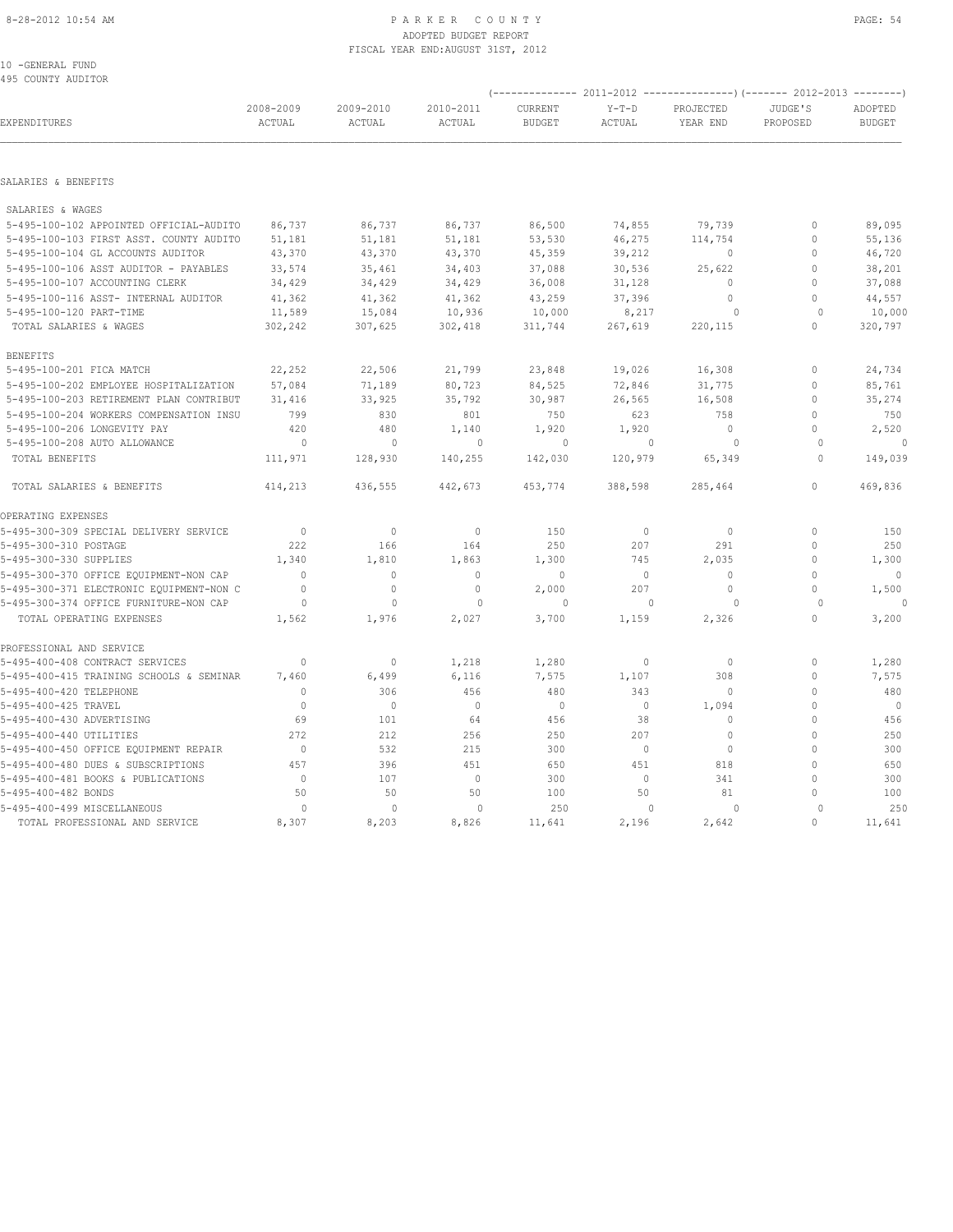# 8-28-2012 10:54 AM P A R K E R C O U N T Y PAGE: 55 ADOPTED BUDGET REPORT

| TOTAL 495 COUNTY AUDITOR                               | 424,082<br>=========== | 446,734                            | 453,526             | 469,115                          | 391,954           | 290,432               |                     | 484,677                  |
|--------------------------------------------------------|------------------------|------------------------------------|---------------------|----------------------------------|-------------------|-----------------------|---------------------|--------------------------|
| TOTAL CAPITAL EXPENDITURES                             |                        | 0                                  |                     | 0                                |                   | $\Omega$              |                     | $\Omega$                 |
| 5-495-500-590 OFFICE FURNITURE                         |                        |                                    |                     |                                  |                   |                       |                     |                          |
| 5-495-500-571 ELECTRONIC EQUIPMENT                     |                        |                                    |                     |                                  |                   |                       |                     | 0                        |
| CAPITAL EXPENDITURES<br>5-495-500-570 OFFICE EQUIPMENT |                        | $\Omega$                           | $\Omega$            | $\begin{array}{c} \n\end{array}$ | $\bigcap$         | $\Omega$              |                     | 0                        |
| EXPENDITURES                                           | 2008-2009<br>ACTUAL    | 2009-2010<br>ACTUAL                | 2010-2011<br>ACTUAL | CURRENT<br><b>BUDGET</b>         | $Y-T-D$<br>ACTUAL | PROJECTED<br>YEAR END | JUDGE'S<br>PROPOSED | ADOPTED<br><b>BUDGET</b> |
| 10 -GENERAL FUND<br>495 COUNTY AUDITOR                 |                        |                                    |                     |                                  |                   |                       |                     |                          |
|                                                        |                        | FISCAL YEAR END: AUGUST 31ST, 2012 |                     |                                  |                   |                       |                     |                          |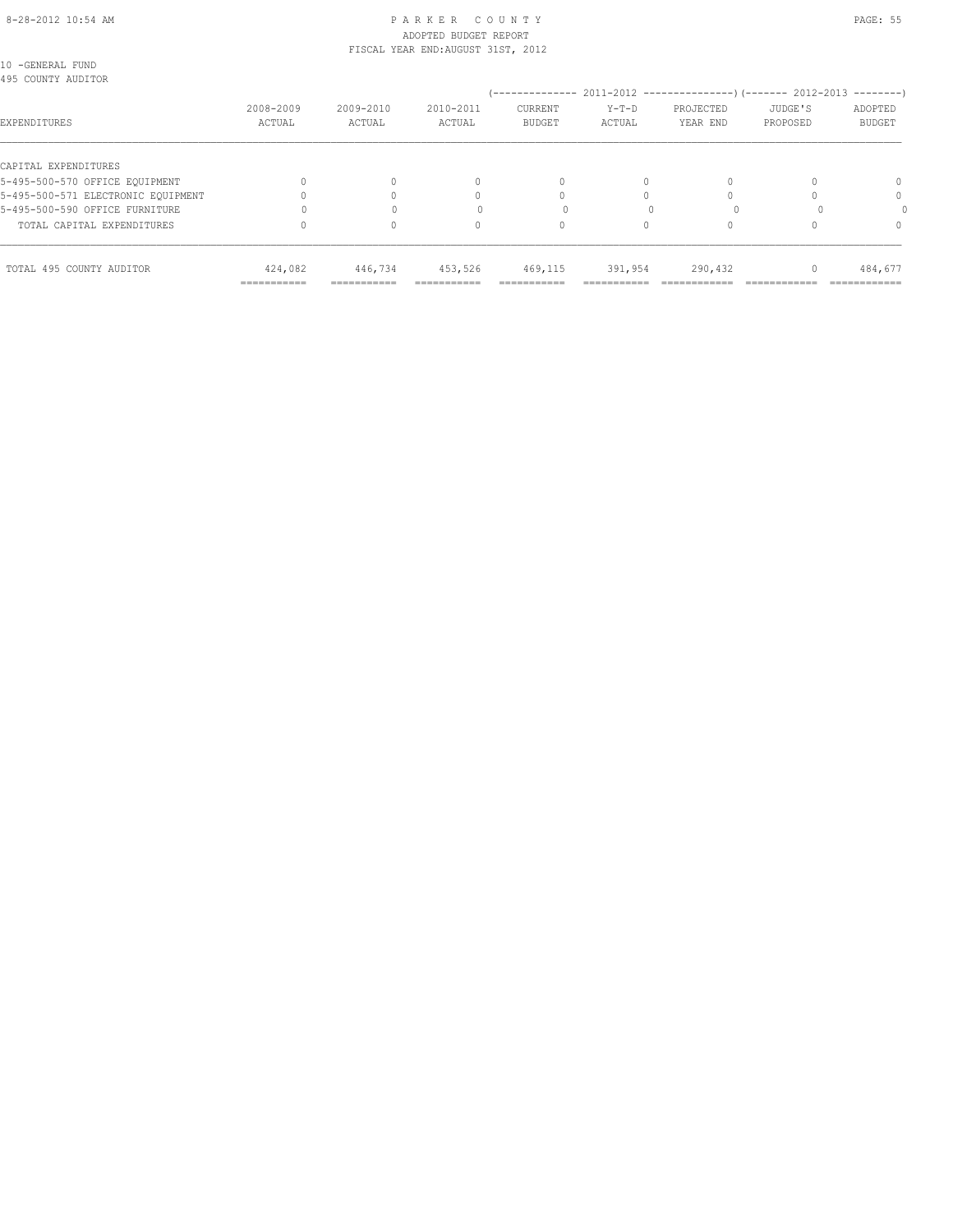# ADOPTED BUDGET REPORT FISCAL YEAR END:AUGUST 31ST, 2012

10 -GENERAL FUND 497 TREASURER

| EXPENDITURES                             | 2008-2009<br>ACTUAL | 2009-2010<br>ACTUAL | 2010-2011<br>ACTUAL | CURRENT<br><b>BUDGET</b> | $Y-T-D$<br>ACTUAL | PROJECTED<br>YEAR END | JUDGE'S<br>PROPOSED | ADOPTED<br><b>BUDGET</b> |
|------------------------------------------|---------------------|---------------------|---------------------|--------------------------|-------------------|-----------------------|---------------------|--------------------------|
|                                          |                     |                     |                     |                          |                   |                       |                     |                          |
| SALARIES & BENEFITS                      |                     |                     |                     |                          |                   |                       |                     |                          |
| SALARIES & WAGES                         |                     |                     |                     |                          |                   |                       |                     |                          |
| 5-497-100-101 ELECTED OFFICIAL-CO TREAS  | 73,499              | 73,499              | 76,326              | 73,500                   | 65,018            | 43,946                | $\circ$             | 73,500                   |
| 5-497-100-103 CHIEF DEPUTIES, 1ST ASSIS  | 40,993              | 40,630              | 40,630              | 40,520                   | 35,064            | 30,010                | $\circ$             | 41,736                   |
| 5-497-100-106 DEPUTIES                   | 51,787              | 33,818              | 33,818              | 33,727                   | 29,185            | 26,927                | $\mathbf{0}$        | 34,739                   |
| 5-497-100-120 PART-TIME                  | $\overline{0}$      | $\mathbf{0}$        | $\circ$             | $\mathbf{0}$             | $\circ$           | $\circ$               | $\Omega$            | $\overline{0}$           |
| 5-497-100-160 PAYROLL ADMINISTRATOR      | 35,432              | 35,048              | 35,048              | 34,954                   | 30,247            | $\circ$               | $\circ$             | 36,003                   |
| TOTAL SALARIES & WAGES                   | 201,712             | 182,995             | 185,822             | 182,701                  | 159,515           | 100,883               | $\circ$             | 185,978                  |
| <b>BENEFITS</b>                          |                     |                     |                     |                          |                   |                       |                     |                          |
| 5-497-100-201 FICA MATCH                 | 14,985              | 12,723              | 13,041              | 13,125                   | 11,073            | 7,291                 | $\circ$             | 14,407                   |
| 5-497-100-202 EMPLOYEE HOSPITALIZATION   | 53,305              | 65,453              | 69,136              | 73,010                   | 63,211            | 20,613                | $\Omega$            | 74,255                   |
| 5-497-100-203 RETIREMENT PLAN CONTRIBUT  | 21,452              | 20,574              | 21,841              | 18,160                   | 15,917            | 7,564                 | $\Omega$            | 20,546                   |
| 5-497-100-204 WORKERS COMPENSATION INSU  | 546                 | 504                 | 489                 | 550                      | 373               | 345                   | $\Omega$            | 550                      |
| 5-497-100-206 LONGEVITY PAY              | 3,300               | 2,820               | 2,100               | 3,180                    | 2,220             | $\Omega$              | $\Omega$            | 2,340                    |
| 5-497-100-209 CELL PHONE ALLOWANCE       | 1,000               | 1,000               | $\Omega$            | $\circ$                  | $\mathbf{0}$      | $\circ$               | $\Omega$            | $\Omega$                 |
| TOTAL BENEFITS                           | 94,587              | 103,074             | 106,606             | 108,025                  | 92,793            | 35,813                | $\Omega$            | 112,098                  |
| TOTAL SALARIES & BENEFITS                | 296,299             | 286,069             | 292,427             | 290,726                  | 252,308           | 136,696               | $\circ$             | 298,076                  |
| OPERATING EXPENSES                       |                     |                     |                     |                          |                   |                       |                     |                          |
| 5-497-300-310 POSTAGE                    | 4,451               | 4,424               | 3,956               | 3,496                    | 3,157             | 3,701                 | $\circ$             | 4,000                    |
| 5-497-300-330 SUPPLIES                   | 4,560               | 2,999               | 2,776               | 2,673                    | 2,502             | 1,047                 | $\circ$             | 3,200                    |
| 5-497-300-370 OFFICE EQUIPMENT-NON CAP   | $\overline{0}$      | $\mathbf{0}$        | $\mathbf{0}$        | $\mathbf{0}$             | $\circ$           | $\circ$               | $\circ$             | $\overline{0}$           |
| 5-497-300-371 ELECTRONIC EQUIPMENT-NON C | $\mathbf{0}$        | $\mathbf{0}$        | $\mathbf{0}$        | $\mathbf{0}$             | $\circ$           | $\circ$               | O                   | 500                      |
| 5-497-300-374 OFFICE FURNITURE-NON CAP   | $\circ$             | $\mathbf{0}$        | $\mathbf{0}$        | $\circ$                  | $\mathbf{0}$      | $\circ$               | $\circ$             | $\Omega$                 |
| TOTAL OPERATING EXPENSES                 | 9,011               | 7,423               | 6,732               | 6,169                    | 5,659             | 4,748                 | $\Omega$            | 7,700                    |
| PROFESSIONAL AND SERVICE                 |                     |                     |                     |                          |                   |                       |                     |                          |
| 5-497-400-408 CONTRACT SERVICES          | 713                 | 800                 | 800                 | 850                      | $\circ$           | $\circ$               | $\mathbf{0}$        | 927                      |
| 5-497-400-415 TRAINING SCHOOLS & SEMINAR | 5,255               | 2,434               | 2,115               | 2,829                    | 2,362             | 1,449                 | $\Omega$            | 2,000                    |
| 5-497-400-420 TELEPHONE                  | $\mathbf{0}$        | $\mathbf{0}$        | $\mathbf{0}$        | $\mathbf{0}$             | $\circ$           | 570                   | $\Omega$            | $\mathbf{0}$             |
| 5-497-400-425 TRAVEL                     | $\mathbf{0}$        | 0                   | $\mathbf{0}$        | $\mathbf{0}$             | $\circ$           | 3,497                 | U                   | $\mathbf{0}$             |
| 5-497-400-430 ADVERTISING                | $\Omega$            | $\mathbf{0}$        | $\mathbf{0}$        | $\mathbf{0}$             | $\circ$           | $\circ$               | $\Omega$            | $\overline{0}$           |
| 5-497-400-450 OFFICE EQUIPMENT REPAIR    | $\mathbf{0}$        | $\circ$             | $\circ$             | $\mathbf{0}$             | $\mathbf{0}$      | $\mathbf{0}$          | $\Omega$            | $\circ$                  |
| 5-497-400-480 DUES & SUBSCRIPTIONS       | 250                 | 509                 | 450                 | 425                      | 425               | 623                   |                     | 550                      |
| 5-497-400-481 BOOKS & PUBLICATIONS       | $\mathbf{0}$        | $\circ$             | $\mathbf{0}$        | 27                       | 26                | $\circ$               | $\Omega$            | 27                       |
| 5-497-400-482 BONDS                      | 100                 | 100                 | 1,343               | 100                      | 100               | 117                   | O                   | 200                      |
| 5-497-400-499 MISCELLANEOUS              | $\Omega$            | $\cap$              | $\Omega$            | $\cap$                   | $\bigcap$         | $\Omega$              |                     | $\cap$                   |

TOTAL PROFESSIONAL AND SERVICE 6,318 3,843 4,708 4,231 2,913 6,256 0 3,704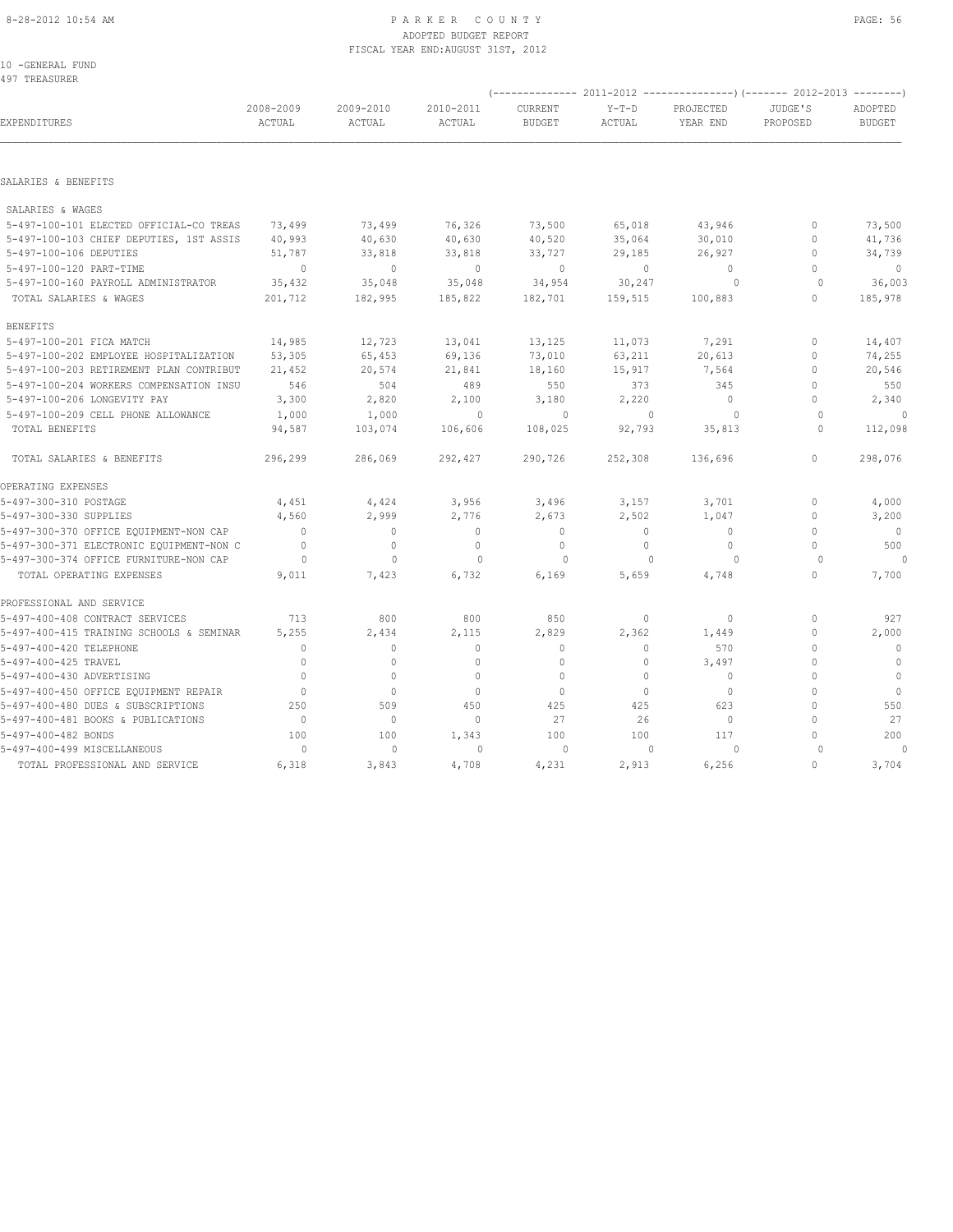# ADOPTED BUDGET REPORT

|                                    |                     | FISCAL YEAR END: AUGUST 31ST, 2012 |                     |                          |                   |                       |                     |                          |
|------------------------------------|---------------------|------------------------------------|---------------------|--------------------------|-------------------|-----------------------|---------------------|--------------------------|
| 10 -GENERAL FUND<br>497 TREASURER  |                     |                                    |                     |                          |                   |                       |                     |                          |
| EXPENDITURES                       | 2008-2009<br>ACTUAL | 2009-2010<br>ACTUAL                | 2010-2011<br>ACTUAL | CURRENT<br><b>BUDGET</b> | $Y-T-D$<br>ACTUAL | PROJECTED<br>YEAR END | JUDGE'S<br>PROPOSED | ADOPTED<br><b>BUDGET</b> |
| CAPITAL EXPENDITURES               |                     |                                    |                     |                          |                   |                       |                     |                          |
| 5-497-500-570 OFFICE EQUIPMENT     |                     |                                    | $\Omega$            |                          | $\Omega$          | 0                     |                     | 0                        |
| 5-497-500-571 ELECTRONIC EQUIPMENT |                     |                                    |                     |                          |                   |                       |                     | 10,000                   |
| 5-497-500-590 OFFICE FURNITURE     |                     |                                    |                     |                          |                   |                       |                     |                          |
| TOTAL CAPITAL EXPENDITURES         |                     |                                    |                     | 0                        | $\Omega$          | 0                     | $\Omega$            | 10,000                   |
| TOTAL 497 TREASURER                | 311,628             | 297,334                            | 303,868             | 301,126                  | 260,880           | 147,700               | $\Omega$            | 319,480                  |
|                                    | -----------         | -----------                        |                     | ---------                |                   |                       |                     | ------------             |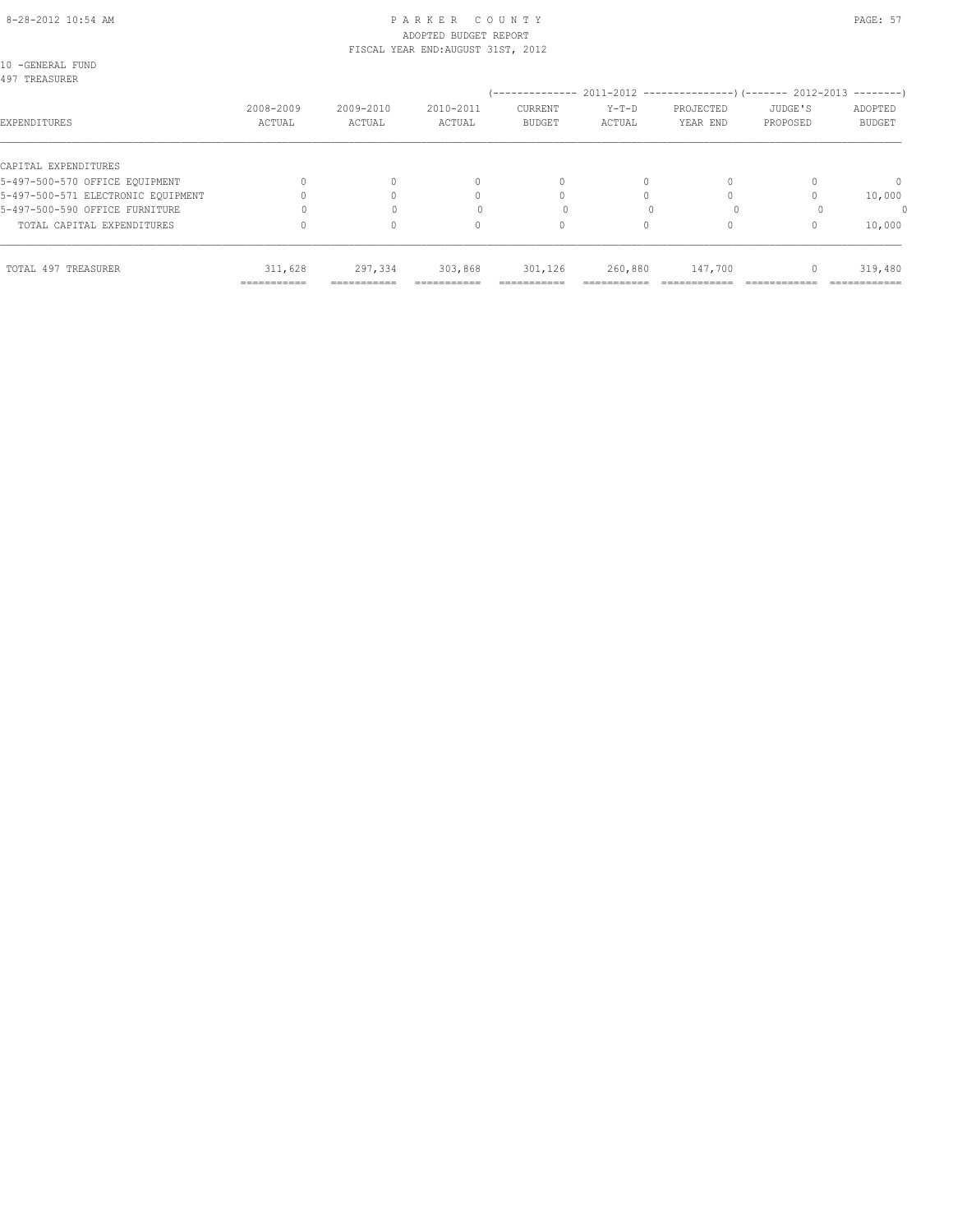#### 8-28-2012 10:54 AM P A R K E R C O U N T Y PAGE: 58 ADOPTED BUDGET REPORT FISCAL YEAR END:AUGUST 31ST, 2012

10 -GENERAL FUND 499 TAX ASSESS/COLLECTOR

| 10 -GENERAL FUND<br>499 TAX ASSESS/COLLECTOR |           |           |           |               |         |           |              |               |
|----------------------------------------------|-----------|-----------|-----------|---------------|---------|-----------|--------------|---------------|
|                                              |           |           |           |               |         |           |              |               |
|                                              | 2008-2009 | 2009-2010 | 2010-2011 | CURRENT       | $Y-T-D$ | PROJECTED | JUDGE'S      | ADOPTED       |
| EXPENDITURES                                 | ACTUAL    | ACTUAL    | ACTUAL    | <b>BUDGET</b> | ACTUAL  | YEAR END  | PROPOSED     | <b>BUDGET</b> |
|                                              |           |           |           |               |         |           |              |               |
|                                              |           |           |           |               |         |           |              |               |
| SALARIES & BENEFITS                          |           |           |           |               |         |           |              |               |
| SALARIES & WAGES                             |           |           |           |               |         |           |              |               |
| 5-499-100-101 ELECTED OFFICIAL-TAX ASSE      | 73,491    | 73,499    | 76,326    | 73,500        | 65,018  | 41,505    | $\mathbf{0}$ | 73,500        |
| 5-499-100-103 CHIEF DEPUTIES, 1ST ASSIS      | 73,009    | 73,263    | 73,263    | 74,480        | 63,227  | 56,926    | $\mathbf{0}$ | 76,714        |
| 5-499-100-106 DEPUTIES                       | 314,805   | 324,190   | 290,679   | 279,595       | 253,784 | 248,100   | $\circ$      | 304,663       |

| 5-499-100-106 DEPUTIES                   | 314,805                          | 324,190      | 290,679      | 279,595      | 253,784      | 248,100      | $\mathbf{0}$                     | 304,663      |
|------------------------------------------|----------------------------------|--------------|--------------|--------------|--------------|--------------|----------------------------------|--------------|
| 5-499-100-120 PART-TIME                  | $\Omega$                         | $\mathbf{0}$ | 3,690        | $\Omega$     | $\Omega$     | $\Omega$     | $\Omega$                         | $\Omega$     |
| 5-499-100-131 BOOKKEEPER                 | 34,429                           | 34,429       | 34,429       | 34,335       | 29,713       | 27,399       | $\circ$                          | 35,365       |
| TOTAL SALARIES & WAGES                   | 495,734                          | 505,381      | 478,387      | 461,910      | 411,742      | 373,930      | $\Omega$                         | 490,242      |
| <b>BENEFITS</b>                          |                                  |              |              |              |              |              |                                  |              |
| 5-499-100-201 FICA MATCH                 | 37,236                           | 36,664       | 34,890       | 34,875       | 29,817       | 28,804       | $\begin{array}{c} \n\end{array}$ | 37,802       |
| 5-499-100-202 EMPLOYEE HOSPITALIZATION   | 136,558                          | 189,703      | 170,934      | 182,850      | 159,020      | 77,910       | $\bigcap$                        | 185,555      |
| 5-499-100-203 RETIREMENT PLAN CONTRIBUT  | 51,768                           | 55,824       | 56,227       | 47,434       | 41,109       | 30,842       | $\Omega$                         | 53,911       |
| 5-499-100-204 WORKERS COMPENSATION INSU  | 1,294                            | 1,370        | 1,268        | 1,875        | 959          | 1,339        |                                  | 1,875        |
| 5-499-100-206 LONGEVITY PAY              | 1,800                            | 2,640        | 3,240        | 3,540        | 3,540        | $\Omega$     |                                  | 3,900        |
| 5-499-100-209 CELL PHONE ALLOWANCE       | 1,000                            | 1,000        | $\mathbf{0}$ | 0            | $\mathbf{0}$ | $\Omega$     | $\Omega$                         | 0            |
| TOTAL BENEFITS                           | 229,656                          | 287,201      | 266,559      | 270,574      | 234,445      | 138,895      | $\Omega$                         | 283,043      |
| TOTAL SALARIES & BENEFITS                | 725,391                          | 792,582      | 744,946      | 732,484      | 646,187      | 512,825      | $\begin{array}{c} \n\end{array}$ | 773,285      |
| OPERATING EXPENSES                       |                                  |              |              |              |              |              |                                  |              |
| 5-499-300-310 POSTAGE                    | 14,218                           | 14,406       | 15,701       | 14,500       | 13,263       | 8,798        | $\begin{array}{c} \n\end{array}$ | 14,500       |
| 5-499-300-329 OIL, FILTERS, TUNE-UPS     | $\overline{0}$                   | $\mathbf{0}$ | $\mathbf{0}$ | $\Omega$     | $\bigcap$    | $\bigcap$    | $\begin{array}{c} \n\end{array}$ | $\Omega$     |
| 5-499-300-330 SUPPLIES                   | 9,614                            | 8,544        | 7,212        | 9,000        | 5,685        | 10,000       | $\Omega$                         | 9,000        |
| 5-499-300-331 GASOLINE, OIL & DIESEL     | $\overline{0}$                   | $\mathbf{0}$ | $\mathbf{0}$ | $\mathbf{0}$ | 0            | $\mathbf{0}$ | $\Omega$                         | $\circ$      |
| 5-499-300-337 TIRES                      | $\Omega$                         | $\mathbf{0}$ | $\Omega$     | $\Omega$     | $\Omega$     | $\Omega$     | $\Omega$                         | $\Omega$     |
| 5-499-300-347 EQUIPMENT LEASE            | 7,200                            | 4,200        | 2,100        | 4,200        | $\Omega$     | $\Omega$     | $\Omega$                         | 4,200        |
| 5-499-300-352 AUTO REPAIR                | 40                               | 0            | $\mathbf{0}$ | $\Omega$     | $\Omega$     | $\Omega$     | $\cap$                           | $\Omega$     |
| 5-499-300-370 OFFICE EQUIPMENT-NON CAP   | $\Omega$                         | $\mathbf{0}$ | $\mathbf{0}$ | 0            | $\Omega$     | $\mathbf{0}$ | $\Omega$                         | $\circ$      |
| 5-499-300-371 ELECTRONIC EQUIPMENT-NON C | $\Omega$                         | $\mathbf{0}$ | $\mathbf{0}$ | $\circ$      | $\Omega$     | $\Omega$     | $\Omega$                         | $\Omega$     |
| 5-499-300-374 OFFICE FURNITURE-NON CAP   | $\Omega$                         | $\mathbf 0$  | $\Omega$     | $\Omega$     | $\mathbf{0}$ | $\Omega$     | 0                                | $\bigcap$    |
| TOTAL OPERATING EXPENSES                 | 31,072                           | 27,150       | 25,013       | 27,700       | 18,949       | 18,798       | 0                                | 27,700       |
| PROFESSIONAL AND SERVICE                 |                                  |              |              |              |              |              |                                  |              |
| 5-499-400-415 TRAINING SCHOOLS & SEMINAR | 1,987                            | 2,876        | 326          | 500          | 478          | $\mathbf{0}$ | $\mathbf{0}$                     | 500          |
| 5-499-400-420 TELEPHONE                  | $\Omega$                         | $\mathbf{0}$ | $\mathbf{0}$ | $\mathbf 0$  | $\circ$      | 669          | $\Omega$                         | $\Omega$     |
| 5-499-400-425 TRAVEL                     | $\begin{array}{c} \n\end{array}$ | $\mathbf{0}$ | $\mathbf{0}$ | $\mathbf 0$  | 0            | 2,649        | $\mathbf{0}$                     | $\mathbf{0}$ |
| 5-499-400-430 ADVERTISING                | $\Omega$                         | $\circ$      | $\Omega$     | $\Omega$     | $\Omega$     | $\Omega$     | $\Omega$                         | $\mathbf{0}$ |
| 5-499-400-450 OFFICE EQUIPMENT REPAIR    | $\overline{0}$                   | $\mathbf{0}$ | $\mathbf{0}$ | $\mathbf 0$  | $\Omega$     | 97           | $\cap$                           | $\mathbf{0}$ |
| 5-499-400-480 DUES & SUBSCRIPTIONS       | 283                              | 205          | 125          | 250          | $\Omega$     | 672          | $\Omega$                         | 250          |
| 5-499-400-482 BONDS                      | 929                              | 929          | 929          | 946          | 929          | 1,504        | $\Omega$                         | 946          |
| TOTAL PROFESSIONAL AND SERVICE           | 3,199                            | 4,010        | 1,380        | 1,696        | 1,407        | 5,591        | $\Omega$                         | 1,696        |
|                                          |                                  |              |              |              |              |              |                                  |              |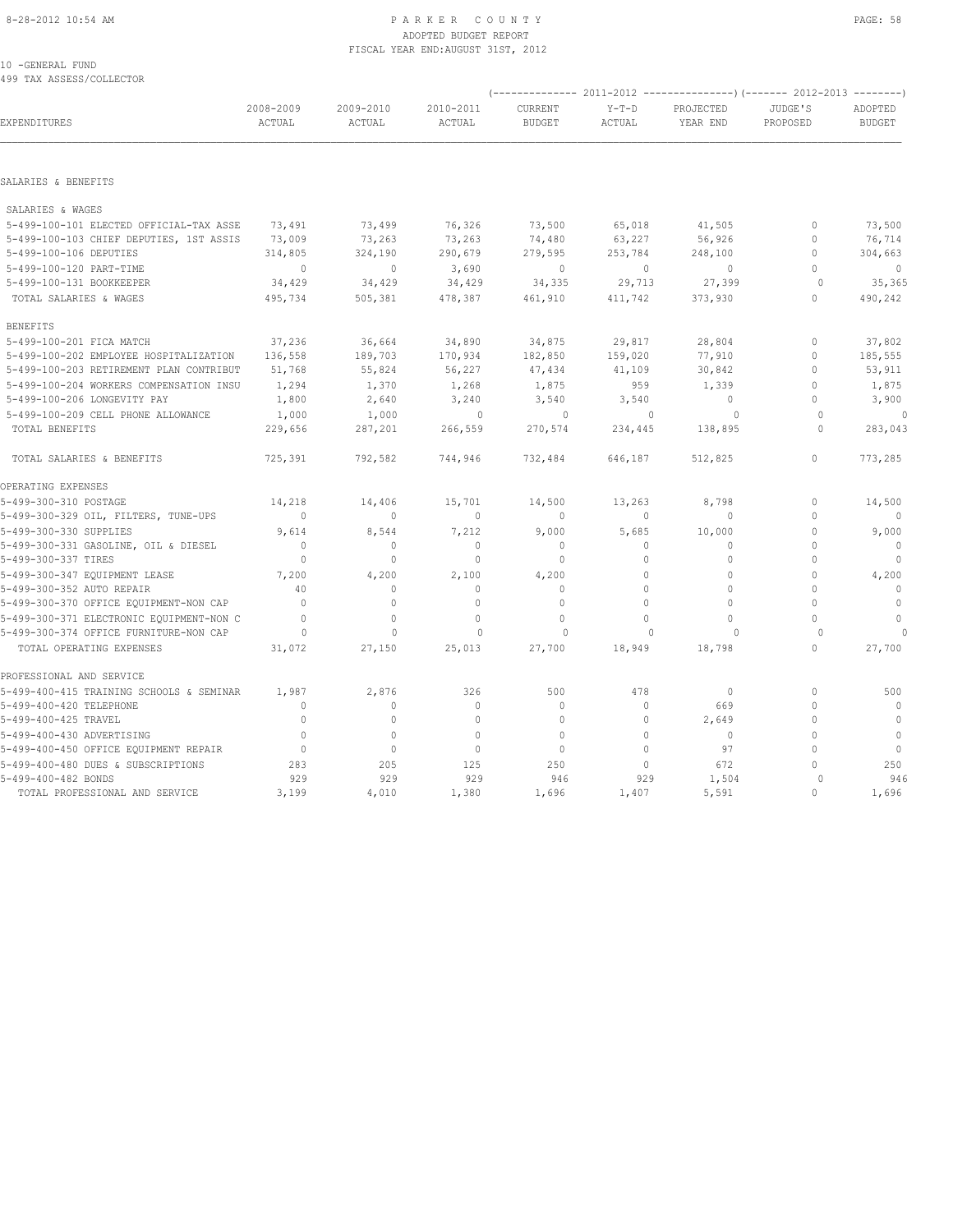#### 8-28-2012 10:54 AM P A R K E R C O U N T Y PAGE: 59 ADOPTED BUDGET REPORT FISCAL YEAR END:AUGUST 31ST, 2012

|  | 10 -GENERAL FUND         |
|--|--------------------------|
|  | 499 TAX ASSESS/COLLECTOR |

|                                    |                                         |                                         |                           |                                       |                         |                         |                     | $------$                                |
|------------------------------------|-----------------------------------------|-----------------------------------------|---------------------------|---------------------------------------|-------------------------|-------------------------|---------------------|-----------------------------------------|
| EXPENDITURES                       | 2008-2009<br>ACTUAL                     | 2009-2010<br>ACTUAL                     | $2010 - 2011$<br>ACTUAL   | <b>CURRENT</b><br><b>BUDGET</b>       | $Y-T-D$<br>ACTUAL       | PROJECTED<br>YEAR END   | JUDGE'S<br>PROPOSED | ADOPTED<br>BUDGET                       |
| CAPITAL EXPENDITURES               |                                         |                                         |                           |                                       |                         |                         |                     |                                         |
| 5-499-500-570 OFFICE EQUIPMENT     |                                         | $\Omega$                                | $\Omega$                  | 0                                     |                         |                         |                     | 0                                       |
| 5-499-500-571 ELECTRONIC EQUIPMENT |                                         |                                         |                           |                                       |                         |                         |                     |                                         |
| TOTAL CAPITAL EXPENDITURES         |                                         | 0                                       |                           | 0                                     |                         |                         |                     |                                         |
| TOTAL 499 TAX ASSESS/COLLECTOR     | 759,662<br>-------------<br>----------- | 823,742<br>-------------<br>----------- | 771,338<br>-------------- | 761,880<br>------------<br>---------- | 666,543<br>------------ | 537,214<br>____________ |                     | 802,681<br>____________<br>------------ |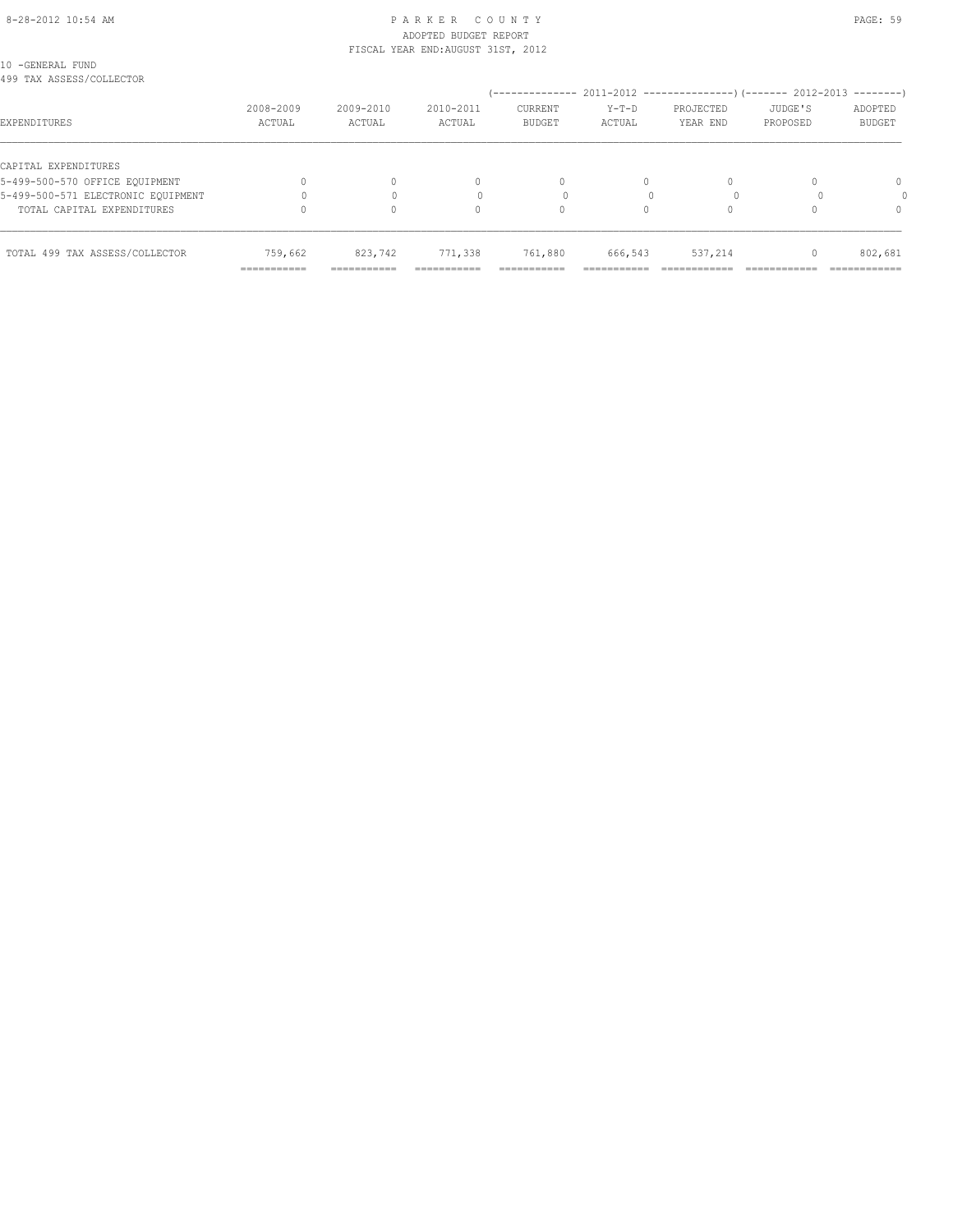#### 8-28-2012 10:54 AM P A R K E R C O U N T Y PAGE: 60 ADOPTED BUDGET REPORT FISCAL YEAR END:AUGUST 31ST, 2012

10 -GENERAL FUND 510 BUILDING & GROUNDS

| EXPENDITURES                            | 2008-2009<br>ACTUAL | 2009-2010<br>ACTUAL                                                                                  | 2010-2011<br>ACTUAL | CURRENT<br><b>BUDGET</b> | $Y-T-D$<br>ACTUAL | PROJECTED<br>YEAR END | JUDGE'S<br>PROPOSED | ADOPTED<br><b>BUDGET</b> |
|-----------------------------------------|---------------------|------------------------------------------------------------------------------------------------------|---------------------|--------------------------|-------------------|-----------------------|---------------------|--------------------------|
| SALARIES & BENEFITS                     |                     |                                                                                                      |                     |                          |                   |                       |                     |                          |
| SALARIES & WAGES                        |                     |                                                                                                      |                     |                          |                   |                       |                     |                          |
| 5-510-100-102 APPOINTED OFFICIAL-B&G    | 58,955              | 58,955                                                                                               | 58,955              | 58,794                   | 50,879            | 45,595                | $\circ$             | 60,558                   |
| 5-510-100-117 CUSTODIAN / MAINTENANCE A | 145,745             | 150,796                                                                                              | 139,207             | 134,020                  | 114,551           | 77,556                | $\circ$             | 138,041                  |
| 5-510-100-121 MAINTENANCE TECH          | 120,291             | 120,375                                                                                              | 120,351             | 120,045                  | 103,885           | 71,298                | $\circ$             | 123,646                  |
| 5-510-100-125 MAINTENANCE II            | 88,551              | 88,551                                                                                               | 88,551              | 88,310                   | 73,614            | 13,080                | $\mathbf{0}$        | 90,959                   |
| 5-510-100-130 MAINTENANCE SUPERVISOR    | 52,998              | 52,998                                                                                               | 52,998              | 52,854                   | 45,738            | 35,572                | $\mathbf{0}$        | 54,440                   |
| 5-510-100-132 LAWN CARE TECH            | 36,068              | 54,793                                                                                               | 71,705              | 35,971                   | 32,388            | 29,496                | $\mathbf{0}$        | 37,050                   |
| 5-510-100-156 OFFICE MANAGER            | 37,182              | 37,182                                                                                               | 37,182              | 37,081                   | 32,089            | $\circ$               | $\circ$             | 38,193                   |
| 5-510-100-157 SECRETARY                 | 0                   | 0                                                                                                    | 0                   | 0                        | $\mathbf 0$       | 22,920                | $\circ$             | $\circ$                  |
| TOTAL SALARIES & WAGES                  | 539,790             | 563,649                                                                                              | 568,948             | 527,075                  | 453,143           | 295,517               | $\mathbf{0}$        | 542,887                  |
| 5-510-100-132LAWN CARE TECH             | PERMANENT NOTES:    | salary adjusted for additional tech that was hired mid yr.                                           |                     |                          |                   |                       |                     |                          |
| 5-510-100-156OFFICE MANAGER             | PERMANENT NOTES:    | B&G Director requesting raise to exceed the 6% for office<br>mgr position, in line w/ Precinct Mgrs. |                     |                          |                   |                       |                     |                          |
| <b>BENEFITS</b>                         |                     |                                                                                                      |                     |                          |                   |                       |                     |                          |
| 5-510-100-201 FICA MATCH                | 40,030              | 41,276                                                                                               | 41,107              | 38,175                   | 32,579            | 22,590                | $\circ$             | 41,940                   |
| 5-510-100-202 EMPLOYEE HOSPITALIZATION  | 172,992             | 206,262                                                                                              | 220,850             | 222,925                  | 179,090           | 66,508                | $\mathbf{0}$        | 202,914                  |
| 5-510-100-203 RETIREMENT PLAN CONTRIBUT | 57,123              | 63,064                                                                                               | 68,549              | 51,680                   | 46,305            | 22,094                | $\mathbf{0}$        | 59,812                   |
| 5-510-100-204 WORKERS COMPENSATION INSU | 13,715              | 14,619                                                                                               | 14,502              | 13,936                   | 10,230            | 12,979                | $\circ$             | 13,936                   |
| 5-510-100-206 LONGEVITY PAY             | 2,880               | 3,240                                                                                                | 4,200               | 4,200                    | 5,280             | $\circ$               | $\Omega$            | 5,340                    |
| 5-510-100-209 CELL PHONE ALLOWANCE      | 4,212               | 4,212                                                                                                | 4,212               | 0                        | 3,566             | $\circ$               | $\Omega$            | $\circ$                  |
| TOTAL BENEFITS                          | 290,952             | 332,673                                                                                              | 353,420             | 330,916                  | 277,050           | 124,171               | $\Omega$            | 323,942                  |
| 5-510-100-201FICA MATCH                 | PERMANENT NOTES:    |                                                                                                      |                     |                          |                   |                       |                     |                          |
|                                         |                     | Fica, Hospitalization, Retirement & Workers Comp not going                                           |                     |                          |                   |                       |                     |                          |
|                                         |                     | to be accurate. We have an additional employee not included                                          |                     |                          |                   |                       |                     |                          |
|                                         |                     | in last yrs figures and one custodian that we want to raise                                          |                     |                          |                   |                       |                     |                          |
|                                         |                     | the salary to be equal to the other 6 custodian salaries.                                            |                     |                          |                   |                       |                     |                          |
| TOTAL SALARIES & BENEFITS               | 830,742             | 896,322                                                                                              | 922,368             | 857,991                  | 730,193           | 419,688               | 0                   | 866,829                  |
| OPERATING EXPENSES                      |                     |                                                                                                      |                     |                          |                   |                       |                     |                          |
| 5-510-300-310 POSTAGE                   | 9                   | 30                                                                                                   | 13                  | 97                       | 8                 | 12                    | 0                   | 97                       |
| 5-510-300-325 UNIFORMS                  | 762                 | 1,017                                                                                                | 1,283               | 1,000                    | 541               | $\mathbf{0}$          | $\mathbf{0}$        | 1,000                    |
| 5-510-300-330 SUPPLIES                  | 8,443               | 9,310                                                                                                | 9,630               | 10,500                   | 9,277             | 4,019                 | $\mathbf{0}$        | 10,500                   |
| 5-510-300-331 GASOLINE, OIL & DIESEL    | 14,945              | 17,219                                                                                               | 19,815              | 26,000                   | 18,955            | 7,094                 | $\mathbf{0}$        | 20,000                   |
| 5-510-300-332 SMALL TOOLS               | 8,118               | 3,313                                                                                                | 674                 | 2,500                    | 1,821             | 933                   | $\mathbf 0$         | 2,500                    |
| 5-510-300-337 TIRES                     | 1,140               | 1,187                                                                                                | 529                 | 2,500                    | 992               | 118                   | $\mathbf{0}$        | 2,500                    |
| 5-510-300-338 JANITORIAL SUPPLIES       | 23,731              | 20,960                                                                                               | 19,749              | 25,000                   | 18,047            | 15,903                | $\mathbf{0}$        | 25,000                   |
| 5-510-300-350 EQUIPMENT REPAIR          | 4,491               | 3,350                                                                                                | 6,443               | 7,000                    | 2,269             | 15,016                | $\Omega$            | 7,000                    |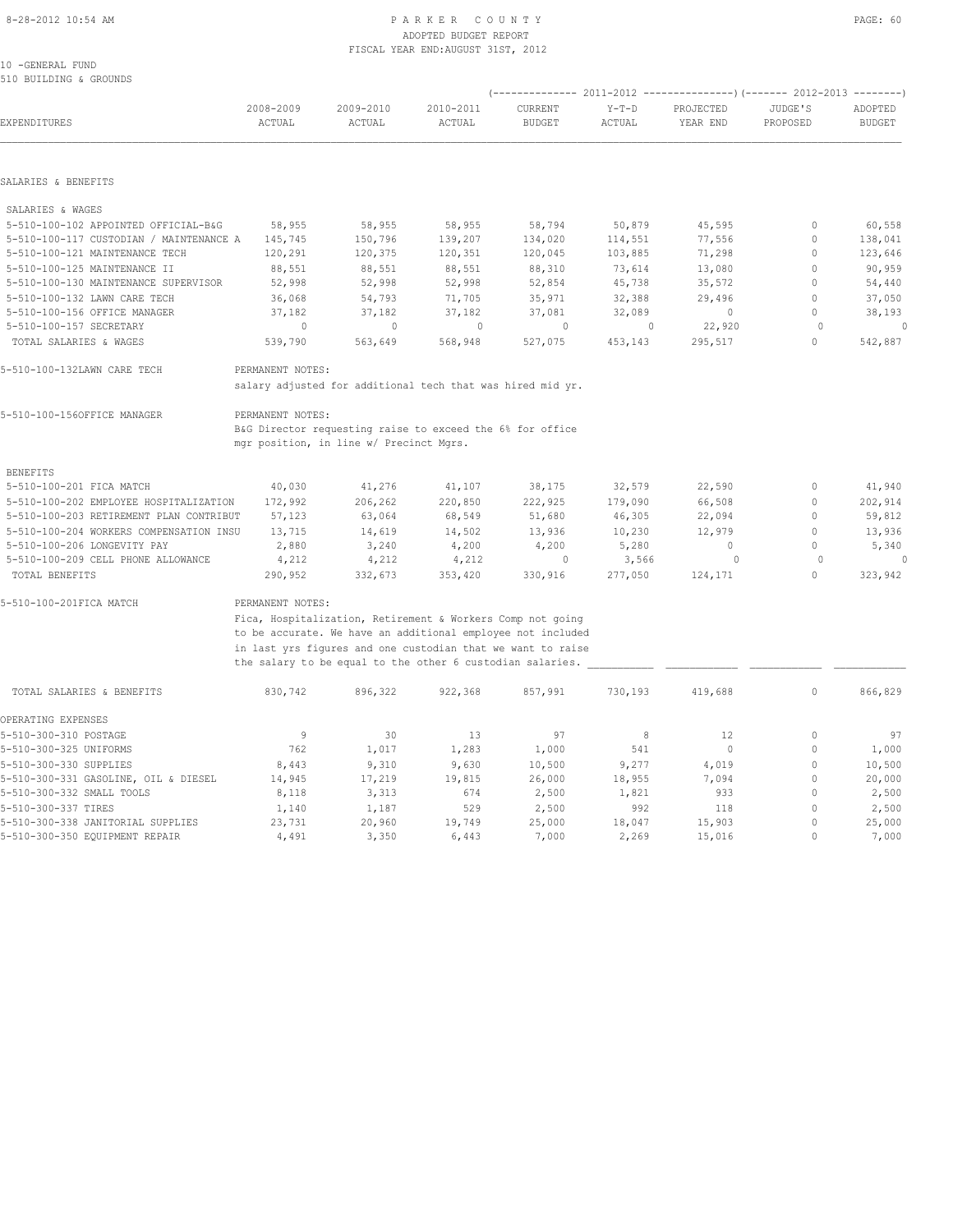#### 8-28-2012 10:54 AM P A R K E R C O U N T Y PAGE: 61 ADOPTED BUDGET REPORT FISCAL YEAR END:AUGUST 31ST, 2012

#### 10 -GENERAL FUND 510 BUILDING & GROUNDS

| EXPENDITURES                             | 2008-2009<br>ACTUAL              | 2009-2010<br>ACTUAL | 2010-2011<br><b>ACTUAL</b> | CURRENT<br><b>BUDGET</b> | $Y-T-D$<br><b>ACTUAL</b> | PROJECTED<br>YEAR END | JUDGE'S<br>PROPOSED | ADOPTED<br><b>BUDGET</b> |
|------------------------------------------|----------------------------------|---------------------|----------------------------|--------------------------|--------------------------|-----------------------|---------------------|--------------------------|
| 5-510-300-351 BUILDING MAINTENANCE       | 75,266                           | 77,704              | 72,341                     | 90,000                   | 47,186                   | 67,213                | $\circ$             | 90,000                   |
| 5-510-300-352 AUTO REPAIR                | 2,863                            | 2,215               | 3,472                      | 7,000                    | 5,145                    | $\Omega$              | $\Omega$            | 4,000                    |
| 5-510-300-353 LAWN CARE SERVICES         | 5,482                            | 2,264               | 1,021                      | 3,000                    | 1,662                    | 1,683                 | $\Omega$            | 3,000                    |
| 5-510-300-361 SERVICE CONTRACTS          | 22,056                           | 27,096              | 18,008                     | 25,000                   | 20,255                   | 5,754                 | 0                   | 30,000                   |
| 5-510-300-362 A.D.A. COMPLIANCE          | $\bigcap$                        | $\circ$             | $\mathbf{0}$               | $\mathbf{0}$             | $\Omega$                 | $\Omega$              | $\Omega$            | $\mathbf{0}$             |
| 5-510-300-367 GROUNDS EQUIPMENT-NON CAP  | $\Omega$                         | $\Omega$            | $\Omega$                   | $\Omega$                 | $\Omega$                 | $\Omega$              | $\Omega$            | $\mathbf{0}$             |
| 5-510-300-368 SAFETY EQUIPMENT-NON CAP   |                                  |                     | $\Omega$                   | $\Omega$                 | $\Omega$                 | $\Omega$              |                     | $\Omega$                 |
| 5-510-300-370 OFFICE EQUIPMENT-NON CAP   |                                  | $\Omega$            | $\cap$                     | $\bigcap$                | $\Omega$                 | $\Omega$              | $\cap$              | $\bigcap$                |
| 5-510-300-371 ELECTRONIC EQUIPMENT-NON C | $\begin{array}{c} \n\end{array}$ | $\Omega$            | $\Omega$                   | $\Omega$                 | $\Omega$                 | $\Omega$              | $\cap$              | $\Omega$                 |
| 5-510-300-373 AUTOMOBILE EQUIPMENT-NON C |                                  | $\cap$              | $\Omega$                   | $\Omega$                 | $\Omega$                 | $\Omega$              |                     | $\Omega$                 |
| 5-510-300-374 OFFICE FURNITURE-NON CAP   | $\bigcap$                        | $\Omega$            | $\cap$                     | $\Omega$                 | $\Omega$                 | $\Omega$              | $\cap$              | $\Omega$                 |
| 5-510-300-375 SECURITY EQUIPMENT-NON CAP | $\cap$                           | $\bigcap$           | $\Omega$                   | $\Omega$                 | $\Omega$                 | $\Omega$              | $\Omega$            |                          |
| TOTAL OPERATING EXPENSES                 | 167,306                          | 165,664             | 152,978                    | 199,597                  | 126,159                  | 117,745               | $\cap$              | 195,597                  |
| PROFESSIONAL AND SERVICE                 |                                  |                     |                            |                          |                          |                       |                     |                          |
| 5-510-400-415 TRAINING SCHOOLS & SEMINAR | $\mathbf{0}$                     | $\circ$             | $\mathbf{0}$               | $\mathbf{0}$             | $\circ$                  | 165                   | $\Omega$            | $\Omega$                 |
| 5-510-400-420 TELEPHONE                  | 340                              | $\Omega$            | $\Omega$                   | $\Omega$                 | $\Omega$                 | 3,068                 | $\Omega$            | $\Omega$                 |
| 5-510-400-425 TRAVEL                     | $\bigcap$                        | $\Omega$            | $\Omega$                   | $\Omega$                 | $\Omega$                 | $\Omega$              | $\Omega$            | $\bigcap$                |
| 5-510-400-440 UTILITIES                  | 341,598                          | 250,927             | 228,547                    | 317,200                  | 160,610                  | 153,960               | $\cap$              | 325,000                  |
| 5-510-400-451 RADIO MAINTENANCE          | $\begin{array}{c} \n\end{array}$ | 0                   | $\mathbf{0}$               | $\mathbf{0}$             | $\Omega$                 | $\Omega$              | $\Omega$            | $\Omega$                 |
| 5-510-400-480 DUES & SUBSCRIPTIONS       | 19                               | 18                  | $\mathbf{0}$               | 200                      | 170                      | 0                     | $\cap$              | 200                      |
| 5-510-400-499 MISCELLANEOUS              | $\Omega$                         | $\Omega$            | $\Omega$                   | $\Omega$                 | $\Omega$                 | $\cap$                | $\cap$              | $\Omega$                 |
| TOTAL PROFESSIONAL AND SERVICE           | 341,957                          | 250,946             | 228,547                    | 317,400                  | 160,780                  | 157,193               | $\bigcap$           | 325,200                  |
| CAPITAL EXPENDITURES                     |                                  |                     |                            |                          |                          |                       |                     |                          |
| 5-510-500-550 COURTHOUSE REMODELING & RE | $\overline{0}$                   | 11,055              | 6,334                      | $\mathbf{0}$             | $\Omega$                 | 0                     | $\Omega$            | 25,000                   |
| 5-510-500-567 GROUNDS EQUIPMENT          | 360                              | $\mathbf{0}$        | 243                        | 1,500                    | $\circ$                  | $\Omega$              | $\Omega$            | 1,500                    |
| 5-510-500-571 ELECTRONIC EQUIPMENT       | 103                              | 541                 | $\mathbf{0}$               | $\mathbf{0}$             | $\Omega$                 | $\Omega$              | $\cap$              | $\mathbf{0}$             |
| 5-510-500-572 AUTOMOBILES                | 7,500                            | $\circ$             | $\Omega$                   | 35,000                   | 27,988                   | $\Omega$              | $\cap$              | $\mathbf{0}$             |
| 5-510-500-575 COURTHOUSE SECURITY EQUIPM | $\Omega$                         | $\Omega$            | $\Omega$                   | $\Omega$                 | $\Omega$                 | $\Omega$              | $\cap$              | $\Omega$                 |
| 5-510-500-590 OFFICE FURNITURE           | 3,831                            | $\Omega$            | $\Omega$                   | 1,800                    | 1,790                    | $\Omega$              | $\cap$              | 3,000                    |
| 5-510-500-596 BUILDING ANNEX             | 70,354                           | 30,859              | 68,567                     | 47,000                   | 40,431                   | 28,000                | $\Omega$            | 50,000                   |
| TOTAL CAPITAL EXPENDITURES               | 82,148                           | 42,455              | 75,144                     | 85,300                   | 70,209                   | 28,000                | $\Omega$            | 79,500                   |
| TOTAL 510 BUILDING & GROUNDS             | 1,422,152                        | 1,355,387           | 1,379,037                  | 1,460,288                | 1,087,341                | 722,626               | $\Omega$            | 1,467,126                |
|                                          | ===========                      | ============        | $=$ = = = = = = = = = = =  | ===========              |                          | $=$ =============     | -------------       | =============            |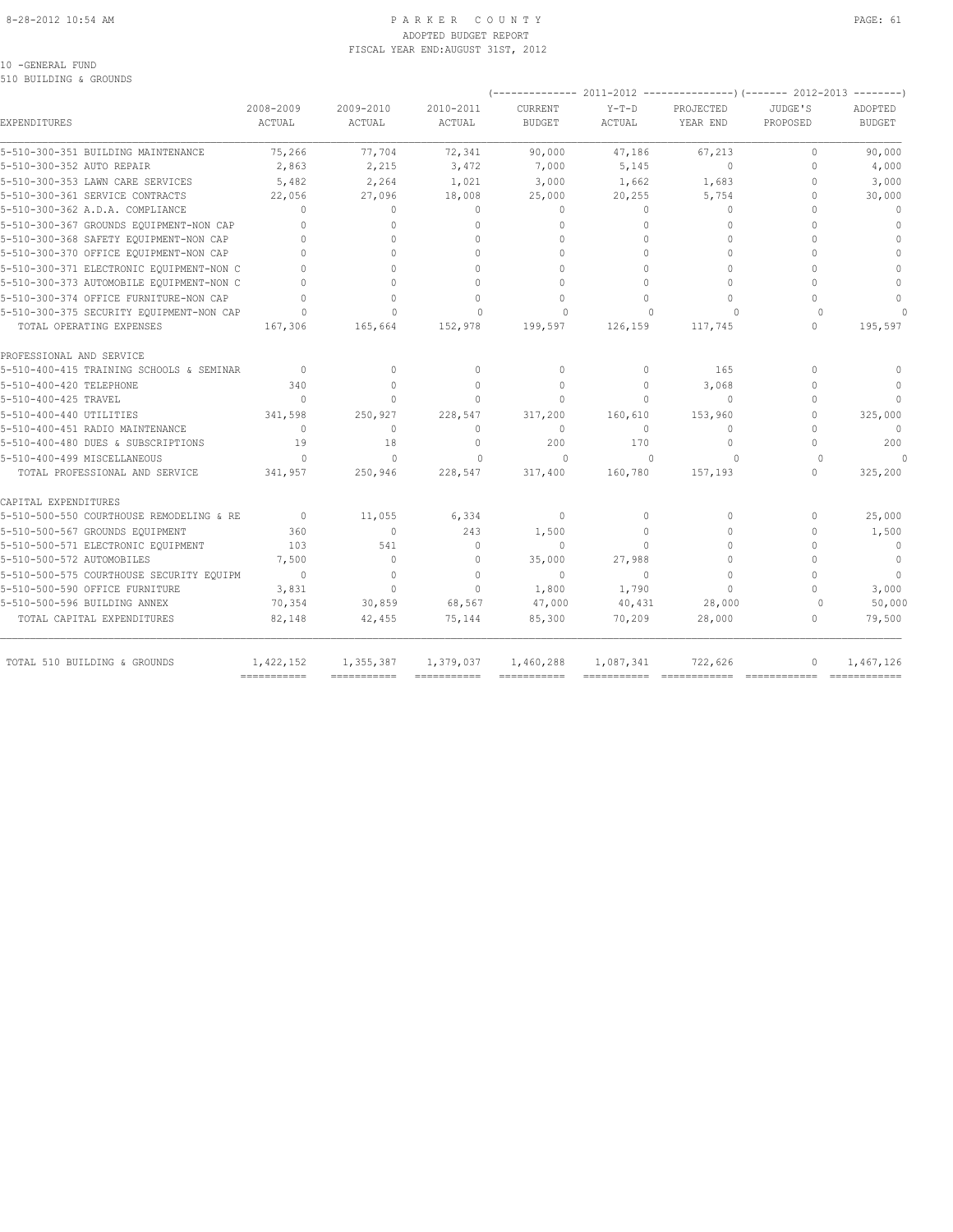SALARIES & BENEFITS SALARIES & WAGES

# ADOPTED BUDGET REPORT FISCAL YEAR END:AUGUST 31ST, 2012

10 -GENERAL FUND 512 JAIL

| 5-512-100-116 CLERK                     | 41,867  | 30,528  | 12,346  |        |        |           |  |
|-----------------------------------------|---------|---------|---------|--------|--------|-----------|--|
| 5-512-100-120 PART-TIME                 | 651     | 136     | 6,572   |        |        |           |  |
| 5-512-100-123 JAIL ADMINISTRATOR        | 60,225  | 60,225  | 35,818  |        |        | 47,508    |  |
| 5-512-100-124 ADMINISTRATIVE ASSISTANT  | 35,879  | 35,879  | 26,785  |        |        | 30,883    |  |
| 5-512-100-125 JAIL CONTROLLER           |         |         |         |        |        |           |  |
| 5-512-100-126 JAIL BOND CLERK           | 19,127  | 29,892  | 30,047  | 29,966 | 25,931 | 26,093    |  |
| 5-512-100-127 SERGEANTS                 |         |         |         |        |        | 122,897   |  |
| 5-512-100-140 CLERK/WORK RELEASE        |         |         |         |        |        |           |  |
| 5-512-100-141 JAIL CORPORALS            |         |         |         |        |        | 72,745    |  |
| 5-512-100-142 JAIL TRANSPORT DEPUTY COR |         |         |         |        |        | 45,009    |  |
| 5-512-100-143 JAIL TRANSPORT SERGEANT   |         |         |         |        |        |           |  |
| 5-512-100-144 LT-JAIL                   |         |         |         |        |        | 46,352    |  |
| 5-512-100-155 JAIL TRANSPORT DEPUTIES   |         |         |         |        |        | 195,822   |  |
| 5-512-100-197 SPECIAL OVERTIME          |         |         |         |        |        |           |  |
| 5-512-100-199 CERTIFICATION PAY         | 1,805   | 1,805   | 1,078   |        |        |           |  |
| TOTAL SALARIES & WAGES                  | 159,554 | 158,465 | 112,646 | 29,966 | 25,931 | 1,325,557 |  |

| 5-512-100-106DEPUTIES - JAILERS | PERMANENT NOTES:<br>None.                                                                                                            |
|---------------------------------|--------------------------------------------------------------------------------------------------------------------------------------|
| 5-512-100-116CLERK              | PERMANENT NOTES:<br>One (1) new Clerk position to track pen packets. Was granted<br>in 2009/10 Budget. Position vacated May 1, 2011. |
| 5-512-100-116CLERK              | CURRENT YEAR NOTES:<br>2011/12 This position vacated May 1 2011. CEC may pick up as<br>part time.                                    |
| 5-512-100-120PART-TIME          | PERMANENT NOTES:<br>G. Hawkins at 10.00hr<br>Not budgeted. She is paid from Commissary Funds<br>Position vacated May 1, 2011         |
| 5-512-100-120PART-TIME          | CURRENT YEAR NOTES:<br>2011/12 Part Time to be paid by CEC effective May 1, 2011.<br>County Costs vacated                            |
| 5-512-100-123JAIL ADMINISTRATOR | PERMANENT NOTES:<br>Jail Administrator/Captain<br>Position vacaated May 1, 2011.                                                     |
| 5-512-100-123JAIL ADMINISTRATOR | CURRENT YEAR NOTES:                                                                                                                  |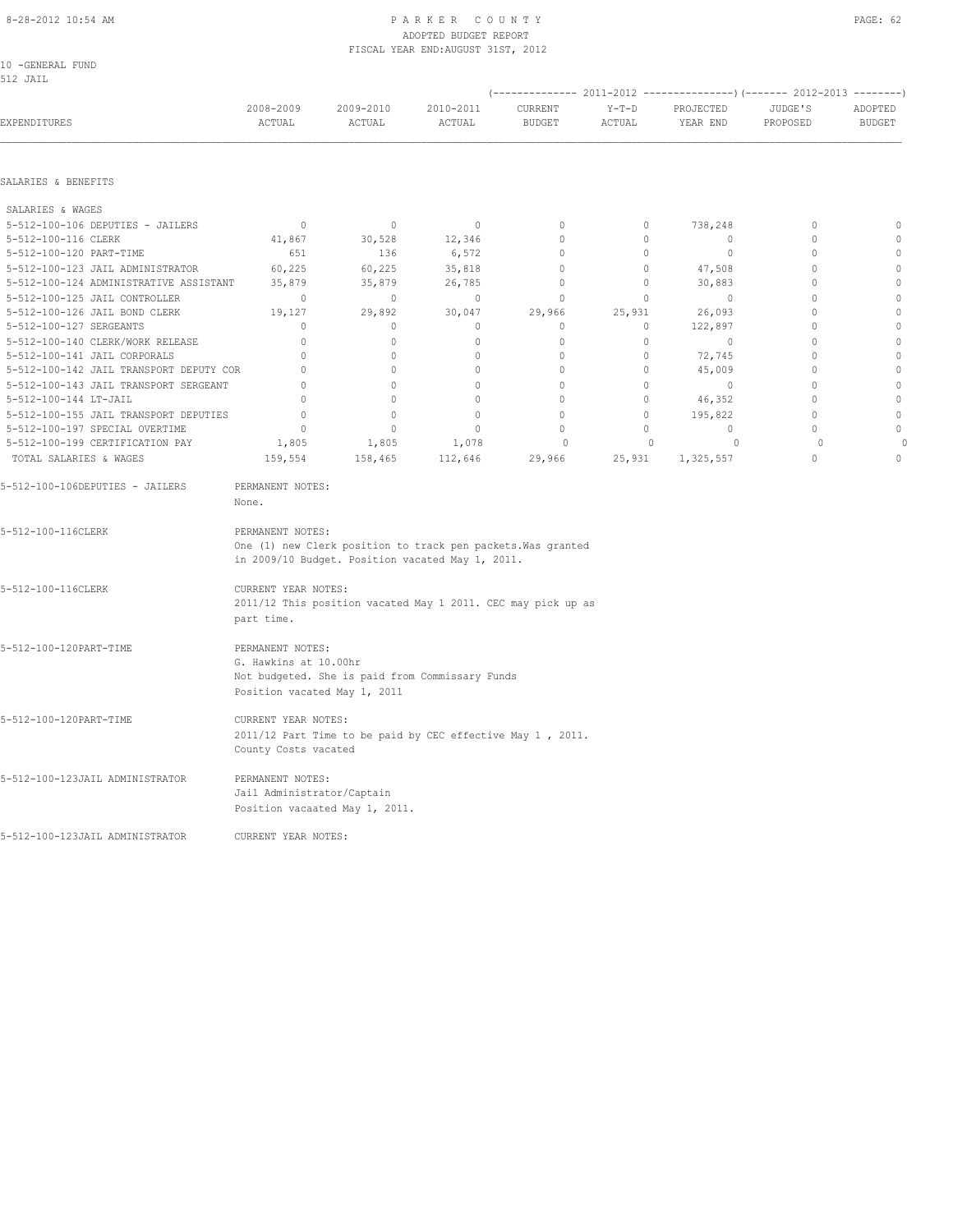#### 8-28-2012 10:54 AM P A R K E R C O U N T Y ADOPTED BUDGET REPORT FISCAL YEAR END:AUGUST 31ST, 2012

| w<br>۰, |  |
|---------|--|
|---------|--|

| 10 -GENERAL FUND<br>512 JAIL                            |                                                                |                                                                                                                      |                     |                          |                   |                       |                     |                          |
|---------------------------------------------------------|----------------------------------------------------------------|----------------------------------------------------------------------------------------------------------------------|---------------------|--------------------------|-------------------|-----------------------|---------------------|--------------------------|
| <b>EXPENDITURES</b>                                     | 2008-2009<br>ACTUAL                                            | 2009-2010<br>ACTUAL                                                                                                  | 2010-2011<br>ACTUAL | CURRENT<br><b>BUDGET</b> | $Y-T-D$<br>ACTUAL | PROJECTED<br>YEAR END | JUDGE'S<br>PROPOSED | ADOPTED<br><b>BUDGET</b> |
|                                                         | Sergeant.                                                      | 2011/12 Duties mereged to CEC May 1, 2011. Position Vacated<br>by Sheriff's Office. Captain Griever to CHS 567/10 as |                     |                          |                   |                       |                     |                          |
| 5-512-100-124ADMINISTRATIVE ASSISTANT                   | PERMANENT NOTES:<br>No change.<br>Position vacated May 1 2011. |                                                                                                                      |                     |                          |                   |                       |                     |                          |
| 5-512-100-124ADMINISTRATIVE ASSISTANT                   | CURRENT YEAR NOTES:                                            | Position vacated - to be paid full time by CEC May 1, 2011.                                                          |                     |                          |                   |                       |                     |                          |
| 5-512-100-125JAIL CONTROLLER                            | PERMANENT NOTES:<br>N/A                                        |                                                                                                                      |                     |                          |                   |                       |                     |                          |
| 5-512-100-126JAIL BOND CLERK                            | PERMANENT NOTES:<br>as of May 1, 2011.                         | Only paid position from Sheriff's Budget remaining in Jail                                                           |                     |                          |                   |                       |                     |                          |
| 5-512-100-126JAIL BOND CLERK                            | CURRENT YEAR NOTES:<br>2,779 Supp= \$32,745)                   | 2012/13 \$0.00 Moved to 560/103 Line                                                                                 |                     | (\$29,966 base plus      |                   |                       |                     |                          |
| 5-512-100-127SERGEANTS                                  | PERMANENT NOTES:<br>None                                       |                                                                                                                      |                     |                          |                   |                       |                     |                          |
| 5-512-100-140CLERK/WORK RELEASE                         | PERMANENT NOTES:<br>N/A                                        |                                                                                                                      |                     |                          |                   |                       |                     |                          |
| 5-512-100-141JAIL CORPORALS                             | PERMANENT NOTES:<br>N/A                                        |                                                                                                                      |                     |                          |                   |                       |                     |                          |
| 5-512-100-142JAIL TRANSPORT DEPUTY CORPPERMANENT NOTES: | N/A                                                            |                                                                                                                      |                     |                          |                   |                       |                     |                          |
| 5-512-100-143JAIL TRANSPORT SERGEANT                    | PERMANENT NOTES:<br>N/A                                        |                                                                                                                      |                     |                          |                   |                       |                     |                          |
| 5-512-100-144LT-JAIL                                    | PERMANENT NOTES:<br>N/A                                        |                                                                                                                      |                     |                          |                   |                       |                     |                          |
| 5-512-100-155JAIL TRANSPORT DEPUTIES                    | PERMANENT NOTES:<br>N/A                                        |                                                                                                                      |                     |                          |                   |                       |                     |                          |
| 5-512-100-199CERTIFICATION PAY                          | PERMANENT NOTES:                                               | One (1) Master Peace Officeer Certification.<br>Captain Jail moved to Courthouse Security May 1, 2011                |                     |                          |                   |                       |                     |                          |
| 5-512-100-199CERTIFICATION PAY                          | CURRENT YEAR NOTES:                                            |                                                                                                                      |                     |                          |                   |                       |                     |                          |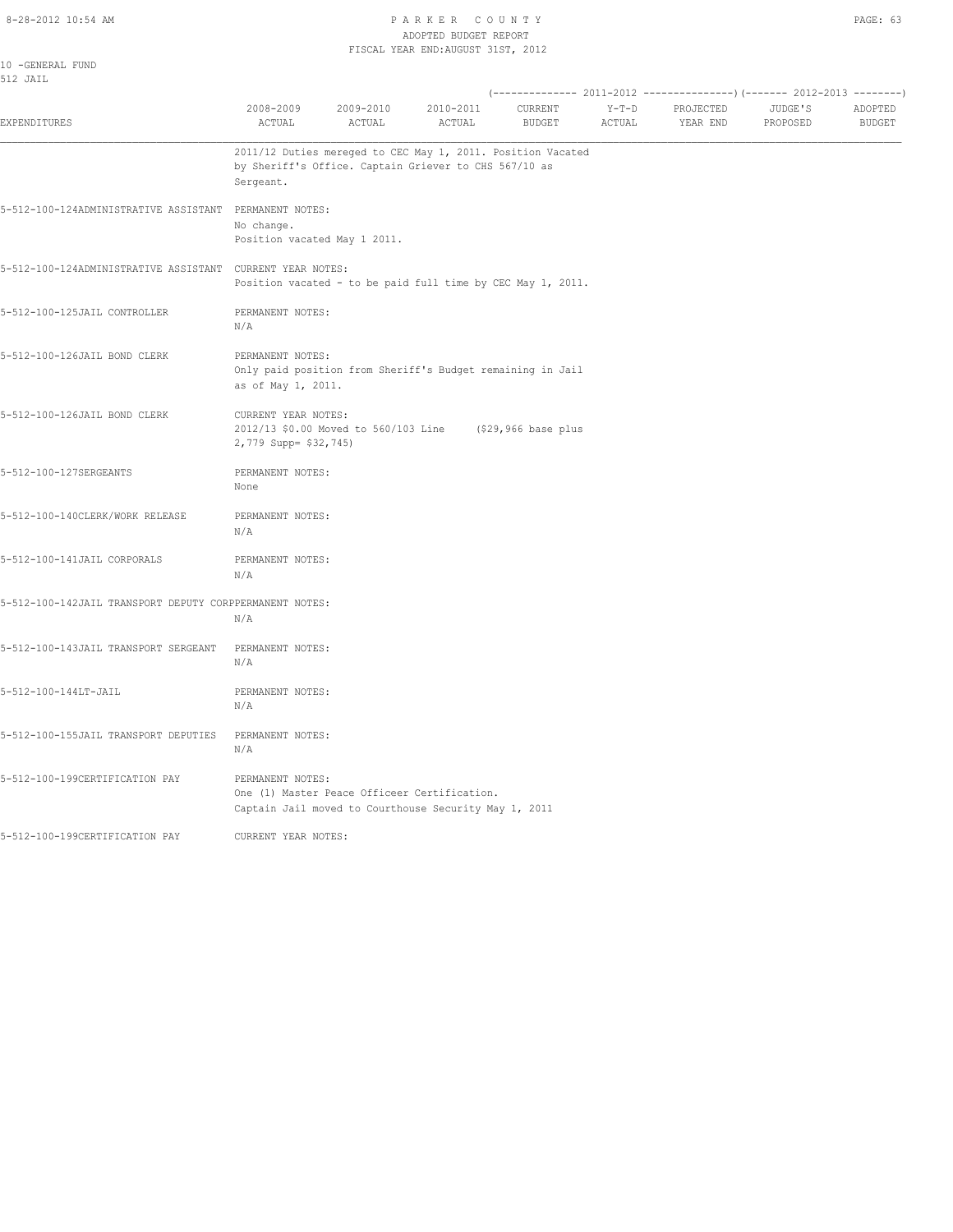#### 8-28-2012 10:54 AM PAGE: 64 ADOPTED BUDGET REPORT FISCAL YEAR END:AUGUST 31ST, 2012

10 -GENERAL FUND 512 JAIL

| EXPENDITURES                                               | 2008-2009<br>ACTUAL           | 2009-2010<br>ACTUAL                        | 2010-2011<br>ACTUAL                                    | CURRENT<br><b>BUDGET</b>                                     | $Y-T-D$<br>ACTUAL        | PROJECTED<br>YEAR END | JUDGE'S<br>PROPOSED | ADOPTED<br><b>BUDGET</b> |
|------------------------------------------------------------|-------------------------------|--------------------------------------------|--------------------------------------------------------|--------------------------------------------------------------|--------------------------|-----------------------|---------------------|--------------------------|
|                                                            |                               | 567/10. Cert pay applied in 567.           | 2011/12 Captain position Contract Monitor moved to CHS |                                                              |                          |                       |                     |                          |
| <b>BENEFITS</b>                                            |                               |                                            |                                                        |                                                              |                          |                       |                     |                          |
| 5-512-100-201 FICA MATCH                                   | 12,846                        | 12,614                                     | 8,720                                                  | 2,292                                                        | 1,927                    | 99,049                | $\circ$             | $\circ$                  |
| 5-512-100-202 EMPLOYEE HOSPITALIZATION                     | 35,177                        | 48,724                                     | 31,631                                                 | 9,190                                                        | 6,957                    | 252,960               | $\mathbf{0}$        | $\mathbf{0}$             |
| 5-512-100-203 RETIREMENT PLAN CONTRIBUT                    | 17,990                        | 19,008                                     | 14,267                                                 | 2,978                                                        | 2,569                    | 98,826                | $\mathbf{0}$        | $\mathbf{0}$             |
| 5-512-100-204 WORKERS COMPENSATION INSU                    | 1,557                         | 1,549                                      | 1,120                                                  | 102                                                          | 66                       | 46,437                | $\mathbf{0}$        | $\mathbf 0$              |
| 5-512-100-205 CLOTHING ALLOWANCE                           | 225                           | 225                                        | 225                                                    | $\overline{0}$                                               | $\overline{0}$           | 11,984                | $\mathbf{0}$        | $\mathbf{0}$             |
| 5-512-100-206 LONGEVITY PAY                                | 1,320                         | 1,440                                      | 1,560                                                  | $\circ$                                                      | $\circ$                  | $\circ$               | $\Omega$            | $\mathbb O$              |
|                                                            |                               |                                            |                                                        |                                                              |                          |                       | $\circ$             |                          |
| 5-512-100-209 CELL PHONE ALLOWANCE<br>TOTAL BENEFITS       | 602<br>69,717                 | 602<br>84,161                              | 359<br>57,882                                          | $\circ$<br>14,562                                            | $\overline{0}$<br>11,518 | $\circ$<br>509,256    | $\Omega$            | $\Omega$                 |
| 5-512-100-201FICA MATCH                                    | CURRENT YEAR NOTES:           |                                            |                                                        |                                                              |                          |                       |                     |                          |
|                                                            |                               | 2011/12 \$2,292 for 1 employee             |                                                        |                                                              |                          |                       |                     |                          |
| 5-512-100-202EMPLOYEE HOSPITALIZATION CURRENT YEAR NOTES:  |                               |                                            |                                                        |                                                              |                          |                       |                     |                          |
|                                                            |                               | 2011/12 Hospital at employee only (1)      |                                                        |                                                              |                          |                       |                     |                          |
|                                                            | $316.46 \times 26pp = $8,228$ |                                            |                                                        |                                                              |                          |                       |                     |                          |
| 5-512-100-203RETIREMENT PLAN CONTRIBUTICURRENT YEAR NOTES: |                               |                                            |                                                        |                                                              |                          |                       |                     |                          |
|                                                            | $$3,443.00$ $(11.45%)$        | 2011/12 Retirement for 1 employee only     |                                                        |                                                              |                          |                       |                     |                          |
| 5-512-100-204WORKERS COMPENSATION INSURCURRENT YEAR NOTES: |                               |                                            |                                                        |                                                              |                          |                       |                     |                          |
|                                                            |                               | 2011/12 WC at .34 for 1 civillian employee |                                                        |                                                              |                          |                       |                     |                          |
|                                                            | \$102                         |                                            |                                                        |                                                              |                          |                       |                     |                          |
| 5-512-100-205CLOTHING ALLOWANCE                            | PERMANENT NOTES:              |                                            |                                                        |                                                              |                          |                       |                     |                          |
|                                                            |                               | One (1) sworn deputy position.             |                                                        |                                                              |                          |                       |                     |                          |
| 5-512-100-206LONGEVITY PAY                                 | CURRENT YEAR NOTES:           |                                            |                                                        |                                                              |                          |                       |                     |                          |
|                                                            |                               |                                            |                                                        | 2011/12 None Allowed. Positions moved or transfered to CEC.  |                          |                       |                     |                          |
|                                                            | B. Carnley not at 5 years.    |                                            |                                                        |                                                              |                          |                       |                     |                          |
| 5-512-100-209CELL PHONE ALLOWANCE                          | PERMANENT NOTES:              | One (1) Cell phone allowance.              |                                                        |                                                              |                          |                       |                     |                          |
| 5-512-100-209CELL PHONE ALLOWANCE                          | CURRENT YEAR NOTES:<br>line.  |                                            |                                                        | 2011/12 None Capt Griver to CHS 567. will move money to that |                          |                       |                     |                          |
| TOTAL SALARIES & BENEFITS                                  | 229,271                       | 242,627                                    | 170,528                                                | 44,528                                                       | 37,449                   | 1,834,813             | $\mathbf 0$         | $\circ$                  |
|                                                            |                               |                                            |                                                        |                                                              |                          |                       |                     |                          |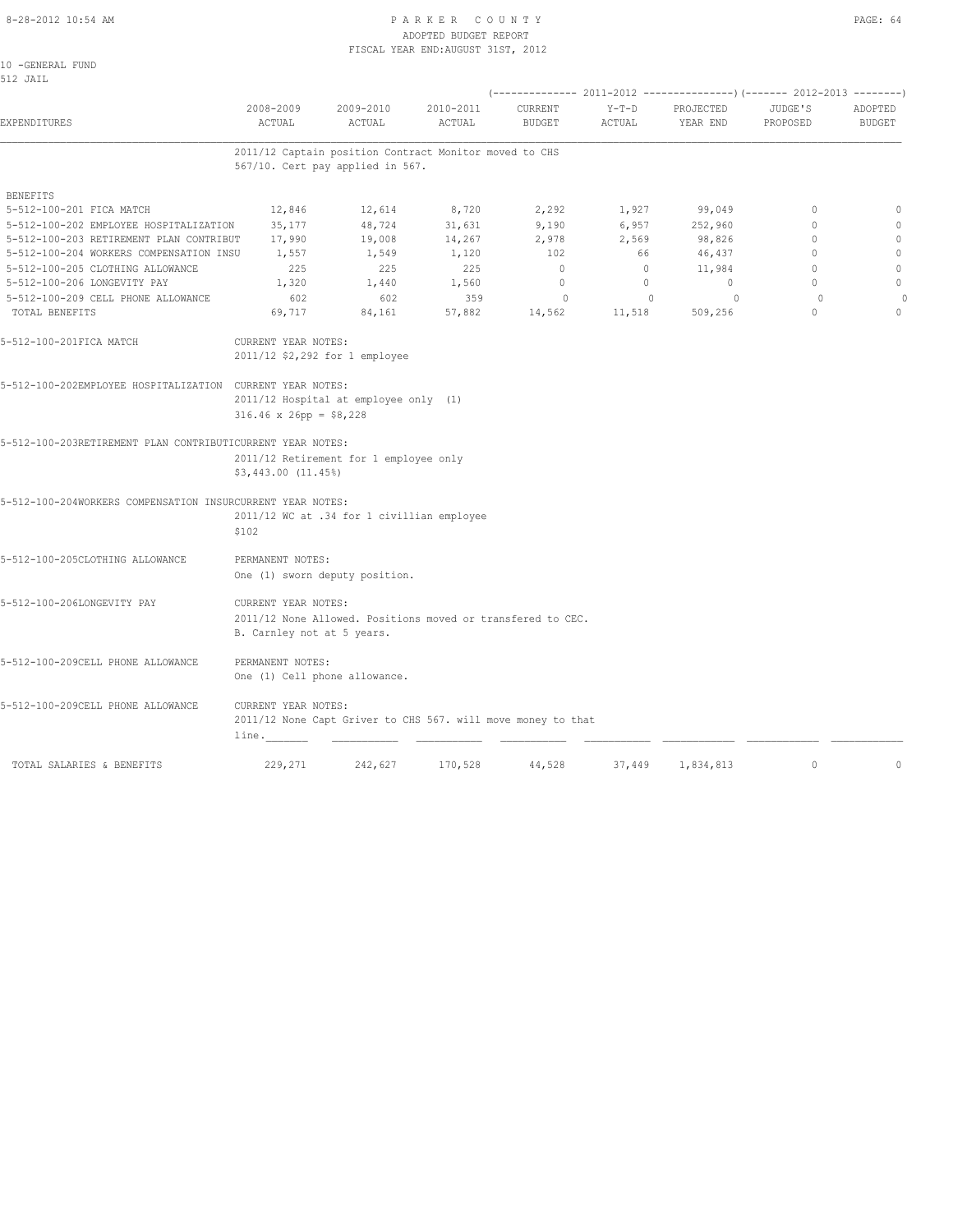#### 8-28-2012 10:54 AM P A R K E R C O U N T Y PAGE: 65 ADOPTED BUDGET REPORT FISCAL YEAR END:AUGUST 31ST, 2012

| -GENERAL FUND |  |
|---------------|--|
|               |  |

| EXPENDITURES                             | 2008-2009<br>ACTUAL              | 2009-2010<br>ACTUAL | 2010-2011<br>ACTUAL | <b>CURRENT</b><br><b>BUDGET</b> | $Y-T-D$<br>ACTUAL | PROJECTED<br>YEAR END | JUDGE'S<br>PROPOSED | ADOPTED<br><b>BUDGET</b> |
|------------------------------------------|----------------------------------|---------------------|---------------------|---------------------------------|-------------------|-----------------------|---------------------|--------------------------|
| OPERATING EXPENSES                       |                                  |                     |                     |                                 |                   |                       |                     |                          |
| 5-512-300-310 POSTAGE                    | $\Omega$                         | $\Omega$            | $\mathbf{0}$        | $\mathbf{0}$                    | $\Omega$          | 132                   | $\Omega$            | $\mathbf{0}$             |
| 5-512-300-329 OIL, FILTERS, TUNE-UPS     | 118                              | 77                  | 56                  | $\Omega$                        | $\circ$           | 1,017                 | $\Omega$            | $\Omega$                 |
| 5-512-300-330 SUPPLIES                   | 1,020                            | 1,641               | 837                 | 500                             | 132               | 11,270                | $\Omega$            | 500                      |
| 5-512-300-331 GASOLINE, OIL & DIESEL     | 2,882                            | 2,196               | 5,343               | 500                             | 8                 | 15,420                | $\Omega$            | $\Omega$                 |
| 5-512-300-334 GROCERIES                  | $\mathbf{0}$                     | $\circ$             | $\mathbf{0}$        | $\mathbf{0}$                    | $\circ$           | 210,433               | $\Omega$            | $\mathbf{0}$             |
| 5-512-300-337 TIRES                      | 206                              | $\Omega$            | $\mathbf{0}$        | 250                             | $\circ$           | 2,558                 | $\cap$              | $\Omega$                 |
| 5-512-300-338 JANITORIAL SUPPLIES        | $\Omega$                         | $\Omega$            | $\Omega$            | $\mathbf{0}$                    | $\Omega$          | 14,250                |                     | $\Omega$                 |
| 5-512-300-339 COVERALLS & BEDDING        | $\Omega$                         | $\Omega$            | $\Omega$            | $\circ$                         | $\circ$           | 4,703                 | $\Omega$            | $\Omega$                 |
| 5-512-300-340 INMATE CLOTHING            | $\Omega$                         | $\cap$              | $\Omega$            | $\Omega$                        | $\Omega$          | 6,856                 | $\cap$              | $\Omega$                 |
| 5-512-300-341 SECURITY EQUIPMENT         | $\cap$                           | $\cap$              | $\Omega$            | $\Omega$                        | $\Omega$          | 3,292                 | $\cap$              | $\cap$                   |
| 5-512-300-350 EQUIPMENT REPAIR           | $\Omega$                         | $\Omega$            | $\Omega$            | $\Omega$                        | $\Omega$          | 27                    | $\cap$              | $\cap$                   |
| 5-512-300-351 BUILDING MAINTENANCE       | $\cap$                           | $\Omega$            | $\Omega$            | $\Omega$                        | $\Omega$          | 6,408                 | $\cap$              | $\Omega$                 |
| 5-512-300-352 AUTO REPAIR                | 516                              | 275                 | 28                  | $\cap$                          | $\Omega$          | 4,427                 | $\Omega$            | $\Omega$                 |
| 5-512-300-368 SAFETY EQUIPMENT-NON CAP   | $\Omega$                         | $\Omega$            | $\Omega$            | $\Omega$                        | $\Omega$          | $\Omega$              | $\Omega$            | $\Omega$                 |
| 5-512-300-370 OFFICE EQUIPMENT-NON CAP   |                                  |                     | $\Omega$            | $\Omega$                        | $\Omega$          | $\mathbf{0}$          | $\Omega$            |                          |
| 5-512-300-371 ELECTRONIC EQUIPMENT-NON C | $\Omega$                         | $\Omega$            | $\Omega$            | $\Omega$                        | $\Omega$          | $\Omega$              | $\Omega$            | $\Omega$                 |
| 5-512-300-373 AUTOMOBILE EQUIPMENT-NON C | $\Omega$                         | $\Omega$            | $\Omega$            | $\Omega$                        | $\Omega$          | $\Omega$              | $\Omega$            | $\mathbf{0}$             |
| 5-512-300-374 OFFICE FURNITURE-NON CAP   | $\Omega$                         | $\cap$              | $\Omega$            | $\Omega$                        | $\Omega$          | $\Omega$              | $\Omega$            | $\Omega$                 |
| 5-512-300-377 PROTECTIVE CLOTHING/EQUIP- | $\Omega$                         | $\Omega$            | $\Omega$            | $\Omega$                        | $\Omega$          | $\Omega$              | $\cap$              |                          |
| TOTAL OPERATING EXPENSES                 | 4,742                            | 4,190               | 6,263               | 1,250                           | 139               | 280,793               | $\Omega$            | 500                      |
| PROFESSIONAL AND SERVICE                 |                                  |                     |                     |                                 |                   |                       |                     |                          |
| 5-512-400-405 MEDICAL SERVICE            | $\begin{array}{c} \n\end{array}$ | $\Omega$            | $\mathbf{0}$        | $\mathbf{0}$                    | $\circ$           | 57,017                | $\Omega$            | $\Omega$                 |
| 5-512-400-406 MEDICAL SUPPLIES & EQUIP   | $\Omega$                         | $\Omega$            | $\Omega$            | $\Omega$                        | $\Omega$          | 1,736                 | $\Omega$            | $\cap$                   |
| 5-512-400-407 INMATE HEALTH CARE SERVICE | 285,795                          | 191,517             | 154,564             | 235,000                         | 184,923           | 216,918               | $\Omega$            | 235,000                  |
| 5-512-400-408 CONTRACT SERVICES          | 5,588,980                        | 6,008,341           | 5,770,700           | 6,106,815                       | 4,950,480         | 5,653                 | $\mathbf{0}$        | 6,249,165                |
| 5-512-400-409 CONSULTING SERVICE         | $\mathbf{0}$                     | $\circ$             | $\mathbf{0}$        | $\mathbf{0}$                    | $\circ$           | 1,830                 | $\Omega$            | $\mathbf{0}$             |
| 5-512-400-415 TRAINING SCHOOLS & SEMINAR | $\mathbf{0}$                     | $\circ$             | $\mathbf{0}$        | $\mathbf{0}$                    | $\circ$           | 1,736                 | $\Omega$            | $\Omega$                 |
| 5-512-400-420 TELEPHONE                  | $\mathbf{0}$                     | $\Omega$            | $\mathbf{0}$        | $\mathbf{0}$                    | $\circ$           | 5,044                 | $\Omega$            | $\Omega$                 |
| 5-512-400-425 TRAVEL                     | $\Omega$                         | $\Omega$            | $\Omega$            | $\Omega$                        | $\Omega$          | 1,415                 | $\Omega$            | $\Omega$                 |
| 5-512-400-430 ADVERTISING                | $\Omega$                         | $\cap$              | $\Omega$            | $\Omega$                        | $\Omega$          | $\Omega$              | $\cap$              | $\cap$                   |
| 5-512-400-440 UTILITIES                  | $\Omega$                         |                     | $\Omega$            | $\cap$                          | $\Omega$          | 128,774               | $\cap$              |                          |
| 5-512-400-446 BINDING & STOCK PAPER      | 962                              | $\Omega$            | 2,584               | $\Omega$                        | $\Omega$          | 5,897                 | $\cap$              | $\Omega$                 |
| 5-512-400-450 OFFICE EQUIPMENT REPAIR    | $\Omega$                         | $\Omega$            | $\Omega$            | $\Omega$                        | $\Omega$          | 251                   | $\Omega$            | $\cap$                   |
| 5-512-400-451 RADIO MAINTENANCE          | $\bigcap$                        | $\Omega$            | $\Omega$            | $\Omega$                        | $\Omega$          | 646                   | $\Omega$            | $\Omega$                 |
| 5-512-400-460 OFFICE & EQUIPMENT RENTAL  | $\bigcap$                        | $\Omega$            | $\Omega$            | $\cap$                          | $\Omega$          | 1,256                 | $\Omega$            |                          |
| 5-512-400-481 BOOKS & PUBLICATIONS       | $\mathbf{0}$                     | $\Omega$            | $\Omega$            | $\Omega$                        | $\Omega$          | 0                     | $\Omega$            |                          |
| 5-512-400-482 BONDS                      | $\Omega$                         |                     | $\Omega$            | $\Omega$                        | $\circ$           | 1,312                 | $\cap$              | $\Omega$                 |
| 5-512-400-496 INMATE HOUSING             | $\Omega$                         |                     | $\Omega$            | $\cap$                          | $\Omega$          | 533,325               | $\bigcap$           |                          |
| 5-512-400-499 MISCELLANEOUS              | $\Omega$                         | $\Omega$            | $\Omega$            | $\Omega$                        | $\Omega$          | $\circ$               | $\cap$              |                          |

TOTAL PROFESSIONAL AND SERVICE 5,875,737 6,199,858 5,927,848 6,341,815 5,135,403 962,810 0 6,484,165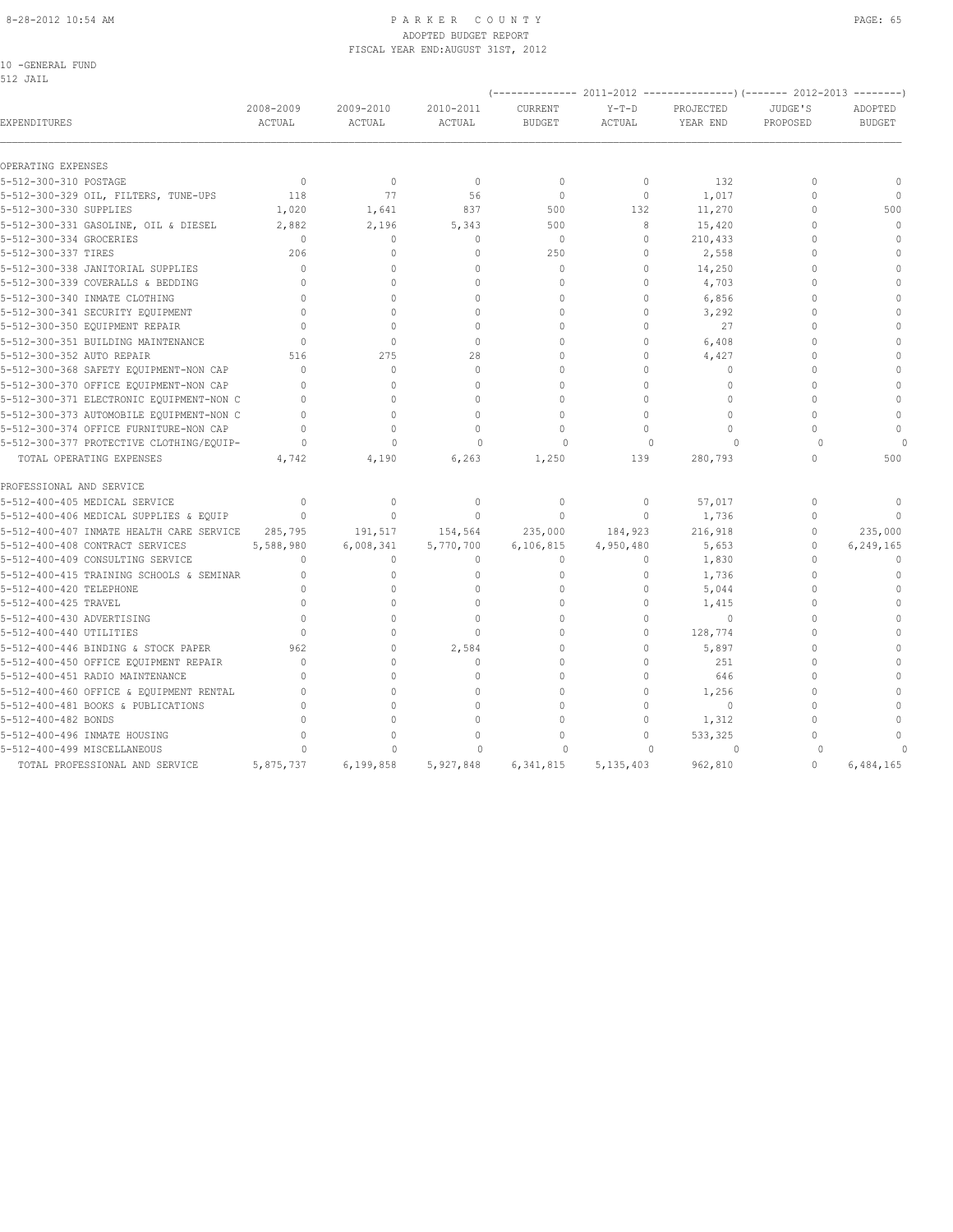#### 8-28-2012 10:54 AM P A R K E R C O U N T Y PAGE: 66 ADOPTED BUDGET REPORT FISCAL YEAR END:AUGUST 31ST, 2012

10 -GENERAL FUND

| 512 JAIL                                 |                     |                     |                     | --------------           |                   | 2011-2012 ----------------------- 2012-2013 |                     | $------$                 |
|------------------------------------------|---------------------|---------------------|---------------------|--------------------------|-------------------|---------------------------------------------|---------------------|--------------------------|
| EXPENDITURES                             | 2008-2009<br>ACTUAL | 2009-2010<br>ACTUAL | 2010-2011<br>ACTUAL | CURRENT<br><b>BUDGET</b> | $Y-T-D$<br>ACTUAL | PROJECTED<br>YEAR END                       | JUDGE'S<br>PROPOSED | ADOPTED<br><b>BUDGET</b> |
| CAPITAL EXPENDITURES                     |                     |                     |                     |                          |                   |                                             |                     |                          |
| 5-512-500-568 SAFETY EQUIPMENT           |                     |                     |                     |                          |                   |                                             |                     |                          |
| 5-512-500-571 ELECTRONIC EOUIPMENT       |                     |                     |                     |                          |                   | 3,000                                       |                     |                          |
| 5-512-500-572 AUTOMOBILES                |                     |                     |                     |                          |                   |                                             |                     | $\Omega$                 |
| 5-512-500-573 AUTOMOBILE EQUIPMENT       |                     |                     |                     |                          |                   |                                             |                     | $\Omega$                 |
| 5-512-500-577 UNIFORMS & PROTECTIVE CLOT |                     |                     |                     |                          |                   |                                             |                     | $\Omega$                 |
| 5-512-500-590 OFFICE FURNITURE           |                     |                     |                     |                          |                   | 300                                         |                     |                          |
| TOTAL CAPITAL EXPENDITURES               |                     |                     | <sup>0</sup>        | 0                        |                   | 3,300                                       |                     | 0                        |
| TOTAL 512 JAIL                           | 6,109,750           | 6,446,674           | 6,104,640           | 6,387,593                | 5, 172, 992       | 3,081,716                                   |                     | 6,484,665                |

=========== =========== =========== =========== =========== ============ ============ ============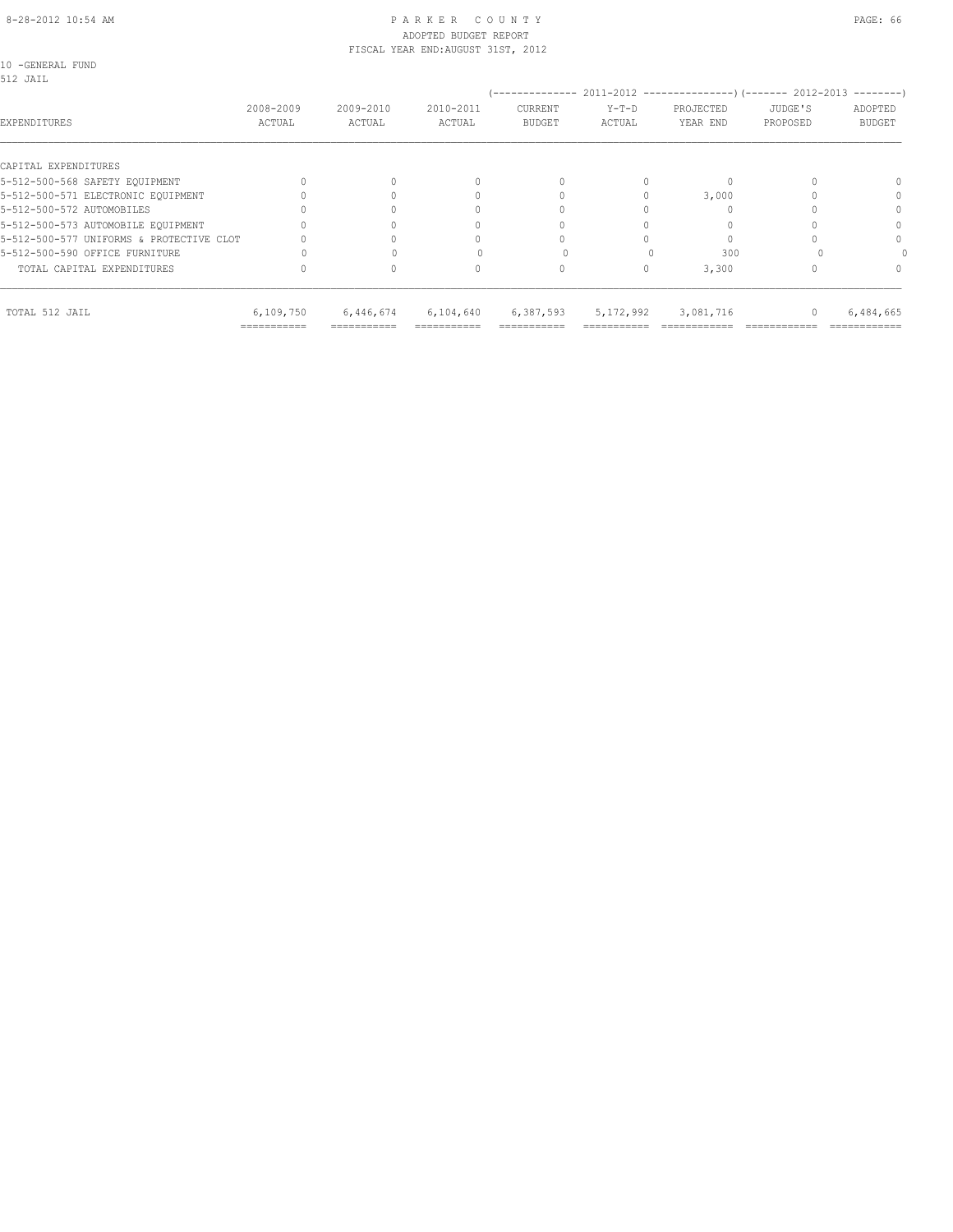# 8-28-2012 10:54 AM P A R K E R C O U N T Y PAGE: 67

|                                                |                                                         |                                                            | ADOPTED BUDGET REPORT              |                          |                   |                       |                     |                          |  |
|------------------------------------------------|---------------------------------------------------------|------------------------------------------------------------|------------------------------------|--------------------------|-------------------|-----------------------|---------------------|--------------------------|--|
|                                                |                                                         |                                                            | FISCAL YEAR END: AUGUST 31ST, 2012 |                          |                   |                       |                     |                          |  |
| 10 -GENERAL FUND                               |                                                         |                                                            |                                    |                          |                   |                       |                     |                          |  |
| 543 FIRE MARSHAL                               |                                                         |                                                            |                                    |                          |                   |                       |                     |                          |  |
|                                                |                                                         |                                                            |                                    |                          |                   |                       |                     |                          |  |
| <b>EXPENDITURES</b>                            | 2008-2009<br>ACTUAL                                     | 2009-2010<br>ACTUAL                                        | 2010-2011<br>ACTUAL                | CURRENT<br><b>BUDGET</b> | $Y-T-D$<br>ACTUAL | PROJECTED<br>YEAR END | JUDGE'S<br>PROPOSED | ADOPTED<br><b>BUDGET</b> |  |
|                                                |                                                         |                                                            |                                    |                          |                   |                       |                     |                          |  |
| SALARIES & BENEFITS                            |                                                         |                                                            |                                    |                          |                   |                       |                     |                          |  |
| SALARIES & WAGES                               |                                                         |                                                            |                                    |                          |                   |                       |                     |                          |  |
| 5-543-100-102 APPOINTED OFFICIAL-FIRE M        | 10,157                                                  | 10,056                                                     | 9,821                              | 10,000                   | 8,846             | 7,431                 | $\circ$             | 10,300                   |  |
| 5-543-100-103 CHIEF DEPUTIES, 1ST ASSIS 39,802 |                                                         | 42,938                                                     | 39,694                             | 29,487                   | 8,912             | $\circ$               | $\circ$             | 46,426                   |  |
| 5-543-100-105 INVESTIGATORS                    | $\Omega$                                                | 143,842                                                    |                                    | 75,512 78,814 62,309     |                   | $\Omega$              | $\Omega$            | 81,179                   |  |
| 5-543-100-115 SECRETARY                        | 28,500                                                  | 28,583                                                     |                                    | 28,480 28,404 24,579     |                   | $\circ$               | $\circ$             | 29,256                   |  |
| 5-543-100-120 PART-TIME                        | $\Omega$                                                | 854                                                        | 17,907 80,000                      |                          | 48,444            | $\Omega$              | $\Omega$            | 80,000                   |  |
| 5-543-100-155 ENVIRONMENTAL OFFICER            | $\circ$                                                 | $\sim$ 0                                                   | $\overline{0}$                     | $\sim$ 0                 | $\overline{0}$    | $\circ$               | $\Omega$            | $\overline{0}$           |  |
| 5-543-100-199 CERTIFICATION PAY                | $\circ$                                                 | 4,352                                                      | 3,610                              | 10,000 1,662             |                   | $\Omega$              | $\Omega$            | 10,000                   |  |
| TOTAL SALARIES & WAGES                         | 78,459                                                  |                                                            | 230,625 175,024                    | 236,705                  | 154,751           | 7,431                 | $\Omega$            | 257,161                  |  |
| 5-543-100-120PART-TIME                         | PERMANENT NOTES:                                        |                                                            |                                    |                          |                   |                       |                     |                          |  |
|                                                |                                                         | This is salary line from FY08-09 budget for Environmental  |                                    |                          |                   |                       |                     |                          |  |
|                                                |                                                         | Officers who will now be listed as Investigators under 543 |                                    |                          |                   |                       |                     |                          |  |
|                                                | (Fire Dept). The amount of their FICA, Hospitalization, |                                                            |                                    |                          |                   |                       |                     |                          |  |
|                                                |                                                         | Retirement and Workers Comp figures are included in the    |                                    |                          |                   |                       |                     |                          |  |
|                                                | FY09-10 info for Dept. 543.                             |                                                            |                                    |                          |                   |                       |                     |                          |  |
| 5-543-100-199CERTIFICATION PAY                 | CURRENT YEAR NOTES:                                     |                                                            |                                    |                          |                   |                       |                     |                          |  |
|                                                | Reduced to meet actual cost.                            |                                                            |                                    |                          |                   |                       |                     |                          |  |

BENEFITS

| 5-543-100-201 FICA MATCH                | 6,234  | 16,906  | 12,635 | 12,100 | 11,364 | 563   | 19,967  |
|-----------------------------------------|--------|---------|--------|--------|--------|-------|---------|
| 5-543-100-202 EMPLOYEE HOSPITALIZATION  | 16,148 | 74,401  | 54,746 | 57,550 | 47,170 | 158   | 73,173  |
| 5-543-100-203 RETIREMENT PLAN CONTRIBUT | 8,459  | 25,545  | 20,864 | 16,868 | 14,812 | 606   | 28,476  |
| 5-543-100-204 WORKERS COMPENSATION INSU | 2,214  | 8,191   | 4,929  | 6,700  | 1,460  | 980   | 6,700   |
| 5-543-100-205 CLOTHING ALLOWANCE        |        | .800    | 1,400  | 3,000  | 1,200  |       | 3,000   |
| 5-543-100-206 LONGEVITY PAY             |        | 360     | 420    | 420    | 480    |       | 840     |
| 5-543-100-209 CELL PHONE ALLOWANCE      | 678    | 3,033   | 1,815  | 3,000  | 1,358  |       | 3,000   |
| TOTAL BENEFITS                          | 33,734 | 130,236 | 96,809 | 99,638 | 77.844 | 2,307 | 135,156 |

## 5-543-100-201FICA MATCH PERMANENT NOTES: Includes Environmental Officers (Dept. 544) who will now be Investigators in Dept. 543.

### 5-543-100-202EMPLOYEE HOSPITALIZATION PERMANENT NOTES: Includes Environmental Officers (Dept. 544) who will now be Investigators in Dept. 543

#### 5-543-100-203RETIREMENT PLAN CONTRIBUTIPERMANENT NOTES: Includes Environmental Officers (Dept. 544) who will now be Investigators in Dept. 543

5-543-100-204WORKERS COMPENSATION INSURPERMANENT NOTES:

Includes Environmental Officers (Dept. 544) who will now be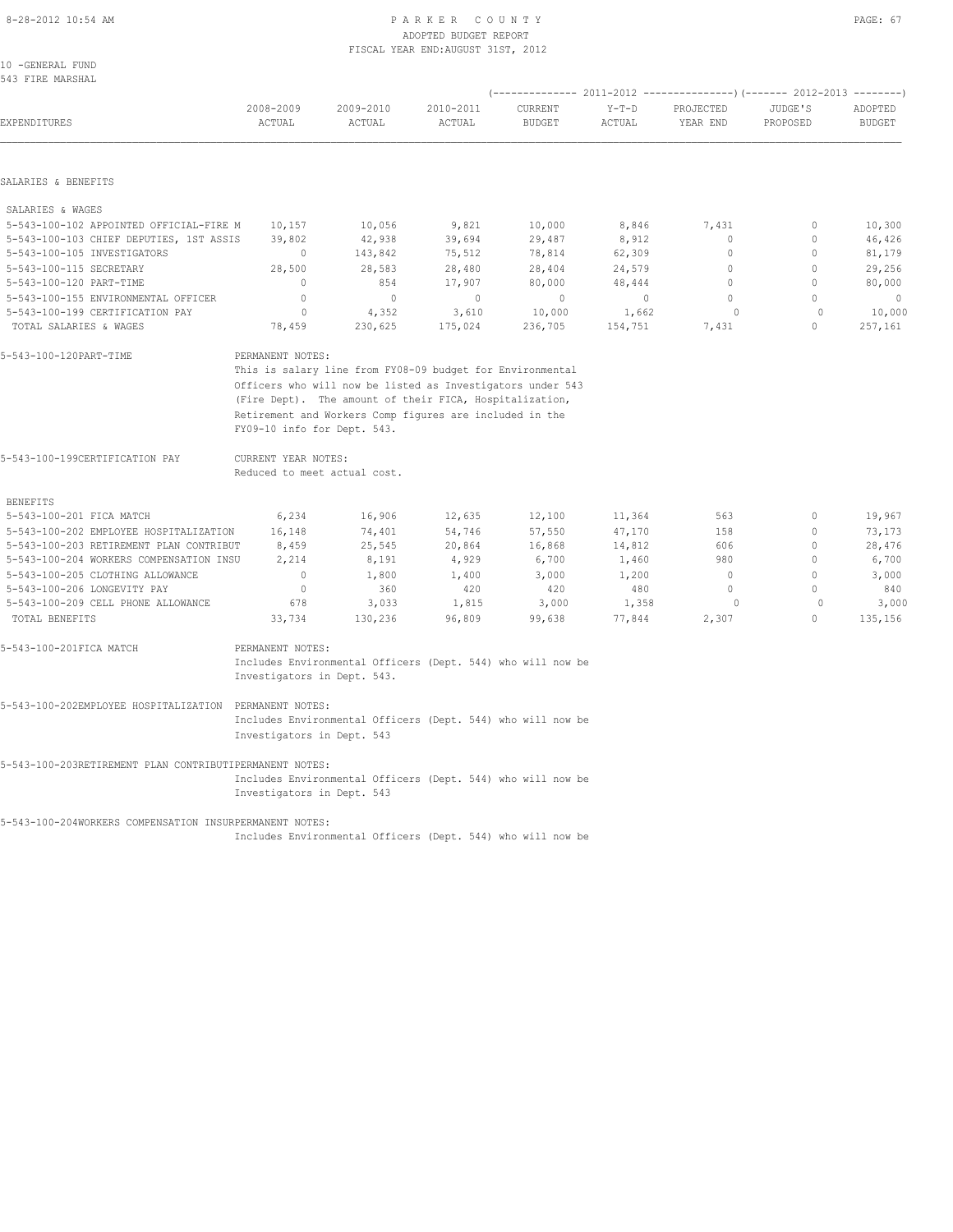#### 8-28-2012 10:54 AM P A R K E R C O U N T Y PAGE: 68 ADOPTED BUDGET REPORT FISCAL YEAR END:AUGUST 31ST, 2012

| 10 -GENERAL FUND<br>543 FIRE MARSHAL     |                                                |                                                         |                     |                          |                   |                       |                     |                          |
|------------------------------------------|------------------------------------------------|---------------------------------------------------------|---------------------|--------------------------|-------------------|-----------------------|---------------------|--------------------------|
| EXPENDITURES                             | 2008-2009<br>ACTUAL                            | 2009-2010<br>ACTUAL                                     | 2010-2011<br>ACTUAL | CURRENT<br><b>BUDGET</b> | $Y-T-D$<br>ACTUAL | PROJECTED<br>YEAR END | JUDGE'S<br>PROPOSED | ADOPTED<br><b>BUDGET</b> |
|                                          | Investigators in Dept. 543                     |                                                         |                     |                          |                   |                       |                     |                          |
| 5-543-100-206LONGEVITY PAY               | PERMANENT NOTES:<br>Investigator in Dept. 543. | Environmental officer from Dept. 544 who will now be an |                     |                          |                   |                       |                     |                          |
| TOTAL SALARIES & BENEFITS                | 112,193                                        | 360,861                                                 | 271,832             | 336,343                  | 232,594           | 9,738                 | $\circ$             | 392,317                  |
| OPERATING EXPENSES                       |                                                |                                                         |                     |                          |                   |                       |                     |                          |
| 5-543-300-310 POSTAGE                    | 377                                            | 422                                                     | 923                 | 800                      | 782               | 164                   | $\mathbf{0}$        | 1,200                    |
| 5-543-300-330 SUPPLIES                   | 3,434                                          | 6,449                                                   | 4,823               | 4,000                    | 3,008             | 2,171                 | $\Omega$            | 5,000                    |
| 5-543-300-331 GASOLINE, OIL & DIESEL     | 3,684                                          | 15,348                                                  | 14,827              | 14,000                   | 7,931             | 257                   | $\mathbf{0}$        | 14,000                   |
| 5-543-300-332 SMALL TOOLS                | 2,453                                          | 46                                                      | 885                 | 1,000                    | $\circ$           | $\Omega$              | $\Omega$            | 1,000                    |
| 5-543-300-333 SMALL EQUIPMENT            | 3,441                                          | 628                                                     | $\mathbf{0}$        | 1,000                    | 104               | 1,088                 | $\Omega$            | 1,000                    |
| 5-543-300-337 TIRES                      | 402                                            | 147                                                     | 2,472               | 2,500                    | 16                | 648                   | $\mathbf{0}$        | 2,500                    |
| 5-543-300-350 EQUIPMENT REPAIR           | 633                                            | 1,028                                                   | 524                 | 5,000                    | 807               | 1,557                 | $\Omega$            | 5,000                    |
| 5-543-300-351 BUILDING MAINTENANCE       | $\Omega$                                       | $\Omega$                                                | $\Omega$            | $\Omega$                 | $\Omega$          | $\Omega$              | $\Omega$            | $\mathbf{0}$             |
| 5-543-300-352 AUTO REPAIR                | 864                                            | 901                                                     | 686                 | 3,000                    | 1,959             | $\Omega$              | $\Omega$            | 3,000                    |
| 5-543-300-370 OFFICE EQUIPMENT-NON CAP   | $\Omega$                                       | $\Omega$                                                | $\Omega$            | $\Omega$                 | $\Omega$          | $\Omega$              | $\Omega$            | $\mathbf{0}$             |
| 5-543-300-371 ELECTRONIC EQUIPMENT-NON C | $\Omega$                                       | $\Omega$                                                | $\mathbf{0}$        | $\circ$                  | $\circ$           | $\theta$              | $\Omega$            | $\mathbf{0}$             |
| 5-543-300-373 AUTOMOBILE EQUIPMENT-NON C | $\Omega$                                       | $\Omega$                                                | $\Omega$            | $\mathbf{0}$             | $\Omega$          | $\Omega$              | $\Omega$            | $\mathbf{0}$             |
| 5-543-300-374 OFFICE FURNITURE-NON CAP   | $\mathbf{0}$                                   | $\Omega$                                                | $\Omega$            | $\circ$                  | $\Omega$          | $\Omega$              | $\Omega$            | $\mathbf{0}$             |
| 5-543-300-377 PROTECTIVE CLOTHING/EQUIP- | $\Omega$                                       | $\Omega$                                                | $\Omega$            | $\Omega$                 | $\Omega$          | $\Omega$              | $\Omega$            |                          |
| TOTAL OPERATING EXPENSES                 | 15,288                                         | 24,969                                                  | 25,140              | 31,300                   | 14,608            | 5,885                 | $\Omega$            | 32,700                   |
| PROFESSIONAL AND SERVICE                 |                                                |                                                         |                     |                          |                   |                       |                     |                          |
| 5-543-400-405 MEDICAL SERVICE            | $\Omega$                                       | $\Omega$                                                | $\Omega$            | $\mathbf{0}$             | $\circ$           | $\Omega$              | $\Omega$            | $\Omega$                 |
| 5-543-400-408 CONTRACT SERVICES          | 48,094                                         | 15,830                                                  | 13,032              | 33,000                   | 20,107            | $\mathbf{0}$          | $\mathbf{0}$        | 33,000                   |
| 5-543-400-415 TRAINING SCHOOLS & SEMINAR | 2,184                                          | 6,638                                                   | 1,338               | 4,000                    | 2,122             | 227                   | $\mathbf{0}$        | 9,000                    |
| 5-543-400-420 TELEPHONE                  | 576                                            | 2,378                                                   | 3,298               | 4,200                    | 1,900             | 941                   | $\Omega$            | 4,200                    |
| 5-543-400-425 TRAVEL                     | $\mathbf{0}$                                   | $\mathbf{0}$                                            | $\mathbf{0}$        | $\mathbf{0}$             | $\circ$           | 2,424                 | $\Omega$            | $\mathbf{0}$             |
| 5-543-400-440 UTILITIES                  | $\mathbf{0}$                                   | $\mathbf{0}$                                            | $\mathbf{0}$        | 0                        | 0                 | 2,668                 | $\mathbf{0}$        | $\mathbf{0}$             |
| 5-543-400-445 FILM & PHOTOGRAPHY SUPPLIE | 1,318                                          | 787                                                     | $\Omega$            | 1,200                    | 430               | 410                   | $\mathbf{0}$        | 1,200                    |
| 5-543-400-450 OFFICE EQUIPMENT REPAIR    | $\mathbf{0}$                                   | $\mathbf{0}$                                            | $\Omega$            | $\mathbf{0}$             | 0                 | 0                     | $\Omega$            | $\mathbf{0}$             |
| 5-543-400-451 RADIO MAINTENANCE          | 446                                            | 479                                                     | $\Omega$            | 1,500                    | $\Omega$          | 193                   | $\cap$              | 1,500                    |
| 5-543-400-460 OFFICE & EQUIPMENT RENTAL  | $\mathbf{0}$                                   | $\mathbf{0}$                                            | $\mathbf{0}$        | $\mathbf{0}$             | $\circ$           | 558                   | $\Omega$            | $\mathbf{0}$             |
| 5-543-400-480 DUES & SUBSCRIPTIONS       | 650                                            | 1,467                                                   | 1,429               | 1,650                    | 1,416             | 308                   | $\Omega$            | 1,250                    |
| 5-543-400-481 BOOKS & PUBLICATIONS       | 448                                            | 217                                                     | 295                 | 850                      | 109               | $\mathbf 0$           | $\mathbf{0}$        | 1,250                    |
| 5-543-400-482 BONDS                      | $\Omega$                                       | $\Omega$                                                | $\Omega$            | $\Omega$                 | $\Omega$          | $\Omega$              | $\Omega$            | $\mathbf{0}$             |
| 5-543-400-486 PREVENTION PROGRAM         | $\mathbf{0}$                                   | 1,963                                                   | $\mathbf{0}$        | 2,500                    | $\circ$           | 2,000                 | $\Omega$            | 3,000                    |
| 5-543-400-487 VOLUNTEER F.D. TRAINING EX | $\mathbf{0}$                                   | $\Omega$                                                | $\mathbf{0}$        | $\mathbf{0}$             | $\circ$           | 3,892                 | $\Omega$            | $\Omega$                 |
| 5-543-400-488 VOLUNTEER FIRE DEPARTMENT  | 768,959                                        | 719,951                                                 | 727,734             | 700,500                  | 658,668           | 661,498               | $\Omega$            | 734,545                  |
| 5-543-400-492 FEMA REIMBURSMNT-FIRE      | $\Omega$                                       | $\Omega$                                                | $\Omega$            | $\mathbf{0}$             | $\Omega$          | $\Omega$              | $\Omega$            | $\mathbf{0}$             |
| 5-543-400-495 DEATH AND DISABILITY INSUR | 13,310                                         | 13,310                                                  | 12,841              | 15,000                   | 12,149            | 9,086                 | $\mathbf{0}$        | 15,000                   |
| 5-543-400-499 MISCELLANEOUS              | $\circ$                                        | $\mathbf{0}$                                            | $\circ$             | $\circ$                  | $\Omega$          | $\Omega$              | $\Omega$            | $\circ$                  |
| TOTAL PROFESSIONAL AND SERVICE           | 835,984                                        | 763,020                                                 | 759,967             | 764,400                  | 696,900           | 684,205               | $\Omega$            | 803,945                  |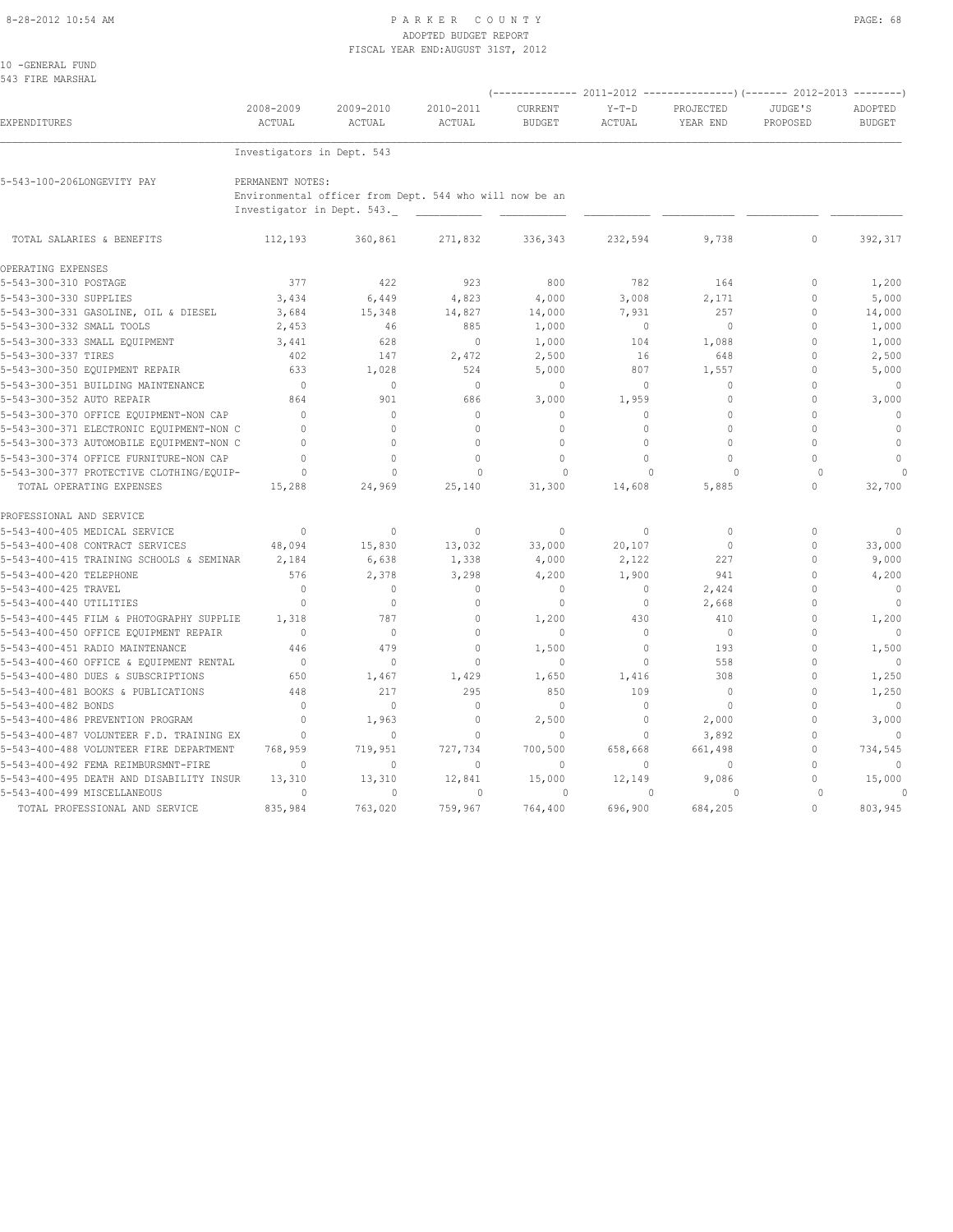#### 8-28-2012 10:54 AM P A R K E R C O U N T Y PAGE: 69 ADOPTED BUDGET REPORT FISCAL YEAR END:AUGUST 31ST, 2012

10 -GENERAL FUND 543 FIRE MARSHAL

| U40 FIRE MARONAL                         |                     |                     |                     | --------------           |                   | 2011-2012 -----------------) (------- 2012-2013 |                     | $------$                         |
|------------------------------------------|---------------------|---------------------|---------------------|--------------------------|-------------------|-------------------------------------------------|---------------------|----------------------------------|
| EXPENDITURES                             | 2008-2009<br>ACTUAL | 2009-2010<br>ACTUAL | 2010-2011<br>ACTUAL | CURRENT<br><b>BUDGET</b> | $Y-T-D$<br>ACTUAL | PROJECTED<br>YEAR END                           | JUDGE'S<br>PROPOSED | ADOPTED<br><b>BUDGET</b>         |
| CAPITAL EXPENDITURES                     |                     |                     |                     |                          |                   |                                                 |                     |                                  |
| 5-543-500-570 OFFICE EQUIPMENT           | $\bigcap$           |                     |                     | $\bigcap$                |                   |                                                 |                     | $\cap$                           |
| 5-543-500-571 ELECTRONIC EOUIPMENT       | 27,794              |                     | 2,761               | 4,000                    | 2,689             |                                                 |                     | 3,500                            |
| 5-543-500-572 AUTOMOBILES                | 8,304               |                     |                     | $\cup$                   |                   |                                                 |                     | 0                                |
| 5-543-500-573 AUTOMOBILE EQUIPMENT       | $\cap$              | $\Omega$            |                     | $\Omega$                 |                   |                                                 |                     | $\begin{array}{c} \n\end{array}$ |
| 5-543-500-576 FIRE DEPARTMENT EQUIPMENT  | 3,336               | 503                 | 379                 | 11,500                   | 1,844             |                                                 |                     | 11,500                           |
| 5-543-500-577 UNIFORMS & PROTECTIVE CLOT |                     | 2,234               | 2,560               | 3,000                    | 1,122             |                                                 |                     | 3,000                            |
| 5-543-500-590 OFFICE FURNITURE           |                     | $\Omega$            |                     | $\Omega$                 |                   |                                                 |                     |                                  |
| TOTAL CAPITAL EXPENDITURES               | 39,434              | 2,737               | 5,700               | 18,500                   | 5,655             |                                                 |                     | 18,000                           |
| TOTAL 543 FIRE MARSHAL                   | 1,002,899           | 1,151,587           | 1,062,639           | 1,150,543                | 949,757           | 699,828                                         |                     | 1,246,962                        |
|                                          | ===========         |                     |                     |                          |                   |                                                 |                     |                                  |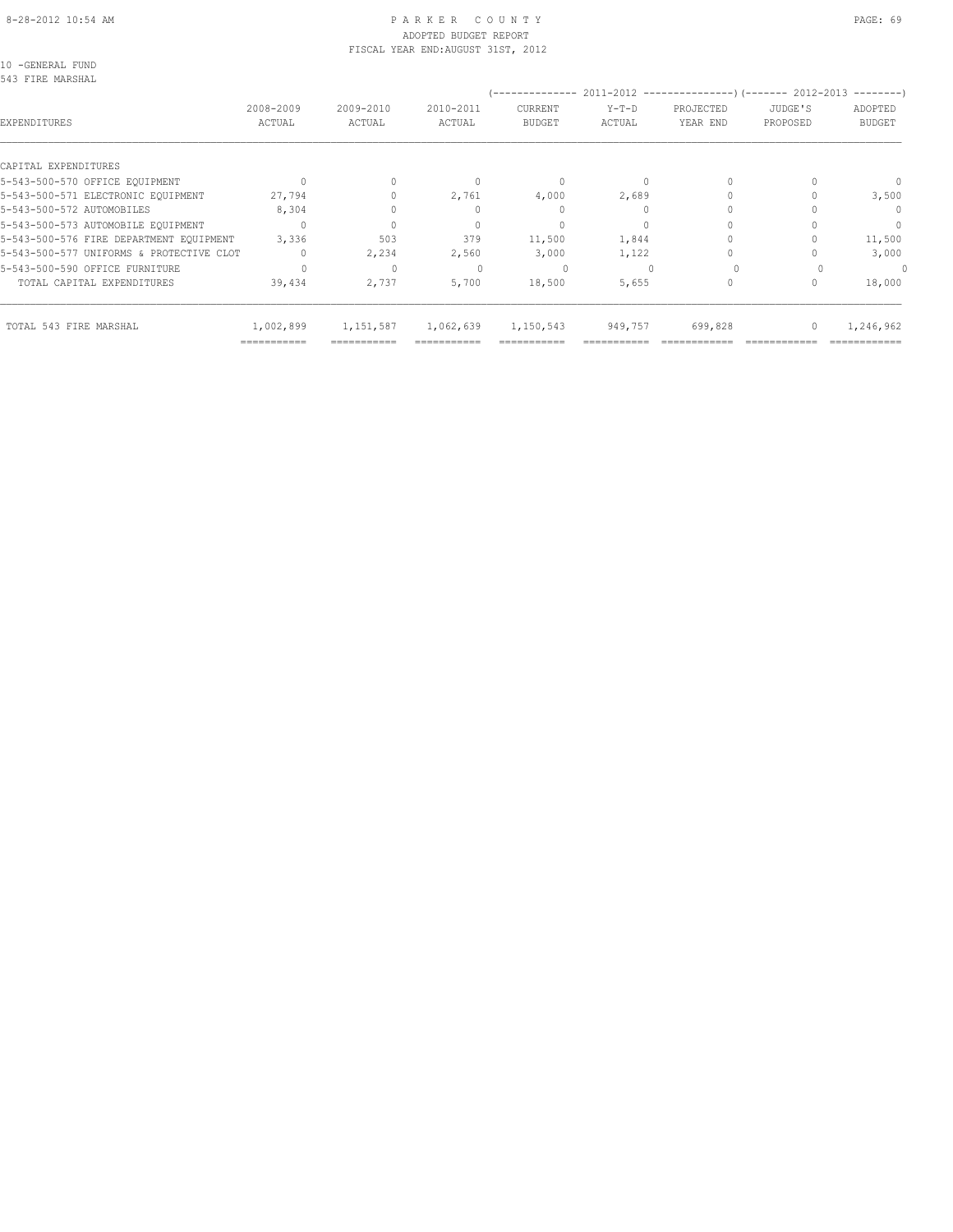#### 8-28-2012 10:54 AM PAGE: 70 ADOPTED BUDGET REPORT FISCAL YEAR END:AUGUST 31ST, 2012

10 -GENERAL FUND 544 ENVIRONMENTAL OFFICE

| EXPENDITURES                             | 2008-2009<br>ACTUAL | 2009-2010<br>ACTUAL | 2010-2011<br>ACTUAL | CURRENT<br><b>BUDGET</b> | $Y-T-D$<br>ACTUAL | PROJECTED<br>YEAR END | JUDGE'S<br>PROPOSED              | ADOPTED<br><b>BUDGET</b> |
|------------------------------------------|---------------------|---------------------|---------------------|--------------------------|-------------------|-----------------------|----------------------------------|--------------------------|
|                                          |                     |                     |                     |                          |                   |                       |                                  |                          |
| SALARIES & BENEFITS                      |                     |                     |                     |                          |                   |                       |                                  |                          |
| SALARIES & WAGES                         |                     |                     |                     |                          |                   |                       |                                  |                          |
| 5-544-100-112 VOLUNTEER COORDINATOR      | $\Omega$            | $\Omega$            | $\mathbf{0}$        | $\mathbf{0}$             | 0                 | $\Omega$              | $\begin{array}{c} \n\end{array}$ | $\mathbf{0}$             |
| 5-544-100-120 PART-TIME                  | $\Omega$            | $\Omega$            | $\Omega$            | $\mathbf{0}$             | $\circ$           | $\Omega$              | $\Omega$                         | $\mathbb O$              |
| 5-544-100-155 ENVIRONMENTAL OFFICER      | 143,370             | $\circ$             | $\mathbf{0}$        | $\mathbf{0}$             | $\circ$           | 23,431                | 0                                | $\mathbf 0$              |
| 5-544-100-197 SPECIAL OVERTIME           | 1,130               | $\Omega$            | $\circ$             | $\circ$                  | $\mathbf 0$       | $\Omega$              | $\Omega$                         | $\mathbf{0}$             |
| 5-544-100-199 CERTIFICATION PAY          | $\Omega$            | $\Omega$            | $\mathbf{0}$        | $\circ$                  | $\mathbf{0}$      | $\circ$               | $\Omega$                         |                          |
| TOTAL SALARIES & WAGES                   | 144,499             | $\Omega$            | $\Omega$            | $\Omega$                 | $\circ$           | 23,431                | $\Omega$                         | $\mathbf{0}$             |
| <b>BENEFITS</b>                          |                     |                     |                     |                          |                   |                       |                                  |                          |
| 5-544-100-201 FICA MATCH                 | 10,649              | $\Omega$            | $\mathbf{0}$        | $\circ$                  | $\circ$           | 1,763                 | $\Omega$                         | $\mathbf{0}$             |
| 5-544-100-202 EMPLOYEE HOSPITALIZAITON   | 38,486              | $\circ$             | $\mathbf{0}$        | $\mathbf{0}$             | $\circ$           | 5,260                 | $\Omega$                         | $\circ$                  |
| 5-544-100-203 RETIREMENT PLAN CONTRIBUT  | 15,606              | $\Omega$            | $\mathbf{0}$        | $\mathbf{0}$             | $\circ$           | 1,735                 | $\Omega$                         | $\mathbf{0}$             |
| 5-544-100-204 WORKERS COMPENSATION INSU  | 5,490               | $\Omega$            | $\mathbf{0}$        | $\mathbf{0}$             | $\circ$           | 90                    | $\Omega$                         | $\mathbb O$              |
| 5-544-100-206 LONGEVITY PAY              | 300                 | $\Omega$            | $\Omega$            | $\Omega$                 | $\Omega$          | $\Omega$              | $\Omega$                         | $\mathbf{0}$             |
| 5-544-100-209 CELL PHONE ALLOWANCE       | 2,229               | $\Omega$            | $\circ$             | $\circ$                  | $\mathbf{0}$      | $\circ$               | $\circ$                          | $\circ$                  |
| TOTAL BENEFITS                           | 72,760              | $\Omega$            | $\Omega$            | $\Omega$                 | $\Omega$          | 8,848                 | $\Omega$                         | $\Omega$                 |
| TOTAL SALARIES & BENEFITS                | 217,259             | $\circ$             | $\circ$             | $\circ$                  | 0                 | 32,279                | $\mathbf{0}$                     | $\circ$                  |
| OPERATING EXPENSES                       |                     |                     |                     |                          |                   |                       |                                  |                          |
| 5-544-300-310 POSTAGE                    | 117                 | $\circ$             | $\mathbf{0}$        | $\mathbf{0}$             | $\circ$           | $\circ$               | 0                                | $\mathbf{0}$             |
| 5-544-300-325 UNIFORMS                   | 1,650               | $\circ$             | $\mathbf{0}$        | $\mathbf{0}$             | $\mathbf 0$       | $\circ$               | $\Omega$                         | $\mathbb O$              |
| 5-544-300-330 SUPPLIES                   | 15,432              | $\Omega$            | $\Omega$            | $\Omega$                 | $\circ$           | 344)                  | $\Omega$                         | $\mathbf{0}$             |
| 5-544-300-331 GASOLINE, OIL & DIESEL     | 12,209              | $\Omega$            | $\mathbf{0}$        | $\mathbf{0}$             | $\circ$           | 1,548                 | $\Omega$                         | $\mathbb O$              |
| 5-544-300-337 TIRES                      | 1,252               | $\circ$             | $\mathbf{0}$        | $\mathbf{0}$             | $\circ$           | $\circ$               | 0                                | $\mathbb O$              |
| 5-544-300-350 EQUIPMENT REPAIR           | 317                 | $\Omega$            | $\Omega$            | $\Omega$                 | $\Omega$          | 908                   | $\Omega$                         | $\circ$                  |
| 5-544-300-352 AUTO REPAIR                | 1,212               | $\Omega$            | $\mathbf{0}$        | $\circ$                  | $\mathbf{0}$      | $\circ$               | $\circ$                          | $\bigcap$                |
| TOTAL OPERATING EXPENSES                 | 32,189              | $\Omega$            | $\Omega$            | $\Omega$                 | $\Omega$          | 2,112                 | $\Omega$                         | $\mathbf{0}$             |
| PROFESSIONAL AND SERVICE                 |                     |                     |                     |                          |                   |                       |                                  |                          |
| 5-544-400-408 CONTRACT SERVICES          | 9,343               | $\circ$             | $\mathbf 0$         | $\mathbf{0}$             | $\circ$           | $\circ$               | 0                                | $\mathbf{0}$             |
| 5-544-400-415 TRAINING SCHOOLS & SEMINAR | 4,288               | $\circ$             | $\mathbf{0}$        | $\mathbf{0}$             | $\circ$           | $\circ$               | 0                                | $\mathbf 0$              |
| 5-544-400-420 TELEPHONE                  | $\mathbf{0}$        | $\Omega$            | $\circ$             | $\mathbf{0}$             | $\mathbf 0$       | 526                   | $\Omega$                         | $\circ$                  |
| 5-544-400-425 TRAVEL                     | $\mathbf{0}$        | $\Omega$            | $\mathbf{0}$        | $\mathbf{0}$             | $\circ$           | 800                   | $\Omega$                         | $\mathbb O$              |
| 5-544-400-451 RADIO MAINTENANCE          | $\Omega$            | U                   | $\Omega$            | $\Omega$                 | $\Omega$          | 65                    | $\Omega$                         | $\mathbf{0}$             |
| 5-544-400-480 DUES & SUBSCRIPTIONS       | 150                 | $\Omega$            | $\mathbf{0}$        | $\mathbf{0}$             | $\mathbf 0$       | $\circ$               | $\Omega$                         | $\circ$                  |
| 5-544-400-481 BOOKS & PUBLICATIONS       | 376                 | $\Omega$            | $\mathbf{0}$        | $\Omega$                 | $\circ$           | 304                   | 0                                | $\mathbb O$              |
| 5-544-400-499 MISCELLANEOUS              | $\circ$             | $\Omega$            | $\mathbf{0}$        | $\circ$                  | $\mathbf{0}$      | 773                   | $\circ$                          |                          |
| TOTAL PROFESSIONAL AND SERVICE           | 14,157              | $\Omega$            | $\Omega$            | $\mathbf{0}$             | $\mathbf 0$       | 2,468                 | $\Omega$                         | $\mathbf{0}$             |
|                                          |                     |                     |                     |                          |                   |                       |                                  |                          |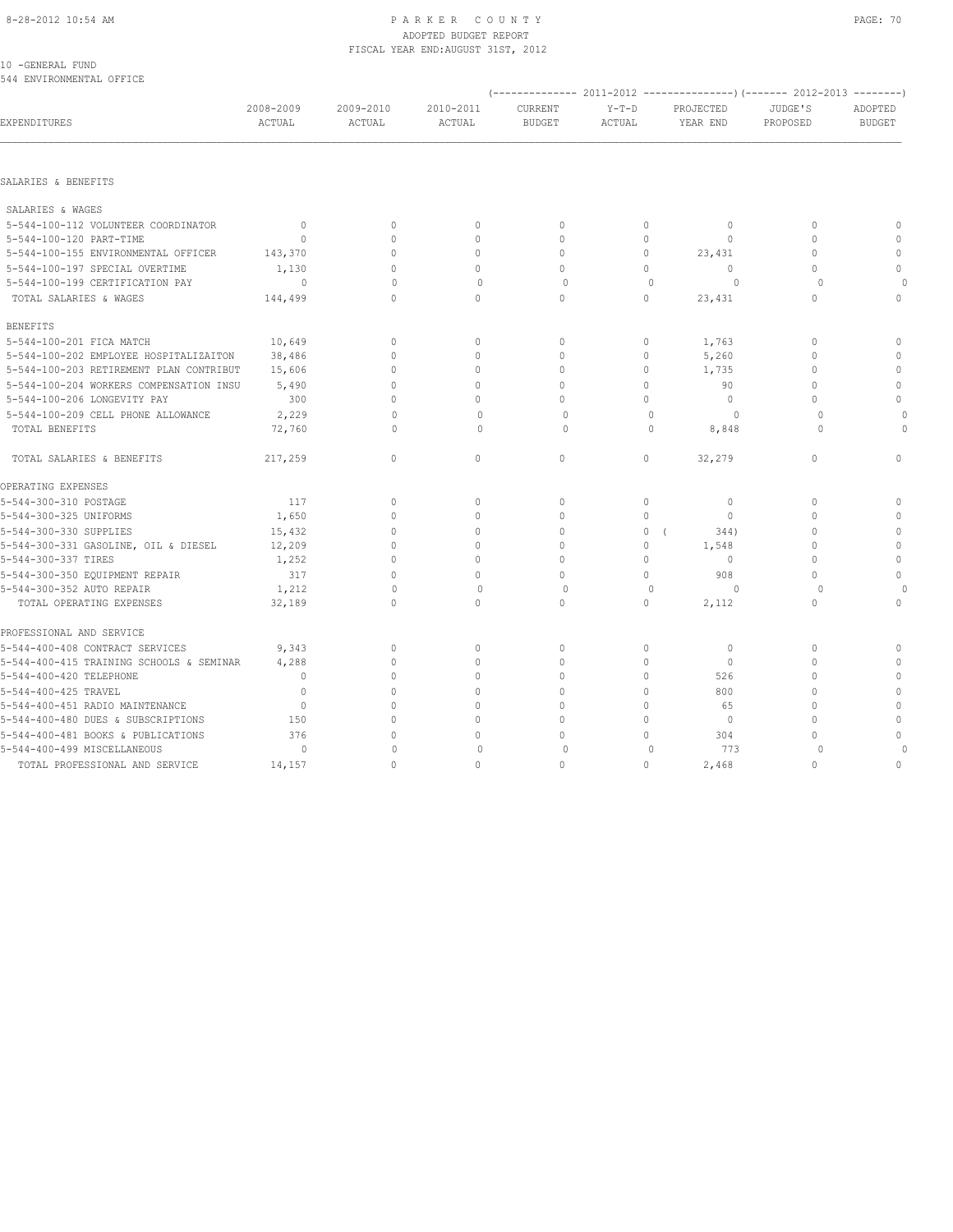#### 8-28-2012 10:54 AM P A R K E R C O U N T Y PAGE: 71 ADOPTED BUDGET REPORT FISCAL YEAR END:AUGUST 31ST, 2012

10 -GENERAL FUND 544 ENVIRONMENTAL OFFICE

| YII DINYINONNIBINIALI OFFICB             |                                      |                         |                     |                                            |                   |                       |                                                                        |                                       |
|------------------------------------------|--------------------------------------|-------------------------|---------------------|--------------------------------------------|-------------------|-----------------------|------------------------------------------------------------------------|---------------------------------------|
| EXPENDITURES                             | 2008-2009<br>ACTUAL                  | 2009-2010<br>ACTUAL     | 2010-2011<br>ACTUAL | --------------<br>CURRENT<br><b>BUDGET</b> | $Y-T-D$<br>ACTUAL | PROJECTED<br>YEAR END | 2011-2012 -----------------) (------- 2012-2013<br>JUDGE'S<br>PROPOSED | ---------<br>ADOPTED<br><b>BUDGET</b> |
| CAPITAL EXPENDITURES                     |                                      |                         |                     |                                            |                   |                       |                                                                        |                                       |
| 5-544-500-571 ELECTRONIC EQUIPMENT       | 12,500                               |                         |                     | $\cap$                                     |                   | U                     |                                                                        | $\Omega$                              |
| 5-544-500-572 AUTOMOBILES                | 12,416                               |                         |                     |                                            |                   |                       |                                                                        |                                       |
| 5-544-500-577 UNIFORMS & PROTECTIVE CLOT | 2,164                                |                         |                     |                                            |                   |                       |                                                                        | $\Omega$                              |
| 5-544-500-590 OFFICE FURNITURE           | 1,728                                |                         |                     |                                            |                   |                       |                                                                        |                                       |
| TOTAL CAPITAL EXPENDITURES               | 28,808                               |                         |                     |                                            |                   |                       |                                                                        | $\Omega$                              |
|                                          |                                      |                         |                     |                                            |                   |                       |                                                                        |                                       |
| TOTAL 544 ENVIRONMENTAL OFFICE           | 292,414<br>$=$ = = = = = = = = = = = | $\Omega$<br>=========== |                     | $\Omega$                                   | $\Omega$          | 36,859                |                                                                        |                                       |
|                                          |                                      |                         | ----------          | ----------                                 |                   | -----------           |                                                                        | ------------                          |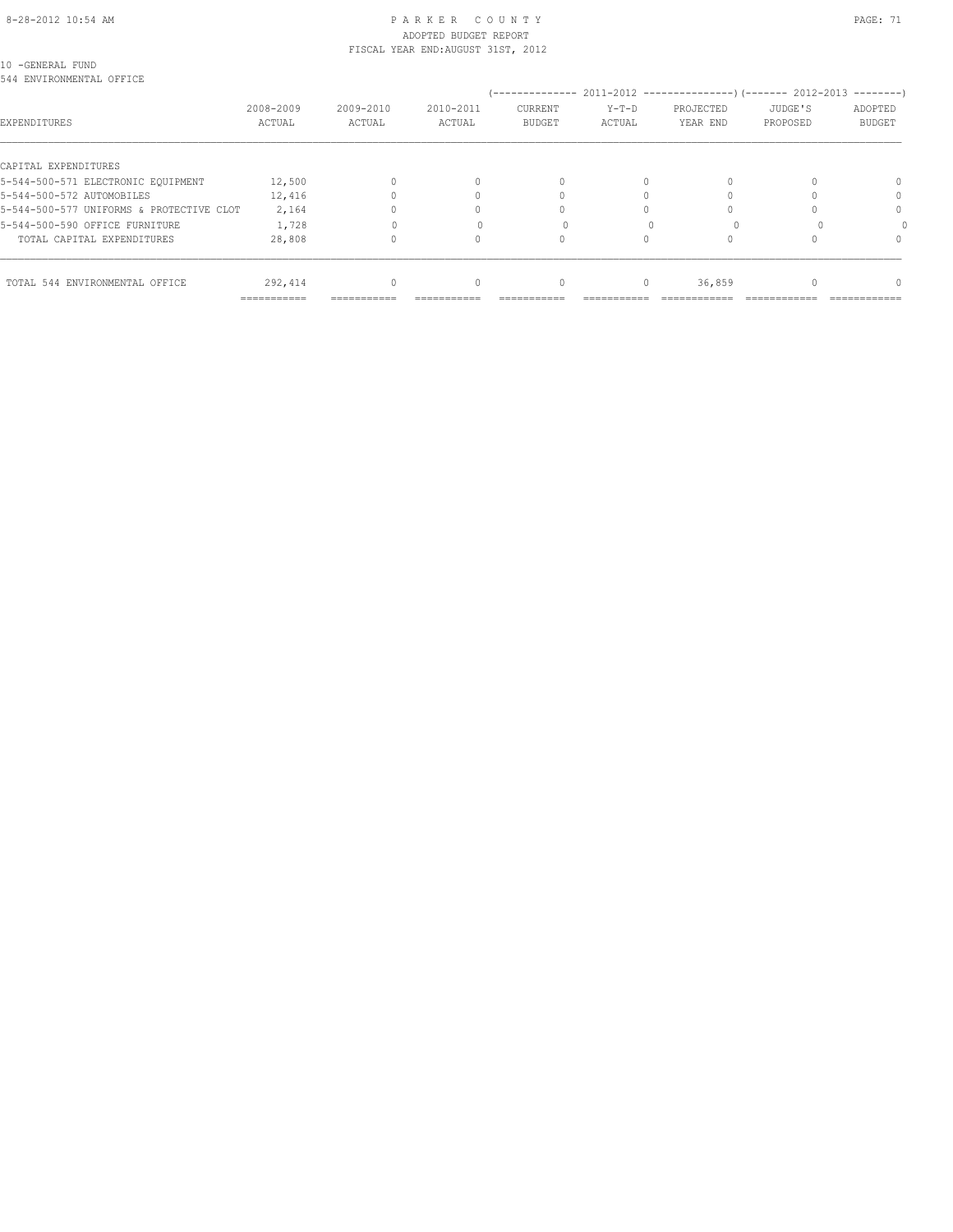#### 8-28-2012 10:54 AM P A R K E R C O U N T Y PAGE: 72 ADOPTED BUDGET REPORT FISCAL YEAR END:AUGUST 31ST, 2012

| 10 -GENERAL FUND<br>545 SHERIFF DISPATCH |                             |                     |                     |                          |                   |                       |                     |                          |
|------------------------------------------|-----------------------------|---------------------|---------------------|--------------------------|-------------------|-----------------------|---------------------|--------------------------|
| EXPENDITURES                             | 2008-2009<br>ACTUAL         | 2009-2010<br>ACTUAL | 2010-2011<br>ACTUAL | CURRENT<br><b>BUDGET</b> | $Y-T-D$<br>ACTUAL | PROJECTED<br>YEAR END | JUDGE'S<br>PROPOSED | ADOPTED<br><b>BUDGET</b> |
|                                          |                             |                     |                     |                          |                   |                       |                     |                          |
| SALARIES & BENEFITS                      |                             |                     |                     |                          |                   |                       |                     |                          |
| SALARIES & WAGES                         |                             |                     |                     |                          |                   |                       |                     |                          |
| 5-545-100-113 DISPATCHERS                | 393,596                     | 389,593             | 385,077             | $\mathbb O$              | 0                 | 284,943               | 0                   | $\mathbb O$              |
| 5-545-100-116 WARRANT CLERK              | 30,047                      | 30,047              | 29,471              | $\mathbf{0}$             | 0                 | 25,995                | $\mathbf{0}$        | $\mathbf{0}$             |
| 5-545-100-120 PART-TIME                  | 5,026                       | $\circ$             | $\circ$             | $\circ$                  | 0                 | $\circ$               | $\mathbf{0}$        | $\mathbb O$              |
| 5-545-100-134 LEAD DISPATCHER            | 69,667                      | 69,667              | 70,160              | $\mathbf{0}$             | $\circ$           | $\circ$               | $\mathbf{0}$        | $\mathbf{0}$             |
| 5-545-100-148 SUPERVISOR/CLERK           | 36,099                      | 36,099              | 35,407              | $\Omega$                 | 0                 | 30,948                | $\Omega$            | $\mathbb O$              |
| 5-545-100-198 OVERTIME                   | $\circ$                     | $\mathbf{0}$        | $\mathbf{0}$        | $\circ$                  | $\mathbf{0}$      | $\Omega$              | $\circ$             | $\Omega$                 |
| TOTAL SALARIES & WAGES                   | 534,435                     | 525,406             | 520,114             | $\Omega$                 | $\Omega$          | 341,886               | $\Omega$            | $\Omega$                 |
| 5-545-100-113DISPATCHERS                 | CURRENT YEAR NOTES:         |                     |                     |                          |                   |                       |                     |                          |
|                                          | 2011/12: \$354,639          |                     |                     |                          |                   |                       |                     |                          |
|                                          | 11 Communications Officers  |                     |                     |                          |                   |                       |                     |                          |
| 5-545-100-116WARRANT CLERK               | CURRENT YEAR NOTES:         |                     |                     |                          |                   |                       |                     |                          |
|                                          | 2011/12 29,966              |                     |                     |                          |                   |                       |                     |                          |
|                                          | 1 Warrant Clerk             |                     |                     |                          |                   |                       |                     |                          |
| 5-545-100-134LEAD DISPATCHER             | CURRENT YEAR NOTES:         |                     |                     |                          |                   |                       |                     |                          |
|                                          | 2011/12: \$102,223          |                     |                     |                          |                   |                       |                     |                          |
|                                          | 3 Lead Communicators        |                     |                     |                          |                   |                       |                     |                          |
| 5-545-100-148SUPERVISOR/CLERK            | CURRENT YEAR NOTES:         |                     |                     |                          |                   |                       |                     |                          |
|                                          | 2011/12: 36,001             |                     |                     |                          |                   |                       |                     |                          |
|                                          | 1 Communications Supervisor |                     |                     |                          |                   |                       |                     |                          |
| <b>BENEFITS</b>                          |                             |                     |                     |                          |                   |                       |                     |                          |
| 5-545-100-201 FICA MATCH                 | 39,906                      | 38,233              | 36,782              | $\mathbf{0}$             | 0                 | 25,407                | $\mathbf{0}$        | $\circ$                  |
| 5-545-100-202 EMPLOYEE HOSPITALIZATION   | 140,170                     | 191,625             | 193,475             | $\mathbf{0}$             | 0                 | 77,584                | $\mathbf{0}$        | $\mathbf{0}$             |
| 5-545-100-203 RETIREMENT PLAN CONTRIBUT  | 55,625                      | 58,324              | 62,908              | $\mathbf{0}$             | $\circ$           | 25,572                | $\mathbf{0}$        | $\mathbb O$              |
| 5-545-100-204 WORKERS COMPENSATION INSU  | 1,416                       | 1,503               | 1,451               | $\Omega$                 | $\circ$           | 1,267                 | $\Omega$            | $\mathbb O$              |
| 5-545-100-205 CLOTHING ALLOWANCE         | $\mathbf 0$                 | $\mathbf{0}$        | $\circ$             | $\mathbf{0}$             | $\circ$           | 1,579                 | $\mathbf{0}$        | $\mathbb O$              |
| 5-545-100-206 LONGEVITY PAY              | 2,940                       | 3,240               | 3,540               | $\circ$                  | $\mathbf{0}$      | $\circ$               | $\Omega$            |                          |
| TOTAL BENEFITS                           | 240,057                     | 292,925             | 298,156             | $\circ$                  | $\circ$           | 131,409               | $\circ$             | $\circ$                  |
| 5-545-100-206LONGEVITY PAY               | CURRENT YEAR NOTES:         |                     |                     |                          |                   |                       |                     |                          |
|                                          | 2011/12:                    |                     |                     |                          |                   |                       |                     |                          |
|                                          | Actuals Budgeted: \$4,740   |                     |                     |                          |                   |                       |                     |                          |
| TOTAL SALARIES & BENEFITS                | 774,492                     | 818,331             | 818,270             | $\mathbf{0}$             | $\circ$           | 473,295               | $\mathbf{0}$        | $\circ$                  |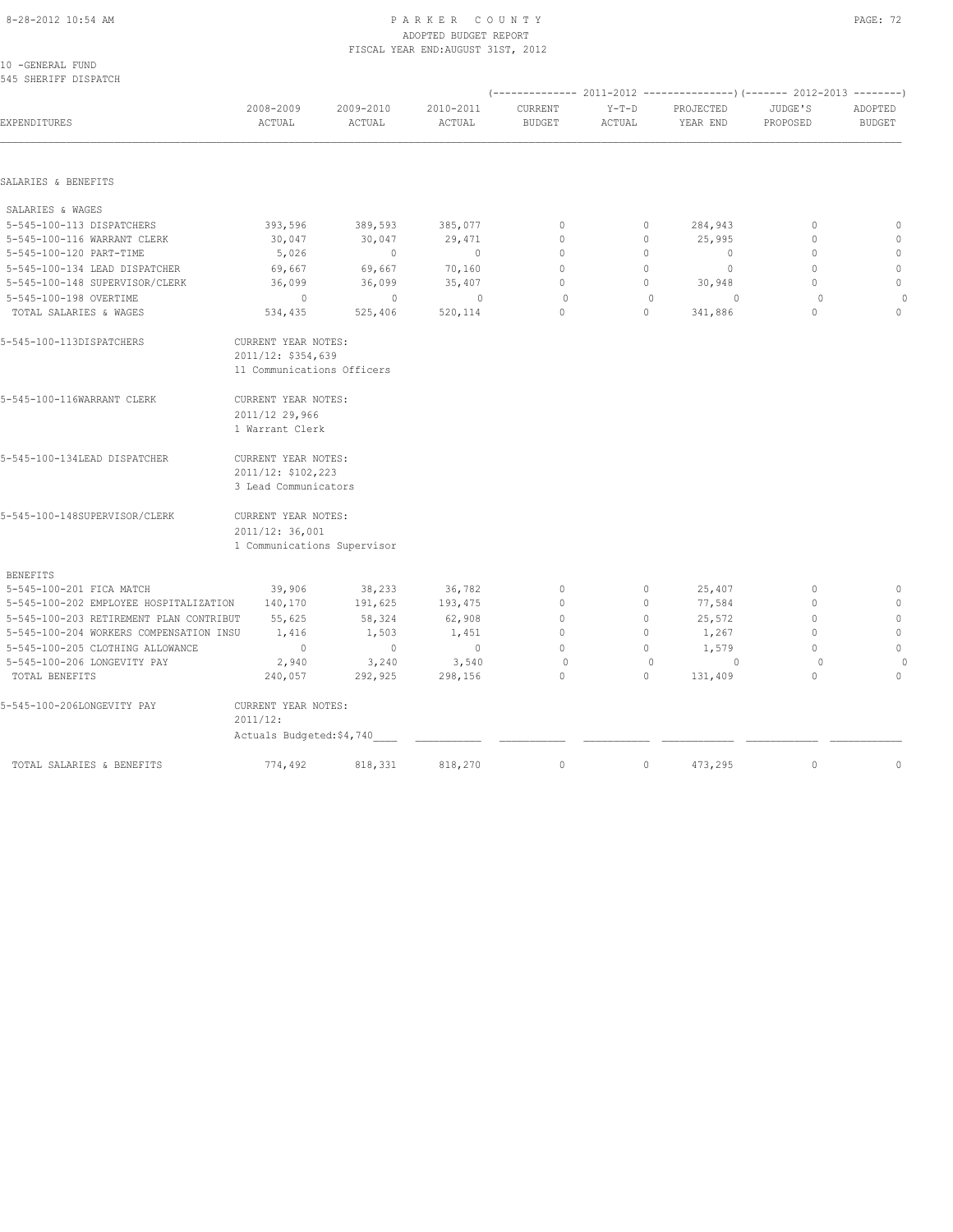#### 8-28-2012 10:54 AM PAGE: 73 ADOPTED BUDGET REPORT FISCAL YEAR END:AUGUST 31ST, 2012

10 -GENERAL FUND 545 SHERIFF DISPATCH

| <b>EXPENDITURES</b>                      | 2008-2009<br>ACTUAL              | 2009-2010<br>ACTUAL | 2010-2011<br>ACTUAL              | CURRENT<br><b>BUDGET</b>         | $Y-T-D$<br>ACTUAL | PROJECTED<br>YEAR END | JUDGE'S<br>PROPOSED              | ADOPTED<br><b>BUDGET</b> |
|------------------------------------------|----------------------------------|---------------------|----------------------------------|----------------------------------|-------------------|-----------------------|----------------------------------|--------------------------|
| OPERATING EXPENSES                       |                                  |                     |                                  |                                  |                   |                       |                                  |                          |
| 5-545-300-330 SUPPLIES                   | 2,426                            | 1,415               | 1,974                            | 1,213                            | 911               | 4,326                 | $\begin{array}{c} \n\end{array}$ | 2,000                    |
| 5-545-300-350 EQUIPMENT REPAIR           | 131                              | 110                 | $\Omega$                         | $\begin{array}{c} \n\end{array}$ | $\Omega$          | 3,019                 | $\cap$                           | $\Omega$                 |
| 5-545-300-369 RADIO EQUIPMENT-NON CAP    | $\Omega$                         | 0                   | $\cap$                           | $\Omega$                         | $\Omega$          | 0                     | $\cap$                           | $\mathbf{0}$             |
| 5-545-300-370 OFFICE EQUIPMENT-NON CAP   | $\cap$                           | $\Omega$            | $\bigcap$                        | $\Omega$                         | $\Omega$          | $\Omega$              | $\Omega$                         | $\overline{0}$           |
| 5-545-300-371 ELECTRONIC EQUIPMENT-NON C | $\bigcap$                        | $\Omega$            | $\Omega$                         | 788                              | 788               | $\mathbf{0}$          | $\bigcap$                        | 3,930                    |
| 5-545-300-374 OFFICE FURNITURE-NON CAP   | $\bigcap$                        | $\Omega$            | $\Omega$                         | $\Omega$                         | $\Omega$          | $\Omega$              | $\Omega$                         | 3,000                    |
| TOTAL OPERATING EXPENSES                 | 2,557                            | 1,525               | 1,974                            | 2,000                            | 1,698             | 7,345                 | $\Omega$                         | 8,930                    |
| PROFESSIONAL AND SERVICE                 |                                  |                     |                                  |                                  |                   |                       |                                  |                          |
| 5-545-400-408 CONTRACT SERVICES          | $\begin{array}{c} \n\end{array}$ | $\Omega$            | 7,194                            | 7,200                            | 7,200             | $\bigcap$             | $\begin{array}{c} \n\end{array}$ | 7,200                    |
| 5-545-400-415 TRAINING SCHOOLS & SEMINAR | $\begin{array}{c} \n\end{array}$ | $\Omega$            | $\begin{array}{c} \n\end{array}$ | $\mathbf{0}$                     | $\Omega$          | 394                   | $\begin{array}{c} \n\end{array}$ | $\mathbf{0}$             |
| 5-545-400-425 TRAVEL                     | $\bigcap$                        | $\Omega$            | $\mathbf{0}$                     | $\mathbf{0}$                     | $\Omega$          | 29                    | $\bigcap$                        | $\Omega$                 |
| 5-545-400-440 UTILITIES                  | 1,257                            | $\Omega$            | $\mathbf{0}$                     | $\mathbf{0}$                     | $\circ$           | 2,267                 | $\Omega$                         | $\Omega$                 |
| 5-545-400-446 BINDING & STOCK PAPER      | 1,740                            | 2,173               | $\Omega$                         | $\Omega$                         | $\bigcap$         | 5,715                 | $\cap$                           | $\Omega$                 |
| 5-545-400-450 OFFICE EQUIPMENT REPAIR    | $\Omega$                         | 180                 | $\circ$                          | $\mathbf{0}$                     | $\Omega$          | 570                   | $\bigcap$                        | $\Omega$                 |
| 5-545-400-451 RADIO MAINTENANCE          | $\bigcap$                        | $\Omega$            | $\Omega$                         | $\Omega$                         | $\bigcap$         | 196                   | $\cap$                           | $\cap$                   |
| TOTAL PROFESSIONAL AND SERVICE           | 2,998                            | 2,353               | 7,194                            | 7,200                            | 7,200             | 9,171                 | $\begin{array}{c} \n\end{array}$ | 7,200                    |
| CAPITAL EXPENDITURES                     |                                  |                     |                                  |                                  |                   |                       |                                  |                          |
| 5-545-500-562 FENCING                    | $\mathbf{0}$                     | $\circ$             | $\circ$                          | $\mathbf{0}$                     | $\circ$           | $\mathbf{0}$          | $\begin{array}{c} \n\end{array}$ |                          |
| 5-545-500-569 RADIO EQUIPMENT            | $\Omega$                         | $\circ$             | $\circ$                          | $\circ$                          | $\Omega$          | $\Omega$              | $\begin{array}{c} \n\end{array}$ | $\Omega$                 |
| 5-545-500-570 OFFICE EQUIPMENT           | $\begin{array}{c} \n\end{array}$ | $\Omega$            | $\Omega$                         | $\Omega$                         | $\Omega$          | 10,000                | $\begin{array}{c} \n\end{array}$ | $\Omega$                 |
| 5-545-500-571 ELECTRONIC EQUIPMENT       | $\begin{array}{c} \n\end{array}$ | 205,957             | $\Omega$                         | $\begin{array}{c} \n\end{array}$ | $\bigcap$         | 80,000                | $\begin{array}{c} \n\end{array}$ | $\cap$                   |
| 5-545-500-590 OFFICE FURNITURE           | 3,848                            | $\Omega$            | $\Omega$                         | $\Omega$                         | $\Omega$          | $\Omega$              | $\Omega$                         |                          |
| TOTAL CAPITAL EXPENDITURES               | 3,848                            | 205,957             | $\Omega$                         | $\mathbf{0}$                     | $\Omega$          | 90,000                | $\Omega$                         | $\cap$                   |
| TOTAL 545 SHERIFF DISPATCH               | 783,894                          | 1,028,166           | 827,438                          | 9,200                            | 8,898             | 579,811               | $\mathbf{0}$                     | 16,130                   |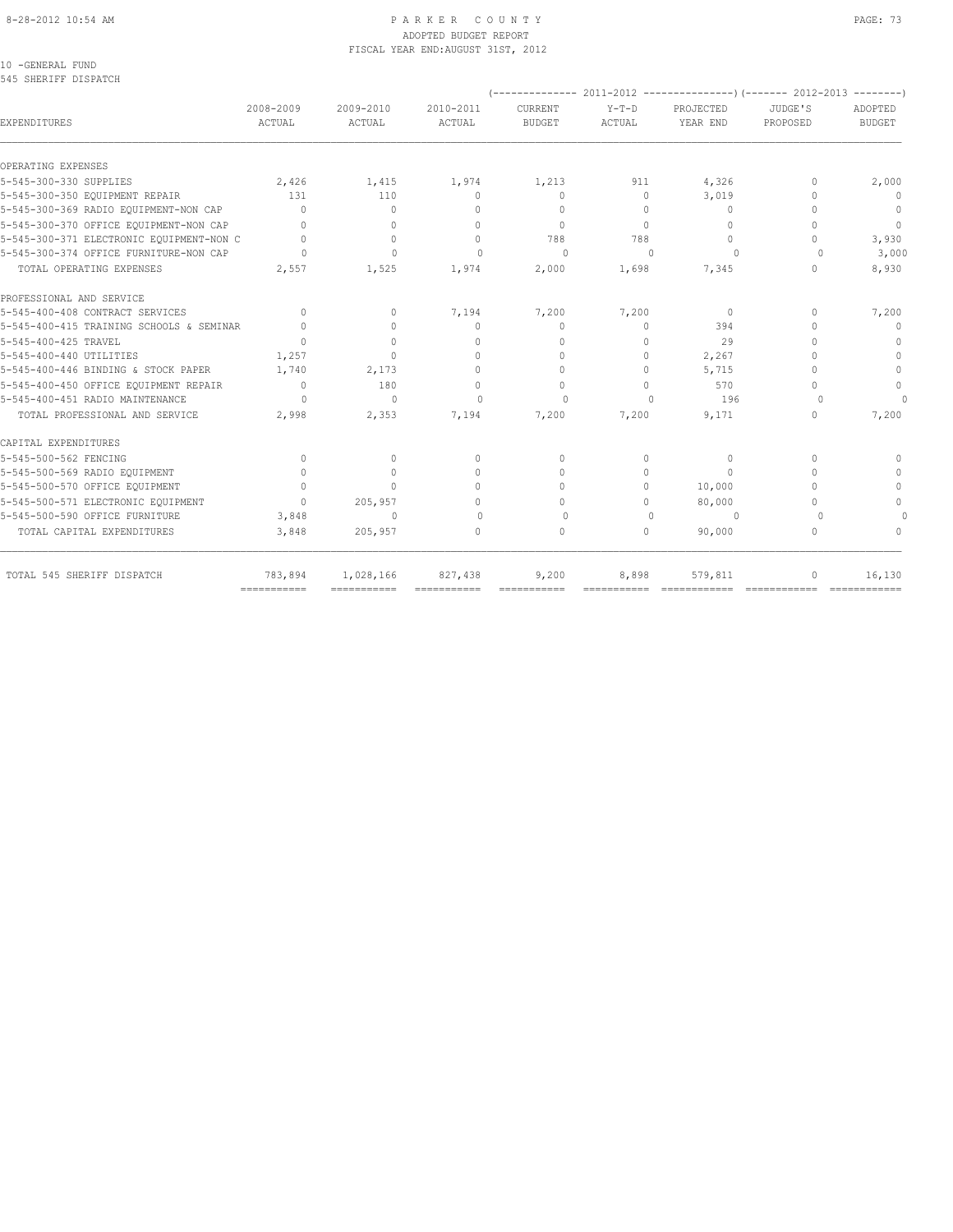#### 8-28-2012 10:54 AM PAGE: 74 ADOPTED BUDGET REPORT FISCAL YEAR END:AUGUST 31ST, 2012

10 -GENERAL FUND 551 CONSTABLE PCT 1

| <b>EXPENDITURES</b>                      | 2008-2009<br>ACTUAL      | 2009-2010<br>ACTUAL                                          | 2010-2011<br>ACTUAL | <b>CURRENT</b><br><b>BUDGET</b> | $Y-T-D$<br><b>ACTUAL</b> | PROJECTED<br>YEAR END | JUDGE'S<br>PROPOSED | ADOPTED<br><b>BUDGET</b> |
|------------------------------------------|--------------------------|--------------------------------------------------------------|---------------------|---------------------------------|--------------------------|-----------------------|---------------------|--------------------------|
|                                          |                          |                                                              |                     |                                 |                          |                       |                     |                          |
| SALARIES & BENEFITS                      |                          |                                                              |                     |                                 |                          |                       |                     |                          |
| SALARIES & WAGES                         |                          |                                                              |                     |                                 |                          |                       |                     |                          |
| 5-551-100-101 ELECTED OFFICIAL-CONST #1  | 62,999                   | 62,999                                                       | 65,422              | 63,000                          | 55,730                   | 32,718                | $\mathbf{0}$        | 63,000                   |
| 5-551-100-106 DEPUTIES                   | 34,746                   | 36,099                                                       | 35,505              | 36,001                          | 29,939                   | $\mathbf{0}$          | $\mathbf{0}$        | 37,082                   |
| 5-551-100-109 CERTIFICATION PAY          | $\circ$                  | $\circ$                                                      | $\circ$             | $\overline{0}$                  | $\circ$                  | $\Omega$              | $\Omega$            | $\overline{0}$           |
| 5-551-100-199 CERTIFICATION PAY          | 663                      | 1,203                                                        | 1,399               | 1,800                           | 1,558                    | $\Omega$              | $\circ$             | 1,800                    |
| TOTAL SALARIES & WAGES                   | 98,408                   | 100,302                                                      | 102,326             | 100,801                         | 87,227                   | 32,718                | 0                   | 101,882                  |
| 5-551-100-106DEPUTIES                    | CURRENT YEAR NOTES:      |                                                              |                     |                                 |                          |                       |                     |                          |
|                                          |                          | Request for 3 step raise since employees have gone more than |                     |                                 |                          |                       |                     |                          |
|                                          | 4 years without a raise. |                                                              |                     |                                 |                          |                       |                     |                          |
| <b>BENEFITS</b>                          |                          |                                                              |                     |                                 |                          |                       |                     |                          |
| 5-551-100-201 FICA MATCH                 | 7,259                    | 7,087                                                        | 7,535               | 7,700                           | 6,568                    | 2,503                 | $\circ$             | 8,035                    |
| 5-551-100-202 EMPLOYEE HOSPITALIZATION   | 21,573                   | 18,770                                                       | 21,506              | 25,800                          | 16,864                   | 4,895                 | $\mathbf 0$         | 18,646                   |
| 5-551-100-203 RETIREMENT PLAN CONTRIBUT  | 10,441                   | 11,342                                                       | 12,059              | 10,100                          | 8,564                    | 2,453                 | $\mathbf 0$         | 11,458                   |
| 5-551-100-204 WORKERS COMPENSATION INSU  | 2,176                    | 2,080                                                        | 2,023               | 2,180                           | 1,499                    | 1,129                 | $\mathbf 0$         | 2,180                    |
| 5-551-100-206 LONGEVITY PAY              | 960                      | 1,020                                                        | $\circ$             | 1,140                           | $\circ$                  | $\mathbf{0}$          | $\Omega$            | 1,140                    |
| 5-551-100-209 CELL PHONE ALLOWANCE       | 1,008                    | 1,602                                                        | 1,590               | 2,000                           | 1,385                    | 0                     | $\Omega$            | 2,000                    |
| TOTAL BENEFITS                           | 43,418                   | 41,901                                                       | 44,713              | 48,920                          | 34,880                   | 10,980                | $\cap$              | 43,459                   |
| TOTAL SALARIES & BENEFITS                | 141,825                  | 142,202                                                      | 147,040             | 149,721                         | 122,107                  | 43,698                | $\mathbf{0}$        | 145,341                  |
| OPERATING EXPENSES                       |                          |                                                              |                     |                                 |                          |                       |                     |                          |
| 5-551-300-310 POSTAGE                    | 275                      | 570                                                          | 410                 | 800                             | 554                      | 240                   | $\mathbf 0$         | 800                      |
| 5-551-300-325 UNIFORMS                   | $\circ$                  | $\circ$                                                      | $\mathbf{0}$        | 300                             | $\circ$                  | $\mathbf{0}$          | 0                   | 300                      |
| 5-551-300-330 SUPPLIES                   | 537                      | 397                                                          | 913                 | 1,000                           | 603                      | 202                   | $\Omega$            | 1,000                    |
| 5-551-300-331 GASOLINE, OIL & DIESEL     | 3,098                    | 2,911                                                        | 4,094               | 4,000                           | 4,238                    | 1,009                 | $\mathbf 0$         | 5,000                    |
| 5-551-300-337 TIRES                      | 445                      | 498                                                          | 524                 | 1,000                           | 253                      | $\mathbf{0}$          | 0                   | 1,000                    |
| 5-551-300-350 EQUIPMENT REPAIR           | $\circ$                  | 40                                                           | $\mathbf 0$         | 1,000                           | 463                      | 138                   | $\mathbf 0$         | 1,000                    |
| 5-551-300-352 AUTO REPAIR                | 1,311                    | 670                                                          | 669                 | 2,000                           | 98                       | $\mathbf{0}$          | $\mathbf 0$         | 2,000                    |
| 5-551-300-369 RADIO EQUIPMENT-NON CAP    | $\mathbf{0}$             | $\mathbf{0}$                                                 | $\circ$             | $\mathbf 0$                     | $\circ$                  | $\mathbf{0}$          | $\Omega$            | $\circ$                  |
| 5-551-300-370 OFFICE EQUIPMENT-NON CAP   | $\Omega$                 | $\Omega$                                                     | $\Omega$            | $\Omega$                        | $\Omega$                 | $\Omega$              | $\Omega$            | $\mathbf{0}$             |
| 5-551-300-371 ELECTRONIC EQUIPMENT-NON C | $\Omega$                 | $\circ$                                                      | $\mathbf{0}$        | $\mathbf 0$                     | $\Omega$                 | $\mathbf{0}$          | $\Omega$            | $\circ$                  |
| 5-551-300-373 AUTOMOBILE EQUIPMENT-NON C | $\Omega$                 | $\circ$                                                      | $\Omega$            | $\Omega$                        | $\Omega$                 | $\Omega$              | $\Omega$            | $\mathbf{0}$             |
| 5-551-300-374 OFFICE FURNITURE-NON CAP   | $\Omega$                 | $\Omega$                                                     | $\Omega$            | $\Omega$                        | $\Omega$                 | $\Omega$              | $\Omega$            | $\mathbf{0}$             |
| 5-551-300-375 SECURITY EQUIPMENT-NON CAP | $\circ$                  | $\mathbb O$                                                  | $\mathbf{0}$        | $\mathbf{0}$                    | $\circ$                  | $\Omega$              | $\Omega$            | $\mathbf{0}$             |
| 5-551-300-377 PROTECTIVE CLOTHING/EQUIP- | $\circ$                  | $\mathbf{0}$                                                 | $\mathbf{0}$        | $\Omega$                        | $\Omega$                 | $\circ$               | $\circ$             | $\circ$                  |
| TOTAL OPERATING EXPENSES                 | 5,665                    | 5,086                                                        | 6,610               | 10,100                          | 6,209                    | 1,589                 | $\Omega$            | 11,100                   |
|                                          |                          |                                                              |                     |                                 |                          |                       |                     |                          |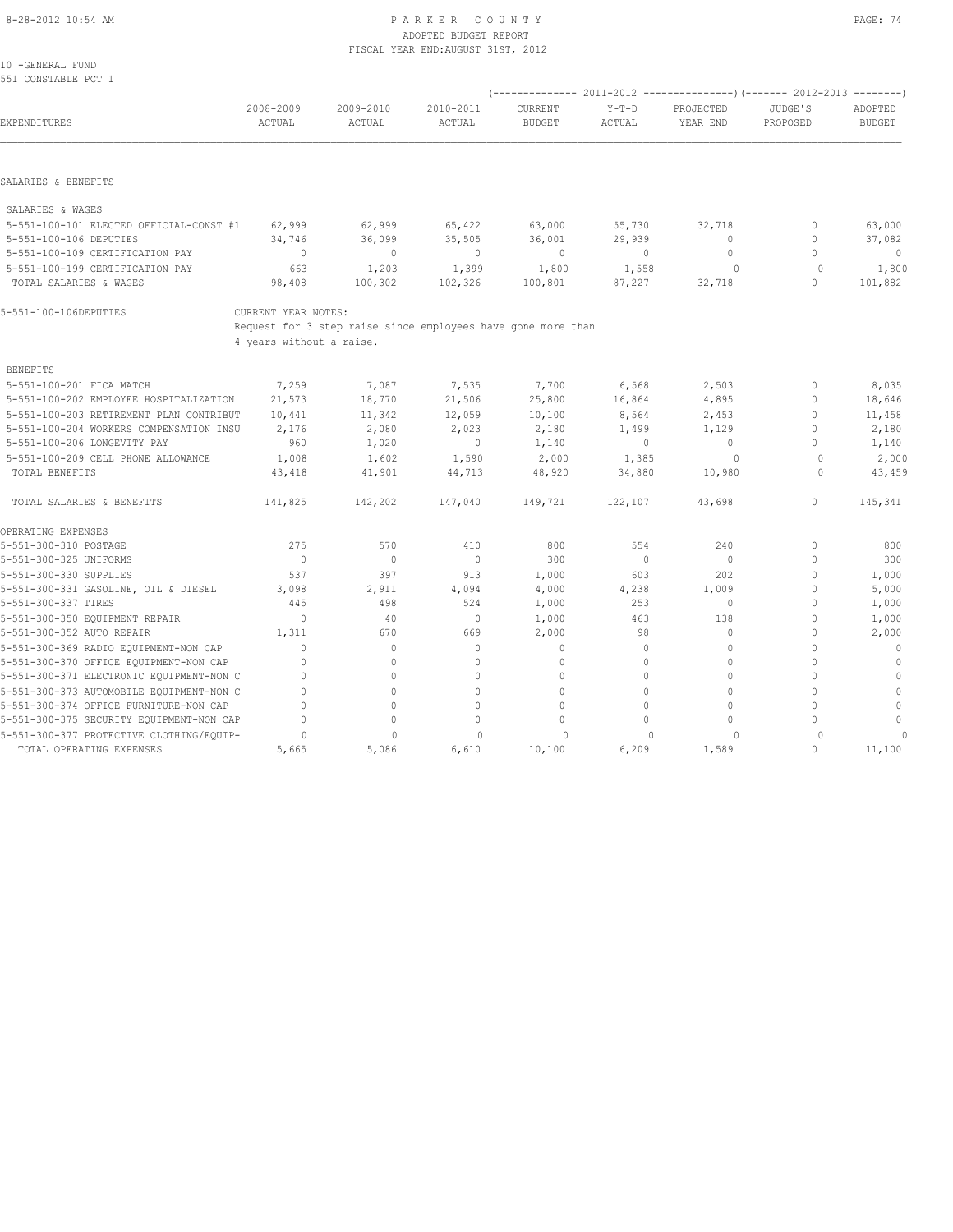# ADOPTED BUDGET REPORT FISCAL YEAR END:AUGUST 31ST, 2012

10 -GENERAL FUND

| 551 CONSTABLE PCT 1                      |                                  |                     |                                  |                                  |                   |                       |                     | $- - - - - - - -$                |
|------------------------------------------|----------------------------------|---------------------|----------------------------------|----------------------------------|-------------------|-----------------------|---------------------|----------------------------------|
| EXPENDITURES                             | 2008-2009<br><b>ACTUAL</b>       | 2009-2010<br>ACTUAL | 2010-2011<br>ACTUAL              | CURRENT<br><b>BUDGET</b>         | $Y-T-D$<br>ACTUAL | PROJECTED<br>YEAR END | JUDGE'S<br>PROPOSED | ADOPTED<br><b>BUDGET</b>         |
|                                          |                                  |                     |                                  |                                  |                   |                       |                     |                                  |
| PROFESSIONAL AND SERVICE                 |                                  |                     |                                  |                                  |                   |                       |                     |                                  |
| 5-551-400-415 TRAINING SCHOOLS & SEMINAR | $\cap$                           | $\bigcap$           | $\begin{array}{c} \n\end{array}$ | $\begin{array}{c} \n\end{array}$ | $\Omega$          | $\Omega$              |                     | 750                              |
| 5-551-400-420 TELEPHONE                  | 59                               | $\cap$              | $\bigcap$                        | $\begin{array}{c} \n\end{array}$ | $\bigcap$         | 783                   |                     | $\mathbf{0}$                     |
| 5-551-400-425 TRAVEL                     |                                  |                     | $\Omega$                         | 0                                | O                 | $\Omega$              |                     | $\mathbf{0}$                     |
| 5-551-400-430 ADVERTISING                | $\begin{array}{c} \n\end{array}$ | $\Omega$            | $\Omega$                         | $\mathbf{0}$                     | $\Omega$          | $\Omega$              |                     | $\mathbf{0}$                     |
| 5-551-400-451 RADIO MAINTENANCE          |                                  | $\Omega$            | $\Omega$                         | 500                              | $\bigcap$         | $\cap$                |                     | 500                              |
| 5-551-400-480 DUES & SUBSCRIPTIONS       | 650                              | 1,656               | 1,135                            | 1,200                            | 240               | $\cup$                |                     | 2,000                            |
| 5-551-400-482 BONDS                      | 228                              | 100                 | 150                              | 500                              | 100               | $\Omega$              |                     | 500                              |
| 5-551-400-499 MISCELLANEOUS              | $\bigcap$                        | $\Omega$            | $\cup$                           | $\bigcap$                        |                   | $\Omega$              |                     | $\Omega$                         |
| TOTAL PROFESSIONAL AND SERVICE           | 937                              | 1,756               | 1,285                            | 2,200                            | 340               | 783                   |                     | 3,750                            |
| CAPITAL EXPENDITURES                     |                                  |                     |                                  |                                  |                   |                       |                     |                                  |
| 5-551-500-570 OFFICE EQUIPMENT           | $\Omega$                         | 738                 | $\begin{array}{c} \n\end{array}$ | $\begin{array}{c} \n\end{array}$ | $\bigcap$         | $\Omega$              |                     | $\mathbf{0}$                     |
| 5-551-500-571 ELECTRONIC EQUIPMENT       | 1,342                            | $\Omega$            | 0                                | $\Omega$                         | $\Omega$          | $\Omega$              |                     | $\begin{array}{c} \n\end{array}$ |
| 5-551-500-572 AUTOMOBILES                | $\bigcap$                        | $\bigcap$           | $\cap$                           | $\bigcap$                        | $\bigcap$         | $\Omega$              |                     | 25,000                           |
| 5-551-500-577 UNIFORMS & PROTECTIVE CLOT | 703                              | $\Omega$            | 0                                | $\cap$                           | $\bigcap$         | $\bigcap$             |                     | 1,000                            |
| 5-551-500-590 OFFICE FURNITURE           | $\bigcap$                        | $\cap$              |                                  | $\Omega$                         |                   | $\Omega$              |                     | $\Omega$                         |
| TOTAL CAPITAL EXPENDITURES               | 2,045                            | 738                 | $\begin{array}{c} \n\end{array}$ | 0                                | 0                 | 0                     | 0                   | 26,000                           |
| TOTAL 551 CONSTABLE PCT 1                | 150,472                          | 149,782             | 154,935                          | 162,021                          | 128,656           | 46,070                |                     | 186,191                          |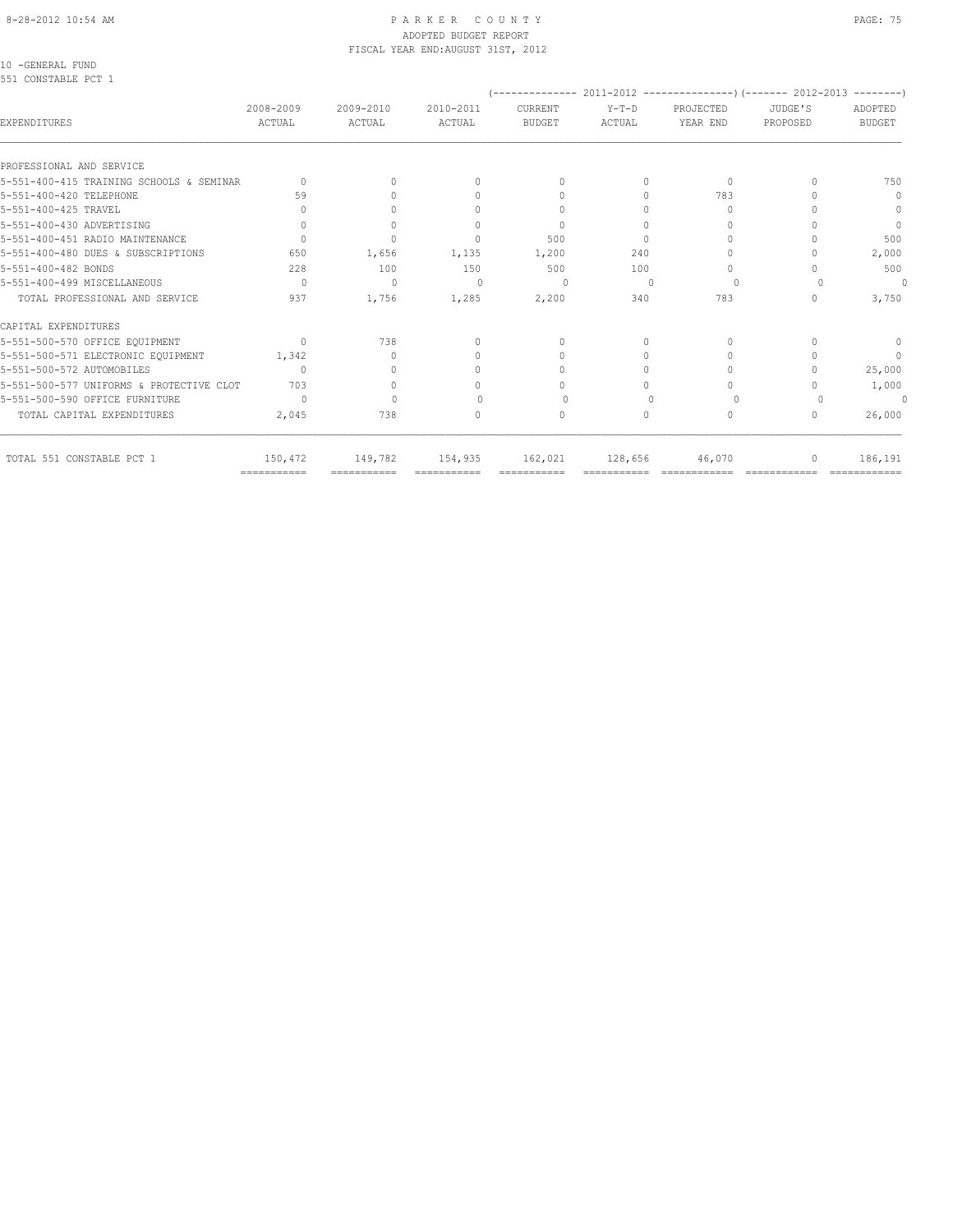#### 8-28-2012 10:54 AM PAGE: 76 ADOPTED BUDGET REPORT FISCAL YEAR END:AUGUST 31ST, 2012

| 10 - GENERAL FUND   |  |  |
|---------------------|--|--|
| 552 CONSTABLE PCT 2 |  |  |

| EXPENDITURES                                              | 2008-2009<br>ACTUAL       | 2009-2010<br>ACTUAL | 2010-2011<br>ACTUAL                                         | CURRENT<br><b>BUDGET</b> | $Y-T-D$<br>ACTUAL | PROJECTED<br>YEAR END | JUDGE'S<br>PROPOSED         | ADOPTED<br><b>BUDGET</b> |
|-----------------------------------------------------------|---------------------------|---------------------|-------------------------------------------------------------|--------------------------|-------------------|-----------------------|-----------------------------|--------------------------|
| SALARIES & BENEFITS                                       |                           |                     |                                                             |                          |                   |                       |                             |                          |
|                                                           |                           |                     |                                                             |                          |                   |                       |                             |                          |
| SALARIES & WAGES                                          |                           |                     |                                                             |                          |                   |                       |                             |                          |
| 5-552-100-101 ELECTED OFFICIAL-CONST #2                   | 62,999                    | 62,999              | 65,422                                                      | 63,000                   | 55,730            | 32,718                | $\mathbf 0$                 | 63,000                   |
| 5-552-100-106 DEPUTIES                                    | 36,100                    | 36,099              | 36,099                                                      | 36,001                   | 31,154            | 0                     | $\mathbb O$                 | 37,082                   |
| 5-552-100-109 CERTIFICATION PAY                           | $\mathbf{0}$              | $\mathbf{0}$        | $\mathbf{0}$                                                | $\mathbf{0}$             | 0                 | $\mathbf{0}$          | $\mathbf{0}$                | $\mathbf 0$              |
| 5-552-100-120 PART-TIME                                   | $\mathbf{0}$              | $\circ$             | $\circ$                                                     | $\circ$                  | $\circ$           | $\mathbf{0}$          | $\Omega$                    | $\circ$                  |
| 5-552-100-199 CERTIFICATION PAY<br>TOTAL SALARIES & WAGES | 1,805                     | 1,805               | 1,805                                                       | 1,800                    | 1,558             | 0<br>32,718           | $\mathbf 0$<br>$\mathbf{0}$ | 1,800<br>101,882         |
|                                                           | 100,904                   | 100,903             | 103,327                                                     | 100,801                  | 88,442            |                       |                             |                          |
| 5-552-100-106DEPUTIES                                     | PERMANENT NOTES:          |                     |                                                             |                          |                   |                       |                             |                          |
|                                                           |                           |                     | Per our conversation during our time with the Auditor,      |                          |                   |                       |                             |                          |
|                                                           |                           |                     | Purchasing Agent and yourself, we (all deputy constables)   |                          |                   |                       |                             |                          |
|                                                           |                           |                     | were to be brought up to where the Sheriff's Department     |                          |                   |                       |                             |                          |
|                                                           |                           |                     | Deputies are at this time. My Deputy has almost 30 years as |                          |                   |                       |                             |                          |
|                                                           |                           |                     | a Police Officer and over 10 years as an Administrator. I   |                          |                   |                       |                             |                          |
|                                                           |                           |                     | believe he needs to be properly compensated for his         |                          |                   |                       |                             |                          |
|                                                           | knowledge and experience. |                     |                                                             |                          |                   |                       |                             |                          |
| <b>BENEFITS</b>                                           |                           |                     |                                                             |                          |                   |                       |                             |                          |
| 5-552-100-201 FICA MATCH                                  | 7,802                     | 7,303               | 7,519                                                       | 7,550                    | 6,389             | 2,364                 | 0                           | 7,959                    |
| 5-552-100-202 EMPLOYEE HOSPITALIZATION                    | 24,761                    | 28,840              | 31,537                                                      | 33,200                   | 29,069            | 7,305                 | $\mathbf{0}$                | 33,732                   |
| 5-552-100-203 RETIREMENT PLAN CONTRIBUT                   | 10,679                    | 11,380              | 12,109                                                      | 10,100                   | 8,779             | 2,453                 | $\mathbf 0$                 | 11,351                   |
| 5-552-100-204 WORKERS COMPENSATION INSU                   | 2,032                     | 2,086               | 2,030                                                       | 2,040                    | 1,539             | 1,129                 | $\mathbf{0}$                | 2,040                    |
| 5-552-100-206 LONGEVITY PAY                               | 660                       | 720                 | $\mathbf{0}$                                                | $\circ$                  | $\circ$           | $\circ$               | $\mathbf{0}$                | 300                      |
| 5-552-100-209 CELL PHONE ALLOWANCE                        | 1,000                     | 1,633               | 1,659                                                       | 1,800                    | 1,385             | 0                     | $\circ$                     | 1,800                    |
| TOTAL BENEFITS                                            | 46,934                    | 51,962              | 54,854                                                      | 54,690                   | 47,160            | 13,251                | $\circ$                     | 57,182                   |
| TOTAL SALARIES & BENEFITS                                 | 147,837                   | 152,866             | 158,180                                                     | 155,491                  | 135,602           | 45,969                | $\mathbf{0}$                | 159,064                  |
| OPERATING EXPENSES                                        |                           |                     |                                                             |                          |                   |                       |                             |                          |
| 5-552-300-310 POSTAGE                                     | 956                       | 819                 | 703                                                         | 700                      | 634               | 128                   | $\mathbf{0}$                | 1,000                    |
| 5-552-300-320 AMMUNITION                                  | $\mathbf{0}$              | $\circ$             | $\mathbf{0}$                                                | $\Omega$                 | $\circ$           | $\circ$               | $\mathbf{0}$                | 350                      |
| 5-552-300-325 UNIFORMS                                    | 360                       | 250                 | 300                                                         | 300                      | 300               | $\circ$               | $\mathbb O$                 | 350                      |
| 5-552-300-330 SUPPLIES                                    | 1,157                     | 658                 | 1,569                                                       | 850                      | 250               | 738                   | $\mathbf{0}$                | 1,500                    |
| 5-552-300-331 GASOLINE, OIL & DIESEL                      | 3,920                     | 4,322               | 5,617                                                       | 3,950                    | 5,657             | 605                   | $\mathbf{0}$                | 5,000                    |
| 5-552-300-337 TIRES                                       | 765                       | $\circ$             | $\mathbf 0$                                                 | 350                      | 169               | $\circ$               | $\mathbf{0}$                | 750                      |
| 5-552-300-350 EQUIPMENT REPAIR                            | 399                       | 1,518               | 139                                                         | 250                      | 56                | 89                    | $\mathbf{0}$                | 500                      |
| 5-552-300-352 AUTO REPAIR                                 | 1,451                     | 1,663               | 418                                                         | 1,543                    | 285               | $\Omega$              | $\mathbf{0}$                | 1,500                    |
| 5-552-300-369 RADIO EQUIPMENT-NON CAP                     | $\mathbf{0}$              | 0                   | $\mathbb O$                                                 | $\mathbb O$              | $\mathbb O$       | $\mathbb O$           | $\mathbf{0}$                | $\mathbb O$              |
| 5-552-300-370 OFFICE EQUIPMENT-NON CAP                    | $\Omega$                  | 0                   | $\circ$                                                     | $\mathbf{0}$             | $\mathbf 0$       | $\circ$               | $\mathbf{0}$                | $\mathbf{0}$             |
| 5-552-300-371 ELECTRONIC EQUIPMENT-NON C                  | $\Omega$                  | 0                   | $\mathbf{0}$                                                | $\Omega$                 | $\Omega$          | $\Omega$              | $\mathbf{0}$                | 1,000                    |
| 5-552-300-373 AUTOMOBILE EQUIPMENT-NON C                  | $\Omega$                  | 0                   | $\circ$                                                     | $\mathbf{0}$             | $\mathbf 0$       | $\mathbf{0}$          | $\mathbf{0}$                | $\mathbf 0$              |
| 5-552-300-374 OFFICE FURNITURE-NON CAP                    | $\Omega$                  | 0                   | $\circ$                                                     | $\mathbf{0}$             | $\circ$           | $\circ$               | $\Omega$                    | $\mathbf{0}$             |
| 5-552-300-375 SECURITY EQUIPMENT-NON CAP                  | $\Omega$                  | 0                   | $\Omega$                                                    | $\Omega$                 | $\Omega$          | $\Omega$              | $\Omega$                    | $\mathbf{0}$             |
| 5-552-300-377 PROTECTIVE CLOTHING/EQUIP-                  | $\mathbf{0}$              | $\mathbb O$         | $\mathbf{0}$                                                | $\mathbf{0}$             | $\circ$           | $\circ$               | $\mathbf{0}$                | $\circ$                  |
| TOTAL OPERATING EXPENSES                                  | 9,009                     | 9,230               | 8,746                                                       | 7,943                    | 7,351             | 1,560                 | $\Omega$                    | 11,950                   |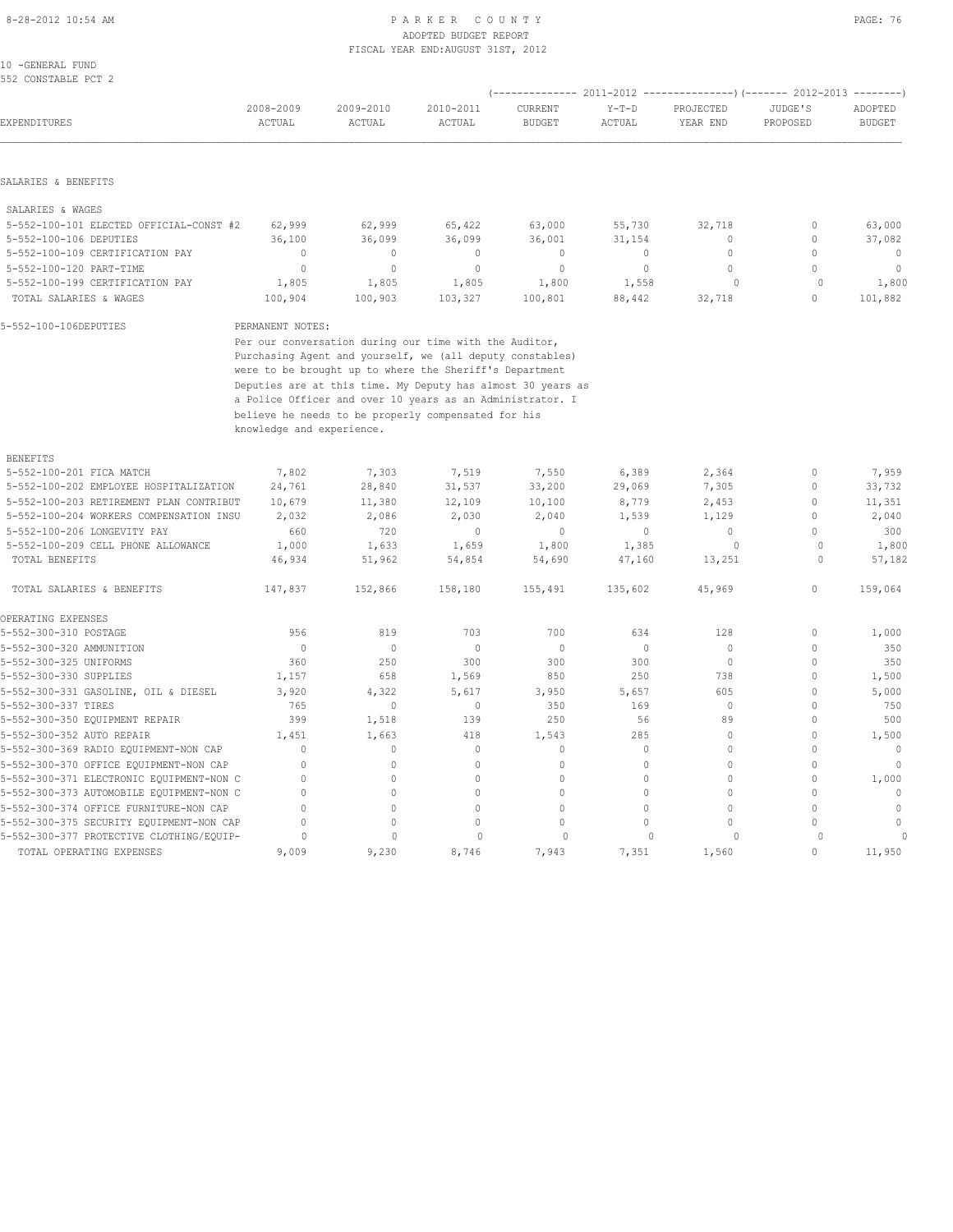# ADOPTED BUDGET REPORT FISCAL YEAR END:AUGUST 31ST, 2012

10 -GENERAL FUND

| 2008-2009<br>ACTUAL | 2009-2010<br>ACTUAL                                                                                 | 2010-2011<br>ACTUAL              | CURRENT<br><b>BUDGET</b>         | $Y-T-D$<br>ACTUAL | PROJECTED<br>YEAR END | JUDGE'S<br>PROPOSED | ADOPTED<br><b>BUDGET</b> |
|---------------------|-----------------------------------------------------------------------------------------------------|----------------------------------|----------------------------------|-------------------|-----------------------|---------------------|--------------------------|
|                     |                                                                                                     |                                  |                                  |                   |                       |                     |                          |
| 80                  | 985                                                                                                 |                                  | $\begin{array}{c} \n\end{array}$ | $\Omega$          | $\Omega$              |                     | 1,000                    |
| n                   | $\bigcap$                                                                                           | 167                              | $\begin{array}{c} \n\end{array}$ | 380               | 740                   |                     | $\mathbf{0}$             |
|                     | $\Omega$                                                                                            | $\begin{array}{c} \n\end{array}$ | $\begin{array}{c} \n\end{array}$ | $\Omega$          | 810                   |                     | 0                        |
| $\Omega$            | $\circ$                                                                                             | $\Omega$                         | $\mathbf{0}$                     | $\cup$            | $\Omega$              |                     | $\Omega$                 |
|                     | $\Omega$                                                                                            | $\Omega$                         | 150                              | $\bigcap$         | $\bigcap$             |                     | 250                      |
| 1,797               | 2,457                                                                                               | 1,438                            | 1,457                            | 1,432             | $\Omega$              |                     | 1,500                    |
| 463                 | 391                                                                                                 | 208                              | 200                              | $\Omega$          | $\Omega$              |                     | 500                      |
| 150                 | 215                                                                                                 | 200                              | 300                              | 200               | 162                   |                     | 300                      |
| $\cap$              | $\begin{array}{c} \n\end{array}$                                                                    | $\Omega$                         | $\Omega$                         | ∩                 | $\Omega$              |                     | $\Omega$                 |
| 2,490               | 4,047                                                                                               | 2,862                            | 2,107                            | 2,012             | 1,712                 | $\Omega$            | 3,550                    |
|                     |                                                                                                     |                                  |                                  |                   |                       |                     |                          |
| $\bigcap$           | $\bigcap$                                                                                           | $\begin{array}{c} \n\end{array}$ | $\begin{array}{c} \n\end{array}$ | $\bigcap$         | $\Omega$              |                     | $\Omega$                 |
|                     |                                                                                                     | 0                                | $\Omega$                         | $\Omega$          | $\Omega$              |                     | $\mathbf{0}$             |
|                     |                                                                                                     | $\Omega$                         | $\Omega$                         | $\Omega$          | $\Omega$              |                     | $\Omega$                 |
| 200                 |                                                                                                     | $\cap$                           | $\bigcap$                        | $\bigcap$         | $\bigcap$             |                     | 350                      |
| $\Omega$            | $\bigcap$                                                                                           | $\begin{array}{c} \n\end{array}$ | $\Omega$                         | $\bigcap$         | $\Omega$              |                     | $\Omega$                 |
| 200                 | $\circ$                                                                                             | $\begin{array}{c} \n\end{array}$ | $\mathbf{0}$                     | $\circ$           | $\mathbf{0}$          | 0                   | 350                      |
| 159,536             | 166,143                                                                                             | 169,789                          | 165,541                          | 144,964           | 49,241                |                     | 174,914                  |
|                     | 5-552-400-415 TRAINING SCHOOLS & SEMINAR<br>5-552-500-577 UNIFORMS & PROTECTIVE CLOT<br>=========== |                                  | 849                              |                   |                       |                     |                          |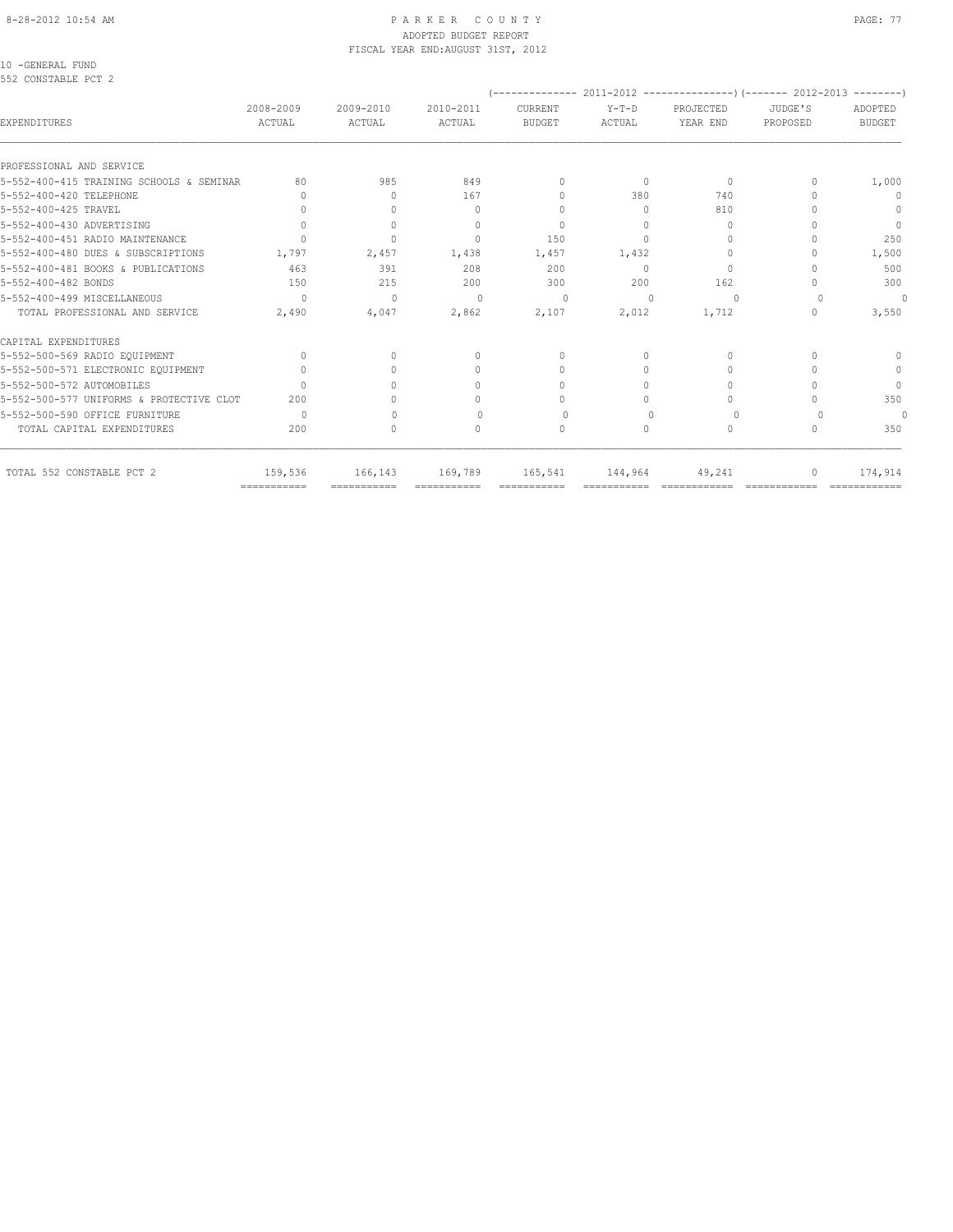#### 8-28-2012 10:54 AM PAGE: 78 ADOPTED BUDGET REPORT FISCAL YEAR END:AUGUST 31ST, 2012

| 10 - GENERAL FUND   |  |  |
|---------------------|--|--|
| 553 CONSTABLE PCT 3 |  |  |

|                                                         |                              |                                           |                                                             | (-------------- 2011-2012 |                   | ----------------) (------- 2012-2013 |                     | $-- - - - - - -$         |
|---------------------------------------------------------|------------------------------|-------------------------------------------|-------------------------------------------------------------|---------------------------|-------------------|--------------------------------------|---------------------|--------------------------|
| EXPENDITURES                                            | 2008-2009<br>ACTUAL          | 2009-2010<br>ACTUAL                       | 2010-2011<br>ACTUAL                                         | CURRENT<br><b>BUDGET</b>  | $Y-T-D$<br>ACTUAL | PROJECTED<br>YEAR END                | JUDGE'S<br>PROPOSED | ADOPTED<br><b>BUDGET</b> |
|                                                         |                              |                                           |                                                             |                           |                   |                                      |                     |                          |
| SALARIES & BENEFITS                                     |                              |                                           |                                                             |                           |                   |                                      |                     |                          |
| SALARIES & WAGES                                        |                              |                                           |                                                             |                           |                   |                                      |                     |                          |
| 5-553-100-101 ELECTED OFFICIAL-CONST #3                 | 62,999                       | 62,999                                    | 65,422                                                      | 63,000                    | 55,730            | 32,718                               | $\circ$             | 63,000                   |
| 5-553-100-106 DEPUTIES                                  | 36,100                       | 36,099                                    | 36,100                                                      | 36,001                    | 31,154            | $\mathbf{0}$                         | $\mathbf{0}$        | 37,082                   |
| 5-553-100-199 CERTIFICATION PAY                         | $\circ$                      | 587                                       | 1,732                                                       | 1,800                     | 1,558             | $\circ$                              | $\circ$             | 1,800                    |
| TOTAL SALARIES & WAGES                                  | 99,099                       | 99,685                                    | 103,254                                                     | 100,801                   | 88,442            | 32,718                               | $\Omega$            | 101,882                  |
| 5-553-100-101ELECTED OFFICIAL-CONST #3 PERMANENT NOTES: |                              |                                           |                                                             |                           |                   |                                      |                     |                          |
|                                                         |                              |                                           | (will include cell phone expense \$75.00 x 12 months)       |                           |                   |                                      |                     |                          |
| 5-553-100-106DEPUTIES                                   | PERMANENT NOTES:             |                                           |                                                             |                           |                   |                                      |                     |                          |
|                                                         |                              |                                           | as per our 1st.meeting we talked about putting my office on |                           |                   |                                      |                     |                          |
|                                                         |                              |                                           | same step and grade as sheriff dept. there starting patrol  |                           |                   |                                      |                     |                          |
|                                                         |                              |                                           | deputy makes 34,067.25, and you thought that all law        |                           |                   |                                      |                     |                          |
|                                                         |                              |                                           | enforcement should be on same step and grade scale. if we   |                           |                   |                                      |                     |                          |
|                                                         |                              |                                           | stay on the current step and grade scale i would like to    |                           |                   |                                      |                     |                          |
|                                                         |                              |                                           | see my deputy raised to (grade 7 step 6 ) my deputy         |                           |                   |                                      |                     |                          |
|                                                         |                              |                                           | constable has as much risk and danger as a sheriffs deputy  |                           |                   |                                      |                     |                          |
|                                                         | plus more civil liabilities. |                                           |                                                             |                           |                   |                                      |                     |                          |
| 5-553-100-199CERTIFICATION PAY                          | PERMANENT NOTES:             |                                           |                                                             |                           |                   |                                      |                     |                          |
|                                                         |                              |                                           | Randal will have his Advance Certification by Oct 2010      |                           |                   |                                      |                     |                          |
| <b>BENEFITS</b>                                         |                              |                                           |                                                             |                           |                   |                                      |                     |                          |
| 5-553-100-201 FICA MATCH                                | 7,642                        | 7,121                                     | 7,559                                                       | 7,375                     | 6,668             | 2,449                                | 0                   | 7,822                    |
| 5-553-100-202 EMPLOYEE HOSPITALIZATION                  | 22,784                       | 29,494                                    | 30,010                                                      | 25,850                    | 17,279            | 4,895                                | 0                   | 18,646                   |
| 5-553-100-203 RETIREMENT PLAN CONTRIBUT                 | 10,539                       | 11,222                                    | 12,094                                                      | 10,100                    | 8,779             | 2,453                                | $\Omega$            | 11,155                   |
| 5-553-100-204 WORKERS COMPENSATION INSU                 | 2,006                        | 2,057                                     | 2,027                                                       | 2,000                     | 1,539             | 1,129                                | $\circ$             | 2,000                    |
| 5-553-100-206 LONGEVITY PAY                             | 480                          | 540                                       | $\mathbf{0}$                                                | 660                       | $\circ$           | $\mathbf{0}$                         | $\circ$             | 300                      |
| 5-553-100-209 CELL PHONE ALLOWANCE                      | 1,602                        | 1,602                                     | 1,659                                                       | 1,600                     | 1,385             | $\Omega$                             | $\Omega$            |                          |
| TOTAL BENEFITS                                          | 45,053                       | 52,036                                    | 53,349                                                      | 47,585                    | 35,649            | 10,926                               | $\circ$             | 39,923                   |
| 5-553-100-206LONGEVITY PAY                              | CURRENT YEAR NOTES:          |                                           |                                                             |                           |                   |                                      |                     |                          |
|                                                         | Glen Praytor-\$660.00        |                                           |                                                             |                           |                   |                                      |                     |                          |
| 5-553-100-209CELL PHONE ALLOWANCE                       | PERMANENT NOTES:             |                                           |                                                             |                           |                   |                                      |                     |                          |
|                                                         |                              | one allowance for deputy (\$23.08 x 26pp) |                                                             |                           |                   |                                      |                     |                          |
|                                                         |                              |                                           | one allowance for elected official (\$38.46 x 26pp)         |                           |                   |                                      |                     |                          |
| TOTAL SALARIES & BENEFITS                               | 144,151                      | 151,721                                   | 156,603                                                     | 148,386                   | 124,091           | 43,644                               | 0                   | 141,805                  |
|                                                         |                              |                                           |                                                             |                           |                   |                                      |                     |                          |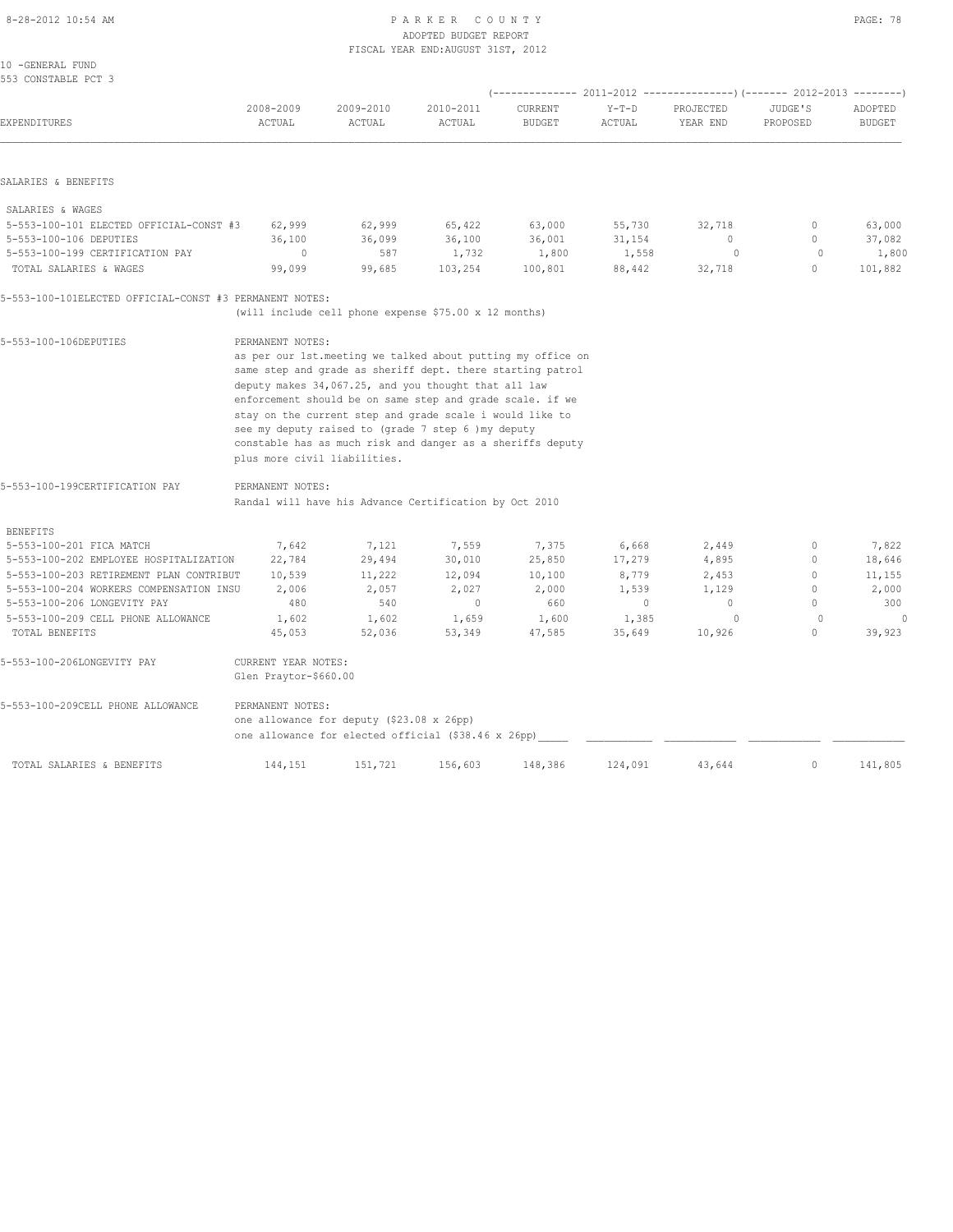#### 8-28-2012 10:54 AM P A R K E R C O U N T Y PAGE: 79 ADOPTED BUDGET REPORT FISCAL YEAR END:AUGUST 31ST, 2012

10 -GENERAL FUND 553 CONSTABLE PCT 3

|                                                             |                           |                   |                           | (-------------- 2011-2012 |                 |                          | ----------------) (------- 2012-2013<br>--------- |               |  |
|-------------------------------------------------------------|---------------------------|-------------------|---------------------------|---------------------------|-----------------|--------------------------|---------------------------------------------------|---------------|--|
|                                                             | 2008-2009                 | 2009-2010         | 2010-2011                 | CURRENT                   | $Y-T-D$         | PROJECTED                | JUDGE'S                                           | ADOPTED       |  |
| EXPENDITURES                                                | ACTUAL                    | ACTUAL            | ACTUAL                    | <b>BUDGET</b>             | ACTUAL          | YEAR END                 | PROPOSED                                          | <b>BUDGET</b> |  |
| OPERATING EXPENSES                                          |                           |                   |                           |                           |                 |                          |                                                   |               |  |
|                                                             | 882                       | 620               | 491                       | 750                       |                 |                          | $\Omega$                                          | 750           |  |
| 5-553-300-310 POSTAGE<br>5-553-300-325 UNIFORMS             | 748                       | 752               | 725                       | 750                       | 356<br>502      | 144<br>$\Omega$          | $\Omega$                                          | 750           |  |
| 5-553-300-330 SUPPLIES                                      | 1,786                     | 1,357             | 2,024                     | 1,400                     | 943             | 1,423                    | $\mathbf{0}$                                      | 1,400         |  |
|                                                             |                           |                   |                           |                           |                 |                          | $\Omega$                                          |               |  |
| 5-553-300-331 GASOLINE, OIL & DIESEL<br>5-553-300-337 TIRES | 3,468<br>$\Omega$         | 3,233<br>$\Omega$ | 4,855<br>156              | 5,000<br>800              | 4,236<br>624    | 1,136<br>$\Omega$        | $\Omega$                                          | 5,000<br>800  |  |
| 5-553-300-350 EQUIPMENT REPAIR                              | $\Omega$                  | $\Omega$          | 32                        | 250                       | $\Omega$        | 182                      | $\Omega$                                          | 250           |  |
|                                                             |                           |                   |                           |                           |                 |                          |                                                   |               |  |
| 5-553-300-352 AUTO REPAIR                                   | 1,066<br>$\cap$           | 591<br>$\Omega$   | 727                       | 2,000<br>$\Omega$         | 835<br>$\Omega$ | $\mathbf{0}$<br>$\Omega$ | $\Omega$<br>$\cap$                                | 2,000         |  |
| 5-553-300-369 RADIO EOUIPMENT-NON CAP                       |                           |                   | $\Omega$                  |                           |                 |                          |                                                   | $\mathbf{0}$  |  |
| 5-553-300-370 OFFICE EQUIPMENT-NON CAP                      |                           | $\cap$            | $\Omega$                  | $\Omega$                  | $\Omega$        | $\Omega$                 | $\Omega$                                          | $\mathbf{0}$  |  |
| 5-553-300-371 ELECTRONIC EQUIPMENT-NON C                    | $\cap$                    | 0                 | 0                         | $\mathbf{0}$              | $\circ$         | $\mathbf 0$              | $\Omega$                                          | $\mathbf{0}$  |  |
| 5-553-300-373 AUTOMOBILE EQUIPMENT-NON C                    | $\bigcap$                 | $\Omega$          | $\cap$                    | $\Omega$                  | $\Omega$        | $\Omega$                 | $\Omega$                                          | $\mathbf{0}$  |  |
| 5-553-300-374 OFFICE FURNITURE-NON CAP                      | $\Omega$                  | $\Omega$          | $\Omega$                  | $\Omega$                  | $\Omega$        | $\Omega$                 | $\Omega$                                          | $\mathbf{0}$  |  |
| 5-553-300-375 SECURITY EQUIPMENT-NON CAP                    | $\Omega$                  | $\Omega$          | $\Omega$                  | $\Omega$                  | $\Omega$        | $\Omega$                 | $\Omega$                                          | 1,900         |  |
| 5-553-300-377 PROTECTIVE CLOTHING/EQUIP-                    | $\Omega$                  | $\Omega$          | $\Omega$                  | $\Omega$                  | $\cap$          | $\Omega$                 | $\Omega$                                          | $\cap$        |  |
| TOTAL OPERATING EXPENSES                                    | 7,950                     | 6,552             | 9,010                     | 10,950                    | 7,496           | 2,885                    | $\mathbf{0}$                                      | 12,850        |  |
| PROFESSIONAL AND SERVICE                                    |                           |                   |                           |                           |                 |                          |                                                   |               |  |
| 5-553-400-415 TRAINING SCHOOLS & SEMINAR                    | 1,130                     | $\mathbf{0}$      | 200                       | $\mathbf{0}$              | 0(              | 694)                     | $\Omega$                                          | $\mathbf{0}$  |  |
| 5-553-400-420 TELEPHONE                                     | $\bigcap$                 | $\Omega$          | 319                       | 960                       | 760             | 417                      | $\Omega$                                          | 960           |  |
| 5-553-400-425 TRAVEL                                        | $\mathbf{0}$              | $\mathbf{0}$      | $\mathbf{0}$              | $\mathbf{0}$              | $\circ$         | $\Omega$                 | $\Omega$                                          | 550           |  |
| 5-553-400-451 RADIO MAINTENANCE                             | $\Omega$                  | $\Omega$          | $\Omega$                  | 300                       | $\Omega$        | $\Omega$                 | $\Omega$                                          | 300           |  |
| 5-553-400-480 DUES & SUBSCRIPTIONS                          | 50                        | 85                | 25                        | 425                       | 170             | 130                      | $\cap$                                            | 450           |  |
| 5-553-400-481 BOOKS & PUBLICATIONS                          | 117                       | $\circ$           | $\Omega$                  | 250                       | $\circ$         | $\mathbf 0$              | $\Omega$                                          | 250           |  |
| 5-553-400-482 BONDS                                         | 100                       | 200               | 150                       | 250                       | 200             | 162                      | $\Omega$                                          | 250           |  |
| 5-553-400-499 MISCELLANEOUS                                 | $\Omega$                  | $\circ$           | $\circ$                   | $\Omega$                  | $\Omega$        | $\Omega$                 | $\Omega$                                          | $\Omega$      |  |
| TOTAL PROFESSIONAL AND SERVICE                              | 1,397                     | 285               | 694                       | 2,185                     | 1,130           | 15                       | $\Omega$                                          | 2,760         |  |
| CAPITAL EXPENDITURES                                        |                           |                   |                           |                           |                 |                          |                                                   |               |  |
| 5-553-500-571 ELECTRONIC EQUIPMENT                          | $\mathbf{0}$              | 883               | $\mathbf{0}$              | $\mathbf{0}$              | $\circ$         | $\mathbf{0}$             | $\mathbf{0}$                                      | 0             |  |
| 5-553-500-572 AUTOMOBILES                                   | $\bigcap$                 | $\Omega$          | $\Omega$                  | $\Omega$                  | $\Omega$        | $\Omega$                 | $\cap$                                            | $\cap$        |  |
| 5-553-500-573 AUTOMOBILE EQUIPMENT                          | 1,200                     | $\mathbf{0}$      | $\mathbf{0}$              | $\mathbf{0}$              | $\circ$         | $\mathbf{0}$             | $\mathbf{0}$                                      | $\mathbf{0}$  |  |
| 5-553-500-577 UNIFORMS & PROTECTIVE CLOT                    | $\Omega$                  | $\Omega$          | $\Omega$                  | $\Omega$                  | $\Omega$        | $\Omega$                 | $\Omega$                                          | $\Omega$      |  |
| 5-553-500-590 OFFICE FURNITURE                              | $\Omega$                  | 3,938             | $\Omega$                  | $\Omega$                  | $\Omega$        | $\Omega$                 | $\Omega$                                          |               |  |
| TOTAL CAPITAL EXPENDITURES                                  | 1,200                     | 4,821             | $\Omega$                  | $\circ$                   | $\circ$         | $\circ$                  | $\mathbf{0}$                                      | $\Omega$      |  |
| TOTAL 553 CONSTABLE PCT 3                                   | 154,698                   | 163,380           | 166,307                   | 161,521                   | 132,717         | 46,544                   | 0                                                 | 157,415       |  |
|                                                             | $=$ = = = = = = = = = = = | $=$ ===========   | $=$ = = = = = = = = = = = |                           |                 |                          | =============                                     | ============  |  |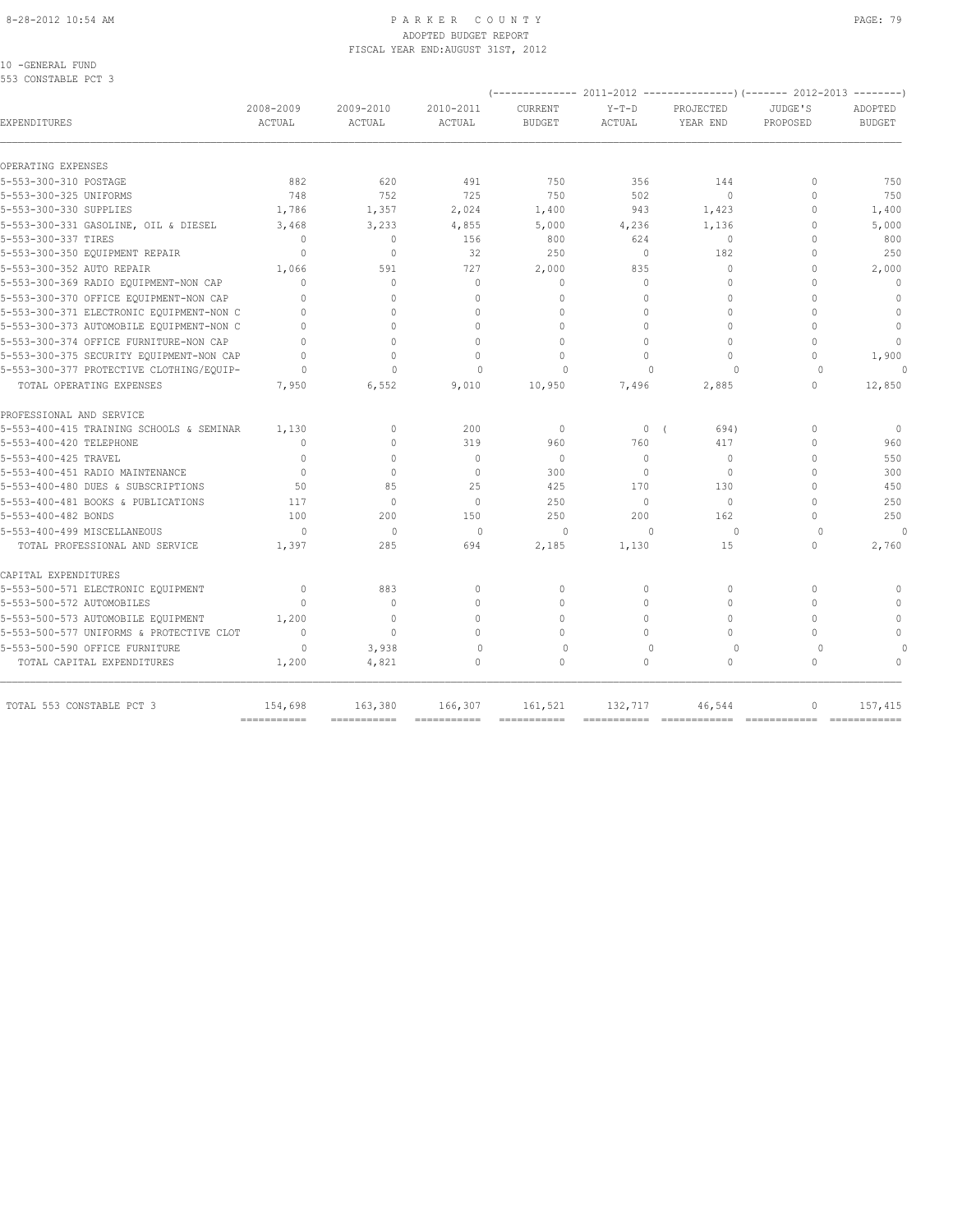#### 8-28-2012 10:54 AM PAGE: 80 ADOPTED BUDGET REPORT FISCAL YEAR END:AUGUST 31ST, 2012

10 -GENERAL FUND 554 CONSTABLE PCT 4

| EXPENDITURES<br>SALARIES & BENEFITS<br>SALARIES & WAGES<br>5-554-100-106 DEPUTIES<br>5-554-100-109 CERTIFICATION PAY<br>5-554-100-199 CERTIFICATION PAY<br>TOTAL SALARIES & WAGES<br><b>BENEFITS</b><br>5-554-100-201 FICA MATCH<br>5-554-100-202 EMPLOYEE HOSPITALIZATION<br>5-554-100-206 LONGEVITY PAY<br>5-554-100-209 CELL PHONE ALLOWANCE<br>TOTAL BENEFITS<br>TOTAL SALARIES & BENEFITS |                     | 2009-2010<br>ACTUAL |                     |                          |                          |                       |                         |                          |
|------------------------------------------------------------------------------------------------------------------------------------------------------------------------------------------------------------------------------------------------------------------------------------------------------------------------------------------------------------------------------------------------|---------------------|---------------------|---------------------|--------------------------|--------------------------|-----------------------|-------------------------|--------------------------|
|                                                                                                                                                                                                                                                                                                                                                                                                | 2008-2009<br>ACTUAL |                     | 2010-2011<br>ACTUAL | CURRENT<br><b>BUDGET</b> | $Y-T-D$<br><b>ACTUAL</b> | PROJECTED<br>YEAR END | JUDGE'S<br>PROPOSED     | ADOPTED<br><b>BUDGET</b> |
|                                                                                                                                                                                                                                                                                                                                                                                                |                     |                     |                     |                          |                          |                       |                         |                          |
|                                                                                                                                                                                                                                                                                                                                                                                                |                     |                     |                     |                          |                          |                       |                         |                          |
|                                                                                                                                                                                                                                                                                                                                                                                                |                     |                     |                     |                          |                          |                       |                         |                          |
| 5-554-100-101 ELECTED OFFICIAL-CONST #4                                                                                                                                                                                                                                                                                                                                                        | 62,999              | 62,999              | 65,422              | 63,000                   | 55,730                   | 32,718                | $\mathbb O$             | 63,000                   |
|                                                                                                                                                                                                                                                                                                                                                                                                | 36,100              | 36,099              | 36,099              | 36,001                   | 31,154                   | $\circ$               | $\mathbf 0$             | 37,082                   |
|                                                                                                                                                                                                                                                                                                                                                                                                | $\mathbf{0}$        | $\mathbf{0}$        | $\mathbf 0$         | $\circ$                  | $\circ$                  | $\circ$               | $\mathbf 0$             | $\circ$                  |
|                                                                                                                                                                                                                                                                                                                                                                                                | 801                 | 1,203               | 1,203               | 1,800                    | 1,038                    | $\circ$               | $\Omega$                | 1,800                    |
|                                                                                                                                                                                                                                                                                                                                                                                                | 99,900              | 100,302             | 102,725             | 100,801                  | 87,923                   | 32,718                | $\circ$                 | 101,882                  |
|                                                                                                                                                                                                                                                                                                                                                                                                |                     |                     |                     |                          |                          |                       |                         |                          |
|                                                                                                                                                                                                                                                                                                                                                                                                | 7,648               | 7,043               | 7,382               | 7,200                    | 6,265                    | 2,472                 | $\Omega$                | 7,950                    |
|                                                                                                                                                                                                                                                                                                                                                                                                | 31,251              | 36,599              | 38,359              | 40,225                   | 35,278                   | 4,991                 | $\mathbf 0$             | 40,914                   |
| 5-554-100-203 RETIREMENT PLAN CONTRIBUT                                                                                                                                                                                                                                                                                                                                                        | 10,643              | 11,357              | 12,079              | 10,100                   | 8,775                    | 2,453                 | $\mathbf 0$             | 11,332                   |
| 5-554-100-204 WORKERS COMPENSATION INSU                                                                                                                                                                                                                                                                                                                                                        | 2,025               | 2,081               | 2,025               | 2,030                    | 1,539                    | 1,129                 | $\mathbf 0$             | 2,030                    |
|                                                                                                                                                                                                                                                                                                                                                                                                | 780                 | 1,140               | 360                 | 420                      | 420                      | $\circ$               | $\Omega$                | 480                      |
|                                                                                                                                                                                                                                                                                                                                                                                                | 1,602               | 1,602               | 1,659               | 1,500                    | 1,385                    | $\circ$               | $\circ$                 | 1,500                    |
|                                                                                                                                                                                                                                                                                                                                                                                                | 53,949              | 59,822              | 61,864              | 61,475                   | 53,662                   | 11,045                | $\Omega$                | 64,206                   |
|                                                                                                                                                                                                                                                                                                                                                                                                | 153,849             | 160,124             | 164,589             | 162,276                  | 141,584                  | 43,763                | $\mathbf{0}$            | 166,088                  |
| OPERATING EXPENSES                                                                                                                                                                                                                                                                                                                                                                             |                     |                     |                     |                          |                          |                       |                         |                          |
| 5-554-300-310 POSTAGE                                                                                                                                                                                                                                                                                                                                                                          | 370                 | 420                 | 271                 | 400                      | 153                      | 14                    | $\mathbf{0}$            | 400                      |
| 5-554-300-325 UNIFORMS                                                                                                                                                                                                                                                                                                                                                                         | 250                 | 250                 | 300                 | $\mathbf{0}$             | $\circ$                  | $\circ$               | $\mathbf 0$             | 350                      |
| 5-554-300-330 SUPPLIES                                                                                                                                                                                                                                                                                                                                                                         | 450                 | 473                 | 255                 | 600                      | 74                       | 348                   | $\Omega$                | 700                      |
| 5-554-300-331 GASOLINE, OIL & DIESEL                                                                                                                                                                                                                                                                                                                                                           | 3,034               | 3,165               | 3,373               | 2,860                    | 3,351                    | 849                   | $\Omega$                | 3,000                    |
| 5-554-300-337 TIRES                                                                                                                                                                                                                                                                                                                                                                            | $\Omega$            | 1,022               | 367                 | 200                      | $\circ$                  | $\circ$               | $\Omega$                | 400                      |
| 5-554-300-350 EQUIPMENT REPAIR                                                                                                                                                                                                                                                                                                                                                                 | 168                 | 125                 | 783                 | 500                      | 87                       | $\circ$               | $\Omega$                | 500                      |
| 5-554-300-369 RADIO EQUIPMENT-NON CAP                                                                                                                                                                                                                                                                                                                                                          | $\Omega$            | $\mathbf{0}$        | $\mathbf{0}$        | $\mathbf{0}$             | $\mathbf{0}$             | $\Omega$              | $\Omega$                | $\circ$                  |
| 5-554-300-370 OFFICE EQUIPMENT-NON CAP                                                                                                                                                                                                                                                                                                                                                         | $\circ$             | $\mathbf{0}$        | $\Omega$            | $\mathbf{0}$             | $\mathbf{0}$             | $\circ$               | $\Omega$                | $\mathbf{0}$             |
| 5-554-300-371 ELECTRONIC EQUIPMENT-NON C                                                                                                                                                                                                                                                                                                                                                       | $\Omega$            | $\mathbf 0$         | $\Omega$            | $\circ$                  | $\circ$                  | $\circ$               | $\Omega$                | $\mathbf{0}$             |
| 5-554-300-373 AUTOMOBILE EQUIPMENT-NON C                                                                                                                                                                                                                                                                                                                                                       | $\Omega$            | $\Omega$            | $\Omega$            | $\Omega$                 | $\Omega$                 | $\Omega$              | $\Omega$                | $\mathbf{0}$             |
| 5-554-300-374 OFFICE FURNITURE-NON CAP                                                                                                                                                                                                                                                                                                                                                         | $\Omega$            | $\circ$             | $\Omega$            | $\circ$                  | $\mathbf{0}$             | $\circ$               | $\Omega$                | 500                      |
| 5-554-300-375 SECURITY EQUIPMENT-NON CAP                                                                                                                                                                                                                                                                                                                                                       | $\Omega$            | $\Omega$            | $\Omega$            | $\Omega$                 | $\Omega$                 | $\circ$               | $\Omega$                | $\mathbf{0}$             |
| 5-554-300-377 PROTECTIVE CLOTHING/EQUIP-<br>TOTAL OPERATING EXPENSES                                                                                                                                                                                                                                                                                                                           | $\Omega$<br>4,271   | $\Omega$<br>5,455   | 0<br>5,348          | $\Omega$<br>4,560        | $\Omega$<br>3,665        | $\Omega$<br>1,211     | $\Omega$<br>$\mathbf 0$ | $\Omega$<br>5,850        |
| PROFESSIONAL AND SERVICE                                                                                                                                                                                                                                                                                                                                                                       |                     |                     |                     |                          |                          |                       |                         |                          |
| 5-554-400-415 TRAINING SCHOOLS & SEMINAR                                                                                                                                                                                                                                                                                                                                                       | $\circ$             | $\mathbb O$         | $\mathbf 0$         | $\mathbf{0}$             | $\circ$                  | $\circ$               | $\mathbf{0}$            | 500                      |
| 5-554-400-420 TELEPHONE                                                                                                                                                                                                                                                                                                                                                                        | $\mathbf{0}$        | $\mathbf{0}$        | $\mathbf{0}$        | $\mathbf{0}$             | $\circ$                  | 1,377                 | $\mathbf 0$             | $\overline{0}$           |
| 5-554-400-425 TRAVEL                                                                                                                                                                                                                                                                                                                                                                           | $\circ$             | $\mathbf{0}$        | $\Omega$            | $\mathbf{0}$             | $\circ$                  | $\circ$               | $\mathbf 0$             | 300                      |
| 5-554-400-451 RADIO MAINTENANCE                                                                                                                                                                                                                                                                                                                                                                | $\Omega$            | $\Omega$            | $\Omega$            | $\mathbf{0}$             | $\mathbf{0}$             | 114                   | $\Omega$                | 200                      |
| 5-554-400-480 DUES & SUBSCRIPTIONS                                                                                                                                                                                                                                                                                                                                                             | $\Omega$            | $\Omega$            | $\Omega$            | 250                      | $\mathbf{0}$             | $\mathbf{0}$          | $\Omega$                | 400                      |
| 5-554-400-481 BOOKS & PUBLICATIONS                                                                                                                                                                                                                                                                                                                                                             | $\mathbf{0}$        | $\Omega$            | $\Omega$            | $\mathbf{0}$             | $\circ$                  | 63                    | $\Omega$                | 150                      |
| 5-554-400-482 BONDS                                                                                                                                                                                                                                                                                                                                                                            | 228                 | $\Omega$            | 50                  | 100                      | 50                       | $\Omega$              | $\Omega$                | 200                      |
| 5-554-400-499 MISCELLANEOUS                                                                                                                                                                                                                                                                                                                                                                    | $\circ$             | $\Omega$            | $\mathbf{0}$        | $\circ$                  | $\Omega$                 | $\circ$               | $\circ$                 | $\mathbf 0$              |
| TOTAL PROFESSIONAL AND SERVICE                                                                                                                                                                                                                                                                                                                                                                 | 228                 | $\Omega$            | 50                  | 350                      | 50                       | 1,554                 | $\Omega$                | 1,750                    |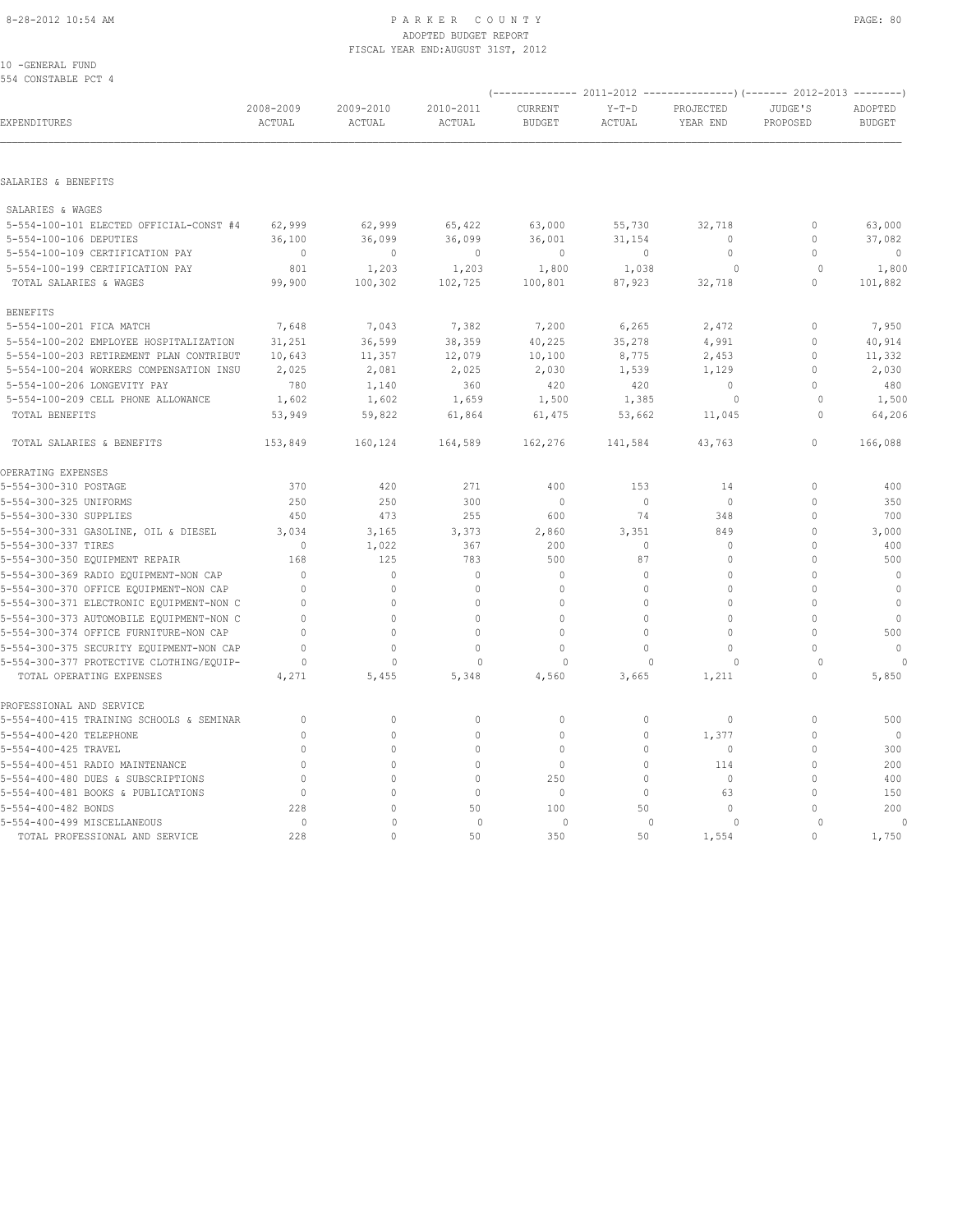#### 8-28-2012 10:54 AM PAGE: 81 ADOPTED BUDGET REPORT FISCAL YEAR END:AUGUST 31ST, 2012

10 -GENERAL FUND 554 CONSTABLE PCT 4

| YYI CUNUINDIB LUI I                      |             |             |            |               |            |             |          |               |
|------------------------------------------|-------------|-------------|------------|---------------|------------|-------------|----------|---------------|
|                                          | 2008-2009   | 2009-2010   | 2010-2011  | CURRENT       | $Y-T-D$    | PROJECTED   | JUDGE'S  | ADOPTED       |
| EXPENDITURES                             | ACTUAL      | ACTUAL      | ACTUAL     | <b>BUDGET</b> | ACTUAL     | YEAR END    | PROPOSED | <b>BUDGET</b> |
| CAPITAL EXPENDITURES                     |             |             |            |               |            |             |          |               |
|                                          |             |             |            |               |            |             |          |               |
| 5-554-500-570 OFFICE EQUIPMENT           |             | $\Omega$    |            | $\Omega$      |            |             |          | 150           |
| 5-554-500-571 ELECTRONIC EQUIPMENT       |             |             |            |               |            |             |          | $\Omega$      |
| 5-554-500-572 AUTOMOBILES                |             |             |            |               |            | 21,895      |          | 0             |
| 5-554-500-577 UNIFORMS & PROTECTIVE CLOT | 1,496       |             |            |               |            |             |          |               |
| TOTAL CAPITAL EXPENDITURES               | 1,496       | 0           |            |               |            | 21,895      |          | 150           |
|                                          |             |             |            |               |            |             |          |               |
| TOTAL 554 CONSTABLE PCT 4                | 159,844     | 165,579     | 169,987    | 167,186       | 145,299    | 68,423      |          | 173,838       |
|                                          | =========== | =========== | ---------- | ===========   | ---------- | ----------- |          | ============  |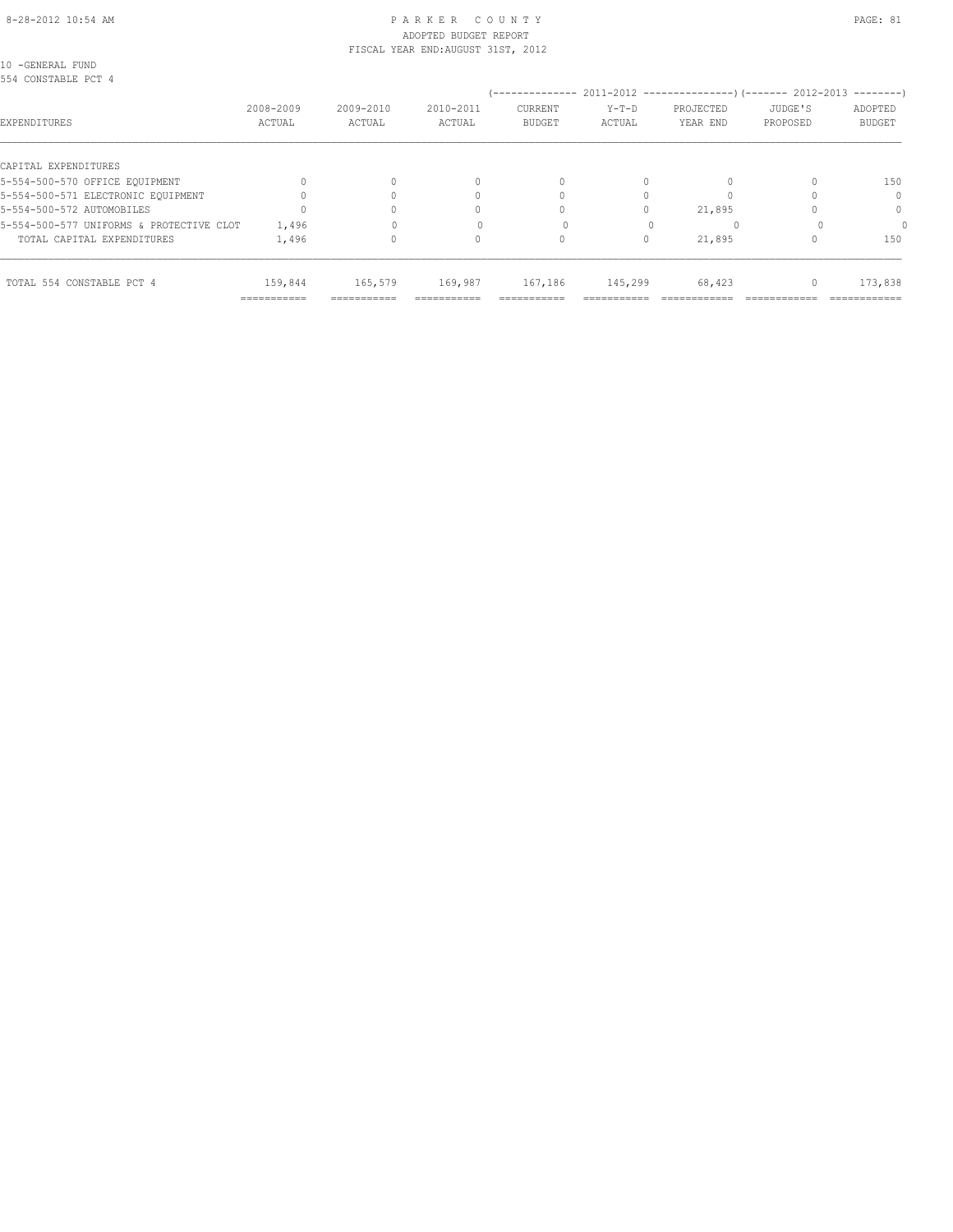#### 8-28-2012 10:54 AM P A R K E R C O U N T Y PAGE: 82 ADOPTED BUDGET REPORT FISCAL YEAR END:AUGUST 31ST, 2012

10 -GENERAL FUND 560 SHERIFF ADMIN

| EXPENDITURES                                              | 2008-2009<br>ACTUAL                                        | 2009-2010<br>ACTUAL                                          | 2010-2011<br>ACTUAL | CURRENT<br><b>BUDGET</b> | $Y-T-D$<br>ACTUAL | PROJECTED<br>YEAR END | JUDGE'S<br>PROPOSED | ADOPTED<br><b>BUDGET</b> |  |  |  |
|-----------------------------------------------------------|------------------------------------------------------------|--------------------------------------------------------------|---------------------|--------------------------|-------------------|-----------------------|---------------------|--------------------------|--|--|--|
| SALARIES & BENEFITS                                       |                                                            |                                                              |                     |                          |                   |                       |                     |                          |  |  |  |
| SALARIES & WAGES                                          |                                                            |                                                              |                     |                          |                   |                       |                     |                          |  |  |  |
| 5-560-100-101 ELECTED OFFICIAL-SHERIFF                    | 94,499                                                     | 94,499                                                       | 98,133              | 94,500                   | 83,595            | 55,610                | $\mathbf 0$         | 94,500                   |  |  |  |
| 5-560-100-103 PERSONNAL SALARIES                          | $\mathbf{0}$                                               | $\circ$                                                      | 17,952              | 4,386,669                | 3,904,152         | $\mathbf{0}$          | $\circ$             | 3,662,353                |  |  |  |
| 5-560-100-104 ASSISTANT/DEPUTY SHERIFF                    | 72,928                                                     | 69,031                                                       | 69,031              | $\mathbf{0}$             | $\circ$           | 55,119                | $\mathbf{0}$        | $\overline{0}$           |  |  |  |
| 5-560-100-106 DEPUTIES                                    | $\mathbf{0}$                                               | 34,775                                                       | 36,680              | $\mathbf{0}$             | $\circ$           | $\mathbf{0}$          | $\mathbf{0}$        | $\mathbf 0$              |  |  |  |
| 5-560-100-115 SECRETARY/RECEPTIONIST                      | 26,065                                                     | 26,645                                                       | 25,398              | $\mathbf{0}$             | $\circ$           | 22,131                | $\mathbf{0}$        | 1,185,172                |  |  |  |
| 5-560-100-116 CLERK                                       | 90,137                                                     | 88,979                                                       | 30,393              | $\circ$                  | $\circ$           | 103,939               | $\mathbf{0}$        | $\mathbf{0}$             |  |  |  |
| 5-560-100-127 SERGEANT                                    | $\mathbf{0}$                                               | $\circ$                                                      | $\mathbf 0$         | $\mathbf{0}$             | $\circ$           | $\circ$               | $\Omega$            | $\mathbb O$              |  |  |  |
| 5-560-100-135 CAPTAIN                                     | 63,979                                                     | $\mathbb O$                                                  | $\mathbf{0}$        | $\circ$                  | 0                 | $\circ$               | $\mathbf{0}$        | $\mathbb O$              |  |  |  |
| 5-560-100-144 LIEUTENANT                                  | $\mathbf{0}$                                               | $\circ$                                                      | $\circ$             | $\Omega$                 | 0                 | $\circ$               | $\Omega$            | $\mathbb O$              |  |  |  |
| 5-560-100-147 CORPORAL                                    | $\mathbf{0}$                                               | $\mathbf{0}$                                                 | $\circ$             | $\circ$                  | 0                 | $\circ$               | $\circ$             | $\mathbb O$              |  |  |  |
| 5-560-100-152 STATION OFFICER                             | $\mathbb O$                                                | $\mathbb O$                                                  | $\mathbf{0}$        | $\circ$                  | $\circ$           | 36,184                | $\circ$             | $\mathbb O$              |  |  |  |
| 5-560-100-154 D.A.R.E. OFFICER                            | $\mathbf{0}$                                               | $\mathbb O$                                                  | $\mathbf{0}$        | $\circ$                  | $\circ$           | $\mathbf{0}$          | $\mathbf{0}$        | $\mathbb O$              |  |  |  |
| 5-560-100-159 ADMINISTRATIVE ASSISTANT                    | 40,382                                                     | 40,382                                                       | 39,607              | $\circ$                  | $\circ$           | 30,836                | $\Omega$            | $\mathbb O$              |  |  |  |
| 5-560-100-197 SPECIAL OVERTIME                            | $\mathbf{0}$                                               | $\mathbb O$                                                  | $\circ$             | $\circ$                  | $\circ$           | $\circ$               | $\circ$             | 50,000                   |  |  |  |
| 5-560-100-199 CERTIFICATION PAY                           | 3,679                                                      | 1,919                                                        | 1,920               | 89,400                   | 71,929            | $\circ$               | $\circ$             | 90,600                   |  |  |  |
| TOTAL SALARIES & WAGES                                    | 391,668                                                    | 356,229                                                      | 319,114             | 4,570,569                | 4,059,676         | 303,819               | $\Omega$            | 5,082,625                |  |  |  |
| 5-560-100-101ELECTED OFFICIAL-SHERIFF PERMANENT NOTES:    | He is the Sheriff                                          |                                                              |                     |                          |                   |                       |                     |                          |  |  |  |
| 5-560-100-101ELECTED OFFICIAL-SHERIFF CURRENT YEAR NOTES: | 2012/13 \$94,500                                           |                                                              |                     |                          |                   |                       |                     |                          |  |  |  |
| 5-560-100-103PERSONNAL SALARIES                           | CURRENT YEAR NOTES:                                        |                                                              |                     |                          |                   |                       |                     |                          |  |  |  |
|                                                           | 2012/13- \$4,562,659                                       |                                                              |                     |                          |                   |                       |                     |                          |  |  |  |
|                                                           | Includes all personnel, includes salary supplements paid   |                                                              |                     |                          |                   |                       |                     |                          |  |  |  |
|                                                           | from Seized Asset Funds previously, Jail Clerk Salary      |                                                              |                     |                          |                   |                       |                     |                          |  |  |  |
|                                                           |                                                            | transfered from 512, 2012 mid year promotional raises and    |                     |                          |                   |                       |                     |                          |  |  |  |
|                                                           | new mid year Sgt position Tarrant Auto Theft Task Force.   |                                                              |                     |                          |                   |                       |                     |                          |  |  |  |
|                                                           | Summary: \$4,562,659 with Asset Forfieiture raises assumed |                                                              |                     |                          |                   |                       |                     |                          |  |  |  |
|                                                           | (budgeted) by County.                                      |                                                              |                     |                          |                   |                       |                     |                          |  |  |  |
|                                                           |                                                            | \$4,499,246 without county assuming (budgeting) Asset        |                     |                          |                   |                       |                     |                          |  |  |  |
|                                                           | Forfeirture raises.                                        |                                                              |                     |                          |                   |                       |                     |                          |  |  |  |
| 5-560-100-104ASSISTANT/DEPUTY SHERIFF PERMANENT NOTES:    |                                                            |                                                              |                     |                          |                   |                       |                     |                          |  |  |  |
|                                                           |                                                            | Chief Deputy was offered the budgeted salary last            |                     |                          |                   |                       |                     |                          |  |  |  |
|                                                           |                                                            | year for this job, which was budgeted at \$70,874.00 When no |                     |                          |                   |                       |                     |                          |  |  |  |
|                                                           |                                                            | raises were approved by Commissioners Court this money was   |                     |                          |                   |                       |                     |                          |  |  |  |
|                                                           |                                                            | removed from his line and used elsewhere in the budget       |                     |                          |                   |                       |                     |                          |  |  |  |
|                                                           |                                                            | Offset. Requesting again in 2011/12                          |                     |                          |                   |                       |                     |                          |  |  |  |
| 5-560-100-104ASSISTANT/DEPUTY SHERIFF CURRENT YEAR NOTES: |                                                            |                                                              |                     |                          |                   |                       |                     |                          |  |  |  |
|                                                           | 2011/12                                                    |                                                              |                     |                          |                   |                       |                     |                          |  |  |  |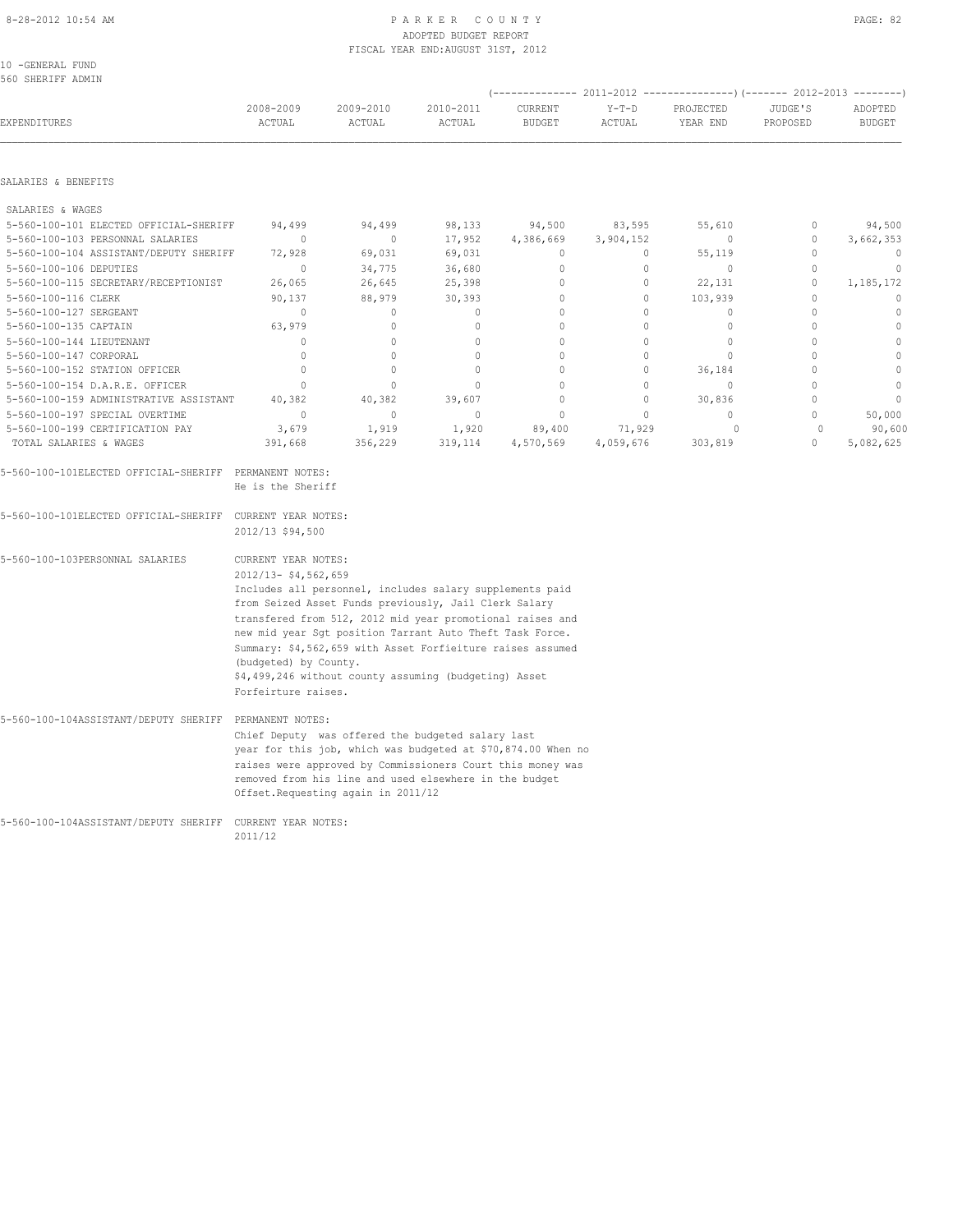#### 8-28-2012 10:54 AM P A R K E R C O U N T Y ADOPTED BUDGET REPORT FISCAL YEAR END:AUGUST 31ST, 2012

| 10 - GENERAL FUND<br>560 SHERIFF ADMIN                    |                                                                                                    |                                              |                                                                                                                                                                    |                          |                   |                       |                     |                          |
|-----------------------------------------------------------|----------------------------------------------------------------------------------------------------|----------------------------------------------|--------------------------------------------------------------------------------------------------------------------------------------------------------------------|--------------------------|-------------------|-----------------------|---------------------|--------------------------|
| <b>EXPENDITURES</b>                                       | 2008-2009<br>ACTUAL                                                                                | 2009-2010<br>ACTUAL                          | 2010-2011<br><b>ACTUAL</b>                                                                                                                                         | CURRENT<br><b>BUDGET</b> | $Y-T-D$<br>ACTUAL | PROJECTED<br>YEAR END | JUDGE'S<br>PROPOSED | ADOPTED<br><b>BUDGET</b> |
|                                                           | \$68,842                                                                                           |                                              |                                                                                                                                                                    |                          |                   |                       |                     |                          |
| 5-560-100-106DEPUTIES                                     | PERMANENT NOTES:<br>See Salary Increase Sheets<br>Sheriff's entry pay.                             | to take over the Public Affairs Duties.      | Deputy \$34,508. Requested at Deputy Pay \$36,142<br>Deputy was moved from Courthouse Security last year<br>Request to move her salary to the same as other Deputy |                          |                   |                       |                     |                          |
| 5-560-100-106DEPUTIES                                     | CURRENT YEAR NOTES:<br>2011/12<br>\$34,508                                                         |                                              |                                                                                                                                                                    |                          |                   |                       |                     |                          |
| 5-560-100-115SECRETARY/RECEPTIONIST                       | PERMANENT NOTES:<br>No change                                                                      |                                              |                                                                                                                                                                    |                          |                   |                       |                     |                          |
| 5-560-100-115SECRETARY/RECEPTIONIST                       | CURRENT YEAR NOTES:<br>2011/12<br>25,994                                                           |                                              |                                                                                                                                                                    |                          |                   |                       |                     |                          |
| 5-560-100-116CLERK                                        | PERMANENT NOTES:<br>property room.                                                                 | This line reduced. Evidence Clerks (2) are   | transfered to CID, who has oversight over eveidence and                                                                                                            |                          |                   |                       |                     |                          |
| 5-560-100-116CLERK                                        | CURRENT YEAR NOTES:<br>29,966                                                                      | 2011/12 1 Senior Records Clerk               |                                                                                                                                                                    |                          |                   |                       |                     |                          |
| 5-560-100-135CAPTAIN                                      | PERMANENT NOTES:                                                                                   | Captains position mooved to Department 563.  |                                                                                                                                                                    |                          |                   |                       |                     |                          |
| 5-560-100-159ADMINISTRATIVE ASSISTANT CURRENT YEAR NOTES: | 40,272                                                                                             | 2011/12 Sheriff's Executive Assistant        |                                                                                                                                                                    |                          |                   |                       |                     |                          |
| 5-560-100-199CERTIFICATION PAY                            | PERMANENT NOTES:<br>2011.                                                                          |                                              | All Cert Pay for Department Officers added in this line                                                                                                            |                          |                   |                       |                     |                          |
| 5-560-100-199CERTIFICATION PAY                            | CURRENT YEAR NOTES:<br>2012/2013- \$90,600<br>25 Advanced (\$1200)<br>28 Masters (\$1800)<br>here. | 17 Intermediate (\$600) \$10,200<br>\$30,000 | \$50,400 (Includes TCATTF Sgt)<br>(Fund 73/567 Deputy has 1 Masters at 1800-not calculated                                                                         |                          |                   |                       |                     |                          |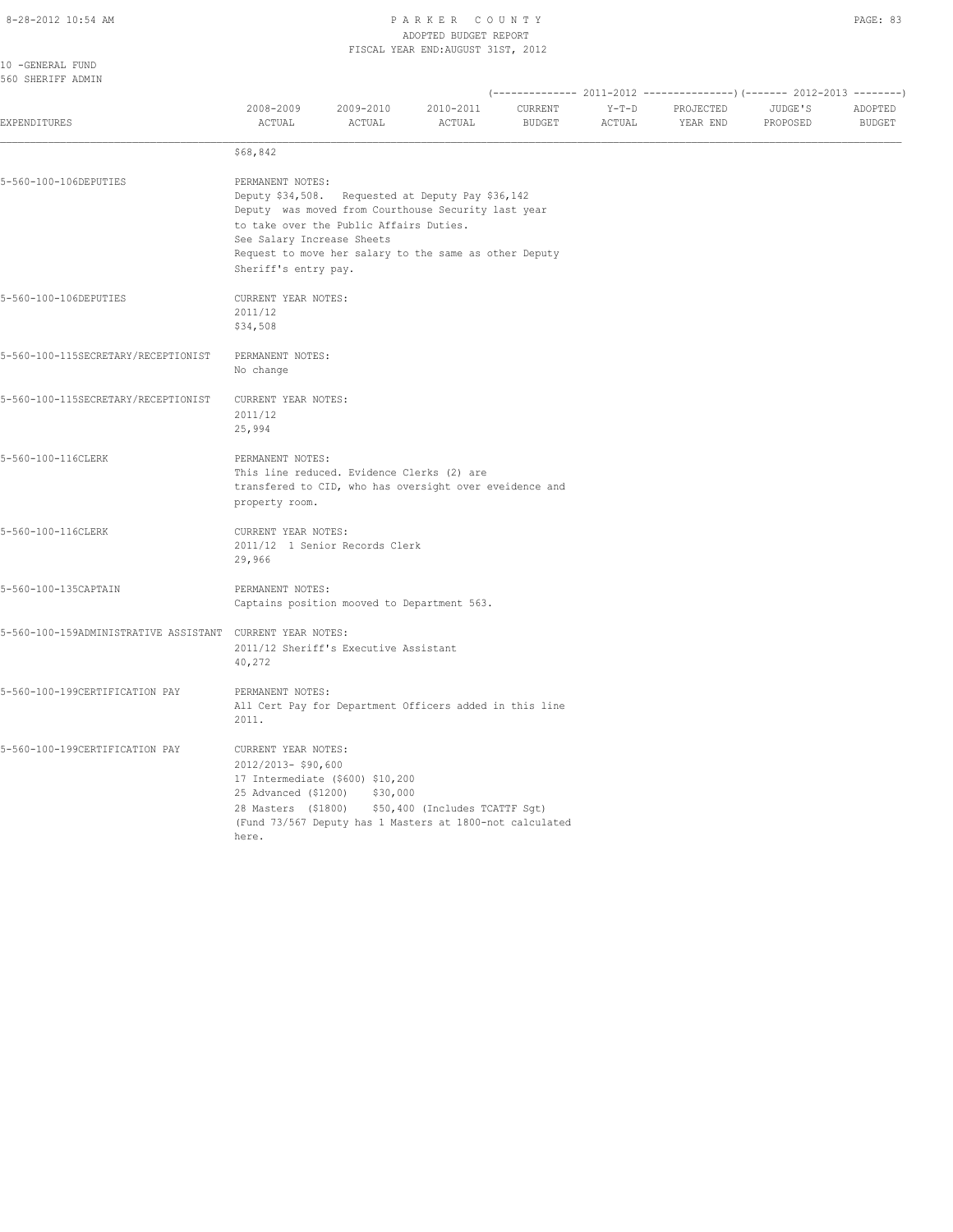#### 8-28-2012 10:54 AM P A R K E R C O U N T Y PAGE: 84 ADOPTED BUDGET REPORT FISCAL YEAR END:AUGUST 31ST, 2012

10 -GENERAL FUND 560 SHERIFF ADMIN

| EXPENDITURES                             | 2008-2009<br>ACTUAL                                           | 2009-2010<br>ACTUAL                                                                                   | 2010-2011<br>ACTUAL | CURRENT<br><b>BUDGET</b> | $Y-T-D$<br>ACTUAL | PROJECTED<br>YEAR END | JUDGE'S<br>PROPOSED | ADOPTED<br><b>BUDGET</b> |
|------------------------------------------|---------------------------------------------------------------|-------------------------------------------------------------------------------------------------------|---------------------|--------------------------|-------------------|-----------------------|---------------------|--------------------------|
| <b>BENEFITS</b>                          |                                                               |                                                                                                       |                     |                          |                   |                       |                     |                          |
| 5-560-100-201 FICA MATCH                 | 29,415                                                        | 26,501                                                                                                | 23,833              | 331,830                  | 294,541           | 22,628                | $\mathbf{0}$        | 406,714                  |
| 5-560-100-202 EMPLOYEE HOSPITALIZATION   | 71,685                                                        | 85,160                                                                                                | 57,739              | 1,593,325                | 1,293,687         | 53,783                | $\mathbf 0$         | 1,612,067                |
| 5-560-100-203 RETIREMENT PLAN CONTRIBUT  | 42,564                                                        | 40,404                                                                                                | 35,980              | 453,418                  | 410,015           | 22,781                | $\mathbf 0$         | 580,032                  |
| 5-560-100-204 WORKERS COMPENSATION INSU  | 5,230                                                         | 5,285                                                                                                 | 4,989               | 80,931                   | 59,422            | 5,618                 | $\mathbf 0$         | 80,931                   |
| 5-560-100-205 CLOTHING ALLOWANCE         | 450                                                           | 450                                                                                                   | 450                 | 19,350                   | 19,125            | 364                   | $\mathbf{0}$        | 44,500                   |
| 5-560-100-206 LONGEVITY PAY              | 1,980                                                         | 2,160                                                                                                 | 900                 | 36,240                   | 34,560            | $\mathbf{0}$          | $\circ$             | 41,020                   |
| 5-560-100-208 AUTO ALLOWANCE             | $\mathbf{0}$                                                  | $\mathbf{0}$                                                                                          | $\circ$             | $\mathbf{0}$             | $\circ$           | $\circ$               | $\circ$             | $\mathbf{0}$             |
| 5-560-100-209 CELL PHONE ALLOWANCE       | 2,580                                                         | 2,584                                                                                                 | 2,915               | 42,900                   | 38,105            | $\circ$               | $\circ$             | 44,506                   |
| TOTAL BENEFITS                           | 153,903                                                       | 162,545                                                                                               | 126,805             | 2,557,994                | 2,149,455         | 105,174               | $\circ$             | 2,809,770                |
| 5-560-100-205CLOTHING ALLOWANCE          | CURRENT YEAR NOTES:<br>2012/13 \$44,500<br>$Sqt.$ )           | Requested at \$500 each x 89 personnel.<br>(Includes ACO and Crime Scene Tech and mid year auto theft |                     |                          |                   |                       |                     |                          |
| 5-560-100-206LONGEVITY PAY               | CURRENT YEAR NOTES:<br>2012/13- \$41,020 Fund 10<br>\$41,560) | (There is \$560 also in Fund 73/567 for a Longevity Total                                             |                     |                          |                   |                       |                     |                          |
| 5-560-100-209CELL PHONE ALLOWANCE        | CURRENT YEAR NOTES:                                           | 2012/13 \$43,800 (Added \$900 for Auto Theft Task Sgt.)                                               |                     |                          |                   |                       |                     |                          |
| TOTAL SALARIES & BENEFITS                | 545,572                                                       | 518,774                                                                                               | 445,919             | 7,128,563                | 6,209,131         | 408,993               | $\mathbf{0}$        | 7,892,395                |
| OPERATING EXPENSES                       |                                                               |                                                                                                       |                     |                          |                   |                       |                     |                          |
| 5-560-300-310 POSTAGE                    | 10,982                                                        | 10,577                                                                                                | 9,589               | 9,500                    | 8,868             | 6,511                 | $\mathbf 0$         | 10,000                   |
| 5-560-300-328 BLOCK GRANT MATCH          | $\mathbf{0}$                                                  | $\mathbf{0}$                                                                                          | $\mathbf{0}$        | $\mathbf{0}$             | $\circ$           | $\mathbf{0}$          | $\mathbf{0}$        | $\overline{0}$           |
| 5-560-300-329 OIL, FILTERS, TUNE-UPS     | 316                                                           | 169                                                                                                   | 254                 | 300                      | 243               | 303                   | $\mathbf{0}$        | 600                      |
| 5-560-300-330 SUPPLIES                   | 16,995                                                        | 12,737                                                                                                | 11,149              | 10,500                   | 7,222             | 18,026                | $\mathbf{0}$        | 11,200                   |
| 5-560-300-331 GASOLINE, OIL & DIESEL     | 16,750                                                        | 8,552                                                                                                 | 11,670              | 12,500                   | 11,088            | 4,585                 | $\mathbf{0}$        | 12,500                   |
| 5-560-300-337 TIRES                      | 1,640                                                         | 689                                                                                                   | 1,182               | 1,460                    | 822               | 163                   | $\mathbf{0}$        | 1,460                    |
| 5-560-300-338 JANITORIAL SUPPLIES        | 2,919                                                         | 3,480                                                                                                 | $\mathbf{0}$        | $\mathbf{0}$             | $\circ$           | 1,971                 | $\mathbf{0}$        | $\mathbf{0}$             |
| 5-560-300-350 EQUIPMENT REPAIR           | 743                                                           | 1,000                                                                                                 | 336                 | 1,000                    | 0                 | $\mathbf{0}$          | $\mathbf{0}$        | 1,000                    |
| 5-560-300-351 BUILDING MAINTENANCE       | $\mathbf{0}$                                                  | $\circ$                                                                                               | $\mathbf{0}$        | $\mathbf{0}$             | $\Omega$          | $\mathbf{0}$          | $\Omega$            | $\Omega$                 |
| 5-560-300-352 AUTO REPAIR                | 785                                                           | 591                                                                                                   | 1,233               | 1,500                    | 327               | 1,812                 | $\mathbb O$         | 1,500                    |
| 5-560-300-353 PURCHASE OF INFORMATION    | $\mathbf{0}$                                                  | $\mathbf{0}$                                                                                          | 0                   | $\mathbf{0}$             | $\circ$           | $\mathbf{0}$          | $\mathbf{0}$        | $\mathbf{0}$             |
| 5-560-300-368 SAFETY EQUIPMENT-NON CAP   | $\mathbf{0}$                                                  | 0                                                                                                     | $\mathbb O$         | $\mathbf{0}$             | $\circ$           | $\circ$               | $\mathbf{0}$        | $\mathbb O$              |
| 5-560-300-369 RADIO EQUIPMENT-NON CAP    | $\mathbf{0}$                                                  | 0                                                                                                     | $\circ$             | $\cap$                   | $\circ$           | $\circ$               | $\Omega$            | $\mathbf{0}$             |
| 5-560-300-370 OFFICE EQUIPMENT-NON CAP   | $\mathbf 0$                                                   | 0                                                                                                     | $\circ$             | $\cap$                   | $\mathbf 0$       | $\mathbf{0}$          | $\mathbf{0}$        | $\mathbb O$              |
| 5-560-300-371 ELECTRONIC EQUIPMENT-NON C | $\Omega$                                                      | 0                                                                                                     | $\mathbf{0}$        | $\mathbf{0}$             | $\circ$           | $\mathbf{0}$          | $\mathbf{0}$        | $\mathbf{0}$             |
| 5-560-300-373 AUTOMOBILE EQUIPMENT-NON C | $\Omega$                                                      | 0                                                                                                     | $\mathbf{0}$        | $\Omega$                 | $\Omega$          | $\Omega$              | $\Omega$            | $\mathbf{0}$             |
| 5-560-300-374 OFFICE FURNITURE-NON CAP   | $\Omega$                                                      | $\Omega$                                                                                              | $\circ$             | $\Omega$                 | $\Omega$          | $\Omega$              | $\Omega$            | $\mathbb O$              |
| 5-560-300-375 SECURITY EQUIPMENT-NON CAP | $\Omega$                                                      | 0                                                                                                     | $\circ$             | $\Omega$                 | $\Omega$          | $\Omega$              | $\Omega$            | $\Omega$                 |
| 5-560-300-377 PROTECTIVE CLOTHING/EQUIP- | 0                                                             | $\Omega$                                                                                              | $\Omega$            | $\Omega$                 | $\Omega$          | 0                     | $\Omega$            |                          |
| TOTAL OPERATING EXPENSES                 | 51,130                                                        | 37,794                                                                                                | 35,412              | 36,760                   | 28,569            | 33,371                | $\circ$             | 38,260                   |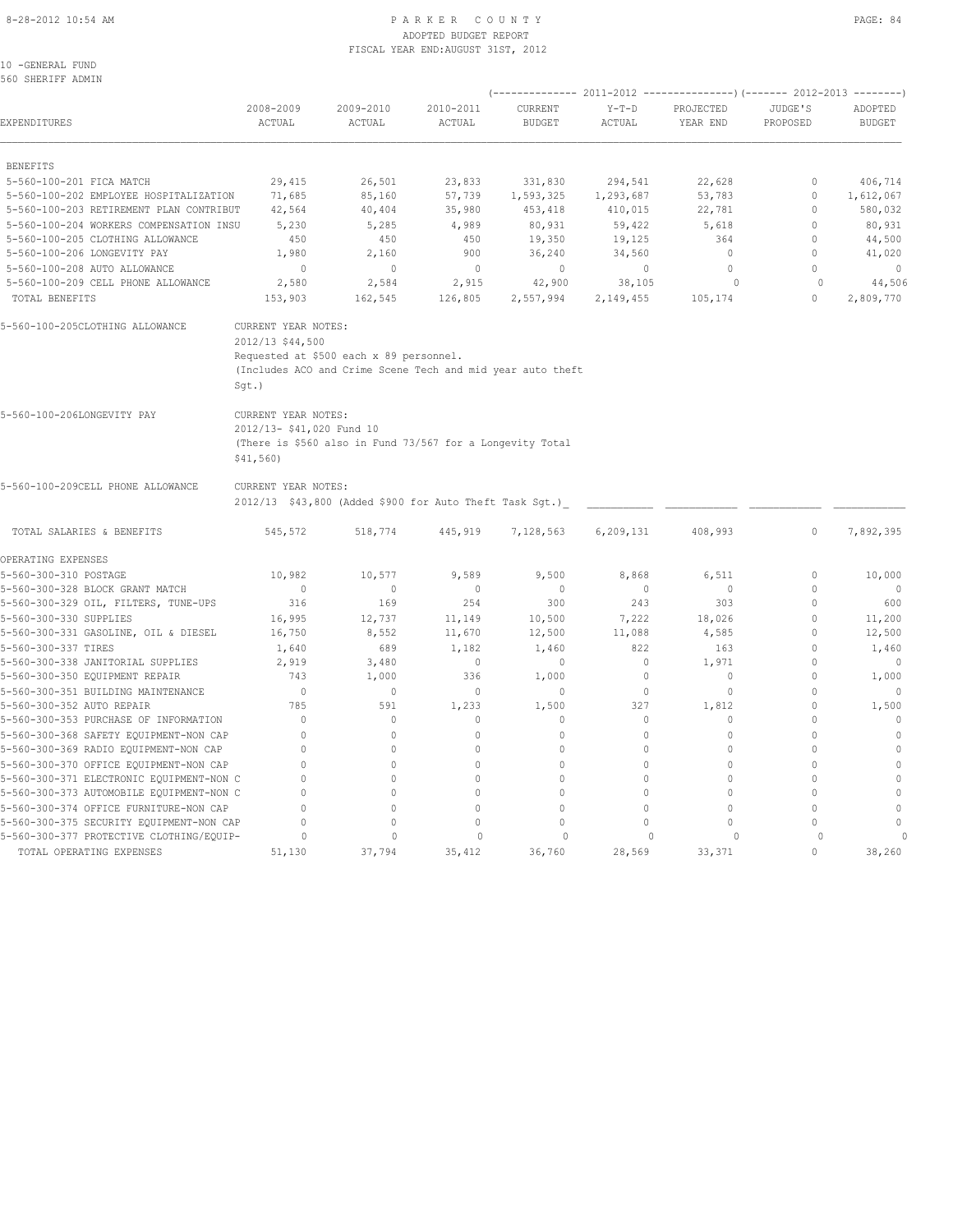#### 8-28-2012 10:54 AM PAGE: 85 ADOPTED BUDGET REPORT FISCAL YEAR END:AUGUST 31ST, 2012

10 -GENERAL FUND 560 SHERIFF ADMIN

| 2008-2009<br>ACTUAL              | 2009-2010<br>ACTUAL                                                                                                                                   | 2010-2011<br>ACTUAL | CURRENT<br><b>BUDGET</b>         | $Y-T-D$<br>ACTUAL                | PROJECTED<br>YEAR END            | JUDGE'S<br>PROPOSED                                                                | ADOPTED<br><b>BUDGET</b> |
|----------------------------------|-------------------------------------------------------------------------------------------------------------------------------------------------------|---------------------|----------------------------------|----------------------------------|----------------------------------|------------------------------------------------------------------------------------|--------------------------|
|                                  |                                                                                                                                                       |                     |                                  |                                  |                                  |                                                                                    |                          |
|                                  |                                                                                                                                                       |                     |                                  |                                  |                                  | $\cap$                                                                             | $\Omega$                 |
|                                  | $\begin{array}{c} \n\end{array}$                                                                                                                      |                     |                                  |                                  |                                  | $\Omega$                                                                           | 3,630                    |
| $\Omega$                         | $\mathbf{0}$                                                                                                                                          | $\mathbf{0}$        | $\circ$                          | 0                                | $\mathbf{0}$                     | $\cap$                                                                             | $\mathbf{0}$             |
| $\Omega$                         | $\Omega$                                                                                                                                              | $\Omega$            | $\Omega$                         | $\circ$                          |                                  | $\cap$                                                                             | $\Omega$                 |
| 17,925                           | 17,925                                                                                                                                                | 18,283              | 18,641                           | 18,283                           | $\Omega$                         | $\Omega$                                                                           | 18,641                   |
| 10,196                           | 6,051                                                                                                                                                 | 2,788               | 1,000                            | 381                              | 19,168                           | $\cap$                                                                             | 1,000                    |
| $\begin{array}{c} \n\end{array}$ | $\Omega$                                                                                                                                              | $\Omega$            | $\circ$                          | 0                                | 3,061                            | $\cap$                                                                             | $\mathbf{0}$             |
| $\bigcap$                        | $\cap$                                                                                                                                                | $\cap$              | $\Omega$                         | $\Omega$                         | 339                              | $\cap$                                                                             | $\Omega$                 |
| $\bigcap$                        | $\Omega$                                                                                                                                              | $\Omega$            | $\mathbf{0}$                     | $\Omega$                         | $\Omega$                         |                                                                                    | $\mathbf{0}$             |
| $\bigcap$                        | $\Omega$                                                                                                                                              | $\Omega$            | $\Omega$                         | $\circ$                          | 15)                              | $\cap$                                                                             | $\bigcap$                |
| 1,979                            | 1,931                                                                                                                                                 | 1,905               | 2,000                            | 1,840                            | 92                               | $\cap$                                                                             | 2,500                    |
| $\Omega$                         | $\circ$                                                                                                                                               | $\mathbf{0}$        | $\mathbf{0}$                     | $\Omega$                         | $\mathbf{0}$                     | $\cap$                                                                             | $\mathbf{0}$             |
| 94                               | 61                                                                                                                                                    | 67                  | $\Omega$                         | 5                                | 300                              |                                                                                    | $\mathbf{0}$             |
| 946                              | 849                                                                                                                                                   | 229                 | 700                              | $\Omega$                         | 2,380                            | $\cap$                                                                             | $\Omega$                 |
| 125                              | 121                                                                                                                                                   | 480                 | 150                              | 602                              | 321                              |                                                                                    | 150                      |
| 81                               | 36                                                                                                                                                    | $\Omega$            | $\Omega$                         | $\Omega$                         | 3,231                            | $\cap$                                                                             | $\Omega$                 |
| 1,055                            | 1,005                                                                                                                                                 | 1,055               | $\Omega$                         | $\cap$                           | 1,143                            | $\cap$                                                                             | 1,055                    |
| $\begin{array}{c} \n\end{array}$ | $\mathbf{0}$                                                                                                                                          | $\Omega$            | $\begin{array}{c} \n\end{array}$ | $\Omega$                         | $\begin{array}{c} \n\end{array}$ | $\cap$                                                                             | $\Omega$                 |
| $\circ$                          | $\mathbf{0}$                                                                                                                                          | $\mathbf{0}$        | 0                                | $\mathbf{0}$                     | 0                                | 0                                                                                  | 124,405                  |
| 39,683                           | 27,979                                                                                                                                                | 28,111              | 23,491                           | 22,112                           | 38,577                           | $\Omega$                                                                           | 151,381                  |
|                                  |                                                                                                                                                       |                     |                                  |                                  |                                  |                                                                                    |                          |
| $\circ$                          | $\mathbf{0}$                                                                                                                                          | $\mathbf{0}$        | $\begin{array}{c} \n\end{array}$ | 0                                | $\Omega$                         | $\Omega$                                                                           | $\Omega$                 |
| 51,880                           | $\Omega$                                                                                                                                              | $\Omega$            | $\Omega$                         | $\Omega$                         | $\Omega$                         | $\cap$                                                                             |                          |
| $\begin{array}{c} \n\end{array}$ | 141,270                                                                                                                                               | $\Omega$            | $\Omega$                         | $\Omega$                         | $\Omega$                         | $\cap$                                                                             |                          |
| $\begin{array}{c} \n\end{array}$ | 0                                                                                                                                                     | $\bigcap$           | $\bigcap$                        | $\bigcap$                        | $\cap$                           | $\bigcap$                                                                          | 63,703                   |
| $\Omega$                         | $\Omega$                                                                                                                                              | $\cap$              | $\Omega$                         | $\cap$                           | $\Omega$                         | $\cap$                                                                             | $\Omega$                 |
| $\Omega$                         | $\Omega$                                                                                                                                              | $\bigcap$           | $\Omega$                         | $\Omega$                         | $\Omega$                         | $\cap$                                                                             | $\mathbf{0}$             |
| $\cap$                           | $\bigcap$                                                                                                                                             | $\Omega$            | $\Omega$                         | $\Omega$                         | $\Omega$                         | $\cap$                                                                             | $\Omega$                 |
| 51,880                           | 141,270                                                                                                                                               | $\bigcap$           | $\Omega$                         | $\bigcap$                        | $\Omega$                         | 0                                                                                  | 63,703                   |
| 688,265                          | 725,817                                                                                                                                               | 509,442             | 7,188,814                        | 6,259,812                        | 480,941                          | $\Omega$                                                                           | 8,145,739                |
|                                  | $\Omega$<br>7,283<br>5-560-400-415 TRAINING SCHOOLS & SEMINAR<br>5-560-400-445 FILM & PHOTOGRAPHY SUPPLIE<br>5-560-500-577 UNIFORMS & PROTECTIVE CLOT | $\Omega$            | $\Omega$<br>3,305                | $\Omega$<br>1,000<br>=========== | $\Omega$<br>1,000                | $\begin{array}{c} \n\end{array}$<br>5,012<br>3,545<br>============================ |                          |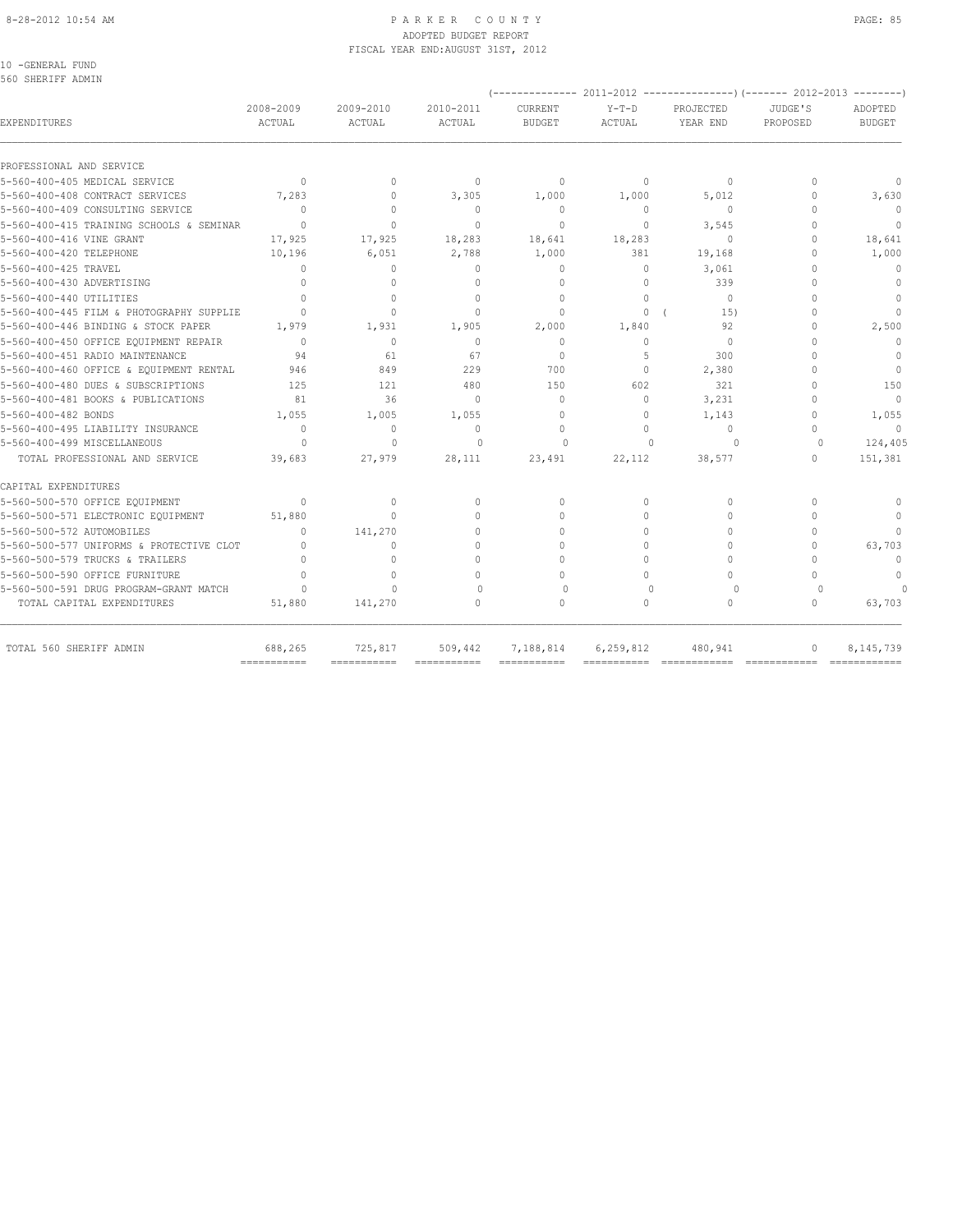#### 8-28-2012 10:54 AM PAGE: 86 PARKER COUNTY PAGE: 86 ADOPTED BUDGET REPORT FISCAL YEAR END:AUGUST 31ST, 2012

10 -GENERAL FUND 561 SPECIAL CRIMES DIV

| <b>EXPENDITURES</b>                                                                                              | 2008-2009<br>ACTUAL                                                                                                                          | 2009-2010<br>ACTUAL                    | 2010-2011<br>ACTUAL                                                                                     | CURRENT<br><b>BUDGET</b> | $Y-T-D$<br>ACTUAL | PROJECTED<br>YEAR END | JUDGE'S<br>PROPOSED | ADOPTED<br><b>BUDGET</b> |  |  |
|------------------------------------------------------------------------------------------------------------------|----------------------------------------------------------------------------------------------------------------------------------------------|----------------------------------------|---------------------------------------------------------------------------------------------------------|--------------------------|-------------------|-----------------------|---------------------|--------------------------|--|--|
| SALARIES & BENEFITS                                                                                              |                                                                                                                                              |                                        |                                                                                                         |                          |                   |                       |                     |                          |  |  |
| SALARIES & WAGES                                                                                                 |                                                                                                                                              |                                        |                                                                                                         |                          |                   |                       |                     |                          |  |  |
| 5-561-100-105 INVESTIGATORS                                                                                      | 221,700                                                                                                                                      | 197,257                                | 174,677                                                                                                 | $\circ$                  | $\circ$           | 108,402               | $\mathbf 0$         | $\circ$                  |  |  |
| 5-561-100-106 DEPUTIES                                                                                           | 60,692                                                                                                                                       | 73,213                                 | 72,483                                                                                                  | $\mathbf 0$              | $\circ$           | $\circ$               | $\circ$             | $\mathbb O$              |  |  |
| 5-561-100-124 ADMINISTRATIVE ASSISTANT                                                                           | 31,828                                                                                                                                       | 31,878                                 | 31,878                                                                                                  | $\overline{0}$           | $\circ$           | $\circ$               | $\Omega$            | $\mathbb O$              |  |  |
| 5-561-100-127 SERGEANTS                                                                                          | 45,160                                                                                                                                       | 25,364                                 | 55,466                                                                                                  | $\mathbf{0}$             | $\circ$           | $\circ$               | $\circ$             | $\mathbb O$              |  |  |
| 5-561-100-144 LIEUTENANT                                                                                         | 51,872                                                                                                                                       | 52,170                                 | 51,872                                                                                                  | $\overline{0}$           | $\circ$           | $\circ$               | $\Omega$            | $\mathbb O$              |  |  |
| 5-561-100-199 CERTIFICATION PAY                                                                                  | 8,113                                                                                                                                        | 6,494                                  | 8,515                                                                                                   | $\Omega$                 | $\mathbf{0}$      | $\circ$               | $\Omega$            | $\theta$                 |  |  |
| TOTAL SALARIES & WAGES                                                                                           | 419,364                                                                                                                                      | 386,376                                | 394,890                                                                                                 | $\mathbf{0}$             | $\circ$           | 108,402               | $\circ$             | $\circ$                  |  |  |
| 5-561-100-105INVESTIGATORS<br>5-561-100-106DEPUTIES<br>5-561-100-124ADMINISTRATIVE ASSISTANT CURRENT YEAR NOTES: | CURRENT YEAR NOTES:<br>2011/12: \$222,403<br>5 Investigators<br>CURRENT YEAR NOTES:<br>2011/12: \$72,284.00<br>2 Deputies<br>2011/12: 31,791 | Requested to Crime Analyst at \$40,000 |                                                                                                         |                          |                   |                       |                     |                          |  |  |
| 5-561-100-127SERGEANTS                                                                                           | PERMANENT NOTES:                                                                                                                             | Position obtained in 2009/2010 budget. | Salary and Benefits to be shared by SO and WPD.<br>We pay only \$20,000 plus 1/2 benefits (\$34,615.50) |                          |                   |                       |                     |                          |  |  |
| 5-561-100-127SERGEANTS                                                                                           | CURRENT YEAR NOTES:<br>2011/2012: \$47,741<br>1 Sergeant                                                                                     |                                        |                                                                                                         |                          |                   |                       |                     |                          |  |  |
| 5-561-100-144LIEUTENANT                                                                                          | CURRENT YEAR NOTES:<br>2011/12: \$51,730<br>$1$ Lt.                                                                                          |                                        |                                                                                                         |                          |                   |                       |                     |                          |  |  |

5-561-100-199CERTIFICATION PAY CURRENT YEAR NOTES: 2011/12: \$11,400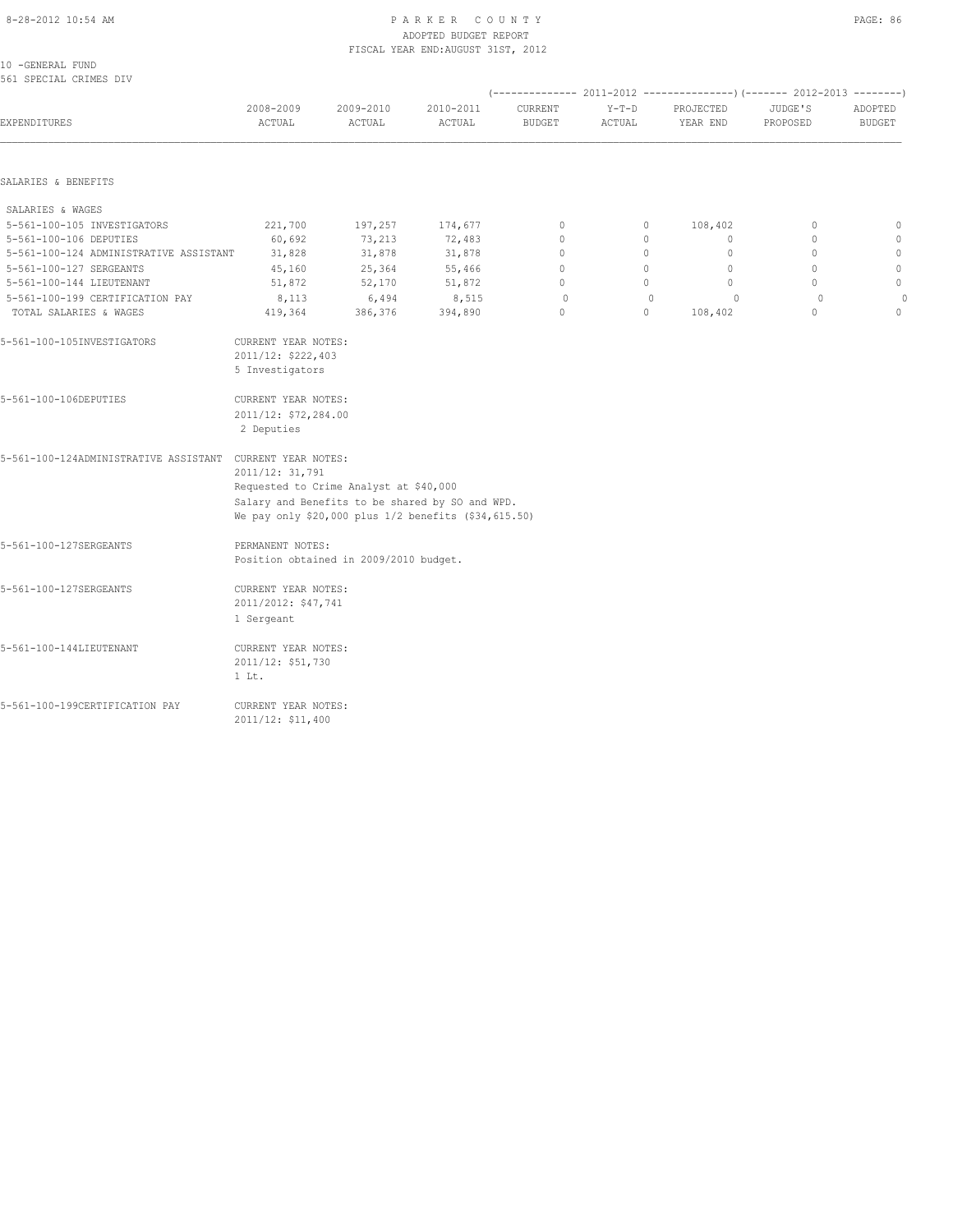#### 8-28-2012 10:54 AM PAGE: 87 ADOPTED BUDGET REPORT FISCAL YEAR END:AUGUST 31ST, 2012

10 -GENERAL FUND 561 SPECIAL CRIMES DIV

| EXPENDITURES                                                                       | 2008-2009<br>ACTUAL                                                                               | 2009-2010<br>ACTUAL | 2010-2011<br>ACTUAL                                        | CURRENT<br><b>BUDGET</b>                     | $Y-T-D$<br>ACTUAL   | PROJECTED<br>YEAR END | JUDGE'S<br>PROPOSED  | ADOPTED<br><b>BUDGET</b> |  |  |  |
|------------------------------------------------------------------------------------|---------------------------------------------------------------------------------------------------|---------------------|------------------------------------------------------------|----------------------------------------------|---------------------|-----------------------|----------------------|--------------------------|--|--|--|
| <b>BENEFITS</b>                                                                    |                                                                                                   |                     |                                                            |                                              |                     |                       |                      |                          |  |  |  |
| 5-561-100-201 FICA MATCH                                                           | 30,663                                                                                            | 27,918              | 28,817                                                     | $\mathbf{0}$                                 | 0                   | 10,281                | $\mathbf 0$          | $\mathbf{0}$             |  |  |  |
| 5-561-100-202 EMPLOYEE HOSPITALIZATION                                             | 91,494                                                                                            | 135,998             | 124,304                                                    | $\Omega$                                     | $\circ$             | 23,097                | $\mathbf{0}$         | $\mathbf{0}$             |  |  |  |
| 5-561-100-203 RETIREMENT PLAN CONTRIBUT                                            | 42,458                                                                                            | 43,263              | 47,324                                                     | $\mathbf{0}$                                 | 0                   | 10,074                | $\mathbf 0$          | $\mathbf{0}$             |  |  |  |
| 5-561-100-204 WORKERS COMPENSATION INSU                                            | 7,377                                                                                             | 7,770               | 7,937                                                      | $\Omega$                                     | $\circ$             | 3,867                 | $\mathbf{0}$         | $\mathbf{0}$             |  |  |  |
| 5-561-100-205 CLOTHING ALLOWANCE                                                   | 1,350                                                                                             | 1,800               | 1,800                                                      | $\mathbf{0}$                                 | $\circ$             | 1,093                 | $\mathbf{0}$         | $\mathbb O$              |  |  |  |
| 5-561-100-206 LONGEVITY PAY                                                        | 2,520                                                                                             | 2,700               | 2,820                                                      | $\Omega$                                     | $\circ$             | $\mathbf{0}$          | $\Omega$             | $\mathbf{0}$             |  |  |  |
| 5-561-100-209 CELL PHONE ALLOWANCE                                                 | 602                                                                                               | 338                 | 1,506                                                      | $\circ$                                      | $\mathbf{0}$        | 0                     | $\circ$              | 0                        |  |  |  |
| TOTAL BENEFITS                                                                     | 176,464                                                                                           | 219,787             | 214,507                                                    | $\mathbf{0}$                                 | $\circ$             | 48,412                | $\circ$              | $\Omega$                 |  |  |  |
| 5-561-100-205CLOTHING ALLOWANCE                                                    | CURRENT YEAR NOTES:<br>2011/12: \$2,025                                                           |                     |                                                            |                                              |                     |                       |                      |                          |  |  |  |
|                                                                                    | 9 x 225                                                                                           |                     |                                                            |                                              |                     |                       |                      |                          |  |  |  |
| 5-561-100-206LONGEVITY PAY                                                         | CURRENT YEAR NOTES:                                                                               |                     |                                                            |                                              |                     |                       |                      |                          |  |  |  |
|                                                                                    | 2011/12:\$3,060                                                                                   |                     |                                                            |                                              |                     |                       |                      |                          |  |  |  |
| 5-561-100-209CELL PHONE ALLOWANCE                                                  | PERMANENT NOTES:<br>Currently \$900 allowance                                                     |                     | This Phone will be budgeted 2010/11 in Telephone Line 420. |                                              |                     |                       |                      |                          |  |  |  |
| 5-561-100-209CELL PHONE ALLOWANCE                                                  | CURRENT YEAR NOTES:<br>2011/12: \$9,000                                                           |                     |                                                            |                                              |                     |                       |                      |                          |  |  |  |
|                                                                                    | Phone Allowance rather than flat phones.<br>10 x 900 (Includes phone for Crime Analysis Position) |                     |                                                            |                                              |                     |                       |                      |                          |  |  |  |
|                                                                                    |                                                                                                   |                     |                                                            |                                              |                     |                       |                      |                          |  |  |  |
| TOTAL SALARIES & BENEFITS                                                          | 595,828                                                                                           | 606,163             | 609,398                                                    | $\mathbb O$                                  | $\circ$             | 156,814               | $\mathbb O$          | $\mathbf{0}$             |  |  |  |
| OPERATING EXPENSES                                                                 |                                                                                                   |                     |                                                            |                                              |                     |                       |                      |                          |  |  |  |
| 5-561-300-329 OIL FILTERS, TUNE-UPS, MAI                                           | 690                                                                                               | 490                 | 557                                                        | 1,250                                        | 204                 | $\circ$               | $\circ$              | 1,250                    |  |  |  |
| 5-561-300-330 SUPPLIES                                                             | 3,859                                                                                             | 1,391               | 3,971                                                      | 3,000                                        | 650                 | $\circ$               | $\circ$              | 2,500                    |  |  |  |
| 5-561-300-331 GASOLINE, OIL & DIESEL                                               | 18,121                                                                                            | 31,675              | 32,742                                                     | 34,000                                       | 25,086              | $\circ$               | $\mathbf{0}$         | 34,000                   |  |  |  |
| 5-561-300-337 TIRES                                                                | $\mathbf{0}$                                                                                      | $\mathbf{0}$        | 1,774                                                      | 1,000                                        | 192                 | $\Omega$              | $\mathbf{0}$         | 2,000                    |  |  |  |
| 5-561-300-350 EQUIPMENT REPAIR                                                     | 2,710                                                                                             | 1,820               | 85                                                         | 500                                          | $\circ$             | $\Omega$              | $\mathbf{0}$         | 500                      |  |  |  |
| 5-561-300-352 AUTO REPAIR                                                          | $\mathbf{0}$                                                                                      | $\circ$             | 1,328                                                      | 10,500                                       | 10,563              | $\circ$               | $\mathbf 0$          | 10,000                   |  |  |  |
| 5-561-300-368 SAFETY EQUIPMENT-NON CAP                                             | $\mathbf 0$                                                                                       | 0                   | $\circ$                                                    | $\mathbf{0}$                                 | $\circ$             | $\Omega$              | $\mathbf{0}$         | $\mathbf{0}$             |  |  |  |
| 5-561-300-370 OFFICE EQUIPMENT-NON CAP                                             | $\mathbf{0}$                                                                                      | $\Omega$            | $\mathbf{0}$                                               | $\begin{array}{c} \n\end{array}$             | $\circ$             | $\Omega$              | $\Omega$             | $\mathbf{0}$             |  |  |  |
| 5-561-300-371 ELECTRONIC EQUIPMENT-NON C                                           | $\mathbf 0$<br>$\Omega$                                                                           | $\Omega$            | $\mathbf{0}$                                               | $\Omega$                                     | $\circ$<br>$\Omega$ | $\Omega$<br>$\Omega$  | $\Omega$<br>$\Omega$ | $\mathbf{0}$<br>$\Omega$ |  |  |  |
| 5-561-300-373 AUTOMOBILE EQUIPMENT-NON C                                           | $\mathbf 0$                                                                                       | 0<br>$\Omega$       | $\circ$<br>$\mathbf{0}$                                    | $\begin{array}{c} \n\end{array}$<br>$\Omega$ | $\Omega$            | $\Omega$              | $\Omega$             |                          |  |  |  |
| 5-561-300-374 OFFICE FURNITURE-NON CAP<br>5-561-300-375 SECURITY EQUIPMENT-NON CAP | $\Omega$                                                                                          | 0                   | $\Omega$                                                   | $\begin{array}{c} \n\end{array}$             | $\Omega$            | $\bigcap$             | $\Omega$             | $\mathbb O$<br>$\Omega$  |  |  |  |
| 5-561-300-377 PROTECTIVE CLOTHING/EQUIP-                                           | $\circ$                                                                                           | $\Omega$            | $\Omega$                                                   | $\circ$                                      | $\Omega$            | $\circ$               | $\Omega$             | $\overline{0}$           |  |  |  |
|                                                                                    |                                                                                                   |                     |                                                            |                                              |                     |                       |                      |                          |  |  |  |

TOTAL OPERATING EXPENSES 25,381 35,376 40,457 50,250 36,696 0 0 50,250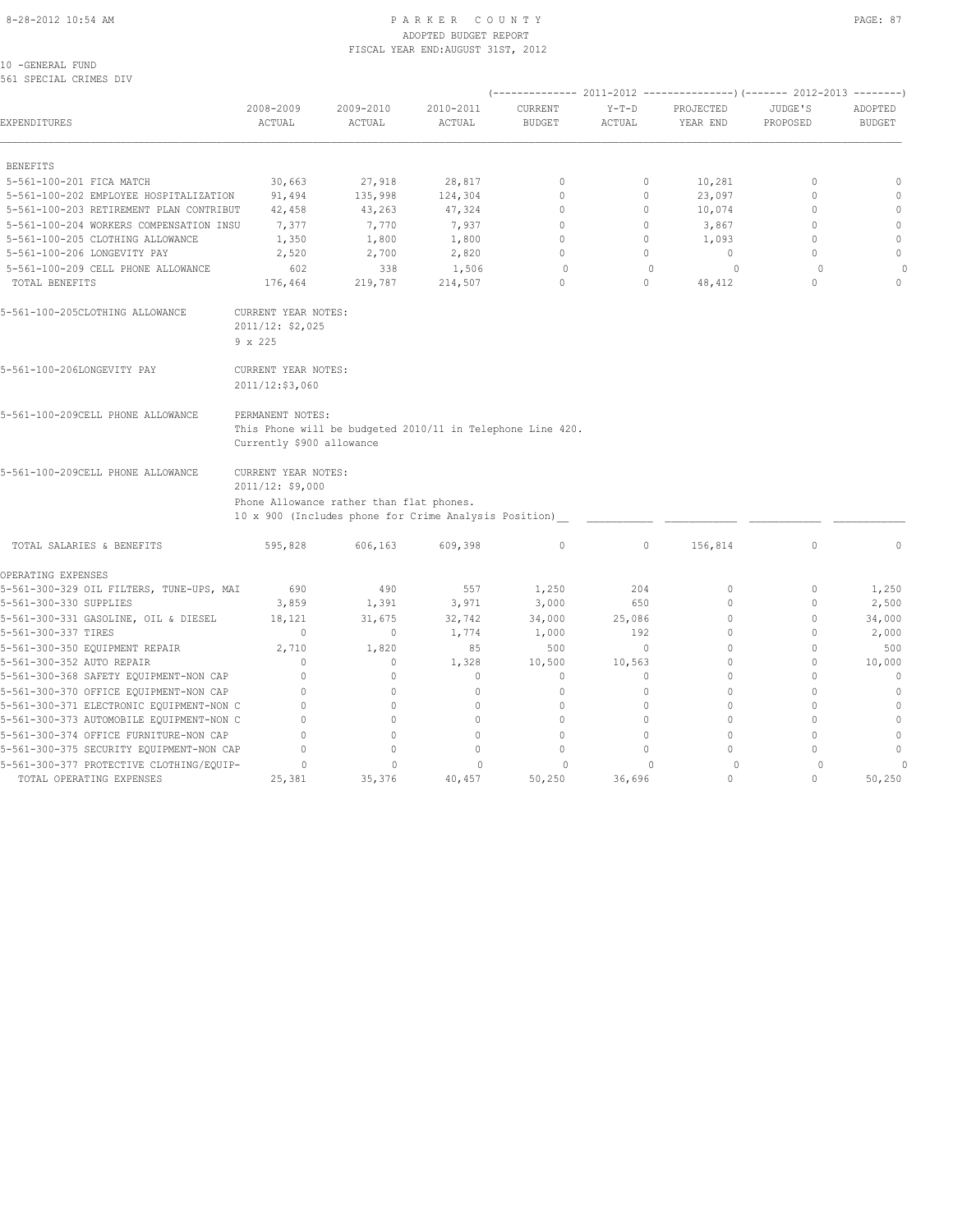#### 8-28-2012 10:54 AM P A R K E R C O U N T Y PAGE: 88 ADOPTED BUDGET REPORT FISCAL YEAR END:AUGUST 31ST, 2012

10 -GENERAL FUND 561 SPECIAL CRIMES DIV

|                                          |                     |                                  |                                  |                          |                   |                                  |                     | ---------                |
|------------------------------------------|---------------------|----------------------------------|----------------------------------|--------------------------|-------------------|----------------------------------|---------------------|--------------------------|
| EXPENDITURES                             | 2008-2009<br>ACTUAL | 2009-2010<br>ACTUAL              | 2010-2011<br>ACTUAL              | CURRENT<br><b>BUDGET</b> | $Y-T-D$<br>ACTUAL | PROJECTED<br>YEAR END            | JUDGE'S<br>PROPOSED | ADOPTED<br><b>BUDGET</b> |
| PROFESSIONAL AND SERVICE                 |                     |                                  |                                  |                          |                   |                                  |                     |                          |
| 5-561-400-408 CONTRACT SERVICES          | 17,398              | 21,372                           | 20,520                           | 31,320                   | 6,456             | $\begin{array}{c} \n\end{array}$ |                     | 31,320                   |
| 5-561-400-420 TELEPHONE                  | 1,595               | 1,487                            | 3,999                            | 6,960                    | 4,285             | $\bigcap$                        |                     | 6,960                    |
| 5-561-400-499 MISCELLANEOUS              | 1,162               | 100                              | $\cup$                           | $\Omega$                 | $\Omega$          | $\Omega$                         |                     | $\Omega$                 |
| TOTAL PROFESSIONAL AND SERVICE           | 20,155              | 22,960                           | 24,519                           | 38,280                   | 10,741            | $\Omega$                         | $\Omega$            | 38,280                   |
| CAPITAL EXPENDITURES                     |                     |                                  |                                  |                          |                   |                                  |                     |                          |
| 5-561-500-570 OFFICE EQUIPMENT           | $\cap$              | 584                              | 3,338                            | $\Omega$                 |                   | $\Omega$                         |                     |                          |
| 5-561-500-571 ELECTRONIC EQUIPMENT       | $\cap$              |                                  | $\cup$                           | $\Omega$                 | $\bigcap$         | $\Omega$                         |                     | $\Omega$                 |
| 5-561-500-573 AUTOMOBILE EQUIPMENT       | $\cap$              | $\begin{array}{c} \n\end{array}$ | $\begin{array}{c} \n\end{array}$ | $\bigcap$                | $\Omega$          | $\bigcap$                        |                     | $\Omega$                 |
| 5-561-500-577 UNIFORMS & PROTECTIVE CLOT | 2,612               | $\Omega$                         |                                  |                          | $\Omega$          |                                  |                     |                          |
| TOTAL CAPITAL EXPENDITURES               | 2,612               | 584                              | 3,338                            | 0                        | $\Omega$          | $\mathbf{0}$                     |                     | 0                        |
| TOTAL 561 SPECIAL CRIMES DIV             | 643,975             | 665,082                          | 677,712                          | 88,530                   | 47,437            | 156,814                          | $\mathbf{0}$        | 88,530                   |
|                                          | ===========         |                                  |                                  |                          |                   |                                  |                     |                          |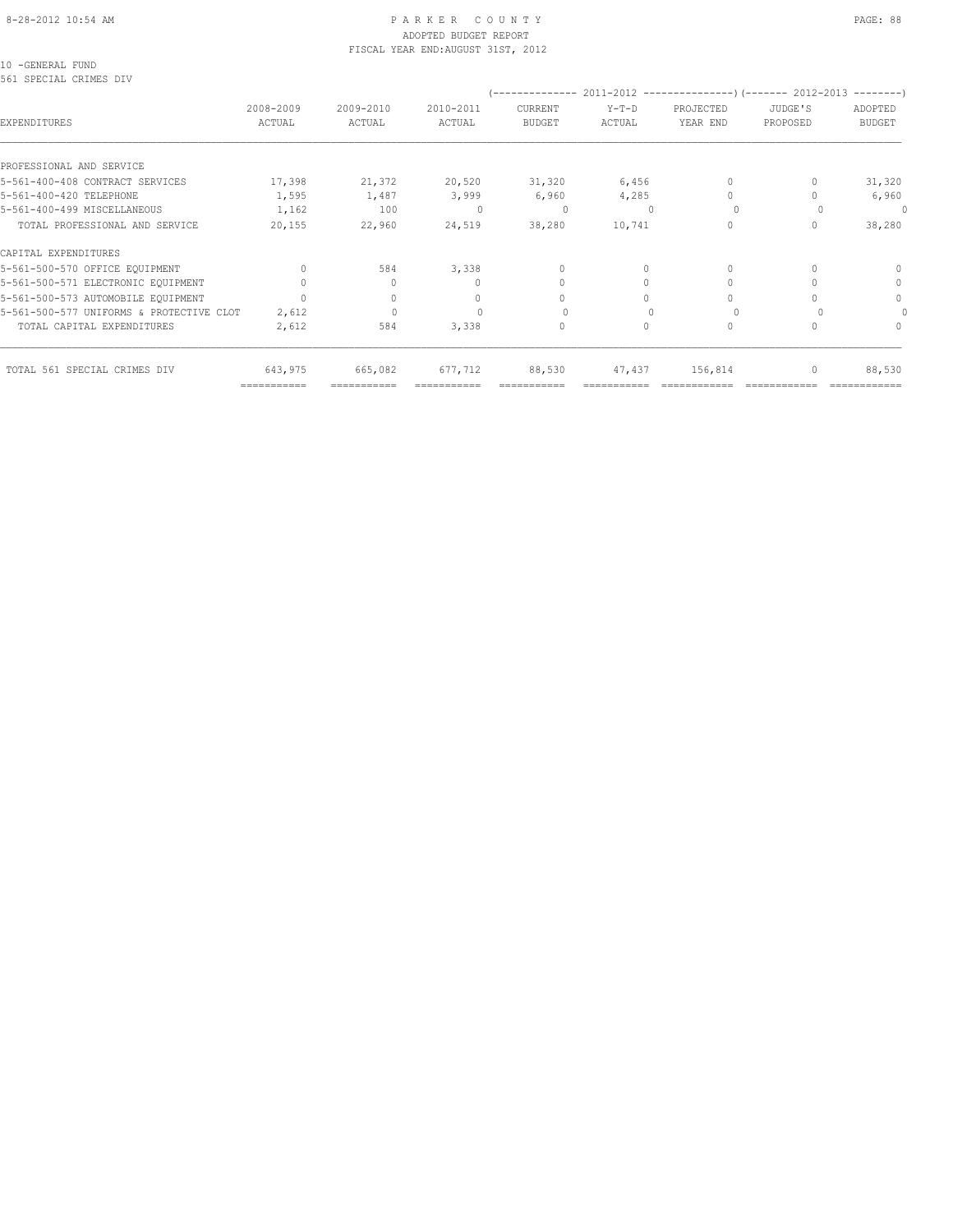#### 8-28-2012 10:54 AM P A R K E R C O U N T Y PAGE: 89 ADOPTED BUDGET REPORT FISCAL YEAR END:AUGUST 31ST, 2012

| 10 -GENERAL FUND  |  |
|-------------------|--|
| 562 INVESTIGATION |  |

| <b>EXPENDITURES</b>                                       | 2008-2009<br>ACTUAL                                                            | 2009-2010<br>ACTUAL | 2010-2011<br>ACTUAL | CURRENT<br><b>BUDGET</b> | $Y-T-D$<br>ACTUAL | PROJECTED<br>YEAR END | JUDGE'S<br>PROPOSED | ADOPTED<br><b>BUDGET</b> |
|-----------------------------------------------------------|--------------------------------------------------------------------------------|---------------------|---------------------|--------------------------|-------------------|-----------------------|---------------------|--------------------------|
| SALARIES & BENEFITS                                       |                                                                                |                     |                     |                          |                   |                       |                     |                          |
|                                                           |                                                                                |                     |                     |                          |                   |                       |                     |                          |
| SALARIES & WAGES                                          |                                                                                |                     |                     |                          |                   |                       |                     |                          |
| 5-562-100-105 INVESTIGATOR                                | 294,252                                                                        | 355,095             | 344,939             | $\circ$                  | $\circ$           | 276,117               | $\mathbf{0}$        | $\mathbb O$              |
| 5-562-100-106 DEPUTIES                                    | 95,991                                                                         | 79,272              | 79,272              | $\mathbf{0}$             | $\circ$           | $\circ$               | $\mathbb O$         | $\mathbf{0}$             |
| 5-562-100-116 CLERK                                       | $\circ$                                                                        | $\circ$             | 58,019              | $\mathbf 0$              | 0                 | $\circ$               | $\mathbf 0$         | $\mathbb O$              |
| 5-562-100-124 ADMINISTRATIVE ASSISTANT                    | 35,879                                                                         | 35,879              | 35,190              | $\circ$                  | $\circ$           | $\circ$               | $\mathbf{0}$        | $\mathbf{0}$             |
| 5-562-100-127 SERGEANT                                    | 99,424                                                                         | 99,424              | 95,757              | $\mathbf{0}$             | 0                 | 41,887                | $\mathbf{0}$        | $\mathbb O$              |
| 5-562-100-128 CRIME SCENE/TECH                            | 27,037                                                                         | 40,156              | 40,156              | $\mathbf{0}$             | 0                 | 38,534                | $\mathbf{0}$        | $\mathbb O$              |
| 5-562-100-144 LIEUTENANT                                  | 56,567                                                                         | 56,711              | 56,711              | $\circ$                  | $\circ$           | 48,945                | $\mathbf{0}$        | $\mathbb O$              |
| 5-562-100-147 CID CORPORAL                                | $\mathbf{0}$                                                                   | $\mathbf{0}$        | $\mathbf{0}$        | $\circ$                  | $\circ$           | 37,968                | $\mathbf{0}$        | $\mathbb O$              |
| 5-562-100-153 CRIMINAL INTERDICTION                       | $\mathbb O$                                                                    | $\mathbf{0}$        | $\mathbb O$         | $\mathbf{0}$             | $\circ$           | $\circ$               | $\mathbf{0}$        | $\mathbb O$              |
| 5-562-100-198 OVERTIME                                    | 12,878                                                                         | $\circ$             | $\mathbb O$         | $\Omega$                 | $\circ$           | $\circ$               | $\Omega$            | $\mathbb O$              |
| 5-562-100-199 CERTIFICATION PAY                           | 14,241                                                                         | 14,957              | 14,706              | $\circ$                  | $\circ$           | $\circ$               | $\circ$             |                          |
| TOTAL SALARIES & WAGES                                    | 636,270                                                                        | 681,492             | 724,750             | $\mathbf{0}$             | $\circ$           | 443,451               | $\circ$             | $\mathbb O$              |
| 5-562-100-105INVESTIGATOR                                 | CURRENT YEAR NOTES:<br>2011/12 \$345,294<br>8 Investigators                    |                     |                     |                          |                   |                       |                     |                          |
| 5-562-100-106DEPUTIES                                     | CURRENT YEAR NOTES:<br>2011/12 79,057<br>2 Deputy Sheriff's                    |                     |                     |                          |                   |                       |                     |                          |
| 5-562-100-116CLERK                                        | PERMANENT NOTES:<br>Evidence Clerks (2) transfered from 560 to 562 (2010/2011) |                     |                     |                          |                   |                       |                     |                          |
| 5-562-100-116CLERK                                        | CURRENT YEAR NOTES:<br>2011/12 59,932<br>2 Property/Evidence Clerks            |                     |                     |                          |                   |                       |                     |                          |
| 5-562-100-124ADMINISTRATIVE ASSISTANT PERMANENT NOTES:    | CID AA                                                                         |                     |                     |                          |                   |                       |                     |                          |
| 5-562-100-124ADMINISTRATIVE ASSISTANT CURRENT YEAR NOTES: | 2011/12 35,781<br>1 AA                                                         |                     |                     |                          |                   |                       |                     |                          |
| 5-562-100-127SERGEANT                                     | CURRENT YEAR NOTES:<br>2011/12 97,336<br>2 CID Sergeants                       |                     |                     |                          |                   |                       |                     |                          |
| 5-562-100-128CRIME SCENE/TECH                             | PERMANENT NOTES:<br>Position added 2009.<br>40,048                             |                     |                     |                          |                   |                       |                     |                          |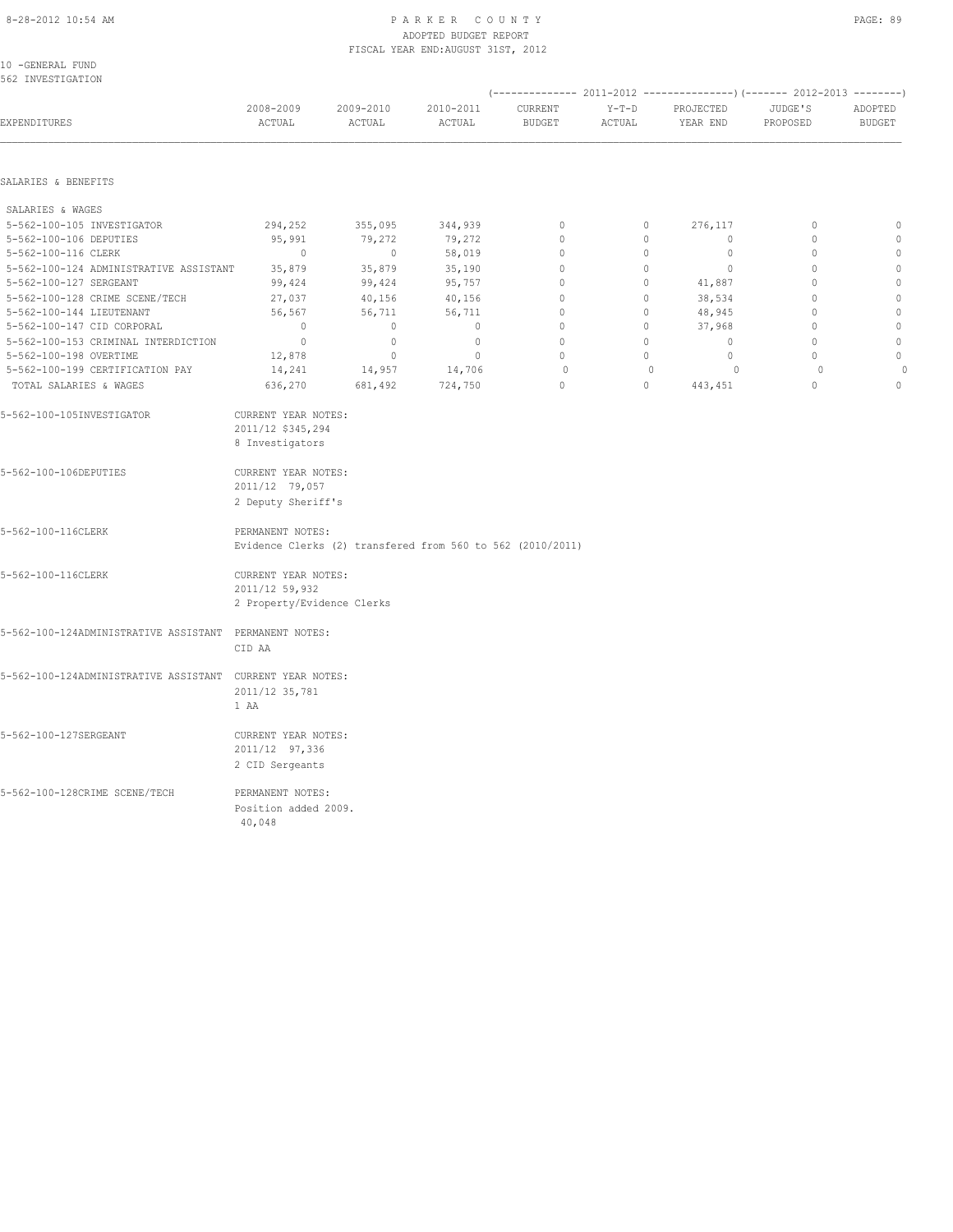#### 8-28-2012 10:54 AM P A R K E R C O U N T Y PAGE: 90 ADOPTED BUDGET REPORT FISCAL YEAR END:AUGUST 31ST, 2012

10 -GENERAL FUND 562 INVESTIGATION

| EXPENDITURES                            | 2008-2009<br>ACTUAL                                                                                                                                                                                                                                         | 2009-2010<br>ACTUAL | 2010-2011<br>ACTUAL | CURRENT<br><b>BUDGET</b> | $Y-T-D$<br>ACTUAL | PROJECTED<br>YEAR END | JUDGE'S<br>PROPOSED | ADOPTED<br><b>BUDGET</b> |
|-----------------------------------------|-------------------------------------------------------------------------------------------------------------------------------------------------------------------------------------------------------------------------------------------------------------|---------------------|---------------------|--------------------------|-------------------|-----------------------|---------------------|--------------------------|
| 5-562-100-128CRIME SCENE/TECH           | CURRENT YEAR NOTES:<br>2011/12 40,048<br>1 Crime Scene Technician                                                                                                                                                                                           |                     |                     |                          |                   |                       |                     |                          |
| 5-562-100-144LIEUTENANT                 | PERMANENT NOTES:<br>Division Commander                                                                                                                                                                                                                      |                     |                     |                          |                   |                       |                     |                          |
| 5-562-100-144LIEUTENANT                 | CURRENT YEAR NOTES:<br>2011/12 56,577<br>$1$ Lt.                                                                                                                                                                                                            |                     |                     |                          |                   |                       |                     |                          |
| 5-562-100-147CID CORPORAL               | PERMANENT NOTES:<br>None                                                                                                                                                                                                                                    |                     |                     |                          |                   |                       |                     |                          |
| 5-562-100-153CRIMINAL INTERDICTION      | PERMANENT NOTES:<br>None                                                                                                                                                                                                                                    |                     |                     |                          |                   |                       |                     |                          |
| 5-562-100-1980VERTIME                   | PERMANENT NOTES:<br>Due to high case loads carried by all investigators we are<br>unable to flex time accrued from call outs as in previous<br>years. Current budget reflects that 75% of this line was<br>expended within the first six months of funding. |                     |                     |                          |                   |                       |                     |                          |
| 5-562-100-199CERTIFICATION PAY          | CURRENT YEAR NOTES:<br>2011/12 14,400                                                                                                                                                                                                                       |                     |                     |                          |                   |                       |                     |                          |
| <b>BENEFITS</b>                         |                                                                                                                                                                                                                                                             |                     |                     |                          |                   |                       |                     |                          |
| 5-562-100-201 FICA MATCH                | 48,701                                                                                                                                                                                                                                                      | 51,486              | 53,447              | $\circ$                  | $\circ$           | 32,926                | $\circ$             | $\mathbb O$              |
| 5-562-100-202 EMPLOYEE HOSPITALIZATION  | 126,454                                                                                                                                                                                                                                                     | 181,432             | 235,196             | $\circ$                  | 0                 | 74,809                | $\mathbf{0}$        | $\mathbb O$              |
| 5-562-100-203 RETIREMENT PLAN CONTRIBUT | 68,415                                                                                                                                                                                                                                                      | 76,682              | 87,498              | $\circ$                  | $\circ$           | 33,220                | $\circ$             | $\mathbb O$              |
| 5-562-100-204 WORKERS COMPENSATION INSU | 12,507                                                                                                                                                                                                                                                      | 11,329              | 11,326              | $\mathbf{0}$             | $\circ$           | 15,200                | $\mathbf{0}$        | $\mathbb O$              |
| 5-562-100-205 CLOTHING ALLOWANCE        | 2,768                                                                                                                                                                                                                                                       | 3,150               | 3,150               | $\mathbf{0}$             | $\circ$           | 3,644                 | $\mathbf{0}$        | $\mathbb O$              |
| 5-562-100-206 LONGEVITY PAY             | 5,460                                                                                                                                                                                                                                                       | 5,084               | 6,360               | $\Omega$                 | 0                 | $\circ$               | $\Omega$            | $\mathbb O$              |
| 5-562-100-209 CELL PHONE ALLOWANCE      | 8,937                                                                                                                                                                                                                                                       | 9,377               | 9,627               | $\circ$                  | $\mathbf{0}$      | $\circ$               | $\circ$             |                          |
| TOTAL BENEFITS                          | 273,242                                                                                                                                                                                                                                                     | 338,541             | 406,604             | $\Omega$                 | $\Omega$          | 159,799               | $\Omega$            | $\mathbf{0}$             |
| 5-562-100-205CLOTHING ALLOWANCE         | CURRENT YEAR NOTES:<br>2011/12 3,150<br>14 x 225                                                                                                                                                                                                            |                     |                     |                          |                   |                       |                     |                          |
| 5-562-100-206LONGEVITY PAY              | CURRENT YEAR NOTES:<br>2011/12: 7,080                                                                                                                                                                                                                       |                     |                     |                          |                   |                       |                     |                          |
| 5-562-100-209CELL PHONE ALLOWANCE       | CURRENT YEAR NOTES:<br>2011/12: 10,800                                                                                                                                                                                                                      |                     |                     |                          |                   |                       |                     |                          |
| TOTAL SALARIES & BENEFITS               | 909,512                                                                                                                                                                                                                                                     | 1,020,033           | 1, 131, 353         | $\mathbf{0}$             | $\circ$           | 603,250               | $\circ$             | $\circ$                  |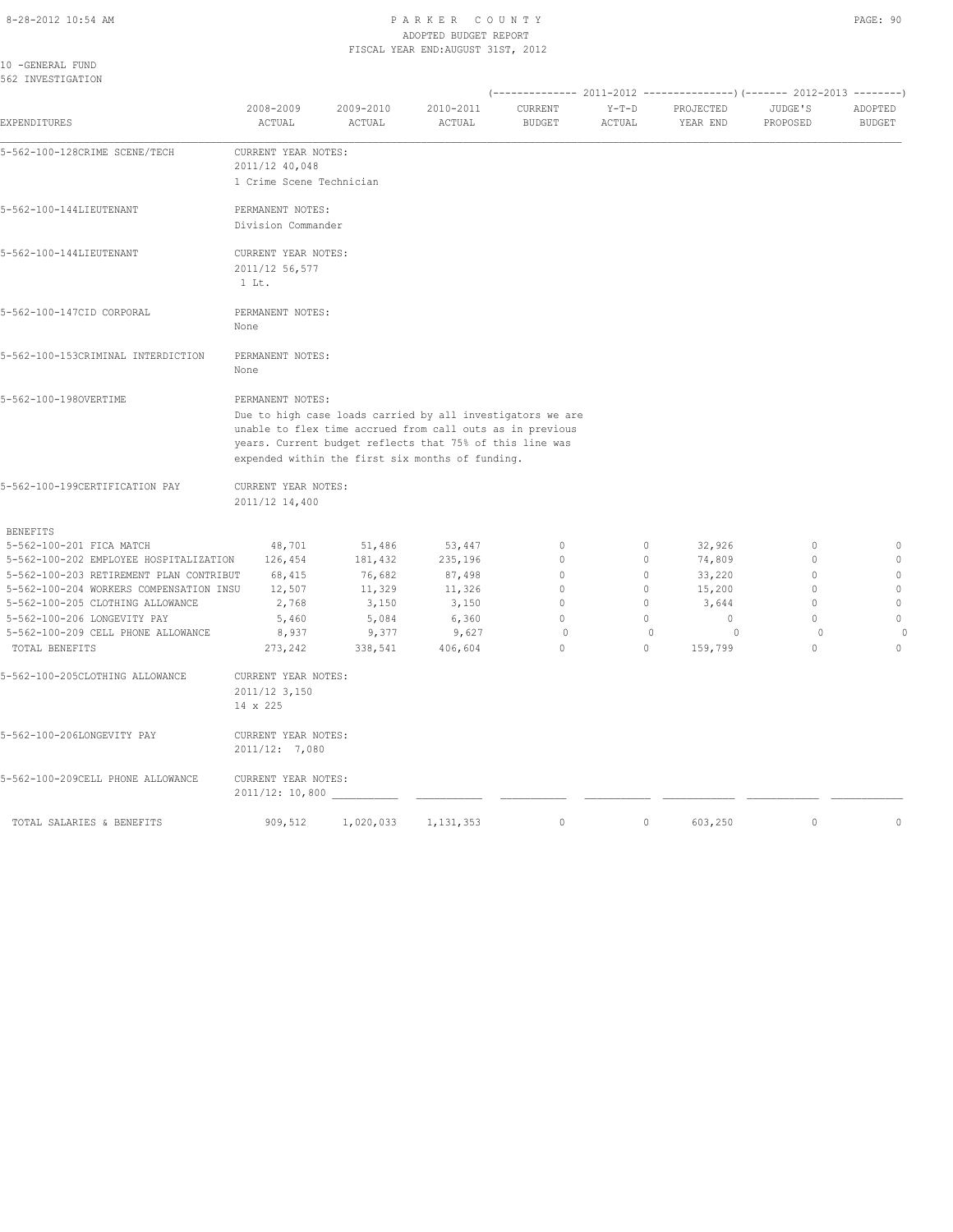#### 8-28-2012 10:54 AM PAGE: 91 ADOPTED BUDGET REPORT FISCAL YEAR END:AUGUST 31ST, 2012

10 -GENERAL FUND 562 INVESTIGATION

|                                                               |                            | $---------2011-2012$<br>$------------() (------ 2012-2013)$<br>-------- |                            |                          |                   |                       |                      |                          |  |
|---------------------------------------------------------------|----------------------------|-------------------------------------------------------------------------|----------------------------|--------------------------|-------------------|-----------------------|----------------------|--------------------------|--|
| EXPENDITURES                                                  | 2008-2009<br><b>ACTUAL</b> | 2009-2010<br>ACTUAL                                                     | 2010-2011<br><b>ACTUAL</b> | CURRENT<br><b>BUDGET</b> | $Y-T-D$<br>ACTUAL | PROJECTED<br>YEAR END | JUDGE'S<br>PROPOSED  | ADOPTED<br><b>BUDGET</b> |  |
| OPERATING EXPENSES                                            |                            |                                                                         |                            |                          |                   |                       |                      |                          |  |
| 5-562-300-310 POSTAGE                                         | $\circ$                    | $\circ$                                                                 | $\mathbf{0}$               | $\mathbf{0}$             | $\circ$           | $\circ$               | $\Omega$             | $\mathbf{0}$             |  |
| 5-562-300-329 OIL, FILTERS, TUNE-UPS                          | 925                        | 979                                                                     | 1,368                      | 1,700                    | 1,156             | 2,553                 | $\Omega$             | 1,700                    |  |
| 5-562-300-330 SUPPLIES                                        | 6,801                      | 4,329                                                                   | 7,794                      | 5,635                    | 3,351             | 3,651                 | $\Omega$             | 6,500                    |  |
| 5-562-300-331 GASOLINE, OIL & DIESEL                          | 30,246                     | 33,261                                                                  | 41,258                     | 36,000                   | 31,828            | 15,643                | $\mathbf{0}$         | 41,000                   |  |
| 5-562-300-337 TIRES                                           | 1,284                      | 2,398                                                                   | 4,070                      | 3,000                    | 1,889             | 2,289                 | $\Omega$             | 3,000                    |  |
| 5-562-300-341 SECURITY EQUIPMENT                              | 1,031                      | $\Omega$                                                                | $\Omega$                   | $\Omega$                 | $\circ$           | $\Omega$              | $\Omega$             | $\overline{0}$           |  |
| 5-562-300-350 EQUIPMENT REPAIR                                | $\mathbf{0}$               | $\circ$                                                                 | $\mathbf{0}$               | 350                      | 90                | $\mathbf{0}$          | $\Omega$             | 350                      |  |
| 5-562-300-352 AUTO REPAIR                                     | 2,096                      | 9,156                                                                   | 2,328                      | 4,000                    | 2,051             | 8,826                 | $\Omega$             | 6,000                    |  |
| 5-562-300-353 PURCHASE OF INFORMATION                         | $\Omega$                   | $\Omega$                                                                | $\Omega$                   | $\Omega$                 | $\Omega$          | $\Omega$              | $\Omega$             | $\Omega$                 |  |
| 5-562-300-361 CRIME SCENE SUPPLIES                            | 4,832                      | 4,307                                                                   | 2,918                      | 4,200                    | 1,063             | $\mathbf{0}$          | $\Omega$             | 4,200                    |  |
| 5-562-300-362 CRIME SCENE TELEPHONE                           | $\Omega$                   | $\circ$                                                                 | $\Omega$                   | $\mathbf{0}$             | $\circ$           | $\Omega$              | $\Omega$             | $\mathbf{0}$             |  |
| 5-562-300-363 CRIME SCENE EQUIPMENT                           | 3,661                      | 1,562                                                                   | 1,938                      | 2,034                    | 557               | $\Omega$              | $\Omega$             | 2,034                    |  |
| 5-562-300-368 SAFETY EQUIPMENT-NON CAP                        | $\Omega$                   | $\Omega$                                                                | $\Omega$                   | $\mathbf{0}$             | $\Omega$          | $\Omega$              | $\Omega$             | $\Omega$                 |  |
| 5-562-300-370 OFFICE EQUIPMENT-NON CAP                        | $\Omega$                   | $\Omega$                                                                | $\Omega$                   | $\Omega$                 | $\Omega$          | $\Omega$              | $\Omega$             | $\Omega$                 |  |
| 5-562-300-371 ELECTRONIC EQUIPMENT-NON C                      | $\bigcap$                  | $\cap$                                                                  | $\cap$                     | $\cap$                   | $\cap$            | $\Omega$              | $\bigcap$            | 7,000                    |  |
| 5-562-300-373 AUTOMOBILE EQUIPMENT-NON C                      | $\Omega$                   | $\Omega$                                                                | $\Omega$                   | $\Omega$                 | $\Omega$          | $\Omega$              | $\Omega$             | $\Omega$                 |  |
| 5-562-300-374 OFFICE FURNITURE-NON CAP                        | $\bigcap$                  | $\cap$                                                                  | $\cap$                     | $\bigcap$                | $\Omega$          | $\Omega$              | $\bigcap$            | $\Omega$                 |  |
| 5-562-300-375 SECURITY EQUIPMENT-NON CAP                      | $\cap$                     | $\cap$                                                                  | $\cap$                     | $\Omega$                 | $\Omega$          | $\Omega$              | $\cap$               | $\mathbf{0}$             |  |
| 5-562-300-377 PROTECTIVE CLOTHING/EQUIP-                      | $\Omega$                   | $\Omega$                                                                | $\Omega$                   | $\Omega$                 | $\cap$            | $\Omega$              | $\Omega$             | $\Omega$                 |  |
| TOTAL OPERATING EXPENSES                                      | 50,876                     | 55,993                                                                  | 61,675                     | 56,919                   | 41,985            | 32,962                | $\Omega$             | 71,784                   |  |
| PROFESSIONAL AND SERVICE                                      |                            |                                                                         |                            |                          |                   |                       |                      |                          |  |
| 5-562-400-408 CONTRACT SERVICES                               | 31,920                     | 33,879                                                                  | 37,536                     | 40,000                   | 28,721            | 11,670                | $\Omega$             | 42,345                   |  |
| 5-562-400-415 TRAINING SCHOOLS & SEMINAR                      | $\Omega$                   | $\mathbf{0}$                                                            | $\mathbf{0}$               | $\mathbf{0}$             | $\circ$           | 7,128                 | $\Omega$             | $\Omega$                 |  |
| 5-562-400-420 TELEPHONE                                       | 3,665                      | 5,341                                                                   | 4,019                      | 2,280                    | 1,304             | 7,511                 | $\theta$             | 2,280                    |  |
| 5-562-400-425 TRAVEL                                          | $\bigcap$                  | $\Omega$                                                                | $\Omega$                   | $\Omega$                 | $\Omega$          | 6,932                 | $\bigcap$            | $\Omega$                 |  |
| 5-562-400-445 FILM & PHOTOGRAPHY SUPPLIE                      | $\Omega$                   | $\Omega$                                                                | $\Omega$                   | $\circ$                  | $\circ$           | 182                   | $\Omega$             | $\mathbf{0}$             |  |
| 5-562-400-450 OFFICE EQUIPMENT REPAIR                         | $\bigcap$                  | 141                                                                     | $\bigcap$                  | $\Omega$                 | $\Omega$          | $\theta$              | $\bigcap$            | $\theta$                 |  |
| 5-562-400-451 RADIO MAINTENANCE                               | $\bigcap$                  | $\mathbf{0}$                                                            | $\cap$                     | $\cap$                   | $\Omega$          | 675                   | $\cap$               | $\mathbf{0}$             |  |
| 5-562-400-482 BONDS                                           | $\Omega$                   | $\Omega$                                                                | $\Omega$                   | $\Omega$                 | $\Omega$          | $\circ$               | $\Omega$             | $\mathbf{0}$             |  |
| 5-562-400-499 MISCELLANEOUS<br>TOTAL PROFESSIONAL AND SERVICE | 1,078<br>36,663            | $\Omega$<br>39,361                                                      | $\Omega$<br>41,555         | $\Omega$<br>42,280       | $\cap$<br>30,026  | $\cap$<br>34,098      | $\Omega$<br>$\Omega$ | $\cap$<br>44,625         |  |
| CAPITAL EXPENDITURES                                          |                            |                                                                         |                            |                          |                   |                       |                      |                          |  |
| 5-562-500-570 OFFICE EQUIPMENT                                | $\Omega$                   | $\Omega$                                                                | $\mathbf{0}$               | $\mathbf{0}$             | $\circ$           | $\Omega$              | $\Omega$             | $\Omega$                 |  |
| 5-562-500-571 ELECTRONIC EQUIPMENT                            | 4,680                      | 998                                                                     | 788                        | 865                      | 865               | 6,509                 | $\Omega$             | $\Omega$                 |  |
| 5-562-500-572 AUTOMOBILES                                     | $\bigcap$                  | $\Omega$                                                                | $\Omega$                   | $\Omega$                 | $\Omega$          | $\Omega$              | $\bigcap$            | $\Omega$                 |  |
| 5-562-500-573 AUTOMOBILE EQUIPMENT                            | $\Omega$                   | $\Omega$                                                                | $\Omega$                   | $\Omega$                 | $\Omega$          | $\Omega$              | $\Omega$             | $\Omega$                 |  |
| 5-562-500-577 UNIFORMS & PROTECTIVE CLOT                      | $\Omega$                   | $\Omega$                                                                | $\Omega$                   | $\Omega$                 | $\Omega$          | $\Omega$              | $\cap$               | $\Omega$                 |  |
| 5-562-500-590 OFFICE FURNITURE                                | 3,692                      | $\Omega$                                                                | $\Omega$                   | $\Omega$                 | $\Omega$          | $\Omega$              | $\Omega$             |                          |  |
| TOTAL CAPITAL EXPENDITURES                                    | 8,372                      | 998                                                                     | 788                        | 865                      | 865               | 6,509                 | $\Omega$             | $\Omega$                 |  |
| TOTAL 562 INVESTIGATION                                       | 1,005,424                  | 1,116,386                                                               | 1,235,370                  | 100,064                  | 72,876            | 676,819               | $\mathbf{0}$         | 116,409                  |  |
|                                                               | ===========                | ===========                                                             | ===========                | ===========              |                   |                       |                      | ============             |  |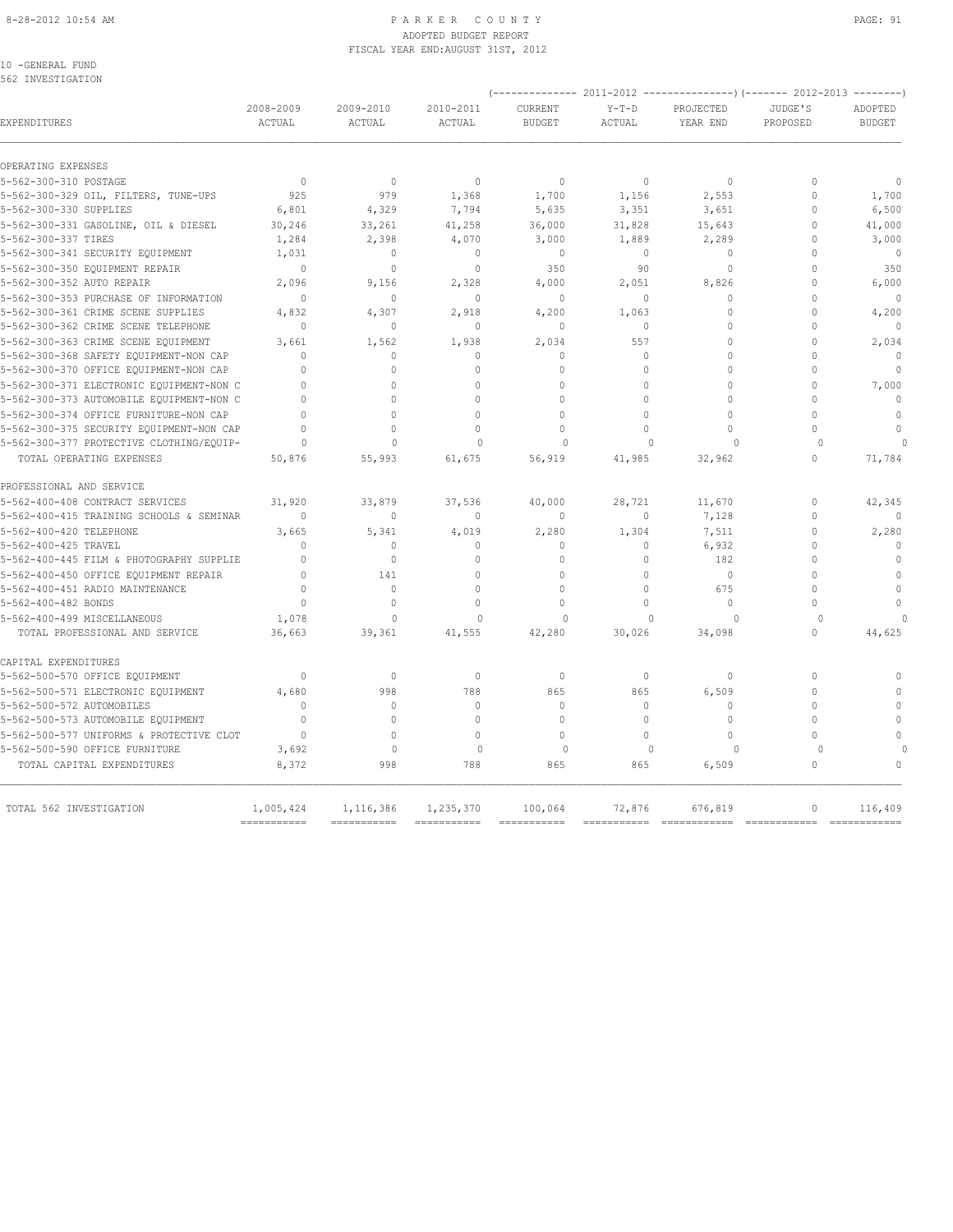#### 8-28-2012 10:54 AM PAGE: 92 ADOPTED BUDGET REPORT FISCAL YEAR END:AUGUST 31ST, 2012

| 10 -GENERAL FUND |  |
|------------------|--|
| 563 PATROL       |  |

| EXPENDITURES                    | 2008-2009<br>ACTUAL                                                                                                                                                                                                | 2009-2010<br>$\verb ACTUAL $      | 2010-2011<br>ACTUAL                                  | CURRENT<br><b>BUDGET</b> | $Y-T-D$<br>ACTUAL | PROJECTED<br>YEAR END | JUDGE'S<br>PROPOSED | ADOPTED<br><b>BUDGET</b> |
|---------------------------------|--------------------------------------------------------------------------------------------------------------------------------------------------------------------------------------------------------------------|-----------------------------------|------------------------------------------------------|--------------------------|-------------------|-----------------------|---------------------|--------------------------|
| SALARIES & BENEFITS             |                                                                                                                                                                                                                    |                                   |                                                      |                          |                   |                       |                     |                          |
| SALARIES & WAGES                |                                                                                                                                                                                                                    |                                   |                                                      |                          |                   |                       |                     |                          |
| 5-563-100-106 DEPUTIES          | 867,436                                                                                                                                                                                                            | 888,469                           | 867,423                                              | $\mathbb O$              | $\circ$           | 614,648               | $\mathbf 0$         | $\mathbb O$              |
| 5-563-100-116 CLERK             | $\circ$                                                                                                                                                                                                            | 30,113                            | 29,471                                               | $\circ$                  | $\circ$           | $\mathbf 0$           | $\circ$             | $\circ$                  |
| 5-563-100-127 SERGEANTS         | 198,991                                                                                                                                                                                                            | 202,346                           | 209,725                                              | $\mathbf 0$              | $\circ$           | 127,511               | $\circ$             | $\mathbb O$              |
| 5-563-100-135 CAPTIAN           | $\circ$                                                                                                                                                                                                            | 63,979                            | 63,979                                               | $\mathbf{0}$             | 0                 | $\mathbf 0$           | $\mathbf 0$         | $\mathbb O$              |
| 5-563-100-146 LIEUTENANT        | 52,900                                                                                                                                                                                                             | 52,900                            | 89,315                                               | 0                        | $\circ$           | 47,305                | $\mathbb O$         | $\mathbb O$              |
| 5-563-100-147 PATROL CORPORALS  | 225,062                                                                                                                                                                                                            | 242,191                           | 237,655                                              | 0                        | 0                 | 154,283               | $\circ$             | $\mathbb O$              |
| 5-563-100-198 OVERTIME          | 10,558                                                                                                                                                                                                             | 19,703                            | 10,941                                               | $\Omega$                 | $\circ$           | $\Omega$              | $\Omega$            | $\mathbb O$              |
| 5-563-100-199 CERTIFICATION PAY | 17,518                                                                                                                                                                                                             | 21,194                            | 24,009                                               | $\circ$                  | $\mathbf{0}$      | $\circ$               | $\circ$             | $\circ$                  |
| TOTAL SALARIES & WAGES          | 1,372,465                                                                                                                                                                                                          | 1,520,895                         | 1,532,517                                            | $\Omega$                 | $\Omega$          | 943,747               | $\Omega$            | $\mathbf{0}$             |
| 5-563-100-106DEPUTIES           | CURRENT YEAR NOTES:<br>2011/12: \$880,859<br>24 Patrol ( Includes Aledo and SRO's)                                                                                                                                 |                                   |                                                      |                          |                   |                       |                     |                          |
| 5-563-100-116CLERK              | PERMANENT NOTES:                                                                                                                                                                                                   | Moved from Dept. 512. (2009/2010) | Requesting to upgrade to Admin Assistant (2010/2011) |                          |                   |                       |                     |                          |
| 5-563-100-116CLERK              | CURRENT YEAR NOTES:<br>2011/12: 29,966<br>1 Clerk ( Acting AA)                                                                                                                                                     |                                   |                                                      |                          |                   |                       |                     |                          |
| 5-563-100-127SERGEANTS          | CURRENT YEAR NOTES:<br>2011/12: \$192,782<br>4 Patrol Sergeants                                                                                                                                                    |                                   |                                                      |                          |                   |                       |                     |                          |
| 5-563-100-135CAPTIAN            | PERMANENT NOTES:                                                                                                                                                                                                   |                                   |                                                      |                          |                   |                       |                     |                          |
|                                 |                                                                                                                                                                                                                    | Moved from Dept. 560. (2009/2010) |                                                      |                          |                   |                       |                     |                          |
| 5-563-100-135CAPTIAN            | CURRENT YEAR NOTES:<br>2011/12: 63,805<br>1 Captain Division Commander                                                                                                                                             |                                   |                                                      |                          |                   |                       |                     |                          |
| 5-563-100-146LIEUTENANT         | PERMANENT NOTES:<br>2011/12 Lt Pettigrew Retired                                                                                                                                                                   |                                   |                                                      |                          |                   |                       |                     |                          |
| 5-563-100-146LIEUTENANT         | Salters to be promoted<br>CURRENT YEAR NOTES:<br>2011/12: \$108,893<br>Bilbay 52,755<br>(Petigrews salary already budgeted) Should be at 53,548<br>(Entry Lt at 51,730 plus his tenure at 1,818)<br>Salters 56,138 |                                   |                                                      |                          |                   |                       |                     |                          |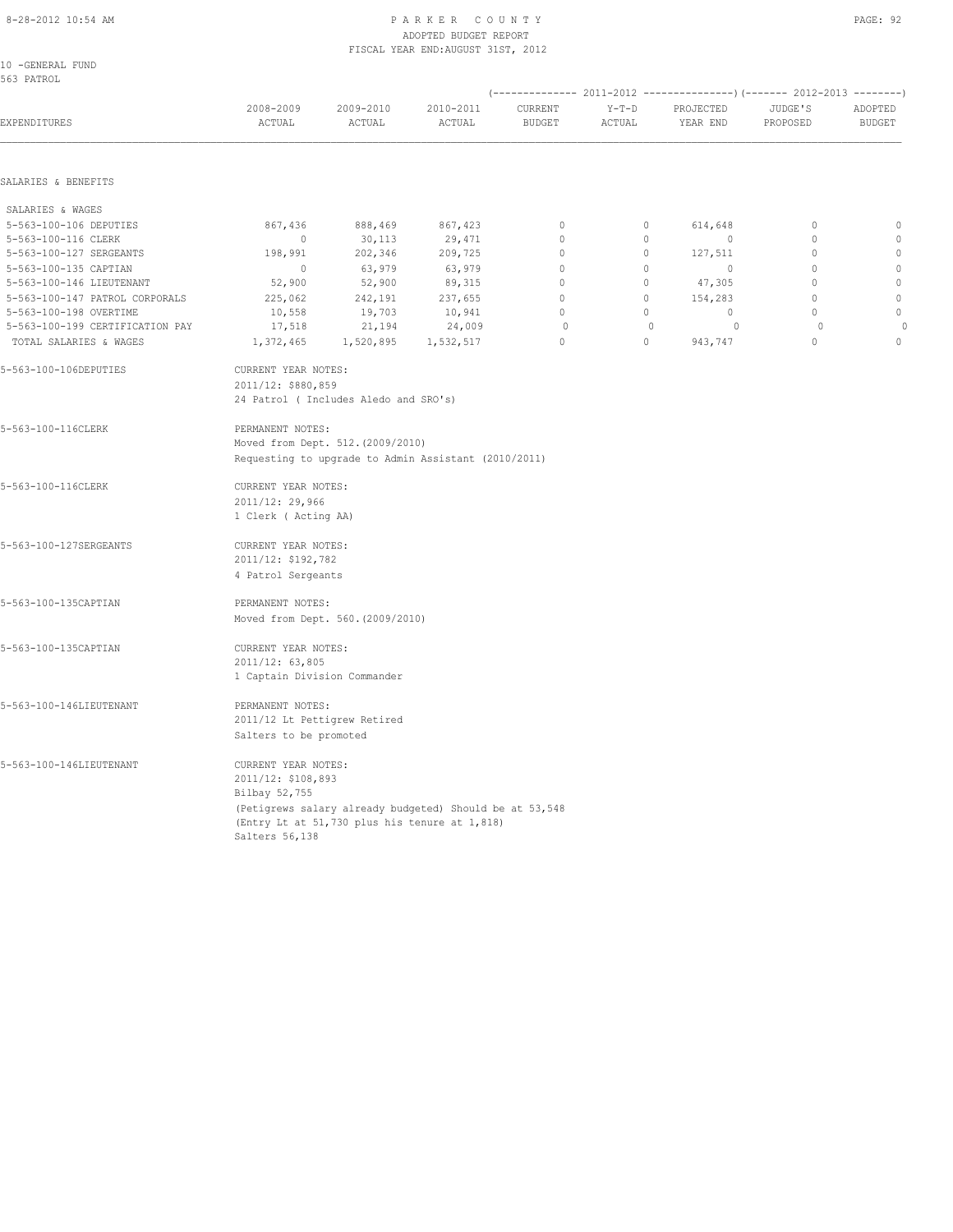#### 8-28-2012 10:54 AM P A R K E R C O U N T Y ADOPTED BUDGET REPORT FISCAL YEAR END:AUGUST 31ST, 2012

|--|--|

| 2008-2009 | 2009-2010                                                                                                                 | 2010-2011                                                                                                                                                                                                                                                                                               | CURRENT                                                                                                                              | $Y-T-D$                                                                                                                                                                                                                                                                                                 | PROJECTED                                                                                                                                                                          | JUDGE'S                                          | ADOPTED                                                    |
|-----------|---------------------------------------------------------------------------------------------------------------------------|---------------------------------------------------------------------------------------------------------------------------------------------------------------------------------------------------------------------------------------------------------------------------------------------------------|--------------------------------------------------------------------------------------------------------------------------------------|---------------------------------------------------------------------------------------------------------------------------------------------------------------------------------------------------------------------------------------------------------------------------------------------------------|------------------------------------------------------------------------------------------------------------------------------------------------------------------------------------|--------------------------------------------------|------------------------------------------------------------|
|           |                                                                                                                           |                                                                                                                                                                                                                                                                                                         |                                                                                                                                      |                                                                                                                                                                                                                                                                                                         |                                                                                                                                                                                    |                                                  | <b>BUDGET</b>                                              |
|           |                                                                                                                           |                                                                                                                                                                                                                                                                                                         |                                                                                                                                      |                                                                                                                                                                                                                                                                                                         |                                                                                                                                                                                    |                                                  |                                                            |
|           |                                                                                                                           |                                                                                                                                                                                                                                                                                                         |                                                                                                                                      |                                                                                                                                                                                                                                                                                                         |                                                                                                                                                                                    |                                                  |                                                            |
|           |                                                                                                                           |                                                                                                                                                                                                                                                                                                         |                                                                                                                                      |                                                                                                                                                                                                                                                                                                         |                                                                                                                                                                                    |                                                  |                                                            |
|           |                                                                                                                           |                                                                                                                                                                                                                                                                                                         |                                                                                                                                      |                                                                                                                                                                                                                                                                                                         |                                                                                                                                                                                    |                                                  |                                                            |
|           |                                                                                                                           |                                                                                                                                                                                                                                                                                                         |                                                                                                                                      |                                                                                                                                                                                                                                                                                                         |                                                                                                                                                                                    |                                                  |                                                            |
|           |                                                                                                                           |                                                                                                                                                                                                                                                                                                         |                                                                                                                                      |                                                                                                                                                                                                                                                                                                         |                                                                                                                                                                                    |                                                  |                                                            |
|           |                                                                                                                           |                                                                                                                                                                                                                                                                                                         |                                                                                                                                      |                                                                                                                                                                                                                                                                                                         |                                                                                                                                                                                    |                                                  |                                                            |
|           |                                                                                                                           |                                                                                                                                                                                                                                                                                                         |                                                                                                                                      |                                                                                                                                                                                                                                                                                                         |                                                                                                                                                                                    |                                                  |                                                            |
|           |                                                                                                                           |                                                                                                                                                                                                                                                                                                         |                                                                                                                                      |                                                                                                                                                                                                                                                                                                         |                                                                                                                                                                                    |                                                  |                                                            |
| 103,789   | 112,646                                                                                                                   | 113,008                                                                                                                                                                                                                                                                                                 | $\mathbf{0}$                                                                                                                         | $\circ$                                                                                                                                                                                                                                                                                                 | 70,882                                                                                                                                                                             | $\mathbf{0}$                                     | $\mathbf{0}$                                               |
|           |                                                                                                                           |                                                                                                                                                                                                                                                                                                         |                                                                                                                                      |                                                                                                                                                                                                                                                                                                         |                                                                                                                                                                                    |                                                  | $\mathbf 0$<br>$\circ$                                     |
|           |                                                                                                                           |                                                                                                                                                                                                                                                                                                         |                                                                                                                                      |                                                                                                                                                                                                                                                                                                         |                                                                                                                                                                                    |                                                  | $\Omega$                                                   |
|           |                                                                                                                           |                                                                                                                                                                                                                                                                                                         |                                                                                                                                      |                                                                                                                                                                                                                                                                                                         |                                                                                                                                                                                    |                                                  | $\circ$                                                    |
|           |                                                                                                                           |                                                                                                                                                                                                                                                                                                         | $\mathbf 0$                                                                                                                          | $\circ$                                                                                                                                                                                                                                                                                                 | $\circ$                                                                                                                                                                            | $\circ$                                          | $\circ$                                                    |
| 6,951     | 7,808                                                                                                                     | 8,158                                                                                                                                                                                                                                                                                                   | $\Omega$                                                                                                                             | $\Omega$                                                                                                                                                                                                                                                                                                | $\cap$                                                                                                                                                                             | $\Omega$                                         | $\Omega$                                                   |
| 584,092   | 741,321                                                                                                                   | 805,847                                                                                                                                                                                                                                                                                                 | $\Omega$                                                                                                                             | $\Omega$                                                                                                                                                                                                                                                                                                | 354,022                                                                                                                                                                            | $\Omega$                                         | $\Omega$                                                   |
|           |                                                                                                                           |                                                                                                                                                                                                                                                                                                         |                                                                                                                                      |                                                                                                                                                                                                                                                                                                         |                                                                                                                                                                                    |                                                  |                                                            |
|           |                                                                                                                           |                                                                                                                                                                                                                                                                                                         |                                                                                                                                      |                                                                                                                                                                                                                                                                                                         |                                                                                                                                                                                    |                                                  |                                                            |
|           |                                                                                                                           |                                                                                                                                                                                                                                                                                                         |                                                                                                                                      |                                                                                                                                                                                                                                                                                                         |                                                                                                                                                                                    |                                                  |                                                            |
|           |                                                                                                                           |                                                                                                                                                                                                                                                                                                         |                                                                                                                                      |                                                                                                                                                                                                                                                                                                         |                                                                                                                                                                                    |                                                  |                                                            |
|           |                                                                                                                           |                                                                                                                                                                                                                                                                                                         |                                                                                                                                      |                                                                                                                                                                                                                                                                                                         |                                                                                                                                                                                    |                                                  |                                                            |
|           |                                                                                                                           |                                                                                                                                                                                                                                                                                                         |                                                                                                                                      |                                                                                                                                                                                                                                                                                                         |                                                                                                                                                                                    |                                                  |                                                            |
|           |                                                                                                                           |                                                                                                                                                                                                                                                                                                         |                                                                                                                                      |                                                                                                                                                                                                                                                                                                         |                                                                                                                                                                                    |                                                  |                                                            |
|           |                                                                                                                           |                                                                                                                                                                                                                                                                                                         |                                                                                                                                      |                                                                                                                                                                                                                                                                                                         |                                                                                                                                                                                    |                                                  |                                                            |
| 1,956,557 | 2,262,216                                                                                                                 | 2,338,364                                                                                                                                                                                                                                                                                               | $\circ$                                                                                                                              | $\circ$                                                                                                                                                                                                                                                                                                 | 1,297,769                                                                                                                                                                          | $\circ$                                          | $\mathbf{0}$                                               |
|           | ACTUAL<br>level.<br>288,347<br>143,152<br>27,258<br>7,875<br>6,720<br>2011/12: 8,100<br>36 x \$225<br>11 X 600<br>2 X 900 | ACTUAL<br>CURRENT YEAR NOTES:<br>2011/12: \$224,630<br>PERMANENT NOTES:<br>CURRENT YEAR NOTES:<br>2011/12: \$25,800<br>408,465<br>167,717<br>29,669<br>7,875<br>7,140<br>CURRENT YEAR NOTES:<br>CURRENT YEAR NOTES:<br>2011/12: \$10,560<br>PERMANENT NOTES:<br>CURRENT YEAR NOTES:<br>2011/12: \$8,400 | ACTUAL<br>Sgt.s salary line to balance budget.<br>455,327<br>183,050<br>28,289<br>7,875<br>10,140<br>\$13,500.00 reduction.2009/2010 | <b>BUDGET</b><br>51,730 plus tenure at 4408) This money is taken from his<br>5 Corporal's (4 Patrol 1 SRO/SWAT acting Sgt)<br>Line increased by \$6,000.00 to cover Special Events and<br>having Deputies reduce their comp. time to a managable<br>$\mathbf 0$<br>$\Omega$<br>$\Omega$<br>$\mathbf{0}$ | ACTUAL<br>Promoted to Lt Patrol. Sqt Salary is 52,149 now. (Entry Lt at<br>reduced acc. comp. time. We are currently in the process of<br>$\circ$<br>$\circ$<br>$\circ$<br>$\circ$ | YEAR END<br>168,413<br>70,470<br>34,419<br>9,838 | PROPOSED<br>$\mathbf{0}$<br>$\Omega$<br>$\cap$<br>$\Omega$ |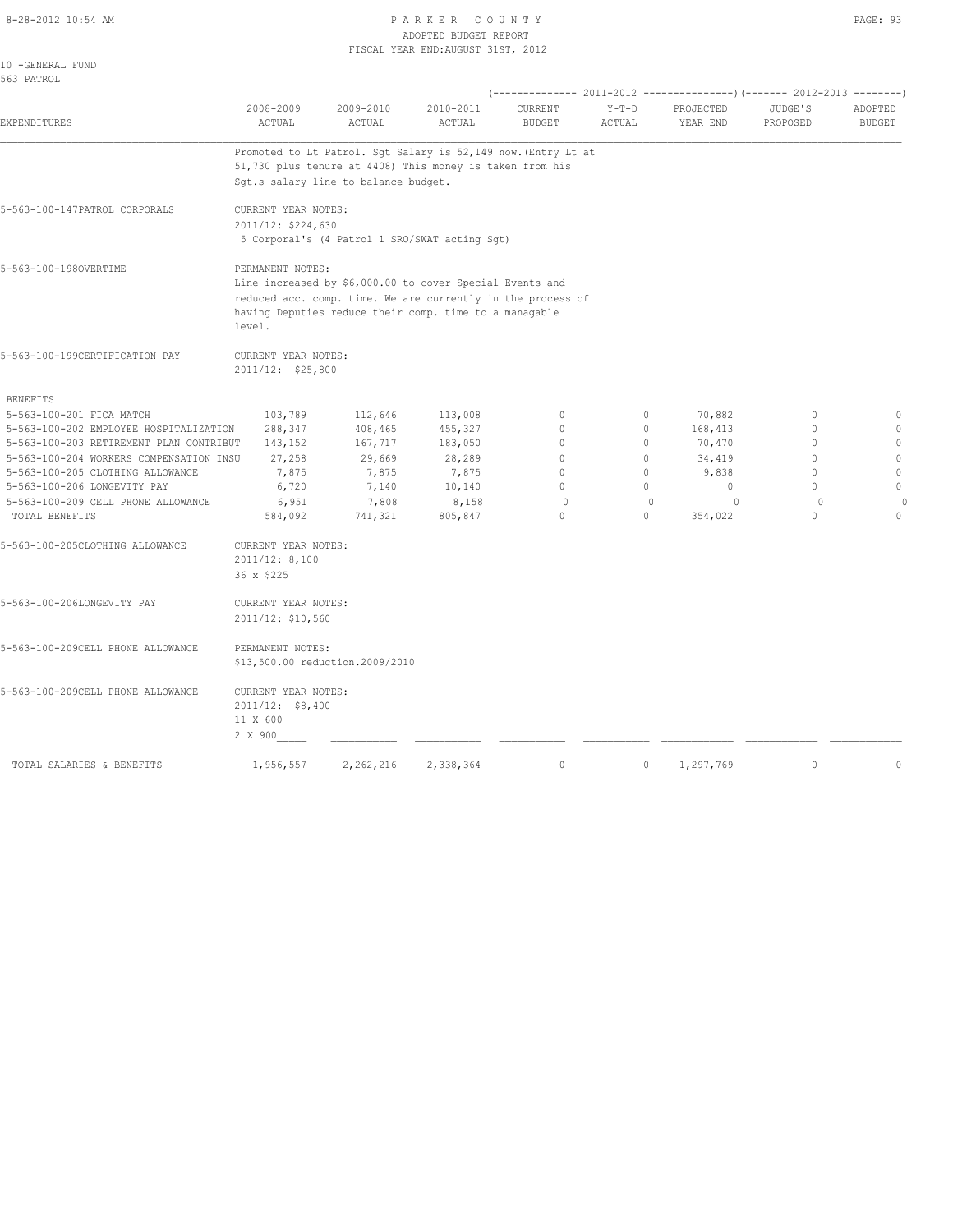#### 8-28-2012 10:54 AM PAGE: 94 ADOPTED BUDGET REPORT FISCAL YEAR END:AUGUST 31ST, 2012

| 10 | -GENERAL FUND |  |
|----|---------------|--|
|    |               |  |

| 2008-2009<br>2009-2010<br>2010-2011<br>CURRENT<br>$Y-T-D$<br>PROJECTED<br>JUDGE'S<br><b>EXPENDITURES</b><br>ACTUAL<br>ACTUAL<br><b>ACTUAL</b><br><b>BUDGET</b><br><b>ACTUAL</b><br>YEAR END<br>PROPOSED<br>OPERATING EXPENSES<br>$\circ$<br>22,096<br>5-563-300-320 AMMUNITION<br>$\mathbf{0}$<br>$\circ$<br>$\circ$<br>$\circ$<br>$\mathbf{0}$<br>6,039<br>5,875<br>3,233<br>6,979<br>$\Omega$<br>5-563-300-329 OIL, FILTERS, TUNE-UPS<br>5,438<br>5,400<br>1,326<br>5,597<br>5,330<br>4,571<br>22,064<br>$\Omega$<br>7,465<br>5-563-300-331 GASOLINE, OIL & DIESEL<br>150,203<br>52,708<br>$\Omega$<br>96,333<br>203,202<br>170,000<br>170,895<br>5-563-300-337 TIRES<br>5,512<br>6,042<br>7,304<br>6,000<br>4,566<br>3,991<br>$\Omega$<br>187<br>744<br>$\mathbf{0}$<br>$\circ$<br>507<br>$\mathbf{0}$<br>$\circ$<br>32,782<br>16,302<br>5-563-300-352 AUTO REPAIR<br>25,917<br>27,600<br>23,360<br>8,461<br>$\Omega$<br>5-563-300-368 SAFETY EQUIPMENT-NON CAP<br>$\Omega$<br>0<br>$\Omega$<br>$\Omega$<br>$\Omega$<br>$\Omega$<br>$\Omega$<br>$\Omega$<br>$\Omega$<br>$\Omega$<br>$\Omega$<br>$\Omega$<br>$\Omega$<br>$\Omega$<br>$\Omega$<br>5-563-300-370 OFFICE EQUIPMENT-NON CAP<br>$\Omega$<br>$\Omega$<br>$\Omega$<br>$\Omega$<br>$\Omega$<br>$\bigcap$<br>$\Omega$<br>$\Omega$<br>$\cap$<br>$\cap$<br>$\cap$<br>$\cap$<br>$\Omega$<br>5-563-300-373 AUTOMOBILE EOUIPMENT-NON C<br>$\Omega$<br>$\Omega$<br>$\Omega$<br>$\Omega$<br>$\Omega$<br>$\cap$<br>$\Omega$<br>$\Omega$<br>$\Omega$<br>$\Omega$<br>$\Omega$<br>5-563-300-374 OFFICE FURNITURE-NON CAP<br>$\Omega$<br>$\Omega$<br>$\Omega$<br>$\Omega$<br>$\Omega$<br>$\cap$<br>$\Omega$<br>$\bigcap$<br>$\Omega$<br>$\Omega$<br>5-563-300-375 SECURITY EQUIPMENT-NON CAP<br>$\Omega$<br>$\Omega$<br>$\Omega$<br>1,670<br>1,670<br>$\Omega$<br>TOTAL OPERATING EXPENSES<br>148,318<br>216,000<br>208,295<br>116,806<br>189,670<br>238,280<br>$\Omega$<br>PROFESSIONAL AND SERVICE<br>5-563-400-408 CONTRACT SERVICES<br>1,855<br>54,976)<br>54,976<br>54,976<br>54,976<br>437<br>$\Omega$ | ADOPTED<br><b>BUDGET</b><br>$\mathbf{0}$<br>7,000<br>15,000<br>203,000<br>7,000<br>1,500 |
|-----------------------------------------------------------------------------------------------------------------------------------------------------------------------------------------------------------------------------------------------------------------------------------------------------------------------------------------------------------------------------------------------------------------------------------------------------------------------------------------------------------------------------------------------------------------------------------------------------------------------------------------------------------------------------------------------------------------------------------------------------------------------------------------------------------------------------------------------------------------------------------------------------------------------------------------------------------------------------------------------------------------------------------------------------------------------------------------------------------------------------------------------------------------------------------------------------------------------------------------------------------------------------------------------------------------------------------------------------------------------------------------------------------------------------------------------------------------------------------------------------------------------------------------------------------------------------------------------------------------------------------------------------------------------------------------------------------------------------------------------------------------------------------------------------------------------------------------------------------------------------------------------------------------------------------------------------------------------------------------------------------------------------------------------------------|------------------------------------------------------------------------------------------|
|                                                                                                                                                                                                                                                                                                                                                                                                                                                                                                                                                                                                                                                                                                                                                                                                                                                                                                                                                                                                                                                                                                                                                                                                                                                                                                                                                                                                                                                                                                                                                                                                                                                                                                                                                                                                                                                                                                                                                                                                                                                           |                                                                                          |
|                                                                                                                                                                                                                                                                                                                                                                                                                                                                                                                                                                                                                                                                                                                                                                                                                                                                                                                                                                                                                                                                                                                                                                                                                                                                                                                                                                                                                                                                                                                                                                                                                                                                                                                                                                                                                                                                                                                                                                                                                                                           |                                                                                          |
| 5-563-300-330 SUPPLIES<br>5-563-300-350 EQUIPMENT REPAIR<br>5-563-300-369 RADIO EOUIPMENT-NON CAP<br>5-563-300-371 ELECTRONIC EQUIPMENT-NON C<br>5-563-300-377 PROTECTIVE CLOTHING/EQUIP-                                                                                                                                                                                                                                                                                                                                                                                                                                                                                                                                                                                                                                                                                                                                                                                                                                                                                                                                                                                                                                                                                                                                                                                                                                                                                                                                                                                                                                                                                                                                                                                                                                                                                                                                                                                                                                                                 |                                                                                          |
|                                                                                                                                                                                                                                                                                                                                                                                                                                                                                                                                                                                                                                                                                                                                                                                                                                                                                                                                                                                                                                                                                                                                                                                                                                                                                                                                                                                                                                                                                                                                                                                                                                                                                                                                                                                                                                                                                                                                                                                                                                                           |                                                                                          |
|                                                                                                                                                                                                                                                                                                                                                                                                                                                                                                                                                                                                                                                                                                                                                                                                                                                                                                                                                                                                                                                                                                                                                                                                                                                                                                                                                                                                                                                                                                                                                                                                                                                                                                                                                                                                                                                                                                                                                                                                                                                           |                                                                                          |
|                                                                                                                                                                                                                                                                                                                                                                                                                                                                                                                                                                                                                                                                                                                                                                                                                                                                                                                                                                                                                                                                                                                                                                                                                                                                                                                                                                                                                                                                                                                                                                                                                                                                                                                                                                                                                                                                                                                                                                                                                                                           |                                                                                          |
|                                                                                                                                                                                                                                                                                                                                                                                                                                                                                                                                                                                                                                                                                                                                                                                                                                                                                                                                                                                                                                                                                                                                                                                                                                                                                                                                                                                                                                                                                                                                                                                                                                                                                                                                                                                                                                                                                                                                                                                                                                                           |                                                                                          |
|                                                                                                                                                                                                                                                                                                                                                                                                                                                                                                                                                                                                                                                                                                                                                                                                                                                                                                                                                                                                                                                                                                                                                                                                                                                                                                                                                                                                                                                                                                                                                                                                                                                                                                                                                                                                                                                                                                                                                                                                                                                           |                                                                                          |
|                                                                                                                                                                                                                                                                                                                                                                                                                                                                                                                                                                                                                                                                                                                                                                                                                                                                                                                                                                                                                                                                                                                                                                                                                                                                                                                                                                                                                                                                                                                                                                                                                                                                                                                                                                                                                                                                                                                                                                                                                                                           | 25,000                                                                                   |
|                                                                                                                                                                                                                                                                                                                                                                                                                                                                                                                                                                                                                                                                                                                                                                                                                                                                                                                                                                                                                                                                                                                                                                                                                                                                                                                                                                                                                                                                                                                                                                                                                                                                                                                                                                                                                                                                                                                                                                                                                                                           | $\mathbf{0}$                                                                             |
|                                                                                                                                                                                                                                                                                                                                                                                                                                                                                                                                                                                                                                                                                                                                                                                                                                                                                                                                                                                                                                                                                                                                                                                                                                                                                                                                                                                                                                                                                                                                                                                                                                                                                                                                                                                                                                                                                                                                                                                                                                                           | $\Omega$                                                                                 |
|                                                                                                                                                                                                                                                                                                                                                                                                                                                                                                                                                                                                                                                                                                                                                                                                                                                                                                                                                                                                                                                                                                                                                                                                                                                                                                                                                                                                                                                                                                                                                                                                                                                                                                                                                                                                                                                                                                                                                                                                                                                           | $\Omega$                                                                                 |
|                                                                                                                                                                                                                                                                                                                                                                                                                                                                                                                                                                                                                                                                                                                                                                                                                                                                                                                                                                                                                                                                                                                                                                                                                                                                                                                                                                                                                                                                                                                                                                                                                                                                                                                                                                                                                                                                                                                                                                                                                                                           | $\theta$                                                                                 |
|                                                                                                                                                                                                                                                                                                                                                                                                                                                                                                                                                                                                                                                                                                                                                                                                                                                                                                                                                                                                                                                                                                                                                                                                                                                                                                                                                                                                                                                                                                                                                                                                                                                                                                                                                                                                                                                                                                                                                                                                                                                           | $\theta$                                                                                 |
|                                                                                                                                                                                                                                                                                                                                                                                                                                                                                                                                                                                                                                                                                                                                                                                                                                                                                                                                                                                                                                                                                                                                                                                                                                                                                                                                                                                                                                                                                                                                                                                                                                                                                                                                                                                                                                                                                                                                                                                                                                                           | $\mathbf{0}$                                                                             |
|                                                                                                                                                                                                                                                                                                                                                                                                                                                                                                                                                                                                                                                                                                                                                                                                                                                                                                                                                                                                                                                                                                                                                                                                                                                                                                                                                                                                                                                                                                                                                                                                                                                                                                                                                                                                                                                                                                                                                                                                                                                           | $\cap$                                                                                   |
|                                                                                                                                                                                                                                                                                                                                                                                                                                                                                                                                                                                                                                                                                                                                                                                                                                                                                                                                                                                                                                                                                                                                                                                                                                                                                                                                                                                                                                                                                                                                                                                                                                                                                                                                                                                                                                                                                                                                                                                                                                                           | 11,404<br>269,904                                                                        |
|                                                                                                                                                                                                                                                                                                                                                                                                                                                                                                                                                                                                                                                                                                                                                                                                                                                                                                                                                                                                                                                                                                                                                                                                                                                                                                                                                                                                                                                                                                                                                                                                                                                                                                                                                                                                                                                                                                                                                                                                                                                           |                                                                                          |
|                                                                                                                                                                                                                                                                                                                                                                                                                                                                                                                                                                                                                                                                                                                                                                                                                                                                                                                                                                                                                                                                                                                                                                                                                                                                                                                                                                                                                                                                                                                                                                                                                                                                                                                                                                                                                                                                                                                                                                                                                                                           | 82,289                                                                                   |
| $\mathbf{0}$<br>$\mathbf{0}$<br>$\Omega$<br>5-563-400-415 TRAINING SCHOOLS & SEMINAR<br>$\mathbf{0}$<br>$\mathbf{0}$<br>$\circ$<br>10,646                                                                                                                                                                                                                                                                                                                                                                                                                                                                                                                                                                                                                                                                                                                                                                                                                                                                                                                                                                                                                                                                                                                                                                                                                                                                                                                                                                                                                                                                                                                                                                                                                                                                                                                                                                                                                                                                                                                 | $\Omega$                                                                                 |
| 5-563-400-420 TELEPHONE<br>27,055<br>33,218<br>13,336<br>6,320<br>$\Omega$<br>30,654<br>15,960                                                                                                                                                                                                                                                                                                                                                                                                                                                                                                                                                                                                                                                                                                                                                                                                                                                                                                                                                                                                                                                                                                                                                                                                                                                                                                                                                                                                                                                                                                                                                                                                                                                                                                                                                                                                                                                                                                                                                            | 15,960                                                                                   |
| 5-563-400-425 TRAVEL<br>$\mathbf{0}$<br>$\mathbf{0}$<br>$\mathbf{0}$<br>$\mathbf{0}$<br>$\circ$<br>11,819<br>$\Omega$                                                                                                                                                                                                                                                                                                                                                                                                                                                                                                                                                                                                                                                                                                                                                                                                                                                                                                                                                                                                                                                                                                                                                                                                                                                                                                                                                                                                                                                                                                                                                                                                                                                                                                                                                                                                                                                                                                                                     | $\Omega$                                                                                 |
| $\mathbf{0}$<br>$\mathbf{0}$<br>$\mathbf{0}$<br>$\mathbf{0}$<br>5-563-400-445 FILM & PHOTOGRAPHY SUPPLIE<br>$\mathbf{0}$<br>$\circ$<br>212                                                                                                                                                                                                                                                                                                                                                                                                                                                                                                                                                                                                                                                                                                                                                                                                                                                                                                                                                                                                                                                                                                                                                                                                                                                                                                                                                                                                                                                                                                                                                                                                                                                                                                                                                                                                                                                                                                                | $\mathbf{0}$                                                                             |
| 5-563-400-446 BINDING & STOCK PAPER<br>$\Omega$<br>1,139<br>1,013<br>1,228<br>1,000<br>872<br>1,675                                                                                                                                                                                                                                                                                                                                                                                                                                                                                                                                                                                                                                                                                                                                                                                                                                                                                                                                                                                                                                                                                                                                                                                                                                                                                                                                                                                                                                                                                                                                                                                                                                                                                                                                                                                                                                                                                                                                                       | 1,535                                                                                    |
| 853<br>$\Omega$<br>5-563-400-451 RADIO MAINTENANCE<br>796<br>690<br>$\Omega$<br>460<br>2,075                                                                                                                                                                                                                                                                                                                                                                                                                                                                                                                                                                                                                                                                                                                                                                                                                                                                                                                                                                                                                                                                                                                                                                                                                                                                                                                                                                                                                                                                                                                                                                                                                                                                                                                                                                                                                                                                                                                                                              | $\Omega$                                                                                 |
| 5-563-400-481 BOOKS & PUBLICATIONS<br>$\Omega$<br>$\Omega$<br>$\Omega$<br>$\Omega$<br>$\Omega$<br>1,284<br>$\Omega$                                                                                                                                                                                                                                                                                                                                                                                                                                                                                                                                                                                                                                                                                                                                                                                                                                                                                                                                                                                                                                                                                                                                                                                                                                                                                                                                                                                                                                                                                                                                                                                                                                                                                                                                                                                                                                                                                                                                       | $\theta$                                                                                 |
| $\Omega$<br>$\Omega$<br>$\Omega$<br>5-563-400-499 MISCELLANEOUS<br>$\Omega$<br>$\Omega$<br>$\Omega$<br>$\Omega$                                                                                                                                                                                                                                                                                                                                                                                                                                                                                                                                                                                                                                                                                                                                                                                                                                                                                                                                                                                                                                                                                                                                                                                                                                                                                                                                                                                                                                                                                                                                                                                                                                                                                                                                                                                                                                                                                                                                           | $\cap$                                                                                   |
| TOTAL PROFESSIONAL AND SERVICE<br>30,901<br>19,949)<br>87,548<br>71,936<br>69,645<br>34,468<br>$\Omega$                                                                                                                                                                                                                                                                                                                                                                                                                                                                                                                                                                                                                                                                                                                                                                                                                                                                                                                                                                                                                                                                                                                                                                                                                                                                                                                                                                                                                                                                                                                                                                                                                                                                                                                                                                                                                                                                                                                                                   | 99,784                                                                                   |
| CAPITAL EXPENDITURES                                                                                                                                                                                                                                                                                                                                                                                                                                                                                                                                                                                                                                                                                                                                                                                                                                                                                                                                                                                                                                                                                                                                                                                                                                                                                                                                                                                                                                                                                                                                                                                                                                                                                                                                                                                                                                                                                                                                                                                                                                      |                                                                                          |
| $\Omega$<br>$\mathbf{0}$<br>$\circ$<br>$\Omega$<br>$\Omega$<br>$\Omega$<br>$\Omega$<br>5-563-500-568 SAFETY EQUIPMENT                                                                                                                                                                                                                                                                                                                                                                                                                                                                                                                                                                                                                                                                                                                                                                                                                                                                                                                                                                                                                                                                                                                                                                                                                                                                                                                                                                                                                                                                                                                                                                                                                                                                                                                                                                                                                                                                                                                                     | $\cap$                                                                                   |
| $\Omega$<br>$\Omega$<br>5-563-500-569 RADIO EQUIPMENT<br>$\bigcap$<br>$\cap$<br>$\cap$<br>$\Omega$<br>$\bigcap$                                                                                                                                                                                                                                                                                                                                                                                                                                                                                                                                                                                                                                                                                                                                                                                                                                                                                                                                                                                                                                                                                                                                                                                                                                                                                                                                                                                                                                                                                                                                                                                                                                                                                                                                                                                                                                                                                                                                           | $\Omega$                                                                                 |
| 5-563-500-570 OFFICE EQUIPMENT<br>$\Omega$<br>$\Omega$<br>$\mathbf 0$<br>$\Omega$<br>$\Omega$<br>$\mathbf{0}$<br>$\Omega$                                                                                                                                                                                                                                                                                                                                                                                                                                                                                                                                                                                                                                                                                                                                                                                                                                                                                                                                                                                                                                                                                                                                                                                                                                                                                                                                                                                                                                                                                                                                                                                                                                                                                                                                                                                                                                                                                                                                 | $\mathbf{0}$                                                                             |
| $\Omega$<br>$\Omega$<br>$\Omega$<br>$\Omega$<br>$\Omega$<br>5-563-500-571 ELECTRONIC EQUIPMENT<br>$\Omega$<br>207,509                                                                                                                                                                                                                                                                                                                                                                                                                                                                                                                                                                                                                                                                                                                                                                                                                                                                                                                                                                                                                                                                                                                                                                                                                                                                                                                                                                                                                                                                                                                                                                                                                                                                                                                                                                                                                                                                                                                                     | $\theta$                                                                                 |
| $\mathbf 0$<br>5-563-500-572 AUTOMOBILES<br>$\Omega$<br>33,216<br>$\circ$<br>$\Omega$<br>$\Omega$<br>$\Omega$                                                                                                                                                                                                                                                                                                                                                                                                                                                                                                                                                                                                                                                                                                                                                                                                                                                                                                                                                                                                                                                                                                                                                                                                                                                                                                                                                                                                                                                                                                                                                                                                                                                                                                                                                                                                                                                                                                                                             | $\theta$                                                                                 |
| 5-563-500-573 AUTOMOBILE EQUIPMENT<br>$\cap$<br>10,088<br>$\Omega$<br>$\cap$<br>$\Omega$<br>$\Omega$<br>$\Omega$                                                                                                                                                                                                                                                                                                                                                                                                                                                                                                                                                                                                                                                                                                                                                                                                                                                                                                                                                                                                                                                                                                                                                                                                                                                                                                                                                                                                                                                                                                                                                                                                                                                                                                                                                                                                                                                                                                                                          | $\Omega$                                                                                 |
| $\Omega$<br>$\Omega$<br>5-563-500-577 UNIFORMS & PROTECTIVE CLOT<br>$\Omega$<br>3,689<br>$\Omega$<br>$\Omega$<br>$\Omega$                                                                                                                                                                                                                                                                                                                                                                                                                                                                                                                                                                                                                                                                                                                                                                                                                                                                                                                                                                                                                                                                                                                                                                                                                                                                                                                                                                                                                                                                                                                                                                                                                                                                                                                                                                                                                                                                                                                                 | $\Omega$                                                                                 |
| 5-563-500-590 OFFICE FURNITURE<br>$\Omega$<br>$\Omega$<br>$\Omega$<br>$\Omega$<br>1,182<br>$\Omega$<br>$\Omega$<br>254,502<br>$\Omega$<br>$\Omega$<br>$\Omega$<br>TOTAL CAPITAL EXPENDITURES<br>1,182<br>$\cap$<br>$\cap$                                                                                                                                                                                                                                                                                                                                                                                                                                                                                                                                                                                                                                                                                                                                                                                                                                                                                                                                                                                                                                                                                                                                                                                                                                                                                                                                                                                                                                                                                                                                                                                                                                                                                                                                                                                                                                 | $\cap$                                                                                   |
|                                                                                                                                                                                                                                                                                                                                                                                                                                                                                                                                                                                                                                                                                                                                                                                                                                                                                                                                                                                                                                                                                                                                                                                                                                                                                                                                                                                                                                                                                                                                                                                                                                                                                                                                                                                                                                                                                                                                                                                                                                                           |                                                                                          |
| 2,136,959<br>TOTAL 563 PATROL<br>2,686,439<br>2,664,192<br>287,936<br>277,939<br>1,449,043<br>$\mathbf{0}$<br>============<br>===========<br>===========<br>===========<br>===========<br>===========<br>=============                                                                                                                                                                                                                                                                                                                                                                                                                                                                                                                                                                                                                                                                                                                                                                                                                                                                                                                                                                                                                                                                                                                                                                                                                                                                                                                                                                                                                                                                                                                                                                                                                                                                                                                                                                                                                                    |                                                                                          |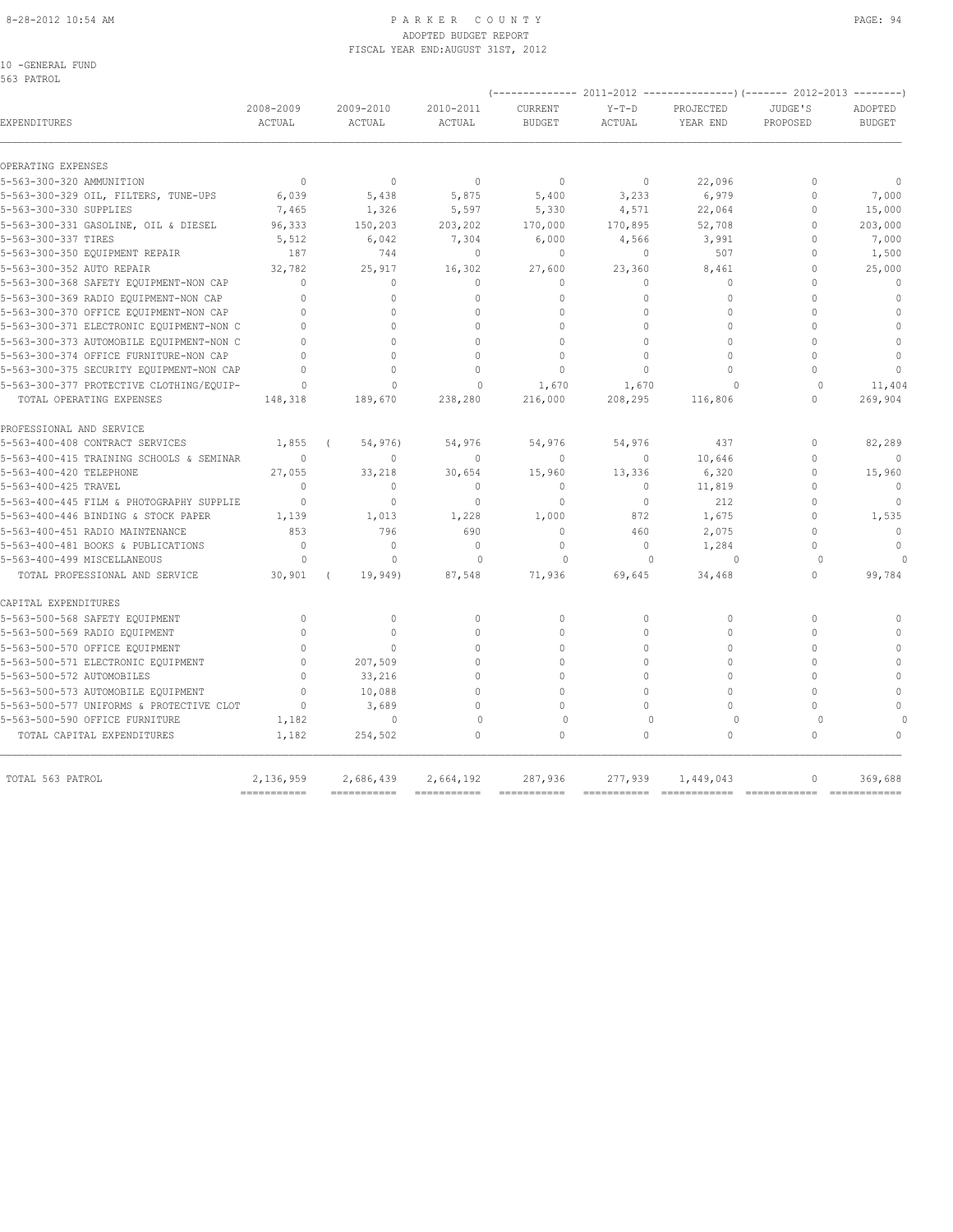#### 8-28-2012 10:54 AM P A R K E R C O U N T Y ADOPTED BUDGET REPORT FISCAL YEAR END:AUGUST 31ST, 2012

| $\sim$<br>- | ۰, |
|-------------|----|
|             |    |

| 10 -GENERAL FUND<br>564 TRAINING DIVISION |                                                                       |                     |                     |                          |                   |                       |                     |                          |
|-------------------------------------------|-----------------------------------------------------------------------|---------------------|---------------------|--------------------------|-------------------|-----------------------|---------------------|--------------------------|
| EXPENDITURES                              | 2008-2009<br>ACTUAL                                                   | 2009-2010<br>ACTUAL | 2010-2011<br>ACTUAL | CURRENT<br><b>BUDGET</b> | $Y-T-D$<br>ACTUAL | PROJECTED<br>YEAR END | JUDGE'S<br>PROPOSED | ADOPTED<br><b>BUDGET</b> |
|                                           |                                                                       |                     |                     |                          |                   |                       |                     |                          |
| SALARIES & BENEFITS                       |                                                                       |                     |                     |                          |                   |                       |                     |                          |
| SALARIES & WAGES                          |                                                                       |                     |                     |                          |                   |                       |                     |                          |
| 5-564-100-106 DEPUTIES                    | 37,280                                                                | $\mathbf{0}$        | $\mathbf 0$         | $\mathbf{0}$             | 0                 | $\circ$               | $\mathbf{0}$        | $\mathbf{0}$             |
| 5-564-100-124 ADMINISTRATIVE ASSISTANT    | $\mathbf{0}$                                                          | $\mathbf{0}$        | $\mathbf{0}$        | $\Omega$                 | $\Omega$          | $\Omega$              | $\mathbf{0}$        | $\mathbf{0}$             |
| 5-564-100-127 SERGEANT                    | $\mathbf 0$                                                           | 47,583              | 47,869              | $\mathbb O$              | 0                 | $\mathbb O$           | $\mathbb O$         | $\mathbb O$              |
| 5-564-100-146 LIEUTENANT                  | 57,520                                                                | 57,520              | 57,520              | $\mathbf{0}$             | $\circ$           | $\circ$               | $\mathbf{0}$        | $\mathbf{0}$             |
| 5-564-100-199 CERTIFICATION PAY           | 2,571                                                                 | 3,610               | 3,610               | $\circ$                  | $\circ$           | $\circ$               | $\circ$             | $\circ$                  |
| TOTAL SALARIES & WAGES                    | 97,371                                                                | 108,712             | 108,999             | $\Omega$                 | $\Omega$          | $\Omega$              | $\Omega$            | $\mathbf{0}$             |
| 5-564-100-106DEPUTIES                     | PERMANENT NOTES:                                                      | Moved to line 127.  |                     |                          |                   |                       |                     |                          |
| 5-564-100-127SERGEANT                     | CURRENT YEAR NOTES:<br>2011/12: 47,739<br>1 Training Sgt./ Specialist |                     |                     |                          |                   |                       |                     |                          |
| 5-564-100-146LIEUTENANT                   | CURRENT YEAR NOTES:<br>2011/12: 57,363<br>1 Training Lt.              |                     |                     |                          |                   |                       |                     |                          |
| 5-564-100-199CERTIFICATION PAY            | CURRENT YEAR NOTES:<br>2011/12 : 3,600                                |                     |                     |                          |                   |                       |                     |                          |
| <b>BENEFITS</b>                           |                                                                       |                     |                     |                          |                   |                       |                     |                          |
| 5-564-100-201 FICA MATCH                  | 7,174                                                                 | 8,099               | 7,962               | $\mathbf{0}$             | $\circ$           | $\circ$               | $\mathbf{0}$        | $\mathbf{0}$             |
| 5-564-100-202 EMPLOYEE HOSPITALIZATION    | 19,846                                                                | 18,818              | 21,585              | $\mathbb O$              | $\circ$           | $\circ$               | $\mathbf 0$         | $\circ$                  |
| 5-564-100-203 RETIREMENT PLAN CONTRIBUT   | 9,957                                                                 | 12,225              | 13,154              | $\mathbf{0}$             | 236               | $\Omega$              | $\mathbf{0}$        | $\mathbf{0}$             |
| 5-564-100-204 WORKERS COMPENSATION INSU   | 2,033                                                                 | 2,511               | 2,482               | $\mathbb O$              | 0                 | $\circ$               | $\mathbf 0$         | $\mathbb O$              |
| 5-564-100-205 CLOTHING ALLOWANCE          | 450                                                                   | 450                 | 450                 | $\mathbf 0$              | 0                 | $\mathbf{0}$          | $\mathbf{0}$        | $\circ$                  |
| 5-564-100-206 LONGEVITY PAY               | 900                                                                   | 960                 | 1,020               | $\Omega$                 | $\Omega$          | $\Omega$              | $\Omega$            | $\mathbb O$              |
| 5-564-100-209 CELL PHONE ALLOWANCE        | 1,025                                                                 | 1,203               | 1,203               | 0                        | $\mathbf{0}$      | $\circ$               | $\circ$             | $\circ$                  |
| TOTAL BENEFITS                            | 41,386                                                                | 44,266              | 47,857              | $\Omega$                 | 236               | $\mathbb O$           | $\Omega$            | $\mathbf 0$              |
| 5-564-100-205CLOTHING ALLOWANCE           | CURRENT YEAR NOTES:                                                   |                     |                     |                          |                   |                       |                     |                          |
|                                           | 2011/12: 450<br>2 x 225                                               |                     |                     |                          |                   |                       |                     |                          |
| 5-564-100-206LONGEVITY PAY                | CURRENT YEAR NOTES:<br>2011/12: 1,080                                 |                     |                     |                          |                   |                       |                     |                          |
| 5-564-100-209CELL PHONE ALLOWANCE         | PERMANENT NOTES:<br>50% reduction.                                    |                     |                     |                          |                   |                       |                     |                          |
| 5-564-100-209CELL PHONE ALLOWANCE         | CURRENT YEAR NOTES:                                                   |                     |                     |                          |                   |                       |                     |                          |

2011/12: 1,200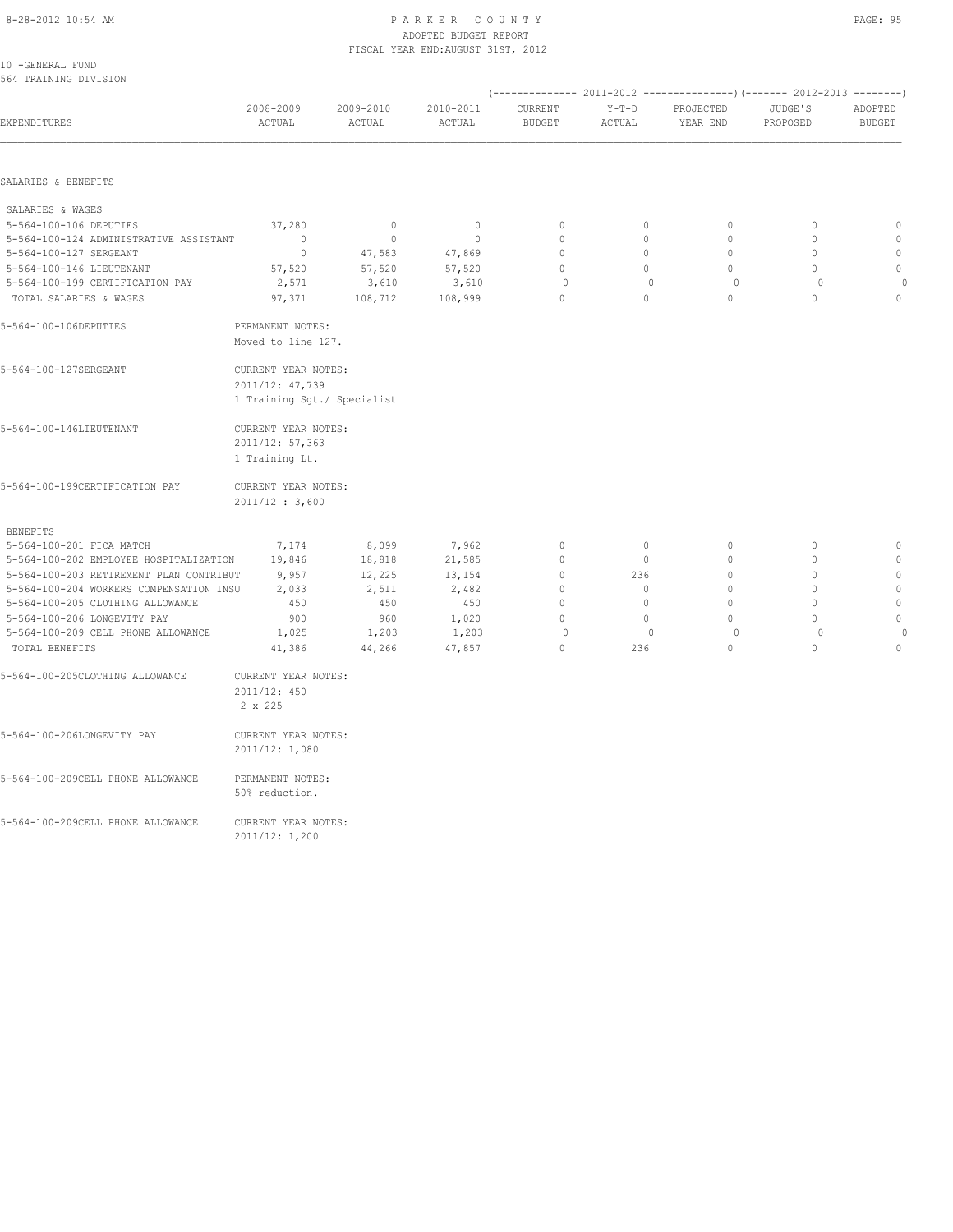#### 8-28-2012 10:54 AM PAGE: 96 PARKER COUNTY PAGE: 96 ADOPTED BUDGET REPORT FISCAL YEAR END:AUGUST 31ST, 2012

#### 10 -GENERAL FUND 564 TRAINING DIVISION

|                                          |                         |                     |                     |                          | $- - - - - - - -$ |                       |                     |                          |
|------------------------------------------|-------------------------|---------------------|---------------------|--------------------------|-------------------|-----------------------|---------------------|--------------------------|
| EXPENDITURES                             | 2008-2009<br>ACTUAL     | 2009-2010<br>ACTUAL | 2010-2011<br>ACTUAL | CURRENT<br><b>BUDGET</b> | $Y-T-D$<br>ACTUAL | PROJECTED<br>YEAR END | JUDGE'S<br>PROPOSED | ADOPTED<br><b>BUDGET</b> |
|                                          | 2 x 600                 |                     |                     |                          |                   |                       |                     |                          |
| TOTAL SALARIES & BENEFITS                | 138,757                 | 152,978             | 156,855             | $\circ$                  | 236               | $\mathbf{0}$          | $\mathbf 0$         | $\mathbf 0$              |
| OPERATING EXPENSES                       |                         |                     |                     |                          |                   |                       |                     |                          |
| 5-564-300-320 AMMUNITION                 | 11,943                  | 12,997              | 9,881               | 10,000                   | 5,722             | $\mathbf{0}$          | 0                   | 12,500                   |
| 5-564-300-329 VEHICLE MAINTENANCE        | 199                     | 84                  | 132                 | 500                      | 83                | $\Omega$              | $\Omega$            | 500                      |
| 5-564-300-330 SUPPLIES                   | 2,017                   | 424                 | 804                 | 1,500                    | 596               | 0                     | $\mathbf 0$         | 1,500                    |
| 5-564-300-331 GASOLINE, OIL & DIESEL     | 2,429                   | 681                 | 769                 | 2,000                    | 1,877             | $\Omega$              | $\Omega$            | 2,500                    |
| 5-564-300-350 EQUIPMENT REPAIR           | 1,454                   | 83                  | 87                  | $\mathbf{0}$             | $\Omega$          | $\Omega$              | $\cap$              | $\Omega$                 |
| 5-564-300-368 SAFETY EQUIPMENT-NON CAP   | $\bigcap$               | $\Omega$            | $\Omega$            | $\mathbf{0}$             | $\Omega$          | $\Omega$              | $\Omega$            | 2,438                    |
| 5-564-300-369 RADIO EQUIPMENT-NON CAP    | $\bigcap$               | $\Omega$            | $\Omega$            | $\Omega$                 | $\Omega$          | $\Omega$              | $\Omega$            | $\Omega$                 |
| 5-564-300-370 OFFICE EQUIPMENT-NON CAP   |                         | $\cap$              | $\cap$              | $\Omega$                 | $\cap$            | $\Omega$              | $\cap$              | $\Omega$                 |
| 5-564-300-371 ELECTRONIC EQUIPMENT-NON C | $\bigcap$               | $\Omega$            | $\Omega$            | $\Omega$                 | $\Omega$          | $\Omega$              | $\cap$              | $\circ$                  |
| 5-564-300-373 AUTOMOBILE EQUIPMENT-NON C | $\bigcap$               | $\cap$              | $\cap$              | $\Omega$                 | $\Omega$          | $\Omega$              | $\cap$              | $\mathbf{0}$             |
| 5-564-300-374 OFFICE FURNITURE-NON CAP   | $\bigcap$               | $\Omega$            | $\Omega$            | $\Omega$                 | $\Omega$          | $\Omega$              | $\cap$              | $\Omega$                 |
| 5-564-300-375 SECURITY EQUIPMENT-NON CAP | $\bigcap$               | $\Omega$            | $\Omega$            | $\Omega$                 | $\Omega$          | $\Omega$              | $\cap$              | $\Omega$                 |
| 5-564-300-377 PROTECTIVE CLOTHING/EQUIP- | $\Omega$                | $\Omega$            | $\Omega$            | $\Omega$                 | $\bigcap$         | $\cap$                | $\Omega$            | $\cap$                   |
| TOTAL OPERATING EXPENSES                 | 18,041                  | 14,270              | 11,672              | 14,000                   | 8,278             | 0                     | $\Omega$            | 19,438                   |
| PROFESSIONAL AND SERVICE                 |                         |                     |                     |                          |                   |                       |                     |                          |
| 5-564-400-408 CONTRACT SERVICES          | $\Omega$                | $\mathbf{0}$        | $\mathbf{0}$        | $\mathbf 0$              | $\circ$           | 0                     | $\Omega$            | $\mathbf{0}$             |
| 5-564-400-415 TRAINING SCHOOLS & SEMINAR | 8,063                   | 9,444               | 5,566               | 7,500                    | 6,363             | $\Omega$              | $\mathbf 0$         | 19,542                   |
| 5-564-400-420 TELEPHONE                  | $\Omega$                | $\mathbf{0}$        | $\mathbf{0}$        | 456                      | $\Omega$          | $\Omega$              | $\Omega$            | 456                      |
| 5-564-400-425 TRAVEL                     | 2,331                   | 99                  | $\mathbf{0}$        | $\mathbf{0}$             | $\circ$           | $\Omega$              | $\Omega$            | $\overline{0}$           |
| 5-564-400-446 BINDING & STOCK PAPER      | $\Omega$                | $\circ$             | $\Omega$            | $\mathbf{0}$             | $\Omega$          | $\Omega$              | $\Omega$            | 300                      |
| 5-564-400-481 BOOKS & PUBLICATIONS       | 2,768                   | 739                 | 1,386               | 2,000                    | 132               | $\Omega$              | $\Omega$            | 2,888                    |
| 5-564-400-499 MISCELLANEOUS              | $\Omega$                | $\mathbf{0}$        | $\circ$             | $\Omega$                 | $\Omega$          | $\Omega$              | $\Omega$            | $\Omega$                 |
| TOTAL PROFESSIONAL AND SERVICE           | 13,162                  | 10,281              | 6,952               | 9,956                    | 6,495             | $\Omega$              | $\Omega$            | 23,186                   |
| CAPITAL EXPENDITURES                     |                         |                     |                     |                          |                   |                       |                     |                          |
| 5-564-500-568 SAFETY EQUIPMENT           | $\mathbf{0}$            | $\circ$             | $\mathbf{0}$        | $\mathbf{0}$             | $\circ$           | 0                     | $\mathbf 0$         | $\mathbf{0}$             |
| 5-564-500-569 RADIO EQUIPMENT            | $\Omega$                | $\Omega$            | $\Omega$            | $\mathbf{0}$             | $\Omega$          | $\Omega$              | $\cap$              | $\Omega$                 |
| 5-564-500-570 OFFICE EQUIPMENT           | $\bigcap$               | $\Omega$            | $\cap$              | $\Omega$                 | $\Omega$          | $\Omega$              | $\Omega$            | $\circ$                  |
| 5-564-500-571 ELECTRONIC EQUIPMENT       | 1,891                   | $\Omega$            | $\Omega$            | $\Omega$                 | $\Omega$          | $\Omega$              | $\cap$              | $\Omega$                 |
| 5-564-500-572 AUTOMOBILES                | $\bigcap$               | $\cap$              | $\Omega$            | $\Omega$                 | $\Omega$          | $\Omega$              | $\cap$              | $\Omega$                 |
| 5-564-500-577 UNIFORMS & PROTECTIVE CLOT | $\cap$                  | $\bigcap$           | $\Omega$            | $\cap$                   | $\bigcap$         | $\cap$                | $\cap$              |                          |
| TOTAL CAPITAL EXPENDITURES               | 1,891                   | $\Omega$            | $\Omega$            | $\Omega$                 | $\Omega$          | 0                     | $\Omega$            | $\Omega$                 |
| TOTAL 564 TRAINING DIVISION              | 171,850                 | 177,530             | 175,480             | 23,956                   | 15,009            | 0                     | 0                   | 42,624                   |
|                                          | $=$ = = = = = = = = = = | $=$ ============    |                     |                          |                   | ============          | =============       | $=$ ============         |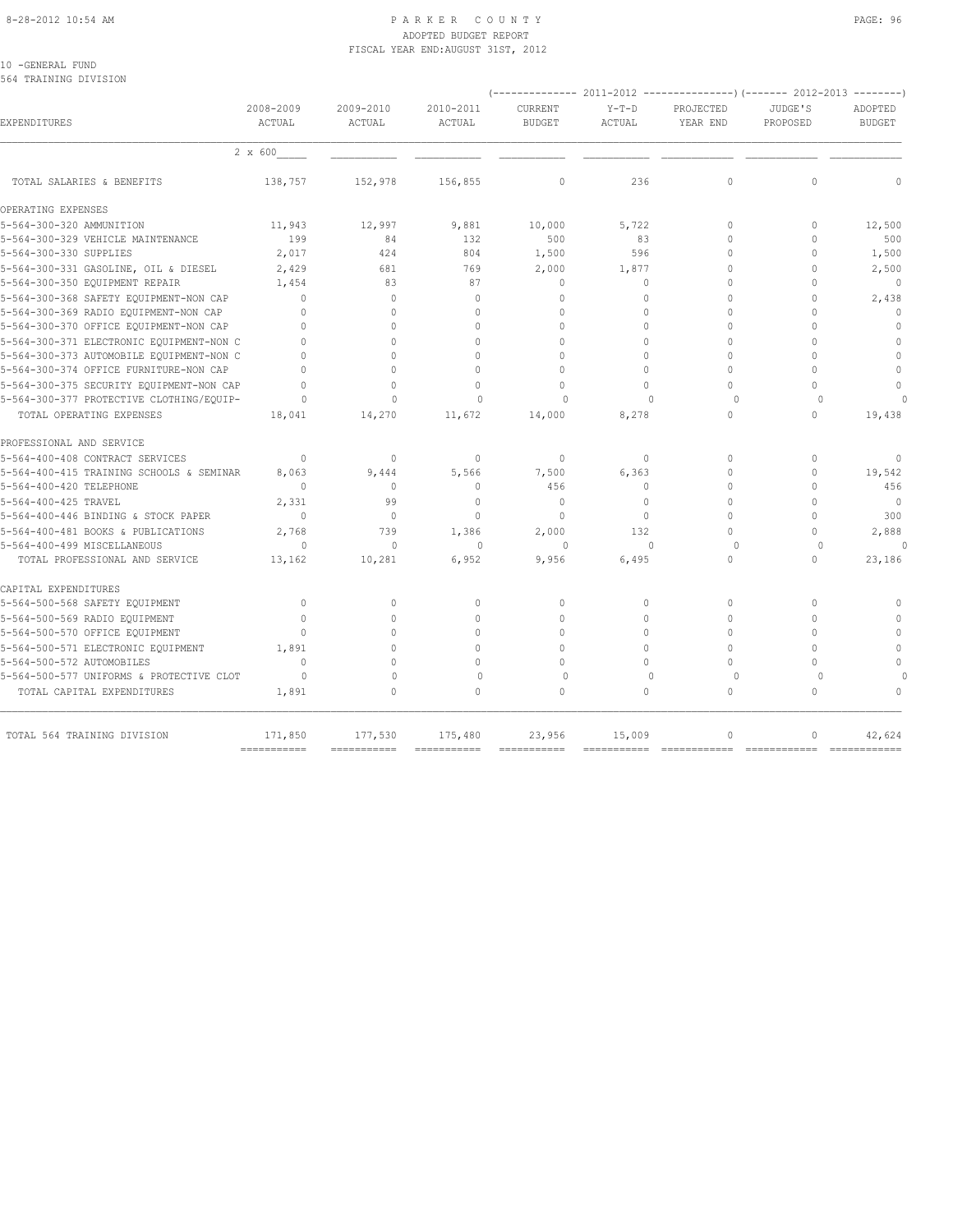#### 8-28-2012 10:54 AM P A R K E R C O U N T Y PAGE: 97 ADOPTED BUDGET REPORT FISCAL YEAR END:AUGUST 31ST, 2012

| 2009-2010<br>2010-2011<br>2008-2009<br>CURRENT<br>$Y-T-D$<br>PROJECTED<br>JUDGE'S<br>EXPENDITURES<br>ACTUAL<br>ACTUAL<br>ACTUAL<br><b>BUDGET</b><br>ACTUAL<br>YEAR END<br>PROPOSED<br>SALARIES & BENEFITS<br>SALARIES & WAGES<br>5-566-100-102 APPOINTED OFFICIAL-ANIMAL<br>38,202<br>42,751<br>53,155<br>$\mathbf{0}$<br>0<br>33,543<br>$\mathbf{0}$<br>5-566-100-106 CLERK<br>$\Omega$<br>$\Omega$<br>$\circ$<br>$\Omega$<br>$\Omega$<br>$\Omega$<br>$\Omega$<br>$\circ$<br>5-566-100-150 ANIMAL CONTROL OFFICER<br>97,343<br>101,493<br>136,423<br>$\circ$<br>$\circ$<br>26,129<br>5-566-100-199 CERTIFICATION PAY<br>201<br>916<br>1,190<br>$\Omega$<br>$\Omega$<br>$\Omega$<br>$\Omega$<br>$\circ$<br>$\circ$<br>TOTAL SALARIES & WAGES<br>135,746<br>190,767<br>$\circ$<br>59,672<br>145,160<br>5-566-100-102APPOINTED OFFICIAL-ANIMAL PERMANENT NOTES:<br>R. Speegle from Court House Security 567 Fund 10 moved with<br>funds into this line<br>5-566-100-102APPOINTED OFFICIAL-ANIMAL CURRENT YEAR NOTES:<br>2011/12: 51,729<br>1 Sqt<br>5-566-100-150ANIMAL CONTROL OFFICER<br>CURRENT YEAR NOTES:<br>2011/12: 136,371 |               |
|----------------------------------------------------------------------------------------------------------------------------------------------------------------------------------------------------------------------------------------------------------------------------------------------------------------------------------------------------------------------------------------------------------------------------------------------------------------------------------------------------------------------------------------------------------------------------------------------------------------------------------------------------------------------------------------------------------------------------------------------------------------------------------------------------------------------------------------------------------------------------------------------------------------------------------------------------------------------------------------------------------------------------------------------------------------------------------------------------------------------------------|---------------|
|                                                                                                                                                                                                                                                                                                                                                                                                                                                                                                                                                                                                                                                                                                                                                                                                                                                                                                                                                                                                                                                                                                                                  | ADOPTED       |
|                                                                                                                                                                                                                                                                                                                                                                                                                                                                                                                                                                                                                                                                                                                                                                                                                                                                                                                                                                                                                                                                                                                                  | <b>BUDGET</b> |
|                                                                                                                                                                                                                                                                                                                                                                                                                                                                                                                                                                                                                                                                                                                                                                                                                                                                                                                                                                                                                                                                                                                                  |               |
|                                                                                                                                                                                                                                                                                                                                                                                                                                                                                                                                                                                                                                                                                                                                                                                                                                                                                                                                                                                                                                                                                                                                  |               |
|                                                                                                                                                                                                                                                                                                                                                                                                                                                                                                                                                                                                                                                                                                                                                                                                                                                                                                                                                                                                                                                                                                                                  | $\mathbb O$   |
|                                                                                                                                                                                                                                                                                                                                                                                                                                                                                                                                                                                                                                                                                                                                                                                                                                                                                                                                                                                                                                                                                                                                  | $\mathbf 0$   |
|                                                                                                                                                                                                                                                                                                                                                                                                                                                                                                                                                                                                                                                                                                                                                                                                                                                                                                                                                                                                                                                                                                                                  | $\mathbb O$   |
|                                                                                                                                                                                                                                                                                                                                                                                                                                                                                                                                                                                                                                                                                                                                                                                                                                                                                                                                                                                                                                                                                                                                  | $\theta$      |
|                                                                                                                                                                                                                                                                                                                                                                                                                                                                                                                                                                                                                                                                                                                                                                                                                                                                                                                                                                                                                                                                                                                                  | $\circ$       |
|                                                                                                                                                                                                                                                                                                                                                                                                                                                                                                                                                                                                                                                                                                                                                                                                                                                                                                                                                                                                                                                                                                                                  |               |
|                                                                                                                                                                                                                                                                                                                                                                                                                                                                                                                                                                                                                                                                                                                                                                                                                                                                                                                                                                                                                                                                                                                                  |               |
|                                                                                                                                                                                                                                                                                                                                                                                                                                                                                                                                                                                                                                                                                                                                                                                                                                                                                                                                                                                                                                                                                                                                  |               |
|                                                                                                                                                                                                                                                                                                                                                                                                                                                                                                                                                                                                                                                                                                                                                                                                                                                                                                                                                                                                                                                                                                                                  |               |
|                                                                                                                                                                                                                                                                                                                                                                                                                                                                                                                                                                                                                                                                                                                                                                                                                                                                                                                                                                                                                                                                                                                                  |               |
|                                                                                                                                                                                                                                                                                                                                                                                                                                                                                                                                                                                                                                                                                                                                                                                                                                                                                                                                                                                                                                                                                                                                  |               |
|                                                                                                                                                                                                                                                                                                                                                                                                                                                                                                                                                                                                                                                                                                                                                                                                                                                                                                                                                                                                                                                                                                                                  |               |
|                                                                                                                                                                                                                                                                                                                                                                                                                                                                                                                                                                                                                                                                                                                                                                                                                                                                                                                                                                                                                                                                                                                                  |               |
| 1 Deputy Sheriff                                                                                                                                                                                                                                                                                                                                                                                                                                                                                                                                                                                                                                                                                                                                                                                                                                                                                                                                                                                                                                                                                                                 |               |
| 3 Animal Control Tech's (Civilian)                                                                                                                                                                                                                                                                                                                                                                                                                                                                                                                                                                                                                                                                                                                                                                                                                                                                                                                                                                                                                                                                                               |               |
| 5-566-100-199CERTIFICATION PAY<br>CURRENT YEAR NOTES:                                                                                                                                                                                                                                                                                                                                                                                                                                                                                                                                                                                                                                                                                                                                                                                                                                                                                                                                                                                                                                                                            |               |
| 2011/12: 1,200                                                                                                                                                                                                                                                                                                                                                                                                                                                                                                                                                                                                                                                                                                                                                                                                                                                                                                                                                                                                                                                                                                                   |               |
| <b>BENEFITS</b>                                                                                                                                                                                                                                                                                                                                                                                                                                                                                                                                                                                                                                                                                                                                                                                                                                                                                                                                                                                                                                                                                                                  |               |
| $\mathbb O$<br>5-566-100-201 FICA MATCH<br>10,291<br>10,532<br>13,729<br>0<br>4,533<br>$\mathbf{0}$                                                                                                                                                                                                                                                                                                                                                                                                                                                                                                                                                                                                                                                                                                                                                                                                                                                                                                                                                                                                                              | $\mathbb O$   |
| 34,178<br>60,973<br>80,160<br>$\mathbf{0}$<br>12,297<br>$\mathbf{0}$<br>5-566-100-202 EMPLOYEE HOSPITALIZATION<br>$\circ$                                                                                                                                                                                                                                                                                                                                                                                                                                                                                                                                                                                                                                                                                                                                                                                                                                                                                                                                                                                                        | $\mathbf{0}$  |
| 4,482<br>$\mathbf{0}$<br>5-566-100-203 RETIREMENT PLAN CONTRIBUT<br>14,337<br>16,377<br>22,851<br>$\circ$<br>0                                                                                                                                                                                                                                                                                                                                                                                                                                                                                                                                                                                                                                                                                                                                                                                                                                                                                                                                                                                                                   | $\mathbb O$   |
| $\mathbf{0}$<br>5-566-100-204 WORKERS COMPENSATION INSU<br>875<br>1,088<br>1,307<br>$\mathbf{0}$<br>$\circ$<br>833                                                                                                                                                                                                                                                                                                                                                                                                                                                                                                                                                                                                                                                                                                                                                                                                                                                                                                                                                                                                               | $\mathbb O$   |
| $\circ$<br>$\mathbf{0}$<br>5-566-100-205 CLOTHING ALLOWANCE<br>900<br>900<br>1,125<br>$\mathbf{0}$<br>729                                                                                                                                                                                                                                                                                                                                                                                                                                                                                                                                                                                                                                                                                                                                                                                                                                                                                                                                                                                                                        | $\mathbb O$   |
| $\circ$<br>$\circ$<br>5-566-100-206 LONGEVITY PAY<br>660<br>1,680<br>1,860<br>$\circ$<br>$\mathbf{0}$                                                                                                                                                                                                                                                                                                                                                                                                                                                                                                                                                                                                                                                                                                                                                                                                                                                                                                                                                                                                                            | $\mathbf{0}$  |
| 5-566-100-209 CELL PHONE ALLOWANCE<br>2,354<br>$\circ$<br>2,268<br>3,002<br>$\mathbf{0}$<br>$\circ$<br>$\circ$                                                                                                                                                                                                                                                                                                                                                                                                                                                                                                                                                                                                                                                                                                                                                                                                                                                                                                                                                                                                                   | $\mathbf{0}$  |
| $\circ$<br>$\circ$<br>TOTAL BENEFITS<br>63,509<br>93,904<br>124,034<br>$\circ$<br>22,874                                                                                                                                                                                                                                                                                                                                                                                                                                                                                                                                                                                                                                                                                                                                                                                                                                                                                                                                                                                                                                         | $\circ$       |
| 5-566-100-205CLOTHING ALLOWANCE<br>CURRENT YEAR NOTES:                                                                                                                                                                                                                                                                                                                                                                                                                                                                                                                                                                                                                                                                                                                                                                                                                                                                                                                                                                                                                                                                           |               |
| 2011/12: \$1,125                                                                                                                                                                                                                                                                                                                                                                                                                                                                                                                                                                                                                                                                                                                                                                                                                                                                                                                                                                                                                                                                                                                 |               |
| 5 x 225                                                                                                                                                                                                                                                                                                                                                                                                                                                                                                                                                                                                                                                                                                                                                                                                                                                                                                                                                                                                                                                                                                                          |               |
| 5-566-100-206LONGEVITY PAY<br>PERMANENT NOTES:                                                                                                                                                                                                                                                                                                                                                                                                                                                                                                                                                                                                                                                                                                                                                                                                                                                                                                                                                                                                                                                                                   |               |
| Speegle Transfered in 2010/11 Budget                                                                                                                                                                                                                                                                                                                                                                                                                                                                                                                                                                                                                                                                                                                                                                                                                                                                                                                                                                                                                                                                                             |               |
| 5-566-100-206LONGEVITY PAY<br>CURRENT YEAR NOTES:                                                                                                                                                                                                                                                                                                                                                                                                                                                                                                                                                                                                                                                                                                                                                                                                                                                                                                                                                                                                                                                                                |               |

2011/12: \$2,040

5-566-100-209CELL PHONE ALLOWANCE PERMANENT NOTES: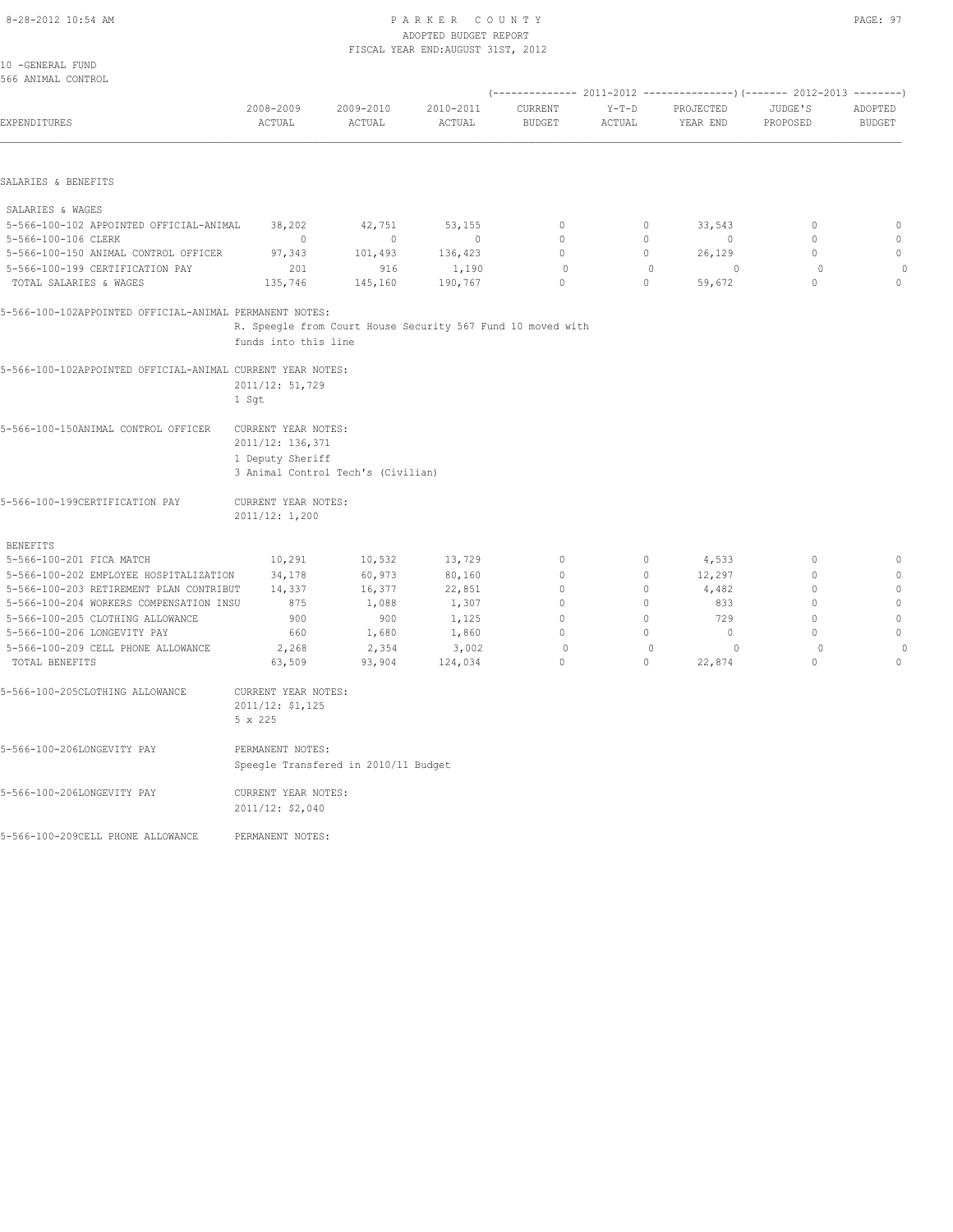#### 8-28-2012 10:54 AM PAGE: 98 ADOPTED BUDGET REPORT FISCAL YEAR END:AUGUST 31ST, 2012

| 10 - GENERAL FUND |                    |
|-------------------|--------------------|
|                   | 566 ANIMAL CONTROL |

|                                          | 2008-2009                                          | 2009-2010                     | 2010-2011                | CURRENT       | $Y-T-D$  | PROJECTED    | JUDGE'S      | ADOPTED       |
|------------------------------------------|----------------------------------------------------|-------------------------------|--------------------------|---------------|----------|--------------|--------------|---------------|
| EXPENDITURES                             | ACTUAL                                             | ACTUAL                        | ACTUAL                   | <b>BUDGET</b> | ACTUAL   | YEAR END     | PROPOSED     | <b>BUDGET</b> |
|                                          |                                                    | Speegle added to line 2010/11 |                          |               |          |              |              |               |
| 5-566-100-209CELL PHONE ALLOWANCE        | CURRENT YEAR NOTES:<br>2011/12: \$3,000<br>5 x 600 |                               |                          |               |          |              |              |               |
| TOTAL SALARIES & BENEFITS                | 199,256                                            | 239,064                       | 314,801                  | $\mathbf{0}$  | $\circ$  | 82,546       | $\mathbf{0}$ |               |
| OPERATING EXPENSES                       |                                                    |                               |                          |               |          |              |              |               |
| 5-566-300-310 POSTAGE                    | $\overline{0}$                                     | $\mathbf{0}$                  | $\mathbf{0}$             | $\mathbf{0}$  | $\circ$  | $\circ$      | $\Omega$     | $\mathbf{0}$  |
| 5-566-300-329 OIL, FILTERS, TUNE-UPS     | 744                                                | 971                           | 1,001                    | 1,200         | 801      | 383          | $\mathbf{0}$ | 1,200         |
| 5-566-300-330 SUPPLIES                   | 3,499                                              | 1,873                         | 1,445                    | 1,500         | 1,400    | 225          | $\mathbf{0}$ | 1,500         |
| 5-566-300-331 GASOLINE, OIL & DIESEL     | 19,894                                             | 24,440                        | 28,890                   | 26,000        | 29,240   | 3,061        | $\Omega$     | 28,890        |
| 5-566-300-337 TIRES                      | 2,541                                              | 2,168                         | 1,415                    | 2,000         | 616      | 227          | $\Omega$     | 2,000         |
| 5-566-300-350 EQUIPMENT REPAIR           | $\Omega$                                           | $\Omega$                      | $\mathbf{0}$             | $\Omega$      | $\circ$  | $\Omega$     | $\Omega$     | $\mathbf{0}$  |
| 5-566-300-352 AUTO REPAIR                | 1,645                                              | 2,682                         | 1,545                    | 2,500         | 1,429    | 1,940        | $\mathbf{0}$ | 2,500         |
| 5-566-300-368 SAFETY EQUIPMENT-NON CAP   | $\Omega$                                           | $\circ$                       | $\mathbf{0}$             | $\mathbf{0}$  | $\Omega$ | $\mathbf{0}$ | $\Omega$     | $\Omega$      |
| 5-566-300-370 OFFICE EQUIPMENT-NON CAP   | $\Omega$                                           | $\Omega$                      | $\Omega$                 | $\Omega$      | $\Omega$ | $\Omega$     | $\Omega$     | $\mathbf{0}$  |
| 5-566-300-371 ELECTRONIC EQUIPMENT-NON C | $\Omega$                                           | $\Omega$                      | $\mathbf{0}$             | $\mathbf{0}$  | $\circ$  | $\mathbf{0}$ | $\Omega$     | $\mathbf{0}$  |
| 5-566-300-373 AUTOMOBILE EQUIPMENT-NON C | $\Omega$                                           | $\Omega$                      | $\Omega$                 | $\Omega$      | $\Omega$ | $\Omega$     | $\Omega$     | $\mathbf{0}$  |
| 5-566-300-374 OFFICE FURNITURE-NON CAP   | $\mathbf{0}$                                       | $\mathbf{0}$                  | $\circ$                  | $\circ$       | $\circ$  | $\circ$      | $\Omega$     | $\mathbf{0}$  |
| 5-566-300-375 SECURITY EQUIPMENT-NON CAP | $\Omega$                                           | $\Omega$                      | $\Omega$                 | $\Omega$      | $\Omega$ | $\Omega$     | $\bigcap$    | $\Omega$      |
| 5-566-300-377 PROTECTIVE CLOTHING/EQUIP- | $\Omega$                                           | $\Omega$                      | $\Omega$                 | $\cap$        | $\cap$   | $\cap$       | $\cap$       |               |
| TOTAL OPERATING EXPENSES                 | 28,323                                             | 32,134                        | 34,296                   | 33,200        | 33,486   | 5,836        | $\Omega$     | 36,090        |
| PROFESSIONAL AND SERVICE                 |                                                    |                               |                          |               |          |              |              |               |
| 5-566-400-408 CONTRACT SERVICES          | 364,735                                            | 370,171                       | 370,261                  | 433,512       | 340,261  | 222,434      | $\mathbf{0}$ | 433,512       |
| 5-566-400-409 CONTRACT SERVICES/MEDICAL  | 1,587                                              | 1,874                         | $\Omega$                 | 1,200         | 779      | $\bigcirc$   | $\Omega$     | 1,200         |
| 5-566-400-415 TRAINING SCHOOLS & SEMINAR | $\mathbf{0}$                                       | $\mathbf{0}$                  | $\mathbf{0}$             | $\mathbf{0}$  | $\circ$  | 178          | $\Omega$     | $\mathbf{0}$  |
| 5-566-400-420 TELEPHONE                  | $\Omega$                                           | $\Omega$                      | $\Omega$                 | $\circ$       | $\circ$  | 1,344        | $\Omega$     | $\circ$       |
| 5-566-400-425 TRAVEL                     | $\mathbf{0}$                                       | $\Omega$                      | $\circ$                  | $\mathbf{0}$  | $\circ$  | 662          | $\Omega$     | $\circ$       |
| 5-566-400-445 FILM & PHOTOGRAPHY SUPPLIE | $\Omega$                                           | $\Omega$                      | $\Omega$                 | $\mathbf{0}$  | $\Omega$ | $\mathbf{0}$ | $\cap$       | $\mathbf{0}$  |
| 5-566-400-451 RADIO MAINTENANCE/PAGER RE | $\circ$                                            | $\circ$                       | $\mathbf 0$              | $\mathbf 0$   | $\Omega$ | 274          | $\Omega$     | $\Omega$      |
| TOTAL PROFESSIONAL AND SERVICE           | 366,322                                            | 372,045                       | 370,261                  | 434,712       | 341,040  | 224,892      | $\Omega$     | 434,712       |
| CAPITAL EXPENDITURES                     |                                                    |                               |                          |               |          |              |              |               |
| 5-566-500-571 ELECTRONIC EQUIPMENT       | $\Omega$                                           | $\Omega$                      | $\mathbf{0}$             | $\Omega$      | $\circ$  | $\Omega$     | $\Omega$     | $\Omega$      |
| 5-566-500-572 AUTOMOBILES                | $\Omega$                                           | $\Omega$                      | $\circ$                  | $\circ$       | 19,566   | $\circ$      | $\Omega$     | $\circ$       |
| 5-566-500-573 AUTOMOBILE EQUIPMENT       | $\Omega$                                           | $\Omega$                      | $\mathbf{0}$             | $\circ$       | $\circ$  | $\Omega$     | $\Omega$     | $\circ$       |
| 5-566-500-577 UNIFORMS & PROTECTIVE CLOT | $\Omega$                                           | $\Omega$                      | $\Omega$                 | $\Omega$      | $\Omega$ | $\Omega$     | $\Omega$     | $\Omega$      |
| TOTAL CAPITAL EXPENDITURES               | $\begin{array}{c} \n\end{array}$                   | $\Omega$                      | $\Omega$                 | $\circ$       | 19,566   | $\circ$      | $\mathbf{0}$ | $\mathbf{0}$  |
| TOTAL 566 ANIMAL CONTROL                 | 593,901                                            | 643,243                       | 719,358                  | 467,912       | 394,092  | 313,274      | $\circ$      | 470,802       |
|                                          | $=$ = = = = = = = = = = =                          | -----------                   | ======================== |               |          |              |              |               |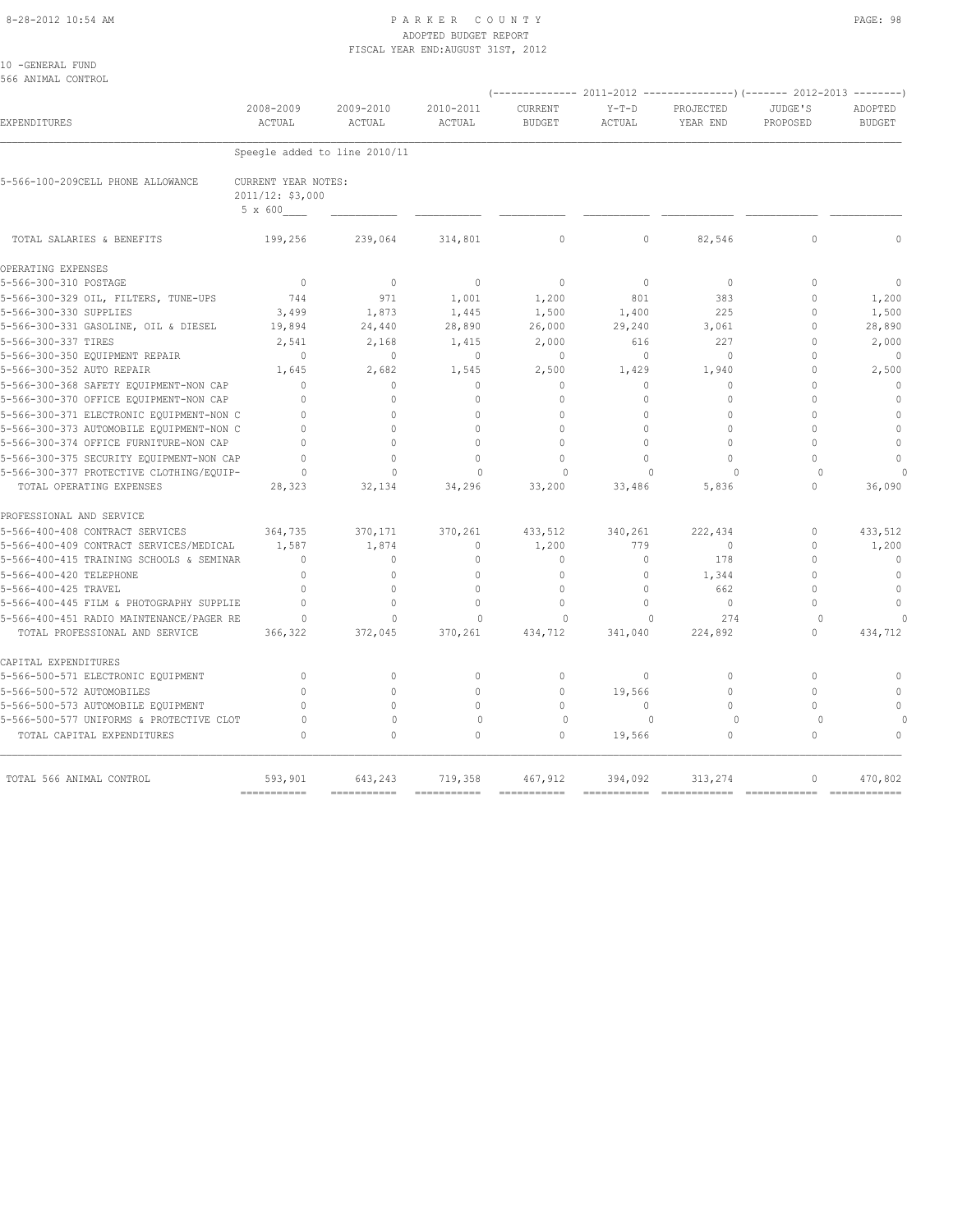#### 8-28-2012 10:54 AM P A R K E R C O U N T Y PAGE: 99 ADOPTED BUDGET REPORT FISCAL YEAR END:AUGUST 31ST, 2012

10 -GENERAL FUND 567 COURTHOUSE SECURITY

| EXPENDITURES                            | 2008-2009<br>ACTUAL                                                                                                                           | 2009-2010<br>ACTUAL | 2010-2011<br>ACTUAL                                        | CURRENT<br><b>BUDGET</b> | $Y-T-D$<br>ACTUAL | PROJECTED<br>YEAR END | JUDGE'S<br>PROPOSED | ADOPTED<br><b>BUDGET</b> |
|-----------------------------------------|-----------------------------------------------------------------------------------------------------------------------------------------------|---------------------|------------------------------------------------------------|--------------------------|-------------------|-----------------------|---------------------|--------------------------|
| SALARIES & BENEFITS                     |                                                                                                                                               |                     |                                                            |                          |                   |                       |                     |                          |
| SALARIES & WAGES                        |                                                                                                                                               |                     |                                                            |                          |                   |                       |                     |                          |
| 5-567-100-106 DEPUTIES                  | 308,300                                                                                                                                       | 313,632             | 255,984                                                    | $\mathbb O$              | $\circ$           | $\circ$               | $\circ$             | $\circ$                  |
| 5-567-100-127 SERGEANTS                 | $\overline{0}$                                                                                                                                | $\circ$             | 21,060                                                     | $\Omega$                 | $\Omega$          | $\Omega$              | $\Omega$            | $\mathbf 0$              |
| 5-567-100-146 LIEUTENANT                | 51,870                                                                                                                                        | 51,485              | 856                                                        | $\circ$                  | $\circ$           | $\circ$               | $\circ$             | $\circ$                  |
| 5-567-100-199 CERTIFICATION PAY         | 7,556                                                                                                                                         | 11,571              | 10,785                                                     | $\circ$                  | $\mathbb O$       | $\circ$               | $\circ$             | $\circ$                  |
| TOTAL SALARIES & WAGES                  | 367,725                                                                                                                                       | 376,688             | 288,685                                                    | $\Omega$                 | $\Omega$          | $\Omega$              | $\Omega$            | $\circ$                  |
| 5-567-100-106DEPUTIES                   | PERMANENT NOTES:<br>used \$\$ for Sgt. Griever's slot.                                                                                        |                     | 3A2011/12: took 1 Deputy Position at 34,508 (mid year) and |                          |                   |                       |                     |                          |
| 5-567-100-106DEPUTIES                   | CURRENT YEAR NOTES:<br>2011/12: 241,556<br>7 Court Security Deputies                                                                          |                     |                                                            |                          |                   |                       |                     |                          |
| 5-567-100-127SERGEANTS                  | PERMANENT NOTES:                                                                                                                              |                     | 2011/12: Sgt Griever over CHS Division (s) at midyear      |                          |                   |                       |                     |                          |
| 5-567-100-127SERGEANTS                  | CURRENT YEAR NOTES:<br>2011/12: 52,149<br>Mid Year move in 2011 of Jail Captain to CHS Sergeant<br>position in Jail Personnel merge with CEC. |                     |                                                            |                          |                   |                       |                     |                          |
| 5-567-100-146LIEUTENANT                 | PERMANENT NOTES:                                                                                                                              |                     | Speegle Transfered to 566 Animal Control 2010/11           |                          |                   |                       |                     |                          |
| 5-567-100-199CERTIFICATION PAY          | CURRENT YEAR NOTES:<br>2011/12: \$10,200                                                                                                      |                     |                                                            |                          |                   |                       |                     |                          |
| <b>BENEFITS</b>                         |                                                                                                                                               |                     |                                                            |                          |                   |                       |                     |                          |
| 5-567-100-201 FICA MATCH                | 27,044                                                                                                                                        | 27,407              | 20,684                                                     | $\mathbb O$              | 0                 | $\mathbb O$           | $\mathbf 0$         | $\mathbb O$              |
| 5-567-100-202 EMPLOYEE HOSPITALIZATION  | 95,798                                                                                                                                        | 115,598             | 94,889                                                     | $\mathbf{0}$             | $\circ$           | $\mathbf{0}$          | $\circ$             | $\mathbf{0}$             |
| 5-567-100-203 RETIREMENT PLAN CONTRIBUT | 38,142                                                                                                                                        | 42,155              | 34,459                                                     | $\mathbf{0}$             | $\circ$           | $\mathbf{0}$          | $\mathbf{0}$        | $\mathbb O$              |
| 5-567-100-204 WORKERS COMPENSATION INSU | 7,666                                                                                                                                         | 9,496               | 8,565                                                      | $\mathbf{0}$             | $\circ$           | $\Omega$              | $\circ$             | $\mathbf{0}$             |
| 5-567-100-205 CLOTHING ALLOWANCE        | 2,475                                                                                                                                         | 2,250               | 2,025                                                      | $\mathbf{0}$             | $\circ$           | $\circ$               | $\mathbf{0}$        | $\mathbb O$              |
| 5-567-100-206 LONGEVITY PAY             | 840                                                                                                                                           | 1,560               | 300                                                        | $\Omega$                 | $\Omega$          | $\Omega$              | $\Omega$            | $\circ$                  |
| 5-567-100-209 CELL PHONE ALLOWANCE      | 772                                                                                                                                           | 1,187               | 851                                                        | $\Omega$                 | $\mathbf{0}$      | $\Omega$              | $\circ$             | $\theta$                 |
| TOTAL BENEFITS                          | 172,737                                                                                                                                       | 199,652             | 161,772                                                    | $\Omega$                 | $\Omega$          | $\Omega$              | $\Omega$            | $\Omega$                 |
| 5-567-100-205CLOTHING ALLOWANCE         | PERMANENT NOTES:<br>Speeqle Transfered to AC 566                                                                                              |                     |                                                            |                          |                   |                       |                     |                          |
| 5-567-100-205CLOTHING ALLOWANCE         | CURRENT YEAR NOTES:                                                                                                                           |                     |                                                            |                          |                   |                       |                     |                          |

2011/12: \$1800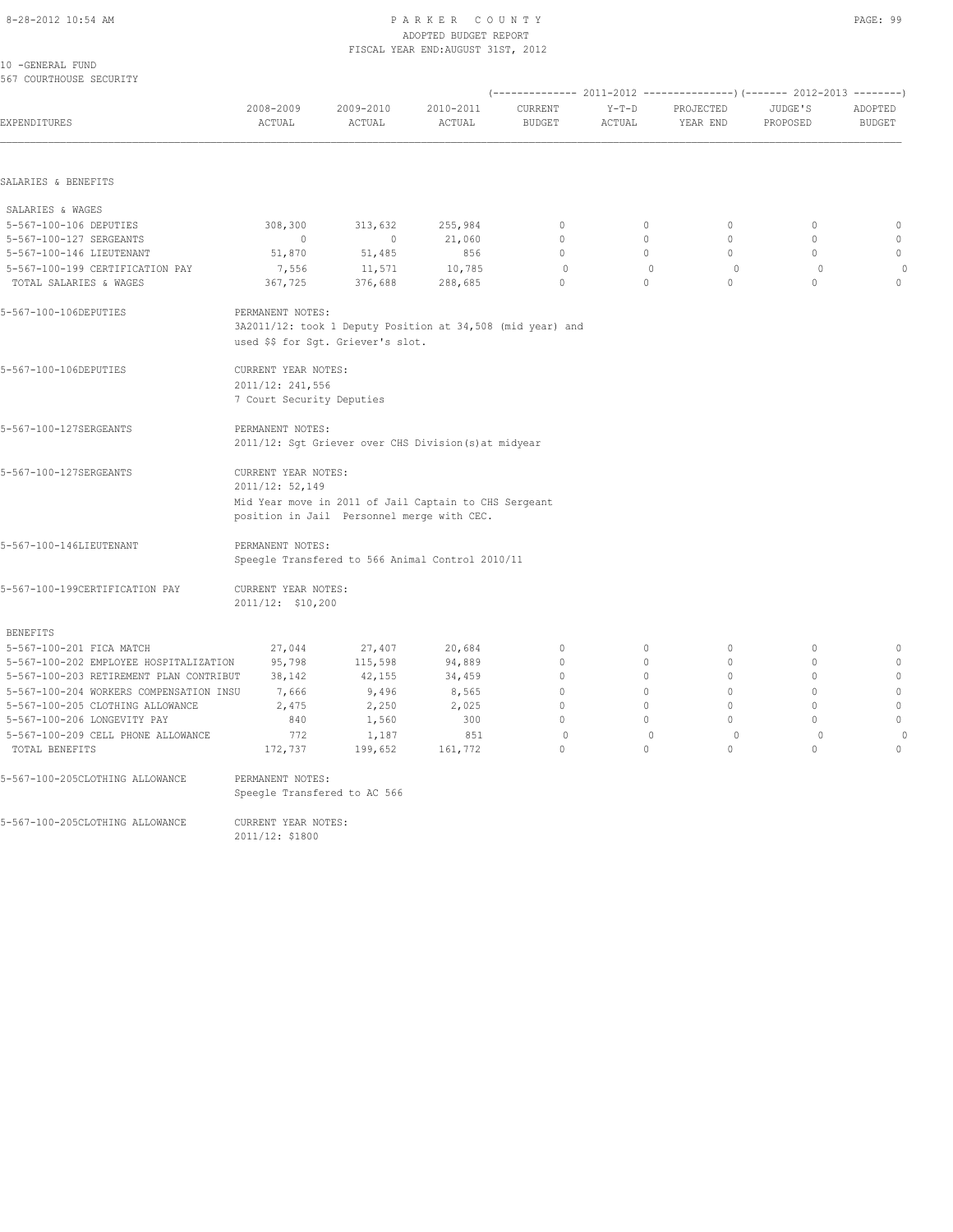#### 8-28-2012 10:54 AM P A R K E R C O U N T Y PAGE:100 ADOPTED BUDGET REPORT FISCAL YEAR END:AUGUST 31ST, 2012

10 -GENERAL FUND 567 COURTHOUSE SECURITY

| 2008-2009<br>ACTUAL                                      | 2009-2010<br>ACTUAL                        | 2010-2011<br>ACTUAL                                                                                                                                                                                   | CURRENT                        | $Y-T-D$      | PROJECTED                                         | JUDGE'S                                         | ADOPTED                                                  |
|----------------------------------------------------------|--------------------------------------------|-------------------------------------------------------------------------------------------------------------------------------------------------------------------------------------------------------|--------------------------------|--------------|---------------------------------------------------|-------------------------------------------------|----------------------------------------------------------|
|                                                          |                                            |                                                                                                                                                                                                       | <b>BUDGET</b>                  | ACTUAL       | YEAR END                                          | PROPOSED                                        | <b>BUDGET</b>                                            |
|                                                          |                                            |                                                                                                                                                                                                       |                                |              |                                                   |                                                 |                                                          |
| 8 X 225                                                  |                                            |                                                                                                                                                                                                       |                                |              |                                                   |                                                 |                                                          |
|                                                          |                                            |                                                                                                                                                                                                       |                                |              |                                                   |                                                 |                                                          |
| 2010/11                                                  |                                            |                                                                                                                                                                                                       |                                |              |                                                   |                                                 |                                                          |
| 2 X 600                                                  |                                            |                                                                                                                                                                                                       |                                |              |                                                   |                                                 |                                                          |
| 540,462                                                  | 576,340                                    | 450,457                                                                                                                                                                                               | $\circ$                        | $\circ$      | $\circ$                                           | $\mathbf{0}$                                    | $\circ$                                                  |
|                                                          |                                            |                                                                                                                                                                                                       |                                |              |                                                   |                                                 |                                                          |
| $\circ$                                                  | $\circ$                                    | $\mathbf{0}$                                                                                                                                                                                          | $\mathbf{0}$                   | $\circ$      | $\circ$                                           | $\mathbf{0}$                                    | $\mathbf{0}$                                             |
| 1,346                                                    | 356                                        | 446                                                                                                                                                                                                   | 300                            | $\Omega$     | $\Omega$                                          | $\Omega$                                        | 987                                                      |
| $\Omega$                                                 | 386                                        | 200                                                                                                                                                                                                   | 200                            | 0            | $\Omega$                                          | $\mathbf{0}$                                    | 200                                                      |
| $\Omega$                                                 | $\circ$                                    | $\mathbf{0}$                                                                                                                                                                                          | $\mathbf{0}$                   | $\Omega$     | $\Omega$                                          | $\mathbf{0}$                                    | $\mathbf{0}$                                             |
| $\Omega$                                                 | $\circ$                                    | $\mathbf{0}$                                                                                                                                                                                          | $\Omega$                       | $\Omega$     | $\Omega$                                          | $\mathbf{0}$                                    | $\mathbb O$                                              |
| $\Omega$                                                 | $\Omega$                                   | $\Omega$                                                                                                                                                                                              | $\Omega$                       | $\Omega$     | $\Omega$                                          | $\Omega$                                        | $\theta$                                                 |
| $\Omega$<br>5-567-300-371 ELECTRONIC EQUIPMENT-NON C     | $\Omega$                                   | $\Omega$                                                                                                                                                                                              | $\Omega$                       | $\Omega$     | $\Omega$                                          | $\Omega$                                        | $\mathbb O$                                              |
| 5-567-300-373 AUTOMOBILE EQUIPMENT-NON C<br>$\mathbf{0}$ | $\circ$                                    | $\mathbf{0}$                                                                                                                                                                                          | $\mathbf{0}$                   | $\circ$      | $\Omega$                                          | $\mathbf{0}$                                    | $\mathbf{0}$                                             |
| $\cap$                                                   | $\Omega$                                   | $\cap$                                                                                                                                                                                                | $\cap$                         | $\Omega$     | $\Omega$                                          | $\Omega$                                        | $\mathbf{0}$                                             |
| 5-567-300-375 SECURITY EQUIPMENT-NON CAP<br>$\Omega$     | $\Omega$                                   | $\Omega$                                                                                                                                                                                              | $\Omega$                       | $\Omega$     | $\Omega$                                          | $\Omega$                                        | $\mathbf{0}$                                             |
| $\Omega$<br>5-567-300-377 PROTECTIVE CLOTHING/EQUIP-     | $\mathbf{0}$                               | $\Omega$                                                                                                                                                                                              | $\mathbf 0$                    | $\mathbf{0}$ | $\circ$                                           | $\mathbf 0$                                     | $\Omega$                                                 |
| 1,346                                                    | 742                                        | 646                                                                                                                                                                                                   | 500                            | 0            | $\mathbf{0}$                                      | $\circ$                                         | 1,187                                                    |
|                                                          |                                            |                                                                                                                                                                                                       |                                |              |                                                   |                                                 |                                                          |
| 160                                                      | $\Omega$                                   | $\mathbf{0}$                                                                                                                                                                                          | $\Omega$                       | $\Omega$     | $\Omega$                                          | $\mathbf{0}$                                    | $\mathbf{0}$                                             |
| 5-567-400-415 TRAINING SCHOOLS & SEMINAR<br>$\mathbf{0}$ | $\Omega$                                   | $\Omega$                                                                                                                                                                                              | $\Omega$                       | $\Omega$     | $\Omega$                                          | $\Omega$                                        | $\mathbf{0}$                                             |
| $\Omega$                                                 | $\Omega$                                   | $\Omega$                                                                                                                                                                                              | $\Omega$                       | $\Omega$     | $\Omega$                                          | $\Omega$                                        | $\Omega$                                                 |
| $\mathbf{0}$                                             | $\Omega$                                   | $\circ$                                                                                                                                                                                               | $\mathbf{0}$                   | $\Omega$     | $\Omega$                                          | $\mathbf{0}$                                    | $\Omega$                                                 |
| $\Omega$                                                 | $\bigcap$                                  | $\circ$                                                                                                                                                                                               | $\Omega$                       | $\mathbf{0}$ | $\Omega$                                          | $\circ$                                         | $\cap$                                                   |
| 160                                                      | $\cap$                                     | $\cap$                                                                                                                                                                                                | $\Omega$                       | $\cap$       | $\mathbf{0}$                                      | $\circ$                                         | $\mathbf{0}$                                             |
|                                                          |                                            |                                                                                                                                                                                                       |                                |              |                                                   |                                                 |                                                          |
| $\mathbf{0}$                                             | $\circ$                                    | $\circ$                                                                                                                                                                                               | $\mathbf 0$                    | $\circ$      | $\circ$                                           | $\mathbf{0}$                                    | $\mathbf{0}$                                             |
|                                                          |                                            |                                                                                                                                                                                                       |                                |              |                                                   |                                                 | $\mathbf{0}$                                             |
|                                                          |                                            |                                                                                                                                                                                                       | $\cap$                         | $\Omega$     |                                                   |                                                 | $\mathbf{0}$                                             |
| $\Omega$                                                 | $\Omega$                                   | $\Omega$                                                                                                                                                                                              | $\Omega$                       | $\Omega$     | $\Omega$                                          | $\Omega$                                        | $\mathbf{0}$                                             |
| 17,300                                                   | $\Omega$                                   | $\Omega$                                                                                                                                                                                              | $\Omega$                       | $\Omega$     | $\Omega$                                          | $\Omega$                                        | $\mathbf{0}$                                             |
| 2,230                                                    |                                            |                                                                                                                                                                                                       | $\Omega$                       |              |                                                   |                                                 | $\Omega$                                                 |
| 5-567-500-577 UNIFORMS & PROTECTIVE CLOT<br>$\cap$       | $\mathbf{0}$                               | $\mathbf{0}$                                                                                                                                                                                          | $\mathbf{0}$                   | $\mathbf{0}$ | $\circ$                                           | $\circ$                                         |                                                          |
| 19,530                                                   | $\mathbf{0}$                               | $\circ$                                                                                                                                                                                               | $\mathbf 0$                    | $\circ$      | $\circ$                                           | $\mathbf{0}$                                    | $\Omega$                                                 |
| 561,498                                                  | 577,082                                    | 451,103                                                                                                                                                                                               | 500                            | 0            | $\circ$                                           | $\circ$                                         | 1,187<br>============                                    |
|                                                          | $\circ$<br>$\mathbf{0}$<br>$=$ =========== | CURRENT YEAR NOTES:<br>2011/12: \$1,800<br>PERMANENT NOTES:<br>Speegle gone to AC<br>Newman getting 600<br>CURRENT YEAR NOTES:<br>2011/12: \$1,200<br>$\Omega$<br>$\Omega$<br>$\Omega$<br>=========== | $\circ$<br>$\circ$<br>$\Omega$ | $\mathbf 0$  | $\circ$<br>$\Omega$<br>===========<br>=========== | $\circ$<br>$\Omega$<br>$\Omega$<br>============ | $\mathbf{0}$<br>$\mathbf{0}$<br>$\Omega$<br>============ |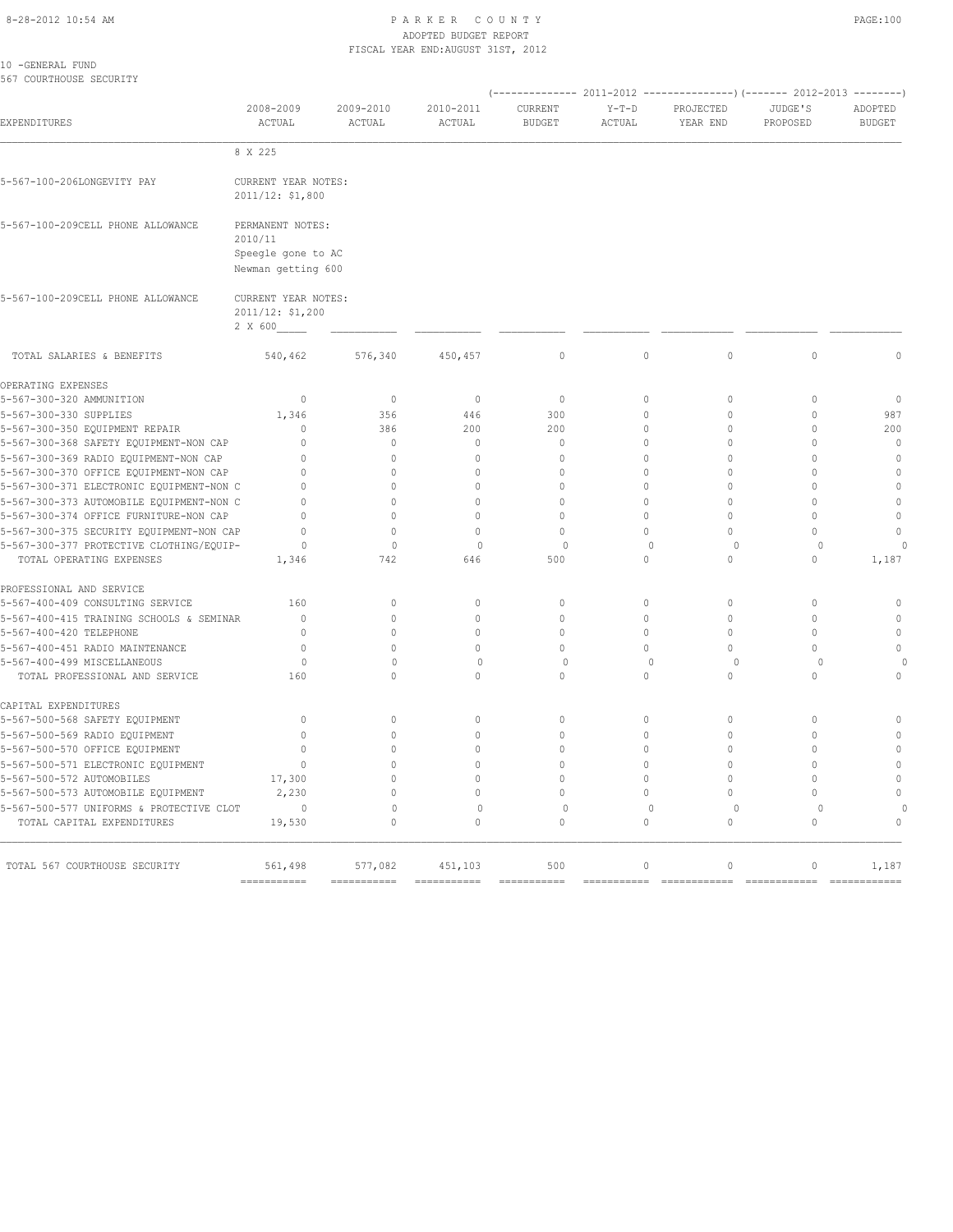### 8-28-2012 10:54 AM PAGE:101 ADOPTED BUDGET REPORT FISCAL YEAR END:AUGUST 31ST, 2012

| 10 - GENERAL FUND |                          |
|-------------------|--------------------------|
|                   | 568 FUG/EXT/MEN TRANSPOR |

|  |  | rnom. r<br>__ |
|--|--|---------------|
|  |  |               |
|  |  |               |
|  |  |               |
|  |  |               |

| EXPENDITURES                            | 2008-2009<br>ACTUAL                                             | 2009-2010<br>ACTUAL                            | 2010-2011<br>ACTUAL | CURRENT<br><b>BUDGET</b> | $Y-T-D$<br>ACTUAL | PROJECTED<br>YEAR END | JUDGE'S<br>PROPOSED              | ADOPTED<br><b>BUDGET</b> |
|-----------------------------------------|-----------------------------------------------------------------|------------------------------------------------|---------------------|--------------------------|-------------------|-----------------------|----------------------------------|--------------------------|
|                                         |                                                                 |                                                |                     |                          |                   |                       |                                  |                          |
| SALARIES & BENEFITS                     |                                                                 |                                                |                     |                          |                   |                       |                                  |                          |
| SALARIES & WAGES                        |                                                                 |                                                |                     |                          |                   |                       |                                  |                          |
| 5-568-100-106 DEPUTIES                  | 213,045                                                         | 259,252                                        | 256,571             | $\circ$                  | 0                 | $\circ$               | $\mathbf 0$                      | $\mathbb{O}$             |
| 5-568-100-116 CLERK                     | 30,047                                                          | 30,047                                         | 29,471              | $\circ$                  | $\circ$           | $\circ$               | $\mathbf{0}$                     | $\mathbf{0}$             |
| 5-568-100-127 SERGEANTS                 | $\overline{0}$                                                  | 28,141                                         | 63,307              | $\mathbf{0}$             | $\circ$           | $\Omega$              | $\Omega$                         | $\circ$                  |
| 5-568-100-146 LIEUTENANT                | 52,839                                                          | 65,390                                         | 66,857              | $\circ$                  | $\circ$           | $\circ$               | $\mathbf{0}$                     | $\mathbb O$              |
| 5-568-100-147 CORPORALS                 | 186,807                                                         | 159,649                                        | 159,734             | $\Omega$                 | $\Omega$          | $\Omega$              | $\Omega$                         | $\mathbf{0}$             |
| 5-568-100-199 CERTIFICATION PAY         | 11,230                                                          | 11,019                                         | 12,679              | $\circ$                  | $\circ$           | $\circ$               | $\Omega$                         | $\circ$                  |
| TOTAL SALARIES & WAGES                  | 493,969                                                         | 553,498                                        | 588,619             | $\Omega$                 | $\Omega$          | $\Omega$              | $\Omega$                         | $\Omega$                 |
| 5-568-100-106DEPUTIES                   | CURRENT YEAR NOTES:<br>2011/12: \$216,852<br>6 Deputy Sheriff's |                                                |                     |                          |                   |                       |                                  |                          |
| 5-568-100-116CLERK                      | CURRENT YEAR NOTES:                                             |                                                |                     |                          |                   |                       |                                  |                          |
|                                         | 2011/12: 29,966<br>1 Clerk                                      |                                                |                     |                          |                   |                       |                                  |                          |
| 5-568-100-127SERGEANTS                  | PERMANENT NOTES:                                                |                                                |                     |                          |                   |                       |                                  |                          |
|                                         |                                                                 | Was transfered mid year 2009/10 budget         |                     |                          |                   |                       |                                  |                          |
| 5-568-100-127SERGEANTS                  | CURRENT YEAR NOTES:<br>2011/12: \$47,741                        |                                                |                     |                          |                   |                       |                                  |                          |
|                                         | 1 Fugitive Sqt.                                                 |                                                |                     |                          |                   |                       |                                  |                          |
| 5-568-100-146LIEUTENANT                 | CURRENT YEAR NOTES:                                             |                                                |                     |                          |                   |                       |                                  |                          |
|                                         | 2011/12: \$52,696                                               |                                                |                     |                          |                   |                       |                                  |                          |
|                                         | 1 Lt. Division Commander                                        |                                                |                     |                          |                   |                       |                                  |                          |
| 5-568-100-147CORPORALS                  | PERMANENT NOTES:                                                |                                                |                     |                          |                   |                       |                                  |                          |
|                                         |                                                                 | 1 Cpl. Investigator reassigned to SCU in 2011. |                     |                          |                   |                       |                                  |                          |
| 5-568-100-199CERTIFICATION PAY          | CURRENT YEAR NOTES:                                             |                                                |                     |                          |                   |                       |                                  |                          |
|                                         | 2011/12: \$12,000                                               |                                                |                     |                          |                   |                       |                                  |                          |
| <b>BENEFITS</b>                         |                                                                 |                                                |                     |                          |                   |                       |                                  |                          |
| 5-568-100-201 FICA MATCH                | 37,608                                                          | 41,479                                         | 43,422              | $\circ$                  | $\circ$           | $\circ$               | $\circ$                          | $\circ$                  |
| 5-568-100-202 EMPLOYEE HOSPITALIZATION  | 79,067                                                          | 132,729                                        | 161,923             | $\circ$                  | $\circ$           | $\Omega$              | $\mathbf{0}$                     | $\mathbf{0}$             |
| 5-568-100-203 RETIREMENT PLAN CONTRIBUT | 52,124                                                          | 62,136                                         | 70,699              | $\Omega$                 | 0                 | $\circ$               | $\mathbf{0}$                     | $\circ$                  |
| 5-568-100-204 WORKERS COMPENSATION INSU | 9,338                                                           | 10,059                                         | 10,117              | $\mathbf{0}$             | 0                 | $\Omega$              | $\begin{array}{c} \n\end{array}$ | $\mathbb{O}$             |
| 5-568-100-205 CLOTHING ALLOWANCE        | 2,250                                                           | 2,475                                          | 2,475               | $\Omega$                 | 0                 | $\Omega$              | $\mathbf{0}$                     | $\circ$                  |
| 5-568-100-206 LONGEVITY PAY             | 2,220                                                           | 2,220                                          | 3,240               | $\Omega$                 | 0                 | $\Omega$              | $\mathbf{0}$                     | $\mathbf{0}$             |
| 5-568-100-209 CELL PHONE ALLOWANCE      | 6,284                                                           | 6,281                                          | 6,607               | $\circ$                  | $\mathbf{0}$      | $\circ$               | $\Omega$                         | $\circ$                  |
| TOTAL BENEFITS                          | 188,890                                                         | 257,379                                        | 298,483             | $\Omega$                 | $\Omega$          | $\Omega$              | $\cap$                           | $\circ$                  |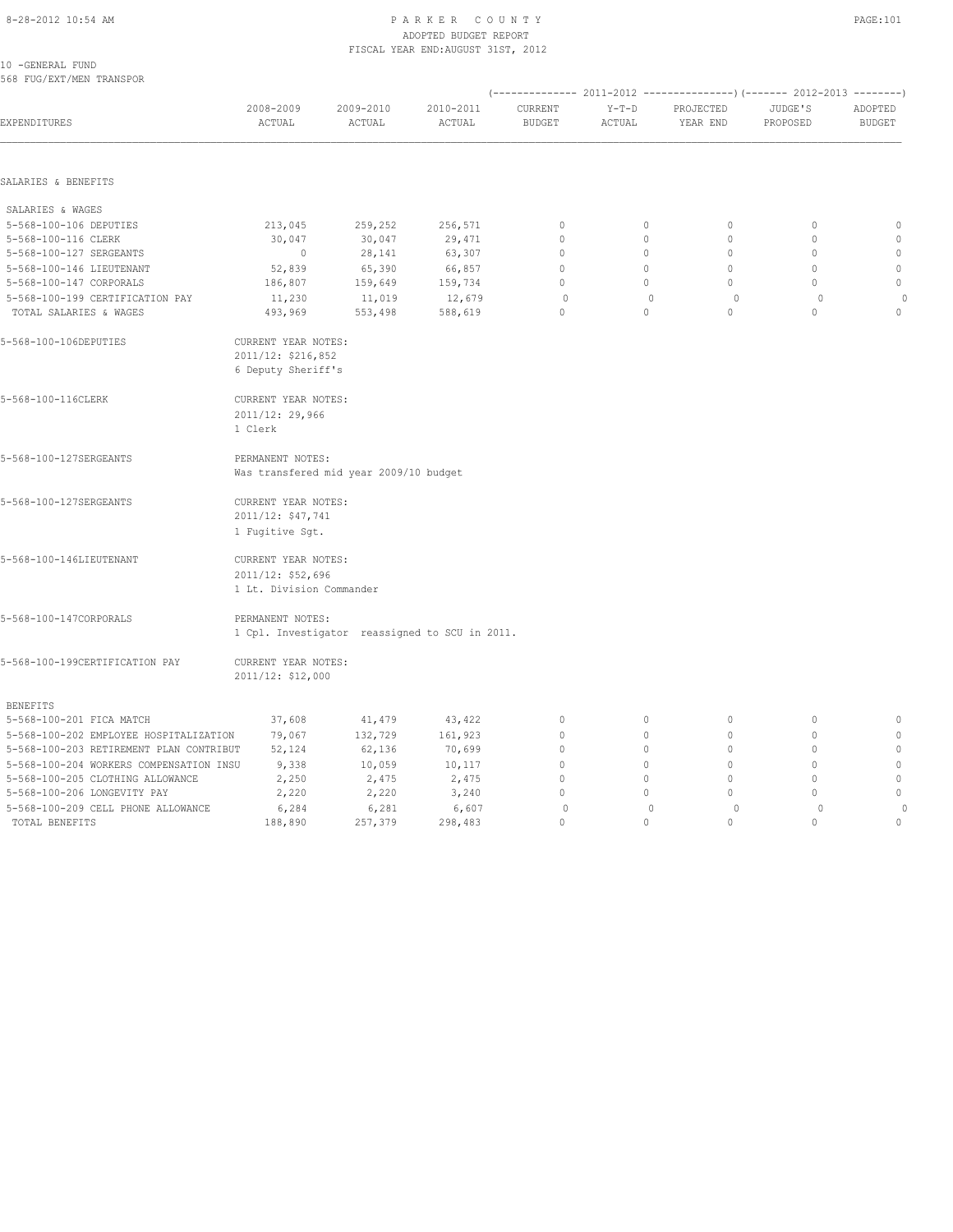#### 8-28-2012 10:54 AM P A R K E R C O U N T Y PAGE:102 ADOPTED BUDGET REPORT FISCAL YEAR END:AUGUST 31ST, 2012

10 -GENERAL FUND 568 FUG/EXT/MEN TRANSPOR

| EXPENDITURES                                                                 | 2008-2009<br>ACTUAL                                         | 2009-2010<br>ACTUAL  | 2010-2011<br>ACTUAL      | CURRENT<br><b>BUDGET</b>     | $Y-T-D$<br>ACTUAL   | PROJECTED<br>YEAR END | JUDGE'S<br>PROPOSED  | ADOPTED<br><b>BUDGET</b>     |
|------------------------------------------------------------------------------|-------------------------------------------------------------|----------------------|--------------------------|------------------------------|---------------------|-----------------------|----------------------|------------------------------|
| 5-568-100-205CLOTHING ALLOWANCE                                              | CURRENT YEAR NOTES:<br>2011/12: \$2,250<br>10 x 225         |                      |                          |                              |                     |                       |                      |                              |
| 5-568-100-206LONGEVITY PAY                                                   | CURRENT YEAR NOTES:<br>2011/12: \$3,900                     |                      |                          |                              |                     |                       |                      |                              |
| 5-568-100-209CELL PHONE ALLOWANCE                                            | CURRENT YEAR NOTES:<br>2011/12: 6,900<br>7 @ 600<br>3 @ 900 |                      |                          |                              |                     |                       |                      |                              |
| TOTAL SALARIES & BENEFITS                                                    | 682,859                                                     | 810,878              | 887,102                  | $\circ$                      | $\mathbb O$         | $\mathbb O$           | $\mathbb O$          | $\Omega$                     |
| OPERATING EXPENSES<br>5-568-300-310 POSTAGE                                  | $\mathbf{0}$                                                | $\circ$              | $\mathbf{0}$             | $\mathbf{0}$                 | $\Omega$            | $\Omega$              | $\mathbf{0}$         | $\mathbf{0}$                 |
|                                                                              |                                                             | 1,702                |                          |                              |                     | $\Omega$              | $\mathbf{0}$         |                              |
| 5-568-300-329 OIL, FILTERS, TUNE-UPS<br>5-568-300-330 SUPPLIES               | 1,760<br>3,262                                              | 3,407                | 2,313<br>3,000           | 2,500<br>1,915               | 1,913<br>758        | $\Omega$              | $\mathbf{0}$         | 2,500<br>6,600               |
|                                                                              | 32,526                                                      |                      |                          | 40,000                       |                     | $\Omega$              | $\mathbf{0}$         |                              |
| 5-568-300-331 GASOLINE, OIL & DIESEL<br>5-568-300-337 TIRES                  | 3,963                                                       | 36,686<br>2,544      | 47,685<br>3,714          | 4,000                        | 46,587<br>2,969     | $\Omega$              | $\mathbf{0}$         | 47,700<br>3,000              |
| 5-568-300-338 JANITORIAL SUPPLIES                                            | $\mathbf{0}$                                                | $\circ$              | $\mathbf{0}$             | $\mathbf{0}$                 | $\circ$             | $\Omega$              | $\mathbf{0}$         | $\mathbf{0}$                 |
| 5-568-300-341 SECURITY EQUIPMENT                                             | 497                                                         | $\circ$              | 286                      | $\mathbf{0}$                 | $\circ$             | $\Omega$              | $\mathbf{0}$         | $\mathbf{0}$                 |
| 5-568-300-350 EQUIPMENT REPAIR                                               | 308                                                         | $\mathbf{0}$         | $\circ$                  | $\mathbf{0}$                 | $\circ$             | $\Omega$              | $\mathbf{0}$         | 10,000                       |
| 5-568-300-352 AUTO REPAIR                                                    | 6,891                                                       | 11,202               | 11,701                   | 9,500                        | 6,483               | $\Omega$              | $\Omega$             | $\mathbf{0}$                 |
| 5-568-300-368 SAFETY EQUIPMENT-NON CAP                                       | $\mathbf{0}$                                                | $\circ$              | $\mathbf{0}$             | $\mathbf{0}$                 | $\circ$             | $\Omega$              | $\Omega$             | $\mathbf{0}$                 |
| 5-568-300-369 RADIO EQUIPMENT-NON CAP                                        | $\Omega$                                                    | $\mathbf{0}$         | $\mathbf{0}$             | 4,890                        | $\circ$             | $\Omega$              | $\Omega$             | $\mathbf{0}$                 |
| 5-568-300-370 OFFICE EQUIPMENT-NON CAP                                       | $\mathbf{0}$                                                | $\circ$              | $\circ$                  | $\mathbf{0}$                 | $\circ$             | $\Omega$              | $\Omega$             | $\mathbf{0}$                 |
| 5-568-300-371 ELECTRONIC EQUIPMENT-NON C                                     | $\Omega$                                                    | $\Omega$             | $\mathbf 0$              | $\mathbf{0}$                 | $\Omega$            | $\Omega$              | $\Omega$             | $\mathbb O$                  |
| 5-568-300-373 AUTOMOBILE EQUIPMENT-NON C                                     | $\Omega$                                                    | $\circ$              | $\mathbf 0$              | $\mathbf{0}$                 | $\circ$             | $\Omega$              | $\mathbf{0}$         | $\mathbf{0}$                 |
| 5-568-300-374 OFFICE FURNITURE-NON CAP                                       | $\Omega$                                                    | $\Omega$             | $\mathbf 0$              | $\mathbf{0}$                 | $\Omega$            | $\Omega$              | $\Omega$             | $\mathbf{0}$                 |
| 5-568-300-377 PROTECTIVE CLOTHING/EQUIP-                                     | $\circ$                                                     | $\Omega$             | $\circ$                  | $\circ$                      | $\mathbf{0}$        | $\circ$               | $\circ$              |                              |
| TOTAL OPERATING EXPENSES                                                     | 49,207                                                      | 55,540               | 68,700                   | 62,805                       | 58,710              | $\circ$               | $\mathbf{0}$         | 69,800                       |
| PROFESSIONAL AND SERVICE                                                     |                                                             |                      |                          |                              |                     |                       |                      |                              |
| 5-568-400-408 CONTRACT SERVICES                                              | 12,205                                                      | 8,261                | 10,630                   | 16,532                       | 14,107              | $\circ$               | $\mathbf 0$          | 18,000                       |
| 5-568-400-409 CONSULTING SERVICE                                             | $\mathbf{0}$                                                | $\mathbf{0}$         | $\mathbf 0$              | $\mathbf{0}$                 | 0                   | $\circ$               | 0                    | $\overline{0}$               |
| 5-568-400-415 TRAINING SCHOOLS & SEMINAR                                     | 0                                                           | $\mathbb O$          | $\mathbf 0$              | $\mathbf 0$                  | $\circ$             | U                     | $\mathbf 0$          | $\circ$                      |
| 5-568-400-420 TELEPHONE                                                      | $\mathbf{0}$                                                | $\mathbf{0}$         | 1,288                    | 3,648                        | 3,252               | 0                     | $\mathbf 0$          | 3,648                        |
| 5-568-400-425 TRAVEL                                                         | 5,954                                                       | 4,571                | 1,636                    | 2,555                        | 1,279               | U                     | $\mathbb O$          | 6,000                        |
| 5-568-400-430 ADVERTISING                                                    | $\Omega$                                                    | $\circ$              | $\mathbf{0}$             | $\mathbf{0}$                 | $\circ$             | $\Omega$              | $\mathbf{0}$         | $\mathbf{0}$                 |
| 5-568-400-446 BINDING & STOCK PAPER<br>5-568-400-450 OFFICE EQUIPMENT REPAIR | $\Omega$<br>$\Omega$                                        | $\Omega$<br>$\Omega$ | $\Omega$<br>$\mathbf{0}$ | $\mathbf{0}$<br>$\mathbf{0}$ | $\Omega$<br>$\circ$ | $\Omega$<br>$\Omega$  | $\Omega$<br>$\Omega$ | $\mathbf{0}$<br>$\mathbf{0}$ |
|                                                                              |                                                             |                      |                          |                              |                     |                       |                      |                              |
| 5-568-400-451 RADIO MAINTENANCE<br>5-568-400-460 OFFICE & EQUIPMENT RENTAL   | 93<br>$\Omega$                                              | 80<br>$\Omega$       | 57<br>$\Omega$           | $\mathbf{0}$<br>585          | 63<br>585           | $\Omega$<br>$\Omega$  | $\Omega$<br>$\Omega$ | $\mathbf{0}$<br>$\mathbf{0}$ |
| 5-568-400-481 BOOKS & PUBLICATIONS                                           | $\mathbf{0}$                                                | $\Omega$             | $\mathbf 0$              | $\mathbf{0}$                 | $\circ$             |                       | $\Omega$             | $\mathbf{0}$                 |
| 5-568-400-482 BONDS                                                          | $\Omega$                                                    | $\Omega$             | $\Omega$                 | $\Omega$                     | $\Omega$            | $\cap$                | $\Omega$             | $\Omega$                     |
| 5-568-400-499 MISCELLANEOUS                                                  | $\circ$                                                     | $\Omega$             | $\circ$                  | $\circ$                      | $\mathbf{0}$        | $\Omega$              | $\Omega$             | $\Omega$                     |
| TOTAL PROFESSIONAL AND SERVICE                                               | 18,252                                                      | 12,911               | 13,610                   | 23,320                       | 19,285              | $\Omega$              | $\Omega$             | 27,648                       |
|                                                                              |                                                             |                      |                          |                              |                     |                       |                      |                              |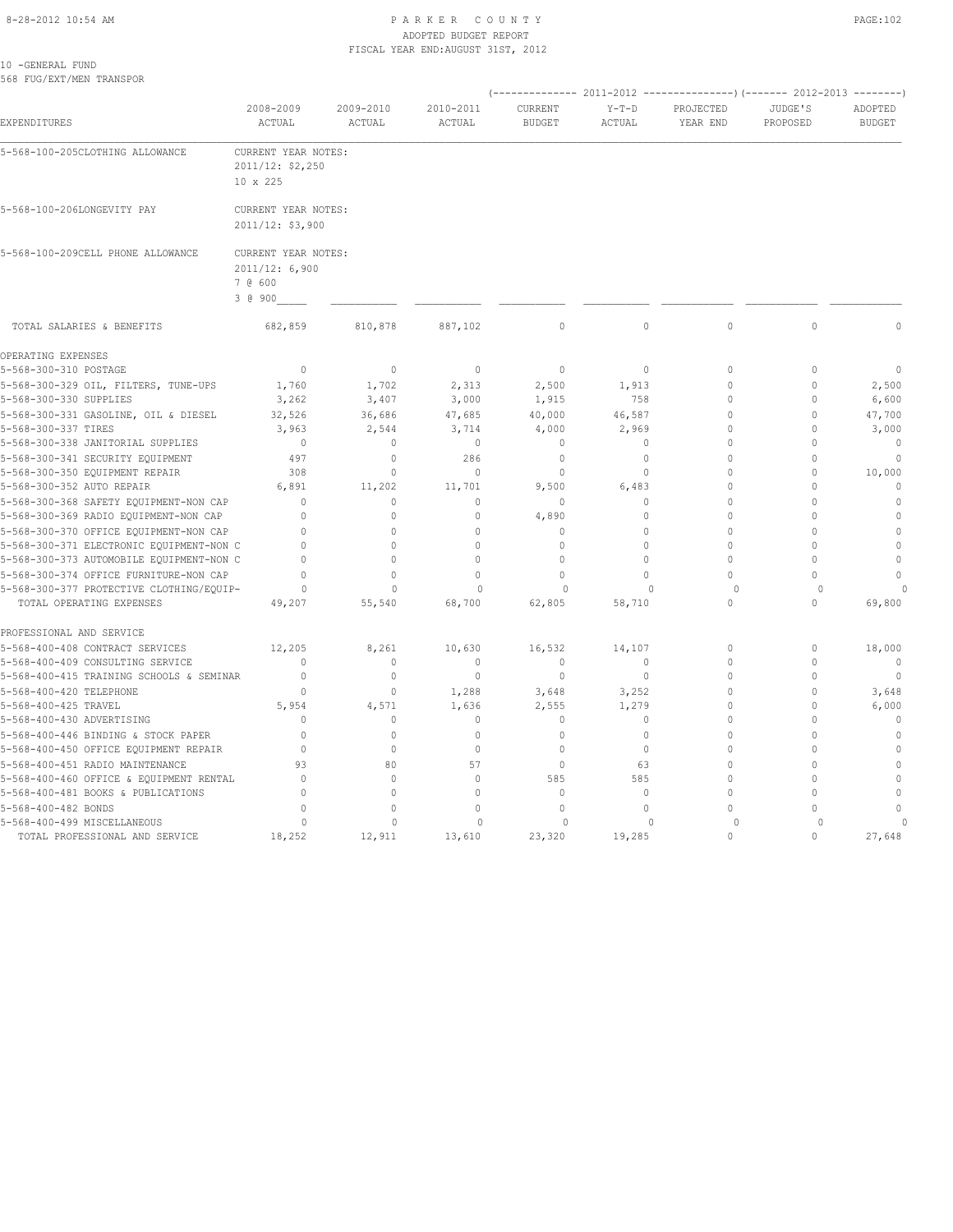#### 8-28-2012 10:54 AM P A R K E R C O U N T Y PAGE:103 ADOPTED BUDGET REPORT FISCAL YEAR END:AUGUST 31ST, 2012

10 -GENERAL FUND 568 FUG/EXT/MEN TRANSPOR

| JOG FUG/LAT/MLN IKANSFUK                 |             |           |           |                                  |         |                                                              |          |                     |
|------------------------------------------|-------------|-----------|-----------|----------------------------------|---------|--------------------------------------------------------------|----------|---------------------|
|                                          | 2008-2009   | 2009-2010 | 2010-2011 | --------------<br><b>CURRENT</b> | $Y-T-D$ | 2011-2012 -----------------) (------- 2012-2013<br>PROJECTED | JUDGE'S  | $------$<br>ADOPTED |
| EXPENDITURES                             | ACTUAL      | ACTUAL    | ACTUAL    | <b>BUDGET</b>                    | ACTUAL  | YEAR END                                                     | PROPOSED | <b>BUDGET</b>       |
| CAPITAL EXPENDITURES                     |             |           |           |                                  |         |                                                              |          |                     |
| 5-568-500-571 ELECTRONIC EQUIPMENT       | 6,808       |           |           | $\Omega$                         | 972     |                                                              |          | $\Omega$            |
| 5-568-500-572 AUTOMOBILES                |             |           |           |                                  |         |                                                              |          |                     |
| 5-568-500-573 AUTOMOBILE EQUIPMENT       |             |           | 22,526    |                                  |         |                                                              |          | $\Omega$            |
| 5-568-500-577 UNIFORMS & PROTECTIVE CLOT |             |           |           |                                  |         |                                                              |          | $\Omega$            |
| 5-568-500-590 OFFICE FURNITURE           |             |           |           |                                  |         |                                                              |          |                     |
| TOTAL CAPITAL EXPENDITURES               | 6,808       | 0         | 22,526    |                                  | 972     |                                                              |          |                     |
| TOTAL 568 FUG/EXT/MEN TRANSPOR           | 757,126     | 879,329   | 991,938   | 86,125                           | 78,968  |                                                              |          | 97,448              |
|                                          | =========== |           |           |                                  |         |                                                              |          |                     |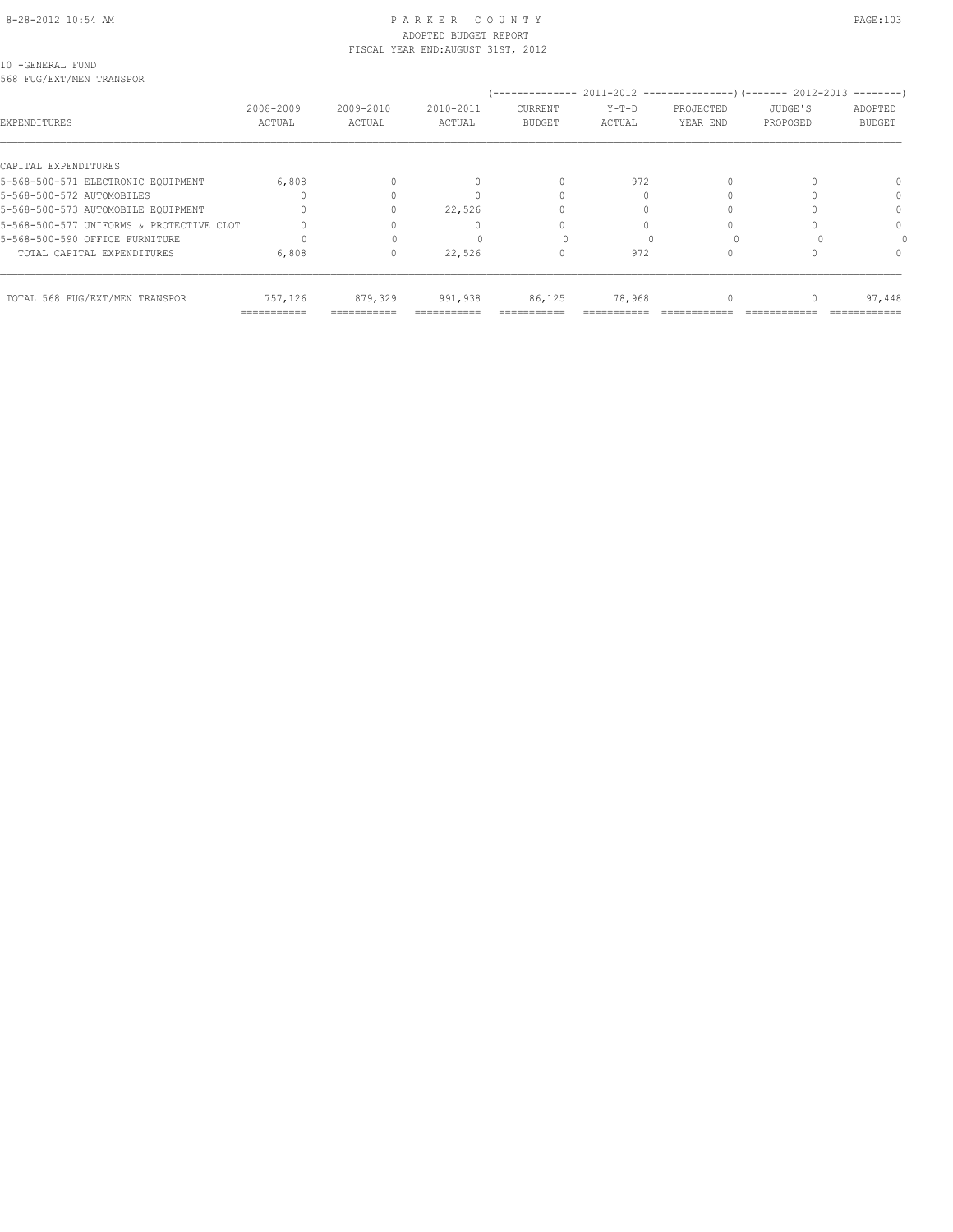### ADOPTED BUDGET REPORT FISCAL YEAR END:AUGUST 31ST, 2012

| 10 -GENERAL FUND                         |              |              |              |               |              |              |              |               |
|------------------------------------------|--------------|--------------|--------------|---------------|--------------|--------------|--------------|---------------|
| 579 DPS - NORTH                          |              |              |              |               |              |              |              |               |
|                                          | 2008-2009    | 2009-2010    | 2010-2011    | CURRENT       | $Y-T-D$      | PROJECTED    | JUDGE'S      | ADOPTED       |
| EXPENDITURES                             | ACTUAL       | ACTUAL       | ACTUAL       | <b>BUDGET</b> | ACTUAL       | YEAR END     | PROPOSED     | <b>BUDGET</b> |
|                                          |              |              |              |               |              |              |              |               |
| SALARIES & BENEFITS                      |              |              |              |               |              |              |              |               |
| SALARIES & WAGES                         |              |              |              |               |              |              |              |               |
| 5-579-100-115 SECRETARY                  | 27,630       | 27,652       | 27,652       | 27,577        | 23,864       | 21,183       | $\mathbf{0}$ | 28,405        |
| 5-579-100-120 PART-TIME                  | $\Omega$     | $\Omega$     | $\Omega$     | $\Omega$      | $\Omega$     | $\Omega$     | $\circ$      | $\Omega$      |
| TOTAL SALARIES & WAGES                   | 27,630       | 27,652       | 27,652       | 27,577        | 23,864       | 21,183       | $\Omega$     | 28,405        |
| <b>BENEFITS</b>                          |              |              |              |               |              |              |              |               |
| 5-579-100-201 FICA MATCH                 | 2,118        | 2,075        | 2,071        | 2,100         | 1,766        | 1,621        | $\mathbf{0}$ | 2,219         |
| 5-579-100-202 EMPLOYEE HOSPITALIZATION   | 6,535        | 8,516        | 8,696        | 9,175         | 7,598        | 7,084        | $\mathbf{0}$ | 9,287         |
| 5-579-100-203 RETIREMENT PLAN CONTRIBUT  | 2,907        | 3,088        | 3,315        | 2,741         | 2,426        | 1,588        | $\mathbf{0}$ | 3,165         |
| 5-579-100-204 WORKERS COMPENSATION INSU  | 74           | 76           | 74           | 40            | 57           | 74           | $\Omega$     | 40            |
| 5-579-100-206 LONGEVITY PAY              | 360          | 420          | 480          | 255           | 540          | $\mathbf{0}$ | $\Omega$     | 600           |
| 5-579-100-209 CELL PHONE ALLOWANCE       | $\circ$      | $\mathbf{0}$ | $\circ$      | 0             | $\circ$      | $\circ$      | $\Omega$     | 0             |
| TOTAL BENEFITS                           | 11,994       | 14,175       | 14,636       | 14,311        | 12,386       | 10,367       | $\circ$      | 15,311        |
| TOTAL SALARIES & BENEFITS                | 39,624       | 41,827       | 42,288       | 41,888        | 36,251       | 31,550       | $\circ$      | 43,716        |
| OPERATING EXPENSES                       |              |              |              |               |              |              |              |               |
| 5-579-300-330 SUPPLIES                   | 171          | 99           | $\mathbf{0}$ | $\mathbf{0}$  | 0            | 2,369        | $\mathbf{0}$ | 2,000         |
| 5-579-300-350 EQUIPMENT REPAIR           | $\mathbf{0}$ | 268          | 600          | $\circ$       | $\circ$      | 719          | $\mathbf{0}$ | $\mathbf{0}$  |
| 5-579-300-368 SAFETY EQUIPMENT-NON CAP   | $\mathbf{0}$ | $\circ$      | $\mathbf{0}$ | $\circ$       | $\circ$      | $\mathbf{0}$ | $\mathbf{0}$ | $\mathbb O$   |
| 5-579-300-369 RADIO EQUIPMENT-NON CAP    | $\mathbf{0}$ | $\Omega$     | $\Omega$     | $\Omega$      | $\mathbf 0$  | $\Omega$     | $\Omega$     | $\mathbb O$   |
| 5-579-300-370 OFFICE EQUIPMENT-NON CAP   | $\Omega$     | $\Omega$     | $\Omega$     | $\Omega$      | $\circ$      | $\mathbf{0}$ | $\Omega$     | $\mathbb O$   |
| 5-579-300-371 ELECTRONIC EQUIPMENT-NON C | $\Omega$     | $\Omega$     | $\Omega$     | $\Omega$      | $\Omega$     | $\Omega$     | $\Omega$     | $\mathbb O$   |
| 5-579-300-373 AUTOMOBILE EQUIPMENT-NON C | $\Omega$     | $\Omega$     | $\Omega$     | $\Omega$      | $\Omega$     | $\Omega$     | $\Omega$     | $\circ$       |
| 5-579-300-377 PROTECTIVE CLOTHING/EQUIP- | $\Omega$     | $\mathbf{0}$ | $\Omega$     | $\Omega$      | $\Omega$     | $\Omega$     | $\Omega$     | $\cap$        |
| TOTAL OPERATING EXPENSES                 | 171          | 367          | 600          | $\Omega$      | $\Omega$     | 3,088        | $\Omega$     | 2,000         |
| PROFESSIONAL AND SERVICE                 |              |              |              |               |              |              |              |               |
| 5-579-400-420 TELEPHONE                  | $\mathbf{0}$ | $\circ$      | $\mathbf{0}$ | $\mathbf{0}$  | $\circ$      | 1,862        | $\mathbf{0}$ | $\mathbf 0$   |
| 5-579-400-451 RADIO MAINTENANCE          | $\mathbf{0}$ | $\mathbf{0}$ | $\circ$      | $\circ$       | $\circ$      | 452          | $\mathbf{0}$ | $\mathbf{0}$  |
| 5-579-400-480 DUES & SUBSCRIPTIONS       | 144          | $\mathbf{0}$ | $\mathbf{0}$ | $\circ$       | $\Omega$     | $\Omega$     | $\Omega$     |               |
| TOTAL PROFESSIONAL AND SERVICE           | 144          | $\Omega$     | $\Omega$     | $\Omega$      | $\Omega$     | 2,314        | $\Omega$     | $\Omega$      |
| CAPITAL EXPENDITURES                     |              |              |              |               |              |              |              |               |
| 5-579-500-569 RADIO EQUIPMENT            | $\mathbf 0$  | $\mathbf{0}$ | $\mathbb O$  | $\mathbb O$   | $\circ$      | $\mathbb O$  | $\circ$      | $\mathbb O$   |
| 5-579-500-571 ELECTRONIC EQUIPMENT       | $\circ$      | $\mathbb O$  | $\circ$      | $\circ$       | $\mathbf{0}$ | 4,858        | $\circ$      |               |
| TOTAL CAPITAL EXPENDITURES               | $\mathbb O$  | $\mathbf 0$  | $\circ$      | $\circ$       | $\circ$      | 4,858        | $\circ$      | $\mathbb O$   |
|                                          |              |              |              |               |              |              |              |               |
| TOTAL 579 DPS - NORTH                    | 39,939       | 42,194       | 42,888       | 41,888        | 36,251       | 41,810       | $\mathbf{0}$ | 45,716        |

=========== =========== =========== =========== =========== ============ ============ ============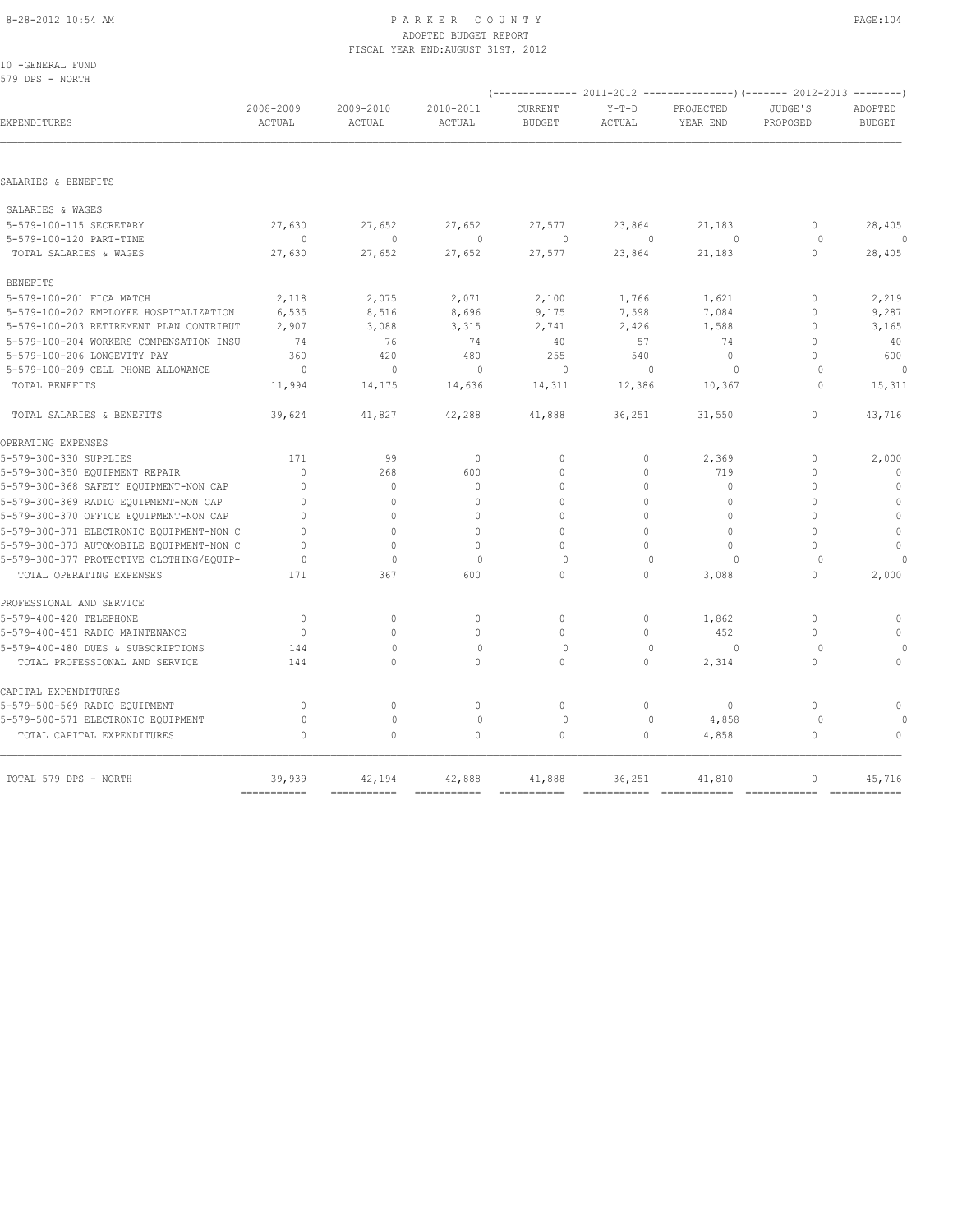#### 8-28-2012 10:54 AM P A R K E R C O U N T Y PAGE:105 ADOPTED BUDGET REPORT FISCAL YEAR END:AUGUST 31ST, 2012

| 10 -GENERAL FUND<br>580 DPS - SOUTH      |                     |                                                         |                     |                          |                   |                       |                     |                          |
|------------------------------------------|---------------------|---------------------------------------------------------|---------------------|--------------------------|-------------------|-----------------------|---------------------|--------------------------|
| EXPENDITURES                             | 2008-2009<br>ACTUAL | 2009-2010<br>ACTUAL                                     | 2010-2011<br>ACTUAL | CURRENT<br><b>BUDGET</b> | $Y-T-D$<br>ACTUAL | PROJECTED<br>YEAR END | JUDGE'S<br>PROPOSED | ADOPTED<br><b>BUDGET</b> |
|                                          |                     |                                                         |                     |                          |                   |                       |                     |                          |
| SALARIES & BENEFITS                      |                     |                                                         |                     |                          |                   |                       |                     |                          |
| SALARIES & WAGES                         |                     |                                                         |                     |                          |                   |                       |                     |                          |
| 5-580-100-115 SECRETARY                  | 35,005              | 35,005                                                  | 35,005              | 34,910                   | 30,209            | 29,763                | $\circ$             | 35,958                   |
| 5-580-100-120 PART-TIME                  | $\circ$             | $\mathbf{0}$                                            | $\mathbf{0}$        | 0                        | $\mathbf{0}$      | $\circ$               | $\circ$             | $\Omega$                 |
| TOTAL SALARIES & WAGES                   | 35,005              | 35,005                                                  | 35,005              | 34,910                   | 30,209            | 29,763                | $\mathbf{0}$        | 35,958                   |
| 5-580-100-115SECRETARY                   | PERMANENT NOTES:    |                                                         |                     |                          |                   |                       |                     |                          |
|                                          |                     | Requesting 3% raise. Would make total salary 35,957.00. |                     |                          |                   |                       |                     |                          |
| <b>BENEFITS</b>                          |                     |                                                         |                     |                          |                   |                       |                     |                          |
| 5-580-100-201 FICA MATCH                 | 2,773               | 2,746                                                   | 2,740               | 2,650                    | 2,360             | 2,277                 | 0                   | 2,866                    |
| 5-580-100-202 EMPLOYEE HOSPITALIZATION   | 6,506               | 8,521                                                   | 8,786               | 9,200                    | 7,635             | 4,908                 | $\mathbf{0}$        | 9,304                    |
| 5-580-100-203 RETIREMENT PLAN CONTRIBUT  | 3,765               | 3,993                                                   | 4,283               | 3,470                    | 3,158             | 2,231                 | $\Omega$            | 4,087                    |
| 5-580-100-204 WORKERS COMPENSATION INSU  | 96                  | 97                                                      | 96                  | 100                      | 74                | 102                   | $\Omega$            | 100                      |
| 5-580-100-206 LONGEVITY PAY              | 1,260               | 1,320                                                   | 1,380               | 1,250                    | 1,440             | $\mathbf{0}$          | $\mathbf{0}$        | 1,500                    |
| 5-580-100-209 CELL PHONE ALLOWANCE       | $\Omega$            | $\Omega$                                                | $\Omega$            | $\Omega$                 | $\Omega$          | $\Omega$              | $\Omega$            | $\Omega$                 |
| TOTAL BENEFITS                           | 14,401              | 16,678                                                  | 17,285              | 16,670                   | 14,667            | 9,518                 | $\circ$             | 17,857                   |
| 5-580-100-206LONGEVITY PAY               | PERMANENT NOTES:    |                                                         |                     |                          |                   |                       |                     |                          |
|                                          |                     | 24 years of employment with Parker County longivity pay |                     |                          |                   |                       |                     |                          |
|                                          | totals \$1440.00    |                                                         |                     |                          |                   |                       |                     |                          |
| TOTAL SALARIES & BENEFITS                | 49,405              | 51,682                                                  | 52,289              | 51,580                   | 44,876            | 39,281                | $\mathbf{0}$        | 53,815                   |
| OPERATING EXPENSES                       |                     |                                                         |                     |                          |                   |                       |                     |                          |
| 5-580-300-310 POSTAGE                    | 24                  | 8                                                       | 35                  | $\mathbf{0}$             | $7\phantom{.0}$   | $\circ$               | $\mathbf{0}$        | 100                      |
| 5-580-300-330 SUPPLIES                   | 4,249               | 2,952                                                   | $\mathbb O$         | $\mathbf{0}$             | $\circ$           | 994                   | $\mathbf{0}$        | 1,000                    |
| 5-580-300-350 EQUIPMENT REPAIR           | 459                 | 1,449                                                   | 242                 | $\circ$                  | $\circ$           | 368                   | $\mathbf{0}$        | 2,000                    |
| 5-580-300-368 SAFETY EQUIPMENT-NON CAP   | $\mathbf{0}$        | $\circ$                                                 | 0                   | $\circ$                  | $\circ$           | $\mathbf 0$           | $\mathbf{0}$        | $\mathbf 0$              |
| 5-580-300-369 RADIO EQUIPMENT-NON CAP    | $\mathbf{0}$        | $\circ$                                                 | $\mathbf{0}$        | $\circ$                  | $\circ$           | $\mathbf{0}$          | $\Omega$            | $\mathbf 0$              |
| 5-580-300-370 OFFICE EQUIPMENT-NON CAP   | $\mathbf{0}$        | $\circ$                                                 | $\Omega$            | 0                        | $\circ$           | $\mathbf{0}$          | $\mathbf{0}$        | $\mathbf{0}$             |
| 5-580-300-371 ELECTRONIC EQUIPMENT-NON C | $\Omega$            | $\Omega$                                                | $\Omega$            | $\Omega$                 | $\Omega$          | $\Omega$              | $\Omega$            | 2,000                    |
| 5-580-300-373 AUTOMOBILE EQUIPMENT-NON C | $\mathbf{0}$        | $\circ$                                                 | $\mathbf{0}$        | 0                        | $\circ$           | $\mathbf{0}$          | $\mathbf{0}$        | $\mathbf 0$              |
| 5-580-300-377 PROTECTIVE CLOTHING/EQUIP- | $\Omega$            | $\Omega$                                                | $\Omega$            | $\mathbf 0$              | $\Omega$          | $\Omega$              | $\Omega$            | $\Omega$                 |
| TOTAL OPERATING EXPENSES                 | 4,732               | 4,408                                                   | 277                 | $\mathbf{0}$             | $7\phantom{.0}$   | 1,362                 | $\mathbf{0}$        | 5,100                    |
| PROFESSIONAL AND SERVICE                 |                     |                                                         |                     |                          |                   |                       |                     |                          |
| 5-580-400-420 TELEPHONE                  | $\mathbf{0}$        | $\circ$                                                 | $\mathbf{0}$        | $\circ$                  | $\circ$           | 1,687                 | $\mathbf{0}$        | $\mathbf{0}$             |
| 5-580-400-425 TRAVEL                     | $\Omega$            | $\Omega$                                                | $\Omega$            | $\Omega$                 | $\circ$           | $\mathbf{0}$          | $\Omega$            | $\mathbf{0}$             |
| 5-580-400-451 RADIO MAINTENANCE          | $\Omega$            | $\Omega$                                                | $\Omega$            | $\Omega$                 | $\circ$           | 362                   | $\Omega$            | $\mathbf{0}$             |
| 5-580-400-460 OFFICE & EQUIPMENT RENTAL  | $\Omega$            | $\circ$                                                 | $\mathbf{0}$        | $\Omega$                 | $\circ$           | $\Omega$              | $\Omega$            | $\mathbf{0}$             |
| 5-580-400-499 MISCELLANEOUS              | 0                   | $\circ$                                                 | $\circ$             | $\mathbf 0$              | $\Omega$          | $\Omega$              | $\Omega$            | $\theta$                 |
| TOTAL PROFESSIONAL AND SERVICE           | $\cap$              | $\Omega$                                                | $\cap$              | $\cap$                   | $\bigcap$         | 2,049                 | $\Omega$            | $\mathbf{0}$             |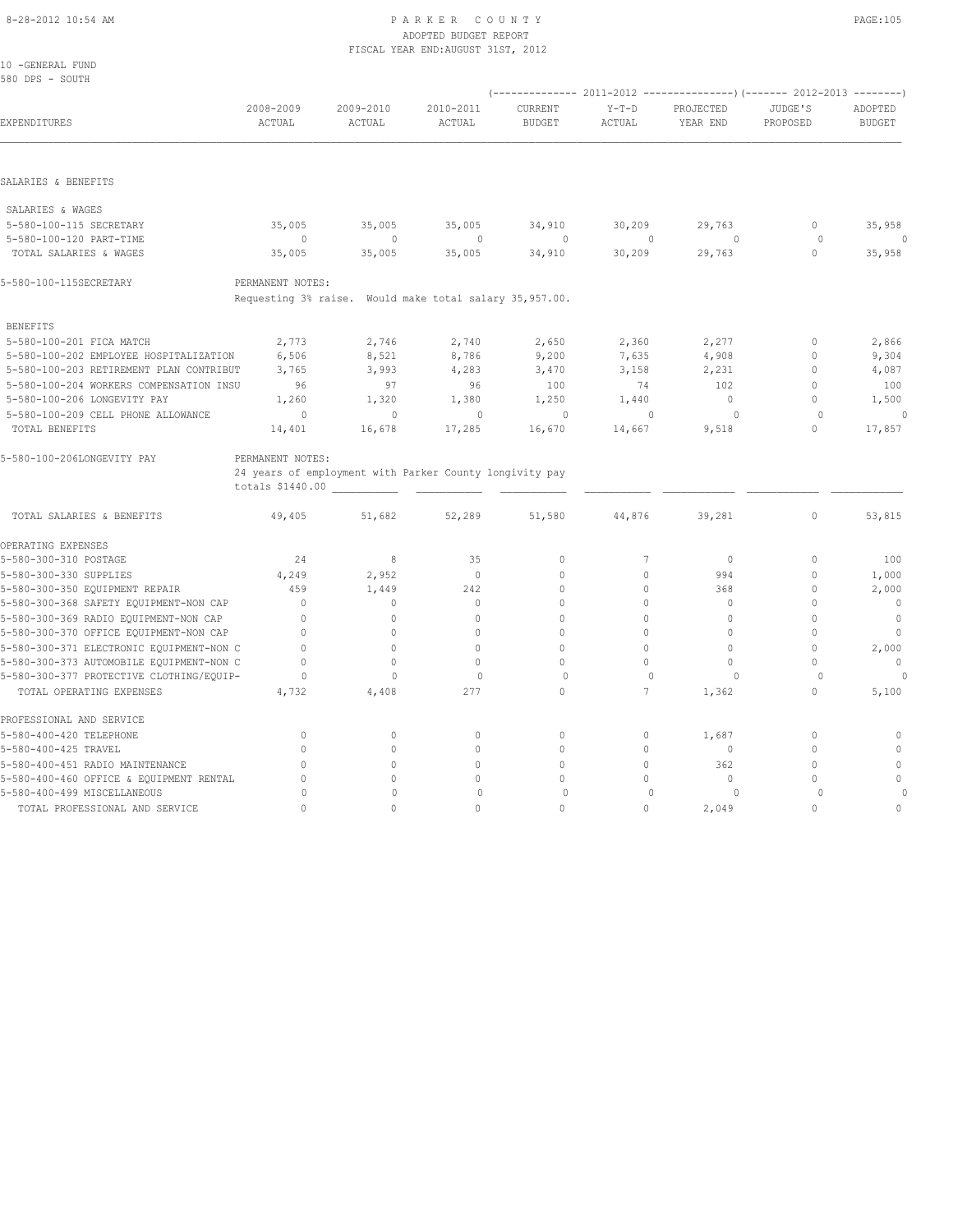#### 8-28-2012 10:54 AM P A R K E R C O U N T Y PAGE:106 ADOPTED BUDGET REPORT FISCAL YEAR END:AUGUST 31ST, 2012

| TOTAL 580 DPS - SOUTH                                      | 54,137<br>=========== | 56,091<br>--------  | 52,566              | 51,580                   | 44,883          | 48,892                |                     | 58,915<br>----------     |
|------------------------------------------------------------|-----------------------|---------------------|---------------------|--------------------------|-----------------|-----------------------|---------------------|--------------------------|
| TOTAL CAPITAL EXPENDITURES                                 |                       | $\circ$             | 0                   | 0                        | 0               | 6,200                 |                     | $\Omega$                 |
| CAPITAL EXPENDITURES<br>5-580-500-571 ELECTRONIC EOUIPMENT |                       | 0                   |                     | 0                        |                 | 6,200                 |                     |                          |
| EXPENDITURES                                               | 2008-2009<br>ACTUAL   | 2009-2010<br>ACTUAL | 2010-2011<br>ACTUAL | CURRENT<br><b>BUDGET</b> | Y-T-D<br>ACTUAL | PROJECTED<br>YEAR END | JUDGE'S<br>PROPOSED | ADOPTED<br><b>BUDGET</b> |
| 10 -GENERAL FUND<br>580 DPS - SOUTH                        |                       |                     |                     |                          |                 |                       |                     |                          |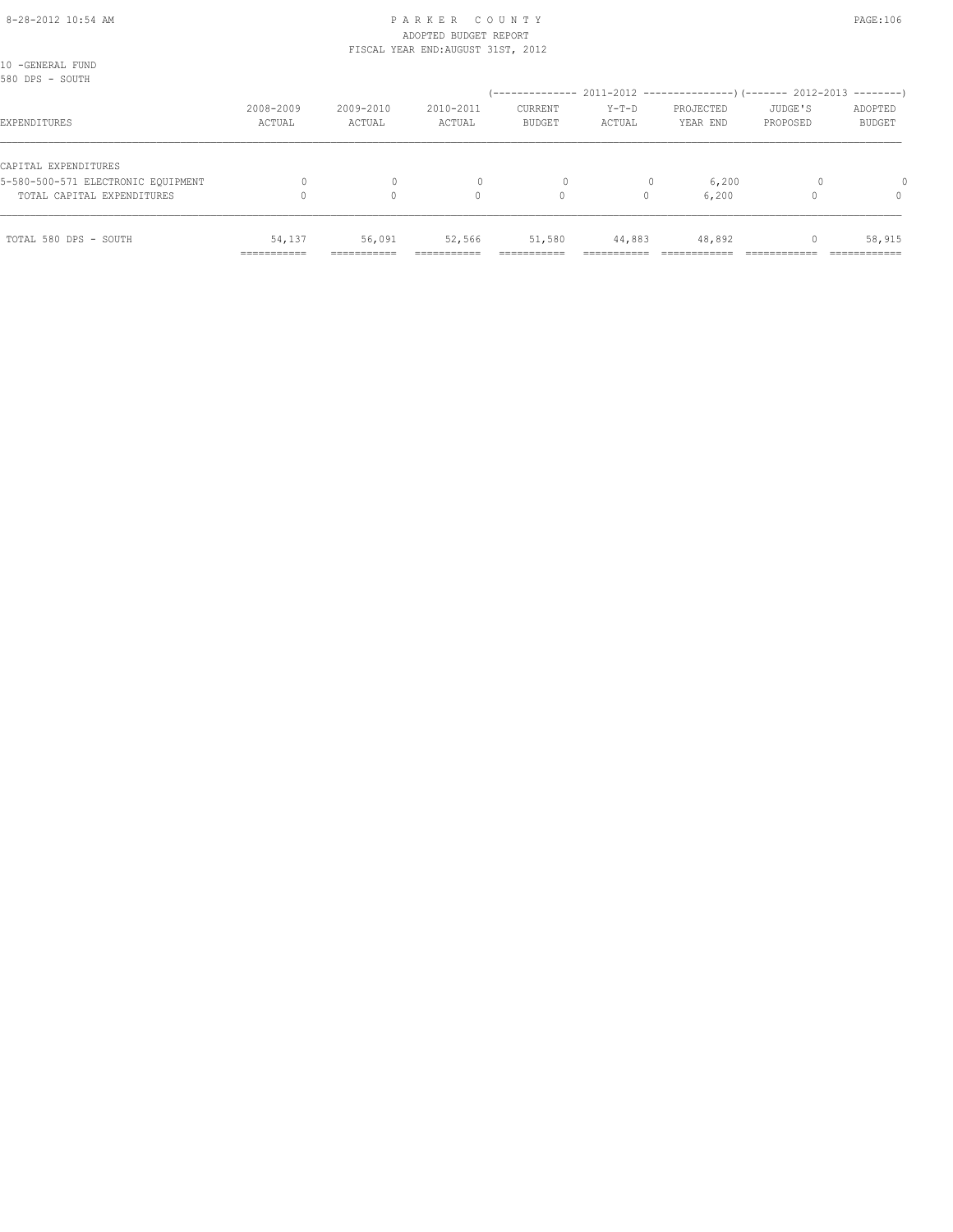#### 8-28-2012 10:54 AM P A R K E R C O U N T Y PAGE:107 ADOPTED BUDGET REPORT FISCAL YEAR END:AUGUST 31ST, 2012

10 -GENERAL FUND 581 PURCHASING

| EXPENDITURES                                            | 2008-2009<br>ACTUAL      | 2009-2010<br>ACTUAL | 2010-2011<br>ACTUAL                                        | CURRENT<br><b>BUDGET</b>   | $Y-T-D$<br>ACTUAL | PROJECTED<br>YEAR END        | JUDGE'S<br>PROPOSED      | ADOPTED<br><b>BUDGET</b>   |
|---------------------------------------------------------|--------------------------|---------------------|------------------------------------------------------------|----------------------------|-------------------|------------------------------|--------------------------|----------------------------|
|                                                         |                          |                     |                                                            |                            |                   |                              |                          |                            |
| SALARIES & BENEFITS                                     |                          |                     |                                                            |                            |                   |                              |                          |                            |
| SALARIES & WAGES                                        |                          |                     |                                                            |                            |                   |                              |                          |                            |
| 5-581-100-102 APPOINTED OFFICIAL-PURCHA                 | 71,160                   | 71,160              | 71,160                                                     | 70,967                     | 61,412            | 45,319                       | 0                        | 73,096                     |
| 5-581-100-103 CHIEF DEPUTIES, 1ST ASSIS                 | 42,603                   | 42,603              | 42,603                                                     | 42,487                     | 36,767            | 0                            | 0                        | 43,762                     |
| 5-581-100-106 DEPUTIES                                  | 33,094                   | 34,026              | 34,026                                                     | 33,935                     | 29,365            | 23,886                       | $\circ$                  | 34,954                     |
| 5-581-100-120 PART-TIME                                 | $\circ$                  | $\mathbf{0}$        | $\mathbf{0}$                                               | 5,404                      | 0                 | 0                            | $\circ$                  | 11,504                     |
| 5-581-100-133 BUYER                                     | 59,686                   | 62,900              | 62,651                                                     | 39,672                     | 34,961            | 27,634                       | $\circ$                  | 40,863                     |
| TOTAL SALARIES & WAGES                                  | 206,543                  | 210,690             | 210,441                                                    | 192,465                    | 162,505           | 96,839                       | $\mathbf{0}$             | 204,179                    |
| 5-581-100-103CHIEF DEPUTIES, 1ST ASSISTPERMANENT NOTES: |                          |                     |                                                            |                            |                   |                              |                          |                            |
|                                                         |                          |                     | was not on step and grade prior to FY09 Budget Year- added |                            |                   |                              |                          |                            |
|                                                         | at G8S10                 |                     |                                                            |                            |                   |                              |                          |                            |
| 5-581-100-106DEPUTIES                                   | PERMANENT NOTES:<br>G7S5 |                     |                                                            |                            |                   |                              |                          |                            |
| 5-581-100-133BUYER                                      | PERMANENT NOTES:         |                     |                                                            |                            |                   |                              |                          |                            |
|                                                         |                          |                     | Two positions in this line, neither were on step and grade |                            |                   |                              |                          |                            |
|                                                         |                          |                     | prior to FY09 budget year, and they were not funded the    |                            |                   |                              |                          |                            |
|                                                         |                          |                     | same. Have been equalized and added at G6S5                |                            |                   |                              |                          |                            |
| <b>BENEFITS</b>                                         |                          |                     |                                                            |                            |                   |                              |                          |                            |
| 5-581-100-201 FICA MATCH                                | 15,426                   | 15,852              | 15,708                                                     | 15,875                     | 11,872            | 7,087                        | $\circ$                  | 15,785                     |
| 5-581-100-202 EMPLOYEE HOSPITALIZATION                  | 33,630                   | 47,158              | 50,097                                                     | 52,425                     | 41,613            | 20,662                       | 0                        | 51,289                     |
| 5-581-100-203 RETIREMENT PLAN CONTRIBUT                 | 21,300                   | 23,319              | 24,961                                                     | 20,896                     | 16,411            | 7,326                        | $\mathbf{0}$             | 22,512                     |
| 5-581-100-204 WORKERS COMPENSATION INSU                 | 541                      | 571                 | 558                                                        | 545                        | 385               | 330                          | $\circ$                  | 545                        |
| 5-581-100-206 LONGEVITY PAY                             | $\circ$                  | $\mathbf{0}$        | $\mathbf{0}$                                               | 300                        | 300               | $\mathbf{0}$                 | $\Omega$                 | 960                        |
| 5-581-100-209 CELL PHONE ALLOWANCE                      | 16                       | 1,203               | 1,203                                                      | 1,200                      | 1,039             | $\circ$                      | $\circ$                  | 1,200                      |
| TOTAL BENEFITS                                          | 70,914                   | 88,103              | 92,529                                                     | 91,241                     | 71,620            | 35,405                       | 0                        | 92,291                     |
| TOTAL SALARIES & BENEFITS                               | 277,457                  | 298,793             | 302,969                                                    | 283,706                    | 234,125           | 132,244                      | $\mathbf{0}$             | 296,470                    |
| OPERATING EXPENSES                                      |                          |                     |                                                            |                            |                   |                              |                          |                            |
| 5-581-300-310 POSTAGE                                   | 951                      | 427                 | 386                                                        | 400                        | 222               | 322                          | $\mathbb O$              | 400                        |
| 5-581-300-326 COPY PAPER                                | $\mathbf{0}$             | $\circ$             | $\circ$                                                    | $\circ$                    | $\circ$           | $\circ$                      | $\mathbf{0}$             | $\circ$                    |
| 5-581-300-327 PRINTING SUPPLIES                         | $\mathbf{0}$             | $\circ$             | $\mathbf{0}$                                               | $\mathbf{0}$               | $\circ$           | $\mathbf{0}$                 | $\mathbf{0}$             | $\overline{0}$             |
| 5-581-300-329 OIL, FILTERS, TUNE-UPS                    | $\circ$                  | 61                  | 33                                                         | 75                         | 25                | $\mathbf{0}$                 | $\mathbf{0}$             | 75                         |
| 5-581-300-330 SUPPLIES                                  | 3,638                    | 1,407               | 1,993                                                      | 2,500                      | 727               | 2,974                        | $\mathbf{0}$             | 2,500                      |
| 5-581-300-331 GASOLINE, OIL & DIESEL                    | 351                      | 717                 | 452                                                        | 1,500                      | 501               | 1,499                        | $\mathbf{0}$             | 1,500                      |
| 5-581-300-337 TIRES                                     | $\Omega$                 | $\circ$             | $\circ$                                                    | 250                        | $\circ$           | 243                          | $\mathbf{0}$             | 250                        |
| 5-581-300-350 EQUIPMENT REPAIR                          | $\mathbf{0}$             | $\circ$             | $\circ$                                                    | 500                        | 109               | 480                          | $\Omega$                 | $\mathbf{0}$               |
| 5-581-300-352 AUTO REPAIR                               | 270                      | 45                  | 157                                                        | $\mathbf{0}$               | $\circ$           | $\circ$                      | $\Omega$                 | 500                        |
| 5-581-300-370 OFFICE EQUIPMENT-NON CAP                  | $\mathbf{0}$             | $\circ$             | $\circ$                                                    | $\mathbf{0}$               | $\circ$           | $\mathbf{0}$                 | $\mathbf{0}$             | $\mathbb O$                |
| 5-581-300-371 ELECTRONIC EQUIPMENT-NON C                | 0<br>$\circ$             | $\circ$<br>$\circ$  | 0<br>$\mathbf 0$                                           | $\mathbf 0$<br>$\mathbf 0$ | 0<br>0            | $\mathbf{0}$<br>$\mathbf{0}$ | $\mathbf{0}$<br>$\Omega$ | $\mathbb O$<br>$\mathbb O$ |
| 5-581-300-373 AUTOMOBILE EQUIPMENT-NON C                |                          |                     |                                                            |                            |                   |                              |                          |                            |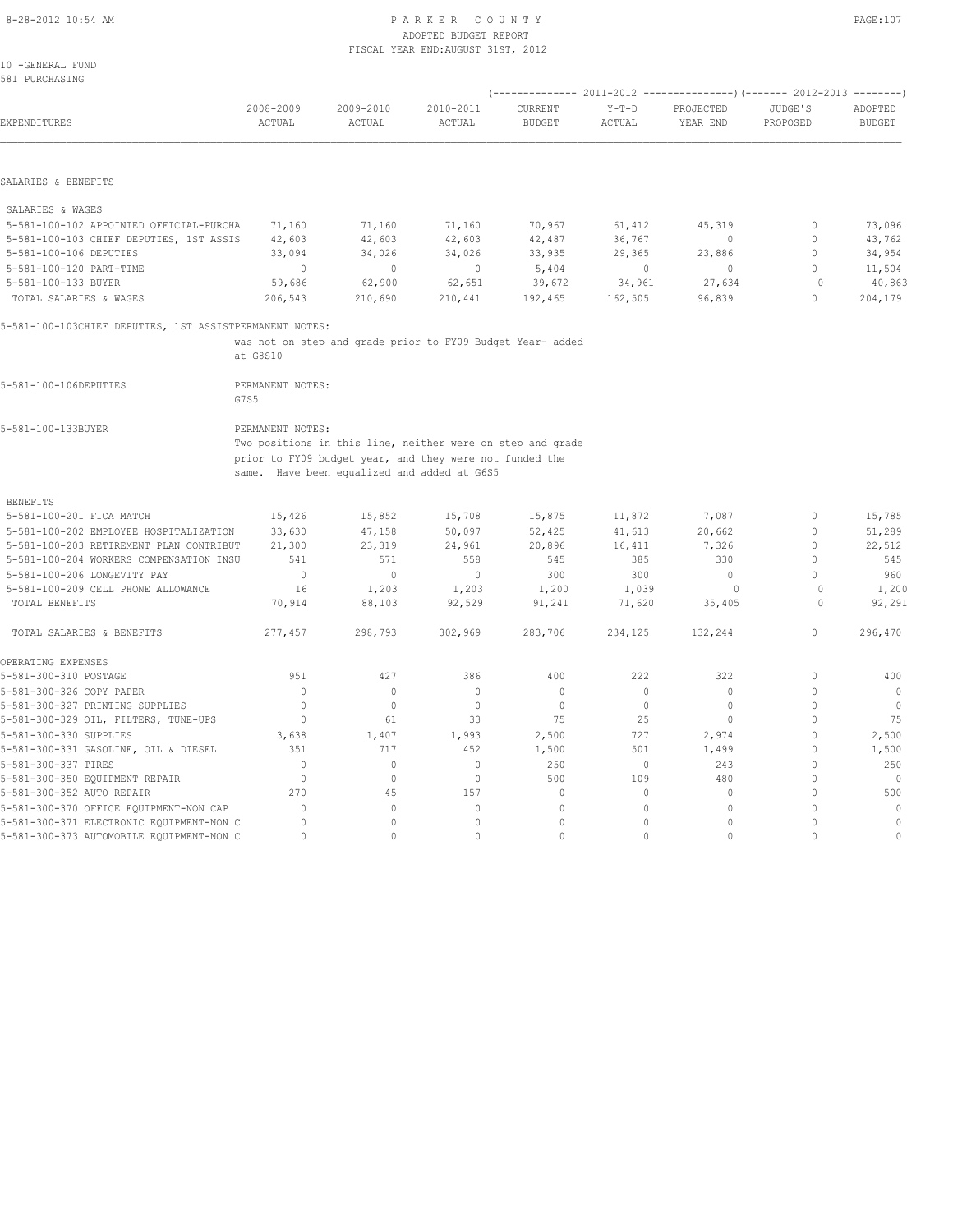#### 8-28-2012 10:54 AM P A R K E R C O U N T Y PAGE:108 ADOPTED BUDGET REPORT FISCAL YEAR END:AUGUST 31ST, 2012

10 -GENERAL FUND 581 PURCHASING

| ADOPTED<br><b>BUDGET</b> | JUDGE'S<br>PROPOSED | PROJECTED<br>YEAR END            | $Y-T-D$<br><b>ACTUAL</b> | CURRENT<br><b>BUDGET</b>         | 2010-2011<br><b>ACTUAL</b> | 2009-2010<br>ACTUAL              | 2008-2009<br>ACTUAL | EXPENDITURES                                                         |
|--------------------------|---------------------|----------------------------------|--------------------------|----------------------------------|----------------------------|----------------------------------|---------------------|----------------------------------------------------------------------|
|                          | $\Omega$            | $\Omega$                         | $\Omega$                 | 4,100                            | $\Omega$                   | $\Omega$                         | $\Omega$            | 5-581-300-374 OFFICE FURNITURE-NON CAP                               |
| 5,225                    | 0                   | 5,518                            | 1,584                    | 9,325                            | 3,021                      | 2,658                            | 5,210               | TOTAL OPERATING EXPENSES                                             |
|                          |                     |                                  |                          |                                  |                            |                                  |                     | PROFESSIONAL AND SERVICE                                             |
| 1,000                    | $\Omega$            | $\mathbf{0}$                     | 200                      | 1,000                            | 400                        | 134                              | 662                 | 5-581-400-408 CONTRACT SERVICES                                      |
| 5,200                    |                     | 688                              | 4,482                    | 5,200                            | 1,989                      | 7,868                            | 2,213               | 5-581-400-415 TRAINING SCHOOLS & SEMINAR                             |
| 500                      |                     | 673                              | 357                      | 500                              | 514                        | 232                              | $\Omega$            | 5-581-400-420 TELEPHONE                                              |
| $\mathbf{0}$             |                     | 1,202                            | 0                        | $\mathbf{0}$                     | $\Omega$                   | 0                                | 44                  | 5-581-400-425 TRAVEL                                                 |
| $\mathbf 0$              |                     | $\mathbf{0}$                     | $\Omega$                 | $\begin{array}{c} \n\end{array}$ | 0                          | $\Omega$                         | $\bigcap$           | 5-581-400-430 ADVERTISING                                            |
| $\mathbf{0}$             |                     | $\mathbf{0}$                     | $\Omega$                 | $\begin{array}{c} \n\end{array}$ | $\bigcap$                  | $\mathbf{0}$                     | $\bigcap$           | 5-581-400-450 OFFICE EQUIPMENT REPAIR                                |
| 1,000                    |                     | 821                              | 851                      | 1,000                            | 994                        | 838                              | 346                 | 5-581-400-480 DUES & SUBSCRIPTIONS                                   |
| $\mathbf{0}$             |                     | 57                               | $\Omega$                 | $\mathbf{0}$                     | $\bigcap$                  | $\Omega$                         | $\bigcap$           | 5-581-400-481 BOOKS & PUBLICATIONS                                   |
| 50                       |                     | $\mathbf{0}$                     | 50                       | 50                               | 50                         | 50                               | 50                  | 5-581-400-482 BONDS                                                  |
| $\Omega$                 |                     | $\cup$                           | n                        | $\Omega$                         | $\bigcap$                  | $\begin{array}{c} \n\end{array}$ | $\bigcap$           | 5-581-400-499 MISCELLANEOUS                                          |
| 7,750                    | $\cap$              | 3,441                            | 5,940                    | 7,750                            | 3,947                      | 9,122                            | 3,316               | TOTAL PROFESSIONAL AND SERVICE                                       |
|                          |                     |                                  |                          |                                  |                            |                                  |                     | CAPITAL EXPENDITURES                                                 |
| $\bigcap$                | $\bigcap$           | $\circ$                          | $\Omega$                 | $\mathbf{0}$                     | 0                          | $\mathbf{0}$                     | $\Omega$            | 5-581-500-570 OFFICE EQUIPMENT                                       |
| $\Omega$                 |                     | $\begin{array}{c} \n\end{array}$ | 3,823                    | 3,800                            | $\Omega$                   | 1,547                            | 2,559               |                                                                      |
|                          |                     | $\Omega$                         | n                        | $\Omega$                         | $\Omega$                   | $\begin{array}{c} \n\end{array}$ | 8,290               |                                                                      |
| $\Omega$                 | $\cap$              | $\circ$                          | 3,823                    | 3,800                            | 0                          | 1,547                            | 10,849              | TOTAL CAPITAL EXPENDITURES                                           |
| 309,445                  | 0                   | 141,203                          | 245,471                  | 304,581                          | 309,938                    | 312, 119                         | 296,831             | TOTAL 581 PURCHASING                                                 |
|                          |                     |                                  |                          |                                  |                            | ===========                      | ===========         | 5-581-500-571 ELECTRONIC EOUIPMENT<br>5-581-500-590 OFFICE FURNITURE |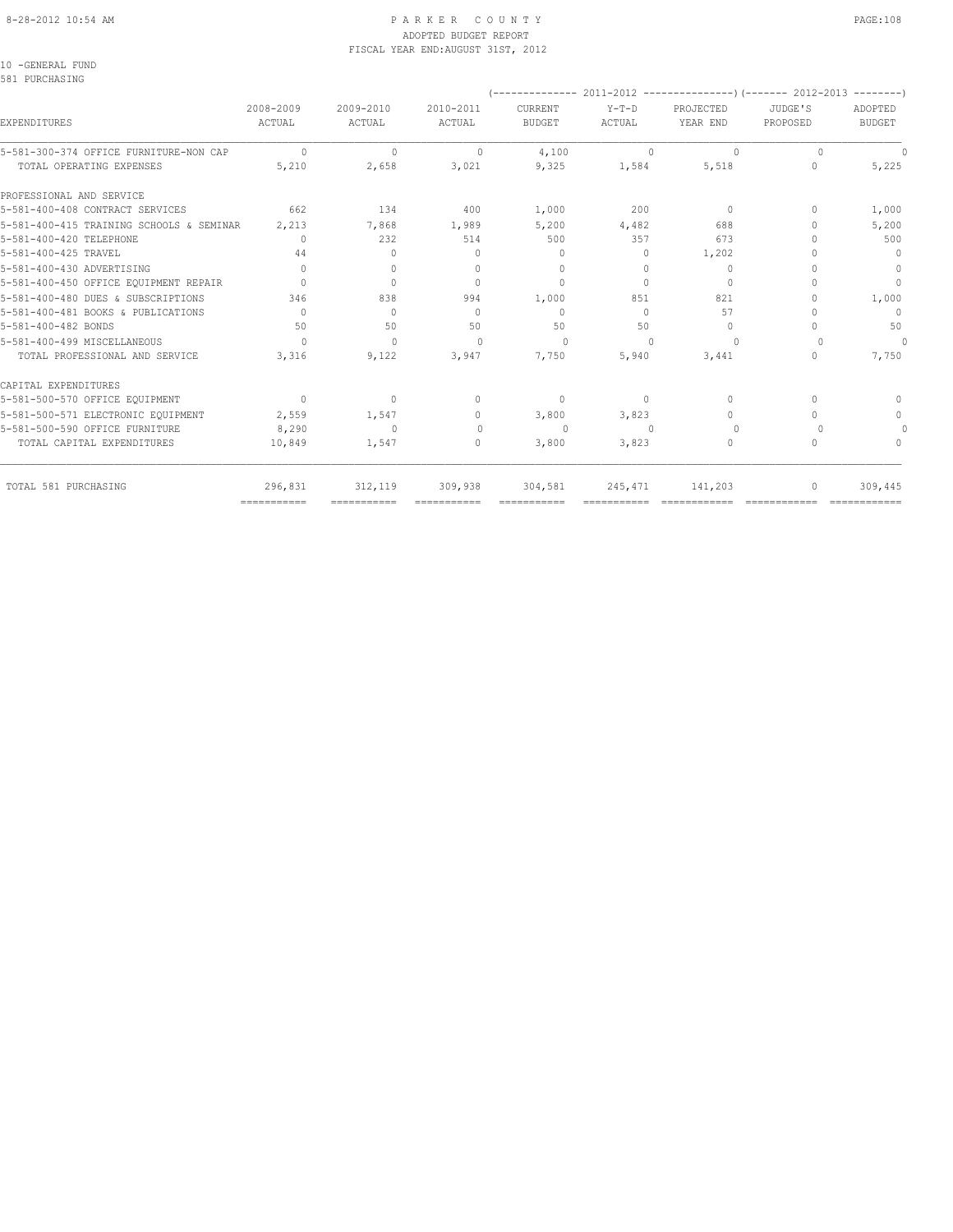#### 8-28-2012 10:54 AM P A R K E R C O U N T Y PAGE:109 ADOPTED BUDGET REPORT FISCAL YEAR END:AUGUST 31ST, 2012

10 -GENERAL FUND 582 INFORMATION TECH

| EXPENDITURES                             | 2008-2009<br>ACTUAL | 2009-2010<br>ACTUAL                                   | 2010-2011<br>ACTUAL | CURRENT<br><b>BUDGET</b> | $Y-T-D$<br>ACTUAL | PROJECTED<br>YEAR END | JUDGE'S<br>PROPOSED | ADOPTED<br><b>BUDGET</b> |
|------------------------------------------|---------------------|-------------------------------------------------------|---------------------|--------------------------|-------------------|-----------------------|---------------------|--------------------------|
|                                          |                     |                                                       |                     |                          |                   |                       |                     |                          |
| SALARIES & BENEFITS                      |                     |                                                       |                     |                          |                   |                       |                     |                          |
| SALARIES & WAGES                         |                     |                                                       |                     |                          |                   |                       |                     |                          |
| 5-582-100-102 APPOINTED OFFICIAL-DATA P  | 60,404              | 60,404                                                | 60,404              | 60,239                   | 52,130            | 44,853                | 0                   | 62,047                   |
| 5-582-100-103 ASSISTANT                  | 76,164              | 94,948                                                | 94,948              | 94,690                   | 81,941            | 34,841                | $\mathbf 0$         | 97,531                   |
| 5-582-100-120 PART-TIME                  | 15,340              | 10,969                                                | $\circ$             | $\circ$                  | $\mathbf 0$       | 0                     | $\circ$             | $\circ$                  |
| TOTAL SALARIES & WAGES                   | 151,908             | 166,322                                               | 155,353             | 154,929                  | 134,071           | 79,694                | $\mathbf 0$         | 159,578                  |
| <b>BENEFITS</b>                          |                     |                                                       |                     |                          |                   |                       |                     |                          |
| 5-582-100-201 FICA MATCH                 | 11,640              | 12,630                                                | 11,535              | 11,750                   | 9,972             | 6,029                 | 0                   | 12,442                   |
| 5-582-100-202 EMPLOYEE HOSPITALIZATION   | 19,570              | 34,023                                                | 42,755              | 48,475                   | 38,196            | 13,572                | $\mathbf 0$         | 42,728                   |
| 5-582-100-203 RETIREMENT PLAN CONTRIBUT  | 15,781              | 18,711                                                | 18,662              | 15,399                   | 13,574            | 5,974                 | $\mathbf 0$         | 17,744                   |
| 5-582-100-204 WORKERS COMPENSATION INSU  | 400                 | 456                                                   | 418                 | 504                      | 318               | 273                   | $\Omega$            | 504                      |
| 5-582-100-206 LONGEVITY PAY              | 1,020               | 1,080                                                 | 1,140               | 1,200                    | 1,200             | $\mathbf 0$           | $\Omega$            | 1,260                    |
| 5-582-100-209 CELL PHONE ALLOWANCE       | 1,604               | 1,805                                                 | 1,805               | 1,800                    | 1,558             | $\circ$               | $\Omega$            | 1,800                    |
| TOTAL BENEFITS                           | 50,015              | 68,706                                                | 76,315              | 79,128                   | 64,818            | 25,848                | $\Omega$            | 76,478                   |
| 5-582-100-209CELL PHONE ALLOWANCE        | PERMANENT NOTES:    |                                                       |                     |                          |                   |                       |                     |                          |
|                                          |                     | Added Cell Allowance for possible Full Time employee. |                     |                          |                   |                       |                     |                          |
| TOTAL SALARIES & BENEFITS                | 201,923             | 235,028                                               | 231,668             | 234,057                  | 198,889           | 105,542               | $\mathbf{0}$        | 236,056                  |
| OPERATING EXPENSES                       |                     |                                                       |                     |                          |                   |                       |                     |                          |
| 5-582-300-310 POSTAGE                    | 27                  | $\circ$                                               | 3                   | 50                       | 13                | 15                    | $\mathbf{0}$        | 50                       |
| 5-582-300-329 OIL, FILTERS, TUNE-UPS     | 120                 | 83                                                    | 129                 | 140                      | $\Omega$          | $\Omega$              | $\Omega$            | 140                      |
| 5-582-300-330 SUPPLIES                   | 4,010               | 2,930                                                 | 2,896               | 5,000                    | 3,644             | 3,816                 | $\Omega$            | 5,000                    |
| 5-582-300-331 GASOLINE, OIL & DIESEL     | 801                 | 770                                                   | 715                 | 1,000                    | 679               | 0                     | $\mathbf 0$         | 1,000                    |
| 5-582-300-350 EQUIPMENT REPAIR           | 7,457               | 1,819                                                 | 1,740               | 6,000                    | 1,851             | 15,120                | $\Omega$            | 6,000                    |
| 5-582-300-352 AUTO REPAIR                | 2.4                 | $\Omega$                                              | 108                 | 500                      | 40                | $\Omega$              | $\Omega$            | 500                      |
| 5-582-300-370 OFFICE EQUIPMENT-NON CAP   | $\mathbf{0}$        | $\circ$                                               | $\mathbf{0}$        | $\mathbf{0}$             | $\circ$           | $\mathbf 0$           | $\Omega$            | $\circ$                  |
| 5-582-300-371 ELECTRONIC EQUIPMENT-NON C | $\mathbf{0}$        | $\circ$                                               | $\mathbf{0}$        | $\mathbf{0}$             | $\circ$           | $\Omega$              | $\Omega$            | $\circ$                  |
| 5-582-300-374 OFFICE FURNITURE-NON CAP   | $\circ$             | $\mathbf{0}$                                          | $\mathbf{0}$        | $\Omega$                 | $\Omega$          | $\Omega$              | $\Omega$            |                          |
| TOTAL OPERATING EXPENSES                 | 12,438              | 5,602                                                 | 5,591               | 12,690                   | 6,227             | 18,951                | $\Omega$            | 12,690                   |
| PROFESSIONAL AND SERVICE                 |                     |                                                       |                     |                          |                   |                       |                     |                          |
| 5-582-400-408 CONTRACT SERVICES          | 258,038             | 292,677                                               | 324,897             | 374,199                  | 338,322           | 103,076               | $\mathbf 0$         | 396,789                  |
| 5-582-400-415 TRAINING SCHOOLS & SEMINAR | 1,265               | 1,883                                                 | 1,732               | 1,500                    | $\circ$           | 1,731                 | $\Omega$            | 1,800                    |
| 5-582-400-420 TELEPHONE                  | 1,615               | 1,968                                                 | 2,122               | 2,160                    | 1,493             | $\mathbf 0$           | $\Omega$            | 2,160                    |
| 5-582-400-421 TELEPHONE EQUIPMENT        | $\mathbf{0}$        | $\circ$                                               | $\mathbf 0$         | $\mathbf{0}$             | $\circ$           | $\mathbf 0$           | $\Omega$            | $\circ$                  |
| 5-582-400-422 TELEPHONE LABOR            | $\mathbf{0}$        | $\mathbf{0}$                                          | $\mathbf{0}$        | $\mathbf{0}$             | $\circ$           | $\circ$               | $\Omega$            | $\mathbf{0}$             |
| 5-582-400-425 TRAVEL                     | $\Omega$            | $\mathbf{0}$                                          | $\circ$             | $\circ$                  | $\circ$           | 2,315                 | $\Omega$            | $\mathbf{0}$             |
| 5-582-400-430 ADVERTISING                | $\mathbf{0}$        | $\Omega$                                              | $\mathbf 0$         | $\mathbf{0}$             | $\circ$           | $\mathbf 0$           | $\Omega$            | $\circ$                  |
| 5-582-400-451 RADIO MAINTENANCE          | $\mathbf{0}$        | 0                                                     | $\Omega$            | $\mathbf{0}$             | $\Omega$          | $\mathbf 0$           | $\Omega$            | $\mathbb O$              |
| 5-582-400-480 DUES & SUBSCRIPTIONS       | 35,330              | 18,109                                                | 24,621              | 23,723                   | 20,124            | 3,067                 | $\mathbf 0$         | 28,921                   |
| 5-582-400-481 BOOKS & PUBLICATIONS       | $\Omega$            | $\mathbf{0}$                                          | $\Omega$            | 100                      | $\Omega$          | $\Omega$              | $\Omega$            | 100                      |
| 5-582-400-496 COMPUTER LEASE             | $\cap$              | $\Omega$                                              | $\Omega$            | $\Omega$                 | $\Omega$          | $\Omega$              | $\Omega$            | $\mathbf{0}$             |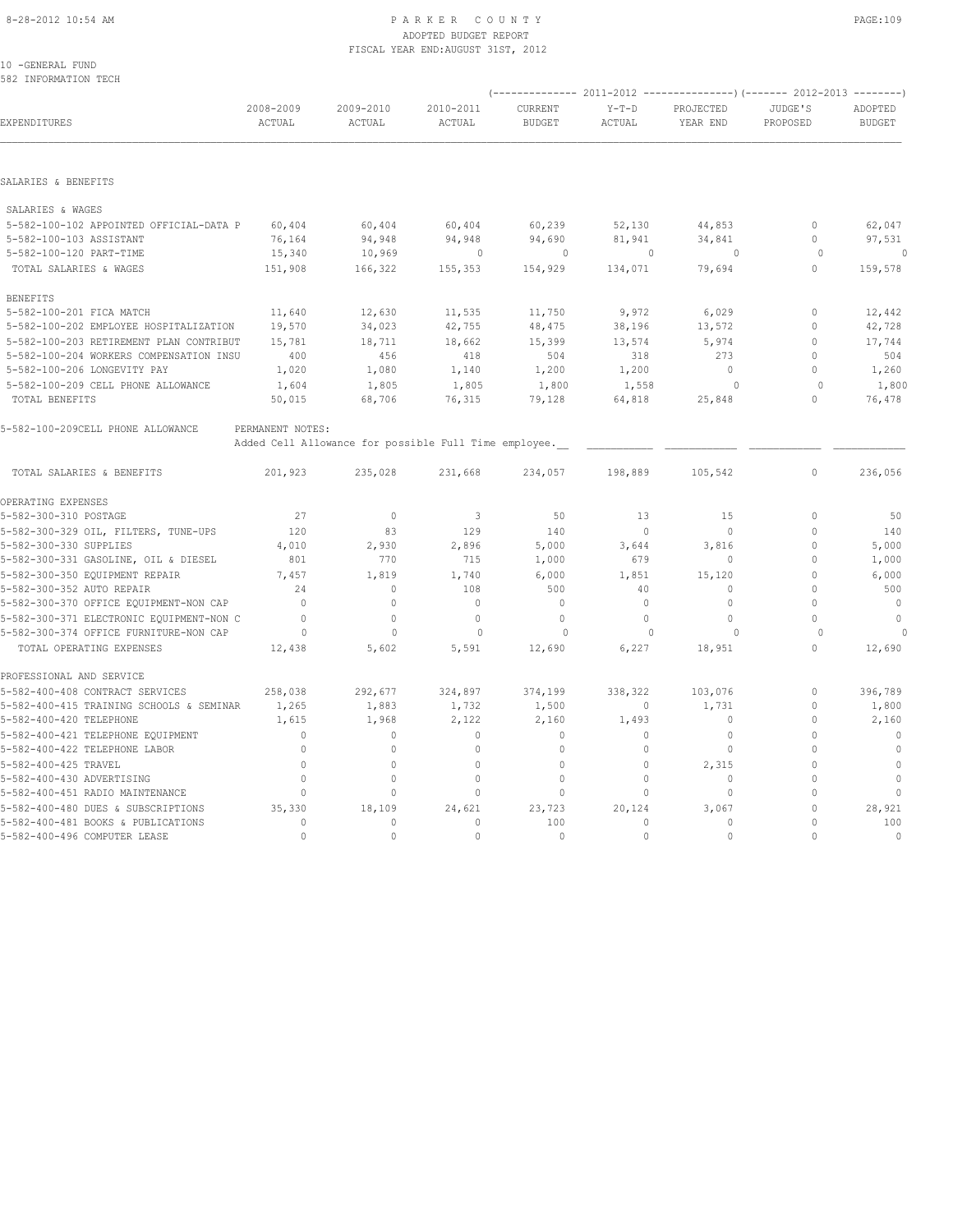#### 8-28-2012 10:54 AM P A R K E R C O U N T Y PAGE:110 ADOPTED BUDGET REPORT FISCAL YEAR END:AUGUST 31ST, 2012

10 -GENERAL FUND 582 INFORMATION TECH

| JUZ INIUNIAIIUN IEUH               |                     |                     |                     |                                  |                   |                       |                     |                          |
|------------------------------------|---------------------|---------------------|---------------------|----------------------------------|-------------------|-----------------------|---------------------|--------------------------|
| EXPENDITURES                       | 2008-2009<br>ACTUAL | 2009-2010<br>ACTUAL | 2010-2011<br>ACTUAL | CURRENT<br><b>BUDGET</b>         | $Y-T-D$<br>ACTUAL | PROJECTED<br>YEAR END | JUDGE'S<br>PROPOSED | ADOPTED<br><b>BUDGET</b> |
| 5-582-400-499 MISCELLANEOUS        |                     |                     |                     |                                  |                   | $\Omega$              |                     |                          |
| TOTAL PROFESSIONAL AND SERVICE     | 296,248             | 314,636             | 353,373             | 401,682                          | 359,939           | 110,189               |                     | 429,770                  |
| CAPITAL EXPENDITURES               |                     |                     |                     |                                  |                   |                       |                     |                          |
| 5-582-500-570 OFFICE EQUIPMENT     |                     | $\circ$             | $\Omega$            | $\begin{array}{c} \n\end{array}$ | 0                 | $\Omega$              |                     | $\Omega$                 |
| 5-582-500-571 ELECTRONIC EQUIPMENT |                     | 6,311               |                     | 72,810                           | 18,801            | 6,515                 |                     | 0                        |
| 5-582-500-572 AUTOMOBILES          |                     | 0                   |                     |                                  |                   |                       |                     | $\Omega$                 |
| 5-582-500-590 OFFICE FURNITURE     |                     |                     |                     |                                  |                   | $\cup$                |                     |                          |
| TOTAL CAPITAL EXPENDITURES         |                     | 6,311               | 0                   | 72,810                           | 18,801            | 6,515                 |                     |                          |
| TOTAL 582 INFORMATION TECH         | 510,609             | 561,576             | 590,632             | 721,239                          | 583,856           | 241,197               |                     | 678,516                  |

=========== =========== =========== =========== =========== ============ ============ ============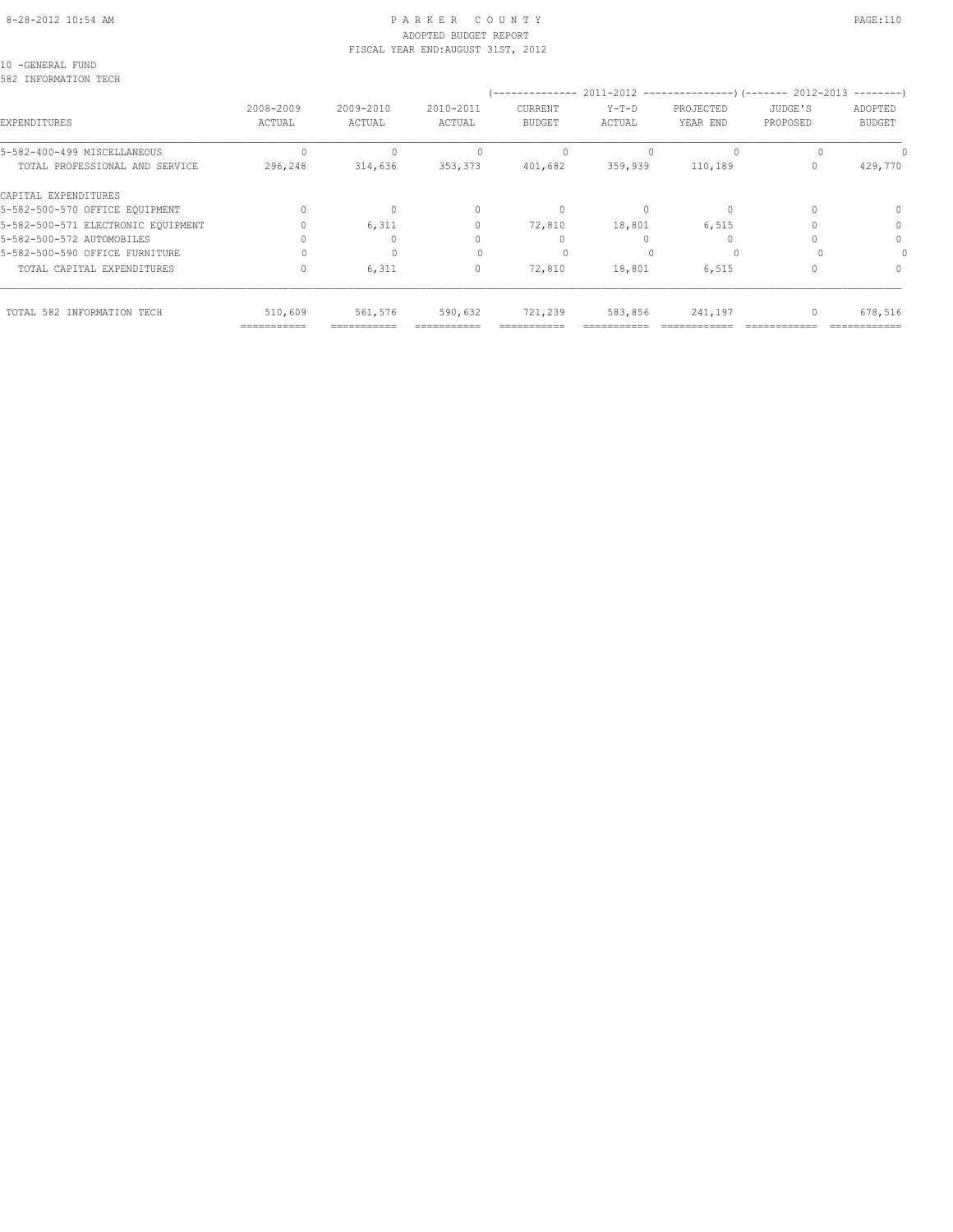# ADOPTED BUDGET REPORT

| ACTUAL                           | ACTUAL       | ACTUAL       | <b>BUDGET</b> | ACTUAL                                        | YEAR END     | PROPOSED                         | ADOPTED<br><b>BUDGET</b> |
|----------------------------------|--------------|--------------|---------------|-----------------------------------------------|--------------|----------------------------------|--------------------------|
|                                  |              |              |               |                                               |              |                                  |                          |
|                                  |              |              |               |                                               |              |                                  |                          |
|                                  |              |              |               |                                               |              |                                  |                          |
| $\circ$                          | $\mathbf{0}$ | $\circ$      | $\circ$       | $\circ$                                       |              | $\mathbf{0}$                     | $\mathbf{0}$             |
| $\Omega$                         | $\Omega$     | $\circ$      | $\circ$       | $\circ$                                       | $\circ$      | $\Omega$                         | $\Omega$                 |
| $\Omega$                         | $\Omega$     | $\circ$      | $\circ$       | $\mathbf{0}$                                  | $\circ$      | $\Omega$                         |                          |
| $\bigcap$                        | $\Omega$     | $\Omega$     | $\Omega$      | $\Omega$                                      | 34,924       | $\Omega$                         | $\Omega$                 |
|                                  |              |              |               |                                               |              |                                  |                          |
| $\Omega$                         | $\Omega$     | $\mathbf{0}$ | $\circ$       | $\circ$                                       | 2,549        | $\begin{array}{c} \n\end{array}$ | $\mathbf{0}$             |
| $\Omega$                         | $\Omega$     | $\mathbf{0}$ | $\circ$       | $\circ$                                       | 6,086        | $\mathbf{0}$                     | $\Omega$                 |
| $\Omega$                         | $\Omega$     | $\mathbf{0}$ | $\Omega$      | $\circ$                                       | 2,618        | $\Omega$                         | $\mathbf{0}$             |
| $\mathbf{0}$                     | $\Omega$     | $\mathbf{0}$ | $\Omega$      | $\circ$                                       | 123          | $\Omega$                         | $\mathbf{0}$             |
| 0                                | $\Omega$     | $\Omega$     | $\Omega$      | $\Omega$                                      | $\Omega$     | $\Omega$                         |                          |
| $\Omega$                         | $\Omega$     | $\Omega$     | $\Omega$      | $\mathbf{0}$                                  | 11,376       | $\cap$                           |                          |
| $\Omega$                         | $\Omega$     | $\mathbf{0}$ | $\circ$       | $\circ$                                       | 46,300       | $\Omega$                         | $\Omega$                 |
|                                  |              |              |               |                                               |              |                                  |                          |
| $\Omega$                         | $\Omega$     | $\Omega$     | $\Omega$      | $\Omega$                                      | $\Omega$     | $\Omega$                         | $\mathbf{0}$             |
| $\Omega$                         | $\Omega$     | $\mathbf{0}$ | $\Omega$      | $\Omega$                                      | 647          | $\Omega$                         |                          |
| $\Omega$                         | $\Omega$     | $\Omega$     | $\Omega$      | $\Omega$                                      | 647          | $\Omega$                         | $\mathbf{0}$             |
|                                  |              |              |               |                                               |              |                                  |                          |
| $\mathbf{0}$                     | $\circ$      | $\mathbf 0$  | $\circ$       | $\circ$                                       | 283          | $\mathbf{0}$                     | $\mathbf{0}$             |
| $\mathbf{0}$                     | $\Omega$     | $\mathbf{0}$ | $\mathbf{0}$  | $\circ$                                       | $\mathbf{0}$ | $\mathbf{0}$                     | $\circ$                  |
| $\Omega$                         | $\Omega$     | $\mathbf{0}$ | $\circ$       | $\circ$                                       | 642          | $\Omega$                         | $\mathbf{0}$             |
| $\Omega$                         | $\Omega$     | $\mathbf{0}$ | $\Omega$      | $\Omega$                                      | $\Omega$     | $\Omega$                         | $\mathbf{0}$             |
| $\Omega$                         | $\cap$       | $\Omega$     | $\Omega$      | $\Omega$                                      | $\Omega$     | $\Omega$                         | $\circ$                  |
| $\Omega$                         | $\Omega$     | $\Omega$     | $\Omega$      | $\Omega$                                      | $\Omega$     | $\Omega$                         | $\Omega$                 |
| $\Omega$                         | $\Omega$     | $\mathbf{0}$ | $\Omega$      | $\circ$                                       | 259          | $\Omega$                         | $\Omega$                 |
| $\Omega$                         | $\mathbf{0}$ | $\circ$      | $\circ$       | $\mathbf{0}$                                  | $\circ$      | $\Omega$                         |                          |
| $\begin{array}{c} \n\end{array}$ | $\Omega$     | $\Omega$     | $\Omega$      | $\Omega$                                      | 1,184        | $\Omega$                         | $\Omega$                 |
|                                  | 2008-2009    | 2009-2010    | 2010-2011     | FISCAL YEAR END: AUGUST 31ST, 2012<br>CURRENT | $Y-T-D$      | PROJECTED<br>34,924              | JUDGE'S                  |

=========== =========== =========== =========== =========== ============ ============ ============

TOTAL 584 HUMAN RESOURCES 0 0 0 0 0 0 48,131 0 0 0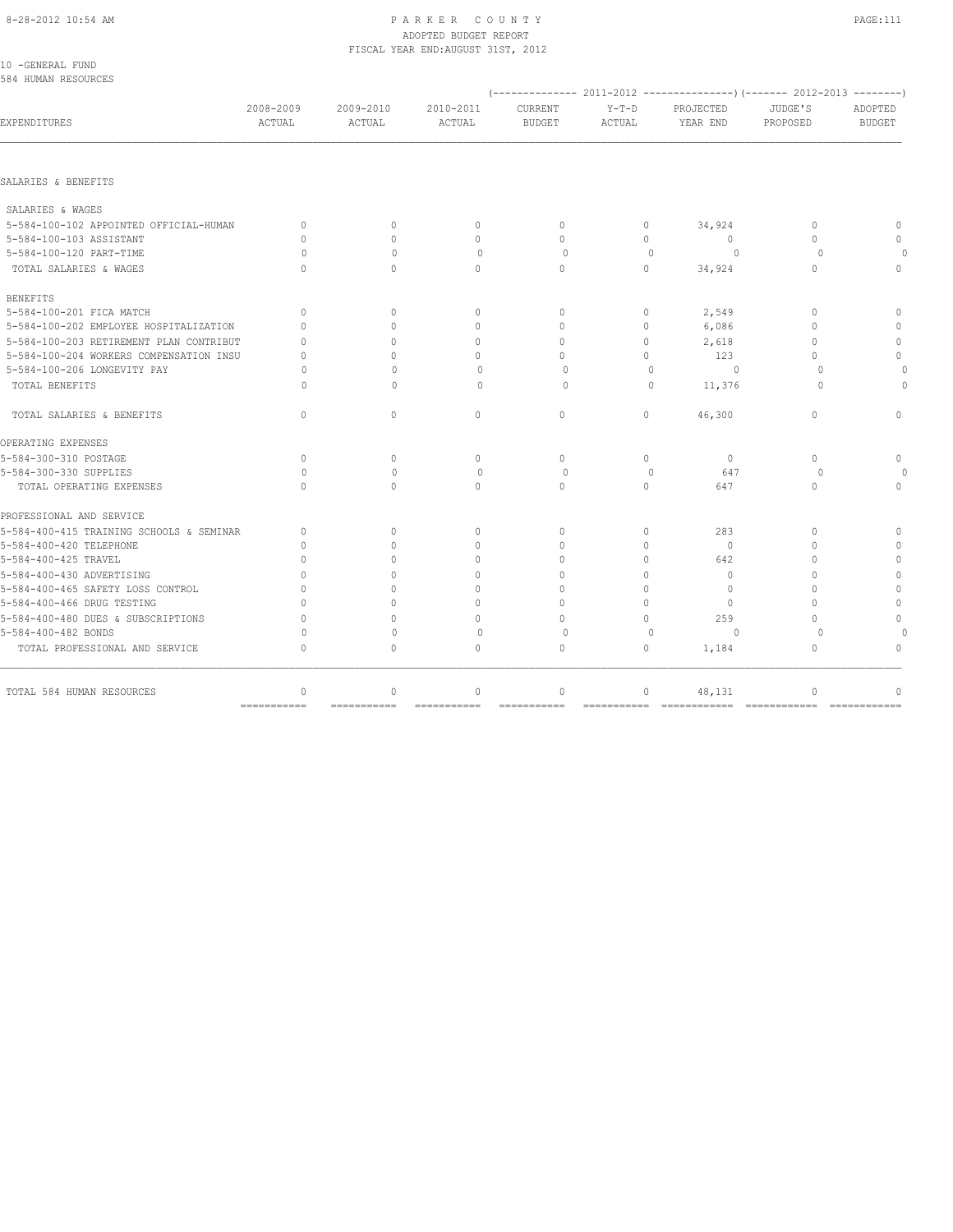#### 8-28-2012 10:54 AM P A R K E R C O U N T Y PAGE:112 ADOPTED BUDGET REPORT FISCAL YEAR END:AUGUST 31ST, 2012

| 10 -GENERAL FUND<br>601 911 ADDRESSING   |                                                             |                     |                     |                          |                   |                       |                     |                          |
|------------------------------------------|-------------------------------------------------------------|---------------------|---------------------|--------------------------|-------------------|-----------------------|---------------------|--------------------------|
|                                          |                                                             |                     |                     |                          |                   |                       |                     |                          |
| EXPENDITURES                             | 2008-2009<br>ACTUAL                                         | 2009-2010<br>ACTUAL | 2010-2011<br>ACTUAL | CURRENT<br><b>BUDGET</b> | $Y-T-D$<br>ACTUAL | PROJECTED<br>YEAR END | JUDGE'S<br>PROPOSED | ADOPTED<br><b>BUDGET</b> |
|                                          |                                                             |                     |                     |                          |                   |                       |                     |                          |
| SALARIES & BENEFITS                      |                                                             |                     |                     |                          |                   |                       |                     |                          |
| SALARIES & WAGES                         |                                                             |                     |                     |                          |                   |                       |                     |                          |
| 5-601-100-106 DEPUTIES                   | 26,534                                                      | 17,512              | $\mathbf 0$         | $\mathbf 0$              | 0                 | $\mathbf{0}$          | $\mathbf 0$         | $\mathbb O$              |
| 5-601-100-120 PART-TIME                  | $\mathbf{0}$                                                | $\mathbf{0}$        | $\mathbf{0}$        | $\mathbf{0}$             | $\circ$           | 22,544                | $\mathbf{0}$        | $\circ$                  |
| 5-601-100-129 911 COORDINATOR            | 42,106                                                      | 42,106              | 42,106              | 12,921                   | 12,729            | 35,540                | $\circ$             | 26,452                   |
| TOTAL SALARIES & WAGES                   | 68,641                                                      | 59,619              | 42,106              | 12,921                   | 12,729            | 58,084                | $\mathbf{0}$        | 26,452                   |
| 5-601-100-106DEPUTIES                    | PERMANENT NOTES:<br>Raise step to 9                         |                     |                     |                          |                   |                       |                     |                          |
| 5-601-100-129911 COORDINATOR             | PERMANENT NOTES:<br>Raise step to 9                         |                     |                     |                          |                   |                       |                     |                          |
| <b>BENEFITS</b>                          |                                                             |                     |                     |                          |                   |                       |                     |                          |
| 5-601-100-201 FICA MATCH                 | 5,097                                                       | 4,297               | 2,977               | 985                      | 1,004             | 4,516                 | $\mathbf 0$         | 2,024                    |
| 5-601-100-202 EMPLOYEE HOSPITALIZATION   | 21,513                                                      | 21,016              | 15,771              | 4,071                    | 3,484             | 12,287                | $\mathbf{0}$        | 9,279                    |
| 5-601-100-203 RETIREMENT PLAN CONTRIBUT  | 7,417                                                       | 7,018               | 5,264               | 1,333                    | 1,691             | 4,413                 | $\mathbf{0}$        | 2,887                    |
| 5-601-100-204 WORKERS COMPENSATION INSU  | 1,642                                                       | 1,649               | 1,571               | 237                      | 555               | 3,699                 | $\Omega$            | 105                      |
| 5-601-100-206 LONGEVITY PAY              | 1,380                                                       | 1,500               | 1,200               | 1,260                    | 1,260             | $\mathbf{0}$          | $\mathbf{0}$        | $\mathbf{0}$             |
| 5-601-100-209 CELL PHONE ALLOWANCE       | 602                                                         | 602                 | 602                 | 139                      | 150               | $\Omega$              | $\Omega$            | $\Omega$                 |
| TOTAL BENEFITS                           | 37,650                                                      | 36,082              | 27,384              | 8,025                    | 8,145             | 24,915                | $\circ$             | 14,295                   |
| 5-601-100-209CELL PHONE ALLOWANCE        | PERMANENT NOTES:                                            |                     |                     |                          |                   |                       |                     |                          |
|                                          | On April 28th 2008 CC approved a cell allowance for the     |                     |                     |                          |                   |                       |                     |                          |
|                                          | 9-1-1 Coordinator in accordance with the current cell phone |                     |                     |                          |                   |                       |                     |                          |
|                                          | policy.                                                     |                     |                     |                          |                   |                       |                     |                          |
| TOTAL SALARIES & BENEFITS                | 106,291                                                     | 95,701              | 69,491              | 20,946                   | 20,873            | 82,999                | $\circ$             | 40,747                   |
| OPERATING EXPENSES                       |                                                             |                     |                     |                          |                   |                       |                     |                          |
| 5-601-300-310 POSTAGE                    | 65                                                          | 59                  | 47                  | 100                      | 41                | 167                   | $\mathbf{0}$        | 100                      |
| 5-601-300-330 SUPPLIES                   | 1,939                                                       | 1,089               | 782                 | 1,000                    | 356               | 3,434                 | $\mathbf{0}$        | 1,000                    |
| 5-601-300-331 GASOLINE, OIL & DIESEL     | 722                                                         | 841                 | 1,055               | 750                      | 380               | 722                   | $\mathbf{0}$        | 500                      |
| 5-601-300-337 TIRES                      | $\Omega$                                                    | $\mathbf{0}$        | $\mathbf{0}$        | 400                      | $\circ$           | $\mathbf{0}$          | $\Omega$            | 200                      |
| 5-601-300-350 EQUIPMENT REPAIR           | 78                                                          | 110                 | 1,469               | 700                      | 100               | 267                   | $\Omega$            | 700                      |
| 5-601-300-370 OFFICE EQUIPMENT-NON CAP   | $\mathbf{0}$                                                | $\circ$             | $\mathbf{0}$        | $\mathbf{0}$             | $\circ$           | $\mathbf{0}$          | $\bigcap$           | $\mathbf{0}$             |
| 5-601-300-371 ELECTRONIC EQUIPMENT-NON C | $\mathbf{0}$                                                | $\circ$             | $\mathbf{0}$        | $\mathbf{0}$             | $\circ$           | $\mathbf{0}$          | $\Omega$            | $\mathbf 0$              |
| 5-601-300-373 AUTOMOBILE EQUIPMENT-NON C | $\Omega$                                                    | $\circ$             | $\mathbf{0}$        | $\mathbf{0}$             | $\circ$           | $\Omega$              | $\Omega$            | $\mathbf{0}$             |
| 5-601-300-374 OFFICE FURNITURE-NON CAP   | $\circ$                                                     | $\mathbf{0}$        | $\circ$             | $\circ$                  | $\Omega$          | $\circ$               | $\Omega$            | 0                        |
| TOTAL OPERATING EXPENSES                 | 2,804                                                       | 2,099               | 3,352               | 2,950                    | 877               | 4,590                 | $\Omega$            | 2,500                    |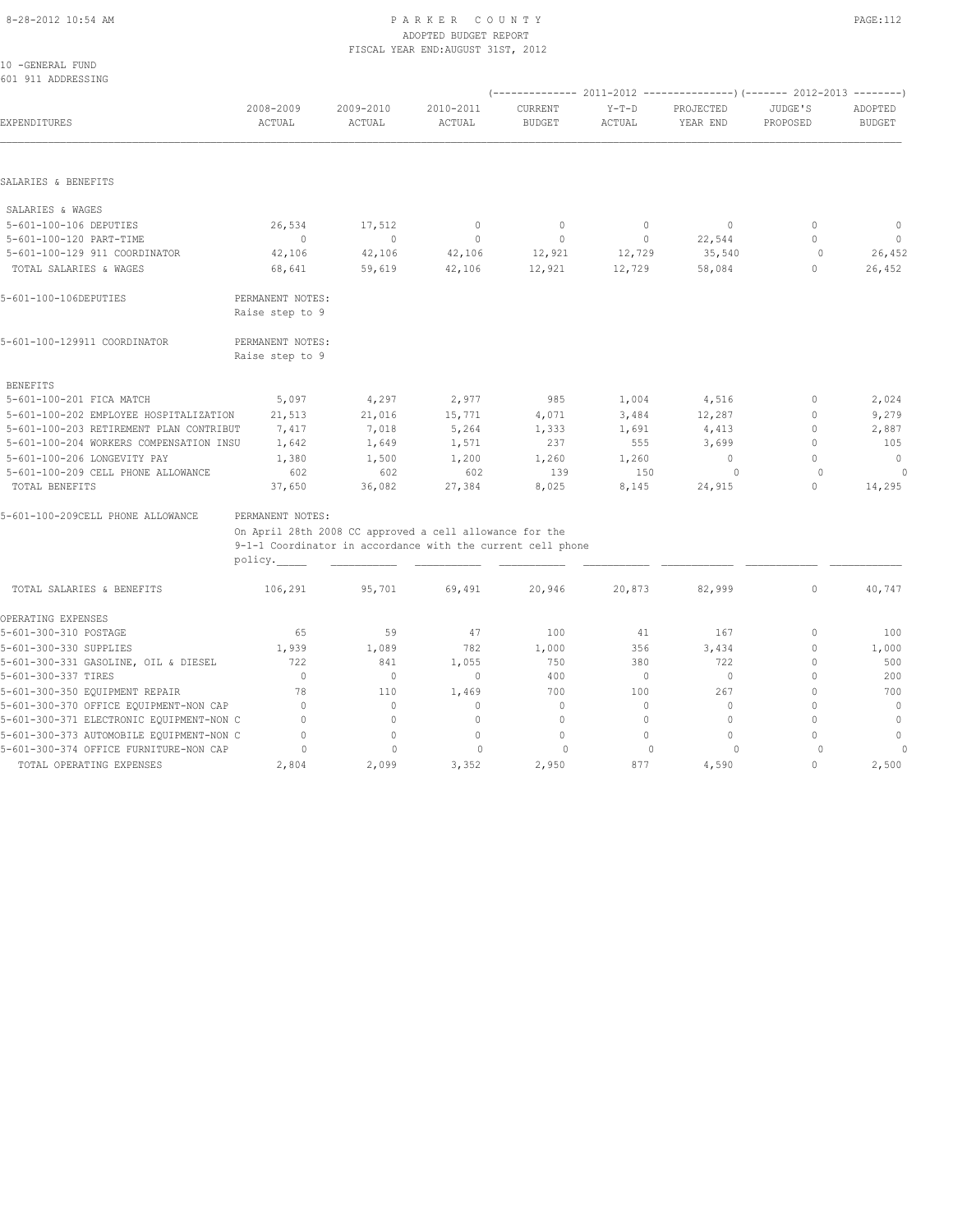### ADOPTED BUDGET REPORT FISCAL YEAR END:AUGUST 31ST, 2012

10 -GENERAL FUND 601 911 ADDRESSING

| 601 911 ADDRESSING                       |                     |                     |                     |                          |                   |                                  |                     |                          |
|------------------------------------------|---------------------|---------------------|---------------------|--------------------------|-------------------|----------------------------------|---------------------|--------------------------|
| EXPENDITURES                             | 2008-2009<br>ACTUAL | 2009-2010<br>ACTUAL | 2010-2011<br>ACTUAL | CURRENT<br><b>BUDGET</b> | $Y-T-D$<br>ACTUAL | PROJECTED<br>YEAR END            | JUDGE'S<br>PROPOSED | ADOPTED<br><b>BUDGET</b> |
| PROFESSIONAL AND SERVICE                 |                     |                     |                     |                          |                   |                                  |                     |                          |
| 5-601-400-408 CONTRACT SERVICES          |                     |                     |                     |                          |                   | 0                                |                     |                          |
| 5-601-400-415 TRAINING SCHOOLS & SEMINAR |                     |                     |                     |                          |                   | $\begin{array}{c} \n\end{array}$ |                     | $\Omega$                 |
| 5-601-400-420 TELEPHONE                  |                     |                     |                     |                          |                   | 610                              |                     | $\Omega$                 |
| 5-601-400-425 TRAVEL                     | 50                  |                     | 62                  | 100                      |                   | 0                                |                     |                          |
| 5-601-400-444 MAPS & CHARTS              |                     |                     |                     | $\Omega$                 |                   | $\Omega$                         |                     | $\Omega$                 |
| 5-601-400-450 OFFICE EQUIPMENT REPAIR    |                     |                     |                     |                          |                   |                                  |                     |                          |
| TOTAL PROFESSIONAL AND SERVICE           | 50                  |                     | 62                  | 100                      |                   | 610                              |                     |                          |
| CAPITAL EXPENDITURES                     |                     |                     |                     |                          |                   |                                  |                     |                          |
| 5-601-500-571 ELECTRONIC EQUIPMENT       |                     |                     |                     | $\Omega$                 |                   | 0                                |                     | $\cap$                   |
| 5-601-500-572 AUTOMOBILES                |                     |                     |                     |                          |                   |                                  |                     | $\Omega$                 |
| 5-601-500-590 OFFICE FURNITURE           |                     |                     |                     |                          |                   |                                  |                     |                          |
| TOTAL CAPITAL EXPENDITURES               |                     |                     | n                   | 0                        | $\Omega$          | 0                                |                     |                          |
| TOTAL 601 911 ADDRESSING                 | 109,145             | 97,800              | 72,905              | 23,996                   | 21,750            | 88,199                           | $\mathbf{0}$        | 43,247                   |

=========== =========== =========== =========== =========== ============ ============ ============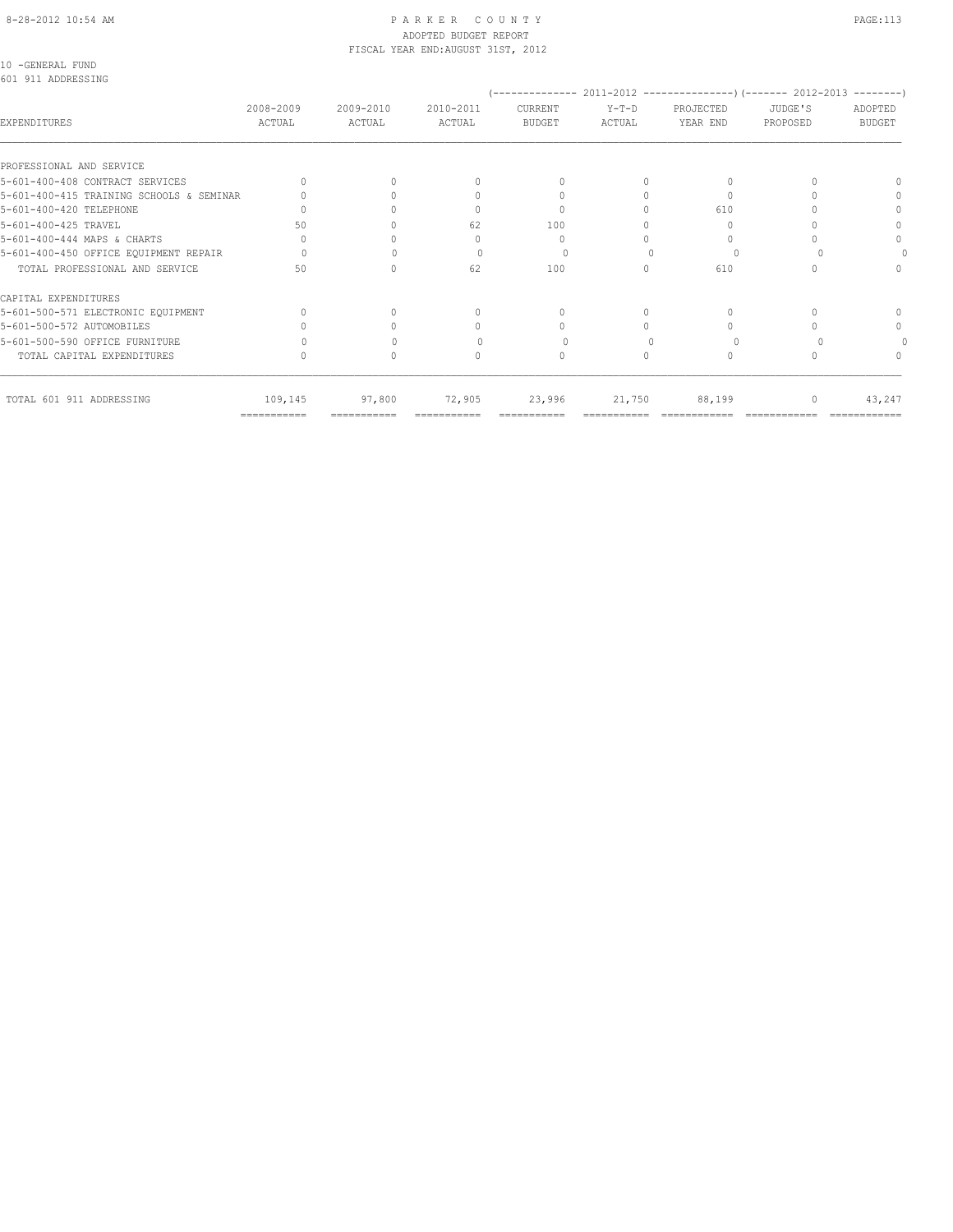# ADOPTED BUDGET REPORT

|                                          |              |           | FISCAL YEAR END: AUGUST 31ST, 2012 |                                  |          |              |                                  |                |
|------------------------------------------|--------------|-----------|------------------------------------|----------------------------------|----------|--------------|----------------------------------|----------------|
| 10 -GENERAL FUND                         |              |           |                                    |                                  |          |              |                                  |                |
| 602 GAME WARDEN                          |              |           |                                    |                                  |          |              |                                  |                |
|                                          |              |           |                                    |                                  |          |              |                                  |                |
|                                          | 2008-2009    | 2009-2010 | 2010-2011                          | CURRENT                          | $Y-T-D$  | PROJECTED    | JUDGE'S                          | ADOPTED        |
| EXPENDITURES                             | ACTUAL       | ACTUAL    | ACTUAL                             | <b>BUDGET</b>                    | ACTUAL   | YEAR END     | PROPOSED                         | <b>BUDGET</b>  |
|                                          |              |           |                                    |                                  |          |              |                                  |                |
| SALARIES & BENEFITS                      |              |           |                                    |                                  |          |              |                                  |                |
| <b>BENEFITS</b>                          |              |           |                                    |                                  |          |              |                                  |                |
| 5-602-100-201 FICA MATCH                 | 35           | 46        | 46                                 | $\mathbf{0}$                     | 40       | $\mathbf{0}$ | $\begin{array}{c} \n\end{array}$ | 47             |
| 5-602-100-209 CELL PHONE ALLOWANCE       | 463          | 602       | 602                                | $\circ$                          | 519      | $\circ$      | $\circ$                          | 602            |
| TOTAL BENEFITS                           | 499          | 648       | 648                                | $\Omega$                         | 559      | $\Omega$     | $\Omega$                         | 649            |
| TOTAL SALARIES & BENEFITS                | 499          | 648       | 648                                | $\Omega$                         | 559      | $\Omega$     | $\Omega$                         | 649            |
| OPERATING EXPENSES                       |              |           |                                    |                                  |          |              |                                  |                |
| 5-602-300-330 SUPPLIES                   | 127          | 467       | $\begin{array}{c} \n\end{array}$   | 750                              | 608      | 2,107        | $\begin{array}{c} \n\end{array}$ | 750            |
| 5-602-300-371 ELECTRONIC EQUIPMENT-NON C | $\bigcap$    | $\Omega$  | $\Omega$                           | $\Omega$                         | $\Omega$ | $\Omega$     | $\bigcap$                        | $\overline{0}$ |
| 5-602-300-373 AUTOMOBILE EQUIPMENT-NON C | $\Omega$     | $\Omega$  | $\Omega$                           | $\Omega$                         | $\Omega$ | $\Omega$     | $\Omega$                         | $\circ$        |
| TOTAL OPERATING EXPENSES                 | 127          | 467       | $\begin{array}{c} \n\end{array}$   | 750                              | 608      | 2,107        | $\begin{array}{c} \n\end{array}$ | 750            |
| PROFESSIONAL AND SERVICE                 |              |           |                                    |                                  |          |              |                                  |                |
| 5-602-400-420 TELEPHONE                  | $\Omega$     | $\Omega$  | $\mathbf{0}$                       | $\Omega$                         | $\Omega$ | 551          | $\begin{array}{c} \n\end{array}$ | $\circ$        |
| 5-602-400-499 MISCELLANEOUS              | $\Omega$     | $\Omega$  | $\Omega$                           | $\Omega$                         | $\Omega$ | 719          | $\Omega$                         | $\circ$        |
| TOTAL PROFESSIONAL AND SERVICE           | $\bigcap$    | $\Omega$  | $\Omega$                           | $\Omega$                         | $\circ$  | 1,270        | $\begin{array}{c} \n\end{array}$ | $\mathbf{0}$   |
| CAPITAL EXPENDITURES                     |              |           |                                    |                                  |          |              |                                  |                |
| 5-602-500-571 ELECTRONIC EQUIPMENT       | $\Omega$     | $\Omega$  | $\begin{array}{c} \n\end{array}$   | $\begin{array}{c} \n\end{array}$ | $\Omega$ | $\Omega$     | $\Omega$                         | $\circ$        |
| 5-602-500-577 UNIFORMS & PROTECTIVE CLOT | $\Omega$     | $\Omega$  | $\Omega$                           | $\Omega$                         | $\Omega$ | $\Omega$     | $\Omega$                         | $\theta$       |
| TOTAL CAPITAL EXPENDITURES               | $\mathbf{0}$ | $\circ$   | $\circ$                            | $\mathbf{0}$                     | $\circ$  | $\circ$      | $\mathbf{0}$                     | $\mathbf{0}$   |
| TOTAL 602 GAME WARDEN                    | 626          | 1,114     | 648                                | 750                              | 1,167    | 3,377        | $\circ$                          | 1,399          |

=========== =========== =========== =========== =========== ============ ============ ============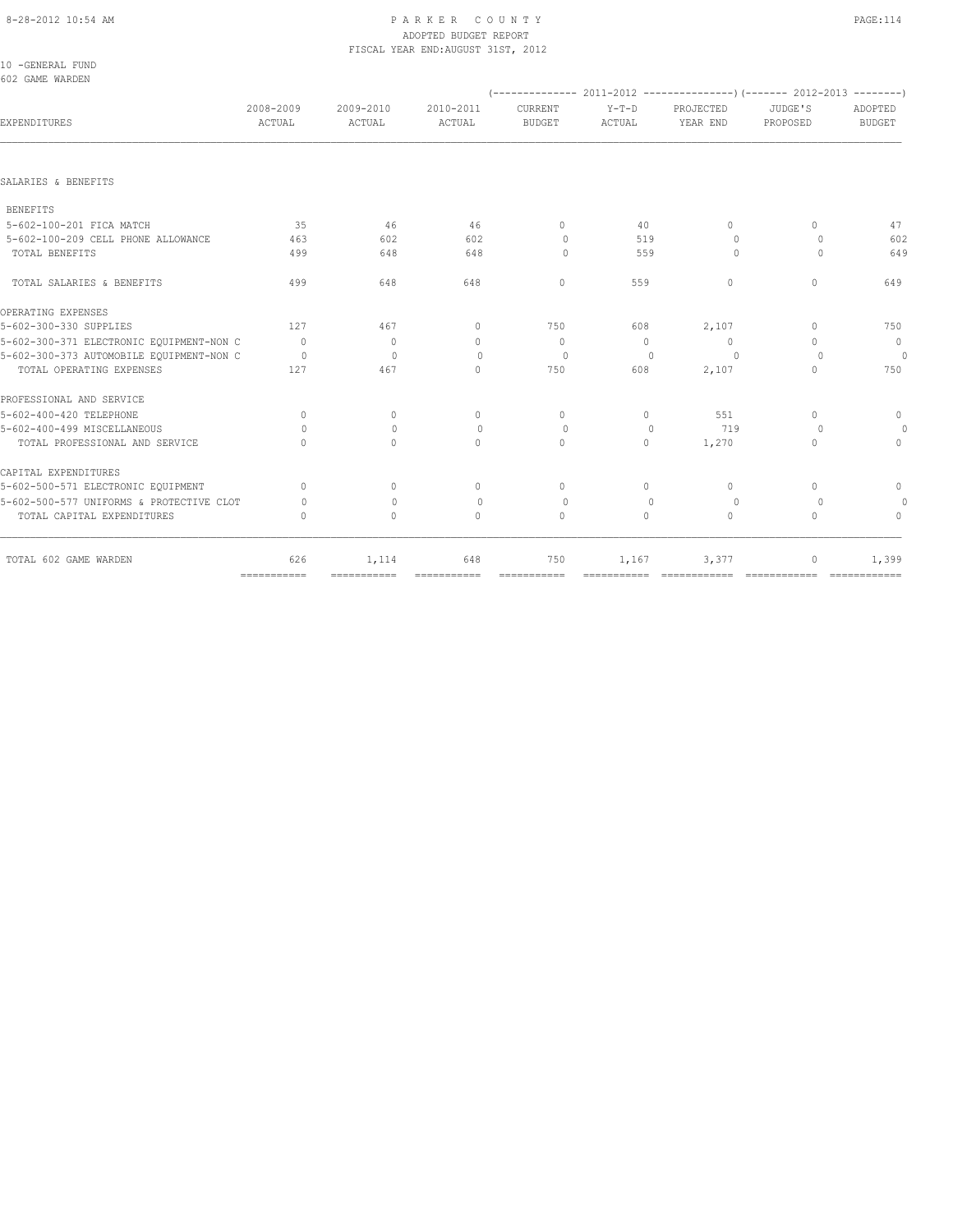# ADOPTED BUDGET REPORT

| 2008-2009<br>ACTUAL                           | 2009-2010<br>ACTUAL              | 2010-2011<br>ACTUAL | CURRENT<br><b>BUDGET</b> | $Y-T-D$<br>ACTUAL                  | PROJECTED<br>YEAR END | JUDGE'S<br>PROPOSED | ADOPTED<br><b>BUDGET</b>         |
|-----------------------------------------------|----------------------------------|---------------------|--------------------------|------------------------------------|-----------------------|---------------------|----------------------------------|
|                                               |                                  |                     |                          |                                    |                       |                     |                                  |
|                                               |                                  |                     |                          |                                    |                       |                     |                                  |
|                                               |                                  |                     |                          |                                    |                       |                     |                                  |
| $\Omega$                                      | $\Omega$                         | $\Omega$            | 0                        | 0                                  | $\circ$               | 0                   |                                  |
| Λ                                             | $\bigcap$                        | $\bigcap$           | $\bigcap$                | $\bigcap$                          | $\Omega$              | $\cap$              |                                  |
| $\begin{array}{c} \n\end{array}$              | $\Omega$                         | $\Omega$            | $\mathbf{0}$             | $\circ$                            | $\circ$               | $\Omega$            | $\mathbf{0}$                     |
|                                               |                                  |                     |                          |                                    |                       |                     |                                  |
| 5-603-300-373 AUTOMOBILE EQUIPMENT-NON C<br>0 | $\mathbf{0}$                     | $\mathbf{0}$        | $\circ$                  | $\mathbf{0}$                       | 0                     | $\circ$             |                                  |
|                                               | $\bigcap$                        | $\Omega$            | $\Omega$                 | $\Omega$                           | $\bigcap$             | $\bigcap$           | $\begin{array}{c} \n\end{array}$ |
|                                               |                                  |                     |                          |                                    |                       |                     |                                  |
| $\Omega$                                      | $\Omega$                         | $\Omega$            | $\Omega$                 |                                    | $\Omega$              |                     |                                  |
| $\Omega$                                      | $\begin{array}{c} \n\end{array}$ | $\Omega$            | $\mathbf{0}$             | $\Omega$                           | $\Omega$              | $\bigcap$           | $\begin{array}{c} \n\end{array}$ |
|                                               | $\cap$                           | $\Omega$            | $\Omega$                 | $\Omega$                           |                       |                     |                                  |
|                                               |                                  |                     |                          | FISCAL YEAR END: AUGUST 31ST, 2012 |                       |                     |                                  |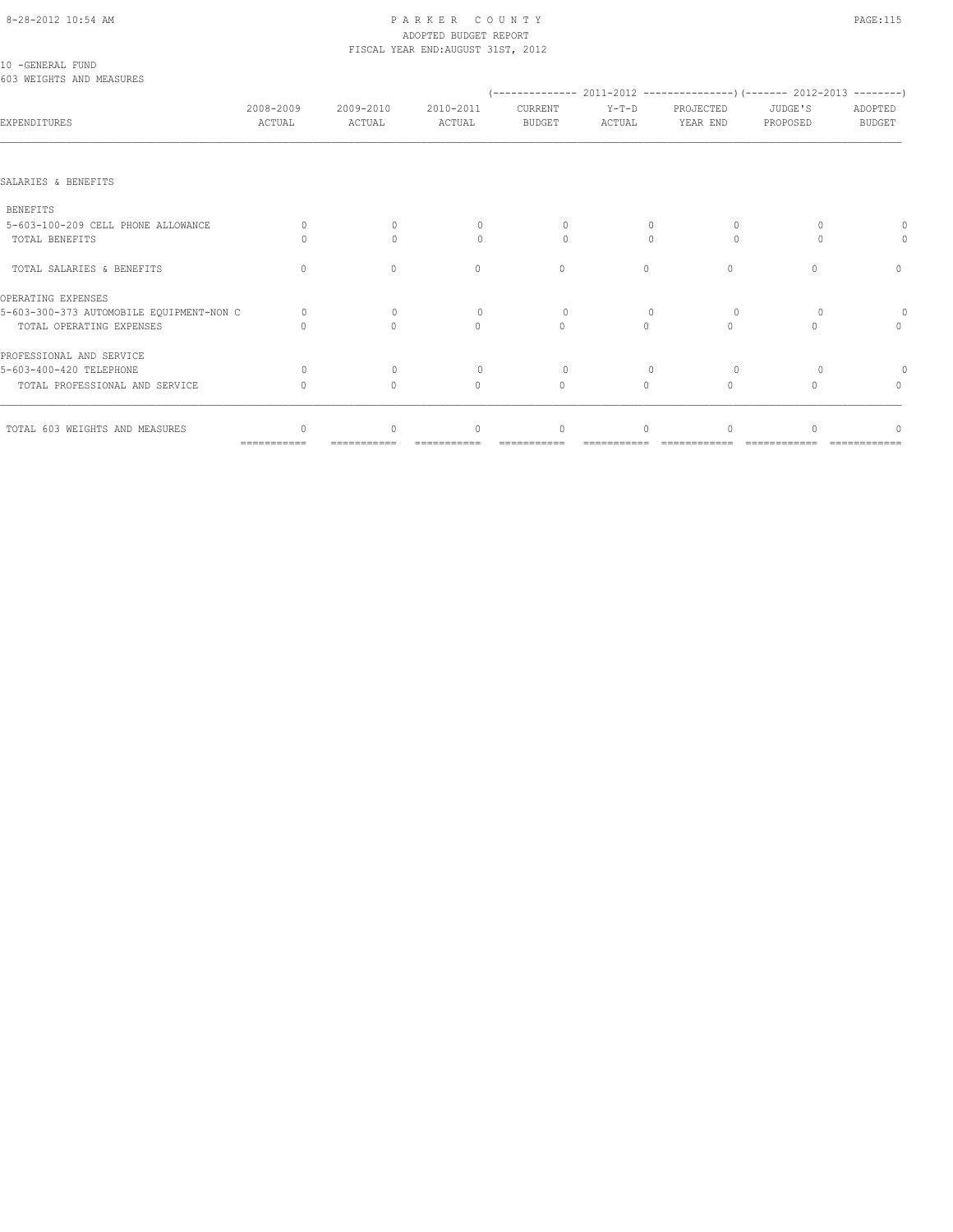# 8-28-2012 10:54 AM P A R K E R C O U N T Y PAGE:116 ADOPTED BUDGET REPORT

| 10 -GENERAL FUND<br>630 HEALTH |           |           | FISCAL YEAR END: AUGUST 31ST, 2012 |               |         |           |          |               |
|--------------------------------|-----------|-----------|------------------------------------|---------------|---------|-----------|----------|---------------|
|                                |           |           |                                    |               |         |           |          |               |
|                                | 2008-2009 | 2009-2010 | 2010-2011                          | CURRENT       | $Y-T-D$ | PROJECTED | JUDGE'S  | ADOPTED       |
| EXPENDITURES                   | ACTUAL    | ACTUAL    | ACTUAL                             | <b>BUDGET</b> | ACTUAL  | YEAR END  | PROPOSED | <b>BUDGET</b> |
|                                |           |           |                                    |               |         |           |          |               |
|                                |           |           |                                    |               |         |           |          |               |

#### SALARIES & BENEFITS

| SALARIES & WAGES                        |         |         |         |         |         |         |          |
|-----------------------------------------|---------|---------|---------|---------|---------|---------|----------|
| 5-630-100-102 APPOINTED OFFICIAL-HEALTH | 61,869  | 61,869  | 61,869  | 61,700  | 53,393  | 53,325  | 63,551   |
| 5-630-100-104 INSPECTOR II              | 820     |         |         |         |         | 43,584  | $\Omega$ |
| 5-630-100-106 INSPECTOR I               | 73,050  | 73,050  | 73,050  | 72,852  | 63,043  | 29,724  | 75,038   |
| 5-630-100-120 PART-TIME                 |         |         | 0       |         |         |         | $\cap$   |
| 5-630-100-138 OFFICE MANAGER            | 37,124  | 37,182  | 37,191  | 37,081  | 32,089  | 26,928  | 38,194   |
| 5-630-100-139 DEPARTMENT HEAD-FLOOD PLA |         |         |         | 0       |         |         | $\Omega$ |
| 5-630-100-156 OFFICE MANAGER            |         |         |         |         |         |         |          |
| TOTAL SALARIES & WAGES                  | 172,862 | 172,101 | 172,109 | 171,633 | 148,525 | 153,561 | 176,783  |

## 5-630-100-104INSPECTOR II PERMANENT NOTES:

 I WILL NOT BE FILLING THIS OPSITION UNTIL WORK INCREASES (PROBABLY SOMETIME IN 2011)

| BENEFITS                                |        |        |        |        |        |        |          |
|-----------------------------------------|--------|--------|--------|--------|--------|--------|----------|
| 5-630-100-201 FICA MATCH                | 13,011 | 12,760 | 12,820 | 12,700 | 10,935 | 11,353 | 13,662   |
| 5-630-100-202 EMPLOYEE HOSPITALIZATION  | 43,815 | 47,182 | 48,992 | 51,620 | 44,310 | 28,437 | 52,351   |
| 5-630-100-203 RETIREMENT PLAN CONTRIBUT | 18,532 | 19,447 | 20,860 | 17,060 | 15,253 | 11,417 | 19,484   |
| 5-630-100-204 WORKERS COMPENSATION INSU | 897    | 901    | 884    | 897    | 676    | 1,949  | 897      |
| 5-630-100-206 LONGEVITY PAY             | 2,400  | 2,880  | 3,120  | 2,880  | 3,360  |        | 3,600    |
| 5-630-100-208 AUTO ALLOWANCE            |        | 0      |        | 0      | 0      | 0      | $\Omega$ |
| 5-630-100-209 CELL PHONE ALLOWANCE      | 1,822  | 1,805  | 1,805  | 0      | 1,558  |        | 1,805    |
| TOTAL BENEFITS                          | 80,476 | 84,975 | 88,481 | 85,157 | 76,092 | 53,156 | 91,799   |
|                                         |        |        |        |        |        |        |          |
|                                         |        |        |        |        |        |        |          |

## 5-630-100-209CELL PHONE ALLOWANCE PERMANENT NOTES:

\$23.08 x 3 phones x 26 pay periods = 1800.24\_\_\_\_\_\_\_\_\_\_\_ \_\_\_\_\_\_\_\_\_\_\_ \_\_\_\_\_\_\_\_\_\_\_\_ \_\_\_\_\_\_\_\_\_\_\_\_ \_\_\_\_\_\_\_\_\_\_\_\_

| TOTAL SALARIES & BENEFITS                | 253,338 | 257,076 | 260,590 | 256,790  | 224,618                          | 206,717  | 0 | 268,582  |
|------------------------------------------|---------|---------|---------|----------|----------------------------------|----------|---|----------|
| OPERATING EXPENSES                       |         |         |         |          |                                  |          |   |          |
| 5-630-300-310 POSTAGE                    | 1,932   | 2,090   | 2,341   | 650      | 176                              | 1,168    |   | 500      |
| 5-630-300-330 SUPPLIES                   | 3,483   | 2,267   | 2,989   | 950      | 338                              | 1,877    |   | 750      |
| 5-630-300-331 GASOLINE, OIL & DIESEL     | 3,233   | 3,603   | 3,605   | 2,850    | 2,976                            | 3,569    |   | 2,850    |
| 5-630-300-337 TIRES                      | 354     |         |         | 300      | 233                              | 489      |   | 500      |
| 5-630-300-350 EQUIPMENT REPAIR           | 439     | 400     | 85      | 1,000    | 470                              | 1,161    |   | 1,000    |
| 5-630-300-370 OFFICE EQUIPMENT-NON CAP   |         |         |         | $\Omega$ |                                  | 0        |   | $\Omega$ |
| 5-630-300-371 ELECTRONIC EQUIPMENT-NON C |         |         |         | $\Omega$ |                                  | $\Omega$ |   | $\Omega$ |
| 5-630-300-374 OFFICE FURNITURE-NON CAP   |         | 0       |         |          | $\begin{array}{c} \n\end{array}$ |          |   |          |
| TOTAL OPERATING EXPENSES                 | 9,441   | 8,361   | 9,020   | 5,750    | 4,192                            | 8,264    |   | 5,600    |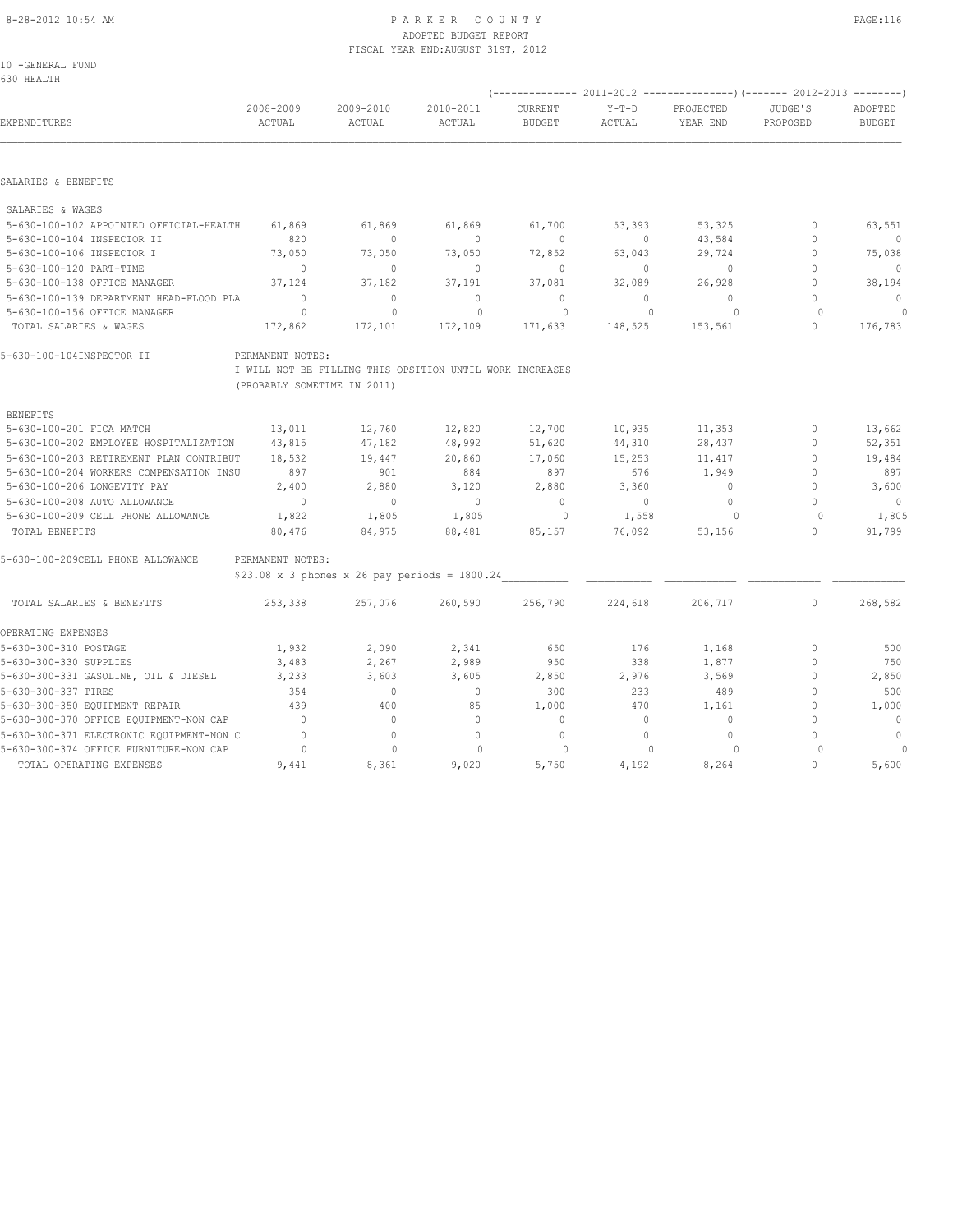#### 8-28-2012 10:54 AM PAGE:117 PAGE:117 ADOPTED BUDGET REPORT FISCAL YEAR END:AUGUST 31ST, 2012

10 -GENERAL FUND

| 2008-2009<br>ACTUAL | 2009-2010<br>ACTUAL                                                                                | 2010-2011<br>ACTUAL              | CURRENT<br><b>BUDGET</b>         | $Y-T-D$<br>ACTUAL | PROJECTED<br>YEAR END            | JUDGE'S<br>PROPOSED | ADOPTED<br><b>BUDGET</b> |
|---------------------|----------------------------------------------------------------------------------------------------|----------------------------------|----------------------------------|-------------------|----------------------------------|---------------------|--------------------------|
|                     |                                                                                                    |                                  |                                  |                   |                                  |                     |                          |
| 8,917               | 7,663                                                                                              | 8,149                            | 6,000                            | 5,695             | 7,437                            |                     | 6,000                    |
| 1,896               | 1,906                                                                                              | 1,891                            | 1,050                            | 861               | 794                              |                     | 1,500                    |
|                     | $\Omega$                                                                                           | $\begin{array}{c} \n\end{array}$ | $\Omega$                         | $\Omega$          | 2,392                            |                     | $\Omega$                 |
| $\cap$              | $\begin{array}{c} \n\end{array}$                                                                   | $\cap$                           | $\Omega$                         | $\Omega$          | 1,474                            |                     | n                        |
| $\bigcap$           | 213                                                                                                | 0                                | $\Omega$                         | $\Omega$          | $\Omega$                         |                     |                          |
| 134                 | $\cap$                                                                                             | $\cap$                           | $\bigcap$                        | $\bigcap$         | $\Omega$                         |                     | $\bigcap$                |
| $\bigcap$           | $\bigcap$                                                                                          | $\bigcap$                        | $\begin{array}{c} \n\end{array}$ | $\Omega$          | $\Omega$                         |                     |                          |
|                     | $\Omega$                                                                                           | $\Omega$                         | $\Omega$                         | $\Omega$          | 187                              |                     |                          |
| 307                 | 85                                                                                                 | 444                              | 500                              | 85                | 745                              |                     | ∩                        |
| $\bigcap$           | $\begin{array}{c} \n\end{array}$                                                                   | $\bigcap$                        | $\Omega$                         | $\cap$            | $\begin{array}{c} \n\end{array}$ |                     | $\Omega$                 |
| $\Omega$            | $\Omega$                                                                                           | $\bigcap$                        | $\Omega$                         |                   | $\Omega$                         |                     |                          |
| 11,254              | 9,866                                                                                              | 10,484                           | 7,550                            | 6,640             | 13,029                           | n                   | 7,500                    |
|                     |                                                                                                    |                                  |                                  |                   |                                  |                     |                          |
| $\cap$              | $\cap$                                                                                             | $\begin{array}{c} \n\end{array}$ | $\begin{array}{c} \n\end{array}$ | $\bigcap$         | $\begin{array}{c} \n\end{array}$ |                     | $\cap$                   |
|                     | $\Omega$                                                                                           | $\begin{array}{c} \n\end{array}$ | $\Omega$                         | $\Omega$          | 1,200                            |                     |                          |
|                     |                                                                                                    | $\begin{array}{c} \n\end{array}$ | $\Omega$                         | $\Omega$          | $\Omega$                         |                     |                          |
| 0                   | $\circ$                                                                                            | $\begin{array}{c} \n\end{array}$ | $\mathbf{0}$                     | 0                 | 1,200                            | 0                   |                          |
| 274,033             | 275,303                                                                                            | 280,094                          | 270,090                          | 235,450           | 229,210                          |                     | 281,682                  |
|                     | 5-630-400-415 TRAINING SCHOOLS & SEMINAR<br>5-630-400-460 OFFICE & EQUIPMENT RENTAL<br>=========== | ===========                      | $=$ = = = = = = = = = = =        |                   | ===========<br>===========       | =============       | $=$ =============        |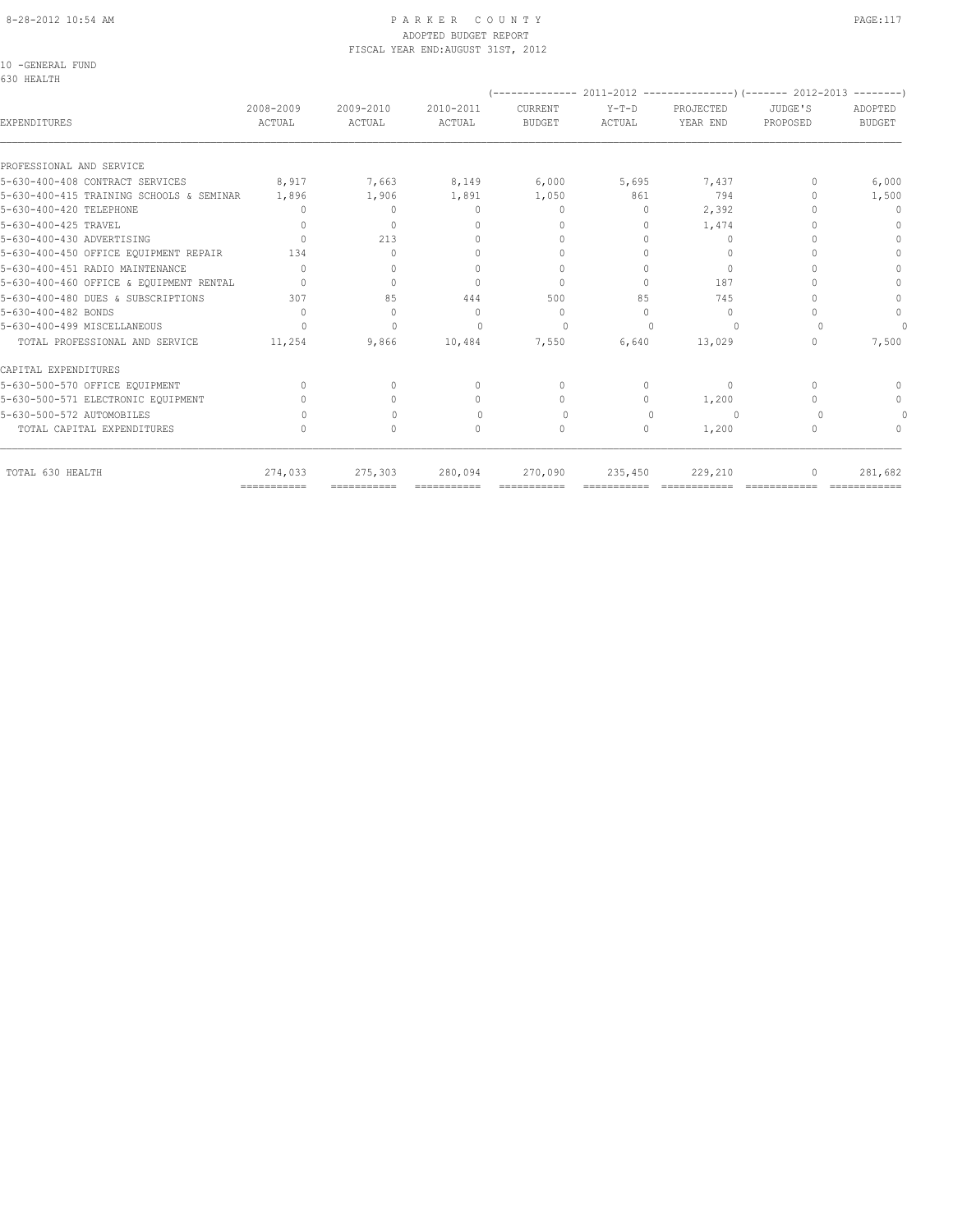#### 8-28-2012 10:54 AM P A R K E R C O U N T Y PAGE:118 ADOPTED BUDGET REPORT FISCAL YEAR END:AUGUST 31ST, 2012

10 -GENERAL FUND

| 640 SOCIAL SERVICES                      |                                      |                                  |                                  | --------------                   |                   | $2011 - 2012$ ----------------) (------- 2012-2013 -------- |                     |                          |
|------------------------------------------|--------------------------------------|----------------------------------|----------------------------------|----------------------------------|-------------------|-------------------------------------------------------------|---------------------|--------------------------|
| EXPENDITURES                             | 2008-2009<br>ACTUAL                  | 2009-2010<br>ACTUAL              | 2010-2011<br>ACTUAL              | CURRENT<br><b>BUDGET</b>         | $Y-T-D$<br>ACTUAL | PROJECTED<br>YEAR END                                       | JUDGE'S<br>PROPOSED | ADOPTED<br><b>BUDGET</b> |
|                                          |                                      |                                  |                                  |                                  |                   |                                                             |                     |                          |
| PROFESSIONAL AND SERVICE                 |                                      |                                  |                                  |                                  |                   |                                                             |                     |                          |
| 5-640-400-406 MENTAL HLTH-MENTAL RETARDA | 25,000                               | 25,000                           | 25,000                           | 24,500                           | 12,400            | 34,441                                                      | 0                   | 24,500                   |
| 5-640-400-431 EAST PARKER COUNTY PUBLIC  | 20,200                               | 20,200                           | 20,200                           | 19,800                           | 19,800            | 20,200                                                      | 0                   | 19,800                   |
| 5-640-400-432 TRANSPORTATION SERVICES    | $\bigcap$                            | $\Omega$                         | $\Omega$                         | $\mathbf{0}$                     | $\Omega$          | $\begin{array}{c} \n\end{array}$                            | n                   | $\Omega$                 |
| 5-640-400-433 LOCAL EMERGENCY PLANNING C | $\begin{array}{c} \n\end{array}$     | $\Omega$                         | $\Omega$                         | $\begin{array}{c} \n\end{array}$ | $\Omega$          | $\Omega$                                                    | $\cap$              | $\Omega$                 |
| 5-640-400-434 SUBSTANCE ABUSE            | $\Omega$                             | $\Omega$                         | $\Omega$                         | $\Omega$                         | 0                 | $\Omega$                                                    |                     | $\Omega$                 |
| 5-640-400-436 FREEDOM HOUSE              | 30,000                               | 30,000                           | $\Omega$                         | 29,400                           | 0                 | 30,000                                                      |                     | 29,400                   |
| 5-640-400-437 FREEDON HOUSE-CRISIS COUNC | $\bigcap$                            | $\circ$                          | $\bigcap$                        | $\mathbf{0}$                     | 0                 | $\Omega$                                                    |                     | $\Omega$                 |
| 5-640-400-438 GUARDIANSHIP PROGRAMS      | $\Omega$                             | $\begin{array}{c} \n\end{array}$ | $\Omega$                         | $\begin{array}{c} \n\end{array}$ | $\Omega$          | 0                                                           | n                   | $\overline{0}$           |
| 5-640-400-449 ABANDONED CEMETERY ASSOC   | 10,000                               | 10,000                           | 10,000                           | 9,800                            | 9,800             | $\Omega$                                                    | n                   | 9,800                    |
| 5-640-400-453 WOMEN'S CENTER/RAPE CRISIS | $\Omega$                             | $\mathbf{0}$                     | $\Omega$                         | $\mathbf{0}$                     | $\Omega$          | $\Omega$                                                    |                     | $\mathbf{0}$             |
| 5-640-400-454 CHILD PROTECTIVE SERVICES  | 20,000                               | 20,000                           | 20,000                           | 19,600                           | 19,600            | 15,000                                                      | $\cap$              | 19,600                   |
| 5-640-400-455 SENIOR SERVICE CENTER      | 31,000                               | 31,000                           | 31,000                           | 30,400                           | $\circ$           | 31,000                                                      | n                   | 30,400                   |
| 5-640-400-456 JOINT ECONOMIC DEVELOPMENT | $\Omega$                             | $\begin{array}{c} \n\end{array}$ | $\Omega$                         | $\Omega$                         | $\Omega$          | 15,000                                                      |                     | $\overline{0}$           |
| 5-640-400-457 WEATHERFORD PUBLIC LIBRARY | 46,000                               | 46,000                           | 46,000                           | 45,100                           | 45,100            | 46,000                                                      | $\cap$              | 45,100                   |
| 5-640-400-458 SPRINGTOWN PUBLIC LIBRARY  | 16,250                               | 16,250                           | 16,250                           | 15,930                           | 15,930            | 16,250                                                      | 0                   | 15,930                   |
| 5-640-400-459 AZLE PULIC LIBRARY         | $\Omega$                             | 4,500                            | 4,500                            | 4,410                            | 4,410             | 4,500                                                       | n                   | 4,410                    |
| 5-640-400-461 DOG KENNEL RENTAL          | $\begin{array}{c} \n\end{array}$     | $\Omega$                         | $\begin{array}{c} \n\end{array}$ | $\circ$                          | $\Omega$          | $\begin{array}{c} \n\end{array}$                            | $\cap$              | $\Omega$                 |
| 5-640-400-487 FOSTER HOME CARE           | $\bigcap$                            | $\mathbf{0}$                     | $\Omega$                         | $\begin{array}{c} \n\end{array}$ | $\cap$            | $\Omega$                                                    | $\cap$              | $\mathbf{0}$             |
| 5-640-400-489 BURIAL EXPENSE             | 2,990                                | 2,624                            | 5,278                            | 10,000                           | 7,633             | $\begin{array}{c} \n\end{array}$                            | $\bigcap$           | 10,000                   |
| 5-640-400-499 MISCELLANEOUS              | $\cap$                               | $\begin{array}{c} \n\end{array}$ | $\bigcap$                        | $\Omega$                         | $\bigcap$         | $\Omega$                                                    | $\cup$              | $\Omega$                 |
| TOTAL PROFESSIONAL AND SERVICE           | 201,440                              | 205,574                          | 178,228                          | 208,940                          | 134,673           | 212,391                                                     | $\Omega$            | 208,940                  |
| TOTAL 640 SOCIAL SERVICES                | 201,440<br>$=$ = = = = = = = = = = = | 205,574                          | 178,228                          | 208,940                          | 134,673           | 212,391                                                     | $\mathbf{0}$        | 208,940                  |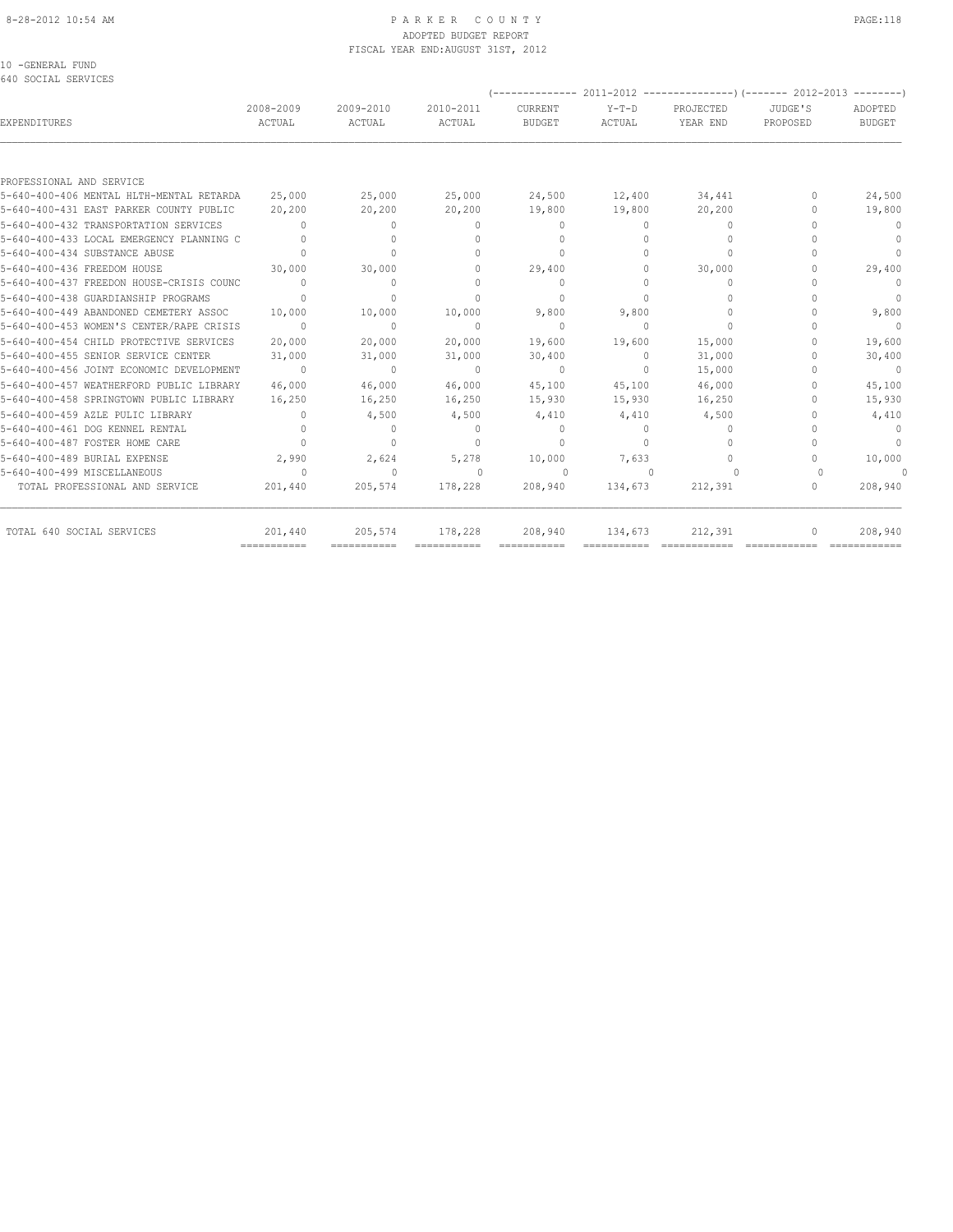#### 8-28-2012 10:54 AM P A R K E R C O U N T Y PAGE:119 ADOPTED BUDGET REPORT FISCAL YEAR END:AUGUST 31ST, 2012

10 -GENERAL FUND 665 COUNTY EXTENSION

| <b>EXPENDITURES</b>                                     | 2008-2009<br>ACTUAL | 2009-2010<br>ACTUAL                        | 2010-2011<br>ACTUAL | CURRENT<br><b>BUDGET</b> | $Y-T-D$<br>ACTUAL | PROJECTED<br>YEAR END | JUDGE'S<br>PROPOSED | ADOPTED<br><b>BUDGET</b> |
|---------------------------------------------------------|---------------------|--------------------------------------------|---------------------|--------------------------|-------------------|-----------------------|---------------------|--------------------------|
|                                                         |                     |                                            |                     |                          |                   |                       |                     |                          |
| SALARIES & BENEFITS                                     |                     |                                            |                     |                          |                   |                       |                     |                          |
| SALARIES & WAGES                                        |                     |                                            |                     |                          |                   |                       |                     |                          |
| 5-665-100-102 APPOINTED OFFICIAL-EXTENS                 | 60,162              | 60,162                                     | 60,162              | 60,000                   | 51,921            | 45,242                | 0                   | 61,800                   |
| 5-665-100-103 CHIEF DEPUTIES, 1ST ASSIS                 | 35,048              | 35,048                                     | 35,048              | 34,953                   | 30,247            | 29,816                | $\mathbf{0}$        | 36,002                   |
| 5-665-100-106 DEPUTIES                                  | 28,913              | 29,515                                     | 28,567              | 29,437                   | 25,472            | 26,874                | $\Omega$            | 30,321                   |
| 5-665-100-116 CLERK                                     | 24,250              | 28,036                                     | 27,618              | 28,074                   | 18,707            | 23,399                | $\mathbf{0}$        | 28,916                   |
| 5-665-100-120 PART-TIME                                 | $\circ$             | $\circ$                                    | $\mathbf{0}$        | $\circ$                  | $\mathbf{0}$      | $\circ$               | $\Omega$            | $\circ$                  |
| TOTAL SALARIES & WAGES                                  | 148,373             | 152,762                                    | 151,396             | 152,464                  | 126,347           | 125,331               | $\circ$             | 157,039                  |
| 5-665-100-102APPOINTED OFFICIAL-EXTENSIPERMANENT NOTES: |                     |                                            |                     |                          |                   |                       |                     |                          |
|                                                         |                     | Three Extension agents \$20,000.00 each.   |                     |                          |                   |                       |                     |                          |
| <b>BENEFITS</b>                                         |                     |                                            |                     |                          |                   |                       |                     |                          |
| 5-665-100-201 FICA MATCH                                | 10,410              | 10,523                                     | 10,222              | 11,850                   | 8,512             | 7,461                 | $\mathbf{0}$        | 13,116                   |
| 5-665-100-202 EMPLOYEE HOSPITALIZATION                  | 42,642              | 62,694                                     | 70,439              | 74,025                   | 63,575            | 31,057                | $\mathbf{0}$        | 75,141                   |
| 5-665-100-203 RETIREMENT PLAN CONTRIBUT                 | 9,196               | 10,294                                     | 10,880              | 15,154                   | 7,510             | 6,035                 | $\mathbf{0}$        | 18,705                   |
| 5-665-100-204 WORKERS COMPENSATION INSU                 | 2,303               | 2,370                                      | 1,887               | 2,310                    | 175               | 431                   | $\mathbf{0}$        | 2,310                    |
| 5-665-100-206 LONGEVITY PAY                             | 2,280               | 2,460                                      | 2,640               | 3,120                    | 3,120             | $\circ$               | $\Omega$            | 3,360                    |
| 5-665-100-208 AUTO ALLOWANCE                            | 12,635              | 12,635                                     | 12,635              | 12,600                   | 10,904            | 11,436                | $\Omega$            | 12,600                   |
| 5-665-100-209 CELL PHONE ALLOWANCE                      | 1,805               | 1,805                                      | 1,805               | 0                        | 1,558             | $\circ$               | $\circ$             | 1,805                    |
| TOTAL BENEFITS                                          | 81,271              | 102,781                                    | 110,508             | 119,059                  | 95,354            | 56,420                | $\Omega$            | 127,037                  |
| 5-665-100-209CELL PHONE ALLOWANCE                       | CURRENT YEAR NOTES: |                                            |                     |                          |                   |                       |                     |                          |
|                                                         |                     | Should have been budgeted for, but didn't. |                     |                          |                   |                       |                     |                          |
| TOTAL SALARIES & BENEFITS                               | 229,644             | 255,543                                    | 261,903             | 271,523                  | 221,701           | 181,751               | $\mathbf{0}$        | 284,076                  |
| OPERATING EXPENSES                                      |                     |                                            |                     |                          |                   |                       |                     |                          |
| 5-665-300-310 POSTAGE                                   | 2,825               | 1,943                                      | 2,178               | 1,300                    | 1,220             | 1,729                 | 0                   | 1,300                    |
| 5-665-300-329 OIL, FILTERS, TUNE-UPS                    | 143                 | 100                                        | 59                  | 150                      | 48                | $\circ$               | $\mathbf{0}$        | 150                      |
| 5-665-300-330 SUPPLIES                                  | 2,998               | 2,743                                      | 2,761               | 1,500                    | 1,181             | 6,663                 | $\mathbf{0}$        | 1,750                    |
| 5-665-300-331 GASOLINE, OIL & DIESEL                    | $\circ$             | $\mathbf{0}$                               | $\mathbf{0}$        | $\circ$                  | $\circ$           | $\mathbb O$           | $\mathbf{0}$        | $\mathbb O$              |
| 5-665-300-337 TIRES                                     | $\Omega$            | 27                                         | 27                  | $\mathbf{0}$             | $\Omega$          | $\Omega$              | $\Omega$            | $\mathbf 0$              |
| 5-665-300-352 AUTO REPAIR                               | $\Omega$            | $\circ$                                    | $\mathbf{0}$        | 0                        | $\Omega$          | $\circ$               | $\Omega$            | $\mathbb O$              |
| 5-665-300-370 OFFICE EQUIPMENT-NON CAP                  | $\Omega$            | $\circ$                                    | $\mathbf{0}$        | $\mathbf{0}$             | $\Omega$          | $\mathbf{0}$          | $\Omega$            | $\mathbf{0}$             |
| 5-665-300-371 ELECTRONIC EQUIPMENT-NON C                | $\mathbf{0}$        | $\circ$                                    | $\mathbf{0}$        | $\mathbf{0}$             | $\Omega$          | $\circ$               | $\Omega$            | $\circ$                  |
| 5-665-300-374 OFFICE FURNITURE-NON CAP                  | $\circ$             | $\mathbf 0$                                | $\Omega$            | $\Omega$                 | $\circ$           | $\circ$               | $\Omega$            |                          |
| TOTAL OPERATING EXPENSES                                | 5,965               | 4,813                                      | 5,025               | 2,950                    | 2,448             | 8,392                 | $\mathbf{0}$        | 3,200                    |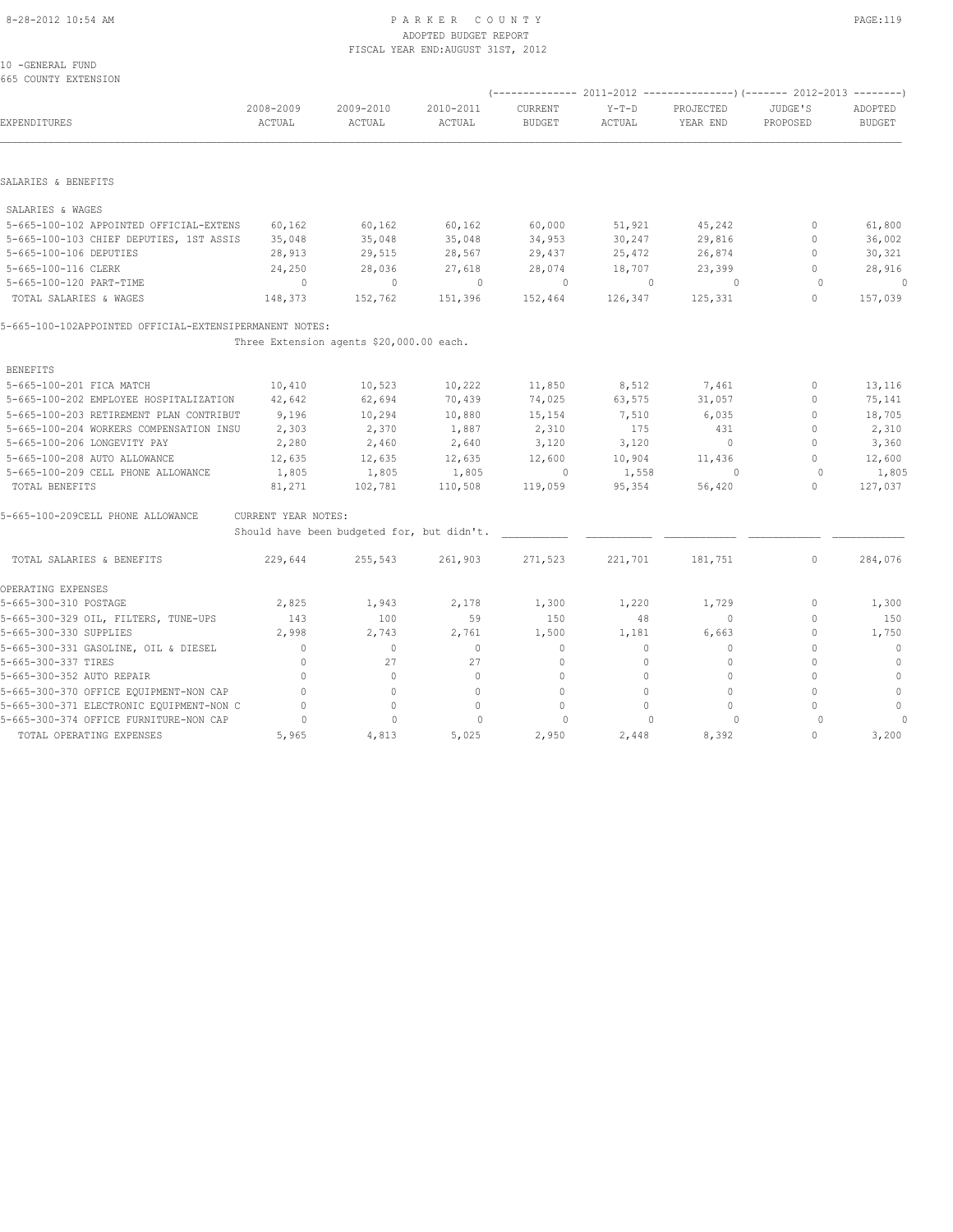### ADOPTED BUDGET REPORT FISCAL YEAR END:AUGUST 31ST, 2012

10 -GENERAL FUND

| 2008-2009<br>ACTUAL | 2009-2010<br>ACTUAL                               | 2010-2011<br>ACTUAL | CURRENT<br><b>BUDGET</b> | $Y-T-D$<br><b>ACTUAL</b> | PROJECTED<br>YEAR END            | JUDGE'S<br>PROPOSED | ADOPTED<br><b>BUDGET</b> |
|---------------------|---------------------------------------------------|---------------------|--------------------------|--------------------------|----------------------------------|---------------------|--------------------------|
|                     |                                                   |                     |                          |                          |                                  |                     |                          |
|                     |                                                   |                     |                          |                          | 405                              | n                   | 6,000                    |
| 0                   | $\Omega$                                          | n                   | $\Omega$                 | $\Omega$                 | 1,923                            |                     | $\mathbf{0}$             |
|                     | 0                                                 |                     | $\mathbf{0}$             | $\circ$                  | 6,771                            |                     | $\Omega$                 |
| 1,115               | 1,060                                             | 523                 | 800                      | 599                      | 1,449                            |                     | 800                      |
|                     | $\Omega$                                          |                     | $\Omega$                 | O                        | $\circ$                          |                     | $\mathbf{0}$             |
|                     | $\begin{array}{c} \n\end{array}$                  |                     | $\Omega$                 | O                        | $\begin{array}{c} \n\end{array}$ |                     | $\Omega$                 |
| $\cap$              | $\Omega$                                          | $\cap$              | $\Omega$                 | 0                        | $\Omega$                         |                     | $\Omega$                 |
| 434                 | 497                                               | 441                 | 330                      | 185                      | 462                              |                     | 430                      |
| 528                 | 373                                               | 116                 | 100                      | 96                       | $\Omega$                         |                     | 100                      |
| $\Omega$            | $\begin{array}{c} \n\end{array}$                  | $\Omega$            | $\Omega$                 | $\cap$                   | $\cup$                           |                     | $\Omega$                 |
| 11,243              | 8,646                                             | 6,306               | 10,230                   | 5,873                    | 11,010                           |                     | 7,330                    |
|                     |                                                   |                     |                          |                          |                                  |                     |                          |
| $\cap$              | $\mathbf{0}$                                      | $\Omega$            | $\Omega$                 | $\Omega$                 | 1,000                            | $\bigcap$           | ∩                        |
|                     | 1,490                                             | $\Omega$            | 0                        | 0                        | $\mathbf{0}$                     |                     | 0                        |
|                     | $\Omega$                                          |                     | ∩                        | n                        | $\cap$                           |                     |                          |
|                     | 1,490                                             | 0                   | $\mathbf{0}$             | $\circ$                  | 1,000                            | 0                   |                          |
| 246,853             | 270,491                                           | 273,234             | 284,703                  | 230,023                  | 202,153                          |                     | 294,606                  |
|                     | 5-665-400-415 TRAINING SCHOOLS & SEMINAR<br>9,166 | 6,716               | 5,227                    | 9,000                    | 4,993                            |                     |                          |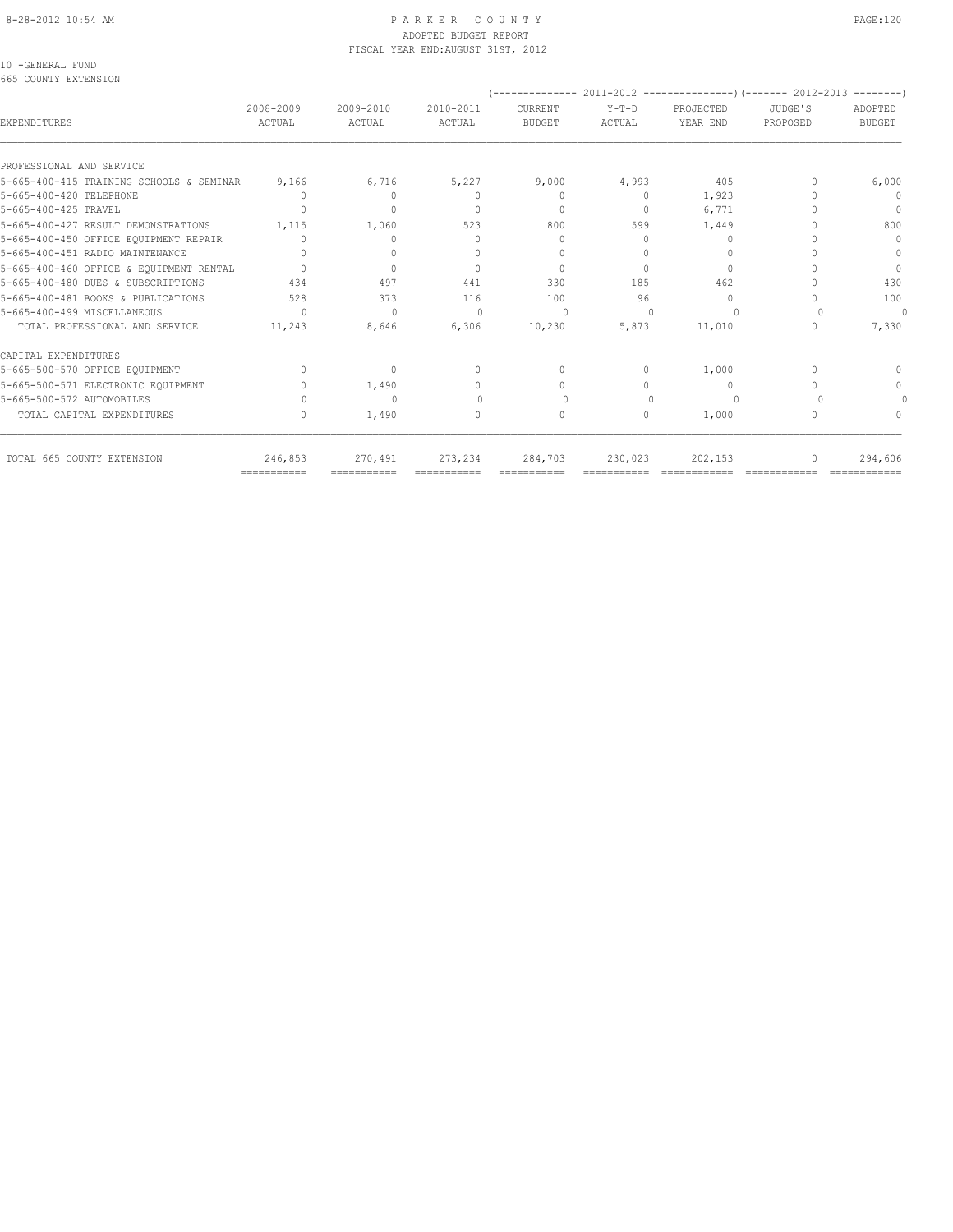# ADOPTED BUDGET REPORT

| 10 -GENERAL FUND       |                     |                     | FISCAL YEAR END: AUGUST 31ST, 2012 |                   |                   |                       |                     |                   |
|------------------------|---------------------|---------------------|------------------------------------|-------------------|-------------------|-----------------------|---------------------|-------------------|
| 700 TRANSFER OUT       |                     |                     |                                    |                   |                   |                       |                     |                   |
| EXPENDITURES           | 2008-2009<br>ACTUAL | 2009-2010<br>ACTUAL | 2010-2011<br>ACTUAL                | CURRENT<br>BUDGET | $Y-T-D$<br>ACTUAL | PROJECTED<br>YEAR END | JUDGE'S<br>PROPOSED | ADOPTED<br>BUDGET |
| TRANSFERS/DEBT SERVICE |                     |                     |                                    |                   |                   |                       |                     |                   |

|                                    | ============ | =========== |          |              |          |         |                                  |
|------------------------------------|--------------|-------------|----------|--------------|----------|---------|----------------------------------|
| TOTAL 700 TRANSFER OUT             | 667,598      | 670,431     | 865,455  | 821,495      |          | 282,733 | 778,686                          |
| TOTAL TRANSFERS/DEBT SERVICE       | 667,598      | 670,431     | 865,455  | 821,495      | $\Omega$ | 282,733 | 778,686                          |
| 5-700-700-094 TRANSFER TO FUND 94  | U            | $\Omega$    |          | $\cap$       |          |         |                                  |
| 5-700-700-092 TRANSFER TO FUND 92  | 10,500       | 3,333       | 9,800    | 10,000       |          |         | 10,000                           |
| 5-700-700-091 TRANSFER TO FUND 091 | n            |             | n        | $\mathbf{0}$ |          |         | $\begin{array}{c} \n\end{array}$ |
| 5-700-700-090 TRANSFER TO FUND 90  | 657,098      | 667,098     | 564,458  | 731,495      |          | 204,386 | 733,686                          |
| 5-700-700-089 TRANSFER TO FUND 89  |              |             |          | 50,000       |          |         |                                  |
| 5-700-700-085 TRANSFER TO FUND 85  |              |             |          |              |          |         |                                  |
| 5-700-700-082 TRANSFER TO FUND 82  |              |             |          |              |          |         |                                  |
| 5-700-700-081 TRANSFER TO FUND 81  |              |             |          |              |          |         |                                  |
| 5-700-700-080 TRANSFER TO FUND 80  |              |             |          |              |          |         |                                  |
| 5-700-700-078 TRANSFER TO FUND 78  |              |             |          |              |          |         |                                  |
| 5-700-700-076 TRANSFER TO FUND 76  |              |             |          |              |          |         |                                  |
| 5-700-700-075 TRANSFER TO FUND 75  |              |             |          |              |          |         |                                  |
| 5-700-700-074 TRANSFER TO FUND 74  |              |             |          |              |          |         |                                  |
| 5-700-700-071 TRANSFER TO FUND 71  |              |             |          |              |          |         |                                  |
| 5-700-700-063 TRANSFER TO FUND 63  |              |             |          |              |          | 36,614  |                                  |
| 5-700-700-058 TRANSFER TO FUND 58  |              |             |          |              |          |         |                                  |
| 5-700-700-053 TRANSFER TO FUND 53  |              |             |          |              |          |         |                                  |
| 5-700-700-052 TRANSFER TO FUND 52  |              |             | 26,188   | 30,000       |          | 41,733  | 35,000                           |
| 5-700-700-050 TRANSFER TO FUND 50  |              |             | $\Omega$ | $\cap$       |          |         |                                  |
| 5-700-700-004 TRANSFER TO FUND 04  |              |             | 265,009  |              |          |         |                                  |
|                                    |              |             |          |              |          |         |                                  |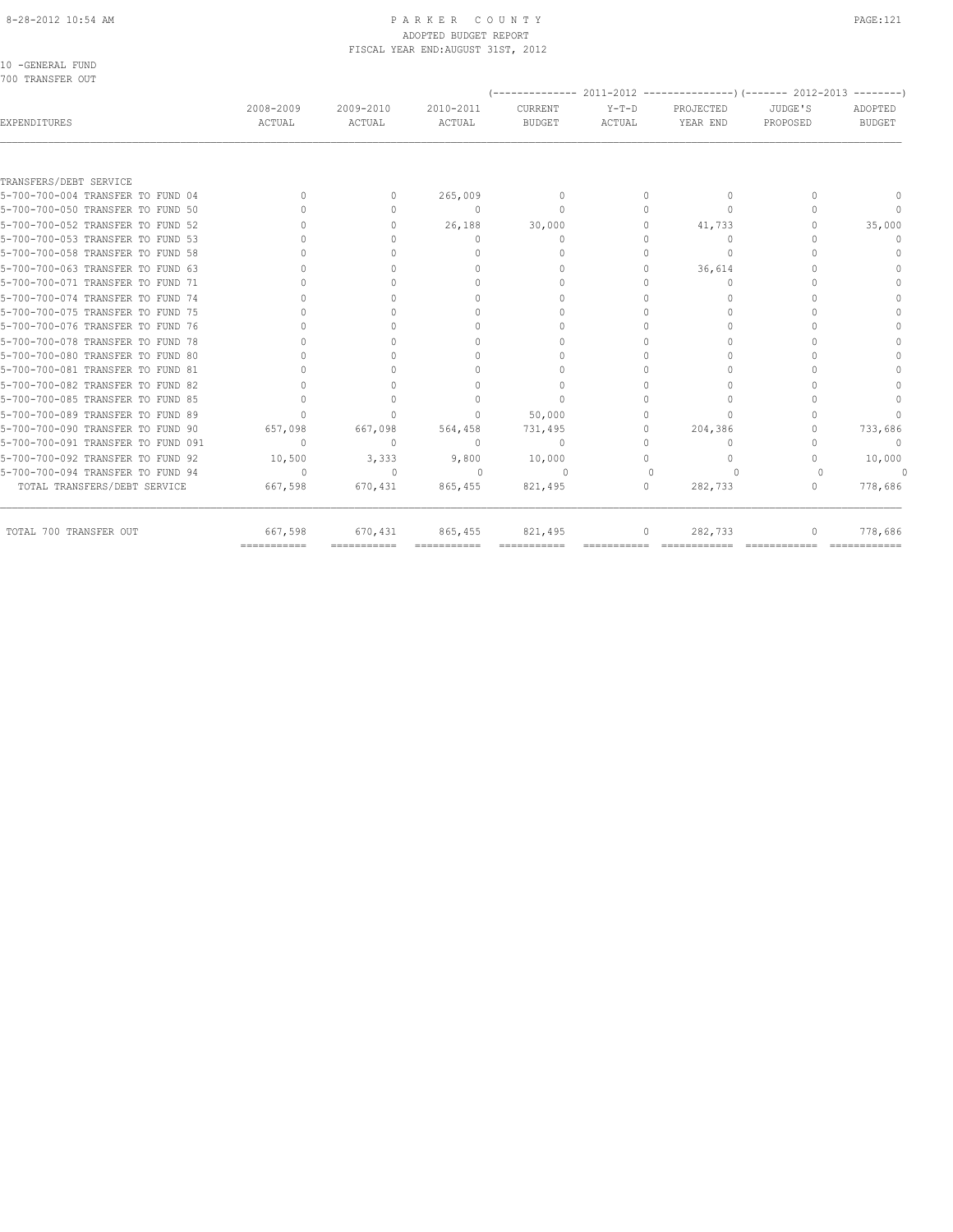#### 8-28-2012 10:54 AM PAGE:122 PARKER COUNTY PAGE:122 ADOPTED BUDGET REPORT FISCAL YEAR END:AUGUST 31ST, 2012

| 10 -GENERAL FUND<br>DEBT SERVICE/LEASE |                     |                     |                     |                          |                   |                           |                     |                          |
|----------------------------------------|---------------------|---------------------|---------------------|--------------------------|-------------------|---------------------------|---------------------|--------------------------|
| EXPENDITURES                           | 2008-2009<br>ACTUAL | 2009-2010<br>ACTUAL | 2010-2011<br>ACTUAL | CURRENT<br><b>BUDGET</b> | $Y-T-D$<br>ACTUAL | PROJECTED<br>YEAR END     | JUDGE'S<br>PROPOSED | ADOPTED<br><b>BUDGET</b> |
|                                        |                     |                     |                     |                          |                   |                           |                     |                          |
| TRANSFERS/DEBT SERVICE                 |                     |                     |                     |                          |                   |                           |                     |                          |
| 5-960-751-691 CAPITAL LEASE PAYMENT    | $\Omega$            | 425,593             | 353,761             | $\mathbf{0}$             | $\circ$           | $\circ$                   | 0                   | 475,042                  |
| 5-960-751-692 CAPITAL LEASE INTEREST   | $\Omega$            | 155,237             | 117,117             | $\circ$                  |                   | $\Omega$                  |                     | 93,226                   |
| TOTAL TRANSFERS/DEBT SERVICE           | $\Omega$            | 580,830             | 470,878             | $\circ$                  | $\circ$           | $\Omega$                  | 0                   | 568,268                  |
| TOTAL DEBT SERVICE/LEASE               | $\mathbf{0}$        | 580,830             | 470,878             | $\circ$                  | $\circ$           | 0                         | $\mathbf{0}$        | 568,268                  |
|                                        | ===========         | ===========         | ===========         |                          |                   |                           |                     | =============            |
| TOTAL EXPENDITURES                     | 33,490,044          | 35, 124, 458        | 34,433,550          | 35,701,225               |                   | 28, 744, 357 17, 211, 992 | $\circ$             | 37,791,454               |
|                                        | ===========         |                     | ===========         |                          |                   |                           |                     |                          |

\*\*\* END OF REPORT \*\*\*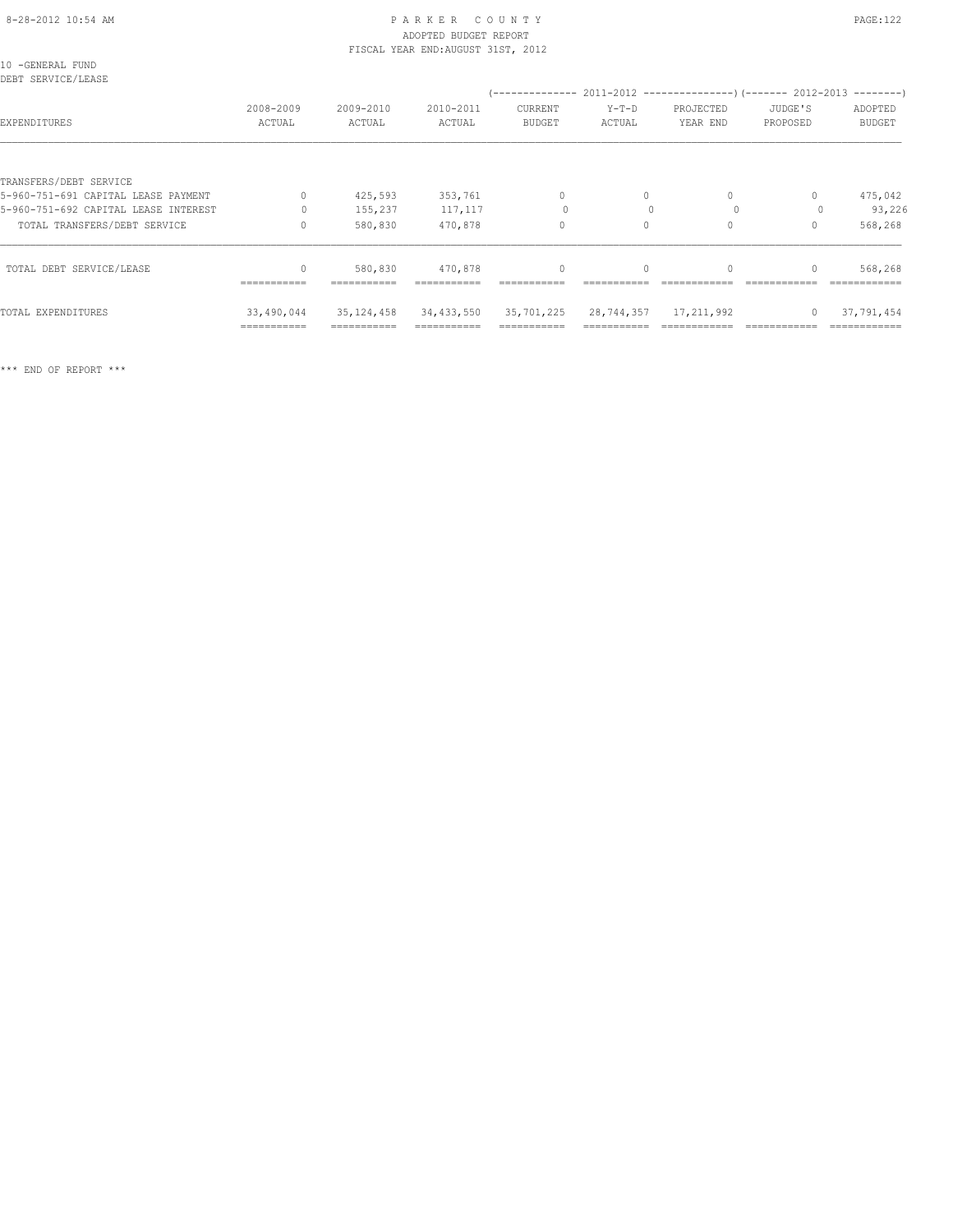#### 8-28-2012 10:55 AM P A R K E R C O U N T Y PAGE: 1 ADOPTED BUDGET REPORT FISCAL YEAR END:AUGUST 31ST, 2012

11 -BAIL BOND BOARD

|                                     | 2008-2009<br>ACTUAL   | 2009-2010<br>ACTUAL   | 2010-2011<br>ACTUAL   | CURRENT<br><b>BUDGET</b> | $Y-T-D$<br>ACTUAL    | PROJECTED<br>YEAR END | JUDGE'S<br>PROPOSED | ADOPTED<br><b>BUDGET</b> |
|-------------------------------------|-----------------------|-----------------------|-----------------------|--------------------------|----------------------|-----------------------|---------------------|--------------------------|
| REVENUE SUMMARY                     |                       |                       |                       |                          |                      |                       |                     |                          |
| FEES OF OFFICE<br>INVESTMENT INCOME | 6,600<br>$\mathbf{0}$ | 2,300<br>$\mathbf{0}$ | 1,350<br>$\mathbf{0}$ | 1,350<br>$\circ$         | $3,450$ (<br>$\circ$ | 14)<br>14)            | 0                   | 1,775<br>$\overline{1}$  |
| 399 REVENUE                         | $\circ$               | $\mathbf 0$           | $\mathbf{0}$          | 9,000                    | $\mathbf{0}$         | 0                     | 0                   | 8,574                    |
| TOTAL REVENUES                      | 6,600                 | 2,300                 | 1,350                 | 10,350                   | $3,450$ (            | 28)                   | 0                   | 10,350                   |
| EXPENDITURE SUMMARY                 |                       |                       |                       |                          |                      |                       |                     |                          |
| 409 NON DEPARTMENT                  | 1,298                 | $\circ$               | 211                   | 10,350                   | 252                  | 28                    | 0                   | 10,350                   |
| TOTAL EXPENDITURES                  | 1,298                 | $\circ$               | 211                   | 10,350                   | 252                  | 28                    | $\mathbf{0}$        | 10,350                   |
| REVENUE OVER/(UNDER) EXPENDITURES   | 5,302<br>===========  | 2,300<br>===========  | 1,139                 | $\circ$                  | 3,198                | 56)                   | 0                   | $\mathbf{0}$             |
|                                     |                       |                       |                       |                          |                      |                       |                     |                          |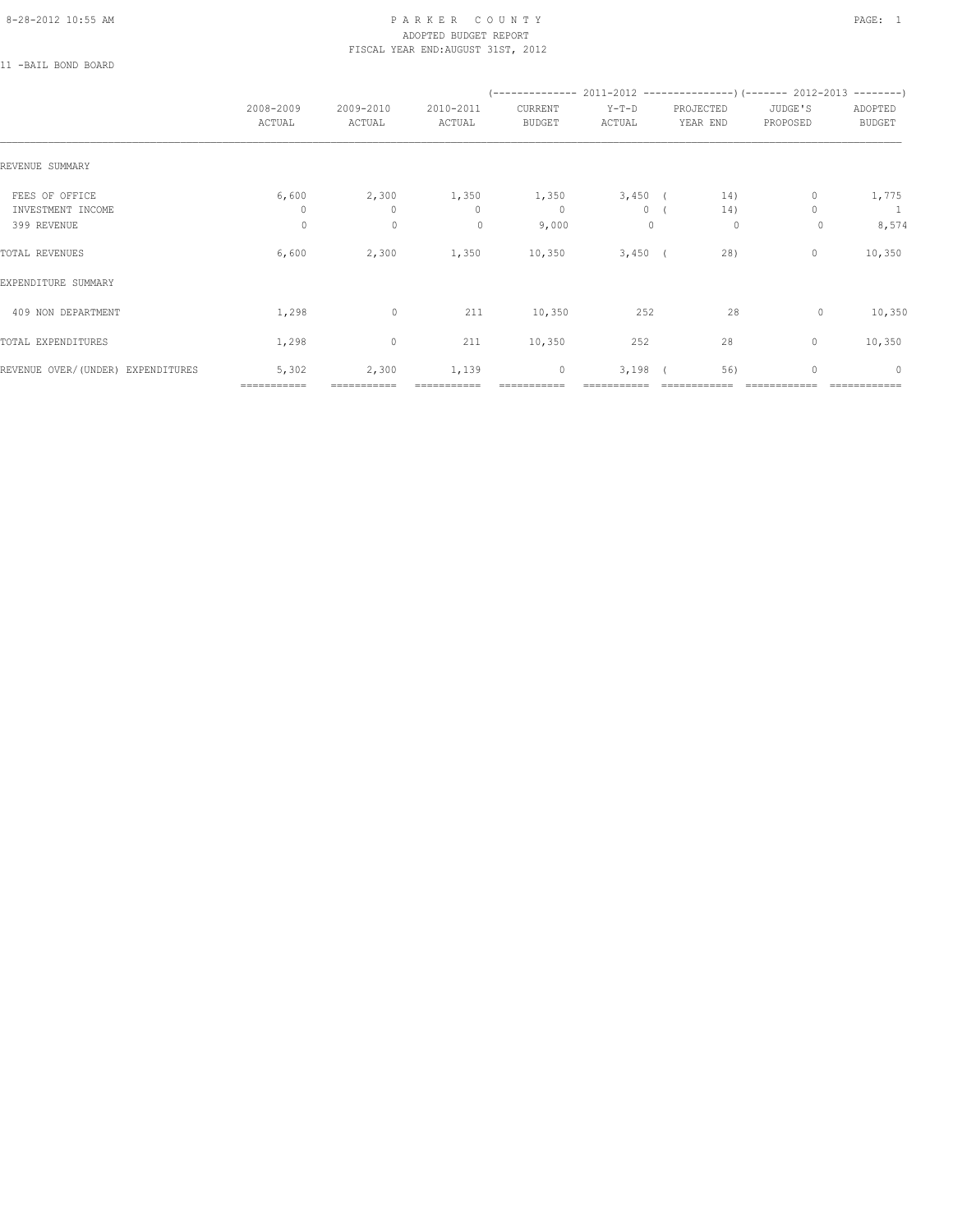11 -BAIL BOND BOARD

| REVENUES                              | 2008-2009<br>ACTUAL | 2009-2010<br>ACTUAL | 2010-2011<br>ACTUAL | CURRENT<br><b>BUDGET</b> | $Y-T-D$<br>ACTUAL | PROJECTED<br>YEAR END | JUDGE'S<br>PROPOSED | ADOPTED<br><b>BUDGET</b> |
|---------------------------------------|---------------------|---------------------|---------------------|--------------------------|-------------------|-----------------------|---------------------|--------------------------|
| FEES OF OFFICE                        |                     |                     |                     |                          |                   |                       |                     |                          |
| 3-340-000-011 APPLICATION/AGENT FEE   | 6,600               | 2,300               | 1,350               | 1,350                    | 3,450             | 14)                   | 0                   | 1,775                    |
| TOTAL FEES OF OFFICE                  | 6,600               | 2,300               | 1,350               | 1,350                    | 3,450             | 14)                   | $\Omega$            | 1,775                    |
| INVESTMENT INCOME                     |                     |                     |                     |                          |                   |                       |                     |                          |
| 3-361-000-011 INTEREST INCOME         | $\circ$             | $\mathbf 0$         | $\circ$             | 0                        | $\circ$           | 14)                   | $\circ$             |                          |
| TOTAL INVESTMENT INCOME               | $\Omega$            | $\circ$             | $\mathbf{0}$        | $\circ$                  | $\circ$           | 14)                   | $\Omega$            | $\overline{1}$           |
| 399 REVENUE                           |                     |                     |                     |                          |                   |                       |                     |                          |
| 3-399-000-001 UNEXPENDED FUND BALANCE | $\circ$             | $\mathbf 0$         | $\circ$             | 9,000                    | $\mathbf{0}$      | $\circ$               | 0                   | 8,574                    |
| TOTAL 399 REVENUE                     | $\circ$             | $\mathbb O$         | $\circ$             | 9,000                    | $\circ$           | $\circ$               | 0                   | 8,574                    |
| TOTAL REVENUES                        | 6,600               | 2,300               | 1,350               | 10,350                   | $3,450$ (         | 28)                   | $\mathbf{0}$        | 10,350                   |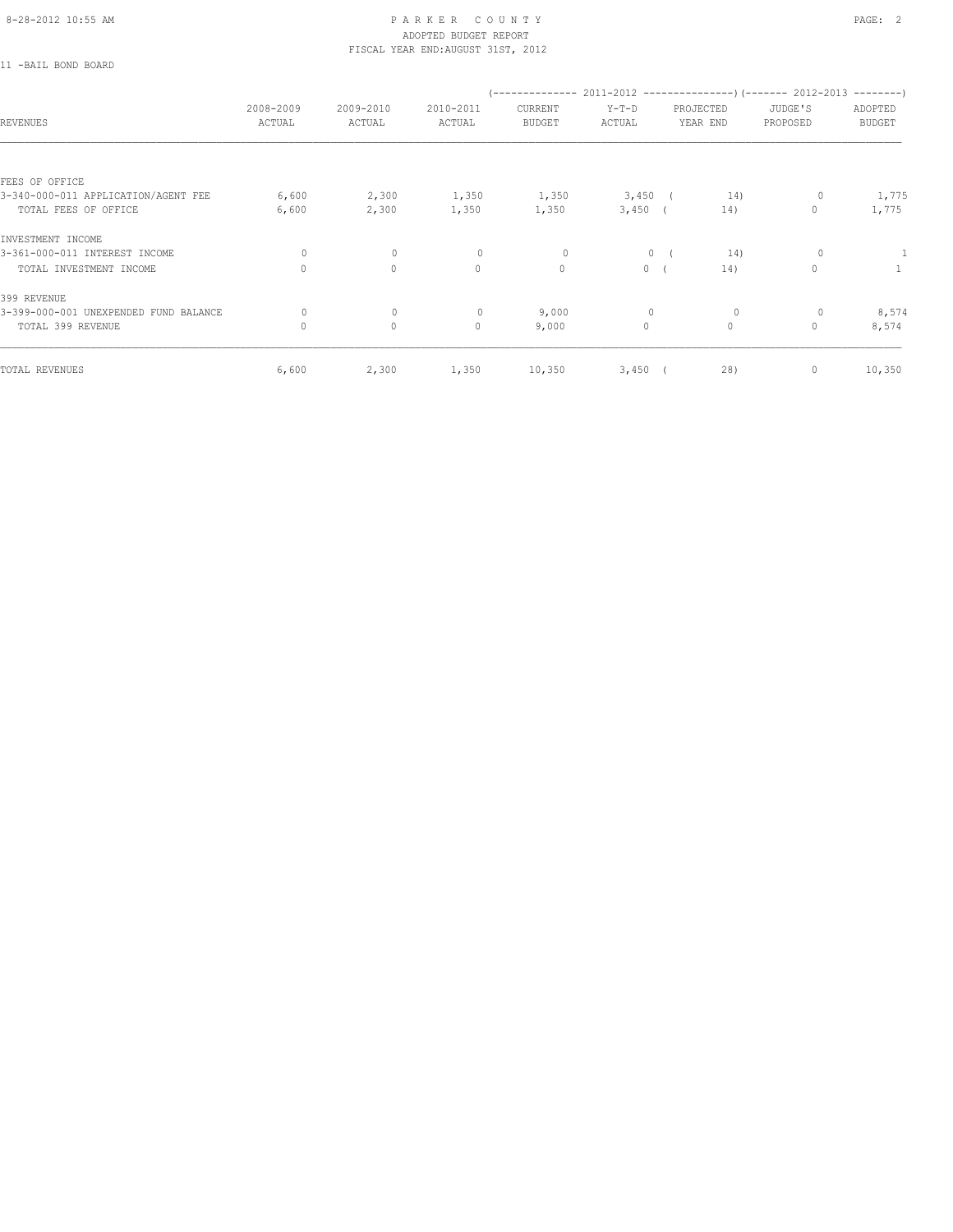# ADOPTED BUDGET REPORT

|                                           |                     |                     | FISCAL YEAR END: AUGUST 31ST, 2012 |                          |                   |                       |                                  |                               |
|-------------------------------------------|---------------------|---------------------|------------------------------------|--------------------------|-------------------|-----------------------|----------------------------------|-------------------------------|
| 11 -BAIL BOND BOARD<br>409 NON DEPARTMENT |                     |                     |                                    |                          |                   |                       |                                  |                               |
| EXPENDITURES                              | 2008-2009<br>ACTUAL | 2009-2010<br>ACTUAL | 2010-2011<br>ACTUAL                | CURRENT<br><b>BUDGET</b> | $Y-T-D$<br>ACTUAL | PROJECTED<br>YEAR END | JUDGE'S<br>PROPOSED              | ADOPTED<br><b>BUDGET</b>      |
|                                           |                     |                     |                                    |                          |                   |                       |                                  |                               |
| OPERATING EXPENSES                        |                     |                     |                                    |                          |                   |                       |                                  |                               |
| 5-409-300-330 SUPPLIES                    | 366                 | $\Omega$            | 211                                | 140                      | $\overline{0}$    | 14                    | $\Omega$                         | 500                           |
| 5-409-300-371 ELECTRONIC EQUIPMENT-NON C  | $\overline{0}$      | $\Omega$            | $\overline{0}$                     | 260                      | 252               | $\Omega$              | $\Omega$                         | 5,000                         |
| TOTAL OPERATING EXPENSES                  | 366                 | $\circ$             | 211                                | 400                      | 252               | 14                    | $\begin{array}{c} \n\end{array}$ | 5,500                         |
| PROFESSIONAL AND SERVICE                  |                     |                     |                                    |                          |                   |                       |                                  |                               |
| 5-409-400-415 TRAINING SCHOOLS & SEMINAR  | 933                 | $\Omega$            | $\mathbf{0}$                       | 800                      | $\circ$           | $\circ$               | $\circ$                          | 1,000                         |
| 5-409-400-499 MISCELLANEOUS               | $\circ$             | $\Omega$            | $\circ$                            | 9,150                    | $\Omega$          | 14                    | 0                                | 3,850                         |
| TOTAL PROFESSIONAL AND SERVICE            | 933                 | $\Omega$            | $\Omega$                           | 9,950                    | $\Omega$          | 14                    | $\Omega$                         | 4,850                         |
| CAPITAL EXPENDITURES                      |                     |                     |                                    |                          |                   |                       |                                  |                               |
| 5-409-500-571 ELECTRONIC EOUIPMENT        | $\Omega$            | $\Omega$            | $\Omega$                           | $\Omega$                 | $\Omega$          | $\Omega$              | $\Omega$                         |                               |
| TOTAL CAPITAL EXPENDITURES                | $\mathbf{0}$        | $\circ$             | $\circ$                            | $\mathbf{0}$             | $\circ$           | $\circ$               | $\mathbf{0}$                     | $\Omega$                      |
| TOTAL 409 NON DEPARTMENT                  | 1,298               | 0                   | 211                                | 10,350                   | 252               | 28                    | $\mathbf{0}$                     | 10,350                        |
|                                           | ===========         | ------------        | ------------                       | -----------              |                   | -------------         |                                  | $=$ = = = = = = = = = = = = = |
| TOTAL EXPENDITURES                        | 1,298               | $\circ$             | 211                                | 10,350                   | 252               | 28                    | $\mathbf{0}$                     | 10,350                        |

=========== =========== =========== =========== =========== ============ ============ ============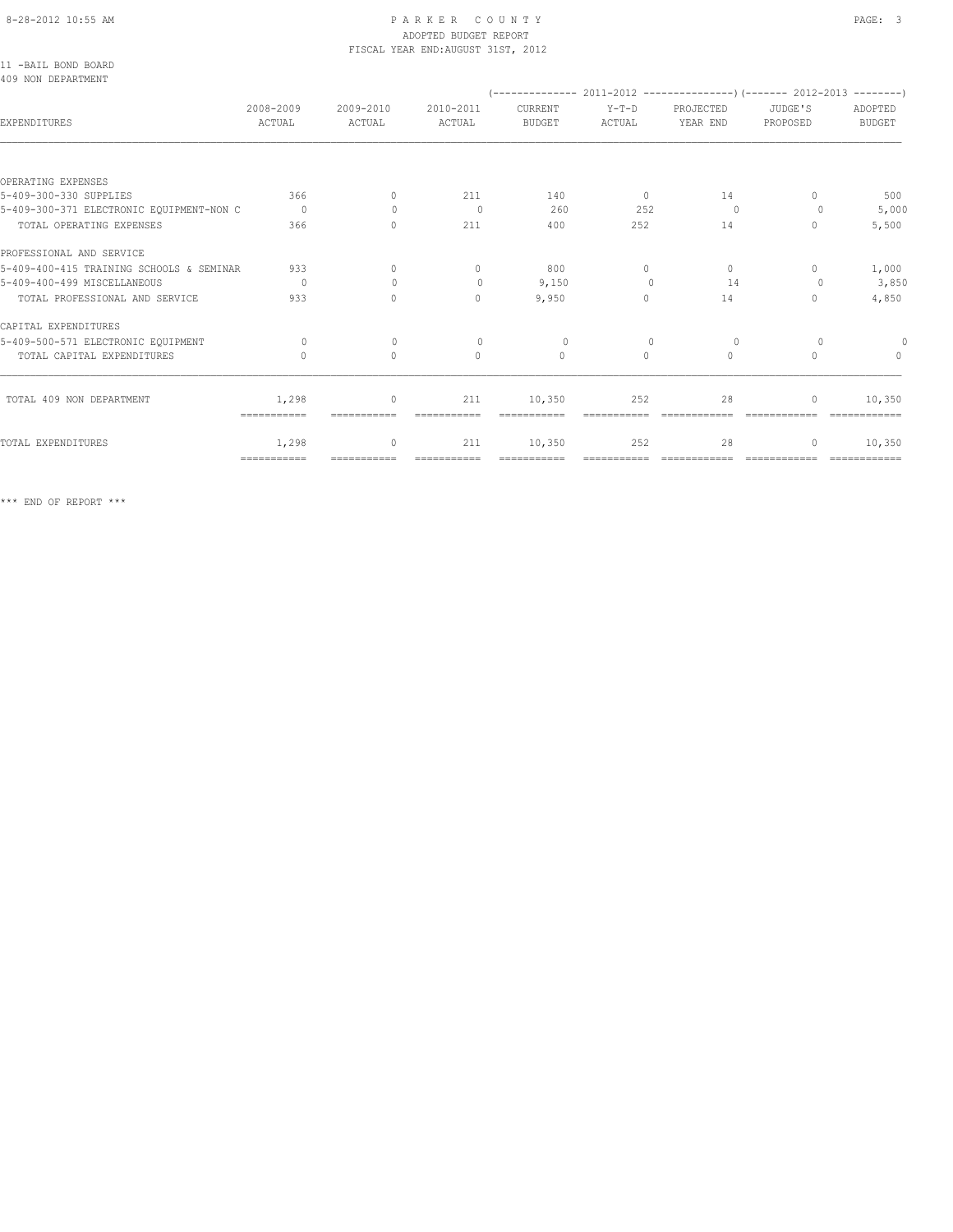#### 8-28-2012 10:55 AM PAGE: 1 PARKER COUNTY PAGE: 1 ADOPTED BUDGET REPORT FISCAL YEAR END:AUGUST 31ST, 2012

15 -DIST CLERK RECORDS MGMT

|                                   | 2008-2009<br>ACTUAL | 2009-2010<br>ACTUAL | 2010-2011<br>ACTUAL              | CURRENT<br><b>BUDGET</b> | $Y-T-D$<br>ACTUAL | PROJECTED<br>YEAR END | JUDGE'S<br>PROPOSED | ADOPTED<br><b>BUDGET</b> |
|-----------------------------------|---------------------|---------------------|----------------------------------|--------------------------|-------------------|-----------------------|---------------------|--------------------------|
| REVENUE SUMMARY                   |                     |                     |                                  |                          |                   |                       |                     |                          |
| 343 REVENUE                       | $\mathbf{0}$        | $\Omega$            | $\begin{array}{c} \n\end{array}$ | $\mathbf{0}$             | $\Omega$          | $\mathbf{0}$          |                     | $\mathbf{0}$             |
| INTEREST INCOME                   | 0                   | $\circ$             | $\mathbf{0}$                     | $\circ$                  | $\circ$           | $\mathbf{0}$          |                     | $\circ$                  |
| INVESTMENT INCOME                 | $\Omega$            | $\circ$             | $\mathbf{0}$                     | $\mathbf{0}$             | $\circ$           | $\mathbf{0}$          |                     | $\circ$                  |
| OTHER INCOME                      | 10,201              | 10,674              | 9,370                            | 8,400                    | 7,194             | 7,150                 |                     | 8,000                    |
| 399 REVENUE                       | 0                   | 0                   | $\circ$                          | 29,600                   |                   | 0                     | 0                   | 6,000                    |
| TOTAL REVENUES                    | 10,201              | 10,674              | 9,370                            | 38,000                   | 7,194             | 7,150                 | $\mathbf{0}$        | 14,000                   |
| EXPENDITURE SUMMARY               |                     |                     |                                  |                          |                   |                       |                     |                          |
| 450 DISTRICT CLERK                | 3,628               | 1,493               | 2,193                            | 38,000                   | 660               | 0                     | 0                   | 14,000                   |
| TOTAL EXPENDITURES                | 3,628               | 1,493               | 2,193                            | 38,000                   | 660               | 0                     | $\mathbf{0}$        | 14,000                   |
| REVENUE OVER/(UNDER) EXPENDITURES | 6,573               | 9,181               | 7,178                            | $\mathbf 0$              | 6,534             | 7,150                 | $\mathbf{0}$        | $\mathbf{0}$             |
|                                   | ===========         | ===========         |                                  |                          |                   |                       |                     |                          |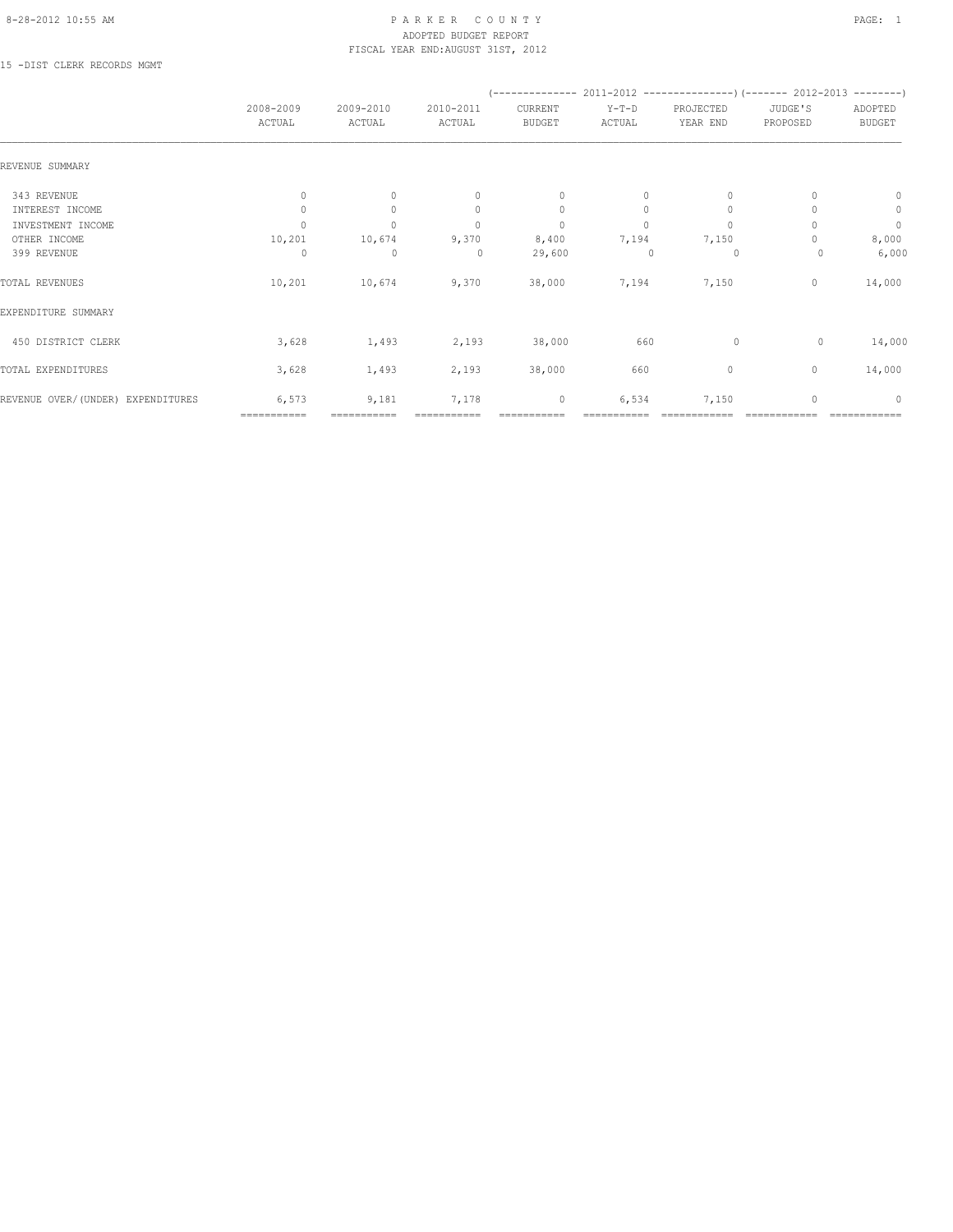15 -DIST CLERK RECORDS MGMT

| <b>REVENUES</b>                          | 2008-2009<br>ACTUAL | 2009-2010<br>ACTUAL | 2010-2011<br>ACTUAL              | CURRENT<br><b>BUDGET</b> | $Y-T-D$<br>ACTUAL | PROJECTED<br>YEAR END | JUDGE'S<br>PROPOSED              | ADOPTED<br><b>BUDGET</b> |
|------------------------------------------|---------------------|---------------------|----------------------------------|--------------------------|-------------------|-----------------------|----------------------------------|--------------------------|
|                                          |                     |                     |                                  |                          |                   |                       |                                  |                          |
| 343 REVENUE                              |                     |                     |                                  |                          |                   |                       |                                  |                          |
| 3-343-000-015 INSURANCE ADMINISTRATION F | $\bigcap$           | $\Omega$            | $\Omega$                         | $\Omega$                 | $\Omega$          | $\Omega$              | $\Omega$                         |                          |
| TOTAL 343 REVENUE                        | $\circ$             | $\circ$             | $\circ$                          | $\mathbf{0}$             | $\circ$           | $\circ$               | $\mathbf{0}$                     | $\mathbf{0}$             |
| INTEREST INCOME                          |                     |                     |                                  |                          |                   |                       |                                  |                          |
| 3-359-000-015 NOW ACCOUNT INTEREST       | $\bigcap$           | $\mathbf{0}$        | $\Omega$                         | $\Omega$                 | $\Omega$          | $\Omega$              | $\Omega$                         |                          |
| TOTAL INTEREST INCOME                    | $\Omega$            | $\circ$             | $\mathbf{0}$                     | $\mathbf{0}$             | $\circ$           | $\circ$               | $\mathbf{0}$                     | $\circ$                  |
| INVESTMENT INCOME                        |                     |                     |                                  |                          |                   |                       |                                  |                          |
| 3-361-000-015 INTEREST INCOME            | $\circ$             | $\circ$             | $\circ$                          | $\circ$                  | $\mathbf{0}$      | $\circ$               | $\circ$                          |                          |
| TOTAL INVESTMENT INCOME                  | $\bigcap$           | $\Omega$            | $\begin{array}{c} \n\end{array}$ | $\mathbf{0}$             | $\circ$           | $\circ$               | $\bigcap$                        | $\mathbf{0}$             |
| OTHER INCOME                             |                     |                     |                                  |                          |                   |                       |                                  |                          |
| 3-370-000-370 MISCELLANEOUS              | $\Omega$            | $\Omega$            | $\mathbf{0}$                     | $\Omega$                 | $\Omega$          | $\Omega$              | $\Omega$                         | $\circ$                  |
| 3-370-000-397 RECORD MANAGEMENT FEES     | 10,201              | 10,674              | 9,370                            | 8,400                    | 7,194             | 7,150                 | $\begin{array}{c} \n\end{array}$ | 8,000                    |
| 3-370-000-398 RECORD ARCHIVE FEES        | $\circ$             | $\circ$             | $\circ$                          | $\overline{0}$           | $\mathbf{0}$      | $\overline{0}$        | $\Omega$                         | $\circ$                  |
| TOTAL OTHER INCOME                       | 10,201              | 10,674              | 9,370                            | 8,400                    | 7,194             | 7,150                 | $\begin{array}{c} \n\end{array}$ | 8,000                    |
| 399 REVENUE                              |                     |                     |                                  |                          |                   |                       |                                  |                          |
| 3-399-000-001 UNEXPENDED FUND BALANCE    | 0                   | 0                   | $\circ$                          | 29,600                   | $\Omega$          | 0                     | 0                                | 6,000                    |
| TOTAL 399 REVENUE                        | $\circ$             | $\circ$             | $\circ$                          | 29,600                   | $\circ$           | $\circ$               | $\mathbf{0}$                     | 6,000                    |
| TOTAL REVENUES                           | 10,201              | 10,674              | 9,370                            | 38,000                   | 7,194             | 7,150                 | $\mathbf 0$                      | 14,000                   |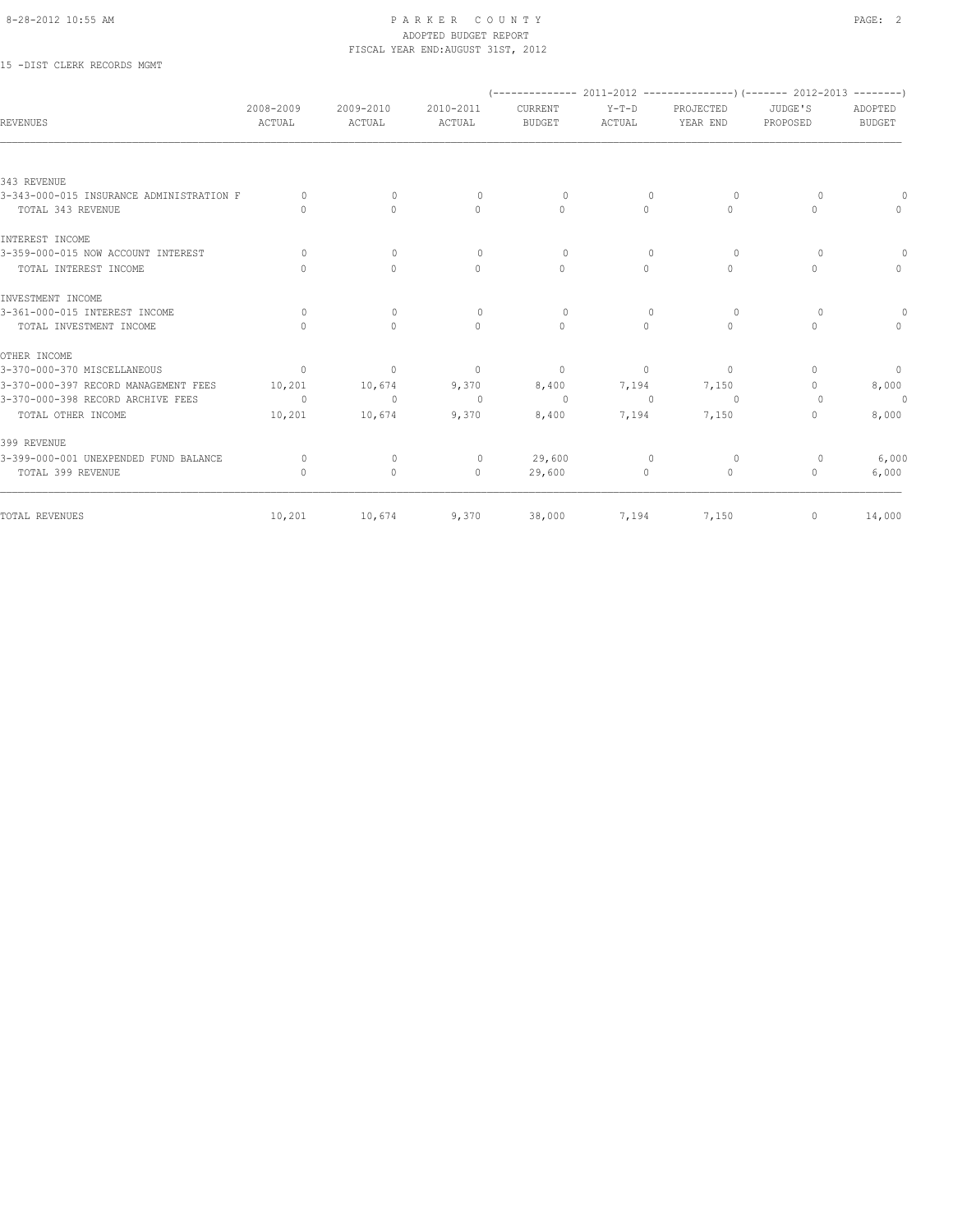15 -DIST CLERK RECORDS MGMT 450 DISTRICT CLERK

| EXPENDITURES                             | 2008-2009<br>ACTUAL | 2009-2010<br>ACTUAL | 2010-2011<br>ACTUAL | CURRENT<br><b>BUDGET</b> | $Y-T-D$<br>ACTUAL | PROJECTED<br>YEAR END | JUDGE'S<br>PROPOSED | ADOPTED<br><b>BUDGET</b> |
|------------------------------------------|---------------------|---------------------|---------------------|--------------------------|-------------------|-----------------------|---------------------|--------------------------|
|                                          |                     |                     |                     |                          |                   |                       |                     |                          |
| SALARIES & BENEFITS                      |                     |                     |                     |                          |                   |                       |                     |                          |
| SALARIES & WAGES                         |                     |                     |                     |                          |                   |                       |                     |                          |
| 5-450-100-106 DEPUTIES                   | $\circ$             | $\mathbf{0}$        | $\circ$             | $\mathbf{0}$             | $\circ$           | $\circ$               | $\circ$             | $\mathbf 0$              |
| 5-450-100-120 PART-TIME                  | $\Omega$            | $\Omega$            | $\Omega$            | $\Omega$                 | $\Omega$          | $\Omega$              | $\Omega$            |                          |
| TOTAL SALARIES & WAGES                   | $\Omega$            | $\mathbf{0}$        | $\mathbf{0}$        | $\circ$                  | $\circ$           | $\circ$               | $\Omega$            | $\circ$                  |
| <b>BENEFITS</b>                          |                     |                     |                     |                          |                   |                       |                     |                          |
| 5-450-100-201 FICA MATCH                 | $\mathbf{0}$        | $\mathbf{0}$        | $\mathbf{0}$        | $\mathbf{0}$             | $\circ$           | $\mathbf{0}$          | $\circ$             | $\mathbb O$              |
| 5-450-100-202 EMPLOYEE HOSPITALIZATION   | $\Omega$            | $\mathbf{0}$        | $\mathbf{0}$        | 0                        | $\circ$           | 0                     | $\circ$             | $\mathbf{0}$             |
| 5-450-100-203 RETIREMENT PLAN CONTRIBUT  | $\Omega$            | $\Omega$            | $\mathbf 0$         | $\Omega$                 | $\circ$           | 0                     | $\Omega$            | $\mathbf{0}$             |
| 5-450-100-204 WORKERS COMPENSATION INSU  | $\circ$             | $\Omega$            | 0                   | $\circ$                  | $\mathbf{0}$      | $\circ$               | $\circ$             | 0                        |
| TOTAL BENEFITS                           | $\cap$              | $\Omega$            | $\Omega$            | $\Omega$                 | $\bigcap$         | $\Omega$              | $\Omega$            | $\bigcap$                |
| TOTAL SALARIES & BENEFITS                | $\mathbf{0}$        | $\circ$             | $\mathbf{0}$        | $\circ$                  | $\circ$           | $\mathbf 0$           | $\Omega$            | $\Omega$                 |
| OPERATING EXPENSES                       |                     |                     |                     |                          |                   |                       |                     |                          |
| 5-450-300-310 POSTAGE                    | $\mathbf{0}$        | $\mathbf{0}$        | $\mathbf{0}$        | 500                      | $\circ$           | $\mathbf{0}$          | $\circ$             | 500                      |
| 5-450-300-330 SUPPLIES                   | 430                 | $\circ$             | 324                 | 500                      | $\mathbf 0$       | $\Omega$              | $\circ$             | 500                      |
| 5-450-300-336 MICROFILM SUPPLIES         | 800                 | 575                 | 278                 | 1,000                    | $\circ$           | $\Omega$              | $\circ$             | 1,000                    |
| 5-450-300-370 OFFICE EQUIPMENT-NON CAP   | $\Omega$            | $\mathbf{0}$        | $\mathbf{0}$        | $\mathbf{0}$             | $\Omega$          | $\Omega$              | $\Omega$            | $\Omega$                 |
| 5-450-300-371 ELECTRONIC EQUIPMENT-NON C | $\Omega$            | $\circ$             | $\mathbf{0}$        | 1,029                    | $\Omega$          | $\Omega$              | $\circ$             | 11,000                   |
| 5-450-300-374 OFFICE FURNITURE-NON CAP   | $\circ$             | $\mathbf{0}$        | $\mathbf{0}$        | 0                        | $\mathbf{0}$      | 0                     | $\circ$             |                          |
| TOTAL OPERATING EXPENSES                 | 1,230               | 575                 | 602                 | 3,029                    | $\Omega$          | $\Omega$              | $\Omega$            | 13,000                   |
| PROFESSIONAL AND SERVICE                 |                     |                     |                     |                          |                   |                       |                     |                          |
| 5-450-400-408 CONTRACT SERVICES          | 510                 | $\circ$             | 660                 | 13,971                   | 660               | $\mathbf{0}$          | $\circ$             | 1,000                    |
| 5-450-400-415 TRAINING SCHOOLS & SEMINAR | $\mathbf{0}$        | $\mathbf{0}$        | $\mathbf 0$         | $\mathbf{0}$             | $\circ$           | 0                     | $\circ$             | $\mathbf{0}$             |
| 5-450-400-425 TRAVEL                     | $\Omega$            | $\Omega$            | $\mathbf{0}$        | $\mathbf{0}$             | $\mathbf 0$       | $\Omega$              | $\Omega$            | $\mathbf 0$              |
| 5-450-400-450 OFFICE EQUIPMENT REPAIR    | $\Omega$            | $\Omega$            | $\mathbf 0$         | 1,000                    | $\circ$           | 0                     | $\Omega$            | $\mathbb O$              |
| 5-450-400-480 DUES & SUBSCRIPTIONS       | $\circ$             | $\Omega$            | $\Omega$            | $\mathbf{0}$             | $\mathbf 0$       | $\Omega$              | $\circ$             | $\mathbb O$              |
| 5-450-400-481 BOOKS & PUBLICATIONS       | $\Omega$            | $\Omega$            | $\Omega$            | $\Omega$                 | $\Omega$          | $\Omega$              | $\Omega$            | $\circ$                  |
| 5-450-400-482 BONDS                      | $\Omega$            | $\Omega$            | $\mathbf{0}$        | $\mathbf{0}$             | $\circ$           | 0                     | $\circ$             | $\mathbf{0}$             |
| 5-450-400-499 MISCELLANEOUS              | $\Omega$            | $\Omega$            | $\circ$             | $\Omega$                 | $\mathbf{0}$      | 0                     | 0                   |                          |
| TOTAL PROFESSIONAL AND SERVICE           | 510                 | $\circ$             | 660                 | 14,971                   | 660               | $\mathbf{0}$          | $\circ$             | 1,000                    |
| CAPITAL EXPENDITURES                     |                     |                     |                     |                          |                   |                       |                     |                          |
| 5-450-500-570 OFFICE EQUIPMENT           | $\mathbf{0}$        | $\mathbb O$         | $\circ$             | 20,000                   | $\circ$           | 0                     | $\circ$             | $\circ$                  |
| 5-450-500-571 ELECTRONIC EQUIPMENT       | 1,888               | 918                 | 930                 | $\mathbf{0}$             | $\Omega$          | 0                     | $\Omega$            | $\mathbf{0}$             |
| 5-450-500-590 OFFICE FURNITURE           | 0                   | $\circ$             | $\circ$             | $\circ$                  | $\mathbf{0}$      | 0                     | $\circ$             |                          |
| TOTAL CAPITAL EXPENDITURES               | 1,888               | 918                 | 930                 | 20,000                   | $\circ$           | 0                     | $\circ$             | $\mathbf 0$              |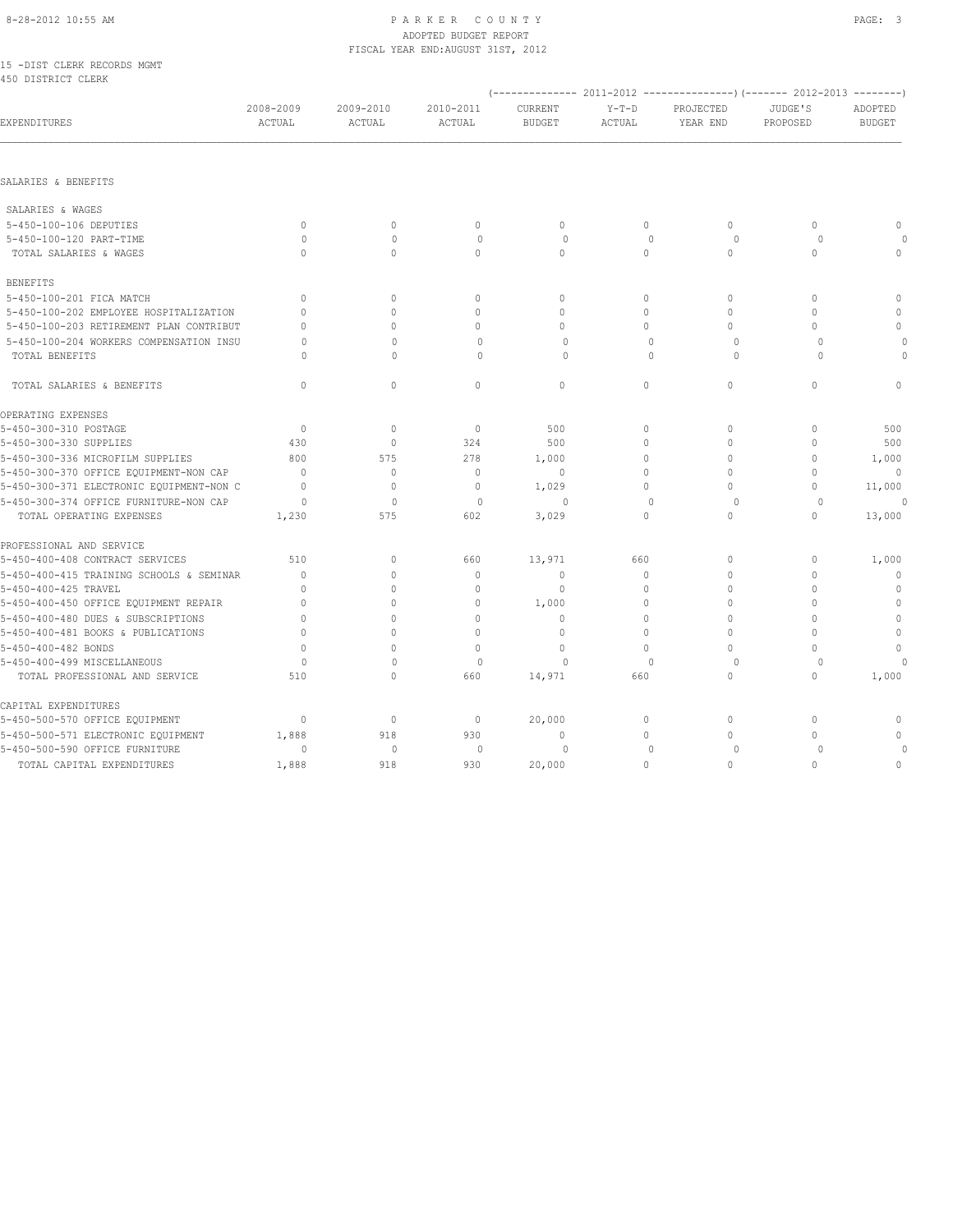# 8-28-2012 10:55 AM P A R K E R C O U N T Y PAGE: 4 ADOPTED BUDGET REPORT FISCAL YEAR END:AUGUST 31ST, 2012

| 15 -DIST CLERK RECORDS MGMT<br>450 DISTRICT CLERK |              |             |           |               |          |           |          |               |
|---------------------------------------------------|--------------|-------------|-----------|---------------|----------|-----------|----------|---------------|
|                                                   |              |             |           |               |          |           |          |               |
|                                                   | 2008-2009    | 2009-2010   | 2010-2011 | CURRENT       | $Y-T-D$  | PROJECTED | JUDGE'S  | ADOPTED       |
| EXPENDITURES                                      | ACTUAL       | ACTUAL      | ACTUAL    | <b>BUDGET</b> | ACTUAL   | YEAR END  | PROPOSED | <b>BUDGET</b> |
| OTHER SERVICES                                    |              |             |           |               |          |           |          |               |
|                                                   |              |             |           |               |          |           |          |               |
| 5-450-600-699 PROGRAM CONTINGENCIES               |              | $\Omega$    |           | $\Omega$      |          | $\Omega$  |          |               |
| TOTAL OTHER SERVICES                              |              | $\circ$     | $\Omega$  | $\circ$       | $\Omega$ | $\Omega$  |          | $\mathbf{0}$  |
| TOTAL 450 DISTRICT CLERK                          | 3,628        | 1,493       | 2,193     | 38,000        | 660      |           |          | 14,000        |
|                                                   | ------------ | ----------- |           |               |          |           |          |               |
|                                                   |              |             |           |               |          |           |          |               |
| TOTAL EXPENDITURES                                | 3,628        | 1,493       | 2,193     | 38,000        | 660      | 0         | 0        | 14,000        |
|                                                   | ===========  | =========== |           |               |          |           |          | ============  |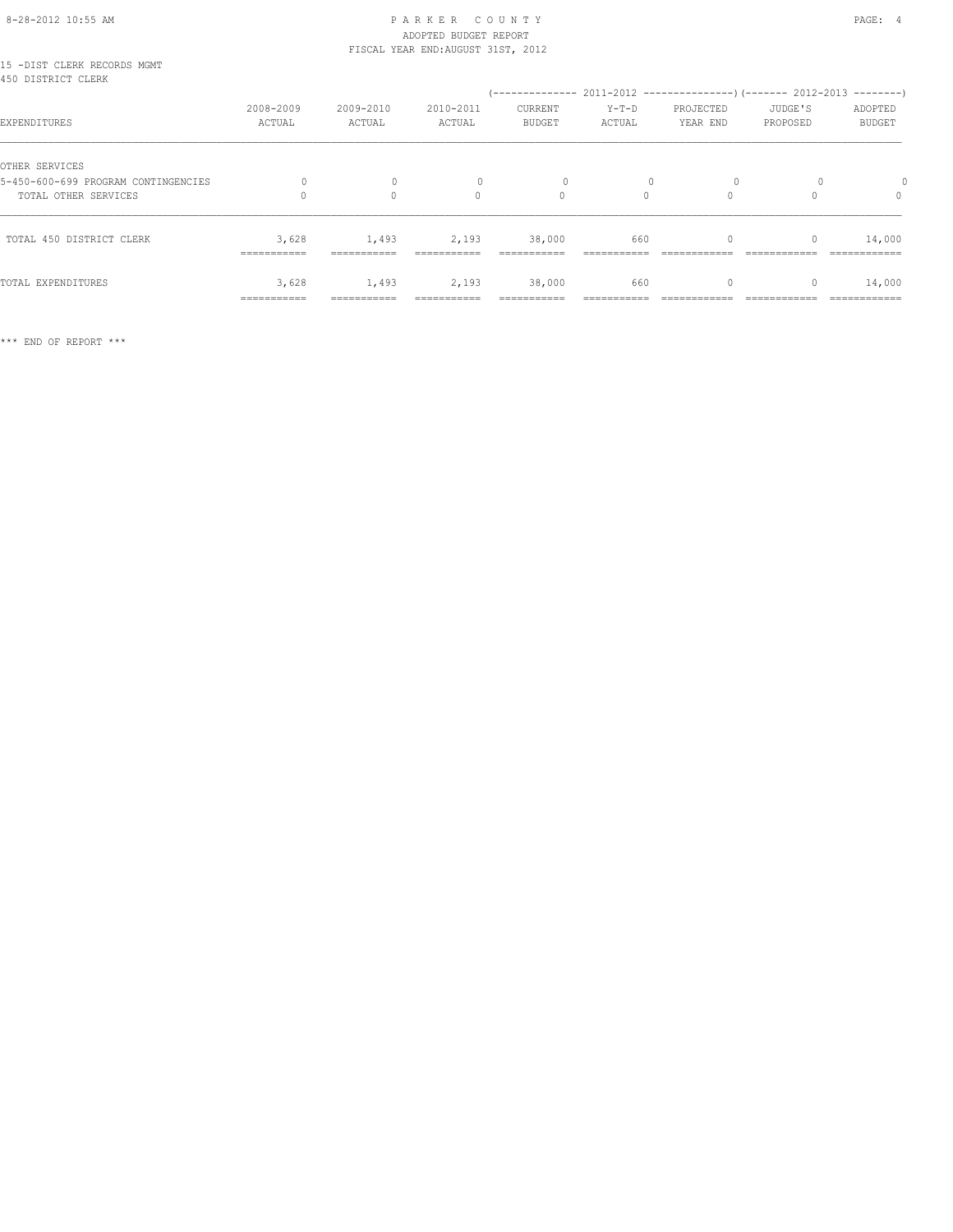# 8-28-2012 10:55 AM P A R K E R C O U N T Y PAGE: 1 ADOPTED BUDGET REPORT FISCAL YEAR END:AUGUST 31ST, 2012

200-TAX NOTES 1999 D/S

|                                   | 2008-2009<br>ACTUAL | 2009-2010<br>ACTUAL | 2010-2011<br>ACTUAL              | CURRENT<br><b>BUDGET</b> | $Y-T-D$<br>ACTUAL | PROJECTED<br>YEAR END | JUDGE'S<br>PROPOSED | ADOPTED<br><b>BUDGET</b> |
|-----------------------------------|---------------------|---------------------|----------------------------------|--------------------------|-------------------|-----------------------|---------------------|--------------------------|
| REVENUE SUMMARY                   |                     |                     |                                  |                          |                   |                       |                     |                          |
| AD VALOREM TAXES                  |                     | $\Omega$            | $\Omega$                         | $\circ$                  | $\circ$           | $\Omega$              |                     | 0                        |
| INVESTMENT INCOME                 |                     | $\Omega$            | $\begin{array}{c} \n\end{array}$ | $\Omega$                 | $\Omega$          | $\Omega$              |                     | 0                        |
| 399 REVENUE                       | Ω                   | $\Omega$            | $\Omega$                         | $\circ$                  | $\Omega$          | $\Omega$              |                     | 0                        |
| TOTAL REVENUES                    | $\mathbf{0}$        | $\mathbf{0}$        | $\mathbf{0}$                     | $\circ$                  | $\circ$           | $\mathbf{0}$          |                     | $\circ$                  |
| EXPENDITURE SUMMARY               |                     |                     |                                  |                          |                   |                       |                     |                          |
| 700 TRANSFER OUT                  | $\Omega$            | 578                 | $\circ$                          | $\circ$                  | 0                 | $\mathbf{0}$          |                     | $\circ$                  |
| DEBT SERVICE/LEASE                | Λ                   | $\mathbf{0}$        | $\Omega$                         | $\circ$                  | $\bigcap$         | $\circ$               |                     | 0                        |
| TOTAL EXPENDITURES                | $\Omega$            | 578                 | $\mathbf{0}$                     | $\circ$                  | $\circ$           | $\mathbf{0}$          | $\cap$              | $\mathbf{0}$             |
| REVENUE OVER/(UNDER) EXPENDITURES | $\mathbf{0}$        | 578)                | $\mathbf{0}$                     | $\circ$                  | 0                 | 0                     |                     | 0                        |

=========== =========== =========== =========== =========== ============ ============ ============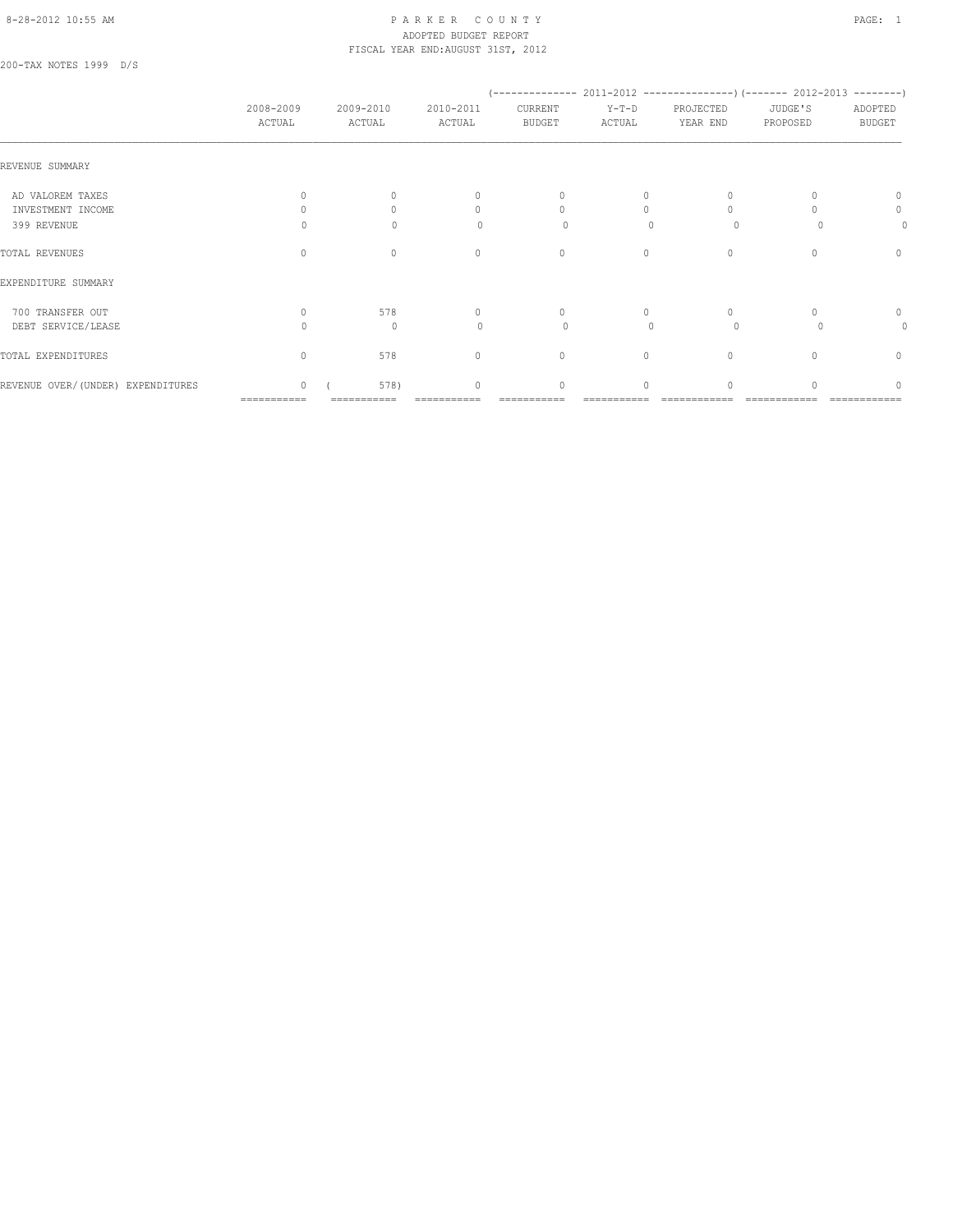200-TAX NOTES 1999 D/S

| <b>REVENUES</b>                         | 2008-2009<br>ACTUAL | 2009-2010<br>ACTUAL | 2010-2011<br>ACTUAL              | CURRENT<br><b>BUDGET</b> | $Y-T-D$<br>ACTUAL | PROJECTED<br>YEAR END | JUDGE'S<br>PROPOSED | ADOPTED<br><b>BUDGET</b>         |
|-----------------------------------------|---------------------|---------------------|----------------------------------|--------------------------|-------------------|-----------------------|---------------------|----------------------------------|
|                                         |                     |                     |                                  |                          |                   |                       |                     |                                  |
| AD VALOREM TAXES                        |                     |                     |                                  |                          |                   |                       |                     |                                  |
| 3-310-000-110 TRNSFR FROM FUND 81       |                     |                     | $\begin{array}{c} \n\end{array}$ | $\cap$                   | $\cap$            |                       |                     |                                  |
| 3-310-000-120 DELINQUENT PROPERTY TAXES |                     |                     |                                  | 0                        |                   |                       |                     |                                  |
| TOTAL AD VALOREM TAXES                  |                     | $\bigcap$           | $\begin{array}{c} \n\end{array}$ | $\Omega$                 | $\Omega$          | $\Omega$              |                     | $\begin{array}{c} \n\end{array}$ |
| INVESTMENT INCOME                       |                     |                     |                                  |                          |                   |                       |                     |                                  |
| 3-361-000-200 INTEREST INCOME           | $\Omega$            | $\mathbf{0}$        | $\Omega$                         | 0                        |                   |                       |                     |                                  |
| TOTAL INVESTMENT INCOME                 |                     | $\bigcap$           | $\bigcap$                        | $\Omega$                 | $\bigcap$         | $\Omega$              |                     | $\Omega$                         |
| 399 REVENUE                             |                     |                     |                                  |                          |                   |                       |                     |                                  |
| 3-399-000-001 UNEXPENDED FUND BALANCE   |                     | $\cup$              |                                  | 0                        |                   |                       |                     |                                  |
| TOTAL 399 REVENUE                       |                     | $\Omega$            | $\Omega$                         | $\Omega$                 | $\bigcap$         | $\bigcap$             |                     | $\Omega$                         |
| TOTAL REVENUES                          |                     | $\Omega$            | $\mathbf{0}$                     | $\mathbf{0}$             | 0                 | $\Omega$              |                     | 0                                |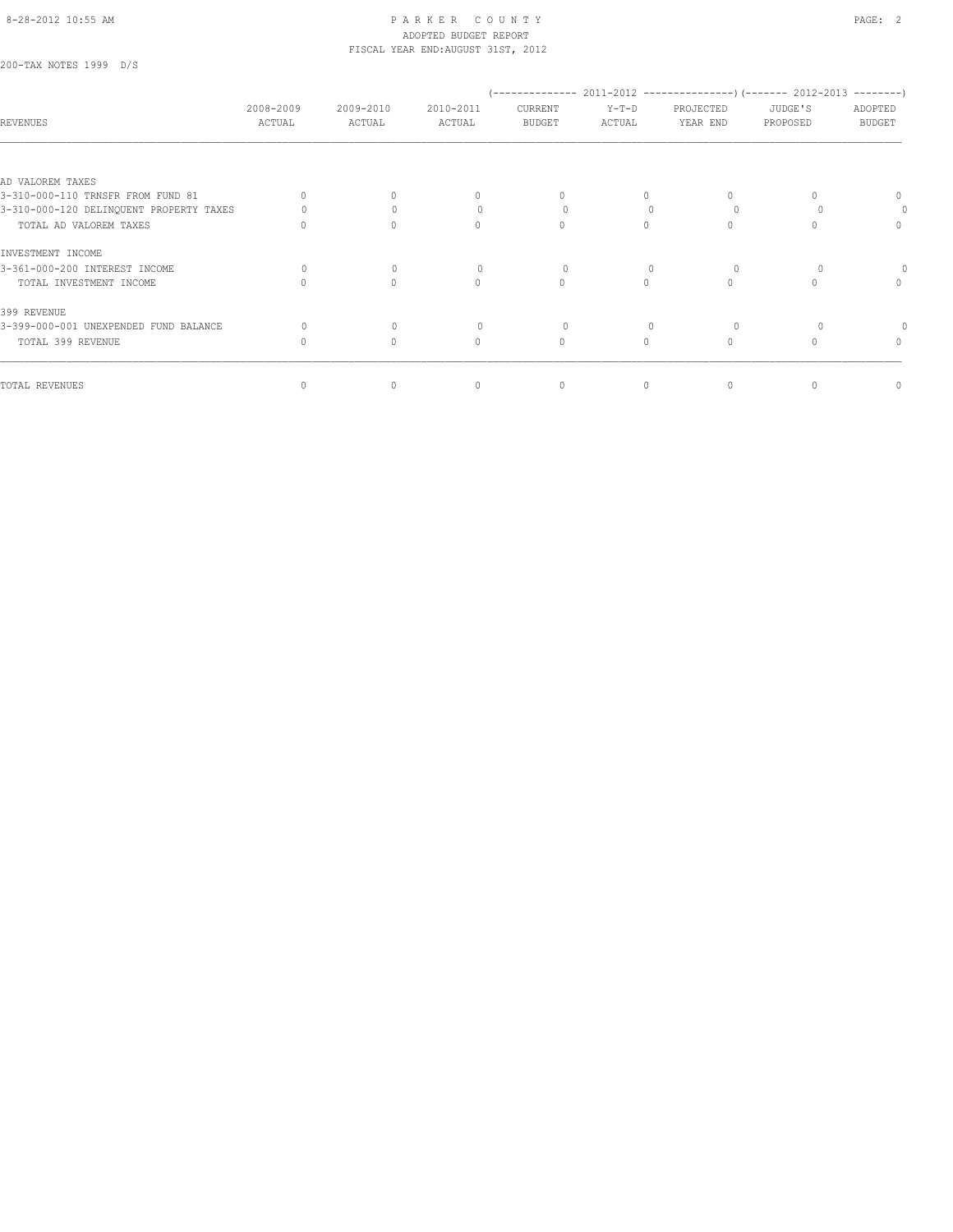| TOTAL 700 TRANSFER OUT                                            |                     | 578                 | $\begin{array}{c} \n\end{array}$ | $\mathbf{0}$                    | $\Omega$          |                       |                     | $\Omega$                 |
|-------------------------------------------------------------------|---------------------|---------------------|----------------------------------|---------------------------------|-------------------|-----------------------|---------------------|--------------------------|
| 5-700-700-081 TRANSFER TO FUND 81<br>TOTAL TRANSFERS/DEBT SERVICE |                     | 578<br>578          |                                  |                                 |                   |                       |                     |                          |
| TRANSFERS/DEBT SERVICE                                            |                     |                     |                                  |                                 |                   |                       |                     |                          |
| EXPENDITURES                                                      | 2008-2009<br>ACTUAL | 2009-2010<br>ACTUAL | 2010-2011<br>ACTUAL              | <b>CURRENT</b><br><b>BUDGET</b> | $Y-T-D$<br>ACTUAL | PROJECTED<br>YEAR END | JUDGE'S<br>PROPOSED | ADOPTED<br><b>BUDGET</b> |
| 200-TAX NOTES 1999 D/S<br>700 TRANSFER OUT                        |                     |                     |                                  |                                 |                   |                       |                     |                          |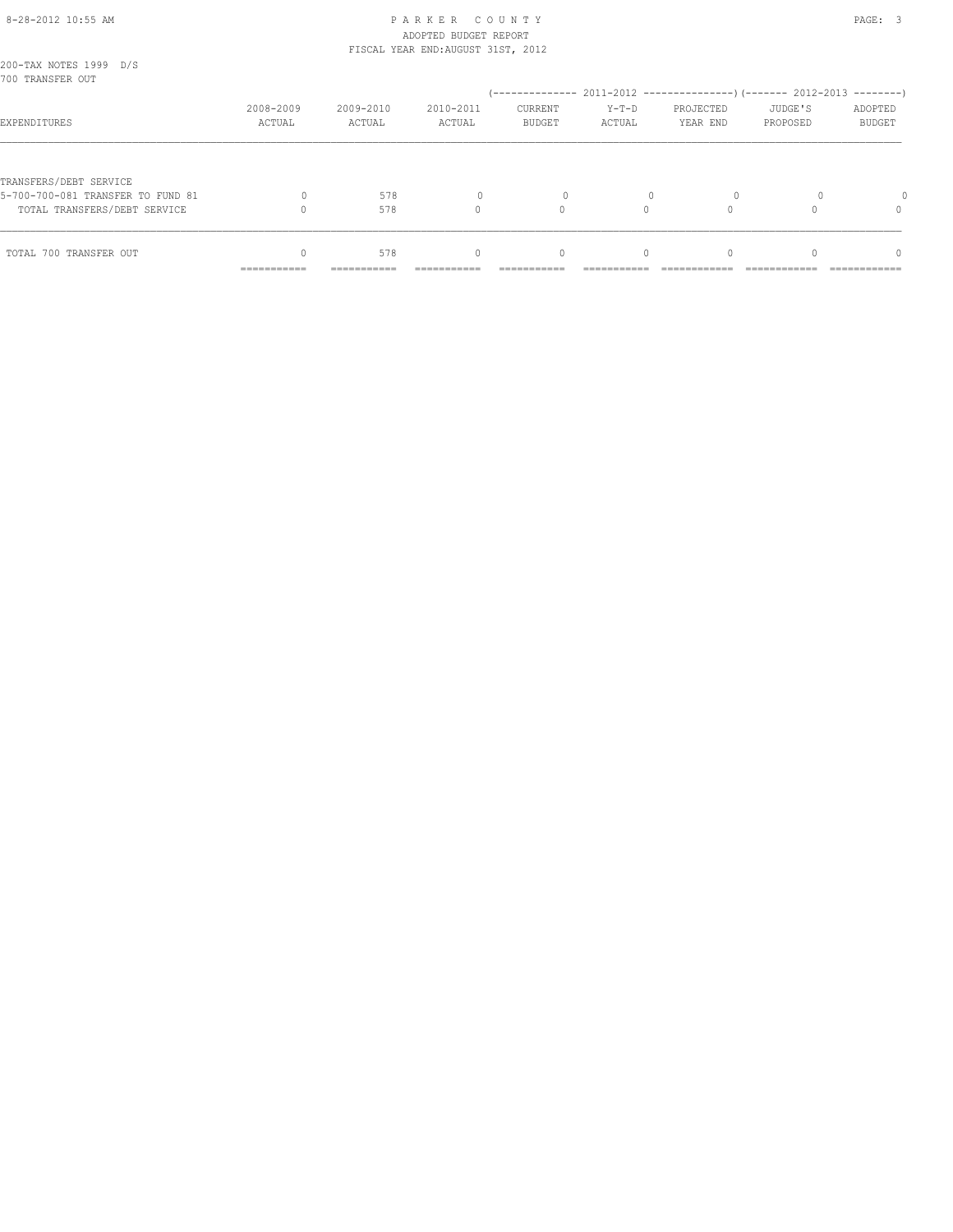# ADOPTED BUDGET REPORT

|                                              |                     |                     | FISCAL YEAR END: AUGUST 31ST, 2012 |                                  |                   | PROJECTED<br>JUDGE'S<br>ADOPTED<br>YEAR END<br><b>BUDGET</b><br>PROPOSED |   |  |
|----------------------------------------------|---------------------|---------------------|------------------------------------|----------------------------------|-------------------|--------------------------------------------------------------------------|---|--|
| 200-TAX NOTES 1999 D/S<br>DEBT SERVICE/LEASE |                     |                     |                                    |                                  |                   |                                                                          |   |  |
| EXPENDITURES                                 | 2008-2009<br>ACTUAL | 2009-2010<br>ACTUAL | 2010-2011<br>ACTUAL                | CURRENT<br>BUDGET                | $Y-T-D$<br>ACTUAL |                                                                          |   |  |
|                                              |                     |                     |                                    |                                  |                   |                                                                          |   |  |
| TRANSFERS/DEBT SERVICE                       |                     |                     |                                    |                                  |                   |                                                                          |   |  |
| 5-960-751-691 PRINCIPAL PAYMENTS             |                     |                     |                                    |                                  |                   |                                                                          |   |  |
| 5-960-751-692 INTEREST PAYMENTS              |                     |                     | 0                                  |                                  |                   |                                                                          | 0 |  |
| 5-960-751-693 FISCAL SERVICES                |                     |                     |                                    |                                  |                   |                                                                          |   |  |
| TOTAL TRANSFERS/DEBT SERVICE                 |                     |                     | $\cap$                             |                                  |                   |                                                                          |   |  |
| TOTAL DEBT SERVICE/LEASE                     | ============        |                     | $\begin{array}{c} \n\end{array}$   | $\begin{array}{c} \n\end{array}$ |                   |                                                                          |   |  |
| TOTAL EXPENDITURES                           |                     | 578                 | $\Omega$                           | 0                                | $\Omega$          |                                                                          |   |  |
|                                              | ===========         | ===========         |                                    |                                  |                   |                                                                          |   |  |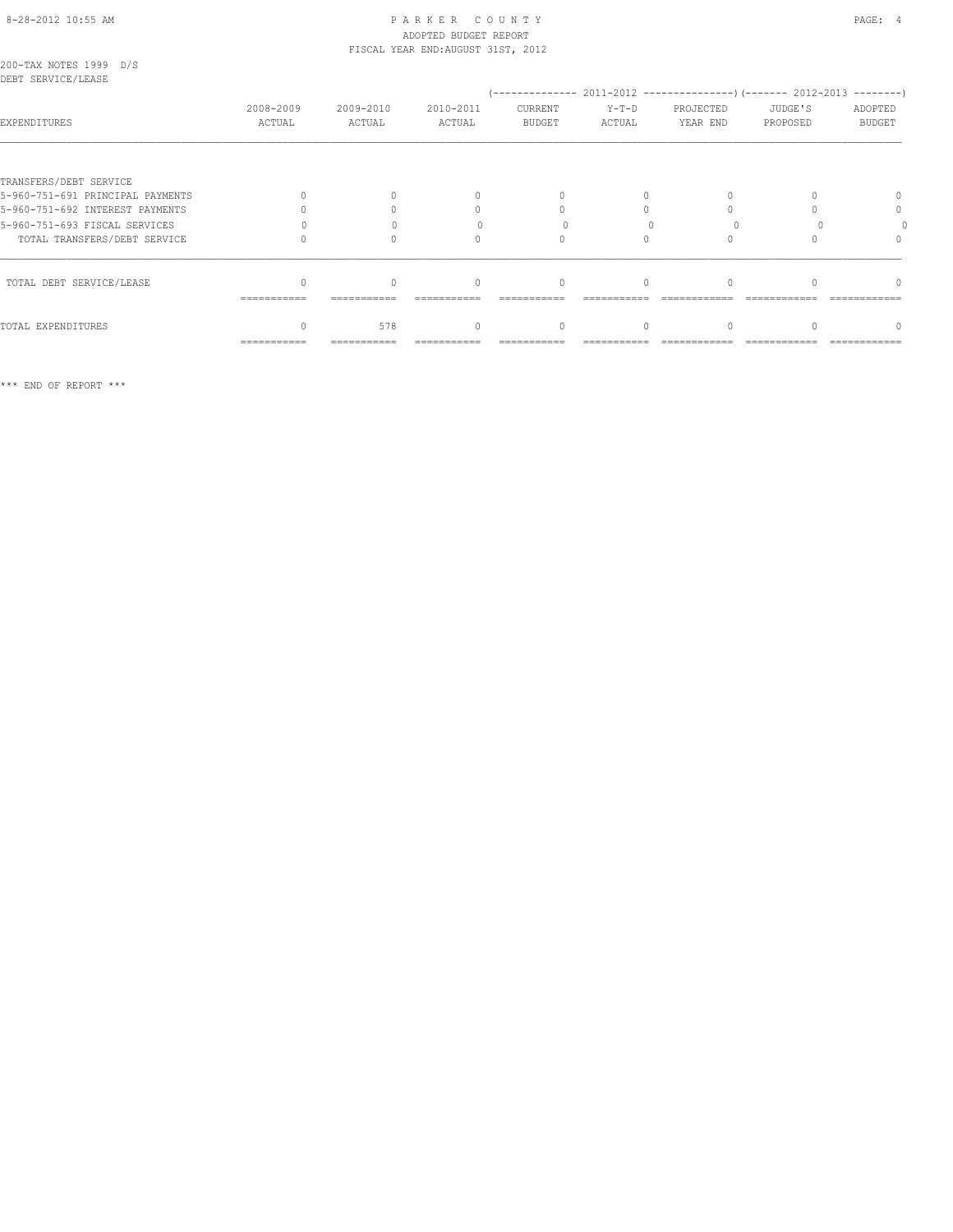#### 8-28-2012 10:55 AM P A R K E R C O U N T Y PAGE: 1 ADOPTED BUDGET REPORT FISCAL YEAR END:AUGUST 31ST, 2012

201-TAX NOTES 2002 D/S

|                                                      | 2008-2009<br>ACTUAL | 2009-2010<br>ACTUAL              | 2010-2011<br>ACTUAL                               | CURRENT<br><b>BUDGET</b>                         | $Y-T-D$<br>ACTUAL         | PROJECTED<br>YEAR END | JUDGE'S<br>PROPOSED | ADOPTED<br><b>BUDGET</b> |
|------------------------------------------------------|---------------------|----------------------------------|---------------------------------------------------|--------------------------------------------------|---------------------------|-----------------------|---------------------|--------------------------|
| REVENUE SUMMARY                                      |                     |                                  |                                                   |                                                  |                           |                       |                     |                          |
| AD VALOREM TAXES<br>INVESTMENT INCOME<br>399 REVENUE | 753,273<br>$\circ$  | $\Omega$<br>$\Omega$<br>$\Omega$ | 0<br>$\begin{array}{c} \n\end{array}$<br>$\Omega$ | 0<br>$\begin{array}{c} \n\end{array}$<br>$\circ$ | 0<br>$\Omega$<br>$\Omega$ | $\Omega$<br>$\circ$   |                     | 0<br>0<br>0              |
| TOTAL REVENUES                                       | 753,273             | $\mathbf{0}$                     | $\circ$                                           | 0                                                | $\circ$                   | 0                     | n                   | $\mathbf{0}$             |
| EXPENDITURE SUMMARY                                  |                     |                                  |                                                   |                                                  |                           |                       |                     |                          |
| DEBT SERVICE/LEASE                                   | 753,273             | $\mathbf 0$                      | $\circ$                                           | $\circ$                                          | $\mathbf{0}$              | $\circ$               | $\Omega$            | $\Omega$                 |
| TOTAL EXPENDITURES                                   | 753,273             | $\circ$                          | $\mathbf{0}$                                      | $\mathbf{0}$                                     | $\circ$                   | 0                     |                     | 0                        |
| REVENUE OVER/(UNDER) EXPENDITURES                    | 1)<br>===========   | $\circ$                          | $\mathbf{0}$                                      | $\mathbf{0}$                                     | 0                         | $\Omega$              |                     | $\Omega$                 |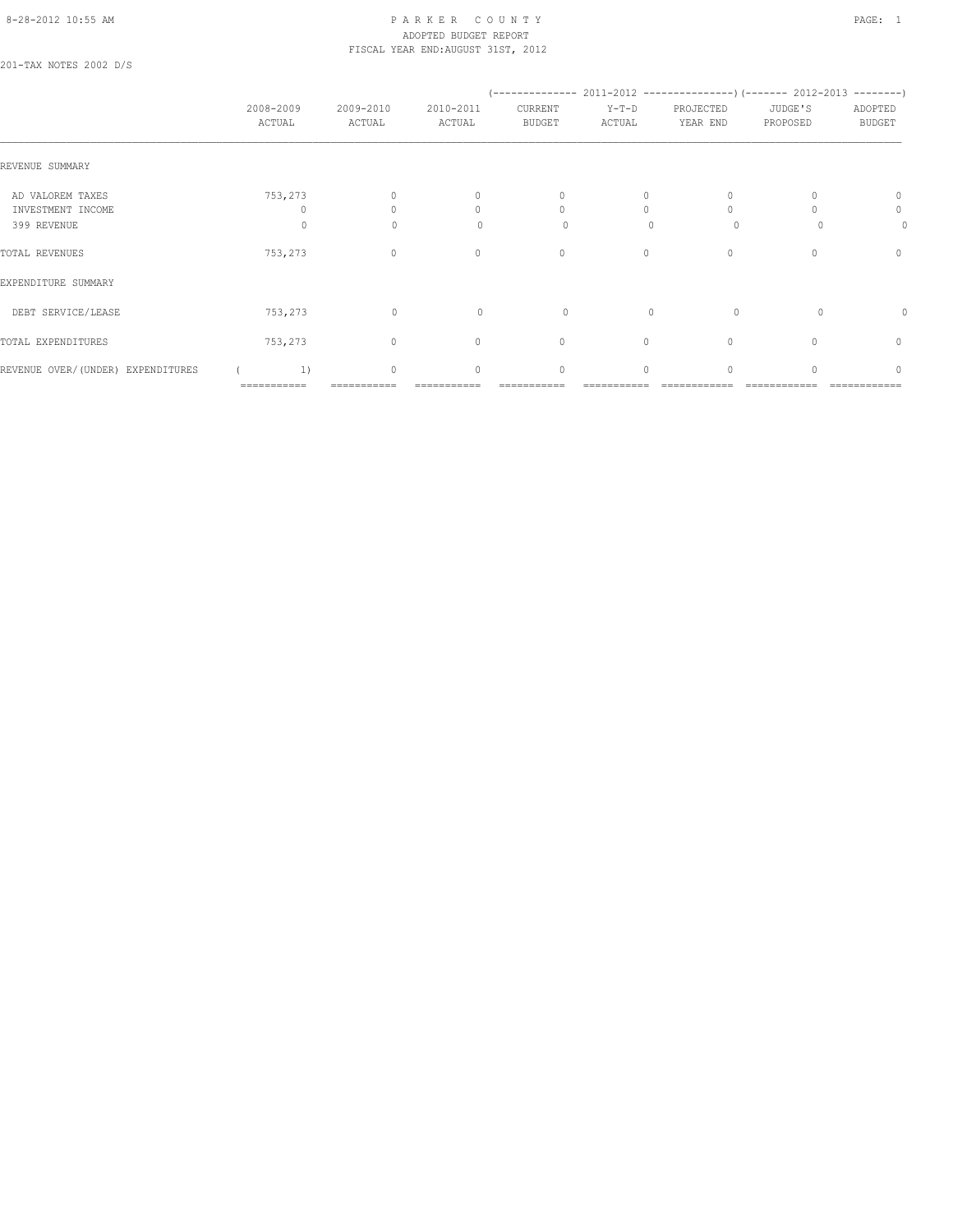201-TAX NOTES 2002 D/S

| <b>REVENUES</b>                         | 2008-2009<br>ACTUAL | 2009-2010<br>ACTUAL | 2010-2011<br>ACTUAL              | CURRENT<br><b>BUDGET</b> | $Y-T-D$<br>ACTUAL | PROJECTED<br>YEAR END | JUDGE'S<br>PROPOSED | ADOPTED<br><b>BUDGET</b> |
|-----------------------------------------|---------------------|---------------------|----------------------------------|--------------------------|-------------------|-----------------------|---------------------|--------------------------|
|                                         |                     |                     |                                  |                          |                   |                       |                     |                          |
| AD VALOREM TAXES                        |                     |                     |                                  |                          |                   |                       |                     |                          |
| 3-310-000-110 TRNSFR FROM FUND 81       | 753,273             | 0                   | 0                                | 0                        |                   |                       | n                   | 0                        |
| 3-310-000-120 DELINQUENT PROPERTY TAXES | $\Omega$            |                     | $\begin{array}{c} \n\end{array}$ | $\Omega$                 |                   |                       |                     |                          |
| TOTAL AD VALOREM TAXES                  | 753,273             | 0                   | $\Omega$                         | $\Omega$                 |                   |                       |                     | 0                        |
| INVESTMENT INCOME                       |                     |                     |                                  |                          |                   |                       |                     |                          |
| 3-361-000-201 INTEREST INCOME           | $\Omega$            | $\circ$             | 0                                | $\Omega$                 |                   |                       |                     |                          |
| TOTAL INVESTMENT INCOME                 |                     | $\Omega$            | $\Omega$                         | $\Omega$                 | $\cap$            | $\Omega$              | $\bigcap$           | $\Omega$                 |
| 399 REVENUE                             |                     |                     |                                  |                          |                   |                       |                     |                          |
| 3-399-000-001 UNEXPENDED FUND BALANCE   |                     | $\mathbf{0}$        | 0                                |                          |                   |                       |                     |                          |
| TOTAL 399 REVENUE                       |                     | $\mathbf{0}$        | $\Omega$                         | $\Omega$                 | $\Omega$          |                       | n                   | $\Omega$                 |
|                                         |                     |                     |                                  |                          |                   |                       |                     |                          |
| TOTAL REVENUES                          | 753,273             | 0                   | 0                                | $\mathbf 0$              | 0                 | 0                     | 0                   | 0                        |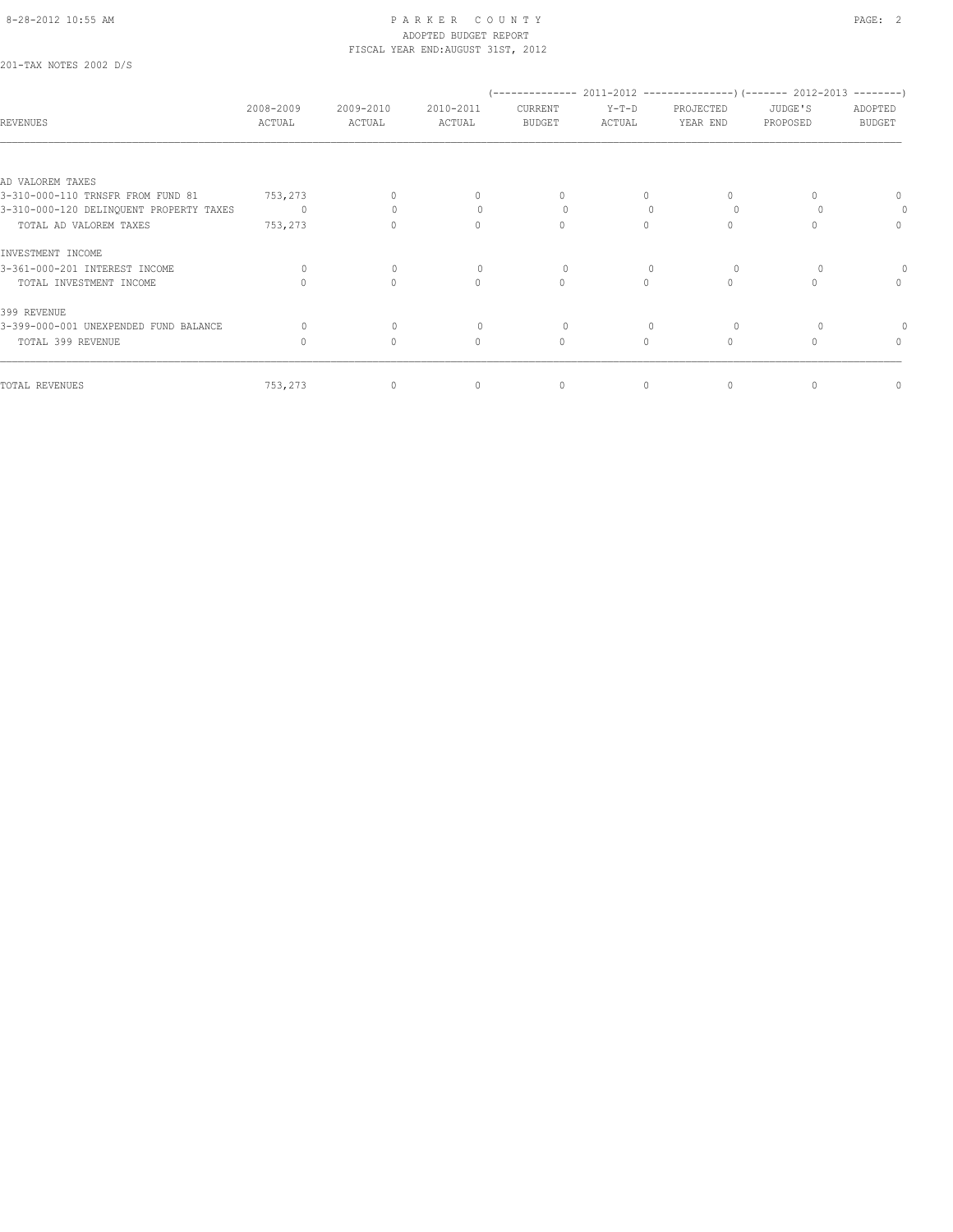# 8-28-2012 10:55 AM P A R K E R C O U N T Y PAGE: 3 ADOPTED BUDGET REPORT

|                        |  | FISCAL YEAR END: AUGUST 31ST, 2012 |  |
|------------------------|--|------------------------------------|--|
| 201-TAX NOTES 2002 D/S |  |                                    |  |
| DEBT SERVICE/LEASE     |  |                                    |  |

| NDDI ƏRKVIYAYINDAƏD              |                     |                     |                                  |                          |                   |                       |                     |                          |
|----------------------------------|---------------------|---------------------|----------------------------------|--------------------------|-------------------|-----------------------|---------------------|--------------------------|
| EXPENDITURES                     | 2008-2009<br>ACTUAL | 2009-2010<br>ACTUAL | 2010-2011<br>ACTUAL              | CURRENT<br><b>BUDGET</b> | $Y-T-D$<br>ACTUAL | PROJECTED<br>YEAR END | JUDGE'S<br>PROPOSED | ADOPTED<br><b>BUDGET</b> |
|                                  |                     |                     |                                  |                          |                   |                       |                     |                          |
| TRANSFERS/DEBT SERVICE           |                     |                     |                                  |                          |                   |                       |                     |                          |
| 5-960-751-691 PRINCIPAL PAYMENTS | 740,000             |                     | $\begin{array}{c} \n\end{array}$ | $\Omega$                 | $\bigcap$         |                       |                     |                          |
| 5-960-751-692 INTEREST PAYMENTS  | 12,950              |                     | 0                                |                          |                   |                       |                     | $\Omega$                 |
| 5-960-751-693 FISCAL SERVICES    | 323                 |                     |                                  |                          |                   |                       |                     |                          |
| TOTAL TRANSFERS/DEBT SERVICE     | 753,273             |                     |                                  |                          |                   |                       |                     |                          |
| TOTAL DEBT SERVICE/LEASE         | 753,273             |                     | $\begin{array}{c} \n\end{array}$ | $\Omega$                 |                   |                       |                     |                          |
|                                  | ===========         |                     |                                  |                          |                   |                       |                     |                          |
| TOTAL EXPENDITURES               | 753,273             |                     | $\begin{array}{c} \n\end{array}$ | $\mathbf{0}$             | $\Omega$          |                       |                     |                          |
|                                  | ===========         |                     |                                  |                          |                   |                       |                     |                          |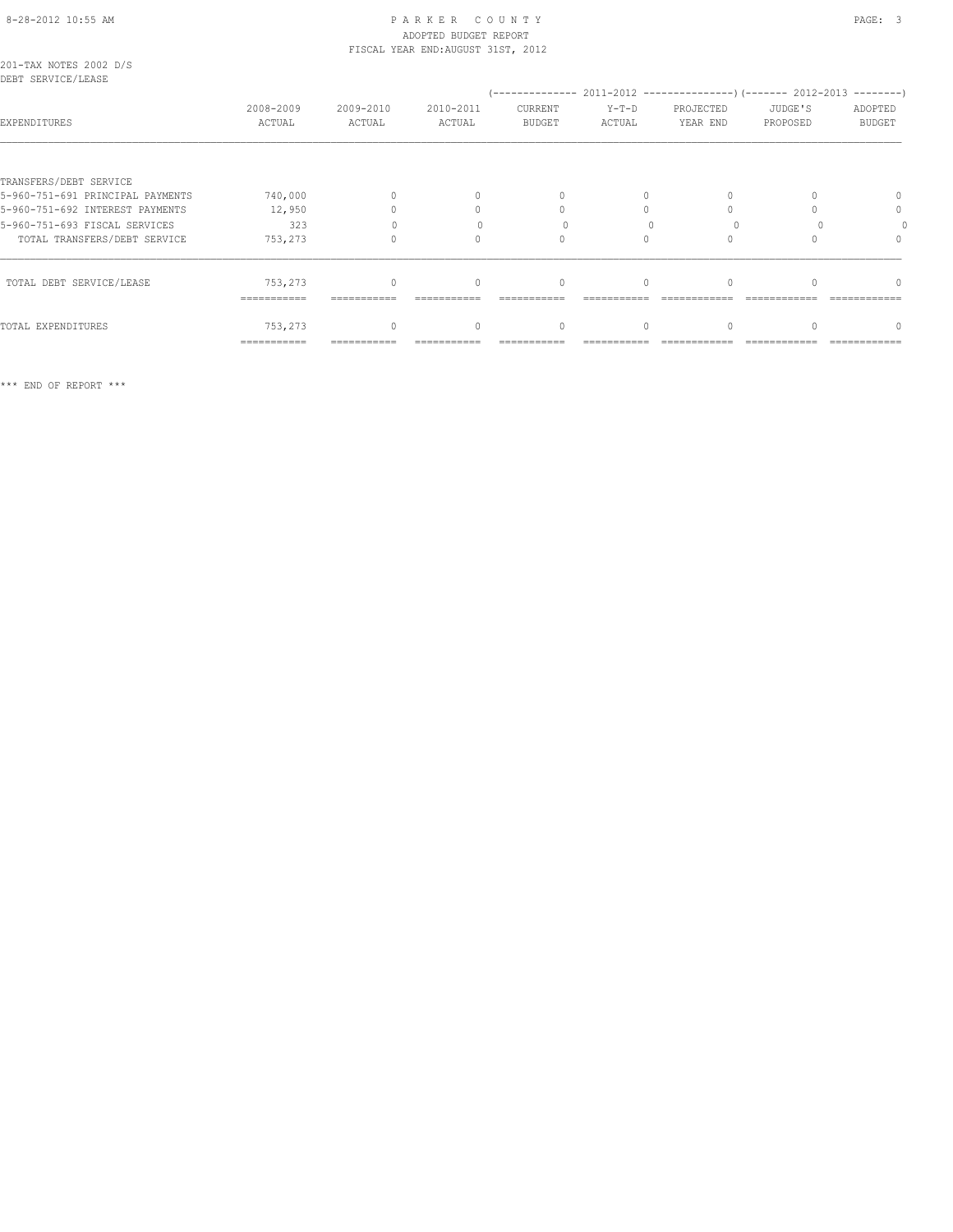# 8-28-2012 10:55 AM P A R K E R C O U N T Y PAGE: 1 ADOPTED BUDGET REPORT FISCAL YEAR END:AUGUST 31ST, 2012

202-REFUNDING 2003 D/S

|                                   |                     |                     |                                  | '--------------                  |                   |                       | $2011-2012$ ----------------) (------- 2012-2013 --------) |                          |
|-----------------------------------|---------------------|---------------------|----------------------------------|----------------------------------|-------------------|-----------------------|------------------------------------------------------------|--------------------------|
|                                   | 2008-2009<br>ACTUAL | 2009-2010<br>ACTUAL | 2010-2011<br>ACTUAL              | CURRENT<br><b>BUDGET</b>         | $Y-T-D$<br>ACTUAL | PROJECTED<br>YEAR END | JUDGE'S<br>PROPOSED                                        | ADOPTED<br><b>BUDGET</b> |
| REVENUE SUMMARY                   |                     |                     |                                  |                                  |                   |                       |                                                            |                          |
| AD VALOREM TAXES                  |                     | $\cap$              | $\mathbf{0}$                     | $\mathbf{0}$                     | 0                 |                       |                                                            | $\Omega$                 |
| INVESTMENT INCOME                 |                     |                     | 0                                | $\Omega$                         |                   |                       |                                                            | 0                        |
| 399 REVENUE                       |                     | $\Omega$            | $\Omega$                         | $\Omega$                         | $\bigcap$         | $\Omega$              |                                                            | 0                        |
| TOTAL REVENUES                    | 0                   | $\circ$             | $\mathbf{0}$                     | 0                                | $\circ$           | 0                     |                                                            | 0                        |
| EXPENDITURE SUMMARY               |                     |                     |                                  |                                  |                   |                       |                                                            |                          |
| 700 TRANSFER OUT                  | $\Omega$            | 883                 | $\begin{array}{c} \n\end{array}$ | $\begin{array}{c} \n\end{array}$ | $\Omega$          | $\Omega$              |                                                            | 0                        |
| DEBT SERVICE/LEASE                | 300                 | 300                 | $\Omega$                         | $\circ$                          | $\bigcap$         | $\Omega$              |                                                            | 0                        |
| TOTAL EXPENDITURES                | 300                 | 1,183               | $\circ$                          | $\circ$                          | $\circ$           | $\mathbf{0}$          | 0                                                          | $\circ$                  |
| REVENUE OVER/(UNDER) EXPENDITURES | 300)                | 1,183)              | $\begin{array}{c} \n\end{array}$ | 0                                | $\Omega$          | $\cap$                |                                                            | n                        |
|                                   | ===========         |                     |                                  |                                  |                   |                       |                                                            |                          |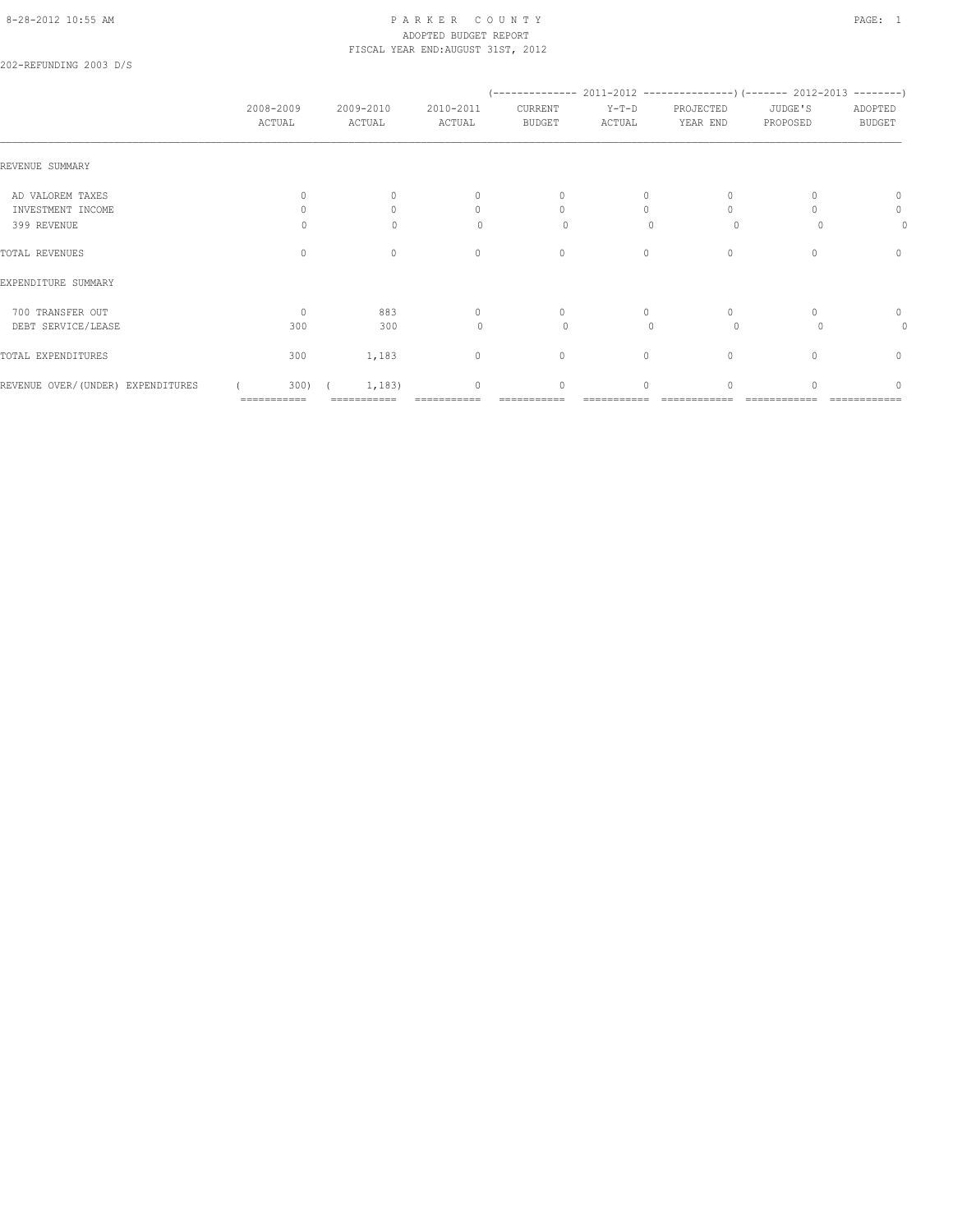202-REFUNDING 2003 D/S

| REVENUES                                | 2008-2009<br>ACTUAL | 2009-2010<br>ACTUAL | 2010-2011<br>ACTUAL              | ______________<br>CURRENT<br><b>BUDGET</b> | $Y-T-D$<br>ACTUAL | PROJECTED<br>YEAR END | 2011-2012 ---------------------- (------- 2012-2013 ----------)<br>JUDGE'S<br>PROPOSED | ADOPTED<br><b>BUDGET</b> |
|-----------------------------------------|---------------------|---------------------|----------------------------------|--------------------------------------------|-------------------|-----------------------|----------------------------------------------------------------------------------------|--------------------------|
|                                         |                     |                     |                                  |                                            |                   |                       |                                                                                        |                          |
| AD VALOREM TAXES                        |                     |                     |                                  |                                            |                   |                       |                                                                                        |                          |
| 3-310-000-110 TRNSFR FROM FUND 81       |                     | $\Omega$            | $\begin{array}{c} \n\end{array}$ | $\Omega$                                   |                   | $\Omega$              |                                                                                        |                          |
| 3-310-000-120 DELINQUENT PROPERTY TAXES |                     | $\bigcap$           | $\circ$                          | 0                                          |                   |                       |                                                                                        | $\Omega$                 |
| TOTAL AD VALOREM TAXES                  |                     | $\Omega$            | $\Omega$                         | $\Omega$                                   |                   | 0                     |                                                                                        | $\Omega$                 |
| INVESTMENT INCOME                       |                     |                     |                                  |                                            |                   |                       |                                                                                        |                          |
| 3-361-000-202 INTEREST INCOME           | $\Omega$            | $\mathbf{0}$        | $\begin{array}{c} \n\end{array}$ | 0                                          | $\Omega$          |                       |                                                                                        |                          |
| TOTAL INVESTMENT INCOME                 |                     | $\circ$             | $\Omega$                         | $\circ$                                    |                   | $\Omega$              |                                                                                        | $\Omega$                 |
| 399 REVENUE                             |                     |                     |                                  |                                            |                   |                       |                                                                                        |                          |
| 3-399-000-001 UNEXPENDED FUND BALANCE   |                     | $\mathbf{0}$        | $\circ$                          |                                            |                   |                       |                                                                                        |                          |
| TOTAL 399 REVENUE                       |                     | $\Omega$            | $\Omega$                         | $\Omega$                                   | $\Omega$          | $\Omega$              |                                                                                        | $\Omega$                 |
| TOTAL REVENUES                          |                     | $\circ$             | $\mathbf{0}$                     | $\mathbf{0}$                               | $\Omega$          | 0                     | 0                                                                                      | $\mathbf{0}$             |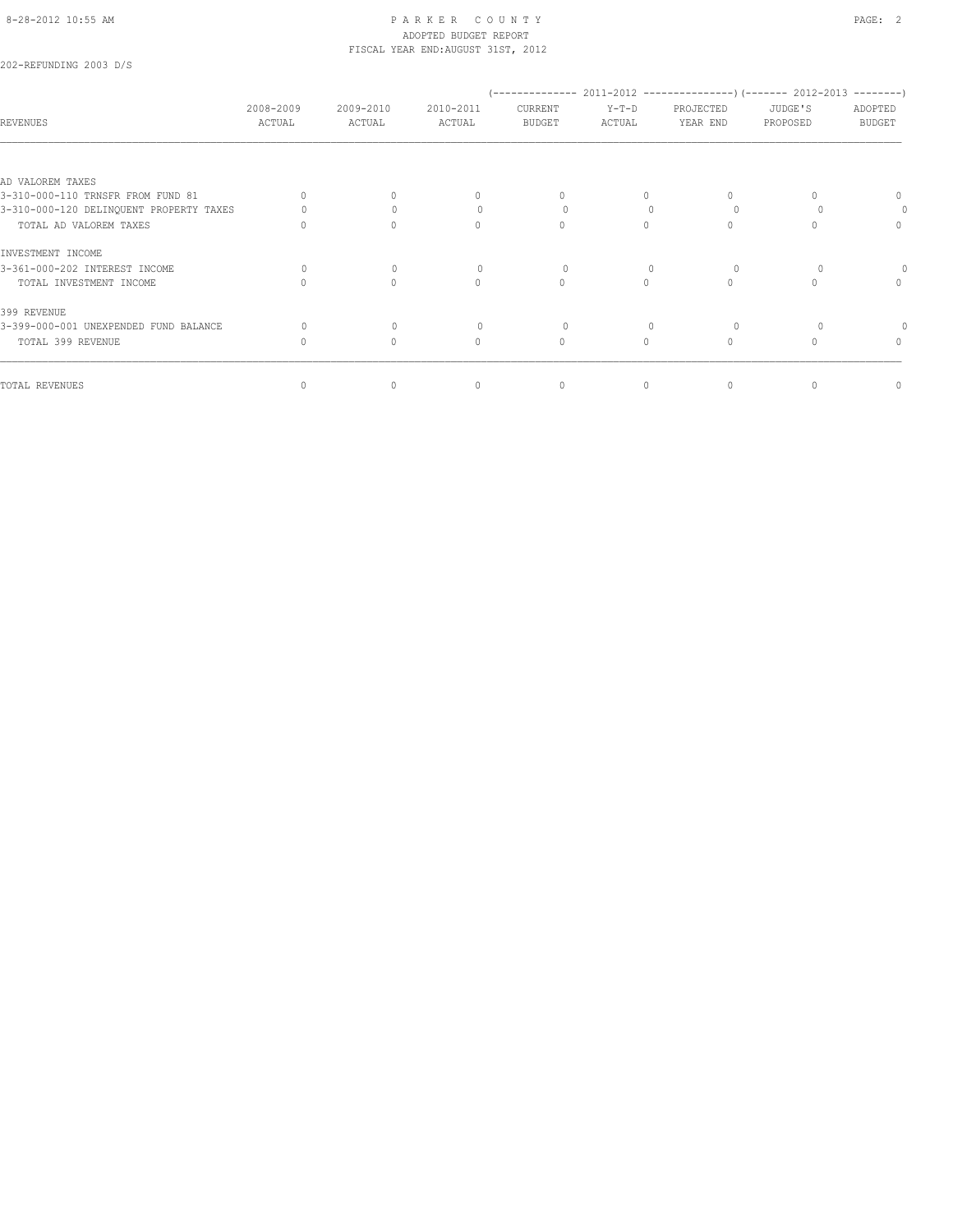| TRANSFERS/DEBT SERVICE<br>5-700-700-081 TRANSFER TO FUND 81 |                           | 883         |                                  |              |          |  |                      |
|-------------------------------------------------------------|---------------------------|-------------|----------------------------------|--------------|----------|--|----------------------|
| TOTAL TRANSFERS/DEBT SERVICE<br>TOTAL 700 TRANSFER OUT      |                           | 883<br>883  | $\begin{array}{c} \n\end{array}$ | $\mathbf{0}$ | $\Omega$ |  | $\Omega$<br>$\Omega$ |
|                                                             | __________<br>----------- | ----------- |                                  |              |          |  |                      |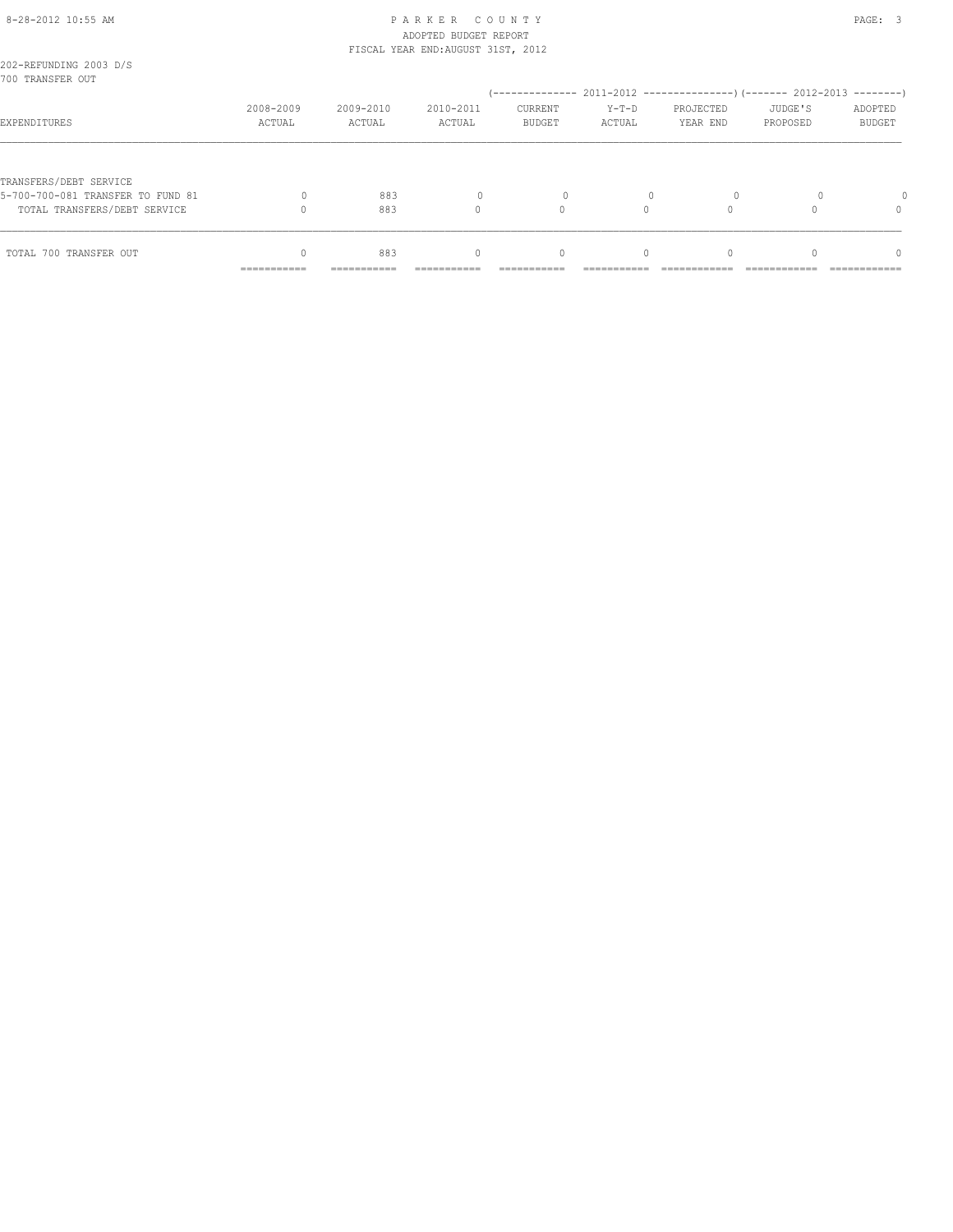# ADOPTED BUDGET REPORT

|                                              |                     |                     | FISCAL YEAR END: AUGUST 31ST, 2012 |                                  |                   |                       |                     |                          |
|----------------------------------------------|---------------------|---------------------|------------------------------------|----------------------------------|-------------------|-----------------------|---------------------|--------------------------|
| 202-REFUNDING 2003 D/S<br>DEBT SERVICE/LEASE |                     |                     |                                    |                                  |                   |                       |                     |                          |
| EXPENDITURES                                 | 2008-2009<br>ACTUAL | 2009-2010<br>ACTUAL | 2010-2011<br>ACTUAL                | CURRENT<br>BUDGET                | $Y-T-D$<br>ACTUAL | PROJECTED<br>YEAR END | JUDGE'S<br>PROPOSED | ADOPTED<br><b>BUDGET</b> |
|                                              |                     |                     |                                    |                                  |                   |                       |                     |                          |
| TRANSFERS/DEBT SERVICE                       |                     |                     |                                    |                                  |                   |                       |                     |                          |
| 5-960-751-691 PRINCIPAL PAYMENTS             |                     |                     | $\begin{array}{c} \n\end{array}$   | $\begin{array}{c} \n\end{array}$ |                   |                       |                     | 0                        |
| 5-960-751-692 INTEREST PAYMENTS              | $\Omega$            | $\Omega$            | 0                                  | $\Omega$                         |                   |                       |                     | 0                        |
| 5-960-751-693 FISCAL SERVICES                | 300                 | 300                 |                                    |                                  |                   |                       |                     |                          |
| TOTAL TRANSFERS/DEBT SERVICE                 | 300                 | 300                 | 0                                  | $\Omega$                         | $\Omega$          |                       |                     |                          |
| TOTAL DEBT SERVICE/LEASE                     | 300<br>===========  | 300                 | $\mathbf{0}$                       | $\Omega$                         | $\Omega$          |                       |                     |                          |
| TOTAL EXPENDITURES                           | 300                 | 1,183               | $\circ$                            | $\mathbf{0}$                     | $\Omega$          | $\Omega$              |                     | n                        |
|                                              | ===========         | ===========         |                                    |                                  |                   |                       |                     |                          |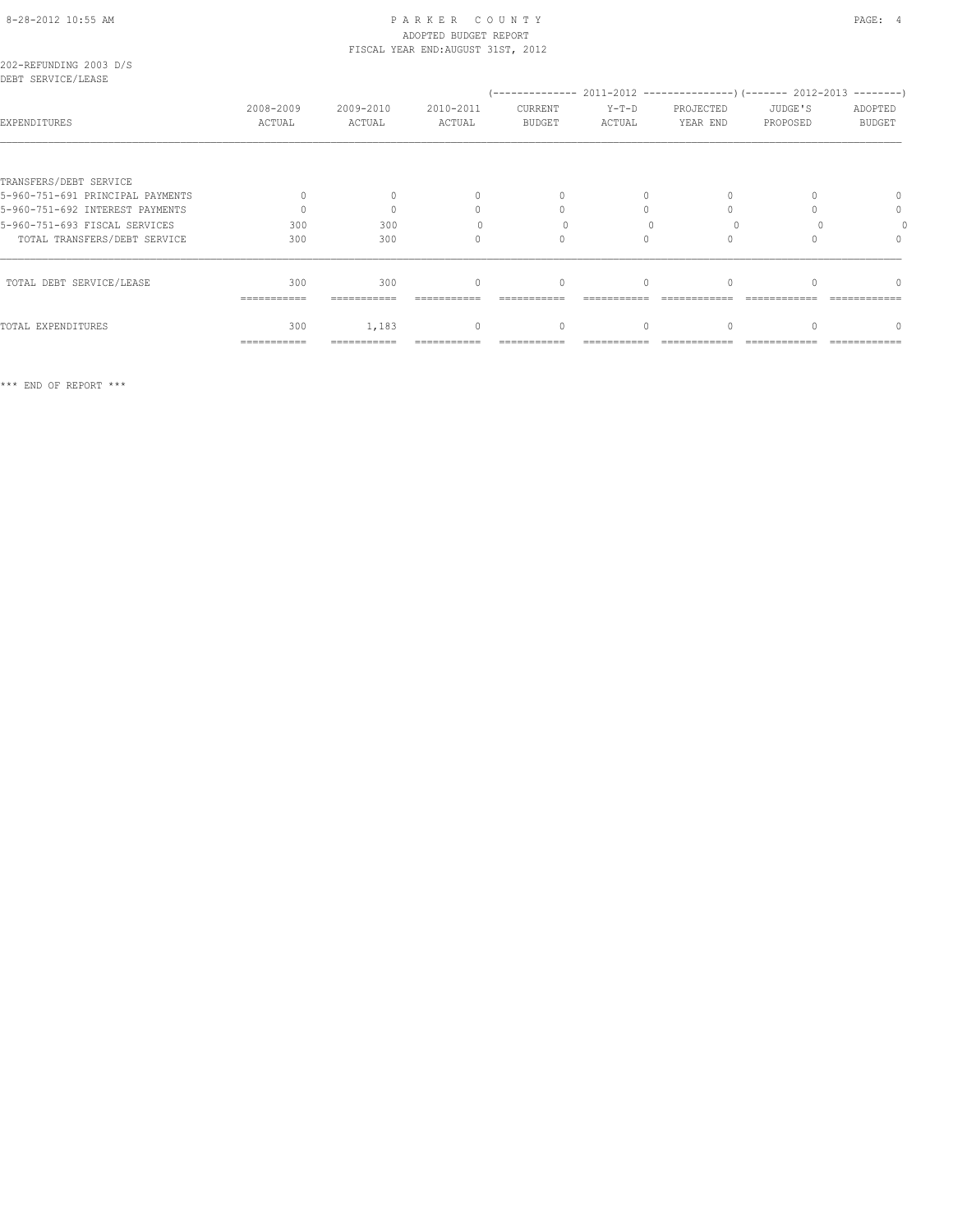#### 8-28-2012 10:55 AM P A R K E R C O U N T Y PAGE: 1 ADOPTED BUDGET REPORT FISCAL YEAR END:AUGUST 31ST, 2012

203-TAX NOTES 2004 D/S

|                                                      | 2008-2009<br>ACTUAL         | 2009-2010<br>ACTUAL                 | 2010-2011<br>ACTUAL                | CURRENT<br><b>BUDGET</b> | $Y-T-D$<br>ACTUAL         | PROJECTED<br>YEAR END    | JUDGE'S<br>PROPOSED | ADOPTED<br><b>BUDGET</b>         |
|------------------------------------------------------|-----------------------------|-------------------------------------|------------------------------------|--------------------------|---------------------------|--------------------------|---------------------|----------------------------------|
| REVENUE SUMMARY                                      |                             |                                     |                                    |                          |                           |                          |                     |                                  |
| AD VALOREM TAXES<br>INVESTMENT INCOME<br>399 REVENUE | 50, 355<br>$\circ$          | 671,295<br>$\Omega$<br>$\mathbf{0}$ | $\circ$<br>$\Omega$<br>$\mathbf 0$ | 0<br>$\Omega$<br>$\circ$ | 0<br>$\Omega$<br>$\Omega$ | 0<br>$\Omega$<br>$\circ$ |                     | $\mathbf{0}$<br>$\circ$<br>0     |
| TOTAL REVENUES                                       | 50,355                      | 671,295                             | $\circ$                            | $\circ$                  | 0                         | $\mathbf{0}$             | 0                   | $\mathbf{0}$                     |
| EXPENDITURE SUMMARY                                  |                             |                                     |                                    |                          |                           |                          |                     |                                  |
| DEBT SERVICE/LEASE                                   | 50, 355                     | 671,295                             | $\circ$                            | $\circ$                  | $\mathbf{0}$              | $\circ$                  | $\circ$             | 0                                |
| TOTAL EXPENDITURES                                   | 50, 355                     | 671,295                             | $\mathbf{0}$                       | $\circ$                  | $\circ$                   | 0                        |                     | 0                                |
| REVENUE OVER/(UNDER) EXPENDITURES                    | $\mathbf{0}$<br>=========== | 0)<br>===========                   | $\mathbf{0}$                       | $\circ$                  | $\circ$                   | 0                        |                     | $\begin{array}{c} \n\end{array}$ |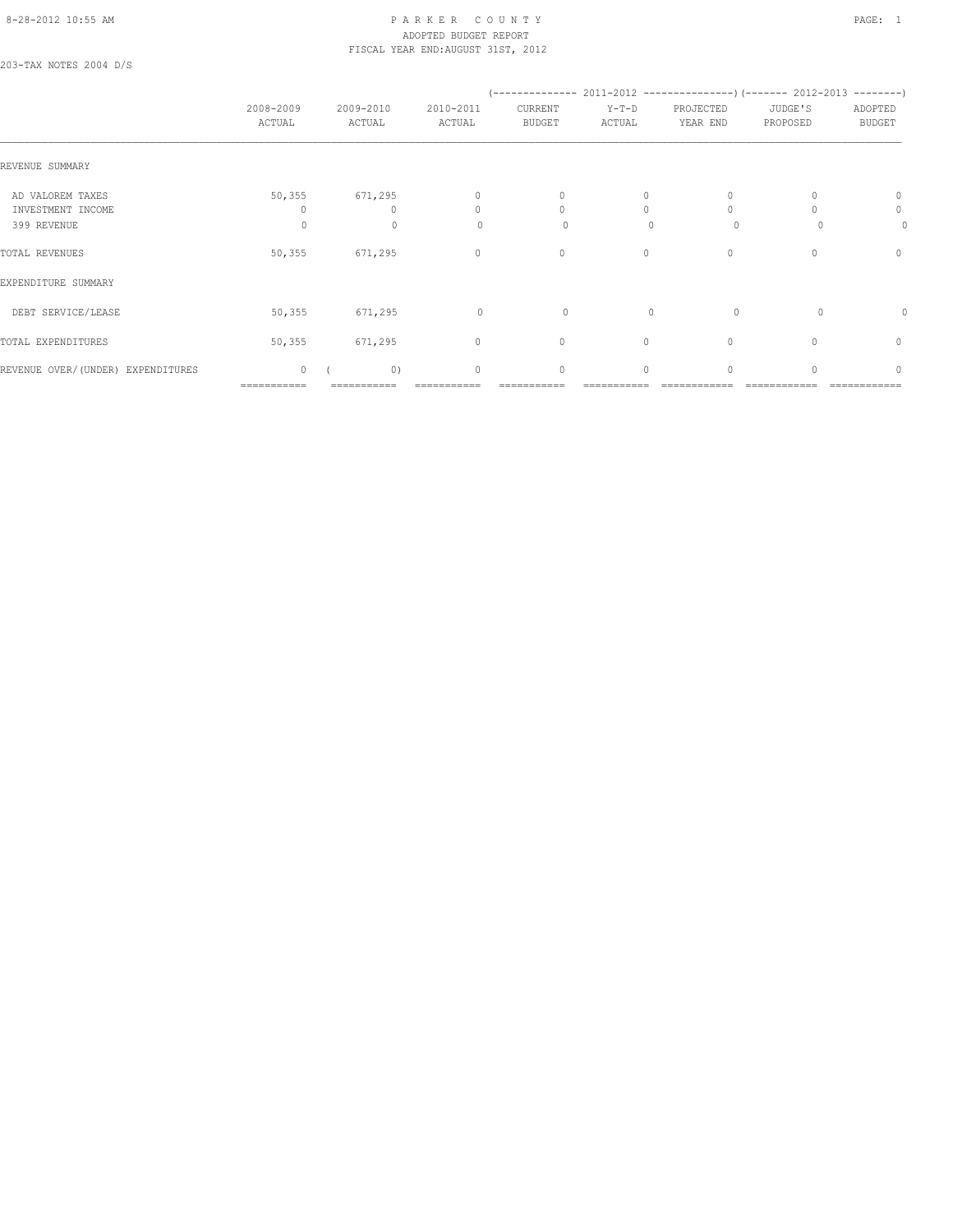203-TAX NOTES 2004 D/S

| <b>REVENUES</b>                         | 2008-2009<br>ACTUAL | 2009-2010<br>ACTUAL | 2010-2011<br>ACTUAL              | CURRENT<br><b>BUDGET</b> | $Y-T-D$<br>ACTUAL | PROJECTED<br>YEAR END | JUDGE'S<br>PROPOSED | ADOPTED<br><b>BUDGET</b> |
|-----------------------------------------|---------------------|---------------------|----------------------------------|--------------------------|-------------------|-----------------------|---------------------|--------------------------|
|                                         |                     |                     |                                  |                          |                   |                       |                     |                          |
| AD VALOREM TAXES                        |                     |                     |                                  |                          |                   |                       |                     |                          |
| 3-310-000-110 TRNSFR FROM FUND 81       | 50, 355             | 671,295             | 0                                | 0                        |                   |                       | 0                   | 0                        |
| 3-310-000-120 DELINQUENT PROPERTY TAXES | $\Omega$            | $\mathbf{0}$        | $\begin{array}{c} \n\end{array}$ | $\Omega$                 |                   | $\Omega$              |                     | 0                        |
| TOTAL AD VALOREM TAXES                  | 50, 355             | 671,295             | $\Omega$                         | $\Omega$                 | $\Omega$          |                       | n                   | $\Omega$                 |
| INVESTMENT INCOME                       |                     |                     |                                  |                          |                   |                       |                     |                          |
| 3-361-000-203 INTEREST INCOME           | $\Omega$            | $\circ$             | $\begin{array}{c} \n\end{array}$ | $\Omega$                 |                   |                       | $\Omega$            |                          |
| TOTAL INVESTMENT INCOME                 |                     | $\mathbf{0}$        | $\Omega$                         | $\Omega$                 | $\Omega$          | $\Omega$              | $\bigcap$           | $\Omega$                 |
| 399 REVENUE                             |                     |                     |                                  |                          |                   |                       |                     |                          |
| 3-399-000-001 UNEXPENDED FUND BALANCE   | 0                   | $\mathbf{0}$        | $\mathbf{0}$                     | 0                        |                   |                       |                     |                          |
| TOTAL 399 REVENUE                       |                     | $\mathbf{0}$        | $\Omega$                         | $\mathbf{0}$             | $\Omega$          | $\Omega$              | $\cap$              | 0                        |
| TOTAL REVENUES                          | 50, 355             | 671,295             | $\mathbf{0}$                     | $\mathbf{0}$             | 0                 | $\Omega$              | 0                   | 0                        |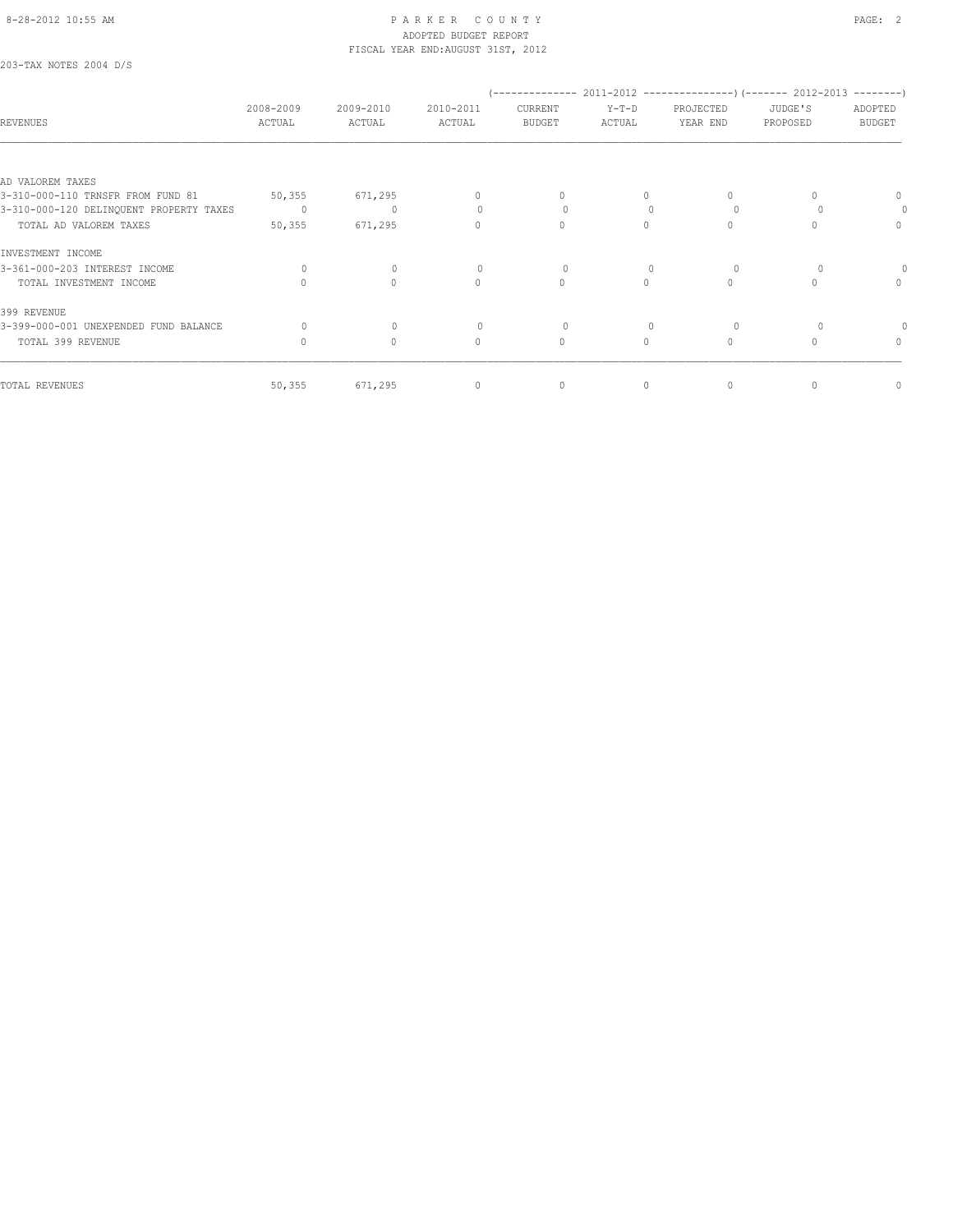# ADOPTED BUDGET REPORT

TOTAL EXPENDITURES 50,355 671,295 0 0 0 0 0 0

=========== =========== =========== =========== =========== ============ ============ ============

|                                              |                     |                     | FISCAL YEAR END: AUGUST 31ST, 2012 |                          |                   |                       |                     |                          |
|----------------------------------------------|---------------------|---------------------|------------------------------------|--------------------------|-------------------|-----------------------|---------------------|--------------------------|
| 203-TAX NOTES 2004 D/S<br>DEBT SERVICE/LEASE |                     |                     |                                    |                          |                   |                       |                     |                          |
| EXPENDITURES                                 | 2008-2009<br>ACTUAL | 2009-2010<br>ACTUAL | 2010-2011<br>ACTUAL                | CURRENT<br><b>BUDGET</b> | $Y-T-D$<br>ACTUAL | PROJECTED<br>YEAR END | JUDGE'S<br>PROPOSED | ADOPTED<br><b>BUDGET</b> |
|                                              |                     |                     |                                    |                          |                   |                       |                     |                          |
| TRANSFERS/DEBT SERVICE                       |                     |                     |                                    |                          |                   |                       |                     |                          |
| 5-960-751-691 PRINCIPAL PAYMENTS             | $\Omega$            | 632,689             |                                    | $\Omega$                 | 0                 |                       |                     | 0                        |
| 5-960-751-692 INTEREST PAYMENTS              | 50, 355             | 38,606              |                                    |                          | 0                 |                       |                     | 0                        |
| 5-960-751-693 FISCAL SERVICES                | $\Omega$            |                     |                                    |                          |                   |                       |                     |                          |
| TOTAL TRANSFERS/DEBT SERVICE                 | 50,355              | 671,295             |                                    |                          | 0                 |                       |                     | $\Omega$                 |
| TOTAL DEBT SERVICE/LEASE                     | 50,355              | 671,295             | $\mathbf{0}$                       | 0                        | $\circ$           |                       |                     | $\Omega$                 |
|                                              | ===========         |                     |                                    |                          |                   |                       |                     |                          |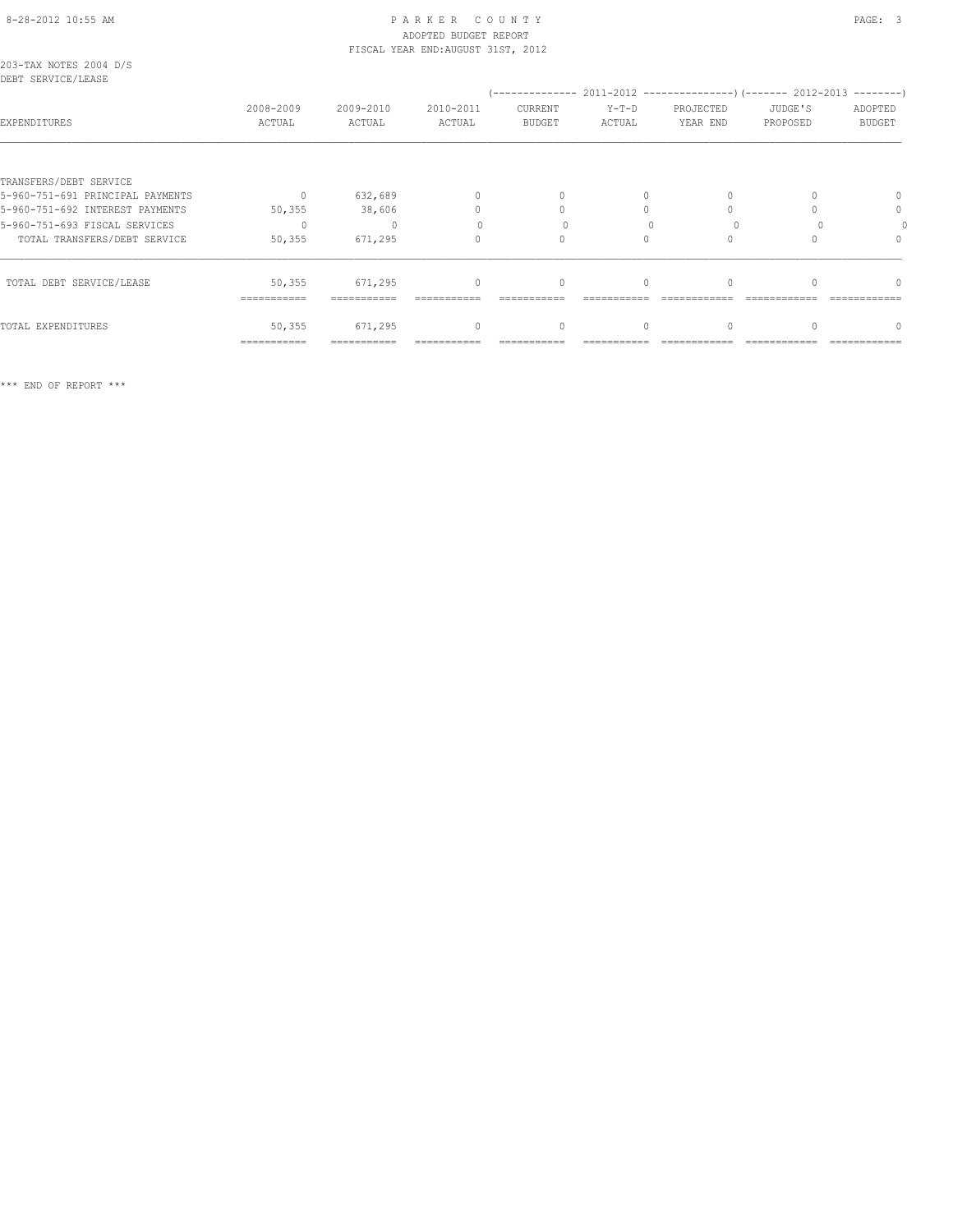# 8-28-2012 10:55 AM PAGE: 1 PARKER COUNTY PAGE: 1 ADOPTED BUDGET REPORT FISCAL YEAR END:AUGUST 31ST, 2012

204-GEN OB REFUNDING 2005 D/S

|                                   | 2008-2009<br>ACTUAL       | 2009-2010<br>ACTUAL              | 2010-2011<br>ACTUAL | CURRENT<br><b>BUDGET</b>         | $Y-T-D$<br>ACTUAL | PROJECTED<br>YEAR END | JUDGE'S<br>PROPOSED              | ADOPTED<br><b>BUDGET</b> |
|-----------------------------------|---------------------------|----------------------------------|---------------------|----------------------------------|-------------------|-----------------------|----------------------------------|--------------------------|
| REVENUE SUMMARY                   |                           |                                  |                     |                                  |                   |                       |                                  |                          |
| AD VALOREM TAXES                  | 223,825                   | 270,476                          | 0                   | $\begin{array}{c} \n\end{array}$ | $\Omega$          | $\Omega$              |                                  | $\Omega$                 |
| INTEREST INCOME                   | 0                         |                                  |                     | $\Omega$                         | 0                 | $\circ$               |                                  | 0                        |
| INVESTMENT INCOME                 | 0                         | $\Omega$                         |                     | 0                                | $\Omega$          | 0                     |                                  | $\circ$                  |
| OTHER INCOME                      | $\mathbf{0}$              |                                  |                     |                                  |                   | $\Omega$              |                                  | $\circ$                  |
| 399 REVENUE                       |                           | $\bigcap$                        | U                   | $\Omega$                         | n                 | $\Omega$              |                                  | 0                        |
| TOTAL REVENUES                    | 223,825                   | 270,476                          | $\mathbf{0}$        | $\mathbf{0}$                     | $\Omega$          | $\circ$               | $\Omega$                         | $\mathbf{0}$             |
| EXPENDITURE SUMMARY               |                           |                                  |                     |                                  |                   |                       |                                  |                          |
| 409 NON DEPARTMENT                | $\Omega$                  | $\begin{array}{c} \n\end{array}$ | $\Omega$            | $\Omega$                         | $\Omega$          | $\circ$               | $\Omega$                         | $\mathbf 0$              |
| DEBT SERVICE/LEASE                | 223,825                   | 290,657                          | $\mathbf{0}$        | 0                                | $\mathbf{0}$      | $\circ$               | $\cup$                           | 0                        |
| TOTAL EXPENDITURES                | 223,825                   | 290,657                          | $\mathbf{0}$        | $\mathbf{0}$                     | $\circ$           | $\mathbf{0}$          | $\begin{array}{c} \n\end{array}$ | $\mathbf{0}$             |
| REVENUE OVER/(UNDER) EXPENDITURES | $\Omega$                  | 20, 181)                         | $\bigcap$           | $\Omega$                         | $\cap$            | $\Omega$              |                                  | ∩                        |
|                                   | $=$ = = = = = = = = = = = |                                  |                     |                                  |                   |                       |                                  |                          |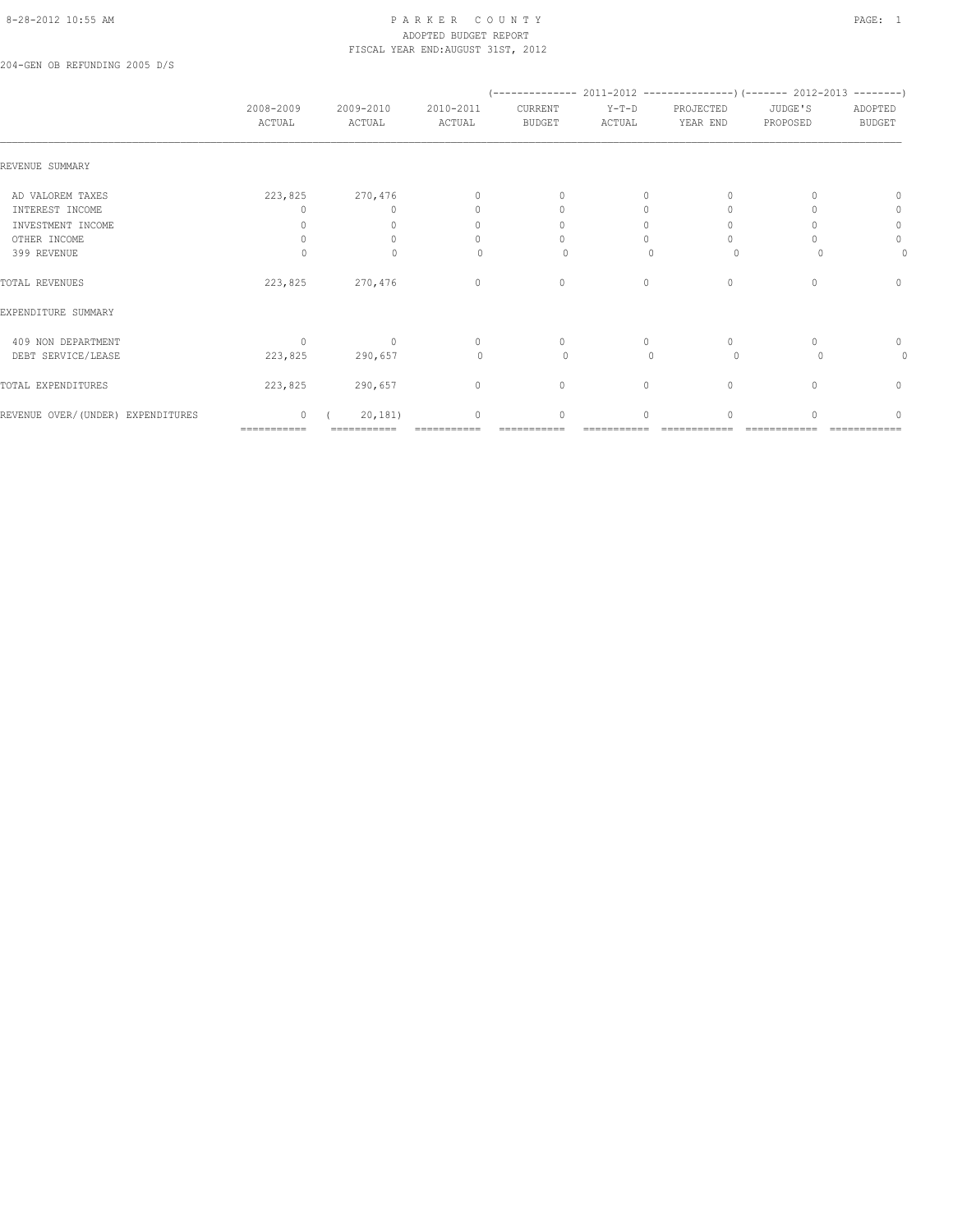204-GEN OB REFUNDING 2005 D/S

| REVENUES                                | 2008-2009<br>ACTUAL              | 2009-2010<br>ACTUAL              | 2010-2011<br>ACTUAL              | CURRENT<br><b>BUDGET</b>         | $Y-T-D$<br>ACTUAL | PROJECTED<br>YEAR END | JUDGE'S<br>PROPOSED              | ADOPTED<br><b>BUDGET</b> |
|-----------------------------------------|----------------------------------|----------------------------------|----------------------------------|----------------------------------|-------------------|-----------------------|----------------------------------|--------------------------|
|                                         |                                  |                                  |                                  |                                  |                   |                       |                                  |                          |
| AD VALOREM TAXES                        |                                  |                                  |                                  |                                  |                   |                       |                                  |                          |
| 3-310-000-110 TRNSFR FROM FUND 81       | 223,825                          | 270,476                          | $\Omega$                         | $\Omega$                         | $\Omega$          | $\bigcap$             | $\Box$                           | $\Omega$                 |
| 3-310-000-120 DELINQUENT PROPERTY TAXES | $\sim$ 0                         | $\circ$                          | $\Omega$                         | $\Omega$                         | $\Omega$          | $\circ$               |                                  |                          |
| TOTAL AD VALOREM TAXES                  | 223,825                          | 270,476                          | $\begin{array}{c} \n\end{array}$ | $\begin{array}{c} \n\end{array}$ | 0                 | $\Omega$              |                                  | $\mathbf{0}$             |
| INTEREST INCOME                         |                                  |                                  |                                  |                                  |                   |                       |                                  |                          |
| 3-359-000-204 INTEREST INCOME           | $\circ$                          | $\mathbf{0}$                     | $\circ$                          | $\circ$                          | $\mathbf{0}$      | $\circ$               | 0                                |                          |
| TOTAL INTEREST INCOME                   | $\Omega$                         | $\begin{array}{c} \n\end{array}$ | $\begin{array}{c} \n\end{array}$ | $\begin{array}{c} \n\end{array}$ | $\circ$           | $\Omega$              | $\begin{array}{c} \n\end{array}$ | $\Omega$                 |
| INVESTMENT INCOME                       |                                  |                                  |                                  |                                  |                   |                       |                                  |                          |
| 3-361-000-204 INTEREST INCOME           | $\Omega$                         | $\Omega$                         | $\Omega$                         | $\Omega$                         | $\Omega$          | $\Omega$              | $\Omega$                         |                          |
| TOTAL INVESTMENT INCOME                 | $\Omega$                         | $\circ$                          | $\circ$                          | $\mathbf{0}$                     | $\circ$           | $\Omega$              | $\Omega$                         | $\circ$                  |
| OTHER INCOME                            |                                  |                                  |                                  |                                  |                   |                       |                                  |                          |
| 3-370-000-200 BOND PROCEEDS             | $\Omega$                         | $\Omega$                         | $\Omega$                         | $\circ$                          | $\bigcap$         | $\Omega$              |                                  | 0                        |
| TOTAL OTHER INCOME                      | $\begin{array}{c} \n\end{array}$ | $\Omega$                         | $\circ$                          | $\mathbf{0}$                     | $\circ$           | $\Omega$              | $\Omega$                         | $\mathbf{0}$             |
| 399 REVENUE                             |                                  |                                  |                                  |                                  |                   |                       |                                  |                          |
| 3-399-000-001 UNEXPENDED FUND BALANCE   | $\Omega$                         | $\Omega$                         | $\Omega$                         | $\Omega$                         |                   | $\Omega$              |                                  |                          |
| TOTAL 399 REVENUE                       | $\bigcap$                        | $\Omega$                         | $\Omega$                         | $\mathbf{0}$                     | $\circ$           | $\Omega$              | $\bigcap$                        | $\Omega$                 |
| TOTAL REVENUES                          | 223,825                          | 270,476                          | $\mathbf{0}$                     | $\circ$                          | $\circ$           | $\mathbf{0}$          | $\mathbf{0}$                     | 0                        |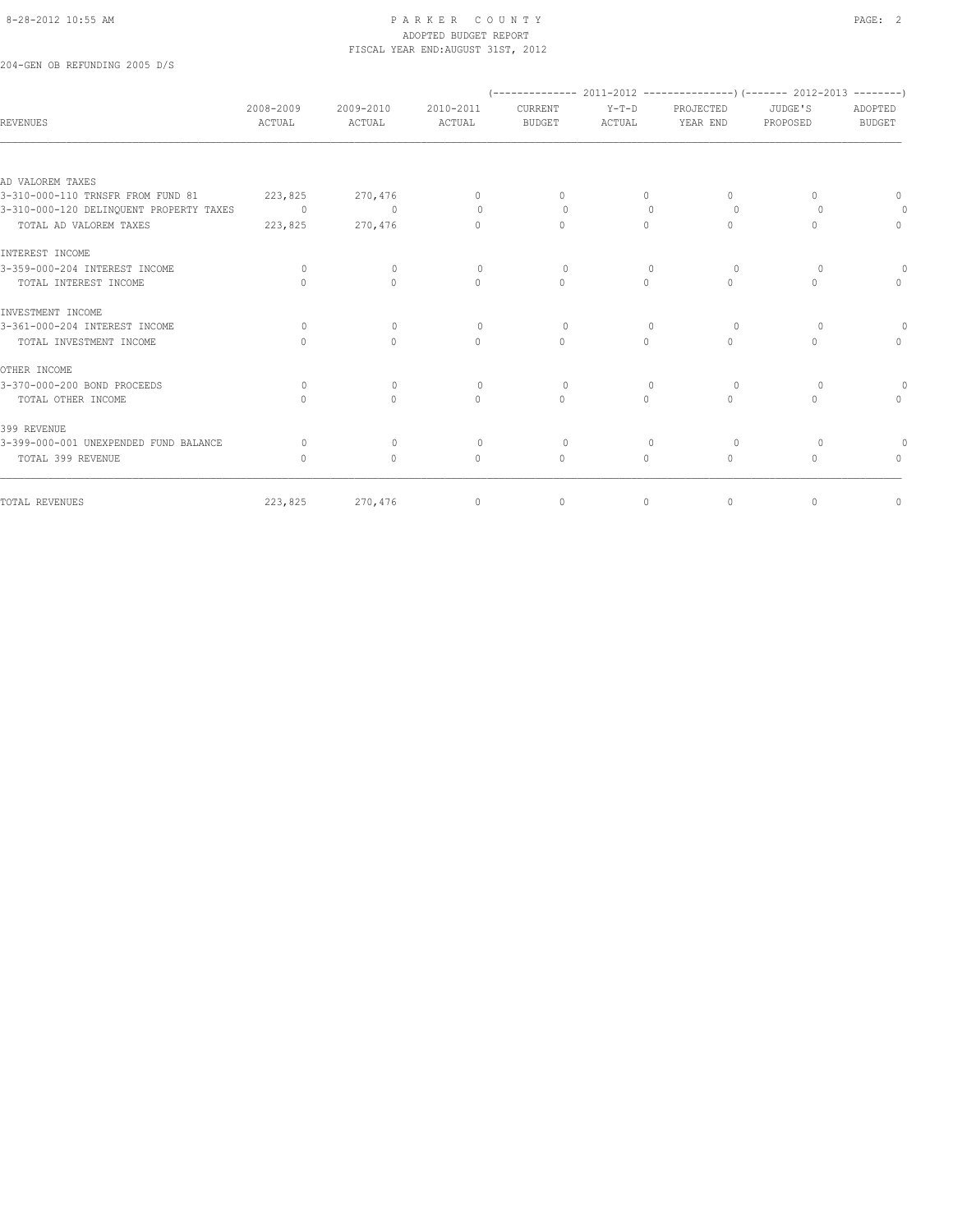# 8-28-2012 10:55 AM P A R K E R C O U N T Y PAGE: 3 ADOPTED BUDGET REPORT FISCAL YEAR END:AUGUST 31ST, 2012

|  | 204-GEN OB REFUNDING 2005 D/S |  |  |
|--|-------------------------------|--|--|
|  | 409 NON DEPARTMENT            |  |  |

| 409 NON DEPARTMENT                |                           |                     |                     |                                 |                   |                       |                     | $------$                      |
|-----------------------------------|---------------------------|---------------------|---------------------|---------------------------------|-------------------|-----------------------|---------------------|-------------------------------|
| EXPENDITURES                      | 2008-2009<br>ACTUAL       | 2009-2010<br>ACTUAL | 2010-2011<br>ACTUAL | <b>CURRENT</b><br><b>BUDGET</b> | $Y-T-D$<br>ACTUAL | PROJECTED<br>YEAR END | JUDGE'S<br>PROPOSED | ADOPTED<br>BUDGET             |
|                                   |                           |                     |                     |                                 |                   |                       |                     |                               |
| PROFESSIONAL AND SERVICE          |                           |                     |                     |                                 |                   |                       |                     |                               |
| 5-409-400-480 BOND ISSUANCE COSTS |                           |                     | $\Omega$            | $\Omega$                        | 0                 | $\Omega$              |                     | 0                             |
| 5-409-400-481 ESCROW PAYMENT      |                           |                     |                     |                                 |                   |                       |                     |                               |
| TOTAL PROFESSIONAL AND SERVICE    |                           |                     |                     | $\Omega$                        |                   | 0                     |                     | $\Omega$                      |
|                                   |                           |                     |                     |                                 |                   |                       |                     |                               |
| TOTAL 409 NON DEPARTMENT          |                           | 0                   |                     | $\Omega$                        | 0                 | $\Omega$              |                     | $\Omega$                      |
|                                   | $=$ = = = = = = = = = = = | ===========         | ===========         | ===========                     | ___________       | _____________         | ---------------     | _____________<br>------------ |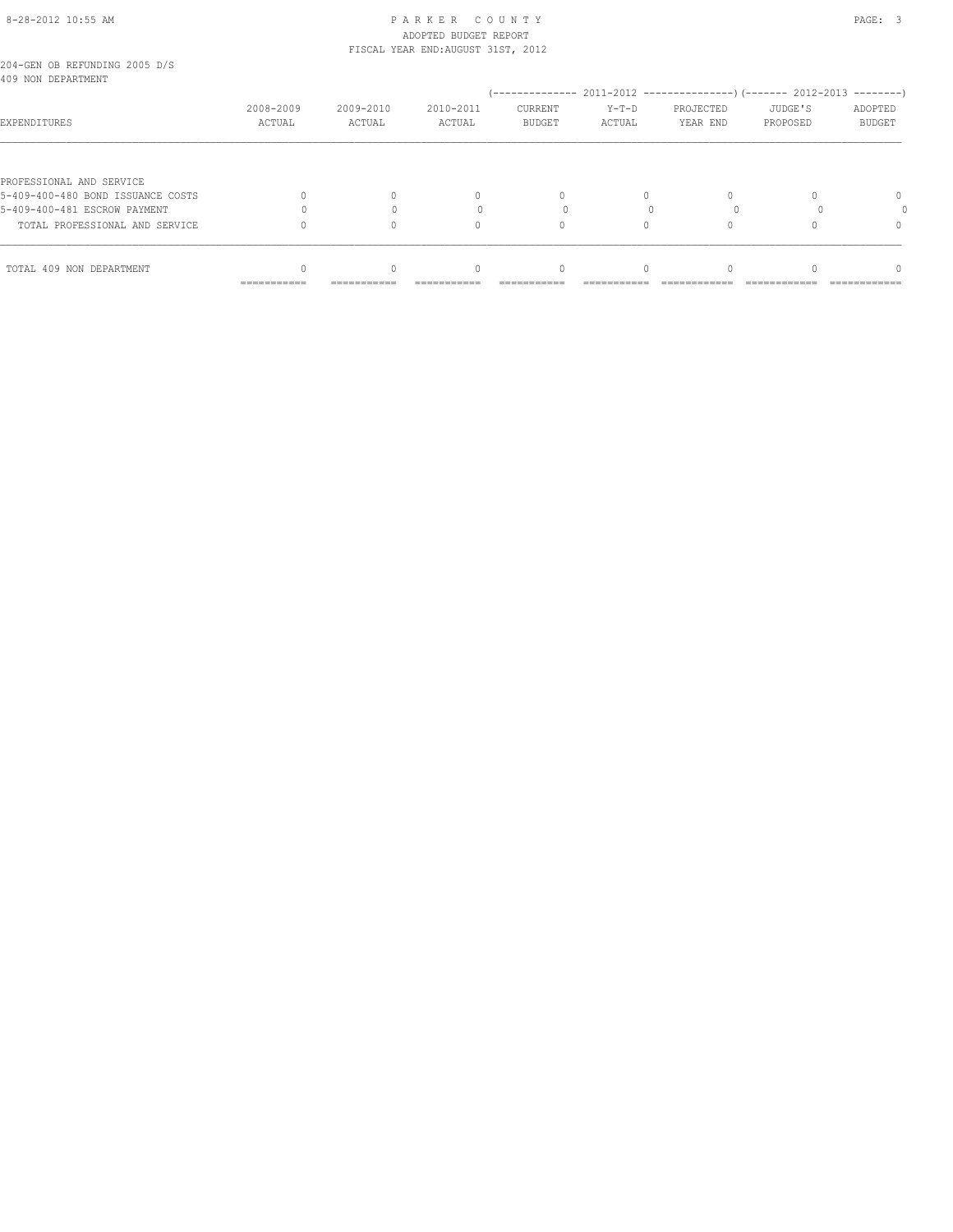#### 204-GEN OB REFUNDING 2005 D/S DEBT SERVICE/LEASE

| boot obnvicos ababa               |                     |                     |                                  |                          |                   |                       |                     |                          |
|-----------------------------------|---------------------|---------------------|----------------------------------|--------------------------|-------------------|-----------------------|---------------------|--------------------------|
| EXPENDITURES                      | 2008-2009<br>ACTUAL | 2009-2010<br>ACTUAL | 2010-2011<br>ACTUAL              | CURRENT<br><b>BUDGET</b> | $Y-T-D$<br>ACTUAL | PROJECTED<br>YEAR END | JUDGE'S<br>PROPOSED | ADOPTED<br><b>BUDGET</b> |
|                                   |                     |                     |                                  |                          |                   |                       |                     |                          |
| TRANSFERS/DEBT SERVICE            |                     |                     |                                  |                          |                   |                       |                     |                          |
| 5-960-751-691 PRINCIPAL PAYMENTS  | 85,000              | 155,000             | $\mathbf{0}$                     |                          | $\Omega$          |                       |                     |                          |
| 5-960-751-692 INTEREST PAYMENTS   | 138,825             | 134,795             | $\begin{array}{c} \n\end{array}$ |                          | $\Omega$          |                       |                     | 0                        |
| 5-960-751-693 FISCAL SERVICES     |                     | 862                 | $\cap$                           |                          |                   |                       |                     |                          |
| 5-960-751-694 DEBT ISSUANCE COSTS |                     |                     |                                  |                          |                   |                       |                     |                          |
| TOTAL TRANSFERS/DEBT SERVICE      | 223,825             | 290,657             | 0                                |                          |                   |                       |                     |                          |
| TOTAL DEBT SERVICE/LEASE          | 223,825             | 290,657             | $\begin{array}{c} \n\end{array}$ | $\mathbf{0}$             | $\Omega$          |                       |                     |                          |
|                                   | ------------        |                     |                                  |                          |                   |                       |                     |                          |
| TOTAL EXPENDITURES                | 223,825             | 290,657             | $\Omega$                         | 0                        | $\Omega$          |                       |                     |                          |
|                                   | -----------         | ===========         |                                  |                          |                   |                       |                     |                          |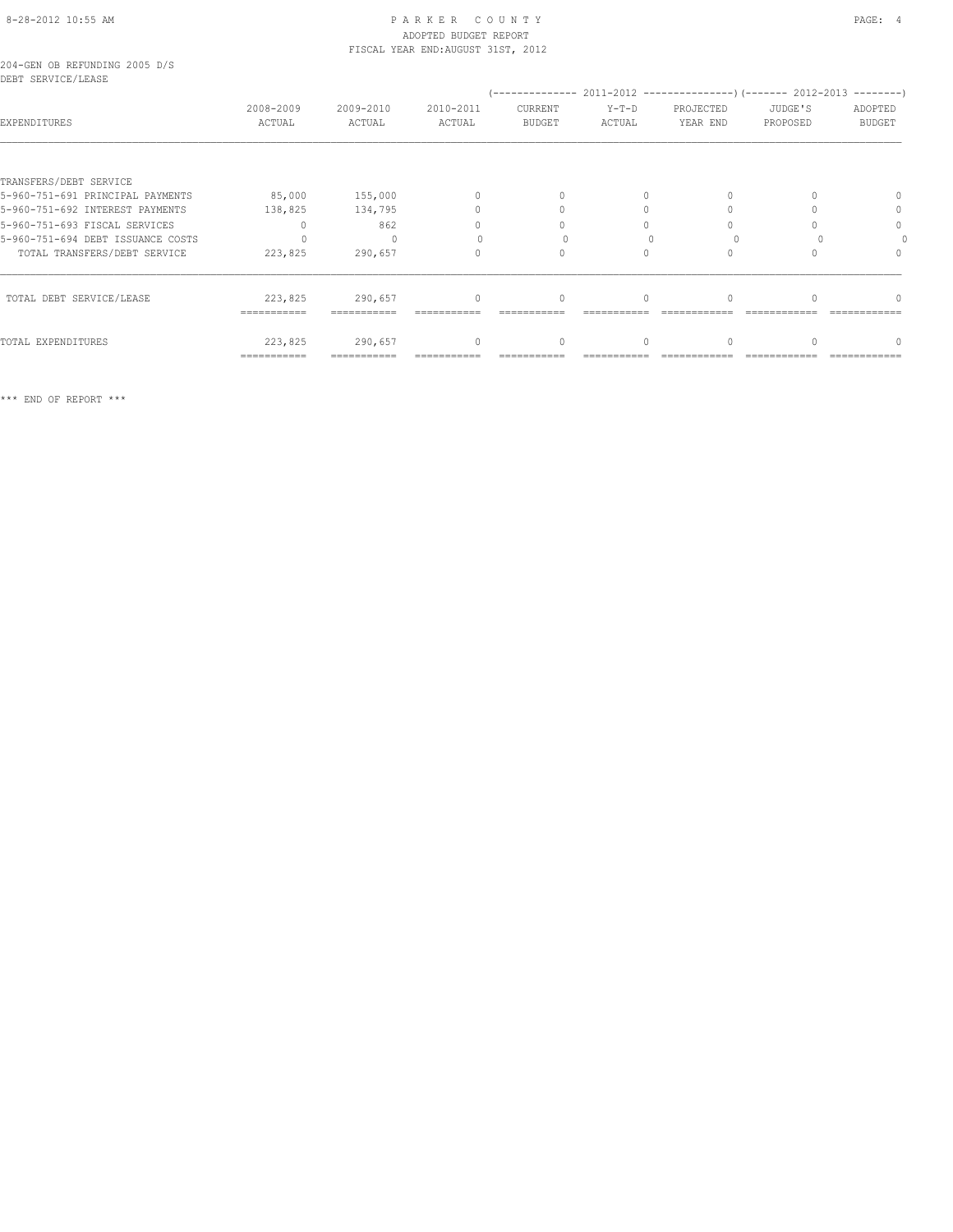#### 8-28-2012 10:55 AM PAGE: 1 PARKER COUNTY PAGE: 1 ADOPTED BUDGET REPORT FISCAL YEAR END:AUGUST 31ST, 2012

205-CERT OF OBLIG 2005 D/S

|                                   | 2008-2009<br>ACTUAL | 2009-2010<br>ACTUAL | 2010-2011<br>ACTUAL | CURRENT<br><b>BUDGET</b> | $Y-T-D$<br>ACTUAL | PROJECTED<br>YEAR END | JUDGE'S<br>PROPOSED | ADOPTED<br><b>BUDGET</b> |
|-----------------------------------|---------------------|---------------------|---------------------|--------------------------|-------------------|-----------------------|---------------------|--------------------------|
| REVENUE SUMMARY                   |                     |                     |                     |                          |                   |                       |                     |                          |
| AD VALOREM TAXES                  | 690,545             | 667,467             | $\mathbf{0}$        | $\mathbf{0}$             | 0                 |                       |                     | $\Omega$                 |
| INTEREST INCOME                   |                     |                     | 0                   | 0                        | $\Omega$          |                       |                     | 0                        |
| INVESTMENT INCOME                 |                     |                     | $\cap$              | $\bigcap$                | $\bigcap$         |                       |                     | $\mathbf 0$              |
| 399 REVENUE                       | $\Omega$            | 0                   |                     | 0                        |                   | $\circ$               |                     | 0                        |
| TOTAL REVENUES                    | 690,545             | 667,467             | $\mathbf{0}$        | $\mathbf{0}$             | $\circ$           | $\mathbf{0}$          |                     | $\mathbf{0}$             |
| EXPENDITURE SUMMARY               |                     |                     |                     |                          |                   |                       |                     |                          |
| DEBT SERVICE/LEASE                | 690,545             | 755,335             | $\circ$             | 0                        | $\mathbf{0}$      | $\circ$               | $\Omega$            |                          |
| TOTAL EXPENDITURES                | 690,545             | 755,335             | $\circ$             | $\circ$                  | 0                 | $\mathbf{0}$          | 0                   | $\mathbf{0}$             |
| REVENUE OVER/(UNDER) EXPENDITURES | $\circ$             | 87,867)             | $\mathbf{0}$        | 0                        | $\Omega$          | $\cap$                |                     | n                        |
|                                   | ===========         |                     |                     |                          |                   |                       |                     |                          |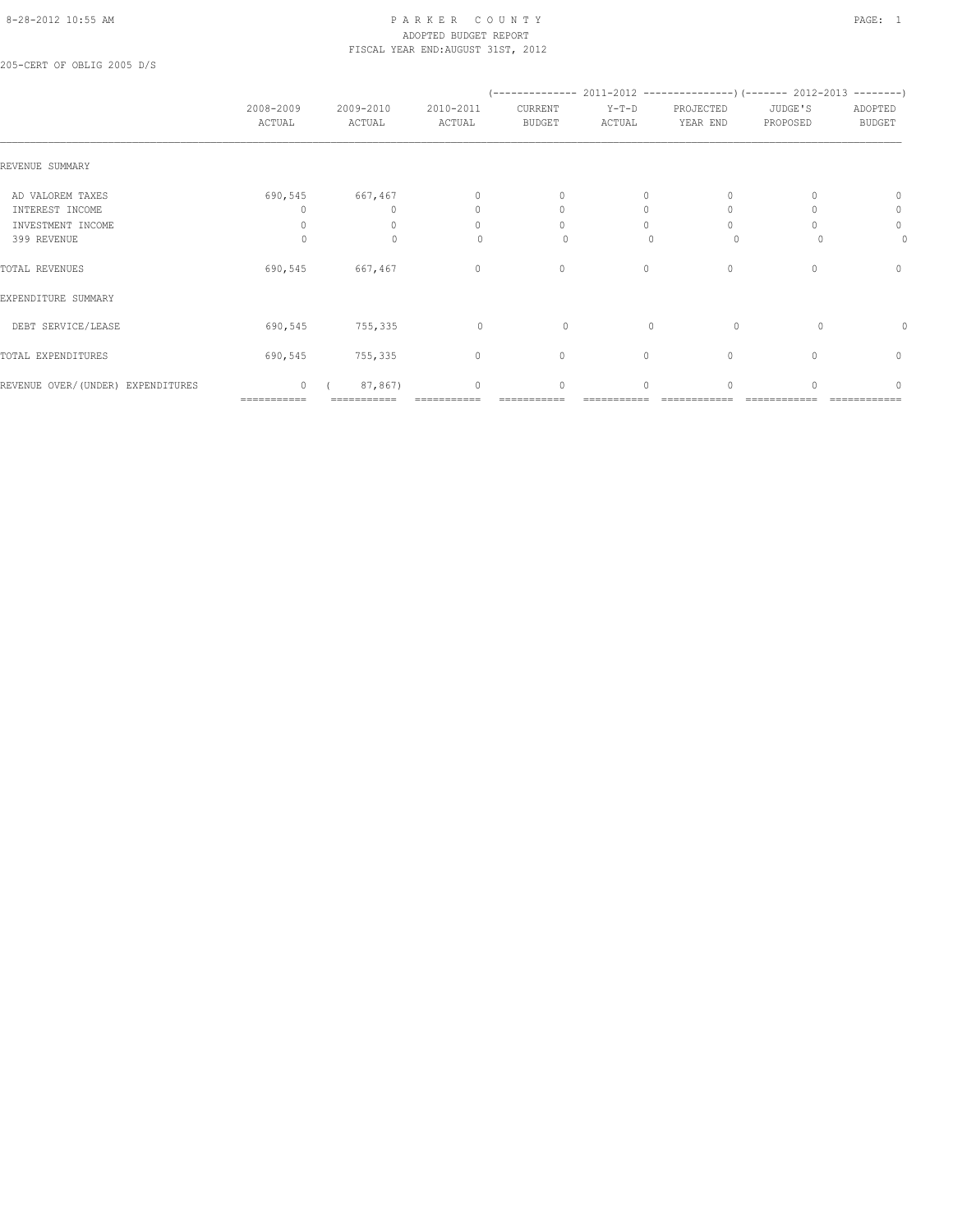205-CERT OF OBLIG 2005 D/S

| 2008-2009<br>ACTUAL | 2009-2010<br>ACTUAL | 2010-2011<br>ACTUAL              | CURRENT<br>BUDGET                | $Y-T-D$<br>ACTUAL | PROJECTED<br>YEAR END            | JUDGE'S<br>PROPOSED | ADOPTED<br><b>BUDGET</b>         |
|---------------------|---------------------|----------------------------------|----------------------------------|-------------------|----------------------------------|---------------------|----------------------------------|
|                     |                     |                                  |                                  |                   |                                  |                     |                                  |
|                     |                     |                                  |                                  |                   |                                  |                     |                                  |
| 690,545             | 667,467             | $\mathbf{0}$                     | $\begin{array}{c} \n\end{array}$ | $\Omega$          | $\Omega$                         |                     | $\begin{array}{c} \n\end{array}$ |
| $\sim$ 0            | $\Omega$            | $\Omega$                         | $\Omega$                         |                   | $\Omega$                         |                     |                                  |
| 690,545             | 667,467             | $\begin{array}{c} \n\end{array}$ | $\Omega$                         | $\Omega$          | $\Omega$                         |                     | $\circ$                          |
|                     |                     |                                  |                                  |                   |                                  |                     |                                  |
| $\Omega$            | $\Omega$            | $\bigcap$                        | $\Omega$                         |                   | $\Omega$                         |                     |                                  |
|                     | $\Omega$            | $\begin{array}{c} \n\end{array}$ | $\Omega$                         | $\Omega$          | $\begin{array}{c} \n\end{array}$ | ∩                   | $\begin{array}{c} \n\end{array}$ |
|                     |                     |                                  |                                  |                   |                                  |                     |                                  |
| $\bigcap$           | $\Omega$            | $\bigcap$                        | $\Omega$                         |                   | $\Omega$                         |                     |                                  |
|                     | $\Omega$            | $\Omega$                         | $\Omega$                         | $\Omega$          | $\bigcap$                        | ∩                   | $\Omega$                         |
|                     |                     |                                  |                                  |                   |                                  |                     |                                  |
| $\Omega$            | $\mathbf{0}$        | $\Omega$                         | $\circ$                          |                   | $\circ$                          |                     |                                  |
|                     | $\circ$             | $\mathbf{0}$                     | $\mathbf{0}$                     | $\circ$           | $\circ$                          | $\cap$              | $\mathbf{0}$                     |
|                     |                     |                                  |                                  |                   |                                  |                     | 0                                |
|                     |                     |                                  | $\mathbf{0}$                     | $\mathbf{0}$      | 690,545<br>667,467<br>$\circ$    | $\circ$             | $\mathbf{0}$                     |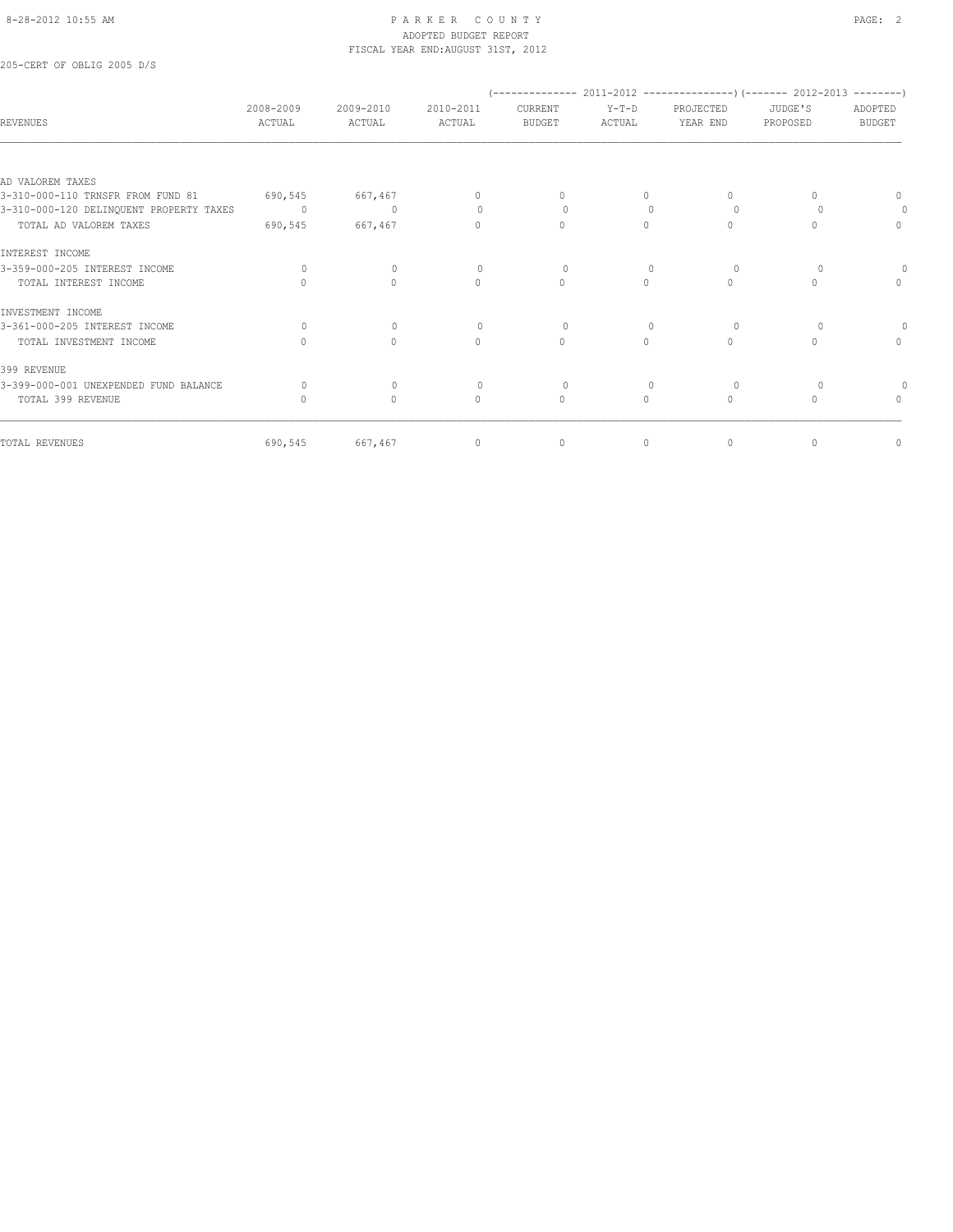# 8-28-2012 10:55 AM P A R K E R C O U N T Y PAGE: 3 ADOPTED BUDGET REPORT FISCAL YEAR END:AUGUST 31ST, 2012

205-CERT OF OBLIG 2005 D/S DEBT SERVICE/LEASE

| PEDI JERVICE/BERGE<br>EXPENDITURES | 2008-2009<br>ACTUAL | 2009-2010<br>ACTUAL | 2010-2011<br>ACTUAL | CURRENT<br><b>BUDGET</b> | $Y-T-D$<br>ACTUAL | PROJECTED<br>YEAR END | JUDGE'S<br>PROPOSED | $------$<br>ADOPTED<br><b>BUDGET</b> |
|------------------------------------|---------------------|---------------------|---------------------|--------------------------|-------------------|-----------------------|---------------------|--------------------------------------|
| TRANSFERS/DEBT SERVICE             |                     |                     |                     |                          |                   |                       |                     |                                      |
| 5-960-751-691 PRINCIPAL PAYMENTS   | $\bigcap$           | 65,000              | $\Omega$            | $\cap$                   |                   |                       |                     |                                      |
| 5-960-751-692 INTEREST PAYMENTS    | 690,545             | 689,473             |                     |                          |                   |                       |                     | n                                    |
| 5-960-751-693 FISCAL SERVICES      |                     | 862                 |                     |                          |                   |                       |                     |                                      |
| 5-960-751-694 DEBT ISSUANCE COSTS  |                     |                     |                     |                          |                   |                       |                     |                                      |
| TOTAL TRANSFERS/DEBT SERVICE       | 690,545             | 755,335             |                     |                          |                   |                       |                     |                                      |
| TOTAL DEBT SERVICE/LEASE           | 690,545             | 755,335             |                     | $\Omega$                 |                   |                       |                     |                                      |
|                                    | ------------        |                     |                     |                          |                   |                       |                     |                                      |
| TOTAL EXPENDITURES                 | 690,545             | 755,335             |                     | $\Omega$                 |                   | $\Omega$              |                     |                                      |
|                                    | ===========         | ------------        |                     |                          |                   |                       |                     |                                      |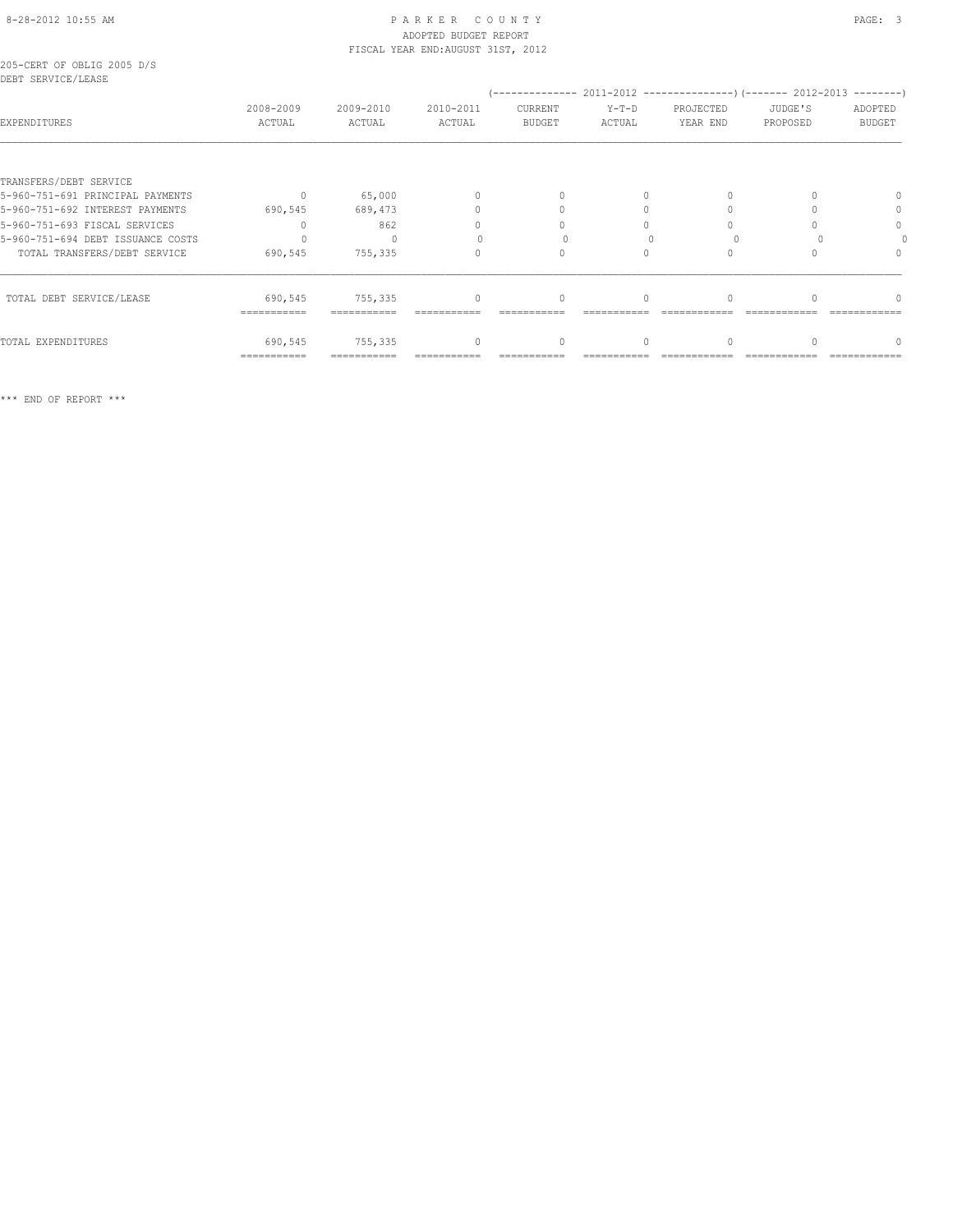#### 8-28-2012 10:55 AM P A R K E R C O U N T Y PAGE: 1 ADOPTED BUDGET REPORT FISCAL YEAR END:AUGUST 31ST, 2012

206-TAX NOTE 2005 D/S

|                                                      | 2008-2009<br>ACTUAL | 2009-2010<br>ACTUAL                 | 2010-2011<br>ACTUAL       | CURRENT<br><b>BUDGET</b>           | $Y-T-D$<br>ACTUAL         | PROJECTED<br>YEAR END    | JUDGE'S<br>PROPOSED | ADOPTED<br><b>BUDGET</b>            |
|------------------------------------------------------|---------------------|-------------------------------------|---------------------------|------------------------------------|---------------------------|--------------------------|---------------------|-------------------------------------|
| REVENUE SUMMARY                                      |                     |                                     |                           |                                    |                           |                          |                     |                                     |
| AD VALOREM TAXES<br>INVESTMENT INCOME<br>399 REVENUE | 388,850<br>$\circ$  | 403,014<br>$\Omega$<br>$\mathbf{0}$ | 0<br>$\Omega$<br>$\Omega$ | $\mathbf{0}$<br>$\circ$<br>$\circ$ | 0<br>$\Omega$<br>$\Omega$ | 0<br>$\Omega$<br>$\circ$ | $\Omega$            | $\mathbf{0}$<br>$\circ$<br>$\Omega$ |
| TOTAL REVENUES                                       | 388,850             | 403,014                             | $\mathbf{0}$              | $\circ$                            | $\circ$                   | $\mathbf{0}$             | 0                   | $\mathbf{0}$                        |
| EXPENDITURE SUMMARY                                  |                     |                                     |                           |                                    |                           |                          |                     |                                     |
| DEBT SERVICE/LEASE                                   | 389,150             | 410,931                             | $\circ$                   | 0                                  | $\mathbf{0}$              | $\circ$                  | $\Omega$            | 0                                   |
| TOTAL EXPENDITURES                                   | 389,150             | 410,931                             | $\mathbf{0}$              | $\circ$                            | $\circ$                   | $\mathbf{0}$             | $\Omega$            | $\mathbf{0}$                        |
| REVENUE OVER/(UNDER) EXPENDITURES                    | 300)<br>=========== | 7,917)<br>:=======                  | $\mathbf{0}$              | $\circ$                            | $\circ$                   | $\mathbf{0}$             |                     | $\begin{array}{c} \n\end{array}$    |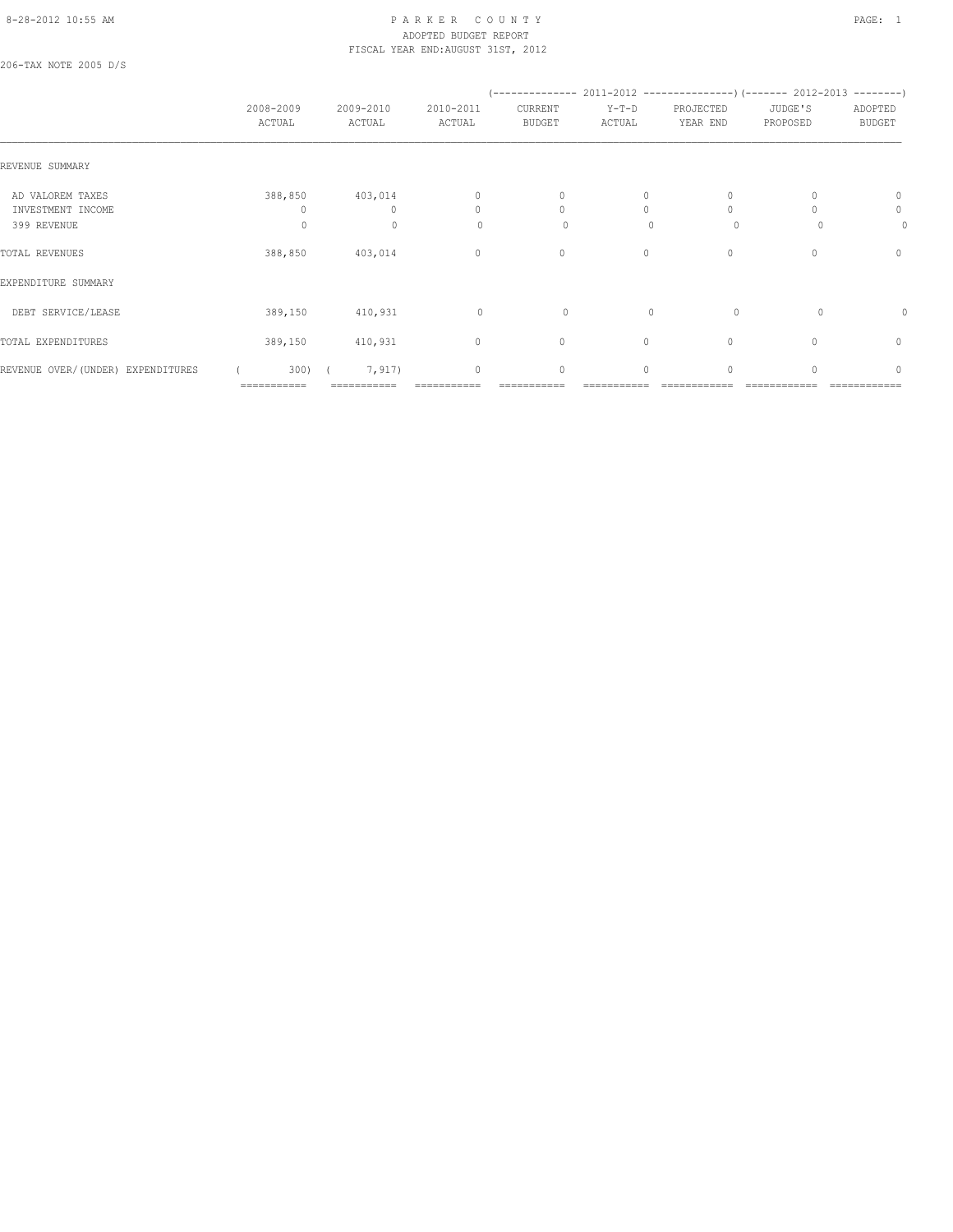206-TAX NOTE 2005 D/S

| <b>REVENUES</b>                         | 2008-2009<br>ACTUAL | 2009-2010<br>ACTUAL | 2010-2011<br>ACTUAL              | CURRENT<br><b>BUDGET</b> | $Y-T-D$<br>ACTUAL | PROJECTED<br>YEAR END | JUDGE'S<br>PROPOSED | ADOPTED<br><b>BUDGET</b>         |
|-----------------------------------------|---------------------|---------------------|----------------------------------|--------------------------|-------------------|-----------------------|---------------------|----------------------------------|
|                                         |                     |                     |                                  |                          |                   |                       |                     |                                  |
| AD VALOREM TAXES                        |                     |                     |                                  |                          |                   |                       |                     |                                  |
| 3-310-000-110 TRNSFR FROM FUND 81       | 388,850             | 403,014             | 0                                | $\Omega$                 | $\Omega$          | $\Omega$              |                     | $\Omega$                         |
| 3-310-000-120 DELINQUENT PROPERTY TAXES | $\Omega$            | $\mathbf{0}$        |                                  | $\Omega$                 |                   | $\Omega$              |                     |                                  |
| TOTAL AD VALOREM TAXES                  | 388,850             | 403,014             | 0                                | $\circ$                  | $\Omega$          | $\Omega$              |                     | $\begin{array}{c} \n\end{array}$ |
| INVESTMENT INCOME                       |                     |                     |                                  |                          |                   |                       |                     |                                  |
| 3-361-000-206 INTEREST INCOME           | $\Omega$            | $\Omega$            |                                  | $\Omega$                 |                   | $\Omega$              |                     |                                  |
| TOTAL INVESTMENT INCOME                 |                     | $\Omega$            | $\begin{array}{c} \n\end{array}$ | $\circ$                  | $\Omega$          | $\Omega$              |                     | $\begin{array}{c} \n\end{array}$ |
| 399 REVENUE                             |                     |                     |                                  |                          |                   |                       |                     |                                  |
| 3-399-000-001 UNEXPENDED FUND BALANCE   |                     | $\mathbf{0}$        |                                  | $\circ$                  |                   | $\Omega$              |                     |                                  |
| TOTAL 399 REVENUE                       | $\Omega$            | $\circ$             | $\Omega$                         | $\circ$                  | $\Omega$          | $\Omega$              |                     | $\Omega$                         |
| TOTAL REVENUES                          | 388,850             | 403,014             | $\mathbf{0}$                     | 0                        | $\circ$           | 0                     |                     | 0                                |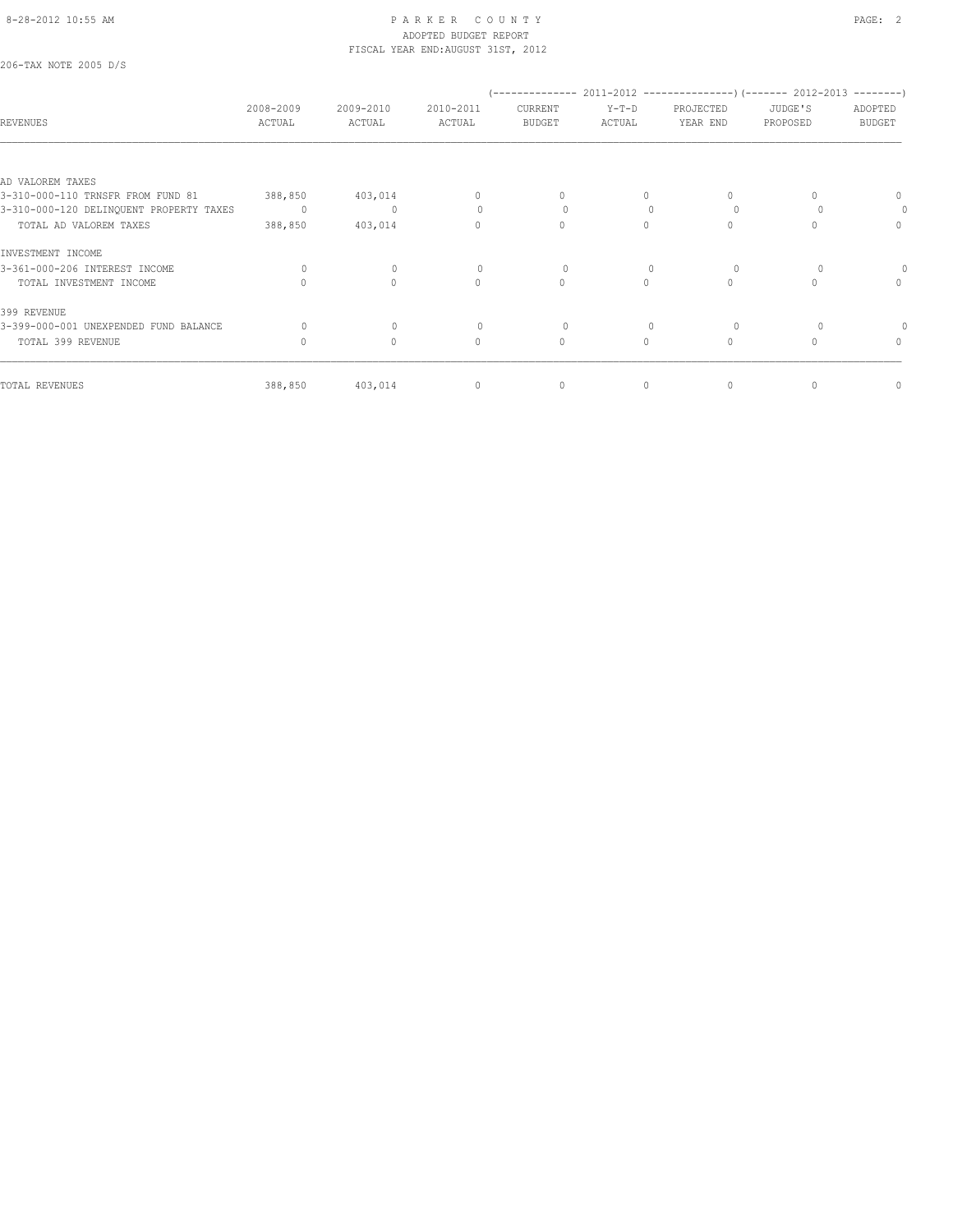# ADOPTED BUDGET REPORT

|                                             |                     |                     | FISCAL YEAR END: AUGUST 31ST, 2012 |                                  |                   |                       |                     |                          |
|---------------------------------------------|---------------------|---------------------|------------------------------------|----------------------------------|-------------------|-----------------------|---------------------|--------------------------|
| 206-TAX NOTE 2005 D/S<br>DEBT SERVICE/LEASE |                     |                     |                                    |                                  |                   |                       |                     |                          |
|                                             |                     |                     |                                    |                                  |                   |                       |                     |                          |
| EXPENDITURES                                | 2008-2009<br>ACTUAL | 2009-2010<br>ACTUAL | 2010-2011<br>ACTUAL                | CURRENT<br><b>BUDGET</b>         | $Y-T-D$<br>ACTUAL | PROJECTED<br>YEAR END | JUDGE'S<br>PROPOSED | ADOPTED<br><b>BUDGET</b> |
|                                             |                     |                     |                                    |                                  |                   |                       |                     |                          |
| TRANSFERS/DEBT SERVICE                      |                     |                     |                                    |                                  |                   |                       |                     |                          |
| 5-960-751-691 PRINCIPAL PAYMENTS            | 335,000             | 370,000             | $\Omega$                           | $\begin{array}{c} \n\end{array}$ | $\Omega$          |                       |                     | $\Omega$                 |
| 5-960-751-692 INTEREST PAYMENTS             | 53,850              | 40,631              | 0                                  |                                  |                   |                       |                     | 0                        |
| 5-960-751-693 FISCAL SERVICES               | 300                 | 300                 |                                    |                                  |                   |                       |                     |                          |
| TOTAL TRANSFERS/DEBT SERVICE                | 389,150             | 410,931             | 0                                  | $\Omega$                         | $\bigcap$         |                       |                     | $\cap$                   |
| TOTAL DEBT SERVICE/LEASE                    | 389,150             | 410,931             | $\mathbf{0}$                       | $\mathbf{0}$                     | $\circ$           |                       |                     | n                        |
|                                             | ===========         |                     |                                    |                                  |                   |                       |                     |                          |
| TOTAL EXPENDITURES                          | 389,150             | 410,931             | 0                                  | 0                                | 0                 |                       |                     | 0                        |

=========== =========== =========== =========== =========== ============ ============ ============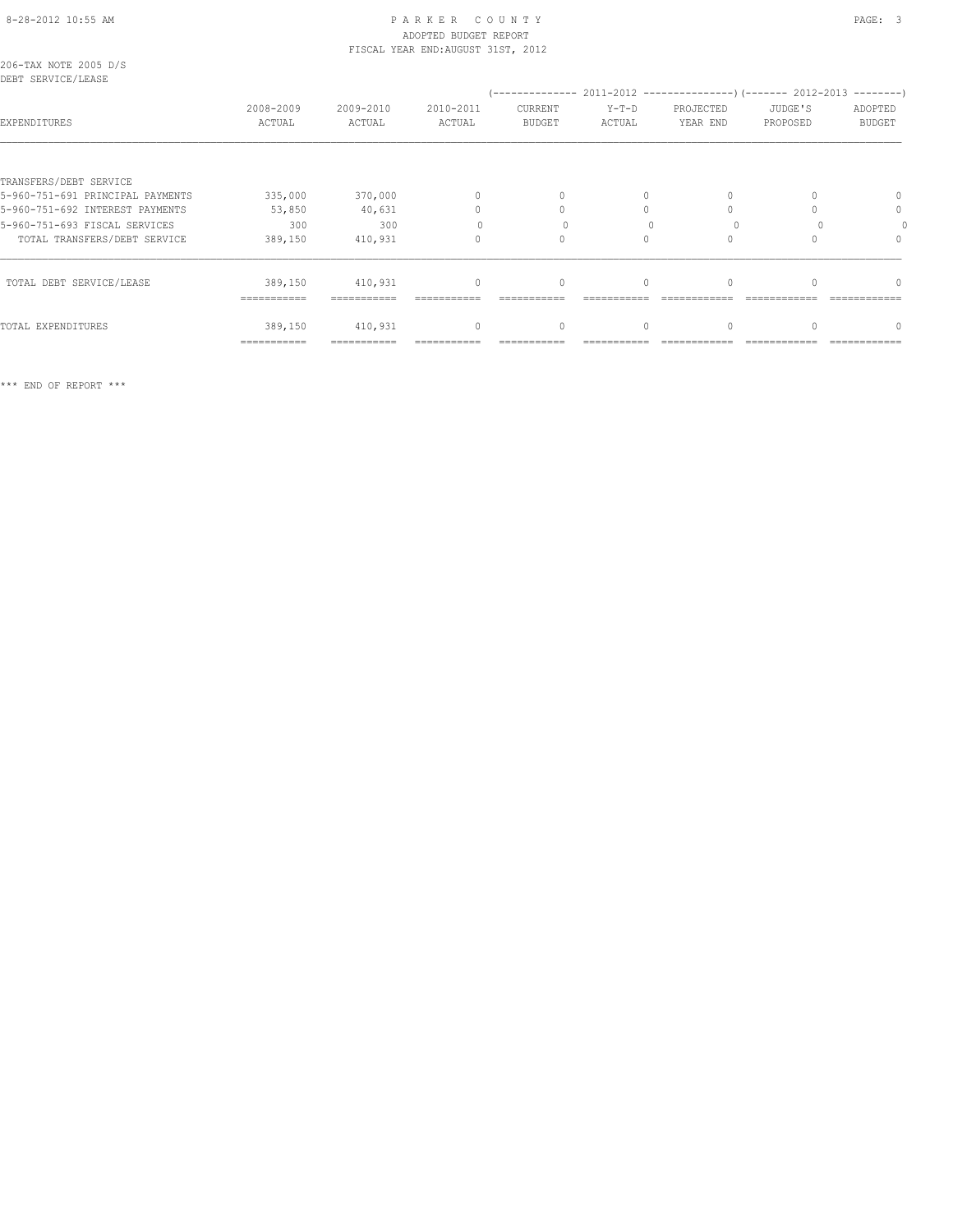#### 8-28-2012 10:55 AM PAGE: 1 PARKER COUNTY PAGE: 1 ADOPTED BUDGET REPORT FISCAL YEAR END:AUGUST 31ST, 2012

207-2006/2007 TAX NOTE (3MIL)

|                                                      | 2008-2009<br>ACTUAL         | 2009-2010<br>ACTUAL          | 2010-2011<br>ACTUAL | CURRENT<br><b>BUDGET</b>      | $Y-T-D$<br>ACTUAL | PROJECTED<br>YEAR END    | JUDGE'S<br>PROPOSED | ADOPTED<br><b>BUDGET</b> |
|------------------------------------------------------|-----------------------------|------------------------------|---------------------|-------------------------------|-------------------|--------------------------|---------------------|--------------------------|
| REVENUE SUMMARY                                      |                             |                              |                     |                               |                   |                          |                     |                          |
| AD VALOREM TAXES<br>INVESTMENT INCOME<br>399 REVENUE | 577,580<br>$\Omega$         | 577,317<br>0<br>$\mathbf{0}$ | 0<br>$\Omega$<br>0  | $\mathbf{0}$<br>$\Omega$<br>0 | 0<br>$\mathbf{0}$ | 0<br>$\Omega$<br>$\circ$ |                     | 0<br>0<br>0              |
| TOTAL REVENUES                                       | 577,580                     | 577,317                      | $\circ$             | $\mathbf 0$                   | 0                 | $\mathbf{0}$             | 0                   | $\mathbf{0}$             |
| EXPENDITURE SUMMARY                                  |                             |                              |                     |                               |                   |                          |                     |                          |
| DEBT SERVICE/LEASE                                   | 577,580                     | 577,317                      | $\circ$             | $\circ$                       | $\mathbf{0}$      | $\circ$                  | 0                   | 0                        |
| TOTAL EXPENDITURES                                   | 577,580                     | 577,317                      | $\circ$             | $\mathbf{0}$                  | $\Omega$          | $\mathbf{0}$             |                     | $\mathbf{0}$             |
| REVENUE OVER/(UNDER) EXPENDITURES                    | $\mathbf{0}$<br>=========== | 0                            | $\mathbf{0}$        | $\mathbf{0}$                  | $\Omega$          | $\Omega$                 |                     | $\Omega$                 |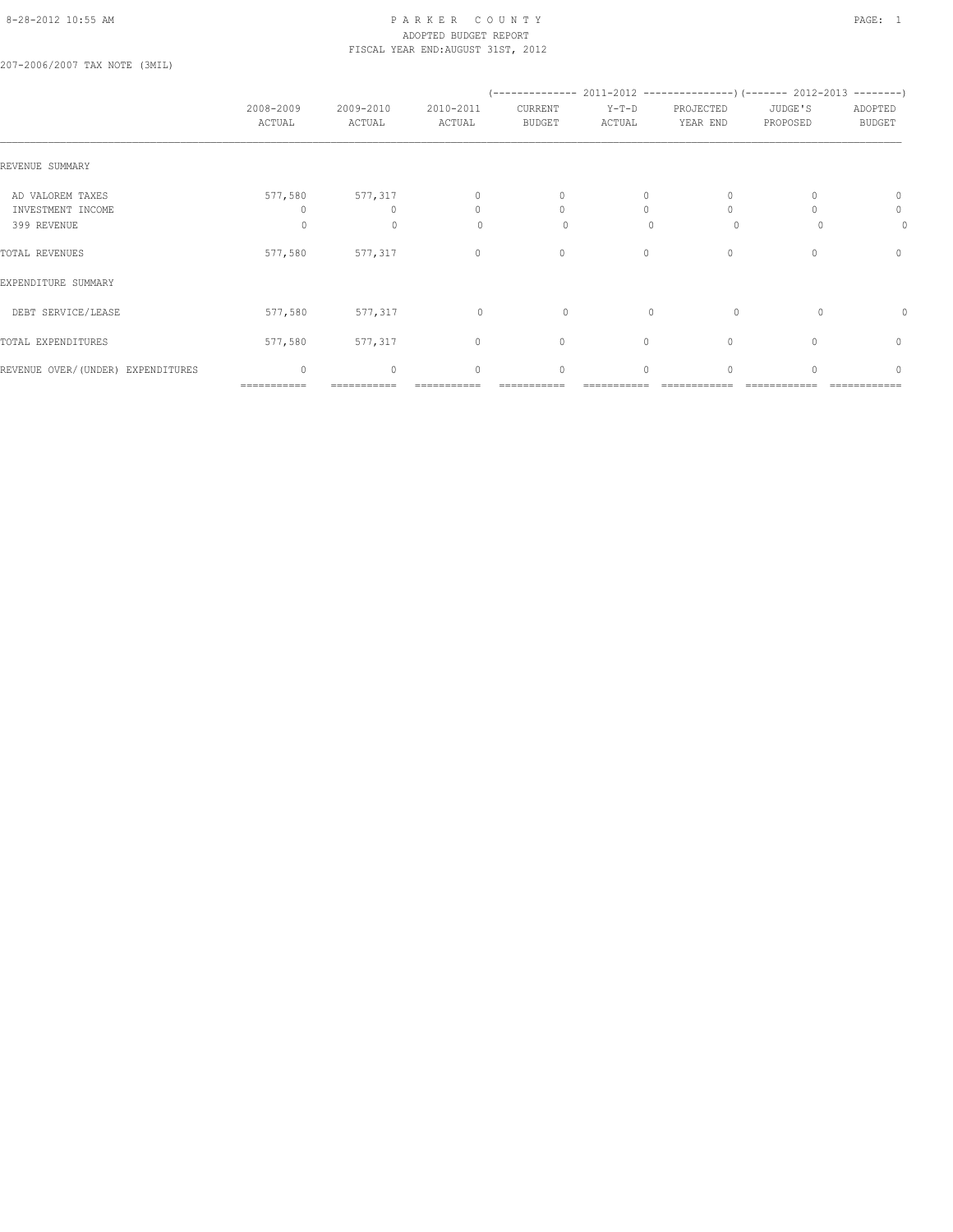207-2006/2007 TAX NOTE (3MIL)

| <b>REVENUES</b>                       | 2008-2009<br>ACTUAL | 2009-2010<br>ACTUAL              | 2010-2011<br>ACTUAL | CURRENT<br><b>BUDGET</b> | $Y-T-D$<br>ACTUAL | PROJECTED<br>YEAR END | JUDGE'S<br>PROPOSED | ADOPTED<br><b>BUDGET</b> |
|---------------------------------------|---------------------|----------------------------------|---------------------|--------------------------|-------------------|-----------------------|---------------------|--------------------------|
| AD VALOREM TAXES                      |                     |                                  |                     |                          |                   |                       |                     |                          |
| 3-310-000-110 TRNSFR FROM FUND 81     | 577,580             | 577,317                          | $\Omega$            | 0                        | 0                 | 0                     |                     | $\Omega$                 |
| 3-310-000-120 DELINQUENT PROP TAXES   | 0                   | $\mathbf{0}$                     | $\bigcap$           |                          | $\cap$            | $\Omega$              |                     |                          |
| TOTAL AD VALOREM TAXES                | 577,580             | 577,317                          | 0                   | $\mathbf{0}$             | $\Omega$          | $\circ$               |                     | $\mathbf{0}$             |
| INVESTMENT INCOME                     |                     |                                  |                     |                          |                   |                       |                     |                          |
| 3-361-000-207 INTEREST INCOME         | 0                   | $\bigcap$                        |                     |                          |                   | $\Omega$              |                     |                          |
| TOTAL INVESTMENT INCOME               |                     | $\Omega$                         | $\Omega$            | $\Omega$                 | $\Omega$          | $\circ$               | $\cap$              | $\Omega$                 |
| 399 REVENUE                           |                     |                                  |                     |                          |                   |                       |                     |                          |
| 3-399-000-001 UNEXPENDED FUND BALANCE |                     | $\begin{array}{c} \n\end{array}$ | $\Omega$            |                          |                   | $\Omega$              |                     |                          |
| TOTAL 399 REVENUE                     | 0                   | $\circ$                          | $\circ$             | $\mathbf{0}$             | $\circ$           | $\circ$               | $\Omega$            | 0                        |
| TOTAL REVENUES                        | 577,580             | 577,317                          | $\mathbf{0}$        | $\mathbf 0$              | $\circ$           | 0                     |                     | 0                        |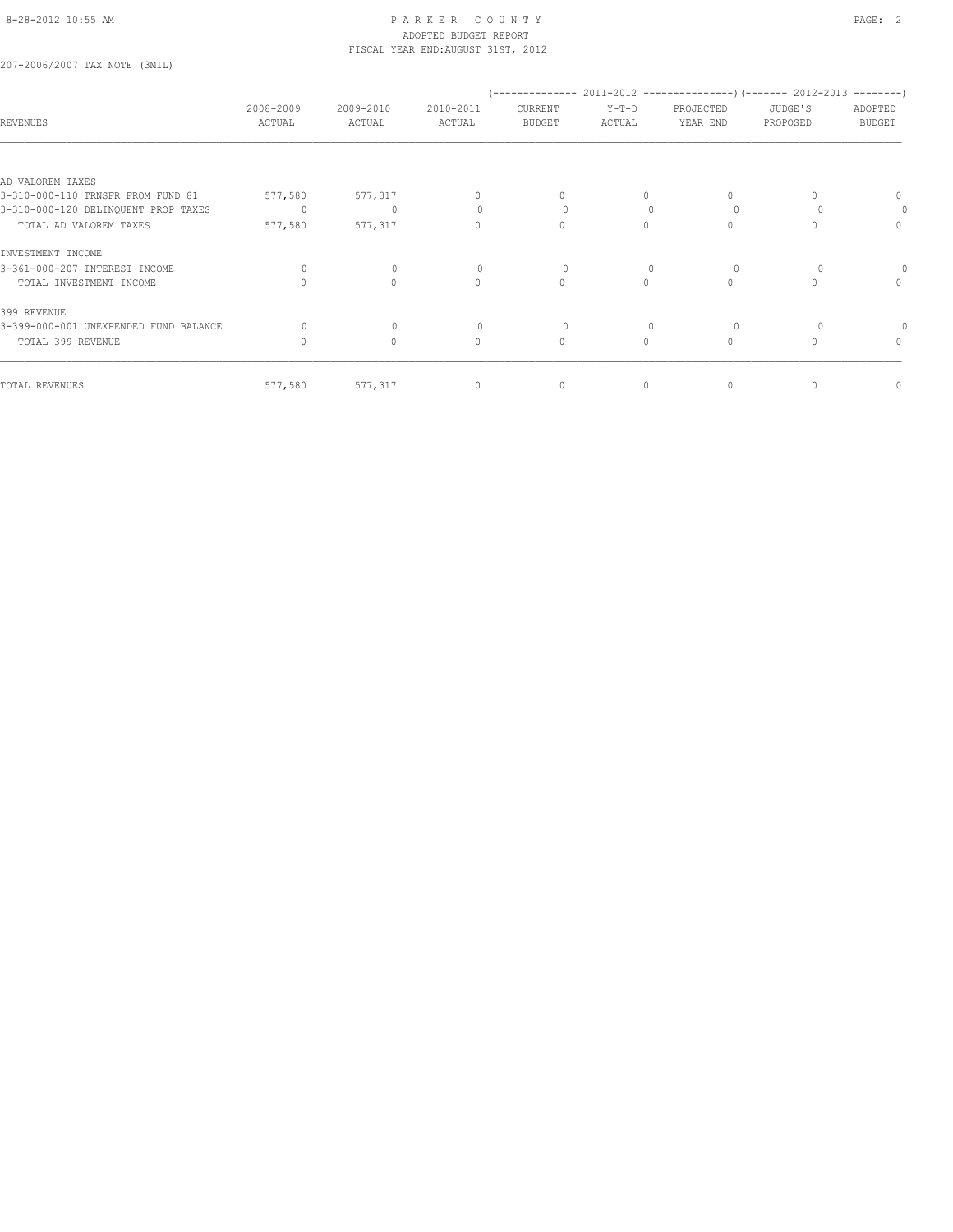| 207-2006/2007 TAX NOTE (3MIL) |  |  |
|-------------------------------|--|--|
| DEBT SERVICE/LEASE            |  |  |

| DEDI OEKVILE/ HEAOE              |                     |                     |                     |                          |                   |                       |                     |                          |
|----------------------------------|---------------------|---------------------|---------------------|--------------------------|-------------------|-----------------------|---------------------|--------------------------|
| EXPENDITURES                     | 2008-2009<br>ACTUAL | 2009-2010<br>ACTUAL | 2010-2011<br>ACTUAL | CURRENT<br><b>BUDGET</b> | $Y-T-D$<br>ACTUAL | PROJECTED<br>YEAR END | JUDGE'S<br>PROPOSED | ADOPTED<br><b>BUDGET</b> |
|                                  |                     |                     |                     |                          |                   |                       |                     |                          |
| TRANSFERS/DEBT SERVICE           |                     |                     |                     |                          |                   |                       |                     |                          |
| 5-960-751-691 PRINCIPAL PAYMENTS | 480,000             | 500,000             | $\Omega$            | 0                        | $\Omega$          | $\circ$               |                     | 0                        |
| 5-960-751-692 INTEREST PAYMENTS  | 97,580              | 77,317              |                     |                          |                   | $\Omega$              |                     |                          |
| TOTAL TRANSFERS/DEBT SERVICE     | 577,580             | 577,317             | 0                   | 0                        |                   | $\mathbf{0}$          |                     | 0                        |
| TOTAL DEBT SERVICE/LEASE         | 577,580             | 577,317             | $\cap$              | $\Omega$                 | $\cap$            | $\Omega$              | $\Omega$            | $\Omega$                 |
|                                  | ===========         |                     |                     |                          |                   |                       |                     |                          |
| TOTAL EXPENDITURES               | 577,580             | 577,317             | $\cap$              | 0                        |                   | $\mathbf{0}$          |                     | $\Omega$                 |
|                                  | ===========         |                     |                     |                          |                   |                       |                     |                          |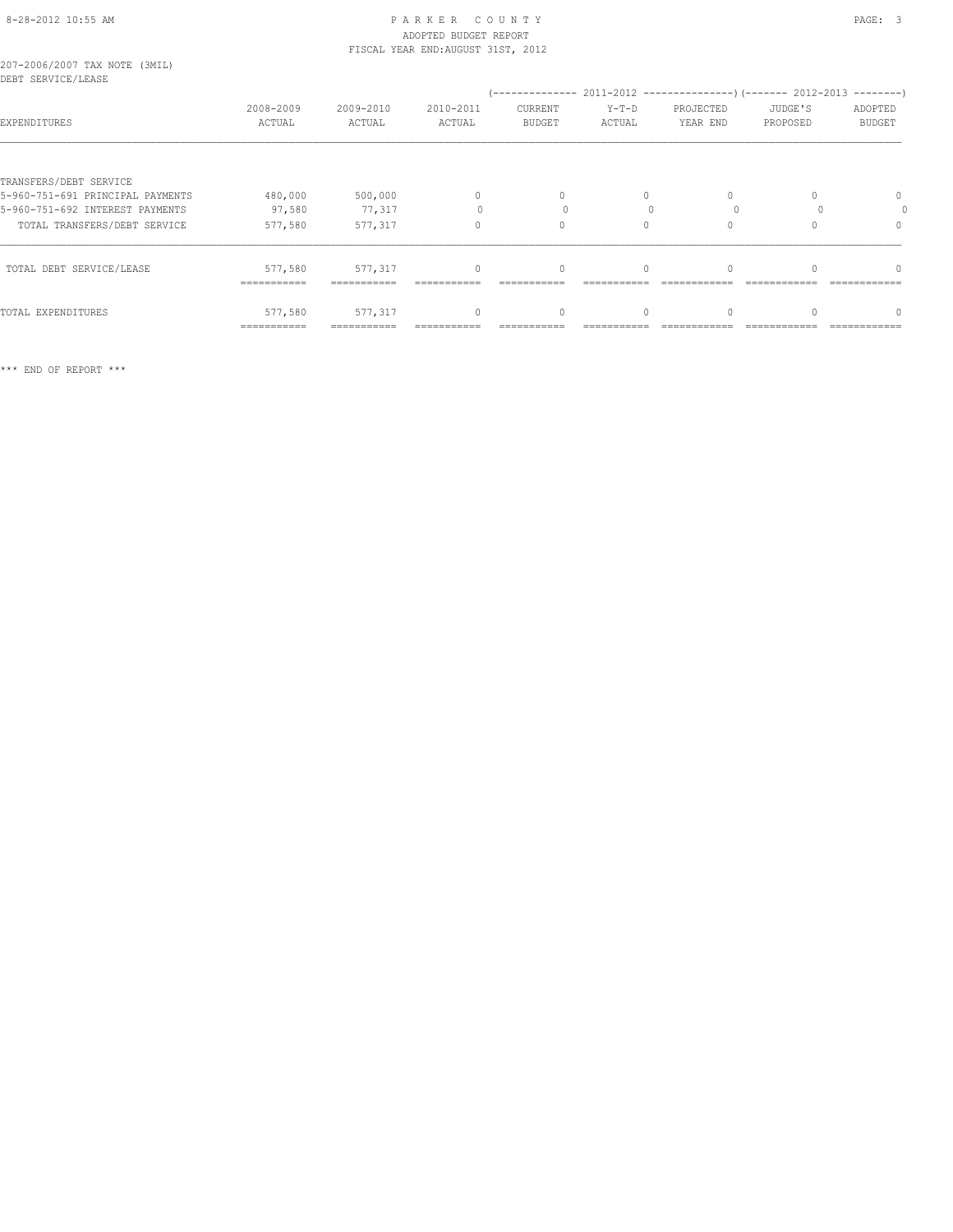# 8-28-2012 10:55 AM P A R K E R C O U N T Y PAGE: 1 ADOPTED BUDGET REPORT FISCAL YEAR END:AUGUST 31ST, 2012

208-'09 TRANSPORTATION BOND

|                                       | 2008-2009<br>ACTUAL       | 2009-2010<br>ACTUAL   | 2010-2011<br>ACTUAL | CURRENT<br><b>BUDGET</b> | $Y-T-D$<br>ACTUAL | PROJECTED<br>YEAR END | JUDGE'S<br>PROPOSED | ADOPTED<br><b>BUDGET</b>         |
|---------------------------------------|---------------------------|-----------------------|---------------------|--------------------------|-------------------|-----------------------|---------------------|----------------------------------|
| REVENUE SUMMARY                       |                           |                       |                     |                          |                   |                       |                     |                                  |
| AD VALOREM TAXES<br>INVESTMENT INCOME | $\overline{0}$<br>306,095 | 2,900,050<br>$\Omega$ | $\circ$<br>$\Omega$ | $\mathbf{0}$<br>$\circ$  | 0<br>$\Omega$     | 0<br>$\Omega$         |                     | $\mathbf{0}$<br>$\circ$          |
| INTERFUND TRANSFERS IN                | 902,176                   | $\circ$               | $\Omega$            | $\circ$                  | $\Omega$          | $\Omega$              |                     | $\Omega$                         |
| TOTAL REVENUES                        | 1,208,271                 | 2,900,050             | $\mathbf{0}$        | $\circ$                  | $\circ$           | $\mathbf{0}$          | 0                   | $\circ$                          |
| EXPENDITURE SUMMARY                   |                           |                       |                     |                          |                   |                       |                     |                                  |
| DEBT SERVICE/LEASE                    | 1,208,271                 | 2,900,050             | $\circ$             | 0                        | $\mathbf{0}$      | $\circ$               | $\Omega$            | 0                                |
| TOTAL EXPENDITURES                    | 1,208,271                 | 2,900,050             | $\mathbf{0}$        | $\circ$                  | $\Omega$          | $\Omega$              | $\Omega$            | $\begin{array}{c} \n\end{array}$ |
| REVENUE OVER/(UNDER) EXPENDITURES     | 0)<br>===========         | $\Omega$              | $\mathbf{0}$        | $\circ$                  | $\circ$           | $\mathbf{0}$          |                     | $\begin{array}{c} \n\end{array}$ |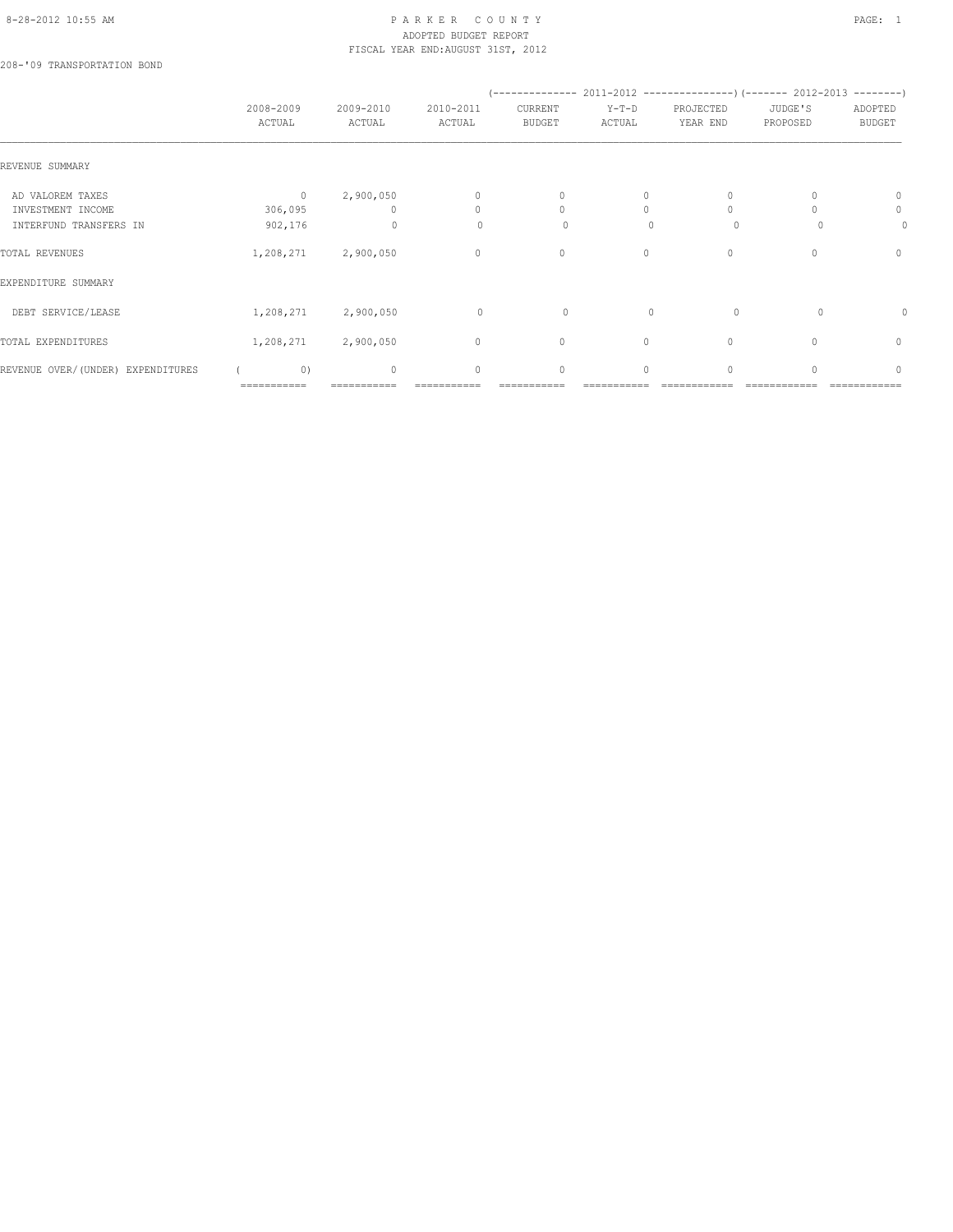208-'09 TRANSPORTATION BOND

| <b>REVENUES</b>                      | 2008-2009<br>ACTUAL | 2009-2010<br>ACTUAL | 2010-2011<br>ACTUAL | CURRENT<br><b>BUDGET</b> | $Y-T-D$<br>ACTUAL | PROJECTED<br>YEAR END | JUDGE'S<br>PROPOSED | ADOPTED<br><b>BUDGET</b> |
|--------------------------------------|---------------------|---------------------|---------------------|--------------------------|-------------------|-----------------------|---------------------|--------------------------|
|                                      |                     |                     |                     |                          |                   |                       |                     |                          |
| AD VALOREM TAXES                     |                     |                     |                     |                          |                   |                       |                     |                          |
| 3-310-000-110 TRNSF FROM FUND 81     | $\Omega$            | 2,900,050           | 0                   | 0                        | $\Omega$          | $\Omega$              |                     | 0                        |
| 3-310-000-111 BOND PROCEEDS INTEREST |                     | 0                   | 0                   | $\Omega$                 |                   | $\Omega$              |                     | 0                        |
| TOTAL AD VALOREM TAXES               | $\cap$              | 2,900,050           | $\Omega$            | $\Omega$                 | $\bigcap$         | $\Omega$              |                     | $\mathbf{0}$             |
| INVESTMENT INCOME                    |                     |                     |                     |                          |                   |                       |                     |                          |
| 3-361-000-208 INTEREST INCOME        | 306,095             | $\Omega$            |                     | 0                        |                   | $\Omega$              |                     |                          |
| TOTAL INVESTMENT INCOME              | 306,095             | 0                   | $\mathbf{0}$        | $\circ$                  | $\cap$            | $\Omega$              |                     | $\mathbf{0}$             |
| INTERFUND TRANSFERS IN               |                     |                     |                     |                          |                   |                       |                     |                          |
| 3-371-000-408 TRANSFER FROM FUND 408 | 902,176             | $\mathbf{0}$        | 0                   | 0                        |                   | $\Omega$              |                     |                          |
| TOTAL INTERFUND TRANSFERS IN         | 902,176             | $\circ$             | $\Omega$            | $\circ$                  | $\Omega$          | $\Omega$              |                     | $\mathbf{0}$             |
| TOTAL REVENUES                       | 1,208,271           | 2,900,050           | $\mathbf{0}$        | 0                        | 0                 | $\mathbf{0}$          |                     | 0                        |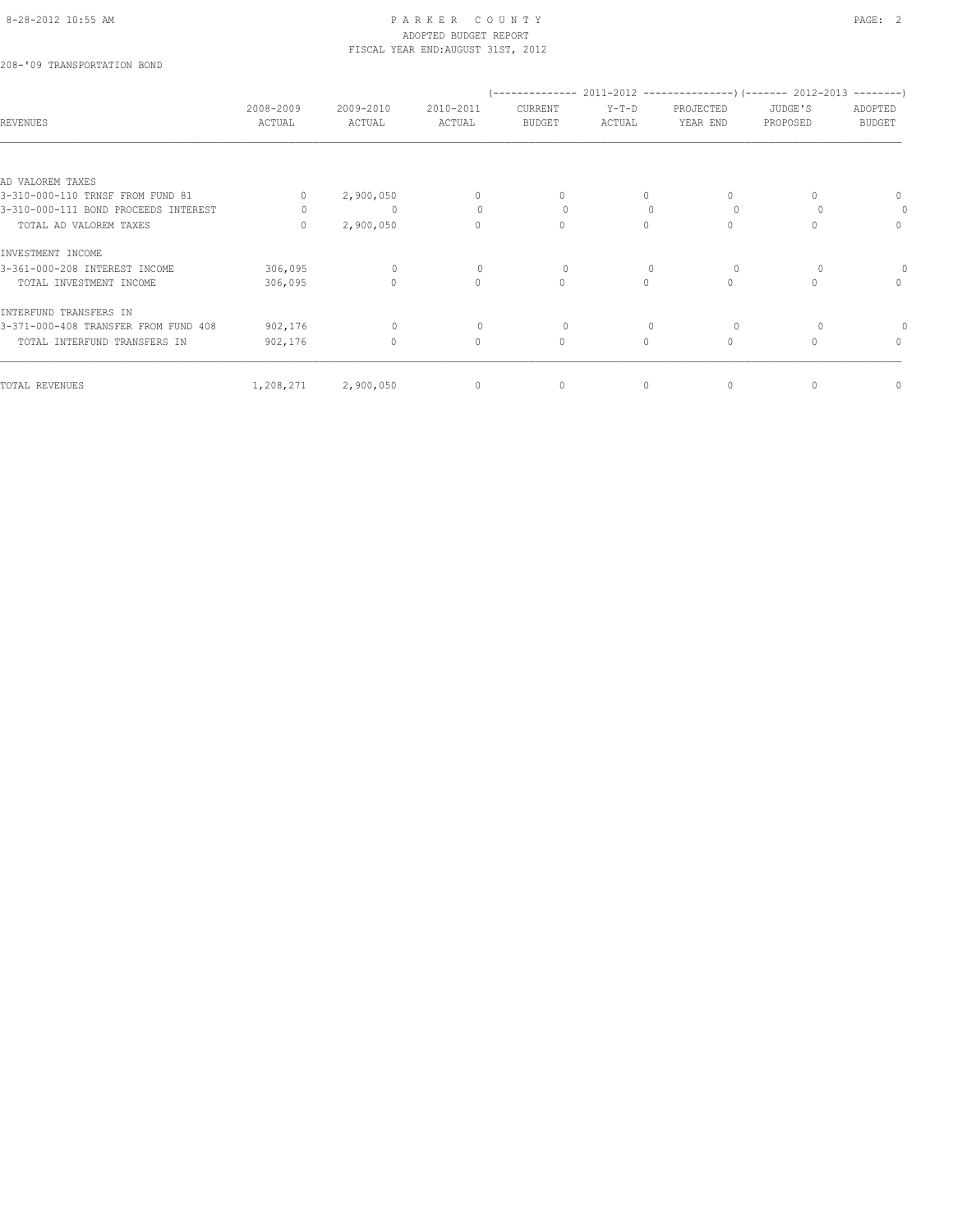# 8-28-2012 10:55 AM P A R K E R C O U N T Y PAGE: 3 ADOPTED BUDGET REPORT FISCAL YEAR END:AUGUST 31ST, 2012

|  | 208-'09 TRANSPORTATION BOND |  |
|--|-----------------------------|--|
|  | DEBT SERVICE/LEASE          |  |

| bhbi Ghnvich/mhnoi               | 2008-2009   | 2009-2010 | 2010-2011 | CURRENT       | $Y-T-D$ | PROJECTED | JUDGE'S  | ADOPTED       |
|----------------------------------|-------------|-----------|-----------|---------------|---------|-----------|----------|---------------|
| EXPENDITURES                     | ACTUAL      | ACTUAL    | ACTUAL    | <b>BUDGET</b> | ACTUAL  | YEAR END  | PROPOSED | <b>BUDGET</b> |
| TRANSFERS/DEBT SERVICE           |             |           |           |               |         |           |          |               |
| 5-960-751-691 PRINCIPAL PAYMENTS |             |           |           | $\bigcap$     |         | $\Omega$  |          | $\Omega$      |
| 5-960-751-692 INTEREST PAYMENTS  | 1,208,271   | 2,899,850 |           |               |         |           |          | 0             |
| 5-960-751-693 FISCAL SERVICES    |             | 200       |           |               |         |           |          |               |
| TOTAL TRANSFERS/DEBT SERVICE     | 1,208,271   | 2,900,050 |           |               |         |           |          | $\Omega$      |
| TOTAL DEBT SERVICE/LEASE         | 1,208,271   | 2,900,050 | $\cap$    | $\Omega$      |         |           |          | $\cap$        |
|                                  | =========== |           |           |               |         |           |          |               |
| TOTAL EXPENDITURES               | 1,208,271   | 2,900,050 | $\Omega$  | 0             |         | 0         |          |               |
|                                  | =========== |           |           |               |         |           |          |               |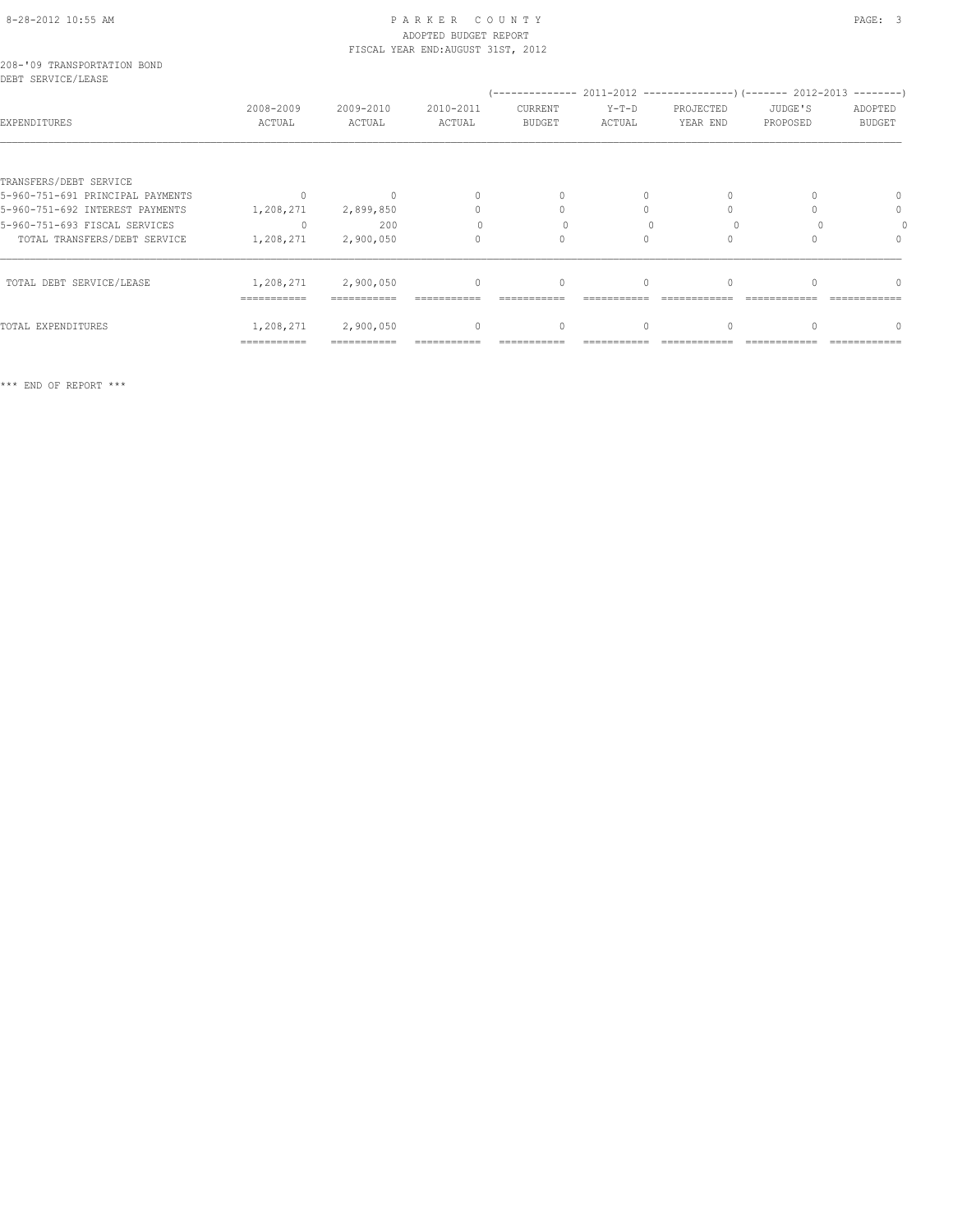# 8-28-2012 10:55 AM PAGE: 1 PARKER COUNTY PAGE: 1 ADOPTED BUDGET REPORT FISCAL YEAR END:AUGUST 31ST, 2012

21 -DISTRICT CLERK

|                                   | 2008-2009<br>ACTUAL | 2009-2010<br>ACTUAL | 2010-2011<br>ACTUAL | CURRENT<br>BUDGET | $Y-T-D$<br>ACTUAL | PROJECTED<br>YEAR END | JUDGE'S<br>PROPOSED | ADOPTED<br><b>BUDGET</b> |
|-----------------------------------|---------------------|---------------------|---------------------|-------------------|-------------------|-----------------------|---------------------|--------------------------|
| REVENUE SUMMARY                   |                     |                     |                     |                   |                   |                       |                     |                          |
| FEES OF OFFICE                    | 22,261              | 23,543              | 22,406 20,000       |                   | $19,012$ ( $14)$  |                       | $\mathbf{0}$        | 16,000                   |
| INVESTMENT INCOME                 | 0                   | 0                   | $\mathbf{0}$        | $\mathbf{0}$      | 0(                | 14)                   |                     | $\circ$                  |
| 399 REVENUE                       | $\circ$             | $\mathbf{0}$        | $\Omega$            | $\circ$           | $\Omega$          | 0                     | $\Omega$            | $\circ$                  |
| TOTAL REVENUES                    | 22,261              | 23,543              | 22,406              | 20,000            | 19,012 (          | 28)                   | $\circ$             | 16,000                   |
| EXPENDITURE SUMMARY               |                     |                     |                     |                   |                   |                       |                     |                          |
| 409 NON DEPARTMENT                | $\circ$             | $\circ$             | $\circ$             | 20,000            | $\mathbf{0}$      | 14                    | 0                   | 16,000                   |
| TOTAL EXPENDITURES                | $\mathbf{0}$        | $\circ$             | $\mathbf{0}$        | 20,000            | $\circ$           | 14                    | $\mathbf{0}$        | 16,000                   |
| REVENUE OVER/(UNDER) EXPENDITURES | 22,261              | 23,543              | 22,406              | $\circ$           | 19,012 (          | 42)                   | $\mathbf{0}$        | $\mathbf{0}$             |
|                                   | ===========         |                     |                     |                   |                   |                       |                     |                          |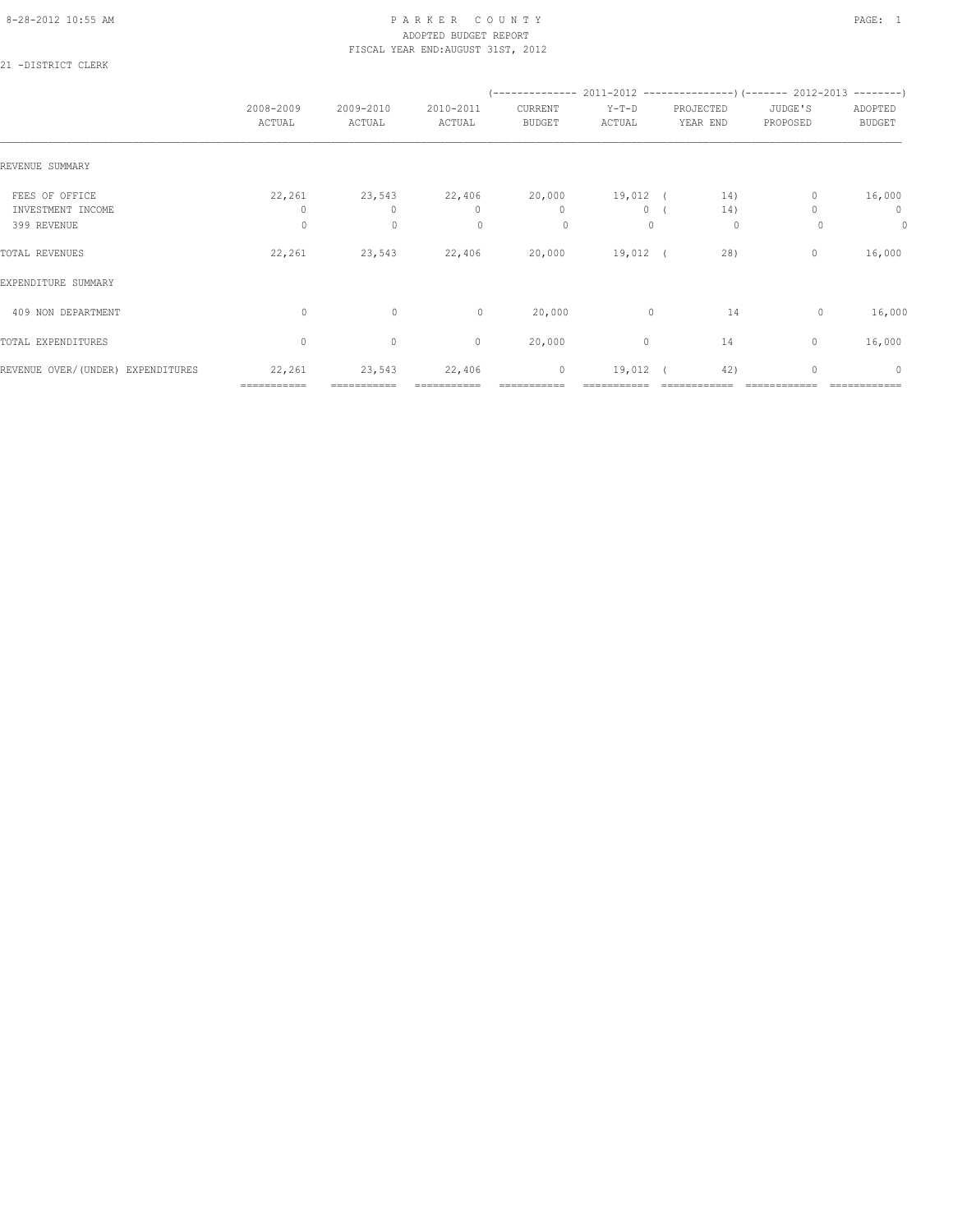# 8-28-2012 10:55 AM PAGE: 2 ADOPTED BUDGET REPORT FISCAL YEAR END:AUGUST 31ST, 2012

21 -DISTRICT CLERK

| <b>REVENUES</b>                       | 2008-2009<br>ACTUAL | 2009-2010<br>ACTUAL | 2010-2011<br>ACTUAL | CURRENT<br><b>BUDGET</b> | $Y-T-D$<br>ACTUAL |            | PROJECTED<br>YEAR END | JUDGE'S<br>PROPOSED | ADOPTED<br><b>BUDGET</b> |
|---------------------------------------|---------------------|---------------------|---------------------|--------------------------|-------------------|------------|-----------------------|---------------------|--------------------------|
| FEES OF OFFICE                        |                     |                     |                     |                          |                   |            |                       |                     |                          |
| 3-340-000-450 DISPUTE RESOLUTION FEES | 22,261              | 23,543              | 22,406              | 20,000                   | 19,012            | $\sqrt{2}$ | 14)                   |                     | 16,000                   |
| TOTAL FEES OF OFFICE                  | 22,261              | 23,543              | 22,406              | 20,000                   | $19,012$ (        |            | 14)                   | 0                   | 16,000                   |
| INVESTMENT INCOME                     |                     |                     |                     |                          |                   |            |                       |                     |                          |
| 3-361-000-021 INTEREST INCOME         | $\circ$             | $\circ$             | 0                   | 0                        | 0                 |            | 14)                   | 0                   | 0                        |
| TOTAL INVESTMENT INCOME               | $\Omega$            | $\circ$             | $\circ$             | $\mathbf{0}$             | $\circ$           |            | 14)                   | 0                   | $\mathbf{0}$             |
| 399 REVENUE                           |                     |                     |                     |                          |                   |            |                       |                     |                          |
| 3-399-000-001 UNEXPENDED FUND BALANCE | $\circ$             | $\mathbf 0$         | $\circ$             | 0                        | $\mathbf 0$       |            | $\circ$               | 0                   |                          |
| TOTAL 399 REVENUE                     | $\mathbf{0}$        | $\circ$             | $\mathbf{0}$        | $\circ$                  | $\circ$           |            | $\circ$               | $\Omega$            | $\circ$                  |
| TOTAL REVENUES                        | 22,261              | 23,543              | 22,406              | 20,000                   | $19,012$ (        |            | 28)                   | 0                   | 16,000                   |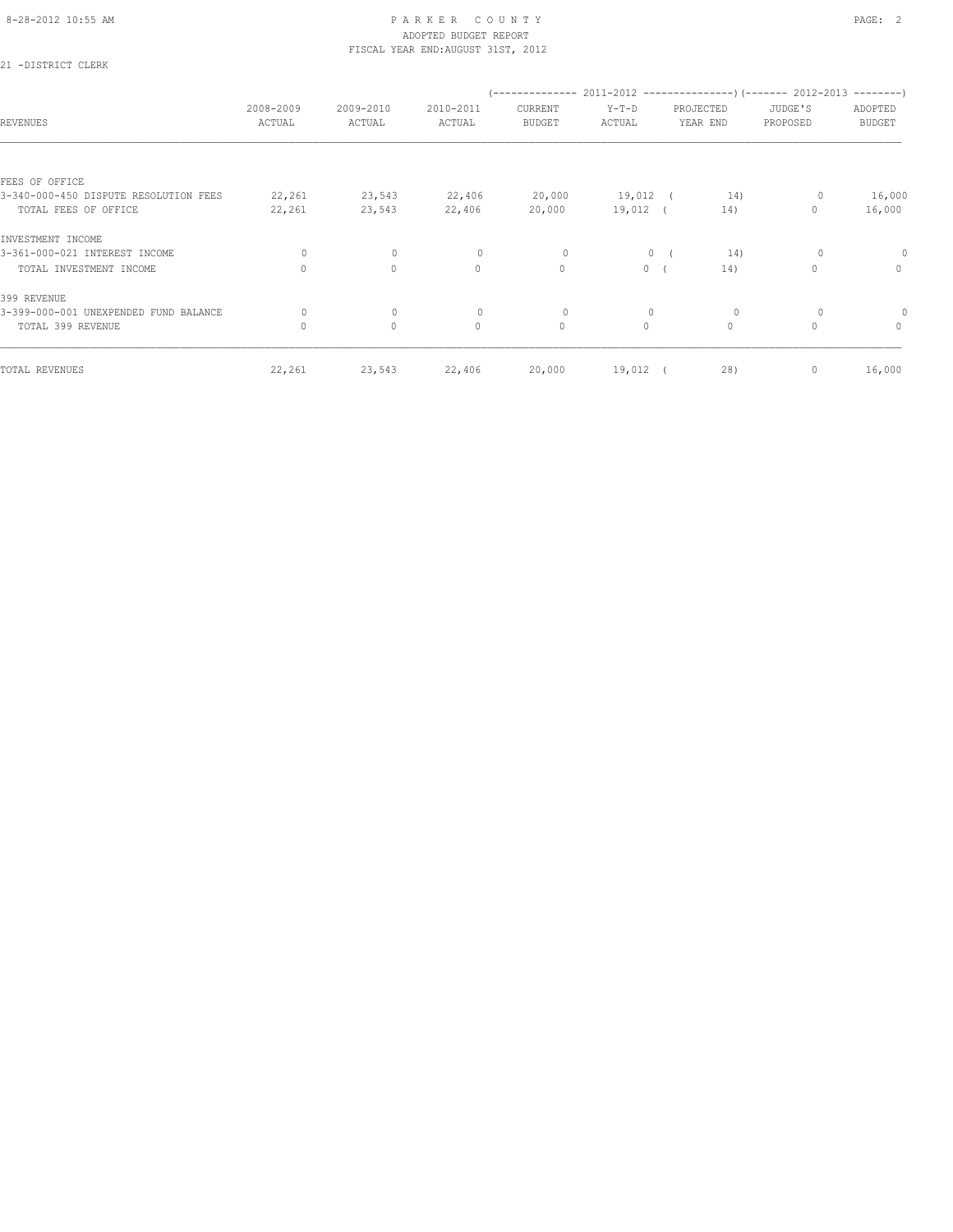#### 8-28-2012 10:55 AM P A R K E R C O U N T Y PAGE: 3 ADOPTED BUDGET REPORT FISCAL YEAR END:AUGUST 31ST, 2012

| 21 -DISTRICT CLERK<br>409 NON DEPARTMENT |                     |                     |                     |                          |                   |                       |                     |                          |
|------------------------------------------|---------------------|---------------------|---------------------|--------------------------|-------------------|-----------------------|---------------------|--------------------------|
|                                          |                     |                     |                     |                          |                   |                       |                     |                          |
| EXPENDITURES                             | 2008-2009<br>ACTUAL | 2009-2010<br>ACTUAL | 2010-2011<br>ACTUAL | CURRENT<br><b>BUDGET</b> | $Y-T-D$<br>ACTUAL | PROJECTED<br>YEAR END | JUDGE'S<br>PROPOSED | ADOPTED<br><b>BUDGET</b> |
|                                          |                     |                     |                     |                          |                   |                       |                     |                          |
| PROFESSIONAL AND SERVICE                 |                     |                     |                     |                          |                   |                       |                     |                          |
| 5-409-400-499 MISCELLANEOUS              | $\bigcap$           | $\Omega$            | $\Omega$            | $\circ$                  |                   | 14                    |                     |                          |
| TOTAL PROFESSIONAL AND SERVICE           |                     | $\Omega$            | $\Omega$            | $\Omega$                 | $\Omega$          | 14                    | $\cap$              | $\mathbf{0}$             |
| OTHER SERVICES                           |                     |                     |                     |                          |                   |                       |                     |                          |
| 5-409-600-699 PROGRAM CONTINGENCIES      | $\Omega$            | $\Omega$            | $\circ$             | 20,000                   | $\mathbf{0}$      | $\circ$               | 0                   | 16,000                   |
| TOTAL OTHER SERVICES                     |                     | $\Omega$            | $\mathbf{0}$        | 20,000                   | $\circ$           | $\mathbf{0}$          | $\mathbf{0}$        | 16,000                   |
|                                          |                     |                     |                     |                          |                   |                       |                     |                          |
| TOTAL 409 NON DEPARTMENT                 | ===========         | $\circ$             | $\circ$             | 20,000                   | $\circ$           | 14                    | $\mathbf{0}$        | 16,000                   |
| TOTAL EXPENDITURES                       | $\cap$              | $\Omega$            | $\mathbf{0}$        | 20,000                   | $\circ$           | 14                    | $\Omega$            | 16,000                   |
|                                          | ===========         |                     |                     |                          |                   |                       |                     | ============             |
|                                          |                     |                     |                     |                          |                   |                       |                     |                          |

\*\*\* END OF REPORT \*\*\*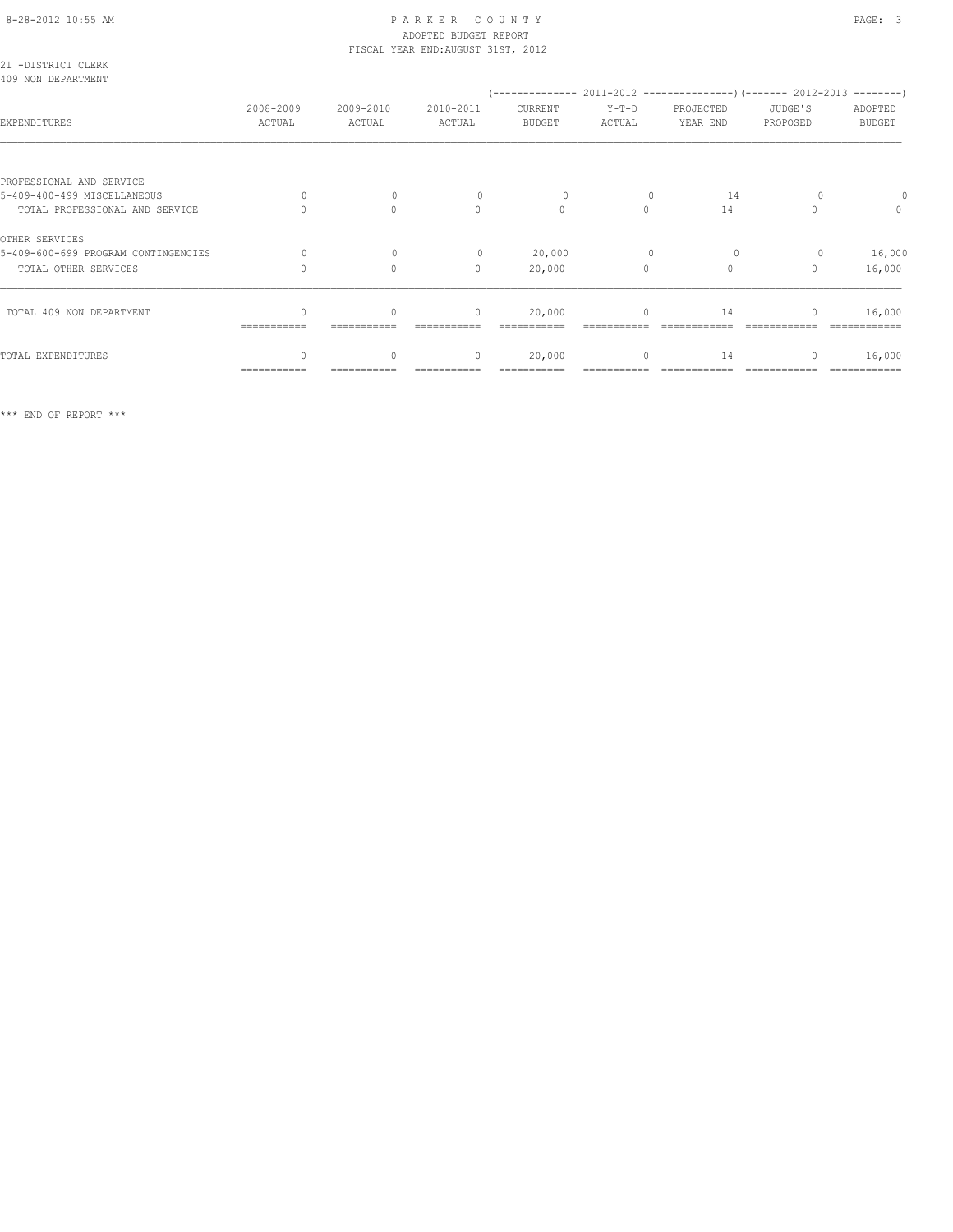#### 8-28-2012 10:55 AM PAGE: 1 PARKER COUNTY ADOPTED BUDGET REPORT FISCAL YEAR END:AUGUST 31ST, 2012

22 -INVESTMENT CLEARING

|                   | 2008-2009<br>ACTUAL | 2009-2010<br>ACTUAL | 2010-2011<br>ACTUAL              | --------------<br>CURRENT<br><b>BUDGET</b> | $Y-T-D$<br>ACTUAL | $2011 - 2012$ ----------------)(------- 2012-2013<br>PROJECTED<br>YEAR END | JUDGE'S<br>PROPOSED | $--------$<br>ADOPTED<br><b>BUDGET</b> |
|-------------------|---------------------|---------------------|----------------------------------|--------------------------------------------|-------------------|----------------------------------------------------------------------------|---------------------|----------------------------------------|
| REVENUE SUMMARY   |                     |                     |                                  |                                            |                   |                                                                            |                     |                                        |
| INTEREST INCOME   |                     |                     | $\begin{array}{c} \n\end{array}$ | $\Omega$                                   | $\Omega$          | $\Omega$                                                                   |                     | $\Omega$                               |
| INVESTMENT INCOME |                     |                     | 0                                | 0                                          | 2,065             |                                                                            |                     | 0                                      |
| 399 REVENUE       |                     | $\Omega$            |                                  | 0                                          |                   |                                                                            |                     |                                        |
| TOTAL REVENUES    |                     |                     | 0                                | $\mathbf{0}$                               | 2,065             |                                                                            |                     | $\begin{array}{c} \n\end{array}$       |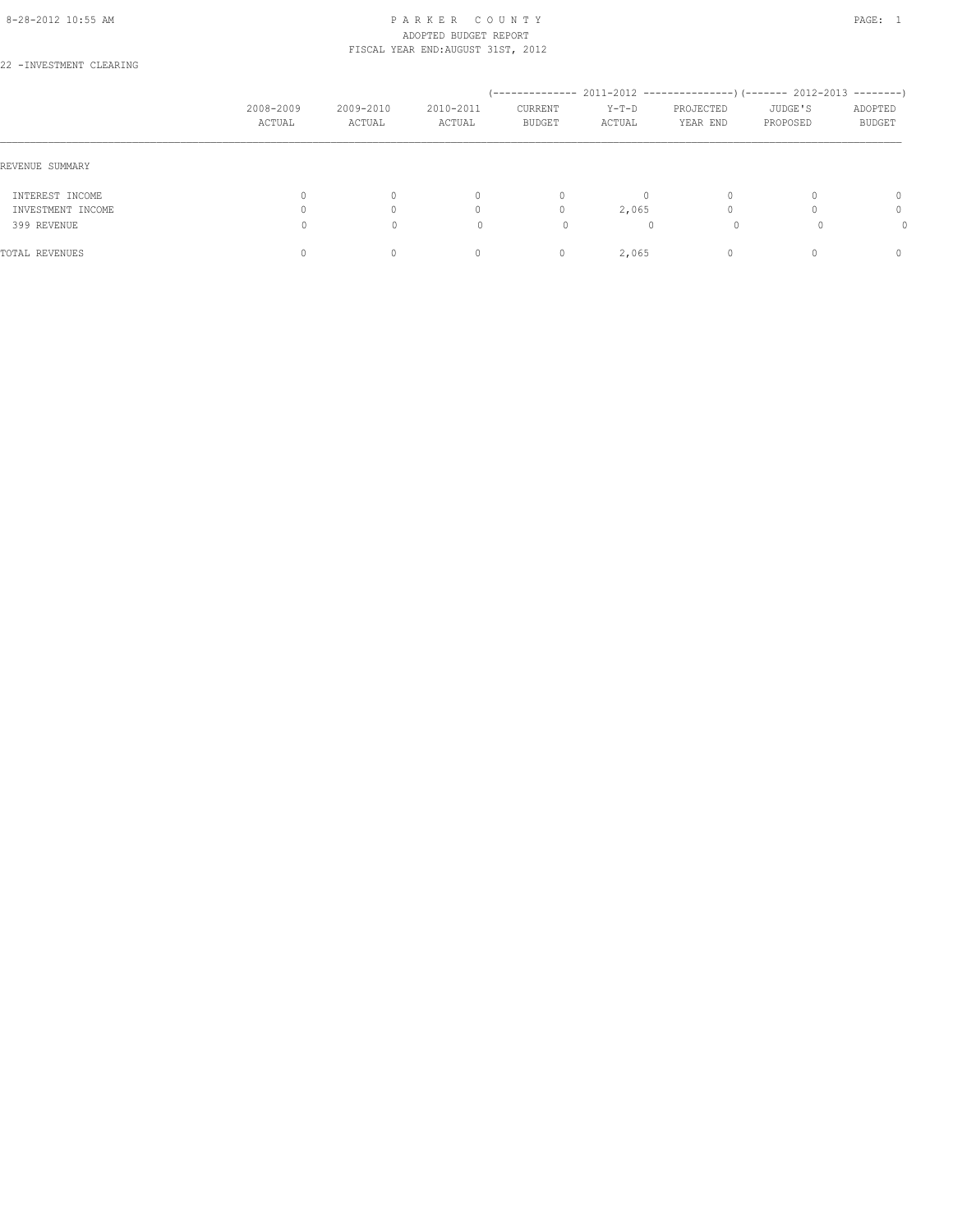# 8-28-2012 10:55 AM PAGE: 2 PARKER COUNTY ADOPTED BUDGET REPORT FISCAL YEAR END:AUGUST 31ST, 2012

# 22 -INVESTMENT CLEARING

| <b>REVENUES</b>                       | 2008-2009<br>ACTUAL | 2009-2010<br>ACTUAL              | 2010-2011<br>ACTUAL              | CURRENT<br><b>BUDGET</b> | $Y-T-D$<br>ACTUAL | PROJECTED<br>YEAR END            | JUDGE'S<br>PROPOSED | ADOPTED<br><b>BUDGET</b> |
|---------------------------------------|---------------------|----------------------------------|----------------------------------|--------------------------|-------------------|----------------------------------|---------------------|--------------------------|
|                                       |                     |                                  |                                  |                          |                   |                                  |                     |                          |
| INTEREST INCOME                       |                     |                                  |                                  |                          |                   |                                  |                     |                          |
| 3-359-000-022 BANK INTEREST EARNED    | $\cap$              | $\Omega$                         | $\bigcap$                        | $\Omega$                 |                   | $\Omega$                         |                     |                          |
| TOTAL INTEREST INCOME                 |                     | $\begin{array}{c} \n\end{array}$ | $\begin{array}{c} \n\end{array}$ | $\circ$                  | $\Omega$          | $\begin{array}{c} \n\end{array}$ |                     | 0                        |
| INVESTMENT INCOME                     |                     |                                  |                                  |                          |                   |                                  |                     |                          |
| 3-361-000-022 TEMPORARY INTEREST      | $\bigcap$           | $\Omega$                         | $\Omega$                         | $\circ$                  | 2,065             | $\Omega$                         |                     |                          |
| TOTAL INVESTMENT INCOME               |                     | $\Omega$                         | $\circ$                          | $\mathbf{0}$             | 2,065             | $\Omega$                         |                     | $\mathbf{0}$             |
| 399 REVENUE                           |                     |                                  |                                  |                          |                   |                                  |                     |                          |
| 3-399-000-001 UNEXPENDED FUND BALANCE | $\Omega$            | $\bigcap$                        |                                  | $\Omega$                 |                   | $\Omega$                         |                     |                          |
| TOTAL 399 REVENUE                     |                     | $\begin{array}{c} \n\end{array}$ | $\begin{array}{c} \n\end{array}$ | $\mathbf{0}$             | $\bigcap$         | $\begin{array}{c} \n\end{array}$ |                     | $\mathbf{0}$             |
|                                       |                     |                                  |                                  |                          |                   |                                  |                     |                          |
| TOTAL REVENUES                        | $\Omega$            | $\circ$                          | $\mathbf{0}$                     | $\mathbb O$              | 2,065             | 0                                |                     | $\mathbf{0}$             |
| TOTAL EXPENDITURES                    | $\cap$              | $\bigcap$                        | $\begin{array}{c} \n\end{array}$ | $\mathbf{0}$             | $\Omega$          | $\bigcap$                        |                     | $\cap$                   |
|                                       | ===========         |                                  |                                  |                          |                   |                                  |                     |                          |

\*\*\* END OF REPORT \*\*\*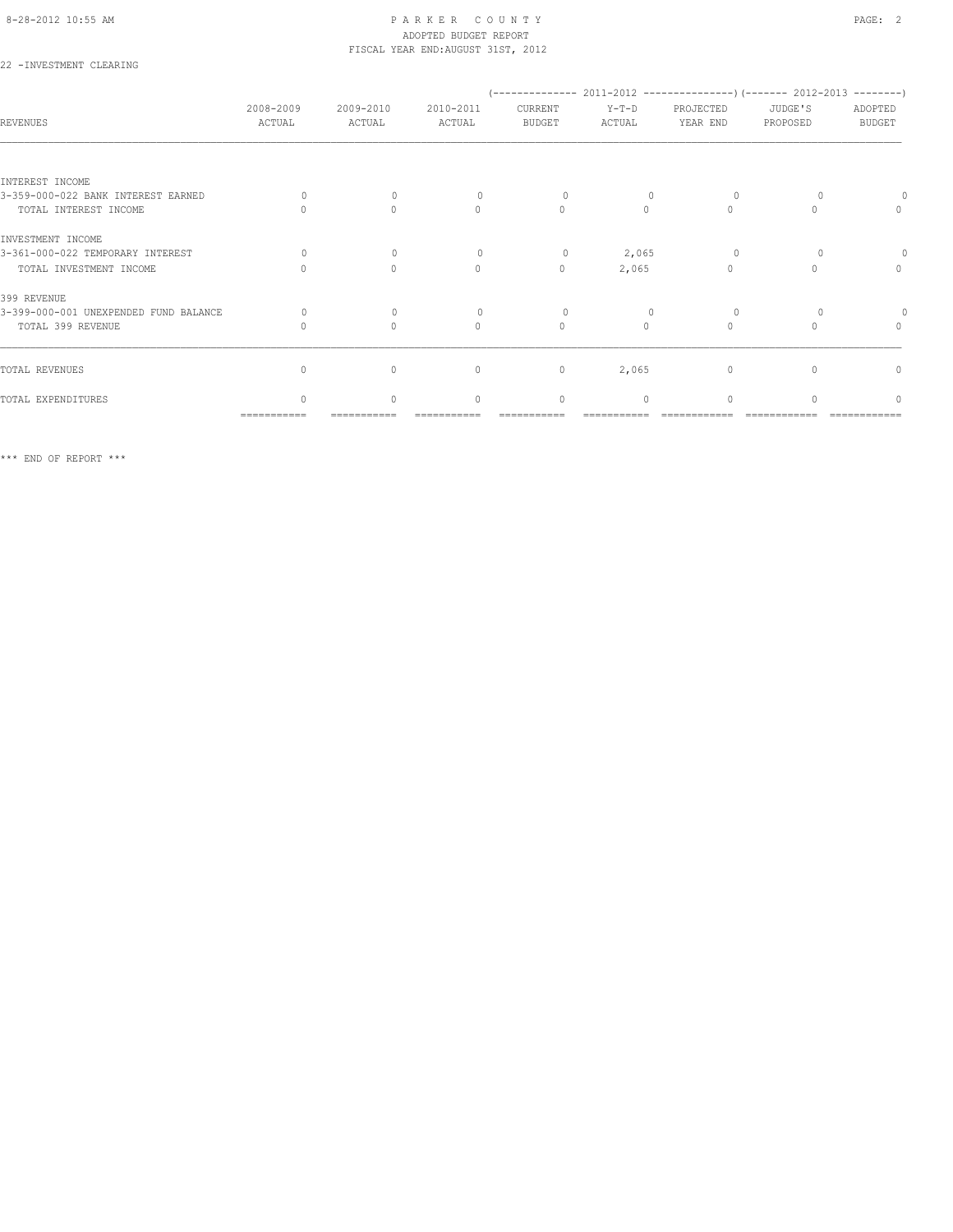# 8-28-2012 10:55 AM P A R K E R C O U N T Y PAGE: 1 ADOPTED BUDGET REPORT FISCAL YEAR END:AUGUST 31ST, 2012

405-CERT OF OBLIGATION 2005

|                                   | 2008-2009<br>ACTUAL    | 2009-2010<br>ACTUAL | 2010-2011<br>ACTUAL | CURRENT<br><b>BUDGET</b> | $Y-T-D$<br>ACTUAL | PROJECTED<br>YEAR END | JUDGE'S<br>PROPOSED | ADOPTED<br><b>BUDGET</b> |
|-----------------------------------|------------------------|---------------------|---------------------|--------------------------|-------------------|-----------------------|---------------------|--------------------------|
| REVENUE SUMMARY                   |                        |                     |                     |                          |                   |                       |                     |                          |
| AD VALOREM TAXES                  | $\mathbf{0}$           | $\circ$             | $\mathbb O$         | $\mathbf{0}$             | $\circ$           | $\circ$               | $\mathbf{0}$        | $\mathbb O$              |
| INVESTMENT INCOME                 | $\mathbb O$            | $\mathbb O$         | $\mathbb O$         | $\mathbb O$              | $\circ$           | $\mathbb O$           | $\mathbb O$         | $\mathbb O$              |
| OTHER INCOME                      | $\mathbf{0}$           | $\circ$             | $\mathbf{0}$        | $\mathbf{0}$             | $\circ$           | $\circ$               | $\mathbf{0}$        | $\Omega$                 |
| 399 REVENUE                       | $\Omega$               | $\Omega$            | $\circ$             | $\Omega$                 | $\Omega$          | $\Omega$              | $\Omega$            |                          |
| TOTAL REVENUES                    | $\circ$                | $\circ$             | $\circ$             | $\circ$                  | $\circ$           | $\circ$               | $\circ$             | $\Omega$                 |
| EXPENDITURE SUMMARY               |                        |                     |                     |                          |                   |                       |                     |                          |
| 402 COUNTY JUDGE                  | 23,606                 | $\mathbf{0}$        | $\mathbf{0}$        | $\mathbf{0}$             | $\circ$           | $\mathbf{0}$          | $\mathbf{0}$        | $\mathbf{0}$             |
| 404 COUNTY CLERK CT DIV           | $\mathbf{0}$           | $\circ$             | $\mathbf{0}$        | $\mathbf{0}$             | $\circ$           | $\mathbf{0}$          | $\mathbf{0}$        | $\mathbb O$              |
| 406 EMERGENCY MANAGEMENT          | $\mathbf{0}$           | $\circ$             | $\mathbf{0}$        | $\mathbf{0}$             | $\mathbf 0$       | $\mathbf{0}$          | $\mathbf{0}$        | $\mathbb O$              |
| 409 NON DEPARTMENT                | $\mathbf{0}$           | $\Omega$            | $\Omega$            | $\Omega$                 | $\mathbf 0$       | $\Omega$              | $\Omega$            | $\mathbb O$              |
| 411 EMPLOYEE BENEFITS CO          | $\mathbf{0}$           | $\circ$             | $\mathbf{0}$        | $\Omega$                 | $\Omega$          | $\mathbf{0}$          | $\mathbf{0}$        | $\mathbb O$              |
| 435 43RD DISTRICT COURT           | 29,513                 | $\Omega$            | $\Omega$            | $\circ$                  | $\mathbf 0$       | $\Omega$              | $\Omega$            | $\mathbf{0}$             |
| 436 415th DISTRICT COURT          | 29,848                 | $\cap$              | 0                   | 0                        | $\circ$           | $\mathbf{0}$          | $\mathbf{0}$        | $\mathbb O$              |
| 438 COUNTY-COURT-AT-LAW           | 4,874                  | $\circ$             | $\mathbf{0}$        | 0                        | $\circ$           | $\mathbf{0}$          | $\mathbf{0}$        | $\mathbb O$              |
| 439 COUNTY CRT AT LAW 2           | 444                    | $\Omega$            | $\mathbf{0}$        | $\mathbf{0}$             | $\mathbf 0$       | $\mathbf{0}$          | $\mathbf{0}$        | $\mathbf{0}$             |
| 474 MEDICAL EXAMINER              | $\circ$                | $\Omega$            | $\mathbf{0}$        | $\circ$                  | $\circ$           | $\mathbf{0}$          | $\mathbf{0}$        | $\mathbb O$              |
| 475 COUNTY ATTORNEY               | 23,606                 | $\Omega$            | $\mathbf{0}$        | $\Omega$                 | $\Omega$          | $\mathbf{0}$          | $\mathbf{0}$        | $\mathbb O$              |
| 476 DISTRICT ATTORNEY             | $\mathbf{0}$           | $\Omega$            | $\mathbf{0}$        | $\Omega$                 | $\mathbf 0$       | $\Omega$              | $\Omega$            | $\mathbf{0}$             |
| 490 ELECTION                      | $\overline{0}$         | $\bigcap$           | $\mathbf{0}$        | $\cap$                   | $\mathbf 0$       | $\mathbf{0}$          | $\mathbf{0}$        | $\mathbb O$              |
| 497 TREASURER                     | $\overline{0}$         | $\Omega$            | $\Omega$            | $\Omega$                 | $\circ$           | $\mathbf{0}$          | $\Omega$            | $\mathbf{0}$             |
| 510 BUILDING & GROUNDS            | 993                    | $\Omega$            | $\mathbf 0$         | $\Omega$                 | $\circ$           | $\mathbf{0}$          | $\Omega$            | $\mathbb O$              |
| 543 FIRE MARSHAL                  | 30,329                 | $\bigcap$           | $\mathbf{0}$        | $\mathbf{0}$             | $\circ$           | $\mathbf{0}$          | $\mathbf{0}$        | $\mathbb O$              |
| 544 ENVIRONMENTAL OFFICE          | 45,896                 | $\circ$             | $\Omega$            | $\circ$                  | $\circ$           | $\mathbf{0}$          | $\Omega$            | $\mathbb O$              |
| 545 SHERIFF DISPATCH              | 1,068                  | $\circ$             | $\mathbf{0}$        | $\Omega$                 | $\circ$           | $\mathbf{0}$          | $\Omega$            | $\mathbb O$              |
| 551 CONSTABLE PCT 1               | $\overline{0}$         | $\bigcap$           | $\mathbf{0}$        | $\cap$                   | $\circ$           | $\mathbf{0}$          | $\mathbf{0}$        | $\mathbb O$              |
| 553 CONSTABLE PCT 3               | 28,166                 | $\circ$             | $\mathbf{0}$        | $\circ$                  | $\circ$           | $\mathbf{0}$          | $\Omega$            | $\mathbb O$              |
| 554 CONSTABLE PCT 4               | $\circ$                | $\circ$             | $\mathbb O$         | $\mathbf{0}$             | $\circ$           | $\mathbf{0}$          | $\mathbf{0}$        | $\mathbb O$              |
| 560 SHERIFF ADMIN                 | 388,783                | $\circ$             | $\mathbf{0}$        | $\circ$                  | $\circ$           | $\mathbf{0}$          | $\mathbf{0}$        | $\mathbb O$              |
| 561 SPECIAL CRIMES DIV            | 1,584                  | $\Omega$            | $\Omega$            | $\Omega$                 | $\mathbf{0}$      | $\Omega$              | $\Omega$            | $\mathbb O$              |
| 562 INVESTIGATION                 | $\circ$                | $\circ$             | 0                   | 0                        | $\circ$           | $\mathbf{0}$          | $\mathbf{0}$        | $\mathbb O$              |
| 563 PATROL                        | 1,630                  | $\circ$             | $\mathbf{0}$        | 0                        | $\circ$           | $\mathbf{0}$          | $\mathbf{0}$        | $\mathbf{0}$             |
| 564 TRAINING DIVISION             | 6,238                  | $\Omega$            | $\Omega$            | $\Omega$                 | $\circ$           | $\Omega$              | $\Omega$            | $\Omega$                 |
| 566 ANIMAL CONTROL                | 1,660                  | $\circ$             | 0                   | 0                        | $\circ$           | $\mathbf{0}$          | $\mathbf{0}$        | $\mathbb O$              |
| 568 FUG/EXT/MEN TRANSPOR          | 1,439                  | $\circ$             | $\mathbf{0}$        | $\Omega$                 | $\circ$           | $\mathbf{0}$          | $\mathbf{0}$        | $\Omega$                 |
| 580 DPS - SOUTH                   | $\mathbf 0$            | $\Omega$            | $\Omega$            | $\Omega$                 | $\circ$           | $\Omega$              | $\Omega$            | $\Omega$                 |
| 581 PURCHASING                    | $\circ$                | $\Omega$            | $\circ$             | $\Omega$                 | $\circ$           | $\Omega$              | $\mathbf{0}$        | $\Omega$                 |
| 582 INFORMATION TECH              | $\circ$                | $\Omega$            | $\Omega$            | $\Omega$                 | $\Omega$          | $\Omega$              | $\Omega$            | $\Omega$                 |
| 630 HEALTH                        | 47,212                 | $\circ$             | $\circ$             | $\mathbf 0$              | $\Omega$          | $\circ$               | $\Omega$            |                          |
| TOTAL EXPENDITURES                | 666,889                | $\circ$             | $\circ$             | $\circ$                  | $\circ$           | $\mathbf{0}$          | $\mathbf{0}$        | $\Omega$                 |
| REVENUE OVER/(UNDER) EXPENDITURES | 666,889)<br>$\sqrt{2}$ | $\circ$             | $\circ$             | $\circ$                  | 0                 | $\circ$               | $\mathbf 0$         | $\circ$                  |
|                                   | $=$ ============       | $=$ ===========     | $=$ ===========     | $=$ ==========           | ===========       | $=$ ============      | $=$ ============    | $=$ ============         |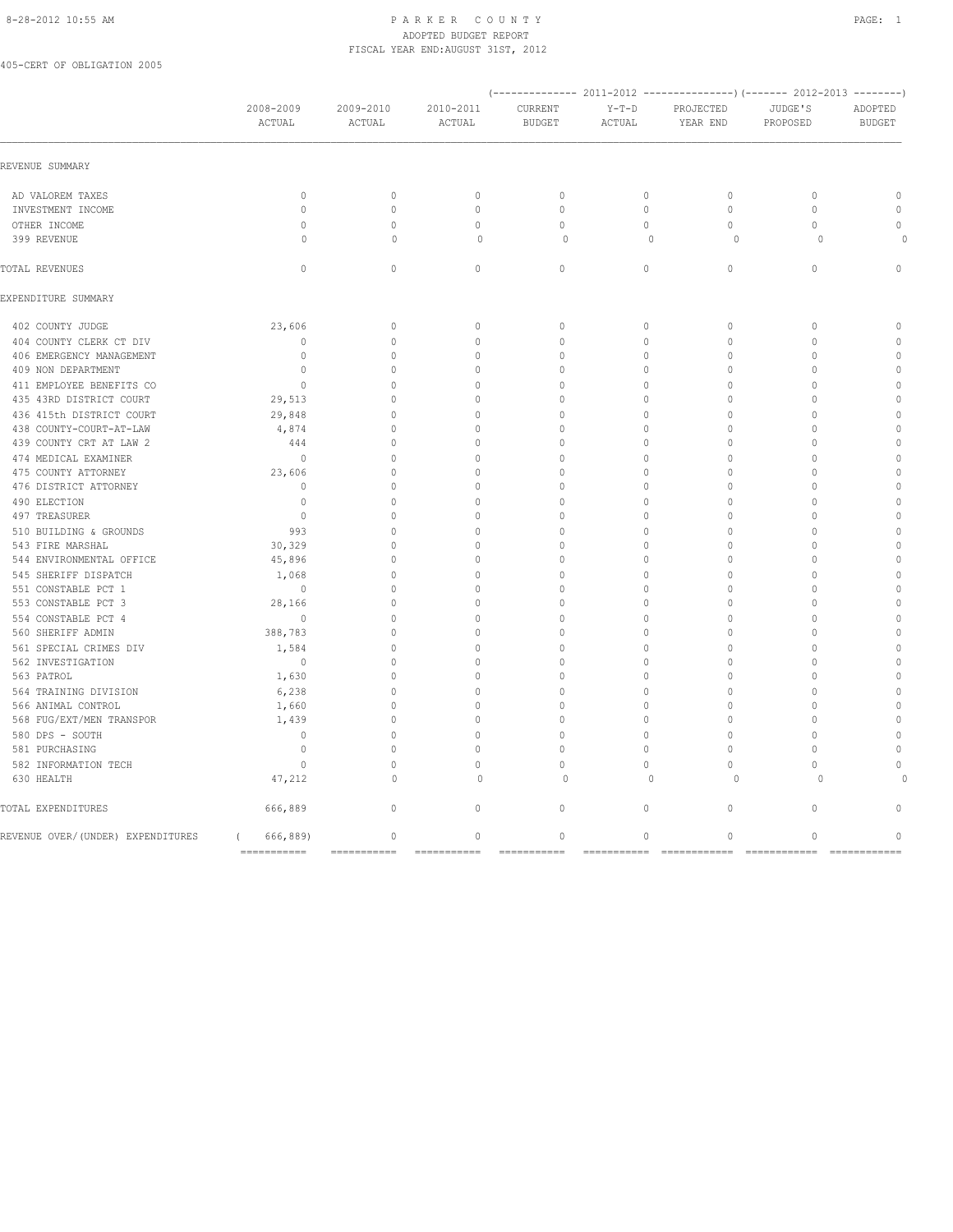#### 8-28-2012 10:55 AM PAGE: 2 ADOPTED BUDGET REPORT FISCAL YEAR END:AUGUST 31ST, 2012

405-CERT OF OBLIGATION 2005

| <b>REVENUES</b>                                                               | 2008-2009<br>ACTUAL | 2009-2010<br>ACTUAL                          | 2010-2011<br>ACTUAL      | CURRENT<br><b>BUDGET</b> | $Y-T-D$<br>ACTUAL                            | PROJECTED<br>YEAR END | JUDGE'S<br>PROPOSED | ADOPTED<br><b>BUDGET</b>         |
|-------------------------------------------------------------------------------|---------------------|----------------------------------------------|--------------------------|--------------------------|----------------------------------------------|-----------------------|---------------------|----------------------------------|
| AD VALOREM TAXES                                                              |                     |                                              |                          |                          |                                              |                       |                     |                                  |
| 3-310-000-110 TRNSFR FROM FUND 81<br>TOTAL AD VALOREM TAXES                   | $\Omega$            | $\bigcap$<br>$\bigcap$                       | $\Omega$<br>$\bigcap$    | $\Omega$<br>$\Omega$     | $\Omega$                                     | $\Omega$<br>$\Omega$  | $\cap$              | $\Omega$                         |
| INVESTMENT INCOME<br>3-361-000-405 INTEREST INCOME<br>TOTAL INVESTMENT INCOME | $\Omega$            | $\Omega$<br>$\begin{array}{c} \n\end{array}$ | $\cap$<br>$\Omega$       | $\Omega$<br>$\Omega$     | $\Omega$                                     | $\Omega$<br>$\Omega$  |                     | $\begin{array}{c} \n\end{array}$ |
| OTHER INCOME<br>3-370-000-200 BOND PROCEEDS<br>TOTAL OTHER INCOME             | $\Omega$            | $\Omega$<br>$\begin{array}{c} \n\end{array}$ | $\Omega$<br>$\Omega$     | $\Omega$<br>$\Omega$     | $\begin{array}{c} \n\end{array}$<br>$\Omega$ | $\Omega$<br>$\Omega$  |                     | $\begin{array}{c} \n\end{array}$ |
| 399 REVENUE<br>3-399-000-001 UNEXPENDED FUND BALANCE<br>TOTAL 399 REVENUE     | Ω<br>$\Omega$       | $\Omega$<br>$\Omega$                         | $\Omega$<br>$\mathbf{0}$ | $\Omega$<br>$\Omega$     | $\begin{array}{c} \n\end{array}$<br>$\Omega$ | $\Omega$<br>$\circ$   | $\Omega$            | $\Omega$                         |
| TOTAL REVENUES                                                                | 0                   | $\circ$                                      | $\mathbf{0}$             | $\circ$                  | $\circ$                                      | $\circ$               | $\mathbf{0}$        | $\mathbf{0}$                     |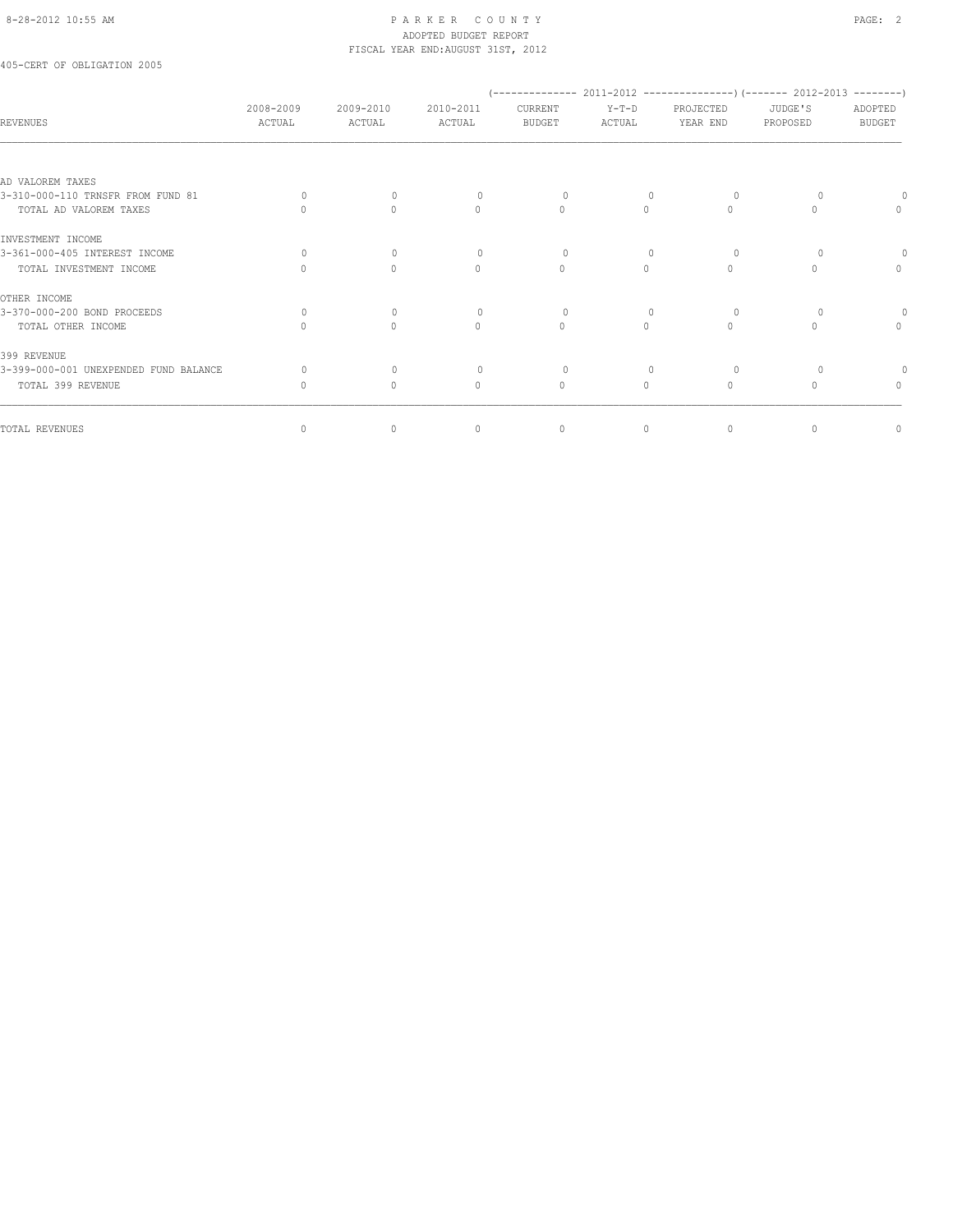#### 8-28-2012 10:55 AM P A R K E R C O U N T Y PAGE: 3 ADOPTED BUDGET REPORT FISCAL YEAR END:AUGUST 31ST, 2012

| 2008-2009<br>ACTUAL   | 2009-2010<br>ACTUAL | 2010-2011<br>ACTUAL | CURRENT<br><b>BUDGET</b> | $Y-T-D$<br>ACTUAL | PROJECTED<br>YEAR END | JUDGE'S<br>PROPOSED | ADOPTED<br>BUDGET |
|-----------------------|---------------------|---------------------|--------------------------|-------------------|-----------------------|---------------------|-------------------|
|                       |                     |                     |                          |                   |                       |                     |                   |
|                       |                     | 0                   | 0                        | 0                 |                       |                     | 0                 |
| 23,606                |                     |                     |                          |                   |                       |                     |                   |
| 23,606                |                     | 0                   | 0                        | $\Omega$          |                       |                     | $\Omega$          |
| 23,606<br>=========== | ===========         | 0                   | 0                        |                   |                       |                     | n                 |
|                       |                     |                     |                          |                   |                       |                     |                   |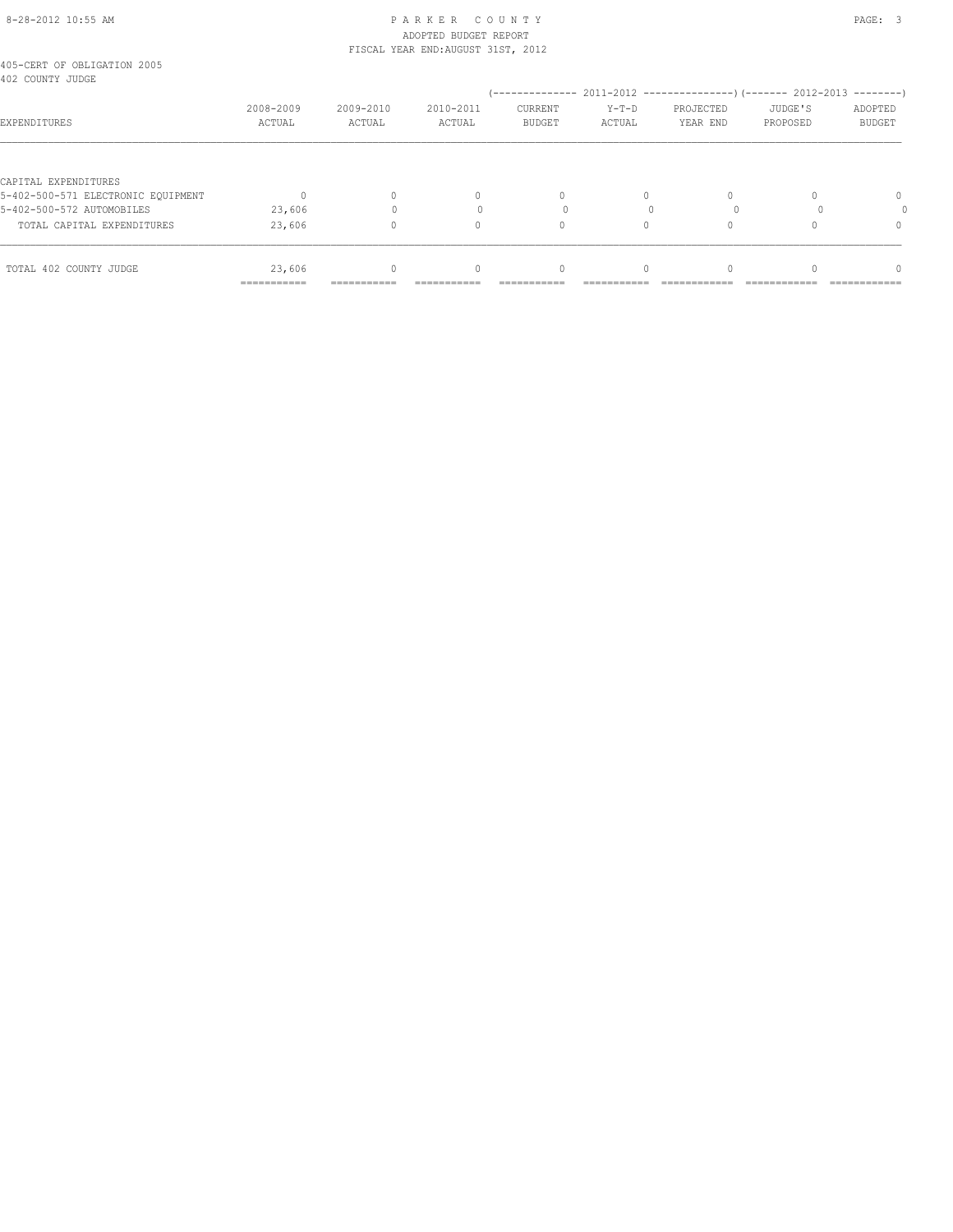# 8-28-2012 10:55 AM P A R K E R C O U N T Y PAGE: 4 ADOPTED BUDGET REPORT

| TOTAL 404 COUNTY CLERK CT DIV                          |                     |                     | $\cap$                             |                          |                   |                       |                     |                          |  |
|--------------------------------------------------------|---------------------|---------------------|------------------------------------|--------------------------|-------------------|-----------------------|---------------------|--------------------------|--|
| TOTAL CAPITAL EXPENDITURES                             |                     |                     | Λ                                  |                          |                   |                       |                     | $\Omega$                 |  |
| 5-404-500-571 ELECTRONIC EOUIPMENT                     |                     |                     |                                    |                          |                   |                       |                     |                          |  |
| CAPITAL EXPENDITURES<br>5-404-500-570 OFFICE EQUIPMENT |                     |                     | $\begin{array}{c} \n\end{array}$   | $\Omega$                 | $\Omega$          |                       |                     | $\Omega$                 |  |
| EXPENDITURES                                           | 2008-2009<br>ACTUAL | 2009-2010<br>ACTUAL | 2010-2011<br>ACTUAL                | CURRENT<br><b>BUDGET</b> | $Y-T-D$<br>ACTUAL | PROJECTED<br>YEAR END | JUDGE'S<br>PROPOSED | ADOPTED<br><b>BUDGET</b> |  |
| 405-CERT OF OBLIGATION 2005<br>404 COUNTY CLERK CT DIV |                     |                     |                                    |                          |                   |                       |                     |                          |  |
|                                                        |                     |                     | FISCAL YEAR END: AUGUST 31ST, 2012 |                          |                   |                       |                     |                          |  |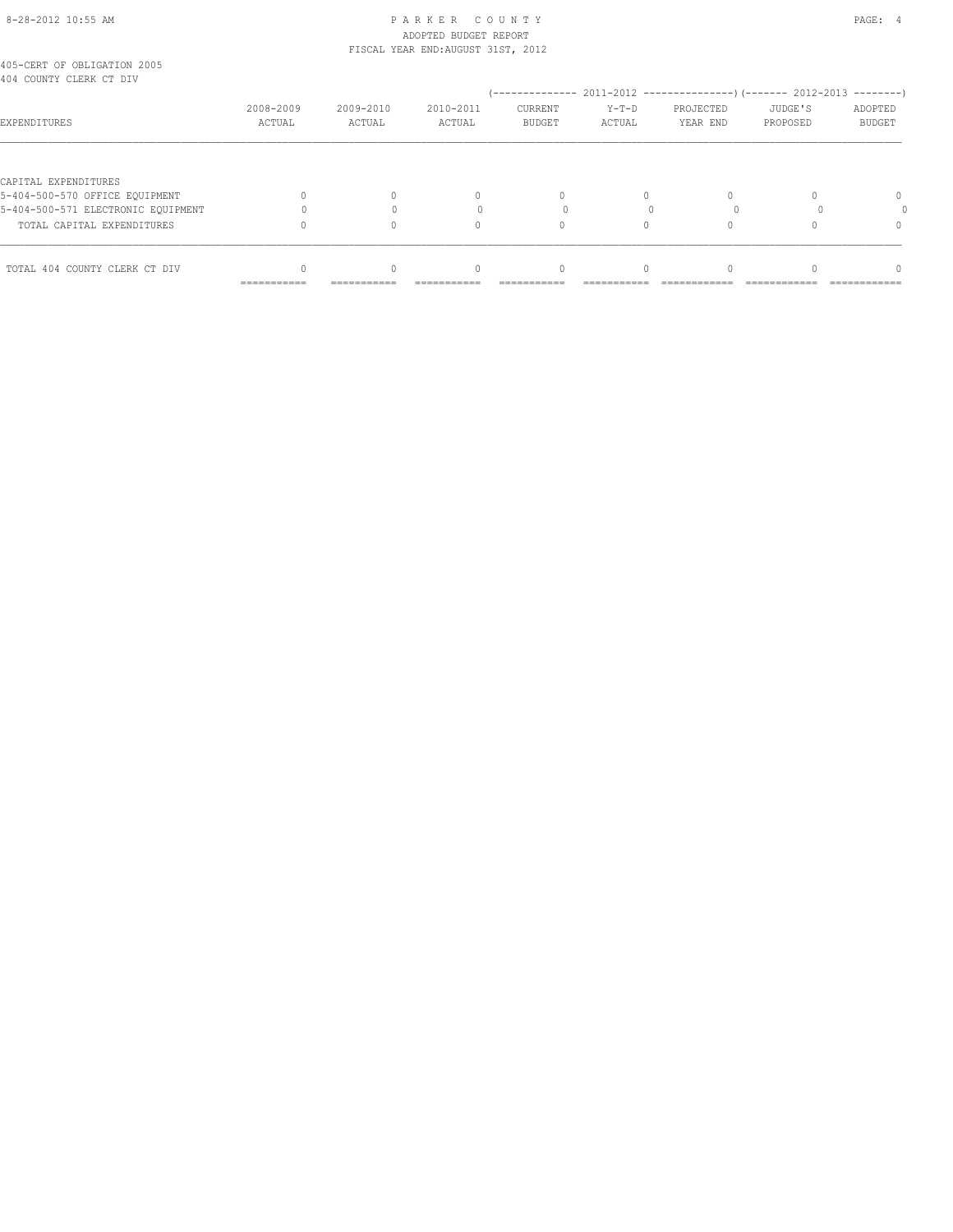# 8-28-2012 10:55 AM PAGE: 5 PARKER COUNTY ADOPTED BUDGET REPORT

| TOTAL 406 EMERGENCY MANAGEMENT                          |                     |                     | $\cap$                             |                          |                   |                       |                     |                          |
|---------------------------------------------------------|---------------------|---------------------|------------------------------------|--------------------------|-------------------|-----------------------|---------------------|--------------------------|
| TOTAL CAPITAL EXPENDITURES                              |                     |                     | Λ                                  |                          |                   |                       |                     | $\Omega$                 |
| 5-406-500-573 AUTOMOBILE EQUIPMENT                      |                     |                     |                                    |                          |                   |                       |                     |                          |
| CAPITAL EXPENDITURES<br>5-406-500-567 GROUNDS EQUIPMENT |                     |                     | $\begin{array}{c} \n\end{array}$   | $\Omega$                 | $\Omega$          |                       |                     | $\Omega$                 |
| EXPENDITURES                                            | 2008-2009<br>ACTUAL | 2009-2010<br>ACTUAL | 2010-2011<br>ACTUAL                | CURRENT<br><b>BUDGET</b> | $Y-T-D$<br>ACTUAL | PROJECTED<br>YEAR END | JUDGE'S<br>PROPOSED | ADOPTED<br><b>BUDGET</b> |
| 405-CERT OF OBLIGATION 2005<br>406 EMERGENCY MANAGEMENT |                     |                     |                                    |                          |                   |                       |                     |                          |
|                                                         |                     |                     | FISCAL YEAR END: AUGUST 31ST, 2012 |                          |                   |                       |                     |                          |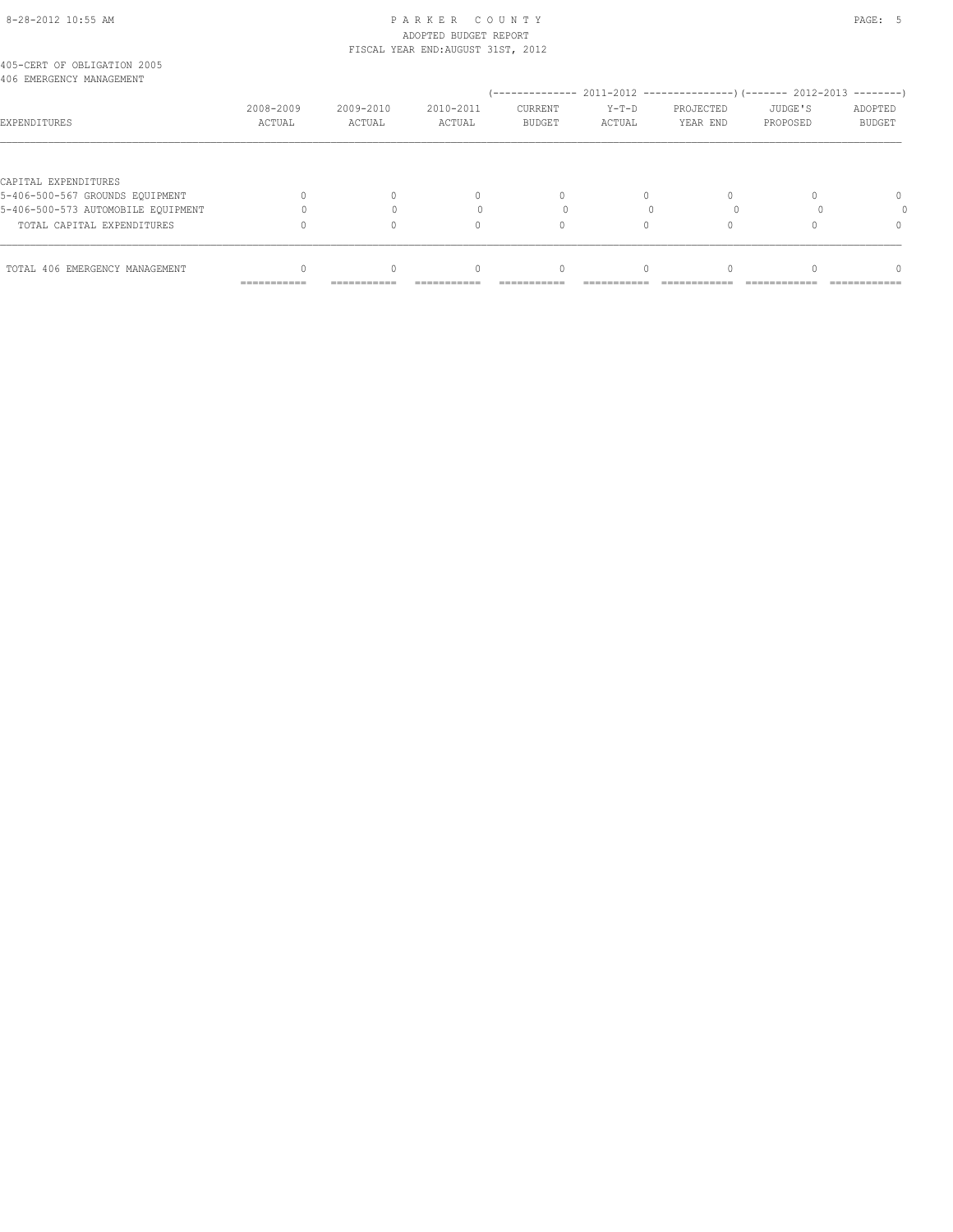# 8-28-2012 10:55 AM P A R K E R C O U N T Y PAGE: 6 ADOPTED BUDGET REPORT FISCAL YEAR END:AUGUST 31ST, 2012

|  | 405-CERT OF OBLIGATION 2005 |  |
|--|-----------------------------|--|
|  | 409 NON DEPARTMENT          |  |

| EVY NON DELANINE                    |                     |                     |                     |                          |                   |                       |                     |                          |
|-------------------------------------|---------------------|---------------------|---------------------|--------------------------|-------------------|-----------------------|---------------------|--------------------------|
| EXPENDITURES                        | 2008-2009<br>ACTUAL | 2009-2010<br>ACTUAL | 2010-2011<br>ACTUAL | CURRENT<br><b>BUDGET</b> | $Y-T-D$<br>ACTUAL | PROJECTED<br>YEAR END | JUDGE'S<br>PROPOSED | ADOPTED<br><b>BUDGET</b> |
| PROFESSIONAL AND SERVICE            |                     |                     |                     |                          |                   |                       |                     |                          |
| 5-409-400-480 COST OF ISSUANCE      |                     | $\Omega$            |                     | 0                        |                   |                       |                     |                          |
| TOTAL PROFESSIONAL AND SERVICE      |                     | $\Omega$            |                     | $\Omega$                 | $\cap$            |                       |                     |                          |
| CAPITAL EXPENDITURES                |                     |                     |                     |                          |                   |                       |                     |                          |
| 5-409-500-557 BUILDING              |                     | $\cup$              |                     | $\Omega$                 |                   |                       |                     |                          |
| TOTAL CAPITAL EXPENDITURES          |                     | $\cap$              | $\cap$              | $\bigcap$                | $\cap$            |                       |                     | $\cap$                   |
| OTHER SERVICES                      |                     |                     |                     |                          |                   |                       |                     |                          |
| 5-409-600-699 PROGRAM CONTINGENCIES |                     | $\Omega$            |                     | 0                        |                   |                       |                     |                          |
| TOTAL OTHER SERVICES                |                     | $\bigcap$           | $\cap$              | $\Omega$                 | $\cap$            |                       |                     | $\cap$                   |
| TOTAL 409 NON DEPARTMENT            |                     | $\mathbf{0}$        | $\Omega$            | $\Omega$                 | $\Omega$          |                       |                     |                          |
|                                     | ===========         |                     |                     |                          |                   |                       |                     |                          |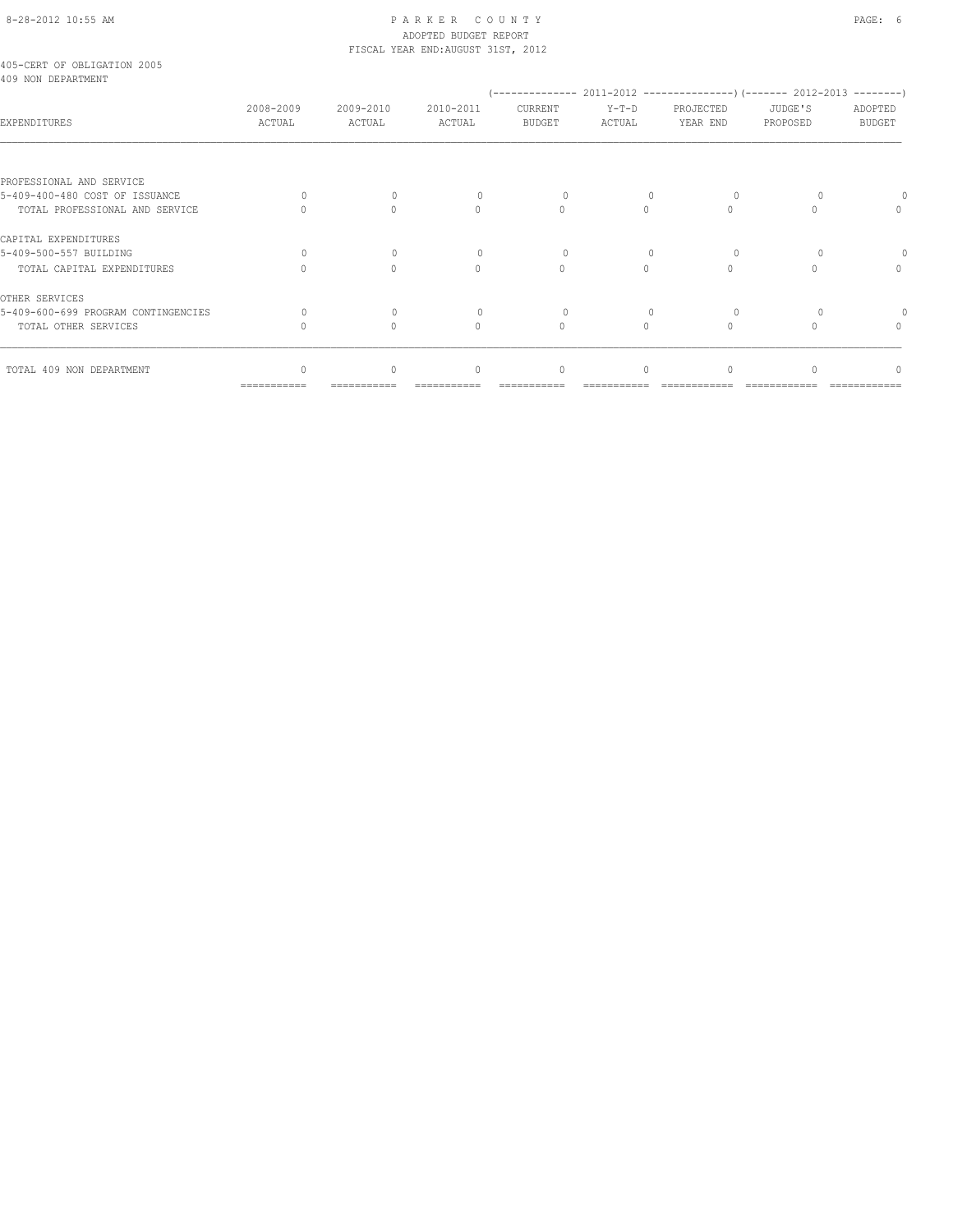# 8-28-2012 10:55 AM PAGE: 7 PAR K E R C O U N T Y ADOPTED BUDGET REPORT

| TOTAL 411 EMPLOYEE BENEFITS CO                             |                     |                     | $\cap$                             |                          |                   |                       |                     |                          |
|------------------------------------------------------------|---------------------|---------------------|------------------------------------|--------------------------|-------------------|-----------------------|---------------------|--------------------------|
| TOTAL CAPITAL EXPENDITURES                                 |                     |                     | Ω                                  |                          |                   |                       |                     | $\Omega$                 |
| 5-411-500-590 OFFICE FURNITURE                             |                     |                     |                                    |                          |                   |                       |                     |                          |
| CAPITAL EXPENDITURES<br>5-411-500-571 ELECTRONIC EOUIPMENT |                     |                     | $\begin{array}{c} \n\end{array}$   | $\Omega$                 | $\Omega$          |                       |                     | $\Omega$                 |
| EXPENDITURES                                               | 2008-2009<br>ACTUAL | 2009-2010<br>ACTUAL | 2010-2011<br>ACTUAL                | CURRENT<br><b>BUDGET</b> | $Y-T-D$<br>ACTUAL | PROJECTED<br>YEAR END | JUDGE'S<br>PROPOSED | ADOPTED<br><b>BUDGET</b> |
| 405-CERT OF OBLIGATION 2005<br>411 EMPLOYEE BENEFITS CO    |                     |                     |                                    |                          |                   |                       |                     |                          |
|                                                            |                     |                     | FISCAL YEAR END: AUGUST 31ST, 2012 |                          |                   |                       |                     |                          |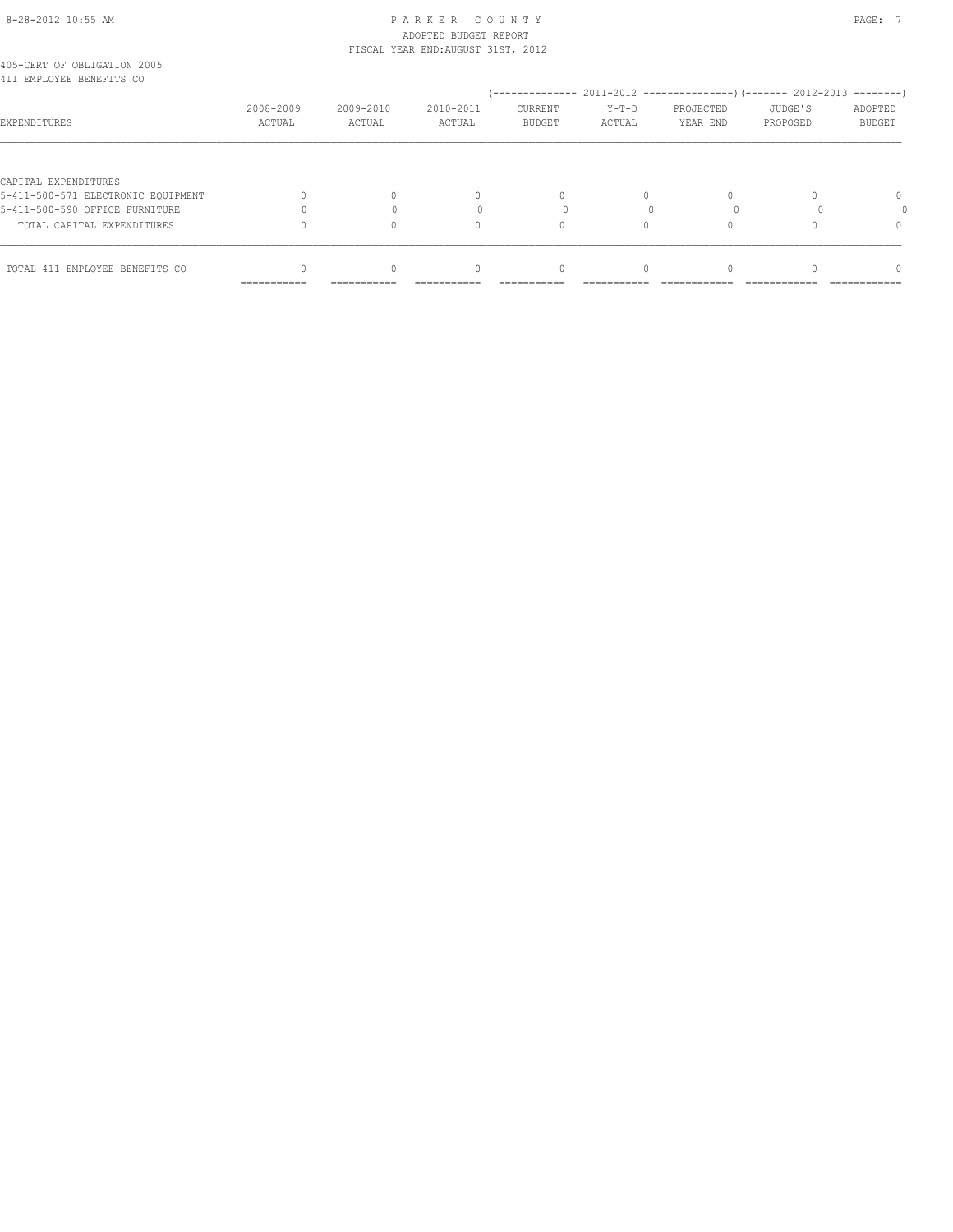# 8-28-2012 10:55 AM P A R K E R C O U N T Y PAGE: 8 ADOPTED BUDGET REPORT

|                                                        |             |              | FISCAL YEAR END: AUGUST 31ST, 2012 |               |          |           |          |               |
|--------------------------------------------------------|-------------|--------------|------------------------------------|---------------|----------|-----------|----------|---------------|
| 405-CERT OF OBLIGATION 2005<br>435 43RD DISTRICT COURT |             |              |                                    |               |          |           |          |               |
|                                                        |             |              |                                    |               |          |           |          | $------$      |
|                                                        | 2008-2009   | 2009-2010    | 2010-2011                          | CURRENT       | $Y-T-D$  | PROJECTED | JUDGE'S  | ADOPTED       |
| EXPENDITURES                                           | ACTUAL      | ACTUAL       | ACTUAL                             | <b>BUDGET</b> | ACTUAL   | YEAR END  | PROPOSED | <b>BUDGET</b> |
|                                                        |             |              |                                    |               |          |           |          |               |
| CAPITAL EXPENDITURES                                   |             |              |                                    |               |          |           |          |               |
| 5-435-500-571 ELECTRONIC EOUIPMENT                     | 29,513      | $\mathbf{0}$ |                                    | 0             |          | $\circ$   |          |               |
| TOTAL CAPITAL EXPENDITURES                             | 29,513      |              | 0                                  | $\Omega$      | $\Omega$ |           |          | 0             |
|                                                        |             |              |                                    |               |          |           |          |               |
| TOTAL 435 43RD DISTRICT COURT                          | 29,513      | $\Omega$     | $\begin{array}{c} \n\end{array}$   | $\Omega$      | $\Omega$ | $\Omega$  |          | $\Omega$      |
|                                                        | =========== | ===========  |                                    |               |          |           |          |               |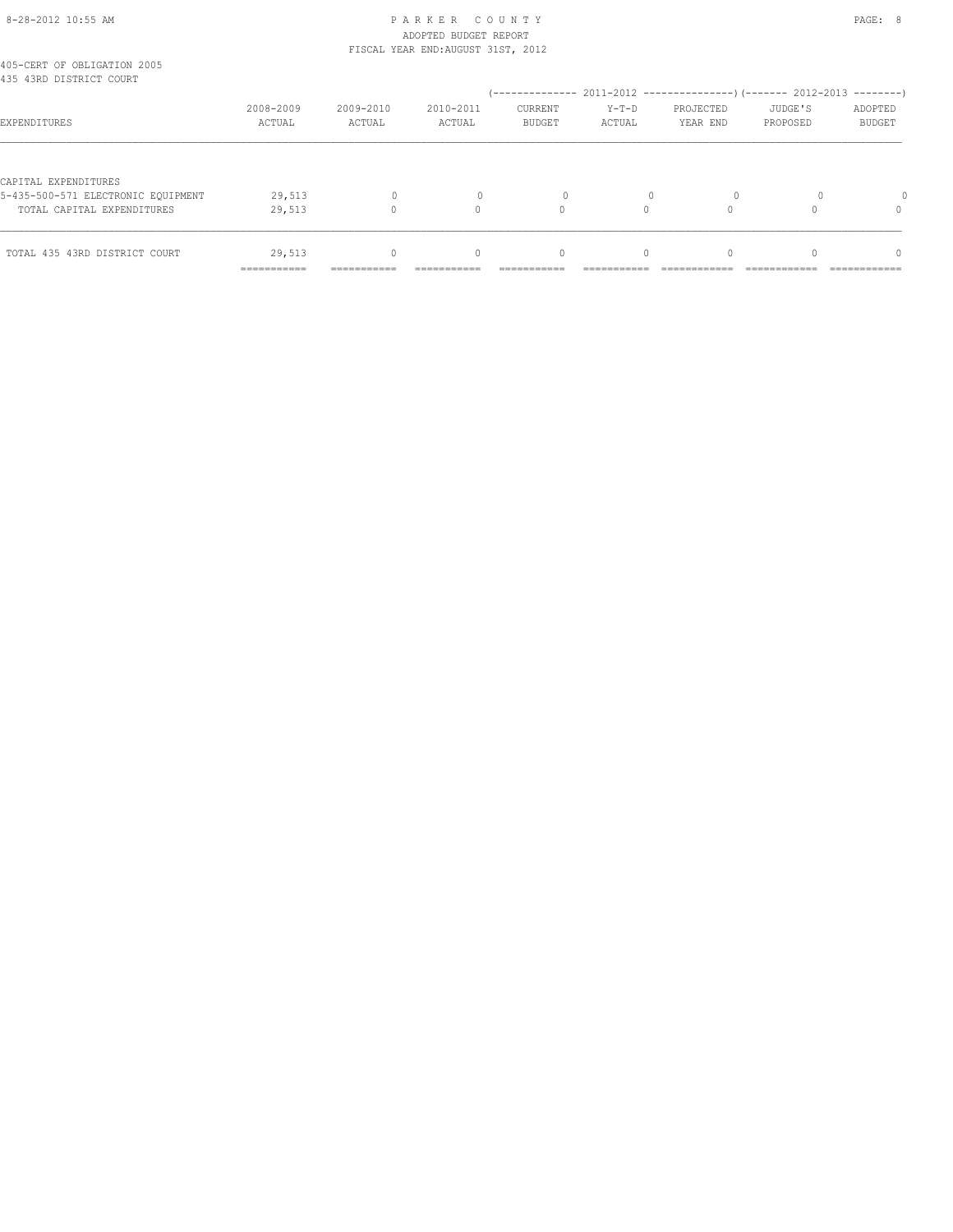# 8-28-2012 10:55 AM P A R K E R C O U N T Y PAGE: 9 ADOPTED BUDGET REPORT FISCAL YEAR END:AUGUST 31ST, 2012

| 405-CERT OF OBLIGATION 2005<br>436 415th DISTRICT COURT                                  |                           |           |                                  |                |          |           |          |               |
|------------------------------------------------------------------------------------------|---------------------------|-----------|----------------------------------|----------------|----------|-----------|----------|---------------|
|                                                                                          |                           |           |                                  |                |          |           |          |               |
|                                                                                          | 2008-2009                 | 2009-2010 | 2010-2011                        | <b>CURRENT</b> | $Y-T-D$  | PROJECTED | JUDGE'S  | ADOPTED       |
| EXPENDITURES                                                                             | ACTUAL                    | ACTUAL    | ACTUAL                           | <b>BUDGET</b>  | ACTUAL   | YEAR END  | PROPOSED | <b>BUDGET</b> |
| CAPITAL EXPENDITURES<br>5-436-500-571 ELECTRONIC EOUIPMENT<br>TOTAL CAPITAL EXPENDITURES | 29,848<br>29,848          | 0         | $\cap$                           | $\Omega$       |          |           |          | $\Omega$      |
| TOTAL 436 415th DISTRICT COURT                                                           | 29,848                    | $\Omega$  | $\begin{array}{c} \n\end{array}$ | $\mathbf{0}$   | $\Omega$ | $\Omega$  |          | $\Omega$      |
|                                                                                          | __________<br>----------- | --------  |                                  |                |          |           |          |               |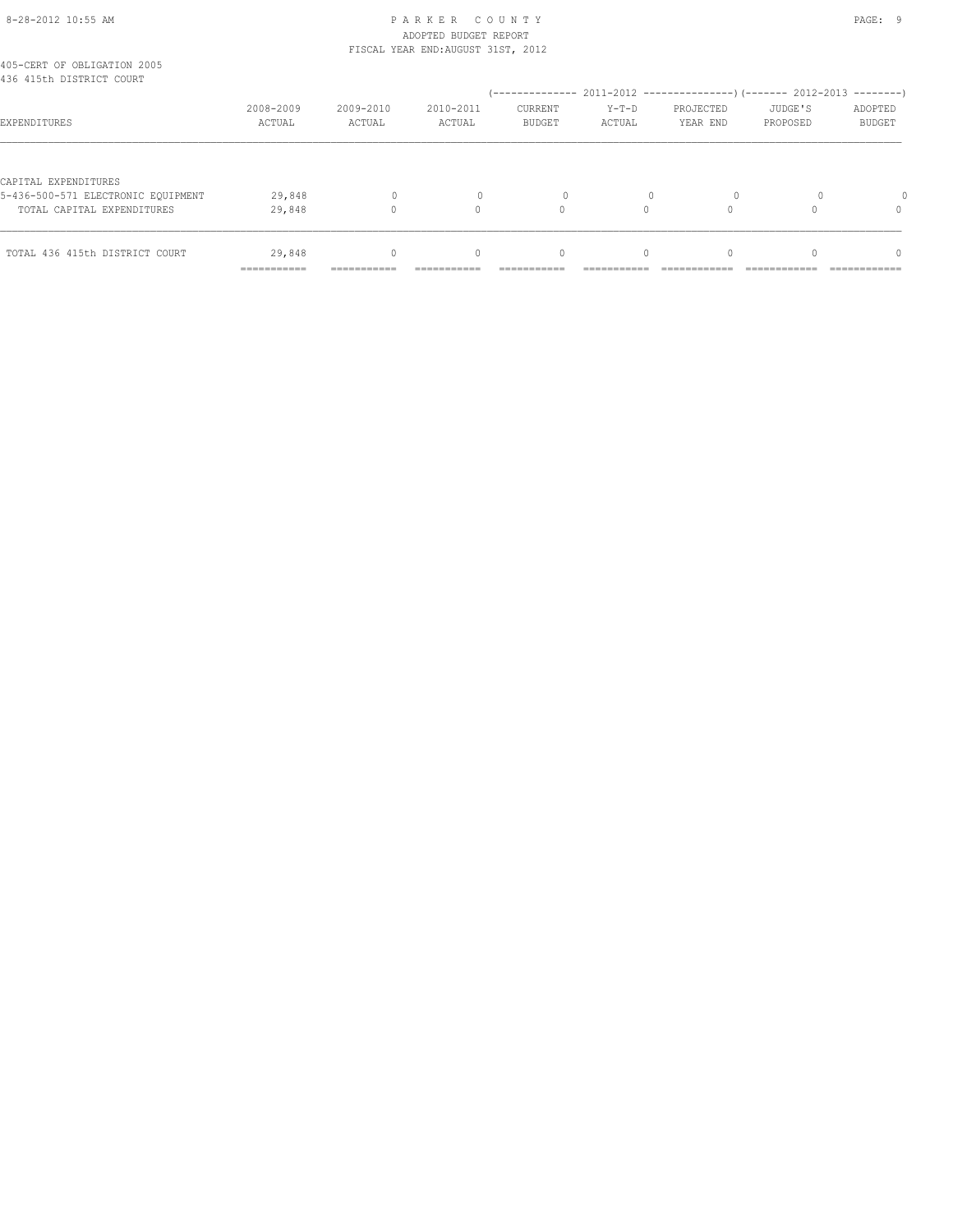# 8-28-2012 10:55 AM P A R K E R C O U N T Y PAGE: 10 ADOPTED BUDGET REPORT

|                                                        |             |              | FISCAL YEAR END: AUGUST 31ST, 2012 |                |          |           |          |               |
|--------------------------------------------------------|-------------|--------------|------------------------------------|----------------|----------|-----------|----------|---------------|
| 405-CERT OF OBLIGATION 2005<br>438 COUNTY-COURT-AT-LAW |             |              |                                    |                |          |           |          |               |
|                                                        |             |              |                                    |                |          |           |          | $------$      |
|                                                        | 2008-2009   | 2009-2010    | 2010-2011                          | <b>CURRENT</b> | $Y-T-D$  | PROJECTED | JUDGE'S  | ADOPTED       |
| EXPENDITURES                                           | ACTUAL      | ACTUAL       | ACTUAL                             | <b>BUDGET</b>  | ACTUAL   | YEAR END  | PROPOSED | <b>BUDGET</b> |
|                                                        |             |              |                                    |                |          |           |          |               |
| CAPITAL EXPENDITURES                                   |             |              |                                    |                |          |           |          |               |
| 5-438-500-571 ELECTRONIC EOUIPMENT                     | 4,874       | $\mathbf{0}$ |                                    | 0              |          | $\circ$   |          |               |
| TOTAL CAPITAL EXPENDITURES                             | 4,874       |              | 0                                  | $\Omega$       | $\Omega$ |           |          | 0             |
|                                                        |             |              |                                    |                |          |           |          |               |
| TOTAL 438 COUNTY-COURT-AT-LAW                          | 4,874       | $\Omega$     | $\begin{array}{c} \n\end{array}$   | 0              | $\Omega$ | $\Omega$  |          | $\Omega$      |
|                                                        | =========== | ===========  |                                    |                |          |           |          |               |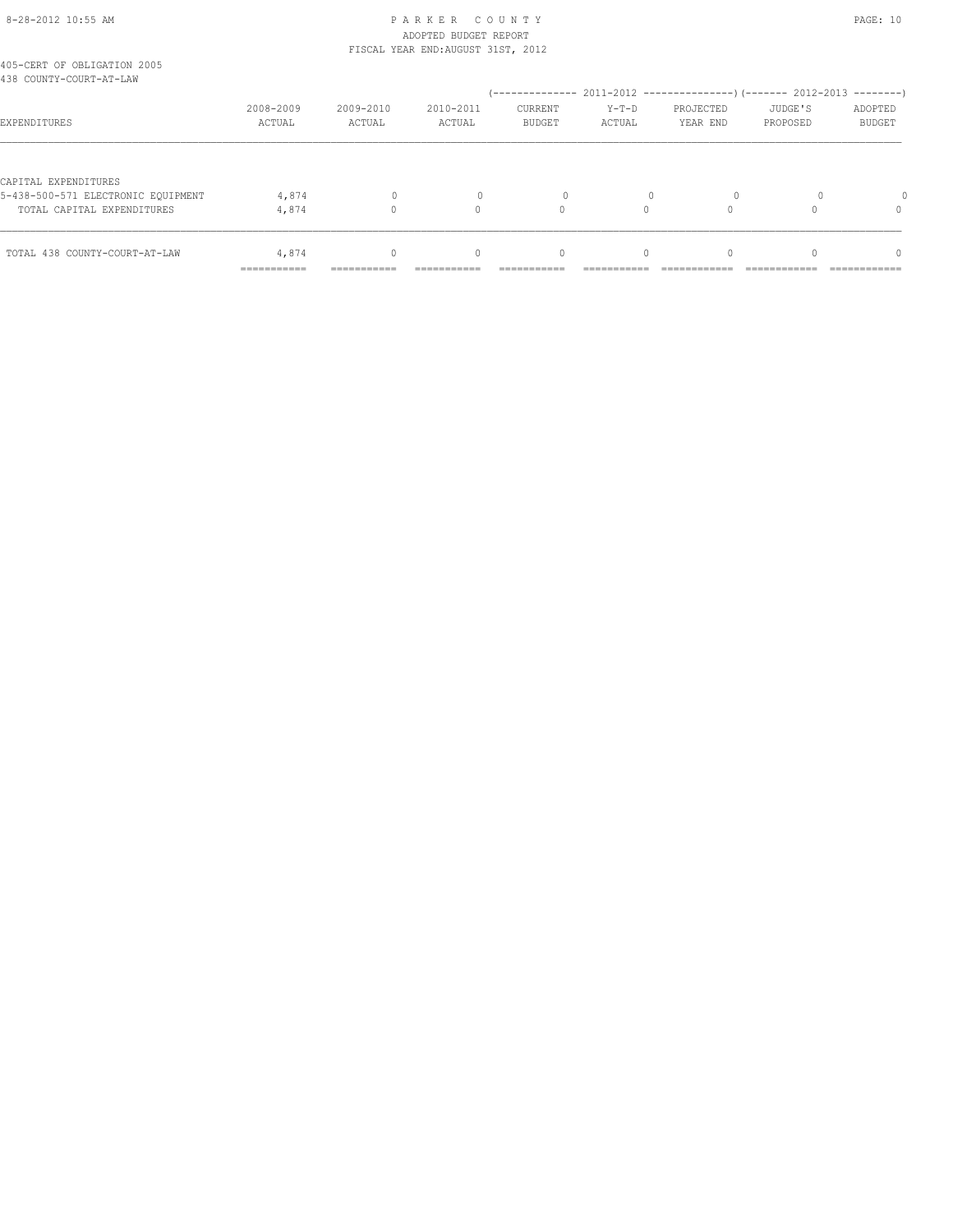# 8-28-2012 10:55 AM P A R K E R C O U N T Y PAGE: 11 ADOPTED BUDGET REPORT FISCAL YEAR END:AUGUST 31ST, 2012

| 405-CERT OF OBLIGATION 2005<br>439 COUNTY CRT AT LAW 2                                   |                            |           |                                  |                |          |           |          |               |
|------------------------------------------------------------------------------------------|----------------------------|-----------|----------------------------------|----------------|----------|-----------|----------|---------------|
|                                                                                          |                            |           |                                  |                |          |           |          |               |
|                                                                                          | 2008-2009                  | 2009-2010 | 2010-2011                        | <b>CURRENT</b> | $Y-T-D$  | PROJECTED | JUDGE'S  | ADOPTED       |
| EXPENDITURES                                                                             | ACTUAL                     | ACTUAL    | ACTUAL                           | <b>BUDGET</b>  | ACTUAL   | YEAR END  | PROPOSED | <b>BUDGET</b> |
| CAPITAL EXPENDITURES<br>5-439-500-571 ELECTRONIC EOUIPMENT<br>TOTAL CAPITAL EXPENDITURES | 444<br>444                 |           | $\cap$                           |                |          |           |          | $\Omega$      |
| TOTAL 439 COUNTY CRT AT LAW 2                                                            | 444                        | $\Omega$  | $\begin{array}{c} \n\end{array}$ | $\mathbf{0}$   | $\Omega$ | $\Omega$  |          | $\Omega$      |
|                                                                                          | -----------<br>----------- | --------- |                                  |                |          |           |          |               |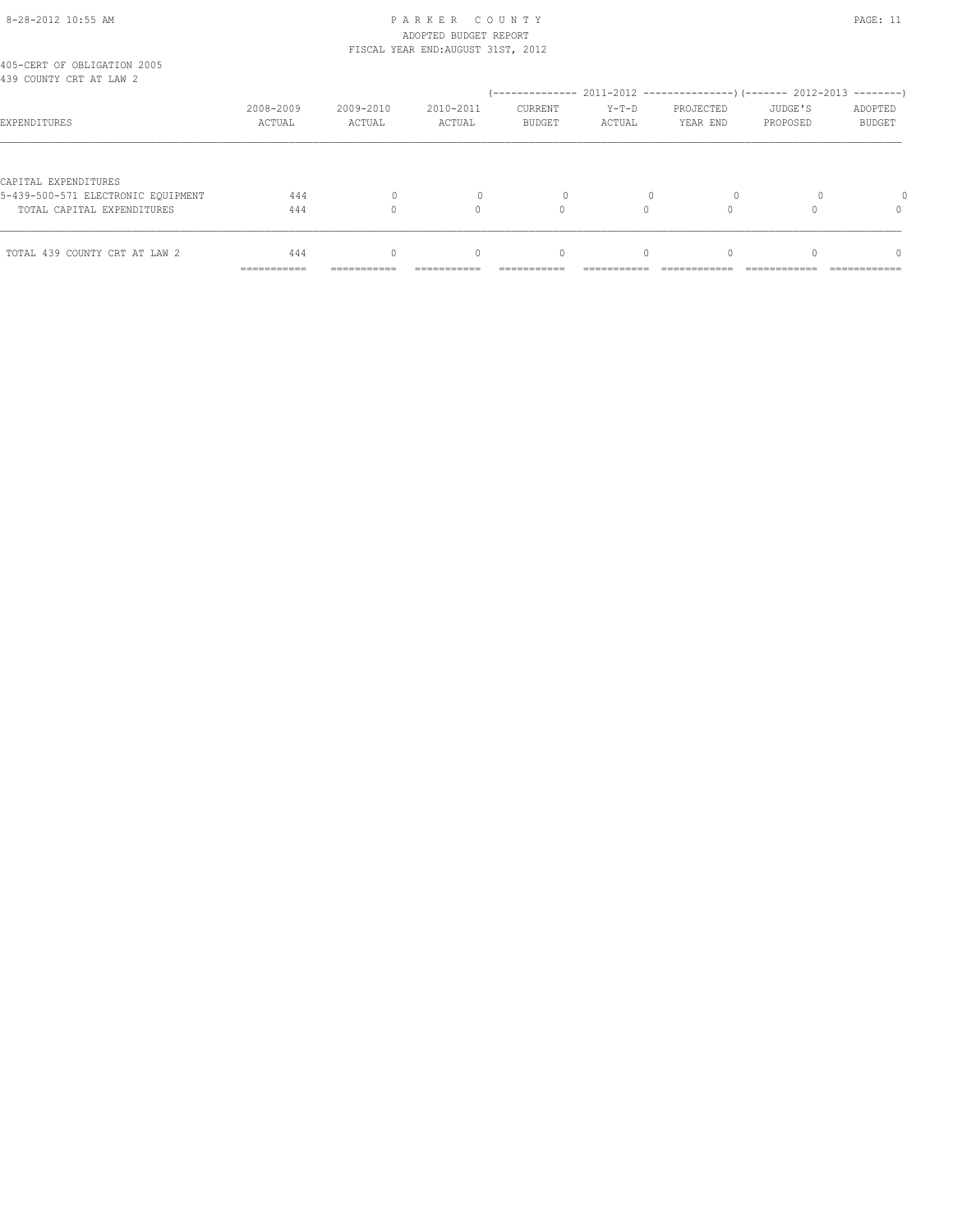# 8-28-2012 10:55 AM P A R K E R C O U N T Y PAGE: 12 ADOPTED BUDGET REPORT FISCAL YEAR END:AUGUST 31ST, 2012

|                                                            | __________<br>----------- | -----------         | ----------          |                                 |                   |                       |                     | ------------                    |
|------------------------------------------------------------|---------------------------|---------------------|---------------------|---------------------------------|-------------------|-----------------------|---------------------|---------------------------------|
| TOTAL 474 MEDICAL EXAMINER                                 |                           |                     | 0                   | 0                               | $\Omega$          |                       |                     | n                               |
| TOTAL CAPITAL EXPENDITURES                                 |                           |                     | $\cap$              |                                 |                   |                       |                     |                                 |
| CAPITAL EXPENDITURES<br>5-474-500-571 ELECTRONIC EOUIPMENT |                           |                     |                     | $\Omega$                        |                   |                       |                     |                                 |
| EXPENDITURES                                               | 2008-2009<br>ACTUAL       | 2009-2010<br>ACTUAL | 2010-2011<br>ACTUAL | <b>CURRENT</b><br><b>BUDGET</b> | $Y-T-D$<br>ACTUAL | PROJECTED<br>YEAR END | JUDGE'S<br>PROPOSED | $--------$<br>ADOPTED<br>BUDGET |
| 405-CERT OF OBLIGATION 2005<br>474 MEDICAL EXAMINER        |                           |                     |                     |                                 |                   |                       |                     |                                 |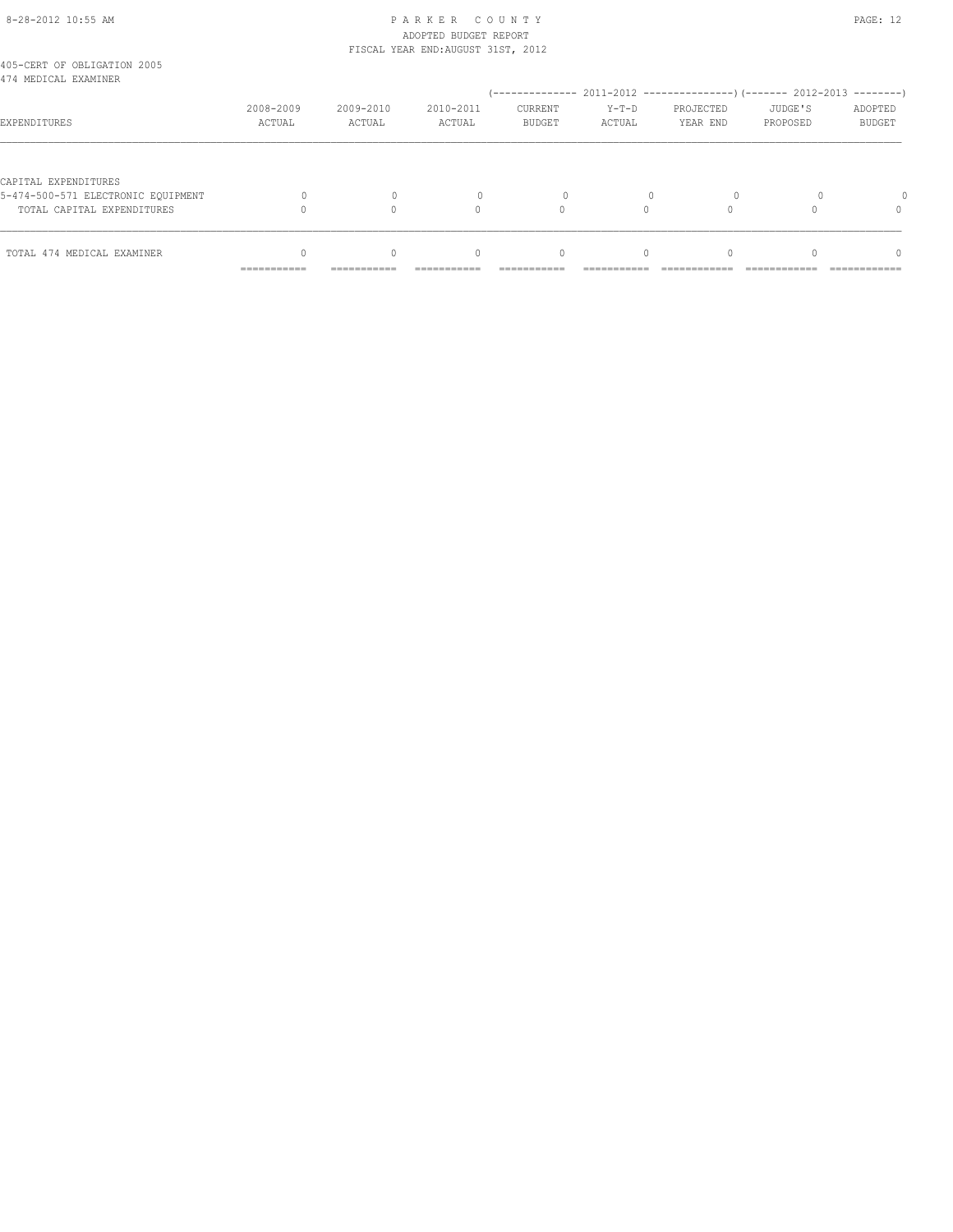# 8-28-2012 10:55 AM P A R K E R C O U N T Y PAGE: 13 ADOPTED BUDGET REPORT FISCAL YEAR END:AUGUST 31ST, 2012

|                                                    | ------------<br>----------- | -----------         |                                  |                                 |                   |                       |                     | ------------                  |
|----------------------------------------------------|-----------------------------|---------------------|----------------------------------|---------------------------------|-------------------|-----------------------|---------------------|-------------------------------|
| TOTAL 475 COUNTY ATTORNEY                          | 23,606                      | $\Omega$            | $\begin{array}{c} \n\end{array}$ | $\mathbf{0}$                    | $\Omega$          | $\Omega$              |                     | $\Omega$                      |
| TOTAL CAPITAL EXPENDITURES                         | 23,606                      |                     | $\cap$                           | 0                               |                   |                       |                     | 0                             |
| CAPITAL EXPENDITURES<br>5-475-500-572 AUTOMOBILES  | 23,606                      | $\Omega$            |                                  | $\Omega$                        |                   | $\Omega$              |                     |                               |
| EXPENDITURES                                       | 2008-2009<br>ACTUAL         | 2009-2010<br>ACTUAL | 2010-2011<br>ACTUAL              | <b>CURRENT</b><br><b>BUDGET</b> | $Y-T-D$<br>ACTUAL | PROJECTED<br>YEAR END | JUDGE'S<br>PROPOSED | $------$<br>ADOPTED<br>BUDGET |
| 405-CERT OF OBLIGATION 2005<br>475 COUNTY ATTORNEY |                             |                     |                                  |                                 |                   |                       |                     |                               |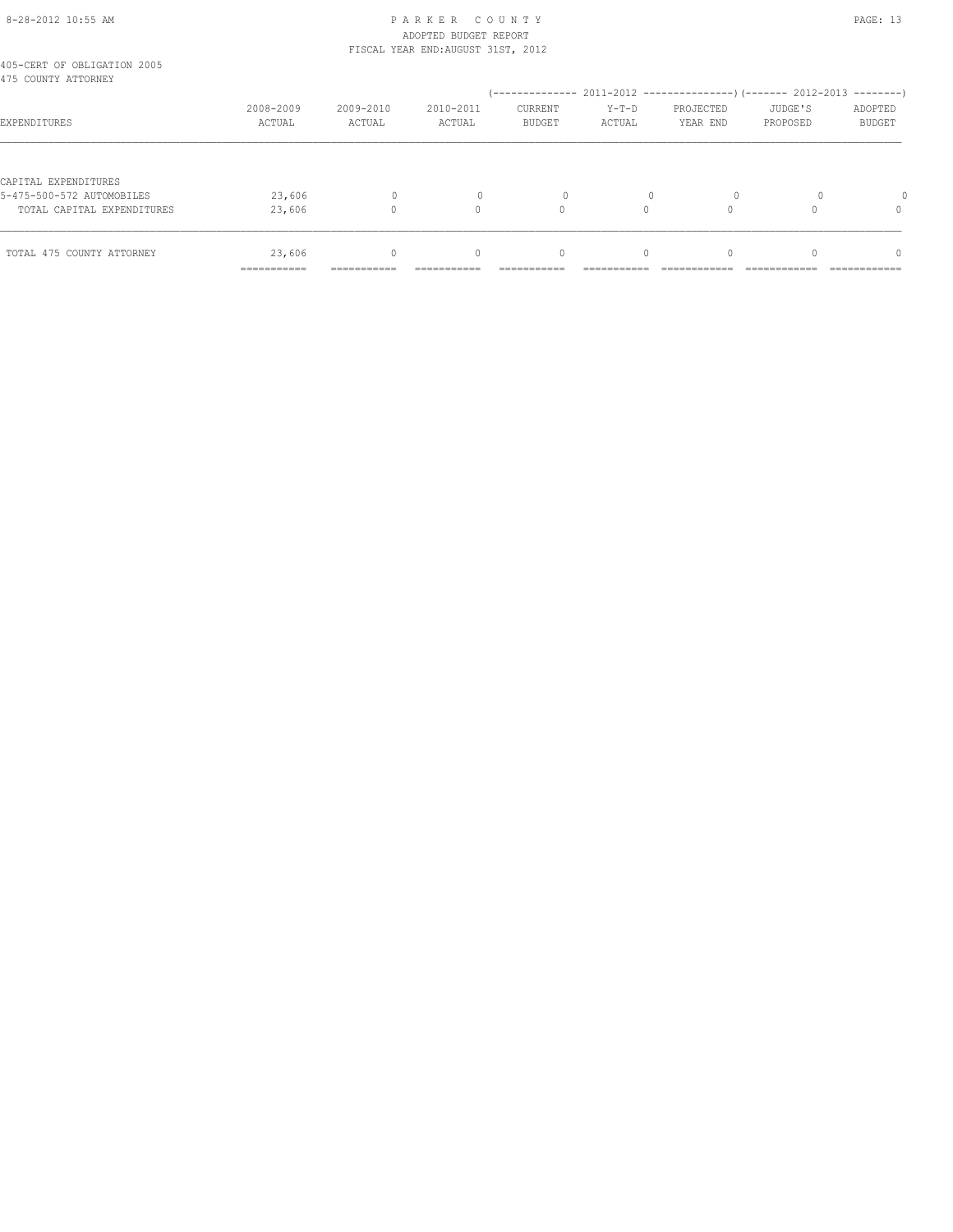# 8-28-2012 10:55 AM P A R K E R C O U N T Y PAGE: 14 ADOPTED BUDGET REPORT

|                                                      |           |           | FISCAL YEAR END: AUGUST 31ST, 2012 |               |         |           |          |               |
|------------------------------------------------------|-----------|-----------|------------------------------------|---------------|---------|-----------|----------|---------------|
| 405-CERT OF OBLIGATION 2005<br>476 DISTRICT ATTORNEY |           |           |                                    |               |         |           |          |               |
|                                                      |           |           |                                    |               |         |           |          |               |
|                                                      | 2008-2009 | 2009-2010 | 2010-2011                          | CURRENT       | $Y-T-D$ | PROJECTED | JUDGE'S  | ADOPTED       |
| EXPENDITURES                                         | ACTUAL    | ACTUAL    | ACTUAL                             | <b>BUDGET</b> | ACTUAL  | YEAR END  | PROPOSED | <b>BUDGET</b> |
|                                                      |           |           |                                    |               |         |           |          |               |
| CAPITAL EXPENDITURES                                 |           |           |                                    |               |         |           |          |               |
| 5-476-500-571 ELECTRONIC EOUIPMENT                   |           |           | 0                                  |               |         |           |          |               |
| 5-476-500-572 AUTOMOBILES                            |           |           |                                    |               |         |           |          | $\Omega$      |
| 5-476-500-573 AUTOMOBILE EQUIPMENT                   |           |           |                                    |               |         |           |          |               |
| TOTAL CAPITAL EXPENDITURES                           |           |           |                                    |               |         |           |          |               |
| TOTAL 476 DISTRICT ATTORNEY                          |           |           | 0                                  | 0             |         |           |          |               |
|                                                      |           |           |                                    |               |         |           |          |               |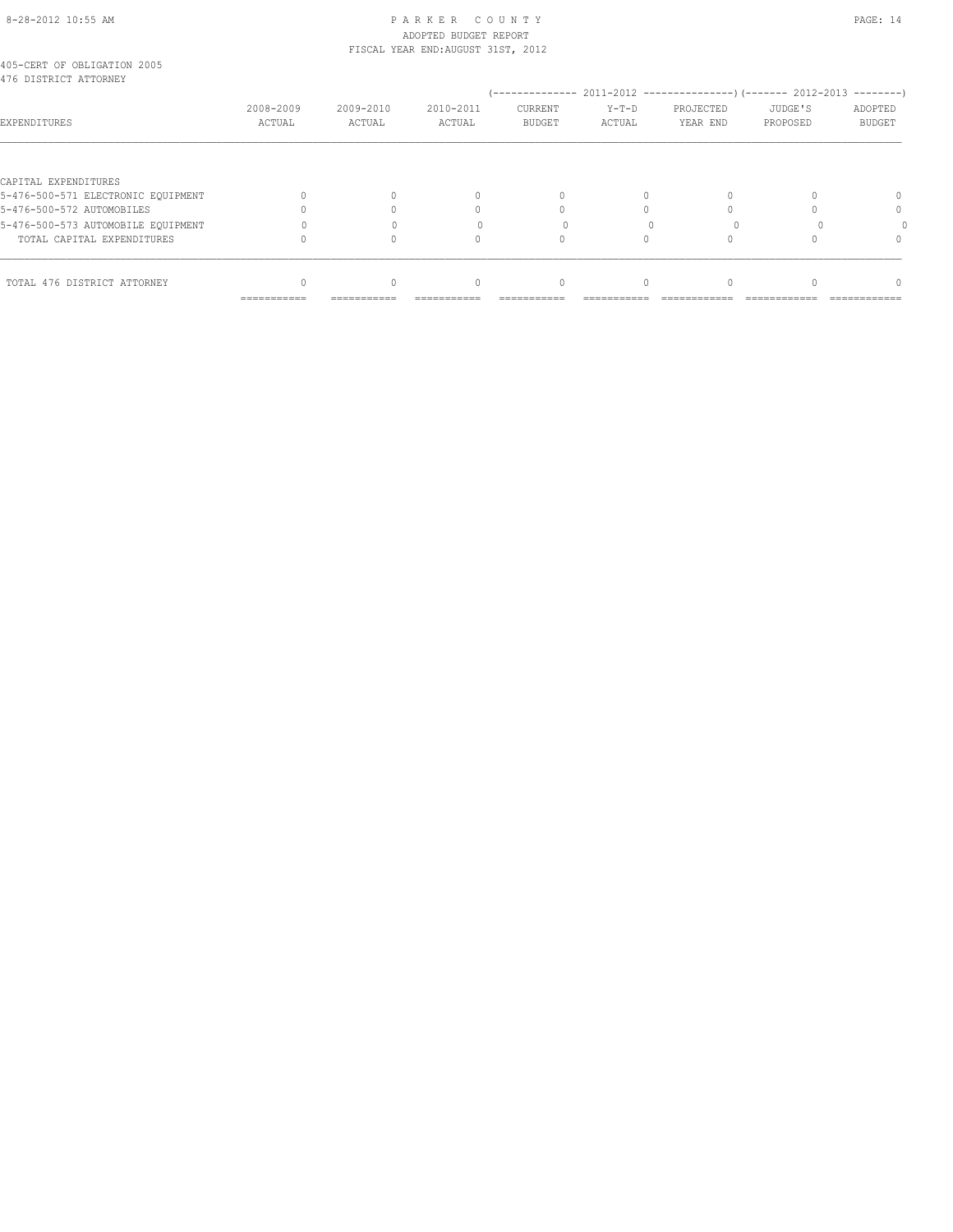#### 8-28-2012 10:55 AM P A R K E R C O U N T Y PAGE: 15 ADOPTED BUDGET REPORT FISCAL YEAR END:AUGUST 31ST, 2012

| 2008-2009<br>ACTUAL | 2009-2010<br>ACTUAL | 2010-2011<br>ACTUAL | CURRENT<br><b>BUDGET</b> | $Y-T-D$<br>ACTUAL                 | PROJECTED<br>YEAR END | JUDGE'S<br>PROPOSED | ADOPTED<br><b>BUDGET</b> |  |
|---------------------|---------------------|---------------------|--------------------------|-----------------------------------|-----------------------|---------------------|--------------------------|--|
|                     |                     |                     |                          |                                   |                       |                     |                          |  |
|                     |                     | 0                   | 0                        | 0                                 |                       |                     | 0                        |  |
|                     |                     |                     |                          |                                   |                       |                     |                          |  |
|                     |                     | 0                   | $\Omega$                 | $\Omega$                          |                       |                     | $\Omega$                 |  |
| ===========         | ===========         | 0                   | 0<br>===========         |                                   |                       |                     |                          |  |
|                     |                     |                     |                          | TIOCHE IEHN ENDINGOUDI GIUIN EUIE |                       |                     |                          |  |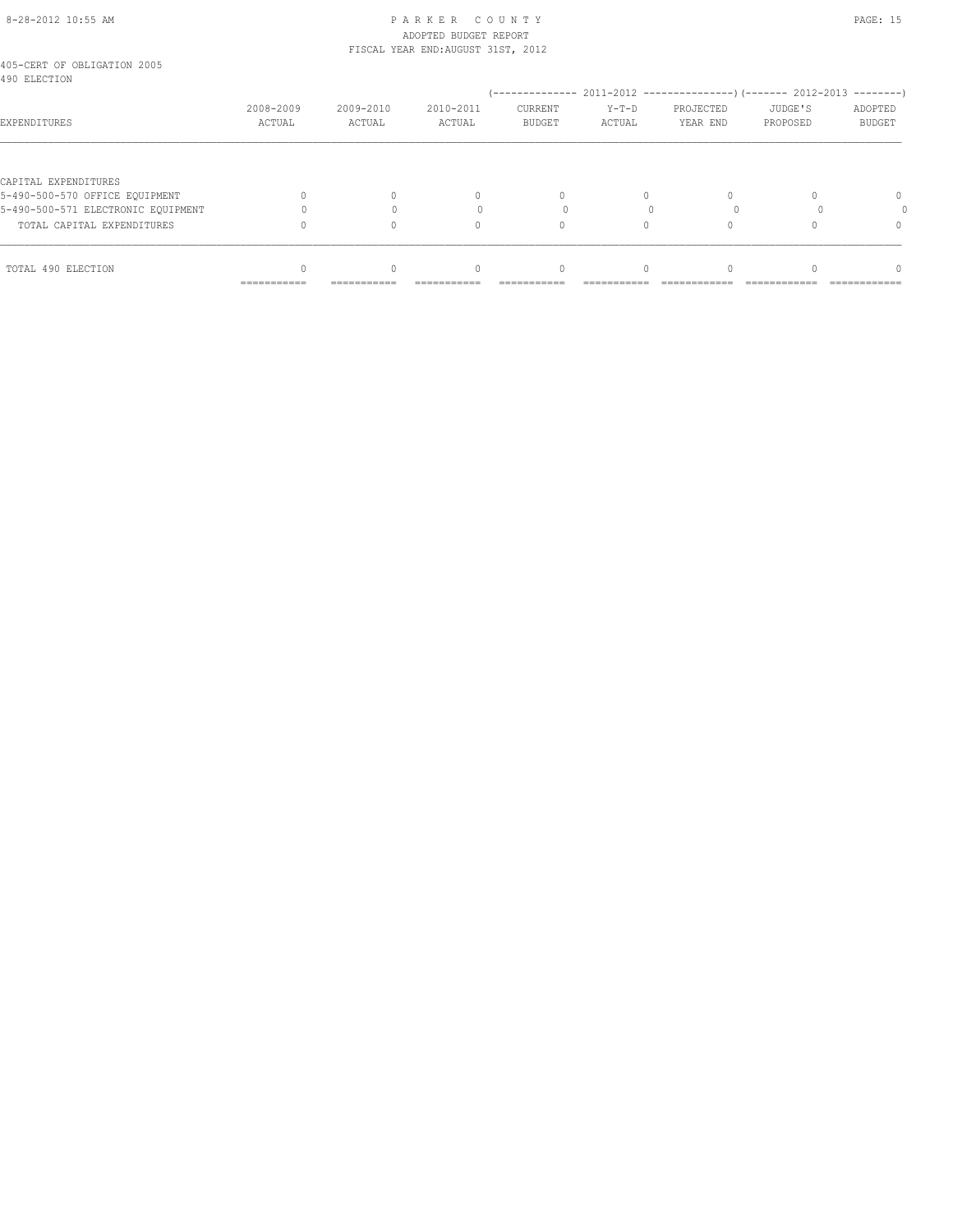# 8-28-2012 10:55 AM P A R K E R C O U N T Y PAGE: 16 ADOPTED BUDGET REPORT FISCAL YEAR END:AUGUST 31ST, 2012

| 405-CERT OF OBLIGATION 2005<br>497 TREASURER |                           |                         |                                                |                          |                        |                       |                     |                          |
|----------------------------------------------|---------------------------|-------------------------|------------------------------------------------|--------------------------|------------------------|-----------------------|---------------------|--------------------------|
|                                              |                           |                         |                                                |                          |                        |                       |                     |                          |
| EXPENDITURES                                 | 2008-2009<br>ACTUAL       | 2009-2010<br>ACTUAL     | 2010-2011<br>ACTUAL                            | CURRENT<br><b>BUDGET</b> | $Y-T-D$<br>ACTUAL      | PROJECTED<br>YEAR END | JUDGE'S<br>PROPOSED | ADOPTED<br><b>BUDGET</b> |
|                                              |                           |                         |                                                |                          |                        |                       |                     |                          |
| CAPITAL EXPENDITURES                         |                           |                         |                                                |                          |                        |                       |                     |                          |
| 5-497-500-571 ELECTRONIC EOUIPMENT           |                           |                         |                                                | $\Omega$                 |                        |                       |                     |                          |
| TOTAL CAPITAL EXPENDITURES                   |                           |                         | $\cap$                                         |                          |                        |                       |                     |                          |
|                                              |                           |                         |                                                |                          |                        |                       |                     |                          |
| TOTAL 497 TREASURER                          | __________<br>----------- | $\Omega$<br>----------- | $\begin{array}{c} \n\end{array}$<br>---------- | 0<br>----------          | $\Omega$<br>---------- |                       |                     | $\cap$<br>------------   |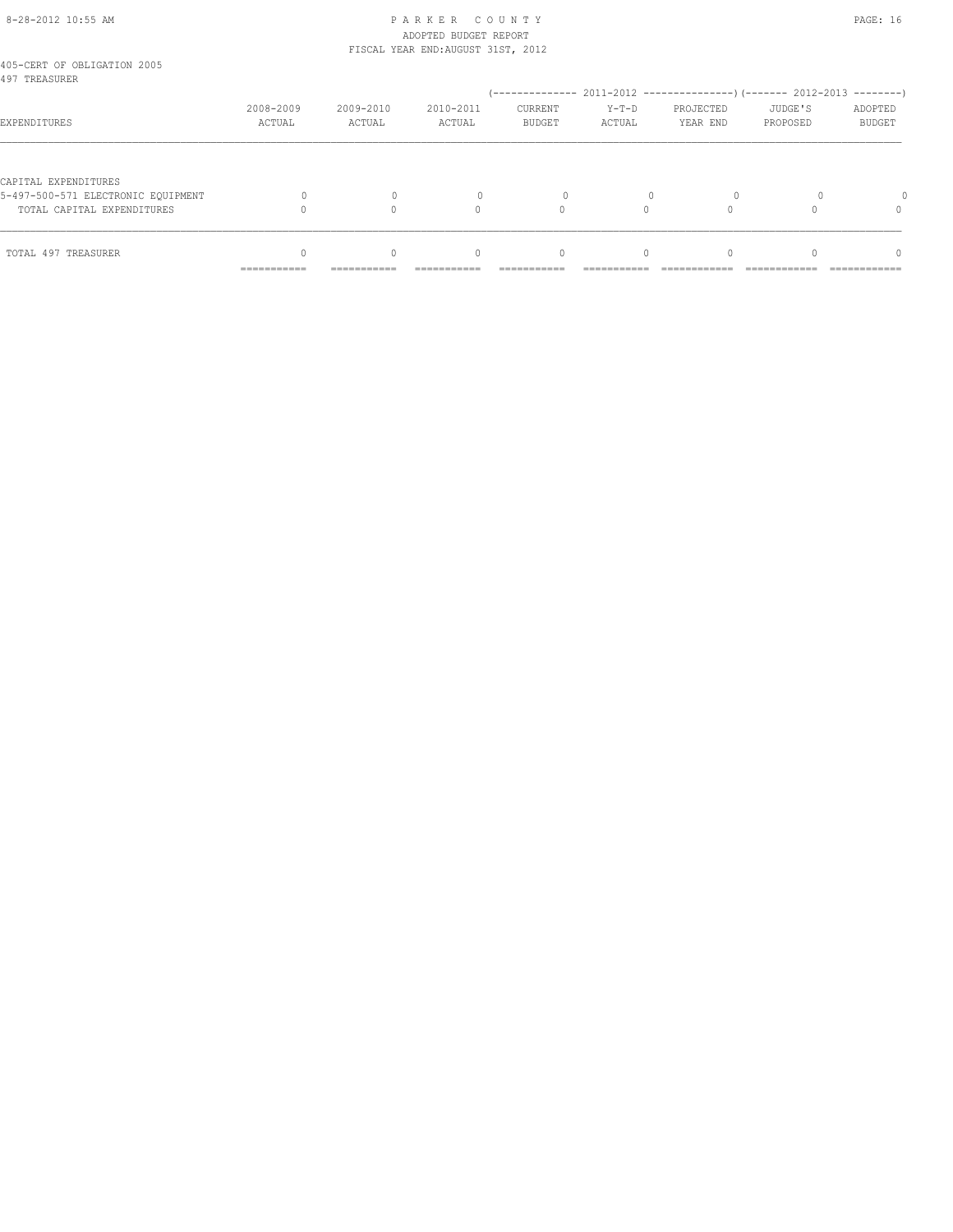# 8-28-2012 10:55 AM PAGE: 17 ADOPTED BUDGET REPORT FISCAL YEAR END:AUGUST 31ST, 2012

405-CERT OF OBLIGATION 2005 510 BUILDING & GROUNDS

| JIV DUIDDING & GNOUNDO                  |                                  |                                  |                                  |                                  |                   |                                  |                     |                          |
|-----------------------------------------|----------------------------------|----------------------------------|----------------------------------|----------------------------------|-------------------|----------------------------------|---------------------|--------------------------|
| <b>EXPENDITURES</b>                     | 2008-2009<br>ACTUAL              | 2009-2010<br>ACTUAL              | 2010-2011<br>ACTUAL              | CURRENT<br><b>BUDGET</b>         | $Y-T-D$<br>ACTUAL | PROJECTED<br>YEAR END            | JUDGE'S<br>PROPOSED | ADOPTED<br><b>BUDGET</b> |
|                                         |                                  |                                  |                                  |                                  |                   |                                  |                     |                          |
| SALARIES & BENEFITS                     |                                  |                                  |                                  |                                  |                   |                                  |                     |                          |
| SALARIES & WAGES                        |                                  |                                  |                                  |                                  |                   |                                  |                     |                          |
| 5-510-100-102 APPOINTED OFFICIAL-B&G    | $\bigcap$                        | $\bigcap$                        | $\Omega$                         | $\bigcap$                        | $\bigcap$         | $\cap$                           | $\cup$              |                          |
| TOTAL SALARIES & WAGES                  | $\cap$                           | $\Omega$                         | $\circ$                          | $\Omega$                         | $\circ$           | $\Omega$                         | $\Omega$            |                          |
| <b>BENEFITS</b>                         |                                  |                                  |                                  |                                  |                   |                                  |                     |                          |
| 5-510-100-201 FICA MATCH                | $\Omega$                         | $\begin{array}{c} \n\end{array}$ | $\begin{array}{c} \n\end{array}$ | $\begin{array}{c} \n\end{array}$ | $\Omega$          | $\begin{array}{c} \n\end{array}$ | 0                   | $\bigcap$                |
| 5-510-100-202 EMPLOYEE HOSPITALIZATION  | $\cap$                           |                                  | $\Omega$                         | $\bigcap$                        | $\bigcap$         | $\cap$                           | $\cup$              | $\cap$                   |
| 5-510-100-203 RETIREMENT PLAN CONTRIBUT |                                  |                                  | $\mathbf{0}$                     | $\cap$                           | $\Omega$          | ∩                                | n                   | $\Omega$                 |
| 5-510-100-204 WORKERS COMPENSATION INSU |                                  |                                  | $\Omega$                         | $\cap$                           | $\Omega$          | ∩                                | ∩                   |                          |
| 5-510-100-206 LONGEVITY PAY             |                                  |                                  | $\Omega$                         | $\cap$                           | $\Omega$          |                                  |                     | $\cap$                   |
| 5-510-100-208 AUTO ALLOWANCE            | 0                                | ∩                                | 0                                | $\Omega$                         | $\cap$            | $\cup$                           | $\Omega$            |                          |
| TOTAL BENEFITS                          | $\cap$                           | $\cap$                           | 0                                | $\cap$                           |                   |                                  | $\cap$              |                          |
| TOTAL SALARIES & BENEFITS               | $\begin{array}{c} \n\end{array}$ | $\begin{array}{c} \n\end{array}$ | $\Omega$                         | $\Omega$                         | $\Omega$          | $\begin{array}{c} \n\end{array}$ | $\bigcap$           |                          |
| CAPITAL EXPENDITURES                    |                                  |                                  |                                  |                                  |                   |                                  |                     |                          |
| 5-510-500-567 GROUNDS EQUIPMENT         | $\overline{0}$                   | $\begin{array}{c} \n\end{array}$ | $\begin{array}{c} \n\end{array}$ | $\begin{array}{c} \n\end{array}$ | $\Omega$          | $\Omega$                         | $\bigcap$           | $\Omega$                 |
| 5-510-500-571 ELECTRONIC EQUIPMENT      | 993                              | $\cap$                           | $\circ$                          | $\Omega$                         | $\cup$            | $\Omega$                         | $\Omega$            |                          |
| TOTAL CAPITAL EXPENDITURES              | 993                              | $\bigcap$                        | $\Omega$                         | $\bigcap$                        | $\Omega$          | $\bigcap$                        | $\bigcap$           |                          |
| TOTAL 510 BUILDING & GROUNDS            | 993                              | $\mathbf 0$                      | $\mathbf{0}$                     | $\circ$                          | $\circ$           | $\Omega$                         | $\cap$              |                          |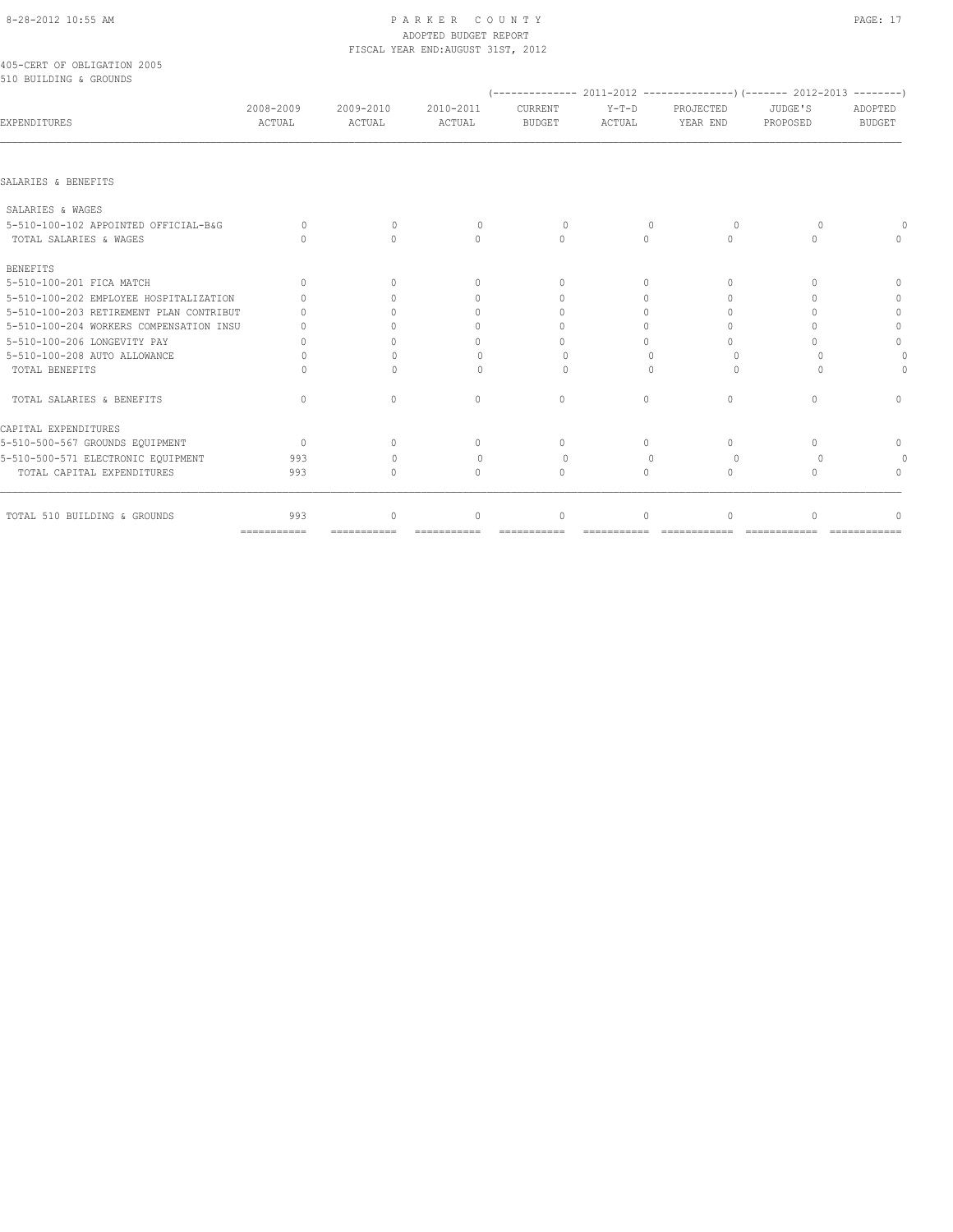# 8-28-2012 10:55 AM P A R K E R C O U N T Y PAGE: 18 ADOPTED BUDGET REPORT FISCAL YEAR END:AUGUST 31ST, 2012

| TOTAL 543 FIRE MARSHAL                            | 30,329              | $\Omega$            | $\begin{array}{c} \n\end{array}$ | $\mathbf{0}$             | $\Omega$          | $\Omega$              |                     | $\Omega$                 |
|---------------------------------------------------|---------------------|---------------------|----------------------------------|--------------------------|-------------------|-----------------------|---------------------|--------------------------|
| TOTAL CAPITAL EXPENDITURES                        | 30,329              |                     | $\cap$                           | 0                        |                   |                       |                     | 0                        |
| CAPITAL EXPENDITURES<br>5-543-500-572 AUTOMOBILES | 30,329              | $\Omega$            |                                  | 0                        |                   | $\Omega$              |                     |                          |
| EXPENDITURES                                      | 2008-2009<br>ACTUAL | 2009-2010<br>ACTUAL | 2010-2011<br>ACTUAL              | CURRENT<br><b>BUDGET</b> | $Y-T-D$<br>ACTUAL | PROJECTED<br>YEAR END | JUDGE'S<br>PROPOSED | ADOPTED<br><b>BUDGET</b> |
| 405-CERT OF OBLIGATION 2005<br>543 FIRE MARSHAL   |                     |                     |                                  |                          |                   |                       |                     |                          |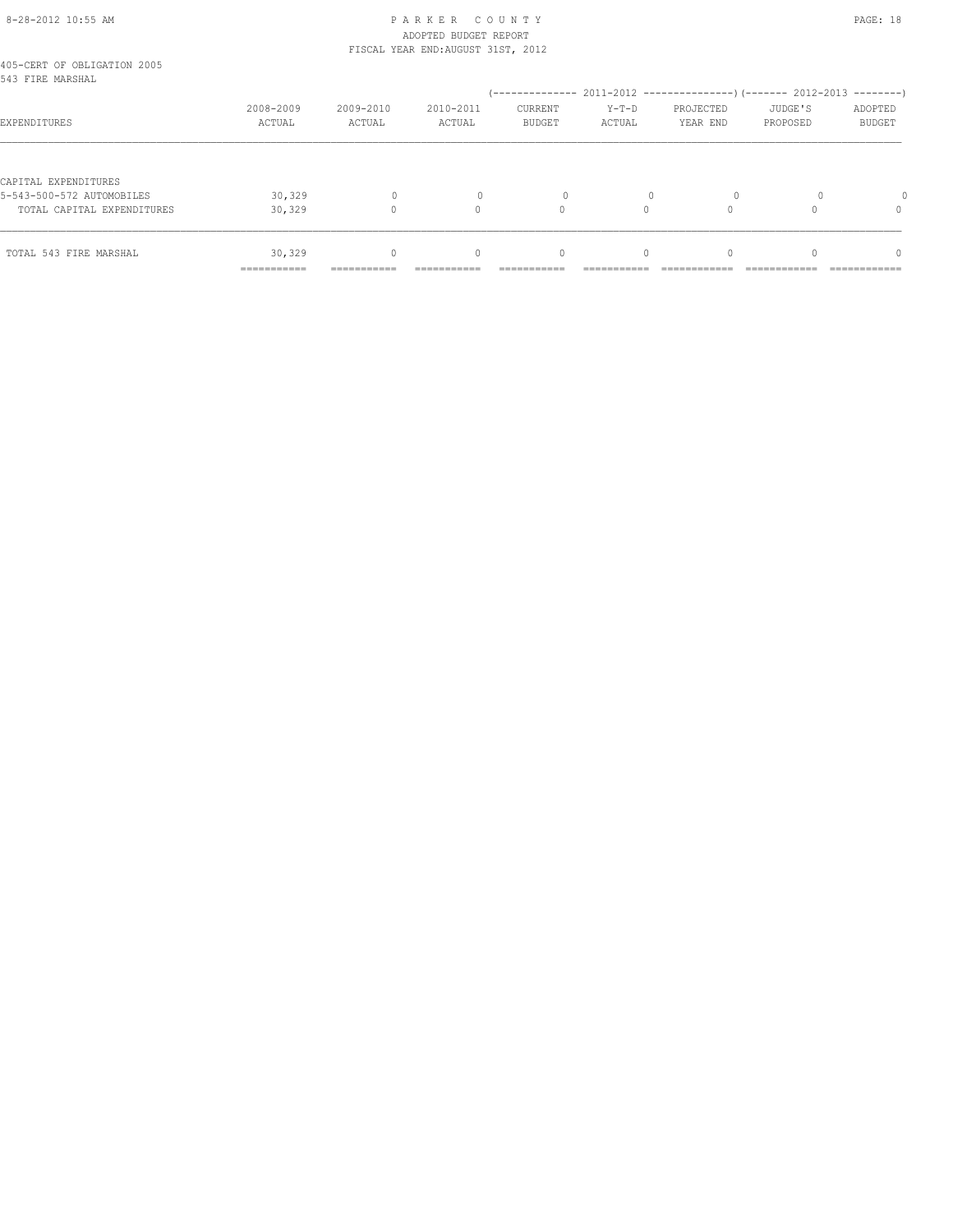# 8-28-2012 10:55 AM P A R K E R C O U N T Y PAGE: 19 ADOPTED BUDGET REPORT

|                                                         | ===========         |                     |                                    |                          |                   |                       |                     |                          |
|---------------------------------------------------------|---------------------|---------------------|------------------------------------|--------------------------|-------------------|-----------------------|---------------------|--------------------------|
| TOTAL 544 ENVIRONMENTAL OFFICE                          | 45,896              |                     | 0                                  |                          |                   |                       |                     |                          |
| TOTAL CAPITAL EXPENDITURES                              | 45,896              |                     | 0                                  |                          |                   |                       |                     | $\Omega$                 |
| 5-544-500-577 UNIFORMS & PROTECTIVE CLOT                |                     |                     |                                    |                          |                   |                       |                     |                          |
| CAPITAL EXPENDITURES<br>5-544-500-572 AUTOMOBILES       | 45,896              |                     | $\begin{array}{c} \n\end{array}$   | $\Omega$                 | $\Omega$          |                       |                     | 0                        |
| EXPENDITURES                                            | 2008-2009<br>ACTUAL | 2009-2010<br>ACTUAL | 2010-2011<br>ACTUAL                | CURRENT<br><b>BUDGET</b> | $Y-T-D$<br>ACTUAL | PROJECTED<br>YEAR END | JUDGE'S<br>PROPOSED | ADOPTED<br><b>BUDGET</b> |
| 405-CERT OF OBLIGATION 2005<br>544 ENVIRONMENTAL OFFICE |                     |                     |                                    |                          |                   |                       |                     |                          |
|                                                         |                     |                     | FISCAL YEAR END: AUGUST 31ST, 2012 |                          |                   |                       |                     |                          |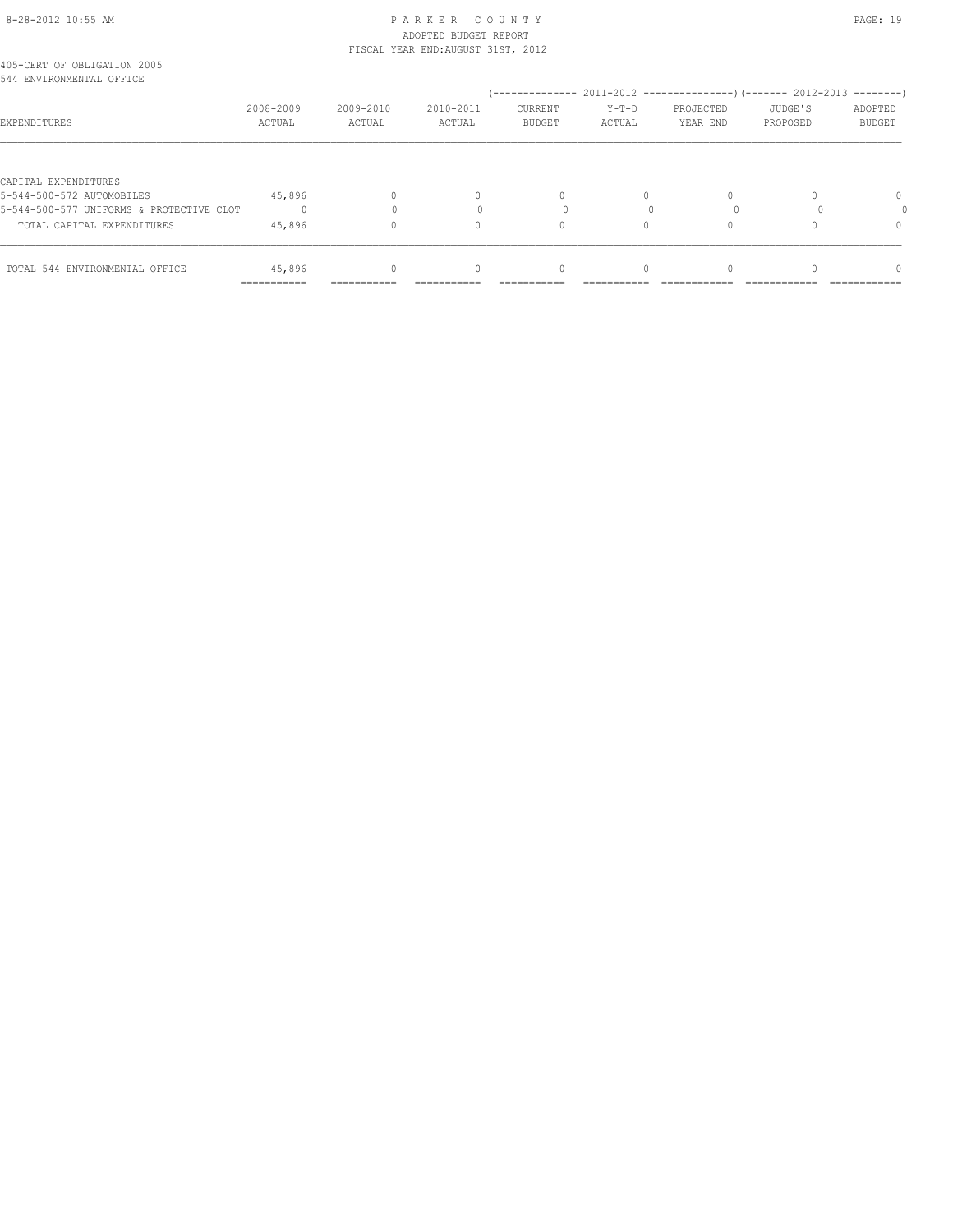# 8-28-2012 10:55 AM P A R K E R C O U N T Y PAGE: 20 ADOPTED BUDGET REPORT

|                                                     |           |           | FISCAL YEAR END: AUGUST 31ST, 2012 |               |         |           |          |         |
|-----------------------------------------------------|-----------|-----------|------------------------------------|---------------|---------|-----------|----------|---------|
| 405-CERT OF OBLIGATION 2005<br>545 SHERIFF DISPATCH |           |           |                                    |               |         |           |          |         |
|                                                     |           |           |                                    |               |         |           |          |         |
|                                                     | 2008-2009 | 2009-2010 | 2010-2011                          | CURRENT       | $Y-T-D$ | PROJECTED | JUDGE'S  | ADOPTED |
| EXPENDITURES                                        | ACTUAL    | ACTUAL    | ACTUAL                             | <b>BUDGET</b> | ACTUAL  | YEAR END  | PROPOSED | BUDGET  |
| CAPITAL EXPENDITURES                                |           |           |                                    |               |         |           |          |         |
| 5-545-500-570 OFFICE EQUIPMENT                      | 1,068     | $\Omega$  |                                    |               | 0       |           | $\Omega$ | ∩ −     |

|                                    | =========== | =========== | ======== |  |  |
|------------------------------------|-------------|-------------|----------|--|--|
| TOTAL 545 SHERIFF DISPATCH         | 1,068       |             |          |  |  |
| TOTAL CAPITAL EXPENDITURES         | 1,068       |             |          |  |  |
| 5-545-500-590 OFFICE FURNITURE     |             |             |          |  |  |
| 5-545-500-571 ELECTRONIC EOUIPMENT |             |             |          |  |  |
| 5-545-500-570 OFFICE EQUIPMENT     | 1,068       |             |          |  |  |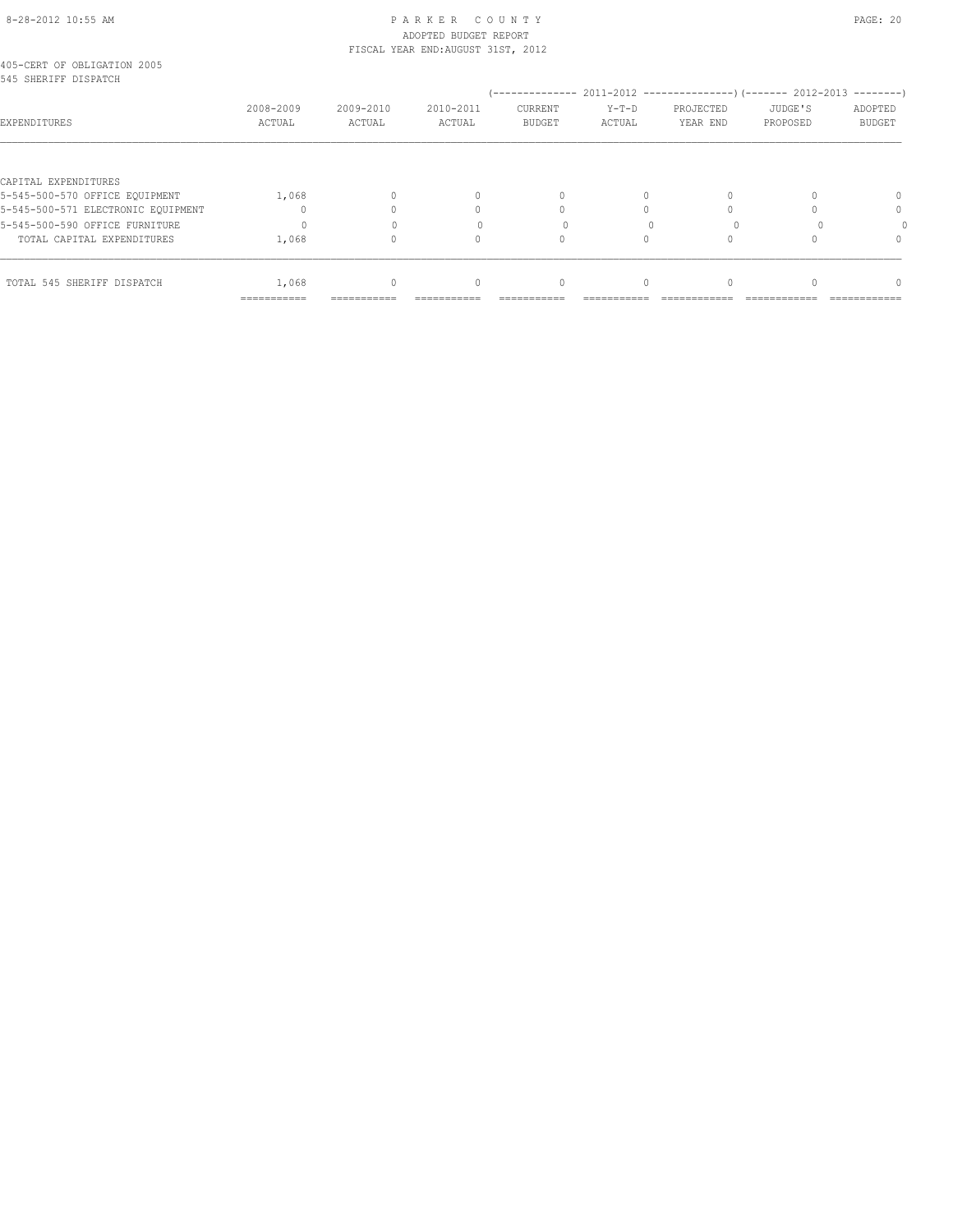# 8-28-2012 10:55 AM P A R K E R C O U N T Y PAGE: 21 ADOPTED BUDGET REPORT FISCAL YEAR END:AUGUST 31ST, 2012

| 2008-2009 | 2009-2010                  | 2010-2011                        | <b>CURRENT</b> | $Y-T-D$  | PROJECTED | JUDGE'S  | ADOPTED       |
|-----------|----------------------------|----------------------------------|----------------|----------|-----------|----------|---------------|
| ACTUAL    | ACTUAL                     | ACTUAL                           | <b>BUDGET</b>  | ACTUAL   | YEAR END  | PROPOSED | <b>BUDGET</b> |
|           |                            | $\cap$                           |                |          |           |          | $\Omega$      |
|           | $\Omega$                   | $\begin{array}{c} \n\end{array}$ | $\mathbf{0}$   | $\Omega$ |           |          | $\Omega$      |
|           | -----------<br>----------- | -----------                      | ----------     |          |           |          |               |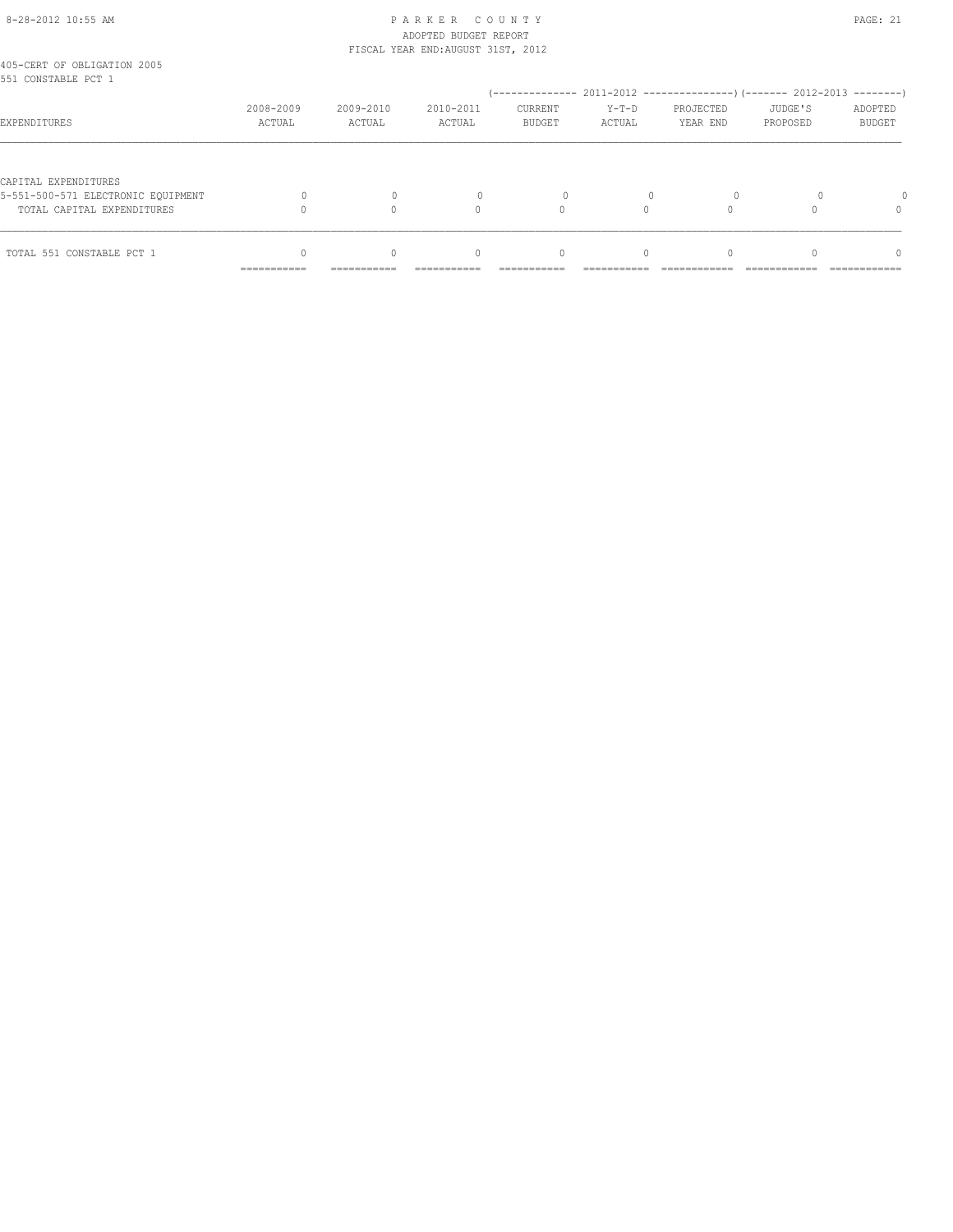# 8-28-2012 10:55 AM P A R K E R C O U N T Y PAGE: 22 ADOPTED BUDGET REPORT FISCAL YEAR END:AUGUST 31ST, 2012

|                     |  | 405-CERT OF OBLIGATION 2005 |  |
|---------------------|--|-----------------------------|--|
| 553 CONSTABLE PCT 3 |  |                             |  |

| JJJ GUNJIADHA KUI J                      |                     |                     |                     |                          |                   |                       |                     | ---------                |
|------------------------------------------|---------------------|---------------------|---------------------|--------------------------|-------------------|-----------------------|---------------------|--------------------------|
| EXPENDITURES                             | 2008-2009<br>ACTUAL | 2009-2010<br>ACTUAL | 2010-2011<br>ACTUAL | CURRENT<br><b>BUDGET</b> | $Y-T-D$<br>ACTUAL | PROJECTED<br>YEAR END | JUDGE'S<br>PROPOSED | ADOPTED<br><b>BUDGET</b> |
|                                          |                     |                     |                     |                          |                   |                       |                     |                          |
| CAPITAL EXPENDITURES                     |                     |                     |                     |                          |                   |                       |                     |                          |
| 5-553-500-571 ELECTRONIC EQUIPMENT       |                     |                     |                     |                          |                   |                       |                     |                          |
| 5-553-500-572 AUTOMOBILES                | 26,631              |                     |                     |                          |                   |                       |                     | 0                        |
| 5-553-500-577 UNIFORMS & PROTECTIVE CLOT | 1,536               |                     |                     |                          |                   |                       |                     |                          |
| TOTAL CAPITAL EXPENDITURES               | 28,166              |                     |                     |                          |                   |                       |                     | n                        |
| TOTAL 553 CONSTABLE PCT 3                | 28,166              | $\Omega$            | $\Omega$            | $\bigcap$                |                   |                       |                     | $\Omega$                 |
|                                          | ------------        | --------------      |                     |                          |                   |                       |                     |                          |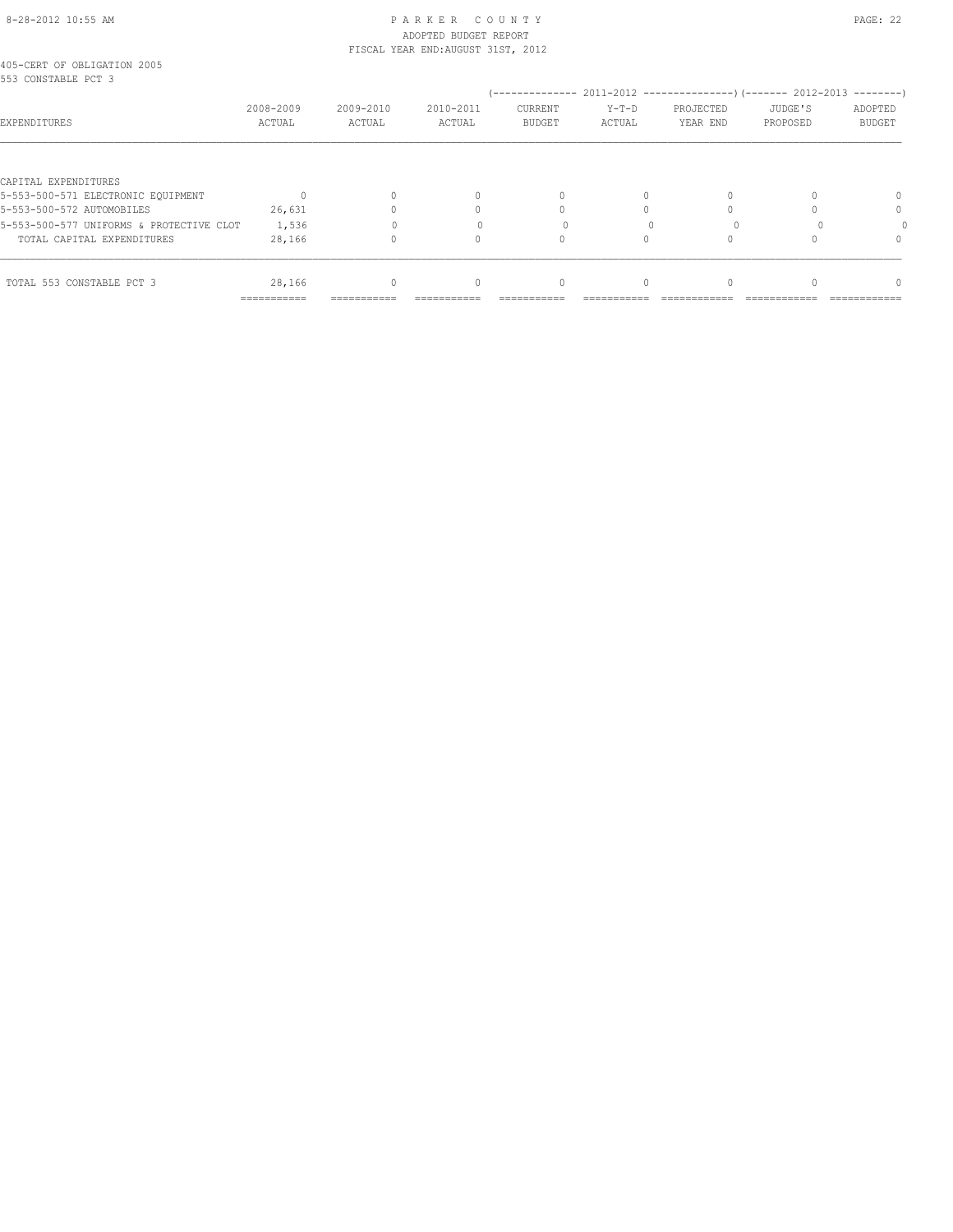# 8-28-2012 10:55 AM P A R K E R C O U N T Y PAGE: 23 ADOPTED BUDGET REPORT FISCAL YEAR END:AUGUST 31ST, 2012

| 405-CERT OF OBLIGATION 2005<br>554 CONSTABLE PCT 4 |                           |             |                                  |               |          |           |          |               |
|----------------------------------------------------|---------------------------|-------------|----------------------------------|---------------|----------|-----------|----------|---------------|
|                                                    | 2008-2009                 | 2009-2010   | 2010-2011                        | CURRENT       | $Y-T-D$  | PROJECTED | JUDGE'S  | ADOPTED       |
| EXPENDITURES                                       | ACTUAL                    | ACTUAL      | ACTUAL                           | <b>BUDGET</b> | ACTUAL   | YEAR END  | PROPOSED | <b>BUDGET</b> |
| CAPITAL EXPENDITURES                               |                           |             |                                  |               |          |           |          |               |
| 5-554-500-577 UNIFORMS & PROTECTIVE CLOT           |                           |             |                                  |               |          |           |          |               |
| TOTAL CAPITAL EXPENDITURES                         |                           |             |                                  |               |          |           |          |               |
| TOTAL 554 CONSTABLE PCT 4                          |                           | $\Omega$    | $\begin{array}{c} \n\end{array}$ | $\mathbf{0}$  | $\Omega$ |           |          | n             |
|                                                    | __________<br>----------- | ----------- | ----------                       |               |          |           |          | ------------  |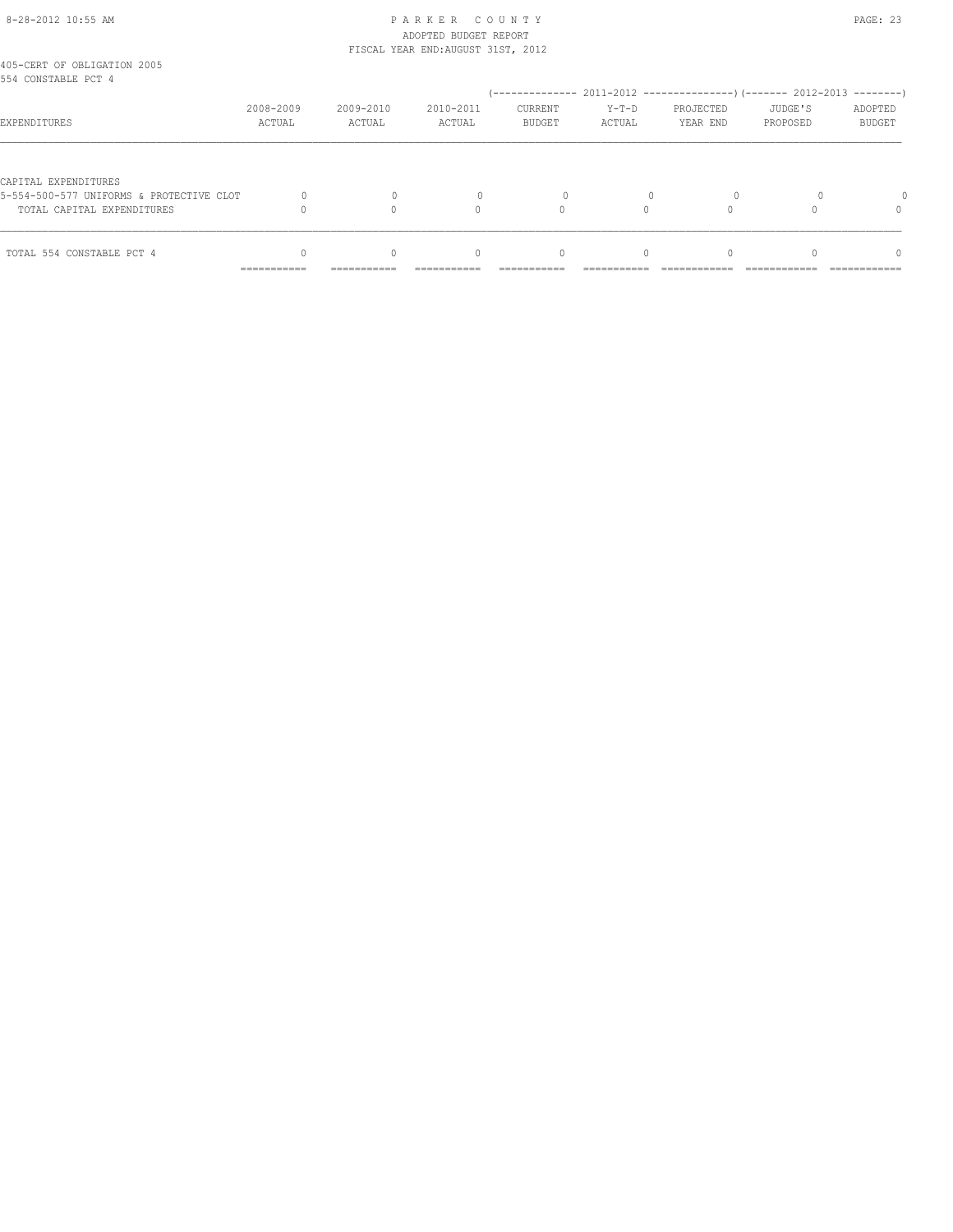# 8-28-2012 10:55 AM PAGE: 24 ADOPTED BUDGET REPORT FISCAL YEAR END:AUGUST 31ST, 2012

|  | 405-CERT OF OBLIGATION 2005 |  |
|--|-----------------------------|--|
|  | 560 SHERTEF ADMIN           |  |

| <b>EXPENDITURES</b>                 | 2008-2009<br>ACTUAL       | 2009-2010<br>ACTUAL | 2010-2011<br>ACTUAL | CURRENT<br><b>BUDGET</b> | Y-T-D<br>ACTUAL | PROJECTED<br>YEAR END | JUDGE'S<br>PROPOSED | ADOPTED<br><b>BUDGET</b> |
|-------------------------------------|---------------------------|---------------------|---------------------|--------------------------|-----------------|-----------------------|---------------------|--------------------------|
|                                     |                           |                     |                     |                          |                 |                       |                     |                          |
| PROFESSIONAL AND SERVICE            |                           |                     |                     |                          |                 |                       |                     |                          |
| 5-560-400-418 SURVEYING             |                           |                     |                     |                          |                 |                       |                     |                          |
| TOTAL PROFESSIONAL AND SERVICE      |                           |                     |                     |                          |                 |                       |                     |                          |
| CAPITAL EXPENDITURES                |                           |                     |                     |                          |                 |                       |                     |                          |
| 5-560-500-551 CONSTRUCTION COSTS    | 384,741                   | $\cap$              |                     |                          |                 |                       |                     |                          |
| 5-560-500-552 ARCHITECTURAL FEES    | $\cup$                    |                     |                     |                          |                 |                       |                     |                          |
| 5-560-500-571 ELECTRONIC EQUIPMENT  |                           |                     |                     |                          |                 |                       |                     | 0                        |
| 5-560-500-590 OFFICE FURNITURE      | 4,042                     |                     |                     |                          |                 |                       |                     |                          |
| TOTAL CAPITAL EXPENDITURES          | 388,783                   |                     |                     |                          |                 |                       |                     |                          |
| OTHER SERVICES                      |                           |                     |                     |                          |                 |                       |                     |                          |
| 5-560-600-699 PROGRAM CONTINGENCIES |                           |                     |                     |                          |                 |                       |                     |                          |
| TOTAL OTHER SERVICES                |                           |                     |                     | 0                        | 0               |                       |                     |                          |
| TOTAL 560 SHERIFF ADMIN             | 388,783                   | $\bigcap$           | $\cap$              | $\cup$                   | $\Omega$        |                       |                     |                          |
|                                     | $=$ = = = = = = = = = = = |                     |                     |                          |                 |                       |                     |                          |
|                                     |                           |                     |                     |                          |                 |                       |                     |                          |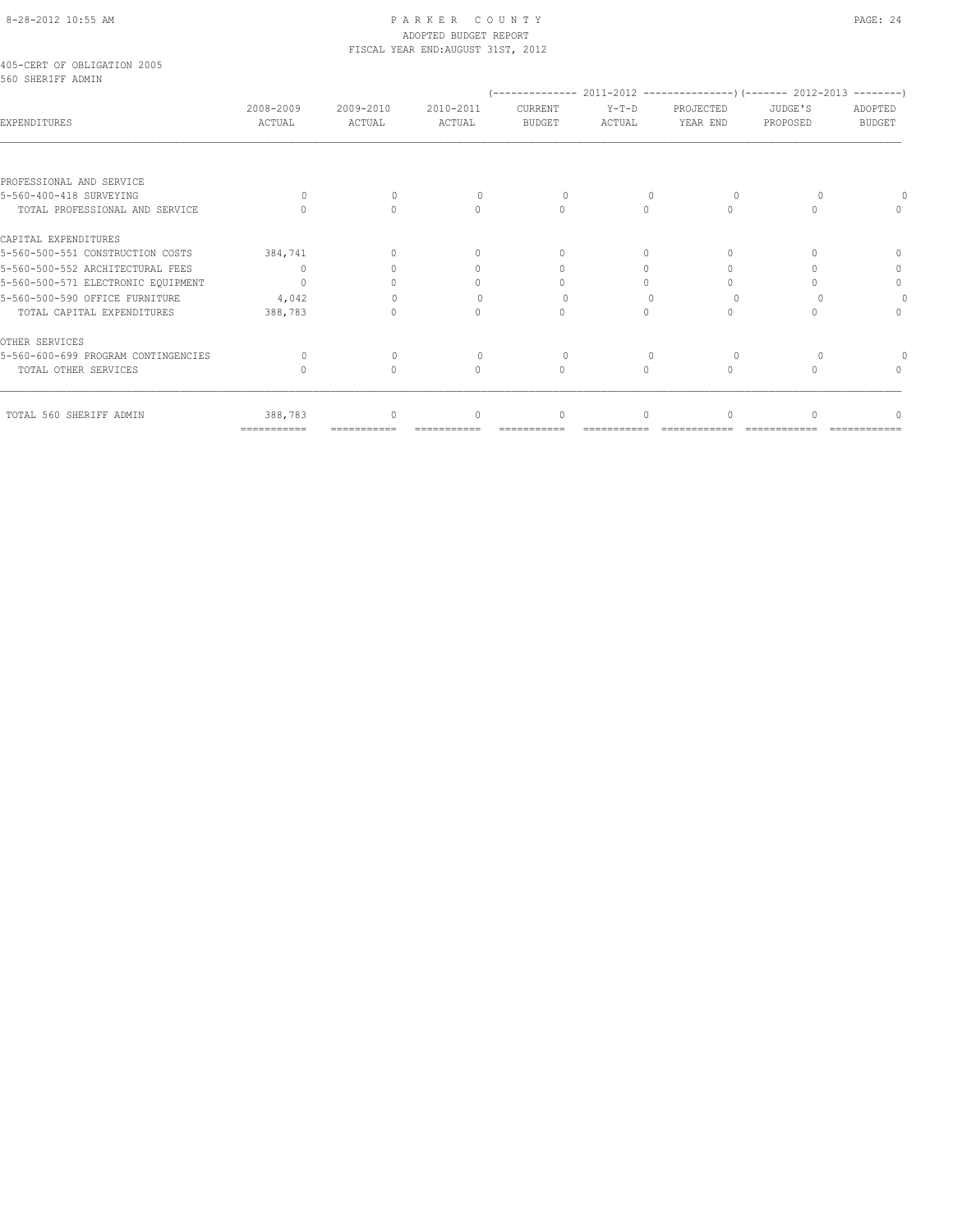# 8-28-2012 10:55 AM P A R K E R C O U N T Y PAGE: 25 ADOPTED BUDGET REPORT FISCAL YEAR END:AUGUST 31ST, 2012

|  | 405-CERT OF OBLIGATION 2005 |  |  |
|--|-----------------------------|--|--|
|  | 561 SPECIAL CRIMES DIV      |  |  |

|                                    |                |            |           |               |         |           |          | $------$ |
|------------------------------------|----------------|------------|-----------|---------------|---------|-----------|----------|----------|
|                                    | 2008-2009      | 2009-2010  | 2010-2011 | CURRENT       | $Y-T-D$ | PROJECTED | JUDGE'S  | ADOPTED  |
| EXPENDITURES                       | ACTUAL         | ACTUAL     | ACTUAL    | <b>BUDGET</b> | ACTUAL  | YEAR END  | PROPOSED | BUDGET   |
| CAPITAL EXPENDITURES               |                |            |           |               |         |           |          |          |
| 5-561-500-570 OFFICE EQUIPMENT     | 779            |            |           |               |         |           |          | $\Omega$ |
|                                    |                |            |           |               |         |           |          |          |
| 5-561-500-571 ELECTRONIC EQUIPMENT |                |            |           |               |         |           |          | $\Omega$ |
| 5-561-500-590 OFFICE FURNITURE     | 805            |            |           |               |         |           |          |          |
| TOTAL CAPITAL EXPENDITURES         | 1,584          |            |           |               |         |           |          | $\Omega$ |
| TOTAL 561 SPECIAL CRIMES DIV       | 1,584          | $\Omega$   | $\Omega$  | $\bigcap$     |         |           |          | $\Omega$ |
|                                    | -------------- | ---------- |           |               |         |           |          |          |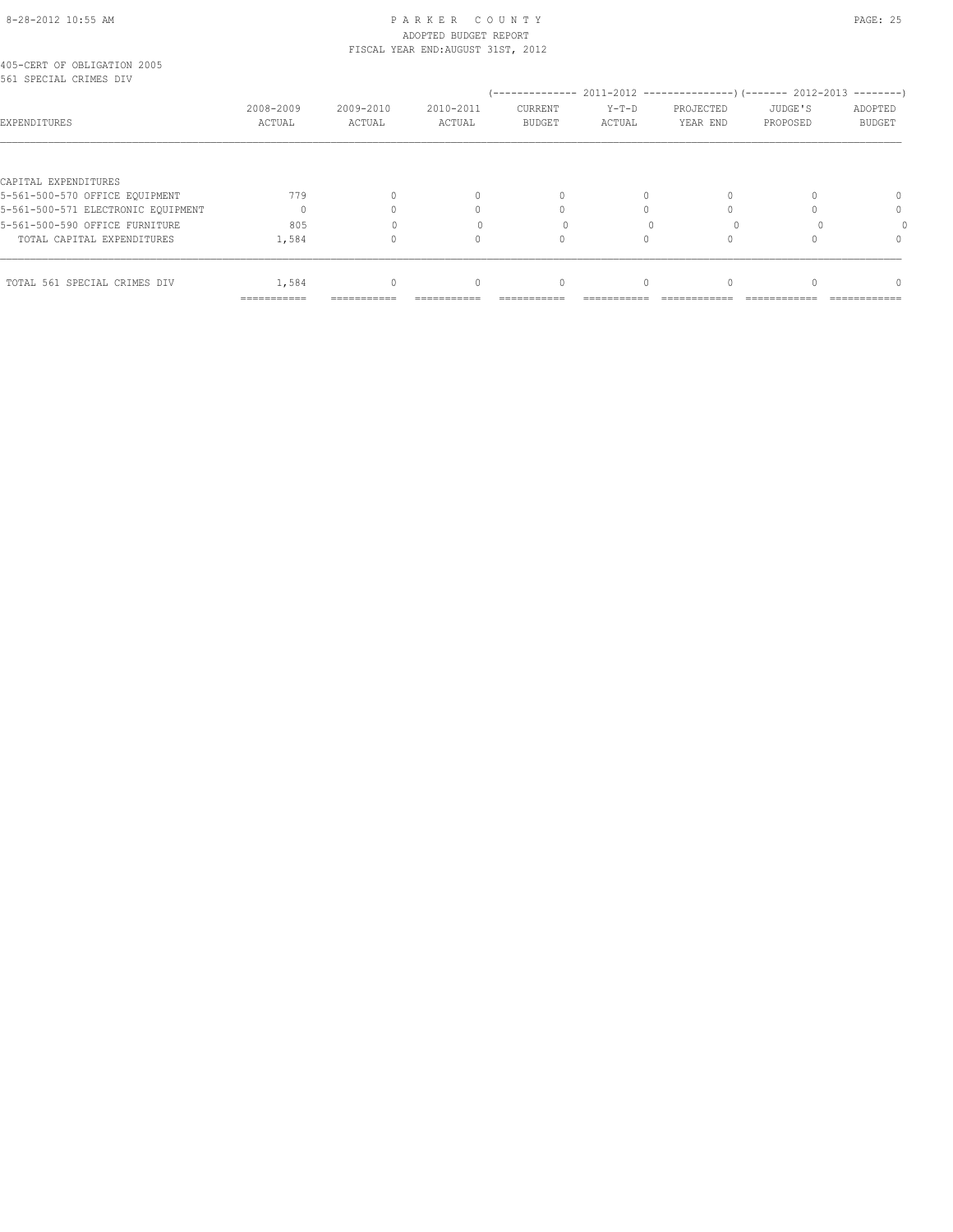#### 8-28-2012 10:55 AM P A R K E R C O U N T Y PAGE: 26 ADOPTED BUDGET REPORT FISCAL YEAR END:AUGUST 31ST, 2012

| 405-CERT OF OBLIGATION 2005<br>562 INVESTIGATION       |                     |                     |                     |                          |                   |                       |                     |                   |
|--------------------------------------------------------|---------------------|---------------------|---------------------|--------------------------|-------------------|-----------------------|---------------------|-------------------|
| EXPENDITURES                                           | 2008-2009<br>ACTUAL | 2009-2010<br>ACTUAL | 2010-2011<br>ACTUAL | CURRENT<br><b>BUDGET</b> | $Y-T-D$<br>ACTUAL | PROJECTED<br>YEAR END | JUDGE'S<br>PROPOSED | ADOPTED<br>BUDGET |
|                                                        |                     |                     |                     |                          |                   |                       |                     |                   |
| CAPITAL EXPENDITURES<br>5-562-500-570 OFFICE EQUIPMENT |                     |                     | 0                   | $\Omega$                 |                   |                       |                     | 0                 |
| 5-562-500-571 ELECTRONIC EQUIPMENT                     |                     |                     |                     |                          |                   |                       |                     |                   |
|                                                        |                     |                     |                     |                          |                   |                       |                     |                   |
| TOTAL CAPITAL EXPENDITURES                             |                     |                     | 0                   | $\Omega$                 |                   |                       |                     | $\Omega$          |
| TOTAL 562 INVESTIGATION                                |                     |                     | $\cap$              | 0                        |                   |                       |                     |                   |
|                                                        | ===========         | ===========         |                     | :==========              |                   |                       |                     |                   |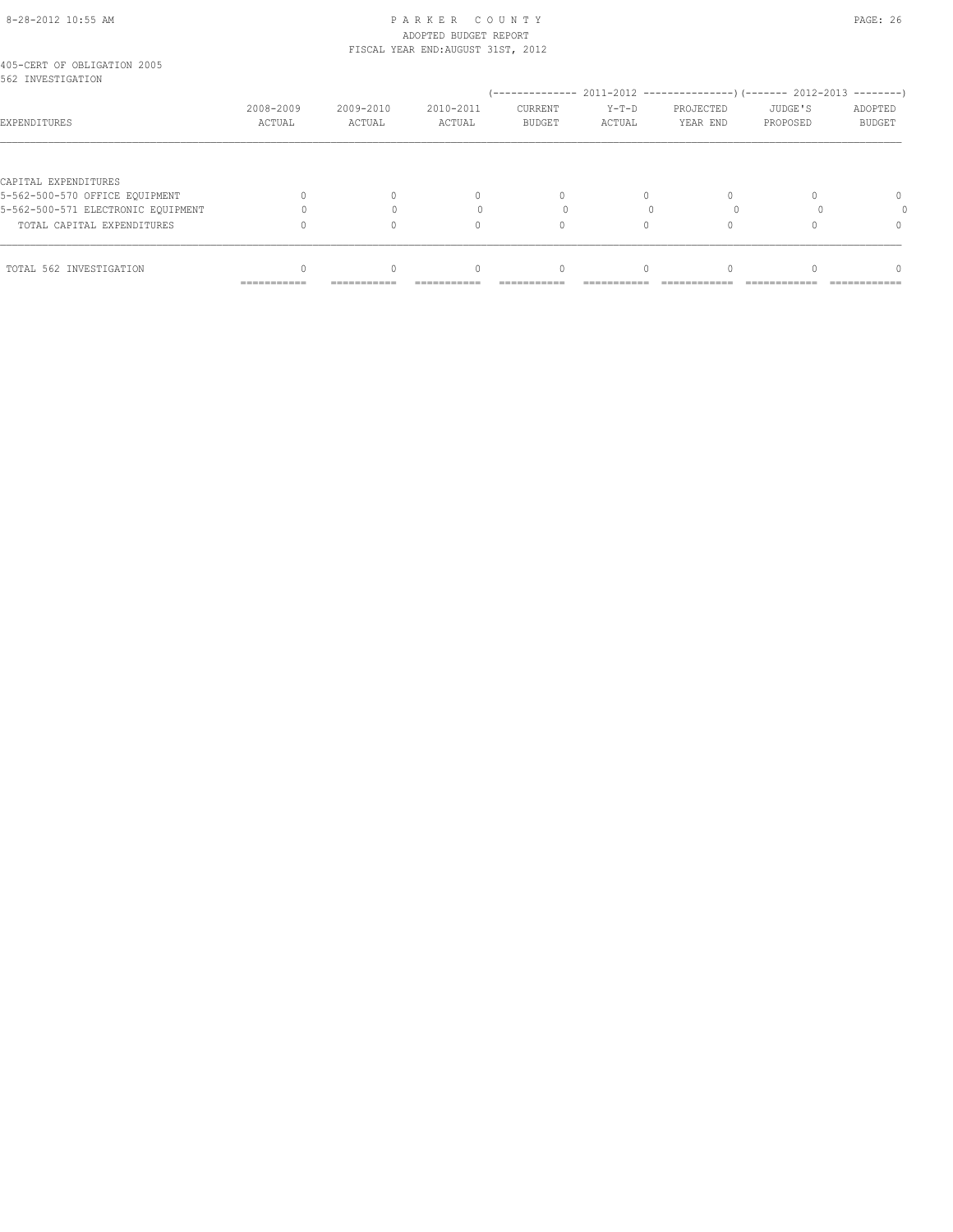# 8-28-2012 10:55 AM PAGE: 27 ADOPTED BUDGET REPORT FISCAL YEAR END:AUGUST 31ST, 2012

|            | 405-CERT OF OBLIGATION 2005 |  |
|------------|-----------------------------|--|
| 563 PATROL |                             |  |

| 2008-2009<br>ACTUAL | 2009-2010<br>ACTUAL | 2010-2011<br>ACTUAL | CURRENT<br><b>BUDGET</b> | $Y-T-D$<br>ACTUAL | PROJECTED<br>YEAR END | JUDGE'S<br>PROPOSED | ADOPTED<br><b>BUDGET</b> |
|---------------------|---------------------|---------------------|--------------------------|-------------------|-----------------------|---------------------|--------------------------|
|                     |                     |                     |                          |                   |                       |                     |                          |
|                     |                     |                     |                          |                   |                       |                     |                          |
|                     |                     |                     | $\Omega$                 |                   | 0                     |                     |                          |
|                     |                     |                     |                          |                   |                       |                     | $\Omega$                 |
|                     |                     |                     |                          |                   |                       |                     | $^{0}$                   |
|                     |                     |                     |                          |                   |                       |                     | $\Omega$                 |
| 1,630               |                     |                     |                          |                   |                       |                     |                          |
| 1,630               |                     |                     |                          |                   |                       |                     | $^{0}$                   |
|                     |                     |                     |                          |                   |                       |                     | $^{0}$                   |
|                     | 1,630               | $\Omega$            |                          | 0                 |                       |                     |                          |

=========== =========== =========== =========== =========== ============ ============ ============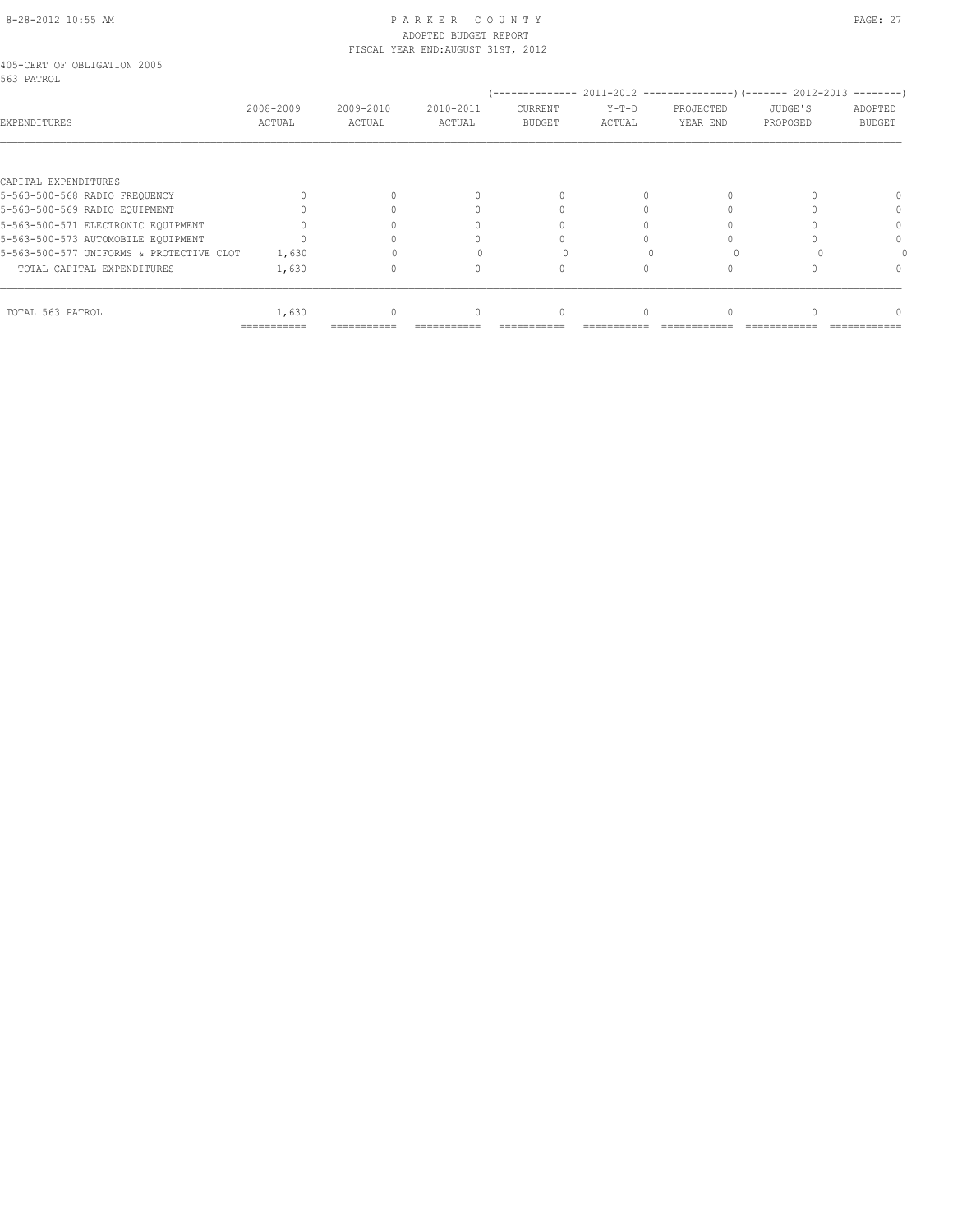# 8-28-2012 10:55 AM P A R K E R C O U N T Y PAGE: 28 ADOPTED BUDGET REPORT FISCAL YEAR END:AUGUST 31ST, 2012

|  | 405-CERT OF OBLIGATION 2005 |  |
|--|-----------------------------|--|
|  | 564 TRAINING DIVISION       |  |

| 904 TKAINING DIVISION              |                     |                     |                     |                          |                   |                       |                     |                          |
|------------------------------------|---------------------|---------------------|---------------------|--------------------------|-------------------|-----------------------|---------------------|--------------------------|
| EXPENDITURES                       | 2008-2009<br>ACTUAL | 2009-2010<br>ACTUAL | 2010-2011<br>ACTUAL | CURRENT<br><b>BUDGET</b> | $Y-T-D$<br>ACTUAL | PROJECTED<br>YEAR END | JUDGE'S<br>PROPOSED | ADOPTED<br><b>BUDGET</b> |
|                                    |                     |                     |                     |                          |                   |                       |                     |                          |
| CAPITAL EXPENDITURES               |                     |                     |                     |                          |                   |                       |                     |                          |
| 5-564-500-570 OFFICE EQUIPMENT     |                     |                     |                     | $\Omega$                 | 0                 | 0                     |                     | $\Omega$                 |
| 5-564-500-571 ELECTRONIC EQUIPMENT | 1,380               |                     |                     |                          |                   |                       |                     | 0                        |
| 5-564-500-590 OFFICE FURNITURE     | 4,858               |                     |                     |                          |                   |                       |                     |                          |
| TOTAL CAPITAL EXPENDITURES         | 6,238               |                     |                     | Ω                        |                   |                       |                     | $\Omega$                 |
|                                    |                     |                     |                     |                          |                   |                       |                     |                          |
| TOTAL 564 TRAINING DIVISION        | 6,238               | 0                   |                     | $\mathbf{0}$             | 0                 | 0                     |                     | $\cap$                   |
|                                    | ===========         |                     |                     |                          |                   |                       |                     |                          |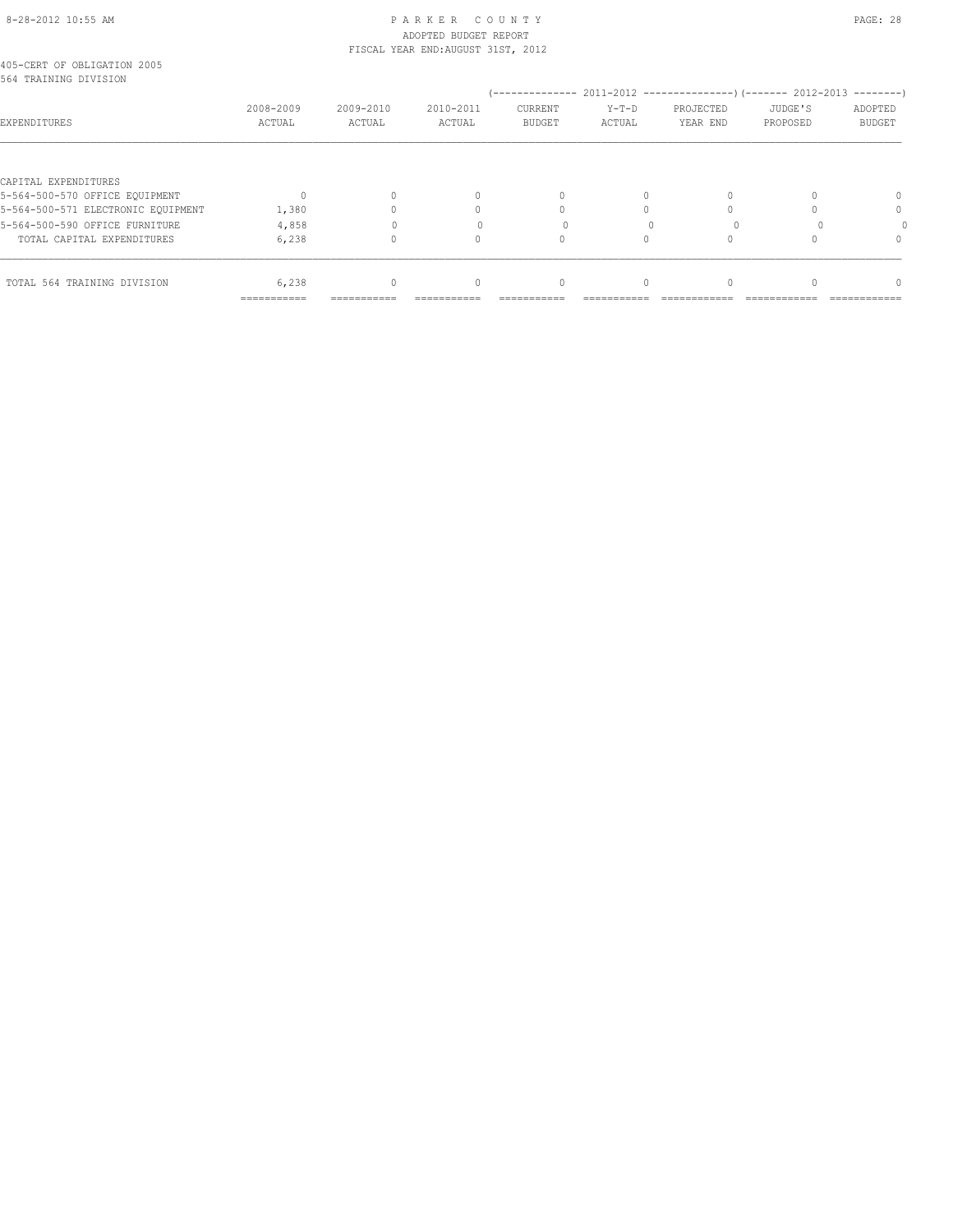# 8-28-2012 10:55 AM P A R K E R C O U N T Y PAGE: 29 ADOPTED BUDGET REPORT FISCAL YEAR END:AUGUST 31ST, 2012

| 405-CERT OF OBLIGATION 2005<br>566 ANIMAL CONTROL |           |           |           |               |         |           |          |               |
|---------------------------------------------------|-----------|-----------|-----------|---------------|---------|-----------|----------|---------------|
|                                                   |           |           |           |               |         |           |          |               |
|                                                   | 2008-2009 | 2009-2010 | 2010-2011 | CURRENT       | $Y-T-D$ | PROJECTED | JUDGE'S  | ADOPTED       |
| EXPENDITURES                                      | ACTUAL    | ACTUAL    | ACTUAL    | <b>BUDGET</b> | ACTUAL  | YEAR END  | PROPOSED | <b>BUDGET</b> |
|                                                   |           |           |           |               |         |           |          |               |
|                                                   |           |           |           |               |         |           |          |               |

| CAPITAL EXPENDITURES               |                              |             |             |                              |                 |                              |               |                                 |
|------------------------------------|------------------------------|-------------|-------------|------------------------------|-----------------|------------------------------|---------------|---------------------------------|
| 5-566-500-570 OFFICE EQUIPMENT     |                              |             |             |                              |                 |                              |               | $\Omega$                        |
| 5-566-500-571 ELECTRONIC EQUIPMENT | 1,660                        |             |             |                              |                 |                              |               | $\Omega$                        |
| 5-566-500-573 AUTOMOBILE EQUIPMENT |                              |             |             |                              |                 |                              |               |                                 |
| TOTAL CAPITAL EXPENDITURES         | 1,660                        |             |             |                              |                 |                              |               |                                 |
| TOTAL 566 ANIMAL CONTROL           | 1,660                        |             |             |                              |                 |                              |               |                                 |
|                                    | -------------<br>----------- | ----------- | ___________ | -------------<br>----------- | __________<br>. | ____________<br>____________ | ------------- | --------------<br>------------- |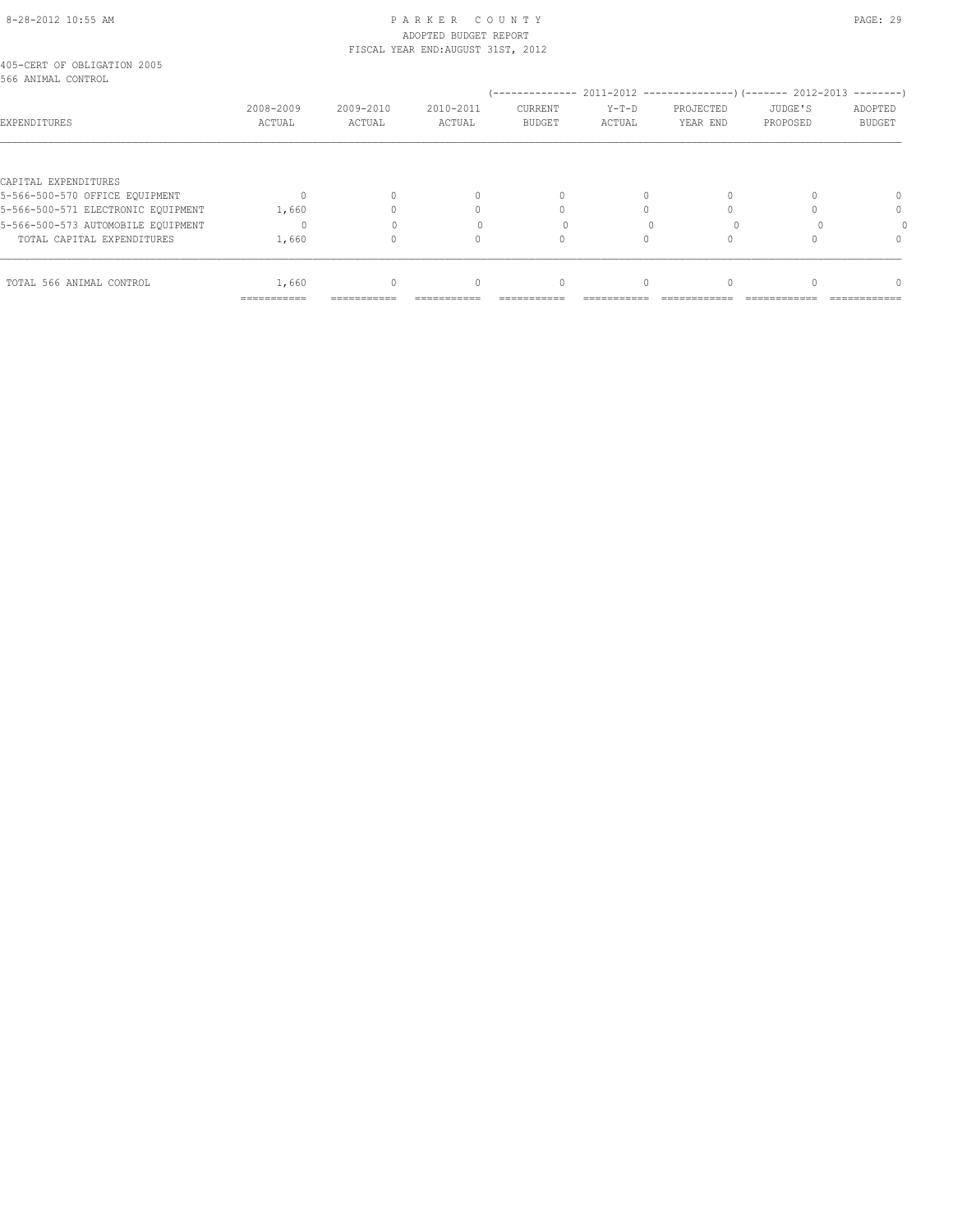# 8-28-2012 10:55 AM P A R K E R C O U N T Y PAGE: 30 ADOPTED BUDGET REPORT FISCAL YEAR END:AUGUST 31ST, 2012

|  |  | 405-CERT OF OBLIGATION 2005 |  |
|--|--|-----------------------------|--|
|  |  | 568 FUG/EXT/MEN TRANSPOR    |  |

| 008 FUG/EXT/MEN TRANSPOR                 |                     |                     |                     |                          |                   |                       |                     |                          |
|------------------------------------------|---------------------|---------------------|---------------------|--------------------------|-------------------|-----------------------|---------------------|--------------------------|
| EXPENDITURES                             | 2008-2009<br>ACTUAL | 2009-2010<br>ACTUAL | 2010-2011<br>ACTUAL | CURRENT<br><b>BUDGET</b> | $Y-T-D$<br>ACTUAL | PROJECTED<br>YEAR END | JUDGE'S<br>PROPOSED | ADOPTED<br><b>BUDGET</b> |
|                                          |                     |                     |                     |                          |                   |                       |                     |                          |
| CAPITAL EXPENDITURES                     |                     |                     |                     |                          |                   |                       |                     |                          |
| 5-568-500-571 ELECTRONIC EOUIPMENT       | 1,197               |                     |                     | 0                        | 0                 |                       |                     |                          |
| 5-568-500-577 UNIFORMS & PROTECTIVE CLOT |                     |                     |                     |                          |                   |                       |                     | 0                        |
| 5-568-500-590 OFFICE FURNITURE           | 242                 |                     |                     |                          |                   |                       |                     |                          |
| TOTAL CAPITAL EXPENDITURES               | 1,439               |                     |                     |                          |                   |                       |                     | 0                        |
| TOTAL 568 FUG/EXT/MEN TRANSPOR           | 1,439               |                     |                     | $\Omega$                 | 0                 |                       |                     | ∩                        |
|                                          | ===========         |                     |                     |                          |                   |                       |                     |                          |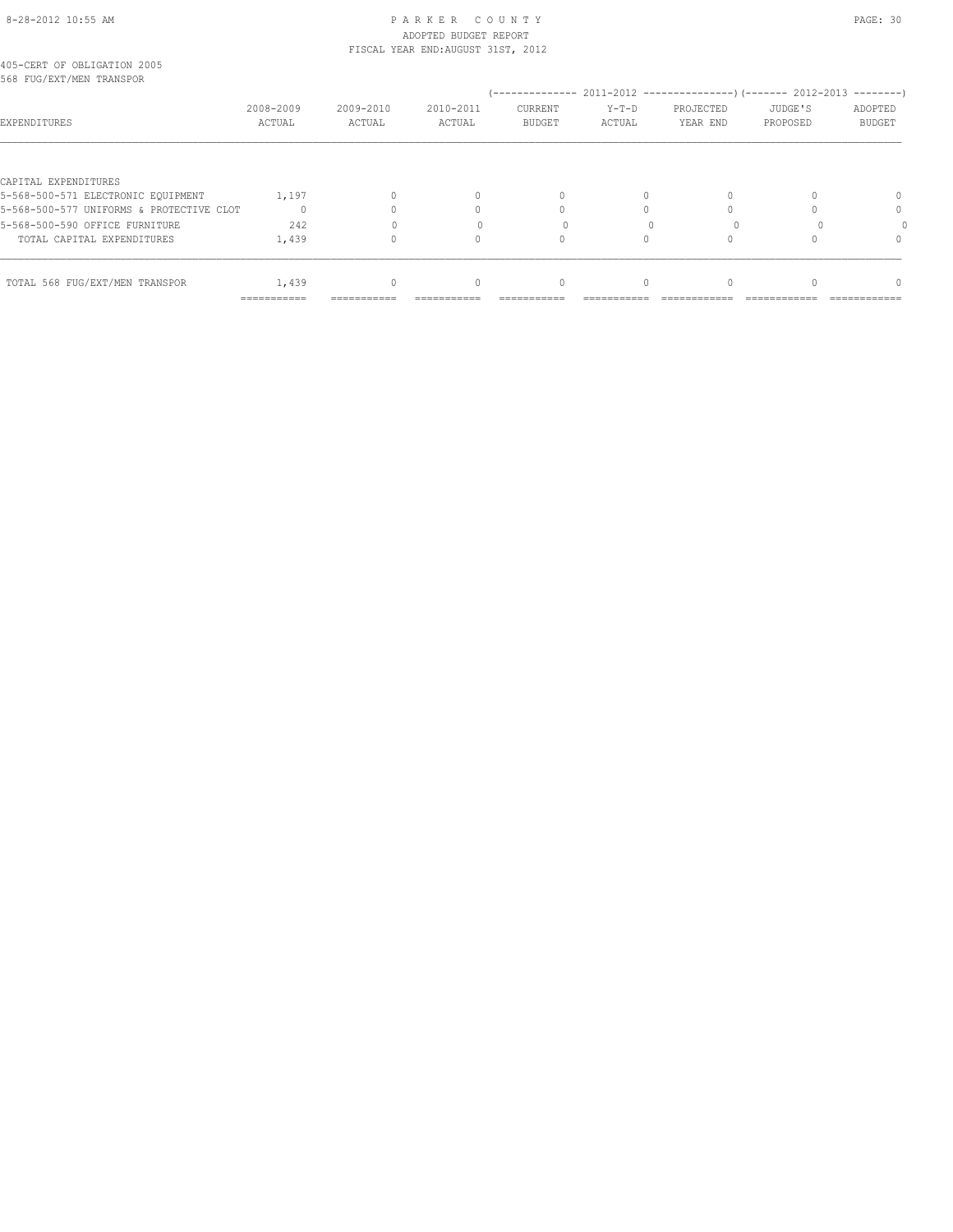# 8-28-2012 10:55 AM P A R K E R C O U N T Y PAGE: 31 ADOPTED BUDGET REPORT FISCAL YEAR END:AUGUST 31ST, 2012

| TOTAL 580 DPS - SOUTH                                      | __________<br>----------- | $\Omega$<br>----------- | $\begin{array}{c} \n\end{array}$ | $\mathbf{0}$                    | $\Omega$          |                       |                     | $\Omega$<br>------------ |
|------------------------------------------------------------|---------------------------|-------------------------|----------------------------------|---------------------------------|-------------------|-----------------------|---------------------|--------------------------|
|                                                            |                           |                         |                                  |                                 |                   |                       |                     |                          |
| TOTAL CAPITAL EXPENDITURES                                 |                           |                         | Λ                                |                                 |                   |                       |                     | $\Omega$                 |
| CAPITAL EXPENDITURES<br>5-580-500-571 ELECTRONIC EOUIPMENT |                           |                         |                                  |                                 |                   | $\Omega$              |                     |                          |
| EXPENDITURES                                               | 2008-2009<br>ACTUAL       | 2009-2010<br>ACTUAL     | 2010-2011<br>ACTUAL              | <b>CURRENT</b><br><b>BUDGET</b> | $Y-T-D$<br>ACTUAL | PROJECTED<br>YEAR END | JUDGE'S<br>PROPOSED | ADOPTED<br><b>BUDGET</b> |
| 405-CERT OF OBLIGATION 2005<br>580 DPS - SOUTH             |                           |                         |                                  |                                 |                   |                       |                     |                          |
|                                                            |                           |                         |                                  |                                 |                   |                       |                     |                          |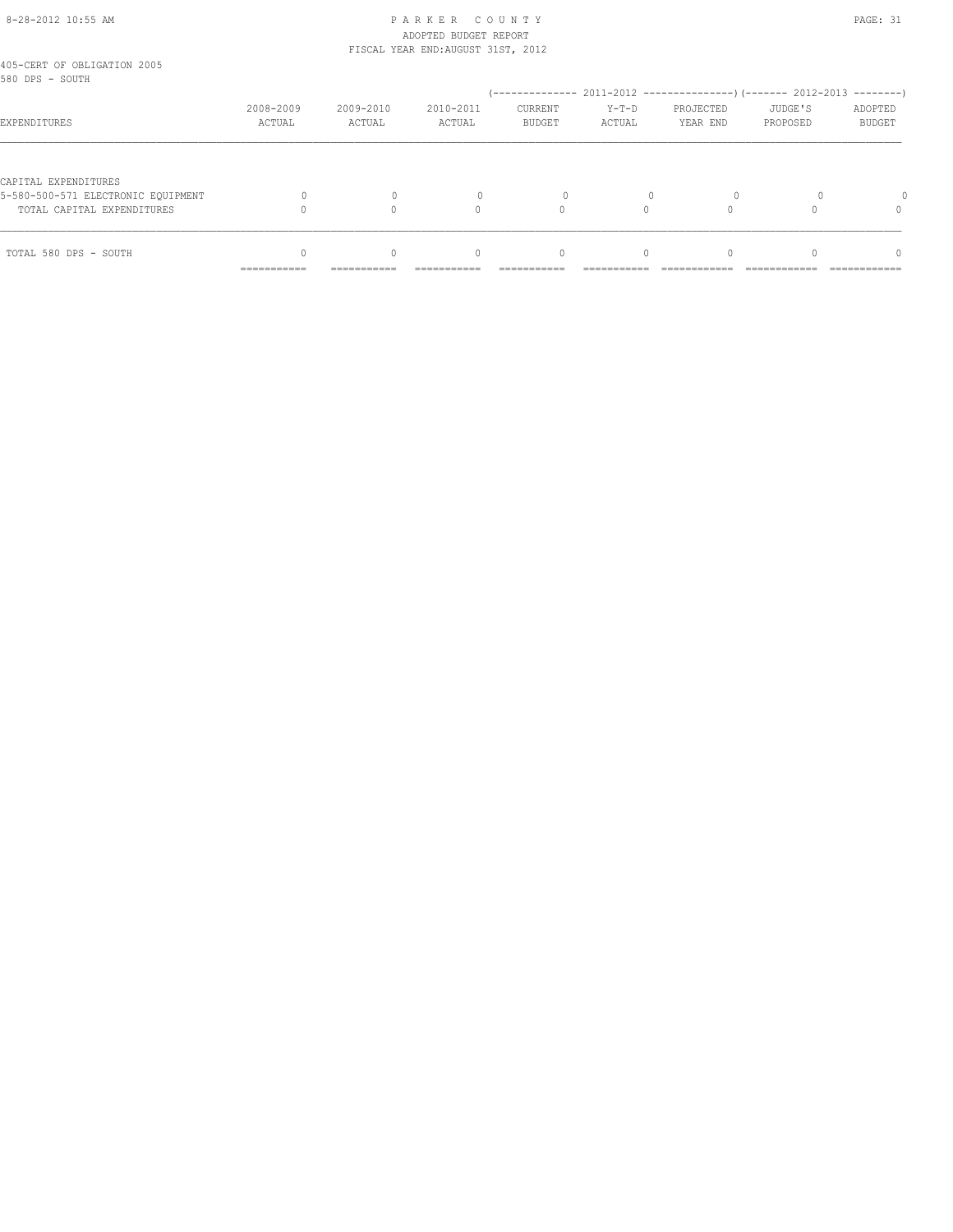# 8-28-2012 10:55 AM P A R K E R C O U N T Y PAGE: 32 ADOPTED BUDGET REPORT

| TOTAL 581 PURCHASING                                   | ==========          |                     | $\Omega$                           |                          |                   |                       |                     |                          |  |
|--------------------------------------------------------|---------------------|---------------------|------------------------------------|--------------------------|-------------------|-----------------------|---------------------|--------------------------|--|
|                                                        |                     |                     |                                    |                          |                   |                       |                     |                          |  |
| TOTAL CAPITAL EXPENDITURES                             |                     |                     | n                                  |                          |                   |                       |                     | $\Omega$                 |  |
| 5-581-500-571 ELECTRONIC EOUIPMENT                     |                     |                     |                                    |                          |                   |                       |                     |                          |  |
| CAPITAL EXPENDITURES<br>5-581-500-570 OFFICE EQUIPMENT |                     |                     | $\begin{array}{c} \n\end{array}$   | $\Omega$                 | $\Omega$          |                       |                     | $\Omega$                 |  |
| EXPENDITURES                                           | 2008-2009<br>ACTUAL | 2009-2010<br>ACTUAL | 2010-2011<br>ACTUAL                | CURRENT<br><b>BUDGET</b> | $Y-T-D$<br>ACTUAL | PROJECTED<br>YEAR END | JUDGE'S<br>PROPOSED | ADOPTED<br><b>BUDGET</b> |  |
| 405-CERT OF OBLIGATION 2005<br>581 PURCHASING          |                     |                     |                                    |                          |                   |                       |                     |                          |  |
|                                                        |                     |                     | FISCAL YEAR END: AUGUST 31ST, 2012 |                          |                   |                       |                     |                          |  |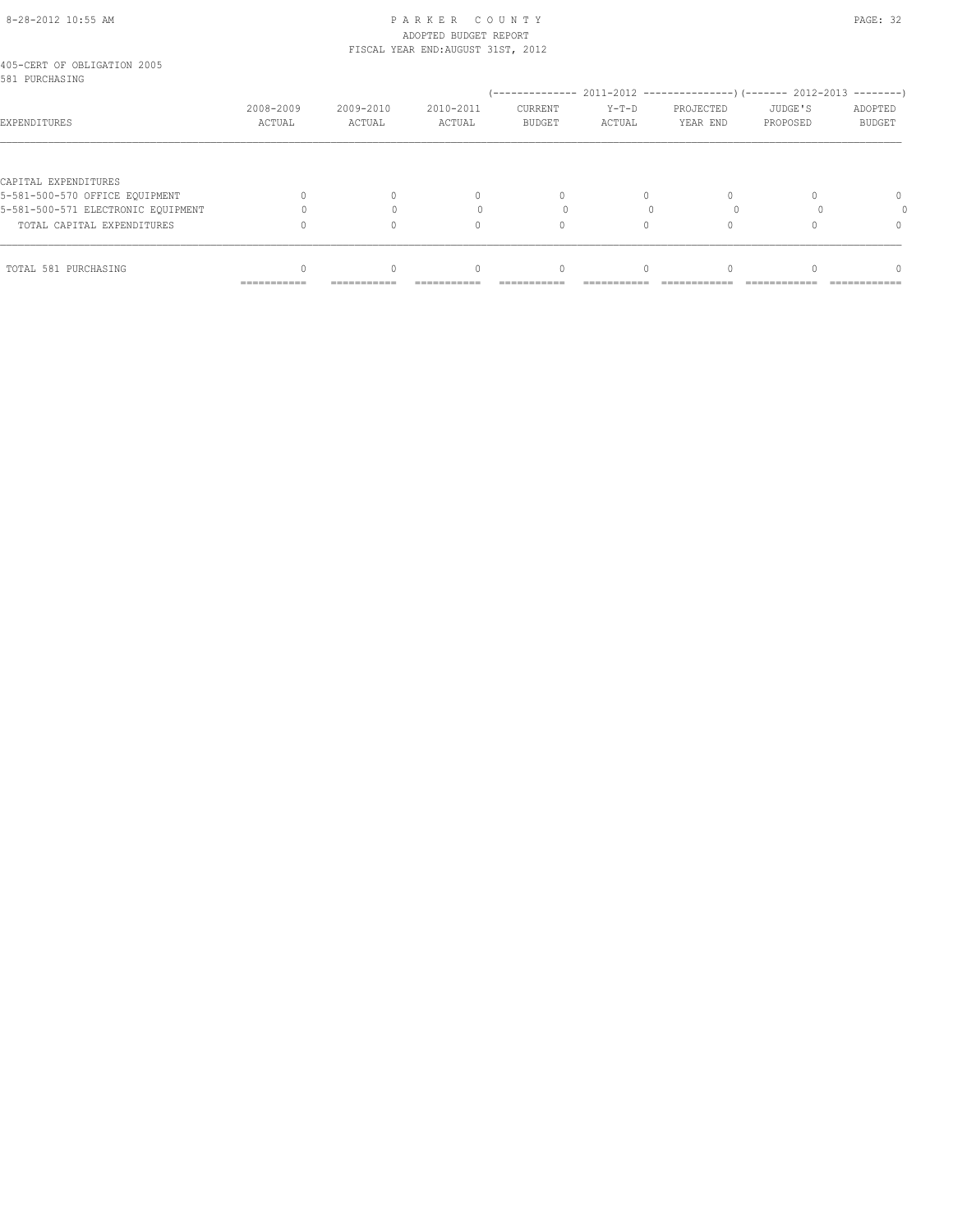## 8-28-2012 10:55 AM P A R K E R C O U N T Y PAGE: 33 ADOPTED BUDGET REPORT FISCAL YEAR END:AUGUST 31ST, 2012

| 405-CERT OF OBLIGATION 2005<br>582 INFORMATION TECH              |                           |                     |                                  |                                 |                   |                       |                     |                          |
|------------------------------------------------------------------|---------------------------|---------------------|----------------------------------|---------------------------------|-------------------|-----------------------|---------------------|--------------------------|
| EXPENDITURES                                                     | 2008-2009<br>ACTUAL       | 2009-2010<br>ACTUAL | 2010-2011<br>ACTUAL              | <b>CURRENT</b><br><b>BUDGET</b> | $Y-T-D$<br>ACTUAL | PROJECTED<br>YEAR END | JUDGE'S<br>PROPOSED | ADOPTED<br><b>BUDGET</b> |
| CAPITAL EXPENDITURES                                             |                           |                     |                                  |                                 |                   |                       |                     |                          |
| 5-582-500-571 ELECTRONIC EOUIPMENT<br>TOTAL CAPITAL EXPENDITURES |                           |                     |                                  |                                 |                   |                       |                     |                          |
| TOTAL 582 INFORMATION TECH                                       | __________<br>----------- | -----------         | $\begin{array}{c} \n\end{array}$ | $\Omega$                        | $\Omega$          |                       |                     | n<br>-----------         |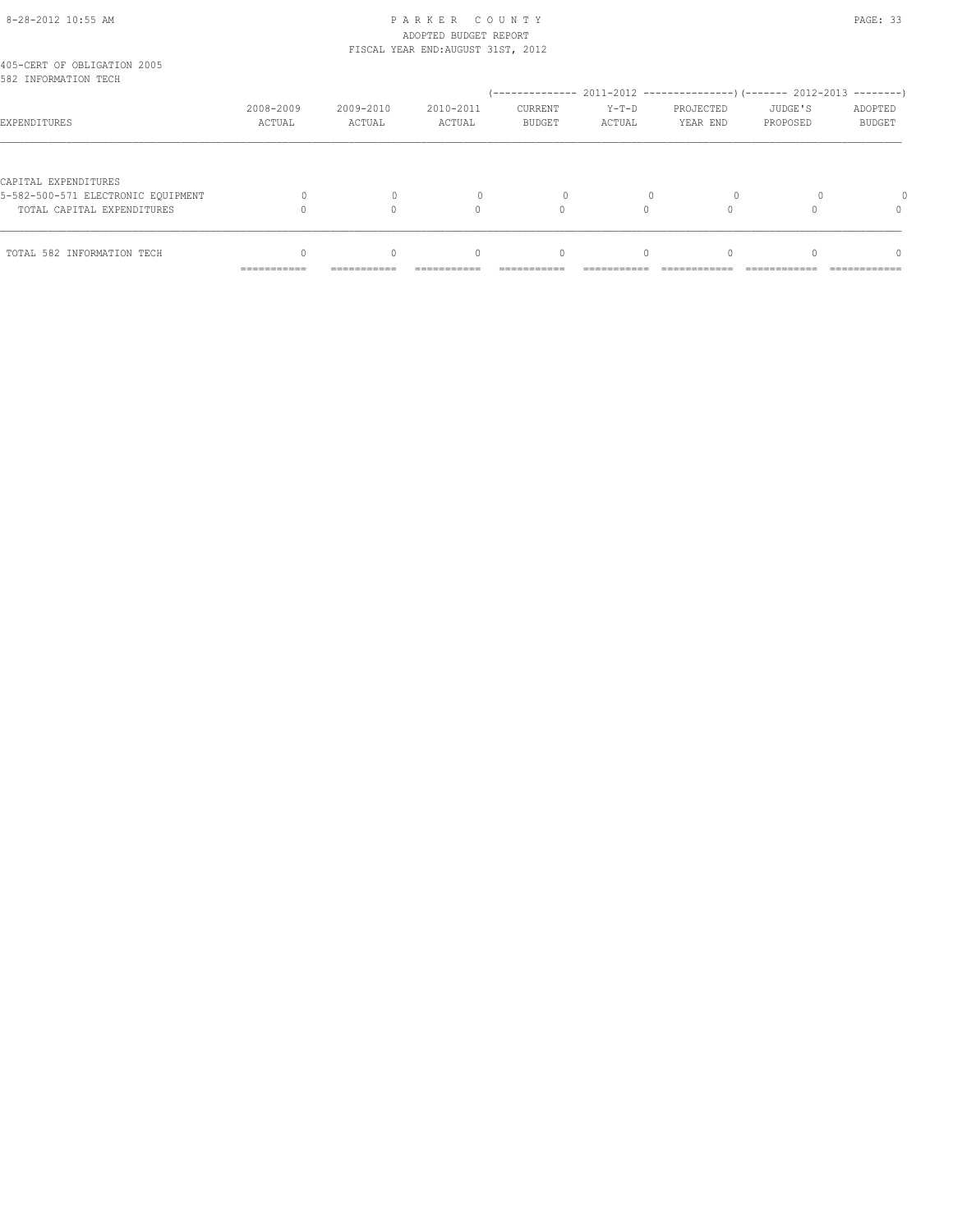# 8-28-2012 10:55 AM PAGE: 34 ADOPTED BUDGET REPORT

|                                                            | ---------           |                     |                                    |                          |                   |                       |                     |                          |  |  |
|------------------------------------------------------------|---------------------|---------------------|------------------------------------|--------------------------|-------------------|-----------------------|---------------------|--------------------------|--|--|
| TOTAL 630 HEALTH                                           | 47,212              |                     | $\Omega$                           | 0                        |                   |                       |                     |                          |  |  |
| TOTAL CAPITAL EXPENDITURES                                 | 47,212              | $\Omega$            | $\begin{array}{c} \n\end{array}$   | 0                        | $\Omega$          |                       |                     | $\Omega$                 |  |  |
| 5-630-500-572 AUTOMOBILES                                  | 47,212              |                     |                                    |                          |                   |                       |                     |                          |  |  |
| CAPITAL EXPENDITURES<br>5-630-500-571 ELECTRONIC EOUIPMENT |                     |                     | $\mathbf{0}$                       | $\circ$                  | 0                 |                       |                     | 0                        |  |  |
| EXPENDITURES                                               | 2008-2009<br>ACTUAL | 2009-2010<br>ACTUAL | 2010-2011<br>ACTUAL                | CURRENT<br><b>BUDGET</b> | $Y-T-D$<br>ACTUAL | PROJECTED<br>YEAR END | JUDGE'S<br>PROPOSED | ADOPTED<br><b>BUDGET</b> |  |  |
| 405-CERT OF OBLIGATION 2005<br>630 HEALTH                  |                     |                     |                                    |                          |                   |                       |                     |                          |  |  |
|                                                            |                     |                     | FISCAL YEAR END: AUGUST 31ST, 2012 |                          |                   |                       |                     |                          |  |  |

TOTAL EXPENDITURES 666,889 0 0 0 0 0 0 0 =========== =========== =========== =========== =========== ============ ============ ============

\*\*\* END OF REPORT \*\*\*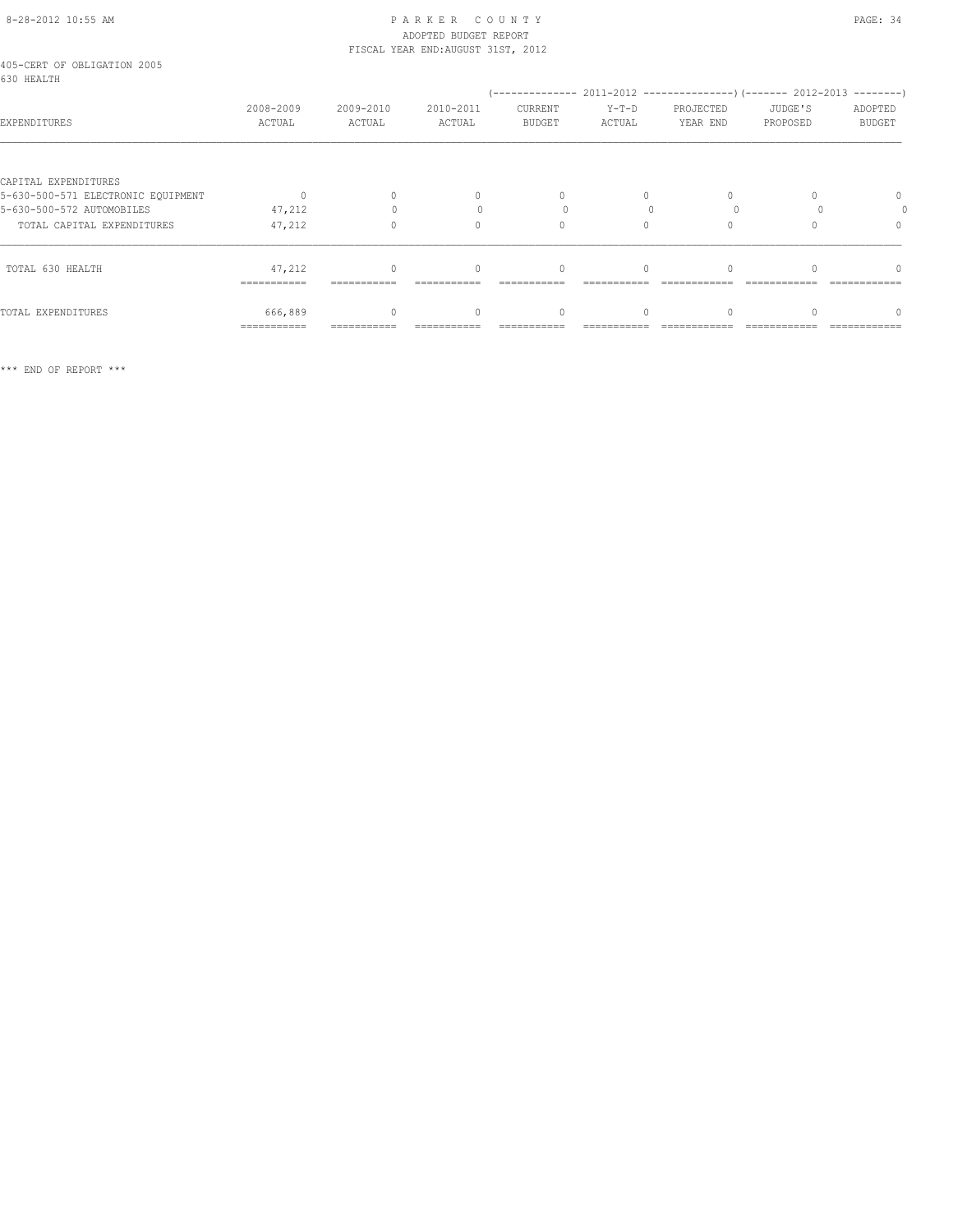#### 8-28-2012 10:55 AM P A R K E R C O U N T Y PAGE: 1 ADOPTED BUDGET REPORT FISCAL YEAR END:AUGUST 31ST, 2012

406-TAX NOTE 2005

|                                     | 2008-2009<br>ACTUAL                      | 2009-2010<br>ACTUAL              | 2010-2011<br>ACTUAL      | CURRENT<br><b>BUDGET</b> | $Y-T-D$<br>ACTUAL      | PROJECTED<br>YEAR END                    | JUDGE'S<br>PROPOSED      | ADOPTED<br><b>BUDGET</b>    |
|-------------------------------------|------------------------------------------|----------------------------------|--------------------------|--------------------------|------------------------|------------------------------------------|--------------------------|-----------------------------|
| REVENUE SUMMARY                     |                                          |                                  |                          |                          |                        |                                          |                          |                             |
| AD VALOREM TAXES                    | $\circ$                                  | $\circ$                          | $\mathbf{0}$             | $\circ$                  | $\circ$                | $\circ$                                  | $\mathbf{0}$             | $\mathbf 0$                 |
| INVESTMENT INCOME                   | $\circ$                                  | $\circ$                          | $\circ$                  | $\circ$                  | $\circ$                | $\circ$                                  | $\circ$                  | $\circ$                     |
| OTHER INCOME                        | $\mathbf{0}$                             | $\Omega$                         | $\Omega$                 | $\Omega$                 | $\circ$                | $\Omega$                                 | $\Omega$                 | $\circ$                     |
| 399 REVENUE                         | 0                                        | $\mathbf{0}$                     | $\circ$                  | $\mathbf 0$              | $\mathbf{0}$           | $\circ$                                  | $\circ$                  |                             |
| TOTAL REVENUES                      | $\mathbf{0}$                             | $\circ$                          | $\circ$                  | $\circ$                  | $\circ$                | $\circ$                                  | $\mathbf{0}$             | $\circ$                     |
| EXPENDITURE SUMMARY                 |                                          |                                  |                          |                          |                        |                                          |                          |                             |
| 402 COUNTY JUDGE                    | $\mathbf{0}$                             | $\circ$                          | $\mathbf{0}$             | $\mathbf{0}$             | $\circ$                | $\circ$                                  | $\mathbf{0}$             | $\mathbf{0}$                |
| 403 COUNTY CLERK                    | $\circ$                                  | $\mathbf{0}$                     | $\mathbf{0}$             | $\mathbf{0}$             | $\circ$                | $\mathbf{0}$                             | $\mathbf{0}$             | $\mathbf{0}$                |
| 404 COUNTY CLERK CT DIV             | $\Omega$                                 | $\Omega$                         | $\Omega$                 | $\Omega$                 | $\Omega$               | $\Omega$                                 | $\Omega$                 | $\mathbb O$                 |
| 409 NON DEPARTMENT                  | $\mathbf{0}$                             | $\mathbf{0}$                     | $\mathbf{0}$             | 0                        | $\circ$                | $\mathbf{0}$                             | $\Omega$                 | $\mathbb O$                 |
| 435 43RD DISTRICT COURT             | $\Omega$                                 | 782                              | $\Omega$                 | $\Omega$                 | $\Omega$               | $\Omega$                                 | $\Omega$                 | $\mathbf{0}$                |
| 450 DISTRICT CLERK                  | $\mathbf{0}$                             | $\mathbf{0}$                     | $\mathbf{0}$             | $\Omega$                 | $\circ$                | $\mathbf{0}$                             | $\mathbf{0}$             | $\mathbb O$                 |
| 464 JUSTICE COURT PCT 4             | 1,961                                    | $\mathbf{0}$                     | $\mathbf{0}$             | $\Omega$                 | $\circ$                | $\Omega$                                 | $\Omega$                 | $\mathbb O$                 |
| 474 MEDICAL EXAMINER                | $\mathbb O$                              | $\mathbb O$                      | 2,991                    | $\circ$                  | $\circ$                | $\mathbf{0}$                             | $\mathbf{0}$             | $\mathbb O$                 |
| 475 COUNTY ATTORNEY                 | $\mathbf{0}$                             | $\Omega$                         | $\circ$                  | $\Omega$                 | $\circ$                | $\Omega$                                 | $\Omega$                 | $\mathbb O$                 |
| 490 ELECTION                        | $\overline{0}$                           | $\circ$                          | $\circ$                  | $\Omega$                 | $\mathbf 0$            | $\mathbf{0}$                             | $\mathbf{0}$             | $\mathbb O$                 |
| 495 COUNTY AUDITOR<br>497 TREASURER | 910<br>$\mathbf{0}$                      | 624<br>$\circ$                   | $\Omega$<br>$\mathbf{0}$ | $\Omega$<br>$\mathbf{0}$ | $\circ$<br>$\mathbf 0$ | $\Omega$<br>$\mathbf{0}$                 | $\mathbf{0}$<br>$\Omega$ | $\mathbb O$<br>$\mathbb O$  |
| 499 TAX ASSESS/COLLECTOR            | $\mathbf{0}$                             | $\Omega$                         | $\mathbf{0}$             | $\Omega$                 | $\mathbf 0$            | $\Omega$                                 | $\Omega$                 | $\mathbf{0}$                |
| 512 JAIL                            | 4,213                                    | $\circ$                          | $\mathbf{0}$             | $\mathbf{0}$             | $\circ$                | $\mathbf{0}$                             | $\mathbf{0}$             | $\mathbb O$                 |
| 543 FIRE MARSHAL                    | $\circ$                                  | $\circ$                          | $\mathbf{0}$             | $\Omega$                 | $\circ$                | $\mathbf{0}$                             | $\Omega$                 | $\mathbf{0}$                |
| 544 ENVIRONMENTAL OFFICE            | $\mathbf{0}$                             | $\mathbf{0}$                     | $\Omega$                 | $\Omega$                 | $\mathbf 0$            | $\Omega$                                 | $\Omega$                 | $\mathbf{0}$                |
| 545 SHERIFF DISPATCH                | $\circ$                                  | 22,159                           | $\mathbf{0}$             | $\mathbf{0}$             | $\circ$                | $\mathbf{0}$                             | $\Omega$                 | $\mathbf{0}$                |
| 552 CONSTABLE PCT 2                 | $\Omega$                                 | $\Omega$                         | $\Omega$                 | $\Omega$                 | $\Omega$               | $\Omega$                                 | $\Omega$                 | $\mathbf{0}$                |
| 560 SHERIFF ADMIN                   | 2,701                                    | $\circ$                          | $\mathbf{0}$             | $\Omega$                 | $\circ$                | $\mathbf{0}$                             | $\mathbf{0}$             | $\mathbf{0}$                |
| 562 INVESTIGATION                   | $\Omega$                                 | $\Omega$                         | $\Omega$                 | $\Omega$                 | $\Omega$               | $\Omega$                                 | $\Omega$                 | $\mathbf{0}$                |
| 563 PATROL                          | $\mathbf{0}$                             | $\begin{array}{c} \n\end{array}$ | $\mathbf{0}$             | 0                        | $\circ$                | $\mathbf{0}$                             | $\Omega$                 | $\mathbf{0}$                |
| 567 COURTHOUSE SECURITY             | $\Omega$                                 | $\Omega$                         | $\Omega$                 | $\Omega$                 | $\Omega$               | $\Omega$                                 | $\Omega$                 | $\mathbf{0}$                |
| 568 FUG/EXT/MEN TRANSPOR            | $\mathbf{0}$                             | $\mathbf{0}$                     | $\mathbf{0}$             | 0                        | $\circ$                | $\mathbf{0}$                             | $\mathbf{0}$             | $\mathbf{0}$                |
| 579 DPS - NORTH                     | $\mathbf{0}$                             | 12,300                           | $\circ$                  | $\Omega$                 | $\circ$                | $\Omega$                                 | $\Omega$                 | $\mathbb O$                 |
| 580 DPS - SOUTH                     | $\circ$                                  | 10,250                           | $\mathbb O$              | $\circ$                  | $\circ$                | $\circ$                                  | $\mathbf{0}$             | $\mathbb O$                 |
| 581 PURCHASING                      | $\mathbf{0}$                             | $\circ$                          | $\Omega$                 | $\Omega$                 | $\Omega$               | $\Omega$                                 | $\Omega$                 | $\Omega$                    |
| 630 HEALTH                          | $\circ$                                  | $\mathbb O$                      | $\circ$                  | $\Omega$                 | $\circ$                | $\Omega$                                 | $\mathbf{0}$             | $\Omega$                    |
| 665 COUNTY EXTENSION                | $\Omega$                                 | $\mathbf{0}$                     | $\Omega$                 | $\Omega$                 | $\Omega$               | $\Omega$                                 | $\Omega$                 |                             |
| TOTAL EXPENDITURES                  | 9,785                                    |                                  | 46,115 2,991             | $\circ$                  | $\circ$                | $\mathbb O$                              | $\circ$                  | $\Omega$                    |
| REVENUE OVER/(UNDER) EXPENDITURES   | $9,785$ ) (<br>$\sqrt{2}$<br>=========== | 46,115) (                        | 2,991                    | $\circ$<br>===========   | $\circ$<br>=========== | $\mathbb O$<br>========================= | $\mathbf{0}$             | $\mathbf 0$<br>============ |
|                                     |                                          |                                  |                          |                          |                        |                                          |                          |                             |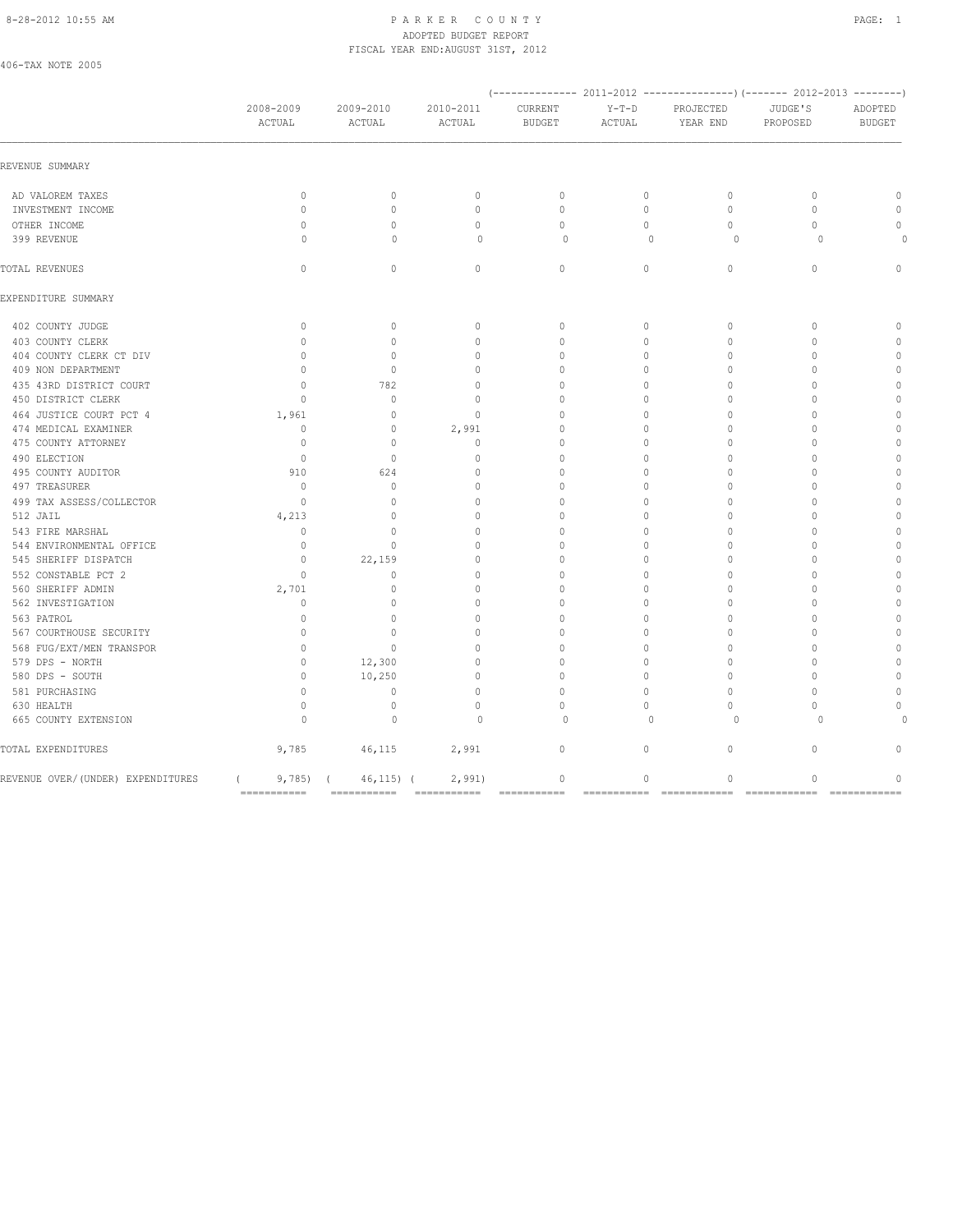#### 8-28-2012 10:55 AM PAGE: 2 ADOPTED BUDGET REPORT FISCAL YEAR END:AUGUST 31ST, 2012

# 406-TAX NOTE 2005

| REVENUES                              | 2008-2009<br>ACTUAL | 2009-2010<br>ACTUAL              | 2010-2011<br>ACTUAL              | CURRENT<br><b>BUDGET</b> | $Y-T-D$<br>ACTUAL | PROJECTED<br>YEAR END            | JUDGE'S<br>PROPOSED | ADOPTED<br><b>BUDGET</b>         |
|---------------------------------------|---------------------|----------------------------------|----------------------------------|--------------------------|-------------------|----------------------------------|---------------------|----------------------------------|
|                                       |                     |                                  |                                  |                          |                   |                                  |                     |                                  |
| AD VALOREM TAXES                      |                     |                                  |                                  |                          |                   |                                  |                     |                                  |
| 3-310-000-110 TRNSFR FROM FUND 81     | $\Omega$            |                                  |                                  | 0                        |                   |                                  |                     |                                  |
| TOTAL AD VALOREM TAXES                |                     | $\bigcap$                        | $\Omega$                         | $\Omega$                 | $\bigcap$         | $\bigcap$                        |                     | $\mathbf{0}$                     |
| INVESTMENT INCOME                     |                     |                                  |                                  |                          |                   |                                  |                     |                                  |
| 3-361-000-406 INTEREST INCOME         | $\Omega$            | $\bigcap$                        |                                  | $\Omega$                 |                   | $\Omega$                         |                     |                                  |
| TOTAL INVESTMENT INCOME               |                     | $\bigcap$                        | $\begin{array}{c} \n\end{array}$ | $\bigcap$                | $\bigcap$         | $\bigcap$                        |                     | $\Omega$                         |
| OTHER INCOME                          |                     |                                  |                                  |                          |                   |                                  |                     |                                  |
| 3-370-000-200 BOND PROCEEDS           | $\Omega$            | $\begin{array}{c} \n\end{array}$ |                                  | $\Omega$                 |                   | $\Omega$                         |                     |                                  |
| TOTAL OTHER INCOME                    |                     | $\bigcap$                        | $\begin{array}{c} \n\end{array}$ | $\Omega$                 | $\Omega$          | $\bigcap$                        |                     | $\begin{array}{c} \n\end{array}$ |
| 399 REVENUE                           |                     |                                  |                                  |                          |                   |                                  |                     |                                  |
| 3-399-000-001 UNEXPENDED FUND BALANCE | 0.                  | $\Omega$                         |                                  | 0                        |                   | $\Omega$                         |                     |                                  |
| TOTAL 399 REVENUE                     | $\Omega$            | $\Omega$                         | $\mathbf{0}$                     | $\mathbf{0}$             | 0                 | $\begin{array}{c} \n\end{array}$ |                     | $\Omega$                         |
|                                       |                     |                                  |                                  |                          |                   |                                  |                     |                                  |
| TOTAL REVENUES                        | $\circ$             | $\circ$                          | $\mathbf{0}$                     | $\circ$                  | $\circ$           | $\mathbf{0}$                     |                     | 0                                |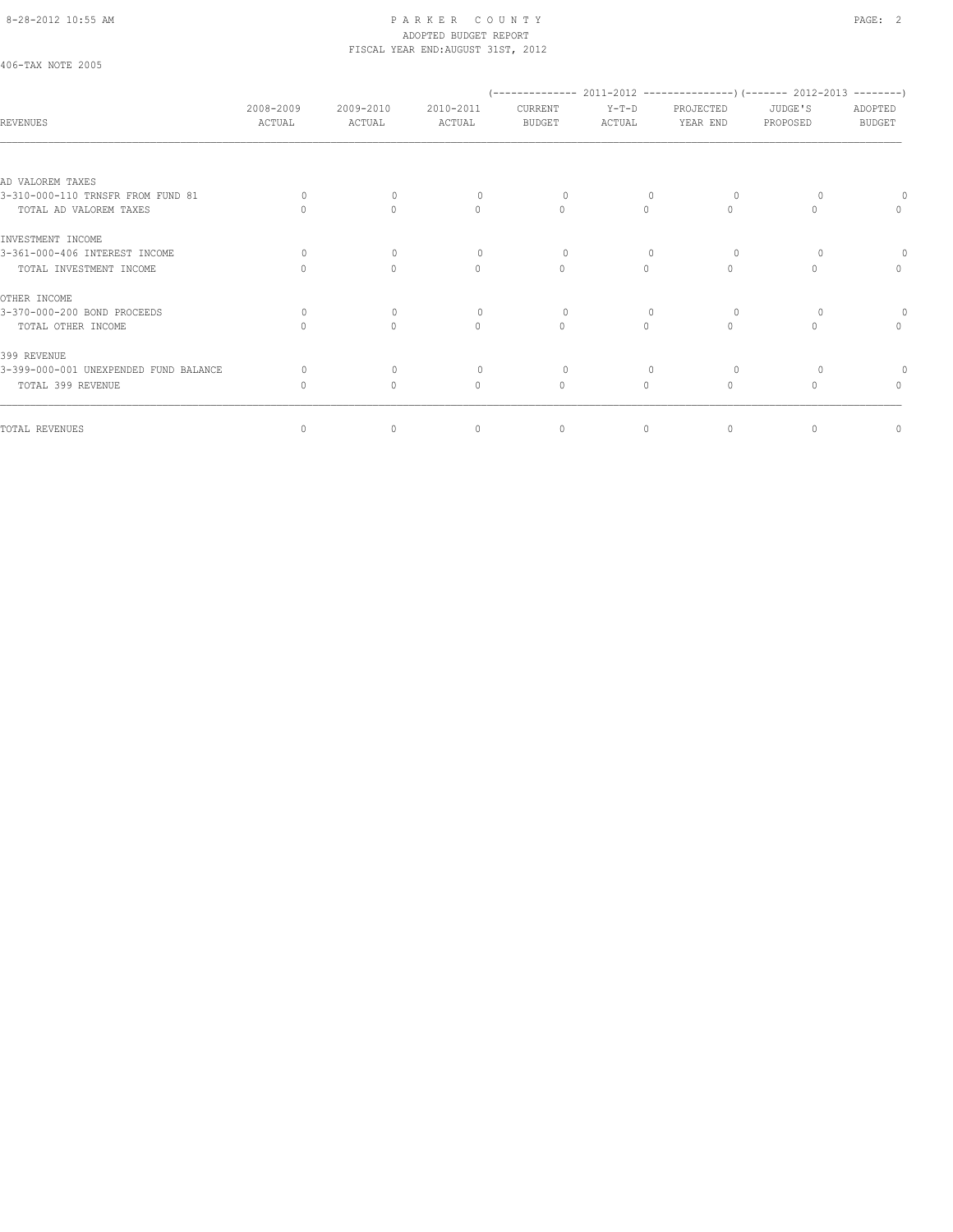#### 8-28-2012 10:55 AM PAGE: 3 ADOPTED BUDGET REPORT FISCAL YEAR END:AUGUST 31ST, 2012

| 406-TAX NOTE 2005<br>402 COUNTY JUDGE                      |             |             |           |                |          |           |          |               |
|------------------------------------------------------------|-------------|-------------|-----------|----------------|----------|-----------|----------|---------------|
|                                                            |             |             |           |                |          |           |          |               |
|                                                            | 2008-2009   | 2009-2010   | 2010-2011 | <b>CURRENT</b> | $Y-T-D$  | PROJECTED | JUDGE'S  | ADOPTED       |
| EXPENDITURES                                               | ACTUAL      | ACTUAL      | ACTUAL    | <b>BUDGET</b>  | ACTUAL   | YEAR END  | PROPOSED | <b>BUDGET</b> |
|                                                            |             |             |           |                |          |           |          |               |
| CAPITAL EXPENDITURES<br>5-402-500-571 ELECTRONIC EOUIPMENT |             |             | 0         | $\Omega$       | $\Omega$ |           |          | $\Omega$      |
| 5-402-500-573 AUTOMOBILE EQUIPMENT                         |             |             |           |                |          |           |          |               |
|                                                            |             |             |           |                |          |           |          |               |
| TOTAL CAPITAL EXPENDITURES                                 |             |             | $\Omega$  | 0              |          |           |          | 0             |
| TOTAL 402 COUNTY JUDGE                                     |             |             | $\Omega$  |                |          |           |          | n             |
|                                                            | =========== | =========== |           |                |          |           |          |               |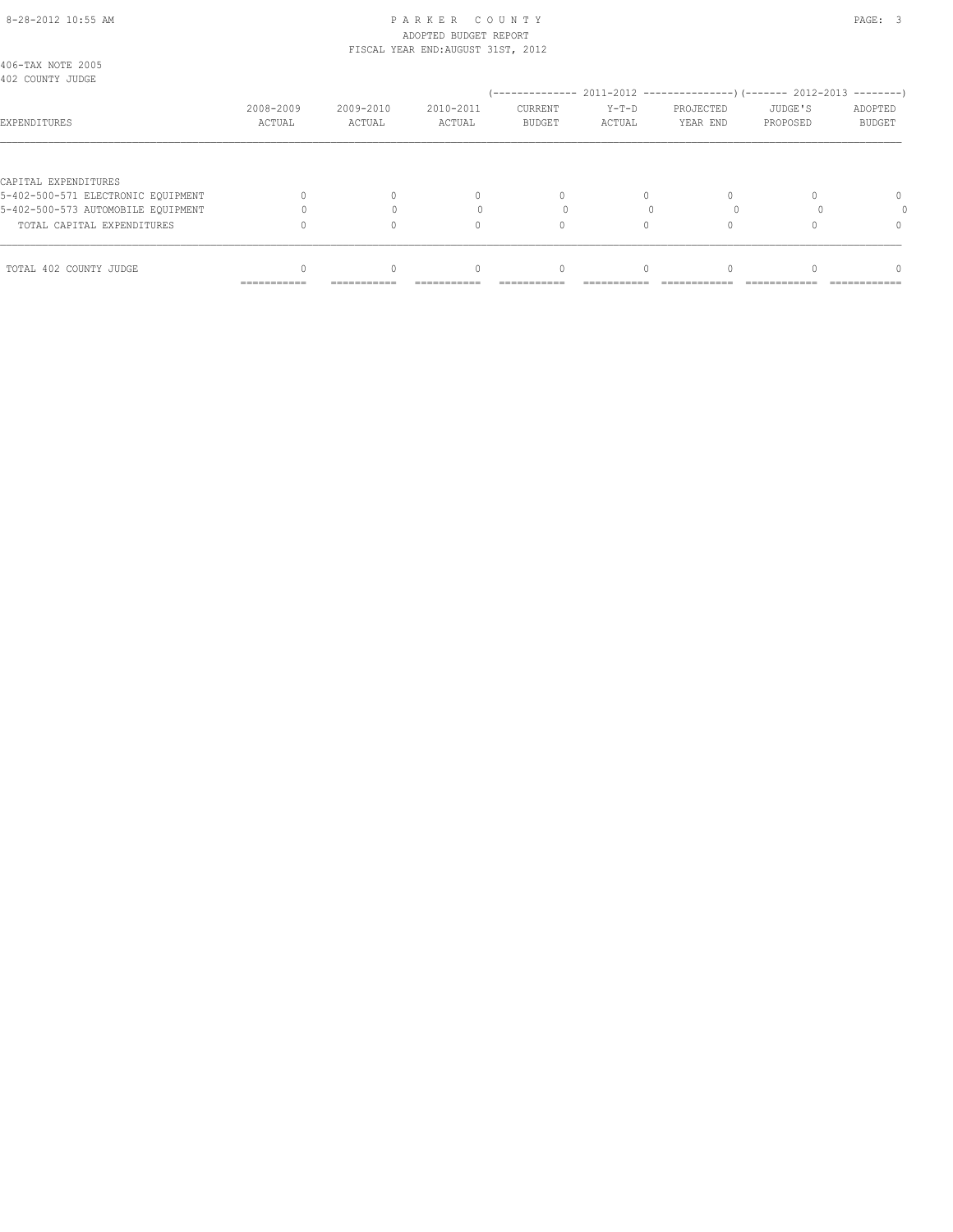#### 8-28-2012 10:55 AM PAGE: 4 ADOPTED BUDGET REPORT FISCAL YEAR END:AUGUST 31ST, 2012

|                                                                  | ___________<br>----------- | -----------         | ----------          | ----------                      | ----------        | ------------          |                     | ------------             |
|------------------------------------------------------------------|----------------------------|---------------------|---------------------|---------------------------------|-------------------|-----------------------|---------------------|--------------------------|
| TOTAL 403 COUNTY CLERK                                           |                            |                     | 0                   | 0                               | $\Omega$          |                       |                     | n                        |
| 5-403-500-571 ELECTRONIC EOUIPMENT<br>TOTAL CAPITAL EXPENDITURES |                            |                     | $\Omega$            | $\Omega$                        |                   |                       |                     | 0                        |
| CAPITAL EXPENDITURES                                             |                            |                     |                     |                                 |                   |                       |                     |                          |
| EXPENDITURES                                                     | 2008-2009<br>ACTUAL        | 2009-2010<br>ACTUAL | 2010-2011<br>ACTUAL | <b>CURRENT</b><br><b>BUDGET</b> | $Y-T-D$<br>ACTUAL | PROJECTED<br>YEAR END | JUDGE'S<br>PROPOSED | ADOPTED<br><b>BUDGET</b> |
| 406-TAX NOTE 2005<br>403 COUNTY CLERK                            |                            |                     |                     |                                 |                   |                       |                     |                          |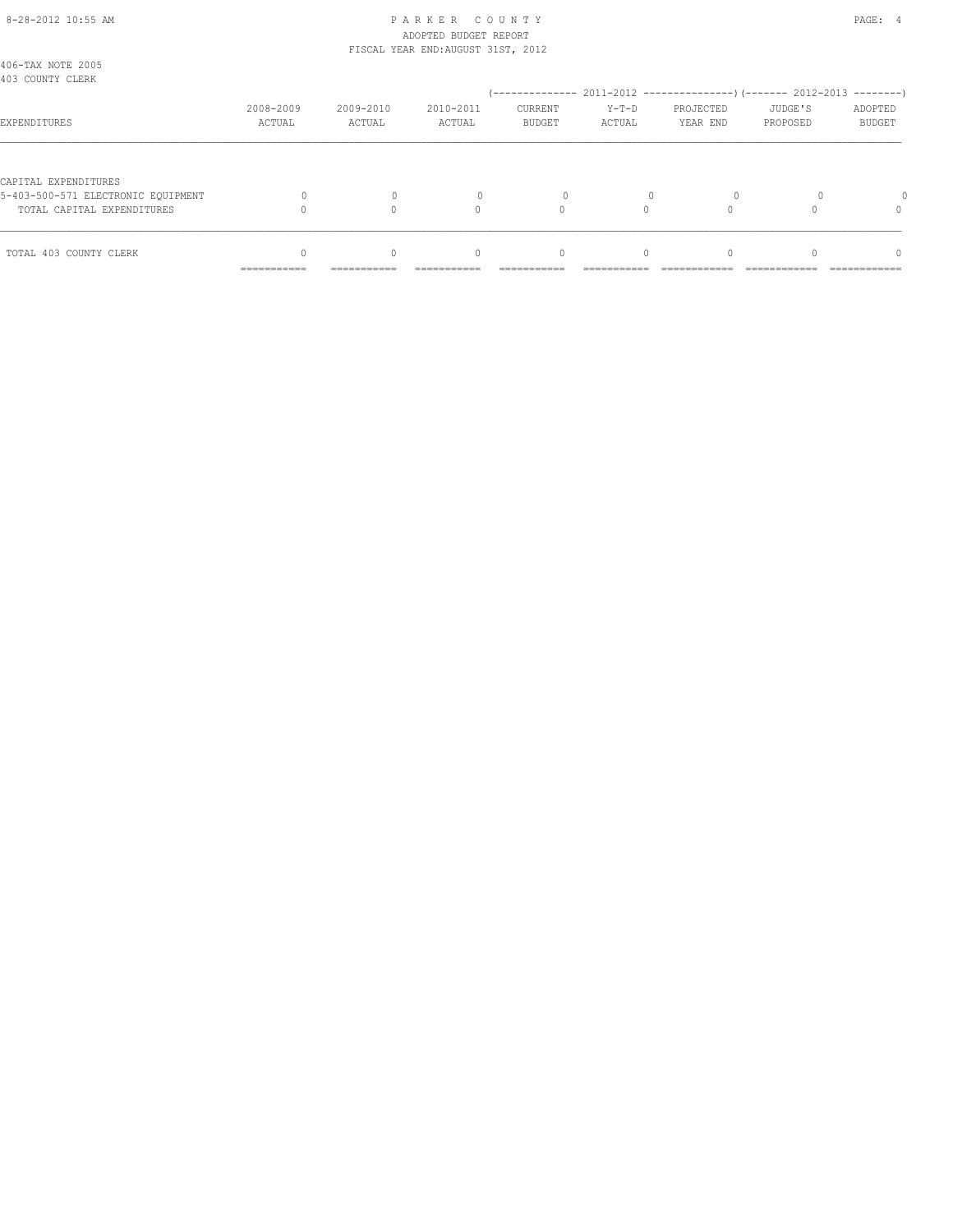# 8-28-2012 10:55 AM PAGE: 5 PARKER COUNTY ADOPTED BUDGET REPORT

|                                              |           |           | FISCAL YEAR END: AUGUST 31ST, 2012 |               |         |           |          |               |
|----------------------------------------------|-----------|-----------|------------------------------------|---------------|---------|-----------|----------|---------------|
| 406-TAX NOTE 2005<br>404 COUNTY CLERK CT DIV |           |           |                                    |               |         |           |          |               |
|                                              |           |           |                                    |               |         |           |          |               |
|                                              | 2008-2009 | 2009-2010 | 2010-2011                          | CURRENT       | $Y-T-D$ | PROJECTED | JUDGE'S  | ADOPTED       |
| EXPENDITURES                                 | ACTUAL    | ACTUAL    | ACTUAL                             | <b>BUDGET</b> | ACTUAL  | YEAR END  | PROPOSED | <b>BUDGET</b> |
|                                              |           |           |                                    |               |         |           |          |               |
| CAPITAL EXPENDITURES                         |           |           |                                    |               |         |           |          |               |
| 5-404-500-570 OFFICE EQUIPMENT               |           |           | 0                                  |               |         |           |          |               |
| 5-404-500-571 ELECTRONIC EOUIPMENT           |           |           |                                    |               |         |           |          | 0             |
| 5-404-500-590 OFFICE FURNITURE               |           |           |                                    |               |         |           |          |               |
| TOTAL CAPITAL EXPENDITURES                   |           |           |                                    |               |         |           |          | $^{0}$        |
| TOTAL 404 COUNTY CLERK CT DIV                |           |           | 0                                  | 0             |         |           |          |               |
|                                              |           |           |                                    |               |         |           |          |               |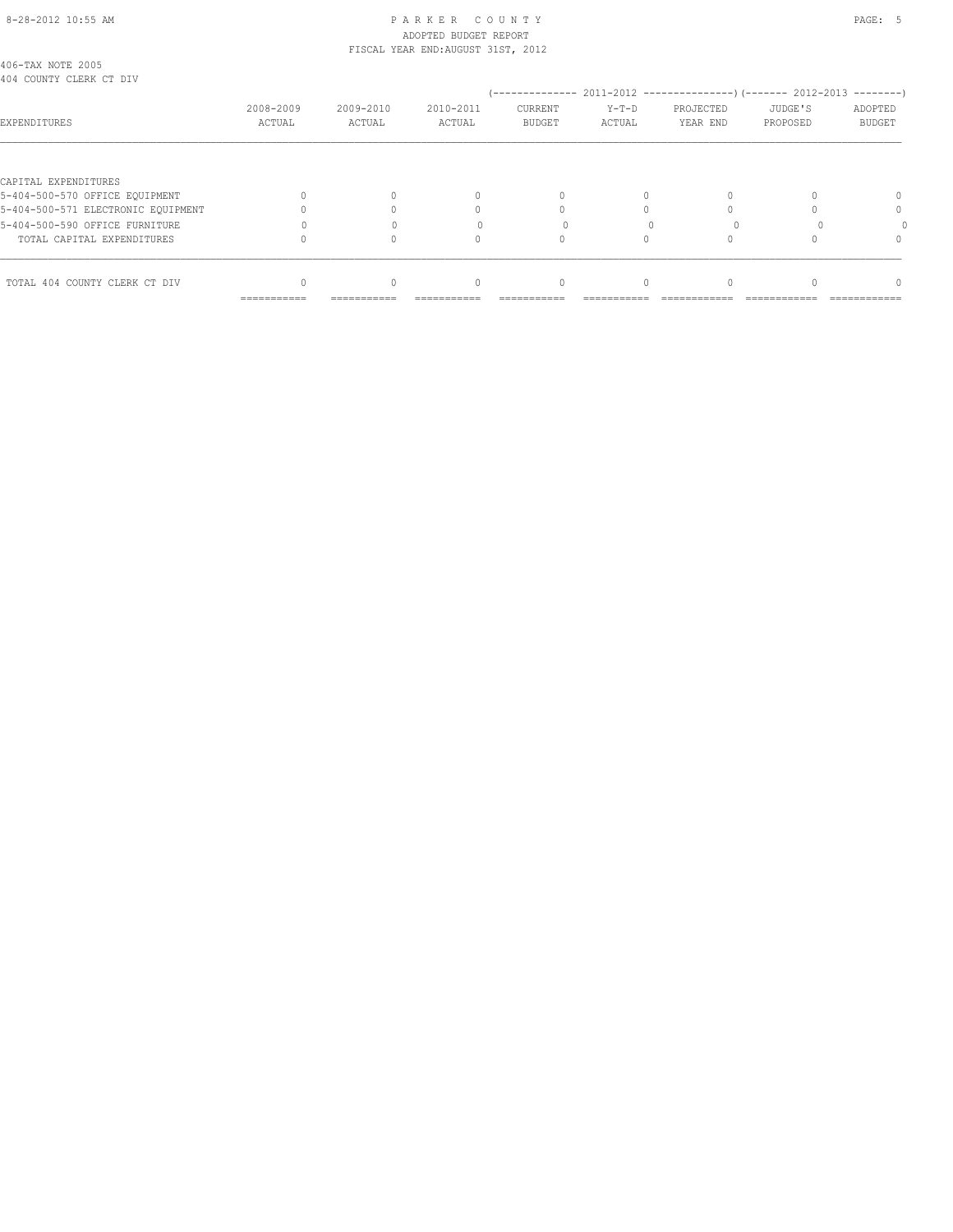# 8-28-2012 10:55 AM P A R K E R C O U N T Y PAGE: 6 ADOPTED BUDGET REPORT

| 2008-2009<br>ACTUAL | 2009-2010<br>ACTUAL              | 2010-2011<br>ACTUAL              | CURRENT<br><b>BUDGET</b>         | $Y-T-D$<br>ACTUAL                  | PROJECTED<br>YEAR END            | JUDGE'S<br>PROPOSED | ADOPTED<br><b>BUDGET</b> |
|---------------------|----------------------------------|----------------------------------|----------------------------------|------------------------------------|----------------------------------|---------------------|--------------------------|
|                     |                                  |                                  |                                  |                                    |                                  |                     |                          |
|                     |                                  |                                  |                                  |                                    |                                  |                     |                          |
| $\cap$              | $\Omega$                         | $\Omega$                         | $\Omega$                         |                                    | $\Omega$                         |                     |                          |
|                     | $\Omega$                         | $\begin{array}{c} \n\end{array}$ | $\circ$                          | $\Omega$                           | $\begin{array}{c} \n\end{array}$ | $\Omega$            | $\Omega$                 |
|                     |                                  |                                  |                                  |                                    |                                  |                     |                          |
|                     | $\bigcap$                        | $\begin{array}{c} \n\end{array}$ | $\begin{array}{c} \n\end{array}$ | $\Omega$                           | $\Omega$                         |                     | n                        |
|                     | ∩                                | $\cap$                           | $\bigcap$                        | $\bigcap$                          | $\Omega$                         |                     | 0                        |
|                     |                                  | 0                                | $\Omega$                         | 0                                  |                                  |                     | $\circ$                  |
|                     |                                  | $\Omega$                         | $\Omega$                         |                                    | $\Omega$                         |                     |                          |
|                     | $\bigcap$                        | $\mathbf{0}$                     | $\mathbf{0}$                     | $\circ$                            | $\mathbf{0}$                     |                     | $\Omega$                 |
|                     |                                  |                                  |                                  |                                    |                                  |                     |                          |
| $\Omega$            | $\begin{array}{c} \n\end{array}$ | $\begin{array}{c} \n\end{array}$ | $\Omega$                         |                                    | $\Omega$                         |                     |                          |
|                     | $\Omega$                         | $\begin{array}{c} \n\end{array}$ | $\circ$                          | $\Omega$                           | $\Omega$                         |                     | $\Omega$                 |
|                     | $\Omega$                         | $\begin{array}{c} \n\end{array}$ | 0                                | $\Omega$                           | $\Omega$                         |                     | n                        |
|                     |                                  |                                  |                                  | FISCAL YEAR END: AUGUST 31ST, 2012 |                                  |                     |                          |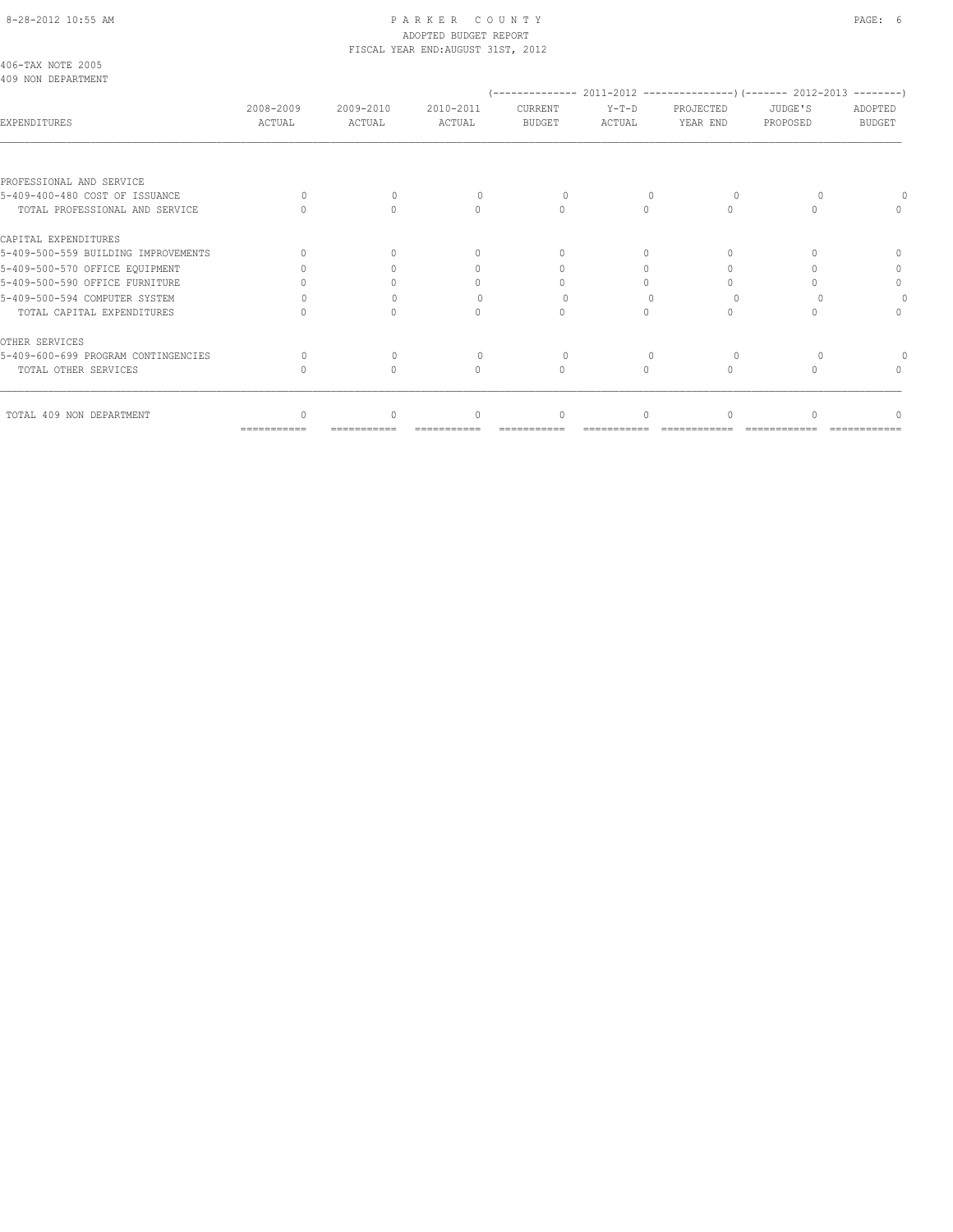# 8-28-2012 10:55 AM PAGE: 7 PAR K E R C O U N T Y ADOPTED BUDGET REPORT

|                                              |           |           | FISCAL YEAR END: AUGUST 31ST, 2012 |               |          |           |          |               |
|----------------------------------------------|-----------|-----------|------------------------------------|---------------|----------|-----------|----------|---------------|
| 406-TAX NOTE 2005<br>435 43RD DISTRICT COURT |           |           |                                    |               |          |           |          |               |
|                                              |           |           |                                    |               |          |           |          |               |
|                                              | 2008-2009 | 2009-2010 | 2010-2011                          | CURRENT       | $Y-T-D$  | PROJECTED | JUDGE'S  | ADOPTED       |
| EXPENDITURES                                 | ACTUAL    | ACTUAL    | ACTUAL                             | <b>BUDGET</b> | ACTUAL   | YEAR END  | PROPOSED | <b>BUDGET</b> |
|                                              |           |           |                                    |               |          |           |          |               |
| CAPITAL EXPENDITURES                         |           |           |                                    |               |          |           |          |               |
| 5-435-500-570 OFFICE EQUIPMENT               |           | 514       | $\mathbf{0}$                       |               |          |           |          | $\Omega$      |
| 5-435-500-571 ELECTRONIC EOUIPMENT           |           | 268       |                                    |               |          |           |          | 0             |
| 5-435-500-590 OFFICE FURNITURE               |           |           |                                    |               |          |           |          |               |
| TOTAL CAPITAL EXPENDITURES                   |           | 782       | $\Omega$                           |               | O        |           |          | $\Omega$      |
|                                              |           |           |                                    |               |          |           |          |               |
| TOTAL 435 43RD DISTRICT COURT                |           | 782       | $\mathbf{0}$                       | 0             | $\Omega$ |           |          |               |
|                                              |           |           |                                    |               |          |           |          |               |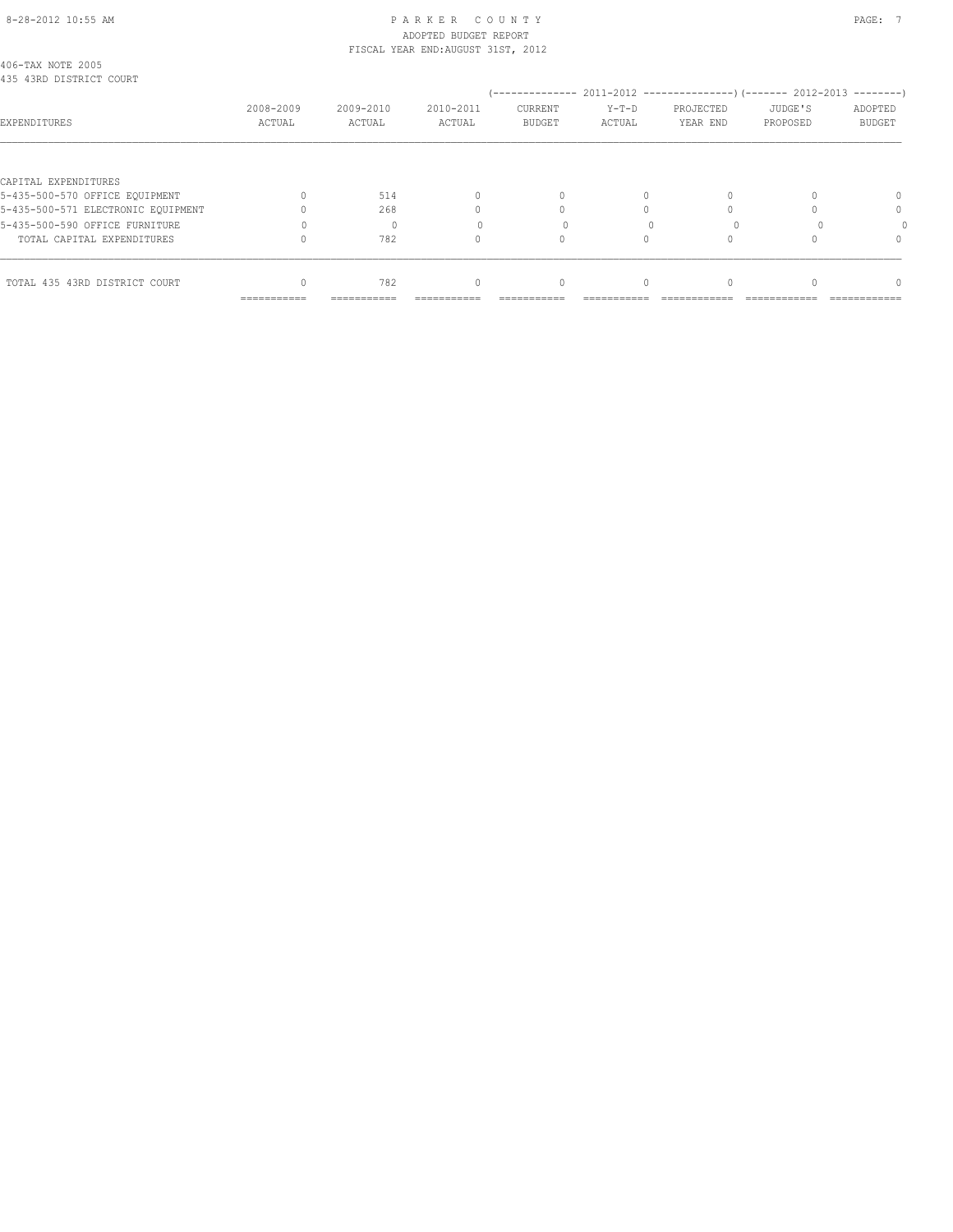## 8-28-2012 10:55 AM PAGE: 8 ADOPTED BUDGET REPORT FISCAL YEAR END:AUGUST 31ST, 2012

| TOTAL 450 DISTRICT CLERK                                   |                     |                     | $\Omega$            |                                 |                   |                       |                     | ∩                        |
|------------------------------------------------------------|---------------------|---------------------|---------------------|---------------------------------|-------------------|-----------------------|---------------------|--------------------------|
| TOTAL CAPITAL EXPENDITURES                                 |                     |                     | $\Omega$            |                                 |                   |                       |                     | 0                        |
| 5-450-500-590 OFFICE FURNITURE                             |                     |                     |                     |                                 |                   |                       |                     |                          |
| CAPITAL EXPENDITURES<br>5-450-500-571 ELECTRONIC EOUIPMENT |                     |                     | 0                   | $\Omega$                        |                   |                       |                     | $\Omega$                 |
| EXPENDITURES                                               | 2008-2009<br>ACTUAL | 2009-2010<br>ACTUAL | 2010-2011<br>ACTUAL | <b>CURRENT</b><br><b>BUDGET</b> | $Y-T-D$<br>ACTUAL | PROJECTED<br>YEAR END | JUDGE'S<br>PROPOSED | ADOPTED<br><b>BUDGET</b> |
| 406-TAX NOTE 2005<br>450 DISTRICT CLERK                    |                     |                     |                     |                                 |                   |                       |                     | ---------                |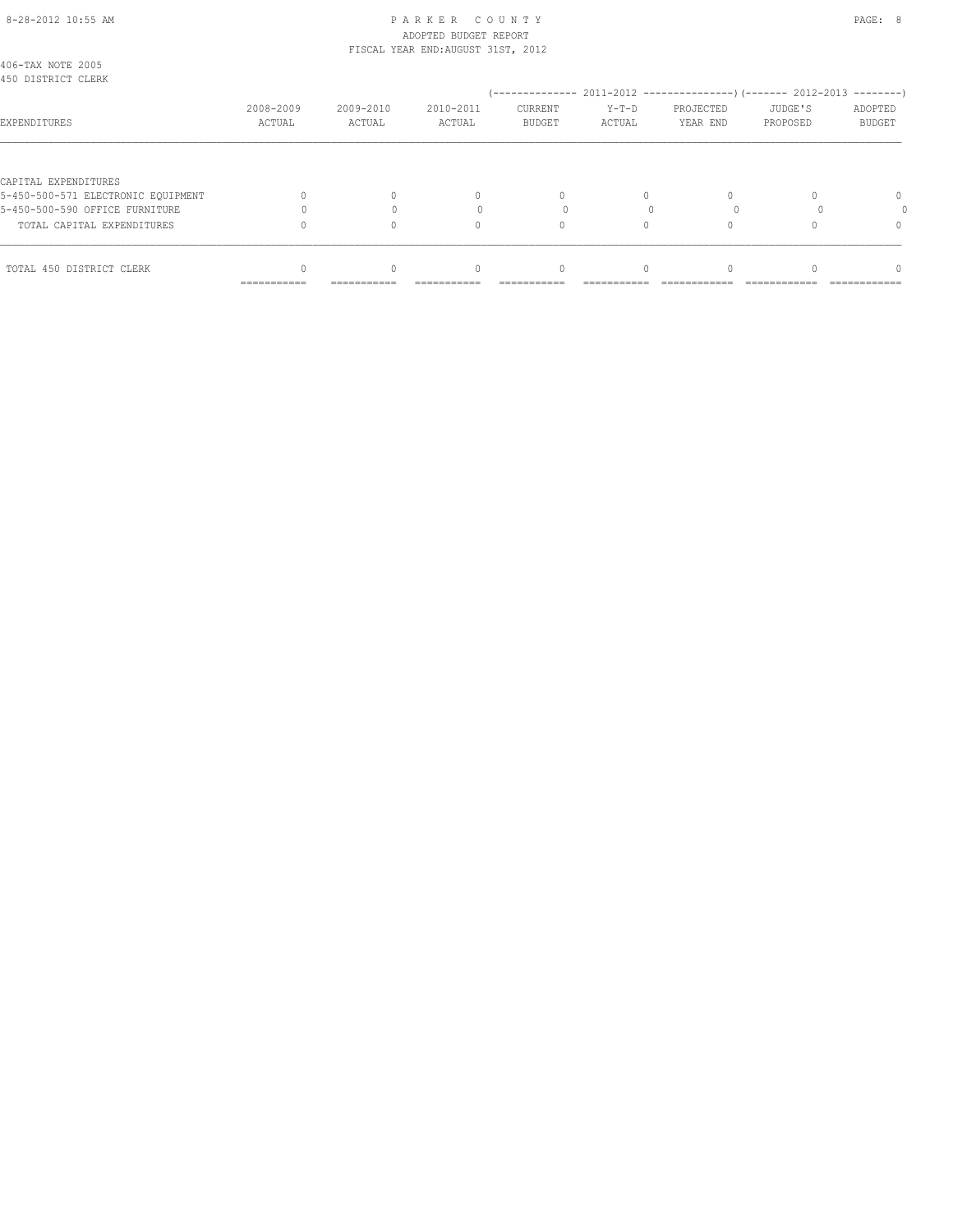## 8-28-2012 10:55 AM P A R K E R C O U N T Y PAGE: 9 ADOPTED BUDGET REPORT FISCAL YEAR END:AUGUST 31ST, 2012

| 406-TAX NOTE 2005<br>464 JUSTICE COURT PCT 4 |             |              |                                  |               |           |           |          |               |
|----------------------------------------------|-------------|--------------|----------------------------------|---------------|-----------|-----------|----------|---------------|
|                                              |             |              |                                  |               |           |           |          |               |
|                                              | 2008-2009   | 2009-2010    | 2010-2011                        | CURRENT       | $Y-T-D$   | PROJECTED | JUDGE'S  | ADOPTED       |
| EXPENDITURES                                 | ACTUAL      | ACTUAL       | ACTUAL                           | <b>BUDGET</b> | ACTUAL    | YEAR END  | PROPOSED | <b>BUDGET</b> |
|                                              |             |              |                                  |               |           |           |          |               |
| CAPITAL EXPENDITURES                         |             |              |                                  |               |           |           |          |               |
| 5-464-500-590 OFFICE FURNITURE               | 1,961       | $\mathbf{0}$ | $\Omega$                         |               |           | $\Omega$  |          |               |
| TOTAL CAPITAL EXPENDITURES                   | 1,961       |              | 0                                | $\Omega$      |           |           |          | $\Omega$      |
|                                              |             |              |                                  |               |           |           |          |               |
| TOTAL 464 JUSTICE COURT PCT 4                | 1,961       | $\mathbf{0}$ | $\begin{array}{c} \n\end{array}$ | $\circ$       | $\bigcap$ | $\Omega$  |          | $\Omega$      |
|                                              | =========== |              |                                  |               |           |           |          |               |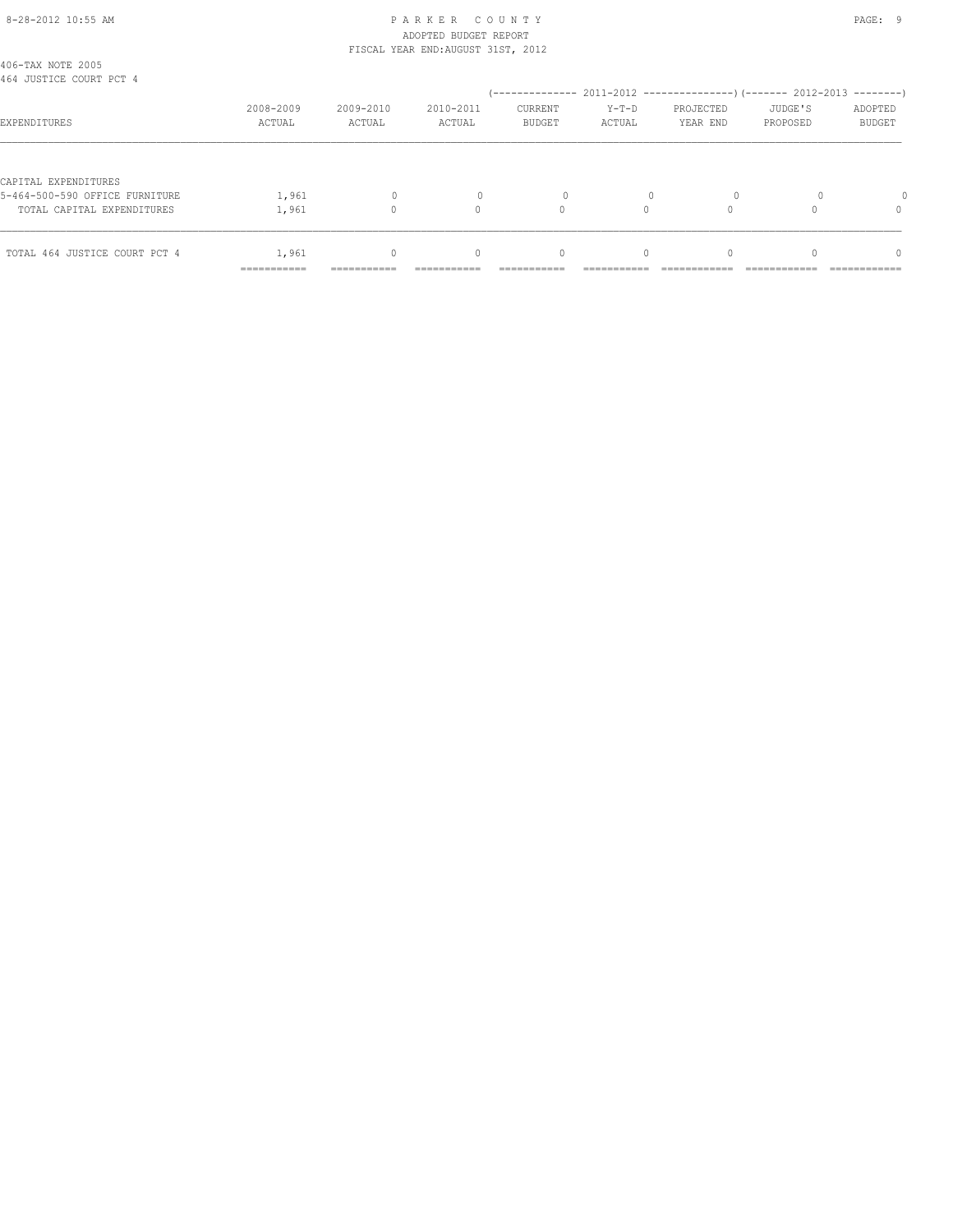#### 8-28-2012 10:55 AM P A R K E R C O U N T Y PAGE: 10 ADOPTED BUDGET REPORT FISCAL YEAR END:AUGUST 31ST, 2012

| 406-TAX NOTE 2005<br>474 MEDICAL EXAMINER |             |              |             |               |             |              |              |               |
|-------------------------------------------|-------------|--------------|-------------|---------------|-------------|--------------|--------------|---------------|
|                                           |             |              |             |               |             |              |              |               |
|                                           | 2008-2009   | 2009-2010    | 2010-2011   | CURRENT       | $Y-T-D$     | PROJECTED    | JUDGE'S      | ADOPTED       |
| EXPENDITURES                              | ACTUAL      | ACTUAL       | ACTUAL      | <b>BUDGET</b> | ACTUAL      | YEAR END     | PROPOSED     | <b>BUDGET</b> |
|                                           |             |              |             |               |             |              |              |               |
| CAPITAL EXPENDITURES                      |             |              |             |               |             |              |              |               |
| 5-474-500-572 AUTOMOBILES                 | $\Omega$    | $\mathbf{0}$ | 2,991       | 0             | $\Omega$    | $\circ$      | $\Omega$     |               |
| TOTAL CAPITAL EXPENDITURES                |             | $\Omega$     | 2,991       | 0             | $\Omega$    |              |              | $\Omega$      |
|                                           |             |              |             |               |             |              |              |               |
| TOTAL 474 MEDICAL EXAMINER                |             | $\circ$      | 2,991       | 0             | $\Omega$    |              |              | $\Omega$      |
|                                           | =========== | ===========  | =========== | ===========   | .========== | ============ | ============ | ------------  |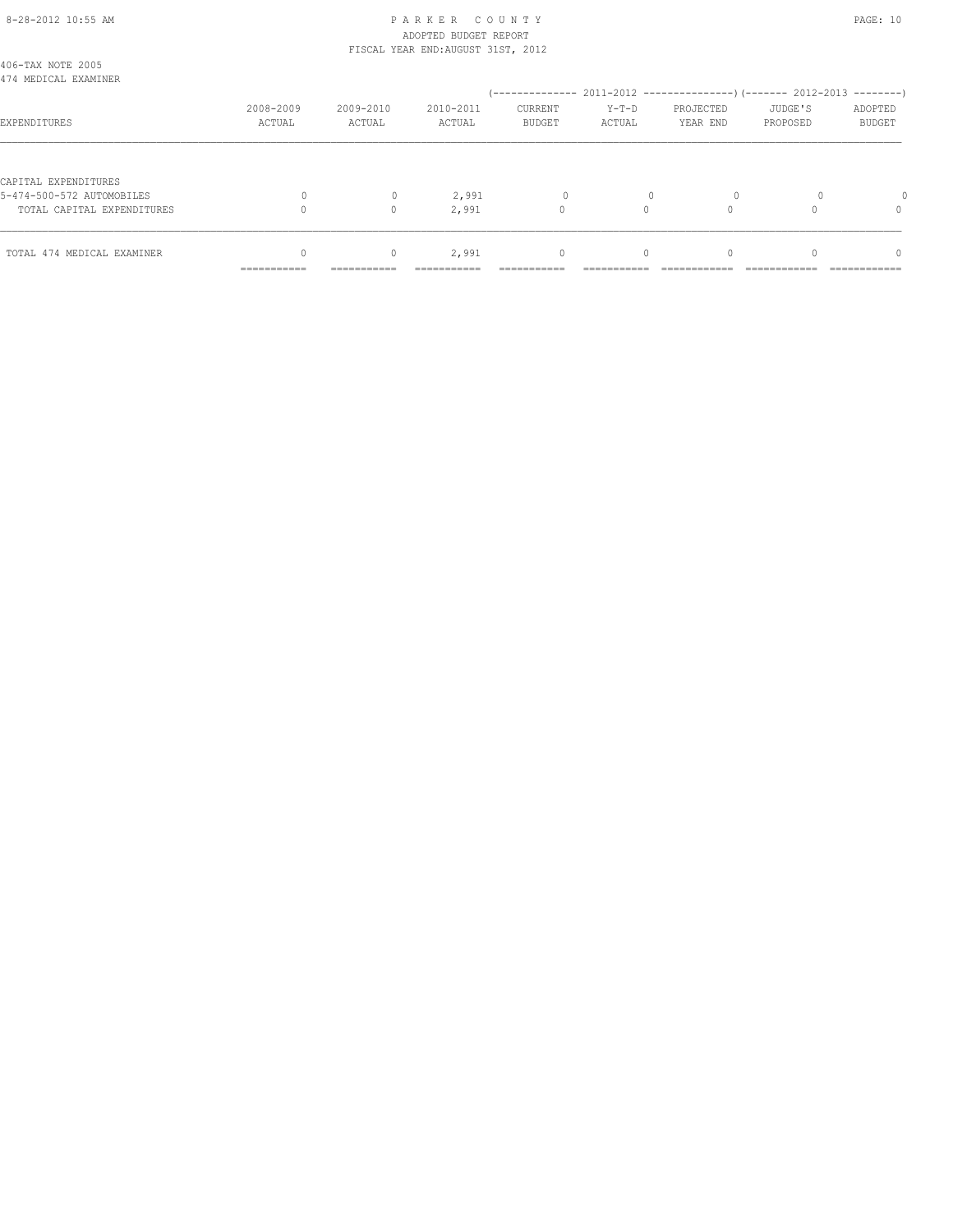#### 8-28-2012 10:55 AM P A R K E R C O U N T Y PAGE: 11 ADOPTED BUDGET REPORT FISCAL YEAR END:AUGUST 31ST, 2012

|                                                                  | ___________<br>----------- | -----------         | ----------          | ----------                      | ----------        | ------------          |                     | ------------             |
|------------------------------------------------------------------|----------------------------|---------------------|---------------------|---------------------------------|-------------------|-----------------------|---------------------|--------------------------|
| TOTAL 475 COUNTY ATTORNEY                                        |                            |                     | 0                   | 0                               | $\Omega$          |                       |                     | n                        |
| 5-475-500-571 ELECTRONIC EOUIPMENT<br>TOTAL CAPITAL EXPENDITURES |                            |                     | $\Omega$            | $\Omega$                        |                   |                       |                     | 0                        |
| CAPITAL EXPENDITURES                                             |                            |                     |                     |                                 |                   |                       |                     |                          |
| EXPENDITURES                                                     | 2008-2009<br>ACTUAL        | 2009-2010<br>ACTUAL | 2010-2011<br>ACTUAL | <b>CURRENT</b><br><b>BUDGET</b> | $Y-T-D$<br>ACTUAL | PROJECTED<br>YEAR END | JUDGE'S<br>PROPOSED | ADOPTED<br><b>BUDGET</b> |
| 406-TAX NOTE 2005<br>475 COUNTY ATTORNEY                         |                            |                     |                     |                                 |                   |                       |                     |                          |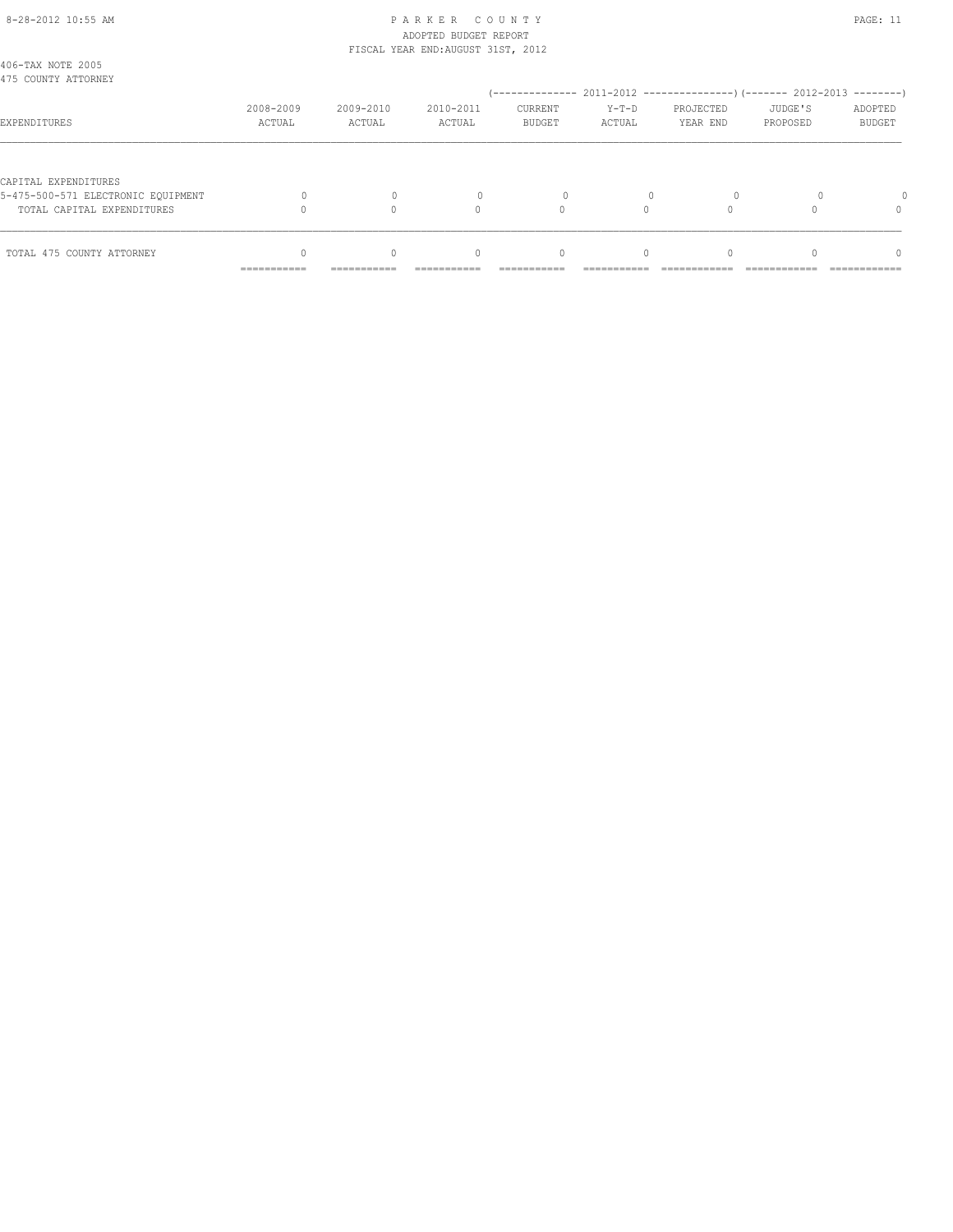## 8-28-2012 10:55 AM P A R K E R C O U N T Y PAGE: 12 ADOPTED BUDGET REPORT FISCAL YEAR END:AUGUST 31ST, 2012

|                                                          | __________<br>----------- | -----------         | ----------                       | ----------                      | ----------        |                       |                     | ------------                  |
|----------------------------------------------------------|---------------------------|---------------------|----------------------------------|---------------------------------|-------------------|-----------------------|---------------------|-------------------------------|
| TOTAL 490 ELECTION                                       |                           | $\Omega$            | $\begin{array}{c} \n\end{array}$ | $\mathbf{0}$                    | $\Omega$          |                       |                     | 0                             |
| TOTAL CAPITAL EXPENDITURES                               |                           |                     | $\Omega$                         | $\Omega$                        |                   |                       |                     |                               |
| CAPITAL EXPENDITURES<br>5-490-500-593 ELECTION EQUIPMENT |                           |                     |                                  | $\Omega$                        |                   |                       |                     |                               |
| EXPENDITURES                                             | 2008-2009<br>ACTUAL       | 2009-2010<br>ACTUAL | 2010-2011<br>ACTUAL              | <b>CURRENT</b><br><b>BUDGET</b> | $Y-T-D$<br>ACTUAL | PROJECTED<br>YEAR END | JUDGE'S<br>PROPOSED | $------$<br>ADOPTED<br>BUDGET |
| 406-TAX NOTE 2005<br>490 ELECTION                        |                           |                     |                                  |                                 |                   |                       |                     |                               |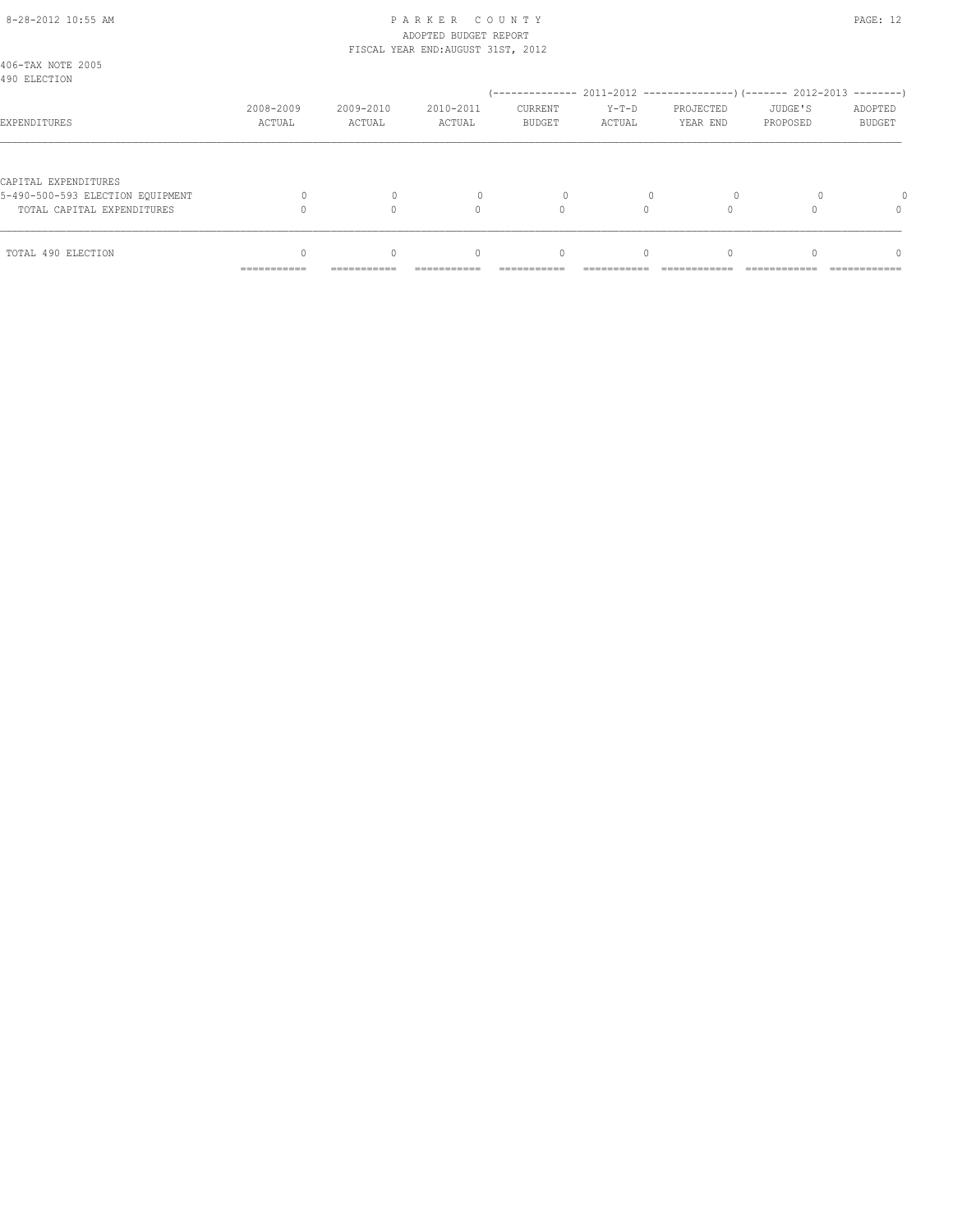#### 8-28-2012 10:55 AM P A R K E R C O U N T Y PAGE: 13 ADOPTED BUDGET REPORT FISCAL YEAR END:AUGUST 31ST, 2012

|                                                        | ===========         |                     |                                  |                          |                   |                       |                     |                          |
|--------------------------------------------------------|---------------------|---------------------|----------------------------------|--------------------------|-------------------|-----------------------|---------------------|--------------------------|
| TOTAL 495 COUNTY AUDITOR                               | 910                 | 624                 | $\begin{array}{c} \n\end{array}$ | $\circ$                  | $\Omega$          |                       |                     | $\cap$                   |
| TOTAL CAPITAL EXPENDITURES                             | 910                 | 624                 | 0                                |                          |                   |                       |                     | $\Omega$                 |
| 5-495-500-590 OFFICE FURNITURE                         |                     | $\Omega$            |                                  |                          |                   |                       |                     |                          |
| 5-495-500-571 ELECTRONIC EQUIPMENT                     | 910                 | 624                 | $\cap$                           |                          |                   |                       |                     | $\Omega$                 |
| CAPITAL EXPENDITURES<br>5-495-500-570 OFFICE EQUIPMENT | $\bigcap$           |                     | $\Omega$                         | $\Omega$                 | $\bigcap$         |                       |                     | $\Omega$                 |
|                                                        |                     |                     |                                  |                          |                   |                       |                     |                          |
| EXPENDITURES                                           | 2008-2009<br>ACTUAL | 2009-2010<br>ACTUAL | 2010-2011<br>ACTUAL              | CURRENT<br><b>BUDGET</b> | $Y-T-D$<br>ACTUAL | PROJECTED<br>YEAR END | JUDGE'S<br>PROPOSED | ADOPTED<br><b>BUDGET</b> |
| 406-TAX NOTE 2005<br>495 COUNTY AUDITOR                |                     |                     |                                  |                          |                   |                       |                     |                          |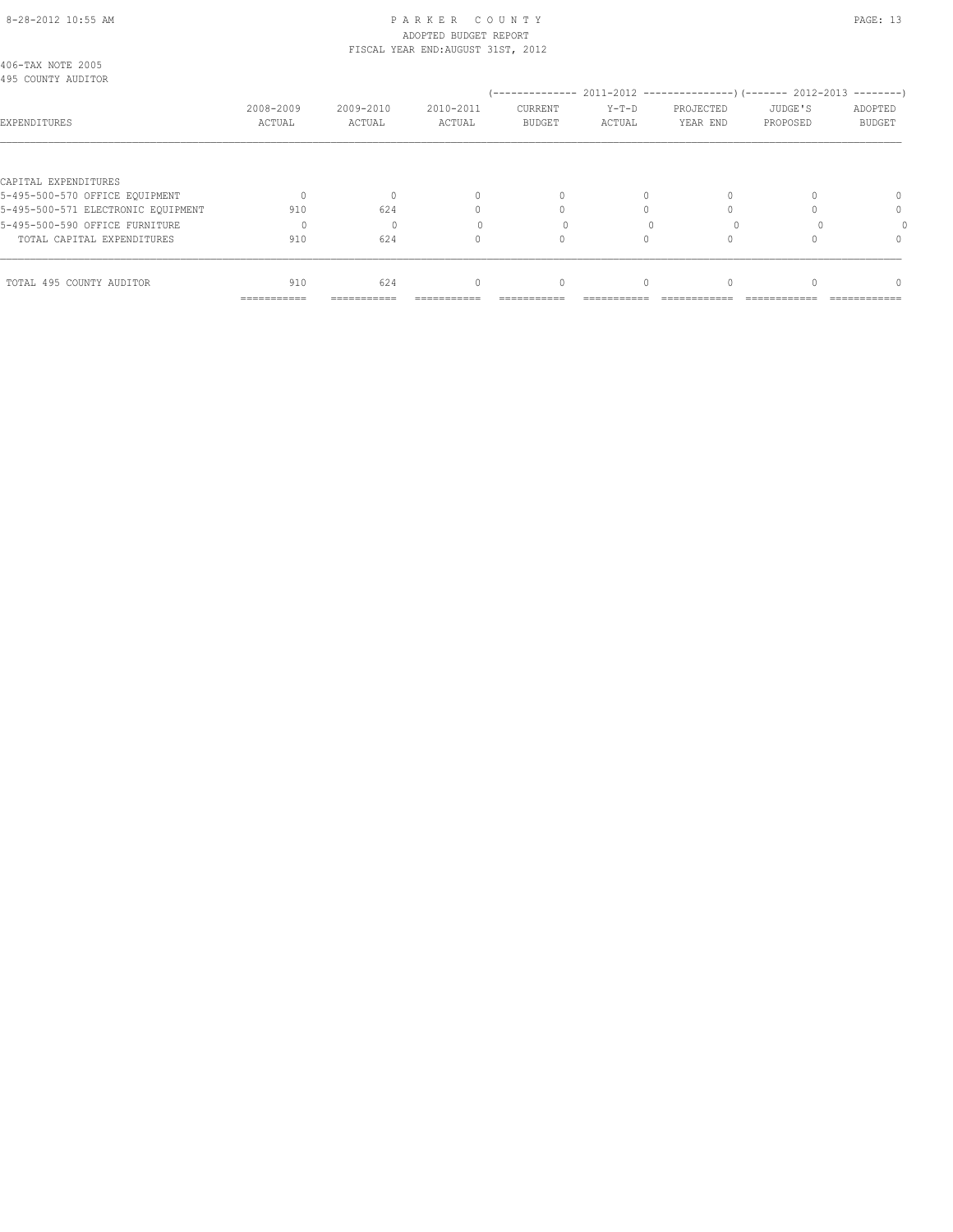#### 8-28-2012 10:55 AM P A R K E R C O U N T Y PAGE: 14 ADOPTED BUDGET REPORT FISCAL YEAR END:AUGUST 31ST, 2012

|                                                            | __________<br>----------- | -----------         | ----------                       | ----------                      | ----------        |                       |                     | ------------                  |
|------------------------------------------------------------|---------------------------|---------------------|----------------------------------|---------------------------------|-------------------|-----------------------|---------------------|-------------------------------|
| TOTAL 497 TREASURER                                        |                           | $\Omega$            | $\begin{array}{c} \n\end{array}$ | $\mathbf{0}$                    | $\Omega$          |                       |                     | 0                             |
| TOTAL CAPITAL EXPENDITURES                                 |                           |                     | $\Omega$                         | $\Omega$                        |                   |                       |                     |                               |
| CAPITAL EXPENDITURES<br>5-497-500-497 ELECTRONIC EOUIPMENT |                           |                     |                                  | $\Omega$                        |                   |                       |                     |                               |
| EXPENDITURES                                               | 2008-2009<br>ACTUAL       | 2009-2010<br>ACTUAL | 2010-2011<br>ACTUAL              | <b>CURRENT</b><br><b>BUDGET</b> | $Y-T-D$<br>ACTUAL | PROJECTED<br>YEAR END | JUDGE'S<br>PROPOSED | $------$<br>ADOPTED<br>BUDGET |
| 406-TAX NOTE 2005<br>497 TREASURER                         |                           |                     |                                  |                                 |                   |                       |                     |                               |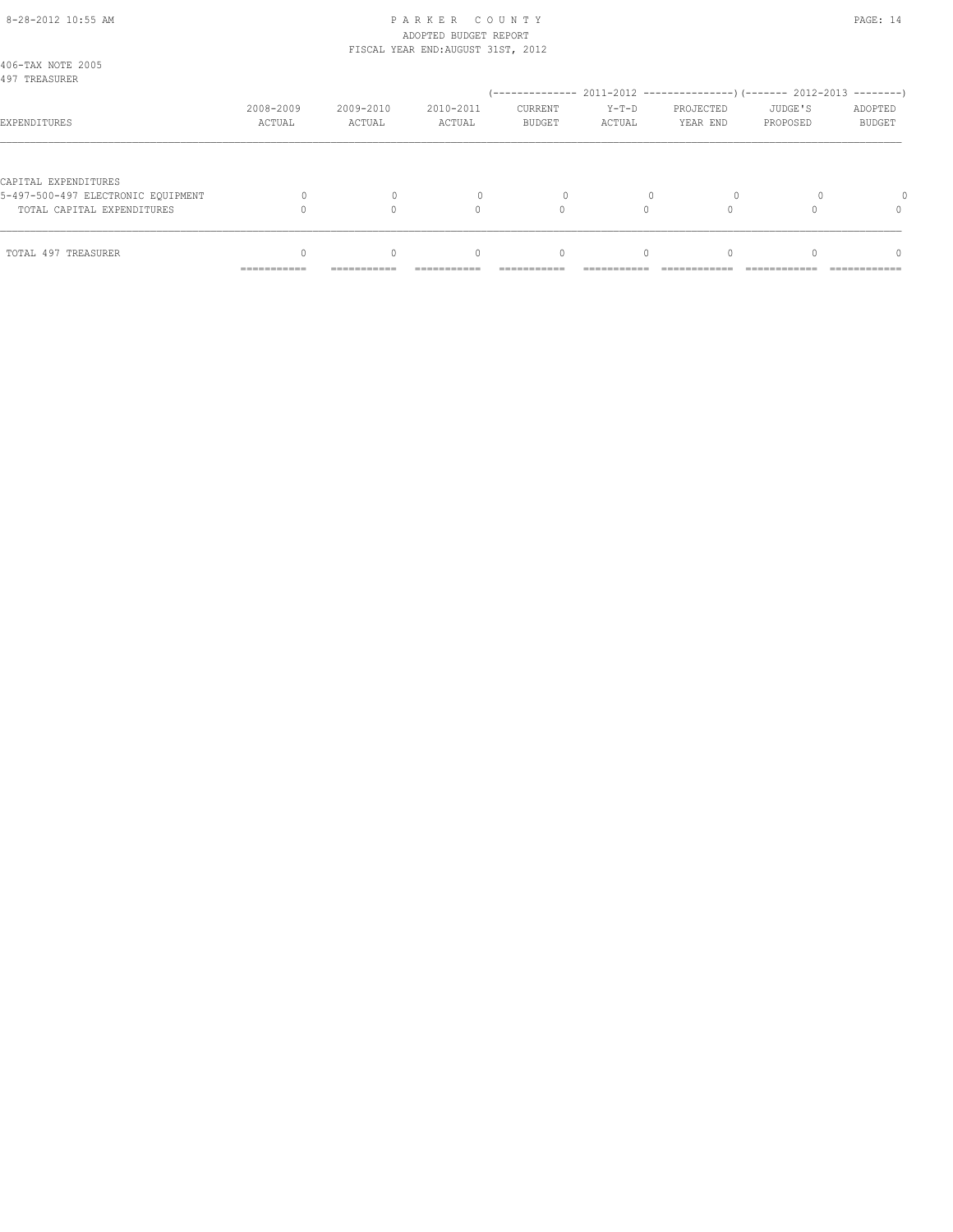#### 8-28-2012 10:55 AM P A R K E R C O U N T Y PAGE: 15 ADOPTED BUDGET REPORT FISCAL YEAR END:AUGUST 31ST, 2012

| 406-TAX NOTE 2005<br>499 TAX ASSESS/COLLECTOR                    |                           |                     |                                  |                                 |                   |                       |                     |                          |
|------------------------------------------------------------------|---------------------------|---------------------|----------------------------------|---------------------------------|-------------------|-----------------------|---------------------|--------------------------|
| EXPENDITURES                                                     | 2008-2009<br>ACTUAL       | 2009-2010<br>ACTUAL | 2010-2011<br>ACTUAL              | <b>CURRENT</b><br><b>BUDGET</b> | $Y-T-D$<br>ACTUAL | PROJECTED<br>YEAR END | JUDGE'S<br>PROPOSED | ADOPTED<br><b>BUDGET</b> |
| CAPITAL EXPENDITURES                                             |                           |                     |                                  |                                 |                   |                       |                     |                          |
| 5-499-500-571 ELECTRONIC EOUIPMENT<br>TOTAL CAPITAL EXPENDITURES |                           |                     |                                  |                                 |                   |                       |                     |                          |
| TOTAL 499 TAX ASSESS/COLLECTOR                                   | __________<br>----------- | ----------          | $\begin{array}{c} \n\end{array}$ | 0                               | $\Omega$          |                       |                     | n                        |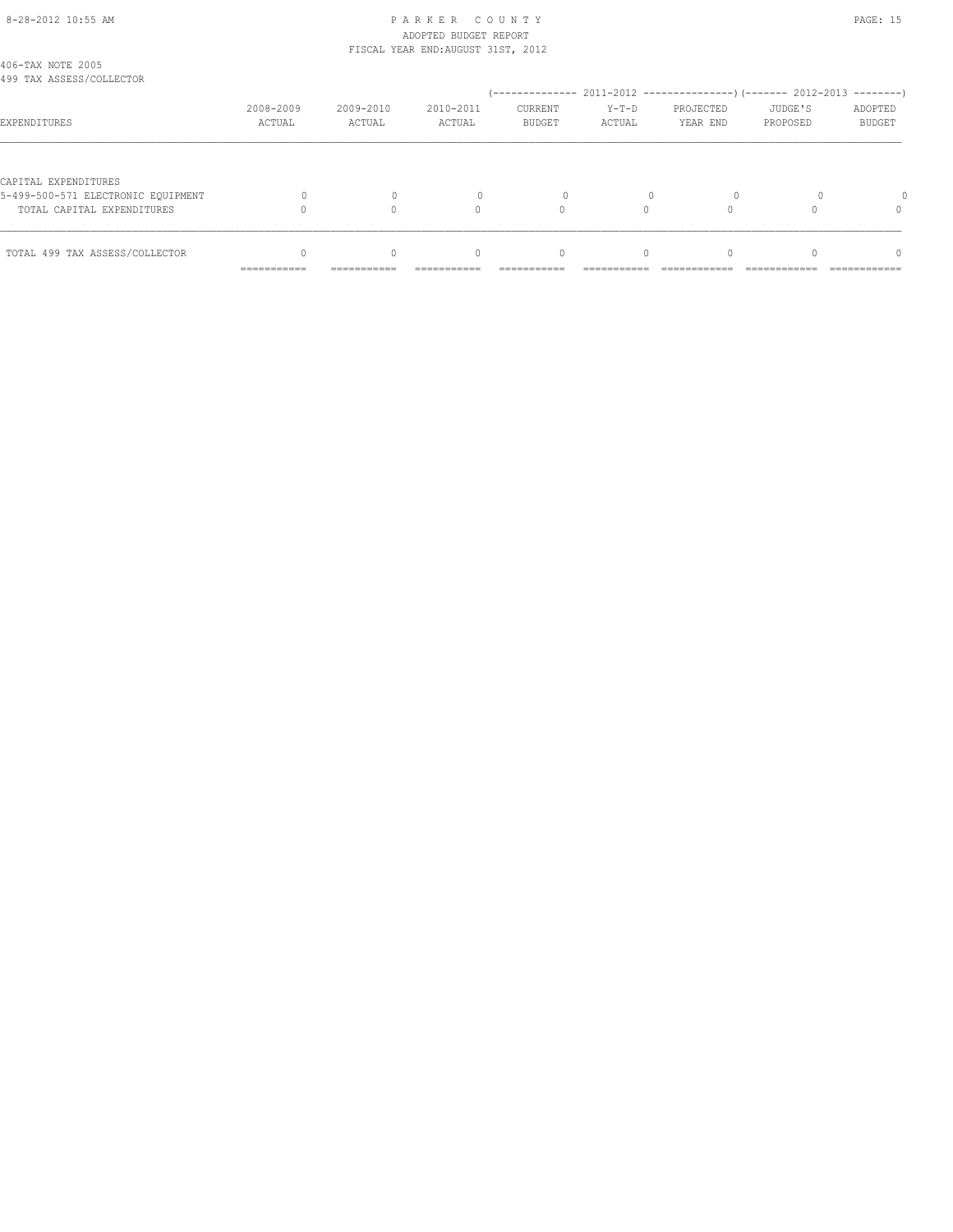#### 8-28-2012 10:55 AM P A R K E R C O U N T Y PAGE: 16 ADOPTED BUDGET REPORT FISCAL YEAR END:AUGUST 31ST, 2012

| TOTAL 512 JAIL                                             | 4,213<br>=========== |           | $\begin{array}{c} \n\end{array}$ | 0             | $\Omega$ |           |          | $\Omega$      |  |
|------------------------------------------------------------|----------------------|-----------|----------------------------------|---------------|----------|-----------|----------|---------------|--|
|                                                            |                      |           |                                  |               |          |           |          |               |  |
| TOTAL CAPITAL EXPENDITURES                                 | 4,213                |           | 0                                |               |          |           |          | $\cap$        |  |
| 5-512-500-594 COMPUTER SYSTEM                              | 4,213                |           |                                  |               |          |           |          |               |  |
| 5-512-500-590 OFFICE FURNITURE                             |                      |           |                                  |               |          |           |          | 0             |  |
| CAPITAL EXPENDITURES<br>5-512-500-571 ELECTRONIC EOUIPMENT |                      |           | $\begin{array}{c} \n\end{array}$ | $\Omega$      | $\Omega$ |           |          | $\Omega$      |  |
| EXPENDITURES                                               | ACTUAL               | ACTUAL    | ACTUAL                           | <b>BUDGET</b> | ACTUAL   | YEAR END  | PROPOSED | <b>BUDGET</b> |  |
|                                                            | 2008-2009            | 2009-2010 | 2010-2011                        | CURRENT       | $Y-T-D$  | PROJECTED | JUDGE'S  | ADOPTED       |  |
| 406-TAX NOTE 2005<br>512 JAIL                              |                      |           |                                  |               |          |           |          |               |  |
|                                                            |                      |           |                                  |               |          |           |          |               |  |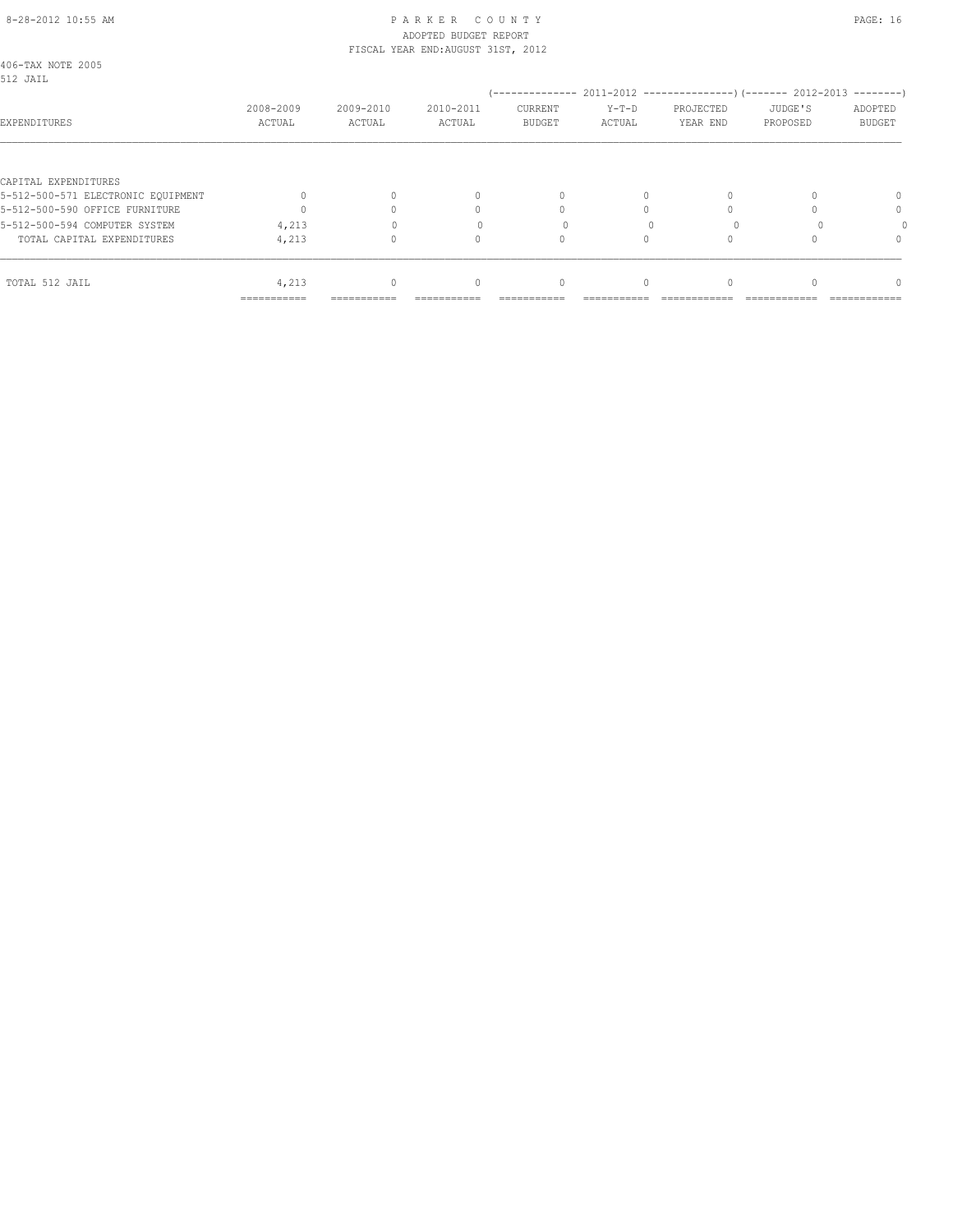#### 8-28-2012 10:55 AM P A R K E R C O U N T Y PAGE: 17 ADOPTED BUDGET REPORT FISCAL YEAR END:AUGUST 31ST, 2012

|                                                                  | __________<br>----------- | -----------         | ----------                       | ----------                      | ----------        |                                                 |                     | ------------      |
|------------------------------------------------------------------|---------------------------|---------------------|----------------------------------|---------------------------------|-------------------|-------------------------------------------------|---------------------|-------------------|
| TOTAL 543 FIRE MARSHAL                                           |                           | $\Omega$            | $\begin{array}{c} \n\end{array}$ | 0                               | $\Omega$          |                                                 |                     | n                 |
| 5-543-500-571 ELECTRONIC EQUIPMENT<br>TOTAL CAPITAL EXPENDITURES |                           |                     | $\Omega$                         | $\Omega$<br>$\Omega$            |                   |                                                 |                     | 0                 |
| CAPITAL EXPENDITURES                                             |                           |                     |                                  |                                 |                   |                                                 |                     |                   |
| EXPENDITURES                                                     | 2008-2009<br>ACTUAL       | 2009-2010<br>ACTUAL | 2010-2011<br>ACTUAL              | <b>CURRENT</b><br><b>BUDGET</b> | $Y-T-D$<br>ACTUAL | PROJECTED<br>YEAR END                           | JUDGE'S<br>PROPOSED | ADOPTED<br>BUDGET |
| 406-TAX NOTE 2005<br>543 FIRE MARSHAL                            |                           |                     |                                  | / ______________                |                   | 2011-2012 -----------------) (------- 2012-2013 |                     | --------          |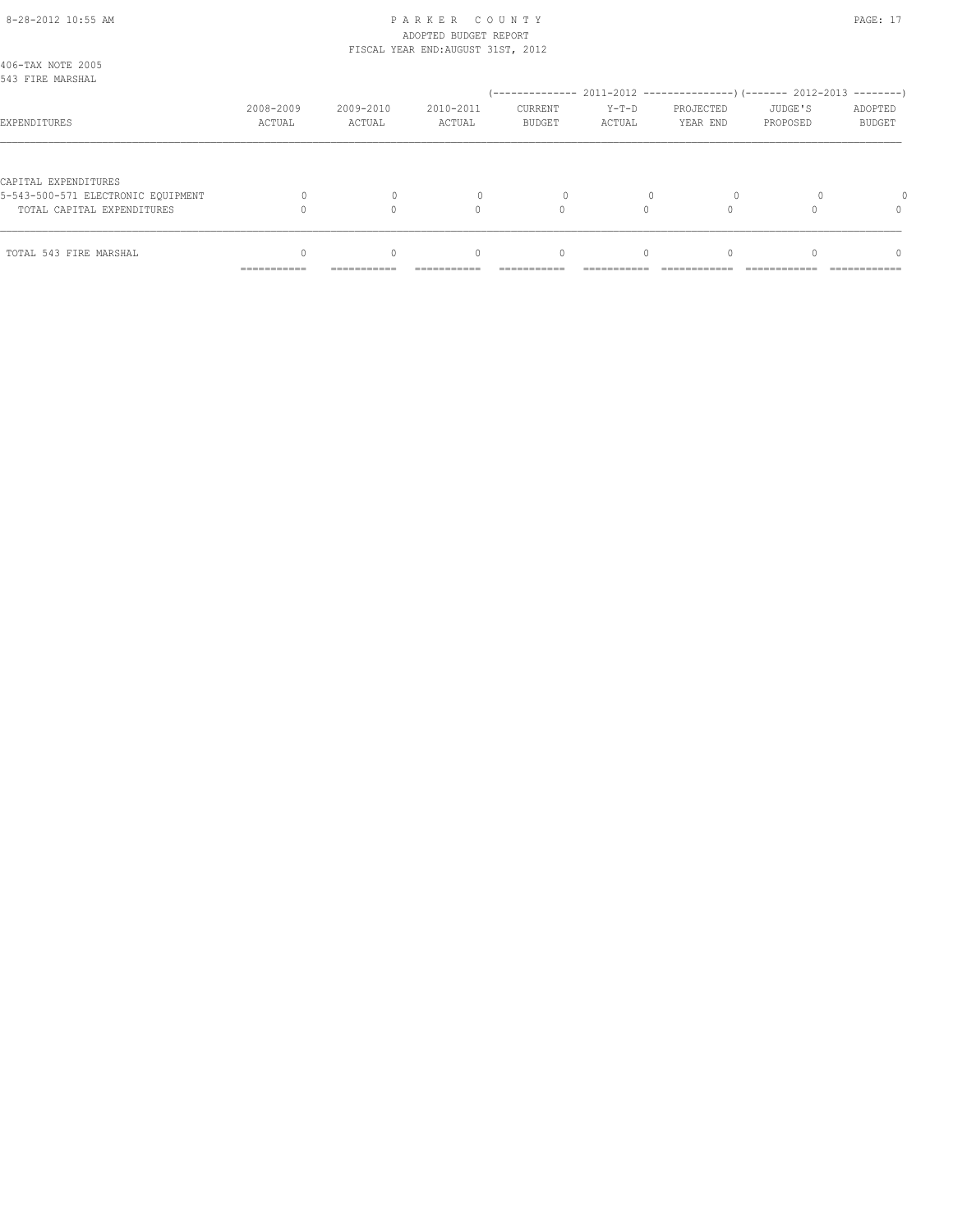#### 8-28-2012 10:55 AM P A R K E R C O U N T Y PAGE: 18 ADOPTED BUDGET REPORT FISCAL YEAR END:AUGUST 31ST, 2012

| 406-TAX NOTE 2005<br>544 ENVIRONMENTAL OFFICE                                            |                            |             |                                  |                                  |           |           |          |               |
|------------------------------------------------------------------------------------------|----------------------------|-------------|----------------------------------|----------------------------------|-----------|-----------|----------|---------------|
|                                                                                          |                            |             |                                  |                                  |           |           |          |               |
|                                                                                          | 2008-2009                  | 2009-2010   | 2010-2011                        | <b>CURRENT</b>                   | $Y-T-D$   | PROJECTED | JUDGE'S  | ADOPTED       |
| EXPENDITURES                                                                             | ACTUAL                     | ACTUAL      | ACTUAL                           | <b>BUDGET</b>                    | ACTUAL    | YEAR END  | PROPOSED | <b>BUDGET</b> |
| CAPITAL EXPENDITURES<br>5-544-500-571 ELECTRONIC EOUIPMENT<br>TOTAL CAPITAL EXPENDITURES |                            |             | Λ                                |                                  |           |           |          | $\Omega$      |
| TOTAL 544 ENVIRONMENTAL OFFICE                                                           |                            | $\Omega$    | $\begin{array}{c} \n\end{array}$ | $\begin{array}{c} \n\end{array}$ | $\bigcap$ |           |          | $\Omega$      |
|                                                                                          | -----------<br>----------- | ----------- |                                  |                                  |           |           |          |               |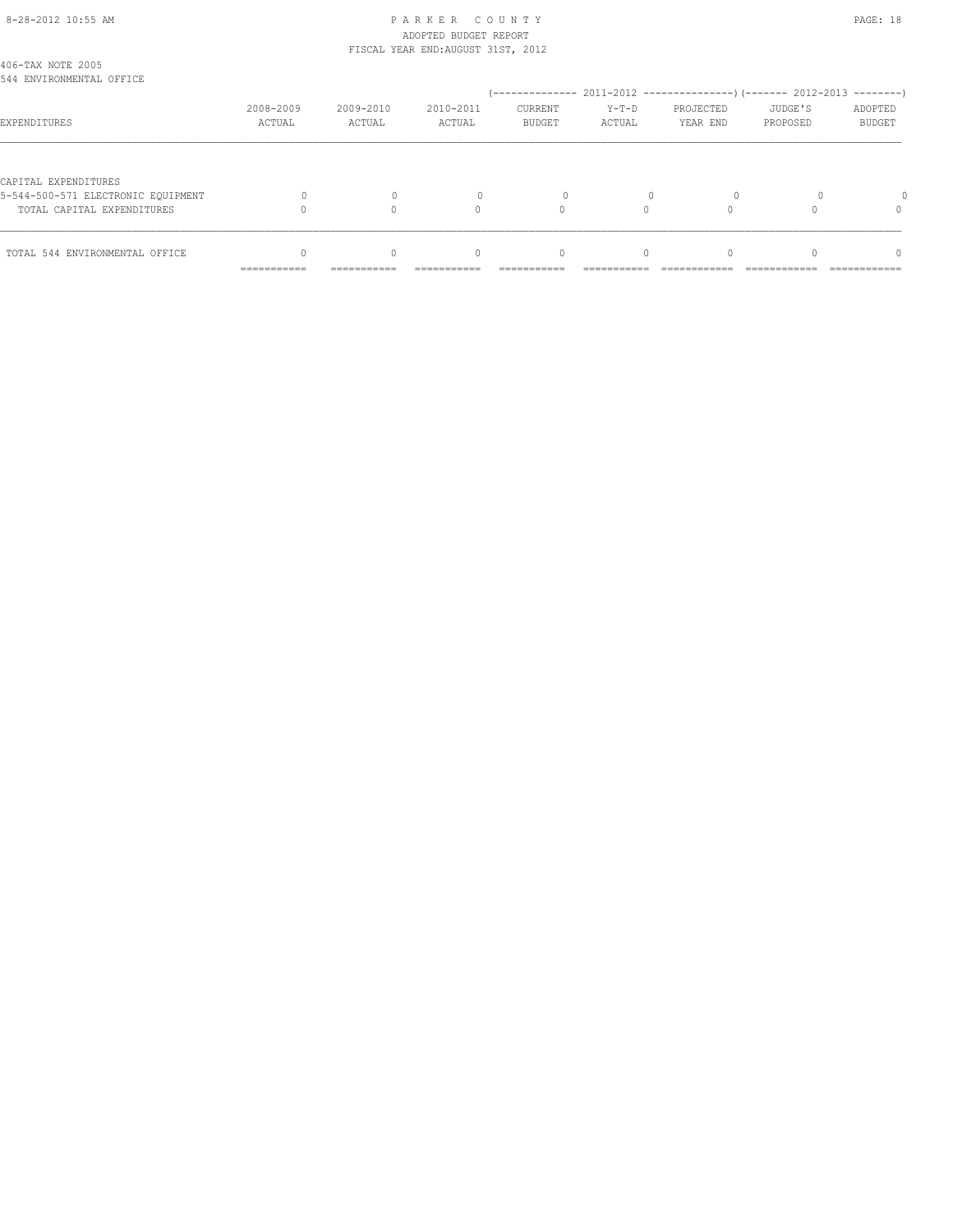#### 8-28-2012 10:55 AM P A R K E R C O U N T Y PAGE: 19 ADOPTED BUDGET REPORT FISCAL YEAR END:AUGUST 31ST, 2012

|                                                            | ===========         | ===========         |                                  |                          |                 |                       |                     |                          |
|------------------------------------------------------------|---------------------|---------------------|----------------------------------|--------------------------|-----------------|-----------------------|---------------------|--------------------------|
| TOTAL 545 SHERIFF DISPATCH                                 |                     | 22,159              | $\begin{array}{c} \n\end{array}$ |                          |                 |                       |                     | n                        |
| TOTAL CAPITAL EXPENDITURES                                 |                     | 22,159              | 0                                | 0                        |                 |                       |                     | 0                        |
| 5-545-500-594 COMPUTER SYSTEMS                             |                     | 22,159              |                                  |                          |                 |                       |                     |                          |
| CAPITAL EXPENDITURES<br>5-545-500-571 ELECTRONIC EOUIPMENT |                     |                     | $\begin{array}{c} \n\end{array}$ | $\Omega$                 | $\Omega$        |                       |                     | $\Omega$                 |
| EXPENDITURES                                               | 2008-2009<br>ACTUAL | 2009-2010<br>ACTUAL | 2010-2011<br>ACTUAL              | CURRENT<br><b>BUDGET</b> | Y-T-D<br>ACTUAL | PROJECTED<br>YEAR END | JUDGE'S<br>PROPOSED | ADOPTED<br><b>BUDGET</b> |
| 406-TAX NOTE 2005<br>545 SHERIFF DISPATCH                  |                     |                     |                                  |                          |                 |                       |                     |                          |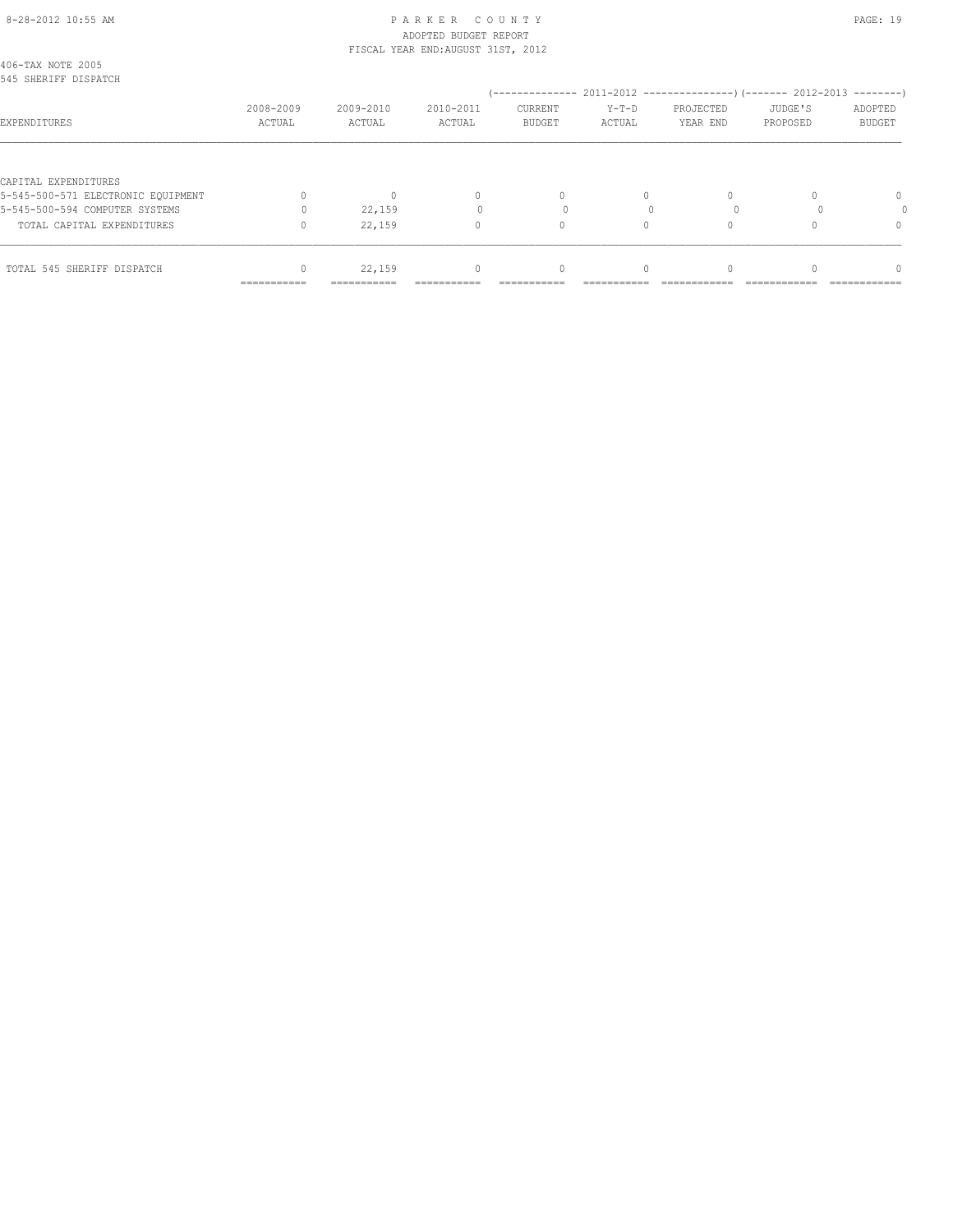#### 8-28-2012 10:55 AM P A R K E R C O U N T Y PAGE: 20 ADOPTED BUDGET REPORT FISCAL YEAR END:AUGUST 31ST, 2012

|                                                   | __________<br>----------- | -----------         | ----------                       | ----------                                          | ----------        |                                                                          |                     | ------------                         |
|---------------------------------------------------|---------------------------|---------------------|----------------------------------|-----------------------------------------------------|-------------------|--------------------------------------------------------------------------|---------------------|--------------------------------------|
| TOTAL 552 CONSTABLE PCT 2                         |                           | $\Omega$            | $\begin{array}{c} \n\end{array}$ | $\mathbf{0}$                                        | $\Omega$          |                                                                          |                     | n                                    |
| TOTAL CAPITAL EXPENDITURES                        |                           |                     | $\Omega$                         | $\Omega$                                            |                   |                                                                          |                     | 0                                    |
| CAPITAL EXPENDITURES<br>5-552-500-572 AUTOMOBILES |                           | $\Omega$            |                                  | $\Omega$                                            |                   |                                                                          |                     |                                      |
| EXPENDITURES                                      | 2008-2009<br>ACTUAL       | 2009-2010<br>ACTUAL | 2010-2011<br>ACTUAL              | / ______________<br><b>CURRENT</b><br><b>BUDGET</b> | $Y-T-D$<br>ACTUAL | 2011-2012 -----------------) (------- 2012-2013<br>PROJECTED<br>YEAR END | JUDGE'S<br>PROPOSED | --------<br>ADOPTED<br><b>BUDGET</b> |
| 406-TAX NOTE 2005<br>552 CONSTABLE PCT 2          |                           |                     |                                  |                                                     |                   |                                                                          |                     |                                      |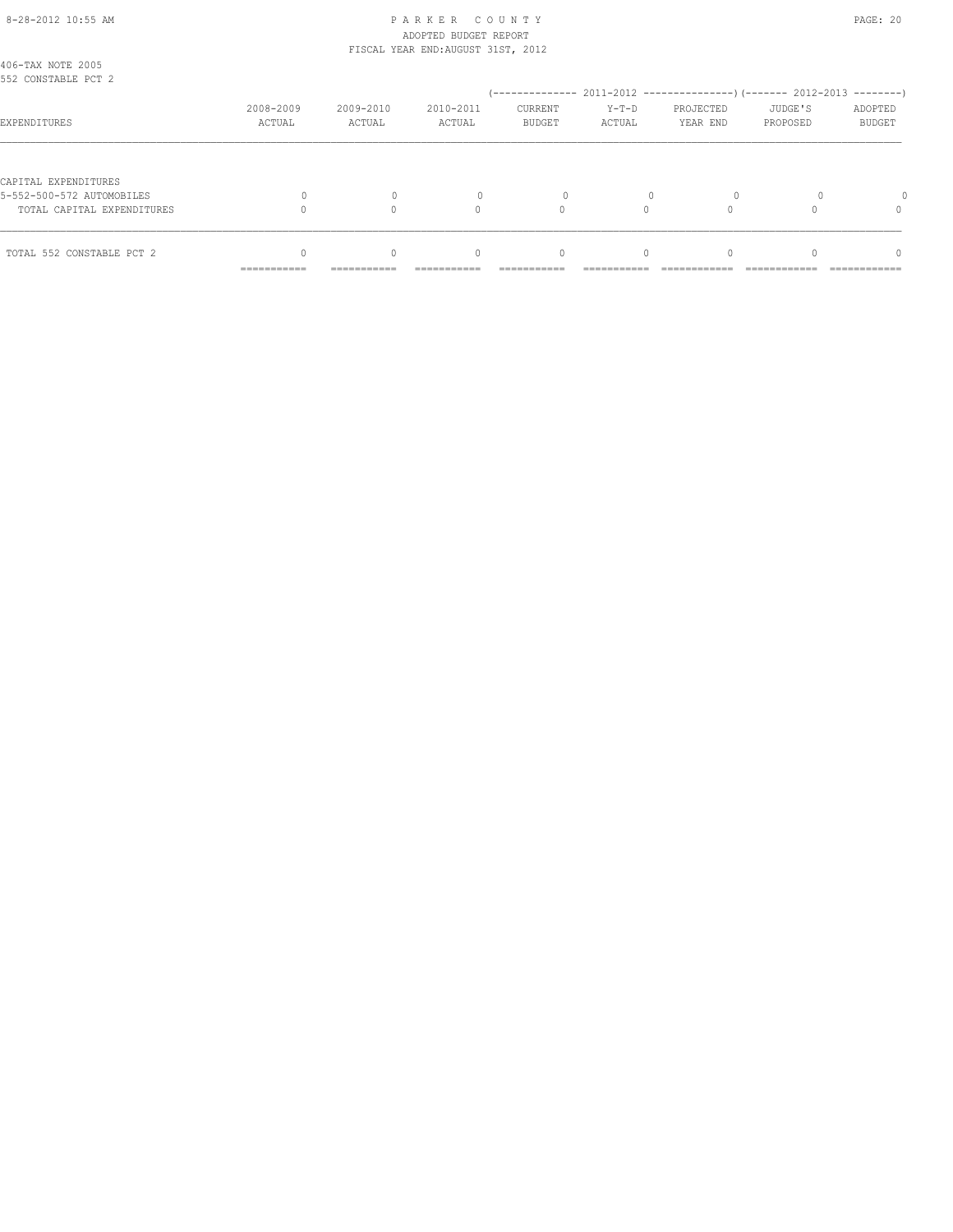#### 8-28-2012 10:55 AM P A R K E R C O U N T Y PAGE: 21 ADOPTED BUDGET REPORT FISCAL YEAR END:AUGUST 31ST, 2012

|                                                            | ===========         | ===========         |                     |                                 |                   |                       |                     |                          |
|------------------------------------------------------------|---------------------|---------------------|---------------------|---------------------------------|-------------------|-----------------------|---------------------|--------------------------|
| TOTAL 560 SHERIFF ADMIN                                    | 2,701               |                     | $\Omega$            | 0                               |                   |                       |                     | n                        |
| TOTAL CAPITAL EXPENDITURES                                 | 2,701               |                     | 0                   | 0                               | 0                 |                       |                     | 0                        |
| 5-560-500-572 AUTOMOBILES                                  |                     |                     |                     |                                 |                   |                       |                     |                          |
| CAPITAL EXPENDITURES<br>5-560-500-571 ELECTRONIC EOUIPMENT | 2,701               |                     | 0                   | $\Omega$                        | $\Omega$          |                       |                     | $\Omega$                 |
| EXPENDITURES                                               | 2008-2009<br>ACTUAL | 2009-2010<br>ACTUAL | 2010-2011<br>ACTUAL | <b>CURRENT</b><br><b>BUDGET</b> | $Y-T-D$<br>ACTUAL | PROJECTED<br>YEAR END | JUDGE'S<br>PROPOSED | ADOPTED<br><b>BUDGET</b> |
| 406-TAX NOTE 2005<br>560 SHERIFF ADMIN                     |                     |                     |                     |                                 |                   |                       |                     |                          |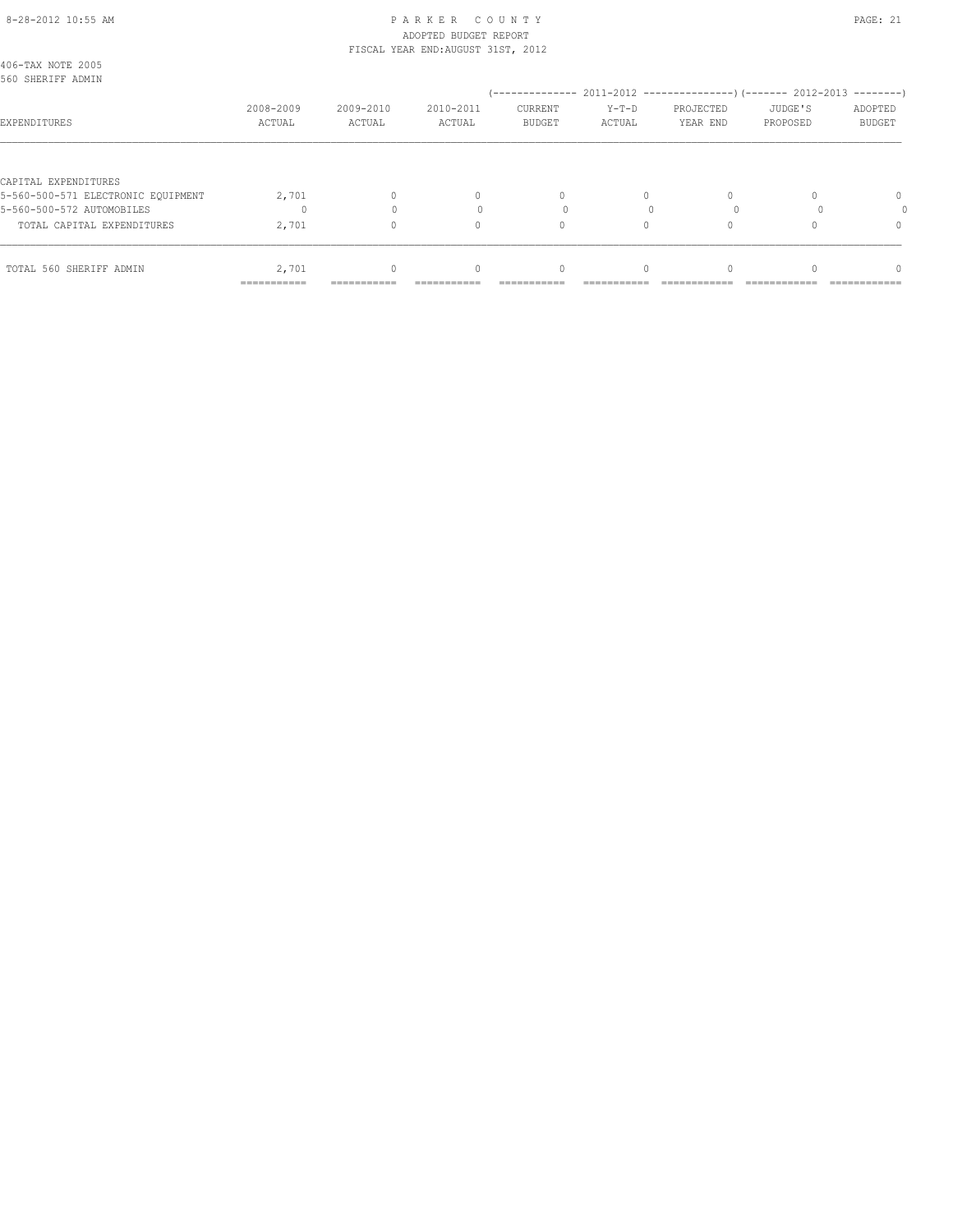#### 8-28-2012 10:55 AM P A R K E R C O U N T Y PAGE: 22 ADOPTED BUDGET REPORT FISCAL YEAR END:AUGUST 31ST, 2012

| 406-TAX NOTE 2005<br>562 INVESTIGATION |                     |                     |                     |                                 |                   |                       |                     |                          |
|----------------------------------------|---------------------|---------------------|---------------------|---------------------------------|-------------------|-----------------------|---------------------|--------------------------|
|                                        |                     |                     |                     |                                 |                   |                       |                     |                          |
| EXPENDITURES                           | 2008-2009<br>ACTUAL | 2009-2010<br>ACTUAL | 2010-2011<br>ACTUAL | <b>CURRENT</b><br><b>BUDGET</b> | $Y-T-D$<br>ACTUAL | PROJECTED<br>YEAR END | JUDGE'S<br>PROPOSED | ADOPTED<br><b>BUDGET</b> |
|                                        |                     |                     |                     |                                 |                   |                       |                     |                          |
| CAPITAL EXPENDITURES                   |                     |                     |                     |                                 |                   |                       |                     |                          |
| 5-562-500-571 ELECTRONIC EOUIPMENT     |                     |                     | 0                   | $\Omega$                        | $\Omega$          |                       |                     | $\Omega$                 |
| 5-562-500-572 AUTOMOBILES              |                     |                     |                     |                                 |                   |                       |                     |                          |
| TOTAL CAPITAL EXPENDITURES             |                     |                     | $\Omega$            | 0                               |                   |                       |                     | 0                        |
| TOTAL 562 INVESTIGATION                |                     |                     | $\Omega$            |                                 |                   |                       |                     | n                        |
|                                        | ===========         | ===========         | ---------           | ----------                      |                   |                       |                     |                          |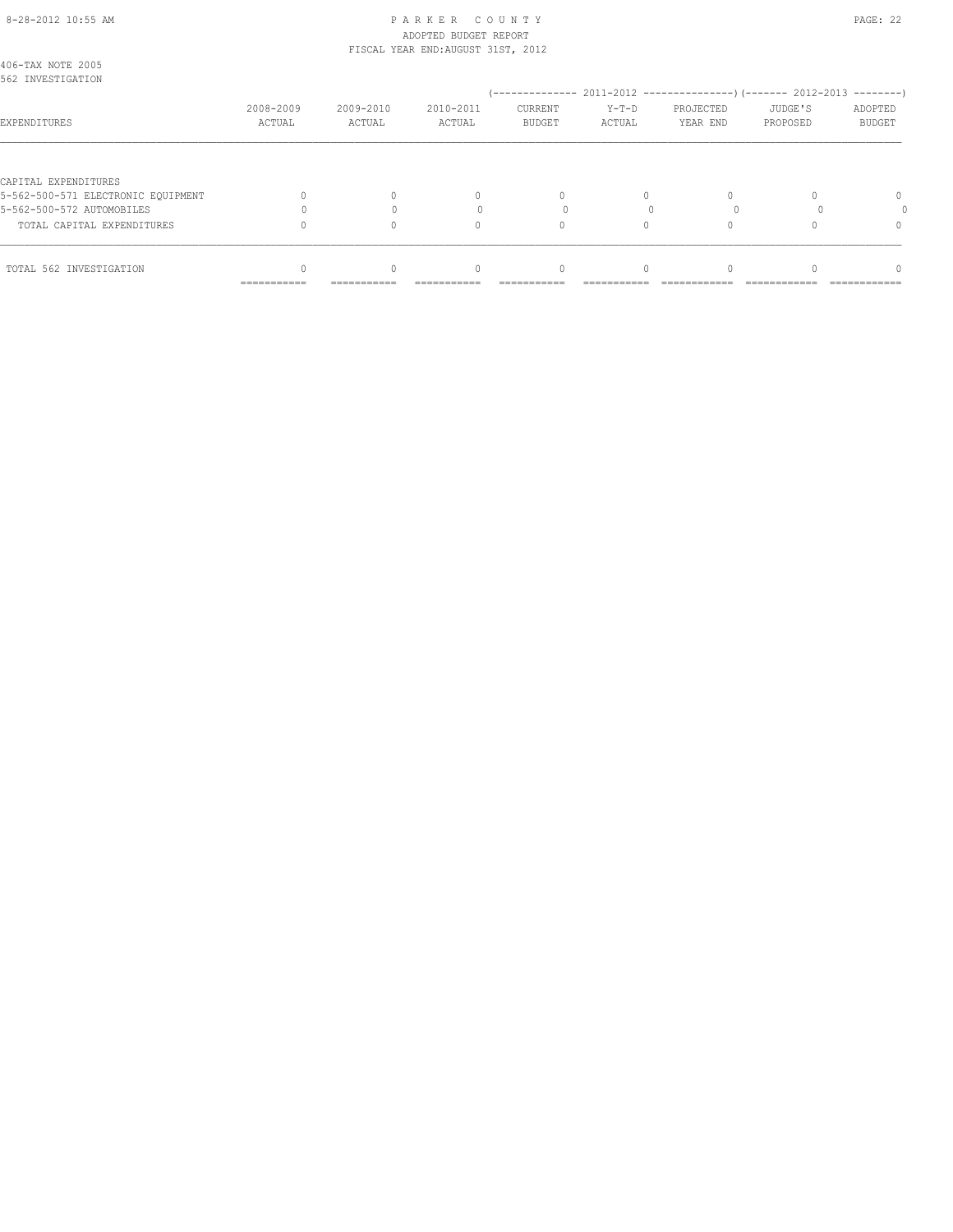## 8-28-2012 10:55 AM PAGE: 23 ADOPTED BUDGET REPORT FISCAL YEAR END:AUGUST 31ST, 2012

| 406-TAX NOTE 2005<br>563 PATROL          |                     |                     |                     |                          |                 |                       |                     |                                       |
|------------------------------------------|---------------------|---------------------|---------------------|--------------------------|-----------------|-----------------------|---------------------|---------------------------------------|
| EXPENDITURES                             | 2008-2009<br>ACTUAL | 2009-2010<br>ACTUAL | 2010-2011<br>ACTUAL | CURRENT<br><b>BUDGET</b> | Y-T-D<br>ACTUAL | PROJECTED<br>YEAR END | JUDGE'S<br>PROPOSED | ---------<br>ADOPTED<br><b>BUDGET</b> |
|                                          |                     |                     |                     |                          |                 |                       |                     |                                       |
| CAPITAL EXPENDITURES                     |                     |                     |                     |                          |                 |                       |                     |                                       |
| 5-563-500-568 SAFETY EQUIPMENT           |                     |                     | 0                   |                          |                 |                       |                     |                                       |
| 5-563-500-571 ELECTRONIC EOUIPMENT       |                     |                     |                     |                          |                 |                       |                     |                                       |
| 5-563-500-572 AUTOMOBILES                |                     |                     |                     |                          |                 |                       |                     |                                       |
| 5-563-500-577 UNIFORMS & PROTECTIVE CLOT |                     |                     |                     |                          |                 |                       |                     |                                       |
| TOTAL CAPITAL EXPENDITURES               |                     |                     |                     |                          |                 |                       |                     |                                       |
| TOTAL 563 PATROL                         |                     |                     | $\Omega$            |                          |                 |                       |                     |                                       |
|                                          | ===========         |                     |                     |                          |                 |                       |                     |                                       |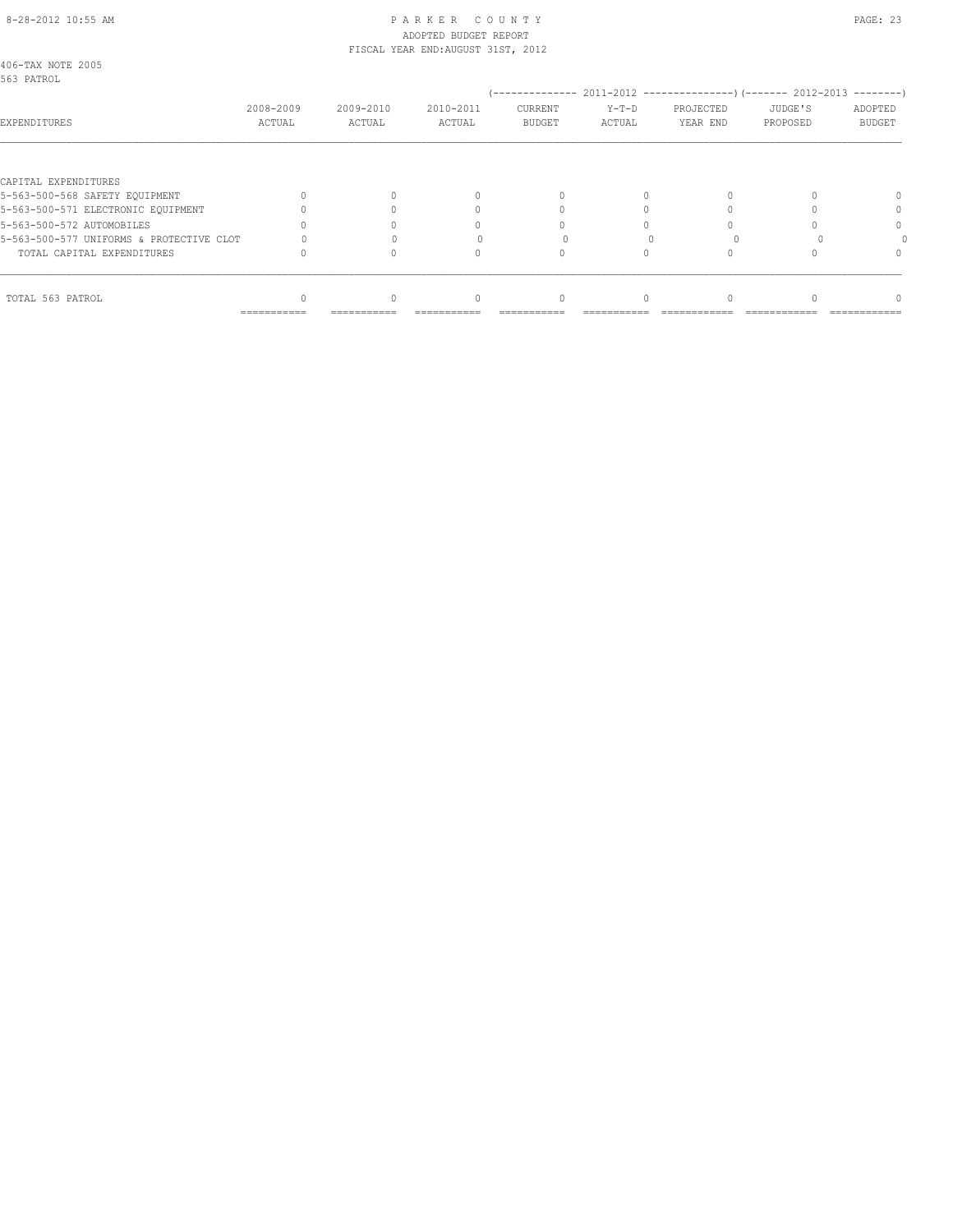# 8-28-2012 10:55 AM PAGE: 24 ADOPTED BUDGET REPORT

|        |           |           | CURRENT       | $Y-T-D$                            | PROJECTED      | JUDGE'S  | ADOPTED                                                    |
|--------|-----------|-----------|---------------|------------------------------------|----------------|----------|------------------------------------------------------------|
| ACTUAL | ACTUAL    | ACTUAL    | <b>BUDGET</b> | ACTUAL                             | YEAR END       | PROPOSED | <b>BUDGET</b>                                              |
|        |           |           |               |                                    |                |          |                                                            |
|        |           |           |               |                                    |                |          |                                                            |
|        |           |           | $\Omega$      |                                    |                |          |                                                            |
|        |           |           |               |                                    |                |          |                                                            |
|        |           |           |               |                                    |                |          |                                                            |
|        |           |           |               |                                    |                |          |                                                            |
|        |           |           |               |                                    |                |          |                                                            |
|        |           |           |               |                                    |                |          |                                                            |
|        |           |           |               |                                    |                |          |                                                            |
|        | 2008-2009 | 2009-2010 | 2010-2011     | FISCAL YEAR END: AUGUST 31ST, 2012 | -------------- |          | $2011-2012$ ----------------) (------- 2012-2013 --------) |

=========== =========== =========== =========== =========== ============ ============ ============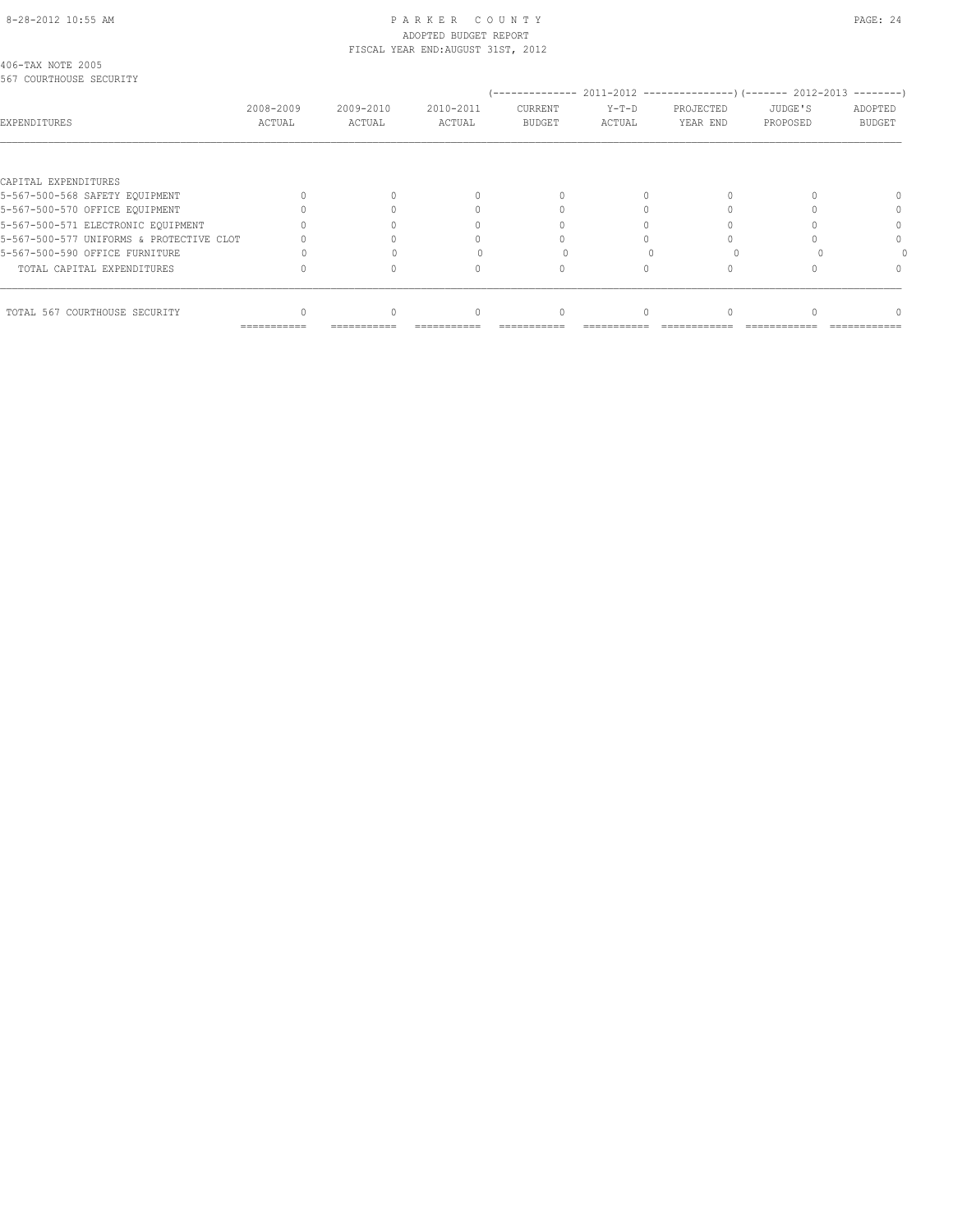## 8-28-2012 10:55 AM P A R K E R C O U N T Y PAGE: 25 ADOPTED BUDGET REPORT FISCAL YEAR END:AUGUST 31ST, 2012

| TOTAL 568 FUG/EXT/MEN TRANSPOR                             |                     | $\Omega$            | $\begin{array}{c} \n\end{array}$ | $\mathbf{0}$             | $\Omega$          |                       |                     | $\Omega$                 |
|------------------------------------------------------------|---------------------|---------------------|----------------------------------|--------------------------|-------------------|-----------------------|---------------------|--------------------------|
| TOTAL CAPITAL EXPENDITURES                                 |                     |                     | $\cap$                           |                          |                   |                       |                     | $\Omega$                 |
| CAPITAL EXPENDITURES<br>5-568-500-571 ELECTRONIC EOUIPMENT |                     |                     |                                  |                          |                   |                       |                     |                          |
| EXPENDITURES                                               | 2008-2009<br>ACTUAL | 2009-2010<br>ACTUAL | 2010-2011<br>ACTUAL              | CURRENT<br><b>BUDGET</b> | $Y-T-D$<br>ACTUAL | PROJECTED<br>YEAR END | JUDGE'S<br>PROPOSED | ADOPTED<br><b>BUDGET</b> |
| 406-TAX NOTE 2005<br>568 FUG/EXT/MEN TRANSPOR              |                     |                     |                                  |                          |                   |                       |                     |                          |
|                                                            |                     |                     |                                  |                          |                   |                       |                     |                          |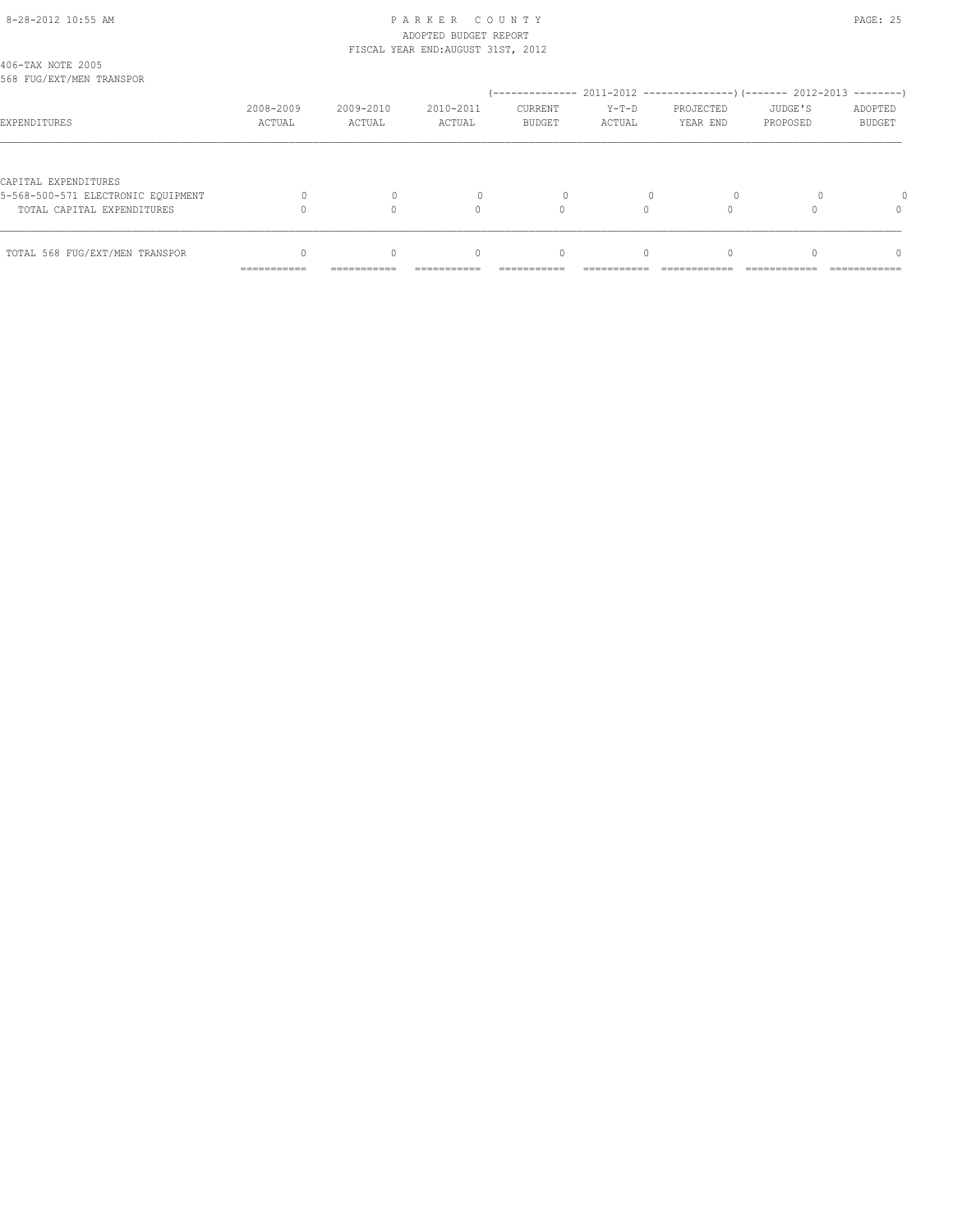#### 8-28-2012 10:55 AM P A R K E R C O U N T Y PAGE: 26 ADOPTED BUDGET REPORT FISCAL YEAR END:AUGUST 31ST, 2012

|                                                       | ===========         | ===========         |                                  |                                 |                   |                       |                     |                          |
|-------------------------------------------------------|---------------------|---------------------|----------------------------------|---------------------------------|-------------------|-----------------------|---------------------|--------------------------|
| TOTAL 579 DPS - NORTH                                 |                     | 12,300              | $\begin{array}{c} \n\end{array}$ |                                 |                   |                       |                     | n                        |
| TOTAL CAPITAL EXPENDITURES                            |                     | 12,300              | 0                                | 0                               | 0                 |                       |                     | $\Omega$                 |
| 5-579-500-571 ELECTRONIC EOUIPMENT                    |                     | 12,300              |                                  |                                 |                   |                       |                     |                          |
| CAPITAL EXPENDITURES<br>5-579-500-569 RADIO EQUIPMENT |                     |                     | $\mathbf{0}$                     | $\Omega$                        | $\Omega$          |                       |                     | $\Omega$                 |
| EXPENDITURES                                          | 2008-2009<br>ACTUAL | 2009-2010<br>ACTUAL | 2010-2011<br>ACTUAL              | <b>CURRENT</b><br><b>BUDGET</b> | $Y-T-D$<br>ACTUAL | PROJECTED<br>YEAR END | JUDGE'S<br>PROPOSED | ADOPTED<br><b>BUDGET</b> |
| 406-TAX NOTE 2005<br>579 DPS - NORTH                  |                     |                     |                                  |                                 |                   |                       |                     |                          |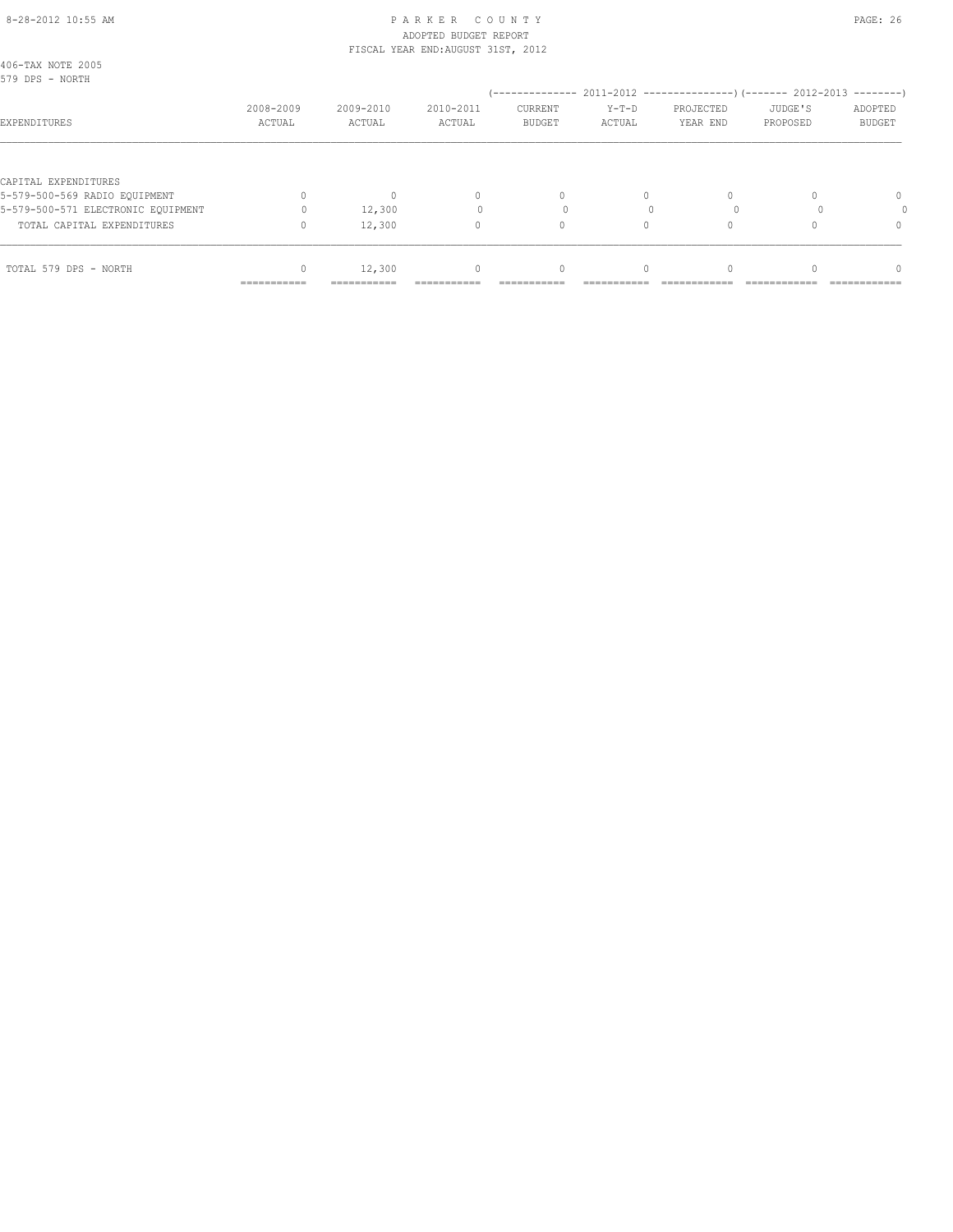#### 8-28-2012 10:55 AM PAGE: 27 ADOPTED BUDGET REPORT FISCAL YEAR END:AUGUST 31ST, 2012

| TOTAL 580 DPS - SOUTH                                 | ===========         | 10,250<br>=========== | $\mathbf{0}$        |                                 |                   |                       |                     | n                                    |
|-------------------------------------------------------|---------------------|-----------------------|---------------------|---------------------------------|-------------------|-----------------------|---------------------|--------------------------------------|
| TOTAL CAPITAL EXPENDITURES                            |                     | 10,250                | 0                   | 0                               | 0                 |                       |                     | $\Omega$                             |
| 5-580-500-571 ELECTRONIC EOUIPMENT                    |                     | 10,250                |                     |                                 |                   |                       |                     |                                      |
| CAPITAL EXPENDITURES<br>5-580-500-569 RADIO EQUIPMENT |                     |                       | $\mathbf{0}$        | $\Omega$                        | $\Omega$          |                       |                     | $\Omega$                             |
| EXPENDITURES                                          | 2008-2009<br>ACTUAL | 2009-2010<br>ACTUAL   | 2010-2011<br>ACTUAL | <b>CURRENT</b><br><b>BUDGET</b> | $Y-T-D$<br>ACTUAL | PROJECTED<br>YEAR END | JUDGE'S<br>PROPOSED | $------$<br>ADOPTED<br><b>BUDGET</b> |
| 406-TAX NOTE 2005<br>580 DPS - SOUTH                  |                     |                       |                     |                                 |                   |                       |                     |                                      |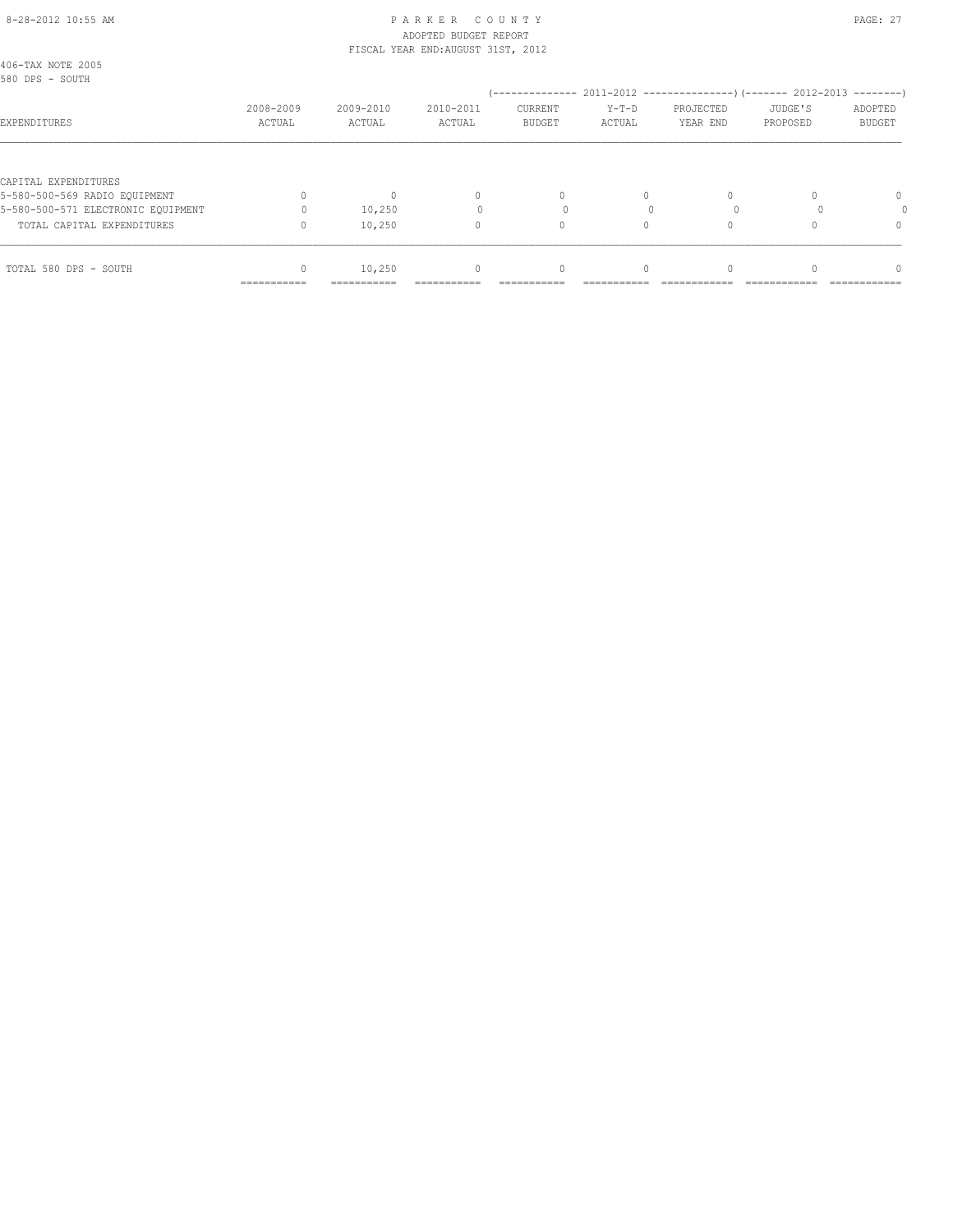#### 8-28-2012 10:55 AM P A R K E R C O U N T Y PAGE: 28 ADOPTED BUDGET REPORT FISCAL YEAR END:AUGUST 31ST, 2012

| TOTAL 581 PURCHASING                                       | ===========         | ===========         | $\Omega$            |                                 |                   |                       |                     | n                        |
|------------------------------------------------------------|---------------------|---------------------|---------------------|---------------------------------|-------------------|-----------------------|---------------------|--------------------------|
| TOTAL CAPITAL EXPENDITURES                                 |                     |                     | $\Omega$            |                                 |                   |                       |                     | 0                        |
| 5-581-500-590 OFFICE FURNITURE                             |                     |                     |                     |                                 |                   |                       |                     |                          |
| CAPITAL EXPENDITURES<br>5-581-500-571 ELECTRONIC EOUIPMENT |                     |                     | 0                   | $\Omega$                        | $\Omega$          |                       |                     | $\Omega$                 |
| EXPENDITURES                                               | 2008-2009<br>ACTUAL | 2009-2010<br>ACTUAL | 2010-2011<br>ACTUAL | <b>CURRENT</b><br><b>BUDGET</b> | $Y-T-D$<br>ACTUAL | PROJECTED<br>YEAR END | JUDGE'S<br>PROPOSED | ADOPTED<br><b>BUDGET</b> |
| 406-TAX NOTE 2005<br>581 PURCHASING                        |                     |                     |                     |                                 |                   |                       |                     | $------$                 |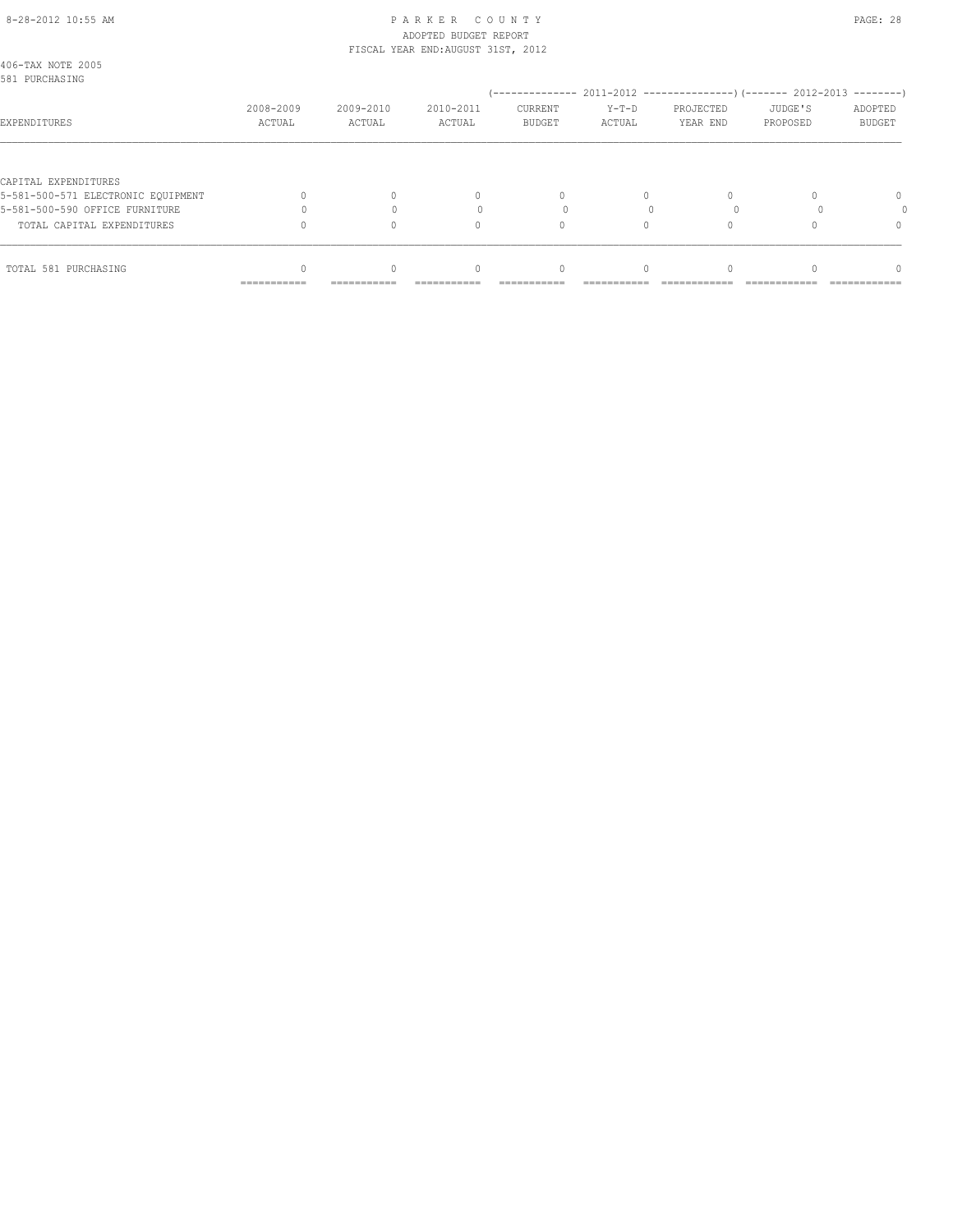## 8-28-2012 10:55 AM P A R K E R C O U N T Y PAGE: 29 ADOPTED BUDGET REPORT FISCAL YEAR END:AUGUST 31ST, 2012

| 406-TAX NOTE 2005<br>630 HEALTH   |                           |             |                                  |               |            |           |          |               |
|-----------------------------------|---------------------------|-------------|----------------------------------|---------------|------------|-----------|----------|---------------|
|                                   | 2008-2009                 | 2009-2010   | 2010-2011                        | CURRENT       | $Y-T-D$    | PROJECTED | JUDGE'S  | ADOPTED       |
| EXPENDITURES                      | ACTUAL                    | ACTUAL      | ACTUAL                           | <b>BUDGET</b> | ACTUAL     | YEAR END  | PROPOSED | <b>BUDGET</b> |
| CAPITAL EXPENDITURES              |                           |             |                                  |               |            |           |          |               |
| 5-630-500-571 ELECTRONIC EOUPMENT |                           |             |                                  | $\Omega$      |            |           |          |               |
| TOTAL CAPITAL EXPENDITURES        |                           |             | $\Omega$                         | $\Omega$      |            |           |          | 0             |
| TOTAL 630 HEALTH                  |                           | $\Omega$    | $\begin{array}{c} \n\end{array}$ | $\mathbf{0}$  | $\Omega$   |           |          | $\cap$        |
|                                   | __________<br>----------- | ----------- | ----------                       |               | ---------- |           |          | ------------  |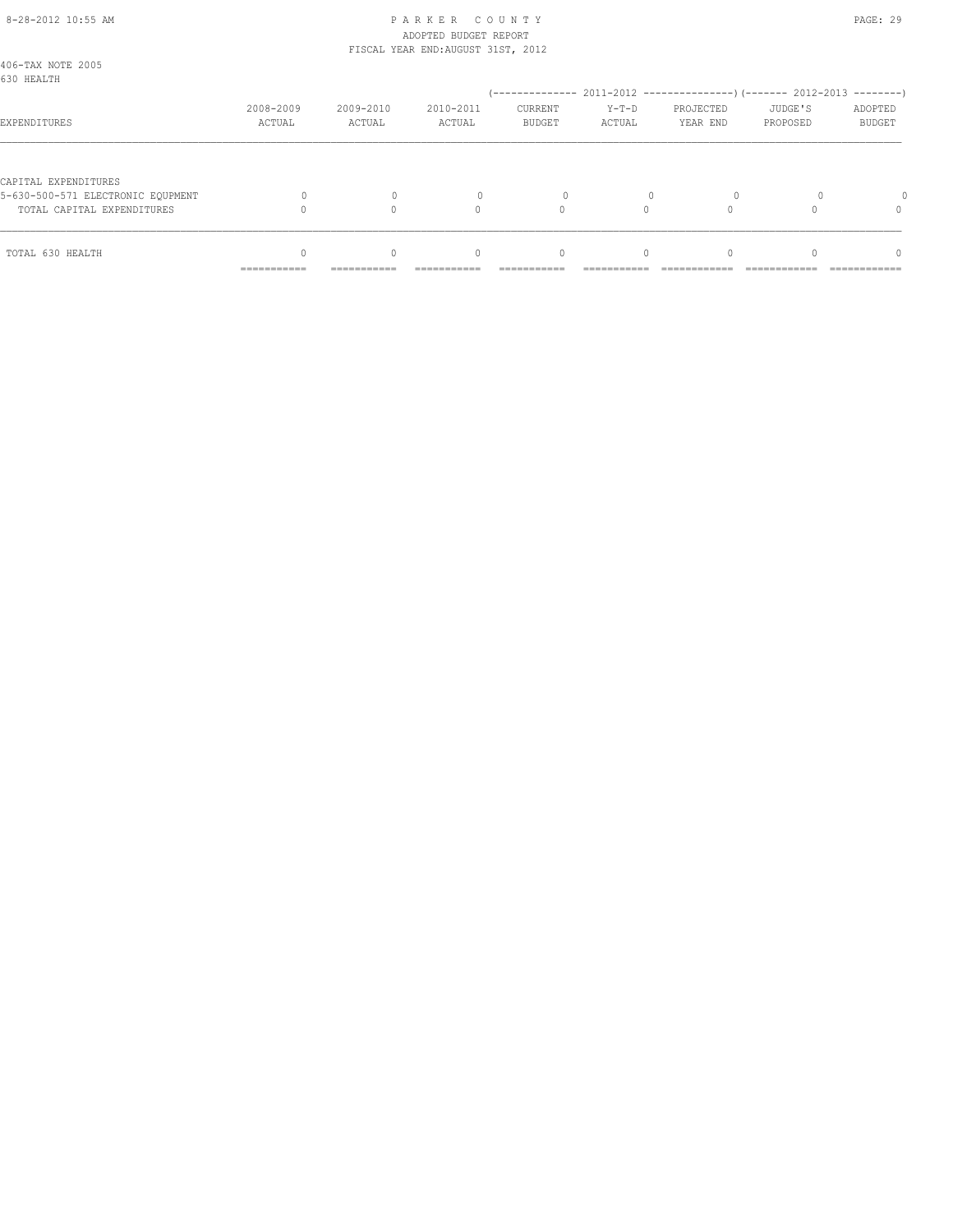#### 8-28-2012 10:55 AM P A R K E R C O U N T Y PAGE: 30 ADOPTED BUDGET REPORT FISCAL YEAR END:AUGUST 31ST, 2012

| 406-TAX NOTE 2005<br>665 COUNTY EXTENSION |                     |                     |                     |                          |                   |                       |                     |                          |  |
|-------------------------------------------|---------------------|---------------------|---------------------|--------------------------|-------------------|-----------------------|---------------------|--------------------------|--|
| EXPENDITURES                              | 2008-2009<br>ACTUAL | 2009-2010<br>ACTUAL | 2010-2011<br>ACTUAL | CURRENT<br><b>BUDGET</b> | $Y-T-D$<br>ACTUAL | PROJECTED<br>YEAR END | JUDGE'S<br>PROPOSED | ADOPTED<br><b>BUDGET</b> |  |
|                                           |                     |                     |                     |                          |                   |                       |                     |                          |  |
| CAPITAL EXPENDITURES                      |                     |                     |                     |                          |                   |                       |                     |                          |  |
| 5-665-500-570 OFFICE EQUIPMENT            |                     |                     | 0                   |                          |                   |                       |                     |                          |  |
| 5-665-500-571 ELECTRONIC EQUIPMENT        |                     |                     |                     |                          |                   |                       |                     |                          |  |
| TOTAL CAPITAL EXPENDITURES                |                     |                     | $\Omega$            |                          |                   |                       |                     |                          |  |
| TOTAL 665 COUNTY EXTENSION                |                     |                     | $\Omega$            | $\Omega$                 |                   |                       |                     |                          |  |
|                                           | ===========         | ===========         |                     |                          |                   |                       |                     |                          |  |
| TOTAL EXPENDITURES                        | 9,785               | 46,115              | 2,991               | $\mathbf{0}$             |                   |                       |                     |                          |  |
|                                           | ===========         |                     |                     |                          |                   |                       |                     |                          |  |

\*\*\* END OF REPORT \*\*\*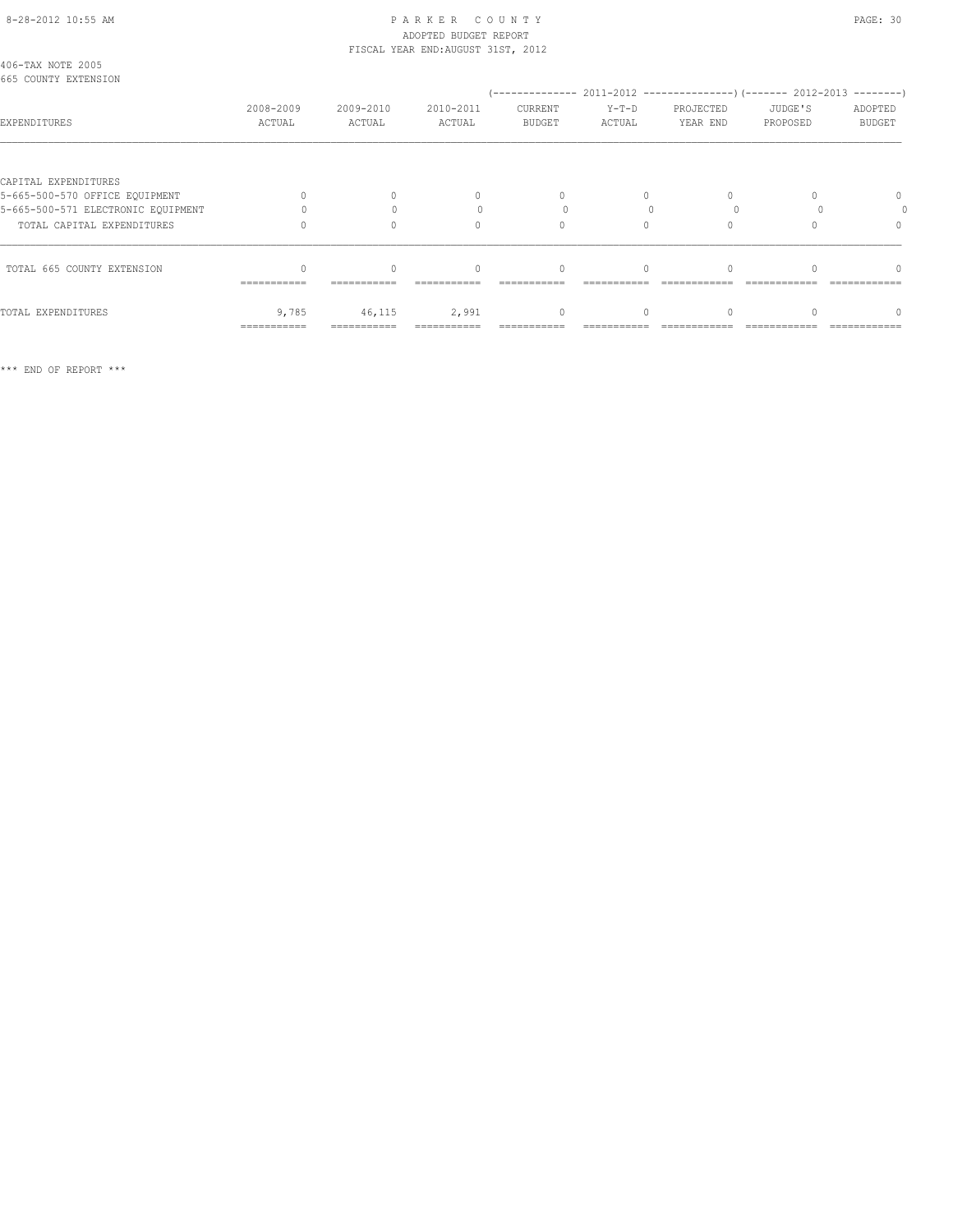#### 8-28-2012 10:56 AM PAGE: 1 PAR K E R C O U N T Y ADOPTED BUDGET REPORT FISCAL YEAR END:AUGUST 31ST, 2012

407-2006/2007 TAX NOTES (3MIL

|                          | 2008-2009    | 2009-2010    | 2010-2011    | CURRENT       | $Y-T-D$      | PROJECTED    | JUDGE'S      | ADOPTED       |
|--------------------------|--------------|--------------|--------------|---------------|--------------|--------------|--------------|---------------|
|                          | ACTUAL       | ACTUAL       | ACTUAL       | <b>BUDGET</b> | ACTUAL       | YEAR END     | PROPOSED     | <b>BUDGET</b> |
| REVENUE SUMMARY          |              |              |              |               |              |              |              |               |
| INVESTMENT INCOME        | $\mathbb O$  | $\mathbb O$  | $\mathbb O$  | $\mathbb O$   | $\circ$      | $\mathbb O$  | $\circ$      | $\mathbb O$   |
| OTHER INCOME             | $\mathbf{0}$ | $\circ$      | $\mathbb O$  | $\mathbb O$   | $\circ$      | $\circ$      | $\mathbf{0}$ | $\mathbb O$   |
| 399 REVENUE              | $\circ$      | $\mathbf 0$  | $\circ$      | $\circ$       | $\mathbf{0}$ | $\circ$      | $\circ$      | $\circ$       |
| TOTAL REVENUES           | $\mathbf{0}$ | $\circ$      | $\circ$      | $\circ$       | $\circ$      | $\circ$      | $\mathbf{0}$ | $\mathbf{0}$  |
| EXPENDITURE SUMMARY      |              |              |              |               |              |              |              |               |
| 401 COMMISSIONERS COURT  | $\mathbb O$  | $\circ$      | $\mathbb O$  | $\mathbb O$   | 0            | $\mathbb O$  | $\mathbb O$  | $\mathbf 0$   |
| 402 COUNTY JUDGE         | $\mathbf{0}$ | $\mathbf{0}$ | $\mathbf{0}$ | $\circ$       | 0            | $\circ$      | $\mathbf{0}$ | $\mathbf 0$   |
| 403 COUNTY CLERK         | $\circ$      | 12,498       | $\mathbf{0}$ | $\circ$       | 0            | $\mathbf{0}$ | $\Omega$     | $\circ$       |
| 404 COUNTY CLERK CT DIV  | $\mathbf{0}$ | 248          | $\mathbb O$  | $\circ$       | 0            | $\mathbf{0}$ | $\mathbf{0}$ | $\circ$       |
| 406 EMERGENCY MANAGEMENT | $\Omega$     | $\mathbf{0}$ | $\mathbf{0}$ | $\circ$       | 0            | $\Omega$     | $\Omega$     | $\mathbb O$   |
| 409 NON DEPARTMENT       | 45,489       | $\mathbf{0}$ | $\mathbf{0}$ | $\mathbf{0}$  | 0            | $\Omega$     | $\Omega$     | $\circ$       |
| 411 EMPLOYEE BENEFITS CO | 4,605        | 1,008        | $\mathbf{0}$ | $\mathbf{0}$  | 0            | $\mathbf{0}$ | $\mathbf{0}$ | $\mathbb O$   |
| 435 43RD DISTRICT COURT  | 4,790        | $\circ$      | $\mathbf{0}$ | $\mathbf{0}$  | 0            | $\Omega$     | $\Omega$     | $\circ$       |
| 436 415th DISTRICT COURT | 2,571        | $\circ$      | $\mathbf{0}$ | $\circ$       | 0            | $\Omega$     | $\Omega$     | $\circ$       |
| 438 COUNTY-COURT-AT-LAW  | 25,500       | $\circ$      | $\mathbf{0}$ | $\Omega$      | 0            | $\Omega$     | $\Omega$     | $\circ$       |
| 439 COUNTY CRT AT LAW 2  | 43,041       | 2,777        | $\mathbb O$  | $\Omega$      | 0            | $\Omega$     | $\Omega$     | $\circ$       |
| 450 DISTRICT CLERK       | 1,330        | 64,735       | 6,000        | $\Omega$      | 0            | $\Omega$     | $\Omega$     | $\mathbb O$   |
| 461 JUSTICE COURT PCT 1  | $\Omega$     | $\mathbf{0}$ | $\mathbf{0}$ | $\Omega$      | $\Omega$     | $\Omega$     | $\Omega$     | $\circ$       |
| 462 JUSTICE COURT PCT 2  | $\mathbf{0}$ | $\mathbb O$  | $\mathbb O$  | $\mathbf{0}$  | 0            | $\Omega$     | $\bigcap$    | $\mathbb O$   |
| 463 JUSTICE COURT PCT 3  | $\mathbb O$  | 7,323        | $\mathbb O$  | $\mathbb O$   | 0            | $\mathbb O$  | $\Omega$     | $\circ$       |
| 464 JUSTICE COURT PCT 4  | $\circ$      | $\circ$      | $\mathbb O$  | $\mathbf{0}$  | 0            | $\Omega$     | $\Omega$     | $\mathbb O$   |
| 474 MEDICAL EXAMINER     | $\mathbf{0}$ | $\circ$      | 23,724       | $\mathbf{0}$  | 0            | $\Omega$     | $\mathbf{0}$ | $\mathbf 0$   |
| 475 COUNTY ATTORNEY      | 9,345        | $\circ$      | $\mathbf 0$  | $\mathbf 0$   | 0            | $\mathbf 0$  | $\Omega$     | $\mathbf 0$   |
| 490 ELECTION             | $\mathbf{0}$ | $\mathbf{0}$ | $\mathbf{0}$ | $\mathbf{0}$  | 0            | $\Omega$     | $\Omega$     | $\mathbf 0$   |
| 495 COUNTY AUDITOR       | $\mathbf{0}$ | 1,553        | $\mathbb O$  | $\mathbf{0}$  | 0            | $\mathbf{0}$ | $\Omega$     | $\circ$       |
| 497 TREASURER            | $\mathbf{0}$ | $\mathbf{0}$ | $\mathbf{0}$ | $\Omega$      | 0            | $\Omega$     | $\mathbf{0}$ | $\mathbf 0$   |
| 499 TAX ASSESS/COLLECTOR | $\mathbf{0}$ | $\mathbf{0}$ | $\mathbf{0}$ | $\mathbf{0}$  | 0            | $\Omega$     | $\Omega$     | $\circ$       |
| 510 BUILDING & GROUNDS   | $\mathbb O$  | 20,453       | $\mathbb O$  | $\mathbf{0}$  | 0            | $\mathbf 0$  | $\Omega$     | $\mathbb O$   |
| 512 JAIL                 | $\mathbf{0}$ | $\circ$      | $\mathbf{0}$ | $\mathbf{0}$  | 0            | $\mathbf 0$  | $\Omega$     | $\circ$       |
| 543 FIRE MARSHAL         | $\mathbf{0}$ | $\mathbf{0}$ | $\mathbb O$  | $\mathbf{0}$  | 0            | $\mathbf 0$  | $\mathbf{0}$ | $\circ$       |
| 544 ENVIRONMENTAL OFFICE | $\mathbf{0}$ | $\mathbf{0}$ | $\mathbb O$  | $\mathbf{0}$  | 0            | $\mathbf 0$  | $\mathbf{0}$ | $\circ$       |
| 545 SHERIFF DISPATCH     | $\mathbf{0}$ | $\mathbf{0}$ | $\mathbf{0}$ | $\mathbf{0}$  | 0            | $\Omega$     | $\mathbf{0}$ | $\circ$       |
| 551 CONSTABLE PCT 1      | $\Omega$     | $\Omega$     | $\mathbf{0}$ | $\Omega$      | 0            | $\Omega$     | $\Omega$     | $\circ$       |
| 552 CONSTABLE PCT 2      | $\mathbf{0}$ | $\mathbf{0}$ | $\mathbf{0}$ | $\mathbf{0}$  | $\Omega$     | $\Omega$     | $\Omega$     | $\circ$       |
| 553 CONSTABLE PCT 3      | $\mathbf{0}$ | 1,301        | $\mathbf{0}$ | $\Omega$      | 0            | $\Omega$     | $\Omega$     | $\mathbf{0}$  |
| 554 CONSTABLE PCT 4      | $\mathbf{0}$ | $\mathbf{0}$ | $\mathbf{0}$ | $\circ$       | 0            | $\Omega$     | $\Omega$     | $\circ$       |
| 560 SHERIFF ADMIN        | $\mathbb O$  | $\mathbb O$  | $\mathbb O$  | $\mathbb O$   | 0            | $\mathbb O$  | $\Omega$     | $\mathbb O$   |
| 562 INVESTIGATION        | $\Omega$     | $\circ$      | $\mathbf{0}$ | $\Omega$      | 0            | $\Omega$     | $\Omega$     | $\mathbb O$   |
| 563 PATROL               | $\circ$      | 160,000      | 152,004      | $\mathbf{0}$  | 0            | $\mathbf 0$  | $\Omega$     | $\circ$       |
| 566 ANIMAL CONTROL       | 0            | $\mathbf 0$  | $\mathbf 0$  | $\mathbf{0}$  | 0            | $\mathbf 0$  | $\mathbf{0}$ | $\mathbf 0$   |
| 567 COURTHOUSE SECURITY  | $\mathbf{0}$ | $\mathbb O$  | $\mathbb O$  | $\mathbf{0}$  | 0            | $\cap$       | $\mathbf{0}$ | $\circ$       |
| 568 FUG/EXT/MEN TRANSPOR | $\mathbb O$  | $\mathbb O$  | $\mathbb O$  | $\mathbf{0}$  | $\circ$      | $\Omega$     | $\mathbf{0}$ | $\mathbb O$   |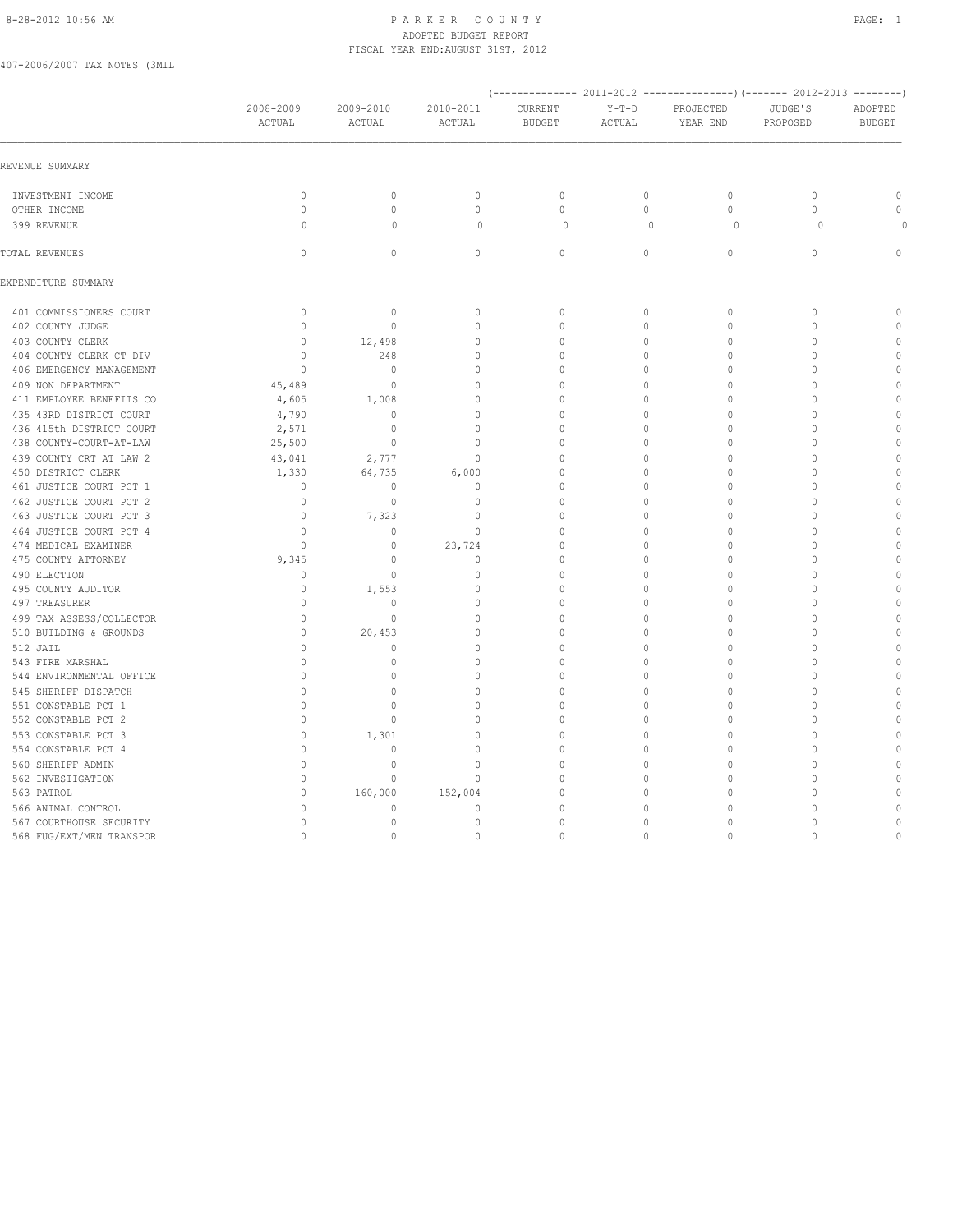#### 8-28-2012 10:56 AM PAGE: 2 ADOPTED BUDGET REPORT FISCAL YEAR END:AUGUST 31ST, 2012

407-2006/2007 TAX NOTES (3MIL

|                                   | 2008-2009<br>ACTUAL | 2009-2010<br>ACTUAL    | 2010-2011<br>ACTUAL | --------------<br>CURRENT<br><b>BUDGET</b> | $Y-T-D$<br>ACTUAL | 2011-2012 -----------------) (------- 2012-2013<br>PROJECTED<br>YEAR END | JUDGE'S<br>PROPOSED | ---------<br>ADOPTED<br><b>BUDGET</b> |
|-----------------------------------|---------------------|------------------------|---------------------|--------------------------------------------|-------------------|--------------------------------------------------------------------------|---------------------|---------------------------------------|
| 581 PURCHASING                    |                     | 1,260                  |                     |                                            |                   |                                                                          |                     |                                       |
| 582 INFORMATION TECH              | 13,978              | 5,809                  | 28,678              |                                            |                   |                                                                          |                     |                                       |
| 584 HUMAN RESOURCES               |                     |                        |                     |                                            |                   |                                                                          |                     |                                       |
| 630 HEALTH                        |                     |                        |                     |                                            |                   |                                                                          |                     | n                                     |
| 665 COUNTY EXTENSION              |                     |                        |                     |                                            |                   |                                                                          |                     | $\Omega$                              |
| DEBT SERVICE/LEASE                |                     |                        |                     |                                            |                   |                                                                          |                     |                                       |
| TOTAL EXPENDITURES                | 150,649             | 278,964                | 210,405             | 0                                          | $\Omega$          |                                                                          |                     | $\Omega$                              |
| REVENUE OVER/(UNDER) EXPENDITURES | 150,649)            | 278,964) (             | 210,405)            | $\Omega$                                   |                   |                                                                          |                     |                                       |
|                                   | ===========         | -------<br>----------- | ----------          |                                            |                   |                                                                          |                     | ------------                          |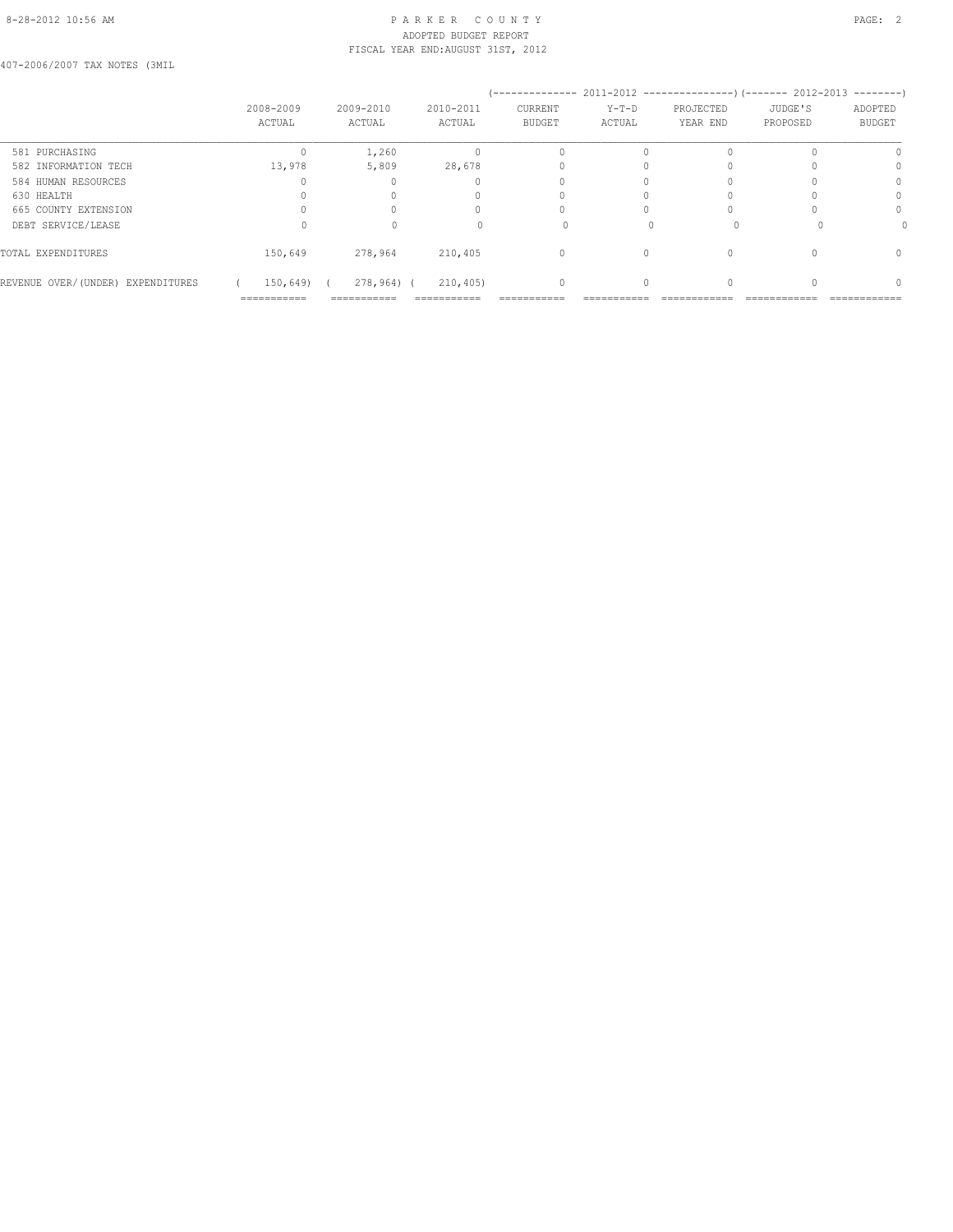#### 8-28-2012 10:56 AM PAGE: 3 ADOPTED BUDGET REPORT FISCAL YEAR END:AUGUST 31ST, 2012

407-2006/2007 TAX NOTES (3MIL

| <b>REVENUES</b>                       | 2008-2009<br>ACTUAL | 2009-2010<br>ACTUAL              | 2010-2011<br>ACTUAL | CURRENT<br>BUDGET                | $Y-T-D$<br>ACTUAL | PROJECTED<br>YEAR END | JUDGE'S<br>PROPOSED | ADOPTED<br><b>BUDGET</b> |
|---------------------------------------|---------------------|----------------------------------|---------------------|----------------------------------|-------------------|-----------------------|---------------------|--------------------------|
|                                       |                     |                                  |                     |                                  |                   |                       |                     |                          |
| INVESTMENT INCOME                     |                     |                                  |                     |                                  |                   |                       |                     |                          |
| 3-361-000-407 INTEREST INCOME         |                     | $\begin{array}{c} \n\end{array}$ |                     | 0                                |                   | $\Omega$              |                     |                          |
| TOTAL INVESTMENT INCOME               |                     | $\begin{array}{c} \n\end{array}$ | $\Omega$            | $\begin{array}{c} \n\end{array}$ |                   |                       |                     | 0                        |
| OTHER INCOME                          |                     |                                  |                     |                                  |                   |                       |                     |                          |
| 3-370-000-200 BOND PROCEEDS/TAX NOTE  |                     | $\Omega$                         |                     |                                  |                   |                       |                     |                          |
| TOTAL OTHER INCOME                    |                     | $\begin{array}{c} \n\end{array}$ | $\mathbf{0}$        | $\begin{array}{c} \n\end{array}$ | $\Omega$          |                       |                     | $\mathbf{0}$             |
| 399 REVENUE                           |                     |                                  |                     |                                  |                   |                       |                     |                          |
| 3-399-000-001 UNEXPENDED FUND BALANCE |                     | $\begin{array}{c} \n\end{array}$ | 0                   | 0                                |                   | $\Omega$              |                     |                          |
| TOTAL 399 REVENUE                     |                     | $\Omega$                         | $\Omega$            | $\mathbf{0}$                     | $\cap$            | $\bigcap$             |                     | $\mathbf{0}$             |
| TOTAL REVENUES                        |                     | 0                                | $\mathbf{0}$        | 0                                | 0                 | 0                     |                     | 0                        |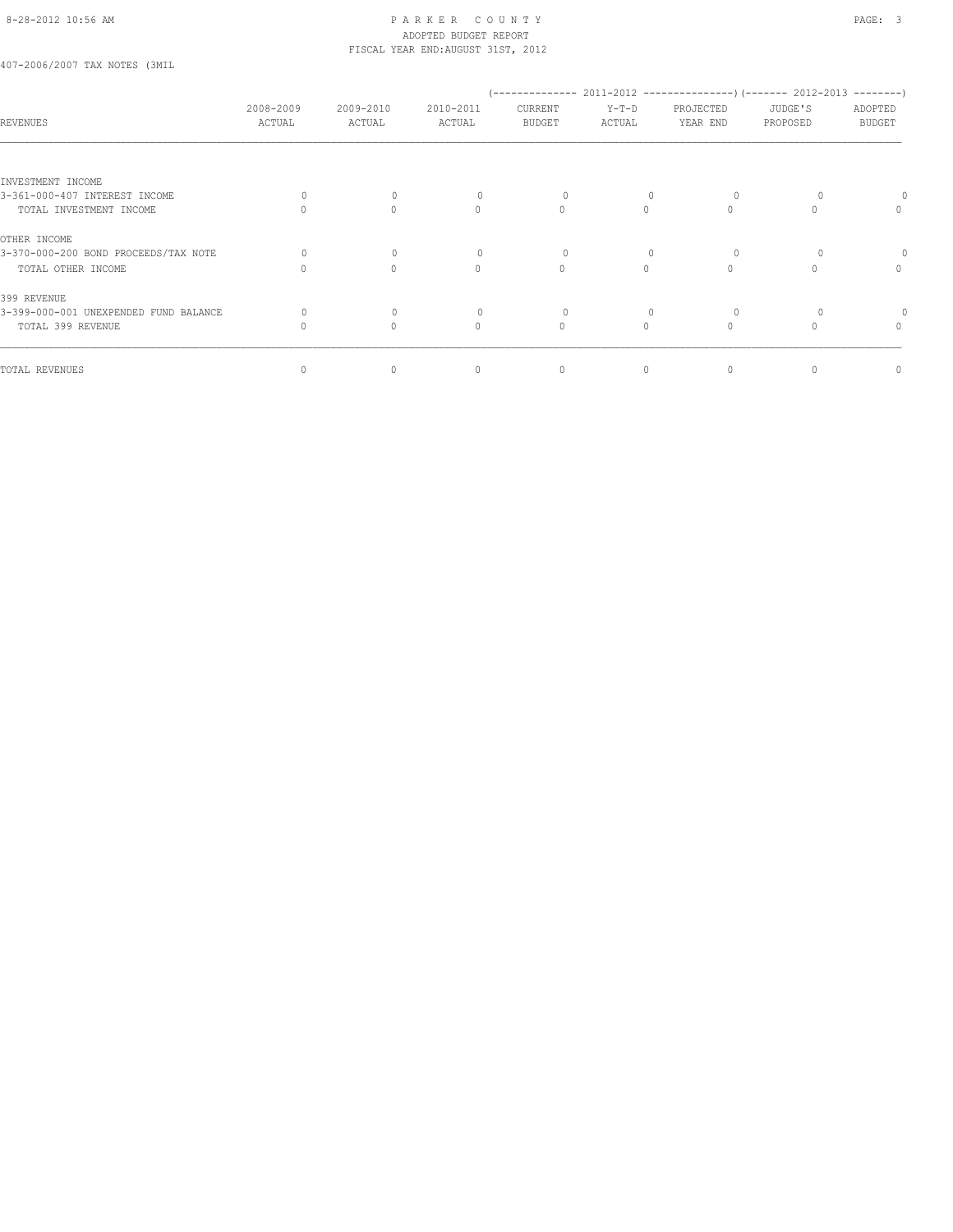# 8-28-2012 10:56 AM P A R K E R C O U N T Y PAGE: 4 ADOPTED BUDGET REPORT

|                                                                  | ------------        | ------------        |                                    |                          |                   |                       |                     |                          |
|------------------------------------------------------------------|---------------------|---------------------|------------------------------------|--------------------------|-------------------|-----------------------|---------------------|--------------------------|
| TOTAL 401 COMMISSIONERS COURT                                    |                     |                     | 0                                  | 0                        |                   |                       |                     | $\Omega$                 |
| 5-401-500-571 ELECTRONIC EOUIPMENT<br>TOTAL CAPITAL EXPENDITURES |                     |                     | $\bigcap$                          |                          | $\Omega$          |                       |                     | $\Omega$                 |
| CAPITAL EXPENDITURES                                             |                     |                     |                                    |                          |                   |                       |                     |                          |
| EXPENDITURES                                                     | 2008-2009<br>ACTUAL | 2009-2010<br>ACTUAL | 2010-2011<br>ACTUAL                | CURRENT<br><b>BUDGET</b> | $Y-T-D$<br>ACTUAL | PROJECTED<br>YEAR END | JUDGE'S<br>PROPOSED | ADOPTED<br><b>BUDGET</b> |
| 407-2006/2007 TAX NOTES (3MIL<br>401 COMMISSIONERS COURT         |                     |                     |                                    |                          |                   |                       |                     |                          |
|                                                                  |                     |                     | FISCAL YEAR END: AUGUST 31ST, 2012 |                          |                   |                       |                     |                          |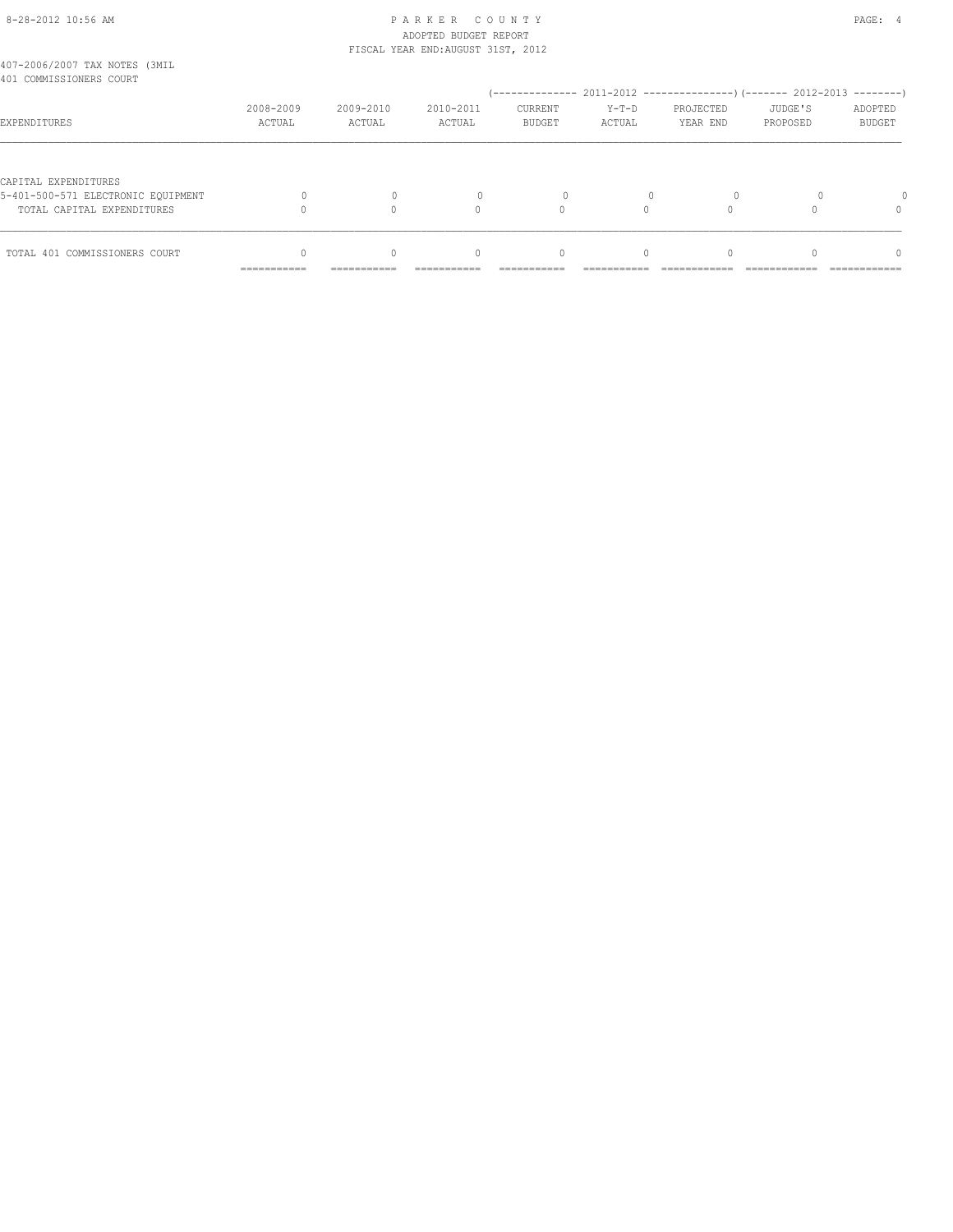#### 8-28-2012 10:56 AM PAGE: 5 ADOPTED BUDGET REPORT FISCAL YEAR END:AUGUST 31ST, 2012

| 407-2006/2007 TAX NOTES (3MIL |  |  |  |
|-------------------------------|--|--|--|
| 402 COUNTY JUDGE              |  |  |  |

| 4UZ CUUNII JUDUL                   |                     |                     |                     |                          |                   |                       |                     |                   |
|------------------------------------|---------------------|---------------------|---------------------|--------------------------|-------------------|-----------------------|---------------------|-------------------|
| EXPENDITURES                       | 2008-2009<br>ACTUAL | 2009-2010<br>ACTUAL | 2010-2011<br>ACTUAL | CURRENT<br><b>BUDGET</b> | $Y-T-D$<br>ACTUAL | PROJECTED<br>YEAR END | JUDGE'S<br>PROPOSED | ADOPTED<br>BUDGET |
|                                    |                     |                     |                     |                          |                   |                       |                     |                   |
| CAPITAL EXPENDITURES               |                     |                     |                     |                          |                   |                       |                     |                   |
| 5-402-500-571 ELECTRONIC EQUIPMENT |                     |                     |                     |                          |                   |                       |                     |                   |
| 5-402-500-572 AUTOMOBILES          |                     |                     |                     |                          |                   |                       |                     | $\Omega$          |
| 5-402-500-590 OFFICE FURNITURE     |                     |                     |                     |                          |                   |                       |                     |                   |
| TOTAL CAPITAL EXPENDITURES         |                     |                     |                     |                          |                   |                       |                     | 0                 |
|                                    |                     |                     |                     |                          |                   |                       |                     |                   |
| TOTAL 402 COUNTY JUDGE             | ===========         |                     |                     | $\cap$                   |                   |                       |                     | n                 |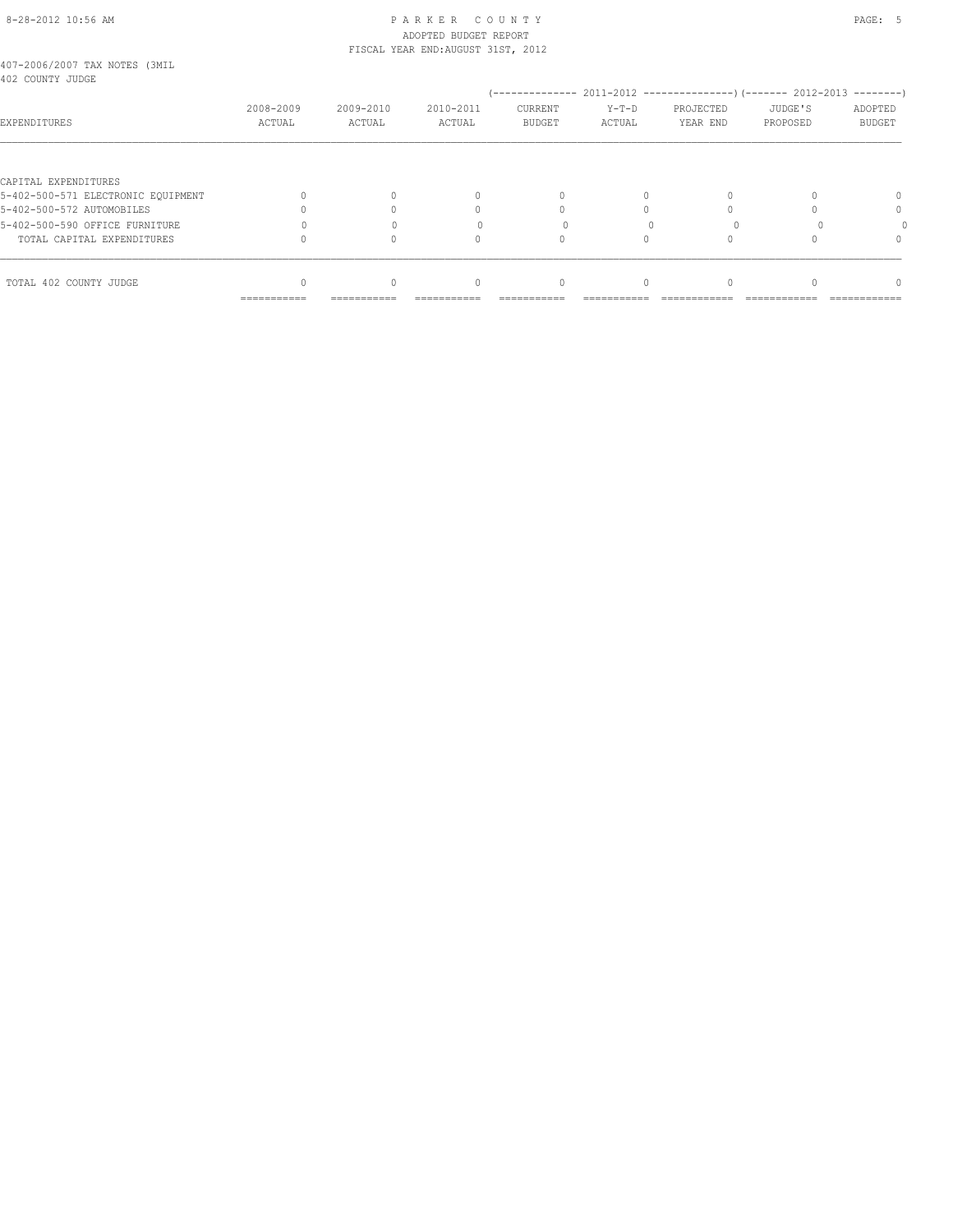#### 8-28-2012 10:56 AM P A R K E R C O U N T Y PAGE: 6 ADOPTED BUDGET REPORT FISCAL YEAR END:AUGUST 31ST, 2012

| 407-2006/2007 TAX NOTES (3MIL |  |  |  |
|-------------------------------|--|--|--|
| 403 COUNTY CLERK              |  |  |  |

| 403 Coonii Clean                   |                             |                     |                     | --------------                  |                   |                       | 2011-2012 -----------------) (------- 2012-2013 | ---------                |
|------------------------------------|-----------------------------|---------------------|---------------------|---------------------------------|-------------------|-----------------------|-------------------------------------------------|--------------------------|
| EXPENDITURES                       | 2008-2009<br>ACTUAL         | 2009-2010<br>ACTUAL | 2010-2011<br>ACTUAL | <b>CURRENT</b><br><b>BUDGET</b> | $Y-T-D$<br>ACTUAL | PROJECTED<br>YEAR END | JUDGE'S<br>PROPOSED                             | ADOPTED<br><b>BUDGET</b> |
|                                    |                             |                     |                     |                                 |                   |                       |                                                 |                          |
| CAPITAL EXPENDITURES               |                             |                     |                     |                                 |                   |                       |                                                 |                          |
| 5-403-500-570 OFFICE EQUIPMENT     |                             | 0                   |                     | $\Omega$                        |                   |                       |                                                 |                          |
| 5-403-500-571 ELECTRONIC EQUIPMENT |                             | 12,250              |                     |                                 |                   |                       |                                                 |                          |
| 5-403-500-590 OFFICE FURNITURE     |                             | 248                 |                     |                                 |                   |                       |                                                 |                          |
| TOTAL CAPITAL EXPENDITURES         |                             | 12,498              |                     |                                 |                   |                       |                                                 |                          |
|                                    |                             |                     |                     |                                 |                   |                       |                                                 |                          |
| TOTAL 403 COUNTY CLERK             |                             | 12,498              | $\cap$              | $\Omega$                        |                   |                       |                                                 | $\cap$                   |
|                                    | ------------<br>----------- | -----------         |                     |                                 |                   |                       |                                                 |                          |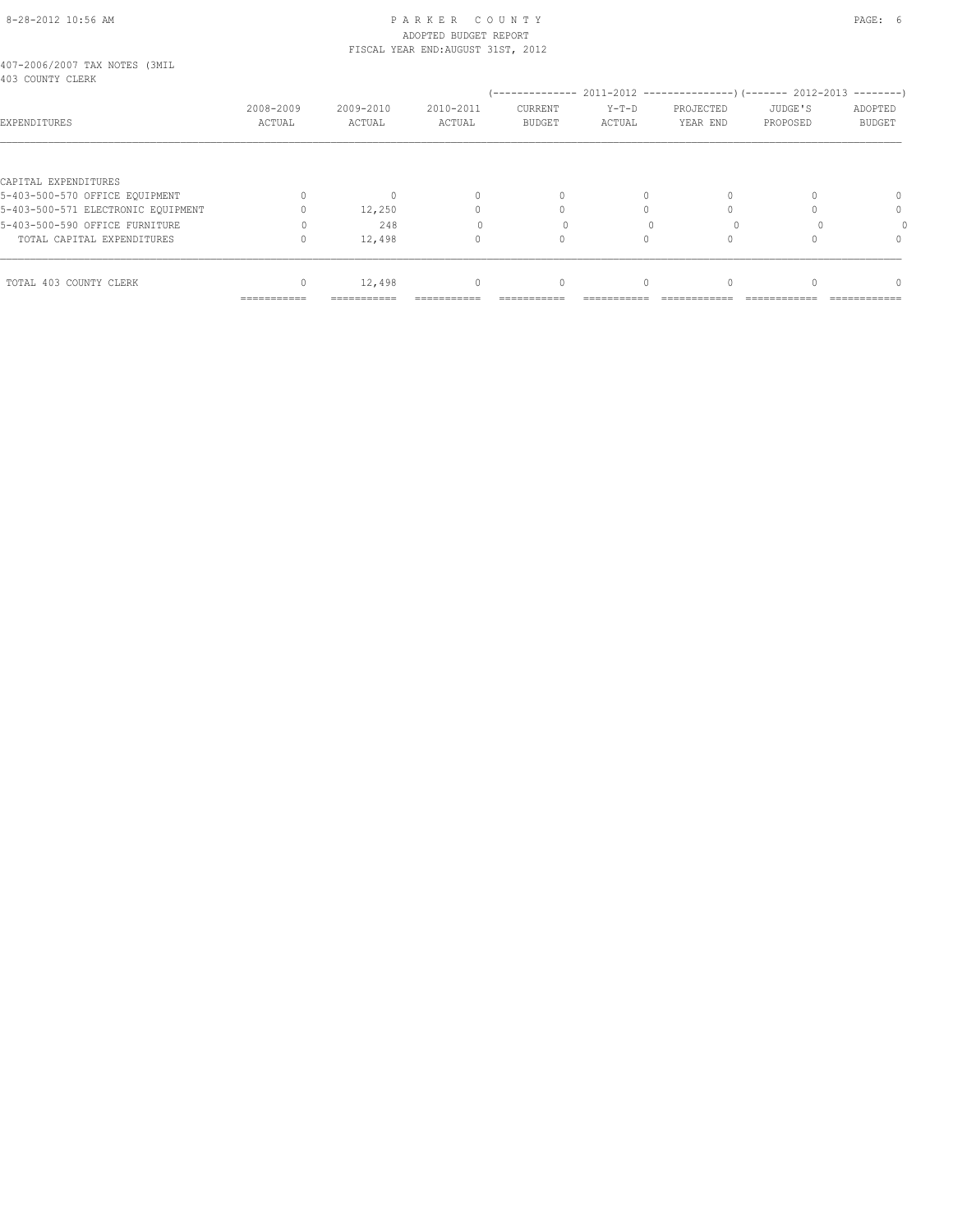#### 8-28-2012 10:56 AM PAGE: 7 ADOPTED BUDGET REPORT FISCAL YEAR END:AUGUST 31ST, 2012

| 407-2006/2007 TAX NOTES (3MIL |  |  |  |
|-------------------------------|--|--|--|
| 404 COUNTY CLERK CT DIV       |  |  |  |

| RAR CAGMIT CHRMY CI DIA            |                     |                     |                     |                          |                   |                       |                     |                          |
|------------------------------------|---------------------|---------------------|---------------------|--------------------------|-------------------|-----------------------|---------------------|--------------------------|
| EXPENDITURES                       | 2008-2009<br>ACTUAL | 2009-2010<br>ACTUAL | 2010-2011<br>ACTUAL | CURRENT<br><b>BUDGET</b> | $Y-T-D$<br>ACTUAL | PROJECTED<br>YEAR END | JUDGE'S<br>PROPOSED | ADOPTED<br><b>BUDGET</b> |
|                                    |                     |                     |                     |                          |                   |                       |                     |                          |
| CAPITAL EXPENDITURES               |                     |                     |                     |                          |                   |                       |                     |                          |
| 5-404-500-570 OFFICE EQUIPMENT     |                     |                     |                     |                          | 0                 |                       |                     |                          |
| 5-404-500-571 ELECTRONIC EQUIPMENT |                     |                     |                     |                          |                   |                       |                     | 0                        |
| 5-404-500-590 OFFICE FURNITURE     |                     | 248                 |                     |                          |                   |                       |                     |                          |
| TOTAL CAPITAL EXPENDITURES         |                     | 248                 |                     |                          |                   |                       |                     | 0                        |
|                                    |                     |                     |                     |                          |                   |                       |                     |                          |
| TOTAL 404 COUNTY CLERK CT DIV      |                     | 248                 |                     | $\Omega$                 |                   |                       |                     |                          |
|                                    | ===========         | -----------         | ---------           | -----------              |                   |                       |                     | ------------             |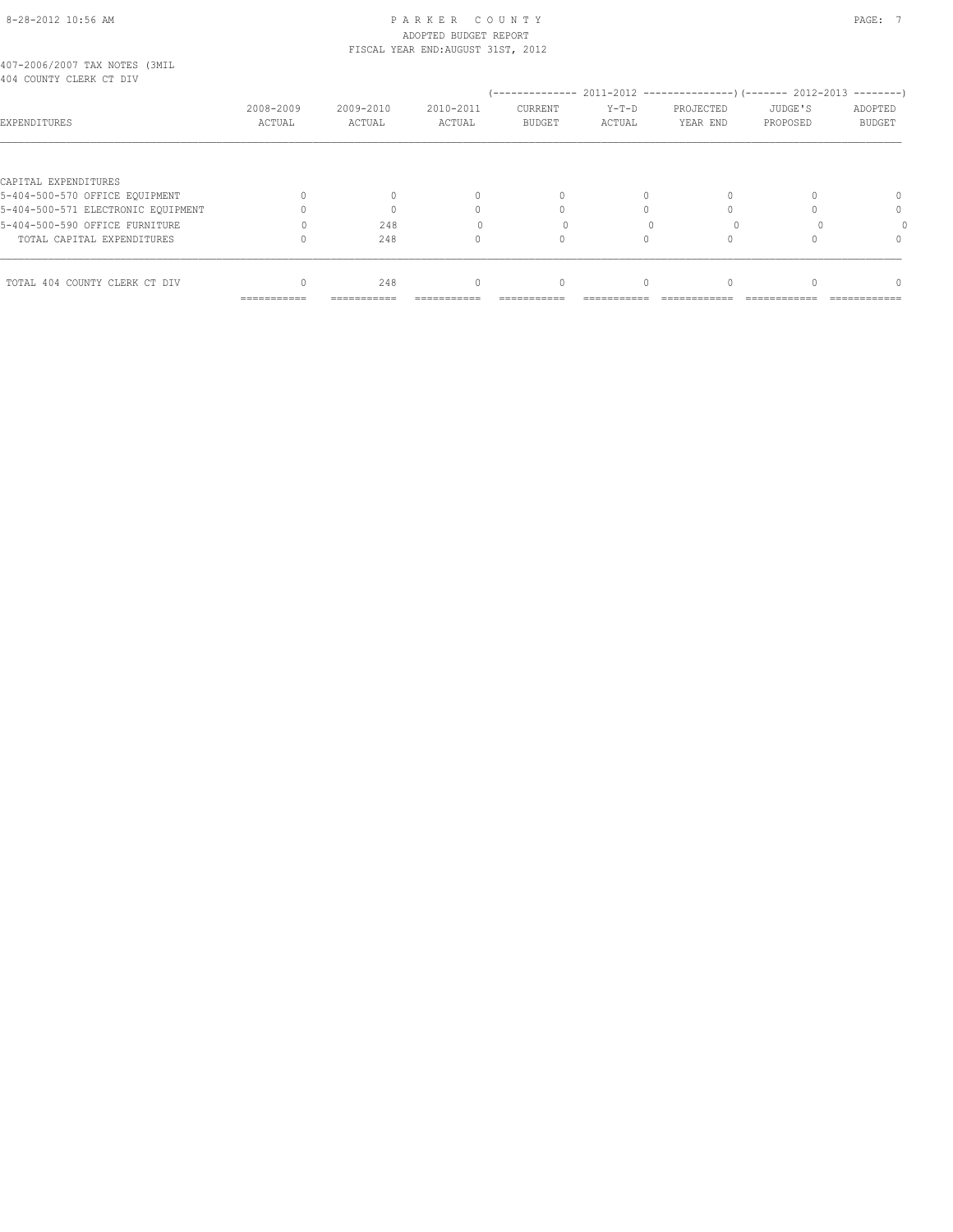#### 8-28-2012 10:56 AM PAGE: 8 ADOPTED BUDGET REPORT FISCAL YEAR END:AUGUST 31ST, 2012

|  | 407-2006/2007 TAX NOTES (3MIL |
|--|-------------------------------|
|  | 406 EMERGENCY MANAGEMENT      |

| ANG PMPKAPIMOT M <del>W</del> IMPIMPIMI |                           |                     |                     |                          |                   |                       |                     | ---------                |
|-----------------------------------------|---------------------------|---------------------|---------------------|--------------------------|-------------------|-----------------------|---------------------|--------------------------|
| EXPENDITURES                            | 2008-2009<br>ACTUAL       | 2009-2010<br>ACTUAL | 2010-2011<br>ACTUAL | CURRENT<br><b>BUDGET</b> | $Y-T-D$<br>ACTUAL | PROJECTED<br>YEAR END | JUDGE'S<br>PROPOSED | ADOPTED<br><b>BUDGET</b> |
|                                         |                           |                     |                     |                          |                   |                       |                     |                          |
| CAPITAL EXPENDITURES                    |                           |                     |                     |                          |                   |                       |                     |                          |
| 5-406-500-550 REMODELING                |                           |                     |                     | $\Omega$                 |                   | $\Omega$              |                     |                          |
| 5-406-500-572 AUTOMOBILES               |                           |                     |                     |                          |                   |                       |                     | n                        |
| 5-406-500-590 OFFICE FURNITURE          |                           |                     |                     |                          |                   |                       |                     |                          |
| TOTAL CAPITAL EXPENDITURES              |                           |                     |                     |                          |                   |                       |                     |                          |
|                                         |                           |                     |                     |                          |                   |                       |                     |                          |
| TOTAL 406 EMERGENCY MANAGEMENT          |                           | 0                   |                     | $\Omega$                 |                   | U                     |                     |                          |
|                                         | $=$ = = = = = = = = = = = | ===========         | ----------          | -----------              |                   |                       |                     | ============             |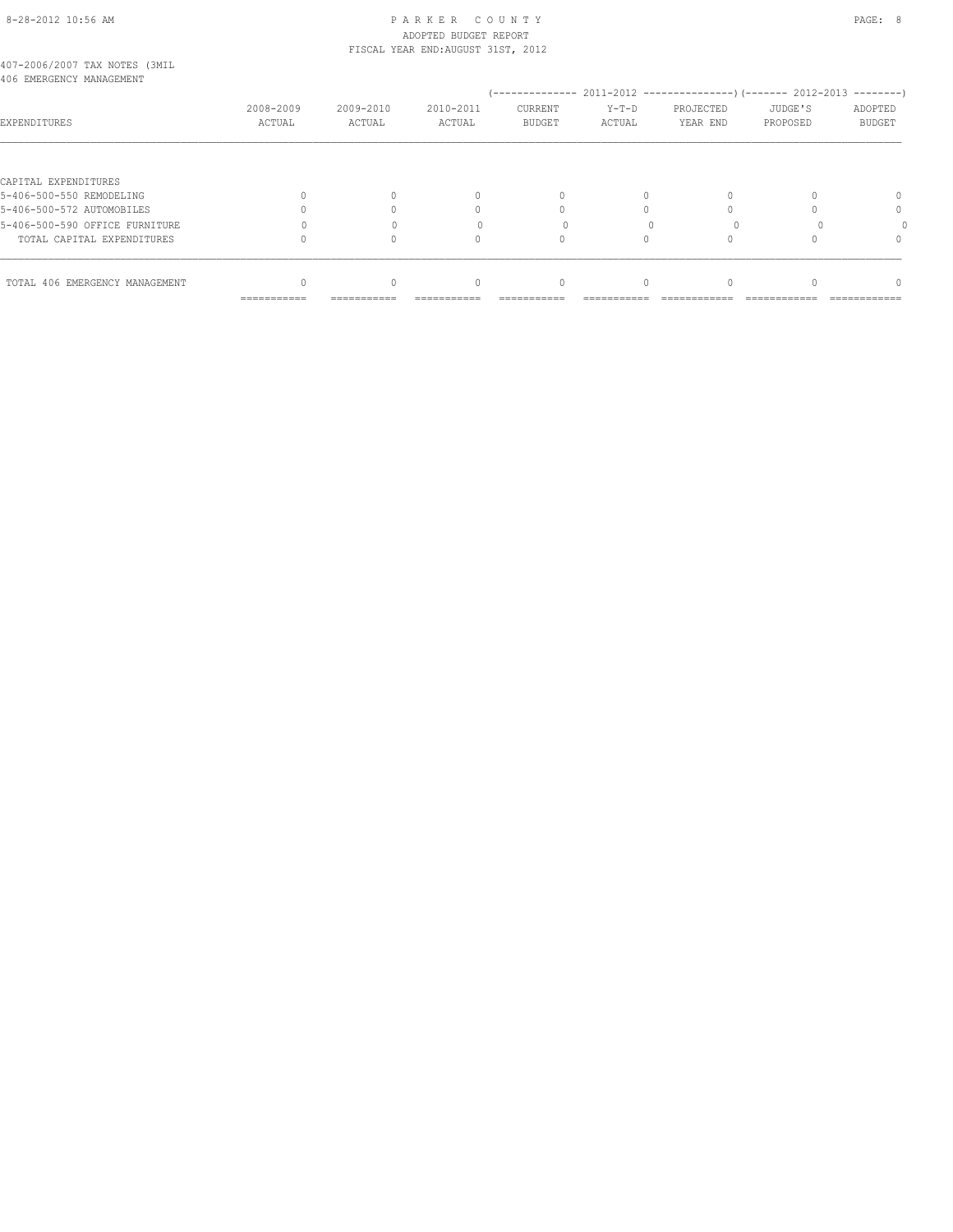## 8-28-2012 10:56 AM PAGE: 9 ADOPTED BUDGET REPORT FISCAL YEAR END:AUGUST 31ST, 2012

#### 407-2006/2007 TAX NOTES (3MIL 409 NON DEPARTMENT

| <b>EXPENDITURES</b>                 | 2008-2009<br>ACTUAL | 2009-2010<br>ACTUAL | 2010-2011<br>ACTUAL              | CURRENT<br><b>BUDGET</b> | $Y-T-D$<br><b>ACTUAL</b> | PROJECTED<br>YEAR END | JUDGE'S<br>PROPOSED | ADOPTED<br><b>BUDGET</b> |
|-------------------------------------|---------------------|---------------------|----------------------------------|--------------------------|--------------------------|-----------------------|---------------------|--------------------------|
|                                     |                     |                     |                                  |                          |                          |                       |                     |                          |
| PROFESSIONAL AND SERVICE            |                     |                     |                                  |                          |                          |                       |                     |                          |
| 5-409-400-408 CONTRACT SERVICES     | 30,150              |                     |                                  |                          | $\Omega$                 | $\cap$                |                     |                          |
| 5-409-400-480 COST OF ISSUANCE      | $\Omega$            |                     |                                  |                          | $\bigcap$                | $\Omega$              |                     |                          |
| TOTAL PROFESSIONAL AND SERVICE      | 30,150              | $\bigcap$           | $\begin{array}{c} \n\end{array}$ | $\bigcap$                | $\bigcap$                | $\Omega$              |                     |                          |
| CAPITAL EXPENDITURES                |                     |                     |                                  |                          |                          |                       |                     |                          |
| 5-409-500-571 ELECTRONIC EQUIPMENT  | 6,835               | 0                   | $\cap$                           | $\cup$                   | $\Omega$                 | $\Omega$              |                     |                          |
| 5-409-500-578 TELEPHONE EQUIPMENT   | 1,246               |                     |                                  |                          |                          | $\bigcap$             |                     | <sup>0</sup>             |
| 5-409-500-599 BUILDING IMPROVEMENTS | 7,257               |                     |                                  |                          |                          | $\cup$                |                     |                          |
| TOTAL CAPITAL EXPENDITURES          | 15,339              |                     | $\bigcap$                        |                          |                          | $\Omega$              |                     |                          |
| OTHER SERVICES                      |                     |                     |                                  |                          |                          |                       |                     |                          |
| 5-409-600-699 PROGRAM CONTINGENCIES |                     |                     |                                  |                          |                          | $\cup$                |                     |                          |
| TOTAL OTHER SERVICES                |                     | 0                   | $\bigcap$                        | $\bigcap$                | $\Omega$                 | $\Omega$              |                     |                          |
| TOTAL 409 NON DEPARTMENT            | 45,489              | $\Omega$            | $\bigcap$                        | $\cap$                   | $\cap$                   | $\bigcap$             |                     |                          |
|                                     | ===========         |                     |                                  |                          |                          |                       |                     |                          |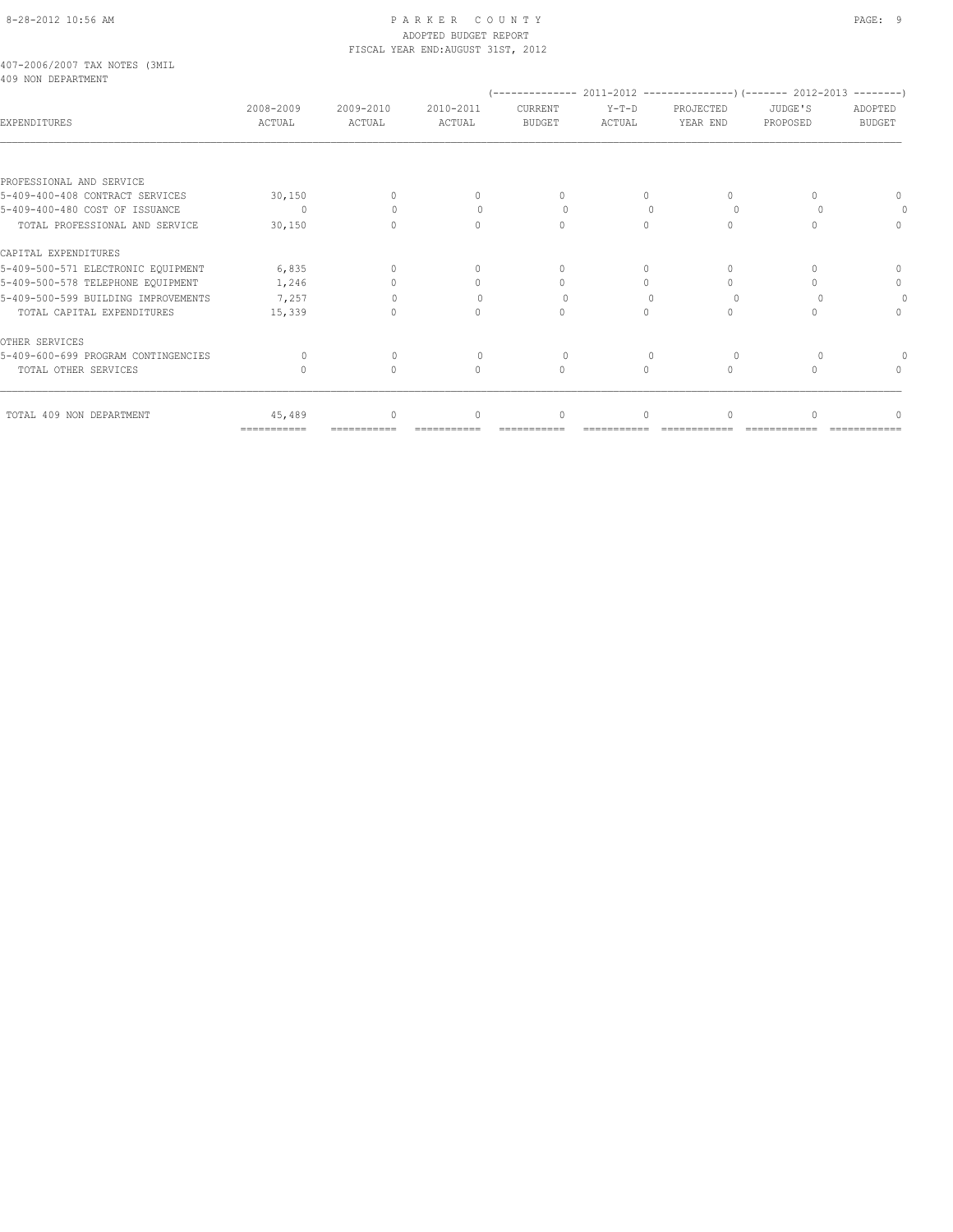#### 8-28-2012 10:56 AM P A R K E R C O U N T Y PAGE: 10 ADOPTED BUDGET REPORT FISCAL YEAR END:AUGUST 31ST, 2012

| 407-2006/2007 TAX NOTES (3MIL |  |  |  |
|-------------------------------|--|--|--|
| 411 EMPLOYEE BENEFITS CO      |  |  |  |

| 411 EMPLOYEE BENEFITS CO           |                           |                     |                     |                                 |                            |                       |                     |                          |
|------------------------------------|---------------------------|---------------------|---------------------|---------------------------------|----------------------------|-----------------------|---------------------|--------------------------|
| <b>EXPENDITURES</b>                | 2008-2009<br>ACTUAL       | 2009-2010<br>ACTUAL | 2010-2011<br>ACTUAL | <b>CURRENT</b><br><b>BUDGET</b> | $Y-T-D$<br>ACTUAL          | PROJECTED<br>YEAR END | JUDGE'S<br>PROPOSED | ADOPTED<br><b>BUDGET</b> |
|                                    |                           |                     |                     |                                 |                            |                       |                     |                          |
| CAPITAL EXPENDITURES               |                           |                     |                     |                                 |                            |                       |                     |                          |
| 5-411-500-571 ELECTRONIC EQUIPMENT | 2,167                     | U                   | $\Omega$            | 0                               |                            | U                     |                     |                          |
| 5-411-500-590 OFFICE FURNITURE     | 2,437                     | 1,008               |                     |                                 |                            |                       |                     |                          |
| TOTAL CAPITAL EXPENDITURES         | 4,605                     | 1,008               |                     | 0                               |                            | 0                     |                     |                          |
| TOTAL 411 EMPLOYEE BENEFITS CO     | 4,605                     | 1,008               | 0                   | 0                               |                            |                       |                     |                          |
|                                    | $=$ = = = = = = = = = = = | $=$ ============    | ===========         | ===========                     | -------------<br>--------- | ---------------       | _____________       | -------------            |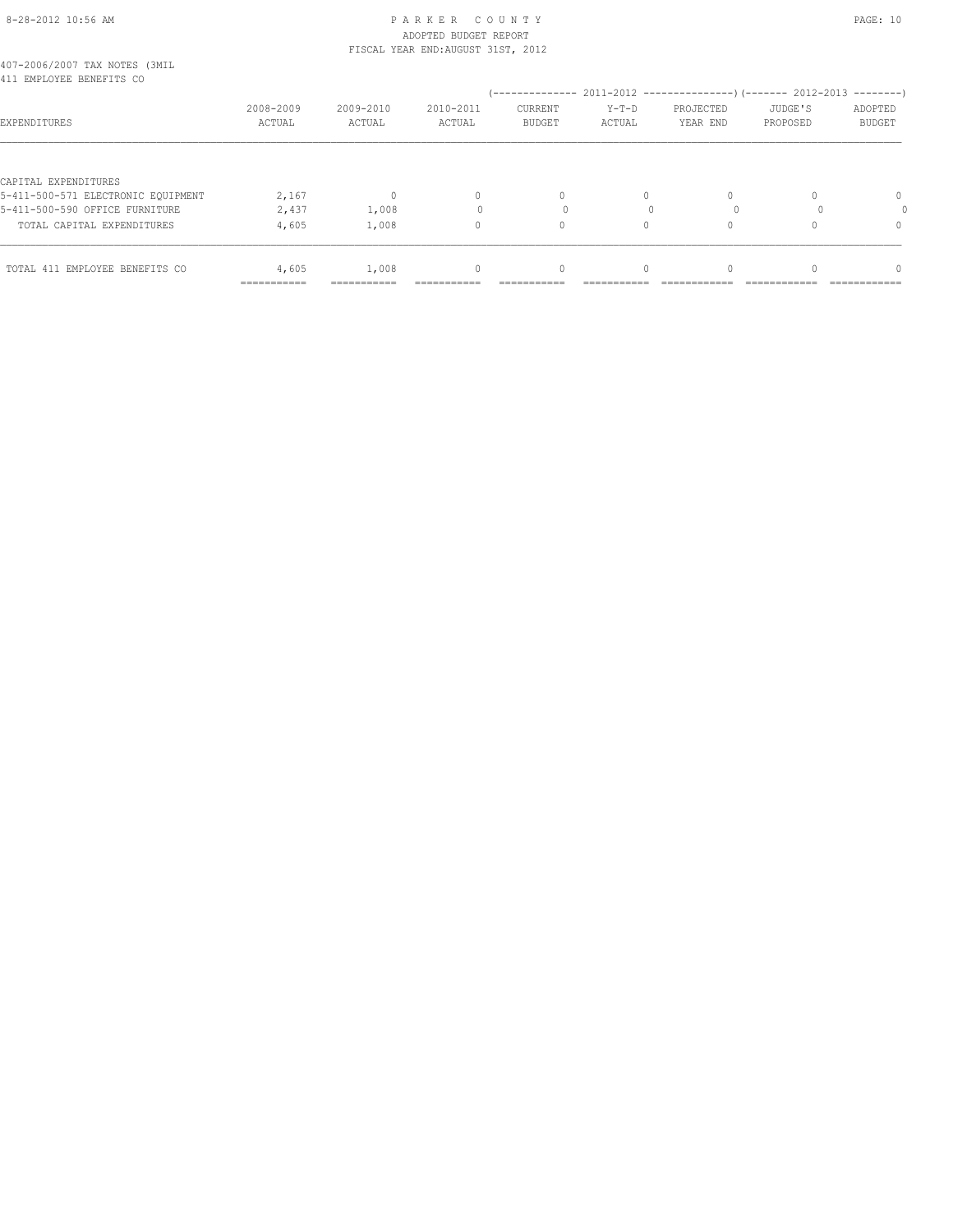#### 8-28-2012 10:56 AM P A R K E R C O U N T Y PAGE: 11 ADOPTED BUDGET REPORT FISCAL YEAR END:AUGUST 31ST, 2012

|  |  | 407-2006/2007 TAX NOTES (3MIL |  |
|--|--|-------------------------------|--|
|  |  | 435 43RD DISTRICT COURT       |  |

| RGG ROKD DISIKICI UUUKI            |                     |                     |                     |                          |                   |                       |                     |                   |
|------------------------------------|---------------------|---------------------|---------------------|--------------------------|-------------------|-----------------------|---------------------|-------------------|
| EXPENDITURES                       | 2008-2009<br>ACTUAL | 2009-2010<br>ACTUAL | 2010-2011<br>ACTUAL | CURRENT<br><b>BUDGET</b> | $Y-T-D$<br>ACTUAL | PROJECTED<br>YEAR END | JUDGE'S<br>PROPOSED | ADOPTED<br>BUDGET |
|                                    |                     |                     |                     |                          |                   |                       |                     |                   |
| CAPITAL EXPENDITURES               |                     |                     |                     |                          |                   |                       |                     |                   |
| 5-435-500-570 OFFICE EQUIPMENT     |                     |                     | $\Omega$            | $\Omega$                 |                   |                       |                     |                   |
| 5-435-500-571 ELECTRONIC EQUIPMENT | 4,790               |                     |                     |                          |                   |                       |                     | 0                 |
| 5-435-500-590 OFFICE FURNITURE     |                     |                     |                     |                          |                   |                       |                     |                   |
| TOTAL CAPITAL EXPENDITURES         | 4,790               |                     |                     | n                        |                   |                       |                     |                   |
|                                    |                     |                     |                     |                          |                   |                       |                     |                   |
| TOTAL 435 43RD DISTRICT COURT      | 4,790               |                     | $\Omega$            | $\Omega$                 |                   |                       |                     |                   |
|                                    | ===========         |                     |                     |                          |                   |                       |                     |                   |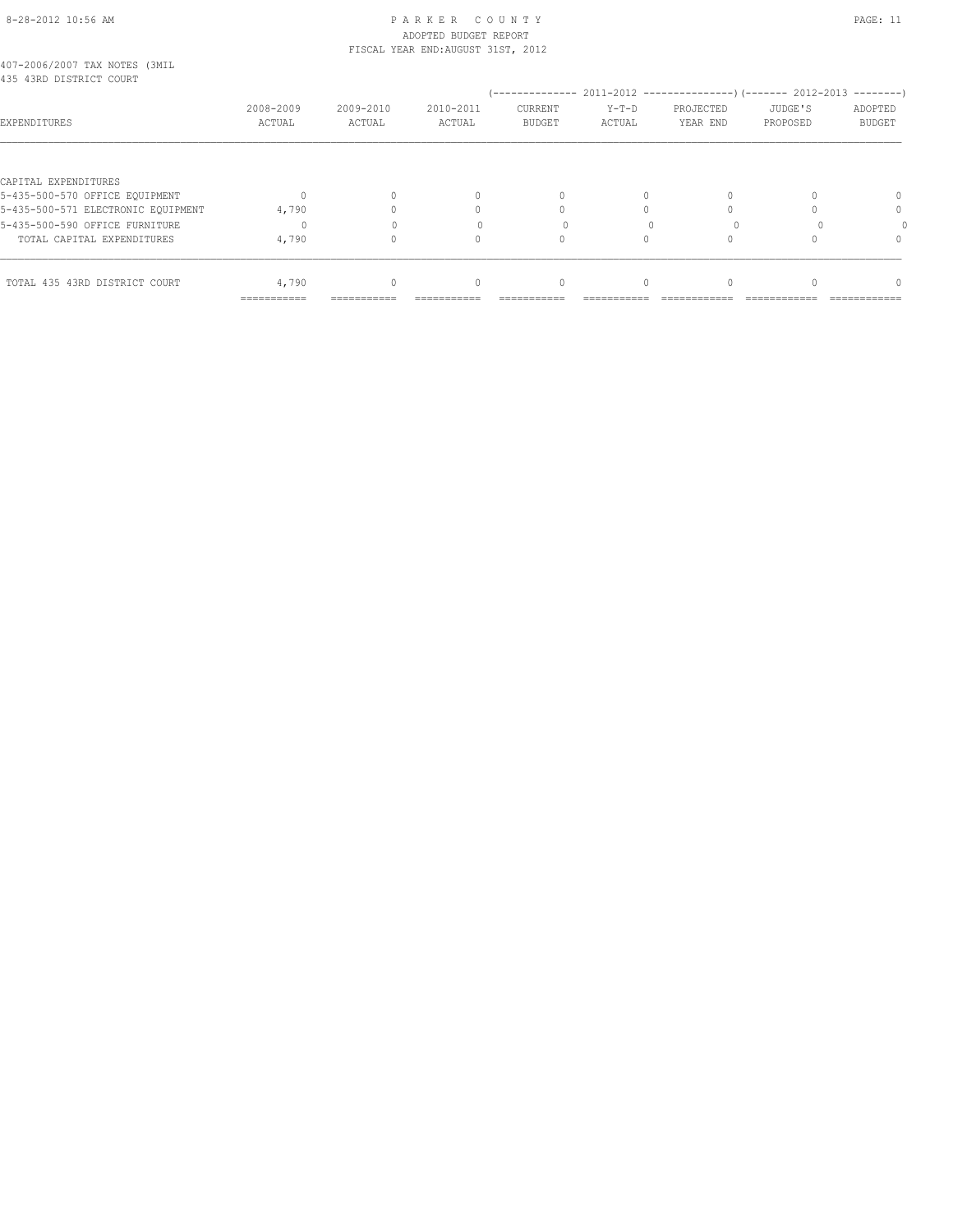#### 8-28-2012 10:56 AM PAGE: 12 ADOPTED BUDGET REPORT FISCAL YEAR END:AUGUST 31ST, 2012

|  |  | 407-2006/2007 TAX NOTES (3MIL |  |
|--|--|-------------------------------|--|
|  |  | 436 415th DISTRICT COURT      |  |

| RG0 ATAMI DISIMIAI AAAMI           |                     |                     |                     |                                 |                   |                       |                     |                          |
|------------------------------------|---------------------|---------------------|---------------------|---------------------------------|-------------------|-----------------------|---------------------|--------------------------|
| EXPENDITURES                       | 2008-2009<br>ACTUAL | 2009-2010<br>ACTUAL | 2010-2011<br>ACTUAL | <b>CURRENT</b><br><b>BUDGET</b> | $Y-T-D$<br>ACTUAL | PROJECTED<br>YEAR END | JUDGE'S<br>PROPOSED | ADOPTED<br><b>BUDGET</b> |
|                                    |                     |                     |                     |                                 |                   |                       |                     |                          |
| CAPITAL EXPENDITURES               |                     |                     |                     |                                 |                   |                       |                     |                          |
| 5-436-500-570 OFFICE EQUIPMENT     |                     |                     |                     |                                 |                   | 0                     |                     |                          |
| 5-436-500-571 ELECTRONIC EQUIPMENT | 2,571               |                     |                     |                                 |                   |                       |                     | 0                        |
| 5-436-500-590 OFFICE FURNITURE     | $\Omega$            |                     |                     |                                 |                   |                       |                     |                          |
| TOTAL CAPITAL EXPENDITURES         | 2,571               |                     |                     |                                 |                   |                       |                     | 0                        |
|                                    |                     |                     |                     |                                 |                   |                       |                     |                          |
| TOTAL 436 415th DISTRICT COURT     | 2,571               | $\Omega$            |                     | 0                               |                   | 0                     |                     | 0                        |
|                                    | ===========         |                     |                     |                                 |                   |                       |                     |                          |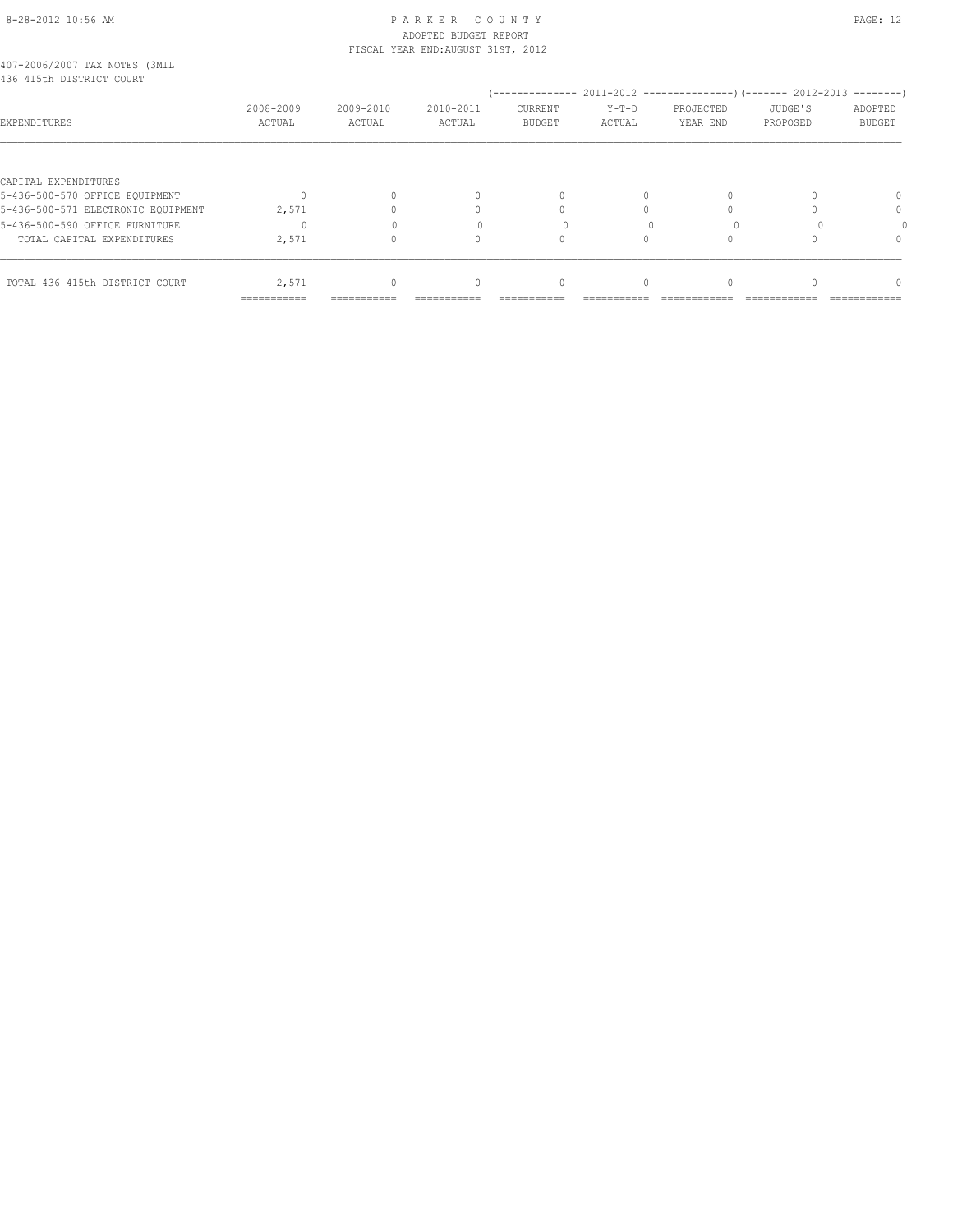#### 8-28-2012 10:56 AM P A R K E R C O U N T Y PAGE: 13 ADOPTED BUDGET REPORT FISCAL YEAR END:AUGUST 31ST, 2012

| 407-2006/2007 TAX NOTES (3MIL |  |  |
|-------------------------------|--|--|
| 438 COUNTY-COURT-AT-LAW       |  |  |

| TUU CUUNII CUUNI AI DAM                 |                     |                     |                     | $(-----12011-2012)$ $(-----2012)$ |                   |                       |                     |                          |
|-----------------------------------------|---------------------|---------------------|---------------------|-----------------------------------|-------------------|-----------------------|---------------------|--------------------------|
| EXPENDITURES                            | 2008-2009<br>ACTUAL | 2009-2010<br>ACTUAL | 2010-2011<br>ACTUAL | CURRENT<br><b>BUDGET</b>          | $Y-T-D$<br>ACTUAL | PROJECTED<br>YEAR END | JUDGE'S<br>PROPOSED | ADOPTED<br><b>BUDGET</b> |
|                                         |                     |                     |                     |                                   |                   |                       |                     |                          |
| CAPITAL EXPENDITURES                    |                     |                     |                     |                                   |                   |                       |                     |                          |
| 5-438-500-571 ELECTRONIC EOUIPMENT      | 24,782              |                     | $\Omega$            |                                   |                   |                       |                     | $\Omega$                 |
| 5-438-500-577 UNIFORMS & PROTECTIVE CLO | 718                 |                     |                     |                                   |                   |                       |                     | 0                        |
| 5-438-500-590 OFFICE FURNITURE          |                     |                     |                     |                                   |                   |                       |                     |                          |
| TOTAL CAPITAL EXPENDITURES              | 25,500              |                     |                     |                                   |                   |                       |                     | $\Omega$                 |
|                                         |                     |                     |                     |                                   |                   |                       |                     |                          |
| TOTAL 438 COUNTY-COURT-AT-LAW           | 25,500              | 0                   | $\Omega$            |                                   |                   |                       |                     | $\cap$                   |
|                                         | ===========         |                     |                     |                                   |                   |                       |                     |                          |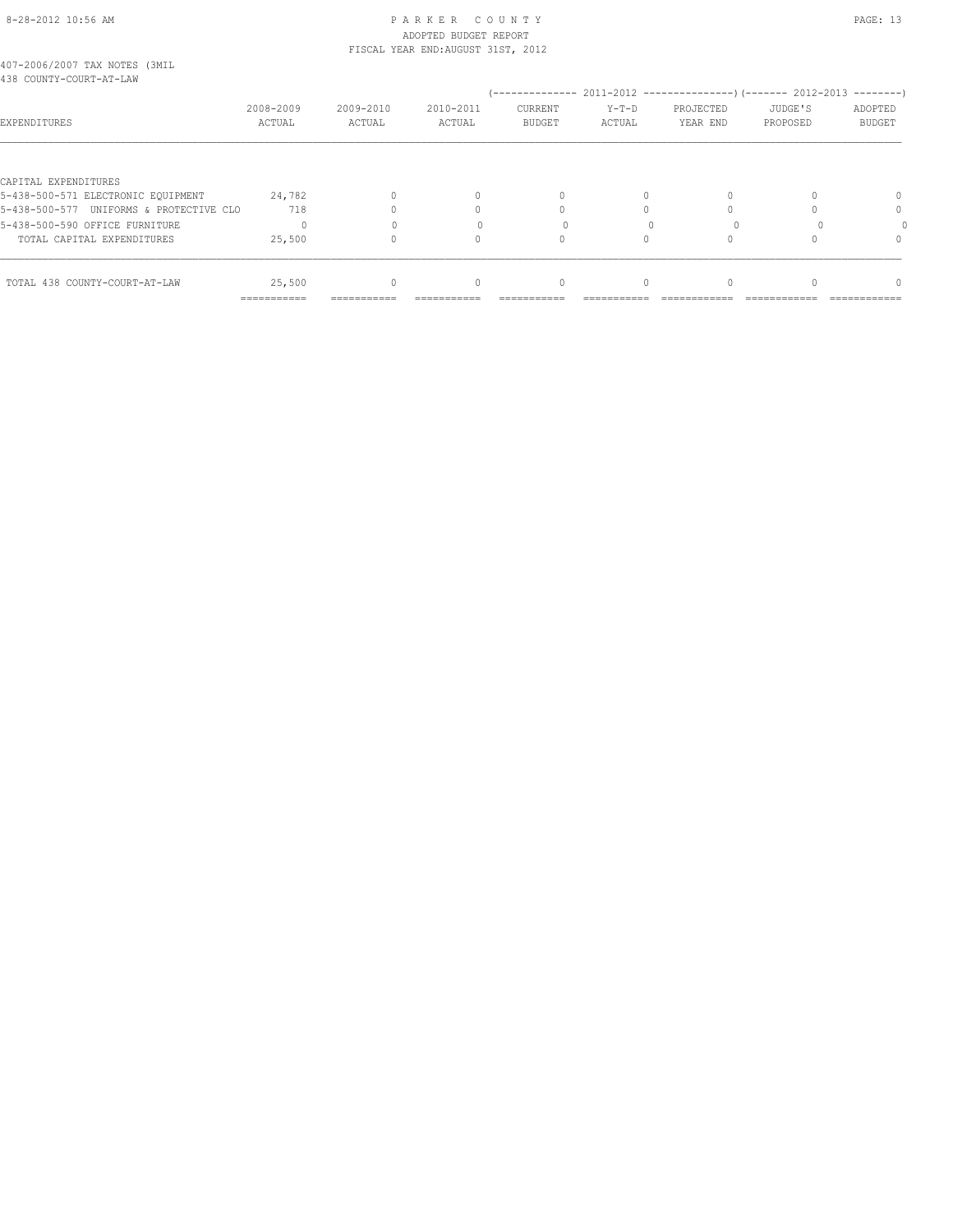#### 8-28-2012 10:56 AM P A R K E R C O U N T Y PAGE: 14 ADOPTED BUDGET REPORT FISCAL YEAR END:AUGUST 31ST, 2012

| 407-2006/2007 TAX NOTES (3MIL |  |  |  |
|-------------------------------|--|--|--|
| 439 COUNTY CRT AT LAW 2       |  |  |  |

| 439 COUNTY CRT AT LAW 2            |                           |                     |                     |                          |                   |                       |                       | ---------                |
|------------------------------------|---------------------------|---------------------|---------------------|--------------------------|-------------------|-----------------------|-----------------------|--------------------------|
| <b>EXPENDITURES</b>                | 2008-2009<br>ACTUAL       | 2009-2010<br>ACTUAL | 2010-2011<br>ACTUAL | CURRENT<br><b>BUDGET</b> | $Y-T-D$<br>ACTUAL | PROJECTED<br>YEAR END | JUDGE'S<br>PROPOSED   | ADOPTED<br><b>BUDGET</b> |
|                                    |                           |                     |                     |                          |                   |                       |                       |                          |
| CAPITAL EXPENDITURES               |                           |                     |                     |                          |                   |                       |                       |                          |
| 5-439-500-570 OFFICE EQUIPMENT     |                           | $\Omega$            | $\Omega$            |                          | $\Omega$          | -0                    |                       | 0                        |
| 5-439-500-571 ELECTRONIC EQUIPMENT | 43,041                    | 2,777               |                     |                          |                   |                       |                       |                          |
| TOTAL CAPITAL EXPENDITURES         | 43,041                    | 2,777               | 0                   |                          |                   |                       |                       | $\Omega$                 |
|                                    |                           |                     |                     |                          |                   |                       |                       |                          |
| TOTAL 439 COUNTY CRT AT LAW 2      | 43,041                    | 2,777               | 0                   |                          |                   | $\Omega$              |                       | $\Omega$                 |
|                                    | $=$ = = = = = = = = = = = | ===========         | ===========         | ===========              | ---------------   | _____________         | --------------------- | _____________            |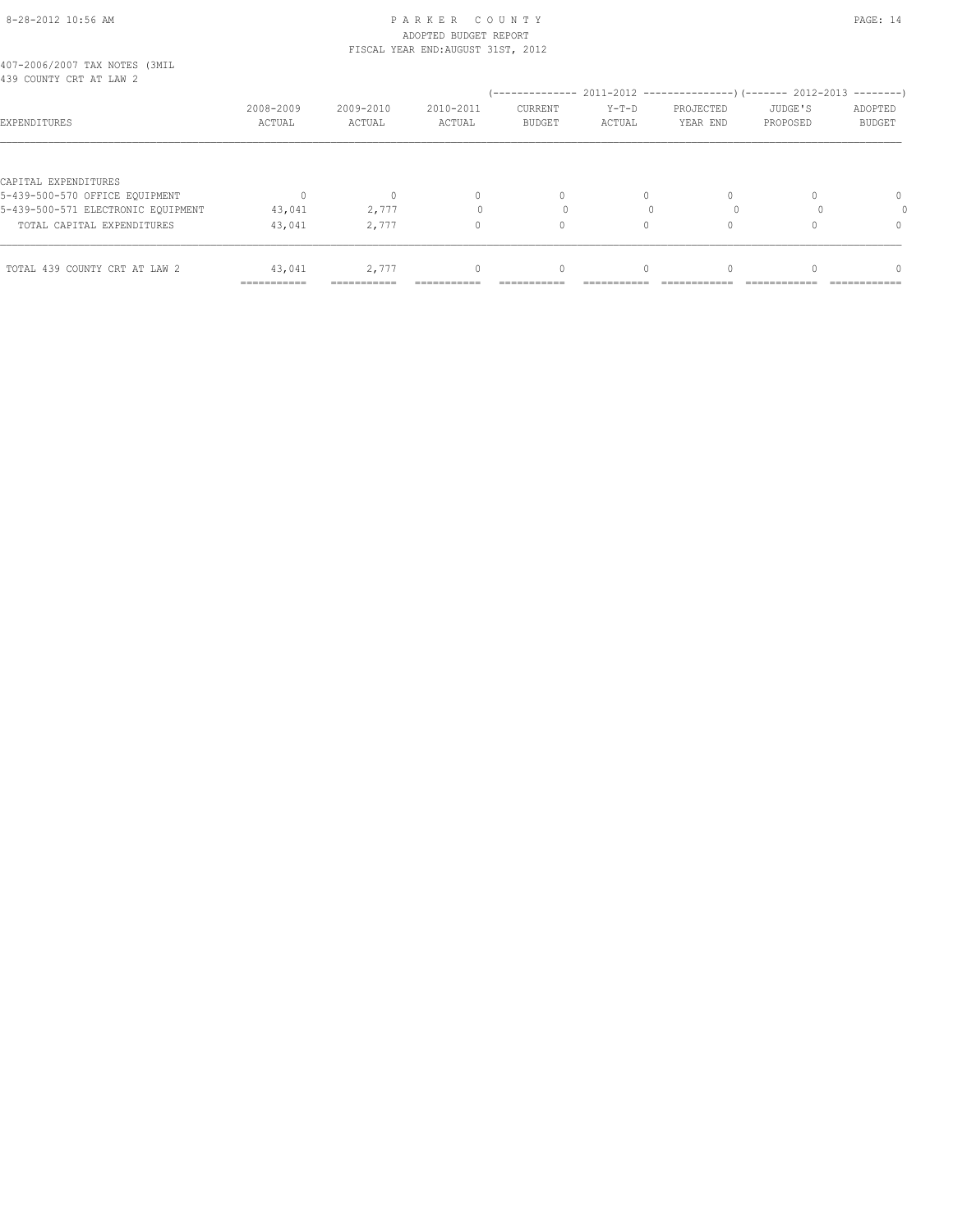#### 8-28-2012 10:56 AM P A R K E R C O U N T Y PAGE: 15 ADOPTED BUDGET REPORT FISCAL YEAR END:AUGUST 31ST, 2012

| 407-2006/2007 TAX NOTES (3MIL |  |  |
|-------------------------------|--|--|
| 450 DISTRICT CLERK            |  |  |

| 490 DISTRICT CLERK                 |                           |                     |                     |                                 |                   |                       |                     | $------$                 |
|------------------------------------|---------------------------|---------------------|---------------------|---------------------------------|-------------------|-----------------------|---------------------|--------------------------|
| <b>EXPENDITURES</b>                | 2008-2009<br>ACTUAL       | 2009-2010<br>ACTUAL | 2010-2011<br>ACTUAL | <b>CURRENT</b><br><b>BUDGET</b> | $Y-T-D$<br>ACTUAL | PROJECTED<br>YEAR END | JUDGE'S<br>PROPOSED | ADOPTED<br><b>BUDGET</b> |
|                                    |                           |                     |                     |                                 |                   |                       |                     |                          |
| CAPITAL EXPENDITURES               |                           |                     |                     |                                 |                   |                       |                     |                          |
| 5-450-500-571 ELECTRONIC EQUIPMENT |                           | 64,735              | 6,000               | 0                               |                   |                       |                     | $\mathbf{0}$             |
| 5-450-500-590 OFFICE FURNITURE     | 1,330                     |                     |                     |                                 |                   |                       |                     |                          |
| TOTAL CAPITAL EXPENDITURES         | 1,330                     | 64,735              | 6,000               | 0                               |                   |                       |                     | 0                        |
|                                    |                           |                     |                     |                                 |                   |                       |                     |                          |
| TOTAL 450 DISTRICT CLERK           | 1,330                     | 64,735              | 6,000               | 0                               |                   |                       |                     |                          |
|                                    | $=$ = = = = = = = = = = = | ===========         | ===========         | ------------                    | -------------     | ---------------       | -------------       | ---------------          |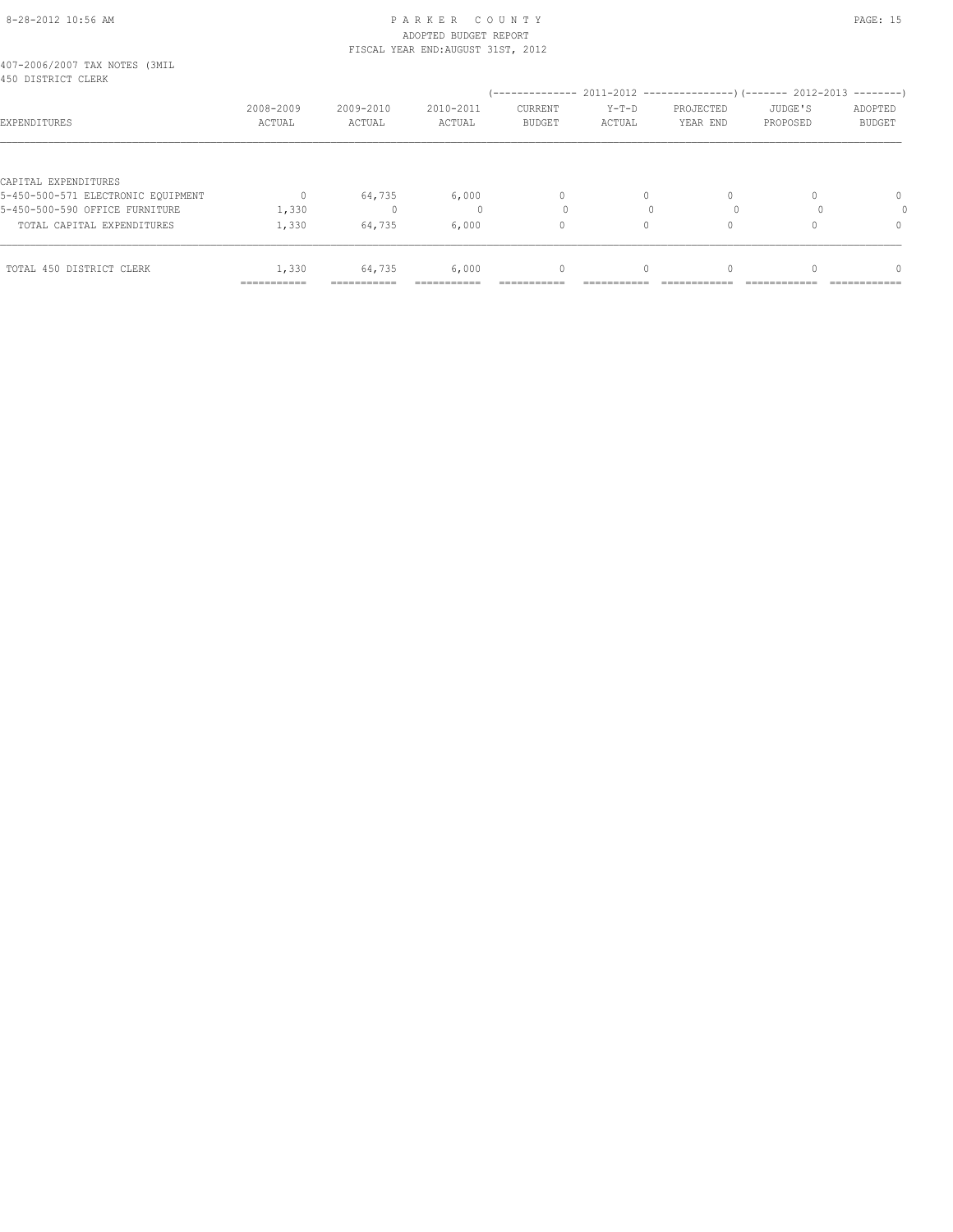#### 8-28-2012 10:56 AM P A R K E R C O U N T Y PAGE: 16 ADOPTED BUDGET REPORT FISCAL YEAR END:AUGUST 31ST, 2012

| 407-2006/2007 TAX NOTES (3MIL |  |  |  |
|-------------------------------|--|--|--|
| 461 JUSTICE COURT PCT 1       |  |  |  |

| 401 ANGITAR AANKI RAI T            |                           |                     |                             |                          |                   |                       |                     |                                 |
|------------------------------------|---------------------------|---------------------|-----------------------------|--------------------------|-------------------|-----------------------|---------------------|---------------------------------|
| EXPENDITURES                       | 2008-2009<br>ACTUAL       | 2009-2010<br>ACTUAL | 2010-2011<br>ACTUAL         | CURRENT<br><b>BUDGET</b> | $Y-T-D$<br>ACTUAL | PROJECTED<br>YEAR END | JUDGE'S<br>PROPOSED | ADOPTED<br><b>BUDGET</b>        |
|                                    |                           |                     |                             |                          |                   |                       |                     |                                 |
| CAPITAL EXPENDITURES               |                           |                     |                             |                          |                   |                       |                     |                                 |
| 5-461-500-571 ELECTRONIC EQUIPMENT |                           |                     |                             | 0                        |                   |                       |                     | 0                               |
| 5-461-500-590 OFFICE FURNITURE     |                           |                     |                             |                          |                   |                       |                     |                                 |
| TOTAL CAPITAL EXPENDITURES         |                           | 0                   |                             |                          |                   |                       |                     |                                 |
| TOTAL 461 JUSTICE COURT PCT 1      |                           | 0                   |                             | 0                        |                   |                       |                     |                                 |
|                                    | $=$ = = = = = = = = = = = | ===========         | --------------<br>--------- | --------------           | ___________       | --------------        | _____________       | -----------------<br>---------- |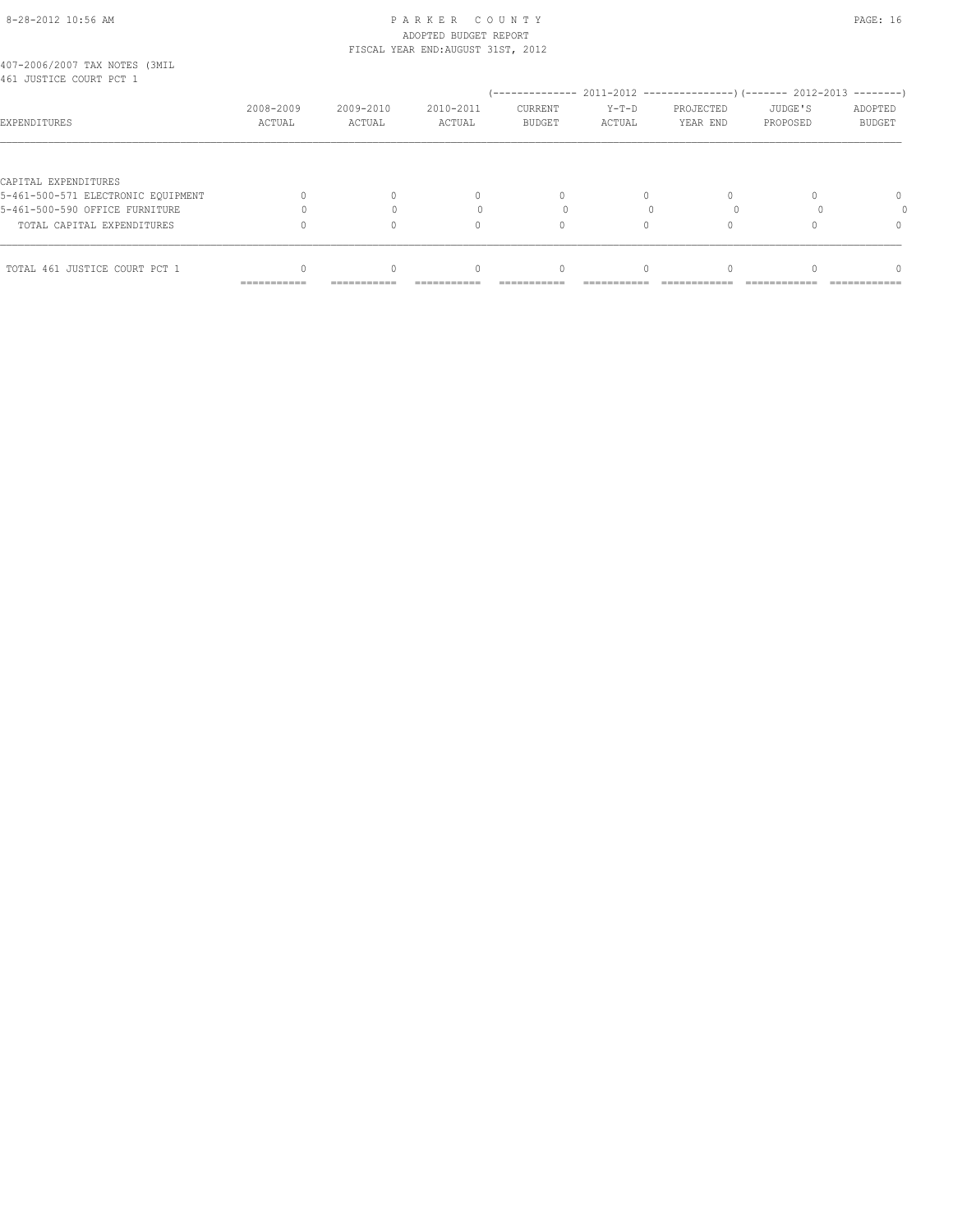## 8-28-2012 10:56 AM P A R K E R C O U N T Y PAGE: 17 ADOPTED BUDGET REPORT FISCAL YEAR END:AUGUST 31ST, 2012

| 407-2006/2007 TAX NOTES (3MIL |  |  |  |
|-------------------------------|--|--|--|
| 462 JUSTICE COURT PCT 2       |  |  |  |

| YUZ UUJIIYA YUUNI EVI Z            |                            |                     |                                | --------------                |                            | 2011-2012 -----------------) (------- 2012-2013 |                               | $------$                          |
|------------------------------------|----------------------------|---------------------|--------------------------------|-------------------------------|----------------------------|-------------------------------------------------|-------------------------------|-----------------------------------|
| EXPENDITURES                       | 2008-2009<br>ACTUAL        | 2009-2010<br>ACTUAL | 2010-2011<br>ACTUAL            | CURRENT<br><b>BUDGET</b>      | $Y-T-D$<br>ACTUAL          | PROJECTED<br>YEAR END                           | JUDGE'S<br>PROPOSED           | ADOPTED<br><b>BUDGET</b>          |
|                                    |                            |                     |                                |                               |                            |                                                 |                               |                                   |
| CAPITAL EXPENDITURES               |                            |                     |                                |                               |                            |                                                 |                               |                                   |
| 5-462-500-571 ELECTRONIC EQUIPMENT |                            |                     |                                |                               |                            |                                                 |                               | $\Omega$                          |
| 5-462-500-590 OFFICE FURNITURE     |                            |                     |                                |                               |                            |                                                 |                               |                                   |
| TOTAL CAPITAL EXPENDITURES         |                            |                     | U                              |                               |                            |                                                 |                               | $\Omega$                          |
| TOTAL 462 JUSTICE COURT PCT 2      |                            |                     | $\Omega$                       |                               |                            |                                                 |                               | $\cup$                            |
|                                    | ____________<br>---------- | ===========         | ---------------<br>----------- | --------------<br>----------- | ------------<br>---------- | _____________<br>------------                   | _____________<br>------------ | -----------------<br>------------ |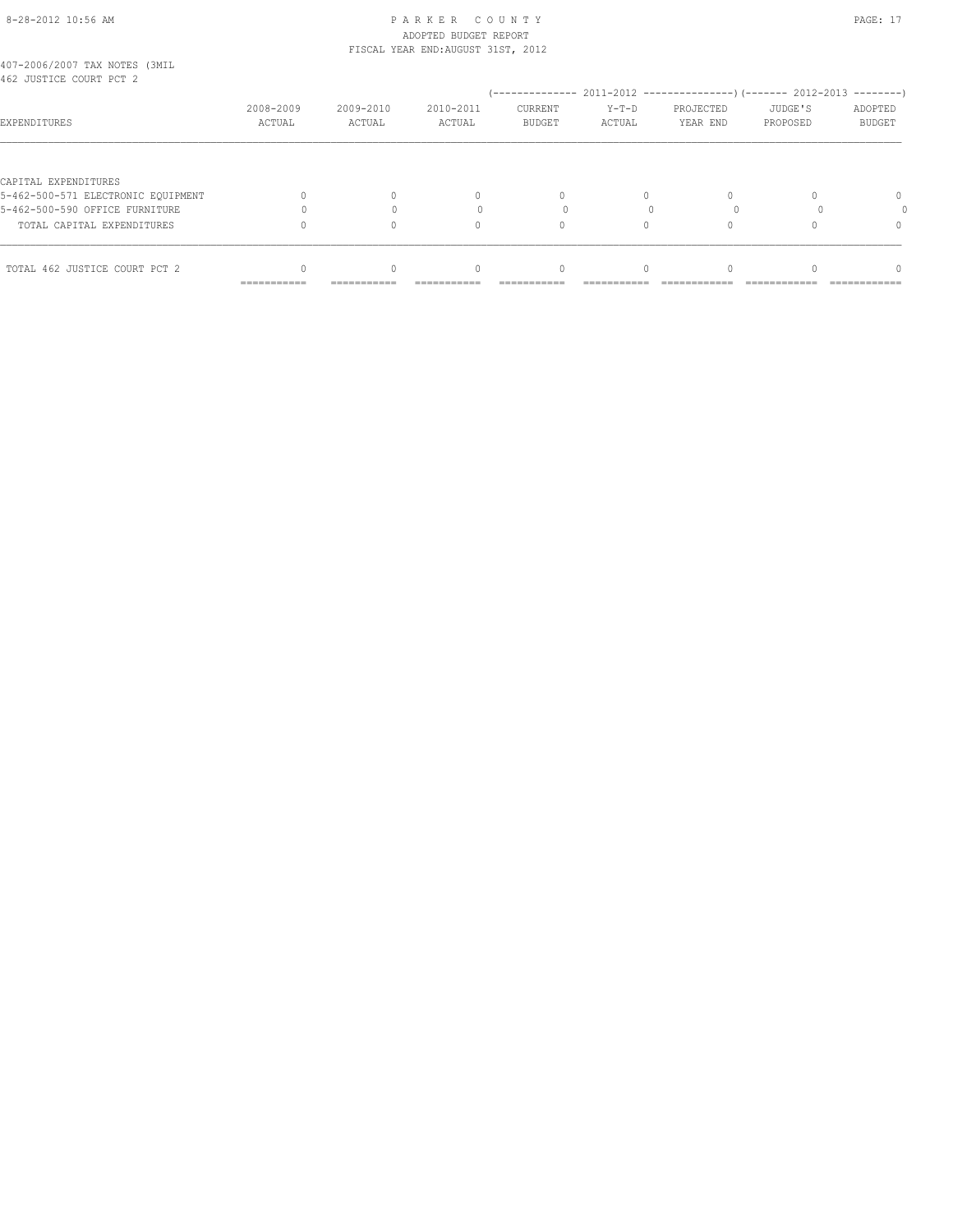#### 8-28-2012 10:56 AM P A R K E R C O U N T Y PAGE: 18 ADOPTED BUDGET REPORT FISCAL YEAR END:AUGUST 31ST, 2012

| 407-2006/2007 TAX NOTES (3MIL |  |  |  |
|-------------------------------|--|--|--|
| 463 JUSTICE COURT PCT 3       |  |  |  |

| 403 JUSTICE COURT PCT 3            |                     |                     |                              |                                 |                   |                       |                     |                          |
|------------------------------------|---------------------|---------------------|------------------------------|---------------------------------|-------------------|-----------------------|---------------------|--------------------------|
| EXPENDITURES                       | 2008-2009<br>ACTUAL | 2009-2010<br>ACTUAL | 2010-2011<br>ACTUAL          | <b>CURRENT</b><br><b>BUDGET</b> | $Y-T-D$<br>ACTUAL | PROJECTED<br>YEAR END | JUDGE'S<br>PROPOSED | ADOPTED<br><b>BUDGET</b> |
|                                    |                     |                     |                              |                                 |                   |                       |                     |                          |
| CAPITAL EXPENDITURES               |                     |                     |                              |                                 |                   |                       |                     |                          |
| 5-463-500-571 ELECTRONIC EQUIPMENT |                     |                     |                              | $\Omega$                        |                   |                       |                     | 0                        |
| 5-463-500-590 OFFICE FURNITURE     |                     | 7,323               |                              |                                 |                   |                       |                     |                          |
| TOTAL CAPITAL EXPENDITURES         |                     | 7,323               |                              | 0                               |                   |                       |                     |                          |
|                                    |                     |                     |                              |                                 |                   |                       |                     |                          |
| TOTAL 463 JUSTICE COURT PCT 3      |                     | 7,323               |                              | 0                               |                   |                       |                     |                          |
|                                    | ===========         | ===========         | --------------<br>---------- | ------------                    | ___________       | --------------        | _____________       | -----------------        |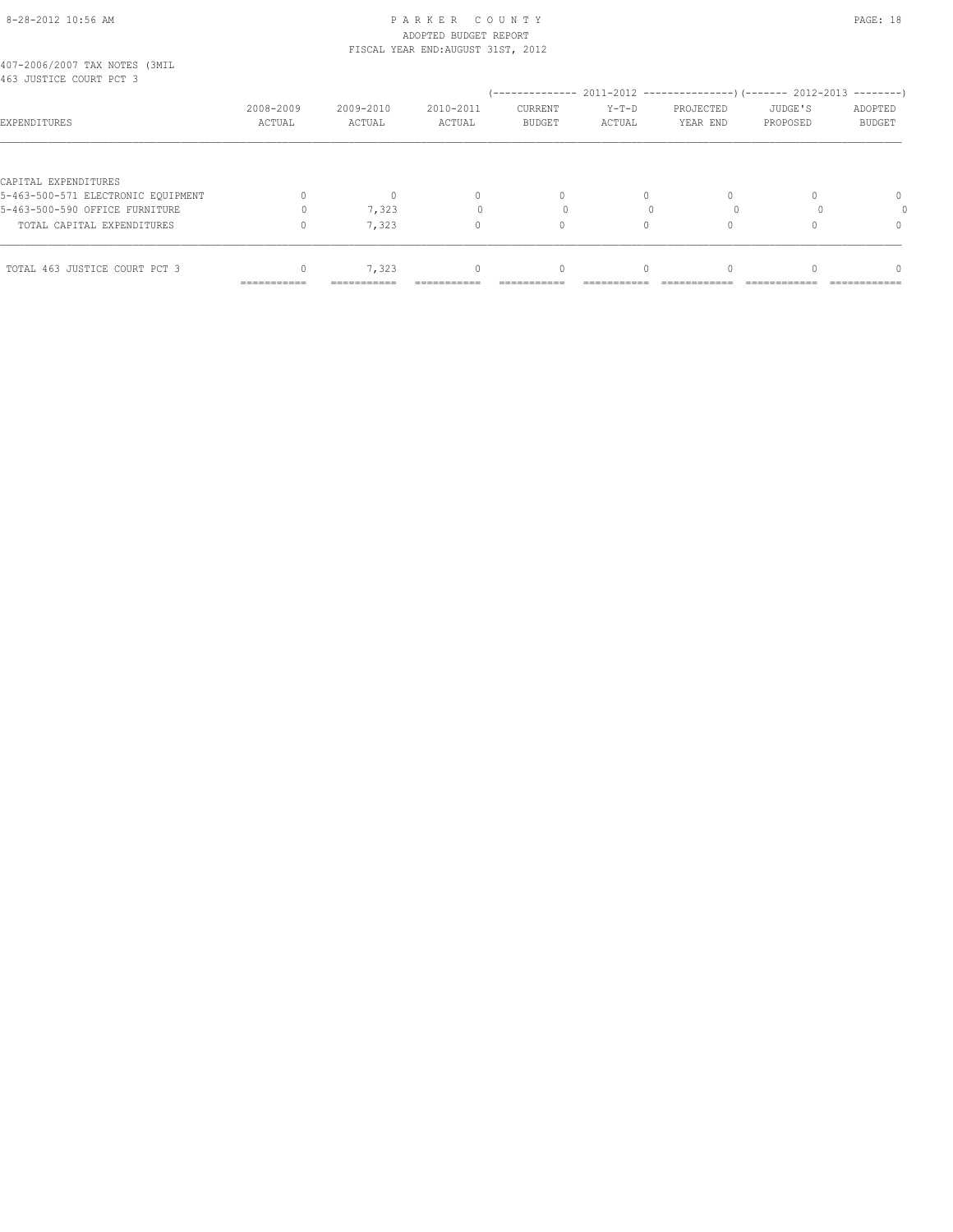# 8-28-2012 10:56 AM P A R K E R C O U N T Y PAGE: 19 ADOPTED BUDGET REPORT

|                                                          |                     |                     | FISCAL YEAR END: AUGUST 31ST, 2012 |                   |                 |                       |                     |                   |
|----------------------------------------------------------|---------------------|---------------------|------------------------------------|-------------------|-----------------|-----------------------|---------------------|-------------------|
| 407-2006/2007 TAX NOTES (3MIL<br>464 JUSTICE COURT PCT 4 |                     |                     |                                    |                   |                 |                       |                     |                   |
|                                                          |                     |                     |                                    |                   |                 |                       |                     |                   |
| EXPENDITURES                                             | 2008-2009<br>ACTUAL | 2009-2010<br>ACTUAL | 2010-2011<br>ACTUAL                | CURRENT<br>BUDGET | Y-T-D<br>ACTUAL | PROJECTED<br>YEAR END | JUDGE'S<br>PROPOSED | ADOPTED<br>BUDGET |
|                                                          |                     |                     |                                    |                   |                 |                       |                     |                   |
| CAPITAL EXPENDITURES                                     |                     |                     |                                    |                   |                 |                       |                     |                   |
| 5-464-500-590 OFFICE FURNITURE                           |                     | 0                   | 0                                  | 0                 |                 | $\Omega$              | 0                   | $\Omega$          |
| TOTAL CAPITAL EXPENDITURES                               |                     | 0                   | $\Omega$                           |                   |                 | 0                     | U                   | $\Omega$          |

|                               | ----------- | ============ | =========== | ------------ | ============ |  |  |
|-------------------------------|-------------|--------------|-------------|--------------|--------------|--|--|
| TOTAL 464 JUSTICE COURT PCT 4 |             |              |             |              |              |  |  |
|                               |             |              |             |              |              |  |  |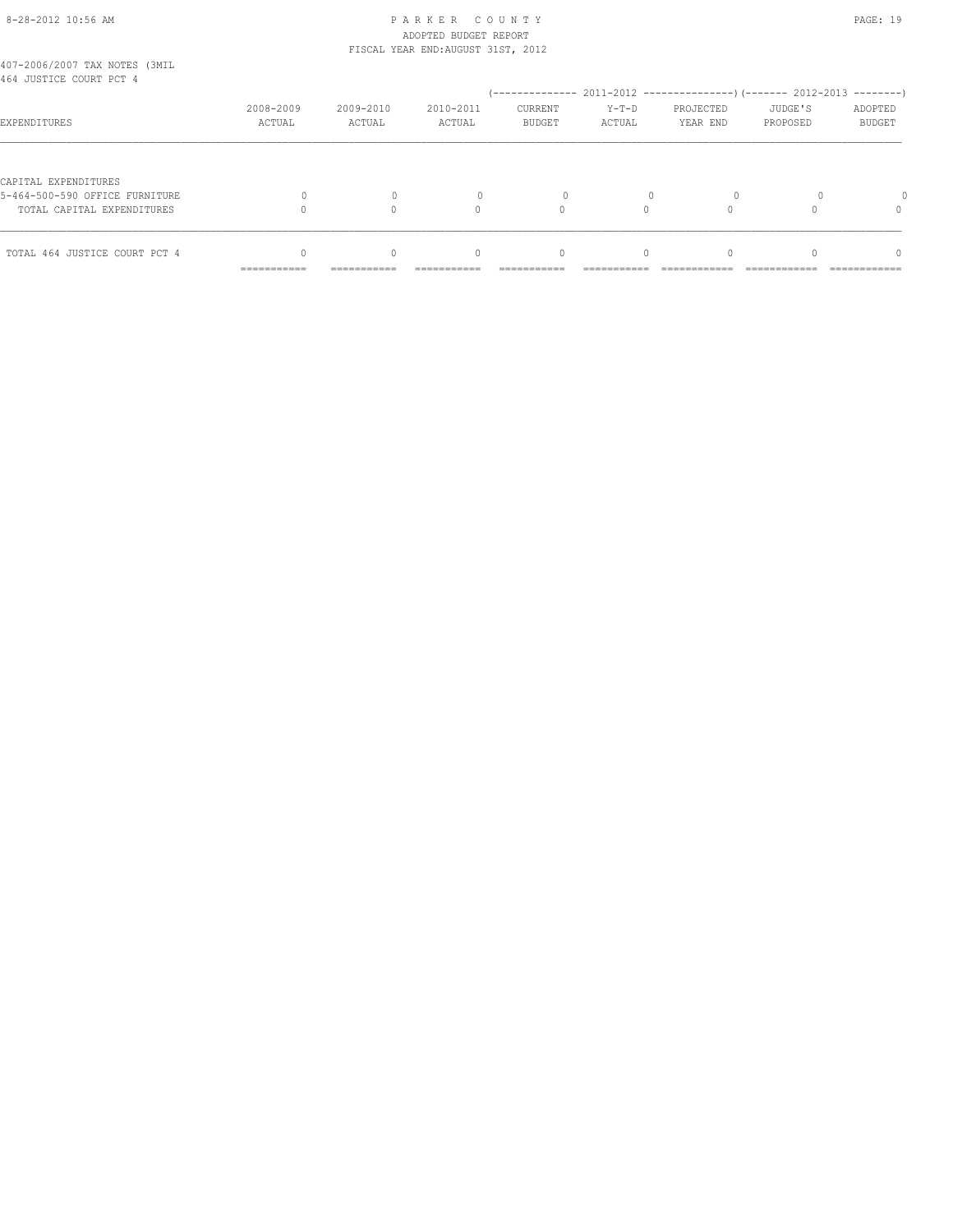#### 8-28-2012 10:56 AM PAGE: 20 ADOPTED BUDGET REPORT FISCAL YEAR END:AUGUST 31ST, 2012

| 407-2006/2007 TAX NOTES (3MIL |  |  |  |
|-------------------------------|--|--|--|
| 474 MEDICAL EXAMINER          |  |  |  |

|                                    |                             |                           |                     | --------------           |                   | 2011-2012 -----------------) (------- 2012-2013 |                     | ---------                |
|------------------------------------|-----------------------------|---------------------------|---------------------|--------------------------|-------------------|-------------------------------------------------|---------------------|--------------------------|
| EXPENDITURES                       | 2008-2009<br>ACTUAL         | 2009-2010<br>ACTUAL       | 2010-2011<br>ACTUAL | CURRENT<br><b>BUDGET</b> | $Y-T-D$<br>ACTUAL | PROJECTED<br>YEAR END                           | JUDGE'S<br>PROPOSED | ADOPTED<br><b>BUDGET</b> |
|                                    |                             |                           |                     |                          |                   |                                                 |                     |                          |
| CAPITAL EXPENDITURES               |                             |                           |                     |                          |                   |                                                 |                     |                          |
| 5-474-500-571 ELECTRONIC EQUIPMENT |                             |                           |                     | $\Omega$                 |                   | 0                                               |                     | $\Omega$                 |
| 5-474-500-572 AUTOMOBILES          |                             |                           | 23,724              |                          |                   |                                                 |                     |                          |
| TOTAL CAPITAL EXPENDITURES         |                             | 0                         | 23,724              | 0                        | 0                 | $\Omega$                                        |                     | $\Omega$                 |
|                                    |                             |                           |                     |                          |                   |                                                 |                     |                          |
| TOTAL 474 MEDICAL EXAMINER         |                             | 0                         | 23,724              | $\Omega$                 |                   | $\Omega$                                        |                     | $\cap$                   |
|                                    | ------------<br>----------- | __________<br>----------- | ----------------    | ______<br>________       |                   |                                                 |                     | ---------------          |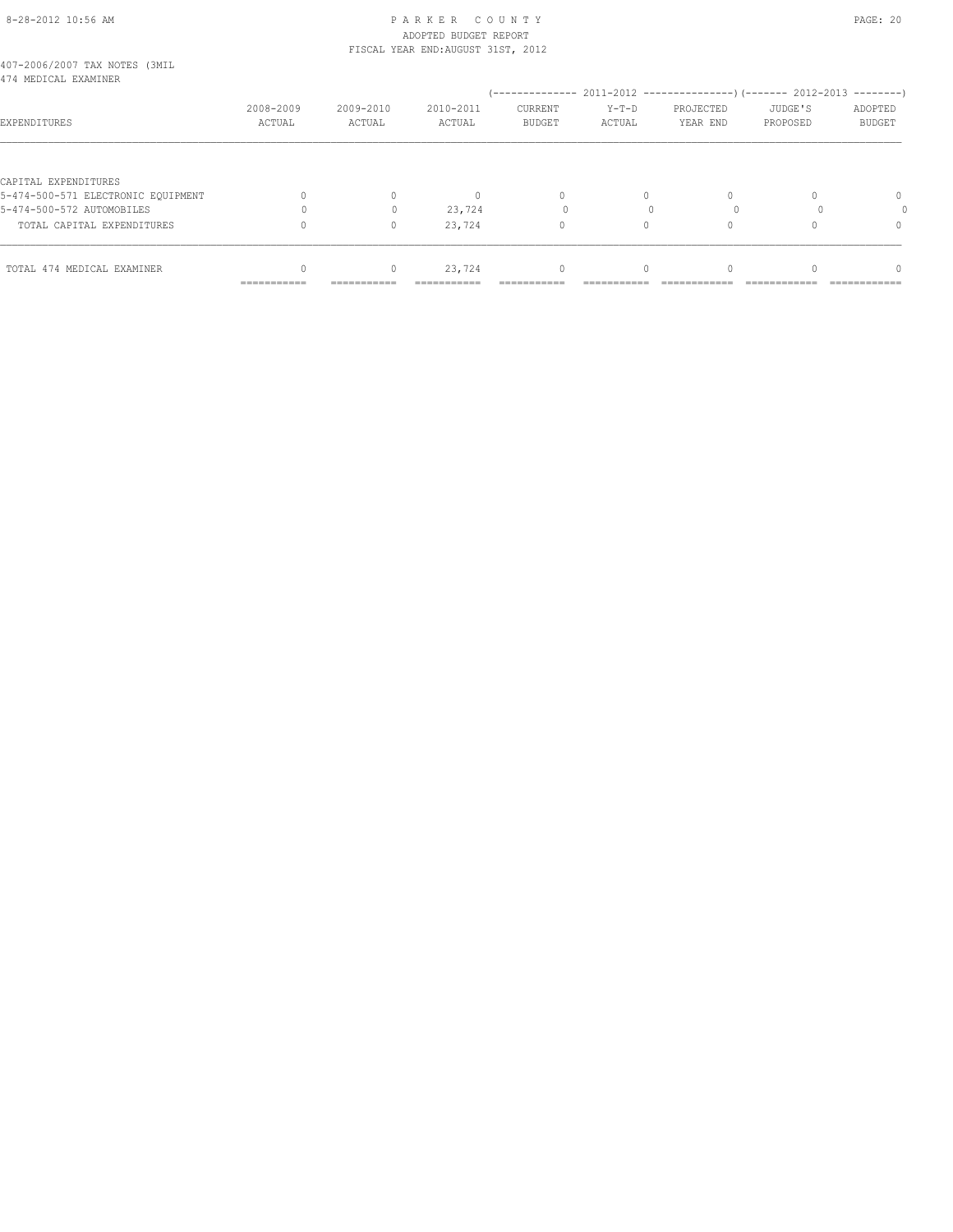#### 8-28-2012 10:56 AM P A R K E R C O U N T Y PAGE: 21 ADOPTED BUDGET REPORT FISCAL YEAR END:AUGUST 31ST, 2012

| 407-2006/2007 TAX NOTES (3MIL |  |  |  |
|-------------------------------|--|--|--|
| 475 COUNTY ATTORNEY           |  |  |  |

| RIJ COUNII AIIURNEI                |                     |                     |                     |                          |                   |                       |                     |                          |
|------------------------------------|---------------------|---------------------|---------------------|--------------------------|-------------------|-----------------------|---------------------|--------------------------|
| EXPENDITURES                       | 2008-2009<br>ACTUAL | 2009-2010<br>ACTUAL | 2010-2011<br>ACTUAL | CURRENT<br><b>BUDGET</b> | $Y-T-D$<br>ACTUAL | PROJECTED<br>YEAR END | JUDGE'S<br>PROPOSED | ADOPTED<br><b>BUDGET</b> |
|                                    |                     |                     |                     |                          |                   |                       |                     |                          |
| CAPITAL EXPENDITURES               |                     |                     |                     |                          |                   |                       |                     |                          |
| 5-475-500-570 OFFICE EQUIPMENT     |                     |                     |                     | $\Omega$                 | 0                 |                       |                     |                          |
| 5-475-500-571 ELECTRONIC EQUIPMENT | 9,345               |                     |                     |                          |                   |                       |                     | 0                        |
| 5-475-500-572 AUTOMOBILES          |                     |                     |                     |                          |                   |                       |                     |                          |
| TOTAL CAPITAL EXPENDITURES         | 9,345               |                     |                     |                          |                   |                       |                     |                          |
|                                    |                     |                     |                     |                          |                   |                       |                     |                          |
| TOTAL 475 COUNTY ATTORNEY          | 9,345               | 0                   |                     | 0                        |                   |                       |                     |                          |
|                                    | ===========         |                     |                     |                          |                   |                       |                     |                          |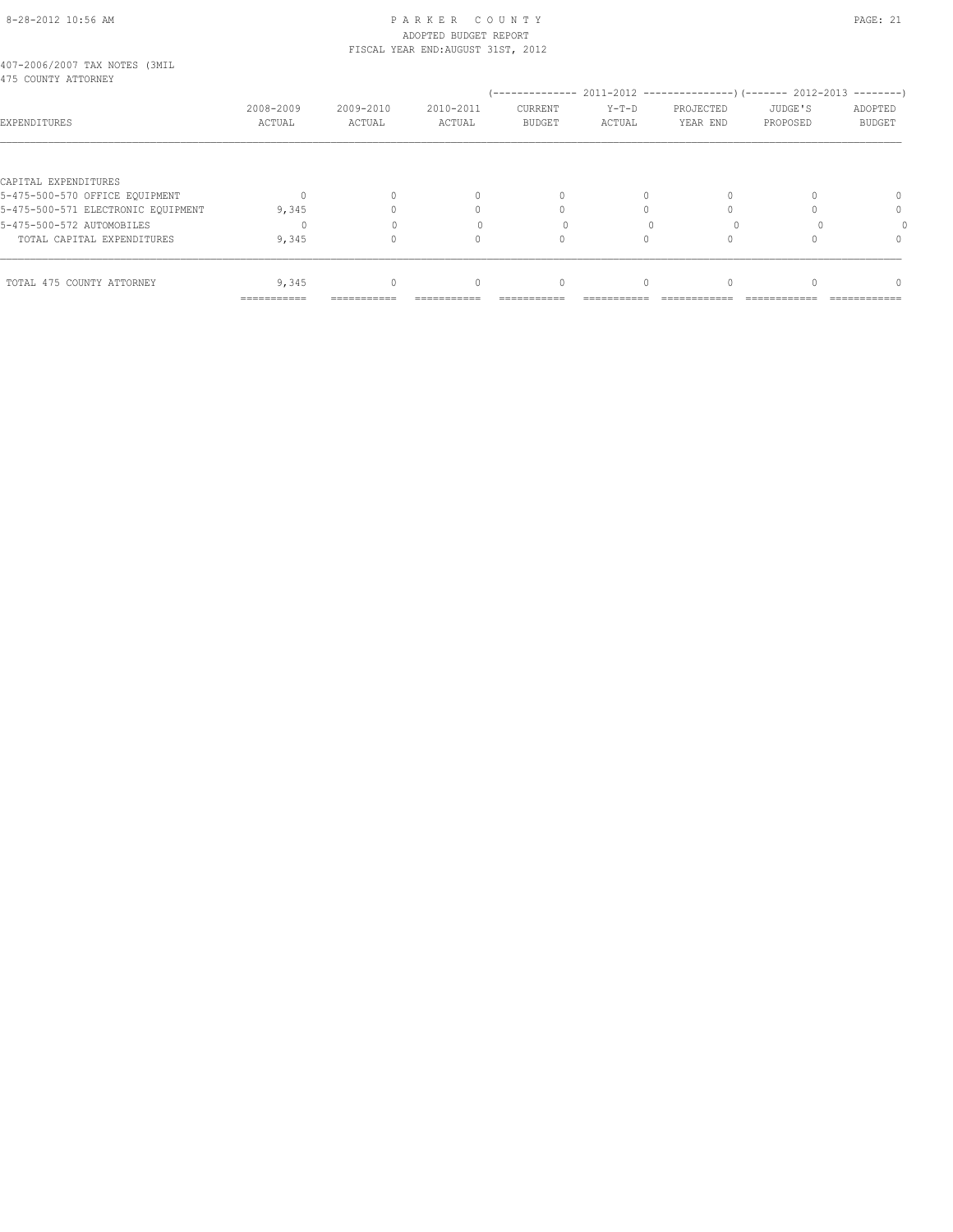#### 8-28-2012 10:56 AM P A R K E R C O U N T Y PAGE: 22 ADOPTED BUDGET REPORT FISCAL YEAR END:AUGUST 31ST, 2012

| 407-2006/2007 TAX NOTES (3MIL<br>490 ELECTION                                            |                            |             |                                  |                                  |          |           |          |               |
|------------------------------------------------------------------------------------------|----------------------------|-------------|----------------------------------|----------------------------------|----------|-----------|----------|---------------|
|                                                                                          |                            |             |                                  |                                  |          |           |          |               |
|                                                                                          | 2008-2009                  | 2009-2010   | 2010-2011                        | <b>CURRENT</b>                   | $Y-T-D$  | PROJECTED | JUDGE'S  | ADOPTED       |
| EXPENDITURES                                                                             | ACTUAL                     | ACTUAL      | ACTUAL                           | <b>BUDGET</b>                    | ACTUAL   | YEAR END  | PROPOSED | <b>BUDGET</b> |
| CAPITAL EXPENDITURES<br>5-490-500-571 ELECTRONIC EOUIPMENT<br>TOTAL CAPITAL EXPENDITURES |                            |             | Λ                                |                                  |          |           |          | $\Omega$      |
| TOTAL 490 ELECTION                                                                       |                            | $\Omega$    | $\begin{array}{c} \n\end{array}$ | $\begin{array}{c} \n\end{array}$ | $\Omega$ |           |          | $\Omega$      |
|                                                                                          | -----------<br>----------- | ----------- |                                  |                                  |          |           |          | ------------  |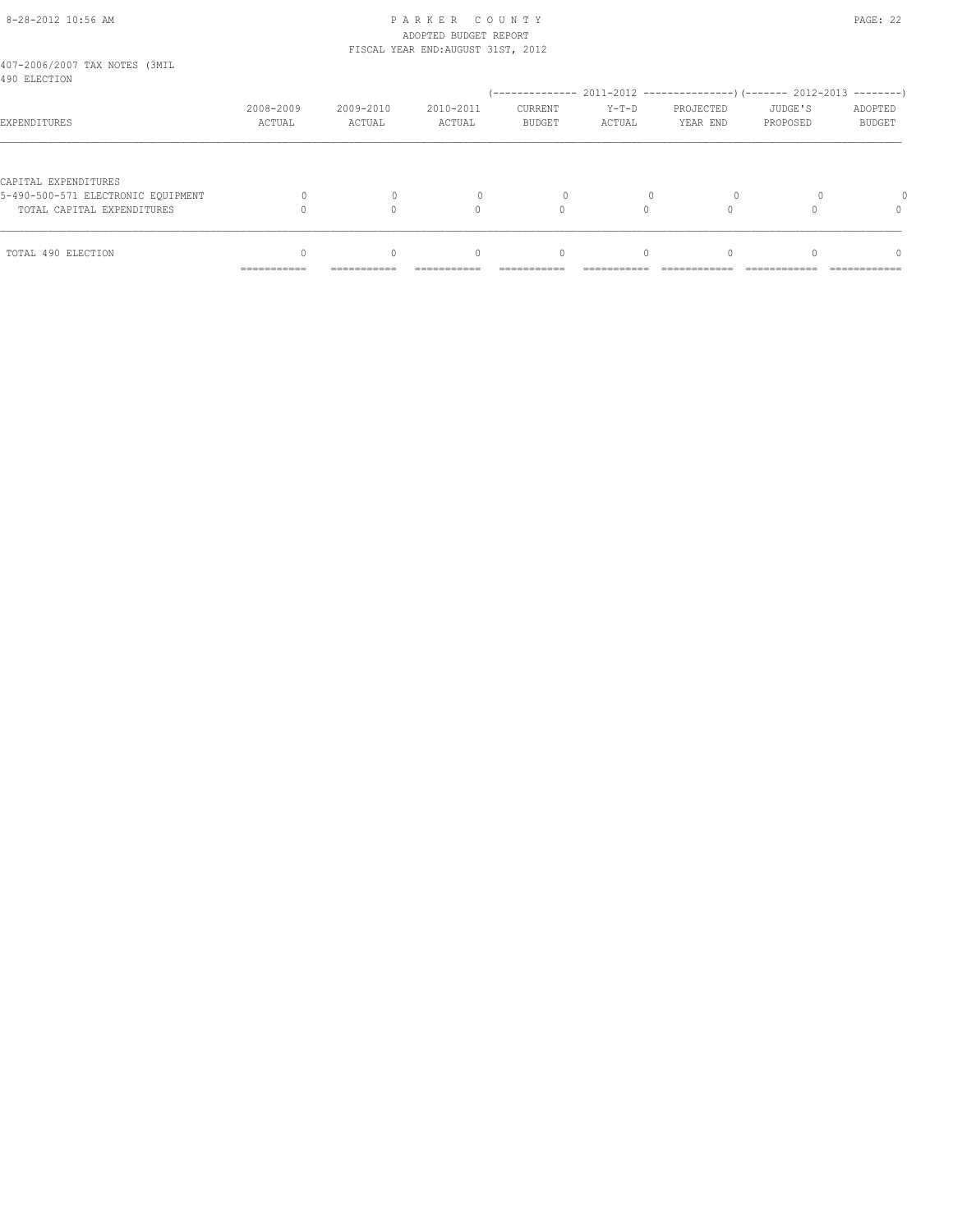#### 8-28-2012 10:56 AM P A R K E R C O U N T Y PAGE: 23 ADOPTED BUDGET REPORT FISCAL YEAR END:AUGUST 31ST, 2012

| 407-2006/2007 TAX NOTES (3MIL |  |  |  |
|-------------------------------|--|--|--|
| 495 COUNTY AUDITOR            |  |  |  |

| 495 COUNTY AUDITOR                 |                           |                     |                           | --------------             |                   | 2011-2012 -----------------) (------- 2012-2013 |                     | $--------$                 |
|------------------------------------|---------------------------|---------------------|---------------------------|----------------------------|-------------------|-------------------------------------------------|---------------------|----------------------------|
| EXPENDITURES                       | 2008-2009<br>ACTUAL       | 2009-2010<br>ACTUAL | 2010-2011<br>ACTUAL       | CURRENT<br><b>BUDGET</b>   | $Y-T-D$<br>ACTUAL | PROJECTED<br>YEAR END                           | JUDGE'S<br>PROPOSED | ADOPTED<br><b>BUDGET</b>   |
|                                    |                           |                     |                           |                            |                   |                                                 |                     |                            |
| CAPITAL EXPENDITURES               |                           |                     |                           |                            |                   |                                                 |                     |                            |
| 5-495-500-571 ELECTRONIC EQUIPMENT |                           | 1,553               | $\Omega$                  | u                          |                   |                                                 |                     | 0                          |
| 5-495-500-590 OFFICE FURNITURE     |                           |                     |                           |                            |                   |                                                 |                     |                            |
| TOTAL CAPITAL EXPENDITURES         |                           | 1,553               | $\Omega$                  |                            |                   |                                                 |                     |                            |
|                                    |                           |                     |                           |                            |                   |                                                 |                     |                            |
| TOTAL 495 COUNTY AUDITOR           |                           | 1,553               | $\Omega$                  |                            |                   |                                                 |                     |                            |
|                                    | $=$ = = = = = = = = = = = | ===========         | $=$ = = = = = = = = = = = | --------------<br>-------- | ---------------   | --------------<br>-----------                   | _____________       | ____________<br>---------- |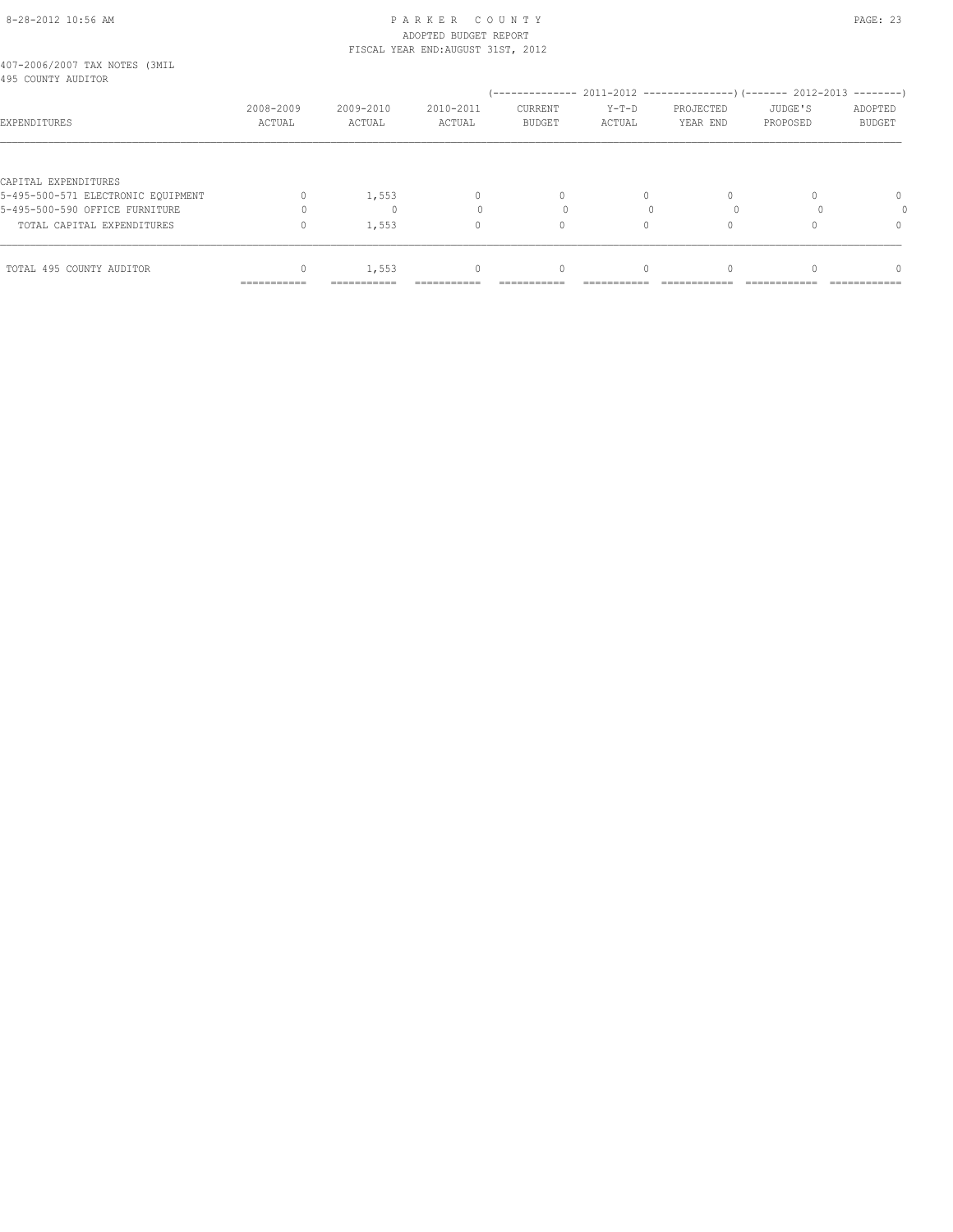#### 8-28-2012 10:56 AM P A R K E R C O U N T Y PAGE: 24 ADOPTED BUDGET REPORT FISCAL YEAR END:AUGUST 31ST, 2012

|            |                          |                                  | <b>CURRENT</b> |                                       | PROJECTED |          | ADOPTED                  |
|------------|--------------------------|----------------------------------|----------------|---------------------------------------|-----------|----------|--------------------------|
| ACTUAL     | ACTUAL                   | ACTUAL                           | <b>BUDGET</b>  | ACTUAL                                | YEAR END  | PROPOSED | <b>BUDGET</b>            |
|            |                          | $\cap$                           |                |                                       |           |          | $\Omega$                 |
| __________ | $\Omega$                 | $\begin{array}{c} \n\end{array}$ | $\mathbf{0}$   | $\Omega$                              |           |          | $\Omega$<br>------------ |
|            | 2008-2009<br>----------- | 2009-2010<br>-----------         | 2010-2011      | ----- ----- ---- ------- --- ---- --- | $Y-T-D$   |          | JUDGE'S                  |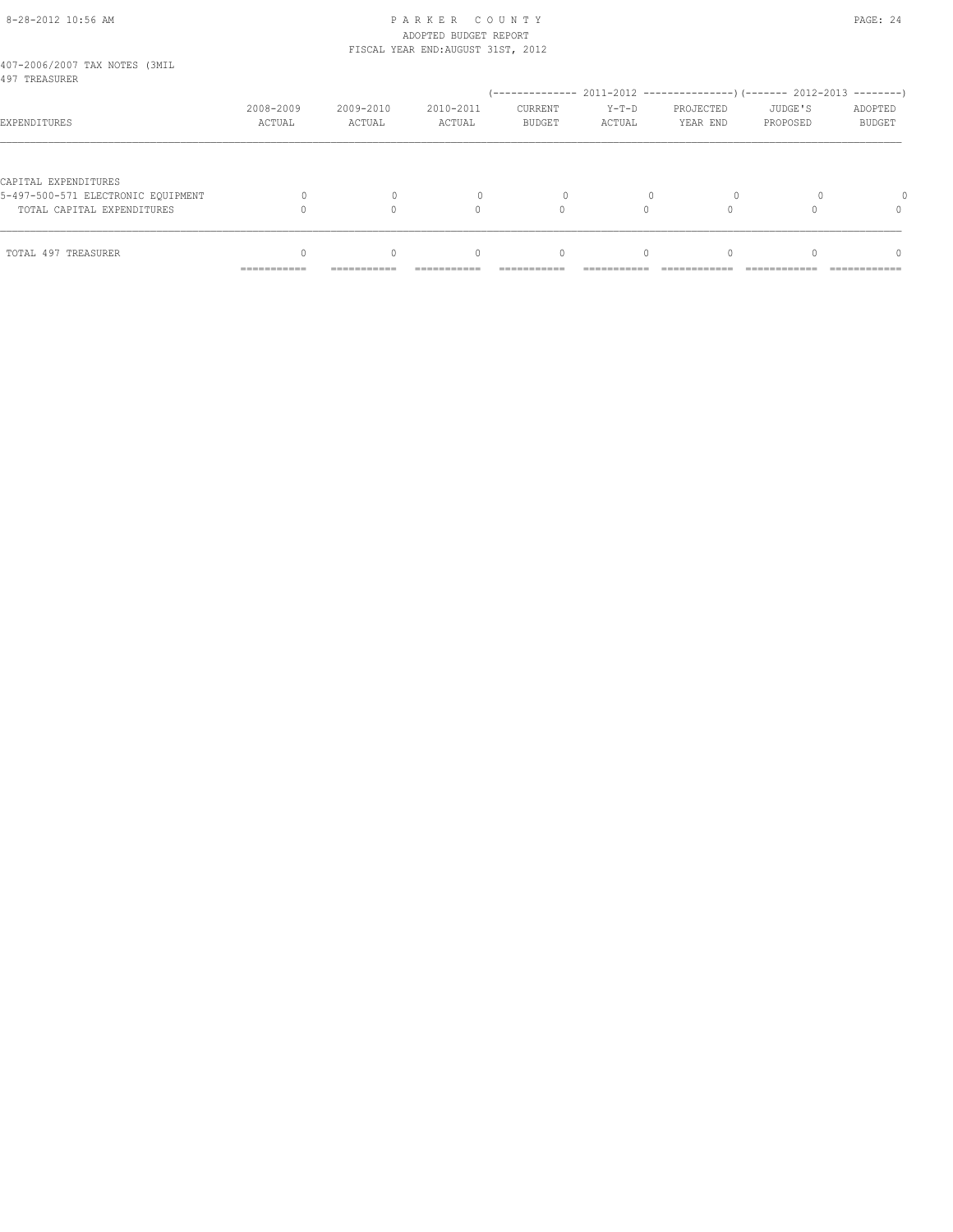# 8-28-2012 10:56 AM P A R K E R C O U N T Y PAGE: 25 ADOPTED BUDGET REPORT

 $\begin{matrix} 0 & 0 & 0 & 0 \\ 0 & 0 & 0 & 0 \\ 0 & 0 & 0 & 0 \\ 0 & 0 & 0 & 0 \\ 0 & 0 & 0 & 0 \\ 0 & 0 & 0 & 0 \\ 0 & 0 & 0 & 0 \\ 0 & 0 & 0 & 0 \\ 0 & 0 & 0 & 0 \\ 0 & 0 & 0 & 0 \\ 0 & 0 & 0 & 0 \\ 0 & 0 & 0 & 0 \\ 0 & 0 & 0 & 0 \\ 0 & 0 & 0 & 0 \\ 0 & 0 & 0 & 0 \\ 0 & 0 & 0 & 0 \\ 0 & 0 & 0 & 0 \\ 0 & 0 & 0 & 0$ 

=========== =========== =========== =========== =========== ============ ============ ============

|                                                           |                     |                     | FISCAL YEAR END: AUGUST 31ST, 2012 |                          |                   |                       |                     |                   |
|-----------------------------------------------------------|---------------------|---------------------|------------------------------------|--------------------------|-------------------|-----------------------|---------------------|-------------------|
| 407-2006/2007 TAX NOTES (3MIL<br>499 TAX ASSESS/COLLECTOR |                     |                     |                                    |                          |                   |                       |                     |                   |
|                                                           |                     |                     |                                    |                          |                   |                       |                     |                   |
| EXPENDITURES                                              | 2008-2009<br>ACTUAL | 2009-2010<br>ACTUAL | 2010-2011<br>ACTUAL                | CURRENT<br><b>BUDGET</b> | $Y-T-D$<br>ACTUAL | PROJECTED<br>YEAR END | JUDGE'S<br>PROPOSED | ADOPTED<br>BUDGET |
|                                                           |                     |                     |                                    |                          |                   |                       |                     |                   |
| CAPITAL EXPENDITURES                                      |                     |                     |                                    |                          |                   |                       |                     |                   |
| 5-499-500-571 ELECTRONIC EOUIPMENT                        |                     | $\mathbf{0}$        | $\circ$                            | 0                        | 0                 |                       |                     | <sup>0</sup>      |
| TOTAL CAPITAL EXPENDITURES                                |                     | $\circ$             | 0                                  | 0                        | 0                 |                       |                     | 0                 |
|                                                           |                     |                     |                                    |                          |                   |                       |                     |                   |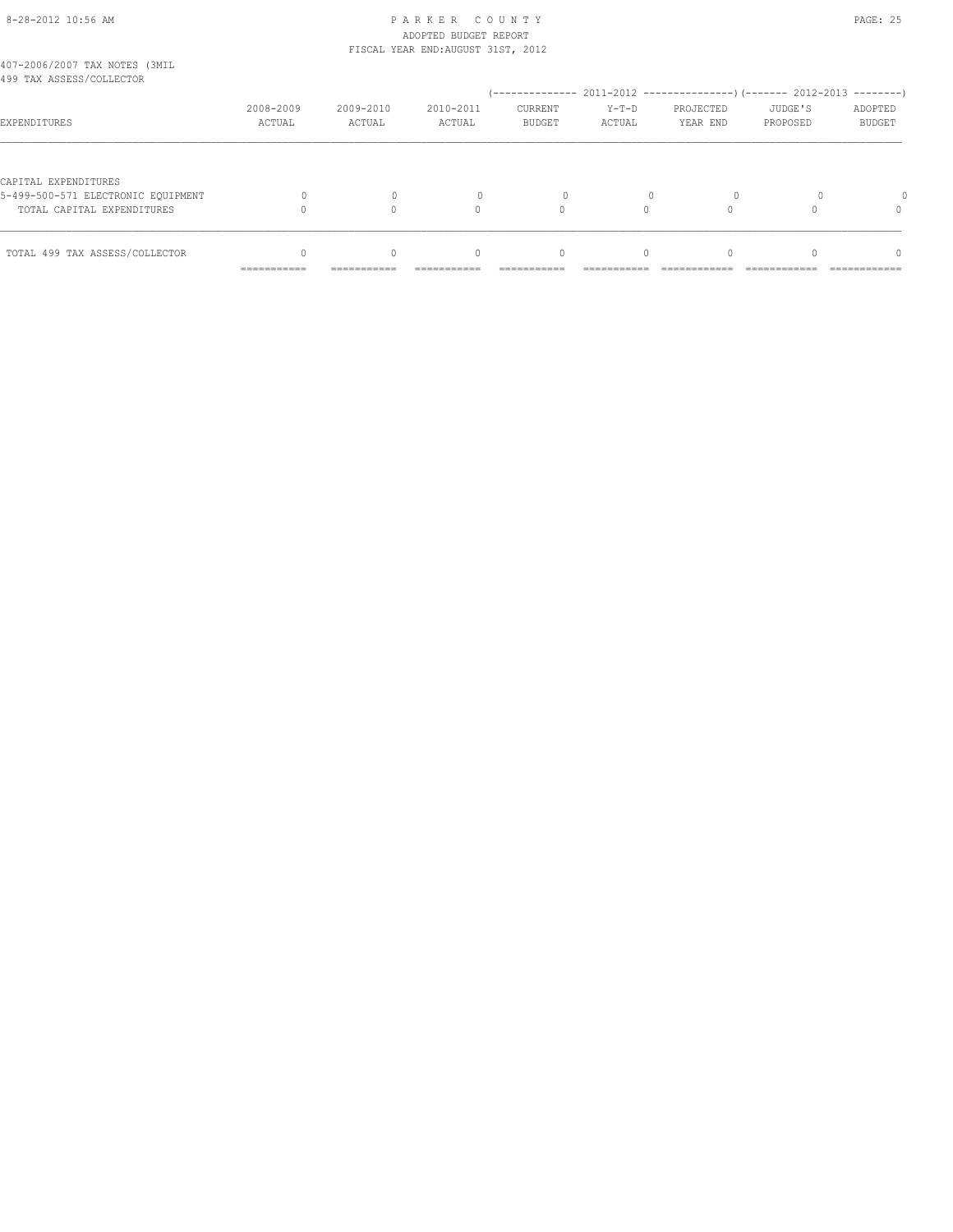## 8-28-2012 10:56 AM P A R K E R C O U N T Y PAGE: 26 ADOPTED BUDGET REPORT FISCAL YEAR END:AUGUST 31ST, 2012

| 407-2006/2007 TAX NOTES (3MIL |  |  |
|-------------------------------|--|--|
| 510 BUILDING & GROUNDS        |  |  |

| 2008-2009<br>ACTUAL | 2009-2010<br>ACTUAL                      | 2010-2011<br>ACTUAL | CURRENT<br><b>BUDGET</b> | $Y-T-D$<br>ACTUAL | PROJECTED<br>YEAR END | JUDGE'S<br>PROPOSED | ADOPTED<br><b>BUDGET</b>                                   |
|---------------------|------------------------------------------|---------------------|--------------------------|-------------------|-----------------------|---------------------|------------------------------------------------------------|
|                     |                                          |                     |                          |                   |                       |                     |                                                            |
|                     |                                          |                     |                          |                   |                       |                     |                                                            |
|                     | 20,453                                   |                     | 0                        | $\Omega$          | 0                     |                     | $\Omega$                                                   |
|                     |                                          |                     |                          |                   |                       |                     | 0                                                          |
|                     |                                          |                     |                          |                   |                       |                     | $\Omega$                                                   |
|                     |                                          |                     |                          |                   |                       |                     |                                                            |
|                     | 20,453                                   |                     | $^{0}$                   |                   |                       |                     |                                                            |
|                     |                                          |                     |                          |                   |                       |                     | 0                                                          |
|                     | 5-510-500-550 COURTHOUSE REMODELING & RE | 20,453              |                          | --------------    | 0                     | 0                   | $2011-2012$ ----------------) (------- 2012-2013 --------) |

=========== =========== =========== =========== =========== ============ ============ ============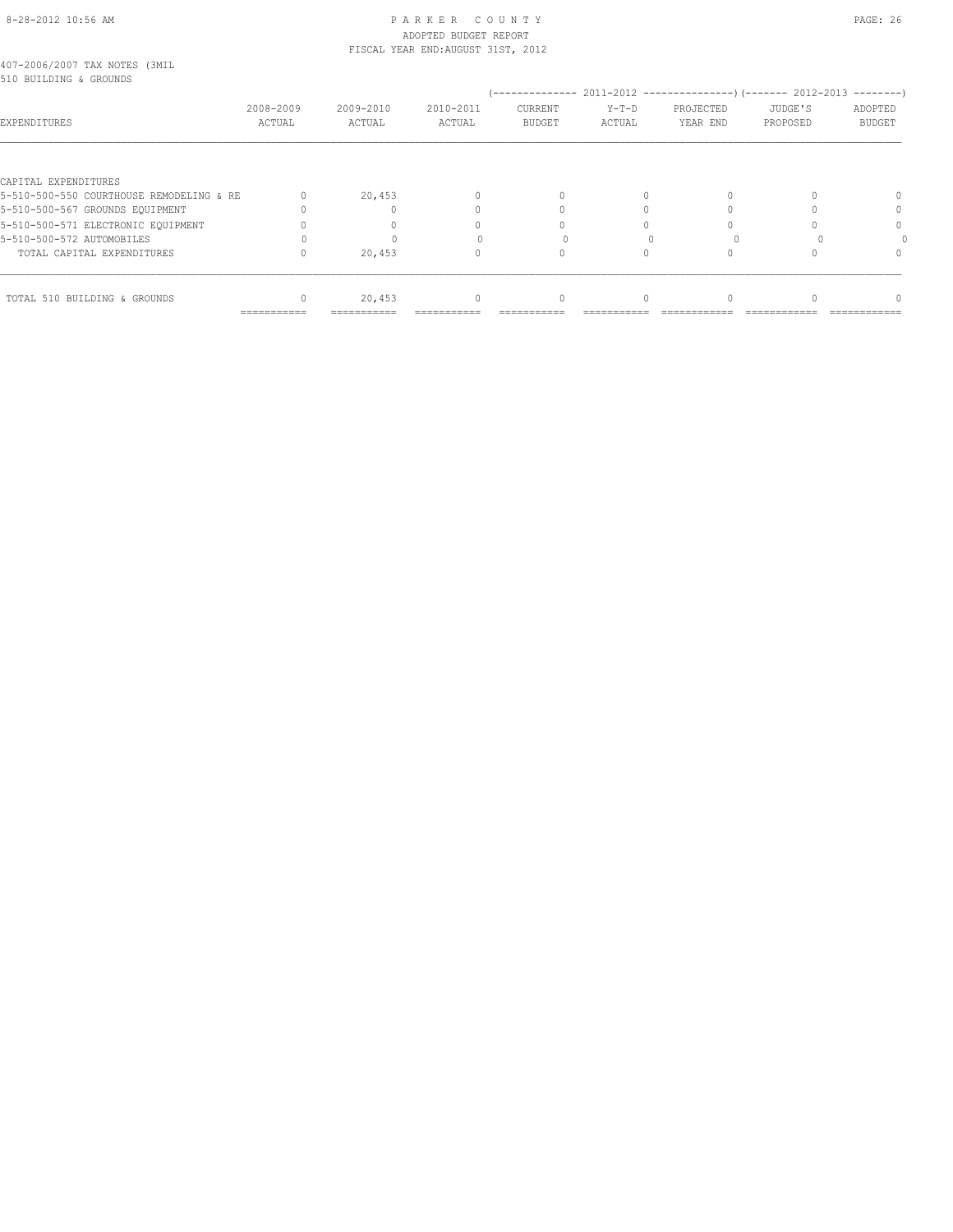# 8-28-2012 10:56 AM P A R K E R C O U N T Y PAGE: 27 ADOPTED BUDGET REPORT

|                                           |                     |                     | FISCAL YEAR END: AUGUST 31ST, 2012 |                                  |                   |                       |                     |                          |
|-------------------------------------------|---------------------|---------------------|------------------------------------|----------------------------------|-------------------|-----------------------|---------------------|--------------------------|
| 407-2006/2007 TAX NOTES (3MIL<br>512 JAIL |                     |                     |                                    |                                  |                   |                       |                     |                          |
|                                           |                     |                     |                                    |                                  |                   |                       |                     |                          |
| EXPENDITURES                              | 2008-2009<br>ACTUAL | 2009-2010<br>ACTUAL | 2010-2011<br>ACTUAL                | CURRENT<br><b>BUDGET</b>         | $Y-T-D$<br>ACTUAL | PROJECTED<br>YEAR END | JUDGE'S<br>PROPOSED | ADOPTED<br><b>BUDGET</b> |
|                                           |                     |                     |                                    |                                  |                   |                       |                     |                          |
| CAPITAL EXPENDITURES                      |                     |                     |                                    |                                  |                   |                       |                     |                          |
| 5-512-500-571 ELECTRONIC EOUIPMENT        |                     |                     |                                    |                                  |                   |                       |                     |                          |
| TOTAL CAPITAL EXPENDITURES                |                     |                     | 0                                  | $\Omega$                         |                   |                       |                     |                          |
| TOTAL 512 JAIL                            |                     | $\bigcap$           | $\begin{array}{c} \n\end{array}$   | $\begin{array}{c} \n\end{array}$ | $\bigcap$         | $\Omega$              |                     | $\Omega$                 |
|                                           | ===========         | ===========         |                                    |                                  |                   |                       |                     |                          |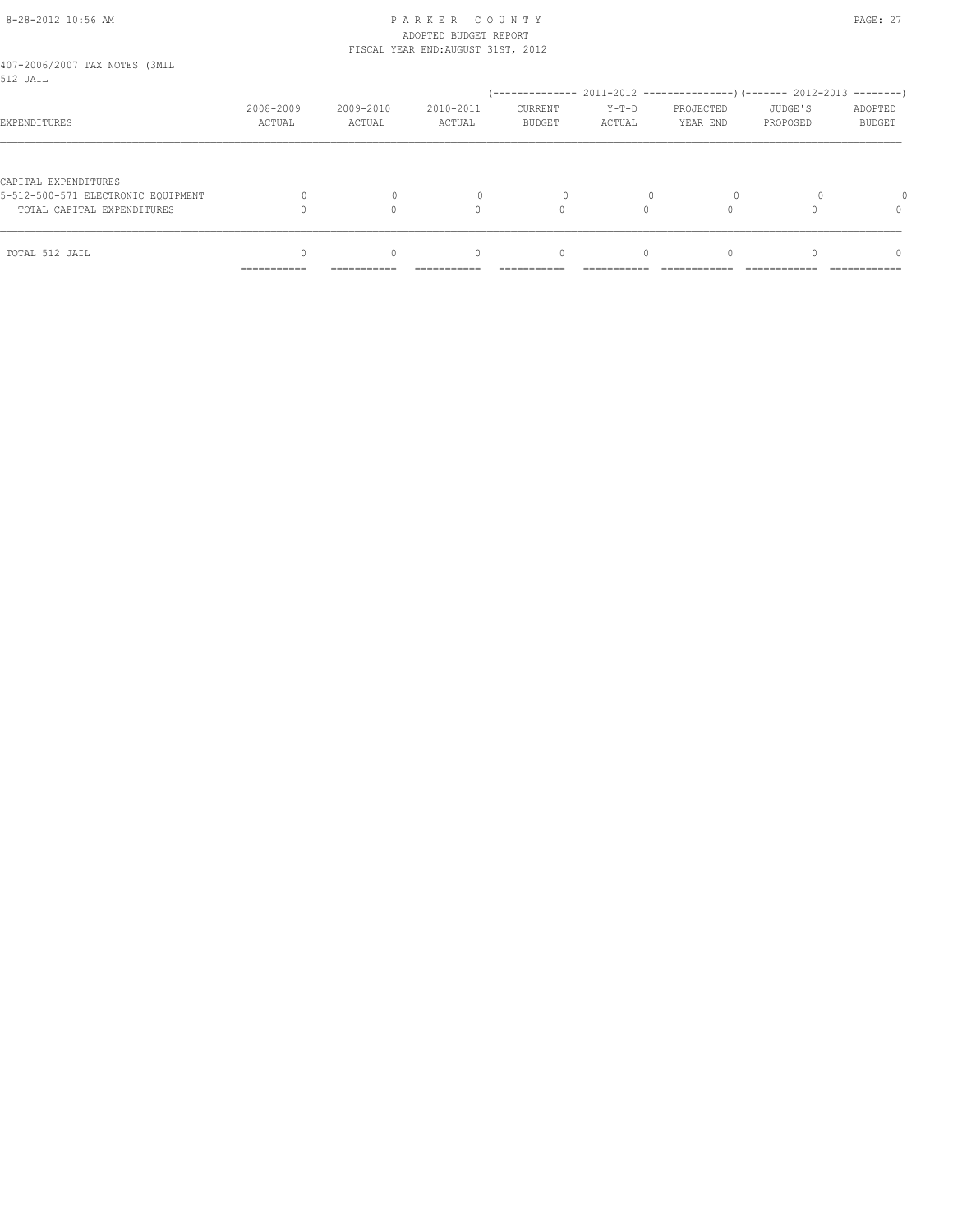#### 8-28-2012 10:56 AM P A R K E R C O U N T Y PAGE: 28 ADOPTED BUDGET REPORT FISCAL YEAR END:AUGUST 31ST, 2012

#### 407-2006/2007 TAX NOTES (3MIL 543 FIRE MARSHAL

| UTU TIND PRINJIRID                       |                     |                     |                     |                          |                   |                       |                     |                          |
|------------------------------------------|---------------------|---------------------|---------------------|--------------------------|-------------------|-----------------------|---------------------|--------------------------|
| EXPENDITURES                             | 2008-2009<br>ACTUAL | 2009-2010<br>ACTUAL | 2010-2011<br>ACTUAL | CURRENT<br><b>BUDGET</b> | $Y-T-D$<br>ACTUAL | PROJECTED<br>YEAR END | JUDGE'S<br>PROPOSED | ADOPTED<br><b>BUDGET</b> |
|                                          |                     |                     |                     |                          |                   |                       |                     |                          |
| CAPITAL EXPENDITURES                     |                     |                     |                     |                          |                   |                       |                     |                          |
| 5-543-500-568 RADIO FREQUENCY            |                     |                     |                     | $\cap$                   |                   |                       |                     |                          |
| 5-543-500-572 AUTOMOBILES                |                     |                     |                     |                          |                   |                       |                     |                          |
| 5-543-500-576 FIRE DEPARTMENT EQUIPMENT  |                     |                     |                     |                          |                   |                       |                     |                          |
| 5-543-500-577 UNIFORMS & PROTECTIVE CLOT |                     |                     |                     |                          |                   |                       |                     |                          |
| 5-543-500-579 AUTOMOBILE EQUIPMENT       |                     |                     |                     |                          |                   |                       |                     |                          |
| 5-543-500-590 OFFICE FURNITURE           |                     |                     |                     |                          |                   |                       |                     |                          |
| TOTAL CAPITAL EXPENDITURES               |                     |                     |                     |                          |                   |                       |                     |                          |
| TOTAL 543 FIRE MARSHAL                   |                     |                     |                     | $\Omega$                 |                   |                       |                     |                          |
|                                          | ===========         | ===========         |                     |                          |                   |                       |                     |                          |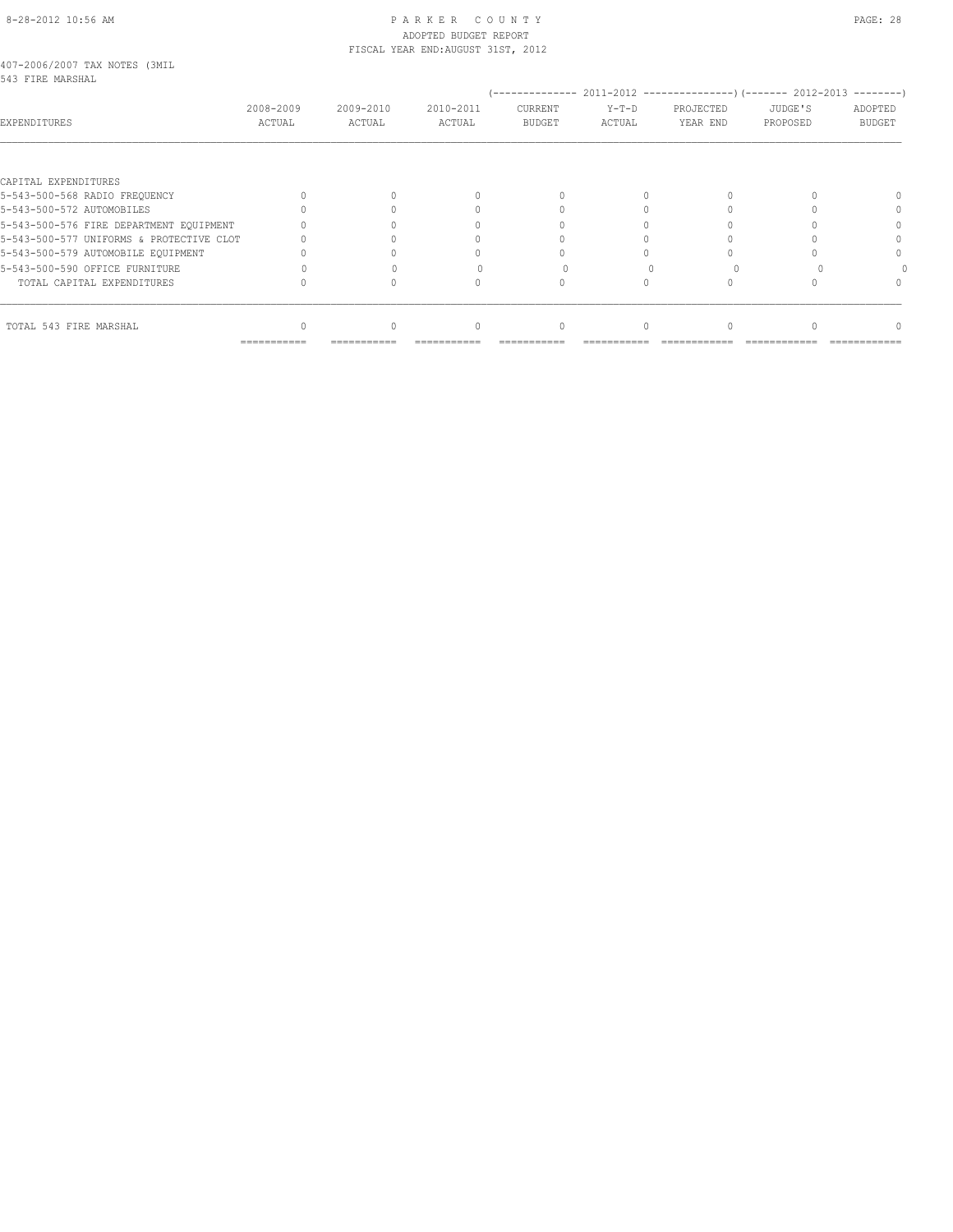# 8-28-2012 10:56 AM P A R K E R C O U N T Y PAGE: 29 ADOPTED BUDGET REPORT

|                                                           |           |           | FISCAL YEAR END: AUGUST 31ST, 2012 |          |        |           |          |              |
|-----------------------------------------------------------|-----------|-----------|------------------------------------|----------|--------|-----------|----------|--------------|
| 407-2006/2007 TAX NOTES (3MIL<br>544 ENVIRONMENTAL OFFICE |           |           |                                    |          |        |           |          |              |
|                                                           |           |           |                                    |          |        |           |          |              |
|                                                           | 2008-2009 | 2009-2010 | 2010-2011                          | CURRENT  | Y-T-D  | PROJECTED | JUDGE'S  | ADOPTED      |
| EXPENDITURES                                              | ACTUAL    | ACTUAL    | ACTUAL                             | BUDGET   | ACTUAL | YEAR END  | PROPOSED | BUDGET       |
|                                                           |           |           |                                    |          |        |           |          |              |
| CAPITAL EXPENDITURES                                      |           |           |                                    |          |        |           |          |              |
| 5-544-500-572 AUTOMOBILES                                 | 0         | $\Omega$  |                                    |          |        | $\Omega$  |          | $\Omega$     |
| 5-544-500-590 OFFICE FURNITURE                            |           | $\Omega$  | $\begin{array}{c} \n\end{array}$   | $\Omega$ | $\cap$ | 0         |          | $\Omega$     |
| TOTAL CAPITAL EXPENDITURES                                | 0         | 0         |                                    |          | 0      | 0         |          | $\mathbf{0}$ |
|                                                           |           |           |                                    |          |        |           |          |              |

TOTAL 544 ENVIRONMENTAL OFFICE  $\begin{array}{cccccccc} 0 & 0 & 0 & 0 & 0 & 0 \end{array}$ 

=========== =========== =========== =========== =========== ============ ============ ============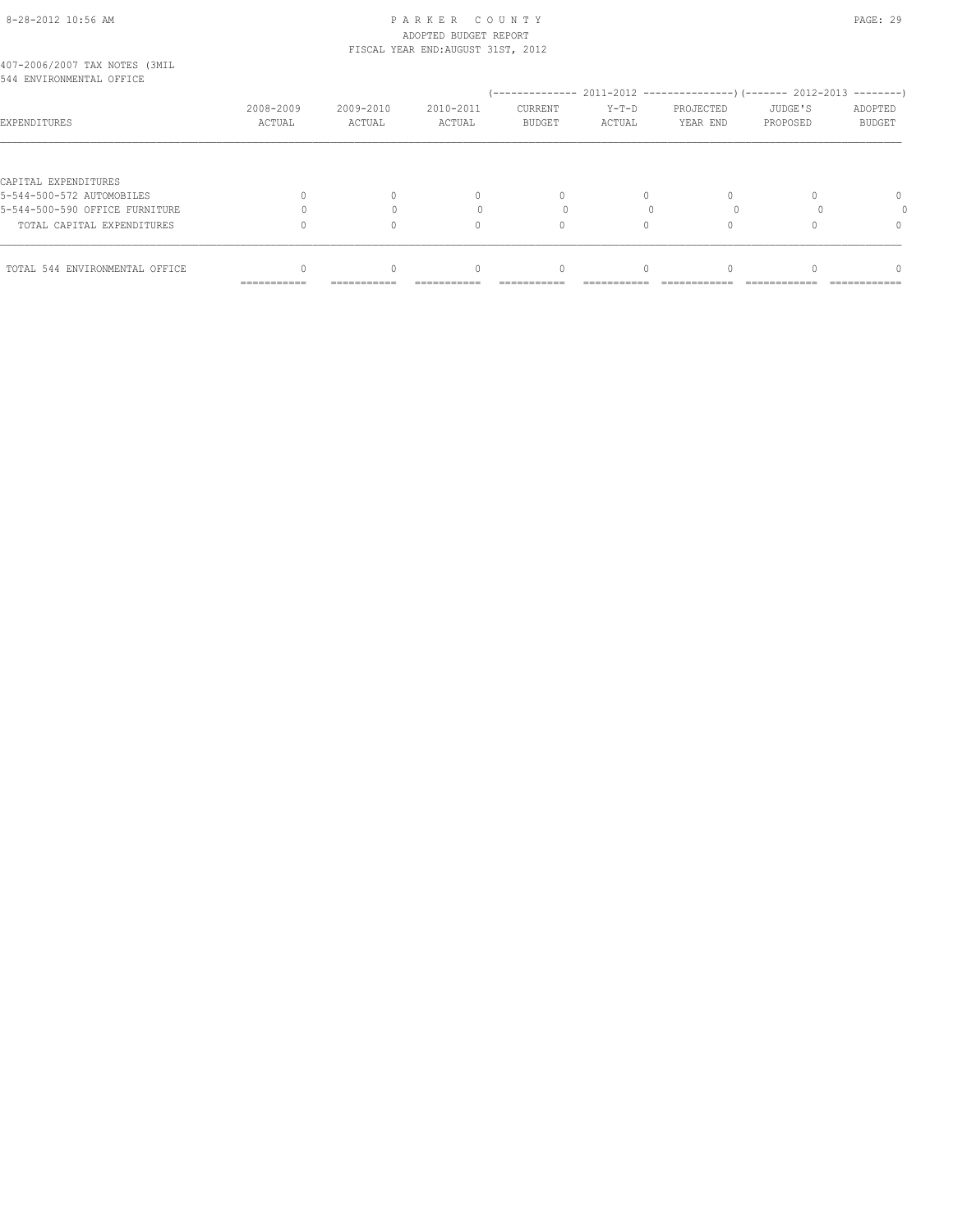# 8-28-2012 10:56 AM P A R K E R C O U N T Y PAGE: 30 ADOPTED BUDGET REPORT

|                                                                  | ------------        | ------------        |                                    |                          |                   |                       |                     |                          |
|------------------------------------------------------------------|---------------------|---------------------|------------------------------------|--------------------------|-------------------|-----------------------|---------------------|--------------------------|
| TOTAL 545 SHERIFF DISPATCH                                       |                     |                     | 0                                  | 0                        |                   |                       |                     | $\Omega$                 |
| 5-545-500-571 ELECTRONIC EOUIPMENT<br>TOTAL CAPITAL EXPENDITURES |                     |                     | $\bigcap$                          |                          | $\Omega$          |                       |                     | $\Omega$                 |
| CAPITAL EXPENDITURES                                             |                     |                     |                                    |                          |                   |                       |                     |                          |
| EXPENDITURES                                                     | 2008-2009<br>ACTUAL | 2009-2010<br>ACTUAL | 2010-2011<br>ACTUAL                | CURRENT<br><b>BUDGET</b> | $Y-T-D$<br>ACTUAL | PROJECTED<br>YEAR END | JUDGE'S<br>PROPOSED | ADOPTED<br><b>BUDGET</b> |
| 407-2006/2007 TAX NOTES (3MIL<br>545 SHERIFF DISPATCH            |                     |                     |                                    |                          |                   |                       |                     |                          |
|                                                                  |                     |                     | FISCAL YEAR END: AUGUST 31ST, 2012 |                          |                   |                       |                     |                          |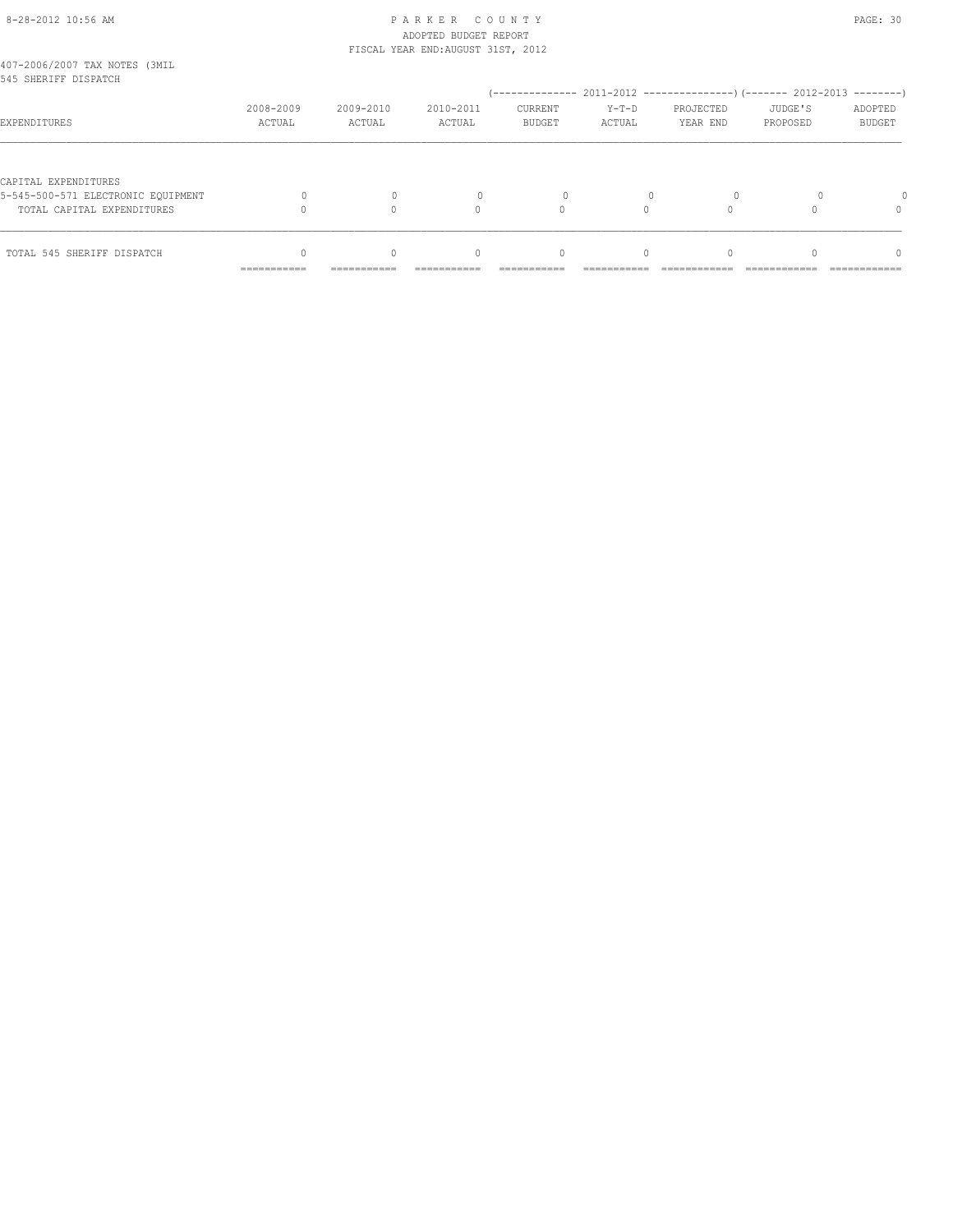#### 8-28-2012 10:56 AM P A R K E R C O U N T Y PAGE: 31 ADOPTED BUDGET REPORT FISCAL YEAR END:AUGUST 31ST, 2012

| 407-2006/2007 TAX NOTES (3MIL |  |  |
|-------------------------------|--|--|
| 551 CONSTABLE PCT 1           |  |  |

| OOT COMPINERE ROL T                |                           |                     |                           |                          |                   |                       |                     |                                 |
|------------------------------------|---------------------------|---------------------|---------------------------|--------------------------|-------------------|-----------------------|---------------------|---------------------------------|
| <b>EXPENDITURES</b>                | 2008-2009<br>ACTUAL       | 2009-2010<br>ACTUAL | 2010-2011<br>ACTUAL       | CURRENT<br><b>BUDGET</b> | $Y-T-D$<br>ACTUAL | PROJECTED<br>YEAR END | JUDGE'S<br>PROPOSED | ADOPTED<br><b>BUDGET</b>        |
|                                    |                           |                     |                           |                          |                   |                       |                     |                                 |
| CAPITAL EXPENDITURES               |                           |                     |                           |                          |                   |                       |                     |                                 |
| 5-551-500-571 ELECTRONIC EQUIPMENT |                           |                     |                           | 0                        |                   |                       |                     | 0                               |
| 5-551-500-572 AUTOMOBILES          |                           |                     |                           |                          |                   |                       |                     |                                 |
| TOTAL CAPITAL EXPENDITURES         |                           | 0                   |                           |                          |                   |                       |                     |                                 |
| TOTAL 551 CONSTABLE PCT 1          |                           | 0                   |                           | 0                        |                   |                       |                     |                                 |
|                                    | $=$ = = = = = = = = = = = | ===========         | ------------<br>--------- | --------------           | ____________      | --------------        | _____________       | -----------------<br>---------- |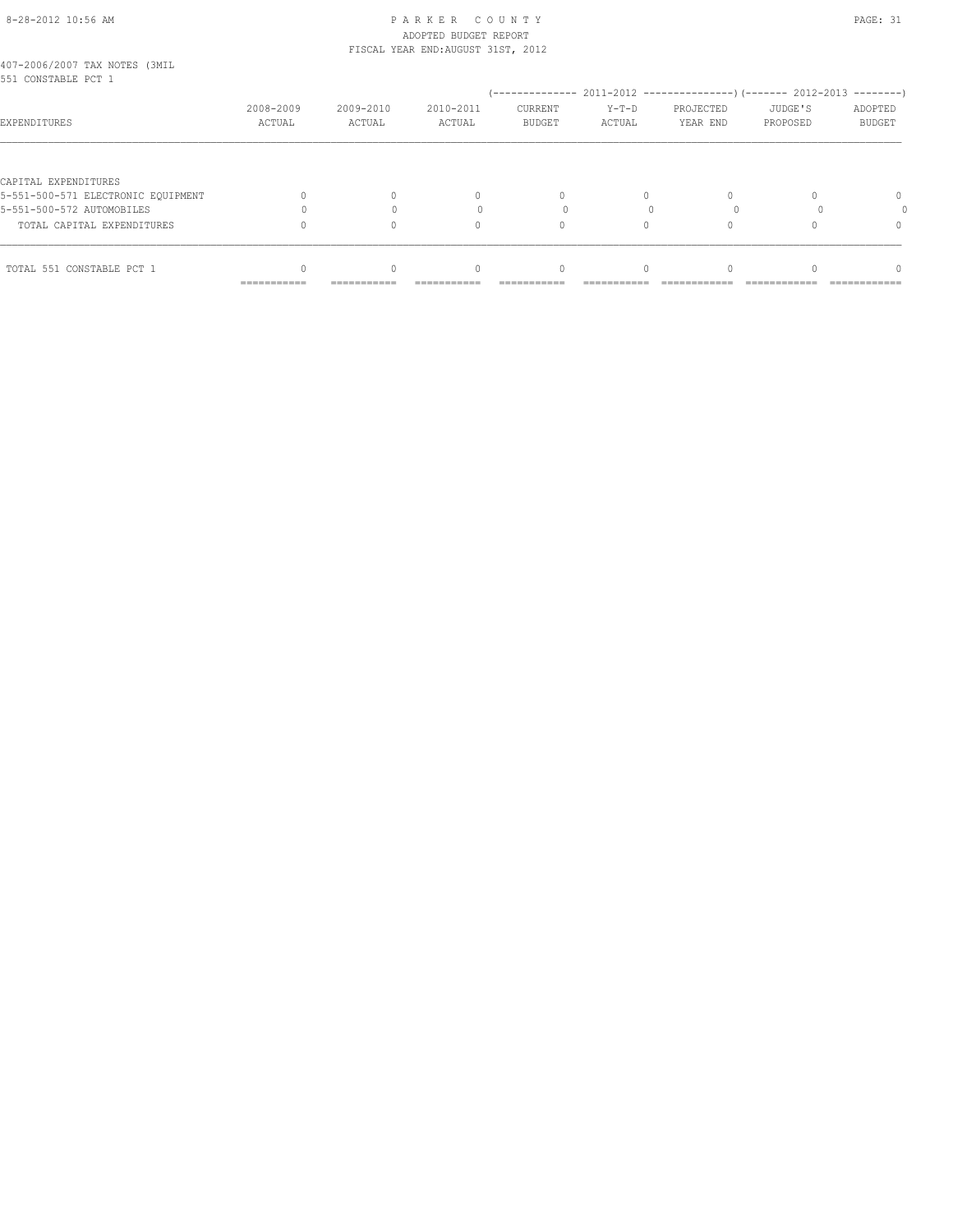#### 8-28-2012 10:56 AM P A R K E R C O U N T Y PAGE: 32 ADOPTED BUDGET REPORT FISCAL YEAR END:AUGUST 31ST, 2012

| 407-2006/2007 TAX NOTES (3MIL |  |  |
|-------------------------------|--|--|
| 552 CONSTABLE PCT 2           |  |  |

| JJZ UUNSIABLE PUI Z                |                     |                     |                     |                          |                   |                       |                     |                                 |
|------------------------------------|---------------------|---------------------|---------------------|--------------------------|-------------------|-----------------------|---------------------|---------------------------------|
| <b>EXPENDITURES</b>                | 2008-2009<br>ACTUAL | 2009-2010<br>ACTUAL | 2010-2011<br>ACTUAL | CURRENT<br><b>BUDGET</b> | $Y-T-D$<br>ACTUAL | PROJECTED<br>YEAR END | JUDGE'S<br>PROPOSED | ADOPTED<br><b>BUDGET</b>        |
|                                    |                     |                     |                     |                          |                   |                       |                     |                                 |
| CAPITAL EXPENDITURES               |                     |                     |                     |                          |                   |                       |                     |                                 |
| 5-552-500-571 ELECTRONIC EQUIPMENT |                     |                     |                     | $\Omega$                 |                   |                       |                     | 0                               |
| 5-552-500-572 AUTOMOBILES          |                     |                     |                     |                          |                   |                       |                     |                                 |
| TOTAL CAPITAL EXPENDITURES         |                     |                     |                     |                          |                   |                       |                     |                                 |
|                                    |                     |                     |                     |                          |                   |                       |                     |                                 |
| TOTAL 552 CONSTABLE PCT 2          |                     |                     |                     | 0                        |                   |                       |                     |                                 |
|                                    | ===========         | ===========         | ===========         | ------------             | ____________      | ---------------       | _____________       | -----------------<br>---------- |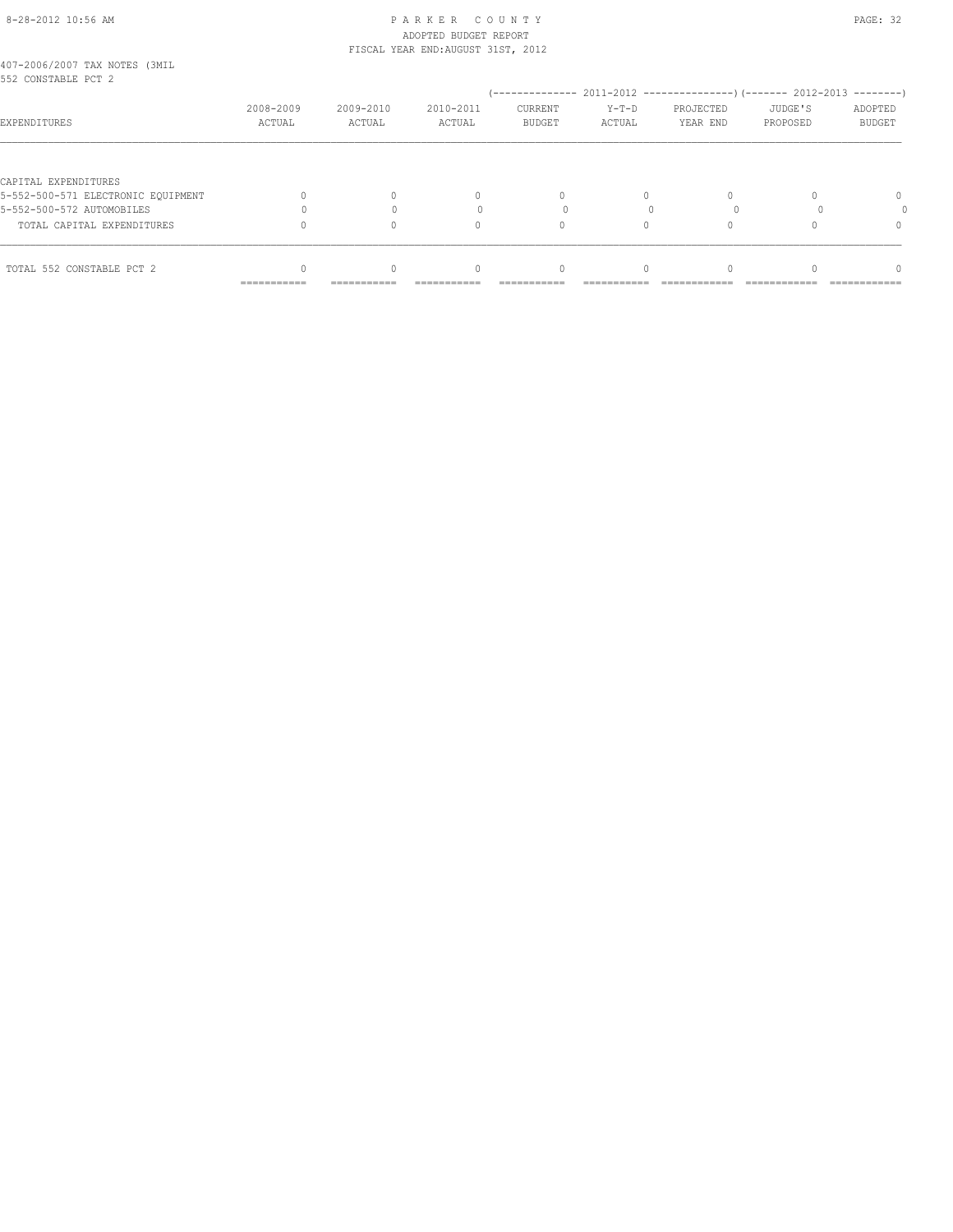#### 8-28-2012 10:56 AM P A R K E R C O U N T Y PAGE: 33 ADOPTED BUDGET REPORT FISCAL YEAR END:AUGUST 31ST, 2012

| 407-2006/2007 TAX NOTES (3MIL |  |  |
|-------------------------------|--|--|
| 553 CONSTABLE PCT 3           |  |  |

| OOO CONSTABLE FUI O                |                           |                     |                         |                          |                   |                       |                     |                                 |
|------------------------------------|---------------------------|---------------------|-------------------------|--------------------------|-------------------|-----------------------|---------------------|---------------------------------|
| EXPENDITURES                       | 2008-2009<br>ACTUAL       | 2009-2010<br>ACTUAL | 2010-2011<br>ACTUAL     | CURRENT<br><b>BUDGET</b> | $Y-T-D$<br>ACTUAL | PROJECTED<br>YEAR END | JUDGE'S<br>PROPOSED | ADOPTED<br><b>BUDGET</b>        |
|                                    |                           |                     |                         |                          |                   |                       |                     |                                 |
| CAPITAL EXPENDITURES               |                           |                     |                         |                          |                   |                       |                     |                                 |
| 5-553-500-571 ELECTRONIC EQUIPMENT |                           | 1,301               |                         | 0                        | 0                 |                       |                     | 0                               |
| 5-553-500-572 AUTOMOBILES          |                           |                     |                         |                          |                   |                       |                     |                                 |
| TOTAL CAPITAL EXPENDITURES         |                           | 1,301               |                         | 0                        | 0                 |                       |                     |                                 |
| TOTAL 553 CONSTABLE PCT 3          |                           | 1,301               |                         | 0                        |                   |                       |                     |                                 |
|                                    | $=$ = = = = = = = = = = = | ===========         | ------------<br>_______ | --------------           | ____________      | --------------        | _____________       | -----------------<br>---------- |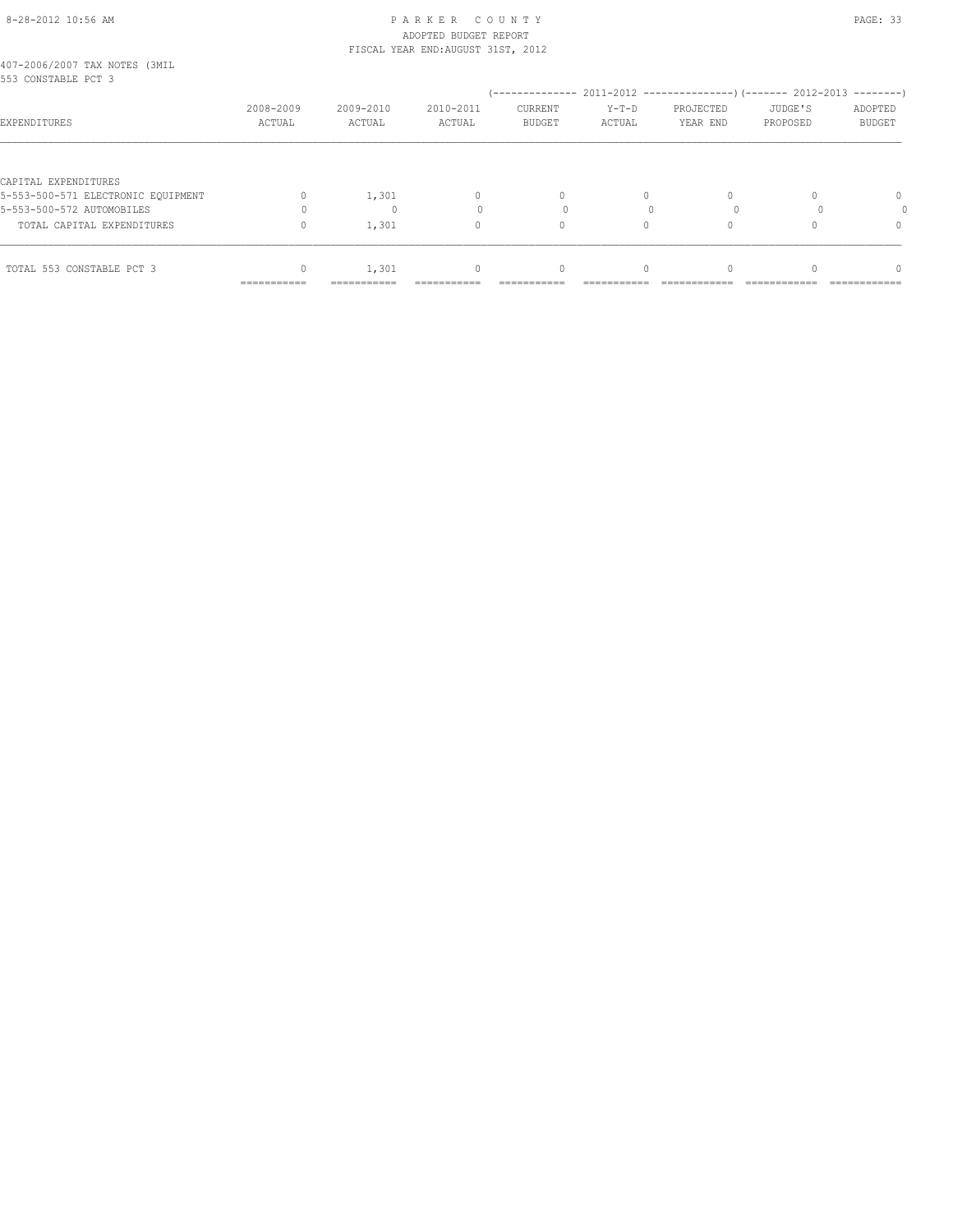## 8-28-2012 10:56 AM P A R K E R C O U N T Y PAGE: 34 ADOPTED BUDGET REPORT FISCAL YEAR END:AUGUST 31ST, 2012

| 407-2006/2007 TAX NOTES (3MIL |  |  |
|-------------------------------|--|--|
| 554 CONSTABLE PCT 4           |  |  |

| EXPENDITURES                       | 2008-2009<br>ACTUAL         | 2009-2010<br>ACTUAL         | 2010-2011<br>ACTUAL | CURRENT<br><b>BUDGET</b> | $Y-T-D$<br>ACTUAL | PROJECTED<br>YEAR END | JUDGE'S<br>PROPOSED | ---------<br>ADOPTED<br>BUDGET |
|------------------------------------|-----------------------------|-----------------------------|---------------------|--------------------------|-------------------|-----------------------|---------------------|--------------------------------|
|                                    |                             |                             |                     |                          |                   |                       |                     |                                |
| CAPITAL EXPENDITURES               |                             |                             |                     |                          |                   |                       |                     |                                |
| 5-554-500-571 ELECTRONIC EQUIPMENT |                             |                             |                     |                          |                   |                       |                     | $\Omega$                       |
| 5-554-500-572 AUTOMOBILES          |                             |                             |                     |                          |                   |                       |                     |                                |
| TOTAL CAPITAL EXPENDITURES         |                             |                             |                     |                          |                   |                       |                     | 0                              |
|                                    |                             |                             |                     |                          |                   |                       |                     |                                |
| TOTAL 554 CONSTABLE PCT 4          |                             |                             |                     |                          |                   |                       |                     | $\cap$                         |
|                                    | ___________<br>------------ | ------------<br>----------- | _________           | ________                 |                   |                       |                     | ---------------                |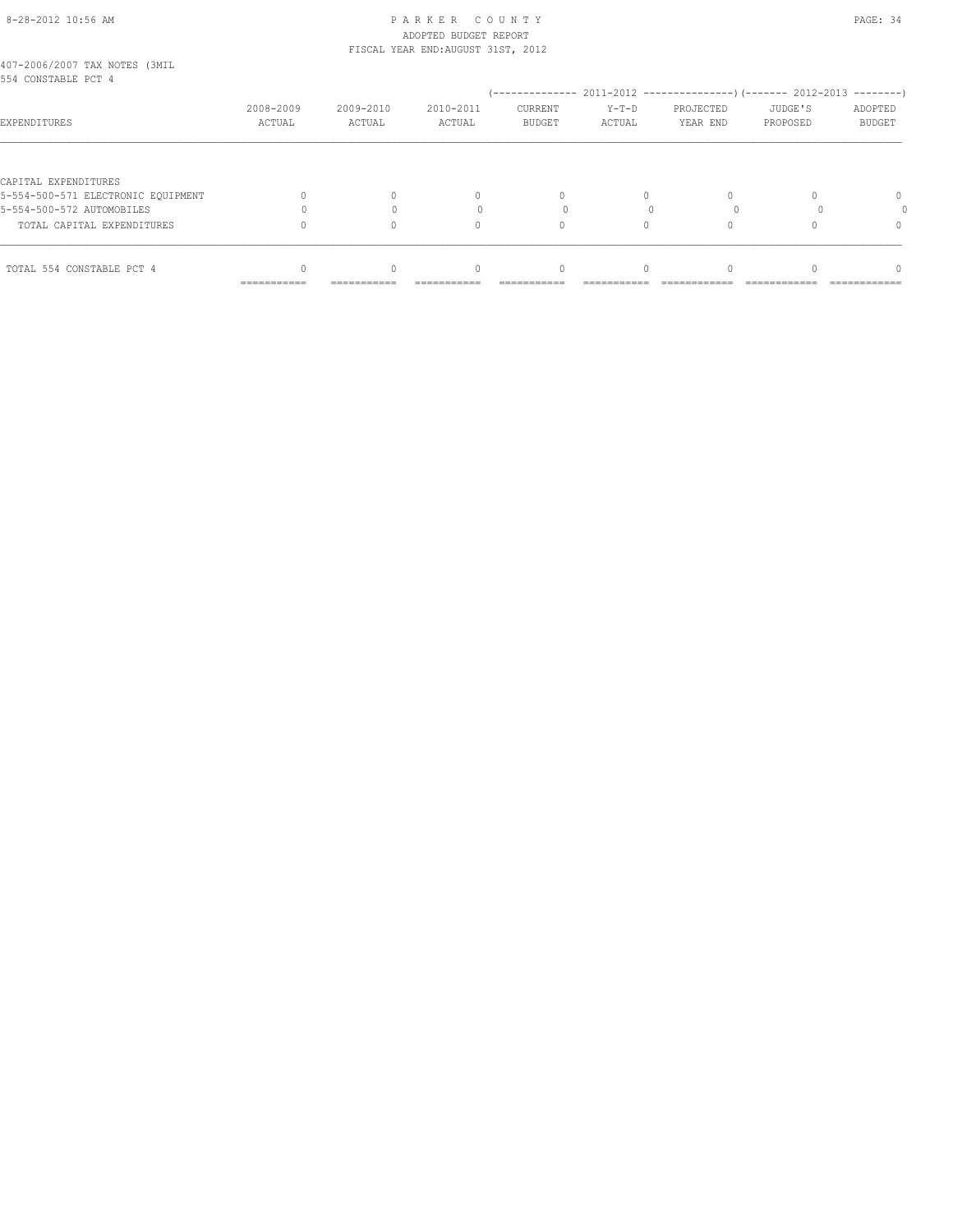## 8-28-2012 10:56 AM P A R K E R C O U N T Y PAGE: 35 ADOPTED BUDGET REPORT FISCAL YEAR END:AUGUST 31ST, 2012

| 407-2006/2007 TAX NOTES (3MIL |  |  |
|-------------------------------|--|--|
| 560 SHERIFF ADMIN             |  |  |

| LJVV DIIBINIE ADRIIN                     |                     |                     |                     |                          |                   |                       |                     |                   |
|------------------------------------------|---------------------|---------------------|---------------------|--------------------------|-------------------|-----------------------|---------------------|-------------------|
| EXPENDITURES                             | 2008-2009<br>ACTUAL | 2009-2010<br>ACTUAL | 2010-2011<br>ACTUAL | CURRENT<br><b>BUDGET</b> | $Y-T-D$<br>ACTUAL | PROJECTED<br>YEAR END | JUDGE'S<br>PROPOSED | ADOPTED<br>BUDGET |
|                                          |                     |                     |                     |                          |                   |                       |                     |                   |
| CAPITAL EXPENDITURES                     |                     |                     |                     |                          |                   |                       |                     |                   |
| 5-560-500-570 OFFICE EQUIPMENT           |                     |                     |                     | $\cap$                   | 0                 | 0                     |                     |                   |
| 5-560-500-571 ELECTRONIC EQUIPMENT       |                     |                     |                     |                          |                   |                       |                     | 0                 |
| 5-560-500-572 AUTOMOBILES                |                     |                     |                     |                          |                   |                       |                     |                   |
| 5-560-500-577 UNIFORMS & PROTECTIVE CLOT |                     |                     |                     |                          |                   |                       |                     |                   |
| 5-560-500-590 OFFICE FURNITURE           |                     |                     |                     |                          |                   |                       |                     |                   |
| TOTAL CAPITAL EXPENDITURES               |                     |                     |                     |                          |                   |                       |                     |                   |
| TOTAL 560 SHERIFF ADMIN                  |                     |                     |                     | 0                        |                   |                       |                     | 0                 |

=========== =========== =========== =========== =========== ============ ============ ============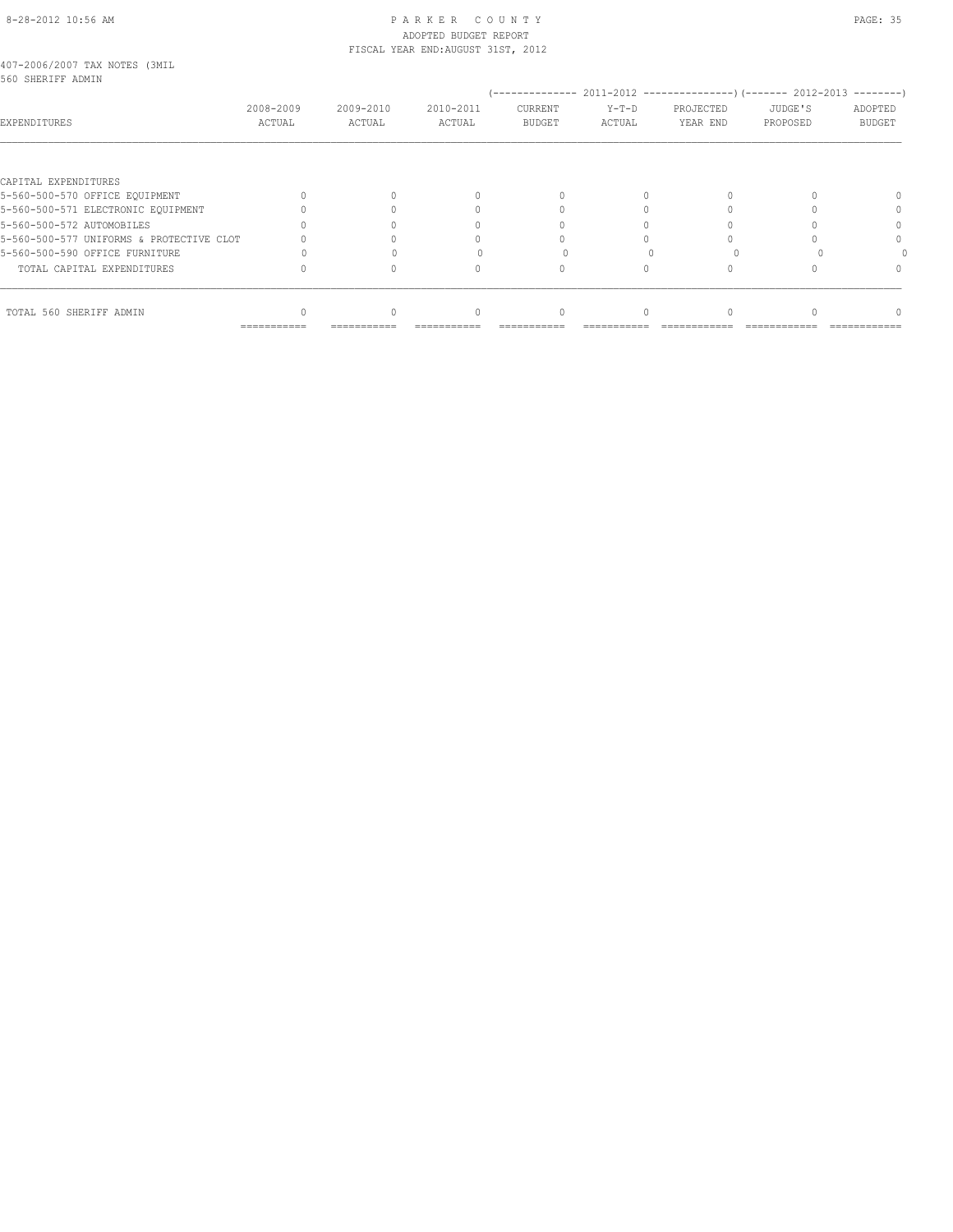#### 8-28-2012 10:56 AM P A R K E R C O U N T Y PAGE: 36 ADOPTED BUDGET REPORT FISCAL YEAR END:AUGUST 31ST, 2012

| 407-2006/2007 TAX NOTES (3MIL |  |           |  |
|-------------------------------|--|-----------|--|
| 562 INVESTIGATION             |  |           |  |
|                               |  | conc_cong |  |

| 902 INVESTIGATION                        |                     |                     |                     |                          |                   |                       |                     |                   |
|------------------------------------------|---------------------|---------------------|---------------------|--------------------------|-------------------|-----------------------|---------------------|-------------------|
| EXPENDITURES                             | 2008-2009<br>ACTUAL | 2009-2010<br>ACTUAL | 2010-2011<br>ACTUAL | CURRENT<br><b>BUDGET</b> | $Y-T-D$<br>ACTUAL | PROJECTED<br>YEAR END | JUDGE'S<br>PROPOSED | ADOPTED<br>BUDGET |
|                                          |                     |                     |                     |                          |                   |                       |                     |                   |
| CAPITAL EXPENDITURES                     |                     |                     |                     |                          |                   |                       |                     |                   |
| 5-562-500-571 ELECTRONIC EOUIPMENT       |                     | $\Omega$            |                     | $\Omega$                 |                   |                       |                     |                   |
| 5-562-500-572 AUTOMOBILES                |                     |                     |                     |                          |                   |                       |                     |                   |
| 5-562-500-577 UNIFORMS & PROTECTIVE CLOT |                     |                     |                     |                          |                   |                       |                     |                   |
| TOTAL CAPITAL EXPENDITURES               |                     |                     |                     |                          |                   |                       |                     |                   |
|                                          |                     |                     |                     |                          |                   |                       |                     |                   |
| TOTAL 562 INVESTIGATION                  |                     | $\Omega$            | $\Omega$            | $\Omega$                 |                   |                       |                     |                   |
|                                          | ===========         | ===========         | ----------          | ----------               |                   |                       |                     | ------------      |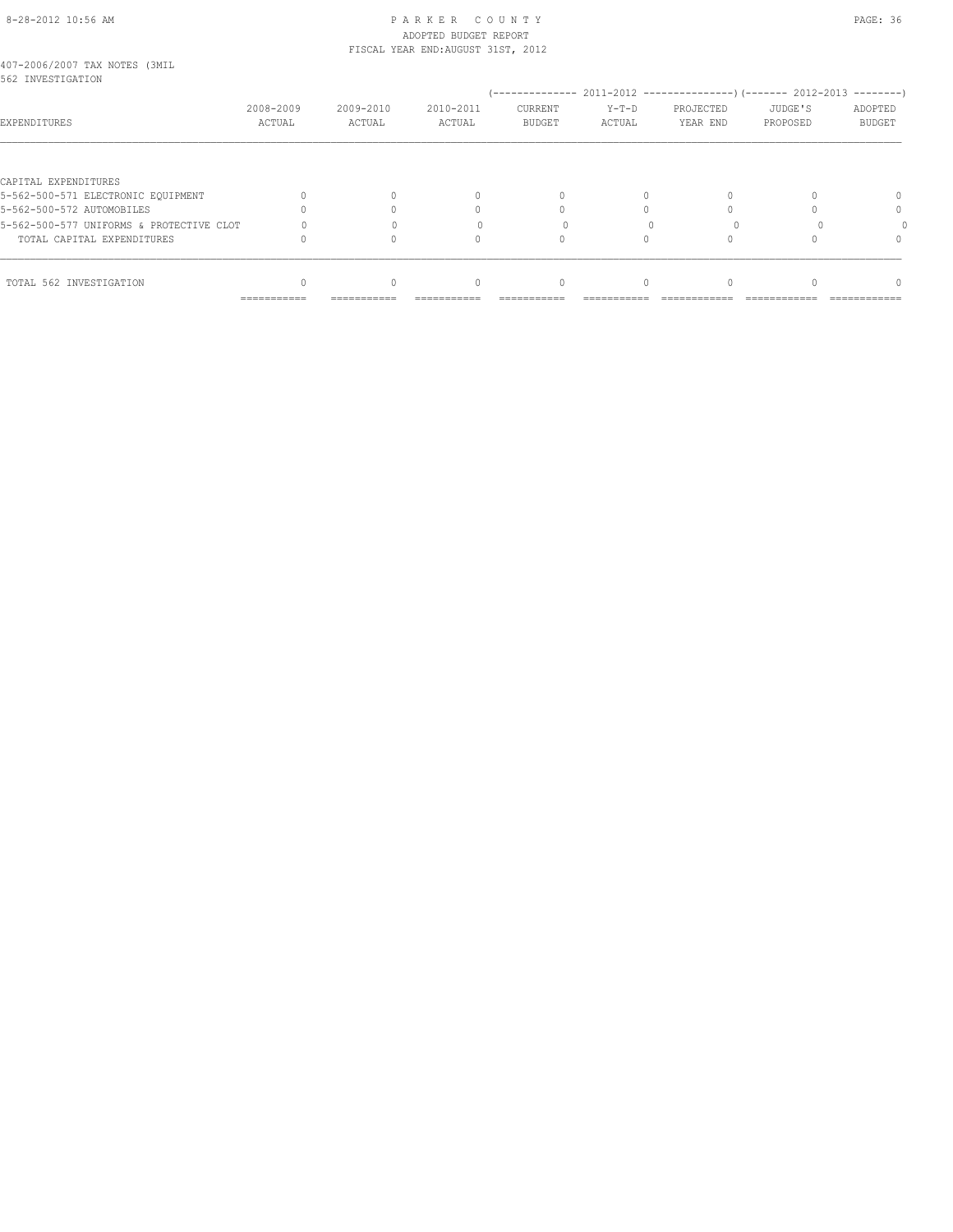#### 8-28-2012 10:56 AM PAGE: 37 ADOPTED BUDGET REPORT FISCAL YEAR END:AUGUST 31ST, 2012

| 407-2006/2007 TAX NOTES (3MIL |  |  |
|-------------------------------|--|--|
| 563 PATROL                    |  |  |

| JUJ PAIRUL                               |                           |                     |                     |                          |                   |                       |                     | $------$                 |
|------------------------------------------|---------------------------|---------------------|---------------------|--------------------------|-------------------|-----------------------|---------------------|--------------------------|
| EXPENDITURES                             | 2008-2009<br>ACTUAL       | 2009-2010<br>ACTUAL | 2010-2011<br>ACTUAL | CURRENT<br><b>BUDGET</b> | $Y-T-D$<br>ACTUAL | PROJECTED<br>YEAR END | JUDGE'S<br>PROPOSED | ADOPTED<br><b>BUDGET</b> |
|                                          |                           |                     |                     |                          |                   |                       |                     |                          |
| CAPITAL EXPENDITURES                     |                           |                     |                     |                          |                   |                       |                     |                          |
| 5-563-500-571 ELECTRONIC EQUIPMENT       |                           | 0                   |                     | $\Omega$                 | 0                 | 0                     |                     | 0                        |
| 5-563-500-572 AUTOMOBILES                |                           | 160,000             | 145,364             |                          |                   |                       |                     | $\Omega$                 |
| 5-563-500-577 UNIFORMS & PROTECTIVE CLOT |                           | 0                   | 6,640               |                          |                   |                       |                     |                          |
| TOTAL CAPITAL EXPENDITURES               |                           | 160,000             | 152,004             |                          |                   |                       |                     | $\Omega$                 |
|                                          |                           |                     |                     |                          |                   |                       |                     |                          |
| TOTAL 563 PATROL                         |                           | 160,000             | 152,004             | $\mathbf{0}$             | 0                 | $\Omega$              |                     | $\Omega$                 |
|                                          | ------------<br>--------- | ------------        |                     |                          |                   |                       |                     |                          |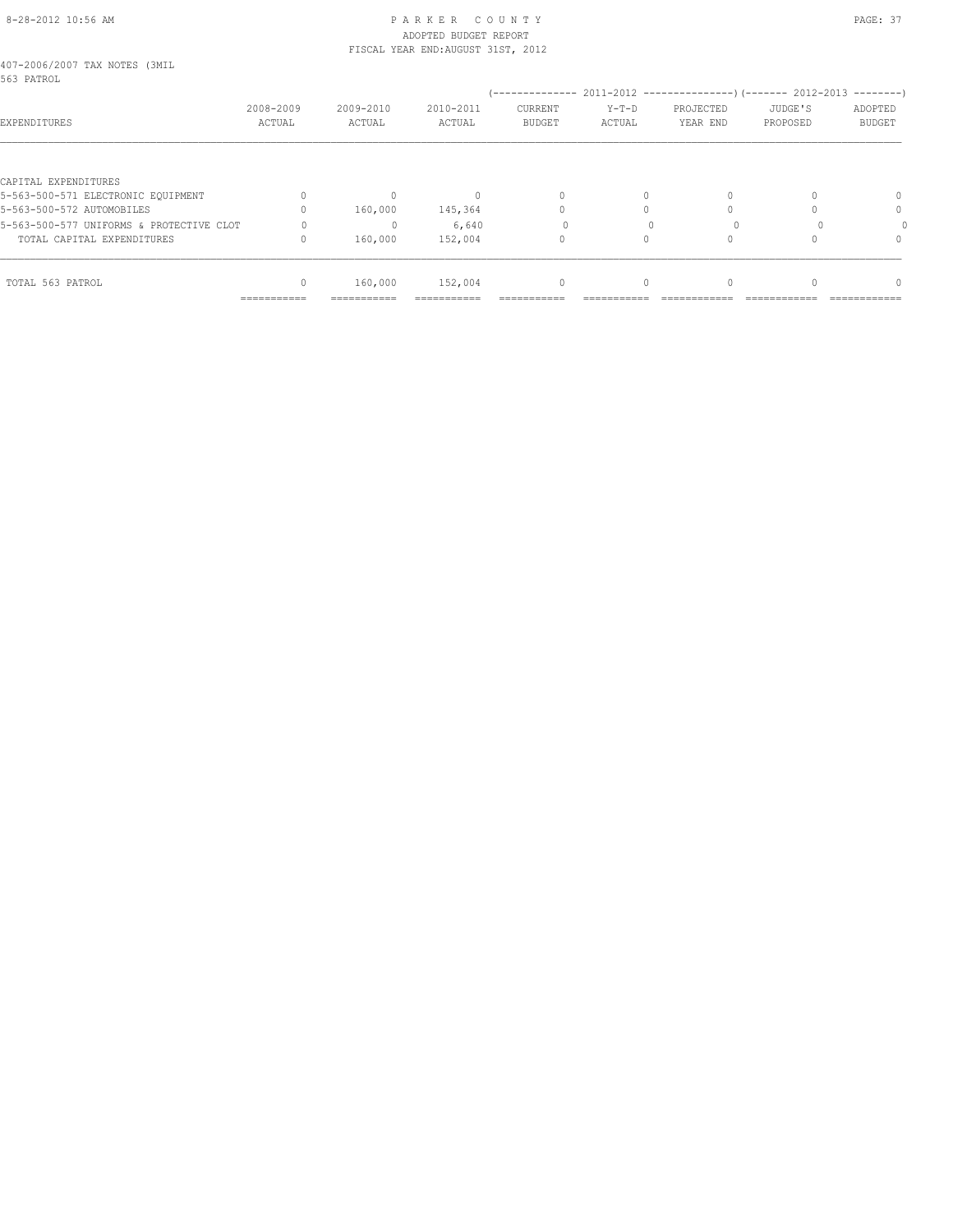# 8-28-2012 10:56 AM P A R K E R C O U N T Y PAGE: 38 ADOPTED BUDGET REPORT

| TOTAL 566 ANIMAL CONTROL                            |                     |                     | $\Omega$                           |                          |                   |                       |                     |                          |
|-----------------------------------------------------|---------------------|---------------------|------------------------------------|--------------------------|-------------------|-----------------------|---------------------|--------------------------|
|                                                     |                     |                     |                                    |                          |                   |                       |                     |                          |
| TOTAL CAPITAL EXPENDITURES                          |                     |                     | Λ                                  |                          |                   |                       |                     | $\Omega$                 |
| 5-566-500-577 UNIFORMS & PROTECTIVE CLOT            |                     |                     |                                    |                          |                   |                       |                     |                          |
| CAPITAL EXPENDITURES<br>5-566-500-572 AUTOMOBILES   |                     |                     | $\begin{array}{c} \n\end{array}$   | $\Omega$                 | $\Omega$          |                       |                     | $\Omega$                 |
|                                                     |                     |                     |                                    |                          |                   |                       |                     |                          |
| EXPENDITURES                                        | 2008-2009<br>ACTUAL | 2009-2010<br>ACTUAL | 2010-2011<br>ACTUAL                | CURRENT<br><b>BUDGET</b> | $Y-T-D$<br>ACTUAL | PROJECTED<br>YEAR END | JUDGE'S<br>PROPOSED | ADOPTED<br><b>BUDGET</b> |
| 407-2006/2007 TAX NOTES (3MIL<br>566 ANIMAL CONTROL |                     |                     |                                    |                          |                   |                       |                     |                          |
|                                                     |                     |                     | FISCAL YEAR END: AUGUST 31ST, 2012 |                          |                   |                       |                     |                          |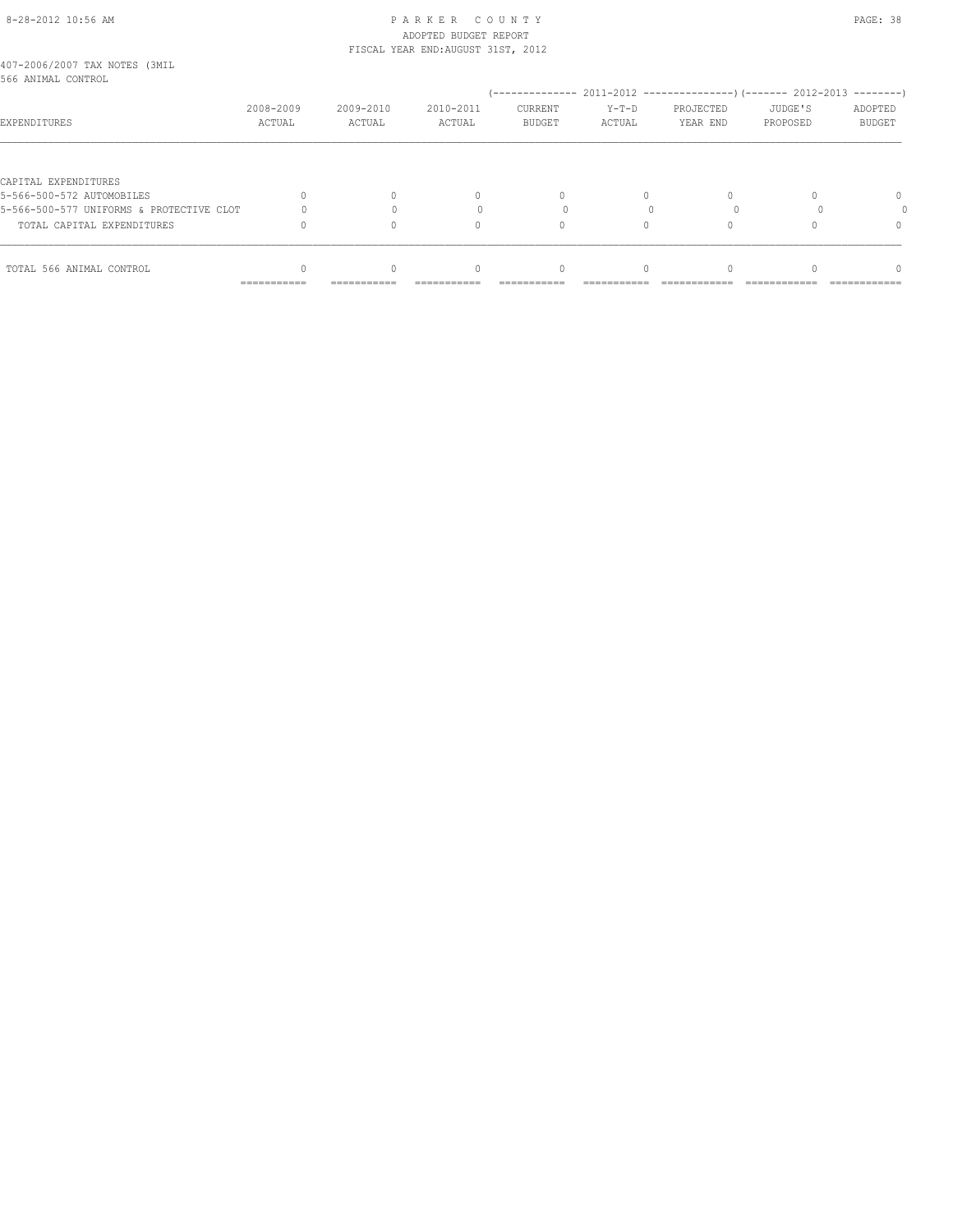#### 8-28-2012 10:56 AM P A R K E R C O U N T Y PAGE: 39 ADOPTED BUDGET REPORT FISCAL YEAR END:AUGUST 31ST, 2012

| 407-2006/2007 TAX NOTES (3MIL |           |
|-------------------------------|-----------|
| 567 COURTHOUSE SECURITY       |           |
|                               | 2008-2009 |

| do ka conkimandr dramatii                |                     |                     |                     |                          |                   |                       |                     |                   |
|------------------------------------------|---------------------|---------------------|---------------------|--------------------------|-------------------|-----------------------|---------------------|-------------------|
| <b>EXPENDITURES</b>                      | 2008-2009<br>ACTUAL | 2009-2010<br>ACTUAL | 2010-2011<br>ACTUAL | CURRENT<br><b>BUDGET</b> | $Y-T-D$<br>ACTUAL | PROJECTED<br>YEAR END | JUDGE'S<br>PROPOSED | ADOPTED<br>BUDGET |
|                                          |                     |                     |                     |                          |                   |                       |                     |                   |
| CAPITAL EXPENDITURES                     |                     |                     |                     |                          |                   |                       |                     |                   |
| 5-567-500-568 SAFETY EQUIPMENT           |                     |                     |                     |                          |                   |                       |                     |                   |
| 5-567-500-571 ELECTRONIC EQUIPMENT       |                     |                     |                     |                          |                   |                       |                     |                   |
| 5-567-500-577 UNIFORMS & PROTECTIVE CLOT |                     |                     |                     |                          |                   |                       |                     |                   |
| TOTAL CAPITAL EXPENDITURES               |                     |                     |                     |                          |                   |                       |                     |                   |
|                                          |                     |                     |                     |                          |                   |                       |                     |                   |
| TOTAL 567 COURTHOUSE SECURITY            |                     | 0                   | $\cap$              | 0                        |                   |                       |                     |                   |
|                                          | ===========         | -----------         | -----------         | ===========              |                   |                       |                     |                   |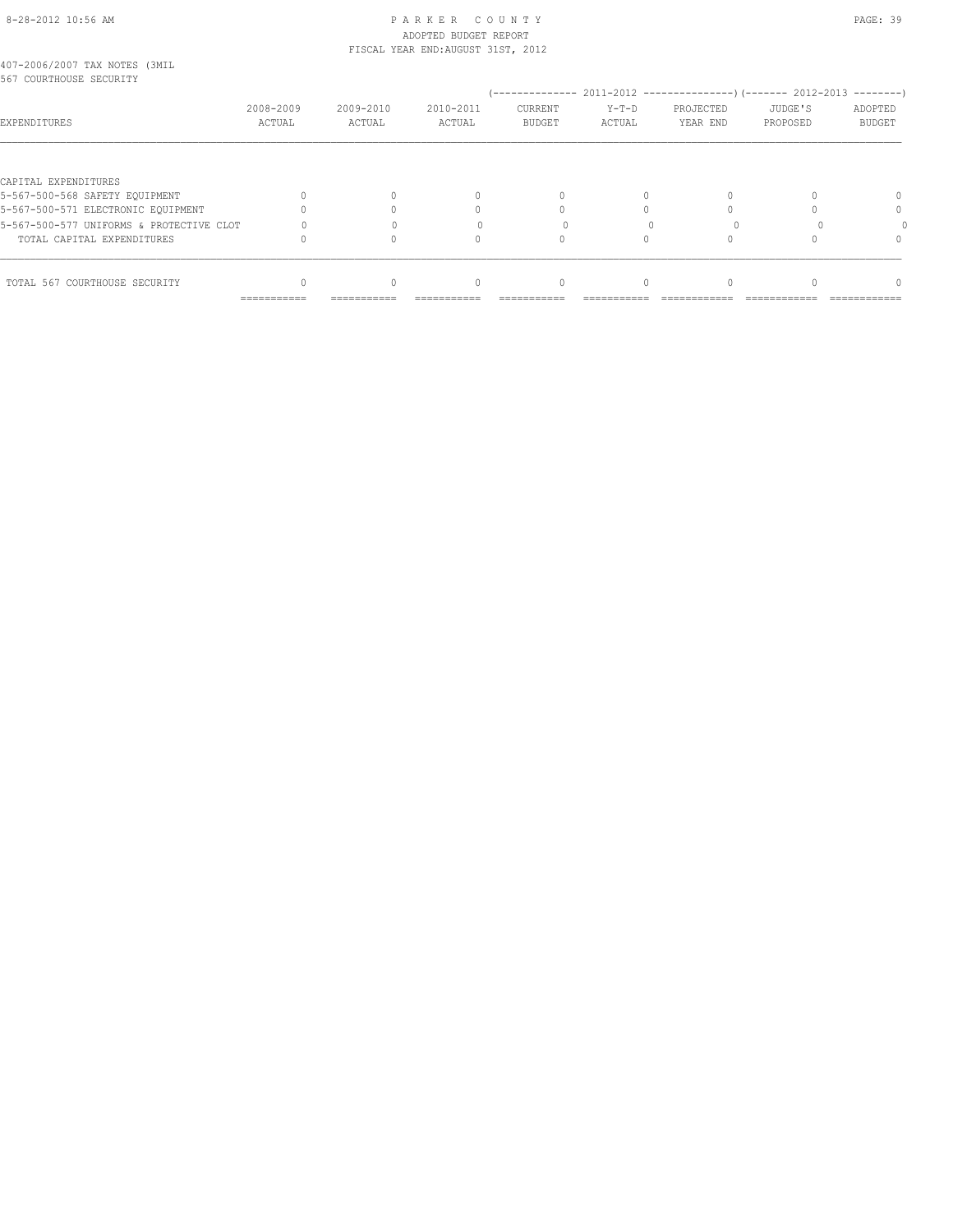### 8-28-2012 10:56 AM P A R K E R C O U N T Y PAGE: 40 ADOPTED BUDGET REPORT FISCAL YEAR END:AUGUST 31ST, 2012

| 407-2006/2007 TAX NOTES (3MIL |  |  |
|-------------------------------|--|--|
| 568 FUG/EXT/MEN TRANSPOR      |  |  |

| 568 FUG/EXT/MEN TRANSPOR                 |                     |                     |                     |                          |                 |                       |                     |                          |
|------------------------------------------|---------------------|---------------------|---------------------|--------------------------|-----------------|-----------------------|---------------------|--------------------------|
| <b>EXPENDITURES</b>                      | 2008-2009<br>ACTUAL | 2009-2010<br>ACTUAL | 2010-2011<br>ACTUAL | CURRENT<br><b>BUDGET</b> | Y-T-D<br>ACTUAL | PROJECTED<br>YEAR END | JUDGE'S<br>PROPOSED | ADOPTED<br><b>BUDGET</b> |
|                                          |                     |                     |                     |                          |                 |                       |                     |                          |
| CAPITAL EXPENDITURES                     |                     |                     |                     |                          |                 |                       |                     |                          |
| 5-568-500-571 ELECTRONIC EQUIPMENT       |                     |                     |                     |                          |                 |                       |                     |                          |
| 5-568-500-572 AUTOMOBILES                |                     |                     |                     |                          |                 |                       |                     | 0                        |
| 5-568-500-577 UNIFORMS & PROTECTIVE CLOT |                     |                     |                     |                          |                 |                       |                     |                          |
| TOTAL CAPITAL EXPENDITURES               |                     |                     |                     |                          |                 |                       |                     | 0                        |
| TOTAL 568 FUG/EXT/MEN TRANSPOR           |                     |                     |                     | $\Omega$                 |                 |                       |                     |                          |
|                                          | ==========          |                     |                     |                          |                 |                       |                     |                          |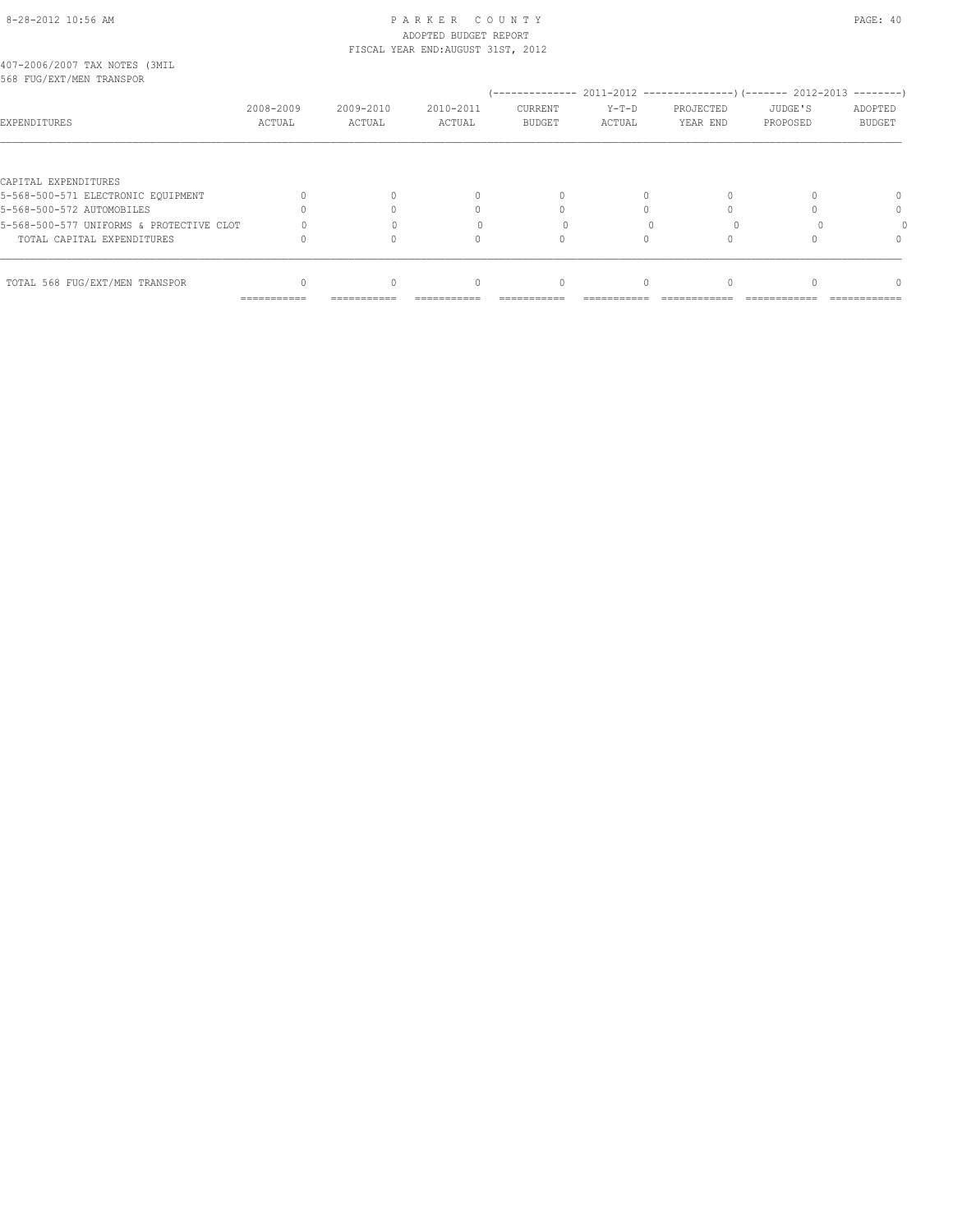### 8-28-2012 10:56 AM P A R K E R C O U N T Y PAGE: 41 ADOPTED BUDGET REPORT FISCAL YEAR END:AUGUST 31ST, 2012

| 407-2006/2007 TAX NOTES (3MIL |  |  |
|-------------------------------|--|--|
| 581 PURCHASING                |  |  |

| 581 PURCHASING                     |                           |                     |                     |                          |                   |                       |                     | ---------                     |
|------------------------------------|---------------------------|---------------------|---------------------|--------------------------|-------------------|-----------------------|---------------------|-------------------------------|
| <b>EXPENDITURES</b>                | 2008-2009<br>ACTUAL       | 2009-2010<br>ACTUAL | 2010-2011<br>ACTUAL | CURRENT<br><b>BUDGET</b> | $Y-T-D$<br>ACTUAL | PROJECTED<br>YEAR END | JUDGE'S<br>PROPOSED | ADOPTED<br>BUDGET             |
|                                    |                           |                     |                     |                          |                   |                       |                     |                               |
| CAPITAL EXPENDITURES               |                           |                     |                     |                          |                   |                       |                     |                               |
| 5-581-500-571 ELECTRONIC EQUIPMENT |                           | 0                   | $\Omega$            | 0                        | 0                 | $\Omega$              |                     | 0                             |
| 5-581-500-590 OFFICE FURNITURE     |                           | 1,260               |                     |                          |                   |                       |                     |                               |
| TOTAL CAPITAL EXPENDITURES         |                           | 1,260               |                     | 0                        |                   | 0                     |                     | $\Omega$                      |
|                                    |                           |                     |                     |                          |                   |                       |                     |                               |
| TOTAL 581 PURCHASING               |                           | 1,260               |                     | 0                        |                   | $\Omega$              |                     | $\cap$                        |
|                                    | $=$ = = = = = = = = = = = | ===========         | ===========         | ===========              | ___________       | _____________         | --------------      | $=$ = = = = = = = = = = = = = |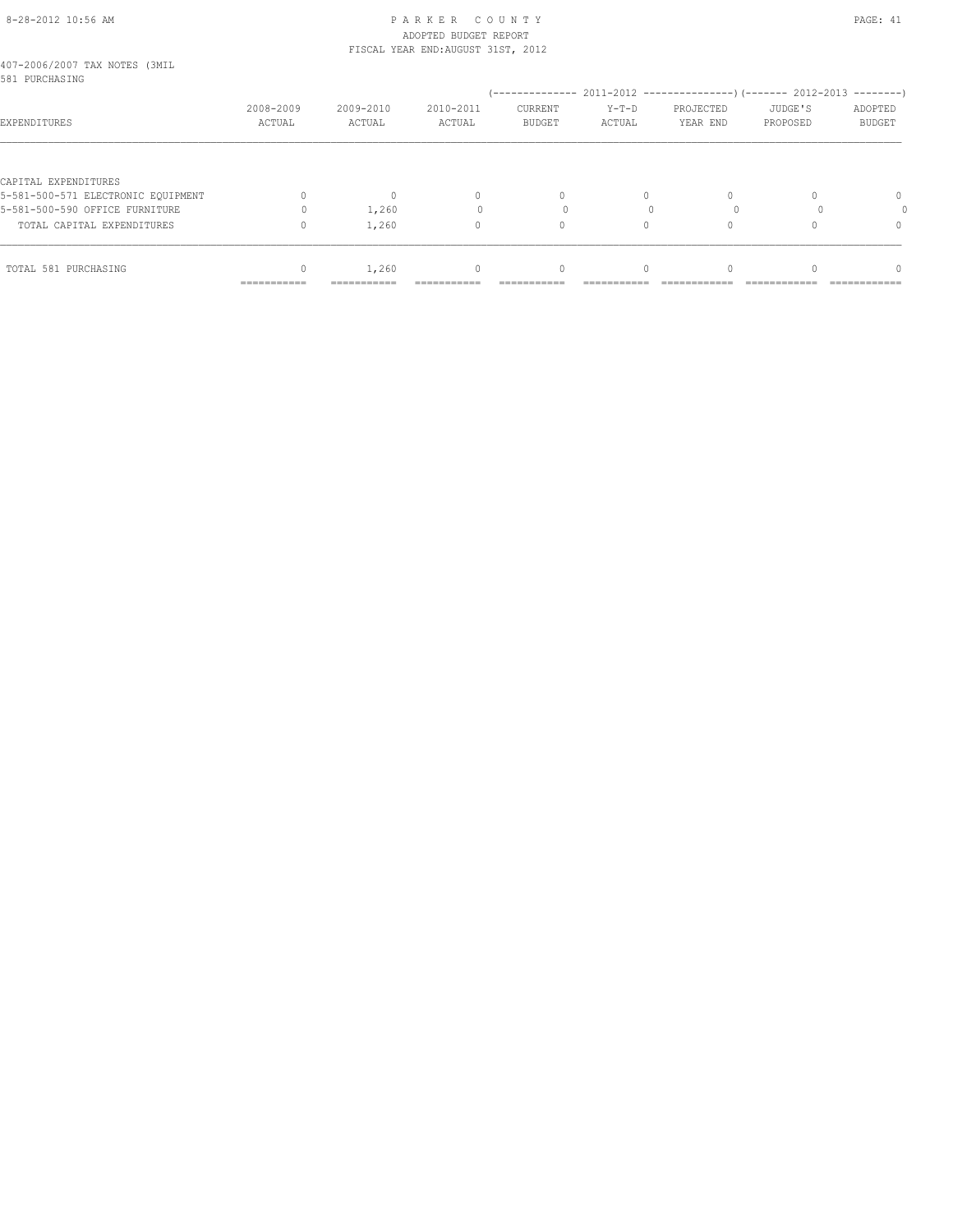# 8-28-2012 10:56 AM P A R K E R C O U N T Y PAGE: 42 ADOPTED BUDGET REPORT FISCAL YEAR END:AUGUST 31ST, 2012

| 407-2006/2007 TAX NOTES (3MIL |  |  |
|-------------------------------|--|--|
| 582 INFORMATION TECH          |  |  |

| D8Z INFORMATION TECH               |                           |                     |                     |                                 |                   |                       |                     |                          |
|------------------------------------|---------------------------|---------------------|---------------------|---------------------------------|-------------------|-----------------------|---------------------|--------------------------|
| <b>EXPENDITURES</b>                | 2008-2009<br>ACTUAL       | 2009-2010<br>ACTUAL | 2010-2011<br>ACTUAL | <b>CURRENT</b><br><b>BUDGET</b> | $Y-T-D$<br>ACTUAL | PROJECTED<br>YEAR END | JUDGE'S<br>PROPOSED | ADOPTED<br><b>BUDGET</b> |
|                                    |                           |                     |                     |                                 |                   |                       |                     |                          |
| CAPITAL EXPENDITURES               |                           |                     |                     |                                 |                   |                       |                     |                          |
| 5-582-500-571 ELECTRONIC EQUIPMENT | 13,978                    | 5,809               | 28,678              | $\mathbf{0}$                    |                   | $\Omega$              |                     |                          |
| 5-582-500-572 AUTOMOBILES          |                           |                     |                     |                                 |                   |                       |                     |                          |
| TOTAL CAPITAL EXPENDITURES         | 13,978                    | 5,809               | 28,678              | 0                               |                   | $\Omega$              |                     |                          |
| TOTAL 582 INFORMATION TECH         | 13,978                    | 5,809               | 28,678              | $\mathbf{0}$                    |                   | $\Omega$              |                     |                          |
|                                    | $=$ = = = = = = = = = = = | $=$ ============    | ===========         | -------------                   | -------------     | ---------------       | _____________       | -------------            |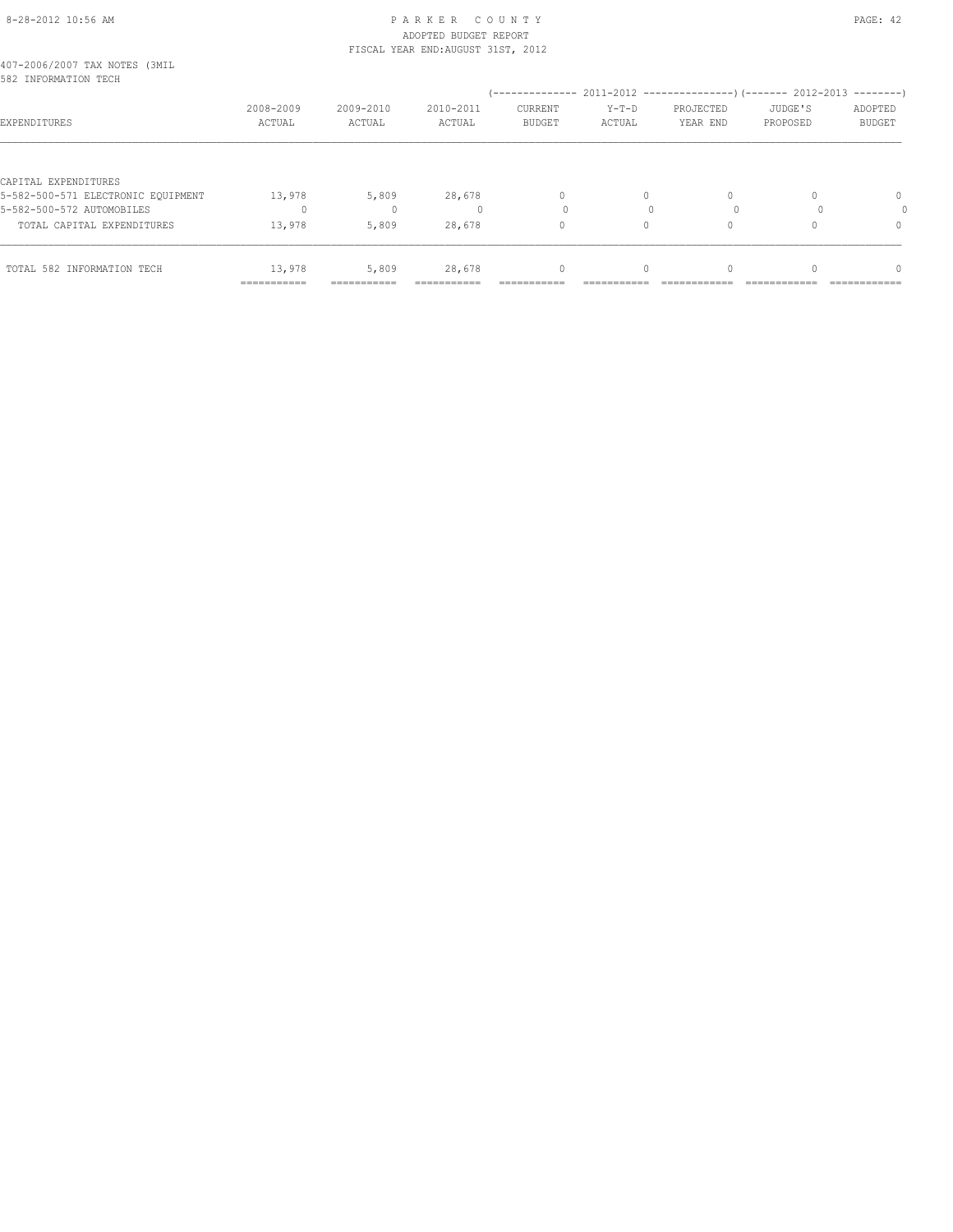# 8-28-2012 10:56 AM P A R K E R C O U N T Y PAGE: 43 ADOPTED BUDGET REPORT

|                                                                  | ------------        | ------------        |                                    |                          |                   |                       |                     |                          |
|------------------------------------------------------------------|---------------------|---------------------|------------------------------------|--------------------------|-------------------|-----------------------|---------------------|--------------------------|
| TOTAL 584 HUMAN RESOURCES                                        |                     |                     | 0                                  | 0                        |                   |                       |                     | $\Omega$                 |
| 5-584-500-571 ELECTRONIC EOUIPMENT<br>TOTAL CAPITAL EXPENDITURES |                     |                     | $\bigcap$                          |                          | $\Omega$          |                       |                     | $\Omega$                 |
| CAPITAL EXPENDITURES                                             |                     |                     |                                    |                          |                   |                       |                     |                          |
| EXPENDITURES                                                     | 2008-2009<br>ACTUAL | 2009-2010<br>ACTUAL | 2010-2011<br>ACTUAL                | CURRENT<br><b>BUDGET</b> | $Y-T-D$<br>ACTUAL | PROJECTED<br>YEAR END | JUDGE'S<br>PROPOSED | ADOPTED<br><b>BUDGET</b> |
| 407-2006/2007 TAX NOTES (3MIL<br>584 HUMAN RESOURCES             |                     |                     |                                    |                          |                   |                       |                     |                          |
|                                                                  |                     |                     | FISCAL YEAR END: AUGUST 31ST, 2012 |                          |                   |                       |                     |                          |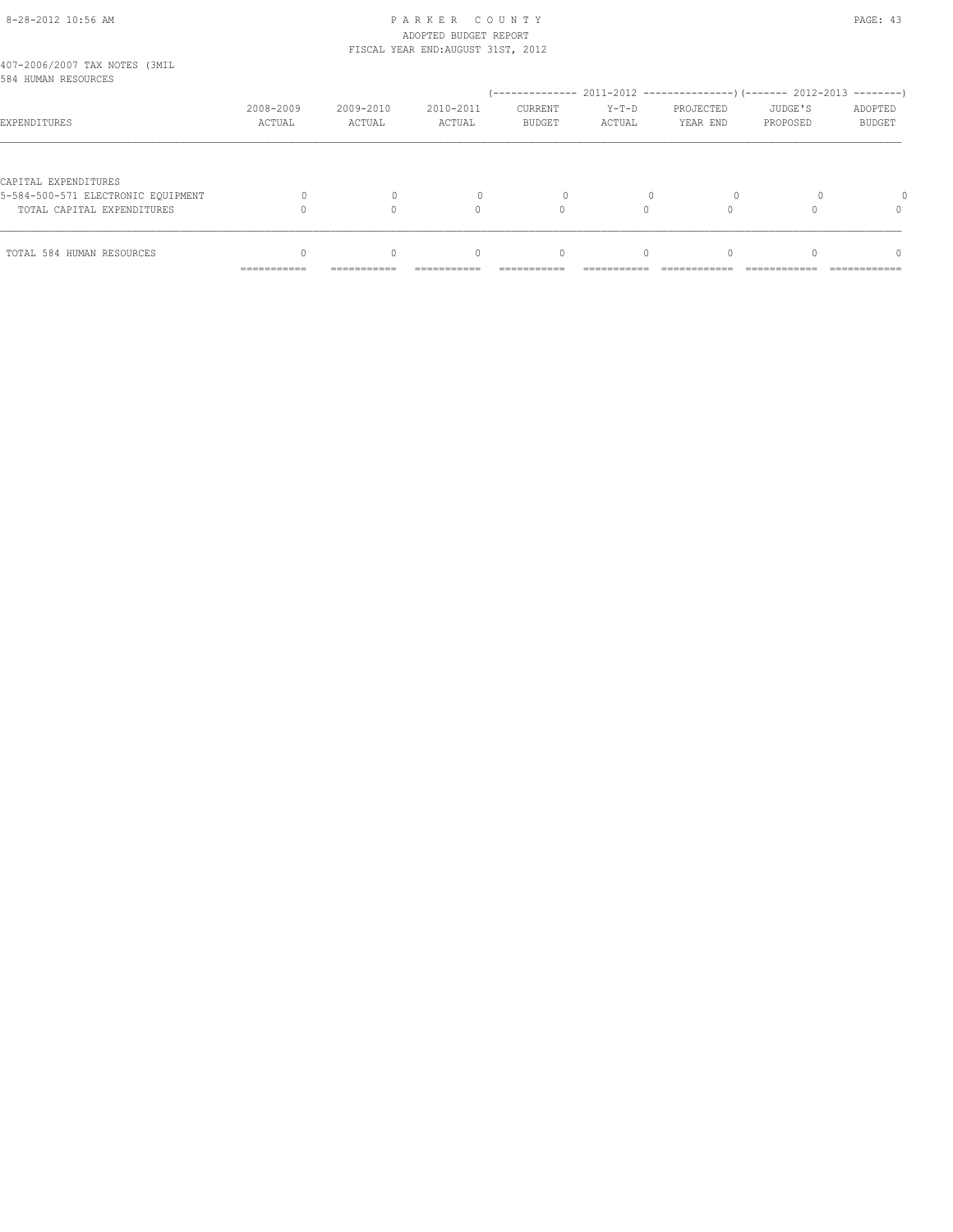# 8-28-2012 10:56 AM P A R K E R C O U N T Y PAGE: 44 ADOPTED BUDGET REPORT

|                                             |                     |                     | FISCAL YEAR END: AUGUST 31ST, 2012 |                                  |                   |                       |                     |                          |
|---------------------------------------------|---------------------|---------------------|------------------------------------|----------------------------------|-------------------|-----------------------|---------------------|--------------------------|
| 407-2006/2007 TAX NOTES (3MIL<br>630 HEALTH |                     |                     |                                    |                                  |                   |                       |                     |                          |
|                                             |                     |                     |                                    |                                  |                   |                       |                     |                          |
| EXPENDITURES                                | 2008-2009<br>ACTUAL | 2009-2010<br>ACTUAL | 2010-2011<br>ACTUAL                | CURRENT<br><b>BUDGET</b>         | $Y-T-D$<br>ACTUAL | PROJECTED<br>YEAR END | JUDGE'S<br>PROPOSED | ADOPTED<br><b>BUDGET</b> |
|                                             |                     |                     |                                    |                                  |                   |                       |                     |                          |
| CAPITAL EXPENDITURES                        |                     |                     |                                    |                                  |                   |                       |                     |                          |
| 5-630-500-571 ELECTRONIC EOUIPMENT          |                     |                     |                                    |                                  |                   |                       |                     |                          |
| TOTAL CAPITAL EXPENDITURES                  |                     |                     | 0                                  | $\Omega$                         |                   |                       |                     |                          |
| TOTAL 630 HEALTH                            |                     | $\bigcap$           | $\begin{array}{c} \n\end{array}$   | $\begin{array}{c} \n\end{array}$ | $\Omega$          | $\Omega$              |                     | $\Omega$                 |
|                                             | ===========         | -----------         |                                    |                                  |                   |                       |                     |                          |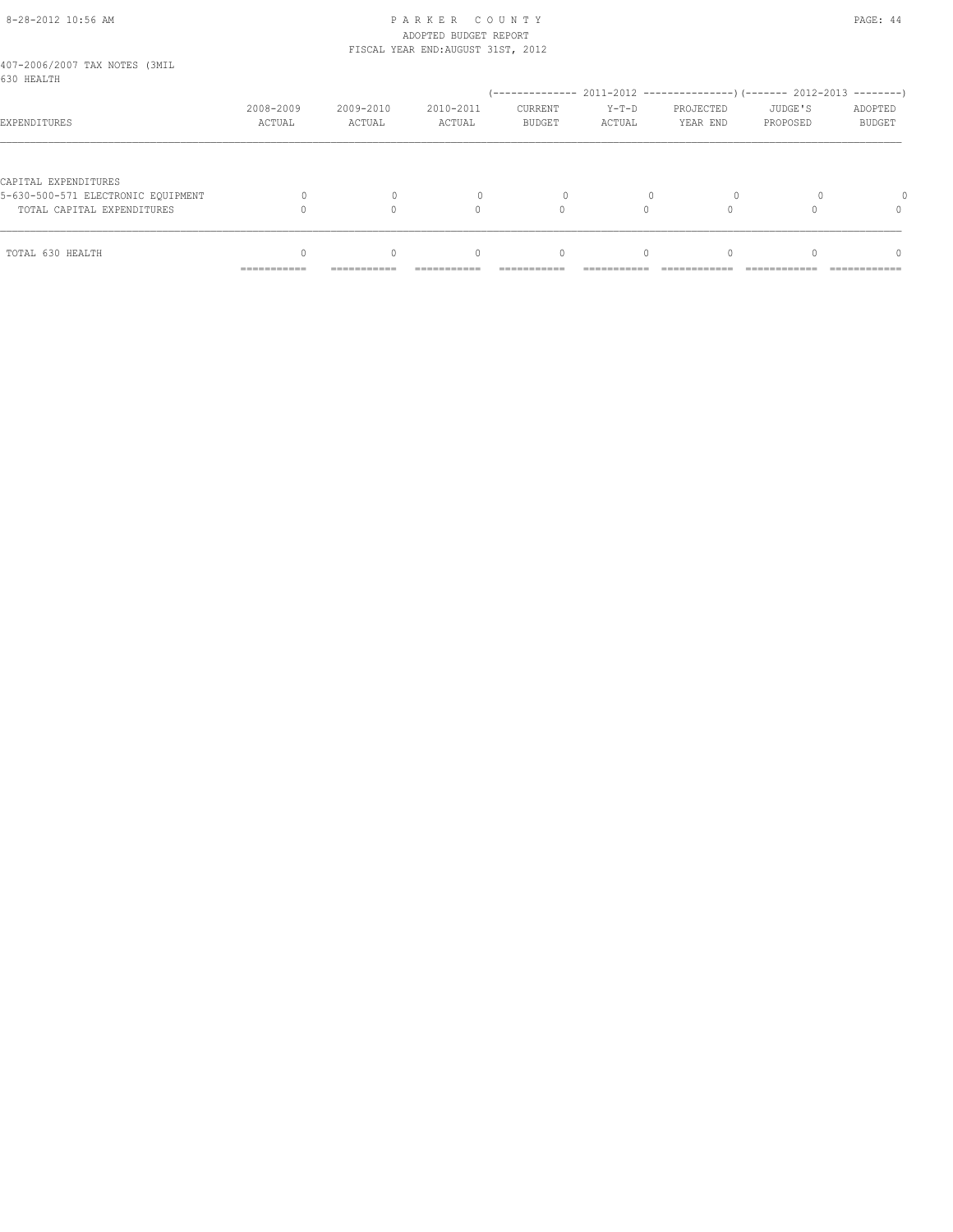# 8-28-2012 10:56 AM P A R K E R C O U N T Y PAGE: 45 ADOPTED BUDGET REPORT

|                                                       |                     |                     | FISCAL YEAR END: AUGUST 31ST, 2012 |                          |                 |                       |                     |                   |
|-------------------------------------------------------|---------------------|---------------------|------------------------------------|--------------------------|-----------------|-----------------------|---------------------|-------------------|
| 407-2006/2007 TAX NOTES (3MIL<br>665 COUNTY EXTENSION |                     |                     |                                    |                          |                 |                       |                     |                   |
|                                                       |                     |                     |                                    |                          |                 |                       |                     |                   |
| <b>EXPENDITURES</b>                                   | 2008-2009<br>ACTUAL | 2009-2010<br>ACTUAL | 2010-2011<br>ACTUAL                | CURRENT<br><b>BUDGET</b> | Y-T-D<br>ACTUAL | PROJECTED<br>YEAR END | JUDGE'S<br>PROPOSED | ADOPTED<br>BUDGET |
|                                                       |                     |                     |                                    |                          |                 |                       |                     |                   |
| CAPITAL EXPENDITURES                                  |                     |                     |                                    |                          |                 |                       |                     |                   |
| 5-665-500-571 ELECTRONIC EQUIPMENT                    |                     |                     |                                    |                          |                 | 0                     |                     | $\cap$            |
| 5-665-500-572 AUTOMOBILES                             |                     |                     |                                    |                          | $\cap$          |                       |                     |                   |
| TOTAL CAPITAL EXPENDITURES                            |                     |                     |                                    |                          |                 | 0                     |                     |                   |

| TOTAL 665<br>COUNTY<br>EXTENSION |  |  |  |  |
|----------------------------------|--|--|--|--|
|                                  |  |  |  |  |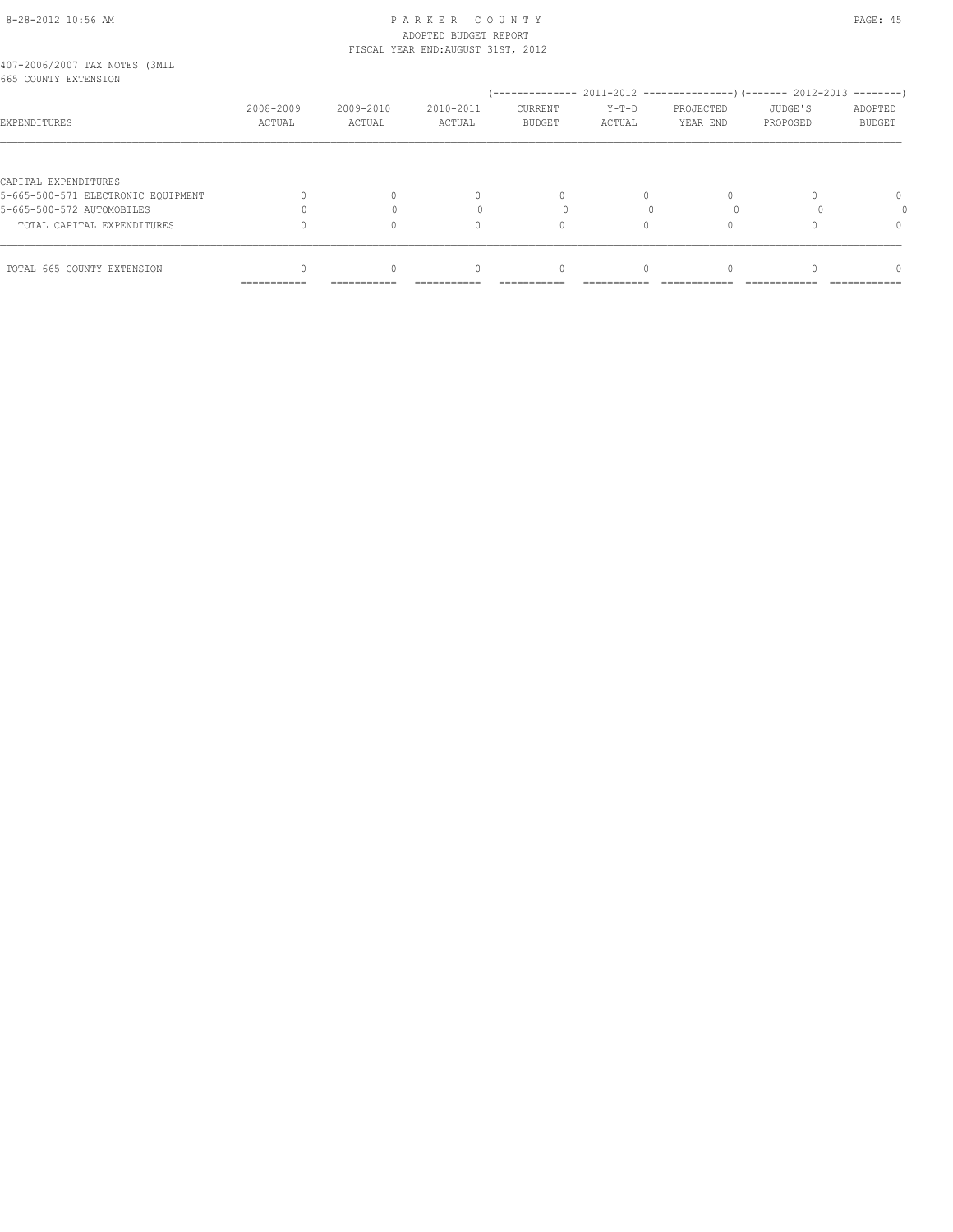# 8-28-2012 10:56 AM P A R K E R C O U N T Y PAGE: 46 ADOPTED BUDGET REPORT FISCAL YEAR END:AUGUST 31ST, 2012

| 407-2006/2007 TAX NOTES (3MIL |  |  |
|-------------------------------|--|--|
| DEBT SERVICE/LEASE            |  |  |

| DEBI SEKVICE/LEASE                   |                     |                     |                     |                                  |                 |                       |                     |                          |
|--------------------------------------|---------------------|---------------------|---------------------|----------------------------------|-----------------|-----------------------|---------------------|--------------------------|
| <b>EXPENDITURES</b>                  | 2008-2009<br>ACTUAL | 2009-2010<br>ACTUAL | 2010-2011<br>ACTUAL | <b>CURRENT</b><br><b>BUDGET</b>  | Y-T-D<br>ACTUAL | PROJECTED<br>YEAR END | JUDGE'S<br>PROPOSED | ADOPTED<br><b>BUDGET</b> |
|                                      |                     |                     |                     |                                  |                 |                       |                     |                          |
| TRANSFERS/DEBT SERVICE               |                     |                     |                     |                                  |                 |                       |                     |                          |
| 5-960-751-691 CAPITAL LEASE PAYMENT  |                     | $\Omega$            |                     | 0                                | 0               | 0                     |                     | $\Omega$                 |
| 5-960-751-692 CAPITAL LEASE INTEREST |                     |                     |                     |                                  |                 |                       |                     |                          |
| TOTAL TRANSFERS/DEBT SERVICE         |                     |                     |                     | 0                                |                 | $\Omega$              |                     | $\Omega$                 |
| TOTAL DEBT SERVICE/LEASE             |                     | $\Omega$            | $\cap$              | $\begin{array}{c} \n\end{array}$ | 0               | $\Omega$              |                     | $\cap$                   |
|                                      | ===========         |                     |                     |                                  |                 |                       |                     |                          |
| TOTAL EXPENDITURES                   | 150,649             | 278,964             | 210,405             | $\mathbf{0}$                     |                 | $\circ$               |                     |                          |
|                                      | ===========         | ===========         |                     |                                  |                 |                       |                     |                          |

\*\*\* END OF REPORT \*\*\*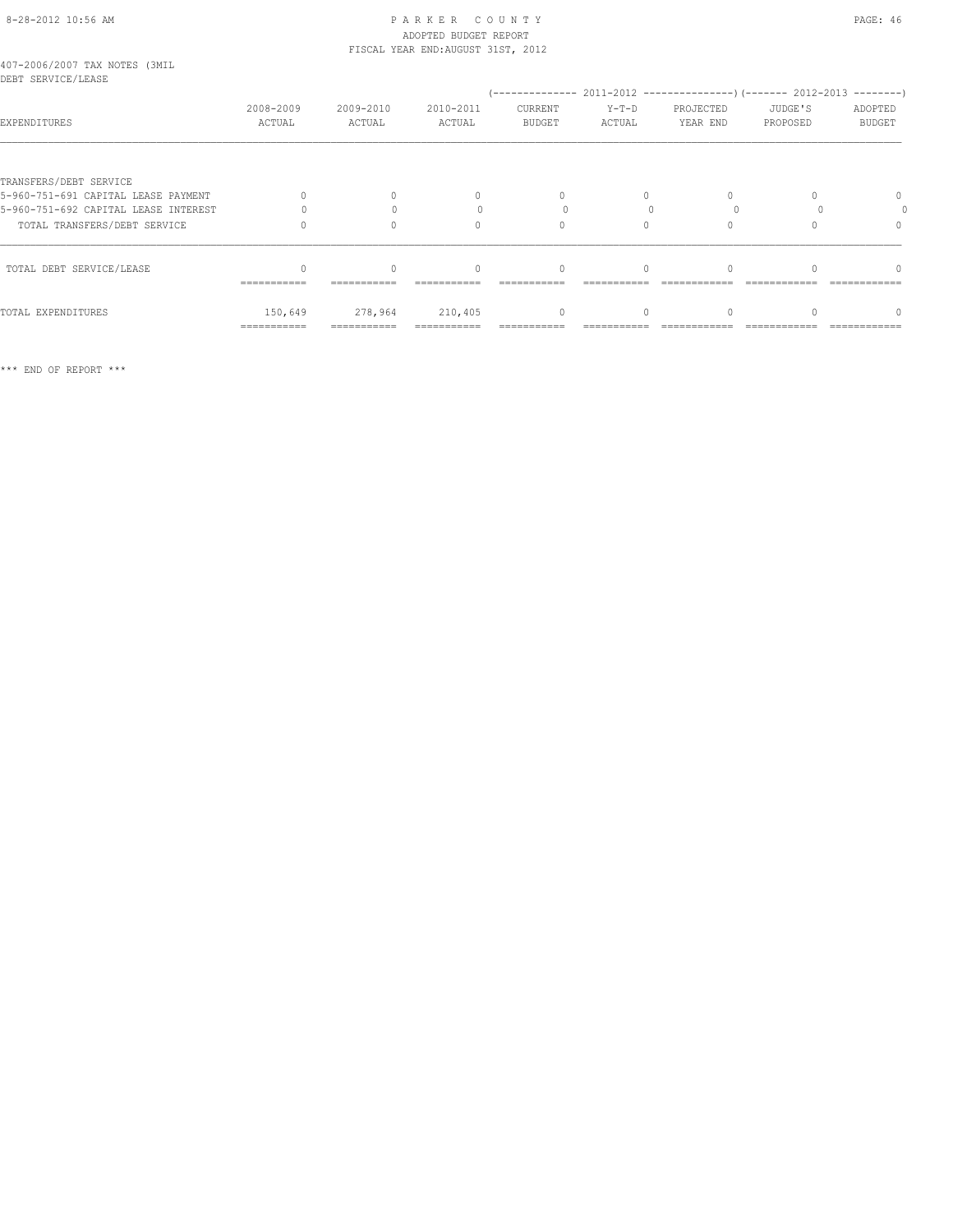### 8-28-2012 10:56 AM PAGE: 1 PAR K E R C O U N T Y ADOPTED BUDGET REPORT FISCAL YEAR END:AUGUST 31ST, 2012

408-'09 TRANSPORTATION BOND

|                                   | 2008-2009<br>ACTUAL | 2009-2010<br>ACTUAL | 2010-2011<br>ACTUAL               | CURRENT<br><b>BUDGET</b> | $Y-T-D$<br>ACTUAL          | PROJECTED<br>YEAR END            | JUDGE'S<br>PROPOSED              | ADOPTED<br><b>BUDGET</b> |
|-----------------------------------|---------------------|---------------------|-----------------------------------|--------------------------|----------------------------|----------------------------------|----------------------------------|--------------------------|
| REVENUE SUMMARY                   |                     |                     |                                   |                          |                            |                                  |                                  |                          |
| OTHER INCOME                      | 62,594,931          | 153,499             | 576,970                           |                          | $0 \t 181,039$             | $\circ$                          | $\circ$                          | 20,000,000               |
| 399 REVENUE                       | 0                   | $\mathbf 0$         | $\circ$                           | 30,828,087               | $\overline{0}$             | $\circ$                          | $\Omega$                         | 14,233,625               |
| TOTAL REVENUES                    | 62,594,931          | 153,499             | 576,970                           | 30,828,087               | 181,039                    | $\circ$                          | $\Omega$                         | 34, 233, 625             |
| EXPENDITURE SUMMARY               |                     |                     |                                   |                          |                            |                                  |                                  |                          |
| 409 NON DEPARTMENT                | 1,546,556           | 73,906              | 57,162                            | 1,263,929                | 45,623                     | $\mathbf{0}$                     | $\mathbf{0}$                     | 34, 233, 625             |
| 611 ROAD PRECINCT 1               | $\sim$ 0            | 280,076             | 40,955                            | 178,969                  | 69,539                     | $\begin{array}{c} \n\end{array}$ | $\cap$                           | 0                        |
| 612 ROAD PRECINCT 2               | 288,096             | 155,712             | 67,402                            | 488,791                  | $\circ$                    | $\mathbf{0}$                     | $\bigcap$                        | $\mathbf{0}$             |
| 613 ROAD PRECINCT 3               | 130,466             | 259,881             | 248,469                           | 361,184                  | $\Omega$                   | $\begin{array}{c} \n\end{array}$ |                                  | $\mathbf{0}$             |
| 614 ROAD PRECINCT 4               | 79,700              | 420,975             | $\overline{0}$                    | 499,625                  | 267,012                    | $\mathbf{0}$                     |                                  | $\Omega$                 |
| 700 TRANSFER OUT                  | 902,176             | $\Omega$            | $\Omega$                          | $\circ$                  | $\Omega$                   | $\begin{array}{c} \n\end{array}$ | $\cap$                           | $\Omega$                 |
| PRECINCT 1                        | 1,041,699           | 5,667,534           | 2,736,637                         | 2,578,617                | 608,194                    | $\Omega$                         | $\cap$                           | $\mathbf{0}$             |
| PRECINCT <sub>2</sub>             | 551,133             | 4,469,100           | 9,387,773                         | 6,557,304                | 6,837,597                  | $\Omega$                         | 0                                | $\mathbf{0}$             |
| PRECINCT 3                        | 432,513             | 3, 311, 510         | 3,704,814                         | 7,483,990                | 4,109,231                  | $\Omega$                         | $\Omega$                         | $\mathbf{0}$             |
| PRECINCT 4                        | 391,486             | 1,246,319           | 1,658,724                         | 4,762,018                | 416,448                    | $\Omega$                         | $\begin{array}{c} \n\end{array}$ | $\mathbf{0}$             |
| DEBT SERVICE/LEASE                | 200                 | $\circ$             | $\Omega$                          | $\Omega$                 | $\Omega$                   | $\Omega$                         | $\Omega$                         | $\theta$                 |
| TOTAL EXPENDITURES                | 5,364,024           | 15,885,013          | 17,901,936                        | 24, 174, 427             | 12,353,644                 | $\mathbf{0}$                     | $\Omega$                         | 34, 233, 625             |
| REVENUE OVER/(UNDER) EXPENDITURES | 57,230,908          |                     | $(15, 731, 514)$ $(17, 324, 967)$ |                          | 6, 653, 661 (12, 172, 605) | 0                                |                                  | $\mathbf{0}$             |
|                                   | ============        | ============        |                                   |                          |                            |                                  |                                  |                          |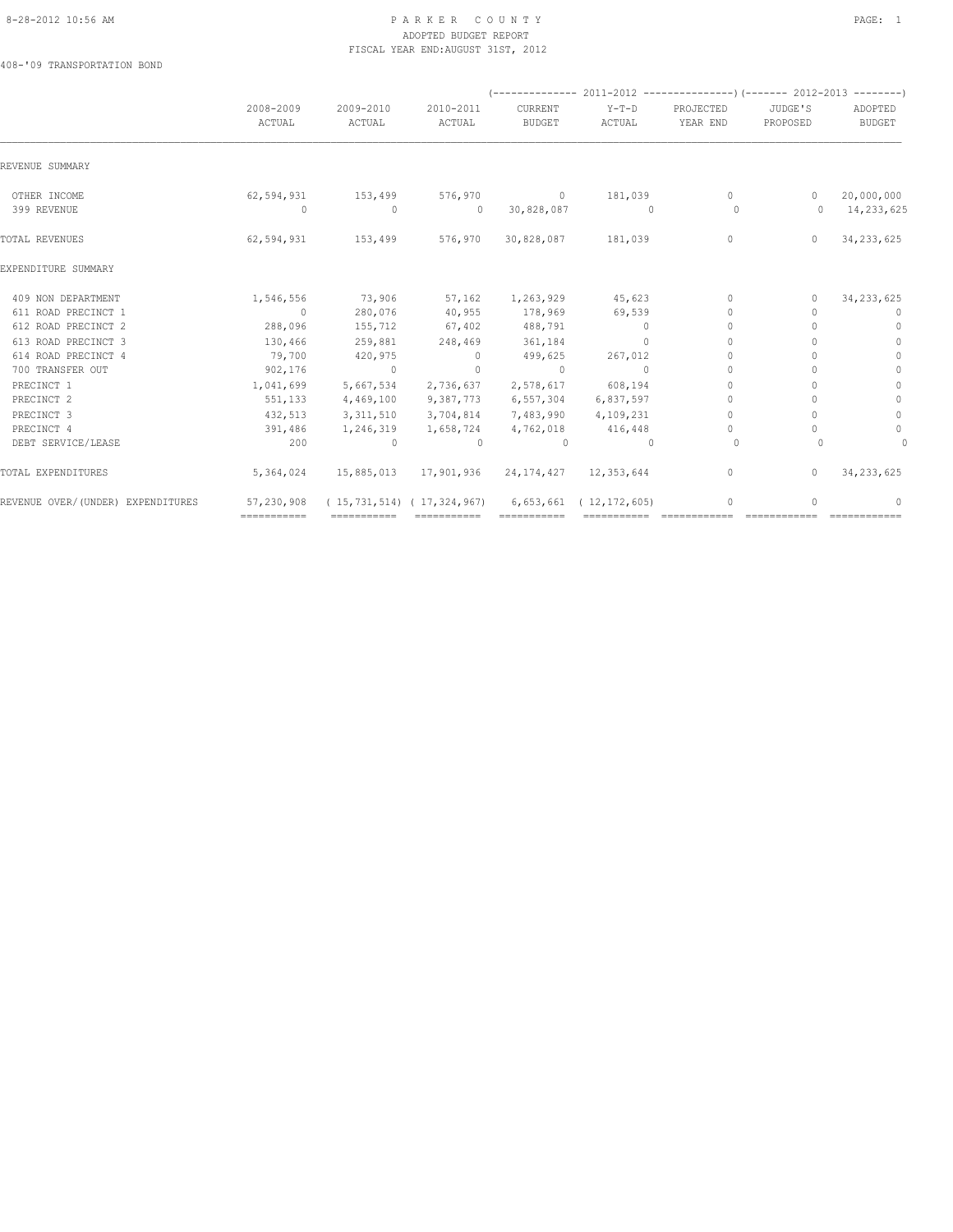#### 8-28-2012 10:56 AM PAGE: 2 ADOPTED BUDGET REPORT FISCAL YEAR END:AUGUST 31ST, 2012

408-'09 TRANSPORTATION BOND

| REVENUES                              | 2008-2009<br>ACTUAL | 2009-2010<br>ACTUAL | 2010-2011<br>ACTUAL              | CURRENT<br><b>BUDGET</b> | $Y-T-D$<br>ACTUAL | PROJECTED<br>YEAR END | JUDGE'S<br>PROPOSED | ADOPTED<br><b>BUDGET</b> |
|---------------------------------------|---------------------|---------------------|----------------------------------|--------------------------|-------------------|-----------------------|---------------------|--------------------------|
| OTHER INCOME                          |                     |                     |                                  |                          |                   |                       |                     |                          |
| 3-370-000-200 BOND PROCEEDS 2009      | 59,999,975          |                     | $\mathbf{0}$                     | 0                        | $\Omega$          |                       |                     | 20,000,000               |
| 3-370-000-201 PREMIUM ON BOND         | 2,094,957           |                     | $\begin{array}{c} \n\end{array}$ | $\circ$                  | $\Omega$          |                       |                     | 0                        |
| 3-370-000-379 DONATIONS/CONTRIBUTIONS | 500,000             | 124,408             | 576,970                          | 0                        | 181,039           |                       |                     | $\mathbf{0}$             |
| 3-370-000-380 REFUND COST OF ISSUANCE | $\Omega$            | 29,090              |                                  | 0                        |                   | $\Omega$              |                     |                          |
| TOTAL OTHER INCOME                    | 62,594,931          | 153,499             | 576,970                          | 0                        | 181,039           |                       | 0                   | 20,000,000               |
| 399 REVENUE                           |                     |                     |                                  |                          |                   |                       |                     |                          |
| 3-399-000-001 UNEXPENDED FUND BALANCE | $\Omega$            | $\Omega$            |                                  | 30,828,087               |                   |                       |                     | 14,233,625               |
| TOTAL 399 REVENUE                     |                     | $\circ$             | $\circ$                          | 30,828,087               | $\Omega$          | $\circ$               | $\Omega$            | 14,233,625               |
| TOTAL REVENUES                        | 62,594,931          | 153,499             | 576,970                          | 30,828,087               | 181,039           | $\mathbf{0}$          | $\mathbf{0}$        | 34, 233, 625             |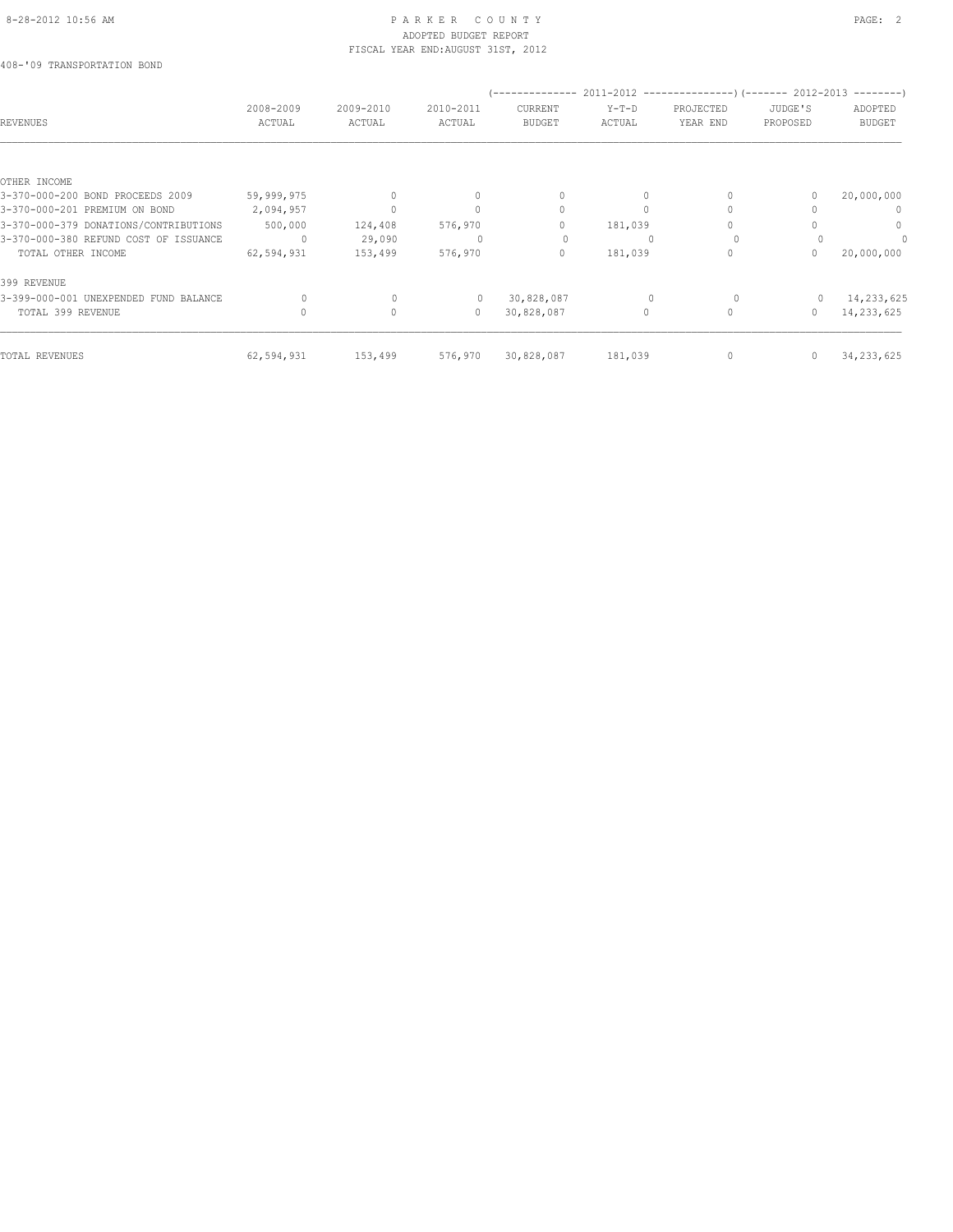### 8-28-2012 10:56 AM PAGE: 3 ADOPTED BUDGET REPORT FISCAL YEAR END:AUGUST 31ST, 2012

408-'09 TRANSPORTATION BOND 409 NON DEPARTMENT

| IV J NUN DELANINENI                      |                           |                     |                     |                          |                 |                       |                     |                          |
|------------------------------------------|---------------------------|---------------------|---------------------|--------------------------|-----------------|-----------------------|---------------------|--------------------------|
| <b>EXPENDITURES</b>                      | 2008-2009<br>ACTUAL       | 2009-2010<br>ACTUAL | 2010-2011<br>ACTUAL | CURRENT<br><b>BUDGET</b> | Y-T-D<br>ACTUAL | PROJECTED<br>YEAR END | JUDGE'S<br>PROPOSED | ADOPTED<br><b>BUDGET</b> |
|                                          |                           |                     |                     |                          |                 |                       |                     |                          |
| OPERATING EXPENSES                       |                           |                     |                     |                          |                 |                       |                     |                          |
| 5-409-300-310 POSTAGE                    | 187                       | 180                 | 137                 | 300                      | $\Omega$        | $\Omega$              |                     |                          |
| TOTAL OPERATING EXPENSES                 | 187                       | 180                 | 137                 | 300                      | $\Omega$        | $\Omega$              | $\bigcap$           | $\cap$                   |
| PROFESSIONAL AND SERVICE                 |                           |                     |                     |                          |                 |                       |                     |                          |
| 5-409-400-404 LITIGATION                 | $\sim$ 0                  | 6,750               | 5,125               | 8,000                    | $\sim$ 0        | $\mathbf{0}$          |                     | $\Omega$                 |
| 5-409-400-408 CONTRACT SERVICES          | 350,938                   |                     | 64,173 (82,349)     | 85,000                   | 22,111          | $\Omega$              |                     | $\Omega$                 |
| 5-409-400-428 UNDERWRITER'S DISCOUNT     | $\sim$ 0                  | $\circ$             | $\sim$ 0            | $\sim$ 0                 | $\circ$         | $\Omega$              |                     | $\mathbf{0}$             |
| 5-409-400-430 ADVERTISING                | 2,876                     | 2,803               | 2,019               | 3,000                    | 2,114           | $\bigcap$             |                     | $\circ$                  |
| 5-409-400-480 COST OF ISSUANCE           | 1, 192, 556               | $\circ$             | $\sim$ 0            | $\sim$ 0                 | $\sim$ 0        | $\bigcap$             |                     | $\circ$                  |
| 5-409-400-486 PARKER CO ADMINISTRATIVE C | $\sim$ 0                  | $\sim$ 0            | 132,229             | 150,000                  | 21,398          | $\Omega$              |                     | 423,492                  |
| TOTAL PROFESSIONAL AND SERVICE           | 1,546,370                 | 73,726              | 57,024              | 246,000                  | 45,623          | $\Omega$              |                     | 423,492                  |
| OTHER SERVICES                           |                           |                     |                     |                          |                 |                       |                     |                          |
| 5-409-600-699 PROGRAM CONTINGENCIES      |                           | $\Omega$            | $\circ$             | 1,017,629                | $\Omega$        | $\Omega$              |                     | 33,810,133               |
| TOTAL OTHER SERVICES                     |                           | $\circ$             | $\overline{0}$      | 1,017,629                | $\circ$         | $\mathbf{0}$          | $\Omega$            | 33,810,133               |
| TOTAL 409 NON DEPARTMENT                 | 1,546,556                 | 73,906              | 57,162              | 1,263,929                | 45,623          | $\circ$               | $\Omega$            | 34, 233, 625             |
|                                          | $=$ = = = = = = = = = = = | ===========         | ===========         |                          |                 |                       |                     |                          |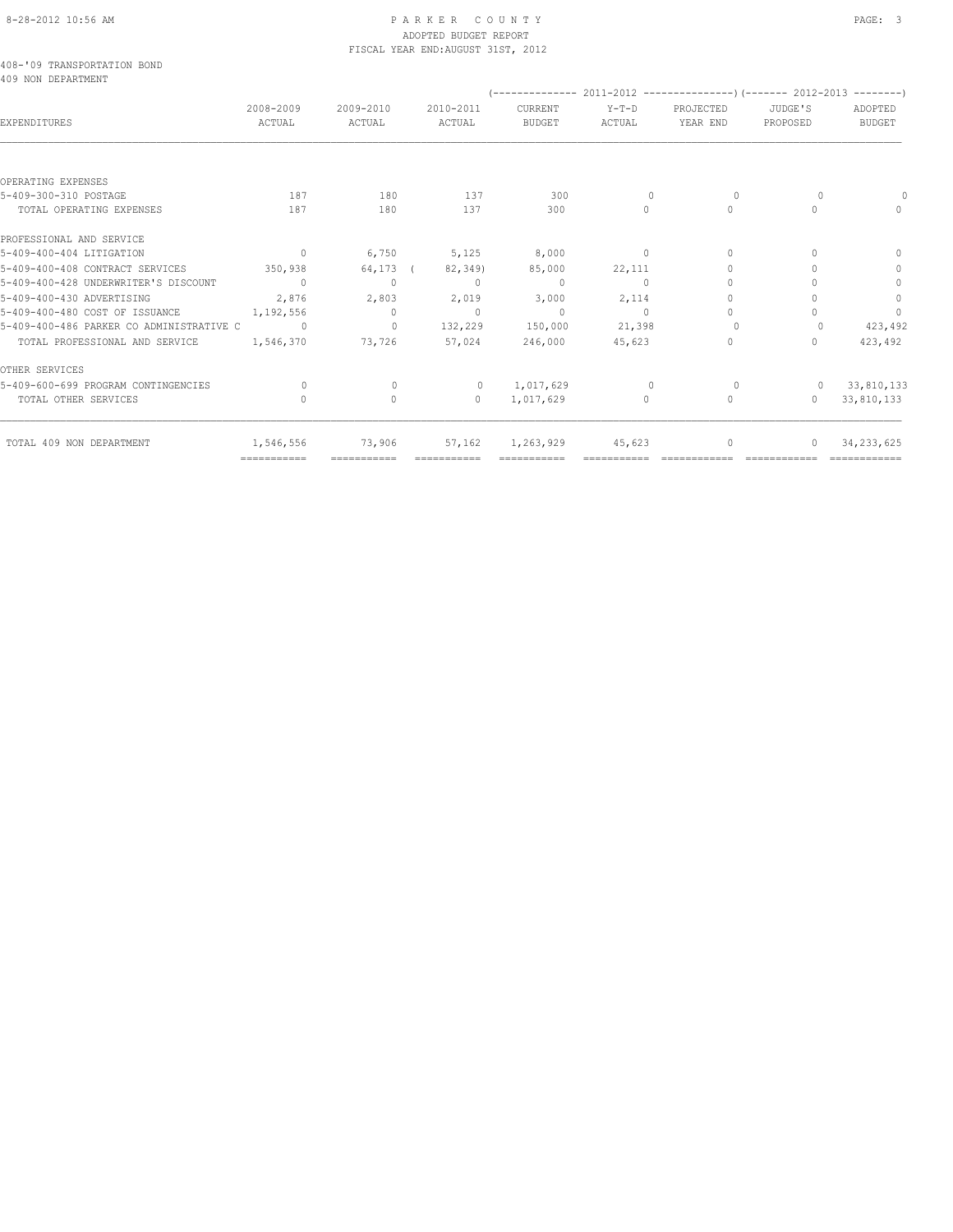# 8-28-2012 10:56 AM PAGE: 4 ADOPTED BUDGET REPORT FISCAL YEAR END:AUGUST 31ST, 2012

|  | 408-'09 TRANSPORTATION BOND |  |  |
|--|-----------------------------|--|--|
|  | 611 ROAD PRECINCT 1         |  |  |

|                                          | 2008-2009                        | 2009-2010                        | 2010-2011   | CURRENT               | $Y-T-D$   | PROJECTED | JUDGE'S   | ADOPTED       |
|------------------------------------------|----------------------------------|----------------------------------|-------------|-----------------------|-----------|-----------|-----------|---------------|
| EXPENDITURES                             | ACTUAL                           | ACTUAL                           | ACTUAL      | <b>BUDGET</b>         | ACTUAL    | YEAR END  | PROPOSED  | <b>BUDGET</b> |
|                                          |                                  |                                  |             |                       |           |           |           |               |
| OPERATING EXPENSES                       |                                  |                                  |             |                       |           |           |           |               |
| 5-611-300-354 ROAD CONST. & REPAIR MATER | $\Omega$                         | 280,076                          |             | 40,955 178,969        | 69,539    | $\cap$    |           |               |
| TOTAL OPERATING EXPENSES                 | $\begin{array}{c} \n\end{array}$ | 280,076                          |             | 40,955 178,969 69,539 |           | $\Omega$  |           |               |
| PROFESSIONAL AND SERVICE                 |                                  |                                  |             |                       |           |           |           |               |
| 5-611-400-408 CONTRACT SERVICES          | $\Omega$                         | $\Omega$                         | $\Omega$    | $\Omega$              | $\Omega$  | $\Omega$  | $\Omega$  | $\Omega$      |
| TOTAL PROFESSIONAL AND SERVICE           | $\bigcap$                        | $\bigcap$                        | $\cap$      | $\bigcap$             | $\Omega$  | $\cap$    |           | $\cap$        |
| CAPITAL EXPENDITURES                     |                                  |                                  |             |                       |           |           |           |               |
| 5-611-500-557 RIGHT OF WAY PURCHASE      | $\Omega$                         | $\bigcap$                        | $\Omega$    | $\Omega$              | $\Omega$  | $\Omega$  |           | $\mathbf{0}$  |
| 5-611-500-579 BRIDGE CONSTRUCTION        |                                  | $\begin{array}{c} \n\end{array}$ | $\Omega$    | $\Omega$              | $\Omega$  | $\Omega$  |           | $\Omega$      |
| TOTAL CAPITAL EXPENDITURES               |                                  | $\bigcap$                        | $\bigcap$   | $\Omega$              | $\Omega$  | $\Omega$  |           | $\Omega$      |
| OTHER SERVICES                           |                                  |                                  |             |                       |           |           |           |               |
| 5-611-600-699 PROGRAM CONTINGENCIES      | 0                                | $\bigcap$                        |             |                       | $\bigcap$ | $\Omega$  |           |               |
| TOTAL OTHER SERVICES                     | $\cap$                           | $\Omega$                         | $\bigcap$   | $\Omega$              | $\Omega$  | $\Omega$  | $\cap$    |               |
| TOTAL 611 ROAD PRECINCT 1                | $\begin{array}{c} \n\end{array}$ | 280,076                          | 40,955      | 178,969               | 69,539    | $\Omega$  | $\bigcap$ |               |
|                                          | $=$ ===========                  |                                  | =========== |                       |           |           |           |               |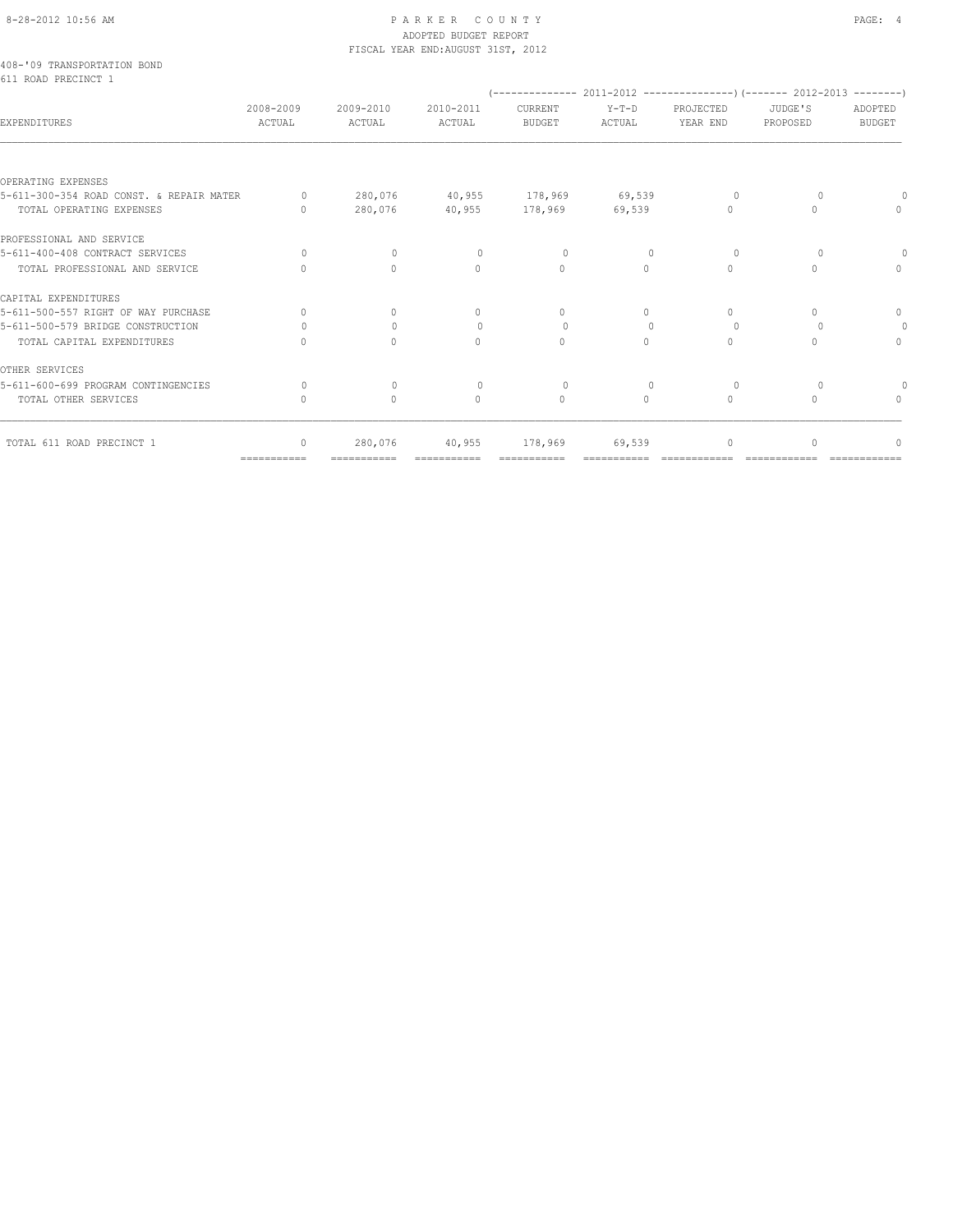### 8-28-2012 10:56 AM P A R K E R C O U N T Y PAGE: 5 ADOPTED BUDGET REPORT FISCAL YEAR END:AUGUST 31ST, 2012

408-'09 TRANSPORTATION BOND 612 ROAD PRECINCT 2

| EXPENDITURES                             | 2008-2009<br>ACTUAL       | 2009-2010<br>ACTUAL | 2010-2011<br>ACTUAL | CURRENT<br><b>BUDGET</b> | $Y-T-D$<br>ACTUAL | PROJECTED<br>YEAR END | JUDGE'S<br>PROPOSED | ADOPTED<br><b>BUDGET</b> |
|------------------------------------------|---------------------------|---------------------|---------------------|--------------------------|-------------------|-----------------------|---------------------|--------------------------|
|                                          |                           |                     |                     |                          |                   |                       |                     |                          |
| OPERATING EXPENSES                       |                           |                     |                     |                          |                   |                       |                     |                          |
| 5-612-300-354 ROAD CONST. & REPAIR MATER | 245,596                   | $\Omega$            | $\circ$             | 67,504                   | $\circ$           | $\Omega$              |                     |                          |
| TOTAL OPERATING EXPENSES                 | 245,596                   | $\Omega$            | $\Omega$            | 67,504                   | $\Omega$          | $\Omega$              |                     | $\Omega$                 |
| CAPITAL EXPENDITURES                     |                           |                     |                     |                          |                   |                       |                     |                          |
| 5-612-500-557 RIGHT OF WAY PURCHASE      | $\overline{0}$            | 69,485              | 773                 | 9,742                    | $\circ$           | 0                     |                     | 0                        |
| 5-612-500-579 BRIDGE CONSTRUCTION        | 42,500                    | 86,227              | 65,751              | 305,121                  | $\Omega$          | $\Omega$              |                     | $\circ$                  |
| 5-612-500-589 ROAD CONST-DISCRETIONARY   | $\circ$                   | $\overline{0}$      | 878                 | $\Omega$                 | $\Omega$          |                       |                     | $\Omega$                 |
| TOTAL CAPITAL EXPENDITURES               | 42,500                    | 155,712             | 67,402              | 314,863                  | $\Omega$          | $\circ$               |                     | $\Omega$                 |
| OTHER SERVICES                           |                           |                     |                     |                          |                   |                       |                     |                          |
| 5-612-600-699 PROGRAM CONTINGENCIES      | $\circ$                   |                     | $\circ$             | 106,424                  | $\overline{0}$    | 0                     |                     | 0                        |
| TOTAL OTHER SERVICES                     | $\Omega$                  | $\Omega$            | $\circ$             | 106,424                  | $\Omega$          | $\circ$               |                     | $\Omega$                 |
| TOTAL 612 ROAD PRECINCT 2                | 288,096                   | 155,712             | 67,402              | 488,791                  | $\circ$           | $\circ$               |                     | $\cup$                   |
|                                          | $=$ = = = = = = = = = = = | ===========         | ===========         |                          |                   |                       |                     |                          |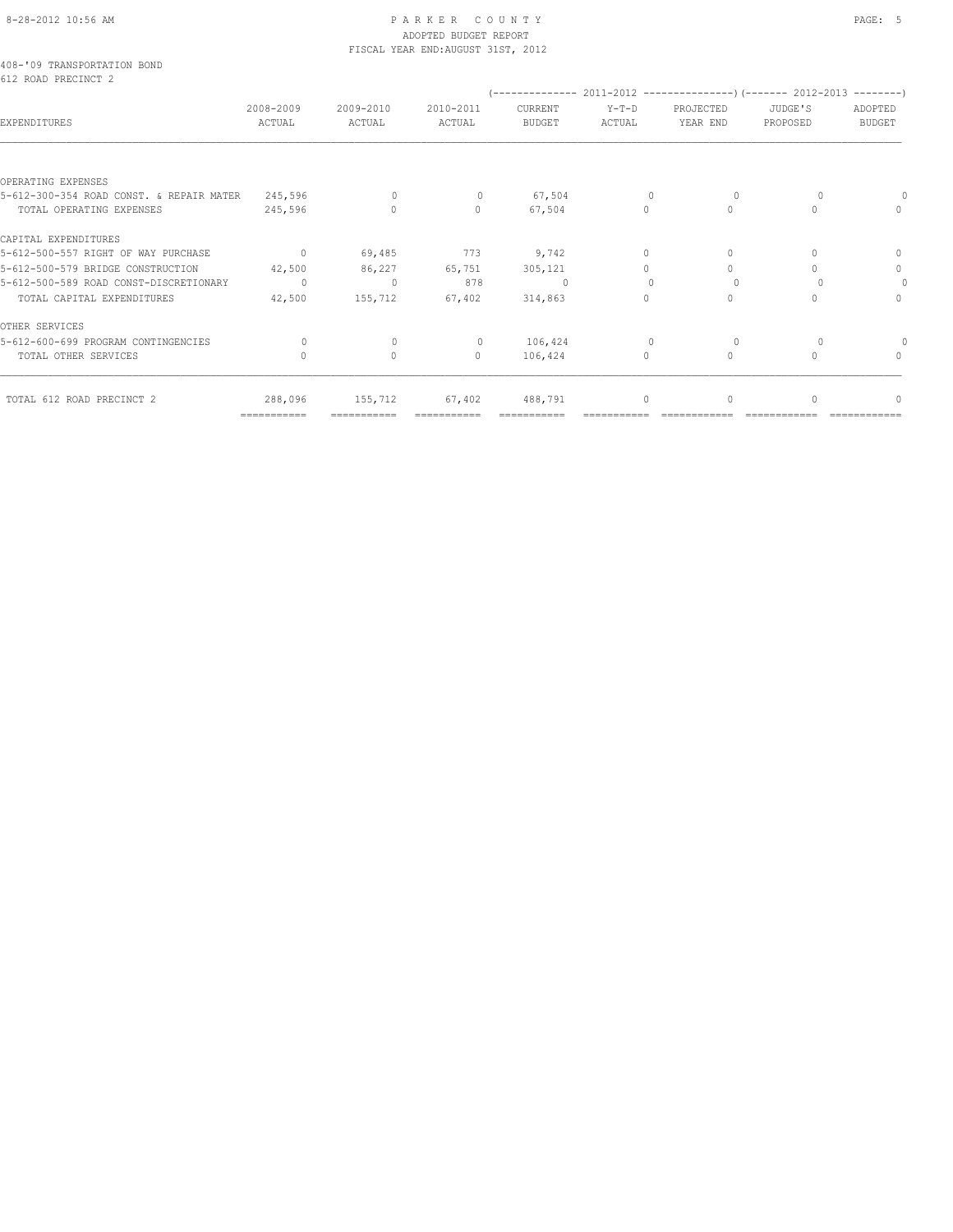# 8-28-2012 10:56 AM P A R K E R C O U N T Y PAGE: 6 ADOPTED BUDGET REPORT FISCAL YEAR END:AUGUST 31ST, 2012

|  | 408-'09 TRANSPORTATION BOND |  |  |
|--|-----------------------------|--|--|
|  | 613 ROAD PRECINCT 3         |  |  |

|                                          | 2008-2009                 | 2009-2010   | 2010-2011    | CURRENT       | Y-T-D                            | PROJECTED | JUDGE'S  | ADOPTED       |
|------------------------------------------|---------------------------|-------------|--------------|---------------|----------------------------------|-----------|----------|---------------|
| <b>EXPENDITURES</b>                      | ACTUAL                    | ACTUAL      | ACTUAL       | <b>BUDGET</b> | ACTUAL                           | YEAR END  | PROPOSED | <b>BUDGET</b> |
|                                          |                           |             |              |               |                                  |           |          |               |
| OPERATING EXPENSES                       |                           |             |              |               |                                  |           |          |               |
| 5-613-300-310 POSTAGE                    | $\Omega$                  |             |              |               | $\Omega$                         | 0         |          |               |
| 5-613-300-352 BRIDGE MAINTENANCE         | $\bigcap$                 | $\bigcap$   | $\cap$       | $\cap$        | $\cap$                           | 0         |          | $\Omega$      |
| 5-613-300-354 ROAD CONST. & REPAIR MATER | 80,666                    | 238,308     | 248,469      | $\Omega$      | $\begin{array}{c} \n\end{array}$ | $\Omega$  |          |               |
| TOTAL OPERATING EXPENSES                 | 80,666                    | 238,308     | 248,469      | $\Omega$      | $\Omega$                         | 0         |          | $\cap$        |
| CAPITAL EXPENDITURES                     |                           |             |              |               |                                  |           |          |               |
| 5-613-500-557 RIGHT OF WAY PURCHASE      | $\overline{0}$            | $\circ$     | $\mathbf{0}$ | $\Omega$      | $\Omega$                         | $\Omega$  |          | $\Omega$      |
| 5-613-500-579 BRIDGE CONSTRUCTION        | 49,800                    | 21,574      |              | $\cup$        | $\cap$                           | $\Omega$  |          |               |
| TOTAL CAPITAL EXPENDITURES               | 49,800                    | 21,574      | $\bigcap$    | $\bigcap$     | $\bigcap$                        | $\Omega$  |          | $\bigcap$     |
| OTHER SERVICES                           |                           |             |              |               |                                  |           |          |               |
| 5-613-600-699 PROGRAM CONTINGENCIES      |                           | $\cap$      | $\Omega$     | 361,184       | $\Omega$                         |           |          |               |
| TOTAL OTHER SERVICES                     |                           | $\bigcap$   | $\Omega$     | 361,184       | $\Omega$                         | $\Omega$  |          |               |
| TOTAL 613 ROAD PRECINCT 3                | 130,466                   | 259,881     | 248,469      | 361,184       |                                  |           |          |               |
|                                          | $=$ = = = = = = = = = = = | =========== | ============ | ============  |                                  |           |          |               |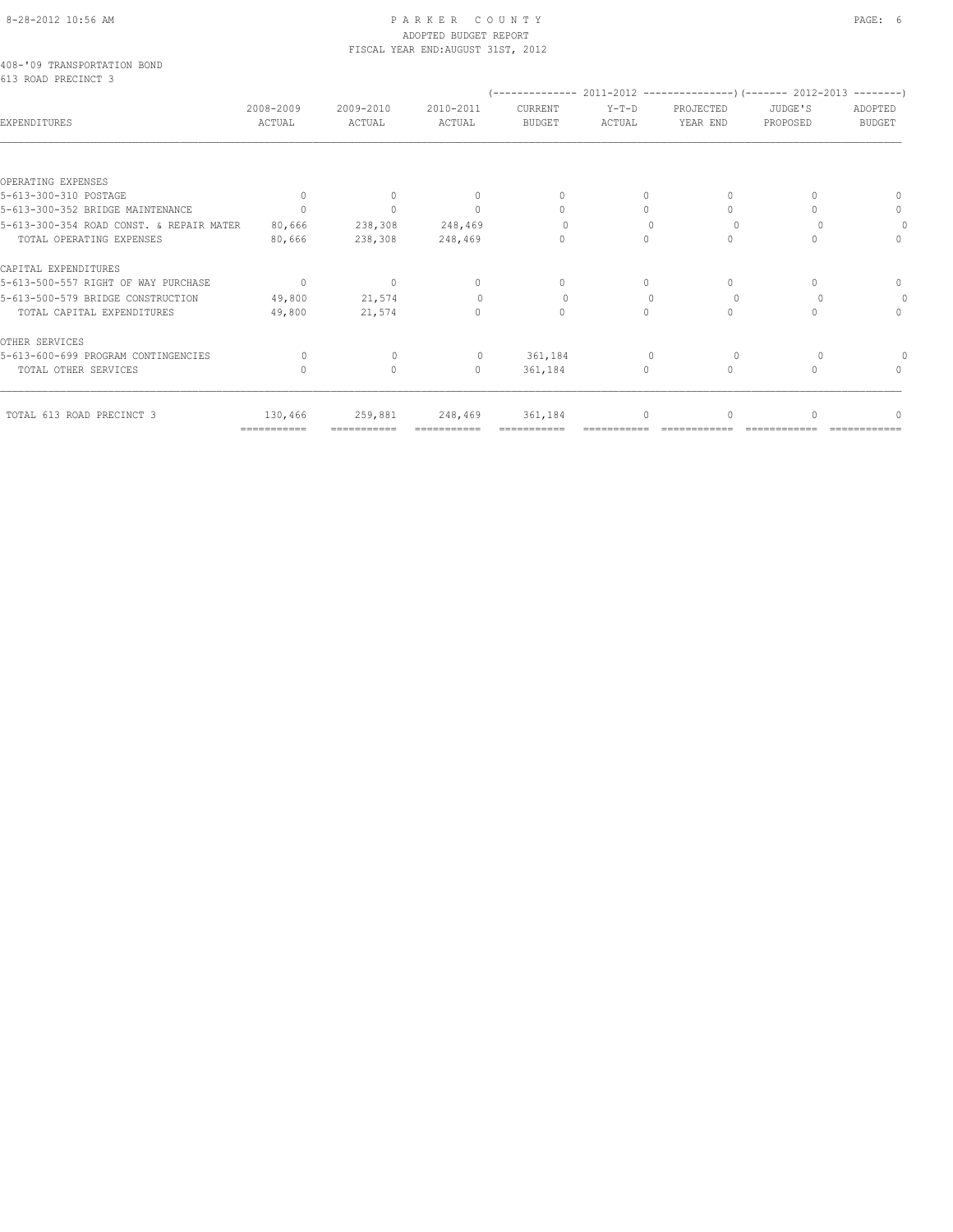# 8-28-2012 10:56 AM PAGE: 7 ADOPTED BUDGET REPORT FISCAL YEAR END:AUGUST 31ST, 2012

# 408-'09 TRANSPORTATION BOND 614 ROAD PRECINCT 4

| 014 RUAD FRAGINGI 4                      |                           |                     |                     |                          |                   |                       |                     |                                  |
|------------------------------------------|---------------------------|---------------------|---------------------|--------------------------|-------------------|-----------------------|---------------------|----------------------------------|
| EXPENDITURES                             | 2008-2009<br>ACTUAL       | 2009-2010<br>ACTUAL | 2010-2011<br>ACTUAL | CURRENT<br><b>BUDGET</b> | $Y-T-D$<br>ACTUAL | PROJECTED<br>YEAR END | JUDGE'S<br>PROPOSED | ADOPTED<br><b>BUDGET</b>         |
|                                          |                           |                     |                     |                          |                   |                       |                     |                                  |
| OPERATING EXPENSES                       |                           |                     |                     |                          |                   |                       |                     |                                  |
| 5-614-300-354 ROAD CONST. & REPAIR MATER | 79,700                    | 345,352             | $\circ$             | 0                        | 112,182           | $\circ$               |                     |                                  |
| TOTAL OPERATING EXPENSES                 | 79,700                    | 345,352             | $\mathbf{0}$        | $\mathbf{0}$             | 112,182           | $\circ$               | 0                   | $\mathbf{0}$                     |
| CAPITAL EXPENDITURES                     |                           |                     |                     |                          |                   |                       |                     |                                  |
| 5-614-500-557 RIGHT OF WAY PURCHASE      | $\Omega$                  | 75,623              | $\mathbf{0}$        | $\mathbf{0}$             | 9,830             | $\circ$               | $\Omega$            | 0                                |
| 5-614-500-579 BRIDGE CONSTRUCTION        | $\Omega$                  | $\mathbf{0}$        | $\circ$             | $\circ$                  | 145,000           | $\Omega$              |                     | $\circ$                          |
| TOTAL CAPITAL EXPENDITURES               |                           | 75,623              | $\circ$             | $\mathbf{0}$             | 154,830           | $\circ$               |                     | $\Omega$                         |
| OTHER SERVICES                           |                           |                     |                     |                          |                   |                       |                     |                                  |
| 5-614-600-699 PROGRAM CONTINGENCIES      | $\Omega$                  | $\Omega$            | $\mathbf{0}$        | 499,625                  | $\mathbf{0}$      | $\Omega$              |                     |                                  |
| TOTAL OTHER SERVICES                     | $\cap$                    | $\circ$             | $\Omega$            | 499,625                  | $\Omega$          | $\circ$               | $\Omega$            | $\begin{array}{c} \n\end{array}$ |
| TOTAL 614 ROAD PRECINCT 4                | 79,700                    | 420,975             | $\mathbf{0}$        | 499,625                  | 267,012           | $\circ$               |                     | ∩                                |
|                                          | $=$ = = = = = = = = = = = | ===========         |                     |                          |                   |                       |                     |                                  |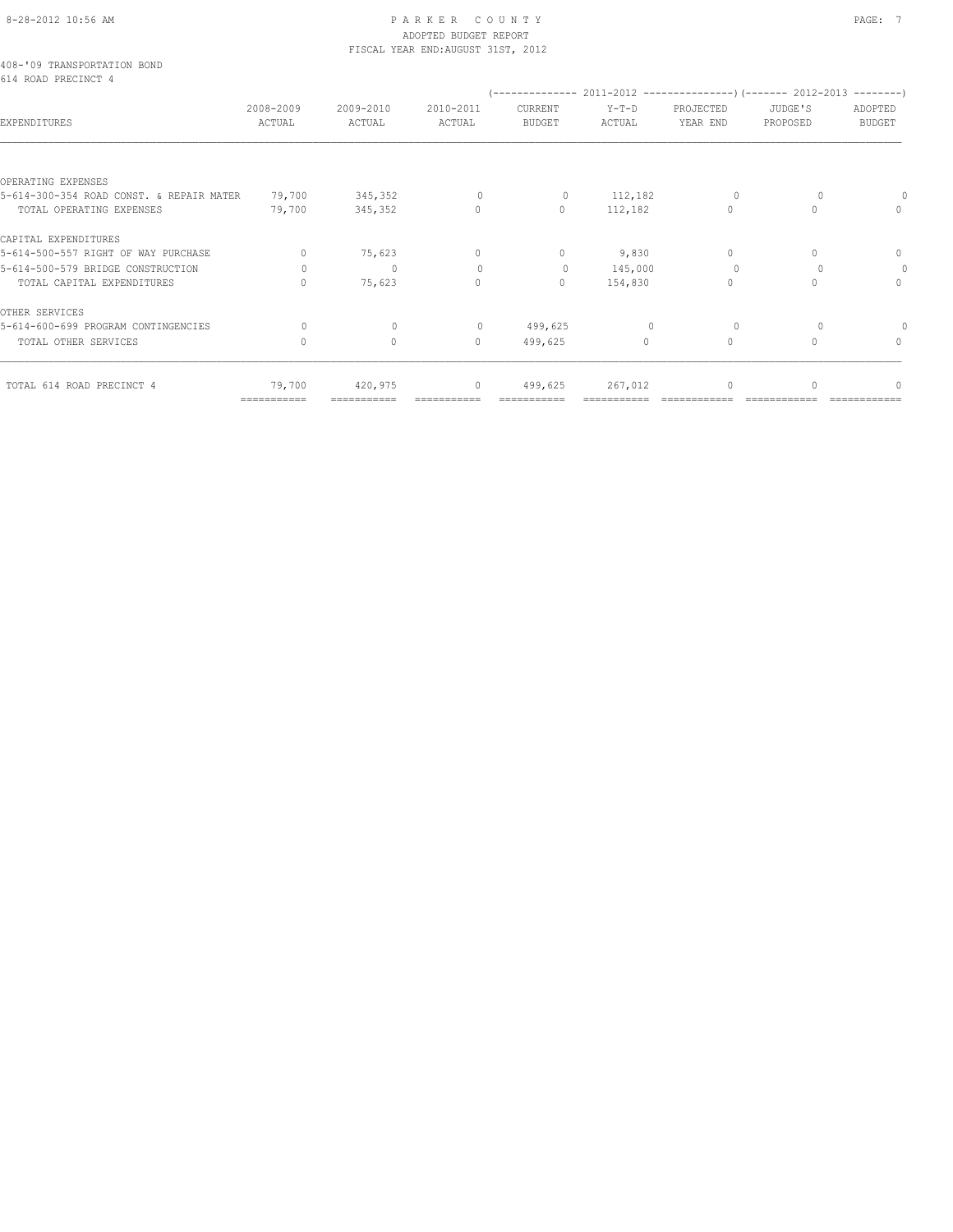# 8-28-2012 10:56 AM P A R K E R C O U N T Y PAGE: 8 ADOPTED BUDGET REPORT FISCAL YEAR END:AUGUST 31ST, 2012

| 408-'09 TRANSPORTATION BOND        |                           |                     |                                  |                                 |                   |                       |                     |                          |
|------------------------------------|---------------------------|---------------------|----------------------------------|---------------------------------|-------------------|-----------------------|---------------------|--------------------------|
| 700 TRANSFER OUT                   |                           |                     |                                  |                                 |                   |                       |                     |                          |
| EXPENDITURES                       | 2008-2009<br>ACTUAL       | 2009-2010<br>ACTUAL | 2010-2011<br>ACTUAL              | <b>CURRENT</b><br><b>BUDGET</b> | $Y-T-D$<br>ACTUAL | PROJECTED<br>YEAR END | JUDGE'S<br>PROPOSED | ADOPTED<br><b>BUDGET</b> |
|                                    |                           |                     |                                  |                                 |                   |                       |                     |                          |
| TRANSFERS/DEBT SERVICE             |                           |                     |                                  |                                 |                   |                       |                     |                          |
| 5-700-700-208 TRANSFER TO FUND 208 | 902,176                   | $\Omega$            |                                  | 0                               |                   | $\Omega$              |                     |                          |
| TOTAL TRANSFERS/DEBT SERVICE       | 902,176                   |                     | $\cap$                           | $\Omega$                        |                   |                       |                     | 0                        |
|                                    |                           |                     |                                  |                                 |                   |                       |                     |                          |
| TOTAL 700 TRANSFER OUT             | 902,176                   | $\Omega$            | $\begin{array}{c} \n\end{array}$ | $\mathbf{0}$                    | $\Omega$          | $\Omega$              |                     | $\Omega$                 |
|                                    | __________<br>----------- | ----------          |                                  |                                 |                   |                       |                     |                          |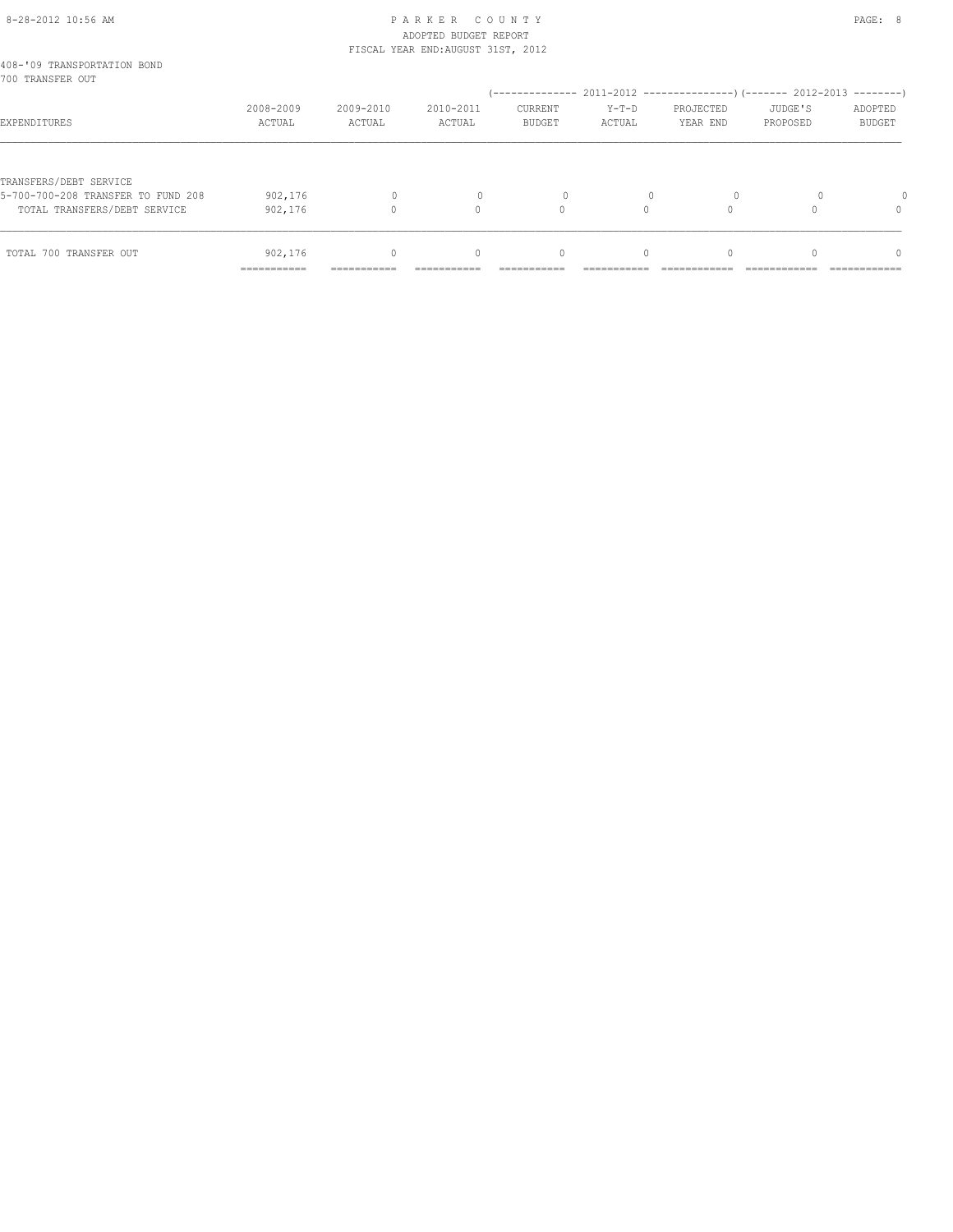# 8-28-2012 10:56 AM PAGE: 9 ADOPTED BUDGET REPORT FISCAL YEAR END:AUGUST 31ST, 2012

|            | 408-'09 TRANSPORTATION BOND |  |
|------------|-----------------------------|--|
| PRECINCT 1 |                             |  |

| <b>EXPENDITURES</b>                      | 2008-2009<br>ACTUAL | 2009-2010<br>ACTUAL | 2010-2011<br>ACTUAL | CURRENT<br><b>BUDGET</b> | $Y-T-D$<br>ACTUAL | PROJECTED<br>YEAR END            | JUDGE'S<br>PROPOSED              | ADOPTED<br><b>BUDGET</b> |
|------------------------------------------|---------------------|---------------------|---------------------|--------------------------|-------------------|----------------------------------|----------------------------------|--------------------------|
|                                          |                     |                     |                     |                          |                   |                                  |                                  |                          |
| OPERATING EXPENSES                       |                     |                     |                     |                          |                   |                                  |                                  |                          |
| 5-801-300-357 RIGHT OF WAY               | $\overline{0}$      | 394,206             | 40,515              | $\overline{0}$           | 2,403             | $\circ$                          | 0                                |                          |
| TOTAL OPERATING EXPENSES                 | $\Omega$            | 394,206             | 40,515              | $\circ$                  | 2,403             | $\Omega$                         | $\begin{array}{c} \n\end{array}$ |                          |
| PROFESSIONAL AND SERVICE                 |                     |                     |                     |                          |                   |                                  |                                  |                          |
| 5-801-400-408 CONTRACT SERVICES          | $\overline{0}$      | $\mathbf{0}$        | $\mathbf{0}$        | $\circ$                  | $\Omega$          | $\Omega$                         | $\begin{array}{c} \n\end{array}$ | $\Omega$                 |
| 5-801-400-430 ADVERTISING                | 421                 | 883                 | $\circ$             | $\Omega$                 | $\Omega$          | $\Omega$                         | $\Omega$                         |                          |
| TOTAL PROFESSIONAL AND SERVICE           | 421                 | 883                 | $\bigcap$           | $\Omega$                 | $\Omega$          | $\Omega$                         | $\Omega$                         | $\bigcap$                |
| CAPITAL EXPENDITURES                     |                     |                     |                     |                          |                   |                                  |                                  |                          |
| 5-801-500-501 FM 51 & FRIENDSHIP ROAD    | $\overline{0}$      | 406                 | $\overline{0}$      | 158,685                  | $\circ$           | $\Omega$                         | $\Omega$                         | $\Omega$                 |
| 5-801-500-502 FM 730 & FLAT ROCK ROAD    | 38,414              | 31,479              | 118                 | 197,074                  | 274,617           | $\Omega$                         | $\Omega$                         | $\Omega$                 |
| 5-801-500-503 FM 1886 & CHURCH ROAD      | 41,003              | 49,346              | 4,030               | 231,308                  | 91,811            | $\bigcap$                        | $\bigcap$                        | $\mathbf{0}$             |
| 5-801-500-504 FM 2557 & SPRINGFIELD/RENO | 1,047               | 263                 | $\circ$             | $\circ$                  | $\circ$           | $\bigcap$                        | $\cap$                           | $\circ$                  |
| 5-801-500-505 SH 199 TO HOLBRROK (POJO)  | 208,222             | 2, 313, 517         | 522,565             | 634,479                  | 59,200            | $\bigcap$                        | $\cap$                           | $\mathbf{0}$             |
| 5-801-500-506 FM 51 TO HOLBROOK (POJO)   | 21,248              | 1,633,336           | 364,216             | 602,295                  | $\circ$           | 0                                | $\cap$                           | $\mathbf{0}$             |
| 5-801-500-507 SH 199/FM 51 INTERSECTION  | $\Omega$            | $\circ$             | $\overline{0}$      | 89,740                   | $\overline{0}$    | $\bigcap$                        | $\cap$                           | $\mathbf{0}$             |
| 5-801-500-508 SH 199/FM 51 INTERSECTION  | $\Omega$            | 98,824              | 31,564              | $\Omega$                 | 42,414            | 0                                | $\cap$                           | $\Omega$                 |
| 5-801-500-509 FM 730 FLAT ROCK TO TARRAN | 663,562             | 161,237             | $\Omega$            | $\Omega$                 | $\Omega$          | $\Omega$                         | $\cap$                           | $\mathbf{0}$             |
| 5-801-500-510 FM 730/FM 1886 (CHURCH ST) | 12,430              | 847,089             | 9,974               | $\Omega$                 | $\Omega$          | $\cap$                           | $\bigcap$                        | $\mathbf{0}$             |
| 5-801-500-511 SPGTN E LOOP 119 TO SPRING | 14,950              | 71,759              | 1,256,135           | 458,945                  | 137,749           | 0                                | $\cap$                           | $\mathbf{0}$             |
| 5-801-500-512 VEAL STATION ROAD          | $\circ$             | $\circ$             | 506,040             | 206,091                  | $\circ$           | $\begin{array}{c} \n\end{array}$ | $\cap$                           | $\mathbf{0}$             |
| 5-801-500-579 BRIDGE CONSTRUCTION        | 40,402              | 65,188              | 1,479               | $\Omega$                 | $\Omega$          | $\Omega$                         | $\cap$                           |                          |
| TOTAL CAPITAL EXPENDITURES               | 1,041,278           | 5,272,444           | 2,696,122           | 2,578,617                | 605,791           | $\Omega$                         | $\bigcap$                        | n                        |
| OTHER SERVICES                           |                     |                     |                     |                          |                   |                                  |                                  |                          |
| 5-801-600-699 PROGRAM CONTINGENCIES      | $\Omega$            | $\Omega$            | $\bigcap$           | $\Omega$                 | $\Omega$          | $\Omega$                         | $\Omega$                         |                          |
| TOTAL OTHER SERVICES                     | $\bigcap$           | $\Omega$            | $\bigcap$           | $\Omega$                 | $\bigcap$         | $\Omega$                         | $\bigcap$                        |                          |
| TOTAL PRECINCT 1                         | 1,041,699           | 5,667,534           |                     | 2,736,637 2,578,617      | 608,194           | $\circ$                          | $\mathbf{0}$                     |                          |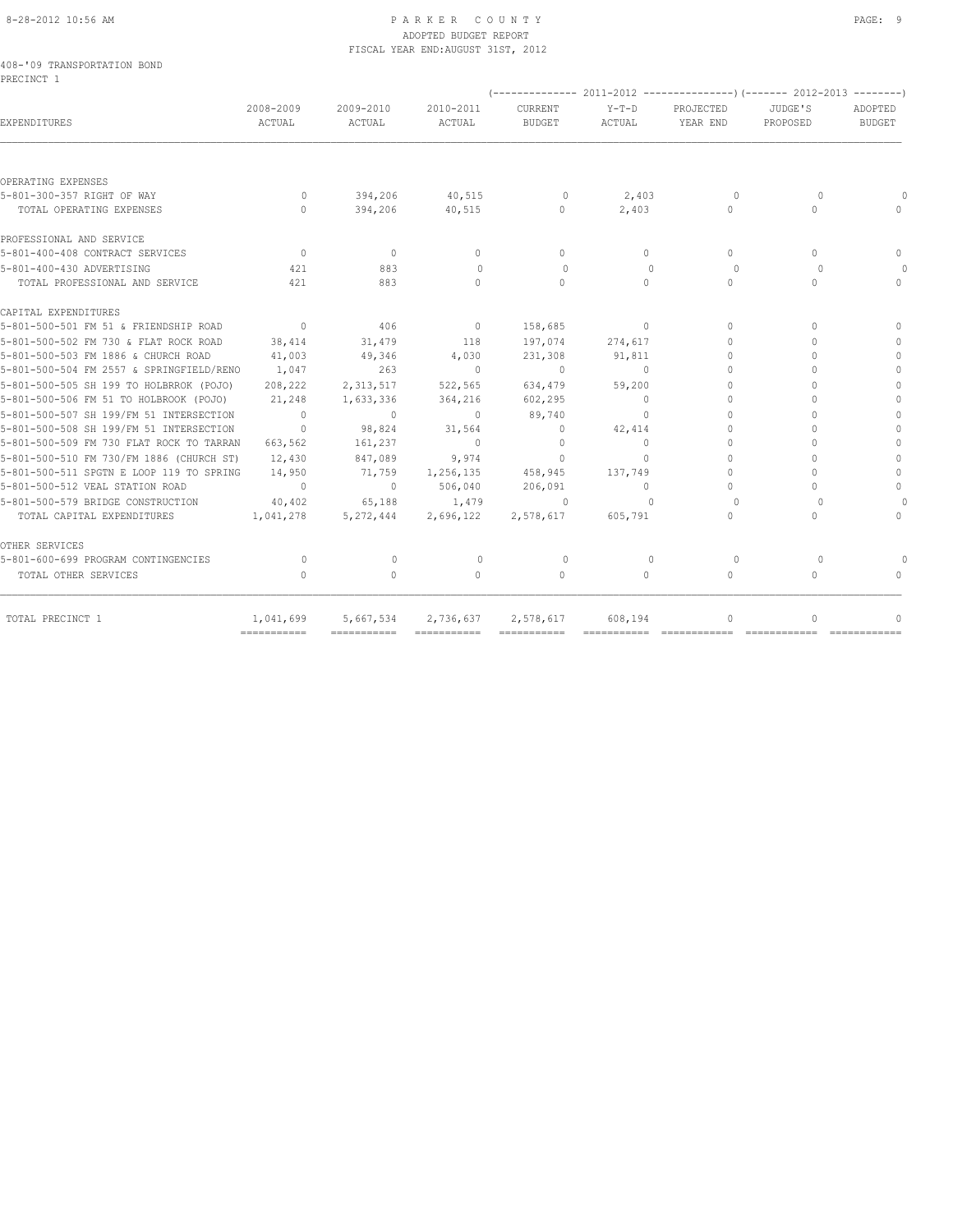# 8-28-2012 10:56 AM P A R K E R C O U N T Y PAGE: 10 ADOPTED BUDGET REPORT FISCAL YEAR END:AUGUST 31ST, 2012

|            | 408-'09 TRANSPORTATION BOND |  |
|------------|-----------------------------|--|
| PRECINCT 2 |                             |  |

|                                          | 2008-2009      | 2009-2010 | 2010-2011                        | CURRENT       | $Y-T-D$     | PROJECTED    | JUDGE'S   | ADOPTED                          |
|------------------------------------------|----------------|-----------|----------------------------------|---------------|-------------|--------------|-----------|----------------------------------|
| EXPENDITURES                             | ACTUAL         | ACTUAL    | ACTUAL                           | <b>BUDGET</b> | ACTUAL      | YEAR END     | PROPOSED  | <b>BUDGET</b>                    |
| OPERATING EXPENSES                       |                |           |                                  |               |             |              |           |                                  |
| 5-802-300-357 RIGHT OF WAY               | 9,100          |           | 1,632,088 3,239,375 500,000      |               | 18,165      | $\Omega$     | $\Omega$  |                                  |
| TOTAL OPERATING EXPENSES                 | 9,100          |           | 1,632,088 3,239,375              | 500,000       | 18,165      | $\Omega$     | $\Omega$  | $\cap$                           |
| PROFESSIONAL AND SERVICE                 |                |           |                                  |               |             |              |           |                                  |
| 5-802-400-408 CONTRACT SERVICES          | $\bigcirc$     | $\Omega$  | $\begin{array}{c} \n\end{array}$ | $\Omega$      | $\Omega$    | $\Omega$     | $\cap$    | $\bigcap$                        |
| 5-802-400-430 ADVERTISING                | 431            | 514       | $\bigcap$                        | $\Omega$      | $\cap$      | $\Omega$     | $\cap$    |                                  |
| TOTAL PROFESSIONAL AND SERVICE           | 431            | 514       | $\Omega$                         | $\Omega$      | $\Omega$    | $\Omega$     | $\cap$    | $\begin{array}{c} \n\end{array}$ |
| CAPITAL EXPENDITURES                     |                |           |                                  |               |             |              |           |                                  |
| 5-802-500-514 SH 199 TO GOSHEN (POJO)    | 234,357        | 639,304   | $\circ$                          | 279,132       | $\Omega$    | $\Omega$     | 0         | $\cap$                           |
| 5-802-500-515 GOSHEN TO JE WOODY (POJO)  | 1,602          | 17,694    | $\Omega$                         | 295,004       | $\Omega$    | $\cap$       | $\Omega$  |                                  |
| 5-802-500-516 SH 199 & POOLVILLE CUTOFF  | 8,490          | 6,772     | $\begin{array}{c} \n\end{array}$ | $\circ$       | $\Omega$    | $\bigcap$    | $\cap$    |                                  |
| 5-802-500-517 FM 920 & POOLVILLE CUTOFF  | 1,958          | 15,535    | $\Omega$                         | $\Omega$      | $\Omega$    | $\Omega$     | $\cap$    | $\bigcap$                        |
| 5-802-500-518 FM 920 & HARWELL LAKE RD   | 46,542         | 23,430    | $\Omega$                         | 239,318       | $\bigcap$   | $\cap$       |           | $\bigcap$                        |
| 5-802-500-519 OLD AGNES ROAD             | 3,734          | 654,033   | 52                               | 204,709       | $\Omega$    | $\cap$       | $\bigcap$ | $\bigcap$                        |
| 5-802-500-520 POOLVILLE CUTOFF           | 4,575          | 17,384    | $\Omega$                         | $\Omega$      | $\Omega$    | $\Omega$     | ∩         | $\bigcap$                        |
| 5-802-500-521 OLD GARNER ROAD            | 968            | 14,818    | 42,852                           | 100,676       | 757,690     | $\Omega$     | $\cap$    | $\Omega$                         |
| 5-802-500-522 MADDUX ROAD                | 5,051          | 6,142     | $\circ$                          | 88,898        | 688         | $\bigcap$    | ∩         | $\bigcap$                        |
| 5-802-500-523 US 180 TO FM 920 (WEST LOO | 93,949         | 487,273   | 1,425,671                        | 2,563,959     | 5, 214, 253 | $\Omega$     | $\Omega$  | $\Omega$                         |
| 5-802-500-524 FM 920 TO FM 51 (WEST LOOP | 139,945        | 321,022   | 4,107,942                        | 1,922,644     | 785,797     | $\Omega$     | $\cap$    | $\bigcap$                        |
| 5-802-500-525 POOLVILLE CUTOFF           | $\overline{0}$ | 548,339   | 531,189                          | 362,964       | $\Omega$    | $\Omega$     | $\cap$    | $\Omega$                         |
| 5-802-500-557 RIGHT OF WAY PURCHASE      | $\overline{0}$ | $\Omega$  | $\Omega$                         | $\mathbf{0}$  | $\Omega$    | $\cap$       | $\cap$    | $\Omega$                         |
| 5-802-500-579 BRIDGE CONSTRUCTION        | 431            | 84,753    | 40,690                           | $\circ$       | 61,005      | $\Omega$     | $\cap$    |                                  |
| TOTAL CAPITAL EXPENDITURES               | 541,602        | 2,836,499 | 6,148,398                        | 6,057,304     | 6,819,432   | $\bigcap$    | $\cap$    | $\begin{array}{c} \n\end{array}$ |
| OTHER SERVICES                           |                |           |                                  |               |             |              |           |                                  |
| 5-802-600-699 PROGRAM CONTINGENCIES      | $\Omega$       | $\circ$   | $\circ$                          | $\circ$       | $\Omega$    | $\Omega$     | $\Omega$  |                                  |
| TOTAL OTHER SERVICES                     | $\cap$         | $\Omega$  | $\bigcap$                        | $\Omega$      | $\Omega$    | $\Omega$     | $\bigcap$ |                                  |
| TOTAL PRECINCT 2                         | 551,133        | 4,469,100 | 9,387,773                        | 6,557,304     | 6,837,597   | $\mathbf{0}$ | 0         | $\bigcap$                        |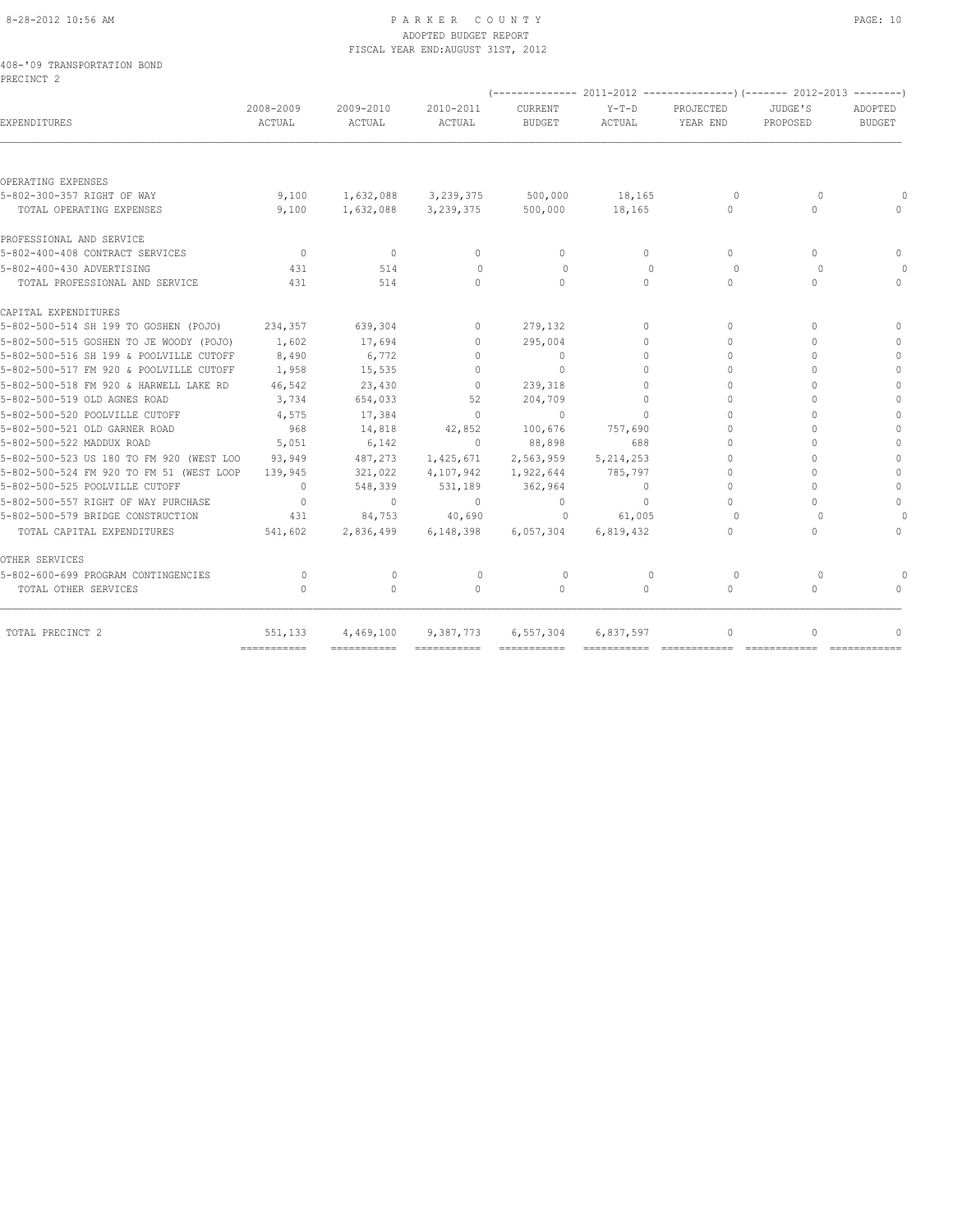# 8-28-2012 10:56 AM P A R K E R C O U N T Y PAGE: 11 ADOPTED BUDGET REPORT FISCAL YEAR END:AUGUST 31ST, 2012

|            | 408-'09 TRANSPORTATION BOND |  |
|------------|-----------------------------|--|
| PRECINCT 3 |                             |  |

| 2008-2009<br>ACTUAL                                 | 2009-2010<br>ACTUAL | 2010-2011<br>ACTUAL              | CURRENT<br><b>BUDGET</b> | Y-T-D<br>ACTUAL                                    | PROJECTED<br>YEAR END                                                                                                                                          | JUDGE'S<br>PROPOSED | ADOPTED<br><b>BUDGET</b> |
|-----------------------------------------------------|---------------------|----------------------------------|--------------------------|----------------------------------------------------|----------------------------------------------------------------------------------------------------------------------------------------------------------------|---------------------|--------------------------|
|                                                     |                     |                                  |                          |                                                    |                                                                                                                                                                |                     |                          |
|                                                     |                     |                                  |                          |                                                    |                                                                                                                                                                |                     |                          |
| 24,677                                              |                     |                                  |                          |                                                    | $\Omega$                                                                                                                                                       | $\Omega$            |                          |
| 24,677                                              |                     |                                  | 500,000                  | 713,125                                            | $\circ$                                                                                                                                                        | $\Omega$            | $\Omega$                 |
|                                                     |                     |                                  |                          |                                                    |                                                                                                                                                                |                     |                          |
| $\overline{0}$                                      | 28,750              | $\circ$                          | $\Omega$                 | $\Omega$                                           | $\begin{array}{c} \n\end{array}$                                                                                                                               | $\Omega$            | $\Omega$                 |
| 431                                                 | $\circ$             | $\Omega$                         | $\Omega$                 | $\Omega$                                           | $\Omega$                                                                                                                                                       | $\bigcap$           | $\bigcap$                |
| 431                                                 | 28,750              | $\Omega$                         | $\Omega$                 | $\bigcap$                                          | $\cap$                                                                                                                                                         | $\cap$              | $\Omega$                 |
|                                                     |                     |                                  |                          |                                                    |                                                                                                                                                                |                     |                          |
| 5-803-500-527 IH-20 INTERCHANGE (WEST LO<br>219,178 | 305,679             | 173,932                          |                          |                                                    | $\begin{array}{c} \n\end{array}$                                                                                                                               | $\Omega$            | $\Omega$                 |
| 5-803-500-528 IH-20 TO US 180 (WEST LOOP<br>51,167  | 476,073             | 358,974                          |                          |                                                    | $\Omega$                                                                                                                                                       | $\Omega$            | $\mathbf{0}$             |
| 5-803-500-529 US 180 INTERCHANGE (WEST L<br>38,830  | 297,252             | 116,652                          | 1,418,629                |                                                    | $\Omega$                                                                                                                                                       | $\bigcap$           | $\Omega$                 |
| 903                                                 | 1,386               | $\sim$ 0                         | $\sim$ 0                 | 0                                                  | $\bigcap$                                                                                                                                                      |                     | $\Omega$                 |
| 3,614                                               | 124,773             | 10,420                           |                          | $\circ$                                            | $\Omega$                                                                                                                                                       |                     | $\mathbf{0}$             |
| 91,307                                              | 700,674             | 6,919                            | 305,550                  | $\circ$                                            | $\Omega$                                                                                                                                                       | $\Omega$            | $\mathbf{0}$             |
| $\Omega$                                            | $\Omega$            | $\sim$ 0                         | $\Omega$                 | $\Omega$                                           | $\Omega$                                                                                                                                                       | $\bigcap$           | $\mathbf{0}$             |
| $\Omega$                                            | 677,066             | 101,877                          |                          | $\cap$                                             | $\Omega$                                                                                                                                                       |                     | $\mathbf{0}$             |
| $\overline{0}$                                      | $\circ$             | 14,672                           |                          |                                                    | $\Omega$                                                                                                                                                       |                     | $\Omega$                 |
| 2,407                                               | 70,487              | 12,674                           |                          | 10,842                                             | $\Omega$                                                                                                                                                       | $\Omega$            | $\Omega$                 |
| 407,405                                             | 2,653,389           | 796,120                          | 6,983,990                |                                                    | $\Omega$                                                                                                                                                       | $\cap$              | $\Omega$                 |
|                                                     |                     |                                  |                          |                                                    |                                                                                                                                                                |                     |                          |
| $\Omega$                                            | $\mathbf{0}$        | $\circ$                          | $\circ$                  | $\circ$                                            | $\circ$                                                                                                                                                        | $\circ$             |                          |
| $\begin{array}{c} \n\end{array}$                    | $\circ$             | $\begin{array}{c} \n\end{array}$ | $\circ$                  | $\Omega$                                           | $\begin{array}{c} \n\end{array}$                                                                                                                               | $\Omega$            | $\Omega$                 |
| 432,513                                             | 3, 311, 510         |                                  |                          |                                                    | 0                                                                                                                                                              | 0                   | $\bigcap$                |
|                                                     | ============        |                                  |                          | 629,371 2,908,694<br>341,383<br>306,819<br>151,391 | 629,371 2,908,694 500,000 713,125<br>2,031,635 120,926<br>2,428,583 1,639,690<br>1,610,427<br>14,222<br>$\sim$ 0<br>3,396,106<br>3,704,814 7,483,990 4,109,231 |                     |                          |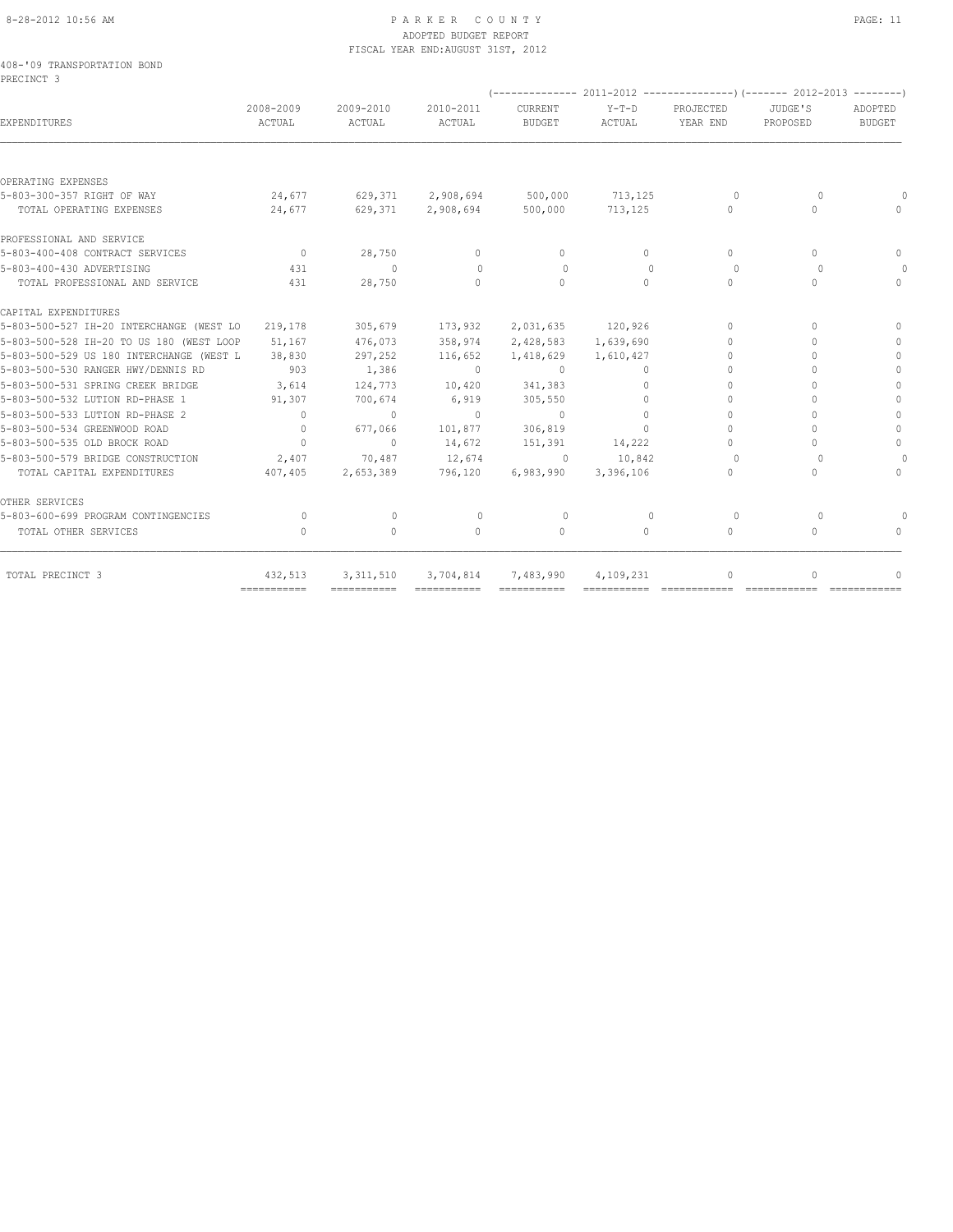# 8-28-2012 10:56 AM P A R K E R C O U N T Y PAGE: 12 ADOPTED BUDGET REPORT FISCAL YEAR END:AUGUST 31ST, 2012

|            | 408-'09 TRANSPORTATION BOND |  |
|------------|-----------------------------|--|
| PRECINCT 4 |                             |  |

|                                                 | 2008-2009                        | 2009-2010                        | 2010-2011                        | CURRENT         | $Y-T-D$      | PROJECTED                        | JUDGE'S                          | ADOPTED                          |
|-------------------------------------------------|----------------------------------|----------------------------------|----------------------------------|-----------------|--------------|----------------------------------|----------------------------------|----------------------------------|
| EXPENDITURES                                    | ACTUAL                           | ACTUAL                           | ACTUAL                           | <b>BUDGET</b>   | ACTUAL       | YEAR END                         | PROPOSED                         | <b>BUDGET</b>                    |
| OPERATING EXPENSES                              |                                  |                                  |                                  |                 |              |                                  |                                  |                                  |
| 5-804-300-357 RIGHT OF WAY                      | 2,208                            |                                  | 8,625 113,022 500,000            |                 | 214,757      | $\circ$                          | $\circ$                          |                                  |
| TOTAL OPERATING EXPENSES                        | 2,208                            | 8,625                            | 113,022                          | 500,000         | 214,757      | $\Omega$                         | 0                                | $\cap$                           |
| PROFESSIONAL AND SERVICE                        |                                  |                                  |                                  |                 |              |                                  |                                  |                                  |
| 5-804-400-408 CONTRACT SERVICES                 | $\overline{0}$                   | $\circ$                          | $\circ$                          | $\mathbf{0}$    | $\Omega$     | $\Omega$                         | $\begin{array}{c} \n\end{array}$ | $\Omega$                         |
| 5-804-400-430 ADVERTISING                       | 421                              | $\begin{array}{c} \n\end{array}$ | $\Omega$                         | $\circ$         | $\Omega$     | $\Omega$                         | $\Omega$                         |                                  |
| TOTAL PROFESSIONAL AND SERVICE                  | 421                              | $\Omega$                         | $\bigcap$                        | $\Omega$        | $\bigcap$    | $\Omega$                         | 0                                | $\cap$                           |
| CAPITAL EXPENDITURES                            |                                  |                                  |                                  |                 |              |                                  |                                  |                                  |
| 5-804-500-536 FM 1187 (ELM ST TO BANKHEA        | 235,554                          | 620,246                          | 368,204                          | 2,882,417       | 82,859       | 0                                | $\cap$                           | $\bigcap$                        |
| 5-804-500-537 FM 1187 (BANKHEAD TO IH-20        | $\overline{0}$                   | $\circ$                          | $\overline{0}$                   | $\sim$ 0        | $\Omega$     | $\Omega$                         | $\cap$                           | $\begin{array}{c} \n\end{array}$ |
| 5-804-500-538 FM 1187-DUAL TURN LN              | $\overline{0}$                   | $\mathbf{0}$                     | $\Omega$                         | 322,590         | $\Omega$     | $\cap$                           | $\cap$                           | $\begin{array}{c} \n\end{array}$ |
| 5-804-500-539 FM 1187 ALEDO COUPLET             | 3,558                            | 205,366                          | 275,921                          | $\sim$ 0        | 112,805      | $\Omega$                         | $\cap$                           | $\Omega$                         |
| 5-804-500-540 SCHOOL RD (BANKHEAD/BAILEY 52,019 |                                  | 262,646                          | 891,330                          | 382,632 (3,896) |              | 0                                | $\cap$                           | $\mathbf{0}$                     |
| 5-804-500-541 1187 / HW 5 INT- WIDENING         | 18,884                           | 2,224                            | 1,274                            | 211,368         | $\Omega$     | $\Omega$                         |                                  | $\Omega$                         |
| 5-804-500-542 FM 1187 TURN LANES (JR HIG        | 8,742                            | 24,715                           | 3,443                            | 80,891          | $\Omega$     | 0                                | 0                                | $\begin{array}{c} \n\end{array}$ |
| 5-804-500-543 LAKESHORE BRIDGE (RAMPS)          | $\circ$                          | 3,020                            | 526                              | 177,639         | $\Omega$     | 0                                | $\cap$                           | $\mathbf{0}$                     |
| 5-804-500-544 US 180 & OAKRIDGE INTERSEC        | 59,755                           | 113,962                          | $\overline{0}$                   | $\sim$ 0        | $\Omega$     | $\Omega$                         | $\cap$                           | $\mathbf{0}$                     |
| 5-804-500-545 PRELIM STUDY RR CROSSING          | 10,345                           | 1,908                            | 5,006                            | 37,689          | 9,881        | $\Omega$                         | $\cap$                           | $\circ$                          |
| 5-804-500-546 FM 1187/IH-20 (INTERCHANGE        | $\sim$ 0                         | 3,608                            | $\bigcirc$                       | 166,792         | $\Omega$     | $\begin{array}{c} \n\end{array}$ | 0                                | $\begin{array}{c} \n\end{array}$ |
| 5-804-500-579 BRIDGE CONSTRUCTION               | $\overline{0}$                   | $\circ$                          | $\overline{0}$                   | $\Omega$        | 42           | $\cap$                           | $\Omega$                         |                                  |
| TOTAL CAPITAL EXPENDITURES                      | 388,857                          | 1,237,694                        | 1,545,703                        | 4,262,018       | 201,691      | 0                                | 0                                | $\begin{array}{c} \n\end{array}$ |
| OTHER SERVICES                                  |                                  |                                  |                                  |                 |              |                                  |                                  |                                  |
| 5-804-600-699 PROGRAM CONTINGENCIES             | $\circ$                          | $\Omega$                         | $\begin{array}{c} \n\end{array}$ | $\Omega$        | $\mathbf{0}$ | 0                                | $\Omega$                         |                                  |
| TOTAL OTHER SERVICES                            | $\begin{array}{c} \n\end{array}$ | $\Omega$                         | $\Omega$                         | $\Omega$        | $\Omega$     | $\Omega$                         | $\Omega$                         | $\Omega$                         |
| TOTAL PRECINCT 4                                | 391,486                          |                                  | 1,246,319 1,658,724 4,762,018    |                 | 416,448      | 0                                | $\cap$                           |                                  |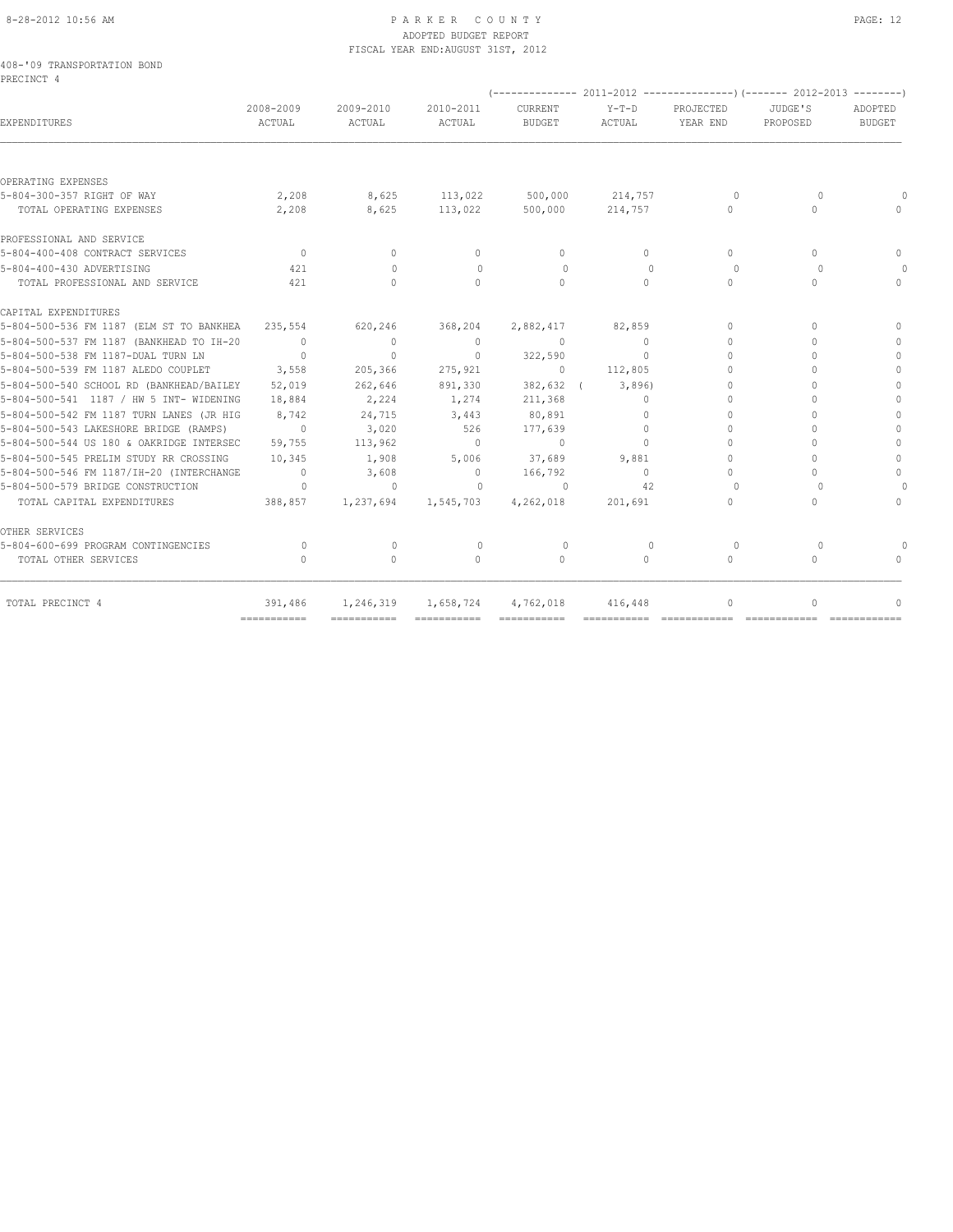# 8-28-2012 10:56 AM P A R K E R C O U N T Y PAGE: 13 ADOPTED BUDGET REPORT

|                                                                                        |                          |                      | FISCAL YEAR END: AUGUST 31ST, 2012 |                          |                   |                       |                     |                                  |
|----------------------------------------------------------------------------------------|--------------------------|----------------------|------------------------------------|--------------------------|-------------------|-----------------------|---------------------|----------------------------------|
| 408-'09 TRANSPORTATION BOND<br>DEBT SERVICE/LEASE                                      |                          |                      |                                    |                          |                   |                       |                     |                                  |
| EXPENDITURES                                                                           | 2008-2009<br>ACTUAL      | 2009-2010<br>ACTUAL  | 2010-2011<br>ACTUAL                | CURRENT<br><b>BUDGET</b> | $Y-T-D$<br>ACTUAL | PROJECTED<br>YEAR END | JUDGE'S<br>PROPOSED | ADOPTED<br><b>BUDGET</b>         |
| TRANSFERS/DEBT SERVICE<br>5-960-751-693 FISCAL CHARGES<br>TOTAL TRANSFERS/DEBT SERVICE | 200<br>200               | $\Omega$<br>$\Omega$ | $\bigcap$                          | $\Omega$                 | $\Omega$          | $\Omega$              |                     | $\begin{array}{c} \n\end{array}$ |
| TOTAL DEBT SERVICE/LEASE                                                               | 200<br>===========       | $\Omega$             | $\mathbf{0}$                       | $\mathbf{0}$             | $\circ$           |                       |                     | $\Omega$                         |
| TOTAL EXPENDITURES                                                                     | 5,364,024<br>=========== | 15,885,013           | 17,901,936                         | 24, 174, 427             | 12,353,644        | $\Omega$              | 0                   | 34, 233, 625                     |

\*\*\* END OF REPORT \*\*\*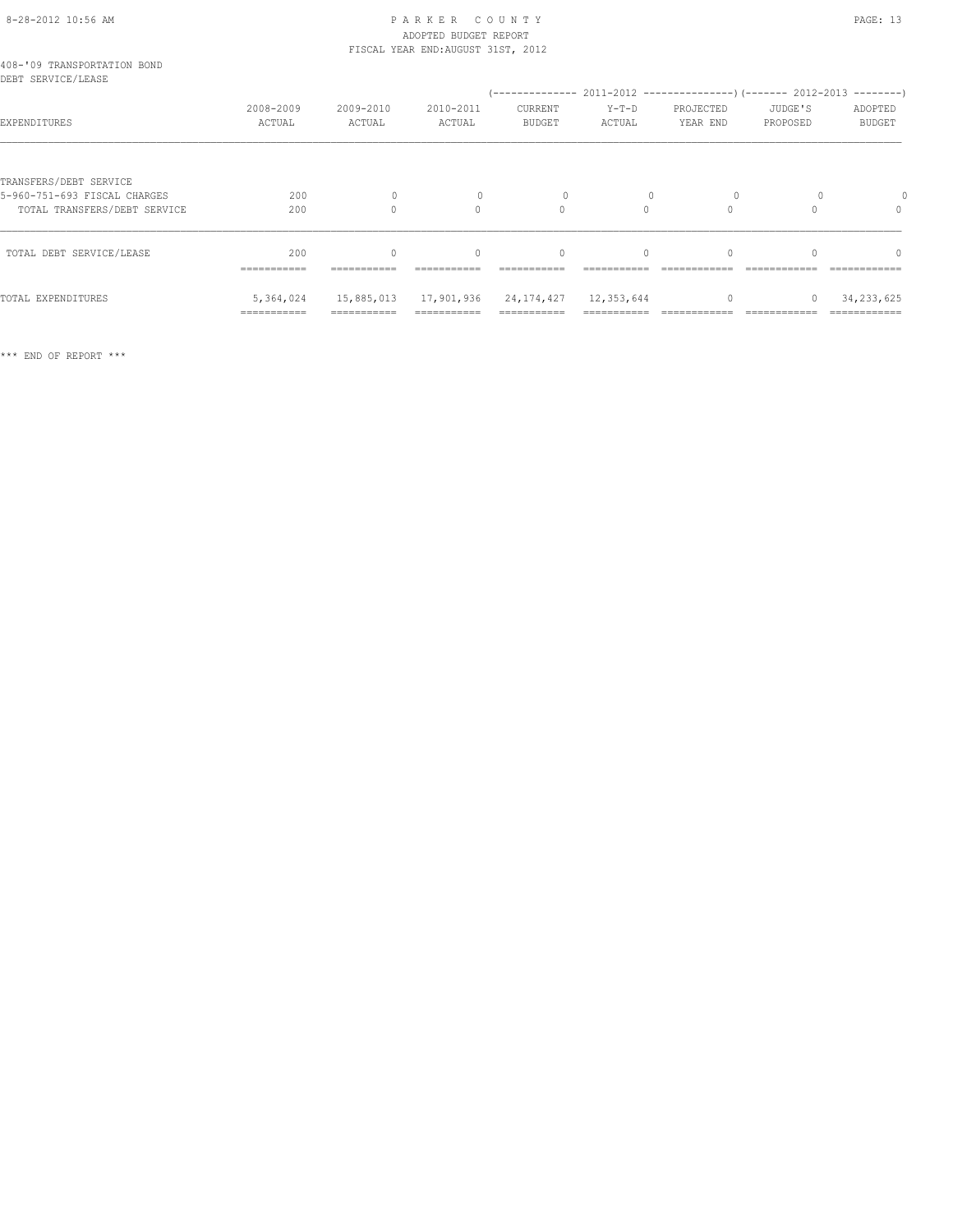# 8-28-2012 10:56 AM P A R K E R C O U N T Y PAGE: 1 ADOPTED BUDGET REPORT FISCAL YEAR END:AUGUST 31ST, 2012

45 -DA STATE SUPPLEMENT

|                                   | 2008-2009<br>ACTUAL         | 2009-2010<br>ACTUAL | 2010-2011<br>ACTUAL    | CURRENT<br><b>BUDGET</b> | $Y-T-D$<br>ACTUAL | PROJECTED<br>YEAR END | JUDGE'S<br>PROPOSED | ADOPTED<br><b>BUDGET</b> |
|-----------------------------------|-----------------------------|---------------------|------------------------|--------------------------|-------------------|-----------------------|---------------------|--------------------------|
| REVENUE SUMMARY                   |                             |                     |                        |                          |                   |                       |                     |                          |
| 330 REVENUE<br>INVESTMENT INCOME  | $\mathbf{0}$                | 0<br>$\Omega$       | 29,054<br>$\mathbf{0}$ | $\circ$<br>$\mathbf{0}$  | 22,500            | 0<br>$\Omega$         |                     | $\mathbf{0}$<br>0        |
| INTERFUND TRANSFERS IN            | 0                           | $\mathbf{0}$        | $\circ$                | 6,690                    | 6,690             | $\circ$               |                     | 0                        |
| TOTAL REVENUES                    | $\mathbf{0}$                | $\circ$             | 29,054                 | 6,690                    | 29,191            | $\circ$               | 0                   | $\mathbf{0}$             |
| EXPENDITURE SUMMARY               |                             |                     |                        |                          |                   |                       |                     |                          |
| 476 DISTRICT ATTORNEY             | 0                           | $\circ$             | 27,665                 | $\circ$                  | 27,408            | $\circ$               | 0                   | 0                        |
| TOTAL EXPENDITURES                | $\mathbf{0}$                | $\circ$             | 27,665                 | $\circ$                  | 27,408            | $\mathbf{0}$          | $\Omega$            | $\mathbf{0}$             |
| REVENUE OVER/(UNDER) EXPENDITURES | $\mathbf{0}$<br>=========== | $\circ$             | 1,389                  | 6,690                    | 1,782             | $\mathbf{0}$          |                     | $\mathbf{0}$             |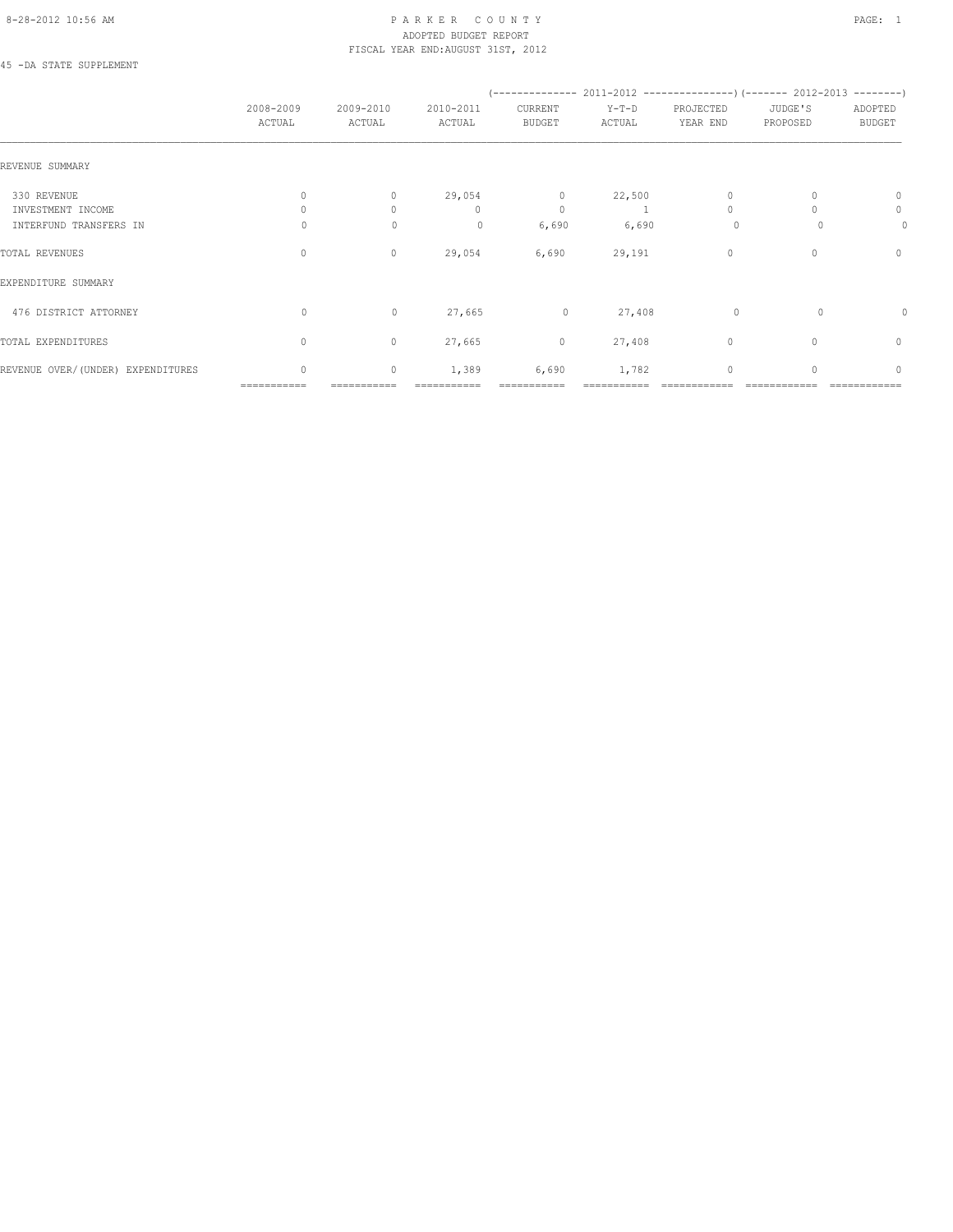# 8-28-2012 10:56 AM PAGE: 2 ADOPTED BUDGET REPORT FISCAL YEAR END:AUGUST 31ST, 2012

# 45 -DA STATE SUPPLEMENT

| <b>REVENUES</b>                     | 2008-2009<br>ACTUAL | 2009-2010<br>ACTUAL | 2010-2011<br>ACTUAL | ______________<br>CURRENT<br><b>BUDGET</b> | $Y-T-D$<br>ACTUAL | PROJECTED<br>YEAR END | $2011-2012$ ---------------) (------- 2012-2013 --------)<br>JUDGE'S<br>PROPOSED | ADOPTED<br><b>BUDGET</b> |
|-------------------------------------|---------------------|---------------------|---------------------|--------------------------------------------|-------------------|-----------------------|----------------------------------------------------------------------------------|--------------------------|
|                                     |                     |                     |                     |                                            |                   |                       |                                                                                  |                          |
| 330 REVENUE                         |                     |                     |                     |                                            |                   |                       |                                                                                  |                          |
| 3-330-000-370 DA STATE SUPPLEMENT   | $\Omega$            | $\mathbf{0}$        | 29,054              | $\circ$                                    | 22,500            | 0                     |                                                                                  |                          |
| TOTAL 330 REVENUE                   | $\Omega$            | $\circ$             | 29,054              | $\circ$                                    | 22,500            | $\mathbf{0}$          | $\Omega$                                                                         | $\mathbf{0}$             |
| INVESTMENT INCOME                   |                     |                     |                     |                                            |                   |                       |                                                                                  |                          |
| 3-361-000-045 INTEREST INCOME       | $\Omega$            | $\mathbf{0}$        | $\Omega$            | 0                                          |                   | $\Omega$              |                                                                                  |                          |
| TOTAL INVESTMENT INCOME             | $\Omega$            | $\Omega$            | $\Omega$            | $\circ$                                    |                   | $\Omega$              |                                                                                  | $\circ$                  |
| INTERFUND TRANSFERS IN              |                     |                     |                     |                                            |                   |                       |                                                                                  |                          |
| 3-371-000-054 TRANSFER FROM FUND 54 | 0                   | $\mathbf{0}$        | $\circ$             | 6,690                                      | 6,690             | $\circ$               |                                                                                  |                          |
| TOTAL INTERFUND TRANSFERS IN        | 0                   | $\circ$             | $\circ$             | 6,690                                      | 6,690             | $\Omega$              |                                                                                  | $\mathbf{0}$             |
| TOTAL REVENUES                      | 0                   | 0                   | 29,054              | 6,690                                      | 29,191            | $\mathbf 0$           | 0                                                                                | $\mathbf{0}$             |
|                                     |                     |                     |                     |                                            |                   |                       |                                                                                  |                          |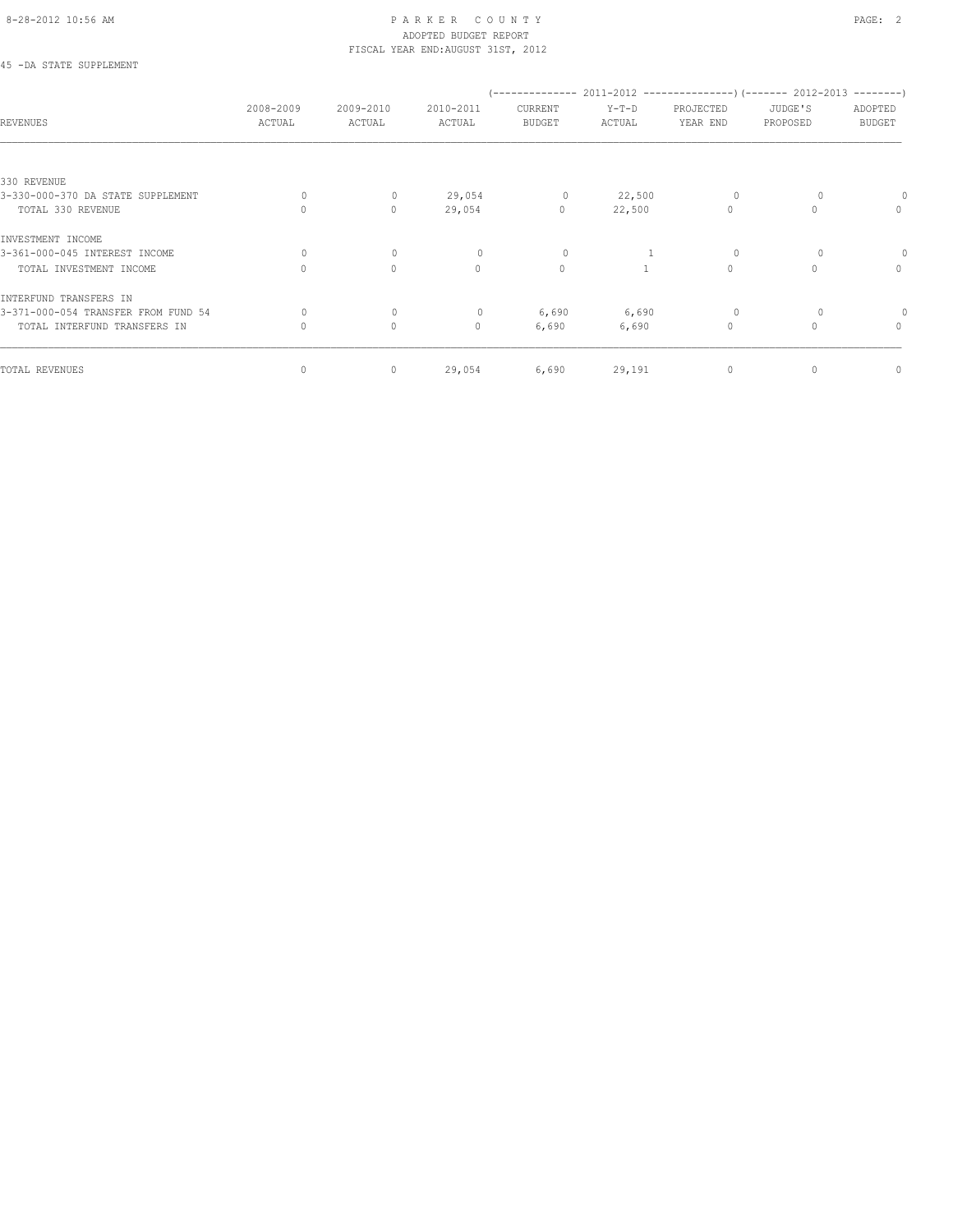# 8-28-2012 10:56 AM PAGE: 3 ADOPTED BUDGET REPORT

|                                                  |                     |                                  | FISCAL YEAR END: AUGUST 31ST, 2012 |                              |                   |                                  |                                  |                          |
|--------------------------------------------------|---------------------|----------------------------------|------------------------------------|------------------------------|-------------------|----------------------------------|----------------------------------|--------------------------|
| 45 -DA STATE SUPPLEMENT<br>476 DISTRICT ATTORNEY |                     |                                  |                                    |                              |                   |                                  |                                  |                          |
| EXPENDITURES                                     | 2008-2009<br>ACTUAL | 2009-2010<br>ACTUAL              | 2010-2011<br>ACTUAL                | CURRENT<br><b>BUDGET</b>     | $Y-T-D$<br>ACTUAL | PROJECTED<br>YEAR END            | JUDGE'S<br>PROPOSED              | ADOPTED<br><b>BUDGET</b> |
| SALARIES & BENEFITS                              |                     |                                  |                                    |                              |                   |                                  |                                  |                          |
| SALARIES & WAGES                                 |                     |                                  |                                    |                              |                   |                                  |                                  |                          |
| 5-476-100-120 PART TIME                          | $\Omega$            | $\Omega$                         | 9,246                              |                              | $0 \t 10,028$     | $\circ$                          | $\Omega$                         | 0                        |
| 5-476-100-198 STATE SALARY SUPPLEMENT            | $\Omega$            | $\circ$                          | 17,696                             | $\circ$                      | 13,547            | $\circ$                          | $\Omega$                         | $\theta$                 |
| TOTAL SALARIES & WAGES                           | $\Omega$            | $\mathbf{0}$                     | 26,942                             | $\circ$                      | 23,576            | $\circ$                          | $\mathbf{0}$                     | $\circ$                  |
| <b>BENEFITS</b>                                  |                     |                                  |                                    |                              |                   |                                  |                                  |                          |
| 5-476-100-201 FICA MATCH                         | $\Omega$            | $\mathbf{0}$                     | 707                                | $\circ$                      | 1,547             | $\mathbf{0}$                     | $\begin{array}{c} \n\end{array}$ | $\mathbf{0}$             |
| 5-476-100-202 EMPLOYEE HOSPITALIZATION           |                     | $\begin{array}{c} \n\end{array}$ | $\circ$                            | $\circ$                      | 1,339             | $\begin{array}{c} \n\end{array}$ | 0                                | $\mathbf{0}$             |
| 5-476-100-203 RETIREMENT PLAN CONTRIBUT          |                     | $\begin{array}{c} \n\end{array}$ | $\circ$                            | $\Omega$                     | 921               | $\Omega$                         |                                  | $\mathbf 0$              |
| 5-476-100-204 WORKERS COMPENSATION INSU          | $\cap$              | $\Omega$                         | 16                                 | $\Omega$                     | 25                | $\Omega$                         |                                  | $\circ$                  |
| TOTAL BENEFITS                                   | $\Omega$            | $\Omega$                         | 723                                | $\circ$                      | 3,832             | $\circ$                          | $\Omega$                         | 0                        |
| TOTAL SALARIES & BENEFITS                        | $\circ$             | $\circ$                          | 27,665                             | $\circ$                      | 27,408            | $\mathbf{0}$                     | $\mathbf{0}$                     | $\mathbf{0}$             |
| TOTAL 476 DISTRICT ATTORNEY                      | 0<br>===========    | $\mathbf{0}$<br>------------     | 27,665<br>------------             | $\mathbf{0}$<br>------------ | 27,408            | 0                                |                                  |                          |
| TOTAL EXPENDITURES                               | $\circ$             | $\circ$                          | 27,665                             | $\circ$                      | 27,408            | $\mathbf{0}$                     | $\mathbf{0}$                     | $\circ$                  |

=========== =========== =========== =========== =========== ============ ============ ============

\*\*\* END OF REPORT \*\*\*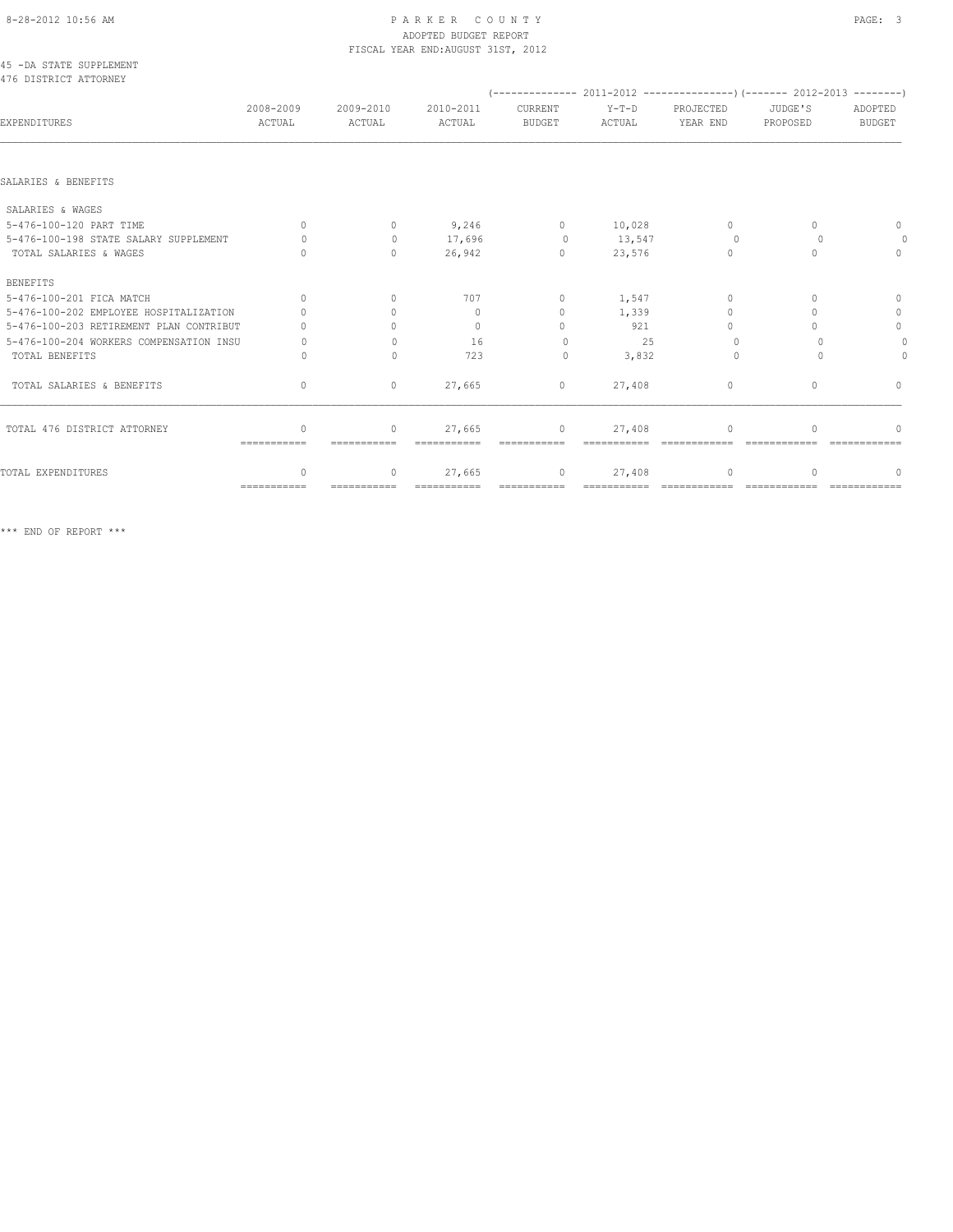# 8-28-2012 10:56 AM PAGE: 1 PAR K E R C O U N T Y ADOPTED BUDGET REPORT FISCAL YEAR END:AUGUST 31ST, 2012

49 -ORCA GRANT

|                                   | 2008-2009<br>ACTUAL | 2009-2010<br>ACTUAL | 2010-2011<br>ACTUAL      | CURRENT<br><b>BUDGET</b> | $Y-T-D$<br>ACTUAL | PROJECTED<br>YEAR END   | JUDGE'S<br>PROPOSED | ADOPTED<br><b>BUDGET</b> |
|-----------------------------------|---------------------|---------------------|--------------------------|--------------------------|-------------------|-------------------------|---------------------|--------------------------|
| REVENUE SUMMARY                   |                     |                     |                          |                          |                   |                         |                     |                          |
| INVESTMENT INCOME<br>399 REVENUE  | 0<br>0              | $\circ$<br>$\Omega$ | $\mathbf{0}$<br>$\Omega$ | $\circ$<br>0             | 0<br>$\Omega$     | $\mathbf{0}$<br>$\circ$ |                     | $\mathbf{0}$<br>0        |
| TOTAL REVENUES                    | $\mathbf{0}$        | $\mathbf{0}$        | $\mathbf{0}$             | $\circ$                  | $\circ$           | $\mathbf{0}$            | $\mathbf{0}$        | 0                        |
| EXPENDITURE SUMMARY               |                     |                     |                          |                          |                   |                         |                     |                          |
| 700 TRANSFER OUT                  | 0                   | $\circ$             | $\circ$                  | $\circ$                  | $\mathbf{0}$      | $\circ$                 | $\circ$             | 0                        |
| TOTAL EXPENDITURES                | $\circ$             | $\mathbf{0}$        | $\circ$                  | $\circ$                  | 0                 | $\mathbf{0}$            | 0                   | 0                        |
| REVENUE OVER/(UNDER) EXPENDITURES | 0                   | $\circ$             | $\mathbf{0}$             | 0                        | $\circ$           | 0                       |                     | $\circ$                  |

=========== =========== =========== =========== =========== ============ ============ ============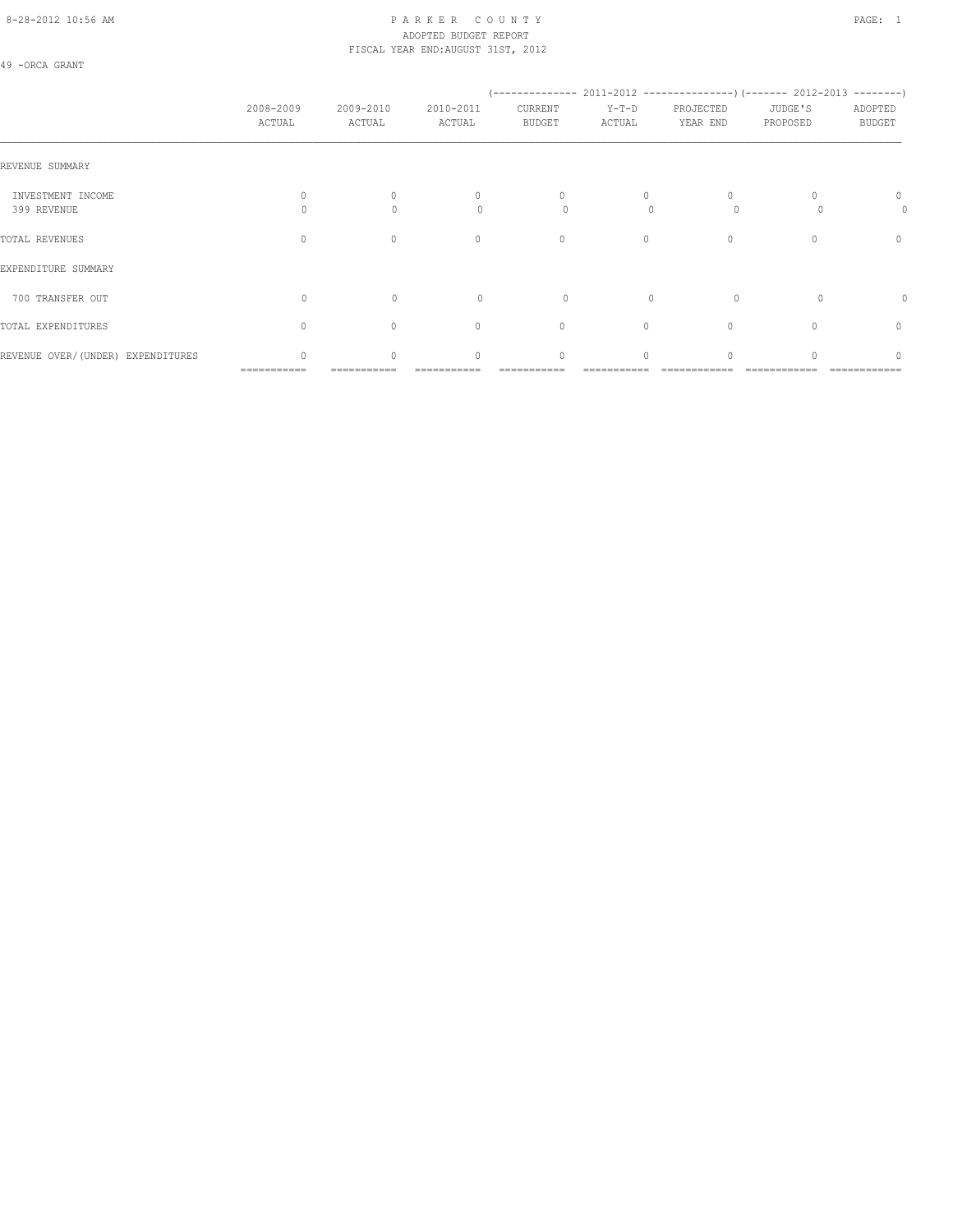### 8-28-2012 10:56 AM PAGE: 2 ADOPTED BUDGET REPORT FISCAL YEAR END:AUGUST 31ST, 2012

49 -ORCA GRANT

| REVENUES                              | 2008-2009<br>ACTUAL | 2009-2010<br>ACTUAL | 2010-2011<br>ACTUAL | CURRENT<br><b>BUDGET</b> | $Y-T-D$<br>ACTUAL | PROJECTED<br>YEAR END | JUDGE'S<br>PROPOSED | ADOPTED<br>BUDGET |
|---------------------------------------|---------------------|---------------------|---------------------|--------------------------|-------------------|-----------------------|---------------------|-------------------|
|                                       |                     |                     |                     |                          |                   |                       |                     |                   |
| INVESTMENT INCOME                     |                     |                     |                     |                          |                   |                       |                     |                   |
| 3-361-000-049 INTEREST INCOME         |                     |                     |                     |                          |                   | $\Omega$              |                     |                   |
| TOTAL INVESTMENT INCOME               |                     | 0                   | 0                   | $\circ$                  |                   |                       |                     | 0                 |
| 399 REVENUE                           |                     |                     |                     |                          |                   |                       |                     |                   |
| 3-399-000-001 UNEXPENDED FUND BALANCE |                     |                     |                     |                          |                   | $\Omega$              |                     |                   |
| TOTAL 399 REVENUE                     |                     | $\Omega$            | 0                   | $\circ$                  | $\Omega$          |                       |                     | $\mathbf{0}$      |
| TOTAL REVENUES                        |                     |                     | 0                   | 0                        | 0                 |                       |                     | 0                 |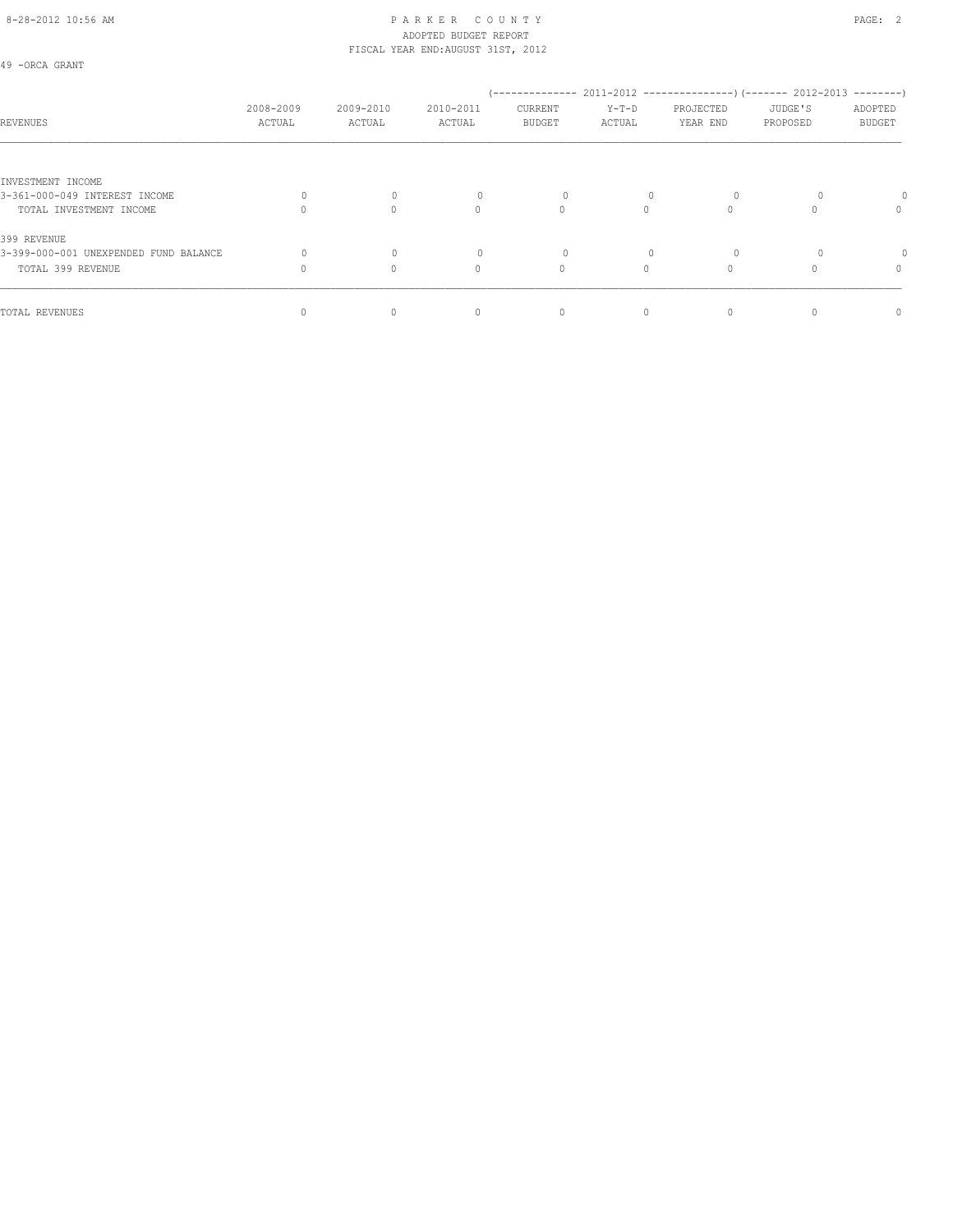### 8-28-2012 10:56 AM PAGE: 3 ADOPTED BUDGET REPORT FISCAL YEAR END:AUGUST 31ST, 2012

| 49 - ORCA GRANT<br>700 TRANSFER OUT                                                         |                     |                     |                     |                          |                   |                       |                     |                          |
|---------------------------------------------------------------------------------------------|---------------------|---------------------|---------------------|--------------------------|-------------------|-----------------------|---------------------|--------------------------|
| EXPENDITURES                                                                                | 2008-2009<br>ACTUAL | 2009-2010<br>ACTUAL | 2010-2011<br>ACTUAL | CURRENT<br><b>BUDGET</b> | $Y-T-D$<br>ACTUAL | PROJECTED<br>YEAR END | JUDGE'S<br>PROPOSED | ADOPTED<br><b>BUDGET</b> |
| TRANSFERS/DEBT SERVICE<br>5-700-700-010 TRANSFER TO FUND 10<br>TOTAL TRANSFERS/DEBT SERVICE |                     |                     | $\Omega$            |                          |                   |                       |                     |                          |
| TOTAL 700 TRANSFER OUT                                                                      | ===========         |                     | $\bigcap$           | $\Omega$                 | $\cap$            |                       |                     | $\cap$                   |
| TOTAL EXPENDITURES                                                                          | ===========         |                     |                     | $\Omega$                 |                   |                       |                     |                          |

\*\*\* END OF REPORT \*\*\*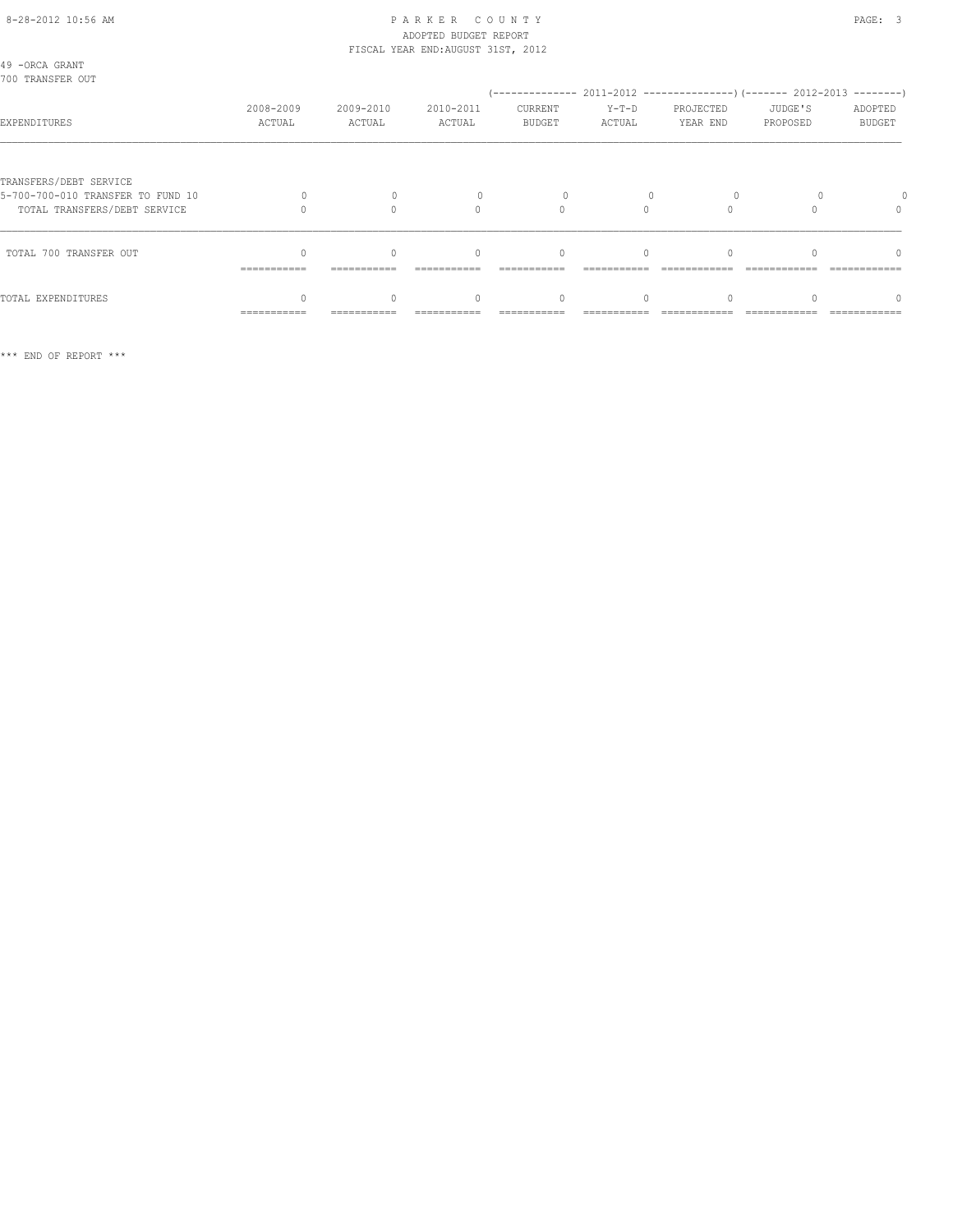### 8-28-2012 10:56 AM PAGE: 1 PAR K E R C O U N T Y ADOPTED BUDGET REPORT FISCAL YEAR END:AUGUST 31ST, 2012

50 -ROAD & BRIDGE

|                                   | 2008-2009<br>ACTUAL              | 2009-2010<br>ACTUAL                           | 2010-2011<br>ACTUAL                                    | CURRENT<br><b>BUDGET</b> | $Y-T-D$<br>ACTUAL | PROJECTED<br>YEAR END            | JUDGE'S<br>PROPOSED              | ADOPTED<br><b>BUDGET</b> |  |
|-----------------------------------|----------------------------------|-----------------------------------------------|--------------------------------------------------------|--------------------------|-------------------|----------------------------------|----------------------------------|--------------------------|--|
| REVENUE SUMMARY                   |                                  |                                               |                                                        |                          |                   |                                  |                                  |                          |  |
| AD VALOREM TAXES                  |                                  | 8,195,836 8,429,779                           | 8,099,582                                              | 7,817,283                |                   | 7,674,307 4,328,477              | $\Omega$                         | 7,865,606                |  |
| 333 REVENUE                       | 74,653                           | 151,701                                       | $\Omega$                                               | 76,000                   | 75,445            | 74,158                           | $\begin{array}{c} \n\end{array}$ | 75,000                   |  |
| INTERGOVERNMENTAL                 | $\mathbf{0}$                     | $\circ$                                       | $\mathbf{0}$                                           | $\Omega$                 | $\circ$           | $\circ$                          | $\begin{array}{c} \n\end{array}$ | 150,000                  |  |
| 335 REVENUE                       | $\mathbf{0}$                     | $\mathbf{0}$                                  | $\Omega$                                               | $\mathbf{0}$             | $\Omega$          | $\circ$                          | $\Omega$                         | $\mathbf 0$              |  |
| 336 REVENUE                       | $\begin{array}{c} \n\end{array}$ | $\begin{array}{c} \n\end{array}$              | $\bigcap$                                              | $\Omega$                 | $\Omega$          | $\mathbf{0}$                     | $\cap$                           | $\circ$                  |  |
| SALE OF ASSETS                    | $\Omega$                         | $\Omega$                                      | $\Omega$                                               | $\Omega$                 | $\Omega$          | $\Omega$                         | $\begin{array}{c} \n\end{array}$ | $\circ$                  |  |
| 338 REVENUE                       | $\begin{array}{c} \n\end{array}$ | $\begin{array}{c} \n\end{array}$              | $\Omega$                                               | $\Omega$                 | $\Omega$          | $\begin{array}{c} \n\end{array}$ | $\begin{array}{c} \n\end{array}$ | $\circ$                  |  |
| FEES OF OFFICE                    | 2,552,192                        | 2,120,322                                     | 2,146,584                                              | 2,299,600                | 2,069,021         | 2,439,078                        | $\begin{array}{c} \n\end{array}$ | 2,100,000                |  |
| 343 REVENUE                       | $\Omega$                         | $\Omega$                                      | $\Omega$                                               | $\Omega$                 | $\Omega$          | $\circ$                          | $\begin{array}{c} \n\end{array}$ | $\overline{0}$           |  |
| FINES AND FORFEITURES             | 356,687                          | 395,002                                       | 351,499                                                | 304,957                  | 329,634           | 322,136                          | $\begin{array}{c} \n\end{array}$ | 266,000                  |  |
| INTEREST INCOME                   | $\Omega$                         | $\circ$                                       | $\Omega$                                               | $\Omega$                 | $\Omega$          | $\circ$                          | $\begin{array}{c} \n\end{array}$ | $\overline{0}$           |  |
| 360 REVENUE                       | $\overline{0}$                   | $\circ$                                       | $\Omega$                                               | $\circ$                  | $\Omega$          | $\circ$                          | $\bigcap$                        | $\overline{0}$           |  |
| INVESTMENT INCOME                 | 1,108                            | 4,274                                         | 1,890                                                  | 1,600                    | 647               | 29,077                           | $\begin{array}{c} \n\end{array}$ | 600                      |  |
| OTHER INCOME                      | 3,739                            | $\circ$                                       | $\circ$                                                | $\circ$                  | $\Omega$          | 28,631                           | $\Omega$                         | $\overline{0}$           |  |
| INTERFUND TRANSFERS IN            | $\circ$                          | $\Omega$                                      | $\Omega$                                               | $\overline{0}$           | $\Omega$          | $\Omega$                         | $\Omega$                         | $\overline{0}$           |  |
| 399 REVENUE                       | $\circ$                          | $\mathbf 0$                                   | $\bigcirc$                                             | 164,946                  | $\mathbf{0}$      | $\overline{0}$                   | $\Omega$                         | 230,451                  |  |
| TOTAL REVENUES                    | 11, 184, 215                     |                                               | 11, 101, 080  10, 599, 555  10, 664, 386  10, 149, 055 |                          |                   | 7,221,557                        | $\Omega$                         | 10,687,657               |  |
| EXPENDITURE SUMMARY               |                                  |                                               |                                                        |                          |                   |                                  |                                  |                          |  |
| 401 COMMISSIONERS COURT           |                                  | $521,844$ $458,888$ $479,992$ $1,500$ $2,236$ |                                                        |                          |                   | 286,650                          | $\circ$                          | 2,196                    |  |
| 409 NON DEPARTMENT                | 164,480                          | 203,737                                       | 261,161                                                | 219,125                  | 213,959           | 320,775                          | $\circ$                          | 241,700                  |  |
| 615 PLATTING DEPARTMENT           | $\sim$ 0 $\sim$ 0 $\sim$         | 99,156                                        | 70,397                                                 | $\sim$ 0                 | 381               | $\sim$ 0                         | $\mathbf{0}$                     | $\sim$ 0                 |  |
| 700 TRANSFER OUT                  | 10,000,000                       | 10,762,337                                    | 10,070,822                                             | 10,443,761               | 8,703,134         | 6,782,000                        | $\Omega$                         | 10,443,761               |  |
| TOTAL EXPENDITURES                | 10,686,323                       | 11,524,118                                    | 10,882,372                                             | 10,664,386               | 8,919,709         | 7,389,425                        | $\circ$                          | 10,687,657               |  |
| REVENUE OVER/(UNDER) EXPENDITURES | 497,892                          | $423,038$ (                                   | 282,817)                                               | $\circ$                  | 1,229,346 (       | 167,868)                         | $\Omega$                         | $\mathbf{0}$             |  |
|                                   | ===========                      |                                               | ============  ============                             |                          |                   |                                  |                                  |                          |  |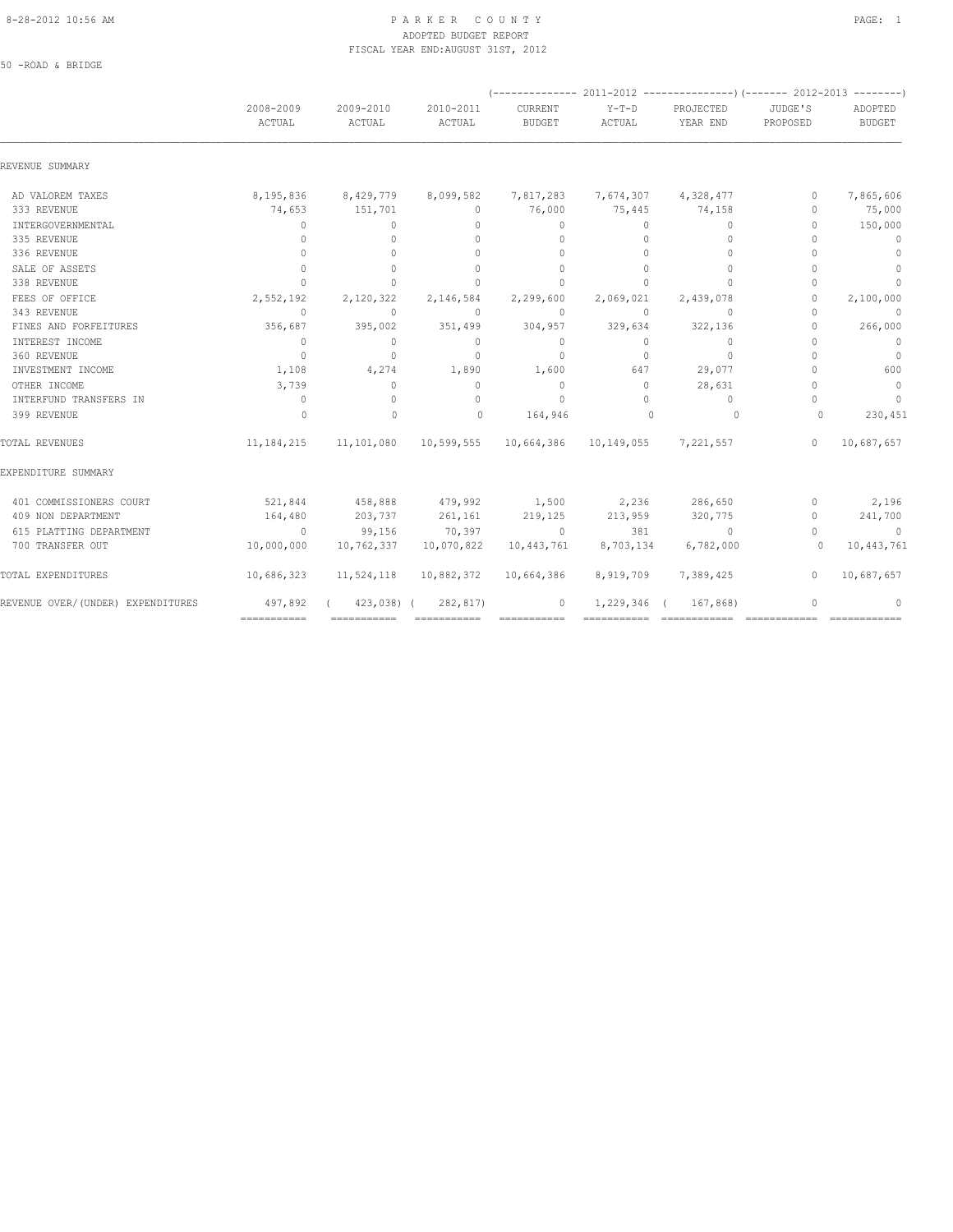#### 8-28-2012 10:56 AM PAGE: 2 ADOPTED BUDGET REPORT FISCAL YEAR END:AUGUST 31ST, 2012

| 50 -ROAD & BRIDGE                       |                     |                     |                     |                          |                   |                       |                     |                          |
|-----------------------------------------|---------------------|---------------------|---------------------|--------------------------|-------------------|-----------------------|---------------------|--------------------------|
|                                         |                     |                     |                     |                          |                   |                       |                     |                          |
| REVENUES                                | 2008-2009<br>ACTUAL | 2009-2010<br>ACTUAL | 2010-2011<br>ACTUAL | CURRENT<br><b>BUDGET</b> | $Y-T-D$<br>ACTUAL | PROJECTED<br>YEAR END | JUDGE'S<br>PROPOSED | ADOPTED<br><b>BUDGET</b> |
|                                         |                     |                     |                     |                          |                   |                       |                     |                          |
| AD VALOREM TAXES                        |                     |                     |                     |                          |                   |                       |                     |                          |
| 3-310-000-110 CURRENT PROPERTY TAXES    | 8,009,332           | 8,243,476           | 7,919,252           | 7,641,283                | 7,532,600         | 4,093,477             | 0                   | 7,715,606                |
| 3-310-000-120 DELINQUENT PROPERTY TAXES | 186,504             | 186,303             | 180,330             | 176,000                  | 141,707           | 235,000               | $\mathbf{0}$        | 150,000                  |
| 3-310-000-170 DEL. TAX REV.             | 0                   | $\mathbf{0}$        | $\mathbf{0}$        | 0                        | $\mathbf{0}$      | $\circ$               | $\circ$             | $\circ$                  |
| TOTAL AD VALOREM TAXES                  | 8,195,836           | 8,429,779           | 8,099,582           | 7,817,283                | 7,674,307         | 4,328,477             | $\mathbf{0}$        | 7,865,606                |
| 333 REVENUE                             |                     |                     |                     |                          |                   |                       |                     |                          |
| 3-333-000-370 STATE GRANTS              | 74,653              | 151,701             | 0                   | 76,000                   | 75,445            | 74,158                | 0                   | 75,000                   |
| TOTAL 333 REVENUE                       | 74,653              | 151,701             | 0                   | 76,000                   | 75,445            | 74,158                | 0                   | 75,000                   |
| INTERGOVERNMENTAL                       |                     |                     |                     |                          |                   |                       |                     |                          |
| 3-334-000-601 9-1-1 REIMBURSEMENT       | $\mathbf{0}$        | $\mathbf{0}$        | $\mathbf{0}$        | $\mathbf{0}$             | 0                 | $\circ$               | $\mathbf{0}$        | 0                        |
| 3-334-000-611 FEMA REIMB.-PCT. 1        | $\mathbf{0}$        | $\circ$             | 0                   | $\mathbf{0}$             | 0                 | $\mathbf{0}$          | $\mathbf{0}$        | $\mathbb O$              |
| 3-334-000-612 FEMA REIMB.-PCT. 2        | $\Omega$            | $\circ$             | 0                   | 0                        | $\circ$           | $\mathbf{0}$          | $\Omega$            | $\mathbb O$              |
| 3-334-000-613 FEMA REIMB.-PCT. 3        | $\cap$              | $\circ$             | $\mathbf{0}$        | $\mathbf{0}$             | $\circ$           | $\mathbf{0}$          | $\Omega$            | $\mathbb O$              |
| 3-334-000-614 FEMA REIMB.-PCT. 4        | $\Omega$            | $\Omega$            | 0                   | $\mathbf{0}$             | $\circ$           | $\mathbf{0}$          | $\Omega$            | $\mathbb O$              |
| 3-334-000-900 FEMA-REIMBURSEMENT        | O                   | $\Omega$            | $\Omega$            | $\Omega$                 | $\bigcap$         | $\Omega$              | $\Omega$            | 150,000                  |
| TOTAL INTERGOVERNMENTAL                 | $\Omega$            | $\circ$             | $\Omega$            | $\circ$                  | $\circ$           | $\mathbf{0}$          | $\mathbf{0}$        | 150,000                  |
| 335 REVENUE                             |                     |                     |                     |                          |                   |                       |                     |                          |
| 3-335-000-611 REIMB. CONST./911-PCT. 1  | $\mathbf{0}$        | $\circ$             | $\mathbf{0}$        | $\mathbf{0}$             | $\circ$           | $\mathbf{0}$          | $\mathbf{0}$        | $\circ$                  |
| 3-335-000-612 REIMB. CONST./911-PCT. 2  | $\mathbf{0}$        | $\circ$             | 0                   | $\mathbf{0}$             | $\circ$           | $\mathbf{0}$          | $\mathbf{0}$        | $\mathbf{0}$             |
| 3-335-000-613 REIMB. CONST./911-PCT. 3  | $\mathbf{0}$        | $\Omega$            | $\mathbf{0}$        | $\mathbf{0}$             | $\circ$           | $\mathbf{0}$          | $\Omega$            | $\circ$                  |
| 3-335-000-614 REIMB. CONST./911- PCT. 4 | $\Omega$            | $\mathbf{0}$        | $\circ$             | $\circ$                  | $\mathbf{0}$      | $\circ$               | $\circ$             |                          |
| TOTAL 335 REVENUE                       | $\cap$              | $\Omega$            | $\Omega$            | $\circ$                  | 0                 | $\mathbf{0}$          | $\mathbf{0}$        | $\circ$                  |
| 336 REVENUE                             |                     |                     |                     |                          |                   |                       |                     |                          |
| 3-336-000-611 INSECTICIDE SALES-PCT. 1  | $\mathbf{0}$        | $\circ$             | $\mathbf{0}$        | $\mathbf{0}$             | $\circ$           | $\mathbf{0}$          | $\mathbf{0}$        | $\mathbf 0$              |
| 3-336-000-612 INSECTICIDE SALES-PCT. 2  | $\Omega$            | $\circ$             | 0                   | $\mathbf{0}$             | $\circ$           | $\mathbf{0}$          | $\mathbf{0}$        | $\mathbf{0}$             |
| 3-336-000-613 INSECTICIDE SALES-PCT. 3  | $\Omega$            | $\circ$             | 0                   | $\mathbf{0}$             | $\circ$           | $\mathbf{0}$          | $\mathbf{0}$        | $\mathbb O$              |
| 3-336-000-614 INSECTICIDE SALES-PCT. 4  | $\Omega$            | $\mathbf{0}$        | $\circ$             | $\circ$                  | $\mathbf{0}$      | $\circ$               | $\Omega$            |                          |
| TOTAL 336 REVENUE                       | $\mathbf{0}$        | $\circ$             | 0                   | $\circ$                  | $\circ$           | $\circ$               | $\mathbf{0}$        | $\circ$                  |
| SALE OF ASSETS                          |                     |                     |                     |                          |                   |                       |                     |                          |
| 3-337-000-409 REVENUE-SALE OF EQUIPMENT | $\mathbf{0}$        | $\circ$             | $\mathbf{0}$        | $\circ$                  | 0                 | $\mathbf 0$           | $\mathbf{0}$        | $\Omega$                 |
| 3-337-000-611 REVENUE-SALE OF EQUIPMENT | $\Omega$            | $\circ$             | 0                   | 0                        | 0                 | 0                     | $\mathbf{0}$        | $\mathbf{0}$             |
| 3-337-000-612 REVENUE-SALE OF EQUIPMENT | $\mathbf{0}$        | $\Omega$            | 0                   | $\cap$                   | $\circ$           | $\mathbf{0}$          | $\mathbf{0}$        | $\mathbf 0$              |
| 3-337-000-613 REVENUE-SALE OF EQUIPMENT | $\Omega$            | $\circ$             | 0                   | 0                        | 0                 | $\Omega$              | $\mathbf{0}$        | $\Omega$                 |
| 3-337-000-614 REVENUE-SALE OF EQUIPMENT | $\Omega$            | $\Omega$            | $\Omega$            | $\circ$                  | $\bigcap$         | $\circ$               | $\Omega$            | $\circ$                  |
| TOTAL SALE OF ASSETS                    | $\cap$              | $\cap$              | $\cap$              | $\cap$                   | $\cap$            | $\Omega$              | $\bigcap$           | $\mathbf{0}$             |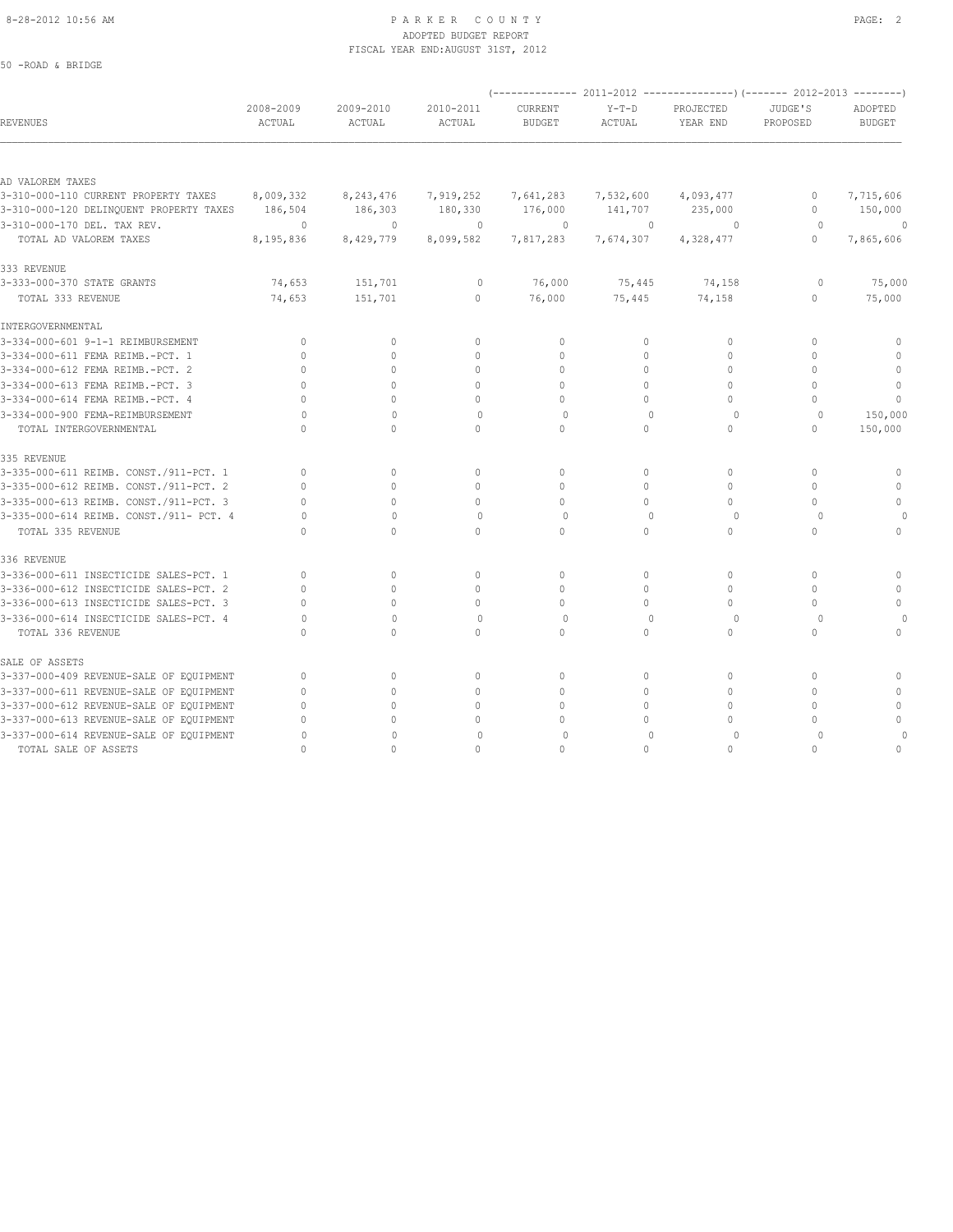### 8-28-2012 10:56 AM PAGE: 3 ADOPTED BUDGET REPORT FISCAL YEAR END:AUGUST 31ST, 2012

50 -ROAD & BRIDGE

|                                                    |                     |                     |                     |                          |                   | (------------- 2011-2012 ---------------) (------- 2012-2013 --------) |                     |                          |
|----------------------------------------------------|---------------------|---------------------|---------------------|--------------------------|-------------------|------------------------------------------------------------------------|---------------------|--------------------------|
| REVENUES                                           | 2008-2009<br>ACTUAL | 2009-2010<br>ACTUAL | 2010-2011<br>ACTUAL | CURRENT<br><b>BUDGET</b> | $Y-T-D$<br>ACTUAL | PROJECTED<br>YEAR END                                                  | JUDGE'S<br>PROPOSED | ADOPTED<br><b>BUDGET</b> |
| 338 REVENUE                                        |                     |                     |                     |                          |                   |                                                                        |                     |                          |
| 3-338-000-611 DONATED ASSET                        | 0                   | $\mathbf 0$         | 0                   | $\circ$                  | $\mathbf 0$       | $\circ$                                                                | $\circ$             |                          |
| TOTAL 338 REVENUE                                  | $\circ$             | $\circ$             | $\mathbf{0}$        | $\circ$                  | $\circ$           | $\circ$                                                                | $\circ$             |                          |
| FEES OF OFFICE                                     |                     |                     |                     |                          |                   |                                                                        |                     |                          |
| 3-340-000-401 FEES OF OFFICE                       | 15                  | 1,382               | 1,470               | $\mathbf 0$              | $\circ$           | $\mathbf{0}$                                                           | $\mathbf{0}$        | 0                        |
| 3-340-000-499 TAX ASSESSOR FEES OF OFFIC 2,552,177 |                     | 2,118,941           | 2, 145, 114         | 2,299,600                | 2,069,021         | 2,439,078                                                              | $\circ$             | 2,100,000                |
| TOTAL FEES OF OFFICE                               | 2,552,192           | 2,120,322           | 2,146,584           | 2,299,600                | 2,069,021         | 2,439,078                                                              | $\mathbf{0}$        | 2,100,000                |
| 343 REVENUE                                        |                     |                     |                     |                          |                   |                                                                        |                     |                          |
| 3-343-000-015 INSURANCE ADMINISTRATION F           | 0                   | $\mathbf 0$         | 0                   | $\circ$                  | $\mathbf{0}$      | $\circ$                                                                | $\circ$             |                          |
| TOTAL 343 REVENUE                                  | $\Omega$            | $\Omega$            | $\Omega$            | $\circ$                  | $\circ$           | $\Omega$                                                               | $\Omega$            |                          |
| FINES AND FORFEITURES                              |                     |                     |                     |                          |                   |                                                                        |                     |                          |
| 3-350-000-402 COUNTY JUDGE FINES                   | $\overline{0}$      | $\circ$             | $\circ$             | $\mathbf 0$              | $\circ$           | $\circ$                                                                | $\mathbf{0}$        |                          |
| 3-350-000-403 COUNTY CLERK FINES                   | 41,208              | 20,530              | 21,635              | 17,860                   | 68,964            | 15,000                                                                 | $\mathbf{0}$        | 44,000                   |
| 3-350-000-438 COUNTY CLERK-COUNTY COURT            | 311,779             | 361,807             | 310,444             | 267,297                  | 248,900           | 290,116                                                                | $\mathbf{0}$        | 210,000                  |
| 3-350-000-450 DISTRICT CLERK FINES                 | 3,700               | 12,666              | 19,420              | 19,800                   | 11,770            | 17,020                                                                 | $\Omega$            | 12,000                   |
| 3-350-000-451 DISTRICT CLERK FINES                 | $\mathbf{0}$        | $\mathbf{0}$        | $\circ$             | $\circ$                  | $\circ$           | $\mathbf{0}$                                                           | $\Omega$            | $\circ$                  |
| 3-350-000-461 JUSTICE OF THE PEACE #1              | 0                   | $\circ$             | $\circ$             | 0                        | $\mathbf{0}$      | $\circ$                                                                | $\Omega$            |                          |
| TOTAL FINES AND FORFEITURES                        | 356,687             | 395,002             | 351,499             | 304,957                  | 329,634           | 322,136                                                                | $\circ$             | 266,000                  |
| INTEREST INCOME                                    |                     |                     |                     |                          |                   |                                                                        |                     |                          |
| 3-359-000-050 NOW ACCOUNT INTEREST                 | $\circ$             | $\mathbf{0}$        | $\mathbf{0}$        | $\circ$                  | $\mathbf{0}$      | $\circ$                                                                | $\Omega$            |                          |
| TOTAL INTEREST INCOME                              | $\Omega$            | $\circ$             | $\circ$             | $\circ$                  | $\circ$           | $\circ$                                                                | $\Omega$            |                          |
| 360 REVENUE                                        |                     |                     |                     |                          |                   |                                                                        |                     |                          |
| 3-360-000-050 TEXPOOL INTEREST                     | $\circ$             | $\mathbf{0}$        | $\circ$             | $\circ$                  | $\Omega$          | $\Omega$                                                               | $\Omega$            |                          |
| TOTAL 360 REVENUE                                  | $\Omega$            | $\Omega$            | $\Omega$            | $\Omega$                 | $\Omega$          | $\Omega$                                                               | $\Omega$            |                          |
| INVESTMENT INCOME                                  |                     |                     |                     |                          |                   |                                                                        |                     |                          |
| 3-361-000-050 INTEREST INCOME                      | 1,108               | 4,274               | 1,890               | 1,600                    | 647               | 29,077                                                                 | $\circ$             | 600                      |
| TOTAL INVESTMENT INCOME                            | 1,108               | 4,274               | 1,890               | 1,600                    | 647               | 29,077                                                                 | $\Omega$            | 600                      |
| OTHER INCOME                                       |                     |                     |                     |                          |                   |                                                                        |                     |                          |
| 3-370-000-100 SPINDLETOP LAWSUIT SETTLEM           | $\overline{0}$      | $\circ$             | $\circ$             | $\mathbf{0}$             | $\circ$           | $\mathbf{0}$                                                           | $\Omega$            | $\Omega$                 |
| 3-370-000-205 EMPLOYEE UNIFORMS                    | 572                 | $\Omega$            | $\Omega$            | $\Omega$                 | $\circ$           | $\Omega$                                                               | $\Omega$            |                          |
| 3-370-000-370 MISCELLANEOUS                        | 3,167               | $\Omega$            | $\Omega$            | $\Omega$                 | $\Omega$          | 28,631                                                                 | $\Omega$            |                          |
| 3-370-000-375 VENDING MACHINE REVENUE              | $\Omega$            |                     | $\Omega$            |                          | $\Omega$          | $\Omega$                                                               | $\cap$              |                          |
| 3-370-000-394 TIME WARRANT PROCEEDS                | $\mathbf{0}$        | $\cap$              | $\Omega$            | $\cap$                   | $\Omega$          | $\mathbf{0}$                                                           | $\cap$              | $\Omega$                 |
| 3-370-000-516 COUNTY FARM LEASE                    | $\mathbf{0}$        | $\cap$              | 0                   | $\cap$                   | $\circ$           | $\Omega$                                                               | $\bigcap$           |                          |
| 3-370-000-999 UNEXPENDED FUNDS RETURN              | $\circ$             | $\cap$              | $\Omega$            | $\Omega$                 | $\Omega$          | $\Omega$                                                               | $\cap$              |                          |
| TOTAL OTHER INCOME                                 | 3,739               | $\Omega$            | $\cap$              | $\cap$                   | $\bigcap$         | 28,631                                                                 | $\Omega$            | $\Omega$                 |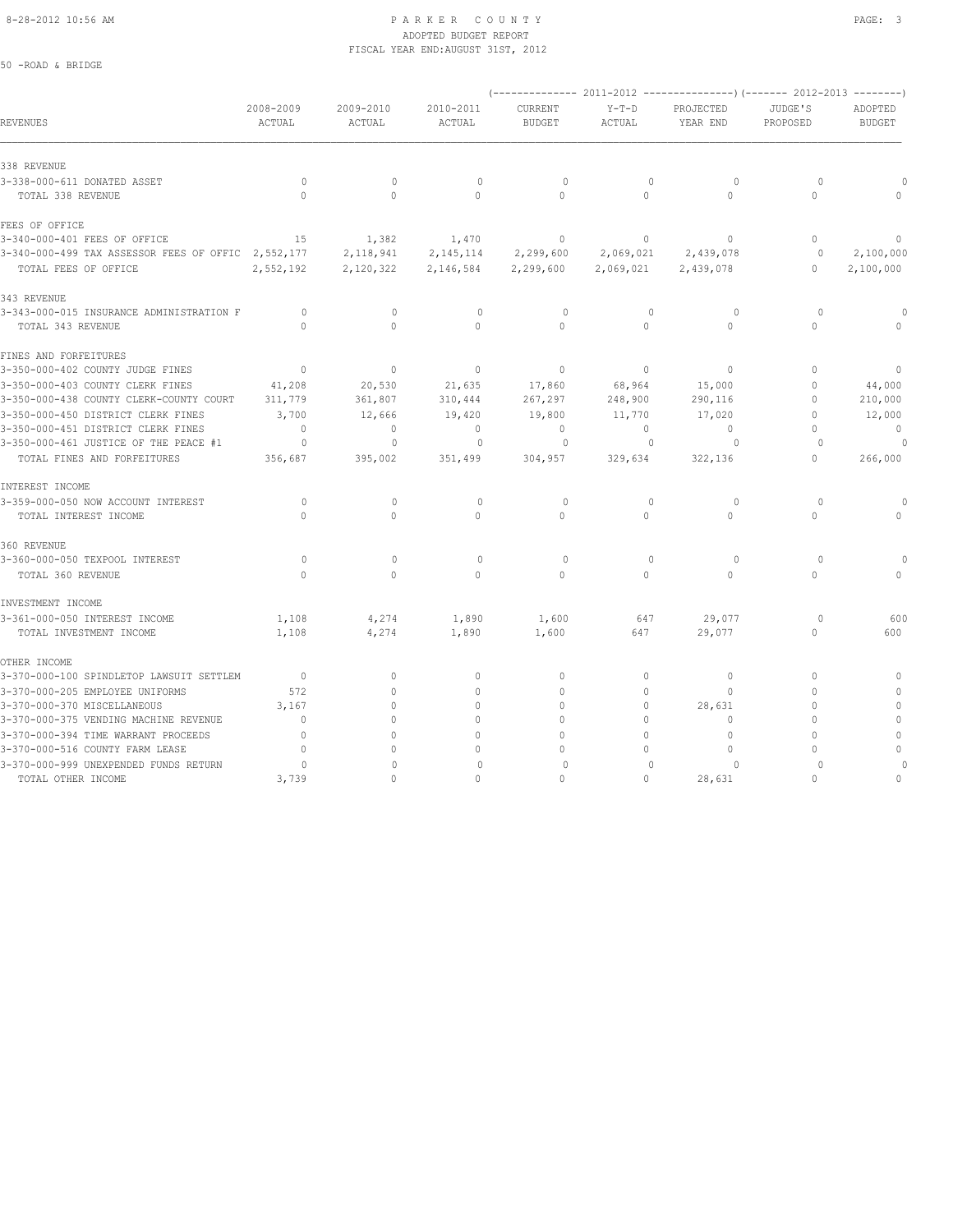### 8-28-2012 10:56 AM PAGE: 4 ADOPTED BUDGET REPORT FISCAL YEAR END:AUGUST 31ST, 2012

50 -ROAD & BRIDGE

|                                          |                     |                     |                     | '--------------          |                   | 2011-2012 ----------------------- 2012-2013 |                     | ---------                |
|------------------------------------------|---------------------|---------------------|---------------------|--------------------------|-------------------|---------------------------------------------|---------------------|--------------------------|
| <b>REVENUES</b>                          | 2008-2009<br>ACTUAL | 2009-2010<br>ACTUAL | 2010-2011<br>ACTUAL | CURRENT<br><b>BUDGET</b> | $Y-T-D$<br>ACTUAL | PROJECTED<br>YEAR END                       | JUDGE'S<br>PROPOSED | ADOPTED<br><b>BUDGET</b> |
|                                          |                     |                     |                     |                          |                   |                                             |                     |                          |
| INTERFUND TRANSFERS IN                   |                     |                     |                     |                          |                   |                                             |                     |                          |
| 3-371-000-001 TRANSFER FROM FUND 01      |                     |                     | $\cap$              | $\Omega$                 |                   |                                             |                     |                          |
| 3-371-000-002 TRANSFER FROM FUND 02      |                     |                     | 0                   |                          |                   |                                             |                     | $\Omega$                 |
| 3-371-000-003 TRANSFER FROM FUND 03      |                     |                     |                     |                          |                   |                                             |                     | $\Omega$                 |
| 3-371-000-004 TRANSFER FROM FUND 04      |                     |                     | $\cap$              |                          |                   |                                             |                     |                          |
| 3-371-000-010 TRANSFER FROM FUND 10      |                     |                     |                     |                          |                   |                                             |                     | $\Omega$                 |
| 3-371-000-399 TRANSFER FROM PRIOR FUND B |                     |                     |                     |                          |                   |                                             |                     |                          |
| TOTAL INTERFUND TRANSFERS IN             |                     |                     | 0                   | $\Omega$                 |                   |                                             |                     | $\Omega$                 |
| 399 REVENUE                              |                     |                     |                     |                          |                   |                                             |                     |                          |
| 3-399-000-001 UNEXPENDED FUND BALANCE    |                     |                     |                     | 164,946                  |                   |                                             |                     | 230,451                  |
| TOTAL 399 REVENUE                        |                     | $\Omega$            | $\mathbf{0}$        | 164,946                  | 0                 |                                             |                     | 230,451                  |
| TOTAL REVENUES                           | 11, 184, 215        | 11,101,080          | 10,599,555          | 10,664,386               | 10,149,055        | 7,221,557                                   | $\mathbf{0}$        | 10,687,657               |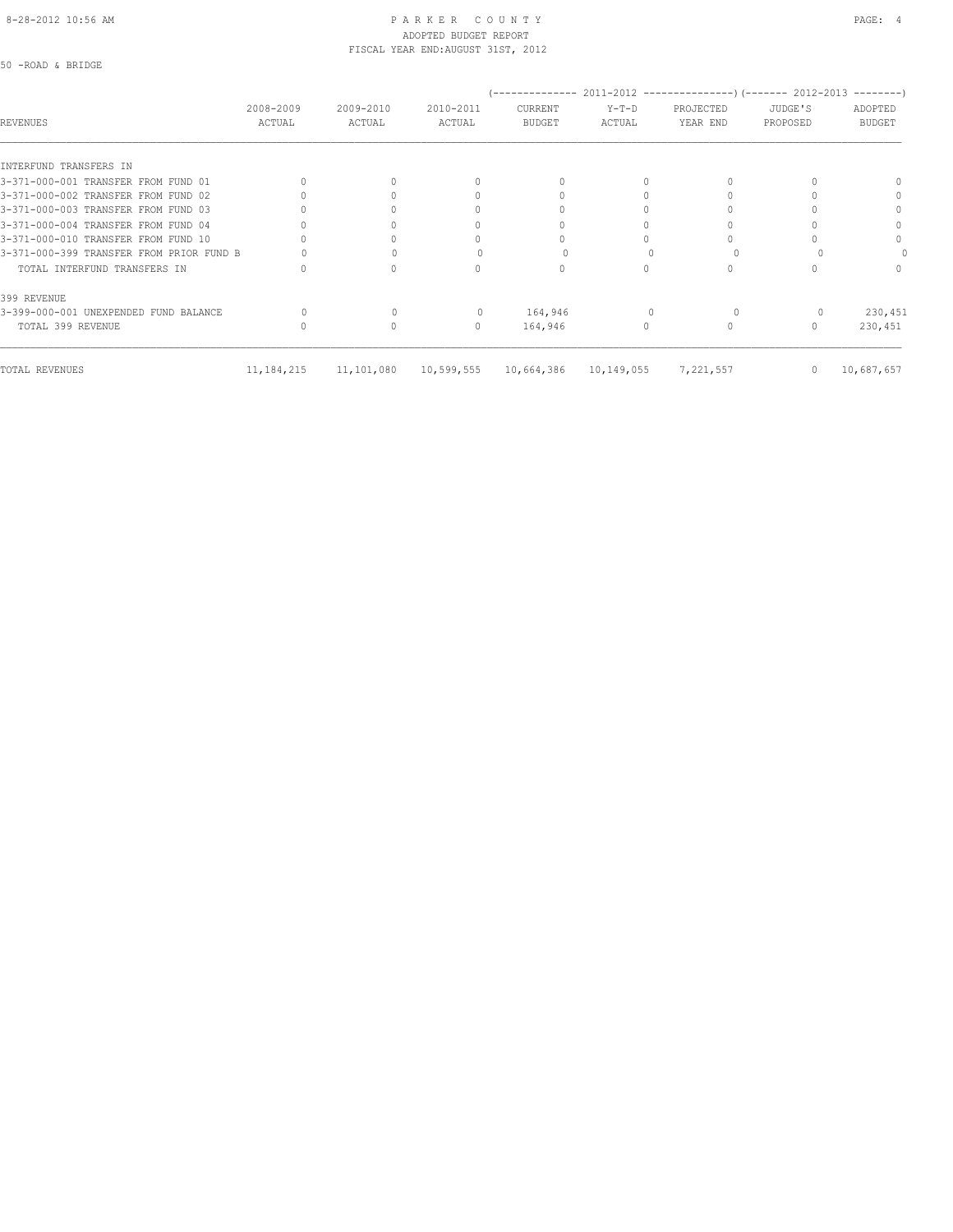#### 8-28-2012 10:56 AM P A R K E R C O U N T Y PAGE: 5 ADOPTED BUDGET REPORT FISCAL YEAR END:AUGUST 31ST, 2012

EXPENDITURES ACTUAL ACTUAL ACTUAL BUDGET ACTUAL YEAR END PROPOSED BUDGET

| 50 -ROAD & BRIDGE<br>401 COMMISSIONERS COURT |           |           |           |         |         |           |         |         |
|----------------------------------------------|-----------|-----------|-----------|---------|---------|-----------|---------|---------|
|                                              |           |           |           |         |         |           |         |         |
|                                              | 2008-2009 | 2009-2010 | 2010-2011 | CURRENT | $Y-T-D$ | PROJECTED | JUDGE'S | ADOPTED |

| SALARIES & | <b>RENEFITS</b> |
|------------|-----------------|

| SALARIES & WAGES                        |         |         |         |       |       |         |          |
|-----------------------------------------|---------|---------|---------|-------|-------|---------|----------|
| 5-401-100-101 ELECTED OFFICIAL-COMMISSI | 336,031 | 335,995 | 348,918 |       |       | 195,951 | $\Omega$ |
| 5-401-100-120 PART TIME                 |         |         | 0       | 0     |       |         | $\Omega$ |
| 5-401-100-165 PLATS COORDINATOR         | 43,479  |         | 0       | 0     |       |         | $\Omega$ |
| 5-401-100-170 SUPPLEMENTAL/H.E.A.T      | 1,597   | 1,760   | 1,964   | 1,500 | 1,536 |         | 1,500    |
| 5-401-100-185 PARALEGAL                 |         |         |         |       |       | 38,000  |          |
| TOTAL SALARIES & WAGES                  | 381,108 | 337,755 | 350,882 | 1,500 | 1,536 | 233,951 | 1,500    |

5-401-100-101ELECTED OFFICIAL-COMMISSIOPERMANENT NOTES:

5000 x 4 = 20000 plus 240000 = 260000

| 5-401-100-120PART TIME         | PERMANENT NOTES:<br>\$13.44X24(3 DAYS A WEEK) X52 |  |  |
|--------------------------------|---------------------------------------------------|--|--|
| 5-401-100-165PLATS COORDINATOR | PERMANENT NOTES:                                  |  |  |

 6% increase from 08-09 5-401-100-185PARALEGAL PERMANENT NOTES:

39900 x 1.05 = 41895

| <b>BENEFITS</b>                         |         |         |         |    |     |        |          |
|-----------------------------------------|---------|---------|---------|----|-----|--------|----------|
| 5-401-100-201 FICA MATCH                | 28,647  | 25,081  | 25,791  | 0  | 105 | 14,989 | 115      |
| 5-401-100-202 EMPLOYEE HOSPITALIZATION  | 47.241  | 50,557  | 58,957  | 0. | 433 | 17,604 | 416      |
| 5-401-100-203 RETIREMENT PLAN CONTRIBUT | 40,580  | 38,115  | 40,182  | 0. | 162 | 16,519 | 165      |
| 5-401-100-204 WORKERS COMPENSATION INSU | 3,960   | 4,164   | 4,181   | 0  |     | 3,587  | $\Omega$ |
| 5-401-100-206 LONGEVITY PAY             | 2,400   | 720     | n.      | 0. |     |        |          |
| 5-401-100-209 CELL PHONE ALLOWANCE      | 5,562   | 2,492   |         |    |     |        |          |
| TOTAL BENEFITS                          | 128,390 | 121,128 | 129,110 |    | 700 | 52,699 | 696      |

| 5-401-100-201FICA MATCH | PERMANENT NOTES:              |
|-------------------------|-------------------------------|
|                         | $301895 \times .0765 = 23094$ |

5-401-100-202EMPLOYEE HOSPITALIZATION PERMANENT NOTES: 1 @ 1137 x 12 = 23094

5-401-100-203RETIREMENT PLAN CONTRIBUTIPERMANENT NOTES:

263000 plus 41895 = 301895 x .0828 = 24996

5-401-100-204WORKERS COMPENSATION INSURPERMANENT NOTES: 230000 x .003 = 7800 41895 x .0057 = 238

5-401-100-206LONGEVITY PAY PERMANENT NOTES: six years service at \$60.00 as of feb 28, 2009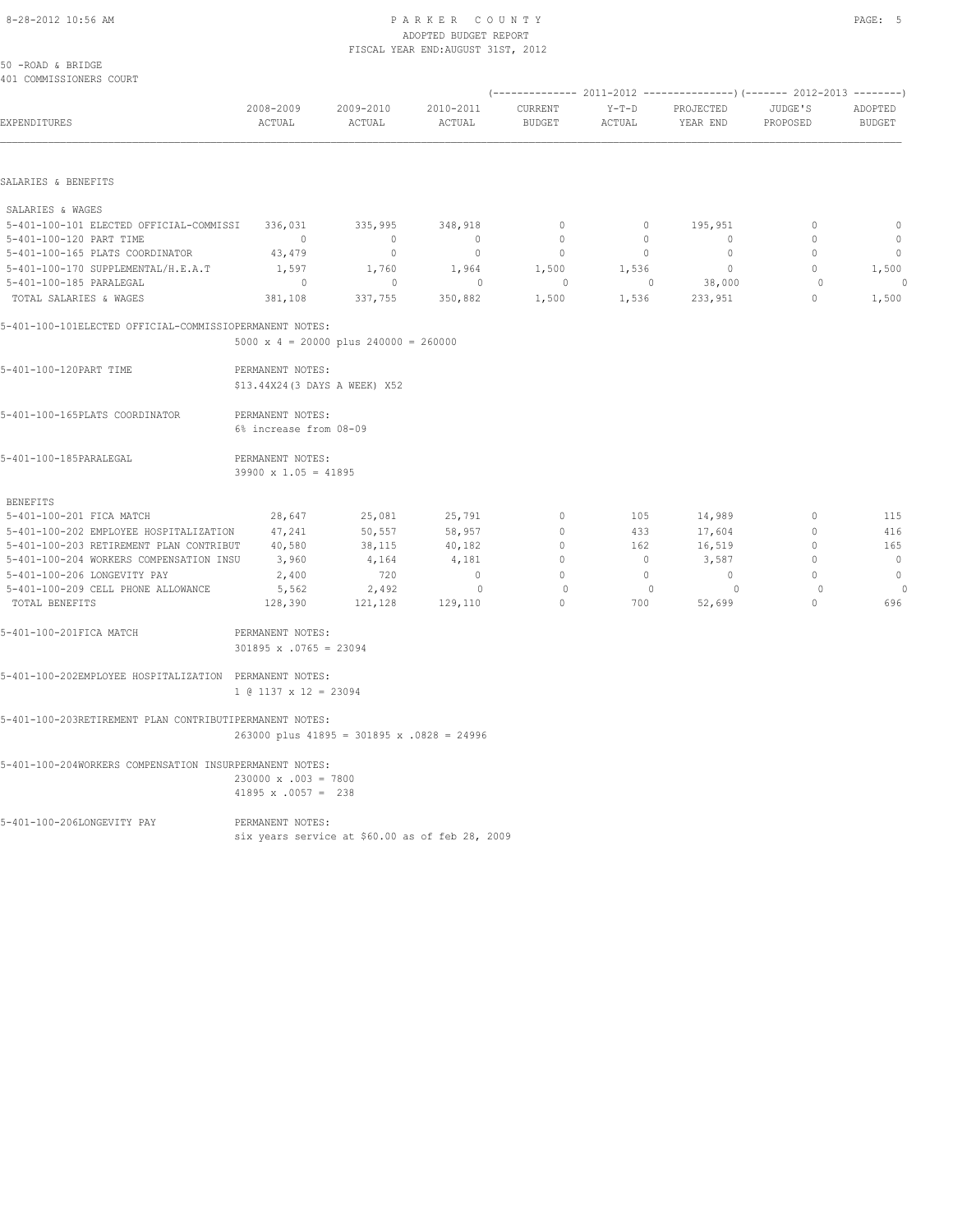### 8-28-2012 10:56 AM PAGE: 6 ADOPTED BUDGET REPORT FISCAL YEAR END:AUGUST 31ST, 2012

50 -ROAD & BRIDGE 401 COMMISSIONERS COURT

| EXPENDITURES                             | 2008-2009<br>ACTUAL | 2009-2010<br>ACTUAL | 2010-2011<br>ACTUAL              | CURRENT<br><b>BUDGET</b> | $Y-T-D$<br>ACTUAL | PROJECTED<br>YEAR END            | JUDGE'S<br>PROPOSED              | ADOPTED<br><b>BUDGET</b> |
|------------------------------------------|---------------------|---------------------|----------------------------------|--------------------------|-------------------|----------------------------------|----------------------------------|--------------------------|
| 5-401-100-209CELL PHONE ALLOWANCE        | PERMANENT NOTES:    |                     |                                  |                          |                   |                                  |                                  |                          |
|                                          | per policy          |                     |                                  |                          |                   |                                  |                                  |                          |
| TOTAL SALARIES & BENEFITS                | 509,498             | 458,884             | 479,992                          | 1,500                    | 2,236             | 286,650                          | 0                                | 2,196                    |
| OPERATING EXPENSES                       |                     |                     |                                  |                          |                   |                                  |                                  |                          |
| 5-401-300-310 POSTAGE                    | 284                 | 4                   | 0                                | $\Omega$                 | $\circ$           | $\Omega$                         | $\Omega$                         | $\Omega$                 |
| 5-401-300-330 OFFICE SUPPLIES            | 4,434               | $\bigcap$           | $\Omega$                         | $\Omega$                 | $\Omega$          | $\Omega$                         | $\Omega$                         | $\Omega$                 |
| 5-401-300-331 GASOLINE, OIL & DIESEL     | $\Omega$            | $\bigcap$           | $\Omega$                         | $\Omega$                 | $\Omega$          | $\Omega$                         | $\Omega$                         | $\Omega$                 |
| 5-401-300-371 ELECTRONIC EQUIPMENT-NON C | $\Omega$            | $\bigcap$           | $\Omega$                         | $\bigcap$                | $\Omega$          | $\cap$                           | $\bigcap$                        | $\mathbf{0}$             |
| 5-401-300-374 OFFICE FURNITURE-NON CAP   | $\circ$             | $\cap$              | $\begin{array}{c} \n\end{array}$ | $\Omega$                 | $\cap$            | $\Omega$                         | $\Omega$                         |                          |
| TOTAL OPERATING EXPENSES                 | 4,718               |                     | $\Omega$                         | $\cap$                   | $\Omega$          | $\Omega$                         | $\Omega$                         | $\circ$                  |
| PROFESSIONAL AND SERVICE                 |                     |                     |                                  |                          |                   |                                  |                                  |                          |
| 5-401-400-408 CONTRACT SERVICES          | $\mathbf{0}$        | $\Omega$            | $\circ$                          | $\Omega$                 | $\circ$           | $\mathbf{0}$                     | $\begin{array}{c} \n\end{array}$ |                          |
| 5-401-400-420 TELEPHONE                  | $\Omega$            | $\Omega$            | $\Omega$                         | $\Omega$                 | $\Omega$          | $\begin{array}{c} \n\end{array}$ | $\begin{array}{c} \n\end{array}$ |                          |
| 5-401-400-425 TRAVEL                     | 811                 | $\cap$              | 0                                | $\Omega$                 | $\Omega$          | $\Omega$                         | n                                | $\Omega$                 |
| 5-401-400-430 ADVERTISING                | $\Omega$            |                     | $\Omega$                         | $\Omega$                 | $\Omega$          | $\Omega$                         | n                                | $\Omega$                 |
| 5-401-400-480 DUES & SUBSCRIPTIONS       | $\Omega$            | $\cap$              | $\Omega$                         | $\Omega$                 | $\Omega$          | $\begin{array}{c} \n\end{array}$ | $\begin{array}{c} \n\end{array}$ | $\Omega$                 |
| 5-401-400-481 BOOKS & PUBLICATIONS       | $\Omega$            | $\cap$              | $\Omega$                         | $\Omega$                 | $\Omega$          | $\Omega$                         | $\cap$                           |                          |
| TOTAL PROFESSIONAL AND SERVICE           | 811                 | $\bigcap$           | $\bigcap$                        | $\cap$                   | $\Omega$          | $\bigcap$                        | $\bigcap$                        | $\cap$                   |
| CAPITAL EXPENDITURES                     |                     |                     |                                  |                          |                   |                                  |                                  |                          |
| 5-401-500-559 BUILDING IMPROVEMENTS      | 3,155               | $\Omega$            | $\Omega$                         | $\Omega$                 | $\Omega$          | $\Omega$                         | $\Omega$                         |                          |
| 5-401-500-571 ELECTRONIC EQUIPMENT       | 3,662               | $\cap$              | $\Omega$                         | $\bigcap$                | $\Omega$          | $\bigcap$                        | $\bigcap$                        |                          |
| 5-401-500-590 OFFICE FURNITURE           | $\sim$ 0            | $\bigcap$           | $\Omega$                         | $\Omega$                 | $\Omega$          | $\Omega$                         | $\cup$                           |                          |
| TOTAL CAPITAL EXPENDITURES               | 6,817               | $\bigcap$           | $\Omega$                         | $\cap$                   | $\Omega$          | $\Omega$                         | $\Omega$                         |                          |
| OTHER SERVICES                           |                     |                     |                                  |                          |                   |                                  |                                  |                          |
| 5-401-600-699 PROGRAM CONTINGENCIES      | $\circ$             | $\mathbf{0}$        | $\circ$                          | $\circ$                  | $\mathbf{0}$      | $\circ$                          | $\Omega$                         |                          |
| TOTAL OTHER SERVICES                     | $\Omega$            | $\circ$             | $\circ$                          | $\circ$                  | $\circ$           | $\circ$                          | $\circ$                          |                          |
| TOTAL 401 COMMISSIONERS COURT            | 521,844             | 458,888             | 479,992                          | 1,500                    | 2,236             | 286,650                          | 0                                | 2,196                    |
|                                          | $=$ ===========     | ===========         | ===========                      | ===========              |                   |                                  |                                  | =============            |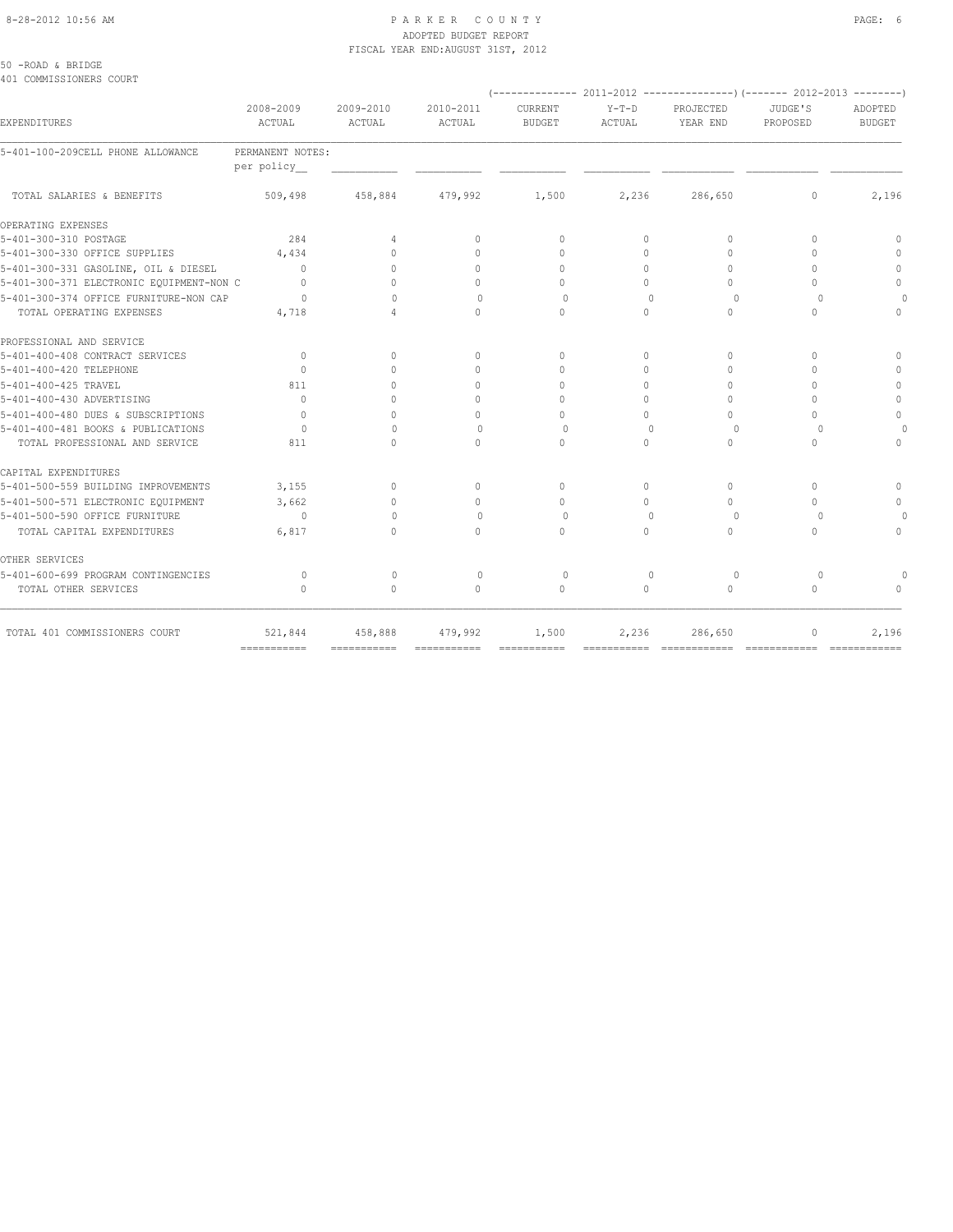### 8-28-2012 10:56 AM P A R K E R C O U N T Y PAGE: 7 ADOPTED BUDGET REPORT FISCAL YEAR END:AUGUST 31ST, 2012

|                          |                                  |                       |                           |                           |                            |                                  |                     | 50 -ROAD & BRIDGE<br>409 NON DEPARTMENT |
|--------------------------|----------------------------------|-----------------------|---------------------------|---------------------------|----------------------------|----------------------------------|---------------------|-----------------------------------------|
| ADOPTED<br><b>BUDGET</b> | JUDGE'S<br>PROPOSED              | PROJECTED<br>YEAR END | $Y-T-D$<br>ACTUAL         | CURRENT<br><b>BUDGET</b>  | 2010-2011<br><b>ACTUAL</b> | 2009-2010<br><b>ACTUAL</b>       | 2008-2009<br>ACTUAL | EXPENDITURES                            |
|                          |                                  |                       |                           |                           |                            |                                  |                     |                                         |
|                          |                                  |                       |                           |                           |                            |                                  |                     | SALARIES & BENEFITS                     |
|                          |                                  |                       |                           |                           |                            |                                  |                     | <b>BENEFITS</b>                         |
|                          | $\begin{array}{c} \n\end{array}$ | $\Omega$              | $\circ$                   | $\mathbf{0}$              | $\mathbf{0}$               | $\Omega$                         | $\circ$             | 5-409-100-204 WORKERS COMPENSATION INSU |
|                          | $\Omega$                         | $\Omega$              | $\Omega$                  | $\Omega$                  | $\Omega$                   | $\bigcap$                        | $\Omega$            | 5-409-100-205 CLOTHING ALLOWANCE        |
| $\Omega$                 | $\Omega$                         | $\circ$               | $\Omega$                  | $\circ$                   | $\Omega$                   | $\Omega$                         | $\Omega$            | TOTAL BENEFITS                          |
| $\Omega$                 | $\Omega$                         | $\Omega$              | $\Omega$                  | $\Omega$                  | $\Omega$                   | $\Omega$                         | $\Omega$            | TOTAL SALARIES & BENEFITS               |
|                          |                                  |                       |                           |                           |                            |                                  |                     | OPERATING EXPENSES                      |
| $\mathbf{0}$             | $\Omega$                         | $\circ$               | $\circ$                   | $\circ$                   | $\circ$                    | $\circ$                          | $\mathbf{0}$        | 5-409-300-325 UNIFORMS                  |
| $\circ$                  | $\Omega$                         | $\Omega$              | $\Omega$                  | $\Omega$                  | $\Omega$                   | $\begin{array}{c} \n\end{array}$ | $\Omega$            | 5-409-300-350 EQUIPMENT REPAIR          |
| $\mathbf{0}$             | $\bigcap$                        | 291,025               | $\circ$                   | $\mathbf{0}$              | $\mathbf{0}$               | $\Omega$                         | $\mathbf{0}$        | 5-409-300-356 RIGHT OF WAY & FENCING    |
| 30,000                   | $\mathbf{0}$                     | 14,250                | 30,000                    | 30,000                    | 30,000                     | 30,000                           | 30,000              | 5-409-300-357 FLOOD CONTROL DAMS        |
| 0                        | $\Omega$                         | $\Omega$              | $\Omega$                  | $\Omega$                  | $\Omega$                   | $\Omega$                         | $\bigcap$           | 5-409-300-358 TIME WARRANT-HIGHWAY 199  |
| 30,000                   | $\Omega$                         | 305,275               | 30,000                    | 30,000                    | 30,000                     | 30,000                           | 30,000              | TOTAL OPERATING EXPENSES                |
|                          |                                  |                       |                           |                           |                            |                                  |                     | PROFESSIONAL AND SERVICE                |
| 7,500                    | $\Omega$                         | $\circ$               | 3,846                     | 13,925                    | $\mathbf{0}$               | $\mathbf{0}$                     | $\mathbf{0}$        | 5-409-400-408 CONTRACT SERVICES         |
| 204,000                  | $\mathbf{0}$                     | $\mathbf{0}$          | 179,905                   | 175,000                   | 230,976                    | 173,556                          | 134,297             | 5-409-400-410 APPRAISAL FEES            |
| $\overline{0}$           | $\Omega$                         | 500                   | $\circ$                   | $\circ$                   | $\mathbf{0}$               | $\circ$                          | $\Omega$            | 5-409-400-418 COUNTY FARM EXPENDITURES  |
| 200                      | $\Omega$                         | $\Omega$              | 208                       | 200                       | 185                        | 182                              | 183                 | 5-409-400-440 BOAT RAMP UTILITIES       |
| $\Omega$                 | $\Omega$                         | 15,000                | $\Omega$                  | $\circ$                   | $\Omega$                   | $\Omega$                         | $\Omega$            | 5-409-400-499 MISCELLANEOUS             |
| 211,700                  | $\Omega$                         | 15,500                | 183,959                   | 189,125                   | 231,161                    | 173,737                          | 134,480             | TOTAL PROFESSIONAL AND SERVICE          |
|                          |                                  |                       |                           |                           |                            |                                  |                     | CAPITAL EXPENDITURES                    |
| $\mathbf{0}$             | $\Omega$                         | $\Omega$              | $\Omega$                  | $\Omega$                  | $\mathbf{0}$               | $\Omega$                         | $\mathbf{0}$        | 5-409-500-578 HEAVY EQUIPMENT           |
|                          | $\Omega$                         | $\Omega$              | $\Omega$                  | $\Omega$                  | $\Omega$                   | $\Omega$                         | $\Omega$            | 5-409-500-599 MISC. CAPITAL OUTLAY      |
| $\Omega$                 | $\Omega$                         | $\Omega$              | $\Omega$                  | $\Omega$                  | $\Omega$                   | $\Omega$                         | $\cap$              | TOTAL CAPITAL EXPENDITURES              |
|                          |                                  |                       |                           |                           |                            |                                  |                     | OTHER SERVICES                          |
|                          | $\Omega$                         | $\circ$               | $\Omega$                  | $\Omega$                  | $\circ$                    | $\Omega$                         | $\Omega$            | 5-409-600-699 PROGRAM CONTINGENCIES     |
| $\Omega$                 | $\Omega$                         | $\Omega$              | $\circ$                   | $\Omega$                  | $\Omega$                   | $\Omega$                         | $\Omega$            | TOTAL OTHER SERVICES                    |
| 241,700                  | $\circ$                          | 320,775               | 213,959                   | 219,125                   | 261,161                    | 203,737                          | 164,480             | TOTAL 409 NON DEPARTMENT                |
|                          | -------------<br>=============   | =============         | $=$ = = = = = = = = = = = | $=$ = = = = = = = = = = = |                            | ===========                      | ===========         |                                         |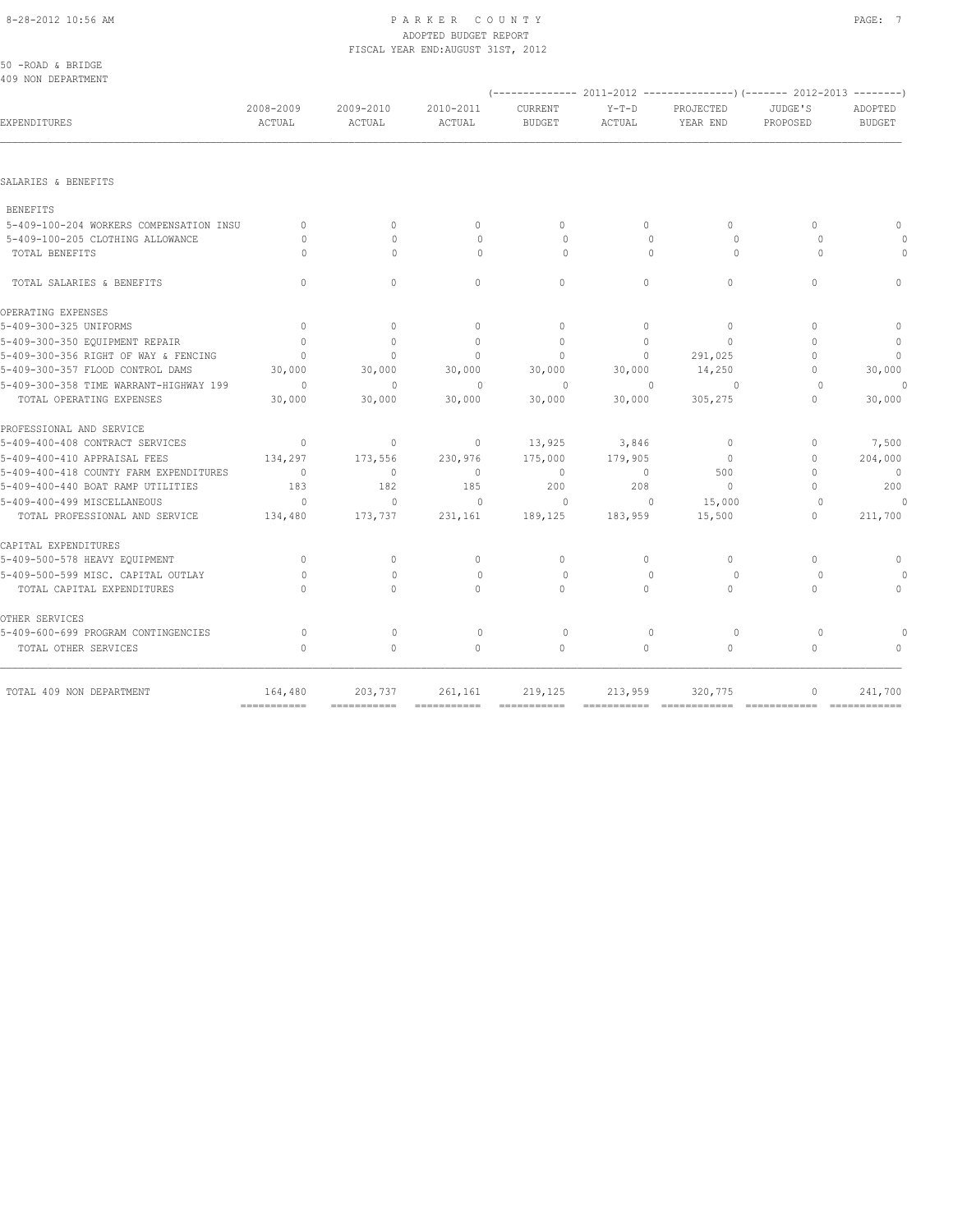# 8-28-2012 10:56 AM PAGE: 8 PAGE: 8 PAGE: 9 ADOPTED BUDGET REPORT

|                                          |                     |                                                            | FISCAL YEAR END: AUGUST 31ST, 2012 |                                  |                   |                                  |                     |                          |
|------------------------------------------|---------------------|------------------------------------------------------------|------------------------------------|----------------------------------|-------------------|----------------------------------|---------------------|--------------------------|
| 50 - ROAD & BRIDGE                       |                     |                                                            |                                    |                                  |                   |                                  |                     |                          |
| 615 PLATTING DEPARTMENT                  |                     |                                                            |                                    |                                  |                   |                                  |                     |                          |
| EXPENDITURES                             | 2008-2009<br>ACTUAL | 2009-2010<br>ACTUAL                                        | 2010-2011<br>ACTUAL                | CURRENT<br><b>BUDGET</b>         | $Y-T-D$<br>ACTUAL | PROJECTED<br>YEAR END            | JUDGE'S<br>PROPOSED | ADOPTED<br><b>BUDGET</b> |
|                                          |                     |                                                            |                                    |                                  |                   |                                  |                     |                          |
| SALARIES & BENEFITS                      |                     |                                                            |                                    |                                  |                   |                                  |                     |                          |
| SALARIES & WAGES                         |                     |                                                            |                                    |                                  |                   |                                  |                     |                          |
| 5-615-100-101 ELECTED OFFICIALS-COMMISS  | $\mathbf{0}$        | $\mathbf{0}$                                               | $\overline{0}$                     | $\mathbf{0}$                     | $\circ$           | $\circ$                          | $\mathbf{0}$        | $\mathbf{0}$             |
| 5-615-100-120 PART TIME                  | $\mathbf{0}$        | 24,360                                                     | $\circ$                            | $\mathbf{0}$                     | $\circ$           | $\Omega$                         | $\mathbf{0}$        | $\mathbf{0}$             |
| 5-615-100-165 PLAT COORDINATOR           | $\circ$             | 46,566                                                     | 48,986                             | $\circ$                          | $\mathbf{0}$      | $\circ$                          | $\Omega$            | $\circ$                  |
| TOTAL SALARIES & WAGES                   | $\Omega$            | 70,926                                                     | 48,986                             | $\Omega$                         | $\Omega$          | $\Omega$                         | $\Omega$            | $\Omega$                 |
| 5-615-100-120PART TIME                   | NEXT YEAR NOTES:    |                                                            |                                    |                                  |                   |                                  |                     |                          |
|                                          |                     | funds should not be reflected as court zero this line last |                                    |                                  |                   |                                  |                     |                          |
|                                          | year                |                                                            |                                    |                                  |                   |                                  |                     |                          |
| <b>BENEFITS</b>                          |                     |                                                            |                                    |                                  |                   |                                  |                     |                          |
| 5-615-100-201 FICA MATCH                 | $\mathbf{0}$        | 5,173                                                      | 3,707                              | $\mathbf{0}$                     | $\circ$           | $\mathbf{0}$                     | $\mathbf{0}$        | $\mathbf 0$              |
| 5-615-100-202 EMPLOYEE HOSPITALIZATION   | $\mathbf{0}$        | 8,115                                                      | 8,821                              | $\circ$                          | $\circ$           | $\mathbf{0}$                     | $\Omega$            | $\mathbf{0}$             |
| 5-615-100-203 RETIREMENT PLAN CONTRIBUT  | $\mathbf{0}$        | 7,114                                                      | 5,622                              | $\mathbf{0}$                     | 381               | $\mathbf{0}$                     | $\mathbf{0}$        | $\mathbf{0}$             |
| 5-615-100-204 WORKERS COMPENSATION INSU  | $\mathbf{0}$        | 191                                                        | 99                                 | $\mathbf{0}$                     | $\circ$           | $\mathbf{0}$                     | $\mathbf{0}$        | $\mathbb O$              |
| 5-615-100-206 LONGEVITY PAY              | $\mathbf{0}$        | 480                                                        | 540                                | $\Omega$                         | $\circ$           | $\Omega$                         | $\Omega$            | $\Omega$                 |
| 5-615-100-209 CELL PHONE ALLOWANCE       | $\circ$             | 610                                                        | 590                                | $\circ$                          | $\mathbf{0}$      | $\Omega$                         | $\Omega$            |                          |
| TOTAL BENEFITS                           | $\Omega$            | 21,683                                                     | 19,379                             | $\Omega$                         | 381               | $\Omega$                         | $\cap$              | $\Omega$                 |
| TOTAL SALARIES & BENEFITS                | $\Omega$            | 92,609                                                     | 68,365                             | $\circ$                          | 381               | $\circ$                          | $\Omega$            | $\circ$                  |
| OPERATING EXPENSES                       |                     |                                                            |                                    |                                  |                   |                                  |                     |                          |
| 5-615-300-310 POSTAGE                    | $\circ$             | 1,119                                                      | 877                                | $\circ$                          | $\circ$           | $\circ$                          | $\mathbf{0}$        | $\mathbb O$              |
| 5-615-300-330 SUPPLIES                   | $\mathbf{0}$        | 1,928                                                      | 693                                | $\circ$                          | $\circ$           | $\circ$                          | $\mathbf{0}$        | $\mathbf{0}$             |
| 5-615-300-331 GASOLINE, OIL & DIESEL     | $\circ$             | 173                                                        | 273                                | $\Omega$                         | $\Omega$          | $\Omega$                         | $\Omega$            | 0                        |
| TOTAL OPERATING EXPENSES                 | $\Omega$            | 3,220                                                      | 1,842                              | $\Omega$                         | $\Omega$          | $\Omega$                         | $\Omega$            | $\Omega$                 |
| PROFESSIONAL AND SERVICE                 |                     |                                                            |                                    |                                  |                   |                                  |                     |                          |
| 5-615-400-408 CONTRACT SERVICES          | $\circ$             | $\circ$                                                    | $\circ$                            | $\mathbf{0}$                     | $\circ$           | $\mathbf{0}$                     | $\mathbf{0}$        | $\mathbf 0$              |
| 5-615-400-415 TRAINING SCHOOLS & SEMINAR | $\mathbf{0}$        | $\circ$                                                    | 99                                 | $\mathbf{0}$                     | $\circ$           | $\Omega$                         | $\Omega$            | $\mathbf{0}$             |
| 5-615-400-425 TRAVEL                     | $\Omega$            | 350                                                        | $\mathbf{0}$                       | $\begin{array}{c} \n\end{array}$ | $\Omega$          | $\Omega$                         | $\Omega$            | $\mathbf{0}$             |
| 5-615-400-430 ADVERTISING                | $\mathbf{0}$        | $\circ$                                                    | $\mathbf{0}$                       | $\Omega$                         | $\circ$           | $\begin{array}{c} \n\end{array}$ | $\Omega$            | $\mathbf{0}$             |
| 5-615-400-480 DUES & SUBSCRIPTIONS       | $\mathbf{0}$        | 96                                                         | 48                                 | 0                                | $\circ$           | $\mathbf{0}$                     | $\mathbf{0}$        | $\mathbb O$              |
| 5-615-400-481 BOOKS & PUBLICATIONS       | $\circ$             | 118                                                        | 42                                 | $\circ$                          | $\mathbf{0}$      | $\circ$                          | $\circ$             |                          |
| TOTAL PROFESSIONAL AND SERVICE           | $\mathbf{0}$        | 564                                                        | 189                                | $\circ$                          | $\circ$           | $\circ$                          | $\mathbf{0}$        | $\mathbf{0}$             |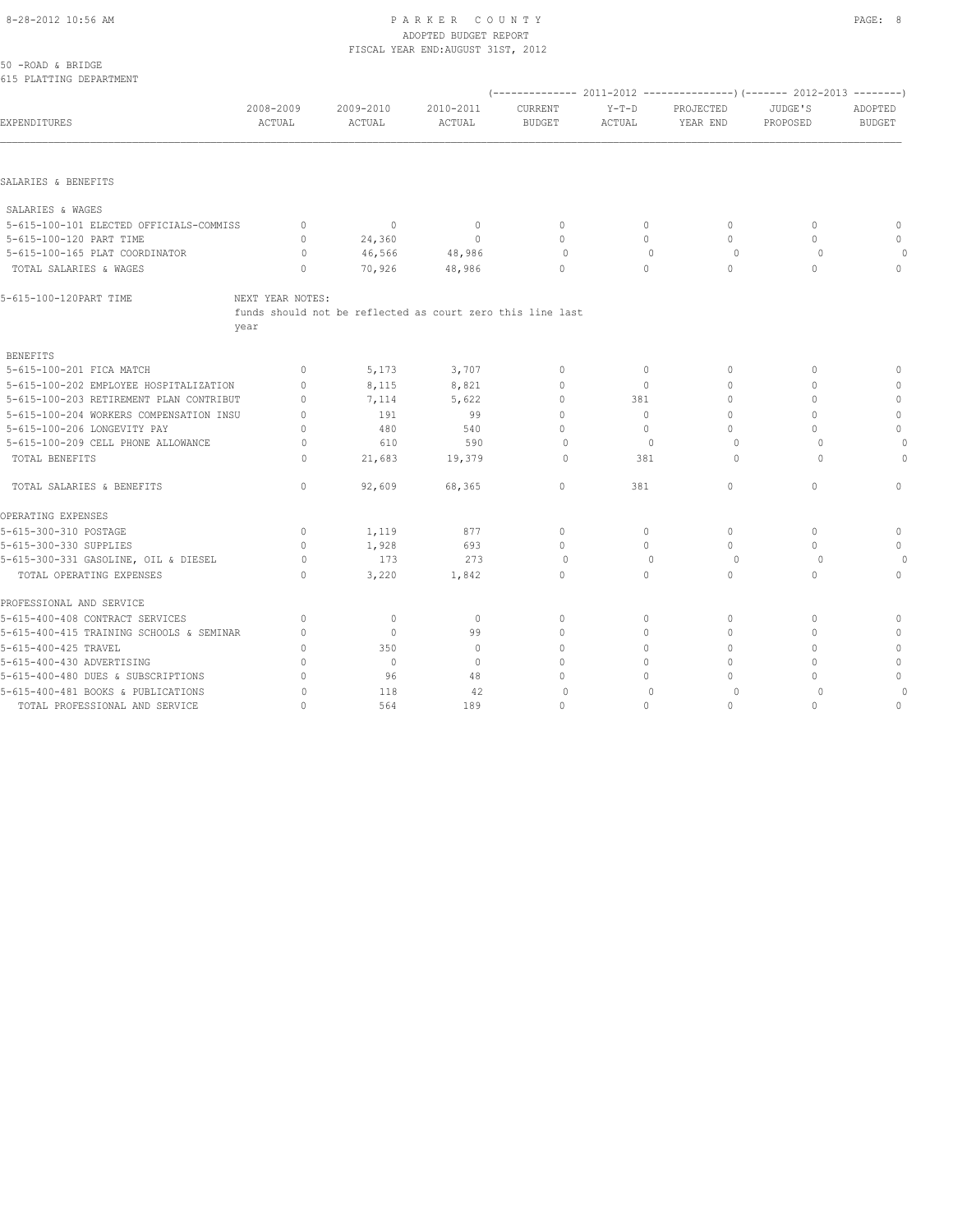#### 8-28-2012 10:56 AM P A R K E R C O U N T Y PAGE: 9 ADOPTED BUDGET REPORT FISCAL YEAR END:AUGUST 31ST, 2012

50 -ROAD & BRIDGE 615 PLATTING DEPARTMENT

| ata t <del>huilteina naitunni</del> int |                     |                     |                     |                          |                   |                       |                     |                          |
|-----------------------------------------|---------------------|---------------------|---------------------|--------------------------|-------------------|-----------------------|---------------------|--------------------------|
| EXPENDITURES                            | 2008-2009<br>ACTUAL | 2009-2010<br>ACTUAL | 2010-2011<br>ACTUAL | CURRENT<br><b>BUDGET</b> | $Y-T-D$<br>ACTUAL | PROJECTED<br>YEAR END | JUDGE'S<br>PROPOSED | ADOPTED<br><b>BUDGET</b> |
| CAPITAL EXPENDITURES                    |                     |                     |                     |                          |                   |                       |                     |                          |
| 5-615-500-559 BUILDING IMPROVEMENTS     |                     |                     |                     | $\Omega$                 | 0                 | 0                     |                     |                          |
| 5-615-500-571 ELECTRONIC EQUIPMENT      |                     | 25                  |                     |                          |                   |                       |                     | $\Omega$                 |
| 5-615-500-590 OFFICE FURNITURE          |                     | 2,738               |                     |                          |                   |                       |                     |                          |
| TOTAL CAPITAL EXPENDITURES              |                     | 2,763               |                     | $\cap$                   |                   |                       |                     | $\cap$                   |
| OTHER SERVICES                          |                     |                     |                     |                          |                   |                       |                     |                          |
| 5-615-600-699 PROGRAM CONTINGNECIES     |                     |                     |                     |                          |                   |                       |                     |                          |
| TOTAL OTHER SERVICES                    |                     |                     |                     | 0                        |                   | $\Omega$              |                     |                          |
| TOTAL 615 PLATTING DEPARTMENT           |                     | 99,156              | 70,397              | $\mathbf{0}$             | 381               | 0                     |                     |                          |
|                                         | ===========         | ===========         |                     |                          |                   |                       |                     |                          |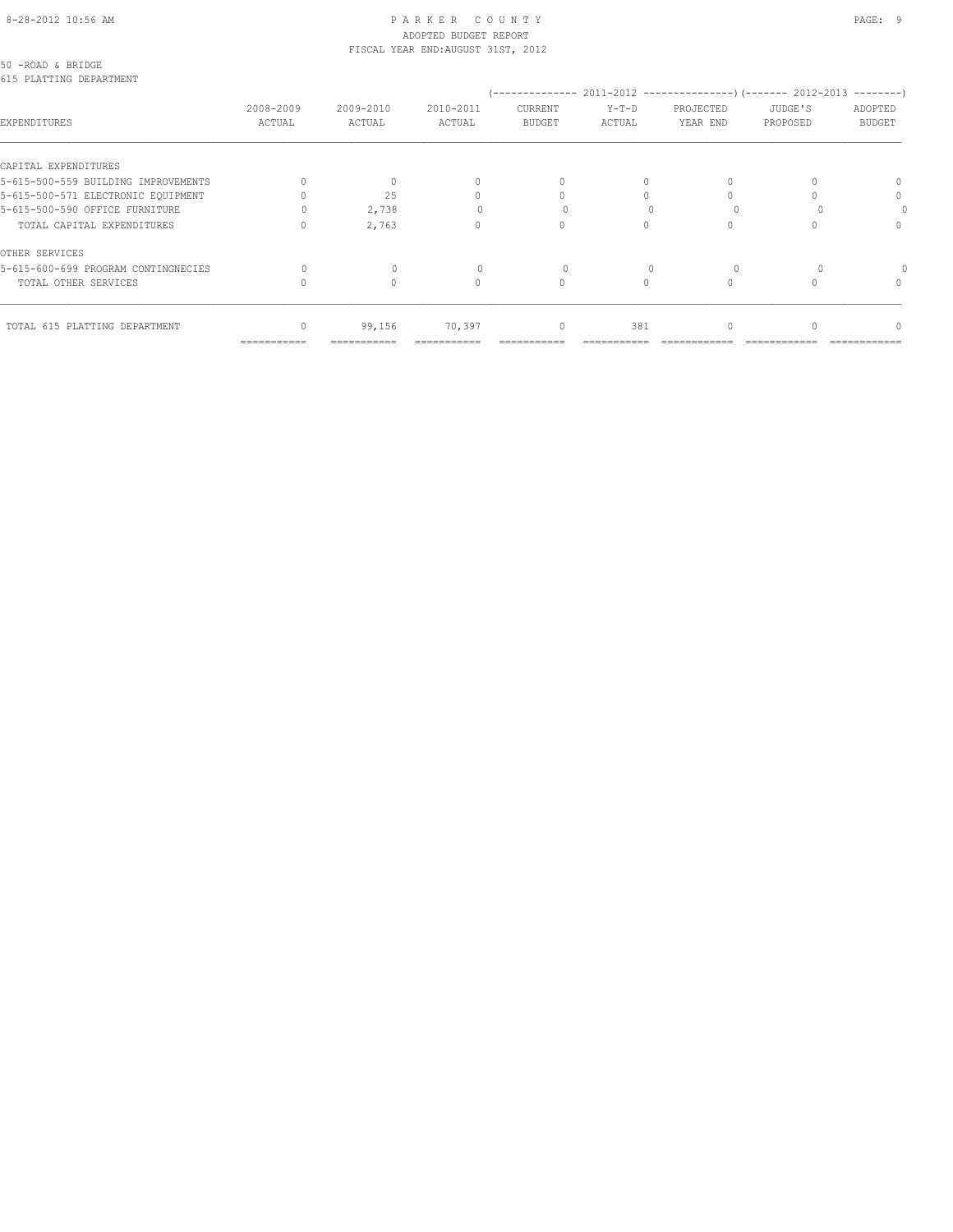# 8-28-2012 10:56 AM P A R K E R C O U N T Y PAGE: 10 ADOPTED BUDGET REPORT FISCAL YEAR END:AUGUST 31ST, 2012

|  |                  |  | 50 -ROAD & BRIDGE |
|--|------------------|--|-------------------|
|  | 700 TRANSFER OUT |  |                   |

| YUU IRANGPER UUI                  |                           |                           |                     |                           |                   |                       |                                  | $------$                 |
|-----------------------------------|---------------------------|---------------------------|---------------------|---------------------------|-------------------|-----------------------|----------------------------------|--------------------------|
| EXPENDITURES                      | 2008-2009<br>ACTUAL       | 2009-2010<br>ACTUAL       | 2010-2011<br>ACTUAL | CURRENT<br><b>BUDGET</b>  | $Y-T-D$<br>ACTUAL | PROJECTED<br>YEAR END | JUDGE'S<br>PROPOSED              | ADOPTED<br><b>BUDGET</b> |
|                                   |                           |                           |                     |                           |                   |                       |                                  |                          |
| TRANSFERS/DEBT SERVICE            |                           |                           |                     |                           |                   |                       |                                  |                          |
| 5-700-700-001 TRANSFER TO FUND 01 | 2,098,797                 | 2,210,535                 | 2,232,327           | 2,248,752                 | 1,873,960         | 1,372,000             |                                  | 2,248,752                |
| 5-700-700-002 TRANSFER TO FUND 02 | 2,764,714                 | 2,914,343                 | 2,730,043           | 2,847,178                 | 2,372,648         | 1,842,000             |                                  | 2,847,178                |
| 5-700-700-003 TRANSFER TO FUND 03 | 2,809,878                 | 2,967,898                 | 2,842,770           | 2,962,059                 | 2,468,383         | 1,706,000             |                                  | 2,962,059                |
| 5-700-700-004 TRANSFER TO FUND 04 | 2,326,611                 | 2,357,225                 | 2,265,682           | 2,385,772                 | 1,988,143         | 1,652,000             |                                  | 2,385,772                |
| 5-700-700-010 TRANSFER TO FUND 10 |                           | 312,336                   | $\Omega$            | $\Omega$                  | $\Omega$          | 210,000               |                                  |                          |
| 5-700-700-053 TRANSFER TO FUND 53 |                           |                           |                     |                           |                   |                       |                                  | $\cap$                   |
| 5-700-700-081 TRANSFER TO FUND 81 |                           |                           |                     |                           |                   |                       |                                  |                          |
| TOTAL TRANSFERS/DEBT SERVICE      | 10,000,000                | 10,762,337                | 10,070,822          | 10,443,761                | 8,703,134         | 6,782,000             | 0                                | 10,443,761               |
| TOTAL 700 TRANSFER OUT            | 10,000,000<br>=========== | 10,762,337                | 10,070,822          | 10,443,761                | 8,703,134         | 6,782,000             | $\begin{array}{c} \n\end{array}$ | 10,443,761               |
| TOTAL EXPENDITURES                | 10,686,323<br>=========== | 11,524,118<br>=========== | 10,882,372          | 10,664,386<br>=========== | 8,919,709         | 7,389,425             | $\begin{array}{c} \n\end{array}$ | 10,687,657               |
|                                   |                           |                           |                     |                           |                   |                       |                                  |                          |

\*\*\* END OF REPORT \*\*\*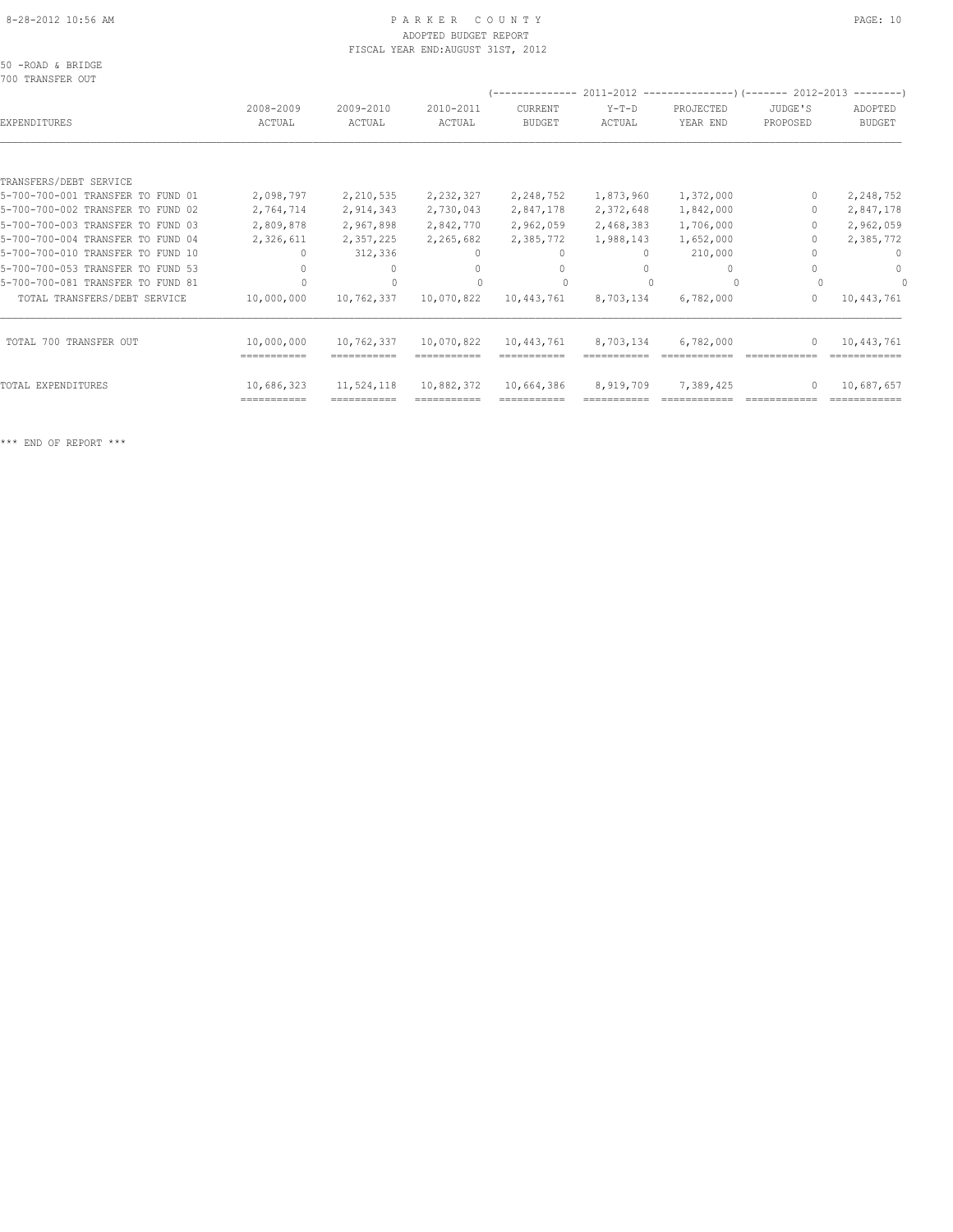#### 8-28-2012 10:56 AM PAGE: 1 ADOPTED BUDGET REPORT FISCAL YEAR END:AUGUST 31ST, 2012

| ×<br>۰. | $\sim$ |  |
|---------|--------|--|
|         |        |  |

|                                    | 2008-2009                 | 2009-2010    | 2010-2011       | <b>CURRENT</b>                   | $Y-T-D$  | PROJECTED      | JUDGE'S                          | ADOPTED        |
|------------------------------------|---------------------------|--------------|-----------------|----------------------------------|----------|----------------|----------------------------------|----------------|
|                                    | ACTUAL                    | ACTUAL       | ACTUAL          | <b>BUDGET</b>                    | ACTUAL   | YEAR END       | PROPOSED                         | <b>BUDGET</b>  |
| REVENUE SUMMARY                    |                           |              |                 |                                  |          |                |                                  |                |
| AD VALOREM TAXES                   | $\mathbf{0}$              | $\circ$      | $\mathbf{0}$    | $\mathbf{0}$                     | $\circ$  | $\mathbf{0}$   | $\mathbf{0}$                     | $\mathbf{0}$   |
| 343 REVENUE                        | $\Omega$                  | $\Omega$     | $\Omega$        | $\begin{array}{c} \n\end{array}$ | $\Omega$ | $\Omega$       | $\Omega$                         | $\mathbf{0}$   |
| 353 REVENUE                        | $\mathbf{0}$              | $\Omega$     | $\mathbf{0}$    | $\Omega$                         | $\circ$  | $\Omega$       | $\Omega$                         | $\circ$        |
| 354 REVENUE                        | 0                         | $\Omega$     | 129             | $\mathbf{0}$                     | 56       | $\mathbf{0}$   | $\bigcap$                        | $\circ$        |
| 355 REVENUE                        | $\Omega$                  | $\bigcap$    | $\Omega$        | $\Omega$                         | $\Omega$ | $\Omega$       | $\bigcap$                        | $\circ$        |
| INTEREST INCOME                    | $\mathbf{0}$              | $\Omega$     | $\Omega$        | $\Omega$                         | $\Omega$ | $\Omega$       | $\bigcap$                        | $\mathbf 0$    |
| 360 REVENUE                        | $\mathbf{0}$              | $\Omega$     | $\Omega$        | $\Omega$                         | $\Omega$ | $\mathbf{0}$   | $\Omega$                         | $\circ$        |
| INVESTMENT INCOME                  | $\mathbf{0}$              | $\mathbf{0}$ | $\mathbf{0}$    | $\mathbf{0}$                     | $\circ$  | 180            | $\bigcap$                        | $\overline{0}$ |
| OTHER INCOME                       | 39,340                    | 43,419       | 31,776          | 22,500                           | 28,858   | 3,100          | $\begin{array}{c} \n\end{array}$ | 28,900         |
| INTERFUND TRANSFERS IN             | $\circ$                   | 19,847       | 26,188          | 30,000                           | $\circ$  | 41,733         | $\begin{array}{c} \n\end{array}$ | 35,000         |
| 399 REVENUE                        | $\circ$                   | $\mathbf{0}$ | $\circ$         | 3,000                            | $\Omega$ | $\overline{0}$ | $\Omega$                         | $\overline{0}$ |
| TOTAL REVENUES                     | 39,340                    | 63,266       | 58,093          | 55,500                           | 28,914   | 45,013         | $\circ$                          | 63,900         |
| EXPENDITURE SUMMARY                |                           |              |                 |                                  |          |                |                                  |                |
| 402 COUNTY JUDGE                   | $\sim$ 0                  | $\circ$      | $\overline{0}$  | $\circ$                          | $\circ$  | 800            | $\mathbf{0}$                     | $\overline{0}$ |
| 409 NON DEPARTMENT                 | 11                        | $\circ$      | $\mathbf{0}$    | $\circ$                          | $\circ$  | 52             | $\Omega$                         | 300            |
| 435 43RD DISTRICT COURT            | 25,892                    | 28,524       | 20,387          | 21,500                           | 26,439   | 21,500         | $\begin{array}{c} \n\end{array}$ | 23,500         |
| 436 415th DISTRICT COURT           | 20,007                    | 26,919       | 15,175          | 16,500                           | 21,411   | $\circ$        | $\mathbf{0}$                     | 22,000         |
| 438 COUNTY-COURT-AT-LAW            | 4,145                     | 7,152        | 4,650           | 6,500                            | 5,353    | 5,000          | $\Omega$                         | 6,500          |
| 439 COUNTY CRT AT LAW 2            | 7,097                     | 10,463       | 5,054           | 6,500                            | 5,739    | $\sim$ 0       | $\Omega$                         | 6,500          |
| 461 JUSTICE COURT PCT 1            | 299                       | 356          | 1,179           | 1,200                            | 786      | 1,350          | $\mathbf{0}$                     | 1,200          |
| 462 JUSTICE COURT PCT 2            | 406                       | 721          | 815             | 1,100                            | 1,279    | 1,150          | $\mathbf{0}$                     | 1,500          |
| 463 JUSTICE COURT PCT 3            | 1,102                     | 1,232        | 1,011           | 1,200                            | 1,052    | 500            | $\begin{array}{c} \n\end{array}$ | 1,200          |
| 464 JUSTICE COURT PCT 4            | 669                       | 875          | 440             | 1,000                            | 303      | $\sim$ 0       | $\Omega$                         | 1,200          |
| TOTAL EXPENDITURES                 | 59,628                    | 76,242       | 48,711          | 55,500                           | 62,362   | 30, 352        | $\circ$                          | 63,900         |
| REVENUE OVER/ (UNDER) EXPENDITURES | $20, 287$ ) (             | 12,976       | 9,382           | 0(                               | 33,448   | 14,661         | 0                                | $\mathbf{0}$   |
|                                    | $=$ = = = = = = = = = = = | ===========  | $=$ =========== | ===========                      |          |                | $=$ =============                |                |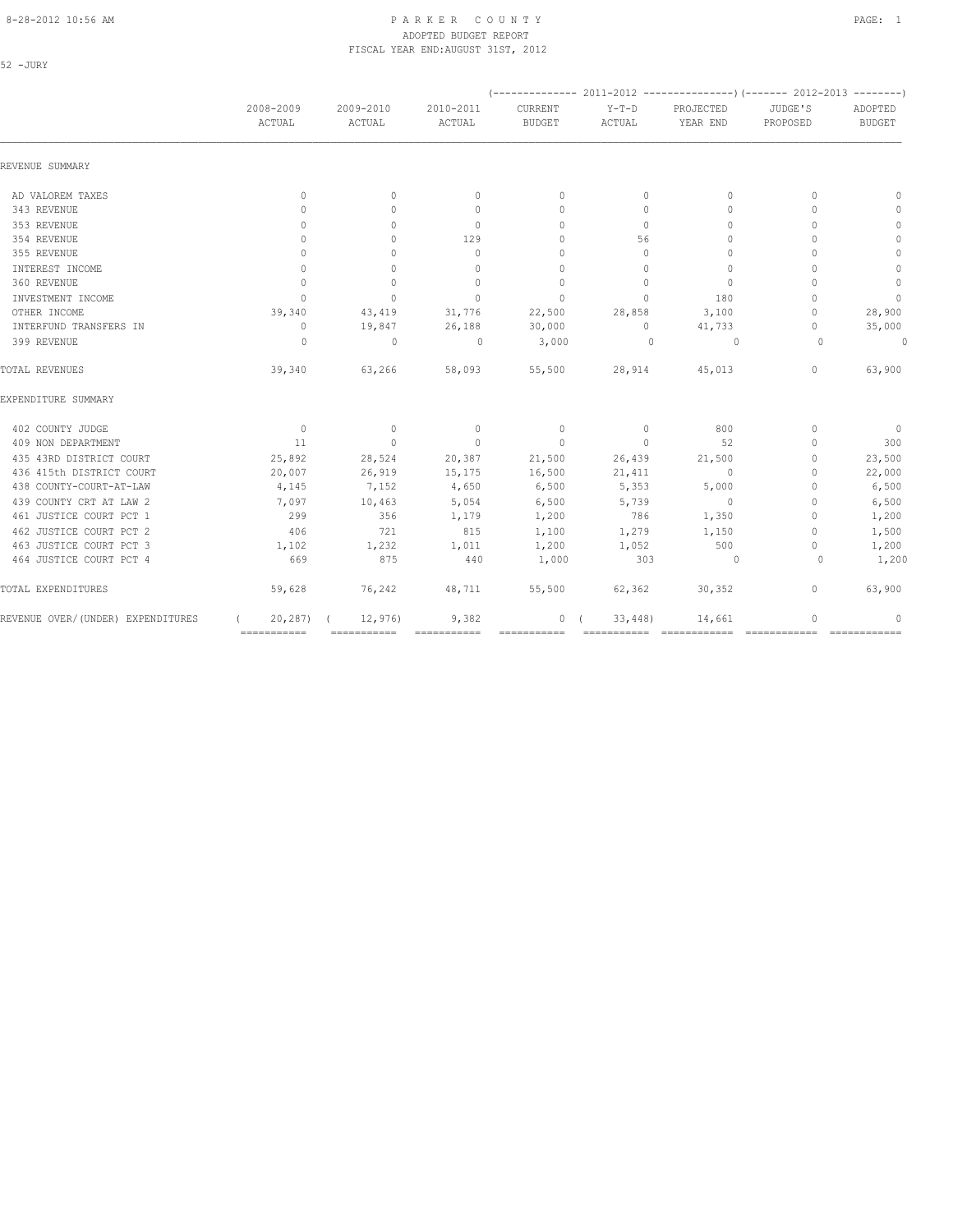52 -JURY

#### 8-28-2012 10:56 AM P A R K E R C O U N T Y PAGE: 2 ADOPTED BUDGET REPORT FISCAL YEAR END:AUGUST 31ST, 2012

| <b>REVENUES</b>                          | 2008-2009<br>ACTUAL | 2009-2010<br>ACTUAL | 2010-2011<br>ACTUAL | <b>CURRENT</b><br><b>BUDGET</b> | $Y-T-D$<br>ACTUAL | PROJECTED<br>YEAR END | JUDGE'S<br>PROPOSED | ADOPTED<br><b>BUDGET</b> |
|------------------------------------------|---------------------|---------------------|---------------------|---------------------------------|-------------------|-----------------------|---------------------|--------------------------|
|                                          |                     |                     |                     |                                 |                   |                       |                     |                          |
| AD VALOREM TAXES                         |                     |                     |                     |                                 |                   |                       |                     |                          |
| 3-310-000-110 CURRENT PROPERTY TAXES     | $\mathbf{0}$        | $\circ$             | $\mathbf{0}$        | $\mathbf{0}$                    | $\circ$           | $\circ$               | $\mathbf{0}$        | $\mathbf{0}$             |
| 3-310-000-120 DELINQUENT PROPERTY TAXES  | $\Omega$            | $\bigcap$           | $\circ$             | $\Omega$                        | $\Omega$          | $\Omega$              | $\Omega$            |                          |
| TOTAL AD VALOREM TAXES                   | $\Omega$            | $\Omega$            | $\Omega$            | $\Omega$                        | $\circ$           | $\Omega$              | $\mathbf{0}$        | $\Omega$                 |
| 343 REVENUE                              |                     |                     |                     |                                 |                   |                       |                     |                          |
| 3-343-000-015 INSURANCE ADMINISTRATION F | $\Omega$            | $\Omega$            | $\circ$             | $\circ$                         | $\mathbf{0}$      | $\circ$               | $\circ$             |                          |
| TOTAL 343 REVENUE                        | $\Omega$            | $\Omega$            | $\Omega$            | $\Omega$                        | $\Omega$          | $\Omega$              | $\Omega$            | $\Omega$                 |
| 353 REVENUE                              |                     |                     |                     |                                 |                   |                       |                     |                          |
| 3-353-000-052 JUROR DONATIONS-LOCAL C.P. | $\Omega$            | $\Omega$            | $\circ$             | $\Omega$                        | $\Omega$          | $\circ$               | $\Omega$            |                          |
| TOTAL 353 REVENUE                        | $\Omega$            | $\Omega$            | $\Omega$            | $\Omega$                        | $\Omega$          | $\Omega$              | $\Omega$            |                          |
| 354 REVENUE                              |                     |                     |                     |                                 |                   |                       |                     |                          |
| 3-354-000-052 JUROR DONATIONS-JURY FUND  | $\Omega$            | $\mathbf{0}$        | 129                 | $\circ$                         | 56                | $\circ$               | $\circ$             |                          |
| TOTAL 354 REVENUE                        | $\Omega$            | $\Omega$            | 129                 | $\Omega$                        | 56                | $\circ$               | $\circ$             |                          |
| 355 REVENUE                              |                     |                     |                     |                                 |                   |                       |                     |                          |
| 3-355-000-052 JUROR DONATIONS-FREEDOM HO | $\Omega$            | $\Omega$            | $\circ$             | $\Omega$                        | $\Omega$          | $\circ$               | $\Omega$            |                          |
| TOTAL 355 REVENUE                        | $\mathbf{0}$        | $\Omega$            | $\circ$             | $\Omega$                        | $\circ$           | $\Omega$              | $\Omega$            | $\cap$                   |
| INTEREST INCOME                          |                     |                     |                     |                                 |                   |                       |                     |                          |
| 3-359-000-052 NOW ACCOUNT INTEREST       | $\Omega$            | $\Omega$            | $\circ$             | $\Omega$                        | $\Omega$          | $\Omega$              | $\Omega$            |                          |
| TOTAL INTEREST INCOME                    | $\Omega$            | $\Omega$            | $\mathbf{0}$        | $\mathbf{0}$                    | $\circ$           | $\mathbf{0}$          | $\mathbf{0}$        |                          |
| 360 REVENUE                              |                     |                     |                     |                                 |                   |                       |                     |                          |
| 3-360-000-052 TEXPOOL INTEREST           | $\circ$             | $\Omega$            | $\circ$             | $\Omega$                        | $\Omega$          | $\circ$               | $\circ$             |                          |
| TOTAL 360 REVENUE                        | $\mathbf{0}$        | $\circ$             | $\circ$             | $\circ$                         | $\circ$           | $\circ$               | $\circ$             |                          |
| INVESTMENT INCOME                        |                     |                     |                     |                                 |                   |                       |                     |                          |
| 3-361-000-052 INTEREST INCOME            | $\circ$             | $\mathbf{0}$        | $\circ$             | $\circ$                         | $\mathbf{0}$      | 180                   | $\Omega$            |                          |
| TOTAL INVESTMENT INCOME                  | $\mathbf{0}$        | $\mathbf{0}$        | $\circ$             | $\mathbf{0}$                    | $\circ$           | 180                   | $\mathbf{0}$        | $\Omega$                 |
| OTHER INCOME                             |                     |                     |                     |                                 |                   |                       |                     |                          |
| 3-370-000-370 MISCELLANEOUS              | 4,490               | 3,741               | 4,066               | 2,500                           | 2,762             | 3,100                 | $\mathbf{0}$        | 2,800                    |
| 3-370-000-450 REIMB JURY FEES FROM STATE | 34,850              | 39,678              | 27,710              | 20,000                          | 26,096            | $\mathbf 0$           | $\mathbf{0}$        | 26,100                   |
| 3-370-000-999 UNEXPENDED FUNDS RETURN    | $\circ$             | $\mathbf{0}$        | $\mathbf{0}$        | $\circ$                         | $\circ$           | $\circ$               | 0                   | 0                        |
| TOTAL OTHER INCOME                       | 39,340              | 43,419              | 31,776              | 22,500                          | 28,858            | 3,100                 | $\mathbf{0}$        | 28,900                   |
|                                          |                     |                     |                     |                                 |                   |                       |                     |                          |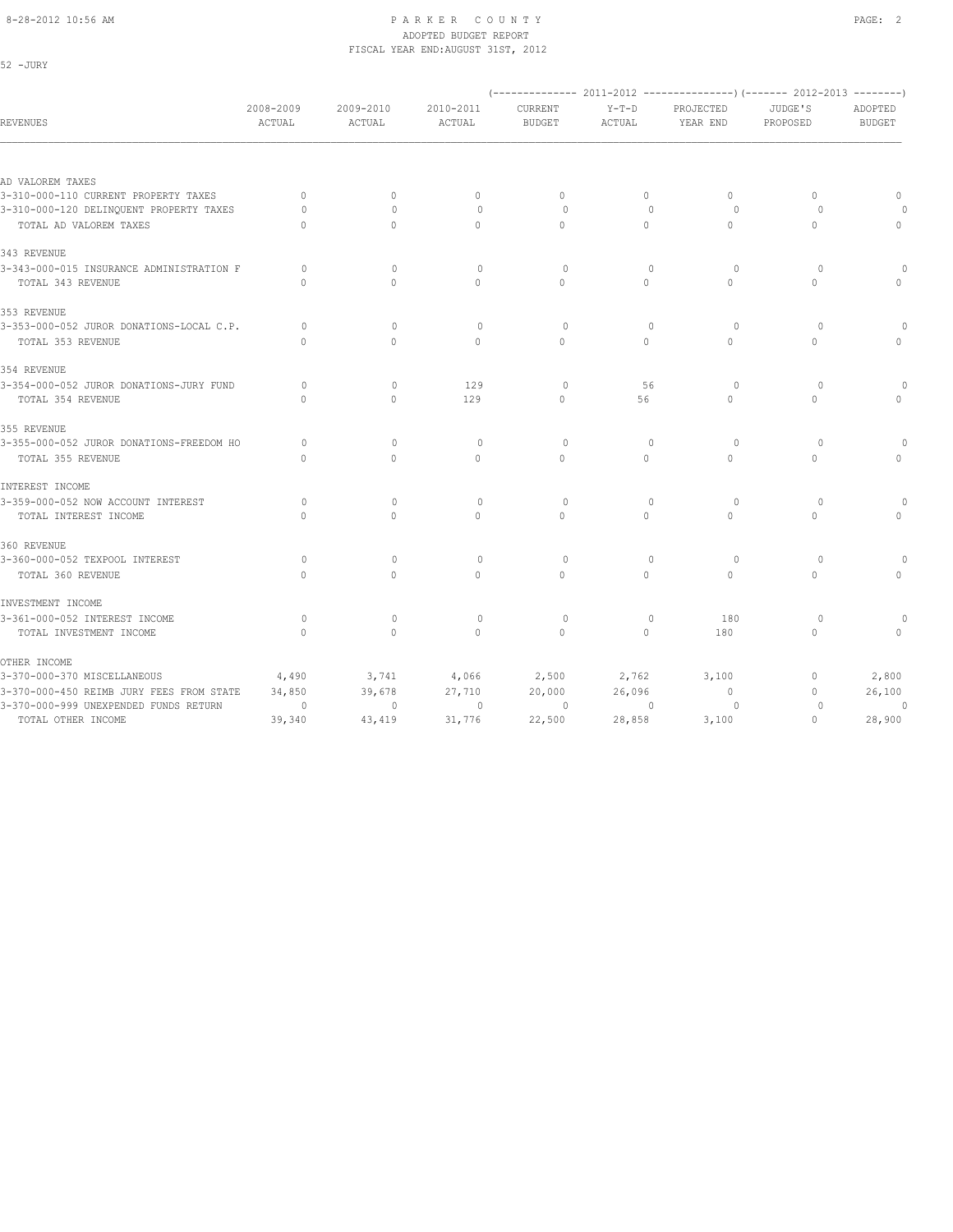## ADOPTED BUDGET REPORT FISCAL YEAR END:AUGUST 31ST, 2012

52 -JURY

| REVENUES                                 | 2008-2009<br>ACTUAL | 2009-2010<br>ACTUAL              | 2010-2011<br>ACTUAL | --------------<br>CURRENT<br><b>BUDGET</b> | $Y-T-D$<br>ACTUAL | 2011-2012 -----------------) (------- 2012-2013<br>PROJECTED<br>YEAR END | JUDGE'S<br>PROPOSED | $------$<br>ADOPTED<br><b>BUDGET</b> |
|------------------------------------------|---------------------|----------------------------------|---------------------|--------------------------------------------|-------------------|--------------------------------------------------------------------------|---------------------|--------------------------------------|
| INTERFUND TRANSFERS IN                   |                     |                                  |                     |                                            |                   |                                                                          |                     |                                      |
| 3-371-000-010 TRANSFER FROM FUND 10      |                     | $\begin{array}{c} \n\end{array}$ | 26,188              | 30,000                                     | $\Omega$          | 41,733                                                                   |                     | 35,000                               |
| 3-371-000-061 TRANSFER FROM FUND 61      |                     | 19,847                           |                     | $\mathbf{0}$                               |                   |                                                                          |                     | $\mathbf{0}$                         |
| 3-371-000-399 TRANSFER FROM PRIOR FUND B |                     | $\mathbf 0$                      |                     | 0                                          |                   | $\Omega$                                                                 |                     | 0                                    |
| TOTAL INTERFUND TRANSFERS IN             | $\Omega$            | 19,847                           | 26,188              | 30,000                                     | 0                 | 41,733                                                                   |                     | 35,000                               |
| 399 REVENUE                              |                     |                                  |                     |                                            |                   |                                                                          |                     |                                      |
| 3-399-000-001 UNEXPENDED FUND BALANCE    |                     | 0                                |                     | 3,000                                      |                   | $\circ$                                                                  |                     |                                      |
| TOTAL 399 REVENUE                        |                     | $\circ$                          | 0                   | 3,000                                      | 0                 | $\Omega$                                                                 |                     | 0                                    |
| TOTAL REVENUES                           | 39,340              | 63,266                           | 58,093              | 55,500                                     | 28,914            | 45,013                                                                   |                     | 63,900                               |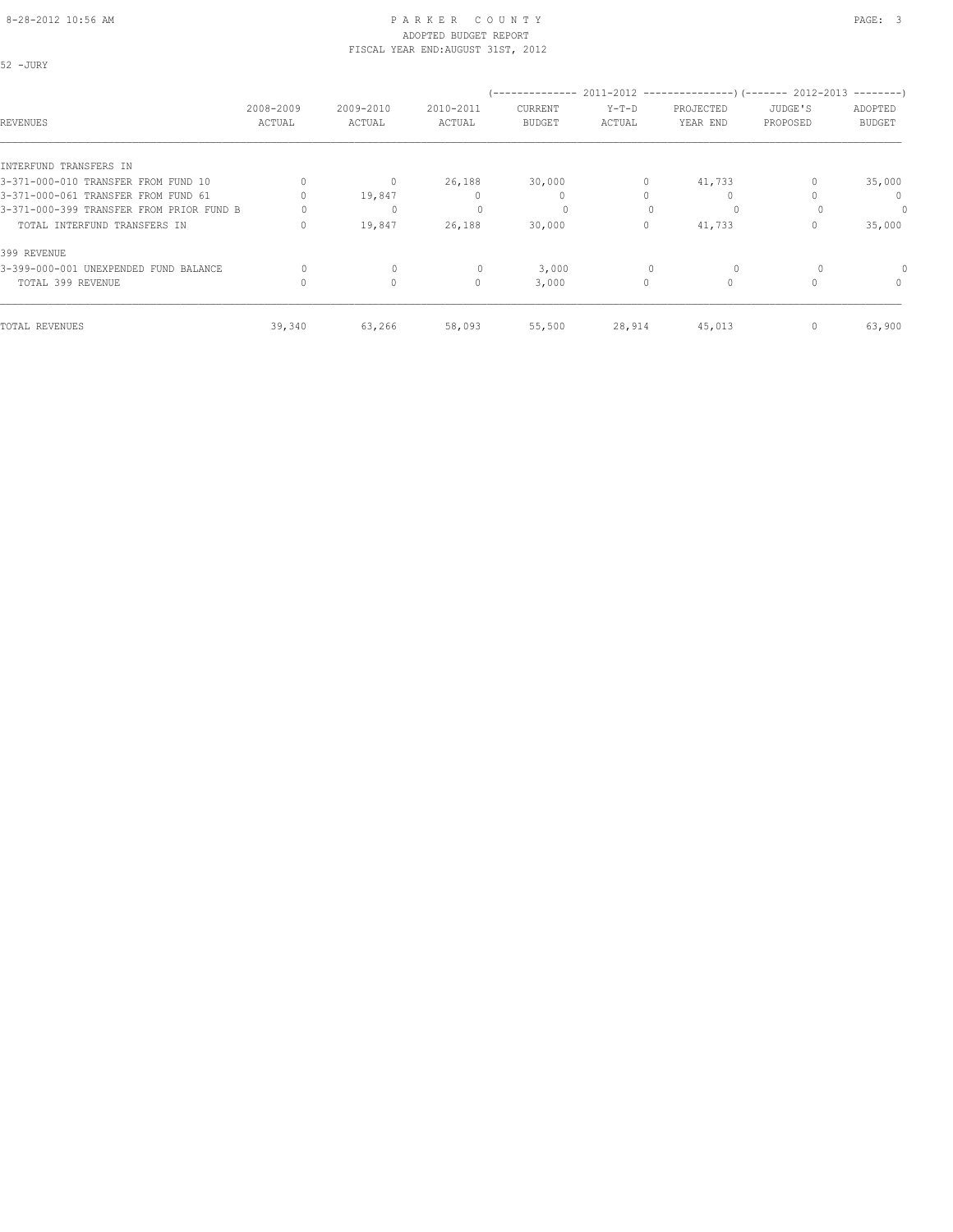### 8-28-2012 10:56 AM PAGE: 4 ADOPTED BUDGET REPORT FISCAL YEAR END:AUGUST 31ST, 2012

| 52 - JURY<br>402 COUNTY JUDGE  |                           |                     |                                  |                                 |                   |                       |                     |                          |
|--------------------------------|---------------------------|---------------------|----------------------------------|---------------------------------|-------------------|-----------------------|---------------------|--------------------------|
| EXPENDITURES                   | 2008-2009<br>ACTUAL       | 2009-2010<br>ACTUAL | 2010-2011<br>ACTUAL              | <b>CURRENT</b><br><b>BUDGET</b> | $Y-T-D$<br>ACTUAL | PROJECTED<br>YEAR END | JUDGE'S<br>PROPOSED | ADOPTED<br><b>BUDGET</b> |
|                                |                           |                     |                                  |                                 |                   |                       |                     |                          |
| PROFESSIONAL AND SERVICE       |                           |                     |                                  |                                 |                   |                       |                     |                          |
| 5-402-400-485 PETIT JUROR      |                           |                     |                                  |                                 |                   | 800                   |                     |                          |
| TOTAL PROFESSIONAL AND SERVICE |                           |                     | U                                | $\Omega$                        |                   | 800                   |                     | $\Omega$                 |
| TOTAL 402 COUNTY JUDGE         |                           | $\Omega$            | $\begin{array}{c} \n\end{array}$ | $\mathbf{0}$                    | $\Omega$          | 800                   |                     | n                        |
|                                | __________<br>----------- | -----------         | ----------                       |                                 |                   |                       |                     | ------------             |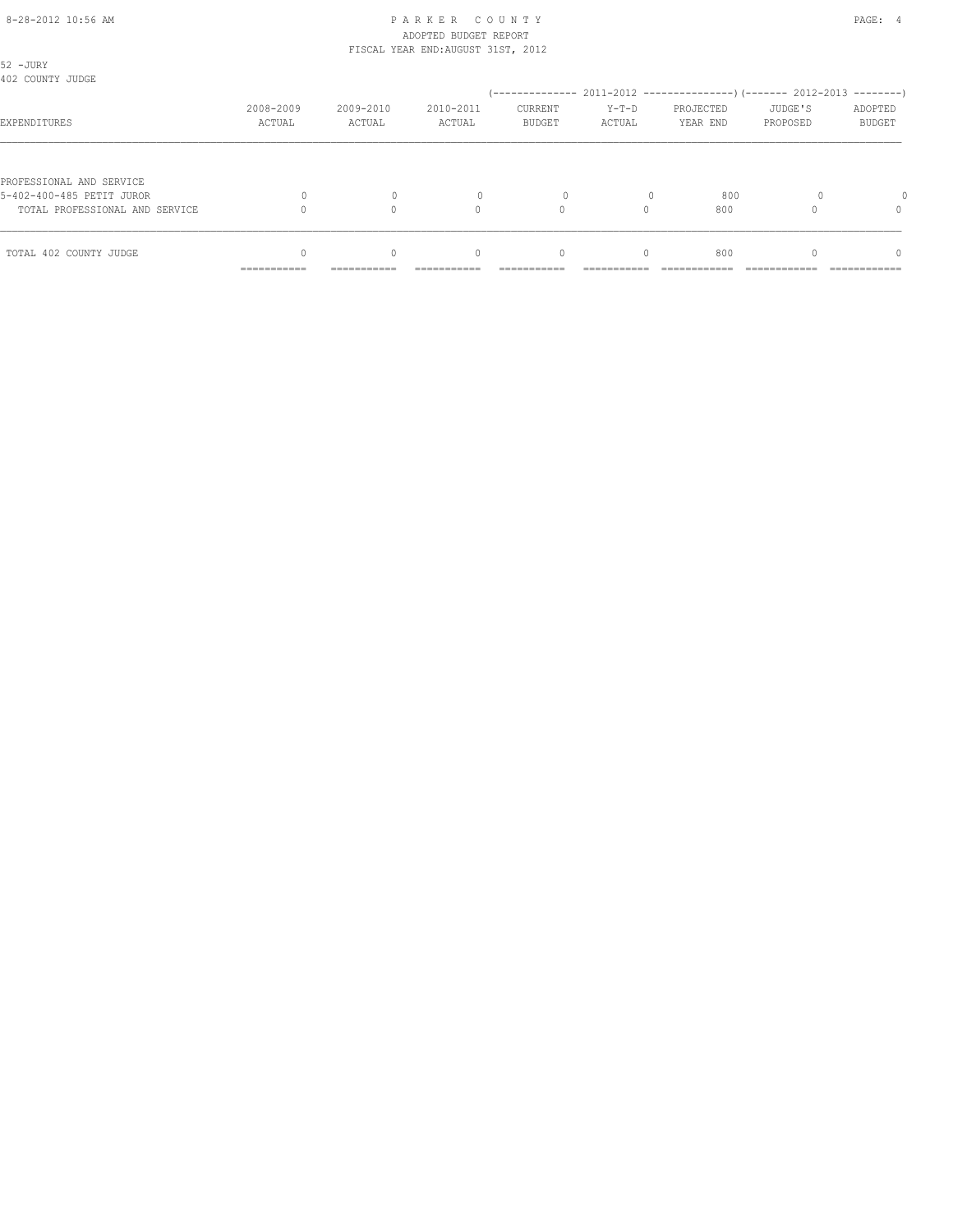#### 8-28-2012 10:56 AM P A R K E R C O U N T Y PAGE: 5 ADOPTED BUDGET REPORT FISCAL YEAR END:AUGUST 31ST, 2012

| 52 - JURY<br>409 NON DEPARTMENT     |                     |                     |                                  |                                  |                   |                       |                     |                          |
|-------------------------------------|---------------------|---------------------|----------------------------------|----------------------------------|-------------------|-----------------------|---------------------|--------------------------|
| EXPENDITURES                        | 2008-2009<br>ACTUAL | 2009-2010<br>ACTUAL | 2010-2011<br>ACTUAL              | CURRENT<br><b>BUDGET</b>         | $Y-T-D$<br>ACTUAL | PROJECTED<br>YEAR END | JUDGE'S<br>PROPOSED | ADOPTED<br><b>BUDGET</b> |
|                                     |                     |                     |                                  |                                  |                   |                       |                     |                          |
| PROFESSIONAL AND SERVICE            |                     |                     |                                  |                                  |                   |                       |                     |                          |
| 5-409-400-499 MISCELLANEOUS         | 11                  | $\Omega$            |                                  | 0                                |                   | 52                    |                     |                          |
| TOTAL PROFESSIONAL AND SERVICE      | 11                  | $\bigcap$           | $\begin{array}{c} \n\end{array}$ | $\begin{array}{c} \n\end{array}$ | $\Omega$          | 52                    |                     | $\mathbf{0}$             |
| OTHER SERVICES                      |                     |                     |                                  |                                  |                   |                       |                     |                          |
| 5-409-600-699 PROGRAM CONTINGENCIES | $\bigcap$           | $\Omega$            |                                  | $\Omega$                         |                   | $\Omega$              |                     | 300                      |
| TOTAL OTHER SERVICES                |                     | $\bigcap$           | $\Omega$                         | $\circ$                          | $\Omega$          |                       |                     | 300                      |
| TOTAL 409 NON DEPARTMENT            | 11                  | $\Omega$            | $\begin{array}{c} \n\end{array}$ | $\mathbf{0}$                     | $\Omega$          | 52                    |                     | 300                      |
|                                     | ===========         | ======              |                                  |                                  |                   |                       |                     |                          |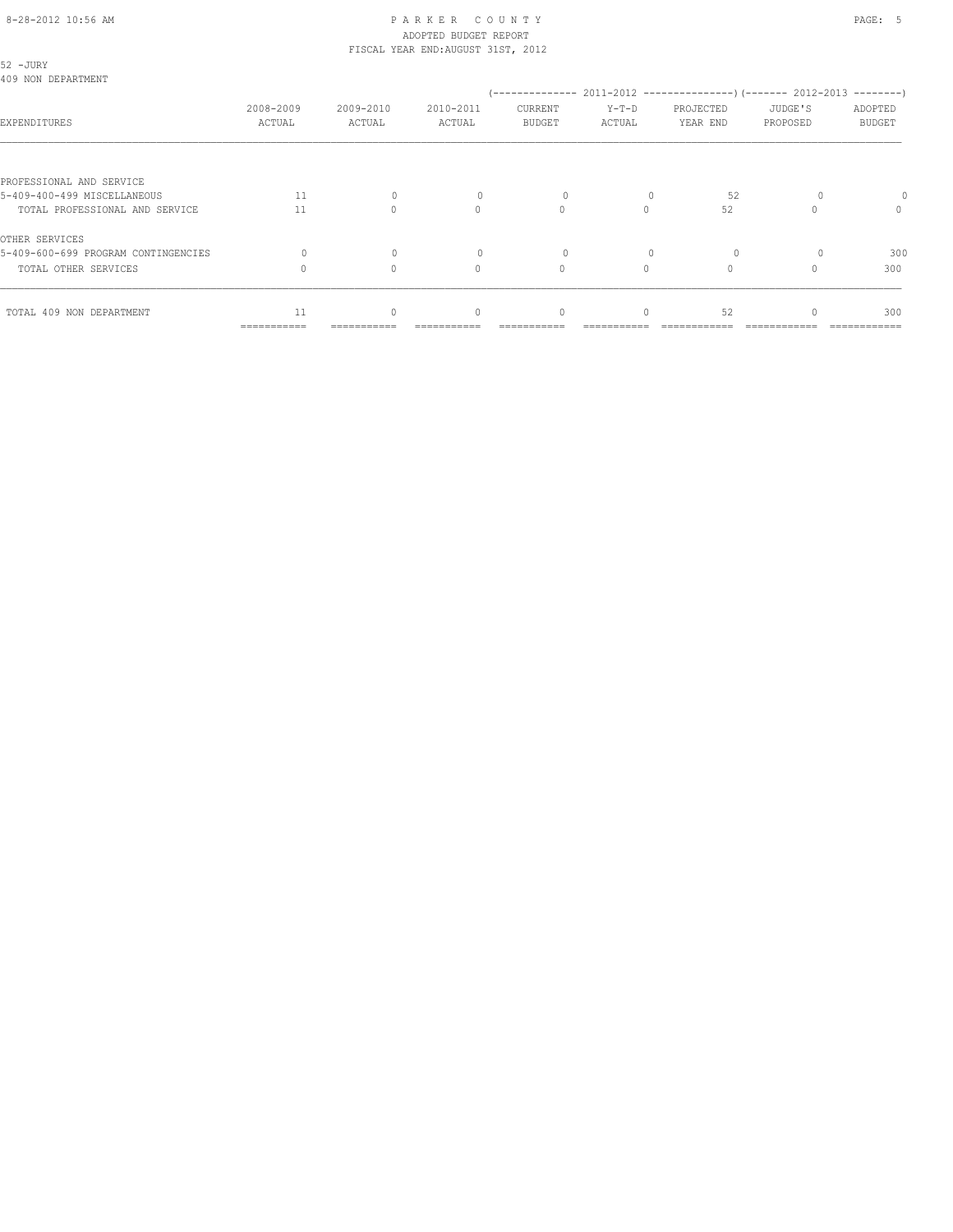#### 8-28-2012 10:56 AM PAGE: 6 ADOPTED BUDGET REPORT FISCAL YEAR END:AUGUST 31ST, 2012

52 -JURY

|                                | =========== |           |           |                |         |                                                |          |               |
|--------------------------------|-------------|-----------|-----------|----------------|---------|------------------------------------------------|----------|---------------|
| TOTAL 435 43RD DISTRICT COURT  | 25,892      | 28,524    | 20,387    | 21,500         | 26,439  | 21,500                                         |          | 23,500        |
| TOTAL PROFESSIONAL AND SERVICE | 25,892      | 28,524    | 20,387    | 21,500         | 26,439  | 21,500                                         |          | 23,500        |
| 5-435-400-497 JUROR BOARD      | 128         | $\Omega$  |           | $\Omega$       |         | $\Omega$                                       |          | $\Omega$      |
| 5-435-400-485 PETIT JUROR      | 25,206      | 28,362    | 19,727    | 20,000         | 25,284  | 21,000                                         |          | 23,000        |
| 5-435-400-484 GRAND JUROR      | 558         | 162       | 660       | 1,500          | 1,155   | 500                                            |          | 500           |
| 5-435-400-483 JURY COMMISSION  |             | 0         |           | $\Omega$       |         | 0                                              |          | $\mathbf{0}$  |
| PROFESSIONAL AND SERVICE       |             |           |           |                |         |                                                |          |               |
|                                |             |           |           |                |         |                                                |          |               |
| EXPENDITURES                   | ACTUAL      | ACTUAL    | ACTUAL    | <b>BUDGET</b>  | ACTUAL  | YEAR END                                       | PROPOSED | <b>BUDGET</b> |
|                                | 2008-2009   | 2009-2010 | 2010-2011 | CURRENT        | $Y-T-D$ | PROJECTED                                      | JUDGE'S  | ADOPTED       |
|                                |             |           |           | -------------- |         | 2011-2012 -----------------)(------- 2012-2013 |          | $------$      |
| 435 43RD DISTRICT COURT        |             |           |           |                |         |                                                |          |               |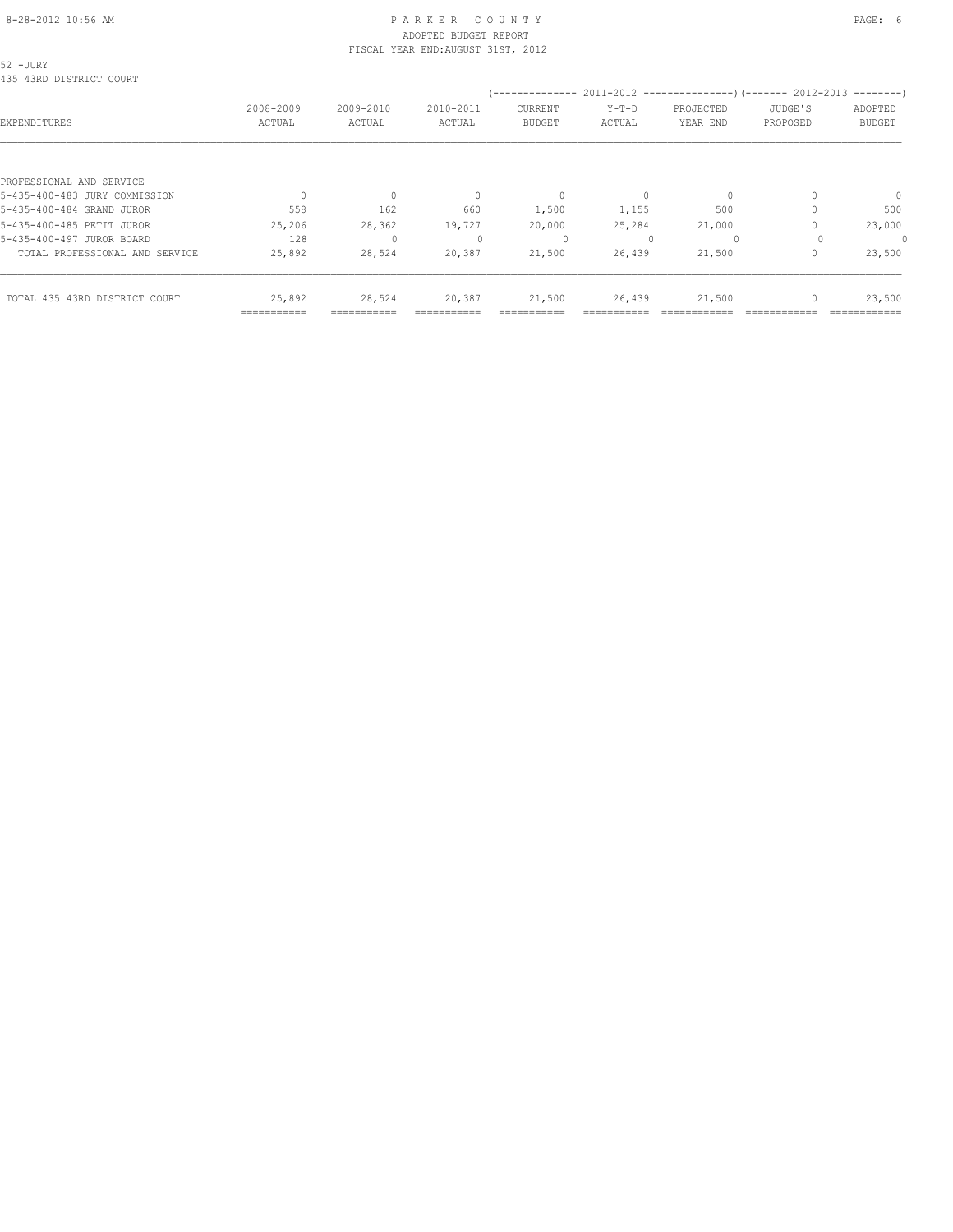# 8-28-2012 10:56 AM P A R K E R C O U N T Y PAGE: 7 ADOPTED BUDGET REPORT

|                                       |              |              | FISCAL YEAR END: AUGUST 31ST, 2012 |               |         |           |          |               |
|---------------------------------------|--------------|--------------|------------------------------------|---------------|---------|-----------|----------|---------------|
| 52 -JURY<br>436 415th DISTRICT COURT  |              |              |                                    |               |         |           |          |               |
|                                       |              |              |                                    |               |         |           |          |               |
|                                       | 2008-2009    | 2009-2010    | 2010-2011                          | CURRENT       | $Y-T-D$ | PROJECTED | JUDGE'S  | ADOPTED       |
| EXPENDITURES                          | ACTUAL       | ACTUAL       | ACTUAL                             | <b>BUDGET</b> | ACTUAL  | YEAR END  | PROPOSED | <b>BUDGET</b> |
| PROFESSIONAL AND SERVICE              |              |              |                                    |               |         |           |          |               |
| 5-436-400-484 415th GRAND JURY        | 295          | 731          | 765                                | 1,500         | 3,998   | $\circ$   | 0        | 4,000         |
| 5-436-400-485 415TH DISTRICT CT PETIT | 19,712       | 26,188       | 14,410                             | 15,000        | 17,413  | $\Omega$  |          | 18,000        |
| TOTAL PROFESSIONAL AND SERVICE        | 20,007       | 26,919       | 15,175                             | 16,500        | 21,411  | 0         |          | 22,000        |
|                                       |              |              |                                    |               |         |           |          |               |
| TOTAL 436 415th DISTRICT COURT        | 20,007       | 26,919       | 15,175                             | 16,500        | 21,411  |           |          | 22,000        |
|                                       | ------------ | ------------ |                                    |               |         |           |          | -----------   |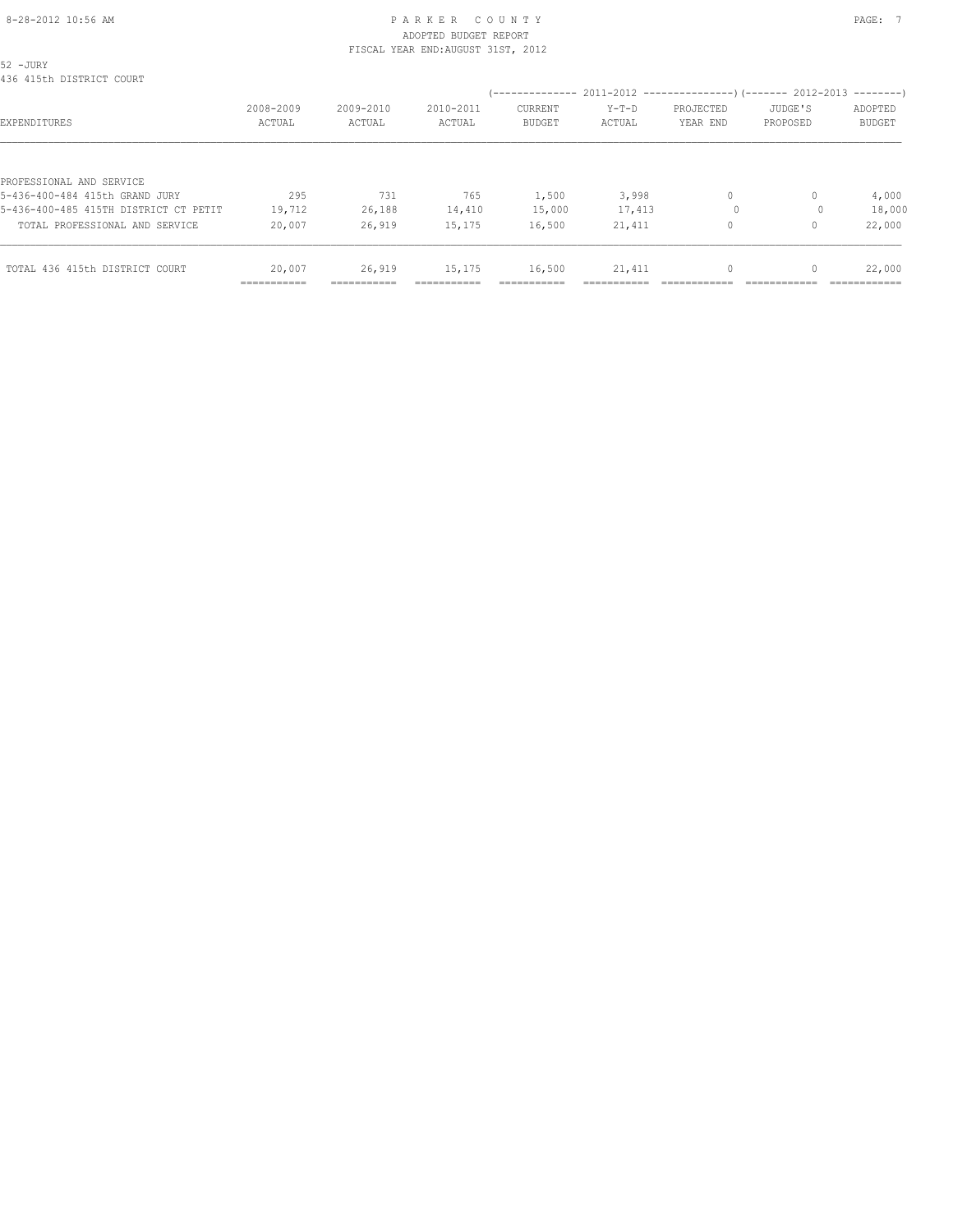### 8-28-2012 10:56 AM PAGE: 8 PARKER COUNTY ADOPTED BUDGET REPORT FISCAL YEAR END:AUGUST 31ST, 2012

| 52 -JURY<br>438 COUNTY-COURT-AT-LAW                         |                                               |                     |                     |                          |                   |                       |                     |                          |
|-------------------------------------------------------------|-----------------------------------------------|---------------------|---------------------|--------------------------|-------------------|-----------------------|---------------------|--------------------------|
| EXPENDITURES                                                | 2008-2009<br>ACTUAL                           | 2009-2010<br>ACTUAL | 2010-2011<br>ACTUAL | CURRENT<br><b>BUDGET</b> | $Y-T-D$<br>ACTUAL | PROJECTED<br>YEAR END | JUDGE'S<br>PROPOSED | ADOPTED<br><b>BUDGET</b> |
| PROFESSIONAL AND SERVICE                                    |                                               |                     |                     |                          |                   |                       |                     |                          |
| 5-438-400-485 PETIT JUROR<br>TOTAL PROFESSIONAL AND SERVICE | 4,145<br>4,145                                | 7,152<br>7,152      | 4,650<br>4,650      | 6,500<br>6,500           | 5,353<br>5,353    | 5,000<br>5,000        |                     | 6,500<br>6,500           |
| TOTAL 438 COUNTY-COURT-AT-LAW                               | 4,145<br>---------------------<br>----------- | 7,152<br>---------- | 4,650               | 6,500                    | 5,353             | 5,000                 | 0                   | 6,500                    |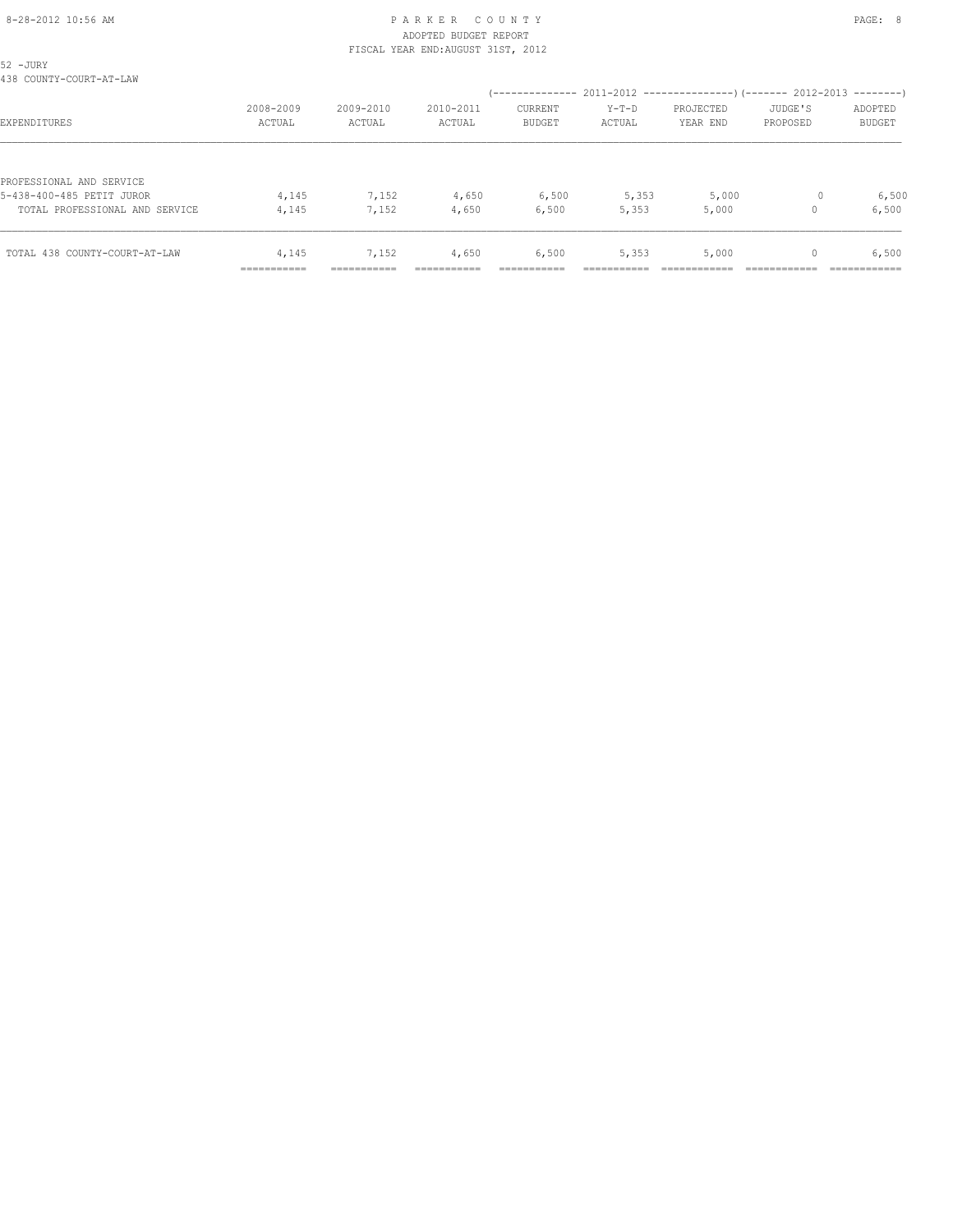### 8-28-2012 10:56 AM P A R K E R C O U N T Y PAGE: 9 ADOPTED BUDGET REPORT FISCAL YEAR END:AUGUST 31ST, 2012

| 52 -JURY<br>439 COUNTY CRT AT LAW 2                         |                                              |                      |                     |                                 |                   |                       |                     |                          |
|-------------------------------------------------------------|----------------------------------------------|----------------------|---------------------|---------------------------------|-------------------|-----------------------|---------------------|--------------------------|
| EXPENDITURES                                                | 2008-2009<br>ACTUAL                          | 2009-2010<br>ACTUAL  | 2010-2011<br>ACTUAL | <b>CURRENT</b><br><b>BUDGET</b> | $Y-T-D$<br>ACTUAL | PROJECTED<br>YEAR END | JUDGE'S<br>PROPOSED | ADOPTED<br><b>BUDGET</b> |
| PROFESSIONAL AND SERVICE                                    |                                              |                      |                     |                                 |                   |                       |                     |                          |
| 5-439-400-485 CCL 2 PETIT<br>TOTAL PROFESSIONAL AND SERVICE | 7,097<br>7,097                               | 10,463<br>10,463     | 5,054<br>5,054      | 6,500<br>6,500                  | 5,739<br>5,739    | $\circ$               | $\Omega$            | 6,500<br>6,500           |
| TOTAL 439 COUNTY CRT AT LAW 2                               | 7,097<br>--------------------<br>----------- | 10,463<br>---------- | 5,054               | 6,500                           | 5,739             | 0                     |                     | 6,500                    |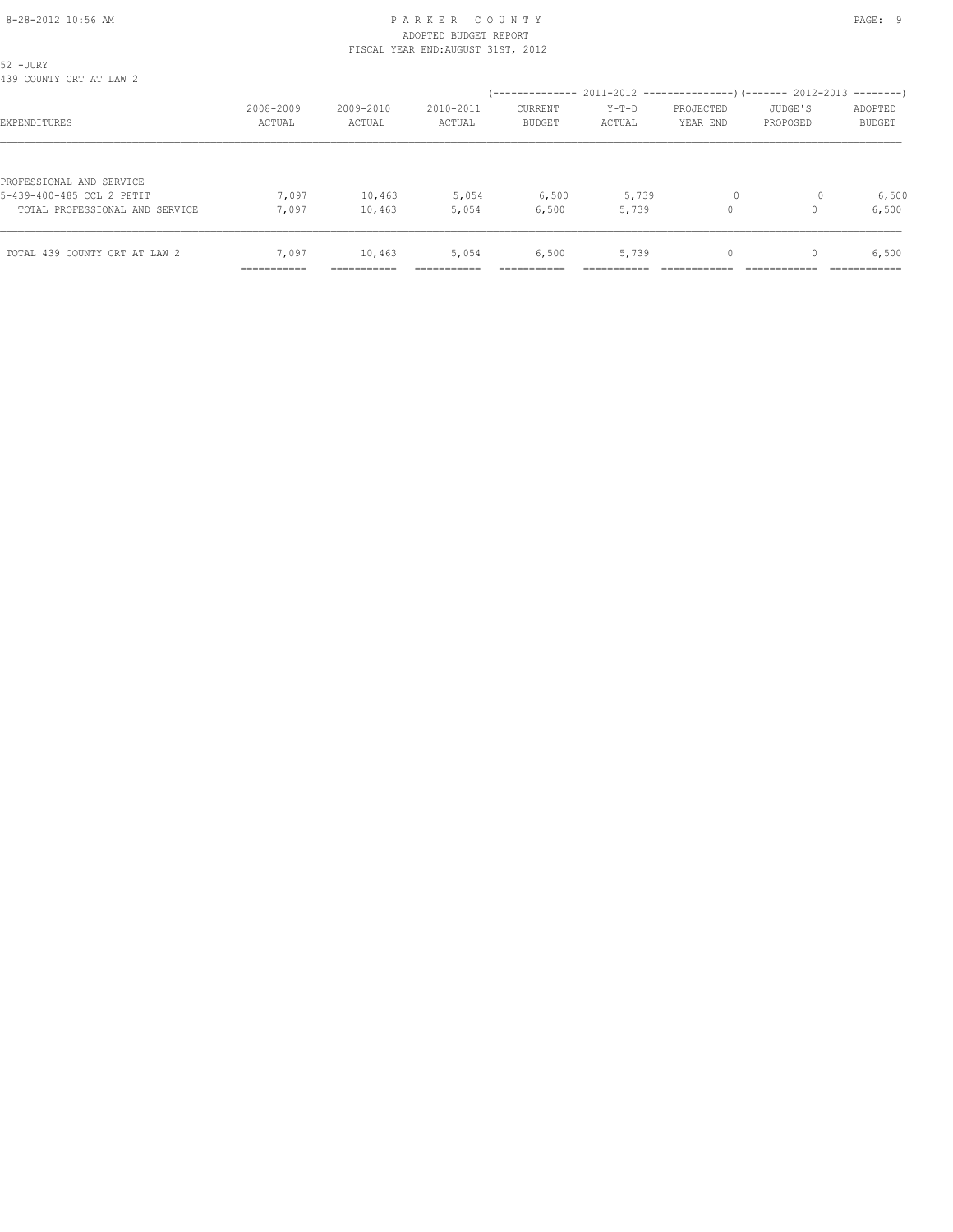#### 8-28-2012 10:56 AM P A R K E R C O U N T Y PAGE: 10 ADOPTED BUDGET REPORT FISCAL YEAR END:AUGUST 31ST, 2012

| 52 -JURY<br>461 JUSTICE COURT PCT 1 |                           |                     |                     |                                 |                   |                       |                                  |                          |
|-------------------------------------|---------------------------|---------------------|---------------------|---------------------------------|-------------------|-----------------------|----------------------------------|--------------------------|
| EXPENDITURES                        | 2008-2009<br>ACTUAL       | 2009-2010<br>ACTUAL | 2010-2011<br>ACTUAL | <b>CURRENT</b><br><b>BUDGET</b> | $Y-T-D$<br>ACTUAL | PROJECTED<br>YEAR END | JUDGE'S<br>PROPOSED              | ADOPTED<br><b>BUDGET</b> |
|                                     |                           |                     |                     |                                 |                   |                       |                                  |                          |
| PROFESSIONAL AND SERVICE            |                           |                     |                     |                                 |                   |                       |                                  |                          |
| 5-461-400-485 PETIT JUROR           | 299                       | 356                 | 1,179               | 1,200                           | 786               | 1,350                 |                                  | 1,200                    |
| TOTAL PROFESSIONAL AND SERVICE      | 299                       | 356                 | 1,179               | 1,200                           | 786               | 1,350                 |                                  | 1,200                    |
| TOTAL 461 JUSTICE COURT PCT 1       | 299                       | 356                 | 1,179               | 1,200                           | 786               | 1,350                 | $\begin{array}{c} \n\end{array}$ | 1,200                    |
|                                     | ----------<br>----------- | ----------          | ---------           |                                 |                   |                       |                                  | .                        |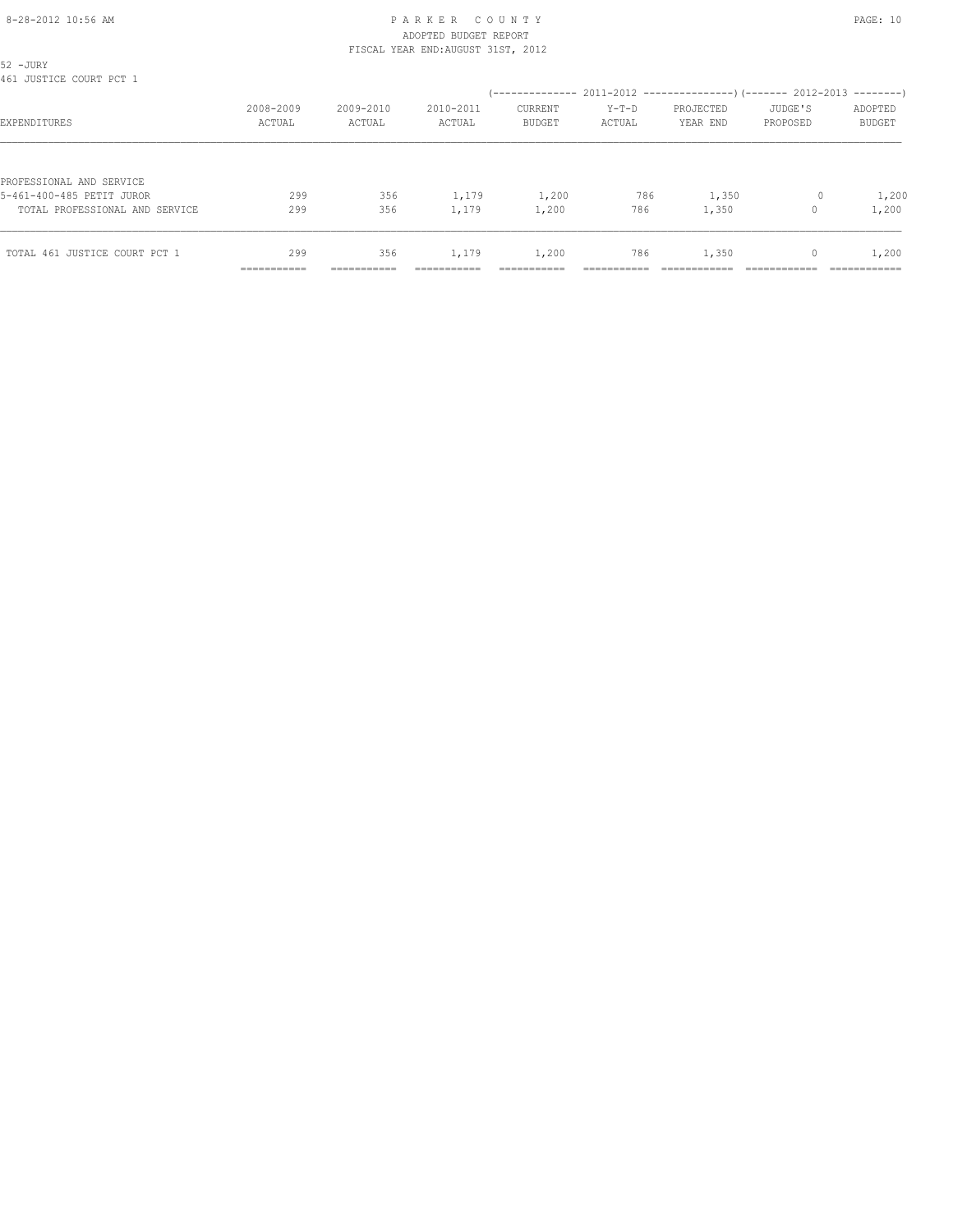#### 8-28-2012 10:56 AM P A R K E R C O U N T Y PAGE: 11 ADOPTED BUDGET REPORT FISCAL YEAR END:AUGUST 31ST, 2012

| 52 -JURY<br>462 JUSTICE COURT PCT 2 |             |           |           |                |         |           |          |               |
|-------------------------------------|-------------|-----------|-----------|----------------|---------|-----------|----------|---------------|
|                                     |             |           |           |                |         |           |          |               |
|                                     | 2008-2009   | 2009-2010 | 2010-2011 | <b>CURRENT</b> | $Y-T-D$ | PROJECTED | JUDGE'S  | ADOPTED       |
| EXPENDITURES                        | ACTUAL      | ACTUAL    | ACTUAL    | <b>BUDGET</b>  | ACTUAL  | YEAR END  | PROPOSED | <b>BUDGET</b> |
| PROFESSIONAL AND SERVICE            |             |           |           |                |         |           |          |               |
| 5-462-400-485 PETIT JUROR           | 406         | 721       | 815       | 1,100          | 1,279   | 1,150     | 0        | 1,500         |
| TOTAL PROFESSIONAL AND SERVICE      | 406         | 721       | 815       | 1,100          | 1,279   | 1,150     |          | 1,500         |
| TOTAL 462 JUSTICE COURT PCT 2       | 406         | 721       | 815       | 1,100          | 1,279   | 1,150     | 0        | 1,500         |
|                                     |             |           |           |                |         |           |          |               |
|                                     | ----------- | --------  |           |                |         |           |          | ------------  |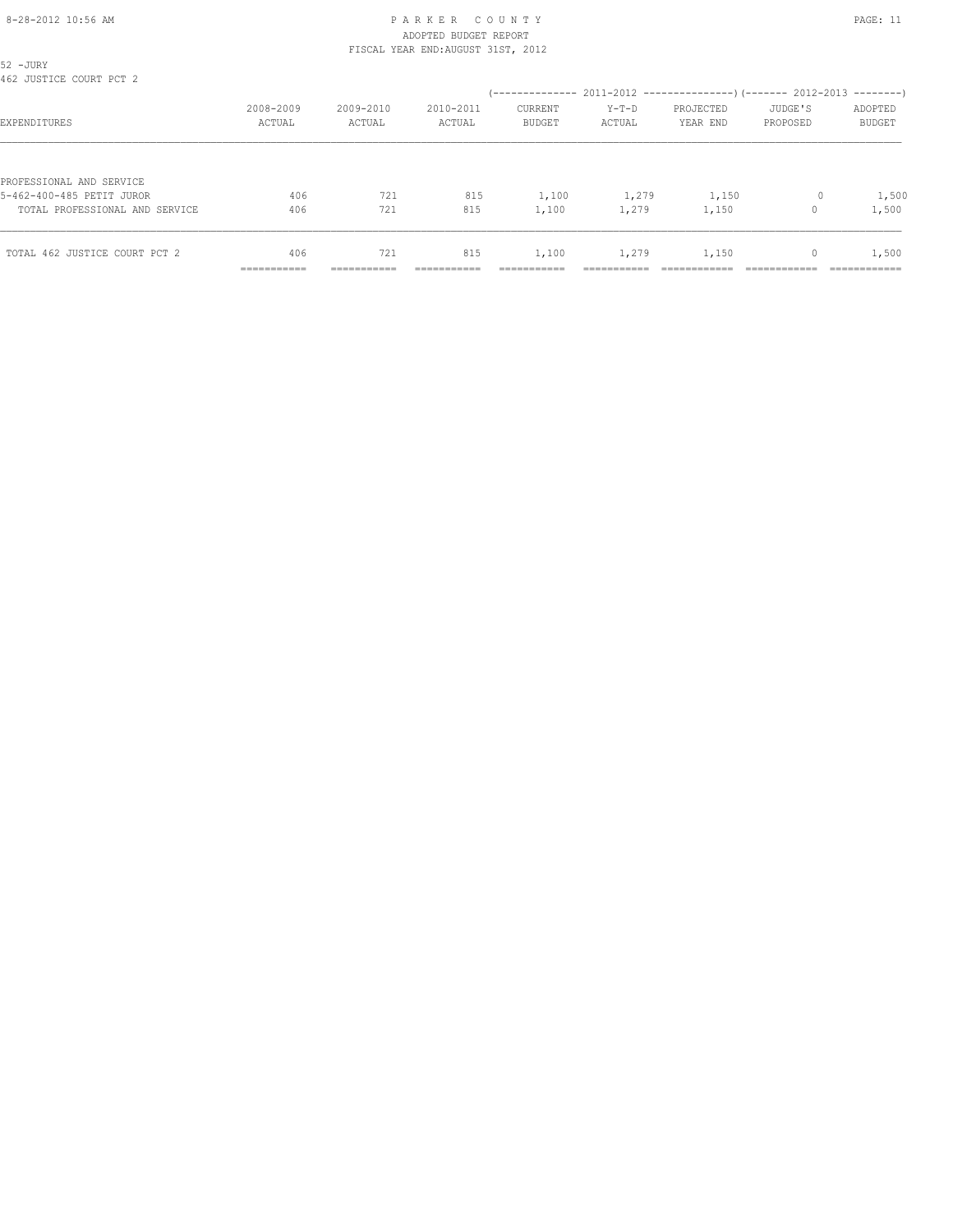### 8-28-2012 10:56 AM P A R K E R C O U N T Y PAGE: 12 ADOPTED BUDGET REPORT FISCAL YEAR END:AUGUST 31ST, 2012

| 52 -JURY<br>463 JUSTICE COURT PCT 3 |                           |                     |                     |                                 |                   |                       |                     |                          |
|-------------------------------------|---------------------------|---------------------|---------------------|---------------------------------|-------------------|-----------------------|---------------------|--------------------------|
| EXPENDITURES                        | 2008-2009<br>ACTUAL       | 2009-2010<br>ACTUAL | 2010-2011<br>ACTUAL | <b>CURRENT</b><br><b>BUDGET</b> | $Y-T-D$<br>ACTUAL | PROJECTED<br>YEAR END | JUDGE'S<br>PROPOSED | ADOPTED<br><b>BUDGET</b> |
|                                     |                           |                     |                     |                                 |                   |                       |                     |                          |
| PROFESSIONAL AND SERVICE            |                           |                     |                     |                                 |                   |                       |                     |                          |
| 5-463-400-485 PETIT JUROR           | 1,102                     | 1,232               | 1,011               | 1,200                           | 1,052             | 500                   |                     | 1,200                    |
| TOTAL PROFESSIONAL AND SERVICE      | 1,102                     | 1,232               | 1,011               | 1,200                           | 1,052             | 500                   |                     | 1,200                    |
| TOTAL 463 JUSTICE COURT PCT 3       | 1,102                     | 1,232               | 1,011               | 1,200                           | 1,052             | 500                   | 0                   | 1,200                    |
|                                     | __________<br>----------- | -----------         | ---------           |                                 |                   |                       |                     | .                        |
|                                     |                           |                     |                     |                                 |                   |                       |                     |                          |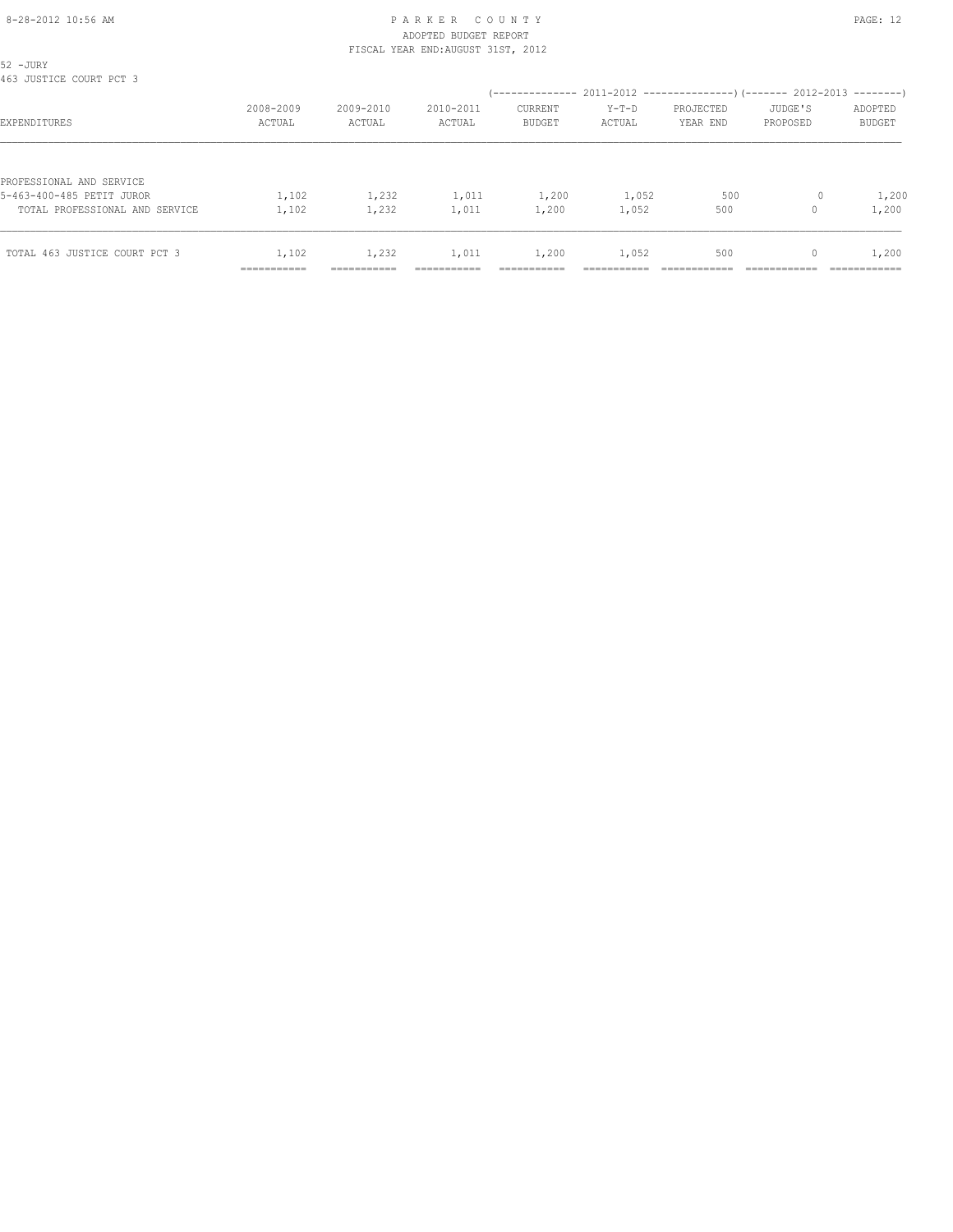### 8-28-2012 10:56 AM P A R K E R C O U N T Y PAGE: 13 ADOPTED BUDGET REPORT FISCAL YEAR END:AUGUST 31ST, 2012

| 52 - JURY<br>464 JUSTICE COURT PCT 4                  |                       |                     |                     |                          |                   |                       |                     |                          |
|-------------------------------------------------------|-----------------------|---------------------|---------------------|--------------------------|-------------------|-----------------------|---------------------|--------------------------|
| EXPENDITURES                                          | 2008-2009<br>ACTUAL   | 2009-2010<br>ACTUAL | 2010-2011<br>ACTUAL | CURRENT<br><b>BUDGET</b> | $Y-T-D$<br>ACTUAL | PROJECTED<br>YEAR END | JUDGE'S<br>PROPOSED | ADOPTED<br><b>BUDGET</b> |
| PROFESSIONAL AND SERVICE<br>5-464-400-485 PETIT JUROR | 669                   | 875                 | 440                 | 1,000                    | 303               | $\circ$               | $\circ$             | 1,200                    |
| TOTAL PROFESSIONAL AND SERVICE                        | 669                   | 875                 | 440                 | 1,000                    | 303               | $\circ$               |                     | 1,200                    |
| TOTAL 464 JUSTICE COURT PCT 4                         | 669                   | 875                 | 440                 | 1,000                    | 303               | 0                     | 0                   | 1,200                    |
| TOTAL EXPENDITURES                                    | 59,628<br>=========== | 76,242              | 48,711              | 55,500                   | 62,362            | 30,352                |                     | 63,900                   |

\*\*\* END OF REPORT \*\*\*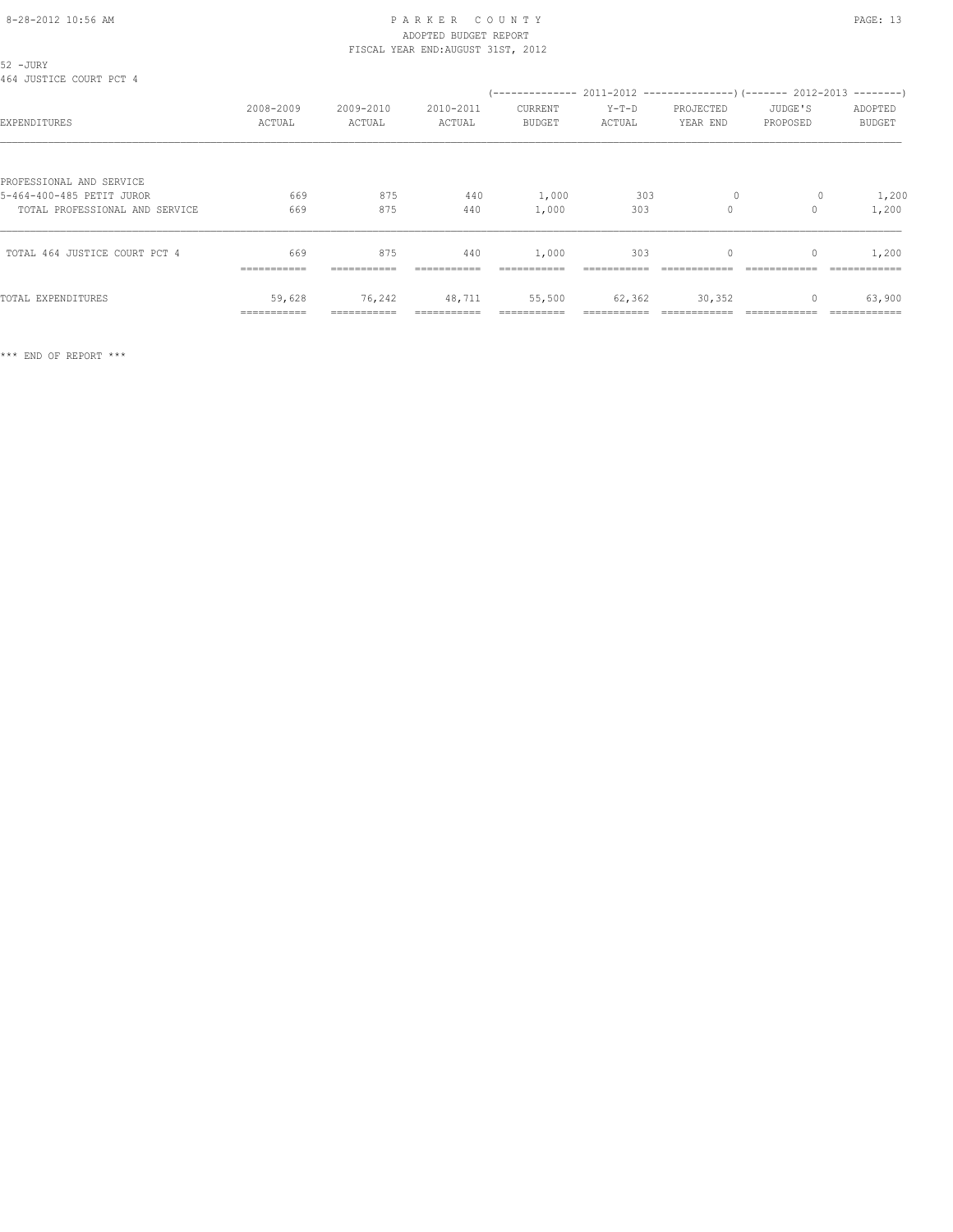#### 8-28-2012 10:56 AM P A R K E R C O U N T Y PAGE: 1 ADOPTED BUDGET REPORT FISCAL YEAR END:AUGUST 31ST, 2012

53 -INSURANCE ESCROW

|                                   | 2008-2009<br>ACTUAL              | 2009-2010<br>ACTUAL | 2010-2011<br>ACTUAL              | CURRENT<br><b>BUDGET</b>         | $Y-T-D$<br>ACTUAL | PROJECTED<br>YEAR END | JUDGE'S<br>PROPOSED | ADOPTED<br><b>BUDGET</b> |
|-----------------------------------|----------------------------------|---------------------|----------------------------------|----------------------------------|-------------------|-----------------------|---------------------|--------------------------|
| REVENUE SUMMARY                   |                                  |                     |                                  |                                  |                   |                       |                     |                          |
| 343 REVENUE                       | $\begin{array}{c} \n\end{array}$ | $\Omega$            | $\begin{array}{c} \n\end{array}$ | $\begin{array}{c} \n\end{array}$ | $\Omega$          | $\Omega$              |                     | $\Omega$                 |
| INTEREST INCOME                   |                                  |                     | 0                                | $\mathbf{0}$                     | 263               |                       |                     | 0                        |
| 360 REVENUE                       |                                  |                     | $\begin{array}{c} \n\end{array}$ | $\Omega$                         | $\Omega$          | $\cup$                |                     | $\mathbf{0}$             |
| INVESTMENT INCOME                 |                                  |                     | 0                                |                                  | $\Omega$          |                       |                     | 0                        |
| OTHER INCOME                      | 4,857,854                        | 6,928,200           | 7,439,560                        | 7,300,000                        | 5,762,095         | 2,627,000             |                     | 7,300,000                |
| INTERFUND TRANSFERS IN            |                                  | 0                   | 0                                | 0                                | 0                 | 0                     |                     | 0                        |
| 399 REVENUE                       |                                  | 0                   | $\Omega$                         | 0                                |                   | 0                     |                     | 150,000                  |
| TOTAL REVENUES                    | 4,857,854                        | 6,928,200           | 7,439,560                        | 7,300,000                        | 5,762,357         | 2,627,000             | 0                   | 7,450,000                |
| EXPENDITURE SUMMARY               |                                  |                     |                                  |                                  |                   |                       |                     |                          |
| 409 NON DEPARTMENT                | 5,612,580                        | 6,457,178           | 7,097,313                        | 7,300,000                        | 4,783,636         | 2,385,000             | 0                   | 7,450,000                |
| TOTAL EXPENDITURES                | 5,612,580                        | 6,457,178           | 7,097,313                        | 7,300,000                        | 4,783,636         | 2,385,000             | $\mathbf{0}$        | 7,450,000                |
| REVENUE OVER/(UNDER) EXPENDITURES | 754,726)                         | 471,023             | 342,248                          | $\circ$                          | 978,721           | 242,000               |                     | ∩                        |
|                                   | ===========                      |                     |                                  |                                  |                   |                       |                     |                          |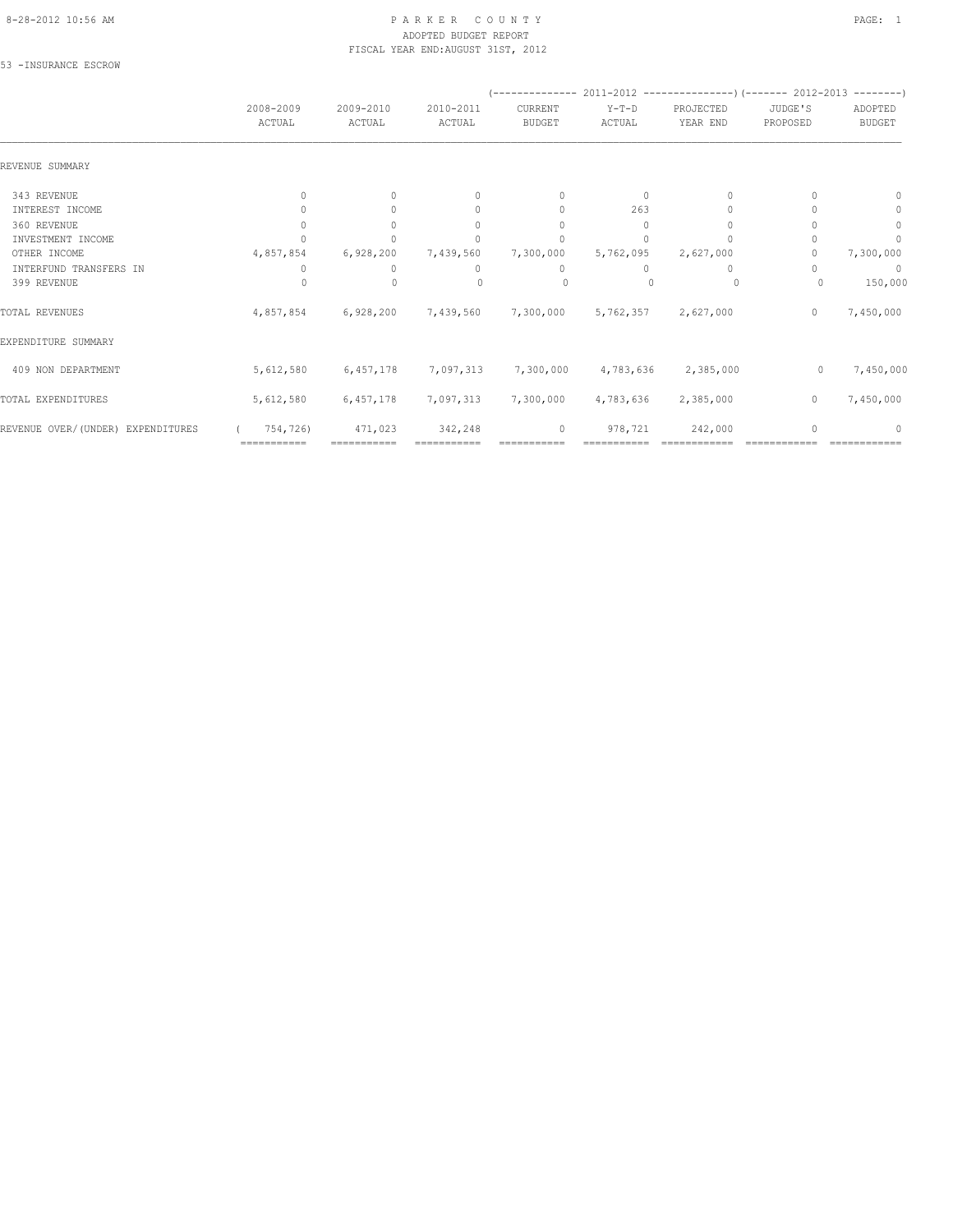#### 8-28-2012 10:56 AM PAGE: 2 ADOPTED BUDGET REPORT FISCAL YEAR END:AUGUST 31ST, 2012

53 -INSURANCE ESCROW

| 2008-2009<br>ACTUAL              | 2009-2010<br>ACTUAL | 2010-2011<br><b>ACTUAL</b>            | CURRENT<br><b>BUDGET</b> | $Y-T-D$<br><b>ACTUAL</b>          | PROJECTED<br>YEAR END | JUDGE'S<br>PROPOSED                           | ADOPTED<br><b>BUDGET</b>         |
|----------------------------------|---------------------|---------------------------------------|--------------------------|-----------------------------------|-----------------------|-----------------------------------------------|----------------------------------|
|                                  |                     |                                       |                          |                                   |                       |                                               |                                  |
|                                  |                     |                                       |                          |                                   |                       |                                               |                                  |
| $\Omega$                         | $\Omega$            | $\mathbf{0}$                          | $\circ$                  | $\mathbf{0}$                      | $\circ$               | $\circ$                                       |                                  |
| $\cap$                           | $\Omega$            | $\Omega$                              | $\Omega$                 | $\Omega$                          | $\Omega$              | $\Omega$                                      | $\bigcap$                        |
|                                  |                     |                                       |                          |                                   |                       |                                               |                                  |
| $\Omega$                         | $\Omega$            | $\Omega$                              | $\Omega$                 | 263                               | $\Omega$              | $\Omega$                                      |                                  |
| $\cap$                           | $\Omega$            | $\Omega$                              | $\Omega$                 | 263                               | $\Omega$              | $\Omega$                                      |                                  |
|                                  |                     |                                       |                          |                                   |                       |                                               |                                  |
| $\circ$                          | $\Omega$            | $\mathbf{0}$                          | $\Omega$                 | $\mathbf{0}$                      | $\circ$               | $\Omega$                                      | $\Omega$                         |
| $\cap$                           | $\Omega$            | $\Omega$                              | $\Omega$                 | $\Omega$                          | $\Omega$              | $\Omega$                                      | $\Omega$                         |
|                                  |                     |                                       |                          |                                   |                       |                                               |                                  |
| $\Omega$                         | $\Omega$            | $\mathbf{0}$                          | $\Omega$                 | $\Omega$                          | $\Omega$              | $\Omega$                                      |                                  |
| $\Omega$                         | $\Omega$            | $\Omega$                              | $\Omega$                 | $\Omega$                          | $\Omega$              | $\Omega$                                      |                                  |
|                                  |                     |                                       |                          |                                   |                       |                                               |                                  |
| 336,559                          | 774,180             | 976,929                               | 500,000                  | 63,154                            | 177,000               | $\mathbf{0}$                                  | 500,000                          |
| 4,512,742                        | 6,147,706           | 6,462,083                             | 6,800,000                | 5,698,940                         | 2,450,000             | $\circ$                                       | 6,800,000                        |
| $\overline{0}$                   | 871                 | 549                                   | $\mathbf{0}$             | $\Omega$                          | $\Omega$              | $\Omega$                                      | $\mathbf{0}$                     |
| 2,454                            | 4,066               | $\mathbf{0}$                          | $\mathbf{0}$             | $\circ$                           | $\Omega$              | $\Omega$                                      | $\mathbf{0}$                     |
| $\Omega$                         | $\Omega$            | $\mathbf{0}$                          | $\mathbf{0}$             | $\circ$                           |                       | $\Omega$                                      | $\mathbf{0}$                     |
| 6,100                            | 1,378               | $\Omega$                              | $\Omega$                 | $\Omega$                          | $\Omega$              | 0                                             | $\mathbf{0}$                     |
|                                  |                     |                                       |                          |                                   |                       |                                               | $\Omega$                         |
| $\Omega$                         | $\cap$              | $\bigcap$                             | $\Omega$                 | $\Omega$                          | $\cap$                | $\Omega$                                      |                                  |
| 4,857,854                        | 6,928,200           | 7,439,560                             | 7,300,000                | 5,762,095                         | 2,627,000             | $\mathbf{0}$                                  | 7,300,000                        |
|                                  |                     |                                       |                          |                                   |                       |                                               |                                  |
| $\mathbf{0}$                     | $\circ$             | $\mathbf{0}$                          | $\mathbf{0}$             | 0                                 | $\circ$               | $\begin{array}{c} \n\end{array}$              | $\mathbf{0}$                     |
| $\Omega$                         |                     | $\Omega$                              |                          | $\Omega$                          |                       |                                               | $\mathbf{0}$                     |
| $\cap$                           | $\Omega$            | $\Omega$                              | $\Omega$                 | $\Omega$                          | $\Omega$              | $\Omega$                                      |                                  |
| $\begin{array}{c} \n\end{array}$ | $\Omega$            | $\Omega$                              | $\Omega$                 | $\Omega$                          | $\Omega$              | $\Omega$                                      | $\begin{array}{c} \n\end{array}$ |
|                                  |                     |                                       |                          |                                   |                       |                                               |                                  |
| $\circ$                          | $\mathbf{0}$        | $\mathbf{0}$                          | $\circ$                  | $\mathbf{0}$                      | $\circ$               | $\circ$                                       | 150,000                          |
| $\Omega$                         | $\Omega$            | $\Omega$                              | $\Omega$                 | $\Omega$                          | $\Omega$              | $\Omega$                                      | 150,000                          |
| 4,857,854                        |                     | 7,439,560                             |                          |                                   |                       | $\mathbf{0}$                                  | 7,450,000                        |
|                                  | $\Omega$            | $\mathbf{0}$<br>$\Omega$<br>6,928,200 | $\mathbf{0}$             | $\Omega$<br>$\Omega$<br>7,300,000 | $\Omega$<br>5,762,357 | $\Omega$<br>$\Omega$<br>$\Omega$<br>2,627,000 | $\Omega$<br>$\Omega$             |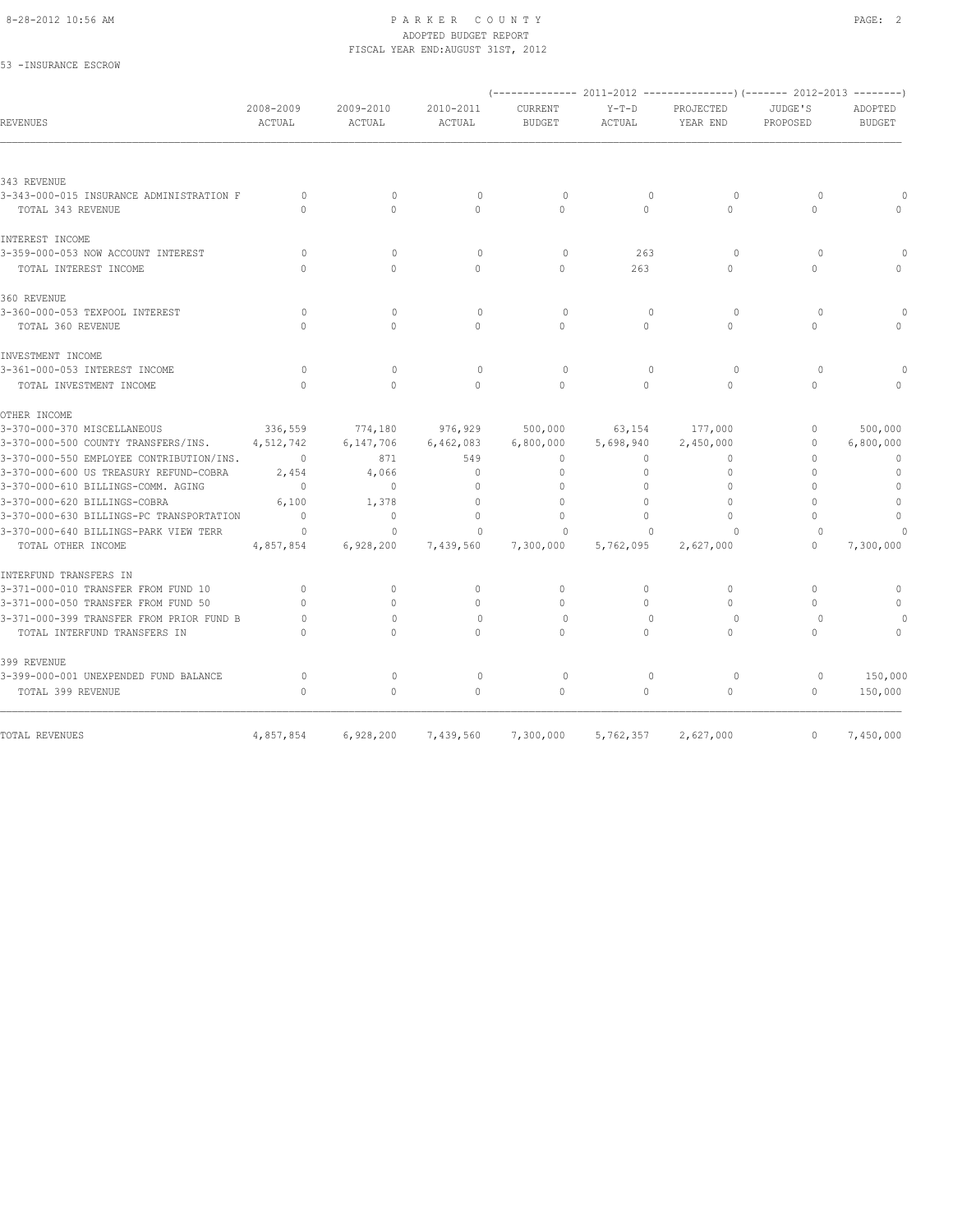#### 8-28-2012 10:56 AM PAGE: 3 ADOPTED BUDGET REPORT FISCAL YEAR END:AUGUST 31ST, 2012

53 -INSURANCE ESCROW 409 NON DEPARTMENT

| EXPENDITURES                                      | 2008-2009<br>ACTUAL                    | 2009-2010<br>ACTUAL      | 2010-2011<br>ACTUAL      | CURRENT<br><b>BUDGET</b>         | $Y-T-D$<br>ACTUAL           | PROJECTED<br>YEAR END                      | JUDGE'S<br>PROPOSED | ADOPTED<br><b>BUDGET</b>    |
|---------------------------------------------------|----------------------------------------|--------------------------|--------------------------|----------------------------------|-----------------------------|--------------------------------------------|---------------------|-----------------------------|
|                                                   |                                        |                          |                          |                                  |                             |                                            |                     |                             |
| SALARIES & BENEFITS                               |                                        |                          |                          |                                  |                             |                                            |                     |                             |
| SALARIES & WAGES                                  |                                        |                          |                          |                                  |                             |                                            |                     |                             |
| 5-409-100-150 ADMINISTRATIVE FEES/INS.            | 646,424                                | 828,307                  | 800,884                  | 850,000                          | 675,739                     | $\circ$                                    | $\Omega$            | 850,000                     |
| TOTAL SALARIES & WAGES                            | 646,424                                | 828,307                  | 800,884                  | 850,000                          | 675,739                     | $\mathbf{0}$                               | $\mathbf{0}$        | 850,000                     |
| <b>BENEFITS</b>                                   |                                        |                          |                          |                                  |                             |                                            |                     |                             |
| 5-409-100-202 INCREASE/DECREASE PREM. C 4,903,912 |                                        | 5,619,467                | 6, 296, 429              | 6,450,000                        | 4,107,898                   | 2,385,000                                  | $\circ$             | 6,600,000                   |
| TOTAL BENEFITS                                    | 4,903,912                              | 5,619,467                | 6,296,429                | 6,450,000                        | 4,107,898                   | 2,385,000                                  | $\Omega$            | 6,600,000                   |
| TOTAL SALARIES & BENEFITS                         | 5,550,337                              | 6,447,774                | 7,097,313                | 7,300,000                        | 4,783,636                   | 2,385,000                                  | $\Omega$            | 7,450,000                   |
| OPERATING EXPENSES                                |                                        |                          |                          |                                  |                             |                                            |                     |                             |
| 5-409-300-330 SUPPLIES                            | $\circ$                                | $\mathbf{0}$             | $\circ$                  | $\circ$                          | $\mathbf{0}$                | $\circ$                                    | $\circ$             |                             |
| TOTAL OPERATING EXPENSES                          | $\circ$                                | $\circ$                  | $\circ$                  | $\circ$                          | $\circ$                     | $\circ$                                    | $\circ$             | $\Omega$                    |
| PROFESSIONAL AND SERVICE                          |                                        |                          |                          |                                  |                             |                                            |                     |                             |
| 5-409-400-405 MEDICAL SERVICE                     | 43,347                                 | 1,003                    | $\mathbf{0}$             | $\begin{array}{c} \n\end{array}$ | 0                           | $\Omega$                                   | $\Omega$            | $\mathbf{0}$                |
| 5-409-400-406 MEDICAL SUPPLIES & EQUIP            | 8,336                                  | $\mathbf{0}$             | $\mathbf{0}$             | $\Omega$                         | $\circ$                     | $\Omega$                                   | $\Omega$            | $\mathbf{0}$                |
| 5-409-400-408 CONTRACT SERVICES                   | 10,561                                 | 8,401                    | $\Omega$                 | $\Omega$                         | $\Omega$                    | $\Omega$                                   | $\bigcap$           | $\circ$                     |
| 5-409-400-499 MISCELLANEOUS                       | $\circ$                                | $\Omega$                 | $\Omega$                 | $\Omega$                         | $\Omega$                    | $\Omega$                                   | $\Omega$            |                             |
| TOTAL PROFESSIONAL AND SERVICE                    | 62,244                                 | 9,404                    | $\Omega$                 | $\Omega$                         | $\Omega$                    | $\Omega$                                   | $\Omega$            | $\mathbf{0}$                |
| CAPITAL EXPENDITURES                              |                                        |                          |                          |                                  |                             |                                            |                     |                             |
| 5-409-500-571 ELECTRONIC EQUIPMENT                | $\Omega$                               | $\Omega$                 | $\Omega$                 | $\Omega$                         | $\Omega$                    | $\Omega$                                   | $\Omega$            |                             |
| TOTAL CAPITAL EXPENDITURES                        | $\Omega$                               | $\Omega$                 | $\Omega$                 | $\Omega$                         | $\Omega$                    | $\Omega$                                   | $\Omega$            | $\cap$                      |
| OTHER SERVICES                                    |                                        |                          |                          |                                  |                             |                                            |                     |                             |
| 5-409-600-699 PROGRAM CONTINGENCIES               | $\Omega$                               | $\mathbf{0}$             | $\circ$                  | $\circ$                          | $\Omega$                    | $\Omega$                                   | $\Omega$            |                             |
| TOTAL OTHER SERVICES                              | $\circ$                                | $\circ$                  | $\circ$                  | $\circ$                          | $\circ$                     | $\circ$                                    | $\circ$             |                             |
| TOTAL 409 NON DEPARTMENT                          | 5,612,580                              | 6,457,178                | 7,097,313                | 7,300,000                        | 4,783,636                   | 2,385,000                                  | $\mathbf{0}$        | 7,450,000                   |
|                                                   | ===========                            |                          | ===========              |                                  | =========================== |                                            |                     | $=$ = = = = = = = = = = = = |
| TOTAL EXPENDITURES                                | 5,612,580<br>$=$ = = = = = = = = = = = | 6,457,178<br>=========== | 7,097,313<br>=========== | 7,300,000<br>===========         | 4,783,636<br>===========    | 2,385,000<br>============================= | 0                   | 7,450,000<br>============   |
|                                                   |                                        |                          |                          |                                  |                             |                                            |                     |                             |

\*\*\* END OF REPORT \*\*\*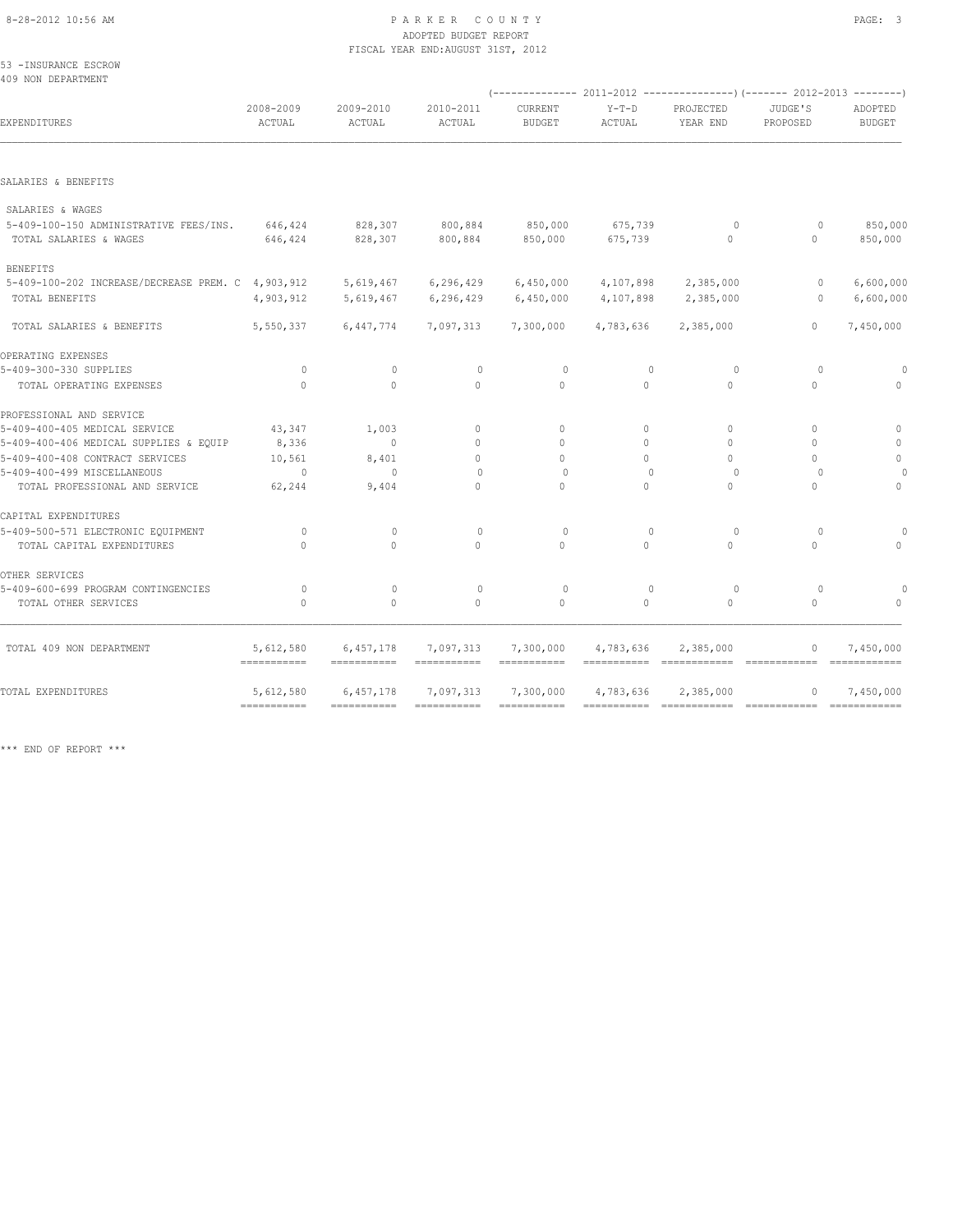### 8-28-2012 10:56 AM P A R K E R C O U N T Y PAGE: 1 ADOPTED BUDGET REPORT FISCAL YEAR END:AUGUST 31ST, 2012

54 -DA FORFEITURE

|                                   | 2008-2009<br>ACTUAL              | 2009-2010<br>ACTUAL | 2010-2011<br>ACTUAL | CURRENT<br><b>BUDGET</b> | $Y-T-D$<br>ACTUAL | PROJECTED<br>YEAR END | JUDGE'S<br>PROPOSED              | ADOPTED<br><b>BUDGET</b> |
|-----------------------------------|----------------------------------|---------------------|---------------------|--------------------------|-------------------|-----------------------|----------------------------------|--------------------------|
| REVENUE SUMMARY                   |                                  |                     |                     |                          |                   |                       |                                  |                          |
| 333 REVENUE                       | $\mathbf{0}$                     | $\mathbf{0}$        | $\mathbf{0}$        | $\mathbf{0}$             | $\circ$           | $\mathbf{0}$          | $\begin{array}{c} \n\end{array}$ | $\mathbf{0}$             |
| 343 REVENUE                       | $\circ$                          | $\mathbf{0}$        | $\Omega$            | $\mathbf{0}$             | $\circ$           | $\mathbf{0}$          |                                  | 0                        |
| INTEREST INCOME                   | $\Omega$                         | 47                  | 31                  | $\Omega$                 | 20                | $\Omega$              |                                  | $\mathbb O$              |
| INVESTMENT INCOME                 | 851                              | 344                 | 201                 | $\mathbf 0$              | 69                | 7,000                 |                                  | $\mathbb O$              |
| OTHER INCOME                      | 79,609                           | 28,558              | 35,124              | 35,800                   | 6,854             | 130,000               |                                  | 15,000                   |
| INTERFUND TRANSFERS IN            | $\begin{array}{c} \n\end{array}$ | $\Omega$            | $\Omega$            | $\Omega$                 | $\Omega$          | $\Omega$              | n                                | $\overline{0}$           |
| 399 REVENUE                       | $\circ$                          | $\circ$             | $\circ$             | 6,341                    | 0                 | 0                     | 0                                | 30,650                   |
| TOTAL REVENUES                    | 80,459                           | 28,950              | 35,356              | 42,141                   | 6,943             | 137,000               | $\circ$                          | 45,650                   |
| EXPENDITURE SUMMARY               |                                  |                     |                     |                          |                   |                       |                                  |                          |
| 409 NON DEPARTMENT                | 102,207                          | 36,769              | 46,743 0 23,375     |                          |                   | 65,100                | 0                                | $\circ$                  |
| 476 DISTRICT ATTORNEY             | 262                              | $\Omega$            | 2,580               | 42,141 2,100             |                   | $\Omega$              | $\bigcap$                        | 45,650                   |
| 700 TRANSFER OUT                  | $\circ$                          | $\mathbf{0}$        | $\circ$             | 6,690                    | 6,690             | $\sim$ 0              | $\circ$                          | 0                        |
| TOTAL EXPENDITURES                | 102,469                          | 36,769              | 49,323              | 48,831                   | 32,165            | 65,100                | $\circ$                          | 45,650                   |
| REVENUE OVER/(UNDER) EXPENDITURES | 22,009                           | $7,819$ (           | $13,967$ ) (        | $6,690$ $($              | 25, 222)          | 71,900                | 0                                | 0                        |
|                                   | ===========                      |                     |                     |                          |                   |                       |                                  |                          |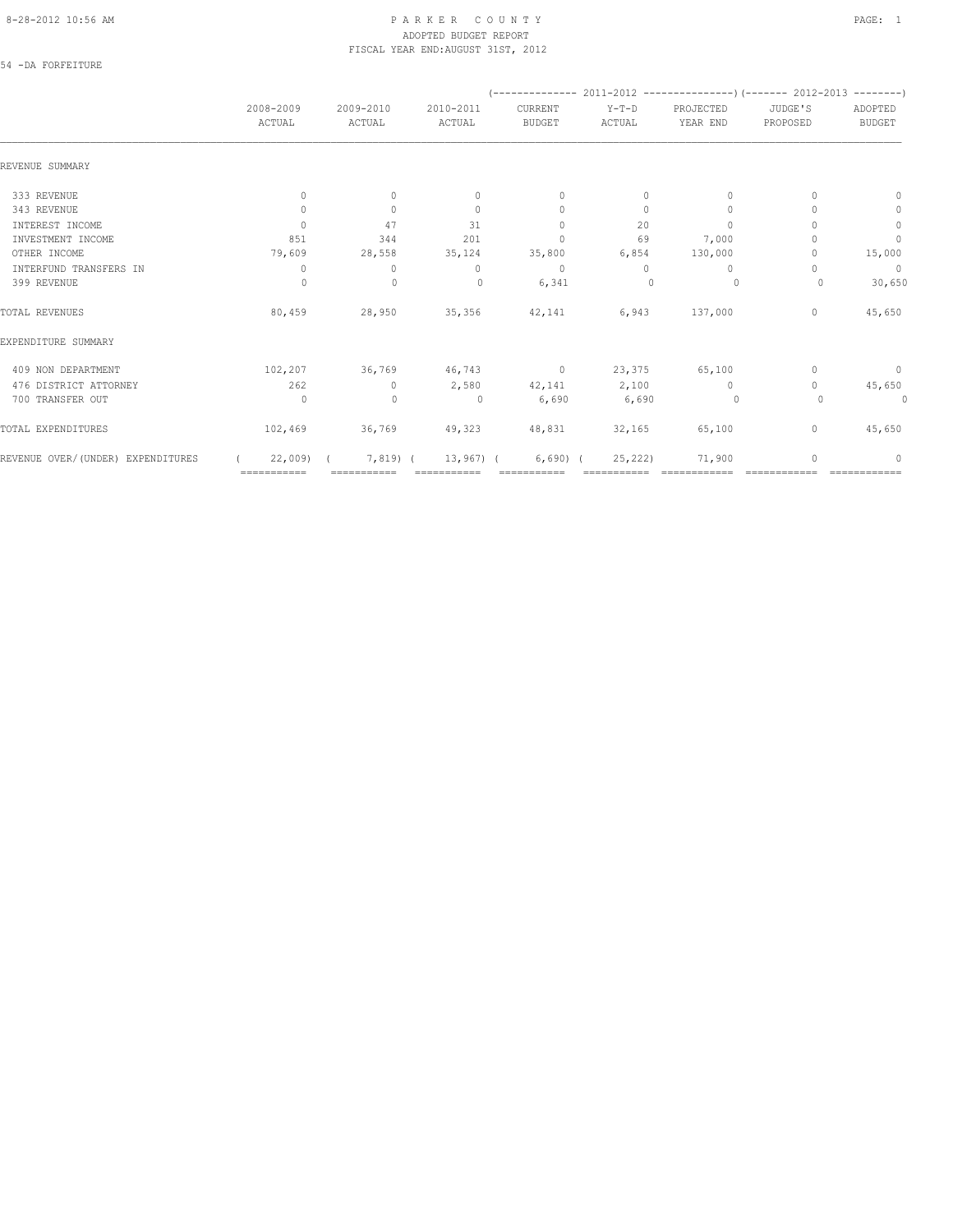#### 8-28-2012 10:56 AM PAGE: 2 ADOPTED BUDGET REPORT FISCAL YEAR END:AUGUST 31ST, 2012

## 54 -DA FORFEITURE

| REVENUES                                 | 2008-2009<br>ACTUAL              | 2009-2010<br>ACTUAL              | 2010-2011<br>ACTUAL              | CURRENT<br><b>BUDGET</b>         | $Y-T-D$<br>ACTUAL | PROJECTED<br>YEAR END            | JUDGE'S<br>PROPOSED              | <b>ADOPTED</b><br><b>BUDGET</b> |
|------------------------------------------|----------------------------------|----------------------------------|----------------------------------|----------------------------------|-------------------|----------------------------------|----------------------------------|---------------------------------|
|                                          |                                  |                                  |                                  |                                  |                   |                                  |                                  |                                 |
| 333 REVENUE                              |                                  |                                  |                                  |                                  |                   |                                  |                                  |                                 |
| 3-333-000-370 STATE GRANTS               | $\circ$                          | $\circ$                          | $\circ$                          | $\circ$                          | $\mathbf{0}$      | $\circ$                          | $\Omega$                         |                                 |
| TOTAL 333 REVENUE                        | $\begin{array}{c} \n\end{array}$ | $\Omega$                         | $\begin{array}{c} \n\end{array}$ | $\bigcap$                        | $\Omega$          | $\cap$                           | $\Omega$                         | $\Omega$                        |
| 343 REVENUE                              |                                  |                                  |                                  |                                  |                   |                                  |                                  |                                 |
| 3-343-000-015 INSURANCE ADMINISTRATION F | $\bigcap$                        | $\Omega$                         | $\begin{array}{c} \n\end{array}$ | $\Omega$                         | $\Omega$          | $\Omega$                         | $\Omega$                         | $\bigcap$                       |
| TOTAL 343 REVENUE                        | $\bigcap$                        | $\Omega$                         | $\Omega$                         | $\Omega$                         | $\Omega$          | $\Omega$                         | $\Omega$                         | $\Omega$                        |
| INTEREST INCOME                          |                                  |                                  |                                  |                                  |                   |                                  |                                  |                                 |
| 3-359-000-054 NOW ACCOUNT INTEREST       | $\Omega$                         | 47                               | 31                               | $\circ$                          | 20                | $\Omega$                         | $\Omega$                         | $\Omega$                        |
| TOTAL INTEREST INCOME                    | $\begin{array}{c} \n\end{array}$ | 47                               | 31                               | $\begin{array}{c} \n\end{array}$ | 20                | 0                                | $\Omega$                         | $\Omega$                        |
| INVESTMENT INCOME                        |                                  |                                  |                                  |                                  |                   |                                  |                                  |                                 |
| 3-361-000-054 INTEREST INCOME            | 851                              | 344                              | 201                              | $\Omega$                         | 69                | 7,000                            | $\bigcap$                        |                                 |
| TOTAL INVESTMENT INCOME                  | 851                              | 344                              | 201                              | $\begin{array}{c} \n\end{array}$ | 69                | 7,000                            | $\Omega$                         |                                 |
| OTHER INCOME                             |                                  |                                  |                                  |                                  |                   |                                  |                                  |                                 |
| 3-370-000-370 MISCELLANEOUS              | $\overline{0}$                   | $\circ$                          | $\mathbb O$                      | $\mathbf{0}$                     | 70                | $\circ$                          | $\begin{array}{c} \n\end{array}$ | $\circ$                         |
| 3-370-000-373 SALE OF ASSET              | $\circ$                          | $\circ$                          | $\mathbf{0}$                     | $\Omega$                         | $\Omega$          | $\begin{array}{c} \n\end{array}$ | $\Omega$                         | $\overline{0}$                  |
| 3-370-000-380 DA AWARDED FUNDS           | 79,609                           | 28,558                           | 35,124                           | 35,800                           | 6,784             | 130,000                          | $\circ$                          | 15,000                          |
| TOTAL OTHER INCOME                       | 79,609                           | 28,558                           | 35,124                           | 35,800                           | 6,854             | 130,000                          | 0                                | 15,000                          |
| INTERFUND TRANSFERS IN                   |                                  |                                  |                                  |                                  |                   |                                  |                                  |                                 |
| 3-371-000-399 TRANSFER FROM PRIOR FUND B | $\Omega$                         | $\begin{array}{c} \n\end{array}$ | $\circ$                          | $\circ$                          | $\Omega$          | $\circ$                          | $\Omega$                         | $\Omega$                        |
| TOTAL INTERFUND TRANSFERS IN             | $\begin{array}{c} \n\end{array}$ | $\Omega$                         | $\Omega$                         | $\begin{array}{c} \n\end{array}$ | $\Omega$          | $\begin{array}{c} \n\end{array}$ | $\Omega$                         | $\Omega$                        |
| 399 REVENUE                              |                                  |                                  |                                  |                                  |                   |                                  |                                  |                                 |
| 3-399-000-001 UNEXPENDED FUND BALANCE    | $\circ$                          | 0                                | 0                                | 6,341                            | $\mathbf{0}$      | 0                                | 0                                | 30,650                          |
| TOTAL 399 REVENUE                        | $\mathbf{0}$                     | $\circ$                          | $\circ$                          | 6,341                            | 0                 | 0                                | $\circ$                          | 30,650                          |
| TOTAL REVENUES                           | 80,459                           | 28,950                           | 35,356                           | 42,141                           | 6,943             | 137,000                          | $\circ$                          | 45,650                          |
|                                          |                                  |                                  |                                  |                                  |                   |                                  |                                  |                                 |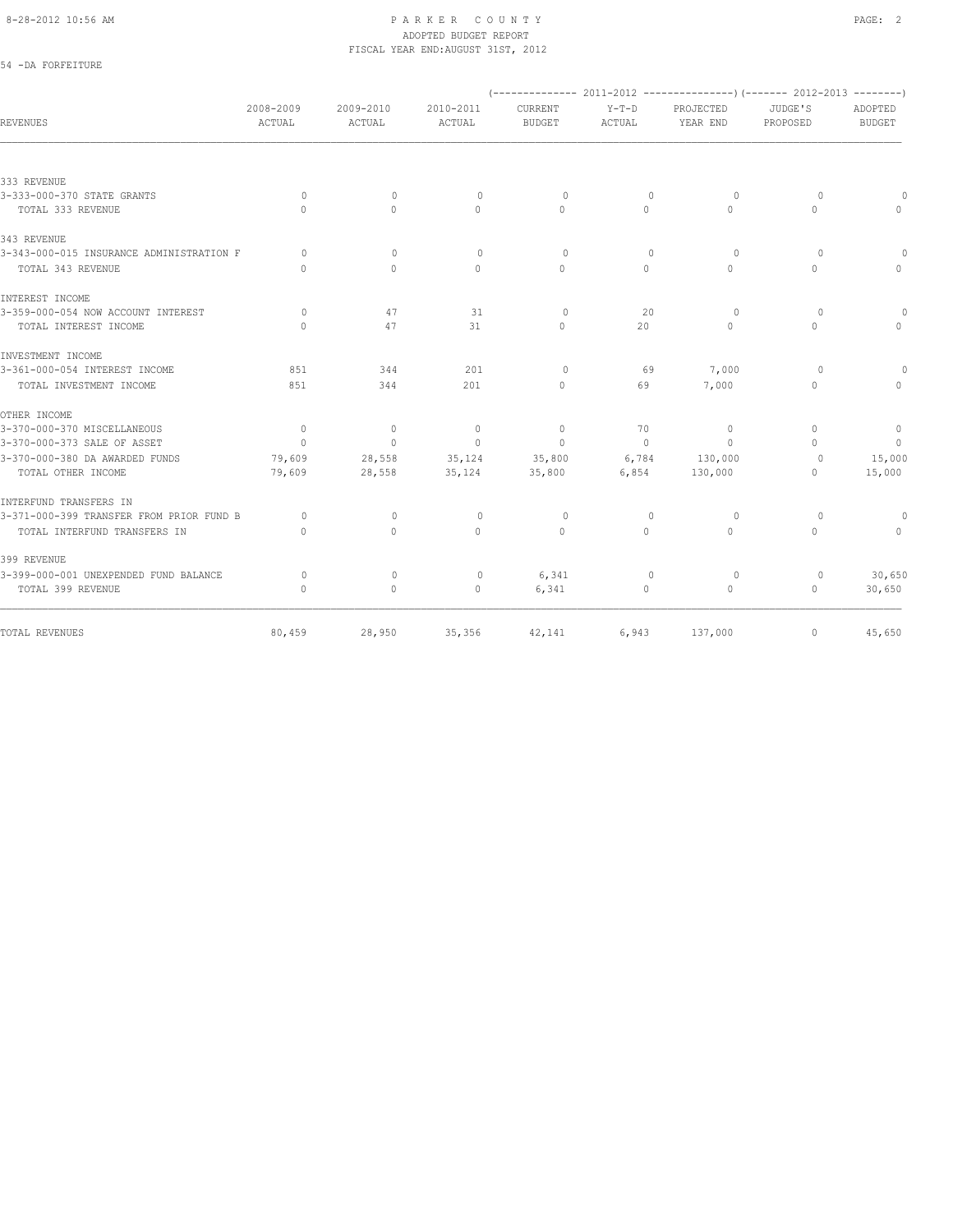### 8-28-2012 10:56 AM P A R K E R C O U N T Y PAGE: 3 ADOPTED BUDGET REPORT FISCAL YEAR END:AUGUST 31ST, 2012

| 2008-2009                                               | 2009-2010<br>ACTUAL | 2010-2011                                      | CURRENT<br><b>BUDGET</b>         | $Y-T-D$      | PROJECTED<br>YEAR END | JUDGE'S      | ADOPTED<br><b>BUDGET</b> |
|---------------------------------------------------------|---------------------|------------------------------------------------|----------------------------------|--------------|-----------------------|--------------|--------------------------|
|                                                         |                     |                                                |                                  |              |                       |              |                          |
|                                                         |                     |                                                |                                  |              |                       |              |                          |
|                                                         |                     |                                                |                                  |              |                       |              |                          |
| 5-409-100-103 ASSISTANT DISTRICT ATTORN<br>$\mathbf{0}$ | $\circ$             | $\mathbf{0}$                                   | $\circ$                          | $\circ$      | 20,250                | $\mathbf{0}$ | 0                        |
| $\bigcap$                                               | $\Omega$            | $\mathbf{0}$                                   | $\circ$                          | $\mathbf{0}$ | 3,500                 | $\Omega$     | 0                        |
| $\mathbf{0}$                                            | $\Omega$            | $\circ$                                        | $\mathbf{0}$                     | $\circ$      | 23,750                | $\mathbf{0}$ | $\mathbf{0}$             |
|                                                         |                     |                                                |                                  |              |                       |              |                          |
|                                                         |                     |                                                |                                  |              |                       |              |                          |
|                                                         |                     |                                                |                                  |              |                       |              |                          |
| $\Omega$                                                | $\mathbf{0}$        | $\mathbf{0}$                                   | $\mathbf{0}$                     | 0            | 1,750                 | $\mathbf{0}$ | $\mathbf{0}$             |
| 5-409-100-202 EMPLOYEE HOSPITALIZATION<br>$\bigcap$     | $\bigcap$           | $\mathbf{0}$                                   | $\begin{array}{c} \n\end{array}$ | 0            | $\Omega$              | $\Omega$     | $\mathbf{0}$             |
| 5-409-100-203 RETIREMENT PLAN CONTRIBUT<br>$\cap$       | $\bigcap$           | $\begin{array}{c} \n\end{array}$               | $\Omega$                         | $\Omega$     | $\Omega$              | $\bigcap$    | $\circ$                  |
| 5-409-100-204 WORKERS COMPENSATION INSU<br>$\Omega$     | $\bigcap$           | $\Omega$                                       | $\circ$                          | $\Omega$     | $\Omega$              | $\Omega$     | 0                        |
| $\Omega$                                                | $\mathbf{0}$        | $\circ$                                        | $\circ$                          | $\mathbf{0}$ | 1,750                 | $\Omega$     | $\overline{0}$           |
| $\Omega$                                                | $\circ$             | $\mathbf{0}$                                   | $\circ$                          | $\circ$      | 25,500                | $\Omega$     | 0                        |
|                                                         |                     |                                                |                                  |              |                       |              |                          |
| 102,207                                                 | 36,769              | 46,743                                         | $\circ$                          | 23,375       | 39,600                | $\circ$      |                          |
| 102,207                                                 | 36,769              | 46,743                                         | $\circ$                          | 23,375       | 39,600                | $\mathbf{0}$ | $\bigcap$                |
| 102,207                                                 | 36,769              | 46,743                                         | $\circ$                          | 23,375       | 65,100                | $\mathbf{0}$ | $\Omega$                 |
|                                                         | ACTUAL              | PERMANENT NOTES:<br>Bar dues paid for each ADA | ACTUAL                           |              | ACTUAL                | ============ | PROPOSED                 |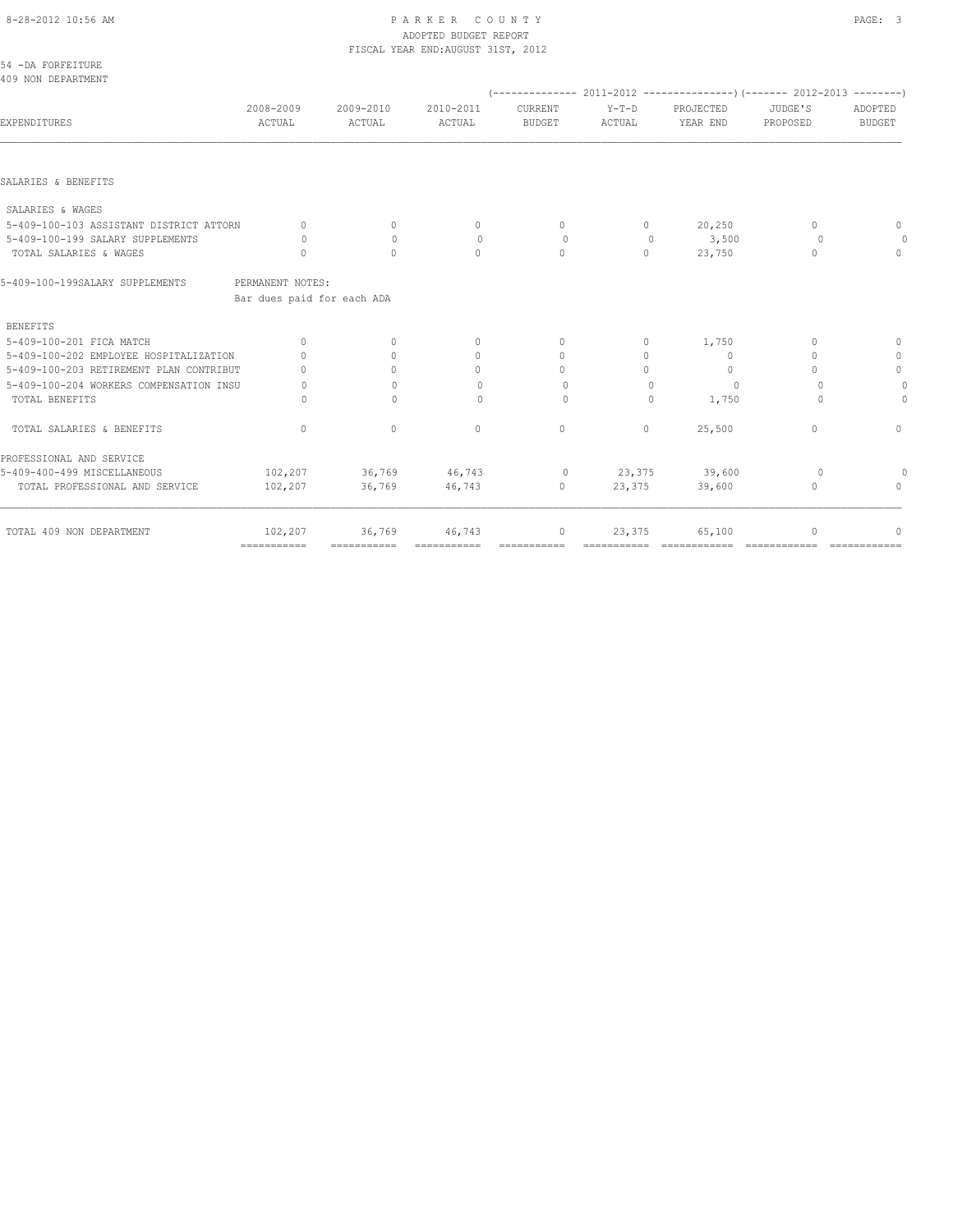#### 8-28-2012 10:56 AM PAGE: 4 ADOPTED BUDGET REPORT FISCAL YEAR END:AUGUST 31ST, 2012

|  | 54 -DA FORFEITURE |                       |  |
|--|-------------------|-----------------------|--|
|  |                   | 476 DISTRICT ATTORNEY |  |

| EXPENDITURES                             | 2008-2009<br>ACTUAL              | 2009-2010<br>ACTUAL    | 2010-2011<br>ACTUAL  | CURRENT<br><b>BUDGET</b> | $Y-T-D$<br><b>ACTUAL</b> | PROJECTED<br>YEAR END        | JUDGE'S<br>PROPOSED                        | ADOPTED<br><b>BUDGET</b> |
|------------------------------------------|----------------------------------|------------------------|----------------------|--------------------------|--------------------------|------------------------------|--------------------------------------------|--------------------------|
|                                          |                                  |                        |                      |                          |                          |                              |                                            |                          |
| SALARIES & BENEFITS                      |                                  |                        |                      |                          |                          |                              |                                            |                          |
| SALARIES & WAGES                         |                                  |                        |                      |                          |                          |                              |                                            |                          |
| 5-476-100-120 PART-TIME                  | $\overline{0}$                   | $\mathbf{0}$           | $\circ$              | 6,341                    | 1,951                    | $\mathbf{0}$                 | $\circ$                                    | $\mathbf{0}$             |
| 5-476-100-199 SALARY SUPPLEMENTS         | 156                              | $\Omega$               | $\mathbf{0}$         | $\circ$                  | $\mathbf{0}$             | $\circ$                      | $\Omega$                                   | $\circ$                  |
| TOTAL SALARIES & WAGES                   | 156                              | $\circ$                | $\circ$              | 6,341                    | 1,951                    | $\mathbf{0}$                 | $\circ$                                    | $\mathbf{0}$             |
| <b>BENEFITS</b>                          |                                  |                        |                      |                          |                          |                              |                                            |                          |
| 5-476-100-201 FICA MATCH                 | 12                               | $\circ$                | 141                  | $\mathbf{0}$             | 149                      | $\mathbf{0}$                 | $\Omega$                                   | $\mathbf{0}$             |
| 5-476-100-202 EMPLOYEE HOSPITALIZATION   | 49                               | $\circ$                | 350                  | $\mathbf 0$              | $\circ$                  | $\mathbf{0}$                 | $\Omega$                                   | $\mathbf{0}$             |
| 5-476-100-203 RETIREMENT PLAN CONTRIBUT  | 44                               | $\circ$                | 220                  | $\mathbf 0$              | $\circ$                  | $\circ$                      | $\cap$                                     | $\mathbb O$              |
| 5-476-100-204 WORKERS COMPENSATION INSU  | $\Omega$                         | $\circ$                | $\Omega$             | $\mathbf 0$              | $\Omega$                 | $\Omega$                     | $\Omega$                                   | $\mathbf{0}$             |
| 5-476-100-206 LONGEVITY PAY              | $\mathbf{0}$                     | $\mathbf{0}$           | $\mathbf{0}$         | $\mathbf 0$              | $\circ$                  | 0                            | $\cap$                                     | $\mathbf{0}$             |
| 5-476-100-209 CELL PHONE ALLOWANCE       | $\Omega$                         | $\Omega$               | 1,869                | $\Omega$                 | $\Omega$                 | $\Omega$                     | $\Omega$                                   | $\bigcap$                |
| TOTAL BENEFITS                           | 106                              | $\Omega$               | 2,580                | $\Omega$                 | 149                      | $\Omega$                     | $\cap$                                     | $\Omega$                 |
|                                          |                                  |                        |                      |                          |                          |                              |                                            |                          |
| TOTAL SALARIES & BENEFITS                | 262                              | $\mathbf{0}$           | 2,580                | 6,341                    | 2,100                    | $\Omega$                     | $\Omega$                                   | $\Omega$                 |
| OPERATING EXPENSES                       |                                  |                        |                      |                          |                          |                              |                                            |                          |
| 5-476-300-330 SUPPLIES                   | $\Omega$                         | $\mathbf{0}$           | $\mathbf{0}$         | 1,000                    | $\circ$                  | $\circ$                      | $\mathbf{0}$                               | 1,000                    |
| 5-476-300-370 OFFICE EQUIPMENT-NON CAP   | $\Omega$                         | $\Omega$               | $\Omega$             | $\Omega$                 | $\Omega$                 | $\Omega$                     | $\Omega$                                   | $\Omega$                 |
| 5-476-300-371 ELECTRONIC EQUIPMENT-NON C | 0                                | $\mathbf{0}$           | $\Omega$             | $\Omega$                 | $\Omega$                 | 0                            | $\Omega$                                   | $\Omega$                 |
| TOTAL OPERATING EXPENSES                 | $\Omega$                         | $\Omega$               | $\Omega$             | 1,000                    | $\Omega$                 | $\Omega$                     | $\Omega$                                   | 1,000                    |
| PROFESSIONAL AND SERVICE                 |                                  |                        |                      |                          |                          |                              |                                            |                          |
| 5-476-400-415 TRAINING SCHOOLS & SEMINAR | $\begin{array}{c} \n\end{array}$ | $\mathbf{0}$           | $\mathbf{0}$         | 2,000                    | $\Omega$                 | $\mathbf{0}$                 | $\mathbf{0}$                               | 2,000                    |
| 5-476-400-420 TELEPHONE                  | $\Omega$                         | $\Omega$               | $\mathbf{0}$         | 6,600                    | $\circ$                  | $\mathbf{0}$                 | $\mathbf{0}$                               | 6,600                    |
| 5-476-400-425 TRAVEL                     | $\Omega$                         | $\Omega$               | $\Omega$             | $\Omega$                 | $\Omega$                 | $\mathbf{0}$                 | $\Omega$                                   | $\mathbf{0}$             |
| 5-476-400-450 OFFICE EQUIPMENT REPAIR    | $\Omega$                         | $\Omega$               | $\Omega$             | $\circ$                  | $\Omega$                 | $\mathbf{0}$                 | $\Omega$                                   | $\overline{0}$           |
| 5-476-400-480 DUES & SUBSCRIPTIONS       | $\Omega$                         | $\circ$                | $\mathbf{0}$         | 1,700                    | $\Omega$                 | $\mathbf{0}$                 | $\Omega$                                   | 1,700                    |
| 5-476-400-497 TRIAL COSTS                | $\Omega$                         | $\Omega$               | $\mathbf{0}$         | 2,000                    | $\Omega$                 | $\mathbf{0}$                 | $\Omega$                                   | 2,000                    |
| 5-476-400-498 LIABILITY INSURANCE        | $\Omega$                         | $\circ$                | $\mathbf{0}$         | 14,000                   | 0                        | 0                            | $\Omega$                                   | 16,000                   |
| 5-476-400-499 MISCELLANEOUS              | $\Omega$                         | $\Omega$               | $\mathbf{0}$         | 1,500                    | $\Omega$                 | $\Omega$                     | $\Omega$                                   | 1,500                    |
| TOTAL PROFESSIONAL AND SERVICE           | $\Omega$                         | $\Omega$               | $\Omega$             | 27,800                   | $\Omega$                 | $\Omega$                     | $\Omega$                                   | 29,800                   |
| CAPITAL EXPENDITURES                     |                                  |                        |                      |                          |                          |                              |                                            |                          |
| 5-476-500-570 OFFICE EQUIPMENT           | $\mathbf{0}$                     | $\circ$                | $\mathbf{0}$         | 5,000                    | $\circ$                  | $\mathbf{0}$                 | $\mathbf{0}$                               | 5,000                    |
| 5-476-500-571 ELECTRONIC EQUIPMENT       | $\mathbf{0}$                     | $\circ$                | $\mathbf{0}$         | 2,000                    | $\circ$                  | 0                            | $\circ$                                    | 9,850                    |
| 5-476-500-572 AUTOMOBILES                | $\circ$                          | $\mathbf{0}$           | $\mathbf{0}$         | $\circ$                  | $\mathbf{0}$             | $\circ$                      | $\circ$                                    | $\circ$                  |
| TOTAL CAPITAL EXPENDITURES               | $\Omega$                         | $\Omega$               | $\Omega$             | 7,000                    | $\Omega$                 | $\Omega$                     | $\Omega$                                   | 14,850                   |
|                                          |                                  |                        |                      |                          |                          |                              |                                            |                          |
| TOTAL 476 DISTRICT ATTORNEY              | 262<br>$=$ = = = = = = = = = = = | $\circ$<br>=========== | 2,580<br>=========== | 42,141                   | 2,100<br>===========     | $\mathbf{0}$<br>============ | $\mathbf{0}$<br>========================== | 45,650                   |
|                                          |                                  |                        |                      |                          |                          |                              |                                            |                          |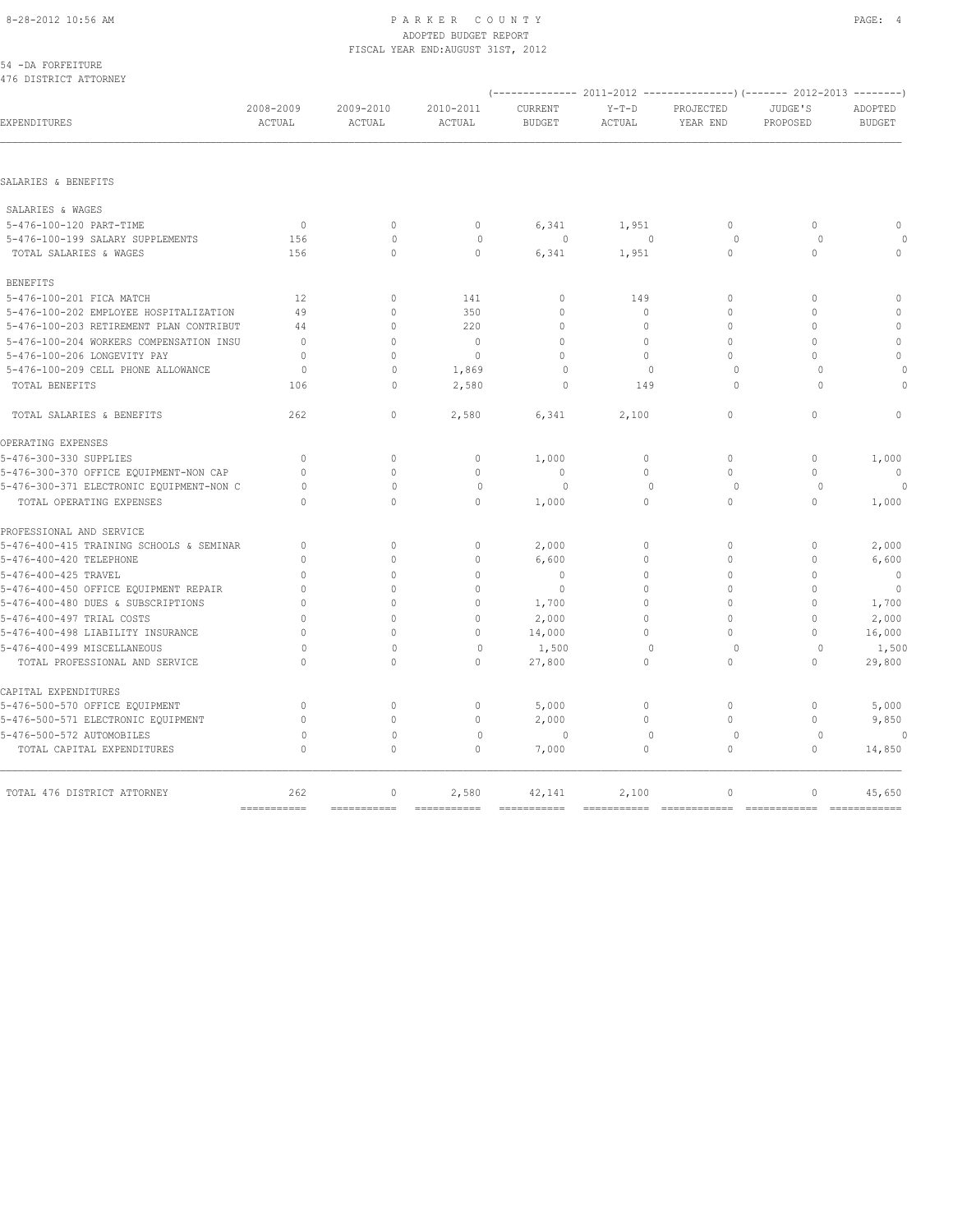#### 8-28-2012 10:56 AM PAGE: 5 ADOPTED BUDGET REPORT FISCAL YEAR END:AUGUST 31ST, 2012

| 54 -DA FORFEITURE<br>700 TRANSFER OUT |                     |                     |                     |                          |                   |                       |                     |                          |
|---------------------------------------|---------------------|---------------------|---------------------|--------------------------|-------------------|-----------------------|---------------------|--------------------------|
| EXPENDITURES                          | 2008-2009<br>ACTUAL | 2009-2010<br>ACTUAL | 2010-2011<br>ACTUAL | CURRENT<br><b>BUDGET</b> | $Y-T-D$<br>ACTUAL | PROJECTED<br>YEAR END | JUDGE'S<br>PROPOSED | ADOPTED<br><b>BUDGET</b> |
|                                       |                     |                     |                     |                          |                   |                       |                     |                          |
| TRANSFERS/DEBT SERVICE                |                     |                     |                     |                          |                   |                       |                     |                          |
| 5-700-700-010 TRANSFER TO FUND 10     |                     | $\Omega$            | $\mathbf{0}$        | $\mathbf{0}$             | $\circ$           | 0                     |                     | $\mathbf{0}$             |
| 5-700-700-045 TRANSFER TO FUND 45     |                     |                     | $\mathbf{0}$        | 6,690                    | 6,690             |                       |                     |                          |
| TOTAL TRANSFERS/DEBT SERVICE          |                     | $\Omega$            | $\mathbf{0}$        | 6,690                    | 6,690             |                       |                     | $\circ$                  |
| TOTAL 700 TRANSFER OUT                |                     | $\mathbf{0}$        | $\circ$             | 6,690                    | 6,690             |                       |                     | $\Omega$                 |
|                                       | ===========         |                     |                     |                          |                   |                       |                     |                          |
| TOTAL EXPENDITURES                    | 102,469             | 36,769              | 49,323              | 48,831                   | 32,165            | 65,100                | 0                   | 45,650                   |
|                                       | ===========         |                     |                     |                          |                   |                       |                     |                          |

\*\*\* END OF REPORT \*\*\*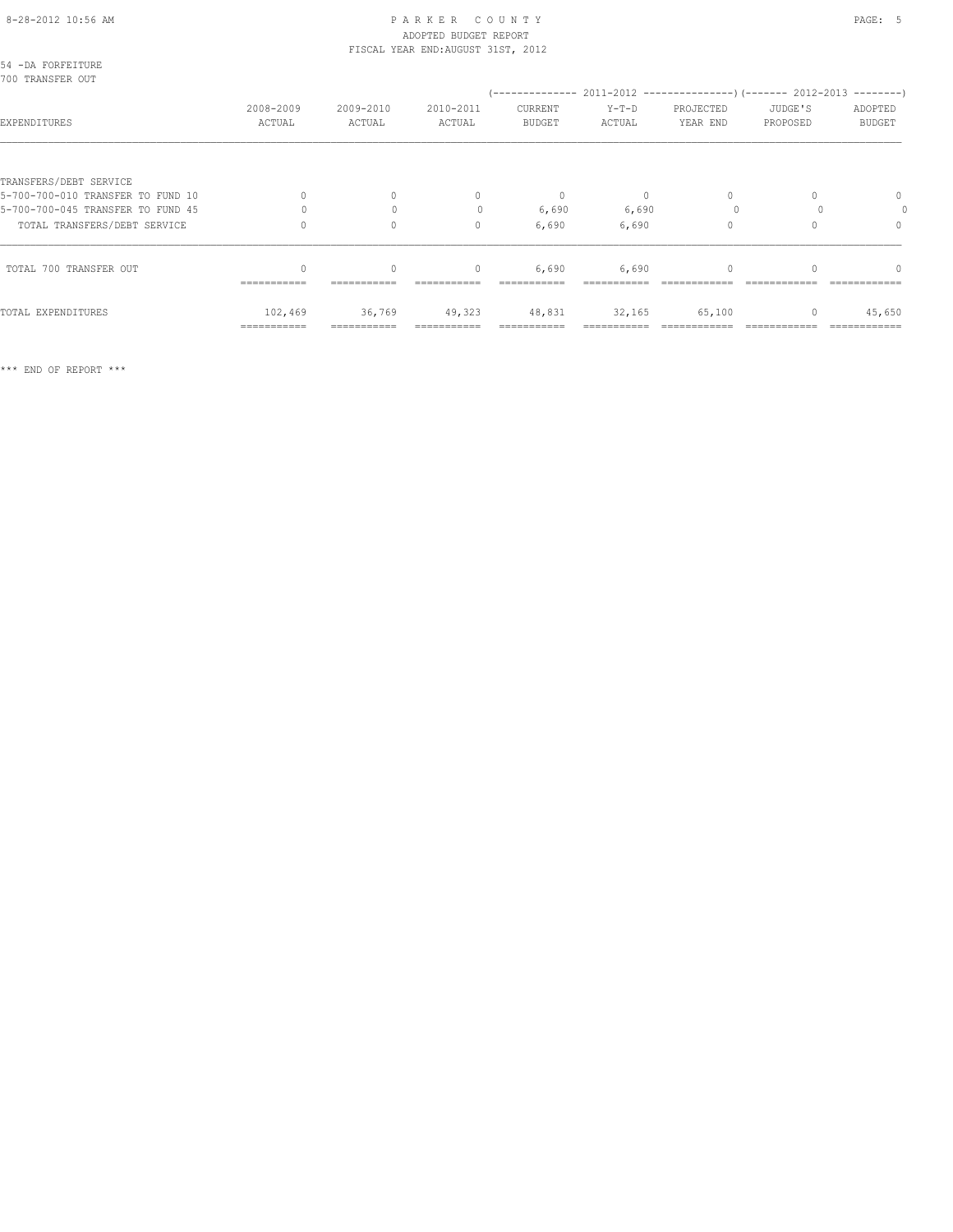#### 8-28-2012 10:56 AM PAGE: 1 PAR K E R C O U N T Y ADOPTED BUDGET REPORT FISCAL YEAR END:AUGUST 31ST, 2012

55 -SPECIAL DISTRICT ATTY

|                                   | 2008-2009<br>ACTUAL | 2009-2010<br>ACTUAL | 2010-2011<br>ACTUAL | CURRENT<br><b>BUDGET</b> | $Y-T-D$<br>ACTUAL | PROJECTED<br>YEAR END | JUDGE'S<br>PROPOSED | ADOPTED<br><b>BUDGET</b> |  |  |
|-----------------------------------|---------------------|---------------------|---------------------|--------------------------|-------------------|-----------------------|---------------------|--------------------------|--|--|
| REVENUE SUMMARY                   |                     |                     |                     |                          |                   |                       |                     |                          |  |  |
| 333 REVENUE                       | $\mathbf{0}$        | $\mathbf{0}$        | $\overline{0}$      | $\mathbf{0}$             | $\circ$           | $\mathbf{0}$          |                     | $\circ$                  |  |  |
| FEES OF OFFICE                    | 2,105               | 1,886               | 1,087               | $\mathbf{0}$             | 1,223             | 2,400                 |                     | 2,000                    |  |  |
| 343 REVENUE                       | 0                   | $\circ$             | $\Omega$            | $\mathbf{0}$             | $\bigcap$         | $\mathbf{0}$          |                     | $\mathbf 0$              |  |  |
| 360 REVENUE                       | $\circ$             | $\mathbf{0}$        | $\mathbf{0}$        | $\mathbf{0}$             | $\bigcap$         | $\mathbf{0}$          |                     | $\circ$                  |  |  |
| INVESTMENT INCOME                 | 57                  | 25                  | 15                  | $\mathbf{0}$             | 6                 | 46                    |                     | $\circ$                  |  |  |
| 399 REVENUE                       | $\circ$             | $\mathbf 0$         | $\mathbf{0}$        | 0                        |                   | 0                     |                     | $\mathbf{0}$             |  |  |
| TOTAL REVENUES                    | 2,162               | 1,911               | 1,103               | $\circ$                  | 1,229             | 2,446                 | $\mathbf{0}$        | 2,000                    |  |  |
| EXPENDITURE SUMMARY               |                     |                     |                     |                          |                   |                       |                     |                          |  |  |
| 409 NON DEPARTMENT                | 114                 | 1,480               | $\circ$             | $\circ$                  | $\circ$           | 500                   | 0                   | 2,000                    |  |  |
| 476 DISTRICT ATTORNEY             | $\Omega$            | $\mathbf 0$         | $\circ$             | $\circ$                  | $\Omega$          | $\circ$               |                     | 0                        |  |  |
| TOTAL EXPENDITURES                | 114                 | 1,480               | $\mathbf 0$         | $\circ$                  | 0                 | 500                   | $\mathbf{0}$        | 2,000                    |  |  |
| REVENUE OVER/(UNDER) EXPENDITURES | 2,048               | 431                 | 1,103               | $\circ$                  | 1,229             | 1,946                 |                     | $\Omega$                 |  |  |
|                                   | ============        | ===========         |                     |                          |                   |                       |                     |                          |  |  |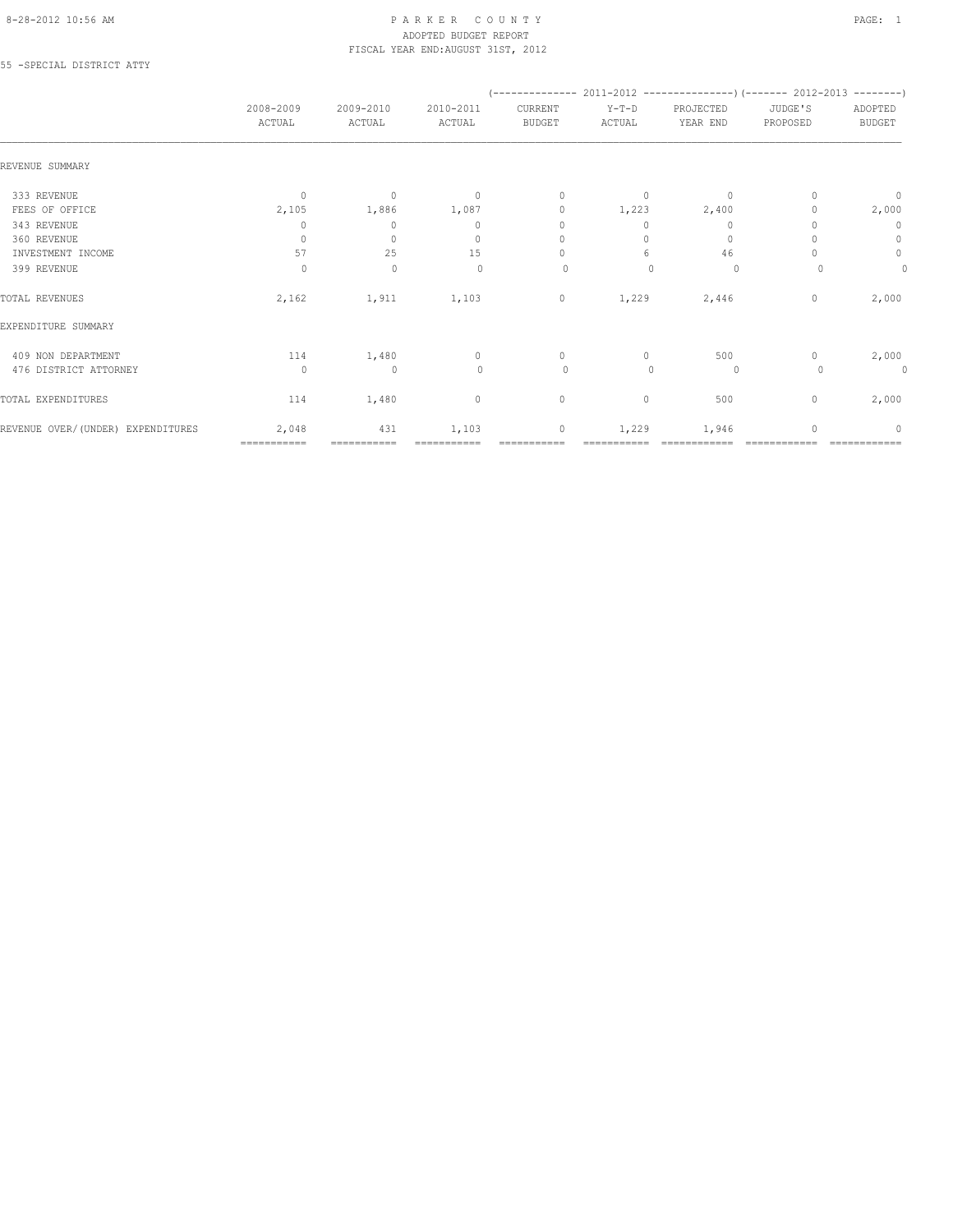### 8-28-2012 10:56 AM PAGE: 2 ADOPTED BUDGET REPORT FISCAL YEAR END:AUGUST 31ST, 2012

## 55 -SPECIAL DISTRICT ATTY

| REVENUES                                 | 2008-2009<br>ACTUAL              | 2009-2010<br>ACTUAL | 2010-2011<br>ACTUAL | CURRENT<br><b>BUDGET</b>         | $Y-T-D$<br>ACTUAL | PROJECTED<br>YEAR END | JUDGE'S<br>PROPOSED | ADOPTED<br><b>BUDGET</b> |
|------------------------------------------|----------------------------------|---------------------|---------------------|----------------------------------|-------------------|-----------------------|---------------------|--------------------------|
|                                          |                                  |                     |                     |                                  |                   |                       |                     |                          |
| 333 REVENUE                              |                                  |                     |                     |                                  |                   |                       |                     |                          |
| 3-333-000-370 STATE GRANT - INTENSIVE SU | $\Omega$                         | $\Omega$            | $\circ$             | $\Omega$                         | $\Omega$          | $\Omega$              | $\Omega$            | $\Omega$                 |
| TOTAL 333 REVENUE                        | $\bigcap$                        | $\Omega$            | $\Omega$            | $\Omega$                         | $\Omega$          | $\Omega$              | $\Omega$            | $\Omega$                 |
| FEES OF OFFICE                           |                                  |                     |                     |                                  |                   |                       |                     |                          |
| 3-340-000-476 D.A. FEES OF OFFICE        | 2,105                            | 1,886               | 1,087               | $\circ$                          |                   | 1,223 2,400           | 0                   | 2,000                    |
| TOTAL FEES OF OFFICE                     | 2,105                            | 1,886               | 1,087               | $\circ$                          | 1,223             | 2,400                 | $\circ$             | 2,000                    |
| 343 REVENUE                              |                                  |                     |                     |                                  |                   |                       |                     |                          |
| 3-343-000-015 INSURANCE ADMINISTRATION F | $\Omega$                         | $\circ$             | $\circ$             | $\Omega$                         | $\Omega$          | $\Omega$              | $\Omega$            | $\Omega$                 |
| TOTAL 343 REVENUE                        | $\begin{array}{c} \n\end{array}$ | $\Omega$            | $\mathbf{0}$        | $\Omega$                         | $\circ$           | 0                     | 0                   | $\circ$                  |
| 360 REVENUE                              |                                  |                     |                     |                                  |                   |                       |                     |                          |
| 3-360-000-055 TEXPOOL INTEREST           | $\circ$                          | $\mathbf{0}$        | $\circ$             | $\Omega$                         | $\Omega$          | $\Omega$              | $\Omega$            | $\circ$                  |
| TOTAL 360 REVENUE                        | $\Omega$                         | $\mathbf{0}$        | $\mathbf{0}$        | $\Omega$                         | $\Omega$          | $\Omega$              | $\Omega$            | $\Omega$                 |
| INVESTMENT INCOME                        |                                  |                     |                     |                                  |                   |                       |                     |                          |
| 3-361-000-055 INTEREST INCOME            | 57                               | 25                  | 15                  | $\circ$                          | 6                 | 46                    | $\circ$             | $\Omega$                 |
| TOTAL INVESTMENT INCOME                  | 57                               | 25                  | 1.5                 | $\begin{array}{c} \n\end{array}$ | 6                 | 46                    | $\Omega$            | $\Omega$                 |
| 399 REVENUE                              |                                  |                     |                     |                                  |                   |                       |                     |                          |
| 3-399-000-001 UNEXPENDED FUND BALANCE    | $\Omega$                         | $\mathbf{0}$        | $\circ$             | $\circ$                          | $\Omega$          | $\circ$               | $\Omega$            |                          |
| TOTAL 399 REVENUE                        | $\begin{array}{c} \n\end{array}$ | $\mathbf{0}$        | $\Omega$            | $\Omega$                         | $\bigcap$         | $\Omega$              | $\Omega$            | $\Omega$                 |
| TOTAL REVENUES                           | 2,162                            | 1,911               | 1,103               | $\circ$                          | 1,229             | 2,446                 | 0                   | 2,000                    |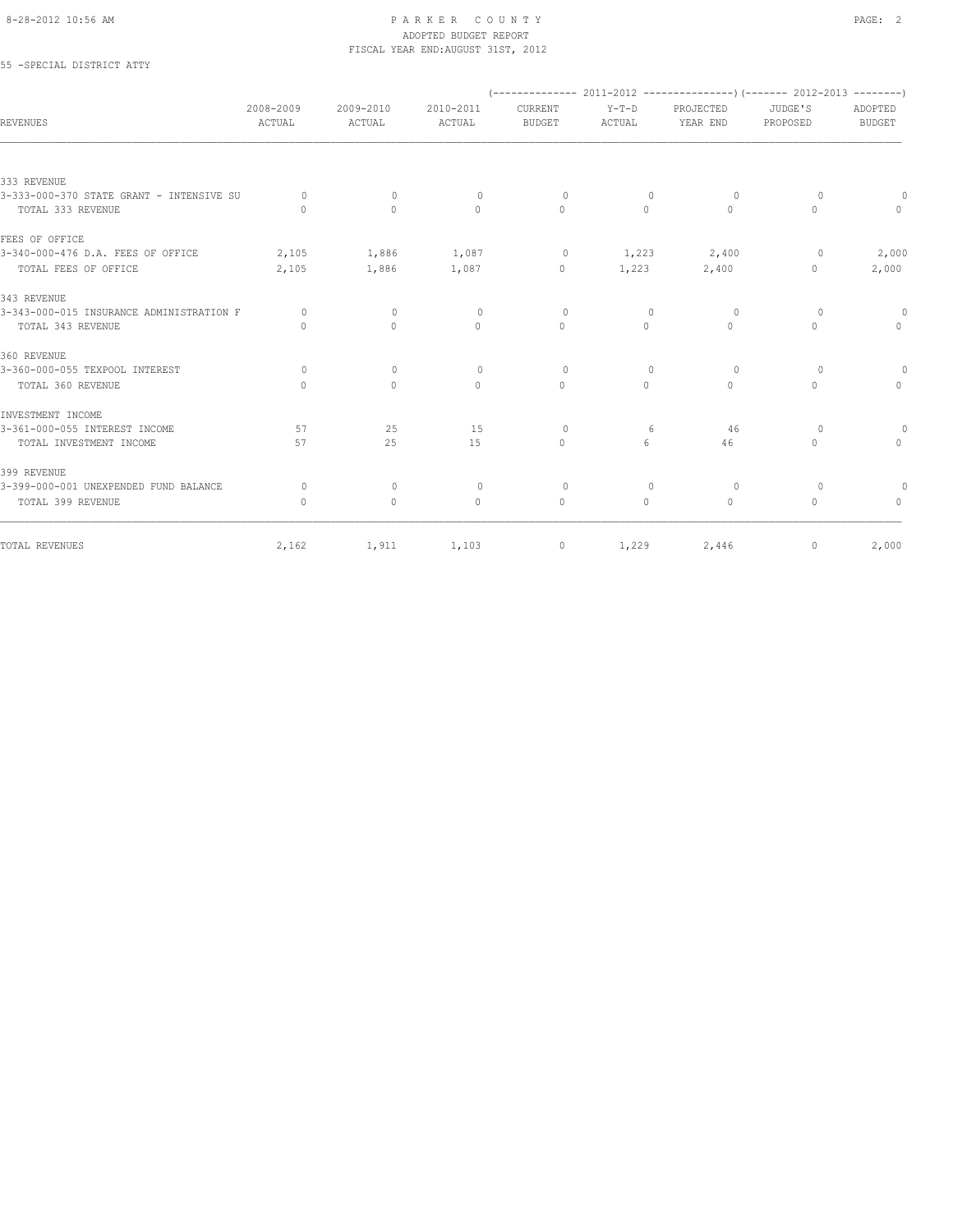# 8-28-2012 10:56 AM P A R K E R C O U N T Y PAGE: 3 ADOPTED BUDGET REPORT

|                                                  |                     |                     | FISCAL YEAR END: AUGUST 31ST, 2012 |                   |                   |                       |                                  |                          |
|--------------------------------------------------|---------------------|---------------------|------------------------------------|-------------------|-------------------|-----------------------|----------------------------------|--------------------------|
| 55 - SPECIAL DISTRICT ATTY<br>409 NON DEPARTMENT |                     |                     |                                    |                   |                   |                       |                                  |                          |
| EXPENDITURES                                     | 2008-2009<br>ACTUAL | 2009-2010<br>ACTUAL | 2010-2011<br>ACTUAL                | CURRENT<br>BUDGET | $Y-T-D$<br>ACTUAL | PROJECTED<br>YEAR END | JUDGE'S<br>PROPOSED              | ADOPTED<br><b>BUDGET</b> |
|                                                  |                     |                     |                                    |                   |                   |                       |                                  |                          |
| SALARIES & BENEFITS                              |                     |                     |                                    |                   |                   |                       |                                  |                          |
| SALARIES & WAGES                                 |                     |                     |                                    |                   |                   |                       |                                  |                          |
| 5-409-100-199 SALARY SUPPLEMENTS                 | $\circ$             | $\mathbf{0}$        | $\mathbf{0}$                       | 0                 | $\mathbf{0}$      | $\circ$               | 0                                |                          |
| TOTAL SALARIES & WAGES                           | 0                   | $\mathbf{0}$        | $\circ$                            | 0                 | $\mathbf{0}$      | $\Omega$              | $\Omega$                         | 0                        |
| TOTAL SALARIES & BENEFITS                        | $\mathbf{0}$        | $\circ$             | $\mathbf{0}$                       | $\mathbf{0}$      | $\circ$           | $\circ$               | $\begin{array}{c} \n\end{array}$ | $\mathbf{0}$             |
| PROFESSIONAL AND SERVICE                         |                     |                     |                                    |                   |                   |                       |                                  |                          |
| 5-409-400-499 MISCELLANEOUS                      | 114                 | 1,480               | $\Omega$                           | $\circ$           | $\Omega$          | 500                   | 0                                | 2,000                    |
| TOTAL PROFESSIONAL AND SERVICE                   | 114                 | 1,480               | $\circ$                            | $\circ$           | $\circ$           | 500                   | 0                                | 2,000                    |
| TOTAL 409 NON DEPARTMENT                         | 114                 | 1,480               | $\mathbf 0$                        | $\mathbb O$       | 0                 | 500                   | 0                                | 2,000                    |

=========== =========== =========== =========== =========== ============ ============ ============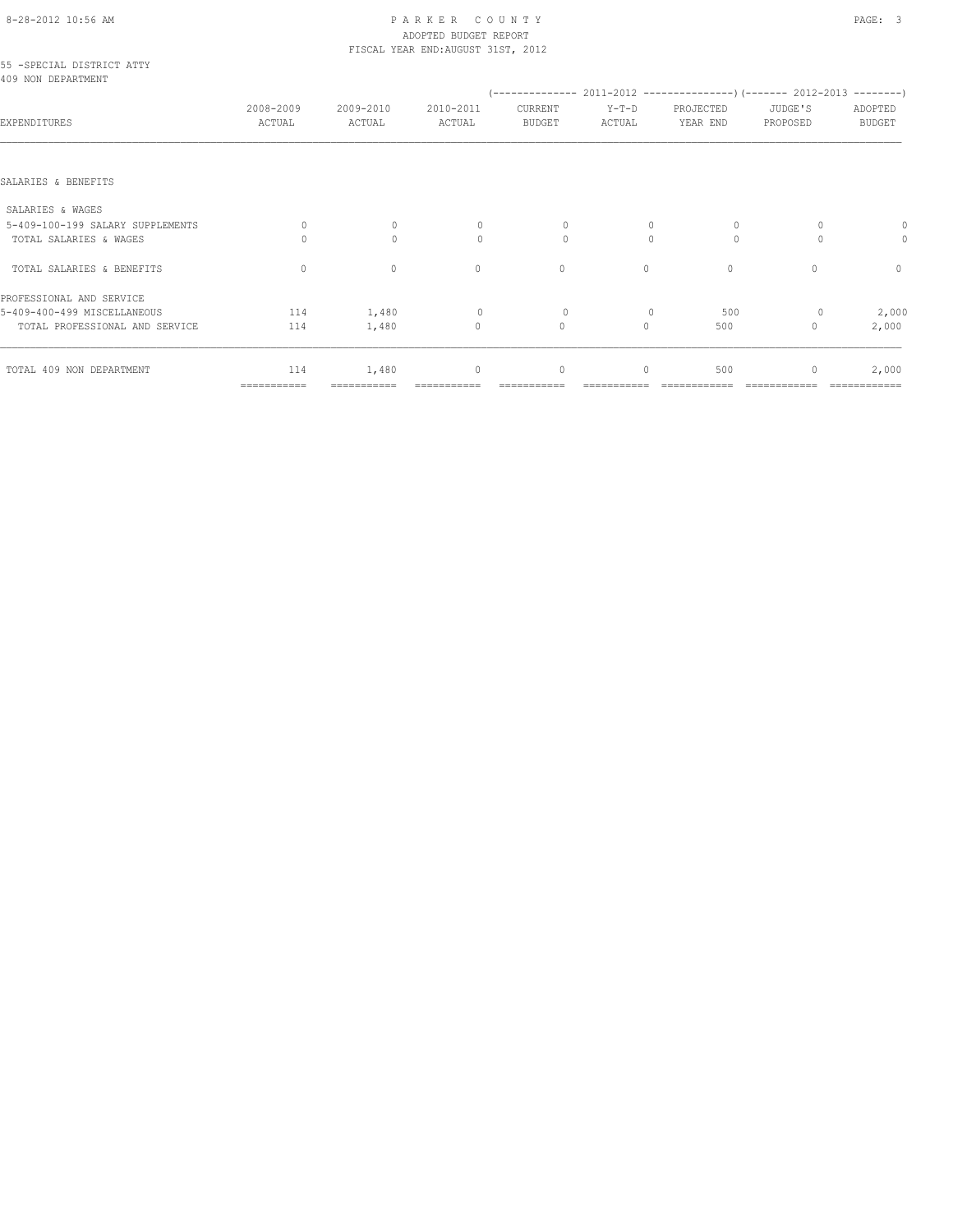#### 8-28-2012 10:56 AM P A R K E R C O U N T Y PAGE: 4 ADOPTED BUDGET REPORT FISCAL YEAR END:AUGUST 31ST, 2012

| 55 - SPECIAL DISTRICT ATTY<br>476 DISTRICT ATTORNEY |                     |                     |                     |                          |                   |                       |                     |                          |
|-----------------------------------------------------|---------------------|---------------------|---------------------|--------------------------|-------------------|-----------------------|---------------------|--------------------------|
|                                                     |                     |                     |                     |                          |                   |                       |                     |                          |
| EXPENDITURES                                        | 2008-2009<br>ACTUAL | 2009-2010<br>ACTUAL | 2010-2011<br>ACTUAL | CURRENT<br><b>BUDGET</b> | $Y-T-D$<br>ACTUAL | PROJECTED<br>YEAR END | JUDGE'S<br>PROPOSED | ADOPTED<br><b>BUDGET</b> |
|                                                     |                     |                     |                     |                          |                   |                       |                     |                          |
| SALARIES & BENEFITS                                 |                     |                     |                     |                          |                   |                       |                     |                          |
| SALARIES & WAGES                                    |                     |                     |                     |                          |                   |                       |                     |                          |
| 5-476-100-120 PART-TIME                             | $\Omega$            | $\Omega$            | $\Omega$            | 0                        |                   | $\circ$               |                     |                          |
| TOTAL SALARIES & WAGES                              | $\cap$              | $\bigcap$           | $\bigcap$           | $\cap$                   | $\bigcap$         | $\Omega$              | $\bigcap$           | 0                        |
| TOTAL SALARIES & BENEFITS                           | $\mathbf{0}$        | $\circ$             | $\mathbf{0}$        | $\mathbf{0}$             | $\circ$           | $\circ$               | $\Omega$            | $\circ$                  |
| TOTAL 476 DISTRICT ATTORNEY                         |                     | $\bigcap$           | $\Omega$            | $\Omega$                 | $\Omega$          |                       |                     | $\bigcap$                |
|                                                     | ===========         |                     |                     |                          |                   |                       |                     |                          |
| TOTAL EXPENDITURES                                  | 114                 | 1,480               | $\circ$             | $\mathbf{0}$             | 0                 | 500                   |                     | 2,000                    |
|                                                     | ===========         |                     |                     |                          |                   |                       |                     | =============            |

\*\*\* END OF REPORT \*\*\*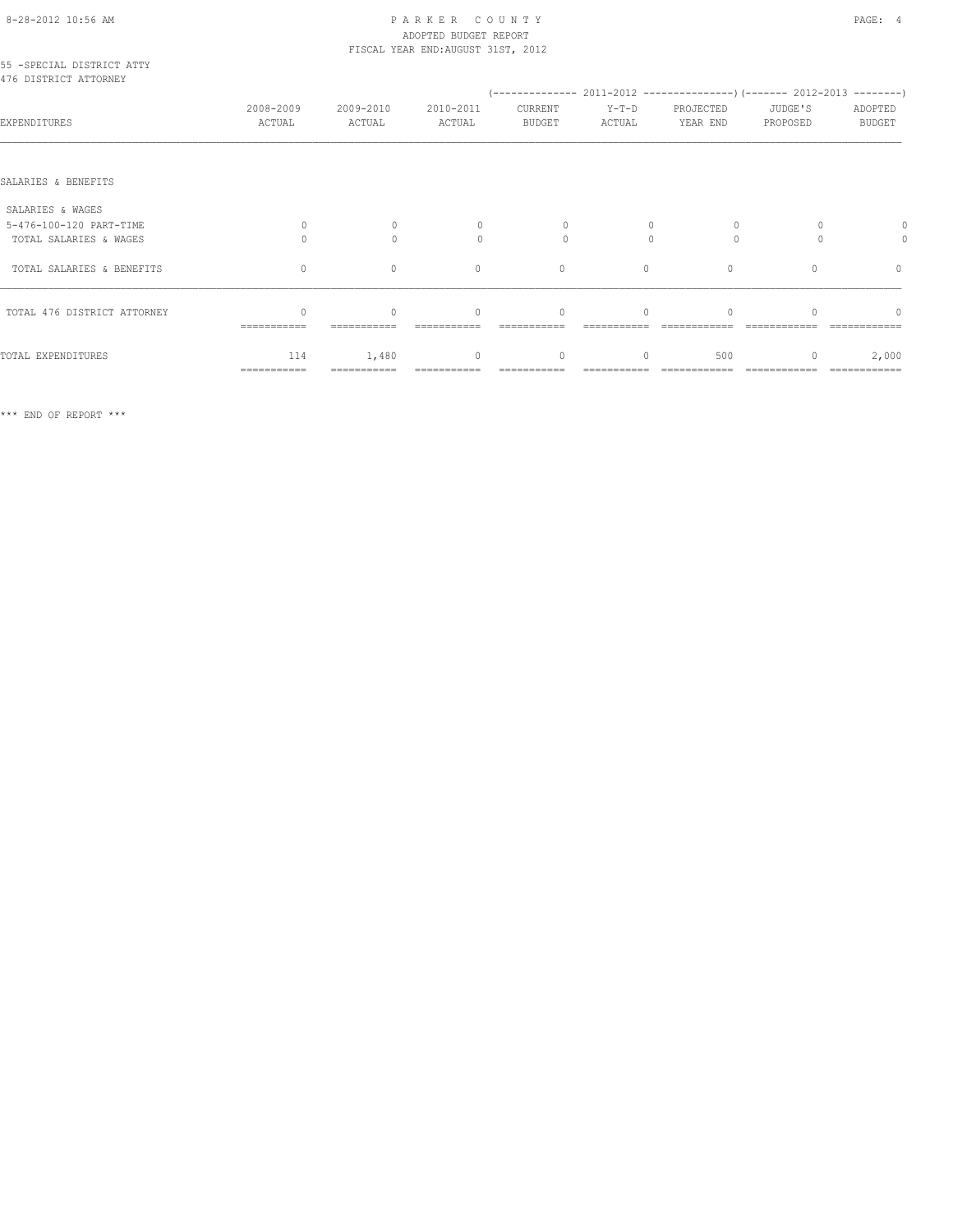#### 8-28-2012 10:56 AM PAGE: 1 PAR K E R C O U N T Y ADOPTED BUDGET REPORT FISCAL YEAR END:AUGUST 31ST, 2012

56 -SPECIAL COUNTY ATTY

|                                   | 2008-2009<br>ACTUAL | 2009-2010<br>ACTUAL | 2010-2011<br>ACTUAL | CURRENT<br><b>BUDGET</b> | Y-T-D<br>ACTUAL | PROJECTED<br>YEAR END            | JUDGE'S<br>PROPOSED | ADOPTED<br><b>BUDGET</b> |
|-----------------------------------|---------------------|---------------------|---------------------|--------------------------|-----------------|----------------------------------|---------------------|--------------------------|
| REVENUE SUMMARY                   |                     |                     |                     |                          |                 |                                  |                     |                          |
| FEES OF OFFICE                    | 18,999              | 12,102              | 10,214              | 10,500                   | 8,673           | 66,000                           |                     | 9,000                    |
| 343 REVENUE                       | 0                   | $\mathbf{0}$        | $\mathbf{0}$        | $\mathbf{0}$             | $\circ$         | 0                                |                     | $\mathbf 0$              |
| 360 REVENUE                       | $\mathbf{0}$        | $\mathbf{0}$        | $\mathbf{0}$        | $\mathbf{0}$             | $\Omega$        | $\circ$                          |                     | $\circ$                  |
| INVESTMENT INCOME                 | 401                 | 166                 | 95                  | $\mathbf{0}$             | 27              | 850                              |                     | $\mathbb O$              |
| OTHER INCOME                      | 3,288               | $\Omega$            | 1,311               | $\mathbf{0}$             | $\Omega$        | $\begin{array}{c} \n\end{array}$ |                     | $\circ$                  |
| 399 REVENUE                       | $\circ$             | $\circ$             | $\circ$             | 17,902                   | $\Omega$        | 0                                | 0                   | 13,877                   |
| TOTAL REVENUES                    | 22,688              | 12,269              | 11,619              | 28,402 8,700             |                 | 66,850                           | $\circ$             | 22,877                   |
| EXPENDITURE SUMMARY               |                     |                     |                     |                          |                 |                                  |                     |                          |
| 409 NON DEPARTMENT                | $\Omega$            | 64                  | $\sim$ 0            | $\sim$ 0                 | 697             | 48,950                           | $\Omega$            | $\circ$                  |
| 475 COUNTY ATTORNEY               | 8,153               | 11,430              | 36,613              | 28,402                   | 8,498           | $\overline{0}$                   | 0                   | 22,877                   |
| TOTAL EXPENDITURES                | 8,153               | 11,494              | 36,613              | 28,402                   | 9,195           | 48,950                           | $\mathbf{0}$        | 22,877                   |
| REVENUE OVER/(UNDER) EXPENDITURES | 14,535              | 775                 | 24,994)             | $\circ$                  | 495)            | 17,900                           |                     | $\Omega$                 |
|                                   | ============        |                     |                     |                          |                 |                                  |                     |                          |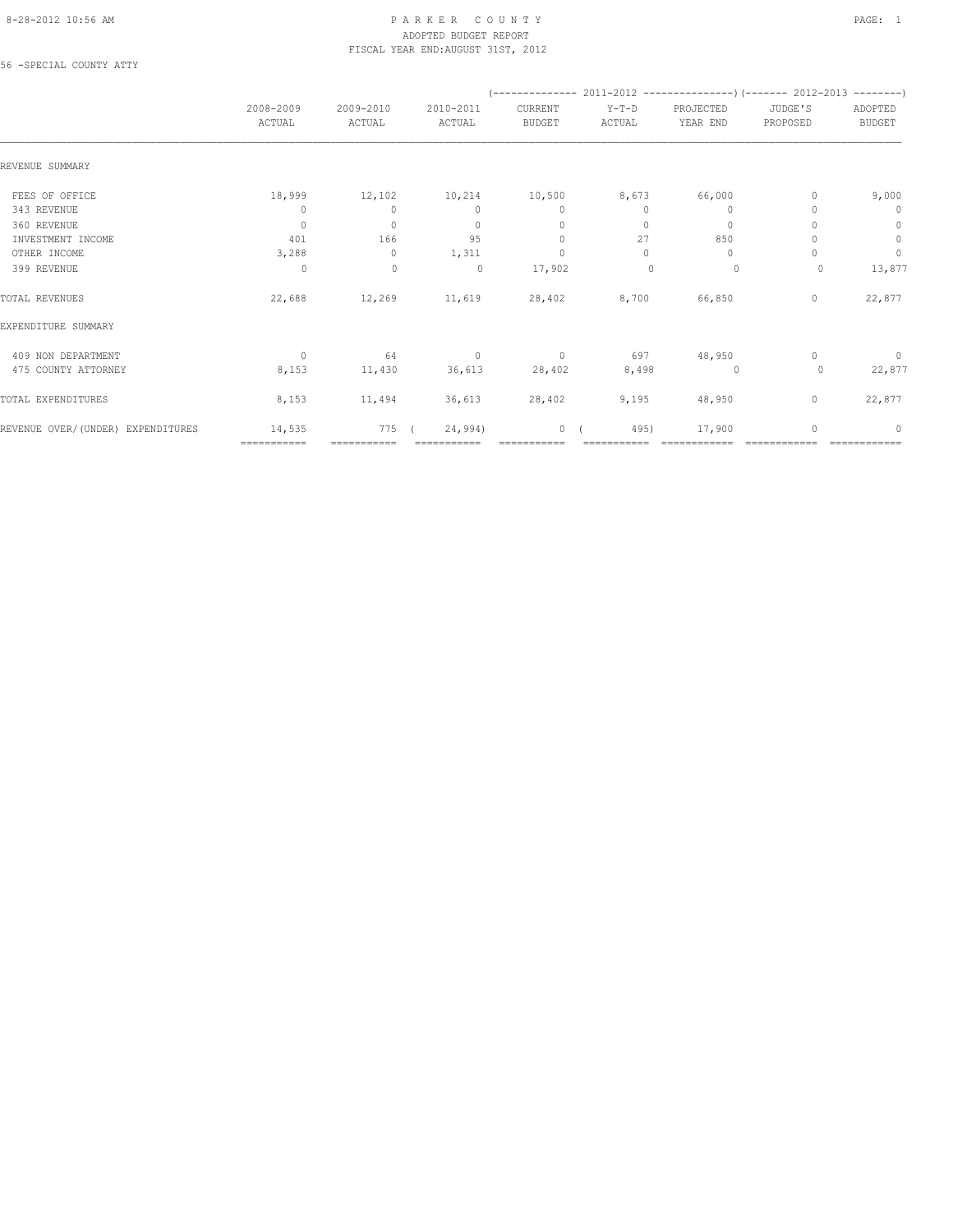### 8-28-2012 10:56 AM PAGE: 2 ADOPTED BUDGET REPORT FISCAL YEAR END:AUGUST 31ST, 2012

56 -SPECIAL COUNTY ATTY

| <b>REVENUES</b>                          | 2008-2009<br>ACTUAL              | 2009-2010<br>ACTUAL | 2010-2011<br>ACTUAL | CURRENT<br><b>BUDGET</b> | $Y-T-D$<br>ACTUAL                | PROJECTED<br>YEAR END | JUDGE'S<br>PROPOSED | ADOPTED<br><b>BUDGET</b> |
|------------------------------------------|----------------------------------|---------------------|---------------------|--------------------------|----------------------------------|-----------------------|---------------------|--------------------------|
|                                          |                                  |                     |                     |                          |                                  |                       |                     |                          |
| FEES OF OFFICE                           |                                  |                     |                     |                          |                                  |                       |                     |                          |
| 3-340-000-475 C.A. FEES OF OFFICE        | 18,999                           | 12,102              | 10,214              | 10,500                   | 8,673                            | 66,000                | 0                   | 9,000                    |
| TOTAL FEES OF OFFICE                     | 18,999                           | 12,102              | 10,214              | 10,500                   | 8,673                            | 66,000                | 0                   | 9,000                    |
| 343 REVENUE                              |                                  |                     |                     |                          |                                  |                       |                     |                          |
| 3-343-000-015 INSURANCE ADMINISTRATION F | $\Omega$                         | $\Omega$            | $\Omega$            | $\Omega$                 | $\Omega$                         | $\Omega$              | $\Omega$            | $\Omega$                 |
| TOTAL 343 REVENUE                        | $\bigcap$                        | $\Omega$            | $\Omega$            | $\Omega$                 | $\Omega$                         | $\Omega$              | $\Omega$            | $\Omega$                 |
| 360 REVENUE                              |                                  |                     |                     |                          |                                  |                       |                     |                          |
| 3-360-000-056 TEXPOOL INTEREST           | $\circ$                          | $\mathbf{0}$        | $\circ$             | $\circ$                  | $\mathbf{0}$                     | 0                     | $\circ$             | $\circ$                  |
| TOTAL 360 REVENUE                        | $\begin{array}{c} \n\end{array}$ | $\Omega$            | $\Omega$            | $\Omega$                 | $\Omega$                         | $\Omega$              | $\Omega$            | $\circ$                  |
| INVESTMENT INCOME                        |                                  |                     |                     |                          |                                  |                       |                     |                          |
| 3-361-000-056 INTEREST INCOME            | 401                              | 166                 | 95                  | $\circ$                  | 27                               | 850                   | $\Omega$            | $\Omega$                 |
| TOTAL INVESTMENT INCOME                  | 401                              | 166                 | 95                  | $\mathbf{0}$             | 27                               | 850                   | $\Omega$            | $\Omega$                 |
| OTHER INCOME                             |                                  |                     |                     |                          |                                  |                       |                     |                          |
| 3-370-000-370 MISCELLANEOUS REVENUE      | 2,437                            | $\circ$             | 1,311               | $\Omega$                 | $\Omega$                         | $\Omega$              | $\Omega$            | $\mathbf{0}$             |
| 3-370-000-373 SALE OF ASSET              | 851                              | $\Omega$            | $\Omega$            | $\Omega$                 | $\begin{array}{c} \n\end{array}$ | $\Omega$              | $\Omega$            | $\circ$                  |
| TOTAL OTHER INCOME                       | 3,288                            | 0                   | 1,311               | $\mathbf{0}$             | $\circ$                          | $\Omega$              | $\Omega$            | $\Omega$                 |
| 399 REVENUE                              |                                  |                     |                     |                          |                                  |                       |                     |                          |
| 3-399-000-001 UNEXPENDED FUND BALANCE    | $\Omega$                         | $\mathbf{0}$        | $\circ$             | 17,902                   | $\mathbf{0}$                     | 0                     | $\circ$             | 13,877                   |
| TOTAL 399 REVENUE                        | $\begin{array}{c} \n\end{array}$ | $\circ$             | $\circ$             | 17,902                   | $\Omega$                         | $\circ$               | $\Omega$            | 13,877                   |
| TOTAL REVENUES                           | 22,688                           | 12,269              | 11,619              | 28,402                   | 8,700                            | 66,850                | 0                   | 22,877                   |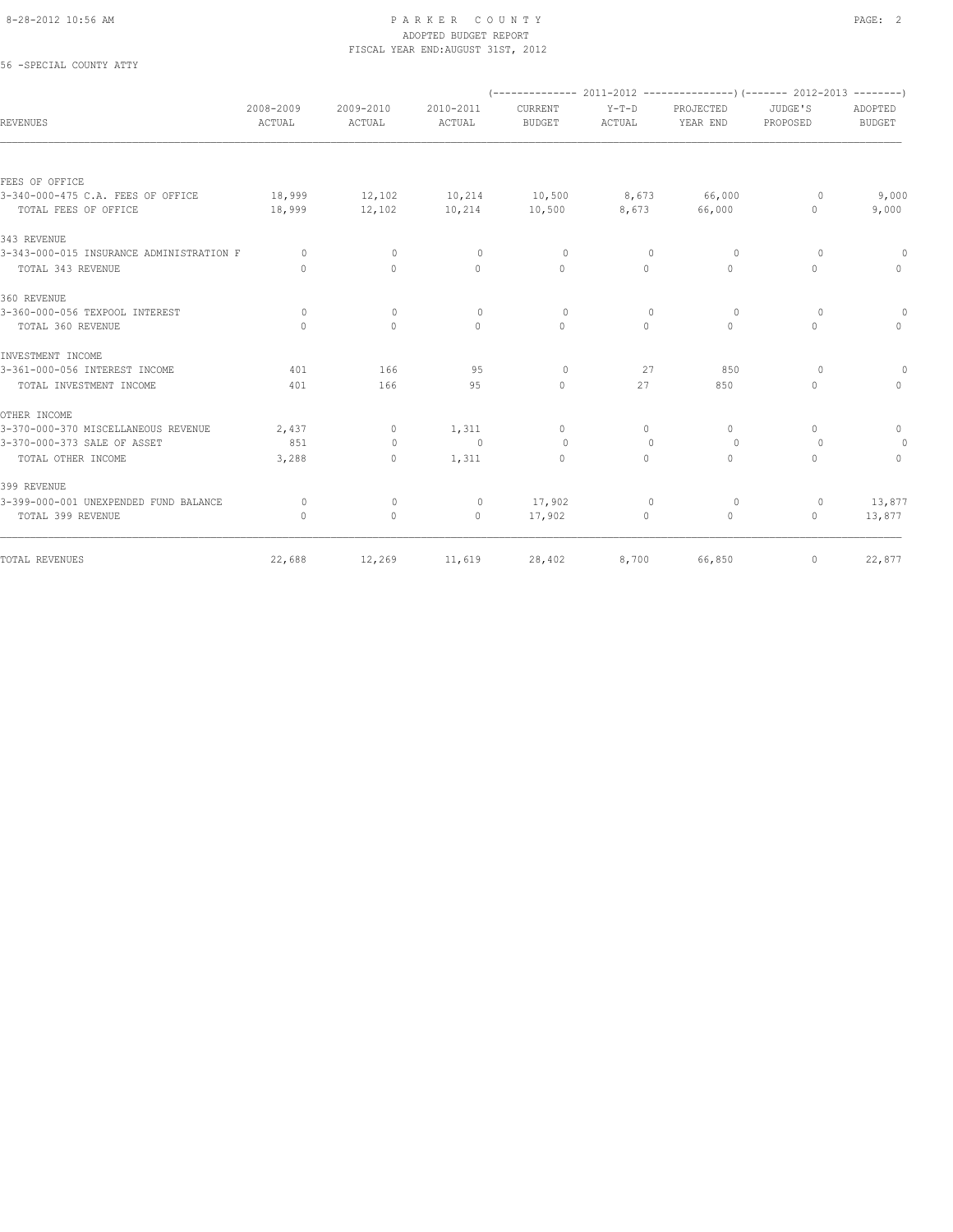# 8-28-2012 10:56 AM P A R K E R C O U N T Y PAGE: 3 ADOPTED BUDGET REPORT

|                                                |                     |                     | FISCAL YEAR END: AUGUST 31ST, 2012 |                          |                   |                                                                        |                                  |                                  |
|------------------------------------------------|---------------------|---------------------|------------------------------------|--------------------------|-------------------|------------------------------------------------------------------------|----------------------------------|----------------------------------|
| 56 - SPECIAL COUNTY ATTY<br>409 NON DEPARTMENT |                     |                     |                                    |                          |                   |                                                                        |                                  |                                  |
|                                                |                     |                     |                                    |                          |                   | $(---------- 2011-2012$ ----------------) (------- 2012-2013 --------) |                                  |                                  |
| EXPENDITURES                                   | 2008-2009<br>ACTUAL | 2009-2010<br>ACTUAL | 2010-2011<br>ACTUAL                | CURRENT<br><b>BUDGET</b> | $Y-T-D$<br>ACTUAL | PROJECTED<br>YEAR END                                                  | JUDGE'S<br>PROPOSED              | ADOPTED<br><b>BUDGET</b>         |
| SALARIES & BENEFITS                            |                     |                     |                                    |                          |                   |                                                                        |                                  |                                  |
| SALARIES & WAGES                               |                     |                     |                                    |                          |                   |                                                                        |                                  |                                  |
| 5-409-100-199 SALARY SUPPLEMENTS               | $\Omega$            | $\mathbf{0}$        |                                    | $\circ$                  | 470               |                                                                        |                                  |                                  |
| TOTAL SALARIES & WAGES                         |                     | $\Omega$            | $\circ$<br>$\circ$                 | $\mathbf{0}$             | 470               | 13,000<br>13,000                                                       | 0<br>$\Omega$                    | $\Omega$                         |
| <b>BENEFITS</b>                                |                     |                     |                                    |                          |                   |                                                                        |                                  |                                  |
| 5-409-100-201 FICA MATCH                       | $\Omega$            | $\Omega$            | $\circ$                            | $\Omega$                 | 35                | 1,000                                                                  | $\begin{array}{c} \n\end{array}$ | $\circ$                          |
| 5-409-100-202 EMPLOYEE HOSPITALIZATION         | $\cap$              | $\Omega$            | $\mathbf{0}$                       | $\circ$                  | 158               | 1,800                                                                  | $\cap$                           | $\circ$                          |
| 5-409-100-203 RETIREMENT PLAN CONTRIBUT        | U                   | $\Omega$            | $\begin{array}{c} \n\end{array}$   | $\Omega$                 | 35                | 1,150                                                                  | ∩                                | 0                                |
| TOTAL BENEFITS                                 | Ω                   | $\bigcap$           | $\begin{array}{c} \n\end{array}$   | $\bigcap$                | 227               | 3,950                                                                  | $\Omega$                         | 0                                |
| TOTAL SALARIES & BENEFITS                      | $\mathbf{0}$        | $\circ$             | $\mathbf{0}$                       | $\mathbf{0}$             | 697               | 16,950                                                                 | $\mathbf{0}$                     | $\circ$                          |
| PROFESSIONAL AND SERVICE                       |                     |                     |                                    |                          |                   |                                                                        |                                  |                                  |
| 5-409-400-499 MISCELLANEOUS                    | $\Omega$            | 64                  | $\Omega$                           | $\Omega$                 | $\Omega$          | 32,000                                                                 | $\Omega$                         |                                  |
| TOTAL PROFESSIONAL AND SERVICE                 | $\mathbf{0}$        | 64                  | $\circ$                            | $\mathbf{0}$             | $\circ$           | 32,000                                                                 | $\mathbf{0}$                     | $\begin{array}{c} \n\end{array}$ |
| TOTAL 409 NON DEPARTMENT                       | $\cap$              | 64                  | $\mathbf{0}$                       | 0                        | 697               | 48,950                                                                 |                                  | $\cup$                           |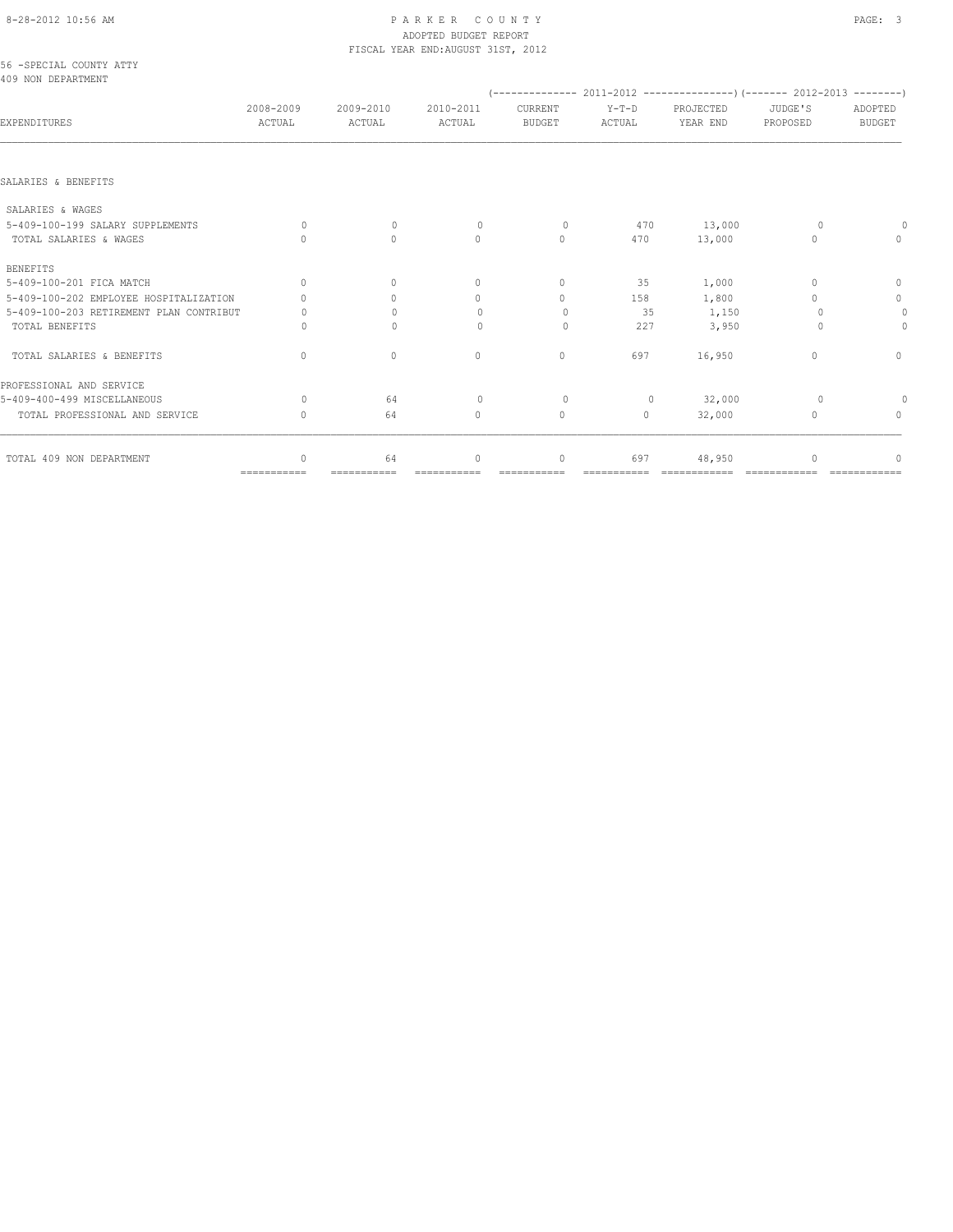### 8-28-2012 10:56 AM PAGE: 4 ADOPTED BUDGET REPORT FISCAL YEAR END:AUGUST 31ST, 2012

|  | 56 -SPECIAL COUNTY ATTY |  |
|--|-------------------------|--|
|  | 475 COUNTY ATTORNEY     |  |

| EXPENDITURES                             | 2008-2009<br>ACTUAL | 2009-2010<br>ACTUAL | 2010-2011<br>ACTUAL | CURRENT<br><b>BUDGET</b> | $Y-T-D$<br>ACTUAL | PROJECTED<br>YEAR END | JUDGE'S<br>PROPOSED | ADOPTED<br><b>BUDGET</b> |
|------------------------------------------|---------------------|---------------------|---------------------|--------------------------|-------------------|-----------------------|---------------------|--------------------------|
|                                          |                     |                     |                     |                          |                   |                       |                     |                          |
| SALARIES & BENEFITS                      |                     |                     |                     |                          |                   |                       |                     |                          |
| SALARIES & WAGES                         |                     |                     |                     |                          |                   |                       |                     |                          |
| 5-475-100-103 ASSISTANT COUNTY ATTORNEY  | 3,338               | 5,872               | 5,926               | 5,856                    | 3,852             | 0                     | $\mathbf{0}$        | 10,000                   |
| 5-475-100-115 SECRETARY                  | $\mathbf{0}$        | 0                   | 3,365               | 12,000                   | 374               | 0                     | $\Omega$            | 0                        |
| 5-475-100-120 PART TIME                  | $\mathbf{0}$        | 0                   | 10,047              | 0                        | 345               | 0                     | $\circ$             | $\mathbf{0}$             |
| 5-475-100-125 RESEARCH COORDINATOR       | $\mathbf{0}$        | $\mathbf{0}$        | $\mathbf{0}$        | $\mathbf{0}$             | $\circ$           | 0                     | $\circ$             | $\mathbf{0}$             |
| 5-475-100-185 PARALEGAL                  | $\Omega$            | $\mathbf{0}$        | $\mathbf 0$         | $\mathbf{0}$             | $\circ$           | $\Omega$              | U                   | $\mathbf{0}$             |
| 5-475-100-199 CERTIFICATION PAY          | $\Omega$            | $\mathbf{0}$        | 0                   | $\Omega$                 | $\Omega$          | $\circ$               | $\Omega$            |                          |
| TOTAL SALARIES & WAGES                   | 3,338               | 5,872               | 19,338              | 17,856                   | 4,570             | 0                     | $\mathbf{0}$        | 10,000                   |
| <b>BENEFITS</b>                          |                     |                     |                     |                          |                   |                       |                     |                          |
| 5-475-100-201 FICA MATCH                 | 273                 | 458                 | 1,437               | 1,368                    | 329               | 0                     | $\circ$             | 765                      |
| 5-475-100-202 EMPLOYEE HOSPITALIZATION   | 788                 | 1,745               | 2,413               | 1,996                    | 1,209             | 0                     | 0                   | 2,500                    |
| 5-475-100-203 RETIREMENT PLAN CONTRIBUT  | 343                 | 700                 | 2,148               | 2,032                    | 585               | 0                     | 0                   | 1,091                    |
| 5-475-100-204 WORKERS COMPENSATION INSU  | $\overline{0}$      | $\circ$             | $\circ$             | 150                      | $\circ$           | 0                     | O                   | 21                       |
| 5-475-100-206 LONGEVITY PAY              | $\mathbf{0}$        | $\mathbf{0}$        | $\mathbf 0$         | $\mathbf{0}$             | $\circ$           | 0                     | 0                   | $\overline{0}$           |
| 5-475-100-209 CELL PHONE ALLOWANCE       | $\circ$             | $\circ$             | $\circ$             | $\circ$                  | $\mathbf{0}$      | 0                     | $\circ$             | $\circ$                  |
| TOTAL BENEFITS                           | 1,404               | 2,902               | 5,998               | 5,546                    | 2,123             | $\Omega$              | $\cap$              | 4,377                    |
| TOTAL SALARIES & BENEFITS                | 4,742               | 8,774               | 25,335              | 23,402                   | 6,693             | 0                     | $\circ$             | 14,377                   |
| OPERATING EXPENSES                       |                     |                     |                     |                          |                   |                       |                     |                          |
| 5-475-300-330 SUPPLIES                   | 97                  | 10                  | 2,212               | 3,000                    | 1,038             | 0                     | 0                   | 4,200                    |
| 5-475-300-371 ELECTRONIC EQUIPMENT-NON C | $\circ$             | $\mathbf 0$         | $\mathbf{0}$        | $\circ$                  | $\mathbf{0}$      | 0                     | 0                   | $\Omega$                 |
| TOTAL OPERATING EXPENSES                 | 97                  | 10                  | 2,212               | 3,000                    | 1,038             | 0                     | $\circ$             | 4,200                    |
| PROFESSIONAL AND SERVICE                 |                     |                     |                     |                          |                   |                       |                     |                          |
| 5-475-400-415 TRAINING SCHOOLS & SEMINAR | $\mathbf{0}$        | $\circ$             | 9,048               | $\mathbf 0$              | $\circ$           | 0                     | $\circ$             | 0                        |
| 5-475-400-420 TELEPHONE                  | $\Omega$            | $\mathbf{0}$        | $\circ$             | $\mathbf{0}$             | $\Omega$          | 0                     | $\Omega$            | $\mathbf{0}$             |
| 5-475-400-425 TRAVEL                     | $\mathbf{0}$        | $\circ$             | $\mathbb O$         | $\mathbf 0$              | $\circ$           | 0                     | $\circ$             | $\overline{0}$           |
| 5-475-400-499 MISCELLANEOUS              | 3,314               | 2,646               | 17                  | 2,000                    | 767               | $\circ$               | $\circ$             | 4,300                    |
| TOTAL PROFESSIONAL AND SERVICE           | 3,314               | 2,646               | 9,066               | 2,000                    | 767               | 0                     | 0                   | 4,300                    |
| CAPITAL EXPENDITURES                     |                     |                     |                     |                          |                   |                       |                     |                          |
| 5-475-500-571 ELECTRONIC EQUIPMENT       | 0                   | 0                   | 0                   | 0                        | $\mathbf{0}$      | $\circ$               | 0                   |                          |
| TOTAL CAPITAL EXPENDITURES               | $\mathbf{0}$        | 0                   | $\mathbf{0}$        | $\mathbf{0}$             | 0                 | 0                     | $\circ$             | 0                        |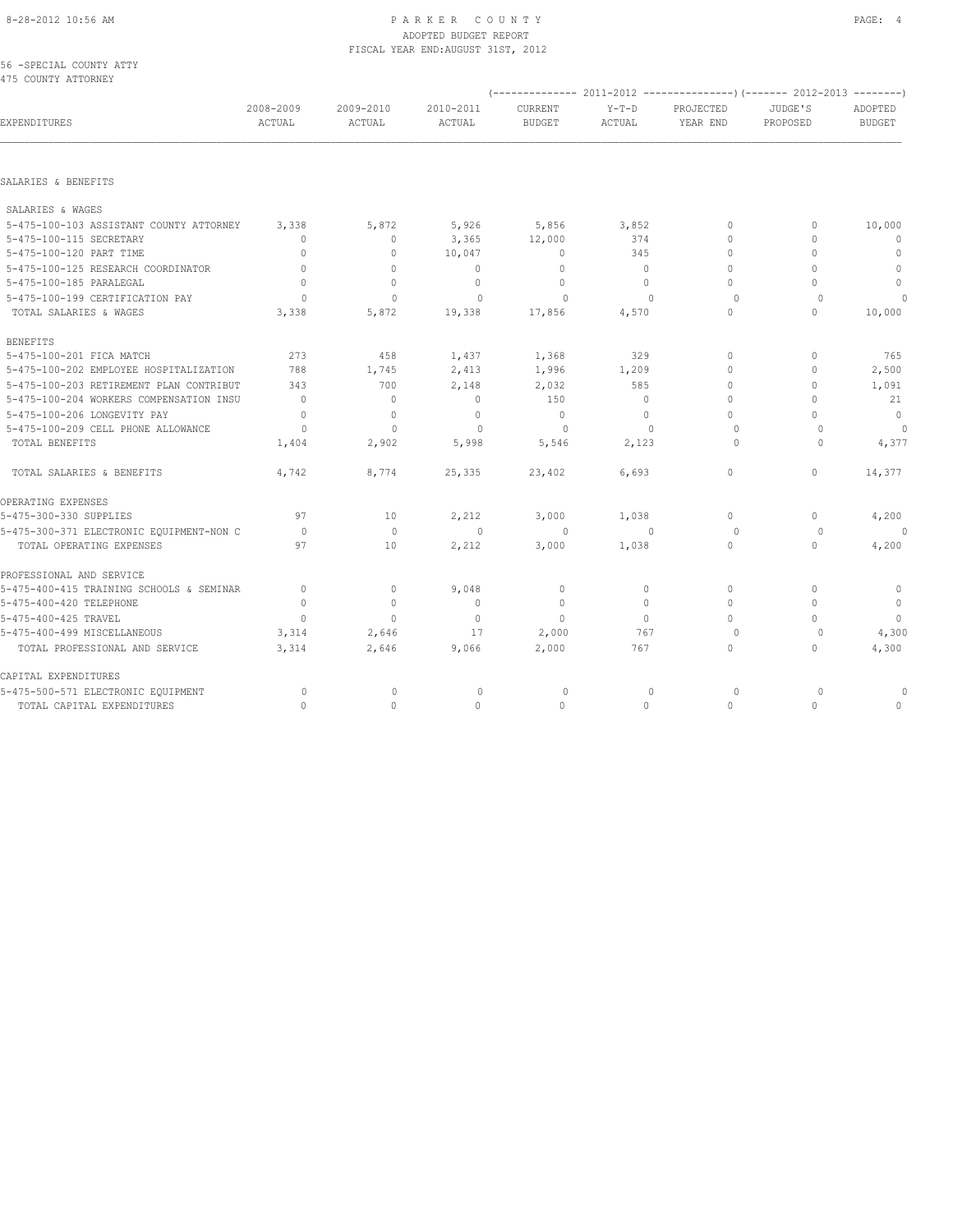### 8-28-2012 10:56 AM P A R K E R C O U N T Y PAGE: 5 ADOPTED BUDGET REPORT FISCAL YEAR END:AUGUST 31ST, 2012

| 56 -SPECIAL COUNTY ATTY<br>475 COUNTY ATTORNEY |                      |                        |                     |                          |                   |                       |                     |                          |
|------------------------------------------------|----------------------|------------------------|---------------------|--------------------------|-------------------|-----------------------|---------------------|--------------------------|
| EXPENDITURES                                   | 2008-2009<br>ACTUAL  | 2009-2010<br>ACTUAL    | 2010-2011<br>ACTUAL | CURRENT<br><b>BUDGET</b> | $Y-T-D$<br>ACTUAL | PROJECTED<br>YEAR END | JUDGE'S<br>PROPOSED | ADOPTED<br><b>BUDGET</b> |
| OTHER SERVICES                                 |                      |                        |                     |                          |                   |                       |                     |                          |
| 5-475-600-699 PROGRAM CONTINGENCIES            |                      |                        |                     |                          |                   |                       |                     |                          |
| TOTAL OTHER SERVICES                           |                      | $\Omega$               | $\Omega$            | $\Omega$                 | $\Omega$          | $\Omega$              |                     | $\Omega$                 |
| TOTAL 475 COUNTY ATTORNEY                      | 8,153<br>----------- | 11,430<br>------------ | 36,613              | 28,402                   | 8,498             |                       |                     | 22,877                   |
| TOTAL EXPENDITURES                             | 8,153<br>=========== | 11,494<br>===========  | 36,613              | 28,402<br>===========    | 9,195             | 48,950                |                     | 22,877                   |

\*\*\* END OF REPORT \*\*\*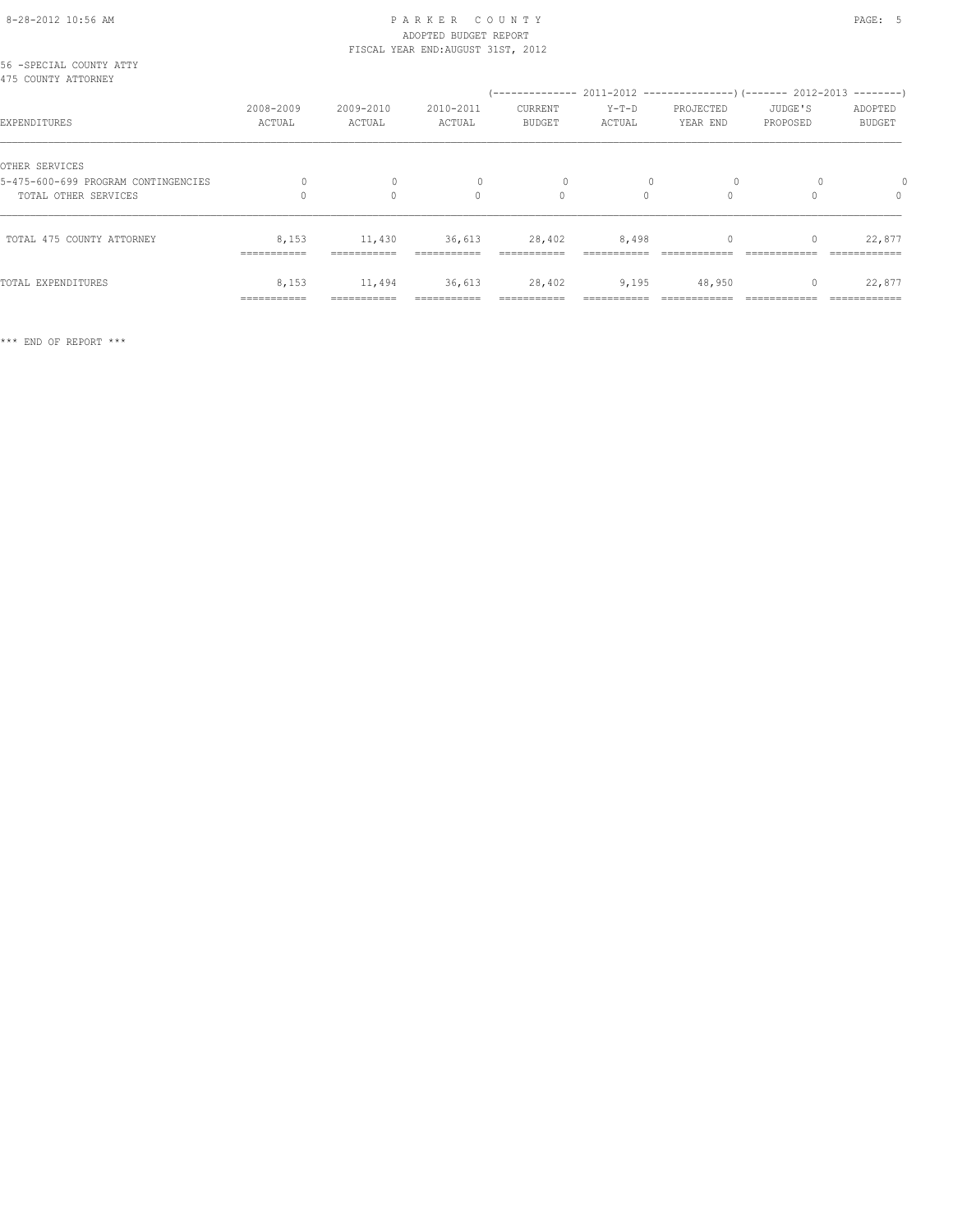#### 8-28-2012 10:56 AM PAGE: 1 PAR K E R C O U N T Y ADOPTED BUDGET REPORT FISCAL YEAR END:AUGUST 31ST, 2012

57 -JUSTICE TECHNOLOGY FUND

|                                   | 2008-2009                        | 2009-2010    | 2010-2011                        | CURRENT                          | $Y-T-D$     | PROJECTED    | JUDGE'S      | ADOPTED       |
|-----------------------------------|----------------------------------|--------------|----------------------------------|----------------------------------|-------------|--------------|--------------|---------------|
|                                   | ACTUAL                           | ACTUAL       | ACTUAL                           | <b>BUDGET</b>                    | ACTUAL      | YEAR END     | PROPOSED     | <b>BUDGET</b> |
| REVENUE SUMMARY                   |                                  |              |                                  |                                  |             |              |              |               |
| FEES OF OFFICE                    | 48,708                           | 49,951       | 49,525                           | 50,000                           | 51,624      | 51,950       | 0            | 47,000        |
| 343 REVENUE                       | 0                                | $\circ$      | $\mathbf{0}$                     | $\mathbf{0}$                     | $\circ$     | $\mathbf{0}$ | 0            | $\mathbf 0$   |
| INTEREST INCOME                   | 0                                | $\Omega$     | $\begin{array}{c} \n\end{array}$ | $\begin{array}{c} \n\end{array}$ | $\bigcap$   | $\bigcap$    |              | 0             |
| INVESTMENT INCOME                 | $\mathbf{0}$                     | $\circ$      | $\mathbf{0}$                     | $\mathbf{0}$                     | $\bigcap$   | 200          |              | $\mathbf{0}$  |
| INTERFUND TRANSFERS IN            | $\begin{array}{c} \n\end{array}$ | $\Omega$     | $\begin{array}{c} \n\end{array}$ | $\begin{array}{c} \n\end{array}$ | $\Omega$    | $\Omega$     |              | $\circ$       |
| 399 REVENUE                       | $\Omega$                         | $\mathbf{0}$ | $\begin{array}{c} \n\end{array}$ | $\Omega$                         | $\bigcap$   | 0            | $\Omega$     | 200,000       |
| TOTAL REVENUES                    | 48,708                           | 49,951       | 49,525                           | 50,000                           | 51,624      | 52,150       | $\mathbf{0}$ | 247,000       |
| EXPENDITURE SUMMARY               |                                  |              |                                  |                                  |             |              |              |               |
| 409 NON DEPARTMENT                | $\overline{0}$                   | $\sim$ 0     | 9,559                            | 10,668                           | 1,505       | 95,400       | 0            | 200,000       |
| 461 JUSTICE COURT PCT 1           | 4,751                            | 5,537        | 5,798                            | 12,095                           | 10,528      | $\mathbf{0}$ | 0            | 16,000        |
| 462 JUSTICE COURT PCT 2           | 4,868                            | 5,362        | 5,423                            | 8,837                            | 7,384       | $\Omega$     | 0            | 11,500        |
| 463 JUSTICE COURT PCT 3           | 570                              | 3,294        | 4,059                            | 7,200                            | 245         | $\mathbf{0}$ |              | 3,000         |
| 464 JUSTICE COURT PCT 4           | 790                              | 6,001        | 4,498                            | 11,200                           | 3,595       | $\circ$      | $\Omega$     | 16,500        |
| TOTAL EXPENDITURES                | 10,979                           | 20,194       | 29,338                           | 50,000                           | 23,257      | 95,400       | $\mathbf{0}$ | 247,000       |
| REVENUE OVER/(UNDER) EXPENDITURES | 37,729                           | 29,757       | 20,187                           | 0)                               | 28,367      | 43,250)      |              | 0             |
|                                   | ============                     | ===========  | ============                     | ===========                      | =========== |              |              |               |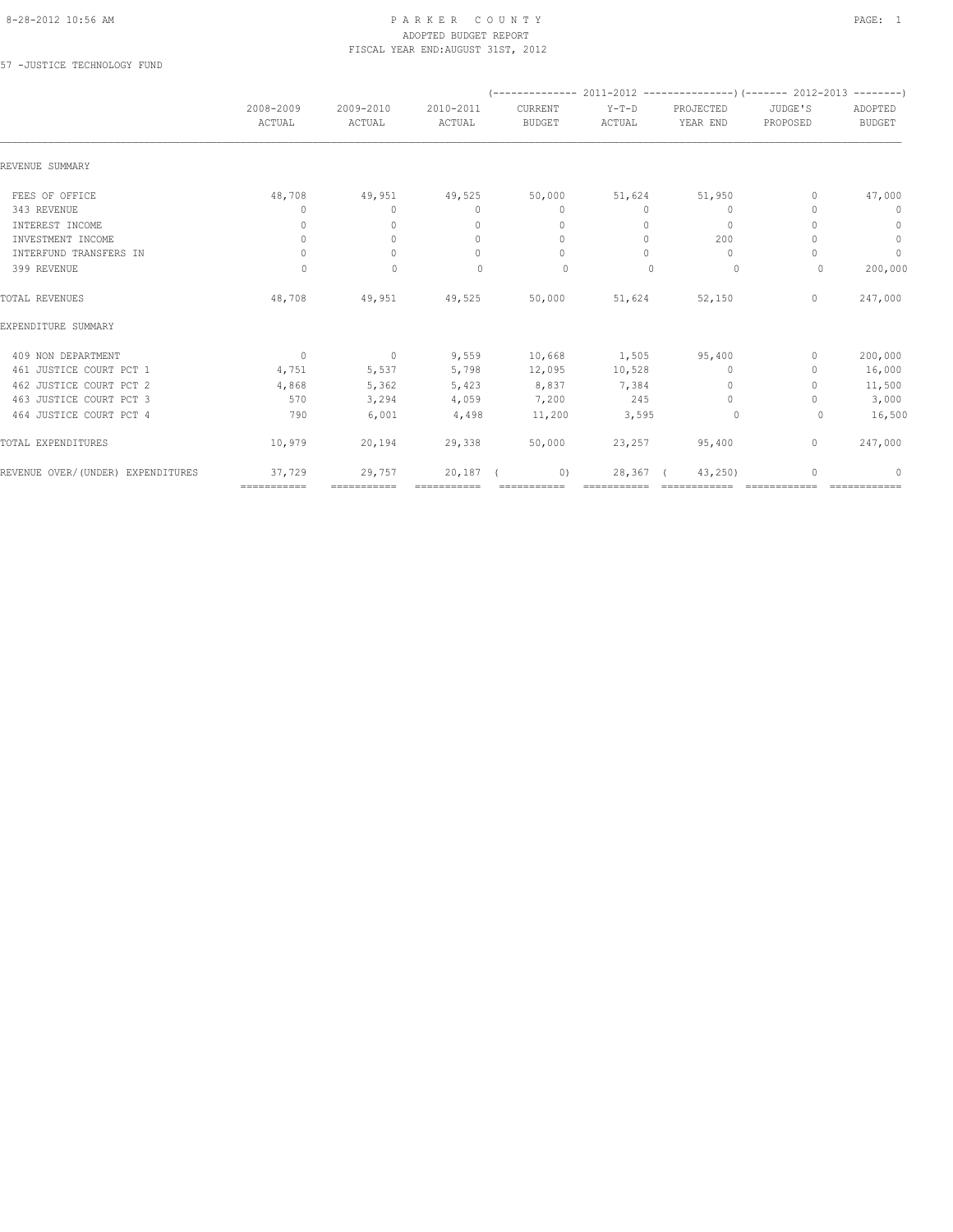#### 8-28-2012 10:56 AM PAGE: 2 ADOPTED BUDGET REPORT FISCAL YEAR END:AUGUST 31ST, 2012

57 -JUSTICE TECHNOLOGY FUND

| 2008-2009<br>ACTUAL                           | 2009-2010<br><b>ACTUAL</b>       | 2010-2011<br>ACTUAL | CURRENT<br><b>BUDGET</b> | $Y-T-D$<br>ACTUAL                | PROJECTED<br>YEAR END | JUDGE'S<br>PROPOSED | ADOPTED<br><b>BUDGET</b> |
|-----------------------------------------------|----------------------------------|---------------------|--------------------------|----------------------------------|-----------------------|---------------------|--------------------------|
|                                               |                                  |                     |                          |                                  |                       |                     |                          |
|                                               |                                  |                     |                          |                                  |                       |                     |                          |
| 7,339                                         | 7,288                            | 9,480               | 9,564                    | 8,568                            | 9,600                 | 0                   | 8,600                    |
| 14,207                                        | 11,960                           | 10,612              | 10,683                   | 10,574                           | 9,250                 | $\Omega$            | 10,280                   |
| 17,382                                        | 19,301                           | 17,961              | 18,277                   | 17,350                           | 22,000                | $\bigcap$           | 15,060                   |
| 9,779                                         | 11,402                           | 11,472              | 11,476                   | 15,132                           | 11,100                | $\Omega$            | 13,060                   |
| 48,708                                        | 49,951                           | 49,525              | 50,000                   | 51,624                           | 51,950                | $\Omega$            | 47,000                   |
|                                               |                                  |                     |                          |                                  |                       |                     |                          |
| 0                                             | $\mathbf{0}$                     | $\circ$             | $\circ$                  | $\mathbf{0}$                     | 0                     | $\circ$             |                          |
| $\bigcap$                                     | $\mathbf{0}$                     | $\Omega$            | $\Omega$                 | $\Omega$                         | $\Omega$              | $\mathbf{0}$        | $\cap$                   |
|                                               |                                  |                     |                          |                                  |                       |                     |                          |
| $\Omega$                                      | $\mathbf{0}$                     | $\mathbf{0}$        | $\circ$                  | $\mathbf{0}$                     | $\circ$               | $\circ$             | $\circ$                  |
| $\cap$                                        | $\Omega$                         | $\Omega$            | $\Omega$                 | $\Omega$                         | $\circ$               | $\mathbf 0$         | $\Omega$                 |
|                                               |                                  |                     |                          |                                  |                       |                     |                          |
| $\Omega$                                      | $\circ$                          | $\circ$             | $\circ$                  | $\mathbf{0}$                     | 200                   | $\circ$             |                          |
| $\Omega$                                      | $\mathbf{0}$                     | $\Omega$            | $\Omega$                 | $\circ$                          | 200                   | $\mathbf{0}$        | $\bigcap$                |
|                                               |                                  |                     |                          |                                  |                       |                     |                          |
| 3-371-000-399 TRANSFER FROM PRIOR FUND B<br>0 | $\begin{array}{c} \n\end{array}$ | $\Omega$            | $\Omega$                 | $\begin{array}{c} \n\end{array}$ | $\Omega$              | $\Omega$            |                          |
| $\bigcap$                                     | $\Omega$                         | $\Omega$            | $\Omega$                 | $\Omega$                         | $\Omega$              | $\Omega$            | $\cap$                   |
|                                               |                                  |                     |                          |                                  |                       |                     |                          |
| $\Omega$                                      | $\mathbf{0}$                     | $\circ$             | $\circ$                  | $\mathbf{0}$                     | $\circ$               | $\circ$             | 200,000                  |
| $\begin{array}{c} \n\end{array}$              | $\circ$                          | $\Omega$            | $\mathbf{0}$             | $\circ$                          | $\circ$               | $\circ$             | 200,000                  |
| 48,708                                        | 49,951                           | 49,525              | 50,000                   | 51,624                           | 52,150                | 0                   | 247,000                  |
|                                               |                                  |                     |                          |                                  |                       |                     |                          |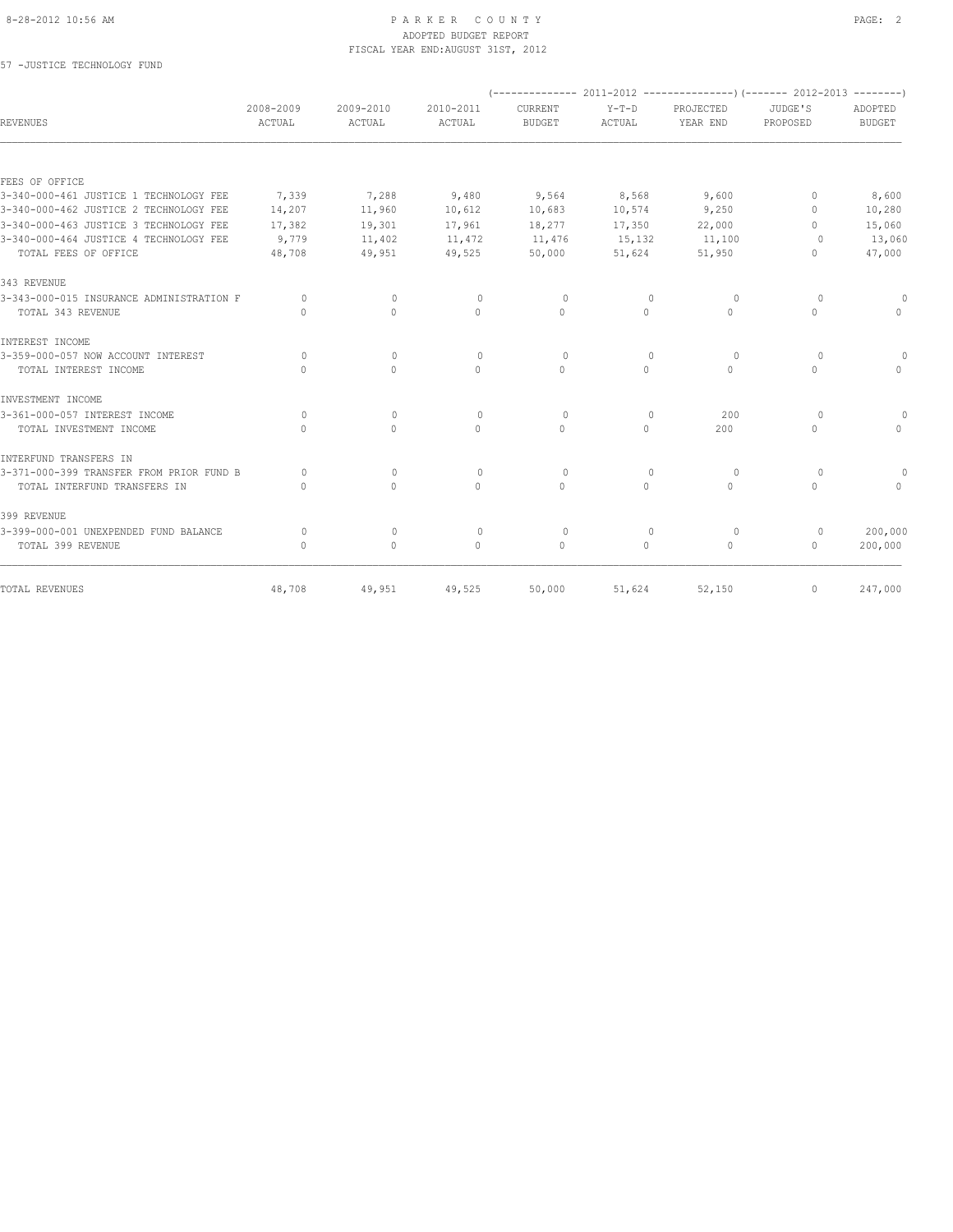#### 8-28-2012 10:56 AM PAGE: 3 ADOPTED BUDGET REPORT FISCAL YEAR END:AUGUST 31ST, 2012

### 57 -JUSTICE TECHNOLOGY FUND 409 NON DEPARTMENT

| YUJ NUN DEFARIMENI                       |                     |                     |                     |                          |                   |                       |                     |                          |
|------------------------------------------|---------------------|---------------------|---------------------|--------------------------|-------------------|-----------------------|---------------------|--------------------------|
| <b>EXPENDITURES</b>                      | 2008-2009<br>ACTUAL | 2009-2010<br>ACTUAL | 2010-2011<br>ACTUAL | CURRENT<br><b>BUDGET</b> | $Y-T-D$<br>ACTUAL | PROJECTED<br>YEAR END | JUDGE'S<br>PROPOSED | ADOPTED<br><b>BUDGET</b> |
|                                          |                     |                     |                     |                          |                   |                       |                     |                          |
| OPERATING EXPENSES                       |                     |                     |                     |                          |                   |                       |                     |                          |
| 5-409-300-371 ELECTRONIC EQUIPMENT-NON C | $\Omega$            | 0                   | $\circ$             | 1,505                    | 1,505             | 0                     | $\Omega$            |                          |
| TOTAL OPERATING EXPENSES                 | $\cap$              | $\Omega$            | $\Omega$            | 1,505                    | 1,505             | $\Omega$              | $\Omega$            | $\bigcap$                |
| PROFESSIONAL AND SERVICE                 |                     |                     |                     |                          |                   |                       |                     |                          |
| 5-409-400-499 MISCELLANEOUS              | $\bigcap$           | $\Omega$            | $\bigcap$           | $\Omega$                 | $\mathbf{0}$      | 95,400                | $\circ$             | 200,000                  |
| TOTAL PROFESSIONAL AND SERVICE           |                     | $\Omega$            | $\circ$             | $\Omega$                 | $\Omega$          | 95,400                | $\Omega$            | 200,000                  |
| CAPITAL EXPENDITURES                     |                     |                     |                     |                          |                   |                       |                     |                          |
| 5-409-500-571 ELECTRONIC EQUIPMENT       | $\bigcap$           | $\Omega$            | 9,559               | $\Omega$                 | $\Omega$          | $\Omega$              | $\Omega$            | $\Omega$                 |
| TOTAL CAPITAL EXPENDITURES               |                     | $\mathbf{0}$        | 9,559               | $\mathbf{0}$             | $\Omega$          | $\Omega$              | $\Omega$            | $\Omega$                 |
| OTHER SERVICES                           |                     |                     |                     |                          |                   |                       |                     |                          |
| 5-409-600-699 PROGRAM CONTINGENCIES      | $\Omega$            | $\Omega$            | $\circ$             | 9,163                    | $\mathbf{0}$      | 0                     | $\Omega$            |                          |
| TOTAL OTHER SERVICES                     | 0                   | $\circ$             | $\mathbf{0}$        | 9,163                    | $\circ$           | 0                     | $\Omega$            | $\Omega$                 |
| TOTAL 409 NON DEPARTMENT                 | $\cap$              | $\mathbf{0}$        | 9,559               | 10,668                   | 1,505             | 95,400                | $\bigcap$           | 200,000                  |
|                                          | ===========         |                     |                     |                          |                   |                       |                     |                          |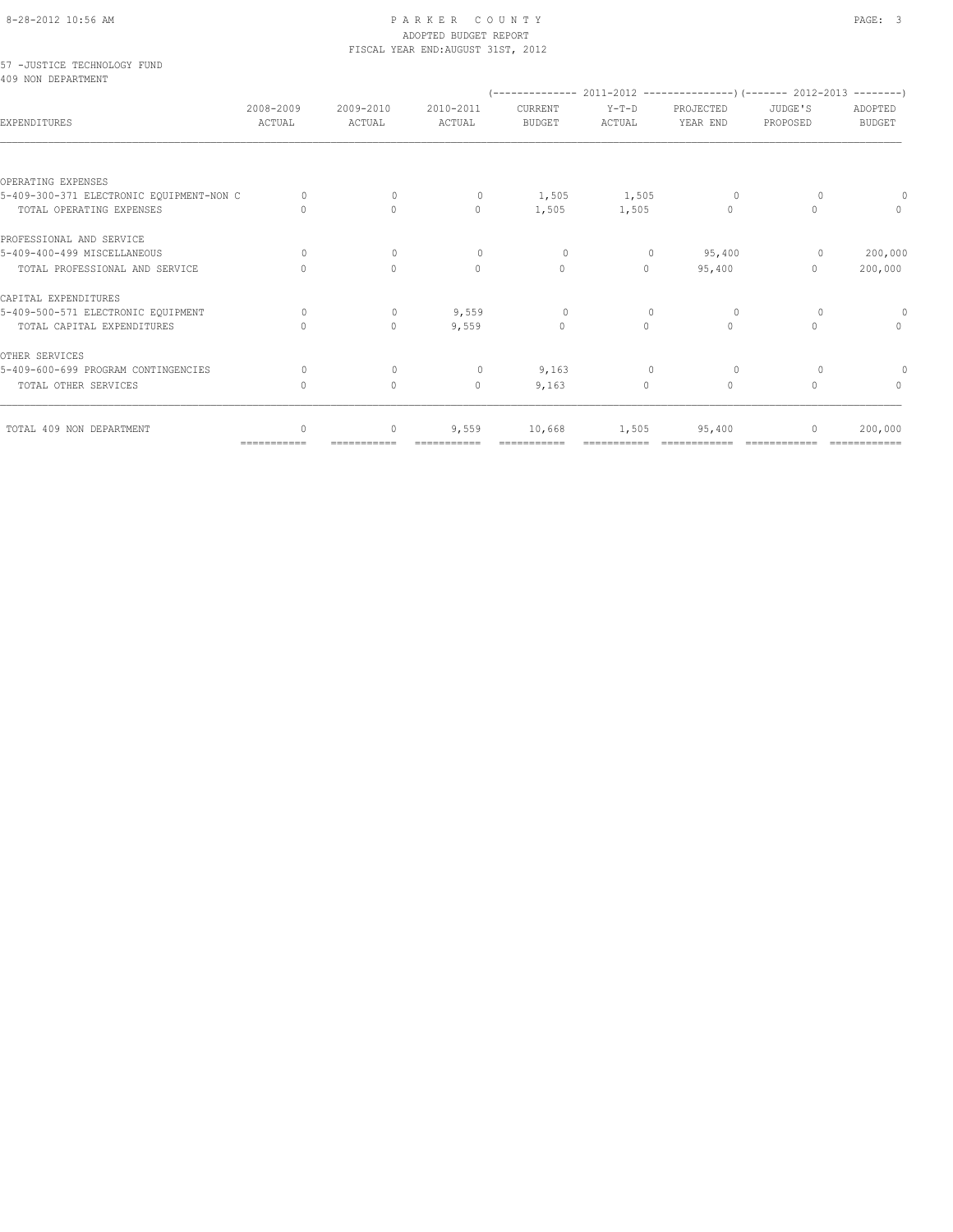#### 8-28-2012 10:56 AM P A R K E R C O U N T Y PAGE: 4 ADOPTED BUDGET REPORT FISCAL YEAR END:AUGUST 31ST, 2012

57 -JUSTICE TECHNOLOGY FUND 461 JUSTICE COURT PCT 1

| HAT ANGITAR CAAMI ECI T                  |                     |                     |                     |                          |                   |                       |                     |                          |
|------------------------------------------|---------------------|---------------------|---------------------|--------------------------|-------------------|-----------------------|---------------------|--------------------------|
| EXPENDITURES                             | 2008-2009<br>ACTUAL | 2009-2010<br>ACTUAL | 2010-2011<br>ACTUAL | CURRENT<br><b>BUDGET</b> | $Y-T-D$<br>ACTUAL | PROJECTED<br>YEAR END | JUDGE'S<br>PROPOSED | ADOPTED<br><b>BUDGET</b> |
|                                          |                     |                     |                     |                          |                   |                       |                     |                          |
| OPERATING EXPENSES                       |                     |                     |                     |                          |                   |                       |                     |                          |
| 5-461-300-330 OFFICE SUPPLIES            | 660                 | 462                 | 998                 | 1,000                    | 560               | $\circ$               | $\Omega$            | 2,000                    |
| 5-461-300-371 ELECTRONIC EQUIPMENT-NON C | $\Omega$            | 0                   | - 0                 | 895                      | 847               | $\Omega$              | 0                   | 7,000                    |
| TOTAL OPERATING EXPENSES                 | 660                 | 462                 | 998                 | 1,895                    | 1,407             | $\circ$               | $\Omega$            | 9,000                    |
| PROFESSIONAL AND SERVICE                 |                     |                     |                     |                          |                   |                       |                     |                          |
| 5-461-400-415 TRAINING SCHOOLS & SEMINAR | 3,439               | 1,793               | 3,771               | 8,000                    | 7,855             | $\circ$               | $\Omega$            | 6,000                    |
| 5-461-400-480 DUES & SUBSCRIPTIONS       | $\circ$             | 0                   | $\Omega$            | 700                      | 185               | $\Omega$              | $\Omega$            | 1,000                    |
| TOTAL PROFESSIONAL AND SERVICE           | 3,439               | 1,793               | 3,771               | 8,700                    | 8,040             | $\circ$               | 0                   | 7,000                    |
| CAPITAL EXPENDITURES                     |                     |                     |                     |                          |                   |                       |                     |                          |
| 5-461-500-571 ELECTRONIC EQUIPMENT       | 652                 | 3,282               | 1,028               | 1,500                    | 1,081             | $\circ$               | $\circ$             | 0                        |
| TOTAL CAPITAL EXPENDITURES               | 652                 | 3,282               | 1,028               | 1,500                    | 1,081             | $\circ$               | $\Omega$            | $\Omega$                 |
| TOTAL 461 JUSTICE COURT PCT 1            | 4,751               | 5,537               | 5,798               | 12,095                   | 10,528            | $\circ$               | 0                   | 16,000                   |
|                                          | ===========         | ===========         |                     | ===========              |                   |                       |                     |                          |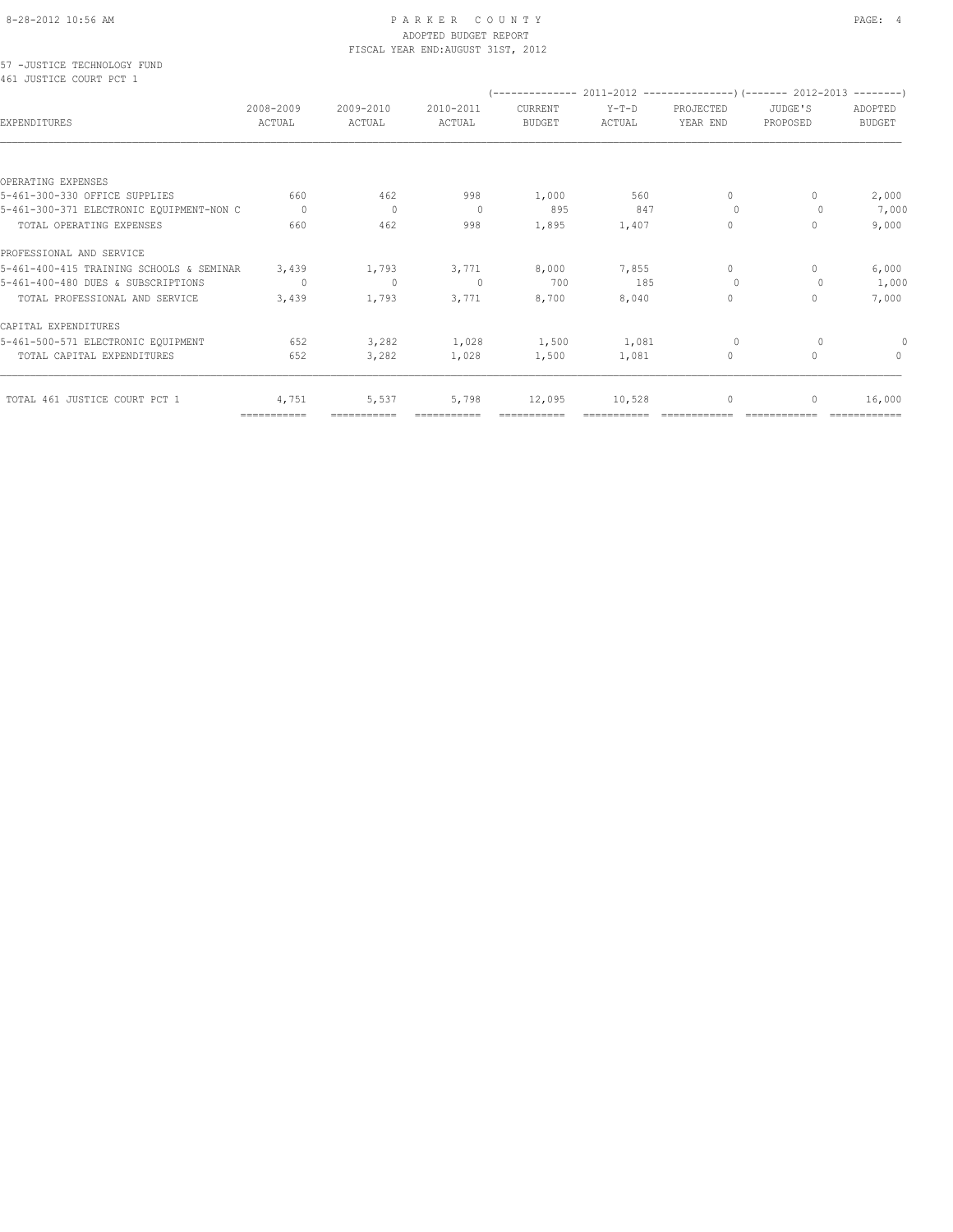#### 8-28-2012 10:56 AM P A R K E R C O U N T Y PAGE: 5 ADOPTED BUDGET REPORT FISCAL YEAR END:AUGUST 31ST, 2012

57 -JUSTICE TECHNOLOGY FUND 462 JUSTICE COURT PCT 2

| ROZ JUSIILA CUURI PUI Z                  |                     |                     |                     |                                 |                   |                       |                     |                          |
|------------------------------------------|---------------------|---------------------|---------------------|---------------------------------|-------------------|-----------------------|---------------------|--------------------------|
| EXPENDITURES                             | 2008-2009<br>ACTUAL | 2009-2010<br>ACTUAL | 2010-2011<br>ACTUAL | <b>CURRENT</b><br><b>BUDGET</b> | $Y-T-D$<br>ACTUAL | PROJECTED<br>YEAR END | JUDGE'S<br>PROPOSED | ADOPTED<br><b>BUDGET</b> |
|                                          |                     |                     |                     |                                 |                   |                       |                     |                          |
| OPERATING EXPENSES                       |                     |                     |                     |                                 |                   |                       |                     |                          |
| 5-462-300-330 OFFICE SUPPLIES            | $\mathbf{0}$        | $\Omega$            | 274                 | 500                             | 495               | $\circ$               | $\Omega$            | 1,000                    |
| 5-462-300-371 ELECTRONIC EQUIPMENT-NON C | $\Omega$            | $\Omega$            | 0                   | 750                             | 746               | $\Omega$              | 0                   | 6,000                    |
| TOTAL OPERATING EXPENSES                 | $\Omega$            | $\Omega$            | 274                 | 1,250                           | 1,241             | $\circ$               | $\Omega$            | 7,000                    |
| PROFESSIONAL AND SERVICE                 |                     |                     |                     |                                 |                   |                       |                     |                          |
| 5-462-400-415 TRAINING SCHOOLS & SEMINAR | 2,648               | 3,005               | 2,469               | 5,387                           | 4,402             | $\circ$               | $\mathbf{0}$        | 3,000                    |
| 5-462-400-480 DUES & SUBSCRIPTIONS       | $\circ$             | $\mathbf{0}$        | $\Omega$            | 700                             | 489               | $\Omega$              | $\Omega$            | 1,500                    |
| TOTAL PROFESSIONAL AND SERVICE           | 2,648               | 3,005               | 2,469               | 6,087                           | 4,891             | 0                     | $\Omega$            | 4,500                    |
| CAPITAL EXPENDITURES                     |                     |                     |                     |                                 |                   |                       |                     |                          |
| 5-462-500-571 ELECTRONIC EQUIPMENT       | 2,220               | 2,358               | 2,681               | 1,500                           | 1,251             | $\circ$               | $\circ$             | $\Omega$                 |
| TOTAL CAPITAL EXPENDITURES               | 2,220               | 2,358               | 2,681               | 1,500                           | 1,251             | $\circ$               | $\mathbf{0}$        | $\mathbf{0}$             |
| TOTAL 462 JUSTICE COURT PCT 2            | 4,868               | 5,362               | 5,423               | 8,837                           | 7,384             | 0                     | 0                   | 11,500                   |
|                                          | ===========         | ===========         |                     |                                 |                   |                       |                     |                          |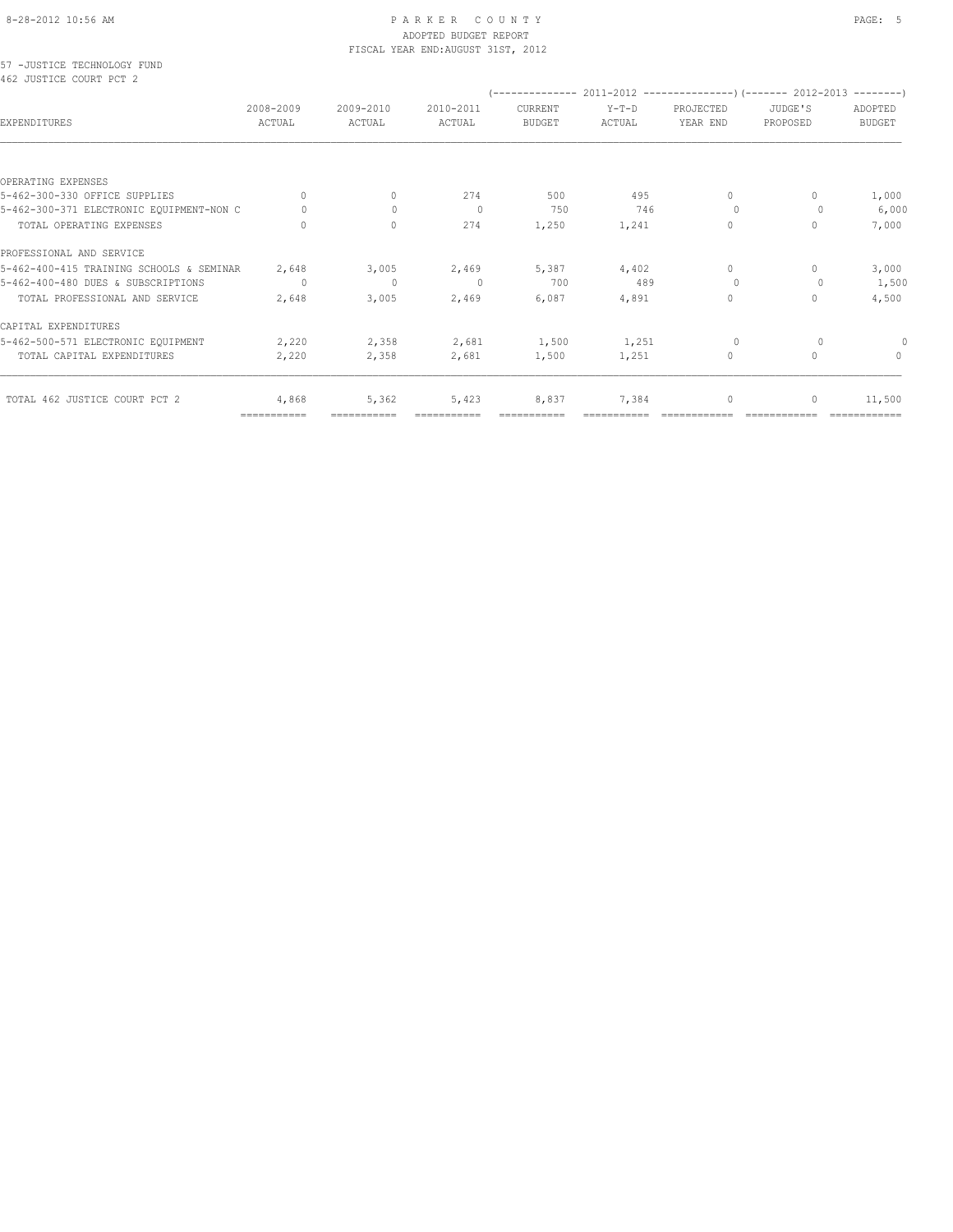#### 8-28-2012 10:56 AM P A R K E R C O U N T Y PAGE: 6 ADOPTED BUDGET REPORT FISCAL YEAR END:AUGUST 31ST, 2012

57 -JUSTICE TECHNOLOGY FUND 463 JUSTICE COURT PCT 3

| AAS AASIICR CAAMI ECI S                  |                     |                     |                     |                                 |                   |                       |                     |                          |
|------------------------------------------|---------------------|---------------------|---------------------|---------------------------------|-------------------|-----------------------|---------------------|--------------------------|
| EXPENDITURES                             | 2008-2009<br>ACTUAL | 2009-2010<br>ACTUAL | 2010-2011<br>ACTUAL | <b>CURRENT</b><br><b>BUDGET</b> | $Y-T-D$<br>ACTUAL | PROJECTED<br>YEAR END | JUDGE'S<br>PROPOSED | ADOPTED<br><b>BUDGET</b> |
|                                          |                     |                     |                     |                                 |                   |                       |                     |                          |
| OPERATING EXPENSES                       |                     |                     |                     |                                 |                   |                       |                     |                          |
| 5-463-300-330 OFFICE SUPPLIES            | 0                   | $\Omega$            | $\Omega$            | 500                             | $\Omega$          | $\Omega$              | $\cap$              | $\mathbf{0}$             |
| 5-463-300-371 ELECTRONIC EQUIPMENT-NON C | $\Omega$            |                     | $\Omega$            | - 0                             | $\Omega$          | $\Omega$              | $\cup$              | 0                        |
| TOTAL OPERATING EXPENSES                 |                     | $\Omega$            | $\Omega$            | 500                             | $\Omega$          | $\Omega$              | $\Omega$            | $\Omega$                 |
| PROFESSIONAL AND SERVICE                 |                     |                     |                     |                                 |                   |                       |                     |                          |
| 5-463-400-415 TRAINING SCHOOLS & SEMINAR | $\Omega$            | $\Omega$            | 749                 | 3,000                           | $\Omega$          | $\Omega$              | $\Omega$            | 3,000                    |
| 5-463-400-480 DUES & SUBSCRIPTIONS       | 456                 | 865                 | 457                 | 700                             | $\Omega$          | $\Omega$              | $\Omega$            | $\theta$                 |
| TOTAL PROFESSIONAL AND SERVICE           | 456                 | 865                 | 1,206               | 3,700                           | 0                 | $\Omega$              | $\Omega$            | 3,000                    |
| CAPITAL EXPENDITURES                     |                     |                     |                     |                                 |                   |                       |                     |                          |
| 5-463-500-571 ELECTRONIC EQUIPMENT       | 114                 | 2,430               | 2,853               | 3,000                           | 245               | $\circ$               | $\circ$             |                          |
| TOTAL CAPITAL EXPENDITURES               | 114                 | 2,430               | 2,853               | 3,000                           | 245               | $\Omega$              | $\Omega$            | $\Omega$                 |
| TOTAL 463 JUSTICE COURT PCT 3            | 570                 | 3,294               | 4,059               | 7,200                           | 245               | 0                     | 0                   | 3,000                    |
|                                          | ===========         | ===========         |                     |                                 |                   |                       |                     |                          |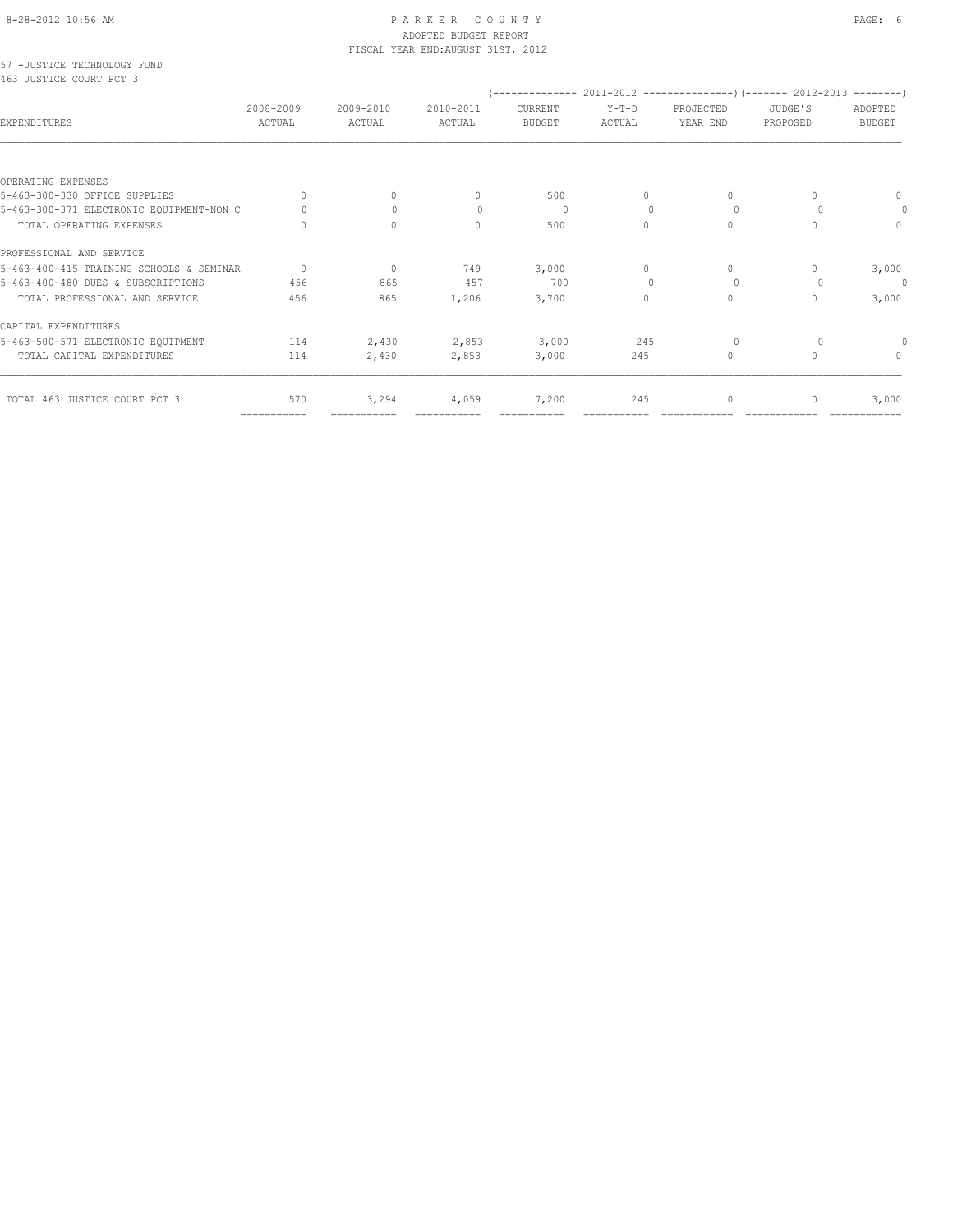#### 8-28-2012 10:56 AM PAGE: 7 ADOPTED BUDGET REPORT FISCAL YEAR END:AUGUST 31ST, 2012

57 -JUSTICE TECHNOLOGY FUND 464 JUSTICE COURT PCT 4

| <b>EXPENDITURES</b>                      | 2008-2009<br>ACTUAL              | 2009-2010<br>ACTUAL              | 2010-2011<br>ACTUAL | CURRENT<br><b>BUDGET</b> | $Y-T-D$<br><b>ACTUAL</b> | PROJECTED<br>YEAR END            | JUDGE'S<br>PROPOSED              | ADOPTED<br><b>BUDGET</b> |
|------------------------------------------|----------------------------------|----------------------------------|---------------------|--------------------------|--------------------------|----------------------------------|----------------------------------|--------------------------|
|                                          |                                  |                                  |                     |                          |                          |                                  |                                  |                          |
| OPERATING EXPENSES                       |                                  |                                  |                     |                          |                          |                                  |                                  |                          |
| 5-464-300-330 OFFICE SUPPLIES            | 733                              | $\begin{array}{c} \n\end{array}$ | 116                 | 1,000                    | 230                      | $\Omega$                         | $\Omega$                         | 1,250                    |
| 5-464-300-371 ELECTRONIC EQUIPMENT-NON C | $\Omega$                         | $\Omega$                         | $\overline{0}$      | 3,500                    | 799                      | $\Omega$                         | $\Omega$                         | 3,750                    |
| TOTAL OPERATING EXPENSES                 | 733                              | $\Omega$                         | 116                 | 4,500                    | 1,029                    | $\circ$                          | $\mathbf{0}$                     | 5,000                    |
| PROFESSIONAL AND SERVICE                 |                                  |                                  |                     |                          |                          |                                  |                                  |                          |
| 5-464-400-408 CONTRACT SERVICES          | $\cap$                           | 85                               | $\Omega$            | 3,000                    | $\Omega$                 | $\Omega$                         | $\Omega$                         | 3,000                    |
| 5-464-400-415 TRAINING SCHOOLS & SEMINAR | $\Omega$                         | $\circ$                          | $\circ$             | 700                      | $\Omega$                 | $\Omega$                         | $\Omega$                         | 4,500                    |
| 5-464-400-480 DUES & SUBSCRIPTIONS       | $\Omega$                         | $\Omega$                         | $\mathbf{0}$        | $\Omega$                 | $\Omega$                 | $\circ$                          | $\circ$                          | 1,000                    |
| TOTAL PROFESSIONAL AND SERVICE           | $\cap$                           | 85                               | $\Omega$            | 3,700                    | $\Omega$                 | $\circ$                          | $\Omega$                         | 8,500                    |
| CAPITAL EXPENDITURES                     |                                  |                                  |                     |                          |                          |                                  |                                  |                          |
| 5-464-500-571 ELECTRONIC EQUIPMENT       | 57                               | 5,916                            | 4,382               | 3,000                    | 2,566                    | $\circ$                          | 0                                | 3,000                    |
| TOTAL CAPITAL EXPENDITURES               | 57                               | 5,916                            | 4,382               | 3,000                    | 2,566                    | $\Omega$                         | $\Omega$                         | 3,000                    |
|                                          |                                  |                                  |                     |                          |                          |                                  |                                  |                          |
| TOTAL 464 JUSTICE COURT PCT 4            | 790<br>$=$ = = = = = = = = = = = | 6,001                            | 4,498               | 11,200                   | 3,595                    | $\begin{array}{c} \n\end{array}$ | $\begin{array}{c} \n\end{array}$ | 16,500                   |
| TOTAL EXPENDITURES                       | 10,979                           | 20,194                           | 29,338              | 50,000                   | 23,257                   | 95,400                           | 0                                | 247,000                  |
|                                          | ============                     | ===========                      |                     |                          |                          |                                  |                                  |                          |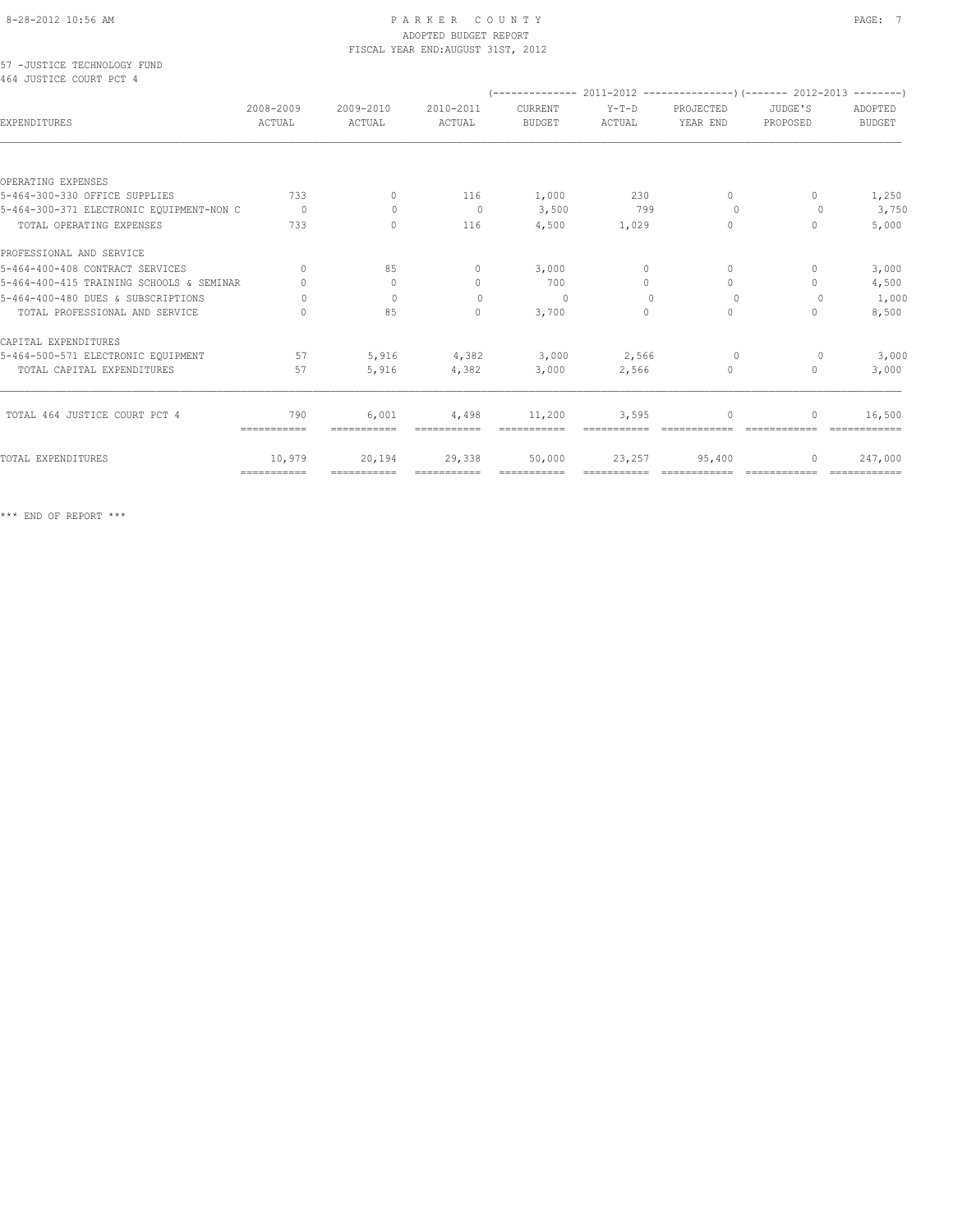#### 8-28-2012 10:56 AM PAGE: 1 PARKER COUNTY ADOPTED BUDGET REPORT FISCAL YEAR END:AUGUST 31ST, 2012

58 -LAW LIBRARY

|                                   | 2008-2009<br>ACTUAL              | 2009-2010<br>ACTUAL | 2010-2011<br>ACTUAL              | CURRENT<br><b>BUDGET</b>         | $Y-T-D$<br>ACTUAL | PROJECTED<br>YEAR END | JUDGE'S<br>PROPOSED | ADOPTED<br><b>BUDGET</b> |
|-----------------------------------|----------------------------------|---------------------|----------------------------------|----------------------------------|-------------------|-----------------------|---------------------|--------------------------|
| REVENUE SUMMARY                   |                                  |                     |                                  |                                  |                   |                       |                     |                          |
| FEES OF OFFICE                    | 44,338                           | 50,206              | 44,984                           | 40,500                           | 38,371            | 37,900                | 0                   | 35,200                   |
| INTEREST INCOME                   | 0                                | $\Omega$            | $\mathbf{0}$                     | $\mathbf{0}$                     | 0                 | 0                     |                     | $\mathbf{0}$             |
| 360 REVENUE                       | $\Omega$                         | $\Omega$            | $\begin{array}{c} \n\end{array}$ | $\begin{array}{c} \n\end{array}$ | $\Omega$          | $\circ$               |                     | $\circ$                  |
| INVESTMENT INCOME                 | $\circ$                          | $\Omega$            | $\mathbf{0}$                     | $\mathbf{0}$                     | $\circ$           | 300                   |                     | $\mathbb O$              |
| OTHER INCOME                      | $\Omega$                         |                     | $\begin{array}{c} \n\end{array}$ | $\Omega$                         | $\Omega$          | $\Omega$              |                     | $\mathbb O$              |
| INTERFUND TRANSFERS IN            | $\begin{array}{c} \n\end{array}$ | $\cap$              | $\begin{array}{c} \n\end{array}$ | $\begin{array}{c} \n\end{array}$ | $\bigcap$         | $\Omega$              | 0                   | 23,912                   |
| 399 REVENUE                       | 0                                | $\mathbf{0}$        | $\Omega$                         | $\circ$                          |                   | $\circ$               | 0                   | 0                        |
| TOTAL REVENUES                    | 44,338                           | 50,206              | 44,984                           | 40,500                           | 38,371            | 38,200                | 0                   | 59,112                   |
| EXPENDITURE SUMMARY               |                                  |                     |                                  |                                  |                   |                       |                     |                          |
| 409 NON DEPARTMENT                | 22,778                           | 3,276               | 23,378                           | 3,305                            | 2,838             | 61,800                | $\mathbf{0}$        | 15,200                   |
| 436 415th DISTRICT COURT          | $\circ$                          | $\bigcap$           | $\Omega$                         | $\circ$                          | $\Omega$          | $\Omega$              | 0                   | 23,912                   |
| LAW LIBRARY                       | $\circ$                          | 18,771              | $\circ$                          | 37,195                           | 12,081            | $\circ$               | 0                   | 20,000                   |
| TOTAL EXPENDITURES                | 22,778                           | 22,047              | 23,378                           | 40,500                           | 14,919            | 61,800                | $\circ$             | 59,112                   |
| REVENUE OVER/(UNDER) EXPENDITURES | 21,560                           | 28,159              | 21,607                           | 0                                | 23,453            | 23,600                | O                   | $\mathbf{0}$             |
|                                   | ============                     | ============        |                                  | ===========                      |                   |                       |                     |                          |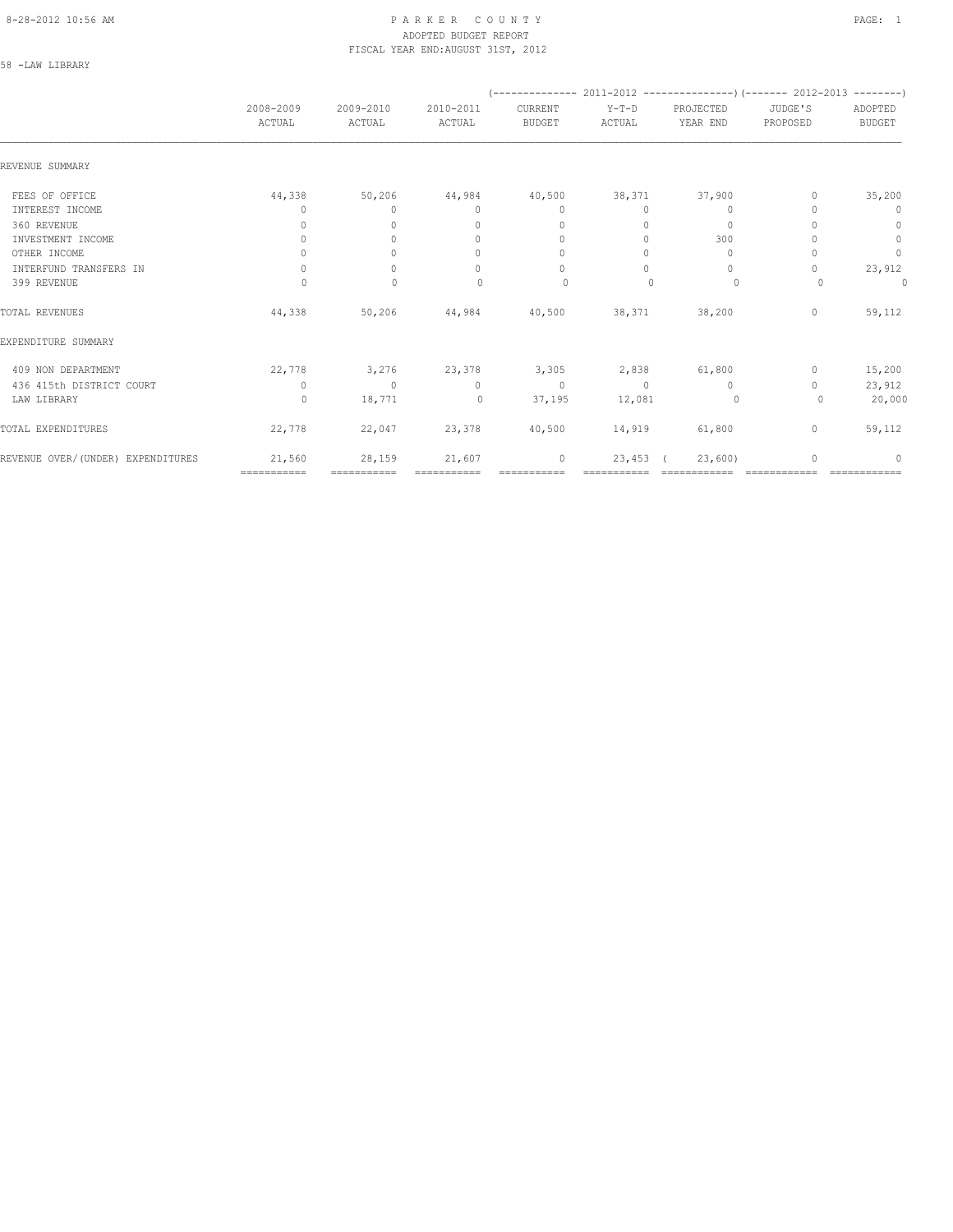58 -LAW LIBRARY

#### 8-28-2012 10:56 AM PAGE: 2 ADOPTED BUDGET REPORT FISCAL YEAR END:AUGUST 31ST, 2012

| REVENUES                                 | 2008-2009<br>ACTUAL | 2009-2010<br>ACTUAL              | 2010-2011<br>ACTUAL              | <b>CURRENT</b><br><b>BUDGET</b>  | $Y-T-D$<br>ACTUAL | PROJECTED<br>YEAR END | JUDGE'S<br>PROPOSED              | ADOPTED<br><b>BUDGET</b>         |
|------------------------------------------|---------------------|----------------------------------|----------------------------------|----------------------------------|-------------------|-----------------------|----------------------------------|----------------------------------|
|                                          |                     |                                  |                                  |                                  |                   |                       |                                  |                                  |
| FEES OF OFFICE                           |                     |                                  |                                  |                                  |                   |                       |                                  |                                  |
| 3-342-000-403 COUNTY CLERK FEES OF OFFIC | 22,798              | 27,706                           | 25,440                           | 23,000                           | 23,110            | 8,600                 | $\Omega$                         | 20,000                           |
| 3-342-000-450 DISTRICT CLERK FEES OF OFF | 21,540              | 22,500                           | 19,544                           | 17,500                           | 15,262            | 29,300                | 0                                | 15,200                           |
| TOTAL FEES OF OFFICE                     | 44,338              | 50,206                           | 44,984                           | 40,500                           | 38,371            | 37,900                | 0                                | 35,200                           |
| INTEREST INCOME                          |                     |                                  |                                  |                                  |                   |                       |                                  |                                  |
| 3-359-000-058 NOW ACCOUNT INTEREST       | $\bigcap$           | $\Omega$                         | $\mathbf{0}$                     | $\Omega$                         | $\Omega$          | 0                     | $\Omega$                         | $\Omega$                         |
| TOTAL INTEREST INCOME                    | $\Omega$            | $\Omega$                         | $\Omega$                         | $\Omega$                         | $\Omega$          | $\Omega$              | $\Omega$                         | $\Omega$                         |
| 360 REVENUE                              |                     |                                  |                                  |                                  |                   |                       |                                  |                                  |
| 3-360-000-058 TEXPOOL INTEREST           | $\circ$             | $\mathbf{0}$                     | $\mathbf{0}$                     | $\circ$                          | $\Omega$          | $\circ$               | $\Omega$                         | $\circ$                          |
| TOTAL 360 REVENUE                        | $\bigcap$           | $\Omega$                         | $\Omega$                         | $\Omega$                         | $\Omega$          | $\Omega$              | $\Omega$                         | $\Omega$                         |
| INVESTMENT INCOME                        |                     |                                  |                                  |                                  |                   |                       |                                  |                                  |
| 3-361-000-058 INTEREST INCOME            | $\circ$             | $\mathbf{0}$                     | $\circ$                          | $\circ$                          | $\mathbf{0}$      | 300                   | $\circ$                          |                                  |
| TOTAL INVESTMENT INCOME                  | $\bigcap$           | $\begin{array}{c} \n\end{array}$ | $\begin{array}{c} \n\end{array}$ | $\begin{array}{c} \n\end{array}$ | $\Omega$          | 300                   | $\begin{array}{c} \n\end{array}$ | $\bigcap$                        |
| OTHER INCOME                             |                     |                                  |                                  |                                  |                   |                       |                                  |                                  |
| 3-370-000-370 MISCELLANEOUS              | $\circ$             | $\mathbf{0}$                     | $\mathbf{0}$                     | $\circ$                          | $\mathbf{0}$      | 0                     | $\circ$                          |                                  |
| TOTAL OTHER INCOME                       | $\Omega$            | $\Omega$                         | $\Omega$                         | $\Omega$                         | $\Omega$          | $\Omega$              | $\Omega$                         | $\begin{array}{c} \n\end{array}$ |
| INTERFUND TRANSFERS IN                   |                     |                                  |                                  |                                  |                   |                       |                                  |                                  |
| 3-371-000-010 TRANSFER FROM FUND 10      | $\bigcap$           | $\Omega$                         | $\mathbf{0}$                     | $\begin{array}{c} \n\end{array}$ | 0                 | $\Omega$              | $\Omega$                         | $\mathbf{0}$                     |
| 3-371-000-399 TRANSFER FROM PRIOR FUND B | $\bigcap$           | $\bigcap$                        | $\bigcap$                        | $\bigcap$                        | $\cap$            | $\Omega$              | $\bigcap$                        | 23,912                           |
| TOTAL INTERFUND TRANSFERS IN             | $\bigcap$           | $\bigcap$                        | $\begin{array}{c} \n\end{array}$ | $\begin{array}{c} \n\end{array}$ | $\Omega$          | $\Omega$              | $\begin{array}{c} \n\end{array}$ | 23,912                           |
| 399 REVENUE                              |                     |                                  |                                  |                                  |                   |                       |                                  |                                  |
| 3-399-000-001 UNEXPENDED FUND BALANCE    | 0                   | $\mathbf{0}$                     | $\mathbf{0}$                     | $\circ$                          | $\mathbf{0}$      | 0                     | $\circ$                          | 0                                |
| TOTAL 399 REVENUE                        | $\bigcap$           | $\Omega$                         | $\Omega$                         | $\Omega$                         | $\Omega$          | $\Omega$              | $\Omega$                         |                                  |
| TOTAL REVENUES                           | 44,338              | 50,206                           | 44,984                           | 40,500                           | 38,371            | 38,200                | $\begin{array}{c} \n\end{array}$ | 59,112                           |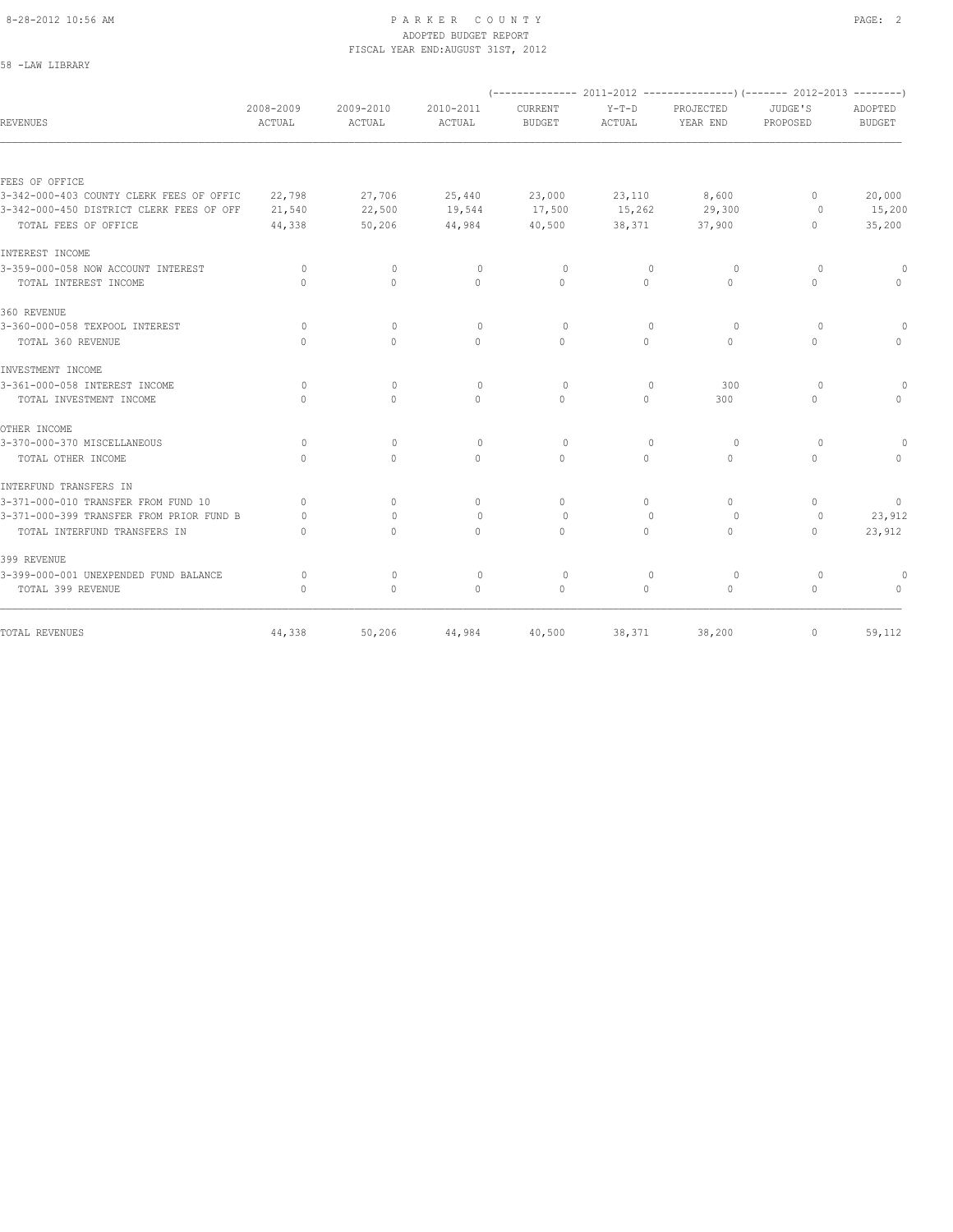PROFESSIONAL AND SERVICE

# 8-28-2012 10:56 AM P A R K E R C O U N T Y PAGE: 3 ADOPTED BUDGET REPORT

|                                                         |                     |                                                 | ADVIIBD DUDGEI NEIVNI<br>FISCAL YEAR END: AUGUST 31ST, 2012 |                          |                 |                       |                     |                          |
|---------------------------------------------------------|---------------------|-------------------------------------------------|-------------------------------------------------------------|--------------------------|-----------------|-----------------------|---------------------|--------------------------|
| 58 -LAW LIBRARY                                         |                     |                                                 |                                                             |                          |                 |                       |                     |                          |
| 409 NON DEPARTMENT                                      |                     |                                                 |                                                             |                          |                 |                       |                     |                          |
|                                                         |                     |                                                 |                                                             |                          |                 |                       |                     |                          |
| EXPENDITURES                                            | 2008-2009<br>ACTUAL | 2009-2010<br>ACTUAL                             | 2010-2011<br>ACTUAL                                         | CURRENT<br>BUDGET        | Y-T-D<br>ACTUAL | PROJECTED<br>YEAR END | JUDGE'S<br>PROPOSED | ADOPTED<br><b>BUDGET</b> |
|                                                         |                     |                                                 |                                                             |                          |                 |                       |                     |                          |
| SALARIES & BENEFITS                                     |                     |                                                 |                                                             |                          |                 |                       |                     |                          |
| SALARIES & WAGES                                        |                     |                                                 |                                                             |                          |                 |                       |                     |                          |
| 5-409-100-120 PART-TIME                                 |                     | $2,407$ $2,407$ $2,400$ $2,400$ $2,077$ $2,400$ |                                                             |                          |                 |                       | 0                   | 2,400                    |
| TOTAL SALARIES & WAGES                                  |                     | 2,407 2,407                                     | 2,407                                                       | 2,400                    | 2,077           | 2,400                 | $\circ$             | 2,400                    |
| 5-409-100-120PART-TIME                                  | PERMANENT NOTES:    |                                                 |                                                             |                          |                 |                       |                     |                          |
|                                                         |                     | TOLD NOT TO ENTER SALARY/BENEFIT INFORMATION.   |                                                             |                          |                 |                       |                     |                          |
| <b>BENEFITS</b>                                         |                     |                                                 |                                                             |                          |                 |                       |                     |                          |
| 5-409-100-201 FICA MATCH                                | 181                 | 181                                             | 181                                                         | 185                      | 156             | $\circ$               | $\circ$             | 185                      |
| 5-409-100-202 EMPLOYEE HOSPITALIZATION                  | 323                 | 423                                             | 437                                                         | 450                      | 399             | $\circ$               | $\mathbf{0}$        | 450                      |
| 5-409-100-203 RETIREMENT PLAN CONTRIBUT                 | 251                 | 265                                             | 284                                                         | 270                      | 206             | $\Omega$              | $\Omega$            | 270                      |
| 5-409-100-204 WORKERS COMPENSATION INSU                 | $\overline{0}$      | $\overline{0}$                                  | $\overline{0}$                                              | $\overline{\phantom{0}}$ | $\sim$ 0        | $\Omega$              | $\Omega$            | 0                        |
| TOTAL BENEFITS                                          | 754                 | 869                                             | 902                                                         | 905                      | 761             | $\Omega$              | $\Omega$            | 905                      |
| 5-409-100-201FICA MATCH                                 | PERMANENT NOTES:    |                                                 |                                                             |                          |                 |                       |                     |                          |
|                                                         |                     | TOLD NOT TO ENTER SALARY/BENEFIT INFORMATION.   |                                                             |                          |                 |                       |                     |                          |
| 5-409-100-202EMPLOYEE HOSPITALIZATION PERMANENT NOTES:  |                     |                                                 |                                                             |                          |                 |                       |                     |                          |
|                                                         |                     | TOLD NOT TO ENTER SALARY/BENEFIT INFORMATION.   |                                                             |                          |                 |                       |                     |                          |
| 5-409-100-203RETIREMENT PLAN CONTRIBUTIPERMANENT NOTES: |                     |                                                 |                                                             |                          |                 |                       |                     |                          |
|                                                         |                     | TOLD NOT TO ENTER SALARY/BENEFIT INFORMATION.   |                                                             |                          |                 |                       |                     |                          |
| 5-409-100-204WORKERS COMPENSATION INSURPERMANENT NOTES: |                     |                                                 |                                                             |                          |                 |                       |                     |                          |
|                                                         |                     | TOLD NOT TO ENTER SALARY/BENEFIT INFORMATION.   |                                                             |                          |                 |                       |                     |                          |
| TOTAL SALARIES & BENEFITS                               | 3,161               | 3,276                                           | 3,308                                                       | 3,305                    | 2,838           | 2,400                 | $\mathbf{0}$        | 3,305                    |
| OPERATING EXPENSES                                      |                     |                                                 |                                                             |                          |                 |                       |                     |                          |
| 5-409-300-330 SUPPLIES                                  | $\Omega$            | $\mathbf{0}$                                    | $\Omega$                                                    | $\Omega$                 | $\Omega$        | $\Omega$              | $\Omega$            | 0                        |

5-409-300-330 SUPPLIES 0 0 0 0 0 0 0 0 TOTAL OPERATING EXPENSES 0 0 0 0 0 0 0 0

5-409-400-481 BOOKS & PUBLICATIONS 0 0 0 0 27,700 0 0 5-409-400-499 MISCELLANEOUS 0 0 0 0 0 0 0 11,895 3-409-400-480 SUBSCRIPTION SERVICE - WES<br>3-409-400-481 BOOKS & PUBLICATIONS 0 0 0 0 0 0 0 27,700 0 0 0<br>3-409-400-499 MISCELLANEOUS 0 0 0 0 0 0 0 0 0 0 11,895<br>TOTAL PROFESSIONAL AND SERVICE 19,617 0 20,069 0 0 59,400 0 11,8

5-409-400-480 SUBSCRIPTION SERVICE - WES  $\begin{array}{cccc} 19,617 & 0 & 20,069 & 0 \\ 5-409-400-481 & BOOKS & & FUBLICATIONS & & 0 & 0 & 0 \\ 5-409-400-499 & MISCELLANEOUS & & 0 & 0 & 0 \end{array}$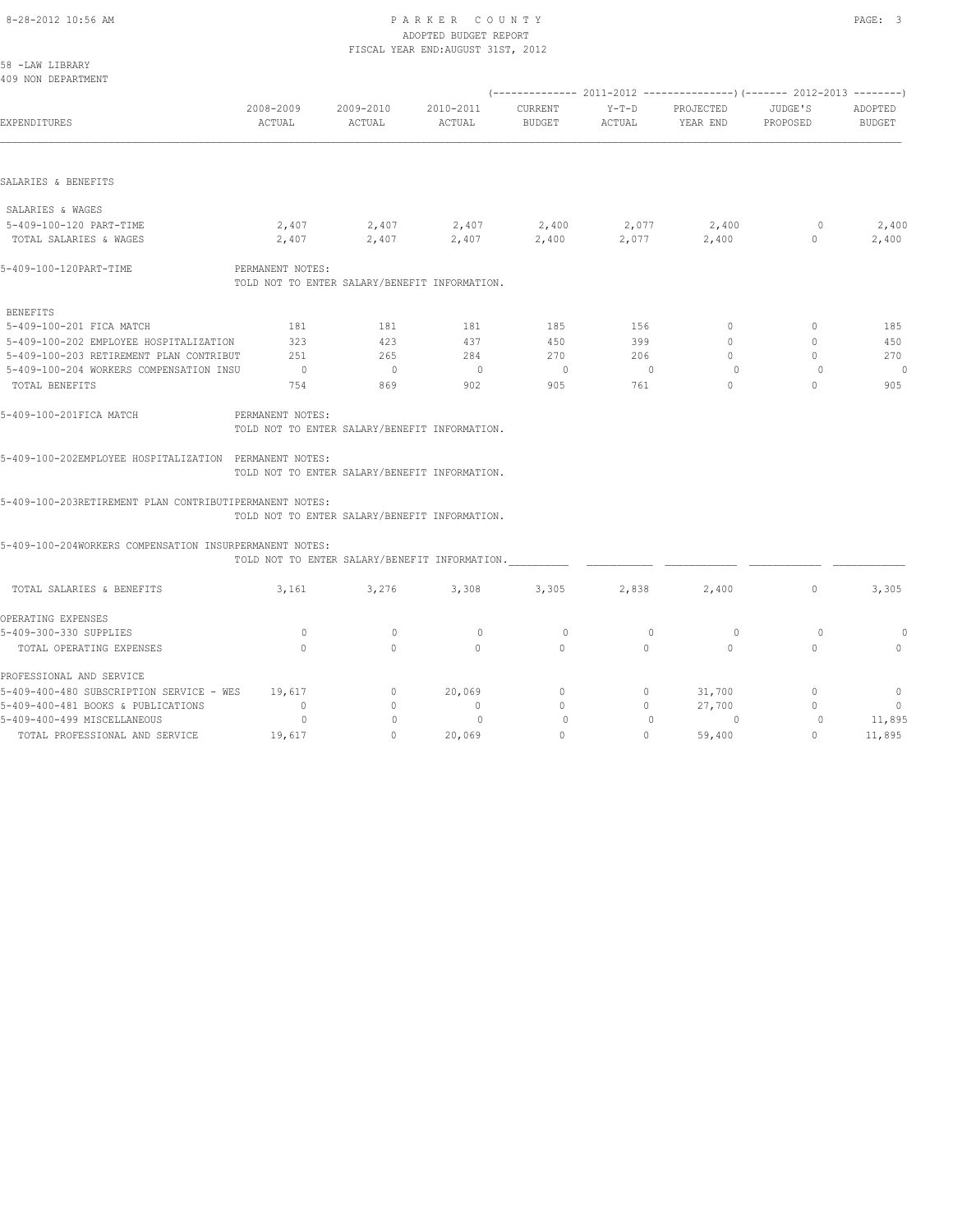#### 8-28-2012 10:56 AM PAGE: 4 ADOPTED BUDGET REPORT FISCAL YEAR END:AUGUST 31ST, 2012

|                                                  | ------------<br>----------- |                     | _________           | ------------             | _____             |                       |                     | ___________              |
|--------------------------------------------------|-----------------------------|---------------------|---------------------|--------------------------|-------------------|-----------------------|---------------------|--------------------------|
| TOTAL 409 NON DEPARTMENT                         | 22,778                      | 3,276               | 23,378              | 3,305                    | 2,838             | 61,800                |                     | 15,200                   |
| TOTAL CAPITAL EXPENDITURES                       |                             |                     | 0                   | 0                        | 0                 |                       |                     | 0                        |
| CAPITAL EXPENDITURES<br>5-409-500-550 REMODELING |                             | 0                   |                     | 0                        |                   | $\Omega$              |                     |                          |
| EXPENDITURES                                     | 2008-2009<br>ACTUAL         | 2009-2010<br>ACTUAL | 2010-2011<br>ACTUAL | CURRENT<br><b>BUDGET</b> | $Y-T-D$<br>ACTUAL | PROJECTED<br>YEAR END | JUDGE'S<br>PROPOSED | ADOPTED<br><b>BUDGET</b> |
| 58 -LAW LIBRARY<br>409 NON DEPARTMENT            |                             |                     |                     |                          |                   |                       |                     |                          |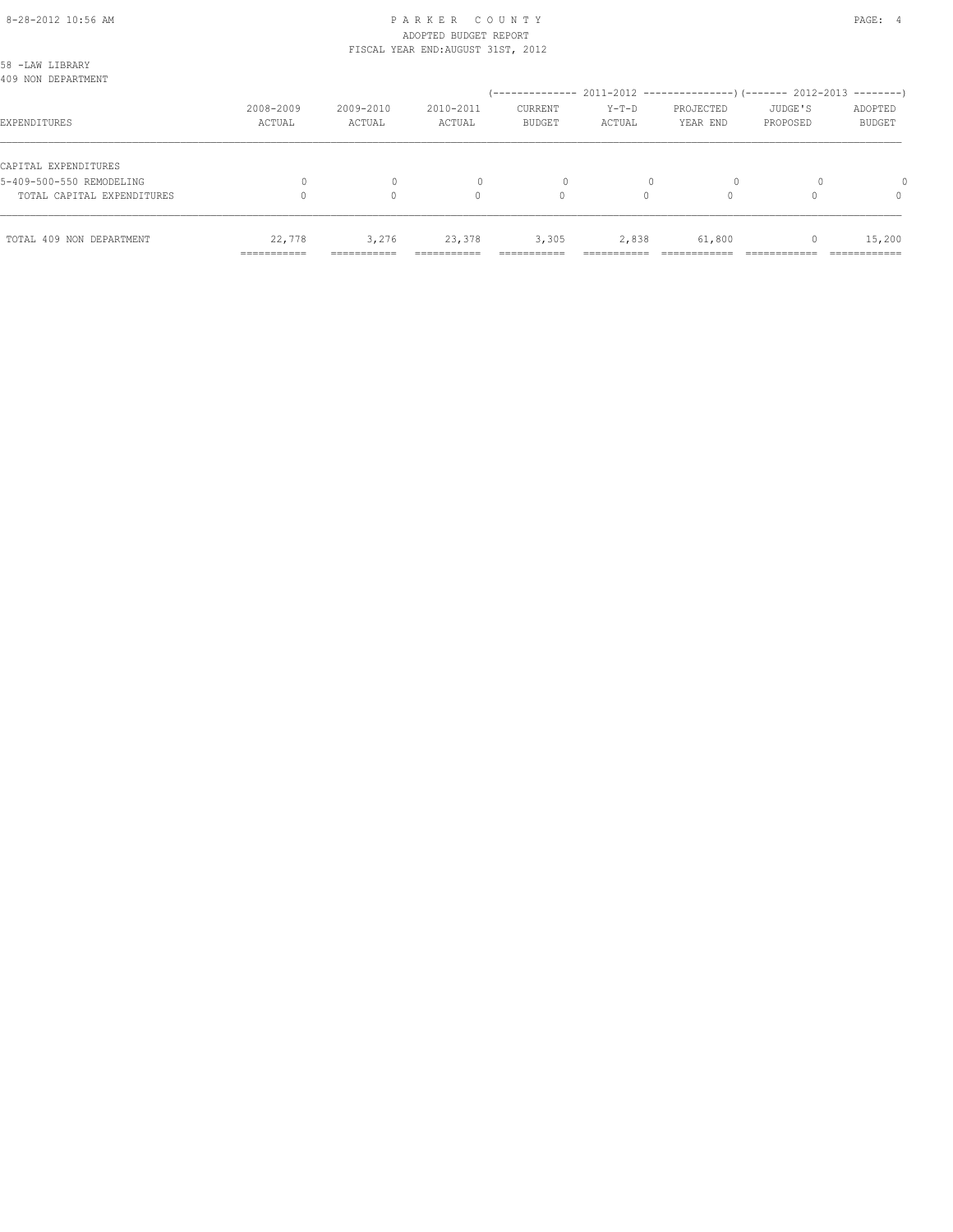# 8-28-2012 10:56 AM P A R K E R C O U N T Y PAGE: 5 ADOPTED BUDGET REPORT

|                                             |                     |                                  | FISCAL YEAR END: AUGUST 31ST, 2012 |                                  |                   |                       |                     |                          |
|---------------------------------------------|---------------------|----------------------------------|------------------------------------|----------------------------------|-------------------|-----------------------|---------------------|--------------------------|
| 58 -LAW LIBRARY<br>436 415th DISTRICT COURT |                     |                                  |                                    |                                  |                   |                       |                     |                          |
| EXPENDITURES                                | 2008-2009<br>ACTUAL | 2009-2010<br>ACTUAL              | 2010-2011<br>ACTUAL                | CURRENT<br><b>BUDGET</b>         | $Y-T-D$<br>ACTUAL | PROJECTED<br>YEAR END | JUDGE'S<br>PROPOSED | ADOPTED<br><b>BUDGET</b> |
|                                             |                     |                                  |                                    |                                  |                   |                       |                     |                          |
| SALARIES & BENEFITS                         |                     |                                  |                                    |                                  |                   |                       |                     |                          |
| SALARIES & WAGES                            |                     |                                  |                                    |                                  |                   |                       |                     |                          |
| 5-436-100-120 PART TIME                     | $\Omega$            | $\mathbf{0}$                     | $\Omega$                           | $\circ$                          |                   | $\circ$               |                     | 20,000                   |
| TOTAL SALARIES & WAGES                      |                     | $\Omega$                         | $\Omega$                           | $\Omega$                         | $\Omega$          | $\Omega$              | $\cap$              | 20,000                   |
| <b>BENEFITS</b>                             |                     |                                  |                                    |                                  |                   |                       |                     |                          |
| 5-436-100-201 FICA MATCH                    | $\Omega$            | $\Omega$                         | $\begin{array}{c} \n\end{array}$   | $\mathbf{0}$                     | 0                 | $\mathbf{0}$          |                     | 1,530                    |
| 5-436-100-203 RETIREMENT PLAN CONTIBUT      |                     | $\begin{array}{c} \n\end{array}$ | $\mathbf{0}$                       | $\begin{array}{c} \n\end{array}$ | $\circ$           | $\Omega$              |                     | 2,182                    |
| 5-436-100-204 WORKERS COMPENSATION INSU     | 0                   | $\Omega$                         |                                    | 0                                |                   | 0                     |                     | 200                      |
| TOTAL BENEFITS                              |                     | $\bigcap$                        | $\cap$                             | $\bigcap$                        |                   | $\Omega$              |                     | 3,912                    |
| TOTAL SALARIES & BENEFITS                   | $\circ$             | $\mathbf{0}$                     | $\mathbf{0}$                       | $\circ$                          | $\circ$           | $\mathbf{0}$          | $\mathbf{0}$        | 23,912                   |
| TOTAL 436 415th DISTRICT COURT              | $\mathbf{0}$        | $\circ$                          | $\mathbf{0}$                       | 0                                | $\circ$           | 0                     | $\mathbf{0}$        | 23,912                   |

=========== =========== =========== =========== =========== ============ ============ ============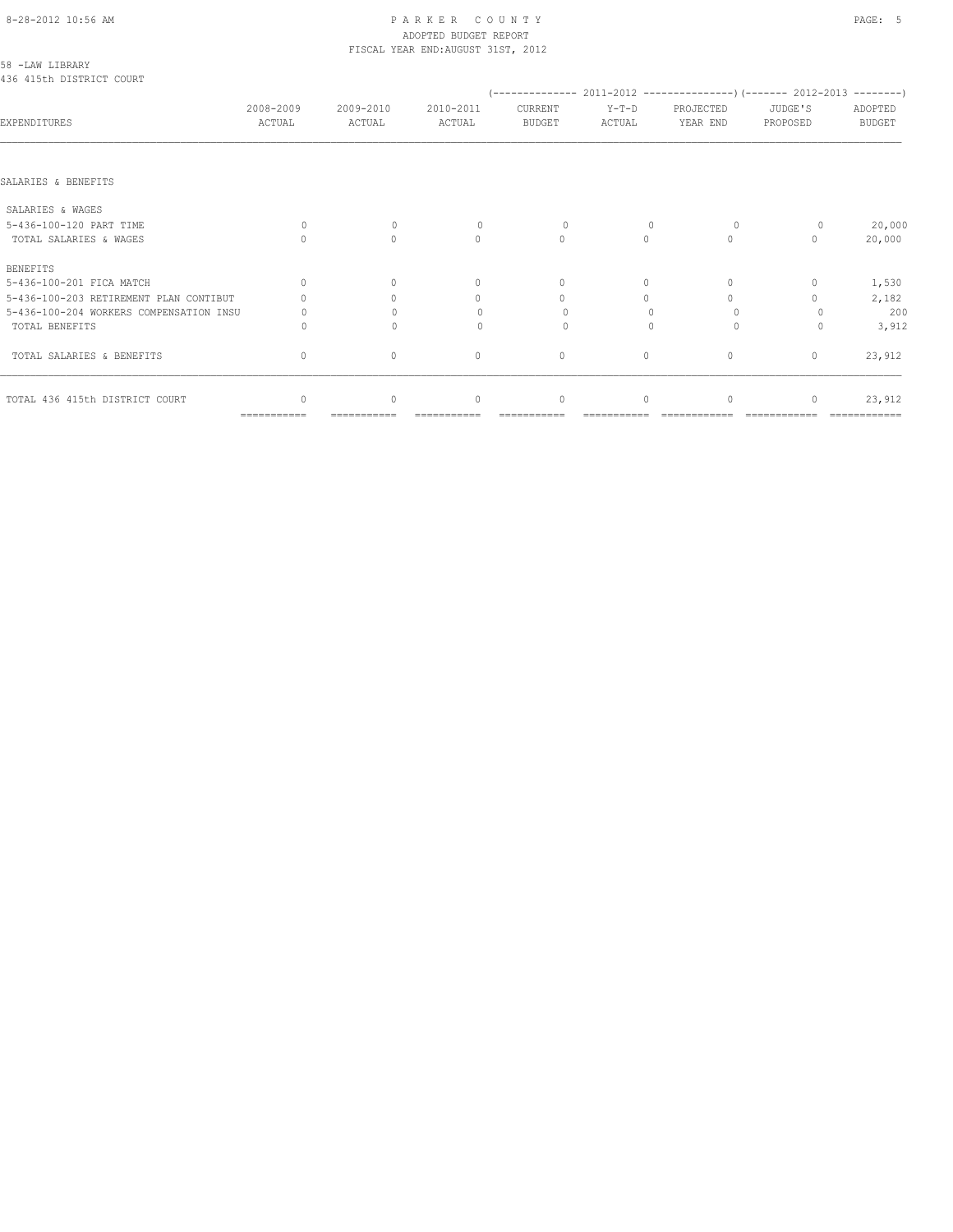#### 8-28-2012 10:56 AM P A R K E R C O U N T Y PAGE: 6 ADOPTED BUDGET REPORT FISCAL YEAR END:AUGUST 31ST, 2012

|                                                               |                               |                                     | TIUVAD IDAN DND.AUGUUI UIUI, 2012 |                                     |                          |                                        |                              |                         |
|---------------------------------------------------------------|-------------------------------|-------------------------------------|-----------------------------------|-------------------------------------|--------------------------|----------------------------------------|------------------------------|-------------------------|
| 58 -LAW LIBRARY<br>LAW LIBRARY                                |                               |                                     |                                   |                                     |                          |                                        |                              |                         |
|                                                               |                               |                                     |                                   |                                     |                          |                                        |                              |                         |
|                                                               | 2008-2009                     | 2009-2010                           | 2010-2011                         | CURRENT                             | $Y-T-D$                  | PROJECTED                              | JUDGE'S                      | ADOPTED                 |
| EXPENDITURES                                                  | ACTUAL                        | ACTUAL                              | ACTUAL                            | <b>BUDGET</b>                       | ACTUAL                   | YEAR END                               | PROPOSED                     | <b>BUDGET</b>           |
|                                                               |                               |                                     |                                   |                                     |                          |                                        |                              |                         |
| SALARIES & BENEFITS                                           |                               |                                     |                                   |                                     |                          |                                        |                              |                         |
| SALARIES & WAGES                                              |                               |                                     |                                   |                                     |                          |                                        |                              |                         |
| 5-800-100-120 PART-TIME                                       | $\Omega$                      | $\mathbf{0}$                        | $\circ$                           | 2,400                               | $\circ$                  | $\Omega$                               | $\cap$                       |                         |
| TOTAL SALARIES & WAGES                                        | $\Omega$                      | $\Omega$                            | $\Omega$                          | 2,400                               | $\circ$                  | $\Omega$                               | $\Omega$                     |                         |
| 5-800-100-120PART-TIME                                        | PERMANENT NOTES:              | NO INCREASE REQUESTED BY LIBRARIAN. |                                   |                                     |                          |                                        |                              |                         |
| <b>BENEFITS</b>                                               |                               |                                     |                                   |                                     |                          |                                        |                              |                         |
| 5-800-100-201 FICA MATCH                                      | $\Omega$                      | $\Omega$                            | $\Omega$                          | 185                                 | $\circ$                  | $\Omega$                               | $\Omega$                     | $\Omega$                |
| 5-800-100-202 EMPLOYEE HOSPITALIZATION                        | $\Omega$                      | $\cap$                              | $\Omega$                          | 430                                 | $\Omega$                 | $\cap$                                 | $\Omega$                     | $\Omega$                |
| 5-800-100-203 RETIREMENT PLAN CONTRIBUT                       | $\Omega$                      | $\Omega$                            | $\mathbf{0}$                      | 270                                 | $\circ$                  | $\Omega$                               | $\circ$                      | $\mathbf{0}$            |
| 5-800-100-204 WORKERS COMPENSATION INSU                       | $\Omega$                      | $\Omega$                            | $\circ$                           | $\circ$                             | $\mathbf{0}$             | $\circ$                                | $\circ$                      |                         |
| TOTAL BENEFITS                                                | $\cap$                        | $\Omega$                            | $\Omega$                          | 885                                 | $\circ$                  | $\circ$                                | $\Omega$                     | $\mathbf{0}$            |
| 5-800-100-202EMPLOYEE HOSPITALIZATION PERMANENT NOTES:        | UNSURE IF THERE ARE INCRESES. |                                     |                                   |                                     |                          |                                        |                              |                         |
| TOTAL SALARIES & BENEFITS                                     | $\circ$                       | $\circ$                             | $\mathbb O$                       | 3,285                               | $\circ$                  | $\circ$                                | $\circ$                      | $\mathbb O$             |
| OPERATING EXPENSES                                            |                               |                                     |                                   |                                     |                          |                                        |                              |                         |
| 5-800-300-330 SUPPLIES                                        | $\mathbf{0}$                  | $\Omega$                            | $\mathbf{0}$                      | $\mathbf{0}$                        | $\circ$                  | $\mathbf{0}$                           | $\mathbf{0}$                 | $\circ$                 |
| 5-800-300-370 OFFICE EQUIPMENT-NON CAP                        | $\Omega$                      | $\bigcap$                           | $\Omega$                          | $\Omega$                            | $\Omega$                 | $\Omega$                               | $\Omega$                     | $\mathbf{0}$            |
| 5-800-300-371 ELECTRONIC EQUIPMENT-NON C                      | $\Omega$                      | $\Omega$                            | $\Omega$                          | $\Omega$                            | $\Omega$                 | $\Omega$                               | $\Omega$                     | $\circ$                 |
| 5-800-300-374 OFFICE FURNITURE-NON CAP                        | $\circ$                       | $\Omega$                            | $\circ$                           | $\circ$                             | $\mathbf{0}$             | $\circ$                                | $\Omega$                     | $\Omega$                |
| TOTAL OPERATING EXPENSES                                      | $\mathbf{0}$                  | $\circ$                             | $\Omega$                          | $\circ$                             | $\circ$                  | $\circ$                                | $\circ$                      | $\circ$                 |
| PROFESSIONAL AND SERVICE                                      |                               |                                     |                                   |                                     |                          |                                        |                              |                         |
| 5-800-400-480 SUBSCRIPTION SERVICE                            | $\circ$                       | 18,533                              | $\circ$                           | 20,000                              | 12,081                   | $\Omega$                               | $\circ$                      | 20,000                  |
| 5-800-400-481 BOOKS & PUBLICATIONS                            | $\mathbf{0}$                  | $\mathbf{0}$                        | $\mathbf{0}$                      | $\mathbf{0}$                        | $\circ$                  | $\circ$                                | $\mathbf{0}$                 | $\mathbb O$             |
| 5-800-400-499 MISCELLANEOUS<br>TOTAL PROFESSIONAL AND SERVICE | $\Omega$<br>$\cap$            | $\Omega$<br>18,533                  | $\circ$<br>$\Omega$               | 13,910<br>33,910                    | $\Omega$<br>12,081       | $\Omega$<br>$\cap$                     | $\Omega$<br>$\cap$           | $\Omega$<br>20,000      |
|                                                               |                               |                                     |                                   |                                     |                          |                                        |                              |                         |
| CAPITAL EXPENDITURES                                          |                               |                                     |                                   |                                     |                          |                                        |                              |                         |
| 5-800-500-570 OFFICE EQUIPMENT                                | $\mathbf{0}$                  | $\mathbf{0}$                        | $\mathbf{0}$                      | $\mathbf{0}$                        | $\circ$                  | $\Omega$                               | $\mathbf{0}$                 | $\mathbf{0}$            |
| 5-800-500-571 ELECTRONIC EQUIPMENT                            | $\mathbf{0}$                  | 238<br>$\mathbb O$                  | $\Omega$                          | $\Omega$<br>$\circ$                 | $\Omega$<br>$\mathbf{0}$ | $\Omega$<br>$\circ$                    | $\Omega$<br>$\circ$          | $\circ$                 |
| 5-800-500-590 OFFICE FURNITURE<br>TOTAL CAPITAL EXPENDITURES  | $\circ$<br>$\Omega$           | 238                                 | 0<br>$\Omega$                     | $\Omega$                            | $\circ$                  | $\Omega$                               | $\Omega$                     | $\circ$                 |
|                                                               |                               |                                     |                                   |                                     |                          |                                        |                              |                         |
| TOTAL LAW LIBRARY                                             | $\mathbf 0$<br>===========    | 18,771<br>$=$ ===========           | $\circ$<br>===========            | 37,195<br>$=$ = = = = = = = = = = = | 12,081                   | $\circ$<br>$=$ = = = = = = = = = = = = | $\mathbf 0$<br>============= | 20,000<br>============= |
| TOTAL EXPENDITURES                                            | 22,778                        | 22,047                              | 23,378                            | 40,500                              | 14,919                   | 61,800                                 | $\mathbf{0}$                 | 59,112                  |
|                                                               | $=$ ===========               | ===========                         | ===========                       | $=$ = = = = = = = = = = =           | ===========              | $=$ ============                       | ============                 | ============            |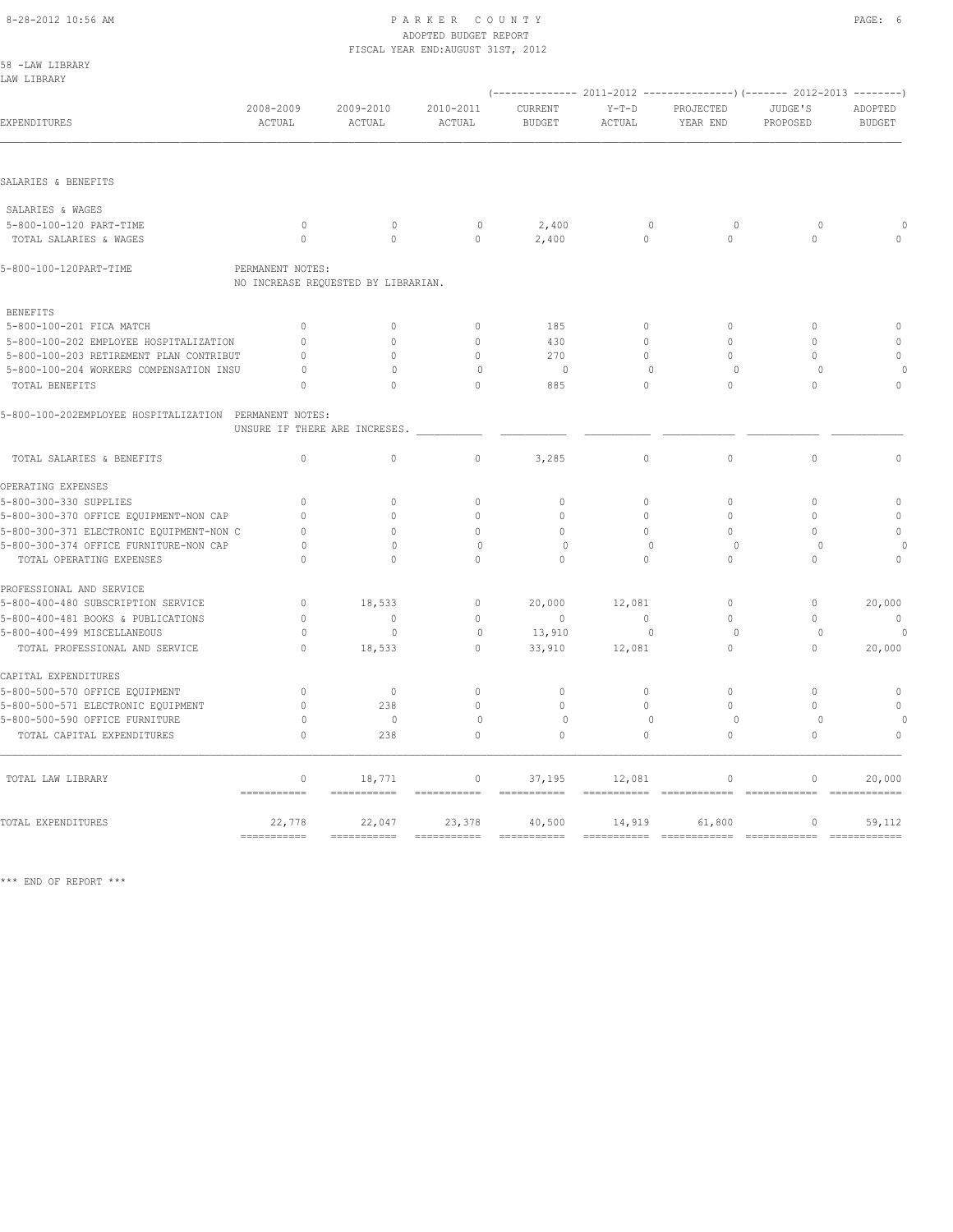#### 8-28-2012 10:56 AM P A R K E R C O U N T Y PAGE: 1 ADOPTED BUDGET REPORT FISCAL YEAR END:AUGUST 31ST, 2012

59 -ESCROW FOR ROAD &BRIDGE

|                                   | 2008-2009<br>ACTUAL              | 2009-2010<br>ACTUAL | 2010-2011<br>ACTUAL              | (--------------<br>CURRENT<br><b>BUDGET</b> | $Y-T-D$<br>ACTUAL | PROJECTED<br>YEAR END            | 2011-2012 --------------------- (------- 2012-2013 ---------)<br>JUDGE'S<br>PROPOSED | ADOPTED<br><b>BUDGET</b>         |
|-----------------------------------|----------------------------------|---------------------|----------------------------------|---------------------------------------------|-------------------|----------------------------------|--------------------------------------------------------------------------------------|----------------------------------|
| REVENUE SUMMARY                   |                                  |                     |                                  |                                             |                   |                                  |                                                                                      |                                  |
| INTERGOVERNMENTAL                 | $\Omega$                         | $\bigcap$           | $\begin{array}{c} \n\end{array}$ | $\begin{array}{c} \n\end{array}$            | 0                 | $\Omega$                         |                                                                                      | $\cap$                           |
| 343 REVENUE                       |                                  |                     | $\mathbf{0}$                     | $\Omega$                                    | $\Omega$          | $\Omega$                         |                                                                                      | 0                                |
| INVESTMENT INCOME                 |                                  |                     | 0                                |                                             | Ω                 |                                  |                                                                                      | 0                                |
| OTHER INCOME                      |                                  |                     | 0                                |                                             |                   |                                  |                                                                                      | 0                                |
| 399 REVENUE                       |                                  |                     | ∩                                | $\Omega$                                    |                   | $\Omega$                         |                                                                                      |                                  |
| TOTAL REVENUES                    | $\begin{array}{c} \n\end{array}$ | $\Omega$            | $\mathbf{0}$                     | $\mathbf{0}$                                | $\circ$           | $\begin{array}{c} \n\end{array}$ | $\cap$                                                                               | $\begin{array}{c} \n\end{array}$ |
| EXPENDITURE SUMMARY               |                                  |                     |                                  |                                             |                   |                                  |                                                                                      |                                  |
| 700 TRANSFER OUT                  | $\Omega$                         | $\mathbf{0}$        | $\begin{array}{c} \n\end{array}$ | 0                                           | $\Omega$          | $\circ$                          | $\Omega$                                                                             | 0                                |
| TOTAL EXPENDITURES                | $\Omega$                         | $\Omega$            | $\mathbf{0}$                     | $\mathbf{0}$                                | $\circ$           | $\mathbf{0}$                     |                                                                                      | $\circ$                          |
| REVENUE OVER/(UNDER) EXPENDITURES | $\Omega$                         | $\cap$              | $\begin{array}{c} \n\end{array}$ | $\Omega$                                    | $\Omega$          | $\cap$                           |                                                                                      | $\cap$                           |
|                                   | ===========                      |                     |                                  |                                             |                   |                                  |                                                                                      |                                  |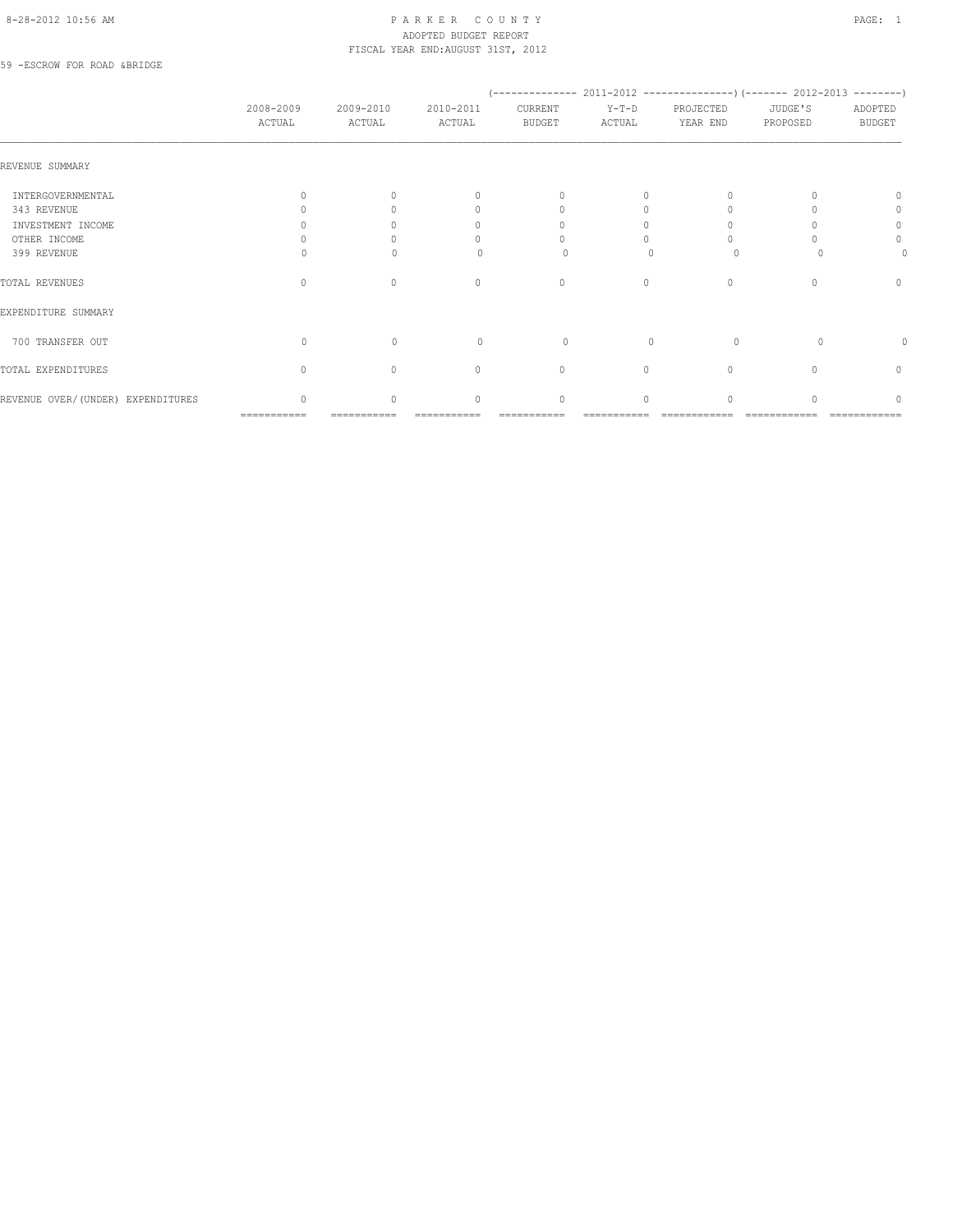#### 8-28-2012 10:56 AM PAGE: 2 ADOPTED BUDGET REPORT FISCAL YEAR END:AUGUST 31ST, 2012

59 -ESCROW FOR ROAD &BRIDGE

|                                          |                                  |                                  |                     |                          |                   |                       | $(---------- 2011-2012$ ----------------) (------- 2012-2013 --------) |                                  |
|------------------------------------------|----------------------------------|----------------------------------|---------------------|--------------------------|-------------------|-----------------------|------------------------------------------------------------------------|----------------------------------|
| <b>REVENUES</b>                          | 2008-2009<br>ACTUAL              | 2009-2010<br>ACTUAL              | 2010-2011<br>ACTUAL | CURRENT<br><b>BUDGET</b> | $Y-T-D$<br>ACTUAL | PROJECTED<br>YEAR END | JUDGE'S<br>PROPOSED                                                    | ADOPTED<br><b>BUDGET</b>         |
|                                          |                                  |                                  |                     |                          |                   |                       |                                                                        |                                  |
| INTERGOVERNMENTAL                        |                                  |                                  |                     |                          |                   |                       |                                                                        |                                  |
| 3-334-000-004 ESCROW FOR PCT 4           | $\Omega$                         | $\Omega$                         | $\Omega$            | $\circ$                  | $\Omega$          | $\Omega$              |                                                                        |                                  |
| TOTAL INTERGOVERNMENTAL                  | $\cap$                           | $\Omega$                         | $\Omega$            | $\Omega$                 | $\Omega$          | $\Omega$              | $\bigcap$                                                              | $\Omega$                         |
| 343 REVENUE                              |                                  |                                  |                     |                          |                   |                       |                                                                        |                                  |
| 3-343-000-015 INSURANCE ADMINISTRATION F | $\Omega$                         | $\Omega$                         | $\Omega$            | $\Omega$                 | $\Omega$          | $\Omega$              | ∩                                                                      |                                  |
| TOTAL 343 REVENUE                        | 0                                | $\circ$                          | $\mathbf{0}$        | $\mathbf{0}$             | $\circ$           | $\mathbf{0}$          | 0                                                                      | $\circ$                          |
| INVESTMENT INCOME                        |                                  |                                  |                     |                          |                   |                       |                                                                        |                                  |
| 3-361-000-059 INTEREST INCOME            | 0                                | $\mathbf{0}$                     | $\mathbf{0}$        | $\circ$                  | $\mathbf{0}$      | 0                     | $\circ$                                                                |                                  |
| TOTAL INVESTMENT INCOME                  | $\bigcap$                        | $\bigcap$                        | $\Omega$            | $\Omega$                 | $\Omega$          | $\bigcap$             | $\bigcap$                                                              | $\begin{array}{c} \n\end{array}$ |
| OTHER INCOME                             |                                  |                                  |                     |                          |                   |                       |                                                                        |                                  |
| 3-370-000-370 MISCELLANEOUS              | $\Omega$                         | $\Omega$                         | $\Omega$            | $\Omega$                 | $\cap$            | $\Omega$              |                                                                        |                                  |
| TOTAL OTHER INCOME                       |                                  | $\begin{array}{c} \n\end{array}$ | $\Omega$            | $\Omega$                 | $\Omega$          | $\Omega$              |                                                                        | $\begin{array}{c} \n\end{array}$ |
| 399 REVENUE                              |                                  |                                  |                     |                          |                   |                       |                                                                        |                                  |
| 3-399-000-001 UNEXPENDED FUND BALANCE    | $\Omega$                         | $\mathbf{0}$                     | $\circ$             | $\circ$                  | $\mathbf{0}$      | 0                     | $\circ$                                                                |                                  |
| TOTAL 399 REVENUE                        | $\begin{array}{c} \n\end{array}$ | $\mathbf{0}$                     | $\mathbf{0}$        | $\mathbf{0}$             | $\circ$           | $\Omega$              | $\begin{array}{c} \n\end{array}$                                       | $\Omega$                         |
| TOTAL REVENUES                           | $\circ$                          | $\circ$                          | $\circ$             | $\circ$                  | $\circ$           | $\circ$               | $\mathbf{0}$                                                           | 0                                |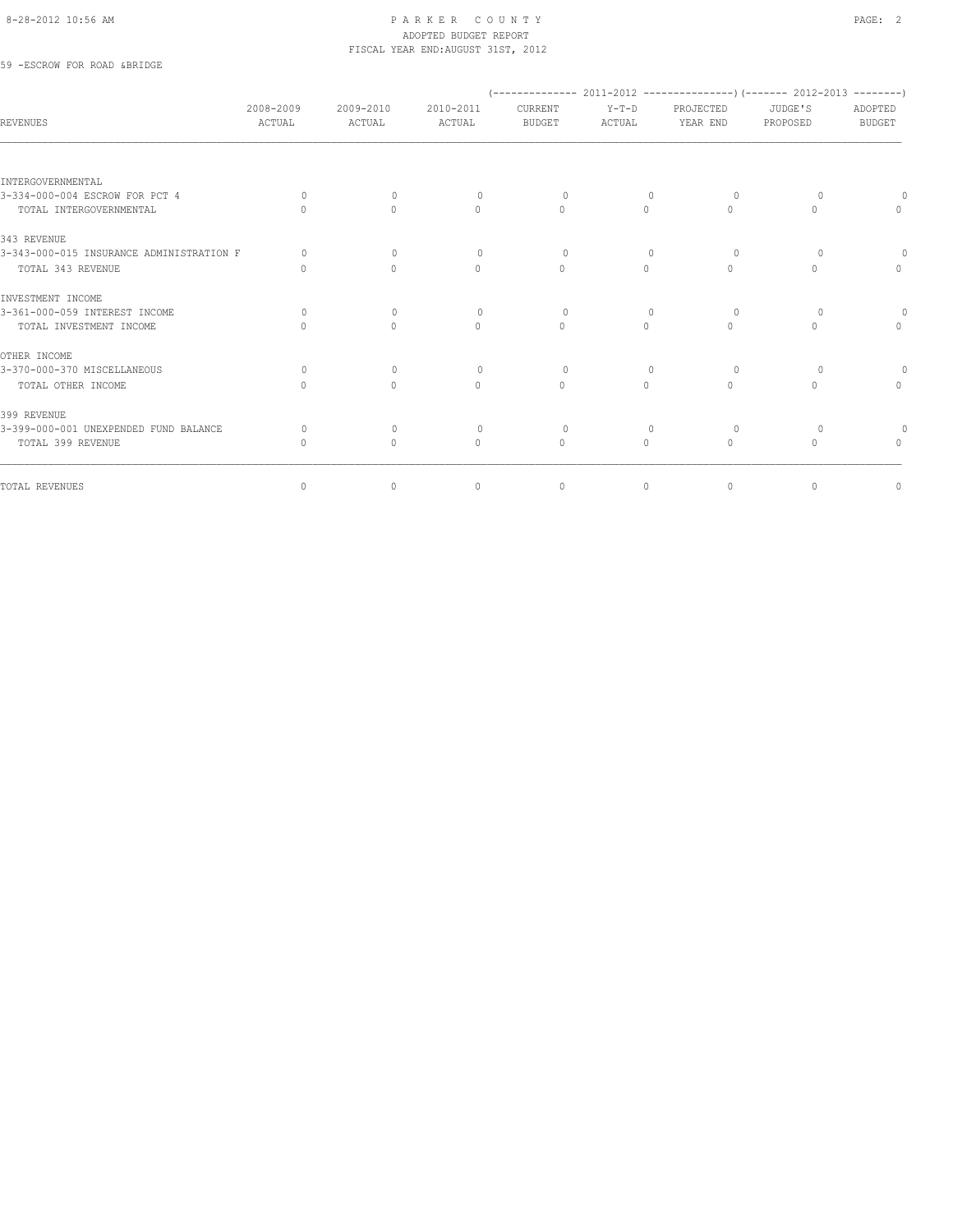# 8-28-2012 10:56 AM P A R K E R C O U N T Y PAGE: 3 ADOPTED BUDGET REPORT

|                                                             |                     |                     | FISCAL YEAR END: AUGUST 31ST, 2012 |                                  |                   |                       |                     |                          |
|-------------------------------------------------------------|---------------------|---------------------|------------------------------------|----------------------------------|-------------------|-----------------------|---------------------|--------------------------|
| 59 -ESCROW FOR ROAD &BRIDGE<br>700 TRANSFER OUT             |                     |                     |                                    |                                  |                   |                       |                     |                          |
| EXPENDITURES                                                | 2008-2009<br>ACTUAL | 2009-2010<br>ACTUAL | 2010-2011<br>ACTUAL                | CURRENT<br><b>BUDGET</b>         | $Y-T-D$<br>ACTUAL | PROJECTED<br>YEAR END | JUDGE'S<br>PROPOSED | ADOPTED<br><b>BUDGET</b> |
| TRANSFERS/DEBT SERVICE<br>5-700-700-010 TRANSFER TO FUND 10 |                     |                     |                                    |                                  |                   |                       |                     |                          |
| TOTAL TRANSFERS/DEBT SERVICE                                |                     | $\cap$              | $\cap$                             | $\bigcap$                        | $\cap$            |                       |                     | $\Omega$                 |
| TOTAL 700 TRANSFER OUT                                      | ===========         |                     | $\begin{array}{c} \n\end{array}$   | $\mathbf{0}$                     | $\Omega$          |                       |                     |                          |
| TOTAL EXPENDITURES                                          | ------------        | $\Omega$            | $\Omega$                           | $\begin{array}{c} \n\end{array}$ | $\bigcap$         |                       |                     |                          |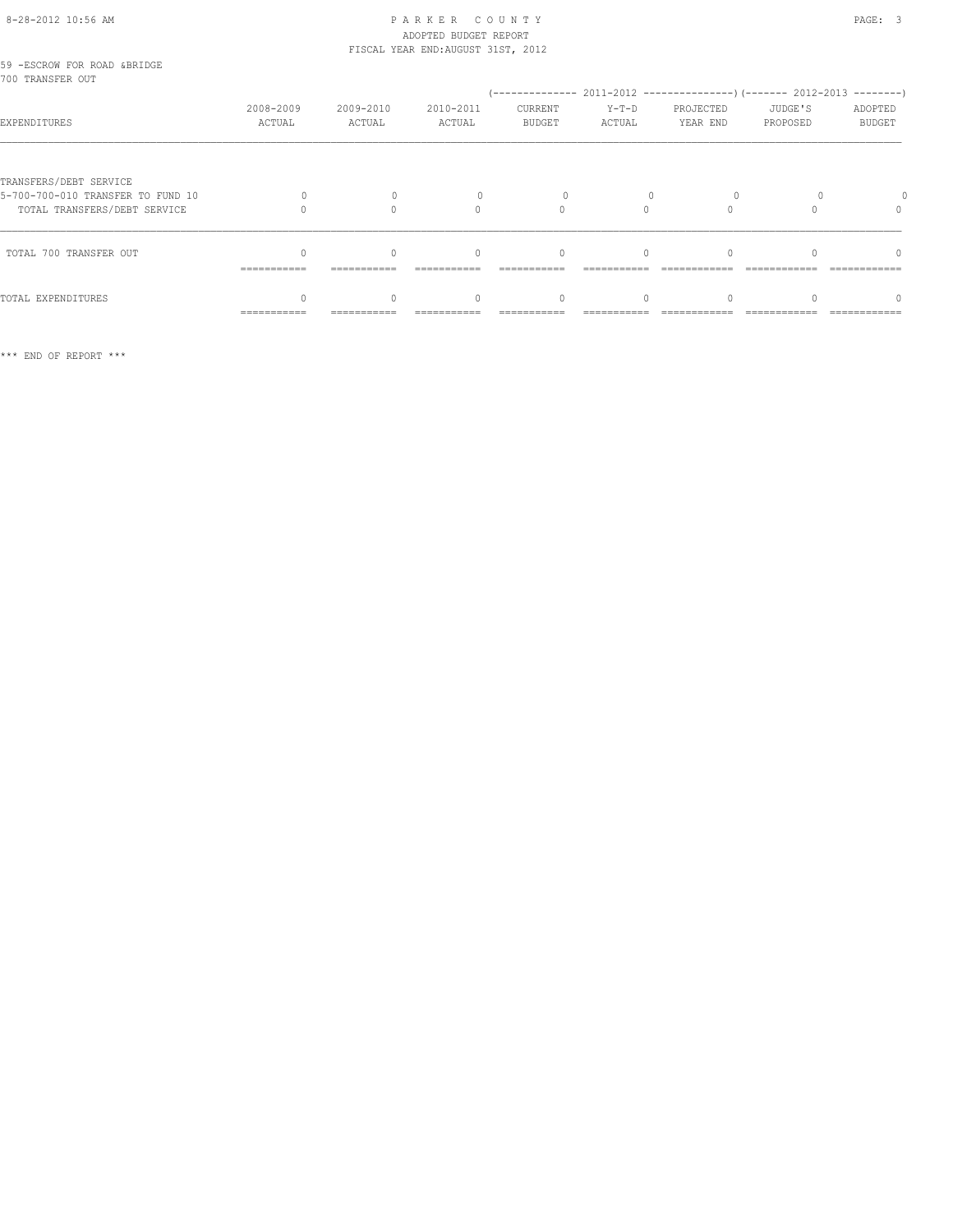#### 8-28-2012 10:56 AM PAGE: 1 PARKER COUNTY ADOPTED BUDGET REPORT FISCAL YEAR END:AUGUST 31ST, 2012

60 -ABANDONED VEHICLES

| 2008-2009<br>ACTUAL              | 2009-2010<br>ACTUAL | 2010-2011<br>ACTUAL              | CURRENT<br><b>BUDGET</b> | $Y-T-D$<br>ACTUAL | PROJECTED<br>YEAR END | JUDGE'S<br>PROPOSED | ADOPTED<br><b>BUDGET</b> |  |
|----------------------------------|---------------------|----------------------------------|--------------------------|-------------------|-----------------------|---------------------|--------------------------|--|
|                                  |                     |                                  |                          |                   |                       |                     |                          |  |
| $\begin{array}{c} \n\end{array}$ | $\Omega$            | $\begin{array}{c} \n\end{array}$ | $\mathbf{0}$             | $\Omega$          | 0                     |                     | $\Omega$                 |  |
|                                  | $\Omega$            | $\begin{array}{c} \n\end{array}$ | $\mathbf{0}$             | $\circ$           | 0                     |                     | 0                        |  |
| $\Omega$                         | $\Omega$            | $\begin{array}{c} \n\end{array}$ | $\mathbf{0}$             | $\Omega$          | $\Omega$              |                     | $\circ$                  |  |
|                                  | $\Omega$            | n                                | $\Omega$                 | $\Omega$          | 120                   |                     | $\mathbf{0}$             |  |
| 81,310                           | 6,370               | 6,650                            | 3,600                    | 3,975             | 43,200                |                     | 3,900                    |  |
| 0                                | 0                   | 0                                | 0                        | $\Omega$          | 0                     |                     | 0                        |  |
| 0                                | $\mathbf{0}$        | $\Omega$                         | 0                        |                   | $\circ$               |                     | 0                        |  |
| 81,310                           | 6,370               | 6,650                            | 3,600                    | 3,975             | 43,320                | 0                   | 3,900                    |  |
|                                  |                     |                                  |                          |                   |                       |                     |                          |  |
| 97,740                           | 8,039               | 3,132                            | 3,600                    | $\mathbf 0$       | 43,200                |                     | 3,900                    |  |
| 97,740                           | 8,039               | 3,132                            | 3,600                    | 0                 | 43,200                | $\mathbf{0}$        | 3,900                    |  |
| 16,430)<br>===========           | 1,669)              | 3,518                            | 0                        | 3,975             | 120                   |                     | n                        |  |
|                                  |                     |                                  |                          |                   |                       |                     | 0                        |  |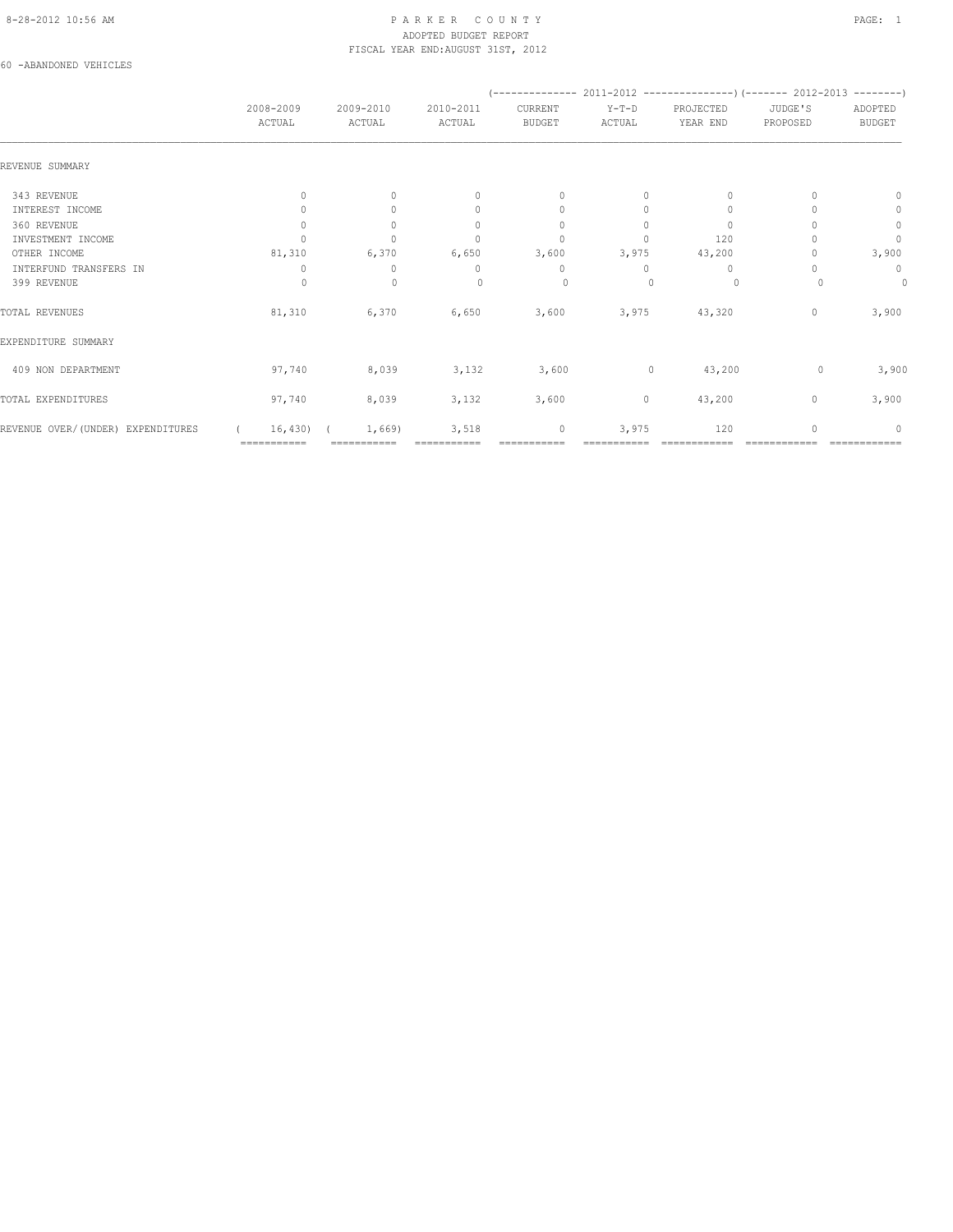#### 8-28-2012 10:56 AM PAGE: 2 ADOPTED BUDGET REPORT FISCAL YEAR END:AUGUST 31ST, 2012

## 60 -ABANDONED VEHICLES

| <b>REVENUES</b>                          | 2008-2009<br>ACTUAL | 2009-2010<br>ACTUAL | 2010-2011<br>ACTUAL | CURRENT<br><b>BUDGET</b> | $Y-T-D$<br><b>ACTUAL</b> | PROJECTED<br>YEAR END | JUDGE'S<br>PROPOSED | ADOPTED<br><b>BUDGET</b> |
|------------------------------------------|---------------------|---------------------|---------------------|--------------------------|--------------------------|-----------------------|---------------------|--------------------------|
|                                          |                     |                     |                     |                          |                          |                       |                     |                          |
| 343 REVENUE                              |                     |                     |                     |                          |                          |                       |                     |                          |
| 3-343-000-015 INSURANCE ADMINISTRATION F | $\Omega$            | $\Omega$            | $\mathbf{0}$        | $\Omega$                 | $\Omega$                 | $\Omega$              | $\Omega$            | $\Omega$                 |
| TOTAL 343 REVENUE                        | $\Omega$            | $\Omega$            | $\Omega$            | $\Omega$                 | $\Omega$                 | $\Omega$              | $\Omega$            | $\Omega$                 |
| INTEREST INCOME                          |                     |                     |                     |                          |                          |                       |                     |                          |
| 3-359-000-060 NOW ACCOUNT INTEREST       | $\Omega$            | $\mathbf{0}$        | $\mathbf{0}$        | $\circ$                  | $\mathbf{0}$             | $\circ$               | $\Omega$            | $\Omega$                 |
| TOTAL INTEREST INCOME                    | $\Omega$            | $\Omega$            | $\Omega$            | $\Omega$                 | $\Omega$                 | $\Omega$              | $\Omega$            | $\Omega$                 |
| 360 REVENUE                              |                     |                     |                     |                          |                          |                       |                     |                          |
| 3-360-000-060 TEXPOOL                    | $\circ$             | $\mathbf{0}$        | $\mathbf{0}$        | $\circ$                  | $\mathbf{0}$             | $\circ$               | $\circ$             | 0                        |
| TOTAL 360 REVENUE                        | $\bigcap$           | $\Omega$            | $\Omega$            | $\Omega$                 | $\Omega$                 | $\Omega$              | $\Omega$            | $\circ$                  |
| INVESTMENT INCOME                        |                     |                     |                     |                          |                          |                       |                     |                          |
| 3-361-000-060 INTEREST INCOME            | $\Omega$            | $\mathbf{0}$        | $\mathbf{0}$        | $\circ$                  | $\mathbf{0}$             | 120                   | $\Omega$            | $\Omega$                 |
| TOTAL INVESTMENT INCOME                  | $\Omega$            | $\Omega$            | $\Omega$            | $\Omega$                 | $\Omega$                 | 120                   | $\Omega$            | $\Omega$                 |
| OTHER INCOME                             |                     |                     |                     |                          |                          |                       |                     |                          |
| 3-370-000-370 MISCELLANEOUS              | 81,310              | 6,370               | 6,650               | 3,600                    | 3,975                    | 43,200                | $\circ$             | 3,900                    |
| TOTAL OTHER INCOME                       | 81,310              | 6,370               | 6,650               | 3,600                    | 3,975                    | 43,200                | 0                   | 3,900                    |
| INTERFUND TRANSFERS IN                   |                     |                     |                     |                          |                          |                       |                     |                          |
| 3-371-000-399 TRANSFER FROM PRIOR FUND B | $\Omega$            | $\Omega$            | $\mathbf{0}$        | $\circ$                  | $\mathbf{0}$             | $\circ$               | $\circ$             | $\circ$                  |
| TOTAL INTERFUND TRANSFERS IN             | $\Omega$            | $\circ$             | $\mathbf{0}$        | $\mathbf{0}$             | 0                        | $\circ$               | 0                   | $\circ$                  |
| 399 REVENUE                              |                     |                     |                     |                          |                          |                       |                     |                          |
| 3-399-000-001 UNEXPENDED FUND BALANCE    | $\Omega$            | $\mathbf{0}$        | $\mathbf{0}$        | $\circ$                  | 0                        | $\circ$               | $\circ$             | $\circ$                  |
| TOTAL 399 REVENUE                        | $\mathbf{0}$        | $\mathbf{0}$        | $\mathbf{0}$        | $\mathbf{0}$             | 0                        | $\circ$               | 0                   | $\circ$                  |
| TOTAL REVENUES                           | 81,310              | 6,370               | 6,650               | 3,600                    | 3,975                    | 43,320                | $\circ$             | 3,900                    |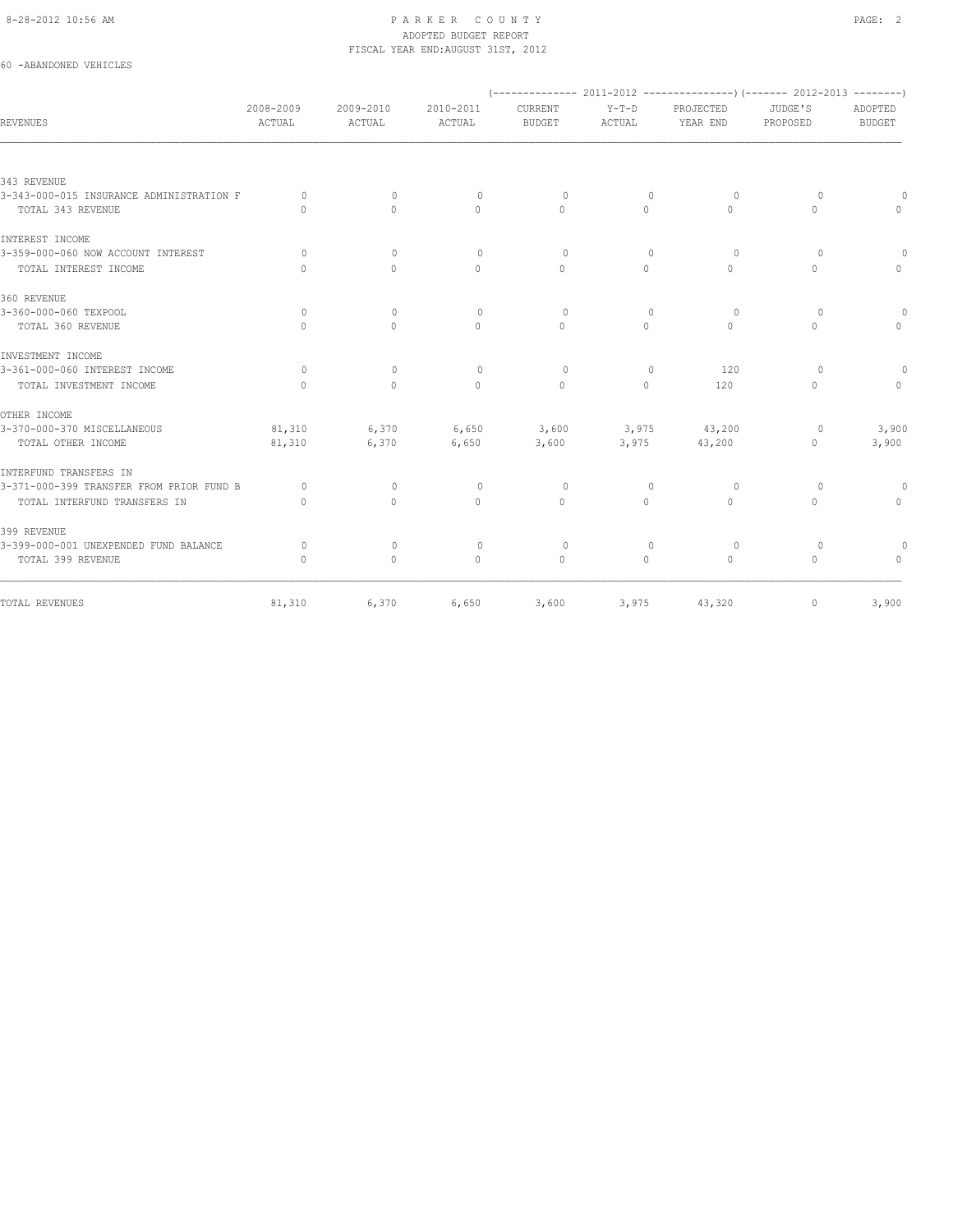# ADOPTED BUDGET REPORT

|                                              |                       |                     | FISCAL YEAR END: AUGUST 31ST, 2012 |                          |                                   |                                                                                                                                                                                                                                                                                                                                              |                |                                  |
|----------------------------------------------|-----------------------|---------------------|------------------------------------|--------------------------|-----------------------------------|----------------------------------------------------------------------------------------------------------------------------------------------------------------------------------------------------------------------------------------------------------------------------------------------------------------------------------------------|----------------|----------------------------------|
| 60 -ABANDONED VEHICLES<br>409 NON DEPARTMENT |                       |                     |                                    |                          |                                   |                                                                                                                                                                                                                                                                                                                                              |                |                                  |
| EXPENDITURES                                 | 2008-2009<br>ACTUAL   | 2009-2010<br>ACTUAL | 2010-2011<br>ACTUAL                | CURRENT<br><b>BUDGET</b> | ACTUAL                            | Y-T-D PROJECTED JUDGE'S<br>YEAR END                                                                                                                                                                                                                                                                                                          | PROPOSED       | ADOPTED<br><b>BUDGET</b>         |
|                                              |                       |                     |                                    |                          |                                   |                                                                                                                                                                                                                                                                                                                                              |                |                                  |
| OPERATING EXPENSES                           |                       |                     |                                    |                          |                                   |                                                                                                                                                                                                                                                                                                                                              |                |                                  |
| 5-409-300-371 ELECTRONIC EQUIPMENT-NON C     | $\sim$ 0              | $\Omega$            | $\Omega$                           | $\Omega$                 |                                   | $\Omega$                                                                                                                                                                                                                                                                                                                                     | $\Omega$       |                                  |
| TOTAL OPERATING EXPENSES                     | $\bigcap$             | $\Omega$            | $\Omega$                           | $\Omega$                 | $\Omega$                          | $\Omega$                                                                                                                                                                                                                                                                                                                                     | $\Omega$       | $\begin{array}{c} \n\end{array}$ |
| PROFESSIONAL AND SERVICE                     |                       |                     |                                    |                          |                                   |                                                                                                                                                                                                                                                                                                                                              |                |                                  |
| 5-409-400-499 MISCELLANEOUS                  | 97,740                | 8,039               | $3,132$ $3,600$                    |                          | $\sim$ 0 $\sim$ 0 $\sim$ 0 $\sim$ | 43,200                                                                                                                                                                                                                                                                                                                                       | $\Omega$       |                                  |
| TOTAL PROFESSIONAL AND SERVICE               | 97,740                | 8,039               | 3,132                              | 3,600                    |                                   | 43,200<br>$\overline{0}$ and $\overline{0}$ and $\overline{0}$ and $\overline{0}$ and $\overline{0}$ and $\overline{0}$ and $\overline{0}$ and $\overline{0}$ and $\overline{0}$ and $\overline{0}$ and $\overline{0}$ and $\overline{0}$ and $\overline{0}$ and $\overline{0}$ and $\overline{0}$ and $\overline{0}$ and $\overline{0}$ and | $\circ$        | $\Omega$                         |
| CAPITAL EXPENDITURES                         |                       |                     |                                    |                          |                                   |                                                                                                                                                                                                                                                                                                                                              |                |                                  |
| 5-409-500-571 ELECTRONIC EQUIPMENT           | $\circ$               | $\circ$             | $\circ$                            | $\circ$                  | $\circ$                           | $\circ$                                                                                                                                                                                                                                                                                                                                      | 0              |                                  |
| TOTAL CAPITAL EXPENDITURES                   | $\cap$                | $\Omega$            | $\begin{array}{c} \n\end{array}$   | $\Omega$                 | $\Omega$                          | $\Omega$                                                                                                                                                                                                                                                                                                                                     | $\bigcap$      | $\Omega$                         |
| OTHER SERVICES                               |                       |                     |                                    |                          |                                   |                                                                                                                                                                                                                                                                                                                                              |                |                                  |
| 5-409-600-699 PROGRAM CONTINGENCIES          | $\Omega$              | $\Omega$            | $\Omega$                           | $\Omega$                 | $\Omega$                          | $\Omega$                                                                                                                                                                                                                                                                                                                                     | 0              | 3,900                            |
| TOTAL OTHER SERVICES                         | $\bigcap$             | $\Omega$            | $\Omega$                           | $\mathbf{0}$             | $\circ$                           | $\circ$                                                                                                                                                                                                                                                                                                                                      | $\mathbf{0}$   | 3,900                            |
| TOTAL 409 NON DEPARTMENT                     | 97,740                | 8,039               | 3,132                              | 3,600                    | $\circ$                           | 43,200                                                                                                                                                                                                                                                                                                                                       | 0              | 3,900                            |
|                                              | $=$ ===========       | ===========         | ------------                       | ===========              | $=$ ===========                   | ==============================                                                                                                                                                                                                                                                                                                               |                |                                  |
| TOTAL EXPENDITURES                           | 97,740<br>=========== | 8,039               | 3,132                              |                          | 3,600 0 43,200                    |                                                                                                                                                                                                                                                                                                                                              | $\overline{0}$ | 3,900                            |
|                                              |                       |                     |                                    |                          |                                   |                                                                                                                                                                                                                                                                                                                                              |                |                                  |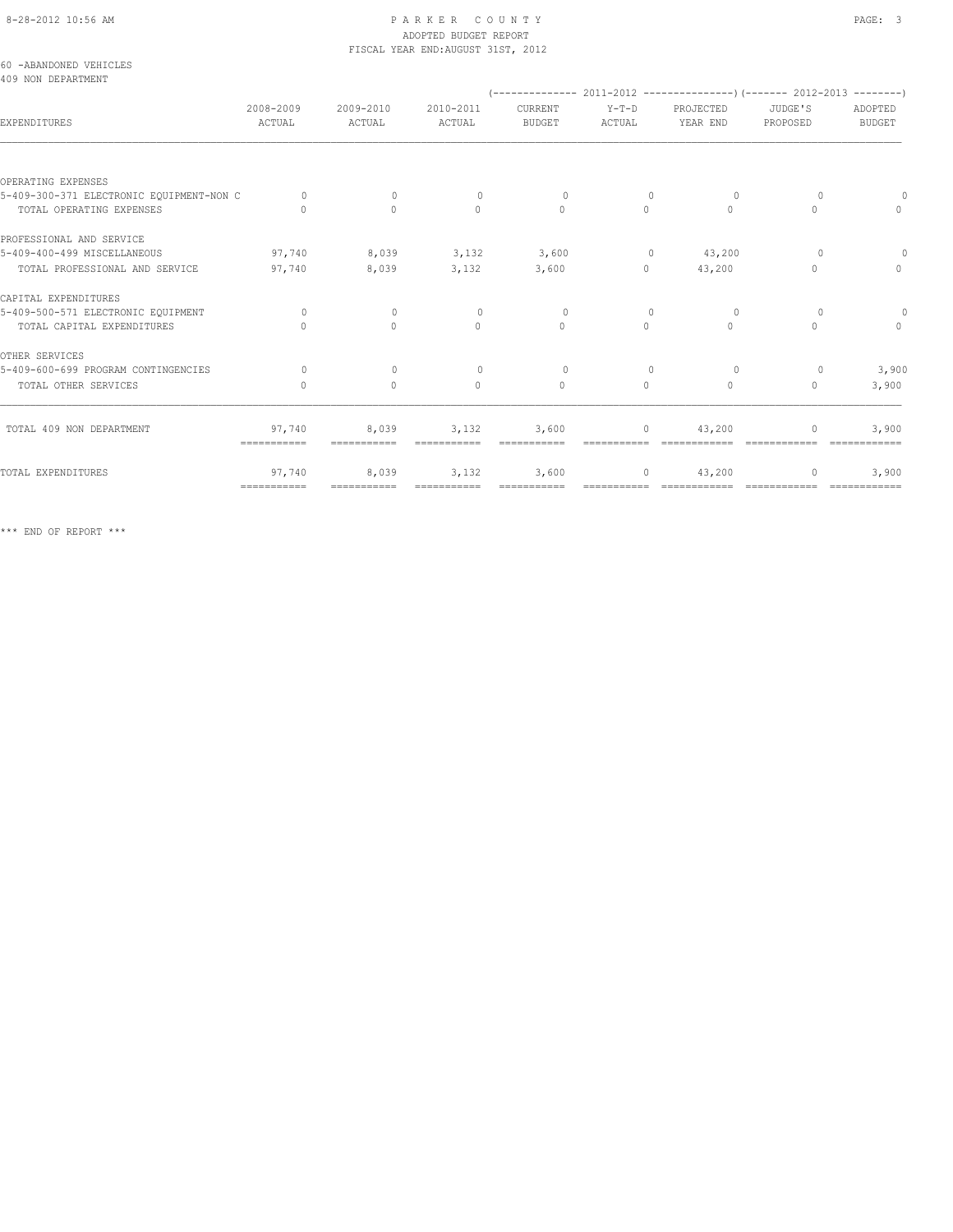#### 8-28-2012 10:56 AM P A R K E R C O U N T Y PAGE: 1 ADOPTED BUDGET REPORT FISCAL YEAR END:AUGUST 31ST, 2012

61 -ESTRAY

|                                   | 2008-2009<br>ACTUAL              | 2009-2010<br>ACTUAL | 2010-2011<br>ACTUAL              | CURRENT<br><b>BUDGET</b>         | Y-T-D<br>ACTUAL | PROJECTED<br>YEAR END | JUDGE'S<br>PROPOSED | ADOPTED<br><b>BUDGET</b>         |
|-----------------------------------|----------------------------------|---------------------|----------------------------------|----------------------------------|-----------------|-----------------------|---------------------|----------------------------------|
|                                   |                                  |                     |                                  |                                  |                 |                       |                     |                                  |
| REVENUE SUMMARY                   |                                  |                     |                                  |                                  |                 |                       |                     |                                  |
| 343 REVENUE                       | $\begin{array}{c} \n\end{array}$ | $\Omega$            | $\begin{array}{c} \n\end{array}$ | $\begin{array}{c} \n\end{array}$ | $\Omega$        | $\Omega$              |                     | $\Omega$                         |
| INTEREST INCOME                   | 0                                | $\Omega$            | $\mathbf{0}$                     | $\mathbf{0}$                     | $\Omega$        | $\cup$                |                     | $\circ$                          |
| 360 REVENUE                       | $\mathbf{0}$                     | $\Omega$            | $\begin{array}{c} \n\end{array}$ | $\mathbf{0}$                     | $\Omega$        | $\Omega$              |                     | $\mathbb O$                      |
| INVESTMENT INCOME                 | $\Omega$                         | $\circ$             | $\mathbf{0}$                     | $\mathbf{0}$                     | 0               |                       |                     | $\mathbf{0}$                     |
| OTHER INCOME                      | 9,220                            | 6,120               | 12,720                           | 10,000                           | 11,645          | 16,300                |                     | 9,000                            |
| INTERFUND TRANSFERS IN            | 0                                | $\mathbf{0}$        | $\mathbf{0}$                     | $\mathbf{0}$                     | $\circ$         | 3,000                 |                     | $\mathbf 0$                      |
| 399 REVENUE                       | 0                                | $\mathbf 0$         | $\begin{array}{c} \n\end{array}$ | 0                                | $\cup$          | 0                     | 0                   | $\circ$                          |
| TOTAL REVENUES                    | 9,220                            | 6,120               | 12,720                           | 10,000                           | 11,645          | 19,305                | $\mathbf{0}$        | 9,000                            |
| EXPENDITURE SUMMARY               |                                  |                     |                                  |                                  |                 |                       |                     |                                  |
| 409 NON DEPARTMENT                | 1,508                            | 8,242               | 8,306                            | 10,000                           | 5,792           | 19,300                | 0                   | 9,000                            |
| 700 TRANSFER OUT                  | $\circ$                          | 19,847              | $\circ$                          | $\circ$                          | 0               | 0                     | 0                   | 0                                |
| TOTAL EXPENDITURES                | 1,508                            | 28,089              | 8,306                            | 10,000                           | 5,792           | 19,300                | 0                   | 9,000                            |
| REVENUE OVER/(UNDER) EXPENDITURES | 7,712                            | 21,969)             | 4,414                            | 0                                | 5,853           | 5                     | $\Omega$            | $\begin{array}{c} \n\end{array}$ |
|                                   | ===========                      | ===========         |                                  |                                  |                 |                       |                     |                                  |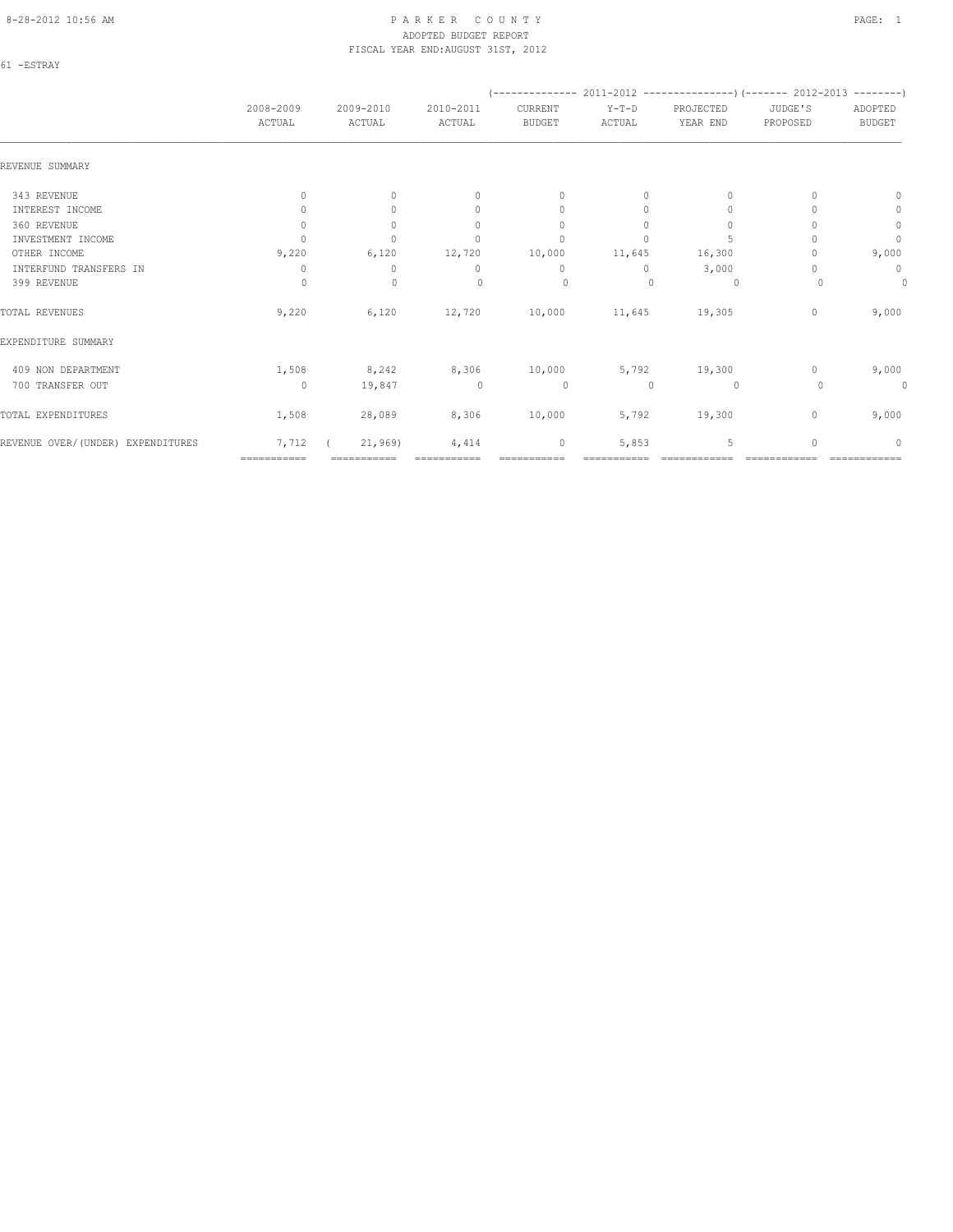61 -ESTRAY

#### 8-28-2012 10:56 AM PAGE: 2 ADOPTED BUDGET REPORT FISCAL YEAR END:AUGUST 31ST, 2012

| REVENUES                                 | 2008-2009<br>ACTUAL | 2009-2010<br>ACTUAL | 2010-2011<br>ACTUAL | CURRENT<br><b>BUDGET</b> | $Y-T-D$<br>ACTUAL | PROJECTED<br>YEAR END | JUDGE'S<br>PROPOSED              | ADOPTED<br><b>BUDGET</b> |
|------------------------------------------|---------------------|---------------------|---------------------|--------------------------|-------------------|-----------------------|----------------------------------|--------------------------|
|                                          |                     |                     |                     |                          |                   |                       |                                  |                          |
| 343 REVENUE                              |                     |                     |                     |                          |                   |                       |                                  |                          |
| 3-343-000-015 INSURANCE ADMINISTRATION F | $\Omega$            | $\mathbf{0}$        | $\mathbf{0}$        | $\circ$                  | 0                 | $\circ$               | $\Omega$                         |                          |
| TOTAL 343 REVENUE                        | $\cap$              | $\bigcap$           | $\Omega$            | $\Omega$                 | $\Omega$          | $\bigcap$             | $\Omega$                         |                          |
| INTEREST INCOME                          |                     |                     |                     |                          |                   |                       |                                  |                          |
| 3-359-000-061 NOW ACCOUNT INTEREST       | $\Omega$            | $\Omega$            | $\Omega$            | $\circ$                  | $\Omega$          | $\circ$               | $\Omega$                         |                          |
| TOTAL INTEREST INCOME                    | $\cap$              | $\cap$              | $\Omega$            | $\Omega$                 | $\Omega$          | $\cap$                | $\Omega$                         |                          |
| 360 REVENUE                              |                     |                     |                     |                          |                   |                       |                                  |                          |
| 3-360-000-061 TEXPOOL INTEREST           | $\Omega$            | $\Omega$            | $\Omega$            | $\Omega$                 | $\Omega$          | $\circ$               | $\Omega$                         |                          |
| TOTAL 360 REVENUE                        | $\bigcap$           | $\Omega$            | $\Omega$            | $\Omega$                 | $\Omega$          | $\bigcap$             | $\Omega$                         |                          |
| INVESTMENT INCOME                        |                     |                     |                     |                          |                   |                       |                                  |                          |
| 3-361-000-061 INTEREST INCOME            | $\Omega$            | $\Omega$            | $\Omega$            | $\Omega$                 | $\Omega$          | -5                    | $\Omega$                         |                          |
| TOTAL INVESTMENT INCOME                  | $\Omega$            | $\circ$             | $\mathbf{0}$        | $\mathbf{0}$             | $\circ$           | 5                     | $\mathbf{0}$                     |                          |
| OTHER INCOME                             |                     |                     |                     |                          |                   |                       |                                  |                          |
| 3-370-000-370 MISCELLANEOUS              | 9,220               | 6,120               | 12,720              | 10,000                   | 11,645            | 16,300                | 0                                | 9,000                    |
| TOTAL OTHER INCOME                       | 9,220               | 6,120               | 12,720              | 10,000                   | 11,645            | 16,300                | $\mathbf{0}$                     | 9,000                    |
| INTERFUND TRANSFERS IN                   |                     |                     |                     |                          |                   |                       |                                  |                          |
| 3-371-000-052 TRANSFER FROM FUND 52      | $\Omega$            | $\circ$             | $\mathbf{0}$        | $\mathbf{0}$             | $\circ$           | 3,000                 | $\begin{array}{c} \n\end{array}$ | $\mathbf{0}$             |
| 3-371-000-399 TRANSFER FROM PRIOR FUND B | $\Omega$            | $\Omega$            | $\mathbf{0}$        | $\circ$                  | $\mathbf{0}$      | 0                     | $\Omega$                         | 0                        |
| TOTAL INTERFUND TRANSFERS IN             | $\Omega$            | $\Omega$            | $\circ$             | $\circ$                  | $\circ$           | 3,000                 | $\mathbf{0}$                     | $\circ$                  |
| 399 REVENUE                              |                     |                     |                     |                          |                   |                       |                                  |                          |
| 3-399-000-001 UNEXPENDED FUND BALANCE    | $\circ$             | $\Omega$            | $\Omega$            | $\Omega$                 | $\Omega$          | $\Omega$              | $\Omega$                         | $\Omega$                 |
| TOTAL 399 REVENUE                        | $\mathbf{0}$        | $\circ$             | $\mathbf{0}$        | $\mathbf{0}$             | $\circ$           | $\circ$               | $\mathbf{0}$                     | $\Omega$                 |
| TOTAL REVENUES                           | 9,220               | 6,120               | 12,720              | 10,000                   | 11,645            | 19,305                | 0                                | 9,000                    |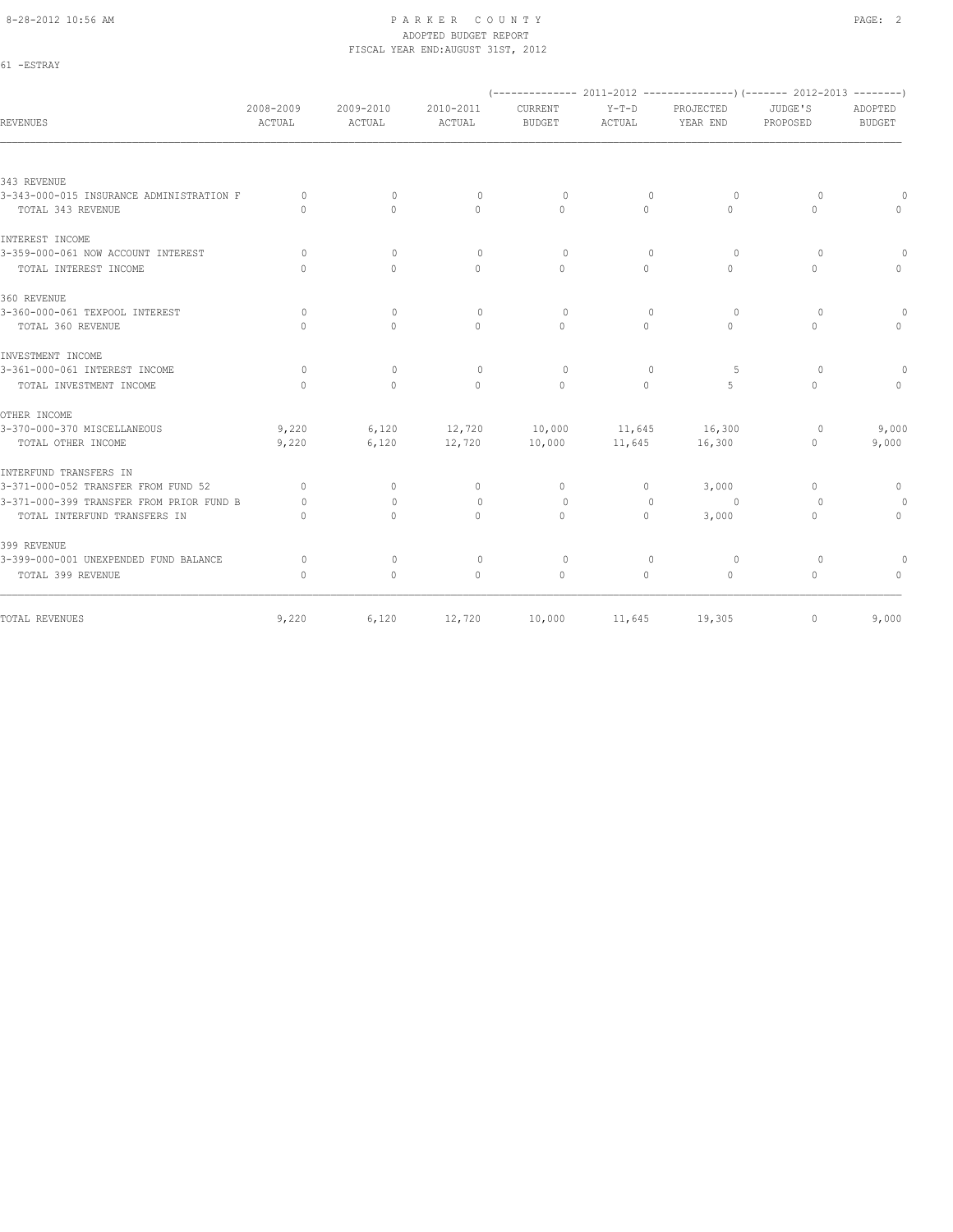#### 8-28-2012 10:56 AM PAGE: 3 ADOPTED BUDGET REPORT FISCAL YEAR END:AUGUST 31ST, 2012

| 61 -ESTRAY<br>409 NON DEPARTMENT |              |              |              |               |          |              |          |               |
|----------------------------------|--------------|--------------|--------------|---------------|----------|--------------|----------|---------------|
|                                  | 2008-2009    | 2009-2010    | 2010-2011    | CURRENT       | $Y-T-D$  | PROJECTED    | JUDGE'S  | ADOPTED       |
| EXPENDITURES                     | ACTUAL       | ACTUAL       | ACTUAL       | <b>BUDGET</b> | ACTUAL   | YEAR END     | PROPOSED | <b>BUDGET</b> |
|                                  |              |              |              |               |          |              |          |               |
| PROFESSIONAL AND SERVICE         |              |              |              |               |          |              |          |               |
| 5-409-400-405 MEDICAL SERVICE    | $\mathbf{0}$ | $\mathbf{0}$ | $\mathbf 0$  | $\mathbf 0$   | 0        | $\mathbf{0}$ | 0        | $\circ$       |
| 5-409-400-499 MISCELLANEOUS      | 1,508        | 2,667        | 8,306        | 10,000        | 5,792    | 19,300       |          | 9,000         |
| TOTAL PROFESSIONAL AND SERVICE   | 1,508        | 2,667        | 8,306        | 10,000        | 5,792    | 19,300       | 0        | 9,000         |
| CAPITAL EXPENDITURES             |              |              |              |               |          |              |          |               |
| 5-409-500-573 TRAILERS           | 0            | 5,575        | $\mathbf{0}$ | $\circ$       |          | 0            |          |               |
| TOTAL CAPITAL EXPENDITURES       | $\Omega$     | 5,575        | $\Omega$     | $\circ$       | $\Omega$ | $\circ$      | $\cap$   | $\circ$       |
| TOTAL 409 NON DEPARTMENT         | 1,508        | 8,242        | 8,306        | 10,000        | 5,792    | 19,300       | 0        | 9,000         |
|                                  | ===========  | ===========  | ===========  | ===========   |          |              |          |               |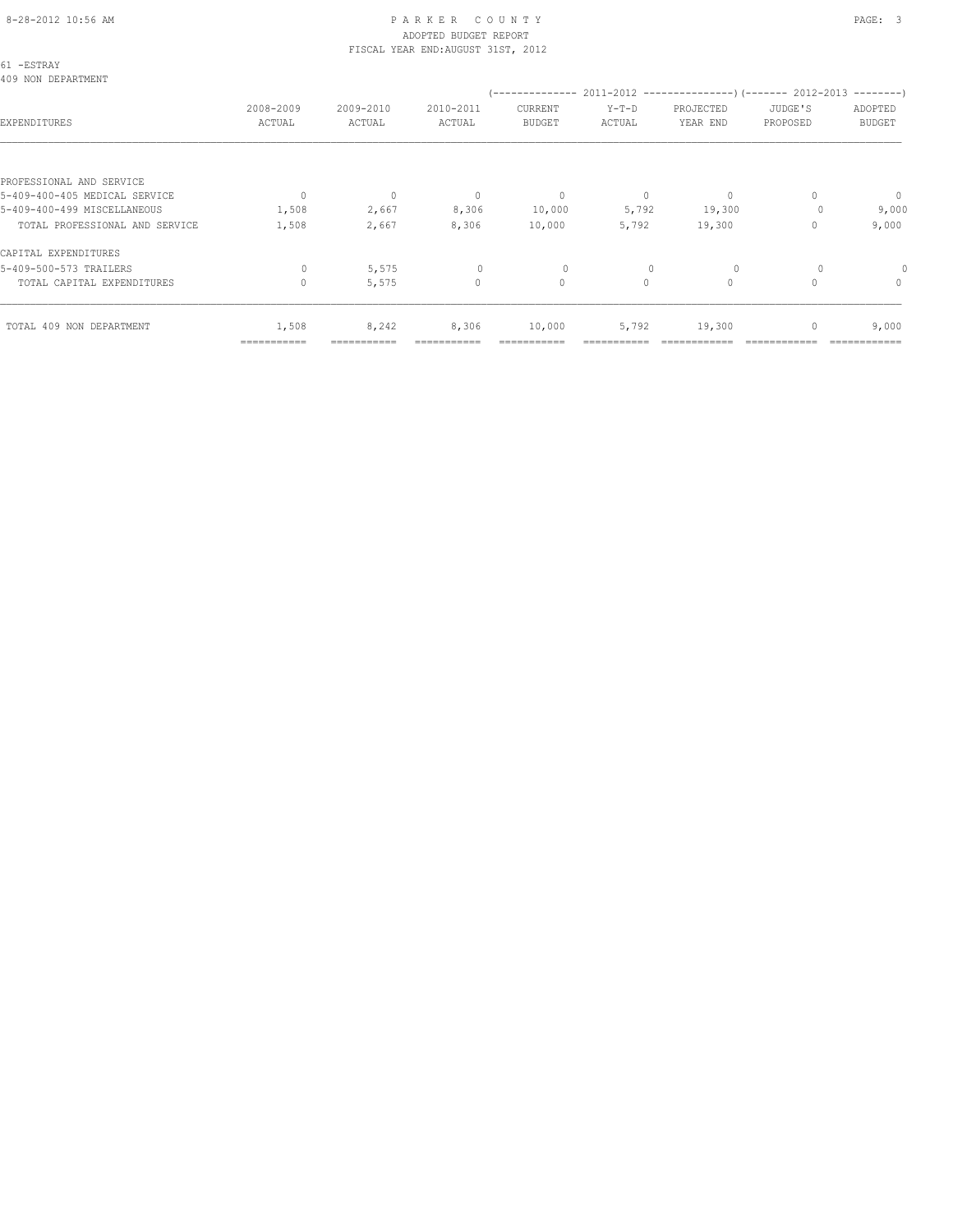#### 8-28-2012 10:56 AM PAGE: 4 ADOPTED BUDGET REPORT FISCAL YEAR END:AUGUST 31ST, 2012

| 61 -ESTRAY<br>700 TRANSFER OUT    |                         |                       |                     |                                  |                   |                       |                     |                                  |
|-----------------------------------|-------------------------|-----------------------|---------------------|----------------------------------|-------------------|-----------------------|---------------------|----------------------------------|
| EXPENDITURES                      | 2008-2009<br>ACTUAL     | 2009-2010<br>ACTUAL   | 2010-2011<br>ACTUAL | CURRENT<br><b>BUDGET</b>         | $Y-T-D$<br>ACTUAL | PROJECTED<br>YEAR END | JUDGE'S<br>PROPOSED | ADOPTED<br><b>BUDGET</b>         |
| TRANSFERS/DEBT SERVICE            |                         |                       |                     |                                  |                   |                       |                     |                                  |
| 5-700-700-052 TRANSFER TO FUND 52 | $\Omega$                | 19,847                | $\mathbf{0}$        |                                  |                   |                       |                     |                                  |
| TOTAL TRANSFERS/DEBT SERVICE      |                         | 19,847                | $\mathbf{0}$        | $\circ$                          | $\circ$           | $\Omega$              |                     | $\mathbf{0}$                     |
| TOTAL 700 TRANSFER OUT            | $\Omega$<br>=========== | 19,847<br>=========== | $\mathbf{0}$        | $\begin{array}{c} \n\end{array}$ | $\Omega$          | $\Omega$              | $\cap$              | $\begin{array}{c} \n\end{array}$ |
|                                   |                         |                       |                     |                                  |                   |                       |                     |                                  |
| TOTAL EXPENDITURES                | 1,508<br>===========    | 28,089                | 8,306               | 10,000                           | 5,792             | 19,300                |                     | 9,000                            |
|                                   |                         |                       |                     |                                  |                   |                       |                     |                                  |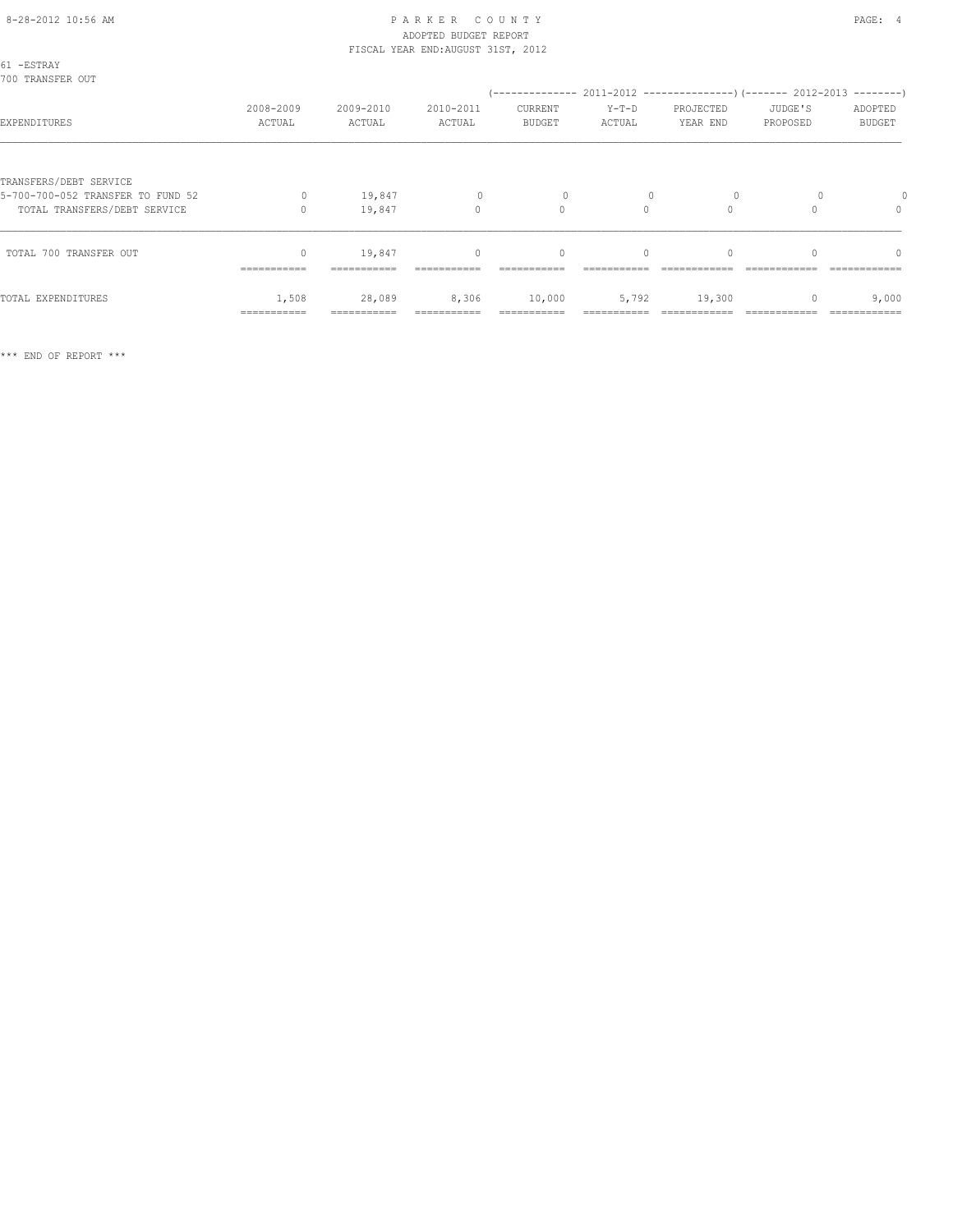#### 8-28-2012 10:56 AM PAGE: 1 PARKER COUNTY PAGE: 1 ADOPTED BUDGET REPORT FISCAL YEAR END:AUGUST 31ST, 2012

62 -PRE TRIAL INTERVENTION

|                                    | 2008-2009<br>ACTUAL | 2009-2010<br>ACTUAL | 2010-2011<br>ACTUAL | CURRENT<br><b>BUDGET</b> | $Y-T-D$<br>ACTUAL | PROJECTED<br>YEAR END | JUDGE'S<br>PROPOSED     | ADOPTED<br><b>BUDGET</b> |
|------------------------------------|---------------------|---------------------|---------------------|--------------------------|-------------------|-----------------------|-------------------------|--------------------------|
| REVENUE SUMMARY                    |                     |                     |                     |                          |                   |                       |                         |                          |
| 333 REVENUE                        | $\circ$             | $\mathbf{0}$        | $\overline{0}$      | $\circ$                  | 0(                |                       | 14)                     | $\overline{0}$           |
| FEES OF OFFICE                     | 2,432               | 3,160               | 2,266               | 2,300                    | 4,597             |                       | $\circ$                 | 4,000                    |
| INTEREST INCOME                    | 0                   | $\mathbf{0}$        | $\mathbf{0}$        | $\mathbf{0}$             | $\circ$           |                       | 14)                     | $\circ$                  |
| INVESTMENT INCOME                  | $\Omega$            | $\mathbf{0}$        | $\Omega$            | $\circ$                  | $\mathbf{0}$      |                       | $\circ$                 | $\circ$                  |
| TOTAL REVENUES                     | 2,432               | 3,160               | 2,266               | 2,300                    | $4,597$ (         |                       | 28)<br>0                | 4,000                    |
| EXPENDITURE SUMMARY                |                     |                     |                     |                          |                   |                       |                         |                          |
| 409 NON DEPARTMENT                 | $\mathbf{0}$        | $\circ$             | $\circ$             | 2,300                    | $\circ$           |                       | $\circ$<br>$\mathbf{0}$ | 4,000                    |
| 570 JUVENILE PROBATION             | $\circ$             | $\mathbf{0}$        | $\circ$             | $\circ$                  | $\mathbf{0}$      |                       | 42                      | $\circ$<br>0             |
| TOTAL EXPENDITURES                 | $\circ$             | $\mathbb O$         | $\circ$             | 2,300                    | $\circ$           |                       | 42<br>0                 | 4,000                    |
| REVENUE OVER/ (UNDER) EXPENDITURES | 2,432               | 3,160               | 2,266               | $\mathbb O$              | 4,597             |                       | 70)<br>$\mathbf{0}$     | $\mathbf{0}$             |
|                                    | ===========         | -----------         |                     |                          |                   |                       |                         |                          |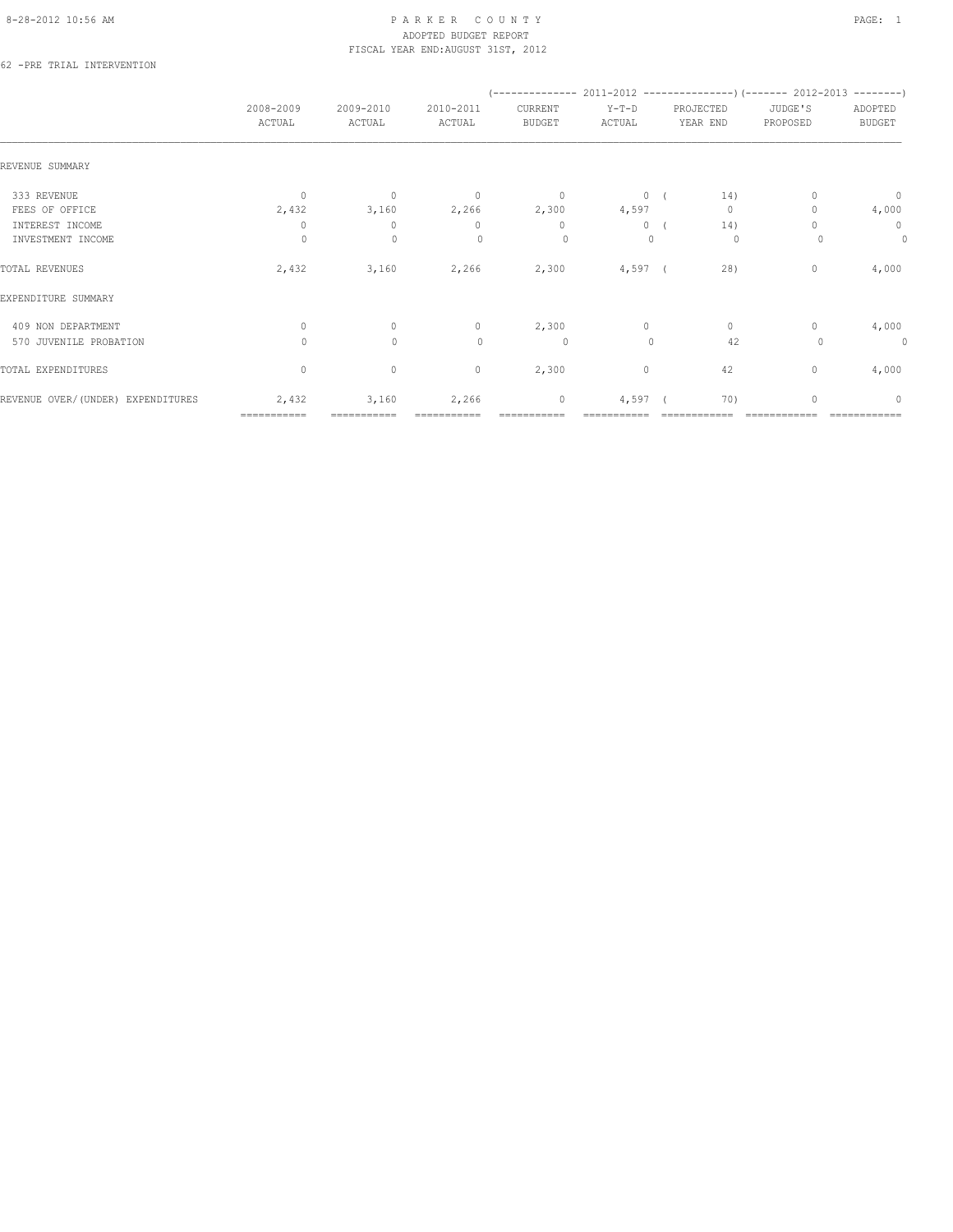#### 8-28-2012 10:56 AM PAGE: 2 ADOPTED BUDGET REPORT FISCAL YEAR END:AUGUST 31ST, 2012

62 -PRE TRIAL INTERVENTION

| <b>REVENUES</b>                          | 2008-2009<br>ACTUAL              | 2009-2010<br>ACTUAL | 2010-2011<br>ACTUAL | CURRENT<br><b>BUDGET</b> | $Y-T-D$<br>ACTUAL | PROJECTED<br>YEAR END | JUDGE'S<br>PROPOSED | ADOPTED<br><b>BUDGET</b> |
|------------------------------------------|----------------------------------|---------------------|---------------------|--------------------------|-------------------|-----------------------|---------------------|--------------------------|
|                                          |                                  |                     |                     |                          |                   |                       |                     |                          |
| 333 REVENUE                              |                                  |                     |                     |                          |                   |                       |                     |                          |
| 3-333-000-370 STATE GRANT                | $\Omega$                         | $\mathbf{0}$        | $\mathbf{0}$        | $\circ$                  | $\circ$           | 14)                   |                     |                          |
| TOTAL 333 REVENUE                        | $\Omega$                         | $\circ$             | $\circ$             | $\mathbf{0}$             | 0(                | 14)                   | $\mathbf{0}$        | $\circ$                  |
| FEES OF OFFICE                           |                                  |                     |                     |                          |                   |                       |                     |                          |
| 3-340-000-562 PRE TRIAL INTERVENTION REV | 2,432                            | 3,160               | 2,266               | 2,300                    | 4,597             | $\circ$               | 0                   | 4,000                    |
| TOTAL FEES OF OFFICE                     | 2,432                            | 3,160               | 2,266               | 2,300                    | 4,597             | $\circ$               | $\mathbf{0}$        | 4,000                    |
| INTEREST INCOME                          |                                  |                     |                     |                          |                   |                       |                     |                          |
| 3-359-000-062 NOW ACCOUNT INTEREST       | 0                                | $\mathbf{0}$        | $\mathbf{0}$        | $\circ$                  | $\circ$           | 14)                   | $\circ$             | $\theta$                 |
| TOTAL INTEREST INCOME                    | $\begin{array}{c} \n\end{array}$ | $\mathbf{0}$        | $\circ$             | $\mathbf{0}$             | $\circ$           | 14)                   | $\mathbf{0}$        | $\circ$                  |
| INVESTMENT INCOME                        |                                  |                     |                     |                          |                   |                       |                     |                          |
| 3-361-000-062 INTEREST INCOME            | 0                                | $\mathbf{0}$        | $\mathbf{0}$        | $\circ$                  | $\mathbf{0}$      | $\circ$               | 0                   |                          |
| TOTAL INVESTMENT INCOME                  | $\circ$                          | $\mathbf{0}$        | $\circ$             | $\mathbf{0}$             | $\circ$           | $\circ$               | $\Omega$            | $\mathbf{0}$             |
| TOTAL REVENUES                           | 2,432                            | 3,160               | 2,266               | 2,300                    | $4,597$ (         | 28)                   | $\mathbf{0}$        | 4,000                    |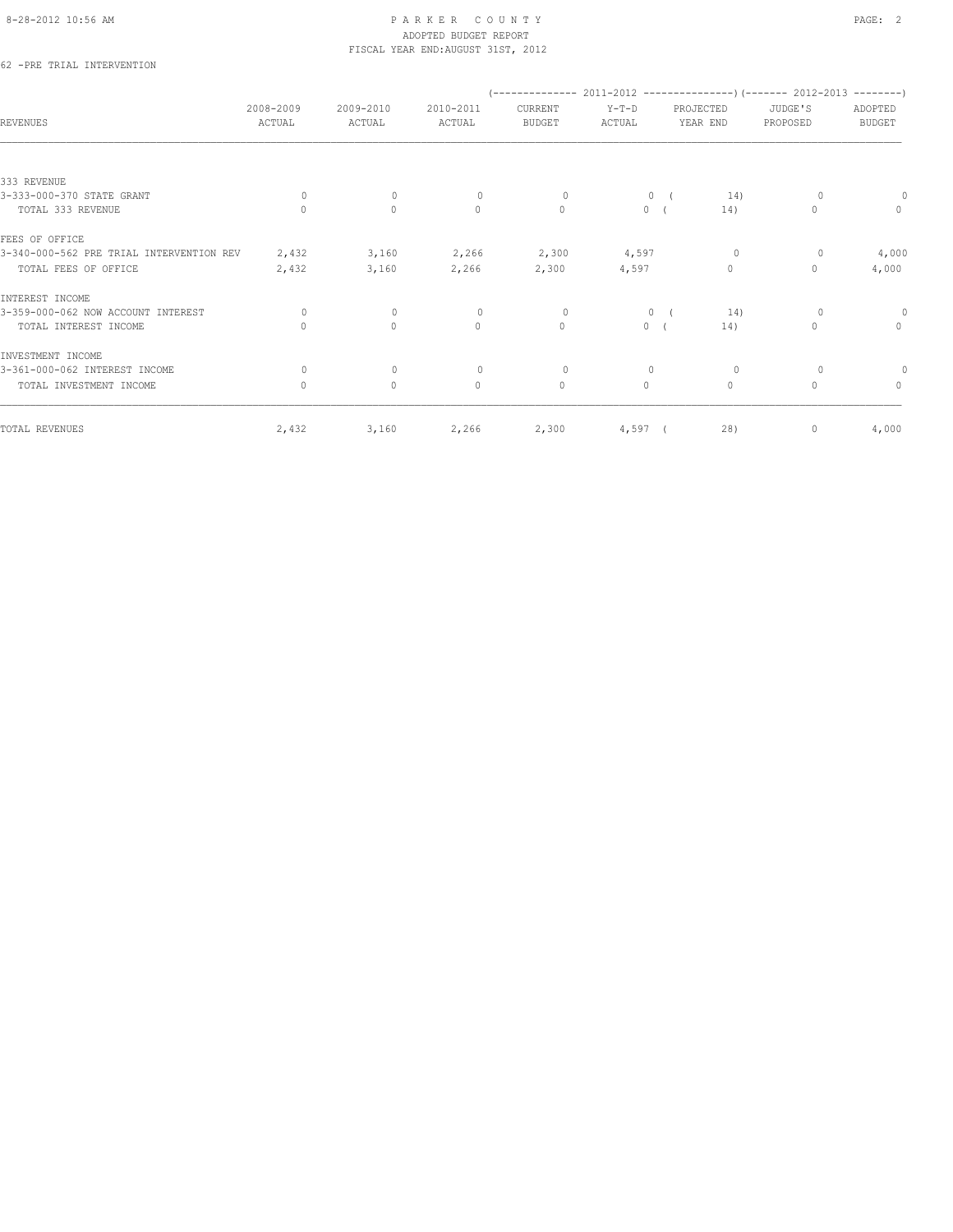# 8-28-2012 10:56 AM P A R K E R C O U N T Y PAGE: 3 ADOPTED BUDGET REPORT

| TOTAL 409 NON DEPARTMENT                                                                  |                     | $\Omega$              | $\mathbf{0}$                       | 2,300                    | $\Omega$          | $\Omega$              |                     | 4,000                    |
|-------------------------------------------------------------------------------------------|---------------------|-----------------------|------------------------------------|--------------------------|-------------------|-----------------------|---------------------|--------------------------|
| TOTAL OTHER SERVICES                                                                      |                     | $\Omega$              | $\mathbf{0}$                       | 2,300                    | 0                 | $\Omega$              |                     | 4,000                    |
| OTHER SERVICES<br>5-409-600-699 PROGRAM CONTINGENCIES                                     |                     | $\Omega$              |                                    | 2,300                    |                   |                       |                     | 4,000                    |
| PROFESSIONAL AND SERVICE<br>5-409-400-499 MISCELLANEOUS<br>TOTAL PROFESSIONAL AND SERVICE | 0                   | $\mathbf 0$<br>$\cap$ | 0<br>$\Omega$                      | 0<br>$\Omega$            | $\Omega$          | $\circ$<br>$\Omega$   |                     | $\circ$                  |
| EXPENDITURES                                                                              | 2008-2009<br>ACTUAL | 2009-2010<br>ACTUAL   | 2010-2011<br>ACTUAL                | CURRENT<br><b>BUDGET</b> | $Y-T-D$<br>ACTUAL | PROJECTED<br>YEAR END | JUDGE'S<br>PROPOSED | ADOPTED<br><b>BUDGET</b> |
| 62 -PRE TRIAL INTERVENTION<br>409 NON DEPARTMENT                                          |                     |                       | FISCAL YEAR END: AUGUST 31ST, 2012 |                          |                   |                       |                     |                          |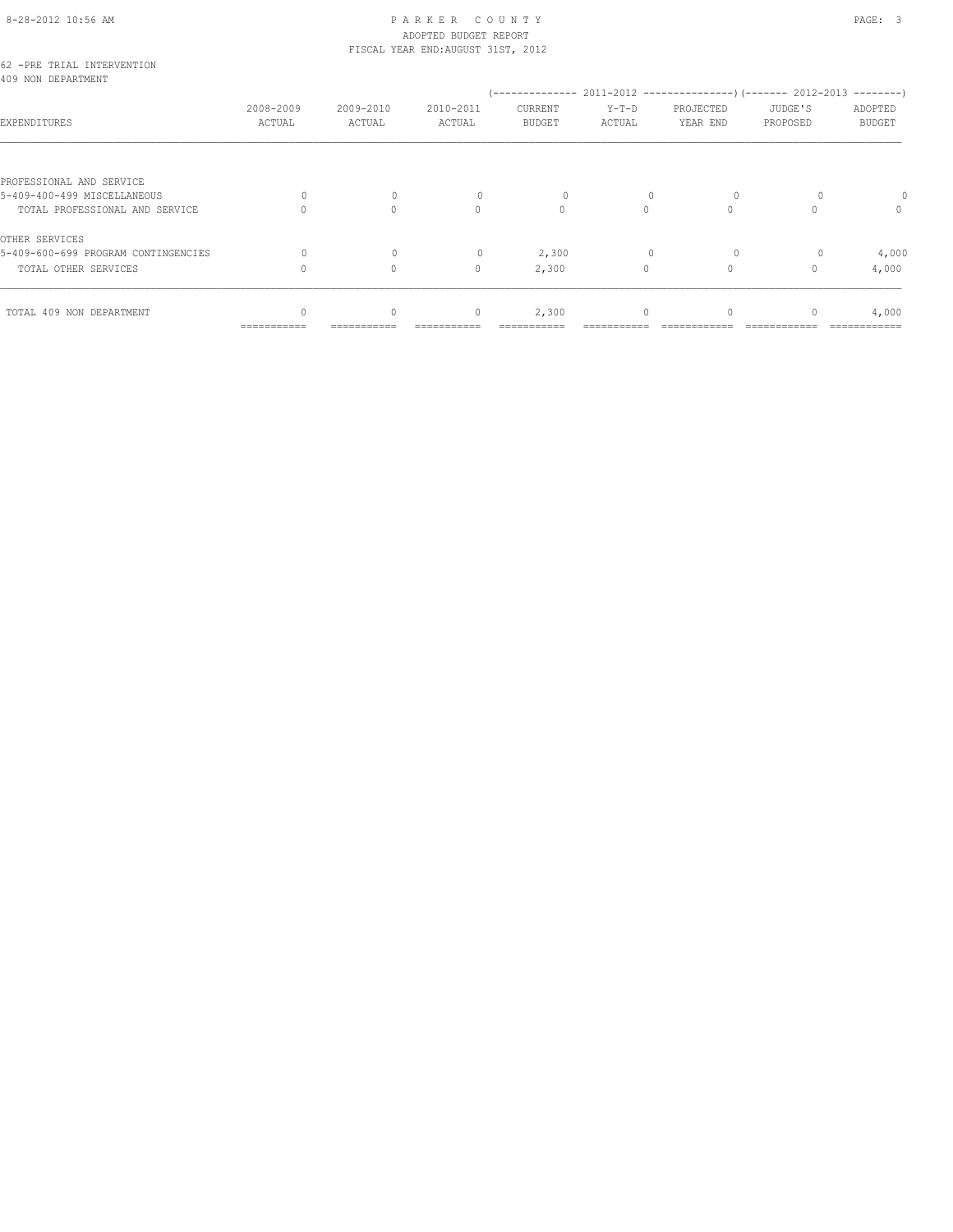# 8-28-2012 10:56 AM P A R K E R C O U N T Y PAGE: 4 ADOPTED BUDGET REPORT

| 62 -PRE TRIAL INTERVENTION<br>570 JUVENILE PROBATION | FISCAL YEAR END: AUGUST 31ST, 2012 |                     |                     |                   |                   |                       |                     |                          |
|------------------------------------------------------|------------------------------------|---------------------|---------------------|-------------------|-------------------|-----------------------|---------------------|--------------------------|
| EXPENDITURES                                         | 2008-2009<br>ACTUAL                | 2009-2010<br>ACTUAL | 2010-2011<br>ACTUAL | CURRENT<br>BUDGET | $Y-T-D$<br>ACTUAL | PROJECTED<br>YEAR END | JUDGE'S<br>PROPOSED | ADOPTED<br><b>BUDGET</b> |
|                                                      |                                    |                     |                     |                   |                   |                       |                     |                          |
| OPERATING EXPENSES                                   |                                    |                     |                     |                   |                   |                       |                     |                          |
| 5-570-300-321 DIVERSIONARY PLACEMENT                 |                                    |                     | $\Omega$            | $\Omega$          | $\Omega$          | 14                    |                     | $\Omega$                 |
| 5-570-300-322 DETENTION                              |                                    |                     | $\mathbf{0}$        |                   | $\Omega$          | 14                    |                     | $\mathbf{0}$             |
| 5-570-300-323 RESIDENTIAL EXPENSE                    |                                    |                     |                     |                   |                   | 14                    |                     |                          |
| TOTAL OPERATING EXPENSES                             |                                    |                     | 0                   | $\Omega$          | $\Omega$          | 42                    |                     |                          |
| TOTAL 570 JUVENILE PROBATION                         | ============                       | $\Omega$            | $\mathbf{0}$        | $\mathbf{0}$      | 0                 | 42                    |                     | $\cap$                   |
| TOTAL EXPENDITURES                                   |                                    | 0                   | $\circ$             | 2,300             | $\circ$           | 42                    |                     | 4,000                    |
|                                                      | ===========                        | ===========         | ===========         | ===========       |                   | ============          |                     | =============            |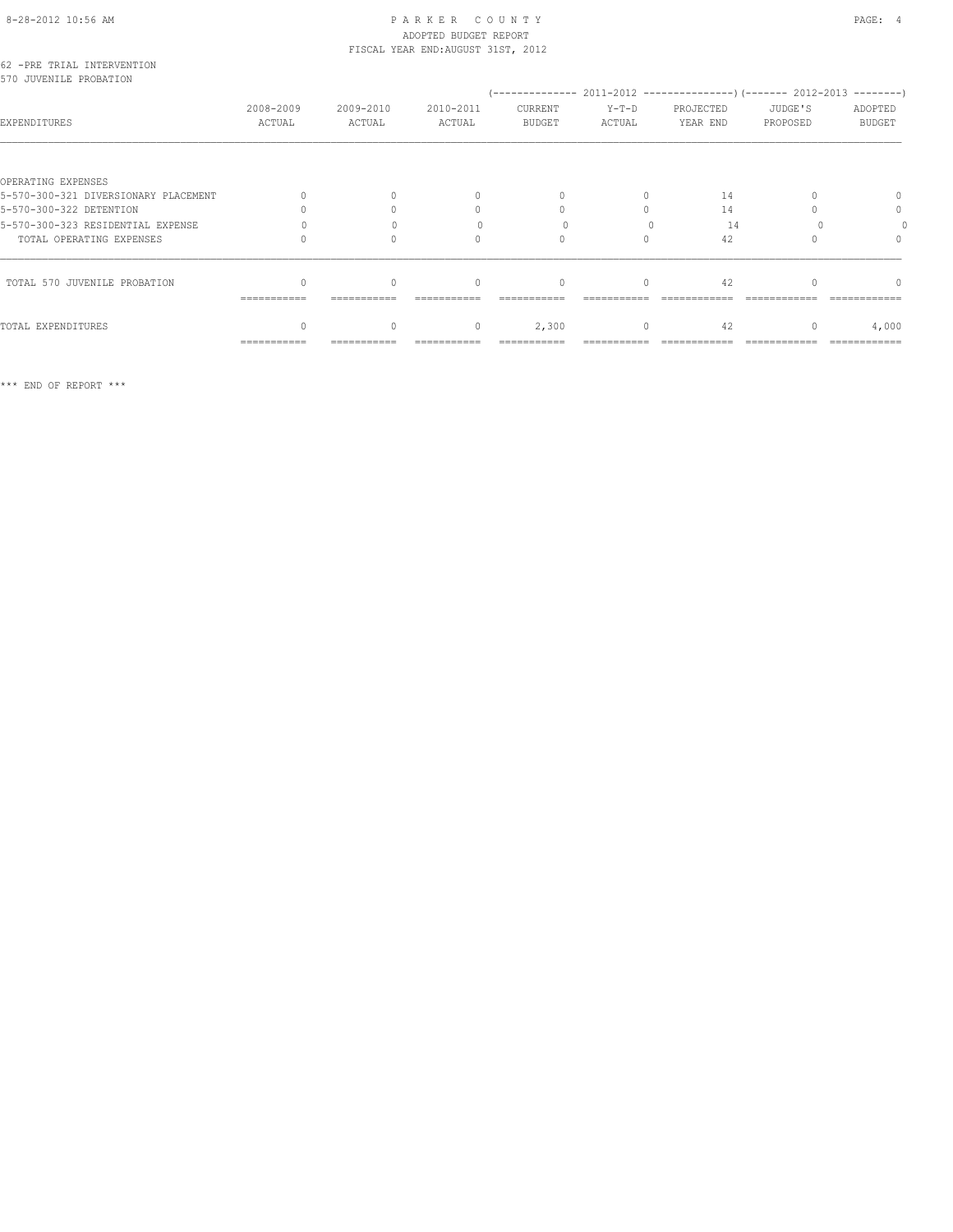#### 8-28-2012 10:56 AM PAGE: 1 PAR K E R C O U N T Y ADOPTED BUDGET REPORT FISCAL YEAR END:AUGUST 31ST, 2012

63 -VOTER REGISTRATION

|                                   | 2008-2009<br>ACTUAL              | 2009-2010<br>ACTUAL              | 2010-2011<br>ACTUAL              | CURRENT<br><b>BUDGET</b> | $Y-T-D$<br>ACTUAL | PROJECTED<br>YEAR END            | JUDGE'S<br>PROPOSED | ADOPTED<br><b>BUDGET</b> |  |
|-----------------------------------|----------------------------------|----------------------------------|----------------------------------|--------------------------|-------------------|----------------------------------|---------------------|--------------------------|--|
| REVENUE SUMMARY                   |                                  |                                  |                                  |                          |                   |                                  |                     |                          |  |
| INTEREST INCOME                   | $\begin{array}{c} \n\end{array}$ | $\begin{array}{c} \n\end{array}$ | $\Omega$                         | $\mathbf{0}$             | $\Omega$          | $\mathbf{0}$                     |                     | 0                        |  |
| INVESTMENT INCOME                 |                                  | $\Omega$                         | $\begin{array}{c} \n\end{array}$ | $\mathbf{0}$             | $\Omega$          | 10                               |                     | $\circ$                  |  |
| OTHER INCOME                      |                                  | 13,746                           | 40,770                           | 39,953                   | 71,822            | 0                                |                     | 5,700                    |  |
| INTERFUND TRANSFERS IN            |                                  | $\Omega$                         | $\Omega$                         | 0                        | $\Omega$          | $\begin{array}{c} \n\end{array}$ |                     | 0                        |  |
| 399 REVENUE                       |                                  | $\mathbf{0}$                     | $\Omega$                         | 0                        |                   | $\circ$                          |                     | $\circ$                  |  |
| TOTAL REVENUES                    | $\mathbf{0}$                     | 13,746                           | 40,770                           | 39,953                   | 71,822            | 10                               | $\mathbf{0}$        | 5,700                    |  |
| EXPENDITURE SUMMARY               |                                  |                                  |                                  |                          |                   |                                  |                     |                          |  |
| 409 NON DEPARTMENT                | $\begin{array}{c} \n\end{array}$ | $\circ$                          | 4,258                            | $\circ$                  | 450               | $\mathbf{0}$                     |                     | $\circ$                  |  |
| 490 ELECTION                      | $\mathbf{0}$                     | 13,746                           | 36,822                           | 39,953                   | 47,331            | $\circ$                          |                     | 5,700                    |  |
| 700 TRANSFER OUT                  | $\Omega$                         | 39,492                           | $\Omega$                         | $\circ$                  | $\mathbf{0}$      | $\circ$                          |                     | $\circ$                  |  |
| TOTAL EXPENDITURES                | $\mathbf{0}$                     | 53,239                           | 41,080                           | 39,953                   | 47,781            | $\mathbf{0}$                     | $\mathbf{0}$        | 5,700                    |  |
| REVENUE OVER/(UNDER) EXPENDITURES | $\cap$                           | $39,492$ ) (                     | 310)                             | $\mathbf{0}$             | 24,041            | 10                               |                     | $\Omega$                 |  |
|                                   | ===========                      |                                  |                                  |                          |                   |                                  |                     |                          |  |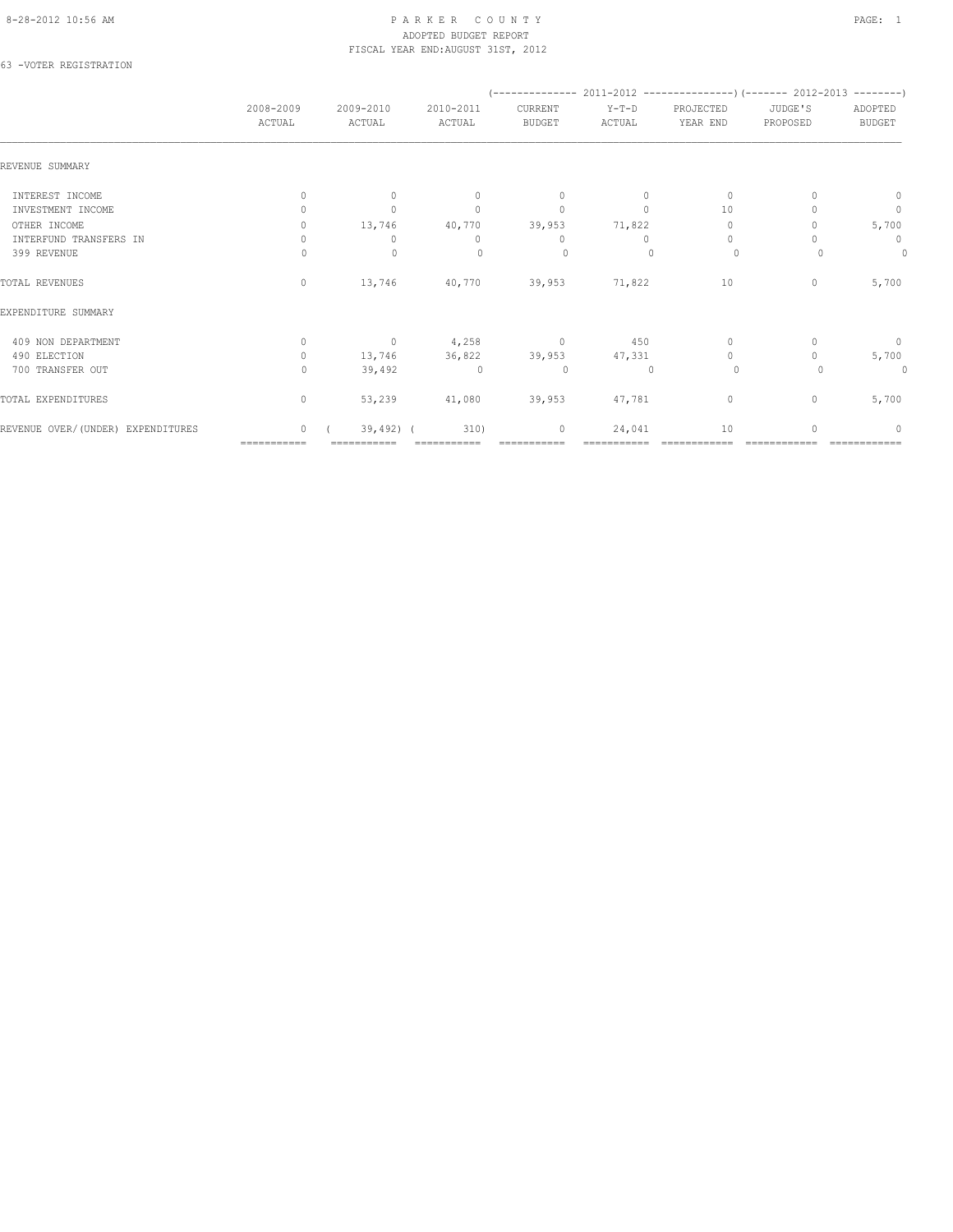#### 8-28-2012 10:56 AM PAGE: 2 ADOPTED BUDGET REPORT FISCAL YEAR END:AUGUST 31ST, 2012

## 63 -VOTER REGISTRATION

| <b>REVENUES</b>                          | 2008-2009<br>ACTUAL | 2009-2010<br>ACTUAL              | 2010-2011<br>ACTUAL              | CURRENT<br><b>BUDGET</b> | $Y-T-D$<br>ACTUAL | PROJECTED<br>YEAR END            | JUDGE'S<br>PROPOSED              | ADOPTED<br><b>BUDGET</b> |
|------------------------------------------|---------------------|----------------------------------|----------------------------------|--------------------------|-------------------|----------------------------------|----------------------------------|--------------------------|
|                                          |                     |                                  |                                  |                          |                   |                                  |                                  |                          |
| INTEREST INCOME                          |                     |                                  |                                  |                          |                   |                                  |                                  |                          |
| 3-359-000-063 NOW ACCOUNT INTEREST       | $\Omega$            | $\mathbf{0}$                     | $\mathbf{0}$                     | 0                        | $\mathbf{0}$      | 0                                | $\Omega$                         | $\Omega$                 |
| TOTAL INTEREST INCOME                    | $\cap$              | $\Omega$                         | $\Omega$                         | $\Omega$                 | $\Omega$          | $\Omega$                         | $\Omega$                         | $\Omega$                 |
| INVESTMENT INCOME                        |                     |                                  |                                  |                          |                   |                                  |                                  |                          |
| 3-361-000-063 INTEREST INCOME            | $\Omega$            | $\begin{array}{c} \n\end{array}$ | $\Omega$                         | $\Omega$                 | $\Omega$          | 10                               | $\Omega$                         | $\Omega$                 |
| TOTAL INVESTMENT INCOME                  | $\bigcap$           | $\Omega$                         | $\Omega$                         | $\Omega$                 | $\Omega$          | 10                               | $\Omega$                         | $\Omega$                 |
| OTHER INCOME                             |                     |                                  |                                  |                          |                   |                                  |                                  |                          |
| 3-370-000-370 MISCELLANEOUS              | $\bigcap$           | $\Omega$                         | $\begin{array}{c} \n\end{array}$ | $\Omega$                 | $\Omega$          | $\Omega$                         | $\begin{array}{c} \n\end{array}$ | $\Omega$                 |
| 3-370-000-397 PROCEEDS FROM ELECTION CON | $\bigcap$           | $\Omega$                         | $\mathbf{0}$                     | $\Omega$                 | $\Omega$          | $\begin{array}{c} \n\end{array}$ | $\bigcap$                        | $\circ$                  |
| 3-370-000-409 REIMBURSEMENTS FROM STATE  | $\bigcap$           | $\Omega$                         | $\Omega$                         | $\Omega$                 | $\bigcap$         | $\Omega$                         | $\bigcap$                        | $\circ$                  |
| 3-370-000-585 HAVA GRANT REVENUE         | $\bigcap$           | $\circ$                          | 20,639                           | 32,371                   | 56,883            | $\bigcap$                        | $\bigcap$                        | $\Omega$                 |
| 3-370-000-588 CH. 19 FUNDS REVENUE       | $\bigcap$           | 13,746                           | 20,131                           | 7,582                    | 14,939            | $\Omega$                         | $\circ$                          | 5,700                    |
| TOTAL OTHER INCOME                       | $\bigcap$           | 13,746                           | 40,770                           | 39,953                   | 71,822            | $\Omega$                         | $\mathbf{0}$                     | 5,700                    |
| INTERFUND TRANSFERS IN                   |                     |                                  |                                  |                          |                   |                                  |                                  |                          |
| 3-371-000-399 TRANSFER FROM PRIOR FUND B | $\Omega$            | $\circ$                          | $\mathbf{0}$                     | 0                        | 0                 | 0                                | 0                                | $\Omega$                 |
| TOTAL INTERFUND TRANSFERS IN             | $\bigcap$           | $\Omega$                         | $\bigcap$                        | $\Omega$                 | $\cap$            | $\Omega$                         | $\bigcap$                        | $\Omega$                 |
| 399 REVENUE                              |                     |                                  |                                  |                          |                   |                                  |                                  |                          |
| 3-399-000-001 UNEXPENDED FUND BALANCE    | $\Omega$            | $\circ$                          | $\mathbf{0}$                     | 0                        | $\mathbf{0}$      | $\Omega$                         | $\Omega$                         |                          |
| TOTAL 399 REVENUE                        | $\bigcap$           | $\mathbf{0}$                     | $\begin{array}{c} \n\end{array}$ | $\Omega$                 | $\Omega$          | $\Omega$                         | $\begin{array}{c} \n\end{array}$ | $\Omega$                 |
| TOTAL REVENUES                           | $\mathbf{0}$        | 13,746                           | 40,770                           | 39,953                   | 71,822            | 10                               | $\mathbf{0}$                     | 5,700                    |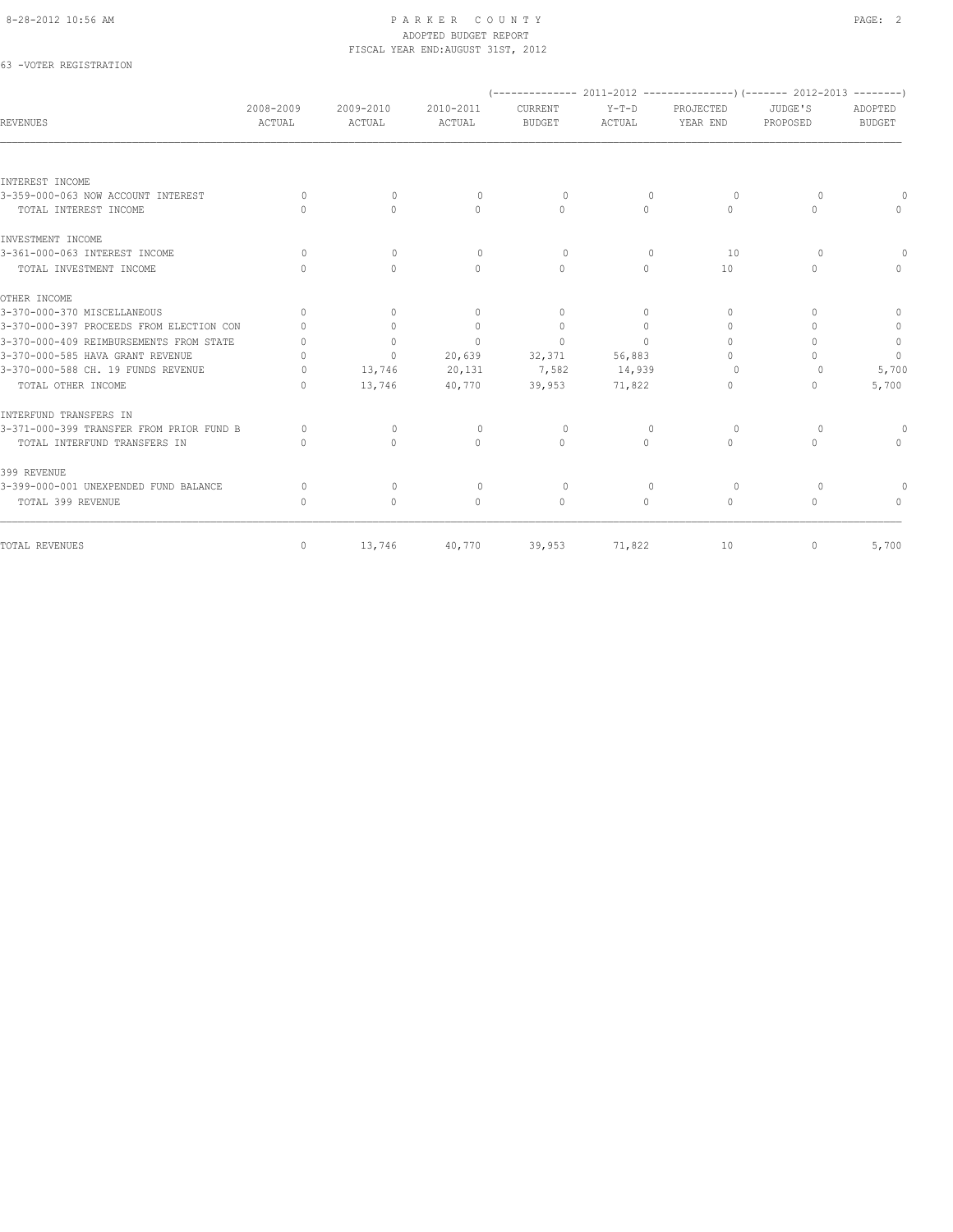#### 8-28-2012 10:56 AM P A R K E R C O U N T Y PAGE: 3 ADOPTED BUDGET REPORT FISCAL YEAR END:AUGUST 31ST, 2012

|                                              |                     |                     | IIUUIN INNI NIU.NUUUUI UIUI LUIL |                                  |                   |                       |                     |                          |
|----------------------------------------------|---------------------|---------------------|----------------------------------|----------------------------------|-------------------|-----------------------|---------------------|--------------------------|
| 63 -VOTER REGISTRATION<br>409 NON DEPARTMENT |                     |                     |                                  |                                  |                   |                       |                     |                          |
| EXPENDITURES                                 | 2008-2009<br>ACTUAL | 2009-2010<br>ACTUAL | 2010-2011<br>ACTUAL              | CURRENT<br><b>BUDGET</b>         | $Y-T-D$<br>ACTUAL | PROJECTED<br>YEAR END | JUDGE'S<br>PROPOSED | ADOPTED<br><b>BUDGET</b> |
|                                              |                     |                     |                                  |                                  |                   |                       |                     |                          |
| PROFESSIONAL AND SERVICE                     |                     |                     |                                  |                                  |                   |                       |                     |                          |
| 5-409-400-415 TRAINING SCHOOLS & SEMINAR     |                     | $\Omega$            | 4,258                            | $\mathbf{0}$                     | 450               |                       |                     |                          |
| 5-409-400-425 TRAVEL                         |                     |                     | $\begin{array}{c} \n\end{array}$ | $\bigcap$                        | $\Omega$          |                       |                     | 0                        |
| 5-409-400-499 MISCELLANEOUS                  |                     |                     |                                  |                                  |                   |                       |                     |                          |
| TOTAL PROFESSIONAL AND SERVICE               |                     | $\Omega$            | 4,258                            | $\begin{array}{c} \n\end{array}$ | 450               |                       |                     | $\bigcap$                |
| CAPITAL EXPENDITURES                         |                     |                     |                                  |                                  |                   |                       |                     |                          |
| 5-409-500-599 MISC. CAPITAL OUTLAY           |                     | $\Omega$            |                                  | 0                                |                   |                       |                     |                          |
| TOTAL CAPITAL EXPENDITURES                   |                     | $\Omega$            | $\Omega$                         | $\Omega$                         | $\Omega$          | $\Omega$              |                     | $\Omega$                 |
| TOTAL 409 NON DEPARTMENT                     |                     | $\Omega$            | 4,258                            | $\mathbf{0}$                     | 450               |                       |                     |                          |
|                                              | ===========         |                     |                                  |                                  |                   |                       |                     |                          |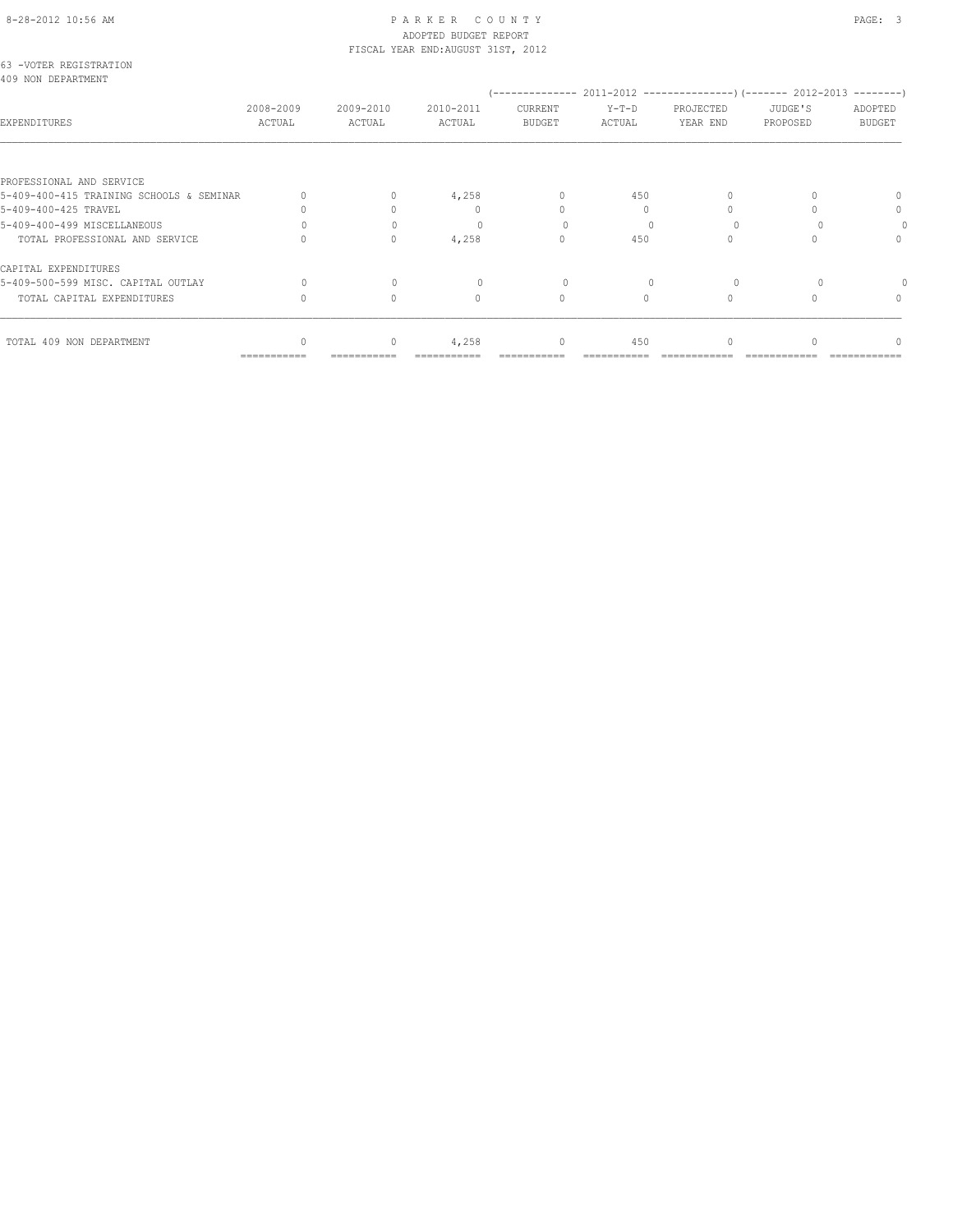#### 8-28-2012 10:56 AM PAGE: 4 ADOPTED BUDGET REPORT FISCAL YEAR END:AUGUST 31ST, 2012

| 63 -VOTER REGISTRATION<br>490 ELECTION                                 |                     |                                            |                     |                                 |                  |                       |                     |                          |
|------------------------------------------------------------------------|---------------------|--------------------------------------------|---------------------|---------------------------------|------------------|-----------------------|---------------------|--------------------------|
| EXPENDITURES                                                           | 2008-2009<br>ACTUAL | 2009-2010<br>ACTUAL                        | 2010-2011<br>ACTUAL | <b>CURRENT</b><br><b>BUDGET</b> | Y-T-D<br>ACTUAL  | PROJECTED<br>YEAR END | JUDGE'S<br>PROPOSED | ADOPTED<br><b>BUDGET</b> |
| CAPITAL EXPENDITURES                                                   |                     |                                            |                     |                                 |                  |                       |                     |                          |
| 5-490-500-585 HAVA GRANT EXPENSE<br>5-490-500-588 CH. 19 FUNDS EXPENSE |                     | $\begin{array}{c} \n\end{array}$<br>13,746 | 20,639<br>16,183    | 32,371<br>7,582                 | 32,392<br>14,939 | $\Omega$<br>$\Omega$  |                     | 5,700<br>0               |
| TOTAL CAPITAL EXPENDITURES                                             |                     | 13,746                                     | 36,822              | 39,953                          | 47,331           | 0                     |                     | 5,700                    |
| TOTAL 490 ELECTION                                                     | 0<br>===========    | 13,746<br>===========                      | 36,822              | 39,953<br>==========            | 47,331           |                       |                     | 5,700                    |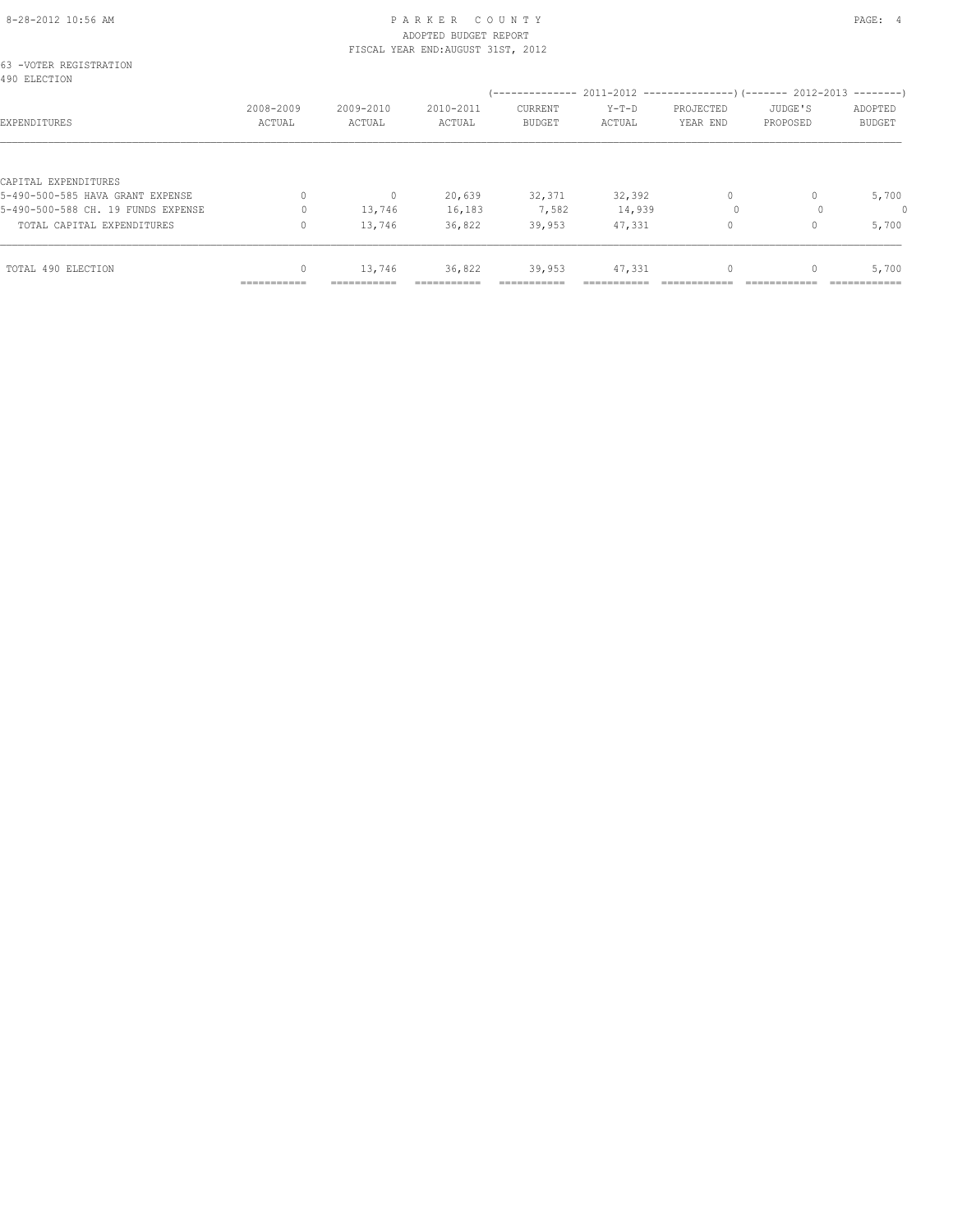#### 8-28-2012 10:56 AM P A R K E R C O U N T Y PAGE: 5 ADOPTED BUDGET REPORT FISCAL YEAR END:AUGUST 31ST, 2012

| 63 -VOTER REGISTRATION<br>700 TRANSFER OUT                                                  |                     |                     |                          |                          |                   |                       |                     |                                  |
|---------------------------------------------------------------------------------------------|---------------------|---------------------|--------------------------|--------------------------|-------------------|-----------------------|---------------------|----------------------------------|
| EXPENDITURES                                                                                | 2008-2009<br>ACTUAL | 2009-2010<br>ACTUAL | 2010-2011<br>ACTUAL      | CURRENT<br><b>BUDGET</b> | $Y-T-D$<br>ACTUAL | PROJECTED<br>YEAR END | JUDGE'S<br>PROPOSED | ADOPTED<br><b>BUDGET</b>         |
| TRANSFERS/DEBT SERVICE<br>5-700-700-010 TRANSFER TO FUND 10<br>TOTAL TRANSFERS/DEBT SERVICE | $\circ$             | 39,492<br>39,492    | $\mathbf{0}$<br>$\Omega$ | $\circ$<br>$\Omega$      | $\Omega$          | $\circ$<br>$\Omega$   |                     | 0<br>$\mathbf{0}$                |
| TOTAL 700 TRANSFER OUT                                                                      | $\Omega$            | 39,492              | $\circ$                  | $\mathbf{0}$             | $\Omega$          | $\Omega$              |                     | $\begin{array}{c} \n\end{array}$ |
| TOTAL EXPENDITURES                                                                          | $\mathbf{0}$        | 53,239              | 41,080                   | 39,953                   | 47,781            | $\mathbf{0}$          |                     | 5,700                            |
|                                                                                             | ===========         |                     |                          |                          |                   |                       |                     |                                  |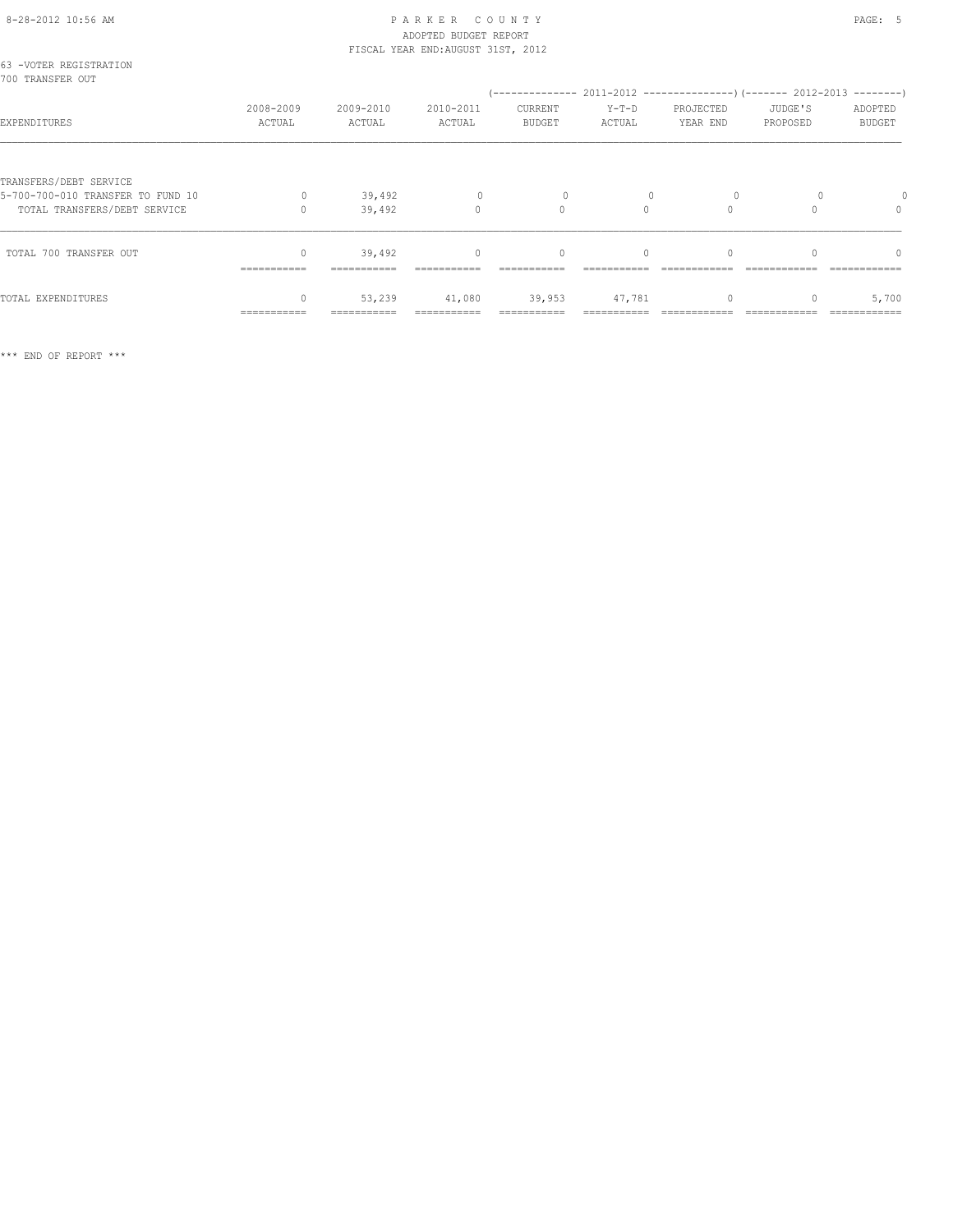#### 8-28-2012 10:57 AM P A R K E R C O U N T Y PAGE: 1 ADOPTED BUDGET REPORT FISCAL YEAR END:AUGUST 31ST, 2012

64 -SHERIFF-COPS GRANT

|                                   | 2008-2009<br>ACTUAL | 2009-2010<br>ACTUAL | 2010-2011<br>ACTUAL | CURRENT<br><b>BUDGET</b>         | $Y-T-D$<br>ACTUAL | PROJECTED<br>YEAR END | JUDGE'S<br>PROPOSED | ADOPTED<br><b>BUDGET</b> |
|-----------------------------------|---------------------|---------------------|---------------------|----------------------------------|-------------------|-----------------------|---------------------|--------------------------|
| REVENUE SUMMARY                   |                     |                     |                     |                                  |                   |                       |                     |                          |
| INTERGOVERNMENTAL                 | 230,537             | 149,817             | $\mathbf{0}$        | $\mathbf{0}$                     | $\circ$           | 14)                   |                     | 0                        |
| INTEREST INCOME                   | 0                   | $\Omega$            | $\mathbf{0}$        | $\begin{array}{c} \n\end{array}$ | $\circ$           | 14)                   |                     | 0                        |
| INVESTMENT INCOME                 | 0                   |                     | $\mathbf{0}$        | $\Omega$                         | $\circ$           | $\mathbf{0}$          |                     | $\circ$                  |
| OTHER INCOME                      |                     | $\Omega$            | 0                   | $\Omega$                         | 0                 | 14)                   |                     | $\mathbf{0}$             |
| INTERFUND TRANSFERS IN            |                     | $\Omega$            | $\Omega$            | 0                                | $\mathbf{0}$      | 14)                   |                     | 0                        |
| TOTAL REVENUES                    | 230,537             | 149,817             | $\mathbf{0}$        | $\mathbf{0}$                     | $\circ$           | 56)                   | $\Omega$            | $\mathbf{0}$             |
| EXPENDITURE SUMMARY               |                     |                     |                     |                                  |                   |                       |                     |                          |
| 476 DISTRICT ATTORNEY             | 161,420             | 90,380              | $\mathbf{0}$        | 0                                | $\mathbf{0}$      | $\circ$               | 0                   | 0                        |
| TOTAL EXPENDITURES                | 161,420             | 90,380              | $\circ$             | $\circ$                          | 0                 | $\mathbf{0}$          | $\mathbf{0}$        | 0                        |
| REVENUE OVER/(UNDER) EXPENDITURES | 69,117              | 59,436              | $\circ$             | $\circ$                          | $\circ$           | 56)                   | $\cap$              | $\Omega$                 |
|                                   | ============        | ===========         |                     |                                  |                   |                       |                     |                          |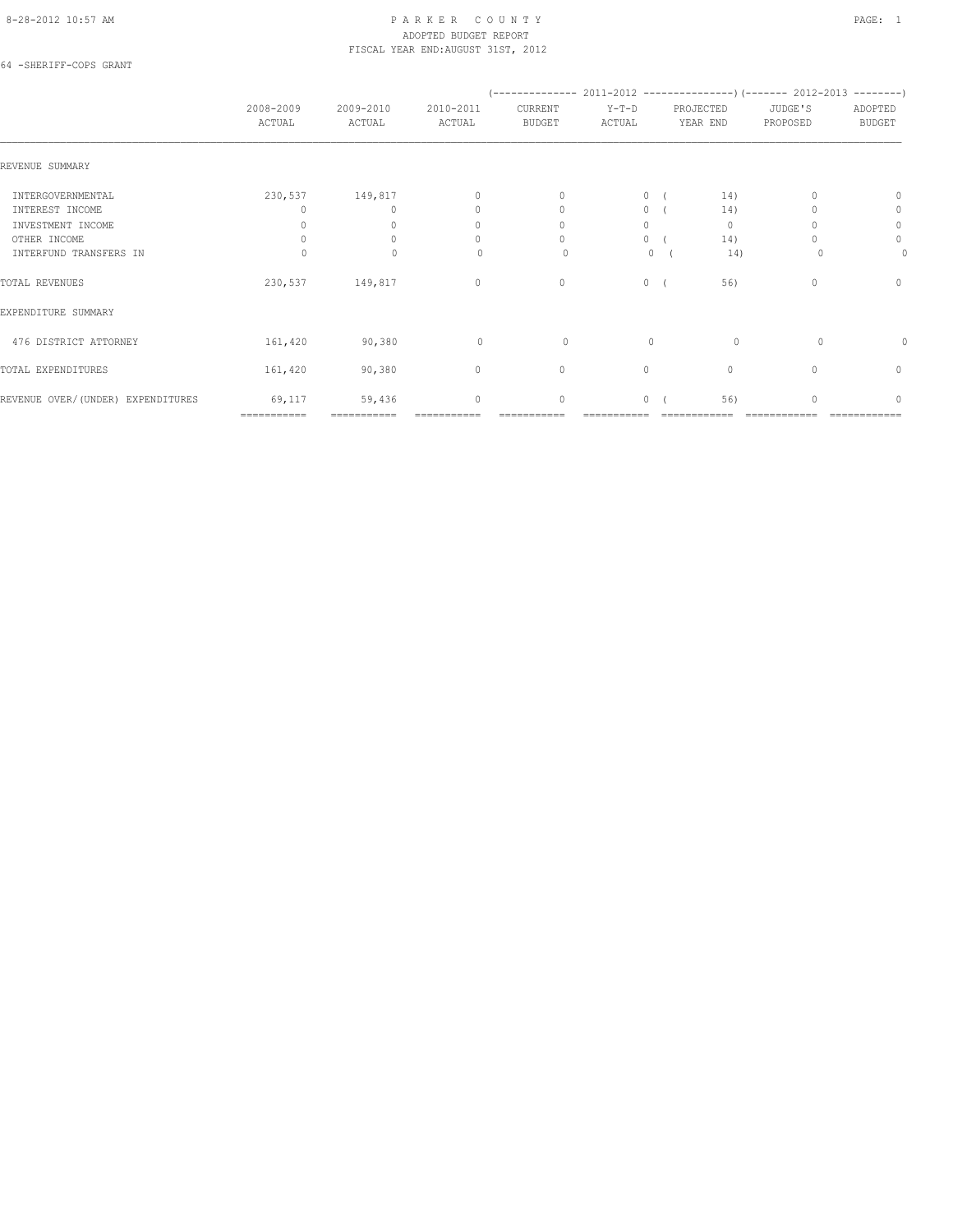#### 8-28-2012 10:57 AM PAGE: 2 ADOPTED BUDGET REPORT FISCAL YEAR END:AUGUST 31ST, 2012

## 64 -SHERIFF-COPS GRANT

| <b>REVENUES</b>                          | 2008-2009<br>ACTUAL              | 2009-2010<br>ACTUAL | 2010-2011<br>ACTUAL              | CURRENT<br><b>BUDGET</b> | $Y-T-D$<br>ACTUAL |            | PROJECTED<br>YEAR END | JUDGE'S<br>PROPOSED | ADOPTED<br><b>BUDGET</b> |
|------------------------------------------|----------------------------------|---------------------|----------------------------------|--------------------------|-------------------|------------|-----------------------|---------------------|--------------------------|
|                                          |                                  |                     |                                  |                          |                   |            |                       |                     |                          |
| INTERGOVERNMENTAL                        |                                  |                     |                                  |                          |                   |            |                       |                     |                          |
| 3-334-000-370 STATE GRANT                | $\sim$ 0                         | $\mathbf 0$         | $\Omega$                         | $\Omega$                 |                   | 0(         | 14)                   | $\Omega$            | $\Omega$                 |
| 3-334-000-523 U.S. DEPT JUSTICE GRANT    | 230,537                          | 149,817             | $\circ$                          | $\Omega$                 | $\mathbf{0}$      |            | $\circ$               | $\Omega$            | 0                        |
| TOTAL INTERGOVERNMENTAL                  | 230,537                          | 149,817             | $\begin{array}{c} \n\end{array}$ | $\mathbf{0}$             |                   | 0(         | 14)                   | 0                   | $\circ$                  |
| INTEREST INCOME                          |                                  |                     |                                  |                          |                   |            |                       |                     |                          |
| 3-359-000-064 NOW ACCOUNT INTEREST       | $\circ$                          | $\circ$             | $\circ$                          | $\circ$                  | $\circ$           | $\sqrt{2}$ | 14)                   | $\circ$             | $\Omega$                 |
| TOTAL INTEREST INCOME                    |                                  | $\Omega$            | $\circ$                          | $\mathbf{0}$             |                   | 0(         | 14)                   | $\Omega$            | $\circ$                  |
| INVESTMENT INCOME                        |                                  |                     |                                  |                          |                   |            |                       |                     |                          |
| 3-361-000-064 INTEREST INCOME            | $\Omega$                         | $\circ$             | $\circ$                          | $\Omega$                 | $\Omega$          |            | $\Omega$              | $\Omega$            | 0                        |
| TOTAL INVESTMENT INCOME                  | $\begin{array}{c} \n\end{array}$ | $\circ$             | $\circ$                          | $\mathbf{0}$             | $\circ$           |            | $\circ$               | $\Omega$            | $\Omega$                 |
| OTHER INCOME                             |                                  |                     |                                  |                          |                   |            |                       |                     |                          |
| 3-370-000-370 MISCELLANEOUS              | $\Omega$                         | $\Omega$            | $\circ$                          | $\Omega$                 | $\mathbf{0}$      | $\sqrt{2}$ | 14)                   | $\Omega$            | $\circ$                  |
| TOTAL OTHER INCOME                       | $\Omega$                         | $\circ$             | $\circ$                          | $\circ$                  |                   | 0(         | 14)                   | $\circ$             | $\circ$                  |
| INTERFUND TRANSFERS IN                   |                                  |                     |                                  |                          |                   |            |                       |                     |                          |
| 3-371-000-010 TRANSFER FROM GENERAL FUND | $\Omega$                         | $\mathbf{0}$        | $\circ$                          | $\Omega$                 | $\circ$           | $\sqrt{2}$ | 14)                   | $\Omega$            | $\Omega$                 |
| TOTAL INTERFUND TRANSFERS IN             | $\begin{array}{c} \n\end{array}$ | $\Omega$            | $\mathbf{0}$                     | $\mathbf{0}$             |                   | 0(         | 14)                   | $\Omega$            | $\Omega$                 |
| TOTAL REVENUES                           | 230,537                          | 149,817             | $\circ$                          | $\mathbf 0$              | $\circ$           |            | 56)                   | $\mathbf{0}$        | $\mathbb O$              |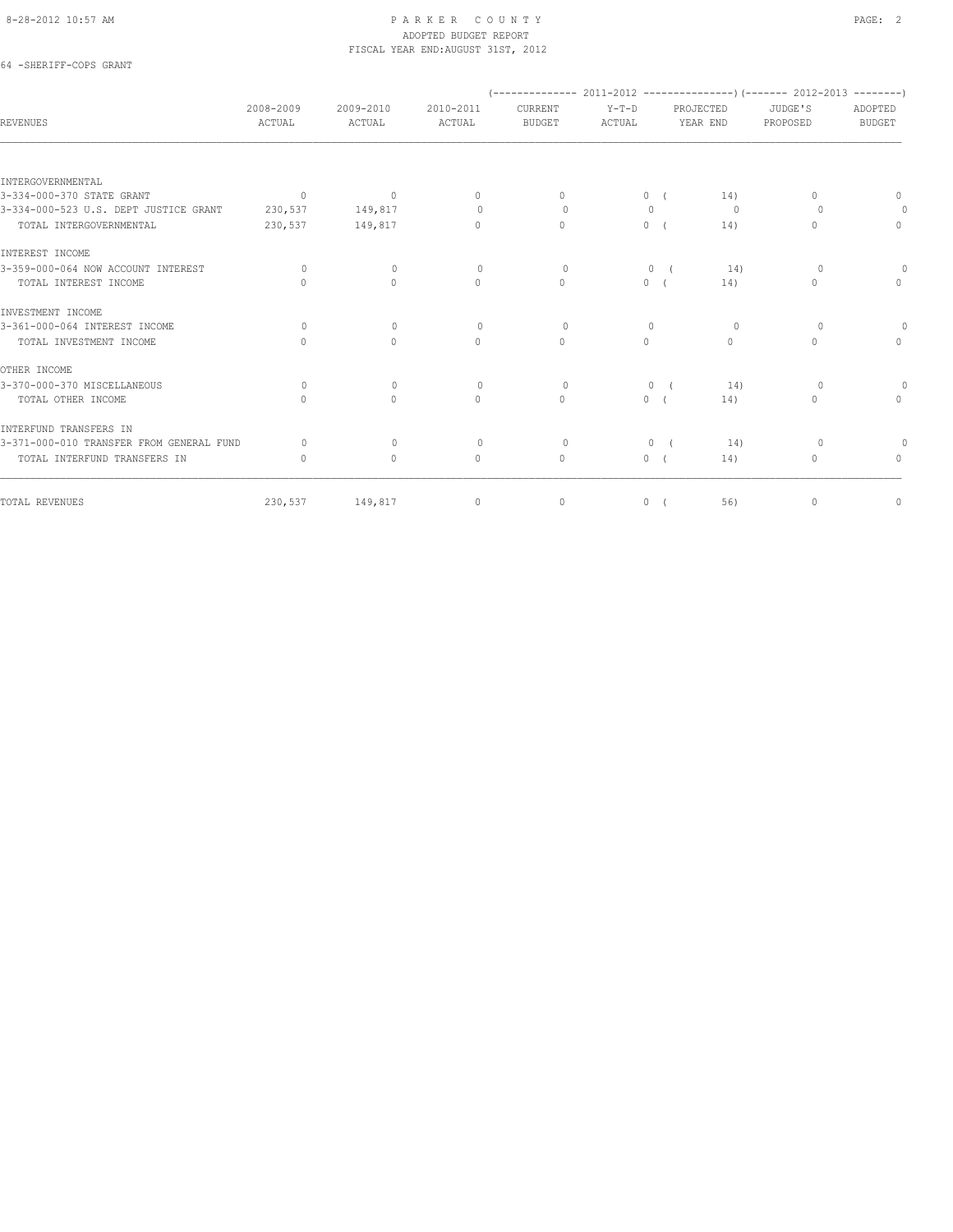# 8-28-2012 10:57 AM P A R K E R C O U N T Y PAGE: 3

|                                         |                     |                     | ADOPTED BUDGET REPORT<br>FISCAL YEAR END: AUGUST 31ST, 2012 |                                  |                   |                                                                        |                                  |                          |
|-----------------------------------------|---------------------|---------------------|-------------------------------------------------------------|----------------------------------|-------------------|------------------------------------------------------------------------|----------------------------------|--------------------------|
| 64 - SHERIFF-COPS GRANT                 |                     |                     |                                                             |                                  |                   |                                                                        |                                  |                          |
| 476 DISTRICT ATTORNEY                   |                     |                     |                                                             |                                  |                   | $(---------- 2011-2012$ ----------------) (------- 2012-2013 --------) |                                  |                          |
| EXPENDITURES                            | 2008-2009<br>ACTUAL | 2009-2010<br>ACTUAL | 2010-2011<br>ACTUAL                                         | CURRENT<br><b>BUDGET</b>         | $Y-T-D$<br>ACTUAL | PROJECTED<br>YEAR END                                                  | JUDGE'S<br>PROPOSED              | ADOPTED<br><b>BUDGET</b> |
| SALARIES & BENEFITS                     |                     |                     |                                                             |                                  |                   |                                                                        |                                  |                          |
|                                         |                     |                     |                                                             |                                  |                   |                                                                        |                                  |                          |
| SALARIES & WAGES                        |                     |                     |                                                             |                                  |                   |                                                                        |                                  |                          |
| 5-476-100-103 ASSISTANT DISTRICT ATTORN | 66,455              | 53,957              | $\mathbf{0}$                                                | $\mathbf{0}$                     | 0                 | $\Omega$                                                               | $\begin{array}{c} \n\end{array}$ | $\Omega$                 |
| 5-476-100-124 ADMINISTRATIVE ASSISTANT  | 28,332              | 530                 | $\Omega$                                                    | $\Omega$                         | $\bigcap$         | $\Omega$                                                               | $\Omega$                         |                          |
| TOTAL SALARIES & WAGES                  | 94,787              | 54,487              | $\Omega$                                                    | $\Omega$                         | $\Omega$          | $\Omega$                                                               | $\Omega$                         | $\Omega$                 |
| <b>BENEFITS</b>                         |                     |                     |                                                             |                                  |                   |                                                                        |                                  |                          |
| 5-476-100-201 FICA MATCH                | 7,211               | 3,558               | $\mathbf{0}$                                                | $\mathbf{0}$                     | $\circ$           | $\mathbf{0}$                                                           | $\Omega$                         | $\mathbf{0}$             |
| 5-476-100-202 EMPLOYEE HOSPITALIZATION  | 12,963              | 6,103               | $\Omega$                                                    | $\begin{array}{c} \n\end{array}$ | $\Omega$          | $\Omega$                                                               | $\bigcap$                        | $\Omega$                 |
| 5-476-100-203 RETIREMENT PLAN CONTRIBUT | 9,935               | 5,579               | $\bigcap$                                                   | $\cap$                           | $\bigcap$         | $\Omega$                                                               | $\bigcap$                        | $\Omega$                 |
| 5-476-100-204 WORKERS COMPENSATION INSU | $\Omega$            | $\Omega$            | $\Omega$                                                    | $\Omega$                         | $\Omega$          | $\bigcap$                                                              | $\bigcap$                        | $\Omega$                 |
| 5-476-100-209 CELL PHONE ALLOWANCE      | 602                 | 377                 | $\Omega$                                                    | $\Omega$                         | $\Omega$          | $\Omega$                                                               | $\Omega$                         |                          |
| TOTAL BENEFITS                          | 30,711              | 15,618              | $\Omega$                                                    | $\Omega$                         | $\Omega$          | $\circ$                                                                | $\Omega$                         |                          |
| TOTAL SALARIES & BENEFITS               | 125,498             | 70,104              | $\mathbf{0}$                                                | $\circ$                          | $\circ$           | $\mathbf{0}$                                                           | $\Omega$                         | $\Omega$                 |
| PROFESSIONAL AND SERVICE                |                     |                     |                                                             |                                  |                   |                                                                        |                                  |                          |
| 5-476-400-330 SUPPLIES                  | $\mathbf{0}$        | 413                 | $\Omega$                                                    | $\Omega$                         | $\Omega$          | $\Omega$                                                               | $\Omega$                         | $\Omega$                 |
| 5-476-400-408 CONTRACT SERVICES         | 21,268              | 19,329              | $\Omega$                                                    | $\Omega$                         | $\Omega$          | $\Omega$                                                               | $\Omega$                         | $\mathbf{0}$             |
| 5-476-400-499 MISCELLANEOUS             | 6,599               | 534                 | $\Omega$                                                    | $\Omega$                         | $\Omega$          | $\Omega$                                                               | $\Omega$                         |                          |
| TOTAL PROFESSIONAL AND SERVICE          | 27,867              | 20,276              | $\Omega$                                                    | $\Omega$                         | $\Omega$          | $\Omega$                                                               | $\Omega$                         | $\Omega$                 |
| CAPITAL EXPENDITURES                    |                     |                     |                                                             |                                  |                   |                                                                        |                                  |                          |
| 5-476-500-570 OFFICE EQUIPMENT          | $\mathbf{0}$        | $\circ$             | $\mathbf{0}$                                                | $\mathbf{0}$                     | $\circ$           | $\circ$                                                                | $\Omega$                         | $\Omega$                 |
| 5-476-500-571 ELECTRONIC EQUIPMENT      | 8,055               | $\mathbf{0}$        | $\circ$                                                     | $\circ$                          | $\Omega$          | $\Omega$                                                               | $\Omega$                         |                          |
| TOTAL CAPITAL EXPENDITURES              | 8,055               | $\Omega$            | $\Omega$                                                    | $\Omega$                         | $\Omega$          | $\Omega$                                                               | $\Omega$                         | $\cap$                   |
| TOTAL 476 DISTRICT ATTORNEY             | 161,420             | 90,380              | $\mathbf{0}$                                                | $\mathbf{0}$                     | $\Omega$          | $\mathbf{0}$                                                           | $\Omega$                         | $\cap$                   |

TOTAL EXPENDITURES 161,420 90,380 0 0 0 0 0 0 =========== =========== =========== =========== =========== ============ ============ ============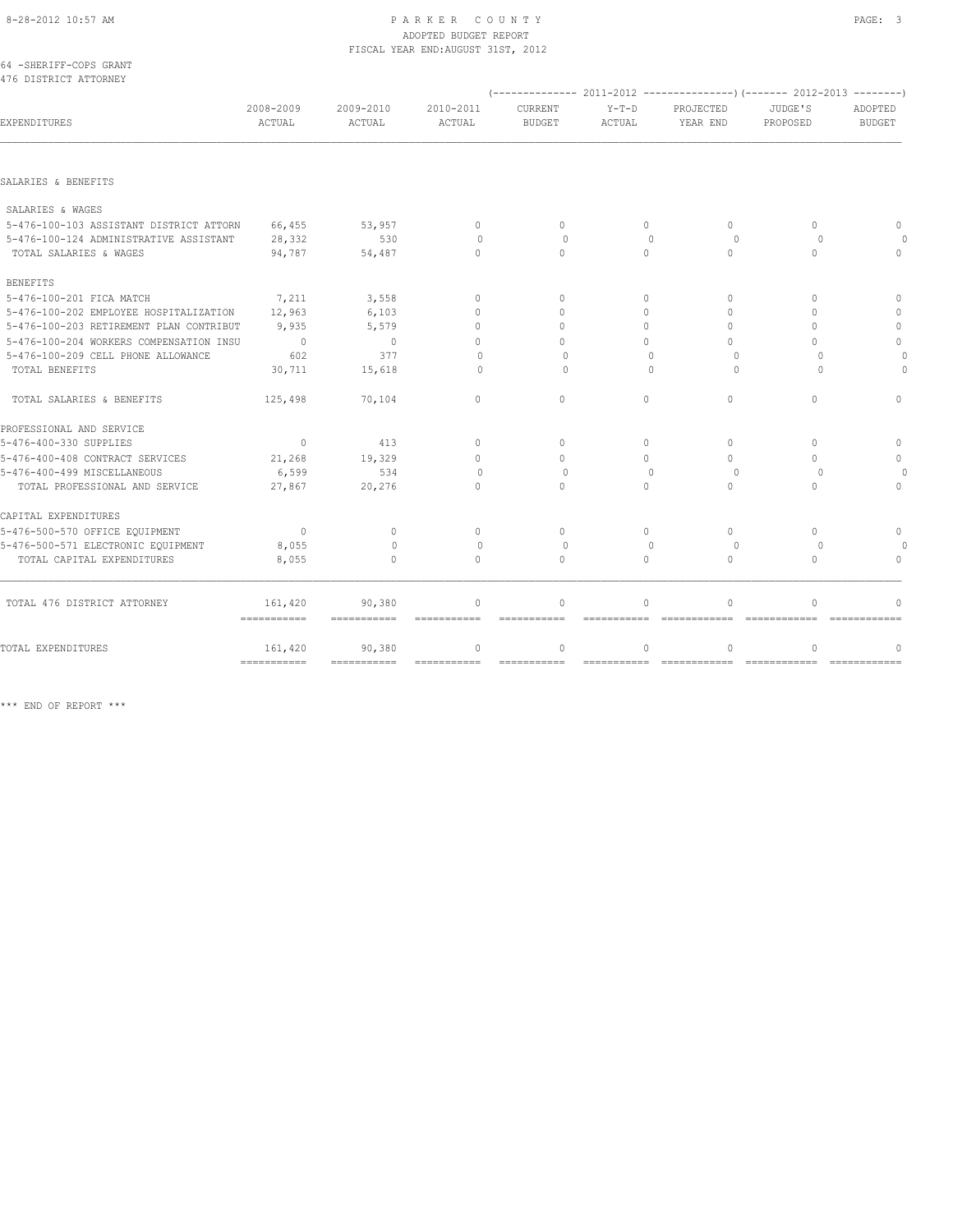#### 8-28-2012 10:57 AM PAGE: 1 ADOPTED BUDGET REPORT FISCAL YEAR END:AUGUST 31ST, 2012

65 -SHERIFF FORFT-FED SHAR

|                                   | 2008-2009<br>ACTUAL | 2009-2010<br>ACTUAL | 2010-2011<br>ACTUAL              | CURRENT<br><b>BUDGET</b> | $Y-T-D$<br>ACTUAL | PROJECTED<br>YEAR END | JUDGE'S<br>PROPOSED | ADOPTED<br><b>BUDGET</b> |
|-----------------------------------|---------------------|---------------------|----------------------------------|--------------------------|-------------------|-----------------------|---------------------|--------------------------|
| REVENUE SUMMARY                   |                     |                     |                                  |                          |                   |                       |                     |                          |
| INTERGOVERNMENTAL                 | $\mathbf{0}$        | $\mathbf{0}$        | $\mathbf{0}$                     | $\circ$                  | 58,461            | 0                     |                     | 0                        |
| INTEREST INCOME                   | $\Omega$            | $\mathbf{0}$        | $\Omega$                         | $\mathbf{0}$             | 7 <sub>0</sub>    | 14)                   |                     | $\circ$                  |
| INVESTMENT INCOME                 | $\cap$              | $\mathbf{0}$        | $\Omega$                         | $\mathbf{0}$             | $\circ$           | $\circ$               | 0                   | $\mathbb O$              |
| OTHER INCOME                      | 111,016             | 255                 | 145,984                          | 80,000                   | $\Omega$          | $\circ$               | $\Omega$            | 20,000                   |
| 399 REVENUE                       | $\Omega$            | $\mathbf{0}$        | $\begin{array}{c} \n\end{array}$ | $\Omega$                 | $\Omega$          | $\circ$               | $\Omega$            | 0                        |
| TOTAL REVENUES                    | 111,016             | 255                 | 145,984                          | 80,000                   | $58,469$ (        | 14)                   | $\mathbf{0}$        | 20,000                   |
| EXPENDITURE SUMMARY               |                     |                     |                                  |                          |                   |                       |                     |                          |
| 409 NON DEPARTMENT                | 28,651              | 107,141             | 32,422                           | 80,000                   | 26,666            | $\circ$               | $\Omega$            | 20,000                   |
| 560 SHERIFF ADMIN                 | $\Omega$            | $\mathbf{0}$        | $\bigcap$                        | $\circ$                  | $\Omega$          | $\circ$               | $\Omega$            | $\mathbf{0}$             |
| TOTAL EXPENDITURES                | 28,651              | 107,141             | 32,422                           | 80,000                   | 26,666            | $\circ$               | $\mathbf{0}$        | 20,000                   |
| REVENUE OVER/(UNDER) EXPENDITURES | 82,365              | 106,886)            | 113,561                          | $\circ$                  | 31,802            | 14)                   | $\Omega$            | $\Omega$                 |
|                                   | ============        | ===========         |                                  |                          |                   |                       |                     |                          |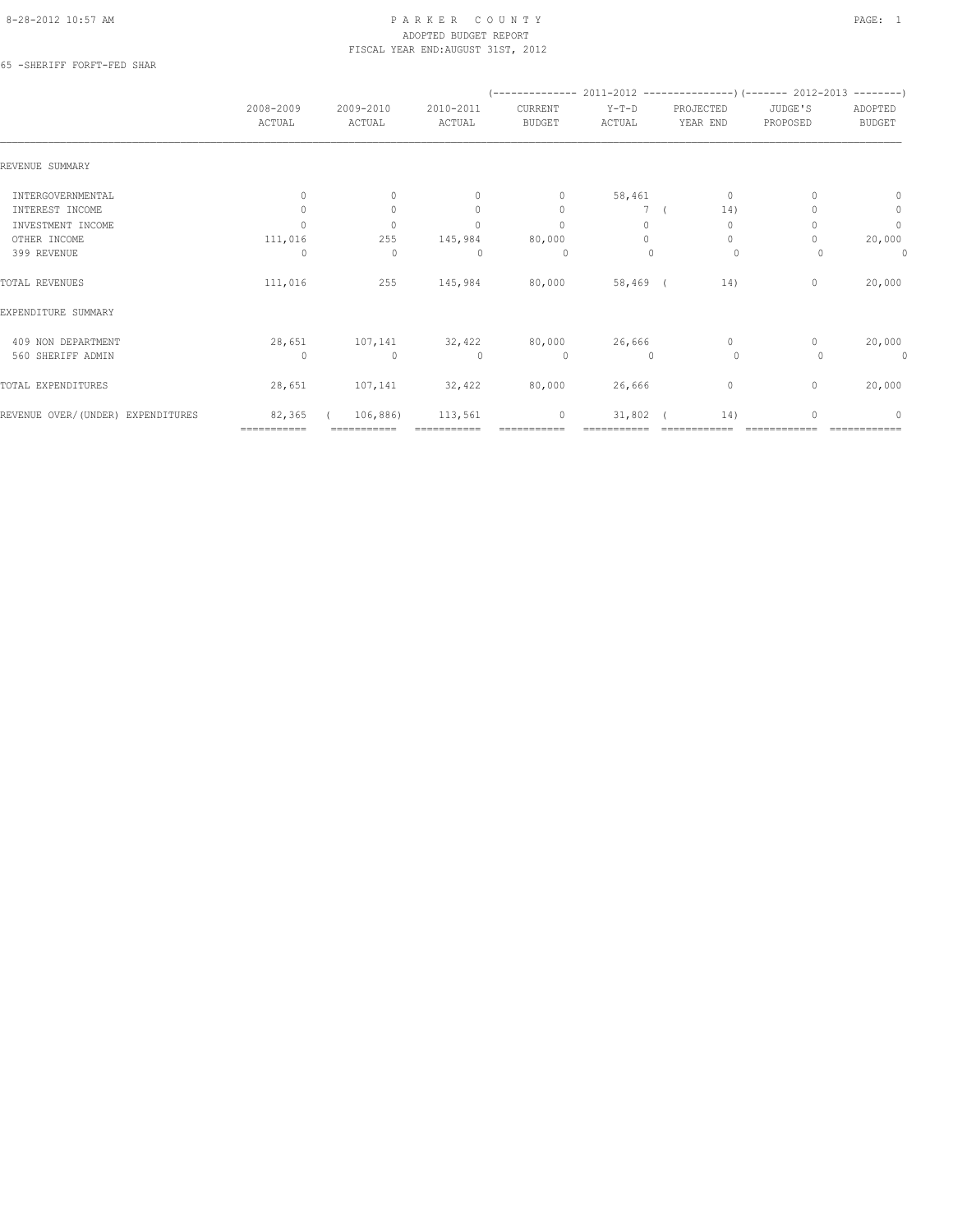#### 8-28-2012 10:57 AM PAGE: 2 ADOPTED BUDGET REPORT FISCAL YEAR END:AUGUST 31ST, 2012

## 65 -SHERIFF FORFT-FED SHAR

| 2008-2009<br>ACTUAL | 2009-2010<br>ACTUAL | 2010-2011<br>ACTUAL | CURRENT<br><b>BUDGET</b> | $Y-T-D$<br>ACTUAL | PROJECTED<br>YEAR END            | JUDGE'S<br>PROPOSED                        | ADOPTED<br><b>BUDGET</b> |  |
|---------------------|---------------------|---------------------|--------------------------|-------------------|----------------------------------|--------------------------------------------|--------------------------|--|
|                     |                     |                     |                          |                   |                                  |                                            |                          |  |
|                     |                     |                     |                          |                   |                                  |                                            |                          |  |
| $\Omega$            | $\mathbf{0}$        | $\circ$             | $\circ$                  | 58,461            | $\circ$                          | $\Omega$                                   |                          |  |
| $\bigcap$           | $\circ$             | $\mathbf{0}$        | $\circ$                  | 58,461            | $\begin{array}{c} \n\end{array}$ | $\cap$                                     | $\Omega$                 |  |
|                     |                     |                     |                          |                   |                                  |                                            |                          |  |
| $\Omega$            | $\mathbf{0}$        | $\circ$             | $\circ$                  |                   | 14)                              | $\circ$                                    | $\circ$                  |  |
| $\Omega$            | $\circ$             | $\mathbf{0}$        | $\mathbf{0}$             |                   | 14)                              | $\Omega$                                   | $\circ$                  |  |
|                     |                     |                     |                          |                   |                                  |                                            |                          |  |
| $\circ$             | $\mathbf{0}$        | $\mathbf{0}$        | $\circ$                  | $\mathbf{0}$      | $\circ$                          | $\Omega$                                   | 0                        |  |
| $\mathbf{0}$        | $\mathbf{0}$        | $\mathbf{0}$        | $\mathbf{0}$             | $\circ$           | $\circ$                          | $\Omega$                                   | $\circ$                  |  |
|                     |                     |                     |                          |                   |                                  |                                            |                          |  |
| 111,016             | 255                 | 145,984             | 80,000                   | $\mathbf{0}$      | $\circ$                          | $\circ$                                    | 20,000                   |  |
| 111,016             | 255                 | 145,984             | 80,000                   | $\Omega$          | $\circ$                          | 0                                          | 20,000                   |  |
|                     |                     |                     |                          |                   |                                  |                                            |                          |  |
| $\Omega$            | $\mathbf{0}$        | $\circ$             | $\circ$                  | $\mathbf{0}$      | $\circ$                          | $\Omega$                                   |                          |  |
| $\mathbf{0}$        | $\mathbf{0}$        | $\mathbf{0}$        | $\mathbb O$              | $\circ$           | $\circ$                          | $\Omega$                                   | $\circ$                  |  |
|                     |                     |                     |                          |                   |                                  |                                            | 20,000                   |  |
|                     | 111,016             | 255                 | 145,984                  | 80,000            |                                  | 7 <sup>6</sup><br>$7-1$<br>58,469 (<br>14) | $\mathbf{0}$             |  |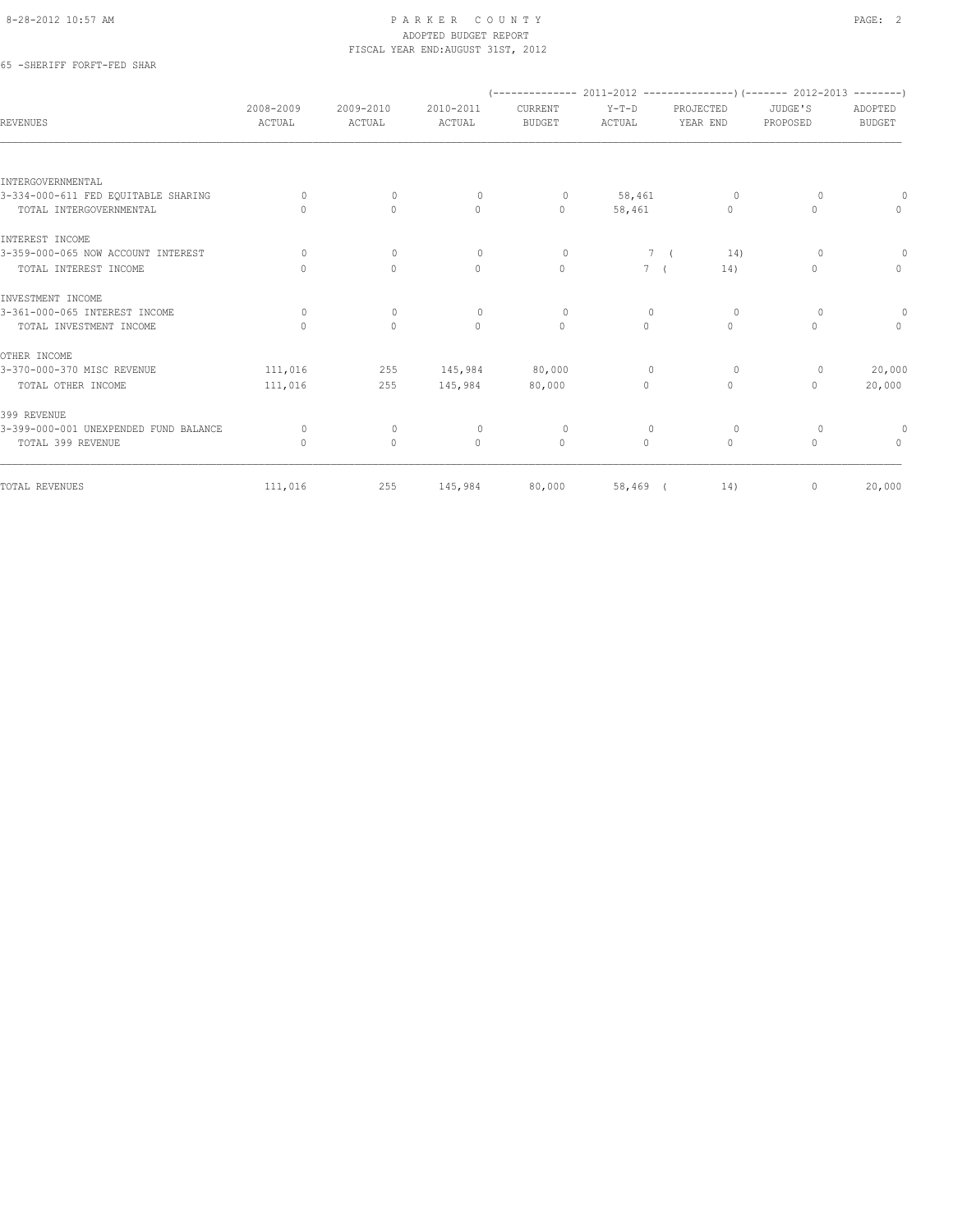# 8-28-2012 10:57 AM PAGE: 3 ADOPTED BUDGET REPORT

|                                                         | =========== |              |                                    |               |              |              |                                  |               |
|---------------------------------------------------------|-------------|--------------|------------------------------------|---------------|--------------|--------------|----------------------------------|---------------|
| TOTAL 409 NON DEPARTMENT                                | 28,651      | 107,141      | 32,422                             | 80,000        | 26,666       | $\mathbf{0}$ | $\begin{array}{c} \n\end{array}$ | 20,000        |
| TOTAL OTHER SERVICES                                    | $\Omega$    | $\circ$      | $\begin{array}{c} \n\end{array}$   | 80,000        | $\Omega$     | $\circ$      | $\cap$                           | 20,000        |
| OTHER SERVICES<br>5-409-600-699 PROGRAM CONTINGENCIES   | 0           | $\mathbf{0}$ | $\mathbf{0}$                       | 80,000        | $\mathbf{0}$ | $\circ$      | 0                                | 20,000        |
| TOTAL PROFESSIONAL AND SERVICE                          | 28,651      | 107,141      | 32,422                             | $\mathbf{0}$  | 26,666       | $\Omega$     |                                  | $\Omega$      |
| PROFESSIONAL AND SERVICE<br>5-409-400-499 MISCELLANEOUS | 28,651      | 107,141      | 32,422                             | 0             | 26,666       | $\circ$      |                                  |               |
| EXPENDITURES                                            | ACTUAL      | ACTUAL       | ACTUAL                             | <b>BUDGET</b> | ACTUAL       | YEAR END     | PROPOSED                         | <b>BUDGET</b> |
| 409 NON DEPARTMENT                                      | 2008-2009   | 2009-2010    | 2010-2011                          | CURRENT       | $Y-T-D$      | PROJECTED    | JUDGE'S                          | ADOPTED       |
| 65 -SHERIFF FORFT-FED SHAR                              |             |              | FISCAL YEAR END: AUGUST 31ST, 2012 |               |              |              |                                  |               |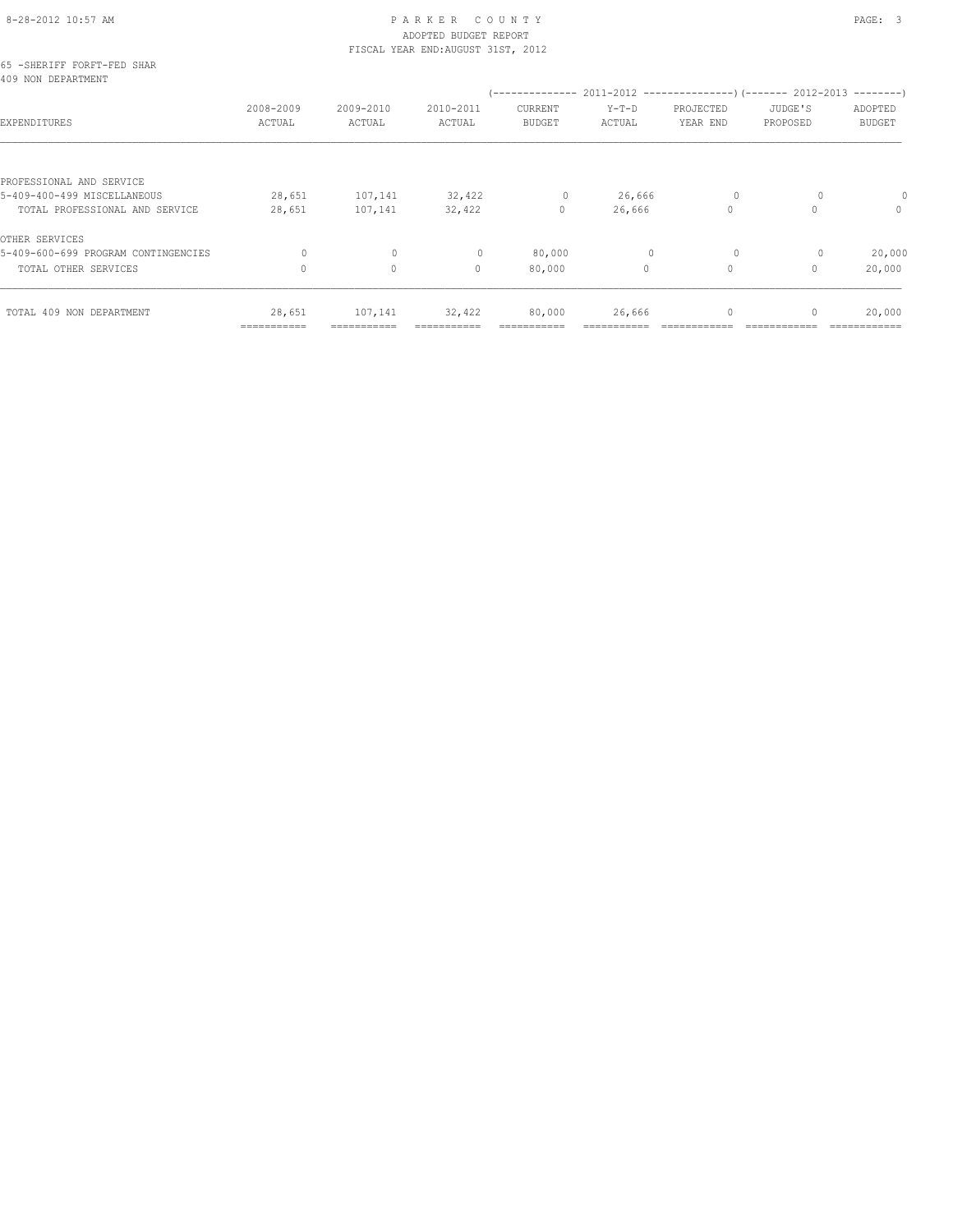#### 8-28-2012 10:57 AM PAGE: 4 ADOPTED BUDGET REPORT FISCAL YEAR END:AUGUST 31ST, 2012

#### 65 -SHERIFF FORFT-FED SHAR 560 SHERIFF ADMIN

| EXPENDITURES                             | 2008-2009<br>ACTUAL | $2009 - 2010$<br>ACTUAL | $2010 - 2011$<br>ACTUAL          | CURRENT<br><b>BUDGET</b>         | $Y-T-D$<br>ACTUAL | PROJECTED<br>YEAR END            | JUDGE'S<br>PROPOSED | ADOPTED<br><b>BUDGET</b> |
|------------------------------------------|---------------------|-------------------------|----------------------------------|----------------------------------|-------------------|----------------------------------|---------------------|--------------------------|
|                                          |                     |                         |                                  |                                  |                   |                                  |                     |                          |
| OPERATING EXPENSES                       |                     |                         |                                  |                                  |                   |                                  |                     |                          |
| 5-560-300-330 SUPPLIES                   | $\Omega$            |                         | $\begin{array}{c} \n\end{array}$ | $\bigcap$                        | $\Omega$          | ∩                                |                     |                          |
| 5-560-300-331 GASOLINE, OIL & DIESEL     |                     |                         | 0                                | $\cap$                           | $\Omega$          | $\cap$                           |                     |                          |
| 5-560-300-353 PURCHASE OF INFORMATION    |                     |                         | $\cap$                           | $\cap$                           | $\bigcap$         | $\cap$                           |                     | $\Omega$                 |
| 5-560-300-371 ELECTRONIC EQUIPMENT-NON C |                     |                         | ∩                                | $\bigcap$                        |                   | $\Omega$                         |                     |                          |
| TOTAL OPERATING EXPENSES                 |                     |                         | $\bigcap$                        | $\bigcap$                        | $\Omega$          | $\bigcap$                        |                     |                          |
| PROFESSIONAL AND SERVICE                 |                     |                         |                                  |                                  |                   |                                  |                     |                          |
| 5-560-400-425 TRAVEL                     | $\Omega$            | $\Omega$                | $\begin{array}{c} \n\end{array}$ | $\begin{array}{c} \n\end{array}$ | $\bigcap$         | $\begin{array}{c} \n\end{array}$ | ∩                   | $\Omega$                 |
| 5-560-400-460 OFFICE & EQUIPMENT RENTAL  |                     |                         | $\bigcap$                        | $\bigcap$                        |                   | $\Omega$                         |                     |                          |
| TOTAL PROFESSIONAL AND SERVICE           |                     |                         | $\cap$                           | $\bigcap$                        | $\bigcap$         | $\bigcap$                        |                     | $\bigcap$                |
| CAPITAL EXPENDITURES                     |                     |                         |                                  |                                  |                   |                                  |                     |                          |
| 5-560-500-571 ELECTRONIC EQUIPMENT       | $\cap$              | $\bigcap$               | $\begin{array}{c} \n\end{array}$ | $\bigcap$                        | $\bigcap$         | $\bigcap$                        |                     | $\Omega$                 |
| 5-560-500-587 RETURN OF EXCESS FUNDS     | Λ                   |                         | $\bigcap$                        | $\Omega$                         |                   | $\Omega$                         |                     |                          |
| TOTAL CAPITAL EXPENDITURES               | $\bigcap$           | $\bigcap$               | $\begin{array}{c} \n\end{array}$ | $\begin{array}{c} \n\end{array}$ | $\Omega$          | $\begin{array}{c} \n\end{array}$ |                     |                          |
| TOTAL 560 SHERIFF ADMIN                  | $\Omega$            | $\Omega$                | $\begin{array}{c} \n\end{array}$ | $\begin{array}{c} \n\end{array}$ | $\Omega$          | $\Omega$                         | $\cap$              |                          |
|                                          | ============        |                         |                                  |                                  |                   |                                  |                     |                          |
| TOTAL EXPENDITURES                       | 28,651              | 107,141                 | 32,422                           | 80,000                           | 26,666            | $\cap$                           | n                   | 20,000                   |
|                                          | ===========         | ===========             | ===========                      |                                  |                   | =============                    | -------------       |                          |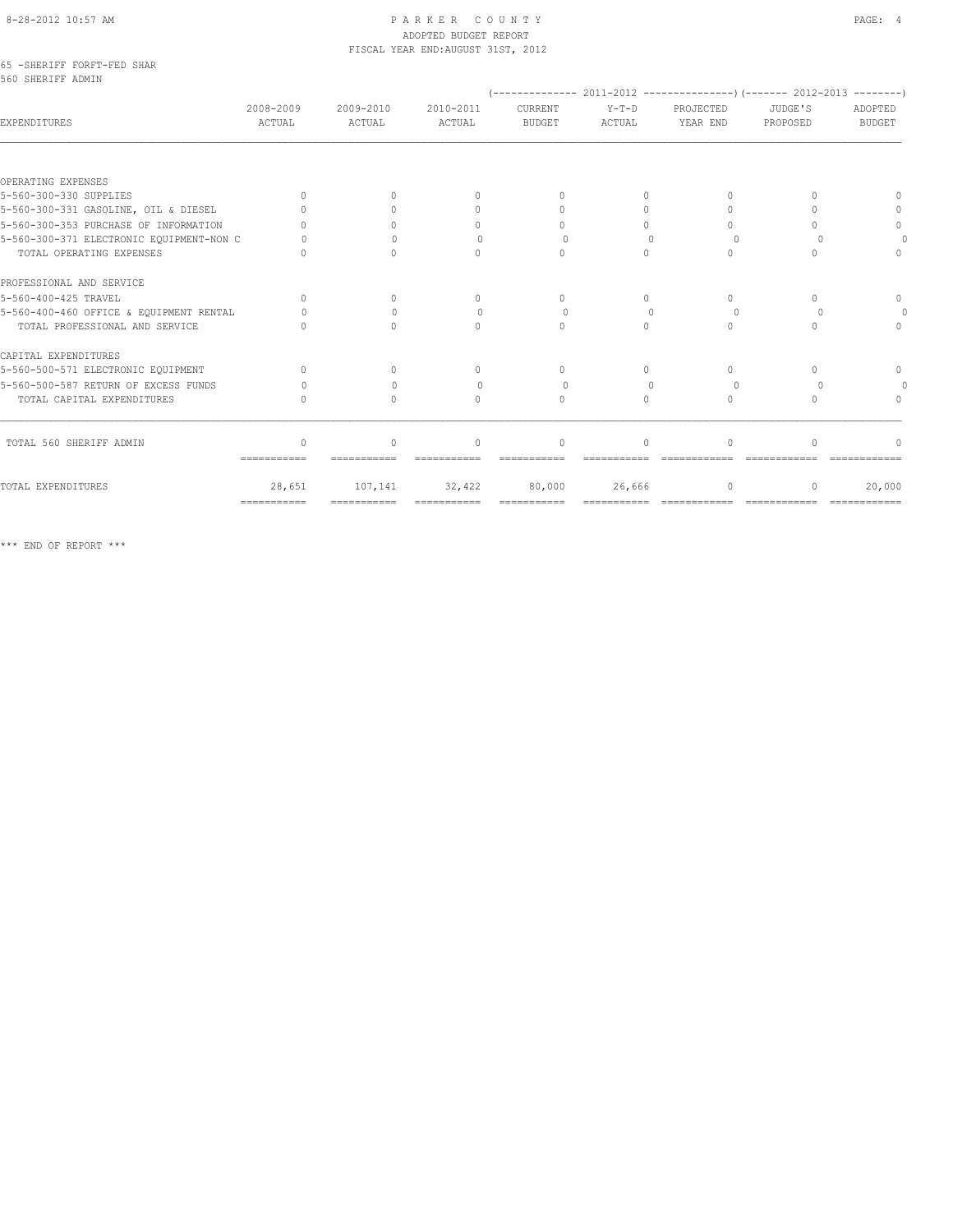#### 8-28-2012 10:57 AM P A R K E R C O U N T Y PAGE: 1 ADOPTED BUDGET REPORT FISCAL YEAR END:AUGUST 31ST, 2012

### 66 -SHERIFF'S EVIDENCE

|                                   | 2008-2009<br>ACTUAL              | 2009-2010<br>ACTUAL              | 2010-2011<br>ACTUAL              | CURRENT<br><b>BUDGET</b> | $Y-T-D$<br>ACTUAL | PROJECTED<br>YEAR END | JUDGE'S<br>PROPOSED | ADOPTED<br><b>BUDGET</b> |
|-----------------------------------|----------------------------------|----------------------------------|----------------------------------|--------------------------|-------------------|-----------------------|---------------------|--------------------------|
| REVENUE SUMMARY                   |                                  |                                  |                                  |                          |                   |                       |                     |                          |
| 343 REVENUE                       | $\bigcap$                        | $\cap$                           | $\begin{array}{c} \n\end{array}$ | $\Omega$                 | $\Omega$          |                       |                     |                          |
| INTEREST INCOME                   |                                  |                                  | n                                | $\Omega$                 |                   | $\cup$                |                     |                          |
| 360 REVENUE                       |                                  |                                  | ∩                                |                          |                   | $\Omega$              |                     | 0                        |
| INVESTMENT INCOME                 |                                  |                                  | $\begin{array}{c} \n\end{array}$ |                          |                   | 50                    |                     | 0                        |
| OTHER INCOME                      |                                  |                                  | 988                              |                          |                   | 338                   |                     | 0                        |
| INTERFUND TRANSFERS IN            |                                  |                                  | n                                |                          |                   | $\Omega$              |                     | $\Omega$                 |
| 399 REVENUE                       |                                  |                                  |                                  | $\Omega$                 |                   | $\Omega$              |                     |                          |
| TOTAL REVENUES                    | $\Omega$                         | $\Omega$                         | 988                              | $\mathbf{0}$             | 0                 | 388                   |                     | $\Omega$                 |
| EXPENDITURE SUMMARY               |                                  |                                  |                                  |                          |                   |                       |                     |                          |
| 409 NON DEPARTMENT                | $\Omega$                         | $\Omega$                         | $\Omega$                         | $\circ$                  | $\bigcap$         | $\Omega$              | $\Omega$            |                          |
| TOTAL EXPENDITURES                | $\begin{array}{c} \n\end{array}$ | $\begin{array}{c} \n\end{array}$ | $\mathbf{0}$                     | $\circ$                  | $\bigcap$         | $\Omega$              |                     | 0                        |
| REVENUE OVER/(UNDER) EXPENDITURES | $\cap$                           | $\cap$                           | 988                              | $\cap$                   | $\Omega$          | 388                   |                     |                          |
|                                   | ===========                      |                                  |                                  |                          |                   |                       |                     |                          |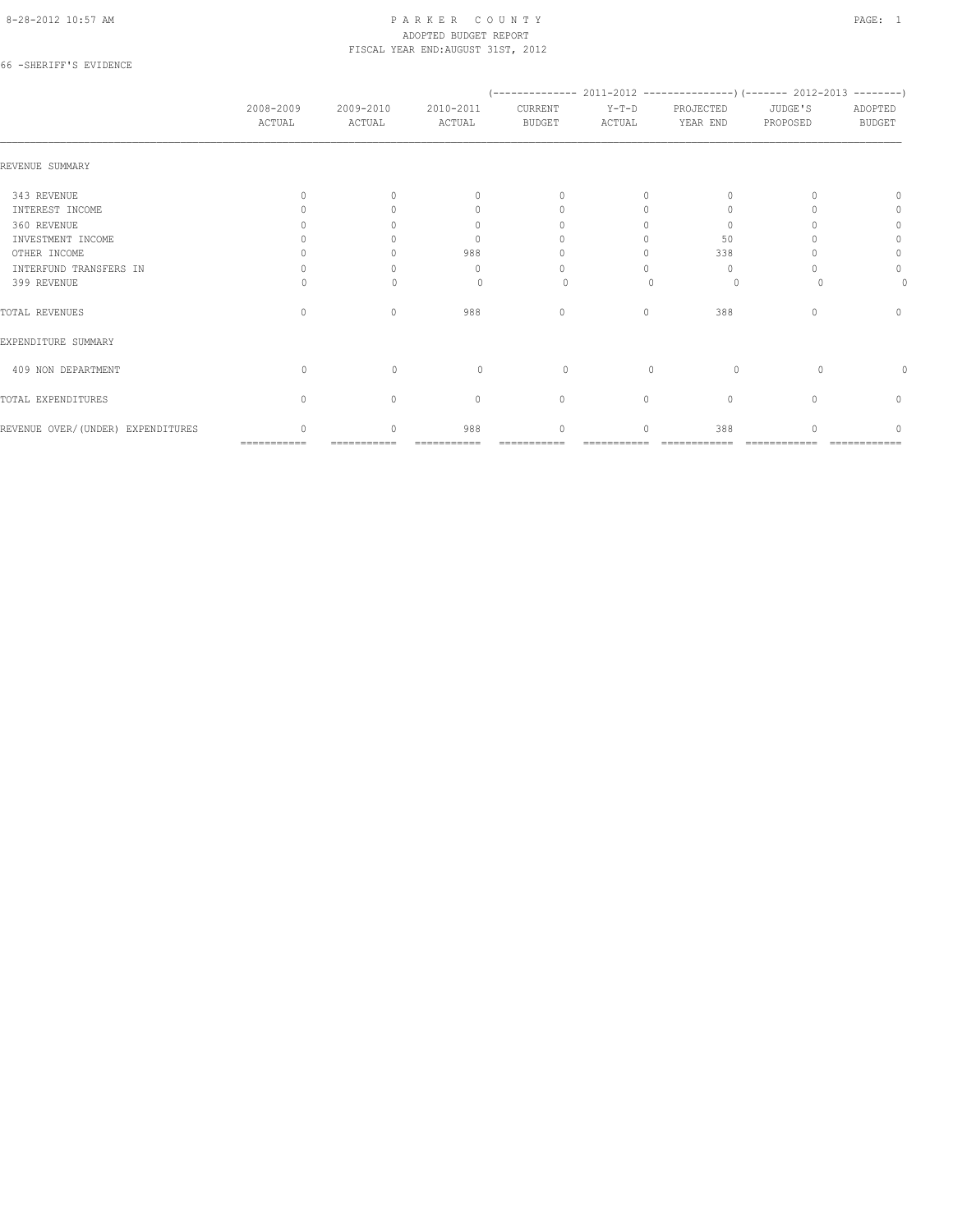#### 8-28-2012 10:57 AM PAGE: 2 ADOPTED BUDGET REPORT FISCAL YEAR END:AUGUST 31ST, 2012

## 66 -SHERIFF'S EVIDENCE

| REVENUES                                 | 2008-2009<br>ACTUAL | 2009-2010<br>ACTUAL | 2010-2011<br>ACTUAL              | CURRENT<br><b>BUDGET</b> | $Y-T-D$<br>ACTUAL | PROJECTED<br>YEAR END            | JUDGE'S<br>PROPOSED | ADOPTED<br><b>BUDGET</b> |
|------------------------------------------|---------------------|---------------------|----------------------------------|--------------------------|-------------------|----------------------------------|---------------------|--------------------------|
|                                          |                     |                     |                                  |                          |                   |                                  |                     |                          |
| 343 REVENUE                              |                     |                     |                                  |                          |                   |                                  |                     |                          |
| 3-343-000-015 INSURANCE ADMINISTRATION F | 0                   | $\Omega$            | $\circ$                          | $\Omega$                 | $\mathbf{0}$      | $\circ$                          | $\Omega$            | $\Omega$                 |
| TOTAL 343 REVENUE                        | $\Omega$            | $\Omega$            | $\Omega$                         | $\Omega$                 | $\Omega$          | $\Omega$                         | $\Omega$            | $\circ$                  |
| INTEREST INCOME                          |                     |                     |                                  |                          |                   |                                  |                     |                          |
| 3-359-000-066 NOW ACCOUNT INTEREST       | $\Omega$            | $\Omega$            | $\Omega$                         | $\Omega$                 | $\Omega$          | $\circ$                          | $\Omega$            | $\Omega$                 |
| TOTAL INTEREST INCOME                    | $\bigcap$           | $\Omega$            | $\Omega$                         | $\Omega$                 | $\Omega$          | $\Omega$                         | $\Omega$            | $\bigcap$                |
| 360 REVENUE                              |                     |                     |                                  |                          |                   |                                  |                     |                          |
| 3-360-000-066 TEXPOOL                    | $\Omega$            | $\Omega$            | $\begin{array}{c} \n\end{array}$ | $\Omega$                 | $\Omega$          | $\Omega$                         | $\Omega$            | $\Omega$                 |
| TOTAL 360 REVENUE                        | $\cap$              | $\Omega$            | $\Omega$                         | $\Omega$                 | $\Omega$          | $\Omega$                         | $\Omega$            | $\Omega$                 |
| INVESTMENT INCOME                        |                     |                     |                                  |                          |                   |                                  |                     |                          |
| 3-361-000-066 INTEREST INCOME            | $\Omega$            | $\Omega$            | $\begin{array}{c} \n\end{array}$ | $\Omega$                 | $\Omega$          | 50                               | $\Omega$            | $\Omega$                 |
| TOTAL INVESTMENT INCOME                  | $\cap$              | $\Omega$            | $\Omega$                         | $\Omega$                 | $\Omega$          | 50                               | $\Omega$            | $\Omega$                 |
| OTHER INCOME                             |                     |                     |                                  |                          |                   |                                  |                     |                          |
| 3-370-000-370 MISCELLANEOUS              | $\Omega$            | $\Omega$            | 988                              | $\Omega$                 | $\Omega$          | 338                              | $\Omega$            | $\Omega$                 |
| TOTAL OTHER INCOME                       | $\Omega$            | $\Omega$            | 988                              | $\Omega$                 | $\Omega$          | 338                              | $\Omega$            | $\mathbf{0}$             |
| INTERFUND TRANSFERS IN                   |                     |                     |                                  |                          |                   |                                  |                     |                          |
| 3-371-000-399 TRANSFER FROM PRIOR FUND B | $\bigcap$           | $\mathbf{0}$        | $\circ$                          | $\circ$                  | $\circ$           | $\circ$                          | $\circ$             | $\Omega$                 |
| TOTAL INTERFUND TRANSFERS IN             | $\cup$              | $\Omega$            | $\Omega$                         | $\Omega$                 | $\Omega$          | $\Omega$                         | $\Omega$            | $\Omega$                 |
| 399 REVENUE                              |                     |                     |                                  |                          |                   |                                  |                     |                          |
| 3-399-000-001 UNEXPENDED FUND BALANCE    | $\Omega$            | $\mathbf{0}$        | $\circ$                          | $\circ$                  | $\mathbf{0}$      | $\circ$                          | $\circ$             | $\circ$                  |
| TOTAL 399 REVENUE                        | $\bigcap$           | $\Omega$            | $\mathbf{0}$                     | $\mathbf{0}$             | $\Omega$          | $\begin{array}{c} \n\end{array}$ | 0                   | $\Omega$                 |
| TOTAL REVENUES                           | 0                   | 0                   | 988                              | $\mathbf 0$              | 0                 | 388                              | 0                   | 0                        |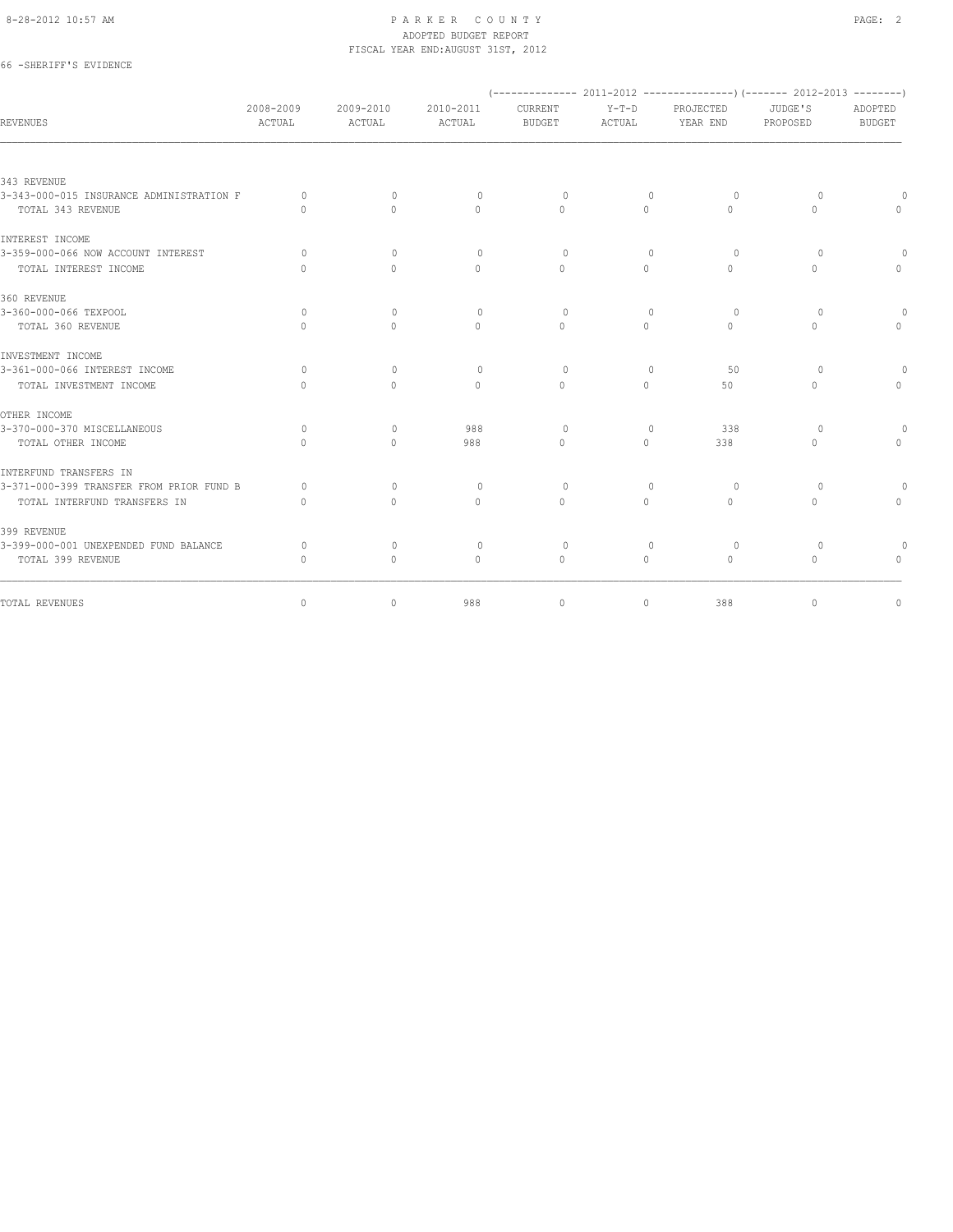#### 8-28-2012 10:57 AM PAGE: 3 ADOPTED BUDGET REPORT FISCAL YEAR END:AUGUST 31ST, 2012

| 66 -SHERIFF'S EVIDENCE<br>409 NON DEPARTMENT                                              |                     |                     |                     |                          |                 |                       |                     |                          |
|-------------------------------------------------------------------------------------------|---------------------|---------------------|---------------------|--------------------------|-----------------|-----------------------|---------------------|--------------------------|
| EXPENDITURES                                                                              | 2008-2009<br>ACTUAL | 2009-2010<br>ACTUAL | 2010-2011<br>ACTUAL | CURRENT<br><b>BUDGET</b> | Y-T-D<br>ACTUAL | PROJECTED<br>YEAR END | JUDGE'S<br>PROPOSED | ADOPTED<br><b>BUDGET</b> |
| PROFESSIONAL AND SERVICE<br>5-409-400-499 MISCELLANEOUS<br>TOTAL PROFESSIONAL AND SERVICE |                     | $\Omega$            | $\cap$              | 0                        |                 |                       |                     | $\Omega$                 |
| TOTAL 409 NON DEPARTMENT                                                                  | $\cap$              | $\cap$              | $\bigcap$           | $\Omega$                 | $\bigcap$       |                       |                     | n                        |
| TOTAL EXPENDITURES                                                                        | ===========         | $\Omega$            | $\Omega$            | 0                        | $\Omega$        |                       |                     | n                        |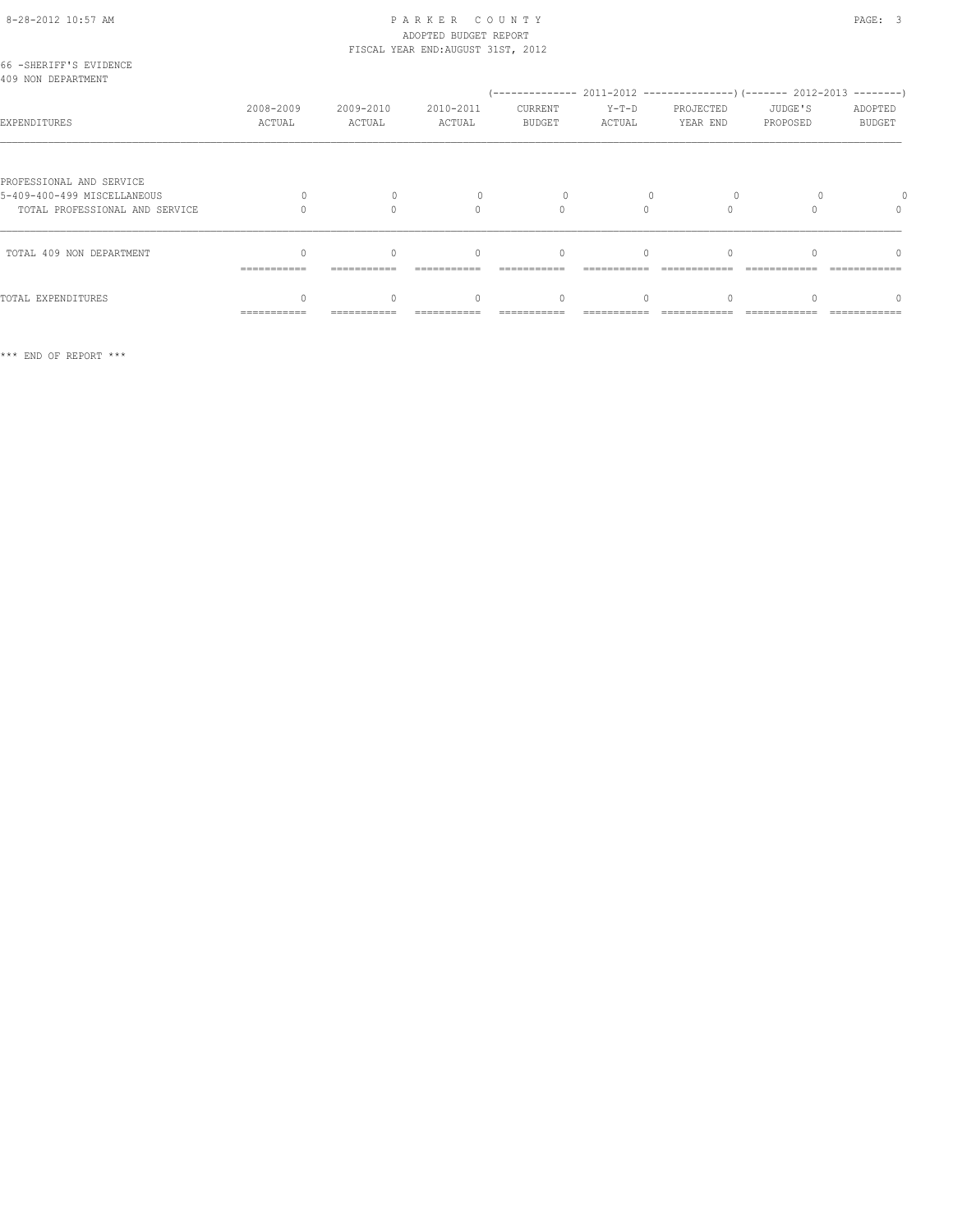#### 8-28-2012 10:57 AM P A R K E R C O U N T Y PAGE: 1 ADOPTED BUDGET REPORT FISCAL YEAR END:AUGUST 31ST, 2012

67 -SHERIFF'S FORFEITURE

| 2008-2009<br>ACTUAL              | 2009-2010<br>ACTUAL | 2010-2011<br>ACTUAL              | CURRENT<br><b>BUDGET</b>    | $Y-T-D$     | PROJECTED    | JUDGE'S      | ADOPTED       |
|----------------------------------|---------------------|----------------------------------|-----------------------------|-------------|--------------|--------------|---------------|
|                                  |                     |                                  |                             | ACTUAL      | YEAR END     | PROPOSED     | <b>BUDGET</b> |
|                                  |                     |                                  |                             |             |              |              |               |
| $\circ$                          | $\circ$             | $\mathbf{0}$                     | $\circ$                     | 0           | 0            |              | $\mathbf{0}$  |
| $\Omega$                         | $\Omega$            | $\mathbf{0}$                     | $\mathbf{0}$                | 2           | $\mathbf{0}$ |              | $\circ$       |
| $\mathbf{0}$                     | $\circ$             | $\mathbf{0}$                     | $\mathbf{0}$                | $\Omega$    | $\mathbf{0}$ |              | $\mathbb O$   |
| $\cap$                           | $\Omega$            | $\Omega$                         | $\mathbf{0}$                | $\Omega$    | 50           |              | $\mathbf{0}$  |
| 102,651                          | 143,748             | 49,044                           | 46,500                      | 88,512      | 19,300       |              | 50,000        |
| $\begin{array}{c} \n\end{array}$ | $\circ$             | $\begin{array}{c} \n\end{array}$ | $\mathbf{0}$                | $\bigcap$   | $\mathbf{0}$ |              | $\mathbf 0$   |
| 0                                | $\mathbf 0$         | $\mathbf{0}$                     | 30,000                      | $\circ$     | 0            | $\circ$      | 56,290        |
| 102,651                          | 143,748             | 49,044                           | 76,500                      | 88,514      | 19,350       | $\mathbf{0}$ | 106,290       |
|                                  |                     |                                  |                             |             |              |              |               |
| 21,424                           | 82,434              | 65,348                           | 76,500                      | 37,153      | 4,500        | $\mathbf{0}$ | 15,000        |
| 0                                | $\mathbf{0}$        | 57                               | $\mathbf{0}$                | 3,467       | $\mathbf{0}$ | n            | 3,809         |
| $\circ$                          | $\circ$             | 1,245                            | $\circ$                     | 82,158      | $\mathbf{0}$ |              | 82,501        |
| $\Omega$                         | 43,794              | $\Omega$                         | $\circ$                     | 10,501      | 0            | $\Omega$     | 4,980         |
| 21,424                           | 126,227             | 66,651                           | 76,500                      | 133,279     | 4,500        | 0            | 106,290       |
| 81,228                           | 17,521              | 17,607)                          | $\mathbf{0}$                | 44,765)     | 14,850       |              | 0             |
|                                  |                     |                                  | ============<br>=========== | =========== |              |              |               |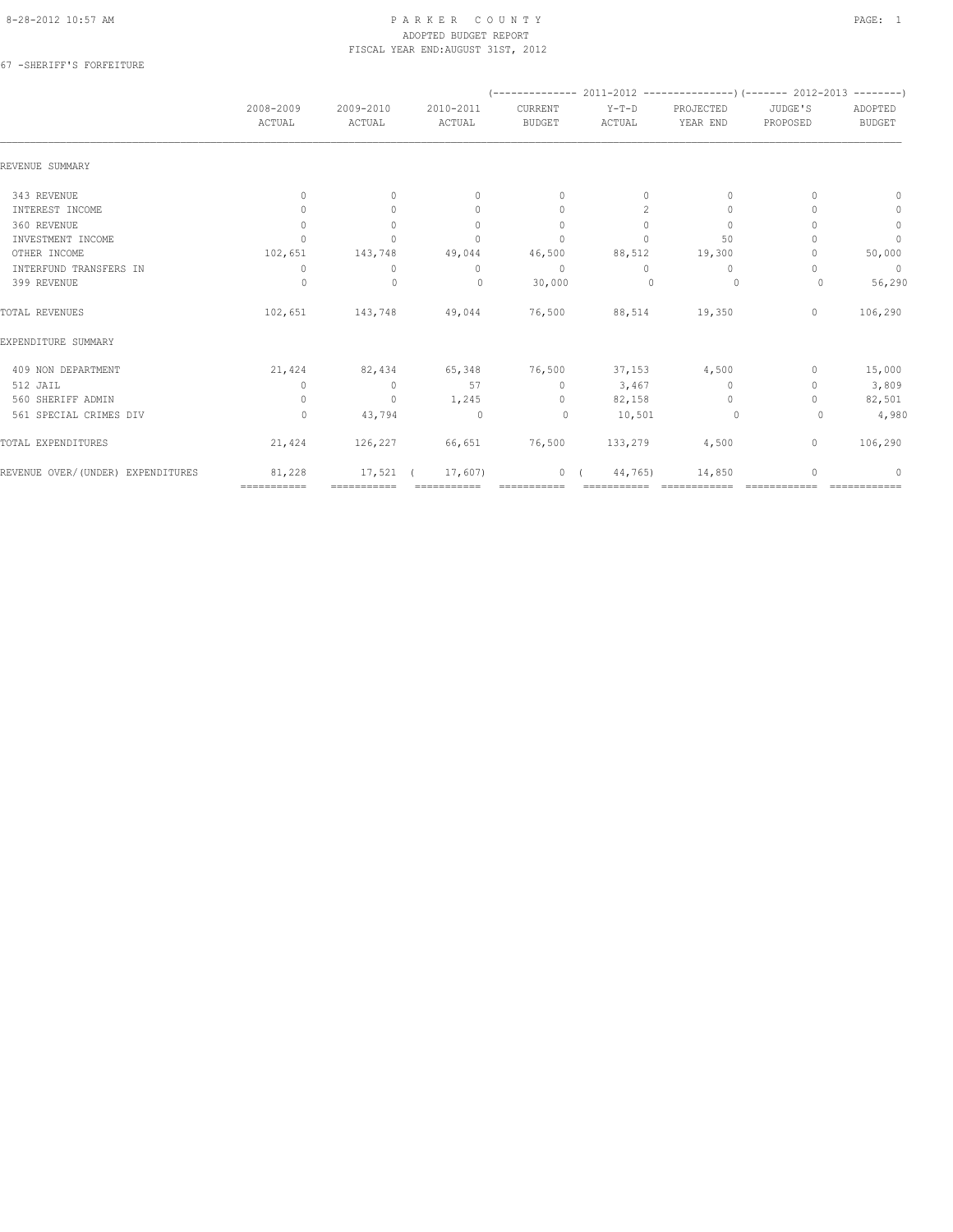### 67 -SHERIFF'S FORFEITURE

| <b>REVENUES</b>                          | 2008-2009<br>ACTUAL              | 2009-2010<br>ACTUAL | 2010-2011<br>ACTUAL | <b>CURRENT</b><br><b>BUDGET</b> | $Y-T-D$<br>ACTUAL                | PROJECTED<br>YEAR END            | JUDGE'S<br>PROPOSED              | ADOPTED<br><b>BUDGET</b>         |  |  |
|------------------------------------------|----------------------------------|---------------------|---------------------|---------------------------------|----------------------------------|----------------------------------|----------------------------------|----------------------------------|--|--|
|                                          |                                  |                     |                     |                                 |                                  |                                  |                                  |                                  |  |  |
| 343 REVENUE                              |                                  |                     |                     |                                 |                                  |                                  |                                  |                                  |  |  |
| 3-343-000-015 INSURANCE ADMINISTRATION F | $\Omega$                         | $\mathbf{0}$        | $\circ$             | $\Omega$                        | $\mathbf{0}$                     | $\circ$                          | $\circ$                          | 0                                |  |  |
| TOTAL 343 REVENUE                        | $\bigcap$                        | $\Omega$            | $\Omega$            | $\Omega$                        | $\Omega$                         | $\Omega$                         | $\begin{array}{c} \n\end{array}$ | $\Omega$                         |  |  |
| INTEREST INCOME                          |                                  |                     |                     |                                 |                                  |                                  |                                  |                                  |  |  |
| 3-359-000-067 NOW ACCOUNT INTEREST       | $\bigcap$                        | $\Omega$            | $\Omega$            | $\Omega$                        | 2                                | $\Omega$                         | $\Omega$                         | $\circ$                          |  |  |
| TOTAL INTEREST INCOME                    | $\bigcap$                        | $\bigcap$           | $\Omega$            | $\bigcap$                       | 2                                | $\cap$                           | $\Omega$                         | $\begin{array}{c} \n\end{array}$ |  |  |
| 360 REVENUE                              |                                  |                     |                     |                                 |                                  |                                  |                                  |                                  |  |  |
| 3-360-000-067 TEXPOOL                    | $\Omega$                         | $\Omega$            | $\Omega$            | $\Omega$                        | $\begin{array}{c} \n\end{array}$ | $\Omega$                         | $\circ$                          | $\circ$                          |  |  |
| TOTAL 360 REVENUE                        | $\Omega$                         | $\Omega$            | $\Omega$            | $\Omega$                        | $\Omega$                         | $\Omega$                         | $\Omega$                         | $\Omega$                         |  |  |
| INVESTMENT INCOME                        |                                  |                     |                     |                                 |                                  |                                  |                                  |                                  |  |  |
| 3-361-000-067 INTEREST INCOME            | $\circ$                          | $\mathbf{0}$        | $\mathbf{0}$        | $\circ$                         | $\mathbf{0}$                     | 50                               | $\circ$                          | $\circ$                          |  |  |
| TOTAL INVESTMENT INCOME                  | $\Omega$                         | $\Omega$            | $\Omega$            | $\Omega$                        | $\Omega$                         | 50                               | $\mathbf{0}$                     | $\mathbf{0}$                     |  |  |
| OTHER INCOME                             |                                  |                     |                     |                                 |                                  |                                  |                                  |                                  |  |  |
| 3-370-000-370 MISCELLANEOUS              | 102,651                          | 138,508             | 49,044              | 46,500                          | 88,512                           | 19,300                           | $\mathbf{0}$                     | 50,000                           |  |  |
| 3-370-000-373 SALE OF ASSET              | $\circ$                          | 5,240               | $\overline{0}$      | $\sim$ 0                        | $\bigcirc$                       | $\Omega$                         | $\circ$                          | $\sim$ 0                         |  |  |
| TOTAL OTHER INCOME                       | 102,651                          | 143,748             | 49,044              | 46,500                          | 88,512                           | 19,300                           | $\mathbf{0}$                     | 50,000                           |  |  |
| INTERFUND TRANSFERS IN                   |                                  |                     |                     |                                 |                                  |                                  |                                  |                                  |  |  |
| 3-371-000-399 TRANSFER FROM PRIOR FUND B | $\Omega$                         | $\Omega$            | $\circ$             | $\circ$                         | $\mathbf{0}$                     | $\circ$                          | 0                                | $\circ$                          |  |  |
| TOTAL INTERFUND TRANSFERS IN             | $\begin{array}{c} \n\end{array}$ | $\Omega$            | $\Omega$            | $\Omega$                        | $\Omega$                         | $\begin{array}{c} \n\end{array}$ | $\Omega$                         | $\Omega$                         |  |  |
| 399 REVENUE                              |                                  |                     |                     |                                 |                                  |                                  |                                  |                                  |  |  |
| 3-399-000-001 UNEXPENDED FUND BALANCE    | $\Omega$                         | $\mathbf{0}$        | $\circ$             | 30,000                          | $\Omega$                         | $\Omega$                         | $\circ$                          | 56,290                           |  |  |
| TOTAL 399 REVENUE                        | $\Omega$                         | $\circ$             | $\circ$             | 30,000                          | $\circ$                          | $\circ$                          | $\circ$                          | 56,290                           |  |  |
| TOTAL REVENUES                           | 102,651                          | 143,748             | 49,044              | 76,500                          | 88,514                           | 19,350                           | $\mathbf{0}$                     | 106,290                          |  |  |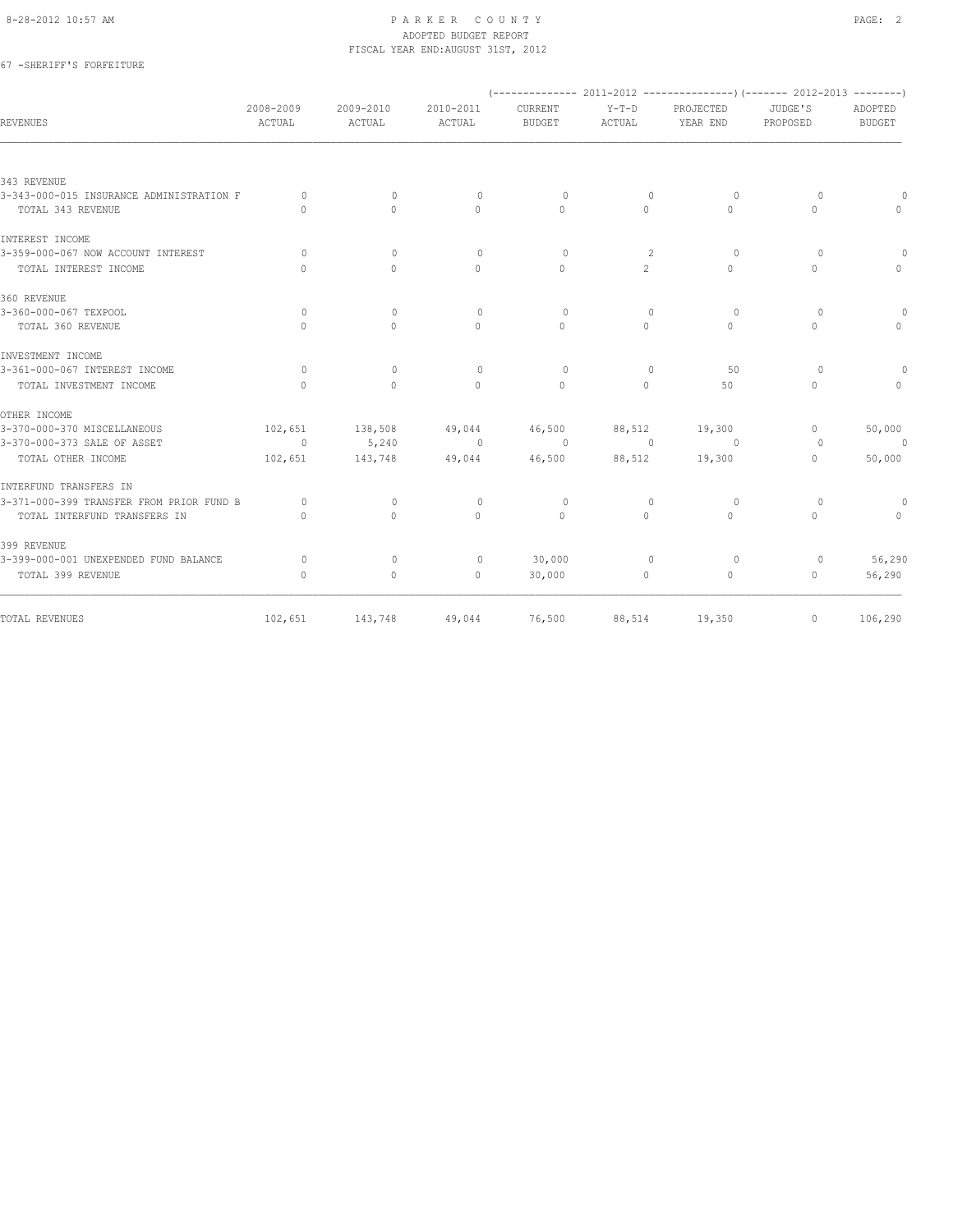|                                   |  | 67 - SHERIFF'S FORFEITURE |  |
|-----------------------------------|--|---------------------------|--|
| $A \cap \Omega$ NIONI DEDARRMENIE |  |                           |  |

| 2008-2009<br>ACTUAL                                  | 2009-2010<br>ACTUAL | 2010-2011<br>ACTUAL | CURRENT<br><b>BUDGET</b> | $Y-T-D$<br>ACTUAL | PROJECTED<br>YEAR END            | JUDGE'S<br>PROPOSED              | ADOPTED<br><b>BUDGET</b> |
|------------------------------------------------------|---------------------|---------------------|--------------------------|-------------------|----------------------------------|----------------------------------|--------------------------|
|                                                      |                     |                     |                          |                   |                                  |                                  |                          |
|                                                      |                     |                     |                          |                   |                                  |                                  |                          |
| 5-409-300-371 ELECTRONIC EQUIPMENT-NON C<br>$\Omega$ | $\Omega$            | 0                   | $\Omega$                 | 0                 | $\begin{array}{c} \n\end{array}$ | $\cap$                           | $\mathbf{0}$             |
| 5-409-300-373 AUTOMOBILE EQUIPMENT-NON C<br>$\Omega$ | $\Omega$            | $\circ$             | $\Omega$                 | $\Omega$          | $\Omega$                         | $\Omega$                         | $\Omega$                 |
| $\cap$                                               | $\Omega$            | $\Omega$            | $\Omega$                 | $\Omega$          | $\Omega$                         | $\bigcap$                        | $\Omega$                 |
|                                                      |                     |                     |                          |                   |                                  |                                  |                          |
| 21,424                                               | 82,434              | 62,576              | $\circ$                  | 37,153            | 4,500                            | $\circ$                          | 15,000                   |
| 21,424                                               | 82,434              | 62,576              | $\Omega$                 | 37,153            | 4,500                            | $\Omega$                         | 15,000                   |
|                                                      |                     |                     |                          |                   |                                  |                                  |                          |
| $\Omega$                                             | $\circ$             | $\mathbf{0}$        | $\mathbf{0}$             | $\Omega$          | $\Omega$                         | $\Omega$                         | $\circ$                  |
| $\Omega$                                             | $\Omega$            | $\Omega$            | $\mathbf{0}$             | $\Omega$          | $\begin{array}{c} \n\end{array}$ | $\Omega$                         | $\mathbf{0}$             |
| $\bigcap$                                            | $\Omega$            | 2,771               | $\Omega$                 | $\Omega$          | $\Omega$                         | $\Omega$                         | $\Omega$                 |
| $\cap$                                               | $\bigcap$           | 2,771               | $\Omega$                 | 0                 | $\bigcap$                        | $\cap$                           | $\Omega$                 |
|                                                      |                     |                     |                          |                   |                                  |                                  |                          |
| $\Omega$                                             | $\mathbf{0}$        | $\circ$             | 76,500                   | $\Omega$          | $\circ$                          | $\circ$                          | $\Omega$                 |
| $\begin{array}{c} \n\end{array}$                     | $\circ$             | $\mathbf{0}$        | 76,500                   | 0                 | $\Omega$                         | $\begin{array}{c} \n\end{array}$ | $\Omega$                 |
| 21,424                                               | 82,434              | 65,348              | 76,500                   | 37,153            | 4,500                            |                                  | 15,000                   |
|                                                      | ===========         | ===========         |                          |                   | ===========                      |                                  |                          |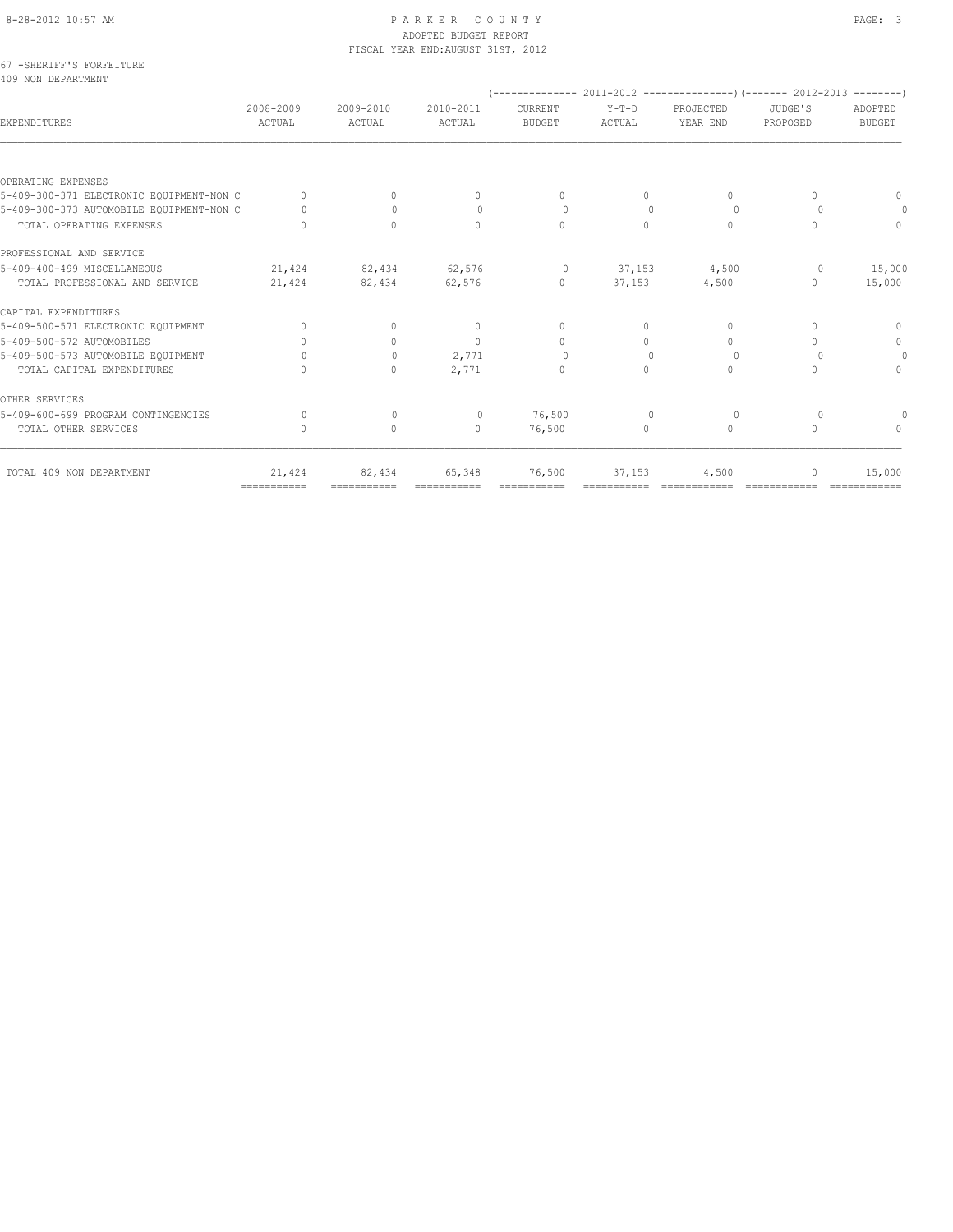### 8-28-2012 10:57 AM PAGE: 4 ADOPTED BUDGET REPORT

| PROJECTED<br>JUDGE'S<br>YEAR END<br>PROPOSED     | ADOPTED<br><b>BUDGET</b> |
|--------------------------------------------------|--------------------------|
|                                                  |                          |
|                                                  |                          |
|                                                  |                          |
| $\Omega$<br>0                                    | 2,672                    |
| $\mathbf{0}$<br>$\cap$                           | 2,672                    |
|                                                  |                          |
| $\begin{array}{c} \n\end{array}$<br>$\cap$       | 204                      |
| $\bigcap$                                        | 641                      |
| $\bigcap$                                        | 292                      |
| $\Omega$                                         | $\mathbf{0}$             |
| $\Omega$<br>$\Omega$                             | 1,137                    |
| $\mathbf{0}$<br>$\begin{array}{c} \n\end{array}$ | 3,809                    |
| $\Omega$                                         | 3,809                    |
|                                                  |                          |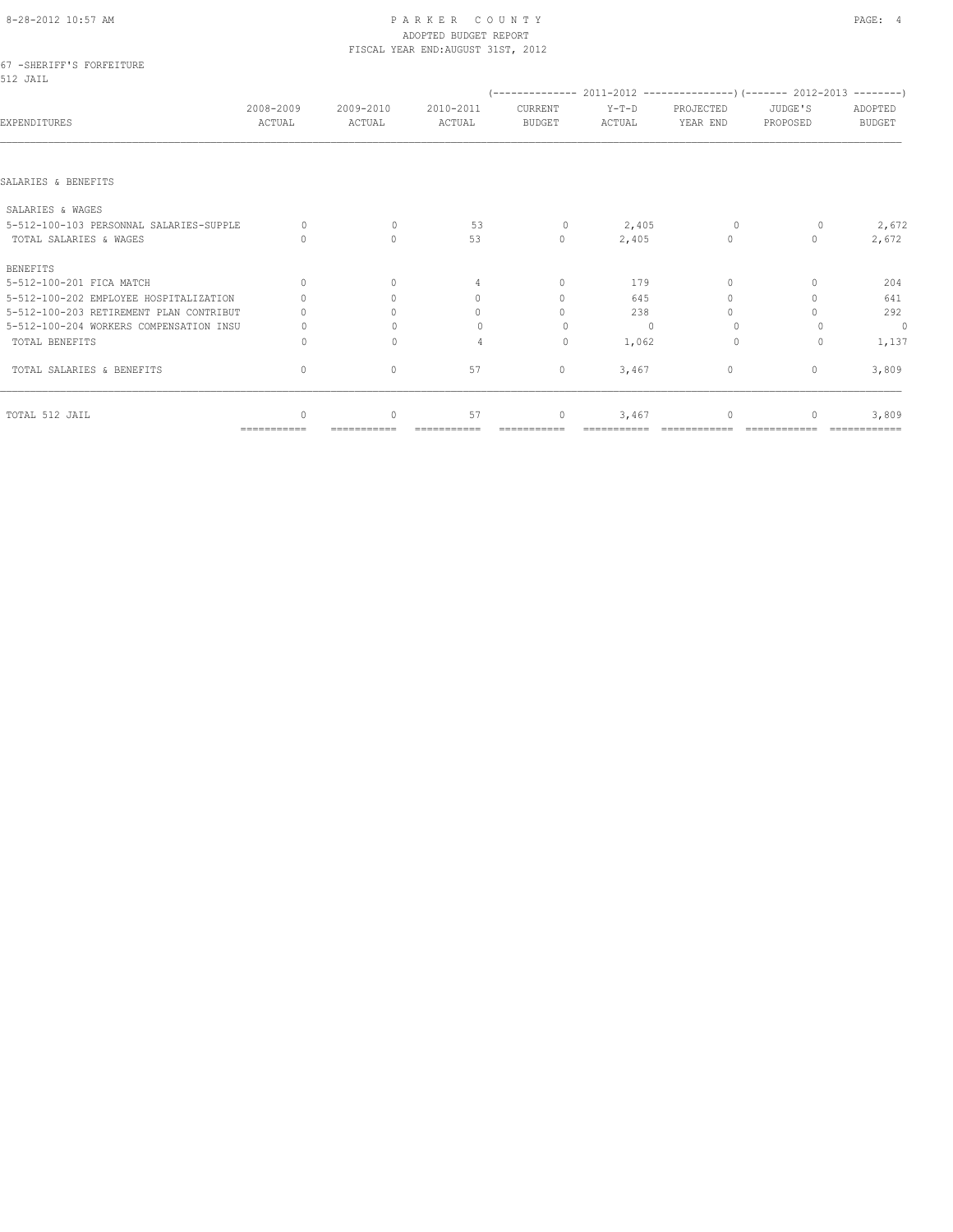## 8-28-2012 10:57 AM P A R K E R C O U N T Y PAGE: 5 ADOPTED BUDGET REPORT

|                                               |                     |                     | FISCAL YEAR END: AUGUST 31ST, 2012 |                                  |                   |                                  |                                  |                          |
|-----------------------------------------------|---------------------|---------------------|------------------------------------|----------------------------------|-------------------|----------------------------------|----------------------------------|--------------------------|
| 67 -SHERIFF'S FORFEITURE<br>560 SHERIFF ADMIN |                     |                     |                                    |                                  |                   |                                  |                                  |                          |
|                                               |                     |                     |                                    |                                  |                   |                                  |                                  |                          |
| EXPENDITURES                                  | 2008-2009<br>ACTUAL | 2009-2010<br>ACTUAL | 2010-2011<br>ACTUAL                | CURRENT<br><b>BUDGET</b>         | $Y-T-D$<br>ACTUAL | PROJECTED<br>YEAR END            | JUDGE'S<br>PROPOSED              | ADOPTED<br><b>BUDGET</b> |
|                                               |                     |                     |                                    |                                  |                   |                                  |                                  |                          |
| SALARIES & BENEFITS                           |                     |                     |                                    |                                  |                   |                                  |                                  |                          |
| SALARIES & WAGES                              |                     |                     |                                    |                                  |                   |                                  |                                  |                          |
| 5-560-100-103 PERSONNAL SALARIES-SUPPLE       | $\cap$              | $\mathbf{0}$        | 1,164                              | $\circ$                          | 53,162            | $\Omega$                         | 0                                | 52,800                   |
| TOTAL SALARIES & WAGES                        | $\bigcap$           | $\circ$             | 1,164                              | $\mathbf{0}$                     | 53,162            | $\mathbf{0}$                     | $\bigcap$                        | 52,800                   |
| <b>BENEFITS</b>                               |                     |                     |                                    |                                  |                   |                                  |                                  |                          |
| 5-560-100-201 FICA MATCH                      | $\Omega$            | $\mathbf{0}$        | 81                                 | $\mathbf{0}$                     | 3,680             | $\mathbf{0}$                     | 0                                | 4,040                    |
| 5-560-100-202 EMPLOYEE HOSPITALIZATION        |                     | $\bigcap$           | $\begin{array}{c} \n\end{array}$   | $\begin{array}{c} \n\end{array}$ | 20,046            | $\begin{array}{c} \n\end{array}$ | n                                | 19,900                   |
| 5-560-100-203 RETIREMENT PLAN CONTRIBUT       |                     | $\cap$              | $\begin{array}{c} \n\end{array}$   | $\Omega$                         | 5,271             | $\begin{array}{c} \n\end{array}$ |                                  | 5,761                    |
| 5-560-100-204 WORKERS COMPENSATION INSU       |                     | $\Omega$            | $\Omega$                           | $\Omega$                         | $\cup$            | $\Omega$                         |                                  | $\mathbf{0}$             |
| TOTAL BENEFITS                                | Ω                   | $\Omega$            | 81                                 | $\Omega$                         | 28,996            | $\Omega$                         | $\Omega$                         | 29,701                   |
| TOTAL SALARIES & BENEFITS                     | $\mathbf{0}$        | $\mathbf{0}$        | 1,245                              | $\mathbf{0}$                     | 82,158            | $\mathbf{0}$                     | $\begin{array}{c} \n\end{array}$ | 82,501                   |
| TOTAL 560 SHERIFF ADMIN                       | $\cap$              | $\circ$             | 1,245                              | $\mathbf{0}$                     | 82,158            | $\Omega$                         |                                  | 82,501                   |
|                                               | ===========         |                     |                                    |                                  |                   |                                  |                                  |                          |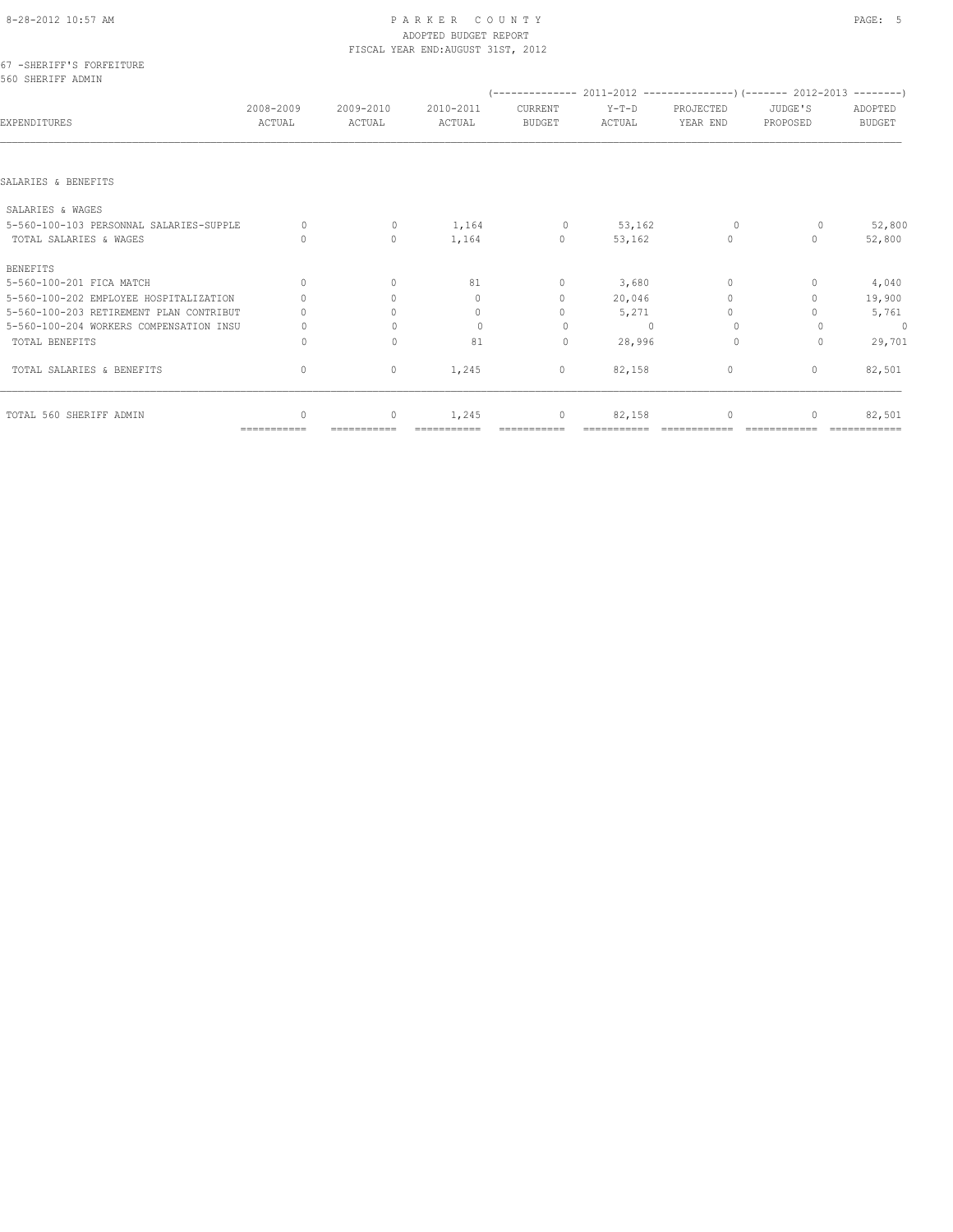| 67 - SHERIFF'S FORFEITURE |  |  |
|---------------------------|--|--|
| 561 SPECIAL CRIMES DIV    |  |  |

| EXPENDITURES                            | 2008-2009<br>ACTUAL     | 2009-2010<br>ACTUAL   | 2010-2011<br>ACTUAL              | CURRENT<br><b>BUDGET</b>         | $Y-T-D$<br>ACTUAL | PROJECTED<br>YEAR END            | JUDGE'S<br>PROPOSED              | ADOPTED<br><b>BUDGET</b>    |
|-----------------------------------------|-------------------------|-----------------------|----------------------------------|----------------------------------|-------------------|----------------------------------|----------------------------------|-----------------------------|
|                                         |                         |                       |                                  |                                  |                   |                                  |                                  |                             |
| SALARIES & BENEFITS                     |                         |                       |                                  |                                  |                   |                                  |                                  |                             |
| SALARIES & WAGES                        |                         |                       |                                  |                                  |                   |                                  |                                  |                             |
| 5-561-100-127 DEA TASK FORCE SERGEANT   | $\Omega$                | 32,550                | $\mathbf{0}$                     | $\begin{array}{c} \n\end{array}$ | 9,181             | $\Omega$                         | 0                                | 4,200                       |
| 5-561-100-198 OVERTIME                  | $\bigcap$               | $\overline{0}$        | $\Omega$                         | $\begin{array}{c} \n\end{array}$ | $\Omega$          | $\Omega$                         | $\bigcap$                        | $\overline{0}$              |
| 5-561-100-199 CERTIFICATION PAY         | $\bigcap$               | 1,137                 | $\bigcap$                        | $\Omega$                         | $\bigcap$         | $\Omega$                         | $\Omega$                         | $\circ$                     |
| TOTAL SALARIES & WAGES                  | $\bigcap$               | 33,687                | $\begin{array}{c} \n\end{array}$ | $\mathbf{0}$                     | 9,181             | $\begin{array}{c} \n\end{array}$ | $\begin{array}{c} \n\end{array}$ | 4,200                       |
| <b>BENEFITS</b>                         |                         |                       |                                  |                                  |                   |                                  |                                  |                             |
| 5-561-100-201 FICA MATCH                | $\Omega$                | 2,514                 | $\mathbf{0}$                     | $\begin{array}{c} \n\end{array}$ | 702               | $\begin{array}{c} \n\end{array}$ | n                                | 322                         |
| 5-561-100-202 EMPLOYEE HOSPITALIZATION  | $\cap$                  | 4,177                 | $\Omega$                         | $\begin{array}{c} \n\end{array}$ | 9                 | $\Omega$                         | $\Omega$                         | $\overline{0}$              |
| 5-561-100-203 RETIREMENT PLAN CONTRIBUT |                         | 3,415                 | $\Omega$                         | $\bigcap$                        | 566               | $\cap$                           | $\cap$                           | 458                         |
| 5-561-100-204 WORKERS COMPENSATION INSU |                         | $\Omega$              | $\Omega$                         | $\Omega$                         | 42                | $\cap$                           |                                  | $\overline{0}$              |
| 5-561-100-205 CLOTHING ALLOWANCE        | $\Omega$                | $\mathbf{0}$          | $\begin{array}{c} \n\end{array}$ | $\Omega$                         | $\Omega$          | $\begin{array}{c} \n\end{array}$ | $\cap$                           | $\circ$                     |
| 5-561-100-209 CELL PHONE ALLOWANCE      | $\bigcap$               | $\Omega$              | $\bigcap$                        | $\bigcap$                        | $\cup$            | $\Omega$                         |                                  | $\circ$                     |
| TOTAL BENEFITS                          | $\Omega$                | 10,107                | $\circ$                          | 0                                | 1,320             | $\circ$                          | $\Omega$                         | 780                         |
| TOTAL SALARIES & BENEFITS               | $\mathbf{0}$            | 43,794                | $\mathbf{0}$                     | $\mathbf{0}$                     | 10,501            | $\circ$                          | $\mathbf{0}$                     | 4,980                       |
| TOTAL 561 SPECIAL CRIMES DIV            | $\Omega$<br>=========== | 43,794<br>----------- | $\mathbf{0}$<br>------------     | $\Omega$<br>------------         | 10,501            | $\Omega$                         | n<br>-------------               | 4,980                       |
| TOTAL EXPENDITURES                      | 21,424                  | 126,227               | 66,651                           | 76,500                           | 133,279           | 4,500                            | $\mathbf{0}$                     | 106,290                     |
|                                         |                         | ============          |                                  | ===========                      | ===========       | =============                    | =============                    | $=$ = = = = = = = = = = = = |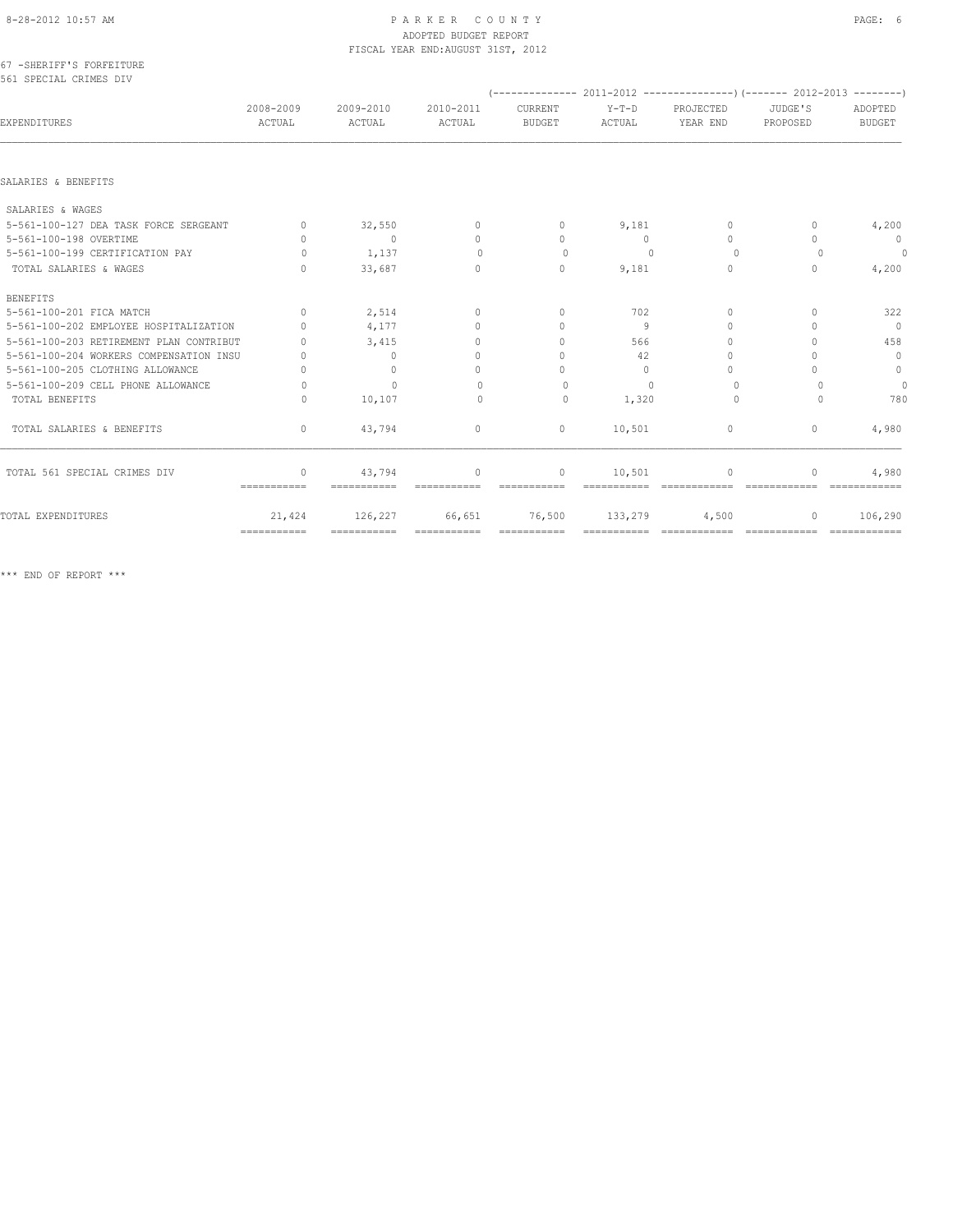70 -RECORD MGMT COUNTYWIDE

|                                   |                                  |                     |                                  | $(---------- 2011-2012$ ----------------) (------- 2012-2013 --------) |                 |                       |                     |                                  |
|-----------------------------------|----------------------------------|---------------------|----------------------------------|------------------------------------------------------------------------|-----------------|-----------------------|---------------------|----------------------------------|
|                                   | 2008-2009<br>ACTUAL              | 2009-2010<br>ACTUAL | 2010-2011<br>ACTUAL              | CURRENT<br><b>BUDGET</b>                                               | Y-T-D<br>ACTUAL | PROJECTED<br>YEAR END | JUDGE'S<br>PROPOSED | ADOPTED<br><b>BUDGET</b>         |
| REVENUE SUMMARY                   |                                  |                     |                                  |                                                                        |                 |                       |                     |                                  |
| FEES OF OFFICE                    | 45,410                           | 44,530              | 39,526                           | 40,000                                                                 | 32,127          | 34,900                | 0                   | 30,100                           |
| 343 REVENUE                       | 0                                | $\Omega$            | $\begin{array}{c} \n\end{array}$ | $\Omega$                                                               | $\Omega$        | $\Omega$              |                     | 0                                |
| INTEREST INCOME                   | $\Omega$                         | $\Omega$            | $\begin{array}{c} \n\end{array}$ | $\mathbf{0}$                                                           | $\Omega$        | 0                     |                     | $\begin{array}{c} \n\end{array}$ |
| 360 REVENUE                       | 0                                |                     | $\mathbf{0}$                     | $\mathbf{0}$                                                           | 0               | $\circ$               |                     | $\mathbf{0}$                     |
| INVESTMENT INCOME                 | $\circ$                          | $\bigcap$           | $\mathbf{0}$                     | $\Omega$                                                               | 0               | 850                   |                     | $\circ$                          |
| OTHER INCOME                      | 0                                |                     | $\mathbf{0}$                     | $\begin{array}{c} \n\end{array}$                                       | 0               | 0                     |                     | $\circ$                          |
| INTERFUND TRANSFERS IN            | $\begin{array}{c} \n\end{array}$ | $\Omega$            | $\begin{array}{c} \n\end{array}$ | $\begin{array}{c} \n\end{array}$                                       | $\Omega$        | $\mathbf{0}$          |                     | $\circ$                          |
| 399 REVENUE                       | $\Omega$                         | $\mathbf{0}$        | $\begin{array}{c} \n\end{array}$ | 0                                                                      | $\Omega$        | $\circ$               | $\Omega$            | 0                                |
| TOTAL REVENUES                    | 45,410                           | 44,530              | 39,526                           | 40,000                                                                 | 32,127          | 35,750                | $\circ$             | 30,100                           |
| EXPENDITURE SUMMARY               |                                  |                     |                                  |                                                                        |                 |                       |                     |                                  |
| 409 NON DEPARTMENT                | 9,092                            | 44,319              | 25,866                           | 40,000                                                                 | 24,764          | 38,225                | $\circ$             | 30,100                           |
| TOTAL EXPENDITURES                | 9,092                            | 44,319              | 25,866                           | 40,000                                                                 | 24,764          | 38,225                | 0                   | 30,100                           |
| REVENUE OVER/(UNDER) EXPENDITURES | 36,318                           | 212<br>===========  | 13,660                           | $\mathbb O$<br>===========                                             | $7,363$ (       | 2,475                 | $\Omega$            | $\Omega$                         |
|                                   | ===========                      |                     |                                  |                                                                        |                 |                       |                     |                                  |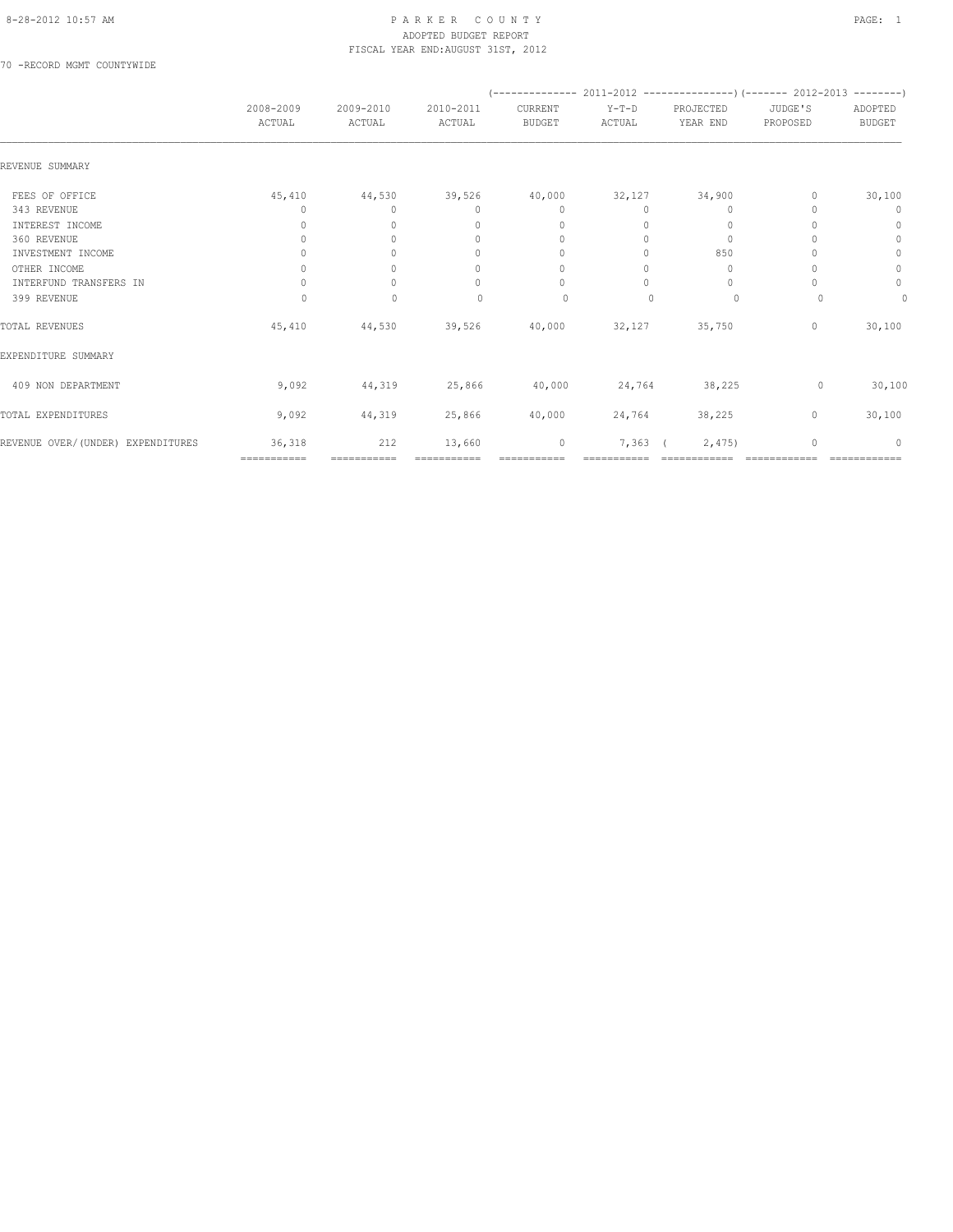70 -RECORD MGMT COUNTYWIDE

| 2008-2009<br>ACTUAL              | 2009-2010<br>ACTUAL                                                                                                                                                                                                                                   | 2010-2011                  | CURRENT                    | $Y-T-D$                    | PROJECTED                  | JUDGE'S                          |                                              |
|----------------------------------|-------------------------------------------------------------------------------------------------------------------------------------------------------------------------------------------------------------------------------------------------------|----------------------------|----------------------------|----------------------------|----------------------------|----------------------------------|----------------------------------------------|
|                                  |                                                                                                                                                                                                                                                       | ACTUAL                     | <b>BUDGET</b>              | ACTUAL                     | YEAR END                   | PROPOSED                         | ADOPTED<br><b>BUDGET</b>                     |
|                                  |                                                                                                                                                                                                                                                       |                            |                            |                            |                            |                                  |                                              |
|                                  |                                                                                                                                                                                                                                                       |                            |                            |                            |                            |                                  |                                              |
|                                  |                                                                                                                                                                                                                                                       |                            |                            |                            |                            | $\mathbf{0}$                     | 17,800                                       |
|                                  |                                                                                                                                                                                                                                                       |                            |                            |                            |                            |                                  | 12,300                                       |
|                                  |                                                                                                                                                                                                                                                       |                            |                            |                            |                            |                                  | 30,100                                       |
|                                  |                                                                                                                                                                                                                                                       |                            |                            |                            |                            |                                  |                                              |
| $\circ$                          | $\mathbf{0}$                                                                                                                                                                                                                                          | $\circ$                    | $\circ$                    | $\mathbf{0}$               | $\circ$                    | $\Omega$                         |                                              |
| $\bigcap$                        | $\bigcap$                                                                                                                                                                                                                                             | $\Omega$                   | $\bigcap$                  | $\Omega$                   | $\bigcap$                  | $\Omega$                         |                                              |
|                                  |                                                                                                                                                                                                                                                       |                            |                            |                            |                            |                                  |                                              |
| $\Omega$                         | $\Omega$                                                                                                                                                                                                                                              | $\Omega$                   | $\Omega$                   | $\Omega$                   | $\circ$                    | $\circ$                          |                                              |
| $\bigcap$                        | $\Omega$                                                                                                                                                                                                                                              | $\mathbf{0}$               | $\Omega$                   | $\circ$                    | $\circ$                    | $\mathbf{0}$                     |                                              |
|                                  |                                                                                                                                                                                                                                                       |                            |                            |                            |                            |                                  |                                              |
| $\begin{array}{c} \n\end{array}$ | $\Omega$                                                                                                                                                                                                                                              | $\Omega$                   | $\Omega$                   | $\Omega$                   | $\Omega$                   | $\begin{array}{c} \n\end{array}$ | $\Omega$                                     |
| $\circ$                          | $\mathbf{0}$                                                                                                                                                                                                                                          | $\mathbf{0}$               | $\circ$                    | $\Omega$                   | 0                          | $\circ$                          |                                              |
| $\Omega$                         | $\circ$                                                                                                                                                                                                                                               | $\mathbf{0}$               | $\circ$                    | $\circ$                    | $\circ$                    | $\circ$                          | $\Omega$                                     |
|                                  |                                                                                                                                                                                                                                                       |                            |                            |                            |                            |                                  |                                              |
| $\circ$                          | $\mathbf{0}$                                                                                                                                                                                                                                          | $\mathbf{0}$               | $\circ$                    | $\Omega$                   | 850                        | $\Omega$                         |                                              |
| $\Omega$                         | $\Omega$                                                                                                                                                                                                                                              | $\Omega$                   | $\Omega$                   | $\Omega$                   | 850                        | $\Omega$                         | $\cap$                                       |
|                                  |                                                                                                                                                                                                                                                       |                            |                            |                            |                            |                                  |                                              |
| $\Omega$                         | $\Omega$                                                                                                                                                                                                                                              | $\circ$                    | 0                          | $\Omega$                   | $\circ$                    | $\Omega$                         |                                              |
| $\Omega$                         | $\Omega$                                                                                                                                                                                                                                              | $\Omega$                   | $\Omega$                   | $\Omega$                   | $\Omega$                   | $\circ$                          | $\cap$                                       |
|                                  |                                                                                                                                                                                                                                                       |                            |                            |                            |                            |                                  |                                              |
| 0                                | $\mathbf{0}$                                                                                                                                                                                                                                          | $\mathbf{0}$               | 0                          | $\mathbf{0}$               | $\circ$                    | $\circ$                          |                                              |
| $\Omega$                         | $\Omega$                                                                                                                                                                                                                                              | $\Omega$                   | $\Omega$                   | $\Omega$                   | $\Omega$                   | $\Omega$                         | $\Omega$                                     |
|                                  |                                                                                                                                                                                                                                                       |                            |                            |                            |                            |                                  |                                              |
| $\Omega$                         | $\Omega$                                                                                                                                                                                                                                              | $\circ$                    | $\Omega$                   | $\Omega$                   | $\Omega$                   | $\Omega$                         |                                              |
| $\circ$                          | $\circ$                                                                                                                                                                                                                                               | $\Omega$                   | $\Omega$                   | $\Omega$                   | $\Omega$                   | $\Omega$                         | $\Omega$                                     |
| 45,410                           | 44,530                                                                                                                                                                                                                                                | 39,526                     | 40,000                     | 32,127                     | 35,750                     | $\circ$                          | 30,100                                       |
|                                  | 3-340-000-403 COUNTY CLERK FEES OF OFFIC<br>29,330<br>16,080<br>3-340-000-450 DISTRICT CLERK FEES OF OFF<br>45,410<br>3-343-000-015 INSURANCE ADMINISTRATION F<br>3-370-000-999 UNEXPENDED FUNDS RETURNED<br>3-371-000-399 TRANSFER FROM PRIOR FUND B | 28,557<br>15,973<br>44,530 | 23,503<br>16,023<br>39,526 | 24,000<br>16,000<br>40,000 | 19,986<br>12,141<br>32,127 | 16,500<br>18,400<br>34,900       | $\Omega$<br>$\begin{array}{c} \n\end{array}$ |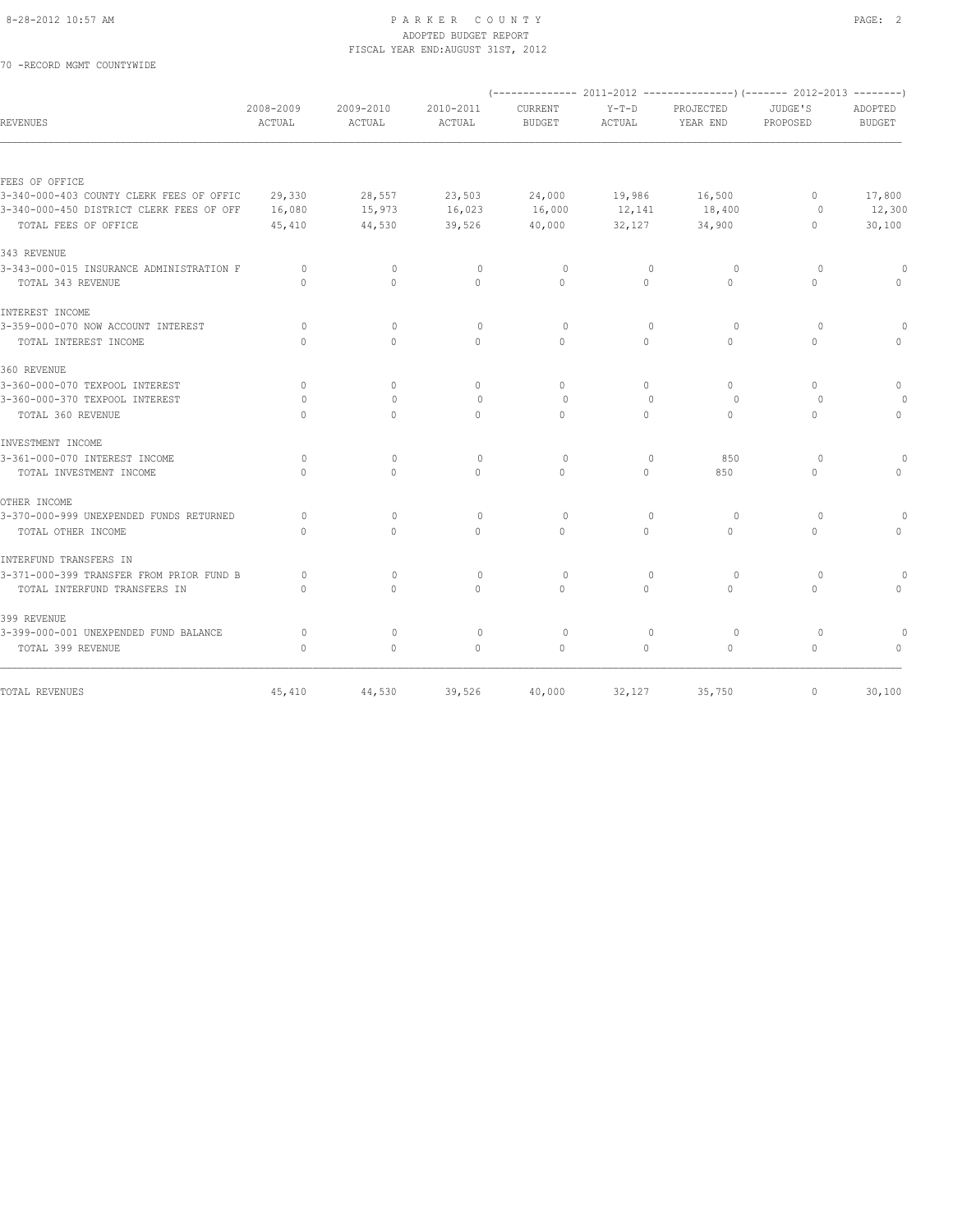70 -RECORD MGMT COUNTYWIDE 409 NON DEPARTMENT

| EXPENDITURES                             | 2008-2009<br>ACTUAL                | 2009-2010<br>ACTUAL              | 2010-2011<br>ACTUAL       | CURRENT<br><b>BUDGET</b>  | $Y-T-D$<br><b>ACTUAL</b> | PROJECTED<br>YEAR END  | JUDGE'S<br>PROPOSED | ADOPTED<br><b>BUDGET</b>    |
|------------------------------------------|------------------------------------|----------------------------------|---------------------------|---------------------------|--------------------------|------------------------|---------------------|-----------------------------|
| SALARIES & BENEFITS                      |                                    |                                  |                           |                           |                          |                        |                     |                             |
|                                          |                                    |                                  |                           |                           |                          |                        |                     |                             |
| SALARIES & WAGES                         |                                    |                                  |                           |                           |                          |                        |                     |                             |
| 5-409-100-106 DEPUTIES                   | $\circ$                            | $\mathbf{0}$                     | $\mathbf{0}$              | $\circ$                   | $\mathbf{0}$             | 20,600                 | $\circ$             |                             |
| TOTAL SALARIES & WAGES                   | $\Omega$                           | $\Omega$                         | $\Omega$                  | $\Omega$                  | $\Omega$                 | 20,600                 | $\Omega$            | $\Omega$                    |
| <b>BENEFITS</b>                          |                                    |                                  |                           |                           |                          |                        |                     |                             |
| 5-409-100-201 FICA MATCH                 | $\mathbf{0}$                       | $\circ$                          | $\mathbf{0}$              | $\circ$                   | $\circ$                  | 1,300                  | $\circ$             | $\mathbf{0}$                |
| 5-409-100-202 EMPLOYEE HOSPITALIZATION   | $\Omega$                           | $\Omega$                         | $\Omega$                  | $\Omega$                  | $\circ$                  | 6,800                  | $\Omega$            | $\Omega$                    |
| 5-409-100-203 RETIREMENT PLAN CONTRIBUT  | $\Omega$                           | $\Omega$                         | $\mathbf{0}$              | $\Omega$                  | $\circ$                  | 1,750                  | $\mathbf{0}$        | $\mathbf{0}$                |
| 5-409-100-204 WORKERS COMPENSATION INSU  | $\Omega$                           | $\Omega$                         | $\Omega$                  | $\cap$                    | $\Omega$                 | 75                     | $\Omega$            | $\Omega$                    |
| 5-409-100-206 LONGEVITY PAY              | $\Omega$                           | $\cap$                           | $\Omega$                  | $\Omega$                  | $\Omega$                 | $\circ$                | $\Omega$            | $\Omega$                    |
| TOTAL BENEFITS                           | $\Omega$                           | $\Omega$                         | 0                         | $\circ$                   | $\mathbf{0}$             | 9,925                  | 0                   | $\Omega$                    |
|                                          |                                    |                                  |                           |                           |                          |                        |                     |                             |
| TOTAL SALARIES & BENEFITS                | $\mathbf{0}$                       | $\circ$                          | $\mathbf{0}$              | $\circ$                   | $\circ$                  | 30,525                 | $\circ$             | $\circ$                     |
| OPERATING EXPENSES                       |                                    |                                  |                           |                           |                          |                        |                     |                             |
| 5-409-300-330 SUPPLIES                   | $\mathbf{0}$                       | $\mathbf{0}$                     | $\circ$                   | 2,700                     | 1,976                    | $\mathbf 0$            | $\circ$             | 1,000                       |
| 5-409-300-336 MICROFILM SUPPLIES         | $\Omega$                           | $\Omega$                         | $\mathbf{0}$              | $\mathbf{0}$              | $\circ$                  | 2,700                  | $\mathbf{0}$        | $\overline{0}$              |
| 5-409-300-371 ELECTRONIC EQUIPMENT-NON C | $\Omega$                           | $\Omega$                         | $\Omega$                  | $\mathbf{0}$              | $\circ$                  | $\mathbf{0}$           | $\Omega$            | $\mathbf{0}$                |
| 5-409-300-374 OFFICE FURNITURE-NON CAP   | $\Omega$                           | $\Omega$                         | $\circ$                   | 0                         | $\mathbf 0$              | 0                      | $\Omega$            |                             |
| TOTAL OPERATING EXPENSES                 | $\Omega$                           | $\Omega$                         | $\Omega$                  | 2,700                     | 1,976                    | 2,700                  | $\Omega$            | 1,000                       |
| PROFESSIONAL AND SERVICE                 |                                    |                                  |                           |                           |                          |                        |                     |                             |
| 5-409-400-408 CONTRACT SERVICES          | $\circ$                            | 44,319                           | 25,866                    | 26,000                    | 22,788                   | $\circ$                | $\circ$             | 6,000                       |
| 5-409-400-450 OFFICE EQUIPMENT REPAIR    | $\Omega$                           | $\begin{array}{c} \n\end{array}$ | $\Omega$                  | $\Omega$                  | $\Omega$                 | $\Omega$               | $\Omega$            | 11,300                      |
| 5-409-400-499 MISCELLANEOUS              | $\circ$                            | $\mathbf{0}$                     | $\mathbf{0}$              | $\circ$                   | $\circ$                  | 5,000                  | $\circ$             | 11,800                      |
| TOTAL PROFESSIONAL AND SERVICE           | $\Omega$                           | 44,319                           | 25,866                    | 26,000                    | 22,788                   | 5,000                  | $\circ$             | 29,100                      |
| CAPITAL EXPENDITURES                     |                                    |                                  |                           |                           |                          |                        |                     |                             |
| 5-409-500-571 ELECTRONIC EQUIPMENT       | $\cap$                             | $\Omega$                         | $\circ$                   | $\Omega$                  | 0                        | $\Omega$               | $\Omega$            | $\mathbf 0$                 |
| 5-409-500-590 OFFICE FURNITURE           | 9,092                              | $\Omega$                         | $\mathbf{0}$              | $\Omega$                  | $\circ$                  | $\Omega$               | $\Omega$            | $\Omega$                    |
| 5-409-500-599 MISC. CAPITAL OUTLAY       | $\circ$                            | $\Omega$                         | $\mathbf{0}$              | $\circ$                   | $\mathbf{0}$             | $\circ$                | $\circ$             |                             |
| TOTAL CAPITAL EXPENDITURES               | 9,092                              | $\Omega$                         | $\Omega$                  | $\Omega$                  | $\Omega$                 | $\Omega$               | $\Omega$            | $\circ$                     |
| OTHER SERVICES                           |                                    |                                  |                           |                           |                          |                        |                     |                             |
| 5-409-600-699 PROGRAM CONTINGENCIES      | $\circ$                            | $\mathbb O$                      | $\circ$                   | 11,300                    | $\mathbb O$              | $\circ$                | $\circ$             |                             |
| TOTAL OTHER SERVICES                     | $\circ$                            | $\circ$                          | $\mathbf{0}$              | 11,300                    | $\circ$                  | $\circ$                | $\circ$             | $\mathbf{0}$                |
| TOTAL 409 NON DEPARTMENT                 | 9,092<br>===========               | 44,319<br>===========            | 25,866                    | 40,000                    | 24,764                   | 38,225                 | 0<br>============   | 30,100                      |
|                                          |                                    |                                  |                           |                           |                          |                        |                     |                             |
| TOTAL EXPENDITURES                       | 9,092<br>$=$ = = = = = = = = = = = | 44,319<br>===========            | 25,866<br>$=$ =========== | 40,000<br>$=$ =========== | 24,764                   | 38,225<br>============ | 0<br>============   | 30,100<br>$=$ ============= |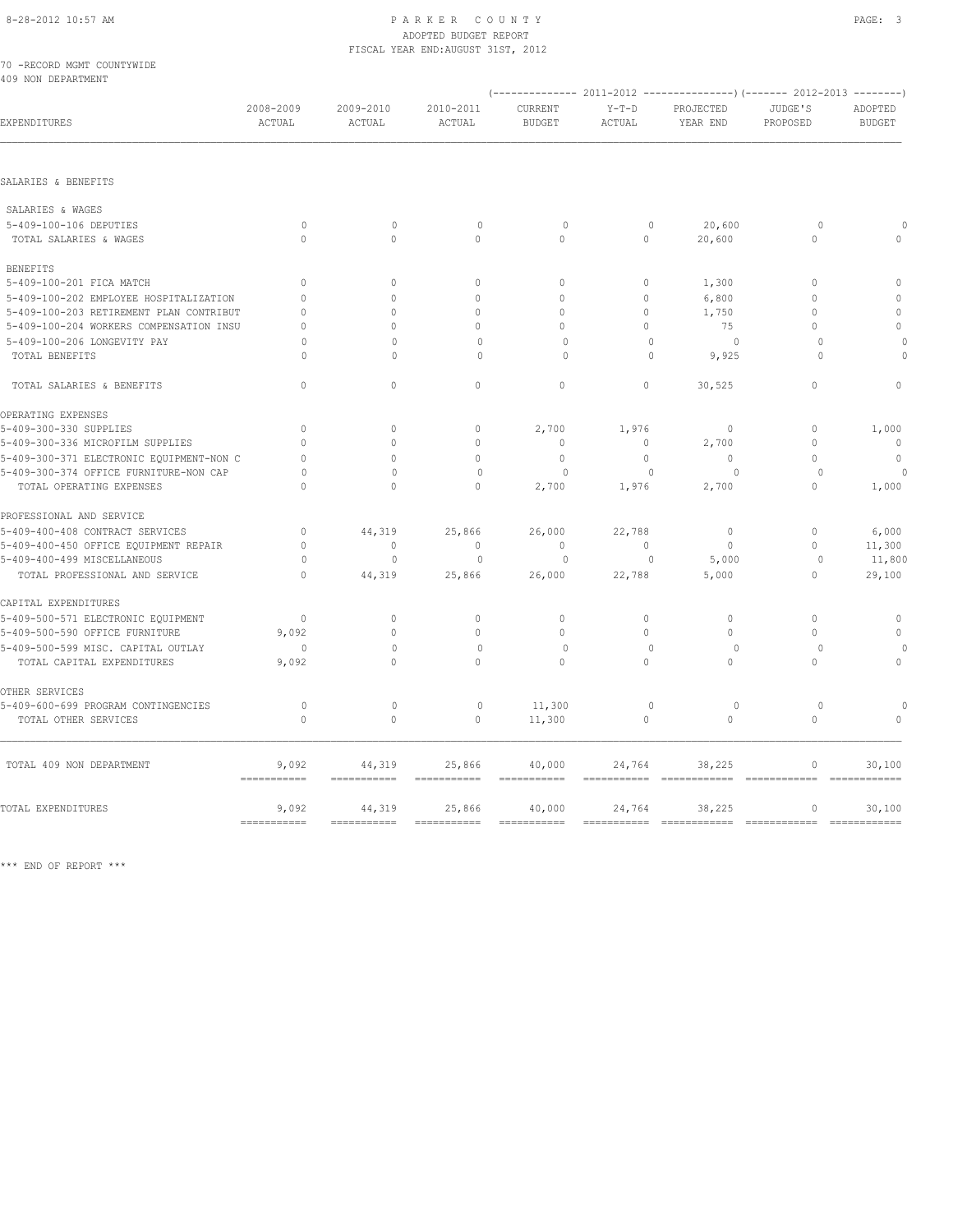### 8-28-2012 10:57 AM P A R K E R C O U N T Y PAGE: 1 ADOPTED BUDGET REPORT FISCAL YEAR END:AUGUST 31ST, 2012

71 -JUV PROG SANCT - JPO

|                                   | 2008-2009<br>ACTUAL | 2009-2010<br>ACTUAL | 2010-2011<br>ACTUAL              | (--------------<br>CURRENT<br><b>BUDGET</b> | $Y-T-D$<br>ACTUAL | $2011 - 2012$ ----------------) (------- 2012-2013 ---------)<br>PROJECTED<br>YEAR END | JUDGE'S<br>PROPOSED | ADOPTED<br><b>BUDGET</b>         |
|-----------------------------------|---------------------|---------------------|----------------------------------|---------------------------------------------|-------------------|----------------------------------------------------------------------------------------|---------------------|----------------------------------|
| REVENUE SUMMARY                   |                     |                     |                                  |                                             |                   |                                                                                        |                     |                                  |
| 333 REVENUE                       | 49,746              | 49,746              | 49,746                           | $\mathbf{0}$                                | 0                 | 0                                                                                      |                     | $\Omega$                         |
| 343 REVENUE                       | $\Omega$            | $\Omega$            | $\mathbf{0}$                     | $\mathbf{0}$                                | 0                 | $\Omega$                                                                               |                     | 0                                |
| INTEREST INCOME                   | 0                   |                     | $\begin{array}{c} \n\end{array}$ | $\Omega$                                    | $\Omega$          |                                                                                        |                     | 0                                |
| INVESTMENT INCOME                 | $\Omega$            |                     | $\begin{array}{c} \n\end{array}$ | $\Omega$                                    | $\bigcap$         | $\cup$                                                                                 |                     | $\circ$                          |
| 399 REVENUE                       | $\Omega$            | $\Omega$            | $\Omega$                         | 0                                           | n                 | $\Omega$                                                                               |                     | 0                                |
| TOTAL REVENUES                    | 49,746              | 49,746              | 49,746                           | $\circ$                                     | $\circ$           | $\mathbf{0}$                                                                           | $\Omega$            | $\mathbf{0}$                     |
| EXPENDITURE SUMMARY               |                     |                     |                                  |                                             |                   |                                                                                        |                     |                                  |
| 570 JUVENILE PROBATION            | 49,746              | 49,746              | 49,746                           | 0                                           | $\mathbf{0}$      | $\circ$                                                                                | 0                   | 0                                |
| TOTAL EXPENDITURES                | 49,746              | 49,746              | 49,746                           | $\circ$                                     | 0                 | $\mathbf{0}$                                                                           | 0                   | $\circ$                          |
| REVENUE OVER/(UNDER) EXPENDITURES | $\mathbf{0}$        | $\mathbf{0}$        | $\mathbf{0}$                     | $\mathbf{0}$                                | $\circ$           | $\Omega$                                                                               | $\cap$              | $\begin{array}{c} \n\end{array}$ |
|                                   | ===========         |                     |                                  |                                             |                   |                                                                                        |                     |                                  |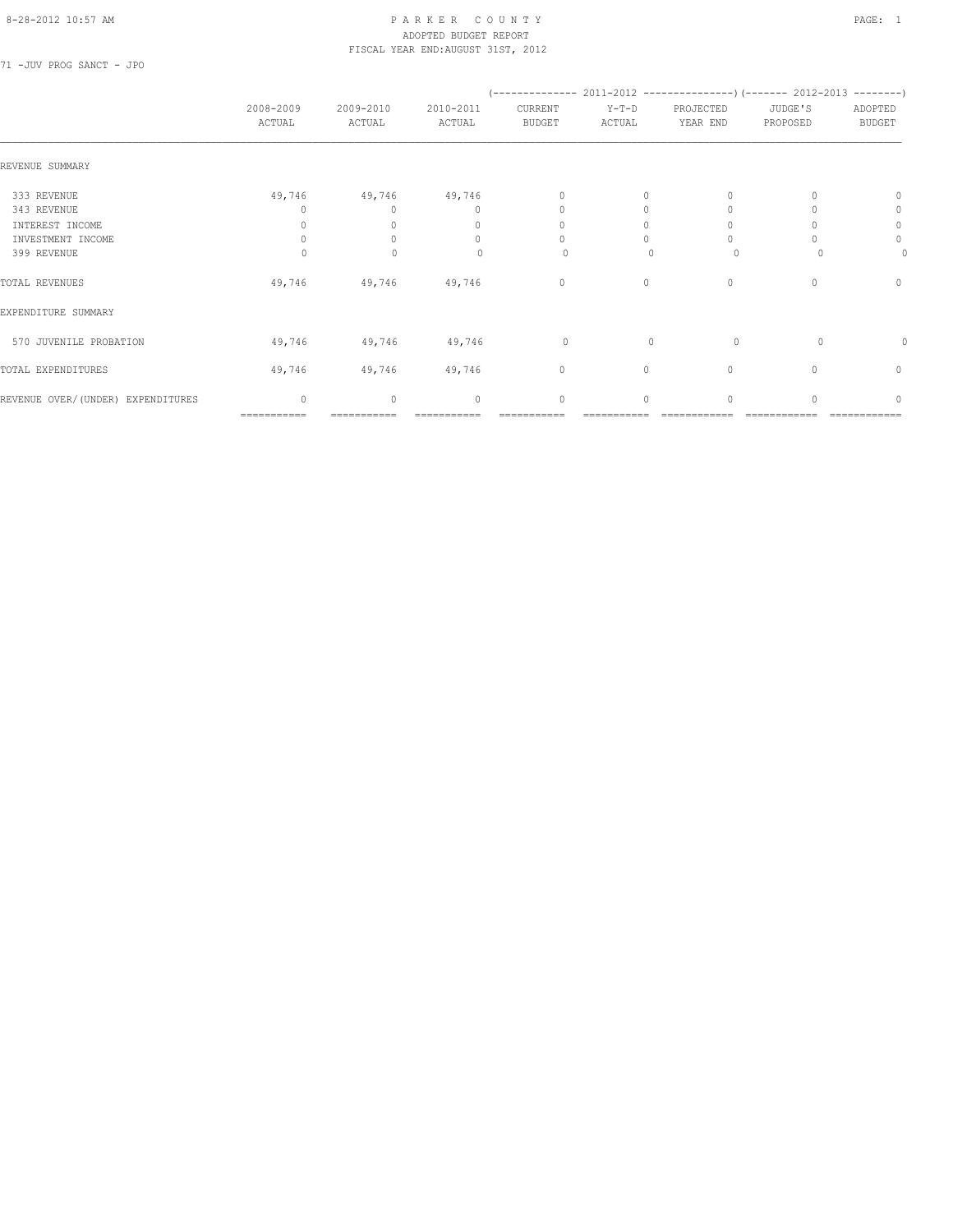71 -JUV PROG SANCT - JPO

| REVENUES                                 | 2008-2009<br>ACTUAL              | 2009-2010<br>ACTUAL              | 2010-2011<br>ACTUAL | CURRENT<br><b>BUDGET</b> | $Y-T-D$<br>ACTUAL | PROJECTED<br>YEAR END | JUDGE'S<br>PROPOSED | ADOPTED<br><b>BUDGET</b>         |
|------------------------------------------|----------------------------------|----------------------------------|---------------------|--------------------------|-------------------|-----------------------|---------------------|----------------------------------|
|                                          |                                  |                                  |                     |                          |                   |                       |                     |                                  |
| 333 REVENUE                              |                                  |                                  |                     |                          |                   |                       |                     |                                  |
| 3-333-000-370 STATE GRANT-PROGRESSIVE SA | 49,746                           | 49,746                           | 49,746              | $\circ$                  | $\mathbf{0}$      | $\circ$               | 0                   |                                  |
| TOTAL 333 REVENUE                        | 49,746                           | 49,746                           | 49,746              | $\Omega$                 | $\circ$           | $\Omega$              | $\Omega$            | $\Omega$                         |
| 343 REVENUE                              |                                  |                                  |                     |                          |                   |                       |                     |                                  |
| 3-343-000-015 INSURANCE ADMINISTRATION F | $\Omega$                         | $\Omega$                         | $\Omega$            | $\Omega$                 | $\Omega$          | $\Omega$              | $\Omega$            |                                  |
| TOTAL 343 REVENUE                        | $\begin{array}{c} \n\end{array}$ | $\circ$                          | $\mathbf{0}$        | $\mathbf{0}$             | $\circ$           | $\circ$               | $\Omega$            | $\Omega$                         |
| INTEREST INCOME                          |                                  |                                  |                     |                          |                   |                       |                     |                                  |
| 3-359-000-071 NOW ACCOUNT INTEREST       | $\bigcap$                        | $\mathbf{0}$                     | $\circ$             | $\circ$                  | $\mathbf{0}$      | 0                     | $\circ$             | 0                                |
| TOTAL INTEREST INCOME                    | $\bigcap$                        | $\Omega$                         | $\Omega$            | $\Omega$                 | $\Omega$          | $\Omega$              | $\bigcap$           | $\begin{array}{c} \n\end{array}$ |
| INVESTMENT INCOME                        |                                  |                                  |                     |                          |                   |                       |                     |                                  |
| 3-361-000-071 INTEREST INCOME            | $\bigcap$                        | $\Omega$                         | $\Omega$            | $\Omega$                 | $\Omega$          | $\Omega$              | $\Omega$            |                                  |
| TOTAL INVESTMENT INCOME                  |                                  | $\begin{array}{c} \n\end{array}$ | $\circ$             | $\circ$                  | $\circ$           | $\Omega$              | $\cap$              | $\mathbf{0}$                     |
| 399 REVENUE                              |                                  |                                  |                     |                          |                   |                       |                     |                                  |
| 3-399-000-001 UNEXPENDED FUND BALANCE    | $\Omega$                         | $\mathbf{0}$                     | $\Omega$            | $\circ$                  | $\Omega$          | 0                     | $\Omega$            |                                  |
| TOTAL 399 REVENUE                        | $\begin{array}{c} \n\end{array}$ | $\Omega$                         | $\Omega$            | $\mathbf{0}$             | $\Omega$          | $\Omega$              | $\Omega$            | $\begin{array}{c} \n\end{array}$ |
| TOTAL REVENUES                           | 49,746                           | 49,746                           | 49,746              | $\circ$                  | $\circ$           | $\circ$               | $\mathbf{0}$        | $\mathbf 0$                      |
|                                          |                                  |                                  |                     |                          |                   |                       |                     |                                  |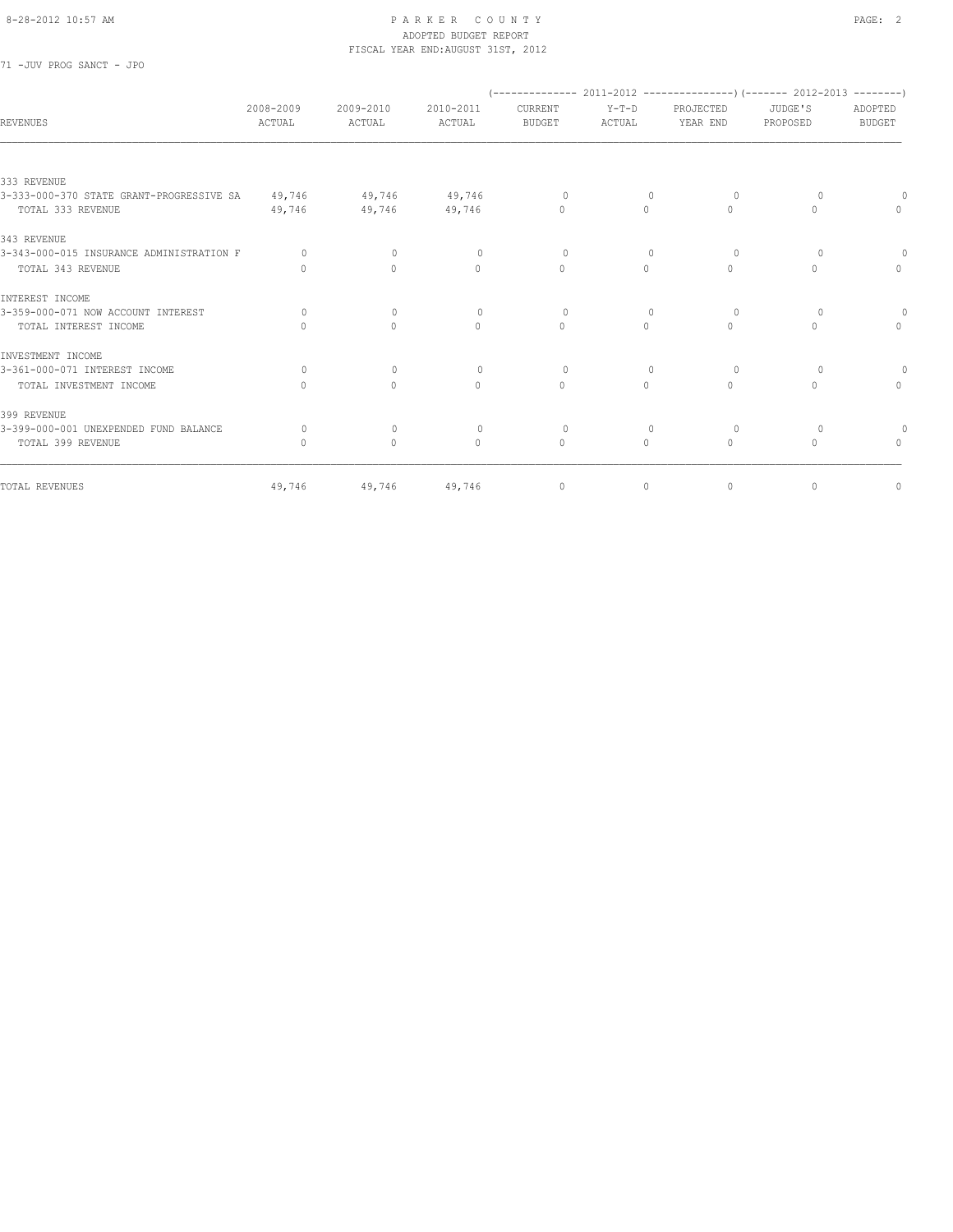### 8-28-2012 10:57 AM P A R K E R C O U N T Y PAGE: 3 ADOPTED BUDGET REPORT

|                                          |                     |                                  | FISCAL YEAR END: AUGUST 31ST, 2012 |                                 |                        |                         |                               |                          |
|------------------------------------------|---------------------|----------------------------------|------------------------------------|---------------------------------|------------------------|-------------------------|-------------------------------|--------------------------|
| 71 -JUV PROG SANCT - JPO                 |                     |                                  |                                    |                                 |                        |                         |                               |                          |
| 570 JUVENILE PROBATION                   |                     |                                  |                                    |                                 |                        |                         |                               |                          |
|                                          |                     |                                  |                                    |                                 |                        |                         |                               |                          |
| EXPENDITURES                             | 2008-2009<br>ACTUAL | 2009-2010<br>ACTUAL              | 2010-2011<br>ACTUAL                | <b>CURRENT</b><br><b>BUDGET</b> | $Y-T-D$<br>ACTUAL      | PROJECTED<br>YEAR END   | JUDGE'S<br>PROPOSED           | ADOPTED<br><b>BUDGET</b> |
|                                          |                     |                                  |                                    |                                 |                        |                         |                               |                          |
| SALARIES & BENEFITS                      |                     |                                  |                                    |                                 |                        |                         |                               |                          |
| SALARIES & WAGES                         |                     |                                  |                                    |                                 |                        |                         |                               |                          |
| 5-570-100-102 APPOINTED OFFICIAL-JUVENI  | 49,746              | 49,746                           | 49,746                             | $\mathbf{0}$                    | $\circ$                | $\circ$                 | $\mathbf{0}$                  | $\mathbf{0}$             |
| 5-570-100-120 PART-TIME                  | $\Omega$            | $\Omega$                         | $\Omega$                           | $\Omega$                        | $\Omega$               | $\Omega$                | $\Omega$                      |                          |
| TOTAL SALARIES & WAGES                   | 49,746              | 49,746                           | 49,746                             | $\Omega$                        | $\Omega$               | $\Omega$                | $\Omega$                      | $\mathbf{0}$             |
| <b>BENEFITS</b>                          |                     |                                  |                                    |                                 |                        |                         |                               |                          |
| 5-570-100-201 FICA MATCH                 | $\mathbf{0}$        | $\mathbf{0}$                     | $\mathbf{0}$                       | $\mathbf{0}$                    | $\circ$                | $\mathbf{0}$            | $\mathbf{0}$                  | $\circ$                  |
| 5-570-100-202 EMPLOYEE HOSPITALIZAITON   | $\Omega$            | $\Omega$                         | $\Omega$                           | $\bigcap$                       | $\Omega$               | $\Omega$                | $\Omega$                      | $\Omega$                 |
| 5-570-100-203 RETIREMENT PLAN CONTRIBUT  | $\Omega$            | $\Omega$                         | $\Omega$                           | $\Omega$                        | $\Omega$               | $\Omega$                | $\Omega$                      | $\mathbf{0}$             |
| 5-570-100-204 WORKERS COMPENSATION INSU  | $\Omega$            | $\cap$                           | $\cap$                             | $\Omega$                        | $\Omega$               | $\Omega$                | $\Omega$                      | $\theta$                 |
| 5-570-100-206 LONGEVITY PAY              | $\Omega$            | $\Omega$                         | $\cap$                             | $\Omega$                        | $\Omega$               | $\Omega$                | $\Omega$                      | $\Omega$                 |
| 5-570-100-208 AUTO ALLOWANCE             | $\Omega$            | $\begin{array}{c} \n\end{array}$ | $\begin{array}{c} \n\end{array}$   | $\Omega$                        | $\Omega$               | $\Omega$                | $\Omega$                      |                          |
| TOTAL BENEFITS                           | $\circ$             | $\Omega$                         | $\mathbf 0$                        | $\Omega$                        | $\Omega$               | $\circ$                 | $\Omega$                      |                          |
| TOTAL SALARIES & BENEFITS                | 49,746              | 49,746                           | 49,746                             | $\circ$                         | $\circ$                | $\circ$                 | $\mathbf{0}$                  | $\mathbf{0}$             |
| OPERATING EXPENSES                       |                     |                                  |                                    |                                 |                        |                         |                               |                          |
| 5-570-300-323 RESIDENTIAL SERVICES       | $\mathbf{0}$        | $\Omega$                         | $\mathbf{0}$                       | $\Omega$                        | $\Omega$               | $\Omega$                | $\Omega$                      | $\circ$                  |
| 5-570-300-324 NON-RESIDENTIAL SERVICES   | $\mathbf{0}$        | $\Omega$                         | $\mathbf{0}$                       | $\Omega$                        | $\circ$                | $\Omega$                | $\Omega$                      | $\mathbf{0}$             |
| 5-570-300-330 SUPPLIES                   | $\Omega$            | $\Omega$                         | $\Omega$                           | $\Omega$                        | $\Omega$               | $\Omega$                | $\Omega$                      | $\mathbf{0}$             |
| 5-570-300-335 OPERATING EXPENSES         | $\Omega$            | $\Omega$                         | $\circ$                            | $\circ$                         | $\circ$                | $\circ$                 | $\circ$                       |                          |
| TOTAL OPERATING EXPENSES                 | $\Omega$            | $\Omega$                         | $\Omega$                           | $\Omega$                        | $\Omega$               | $\Omega$                | $\Omega$                      | $\Omega$                 |
| PROFESSIONAL AND SERVICE                 |                     |                                  |                                    |                                 |                        |                         |                               |                          |
| 5-570-400-405 MEDICAL SERVICE            | $\Omega$            | $\begin{array}{c} \n\end{array}$ | $\Omega$                           | $\Omega$                        | $\Omega$               | $\Omega$                | $\Omega$                      | $\mathbf{0}$             |
| 5-570-400-415 TRAINING SCHOOLS & SEMINAR | $\Omega$            | $\Omega$                         | $\Omega$                           | $\Omega$                        | $\Omega$               | $\Omega$                | $\Omega$                      | $\Omega$                 |
| 5-570-400-420 TELEPHONE                  | $\Omega$            | $\bigcap$                        | $\begin{array}{c} \n\end{array}$   | $\Omega$                        | $\Omega$               | $\bigcap$               | $\Omega$                      | $\Omega$                 |
| 5-570-400-425 TRAVEL                     | $\Omega$            | $\cap$                           | $\Omega$                           | $\Omega$                        | $\Omega$               | $\Omega$                | $\Omega$                      | $\mathbf{0}$             |
| 5-570-400-480 DUES & SUBSCRIPTIONS       | $\Omega$            | $\mathbf{0}$                     | $\Omega$                           | $\Omega$                        | $\Omega$               | $\Omega$                | $\Omega$                      |                          |
| TOTAL PROFESSIONAL AND SERVICE           | $\Omega$            | $\Omega$                         | $\Omega$                           | $\Omega$                        | $\Omega$               | $\Omega$                | $\Omega$                      | $\circ$                  |
| TOTAL 570 JUVENILE PROBATION             | 49,746              | 49,746                           | 49,746                             | $\mathbf{0}$                    | $\circ$                | $\mathbf{0}$            | $\mathbf{0}$                  | $\mathbf{0}$             |
| TOTAL EXPENDITURES                       | ===========         | $=$ ===========                  | ===========<br>49,746              | ============<br>$\circ$         | ===========<br>$\circ$ | ============<br>$\circ$ | =============<br>$\mathbf{0}$ | ============<br>$\circ$  |
|                                          | 49,746              | 49,746                           |                                    |                                 |                        |                         |                               |                          |

=========== =========== =========== =========== =========== ============ ============ ============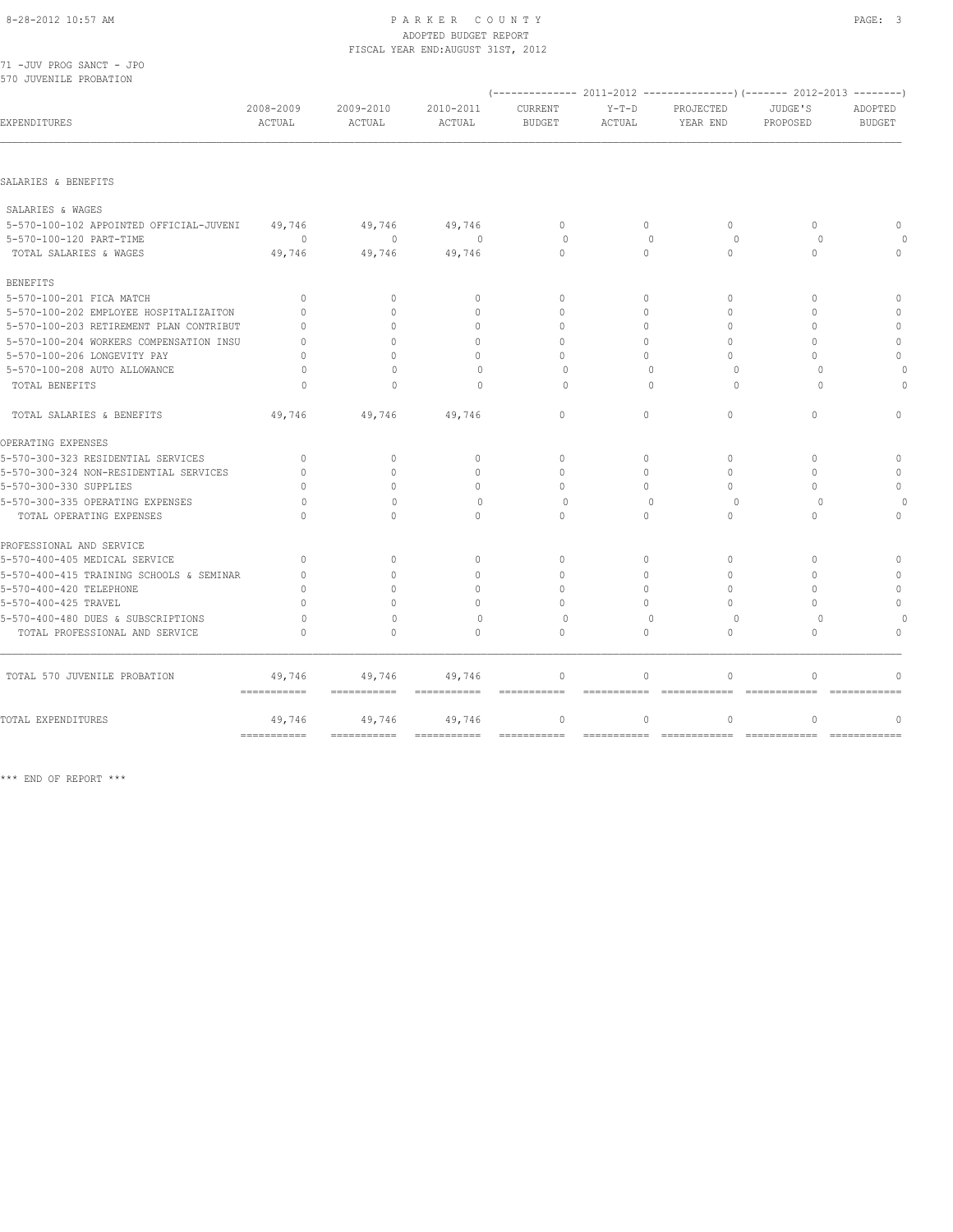72 -CONTRACT ELECTIONS

|                                   | 2008-2009<br>ACTUAL              | 2009-2010<br>ACTUAL | 2010-2011<br>ACTUAL              | CURRENT<br><b>BUDGET</b> | $Y-T-D$<br>ACTUAL | PROJECTED<br>YEAR END | JUDGE'S<br>PROPOSED | ADOPTED<br><b>BUDGET</b> |
|-----------------------------------|----------------------------------|---------------------|----------------------------------|--------------------------|-------------------|-----------------------|---------------------|--------------------------|
| REVENUE SUMMARY                   |                                  |                     |                                  |                          |                   |                       |                     |                          |
| 343 REVENUE                       | $\begin{array}{c} \n\end{array}$ | $\Omega$            | $\mathbf{0}$                     | $\mathbf{0}$             | 0                 | $\mathbf{0}$          |                     | $\mathbf{0}$             |
| INTEREST INCOME                   |                                  | $\Omega$            | $\mathbf{0}$                     | $\mathbf{0}$             | $\Omega$          | 0                     |                     | $\circ$                  |
| 360 REVENUE                       | 0                                | $\cup$              | $\begin{array}{c} \n\end{array}$ | $\mathbf{0}$             | $\Omega$          | $\Omega$              |                     | $\mathbb O$              |
| INVESTMENT INCOME                 |                                  |                     | $\Omega$                         | $\Omega$                 | $\Omega$          | 500                   |                     | $\circ$                  |
| OTHER INCOME                      | 109,135                          | 118,092             | 107,870                          | 190,319                  | 112,406           | 13,000                |                     | 92,000                   |
| 399 REVENUE                       | 0                                | $\mathbf 0$         | 0                                | 0                        | $\Omega$          | 0                     | 0                   | 21,000                   |
| TOTAL REVENUES                    | 109,135                          | 118,092             | 107,870                          | 190,319                  | 112,406           | 13,500                | 0                   | 113,000                  |
| EXPENDITURE SUMMARY               |                                  |                     |                                  |                          |                   |                       |                     |                          |
| 409 NON DEPARTMENT                | 110,805                          | 219,468             | 127,902                          | 190,319                  | 209,048           | 9,400                 | $\circ$             | 113,000                  |
| TOTAL EXPENDITURES                | 110,805                          | 219,468             | 127,902                          | 190,319                  | 209,048           | 9,400                 | $\circ$             | 113,000                  |
| REVENUE OVER/(UNDER) EXPENDITURES | 1,670                            | $101, 377)$ (       | 20,032)                          | 0(                       | 96,642)           | 4,100                 | O                   | $\cap$                   |
|                                   | ===========                      |                     |                                  |                          |                   |                       |                     |                          |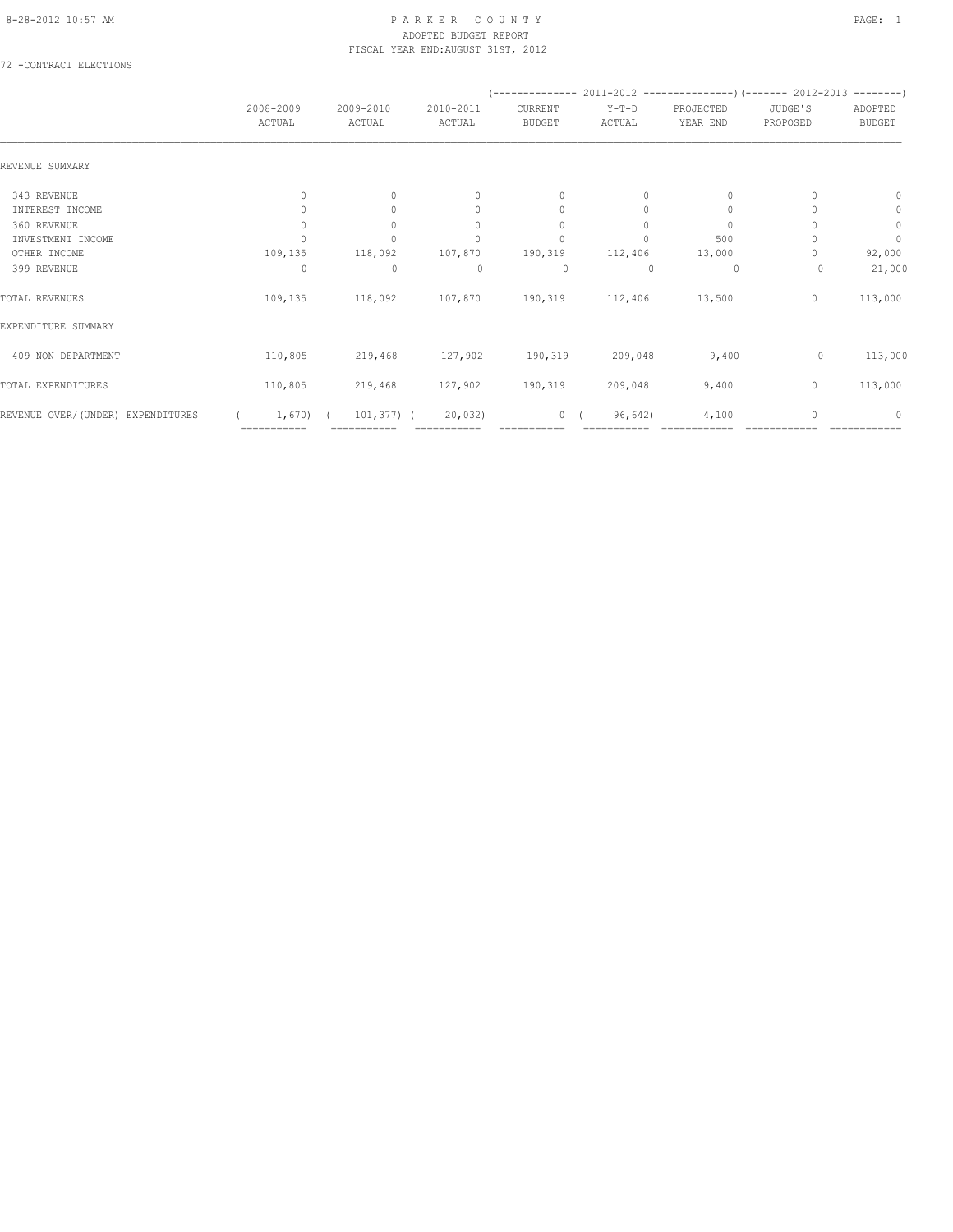### 72 -CONTRACT ELECTIONS

| <b>REVENUES</b>                          | 2008-2009<br>ACTUAL              | 2009-2010<br>ACTUAL              | 2010-2011<br>ACTUAL | CURRENT<br><b>BUDGET</b> | $Y-T-D$<br>ACTUAL                | PROJECTED<br>YEAR END | JUDGE'S<br>PROPOSED              | ADOPTED<br><b>BUDGET</b> |
|------------------------------------------|----------------------------------|----------------------------------|---------------------|--------------------------|----------------------------------|-----------------------|----------------------------------|--------------------------|
|                                          |                                  |                                  |                     |                          |                                  |                       |                                  |                          |
| 343 REVENUE                              |                                  |                                  |                     |                          |                                  |                       |                                  |                          |
| 3-343-000-015 INSURANCE ADMINISTRATION F | $\bigcap$                        | $\Omega$                         | $\circ$             | $\Omega$                 | $\Omega$                         | $\Omega$              | $\Omega$                         | $\Omega$                 |
| TOTAL 343 REVENUE                        | $\begin{array}{c} \n\end{array}$ | $\Omega$                         | $\mathbf{0}$        | $\Omega$                 | $\circ$                          | $\Omega$              | $\circ$                          | $\Omega$                 |
| INTEREST INCOME                          |                                  |                                  |                     |                          |                                  |                       |                                  |                          |
| 3-359-000-072 NOW ACCOUNT INTEREST       | $\bigcap$                        | $\circ$                          | $\circ$             | $\circ$                  | $\mathbf{0}$                     | $\Omega$              | $\Omega$                         |                          |
| TOTAL INTEREST INCOME                    | $\bigcap$                        | $\Omega$                         | $\circ$             | $\mathbf{0}$             | $\circ$                          | $\circ$               | $\circ$                          | $\Omega$                 |
| 360 REVENUE                              |                                  |                                  |                     |                          |                                  |                       |                                  |                          |
| 3-360-000-072 TEXPOOL INTEREST           | $\bigcap$                        | $\begin{array}{c} \n\end{array}$ | $\circ$             | $\Omega$                 | $\Omega$                         | $\Omega$              | $\circ$                          | $\circ$                  |
| TOTAL 360 REVENUE                        | $\begin{array}{c} \n\end{array}$ | $\Omega$                         | $\mathbf{0}$        | $\Omega$                 | $\circ$                          | $\Omega$              | $\mathbf{0}$                     | $\Omega$                 |
| INVESTMENT INCOME                        |                                  |                                  |                     |                          |                                  |                       |                                  |                          |
| 3-361-000-072 INTEREST INCOME            | $\circ$                          | $\circ$                          | $\circ$             | $\circ$                  | $\begin{array}{c} \n\end{array}$ | 500                   | $\Omega$                         |                          |
| TOTAL INVESTMENT INCOME                  | $\begin{array}{c} \n\end{array}$ | $\Omega$                         | $\Omega$            | $\Omega$                 | $\Omega$                         | 500                   | $\Omega$                         | $\Omega$                 |
| OTHER INCOME                             |                                  |                                  |                     |                          |                                  |                       |                                  |                          |
| 3-370-000-370 MISCELLANEOUS              | 40                               | $\mathbf{0}$                     | $\mathbf{0}$        | $\circ$                  | $\Omega$                         | $\mathbf{0}$          | $\begin{array}{c} \n\end{array}$ | $\circ$                  |
| 3-370-000-397 PROCEEDS FROM ELECTION CON | 109,095                          | 118,092                          | 107,870             | 190,319                  | 112,406                          | 13,000                | 0                                | 92,000                   |
| TOTAL OTHER INCOME                       | 109,135                          | 118,092                          | 107,870             | 190,319                  | 112,406                          | 13,000                | $\mathbf{0}$                     | 92,000                   |
| 399 REVENUE                              |                                  |                                  |                     |                          |                                  |                       |                                  |                          |
| 3-399-000-001 UNEXPENDED FUND BALANCE    | $\Omega$                         | $\circ$                          | $\circ$             | $\circ$                  | $\Omega$                         | $\Omega$              | 0                                | 21,000                   |
| TOTAL 399 REVENUE                        | $\Omega$                         | $\circ$                          | $\Omega$            | $\mathbf{0}$             | $\circ$                          | $\circ$               | $\mathbf{0}$                     | 21,000                   |
| TOTAL REVENUES                           | 109,135                          | 118,092                          | 107,870             | 190,319                  | 112,406                          | 13,500                | $\mathbf{0}$                     | 113,000                  |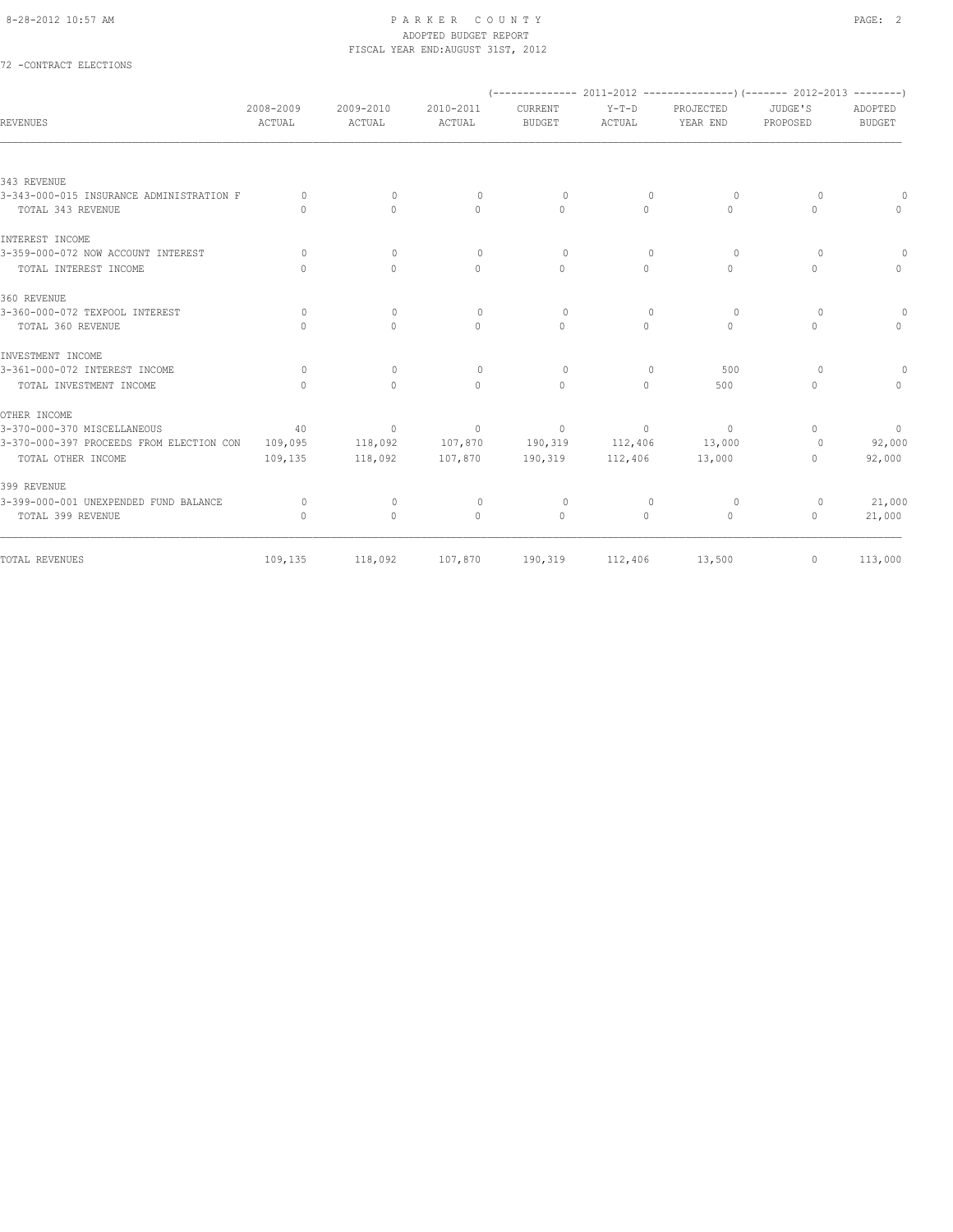|  | 72 -CONTRACT ELECTIONS |
|--|------------------------|
|  | 409 NON DEPARTMENT     |

| EXPENDITURES                             | 2008-2009<br>ACTUAL       | 2009-2010<br>ACTUAL    | 2010-2011<br>ACTUAL    | <b>CURRENT</b><br><b>BUDGET</b> | $Y-T-D$<br>ACTUAL | PROJECTED<br>YEAR END                           | JUDGE'S<br>PROPOSED | <b>ADOPTED</b><br><b>BUDGET</b> |
|------------------------------------------|---------------------------|------------------------|------------------------|---------------------------------|-------------------|-------------------------------------------------|---------------------|---------------------------------|
|                                          |                           |                        |                        |                                 |                   |                                                 |                     |                                 |
| SALARIES & BENEFITS                      |                           |                        |                        |                                 |                   |                                                 |                     |                                 |
| SALARIES & WAGES                         |                           |                        |                        |                                 |                   |                                                 |                     |                                 |
| 5-409-100-106 DEPUTIES                   | $\overline{0}$            | $\mathbf{0}$           | $\overline{0}$         | $\Omega$                        | $\circ$           | $\Omega$                                        | $\mathbf{0}$        | $\overline{0}$                  |
| 5-409-100-120 PART-TIME                  | 5,467                     | 3,827                  | 4,327                  | 21,000                          | 5,251             | $\Omega$                                        | $\mathbf{0}$        | 21,000                          |
| 5-409-100-130 ELECTION JUDGES AND CLERK  | 40,849                    | 121,540                | 76,113                 | 127,319                         | 137,312           | $\circ$                                         | $\circ$             | 50,000                          |
| TOTAL SALARIES & WAGES                   | 46,317                    | 125,367                | 80,439                 | 148,319                         | 142,563           | $\mathbf{0}$                                    | $\mathbf{0}$        | 71,000                          |
| <b>BENEFITS</b>                          |                           |                        |                        |                                 |                   |                                                 |                     |                                 |
| 5-409-100-201 FICA MATCH                 | 1,204                     | 8,174                  | 3,725                  | $\mathbf{0}$                    | 5,713             | $\Omega$                                        | $\mathbf{0}$        | $\mathbf{0}$                    |
| 5-409-100-202 EMPLOYEE HOSPITALIZATION   | 376                       | $\mathbf{0}$           | $\mathbf{0}$           | $\Omega$                        | $\circ$           | $\Omega$                                        | $\Omega$            | $\mathbf{0}$                    |
| 5-409-100-203 RETIREMENT PLAN CONTRIBUT  | 160                       | 257                    | 606                    | $\Omega$                        | 398               | $\Omega$                                        | $\Omega$            | $\circ$                         |
| 5-409-100-204 WORKERS COMPENSATION INSU  | 10                        | $\mathbf{0}$           | 14                     | $\circ$                         | 61                | $\circ$                                         | $\mathbf{0}$        | $\theta$                        |
| TOTAL BENEFITS                           | 1,749                     | 8,431                  | 4,345                  | 0                               | 6,173             | $\Omega$                                        | $\mathbf{0}$        | $\mathbf 0$                     |
| TOTAL SALARIES & BENEFITS                | 48,066                    | 133,799                | 84,784                 | 148,319                         | 148,735           | $\Omega$                                        | $\Omega$            | 71,000                          |
| OPERATING EXPENSES                       |                           |                        |                        |                                 |                   |                                                 |                     |                                 |
| 5-409-300-310 POSTAGE                    | 1,201                     | 1,900                  | 75                     | 2,000                           | 51                | $\circ$                                         | $\circ$             | 2,000                           |
| 5-409-300-330 SUPPLIES                   | 13,843                    | 9,791                  | 10,191                 | 10,000                          | 7,566             | 9,000                                           | $\circ$             | 10,000                          |
| TOTAL OPERATING EXPENSES                 | 15,044                    | 11,691                 | 10,266                 | 12,000                          | 7,618             | 9,000                                           | $\mathbf{0}$        | 12,000                          |
| PROFESSIONAL AND SERVICE                 |                           |                        |                        |                                 |                   |                                                 |                     |                                 |
| 5-409-400-408 CONTRACT SERVICES          | 17,561                    | 42,637                 | 28,002                 | 25,000                          | 48,914            | $\Omega$                                        | $\mathbf{0}$        | 25,000                          |
| 5-409-400-415 TRAINING SCHOOLS & SEMINAR | $\overline{0}$            | 3,237                  | 3,270                  | 3,500                           | 2,802             | $\circ$                                         | $\Omega$            | 3,500                           |
| 5-409-400-425 TRAVEL                     | 709                       | 402                    | 1,379                  | 1,000                           | 933               | 375                                             | $\Omega$            | 1,000                           |
| 5-409-400-460 RENT                       | 50                        | $\circ$                | 200                    | 500                             | 45                | 25                                              | $\mathbf 0$         | 500                             |
| 5-409-400-499 MISCELLANEOUS              | $\circ$                   | $\mathbf{0}$           | $\mathbf{0}$           | $\circ$                         | $\mathbf{0}$      | $\circ$                                         | $\circ$             | $\theta$                        |
| TOTAL PROFESSIONAL AND SERVICE           | 18,320                    | 46,276                 | 32,852                 | 30,000                          | 52,694            | 400                                             | $\Omega$            | 30,000                          |
| CAPITAL EXPENDITURES                     |                           |                        |                        |                                 |                   |                                                 |                     |                                 |
| 5-409-500-599 MISC. CAPITAL OUTLAY       | 29,375                    | 27,703                 | $\circ$                | $\circ$                         | $\mathbf{0}$      | $\circ$                                         | $\circ$             |                                 |
| TOTAL CAPITAL EXPENDITURES               | 29,375                    | 27,703                 | $\mathbf{0}$           | $\circ$                         | $\circ$           | $\mathbf 0$                                     | $\mathbf 0$         |                                 |
| TOTAL 409 NON DEPARTMENT                 | 110,805<br>===========    | 219,468<br>=========== | 127,902<br>=========== | 190,319                         | 209,048           | 9,400<br>=========== ============= ============ | $\mathbf{0}$        | 113,000<br>$=$ ============     |
| TOTAL EXPENDITURES                       | 110,805                   | 219,468                | 127,902                | 190,319                         | 209,048           | 9,400                                           | 0                   | 113,000                         |
|                                          | $=$ = = = = = = = = = = = |                        | ===========            |                                 |                   | $=$ = = = = = = = = = = = =                     | ============        | $=$ = = = = = = = = = = = =     |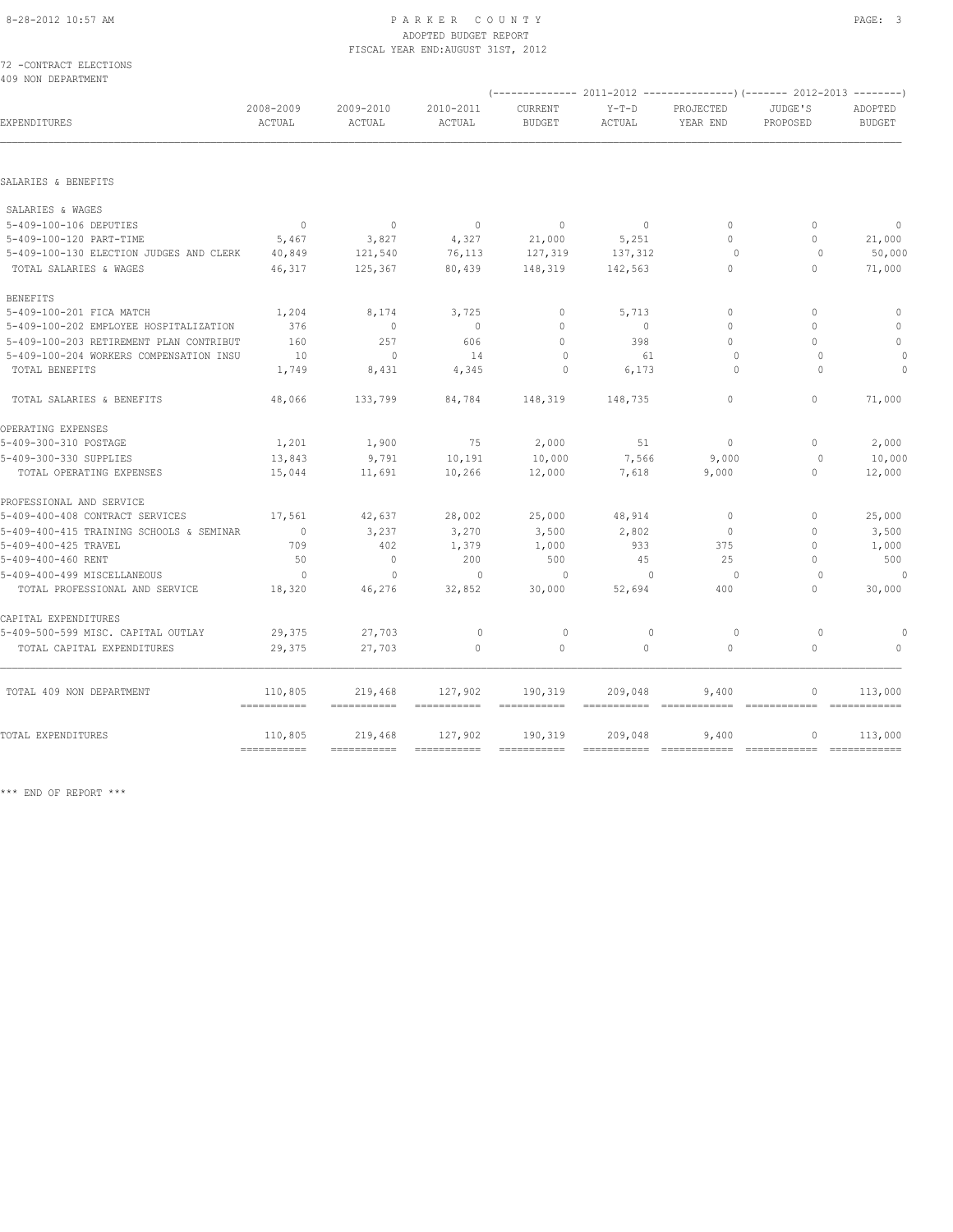### 8-28-2012 10:57 AM P A R K E R C O U N T Y PAGE: 1 ADOPTED BUDGET REPORT FISCAL YEAR END:AUGUST 31ST, 2012

73 -COURTHOUSE SECURITY

|                                   |                     |                     |                                  |                                  |                 | $(---------- 2011-2012$ ----------------) (------- 2012-2013 --------) |                                  |                          |
|-----------------------------------|---------------------|---------------------|----------------------------------|----------------------------------|-----------------|------------------------------------------------------------------------|----------------------------------|--------------------------|
|                                   | 2008-2009<br>ACTUAL | 2009-2010<br>ACTUAL | 2010-2011<br>ACTUAL              | CURRENT<br><b>BUDGET</b>         | Y-T-D<br>ACTUAL | PROJECTED<br>YEAR END                                                  | JUDGE'S<br>PROPOSED              | ADOPTED<br><b>BUDGET</b> |
| REVENUE SUMMARY                   |                     |                     |                                  |                                  |                 |                                                                        |                                  |                          |
| INTERGOVERNMENTAL                 | $\circ$             | $\circ$             | $\overline{0}$                   | 70,750                           | $\sim$ 0        | $\mathbf 0$                                                            | $\begin{array}{c} \n\end{array}$ | $\mathbf 0$              |
| FEES OF OFFICE                    | 88,873              | 85,742              | 83,269                           | 80,222                           | 79,183          | 94,300                                                                 |                                  | 83,700                   |
| 343 REVENUE                       | 0                   | $\circ$             | $\mathbf{0}$                     | $\mathbf{0}$                     | 0               | $\mathbf{0}$                                                           |                                  | $\mathbf 0$              |
| 360 REVENUE                       | 0                   | $\Omega$            | $\mathbf{0}$                     | $\mathbf{0}$                     | $\circ$         | $\mathbf{0}$                                                           |                                  | $\mathbf{0}$             |
| INVESTMENT INCOME                 | $\circ$             | $\Omega$            | $\begin{array}{c} \n\end{array}$ | $\begin{array}{c} \n\end{array}$ | $\bigcap$       | 2,500                                                                  |                                  | 3                        |
| OTHER INCOME                      | $\Omega$            | $\Omega$            | $\Omega$                         | $\begin{array}{c} \n\end{array}$ | $\Omega$        | 0                                                                      |                                  | $\mathbb O$              |
| INTERFUND TRANSFERS IN            | $\Omega$            | $\Omega$            | $\begin{array}{c} \n\end{array}$ | $\begin{array}{c} \n\end{array}$ | $\bigcap$       | $\Omega$                                                               |                                  | $\circ$                  |
| 399 REVENUE                       | 0                   | $\mathbf{0}$        | $\begin{array}{c} \n\end{array}$ | 0                                | $\mathbf{0}$    | 0                                                                      | 0                                | 11,282                   |
| TOTAL REVENUES                    | 88,873              | 85,742              | 83,269 150,972                   |                                  | 79,183          | 96,800                                                                 | $\circ$                          | 94,985                   |
| EXPENDITURE SUMMARY               |                     |                     |                                  |                                  |                 |                                                                        |                                  |                          |
| 409 NON DEPARTMENT                | $\mathbf{0}$        | $\overline{0}$      | $\sim$ 0                         | $\sim$ 0                         | $\sim$ 0        | 120,400                                                                | $\mathbf{0}$                     | 400                      |
| 567 COURTHOUSE SECURITY           | 99,182              | 82,279              |                                  | 76,785 150,972                   | 84,929          | $\mathbf{0}$                                                           | $\Omega$                         | 70,379                   |
| DEBT SERVICE/LEASE                | $\Omega$            | $\mathbf{0}$        | $\Omega$                         | $\circ$                          | $\Omega$        | $\circ$                                                                | $\Omega$                         | 24,206                   |
| TOTAL EXPENDITURES                | 99,182              | 82,279              |                                  | 76,785 150,972                   | 84,929          | 120,400                                                                | $\circ$                          | 94,985                   |
| REVENUE OVER/(UNDER) EXPENDITURES | 10, 310)            | 3,463               | 6,484                            | $\mathbf{0}$                     | $5,746$ (       | 23,600                                                                 |                                  | 0                        |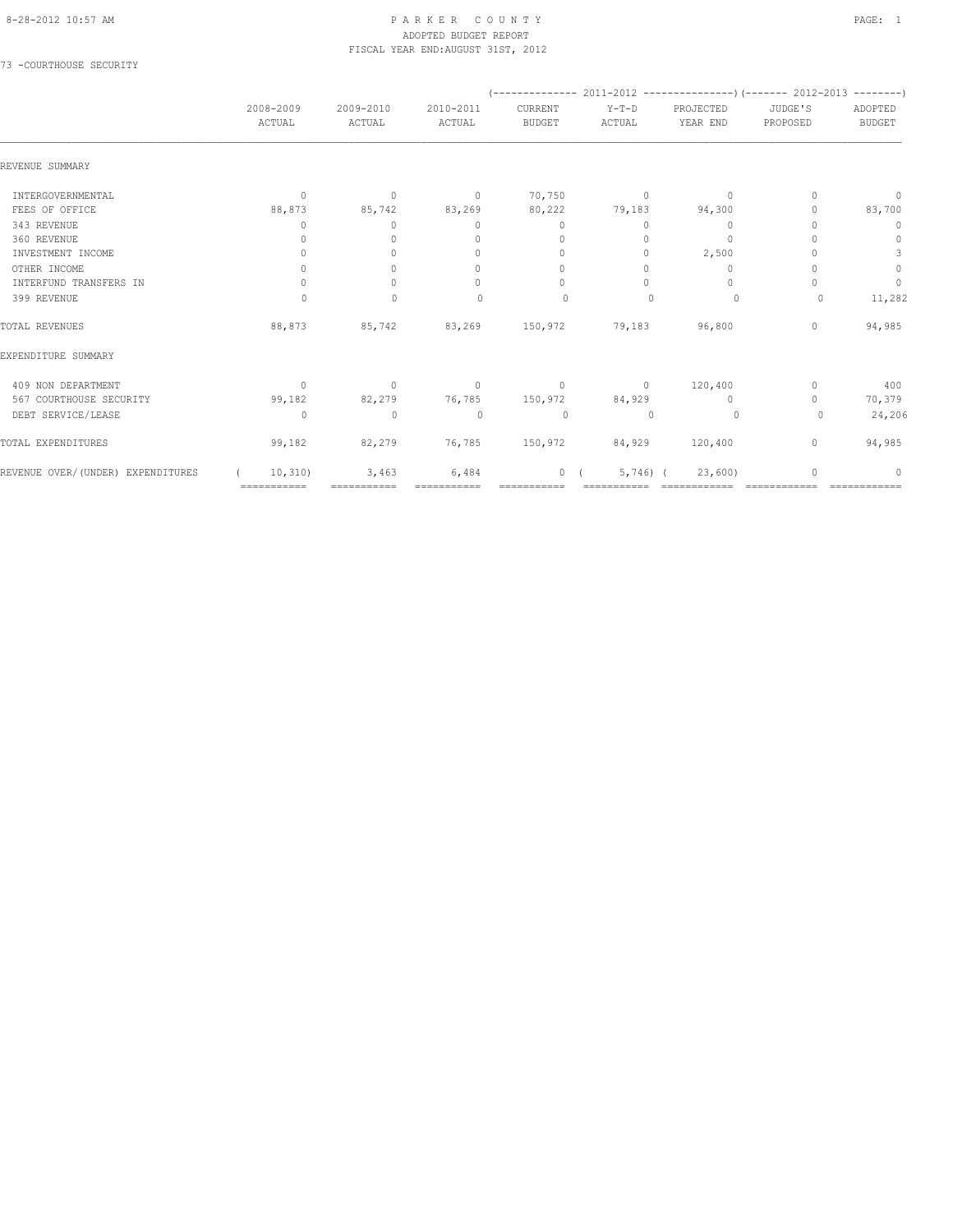73 -COURTHOUSE SECURITY

| <b>REVENUES</b>                          | 2008-2009<br>ACTUAL              | 2009-2010<br>ACTUAL | 2010-2011<br><b>ACTUAL</b> | CURRENT<br><b>BUDGET</b> | $Y-T-D$<br>ACTUAL                | PROJECTED<br>YEAR END | JUDGE'S<br>PROPOSED | ADOPTED<br><b>BUDGET</b> |
|------------------------------------------|----------------------------------|---------------------|----------------------------|--------------------------|----------------------------------|-----------------------|---------------------|--------------------------|
|                                          |                                  |                     |                            |                          |                                  |                       |                     |                          |
| INTERGOVERNMENTAL                        |                                  |                     |                            |                          |                                  |                       |                     |                          |
| 3-334-000-354 CAPITAL LEASE PROCEEDS     | $\circ$                          | $\circ$             | $\mathbf{0}$               | 70,750                   | $\mathbf{0}$                     | $\circ$               | $\circ$             |                          |
| TOTAL INTERGOVERNMENTAL                  | $\Omega$                         | $\circ$             | $\mathbf{0}$               | 70,750                   | $\circ$                          | $\Omega$              | $\circ$             |                          |
| FEES OF OFFICE                           |                                  |                     |                            |                          |                                  |                       |                     |                          |
| 3-340-000-403 COUNTY CLERK FEES OF OFFIC | 42,528                           | 38,080              | 35,655                     | 36,367                   | 33,140                           | 40,000                | 0                   | 36,400                   |
| 3-340-000-450 DISTRICT CLERK FEES OF OFF | 9,709                            | 9,978               | 10,318                     | 8,624                    | 7,053                            | 13,900                | $\Omega$            | 8,300                    |
| 3-340-000-461 JP PCT.1 FEES OF OFFICE    | 5,516                            | 5,469               | 7,113                      | 4,900                    | 6,452                            | 7,300                 | $\Omega$            | 6,000                    |
| 3-340-000-462 JP PCT.2 FEES OF OFFICE    | 10,655                           | 8,973               | 7,959                      | 8,526                    | 7,945                            | 7,200                 | $\Omega$            | 8,600                    |
| 3-340-000-463 JP PCT.3 FEES OF OFFICE    | 13,052                           | 14,437              | 13,485                     | 13,230                   | 13,163                           | 17,200                | $\Omega$            | 13,900                   |
| 3-340-000-464 JP PCT.4 FEES OF OFFICE    | 7,412                            | 8,803               | 8,739                      | 8,575                    | 11,430                           | 8,700                 | $\circ$             | 10,500                   |
| TOTAL FEES OF OFFICE                     | 88,873                           | 85,742              | 83,269                     | 80,222                   | 79,183                           | 94,300                | 0                   | 83,700                   |
| 343 REVENUE                              |                                  |                     |                            |                          |                                  |                       |                     |                          |
| 3-343-000-015 INSURANCE ADMINISTRATION F | $\circ$                          | $\mathbf{0}$        | $\mathbf{0}$               | $\circ$                  | $\mathbf{0}$                     | $\circ$               | $\circ$             | $\Omega$                 |
| TOTAL 343 REVENUE                        | $\begin{array}{c} \n\end{array}$ | $\Omega$            | $\Omega$                   | $\Omega$                 | $\circ$                          | $\Omega$              | $\mathbf{0}$        | 0                        |
| 360 REVENUE                              |                                  |                     |                            |                          |                                  |                       |                     |                          |
| 3-360-000-073 TEXPOOL INTEREST           | $\Omega$                         | $\mathbf{0}$        | $\mathbf{0}$               | $\circ$                  | $\begin{array}{c} \n\end{array}$ | $\Omega$              | $\Omega$            | 0                        |
| TOTAL 360 REVENUE                        | $\Omega$                         | $\circ$             | $\mathbf{0}$               | $\Omega$                 | $\circ$                          | $\mathbf{0}$          | $\mathbf 0$         |                          |
| INVESTMENT INCOME                        |                                  |                     |                            |                          |                                  |                       |                     |                          |
| 3-361-000-073 INTEREST INCOME            | $\circ$                          | $\mathbf{0}$        | $\circ$                    | $\circ$                  | $\mathbf{0}$                     | 2,500                 | $\circ$             |                          |
| TOTAL INVESTMENT INCOME                  | $\bigcap$                        | $\Omega$            | $\cap$                     | $\cap$                   | $\Omega$                         | 2,500                 | $\Omega$            | 3                        |
| OTHER INCOME                             |                                  |                     |                            |                          |                                  |                       |                     |                          |
| 3-370-000-370 MISCELLANEOUS              | $\Omega$                         | $\Omega$            | $\Omega$                   | $\Omega$                 | $\Omega$                         | $\Omega$              | $\Omega$            | $\Omega$                 |
| TOTAL OTHER INCOME                       | $\bigcap$                        | $\Omega$            | $\Omega$                   | $\Omega$                 | $\Omega$                         | $\Omega$              | $\mathbf 0$         | $\Omega$                 |
| INTERFUND TRANSFERS IN                   |                                  |                     |                            |                          |                                  |                       |                     |                          |
| 3-371-000-399 TRANSFER FROM PRIOR FUND B | 0                                | $\mathbf{0}$        | $\mathbf{0}$               | $\circ$                  | $\mathbf{0}$                     | $\circ$               | $\circ$             |                          |
| TOTAL INTERFUND TRANSFERS IN             | $\Omega$                         | 0                   | $\mathbf{0}$               | $\Omega$                 | $\circ$                          | $\circ$               | $\mathbf 0$         |                          |
| 399 REVENUE                              |                                  |                     |                            |                          |                                  |                       |                     |                          |
| 3-399-000-001 UNEXPENDED FUND BALANCE    | $\circ$                          | $\mathbb O$         | $\circ$                    | $\circ$                  | $\mathbf{0}$                     | $\circ$               | $\mathbf 0$         | 11,282                   |
| TOTAL 399 REVENUE                        | $\Omega$                         | $\circ$             | $\Omega$                   | $\mathbf{0}$             | $\circ$                          | $\circ$               | 0                   | 11,282                   |
| TOTAL REVENUES                           | 88,873                           | 85,742              | 83,269                     | 150,972                  | 79,183                           | 96,800                | $\circ$             | 94,985                   |
|                                          |                                  |                     |                            |                          |                                  |                       |                     |                          |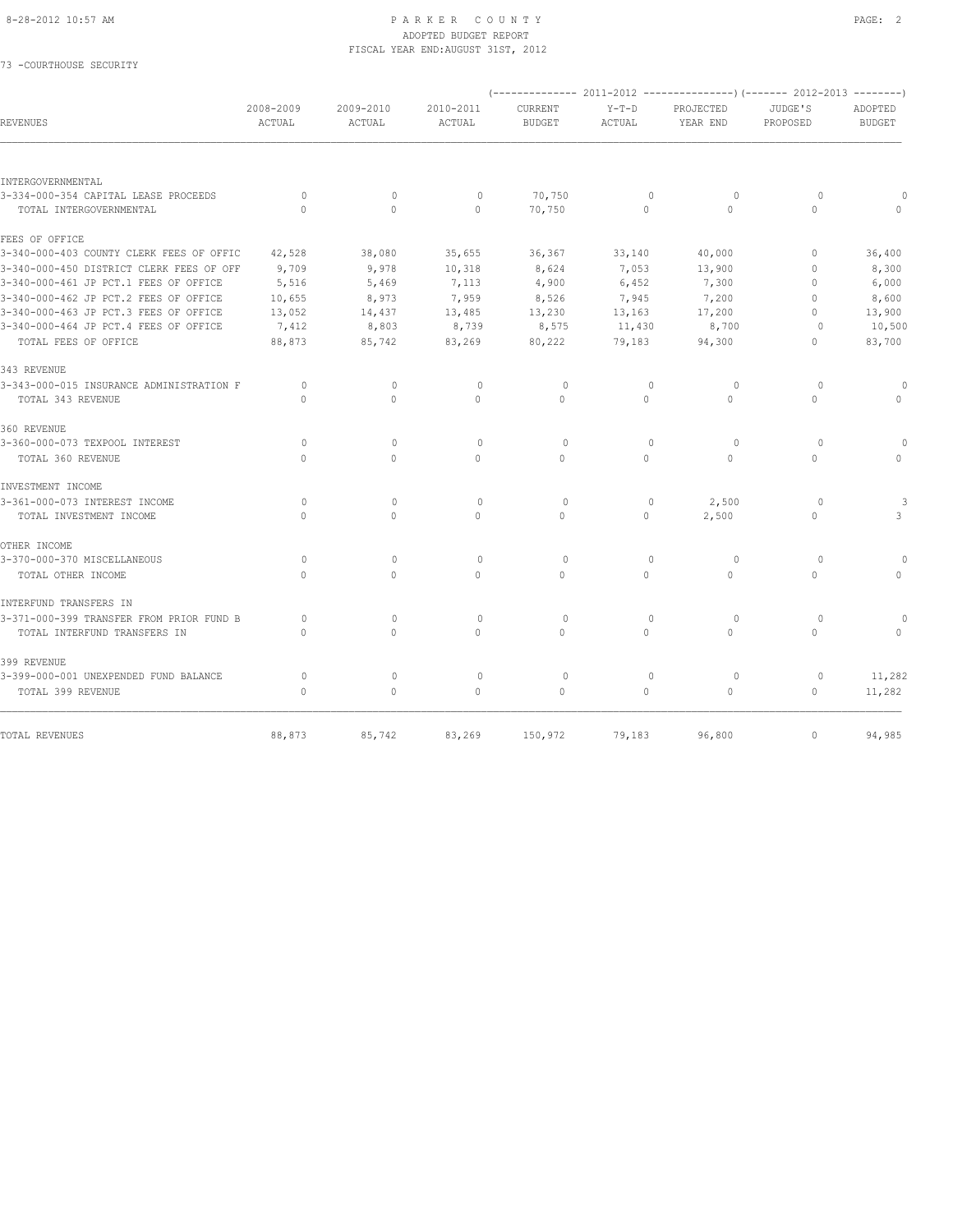PROFESSIONAL AND SERVICE

OTHER SERVICES

# ADOPTED BUDGET REPORT

TOTAL SALARIES & BENEFITS 0 0 0 0 0 70,400 0 0

5-409-400-499 MISCELLANEOUS 0 0 0 0 0 50,000 0 400

5-409-600-699 PROGRAM CONTINGENCIES 0 0 0 0 0 0 0 0 TOTAL OTHER SERVICES 0 0 0 0 0 0 0 0

 TOTAL 409 NON DEPARTMENT 0 0 0 0 0 120,400 0 400 =========== =========== =========== =========== =========== ============ ============ ============

|                                               |                                  |                     | FISCAL YEAR END: AUGUST 31ST, 2012 |                          |                   |                       |                     |                                  |
|-----------------------------------------------|----------------------------------|---------------------|------------------------------------|--------------------------|-------------------|-----------------------|---------------------|----------------------------------|
| 73 -COURTHOUSE SECURITY<br>409 NON DEPARTMENT |                                  |                     |                                    |                          |                   |                       |                     |                                  |
| EXPENDITURES                                  | 2008-2009<br>ACTUAL              | 2009-2010<br>ACTUAL | 2010-2011<br>ACTUAL                | CURRENT<br><b>BUDGET</b> | $Y-T-D$<br>ACTUAL | PROJECTED<br>YEAR END | JUDGE'S<br>PROPOSED | ADOPTED<br><b>BUDGET</b>         |
| SALARIES & BENEFITS                           |                                  |                     |                                    |                          |                   |                       |                     |                                  |
| SALARIES & WAGES                              |                                  |                     |                                    |                          |                   |                       |                     |                                  |
| 5-409-100-111 BAILIFF                         | $\begin{array}{c} \n\end{array}$ | $\Omega$            |                                    |                          | $\circ$           | 51,000                |                     | $\Omega$                         |
| 5-409-100-120 PART-TIME                       |                                  | $\Omega$            | $\circ$                            | 0                        | 0                 | $\Omega$              | $\circ$             | 0                                |
| TOTAL SALARIES & WAGES                        | $\Omega$                         | $\Omega$            |                                    | $\Omega$                 | $\circ$           | 51,000                | $\circ$             |                                  |
| BENEFITS                                      |                                  |                     |                                    |                          |                   |                       |                     |                                  |
| 5-409-100-201 FICA MATCH                      | $\begin{array}{c} \n\end{array}$ | $\Omega$            |                                    |                          | $\circ$           | 3,900                 |                     |                                  |
| 5-409-100-202 EMPLOYEE HOSPITALIZATION        |                                  |                     |                                    |                          | 0                 | 10,200                |                     | $\bigcap$                        |
| 5-409-100-203 RETIREMENT PLAN CONTRIBUT       | $\Omega$                         |                     |                                    |                          | $\Omega$          | 4,300                 |                     | $\begin{array}{c} \n\end{array}$ |
| 5-409-100-204 WORKERS COMPENSATION INSU       |                                  |                     | 0                                  |                          |                   | 1,000                 | $\cap$              |                                  |
| TOTAL BENEFITS                                |                                  |                     |                                    |                          |                   | 19,400                |                     | 0                                |

TOTAL PROFESSIONAL AND SERVICE 0 0 0 0 0 50,000 0 400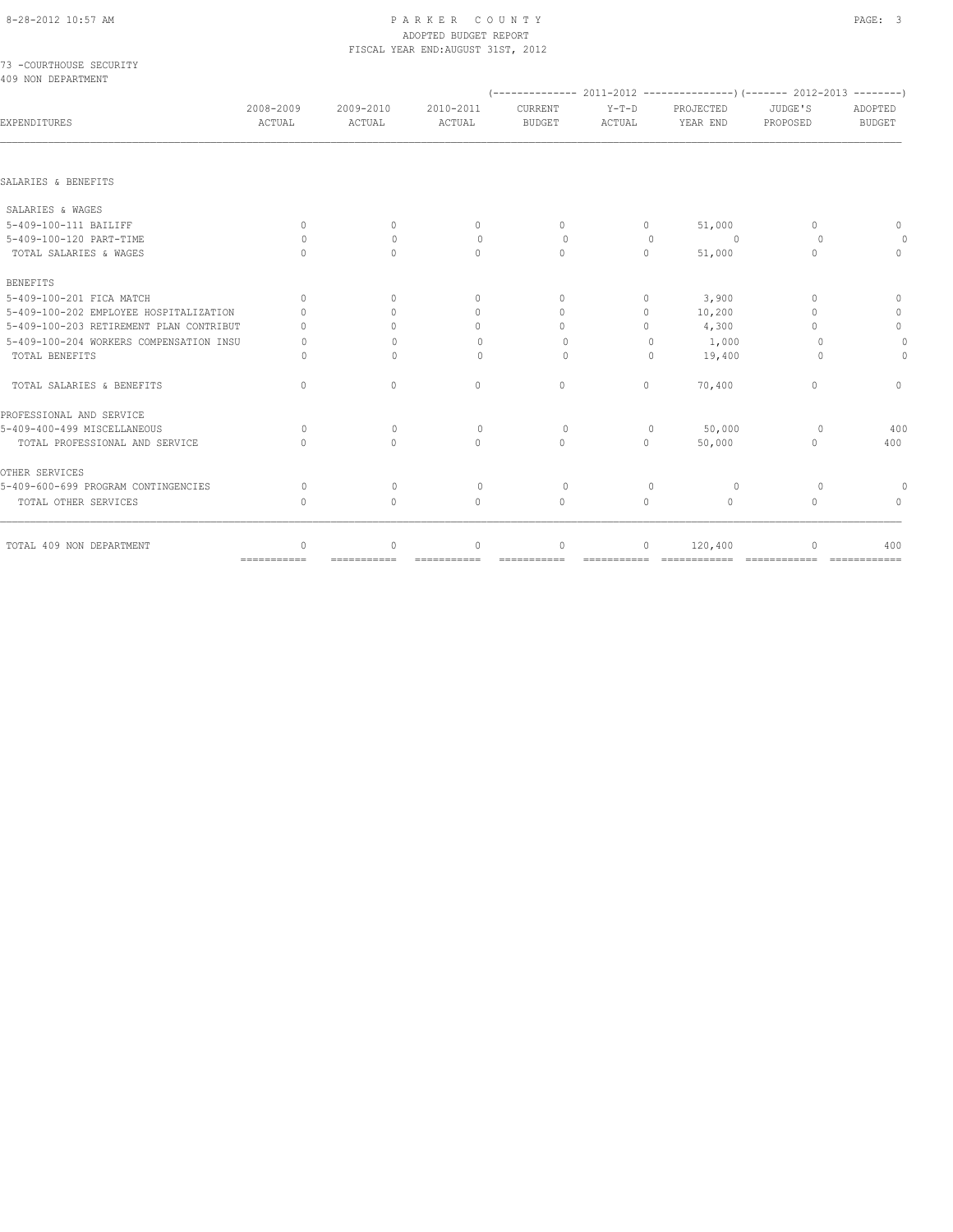### 8-28-2012 10:57 AM PAGE: 4 PARKER COUNTY ADOPTED BUDGET REPORT

| 73 -COURTHOUSE SECURITY                  |                                        |                     | FISCAL YEAR END: AUGUST 31ST, 2012 |                          |                   |                       |                     |                          |
|------------------------------------------|----------------------------------------|---------------------|------------------------------------|--------------------------|-------------------|-----------------------|---------------------|--------------------------|
| 567 COURTHOUSE SECURITY                  |                                        |                     |                                    |                          |                   |                       |                     |                          |
|                                          |                                        |                     |                                    |                          |                   |                       |                     |                          |
| EXPENDITURES                             | 2008-2009<br>ACTUAL                    | 2009-2010<br>ACTUAL | 2010-2011<br>ACTUAL                | CURRENT<br><b>BUDGET</b> | $Y-T-D$<br>ACTUAL | PROJECTED<br>YEAR END | JUDGE'S<br>PROPOSED | ADOPTED<br><b>BUDGET</b> |
|                                          |                                        |                     |                                    |                          |                   |                       |                     |                          |
| SALARIES & BENEFITS                      |                                        |                     |                                    |                          |                   |                       |                     |                          |
| SALARIES & WAGES                         |                                        |                     |                                    |                          |                   |                       |                     |                          |
| 5-567-100-106 DEPUTIES                   | 35,985                                 | 35,985              | 35,985                             | 35,888                   | 31,055            | $\circ$               | 0                   | 37,683                   |
| 5-567-100-199 CERTIFICATION PAY          | 1,805                                  | 1,805               | 1,805                              | 1,800                    | 1,558             | 0                     | 0                   | 1,800                    |
| TOTAL SALARIES & WAGES                   | 37,790                                 | 37,790              | 37,790                             | 37,688                   | 32,613            | $\circ$               | $\circ$             | 39,483                   |
| 5-567-100-106DEPUTIES                    | PERMANENT NOTES:                       |                     |                                    |                          |                   |                       |                     |                          |
|                                          | Reflects a 3% pay increase. (2008/09?) |                     |                                    |                          |                   |                       |                     |                          |
| 5-567-100-106DEPUTIES                    | CURRENT YEAR NOTES:                    |                     |                                    |                          |                   |                       |                     |                          |
|                                          | 2012/13: 35,888                        |                     |                                    |                          |                   |                       |                     |                          |
|                                          | 1 CHS Deputy Sheriff                   |                     |                                    |                          |                   |                       |                     |                          |
| 5-567-100-199CERTIFICATION PAY           | CURRENT YEAR NOTES:                    |                     |                                    |                          |                   |                       |                     |                          |
|                                          | 2012/13: 1,800                         |                     |                                    |                          |                   |                       |                     |                          |
| <b>BENEFITS</b>                          |                                        |                     |                                    |                          |                   |                       |                     |                          |
| 5-567-100-201 FICA MATCH                 | 2,742                                  | 2,670               | 2,656                              | 2,650                    | 2,276             | $\mathbf{0}$          | $\mathbf{0}$        | 3,067                    |
| 5-567-100-202 EMPLOYEE HOSPITALIZATION   | 14,978                                 | 15,815              | 15,893                             | 16,570                   | 14,538            | $\Omega$              | $\mathbf{0}$        | 16,851                   |
| 5-567-100-203 RETIREMENT PLAN CONTRIBUT  | 3,958                                  | 4,198               | 4,504                              | 4,325                    | 3,286             | $\mathbf{0}$          | $\mathbf{0}$        | 4,373                    |
| 5-567-100-204 WORKERS COMPENSATION INSU  | 755                                    | 769                 | 755                                | 2,005                    | 576               | $\Omega$              | $\mathbf{0}$        | 2,005                    |
| 5-567-100-206 LONGEVITY PAY              | 300                                    | 360                 | 420                                | 480                      | 480               | $\circ$               | $\circ$             | 600                      |
| TOTAL BENEFITS                           | 22,733                                 | 23,812              | 24,227                             | 26,030                   | 21,156            | $\circ$               | $\mathbf{0}$        | 26,896                   |
| 5-567-100-206LONGEVITY PAY               | CURRENT YEAR NOTES:                    |                     |                                    |                          |                   |                       |                     |                          |
|                                          | 2012/13: \$540                         |                     |                                    |                          |                   |                       |                     |                          |
|                                          | (2011/12: \$480)                       |                     |                                    |                          |                   |                       |                     |                          |
| TOTAL SALARIES & BENEFITS                | 60,523                                 | 61,602              | 62,017                             | 63,718                   | 53,769            | $\mathbb O$           | $\circ$             | 66,379                   |
| OPERATING EXPENSES                       |                                        |                     |                                    |                          |                   |                       |                     |                          |
| 5-567-300-350 EQUIPMENT REPAIR           | $\circ$                                | 1,520               | 305                                | 2,000                    | 207               | $\mathbf{0}$          | $\mathbf{0}$        | 2,000                    |
| 5-567-300-368 SAFETY EQUIPMENT-NON CAP   | $\Omega$                               | $\mathbf{0}$        | $\mathbf{0}$                       | $\mathbf{0}$             | $\circ$           | $\Omega$              | $\Omega$            | $\mathbf{0}$             |
| 5-567-300-375 SECURITY EQUIPMENT-NON CAP | $\circ$                                | $\mathbf 0$         | $\circ$                            | 11,878                   | 0                 | $\circ$               | $\circ$             |                          |
| TOTAL OPERATING EXPENSES                 | $\mathbf{0}$                           | 1,520               | 305                                | 13,878                   | 207               | $\circ$               | $\circ$             | 2,000                    |
| PROFESSIONAL AND SERVICE                 |                                        |                     |                                    |                          |                   |                       |                     |                          |
| 5-567-400-408 CONTRACT SERVICES          | $\mathbf{0}$                           | $\mathbf{0}$        | 4,257                              | $\mathbf 0$              | $\circ$           | $\mathbf{0}$          | $\mathbf{0}$        | 0                        |

5-567-400-415 TRAINING SCHOOLS & SEMINAR 0 0 0 2,000 800 0 0 2,000 5-567-400-499 MISCELLANEOUS 0 0 0 0 0 0 0 0 TOTAL PROFESSIONAL AND SERVICE 0 0 4,257 2,000 800 0 0 2,000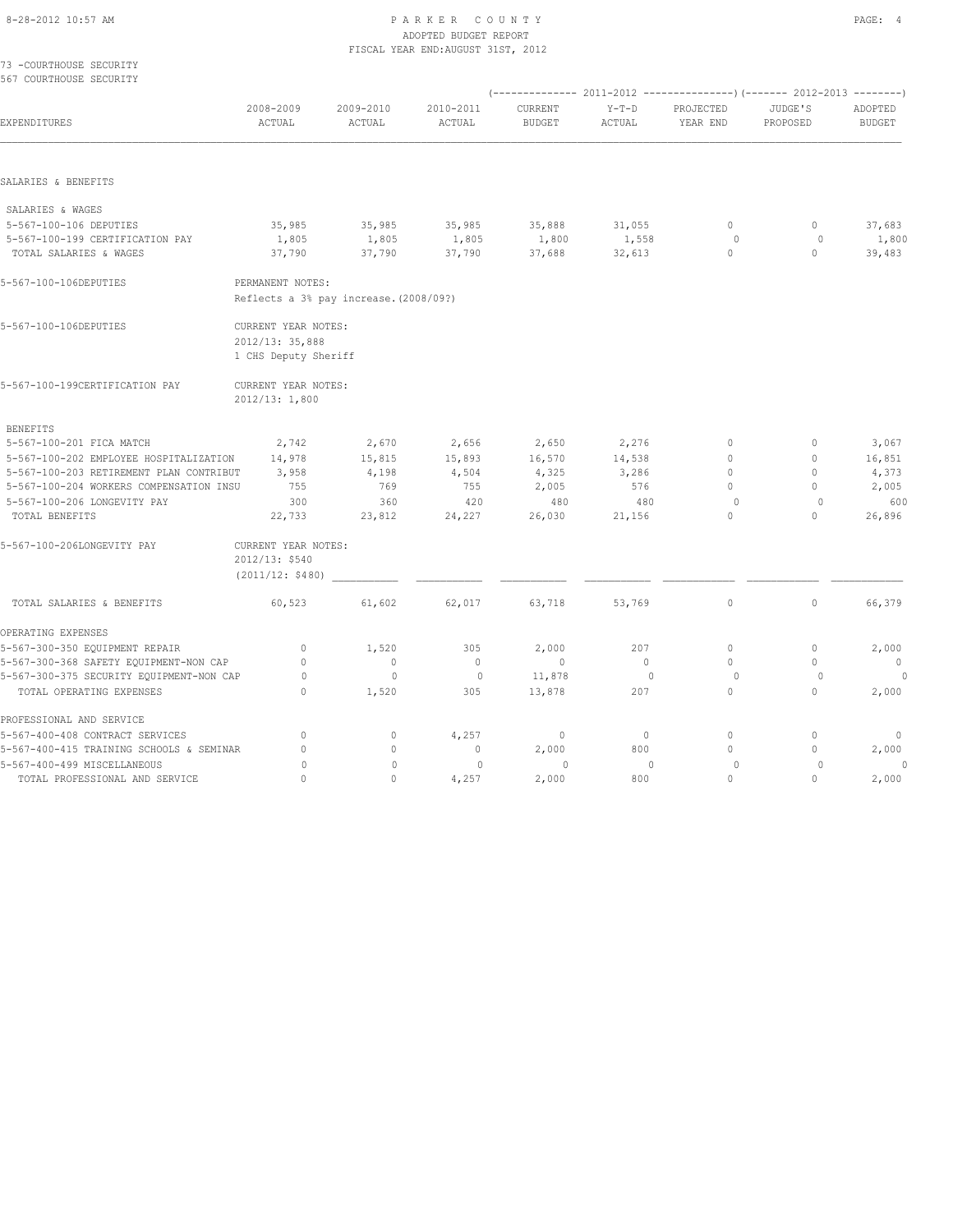## 8-28-2012 10:57 AM PAGE: 5 PARKER COUNTY ADOPTED BUDGET REPORT

|                                                    |             |           | FISCAL YEAR END: AUGUST 31ST, 2012 |               |          |           |          |               |
|----------------------------------------------------|-------------|-----------|------------------------------------|---------------|----------|-----------|----------|---------------|
| 73 -COURTHOUSE SECURITY<br>567 COURTHOUSE SECURITY |             |           |                                    |               |          |           |          |               |
|                                                    |             |           |                                    |               |          |           |          |               |
|                                                    | 2008-2009   | 2009-2010 | 2010-2011                          | CURRENT       | $Y-T-D$  | PROJECTED | JUDGE'S  | ADOPTED       |
| EXPENDITURES                                       | ACTUAL      | ACTUAL    | ACTUAL                             | <b>BUDGET</b> | ACTUAL   | YEAR END  | PROPOSED | <b>BUDGET</b> |
| CAPITAL EXPENDITURES                               |             |           |                                    |               |          |           |          |               |
|                                                    | $\sim$ 0    |           | $\circ$                            |               | $\Omega$ |           |          |               |
| 5-567-500-568 SAFETY EQUIPMENT                     |             | $\circ$   |                                    | $\circ$       |          | $\circ$   |          | $\mathbf{0}$  |
| 5-567-500-575 COURTHOUSE SECURITY EQUIPM           | 38,659      | 19,157    | 10,206                             | 70,750        | 30, 153  |           |          | 0             |
| TOTAL CAPITAL EXPENDITURES                         | 38,659      | 19,157    | 10,206                             | 70,750        | 30,153   |           |          | $\Omega$      |
| OTHER SERVICES                                     |             |           |                                    |               |          |           |          |               |
| 5-567-600-699 PROGRAM CONTINGENCIES                |             | $\Omega$  |                                    | 626           |          | $\Omega$  |          |               |
| TOTAL OTHER SERVICES                               |             | $\cap$    | $\bigcap$                          | 626           | $\Omega$ | $\Omega$  |          | $\Omega$      |
| TOTAL 567 COURTHOUSE SECURITY                      | 99,182      | 82,279    | 76,785                             | 150,972       | 84,929   | 0         |          | 70,379        |
|                                                    | =========== |           |                                    |               |          |           |          |               |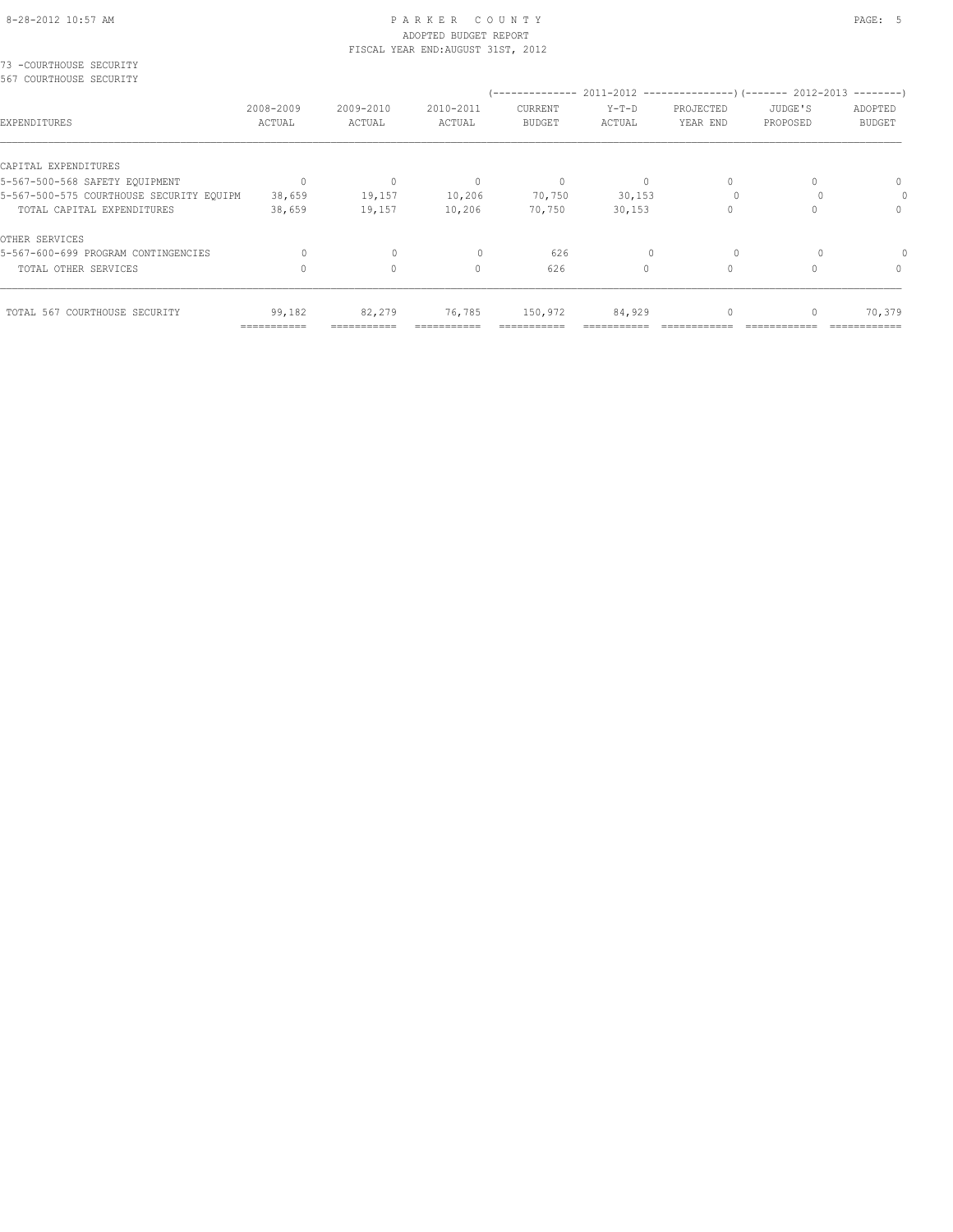## 8-28-2012 10:57 AM PAGE: 6 ADOPTED BUDGET REPORT

|                                                               |                       |                     | FISCAL YEAR END: AUGUST 31ST, 2012 |                          |                   |                                  |                                  |                          |
|---------------------------------------------------------------|-----------------------|---------------------|------------------------------------|--------------------------|-------------------|----------------------------------|----------------------------------|--------------------------|
| 73 -COURTHOUSE SECURITY<br>DEBT SERVICE/LEASE                 |                       |                     |                                    |                          |                   |                                  |                                  |                          |
| EXPENDITURES                                                  | 2008-2009<br>ACTUAL   | 2009-2010<br>ACTUAL | 2010-2011<br>ACTUAL                | CURRENT<br><b>BUDGET</b> | $Y-T-D$<br>ACTUAL | PROJECTED<br>YEAR END            | JUDGE'S<br>PROPOSED              | ADOPTED<br><b>BUDGET</b> |
|                                                               |                       |                     |                                    |                          |                   |                                  |                                  |                          |
| TRANSFERS/DEBT SERVICE<br>5-960-751-691 CAPITAL LEASE PAYMENT |                       | $\Omega$            | $\mathbf{0}$                       | $\mathbf{0}$             | 0                 |                                  |                                  | 22,504                   |
| 5-960-751-692 CAPITAL LEASE INTEREST                          |                       |                     |                                    | $\bigcap$                |                   | $\Omega$                         |                                  | 1,702                    |
| TOTAL TRANSFERS/DEBT SERVICE                                  |                       | $\Omega$            | $\Omega$                           | $\circ$                  | $\circ$           | $\Omega$                         | $\Omega$                         | 24,206                   |
| TOTAL DEBT SERVICE/LEASE                                      |                       | $\bigcap$           | $\Omega$                           | $\Omega$                 | $\bigcap$         | $\begin{array}{c} \n\end{array}$ | $\begin{array}{c} \n\end{array}$ | 24,206                   |
| TOTAL EXPENDITURES                                            | 99,182<br>=========== | 82,279              | 76,785                             | 150,972                  | 84,929            | 120,400                          | $\mathbf{0}$                     | 94,985                   |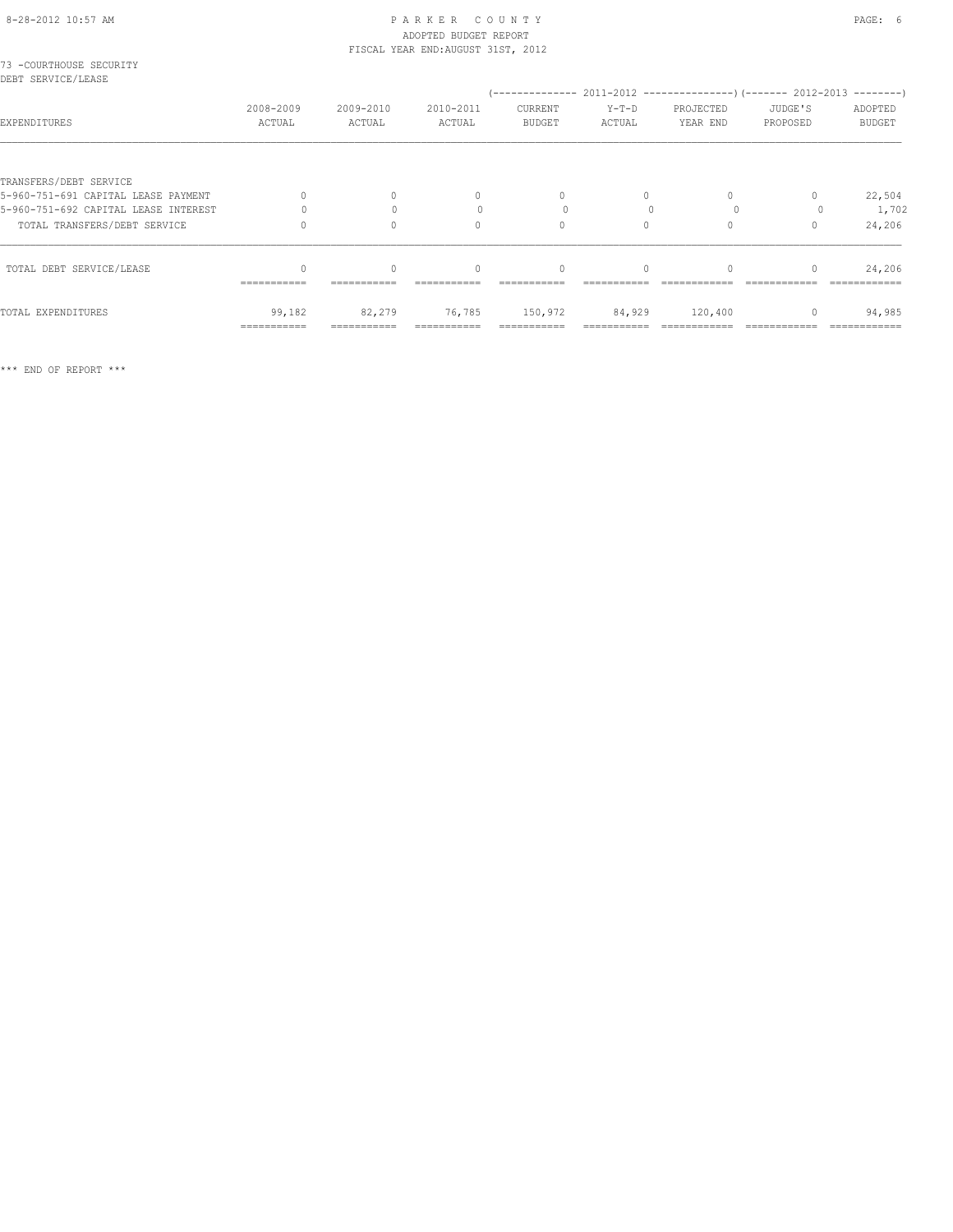74 -JUV PROBATION FEES

|                                   | 2008-2009            | 2009-2010                        | 2010-2011    | CURRENT        | $Y-T-D$      | PROJECTED    | JUDGE'S                          | ADOPTED       |
|-----------------------------------|----------------------|----------------------------------|--------------|----------------|--------------|--------------|----------------------------------|---------------|
|                                   | ACTUAL               | ACTUAL                           | ACTUAL       | <b>BUDGET</b>  | ACTUAL       | YEAR END     | PROPOSED                         | <b>BUDGET</b> |
| REVENUE SUMMARY                   |                      |                                  |              |                |              |              |                                  |               |
| 330 REVENUE                       | 15,531               | 15,633                           | 5,750        | $\mathbf{0}$   | $\circ$      | 14)          |                                  | 0             |
| 343 REVENUE                       | $\Omega$             | $\begin{array}{c} \n\end{array}$ | $\Omega$     | $\mathbf{0}$   | $\Omega$     | $\mathbf{0}$ |                                  | $\mathbf{0}$  |
| INVESTMENT INCOME                 | 298                  | $\mathbf{0}$                     | $\mathbf{0}$ | $\mathbf{0}$   | 13           | 14)          |                                  | $\circ$       |
| OTHER INCOME                      | 8,866                | 14,269                           | 15,473       | 9,000          | $14,859$ (   | 42)          |                                  | $\circ$       |
| INTERFUND TRANSFERS IN            | $\mathbf{0}$         | $\Omega$                         | $\circ$      | 31,000         | $0-1$        | 14)          |                                  | 0             |
| 399 REVENUE                       | $\circ$              | $\mathbf 0$                      | $\mathbf{0}$ | 0              | $\mathbf{0}$ | 0            | 0                                | 0             |
| TOTAL REVENUES                    | 24,695               | 29,902                           | 21,223       | 40,000         | 14,872 (     | 84)          | $\mathbf{0}$                     | $\mathbf{0}$  |
| EXPENDITURE SUMMARY               |                      |                                  |              |                |              |              |                                  |               |
| 570 JUVENILE PROBATION            | 23,566               | 30,643                           | 29,339       | 40,000         | 40,004       | 70           | $\Omega$                         | 0             |
| TOTAL EXPENDITURES                | 23,566               | 30,643                           | 29,339       | 40,000         | 40,004       | 70           | $\begin{array}{c} \n\end{array}$ | $\mathbf{0}$  |
| REVENUE OVER/(UNDER) EXPENDITURES | 1,130<br>=========== | 741) (                           | 8,116)       | $\overline{0}$ | $25, 132)$ ( | 154)         |                                  | $\Omega$      |
|                                   |                      |                                  |              |                |              |              |                                  |               |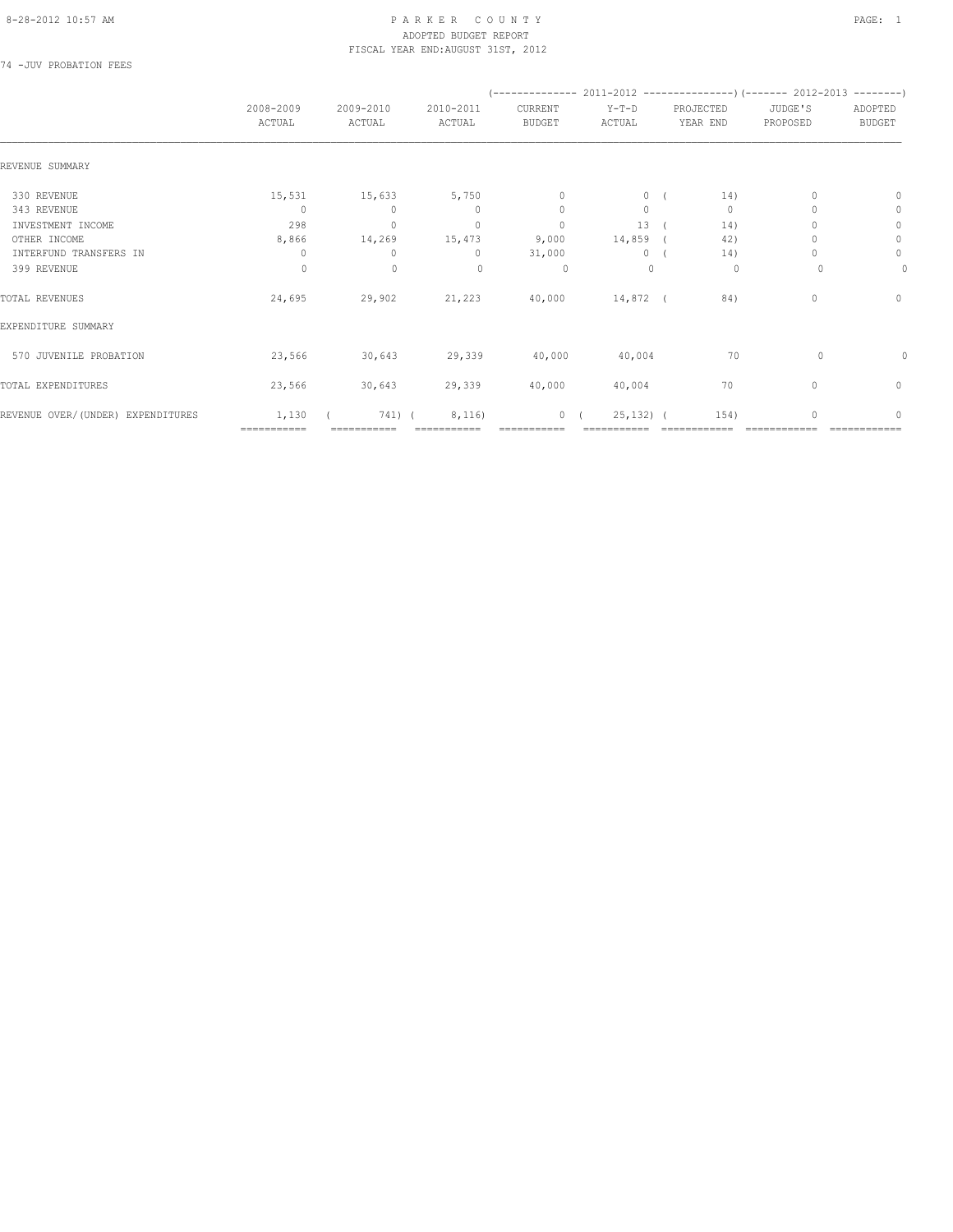### 74 -JUV PROBATION FEES

| REVENUES                                 | 2008-2009<br>ACTUAL              | 2009-2010<br>ACTUAL              | 2010-2011<br>ACTUAL | CURRENT<br><b>BUDGET</b> | $Y-T-D$<br>ACTUAL | PROJECTED<br>YEAR END | JUDGE'S<br>PROPOSED              | ADOPTED<br><b>BUDGET</b>         |
|------------------------------------------|----------------------------------|----------------------------------|---------------------|--------------------------|-------------------|-----------------------|----------------------------------|----------------------------------|
|                                          |                                  |                                  |                     |                          |                   |                       |                                  |                                  |
| 330 REVENUE                              |                                  |                                  |                     |                          |                   |                       |                                  |                                  |
| 3-330-000-100 TYC GRANT FUNDS            | 15,531                           | 15,633                           | 5,750               | $\Omega$                 | $\circ$           | $\Omega$              | $\Omega$                         | $\begin{array}{c} \n\end{array}$ |
| 3-330-000-370 STATE IV E FUNDS           | $\circ$                          | $\circ$                          | $\sim$ 0            | $\Omega$                 | $\mathbf{0}$      | 14)<br>$\sqrt{2}$     | $\Omega$                         |                                  |
| TOTAL 330 REVENUE                        | 15,531                           | 15,633                           | 5,750               | $\Omega$                 | 0(                | 14)                   | $\begin{array}{c} \n\end{array}$ | $\circ$                          |
| 343 REVENUE                              |                                  |                                  |                     |                          |                   |                       |                                  |                                  |
| 3-343-000-015 INSURANCE ADMINISTRATION F | $\Omega$                         | $\circ$                          | $\circ$             | $\Omega$                 | $\Omega$          | $\circ$               | $\Omega$                         |                                  |
| TOTAL 343 REVENUE                        | $\begin{array}{c} \n\end{array}$ | $\Omega$                         | $\Omega$            | $\Omega$                 | $\Omega$          | $\Omega$              | $\mathbf{0}$                     | $\cap$                           |
| INVESTMENT INCOME                        |                                  |                                  |                     |                          |                   |                       |                                  |                                  |
| 3-361-000-074 INTEREST INCOME            | 298                              | $\Omega$                         | $\circ$             | $\circ$                  | 13(               | 14)                   | $\circ$                          | 0                                |
| TOTAL INVESTMENT INCOME                  | 298                              | $\Omega$                         | $\Omega$            | $\Omega$                 | 13(               | 14)                   | 0                                | $\Omega$                         |
| OTHER INCOME                             |                                  |                                  |                     |                          |                   |                       |                                  |                                  |
| 3-370-000-074 CHILD SUPPORT              | $\Omega$                         | $\circ$                          | $\circ$             | $\Omega$                 | 0 <sub>0</sub>    | 14)                   | $\Omega$                         | $\mathbf{0}$                     |
| 3-370-000-370 MISCELLANEOUS              | $\overline{0}$                   | $\mathbf{0}$                     | $\Omega$            | $\circ$                  | 0(                | 14)                   | $\Omega$                         | $\circ$                          |
| 3-370-000-570 JUVENILE PROBATION FEES    | 8,866                            | 14,269                           | 15,473              | 9,000                    | 14,859 (          | 14)                   | 0                                | $\circ$                          |
| TOTAL OTHER INCOME                       | 8,866                            | 14,269                           | 15,473              | 9,000                    | $14,859$ (        | 42)                   | $\circ$                          | $\Omega$                         |
| INTERFUND TRANSFERS IN                   |                                  |                                  |                     |                          |                   |                       |                                  |                                  |
| 3-371-000-399 TRANSFER FROM PRIOR FUND B | $\Omega$                         | $\mathbf{0}$                     | $\circ$             | 31,000                   | $0$ (             | 14)                   | $\circ$                          | 0                                |
| TOTAL INTERFUND TRANSFERS IN             | $\bigcap$                        | $\begin{array}{c} \n\end{array}$ | $\circ$             | 31,000                   | 0(                | 14)                   | $\mathbf{0}$                     | $\Omega$                         |
| 399 REVENUE                              |                                  |                                  |                     |                          |                   |                       |                                  |                                  |
| 3-399-000-001 UNEXPENDED FUND BALANCE    | $\circ$                          | $\mathbf{0}$                     | $\circ$             | $\circ$                  | $\mathbf{0}$      | $\circ$               | $\circ$                          |                                  |
| TOTAL 399 REVENUE                        | $\Omega$                         | $\circ$                          | $\Omega$            | $\mathbf{0}$             | $\Omega$          | $\circ$               | $\circ$                          | $\begin{array}{c} \n\end{array}$ |
| TOTAL REVENUES                           | 24,695                           | 29,902                           | 21,223              | 40,000                   | 14,872 (          | 84)                   | $\mathbf 0$                      | $\circ$                          |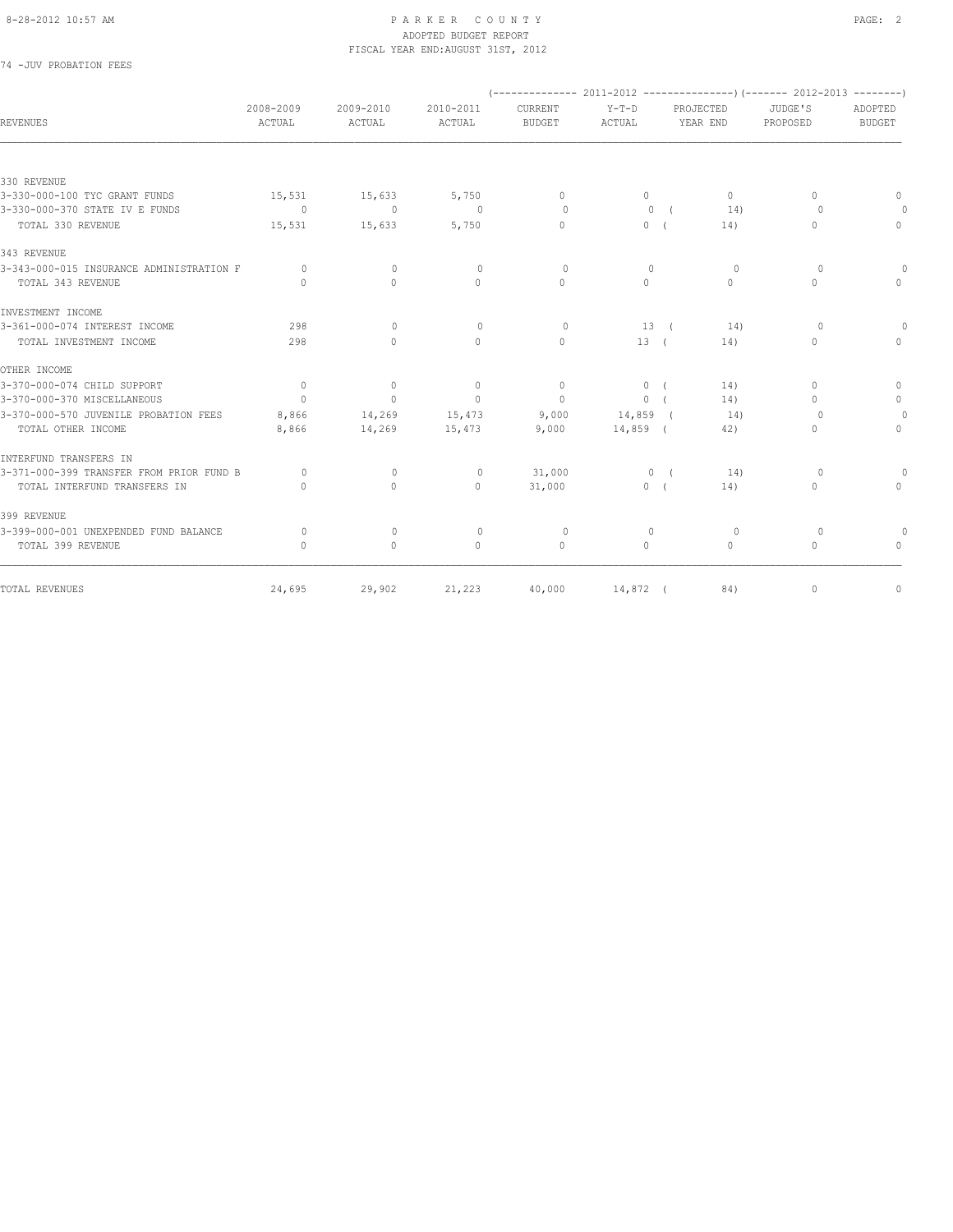### ADOPTED BUDGET REPORT FISCAL YEAR END:AUGUST 31ST, 2012

| 74 -JUV PROBATION FEES<br>570 JUVENILE PROBATION |              |                                  |                                  |                           |              |               |               |               |
|--------------------------------------------------|--------------|----------------------------------|----------------------------------|---------------------------|--------------|---------------|---------------|---------------|
|                                                  |              |                                  |                                  |                           |              |               |               |               |
|                                                  | 2008-2009    | 2009-2010                        | 2010-2011                        | CURRENT                   | $Y-T-D$      | PROJECTED     | JUDGE'S       | ADOPTED       |
| EXPENDITURES                                     | ACTUAL       | ACTUAL                           | ACTUAL                           | <b>BUDGET</b>             | ACTUAL       | YEAR END      | PROPOSED      | <b>BUDGET</b> |
| SALARIES & BENEFITS                              |              |                                  |                                  |                           |              |               |               |               |
|                                                  |              |                                  |                                  |                           |              |               |               |               |
| SALARIES & WAGES                                 |              |                                  |                                  |                           |              |               |               |               |
| 5-570-100-102 BOARD MEMBER SUPPLEMENT            | $\Omega$     | $\Omega$                         | $\circ$                          | $\Omega$                  | 0            | $\Omega$      | $\Omega$      | $\Omega$      |
| 5-570-100-120 PART-TIME                          | $\Omega$     | $\Omega$                         | $\circ$                          | $\Omega$                  | $\Omega$     | $\Omega$      | $\Omega$      |               |
| TOTAL SALARIES & WAGES                           | $\Omega$     | $\mathbf{0}$                     | 0                                | $\circ$                   | $\circ$      | $\circ$       | $\mathbf{0}$  | $\Omega$      |
| <b>BENEFITS</b>                                  |              |                                  |                                  |                           |              |               |               |               |
| 5-570-100-201 FICA MATCH                         | $\mathbf{0}$ | $\mathbf{0}$                     | $\circ$                          | $\circ$                   | $\circ$      | $\circ$       | $\mathbf{0}$  | $\mathbb O$   |
| 5-570-100-202 EMPLOYEE HOSPITALIZATION           | $\Omega$     | $\Omega$                         | $\Omega$                         | $\Omega$                  | $\Omega$     | $\Omega$      | $\Omega$      | $\mathbf{0}$  |
| 5-570-100-203 RETIREMENT PLAN CONTRIBUT          | $\Omega$     | $\Omega$                         | $\Omega$                         | $\Omega$                  | $\Omega$     | $\mathbf{0}$  | $\mathbf{0}$  | $\mathbf{0}$  |
| 5-570-100-204 WORKERS COMPENSATION INSU          | $\Omega$     | $\cap$                           | $\begin{array}{c} \n\end{array}$ | $\Omega$                  | $\bigcap$    | $\Omega$      | $\Omega$      | $\mathbf{0}$  |
| 5-570-100-208 AUTO ALLOWANCE                     | $\Omega$     | $\begin{array}{c} \n\end{array}$ | $\begin{array}{c} \n\end{array}$ | $\Omega$                  | $\Omega$     | $\Omega$      | $\Omega$      |               |
| TOTAL BENEFITS                                   | $\Omega$     | $\Omega$                         | $\mathbf{0}$                     | $\circ$                   | $\Omega$     | $\circ$       | $\Omega$      |               |
| TOTAL SALARIES & BENEFITS                        | $\mathbf{0}$ | $\mathbf{0}$                     | $\Omega$                         | $\mathbf{0}$              | $\circ$      | $\mathbf{0}$  | $\mathbf{0}$  | $\Omega$      |
| OPERATING EXPENSES                               |              |                                  |                                  |                           |              |               |               |               |
| 5-570-300-322 DETENTION                          | $\mathbf 0$  | $\circ$                          | $\mathbb O$                      | $\mathbf 0$               | $\circ$      | $\mathbf{0}$  | $\mathbf{0}$  | $\mathbf{0}$  |
| 5-570-300-323 RESIDENTIAL SERVICES               | $\mathbf{0}$ | $\Omega$                         | $\Omega$                         | $\mathbf{0}$              | $\Omega$     | $\Omega$      | $\Omega$      | $\Omega$      |
| 5-570-300-324 NON-RESIDENTIAL SERVICES           | 13,757       | 23,443                           | 22,184                           | 40,000                    | 40,004       | 14            | $\circ$       |               |
| TOTAL OPERATING EXPENSES                         | 13,757       | 23,443                           | 22,184                           | 40,000                    | 40,004       | 14            | $\mathbf{0}$  | $\mathbf{0}$  |
| PROFESSIONAL AND SERVICE                         |              |                                  |                                  |                           |              |               |               |               |
| 5-570-400-425 TRAVEL                             | 501          | 744                              | 289                              | $\mathbf{0}$              | $\circ$      | 14            | $\Omega$      | $\mathbf{0}$  |
| 5-570-400-452 VOC AND ED TRAIN COST              | $\mathbf{0}$ | $\mathbf{0}$                     | $\mathbf{0}$                     | 0                         | 0            | 14            | $\mathbf{0}$  | $\Omega$      |
| 5-570-400-480 DUES & SUBSCRIPTIONS               | $\mathbf{0}$ | $\mathbf{0}$                     | $\mathbf{0}$                     | $\mathbf{0}$              | $\circ$      | $\mathbf{0}$  | $\Omega$      | $\mathbf{0}$  |
| 5-570-400-498 CHILD SUPPORT PAYMENTS             | $\Omega$     | $\Omega$                         | $\Omega$                         | $\Omega$                  | $\Omega$     | 14            | $\Omega$      | $\Omega$      |
| 5-570-400-499 MISCELLANEOUS                      | 9,308        | 6,456                            | 6,867                            | $\Omega$                  | $\mathbf{0}$ | 14            | $\Omega$      | $\cap$        |
| TOTAL PROFESSIONAL AND SERVICE                   | 9,809        | 7,200                            | 7,156                            | $\circ$                   | $\circ$      | 40            | $\Omega$      | $\mathbf{0}$  |
| CAPITAL EXPENDITURES                             |              |                                  |                                  |                           |              |               |               |               |
| 5-570-500-571 ELECTRONIC EQUIPMENT               | $\mathbf{0}$ | $\mathbf{0}$                     | $\mathbf{0}$                     | $\mathbf{0}$              | $\circ$      | $\mathbf{0}$  | $\mathbf{0}$  | $\mathbf{0}$  |
| 5-570-500-572 AUTOMOBILES                        | $\mathbf{0}$ | $\mathbf{0}$                     | $\mathbf{0}$                     | $\mathbf{0}$              | $\circ$      | $\circ$       | $\mathbf{0}$  | $\Omega$      |
| 5-570-500-596 BUILDING ANNEX                     | $\circ$      | $\circ$                          | $\mathbb O$                      | $\mathbb O$               | $\mathbf{0}$ | $\circ$       | $\circ$       |               |
| TOTAL CAPITAL EXPENDITURES                       | $\mathbf{0}$ | $\mathbf{0}$                     | $\mathbf{0}$                     | $\mathbf{0}$              | $\circ$      | $\circ$       | $\mathbf{0}$  | $\Omega$      |
| TOTAL 570 JUVENILE PROBATION                     | 23,566       | 30,643                           | 29,339                           | 40,000                    | 40,004       | 54            | $\mathbf{0}$  | $\mathbf{0}$  |
|                                                  |              |                                  | $=$ = = = = = = = = = = =        | $=$ = = = = = = = = = = = |              | ============= | ------------- | ------------- |
| TOTAL EXPENDITURES                               | 23,566       | 30,643                           | 29,339                           | 40,000                    | 40,004       | 54            | $\mathbf{0}$  | $\mathbf{0}$  |

=========== =========== =========== =========== =========== ============ ============ ============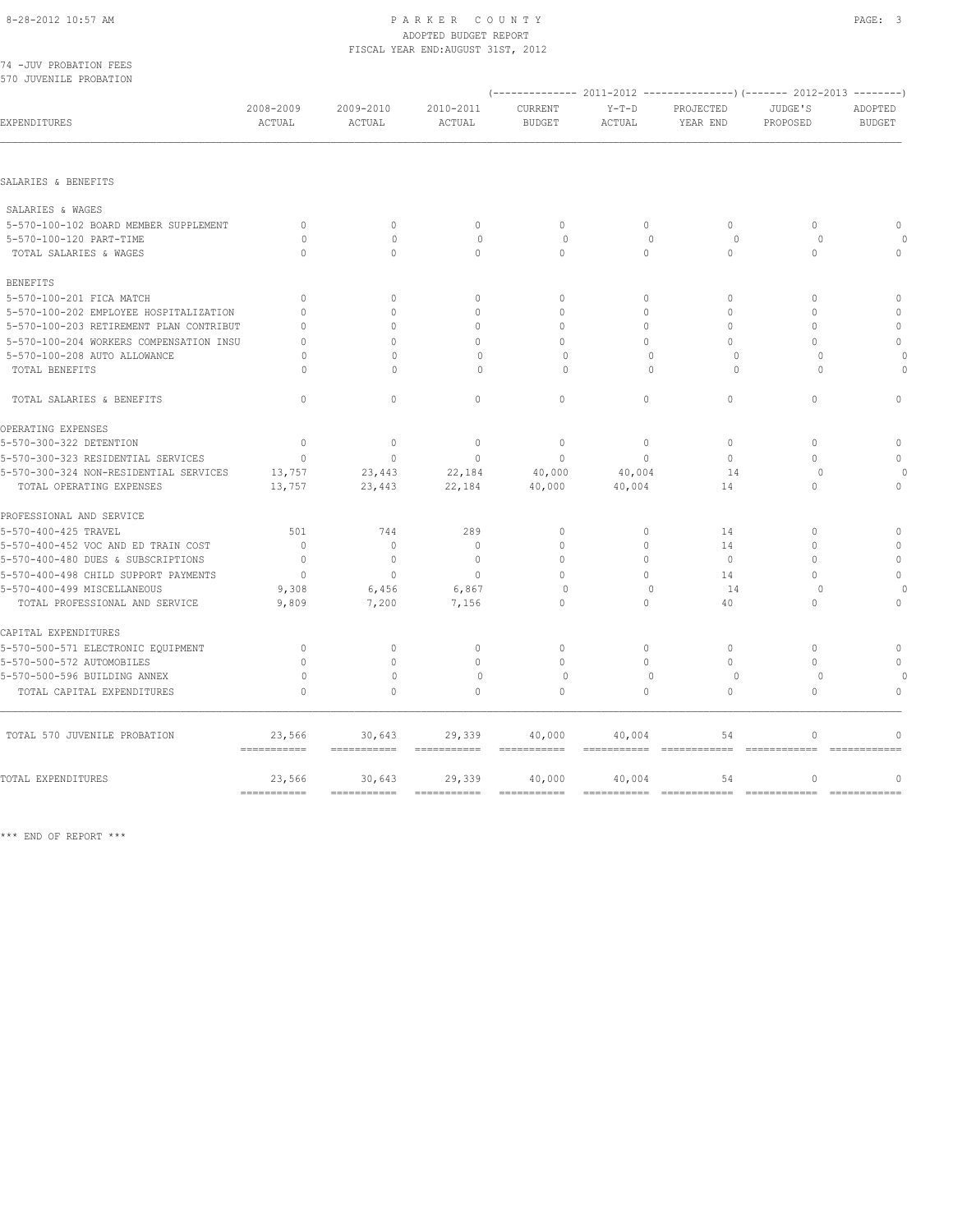### 8-28-2012 10:57 AM P A R K E R C O U N T Y PAGE: 1 ADOPTED BUDGET REPORT FISCAL YEAR END:AUGUST 31ST, 2012

75 -JUV STATE AID

|                                   | 2008-2009<br>ACTUAL | 2009-2010<br>ACTUAL             | 2010-2011<br>ACTUAL              | CURRENT<br><b>BUDGET</b>         | $Y-T-D$<br>ACTUAL | PROJECTED<br>YEAR END | JUDGE'S<br>PROPOSED | ADOPTED<br><b>BUDGET</b> |
|-----------------------------------|---------------------|---------------------------------|----------------------------------|----------------------------------|-------------------|-----------------------|---------------------|--------------------------|
|                                   |                     |                                 |                                  |                                  |                   |                       |                     |                          |
| REVENUE SUMMARY                   |                     |                                 |                                  |                                  |                   |                       |                     |                          |
| 330 REVENUE                       | 108,100             | 141,287                         | 140,805                          | 505,099                          | $515,059$ (       | 14)                   |                     | $\Omega$                 |
| 333 REVENUE                       | 0                   | $\circ$                         | $\mathbf{0}$                     | $\mathbf{0}$                     | $\circ$           | 14)                   |                     | 0                        |
| 343 REVENUE                       | 0                   | $\Omega$                        | $\mathbf{0}$                     | $\mathbf{0}$                     | $\circ$           | $\mathbf{0}$          |                     | 0                        |
| INTEREST INCOME                   | 0                   |                                 | $\mathbf{0}$                     | 0                                | $\circ$           | 14)                   |                     | $\mathbf{0}$             |
| 360 REVENUE                       | 0                   |                                 | 0                                | $\Omega$                         | $\circ$           | 14)                   |                     | 0                        |
| INVESTMENT INCOME                 | $\Omega$            | $\cup$                          | $\begin{array}{c} \n\end{array}$ | $\begin{array}{c} \n\end{array}$ | 13                | 14)                   |                     | 0                        |
| OTHER INCOME                      | 0                   | $\bigcap$                       | $\mathbf{0}$                     | $\mathbf{0}$                     | 0                 | 14)                   |                     | $\mathbf{0}$             |
| INTERFUND TRANSFERS IN            | $\Omega$            | $\bigcap$                       | 0                                | $\Omega$                         | $\Omega$          | 14)                   | $\cap$              | $\circ$                  |
| 399 REVENUE                       | $\Omega$            | $\mathbf{0}$                    | $\begin{array}{c} \n\end{array}$ | $\Omega$                         | $\Omega$          | 0                     | $\Omega$            | 0                        |
| TOTAL REVENUES                    | 108,100             |                                 | 141,287 140,805 505,099          |                                  | 515,072 (         | 98)                   | $\mathbf{0}$        | $\mathbf{0}$             |
| EXPENDITURE SUMMARY               |                     |                                 |                                  |                                  |                   |                       |                     |                          |
| 570 JUVENILE PROBATION            |                     | 108,100 141,287 140,805 505,099 |                                  |                                  | 465,000           | 188                   | $\mathbf{0}$        | 0                        |
| 700 TRANSFER OUT                  | $\circ$             | $\circ$                         | $\mathbf{0}$                     | $\circ$                          | $\mathbf{0}$      | 14                    | $\Omega$            | 0                        |
| TOTAL EXPENDITURES                | 108,100             | 141,287 140,805 505,099         |                                  |                                  | 465,000           | 202                   | $\mathbf{0}$        | $\mathbf{0}$             |
| REVENUE OVER/(UNDER) EXPENDITURES | $\Omega$            | $\Omega$                        | $\mathbf{0}$                     | 0                                | 50,072            | 300)                  |                     | 0                        |
|                                   | ===========         |                                 | ===========                      |                                  |                   |                       |                     |                          |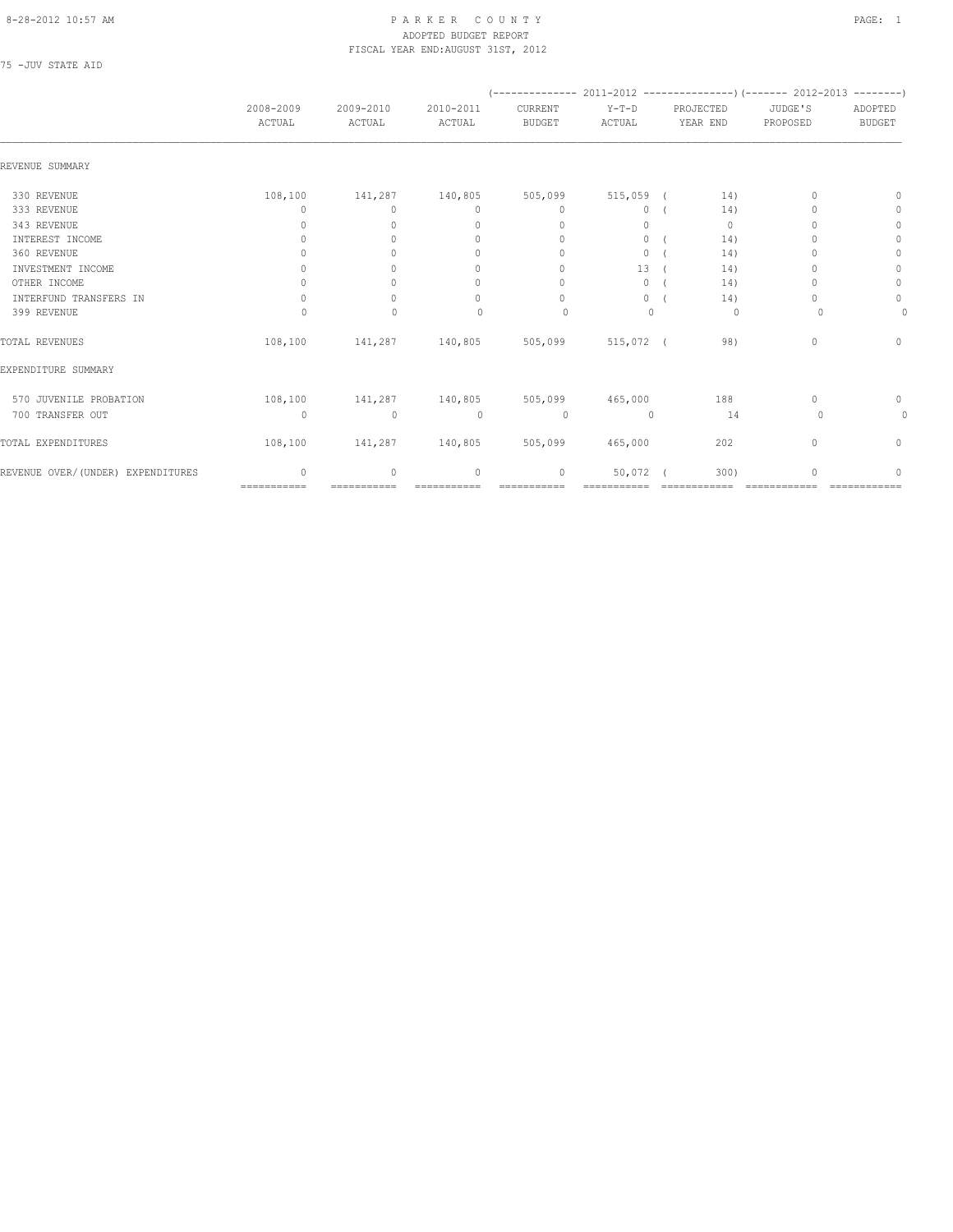| 75 - JUV STATE AID                       |                     |                                  |                     |                          |                   |                       |          |                         |                                  |
|------------------------------------------|---------------------|----------------------------------|---------------------|--------------------------|-------------------|-----------------------|----------|-------------------------|----------------------------------|
| REVENUES                                 | 2008-2009<br>ACTUAL | 2009-2010<br>ACTUAL              | 2010-2011<br>ACTUAL | CURRENT<br><b>BUDGET</b> | $Y-T-D$<br>ACTUAL | PROJECTED<br>YEAR END |          | JUDGE'S<br>PROPOSED     | ADOPTED<br><b>BUDGET</b>         |
|                                          |                     |                                  |                     |                          |                   |                       |          |                         |                                  |
| 330 REVENUE                              |                     |                                  |                     |                          |                   |                       |          |                         |                                  |
| 3-330-000-370 STATE GRANT                | 108,100             | 141,287                          | 140,805             | 505,099                  | $515,059$ (       |                       | 14)      | $\circ$<br>$\mathbf{0}$ |                                  |
| TOTAL 330 REVENUE                        | 108,100             | 141,287                          | 140,805             | 505,099                  | $515,059$ (       |                       | 14)      |                         | $\mathbf{0}$                     |
| 333 REVENUE                              |                     |                                  |                     |                          |                   |                       |          |                         |                                  |
| 3-333-000-370 STATE GRANT SALARY SUPPLEM | $\circ$             | $\mathbf{0}$                     | $\circ$             | $\circ$                  |                   | 0(                    | 14)      | $\circ$                 | $\circ$                          |
| TOTAL 333 REVENUE                        | $\bigcap$           | $\Omega$                         | $\Omega$            | $\Omega$                 | 0(                |                       | 14)      | $\Omega$                | $\Omega$                         |
| 343 REVENUE                              |                     |                                  |                     |                          |                   |                       |          |                         |                                  |
| 3-343-000-015 INSURANCE ADMINISTRATION F | $\Omega$            | $\Omega$                         | $\Omega$            | $\circ$                  | $\Omega$          |                       | $\Omega$ | $\circ$                 | $\Omega$                         |
| TOTAL 343 REVENUE                        | $\Omega$            | $\Omega$                         | $\Omega$            | $\Omega$                 | $\Omega$          |                       | $\Omega$ | $\Omega$                | $\mathbf{0}$                     |
| INTEREST INCOME                          |                     |                                  |                     |                          |                   |                       |          |                         |                                  |
| 3-359-000-075 NOW ACCOUNT INTEREST       | $\circ$             | $\mathbf{0}$                     | $\mathbf{0}$        | $\circ$                  |                   | 0(                    | 14)      | $\circ$                 |                                  |
| TOTAL INTEREST INCOME                    | $\mathbf{0}$        | $\mathbf{0}$                     | $\circ$             | $\circ$                  | 0(                |                       | 14)      | $\mathbf{0}$            | $\mathbf{0}$                     |
| 360 REVENUE                              |                     |                                  |                     |                          |                   |                       |          |                         |                                  |
| 3-360-000-075 TEXPOOL INTEREST           | $\circ$             | $\mathbf{0}$                     | $\mathbf{0}$        | $\circ$                  | $\circ$           | $\sqrt{ }$            | 14)      | $\circ$                 | $\circ$                          |
| TOTAL 360 REVENUE                        | $\Omega$            | $\Omega$                         | $\Omega$            | $\Omega$                 | 0(                |                       | 14)      | $\Omega$                | $\begin{array}{c} \n\end{array}$ |
| INVESTMENT INCOME                        |                     |                                  |                     |                          |                   |                       |          |                         |                                  |
| 3-361-000-075 INTEREST INCOME            | $\Omega$            | $\Omega$                         | $\mathbf{0}$        | $\Omega$                 | 13(               |                       | 14)      | $\circ$                 | $\Omega$                         |
| TOTAL INVESTMENT INCOME                  | $\Omega$            | $\Omega$                         | $\Omega$            | $\Omega$                 | 13(               |                       | 14)      | $\Omega$                | $\mathbf{0}$                     |
| OTHER INCOME                             |                     |                                  |                     |                          |                   |                       |          |                         |                                  |
| 3-370-000-370 MISCELLANEOUS              | $\circ$             | $\mathbf{0}$                     | $\circ$             | $\circ$                  |                   | 0(                    | 14)      | $\circ$                 | $\circ$                          |
| TOTAL OTHER INCOME                       | $\mathbf{0}$        | $\mathbf{0}$                     | $\circ$             | $\circ$                  | 0(                |                       | 14)      | $\mathbf{0}$            | $\mathbf{0}$                     |
| INTERFUND TRANSFERS IN                   |                     |                                  |                     |                          |                   |                       |          |                         |                                  |
| 3-371-000-071 TRANSFER FROM FUND 71      | $\mathbf{0}$        | $\circ$                          | $\circ$             | $\mathbf{0}$             | $\circ$           |                       | $\circ$  | $\circ$                 | $\mathbf{0}$                     |
| 3-371-000-078 TRANSFER FROM FUND 78      | $\circ$             | $\begin{array}{c} \n\end{array}$ | $\mathbf{0}$        | $\circ$                  | $\mathbf{0}$      | $\sqrt{ }$            | 14)      | $\circ$                 |                                  |
| TOTAL INTERFUND TRANSFERS IN             | $\Omega$            | $\Omega$                         | $\Omega$            | $\Omega$                 | 0(                |                       | 14)      | $\circ$                 | $\mathbf{0}$                     |
| 399 REVENUE                              |                     |                                  |                     |                          |                   |                       |          |                         |                                  |
| 3-399-000-001 UNEXPENDED FUND BALANCE    | $\circ$             | $\mathbf{0}$                     | $\mathbb O$         | $\circ$                  | $\mathbf{0}$      |                       | $\circ$  | $\circ$                 | $\mathbf{0}$                     |
| TOTAL 399 REVENUE                        | $\mathbf{0}$        | $\mathbb O$                      | $\circ$             | $\circ$                  | $\circ$           |                       | $\circ$  | $\circ$                 | $\circ$                          |
| TOTAL REVENUES                           | 108,100             | 141,287                          | 140,805             | 505,099                  | $515,072$ (       |                       | 98)      | $\mathbf 0$             | $\circ$                          |
|                                          |                     |                                  |                     |                          |                   |                       |          |                         |                                  |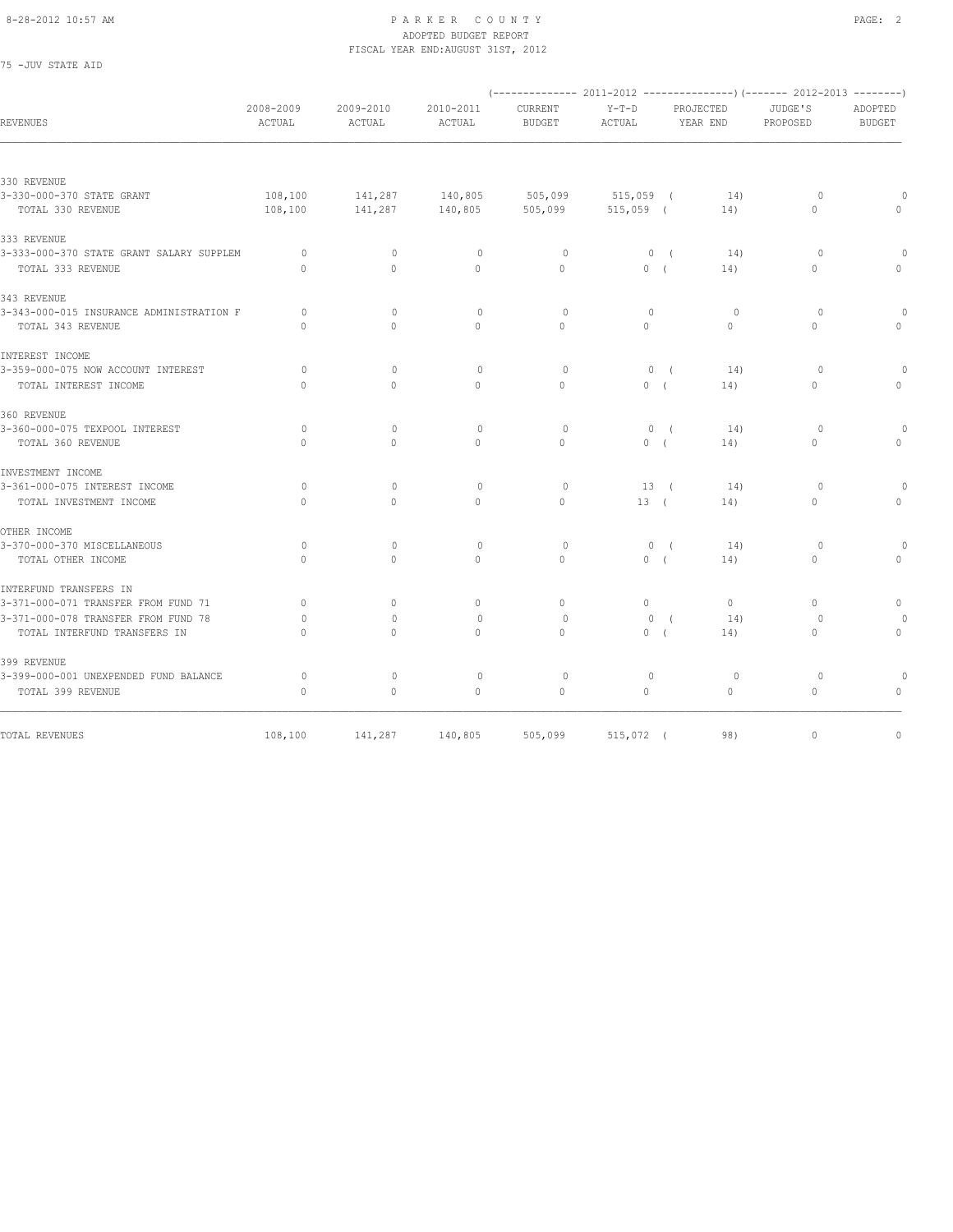|  | 75 -JUV STATE AID |                        |  |
|--|-------------------|------------------------|--|
|  |                   | 570 JUVENILE PROBATION |  |

| EXPENDITURES                             | 2008-2009<br>ACTUAL       | 2009-2010<br>ACTUAL | 2010-2011<br>ACTUAL | CURRENT<br><b>BUDGET</b> | $Y-T-D$<br>ACTUAL | PROJECTED<br>YEAR END | JUDGE'S<br>PROPOSED | ADOPTED<br><b>BUDGET</b> |  |
|------------------------------------------|---------------------------|---------------------|---------------------|--------------------------|-------------------|-----------------------|---------------------|--------------------------|--|
|                                          |                           |                     |                     |                          |                   |                       |                     |                          |  |
| SALARIES & BENEFITS                      |                           |                     |                     |                          |                   |                       |                     |                          |  |
| SALARIES & WAGES                         |                           |                     |                     |                          |                   |                       |                     |                          |  |
| 5-570-100-102 APPOINTED OFFICIAL-JUVENI  | 78,207                    | 78,207              | 78,207              | 298,815                  | 288,168           | 14                    | $\circ$             | $\mathbf{0}$             |  |
| 5-570-100-198 STATE SALARY SUPPLEMENT    | $\Omega$                  | $\Omega$            | $\mathbf{0}$        | $\circ$                  | $\Omega$          | $\Omega$              | $\Omega$            | $\Omega$                 |  |
| TOTAL SALARIES & WAGES                   | 78,207                    | 78,207              | 78,207              | 298,815                  | 288,168           | 14                    | $\mathbf{0}$        | $\mathbf{0}$             |  |
| <b>BENEFITS</b>                          |                           |                     |                     |                          |                   |                       |                     |                          |  |
| 5-570-100-201 FICA MATCH                 | 6,212                     | 6,212               | 6,212               | 22,859                   | 21,867            | 14                    | $\mathbf{0}$        | $\mathbf{0}$             |  |
| 5-570-100-202 EMPLOYEE HOSPITALIZAITON   | 17,534                    | 25,090              | 29,832              | 94,247                   | 94,918            | 14                    | $\Omega$            | $\mathbf{0}$             |  |
| 5-570-100-203 RETIREMENT PLAN CONTRIBUT  | $\mathbf{0}$              | 8,455               | 9,103               | 33,497                   | 28,347            | 14                    | $\Omega$            | $\mathbf{0}$             |  |
| 5-570-100-204 WORKERS COMPENSATION INSU  | 845                       | 850                 | 845                 | 3,108                    | 1,415             | 14                    | $\Omega$            | $\mathbf{0}$             |  |
| 5-570-100-206 LONGEVITY PAY              | $\Omega$                  | $\mathbf{0}$        | $\mathbf{0}$        | $\mathbf{0}$             | $\Omega$          | $\Omega$              | $\Omega$            | $\mathbf{0}$             |  |
| 5-570-100-208 AUTO ALLOWANCE             | $\circ$                   | $\mathbf{0}$        | $\mathbf{0}$        | $\mathbf 0$              | $\circ$           | 14                    | $\Omega$            | $\mathbf{0}$             |  |
| 5-570-100-209 CELL PHONE ALLOWANCE       | $\Omega$                  | $\Omega$            | $\Omega$            | $\Omega$                 | $\Omega$          | $\Omega$              | $\Omega$            | $\Omega$                 |  |
| TOTAL BENEFITS                           | 24,591                    | 40,607              | 45,992              | 153,711                  | 146,547           | 54                    | $\Omega$            | $\Omega$                 |  |
| TOTAL SALARIES & BENEFITS                | 102,798                   | 118,814             | 124,199             | 452,526                  | 434,716           | 68                    | $\Omega$            | $\Omega$                 |  |
| OPERATING EXPENSES                       |                           |                     |                     |                          |                   |                       |                     |                          |  |
| 5-570-300-310 POSTAGE                    | $\Omega$                  | $\circ$             | $\mathbf{0}$        | $\Omega$                 | $\Omega$          | 14                    | $\Omega$            | $\mathbf{0}$             |  |
| 5-570-300-323 RESIDENTIAL SERVICES       | 5,302                     | 21,991              | 16,606              | 52,573                   | 30,284            | 14                    | $\Omega$            | $\Omega$                 |  |
| 5-570-300-330 SUPPLIES                   | $\Omega$                  | $\Omega$            | $\mathbf{0}$        | $\Omega$                 | $\Omega$          | 14                    | $\Omega$            | $\Omega$                 |  |
| 5-570-300-335 OPERATING EXPENSES         | $\Omega$                  | $\Omega$            | $\Omega$            | $\Omega$                 | $\Omega$          | 14                    | $\Omega$            | $\Omega$                 |  |
| TOTAL OPERATING EXPENSES                 | 5,302                     | 21,991              | 16,606              | 52,573                   | 30,284            | 40                    | $\cap$              | $\Omega$                 |  |
| PROFESSIONAL AND SERVICE                 |                           |                     |                     |                          |                   |                       |                     |                          |  |
| 5-570-400-405 MEDICAL SERVICE            | $\Omega$                  | $\circ$             | $\mathbf 0$         | $\Omega$                 | $\Omega$          | 14                    | $\Omega$            | $\Omega$                 |  |
| 5-570-400-414 OUTSIDE AUDIT              | $\bigcap$                 | $\Omega$            | $\Omega$            | $\Omega$                 | $\Omega$          | 14                    | $\cap$              | $\Omega$                 |  |
| 5-570-400-420 TELEPHONE                  | $\Omega$                  | $\Omega$            | $\Omega$            | $\Omega$                 | $\Omega$          | 14                    | $\Omega$            | $\mathbb O$              |  |
| 5-570-400-425 TRAVEL                     | $\cap$                    | $\circ$             | $\mathbf{0}$        | $\mathbf 0$              | $\cap$            | 14                    | $\cap$              | $\mathbf{0}$             |  |
| 5-570-400-452 VOC AND ED TRAIN COST      | $\mathbf 0$               | $\circ$             | $\mathbf{0}$        | $\mathbf 0$              | $\Omega$          | 14                    | $\Omega$            | $\mathbb O$              |  |
| 5-570-400-480 DUES/REGISTRATION FEES     | $\Omega$                  | $\Omega$            | $\Omega$            | $\Omega$                 | $\Omega$          | 14                    | $\Omega$            | $\mathbf{0}$             |  |
| 5-570-400-499 MISCELLANEOUS              | $\Omega$                  | $\mathbf{0}$        | $\mathbf{0}$        | $\Omega$                 | $\Omega$          | 14                    | $\Omega$            | $\circ$                  |  |
| TOTAL PROFESSIONAL AND SERVICE           | $\cap$                    | $\circ$             | $\Omega$            | $\mathbf{0}$             | $\Omega$          | 82                    | $\Omega$            | $\mathbf{0}$             |  |
| CAPITAL EXPENDITURES                     |                           |                     |                     |                          |                   |                       |                     |                          |  |
| 5-570-500-571 ELECTRONIC EQUIPMENT       | $\circ$                   | 482                 | $\circ$             | $\mathbf{0}$             | $\circ$           | $\circ$               | $\circ$             | $\mathbf{0}$             |  |
| 5-570-500-589 TRANSFER TO JUV PROB FEES- | $\mathbf{0}$              | $\circ$             | $\mathbf{0}$        | $\mathbf{0}$             | $\mathbf{0}$      | 14                    | $\circ$             | $\circ$                  |  |
| TOTAL CAPITAL EXPENDITURES               | $\circ$                   | 482                 | $\circ$             | $\mathbf{0}$             | $\circ$           | 14                    | $\circ$             | $\mathbf{0}$             |  |
| TOTAL 570 JUVENILE PROBATION             | 108,100                   | 141,287             | 140,805             |                          | 465,000           | 204                   | $\mathbf{0}$        | $\mathbf{0}$             |  |
|                                          | $=$ = = = = = = = = = = = |                     |                     | 505,099                  |                   |                       |                     |                          |  |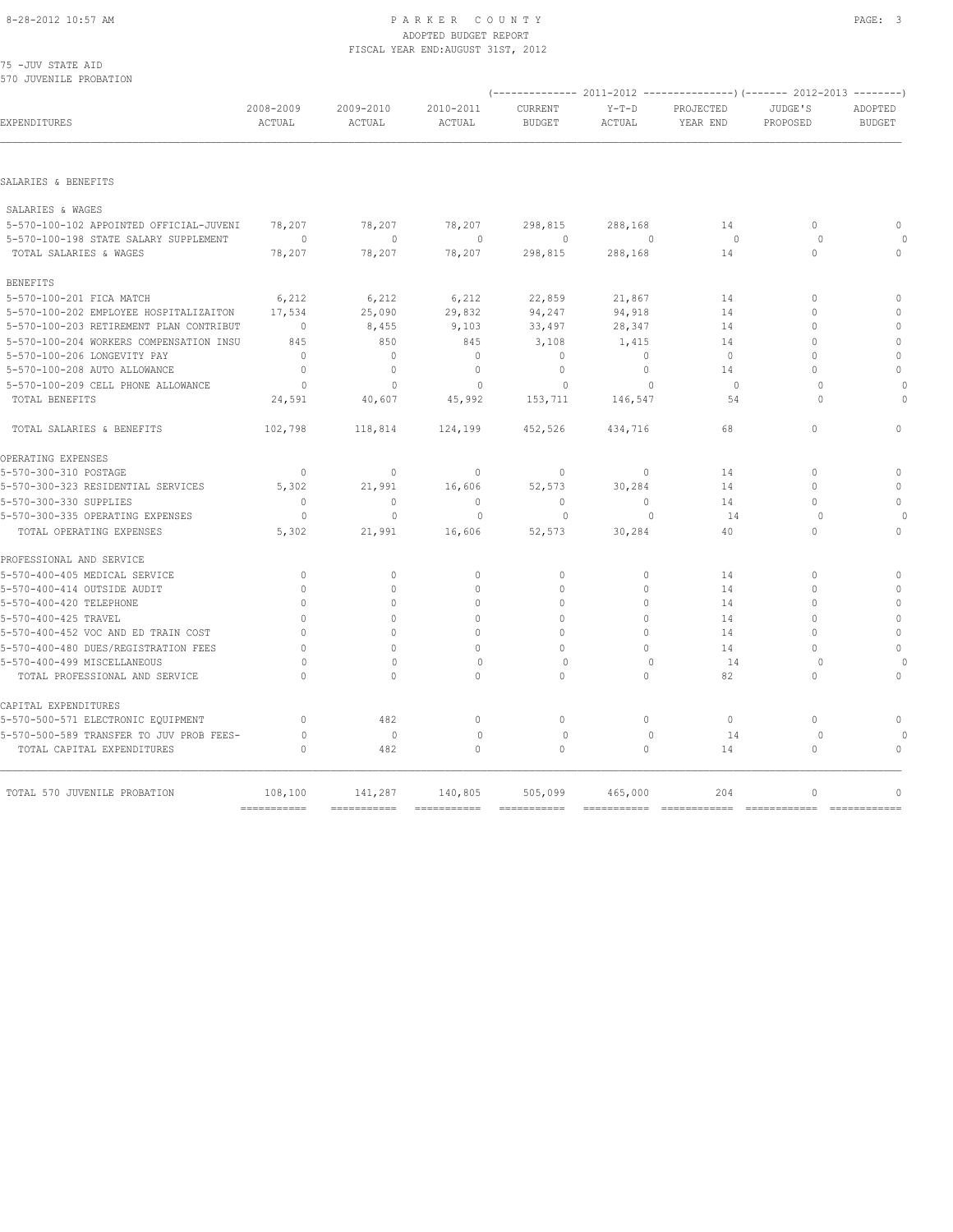| 75 - JUV STATE AID<br>700 TRANSFER OUT                         |                        |                        |                                                 |                                  |                   |                       |                     |                                                  |
|----------------------------------------------------------------|------------------------|------------------------|-------------------------------------------------|----------------------------------|-------------------|-----------------------|---------------------|--------------------------------------------------|
| EXPENDITURES                                                   | 2008-2009<br>ACTUAL    | 2009-2010<br>ACTUAL    | 2010-2011<br>ACTUAL                             | CURRENT<br><b>BUDGET</b>         | $Y-T-D$<br>ACTUAL | PROJECTED<br>YEAR END | JUDGE'S<br>PROPOSED | ADOPTED<br><b>BUDGET</b>                         |
| TRANSFERS/DEBT SERVICE                                         |                        |                        |                                                 |                                  |                   |                       |                     |                                                  |
| 5-700-700-075 TRANSFER TO TJPC<br>TOTAL TRANSFERS/DEBT SERVICE |                        | $\Omega$               | $\Omega$                                        | $\Omega$                         | $\Omega$          | 14<br>14              |                     | $\begin{array}{c} \n\end{array}$                 |
| TOTAL 700 TRANSFER OUT                                         | $\cap$<br>===========  | $\cap$<br>===========  | $\begin{array}{c} \n\end{array}$<br>=========== | $\begin{array}{c} \n\end{array}$ | $\Omega$          | 14                    |                     | $\begin{array}{c} \n\end{array}$<br>============ |
| TOTAL EXPENDITURES                                             | 108,100<br>=========== | 141,287<br>=========== | 140,805                                         | 505,099                          | 465,000           | 218                   |                     | $\Omega$                                         |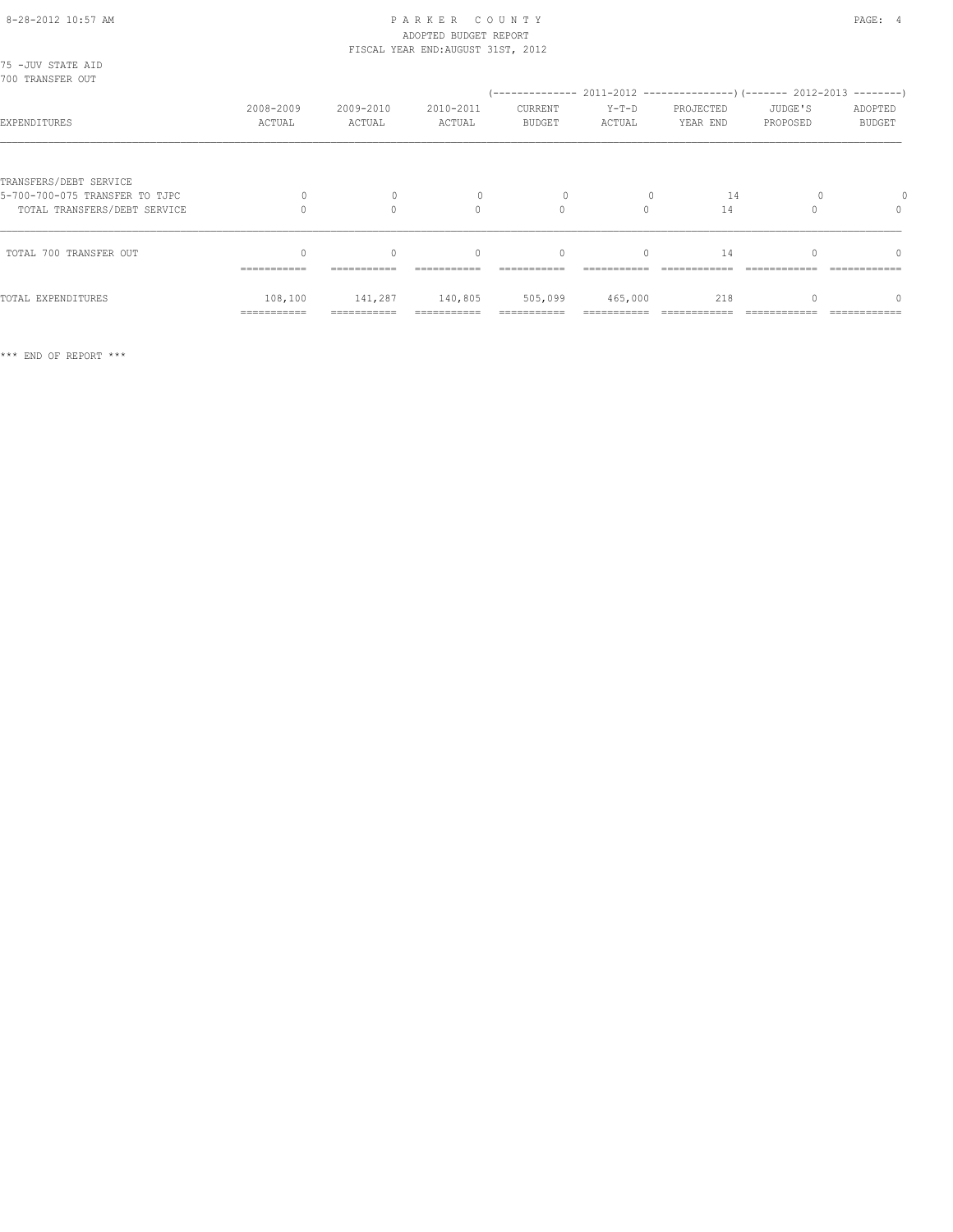76 -JUV PROBATION COG GRANT

|                                    | 2008-2009<br>ACTUAL              | 2009-2010<br>ACTUAL              | 2010-2011<br>ACTUAL | CURRENT<br><b>BUDGET</b> | $Y-T-D$<br>ACTUAL |    | PROJECTED<br>YEAR END | JUDGE'S<br>PROPOSED | ADOPTED<br><b>BUDGET</b> |
|------------------------------------|----------------------------------|----------------------------------|---------------------|--------------------------|-------------------|----|-----------------------|---------------------|--------------------------|
| REVENUE SUMMARY                    |                                  |                                  |                     |                          |                   |    |                       |                     |                          |
| 333 REVENUE                        | <sup>0</sup>                     | $\cup$                           |                     | $\cup$                   | $\Omega$          |    | 14)                   |                     |                          |
| 343 REVENUE                        |                                  |                                  |                     | $\cup$                   | $\Omega$          |    | $\mathbf{0}$          |                     | 0                        |
| INTEREST INCOME                    |                                  |                                  |                     | $\cup$                   | $\Omega$          |    | 14)                   |                     | 0                        |
| 360 REVENUE                        |                                  |                                  |                     |                          |                   | 0( | 14)                   |                     | 0                        |
| INVESTMENT INCOME                  |                                  |                                  |                     | 0                        |                   | 0( | 14)                   |                     | $\mathbf{0}$             |
| INTERFUND TRANSFERS IN             |                                  |                                  |                     | $\cap$                   |                   | 0( | 28)                   |                     | 0                        |
| 399 REVENUE                        |                                  |                                  | $\Omega$            | ∩                        | $\mathbf{0}$      |    | 0                     |                     | 0                        |
| TOTAL REVENUES                     | $\Omega$                         | $\begin{array}{c} \n\end{array}$ | $\Omega$            | $\mathbf{0}$             |                   | 0( | 84)                   | 0                   | $\mathbf{0}$             |
| EXPENDITURE SUMMARY                |                                  |                                  |                     |                          |                   |    |                       |                     |                          |
| 570 JUVENILE PROBATION             | $\cap$                           | $\bigcap$                        | $\cap$              | $\Omega$                 | $\Omega$          |    | 40                    |                     | 0                        |
| 700 TRANSFER OUT                   |                                  | $\cup$                           | $\Omega$            | $\Omega$                 | $\Omega$          |    | $\circ$               |                     | 0                        |
| TOTAL EXPENDITURES                 | $\begin{array}{c} \n\end{array}$ | $\Omega$                         | $\Omega$            | $\mathbf{0}$             | $\Omega$          |    | 40                    |                     | 0                        |
| REVENUE OVER/ (UNDER) EXPENDITURES | $\cap$                           | $\Omega$                         | $\bigcap$           | 0                        | $\Omega$          |    | 124)                  | $\cap$              | n                        |
|                                    | ===========                      | ===========                      |                     |                          |                   |    |                       |                     |                          |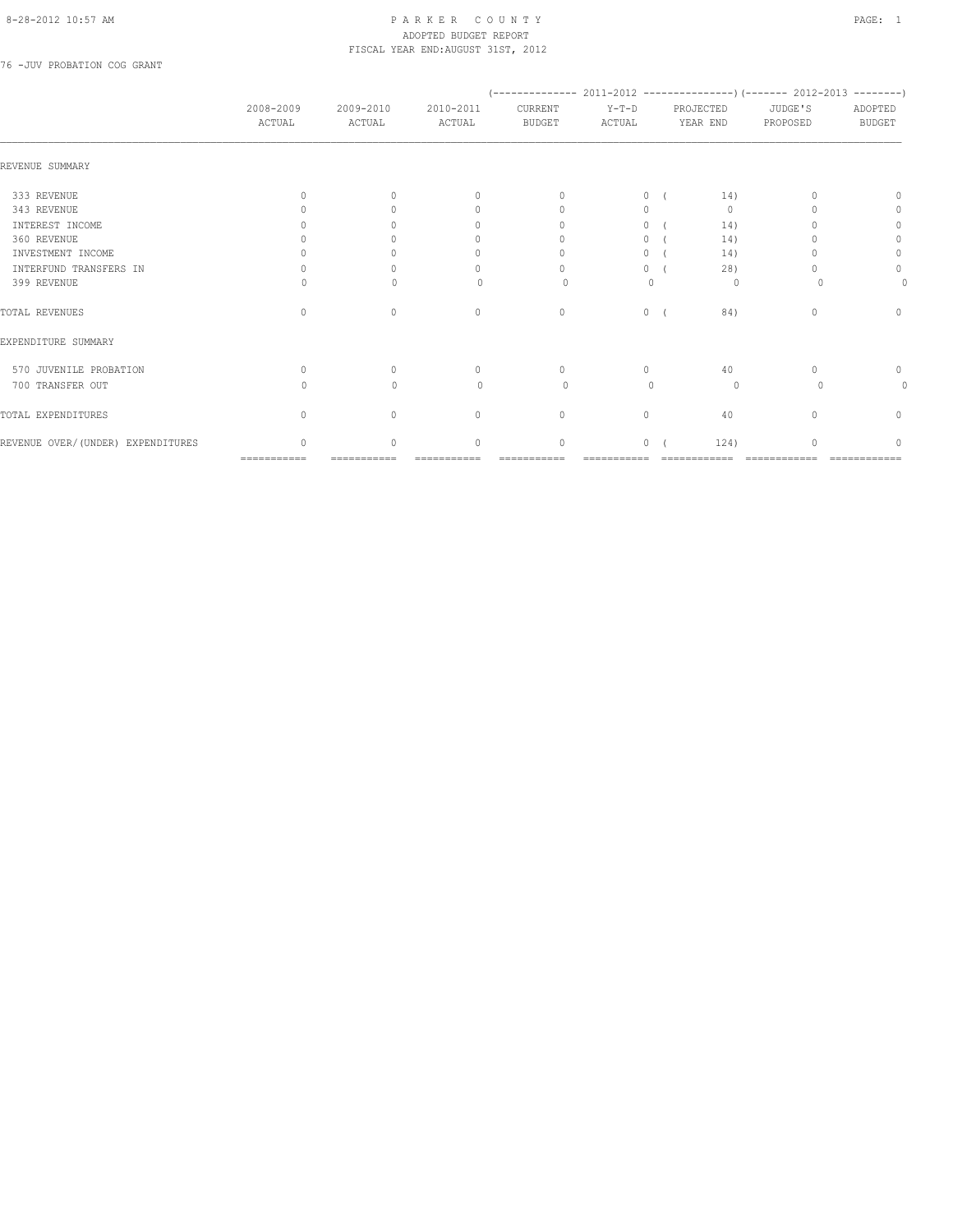76 -JUV PROBATION COG GRANT

| <b>REVENUES</b>                          | 2008-2009<br>ACTUAL | 2009-2010<br>ACTUAL | 2010-2011<br>ACTUAL              | CURRENT<br><b>BUDGET</b>         | $Y-T-D$<br>ACTUAL |            | PROJECTED<br>YEAR END | JUDGE'S<br>PROPOSED              | ADOPTED<br><b>BUDGET</b>         |
|------------------------------------------|---------------------|---------------------|----------------------------------|----------------------------------|-------------------|------------|-----------------------|----------------------------------|----------------------------------|
|                                          |                     |                     |                                  |                                  |                   |            |                       |                                  |                                  |
| 333 REVENUE                              |                     |                     |                                  |                                  |                   |            |                       |                                  |                                  |
| 3-333-000-370 STATE GRANT                | $\Omega$            | $\Omega$            | $\Omega$                         | $\Omega$                         |                   | 0(         | 14)                   | $\Omega$                         |                                  |
| TOTAL 333 REVENUE                        | $\bigcap$           | $\bigcap$           | $\cap$                           | $\cap$                           | 0(                |            | 14)                   | $\Omega$                         |                                  |
| 343 REVENUE                              |                     |                     |                                  |                                  |                   |            |                       |                                  |                                  |
| 3-343-000-015 INSURANCE ADMINISTRATION F | $\Omega$            | $\Omega$            | $\Omega$                         | $\Omega$                         | $\Omega$          |            | $\circ$               | $\circ$                          | 0                                |
| TOTAL 343 REVENUE                        | $\cap$              | $\bigcap$           | $\cap$                           | $\cap$                           | $\Omega$          |            | $\Omega$              | $\Omega$                         | $\Omega$                         |
| INTEREST INCOME                          |                     |                     |                                  |                                  |                   |            |                       |                                  |                                  |
| 3-359-000-076 NOW ACCOUNT INTEREST       | $\Omega$            | $\Omega$            | $\Omega$                         | $\Omega$                         | $\circ$           |            | 14)                   | $\circ$                          |                                  |
| TOTAL INTEREST INCOME                    | $\bigcap$           | $\bigcap$           | $\begin{array}{c} \n\end{array}$ | $\begin{array}{c} \n\end{array}$ | 0 <sub>0</sub>    |            | 14)                   | $\begin{array}{c} \n\end{array}$ | $\begin{array}{c} \n\end{array}$ |
| 360 REVENUE                              |                     |                     |                                  |                                  |                   |            |                       |                                  |                                  |
| 3-360-000-076 TEXPOOL INTEREST           | $\Omega$            | $\Omega$            | $\Omega$                         | $\Omega$                         |                   | $0 \left($ | 14)                   | $\Omega$                         |                                  |
| TOTAL 360 REVENUE                        | $\bigcap$           | $\Omega$            | $\begin{array}{c} \n\end{array}$ | $\Omega$                         | 0(                |            | 14)                   | $\begin{array}{c} \n\end{array}$ | $\begin{array}{c} \n\end{array}$ |
| INVESTMENT INCOME                        |                     |                     |                                  |                                  |                   |            |                       |                                  |                                  |
| 3-361-000-076 INTEREST INCOME            | $\Omega$            | $\Omega$            | $\Omega$                         | $\circ$                          |                   | $0 \left($ | 14)                   | $\Omega$                         |                                  |
| TOTAL INVESTMENT INCOME                  | $\bigcap$           | $\Omega$            | $\Omega$                         | $\Omega$                         | 0(                |            | 14)                   | $\Omega$                         | $\Omega$                         |
| INTERFUND TRANSFERS IN                   |                     |                     |                                  |                                  |                   |            |                       |                                  |                                  |
| 3-371-000-010 TRANSFER FROM GENERAL FUND | $\Omega$            | $\Omega$            | $\circ$                          | $\Omega$                         | 0(                |            | 14)                   | $\circ$                          | $\circ$                          |
| 3-371-000-090 TRANSFER FROM FUND 90      | $\Omega$            | $\Omega$            | $\mathbf{0}$                     | $\Omega$                         | $\Omega$          | $\sqrt{ }$ | 14)                   | $\Omega$                         | 0                                |
| TOTAL INTERFUND TRANSFERS IN             | $\bigcap$           | $\Omega$            | $\Omega$                         | $\Omega$                         | 0(                |            | 28)                   | $\mathbf{0}$                     | $\circ$                          |
| 399 REVENUE                              |                     |                     |                                  |                                  |                   |            |                       |                                  |                                  |
| 3-399-000-001 UNEXPENDED FUND BALANCE    | $\circ$             | $\mathbf{0}$        | $\circ$                          | $\circ$                          | $\mathbf{0}$      |            | $\circ$               | $\circ$                          |                                  |
| TOTAL 399 REVENUE                        | $\Omega$            | $\Omega$            | $\Omega$                         | $\Omega$                         | $\Omega$          |            | $\Omega$              | $\Omega$                         | $\begin{array}{c} \n\end{array}$ |
| TOTAL REVENUES                           | $\circ$             | $\circ$             | $\circ$                          | $\mathbf{0}$                     | $0-1$             |            | 84)                   | $\mathbf{0}$                     | $\mathbb O$                      |
|                                          |                     |                     |                                  |                                  |                   |            |                       |                                  |                                  |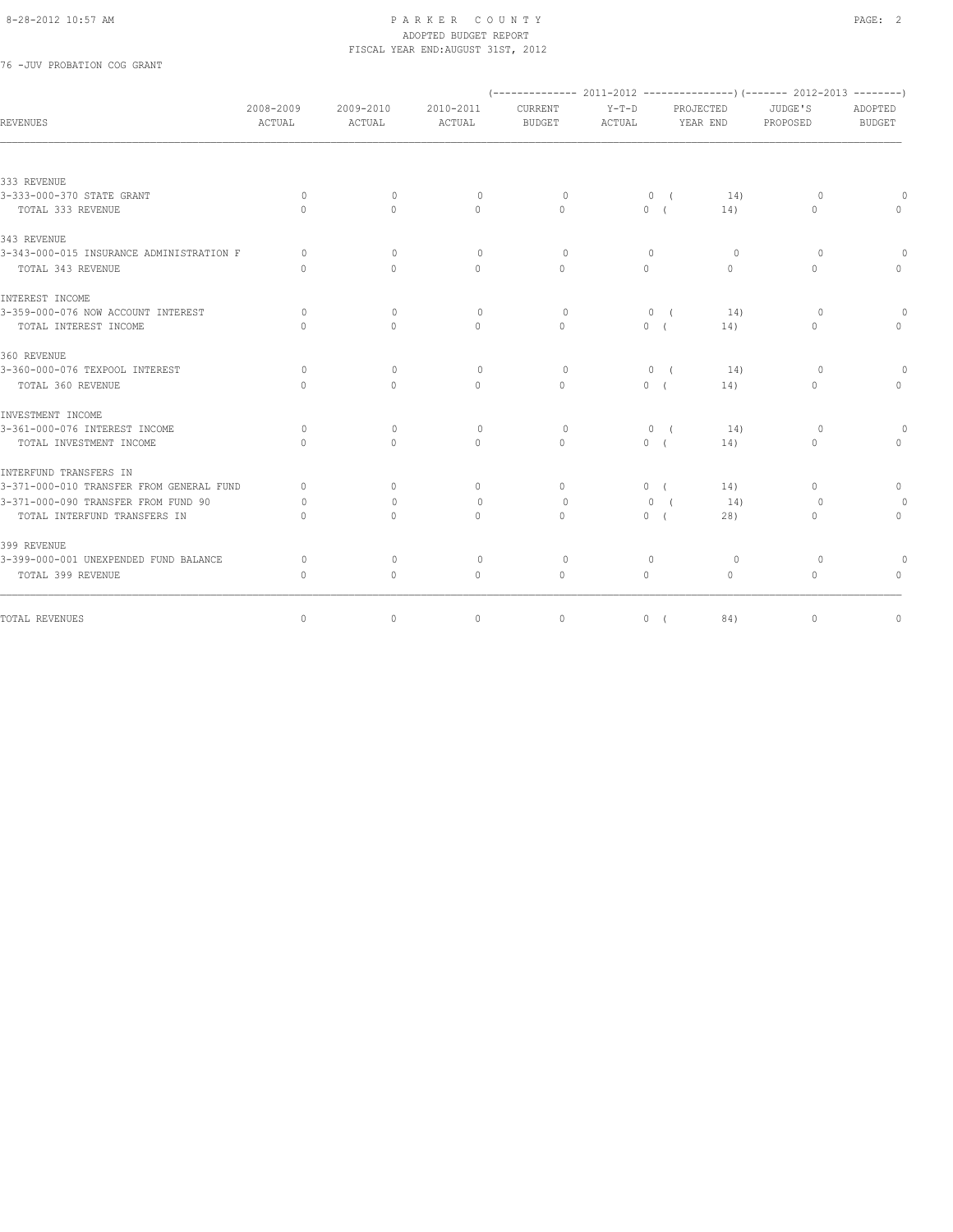### 8-28-2012 10:57 AM PAGE: 3 ADOPTED BUDGET REPORT

 $\begin{matrix} 0 & 0 & 0 & 0 \\ 0 & 0 & 0 & 0 \\ 0 & 0 & 0 & 0 \\ 0 & 0 & 0 & 0 \\ 0 & 0 & 0 & 0 \\ 0 & 0 & 0 & 0 \\ 0 & 0 & 0 & 0 \\ 0 & 0 & 0 & 0 \\ 0 & 0 & 0 & 0 \\ 0 & 0 & 0 & 0 \\ 0 & 0 & 0 & 0 \\ 0 & 0 & 0 & 0 \\ 0 & 0 & 0 & 0 \\ 0 & 0 & 0 & 0 \\ 0 & 0 & 0 & 0 \\ 0 & 0 & 0 & 0 \\ 0 & 0 & 0 & 0 \\ 0 & 0 & 0 & 0$ 

=========== =========== =========== =========== =========== ============ ============ ============

| 2008-2009<br>ACTUAL | 2009-2010<br>ACTUAL | 2010-2011<br>ACTUAL | CURRENT<br><b>BUDGET</b> | $Y-T-D$<br>ACTUAL                  | PROJECTED<br>YEAR END | JUDGE'S<br>PROPOSED | ADOPTED<br><b>BUDGET</b> |
|---------------------|---------------------|---------------------|--------------------------|------------------------------------|-----------------------|---------------------|--------------------------|
|                     |                     |                     |                          |                                    |                       |                     |                          |
|                     |                     |                     |                          |                                    | 14                    |                     | $\Omega$                 |
|                     |                     |                     |                          |                                    | 14                    |                     | 0                        |
|                     |                     |                     |                          |                                    | 14                    |                     |                          |
|                     |                     |                     |                          |                                    | 42                    |                     |                          |
|                     |                     |                     |                          |                                    |                       |                     |                          |
|                     |                     |                     |                          |                                    | 14                    |                     |                          |
|                     |                     |                     |                          |                                    | 14                    |                     | 0                        |
|                     |                     |                     |                          | FISCAL YEAR END: AUGUST 31ST, 2012 |                       |                     |                          |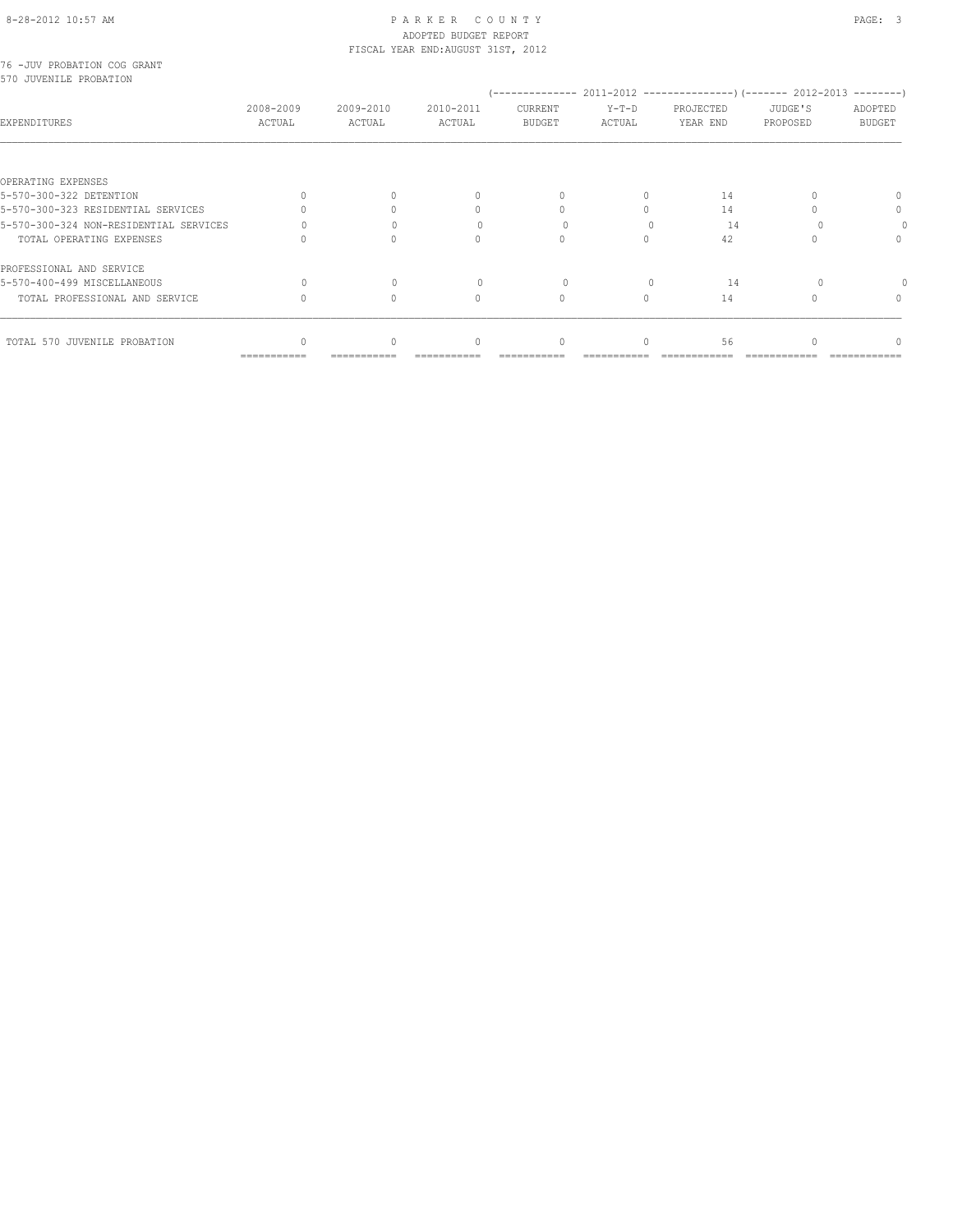# ADOPTED BUDGET REPORT

TOTAL EXPENDITURES 0 0 0 0 0 56 0 0 =========== =========== =========== =========== =========== ============ ============ ============

|                                                 |                     |                     | FISCAL YEAR END: AUGUST 31ST, 2012 |                          |                   |                       |                     |                          |
|-------------------------------------------------|---------------------|---------------------|------------------------------------|--------------------------|-------------------|-----------------------|---------------------|--------------------------|
| 76 -JUV PROBATION COG GRANT<br>700 TRANSFER OUT |                     |                     |                                    |                          |                   |                       |                     |                          |
|                                                 |                     |                     |                                    |                          |                   |                       |                     |                          |
| <b>EXPENDITURES</b>                             | 2008-2009<br>ACTUAL | 2009-2010<br>ACTUAL | 2010-2011<br>ACTUAL                | CURRENT<br><b>BUDGET</b> | $Y-T-D$<br>ACTUAL | PROJECTED<br>YEAR END | JUDGE'S<br>PROPOSED | ADOPTED<br><b>BUDGET</b> |
|                                                 |                     |                     |                                    |                          |                   |                       |                     |                          |
| TRANSFERS/DEBT SERVICE                          |                     |                     |                                    |                          |                   |                       |                     |                          |
| 5-700-700-010 TRANSFER TO FUND 10               |                     |                     |                                    |                          | 0                 |                       |                     | $\Omega$                 |
| 5-700-700-077 TRANSFER TO FUND 77               |                     |                     |                                    |                          |                   |                       |                     |                          |
| TOTAL TRANSFERS/DEBT SERVICE                    |                     |                     |                                    |                          | 0                 |                       |                     | $\Omega$                 |
| TOTAL 700 TRANSFER OUT                          |                     | 0                   |                                    | $\Omega$                 | 0                 |                       |                     | n                        |
|                                                 | ===========         |                     |                                    |                          |                   |                       |                     |                          |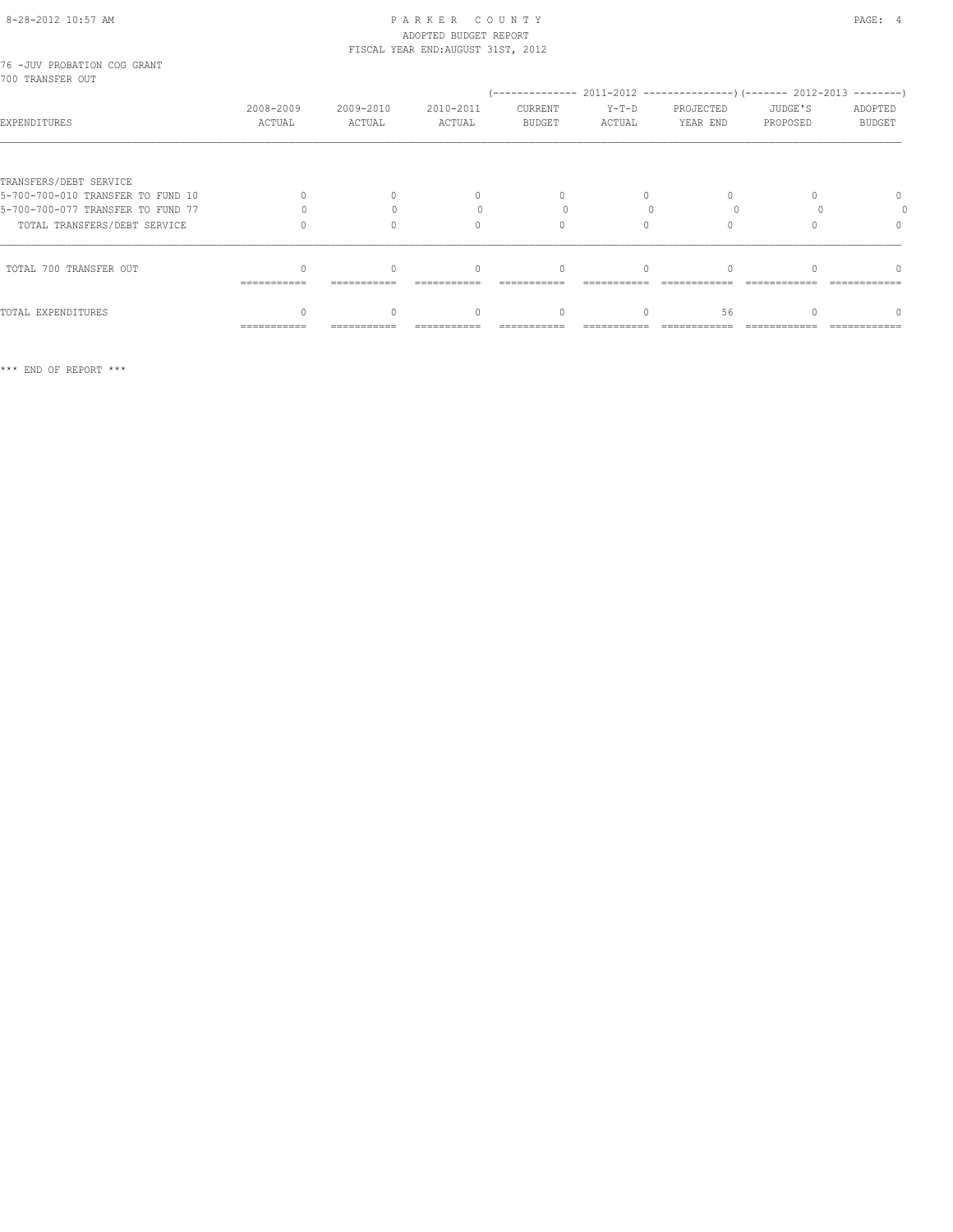77 -JUV PROBATION -INTERVENTI

|                                   | 2008-2009<br>ACTUAL | 2009-2010<br>ACTUAL | 2010-2011<br>ACTUAL              | CURRENT<br><b>BUDGET</b>         | $Y-T-D$<br>ACTUAL |            | PROJECTED<br>YEAR END | JUDGE'S<br>PROPOSED | ADOPTED<br><b>BUDGET</b> |
|-----------------------------------|---------------------|---------------------|----------------------------------|----------------------------------|-------------------|------------|-----------------------|---------------------|--------------------------|
| REVENUE SUMMARY                   |                     |                     |                                  |                                  |                   |            |                       |                     |                          |
| 333 REVENUE                       | $\cup$              | $\cap$              | $\begin{array}{c} \n\end{array}$ | $\begin{array}{c} \n\end{array}$ | $\circ$           |            | 14)                   |                     | $\Omega$                 |
| 343 REVENUE                       |                     |                     | 0                                | $\begin{array}{c} \n\end{array}$ | 0                 |            | $\mathbf{0}$          |                     | 0                        |
| INTEREST INCOME                   |                     |                     | 0                                | 0                                | 0                 |            | 14)                   |                     | 0                        |
| INVESTMENT INCOME                 |                     |                     | 0                                | $\Omega$                         | 0                 |            | 14)                   |                     | 0                        |
| INTERFUND TRANSFERS IN            |                     |                     | 0                                |                                  | 0                 |            | 14)                   |                     | $\circ$                  |
| 399 REVENUE                       | Ω                   | $\cap$              | $\Omega$                         | 0                                | $\mathbf{0}$      |            | $\circ$               |                     | 0                        |
| TOTAL REVENUES                    | $\Omega$            | $\mathbf{0}$        | $\mathbf{0}$                     | $\circ$                          | $\circ$           | $\sqrt{2}$ | 56)                   | 0                   | $\mathbf{0}$             |
| EXPENDITURE SUMMARY               |                     |                     |                                  |                                  |                   |            |                       |                     |                          |
| 570 JUVENILE PROBATION            | $\bigcap$           | $\Omega$            | $\Omega$                         | 0                                | $\Omega$          |            | 42                    | $\Omega$            |                          |
| TOTAL EXPENDITURES                | $\Omega$            | $\cap$              | $\mathbf{0}$                     | $\mathbf{0}$                     | $\circ$           |            | 42                    | $\cap$              | $\mathbf{0}$             |
| REVENUE OVER/(UNDER) EXPENDITURES | $\cap$              | $\cap$              | $\begin{array}{c} \n\end{array}$ | $\Omega$                         | $\Omega$          |            | 98)                   |                     | ∩                        |
|                                   | ===========         | ===========         |                                  |                                  |                   |            |                       |                     |                          |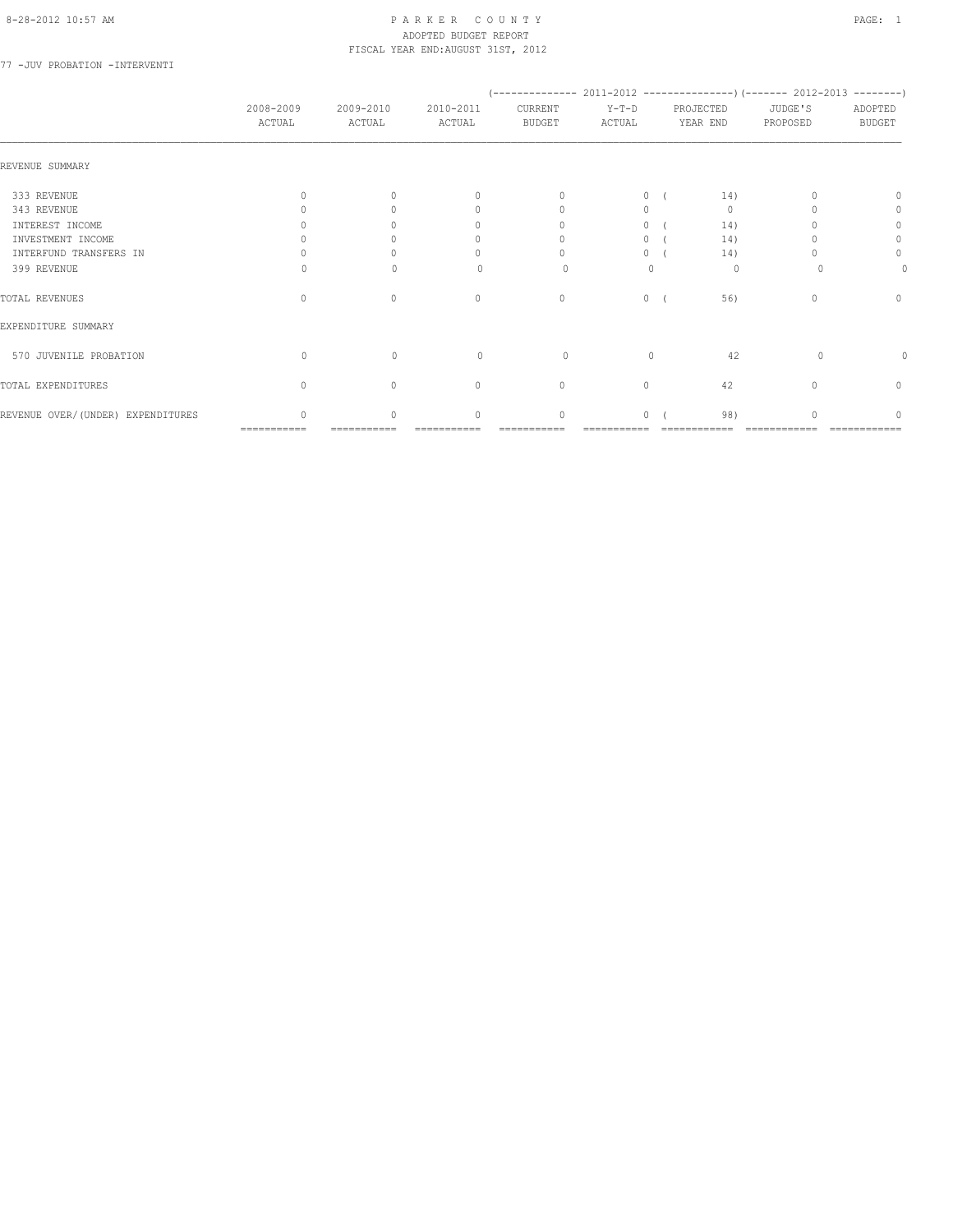### 77 -JUV PROBATION -INTERVENTI

| REVENUES                                 | 2008-2009<br>ACTUAL              | 2009-2010<br>ACTUAL              | 2010-2011<br>ACTUAL | CURRENT<br><b>BUDGET</b> | $Y-T-D$<br>ACTUAL                |            | PROJECTED<br>YEAR END            | JUDGE'S<br>PROPOSED              | ADOPTED<br><b>BUDGET</b> |
|------------------------------------------|----------------------------------|----------------------------------|---------------------|--------------------------|----------------------------------|------------|----------------------------------|----------------------------------|--------------------------|
|                                          |                                  |                                  |                     |                          |                                  |            |                                  |                                  |                          |
| 333 REVENUE                              |                                  |                                  |                     |                          |                                  |            |                                  |                                  |                          |
| 3-333-000-370 STATE GRANT                | $\Omega$                         | $\begin{array}{c} \n\end{array}$ | $\Omega$            | $\bigcap$                |                                  | 0(         | 14)                              | $\Omega$                         |                          |
| TOTAL 333 REVENUE                        | $\bigcap$                        | $\bigcap$                        | $\Omega$            | $\bigcap$                |                                  | 0(         | 14)                              | $\begin{array}{c} \n\end{array}$ |                          |
| 343 REVENUE                              |                                  |                                  |                     |                          |                                  |            |                                  |                                  |                          |
| 3-343-000-015 INSURANCE ADMINISTRATION F | $\bigcap$                        | $\Omega$                         | $\Omega$            | $\Omega$                 | $\begin{array}{c} \n\end{array}$ |            | $\Omega$                         | $\Omega$                         |                          |
| TOTAL 343 REVENUE                        | $\cap$                           | $\Omega$                         | $\Omega$            | $\Omega$                 | $\Omega$                         |            | $\Omega$                         | $\Omega$                         | $\Omega$                 |
| INTEREST INCOME                          |                                  |                                  |                     |                          |                                  |            |                                  |                                  |                          |
| 3-359-000-077 NOW ACCOUNT INTEREST       | $\Omega$                         | $\mathbf{0}$                     | $\circ$             | $\circ$                  | $\circ$                          | $\sqrt{ }$ | 14)                              | $\circ$                          |                          |
| TOTAL INTEREST INCOME                    | $\Omega$                         | $\Omega$                         | $\Omega$            | $\Omega$                 |                                  | 0(         | 14)                              | $\mathbf{0}$                     | $\Omega$                 |
| INVESTMENT INCOME                        |                                  |                                  |                     |                          |                                  |            |                                  |                                  |                          |
| 3-361-000-077 INTEREST INCOME            | $\Omega$                         | $\Omega$                         | $\Omega$            | $\Omega$                 |                                  | 0(         | 14)                              | $\circ$                          |                          |
| TOTAL INVESTMENT INCOME                  | $\cap$                           | $\begin{array}{c} \n\end{array}$ | $\Omega$            | $\Omega$                 |                                  | 0(         | 14)                              | 0                                | $\Omega$                 |
| INTERFUND TRANSFERS IN                   |                                  |                                  |                     |                          |                                  |            |                                  |                                  |                          |
| 3-371-000-010 TRANSFER FROM GENERAL FUND | $\begin{array}{c} \n\end{array}$ | $\begin{array}{c} \n\end{array}$ | $\mathbf{0}$        | $\Omega$                 |                                  | 0(         | 14)                              | $\begin{array}{c} \n\end{array}$ | $\mathbf{0}$             |
| 3-371-000-074 TRANSFER FROM FUND 74      | $\bigcap$                        | $\bigcap$                        | $\Omega$            | $\bigcap$                | $\Omega$                         |            | $\begin{array}{c} \n\end{array}$ | $\Omega$                         | $\circ$                  |
| 3-371-000-076 TRANSFER FROM 76           | $\cap$                           | $\bigcap$                        | $\Omega$            | $\Omega$                 | $\circ$                          |            | $\Omega$                         | $\Omega$                         | $\circ$                  |
| 3-371-000-078 TRANSFER FROM 78           | $\cap$                           | $\Omega$                         | $\mathbf{0}$        | $\Omega$                 | $\Omega$                         |            | $\circ$                          | $\Omega$                         | $\circ$                  |
| TOTAL INTERFUND TRANSFERS IN             | $\Omega$                         | $\Omega$                         | $\circ$             | $\mathbf{0}$             |                                  | 0(         | 14)                              | $\mathbf{0}$                     | 0                        |
| 399 REVENUE                              |                                  |                                  |                     |                          |                                  |            |                                  |                                  |                          |
| 3-399-000-001 UNEXPENDED FUND BALANCE    | $\bigcap$                        | $\circ$                          | $\Omega$            | $\circ$                  | $\mathbf{0}$                     |            | $\circ$                          | $\circ$                          |                          |
| TOTAL 399 REVENUE                        | $\bigcap$                        | $\begin{array}{c} \n\end{array}$ | $\Omega$            | $\Omega$                 | $\Omega$                         |            | $\Omega$                         | $\Omega$                         |                          |
| TOTAL REVENUES                           | $\circ$                          | $\circ$                          | $\mathbf{0}$        | $\mathbf{0}$             |                                  | 0(         | 56)                              | $\mathbf{0}$                     | 0                        |
|                                          |                                  |                                  |                     |                          |                                  |            |                                  |                                  |                          |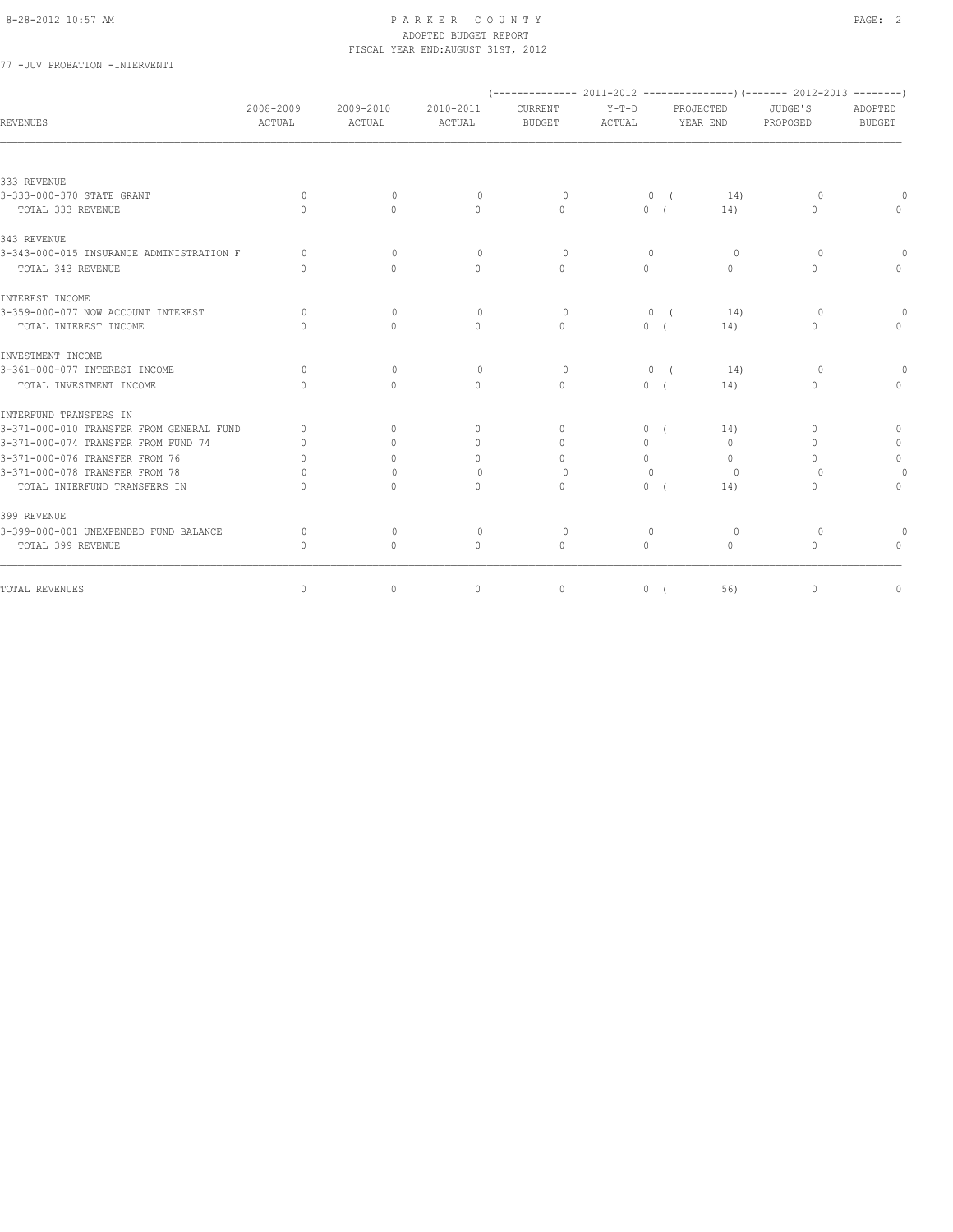### 77 -JUV PROBATION -INTERVENTI 570 JUVENILE PROBATION

| EXPENDITURES                           | 2008-2009<br>ACTUAL       | 2009-2010<br>ACTUAL | 2010-2011<br><b>ACTUAL</b> | CURRENT<br><b>BUDGET</b> | $Y-T-D$<br>ACTUAL | PROJECTED<br>YEAR END | JUDGE'S<br>PROPOSED | ADOPTED<br><b>BUDGET</b> |
|----------------------------------------|---------------------------|---------------------|----------------------------|--------------------------|-------------------|-----------------------|---------------------|--------------------------|
|                                        |                           |                     |                            |                          |                   |                       |                     |                          |
| OPERATING EXPENSES                     |                           |                     |                            |                          |                   |                       |                     |                          |
| 5-570-300-323 RESIDENTIAL SERVICES     | $\cap$                    |                     |                            | $\cap$                   |                   | 14                    |                     |                          |
| 5-570-300-324 NON-RESIDENTIAL SERVICES |                           |                     |                            |                          |                   | 14                    |                     | $\cap$                   |
| 5-570-300-330 SUPPLIES                 |                           |                     |                            |                          |                   | 14                    |                     |                          |
| TOTAL OPERATING EXPENSES               |                           |                     |                            | $\bigcap$                |                   | 42                    |                     |                          |
| PROFESSIONAL AND SERVICE               |                           |                     |                            |                          |                   |                       |                     |                          |
| 5-570-400-425 TRAVEL                   |                           |                     |                            |                          |                   |                       |                     |                          |
| 5-570-400-480 DUES & SUBSCRIPTIONS     |                           |                     |                            |                          |                   |                       |                     |                          |
| TOTAL PROFESSIONAL AND SERVICE         |                           |                     |                            | $\bigcap$                |                   | $\bigcap$             |                     |                          |
|                                        |                           |                     |                            |                          |                   |                       |                     |                          |
| TOTAL 570 JUVENILE PROBATION           | ∩                         | $\cap$              |                            | $\cap$                   |                   | 42                    |                     |                          |
|                                        | $=$ = = = = = = = = = = = |                     |                            |                          |                   |                       |                     |                          |
| TOTAL EXPENDITURES                     | $\Omega$                  |                     | $\cap$                     | $\Omega$                 | $\bigcap$         | 42                    |                     |                          |
|                                        | $=$ = = = = = = = = = = = |                     |                            |                          |                   |                       |                     |                          |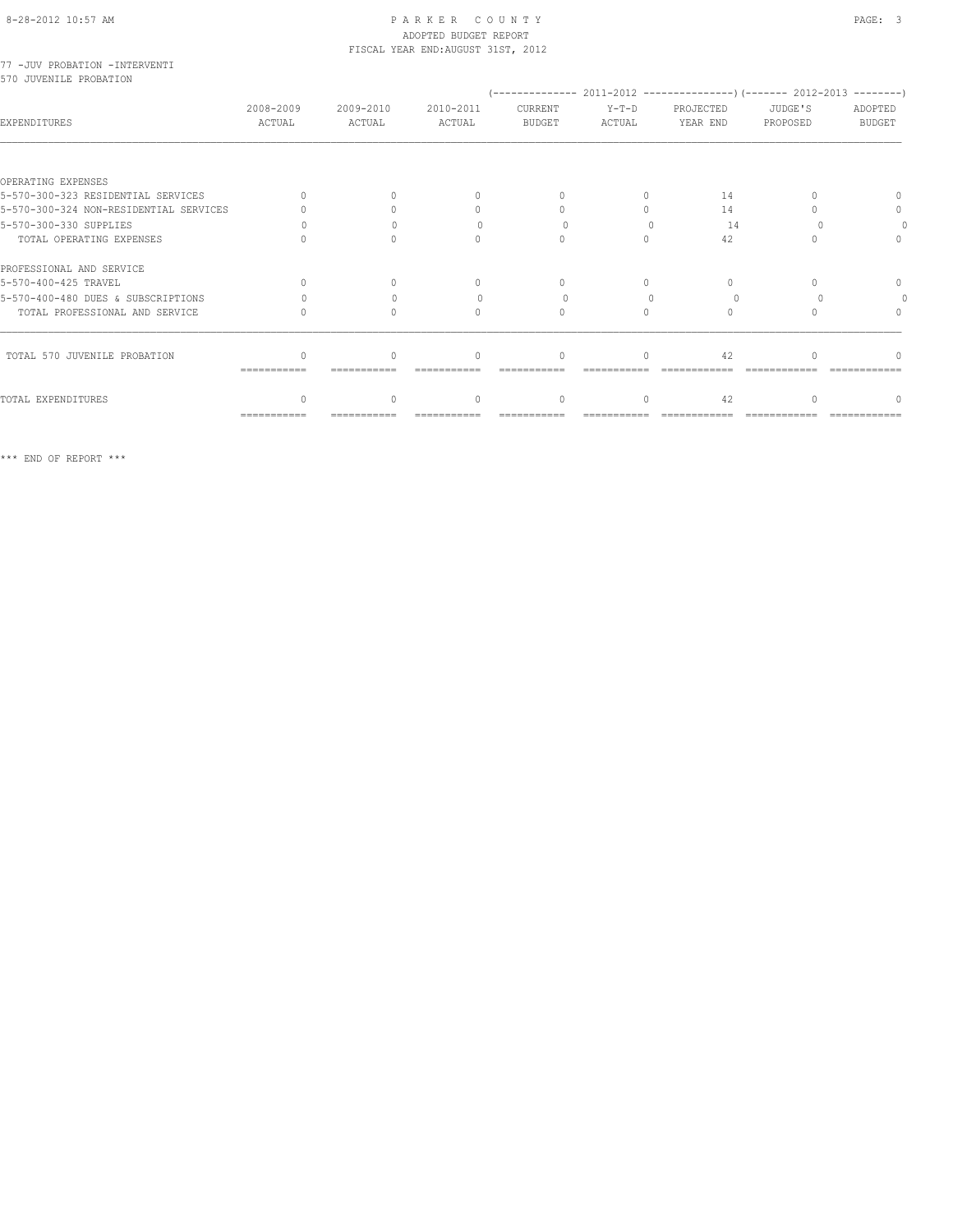### 8-28-2012 10:57 AM P A R K E R C O U N T Y PAGE: 1 ADOPTED BUDGET REPORT FISCAL YEAR END:AUGUST 31ST, 2012

78 -JUV COMM CORRECTIONS

|                                   |                     |                     |                                  |                                  |                   | $(---------- 2011-2012$ ----------------) (------- 2012-2013 --------)<br>PROJECTED<br>YEAR END |              |                     |                          |
|-----------------------------------|---------------------|---------------------|----------------------------------|----------------------------------|-------------------|-------------------------------------------------------------------------------------------------|--------------|---------------------|--------------------------|
|                                   | 2008-2009<br>ACTUAL | 2009-2010<br>ACTUAL | 2010-2011<br>ACTUAL              | CURRENT<br><b>BUDGET</b>         | $Y-T-D$<br>ACTUAL |                                                                                                 |              | JUDGE'S<br>PROPOSED | ADOPTED<br><b>BUDGET</b> |
|                                   |                     |                     |                                  |                                  |                   |                                                                                                 |              |                     |                          |
| REVENUE SUMMARY                   |                     |                     |                                  |                                  |                   |                                                                                                 |              |                     |                          |
| 333 REVENUE                       | 181,419             | 181,419             | 181,419                          | $\Omega$                         | $\circ$           |                                                                                                 | 14)          |                     | n                        |
| 343 REVENUE                       | <sup>0</sup>        | $\Omega$            | 0                                | $\mathbf{0}$                     | $\circ$           |                                                                                                 | $\mathbf{0}$ |                     | 0                        |
| INTEREST INCOME                   | 0                   | $\Omega$            | $\begin{array}{c} \n\end{array}$ | $\begin{array}{c} \n\end{array}$ | $\circ$           |                                                                                                 | 14)          |                     | $\mathbf{0}$             |
| 360 REVENUE                       |                     |                     | $\mathbf{0}$                     | 0                                | $\circ$           |                                                                                                 | 14)          |                     | $\circ$                  |
| INVESTMENT INCOME                 |                     |                     | $\mathbf{0}$                     | 0                                | $\circ$           |                                                                                                 | 14)          |                     | $\circ$                  |
| OTHER INCOME                      | $\Omega$            | $\Omega$            | $\begin{array}{c} \n\end{array}$ | $\Omega$                         | $\circ$           |                                                                                                 | 28)          |                     | $\circ$                  |
| 399 REVENUE                       | $\Omega$            | $\mathbf{0}$        | $\begin{array}{c} \n\end{array}$ | $\circ$                          | $\mathbf{0}$      |                                                                                                 | 0            | $\Omega$            | 0                        |
| TOTAL REVENUES                    | 181,419             | 181,419             | 181,419                          | $\circ$                          |                   | $0 \sqrt{2}$                                                                                    | 84)          | $\mathbf{0}$        | $\circ$                  |
| EXPENDITURE SUMMARY               |                     |                     |                                  |                                  |                   |                                                                                                 |              |                     |                          |
| 570 JUVENILE PROBATION            | 181,419             | 181, 419 181, 419   |                                  | $\circ$                          | $\circ$           |                                                                                                 | 162          | 0                   | 0                        |
| 700 TRANSFER OUT                  | $\circ$             | $\mathbf{0}$        | $\circ$                          | $\circ$                          | $\mathbf{0}$      |                                                                                                 | 14           | 0                   | $\mathbf{0}$             |
| TOTAL EXPENDITURES                | 181,419             | 181,419             | 181,419                          | $\circ$                          | $\circ$           |                                                                                                 | 176          | $\mathbf{0}$        | $\circ$                  |
| REVENUE OVER/(UNDER) EXPENDITURES | $\Omega$            | $\mathbf{0}$        | $\mathbf{0}$                     | 0                                | 0                 |                                                                                                 | 260)         | $\Omega$            | $\Omega$                 |
|                                   | ===========         |                     |                                  |                                  |                   |                                                                                                 |              |                     |                          |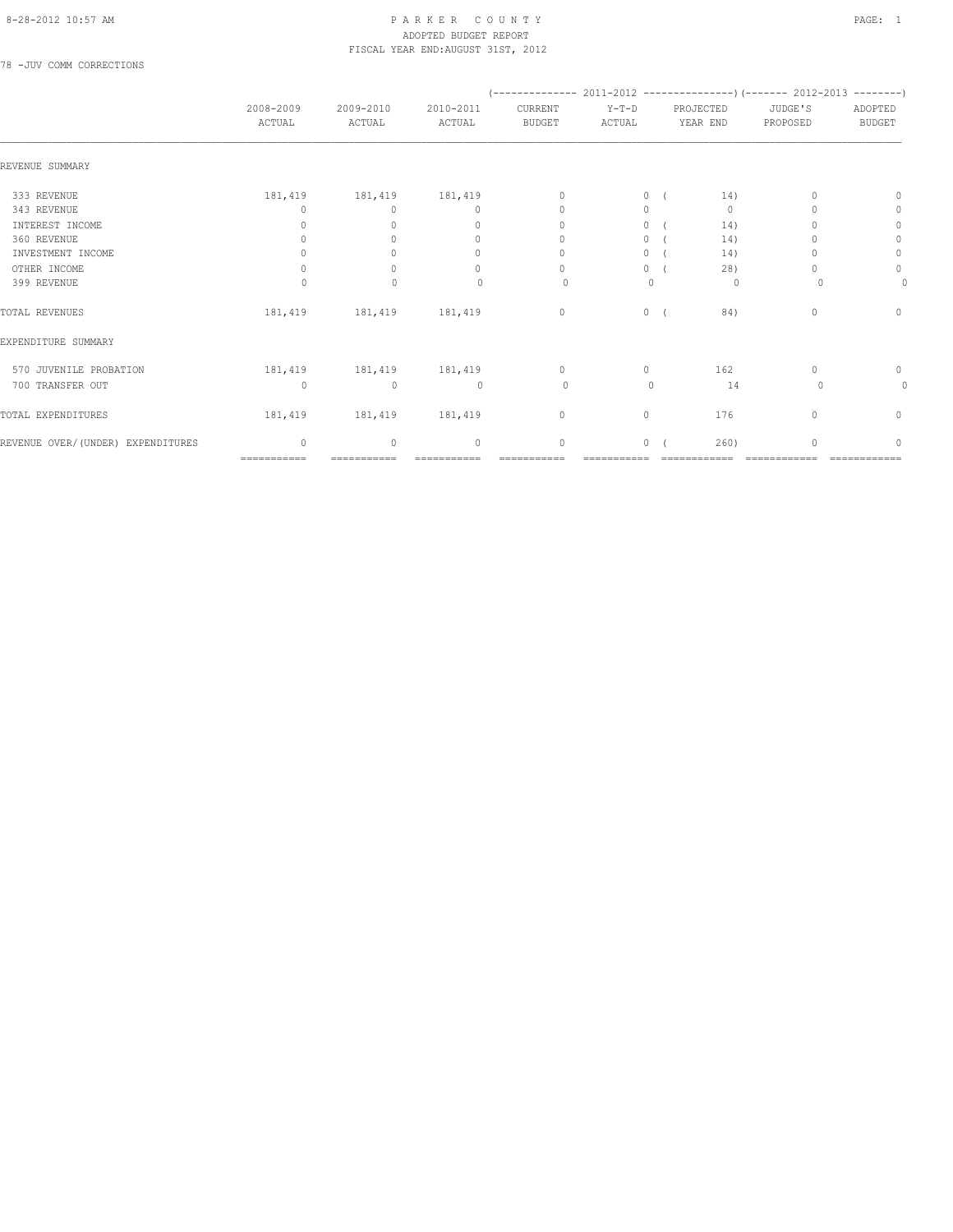#### 8-28-2012 10:57 AM PAGE: 2 ADOPTED BUDGET REPORT FISCAL YEAR END:AUGUST 31ST, 2012

## 78 -JUV COMM CORRECTIONS

| REVENUES                                 | 2008-2009<br>ACTUAL | 2009-2010<br>ACTUAL | 2010-2011<br><b>ACTUAL</b>       | CURRENT<br><b>BUDGET</b> | $Y-T-D$<br>ACTUAL |              | PROJECTED<br>YEAR END | JUDGE'S<br>PROPOSED | ADOPTED<br><b>BUDGET</b> |
|------------------------------------------|---------------------|---------------------|----------------------------------|--------------------------|-------------------|--------------|-----------------------|---------------------|--------------------------|
|                                          |                     |                     |                                  |                          |                   |              |                       |                     |                          |
| 333 REVENUE                              |                     |                     |                                  |                          |                   |              |                       |                     |                          |
| 3-333-000-370 STATE GRANT                | 181,419             | 181, 419            | 181, 419                         | $\Omega$                 |                   | 0(           | 14)                   | $\circ$             | $\Omega$                 |
| TOTAL 333 REVENUE                        | 181,419             | 181,419             | 181,419                          | $\Omega$                 |                   | 0(           | 14)                   | $\Omega$            | $\circ$                  |
| 343 REVENUE                              |                     |                     |                                  |                          |                   |              |                       |                     |                          |
| 3-343-000-015 INSURANCE ADMINISTRATION F | $\Omega$            | $\Omega$            | $\mathbf{0}$                     | $\Omega$                 | $\Omega$          |              | $\Omega$              | $\Omega$            | $\Omega$                 |
| TOTAL 343 REVENUE                        | $\bigcap$           | $\Omega$            | $\Omega$                         | $\Omega$                 | $\Omega$          |              | $\Omega$              | $\Omega$            | $\mathbf{0}$             |
| INTEREST INCOME                          |                     |                     |                                  |                          |                   |              |                       |                     |                          |
| 3-359-000-078 NOW ACCOUNT INTEREST       | $\bigcap$           | $\Omega$            | $\begin{array}{c} \n\end{array}$ | $\Omega$                 |                   | 0(           | 14)                   | $\Omega$            | $\Omega$                 |
| TOTAL INTEREST INCOME                    | $\bigcap$           | $\Omega$            | $\Omega$                         | $\Omega$                 |                   | 0(           | 14)                   | $\Omega$            | $\circ$                  |
| 360 REVENUE                              |                     |                     |                                  |                          |                   |              |                       |                     |                          |
| 3-360-000-078 TEXPOOL INTEREST           | $\Omega$            | $\Omega$            | $\Omega$                         | $\Omega$                 |                   | 0(           | 14)                   | $\Omega$            | $\Omega$                 |
| TOTAL 360 REVENUE                        | $\cap$              | $\Omega$            | $\Omega$                         | $\bigcap$                |                   | 0(           | 14)                   | $\Omega$            | $\mathbf{0}$             |
| INVESTMENT INCOME                        |                     |                     |                                  |                          |                   |              |                       |                     |                          |
| 3-361-000-078 INTEREST INCOME            | $\circ$             | $\Omega$            | $\mathbf{0}$                     | $\circ$                  |                   | $0 \sqrt{2}$ | 14)                   | $\circ$             | $\circ$                  |
| TOTAL INVESTMENT INCOME                  | $\bigcap$           | $\Omega$            | $\Omega$                         | $\Omega$                 |                   | 0(           | 14)                   | $\Omega$            | $\Omega$                 |
| OTHER INCOME                             |                     |                     |                                  |                          |                   |              |                       |                     |                          |
| 3-370-000-370 MISCELLANEOUS              | $\circ$             | $\mathbf{0}$        | $\mathbf{0}$                     | $\circ$                  |                   | 0(           | 14)                   | $\mathbf{0}$        | $\circ$                  |
| 3-370-000-999 UNEXPENDED FUNDS RETURNED  | $\Omega$            | $\Omega$            | $\Omega$                         | $\Omega$                 | $\mathbf{0}$      | $\sqrt{ }$   | 14)                   | $\Omega$            | $\Omega$                 |
| TOTAL OTHER INCOME                       | $\bigcap$           | $\bigcap$           | $\Omega$                         | $\Omega$                 |                   | 0(           | 28)                   | 0                   | $\circ$                  |
| 399 REVENUE                              |                     |                     |                                  |                          |                   |              |                       |                     |                          |
| 3-399-000-001 UNEXPENDED FUND BALANCE    | $\Omega$            | $\Omega$            | $\circ$                          | $\circ$                  | $\circ$           |              | $\circ$               | $\Omega$            | $\Omega$                 |
| TOTAL 399 REVENUE                        | $\Omega$            | $\circ$             | $\mathbf{0}$                     | $\circ$                  | $\circ$           |              | $\Omega$              | $\Omega$            | $\Omega$                 |
| TOTAL REVENUES                           | 181,419             | 181,419             | 181,419                          | $\mathbf{0}$             |                   | 0(           | 84)                   | $\mathbf{0}$        | $\mathbf{0}$             |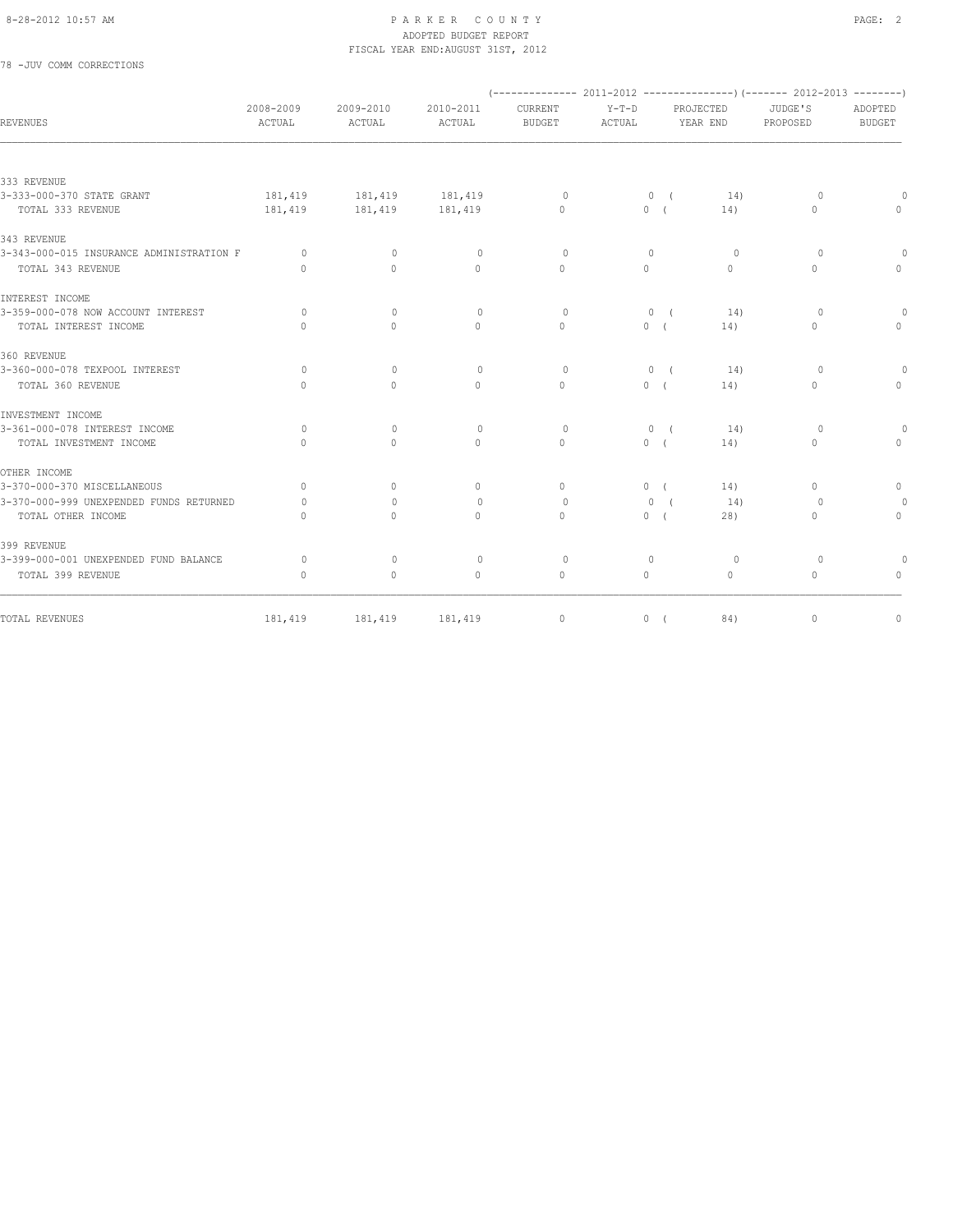# 8-28-2012 10:57 AM PAGE: 3

|                                                    |                     |                     | ADOPTED BUDGET REPORT<br>FISCAL YEAR END: AUGUST 31ST, 2012 |                          |                                  |                       |                     |                          |
|----------------------------------------------------|---------------------|---------------------|-------------------------------------------------------------|--------------------------|----------------------------------|-----------------------|---------------------|--------------------------|
| 78 -JUV COMM CORRECTIONS<br>570 JUVENILE PROBATION |                     |                     |                                                             |                          |                                  |                       |                     |                          |
| EXPENDITURES                                       | 2008-2009<br>ACTUAL | 2009-2010<br>ACTUAL | 2010-2011<br>ACTUAL                                         | CURRENT<br><b>BUDGET</b> | $Y-T-D$<br>ACTUAL                | PROJECTED<br>YEAR END | JUDGE'S<br>PROPOSED | ADOPTED<br><b>BUDGET</b> |
| SALARIES & BENEFITS                                |                     |                     |                                                             |                          |                                  |                       |                     |                          |
| SALARIES & WAGES                                   |                     |                     |                                                             |                          |                                  |                       |                     |                          |
| 5-570-100-102 APPOINTED OFFICIAL-JUVENI            | 113,118             | 113,118             | 113,118                                                     | $\mathbf{0}$             | $\circ$                          | 14                    | $\Omega$            | 0                        |
| 5-570-100-120 PART TIME                            | $\circ$             | $\Omega$            | $\overline{0}$                                              | $\Omega$                 | $\Omega$                         | 14                    | $\cup$              | $\Omega$                 |
| TOTAL SALARIES & WAGES                             | 113,118             | 113,118             | 113,118                                                     | $\Omega$                 | $\Omega$                         | 28                    | $\Omega$            | $\Omega$                 |
| <b>BENEFITS</b>                                    |                     |                     |                                                             |                          |                                  |                       |                     |                          |
| 5-570-100-201 FICA MATCH                           | 9,113               | 9,113               | 9,113                                                       | $\Omega$                 | $\bigcap$                        | 14                    | $\cap$              | $\Omega$                 |
| 5-570-100-202 EMPLOYEE HOSPITALIZAITON             | 33,721              | 43,540              | 44,595                                                      | $\Omega$                 | $\Omega$                         | 14                    |                     | 0                        |
| 5-570-100-203 RETIREMENT PLAN CONTRIBUT            | 20,854              | 12,400              | 13,354                                                      | $\cap$                   | $\Omega$                         | 14                    |                     | 0                        |
| 5-570-100-204 WORKERS COMPENSATION INSU            | 1,239               | 1,239               | 1,239                                                       | $\Omega$                 | $\bigcap$                        | 14                    |                     | 0                        |
| 5-570-100-206 LONGEVITY PAY                        | $\mathbf{0}$        | $\bigcap$           | $\bigcap$                                                   | $\bigcap$                | $\Omega$                         | $\circ$               |                     | 0                        |
| 5-570-100-208 AUTO ALLOWANCE                       | $\Omega$            |                     | $\Omega$                                                    |                          | $\Omega$                         | 14                    |                     | $\Omega$                 |
| 5-570-100-209 CELL PHONE ALLOWANCE                 | $\circ$             | $\mathbf{0}$        | $\mathbf{0}$                                                | $\Omega$                 | $\begin{array}{c} \n\end{array}$ | $\circ$               |                     | 0                        |

| 5-570-100-203 RETIREMENT PLAN CONTRIBUT | 20,854                    | 12,400          | 13,354          |          |   | 14            |   |
|-----------------------------------------|---------------------------|-----------------|-----------------|----------|---|---------------|---|
| 5-570-100-204 WORKERS COMPENSATION INSU | 1,239                     | 1,239           | 1,239           |          |   | 14            |   |
| 5-570-100-206 LONGEVITY PAY             |                           |                 |                 |          |   | $\Omega$      |   |
| 5-570-100-208 AUTO ALLOWANCE            |                           |                 |                 |          |   | 14            | 0 |
| 5-570-100-209 CELL PHONE ALLOWANCE      |                           |                 |                 |          |   | $\Omega$      |   |
| TOTAL BENEFITS                          | 64,927                    | 66,292          | 68,301          |          |   | 54            |   |
| TOTAL SALARIES & BENEFITS               | 178,045                   | 179,410         | 181,419         | n        | ∩ | 82            |   |
| OPERATING EXPENSES                      |                           |                 |                 |          |   |               |   |
| 5-570-300-310 POSTAGE                   | $\bigcap$                 | $\bigcap$       |                 |          |   | 14            |   |
| 5-570-300-323 RESIDENTIAL SERVICES      | 3,374                     | 2,009           |                 |          |   | 14            |   |
| 5-570-300-324 NON-RESIDENTIAL SERVICES  |                           | $\cap$          |                 |          |   | 14            |   |
| 5-570-300-330 SUPPLIES                  |                           | $\cap$          |                 |          |   | 14            |   |
| 5-570-300-335 OPERATING EXPENSES        |                           |                 |                 |          |   | 14            |   |
| TOTAL OPERATING EXPENSES                | 3,374                     | 2,009           |                 |          |   | 54            |   |
| PROFESSIONAL AND SERVICE                |                           |                 |                 |          |   |               |   |
| 5-570-400-420 TELEPHONE                 |                           |                 |                 |          |   | 14            |   |
| 5-570-400-425 TRAVEL                    |                           |                 |                 |          |   | 14            |   |
| 5-570-400-480 DUES & SUBSCRIPTIONS      |                           |                 |                 |          |   | 14            |   |
| TOTAL PROFESSIONAL AND SERVICE          |                           |                 |                 |          |   | 42            |   |
| TOTAL 570 JUVENILE PROBATION            | 181,419                   | 181,419         | 181,419         | $\Omega$ |   | 178           |   |
|                                         | $=$ = = = = = = = = = = = | $=$ =========== | $=$ =========== |          |   | ============= |   |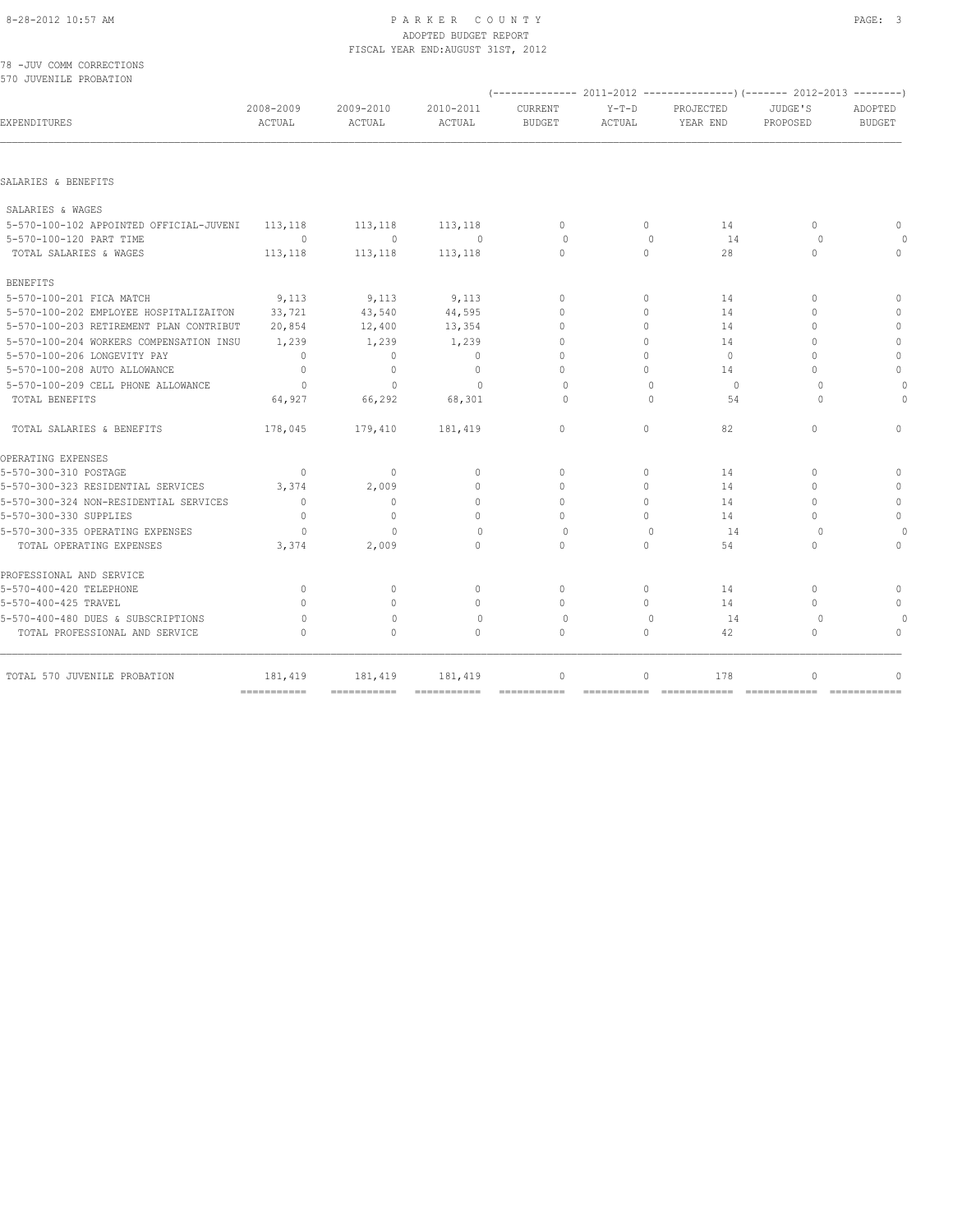## 8-28-2012 10:57 AM PAGE: 4 ADOPTED BUDGET REPORT

|                                                          |                        |                     | FISCAL YEAR END: AUGUST 31ST, 2012 |                   |                   |                       |                     |                                  |
|----------------------------------------------------------|------------------------|---------------------|------------------------------------|-------------------|-------------------|-----------------------|---------------------|----------------------------------|
| 78 - JUV COMM CORRECTIONS<br>700 TRANSFER OUT            |                        |                     |                                    |                   |                   |                       |                     |                                  |
| EXPENDITURES                                             | 2008-2009<br>ACTUAL    | 2009-2010<br>ACTUAL | 2010-2011<br>ACTUAL                | CURRENT<br>BUDGET | $Y-T-D$<br>ACTUAL | PROJECTED<br>YEAR END | JUDGE'S<br>PROPOSED | ADOPTED<br><b>BUDGET</b>         |
| TRANSFERS/DEBT SERVICE<br>5-700-700-078 TRANSFER TO TJPC |                        | $\mathbf{0}$        |                                    |                   |                   | 14                    |                     |                                  |
| TOTAL TRANSFERS/DEBT SERVICE                             |                        | $\Omega$            | $\Omega$                           | $\Omega$          | $\Omega$          | 14                    |                     | $\begin{array}{c} \n\end{array}$ |
| TOTAL 700 TRANSFER OUT                                   | ===========            | $\Omega$            | $\mathbf{0}$                       | $\mathbf{0}$      | $\Omega$          | 14                    |                     | $\Omega$                         |
| TOTAL EXPENDITURES                                       | 181,419<br>=========== | 181,419             | 181,419                            | $\circ$           | $\Omega$          | 192                   |                     | $\Omega$                         |

\*\*\* END OF REPORT \*\*\*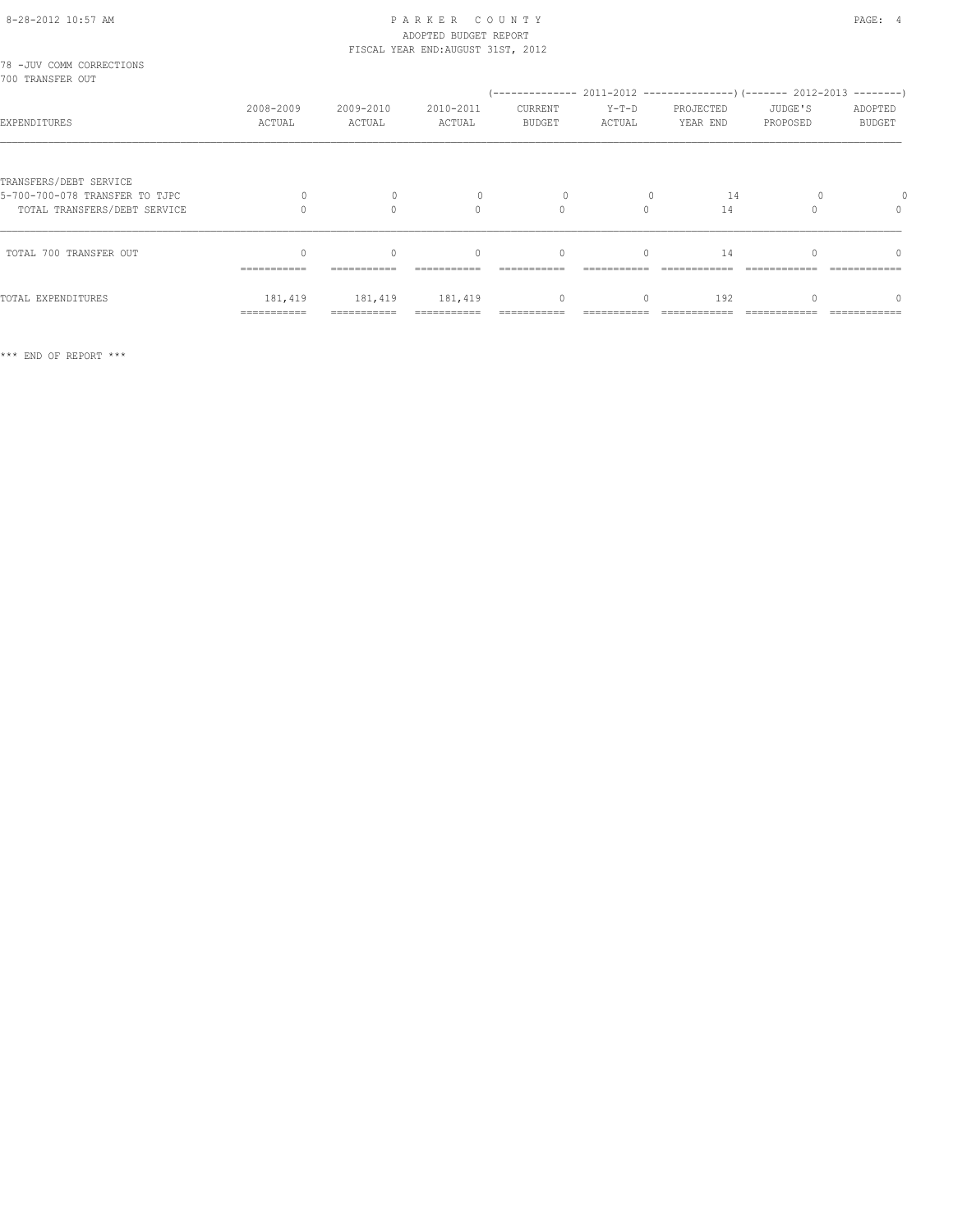#### 8-28-2012 10:57 AM PAGE: 1 ADOPTED BUDGET REPORT FISCAL YEAR END:AUGUST 31ST, 2012

79 -RECORD MGMT COUNTY CLK

|                                   |                     |                     |                                  |                                  | $(---------- 2011-2012$ ----------------) (------- 2012-2013 --------) |                       |                     |                          |
|-----------------------------------|---------------------|---------------------|----------------------------------|----------------------------------|------------------------------------------------------------------------|-----------------------|---------------------|--------------------------|
|                                   | 2008-2009<br>ACTUAL | 2009-2010<br>ACTUAL | 2010-2011<br>ACTUAL              | CURRENT<br><b>BUDGET</b>         | $Y-T-D$<br>ACTUAL                                                      | PROJECTED<br>YEAR END | JUDGE'S<br>PROPOSED | ADOPTED<br><b>BUDGET</b> |
| REVENUE SUMMARY                   |                     |                     |                                  |                                  |                                                                        |                       |                     |                          |
| 343 REVENUE                       | $\mathbf{0}$        | $\Omega$            | $\mathbf{0}$                     | $\mathbf{0}$                     | $\Omega$                                                               | 0                     |                     | 0                        |
| INTEREST INCOME                   |                     | $\bigcap$           | $\begin{array}{c} \n\end{array}$ | $\begin{array}{c} \n\end{array}$ | $\Omega$                                                               | $\Omega$              |                     | $\mathbf{0}$             |
| 360 REVENUE                       | 0                   |                     | $\begin{array}{c} \n\end{array}$ | $\mathbf{0}$                     | $\Omega$                                                               | $\mathbf{0}$          |                     | $\mathbb O$              |
| INVESTMENT INCOME                 |                     |                     | $\cap$                           | $\Omega$                         | $\bigcap$                                                              | 1,200                 |                     | $\circ$                  |
| OTHER INCOME                      | 163,961             | 144,695             | 130,280                          | 98,417                           | 123,779                                                                | 207,900               |                     | 98,000                   |
| INTERFUND TRANSFERS IN            | 0                   | 0                   | 0                                | $\mathbf{0}$                     | $\bigcap$                                                              | $\mathbf{0}$          |                     | 14,828                   |
| 399 REVENUE                       | $\Omega$            | $\mathbf{0}$        | $\Omega$                         | $\Omega$                         | $\cup$                                                                 | $\Omega$              | $\Omega$            | 0                        |
| TOTAL REVENUES                    | 163,961             | 144,695             | 130,280                          | 98,417                           | 123,779                                                                | 209,100               | 0                   | 112,828                  |
| EXPENDITURE SUMMARY               |                     |                     |                                  |                                  |                                                                        |                       |                     |                          |
| 409 NON DEPARTMENT                | 151,615             | 90,696              | 107,521                          | 98,417                           | 70,437                                                                 | 282,258               | $\circ$             | 112,828                  |
| TOTAL EXPENDITURES                | 151,615             | 90,696              | 107,521                          | 98,417                           | 70,437                                                                 | 282,258               | $\mathbf{0}$        | 112,828                  |
| REVENUE OVER/(UNDER) EXPENDITURES | 12,346              | 53,999              | 22,759                           | 0                                | 53,342                                                                 | 73, 158)              |                     | $\Omega$                 |
|                                   | ============        | ===========         |                                  |                                  |                                                                        |                       |                     |                          |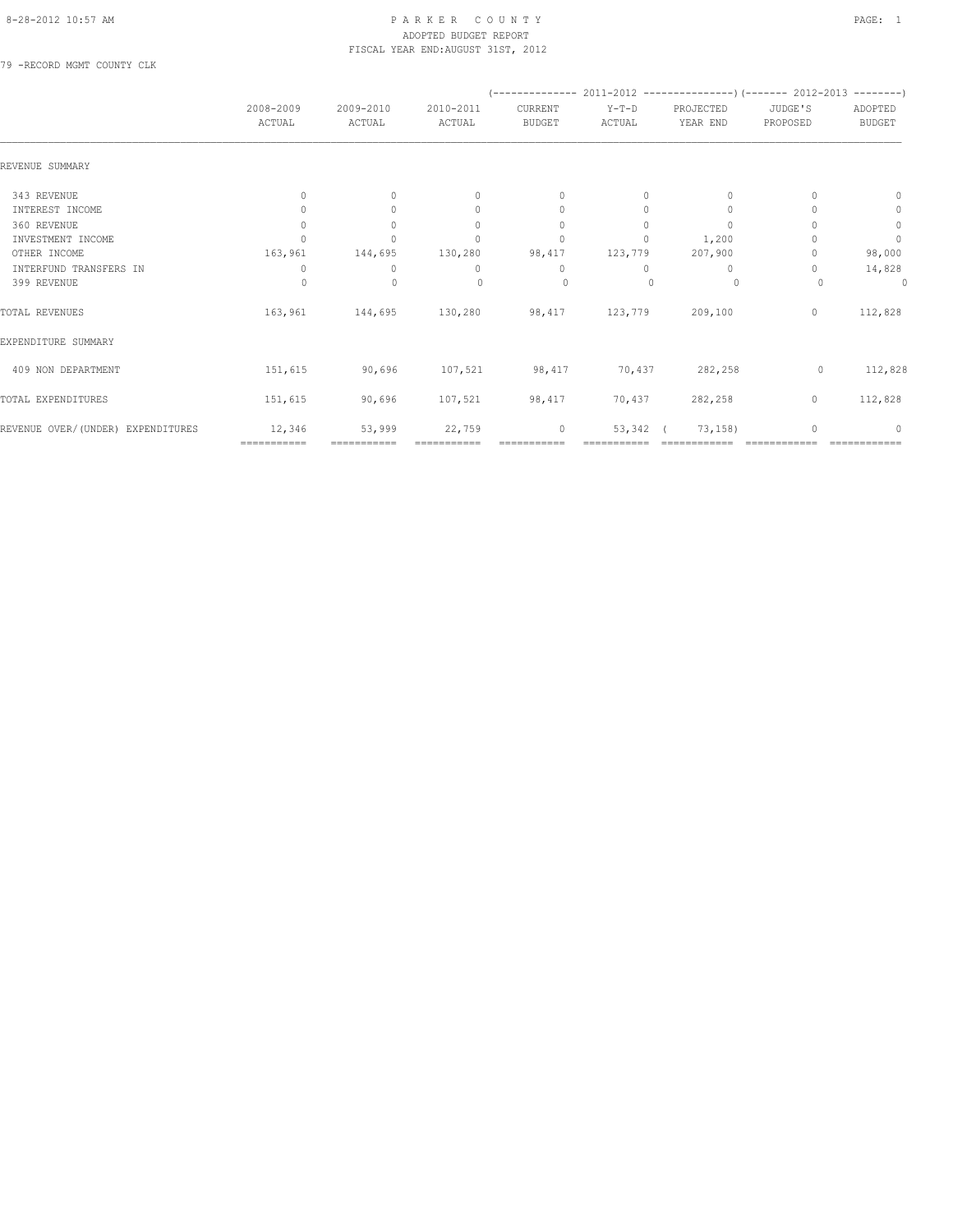#### 8-28-2012 10:57 AM PAGE: 2 ADOPTED BUDGET REPORT FISCAL YEAR END:AUGUST 31ST, 2012

79 -RECORD MGMT COUNTY CLK

| <b>REVENUES</b>                          | 2008-2009<br>ACTUAL | 2009-2010<br>ACTUAL | 2010-2011<br>ACTUAL              | <b>CURRENT</b><br><b>BUDGET</b> | $Y-T-D$<br>ACTUAL | PROJECTED<br>YEAR END | JUDGE'S<br>PROPOSED              | ADOPTED<br><b>BUDGET</b>         |
|------------------------------------------|---------------------|---------------------|----------------------------------|---------------------------------|-------------------|-----------------------|----------------------------------|----------------------------------|
|                                          |                     |                     |                                  |                                 |                   |                       |                                  |                                  |
| 343 REVENUE                              |                     |                     |                                  |                                 |                   |                       |                                  |                                  |
| 3-343-000-015 INSURANCE ADMINISTRATION F | $\circ$             | $\circ$             | $\mathbf{0}$                     | $\circ$                         | $\mathbf{0}$      | $\circ$               | $\circ$                          |                                  |
| TOTAL 343 REVENUE                        | $\bigcap$           | $\bigcap$           | $\cap$                           | $\cap$                          | $\Omega$          | $\Omega$              | $\Omega$                         |                                  |
| INTEREST INCOME                          |                     |                     |                                  |                                 |                   |                       |                                  |                                  |
| 3-359-000-079 NOW ACCOUNT INTEREST       | $\Omega$            | $\Omega$            | $\Omega$                         | $\Omega$                        | $\Omega$          | $\Omega$              | $\Omega$                         |                                  |
| TOTAL INTEREST INCOME                    | $\cap$              | $\bigcap$           | $\Omega$                         | $\Omega$                        | $\Omega$          | $\Omega$              | $\Omega$                         | $\bigcap$                        |
| 360 REVENUE                              |                     |                     |                                  |                                 |                   |                       |                                  |                                  |
| 3-360-000-079 TEXPOOL INTEREST           | $\Omega$            | $\Omega$            | $\bigcap$                        | $\Omega$                        | $\Omega$          | $\circ$               | $\Omega$                         |                                  |
| TOTAL 360 REVENUE                        | $\Omega$            | $\Omega$            | $\Omega$                         | $\Omega$                        | $\Omega$          | $\Omega$              | $\Omega$                         | $\bigcap$                        |
| INVESTMENT INCOME                        |                     |                     |                                  |                                 |                   |                       |                                  |                                  |
| 3-361-000-079 INTEREST INCOME            | $\Omega$            | $\Omega$            | $\bigcirc$                       | $\Omega$                        | $\mathbf{0}$      | 1,200                 | $\Omega$                         |                                  |
| TOTAL INVESTMENT INCOME                  | $\Omega$            | $\Omega$            | $\Omega$                         | $\Omega$                        | $\circ$           | 1,200                 | $\mathbf{0}$                     | $\Omega$                         |
| OTHER INCOME                             |                     |                     |                                  |                                 |                   |                       |                                  |                                  |
| 3-370-000-370 MISCELLANEOUS              | 581                 | $\overline{0}$      | 300                              | $\circ$                         | $\circ$           | $\circ$               | $\begin{array}{c} \n\end{array}$ | $\overline{0}$                   |
| 3-370-000-397 RECORD MANAGEMENT FEES     | 163,380             | 138,525             | 129,870                          | 98,417                          | 123,779           | 207,900               | $\Omega$                         | 98,000                           |
| 3-370-000-398 RECORD PRESERVATION FEES   | $\sim$ 0            | 6,170               | 110                              | $\overline{0}$                  | $\overline{0}$    | $\overline{0}$        | $\Omega$                         | $\theta$                         |
| TOTAL OTHER INCOME                       | 163,961             | 144,695             | 130,280                          | 98,417                          | 123,779           | 207,900               | $\Omega$                         | 98,000                           |
| INTERFUND TRANSFERS IN                   |                     |                     |                                  |                                 |                   |                       |                                  |                                  |
| 3-371-000-399 TRANSFER FROM PRIOR FUND B | $\Omega$            | $\Omega$            | $\Omega$                         | $\Omega$                        | $\Omega$          | $\Omega$              | $\Omega$                         | 14,828                           |
| TOTAL INTERFUND TRANSFERS IN             | $\bigcap$           | $\bigcap$           | $\Omega$                         | $\Omega$                        | $\Omega$          | $\Omega$              | $\Omega$                         | 14,828                           |
| 399 REVENUE                              |                     |                     |                                  |                                 |                   |                       |                                  |                                  |
| 3-399-000-001 UNEXPENDED FUND BALANCE    | $\Omega$            | $\mathbf{0}$        | $\begin{array}{c} \n\end{array}$ | $\circ$                         | $\Omega$          | $\circ$               | $\circ$                          |                                  |
| TOTAL 399 REVENUE                        | $\Omega$            | $\Omega$            | $\Omega$                         | $\Omega$                        | $\Omega$          | $\Omega$              | $\Omega$                         | $\begin{array}{c} \n\end{array}$ |
| TOTAL REVENUES                           | 163,961             | 144,695             | 130,280                          | 98,417                          | 123,779           | 209,100               | $\circ$                          | 112,828                          |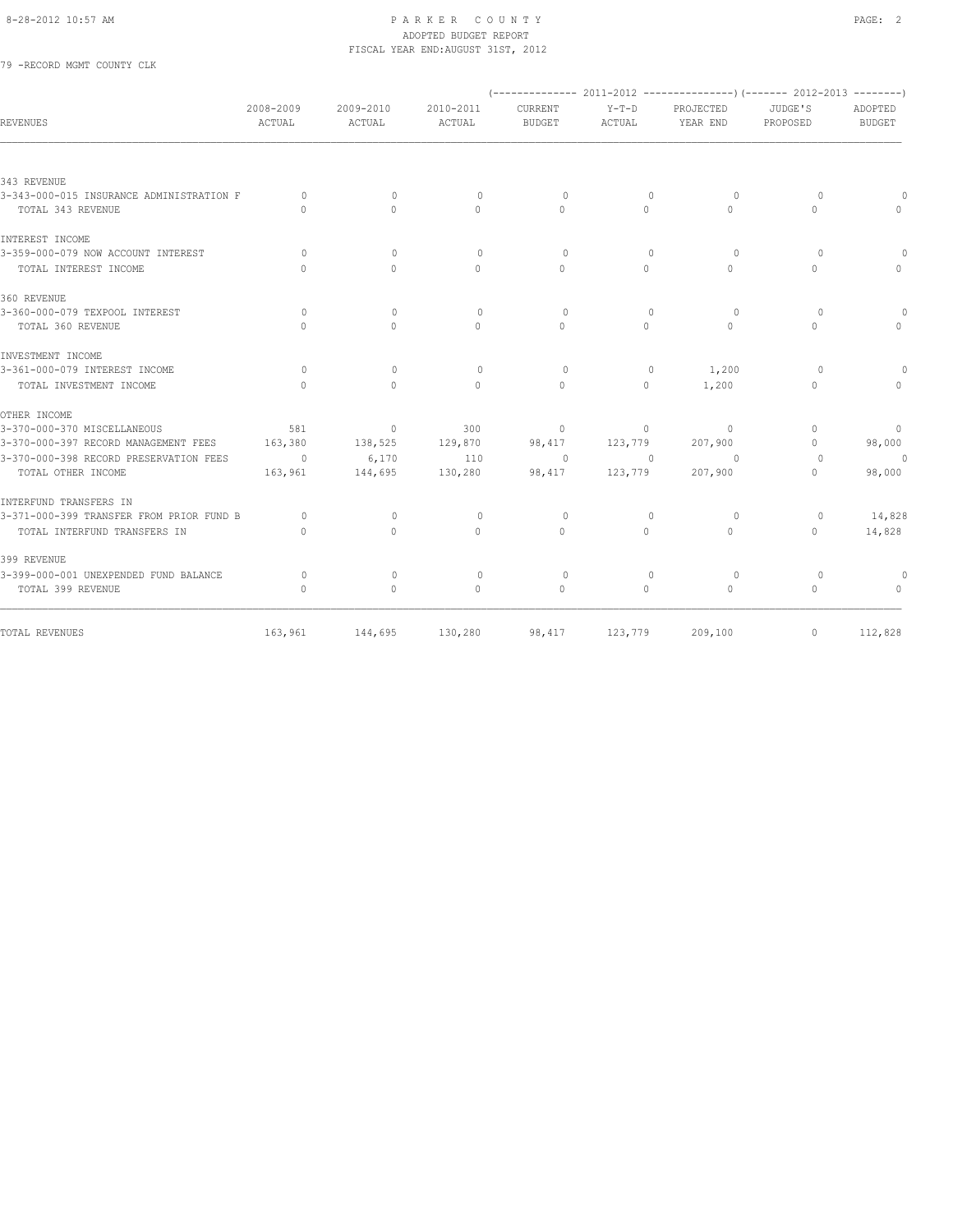5-409-100-206LONGEVITY PAY PERMANENT NOTES:

Patricia Melson - 9 years

| 8-28-2012 10:57 AM                                                                 | PARKER COUNTY<br>ADOPTED BUDGET REPORT<br>FISCAL YEAR END: AUGUST 31ST, 2012      |                                            |                                                                                                                                                                                                                                    |                          |                   |                       |                          |                          |  |
|------------------------------------------------------------------------------------|-----------------------------------------------------------------------------------|--------------------------------------------|------------------------------------------------------------------------------------------------------------------------------------------------------------------------------------------------------------------------------------|--------------------------|-------------------|-----------------------|--------------------------|--------------------------|--|
| 79 - RECORD MGMT COUNTY CLK<br>409 NON DEPARTMENT                                  |                                                                                   |                                            |                                                                                                                                                                                                                                    |                          |                   |                       |                          |                          |  |
|                                                                                    |                                                                                   |                                            |                                                                                                                                                                                                                                    |                          |                   |                       |                          |                          |  |
| EXPENDITURES                                                                       | 2008-2009<br>ACTUAL                                                               | 2009-2010<br>ACTUAL                        | 2010-2011<br>ACTUAL                                                                                                                                                                                                                | CURRENT<br><b>BUDGET</b> | $Y-T-D$<br>ACTUAL | PROJECTED<br>YEAR END | JUDGE'S<br>PROPOSED      | ADOPTED<br><b>BUDGET</b> |  |
| SALARIES & BENEFITS                                                                |                                                                                   |                                            |                                                                                                                                                                                                                                    |                          |                   |                       |                          |                          |  |
| SALARIES & WAGES                                                                   |                                                                                   |                                            |                                                                                                                                                                                                                                    |                          |                   |                       |                          |                          |  |
| 5-409-100-103 CLERICAL SALARIES                                                    | $\overline{0}$                                                                    | $\circ$                                    | $\circ$                                                                                                                                                                                                                            | $\circ$                  | $\circ$           | $\circ$               | $\Omega$                 | $\circ$                  |  |
| 5-409-100-106 DEPUTIES                                                             | 66,988                                                                            | 57,629                                     | 33,820                                                                                                                                                                                                                             | 33,727                   | 28,798            | 49,500                | $\mathbf{0}$             | 34,739                   |  |
| 5-409-100-120 PART-TIME                                                            | $\circ$                                                                           | $\mathbf{0}$                               | $\mathbf{0}$                                                                                                                                                                                                                       | $\circ$                  | $\mathbf{0}$      | $\circ$               | $\circ$                  | $\theta$                 |  |
| TOTAL SALARIES & WAGES                                                             | 66,988                                                                            | 57,629                                     | 33,820                                                                                                                                                                                                                             | 33,727                   | 28,798            | 49,500                | $\circ$                  | 34,739                   |  |
| 5-409-100-103CLERICAL SALARIES<br>5-409-100-106DEPUTIES                            | PERMANENT NOTES:<br>PERMANENT NOTES:<br>Currently Grade 5, Step 10<br>2 EMPLOYEES |                                            | PLEASE REMOVE THIS LINE. IT IS VERY CONFUSING AS SALARY<br>PAYMENTS SHOULD COME FROM 79-5-100-106. THANK YOU.<br>THIS LINE FOR DEPUTY CO. CLERK SALARIES. PLEASE DELETE<br>CLERICAL. BOTH LINES ARE NOT NECESSARY & ARE CONFUSING. |                          |                   |                       |                          |                          |  |
| <b>BENEFITS</b>                                                                    |                                                                                   |                                            |                                                                                                                                                                                                                                    |                          |                   |                       |                          |                          |  |
| 5-409-100-201 FICA MATCH                                                           | 4,984                                                                             | 4,159                                      | 2,384                                                                                                                                                                                                                              | 2,580                    | 2,010             | 3,784                 | $\mathbf{0}$             | 2,658                    |  |
| 5-409-100-202 EMPLOYEE HOSPITALIZATION                                             | 11,963                                                                            | 17,199                                     | 14,896                                                                                                                                                                                                                             | 15,500                   | 13,611            | 10,816                | $\mathbf{0}$             | 15,800                   |  |
| 5-409-100-203 RETIREMENT PLAN CONTRIBUT<br>5-409-100-204 WORKERS COMPENSATION INSU | 6,883                                                                             | 6,588                                      | 3,989                                                                                                                                                                                                                              | 3,480                    | 2,851             | 4,172                 | $\mathbf{0}$<br>$\Omega$ | 3,791<br>140             |  |
| 5-409-100-206 LONGEVITY PAY                                                        | 160<br>480                                                                        | 176<br>540                                 | 154<br>$\mathbf{0}$                                                                                                                                                                                                                | 140<br>640               | 67<br>$\circ$     | 186<br>$\circ$        | $\Omega$                 | 700                      |  |
| 5-409-100-209 CELL PHONE ALLOWANCE                                                 | $\overline{0}$                                                                    | $\Omega$                                   | $\mathbf{0}$                                                                                                                                                                                                                       | $\circ$                  | $\mathbf{0}$      | $\circ$               | $\circ$                  | $\theta$                 |  |
| TOTAL BENEFITS                                                                     | 24,470                                                                            | 28,661                                     | 21,423                                                                                                                                                                                                                             | 22,340                   | 18,537            | 18,958                | $\mathbf{0}$             | 23,089                   |  |
| 5-409-100-201FICA MATCH                                                            | PERMANENT NOTES:<br>Gross Salaries x's 7.65%                                      |                                            |                                                                                                                                                                                                                                    |                          |                   |                       |                          |                          |  |
| 5-409-100-202EMPLOYEE HOSPITALIZATION PERMANENT NOTES:                             |                                                                                   | No change from last year per instructions. |                                                                                                                                                                                                                                    |                          |                   |                       |                          |                          |  |
| 5-409-100-203RETIREMENT PLAN CONTRIBUTIPERMANENT NOTES:                            |                                                                                   |                                            |                                                                                                                                                                                                                                    |                          |                   |                       |                          |                          |  |
|                                                                                    | Gross x's 10.37%                                                                  |                                            |                                                                                                                                                                                                                                    |                          |                   |                       |                          |                          |  |

Bonnie Morris Retired 4/29/08 \_\_\_\_\_\_\_\_\_\_\_ \_\_\_\_\_\_\_\_\_\_\_ \_\_\_\_\_\_\_\_\_\_\_ \_\_\_\_\_\_\_\_\_\_\_\_ \_\_\_\_\_\_\_\_\_\_\_\_ \_\_\_\_\_\_\_\_\_\_\_\_

TOTAL SALARIES & BENEFITS 91,458 86,290 55,243 56,067 47,335 68,458 0 57,828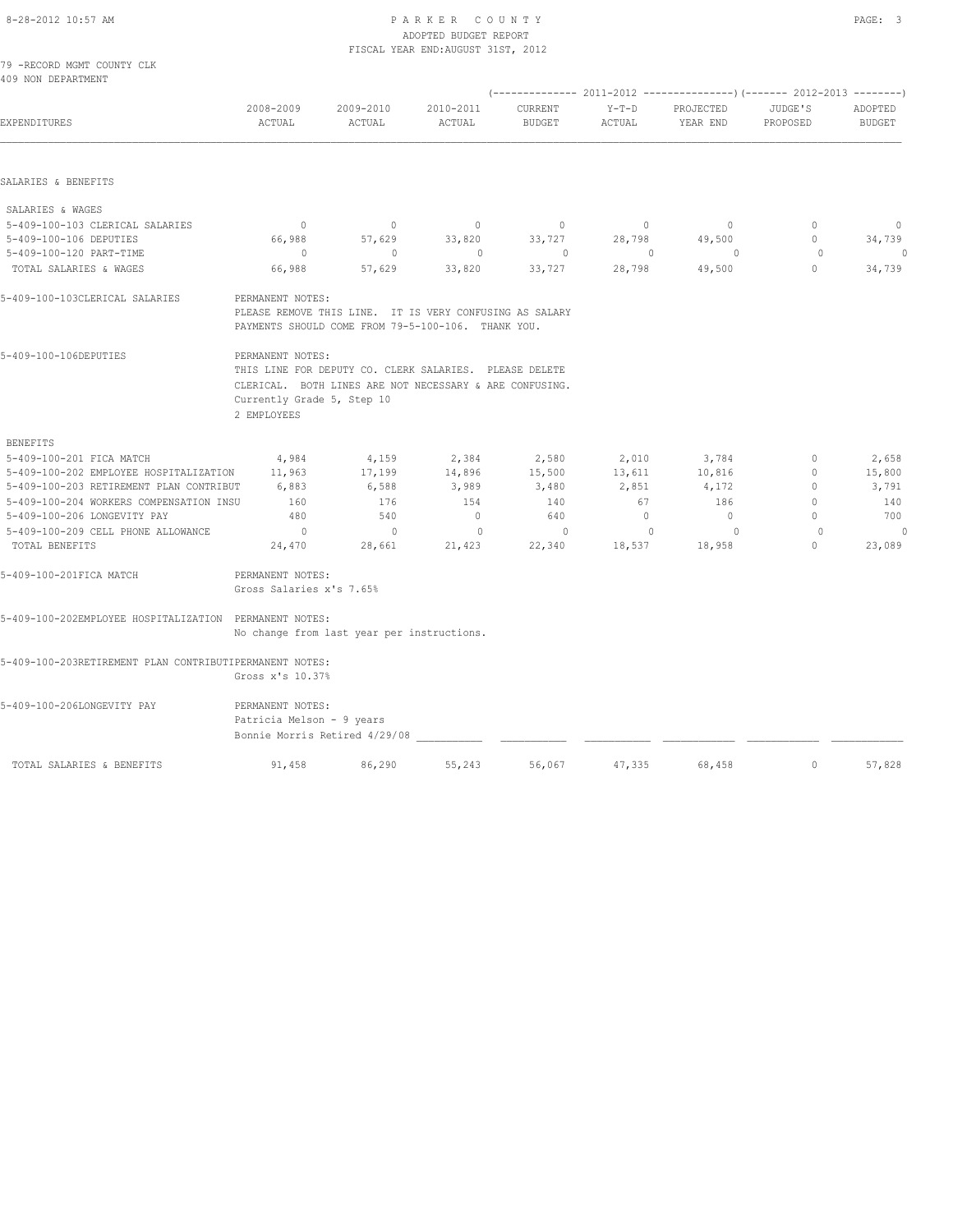#### 8-28-2012 10:57 AM PAGE: 4 ADOPTED BUDGET REPORT FISCAL YEAR END:AUGUST 31ST, 2012

79 -RECORD MGMT COUNTY CLK 409 NON DEPARTMENT

| <b>EXPENDITURES</b>                      | 2008-2009<br>ACTUAL                | 2009-2010<br>ACTUAL              | 2010-2011<br><b>ACTUAL</b>       | CURRENT<br><b>BUDGET</b>  | $Y-T-D$<br><b>ACTUAL</b> | PROJECTED<br>YEAR END | JUDGE'S<br>PROPOSED              | ADOPTED<br><b>BUDGET</b> |
|------------------------------------------|------------------------------------|----------------------------------|----------------------------------|---------------------------|--------------------------|-----------------------|----------------------------------|--------------------------|
| OPERATING EXPENSES                       |                                    |                                  |                                  |                           |                          |                       |                                  |                          |
| 5-409-300-330 SUPPLIES                   | $\Omega$                           | $\Omega$                         | $\circ$                          | $\Omega$                  | $\circ$                  | $\Omega$              | $\Omega$                         |                          |
| 5-409-300-336 MICROFILM SUPPLIES         | $\bigcap$                          |                                  | $\Omega$                         | $\bigcap$                 | $\Omega$                 | 100,000               | $\Omega$                         |                          |
| 5-409-300-346 COPY MACHINE RENTAL        | $\bigcap$                          | $\bigcap$                        | $\begin{array}{c} \n\end{array}$ | $\bigcap$                 | $\bigcap$                | 1,400                 | $\Omega$                         |                          |
| 5-409-300-349 COPIER EXPENSE             | $\Omega$                           | $\Omega$                         | $\Omega$                         | $\Omega$                  | $\bigcap$                | $\Omega$              | $\cap$                           | $\Omega$                 |
| 5-409-300-370 OFFICE EQUIPMENT-NON CAP   | $\cap$                             |                                  | $\cap$                           | $\cap$                    | $\Omega$                 | $\bigcirc$            | $\cap$                           | $\Omega$                 |
| 5-409-300-371 ELECTRONIC EQUIPMENT-NON C | $\Omega$                           | $\Omega$                         | $\Omega$                         | $\cap$                    | $\Omega$                 | $\circ$               | $\bigcap$                        | $\circ$                  |
| 5-409-300-374 OFFICE FURNITURE-NON CAP   | $\cap$                             | $\cap$                           | $\Omega$                         | $\Omega$                  | $\Omega$                 | $\Omega$              | $\Omega$                         |                          |
| TOTAL OPERATING EXPENSES                 | $\Omega$                           | $\circ$                          | $\mathbf{0}$                     | $\circ$                   | $\circ$                  | 101,400               | $\mathbf{0}$                     | $\Omega$                 |
| PROFESSIONAL AND SERVICE                 |                                    |                                  |                                  |                           |                          |                       |                                  |                          |
| 5-409-400-408 CONTRACT SERVICES          | 58,244                             | 2,015                            | 52,278                           | 37,750                    | 22,766                   | 108,700               | $\mathbf{0}$                     | 51,000                   |
| 5-409-400-409 RECORD ARCHIVE EXPENDITURE | $\Omega$                           | $\Omega$                         | $\Omega$                         | $\Omega$                  | $\Omega$                 | $\Omega$              | $\Omega$                         | $\Omega$                 |
| 5-409-400-415 TRAINING SCHOOLS & SEMINAR | 1,914                              | 2,391                            | $\mathbf{0}$                     | 2,500                     | 336                      | 700                   | $\mathbf{0}$                     | 2,500                    |
| 5-409-400-420 TELEPHONE                  | $\cap$                             | $\mathbf{0}$                     | $\Omega$                         | 1,200                     | $\circ$                  | 1,200                 | $\Omega$                         | 1,200                    |
| 5-409-400-425 TRAVEL                     | $\Omega$                           | $\Omega$                         | $\Omega$                         | 900                       | $\circ$                  | 1,800                 | $\Omega$                         | 300                      |
| 5-409-400-450 OFFICE EQUIPMENT REPAIR    | $\bigcap$                          | $\cap$                           | $\bigcap$                        | $\Omega$                  | $\Omega$                 | $\circ$               | $\bigcap$                        | $\mathbf{0}$             |
| 5-409-400-481 BOOKS & PUBLICATIONS       | $\Omega$                           | $\Omega$                         | $\Omega$                         | $\Omega$                  | $\Omega$                 | $\Omega$              | $\bigcap$                        | $\Omega$                 |
| 5-409-400-499 MISCELLANEOUS              | $\Omega$                           | $\circ$                          | $\Omega$                         | $\Omega$                  | $\Omega$                 | $\Omega$              | $\Omega$                         |                          |
| TOTAL PROFESSIONAL AND SERVICE           | 60,158                             | 4,406                            | 52,278                           | 42,350                    | 23,102                   | 112,400               | $\circ$                          | 55,000                   |
| CAPITAL EXPENDITURES                     |                                    |                                  |                                  |                           |                          |                       |                                  |                          |
| 5-409-500-570 OFFICE EQUIPMENT           | $\Omega$                           | $\circ$                          | $\mathbf{0}$                     | $\Omega$                  | $\Omega$                 | $\Omega$              | $\begin{array}{c} \n\end{array}$ | $\Omega$                 |
| 5-409-500-571 ELECTRONIC EQUIPMENT       | $\cap$                             | $\bigcap$                        | $\Omega$                         | $\Omega$                  | $\Omega$                 | $\Omega$              | $\bigcap$                        | $\Omega$                 |
| 5-409-500-590 OFFICE FURNITURE           | $\Omega$                           | $\begin{array}{c} \n\end{array}$ | $\Omega$                         | $\Omega$                  | $\Omega$                 | $\Omega$              | $\Omega$                         |                          |
| TOTAL CAPITAL EXPENDITURES               | $\cap$                             | $\cap$                           | $\bigcap$                        | $\bigcap$                 | $\cap$                   | $\bigcap$             | $\bigcap$                        | $\Omega$                 |
| OTHER SERVICES                           |                                    |                                  |                                  |                           |                          |                       |                                  |                          |
| 5-409-600-699 PROGRAM CONTINGENCIES      | $\Omega$                           | $\Omega$                         | $\Omega$                         | $\Omega$                  | $\Omega$                 | $\Omega$              | $\Omega$                         |                          |
| TOTAL OTHER SERVICES                     | $\Omega$                           | $\Omega$                         | $\Omega$                         | $\Omega$                  | $\Omega$                 | $\Omega$              | $\Omega$                         |                          |
| TOTAL 409 NON DEPARTMENT                 | 151,615<br>$=$ = = = = = = = = = = | 90,696                           | 107,521                          | 98,417                    | 70,437                   | 282,258               | $\circ$                          | 112,828<br>============  |
| TOTAL EXPENDITURES                       | 151,615                            | 90,696                           | 107,521                          | 98,417                    | 70,437                   | 282,258               | $\mathbf{0}$                     | 112,828                  |
|                                          |                                    | $=$ ===========                  | $=$ ============                 | $=$ = = = = = = = = = = = |                          |                       |                                  |                          |

\*\*\* END OF REPORT \*\*\*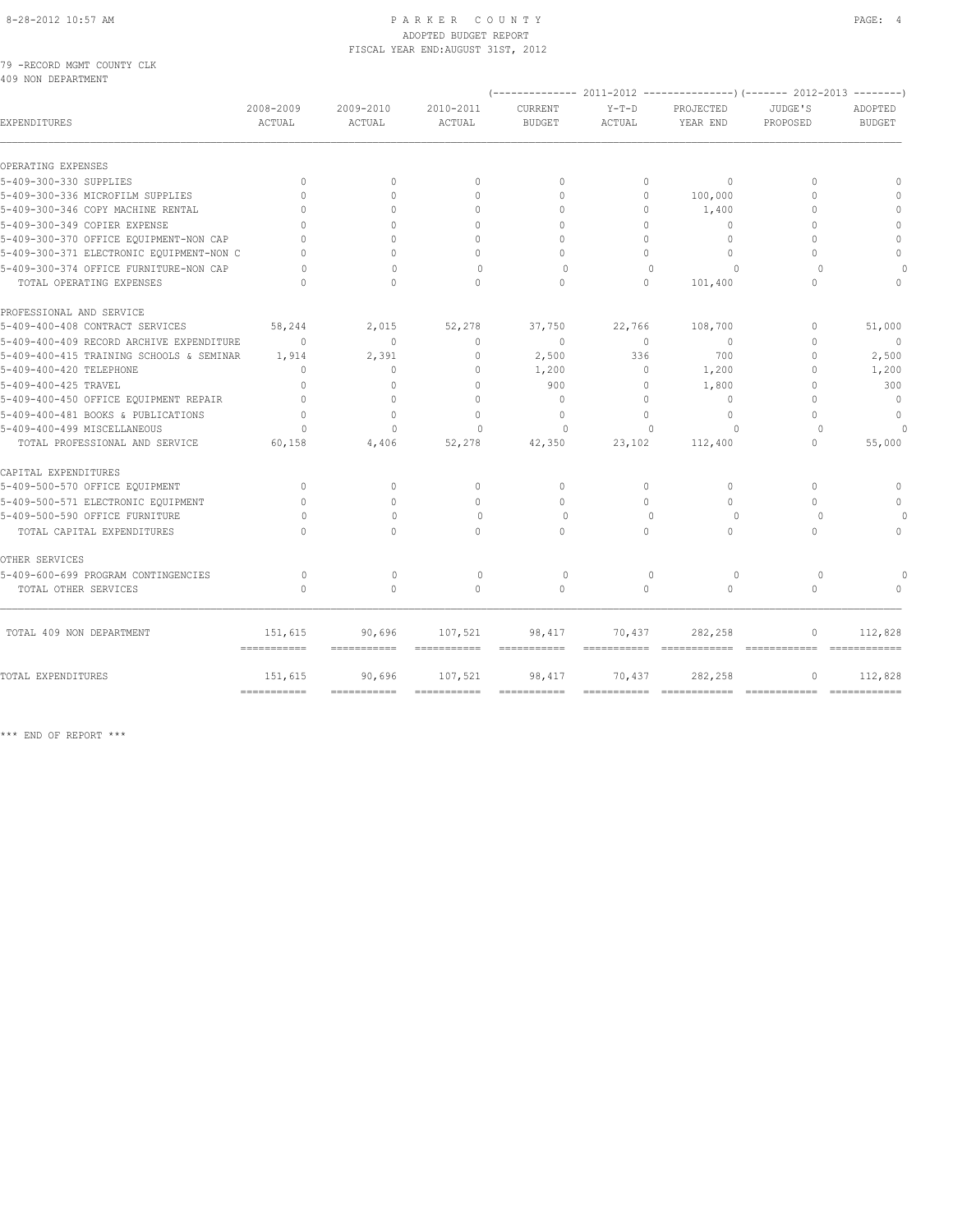#### 8-28-2012 10:57 AM PAGE: 1 ADOPTED BUDGET REPORT FISCAL YEAR END:AUGUST 31ST, 2012

80 -CAPITAL PROJECTS

|                                   | 2008-2009<br>ACTUAL              | 2009-2010<br>ACTUAL         | 2010-2011<br>ACTUAL             | CURRENT<br><b>BUDGET</b>       | $Y-T-D$<br>ACTUAL | PROJECTED<br>YEAR END | JUDGE'S<br>PROPOSED | ADOPTED<br><b>BUDGET</b> |
|-----------------------------------|----------------------------------|-----------------------------|---------------------------------|--------------------------------|-------------------|-----------------------|---------------------|--------------------------|
| REVENUE SUMMARY                   |                                  |                             |                                 |                                |                   |                       |                     |                          |
| AD VALOREM TAXES                  | $\mathbf{0}$                     | $\circ$                     | $\mathbf{0}$                    | $\circ$                        | 0                 | $\circ$               | $\mathbf{0}$        | n                        |
| 330 REVENUE                       | 0                                | $\Omega$                    | $\mathbf{0}$                    | $\Omega$                       | 0                 | $\Omega$              | $\Omega$            | $\cap$                   |
| INVESTMENT INCOME                 | $\begin{array}{c} \n\end{array}$ | 0                           | 0                               | $\Omega$                       | $\circ$           | 20,000                | $\Omega$            | $\cap$                   |
| 362 REVENUE                       | $\Omega$                         |                             | 0                               | $\mathbf{0}$                   | $\circ$           | $\Omega$              | $\cap$              | $\Omega$                 |
| OTHER INCOME                      | $\Omega$                         |                             | 0                               | $\Omega$                       | $\circ$           | 2,966,964             | $\cap$              | $\Omega$                 |
| INTERFUND TRANSFERS IN            | $\mathbf{0}$                     |                             | $\mathbf{0}$                    | $\Omega$                       | $\circ$           | 25,000                | $\Omega$            | $\Omega$                 |
| 399 REVENUE                       | $\Omega$                         | $\cap$                      | $\Omega$                        | $\Omega$                       | $\Omega$          | $\circ$               | $\Omega$            |                          |
| TOTAL REVENUES                    | $\mathbf{0}$                     | $\mathbf{0}$                | $\circ$                         | $\circ$                        | $\circ$           | 3,011,964             | $\mathbf{0}$        | 0                        |
| EXPENDITURE SUMMARY               |                                  |                             |                                 |                                |                   |                       |                     |                          |
| 402 COUNTY JUDGE                  | $\mathbf{0}$                     | $\Omega$                    | $\mathbf{0}$                    | $\Omega$                       | $\circ$           | $\circ$               | $\Omega$            | $\mathbf{0}$             |
| 409 NON DEPARTMENT                | $\Omega$                         | $\cap$                      | $\mathbf{0}$                    | $\Omega$                       | $\circ$           | 503,688               | $\cap$              | $\cap$                   |
| 410 COURTHSE RESTORATION          | $\begin{array}{c} \n\end{array}$ | ∩                           | 0                               | $\Omega$                       | 0                 | 952,000               | $\Omega$            | $\mathbf{0}$             |
| 474 MEDICAL EXAMINER              | $\Omega$                         |                             | $\mathbf{0}$                    | $\Omega$                       | $\Omega$          | $\circ$               | $\cap$              | $\mathbf{0}$             |
| 510 BUILDING & GROUNDS            | $\Omega$                         |                             | $\Omega$                        | $\Omega$                       | $\Omega$          | $\Omega$              | $\cap$              | $\mathbf{0}$             |
| 512 JAIL                          | O                                |                             | $\Omega$                        | $\cap$                         | $\Omega$          | $\Omega$              | $\Omega$            | $\Omega$                 |
| 543 FIRE MARSHAL                  | $\bigcap$                        |                             | $\Omega$                        | $\cap$                         | $\Omega$          | $\bigcap$             | $\cap$              | $\Omega$                 |
| 562 INVESTIGATION                 | O                                |                             | $\mathbf{0}$                    | $\bigcap$                      | $\Omega$          | $\Omega$              | $\cap$              | $\mathbf{0}$             |
| 563 PATROL                        | $\cap$                           |                             | $\mathbf{0}$                    | $\bigcap$                      | $\Omega$          | $\cap$                | $\cap$              | $\Omega$                 |
| 566 ANIMAL CONTROL                | $\bigcap$                        |                             | $\mathbf{0}$                    | $\cap$                         | $\Omega$          | $\Omega$              |                     | $\Omega$                 |
| 568 FUG/EXT/MEN TRANSPOR          | $\Omega$                         |                             | $\mathbf{0}$                    | $\Omega$                       | $\circ$           | $\Omega$              | n                   | $\Omega$                 |
| 571 ADULT PROBATION               | $\Omega$                         | $\cap$                      | $\mathbf{0}$                    | $\Omega$                       | $\circ$           | $\Omega$              | $\cap$              | 0                        |
| 630 HEALTH                        | $\Omega$                         |                             | $\Omega$                        | $\Omega$                       | $\Omega$          | $\Omega$              | $\Omega$            |                          |
| 700 TRANSFER OUT                  | $\cap$                           | U                           | $\Omega$                        | $\Omega$                       | $\Omega$          | $\Omega$              | $\Omega$            |                          |
| TOTAL EXPENDITURES                | $\mathbf{0}$                     | $\circ$                     | $\mathbf 0$                     | $\circ$                        | $\circ$           | 1,455,688             | $\circ$             | n                        |
| REVENUE OVER/(UNDER) EXPENDITURES | 0<br>===========                 | $\mathbf{0}$<br>=========== | $\mathbf{0}$<br>$=$ =========== | 0<br>$=$ = = = = = = = = = = = | 0                 | 1,556,276             | $\Omega$            | n                        |
|                                   |                                  |                             |                                 |                                |                   |                       |                     |                          |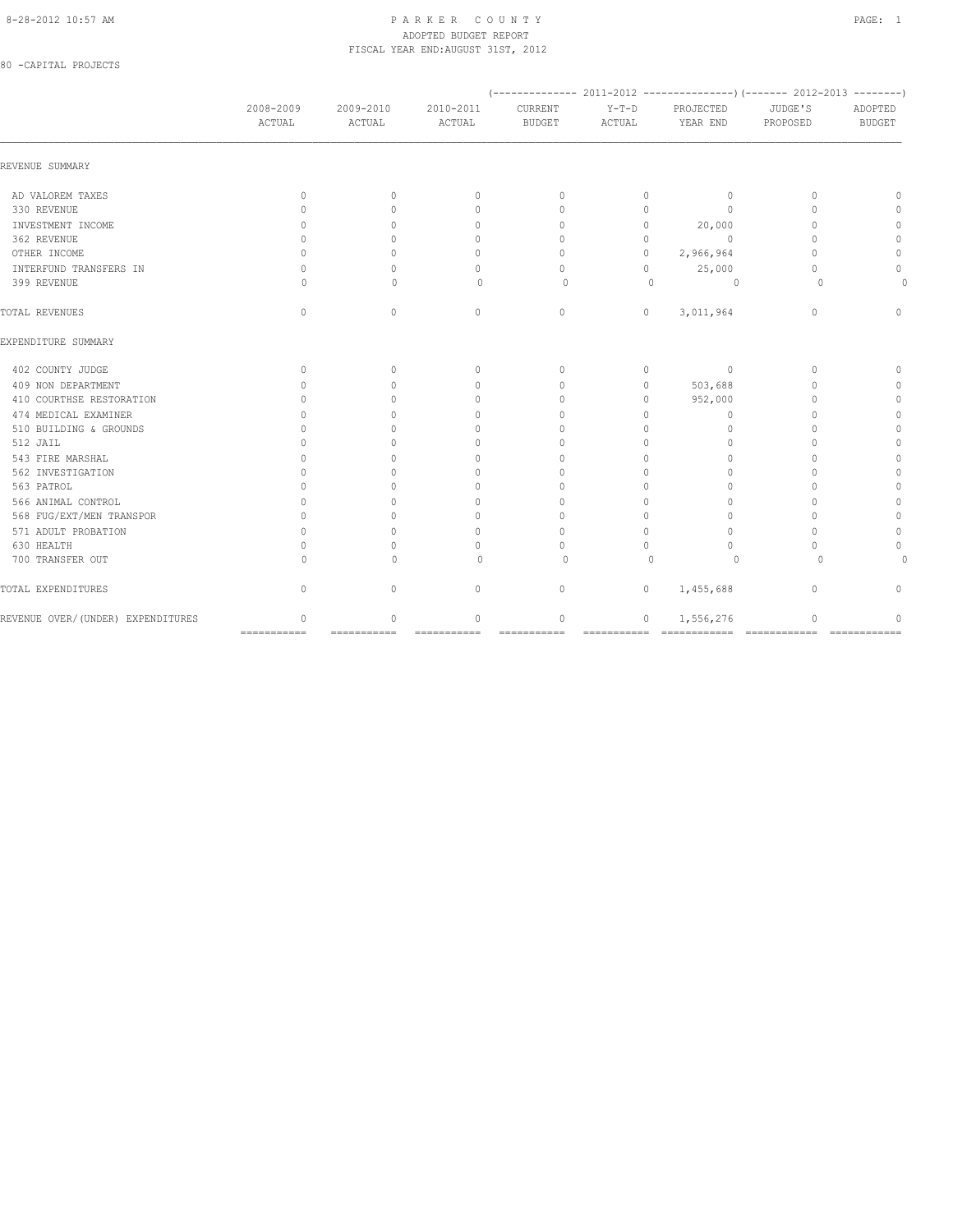#### 8-28-2012 10:57 AM PAGE: 2 ADOPTED BUDGET REPORT FISCAL YEAR END:AUGUST 31ST, 2012

### 80 -CAPITAL PROJECTS

| PROJECTED<br>YEAR END<br>$\Omega$<br>$\Omega$<br>$\cap$<br>$\circ$<br>$\Omega$ | JUDGE'S<br>PROPOSED<br>$\Omega$<br>$\Omega$<br>$\Omega$<br>$\mathbf 0$<br>$\Omega$ | ADOPTED<br><b>BUDGET</b><br>$\Omega$<br>$\Omega$<br>$\bigcap$ |
|--------------------------------------------------------------------------------|------------------------------------------------------------------------------------|---------------------------------------------------------------|
|                                                                                |                                                                                    |                                                               |
|                                                                                |                                                                                    |                                                               |
|                                                                                |                                                                                    |                                                               |
|                                                                                |                                                                                    |                                                               |
|                                                                                |                                                                                    |                                                               |
|                                                                                |                                                                                    |                                                               |
|                                                                                |                                                                                    |                                                               |
|                                                                                |                                                                                    |                                                               |
|                                                                                |                                                                                    |                                                               |
|                                                                                |                                                                                    |                                                               |
| 20,000                                                                         | $\circ$                                                                            |                                                               |
| 20,000                                                                         | $\Omega$                                                                           |                                                               |
|                                                                                |                                                                                    |                                                               |
| $\circ$                                                                        | $\circ$                                                                            |                                                               |
| $\Omega$                                                                       | $\Omega$                                                                           |                                                               |
|                                                                                |                                                                                    |                                                               |
| $\begin{array}{c} \n\end{array}$                                               | $\Omega$                                                                           | $\Omega$                                                      |
| $\Omega$                                                                       | $\Omega$                                                                           |                                                               |
| 466,964                                                                        | $\Omega$                                                                           | $\Omega$                                                      |
| 2,500,000                                                                      | $\Omega$                                                                           | $\mathbf{0}$                                                  |
| $\Omega$                                                                       | $\Omega$                                                                           | $\mathbf{0}$                                                  |
| $\Omega$                                                                       | $\Omega$                                                                           | $\mathbf{0}$                                                  |
| $\cap$                                                                         | $\Omega$                                                                           |                                                               |
| 2,966,964                                                                      | $\Omega$                                                                           | $\Omega$                                                      |
|                                                                                |                                                                                    |                                                               |
| 25,000                                                                         | $\mathbf{0}$                                                                       | $\Omega$                                                      |
| $\Omega$                                                                       | $\Omega$                                                                           |                                                               |
| $\Omega$                                                                       | $\Omega$                                                                           | $\Omega$                                                      |
|                                                                                |                                                                                    |                                                               |
| 25,000                                                                         | $\Omega$                                                                           | $\circ$                                                       |
|                                                                                |                                                                                    |                                                               |
| $\circ$                                                                        | $\circ$                                                                            |                                                               |
| $\Omega$                                                                       | $\Omega$                                                                           | $\bigcap$                                                     |
| 3,011,964                                                                      | $\mathbf{0}$                                                                       | $\mathbb O$                                                   |
|                                                                                | $\Omega$                                                                           | $\circ$                                                       |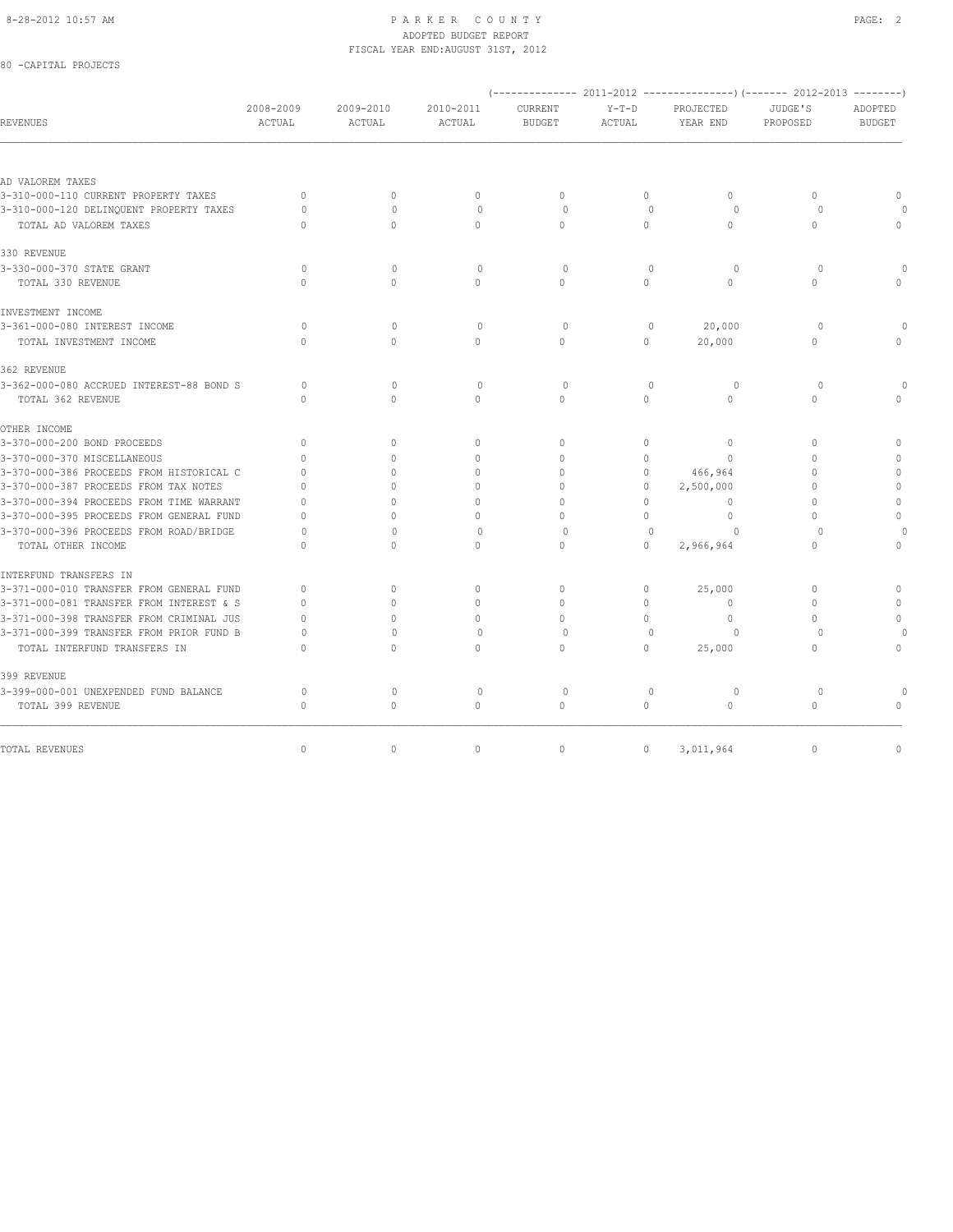#### 8-28-2012 10:57 AM PAGE: 3 ADOPTED BUDGET REPORT FISCAL YEAR END:AUGUST 31ST, 2012

|                                                                                 | ===========         | ===========         | ===========         | ===========              | ===========       | ============          | ============                                    | =============     |
|---------------------------------------------------------------------------------|---------------------|---------------------|---------------------|--------------------------|-------------------|-----------------------|-------------------------------------------------|-------------------|
| TOTAL 402 COUNTY JUDGE                                                          |                     |                     | 0                   | 0                        | $\Omega$          |                       |                                                 | $\Omega$          |
| CAPITAL EXPENDITURES<br>5-402-500-572 AUTOMOBILES<br>TOTAL CAPITAL EXPENDITURES |                     | $\mathbf{0}$        | $\Omega$            | 0                        |                   | $\circ$               |                                                 | $\Omega$          |
| EXPENDITURES                                                                    | 2008-2009<br>ACTUAL | 2009-2010<br>ACTUAL | 2010-2011<br>ACTUAL | CURRENT<br><b>BUDGET</b> | $Y-T-D$<br>ACTUAL | PROJECTED<br>YEAR END | JUDGE'S<br>PROPOSED                             | ADOPTED<br>BUDGET |
| 80 -CAPITAL PROJECTS<br>402 COUNTY JUDGE                                        |                     |                     |                     | / ______________         |                   |                       | 2011-2012 -----------------) (------- 2012-2013 | --------          |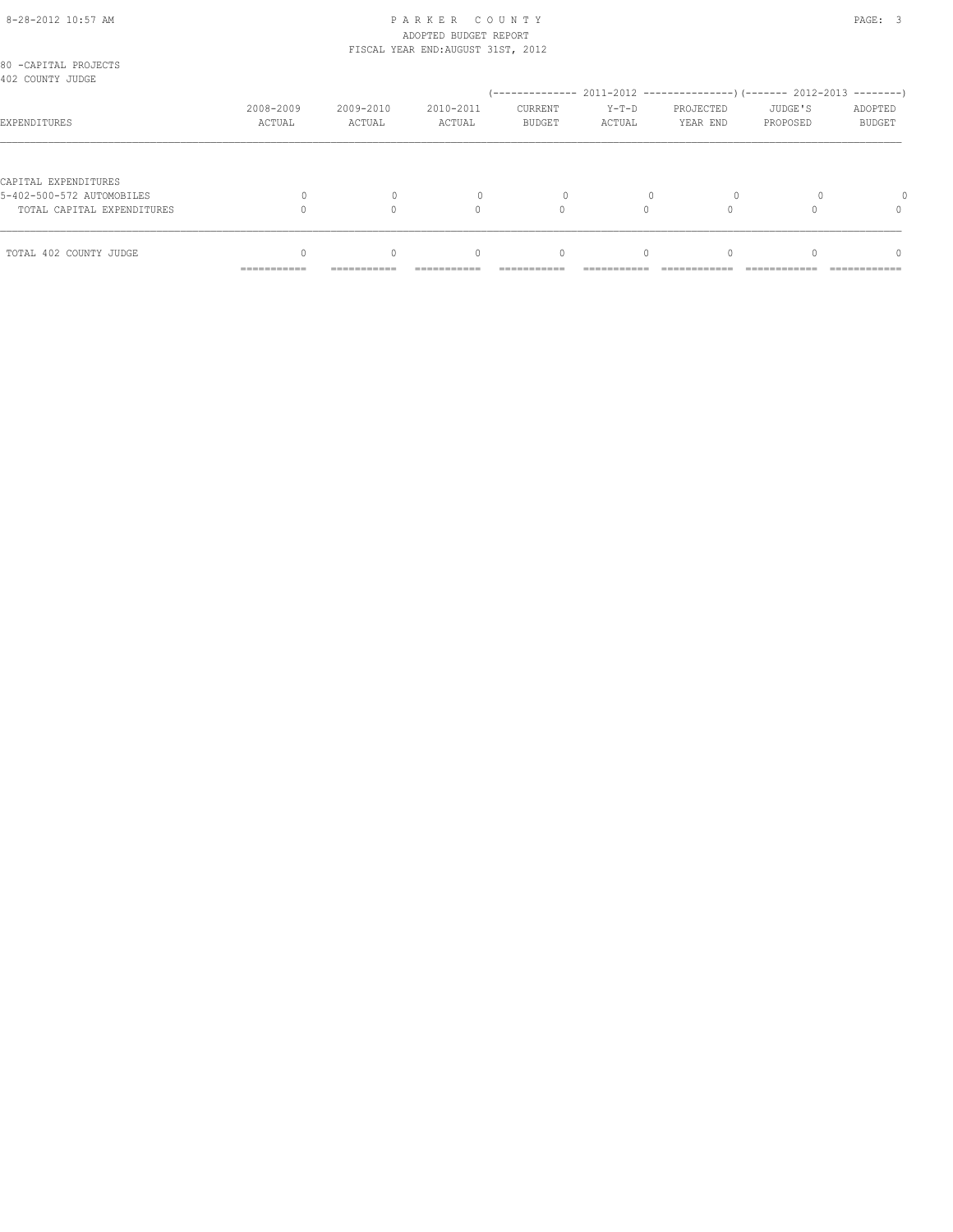#### 8-28-2012 10:57 AM PAGE: 4 ADOPTED BUDGET REPORT FISCAL YEAR END:AUGUST 31ST, 2012

| 80 -CAPITAL PROJECTS<br>409 NON DEPARTMENT |                     |                            |                            |                          |                   |                                  |                     |                          |
|--------------------------------------------|---------------------|----------------------------|----------------------------|--------------------------|-------------------|----------------------------------|---------------------|--------------------------|
|                                            |                     |                            |                            |                          |                   |                                  |                     |                          |
| EXPENDITURES                               | 2008-2009<br>ACTUAL | 2009-2010<br><b>ACTUAL</b> | 2010-2011<br><b>ACTUAL</b> | CURRENT<br><b>BUDGET</b> | $Y-T-D$<br>ACTUAL | PROJECTED<br>YEAR END            | JUDGE'S<br>PROPOSED | ADOPTED<br><b>BUDGET</b> |
| OPERATING EXPENSES                         |                     |                            |                            |                          |                   |                                  |                     |                          |
| 5-409-300-358 TIME WARRANT- PARKING LOT    | $\Omega$            | $\Omega$                   | $\Omega$                   | $\Omega$                 | $\Omega$          | $\Omega$                         | $\Omega$            | $\Omega$                 |
| 5-409-300-393 RETIRE TIME WARRANTS         | $\cap$              | $\bigcap$                  | $\Omega$                   | $\Omega$                 |                   | $\Omega$<br>$\Omega$             | $\Omega$            |                          |
| TOTAL OPERATING EXPENSES                   | $\Omega$            | $\Omega$                   | $\Omega$                   | $\Omega$                 | $\circ$           | $\circ$                          | $\mathbf{0}$        | $\cap$                   |
| PROFESSIONAL AND SERVICE                   |                     |                            |                            |                          |                   |                                  |                     |                          |
| 5-409-400-408 CONTRACT SERVICES            | $\mathbf{0}$        | $\mathbf{0}$               | $\mathbf{0}$               | $\mathbf{0}$             | $\circ$           | $\mathbf{0}$                     | $\Omega$            | $\Omega$                 |
| 5-409-400-418 SURVEYING                    | $\cap$              | $\Omega$                   | $\Omega$                   | $\Omega$                 | $\Omega$          | $\Omega$                         | $\Omega$            | $\Omega$                 |
| 5-409-400-480 COST OF ISSUANCE             | $\cap$              | $\bigcap$                  | 0                          | $\Omega$                 | $\Omega$          | $\begin{array}{c} \n\end{array}$ | $\bigcap$           | $\cap$                   |
| 5-409-400-499 MISCELLANEOUS                | U                   | $\Omega$                   | 0                          | 0                        |                   | $\mathbf{0}$<br>$\circ$          | $\Omega$            |                          |
| TOTAL PROFESSIONAL AND SERVICE             | $\Omega$            | $\Omega$                   | $\Omega$                   | $\mathbf{0}$             | $\Omega$          | $\mathbf{0}$                     | $\Omega$            | $\Omega$                 |
| CAPITAL EXPENDITURES                       |                     |                            |                            |                          |                   |                                  |                     |                          |
| 5-409-500-418 SURVEYING                    | $\Omega$            | $\Omega$                   | $\Omega$                   | $\Omega$                 | $\Omega$          | $\Omega$                         | $\Omega$            | $\Omega$                 |
| 5-409-500-550 REMODELING                   | $\Omega$            | $\Omega$                   | $\Omega$                   | $\Omega$                 | $\Omega$          | $\Omega$                         | $\Omega$            | $\Omega$                 |
| 5-409-500-551 CONSTRUCTION COSTS           | $\cap$              | $\bigcap$                  | $\Omega$                   | $\Omega$                 | $\Omega$          | $\Omega$                         | $\bigcap$           | $\cap$                   |
| 5-409-500-552 FURNITURE AND FIXTURES       | $\cap$              | ∩                          | 0                          | $\cap$                   | $\Omega$          | 0                                | $\cup$              | $\Omega$                 |
| 5-409-500-553 REMODELING-RESTROOMS, OLD    | n                   | ∩                          | $\Omega$                   | $\cap$                   | $\Omega$          | $\Omega$                         | $\cap$              | $\Omega$                 |
| 5-409-500-554 EXTENSION BUILDING           |                     | $\cap$                     | $\Omega$                   | $\cap$                   | $\Omega$          | $\Omega$                         | $\cap$              | $\cap$                   |
| 5-409-500-555 ANIMAL SHELTER               | $\cap$              | $\Omega$                   | 0                          | $\cap$                   | $\Omega$          | $\Omega$                         | O                   | $\Omega$                 |
| 5-409-500-556 FIRE TANKER TRUCK ADDITION   | $\cap$              | $\cap$                     | $\Omega$                   | $\Omega$                 | $\Omega$          | 502,400                          | $\cap$              | $\Omega$                 |
| 5-409-500-572 AUTOMOBILES                  |                     |                            | $\Omega$                   | $\Omega$                 | $\Omega$          | $\Omega$                         | $\Omega$            |                          |
| 5-409-500-590 OFFICE FURNITURE             | $\cap$              | $\cap$                     | $\Omega$                   | $\cap$                   | $\Omega$          | $\Omega$                         | O                   | $\cap$                   |
| 5-409-500-594 COMPUTER SYSTEM              | $\cap$              | $\cap$                     | $\Omega$                   | $\Omega$                 | $\Omega$          | 1,288                            | $\bigcap$           | $\Omega$                 |
| 5-409-500-597 JAIL CONVERSION TO CSCD      | n                   | $\bigcap$                  | $\Omega$                   | $\Omega$                 | $\Omega$          | $\Omega$                         | $\Omega$            | $\Omega$                 |
| 5-409-500-598 PARKING LOT-CRIMINAL COURT   | $\cap$              | $\bigcap$                  | $\Omega$                   | $\cap$                   | $\Omega$          | $\Omega$                         | $\bigcap$           | $\cap$                   |
| 5-409-500-599 MISC. CAPITAL OUTLAY         | O                   | $\Omega$                   | $\Omega$                   | $\Omega$                 |                   | $\Omega$<br>$\Omega$             | $\Omega$            |                          |
| TOTAL CAPITAL EXPENDITURES                 | ∩                   | $\Omega$                   | $\Omega$                   | $\Omega$                 | $\Omega$          | 503,688                          | $\Omega$            | $\cap$                   |
| OTHER SERVICES                             |                     |                            |                            |                          |                   |                                  |                     |                          |
| 5-409-600-699 PROGRAM CONTINGENCIES        | $\Omega$            | $\Omega$                   | $\Omega$                   | $\Omega$                 |                   | $\Omega$<br>$\Omega$             | $\Omega$            |                          |
| TOTAL OTHER SERVICES                       | $\Omega$            | $\Omega$                   | $\Omega$                   | $\Omega$                 | $\Omega$          | $\Omega$                         | $\Omega$            |                          |
| TOTAL 409 NON DEPARTMENT                   | $\mathbf{0}$        | $\Omega$                   | $\circ$                    | $\mathbf{0}$             | $\circ$           | 503,688                          | $\mathbf{0}$        | $\cap$                   |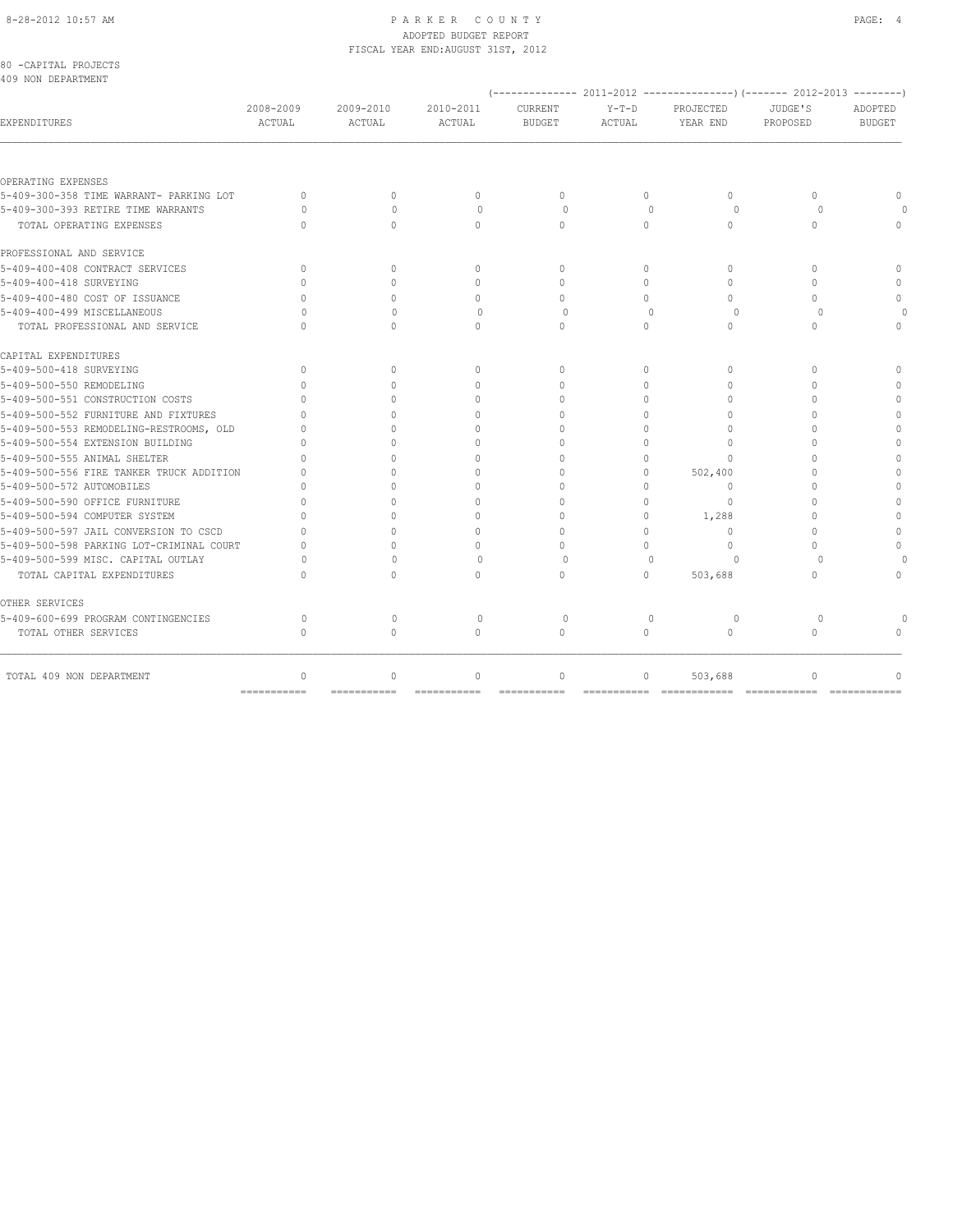#### 8-28-2012 10:57 AM PAGE: 5 ADOPTED BUDGET REPORT FISCAL YEAR END:AUGUST 31ST, 2012

|                                                                    | ------------        |                     |                                  |                          |                   |                       |                     |                   |
|--------------------------------------------------------------------|---------------------|---------------------|----------------------------------|--------------------------|-------------------|-----------------------|---------------------|-------------------|
| TOTAL 410 COURTHSE RESTORATION                                     |                     | $\Omega$            | $\begin{array}{c} \n\end{array}$ | $\mathbf{0}$             | 0                 | 952,000               |                     | $\Omega$          |
| 5-410-500-550 COURTHOUSE RESTORATION<br>TOTAL CAPITAL EXPENDITURES |                     | 0                   | $\Omega$                         | 0<br>$\circ$             | $\Omega$          | 952,000<br>952,000    |                     | $\Omega$          |
| CAPITAL EXPENDITURES                                               |                     |                     |                                  |                          |                   |                       |                     |                   |
| EXPENDITURES                                                       | 2008-2009<br>ACTUAL | 2009-2010<br>ACTUAL | 2010-2011<br>ACTUAL              | CURRENT<br><b>BUDGET</b> | $Y-T-D$<br>ACTUAL | PROJECTED<br>YEAR END | JUDGE'S<br>PROPOSED | ADOPTED<br>BUDGET |
| 80 -CAPITAL PROJECTS<br>410 COURTHSE RESTORATION                   |                     |                     |                                  |                          |                   |                       |                     |                   |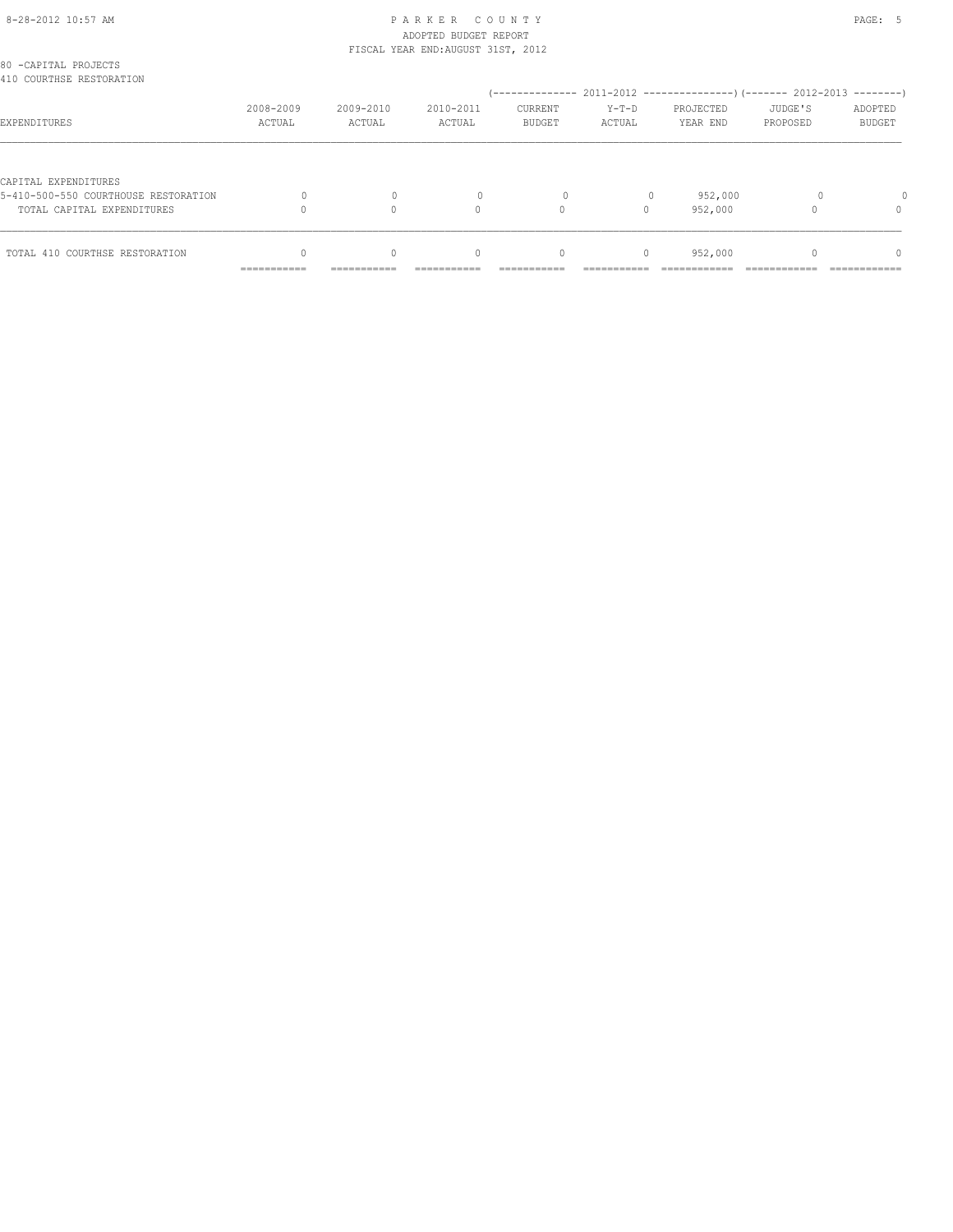#### 8-28-2012 10:57 AM PAGE: 6 ADOPTED BUDGET REPORT FISCAL YEAR END:AUGUST 31ST, 2012

|                                                                                 | ===========         | ===========         | ===========         | ===========              | ===========       | ============          | ============        | =============            |
|---------------------------------------------------------------------------------|---------------------|---------------------|---------------------|--------------------------|-------------------|-----------------------|---------------------|--------------------------|
| TOTAL 474 MEDICAL EXAMINER                                                      |                     |                     | 0                   | 0                        | $\Omega$          |                       |                     | $\Omega$                 |
| CAPITAL EXPENDITURES<br>5-474-500-572 AUTOMOBILES<br>TOTAL CAPITAL EXPENDITURES |                     |                     | $\Omega$            | 0                        | $\Omega$          | 0                     |                     | $\Omega$                 |
| EXPENDITURES                                                                    | 2008-2009<br>ACTUAL | 2009-2010<br>ACTUAL | 2010-2011<br>ACTUAL | CURRENT<br><b>BUDGET</b> | $Y-T-D$<br>ACTUAL | PROJECTED<br>YEAR END | JUDGE'S<br>PROPOSED | ADOPTED<br><b>BUDGET</b> |
| 80 -CAPITAL PROJECTS<br>474 MEDICAL EXAMINER                                    |                     |                     |                     |                          |                   |                       |                     |                          |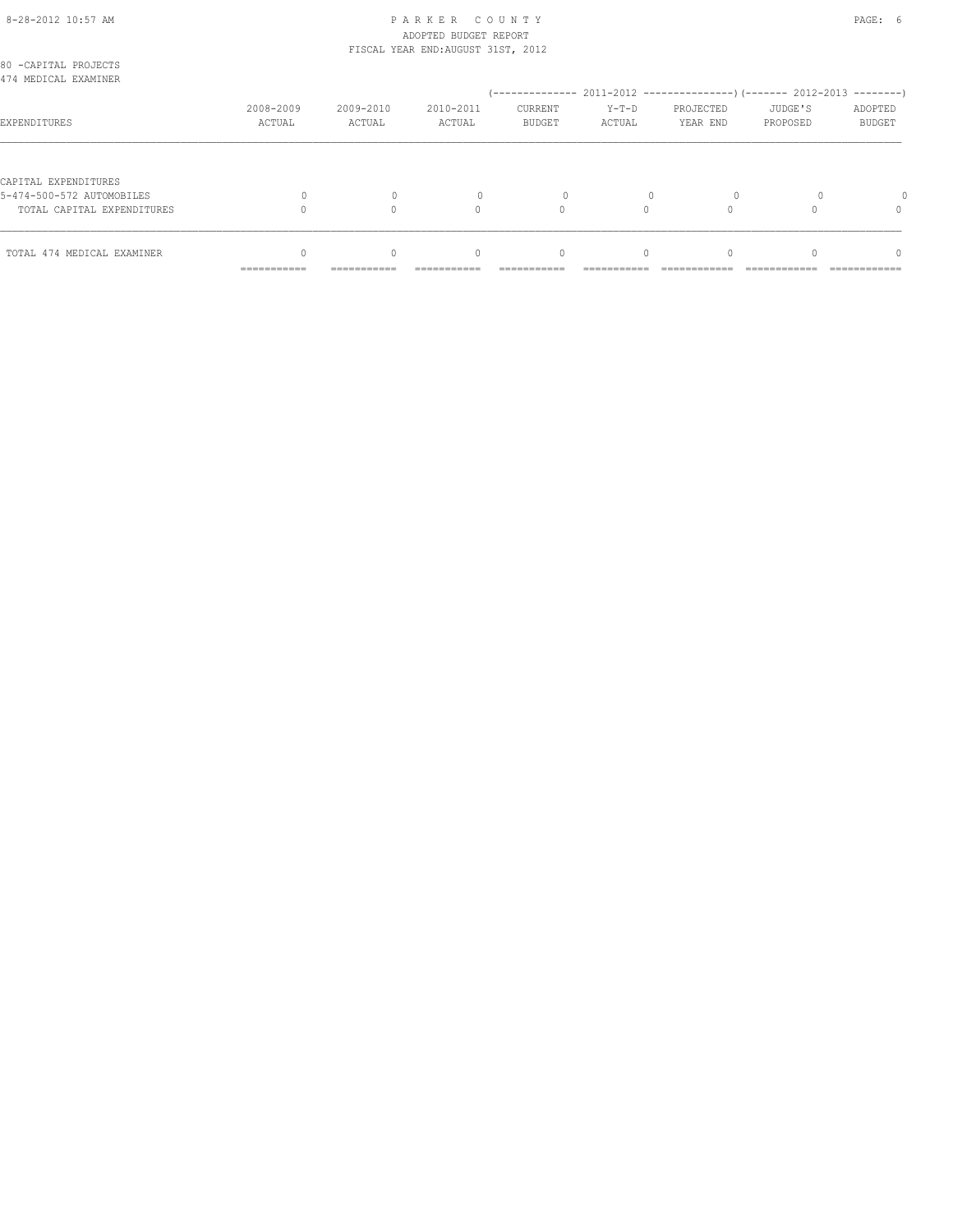#### 8-28-2012 10:57 AM PAGE: 7 ADOPTED BUDGET REPORT FISCAL YEAR END:AUGUST 31ST, 2012

| 80 -CAPITAL PROJECTS<br>510 BUILDING & GROUNDS |             |             |           |               |        |           |          |               |
|------------------------------------------------|-------------|-------------|-----------|---------------|--------|-----------|----------|---------------|
|                                                |             |             |           |               |        |           |          |               |
|                                                | 2008-2009   | 2009-2010   | 2010-2011 | CURRENT       | Y-T-D  | PROJECTED | JUDGE'S  | ADOPTED       |
| EXPENDITURES                                   | ACTUAL      | ACTUAL      | ACTUAL    | <b>BUDGET</b> | ACTUAL | YEAR END  | PROPOSED | <b>BUDGET</b> |
|                                                |             |             |           |               |        |           |          |               |
| CAPITAL EXPENDITURES                           |             |             |           |               |        |           |          |               |
| 5-510-500-558 ENERGY SYSTEM                    |             |             | 0         |               |        |           |          | $\Omega$      |
| 5-510-500-572 AUTOMOBILES                      |             |             |           |               |        |           |          |               |
| TOTAL CAPITAL EXPENDITURES                     |             |             | $\Omega$  | 0             |        |           |          |               |
|                                                |             |             |           |               |        |           |          |               |
| TOTAL 510 BUILDING & GROUNDS                   |             |             | $\Omega$  | 0             |        |           |          | ∩             |
|                                                | =========== | =========== |           |               |        |           |          |               |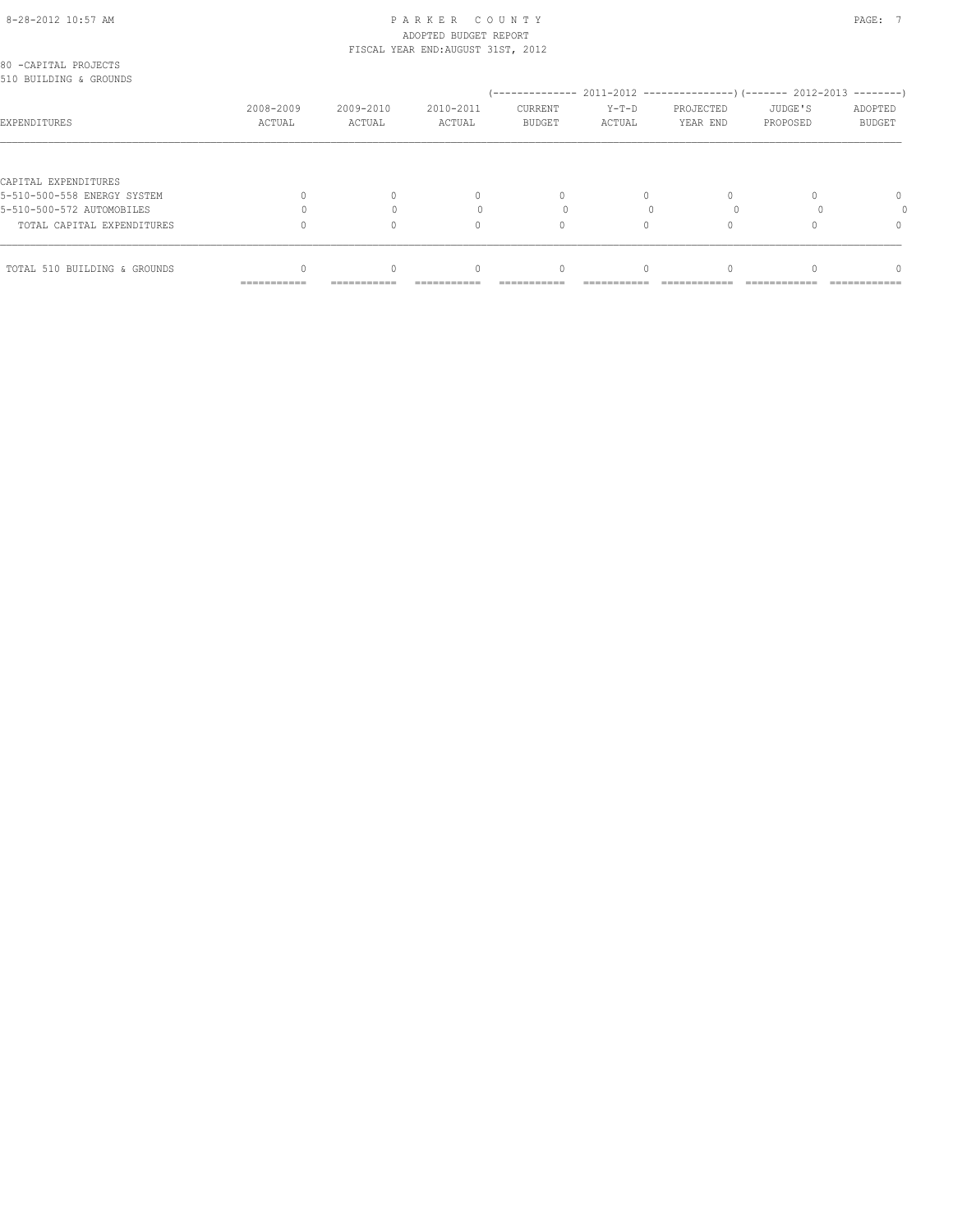#### 8-28-2012 10:57 AM PAGE: 8 ADOPTED BUDGET REPORT FISCAL YEAR END:AUGUST 31ST, 2012

|                                                         | ===========         | ===========         | ===========         | ===========              | ===========          | ============          | ============        | =============            |
|---------------------------------------------------------|---------------------|---------------------|---------------------|--------------------------|----------------------|-----------------------|---------------------|--------------------------|
| TOTAL 512 JAIL                                          |                     | $\Omega$            | 0                   | 0                        | $\Omega$             |                       |                     | $\Omega$                 |
| 5-512-500-572 AUTOMOBILES<br>TOTAL CAPITAL EXPENDITURES |                     | $\Omega$            | $\Omega$            | 0                        | $\Omega$<br>$\Omega$ | $\Omega$              |                     | $\Omega$                 |
| CAPITAL EXPENDITURES                                    |                     |                     |                     |                          |                      |                       |                     |                          |
| EXPENDITURES                                            | 2008-2009<br>ACTUAL | 2009-2010<br>ACTUAL | 2010-2011<br>ACTUAL | CURRENT<br><b>BUDGET</b> | $Y-T-D$<br>ACTUAL    | PROJECTED<br>YEAR END | JUDGE'S<br>PROPOSED | ADOPTED<br><b>BUDGET</b> |
| 80 -CAPITAL PROJECTS<br>512 JAIL                        |                     |                     |                     |                          |                      |                       |                     |                          |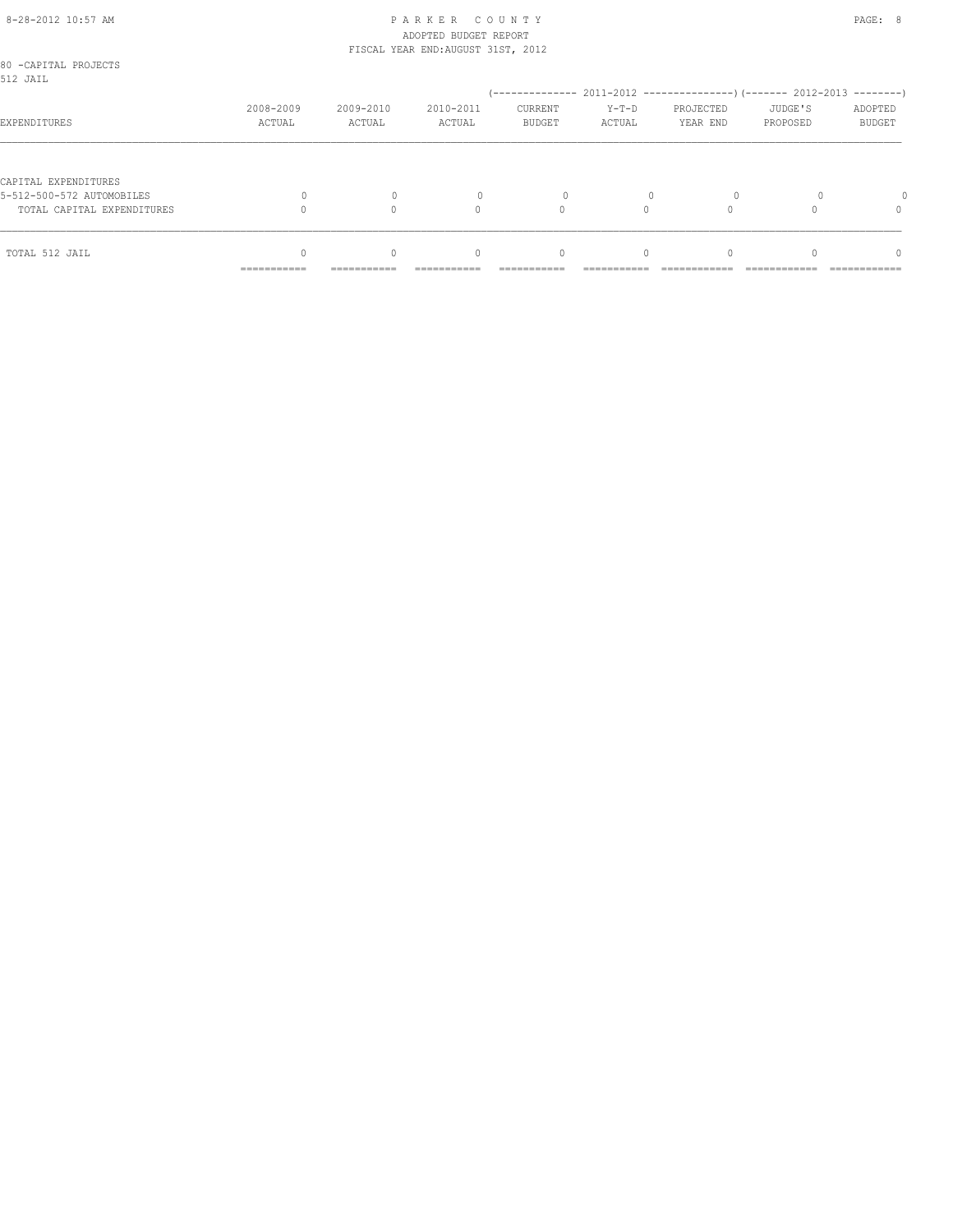#### 8-28-2012 10:57 AM PAGE: 9 ADOPTED BUDGET REPORT FISCAL YEAR END:AUGUST 31ST, 2012

|                                                                                 | ===========         | ===========         | ===========         | ===========                                  | ===========       | ============                                                             | ============        | =============                 |
|---------------------------------------------------------------------------------|---------------------|---------------------|---------------------|----------------------------------------------|-------------------|--------------------------------------------------------------------------|---------------------|-------------------------------|
| TOTAL 543 FIRE MARSHAL                                                          |                     | $\Omega$            | 0                   | 0                                            | $\Omega$          |                                                                          |                     | $\Omega$                      |
| CAPITAL EXPENDITURES<br>5-543-500-572 AUTOMOBILES<br>TOTAL CAPITAL EXPENDITURES |                     | $\mathbf{0}$        | $\Omega$            | 0                                            |                   | $\circ$                                                                  |                     | $\Omega$                      |
|                                                                                 |                     |                     |                     |                                              |                   |                                                                          |                     |                               |
| 543 FIRE MARSHAL<br>EXPENDITURES                                                | 2008-2009<br>ACTUAL | 2009-2010<br>ACTUAL | 2010-2011<br>ACTUAL | / ______________<br>CURRENT<br><b>BUDGET</b> | $Y-T-D$<br>ACTUAL | 2011-2012 -----------------) (------- 2012-2013<br>PROJECTED<br>YEAR END | JUDGE'S<br>PROPOSED | --------<br>ADOPTED<br>BUDGET |
| 80 -CAPITAL PROJECTS                                                            |                     |                     |                     |                                              |                   |                                                                          |                     |                               |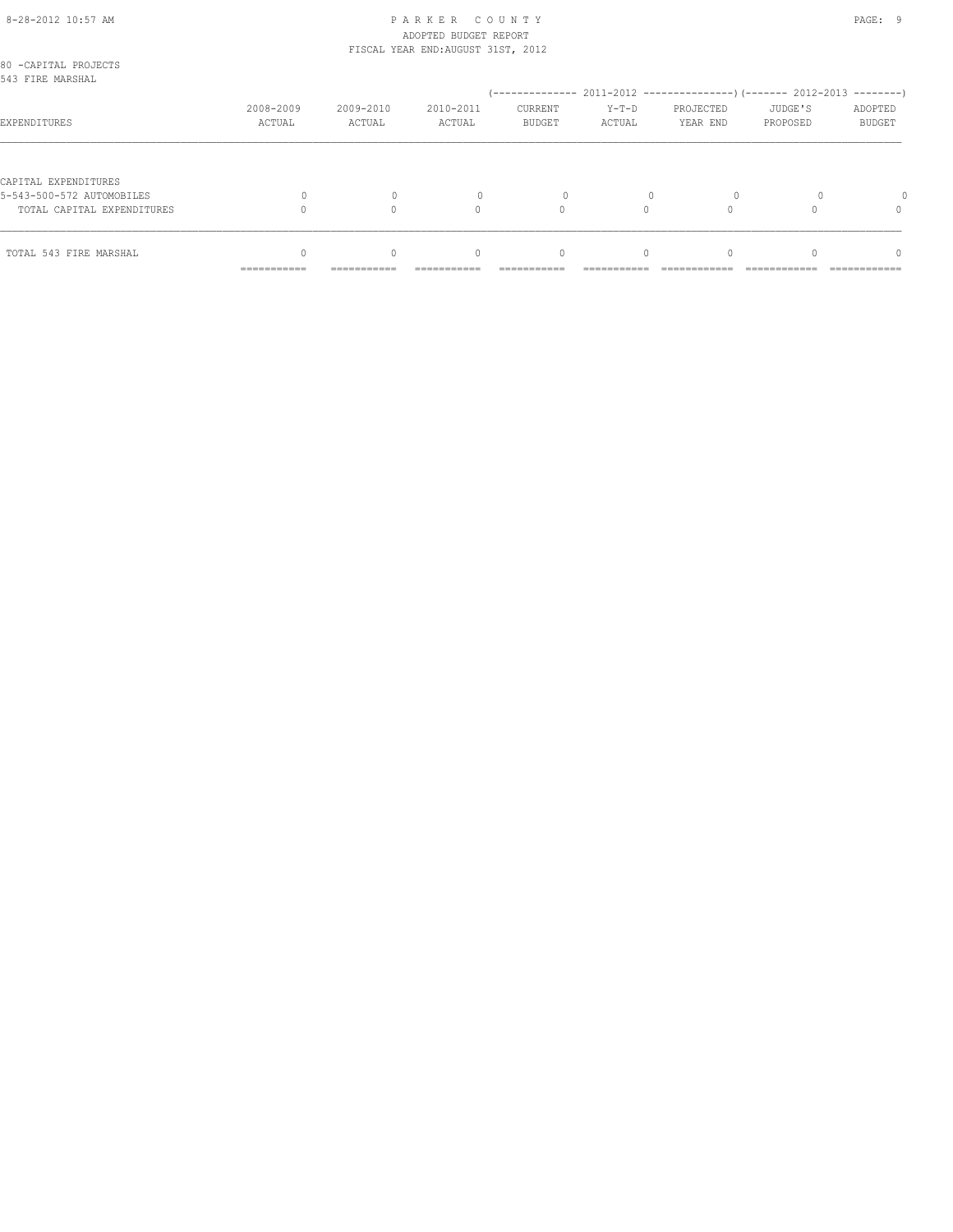#### 8-28-2012 10:57 AM P A R K E R C O U N T Y PAGE: 10 ADOPTED BUDGET REPORT FISCAL YEAR END:AUGUST 31ST, 2012

| 80 -CAPITAL PROJECTS<br>562 INVESTIGATION |                           |                     |                                  |                          |                   |                       |                     |                          |
|-------------------------------------------|---------------------------|---------------------|----------------------------------|--------------------------|-------------------|-----------------------|---------------------|--------------------------|
|                                           |                           |                     |                                  |                          |                   |                       |                     |                          |
| EXPENDITURES                              | 2008-2009<br>ACTUAL       | 2009-2010<br>ACTUAL | 2010-2011<br>ACTUAL              | CURRENT<br><b>BUDGET</b> | $Y-T-D$<br>ACTUAL | PROJECTED<br>YEAR END | JUDGE'S<br>PROPOSED | ADOPTED<br><b>BUDGET</b> |
|                                           |                           |                     |                                  |                          |                   |                       |                     |                          |
| CAPITAL EXPENDITURES                      |                           |                     |                                  |                          |                   |                       |                     |                          |
| 5-562-500-572 AUTOMOBILES                 |                           |                     |                                  | $\Omega$                 |                   |                       |                     |                          |
| TOTAL CAPITAL EXPENDITURES                |                           |                     | $\Omega$                         | $\Omega$                 |                   |                       |                     | 0                        |
| TOTAL 562 INVESTIGATION                   |                           | $\Omega$            | $\begin{array}{c} \n\end{array}$ | $\mathbf{0}$             | $\Omega$          |                       |                     | $\cap$                   |
|                                           | __________<br>----------- | -----------         | ----------                       | ----------               | ----------        |                       |                     | ------------             |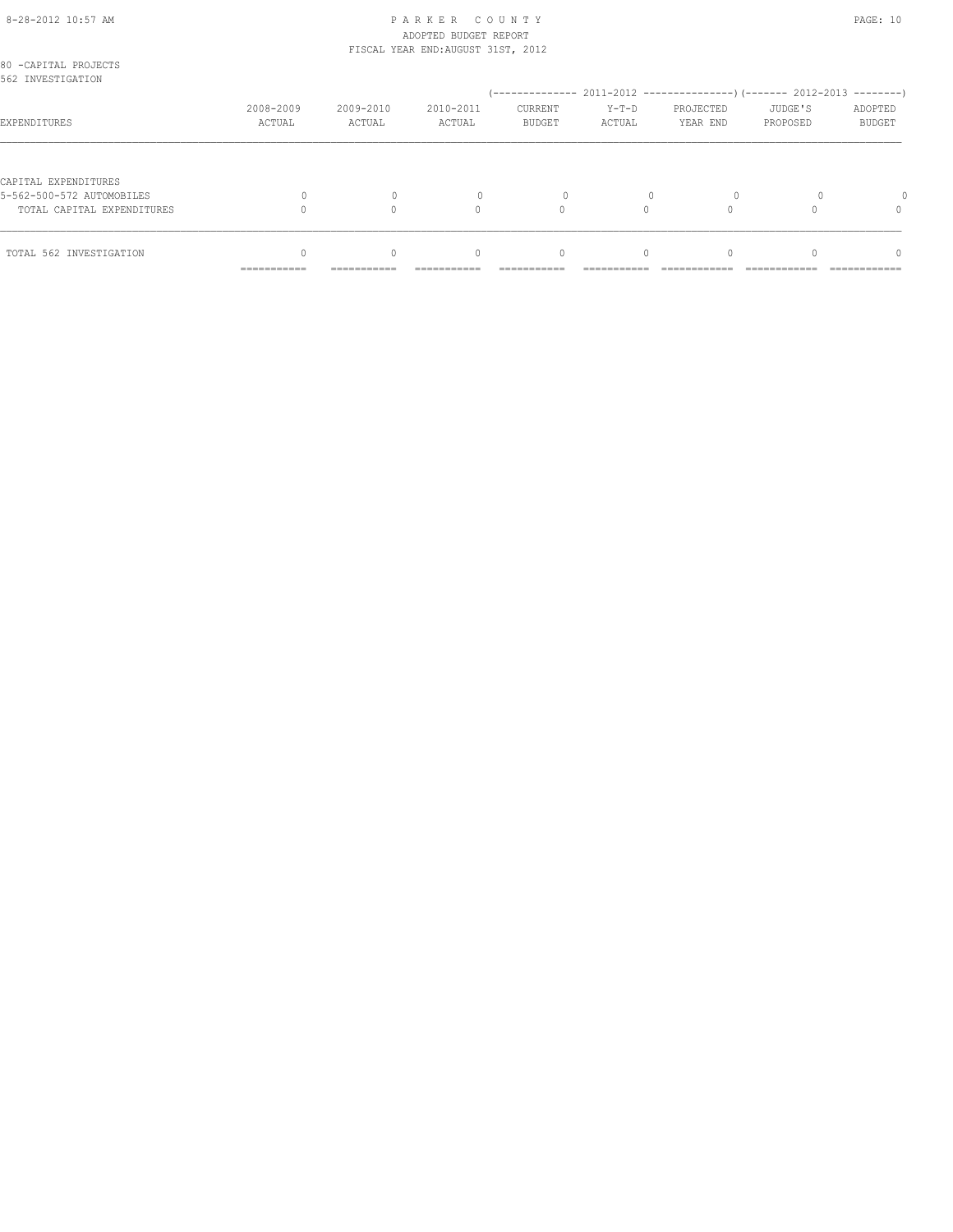#### 8-28-2012 10:57 AM P A R K E R C O U N T Y PAGE: 11 ADOPTED BUDGET REPORT FISCAL YEAR END:AUGUST 31ST, 2012

| 80 -CAPITAL PROJECTS<br>563 PATROL |                            |                     |                                  |                          |                   |                       |                     |                          |
|------------------------------------|----------------------------|---------------------|----------------------------------|--------------------------|-------------------|-----------------------|---------------------|--------------------------|
|                                    |                            |                     |                                  |                          |                   |                       |                     |                          |
| EXPENDITURES                       | 2008-2009<br>ACTUAL        | 2009-2010<br>ACTUAL | 2010-2011<br>ACTUAL              | CURRENT<br><b>BUDGET</b> | $Y-T-D$<br>ACTUAL | PROJECTED<br>YEAR END | JUDGE'S<br>PROPOSED | ADOPTED<br><b>BUDGET</b> |
|                                    |                            |                     |                                  |                          |                   |                       |                     |                          |
| CAPITAL EXPENDITURES               |                            |                     |                                  |                          |                   |                       |                     |                          |
| 5-563-500-572 AUTOMOBILES          |                            |                     |                                  | $\Omega$                 |                   |                       |                     |                          |
| TOTAL CAPITAL EXPENDITURES         |                            |                     | $\Omega$                         | $\Omega$                 |                   |                       |                     | 0                        |
| TOTAL 563 PATROL                   |                            | $\Omega$            | $\begin{array}{c} \n\end{array}$ | $\mathbf{0}$             | $\Omega$          |                       |                     | $\cap$                   |
|                                    | -----------<br>----------- | -----------         | ----------                       | ----------               | ----------        |                       |                     | ------------             |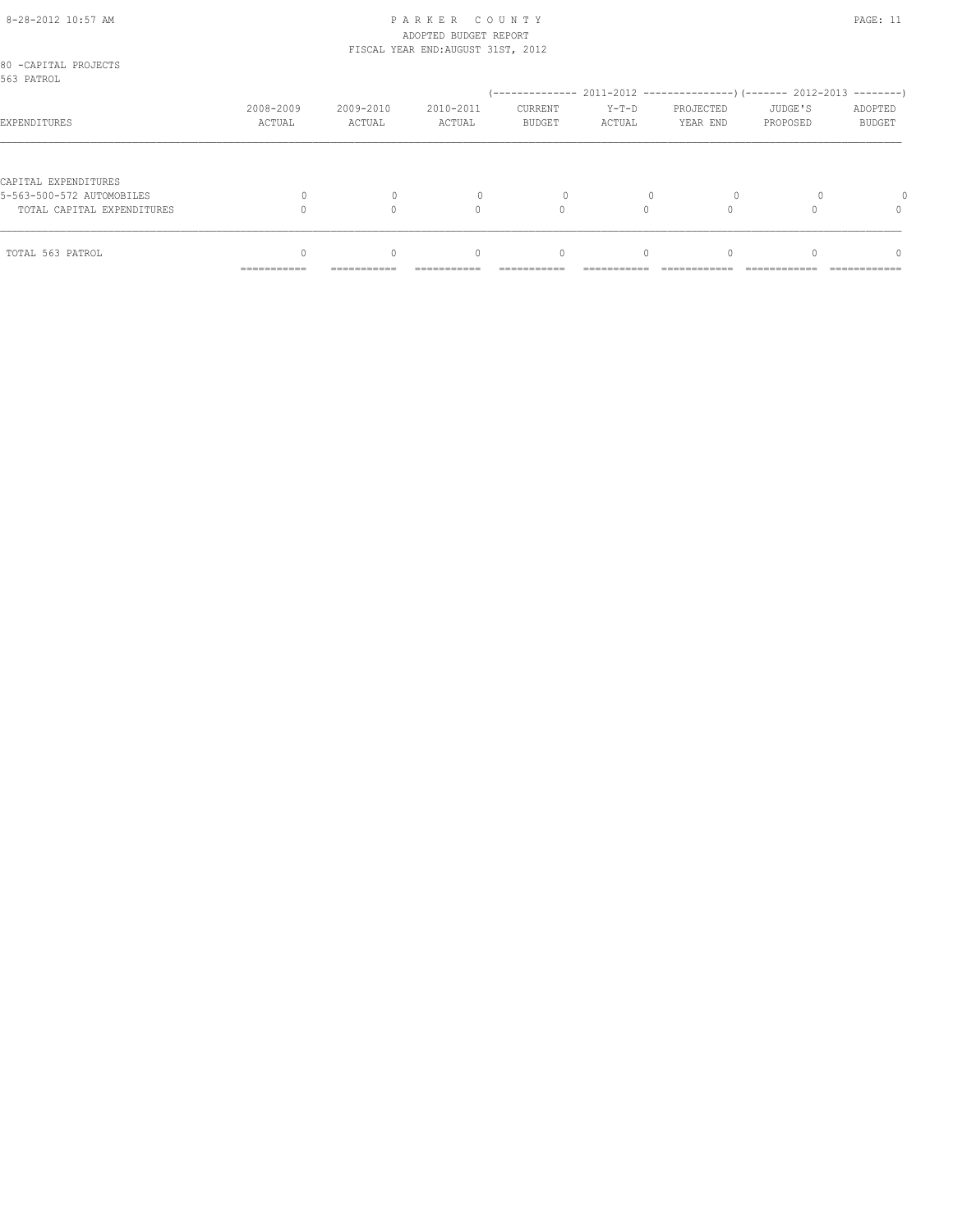#### 8-28-2012 10:57 AM PAGE: 12 ADOPTED BUDGET REPORT FISCAL YEAR END:AUGUST 31ST, 2012

| TOTAL 566 ANIMAL CONTROL                          |                     | $\Omega$            | $\begin{array}{c} \n\end{array}$ | $\mathbf{0}$      | $\Omega$          |                       |                     | $\Omega$                 |
|---------------------------------------------------|---------------------|---------------------|----------------------------------|-------------------|-------------------|-----------------------|---------------------|--------------------------|
| TOTAL CAPITAL EXPENDITURES                        |                     |                     | 0                                | $\Omega$          |                   |                       |                     | $\Omega$                 |
| CAPITAL EXPENDITURES<br>5-566-500-572 AUTOMOBILES |                     | $\Omega$            | $\Omega$                         |                   |                   |                       |                     |                          |
| EXPENDITURES                                      | 2008-2009<br>ACTUAL | 2009-2010<br>ACTUAL | 2010-2011<br>ACTUAL              | CURRENT<br>BUDGET | $Y-T-D$<br>ACTUAL | PROJECTED<br>YEAR END | JUDGE'S<br>PROPOSED | ADOPTED<br><b>BUDGET</b> |
| 80 -CAPITAL PROJECTS<br>566 ANIMAL CONTROL        |                     |                     |                                  |                   |                   |                       |                     |                          |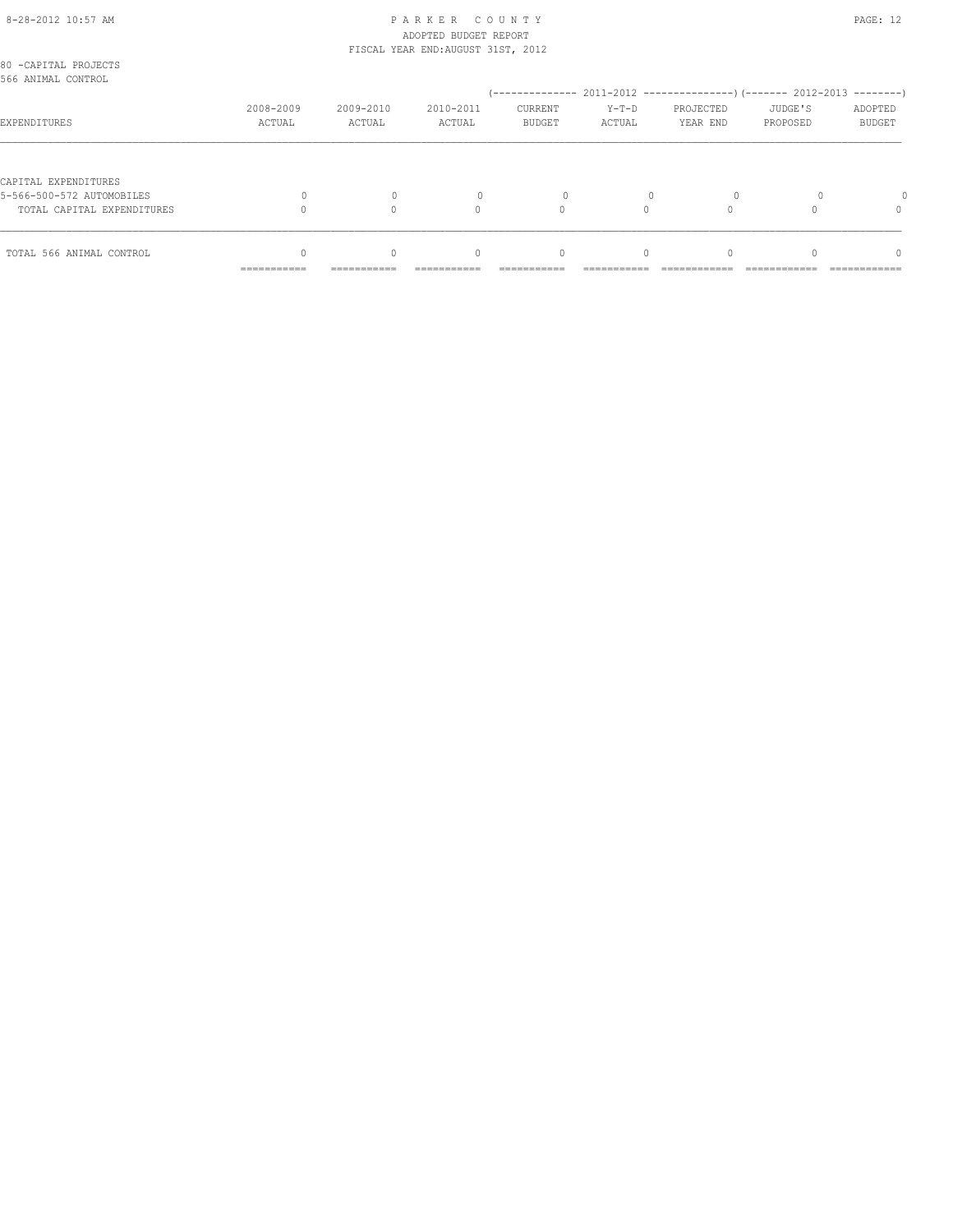#### 8-28-2012 10:57 AM P A R K E R C O U N T Y PAGE: 13 ADOPTED BUDGET REPORT FISCAL YEAR END:AUGUST 31ST, 2012

| TOTAL 568 FUG/EXT/MEN TRANSPOR                          |                     | $\Omega$            | $\begin{array}{c} \n\end{array}$ | $\mathbf{0}$             | $\Omega$          |                       |                     | $\Omega$                 |
|---------------------------------------------------------|---------------------|---------------------|----------------------------------|--------------------------|-------------------|-----------------------|---------------------|--------------------------|
| 5-568-500-572 AUTOMOBILES<br>TOTAL CAPITAL EXPENDITURES |                     | $\mathbf 0$         | 0                                | $\Omega$                 |                   |                       |                     | $\Omega$                 |
| CAPITAL EXPENDITURES                                    |                     |                     |                                  |                          |                   |                       |                     |                          |
| EXPENDITURES                                            | 2008-2009<br>ACTUAL | 2009-2010<br>ACTUAL | 2010-2011<br>ACTUAL              | CURRENT<br><b>BUDGET</b> | $Y-T-D$<br>ACTUAL | PROJECTED<br>YEAR END | JUDGE'S<br>PROPOSED | ADOPTED<br><b>BUDGET</b> |
| 80 -CAPITAL PROJECTS<br>568 FUG/EXT/MEN TRANSPOR        |                     |                     |                                  |                          |                   |                       |                     |                          |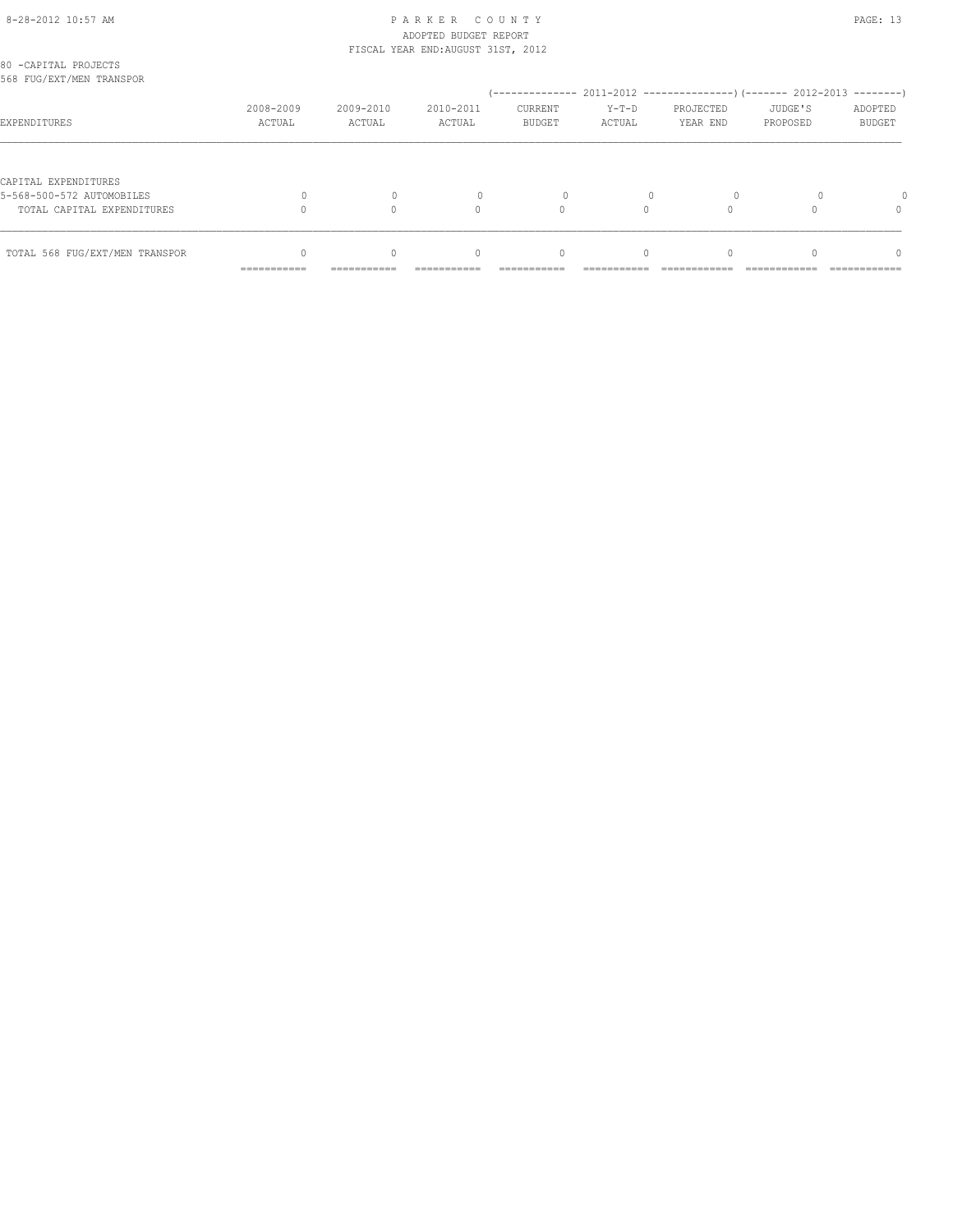#### 8-28-2012 10:57 AM PAGE: 14 ADOPTED BUDGET REPORT FISCAL YEAR END:AUGUST 31ST, 2012

| 80 -CAPITAL PROJECTS<br>571 ADULT PROBATION |                           |                     |                                  |                          |                   |                       |                     |                          |
|---------------------------------------------|---------------------------|---------------------|----------------------------------|--------------------------|-------------------|-----------------------|---------------------|--------------------------|
|                                             |                           |                     |                                  |                          |                   |                       |                     |                          |
| EXPENDITURES                                | 2008-2009<br>ACTUAL       | 2009-2010<br>ACTUAL | 2010-2011<br>ACTUAL              | CURRENT<br><b>BUDGET</b> | $Y-T-D$<br>ACTUAL | PROJECTED<br>YEAR END | JUDGE'S<br>PROPOSED | ADOPTED<br><b>BUDGET</b> |
|                                             |                           |                     |                                  |                          |                   |                       |                     |                          |
| CAPITAL EXPENDITURES                        |                           |                     |                                  |                          |                   |                       |                     |                          |
| 5-571-500-557 BUILDING-CSCD                 |                           |                     |                                  |                          |                   |                       |                     |                          |
| TOTAL CAPITAL EXPENDITURES                  |                           |                     | $\Omega$                         |                          |                   |                       |                     | 0                        |
| TOTAL 571 ADULT PROBATION                   |                           | $\Omega$            | $\begin{array}{c} \n\end{array}$ | $\mathbf{0}$             | $\Omega$          |                       |                     | $\cap$                   |
|                                             | __________<br>----------- | -----------         | ----------                       | ----------               | ---------         |                       |                     | ------------             |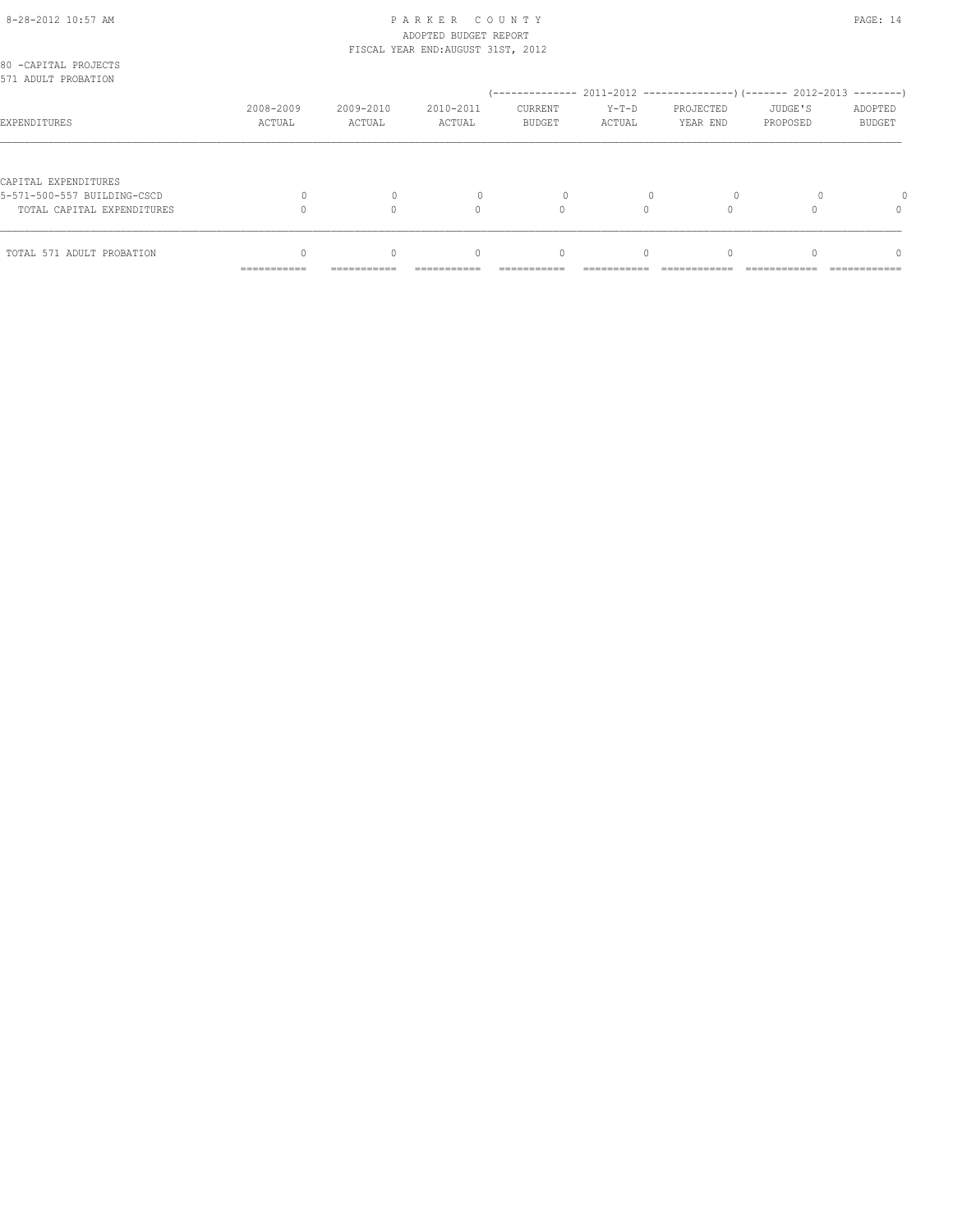#### 8-28-2012 10:57 AM P A R K E R C O U N T Y PAGE: 15 ADOPTED BUDGET REPORT FISCAL YEAR END:AUGUST 31ST, 2012

| 80 -CAPITAL PROJECTS<br>630 HEALTH |                            |                         |                                                |                            |                        |                       |                     |                          |
|------------------------------------|----------------------------|-------------------------|------------------------------------------------|----------------------------|------------------------|-----------------------|---------------------|--------------------------|
|                                    |                            |                         |                                                |                            |                        |                       |                     |                          |
| EXPENDITURES                       | 2008-2009<br>ACTUAL        | 2009-2010<br>ACTUAL     | 2010-2011<br>ACTUAL                            | CURRENT<br><b>BUDGET</b>   | $Y-T-D$<br>ACTUAL      | PROJECTED<br>YEAR END | JUDGE'S<br>PROPOSED | ADOPTED<br><b>BUDGET</b> |
|                                    |                            |                         |                                                |                            |                        |                       |                     |                          |
| CAPITAL EXPENDITURES               |                            |                         |                                                |                            |                        |                       |                     |                          |
| 5-630-500-572 AUTOMOBILES          |                            |                         |                                                | $\Omega$                   |                        | $\circ$               |                     |                          |
| TOTAL CAPITAL EXPENDITURES         |                            |                         | $\Omega$                                       | $\Omega$                   |                        |                       |                     | 0                        |
|                                    |                            |                         |                                                |                            |                        |                       |                     |                          |
| TOTAL 630 HEALTH                   | -----------<br>----------- | $\Omega$<br>----------- | $\begin{array}{c} \n\end{array}$<br>---------- | $\mathbf{0}$<br>---------- | $\Omega$<br>---------- |                       |                     | n<br>------------        |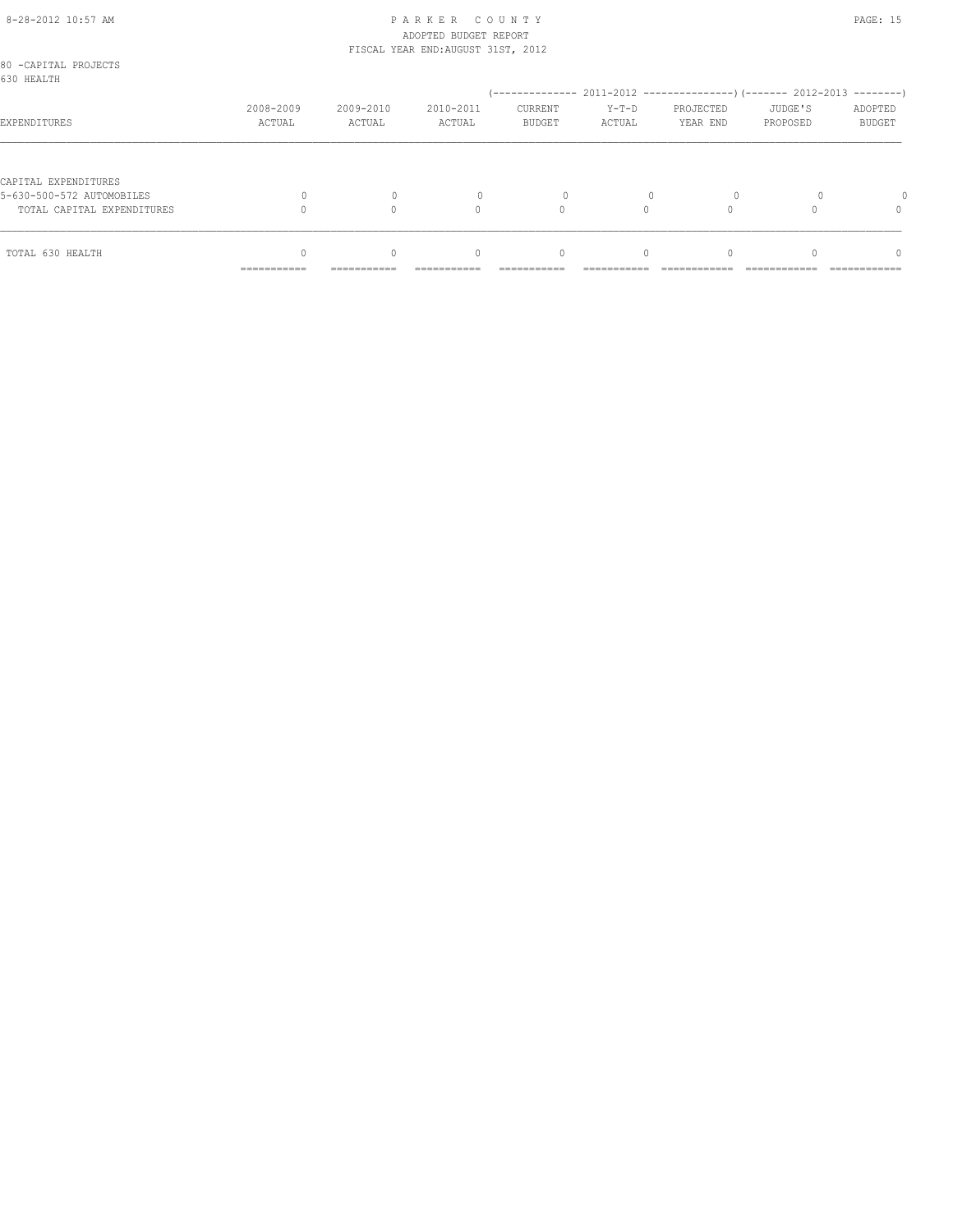#### 8-28-2012 10:57 AM P A R K E R C O U N T Y PAGE: 16 ADOPTED BUDGET REPORT FISCAL YEAR END:AUGUST 31ST, 2012

| 80 -CAPITAL PROJECTS<br>700 TRANSFER OUT                                                    |                     |                     |                     |                           |                   |                       |                     |                          |
|---------------------------------------------------------------------------------------------|---------------------|---------------------|---------------------|---------------------------|-------------------|-----------------------|---------------------|--------------------------|
| EXPENDITURES                                                                                | 2008-2009<br>ACTUAL | 2009-2010<br>ACTUAL | 2010-2011<br>ACTUAL | CURRENT<br><b>BUDGET</b>  | $Y-T-D$<br>ACTUAL | PROJECTED<br>YEAR END | JUDGE'S<br>PROPOSED | ADOPTED<br><b>BUDGET</b> |
| TRANSFERS/DEBT SERVICE<br>5-700-700-010 TRANSFER TO FUND 10<br>TOTAL TRANSFERS/DEBT SERVICE |                     |                     | 0                   |                           |                   |                       |                     | $\Omega$                 |
| TOTAL 700 TRANSFER OUT                                                                      | ===========         | ===========         | $\bigcap$           | $\bigcap$<br>------------ | $\cap$            |                       |                     | $\cap$                   |
| TOTAL EXPENDITURES                                                                          | ===========         |                     | 0                   | $\mathbf{0}$              | $\circ$           | 1,455,688             |                     |                          |

\*\*\* END OF REPORT \*\*\*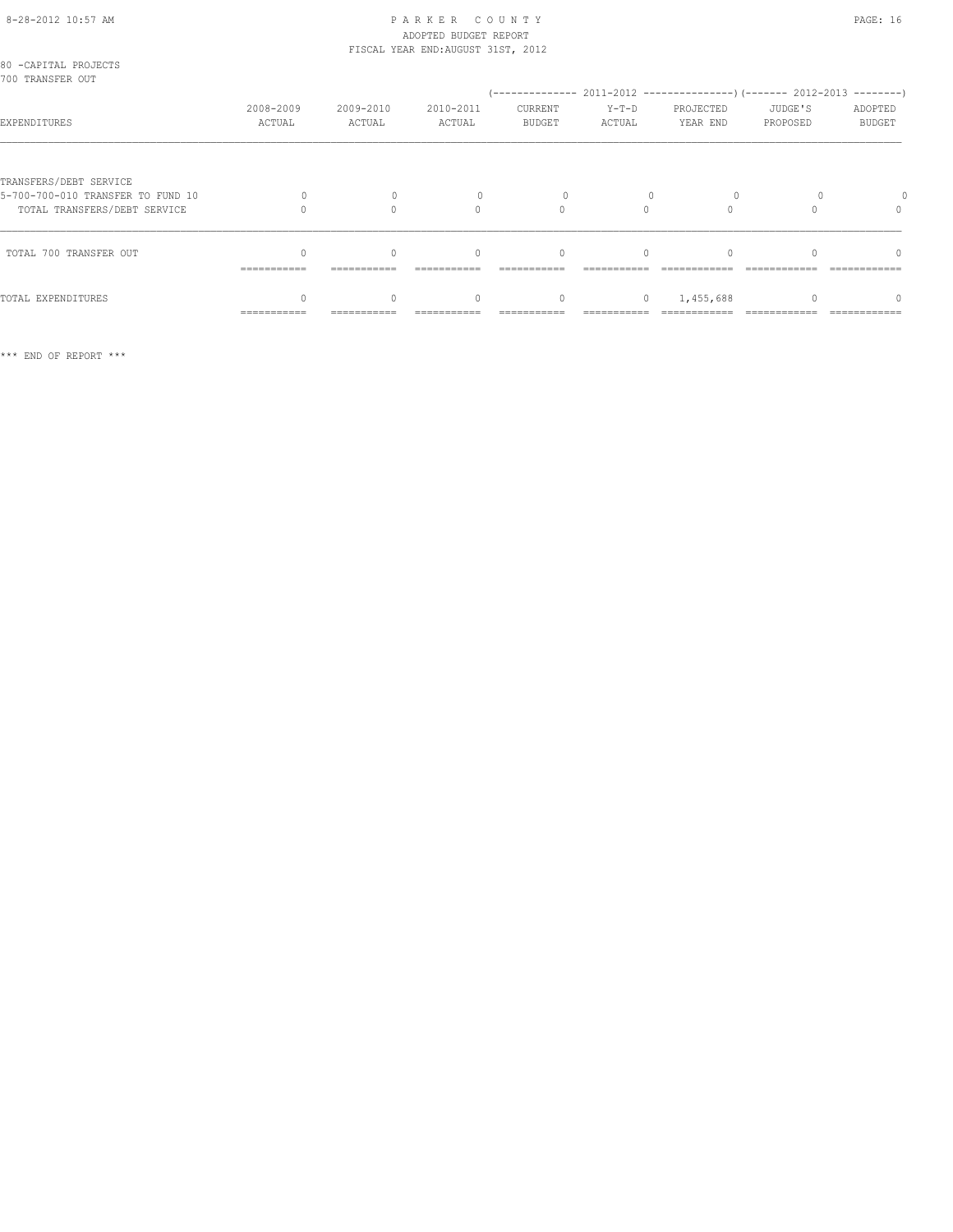#### 8-28-2012 10:57 AM PAGE: 1 ADOPTED BUDGET REPORT FISCAL YEAR END:AUGUST 31ST, 2012

81 -INTEREST AND SINKING

|                                   | 2008-2009<br>ACTUAL | 2009-2010<br>ACTUAL | 2010-2011<br>ACTUAL | CURRENT<br><b>BUDGET</b> | $Y-T-D$<br>ACTUAL   | PROJECTED<br>YEAR END            | JUDGE'S<br>PROPOSED              | ADOPTED<br><b>BUDGET</b> |
|-----------------------------------|---------------------|---------------------|---------------------|--------------------------|---------------------|----------------------------------|----------------------------------|--------------------------|
| REVENUE SUMMARY                   |                     |                     |                     |                          |                     |                                  |                                  |                          |
| 301 REVENUE                       | $\overline{0}$      | $\circ$             | $\circ$             | $\mathbf 0$              | $\circ$             | $\Omega$                         | $\Omega$                         | $\mathbf{0}$             |
| AD VALOREM TAXES                  | 3,040,424           | 5,158,650           | 6, 262, 950         | 5,190,474                | 5,674,205           | 1,327,690                        | $\circ$                          | 5,861,336                |
| SALE OF ASSETS                    | $\circ$             | $\circ$             | $\circ$             | $\circ$                  | $\circ$             | 473,016                          | $\mathbf{0}$                     | $\mathbf{0}$             |
| 343 REVENUE                       | $\mathbf{0}$        | $\circ$             | $\mathbf{0}$        | $\mathbf{0}$             | $\circ$             | $\circ$                          | $\Omega$                         | $\mathbf{0}$             |
| INTEREST INCOME                   | $\mathbf{0}$        | $\mathbf{0}$        | $\Omega$            | $\mathbf{0}$             | $\Omega$            | $\mathbf{0}$                     | ∩                                | $\Omega$                 |
| 360 REVENUE                       | $\Omega$            | $\Omega$            | $\Omega$            | $\Omega$                 | $\Omega$            | $\Omega$                         | $\bigcap$                        | $\Omega$                 |
| INVESTMENT INCOME                 | 5,775               | 6,964               | 3,132               | $\circ$                  | 1,164               | 900                              | $\bigcap$                        | $\circ$                  |
| OTHER INCOME                      | $\Omega$            | $\circ$             | $\Omega$            | $\mathbf{0}$             | $\Omega$            | $\Omega$                         | $\bigcap$                        | $\mathbf 0$              |
| INTERFUND TRANSFERS IN            | $\circ$             | 1,461               | $\Omega$            | $\Omega$                 | $\Omega$            | $\Omega$                         | $\bigcap$                        | $\Omega$                 |
| 399 REVENUE                       | $\Omega$            | $\mathbf{0}$        | $\Omega$            | 565,688                  | $\Omega$            | 0                                | $\Omega$                         | 167,841                  |
| TOTAL REVENUES                    | 3,046,199           |                     | 5,167,076 6,266,082 |                          | 5,756,162 5,675,369 | 1,801,606                        | $\mathbf{0}$                     | 6,029,177                |
| EXPENDITURE SUMMARY               |                     |                     |                     |                          |                     |                                  |                                  |                          |
| 2004 TAX NOTES                    | $\Omega$            | $\Omega$            |                     | 693,430 0                | $\sim$ 0            | $\Omega$                         | $\Omega$                         | $\circ$                  |
| 2005 GEN OBLIGATION REF           | $\Omega$            | $\circ$             |                     | 289,714 289,026 289,026  |                     | $\bigcap$                        | $\Omega$                         | 288,148                  |
| 2005 CERT OF OBLIGATION           | $\Omega$            | $\circ$             | 737,969             | 1,428,018                | 1,427,950           | $\bigcap$                        | $\Omega$                         | 1,429,144                |
| 2005 TAX NOTES                    | $\mathbf{0}$        | $\circ$             | 431,147             | 459,300                  | 459,000             | $\begin{array}{c} \n\end{array}$ | $\begin{array}{c} \n\end{array}$ | $\overline{0}$           |
| 2006 TAX NOTES                    | $\circ$             | $\circ$             | 581,478             | 579,543                  | 579,543             | $\mathbf{0}$                     | $\mathbf{0}$                     | 582,185                  |
| 2009 TRANSPORTATION BOND          | $\Omega$            | $\Omega$            | 2,998,550           | 3,000,275                | 3,000,275           | $\begin{array}{c} \n\end{array}$ | $\Omega$                         | 3,729,700                |
| 409 NON DEPARTMENT                | 2,684,428           | 5,489,619           | $\circ$             | $\circ$                  | $\circ$             | 1,721,141                        | $\begin{array}{c} \n\end{array}$ | $\mathbf{0}$             |
| 700 TRANSFER OUT                  | $\Omega$            | $\Omega$            | $\Omega$            | $\Omega$                 | $\Omega$            | $\Omega$                         | $\Omega$                         | 0                        |
| TOTAL EXPENDITURES                | 2,684,428           | 5,489,619           | 5,732,286           | 5,756,162                | 5,755,793           | 1,721,141                        | $\circ$                          | 6,029,177                |
| REVENUE OVER/(UNDER) EXPENDITURES | 361,771             | 322,544             | 533,796             | 0(                       | 80,424)             | 80,465                           | $\mathbf{0}$                     | $\mathbf{0}$             |
|                                   | ===========         |                     |                     |                          |                     |                                  |                                  |                          |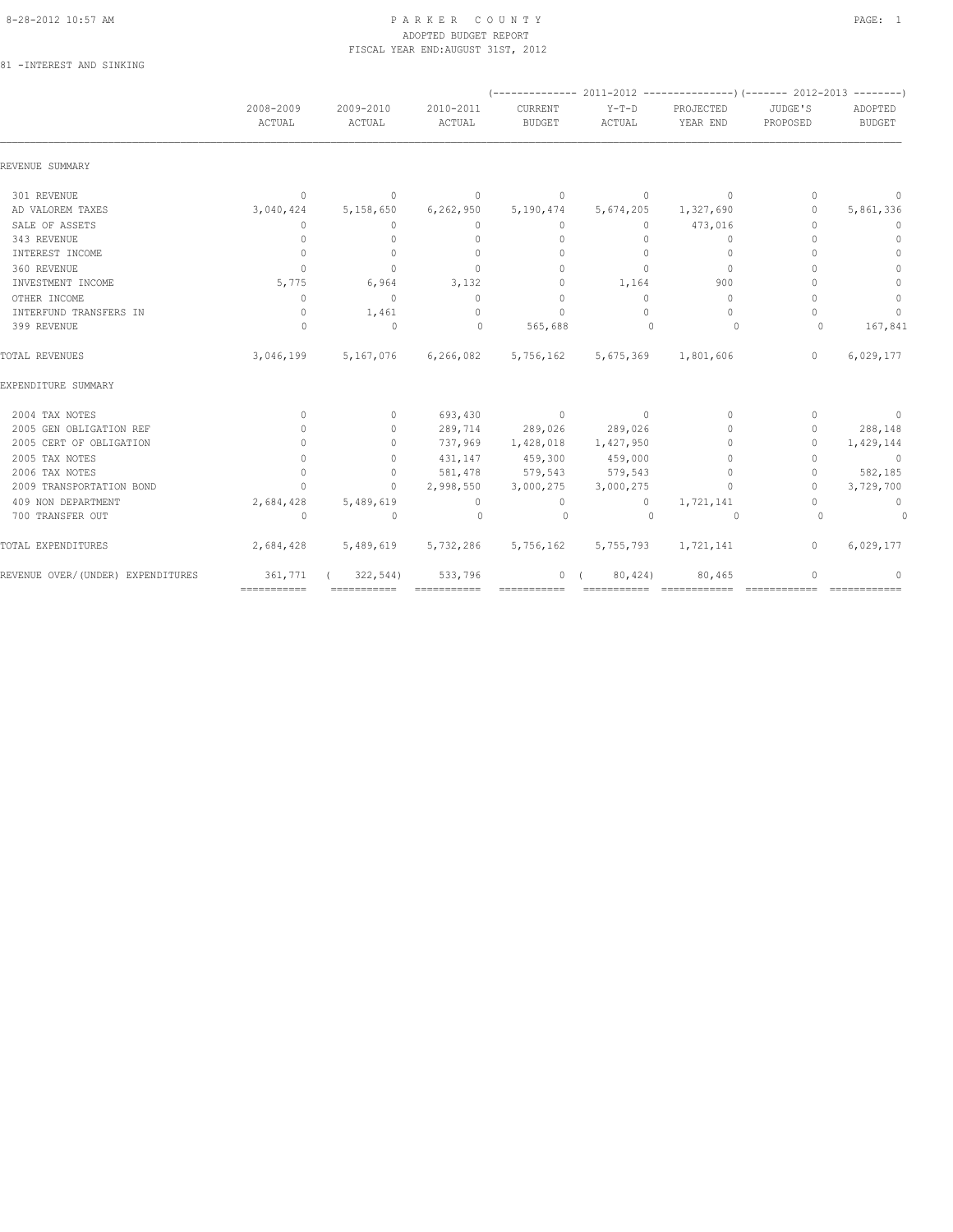#### 8-28-2012 10:57 AM PAGE: 2 ADOPTED BUDGET REPORT FISCAL YEAR END:AUGUST 31ST, 2012

81 -INTEREST AND SINKING

| REVENUES                                             | 2008-2009<br>ACTUAL | 2009-2010<br>ACTUAL | 2010-2011<br>ACTUAL              | CURRENT<br><b>BUDGET</b>         | $Y-T-D$<br>ACTUAL | PROJECTED<br>YEAR END            | JUDGE'S<br>PROPOSED | ADOPTED<br><b>BUDGET</b> |
|------------------------------------------------------|---------------------|---------------------|----------------------------------|----------------------------------|-------------------|----------------------------------|---------------------|--------------------------|
|                                                      |                     |                     |                                  |                                  |                   |                                  |                     |                          |
| 301 REVENUE<br>3-301-000-120 DEL. PROP. TAX REV. #82 | $\Omega$            | $\Omega$            | $\circ$                          | $\circ$                          | $\mathbf{0}$      | $\circ$                          | 0                   |                          |
| TOTAL 301 REVENUE                                    | $\Omega$            | $\Omega$            | $\Omega$                         | $\Omega$                         | $\circ$           | $\Omega$                         | $\mathbf{0}$        |                          |
| AD VALOREM TAXES                                     |                     |                     |                                  |                                  |                   |                                  |                     |                          |
| 3-310-000-110 CURRENT PROPERTY TAXES                 | 2,964,047           | 5,090,530           | 6, 168, 931                      | 5,190,474                        | 5,584,712         | 1,282,690                        | $\circ$             | 5,861,336                |
| 3-310-000-120 DELINQUENT PROPERTY TAXES 76,377       |                     | 68,119              | 94,019                           | $\circ$                          | 89,493            | 45,000                           | $\circ$             | $\theta$                 |
| TOTAL AD VALOREM TAXES                               | 3,040,424           | 5,158,650           | 6, 262, 950                      | 5,190,474                        | 5,674,205         | 1,327,690                        | $\circ$             | 5,861,336                |
| SALE OF ASSETS                                       |                     |                     |                                  |                                  |                   |                                  |                     |                          |
| 3-337-000-409 SALE OF EQUIPMENT                      | $\circ$             | $\mathbb O$         | $\mathbf{0}$                     | $\circ$                          | $\mathbf{0}$      | 473,016                          | $\circ$             |                          |
| TOTAL SALE OF ASSETS                                 | $\Omega$            | $\Omega$            | $\Omega$                         | $\Omega$                         | $\circ$           | 473,016                          | $\Omega$            |                          |
| 343 REVENUE                                          |                     |                     |                                  |                                  |                   |                                  |                     |                          |
| 3-343-000-015 INSURANCE ADMINISTRATION F             | $\Omega$            | $\Omega$            | $\mathbf{0}$                     | $\Omega$                         | $\Omega$          | $\circ$                          | $\Omega$            |                          |
| TOTAL 343 REVENUE                                    | $\Omega$            | $\cap$              | $\Omega$                         | $\Omega$                         | $\Omega$          | $\Omega$                         | $\Omega$            |                          |
| INTEREST INCOME                                      |                     |                     |                                  |                                  |                   |                                  |                     |                          |
| 3-359-000-081 NOW ACCOUNT INTEREST                   | $\mathbf{0}$        | $\Omega$            | $\mathbf{0}$                     | $\Omega$                         | $\circ$           | $\Omega$                         | $\Omega$            | 0                        |
| 3-359-000-082 INTEREST INCOME                        | $\Omega$            | $\Omega$            | $\circ$                          | $\Omega$                         | $\Omega$          | $\Omega$                         | $\Omega$            |                          |
| TOTAL INTEREST INCOME                                | $\Omega$            | $\Omega$            | 0                                | $\circ$                          | $\circ$           | $\Omega$                         | $\mathbf{0}$        | $\Omega$                 |
| 360 REVENUE                                          |                     |                     |                                  |                                  |                   |                                  |                     |                          |
| 3-360-000-081 TEXPOOL INTEREST                       | $\circ$             | $\mathbf{0}$        | $\circ$                          | $\circ$                          | $\mathbf{0}$      | $\circ$                          | $\circ$             |                          |
| TOTAL 360 REVENUE                                    | $\Omega$            | $\Omega$            | $\Omega$                         | $\Omega$                         | $\circ$           | $\Omega$                         | $\mathbf{0}$        |                          |
| INVESTMENT INCOME                                    |                     |                     |                                  |                                  |                   |                                  |                     |                          |
| 3-361-000-081 INTEREST INCOME                        | 5,775               | 6,964               | 3,132                            | $\circ$                          | 1,164             | 900                              | $\circ$             |                          |
| TOTAL INVESTMENT INCOME                              | 5,775               | 6,964               | 3,132                            | $\circ$                          | 1,164             | 900                              | $\circ$             |                          |
| OTHER INCOME                                         |                     |                     |                                  |                                  |                   |                                  |                     |                          |
| 3-370-000-200 BOND PROCEEDS                          | $\mathbf{0}$        | $\mathbf{0}$        | $\mathbf{0}$                     | $\mathbf{0}$                     | 0                 | $\mathbf{0}$                     | $\mathbf{0}$        | $\Omega$                 |
| 3-370-000-394 PROCEEDS FROM TIME WARRANT             | $\mathbf{0}$        | $\Omega$            | $\mathbf{0}$                     | $\begin{array}{c} \n\end{array}$ | $\circ$           | $\mathbf{0}$                     | $\Omega$            |                          |
| 3-370-000-396 PROCEEDS FROM ROAD/BRIDGE              | $\mathbf{0}$        | $\Omega$            | $\begin{array}{c} \n\end{array}$ | $\Omega$                         | $\Omega$          | $\Omega$                         | $\Omega$            | $\mathbf{0}$             |
| 3-370-000-398 RECEIPT OF CLEARING                    | $\Omega$            |                     | $\mathbf{0}$                     | $\Omega$                         | $\circ$           | $\begin{array}{c} \n\end{array}$ | $\Omega$            | $\Omega$                 |
| 3-370-000-500 OTHER SOURCES-REFUNDING PR             | $\circ$             | $\mathbf{0}$        | $\mathbf{0}$                     | 0                                | $\mathbf{0}$      | $\circ$                          | $\circ$             |                          |
| TOTAL OTHER INCOME                                   | $\circ$             | $\circ$             | $\circ$                          | $\mathbf{0}$                     | $\circ$           | $\mathbf{0}$                     | $\mathbf{0}$        | $\mathbf{0}$             |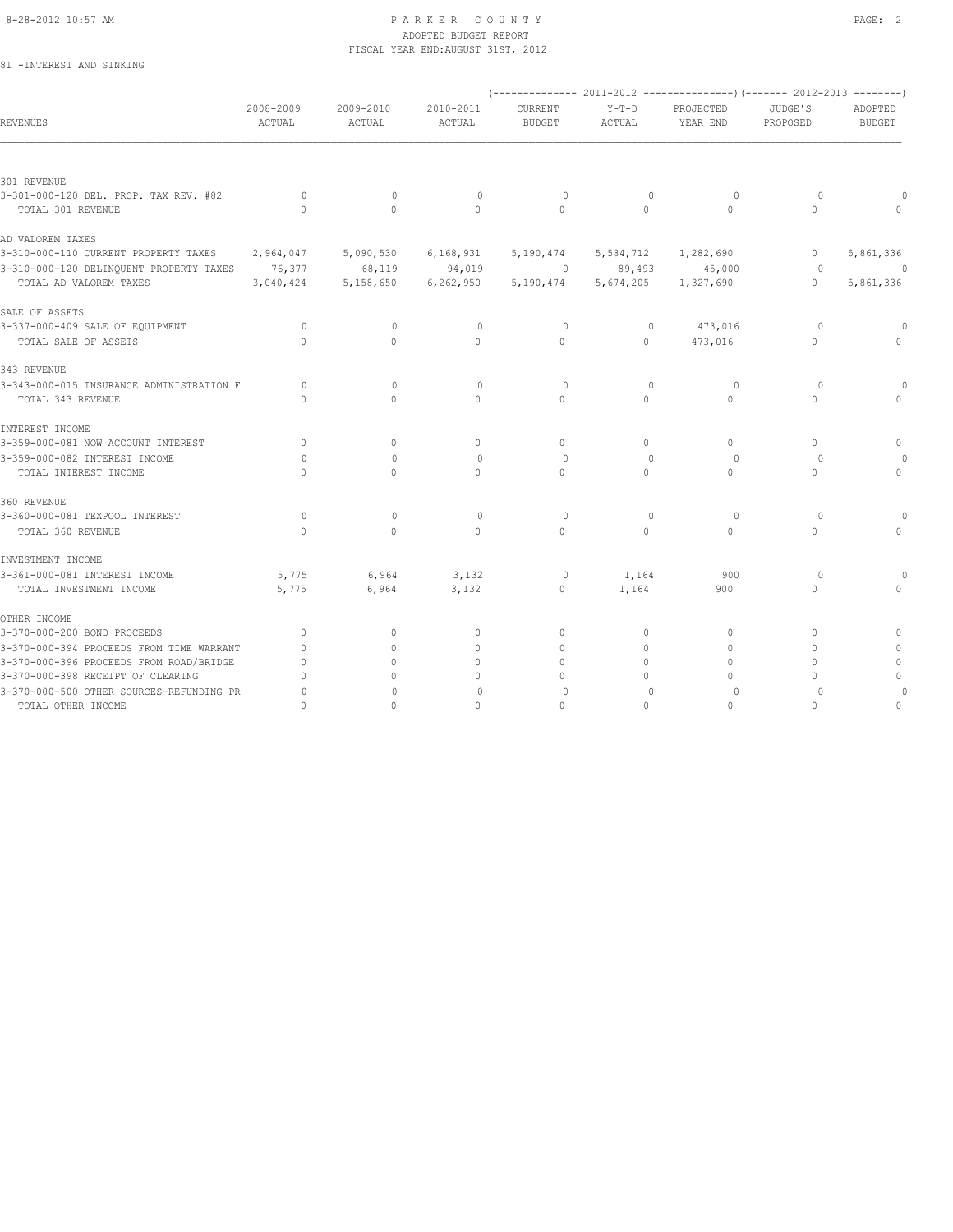#### 8-28-2012 10:57 AM PAGE: 3 ADOPTED BUDGET REPORT FISCAL YEAR END:AUGUST 31ST, 2012

81 -INTEREST AND SINKING

| REVENUES                                 | 2008-2009<br>ACTUAL | 2009-2010<br>ACTUAL | 2010-2011<br>ACTUAL              | CURRENT<br><b>BUDGET</b> | $Y-T-D$<br>ACTUAL | PROJECTED<br>YEAR END | JUDGE'S<br>PROPOSED | ---------<br>ADOPTED<br><b>BUDGET</b> |
|------------------------------------------|---------------------|---------------------|----------------------------------|--------------------------|-------------------|-----------------------|---------------------|---------------------------------------|
| INTERFUND TRANSFERS IN                   |                     |                     |                                  |                          |                   |                       |                     |                                       |
| 3-371-000-010 TRANSFER FROM GENERAL FUND |                     |                     | $\cap$                           | $\Omega$                 |                   |                       |                     |                                       |
| 3-371-000-050 TRANSFER FROM FUND 50      |                     |                     |                                  |                          |                   |                       |                     | $\Omega$                              |
| 3-371-000-200 TRANSFER FROM FUND 200     |                     | 578                 | n                                |                          |                   |                       |                     | $\Omega$                              |
| 3-371-000-202 TRANSFER FROM FUND 202     |                     | 883                 | 0                                |                          |                   |                       |                     | $\Omega$                              |
| 3-371-000-397 TRANSFER FROM CAPITAL PRO  |                     | $\Omega$            |                                  |                          |                   |                       |                     | $\Omega$                              |
| 3-371-000-399 TRANSFER FROM PRIOR FUND B |                     | $\Omega$            |                                  |                          |                   |                       |                     |                                       |
| TOTAL INTERFUND TRANSFERS IN             |                     | 1,461               | 0                                | $\Omega$                 |                   |                       |                     | $\Omega$                              |
| 399 REVENUE                              |                     |                     |                                  |                          |                   |                       |                     |                                       |
| 3-399-000-001 UNEXPENDED FUND BALANCE    |                     |                     |                                  | 565,688                  |                   |                       |                     | 167,841                               |
| TOTAL 399 REVENUE                        |                     | $\Omega$            | $\begin{array}{c} \n\end{array}$ | 565,688                  | $\Omega$          |                       |                     | 167,841                               |
| TOTAL REVENUES                           | 3,046,199           | 5,167,076           | 6,266,082                        | 5,756,162                | 5,675,369         | 1,801,606             | 0                   | 6,029,177                             |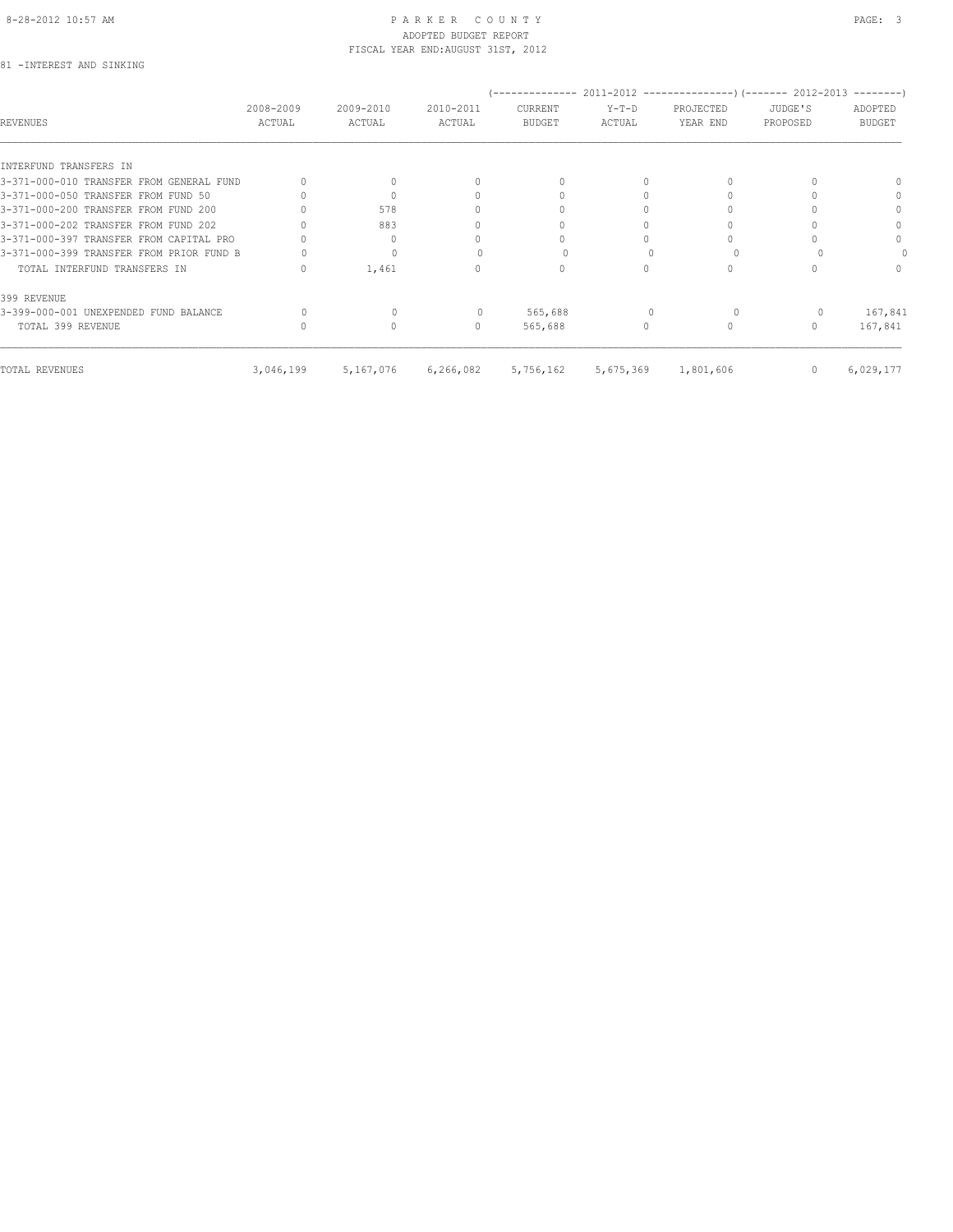## 8-28-2012 10:57 AM PAGE: 4 ADOPTED BUDGET REPORT

|                                             |           |           | FISCAL YEAR END: AUGUST 31ST, 2012 |               |          |           |          |               |
|---------------------------------------------|-----------|-----------|------------------------------------|---------------|----------|-----------|----------|---------------|
| 81 - INTEREST AND SINKING<br>2004 TAX NOTES |           |           |                                    |               | $Y-T-D$  | PROJECTED | JUDGE'S  |               |
|                                             |           | 2009-2010 | 2010-2011                          | CURRENT       |          |           |          |               |
|                                             | 2008-2009 |           |                                    |               |          |           |          | ADOPTED       |
| EXPENDITURES                                | ACTUAL    | ACTUAL    | ACTUAL                             | <b>BUDGET</b> | ACTUAL   | YEAR END  | PROPOSED | <b>BUDGET</b> |
|                                             |           |           |                                    |               |          |           |          |               |
| TRANSFERS/DEBT SERVICE                      |           |           |                                    |               |          |           |          |               |
| 5-203-751-691 PRINCIPAL PAYMENTS            |           | $\Omega$  | 680,000                            | $\Omega$      |          |           |          | $\Omega$      |
| 5-203-751-692 INTEREST PAYMENTS             |           |           | 13,430                             |               |          |           |          | 0             |
| 5-203-751-693 FISCAL SERVICE FEES           |           |           |                                    |               |          |           |          |               |
| TOTAL TRANSFERS/DEBT SERVICE                |           | $\Omega$  | 693,430                            | $\Omega$      | $\Omega$ |           |          | $\Omega$      |
| TOTAL 2004 TAX NOTES                        |           | 0         | 693,430                            | $\mathbf{0}$  | 0        |           |          |               |
|                                             |           |           |                                    |               |          |           |          |               |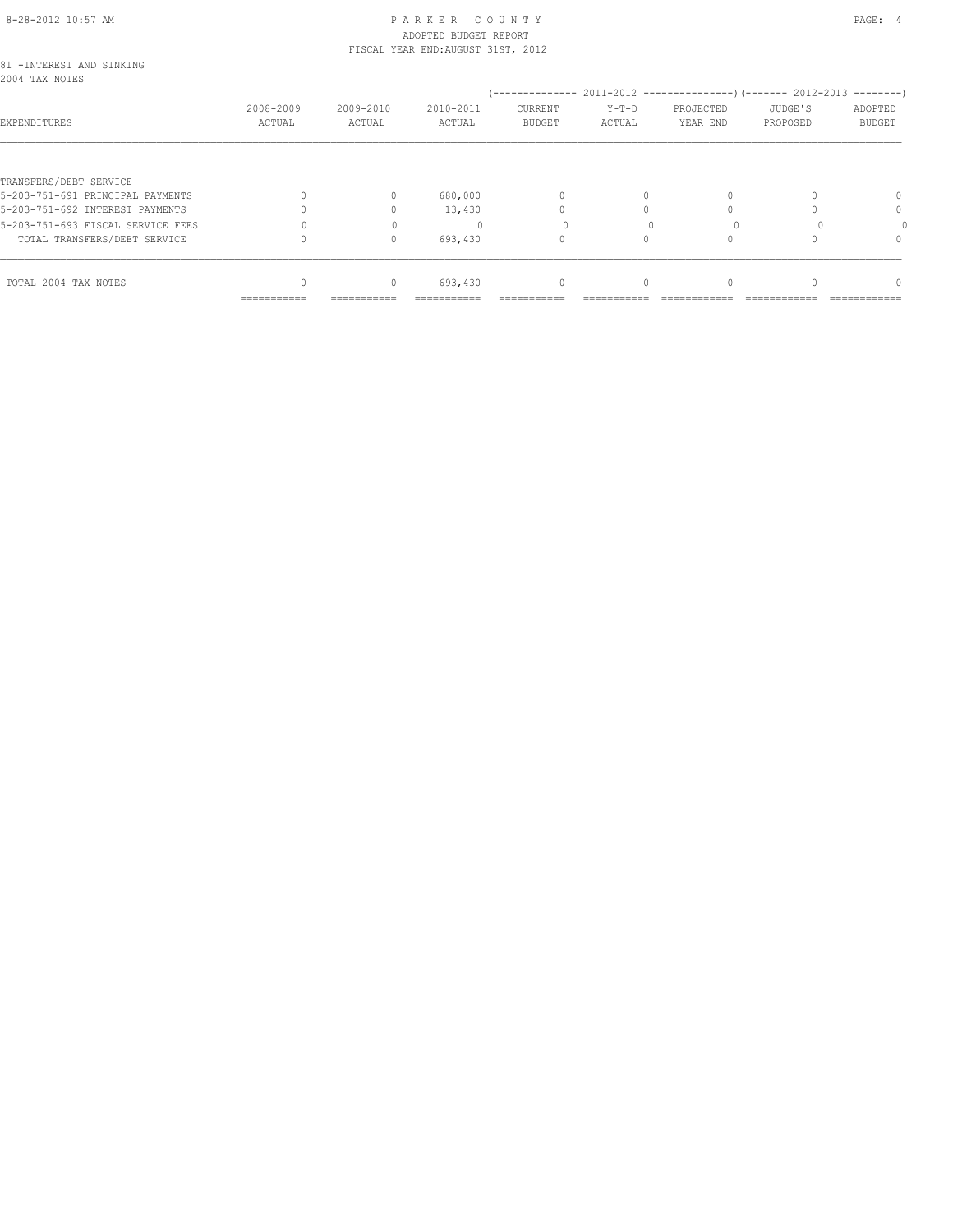# 8-28-2012 10:57 AM PAGE: 5 PARKER COUNTY ADOPTED BUDGET REPORT

|                                                      |                                  |              | FISCAL YEAR END: AUGUST 31ST, 2012 |         |         |           |          |               |
|------------------------------------------------------|----------------------------------|--------------|------------------------------------|---------|---------|-----------|----------|---------------|
| 81 - INTEREST AND SINKING<br>2005 GEN OBLIGATION REF |                                  |              |                                    |         |         |           |          |               |
|                                                      |                                  |              |                                    |         |         |           |          |               |
|                                                      | 2008-2009                        | 2009-2010    | 2010-2011                          | CURRENT | $Y-T-D$ | PROJECTED | JUDGE'S  | ADOPTED       |
| EXPENDITURES                                         | ACTUAL                           | ACTUAL       | ACTUAL                             | BUDGET  | ACTUAL  | YEAR END  | PROPOSED | <b>BUDGET</b> |
|                                                      |                                  |              |                                    |         |         |           |          |               |
| TRANSFERS/DEBT SERVICE                               |                                  |              |                                    |         |         |           |          |               |
| 5-204-751-691 PRINCIPAL PAYMENTS                     | $\begin{array}{c} \n\end{array}$ | 0            | 160,000                            | 165,000 | 165,000 | 0         | $\Omega$ | 170,000       |
| 5-204-751-692 INTEREST PAYMENTS                      |                                  | 0            | 129,283                            | 123,595 | 123,595 |           |          | 117,648       |
| 5-204-751-693 FISCAL SERVICE FEES                    |                                  | $\mathbf{0}$ | 431                                | 431     | 431     | $\Omega$  |          | 500           |
| TOTAL TRANSFERS/DEBT SERVICE                         |                                  | 0            | 289,714                            | 289,026 | 289,026 |           |          | 288,148       |
| TOTAL 2005 GEN OBLIGATION REF                        | 0                                | 0            | 289,714                            | 289,026 | 289,026 | 0         | $\Omega$ | 288,148       |
|                                                      | ===========                      |              |                                    |         |         |           |          |               |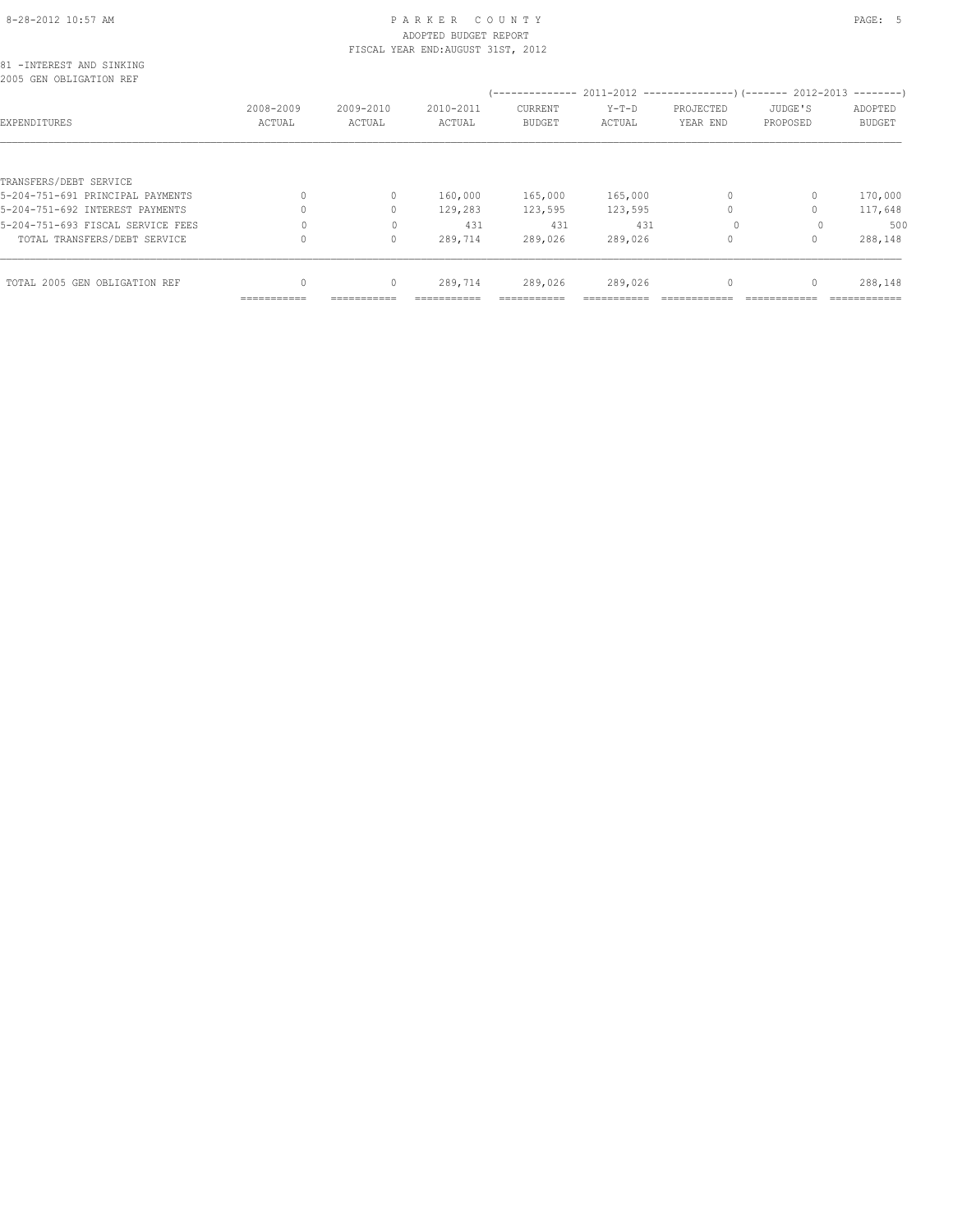## 8-28-2012 10:57 AM PAGE: 6 PARKER COUNTY ADOPTED BUDGET REPORT

| FISCAL YEAR END: AUGUST 31ST, 2012<br>81 - INTEREST AND SINKING<br>2005 CERT OF OBLIGATION<br>2008-2009<br>2009-2010<br>2010-2011<br>CURRENT<br>EXPENDITURES<br>ACTUAL<br>ACTUAL<br>ACTUAL<br>BUDGET<br>TRANSFERS/DEBT SERVICE<br>5-205-751-691 PRINCIPAL PAYMENTS<br>755,000<br>$\mathbf{0}$<br>50,000<br>5-205-751-692 INTEREST PAYMENTS<br>$\mathbf{0}$<br>687,538<br>672,519 |             |              |         |           |           |           |          |               |
|----------------------------------------------------------------------------------------------------------------------------------------------------------------------------------------------------------------------------------------------------------------------------------------------------------------------------------------------------------------------------------|-------------|--------------|---------|-----------|-----------|-----------|----------|---------------|
|                                                                                                                                                                                                                                                                                                                                                                                  |             |              |         |           |           |           |          |               |
|                                                                                                                                                                                                                                                                                                                                                                                  |             |              |         |           |           |           |          |               |
|                                                                                                                                                                                                                                                                                                                                                                                  |             |              |         |           | $Y-T-D$   | PROJECTED | JUDGE'S  | ADOPTED       |
|                                                                                                                                                                                                                                                                                                                                                                                  |             |              |         |           | ACTUAL    | YEAR END  | PROPOSED | <b>BUDGET</b> |
|                                                                                                                                                                                                                                                                                                                                                                                  |             |              |         |           |           |           |          |               |
|                                                                                                                                                                                                                                                                                                                                                                                  |             |              |         |           |           |           |          |               |
|                                                                                                                                                                                                                                                                                                                                                                                  |             |              |         |           | 755,000   | 0         | 0        | 785,000       |
|                                                                                                                                                                                                                                                                                                                                                                                  |             |              |         |           | 672,519   | $\circ$   | 0        | 643,644       |
| 5-205-751-693 FISCAL SERVICE FEES                                                                                                                                                                                                                                                                                                                                                |             | $\Omega$     | 431     | 499       | 431       | $\Omega$  | $\Omega$ | 500           |
| TOTAL TRANSFERS/DEBT SERVICE                                                                                                                                                                                                                                                                                                                                                     |             | $\mathbf{0}$ | 737,969 | 1,428,018 | 1,427,950 | $\Omega$  | $\Omega$ | 1,429,144     |
| TOTAL 2005 CERT OF OBLIGATION                                                                                                                                                                                                                                                                                                                                                    |             | 0            | 737,969 | 1,428,018 | 1,427,950 | $\circ$   | 0        | 1,429,144     |
|                                                                                                                                                                                                                                                                                                                                                                                  | =========== |              |         |           |           |           |          |               |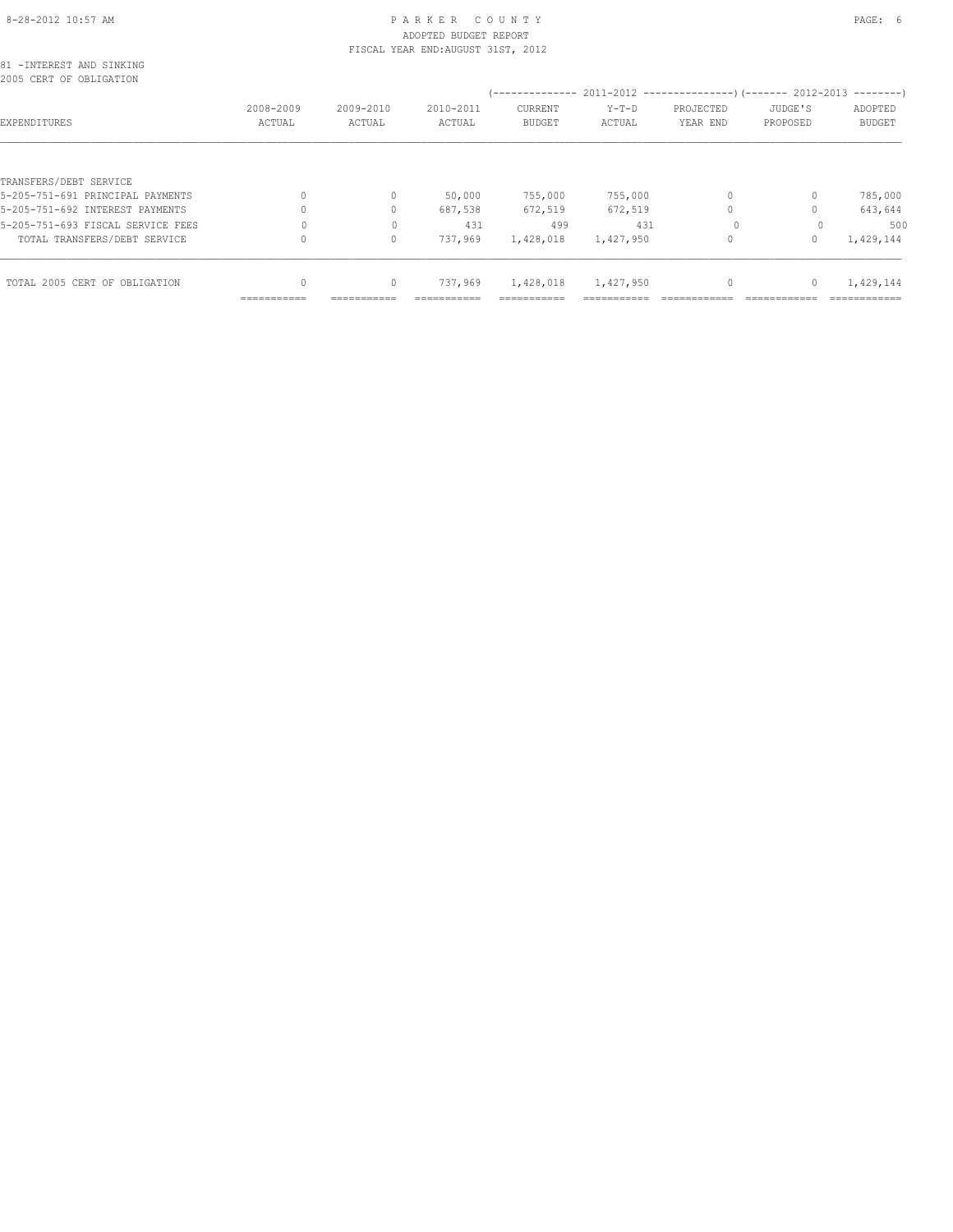## 8-28-2012 10:57 AM PAGE: 7 PAR K E R C O U N T Y ADOPTED BUDGET REPORT

| 81 - INTEREST AND SINKING<br>2005 TAX NOTES<br>EXPENDITURES<br>TRANSFERS/DEBT SERVICE<br>5-206-751-691 PRINCIPAL PAYMENTS<br>5-206-751-692 INTEREST PAYMENTS<br>5-206-751-693 FISCAL SERVICE FEES<br>TOTAL TRANSFERS/DEBT SERVICE | FISCAL YEAR END: AUGUST 31ST, 2012 |           |           |               |         |           |          |               |
|-----------------------------------------------------------------------------------------------------------------------------------------------------------------------------------------------------------------------------------|------------------------------------|-----------|-----------|---------------|---------|-----------|----------|---------------|
|                                                                                                                                                                                                                                   |                                    |           |           |               |         |           |          |               |
|                                                                                                                                                                                                                                   |                                    |           |           | CURRENT       | $Y-T-D$ | PROJECTED | JUDGE'S  |               |
|                                                                                                                                                                                                                                   | 2008-2009                          | 2009-2010 | 2010-2011 |               |         |           |          | ADOPTED       |
|                                                                                                                                                                                                                                   | ACTUAL                             | ACTUAL    | ACTUAL    | <b>BUDGET</b> | ACTUAL  | YEAR END  | PROPOSED | <b>BUDGET</b> |
|                                                                                                                                                                                                                                   |                                    |           |           |               |         |           |          |               |
|                                                                                                                                                                                                                                   |                                    |           |           |               |         |           |          |               |
|                                                                                                                                                                                                                                   |                                    | 0         | 405,000   | 450,000       | 450,000 |           |          | 0             |
|                                                                                                                                                                                                                                   |                                    | 0         | 25,847    | 9,000         | 9,000   |           |          | $\mathbf{0}$  |
|                                                                                                                                                                                                                                   |                                    |           | 300       | 300           |         | $\Omega$  |          |               |
|                                                                                                                                                                                                                                   |                                    | $\Omega$  | 431,147   | 459,300       | 459,000 |           |          | $\Omega$      |
| TOTAL 2005 TAX NOTES                                                                                                                                                                                                              |                                    | 0         | 431,147   | 459,300       | 459,000 |           |          | $\Omega$      |
|                                                                                                                                                                                                                                   |                                    |           |           |               |         |           |          |               |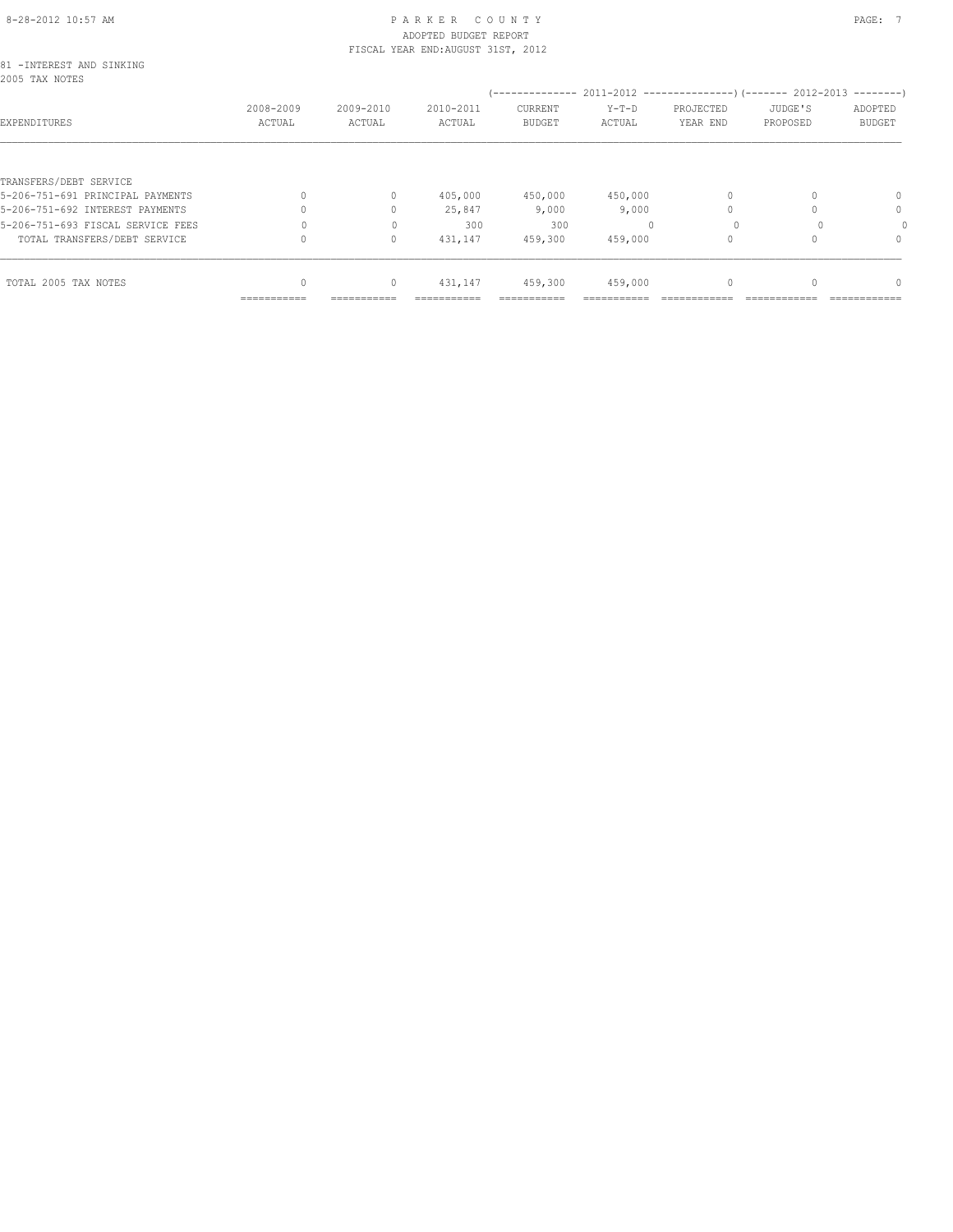## 8-28-2012 10:57 AM PAGE: 8 PARKER COUNTY ADOPTED BUDGET REPORT

|                                             | FISCAL YEAR END: AUGUST 31ST, 2012 |           |           |               |         |           |          |               |  |
|---------------------------------------------|------------------------------------|-----------|-----------|---------------|---------|-----------|----------|---------------|--|
| 81 - INTEREST AND SINKING<br>2006 TAX NOTES |                                    |           |           |               |         |           |          |               |  |
|                                             |                                    |           |           |               |         |           |          |               |  |
|                                             | 2008-2009                          | 2009-2010 | 2010-2011 | CURRENT       | $Y-T-D$ | PROJECTED | JUDGE'S  | ADOPTED       |  |
| EXPENDITURES                                | ACTUAL                             | ACTUAL    | ACTUAL    | <b>BUDGET</b> | ACTUAL  | YEAR END  | PROPOSED | <b>BUDGET</b> |  |
|                                             |                                    |           |           |               |         |           |          |               |  |
| TRANSFERS/DEBT SERVICE                      |                                    |           |           |               |         |           |          |               |  |
| 5-207-751-691 PRINCIPAL PAYMENTS            |                                    | 0         | 525,000   | 545,000       | 545,000 |           |          | 570,000       |  |
| 5-207-751-692 INTEREST PAYMENTS             |                                    | $\Omega$  | 56,478    | 34,543        | 34,543  |           |          | 11,685        |  |
| 5-207-751-693 FISCAL SERVICE FEES           |                                    | 0         |           | 0             |         | $\Omega$  |          | 500           |  |
| TOTAL TRANSFERS/DEBT SERVICE                |                                    | $\circ$   | 581,478   | 579,543       | 579,543 |           |          | 582,185       |  |
| TOTAL 2006 TAX NOTES                        |                                    | 0         | 581,478   | 579,543       | 579,543 |           |          | 582,185       |  |
|                                             |                                    |           |           |               |         |           |          |               |  |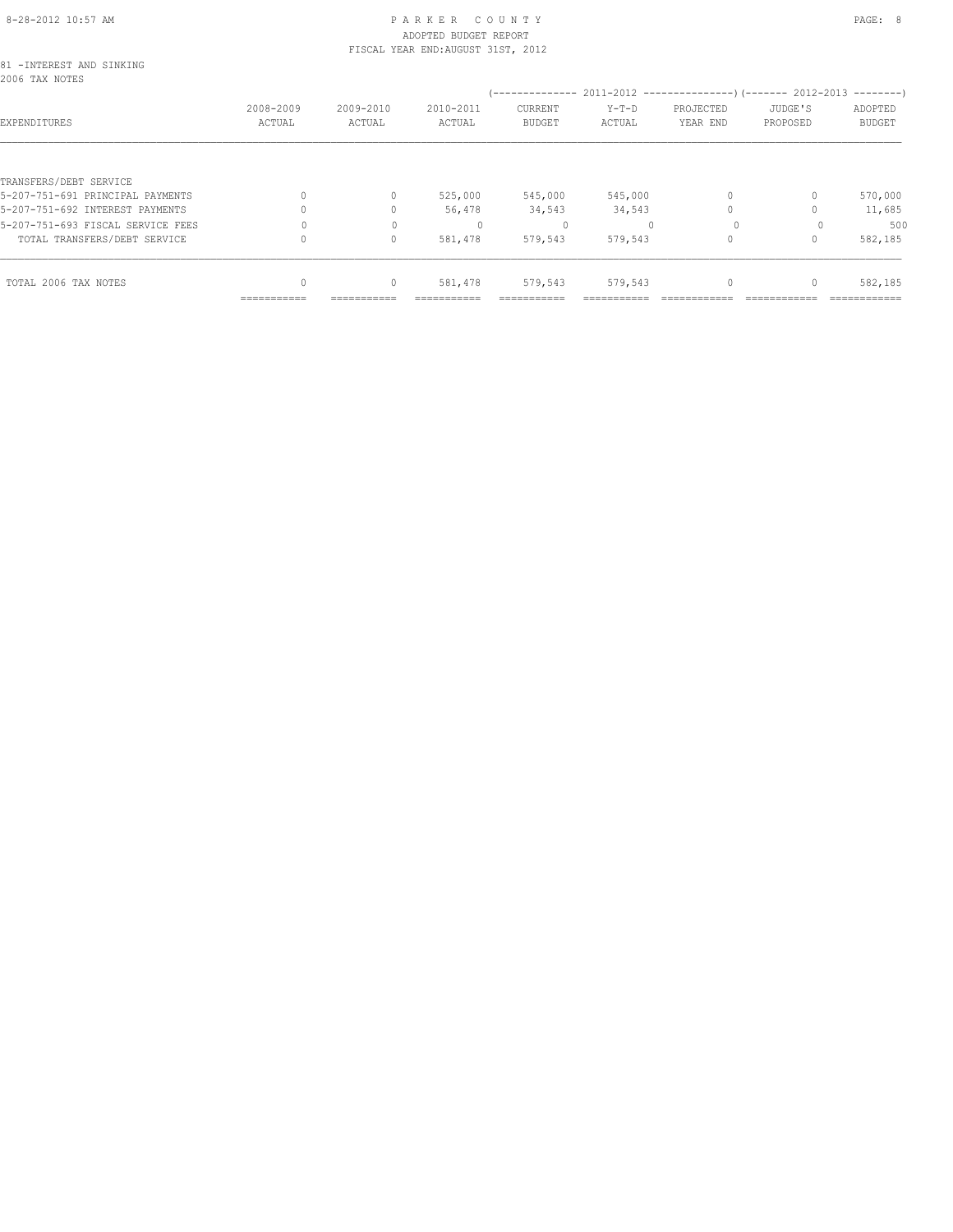# 8-28-2012 10:57 AM PAGE: 9 ADOPTED BUDGET REPORT

|                                                      |           |           | FISCAL YEAR END: AUGUST 31ST, 2012 |               |           |           |          |               |
|------------------------------------------------------|-----------|-----------|------------------------------------|---------------|-----------|-----------|----------|---------------|
| 81 -INTEREST AND SINKING<br>2009 TRANSPORTATION BOND |           |           |                                    |               |           |           |          |               |
|                                                      |           |           |                                    |               |           |           |          |               |
|                                                      | 2008-2009 | 2009-2010 | 2010-2011                          | CURRENT       | $Y-T-D$   | PROJECTED | JUDGE'S  | ADOPTED       |
| EXPENDITURES                                         | ACTUAL    | ACTUAL    | ACTUAL                             | <b>BUDGET</b> | ACTUAL    | YEAR END  | PROPOSED | <b>BUDGET</b> |
|                                                      |           |           |                                    |               |           |           |          |               |
| TRANSFERS/DEBT SERVICE                               |           |           |                                    |               |           |           |          |               |
| 5-208-751-691 PRINCIPAL PAYMENTS                     |           | 0         | 100,000                            | 105,000       | 105,000   | $\circ$   |          | 391,423       |
| 5-208-751-692 INTEREST PAYMENTS                      |           | 0         | 2,898,350                          | 2,895,275     | 2,895,275 |           |          | 3,337,277     |
| 5-208-751-693 FISCAL SERVICE FEES                    |           | 0         | 200                                | $\Omega$      |           | $\Omega$  |          | 1,000         |
| TOTAL TRANSFERS/DEBT SERVICE                         |           | 0         | 2,998,550                          | 3,000,275     | 3,000,275 |           | 0        | 3,729,700     |
| TOTAL 2009 TRANSPORTATION BOND                       |           | $\circ$   | 2,998,550                          | 3,000,275     | 3,000,275 |           |          | 3,729,700     |
|                                                      |           |           |                                    |               |           |           |          |               |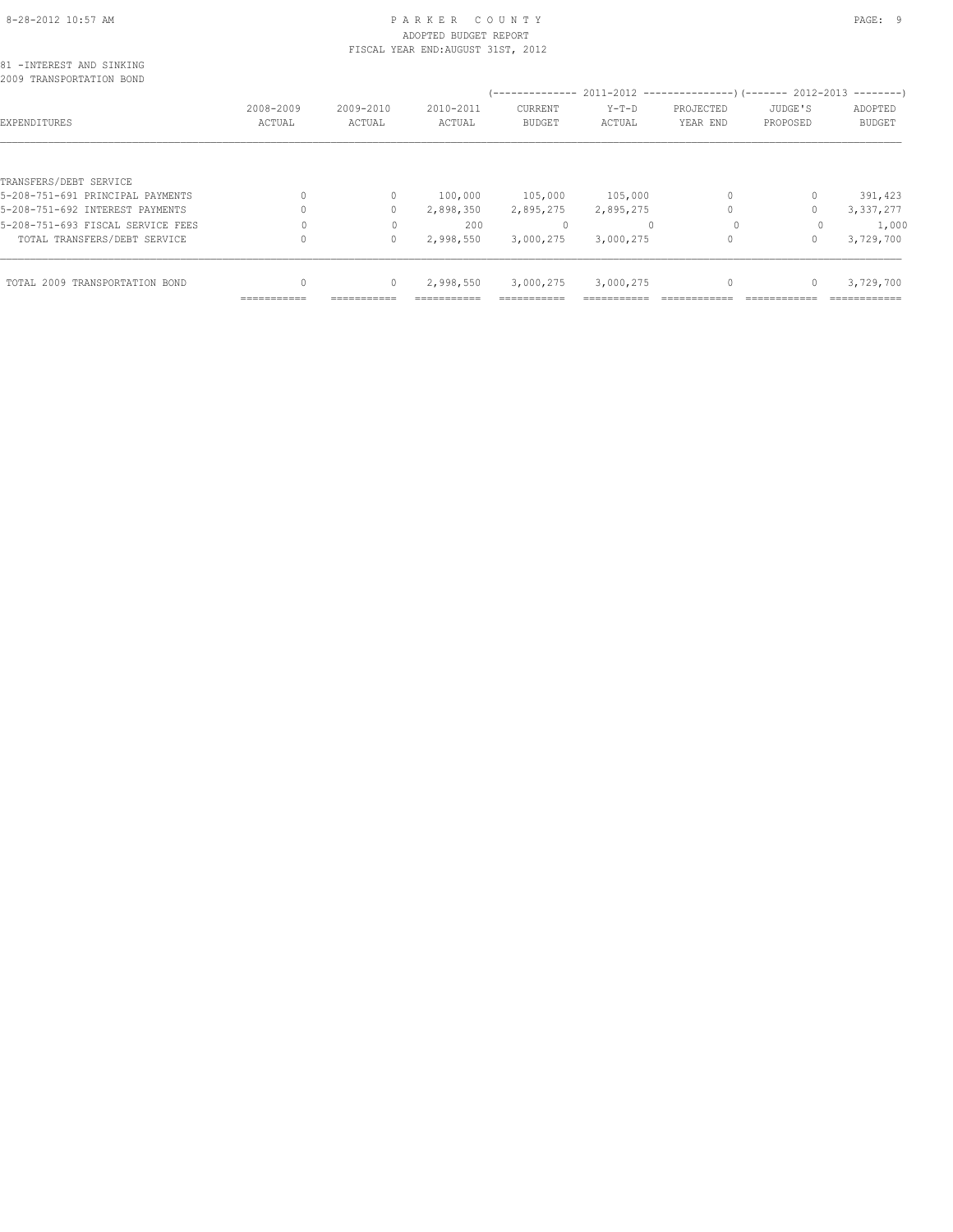#### 8-28-2012 10:57 AM P A R K E R C O U N T Y PAGE: 10 ADOPTED BUDGET REPORT FISCAL YEAR END:AUGUST 31ST, 2012

|  |                    | 81 -INTEREST AND SINKING |  |
|--|--------------------|--------------------------|--|
|  | 409 NON DEPARTMENT |                          |  |

| <b>EXPENDITURES</b>                      | 2008-2009<br>ACTUAL | 2009-2010<br>ACTUAL | 2010-2011<br>ACTUAL              | CURRENT<br><b>BUDGET</b>         | $Y-T-D$<br>ACTUAL                | PROJECTED<br>YEAR END            | JUDGE'S<br>PROPOSED | ADOPTED<br><b>BUDGET</b> |
|------------------------------------------|---------------------|---------------------|----------------------------------|----------------------------------|----------------------------------|----------------------------------|---------------------|--------------------------|
|                                          |                     |                     |                                  |                                  |                                  |                                  |                     |                          |
| OPERATING EXPENSES                       |                     |                     |                                  |                                  |                                  |                                  |                     |                          |
| 5-409-300-358 OTHER USES BOND ISSUANCE C | $\bigcap$           | $\Omega$            | $\bigcap$                        | $\Omega$                         | $\Omega$                         | $\Omega$                         | $\cap$              |                          |
| TOTAL OPERATING EXPENSES                 | n.                  | $\bigcap$           | $\begin{array}{c} \n\end{array}$ | $\Omega$                         | $\Omega$                         | 0                                | ∩                   |                          |
| PROFESSIONAL AND SERVICE                 |                     |                     |                                  |                                  |                                  |                                  |                     |                          |
| 5-409-400-400 TRNSF TO 1999 TAX NOTES    | $\bigcap$           | $\bigcap$           | $\Omega$                         | $\cap$                           | $\bigcap$                        | O                                | $\cap$              |                          |
| 5-409-400-408 TRNSFR TO 2002 TAX NOTES   | 753,273             |                     | 0                                | 0                                | 0                                | 0                                |                     |                          |
| 5-409-400-416 BOND AGENT FEES            | $\cap$              | 0                   | $\cup$                           | $\cap$                           | 0                                | 2,500                            |                     |                          |
| 5-409-400-450 COURTHOUSE TAX NOTES       | $\bigcap$           | $\bigcap$           | $\cap$                           | $\cap$                           | $\Omega$                         | 191,325                          |                     |                          |
| 5-409-400-478 TRNSFR TO 2008 TRANS BOND  | $\bigcap$           | 2,900,050           | 0                                |                                  | O                                | $\begin{array}{c} \n\end{array}$ |                     |                          |
| 5-409-400-494 TRNSFR TO 2004 TAX NOTES   | $\bigcap$           | 671,295             | 0                                |                                  |                                  | O                                |                     |                          |
| 5-409-400-495 TRNSF-2003 LTD TAX RENDG   | 50,355              | $\bigcap$           | $\Omega$                         | ∩                                | $\Omega$                         | 295,075                          |                     |                          |
| 5-409-400-496 TRNSF TO 2005 CERT OBLIG   | 690,545             | 667,467             | $\Omega$                         | $\cap$                           | $\cap$                           | 530,525                          |                     |                          |
| 5-409-400-497 TRNSF TO 2005 TAX NOTES    | 388,850             | 403,014             | $\Omega$                         |                                  | $\bigcap$                        | 155,423                          |                     |                          |
| 5-409-400-498 TRNSF TO 2005 GEN OB BONDS | 223,825             | 270,476             | $\Omega$                         | 0                                | $\Omega$                         | 546,293                          |                     | $\cap$                   |
| 5-409-400-499 TRNSF TO 2006 TAX NOTES    | 577,580             | 577,317             | $\Omega$                         | $\bigcap$                        | $\begin{array}{c} \n\end{array}$ | $\cup$                           |                     |                          |
| TOTAL PROFESSIONAL AND SERVICE           | 2,684,428           | 5,489,619           | $\Omega$                         | $\begin{array}{c} \n\end{array}$ | $\Omega$                         | 1,721,141                        |                     |                          |
| OTHER SERVICES                           |                     |                     |                                  |                                  |                                  |                                  |                     |                          |
| 5-409-600-699 PROGRAM CONTINGENCIES      | $\cap$              | $\cap$              | $\Omega$                         | $\Omega$                         | $\begin{array}{c} \n\end{array}$ | $\cup$                           | $\cap$              |                          |
| TOTAL OTHER SERVICES                     |                     | $\cap$              | $\begin{array}{c} \n\end{array}$ | $\begin{array}{c} \n\end{array}$ | $\cap$                           | $\bigcap$                        | $\cap$              |                          |
| TOTAL 409 NON DEPARTMENT                 | 2,684,428           | 5,489,619           | $\mathbf{0}$                     | $\circ$                          | $\circ$                          | 1,721,141                        | 0                   |                          |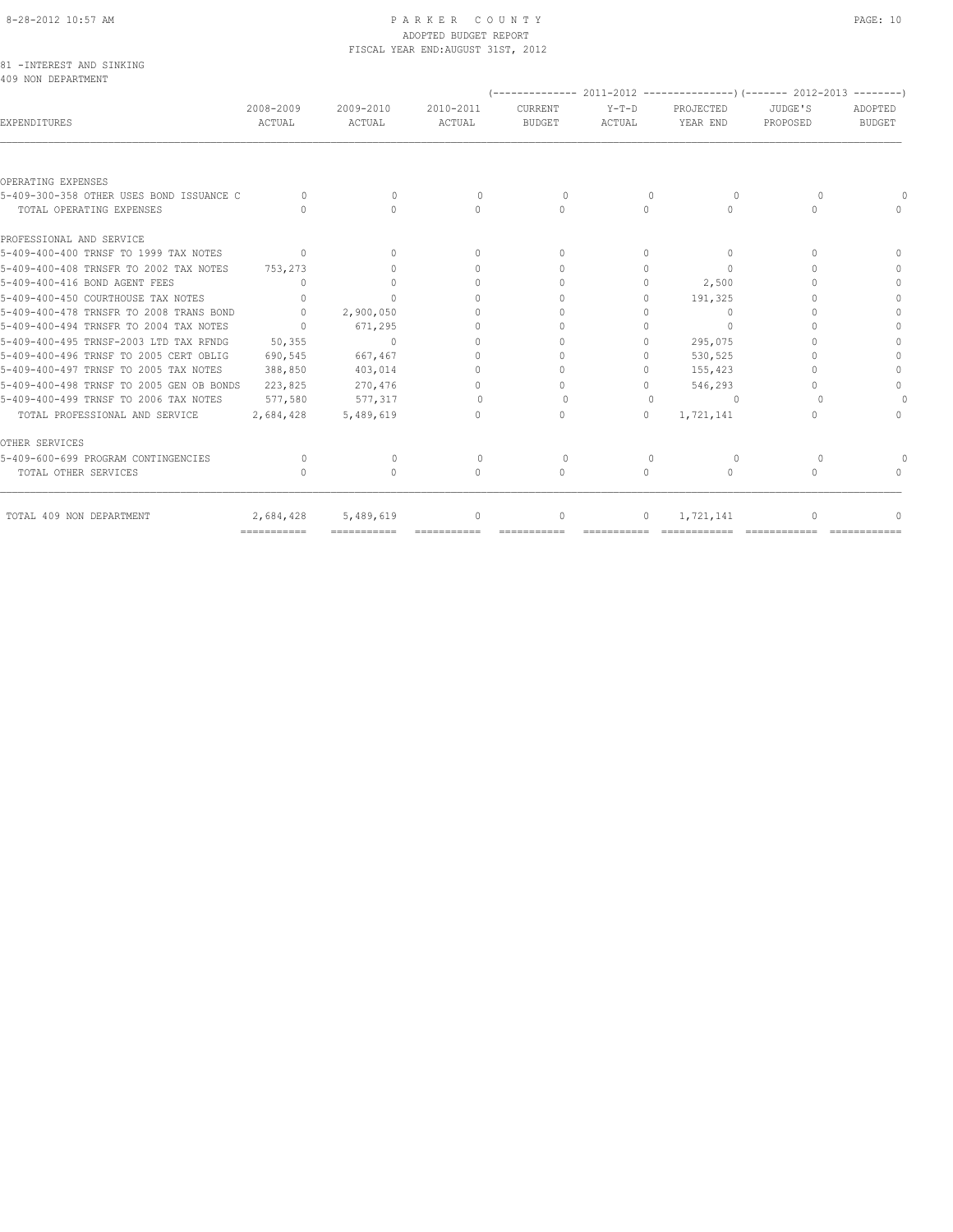#### 8-28-2012 10:57 AM P A R K E R C O U N T Y PAGE: 11 ADOPTED BUDGET REPORT FISCAL YEAR END:AUGUST 31ST, 2012

| 81 - INTEREST AND SINKING<br>700 TRANSFER OUT               |                          |                     |                     |                          |                               |                       |                     |                          |
|-------------------------------------------------------------|--------------------------|---------------------|---------------------|--------------------------|-------------------------------|-----------------------|---------------------|--------------------------|
| EXPENDITURES                                                | 2008-2009<br>ACTUAL      | 2009-2010<br>ACTUAL | 2010-2011<br>ACTUAL | CURRENT<br><b>BUDGET</b> | Y-T-D<br>ACTUAL               | PROJECTED<br>YEAR END | JUDGE'S<br>PROPOSED | ADOPTED<br><b>BUDGET</b> |
| TRANSFERS/DEBT SERVICE<br>5-700-700-080 TRANSFER TO FUND 80 | $\Omega$                 | $\mathbf{0}$        |                     |                          |                               | $\circ$               |                     |                          |
| TOTAL TRANSFERS/DEBT SERVICE                                |                          | $\bigcap$           | $\Omega$            | $\Omega$                 | $\bigcap$                     | $\cap$                |                     | $\Omega$                 |
| TOTAL 700 TRANSFER OUT                                      | ===========              | $\Omega$            | $\Omega$            | $\Omega$                 | $\Omega$                      |                       |                     | $\Omega$                 |
| TOTAL EXPENDITURES                                          | 2,684,428<br>=========== |                     | 5,489,619 5,732,286 |                          | 5,756,162 5,755,793 1,721,141 |                       | $\circ$             | 6,029,177                |

\*\*\* END OF REPORT \*\*\*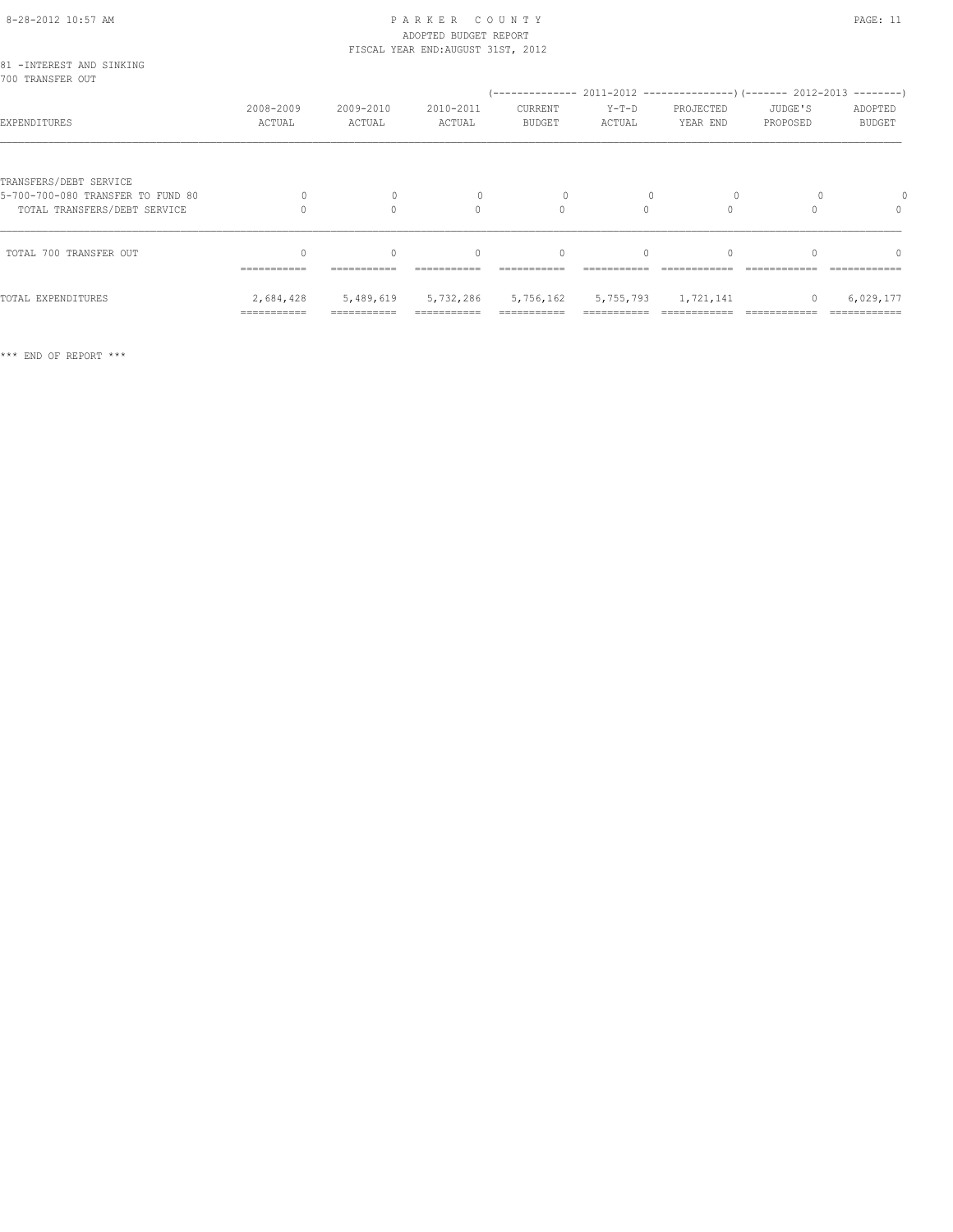#### 8-28-2012 10:57 AM PAGE: 1 ADOPTED BUDGET REPORT FISCAL YEAR END:AUGUST 31ST, 2012

82 -COURT REP RELATED SERV

|                                   | 2008-2009<br>ACTUAL              | 2009-2010<br>ACTUAL | 2010-2011<br>ACTUAL              | CURRENT<br><b>BUDGET</b>         | $Y-T-D$<br>ACTUAL | PROJECTED<br>YEAR END            | JUDGE'S<br>PROPOSED | ADOPTED<br><b>BUDGET</b> |
|-----------------------------------|----------------------------------|---------------------|----------------------------------|----------------------------------|-------------------|----------------------------------|---------------------|--------------------------|
| REVENUE SUMMARY                   |                                  |                     |                                  |                                  |                   |                                  |                     |                          |
| FEES OF OFFICE                    | 28,530                           | 31,170              | 28,784                           | 27,000                           | 24,774            | 25,500                           | 0                   | 21,000                   |
| 343 REVENUE                       | 0                                | $\circ$             | $\mathbf{0}$                     | 0                                | $\circ$           | $\mathbf{0}$                     |                     | 0                        |
| INTEREST INCOME                   | 0                                | $\Omega$            | $\mathbf{0}$                     | $\mathbf{0}$                     | 0                 | $\mathbf{0}$                     |                     | $\circ$                  |
| INVESTMENT INCOME                 | $\mathbf{0}$                     | $\Omega$            | $\mathbf{0}$                     | $\mathbf{0}$                     | 0                 | 1,100                            |                     | $\mathbf{0}$             |
| INTERFUND TRANSFERS IN            | $\begin{array}{c} \n\end{array}$ |                     | $\begin{array}{c} \n\end{array}$ | $\Omega$                         | $\Omega$          | $\Omega$                         |                     | $\mathbb O$              |
| 399 REVENUE                       | $\Omega$                         | $\Omega$            | $\begin{array}{c} \n\end{array}$ | $\Omega$                         | $\Omega$          | $\Omega$                         | $\Omega$            | 0                        |
| TOTAL REVENUES                    | 28,530                           | 31,170              | 28,784                           | 27,000                           | 24,774            | 26,600                           | $\mathbf 0$         | 21,000                   |
| EXPENDITURE SUMMARY               |                                  |                     |                                  |                                  |                   |                                  |                     |                          |
| 409 NON DEPARTMENT                | $\begin{array}{c} \n\end{array}$ | $\Omega$            | $\circ$                          | 27,000                           | 0                 | 73,679                           | $\mathbf{0}$        | 21,000                   |
| 435 43RD DISTRICT COURT           | $\Omega$                         | $\bigcap$           | $\mathbf{0}$                     | $\mathbf{0}$                     | $\circ$           | 0                                |                     | $\mathbf{0}$             |
| 436 415th DISTRICT COURT          | $\begin{array}{c} \n\end{array}$ | $\bigcap$           | $\mathbf{0}$                     | $\begin{array}{c} \n\end{array}$ | 0                 | $\begin{array}{c} \n\end{array}$ |                     | $\circ$                  |
| 438 COUNTY-COURT-AT-LAW           | $\Omega$                         | $\Omega$            | 0                                | $\circ$                          | $\Omega$          | $\mathbf{0}$                     |                     | $\circ$                  |
| 439 COUNTY CRT AT LAW 2           | $\Omega$                         | $\Omega$            | $\Omega$                         | $\circ$                          | $\bigcap$         | $\Omega$                         | $\cap$              | 0                        |
| TOTAL EXPENDITURES                | $\mathbb O$                      | $\mathbb O$         | $\circ$                          | 27,000                           | $\circ$           | 73,679                           | $\circ$             | 21,000                   |
| REVENUE OVER/(UNDER) EXPENDITURES | 28,530                           | 31,170              | 28,784                           | $\mathbf{0}$                     | 24,774            | 47,079)                          |                     | 0                        |
|                                   | ============                     | ===========         | ===========                      | ===========                      |                   |                                  |                     |                          |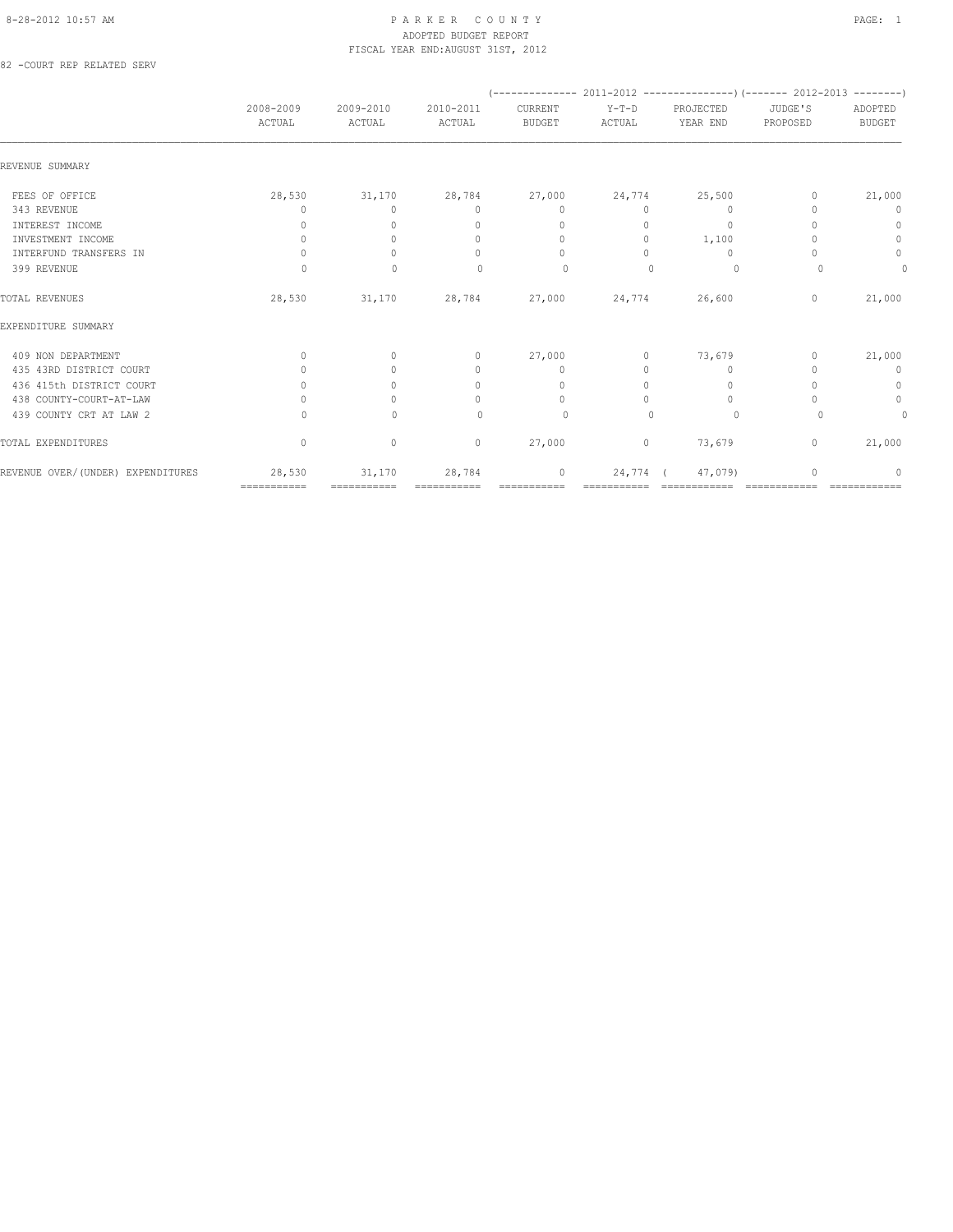#### 8-28-2012 10:57 AM PAGE: 2 ADOPTED BUDGET REPORT FISCAL YEAR END:AUGUST 31ST, 2012

82 -COURT REP RELATED SERV

| REVENUES                                 | 2008-2009<br>ACTUAL              | 2009-2010<br>ACTUAL | 2010-2011<br><b>ACTUAL</b> | CURRENT<br><b>BUDGET</b> | $Y-T-D$<br>ACTUAL | PROJECTED<br>YEAR END | JUDGE'S<br>PROPOSED | ADOPTED<br><b>BUDGET</b>         |  |
|------------------------------------------|----------------------------------|---------------------|----------------------------|--------------------------|-------------------|-----------------------|---------------------|----------------------------------|--|
|                                          |                                  |                     |                            |                          |                   |                       |                     |                                  |  |
| FEES OF OFFICE                           |                                  |                     |                            |                          |                   |                       |                     |                                  |  |
| 3-340-000-403 COUNTY CLERK FEES OF OFFIC | 12,375                           | 14,295              | 14,130                     | 13,000                   | 13,342            | 3,300                 | $\mathbf{0}$        | 11,000                           |  |
| 3-340-000-450 DISTRICT CLERK FEES OF OFF | 16,155                           | 16,875              | 14,654                     | 14,000                   | 11,431            | 22,200                | $\circ$             | 10,000                           |  |
| TOTAL FEES OF OFFICE                     | 28,530                           | 31,170              | 28,784                     | 27,000                   | 24,774            | 25,500                | $\mathbf{0}$        | 21,000                           |  |
| 343 REVENUE                              |                                  |                     |                            |                          |                   |                       |                     |                                  |  |
| 3-343-000-015 INSURANCE ADMINISTRATION F | $\Omega$                         | $\mathbf{0}$        | $\mathbf{0}$               | $\circ$                  | $\mathbf{0}$      | $\circ$               | $\circ$             |                                  |  |
| TOTAL 343 REVENUE                        | $\begin{array}{c} \n\end{array}$ | $\Omega$            | $\mathbf{0}$               | $\Omega$                 | $\circ$           | $\circ$               | $\mathbf{0}$        | $\begin{array}{c} \n\end{array}$ |  |
| INTEREST INCOME                          |                                  |                     |                            |                          |                   |                       |                     |                                  |  |
| 3-359-000-082 NOW ACCOUNT INTEREST       | $\Omega$                         | $\Omega$            | $\Omega$                   | $\Omega$                 | $\Omega$          | $\Omega$              | $\Omega$            | 0                                |  |
| TOTAL INTEREST INCOME                    | $\begin{array}{c} \n\end{array}$ | $\circ$             | $\mathbf{0}$               | $\circ$                  | $\circ$           | $\circ$               | $\mathbf{0}$        | $\begin{array}{c} \n\end{array}$ |  |
| INVESTMENT INCOME                        |                                  |                     |                            |                          |                   |                       |                     |                                  |  |
| 3-361-000-082 INTEREST INCOME            | $\Omega$                         | $\Omega$            | $\Omega$                   | $\Omega$                 | $\mathbf{0}$      | 1,100                 | $\Omega$            |                                  |  |
| TOTAL INVESTMENT INCOME                  | $\cap$                           | $\Omega$            | $\Omega$                   | $\Omega$                 | $\circ$           | 1,100                 | $\Omega$            | $\begin{array}{c} \n\end{array}$ |  |
| INTERFUND TRANSFERS IN                   |                                  |                     |                            |                          |                   |                       |                     |                                  |  |
| 3-371-000-399 TRANSFER FROM PRIOR FUND B | $\Omega$                         | $\Omega$            | $\Omega$                   | $\Omega$                 | $\Omega$          | $\Omega$              | $\Omega$            | $\Omega$                         |  |
| TOTAL INTERFUND TRANSFERS IN             | $\mathbf{0}$                     | $\circ$             | $\circ$                    | $\circ$                  | $\circ$           | $\circ$               | $\mathbf{0}$        | $\Omega$                         |  |
| 399 REVENUE                              |                                  |                     |                            |                          |                   |                       |                     |                                  |  |
| 3-399-000-001 UNEXPENDED FUND BALANCE    | 0                                | $\mathbf{0}$        | $\mathbf{0}$               | $\circ$                  | $\mathbf{0}$      | $\circ$               | $\circ$             |                                  |  |
| TOTAL 399 REVENUE                        | $\Omega$                         | $\Omega$            | $\Omega$                   | $\Omega$                 | $\Omega$          | $\Omega$              | $\Omega$            | $\bigcap$                        |  |
| TOTAL REVENUES                           | 28,530                           | 31,170              | 28,784                     | 27,000                   | 24,774            | 26,600                | $\mathbf{0}$        | 21,000                           |  |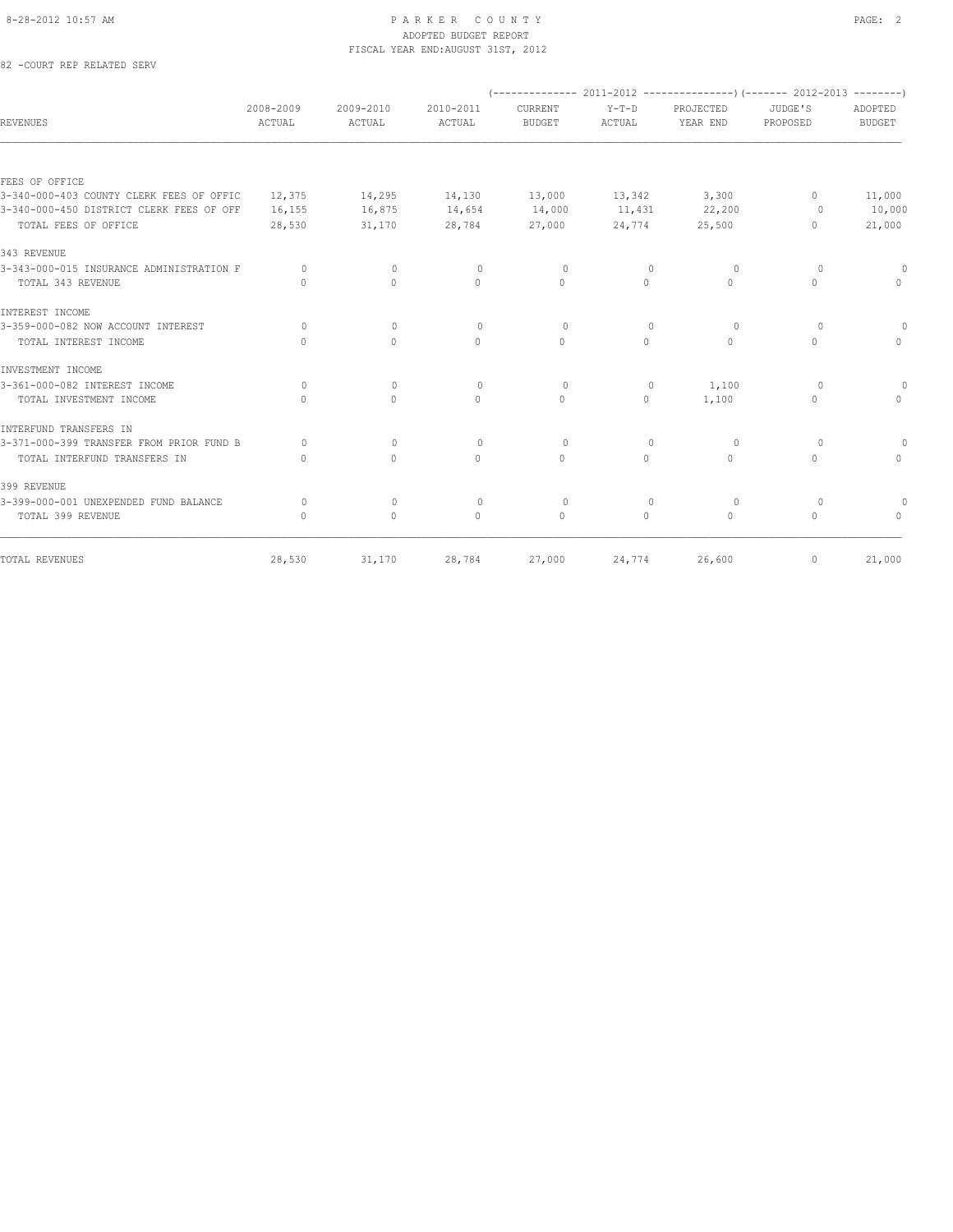# 8-28-2012 10:57 AM PAGE: 3 ADOPTED BUDGET REPORT

|                                                  |                     |                                  | FISCAL YEAR END: AUGUST 31ST, 2012 |                          |                                  |                       |                     |                                  |
|--------------------------------------------------|---------------------|----------------------------------|------------------------------------|--------------------------|----------------------------------|-----------------------|---------------------|----------------------------------|
| 82 -COURT REP RELATED SERV<br>409 NON DEPARTMENT |                     |                                  |                                    |                          |                                  |                       |                     |                                  |
| <b>EXPENDITURES</b>                              | 2008-2009<br>ACTUAL | 2009-2010<br>ACTUAL              | 2010-2011<br>ACTUAL                | CURRENT<br><b>BUDGET</b> | $Y-T-D$<br>ACTUAL                | PROJECTED<br>YEAR END | JUDGE'S<br>PROPOSED | ADOPTED<br><b>BUDGET</b>         |
| SALARIES & BENEFITS                              |                     |                                  |                                    |                          |                                  |                       |                     |                                  |
| SALARIES & WAGES                                 |                     |                                  |                                    |                          |                                  |                       |                     |                                  |
| 5-409-100-110 COURT REPORTER                     | $\circ$             | $\mathbf{0}$                     | $\circ$                            | $\circ$                  | $\overline{0}$                   | 24,242                | $\circ$             |                                  |
| TOTAL SALARIES & WAGES                           | $\bigcap$           | $\bigcap$                        | $\Omega$                           | $\Omega$                 | $\circ$                          | 24,242                | $\Omega$            | $\begin{array}{c} \n\end{array}$ |
| <b>BENEFITS</b>                                  |                     |                                  |                                    |                          |                                  |                       |                     |                                  |
| 5-409-100-201 FICA MATCH                         | $\Omega$            | $\bigcap$                        | 0                                  | $\Omega$                 | 0                                | 1,770                 | $\Omega$            | 0                                |
| 5-409-100-202 EMPLOYEE HOSPITALIZATION           | $\bigcap$           | ∩                                | 0                                  | $\bigcap$                | $\circ$                          | 3,590                 | $\bigcap$           | $\circ$                          |
| 5-409-100-203 RETIREMENT PLAN CONTRIBUT          |                     | $\Omega$                         | 0                                  | $\circ$                  | 0                                | 2,077                 | $\Omega$            | $\mathbb O$                      |
| 5-409-100-204 WORKERS COMPENSATION INSU          |                     | $\cap$                           | $\Omega$                           | $\Omega$                 | $\begin{array}{c} \n\end{array}$ | $\Omega$              | n                   | $\theta$                         |
| TOTAL BENEFITS                                   | $\Omega$            | $\Omega$                         | $\mathbf{0}$                       | $\Omega$                 | $\Omega$                         | 7,437                 | $\Omega$            | 0                                |
| TOTAL SALARIES & BENEFITS                        | $\Omega$            | $\begin{array}{c} \n\end{array}$ | 0                                  | $\mathbf{0}$             | $\circ$                          | 31,679                | $\Omega$            | $\mathbf{0}$                     |
| PROFESSIONAL AND SERVICE                         |                     |                                  |                                    |                          |                                  |                       |                     |                                  |
| 5-409-400-498 COURT REPORTER RELATED SER         | $\mathbf{0}$        | $\Omega$                         | 0                                  | $\mathbf{0}$             | 0                                | $\circ$               | $\Omega$            | $\circ$                          |
| 5-409-400-499 MISCELLANEOUS                      | $\Omega$            | $\Omega$                         | $\circ$                            | 27,000                   | $\circ$                          | 42,000                | 0                   | 21,000                           |
| TOTAL PROFESSIONAL AND SERVICE                   | $\mathbf{0}$        | $\Omega$                         | $\Omega$                           | 27,000                   | $\circ$                          | 42,000                | $\mathbf{0}$        | 21,000                           |

TOTAL 409 NON DEPARTMENT **0** 0 0 27,000 0 27,000 0 23,679 0 21,000 =========== =========== =========== =========== =========== ============ ============ ============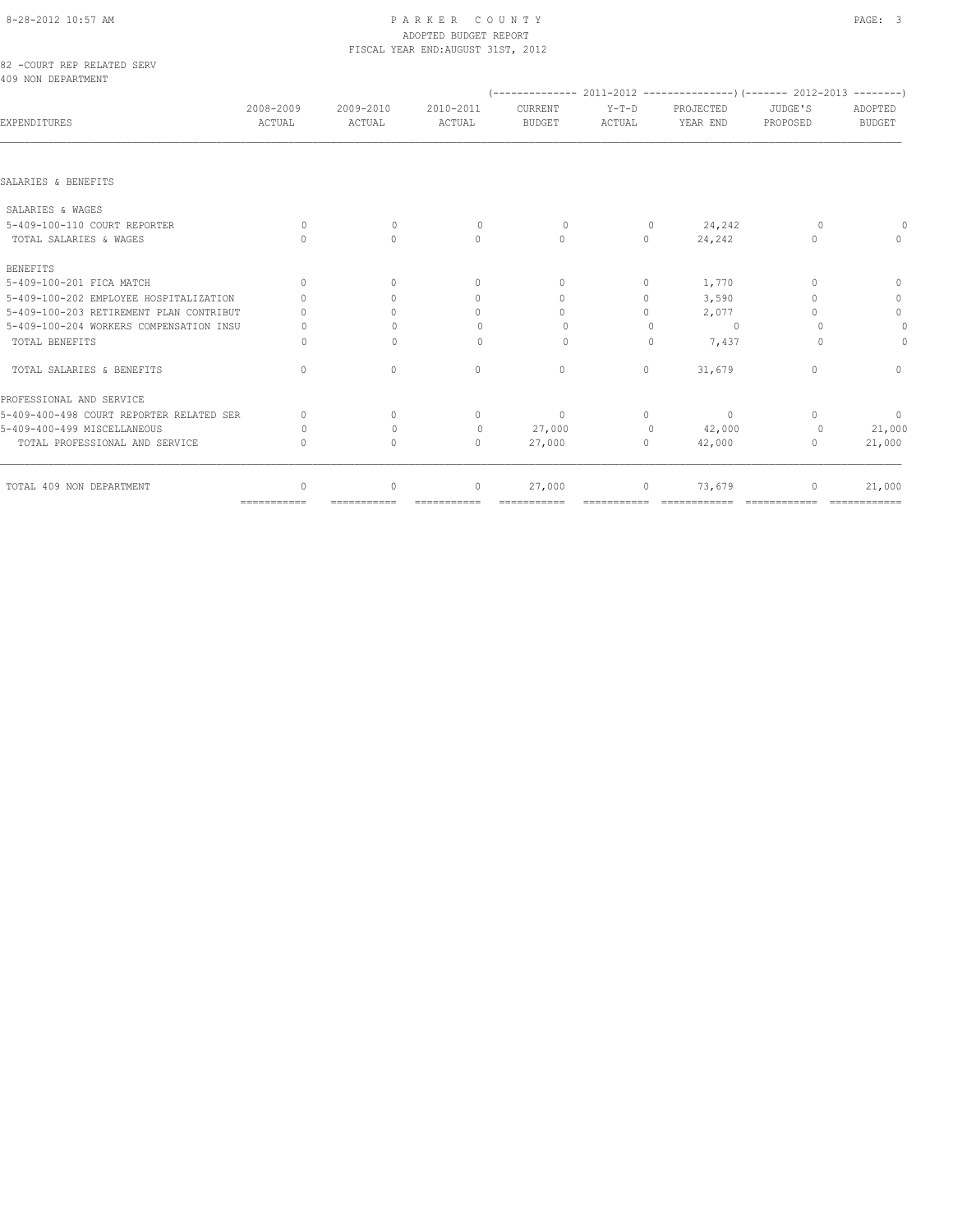## 8-28-2012 10:57 AM PAGE: 4 ADOPTED BUDGET REPORT FISCAL YEAR END:AUGUST 31ST, 2012

| 82 -COURT REP RELATED SERV<br>435 43RD DISTRICT COURT            |                     |                     |                     |                          |                   |                       |                     |                   |
|------------------------------------------------------------------|---------------------|---------------------|---------------------|--------------------------|-------------------|-----------------------|---------------------|-------------------|
| EXPENDITURES                                                     | 2008-2009<br>ACTUAL | 2009-2010<br>ACTUAL | 2010-2011<br>ACTUAL | CURRENT<br><b>BUDGET</b> | $Y-T-D$<br>ACTUAL | PROJECTED<br>YEAR END | JUDGE'S<br>PROPOSED | ADOPTED<br>BUDGET |
|                                                                  |                     |                     |                     |                          |                   |                       |                     |                   |
| PROFESSIONAL AND SERVICE<br>5-435-400-401 OUTSIDE COURT REPORTER |                     |                     | 0                   | $\Omega$                 |                   |                       |                     | 0                 |
| 5-435-400-498 STATEMENT OF FACTS                                 |                     |                     |                     |                          |                   |                       |                     |                   |
|                                                                  |                     |                     |                     |                          |                   |                       |                     |                   |
| TOTAL PROFESSIONAL AND SERVICE                                   |                     |                     | $\cap$              |                          |                   |                       |                     | $\Omega$          |
| TOTAL 435 43RD DISTRICT COURT                                    |                     |                     | $\cap$              |                          |                   |                       |                     |                   |
|                                                                  | ===========         | ===========         |                     |                          |                   |                       |                     |                   |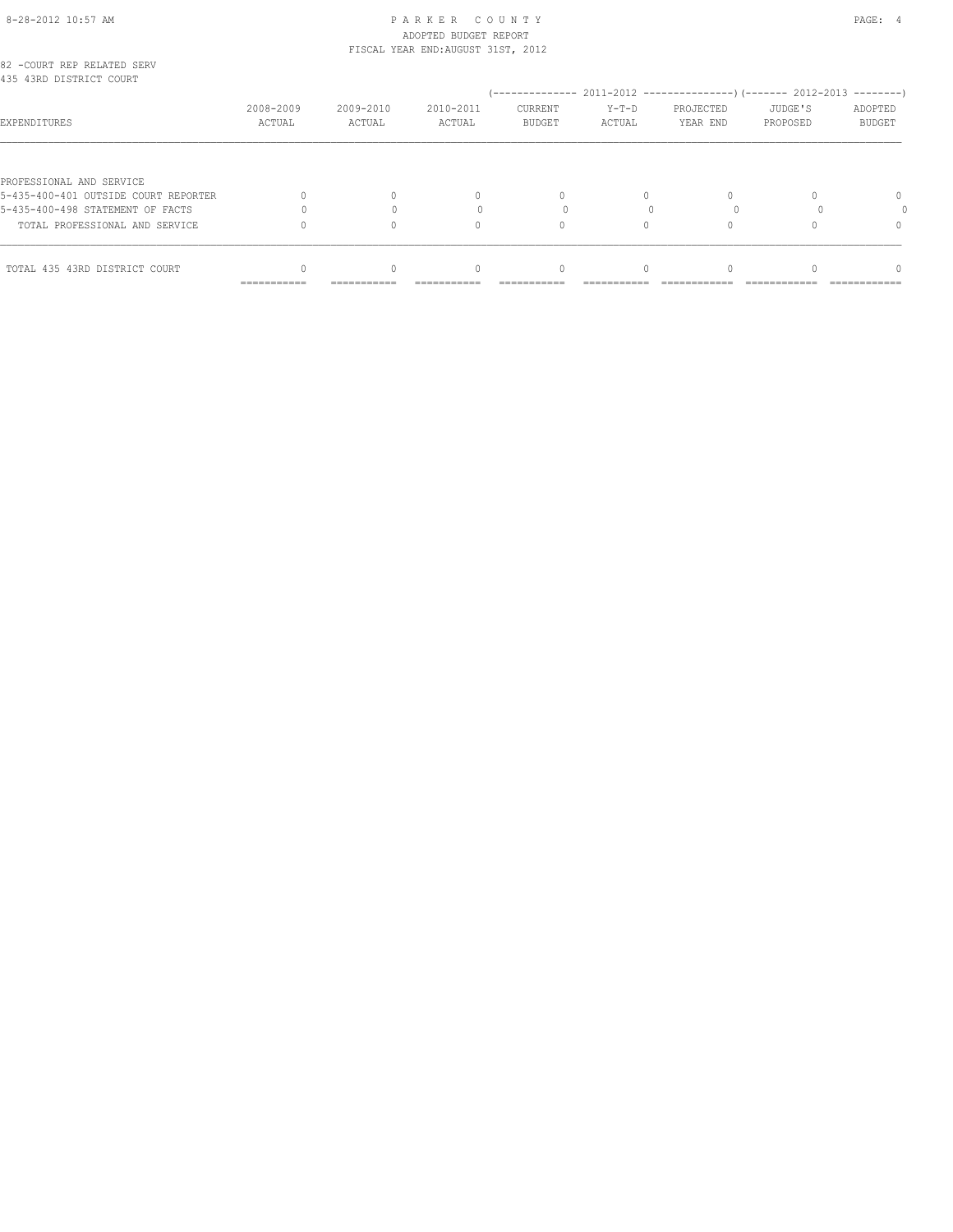# 8-28-2012 10:57 AM PAGE: 5 PARKER COUNTY ADOPTED BUDGET REPORT

| TOTAL 436 415th DISTRICT COURT                                   |                     |                                    |                                  |                          |                   |                       |                     |                          |
|------------------------------------------------------------------|---------------------|------------------------------------|----------------------------------|--------------------------|-------------------|-----------------------|---------------------|--------------------------|
| TOTAL PROFESSIONAL AND SERVICE                                   |                     |                                    | n                                |                          |                   |                       |                     | $\Omega$                 |
| 5-436-400-498 STATEMENT OF FACTS                                 |                     |                                    |                                  |                          |                   |                       |                     |                          |
| PROFESSIONAL AND SERVICE<br>5-436-400-401 OUTSIDE COURT REPORTER |                     |                                    | $\begin{array}{c} \n\end{array}$ | $\Omega$                 | $\Omega$          |                       |                     | $\Omega$                 |
| EXPENDITURES                                                     | 2008-2009<br>ACTUAL | 2009-2010<br>ACTUAL                | 2010-2011<br>ACTUAL              | CURRENT<br><b>BUDGET</b> | $Y-T-D$<br>ACTUAL | PROJECTED<br>YEAR END | JUDGE'S<br>PROPOSED | ADOPTED<br><b>BUDGET</b> |
| 82 -COURT REP RELATED SERV<br>436 415th DISTRICT COURT           |                     |                                    |                                  |                          |                   |                       |                     |                          |
|                                                                  |                     | FISCAL YEAR END: AUGUST 31ST, 2012 |                                  |                          |                   |                       |                     |                          |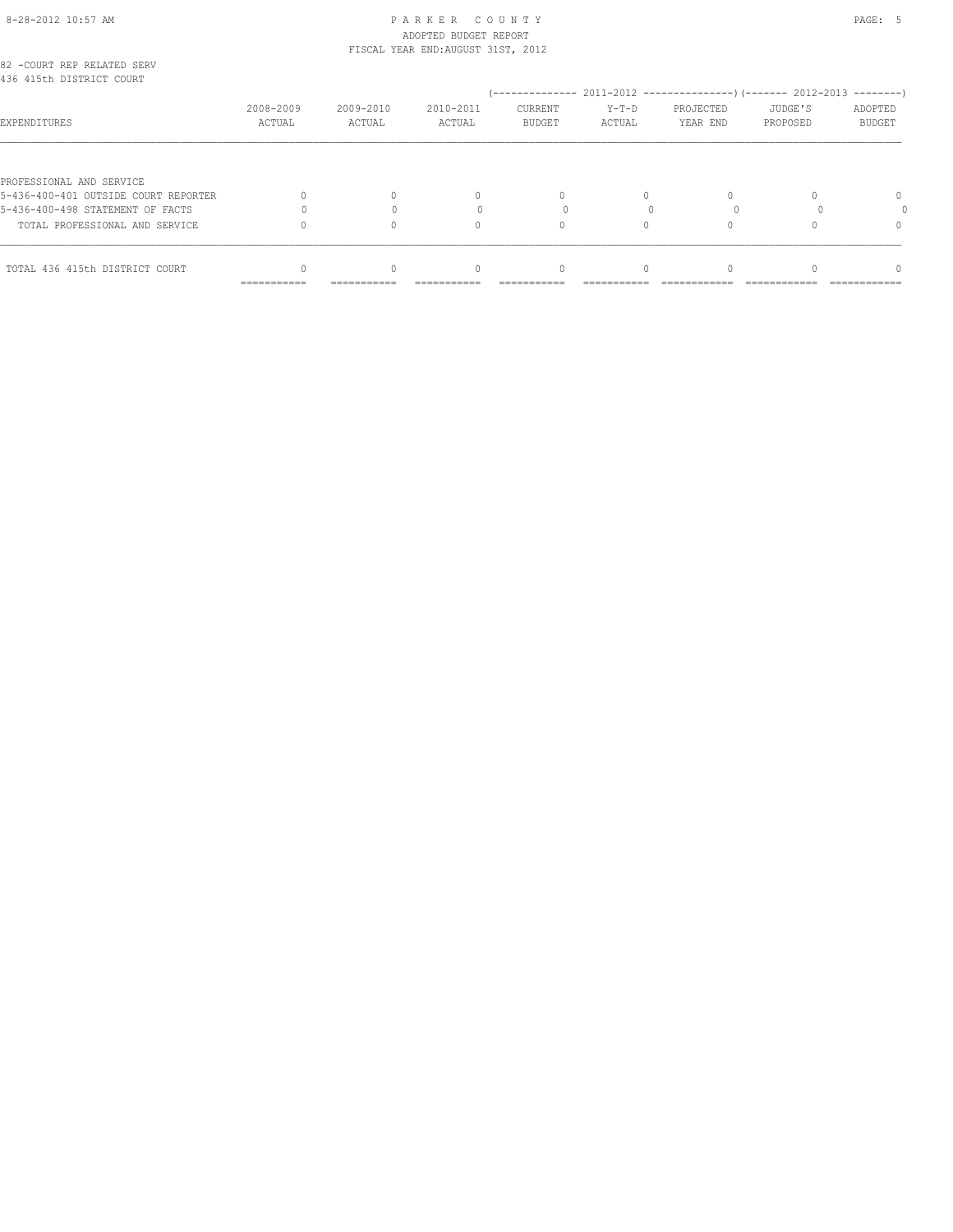# 8-28-2012 10:57 AM PAGE: 6 PARKER COUNTY ADOPTED BUDGET REPORT

| TOTAL 438 COUNTY-COURT-AT-LAW                                    |                                    |                     | $\cap$                           |                          |                   |                       |                     |                          |
|------------------------------------------------------------------|------------------------------------|---------------------|----------------------------------|--------------------------|-------------------|-----------------------|---------------------|--------------------------|
| TOTAL PROFESSIONAL AND SERVICE                                   |                                    |                     |                                  |                          |                   |                       |                     | $\Omega$                 |
|                                                                  |                                    |                     | n                                |                          |                   |                       |                     |                          |
| 5-438-400-498 STATEMENT OF FACTS                                 |                                    |                     |                                  |                          |                   |                       |                     |                          |
| PROFESSIONAL AND SERVICE<br>5-438-400-401 OUTSIDE COURT REPORTER |                                    |                     | $\begin{array}{c} \n\end{array}$ | $\Omega$                 | $\Omega$          |                       |                     | $\Omega$                 |
| EXPENDITURES                                                     | 2008-2009<br>ACTUAL                | 2009-2010<br>ACTUAL | 2010-2011<br>ACTUAL              | CURRENT<br><b>BUDGET</b> | $Y-T-D$<br>ACTUAL | PROJECTED<br>YEAR END | JUDGE'S<br>PROPOSED | ADOPTED<br><b>BUDGET</b> |
| 82 -COURT REP RELATED SERV<br>438 COUNTY-COURT-AT-LAW            |                                    |                     |                                  |                          |                   |                       |                     |                          |
|                                                                  | FISCAL YEAR END: AUGUST 31ST, 2012 |                     |                                  |                          |                   |                       |                     |                          |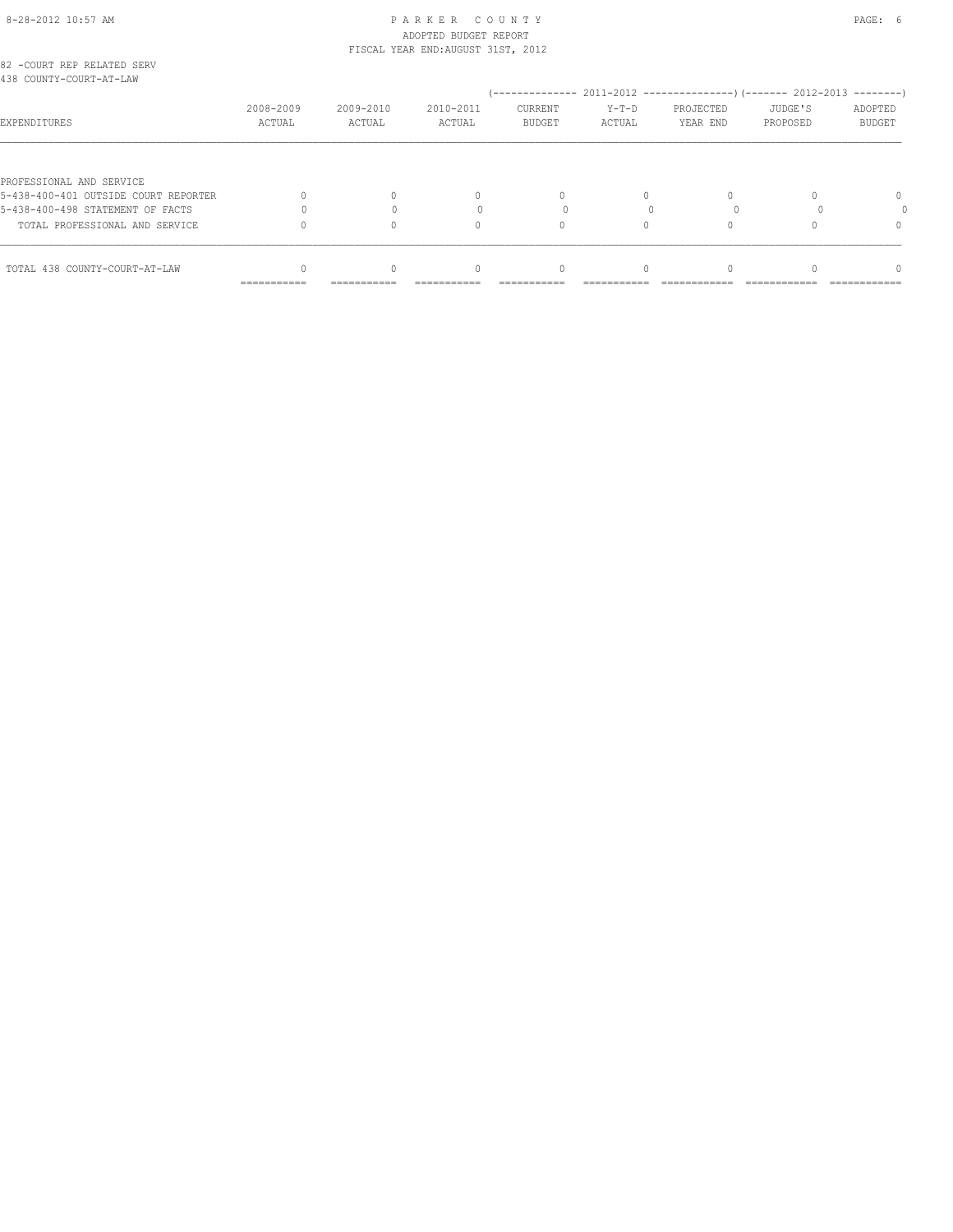# 8-28-2012 10:57 AM P A R K E R C O U N T Y PAGE: 7 ADOPTED BUDGET REPORT FISCAL YEAR END:AUGUST 31ST, 2012

| 82 -COURT REP RELATED SERV |  |  |  |
|----------------------------|--|--|--|
| 439 COUNTY CRT AT LAW 2    |  |  |  |

| 439 COUNTY CRT AT LAW 2               |                     |                     |                     |                          |                   |                       |                     |                          |
|---------------------------------------|---------------------|---------------------|---------------------|--------------------------|-------------------|-----------------------|---------------------|--------------------------|
| <b>EXPENDITURES</b>                   | 2008-2009<br>ACTUAL | 2009-2010<br>ACTUAL | 2010-2011<br>ACTUAL | CURRENT<br><b>BUDGET</b> | $Y-T-D$<br>ACTUAL | PROJECTED<br>YEAR END | JUDGE'S<br>PROPOSED | ADOPTED<br><b>BUDGET</b> |
| PROFESSIONAL AND SERVICE              |                     |                     |                     |                          |                   |                       |                     |                          |
| 5-439-400-401 OUTSIDE COURT REPORTER  |                     |                     |                     | $\Omega$                 |                   | 0                     |                     |                          |
| 5-439-400-450 OFFICE EQUIPMENT REPAIR |                     |                     |                     | $\bigcap$                |                   |                       |                     | 0                        |
| 5-439-400-498 STATEMENT OF FACTS      |                     |                     |                     |                          |                   |                       |                     |                          |
| TOTAL PROFESSIONAL AND SERVICE        |                     |                     |                     | $\bigcap$                |                   |                       |                     | $^{0}$                   |
| TOTAL 439 COUNTY CRT AT LAW 2         |                     | 0                   |                     | $\Omega$                 |                   |                       |                     |                          |
|                                       | ------------        |                     |                     |                          |                   |                       |                     |                          |
| TOTAL EXPENDITURES                    |                     | 0                   | $\mathbf{0}$        | 27,000                   | $\circ$           | 73,679                | $\mathbf{0}$        | 21,000                   |
|                                       | ===========         |                     |                     |                          |                   |                       |                     |                          |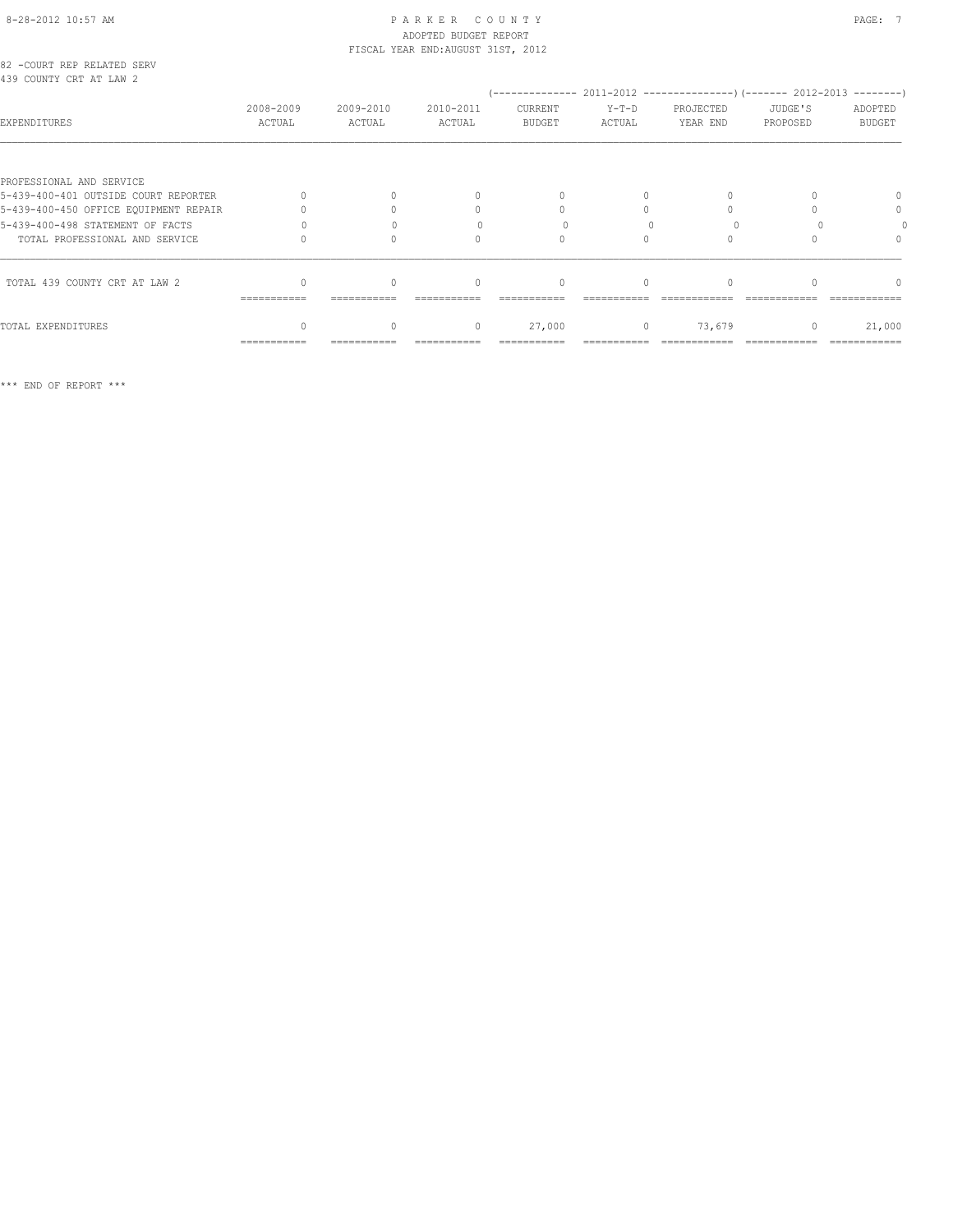## 8-28-2012 10:57 AM PAGE: 1 ADOPTED BUDGET REPORT FISCAL YEAR END:AUGUST 31ST, 2012

# 83 -ADULT PROBATION

|                                    | 2008-2009<br>ACTUAL              | 2009-2010<br>ACTUAL | 2010-2011<br>ACTUAL              | CURRENT<br><b>BUDGET</b>         | $Y-T-D$<br>ACTUAL |  | PROJECTED<br>YEAR END            | JUDGE'S<br>PROPOSED | ADOPTED<br><b>BUDGET</b> |
|------------------------------------|----------------------------------|---------------------|----------------------------------|----------------------------------|-------------------|--|----------------------------------|---------------------|--------------------------|
| REVENUE SUMMARY                    |                                  |                     |                                  |                                  |                   |  |                                  |                     |                          |
| INTERGOVERNMENTAL                  | $\begin{array}{c} \n\end{array}$ | $\bigcap$           | $\Omega$                         | $\begin{array}{c} \n\end{array}$ | 0                 |  | 14)                              |                     | $\cap$                   |
| 335 REVENUE                        |                                  | ∩                   | $\Omega$                         | $\begin{array}{c} \n\end{array}$ | $\Omega$          |  | $\Omega$                         |                     | 0                        |
| 341 REVENUE                        |                                  |                     | 0                                | $\Omega$                         | $\Omega$          |  | 0                                |                     | 0                        |
| 343 REVENUE                        |                                  |                     | n                                | $\cap$                           | $\Omega$          |  | $\mathbf{0}$                     |                     | $\mathbf{0}$             |
| INTEREST INCOME                    |                                  |                     | 0                                |                                  | 0                 |  | 14)                              |                     | $\mathbf{0}$             |
| 360 REVENUE                        |                                  |                     | 0                                | $\cap$                           | $\Omega$          |  | 14)                              |                     | 0                        |
| INVESTMENT INCOME                  |                                  |                     | 0                                | $\Omega$                         | 0                 |  | 14)                              |                     | 0                        |
| OTHER INCOME                       |                                  |                     | 0                                | $\Omega$                         | 0                 |  | $\mathbf{0}$                     |                     | $\circ$                  |
| INTERFUND TRANSFERS IN             |                                  |                     | 0                                | $\cap$                           | $\Omega$          |  | $\begin{array}{c} \n\end{array}$ |                     | $\mathbf{0}$             |
| 399 REVENUE                        | Λ                                | $\cap$              | $\bigcap$                        | $\Omega$                         | $\Omega$          |  | $\Omega$                         |                     |                          |
| TOTAL REVENUES                     | $\mathbf{0}$                     | $\circ$             | $\mathbf{0}$                     | $\mathbf{0}$                     | $\circ$           |  | 56)                              | $\mathbf{0}$        | $\circ$                  |
| EXPENDITURE SUMMARY                |                                  |                     |                                  |                                  |                   |  |                                  |                     |                          |
| 571 ADULT PROBATION                | $\begin{array}{c} \n\end{array}$ | $\Omega$            | $\mathbf{0}$                     | $\begin{array}{c} \n\end{array}$ | $\circ$           |  | 108                              | n                   | 0                        |
| 700 TRANSFER OUT                   | Λ                                | $\bigcap$           | $\begin{array}{c} \n\end{array}$ | $\Omega$                         | $\bigcap$         |  | $\circ$                          | $\Omega$            |                          |
| TOTAL EXPENDITURES                 | $\begin{array}{c} \n\end{array}$ | $\Omega$            | $\mathbf{0}$                     | $\circ$                          | $\circ$           |  | 108                              | $\cap$              | 0                        |
| REVENUE OVER/ (UNDER) EXPENDITURES | $\cap$                           | $\cap$              | $\Omega$                         | $\Omega$                         | $\Omega$          |  | 164)                             |                     | ∩                        |
|                                    | $=$ = = = = = = = = = = =        | -----------         | ------------                     | ------------                     | -----------       |  | -------------                    | -------------       | -------------            |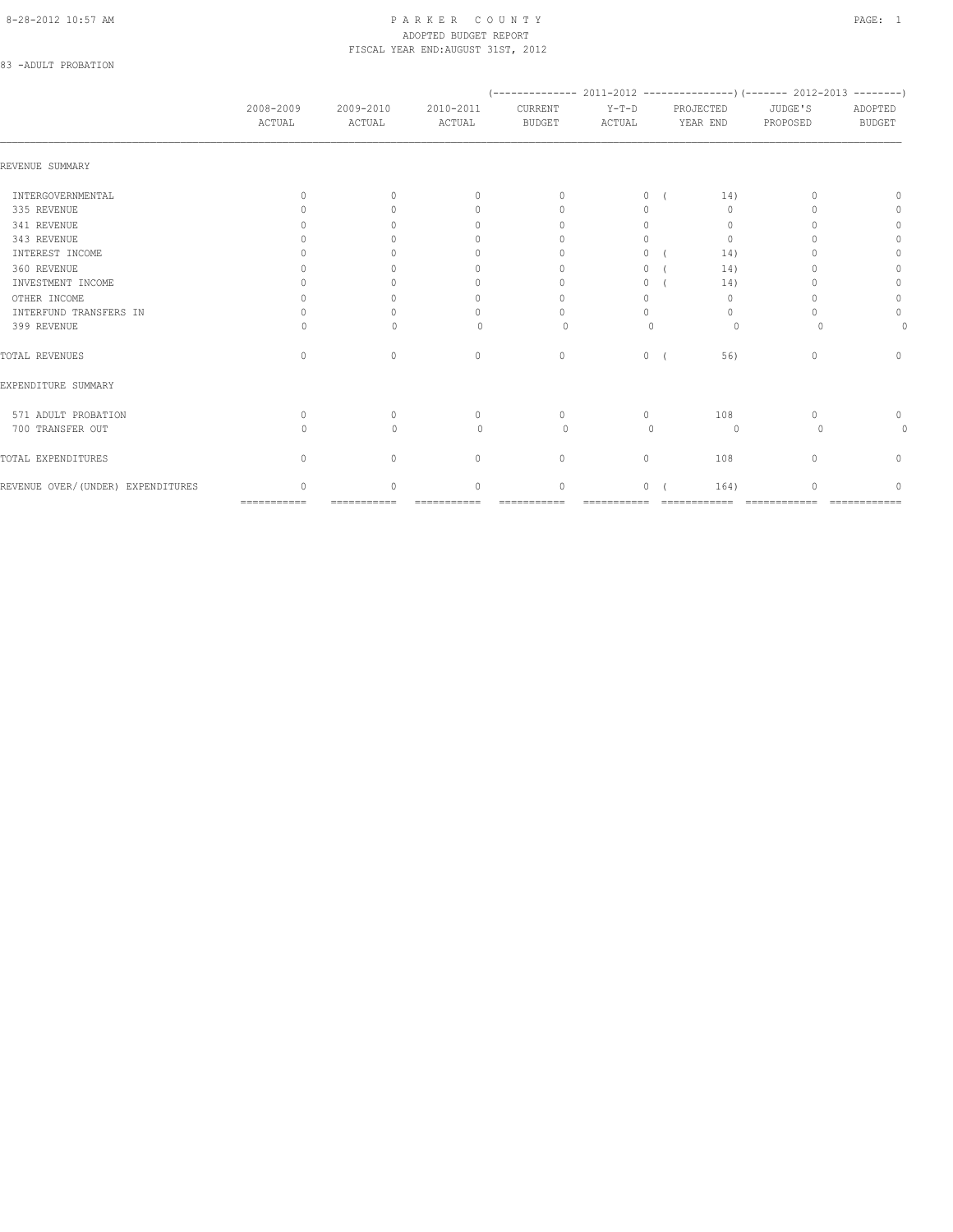### 8-28-2012 10:57 AM PAGE: 2 ADOPTED BUDGET REPORT FISCAL YEAR END:AUGUST 31ST, 2012

# 83 -ADULT PROBATION

| REVENUES                                 | 2008-2009<br>ACTUAL | 2009-2010<br>ACTUAL | 2010-2011<br>ACTUAL | CURRENT<br><b>BUDGET</b> | $Y-T-D$<br>ACTUAL |                       | PROJECTED<br>YEAR END | JUDGE'S<br>PROPOSED | ADOPTED<br><b>BUDGET</b> |
|------------------------------------------|---------------------|---------------------|---------------------|--------------------------|-------------------|-----------------------|-----------------------|---------------------|--------------------------|
|                                          |                     |                     |                     |                          |                   |                       |                       |                     |                          |
| INTERGOVERNMENTAL                        |                     |                     |                     |                          |                   |                       |                       |                     |                          |
| 3-334-000-083 STATE GRANT                | $\circ$             | $\mathbf{0}$        | $\circ$             | $\circ$                  |                   | 0(                    | 14)                   | $\circ$             |                          |
| TOTAL INTERGOVERNMENTAL                  | $\Omega$            | $\Omega$            | $\circ$             | $\Omega$                 |                   | 0(                    | 14)                   | $\circ$             |                          |
| 335 REVENUE                              |                     |                     |                     |                          |                   |                       |                       |                     |                          |
| 3-335-000-083 STATE AID-SUBSTANCE ABUSE  | $\circ$             | $\mathbf{0}$        | $\circ$             | $\circ$                  |                   | $\mathbf{0}$          | $\circ$               | $\circ$             | $\Omega$                 |
| TOTAL 335 REVENUE                        | $\Omega$            | $\Omega$            | $\Omega$            | $\Omega$                 | $\Omega$          |                       | $\Omega$              | $\Omega$            | $\Omega$                 |
| 341 REVENUE                              |                     |                     |                     |                          |                   |                       |                       |                     |                          |
| 3-341-000-083 PROGRAM PARTICIPANTS       | $\circ$             | $\mathbf{0}$        | $\circ$             | $\circ$                  |                   | $\mathbf{0}$          | $\circ$               | $\circ$             |                          |
| TOTAL 341 REVENUE                        | $\Omega$            | $\Omega$            | $\Omega$            | $\Omega$                 | $\circ$           |                       | $\Omega$              | $\Omega$            | $\circ$                  |
| 343 REVENUE                              |                     |                     |                     |                          |                   |                       |                       |                     |                          |
| 3-343-000-015 INSURANCE ADMINISTRATION F | 0                   | $\Omega$            | $\circ$             | $\circ$                  |                   | $\mathbf{0}$          | $\circ$               | $\circ$             |                          |
| TOTAL 343 REVENUE                        | $\Omega$            | $\Omega$            | $\Omega$            | $\Omega$                 | $\Omega$          |                       | $\Omega$              | $\Omega$            | $\Omega$                 |
| INTEREST INCOME                          |                     |                     |                     |                          |                   |                       |                       |                     |                          |
| 3-359-000-083 NOW ACCOUNT INTEREST       | $\Omega$            | $\Omega$            | $\circ$             | $\Omega$                 |                   | $\circ$<br>$\sqrt{ }$ | 14)                   | $\circ$             | $\Omega$                 |
| TOTAL INTEREST INCOME                    | $\mathbf{0}$        | $\circ$             | $\circ$             | $\mathbf{0}$             |                   | 0(                    | 14)                   | 0                   | 0                        |
| 360 REVENUE                              |                     |                     |                     |                          |                   |                       |                       |                     |                          |
| 3-360-000-083 TEXPOOL INTEREST           | $\circ$             | $\mathbf{0}$        | $\circ$             | $\circ$                  |                   | 0(                    | 14)                   | $\circ$             | $\Omega$                 |
| TOTAL 360 REVENUE                        | $\Omega$            | $\Omega$            | $\circ$             | $\Omega$                 |                   | 0(                    | 14)                   | $\circ$             | 0                        |
| INVESTMENT INCOME                        |                     |                     |                     |                          |                   |                       |                       |                     |                          |
| 3-361-000-083 INTEREST INCOME            | $\circ$             | $\mathbf{0}$        | $\circ$             | $\circ$                  |                   | 0(                    | 14)                   | $\circ$             |                          |
| TOTAL INVESTMENT INCOME                  | $\Omega$            | $\Omega$            | $\circ$             | $\Omega$                 |                   | 0(                    | 14)                   | $\mathbf{0}$        | 0                        |
| OTHER INCOME                             |                     |                     |                     |                          |                   |                       |                       |                     |                          |
| 3-370-000-370 MISCELLANEOUS              | $\circ$             | $\mathbf{0}$        | $\circ$             | $\circ$                  |                   | $\mathbf{0}$          | $\circ$               | $\circ$             |                          |
| TOTAL OTHER INCOME                       | $\Omega$            | $\Omega$            | $\circ$             | $\Omega$                 | $\circ$           |                       | $\circ$               | $\mathbf{0}$        | 0                        |
| INTERFUND TRANSFERS IN                   |                     |                     |                     |                          |                   |                       |                       |                     |                          |
| 3-371-000-085 TRANSFER FROM CCP FUND (85 | $\circ$             | $\mathbf{0}$        | $\circ$             | $\circ$                  |                   | $\mathbf{0}$          | $\circ$               | $\circ$             | $\Omega$                 |
| TOTAL INTERFUND TRANSFERS IN             | $\Omega$            | $\Omega$            | $\Omega$            | $\Omega$                 | $\Omega$          |                       | $\circ$               | $\mathbf{0}$        | $\Omega$                 |
| 399 REVENUE                              |                     |                     |                     |                          |                   |                       |                       |                     |                          |
| 3-399-000-001 UNEXPENDED FUND BALANCE    | $\circ$             | $\mathbf{0}$        | $\circ$             | $\circ$                  |                   | $\mathbf{0}$          | $\circ$               | $\circ$             | $\Omega$                 |
| TOTAL 399 REVENUE                        | $\Omega$            | $\mathbf{0}$        | $\circ$             | $\circ$                  | $\circ$           |                       | $\circ$               | $\Omega$            | $\Omega$                 |
|                                          |                     |                     |                     |                          |                   |                       |                       |                     |                          |
| TOTAL REVENUES                           | $\Omega$            | $\mathbf{0}$        | $\circ$             | $\mathbf{0}$             |                   | 0(                    | 56)                   | $\mathbf{0}$        | $\mathbf{0}$             |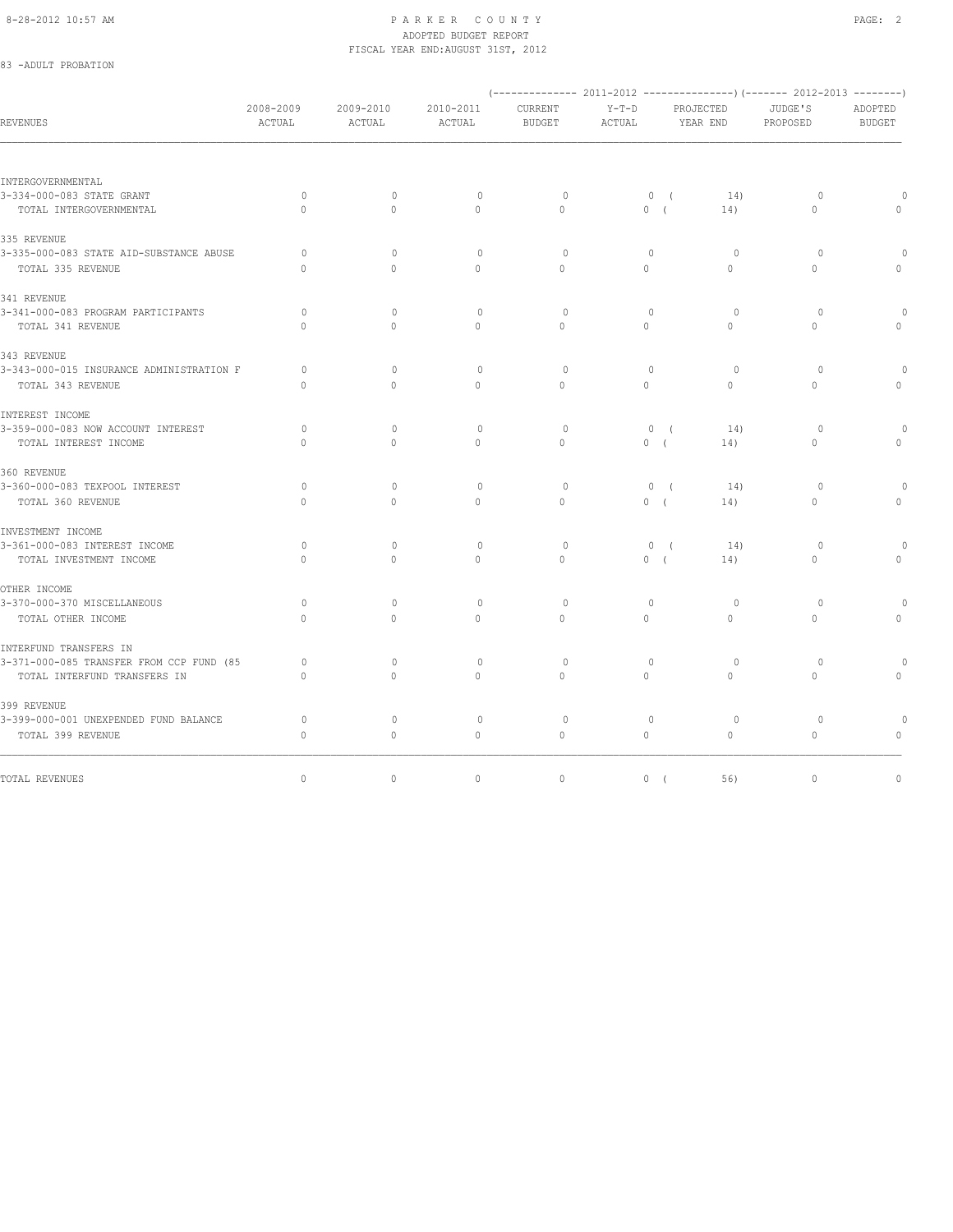## 8-28-2012 10:57 AM PAGE: 3 ADOPTED BUDGET REPORT FISCAL YEAR END:AUGUST 31ST, 2012

| 83 -ADULT PROBATION<br>571 ADULT PROBATION |                                  |                     |                                  |                                  |                   |                       |                     |                          |
|--------------------------------------------|----------------------------------|---------------------|----------------------------------|----------------------------------|-------------------|-----------------------|---------------------|--------------------------|
|                                            |                                  |                     |                                  |                                  |                   |                       |                     |                          |
| EXPENDITURES                               | 2008-2009<br>ACTUAL              | 2009-2010<br>ACTUAL | 2010-2011<br>ACTUAL              | <b>CURRENT</b><br><b>BUDGET</b>  | $Y-T-D$<br>ACTUAL | PROJECTED<br>YEAR END | JUDGE'S<br>PROPOSED | ADOPTED<br><b>BUDGET</b> |
|                                            |                                  |                     |                                  |                                  |                   |                       |                     |                          |
| SALARIES & BENEFITS                        |                                  |                     |                                  |                                  |                   |                       |                     |                          |
| SALARIES & WAGES                           |                                  |                     |                                  |                                  |                   |                       |                     |                          |
| 5-571-100-100 SALARIES                     | $\Omega$                         | $\Omega$            | $\Omega$                         | $\Omega$                         | $\Omega$          | 14                    | $\Omega$            |                          |
| TOTAL SALARIES & WAGES                     | $\bigcap$                        | $\bigcap$           | $\Omega$                         | $\begin{array}{c} \n\end{array}$ | $\Omega$          | 14                    | $\bigcap$           | $\bigcap$                |
| <b>BENEFITS</b>                            |                                  |                     |                                  |                                  |                   |                       |                     |                          |
| 5-571-100-201 FICA MATCH                   | $\Omega$                         | $\bigcap$           | $\begin{array}{c} \n\end{array}$ | $\Omega$                         | $\bigcap$         | 14                    | $\bigcap$           | $\mathbf{0}$             |
| 5-571-100-202 EMPLOYEE HOSPITALIZAITON     | $\cap$                           | $\bigcap$           | $\begin{array}{c} \n\end{array}$ | $\cap$                           | $\bigcap$         | 14                    | $\bigcap$           | $\mathbf{0}$             |
| 5-571-100-203 RETIREMENT PLAN CONTRIBUT    | O                                | $\bigcap$           | $\Omega$                         | $\cap$                           | $\Omega$          | 14                    | $\bigcap$           |                          |
| TOTAL BENEFITS                             | Λ                                | $\bigcap$           | $\Omega$                         | $\Omega$                         | $\Omega$          | 42                    | $\cap$              | $\Omega$                 |
| TOTAL SALARIES & BENEFITS                  | $\begin{array}{c} \n\end{array}$ | $\Omega$            | $\Omega$                         | $\circ$                          | $\circ$           | 56                    | $\Omega$            | $\mathbf{0}$             |
| OPERATING EXPENSES                         |                                  |                     |                                  |                                  |                   |                       |                     |                          |
| 5-571-300-330 SUPPLIES                     | $\begin{array}{c} \n\end{array}$ | $\Omega$            | $\mathbf{0}$                     | $\Omega$                         | $\Omega$          | 14                    | $\bigcap$           | $\mathbf{0}$             |
| 5-571-300-335 SUPPLIES/OPERATING EXPENSE   | Λ                                | $\bigcap$           | $\circ$                          | $\Omega$                         | $\Omega$          | 14                    | $\Omega$            |                          |
| TOTAL OPERATING EXPENSES                   | $\Omega$                         | $\Omega$            | $\Omega$                         | $\Omega$                         | $\Omega$          | 2.8                   | $\Omega$            | $\Omega$                 |
| PROFESSIONAL AND SERVICE                   |                                  |                     |                                  |                                  |                   |                       |                     |                          |
| 5-571-400-406 PROFESSIONAL FEES            | $\Omega$                         | $\cap$              | $\mathbf{0}$                     | $\Omega$                         | $\Omega$          | 14                    | $\bigcap$           | $\Omega$                 |
| 5-571-400-408 CONTRACT SERVICES            | $\bigcap$                        | $\bigcap$           | $\mathbf{0}$                     | $\begin{array}{c} \n\end{array}$ | $\bigcap$         | 14                    | $\bigcap$           | $\mathbf{0}$             |
| 5-571-400-424 TRAVEL                       |                                  |                     | 0                                | $\Omega$                         | $\Omega$          | 14                    | $\cap$              | $\circ$                  |
| 5-571-400-460 FACILITIES, UTILITIES & EQ   |                                  | $\Omega$            | $\Omega$                         | $\Omega$                         | $\bigcap$         | 14                    | $\Omega$            |                          |
| TOTAL PROFESSIONAL AND SERVICE             | $\begin{array}{c} \n\end{array}$ | $\Omega$            | $\begin{array}{c} \n\end{array}$ | $\begin{array}{c} \n\end{array}$ | 0                 | 40                    | $\Omega$            | $\cap$                   |
| TOTAL 571 ADULT PROBATION                  | $\mathbf{0}$                     | $\mathbf{0}$        | $\mathbf{0}$                     | $\mathbf{0}$                     | $\circ$           | 124                   | $\Omega$            |                          |
|                                            | ===========                      |                     |                                  |                                  |                   |                       |                     |                          |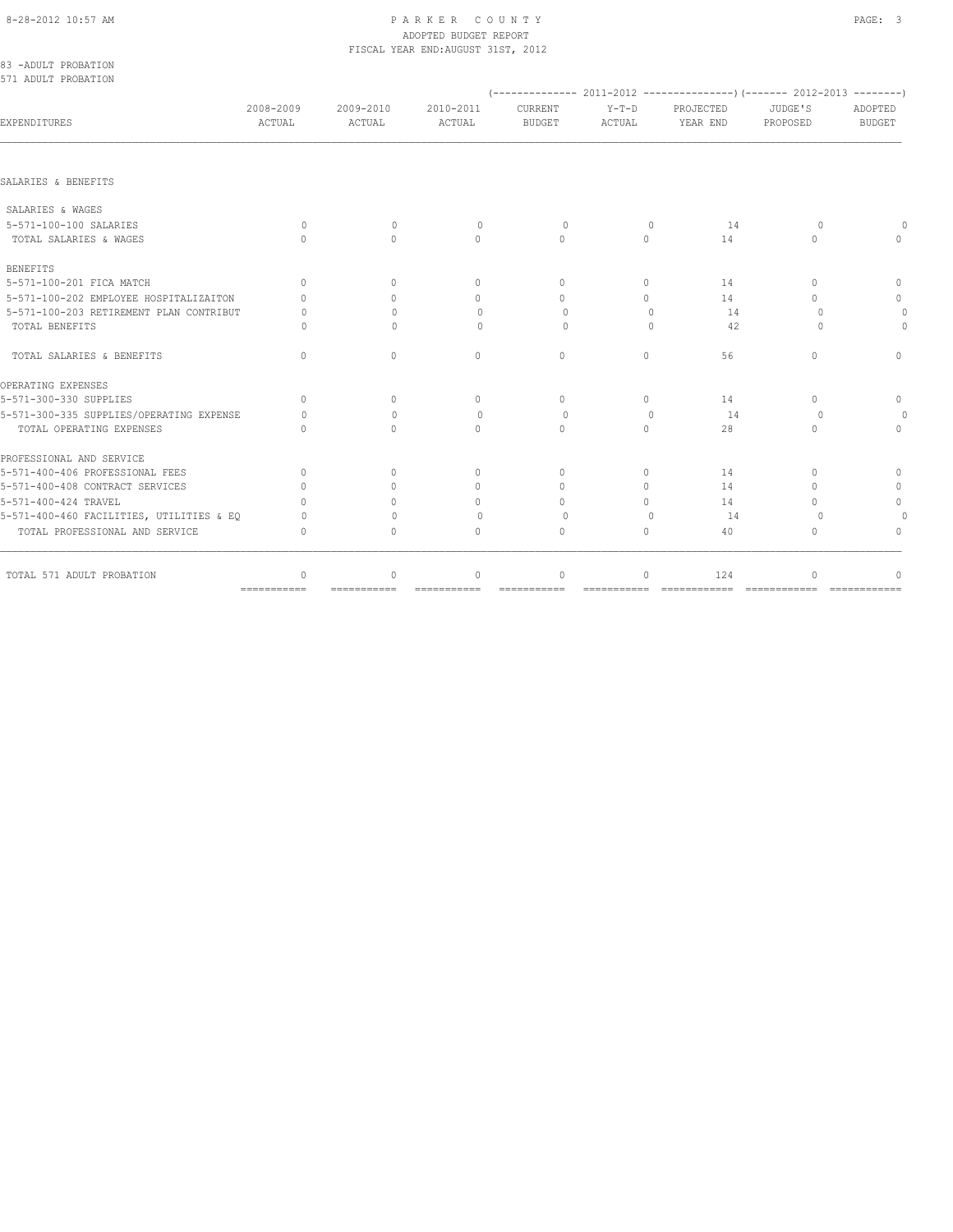## 8-28-2012 10:57 AM PAGE: 4 ADOPTED BUDGET REPORT FISCAL YEAR END:AUGUST 31ST, 2012

| 83 -ADULT PROBATION<br>700 TRANSFER OUT                                                            |                     |                     |                     |                          |                 |                       |                     |                          |
|----------------------------------------------------------------------------------------------------|---------------------|---------------------|---------------------|--------------------------|-----------------|-----------------------|---------------------|--------------------------|
| EXPENDITURES                                                                                       | 2008-2009<br>ACTUAL | 2009-2010<br>ACTUAL | 2010-2011<br>ACTUAL | CURRENT<br><b>BUDGET</b> | Y-T-D<br>ACTUAL | PROJECTED<br>YEAR END | JUDGE'S<br>PROPOSED | ADOPTED<br><b>BUDGET</b> |
| TRANSFERS/DEBT SERVICE<br>5-700-700-083 TRANSFER TO JACK COUNTY CS<br>TOTAL TRANSFERS/DEBT SERVICE |                     |                     | 0                   |                          |                 |                       |                     | $\Omega$                 |
| TOTAL 700 TRANSFER OUT                                                                             | ===========         | ===========         | $\bigcap$           | $\bigcap$                | $\cap$          |                       |                     | $\cap$                   |
| TOTAL EXPENDITURES                                                                                 | ===========         |                     |                     | $\Omega$                 | $\Omega$        | 124                   |                     |                          |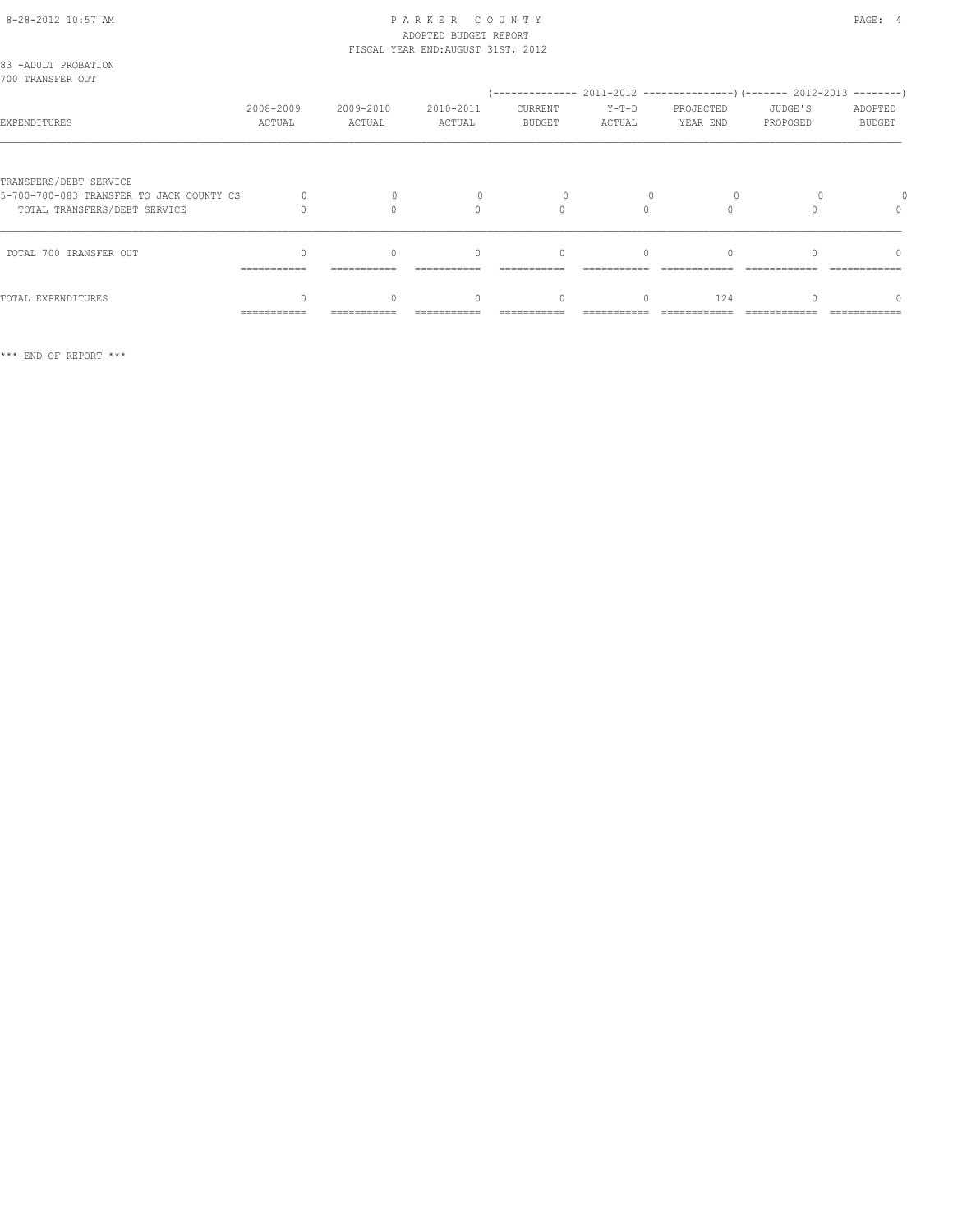## 8-28-2012 10:57 AM P A R K E R C O U N T Y PAGE: 1 ADOPTED BUDGET REPORT FISCAL YEAR END:AUGUST 31ST, 2012

84 -ADULT PROB SUPERVISION

|                                   | 2008-2009<br>ACTUAL | 2009-2010<br>ACTUAL | 2010-2011<br>ACTUAL | CURRENT<br><b>BUDGET</b>      | $Y-T-D$<br>ACTUAL |  | PROJECTED<br>YEAR END    | JUDGE'S<br>PROPOSED              | ADOPTED<br><b>BUDGET</b> |
|-----------------------------------|---------------------|---------------------|---------------------|-------------------------------|-------------------|--|--------------------------|----------------------------------|--------------------------|
| REVENUE SUMMARY                   |                     |                     |                     |                               |                   |  |                          |                                  |                          |
| INTERGOVERNMENTAL                 | 401,821             | 419,361             | 442,162             | 437,706                       | 437,706 (         |  | 14)                      | $\Omega$                         | $\Omega$                 |
| FEES OF OFFICE                    | 1,104,385           | 1,146,405           | 1,090,431           | 1,045,000                     | 1,093,532 (       |  | 14)                      | $\Omega$                         | $\mathbf{0}$             |
| 341 REVENUE                       | 28,430              | 46,770              | 55,512              | 35,000                        | 38,882 (          |  | 14)                      | $\Omega$                         | $\mathbf{0}$             |
| FEES OF OFFICE                    | $\mathbf{0}$        | 2,885               | 8,121               | 8,000                         | 12,885            |  | 14)                      | $\Omega$                         | $\Omega$                 |
| 343 REVENUE                       | $\mathbf{0}$        | $\circ$             | $\mathbf{0}$        | $\mathbf{0}$                  | $\circ$           |  | 14)                      | $\Omega$                         | $\mathbf{0}$             |
| 344 REVENUE                       | $\Omega$            | $\circ$             | $\mathbf{0}$        | $\mathbf{0}$                  | $\circ$           |  | 14)                      | $\bigcap$                        | $\circ$                  |
| 345 REVENUE                       | $\Omega$            | $\Omega$            | $\Omega$            | $\Omega$                      | $\circ$           |  | 14)                      | $\cap$                           | $\mathbf{0}$             |
| 346 REVENUE                       | $\mathbf{0}$        | $\circ$             | $\mathbf{0}$        | $\mathbf{0}$                  | $\circ$           |  | 14)                      | $\Omega$                         | $\mathbf{0}$             |
| 347 REVENUE                       | $\mathbf{0}$        | $\Omega$            | $\mathbf{0}$        | $\Omega$                      | $\circ$           |  | 14)                      | $\Omega$                         | $\mathbf{0}$             |
| 348 REVENUE                       | $\Omega$            | $\Omega$            | $\Omega$            | $\mathbf{0}$                  | $\circ$           |  | 14)                      | $\Omega$                         | $\Omega$                 |
| INTEREST INCOME                   | $\circ$             | $\mathbf{0}$        | $\mathbf{0}$        | $\mathbf{0}$                  | $\circ$           |  | 14)                      | $\cap$                           | $\circ$                  |
| 360 REVENUE                       | $\Omega$            | $\Omega$            | $\Omega$            | $\mathbf{0}$                  | $\circ$           |  | 14)                      | $\cap$                           | $\Omega$                 |
| INVESTMENT INCOME                 | 4,798               | 1,220               | 706                 | 1,500                         | 301               |  | 14)                      | $\Omega$                         | $\mathbf{0}$             |
| OTHER INCOME                      | 35,077              | 33,147              | 31,202              | 32,000                        | $30,636$ (        |  | 28)                      | $\cap$                           | $\mathbf{0}$             |
| INTERFUND TRANSFERS IN            | $\mathbf{0}$        | $\circ$             | $\circ$             | 249,767                       | $\circ$           |  | 14)                      | $\bigcap$                        | $\circ$                  |
| 399 REVENUE                       | $\Omega$            | $\mathbf{0}$        | $\Omega$            | $\circ$                       | $\Omega$          |  | $\Omega$                 | $\Omega$                         | $\Omega$                 |
| TOTAL REVENUES                    | 1,574,511           | 1,649,788           | 1,628,133           | 1,808,973                     | 1,613,942 (       |  | 224)                     | $\begin{array}{c} \n\end{array}$ | $\mathbf{0}$             |
| EXPENDITURE SUMMARY               |                     |                     |                     |                               |                   |  |                          |                                  |                          |
| 571 ADULT PROBATION               | 1,653,361           | 1,729,495           |                     | 1,768,885 1,793,794 1,564,717 |                   |  | 148                      | $\mathbf{0}$                     | 0                        |
| 700 TRANSFER OUT                  | $\circ$             | $\mathbf{0}$        | $\circ$             | 15,179                        | 15,179            |  | $\overline{\phantom{0}}$ | $\Omega$                         | 0                        |
| TOTAL EXPENDITURES                | 1,653,361           | 1,729,495           | 1,768,885           | 1,808,973                     | 1,579,896         |  | 148                      | $\mathbf{0}$                     | $\circ$                  |
| REVENUE OVER/(UNDER) EXPENDITURES | 78,850)             | 79,708) (           | 140,752)            | $\mathbf{0}$                  | 34,046            |  | 372)                     | $\Omega$                         | $\Omega$                 |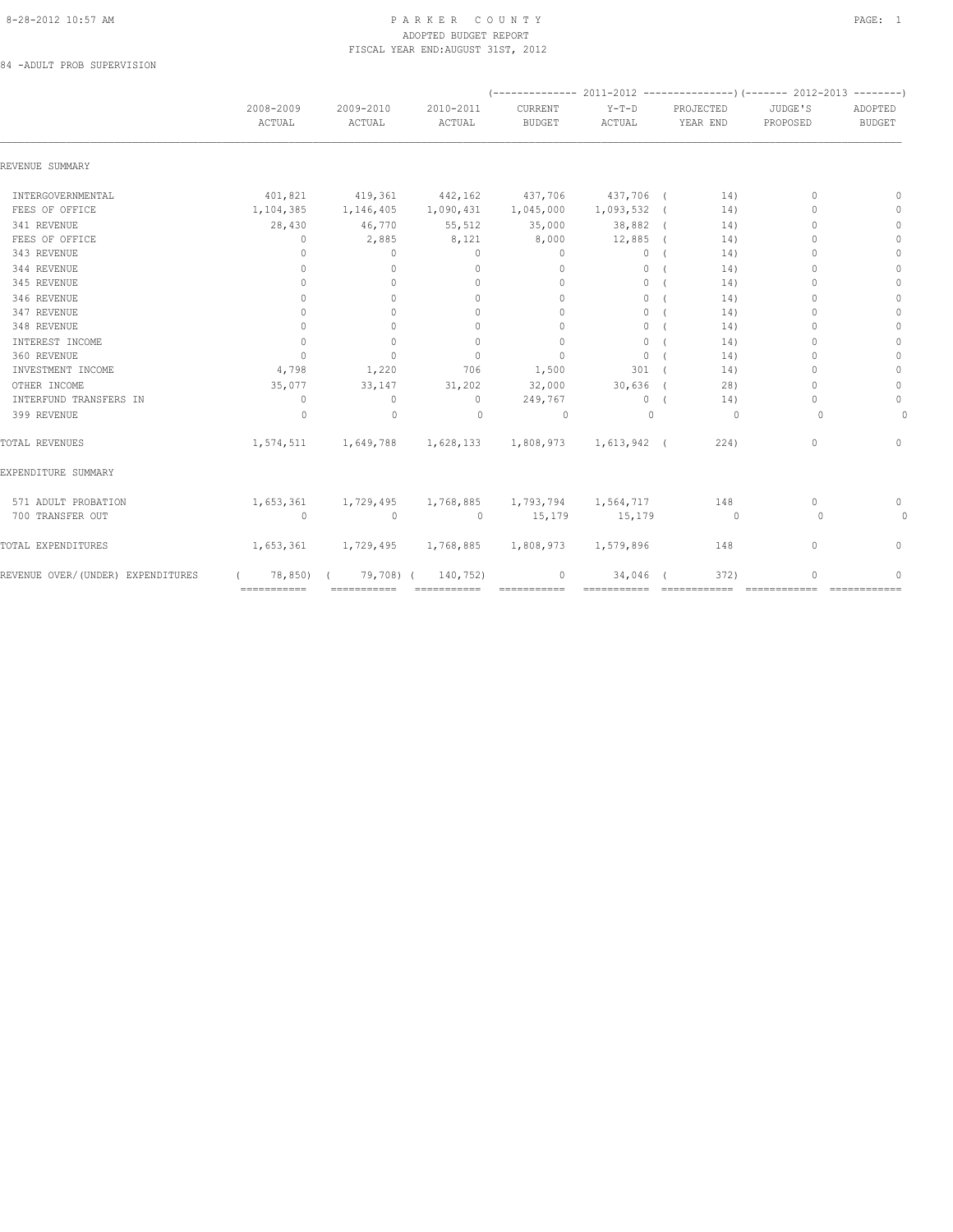# 8-28-2012 10:57 AM PAGE: 2 ADOPTED BUDGET REPORT FISCAL YEAR END:AUGUST 31ST, 2012

84 -ADULT PROB SUPERVISION

| REVENUES                                 | 2008-2009<br>ACTUAL              | 2009-2010<br>ACTUAL              | 2010-2011<br>ACTUAL | CURRENT<br><b>BUDGET</b> | $Y-T-D$<br>ACTUAL | PROJECTED<br>YEAR END | JUDGE'S<br>PROPOSED              | ADOPTED<br><b>BUDGET</b>         |  |
|------------------------------------------|----------------------------------|----------------------------------|---------------------|--------------------------|-------------------|-----------------------|----------------------------------|----------------------------------|--|
|                                          |                                  |                                  |                     |                          |                   |                       |                                  |                                  |  |
| INTERGOVERNMENTAL                        |                                  |                                  |                     |                          |                   |                       |                                  |                                  |  |
| 3-334-000-084 STATE GRANT                | 401,821                          | 388,779                          | 393,260             | 437,706                  | 437,706 (         | 14)                   | $\circ$                          | $\mathbf{0}$                     |  |
| 3-334-000-184 RIDER 80 STATE AID         | $\circ$                          | 30,582                           | 48,902              | $\Omega$                 | $\mathbf{0}$      | $\circ$               | $\circ$                          |                                  |  |
| TOTAL INTERGOVERNMENTAL                  | 401,821                          | 419,361                          | 442,162             | 437,706                  | 437,706 (         | 14)                   | $\circ$                          | 0                                |  |
| FEES OF OFFICE                           |                                  |                                  |                     |                          |                   |                       |                                  |                                  |  |
| 3-340-000-084 FEES OF OFFICE             | 1,104,385                        | 1,146,405                        | 1,090,431           | 1,045,000                | 1,093,532 (       | 14)                   | $\circ$                          |                                  |  |
| TOTAL FEES OF OFFICE                     | 1,104,385                        | 1,146,405                        | 1,090,431           | 1,045,000                | 1,093,532 (       | 14)                   | $\circ$                          | 0                                |  |
| 341 REVENUE                              |                                  |                                  |                     |                          |                   |                       |                                  |                                  |  |
| 3-341-000-084 PAYMENTS BY PROGRAM PARTIC | 28,430                           | 46,770                           | 55,512              | 35,000                   | 38,882 (          | 14)                   | $\circ$                          |                                  |  |
| TOTAL 341 REVENUE                        | 28,430                           | 46,770                           | 55,512              | 35,000                   | 38,882 (          | 14)                   | $\circ$                          | 0                                |  |
| FEES OF OFFICE                           |                                  |                                  |                     |                          |                   |                       |                                  |                                  |  |
| 3-342-000-084 SAFPF                      | $\circ$                          | 2,885                            | 8,121               | 8,000                    | 12,885 (          | 14)                   | $\circ$                          | $\Omega$                         |  |
| TOTAL FEES OF OFFICE                     | $\Omega$                         | 2,885                            | 8,121               | 8,000                    | $12,885$ (        | 14)                   | $\mathbf{0}$                     | $\Omega$                         |  |
| 343 REVENUE                              |                                  |                                  |                     |                          |                   |                       |                                  |                                  |  |
| 3-343-000-015 INSURANCE ADMINISTRATION F | $\begin{array}{c} \n\end{array}$ | $\mathbf{0}$                     | $\mathbf{0}$        | $\circ$                  | $\circ$           | $\circ$               | $\begin{array}{c} \n\end{array}$ | 0                                |  |
| 3-343-000-084 ALCOLHOL/DRUG INTERVENTION | $\Omega$                         | $\begin{array}{c} \n\end{array}$ | $\mathbf{0}$        | $\Omega$                 | $\Omega$          | 14)<br>$\sqrt{ }$     | $\Omega$                         |                                  |  |
| TOTAL 343 REVENUE                        | $\circ$                          | $\mathbf{0}$                     | $\mathbf{0}$        | $\mathbf{0}$             | 0(                | 14)                   | $\circ$                          | $\mathbf{0}$                     |  |
| 344 REVENUE                              |                                  |                                  |                     |                          |                   |                       |                                  |                                  |  |
| 3-344-000-084 SUBSTANCE ABUSE EDUCATION  | $\Omega$                         | $\mathbf{0}$                     | $\circ$             | $\circ$                  | 0(                | 14)                   | $\circ$                          |                                  |  |
| TOTAL 344 REVENUE                        | $\circ$                          | $\mathbf{0}$                     | $\circ$             | $\mathbf{0}$             | 0(                | 14)                   | 0                                | 0                                |  |
| 345 REVENUE                              |                                  |                                  |                     |                          |                   |                       |                                  |                                  |  |
| 3-345-000-084 ALCOHOL EDUCATION PROGRAM  | 0                                | $\mathbf{0}$                     | $\mathbf 0$         | $\circ$                  | 0(                | 14)                   | 0                                |                                  |  |
| TOTAL 345 REVENUE                        | $\Omega$                         | $\Omega$                         | $\mathbf{0}$        | $\Omega$                 | 0(                | 14)                   | $\circ$                          | $\begin{array}{c} \n\end{array}$ |  |
| 346 REVENUE                              |                                  |                                  |                     |                          |                   |                       |                                  |                                  |  |
| 3-346-000-084 LIFE SKILLS                | $\circ$                          | $\mathbf{0}$                     | $\circ$             | $\circ$                  | 0(                | 14)                   | $\circ$                          |                                  |  |
| TOTAL 346 REVENUE                        | $\Omega$                         | $\Omega$                         | $\Omega$            | $\Omega$                 | 0(                | 14)                   | $\circ$                          | 0                                |  |
| 347 REVENUE                              |                                  |                                  |                     |                          |                   |                       |                                  |                                  |  |
| 3-347-000-084 D.W.I. REPEAT OFFENDERS    | $\Omega$                         | $\mathbf{0}$                     | $\mathbf{0}$        | $\circ$                  | $\circ$           | 14)<br>$\sqrt{ }$     | 0                                |                                  |  |
| TOTAL 347 REVENUE                        | $\mathbf{0}$                     | 0                                | $\mathbf 0$         | $\circ$                  | 0(                | 14)                   | $\mathbf{0}$                     | 0                                |  |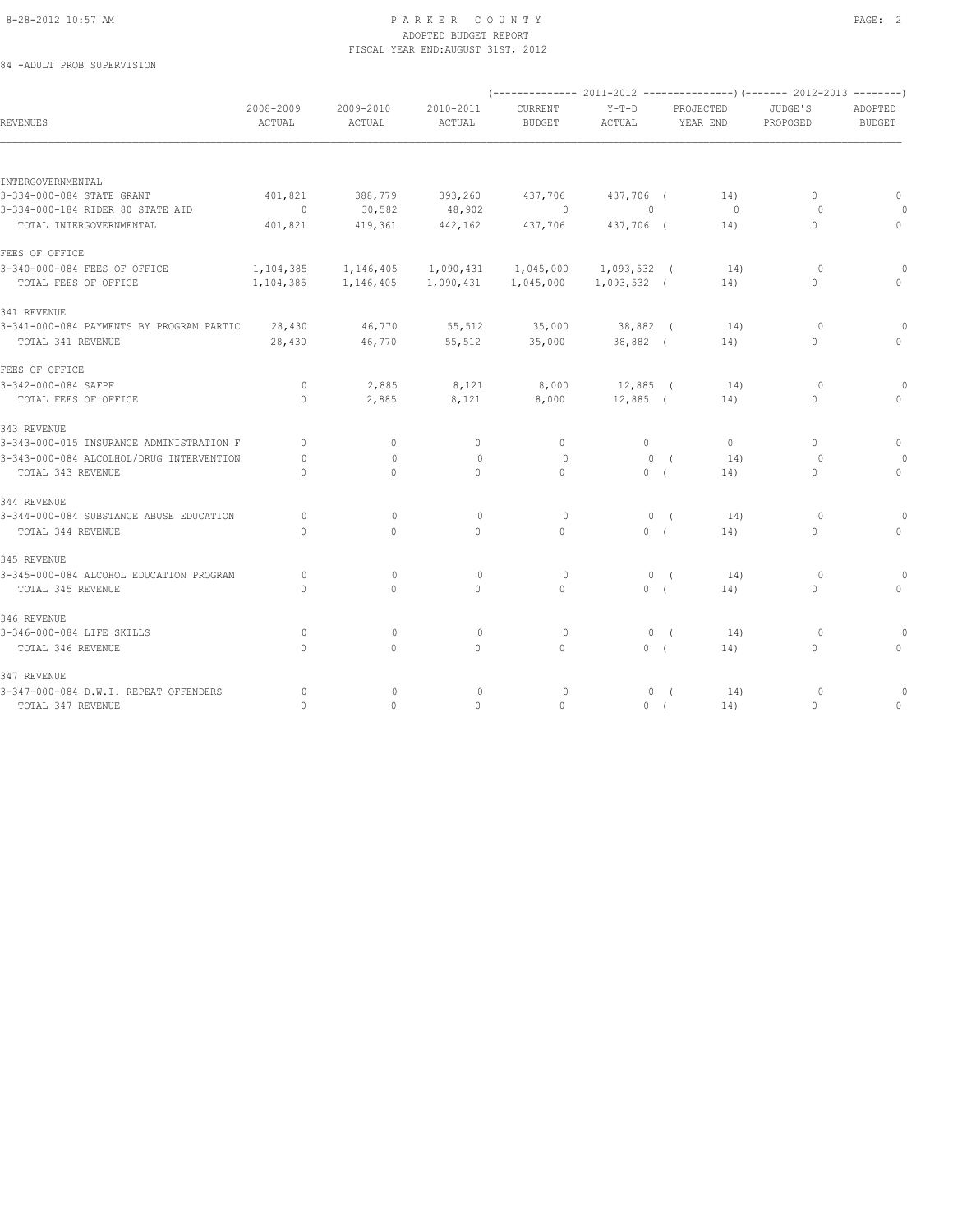## 8-28-2012 10:57 AM PAGE: 3 ADOPTED BUDGET REPORT FISCAL YEAR END:AUGUST 31ST, 2012

# 84 -ADULT PROB SUPERVISION

| <b>REVENUES</b>                          | 2008-2009<br>ACTUAL | 2009-2010<br>ACTUAL | 2010-2011<br>ACTUAL              | CURRENT<br><b>BUDGET</b> | $Y-T-D$<br>ACTUAL     |            | PROJECTED<br>YEAR END | JUDGE'S<br>PROPOSED | ADOPTED<br><b>BUDGET</b> |
|------------------------------------------|---------------------|---------------------|----------------------------------|--------------------------|-----------------------|------------|-----------------------|---------------------|--------------------------|
|                                          |                     |                     |                                  |                          |                       |            |                       |                     |                          |
| 348 REVENUE                              |                     |                     |                                  |                          |                       |            |                       |                     |                          |
| 3-348-000-084 URINE ANALYSIS             | $\Omega$            | $\Omega$            | $\circ$                          | $\Omega$                 |                       | $0 \left($ | 14)                   | $\Omega$            | $\Omega$                 |
| TOTAL 348 REVENUE                        | $\mathbf{0}$        | $\circ$             | $\mathbf{0}$                     | $\mathbf{0}$             | 0(                    |            | 14)                   | $\mathbf{0}$        | $\mathbf{0}$             |
| INTEREST INCOME                          |                     |                     |                                  |                          |                       |            |                       |                     |                          |
| 3-359-000-084 NOW ACCOUNT INTEREST       | $\Omega$            | $\Omega$            | $\Omega$                         | $\Omega$                 |                       | 0(         | 14)                   | $\Omega$            | $\Omega$                 |
| TOTAL INTEREST INCOME                    | $\Omega$            | $\Omega$            | $\Omega$                         | $\Omega$                 | 0(                    |            | 14)                   | $\Omega$            | $\Omega$                 |
| 360 REVENUE                              |                     |                     |                                  |                          |                       |            |                       |                     |                          |
| 3-360-000-084 INTEREST INCOME            | $\Omega$            | $\Omega$            | $\begin{array}{c} \n\end{array}$ | $\Omega$                 |                       | $0 \left($ | 14)                   | $\Omega$            | $\circ$                  |
| TOTAL 360 REVENUE                        | $\cap$              | $\Omega$            | $\Omega$                         | $\Omega$                 | 0(                    |            | 14)                   | $\Omega$            | $\Omega$                 |
| INVESTMENT INCOME                        |                     |                     |                                  |                          |                       |            |                       |                     |                          |
| 3-361-000-084 INTEREST INCOME            | 4,798               | 1,220               | 706                              | 1,500                    | 301 (                 |            | 14)                   | $\Omega$            | $\Omega$                 |
| TOTAL INVESTMENT INCOME                  | 4,798               | 1,220               | 706                              | 1,500                    | $301$ (               |            | 14)                   | 0                   | $\Omega$                 |
| OTHER INCOME                             |                     |                     |                                  |                          |                       |            |                       |                     |                          |
| 3-370-000-084 OTHER REVENUE              | 35,077              | 33,147              | 31,202                           | 32,000                   | $30,636$ (            |            | 14)                   | 0                   | $\circ$                  |
| 3-370-000-999 UNEXPENDED FUNDS RETURN    | $\sim$ 0            | $\Omega$            | $\bigcirc$                       | $\overline{0}$           |                       | $0 \left($ | 14)                   | $\Omega$            | $\Omega$                 |
| TOTAL OTHER INCOME                       | 35,077              | 33,147              | 31,202                           | 32,000                   | $30,636$ (            |            | 28)                   | 0                   | $\circ$                  |
| INTERFUND TRANSFERS IN                   |                     |                     |                                  |                          |                       |            |                       |                     |                          |
| 3-371-000-399 TRANSFER FROM PRIOR FUND B | $\Omega$            | $\mathbf{0}$        | $\circ$                          | 249,767                  |                       | 0(         | 14)                   | $\circ$             | 0                        |
| TOTAL INTERFUND TRANSFERS IN             | $\Omega$            | $\circ$             | $\circ$                          | 249,767                  | 0(                    |            | 14)                   | 0                   | $\circ$                  |
| 399 REVENUE                              |                     |                     |                                  |                          |                       |            |                       |                     |                          |
| 3-399-000-001 UNEXPENDED FUND BALANCE    | $\Omega$            | $\Omega$            | $\circ$                          | $\circ$                  | $\circ$               |            | $\circ$               | $\Omega$            | $\circ$                  |
| TOTAL 399 REVENUE                        | $\mathbf{0}$        | $\Omega$            | $\mathbf{0}$                     | $\mathbf{0}$             | $\Omega$              |            | $\Omega$              | $\Omega$            | $\mathbf{0}$             |
|                                          |                     |                     |                                  |                          |                       |            |                       |                     |                          |
| TOTAL REVENUES                           | 1,574,511           | 1,649,788           | 1,628,133                        |                          | 1,808,973 1,613,942 ( |            | 224)                  | $\mathbf{0}$        | $\circ$                  |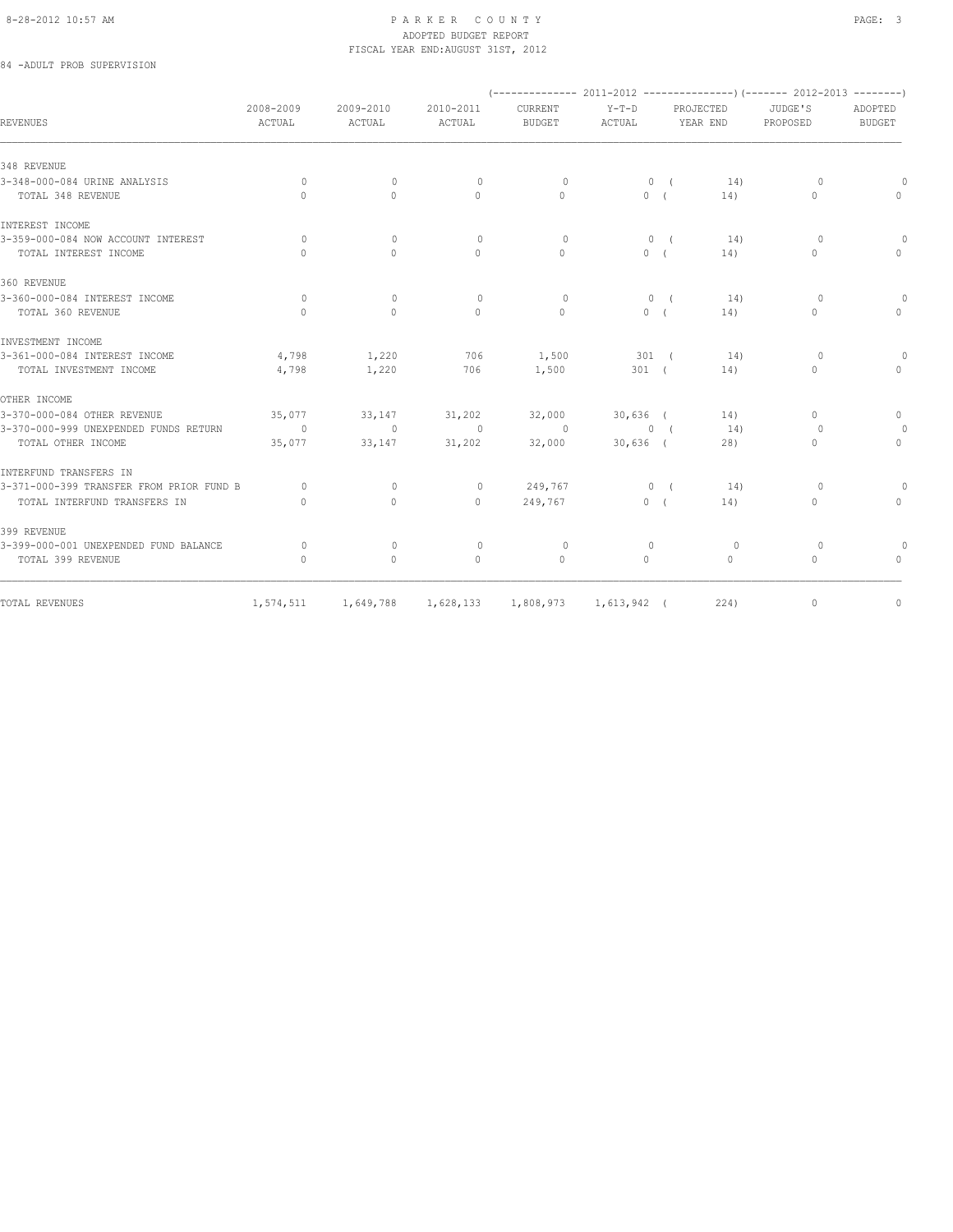### 8-28-2012 10:57 AM PAGE: 4 ADOPTED BUDGET REPORT FISCAL YEAR END:AUGUST 31ST, 2012

84 -ADULT PROB SUPERVISION 571 ADULT PROBATION

| <b>EXPENDITURES</b>                      | 2008-2009<br>ACTUAL | 2009-2010<br>ACTUAL | 2010-2011<br>ACTUAL | CURRENT<br><b>BUDGET</b>                          | $Y-T-D$<br>ACTUAL | PROJECTED<br>YEAR END | JUDGE'S<br>PROPOSED              | ADOPTED<br><b>BUDGET</b> |  |
|------------------------------------------|---------------------|---------------------|---------------------|---------------------------------------------------|-------------------|-----------------------|----------------------------------|--------------------------|--|
|                                          |                     |                     |                     |                                                   |                   |                       |                                  |                          |  |
| SALARIES & BENEFITS                      |                     |                     |                     |                                                   |                   |                       |                                  |                          |  |
| SALARIES & WAGES                         |                     |                     |                     |                                                   |                   |                       |                                  |                          |  |
| 5-571-100-100 SALARIES                   |                     |                     |                     | 1,227,581 1,321,070 1,357,459 1,326,946 1,229,146 |                   | 14                    | $\Omega$                         |                          |  |
| TOTAL SALARIES & WAGES                   | 1,227,581           | 1,321,070           |                     | 1,357,459 1,326,946 1,229,146                     |                   | 14                    | $\mathbf{0}$                     |                          |  |
| <b>BENEFITS</b>                          |                     |                     |                     |                                                   |                   |                       |                                  |                          |  |
| 5-571-100-201 FICA MATCH                 | 91,057              | 98,047              | 100,273             | 102,581                                           | 90,953            | 14                    | $\begin{array}{c} \n\end{array}$ | $\Omega$                 |  |
| 5-571-100-202 EMPLOYEE HOSPITALIZAITON   | $\sim$ 0            | $\Omega$            | $\sim$ 0            | $\circ$                                           | 1,468             | 14                    | $\Omega$                         | $\Omega$                 |  |
| 5-571-100-203 RETIREMENT PLAN CONTRIBUT  | 128,441             | 146,808             | 155,776             | 147,502                                           | 122,303           | 14                    | $\Omega$                         | $\circ$                  |  |
| 5-571-100-206 LONGEVITY PAY              | 8,280               | 9,000               | 9,900               | 11,100                                            | 11,100            | $\circ$               | $\bigcap$                        | $\circ$                  |  |
| 5-571-100-207 UNEMPLOYMENT BENEFITS      | $\sim$ 0            | $\sim$ 0            | $\overline{0}$      | $\sim$ 0                                          | $\sim$ 0          | 14                    | $\Omega$                         |                          |  |
| TOTAL BENEFITS                           | 227,778             | 253,855             | 265,948             | 261,183                                           | 225,824           | 56                    | $\cap$                           |                          |  |
| TOTAL SALARIES & BENEFITS                | 1,455,359           | 1,574,925           | 1,623,407           | 1,588,129                                         | 1,454,970         | 70                    | $\circ$                          | $\Omega$                 |  |
| OPERATING EXPENSES                       |                     |                     |                     |                                                   |                   |                       |                                  |                          |  |
| 5-571-300-335 SUPPLIES/OPERATING EXPENSE | 86,681              | 71,498              | 70,002              | 97,005                                            | 59,479            | 14                    | $\Omega$                         |                          |  |
| TOTAL OPERATING EXPENSES                 | 86,681              | 71,498              | 70,002              | 97,005                                            | 59,479            | 14                    | $\Omega$                         | $\cap$                   |  |
| PROFESSIONAL AND SERVICE                 |                     |                     |                     |                                                   |                   |                       |                                  |                          |  |
| 5-571-400-406 PROFESSIONAL FEES          | 18,326              | 14,306              | 16,938              | 24,276                                            | 11,065            | 14                    | $\mathbf{0}$                     | $\Omega$                 |  |
| 5-571-400-408 CONTRACT SERVICES          | 4,512               | 18,740              | 6,959               | 10,000                                            | 7,273             | 14                    | $\Omega$                         | $\mathbf{0}$             |  |
| 5-571-400-415 TRAINING SCHOOLS & SEMINAR | $\sim$ 0            | $\Omega$            | $\overline{0}$      | $\overline{0}$                                    | $\overline{0}$    | 14                    | $\begin{array}{c} \n\end{array}$ | $\Omega$                 |  |
| 5-571-400-424 TRAVEL                     | 63,726              | 22,811              | 21,272              | 28,134                                            | 20,333            | 14                    | $\Omega$                         | $\mathbf{0}$             |  |
| 5-571-400-460 FACILITIES AND UTILITIES   | 12,705              | 12,797              | 11,322              | 22,000                                            | 8,466             | 14                    | $\Omega$                         | $\mathbb O$              |  |
| 5-571-400-470 PAYMENT TO STATE           | $\overline{0}$      | $\circ$             | $\Omega$            | $\circ$                                           | $\circ$           | 14                    | $\Omega$                         | $\mathbf{0}$             |  |
| 5-571-400-486 ADMINISTRATIVE EXPENSE     | $\overline{0}$      | 0                   | $\circ$             | $\circ$                                           | $\circ$           | 14                    | $\bigcap$                        | $\Omega$                 |  |
| 5-571-400-499 MISCELLANEOUS              | $\circ$             | $\mathbf{0}$        | $\mathbf{0}$        | $\overline{0}$                                    | $\mathbf{0}$      | 14                    | $\Omega$                         |                          |  |
| TOTAL PROFESSIONAL AND SERVICE           | 99,268              | 68,655              | 56,491              | 84,410                                            | 47,137            | 80                    | $\Omega$                         | $\Omega$                 |  |
| CAPITAL EXPENDITURES                     |                     |                     |                     |                                                   |                   |                       |                                  |                          |  |
| 5-571-500-584 EQUIPMENT-ADULT PROBATION  | 12,052              | 14,418              | 18,985              | 24,250                                            | 3,132             | $\circ$               | $\Omega$                         |                          |  |
| TOTAL CAPITAL EXPENDITURES               | 12,052              | 14,418              | 18,985              | 24,250                                            | 3,132             | $\circ$               | $\circ$                          |                          |  |
| TOTAL 571 ADULT PROBATION                | 1,653,361           | 1,729,495           | 1,768,885           | 1,793,794                                         | 1,564,717         | 164                   | $\mathbf{0}$                     |                          |  |
|                                          | $=$ ==========      | ===========         | $=$ ===========     | $=$ ==========                                    |                   |                       |                                  |                          |  |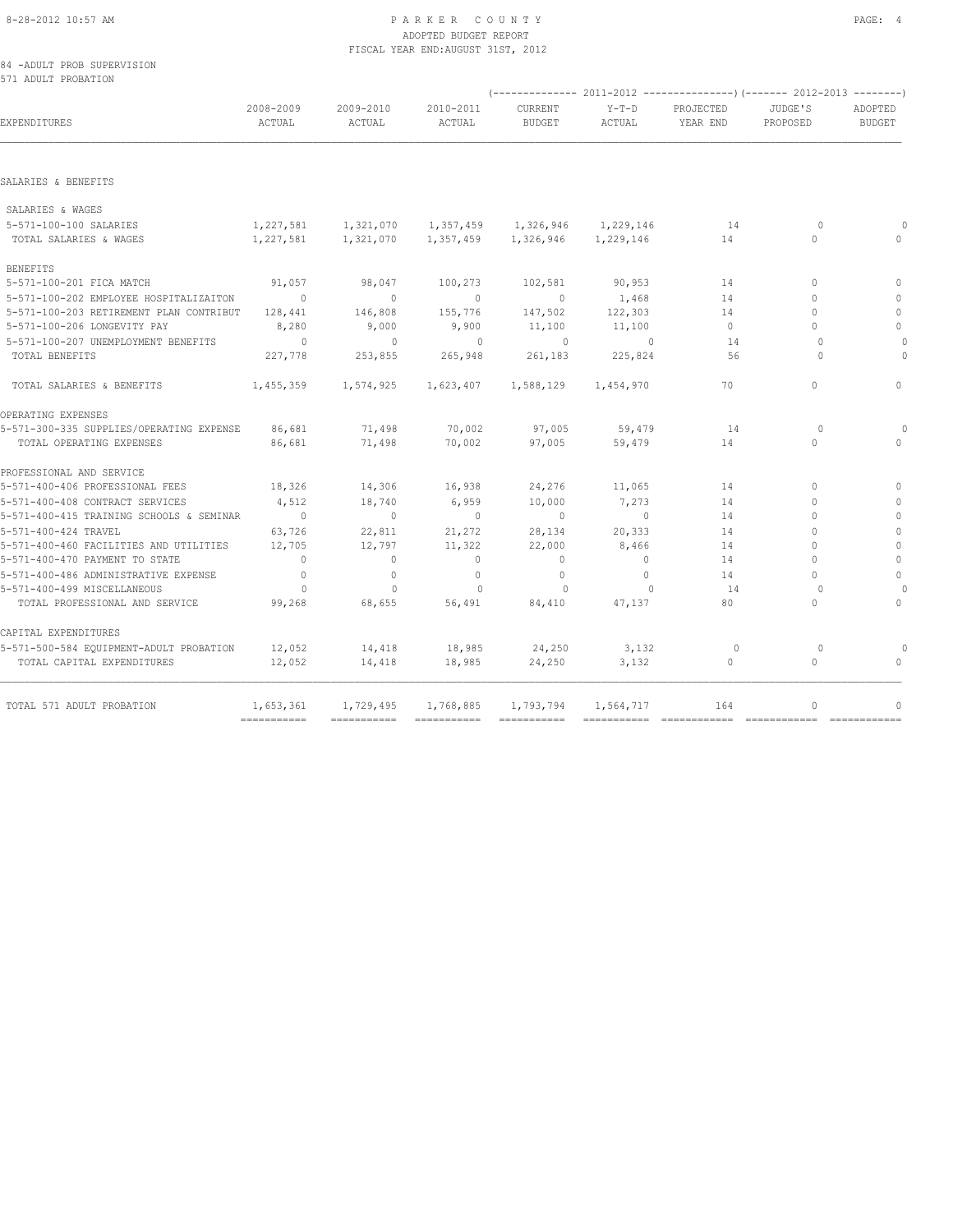### 8-28-2012 10:57 AM PAGE: 5 ADOPTED BUDGET REPORT FISCAL YEAR END:AUGUST 31ST, 2012

|                  | 84 -ADULT PROB SUPERVISION |           |             |
|------------------|----------------------------|-----------|-------------|
| 700 TRANSFER OUT |                            |           |             |
|                  |                            | 2008-2009 | $2009 - 20$ |

|                                          | 2008-2009   | 2009-2010   | 2010-2011                        | <b>CURRENT</b>        | $Y-T-D$   | PROJECTED | JUDGE'S  | ADOPTED       |
|------------------------------------------|-------------|-------------|----------------------------------|-----------------------|-----------|-----------|----------|---------------|
| EXPENDITURES                             | ACTUAL      | ACTUAL      | ACTUAL                           | <b>BUDGET</b>         | ACTUAL    | YEAR END  | PROPOSED | <b>BUDGET</b> |
|                                          |             |             |                                  |                       |           |           |          |               |
| TRANSFERS/DEBT SERVICE                   |             |             |                                  |                       |           |           |          |               |
| 5-700-700-083 TRANSFER TO TIAP FUND (83) |             |             | $\begin{array}{c} \n\end{array}$ | $\mathbf{0}$          |           |           |          | 0             |
| 5-700-700-085 TRANSFER TO CCP FUND (85)  |             |             |                                  | 15,179                | 15,179    |           |          |               |
| TOTAL TRANSFERS/DEBT SERVICE             |             |             | $\mathbf{0}$                     | 15,179                | 15,179    |           |          | 0             |
|                                          |             |             |                                  |                       |           |           |          |               |
| TOTAL 700 TRANSFER OUT                   | =========== | =========== | $\mathbf{0}$                     | 15,179<br>=========== | 15,179    |           |          | 0             |
| TOTAL EXPENDITURES                       | 1,653,361   | 1,729,495   | 1,768,885                        | 1,808,973             | 1,579,896 | 164       |          |               |
|                                          | =========== | =========== |                                  |                       |           |           |          |               |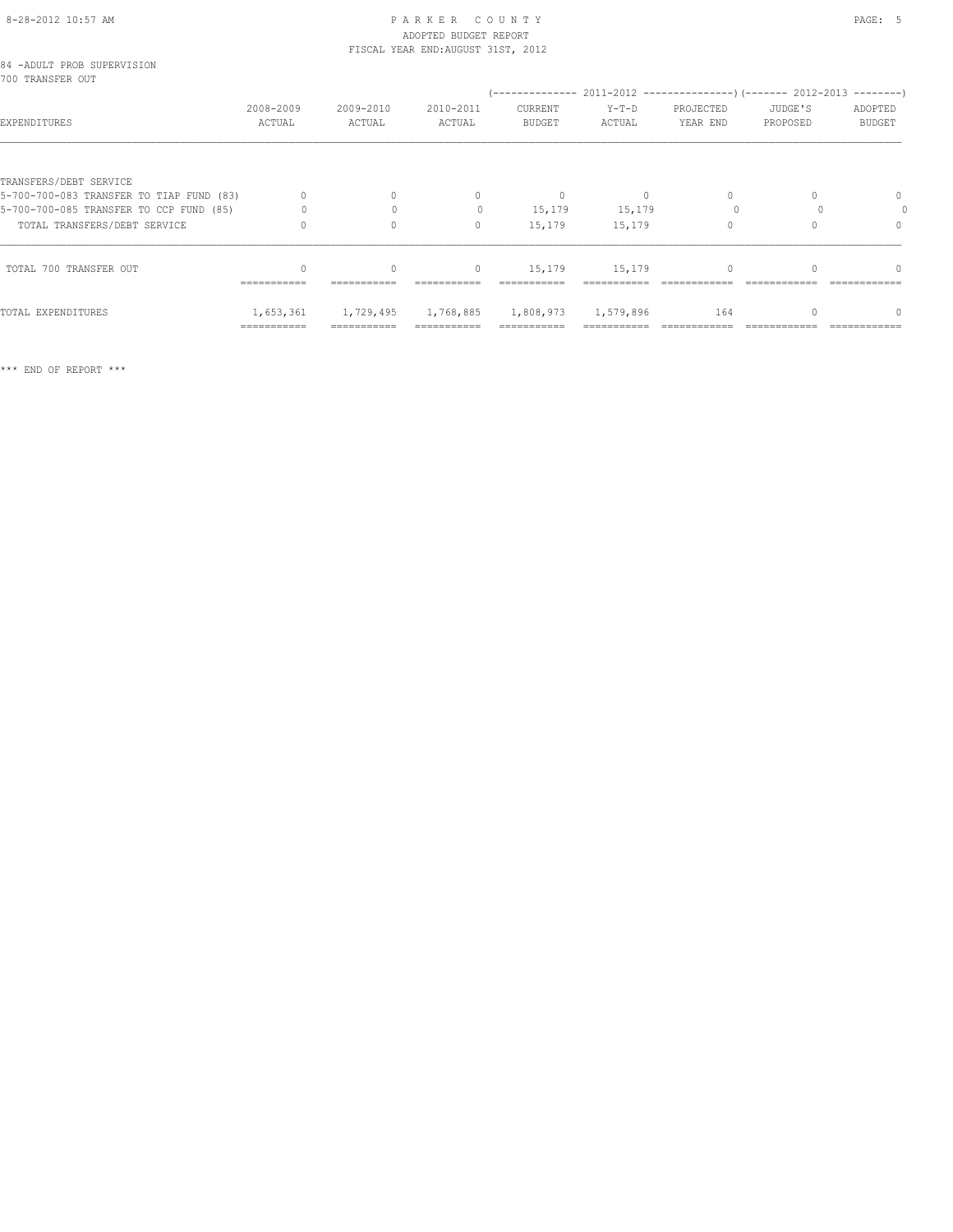## 8-28-2012 10:57 AM PAGE: 1 ADOPTED BUDGET REPORT FISCAL YEAR END:AUGUST 31ST, 2012

85 -ADULT PROBATION CCP

|                                   | 2008-2009<br>ACTUAL              | 2009-2010<br>ACTUAL  | 2010-2011<br>ACTUAL              | CURRENT<br><b>BUDGET</b>         | $Y-T-D$<br>ACTUAL | PROJECTED<br>YEAR END | JUDGE'S<br>PROPOSED | ADOPTED<br><b>BUDGET</b>         |
|-----------------------------------|----------------------------------|----------------------|----------------------------------|----------------------------------|-------------------|-----------------------|---------------------|----------------------------------|
| REVENUE SUMMARY                   |                                  |                      |                                  |                                  |                   |                       |                     |                                  |
| INTERGOVERNMENTAL                 | 153,561                          | 159,055              | 163,022                          | 141,282                          | 141,282 (         | 14)                   | $\Omega$            | $\Omega$                         |
| 335 REVENUE                       | $\Omega$                         | $\Omega$             | $\mathbf{0}$                     | $\mathbf{0}$                     | $\circ$           | 14)                   |                     | $\mathbf{0}$                     |
| 343 REVENUE                       | 0                                | $\Omega$             | $\mathbf{0}$                     | $\mathbf{0}$                     | 0                 | $\circ$               |                     | $\circ$                          |
| INTEREST INCOME                   | 0                                | $\Omega$             | $\mathbf{0}$                     | $\circ$                          | $\Omega$          | 14)                   |                     | $\mathbf{0}$                     |
| 360 REVENUE                       | $\Omega$                         |                      | $\begin{array}{c} \n\end{array}$ | $\begin{array}{c} \n\end{array}$ | 0                 | 14)                   |                     | $\mathbf{0}$                     |
| INVESTMENT INCOME                 | $\begin{array}{c} \n\end{array}$ |                      | $\Omega$                         | $\Omega$                         | 4                 | 14)                   |                     | $\circ$                          |
| INTERFUND TRANSFERS IN            | 0                                |                      | $\circ$                          | 15,179                           | $15, 179$ (       | 28)                   |                     | $\circ$                          |
| 399 REVENUE                       | 0                                | $\mathbf 0$          | 0                                | $\circ$                          | $\Omega$          | 0                     | $\Omega$            | 0                                |
| TOTAL REVENUES                    | 153,561                          | 159,055              | 163,022                          | 156,461                          | $156, 465$ (      | 98)                   | $\Omega$            | $\begin{array}{c} \n\end{array}$ |
| EXPENDITURE SUMMARY               |                                  |                      |                                  |                                  |                   |                       |                     |                                  |
| 571 ADULT PROBATION               | 159,700                          | 155,965              |                                  | 165,012 156,461                  | 137,498           | 134                   | $\Omega$            | $\mathbf{0}$                     |
| 700 TRANSFER OUT                  | $\circ$                          | $\mathbf{0}$         | $\circ$                          | $\circ$                          | $\mathbf{0}$      | 14                    | 0                   | 0                                |
| TOTAL EXPENDITURES                | 159,700                          | 155,965              | 165,012                          | 156,461                          | 137,498           | 148                   | $\mathbf{0}$        | 0                                |
| REVENUE OVER/(UNDER) EXPENDITURES | 6, 139<br>============           | 3,090<br>=========== | 1,990)                           | 0                                | 18,967            | 246)                  |                     | 0                                |
|                                   |                                  |                      |                                  |                                  |                   |                       |                     |                                  |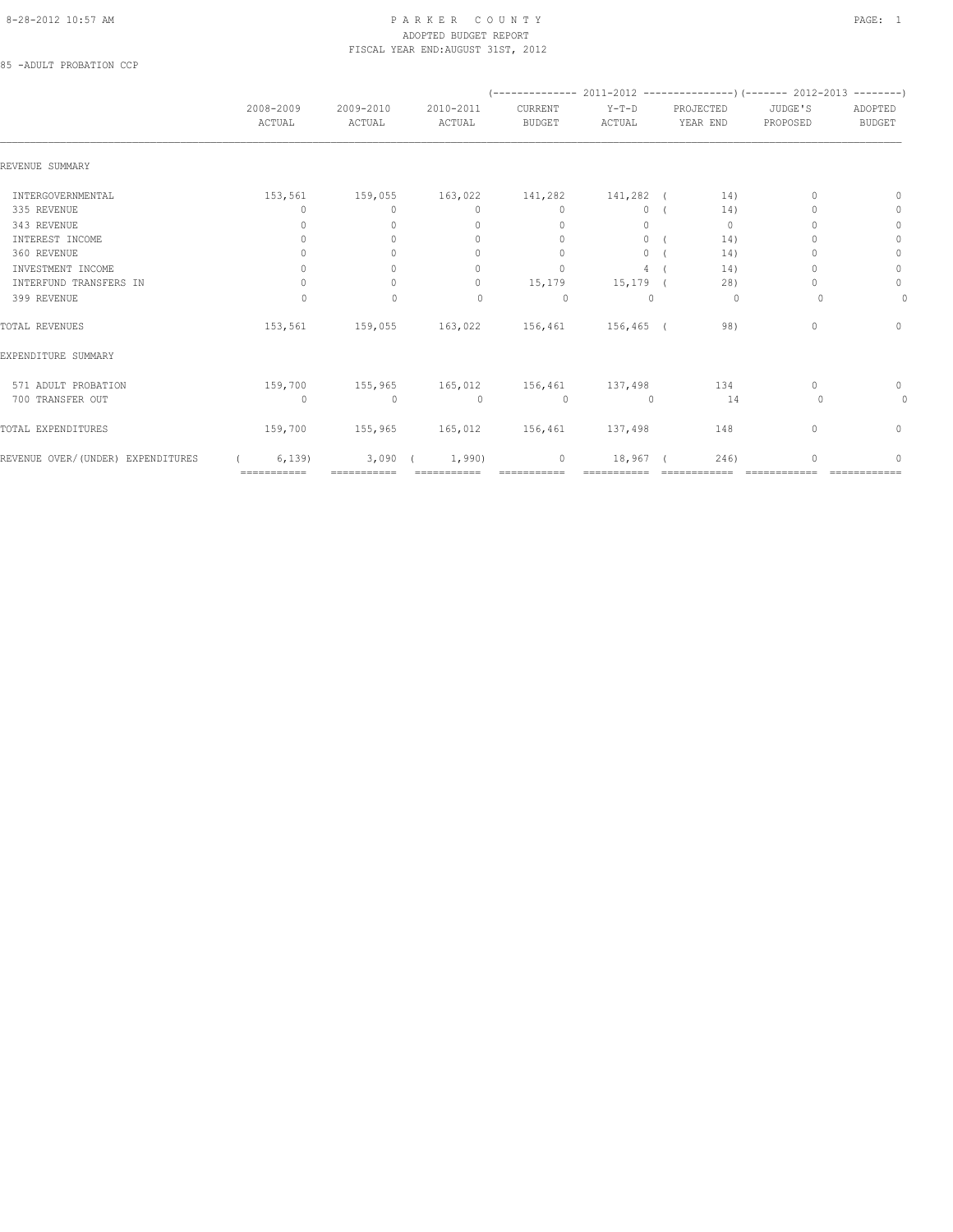## 8-28-2012 10:57 AM PAGE: 2 ADOPTED BUDGET REPORT FISCAL YEAR END:AUGUST 31ST, 2012

85 -ADULT PROBATION CCP

| <b>REVENUES</b>                          | 2008-2009<br>ACTUAL | $2009 - 2010$<br>ACTUAL | 2010-2011<br>ACTUAL | CURRENT<br><b>BUDGET</b> | $Y-T-D$<br>ACTUAL |                | <b>PROJECTED</b><br>YEAR END | JUDGE'S<br>PROPOSED | ADOPTED<br><b>BUDGET</b> |
|------------------------------------------|---------------------|-------------------------|---------------------|--------------------------|-------------------|----------------|------------------------------|---------------------|--------------------------|
|                                          |                     |                         |                     |                          |                   |                |                              |                     |                          |
| INTERGOVERNMENTAL                        |                     |                         |                     |                          |                   |                |                              |                     |                          |
| 3-334-000-085 STATE GRANT                | 153,561             | 156,217                 | 158,045             | 141,282                  | 141,282 (         |                | 14)                          | $\Omega$            | $\mathbf{0}$             |
| 3-334-000-185 RIDER 80 STATE AID         | $\sim$ 0            | 2,838                   | 4,977               | $\sim$ 0                 | $\Omega$          |                | $\Omega$                     | $\Omega$            |                          |
| TOTAL INTERGOVERNMENTAL                  | 153,561             | 159,055                 | 163,022             | 141,282                  | 141,282 (         |                | 14)                          | $\Omega$            | $\circ$                  |
| 335 REVENUE                              |                     |                         |                     |                          |                   |                |                              |                     |                          |
| 3-335-000-085 CCP GRANT                  | $\circ$             | $\mathbf{0}$            | $\mathbf{0}$        | $\circ$                  |                   | 0(             | 14)                          | $\circ$             | $\cap$                   |
| TOTAL 335 REVENUE                        | $\Omega$            | $\Omega$                | $\circ$             | $\Omega$                 | 0(                |                | 14)                          | $\Omega$            | $\Omega$                 |
| 343 REVENUE                              |                     |                         |                     |                          |                   |                |                              |                     |                          |
| 3-343-000-015 INSURANCE ADMINISTRATION F | $\Omega$            | $\Omega$                | $\Omega$            | $\Omega$                 | $\mathbf{0}$      |                | $\circ$                      | $\Omega$            | $\Omega$                 |
| TOTAL 343 REVENUE                        | $\cap$              | $\bigcap$               | $\Omega$            | $\Omega$                 | $\Omega$          |                | $\Omega$                     | $\Omega$            | $\Omega$                 |
| INTEREST INCOME                          |                     |                         |                     |                          |                   |                |                              |                     |                          |
| 3-359-000-085 NOW ACCOUNT INTEREST       | $\Omega$            | $\Omega$                | $\Omega$            | $\Omega$                 |                   | 0 <sub>0</sub> | 14)                          | $\Omega$            | $\cap$                   |
| TOTAL INTEREST INCOME                    | $\Omega$            | $\Omega$                | $\circ$             | $\Omega$                 | 0(                |                | 14)                          | $\circ$             | $\mathbf{0}$             |
| 360 REVENUE                              |                     |                         |                     |                          |                   |                |                              |                     |                          |
| 3-360-000-085 TEXPOOL INTEREST           | $\circ$             | $\mathbf{0}$            | $\circ$             | $\circ$                  |                   | 0(             | 14)                          | $\circ$             | $\Omega$                 |
| TOTAL 360 REVENUE                        | $\Omega$            | $\Omega$                | $\Omega$            | $\Omega$                 | 0(                |                | 14)                          | $\Omega$            | $\Omega$                 |
| INVESTMENT INCOME                        |                     |                         |                     |                          |                   |                |                              |                     |                          |
| 3-361-000-085 INTEREST INCOME            | $\circ$             | $\Omega$                | $\circ$             | $\circ$                  |                   | 4(             | 14)                          | $\Omega$            | $\cap$                   |
| TOTAL INVESTMENT INCOME                  | $\Omega$            | $\Omega$                | $\Omega$            | $\Omega$                 | 4(                |                | 14)                          | $\Omega$            | $\Omega$                 |
| INTERFUND TRANSFERS IN                   |                     |                         |                     |                          |                   |                |                              |                     |                          |
| 3-371-000-084 TRANSFER FROM FUND 84      | $\circ$             | $\circ$                 | $\mathbf{0}$        | 15,179                   | 15,179 (          |                | 14)                          | $\mathbf{0}$        | $\mathbf{0}$             |
| 3-371-000-399 TRANSFER FROM PRIOR FUND B | $\Omega$            | $\Omega$                | $\Omega$            | $\Omega$                 |                   | 0(             | 14)                          | $\Omega$            | $\Omega$                 |
| TOTAL INTERFUND TRANSFERS IN             | $\Omega$            | $\Omega$                | $\Omega$            | 15,179                   | $15, 179$ (       |                | 28)                          | $\Omega$            | $\circ$                  |
| 399 REVENUE                              |                     |                         |                     |                          |                   |                |                              |                     |                          |
| 3-399-000-001 UNEXPENDED FUND BALANCE    | $\Omega$            | $\Omega$                | $\circ$             | $\circ$                  | $\mathbf{0}$      |                | $\circ$                      | $\circ$             | $\Omega$                 |
| TOTAL 399 REVENUE                        | $\mathbf{0}$        | $\circ$                 | $\mathbf{0}$        | $\mathbf{0}$             | $\circ$           |                | $\Omega$                     | $\circ$             | $\mathbf{0}$             |
|                                          |                     |                         |                     |                          |                   |                |                              | $\Omega$            | $\mathbf{0}$             |
| TOTAL REVENUES                           | 153,561             | 159,055                 | 163,022             | 156,461 156,465 (        |                   |                | 98)                          |                     |                          |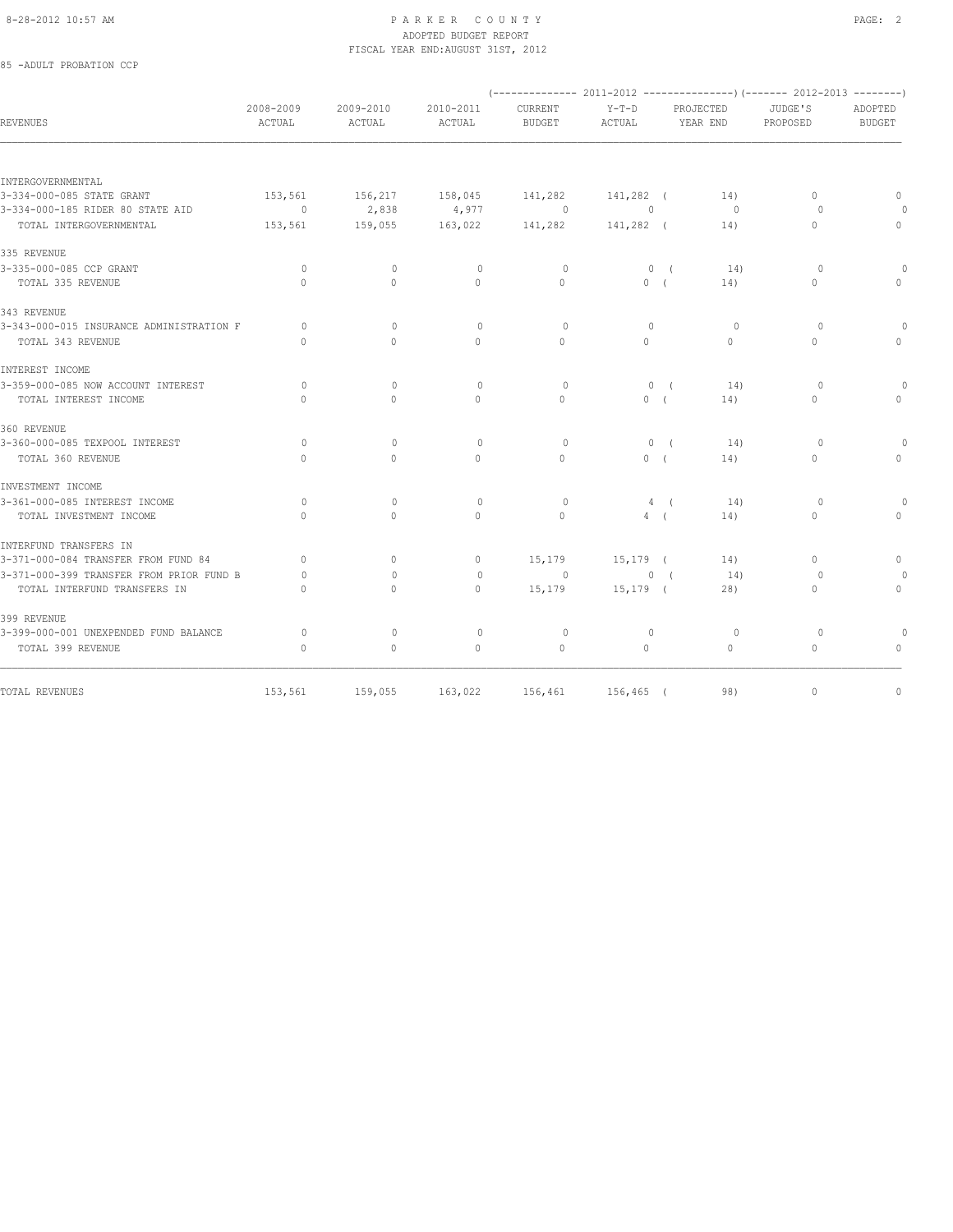# 8-28-2012 10:57 AM PAGE: 3 ADOPTED BUDGET REPORT FISCAL YEAR END:AUGUST 31ST, 2012

|  | 85 -ADULT PROBATION CCP |  |
|--|-------------------------|--|
|  | 571 ADULT PROBATION     |  |

| 2008-2009<br>ACTUAL | 2009-2010<br>ACTUAL                                                                 | 2010-2011<br>ACTUAL | <b>CURRENT</b><br><b>BUDGET</b> | $Y-T-D$<br>ACTUAL | PROJECTED<br>YEAR END | JUDGE'S<br>PROPOSED | ADOPTED<br><b>BUDGET</b> |
|---------------------|-------------------------------------------------------------------------------------|---------------------|---------------------------------|-------------------|-----------------------|---------------------|--------------------------|
|                     |                                                                                     |                     |                                 |                   |                       |                     |                          |
|                     |                                                                                     |                     |                                 |                   |                       |                     |                          |
|                     |                                                                                     |                     |                                 |                   |                       |                     |                          |
| 118,769             | 125,042                                                                             |                     |                                 | 114,606           | 14                    | $\Omega$            |                          |
| 118,769             | 125,042                                                                             | 130,894             |                                 | 114,606           | 14                    | $\Omega$            | $\Omega$                 |
|                     |                                                                                     |                     |                                 |                   |                       |                     |                          |
| 8,584               | 8,882                                                                               | 9,455               | 9,923                           | 8,015             | 14                    | $\Omega$            | $\Omega$                 |
| $\sim$ 0            | $\overline{0}$                                                                      | $\overline{0}$      | $\overline{0}$                  | $\overline{0}$    | 14                    | $\Omega$            | $\mathbf{0}$             |
| 12,503              | 13,979                                                                              | 15,111              | 14,268                          | 11,551            | 14                    | $\Omega$            | $\mathbf{0}$             |
| 540                 | 1,200                                                                               | 1,320               | 1,740                           | 1,740             | $\Omega$              | $\bigcap$           | $\circ$                  |
| $\sim$ 0            | $\mathbf{0}$                                                                        | $\sim$ 0            | $\circ$                         | $\sim$ 0          | 14                    | $\bigcap$           | $\Omega$                 |
| 21,627              | 24,061                                                                              | 25,886              | 25,931                          | 21,307            | 56                    | $\Omega$            | $\Omega$                 |
| 140,396             | 149,103                                                                             | 156,780             | 153,181                         | 135,913           | 70                    | $\circ$             | $\mathbf{0}$             |
|                     |                                                                                     |                     |                                 |                   |                       |                     |                          |
| 6,081               | 5,690                                                                               | 2,800               | $\circ$                         | $\mathbf{0}$      | 14                    | $\Omega$            |                          |
| 6,081               | 5,690                                                                               | 2,800               | $\Omega$                        | $\Omega$          | 14                    | $\Omega$            | $\Omega$                 |
|                     |                                                                                     |                     |                                 |                   |                       |                     |                          |
| 1,983               | 1,172                                                                               | 1,300               | 1,060                           | $\circ$           | 14                    | $\Omega$            | $\Omega$                 |
| $\Omega$            | $\circ$                                                                             | $\overline{0}$      | $\circ$                         | $\Omega$          | 14                    | $\Omega$            | $\mathbf{0}$             |
| 2,156               | $\Omega$                                                                            | 500                 | 1,500                           | 1,016             | 14                    | $\cap$              | $\Omega$                 |
| 602                 | $\circ$                                                                             | 602                 | 720                             | 569               | 14                    | $\Omega$            | $\mathbf{0}$             |
| $\overline{0}$      | $\circ$                                                                             | $\overline{0}$      | $\mathbf{0}$                    | $\circ$           | 14                    | $\Omega$            | $\mathbb O$              |
| $\Omega$            | $\Omega$                                                                            | $\Omega$            | $\mathbf{0}$                    | $\Omega$          | 14                    | $\cap$              | $\mathbf{0}$             |
| $\circ$             | $\mathbf{0}$                                                                        | $\mathbf{0}$        | $\circ$                         | $\Omega$          | 14                    | $\Omega$            |                          |
| 4,740               | 1,172                                                                               | 2,402               | 3,280                           | 1,584             | 82                    | 0                   | $\circ$                  |
|                     |                                                                                     |                     |                                 |                   |                       |                     |                          |
| 8,483               | $\circ$                                                                             | 3,030               | $\circ$                         | $\mathbf 0$       | 0                     | $\circ$             |                          |
| 8,483               | $\circ$                                                                             | 3,030               | $\mathbf{0}$                    | $\circ$           | $\circ$               | 0                   | $\Omega$                 |
| 159,700             | 155,965                                                                             | 165,012             | 156,461                         | 137,498           | 166                   | $\circ$             |                          |
|                     | 5-571-100-203 RETIREMENT PLAN CONTRIBUT<br>5-571-300-335 SUPPLIES/OPERATING EXPENSE |                     |                                 | 127,250           | 130,894 127,250       |                     |                          |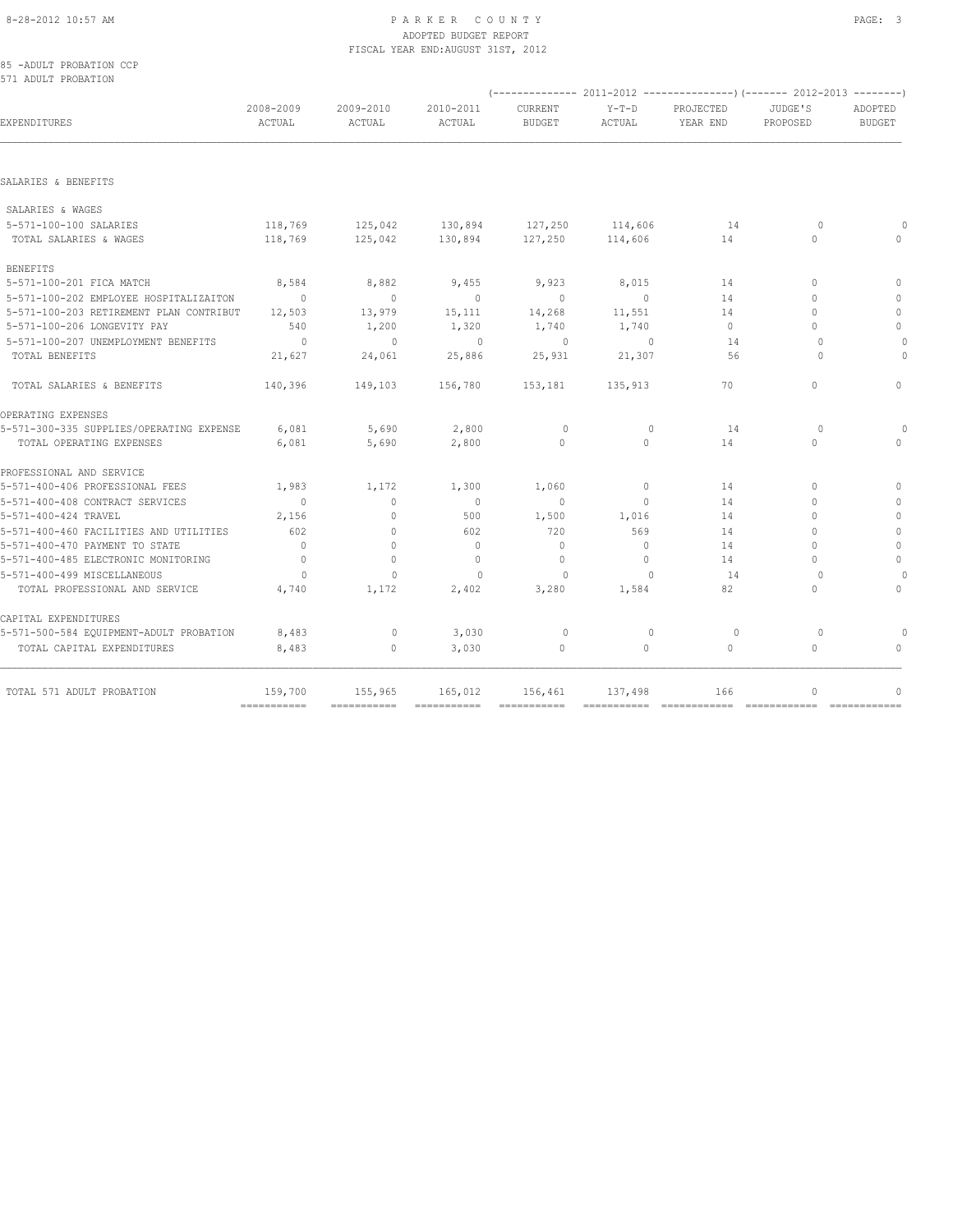### 8-28-2012 10:57 AM PAGE: 4 ADOPTED BUDGET REPORT FISCAL YEAR END:AUGUST 31ST, 2012

| 85 -ADULT PROBATION CCP<br>700 TRANSFER OUT |                                  |                     |                                  |                                  |                   |                       |                     |                          |  |  |
|---------------------------------------------|----------------------------------|---------------------|----------------------------------|----------------------------------|-------------------|-----------------------|---------------------|--------------------------|--|--|
| EXPENDITURES                                | 2008-2009<br>ACTUAL              | 2009-2010<br>ACTUAL | 2010-2011<br>ACTUAL              | CURRENT<br><b>BUDGET</b>         | $Y-T-D$<br>ACTUAL | PROJECTED<br>YEAR END | JUDGE'S<br>PROPOSED | ADOPTED<br><b>BUDGET</b> |  |  |
|                                             |                                  |                     |                                  |                                  |                   |                       |                     |                          |  |  |
| TRANSFERS/DEBT SERVICE                      |                                  |                     |                                  |                                  |                   |                       |                     |                          |  |  |
| 5-700-700-083 TRANSFER TO FUND 83           | $\begin{array}{c} \n\end{array}$ | $\Omega$            | $\mathbf{0}$                     | $\begin{array}{c} \n\end{array}$ | $\bigcap$         | $\Omega$              |                     | $\Omega$                 |  |  |
| 5-700-700-084 TRANSFER TO FUND 84           |                                  |                     |                                  |                                  |                   | 14                    |                     |                          |  |  |
| TOTAL TRANSFERS/DEBT SERVICE                |                                  | $\Omega$            | 0                                | 0                                | $\Omega$          | 14                    |                     | $\Omega$                 |  |  |
| TOTAL 700 TRANSFER OUT                      | ===========                      | $\Omega$            | $\begin{array}{c} \n\end{array}$ | $\begin{array}{c} \n\end{array}$ | $\Omega$          | 14                    |                     | $\bigcap$                |  |  |
|                                             |                                  |                     |                                  |                                  |                   |                       |                     |                          |  |  |
| TOTAL EXPENDITURES                          | 159,700                          | 155,965             | 165,012                          | 156,461                          | 137,498           | 180                   |                     |                          |  |  |
|                                             | ===========                      |                     |                                  |                                  |                   |                       |                     |                          |  |  |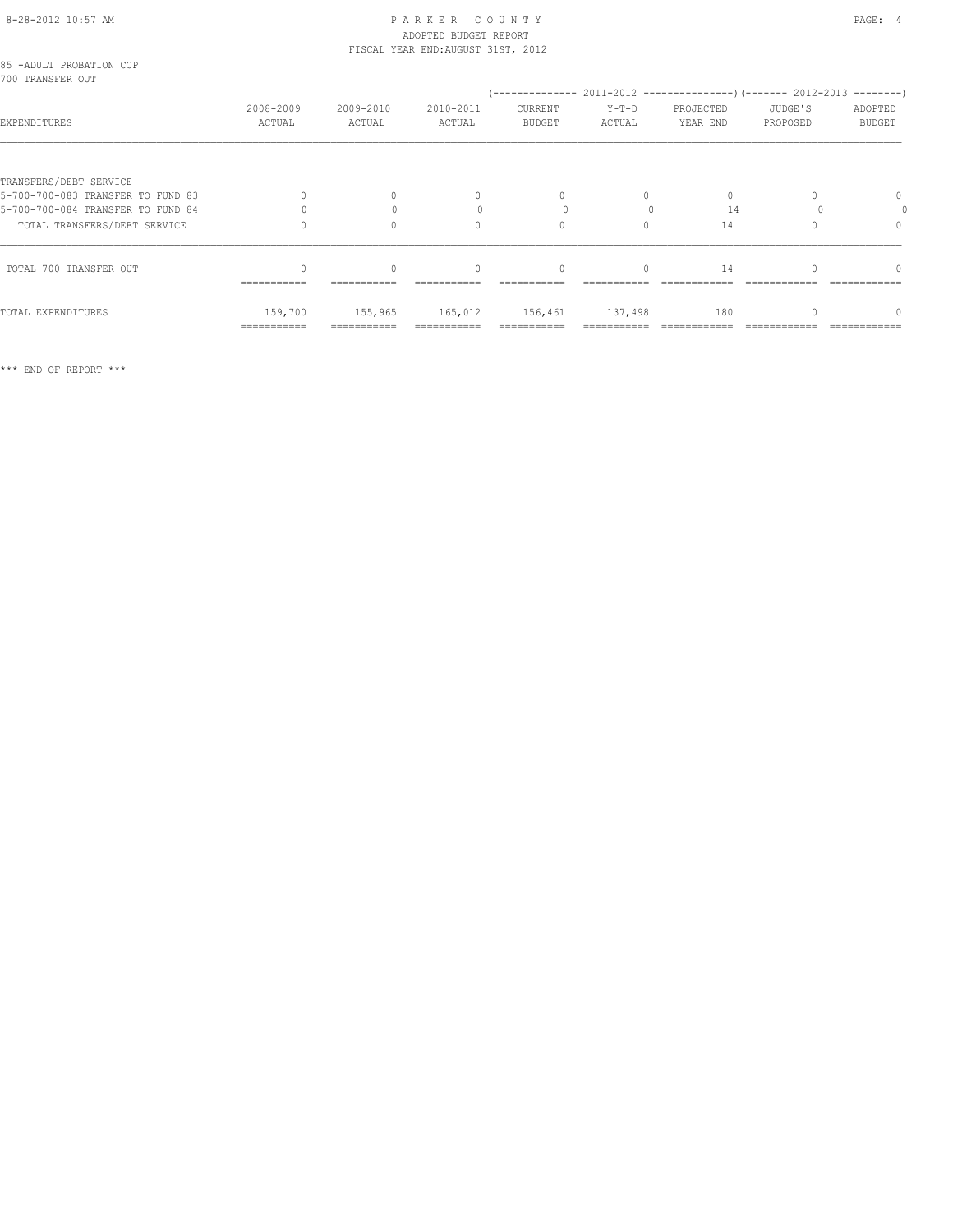# 8-28-2012 10:57 AM PAGE: 1 PARKER COUNTY PAGE: 1 ADOPTED BUDGET REPORT FISCAL YEAR END:AUGUST 31ST, 2012

86 -HISTORICAL COMMISSION

|                                   | 2008-2009<br>ACTUAL | 2009-2010<br>ACTUAL | 2010-2011<br>ACTUAL              | CURRENT<br><b>BUDGET</b>         | $Y-T-D$<br>ACTUAL | PROJECTED<br>YEAR END            | JUDGE'S<br>PROPOSED | ADOPTED<br><b>BUDGET</b> |
|-----------------------------------|---------------------|---------------------|----------------------------------|----------------------------------|-------------------|----------------------------------|---------------------|--------------------------|
| REVENUE SUMMARY                   |                     |                     |                                  |                                  |                   |                                  |                     |                          |
| 335 REVENUE                       | $\Omega$            | 1,000               | $\mathbf{0}$                     | $\mathbf{0}$                     | 0                 | $\cup$                           |                     | n                        |
| 343 REVENUE                       |                     | $\Omega$            | $\begin{array}{c} \n\end{array}$ | $\begin{array}{c} \n\end{array}$ | $\Omega$          | $\Omega$                         |                     | 0                        |
| INTEREST INCOME                   |                     | $\cap$              | $\begin{array}{c} \n\end{array}$ | $\Omega$                         | $\Omega$          | 0                                |                     | $\mathbf{0}$             |
| 360 REVENUE                       |                     |                     | $\mathbf{0}$                     | $\Omega$                         | 0                 | $\Omega$                         |                     | $\circ$                  |
| INVESTMENT INCOME                 |                     |                     | $\mathbf{0}$                     | 0                                | 0                 | 1,285                            |                     | $\circ$                  |
| OTHER INCOME                      | 0                   | $\Omega$            | 1,100                            | $\mathbf{0}$                     | 0                 | 75                               |                     | $\circ$                  |
| INTERFUND TRANSFERS IN            |                     | $\Omega$            | $\begin{array}{c} \n\end{array}$ | $\mathbf{0}$                     | $\Omega$          | $\begin{array}{c} \n\end{array}$ |                     | $\circ$                  |
| 399 REVENUE                       | Ω                   | $\mathbf{0}$        | $\circ$                          | 25,000                           | $\cup$            | 0                                | 0                   | 25,000                   |
| TOTAL REVENUES                    | $\circ$             | 1,000               | 1,100                            | 25,000                           | $\circ$           | 1,360                            | $\mathbf{0}$        | 25,000                   |
| EXPENDITURE SUMMARY               |                     |                     |                                  |                                  |                   |                                  |                     |                          |
| 409 NON DEPARTMENT                | 675                 | 21,135              | $\circ$                          | 25,000                           | 0                 | 2,950                            | 0                   | 25,000                   |
| TOTAL EXPENDITURES                | 675                 | 21,135              | $\circ$                          | 25,000                           | $\circ$           | 2,950                            | $\mathbf{0}$        | 25,000                   |
| REVENUE OVER/(UNDER) EXPENDITURES | 675)                | 20, 135             | 1,100                            | 0                                | $\circ$           | 1,590)                           | $\mathbf{0}$        | $\Omega$                 |
|                                   | ===========         | ===========         |                                  |                                  |                   |                                  |                     |                          |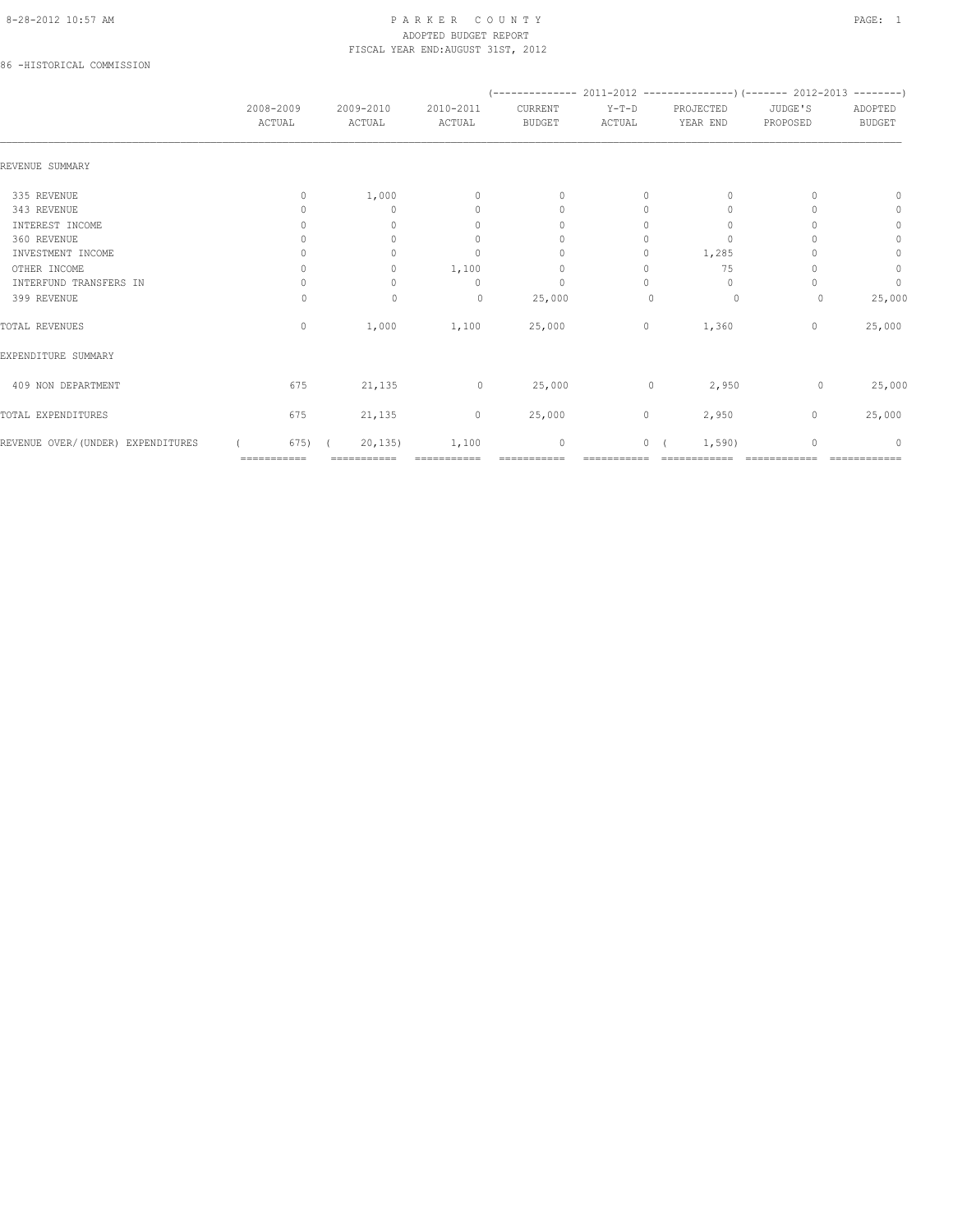### 8-28-2012 10:57 AM PAGE: 2 ADOPTED BUDGET REPORT FISCAL YEAR END:AUGUST 31ST, 2012

# 86 -HISTORICAL COMMISSION

| REVENUES                                 | 2008-2009<br>ACTUAL              | 2009-2010<br>ACTUAL | 2010-2011<br>ACTUAL | CURRENT<br><b>BUDGET</b>         | $Y-T-D$<br>ACTUAL | PROJECTED<br>YEAR END            | JUDGE'S<br>PROPOSED | ADOPTED<br><b>BUDGET</b> |
|------------------------------------------|----------------------------------|---------------------|---------------------|----------------------------------|-------------------|----------------------------------|---------------------|--------------------------|
|                                          |                                  |                     |                     |                                  |                   |                                  |                     |                          |
| 335 REVENUE                              |                                  |                     |                     |                                  |                   |                                  |                     |                          |
| 3-335-300-086 DONATIONS TO HISTORICAL CO | $\Omega$                         | 1,000               | $\circ$             | $\Omega$                         | $\mathbf{0}$      | $\circ$                          | $\Omega$            |                          |
| TOTAL 335 REVENUE                        | $\Omega$                         | 1,000               | $\mathbf{0}$        | $\Omega$                         | $\circ$           | $\Omega$                         | $\circ$             | $\Omega$                 |
| 343 REVENUE                              |                                  |                     |                     |                                  |                   |                                  |                     |                          |
| 3-343-000-015 INSURANCE ADMINISTRATION F | $\Omega$                         | $\Omega$            | $\Omega$            | $\Omega$                         | $\Omega$          | $\Omega$                         | $\Omega$            | $\Omega$                 |
| TOTAL 343 REVENUE                        | $\begin{array}{c} \n\end{array}$ | $\Omega$            | $\Omega$            | $\begin{array}{c} \n\end{array}$ | $\Omega$          | $\Omega$                         | $\Omega$            | $\Omega$                 |
| INTEREST INCOME                          |                                  |                     |                     |                                  |                   |                                  |                     |                          |
| 3-359-000-086 NOW ACCOUNT INTEREST       | $\circ$                          | $\mathbf{0}$        | $\circ$             | $\circ$                          | $\mathbf{0}$      | $\circ$                          | $\circ$             | $\Omega$                 |
| TOTAL INTEREST INCOME                    | $\Omega$                         | 0                   | $\Omega$            | $\begin{array}{c} \n\end{array}$ | $\Omega$          | 0                                | $\Omega$            | $\Omega$                 |
| 360 REVENUE                              |                                  |                     |                     |                                  |                   |                                  |                     |                          |
| 3-360-000-086 TEXPOOL INTEREST           | $\Omega$                         | $\Omega$            | $\circ$             | $\circ$                          | $\mathbf{0}$      | $\circ$                          | $\Omega$            | $\Omega$                 |
| TOTAL 360 REVENUE                        | $\cap$                           | $\Omega$            | $\Omega$            | $\bigcap$                        | $\Omega$          | $\Omega$                         | $\Omega$            | $\bigcap$                |
| INVESTMENT INCOME                        |                                  |                     |                     |                                  |                   |                                  |                     |                          |
| 3-361-000-086 INTEREST INCOME            | $\circ$                          | $\mathbf{0}$        | $\circ$             | $\circ$                          | $\mathbf{0}$      | 1,285                            | $\circ$             |                          |
| TOTAL INVESTMENT INCOME                  | $\Omega$                         | $\Omega$            | $\circ$             | $\mathbf{0}$                     | $\Omega$          | 1,285                            | $\circ$             | $\mathbf{0}$             |
| OTHER INCOME                             |                                  |                     |                     |                                  |                   |                                  |                     |                          |
| 3-370-000-370 MISCELLANEOUS              | $\circ$                          | $\mathbf{0}$        | 1,100               | $\Omega$                         | $\mathbf{0}$      | 75                               | $\circ$             | $\Omega$                 |
| TOTAL OTHER INCOME                       | $\Omega$                         | 0                   | 1,100               | $\Omega$                         | $\circ$           | 75                               | $\Omega$            | $\mathbf{0}$             |
| INTERFUND TRANSFERS IN                   |                                  |                     |                     |                                  |                   |                                  |                     |                          |
| 3-371-000-399 TRANSFER FROM PRIOR FUND B | $\Omega$                         | $\Omega$            | $\mathbf{0}$        | $\circ$                          | $\mathbf{0}$      | $\circ$                          | $\Omega$            |                          |
| TOTAL INTERFUND TRANSFERS IN             | $\Omega$                         | $\Omega$            | $\Omega$            | $\Omega$                         | $\Omega$          | $\Omega$                         | $\Omega$            | $\Omega$                 |
| 399 REVENUE                              |                                  |                     |                     |                                  |                   |                                  |                     |                          |
| 3-399-000-001 UNEXPENDED FUND BALANCE    | $\Omega$                         | $\mathbf{0}$        | $\circ$             | 25,000                           | $\mathbf{0}$      | $\circ$                          | $\circ$             | 25,000                   |
| TOTAL 399 REVENUE                        | $\Omega$                         | $\mathbf{0}$        | $\circ$             | 25,000                           | 0                 | $\begin{array}{c} \n\end{array}$ | $\mathbf{0}$        | 25,000                   |
| TOTAL REVENUES                           | $\circ$                          | 1,000               | 1,100               | 25,000                           | $\circ$           | 1,360                            | $\mathbf{0}$        | 25,000                   |
|                                          |                                  |                     |                     |                                  |                   |                                  |                     |                          |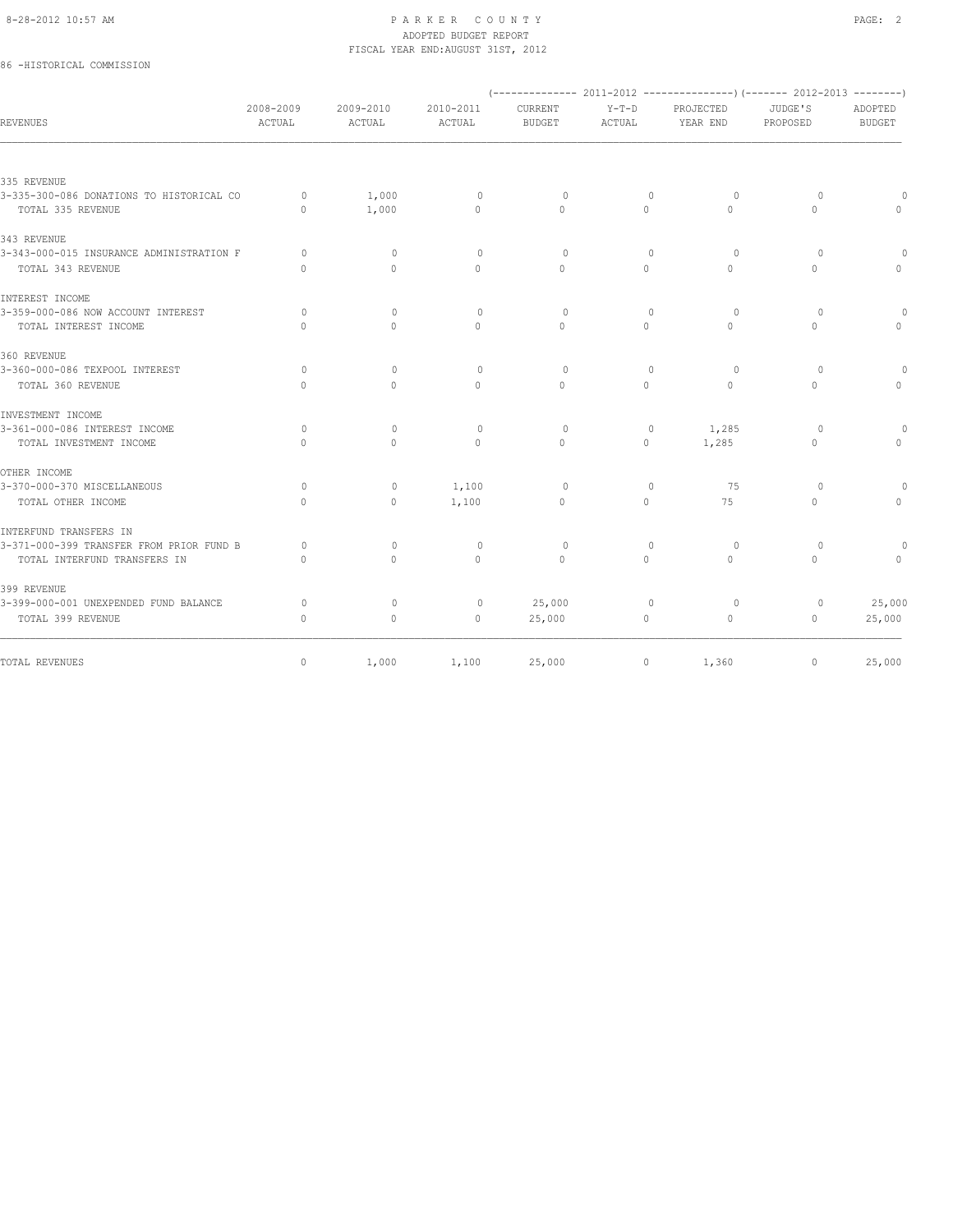# 8-28-2012 10:57 AM PAGE: 3 ADOPTED BUDGET REPORT FISCAL YEAR END:AUGUST 31ST, 2012

## 86 -HISTORICAL COMMISSION 409 NON DEPARTMENT

| EXPENDITURES                            | 2008-2009<br><b>ACTUAL</b>       | 2009-2010<br>ACTUAL | 2010-2011<br><b>ACTUAL</b>       | CURRENT<br><b>BUDGET</b>         | $Y-T-D$<br>ACTUAL | PROJECTED<br>YEAR END            | JUDGE'S<br>PROPOSED              | ADOPTED<br><b>BUDGET</b> |
|-----------------------------------------|----------------------------------|---------------------|----------------------------------|----------------------------------|-------------------|----------------------------------|----------------------------------|--------------------------|
|                                         |                                  |                     |                                  |                                  |                   |                                  |                                  |                          |
| OPERATING EXPENSES                      |                                  |                     |                                  |                                  |                   |                                  |                                  |                          |
| 5-409-300-310 POSTAGE                   | $\Omega$                         | $\mathbf{0}$        | $\mathbf{0}$                     | $\bigcap$                        | $\Omega$          | $\begin{array}{c} \n\end{array}$ |                                  |                          |
| 5-409-300-330 SUPPLIES                  | $\cap$                           | $\Omega$            | $\begin{array}{c} \n\end{array}$ | $\bigcap$                        | $\bigcap$         | $\bigcap$                        |                                  |                          |
| 5-409-300-351 BUILDING MAINTENANCE      | $\cap$                           | 21,135              | $\Omega$                         | $\bigcap$                        | $\bigcap$         | $\Omega$                         |                                  |                          |
| TOTAL OPERATING EXPENSES                | $\cap$                           | 21,135              | $\begin{array}{c} \n\end{array}$ | $\begin{array}{c} \n\end{array}$ | $\Omega$          | $\Omega$                         |                                  | $\Omega$                 |
| PROFESSIONAL AND SERVICE                |                                  |                     |                                  |                                  |                   |                                  |                                  |                          |
| 5-409-400-425 TRAVEL                    | $\Omega$                         | $\Omega$            | $\Omega$                         | $\Omega$                         | $\Omega$          | $\begin{array}{c} \n\end{array}$ |                                  | $\cap$                   |
| 5-409-400-430 ADVERTISING               |                                  |                     | $\cap$                           | $\bigcap$                        | $\bigcap$         | $\bigcap$                        |                                  | $\cap$                   |
| 5-409-400-435 PRINTING & BINDING        |                                  |                     | $\cap$                           |                                  | $\bigcap$         | $\cap$                           |                                  |                          |
| 5-409-400-460 OFFICE & EQUIPMENT RENTAL |                                  |                     | $\cap$                           | $\Omega$                         | $\Omega$          | $\Omega$                         |                                  | $\mathbf{0}$             |
| 5-409-400-481 BOOKS & PUBLICATIONS      |                                  |                     | $\cap$                           | $\begin{array}{c} \n\end{array}$ | $\Omega$          | $\Omega$                         |                                  | $\mathbb O$              |
| 5-409-400-486 ADMINISTRATIVE EXPENSE    | $\bigcap$                        |                     | $\cap$                           | $\Omega$                         | $\cap$            | $\Omega$                         |                                  | $\Omega$                 |
| 5-409-400-499 MISCELLANEOUS             | 675                              |                     | $\circ$                          | 25,000                           | $\Omega$          | 2,950                            |                                  | 25,000                   |
| TOTAL PROFESSIONAL AND SERVICE          | 675                              | $\bigcap$           | $\bigcap$                        | 25,000                           | $\bigcap$         | 2,950                            | $\cap$                           | 25,000                   |
| CAPITAL EXPENDITURES                    |                                  |                     |                                  |                                  |                   |                                  |                                  |                          |
| 5-409-500-599 COURTHOUSE RESTORATION    | $\bigcap$                        | $\Omega$            | $\Omega$                         | $\Omega$                         | $\cup$            | $\Omega$                         | ∩                                |                          |
| TOTAL CAPITAL EXPENDITURES              | $\begin{array}{c} \n\end{array}$ | $\Omega$            | $\Omega$                         | $\Omega$                         | $\Omega$          | $\Omega$                         | $\Omega$                         | $\bigcap$                |
| TOTAL 409 NON DEPARTMENT                | 675                              | 21,135              | $\mathbf{0}$                     | 25,000                           | 0                 | 2,950                            | $\Omega$                         | 25,000                   |
|                                         | ===========                      |                     |                                  |                                  |                   |                                  |                                  |                          |
| TOTAL EXPENDITURES                      | 675                              | 21,135              | $\mathbf{0}$                     | 25,000                           | $\circ$           | 2,950                            | $\begin{array}{c} \n\end{array}$ | 25,000                   |
|                                         | ===========                      | ===========         | ===========                      | ===========                      | ===========       | =============                    | =============                    | -------------            |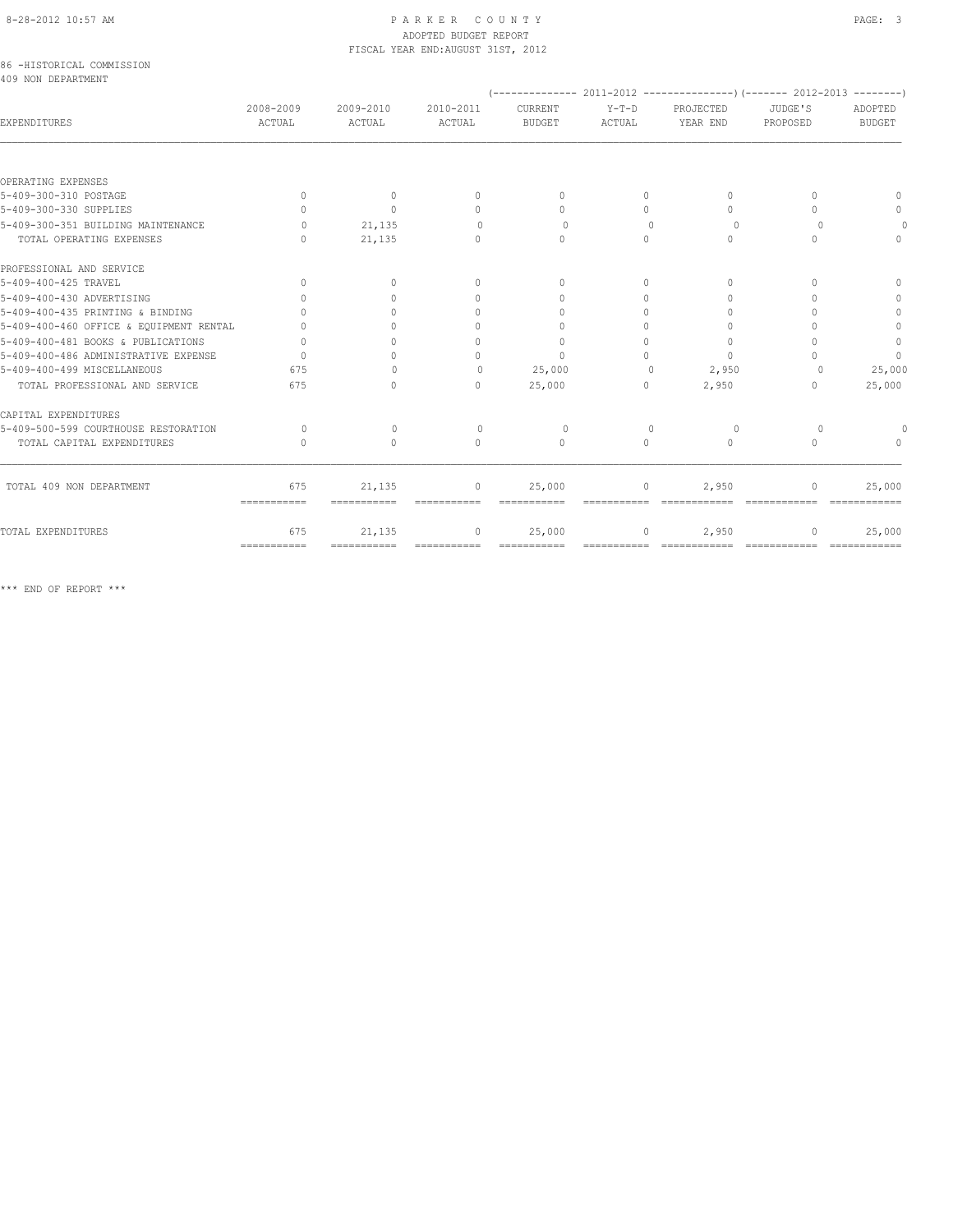## 8-28-2012 10:58 AM P A R K E R C O U N T Y PAGE: 1 ADOPTED BUDGET REPORT FISCAL YEAR END:AUGUST 31ST, 2012

87 -JUV PROG SANCT 1-2-3

|                                    | 2008-2009<br>ACTUAL | 2009-2010<br>ACTUAL | 2010-2011<br>ACTUAL              | CURRENT<br><b>BUDGET</b>         | $Y-T-D$<br>ACTUAL | PROJECTED<br>YEAR END | JUDGE'S<br>PROPOSED | ADOPTED<br><b>BUDGET</b> |
|------------------------------------|---------------------|---------------------|----------------------------------|----------------------------------|-------------------|-----------------------|---------------------|--------------------------|
| REVENUE SUMMARY                    |                     |                     |                                  |                                  |                   |                       |                     |                          |
| 330 REVENUE                        | 32,705              | $\Omega$            | $\mathbf{0}$                     | $\Omega$                         | $\circ$           | 14)                   |                     | n                        |
| INTERGOVERNMENTAL                  | $\cap$              | $\bigcap$           | $\begin{array}{c} \n\end{array}$ | $\mathbf{0}$                     | 0                 | 14)                   |                     | 0                        |
| 335 REVENUE                        | n                   | ∩                   | $\begin{array}{c} \n\end{array}$ | $\begin{array}{c} \n\end{array}$ | $\circ$           | 14)                   |                     | 0                        |
| FEES OF OFFICE                     |                     |                     | 0                                | $\Omega$                         | $\circ$           | 14)                   |                     | $\Omega$                 |
| 343 REVENUE                        |                     |                     | 0                                | $\Omega$                         | $\Omega$          | $\mathbf{0}$          |                     | 0                        |
| INTEREST INCOME                    |                     |                     | 0                                | $\Omega$                         | $\Omega$          | 14)                   |                     | $\Omega$                 |
| INVESTMENT INCOME                  |                     |                     | 0                                | $\Omega$                         | 0                 | 14)                   |                     | $\mathbf{0}$             |
| INTERFUND TRANSFERS IN             | 0                   |                     | 0                                | $\Omega$                         | 0                 | 28)                   |                     | $\circ$                  |
| 399 REVENUE                        | 0                   | $\Omega$            | $\Omega$                         | 0                                | $\mathbf{0}$      | $\circ$               |                     | 0                        |
| TOTAL REVENUES                     | 32,705              | $\mathbf{0}$        | $\mathbf{0}$                     | $\circ$                          | $\circ$           | 112)                  | 0                   | $\mathbf{0}$             |
| EXPENDITURE SUMMARY                |                     |                     |                                  |                                  |                   |                       |                     |                          |
| 570 JUVENILE PROBATION             | 32,705              | $\circ$             | 0                                | $\circ$                          | $\circ$           | 54                    | $\cap$              | $\circ$                  |
| 700 TRANSFER OUT                   | 0                   | $\Omega$            | $\begin{array}{c} \n\end{array}$ | $\Omega$                         | $\Omega$          | $\circ$               | $\Omega$            | 0                        |
| TOTAL EXPENDITURES                 | 32,705              | $\mathbf{0}$        | $\circ$                          | $\circ$                          | $\circ$           | 54                    | $\Omega$            | 0                        |
| REVENUE OVER/ (UNDER) EXPENDITURES | $\bigcap$           | $\cap$              | $\Omega$                         | $\circ$                          | $\Omega$          | 166)                  |                     |                          |
|                                    | ===========         | ===========         | ===========                      |                                  |                   | ============          | ============        |                          |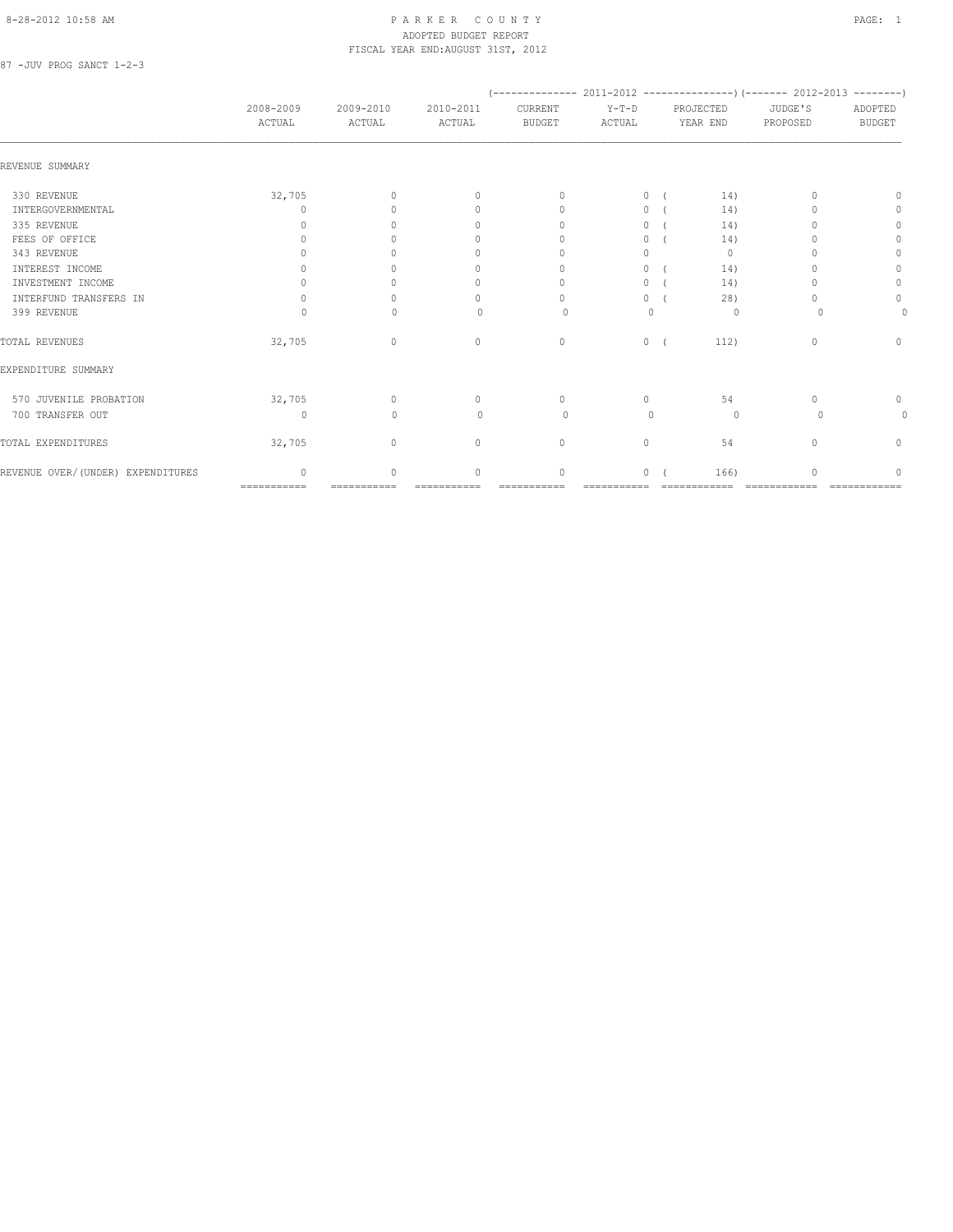## 8-28-2012 10:58 AM PAGE: 2 ADOPTED BUDGET REPORT FISCAL YEAR END:AUGUST 31ST, 2012

87 -JUV PROG SANCT 1-2-3

| JUDGE'S<br>PROPOSED<br>$\circ$<br>$\mathbf{0}$<br>$\circ$<br>$\circ$ | ADOPTED<br><b>BUDGET</b><br>$\Omega$<br>$\Omega$<br>$\mathbf{0}$ |
|----------------------------------------------------------------------|------------------------------------------------------------------|
|                                                                      |                                                                  |
|                                                                      |                                                                  |
|                                                                      |                                                                  |
|                                                                      |                                                                  |
|                                                                      |                                                                  |
|                                                                      |                                                                  |
|                                                                      |                                                                  |
|                                                                      |                                                                  |
|                                                                      |                                                                  |
| $\circ$                                                              | $\circ$                                                          |
| $\Omega$                                                             | $\Omega$                                                         |
|                                                                      |                                                                  |
| $\Omega$                                                             | $\cap$                                                           |
| 0                                                                    | $\Omega$                                                         |
|                                                                      |                                                                  |
| $\circ$                                                              | $\Omega$                                                         |
|                                                                      |                                                                  |
|                                                                      |                                                                  |
|                                                                      | $\Omega$                                                         |
|                                                                      | $\Omega$                                                         |
|                                                                      |                                                                  |
|                                                                      | $\Omega$                                                         |
|                                                                      | $\mathbf{0}$                                                     |
|                                                                      |                                                                  |
| $\Omega$                                                             | $\mathbf{0}$                                                     |
| $\circ$                                                              |                                                                  |
| $\circ$                                                              | $\circ$                                                          |
|                                                                      |                                                                  |
| $\circ$                                                              | $\circ$                                                          |
| $\Omega$                                                             | $\Omega$                                                         |
| $\circ$                                                              | $\mathbf{0}$                                                     |
|                                                                      | $\Omega$<br>$\circ$<br>$\Omega$<br>$\circ$<br>$\mathbf{0}$       |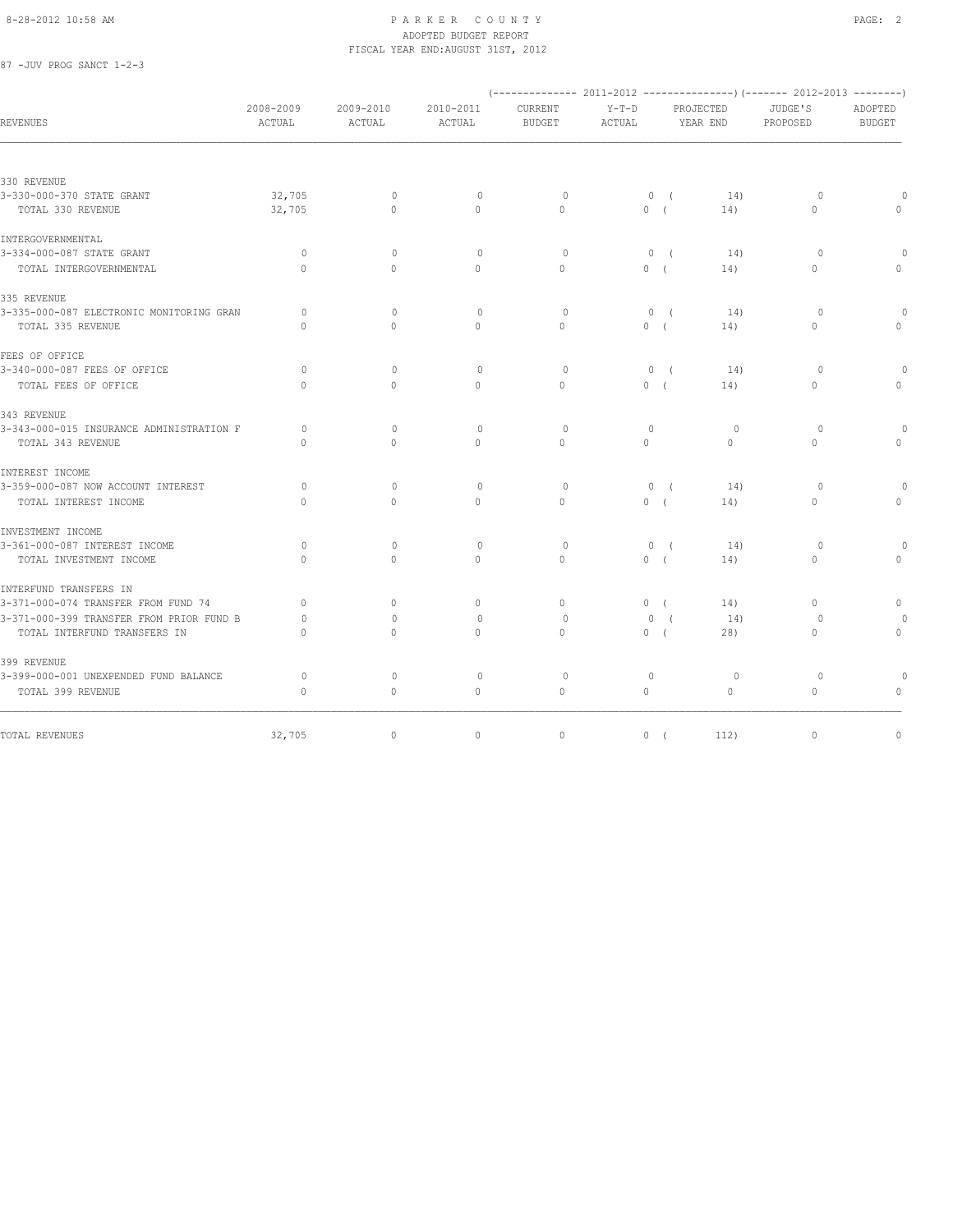# 8-28-2012 10:58 AM P A R K E R C O U N T Y PAGE: 3 ADOPTED BUDGET REPORT

|           |                                                                                                                                                                     |                                     |                                     |                                          |                                  |                                       | ADOPTED                                               |
|-----------|---------------------------------------------------------------------------------------------------------------------------------------------------------------------|-------------------------------------|-------------------------------------|------------------------------------------|----------------------------------|---------------------------------------|-------------------------------------------------------|
|           |                                                                                                                                                                     |                                     |                                     |                                          |                                  |                                       | <b>BUDGET</b>                                         |
|           |                                                                                                                                                                     |                                     |                                     |                                          |                                  |                                       |                                                       |
|           |                                                                                                                                                                     |                                     |                                     |                                          |                                  |                                       |                                                       |
|           |                                                                                                                                                                     |                                     |                                     |                                          |                                  |                                       |                                                       |
| $\bigcap$ | $\mathbf{0}$                                                                                                                                                        | $\circ$                             | $\circ$                             | $\mathbf{0}$                             | 14                               | 0                                     |                                                       |
| $\bigcap$ | $\bigcap$                                                                                                                                                           | $\Omega$                            | $\Omega$                            | $\Omega$                                 | 14                               | $\bigcap$                             |                                                       |
|           |                                                                                                                                                                     |                                     |                                     |                                          |                                  |                                       |                                                       |
| $\bigcap$ | $\bigcap$                                                                                                                                                           | $\mathbf{0}$                        | $\Omega$                            | $\circ$                                  | 14                               | $\bigcap$                             | n                                                     |
|           | $\bigcap$                                                                                                                                                           | $\mathbf{0}$                        | $\Omega$                            | $\circ$                                  | 14                               | n                                     | 0                                                     |
| $\cup$    | $\cap$                                                                                                                                                              | 0                                   | $\Omega$                            | $\Omega$                                 | 14                               | ∩                                     | $\mathbf{0}$                                          |
| Ω         | $\cup$                                                                                                                                                              | $\Omega$                            | $\Omega$                            | ∩                                        | 14                               |                                       |                                                       |
| 0         | $\begin{array}{c} \n\end{array}$                                                                                                                                    | $\begin{array}{c} \n\end{array}$    | $\Omega$                            | $\Omega$                                 | 40                               | $\Omega$                              |                                                       |
| $\Omega$  | $\Omega$                                                                                                                                                            | $\Omega$                            | $\circ$                             | $\circ$                                  | 54                               | $\bigcap$                             | $\begin{array}{c} \n\end{array}$                      |
|           |                                                                                                                                                                     |                                     |                                     |                                          |                                  |                                       |                                                       |
| 12,705    | $\Omega$                                                                                                                                                            | $\circ$                             | $\circ$                             | $\circ$                                  | $\circ$                          | $\begin{array}{c} \n\end{array}$      | $\mathbf{0}$                                          |
| 20,000    | $\Omega$                                                                                                                                                            | $\mathbf{0}$                        | $\circ$                             | $\Omega$                                 | 0                                |                                       |                                                       |
| 32,705    | $\bigcap$                                                                                                                                                           | $\begin{array}{c} \n\end{array}$    | $\begin{array}{c} \n\end{array}$    | $\bigcap$                                | $\begin{array}{c} \n\end{array}$ | $\cap$                                | $\Omega$                                              |
| 32,705    | $\Omega$                                                                                                                                                            | $\Omega$                            | 0                                   | $\Omega$                                 | 54                               |                                       |                                                       |
|           | 2008-2009<br>ACTUAL<br>5-570-100-102 APPOINTED OFFICIAL-JUVENI<br>5-570-100-202 EMPLOYEE HOSPITALIZATION<br>5-570-100-203 RETIREMENT PLAN CONTRIBUT<br>============ | 2009-2010<br>ACTUAL<br>============ | 2010-2011<br>ACTUAL<br>============ | CURRENT<br><b>BUDGET</b><br>============ | $Y-T-D$<br>ACTUAL                | PROJECTED<br>YEAR END<br>============ | JUDGE'S<br>PROPOSED<br>=============<br>============= |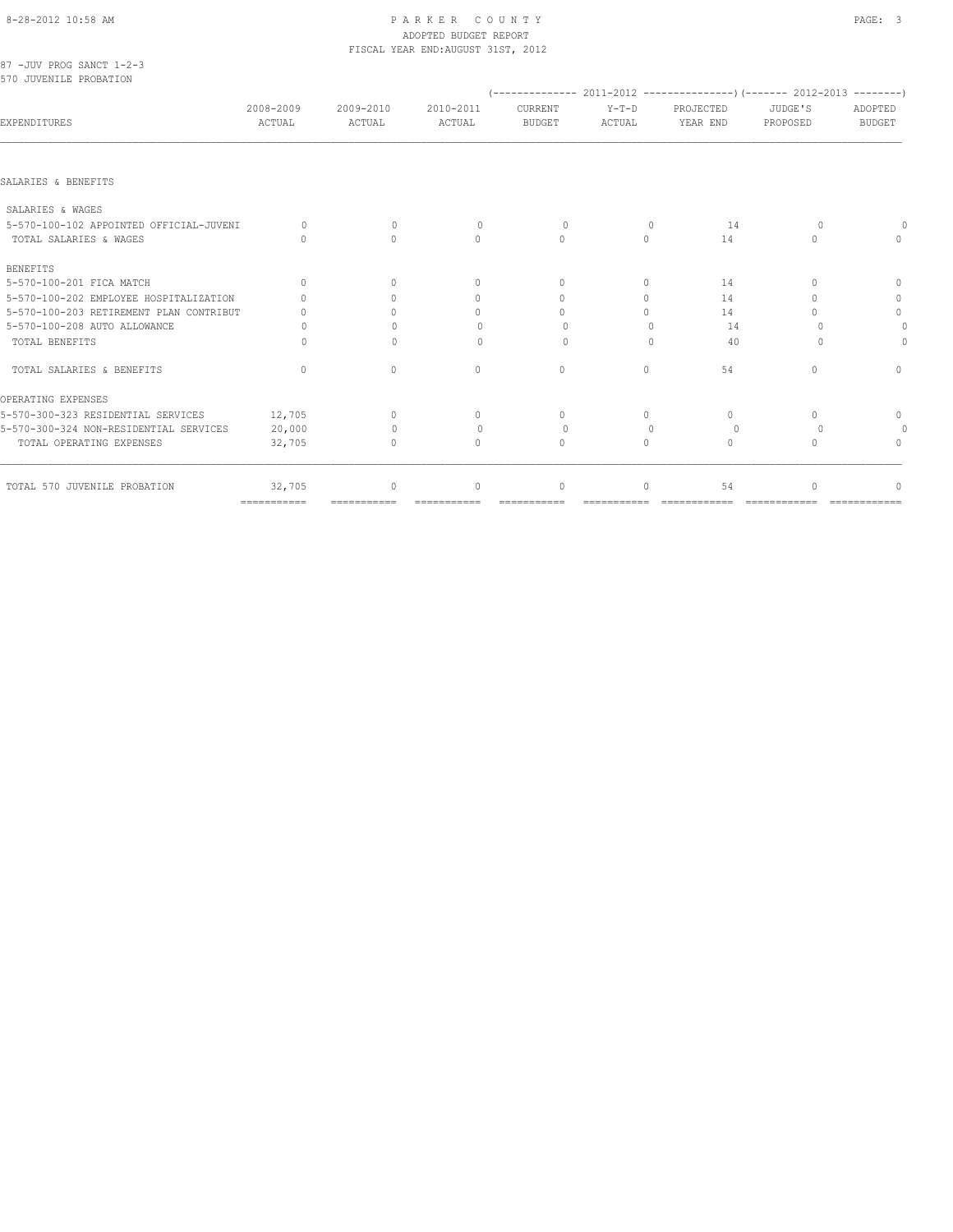# 8-28-2012 10:58 AM PAGE: 4 ADOPTED BUDGET REPORT FISCAL YEAR END:AUGUST 31ST, 2012

| 87 -JUV PROG SANCT 1-2-3<br>700 TRANSFER OUT                                             |                       |                     |                                                 |                          |                   |                       |                     |                                                  |
|------------------------------------------------------------------------------------------|-----------------------|---------------------|-------------------------------------------------|--------------------------|-------------------|-----------------------|---------------------|--------------------------------------------------|
| EXPENDITURES                                                                             | 2008-2009<br>ACTUAL   | 2009-2010<br>ACTUAL | 2010-2011<br>ACTUAL                             | CURRENT<br><b>BUDGET</b> | $Y-T-D$<br>ACTUAL | PROJECTED<br>YEAR END | JUDGE'S<br>PROPOSED | ADOPTED<br><b>BUDGET</b>                         |
| TRANSFERS/DEBT SERVICE<br>5-700-700-087 TRANSFER TO TJPC<br>TOTAL TRANSFERS/DEBT SERVICE |                       |                     | $\cap$                                          | $\Omega$                 | $\bigcap$         |                       |                     | $\Omega$                                         |
| TOTAL 700 TRANSFER OUT                                                                   | ===========           | ===========         | $\begin{array}{c} \n\end{array}$<br>=========== | $\Omega$                 | $\Omega$          |                       |                     | $\begin{array}{c} \n\end{array}$<br>============ |
| TOTAL EXPENDITURES                                                                       | 32,705<br>=========== |                     |                                                 | $\Omega$                 |                   | 54                    |                     | $\cap$                                           |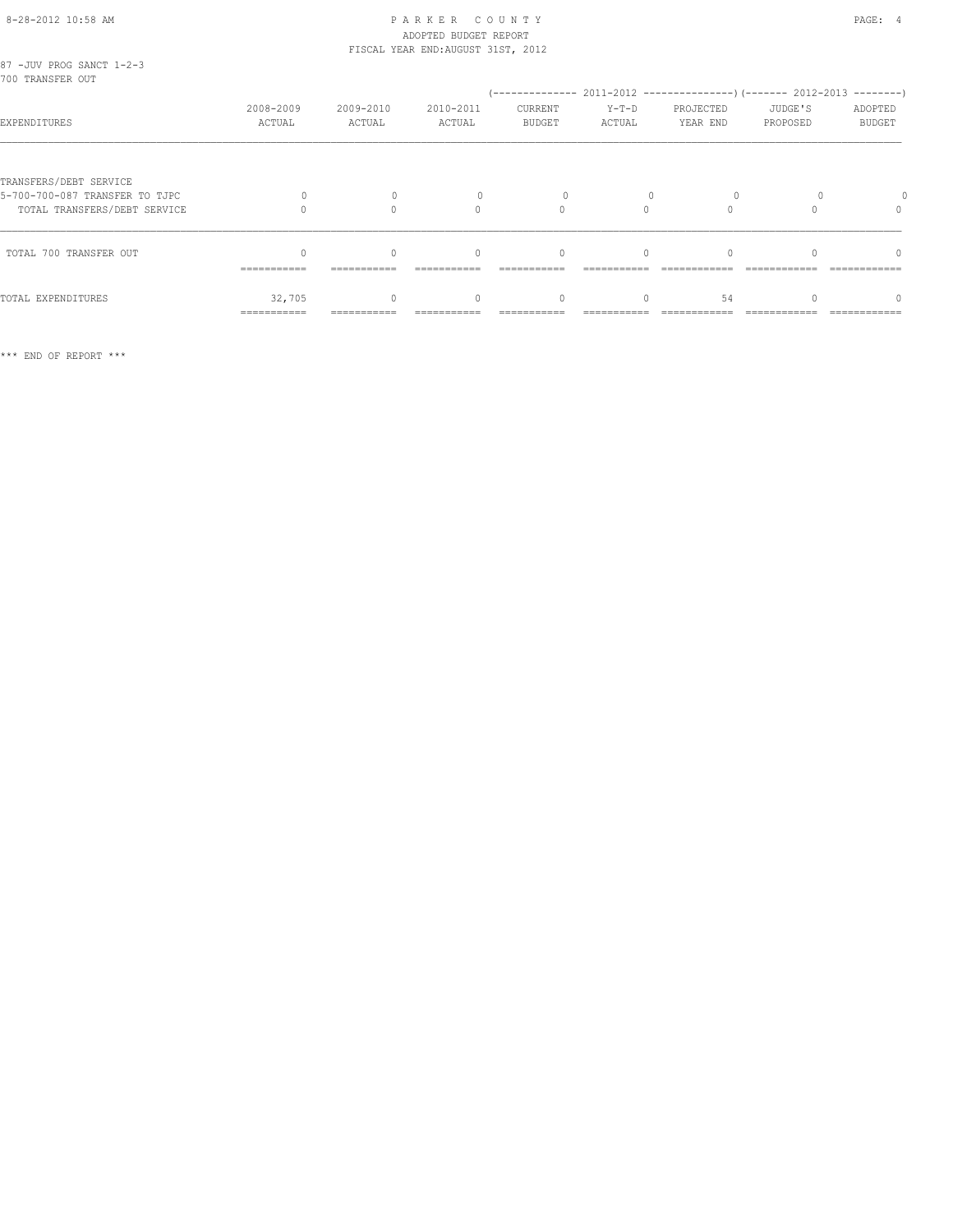# 8-28-2012 10:58 AM PAGE: 1 PAR K E R C O U N T Y ADOPTED BUDGET REPORT FISCAL YEAR END:AUGUST 31ST, 2012

88 -STATE FEES

|                        | 2008-2009<br>ACTUAL | 2009-2010<br>ACTUAL | 2010-2011<br>ACTUAL              | CURRENT<br><b>BUDGET</b> | $Y-T-D$<br>ACTUAL | PROJECTED<br>YEAR END | JUDGE'S<br>PROPOSED | ADOPTED<br><b>BUDGET</b> |
|------------------------|---------------------|---------------------|----------------------------------|--------------------------|-------------------|-----------------------|---------------------|--------------------------|
| REVENUE SUMMARY        |                     |                     |                                  |                          |                   |                       |                     |                          |
| INVESTMENT INCOME      |                     |                     | $\begin{array}{c} \n\end{array}$ | $\mathbf{0}$             | $\Omega$          |                       | 14)                 | $\Omega$                 |
| OTHER INCOME           |                     |                     | 0                                | $\Omega$                 | 0                 |                       |                     | 0                        |
| INTERFUND TRANSFERS IN |                     |                     | 0                                | $\circ$                  | $\Omega$          |                       | 14)                 | 0                        |
| 399 REVENUE            |                     | 0                   |                                  | $\Omega$                 |                   |                       | $\Omega$            |                          |
| TOTAL REVENUES         |                     |                     | U                                | 0                        | 0                 |                       | 28)                 | $\Omega$                 |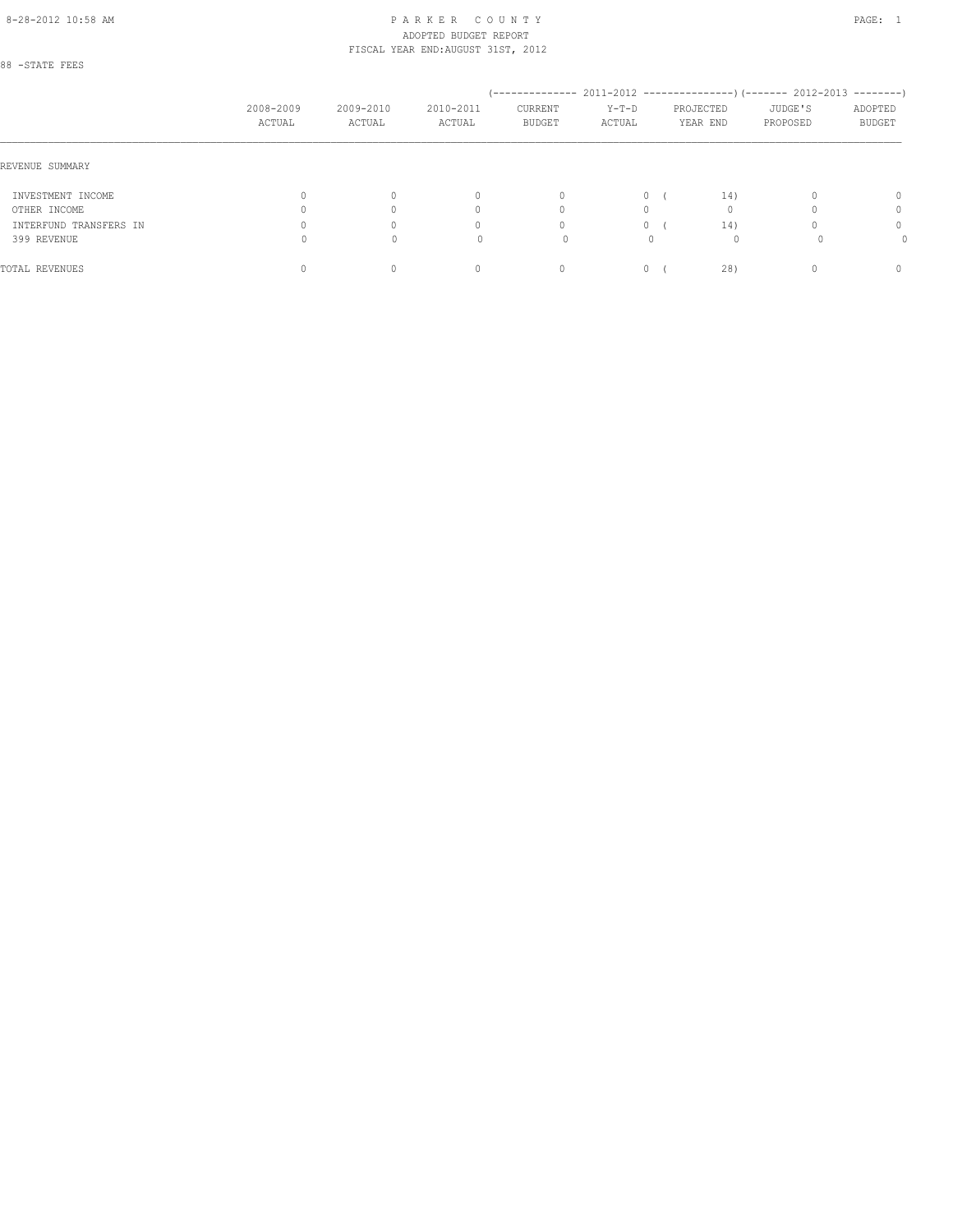## 8-28-2012 10:58 AM PAGE: 2 ADOPTED BUDGET REPORT FISCAL YEAR END:AUGUST 31ST, 2012

88 -STATE FEES

| <b>REVENUES</b>                          | 2008-2009<br>ACTUAL | 2009-2010<br>ACTUAL | 2010-2011<br>ACTUAL              | CURRENT<br><b>BUDGET</b> | $Y-T-D$<br>ACTUAL |            | PROJECTED<br>YEAR END            | JUDGE'S<br>PROPOSED              | ADOPTED<br><b>BUDGET</b>         |
|------------------------------------------|---------------------|---------------------|----------------------------------|--------------------------|-------------------|------------|----------------------------------|----------------------------------|----------------------------------|
|                                          |                     |                     |                                  |                          |                   |            |                                  |                                  |                                  |
| INVESTMENT INCOME                        |                     |                     |                                  |                          |                   |            |                                  |                                  |                                  |
| 3-361-000-088 INTEREST INCOME            | $\Omega$            | $\Omega$            | $\Omega$                         | $\Omega$                 | $\mathbf{0}$      | $\sqrt{2}$ | 14)                              |                                  |                                  |
| TOTAL INVESTMENT INCOME                  | $\cap$              | $\Omega$            | $\mathbf{0}$                     | $\Omega$                 | $\circ$           |            | 14)                              | $\Omega$                         | $\begin{array}{c} \n\end{array}$ |
| OTHER INCOME                             |                     |                     |                                  |                          |                   |            |                                  |                                  |                                  |
| 3-370-000-370 MISCELLANEOUS REVENUES     | $\Omega$            | $\Omega$            | $\Omega$                         | $\Omega$                 |                   |            | $\Omega$                         |                                  |                                  |
| TOTAL OTHER INCOME                       |                     | $\bigcap$           | $\Omega$                         | $\Omega$                 | $\Omega$          |            | $\Omega$                         | $\bigcap$                        | $\begin{array}{c} \n\end{array}$ |
| INTERFUND TRANSFERS IN                   |                     |                     |                                  |                          |                   |            |                                  |                                  |                                  |
| 3-371-000-010 TRANSFER FROM GENERAL FUND | $\bigcap$           | $\Omega$            | $\Omega$                         | $\Omega$                 | $\Omega$          |            | 14)                              | $\Omega$                         |                                  |
| TOTAL INTERFUND TRANSFERS IN             |                     | $\Omega$            | $\Omega$                         | $\Omega$                 | $\circ$           |            | 14)                              | $\Omega$                         | $\begin{array}{c} \n\end{array}$ |
| 399 REVENUE                              |                     |                     |                                  |                          |                   |            |                                  |                                  |                                  |
| 3-399-000-001 UNEXPENDED FUND BALANCE    | $\Omega$            | $\Omega$            | $\Omega$                         | $\Omega$                 |                   |            | $\Omega$                         |                                  |                                  |
| TOTAL 399 REVENUE                        | 0                   | $\Omega$            | $\begin{array}{c} \n\end{array}$ | $\mathbf{0}$             | $\Omega$          |            | $\begin{array}{c} \n\end{array}$ | $\bigcap$                        | $\begin{array}{c} \n\end{array}$ |
|                                          |                     |                     |                                  |                          |                   |            |                                  |                                  |                                  |
| TOTAL REVENUES                           | $\mathbf{0}$        | $\mathbf{0}$        | $\mathbf{0}$                     | $\mathbf{0}$             | $\circ$           |            | 28)                              | $\begin{array}{c} \n\end{array}$ | $\mathbf{0}$                     |
| TOTAL EXPENDITURES                       |                     | $\cap$              | $\begin{array}{c} \n\end{array}$ | $\Omega$                 | $\cap$            |            | $\Omega$                         |                                  | ∩                                |
|                                          | ===========         |                     |                                  |                          |                   |            |                                  |                                  |                                  |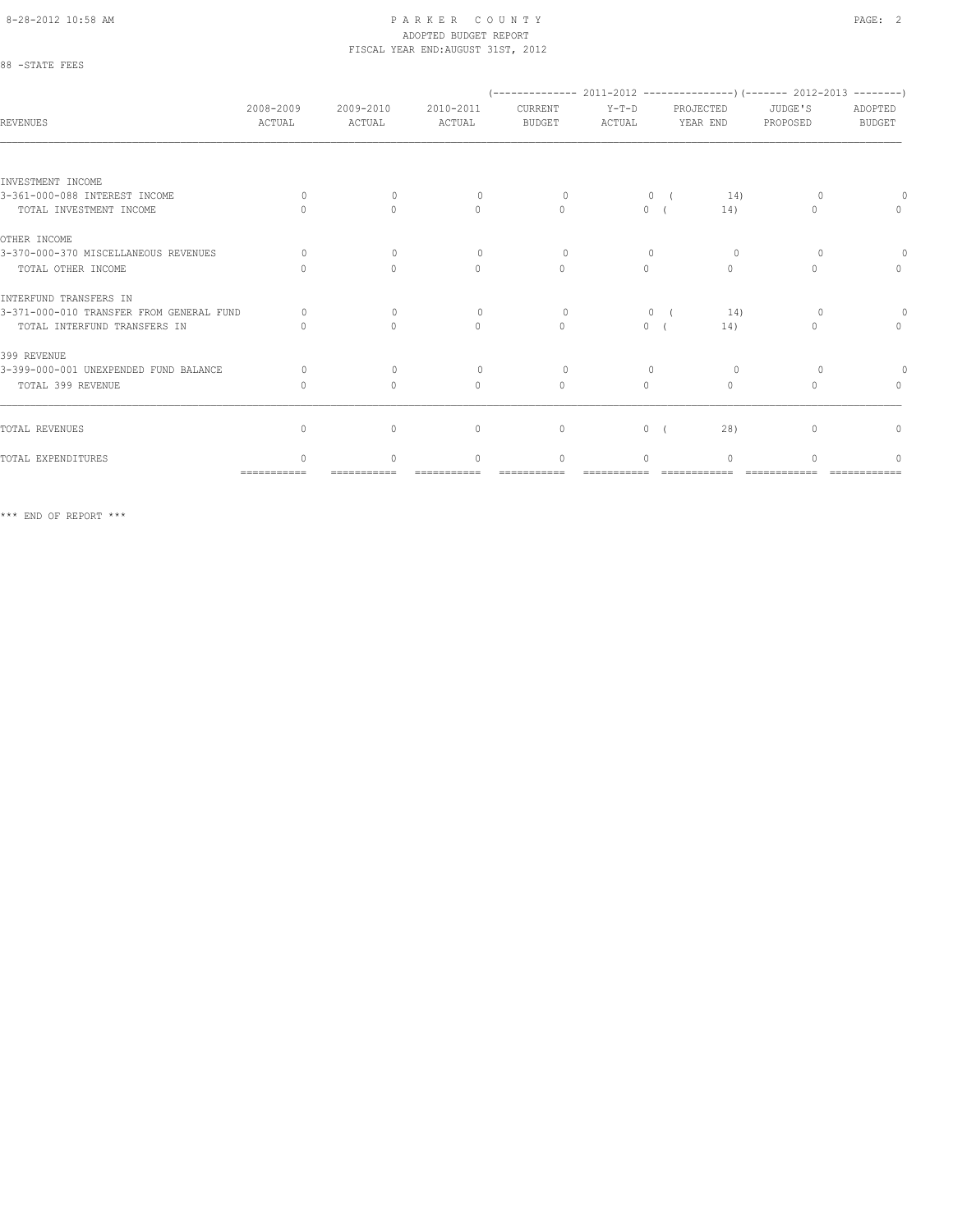## 8-28-2012 10:58 AM PAGE: 1 PARKER COUNTY ADOPTED BUDGET REPORT FISCAL YEAR END:AUGUST 31ST, 2012

89 -ADULT PROBATION-BOND

|                                   | 2008-2009<br>ACTUAL              | 2009-2010<br>ACTUAL              | 2010-2011<br>ACTUAL | CURRENT<br>BUDGET | $Y-T-D$<br>ACTUAL | PROJECTED<br>YEAR END | JUDGE'S<br>PROPOSED | ADOPTED<br><b>BUDGET</b> |
|-----------------------------------|----------------------------------|----------------------------------|---------------------|-------------------|-------------------|-----------------------|---------------------|--------------------------|
|                                   |                                  |                                  |                     |                   |                   |                       |                     |                          |
| REVENUE SUMMARY                   |                                  |                                  |                     |                   |                   |                       |                     |                          |
| FEES OF OFFICE                    | $\Omega$                         | 0                                | 22,475              | 20,000            | 57,995            | $\Omega$              |                     | $\mathbf{0}$             |
| 341 REVENUE                       | 0                                | $\begin{array}{c} \n\end{array}$ | 681                 | 500               | 3,901             |                       |                     | 0                        |
| INVESTMENT INCOME                 | 0                                |                                  | 2                   | $\mathbf{0}$      | 9                 |                       |                     | $\circ$                  |
| INTERFUND TRANSFERS IN            | $\begin{array}{c} \n\end{array}$ |                                  | $\mathbf{0}$        | 50,000            | $\Omega$          | $\Omega$              |                     | 0                        |
| 399 REVENUE                       |                                  | 0                                | 0                   | $\circ$           |                   | $\circ$               |                     | 0                        |
| TOTAL REVENUES                    | $\Omega$                         | $\circ$                          | 23,158              | 70,500            | 61,905            | $\mathbf{0}$          | $\Omega$            | $\mathbf{0}$             |
| EXPENDITURE SUMMARY               |                                  |                                  |                     |                   |                   |                       |                     |                          |
| 571 ADULT PROBATION               | 0                                | $\mathbf 0$                      | 5,181               | 70,500            | 50,059            | $\circ$               | 0                   | 0                        |
| TOTAL EXPENDITURES                | $\circ$                          | $\circ$                          | 5,181               | 70,500            | 50,059            | $\circ$               | $\mathbf{0}$        | $\circ$                  |
| REVENUE OVER/(UNDER) EXPENDITURES | $\Omega$                         | $\circ$                          | 17,977              | $\circ$           | 11,846            | $\circ$               | $\cap$              | $\Omega$                 |
|                                   | ===========                      |                                  |                     |                   |                   |                       |                     | ============             |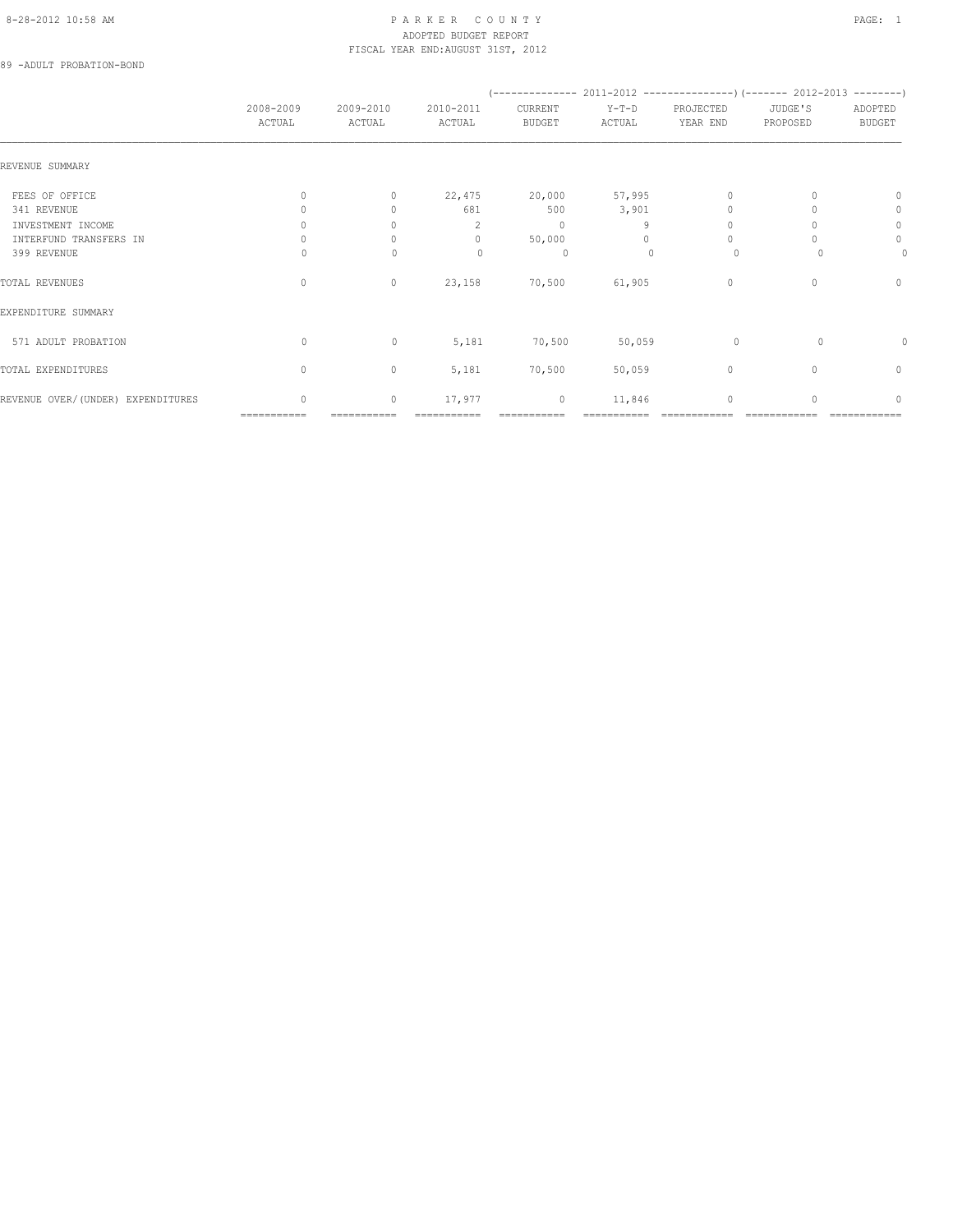# 8-28-2012 10:58 AM PAGE: 2 ADOPTED BUDGET REPORT FISCAL YEAR END:AUGUST 31ST, 2012

# 89 -ADULT PROBATION-BOND

| ACTUAL                           | 2009-2010<br>ACTUAL | 2010-2011<br>ACTUAL | CURRENT<br><b>BUDGET</b> | $Y-T-D$<br>ACTUAL | PROJECTED<br>YEAR END            | JUDGE'S<br>PROPOSED | ADOPTED<br><b>BUDGET</b> |
|----------------------------------|---------------------|---------------------|--------------------------|-------------------|----------------------------------|---------------------|--------------------------|
|                                  |                     |                     |                          |                   |                                  |                     |                          |
|                                  |                     |                     |                          |                   |                                  |                     |                          |
| $\Omega$                         | $\mathbf{0}$        | 22,475              |                          |                   | $\Omega$                         | $\Omega$            |                          |
| $\bigcap$                        | $\Omega$            | 22,475              | 20,000                   | 57,995            | $\Omega$                         | $\Omega$            | $\Omega$                 |
|                                  |                     |                     |                          |                   |                                  |                     |                          |
| $\circ$                          | $\mathbf{0}$        | 681                 | 500                      | 3,901             | $\circ$                          | $\circ$             |                          |
| $\mathbf{0}$                     | $\mathbf{0}$        | 681                 | 500                      | 3,901             | $\Omega$                         | $\circ$             | $\Omega$                 |
|                                  |                     |                     |                          |                   |                                  |                     |                          |
| $\Omega$                         | $\Omega$            | 2                   | $\Omega$                 | 9                 | $\Omega$                         | $\Omega$            | $\circ$                  |
| $\Omega$                         | $\Omega$            | $\overline{2}$      | $\Omega$                 | 9                 | $\Omega$                         | $\Omega$            | $\Omega$                 |
|                                  |                     |                     |                          |                   |                                  |                     |                          |
| $\Omega$                         | $\mathbf{0}$        | $\circ$             | 50,000                   | $\overline{0}$    | $\circ$                          | $\Omega$            | $\Omega$                 |
| $\cap$                           | $\Omega$            | $\Omega$            | 50,000                   | $\Omega$          | $\begin{array}{c} \n\end{array}$ | $\Omega$            | $\Omega$                 |
|                                  |                     |                     |                          |                   |                                  |                     |                          |
| $\bigcap$                        | $\mathbf{0}$        | $\circ$             | $\Omega$                 | $\Omega$          | $\Omega$                         | $\Omega$            | 0                        |
| $\begin{array}{c} \n\end{array}$ | $\circ$             | $\mathbf{0}$        | $\mathbf{0}$             | $\circ$           | $\circ$                          | $\circ$             | $\Omega$                 |
| 0                                | $\circ$             | 23,158              | 70,500                   | 61,905            | $\circ$                          | $\circ$             | $\mathbb O$              |
|                                  | 2008-2009           |                     |                          | 20,000            | 57,995                           |                     |                          |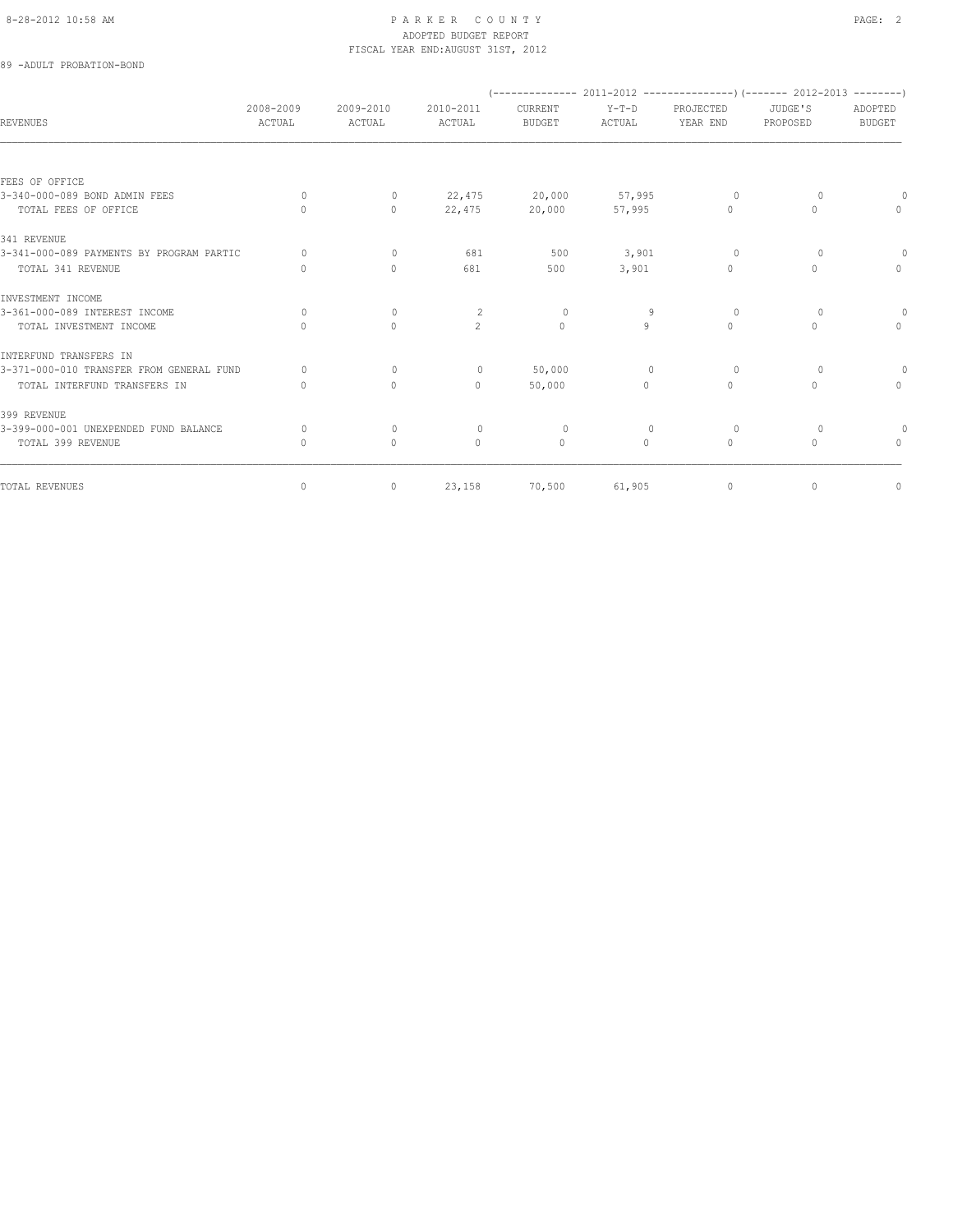### 8-28-2012 10:58 AM PAGE: 3 ADOPTED BUDGET REPORT FISCAL YEAR END:AUGUST 31ST, 2012

89 -ADULT PROBATION-BOND 571 ADULT PROBATION

| EXPENDITURES                             | 2008-2009<br>ACTUAL              | 2009-2010<br>ACTUAL              | 2010-2011<br>ACTUAL   | CURRENT<br><b>BUDGET</b> | $Y-T-D$<br>ACTUAL | PROJECTED<br>YEAR END | JUDGE'S<br>PROPOSED              | ADOPTED<br><b>BUDGET</b> |
|------------------------------------------|----------------------------------|----------------------------------|-----------------------|--------------------------|-------------------|-----------------------|----------------------------------|--------------------------|
|                                          |                                  |                                  |                       |                          |                   |                       |                                  |                          |
| SALARIES & BENEFITS                      |                                  |                                  |                       |                          |                   |                       |                                  |                          |
| SALARIES & WAGES                         |                                  |                                  |                       |                          |                   |                       |                                  |                          |
| 5-571-100-100 SALARIES                   | $\Omega$                         | $\bigcap$                        | 468                   | 36,155                   | 34,030            | $\Omega$              | $\bigcap$                        |                          |
| TOTAL SALARIES & WAGES                   | $\bigcap$                        | $\bigcap$                        | 468                   | 36,155                   | 34,030            | $\Omega$              | $\bigcap$                        |                          |
| <b>BENEFITS</b>                          |                                  |                                  |                       |                          |                   |                       |                                  |                          |
| 5-571-100-201 FICA MATCH                 | $\Omega$                         | $\begin{array}{c} \n\end{array}$ | 38                    | 2,766                    | 2,582             | $\Omega$              | $\begin{array}{c} \n\end{array}$ | $\cap$                   |
| 5-571-100-202 EMPLOYEE HOSPITALIZAITON   | $\cap$                           | $\cap$                           | $\circ$               | 5,260                    | 5,260             | $\bigcap$             | $\bigcap$                        | $\cap$                   |
| 5-571-100-203 RETIREMENT PLAN CONTRIBUT  | 0                                | $\Omega$                         | 57                    | 3,977                    | 3,343             | $\Omega$              | $\Omega$                         | $\mathbf{0}$             |
| 5-571-100-206 LONGEVITY PAY              | $\Omega$                         | $\Omega$                         | $\mathbf{0}$          | $\Omega$                 | $\overline{0}$    | $\cup$                | $\Omega$                         |                          |
| TOTAL BENEFITS                           | 0                                | $\Omega$                         | 95                    | 12,003                   | 11,185            | $\Omega$              | $\Omega$                         |                          |
| TOTAL SALARIES & BENEFITS                | $\Omega$                         | $\Omega$                         | 562                   | 48,158                   | 45,214            | $\Omega$              | $\Omega$                         | $\Omega$                 |
| OPERATING EXPENSES                       |                                  |                                  |                       |                          |                   |                       |                                  |                          |
| 5-571-300-335 SUPPLIES/OPERATING EXPENSE | $\begin{array}{c} \n\end{array}$ | $\Omega$                         | 3,984                 | 14,500                   | 254               | $\Omega$              | $\begin{array}{c} \n\end{array}$ | $\mathbf{0}$             |
| 5-571-300-350 EQUIPMENT REPAIR           | $\cap$                           | $\begin{array}{c} \n\end{array}$ | $\mathbf{0}$          | $\circ$                  | $\Omega$          | $\Omega$              | $\bigcap$                        |                          |
| 5-571-300-371 ELECTRONIC EQUIPMENT-NON C | 0                                | $\begin{array}{c} \n\end{array}$ | $\Omega$              | $\Omega$                 | $\Omega$          | $\Omega$              | $\Omega$                         |                          |
| TOTAL OPERATING EXPENSES                 | $\cap$                           | $\Omega$                         | 3,984                 | 14,500                   | 254               | $\Omega$              | $\begin{array}{c} \n\end{array}$ | $\Omega$                 |
| PROFESSIONAL AND SERVICE                 |                                  |                                  |                       |                          |                   |                       |                                  |                          |
| 5-571-400-406 PROFESSIONAL FEES          | $\Omega$                         | $\Omega$                         | $\circ$               | 500                      | $\circ$           | $\Omega$              | $\Omega$                         | $\Omega$                 |
| 5-571-400-408 CONTRACT SERVICES          | 0                                | $\begin{array}{c} \n\end{array}$ | 635                   | 5,842                    | 4,591             | $\bigcap$             | $\bigcap$                        | $\mathbf{0}$             |
| 5-571-400-424 TRAVEL                     | 0                                | $\begin{array}{c} \n\end{array}$ | $\mathbf{0}$          | 1,500                    | $\Omega$          | $\Omega$              | $\Omega$                         |                          |
| TOTAL PROFESSIONAL AND SERVICE           | $\bigcap$                        | $\begin{array}{c} \n\end{array}$ | 635                   | 7,842                    | 4,591             | $\Omega$              | $\bigcap$                        | $\cap$                   |
| TOTAL 571 ADULT PROBATION                | $\mathbf{0}$<br>------------     | $\circ$<br>------------          | 5,181<br>------------ | 70,500                   | 50,059            | $\Omega$              | $\Omega$<br>-------------        | -------------            |
| TOTAL EXPENDITURES                       | $\Omega$                         | $\circ$                          | 5,181                 | 70,500                   | 50,059            | $\Omega$              | $\Omega$                         | $\Omega$                 |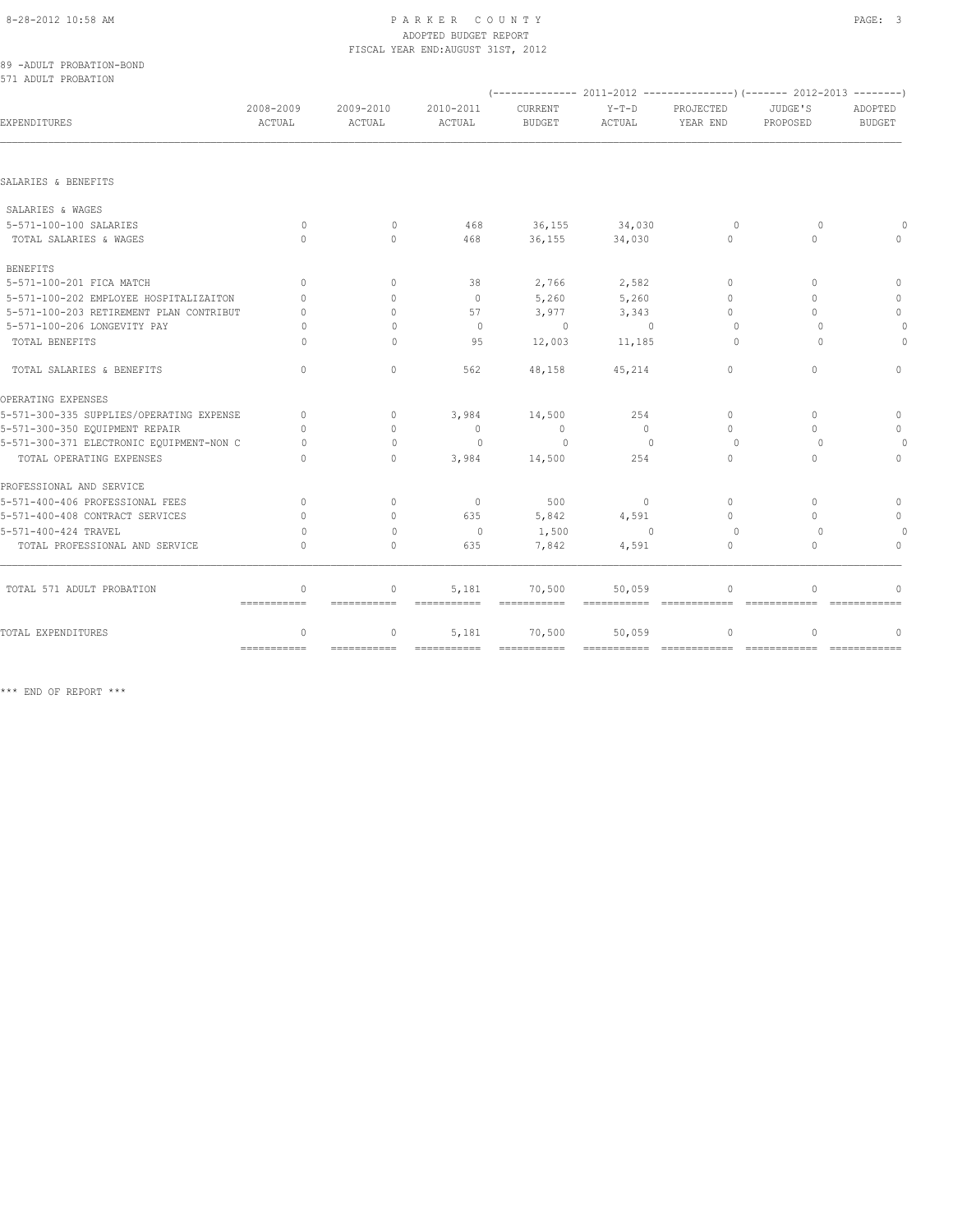# 8-28-2012 10:58 AM PAGE: 1 PARKER COUNTY PAGE: 1 ADOPTED BUDGET REPORT FISCAL YEAR END:AUGUST 31ST, 2012

90 -JUV PROB COUNTY FUNDED

|                                   | 2008-2009<br>ACTUAL              | 2009-2010<br>ACTUAL              | 2010-2011<br>ACTUAL              | CURRENT<br><b>BUDGET</b> | $Y-T-D$<br>ACTUAL | PROJECTED<br>YEAR END | JUDGE'S<br>PROPOSED | ADOPTED<br><b>BUDGET</b> |
|-----------------------------------|----------------------------------|----------------------------------|----------------------------------|--------------------------|-------------------|-----------------------|---------------------|--------------------------|
| REVENUE SUMMARY                   |                                  |                                  |                                  |                          |                   |                       |                     |                          |
| 330 REVENUE                       | 38,880                           | 42,585                           | 35,280                           | $\mathbf{0}$             | 0                 | 0                     |                     | $\Omega$                 |
| 343 REVENUE                       | 0                                | $\Omega$                         | $\begin{array}{c} \n\end{array}$ | $\Omega$                 | $\Omega$          | $\Omega$              |                     | 0                        |
| INTEREST INCOME                   | 0                                | 0                                | $\mathbf{0}$                     | $\Omega$                 | $\Omega$          |                       |                     | $\mathbf{0}$             |
| 360 REVENUE                       | $\begin{array}{c} \n\end{array}$ | $\begin{array}{c} \n\end{array}$ | $\begin{array}{c} \n\end{array}$ | $\Omega$                 | $\Omega$          | $\Omega$              |                     | $\Omega$                 |
| INVESTMENT INCOME                 | 414                              | 389                              | 196                              | $\Omega$                 | $\Omega$          | $\Omega$              |                     | $\circ$                  |
| OTHER INCOME                      | $\begin{array}{c} \n\end{array}$ | $\Omega$                         | $\Omega$                         | $\Omega$                 | $\bigcap$         | 75                    |                     | $\Omega$                 |
| INTERFUND TRANSFERS IN            | 657,098                          | 667,098                          | 564,458                          | 704,802                  | 0                 | 274,228               |                     | 733,686                  |
| 399 REVENUE                       | $\bigcap$                        | $\mathbf 0$                      | $\Omega$                         | 0                        | $\Omega$          | $\circ$               | $\Omega$            | $\Omega$                 |
| TOTAL REVENUES                    | 696,392                          | 710,072                          | 599,935                          | 704,802                  | $\circ$           | 274,303               | $\mathbf{0}$        | 733,686                  |
| EXPENDITURE SUMMARY               |                                  |                                  |                                  |                          |                   |                       |                     |                          |
| 570 JUVENILE PROBATION            | 544,055                          | 551,520                          | 592,373                          | 704,802                  | 481,149           | 271,709               | $\Omega$            | 733,686                  |
| 700 TRANSFER OUT                  | $\circ$                          | $\mathbf 0$                      | $\circ$                          | $\circ$                  | $\mathbf{0}$      | 0                     | $\Omega$            | 0                        |
| TOTAL EXPENDITURES                | 544,055                          | 551,520                          | 592,373                          | 704,802                  | 481,149           | 271,709               | $\mathbf{0}$        | 733,686                  |
| REVENUE OVER/(UNDER) EXPENDITURES | 152,336                          | 158,552                          | 7,562                            | $\circ$                  | 481,149)          | 2,594                 | O                   | $\Omega$                 |
|                                   | ============                     |                                  |                                  |                          |                   |                       |                     |                          |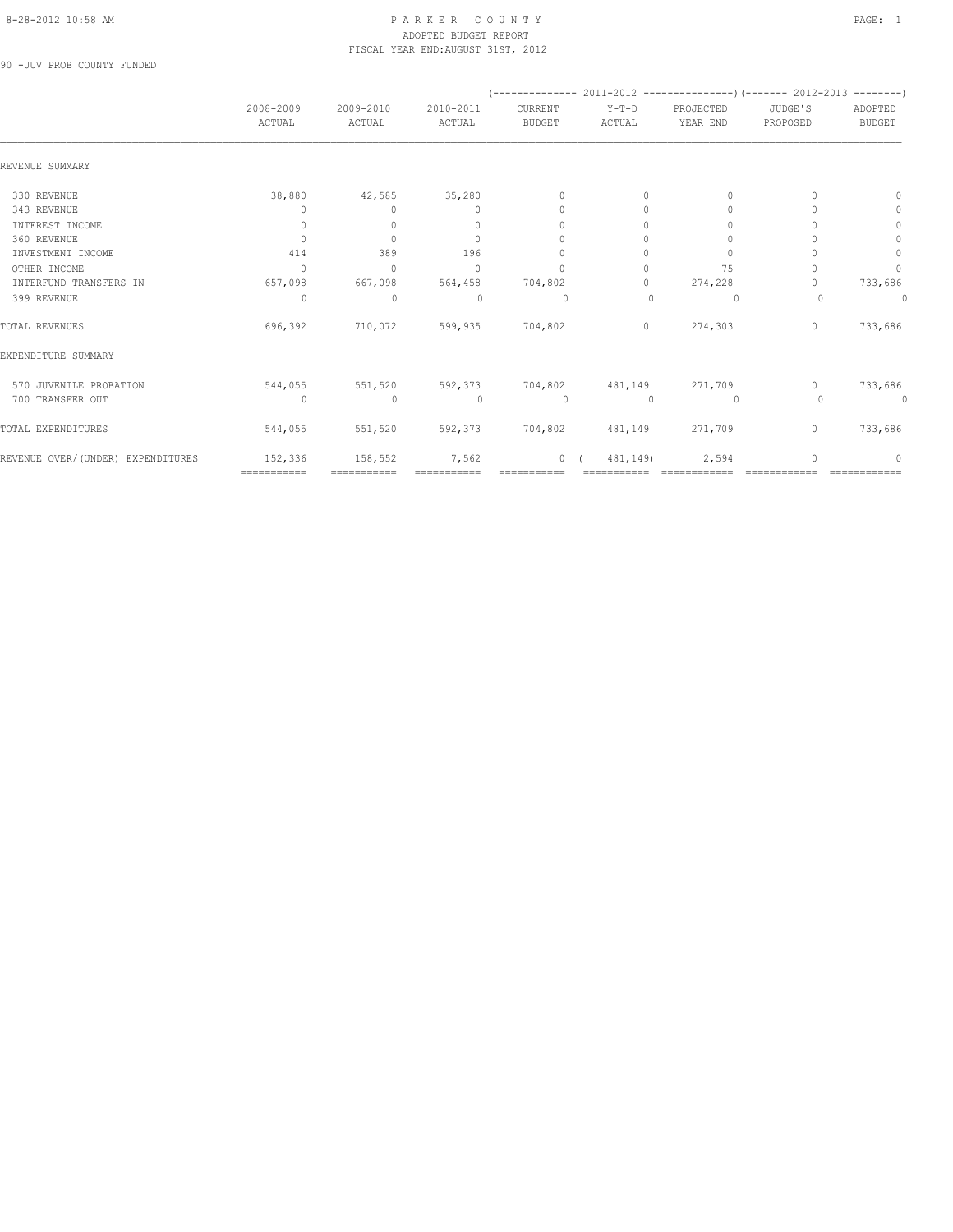## 8-28-2012 10:58 AM PAGE: 2 ADOPTED BUDGET REPORT FISCAL YEAR END:AUGUST 31ST, 2012

90 -JUV PROB COUNTY FUNDED

| <b>REVENUES</b>                          | 2008-2009<br>ACTUAL | 2009-2010<br>ACTUAL | 2010-2011<br>ACTUAL              | CURRENT<br><b>BUDGET</b> | $Y-T-D$<br>ACTUAL | PROJECTED<br>YEAR END | JUDGE'S<br>PROPOSED | ADOPTED<br><b>BUDGET</b> |
|------------------------------------------|---------------------|---------------------|----------------------------------|--------------------------|-------------------|-----------------------|---------------------|--------------------------|
|                                          |                     |                     |                                  |                          |                   |                       |                     |                          |
| 330 REVENUE                              |                     |                     |                                  |                          |                   |                       |                     |                          |
| 3-330-000-370 STATE GRANT                | 38,880              | 42,585              | 35,280                           | 0                        | 0                 | $\circ$               | $\circ$             |                          |
| TOTAL 330 REVENUE                        | 38,880              | 42,585              | 35,280                           | $\Omega$                 | $\Omega$          | $\Omega$              | $\Omega$            |                          |
| 343 REVENUE                              |                     |                     |                                  |                          |                   |                       |                     |                          |
| 3-343-000-015 INSURANCE ADMINISTRATION F | $\circ$             | $\mathbf{0}$        | $\circ$                          | $\Omega$                 | $\mathbf{0}$      | $\circ$               | $\Omega$            | $\cap$                   |
| TOTAL 343 REVENUE                        | $\Omega$            | $\circ$             | $\mathbf{0}$                     | $\Omega$                 | $\circ$           | $\Omega$              | 0                   | $\mathbf{0}$             |
| INTEREST INCOME                          |                     |                     |                                  |                          |                   |                       |                     |                          |
| 3-359-000-090 NOW ACCOUNT INTEREST       | $\circ$             | $\Omega$            | $\mathbf{0}$                     | $\circ$                  | $\mathbf{0}$      | $\circ$               | $\circ$             |                          |
| TOTAL INTEREST INCOME                    | $\Omega$            | $\Omega$            | $\Omega$                         | $\Omega$                 | $\Omega$          | $\Omega$              | $\Omega$            | $\Omega$                 |
| 360 REVENUE                              |                     |                     |                                  |                          |                   |                       |                     |                          |
| 3-360-000-090 TEXPOOL INTEREST           | $\circ$             | $\Omega$            | $\mathbf{0}$                     | $\circ$                  | $\mathbf{0}$      | $\circ$               | $\circ$             | $\Omega$                 |
| TOTAL 360 REVENUE                        | $\Omega$            | $\Omega$            | $\mathbf{0}$                     | $\mathbf{0}$             | 0                 | $\Omega$              | 0                   | $\Omega$                 |
| INVESTMENT INCOME                        |                     |                     |                                  |                          |                   |                       |                     |                          |
| 3-361-000-090 INTEREST INCOME            | 414                 | 389                 | 196                              | $\Omega$                 | $\circ$           | $\circ$               | $\Omega$            | $\Omega$                 |
| TOTAL INVESTMENT INCOME                  | 414                 | 389                 | 196                              | $\Omega$                 | 0                 | $\circ$               | $\Omega$            | $\Omega$                 |
| OTHER INCOME                             |                     |                     |                                  |                          |                   |                       |                     |                          |
| 3-370-000-370 MISCELLANEOUS              | $\circ$             | $\mathbf{0}$        | $\mathbf{0}$                     | $\circ$                  | $\mathbf{0}$      | 75                    | $\circ$             |                          |
| TOTAL OTHER INCOME                       | $\Omega$            | $\Omega$            | $\Omega$                         | $\Omega$                 | $\Omega$          | 75                    | $\Omega$            | $\bigcap$                |
| INTERFUND TRANSFERS IN                   |                     |                     |                                  |                          |                   |                       |                     |                          |
| 3-371-000-010 TRANSFER FROM GENERAL FUND | 657,098             | 667,098             | 564,458                          | 704,802                  | 0                 | 274,228               | 0                   | 733,686                  |
| 3-371-000-052 TRANSFER FROM JURY FUND    | $\mathbf{0}$        | $\mathbf{0}$        | $\mathbf{0}$                     | $\mathbf{0}$             | $\circ$           | $\Omega$              | 0                   | $\mathbf{0}$             |
| 3-371-000-071 TRANSFER FROM FUND 71      | $\Omega$            | $\Omega$            | $\mathbf{0}$                     | $\Omega$                 | $\Omega$          | $\Omega$              | O                   | $\mathbf{0}$             |
| 3-371-000-074 TRANSFER FROM FUND 74      | $\Omega$            | $\Omega$            | $\mathbf{0}$                     | $\Omega$                 | $\Omega$          | $\Omega$              | O                   | $\circ$                  |
| 3-371-000-075 TRANSFER FROM FUND 75      | $\Omega$            | $\Omega$            | $\Omega$                         | $\Omega$                 | $\Omega$          | $\Omega$              | O                   | $\circ$                  |
| 3-371-000-076 TRANSFER FROM FUND 76      | $\Omega$            | $\Omega$            | $\mathbf{0}$                     | $\Omega$                 | $\Omega$          | $\Omega$              | $\Omega$            | $\mathbb O$              |
| 3-371-000-077 TRANSFER FROM FUND 77      | $\Omega$            | $\Omega$            | $\begin{array}{c} \n\end{array}$ | $\Omega$                 | $\Omega$          | $\Omega$              | $\Omega$            | $\mathbf{0}$             |
| 3-371-000-078 TRANSFER FROM FUND 78      | $\Omega$            | O                   | $\mathbf{0}$                     | $\Omega$                 | $\Omega$          | $\Omega$              | 0                   | $\mathbf{0}$             |
| 3-371-000-087 TRANSFER FROM FUND 87      | $\Omega$            | $\Omega$            | $\Omega$                         | $\Omega$                 | $\mathbf{0}$      | 0                     | $\circ$             |                          |
| TOTAL INTERFUND TRANSFERS IN             | 657,098             | 667,098             | 564,458                          | 704,802                  | $\Omega$          | 274,228               | 0                   | 733,686                  |
| 399 REVENUE                              |                     |                     |                                  |                          |                   |                       |                     |                          |
| 3-399-000-001 UNEXPENDED FUND BALANCE    | $\circ$             | $\circ$             | $\circ$                          | $\circ$                  | $\mathbf 0$       | $\circ$               | $\circ$             | $\circ$                  |
| TOTAL 399 REVENUE                        | $\mathbf{0}$        | $\circ$             | $\circ$                          | $\circ$                  | $\circ$           | $\circ$               | $\mathbf{0}$        | $\mathbf{0}$             |
|                                          |                     |                     |                                  |                          |                   |                       |                     |                          |
| TOTAL REVENUES                           | 696,392             | 710,072             | 599,935                          | 704,802                  | $\circ$           | 274,303               | $\circ$             | 733,686                  |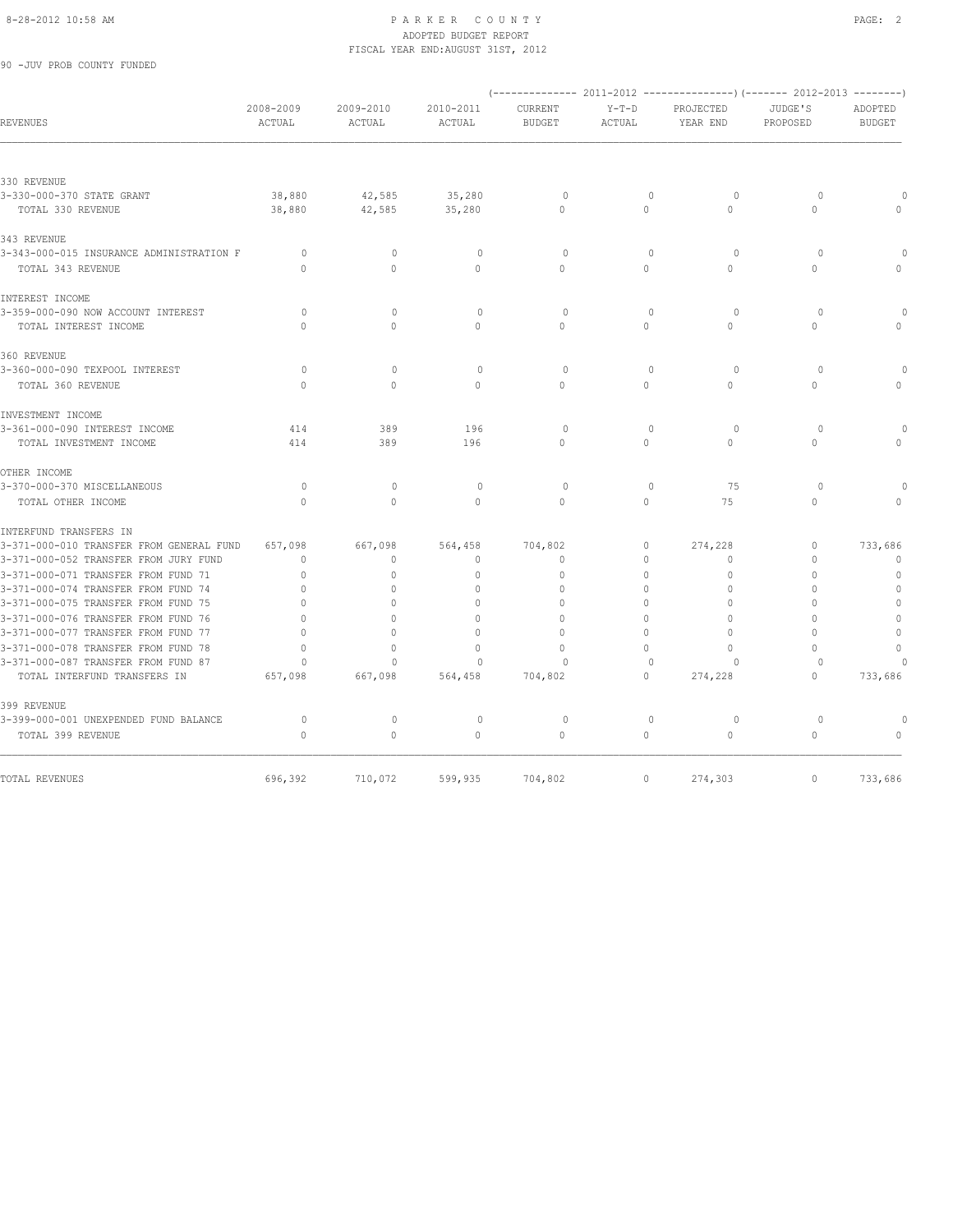### 8-28-2012 10:58 AM PAGE: 3 ADOPTED BUDGET REPORT FISCAL YEAR END:AUGUST 31ST, 2012

90 -JUV PROB COUNTY FUNDED 570 JUVENILE PROBATION

|                                                                               |                     |                         |                        |                          |                         | (------------- 2011-2012 ---------------) (------- 2012-2013 --------) |                     |                          |
|-------------------------------------------------------------------------------|---------------------|-------------------------|------------------------|--------------------------|-------------------------|------------------------------------------------------------------------|---------------------|--------------------------|
| EXPENDITURES                                                                  | 2008-2009<br>ACTUAL | 2009-2010<br>ACTUAL     | 2010-2011<br>ACTUAL    | CURRENT<br><b>BUDGET</b> | $Y-T-D$<br>ACTUAL       | PROJECTED<br>YEAR END                                                  | JUDGE'S<br>PROPOSED | ADOPTED<br><b>BUDGET</b> |
| SALARIES & BENEFITS                                                           |                     |                         |                        |                          |                         |                                                                        |                     |                          |
|                                                                               |                     |                         |                        |                          |                         |                                                                        |                     |                          |
| SALARIES & WAGES                                                              |                     |                         |                        |                          |                         |                                                                        |                     |                          |
| 5-570-100-102 APPOINTED OFFICIAL-JUVENI<br>5-570-100-108 JUV BOARD SUPPLEMENT | 99,489<br>$\Omega$  | 107,533<br>$\mathbf{0}$ | 98,877<br>$\mathbf{0}$ | 79,272                   | 62,853<br>$\Omega$      | 69,890<br>$\mathbf{0}$                                                 | 0<br>$\mathbf{0}$   | 89,510                   |
| 5-570-100-115 SECRETARY                                                       | $\mathbb O$         | $\mathbb O$             | $\mathbf 0$            | 30,000<br>$\circ$        | $\circ$                 | 30,385                                                                 | $\circ$             | 30,000<br>$\overline{0}$ |
| 5-570-100-116 OFFICE MANAGER                                                  | 37,052              | 37,063                  | 37,109                 | 39,340                   | 34,043                  | $\mathbf{0}$                                                           | $\mathbf{0}$        | 41,735                   |
| 5-570-100-120 PART-TIME                                                       | 30,633              | 30,423                  | 41,222                 | 44,335                   | 33,534                  | 15,450                                                                 | $\circ$             | 33,000                   |
| 5-570-100-156 COMMUNITY SERV COORDINATO                                       | 25,171              | 25,179                  | 24,990                 | 25,864                   | 18,442                  | $\circ$                                                                | $\circ$             | 27,577                   |
| TOTAL SALARIES & WAGES                                                        | 192,344             | 200,198                 | 202,198                | 218,811                  | 148,871                 | 115,725                                                                | $\circ$             | 221,822                  |
| <b>BENEFITS</b>                                                               |                     |                         |                        |                          |                         |                                                                        |                     |                          |
| 5-570-100-201 FICA MATCH                                                      | 20,149              | 20,656                  | 20,750                 | 17,308                   | 11,892                  | 8,853                                                                  | $\circ$             | 17,379                   |
| 5-570-100-202 EMPLOYEE HOSPITALIZATION                                        | 48,378              | 80,817                  | 73,533                 | 40,047                   | 48,463                  | 33,136                                                                 | $\circ$             | 65,609                   |
| 5-570-100-203 RETIREMENT PLAN CONTRIBUT                                       | 27,646              | 31,113                  | 32,365                 | 24,896                   | 15,296                  | 9,478                                                                  | $\Omega$            | 24,866                   |
| 5-570-100-204 WORKERS COMPENSATION INS (                                      | 164)                | $301)$ (<br>$\sqrt{2}$  | 287)                   | 1,900                    | $\circ$                 | 8,742                                                                  | $\circ$             | 1,870                    |
| 5-570-100-206 LONGEVITY PAY                                                   | 5,100               | 5,100                   | 5,460                  | 5,040                    | 5,040                   | $\mathbf{0}$                                                           | $\circ$             | 5,340                    |
| 5-570-100-208 AUTO ALLOWANCE                                                  | $\overline{0}$      | $\mathbf{0}$            | $\overline{0}$         | $\mathbb O$              | $\circ$                 | $\mathbb O$                                                            | $\Omega$            | $\overline{0}$           |
| 5-570-100-209 CELL PHONE ALLOWANCE                                            | 5,083               | 5,130                   | 4,792                  | 4,600                    | 3,675                   | 0                                                                      | $\Omega$            | 4,600                    |
| TOTAL BENEFITS                                                                | 106,192             | 142,515                 | 136,612                | 93,791                   | 84,366                  | 60,209                                                                 | 0                   | 119,664                  |
| TOTAL SALARIES & BENEFITS                                                     | 298,536             | 342,713                 | 338,810                | 312,602                  | 233,237                 | 175,934                                                                | $\circ$             | 341,486                  |
| OPERATING EXPENSES                                                            |                     |                         |                        |                          |                         |                                                                        |                     |                          |
| 5-570-300-310 POSTAGE                                                         | 539                 | 393                     | 495                    | 1,000                    | 365                     | 750                                                                    | $\mathbf{0}$        | 1,000                    |
| 5-570-300-322 DETENTION                                                       | 84,336              | 92,480                  | 78,523                 | 110,000                  | 64,125                  | 60,900                                                                 | 0                   | 110,000                  |
| 5-570-300-323 RESIDENTIAL SERVICES                                            | 110,032             | 85,128                  | 92,549                 | 210,000                  | 137,998                 | 11,000                                                                 | $\mathbb O$         | 210,000                  |
| 5-570-300-324 NON-RESIDENTIAL SERVICES                                        | $\Omega$            | $\Omega$                | $\circ$                | 25,000                   | 18,906                  | $\mathbb O$                                                            | $\Omega$            | 25,000                   |
| 5-570-300-330 SUPPLIES                                                        | 3,955               | 3,874                   | 6,488                  | 5,000                    | 4,474                   | 3,325                                                                  | $\circ$             | 5,000                    |
| 5-570-300-331 GASOLINE, OIL & DIESEL                                          | 4,323               | 4,828                   | 7,116                  | 9,000                    | 3,913                   | 2,000                                                                  | $\circ$             | 9,000                    |
| 5-570-300-352 AUTO REPAIR                                                     | 284                 | 2,340                   | 2,566                  | 3,500                    | 2,390                   | 500                                                                    | $\circ$             | 4,500                    |
| 5-570-300-370 OFFICE EQUIPMENT-NON CAP                                        | $\mathbf{0}$        | $\mathbf{0}$            | $\mathbf{0}$           | $\mathbf 0$              | $\circ$                 | $\mathbf{0}$                                                           | $\circ$             | $\mathbf{0}$             |
| 5-570-300-371 ELECTRONIC EQUIPMENT-NON C                                      | $\Omega$            | $\circ$                 | $\mathbf{0}$           | $\mathbf{0}$             | $\circ$                 | $\circ$                                                                | $\Omega$            | $\Omega$                 |
| 5-570-300-374 OFFICE FURNITURE-NON CAP<br>TOTAL OPERATING EXPENSES            | $\circ$<br>203,469  | $\circ$<br>189,041      | 0<br>187,737           | 0<br>363,500             | $\mathbf{0}$<br>232,172 | $\circ$<br>78,475                                                      | $\circ$<br>$\Omega$ | 364,500                  |
| PROFESSIONAL AND SERVICE                                                      |                     |                         |                        |                          |                         |                                                                        |                     |                          |
| 5-570-400-408 CONTRACT SERVICES                                               | $\mathbb{O}$        | $\circ$                 | $\mathbf 0$            | 1,000                    | 1,000                   | 0                                                                      | $\circ$             | $\circ$                  |
| 5-570-400-414 OUTSIDE AUDIT                                                   | 5,775               | 8,450                   | 7,175                  | 8,500                    | 5,100                   | $\circ$                                                                | $\circ$             | 8,500                    |
| 5-570-400-420 TELEPHONE                                                       | $\mathbf{0}$        | $\mathbf{0}$            | $\mathbf{0}$           | $\mathbb O$              | $\circ$                 | 1,100                                                                  | $\circ$             | - 0                      |
| 5-570-400-425 TRAVEL                                                          | 5,162               | 5,811                   | 6,028                  | 8,000                    | 4,985                   | $\circ$                                                                | $\circ$             | 8,000                    |
| 5-570-400-450 OFFICE EQUIPMENT REPAIR                                         | $\mathbf{0}$        | $\circ$                 | $\mathbf 0$            | $\mathbf 0$              | 0                       | 7,700                                                                  | $\circ$             | 0                        |
| 5-570-400-460 OFFICE & EQUIPMENT RENTAL                                       | 1,873               | 1,852                   | 2,028                  | 5,200                    | 2,127                   | 8,500                                                                  | $\mathbf{0}$        | 5,200                    |
| 5-570-400-480 DUES & SUBSCRIPTIONS                                            | 1,610               | 2,435                   | 1,460                  | 4,500                    | 2,528                   | $\Omega$                                                               | $\Omega$            | 4,500                    |
| 5-570-400-499 MISCELLANEOUS                                                   | $\circ$             | $\mathbf{0}$            | $\mathbf{0}$           | $\circ$                  | $\mathbf{0}$            | $\circ$                                                                | $\Omega$            | $\Omega$                 |
| TOTAL PROFESSIONAL AND SERVICE                                                | 14,419              | 18,548                  | 16,691                 | 27,200                   | 15,740                  | 17,300                                                                 | $\Omega$            | 26,200                   |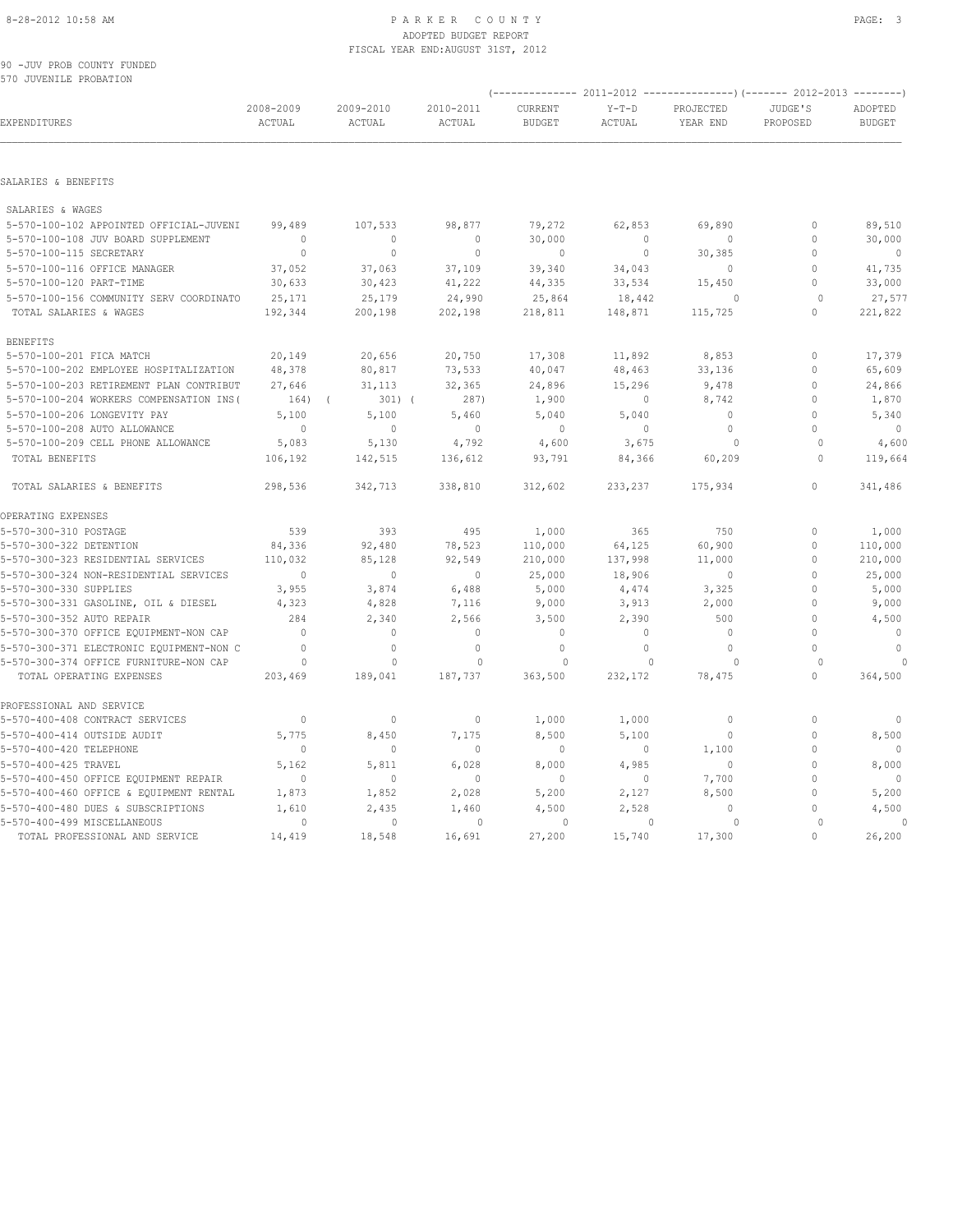# 8-28-2012 10:58 AM PAGE: 4 ADOPTED BUDGET REPORT FISCAL YEAR END:AUGUST 31ST, 2012

|  | 90 -JUV PROB COUNTY FUNDED |  |
|--|----------------------------|--|
|  | 570 JUVENILE PROBATION     |  |

| UJIU JUVENILE PRUDAIIUN            |                     |                         |                     | --------------                  |                   |                                                                              |                     | ---------                |
|------------------------------------|---------------------|-------------------------|---------------------|---------------------------------|-------------------|------------------------------------------------------------------------------|---------------------|--------------------------|
| EXPENDITURES                       | 2008-2009<br>ACTUAL | $2009 - 2010$<br>ACTUAL | 2010-2011<br>ACTUAL | <b>CURRENT</b><br><b>BUDGET</b> | $Y-T-D$<br>ACTUAL | 2011-2012 ---------------------- (------- 2012-2013<br>PROJECTED<br>YEAR END | JUDGE'S<br>PROPOSED | ADOPTED<br><b>BUDGET</b> |
| CAPITAL EXPENDITURES               |                     |                         |                     |                                 |                   |                                                                              |                     |                          |
| 5-570-500-571 ELECTRONIC EQUIPMENT |                     | 1,218                   | 3,686               | 1,500                           | $\Omega$          |                                                                              |                     | 1,500                    |
| 5-570-500-572 AUTOMOBILES          | 27,630              |                         | 44,445              |                                 |                   |                                                                              |                     | $\Omega$                 |
| 5-570-500-590 OFFICE FURNITURE     |                     |                         | 1,004               |                                 |                   |                                                                              |                     | $\Omega$                 |
| 5-570-500-599 MISC. CAPITAL OUTLAY | $\Omega$            |                         |                     | $\Omega$                        |                   |                                                                              |                     |                          |
| TOTAL CAPITAL EXPENDITURES         | 27,630              | 1,218                   | 49,135              | 1,500                           | 0                 |                                                                              |                     | 1,500                    |
| TOTAL 570 JUVENILE PROBATION       | 544,055             | 551,520                 | 592,373             | 704,802                         | 481,149           | 271,709                                                                      | $\mathbf{0}$        | 733,686                  |
|                                    | ===========         | ===========             | ===========         | ===========                     | ===========       |                                                                              |                     | ============             |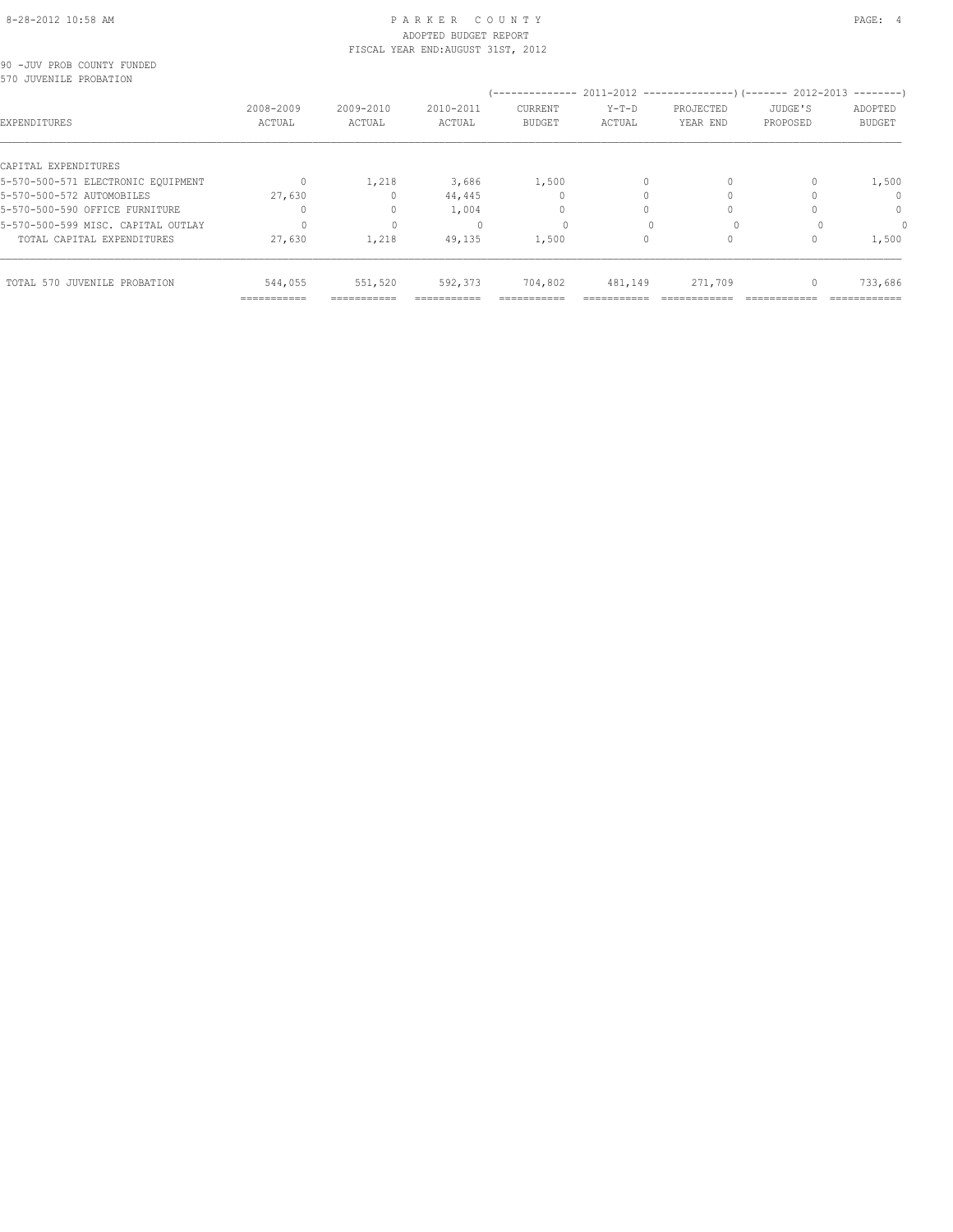# 8-28-2012 10:58 AM P A R K E R C O U N T Y PAGE: 5 ADOPTED BUDGET REPORT FISCAL YEAR END:AUGUST 31ST, 2012

|  |                  | 90 -JUV PROB COUNTY FUNDED |  |
|--|------------------|----------------------------|--|
|  | 700 TRANSFER OUT |                            |  |

| 1700 IRANJELR UUI                 |                     |                     |                                  |                          |                   |                       |                     |                          |
|-----------------------------------|---------------------|---------------------|----------------------------------|--------------------------|-------------------|-----------------------|---------------------|--------------------------|
| EXPENDITURES                      | 2008-2009<br>ACTUAL | 2009-2010<br>ACTUAL | 2010-2011<br>ACTUAL              | CURRENT<br><b>BUDGET</b> | $Y-T-D$<br>ACTUAL | PROJECTED<br>YEAR END | JUDGE'S<br>PROPOSED | ADOPTED<br><b>BUDGET</b> |
|                                   |                     |                     |                                  |                          |                   |                       |                     |                          |
| TRANSFERS/DEBT SERVICE            |                     |                     |                                  |                          |                   |                       |                     |                          |
| 5-700-700-071 TRANSFER TO FUND 71 | $\bigcap$           |                     | $\begin{array}{c} \n\end{array}$ |                          |                   |                       |                     |                          |
| 5-700-700-076 TRANSFER TO FUND 76 |                     |                     | 0                                |                          |                   |                       |                     | 0                        |
| 5-700-700-077 TRANSFER TO FUND 77 |                     |                     |                                  |                          |                   |                       |                     |                          |
| TOTAL TRANSFERS/DEBT SERVICE      |                     |                     |                                  |                          |                   |                       |                     |                          |
| TOTAL 700 TRANSFER OUT            |                     |                     | $\begin{array}{c} \n\end{array}$ |                          |                   |                       |                     |                          |
|                                   | ===========         |                     |                                  |                          |                   |                       |                     |                          |
| TOTAL EXPENDITURES                | 544,055             | 551,520             | 592,373                          | 704,802                  | 481,149           | 271,709               |                     | 733,686                  |
|                                   | ===========         |                     |                                  |                          |                   |                       |                     |                          |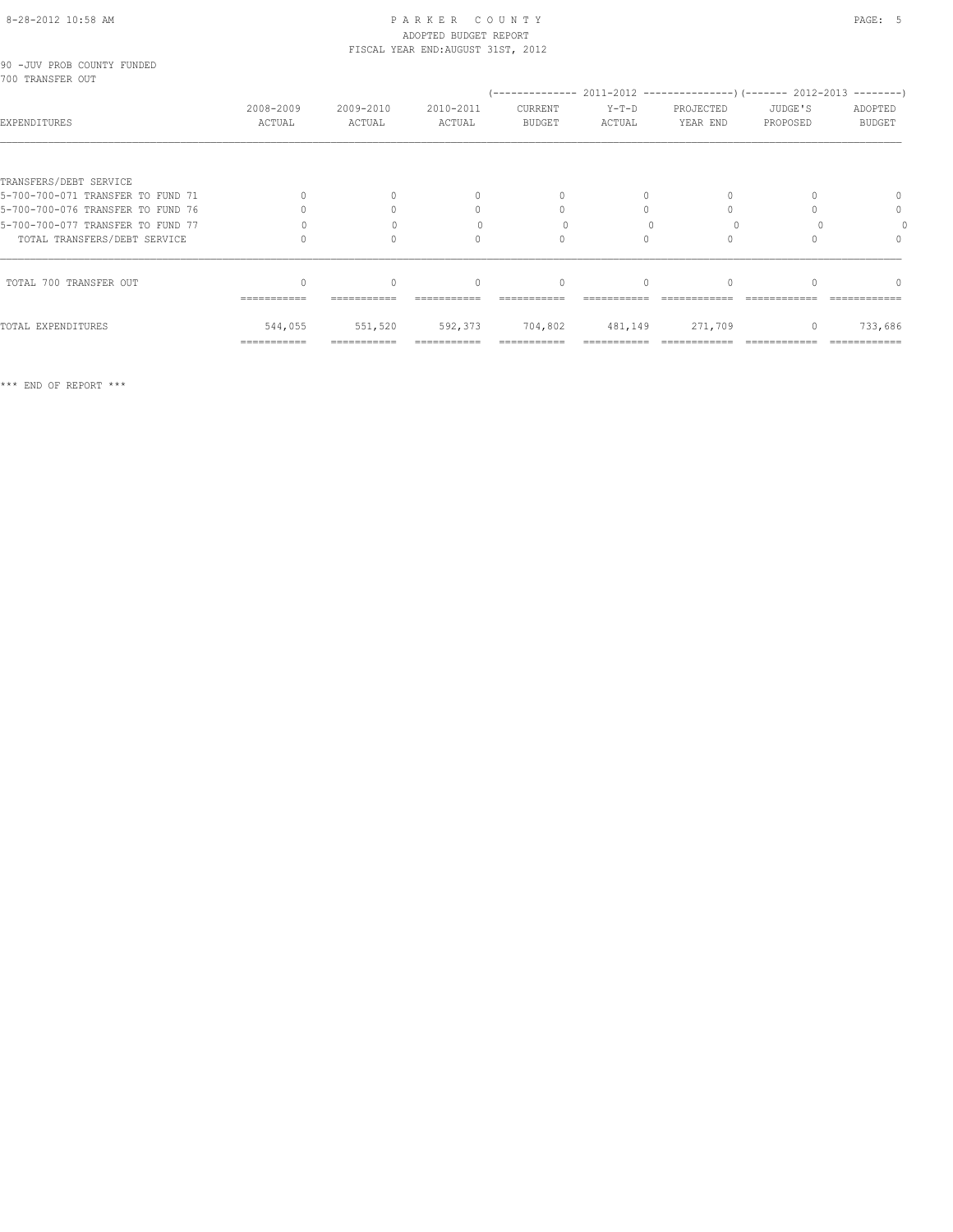## 8-28-2012 10:58 AM P A R K E R C O U N T Y PAGE: 1 ADOPTED BUDGET REPORT FISCAL YEAR END:AUGUST 31ST, 2012

92 -ADULT PROB COUNTY FUNDED

|                                   | 2008-2009<br>ACTUAL | 2009-2010<br>ACTUAL | 2010-2011<br>ACTUAL              | CURRENT<br><b>BUDGET</b>         | Y-T-D<br>ACTUAL | PROJECTED<br>YEAR END | JUDGE'S<br>PROPOSED | ADOPTED<br><b>BUDGET</b> |
|-----------------------------------|---------------------|---------------------|----------------------------------|----------------------------------|-----------------|-----------------------|---------------------|--------------------------|
| REVENUE SUMMARY                   |                     |                     |                                  |                                  |                 |                       |                     |                          |
| 343 REVENUE                       | 0                   | $\Omega$            | $\mathbf{0}$                     | $\mathbf{0}$                     | 0               | $\Omega$              |                     | 0                        |
| INTEREST INCOME                   | $\bigcap$           | $\cap$              | $\begin{array}{c} \n\end{array}$ | $\begin{array}{c} \n\end{array}$ | $\bigcap$       | 0                     |                     | $\mathbf{0}$             |
| 360 REVENUE                       | 0                   | $\cap$              | 0                                | $\begin{array}{c} \n\end{array}$ | $\Omega$        | 0                     |                     | $\circ$                  |
| INVESTMENT INCOME                 | $\mathbf{0}$        | $\circ$             | $\begin{array}{c} \n\end{array}$ | $\mathbf{0}$                     | $\Omega$        | 125                   |                     | $\mathbb O$              |
| OTHER INCOME                      | $\Omega$            | $\circ$             | $\mathbf{0}$                     | $\mathbf{0}$                     | 0               | $\mathbf{0}$          |                     | $\circ$                  |
| INTERFUND TRANSFERS IN            | 10,500              | 3,333               | 9,800                            | 10,000                           | 0               | 0                     |                     | 10,000                   |
| 399 REVENUE                       | 0                   | $\mathbf{0}$        | $\Omega$                         | $\circ$                          | $\mathbf{0}$    | 0                     |                     | 0                        |
| TOTAL REVENUES                    | 10,500              | 3,333               | 9,800                            | 10,000                           | $\circ$         | 125                   | $\mathbf{0}$        | 10,000                   |
| EXPENDITURE SUMMARY               |                     |                     |                                  |                                  |                 |                       |                     |                          |
| 571 ADULT PROBATION               | 8,781               | 7,271               | 9,800                            | 10,000                           | 7,280           | 12,800                | $\mathbf{0}$        | 10,000                   |
| 700 TRANSFER OUT                  | $\circ$             | $\mathbf 0$         | $\circ$                          | $\circ$                          | $\mathbf{0}$    | $\circ$               | 0                   | $\theta$                 |
| TOTAL EXPENDITURES                | 8,781               | 7,271               | 9,800                            | 10,000                           | 7,280           | 12,800                | $\mathbf{0}$        | 10,000                   |
| REVENUE OVER/(UNDER) EXPENDITURES | 1,719               | 3,937               | $\mathbf 0$                      | 0(                               | $7,280$ (       | 12,675                | $\mathbf{0}$        | $\Omega$                 |
|                                   | ===========         |                     |                                  |                                  |                 |                       |                     |                          |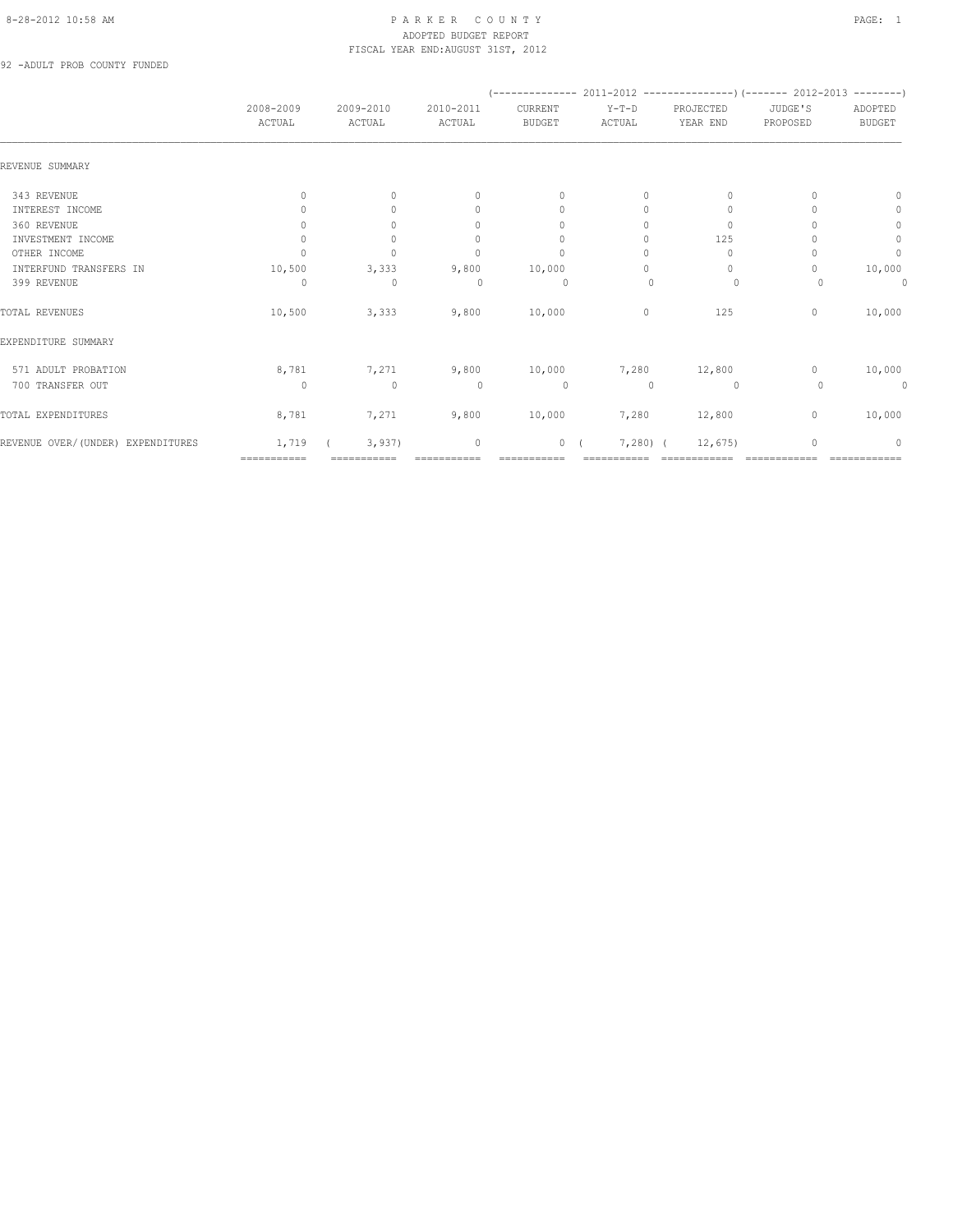92 -ADULT PROB COUNTY FUNDED

| <b>REVENUES</b>                          | 2008-2009<br>ACTUAL              | 2009-2010<br>ACTUAL              | 2010-2011<br>ACTUAL | CURRENT<br><b>BUDGET</b> | $Y-T-D$<br>ACTUAL                | PROJECTED<br>YEAR END            | JUDGE'S<br>PROPOSED              | ADOPTED<br><b>BUDGET</b>         |
|------------------------------------------|----------------------------------|----------------------------------|---------------------|--------------------------|----------------------------------|----------------------------------|----------------------------------|----------------------------------|
|                                          |                                  |                                  |                     |                          |                                  |                                  |                                  |                                  |
| 343 REVENUE                              |                                  |                                  |                     |                          |                                  |                                  |                                  |                                  |
| 3-343-000-015 INSURANCE ADMINISTRATION F | $\Omega$                         | $\begin{array}{c} \n\end{array}$ | $\Omega$            | $\Omega$                 | $\begin{array}{c} \n\end{array}$ | $\Omega$                         | $\Omega$                         | $\Omega$                         |
| TOTAL 343 REVENUE                        | $\Omega$                         | $\bigcap$                        | $\Omega$            | $\bigcap$                | $\Omega$                         | $\Omega$                         | $\Omega$                         | $\mathbf{0}$                     |
| INTEREST INCOME                          |                                  |                                  |                     |                          |                                  |                                  |                                  |                                  |
| 3-359-000-092 NOW ACCOUNT INTEREST       | $\Omega$                         | $\begin{array}{c} \n\end{array}$ | $\Omega$            | $\Omega$                 | $\Omega$                         | $\Omega$                         | $\Omega$                         | $\circ$                          |
| TOTAL INTEREST INCOME                    | $\Omega$                         | $\begin{array}{c} \n\end{array}$ | $\Omega$            | $\Omega$                 | $\Omega$                         | $\begin{array}{c} \n\end{array}$ | $\Omega$                         | $\Omega$                         |
| 360 REVENUE                              |                                  |                                  |                     |                          |                                  |                                  |                                  |                                  |
| 3-360-000-092 TEXPOOL INTEREST           | $\Omega$                         | $\Omega$                         | $\circ$             | $\Omega$                 | $\mathbf{0}$                     | $\circ$                          | $\circ$                          | $\theta$                         |
| TOTAL 360 REVENUE                        | $\bigcap$                        | $\Omega$                         | $\Omega$            | $\Omega$                 | $\Omega$                         | $\Omega$                         | $\Omega$                         | $\Omega$                         |
| INVESTMENT INCOME                        |                                  |                                  |                     |                          |                                  |                                  |                                  |                                  |
| 3-361-000-092 INTEREST INCOME            | $\Omega$                         | $\Omega$                         | $\Omega$            | $\Omega$                 | $\begin{array}{c} \n\end{array}$ | 125                              | $\Omega$                         | $\theta$                         |
| TOTAL INVESTMENT INCOME                  | $\bigcap$                        | $\Omega$                         | $\Omega$            | $\cap$                   | $\Omega$                         | 125                              | $\Omega$                         | $\circ$                          |
| OTHER INCOME                             |                                  |                                  |                     |                          |                                  |                                  |                                  |                                  |
| 3-370-000-370 MISCELLANEOUS              | $\circ$                          | $\circ$                          | $\circ$             | $\Omega$                 | $\begin{array}{c} \n\end{array}$ | $\circ$                          | $\circ$                          | $\circ$                          |
| TOTAL OTHER INCOME                       | $\bigcap$                        | $\Omega$                         | $\cap$              | $\Omega$                 | $\Omega$                         | $\Omega$                         | $\Omega$                         | $\Omega$                         |
| INTERFUND TRANSFERS IN                   |                                  |                                  |                     |                          |                                  |                                  |                                  |                                  |
| 3-371-000-010 TRANSFER FROM GENERAL FUND | 10,500                           | 3,333                            | 9,800               | $\circ$                  | $\Omega$                         | $\Omega$                         | $\mathbf{0}$                     | 10,000                           |
| 3-371-000-399 TRANSFER FROM PRIOR FUND B | $\sim$ 0                         | $\sim$ 0                         | $\overline{0}$      | 10,000                   | $\mathbf{0}$                     | $\circ$                          | $\circ$                          | $\Omega$                         |
| TOTAL INTERFUND TRANSFERS IN             | 10,500                           | 3,333                            | 9,800               | 10,000                   | $\Omega$                         | $\Omega$                         | $\begin{array}{c} \n\end{array}$ | 10,000                           |
| 399 REVENUE                              |                                  |                                  |                     |                          |                                  |                                  |                                  |                                  |
| 3-399-000-001 UNEXPENDED FUND BALANCE    | $\circ$                          | $\mathbf{0}$                     | $\circ$             | $\circ$                  | $\mathbf{0}$                     | $\circ$                          | $\circ$                          | $\circ$                          |
| TOTAL 399 REVENUE                        | $\begin{array}{c} \n\end{array}$ | $\circ$                          | $\mathbf{0}$        | $\mathbf{0}$             | $\circ$                          | $\circ$                          | $\circ$                          | $\begin{array}{c} \n\end{array}$ |
| TOTAL REVENUES                           | 10,500                           | 3,333                            | 9,800               | 10,000                   | $\circ$                          | 125                              | $\mathbf{0}$                     | 10,000                           |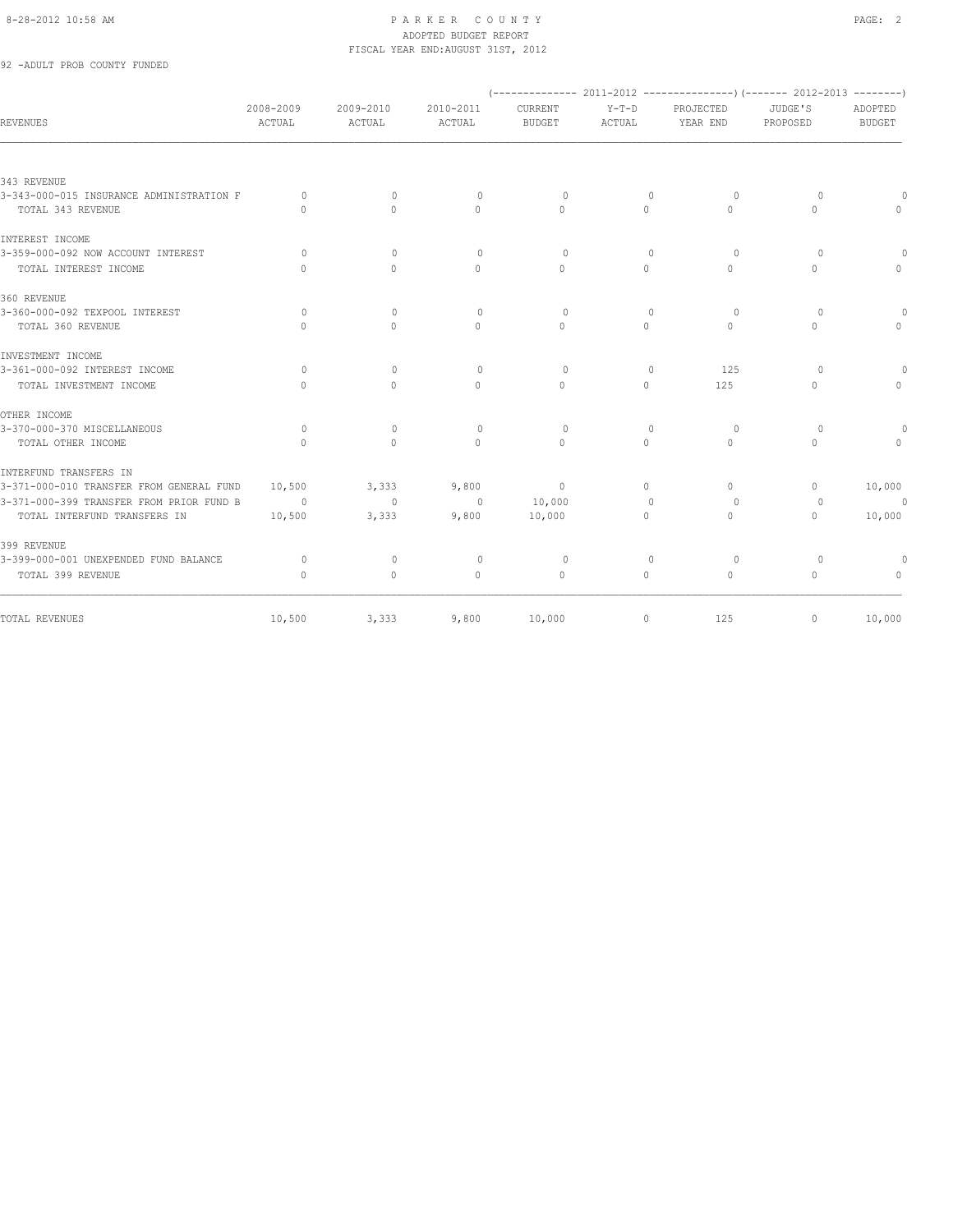#### 92 -ADULT PROB COUNTY FUNDED 571 ADULT PROBATION

| 2008-2009<br>ACTUAL | 2009-2010<br>ACTUAL              | 2010-2011<br>ACTUAL              | CURRENT<br><b>BUDGET</b> | $Y-T-D$  | PROJECTED                        | JUDGE'S  | ADOPTED       |
|---------------------|----------------------------------|----------------------------------|--------------------------|----------|----------------------------------|----------|---------------|
|                     |                                  |                                  |                          | ACTUAL   | YEAR END                         | PROPOSED | <b>BUDGET</b> |
|                     |                                  |                                  |                          |          |                                  |          |               |
|                     |                                  |                                  |                          |          |                                  |          |               |
| 3,320               | 2,399                            | 3,974                            | 4,500                    | 3,095    | 1,200                            | $\cap$   | 4,500         |
| $\Omega$            | $\mathbf{0}$                     | $\begin{array}{c} \n\end{array}$ | $\Omega$                 |          | $\Omega$                         | $\Omega$ | $\theta$      |
| 3,320               | 2,399                            | 3,974                            | 4,500                    | 3,095    | 1,200                            | $\Omega$ | 4,500         |
|                     |                                  |                                  |                          |          |                                  |          |               |
| 2,724               | 2,581                            | 2,163                            | 2,000                    | 984      | 1,600                            | $\cup$   | 1,500         |
| $\bigcap$           | $\bigcap$                        | $\bigcap$                        | $\Omega$                 | $\Omega$ | 10,000                           | ∩        | $\Omega$      |
| $\bigcap$           | $\begin{array}{c} \n\end{array}$ | $\Omega$                         | $\Omega$                 | $\Omega$ | $\begin{array}{c} \n\end{array}$ |          | $\mathbf{0}$  |
| 2,738               | 2,291                            | 3,662                            | 3,500                    | 3,201    | $\Omega$                         | $\cup$   | 4,000         |
| $\Omega$            | $\Omega$                         | $\mathbf{0}$                     | $\Omega$                 |          | $\Omega$                         | $\Omega$ | 0             |
| 5,461               | 4,872                            | 5,826                            | 5,500                    | 4,185    | 11,600                           | $\Omega$ | 5,500         |
|                     |                                  |                                  |                          |          |                                  |          |               |
| $\Omega$            | $\Omega$                         | $\Omega$                         | $\Omega$                 |          | $\Omega$                         | $\cup$   | 0             |
| $\cap$              | $\Omega$                         | $\Omega$                         | $\Omega$                 | $\Omega$ | $\mathbf{0}$                     | $\Omega$ | $\cap$        |
|                     |                                  |                                  |                          |          |                                  |          |               |
|                     |                                  |                                  |                          |          |                                  |          |               |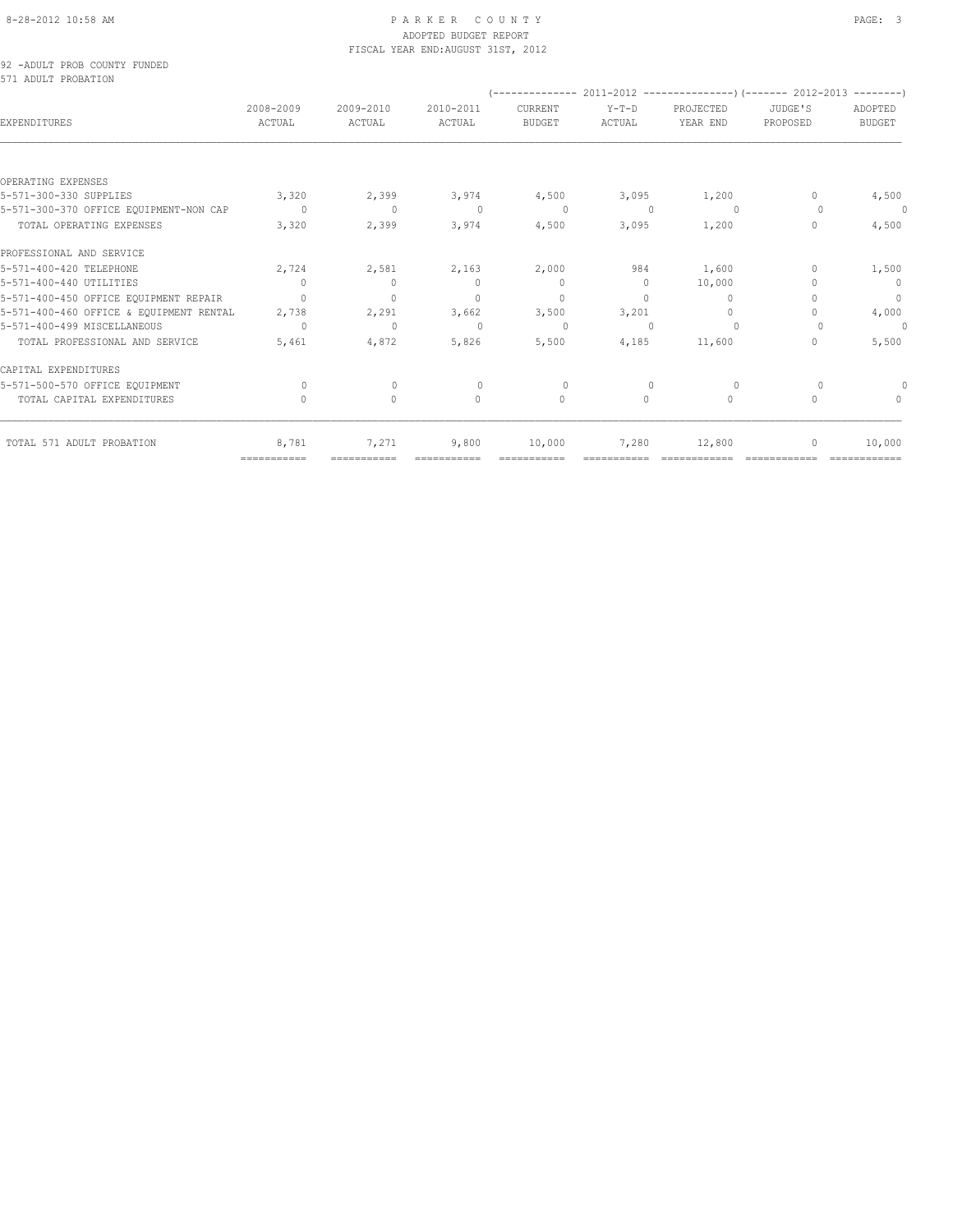# 8-28-2012 10:58 AM P A R K E R C O U N T Y PAGE: 4 ADOPTED BUDGET REPORT

TOTAL EXPENDITURES 8,781 7,271 9,800 10,000 7,280 12,800 0 10,000 =========== =========== =========== =========== =========== ============ ============ ============

|                                                             | ----------- | ------------ |                                    |               |          |           |          |               |
|-------------------------------------------------------------|-------------|--------------|------------------------------------|---------------|----------|-----------|----------|---------------|
| TOTAL 700 TRANSFER OUT                                      |             |              | $\begin{array}{c} \n\end{array}$   | $\mathbf{0}$  | $\Omega$ |           |          |               |
| TOTAL TRANSFERS/DEBT SERVICE                                |             |              | $\Omega$                           |               |          |           |          |               |
| TRANSFERS/DEBT SERVICE<br>5-700-700-010 TRANSFER TO FUND 10 |             |              |                                    |               |          |           |          |               |
| EXPENDITURES                                                | ACTUAL      | ACTUAL       | ACTUAL                             | <b>BUDGET</b> | ACTUAL   | YEAR END  | PROPOSED | <b>BUDGET</b> |
| 700 TRANSFER OUT                                            | 2008-2009   | 2009-2010    | 2010-2011                          | CURRENT       | $Y-T-D$  | PROJECTED | JUDGE'S  | ADOPTED       |
| 92 -ADULT PROB COUNTY FUNDED                                |             |              | FISCAL YEAR END: AUGUST 31ST, 2012 |               |          |           |          |               |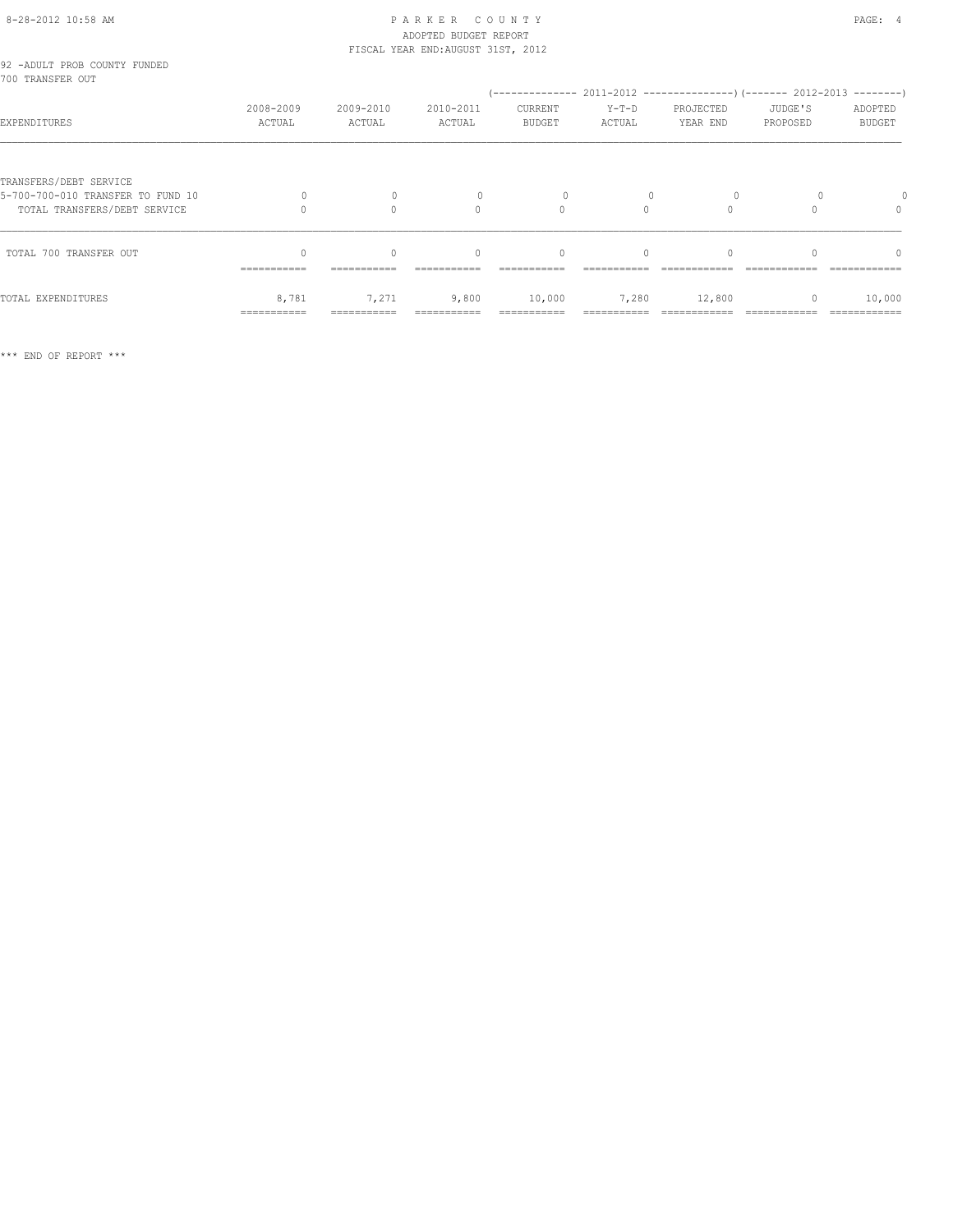# 8-28-2012 10:58 AM PAGE: 1 PARKER COUNTY PAGE: 1 ADOPTED BUDGET REPORT FISCAL YEAR END:AUGUST 31ST, 2012

93 -D.A.R.E.

|                                   | 2008-2009<br>ACTUAL              | 2009-2010<br>ACTUAL              | 2010-2011<br>ACTUAL              | CURRENT<br>BUDGET                | $Y-T-D$<br>ACTUAL | PROJECTED<br>YEAR END | JUDGE'S<br>PROPOSED | ADOPTED<br><b>BUDGET</b> |
|-----------------------------------|----------------------------------|----------------------------------|----------------------------------|----------------------------------|-------------------|-----------------------|---------------------|--------------------------|
| REVENUE SUMMARY                   |                                  |                                  |                                  |                                  |                   |                       |                     |                          |
| INTERGOVERNMENTAL                 |                                  | $\cap$                           | $\begin{array}{c} \n\end{array}$ | $\begin{array}{c} \n\end{array}$ | $\bigcap$         | 600                   |                     | $\Omega$                 |
| 343 REVENUE                       |                                  |                                  | 0                                | $\Omega$                         | Ω                 | $\cap$                |                     | 0                        |
| INVESTMENT INCOME                 |                                  |                                  | 0                                | $\Omega$                         | O                 |                       |                     | $\circ$                  |
| INTERFUND TRANSFERS IN            |                                  |                                  | n                                | $\Omega$                         |                   |                       |                     | 0                        |
| 399 REVENUE                       |                                  |                                  | <sup>0</sup>                     | $\Omega$                         |                   | 0                     |                     | 0                        |
| TOTAL REVENUES                    | $\begin{array}{c} \n\end{array}$ | $\begin{array}{c} \n\end{array}$ | $\mathbf{0}$                     | $\mathbf{0}$                     | $\circ$           | 605                   | n                   | $\mathbf{0}$             |
| EXPENDITURE SUMMARY               |                                  |                                  |                                  |                                  |                   |                       |                     |                          |
| 700 TRANSFER OUT                  | $\Omega$                         | $\mathbf{0}$                     | $\circ$                          | 0                                | $\mathbf{0}$      | $\circ$               | $\Omega$            |                          |
| TOTAL EXPENDITURES                | $\begin{array}{c} \n\end{array}$ | $\Omega$                         | $\mathbf{0}$                     | $\mathbf{0}$                     | $\circ$           | $\mathbf{0}$          |                     | $\mathbf{0}$             |
| REVENUE OVER/(UNDER) EXPENDITURES | 0                                | $\circ$                          | $\mathbf{0}$                     | 0                                | 0                 | 605                   |                     | $\circ$                  |

=========== =========== =========== =========== =========== ============ ============ ============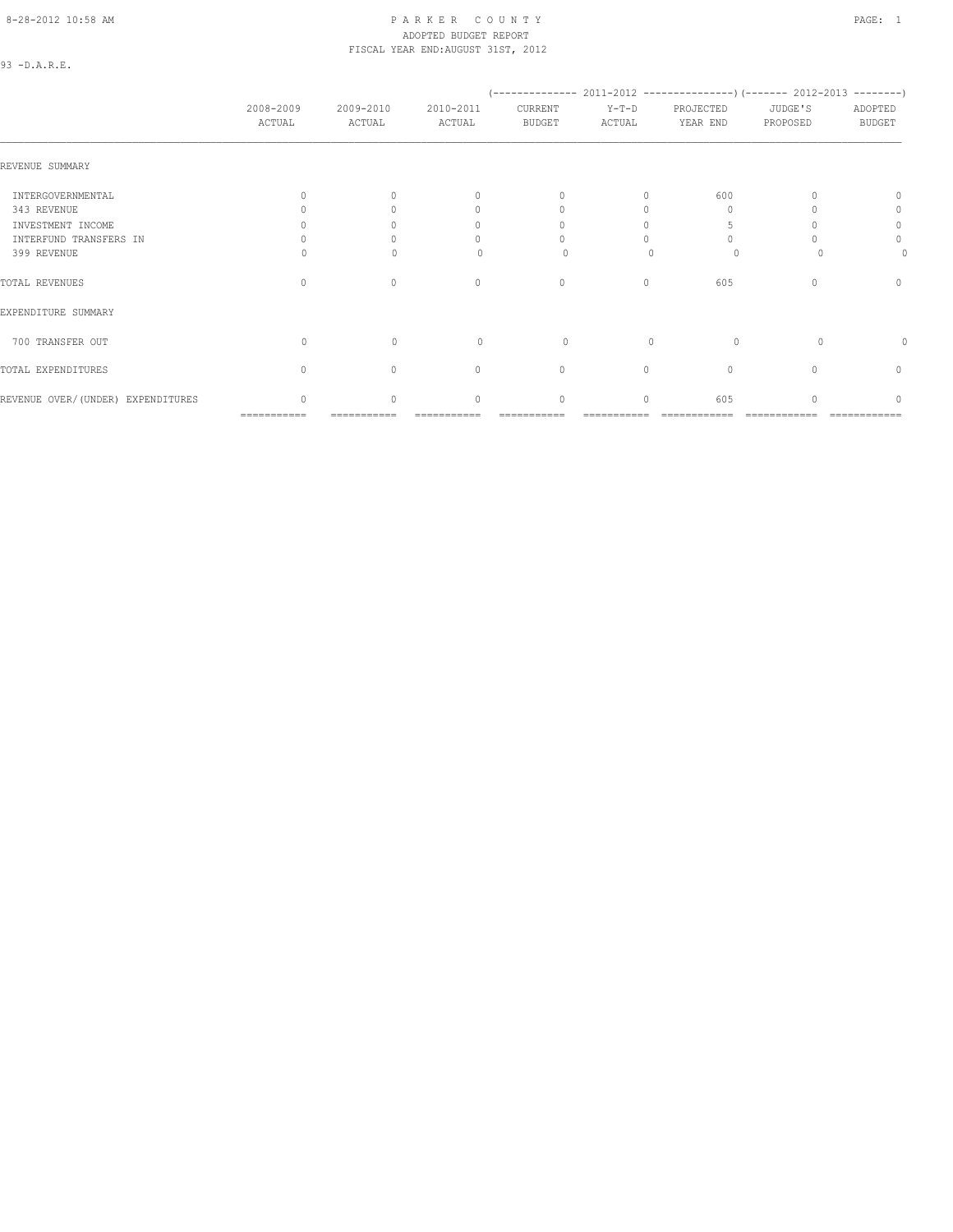93 -D.A.R.E.

# ADOPTED BUDGET REPORT FISCAL YEAR END:AUGUST 31ST, 2012

 (-------------- 2011-2012 ---------------)(------- 2012-2013 --------) 2008-2009 2009-2010 2010-2011 CURRENT Y-T-D PROJECTED JUDGE'S ADOPTED REVENUES ACTUAL ACTUAL ACTUAL BUDGET ACTUAL YEAR END PROPOSED BUDGET INTERGOVERNMENTAL 3-334-000-360 DONATED ASSET 0 0 0 0 0 600 0 0 TOTAL INTERGOVERNMENTAL 0 0 0 0 0 600 0 0 343 REVENUE 3-343-000-015 INSURANCE ADMINISTRATION F 0 0 0 0 0 0 0 0 TOTAL 343 REVENUE 0 0 0 0 0 0 0 0 INVESTMENT INCOME 3-361-000-093 INTEREST INCOME 0 0 0 0 0 5 0 0 TOTAL INVESTMENT INCOME INTERFUND TRANSFERS IN 3-371-000-399 TRANSFER FROM PRIOR FUND B 0 0 0 0 0 0 0 0 TOTAL INTERFUND TRANSFERS IN 0 0 0 0 0 0 0 0 399 REVENUE 3-399-000-001 UNEXPENDED FUND BALANCE 0 0 0 0 0 0 0 0 TOTAL 399 REVENUE 0 0 0 0 0 0 0 0 TOTAL REVENUES 0 0 0 0 0 605 0 0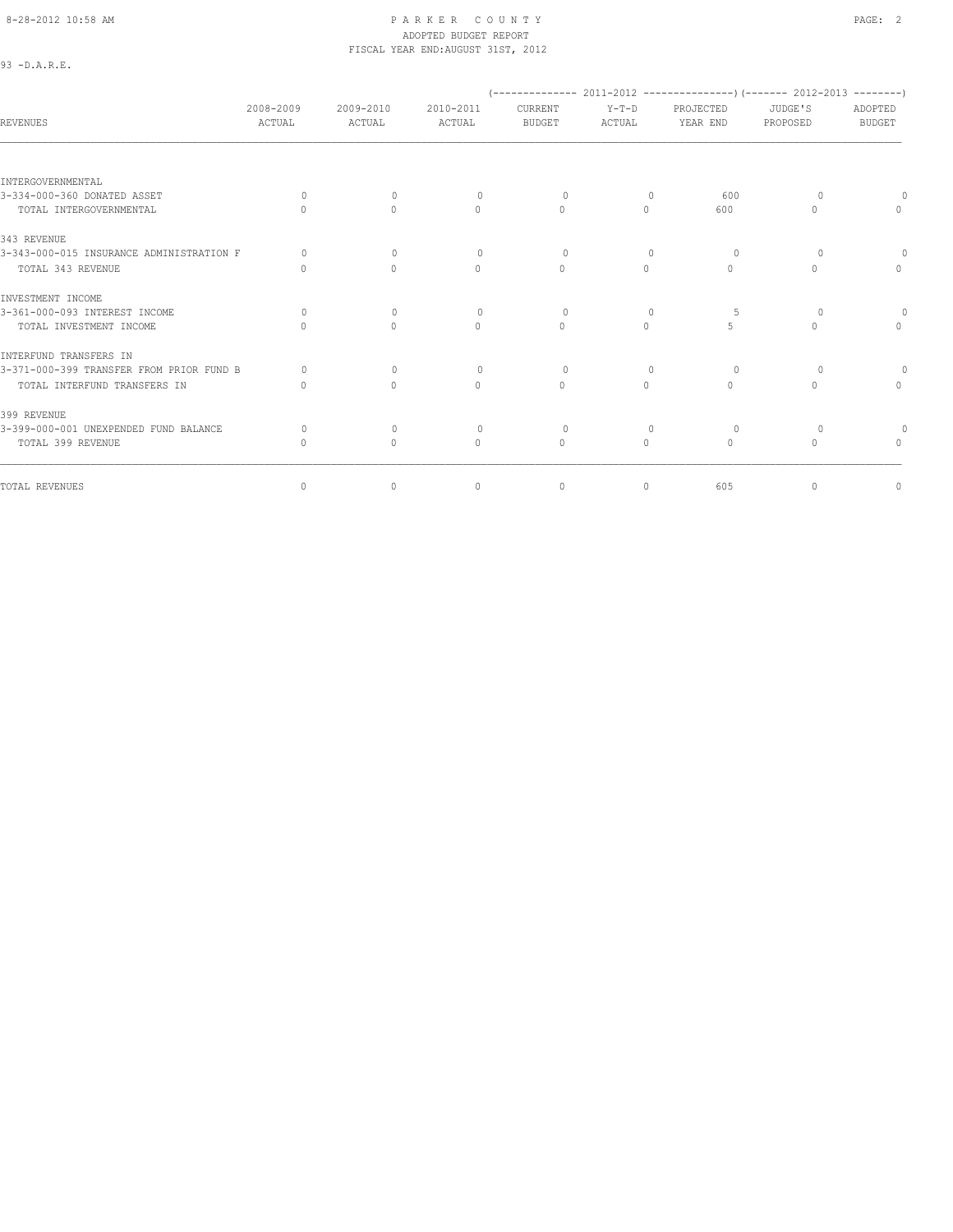| 93 - D.A.R.E.<br>700 TRANSFER OUT                                                           |                     |                     |                     |                          |                   |                       |                     |                          |
|---------------------------------------------------------------------------------------------|---------------------|---------------------|---------------------|--------------------------|-------------------|-----------------------|---------------------|--------------------------|
| EXPENDITURES                                                                                | 2008-2009<br>ACTUAL | 2009-2010<br>ACTUAL | 2010-2011<br>ACTUAL | CURRENT<br><b>BUDGET</b> | $Y-T-D$<br>ACTUAL | PROJECTED<br>YEAR END | JUDGE'S<br>PROPOSED | ADOPTED<br><b>BUDGET</b> |
| TRANSFERS/DEBT SERVICE<br>5-700-700-010 TRANSFER TO FUND 10<br>TOTAL TRANSFERS/DEBT SERVICE |                     |                     | $\Omega$            |                          |                   |                       |                     |                          |
| TOTAL 700 TRANSFER OUT                                                                      | ===========         |                     | $\bigcap$           | $\Omega$                 | $\cap$            |                       |                     | $\cap$                   |
| TOTAL EXPENDITURES                                                                          | ===========         |                     | 0                   | $\Omega$                 |                   |                       |                     |                          |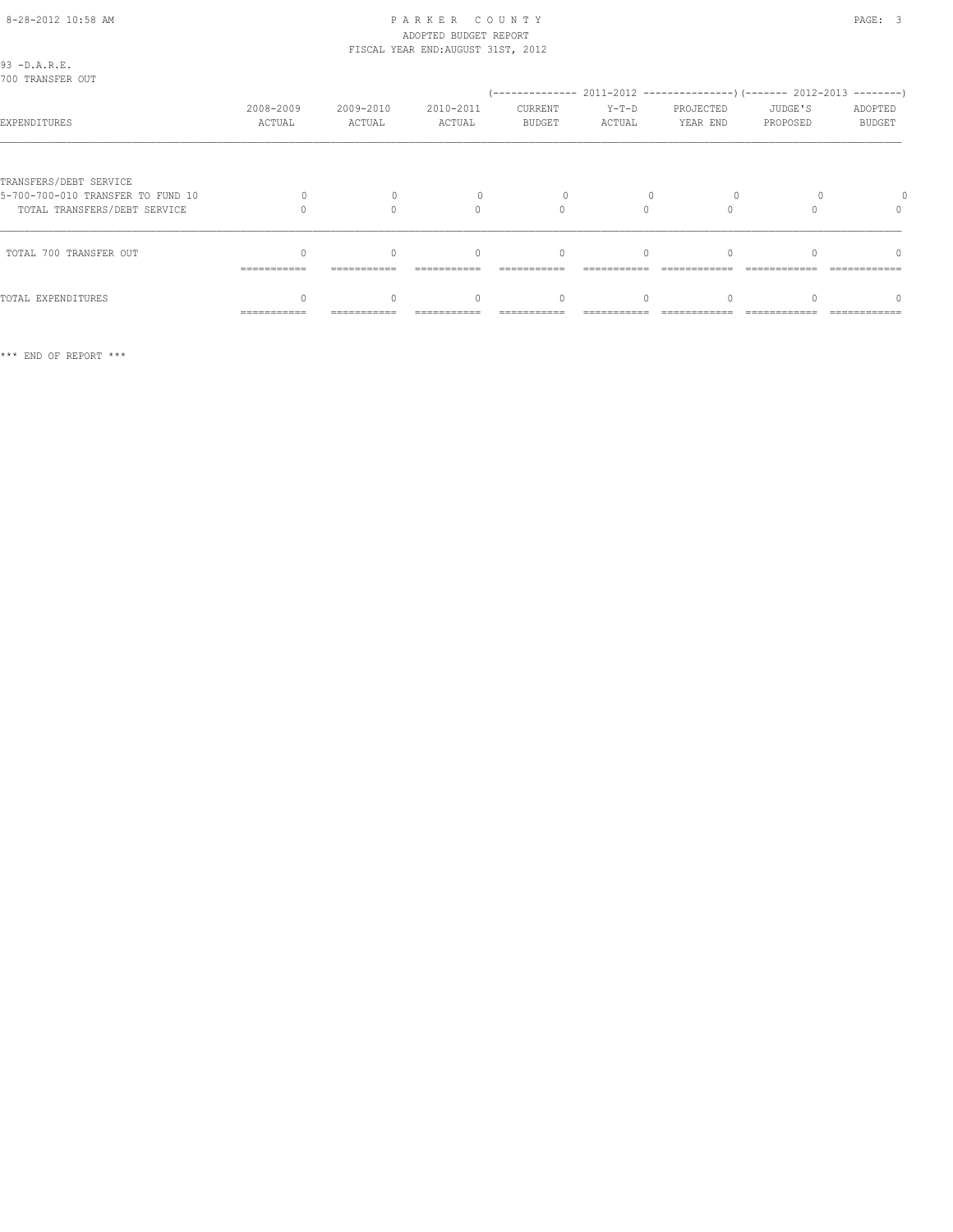#### 8-28-2012 10:58 AM P A R K E R C O U N T Y PAGE: 1 ADOPTED BUDGET REPORT FISCAL YEAR END:AUGUST 31ST, 2012

94 -BLOCK GRANT

|                                   | 2008-2009<br>ACTUAL              | 2009-2010<br>ACTUAL | 2010-2011<br>ACTUAL              | CURRENT<br><b>BUDGET</b> | $Y-T-D$<br>ACTUAL | PROJECTED<br>YEAR END            | JUDGE'S<br>PROPOSED | ADOPTED<br><b>BUDGET</b> |
|-----------------------------------|----------------------------------|---------------------|----------------------------------|--------------------------|-------------------|----------------------------------|---------------------|--------------------------|
| REVENUE SUMMARY                   |                                  |                     |                                  |                          |                   |                                  |                     |                          |
| 330 REVENUE                       |                                  | ∩                   | $\begin{array}{c} \n\end{array}$ | $\Omega$                 | $\Omega$          |                                  |                     | $\cap$                   |
| 343 REVENUE                       |                                  |                     | 0                                | U                        |                   |                                  |                     | 0                        |
| INVESTMENT INCOME                 |                                  |                     | 0                                |                          | Ω                 |                                  |                     | $\mathbf{0}$             |
| INTERFUND TRANSFERS IN            |                                  |                     | 0                                |                          |                   |                                  |                     | 0                        |
| 399 REVENUE                       |                                  |                     |                                  | 0                        |                   | 0                                |                     | 0                        |
| TOTAL REVENUES                    | $\begin{array}{c} \n\end{array}$ | $\Omega$            | $\mathbf{0}$                     | $\mathbf{0}$             | $\circ$           | $\begin{array}{c} \n\end{array}$ | $\Omega$            | $\mathbf{0}$             |
| EXPENDITURE SUMMARY               |                                  |                     |                                  |                          |                   |                                  |                     |                          |
| 700 TRANSFER OUT                  | $\Omega$                         | $\Omega$            | $\Omega$                         | 0                        | $\Omega$          | $\Omega$                         | $\Omega$            |                          |
| TOTAL EXPENDITURES                | $\Omega$                         | $\Omega$            | $\mathbf{0}$                     | $\circ$                  | $\circ$           | $\Omega$                         |                     | 0                        |
| REVENUE OVER/(UNDER) EXPENDITURES | 0                                | $\circ$             | $\mathbf{0}$                     | 0                        | 0                 | $\Omega$                         |                     | $\mathbf 0$              |

=========== =========== =========== =========== =========== ============ ============ ============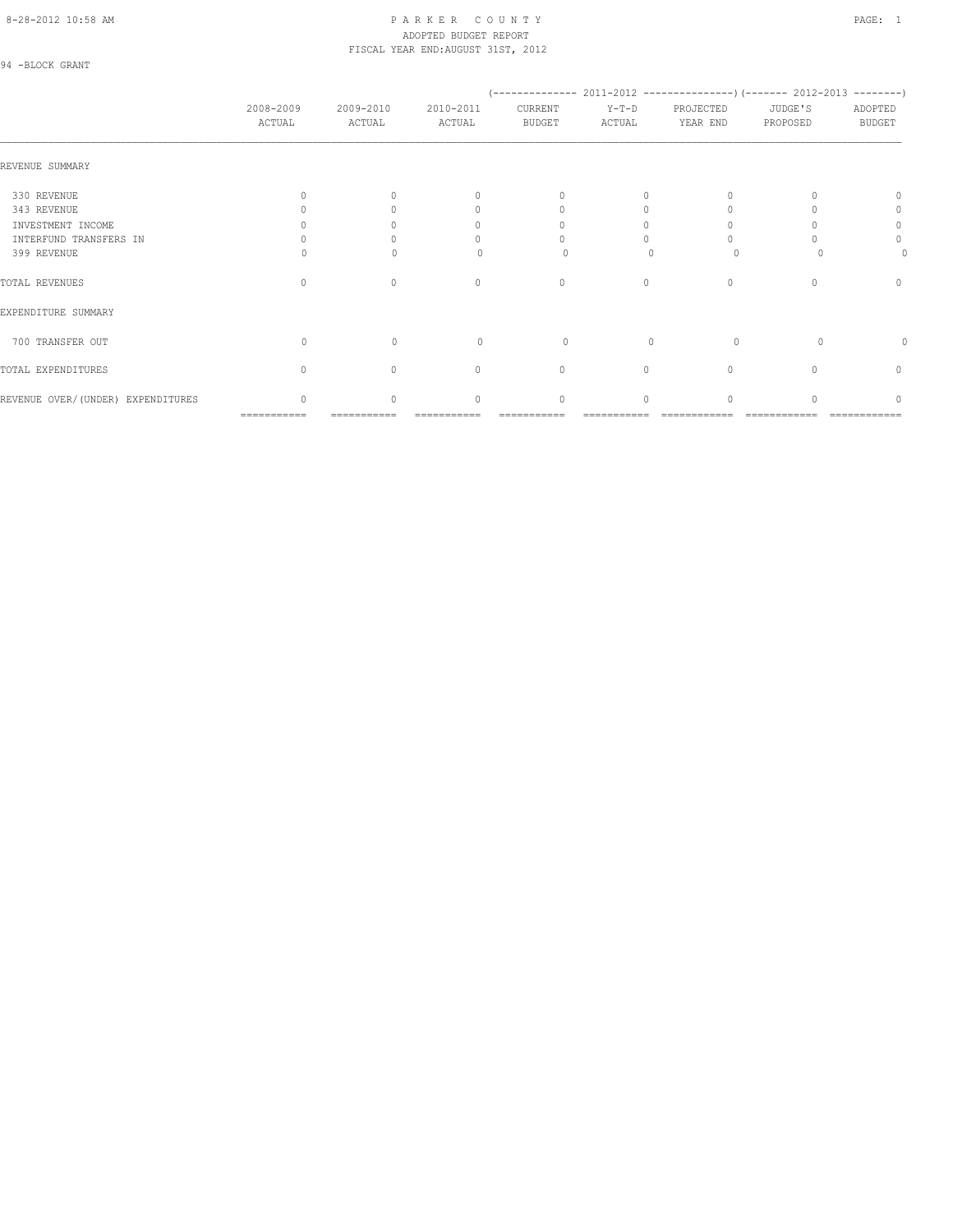94 -BLOCK GRANT

| <b>REVENUES</b>                          | 2008-2009<br>ACTUAL              | 2009-2010<br>ACTUAL              | 2010-2011<br>ACTUAL              | CURRENT<br><b>BUDGET</b>         | $Y-T-D$<br>ACTUAL                | PROJECTED<br>YEAR END | $(---------- 2011-2012$ ----------------)(------- 2012-2013 --------)<br>JUDGE'S<br>PROPOSED | ADOPTED<br><b>BUDGET</b> |
|------------------------------------------|----------------------------------|----------------------------------|----------------------------------|----------------------------------|----------------------------------|-----------------------|----------------------------------------------------------------------------------------------|--------------------------|
|                                          |                                  |                                  |                                  |                                  |                                  |                       |                                                                                              |                          |
| 330 REVENUE                              |                                  |                                  |                                  |                                  |                                  |                       |                                                                                              |                          |
| 3-330-000-094 DEPT.JUSTICE-BLOCK GRANT   | $\Omega$                         | $\begin{array}{c} \n\end{array}$ | $\Omega$                         | $\Omega$                         | $\mathbf{0}$                     | 0                     | $\Omega$                                                                                     |                          |
| TOTAL 330 REVENUE                        |                                  | $\bigcap$                        | $\Omega$                         | $\Omega$                         | $\bigcap$                        | $\Omega$              | $\bigcap$                                                                                    | $\Omega$                 |
| 343 REVENUE                              |                                  |                                  |                                  |                                  |                                  |                       |                                                                                              |                          |
| 3-343-000-015 INSURANCE ADMINISTRATION F | $\Omega$                         | $\Omega$                         | $\circ$                          | $\Omega$                         | $\mathbf{0}$                     | 0                     | $\Omega$                                                                                     | $\Omega$                 |
| TOTAL 343 REVENUE                        |                                  | $\Omega$                         | $\begin{array}{c} \n\end{array}$ | $\Omega$                         | $\bigcap$                        | $\Omega$              | $\bigcap$                                                                                    | $\Omega$                 |
| INVESTMENT INCOME                        |                                  |                                  |                                  |                                  |                                  |                       |                                                                                              |                          |
| 3-361-000-094 INTEREST INCOME            | $\Omega$                         | $\Omega$                         | $\Omega$                         | $\Omega$                         | $\begin{array}{c} \n\end{array}$ | $\Omega$              | $\Omega$                                                                                     |                          |
| TOTAL INVESTMENT INCOME                  |                                  | $\bigcap$                        | $\begin{array}{c} \n\end{array}$ | $\begin{array}{c} \n\end{array}$ | $\Omega$                         | 0                     | $\cap$                                                                                       | $\Omega$                 |
| INTERFUND TRANSFERS IN                   |                                  |                                  |                                  |                                  |                                  |                       |                                                                                              |                          |
| 3-371-000-010 TRANSFER FROM GENERAL FUND | $\cap$                           | $\bigcap$                        | $\begin{array}{c} \n\end{array}$ | $\begin{array}{c} \n\end{array}$ | $\bigcap$                        | 0                     | $\bigcap$                                                                                    | $\cap$                   |
| 3-371-000-999 TRANSFER FROM PRIOR FUND B |                                  | $\Omega$                         | $\mathbf{0}$                     | $\circ$                          | 0                                | 0                     | $\Omega$                                                                                     |                          |
| TOTAL INTERFUND TRANSFERS IN             |                                  | $\Omega$                         | $\Omega$                         | $\Omega$                         | $\Omega$                         | $\Omega$              | $\bigcap$                                                                                    | $\Omega$                 |
| 399 REVENUE                              |                                  |                                  |                                  |                                  |                                  |                       |                                                                                              |                          |
| 3-399-000-001 UNEXPENDED FUND BALANCE    | $\Omega$                         | $\mathbf{0}$                     | $\circ$                          | $\Omega$                         | $\mathbf{0}$                     | $\Omega$              | $\Omega$                                                                                     |                          |
| TOTAL 399 REVENUE                        | $\begin{array}{c} \n\end{array}$ | $\circ$                          | $\mathbf{0}$                     | $\mathbf{0}$                     | 0                                | $\circ$               | $\Omega$                                                                                     | $\Omega$                 |
| TOTAL REVENUES                           | $\mathbf{0}$                     | $\mathbb O$                      | $\mathbf{0}$                     | $\circ$                          | $\circ$                          | $\mathbf{0}$          | $\circ$                                                                                      | $\mathbf{0}$             |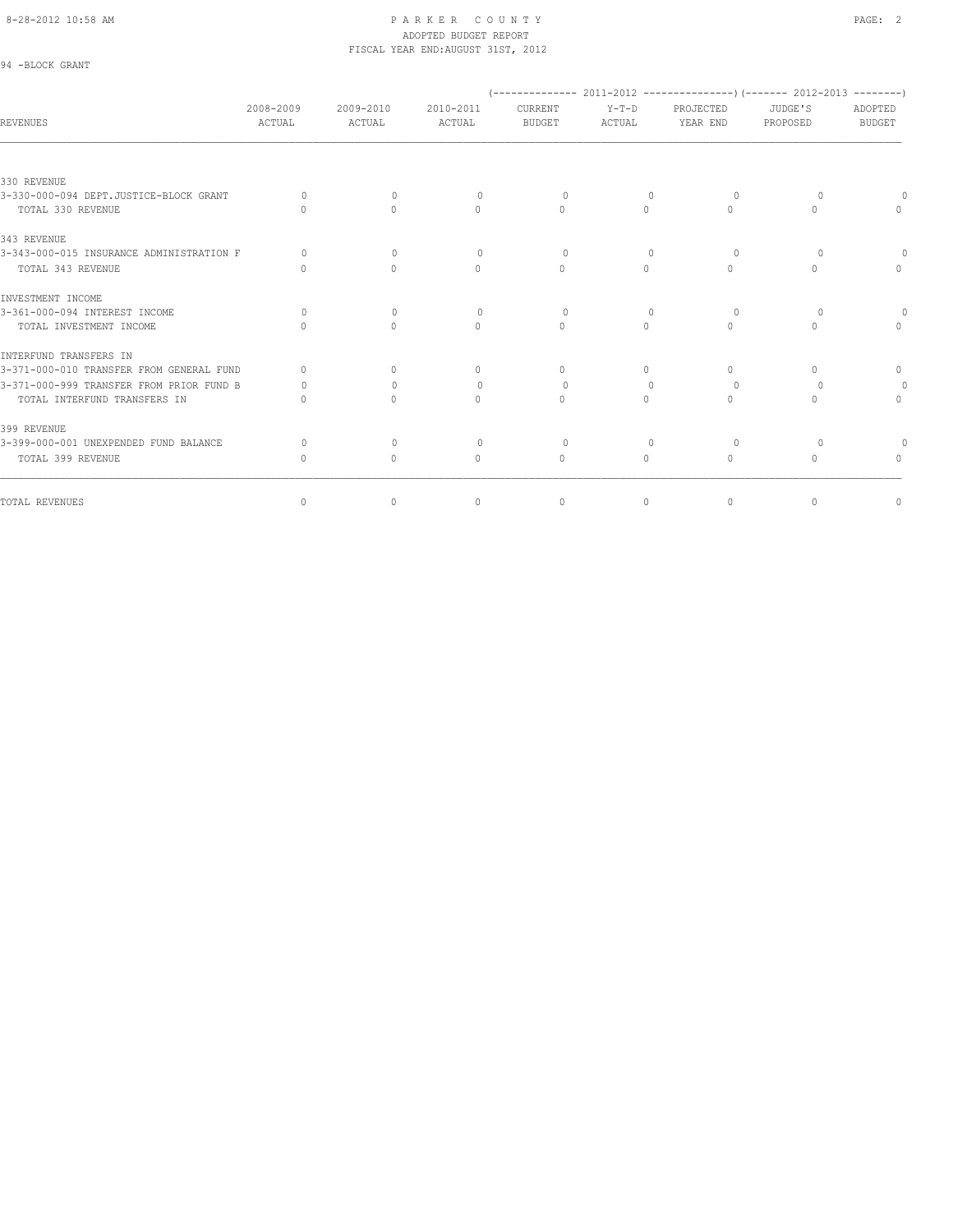| 94 -BLOCK GRANT<br>700 TRANSFER OUT                                                         |                     |                     |                     |                          |                   |                       |                     |                          |
|---------------------------------------------------------------------------------------------|---------------------|---------------------|---------------------|--------------------------|-------------------|-----------------------|---------------------|--------------------------|
| EXPENDITURES                                                                                | 2008-2009<br>ACTUAL | 2009-2010<br>ACTUAL | 2010-2011<br>ACTUAL | CURRENT<br><b>BUDGET</b> | $Y-T-D$<br>ACTUAL | PROJECTED<br>YEAR END | JUDGE'S<br>PROPOSED | ADOPTED<br><b>BUDGET</b> |
| TRANSFERS/DEBT SERVICE<br>5-700-700-010 TRANSFER TO FUND 10<br>TOTAL TRANSFERS/DEBT SERVICE |                     |                     | $\Omega$            |                          |                   |                       |                     |                          |
| TOTAL 700 TRANSFER OUT                                                                      | ===========         |                     | $\bigcap$           | $\Omega$                 | $\cap$            |                       |                     | $\cap$                   |
| TOTAL EXPENDITURES                                                                          | ===========         |                     | 0                   | $\Omega$                 |                   |                       |                     |                          |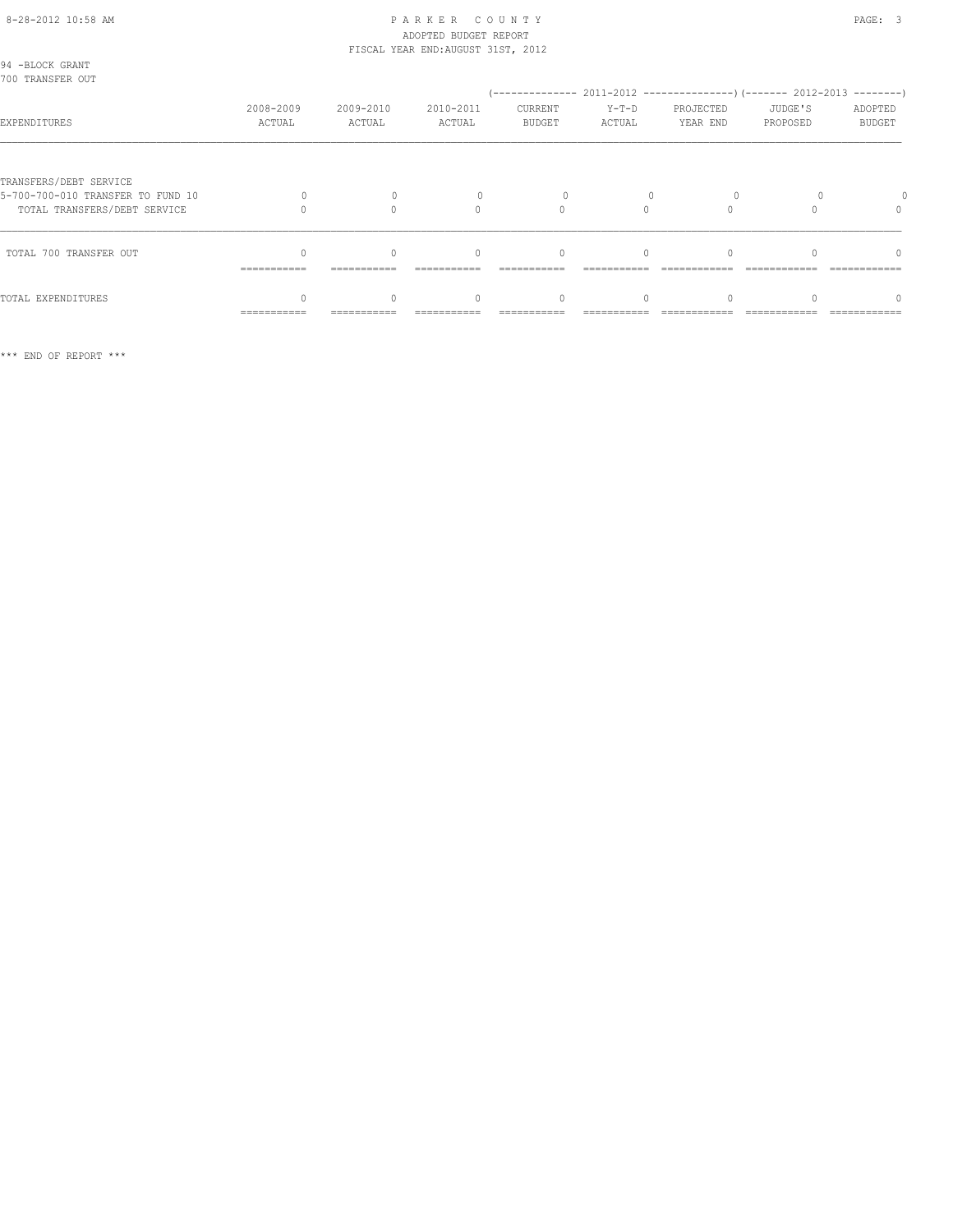#### 8-28-2012 10:58 AM PAGE: 1 PAR K E R C O U N T Y ADOPTED BUDGET REPORT FISCAL YEAR END:AUGUST 31ST, 2012

97 -COUNTY JUDGE DISCRETION

|                                   | 2008-2009<br>ACTUAL              | 2009-2010<br>ACTUAL              | 2010-2011<br>ACTUAL                          | CURRENT<br><b>BUDGET</b> | $Y-T-D$<br>ACTUAL      | PROJECTED<br>YEAR END            | JUDGE'S<br>PROPOSED | ADOPTED<br><b>BUDGET</b> |
|-----------------------------------|----------------------------------|----------------------------------|----------------------------------------------|--------------------------|------------------------|----------------------------------|---------------------|--------------------------|
| REVENUE SUMMARY                   |                                  |                                  |                                              |                          |                        |                                  |                     |                          |
| INVESTMENT INCOME<br>399 REVENUE  |                                  | $\Omega$<br>$\Omega$             | $\begin{array}{c} \n\end{array}$<br>$\Omega$ | $\mathbf{0}$<br>0        | $\bigcap$<br>$\bigcap$ | $\Omega$<br>$\circ$              |                     | 0<br>0                   |
| TOTAL REVENUES                    | $\begin{array}{c} \n\end{array}$ | $\begin{array}{c} \n\end{array}$ | $\mathbf{0}$                                 | $\circ$                  | $\circ$                | $\mathbf{0}$                     | $\Omega$            | 0                        |
| EXPENDITURE SUMMARY               |                                  |                                  |                                              |                          |                        |                                  |                     |                          |
| 700 TRANSFER OUT                  | $\Omega$                         | $\Omega$                         | $\Omega$                                     | $\Omega$                 | $\cap$                 | $\Omega$                         |                     | 0                        |
| TOTAL EXPENDITURES                | $\begin{array}{c} \n\end{array}$ | $\Omega$                         | $\Omega$                                     | $\circ$                  | $\Omega$               | $\begin{array}{c} \n\end{array}$ | $\cap$              | $\mathbf{0}$             |
| REVENUE OVER/(UNDER) EXPENDITURES | $\cap$<br>===========            | $\Omega$                         | $\begin{array}{c} \n\end{array}$             | 0                        | $\Omega$               |                                  |                     | 0                        |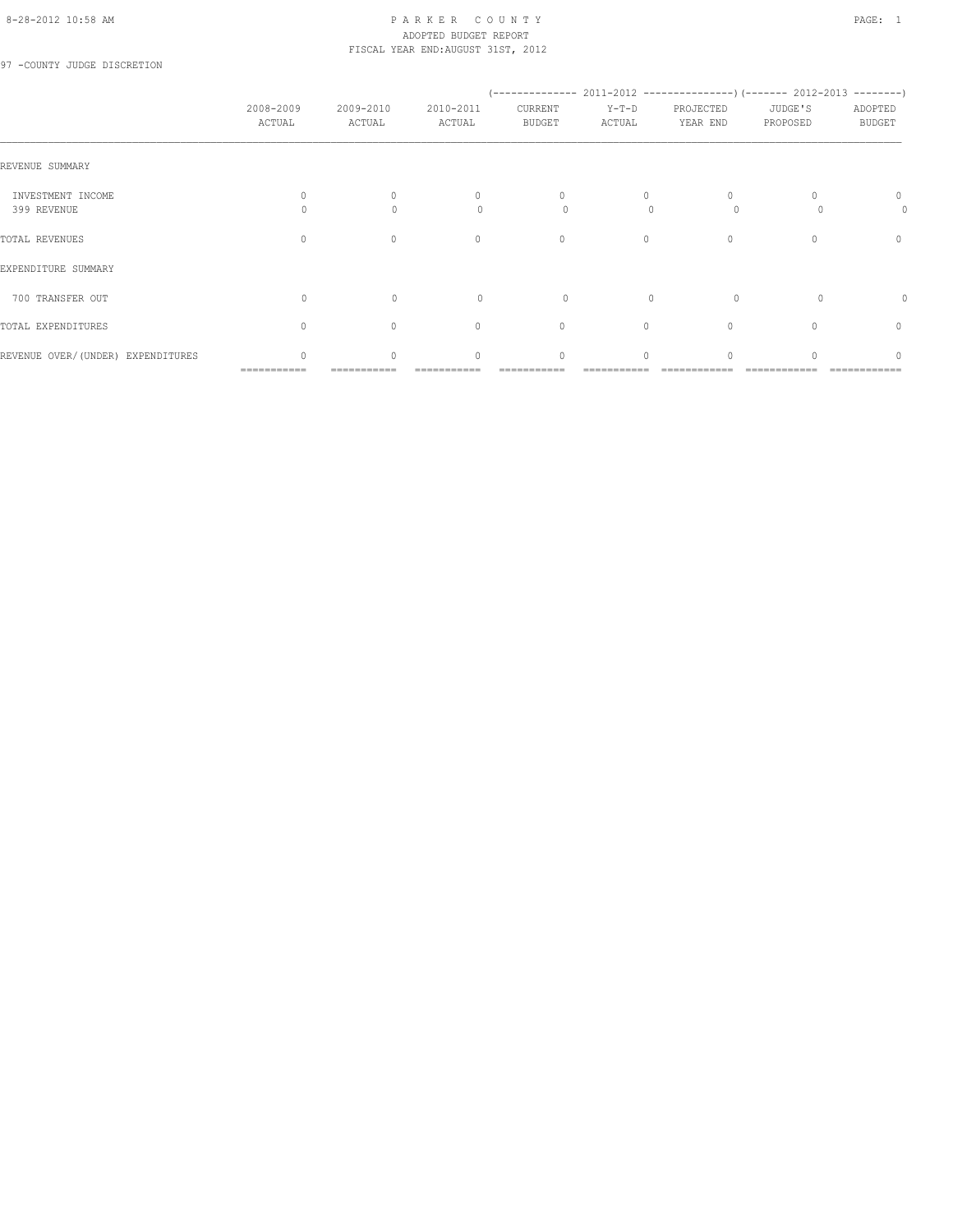97 -COUNTY JUDGE DISCRETION

| REVENUES                              | 2008-2009<br>ACTUAL | 2009-2010<br>ACTUAL | 2010-2011<br>ACTUAL              | CURRENT<br><b>BUDGET</b> | $Y-T-D$<br>ACTUAL | PROJECTED<br>YEAR END | JUDGE'S<br>PROPOSED | ADOPTED<br><b>BUDGET</b> |
|---------------------------------------|---------------------|---------------------|----------------------------------|--------------------------|-------------------|-----------------------|---------------------|--------------------------|
|                                       |                     |                     |                                  |                          |                   |                       |                     |                          |
| INVESTMENT INCOME                     |                     |                     |                                  |                          |                   |                       |                     |                          |
| 3-361-000-097 INTEREST INCOME         |                     | $\Omega$            |                                  | 0                        |                   | $\circ$               |                     |                          |
| TOTAL INVESTMENT INCOME               |                     | $\Omega$            | 0                                | $\circ$                  | $\Omega$          |                       |                     | 0                        |
| 399 REVENUE                           |                     |                     |                                  |                          |                   |                       |                     |                          |
| 3-399-000-001 UNEXPENDED FUND BALANCE |                     |                     |                                  | $\Omega$                 |                   | $\Omega$              |                     |                          |
| TOTAL 399 REVENUE                     |                     | $\Omega$            | 0                                | $\circ$                  | $\Omega$          |                       |                     | 0                        |
| TOTAL REVENUES                        |                     | $\Omega$            | $\begin{array}{c} \n\end{array}$ | $\mathbf{0}$             | $\Omega$          |                       |                     | 0                        |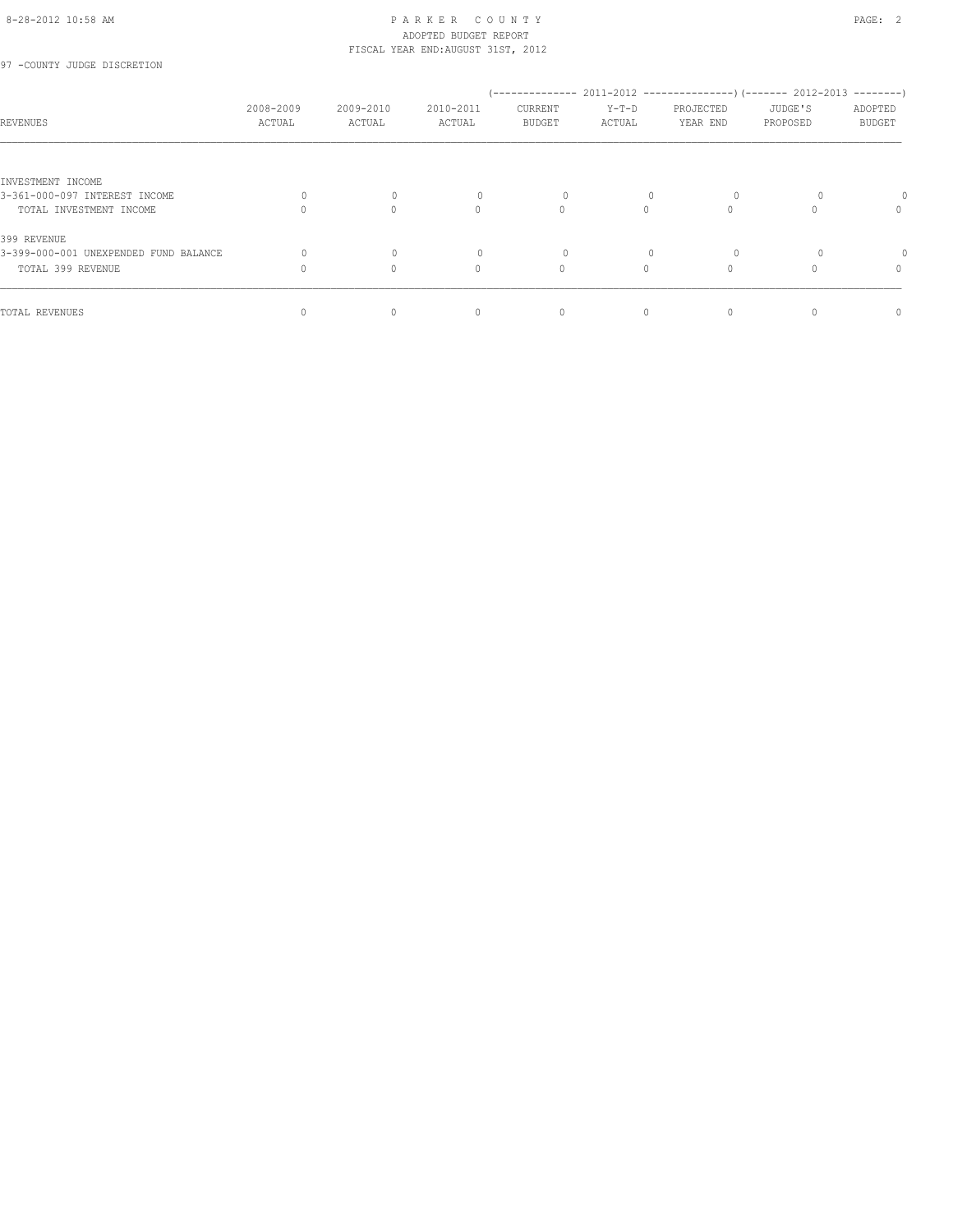# 8-28-2012 10:58 AM P A R K E R C O U N T Y PAGE: 3 ADOPTED BUDGET REPORT FISCAL YEAR END:AUGUST 31ST, 2012

| 97 -COUNTY JUDGE DISCRETION<br>700 TRANSFER OUT                                             |                     |                     |                                  |                                  |                   |                       |                     |                          |
|---------------------------------------------------------------------------------------------|---------------------|---------------------|----------------------------------|----------------------------------|-------------------|-----------------------|---------------------|--------------------------|
| EXPENDITURES                                                                                | 2008-2009<br>ACTUAL | 2009-2010<br>ACTUAL | 2010-2011<br>ACTUAL              | CURRENT<br><b>BUDGET</b>         | $Y-T-D$<br>ACTUAL | PROJECTED<br>YEAR END | JUDGE'S<br>PROPOSED | ADOPTED<br><b>BUDGET</b> |
| TRANSFERS/DEBT SERVICE<br>5-700-700-010 TRANSFER TO FUND 10<br>TOTAL TRANSFERS/DEBT SERVICE |                     |                     | $\bigcap$                        | $\bigcap$                        | $\bigcap$         |                       |                     | 0                        |
| TOTAL 700 TRANSFER OUT                                                                      | ===========         |                     | $\begin{array}{c} \n\end{array}$ | $\begin{array}{c} \n\end{array}$ | $\cap$            |                       |                     | $\cap$                   |
| TOTAL EXPENDITURES                                                                          | ==========          |                     | $\Omega$                         | $\begin{array}{c} \n\end{array}$ | $\Omega$          |                       |                     | $\cap$                   |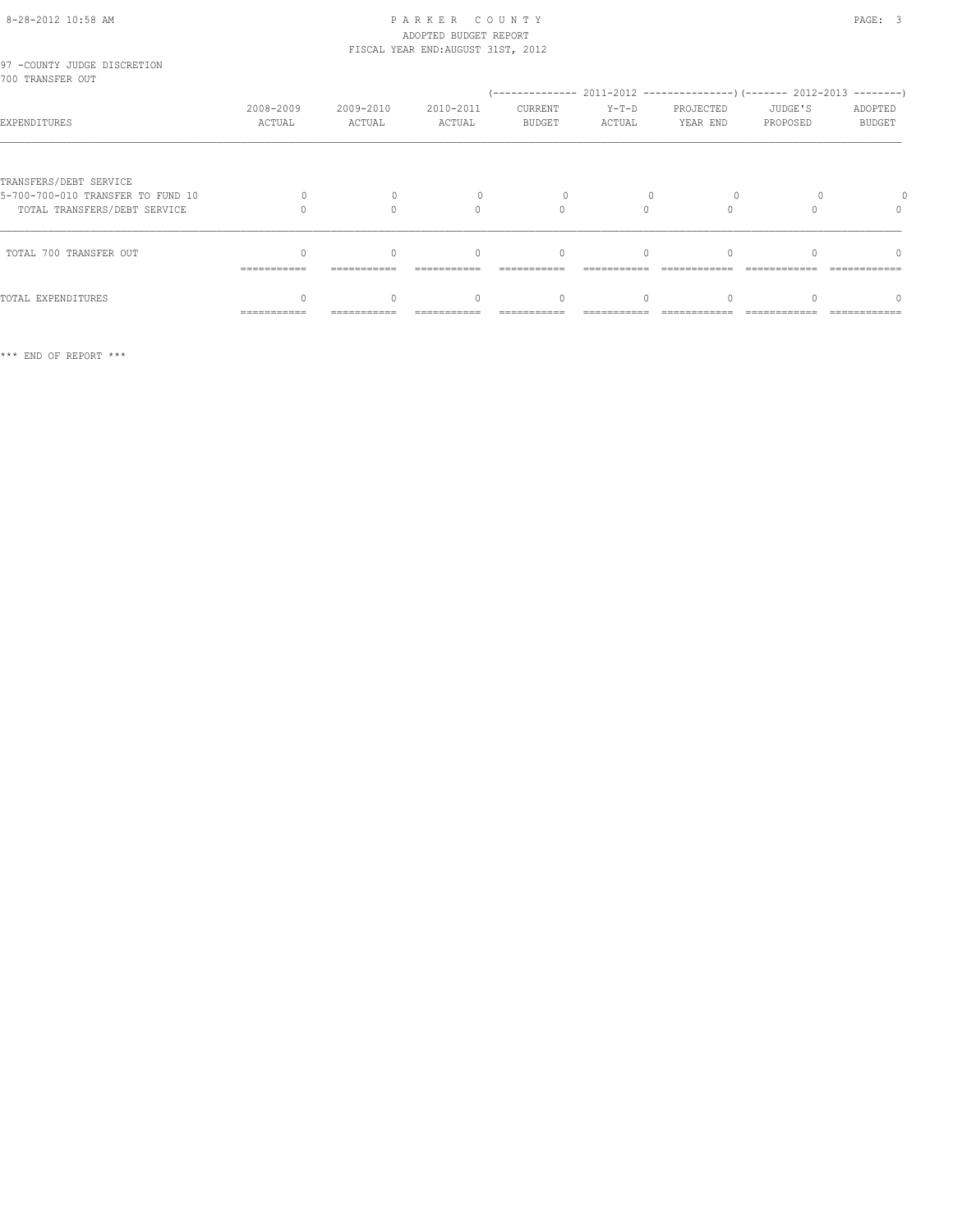#### 8-28-2012 10:58 AM PAGE: 1 PAR K E R C O U N T Y ADOPTED BUDGET REPORT FISCAL YEAR END:AUGUST 31ST, 2012

99 -POOLED CASH

|                 | 2008-2009<br>ACTUAL | 2009-2010<br>ACTUAL | 2010-2011<br>ACTUAL | CURRENT<br>BUDGET | $Y-T-D$<br>ACTUAL | PROJECTED<br>YEAR END | JUDGE'S<br>PROPOSED | ADOPTED<br>BUDGET |
|-----------------|---------------------|---------------------|---------------------|-------------------|-------------------|-----------------------|---------------------|-------------------|
| REVENUE SUMMARY |                     |                     |                     |                   |                   |                       |                     |                   |
| 399 REVENUE     | $\Omega$            | $\mathbf{0}$        | $\mathbf{0}$        | 0                 |                   | $\Omega$<br>0         | 0                   | $\Omega$          |
| TOTAL REVENUES  | 0                   | 0                   |                     | 0                 | $\Omega$          | $\bigcap$             | $\Omega$            | $\Omega$          |